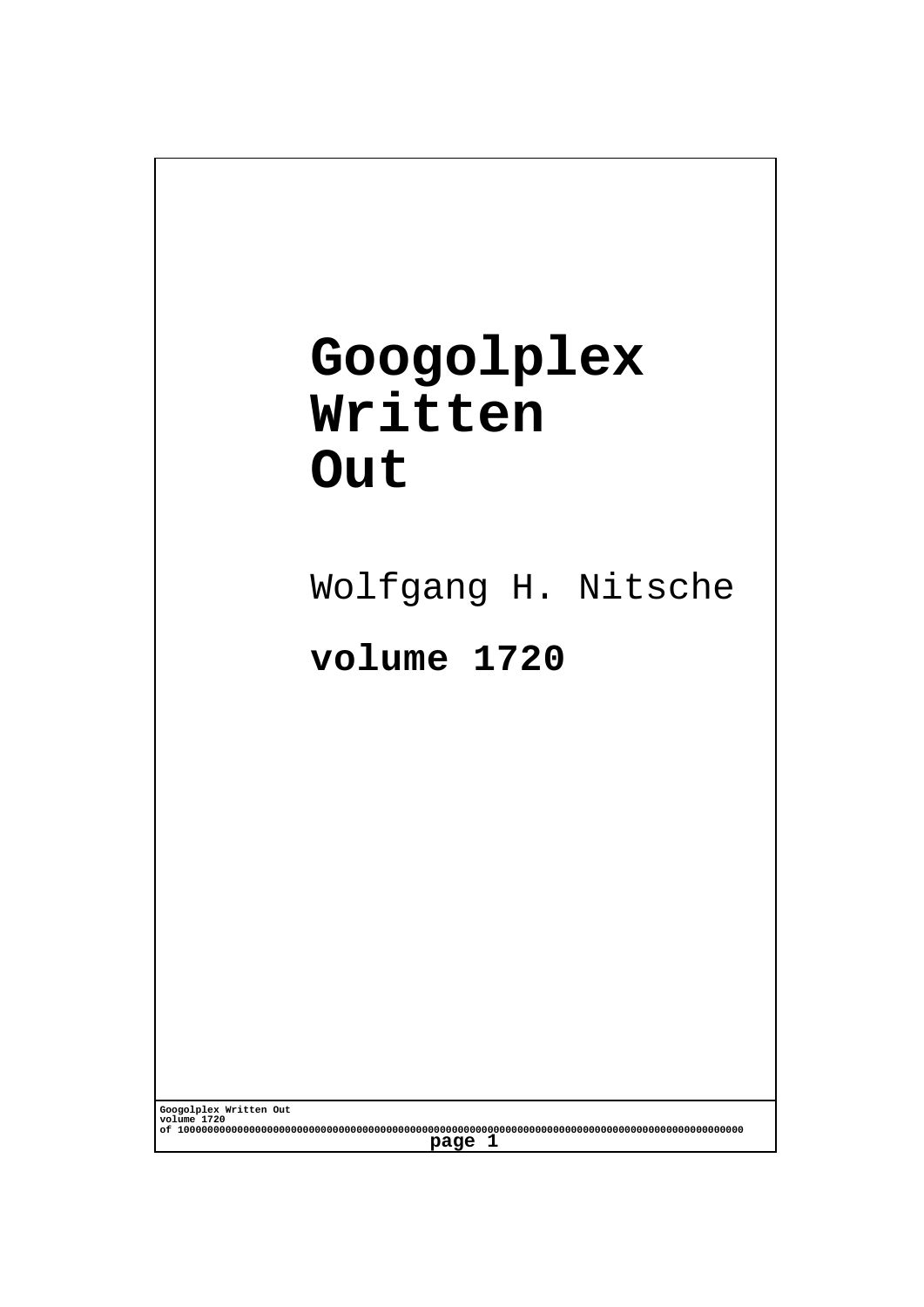Author: Nitsche, Wolfgang H. Title: Googolplex Written Out Date of publication: August 2013 Publisher: Nitsche Place of publication: Stanford, California, U.S.A. Web: http://www.GoogolplexWrittenOut.com ISBN 978-0-9900072-0-3 (multivolume set of PDF e-books) ISBN 978-0-9900072-1-0 (multivolume set of soft-cover books) [\(These ISBNs refer to the entire multivolume set of books. No IS](http://www.GoogolplexWrittenOut.com)BNs have been assigned to all the individual volumes, since the total number of volumes exceeds the number of available ISBNs by many orders of magnitude.) 1.0.1

Googolplex Written Out volume 1720 of 10000000000000000000000000000000000000000000000000000000000000000000000000000000000000000000000 page 2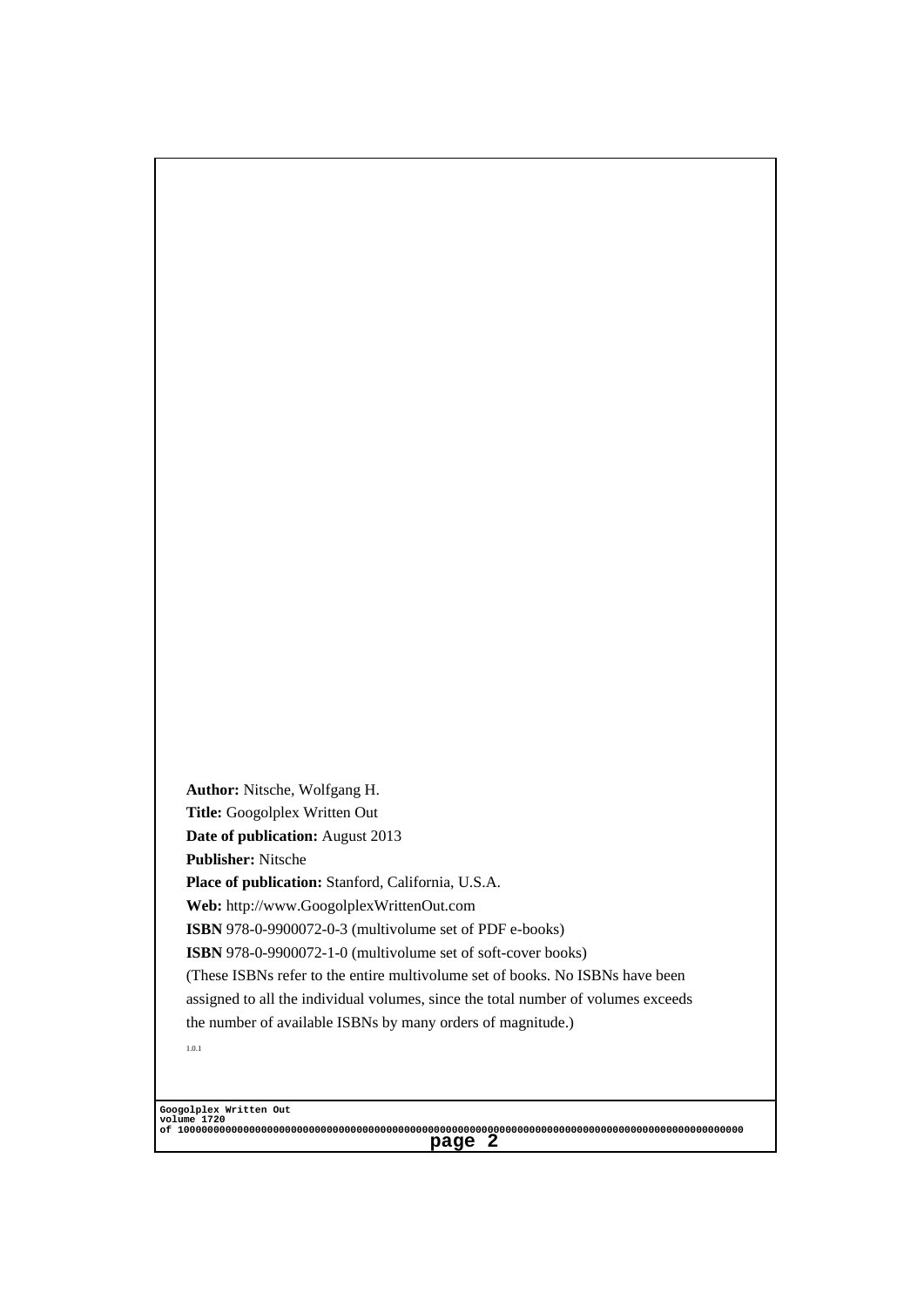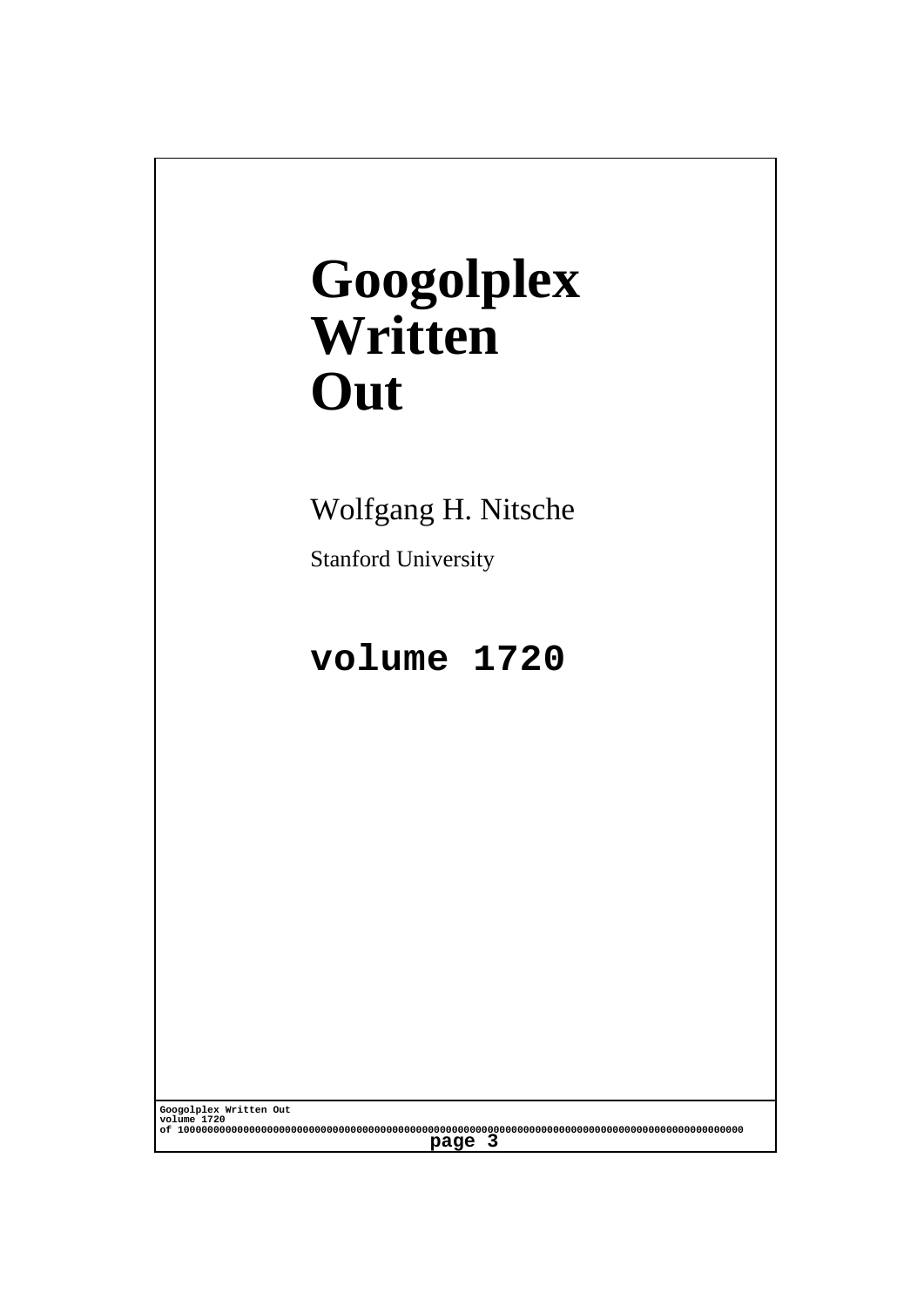## Foreword

In 1940, the mathematician Edward Kasner published the book "Mathematics and the Imagination", in which he popularized the words googol and googolplex which his nephew suggested as names for big numbers.

The number googol has been defined as 1 followed by a hundred zeros: googol = 10<sup>100</sup> = 10000000000000000000000000000000000 00000000000000000000000000000000000000000000000000 0000000000000000.

The much larger number googolplex has been defined as 1 followed by a googol zeros. While this number can easily be written as

googolplex =  $10^{90090}$  =  $10^{(10^{100})}$ 

using the exponential notation, it has often been claimed that the number googolplex is so large that it can never be written out in full.

However in this "Googolplex Written Out" multivolume set of books, I am doing just that. It consists of 10000000000000000000000000000000 0000000000000000000000000000000000000000000000000000000000 00000 volumes, and each volume contains 1000000 zeros of the number googolplex. The first volume also contains the initial digit one with which googolplex starts.

> Wolfgang H. Nitsche August 2013 www.GoogolplexWrittenOut.com

Googolplex Written Out volume 1720 of 10000000000000000000000000000000000000000000000000000000000000000000000000000000000000000000000 page 4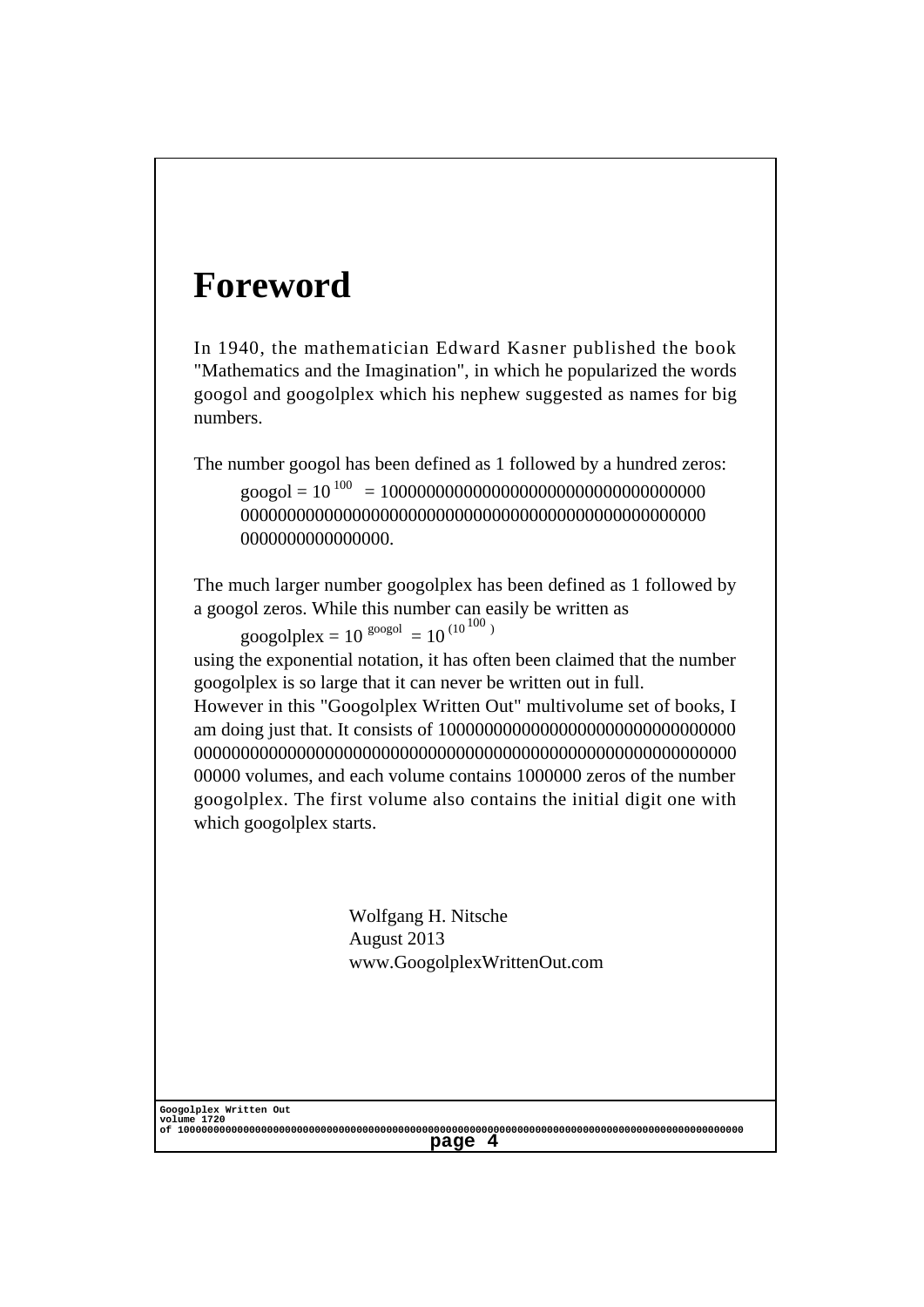| continuation from previous volume     |                          | 0000000000               | 0000000000               | 0000000000               |  |
|---------------------------------------|--------------------------|--------------------------|--------------------------|--------------------------|--|
| 0000000000                            | 0000000000               | 0000000000               | 0000000000               | 0000000000               |  |
| 000000000                             | 0000000000               | 0000000000               | 0000000000               | 0000000000               |  |
| 0000000000                            | 0000000000               | 0000000000               | 0000000000               | 0000000000               |  |
| 0000000000                            | 0000000000               | 0000000000               | 0000000000               | 0000000000               |  |
| 0000000000                            | 0000000000               | 0000000000               | 0000000000               | 0000000000               |  |
| 0000000000                            | 0000000000               | 0000000000               | 0000000000               | 0000000000               |  |
| 0000000000                            | 0000000000               | 0000000000               | 0000000000               | 0000000000               |  |
| 0000000000                            | 0000000000               | 0000000000               | 0000000000               | 0000000000               |  |
| 0000000000                            | 0000000000               | 0000000000               | 0000000000               | 0000000000               |  |
| 0000000000                            | 0000000000               | 0000000000               | 0000000000               | 0000000000               |  |
| 0000000000                            | 0000000000               | 0000000000               | 0000000000               | 0000000000               |  |
| 0000000000<br>0000000000              | 0000000000<br>0000000000 | 0000000000<br>0000000000 | 0000000000<br>0000000000 | 0000000000<br>0000000000 |  |
| 0000000000                            | 0000000000               | 0000000000               | 0000000000               | 0000000000               |  |
| 0000000000                            | 0000000000               | 0000000000               | 0000000000               | 0000000000               |  |
| 0000000000                            | 0000000000               | 0000000000               | 0000000000               | 0000000000               |  |
| 0000000000                            | 0000000000               | 0000000000               | 0000000000               | 0000000000               |  |
| 0000000000                            | 0000000000               | 0000000000               | 0000000000               | 0000000000               |  |
| 0000000000                            | 0000000000               | 0000000000               | 0000000000               | 0000000000               |  |
| 0000000000                            | 0000000000               | 0000000000               | 0000000000               | 0000000000               |  |
| 0000000000                            | 0000000000               | 0000000000               | 0000000000               | 0000000000               |  |
| 0000000000                            | 0000000000               | 0000000000               | 0000000000               | 0000000000               |  |
| 0000000000                            | 0000000000               | 0000000000               | 0000000000               | 0000000000               |  |
| 0000000000                            | 0000000000               | 0000000000               | 0000000000               | 0000000000               |  |
| 0000000000                            | 0000000000               | 0000000000               | 0000000000               | 0000000000               |  |
| 0000000000                            | 0000000000               | 0000000000               | 0000000000               | 0000000000               |  |
| 0000000000<br>0000000000              | 0000000000<br>0000000000 | 0000000000<br>0000000000 | 0000000000<br>0000000000 | 0000000000<br>0000000000 |  |
| 0000000000                            | 0000000000               | 0000000000               | 0000000000               | 0000000000               |  |
| 0000000000                            | 0000000000               | 0000000000               | 0000000000               | 0000000000               |  |
| 0000000000                            | 0000000000               | 0000000000               | 0000000000               | 0000000000               |  |
| 0000000000                            | 0000000000               | 0000000000               | 0000000000               | 0000000000               |  |
| 0000000000                            | 0000000000               | 0000000000               | 0000000000               | 0000000000               |  |
| 0000000000                            | 0000000000               | 0000000000               | 0000000000               | 0000000000               |  |
| 0000000000                            | 0000000000               | 0000000000               | 0000000000               | 0000000000               |  |
| 0000000000                            | 0000000000               | 0000000000               | 0000000000               | 0000000000               |  |
| 0000000000                            | 0000000000               | 0000000000               | 0000000000               | 0000000000               |  |
| 0000000000                            | 0000000000               | 0000000000               | 0000000000               | 0000000000               |  |
| 0000000000                            | 0000000000               | 0000000000               | 0000000000               | 0000000000               |  |
| 0000000000<br>0000000000              | 0000000000<br>0000000000 | 0000000000<br>0000000000 | 0000000000<br>0000000000 | 0000000000<br>0000000000 |  |
| 0000000000                            | 0000000000               | 0000000000               | 0000000000               | 0000000000               |  |
| 0000000000                            | 0000000000               | 0000000000               | 0000000000               | 0000000000               |  |
| 0000000000                            | 0000000000               | 0000000000               | 0000000000               | 0000000000               |  |
| 0000000000                            | 0000000000               | 0000000000               | 0000000000               | 0000000000               |  |
| 0000000000                            | 0000000000               | 0000000000               | 0000000000               | 0000000000               |  |
| 0000000000                            | 0000000000               | 0000000000               | 0000000000               | 0000000000               |  |
| 0000000000                            | 0000000000               | 0000000000               | 0000000000               | 0000000000               |  |
| 0000000000                            | 0000000000               | 0000000000               | 0000000000               | 0000000000               |  |
|                                       |                          |                          |                          |                          |  |
| Googolplex Written Out<br>volume 1720 |                          |                          |                          |                          |  |
|                                       |                          | 5<br>page                |                          |                          |  |
|                                       |                          |                          |                          |                          |  |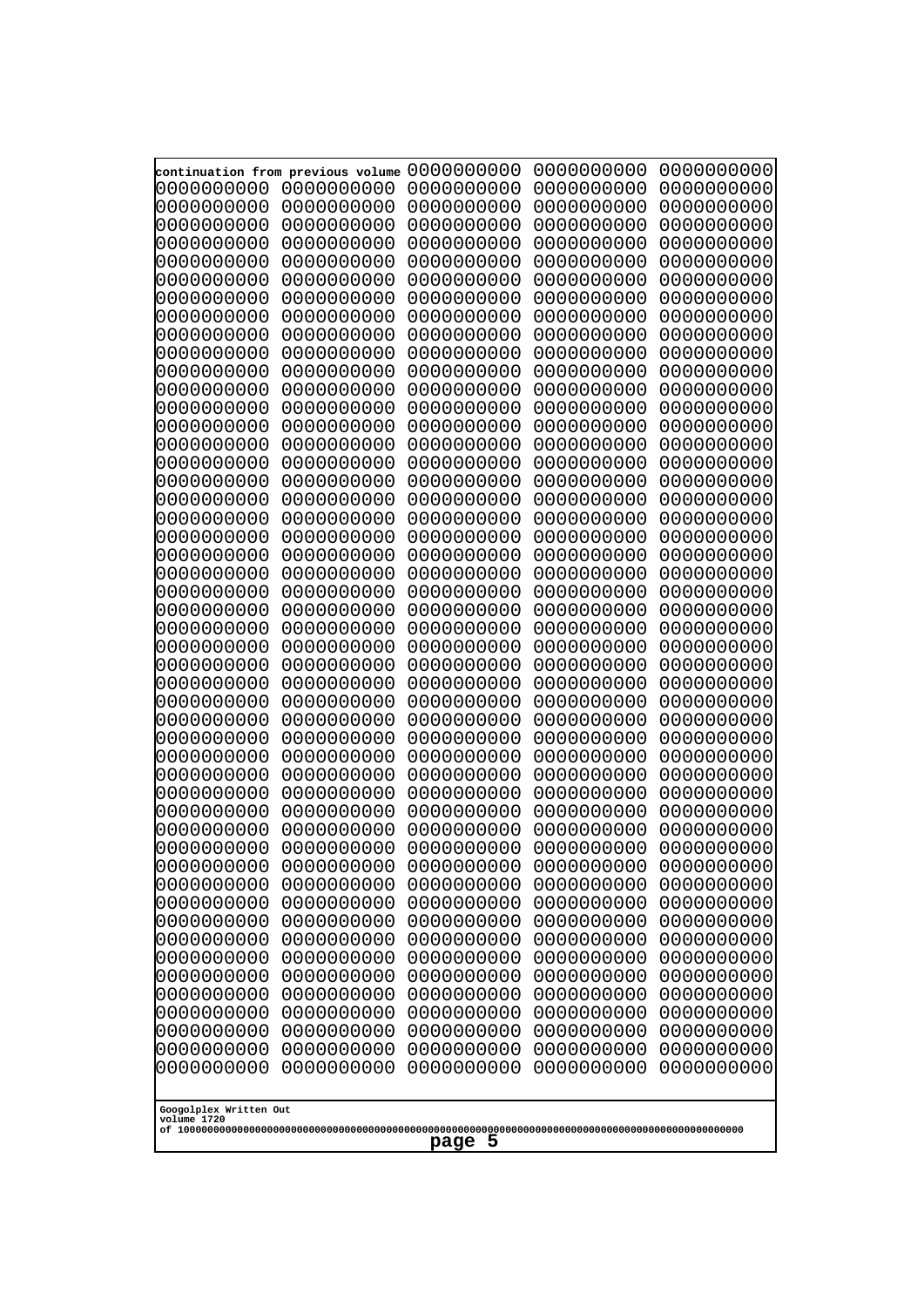| 0000000000<br>0000000000<br>0000000000<br>0000000000<br>0000000000<br>0000000000<br>0000000000<br>0000000000<br>0000000000<br>0000000000<br>0000000000<br>0000000000<br>0000000000<br>0000000000<br>0000000000                                                                                                                                                                                                                                                                                                                    | 0000000000<br>0000000000<br>0000000000<br>0000000000<br>0000000000<br>0000000000<br>0000000000<br>0000000000<br>0000000000<br>0000000000<br>0000000000<br>0000000000<br>0000000000<br>0000000000<br>0000000000                                                                                                                                                                                                                                                                           | 0000000000<br>0000000000<br>0000000000<br>0000000000<br>0000000000<br>0000000000<br>0000000000<br>0000000000<br>0000000000<br>0000000000<br>0000000000<br>0000000000<br>0000000000<br>0000000000<br>0000000000                                                                                                                                                                                                                                                                           | 0000000000<br>0000000000<br>0000000000<br>0000000000<br>0000000000<br>0000000000<br>0000000000<br>0000000000<br>0000000000<br>0000000000<br>0000000000<br>0000000000<br>0000000000<br>0000000000<br>0000000000                                                                                                                                                                                                                                                                           | 0000000000<br>0000000000<br>0000000000<br>0000000000<br>0000000000<br>0000000000<br>0000000000<br>0000000000<br>0000000000<br>0000000000<br>0000000000<br>0000000000<br>0000000000<br>0000000000<br>0000000000                                                                                                                                                                                                                                                                           |
|-----------------------------------------------------------------------------------------------------------------------------------------------------------------------------------------------------------------------------------------------------------------------------------------------------------------------------------------------------------------------------------------------------------------------------------------------------------------------------------------------------------------------------------|------------------------------------------------------------------------------------------------------------------------------------------------------------------------------------------------------------------------------------------------------------------------------------------------------------------------------------------------------------------------------------------------------------------------------------------------------------------------------------------|------------------------------------------------------------------------------------------------------------------------------------------------------------------------------------------------------------------------------------------------------------------------------------------------------------------------------------------------------------------------------------------------------------------------------------------------------------------------------------------|------------------------------------------------------------------------------------------------------------------------------------------------------------------------------------------------------------------------------------------------------------------------------------------------------------------------------------------------------------------------------------------------------------------------------------------------------------------------------------------|------------------------------------------------------------------------------------------------------------------------------------------------------------------------------------------------------------------------------------------------------------------------------------------------------------------------------------------------------------------------------------------------------------------------------------------------------------------------------------------|
| 0000000000<br>0000000000<br>0000000000<br>0000000000<br>0000000000<br>0000000000<br>0000000000<br>0000000000<br>0000000000<br>0000000000<br>0000000000<br>0000000000<br>0000000000<br>0000000000<br>0000000000<br>0000000000<br>0000000000<br>0000000000<br>0000000000<br>0000000000<br>0000000000<br>0000000000<br>0000000000<br>0000000000<br>0000000000<br>0000000000<br>0000000000<br>0000000000<br>0000000000<br>0000000000<br>0000000000<br>0000000000<br>0000000000<br>0000000000<br>Googolplex Written Out<br>volume 1720 | 0000000000<br>0000000000<br>0000000000<br>0000000000<br>0000000000<br>0000000000<br>0000000000<br>0000000000<br>0000000000<br>0000000000<br>0000000000<br>0000000000<br>0000000000<br>0000000000<br>0000000000<br>0000000000<br>0000000000<br>0000000000<br>0000000000<br>0000000000<br>0000000000<br>0000000000<br>0000000000<br>0000000000<br>0000000000<br>0000000000<br>0000000000<br>0000000000<br>0000000000<br>0000000000<br>0000000000<br>0000000000<br>0000000000<br>0000000000 | 0000000000<br>0000000000<br>0000000000<br>0000000000<br>0000000000<br>0000000000<br>0000000000<br>0000000000<br>0000000000<br>0000000000<br>0000000000<br>0000000000<br>0000000000<br>0000000000<br>0000000000<br>0000000000<br>0000000000<br>0000000000<br>0000000000<br>0000000000<br>0000000000<br>0000000000<br>0000000000<br>0000000000<br>0000000000<br>0000000000<br>0000000000<br>0000000000<br>0000000000<br>0000000000<br>0000000000<br>0000000000<br>0000000000<br>0000000000 | 0000000000<br>0000000000<br>0000000000<br>0000000000<br>0000000000<br>0000000000<br>0000000000<br>0000000000<br>0000000000<br>0000000000<br>0000000000<br>0000000000<br>0000000000<br>0000000000<br>0000000000<br>0000000000<br>0000000000<br>0000000000<br>0000000000<br>0000000000<br>0000000000<br>0000000000<br>0000000000<br>0000000000<br>0000000000<br>0000000000<br>0000000000<br>0000000000<br>0000000000<br>0000000000<br>0000000000<br>0000000000<br>0000000000<br>0000000000 | 0000000000<br>0000000000<br>0000000000<br>0000000000<br>0000000000<br>0000000000<br>0000000000<br>0000000000<br>0000000000<br>0000000000<br>0000000000<br>0000000000<br>0000000000<br>0000000000<br>0000000000<br>0000000000<br>0000000000<br>0000000000<br>0000000000<br>0000000000<br>0000000000<br>0000000000<br>0000000000<br>0000000000<br>0000000000<br>0000000000<br>0000000000<br>0000000000<br>0000000000<br>0000000000<br>0000000000<br>0000000000<br>0000000000<br>0000000000 |
| page<br>6                                                                                                                                                                                                                                                                                                                                                                                                                                                                                                                         |                                                                                                                                                                                                                                                                                                                                                                                                                                                                                          |                                                                                                                                                                                                                                                                                                                                                                                                                                                                                          |                                                                                                                                                                                                                                                                                                                                                                                                                                                                                          |                                                                                                                                                                                                                                                                                                                                                                                                                                                                                          |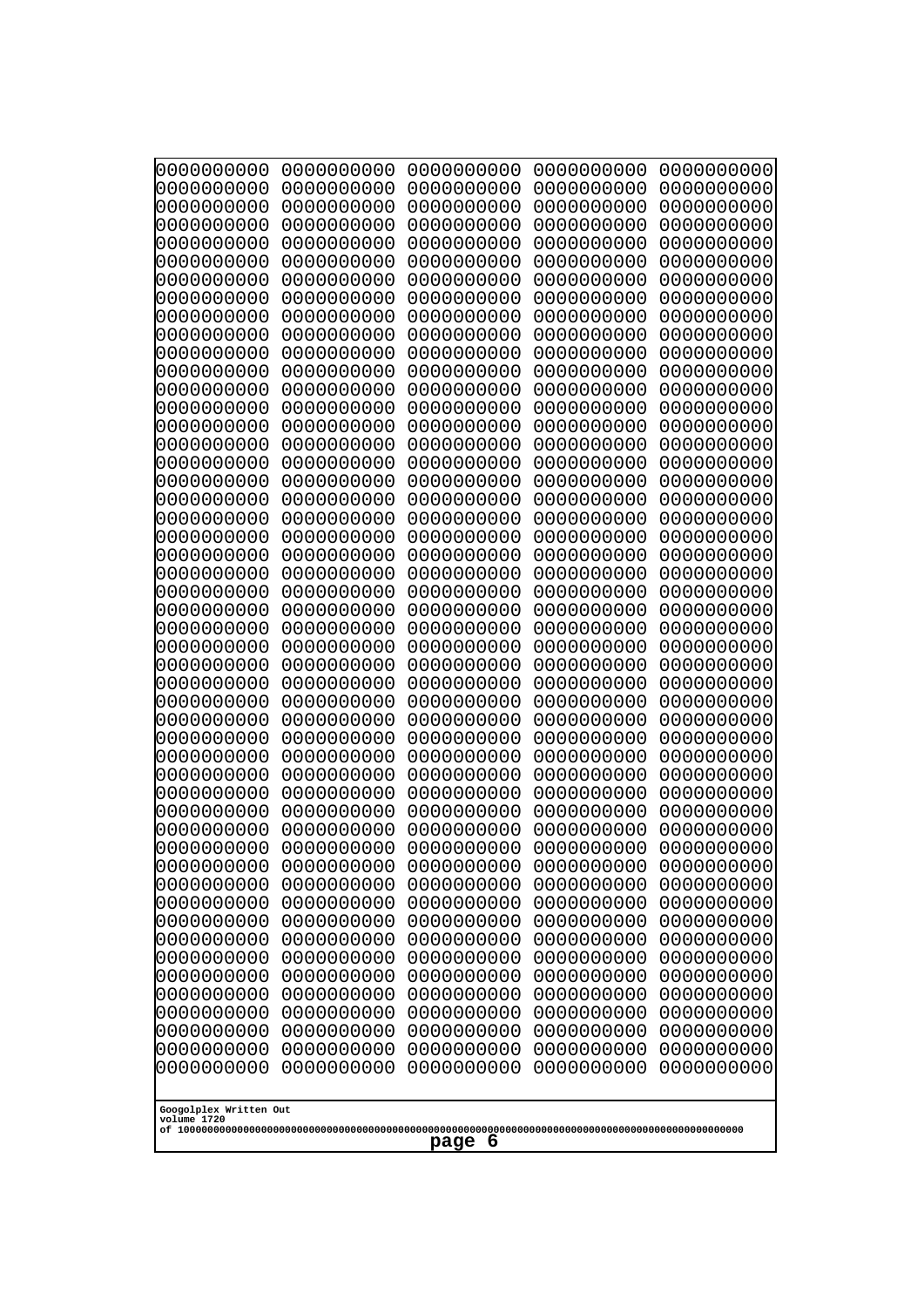| 0000000000<br>1000000000              | 0000000000               | 0000000000               | 0000000000               | 0000000000<br>0000000000 |
|---------------------------------------|--------------------------|--------------------------|--------------------------|--------------------------|
| 1000000000                            | 0000000000<br>0000000000 | 0000000000<br>0000000000 | 0000000000<br>0000000000 | 0000000000               |
| 0000000000                            | 0000000000               | 0000000000               | 0000000000               | 0000000000               |
| 0000000000<br>0000000000              | 0000000000<br>0000000000 | 0000000000<br>0000000000 | 0000000000<br>0000000000 | 0000000000<br>0000000000 |
| 0000000000                            | 0000000000               | 0000000000               | 0000000000               | 0000000000               |
| 0000000000                            | 0000000000               | 0000000000               | 0000000000               | 0000000000               |
| 0000000000<br>0000000000              | 0000000000<br>0000000000 | 0000000000<br>0000000000 | 0000000000<br>0000000000 | 0000000000<br>0000000000 |
| 0000000000                            | 0000000000               | 0000000000               | 0000000000               | 0000000000               |
| 0000000000                            | 0000000000               | 0000000000               | 0000000000               | 0000000000               |
| 0000000000<br>0000000000              | 0000000000<br>0000000000 | 0000000000<br>0000000000 | 0000000000<br>0000000000 | 0000000000<br>0000000000 |
| 0000000000                            | 0000000000               | 0000000000               | 0000000000               | 0000000000               |
| 0000000000                            | 0000000000               | 0000000000               | 0000000000               | 0000000000               |
| 0000000000<br>0000000000              | 0000000000<br>0000000000 | 0000000000<br>0000000000 | 0000000000<br>0000000000 | 0000000000<br>0000000000 |
| looooooooo                            | 0000000000               | 0000000000               | 0000000000               | 0000000000               |
| 0000000000                            | 0000000000               | 0000000000               | 0000000000               | 0000000000               |
| 0000000000<br>0000000000              | 0000000000<br>0000000000 | 0000000000<br>0000000000 | 0000000000<br>0000000000 | 0000000000<br>0000000000 |
| 0000000000                            | 0000000000               | 0000000000               | 0000000000               | 0000000000               |
| 0000000000                            | 0000000000               | 0000000000               | 0000000000               | 0000000000               |
| 0000000000<br>0000000000              | 0000000000<br>0000000000 | 0000000000<br>0000000000 | 0000000000<br>0000000000 | 0000000000<br>0000000000 |
| 0000000000                            | 0000000000               | 0000000000               | 0000000000               | 0000000000               |
| 0000000000<br>0000000000              | 0000000000<br>0000000000 | 0000000000<br>0000000000 | 0000000000<br>0000000000 | 0000000000<br>0000000000 |
| 0000000000                            | 0000000000               | 0000000000               | 0000000000               | 0000000000               |
| 0000000000                            | 0000000000               | 0000000000               | 0000000000               | 0000000000               |
| 0000000000<br>0000000000              | 0000000000<br>0000000000 | 0000000000<br>0000000000 | 0000000000<br>0000000000 | 0000000000<br>0000000000 |
| 0000000000                            | 0000000000               | 0000000000               | 0000000000               | 0000000000               |
| 0000000000                            | 0000000000               | 0000000000               | 0000000000               | 0000000000               |
| 0000000000<br>0000000000              | 0000000000<br>0000000000 | 0000000000<br>0000000000 | 0000000000<br>0000000000 | 0000000000<br>0000000000 |
| 0000000000                            | 0000000000               | 0000000000               | 0000000000               | 0000000000               |
| 0000000000                            | 0000000000               | 0000000000               | 0000000000               | 0000000000               |
| 0000000000<br>0000000000              | 0000000000<br>0000000000 | 0000000000<br>0000000000 | 0000000000<br>0000000000 | 0000000000<br>0000000000 |
| 0000000000                            | 0000000000               | 0000000000               | 0000000000               | 0000000000               |
| 0000000000                            | 0000000000               | 0000000000               | 0000000000               | 0000000000               |
| 0000000000<br>0000000000              | 0000000000<br>0000000000 | 0000000000<br>0000000000 | 0000000000<br>0000000000 | 0000000000<br>0000000000 |
| 0000000000                            | 0000000000               | 0000000000               | 0000000000               | 0000000000               |
| 0000000000                            | 0000000000               | 0000000000               | 0000000000               | 0000000000               |
| 0000000000<br>0000000000              | 0000000000<br>0000000000 | 0000000000<br>0000000000 | 0000000000<br>0000000000 | 0000000000<br>0000000000 |
| 0000000000                            | 0000000000               | 0000000000               | 0000000000               | 0000000000               |
|                                       |                          |                          |                          |                          |
| Googolplex Written Out<br>volume 1720 |                          |                          |                          |                          |
| 7<br>page                             |                          |                          |                          |                          |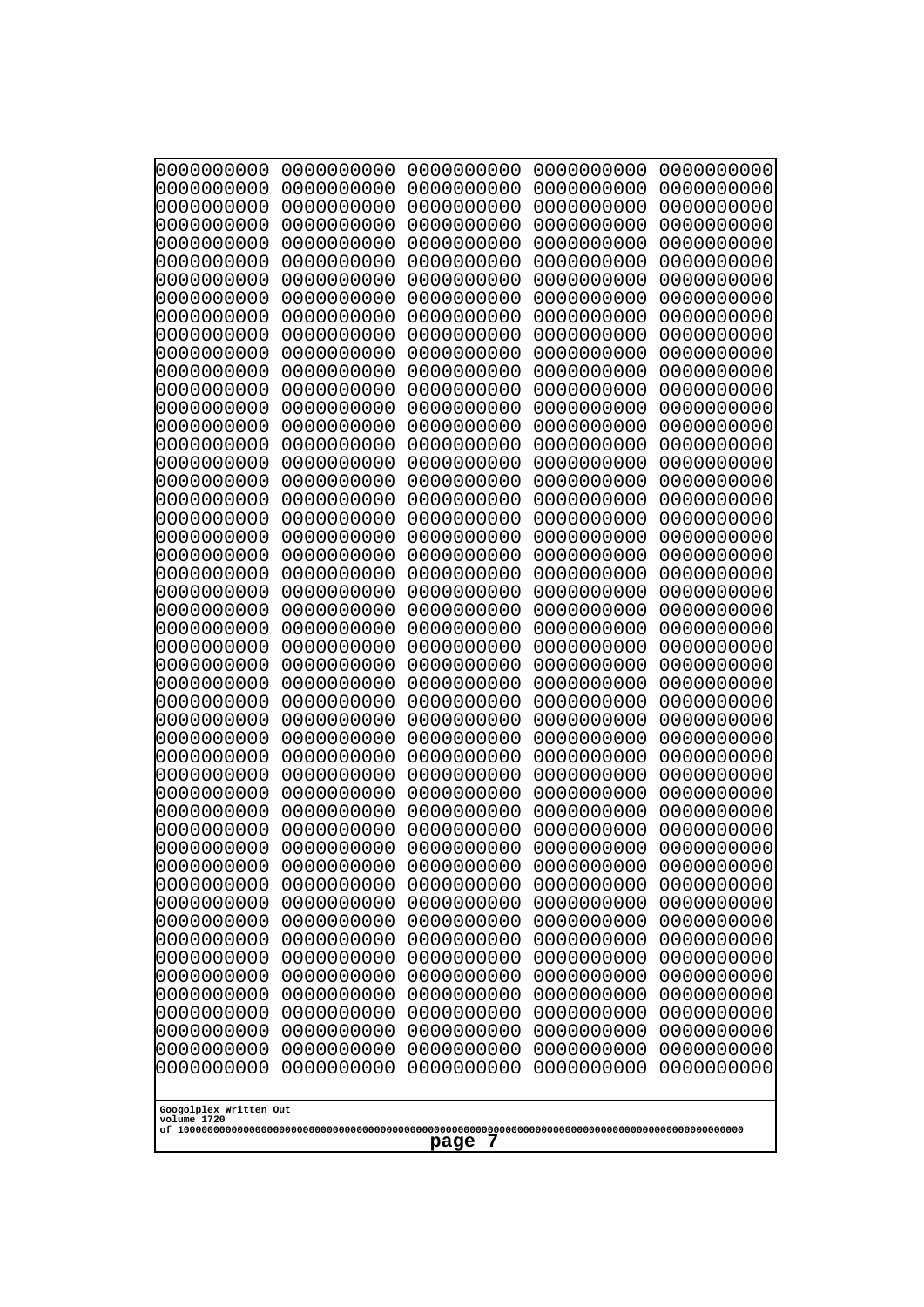| 0000000000<br>1000000000              | 0000000000               | 0000000000               | 0000000000               | 0000000000<br>0000000000 |
|---------------------------------------|--------------------------|--------------------------|--------------------------|--------------------------|
| 1000000000                            | 0000000000<br>0000000000 | 0000000000<br>0000000000 | 0000000000<br>0000000000 | 0000000000               |
| 0000000000                            | 0000000000               | 0000000000               | 0000000000               | 0000000000               |
| 0000000000<br>0000000000              | 0000000000<br>0000000000 | 0000000000<br>0000000000 | 0000000000<br>0000000000 | 0000000000<br>0000000000 |
| 0000000000                            | 0000000000               | 0000000000               | 0000000000               | 0000000000               |
| 0000000000                            | 0000000000               | 0000000000               | 0000000000               | 0000000000               |
| 0000000000<br>0000000000              | 0000000000<br>0000000000 | 0000000000<br>0000000000 | 0000000000<br>0000000000 | 0000000000<br>0000000000 |
| 0000000000                            | 0000000000               | 0000000000               | 0000000000               | 0000000000               |
| 0000000000                            | 0000000000               | 0000000000               | 0000000000               | 0000000000               |
| 0000000000<br>0000000000              | 0000000000<br>0000000000 | 0000000000<br>0000000000 | 0000000000<br>0000000000 | 0000000000<br>0000000000 |
| 0000000000                            | 0000000000               | 0000000000               | 0000000000               | 0000000000               |
| 0000000000                            | 0000000000               | 0000000000               | 0000000000               | 0000000000               |
| 0000000000<br>0000000000              | 0000000000<br>0000000000 | 0000000000<br>0000000000 | 0000000000<br>0000000000 | 0000000000<br>0000000000 |
| looooooooo                            | 0000000000               | 0000000000               | 0000000000               | 0000000000               |
| 0000000000                            | 0000000000               | 0000000000               | 0000000000               | 0000000000               |
| 0000000000<br>0000000000              | 0000000000<br>0000000000 | 0000000000<br>0000000000 | 0000000000<br>0000000000 | 0000000000<br>0000000000 |
| 0000000000                            | 0000000000               | 0000000000               | 0000000000               | 0000000000               |
| 0000000000                            | 0000000000               | 0000000000               | 0000000000               | 0000000000               |
| 0000000000<br>0000000000              | 0000000000<br>0000000000 | 0000000000<br>0000000000 | 0000000000<br>0000000000 | 0000000000<br>0000000000 |
| 0000000000                            | 0000000000               | 0000000000               | 0000000000               | 0000000000               |
| 0000000000                            | 0000000000               | 0000000000               | 0000000000               | 0000000000               |
| 0000000000<br>0000000000              | 0000000000<br>0000000000 | 0000000000<br>0000000000 | 0000000000<br>0000000000 | 0000000000<br>0000000000 |
| 0000000000                            | 0000000000               | 0000000000               | 0000000000               | 0000000000               |
| 0000000000                            | 0000000000               | 0000000000               | 0000000000               | 0000000000               |
| 0000000000<br>0000000000              | 0000000000<br>0000000000 | 0000000000<br>0000000000 | 0000000000<br>0000000000 | 0000000000<br>0000000000 |
| 0000000000                            | 0000000000               | 0000000000               | 0000000000               | 0000000000               |
| 0000000000<br>0000000000              | 0000000000               | 0000000000<br>0000000000 | 0000000000<br>0000000000 | 0000000000               |
| 0000000000                            | 0000000000<br>0000000000 | 0000000000               | 0000000000               | 0000000000<br>0000000000 |
| 0000000000                            | 0000000000               | 0000000000               | 0000000000               | 0000000000               |
| 0000000000                            | 0000000000               | 0000000000               | 0000000000               | 0000000000               |
| 0000000000<br>0000000000              | 0000000000<br>0000000000 | 0000000000<br>0000000000 | 0000000000<br>0000000000 | 0000000000<br>0000000000 |
| 0000000000                            | 0000000000               | 0000000000               | 0000000000               | 0000000000               |
| 0000000000                            | 0000000000<br>0000000000 | 0000000000               | 0000000000               | 0000000000<br>0000000000 |
| 0000000000<br>0000000000              | 0000000000               | 0000000000<br>0000000000 | 0000000000<br>0000000000 | 0000000000               |
| 0000000000                            | 0000000000               | 0000000000               | 0000000000               | 0000000000               |
| 0000000000<br>0000000000              | 0000000000<br>0000000000 | 0000000000<br>0000000000 | 0000000000               | 0000000000<br>0000000000 |
| 0000000000                            | 0000000000               | 0000000000               | 0000000000<br>0000000000 | 0000000000               |
|                                       |                          |                          |                          |                          |
| Googolplex Written Out<br>volume 1720 |                          |                          |                          |                          |
| 8<br>page                             |                          |                          |                          |                          |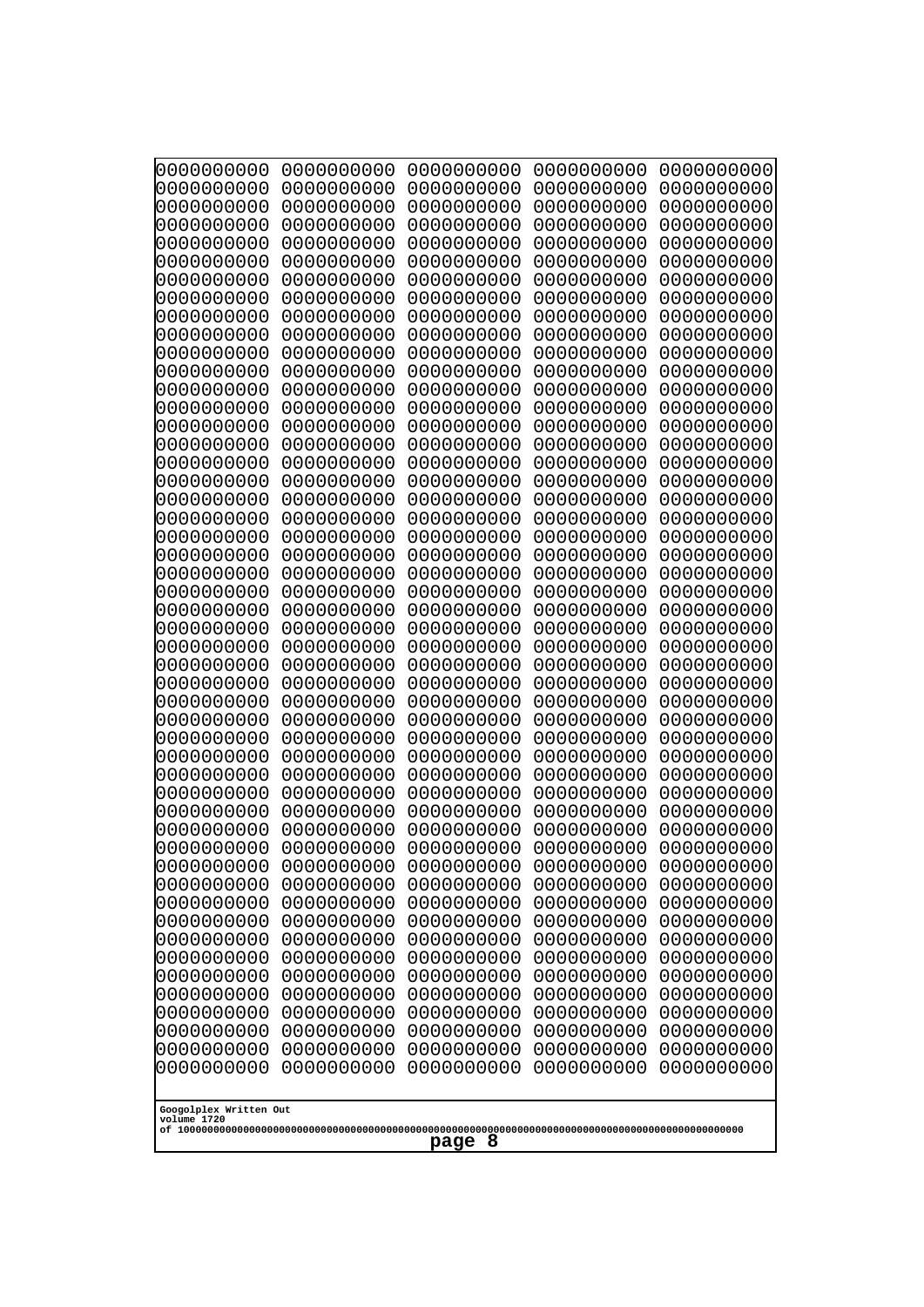| 0000000000<br>1000000000              | 0000000000<br>0000000000 | 0000000000<br>0000000000 | 0000000000<br>0000000000 | 0000000000<br>0000000000 |
|---------------------------------------|--------------------------|--------------------------|--------------------------|--------------------------|
| 1000000000                            | 0000000000               | 0000000000               | 0000000000               | 0000000000               |
| 0000000000                            | 0000000000               | 0000000000               | 0000000000               | 0000000000               |
| 0000000000<br>0000000000              | 0000000000<br>0000000000 | 0000000000<br>0000000000 | 0000000000<br>0000000000 | 0000000000<br>0000000000 |
| 0000000000                            | 0000000000               | 0000000000               | 0000000000               | 0000000000               |
| 0000000000                            | 0000000000               | 0000000000               | 0000000000               | 0000000000               |
| 0000000000<br>0000000000              | 0000000000<br>0000000000 | 0000000000<br>0000000000 | 0000000000<br>0000000000 | 0000000000<br>0000000000 |
| 0000000000                            | 0000000000               | 0000000000               | 0000000000               | 0000000000               |
| 0000000000                            | 0000000000               | 0000000000               | 0000000000               | 0000000000               |
| 0000000000<br>0000000000              | 0000000000<br>0000000000 | 0000000000<br>0000000000 | 0000000000<br>0000000000 | 0000000000<br>0000000000 |
| 0000000000                            | 0000000000               | 0000000000               | 0000000000               | 0000000000               |
| 0000000000                            | 0000000000               | 0000000000               | 0000000000               | 0000000000               |
| 0000000000<br>0000000000              | 0000000000<br>0000000000 | 0000000000<br>0000000000 | 0000000000<br>0000000000 | 0000000000<br>0000000000 |
| looooooooo                            | 0000000000               | 0000000000               | 0000000000               | 0000000000               |
| 0000000000                            | 0000000000               | 0000000000               | 0000000000               | 0000000000               |
| 0000000000<br>0000000000              | 0000000000<br>0000000000 | 0000000000<br>0000000000 | 0000000000<br>0000000000 | 0000000000<br>0000000000 |
| 0000000000                            | 0000000000               | 0000000000               | 0000000000               | 0000000000               |
| 0000000000                            | 0000000000               | 0000000000               | 0000000000               | 0000000000               |
| 0000000000<br>0000000000              | 0000000000<br>0000000000 | 0000000000<br>0000000000 | 0000000000<br>0000000000 | 0000000000<br>0000000000 |
| 0000000000                            | 0000000000               | 0000000000               | 0000000000               | 0000000000               |
| 0000000000                            | 0000000000               | 0000000000               | 0000000000               | 0000000000               |
| 0000000000<br>0000000000              | 0000000000<br>0000000000 | 0000000000<br>0000000000 | 0000000000<br>0000000000 | 0000000000<br>0000000000 |
| 0000000000                            | 0000000000               | 0000000000               | 0000000000               | 0000000000               |
| 0000000000                            | 0000000000               | 0000000000               | 0000000000               | 0000000000               |
| 0000000000<br>0000000000              | 0000000000<br>0000000000 | 0000000000<br>0000000000 | 0000000000<br>0000000000 | 0000000000<br>0000000000 |
| 0000000000                            | 0000000000               | 0000000000               | 0000000000               | 0000000000               |
| 0000000000<br>0000000000              | 0000000000               | 0000000000<br>0000000000 | 0000000000<br>0000000000 | 0000000000               |
| 0000000000                            | 0000000000<br>0000000000 | 0000000000               | 0000000000               | 0000000000<br>0000000000 |
| 0000000000                            | 0000000000               | 0000000000               | 0000000000               | 0000000000               |
| 0000000000<br>0000000000              | 0000000000<br>0000000000 | 0000000000<br>0000000000 | 0000000000<br>0000000000 | 0000000000<br>0000000000 |
| 0000000000                            | 0000000000               | 0000000000               | 0000000000               | 0000000000               |
| 0000000000                            | 0000000000               | 0000000000               | 0000000000               | 0000000000               |
| 0000000000<br>0000000000              | 0000000000<br>0000000000 | 0000000000<br>0000000000 | 0000000000<br>0000000000 | 0000000000<br>0000000000 |
| 0000000000                            | 0000000000               | 0000000000               | 0000000000               | 0000000000               |
| 0000000000                            | 0000000000               | 0000000000               | 0000000000               | 0000000000               |
| 0000000000<br>0000000000              | 0000000000<br>0000000000 | 0000000000<br>0000000000 | 0000000000<br>0000000000 | 0000000000<br>0000000000 |
| 0000000000                            | 0000000000               | 0000000000               | 0000000000               | 0000000000               |
|                                       |                          |                          |                          |                          |
| Googolplex Written Out<br>volume 1720 |                          |                          |                          |                          |
| 9<br>page                             |                          |                          |                          |                          |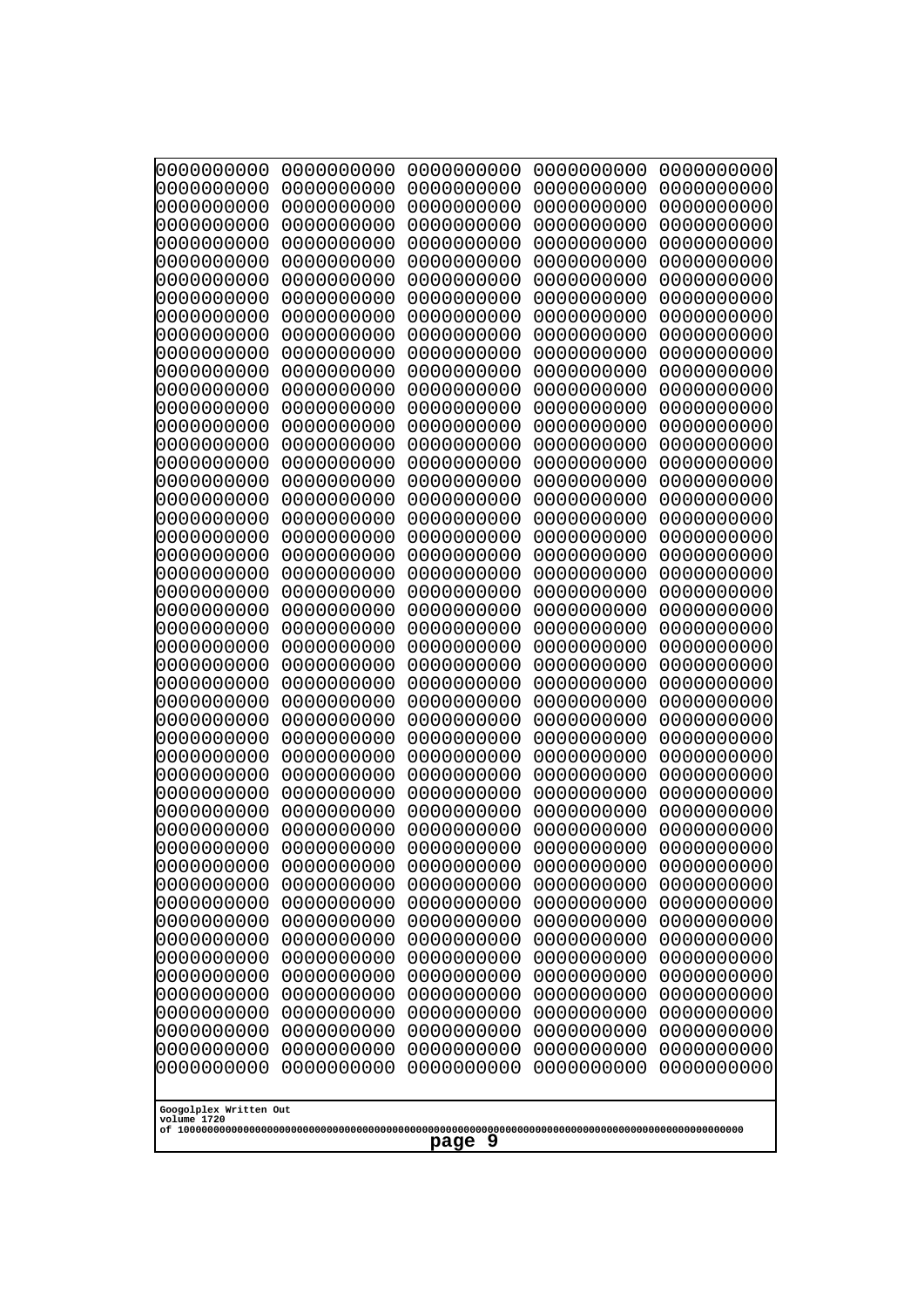| 000000000                              | 0000000000                             | 0000000000                                           | 0000000000                                           | 0000000000                                           |  |
|----------------------------------------|----------------------------------------|------------------------------------------------------|------------------------------------------------------|------------------------------------------------------|--|
| 0000000000                             | 0000000000                             | 0000000000                                           | 0000000000                                           | 0000000000                                           |  |
| 0000000000                             | 0000000000                             | 0000000000                                           | 0000000000                                           | 0000000000                                           |  |
| 0000000000                             | 0000000000                             | 0000000000                                           | 0000000000                                           | 0000000000                                           |  |
| 0000000000                             | 0000000000                             | 0000000000                                           | 0000000000                                           | 0000000000                                           |  |
| 0000000000                             | 0000000000                             | 0000000000                                           | 0000000000                                           | 0000000000                                           |  |
| 0000000000                             | 0000000000                             | 0000000000                                           | 0000000000                                           | 0000000000                                           |  |
| 0000000000                             | 0000000000                             | 0000000000                                           | 0000000000                                           | 0000000000                                           |  |
| 0000000000                             | 0000000000                             | 0000000000                                           | 0000000000                                           | 0000000000                                           |  |
| 0000000000                             | 0000000000                             | 0000000000                                           | 0000000000                                           | 0000000000                                           |  |
| 0000000000                             | 0000000000                             | 0000000000                                           | 0000000000                                           | 0000000000                                           |  |
| 0000000000                             | 0000000000                             | 0000000000                                           | 0000000000                                           | 0000000000                                           |  |
| 0000000000                             | 0000000000                             | 0000000000                                           | 0000000000                                           | 0000000000                                           |  |
| 0000000000                             | 0000000000                             | 0000000000                                           | 0000000000                                           | 0000000000                                           |  |
| 0000000000                             | 0000000000                             | 0000000000                                           | 0000000000                                           | 0000000000                                           |  |
| 0000000000                             | 0000000000                             | 0000000000                                           | 0000000000                                           | 0000000000                                           |  |
| 0000000000                             | 0000000000                             | 0000000000                                           | 0000000000                                           | 0000000000                                           |  |
| 0000000000                             | 0000000000                             | 0000000000                                           | 0000000000                                           | 0000000000                                           |  |
| 0000000000<br>0000000000<br>0000000000 | 0000000000<br>0000000000<br>0000000000 | 0000000000<br>0000000000                             | 0000000000<br>0000000000                             | 0000000000<br>0000000000                             |  |
| 0000000000<br>0000000000<br>0000000000 | 0000000000<br>0000000000<br>0000000000 | 0000000000<br>0000000000<br>0000000000<br>0000000000 | 0000000000<br>0000000000<br>0000000000<br>0000000000 | 0000000000<br>0000000000<br>0000000000<br>0000000000 |  |
| 0000000000                             | 0000000000                             | 0000000000                                           | 0000000000                                           | 0000000000                                           |  |
| 0000000000                             | 0000000000                             | 0000000000                                           | 0000000000                                           | 0000000000                                           |  |
| 0000000000                             | 0000000000                             | 0000000000                                           | 0000000000                                           | 0000000000                                           |  |
| 0000000000                             | 0000000000                             | 0000000000                                           | 0000000000                                           | 0000000000                                           |  |
| 0000000000                             | 0000000000                             | 0000000000                                           | 0000000000                                           | 0000000000                                           |  |
| 0000000000                             | 0000000000                             | 0000000000                                           | 0000000000                                           | 0000000000                                           |  |
| 0000000000                             | 0000000000                             | 0000000000                                           | 0000000000                                           | 0000000000                                           |  |
| 0000000000                             | 0000000000                             | 0000000000                                           | 0000000000                                           | 0000000000                                           |  |
| 0000000000                             | 0000000000                             | 0000000000                                           | 0000000000                                           | 0000000000                                           |  |
| 0000000000                             | 0000000000                             | 0000000000                                           | 0000000000                                           | 0000000000                                           |  |
| 0000000000                             | 0000000000                             | 0000000000                                           | 0000000000                                           | 0000000000                                           |  |
| 0000000000                             | 0000000000                             | 0000000000                                           | 0000000000                                           | 0000000000                                           |  |
| 0000000000                             | 0000000000                             | 0000000000                                           | 0000000000                                           | 0000000000                                           |  |
| 0000000000                             | 0000000000                             | 0000000000                                           | 0000000000                                           | 0000000000                                           |  |
| 0000000000                             | 0000000000                             | 0000000000                                           | 0000000000                                           | 0000000000                                           |  |
| 0000000000                             | 0000000000                             | 0000000000                                           | 0000000000                                           | 0000000000                                           |  |
| 0000000000                             | 0000000000                             | 0000000000                                           | 0000000000                                           | 0000000000                                           |  |
| 0000000000                             | 0000000000                             | 0000000000                                           | 0000000000                                           | 0000000000                                           |  |
| 0000000000                             | 0000000000                             | 0000000000                                           | 0000000000                                           | 0000000000                                           |  |
| 0000000000                             | 0000000000                             | 0000000000                                           | 0000000000                                           | 0000000000                                           |  |
| 0000000000                             | 0000000000                             | 0000000000                                           | 0000000000                                           | 0000000000                                           |  |
| 0000000000                             | 0000000000                             | 0000000000                                           | 0000000000                                           | 0000000000                                           |  |
| 0000000000                             | 0000000000                             | 0000000000                                           | 0000000000                                           | 0000000000                                           |  |
| 0000000000                             | 0000000000                             | 0000000000                                           | 0000000000                                           | 0000000000                                           |  |
| 0000000000                             | 0000000000                             | 0000000000                                           | 0000000000                                           | 0000000000                                           |  |
| 0000000000                             | 0000000000                             | 0000000000                                           | 0000000000                                           | 0000000000                                           |  |
| volume 1720                            | Googolplex Written Out<br>10<br>page   |                                                      |                                                      |                                                      |  |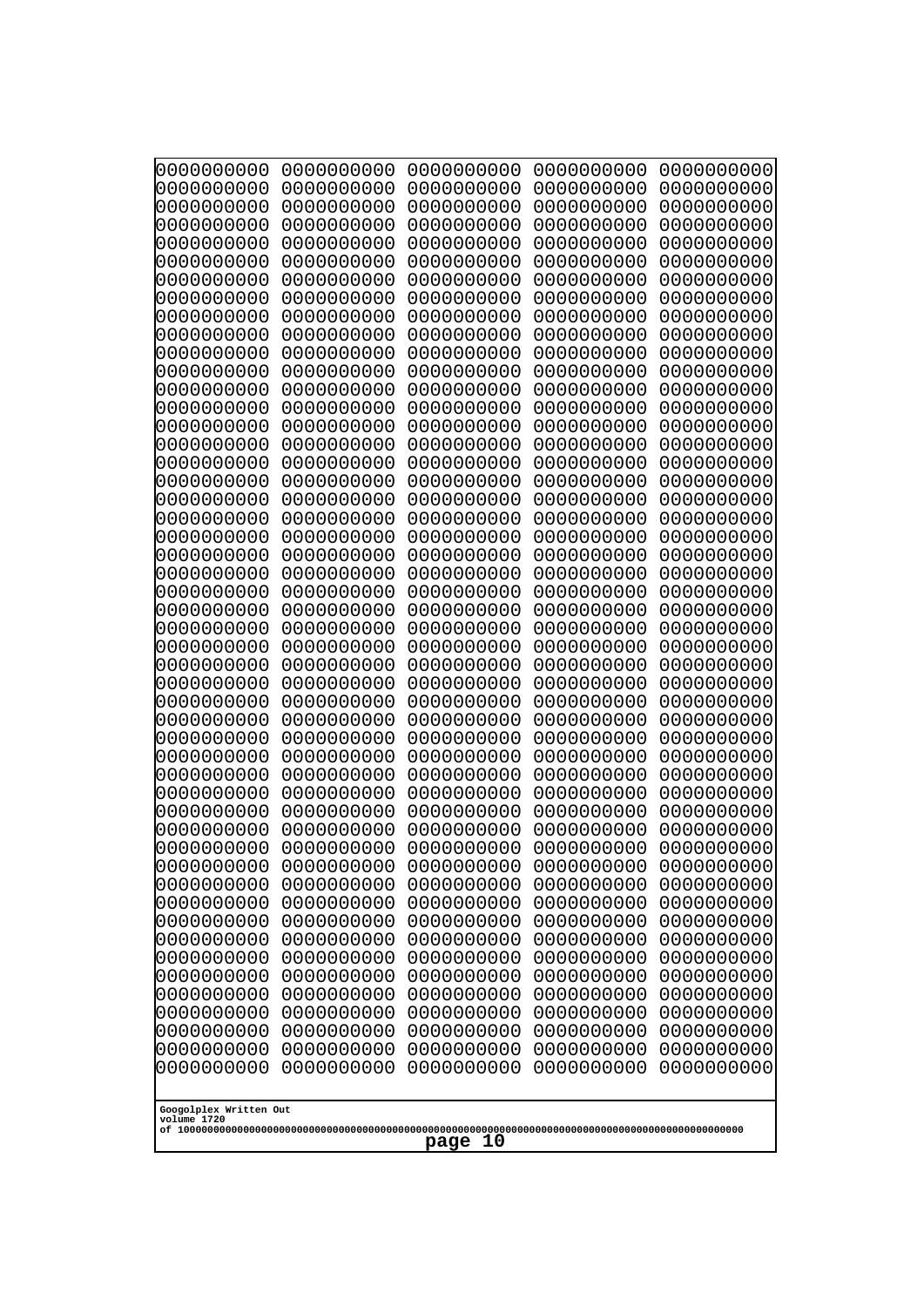| 000000000                             | 0000000000 | 0000000000 | 0000000000 | 0000000000 |
|---------------------------------------|------------|------------|------------|------------|
| 0000000000                            | 0000000000 | 0000000000 | 0000000000 | 0000000000 |
| 0000000000                            | 0000000000 | 0000000000 | 0000000000 | 0000000000 |
| 0000000000                            | 0000000000 | 0000000000 | 0000000000 | 0000000000 |
| 0000000000                            | 0000000000 | 0000000000 | 0000000000 | 0000000000 |
| 0000000000                            | 0000000000 | 0000000000 | 0000000000 | 0000000000 |
| 0000000000                            | 0000000000 | 0000000000 | 0000000000 | 0000000000 |
| 0000000000                            | 0000000000 | 0000000000 | 0000000000 | 0000000000 |
| 0000000000                            | 0000000000 | 0000000000 | 0000000000 | 0000000000 |
| 0000000000                            | 0000000000 | 0000000000 | 0000000000 | 0000000000 |
| 0000000000                            | 0000000000 | 0000000000 | 0000000000 | 0000000000 |
| 0000000000                            | 0000000000 | 0000000000 | 0000000000 | 0000000000 |
| 0000000000                            | 0000000000 | 0000000000 | 0000000000 | 0000000000 |
| 0000000000                            | 0000000000 | 0000000000 | 0000000000 | 0000000000 |
| 0000000000                            | 0000000000 | 0000000000 | 0000000000 | 0000000000 |
| 0000000000                            | 0000000000 | 0000000000 | 0000000000 | 0000000000 |
| 0000000000                            | 0000000000 | 0000000000 | 0000000000 | 0000000000 |
| 0000000000                            | 0000000000 | 0000000000 | 0000000000 | 0000000000 |
| 0000000000                            | 0000000000 | 0000000000 | 0000000000 | 0000000000 |
| 0000000000                            | 0000000000 | 0000000000 | 0000000000 | 0000000000 |
| 0000000000                            | 0000000000 | 0000000000 | 0000000000 | 0000000000 |
| 0000000000                            | 0000000000 | 0000000000 | 0000000000 | 0000000000 |
| 0000000000                            | 0000000000 | 0000000000 | 0000000000 | 0000000000 |
| 0000000000                            | 0000000000 | 0000000000 | 0000000000 | 0000000000 |
| 0000000000                            | 0000000000 | 0000000000 | 0000000000 | 0000000000 |
| 0000000000                            | 0000000000 | 0000000000 | 0000000000 | 0000000000 |
| 0000000000                            | 0000000000 | 0000000000 | 0000000000 | 0000000000 |
| 0000000000                            | 0000000000 | 0000000000 | 0000000000 | 0000000000 |
| 0000000000                            | 0000000000 | 0000000000 | 0000000000 | 0000000000 |
| 0000000000                            | 0000000000 | 0000000000 | 0000000000 | 0000000000 |
| 0000000000                            | 0000000000 | 0000000000 | 0000000000 | 0000000000 |
| 0000000000                            | 0000000000 | 0000000000 | 0000000000 | 0000000000 |
| 0000000000                            | 0000000000 | 0000000000 | 0000000000 | 0000000000 |
| 0000000000                            | 0000000000 | 0000000000 | 0000000000 | 0000000000 |
| 0000000000                            | 0000000000 | 0000000000 | 0000000000 | 0000000000 |
| 0000000000                            | 0000000000 | 0000000000 | 0000000000 | 0000000000 |
| 0000000000                            | 0000000000 | 0000000000 | 0000000000 | 0000000000 |
| 0000000000                            | 0000000000 | 0000000000 | 0000000000 | 0000000000 |
| 0000000000                            | 0000000000 | 0000000000 | 0000000000 | 0000000000 |
| 0000000000                            | 0000000000 | 0000000000 | 0000000000 | 0000000000 |
| 0000000000                            | 0000000000 | 0000000000 | 0000000000 | 0000000000 |
| 0000000000                            | 0000000000 | 0000000000 | 0000000000 | 0000000000 |
| 0000000000                            | 0000000000 | 0000000000 | 0000000000 | 0000000000 |
| 0000000000                            | 0000000000 | 0000000000 | 0000000000 | 0000000000 |
| 0000000000                            | 0000000000 | 0000000000 | 0000000000 | 0000000000 |
| 0000000000                            | 0000000000 | 0000000000 | 0000000000 | 0000000000 |
| 0000000000                            | 0000000000 | 0000000000 | 0000000000 | 0000000000 |
| 0000000000                            | 0000000000 | 0000000000 | 0000000000 | 0000000000 |
| 0000000000                            | 0000000000 | 0000000000 | 0000000000 | 0000000000 |
| 0000000000                            | 0000000000 | 0000000000 | 0000000000 | 0000000000 |
| Googolplex Written Out<br>volume 1720 |            |            |            |            |
| 11<br>page                            |            |            |            |            |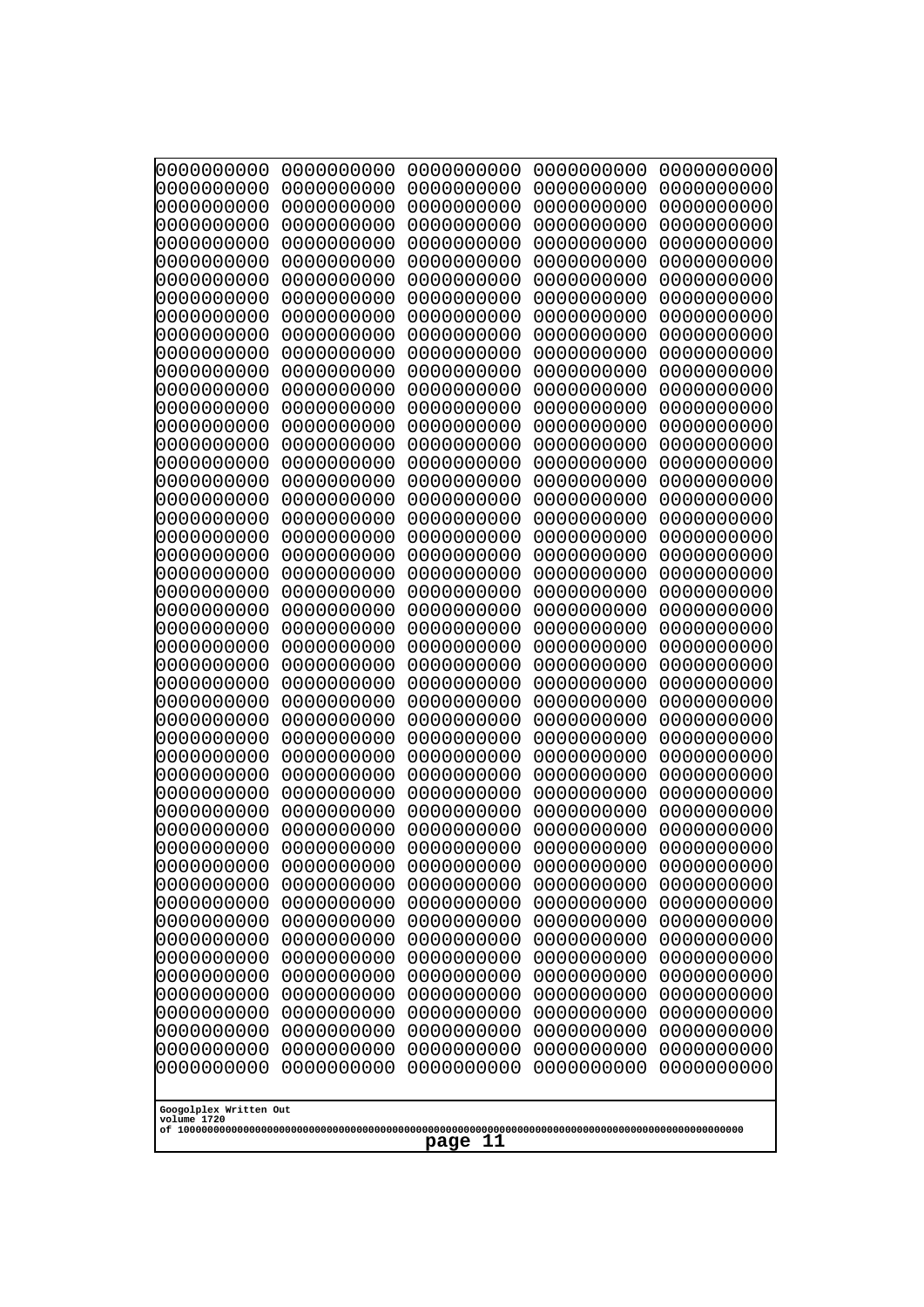| 000000000                             | 0000000000 | 0000000000 | 0000000000 | 0000000000 |
|---------------------------------------|------------|------------|------------|------------|
| 0000000000                            | 0000000000 | 0000000000 | 0000000000 | 0000000000 |
| 0000000000                            | 0000000000 | 0000000000 | 0000000000 | 0000000000 |
| 0000000000                            | 0000000000 | 0000000000 | 0000000000 | 0000000000 |
| 0000000000                            | 0000000000 | 0000000000 | 0000000000 | 0000000000 |
| 0000000000                            | 0000000000 | 0000000000 | 0000000000 | 0000000000 |
| 0000000000                            | 0000000000 | 0000000000 | 0000000000 | 0000000000 |
| 0000000000                            | 0000000000 | 0000000000 | 0000000000 | 0000000000 |
| 0000000000                            | 0000000000 | 0000000000 | 0000000000 | 0000000000 |
| 0000000000                            | 0000000000 | 0000000000 | 0000000000 | 0000000000 |
| 0000000000                            | 0000000000 | 0000000000 | 0000000000 | 0000000000 |
| 0000000000                            | 0000000000 | 0000000000 | 0000000000 | 0000000000 |
| 0000000000                            | 0000000000 | 0000000000 | 0000000000 | 0000000000 |
| 0000000000                            | 0000000000 | 0000000000 | 0000000000 | 0000000000 |
| 0000000000                            | 0000000000 | 0000000000 | 0000000000 | 0000000000 |
| 0000000000                            | 0000000000 | 0000000000 | 0000000000 | 0000000000 |
| 0000000000                            | 0000000000 | 0000000000 | 0000000000 | 0000000000 |
| 0000000000                            | 0000000000 | 0000000000 | 0000000000 | 0000000000 |
| 0000000000                            | 0000000000 | 0000000000 | 0000000000 | 0000000000 |
| 0000000000                            | 0000000000 | 0000000000 | 0000000000 | 0000000000 |
| 0000000000                            | 0000000000 | 0000000000 | 0000000000 | 0000000000 |
| 0000000000                            | 0000000000 | 0000000000 | 0000000000 | 0000000000 |
| 0000000000                            | 0000000000 | 0000000000 | 0000000000 | 0000000000 |
| 0000000000                            | 0000000000 | 0000000000 | 0000000000 | 0000000000 |
| 0000000000                            | 0000000000 | 0000000000 | 0000000000 | 0000000000 |
| 0000000000                            | 0000000000 | 0000000000 | 0000000000 | 0000000000 |
| 0000000000                            | 0000000000 | 0000000000 | 0000000000 | 0000000000 |
| 0000000000                            | 0000000000 | 0000000000 | 0000000000 | 0000000000 |
| 0000000000                            | 0000000000 | 0000000000 | 0000000000 | 0000000000 |
| 0000000000                            | 0000000000 | 0000000000 | 0000000000 | 0000000000 |
| 0000000000                            | 0000000000 | 0000000000 | 0000000000 | 0000000000 |
| 0000000000                            | 0000000000 | 0000000000 | 0000000000 | 0000000000 |
| 0000000000                            | 0000000000 | 0000000000 | 0000000000 | 0000000000 |
| 0000000000                            | 0000000000 | 0000000000 | 0000000000 | 0000000000 |
| 0000000000                            | 0000000000 | 0000000000 | 0000000000 | 0000000000 |
| 0000000000                            | 0000000000 | 0000000000 | 0000000000 | 0000000000 |
| 0000000000                            | 0000000000 | 0000000000 | 0000000000 | 0000000000 |
| 0000000000                            | 0000000000 | 0000000000 | 0000000000 | 0000000000 |
| 0000000000                            | 0000000000 | 0000000000 | 0000000000 | 0000000000 |
| 0000000000                            | 0000000000 | 0000000000 | 0000000000 | 0000000000 |
| 0000000000                            | 0000000000 | 0000000000 | 0000000000 | 0000000000 |
| 0000000000                            | 0000000000 | 0000000000 | 0000000000 | 0000000000 |
| 0000000000                            | 0000000000 | 0000000000 | 0000000000 | 0000000000 |
| 0000000000                            | 0000000000 | 0000000000 | 0000000000 | 0000000000 |
| 0000000000                            | 0000000000 | 0000000000 | 0000000000 | 0000000000 |
| 0000000000                            | 0000000000 | 0000000000 | 0000000000 | 0000000000 |
| 0000000000                            | 0000000000 | 0000000000 | 0000000000 | 0000000000 |
| 0000000000                            | 0000000000 | 0000000000 | 0000000000 | 0000000000 |
| 0000000000                            | 0000000000 | 0000000000 | 0000000000 | 0000000000 |
| 0000000000                            | 0000000000 | 0000000000 | 0000000000 | 0000000000 |
| Googolplex Written Out<br>volume 1720 |            |            |            |            |
| page<br>12                            |            |            |            |            |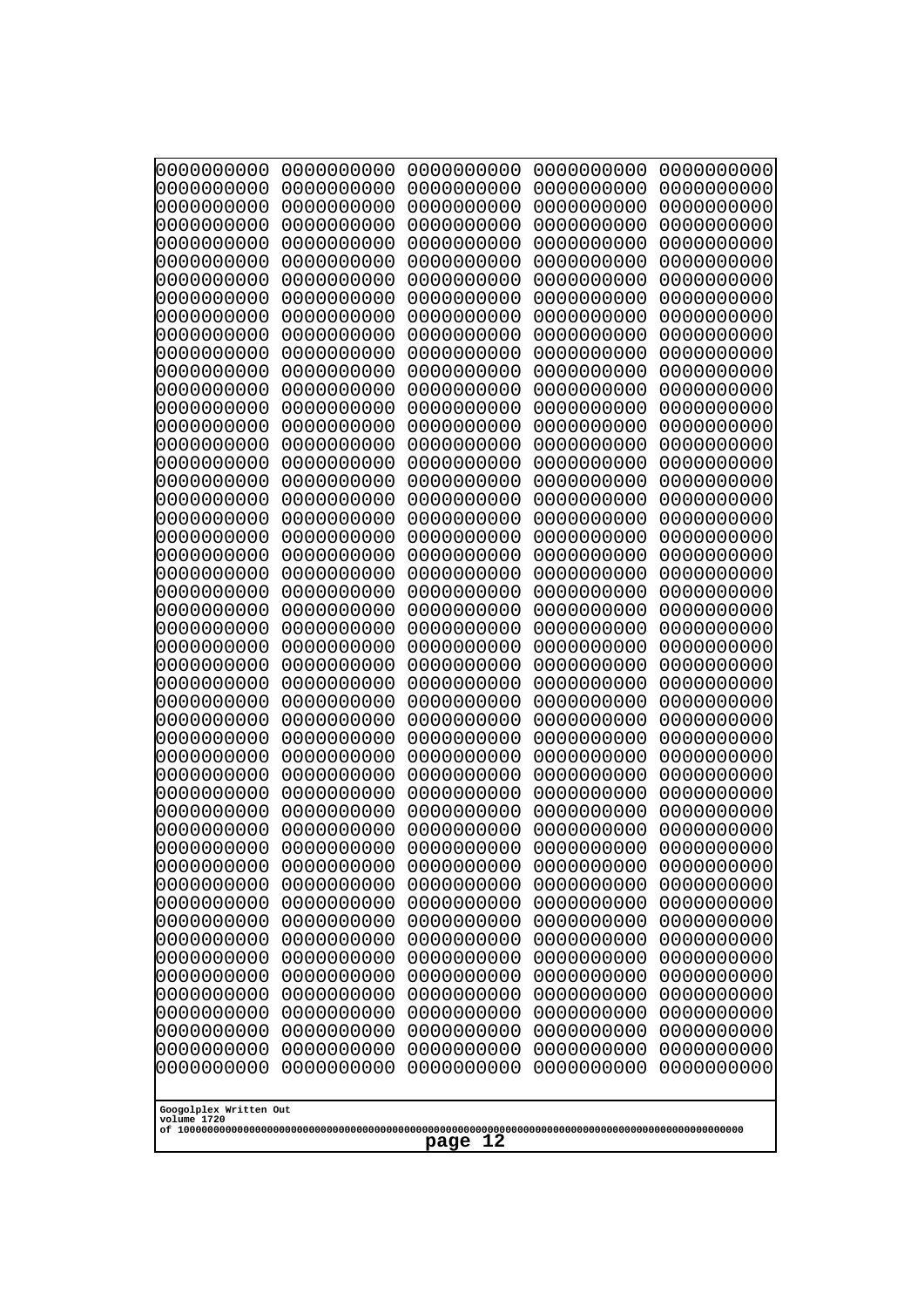| 000000000                             | 0000000000 | 0000000000 | 0000000000 | 0000000000 |
|---------------------------------------|------------|------------|------------|------------|
| 0000000000                            | 0000000000 | 0000000000 | 0000000000 | 0000000000 |
| 0000000000                            | 0000000000 | 0000000000 | 0000000000 | 0000000000 |
| 0000000000                            | 0000000000 | 0000000000 | 0000000000 | 0000000000 |
| 0000000000                            | 0000000000 | 0000000000 | 0000000000 | 0000000000 |
| 0000000000                            | 0000000000 | 0000000000 | 0000000000 | 0000000000 |
| 0000000000                            | 0000000000 | 0000000000 | 0000000000 | 0000000000 |
| 0000000000                            | 0000000000 | 0000000000 | 0000000000 | 0000000000 |
| 0000000000                            | 0000000000 | 0000000000 | 0000000000 | 0000000000 |
| 0000000000                            | 0000000000 | 0000000000 | 0000000000 | 0000000000 |
| 0000000000                            | 0000000000 | 0000000000 | 0000000000 | 0000000000 |
| 0000000000                            | 0000000000 | 0000000000 | 0000000000 | 0000000000 |
| 0000000000                            | 0000000000 | 0000000000 | 0000000000 | 0000000000 |
| 0000000000                            | 0000000000 | 0000000000 | 0000000000 | 0000000000 |
| 0000000000                            | 0000000000 | 0000000000 | 0000000000 | 0000000000 |
| 0000000000                            | 0000000000 | 0000000000 | 0000000000 | 0000000000 |
| 0000000000                            | 0000000000 | 0000000000 | 0000000000 | 0000000000 |
| 0000000000                            | 0000000000 | 0000000000 | 0000000000 | 0000000000 |
| 0000000000                            | 0000000000 | 0000000000 | 0000000000 | 0000000000 |
| 0000000000                            | 0000000000 | 0000000000 | 0000000000 | 0000000000 |
| 0000000000                            | 0000000000 | 0000000000 | 0000000000 | 0000000000 |
| 0000000000                            | 0000000000 | 0000000000 | 0000000000 | 0000000000 |
| 0000000000                            | 0000000000 | 0000000000 | 0000000000 | 0000000000 |
| 0000000000                            | 0000000000 | 0000000000 | 0000000000 | 0000000000 |
| 0000000000                            | 0000000000 | 0000000000 | 0000000000 | 0000000000 |
| 0000000000                            | 0000000000 | 0000000000 | 0000000000 | 0000000000 |
| 0000000000                            | 0000000000 | 0000000000 | 0000000000 | 0000000000 |
| 0000000000                            | 0000000000 | 0000000000 | 0000000000 | 0000000000 |
| 0000000000                            | 0000000000 | 0000000000 | 0000000000 | 0000000000 |
| 0000000000                            | 0000000000 | 0000000000 | 0000000000 | 0000000000 |
| 0000000000                            | 0000000000 | 0000000000 | 0000000000 | 0000000000 |
| 0000000000                            | 0000000000 | 0000000000 | 0000000000 | 0000000000 |
| 0000000000                            | 0000000000 | 0000000000 | 0000000000 | 0000000000 |
| 0000000000                            | 0000000000 | 0000000000 | 0000000000 | 0000000000 |
| 0000000000                            | 0000000000 | 0000000000 | 0000000000 | 0000000000 |
| 0000000000                            | 0000000000 | 0000000000 | 0000000000 | 0000000000 |
| 0000000000                            | 0000000000 | 0000000000 | 0000000000 | 0000000000 |
| 0000000000                            | 0000000000 | 0000000000 | 0000000000 | 0000000000 |
| 0000000000                            | 0000000000 | 0000000000 | 0000000000 | 0000000000 |
| 0000000000                            | 0000000000 | 0000000000 | 0000000000 | 0000000000 |
| 0000000000                            | 0000000000 | 0000000000 | 0000000000 | 0000000000 |
| 0000000000                            | 0000000000 | 0000000000 | 0000000000 | 0000000000 |
| 0000000000                            | 0000000000 | 0000000000 | 0000000000 | 0000000000 |
| 0000000000                            | 0000000000 | 0000000000 | 0000000000 | 0000000000 |
| 0000000000                            | 0000000000 | 0000000000 | 0000000000 | 0000000000 |
| 0000000000                            | 0000000000 | 0000000000 | 0000000000 | 0000000000 |
| 0000000000                            | 0000000000 | 0000000000 | 0000000000 | 0000000000 |
| 0000000000                            | 0000000000 | 0000000000 | 0000000000 | 0000000000 |
| 0000000000                            | 0000000000 | 0000000000 | 0000000000 | 0000000000 |
| 0000000000                            | 0000000000 | 0000000000 | 0000000000 | 0000000000 |
| Googolplex Written Out<br>volume 1720 |            |            |            |            |
| page<br>13                            |            |            |            |            |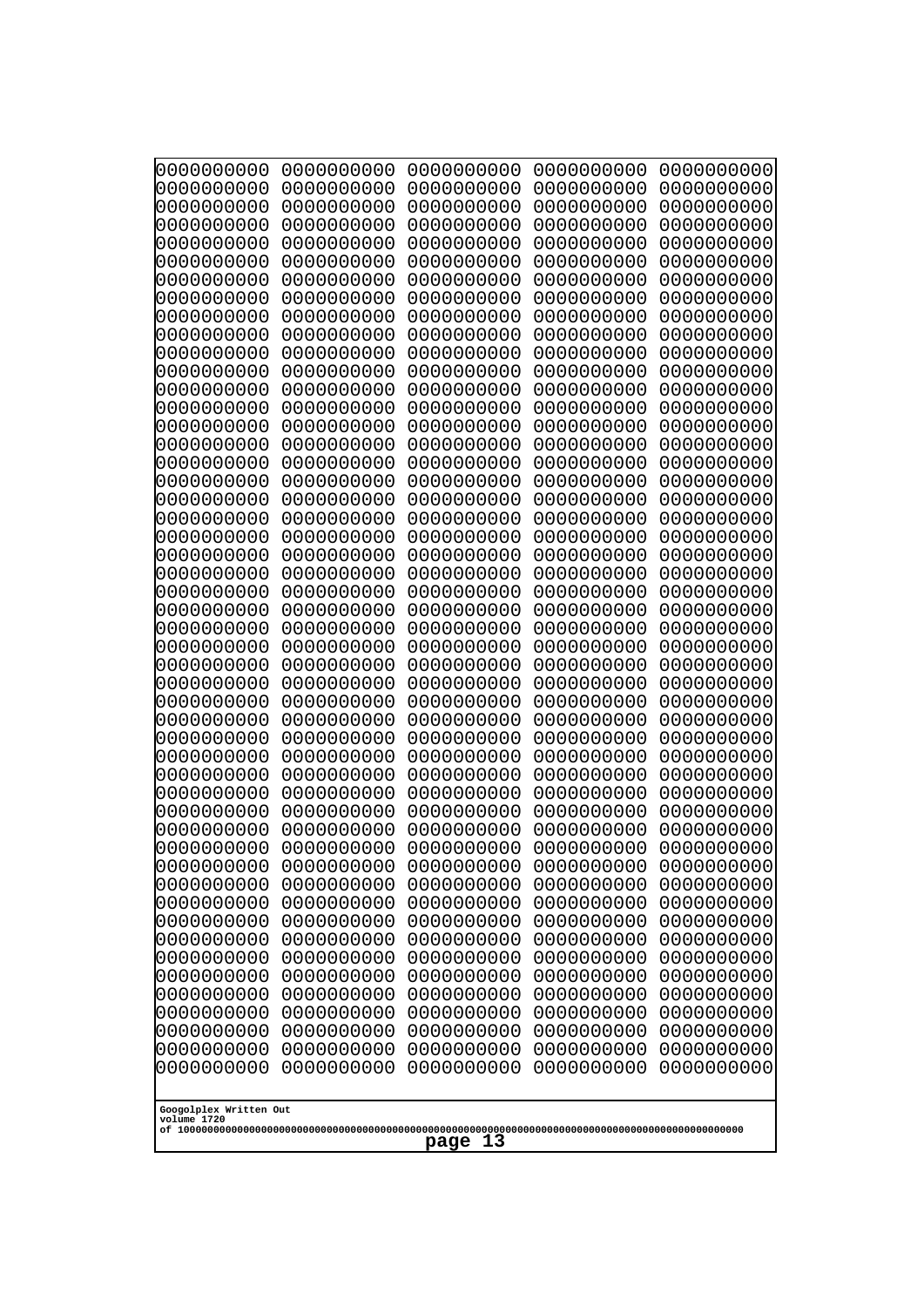| 000000000<br>0000000000               | 0000000000<br>0000000000 | 0000000000<br>0000000000 | 0000000000<br>0000000000 | 0000000000<br>0000000000 |
|---------------------------------------|--------------------------|--------------------------|--------------------------|--------------------------|
| 0000000000<br>0000000000              | 0000000000<br>0000000000 | 0000000000<br>0000000000 | 0000000000<br>0000000000 | 0000000000<br>0000000000 |
| 0000000000                            | 0000000000               | 0000000000               | 0000000000               | 0000000000               |
| 0000000000<br>0000000000              | 0000000000<br>0000000000 | 0000000000<br>0000000000 | 0000000000<br>0000000000 | 0000000000<br>0000000000 |
| 0000000000                            | 0000000000               | 0000000000               | 0000000000               | 0000000000               |
| 0000000000<br>0000000000              | 0000000000<br>0000000000 | 0000000000<br>0000000000 | 0000000000<br>0000000000 | 0000000000<br>0000000000 |
| 0000000000                            | 0000000000               | 0000000000               | 0000000000               | 0000000000               |
| 0000000000<br>0000000000              | 0000000000<br>0000000000 | 0000000000<br>0000000000 | 0000000000<br>0000000000 | 0000000000<br>0000000000 |
| 0000000000                            | 0000000000               | 0000000000               | 0000000000               | 0000000000               |
| 0000000000<br>0000000000              | 0000000000<br>0000000000 | 0000000000<br>0000000000 | 0000000000<br>0000000000 | 0000000000<br>0000000000 |
| 0000000000                            | 0000000000               | 0000000000               | 0000000000               | 0000000000               |
| 0000000000<br>0000000000              | 0000000000<br>0000000000 | 0000000000<br>0000000000 | 0000000000<br>0000000000 | 0000000000<br>0000000000 |
| 0000000000                            | 0000000000               | 0000000000               | 0000000000               | 0000000000               |
| 0000000000<br>0000000000              | 0000000000<br>0000000000 | 0000000000<br>0000000000 | 0000000000<br>0000000000 | 0000000000<br>0000000000 |
| 0000000000                            | 0000000000               | 0000000000               | 0000000000               | 0000000000               |
| 0000000000                            | 0000000000               | 0000000000               | 0000000000               | 0000000000               |
| 0000000000<br>0000000000              | 0000000000<br>0000000000 | 0000000000<br>0000000000 | 0000000000<br>0000000000 | 0000000000<br>0000000000 |
| 0000000000<br>0000000000              | 0000000000<br>0000000000 | 0000000000<br>0000000000 | 0000000000<br>0000000000 | 0000000000<br>0000000000 |
| 0000000000                            | 0000000000               | 0000000000               | 0000000000               | 0000000000               |
| 0000000000<br>0000000000              | 0000000000<br>0000000000 | 0000000000<br>0000000000 | 0000000000<br>0000000000 | 0000000000<br>0000000000 |
| 0000000000                            | 0000000000               | 0000000000               | 0000000000               | 0000000000               |
| 0000000000<br>0000000000              | 0000000000<br>0000000000 | 0000000000<br>0000000000 | 0000000000<br>0000000000 | 0000000000<br>0000000000 |
| 0000000000                            | 0000000000               | 0000000000               | 0000000000               | 0000000000               |
| 0000000000<br>0000000000              | 0000000000<br>0000000000 | 0000000000<br>0000000000 | 0000000000<br>0000000000 | 0000000000<br>0000000000 |
| 0000000000                            | 0000000000               | 0000000000               | 0000000000               | 0000000000               |
| 0000000000<br>0000000000              | 0000000000<br>0000000000 | 0000000000<br>0000000000 | 0000000000<br>0000000000 | 0000000000<br>0000000000 |
| 0000000000                            | 0000000000               | 0000000000               | 0000000000               | 0000000000               |
| 0000000000<br>0000000000              | 0000000000<br>0000000000 | 0000000000<br>0000000000 | 0000000000<br>0000000000 | 0000000000<br>0000000000 |
| 0000000000                            | 0000000000               | 0000000000               | 0000000000               | 0000000000               |
| 0000000000<br>0000000000              | 0000000000<br>0000000000 | 0000000000<br>0000000000 | 0000000000<br>0000000000 | 0000000000<br>0000000000 |
| 0000000000                            | 0000000000               | 0000000000               | 0000000000               | 0000000000               |
| 0000000000<br>0000000000              | 0000000000<br>0000000000 | 0000000000<br>0000000000 | 0000000000<br>0000000000 | 0000000000<br>0000000000 |
| 0000000000                            | 0000000000               | 0000000000               | 0000000000               | 0000000000               |
|                                       |                          |                          |                          |                          |
| Googolplex Written Out<br>volume 1720 |                          |                          |                          |                          |
| page<br>14                            |                          |                          |                          |                          |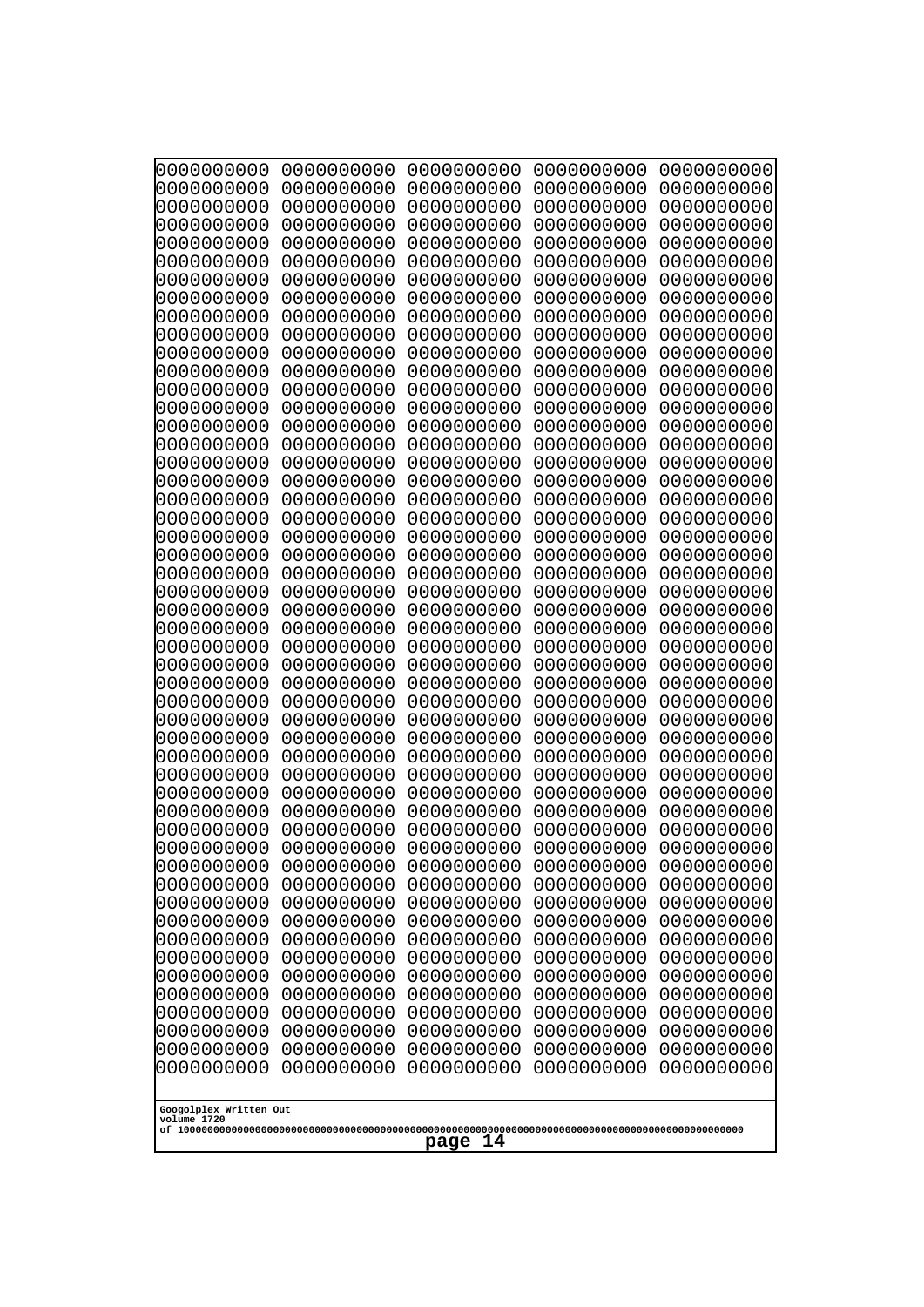| 0000000000                                           | 0000000000                                           | 0000000000                                           | 0000000000                                           | 0000000000                                           |
|------------------------------------------------------|------------------------------------------------------|------------------------------------------------------|------------------------------------------------------|------------------------------------------------------|
| 0000000000                                           | 0000000000                                           | 0000000000                                           | 0000000000                                           | 0000000000                                           |
| 0000000000                                           | 0000000000                                           | 0000000000                                           | 0000000000                                           | 0000000000                                           |
| 0000000000                                           | 0000000000                                           | 0000000000                                           | 0000000000                                           | 0000000000                                           |
| 0000000000                                           | 0000000000                                           | 0000000000                                           | 0000000000                                           | 0000000000                                           |
| 0000000000                                           | 0000000000                                           | 0000000000                                           | 0000000000                                           | 0000000000                                           |
| 0000000000                                           | 0000000000                                           | 0000000000                                           | 0000000000                                           | 0000000000                                           |
| 0000000000                                           | 0000000000                                           | 0000000000                                           | 0000000000                                           | 0000000000                                           |
| 0000000000                                           | 0000000000                                           | 0000000000                                           | 0000000000                                           | 0000000000                                           |
| 0000000000                                           | 0000000000                                           | 0000000000                                           | 0000000000                                           | 0000000000                                           |
| 0000000000                                           | 0000000000                                           | 0000000000                                           | 0000000000                                           | 0000000000                                           |
| 0000000000                                           | 0000000000                                           | 0000000000                                           | 0000000000                                           | 0000000000                                           |
| 0000000000                                           | 0000000000                                           | 0000000000                                           | 0000000000                                           | 0000000000                                           |
| 0000000000                                           | 0000000000                                           | 0000000000                                           | 0000000000                                           | 0000000000                                           |
| 0000000000                                           | 0000000000                                           | 0000000000                                           | 0000000000                                           | 0000000000                                           |
| 0000000000                                           | 0000000000                                           | 0000000000                                           | 0000000000                                           | 0000000000                                           |
| 0000000000                                           | 0000000000                                           | 0000000000                                           | 0000000000                                           | 0000000000                                           |
| 0000000000                                           | 0000000000                                           | 0000000000                                           | 0000000000                                           | 0000000000                                           |
| 0000000000                                           | 0000000000                                           | 0000000000                                           | 0000000000                                           | 0000000000                                           |
| 0000000000                                           | 0000000000                                           | 0000000000                                           | 0000000000                                           | 0000000000                                           |
| 0000000000                                           | 0000000000                                           | 0000000000                                           | 0000000000                                           | 0000000000                                           |
| 0000000000                                           | 0000000000                                           | 0000000000                                           | 0000000000                                           | 0000000000                                           |
| 0000000000                                           | 0000000000                                           | 0000000000                                           | 0000000000                                           | 0000000000                                           |
| 0000000000                                           | 0000000000                                           | 0000000000                                           | 0000000000                                           | 0000000000                                           |
| 0000000000                                           | 0000000000                                           | 0000000000                                           | 0000000000                                           | 0000000000                                           |
| 0000000000                                           | 0000000000                                           | 0000000000                                           | 0000000000                                           | 0000000000                                           |
| 0000000000                                           | 0000000000                                           | 0000000000                                           | 0000000000                                           | 0000000000                                           |
| 0000000000                                           | 0000000000                                           | 0000000000                                           | 0000000000                                           | 0000000000                                           |
| 0000000000                                           | 0000000000                                           | 0000000000                                           | 0000000000                                           | 0000000000                                           |
| 0000000000                                           | 0000000000                                           | 0000000000                                           | 0000000000                                           | 0000000000                                           |
| 0000000000                                           | 0000000000                                           | 0000000000                                           | 0000000000                                           | 0000000000                                           |
| 0000000000                                           | 0000000000                                           | 0000000000                                           | 0000000000                                           | 0000000000                                           |
| 0000000000<br>0000000000<br>0000000000               | 0000000000<br>0000000000<br>0000000000               | 0000000000<br>0000000000<br>0000000000<br>0000000000 | 0000000000<br>0000000000<br>0000000000               | 0000000000<br>0000000000<br>0000000000<br>0000000000 |
| 0000000000<br>0000000000<br>0000000000<br>0000000000 | 0000000000<br>0000000000<br>0000000000<br>0000000000 | 0000000000<br>0000000000<br>0000000000               | 0000000000<br>0000000000<br>0000000000<br>0000000000 | 0000000000<br>0000000000<br>0000000000               |
| 0000000000                                           | 0000000000                                           | 0000000000                                           | 0000000000                                           | 0000000000                                           |
| 0000000000                                           | 0000000000                                           | 0000000000                                           | 0000000000                                           | 0000000000                                           |
| 0000000000                                           | 0000000000                                           | 0000000000                                           | 0000000000                                           | 0000000000                                           |
| 0000000000                                           | 0000000000                                           | 0000000000                                           | 0000000000                                           | 0000000000                                           |
| 0000000000                                           | 0000000000                                           | 0000000000                                           | 0000000000                                           | 0000000000                                           |
| 0000000000                                           | 0000000000                                           | 0000000000                                           | 0000000000                                           | 0000000000                                           |
| 0000000000                                           | 0000000000                                           | 0000000000                                           | 0000000000                                           | 0000000000                                           |
| 0000000000                                           | 0000000000                                           | 0000000000                                           | 0000000000                                           | 0000000000                                           |
| 0000000000                                           | 0000000000                                           | 0000000000                                           | 0000000000                                           | 0000000000                                           |
| 0000000000                                           | 0000000000                                           | 0000000000                                           | 0000000000                                           | 0000000000                                           |
| 0000000000                                           | 0000000000                                           | 0000000000                                           | 0000000000                                           | 0000000000                                           |
| Googolplex Written Out<br>volume 1720<br>page 15     |                                                      |                                                      |                                                      |                                                      |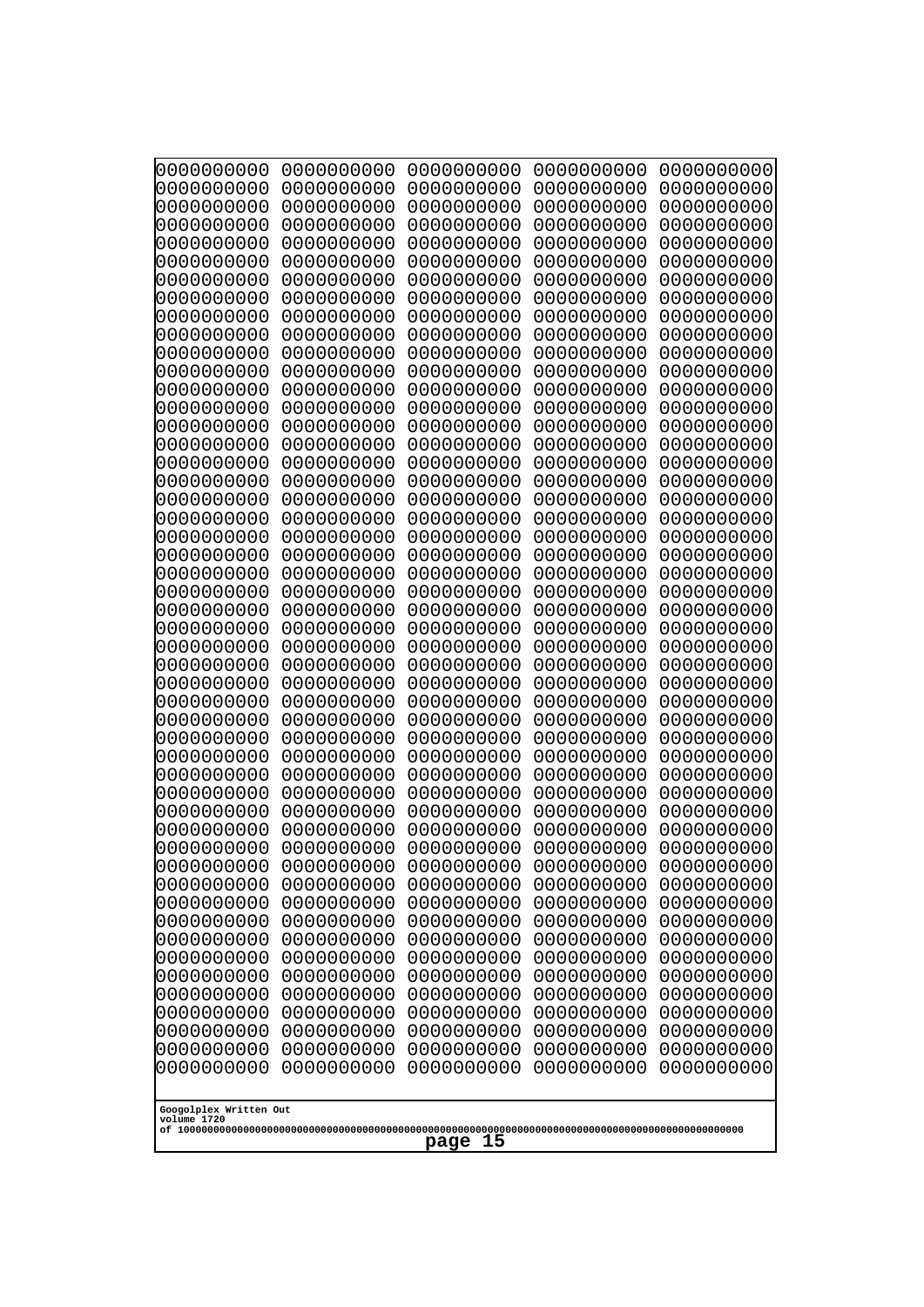| 000000000                             | 0000000000 | 0000000000 | 0000000000 | 0000000000 |
|---------------------------------------|------------|------------|------------|------------|
| 0000000000                            | 0000000000 | 0000000000 | 0000000000 | 0000000000 |
| 0000000000                            | 0000000000 | 0000000000 | 0000000000 | 0000000000 |
| 0000000000                            | 0000000000 | 0000000000 | 0000000000 | 0000000000 |
| 0000000000                            | 0000000000 | 0000000000 | 0000000000 | 0000000000 |
| 0000000000                            | 0000000000 | 0000000000 | 0000000000 | 0000000000 |
| 0000000000                            | 0000000000 | 0000000000 | 0000000000 | 0000000000 |
| 0000000000                            | 0000000000 | 0000000000 | 0000000000 | 0000000000 |
| 0000000000                            | 0000000000 | 0000000000 | 0000000000 | 0000000000 |
| 0000000000                            | 0000000000 | 0000000000 | 0000000000 | 0000000000 |
| 0000000000                            | 0000000000 | 0000000000 | 0000000000 | 0000000000 |
| 0000000000                            | 0000000000 | 0000000000 | 0000000000 | 0000000000 |
| 0000000000                            | 0000000000 | 0000000000 | 0000000000 | 0000000000 |
| 0000000000                            | 0000000000 | 0000000000 | 0000000000 | 0000000000 |
| 0000000000                            | 0000000000 | 0000000000 | 0000000000 | 0000000000 |
| 0000000000                            | 0000000000 | 0000000000 | 0000000000 | 0000000000 |
| 0000000000                            | 0000000000 | 0000000000 | 0000000000 | 0000000000 |
| 0000000000                            | 0000000000 | 0000000000 | 0000000000 | 0000000000 |
| 0000000000                            | 0000000000 | 0000000000 | 0000000000 | 0000000000 |
| 0000000000                            | 0000000000 | 0000000000 | 0000000000 | 0000000000 |
| 0000000000                            | 0000000000 | 0000000000 | 0000000000 | 0000000000 |
| 0000000000                            | 0000000000 | 0000000000 | 0000000000 | 0000000000 |
| 0000000000                            | 0000000000 | 0000000000 | 0000000000 | 0000000000 |
| 0000000000                            | 0000000000 | 0000000000 | 0000000000 | 0000000000 |
| 0000000000                            | 0000000000 | 0000000000 | 0000000000 | 0000000000 |
| 0000000000                            | 0000000000 | 0000000000 | 0000000000 | 0000000000 |
| 0000000000                            | 0000000000 | 0000000000 | 0000000000 | 0000000000 |
| 0000000000                            | 0000000000 | 0000000000 | 0000000000 | 0000000000 |
| 0000000000                            | 0000000000 | 0000000000 | 0000000000 | 0000000000 |
| 0000000000                            | 0000000000 | 0000000000 | 0000000000 | 0000000000 |
| 0000000000                            | 0000000000 | 0000000000 | 0000000000 | 0000000000 |
| 0000000000                            | 0000000000 | 0000000000 | 0000000000 | 0000000000 |
| 0000000000                            | 0000000000 | 0000000000 | 0000000000 | 0000000000 |
| 0000000000                            | 0000000000 | 0000000000 | 0000000000 | 0000000000 |
| 0000000000                            | 0000000000 | 0000000000 | 0000000000 | 0000000000 |
| 0000000000                            | 0000000000 | 0000000000 | 0000000000 | 0000000000 |
| 0000000000                            | 0000000000 | 0000000000 | 0000000000 | 0000000000 |
| 0000000000                            | 0000000000 | 0000000000 | 0000000000 | 0000000000 |
| 0000000000                            | 0000000000 | 0000000000 | 0000000000 | 0000000000 |
| 0000000000                            | 0000000000 | 0000000000 | 0000000000 | 0000000000 |
| 0000000000                            | 0000000000 | 0000000000 | 0000000000 | 0000000000 |
| 0000000000                            | 0000000000 | 0000000000 | 0000000000 | 0000000000 |
| 0000000000                            | 0000000000 | 0000000000 | 0000000000 | 0000000000 |
| 0000000000                            | 0000000000 | 0000000000 | 0000000000 | 0000000000 |
| 0000000000                            | 0000000000 | 0000000000 | 0000000000 | 0000000000 |
| 0000000000                            | 0000000000 | 0000000000 | 0000000000 | 0000000000 |
| 0000000000                            | 0000000000 | 0000000000 | 0000000000 | 0000000000 |
| 0000000000                            | 0000000000 | 0000000000 | 0000000000 | 0000000000 |
| 0000000000                            | 0000000000 | 0000000000 | 0000000000 | 0000000000 |
| 0000000000                            | 0000000000 | 0000000000 | 0000000000 | 0000000000 |
| Googolplex Written Out<br>volume 1720 |            |            |            |            |
| 16<br>page                            |            |            |            |            |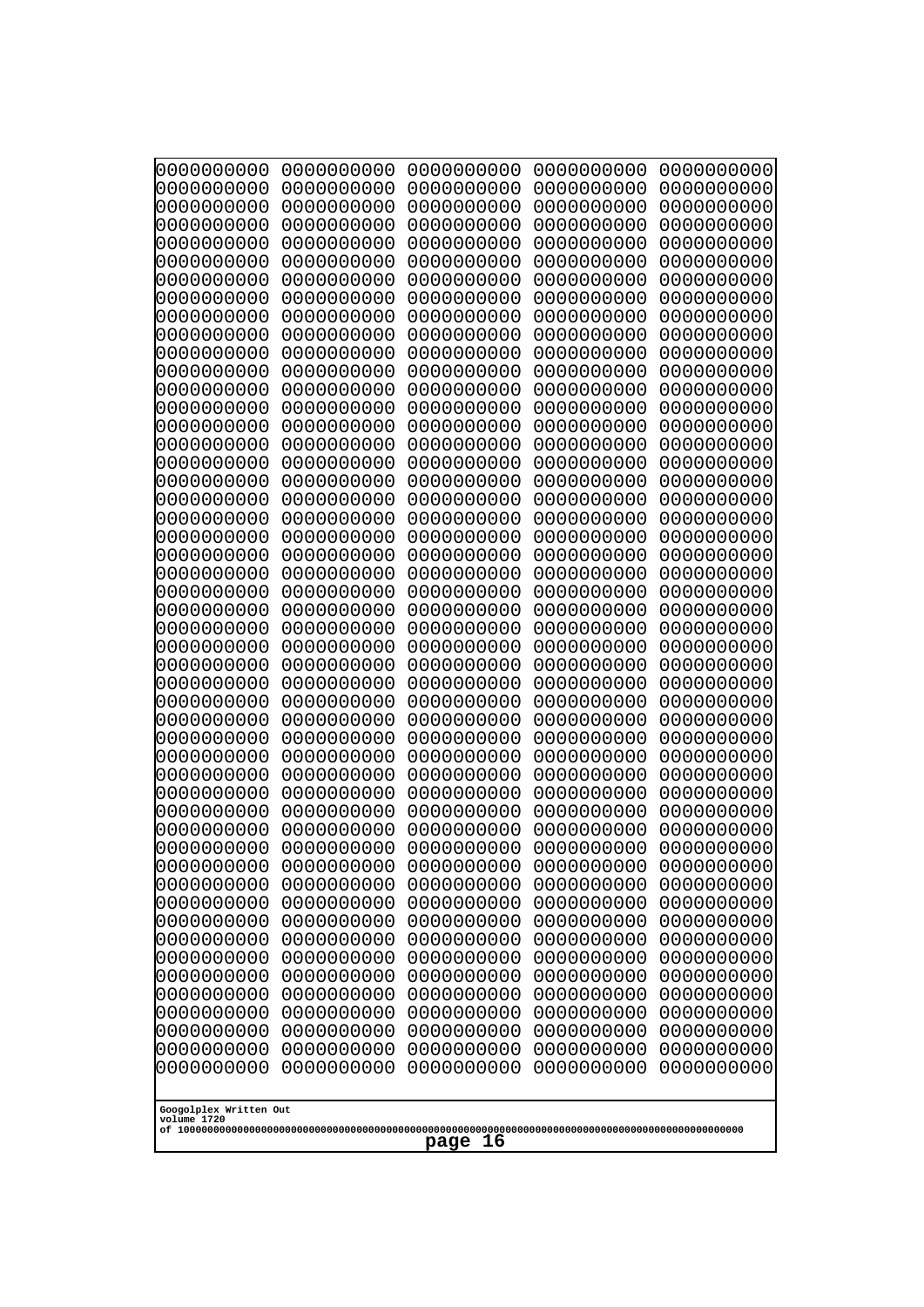| 0000000000                                          | 0000000000 | 0000000000 | 0000000000 | 0000000000 |
|-----------------------------------------------------|------------|------------|------------|------------|
| 0000000000                                          | 0000000000 | 0000000000 | 0000000000 | 0000000000 |
| 0000000000                                          | 0000000000 | 0000000000 | 0000000000 | 0000000000 |
| 0000000000                                          | 0000000000 | 0000000000 | 0000000000 | 0000000000 |
| 0000000000                                          | 0000000000 | 0000000000 | 0000000000 | 0000000000 |
| 0000000000                                          | 0000000000 | 0000000000 | 0000000000 | 0000000000 |
| 0000000000                                          | 0000000000 | 0000000000 | 0000000000 | 0000000000 |
| 0000000000                                          | 0000000000 | 0000000000 | 0000000000 | 0000000000 |
| 0000000000                                          | 0000000000 | 0000000000 | 0000000000 | 0000000000 |
| 0000000000                                          | 0000000000 | 0000000000 | 0000000000 | 0000000000 |
| 0000000000                                          | 0000000000 | 0000000000 | 0000000000 | 0000000000 |
| 0000000000                                          | 0000000000 | 0000000000 | 0000000000 | 0000000000 |
| 0000000000                                          | 0000000000 | 0000000000 | 0000000000 | 0000000000 |
| 0000000000                                          | 0000000000 | 0000000000 | 0000000000 | 0000000000 |
| 0000000000                                          | 0000000000 | 0000000000 | 0000000000 | 0000000000 |
| 0000000000                                          | 0000000000 | 0000000000 | 0000000000 | 0000000000 |
| 0000000000                                          | 0000000000 | 0000000000 | 0000000000 | 0000000000 |
| 0000000000                                          | 0000000000 | 0000000000 | 0000000000 | 0000000000 |
| 0000000000                                          | 0000000000 | 0000000000 | 0000000000 | 0000000000 |
| 0000000000                                          | 0000000000 | 0000000000 | 0000000000 | 0000000000 |
| 0000000000                                          | 0000000000 | 0000000000 | 0000000000 | 0000000000 |
| 0000000000                                          | 0000000000 | 0000000000 | 0000000000 | 0000000000 |
| 0000000000                                          | 0000000000 | 0000000000 | 0000000000 | 0000000000 |
| 0000000000                                          | 0000000000 | 0000000000 | 0000000000 | 0000000000 |
| 0000000000                                          | 0000000000 | 0000000000 | 0000000000 | 0000000000 |
| 0000000000                                          | 0000000000 | 0000000000 | 0000000000 | 0000000000 |
| 0000000000                                          | 0000000000 | 0000000000 | 0000000000 | 0000000000 |
| 0000000000                                          | 0000000000 | 0000000000 | 0000000000 | 0000000000 |
| 0000000000                                          | 0000000000 | 0000000000 | 0000000000 | 0000000000 |
| 0000000000                                          | 0000000000 | 0000000000 | 0000000000 | 0000000000 |
| 0000000000                                          | 0000000000 | 0000000000 | 0000000000 | 0000000000 |
| 0000000000                                          | 0000000000 | 0000000000 | 0000000000 | 0000000000 |
| 0000000000                                          | 0000000000 | 0000000000 | 0000000000 | 0000000000 |
| 0000000000                                          | 0000000000 | 0000000000 | 0000000000 | 0000000000 |
| 0000000000                                          | 0000000000 | 0000000000 | 0000000000 | 0000000000 |
| 0000000000                                          | 0000000000 | 0000000000 | 0000000000 | 0000000000 |
| 0000000000                                          | 0000000000 | 0000000000 | 0000000000 | 0000000000 |
| 0000000000                                          | 0000000000 | 0000000000 | 0000000000 | 0000000000 |
| 0000000000                                          | 0000000000 | 0000000000 | 0000000000 | 0000000000 |
| 0000000000                                          | 0000000000 | 0000000000 | 0000000000 | 0000000000 |
| 0000000000                                          | 0000000000 | 0000000000 | 0000000000 | 0000000000 |
| 0000000000                                          | 0000000000 | 0000000000 | 0000000000 | 0000000000 |
| 0000000000                                          | 0000000000 | 0000000000 | 0000000000 | 0000000000 |
| 0000000000                                          | 0000000000 | 0000000000 | 0000000000 | 0000000000 |
|                                                     |            |            |            |            |
| 0000000000                                          | 0000000000 | 0000000000 | 0000000000 | 0000000000 |
| 0000000000                                          | 0000000000 | 0000000000 | 0000000000 | 0000000000 |
| 0000000000                                          | 0000000000 | 0000000000 | 0000000000 | 0000000000 |
| 0000000000                                          | 0000000000 | 0000000000 | 0000000000 | 0000000000 |
| 0000000000                                          | 0000000000 | 0000000000 | 0000000000 | 0000000000 |
| 0000000000                                          | 0000000000 | 0000000000 | 0000000000 | 0000000000 |
| Googolplex Written Out<br>volume 1720<br>17<br>page |            |            |            |            |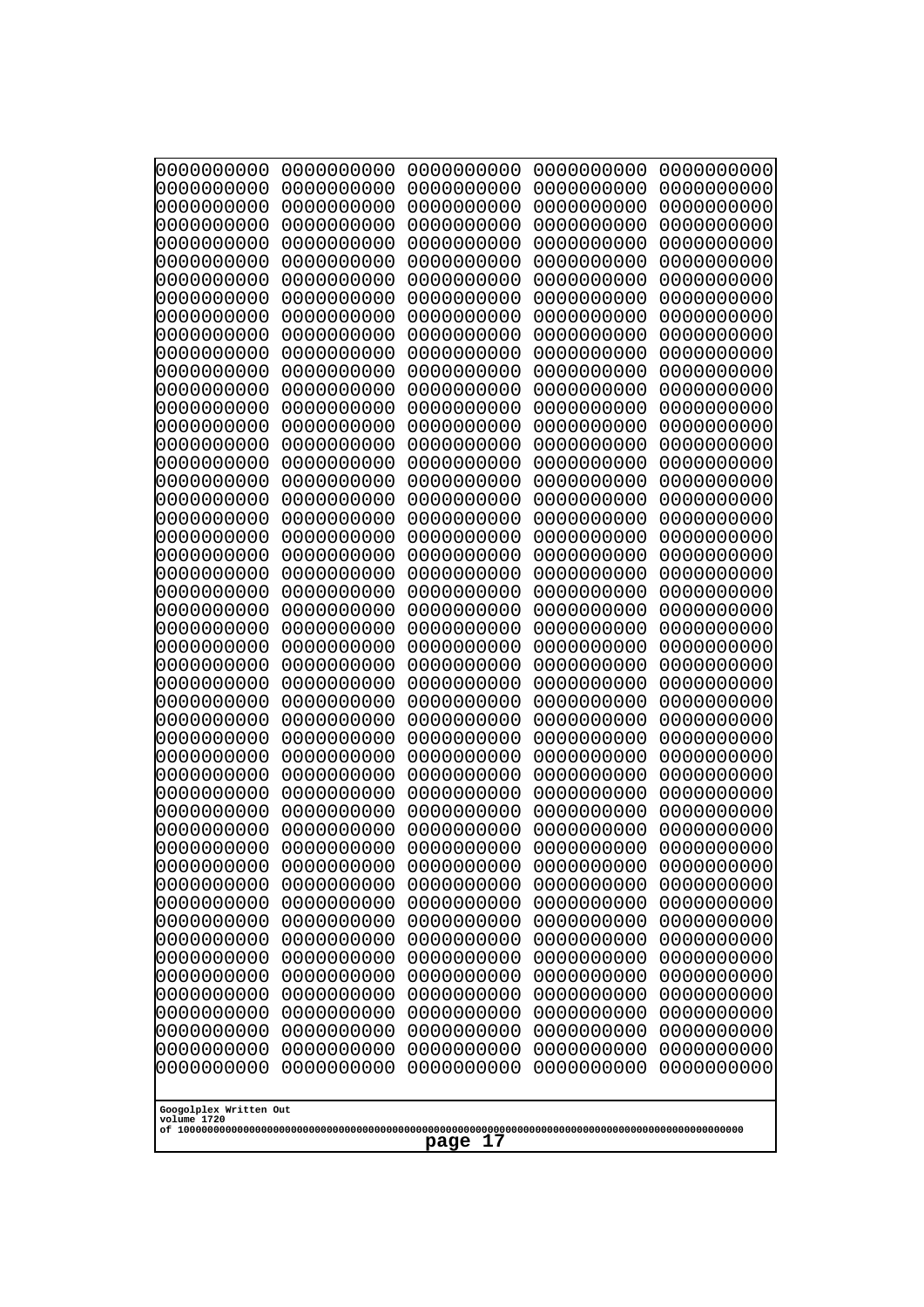| 0000000000                                       | 0000000000 | 0000000000 | 0000000000 | 0000000000 |
|--------------------------------------------------|------------|------------|------------|------------|
| 0000000000                                       | 0000000000 | 0000000000 | 0000000000 | 0000000000 |
| 0000000000                                       | 0000000000 | 0000000000 | 0000000000 | 0000000000 |
| 0000000000                                       | 0000000000 | 0000000000 | 0000000000 | 0000000000 |
| 0000000000                                       | 0000000000 | 0000000000 | 0000000000 | 0000000000 |
| 0000000000                                       | 0000000000 | 0000000000 | 0000000000 | 0000000000 |
| 0000000000                                       | 0000000000 | 0000000000 | 0000000000 | 0000000000 |
| 0000000000                                       | 0000000000 | 0000000000 | 0000000000 | 0000000000 |
| 0000000000                                       | 0000000000 | 0000000000 | 0000000000 | 0000000000 |
| 0000000000                                       | 0000000000 | 0000000000 | 0000000000 | 0000000000 |
| 0000000000                                       | 0000000000 | 0000000000 | 0000000000 | 0000000000 |
| 0000000000                                       | 0000000000 | 0000000000 | 0000000000 | 0000000000 |
| 0000000000                                       | 0000000000 | 0000000000 | 0000000000 | 0000000000 |
| 0000000000                                       | 0000000000 | 0000000000 | 0000000000 | 0000000000 |
| 0000000000                                       | 0000000000 | 0000000000 | 0000000000 | 0000000000 |
| 0000000000                                       | 0000000000 | 0000000000 | 0000000000 | 0000000000 |
| 0000000000                                       | 0000000000 | 0000000000 | 0000000000 | 0000000000 |
| 0000000000                                       | 0000000000 | 0000000000 | 0000000000 | 0000000000 |
| 0000000000                                       | 0000000000 | 0000000000 | 0000000000 | 0000000000 |
| 0000000000                                       | 0000000000 | 0000000000 | 0000000000 | 0000000000 |
| 0000000000                                       | 0000000000 | 0000000000 | 0000000000 | 0000000000 |
| 0000000000                                       | 0000000000 | 0000000000 | 0000000000 | 0000000000 |
| 0000000000                                       | 0000000000 | 0000000000 | 0000000000 | 0000000000 |
| 0000000000                                       | 0000000000 | 0000000000 | 0000000000 | 0000000000 |
| 0000000000                                       | 0000000000 | 0000000000 | 0000000000 | 0000000000 |
| 0000000000                                       | 0000000000 | 0000000000 | 0000000000 | 0000000000 |
| 0000000000                                       | 0000000000 | 0000000000 | 0000000000 | 0000000000 |
| 0000000000                                       | 0000000000 | 0000000000 | 0000000000 | 0000000000 |
| 0000000000                                       | 0000000000 | 0000000000 | 0000000000 | 0000000000 |
| 0000000000                                       | 0000000000 | 0000000000 | 0000000000 | 0000000000 |
| 0000000000                                       | 0000000000 | 0000000000 | 0000000000 | 0000000000 |
| 0000000000                                       | 0000000000 | 0000000000 | 0000000000 | 0000000000 |
| 0000000000                                       | 0000000000 | 0000000000 | 0000000000 | 0000000000 |
| 0000000000                                       | 0000000000 | 0000000000 | 0000000000 | 0000000000 |
| 0000000000                                       | 0000000000 | 0000000000 | 0000000000 | 0000000000 |
| 0000000000                                       | 0000000000 | 0000000000 | 0000000000 | 0000000000 |
| 0000000000                                       | 0000000000 | 0000000000 | 0000000000 | 0000000000 |
| 0000000000                                       | 0000000000 | 0000000000 | 0000000000 | 0000000000 |
| 0000000000                                       | 0000000000 | 0000000000 | 0000000000 | 0000000000 |
| 0000000000                                       | 0000000000 | 0000000000 | 0000000000 | 0000000000 |
| 0000000000                                       | 0000000000 | 0000000000 | 0000000000 | 0000000000 |
| 0000000000                                       | 0000000000 | 0000000000 | 0000000000 | 0000000000 |
| 0000000000                                       | 0000000000 | 0000000000 | 0000000000 | 0000000000 |
| 0000000000                                       | 0000000000 | 0000000000 | 0000000000 | 0000000000 |
| 0000000000                                       | 0000000000 | 0000000000 | 0000000000 | 0000000000 |
| 0000000000                                       | 0000000000 | 0000000000 | 0000000000 | 0000000000 |
| 0000000000                                       | 0000000000 | 0000000000 | 0000000000 | 0000000000 |
| 0000000000                                       | 0000000000 | 0000000000 | 0000000000 | 0000000000 |
| 0000000000                                       | 0000000000 | 0000000000 | 0000000000 | 0000000000 |
| 0000000000                                       | 0000000000 | 0000000000 | 0000000000 | 0000000000 |
| Googolplex Written Out<br>volume 1720<br>page 18 |            |            |            |            |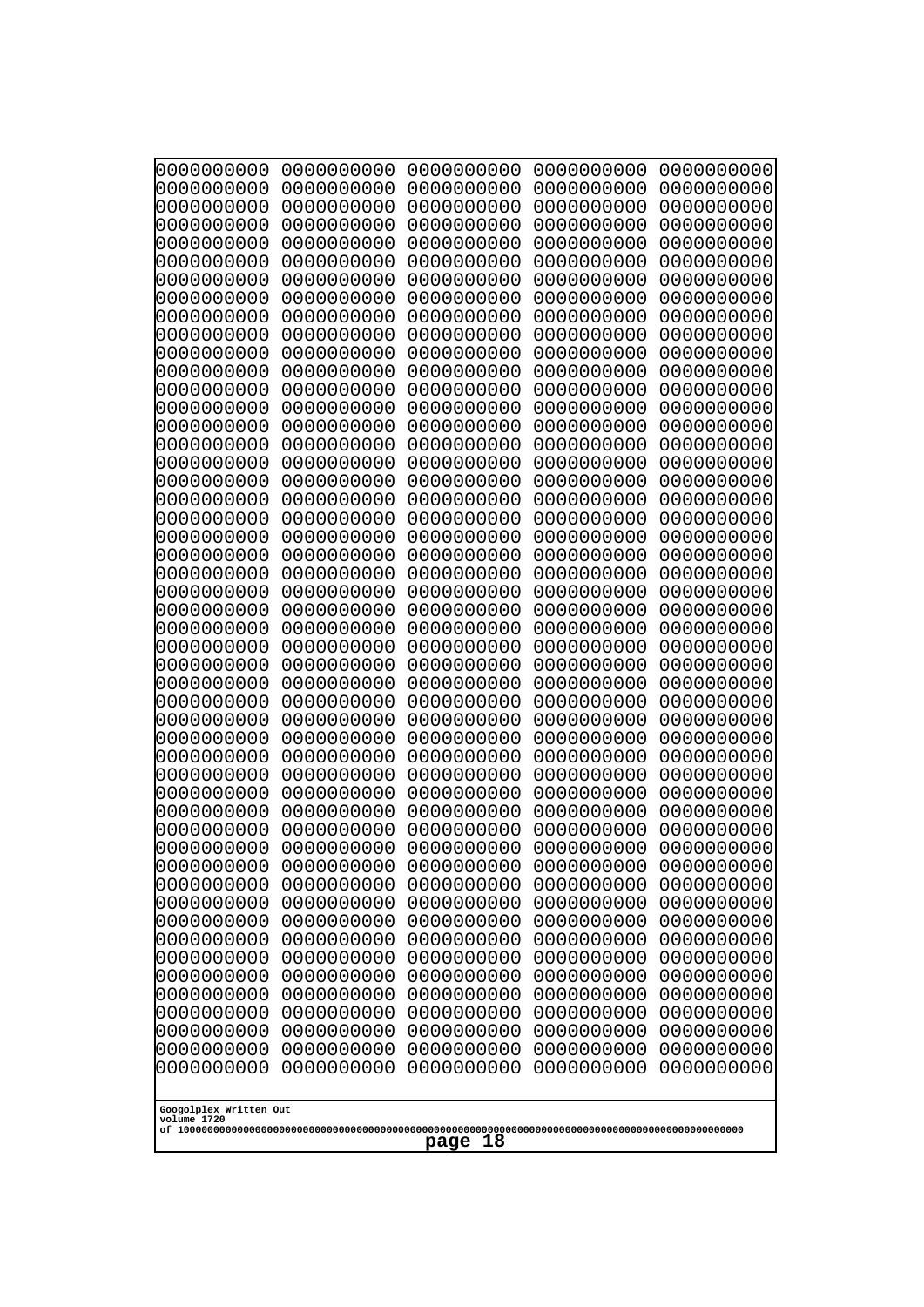| 0000000000                                                                                                  | 0000000000 | 0000000000 | 0000000000 | 0000000000 |
|-------------------------------------------------------------------------------------------------------------|------------|------------|------------|------------|
| 0000000000                                                                                                  | 0000000000 | 0000000000 | 0000000000 | 0000000000 |
| 0000000000                                                                                                  | 0000000000 | 0000000000 | 0000000000 | 0000000000 |
| 0000000000                                                                                                  | 0000000000 | 0000000000 | 0000000000 | 0000000000 |
| 0000000000                                                                                                  | 0000000000 | 0000000000 | 0000000000 | 0000000000 |
| 0000000000                                                                                                  | 0000000000 | 0000000000 | 0000000000 | 0000000000 |
| 0000000000                                                                                                  | 0000000000 | 0000000000 | 0000000000 | 0000000000 |
| 0000000000                                                                                                  | 0000000000 | 0000000000 | 0000000000 | 0000000000 |
| 0000000000                                                                                                  | 0000000000 | 0000000000 | 0000000000 | 0000000000 |
| 0000000000                                                                                                  | 0000000000 | 0000000000 | 0000000000 | 0000000000 |
| 0000000000                                                                                                  | 0000000000 | 0000000000 | 0000000000 | 0000000000 |
| 0000000000                                                                                                  | 0000000000 | 0000000000 | 0000000000 | 0000000000 |
| 0000000000                                                                                                  | 0000000000 | 0000000000 | 0000000000 | 0000000000 |
| 0000000000                                                                                                  | 0000000000 | 0000000000 | 0000000000 | 0000000000 |
| 0000000000                                                                                                  | 0000000000 | 0000000000 | 0000000000 | 0000000000 |
| 0000000000                                                                                                  | 0000000000 | 0000000000 | 0000000000 | 0000000000 |
| 0000000000                                                                                                  | 0000000000 | 0000000000 | 0000000000 | 0000000000 |
| 0000000000                                                                                                  | 0000000000 | 0000000000 | 0000000000 | 0000000000 |
| 0000000000                                                                                                  | 0000000000 | 0000000000 | 0000000000 | 0000000000 |
| 0000000000                                                                                                  | 0000000000 | 0000000000 | 0000000000 | 0000000000 |
| 0000000000                                                                                                  | 0000000000 | 0000000000 | 0000000000 | 0000000000 |
| 0000000000                                                                                                  | 0000000000 | 0000000000 | 0000000000 | 0000000000 |
| 0000000000                                                                                                  | 0000000000 | 0000000000 | 0000000000 | 0000000000 |
| 0000000000                                                                                                  | 0000000000 | 0000000000 | 0000000000 | 0000000000 |
| 0000000000                                                                                                  | 0000000000 | 0000000000 | 0000000000 | 0000000000 |
| 0000000000                                                                                                  | 0000000000 | 0000000000 | 0000000000 | 0000000000 |
| 0000000000                                                                                                  | 0000000000 | 0000000000 | 0000000000 | 0000000000 |
| 0000000000                                                                                                  | 0000000000 | 0000000000 | 0000000000 | 0000000000 |
| 0000000000                                                                                                  | 0000000000 | 0000000000 | 0000000000 | 0000000000 |
| 0000000000                                                                                                  | 0000000000 | 0000000000 | 0000000000 | 0000000000 |
| 0000000000                                                                                                  | 0000000000 | 0000000000 | 0000000000 | 0000000000 |
| 0000000000                                                                                                  | 0000000000 | 0000000000 | 0000000000 | 0000000000 |
| 0000000000                                                                                                  | 0000000000 | 0000000000 | 0000000000 | 0000000000 |
| 0000000000                                                                                                  | 0000000000 | 0000000000 | 0000000000 | 0000000000 |
| 0000000000                                                                                                  | 0000000000 | 0000000000 | 0000000000 | 0000000000 |
| 0000000000                                                                                                  | 0000000000 | 0000000000 | 0000000000 | 0000000000 |
| 0000000000                                                                                                  | 0000000000 | 0000000000 | 0000000000 | 0000000000 |
| 0000000000                                                                                                  | 0000000000 | 0000000000 | 0000000000 | 0000000000 |
| 0000000000                                                                                                  | 0000000000 | 0000000000 | 0000000000 | 0000000000 |
| 0000000000                                                                                                  | 0000000000 | 0000000000 | 0000000000 | 0000000000 |
| 0000000000                                                                                                  | 0000000000 | 0000000000 | 0000000000 | 0000000000 |
| 0000000000                                                                                                  | 0000000000 | 0000000000 | 0000000000 | 0000000000 |
| 0000000000                                                                                                  | 0000000000 | 0000000000 | 0000000000 | 0000000000 |
| 0000000000                                                                                                  | 0000000000 | 0000000000 | 0000000000 | 0000000000 |
| 0000000000                                                                                                  | 0000000000 | 0000000000 | 0000000000 | 0000000000 |
| 0000000000                                                                                                  | 0000000000 | 0000000000 | 0000000000 | 0000000000 |
| 0000000000                                                                                                  | 0000000000 | 0000000000 | 0000000000 | 0000000000 |
| 0000000000                                                                                                  | 0000000000 | 0000000000 | 0000000000 | 0000000000 |
| 0000000000                                                                                                  | 0000000000 | 0000000000 | 0000000000 | 0000000000 |
| 0000000000<br>0000000000<br>0000000000<br>0000000000<br>0000000000<br>Googolplex Written Out<br>volume 1720 |            |            |            |            |
| page 19                                                                                                     |            |            |            |            |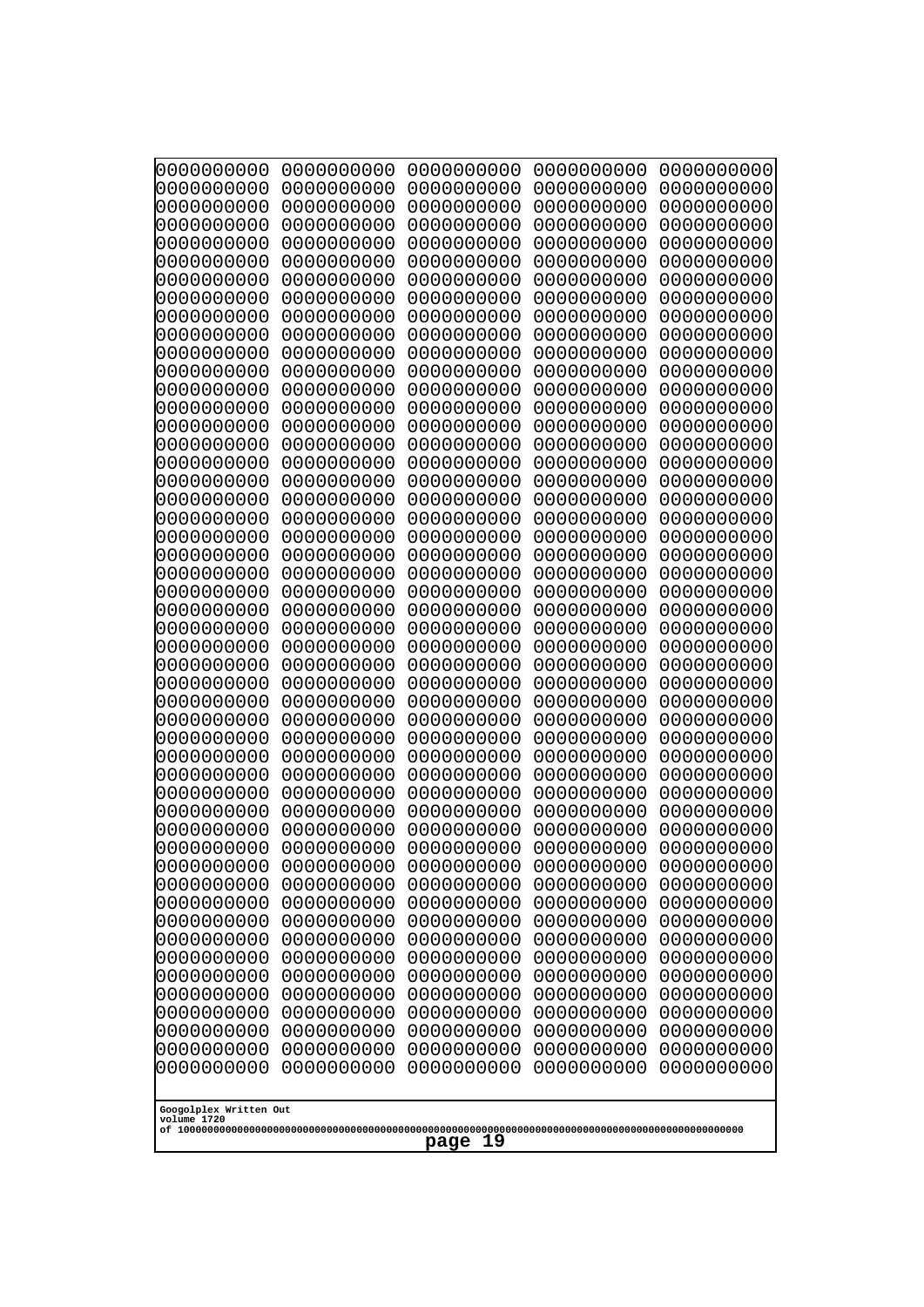| 0000000000                                                                                     | 0000000000                                                                                     | 0000000000                                                                                     | 0000000000                                                                                     | 0000000000                                                                                                   |
|------------------------------------------------------------------------------------------------|------------------------------------------------------------------------------------------------|------------------------------------------------------------------------------------------------|------------------------------------------------------------------------------------------------|--------------------------------------------------------------------------------------------------------------|
| 1000000000                                                                                     | 0000000000                                                                                     | 0000000000                                                                                     | 0000000000                                                                                     | 0000000000                                                                                                   |
| 1000000000                                                                                     | 0000000000                                                                                     | 0000000000                                                                                     | 0000000000                                                                                     | 0000000000                                                                                                   |
| 0000000000                                                                                     | 0000000000                                                                                     | 0000000000                                                                                     | 0000000000                                                                                     | 0000000000                                                                                                   |
| 0000000000                                                                                     | 0000000000                                                                                     | 0000000000                                                                                     | 0000000000                                                                                     | 0000000000                                                                                                   |
| 0000000000                                                                                     | 0000000000                                                                                     | 0000000000                                                                                     | 0000000000                                                                                     | 0000000000                                                                                                   |
| 0000000000                                                                                     | 0000000000                                                                                     | 0000000000                                                                                     | 0000000000                                                                                     | 0000000000                                                                                                   |
| 0000000000                                                                                     | 0000000000                                                                                     | 0000000000                                                                                     | 0000000000                                                                                     | 0000000000                                                                                                   |
| 0000000000                                                                                     | 0000000000                                                                                     | 0000000000                                                                                     | 0000000000                                                                                     | 0000000000                                                                                                   |
| 0000000000                                                                                     | 0000000000                                                                                     | 0000000000                                                                                     | 0000000000                                                                                     | 0000000000                                                                                                   |
| 0000000000                                                                                     | 0000000000                                                                                     | 0000000000                                                                                     | 0000000000                                                                                     | 0000000000                                                                                                   |
| 0000000000                                                                                     | 0000000000                                                                                     | 0000000000                                                                                     | 0000000000                                                                                     | 0000000000                                                                                                   |
| 0000000000                                                                                     | 0000000000                                                                                     | 0000000000                                                                                     | 0000000000                                                                                     | 0000000000                                                                                                   |
| 0000000000                                                                                     | 0000000000                                                                                     | 0000000000                                                                                     | 0000000000                                                                                     | 0000000000                                                                                                   |
| 0000000000                                                                                     | 0000000000                                                                                     | 0000000000                                                                                     | 0000000000                                                                                     | 0000000000                                                                                                   |
| 0000000000                                                                                     | 0000000000                                                                                     | 0000000000                                                                                     | 0000000000                                                                                     | 0000000000                                                                                                   |
| 0000000000                                                                                     | 0000000000                                                                                     | 0000000000                                                                                     | 0000000000                                                                                     | 0000000000                                                                                                   |
| 0000000000                                                                                     | 0000000000                                                                                     | 0000000000                                                                                     | 0000000000                                                                                     | 0000000000                                                                                                   |
| looooooooo                                                                                     | 0000000000                                                                                     | 0000000000                                                                                     | 0000000000                                                                                     | 0000000000                                                                                                   |
| 0000000000                                                                                     | 0000000000                                                                                     | 0000000000                                                                                     | 0000000000                                                                                     | 0000000000                                                                                                   |
| 0000000000                                                                                     | 0000000000                                                                                     | 0000000000                                                                                     | 0000000000                                                                                     | 0000000000                                                                                                   |
| 0000000000                                                                                     | 0000000000                                                                                     | 0000000000                                                                                     | 0000000000                                                                                     | 0000000000                                                                                                   |
| 0000000000                                                                                     | 0000000000                                                                                     | 0000000000                                                                                     | 0000000000                                                                                     | 0000000000                                                                                                   |
| 0000000000                                                                                     | 0000000000                                                                                     | 0000000000                                                                                     | 0000000000                                                                                     | 0000000000                                                                                                   |
| 0000000000                                                                                     | 0000000000                                                                                     | 0000000000                                                                                     | 0000000000                                                                                     | 0000000000                                                                                                   |
| 0000000000                                                                                     | 0000000000                                                                                     | 0000000000                                                                                     | 0000000000                                                                                     | 0000000000                                                                                                   |
| 0000000000                                                                                     | 0000000000                                                                                     | 0000000000                                                                                     | 0000000000                                                                                     | 0000000000                                                                                                   |
| 0000000000                                                                                     | 0000000000                                                                                     | 0000000000                                                                                     | 0000000000                                                                                     | 0000000000                                                                                                   |
| 0000000000                                                                                     | 0000000000                                                                                     | 0000000000                                                                                     | 0000000000                                                                                     | 0000000000                                                                                                   |
| 0000000000                                                                                     | 0000000000                                                                                     | 0000000000                                                                                     | 0000000000                                                                                     | 0000000000                                                                                                   |
| 0000000000                                                                                     | 0000000000                                                                                     | 0000000000                                                                                     | 0000000000                                                                                     | 0000000000                                                                                                   |
| 0000000000                                                                                     | 0000000000                                                                                     | 0000000000                                                                                     | 0000000000                                                                                     | 0000000000                                                                                                   |
| 0000000000                                                                                     | 0000000000                                                                                     | 0000000000                                                                                     | 0000000000                                                                                     | 0000000000                                                                                                   |
| 0000000000                                                                                     | 0000000000                                                                                     | 0000000000                                                                                     | 0000000000                                                                                     | 0000000000                                                                                                   |
| 0000000000                                                                                     | 0000000000                                                                                     | 0000000000                                                                                     | 0000000000                                                                                     | 0000000000                                                                                                   |
| 0000000000                                                                                     | 0000000000                                                                                     | 0000000000                                                                                     | 0000000000                                                                                     | 0000000000                                                                                                   |
| 0000000000<br>0000000000<br>0000000000<br>0000000000<br>0000000000<br>0000000000<br>0000000000 | 0000000000<br>0000000000<br>0000000000<br>0000000000<br>0000000000<br>0000000000<br>0000000000 | 0000000000<br>0000000000<br>0000000000<br>0000000000<br>0000000000<br>0000000000<br>0000000000 | 0000000000<br>0000000000<br>0000000000<br>0000000000<br>0000000000<br>0000000000<br>0000000000 | 0000000000<br>0000000000<br>0000000000<br>0000000000<br>0000000000<br>0000000000<br>0000000000<br>0000000000 |
| 0000000000<br>0000000000<br>0000000000<br>0000000000<br>0000000000<br>0000000000<br>0000000000 | 0000000000<br>0000000000<br>0000000000<br>0000000000<br>0000000000<br>0000000000<br>0000000000 | 0000000000<br>0000000000<br>0000000000<br>0000000000<br>0000000000<br>0000000000<br>0000000000 | 0000000000<br>0000000000<br>0000000000<br>0000000000<br>0000000000<br>0000000000<br>0000000000 | 0000000000<br>0000000000<br>0000000000<br>0000000000<br>0000000000<br>0000000000                             |
| Googolplex Written Out<br>volume 1720<br>page<br>20                                            |                                                                                                |                                                                                                |                                                                                                |                                                                                                              |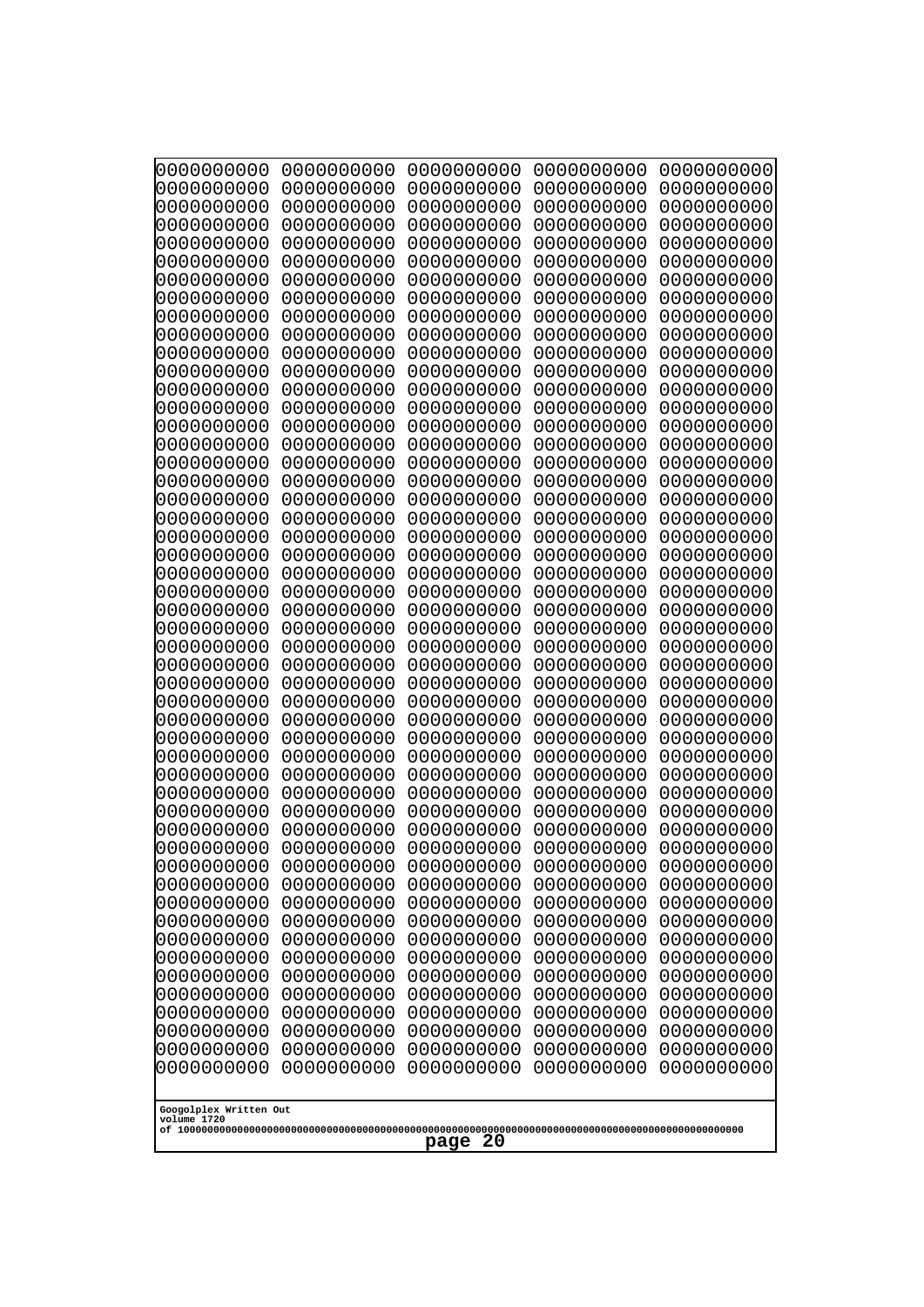| 000000000                 | 0000000000 | 0000000000 | 0000000000 | 0000000000 |
|---------------------------|------------|------------|------------|------------|
| 0000000000                | 0000000000 | 0000000000 | 0000000000 | 0000000000 |
| 0000000000                | 0000000000 | 0000000000 | 0000000000 | 0000000000 |
| 0000000000                | 0000000000 | 0000000000 | 0000000000 | 0000000000 |
| 0000000000                | 0000000000 | 0000000000 | 0000000000 | 0000000000 |
| 0000000000                | 0000000000 | 0000000000 | 0000000000 | 0000000000 |
| 0000000000                | 0000000000 | 0000000000 | 0000000000 | 0000000000 |
| 0000000000                | 0000000000 | 0000000000 | 0000000000 | 0000000000 |
| 0000000000                | 0000000000 | 0000000000 | 0000000000 | 0000000000 |
| 0000000000                | 0000000000 | 0000000000 | 0000000000 | 0000000000 |
| 0000000000                | 0000000000 | 0000000000 | 0000000000 | 0000000000 |
| 0000000000                | 0000000000 | 0000000000 | 0000000000 | 0000000000 |
| 0000000000                | 0000000000 | 0000000000 | 0000000000 | 0000000000 |
| 0000000000                | 0000000000 | 0000000000 | 0000000000 | 0000000000 |
| 0000000000                | 0000000000 | 0000000000 | 0000000000 | 0000000000 |
| 0000000000                | 0000000000 | 0000000000 | 0000000000 | 0000000000 |
| 0000000000                | 0000000000 | 0000000000 | 0000000000 | 0000000000 |
| 0000000000                | 0000000000 | 0000000000 | 0000000000 | 0000000000 |
| 0000000000                | 0000000000 | 0000000000 | 0000000000 | 0000000000 |
| 0000000000                | 0000000000 | 0000000000 | 0000000000 | 0000000000 |
| 0000000000                | 0000000000 | 0000000000 | 0000000000 | 0000000000 |
| 0000000000                | 0000000000 | 0000000000 | 0000000000 | 0000000000 |
| 0000000000                | 0000000000 | 0000000000 | 0000000000 | 0000000000 |
| 0000000000                | 0000000000 | 0000000000 | 0000000000 | 0000000000 |
| 0000000000                | 0000000000 | 0000000000 | 0000000000 | 0000000000 |
| 0000000000                | 0000000000 | 0000000000 | 0000000000 | 0000000000 |
| 0000000000                | 0000000000 | 0000000000 | 0000000000 | 0000000000 |
| 0000000000                | 0000000000 | 0000000000 | 0000000000 | 0000000000 |
| 0000000000                | 0000000000 | 0000000000 | 0000000000 | 0000000000 |
| 0000000000                | 0000000000 | 0000000000 | 0000000000 | 0000000000 |
| 0000000000                | 0000000000 | 0000000000 | 0000000000 | 0000000000 |
| 0000000000                | 0000000000 | 0000000000 | 0000000000 | 0000000000 |
| 0000000000                | 0000000000 | 0000000000 | 0000000000 | 0000000000 |
| 0000000000                | 0000000000 | 0000000000 | 0000000000 | 0000000000 |
| 0000000000                | 0000000000 | 0000000000 | 0000000000 | 0000000000 |
| 0000000000                | 0000000000 | 0000000000 | 0000000000 | 0000000000 |
| 0000000000                | 0000000000 | 0000000000 | 0000000000 | 0000000000 |
| 0000000000                | 0000000000 | 0000000000 | 0000000000 | 0000000000 |
| 0000000000                | 0000000000 | 0000000000 | 0000000000 | 0000000000 |
| 0000000000                | 0000000000 | 0000000000 | 0000000000 | 0000000000 |
| 0000000000                | 0000000000 | 0000000000 | 0000000000 | 0000000000 |
| 0000000000                | 0000000000 | 0000000000 | 0000000000 | 0000000000 |
| 0000000000                | 0000000000 | 0000000000 | 0000000000 | 0000000000 |
| 0000000000                | 0000000000 | 0000000000 | 0000000000 | 0000000000 |
| 0000000000                | 0000000000 | 0000000000 | 0000000000 | 0000000000 |
| 0000000000                | 0000000000 | 0000000000 | 0000000000 | 0000000000 |
| 0000000000                | 0000000000 | 0000000000 | 0000000000 | 0000000000 |
| 0000000000                | 0000000000 | 0000000000 | 0000000000 | 0000000000 |
| 0000000000                | 0000000000 | 0000000000 | 0000000000 | 0000000000 |
| 0000000000                | 0000000000 | 0000000000 | 0000000000 | 0000000000 |
| Googolplex Written Out    |            |            |            |            |
| volume 1720<br>21<br>page |            |            |            |            |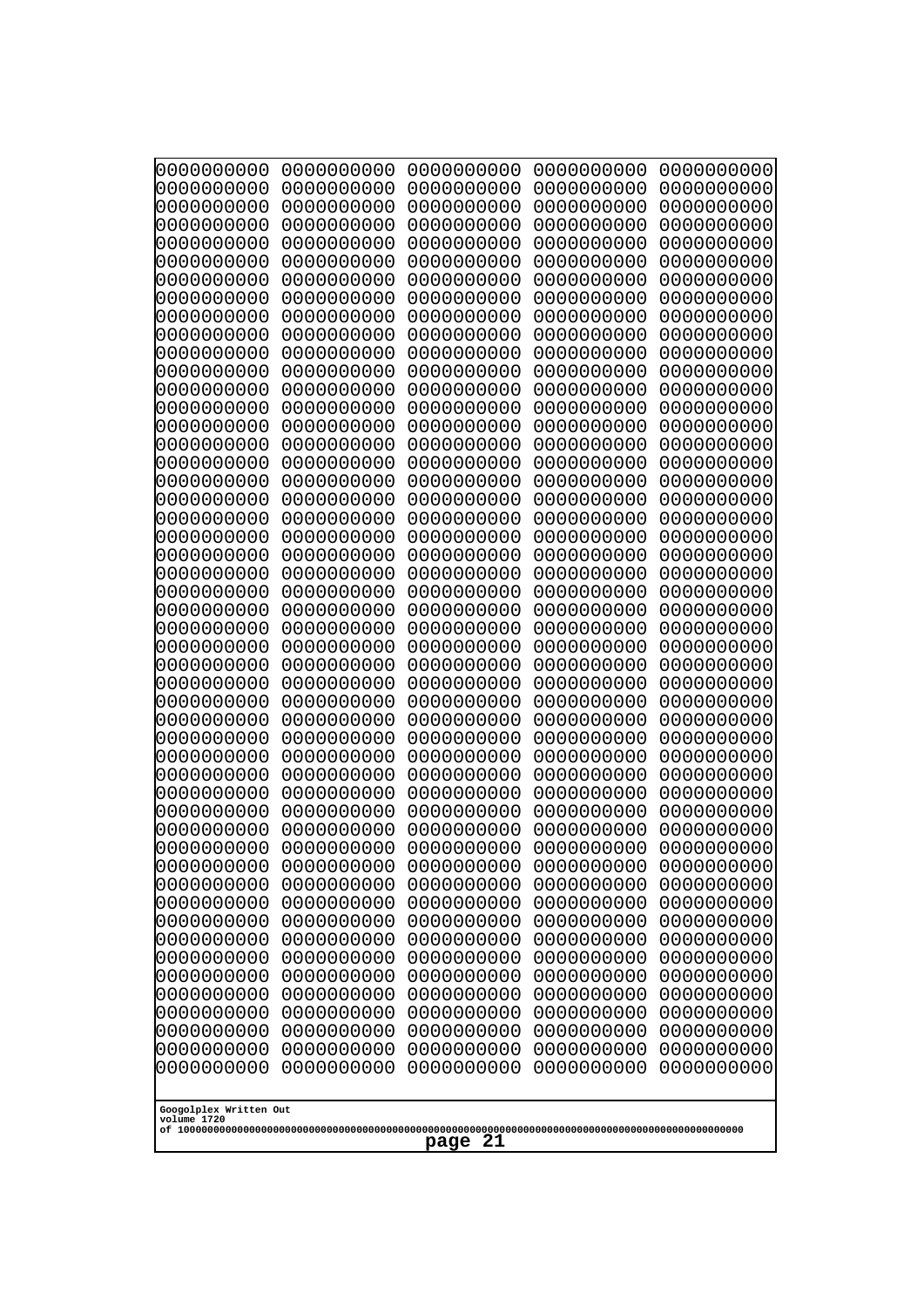| 000000000                             | 0000000000 | 0000000000 | 0000000000 | 0000000000 |
|---------------------------------------|------------|------------|------------|------------|
| 0000000000                            | 0000000000 | 0000000000 | 0000000000 | 0000000000 |
| 0000000000                            | 0000000000 | 0000000000 | 0000000000 | 0000000000 |
| 0000000000                            | 0000000000 | 0000000000 | 0000000000 | 0000000000 |
| 0000000000                            | 0000000000 | 0000000000 | 0000000000 | 0000000000 |
| 0000000000                            | 0000000000 | 0000000000 | 0000000000 | 0000000000 |
| 0000000000                            | 0000000000 | 0000000000 | 0000000000 | 0000000000 |
| 0000000000                            | 0000000000 | 0000000000 | 0000000000 | 0000000000 |
| 0000000000                            | 0000000000 | 0000000000 | 0000000000 | 0000000000 |
| 0000000000                            | 0000000000 | 0000000000 | 0000000000 | 0000000000 |
| 0000000000                            | 0000000000 | 0000000000 | 0000000000 | 0000000000 |
| 0000000000                            | 0000000000 | 0000000000 | 0000000000 | 0000000000 |
| 0000000000                            | 0000000000 | 0000000000 | 0000000000 | 0000000000 |
| 0000000000                            | 0000000000 | 0000000000 | 0000000000 | 0000000000 |
| 0000000000                            | 0000000000 | 0000000000 | 0000000000 | 0000000000 |
| 0000000000                            | 0000000000 | 0000000000 | 0000000000 | 0000000000 |
| 0000000000                            | 0000000000 | 0000000000 | 0000000000 | 0000000000 |
| 0000000000                            | 0000000000 | 0000000000 | 0000000000 | 0000000000 |
| 0000000000                            | 0000000000 | 0000000000 | 0000000000 | 0000000000 |
| 0000000000                            | 0000000000 | 0000000000 | 0000000000 | 0000000000 |
| 0000000000                            | 0000000000 | 0000000000 | 0000000000 | 0000000000 |
| 0000000000                            | 0000000000 | 0000000000 | 0000000000 | 0000000000 |
| 0000000000                            | 0000000000 | 0000000000 | 0000000000 | 0000000000 |
| 0000000000                            | 0000000000 | 0000000000 | 0000000000 | 0000000000 |
| 0000000000                            | 0000000000 | 0000000000 | 0000000000 | 0000000000 |
| 0000000000                            | 0000000000 | 0000000000 | 0000000000 | 0000000000 |
| 0000000000                            | 0000000000 | 0000000000 | 0000000000 | 0000000000 |
| 0000000000                            | 0000000000 | 0000000000 | 0000000000 | 0000000000 |
| 0000000000                            | 0000000000 | 0000000000 | 0000000000 | 0000000000 |
| 0000000000                            | 0000000000 | 0000000000 | 0000000000 | 0000000000 |
| 0000000000                            | 0000000000 | 0000000000 | 0000000000 | 0000000000 |
| 0000000000                            | 0000000000 | 0000000000 | 0000000000 | 0000000000 |
| 0000000000                            | 0000000000 | 0000000000 | 0000000000 | 0000000000 |
| 0000000000                            | 0000000000 | 0000000000 | 0000000000 | 0000000000 |
| 0000000000                            | 0000000000 | 0000000000 | 0000000000 | 0000000000 |
| 0000000000                            | 0000000000 | 0000000000 | 0000000000 | 0000000000 |
| 0000000000                            | 0000000000 | 0000000000 | 0000000000 | 0000000000 |
| 0000000000                            | 0000000000 | 0000000000 | 0000000000 | 0000000000 |
| 0000000000                            | 0000000000 | 0000000000 | 0000000000 | 0000000000 |
| 0000000000                            | 0000000000 | 0000000000 | 0000000000 | 0000000000 |
| 0000000000                            | 0000000000 | 0000000000 | 0000000000 | 0000000000 |
| 0000000000                            | 0000000000 | 0000000000 | 0000000000 | 0000000000 |
| 0000000000                            | 0000000000 | 0000000000 | 0000000000 | 0000000000 |
| 0000000000                            | 0000000000 | 0000000000 | 0000000000 | 0000000000 |
| 0000000000                            | 0000000000 | 0000000000 | 0000000000 | 0000000000 |
| 0000000000                            | 0000000000 | 0000000000 | 0000000000 | 0000000000 |
| 0000000000                            | 0000000000 | 0000000000 | 0000000000 | 0000000000 |
| 0000000000                            | 0000000000 | 0000000000 | 0000000000 | 0000000000 |
| 0000000000                            | 0000000000 | 0000000000 | 0000000000 | 0000000000 |
| 0000000000                            | 0000000000 | 0000000000 | 0000000000 | 0000000000 |
| Googolplex Written Out<br>volume 1720 |            |            |            |            |
| 22<br>page                            |            |            |            |            |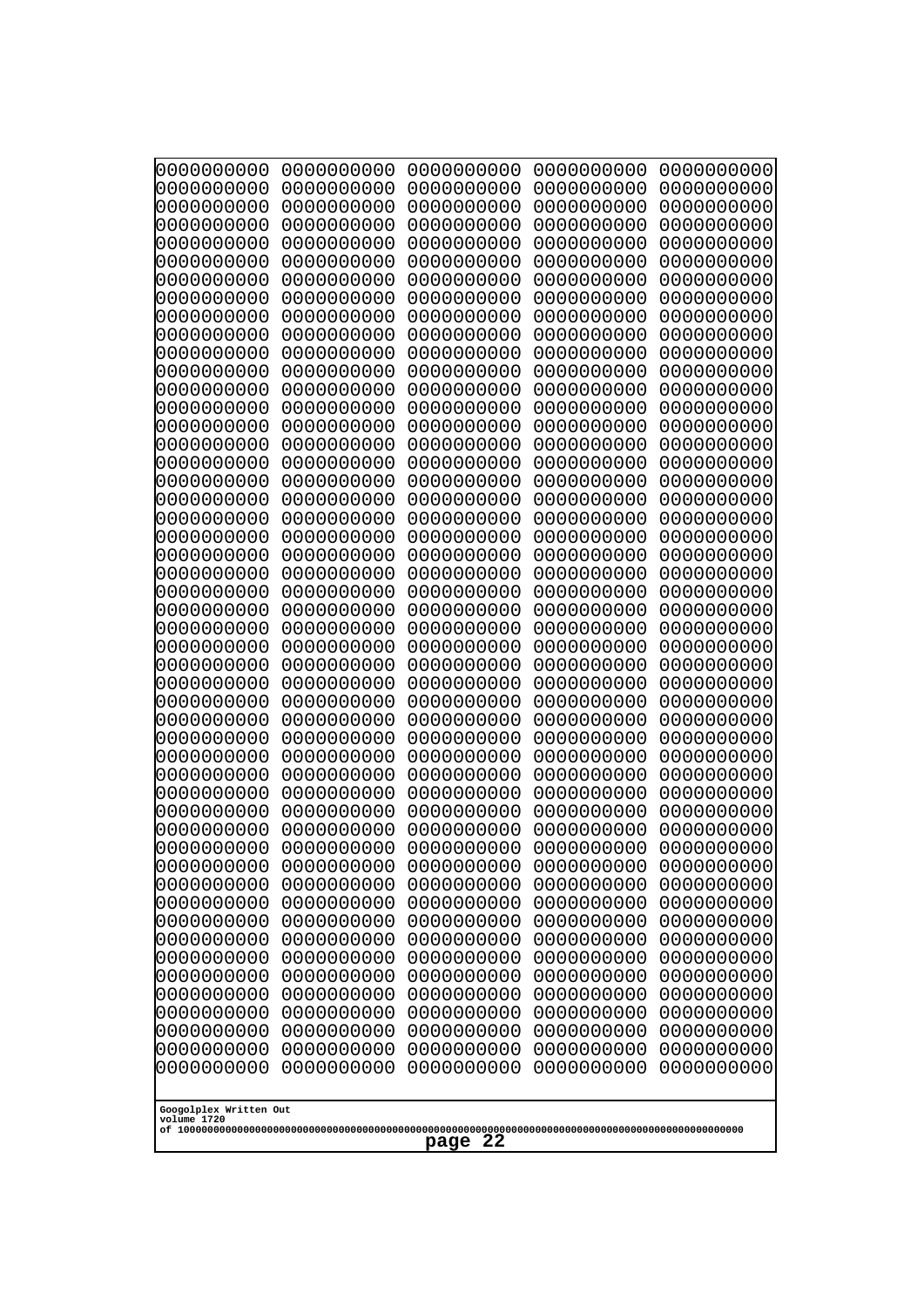| 000000000                                           | 0000000000                             | 0000000000                             | 0000000000                             | 0000000000                             |
|-----------------------------------------------------|----------------------------------------|----------------------------------------|----------------------------------------|----------------------------------------|
| 0000000000                                          | 0000000000                             | 0000000000                             | 0000000000                             | 0000000000                             |
| 0000000000                                          | 0000000000                             | 0000000000                             | 0000000000                             | 0000000000                             |
| 0000000000                                          | 0000000000                             | 0000000000                             | 0000000000                             | 0000000000                             |
| 0000000000                                          | 0000000000                             | 0000000000                             | 0000000000                             | 0000000000                             |
| 0000000000                                          | 0000000000                             | 0000000000                             | 0000000000                             | 0000000000                             |
| 0000000000                                          | 0000000000                             | 0000000000                             | 0000000000                             | 0000000000                             |
| 0000000000                                          | 0000000000                             | 0000000000                             | 0000000000                             | 0000000000                             |
| 0000000000                                          | 0000000000                             | 0000000000                             | 0000000000                             | 0000000000                             |
| 0000000000                                          | 0000000000                             | 0000000000                             | 0000000000                             | 0000000000                             |
| 0000000000                                          | 0000000000                             | 0000000000                             | 0000000000                             | 0000000000                             |
| 0000000000                                          | 0000000000                             | 0000000000                             | 0000000000                             | 0000000000                             |
| 0000000000                                          | 0000000000                             | 0000000000                             | 0000000000                             | 0000000000                             |
| 0000000000                                          | 0000000000                             | 0000000000                             | 0000000000                             | 0000000000                             |
| 0000000000                                          | 0000000000                             | 0000000000                             | 0000000000                             | 0000000000                             |
| 0000000000<br>0000000000                            | 0000000000<br>0000000000               | 0000000000<br>0000000000               | 0000000000<br>0000000000               | 0000000000<br>0000000000<br>0000000000 |
| 0000000000<br>0000000000<br>0000000000              | 0000000000<br>0000000000<br>0000000000 | 0000000000<br>0000000000<br>0000000000 | 0000000000<br>0000000000<br>0000000000 | 0000000000<br>0000000000               |
| 0000000000                                          | 0000000000                             | 0000000000                             | 0000000000                             | 0000000000                             |
| 0000000000                                          | 0000000000                             | 0000000000                             | 0000000000                             | 0000000000                             |
| 0000000000                                          | 0000000000                             | 0000000000                             | 0000000000                             | 0000000000                             |
| 0000000000                                          | 0000000000                             | 0000000000                             | 0000000000                             | 0000000000                             |
| 0000000000                                          | 0000000000                             | 0000000000                             | 0000000000                             | 0000000000                             |
| 0000000000                                          | 0000000000                             | 0000000000                             | 0000000000                             | 0000000000                             |
| 0000000000                                          | 0000000000                             | 0000000000                             | 0000000000                             | 0000000000                             |
| 0000000000                                          | 0000000000                             | 0000000000                             | 0000000000                             | 0000000000                             |
| 0000000000                                          | 0000000000                             | 0000000000                             | 0000000000                             | 0000000000                             |
| 0000000000                                          | 0000000000                             | 0000000000                             | 0000000000                             | 0000000000                             |
| 0000000000                                          | 0000000000                             | 0000000000                             | 0000000000                             | 0000000000                             |
| 0000000000                                          | 0000000000                             | 0000000000                             | 0000000000                             | 0000000000                             |
| 0000000000                                          | 0000000000                             | 0000000000                             | 0000000000                             | 0000000000                             |
| 0000000000                                          | 0000000000                             | 0000000000                             | 0000000000                             | 0000000000                             |
| 0000000000                                          | 0000000000                             | 0000000000                             | 0000000000                             | 0000000000                             |
| 0000000000                                          | 0000000000                             | 0000000000                             | 0000000000                             | 0000000000                             |
| 0000000000                                          | 0000000000                             | 0000000000                             | 0000000000                             | 0000000000                             |
| 0000000000                                          | 0000000000                             | 0000000000                             | 0000000000                             | 0000000000                             |
| 0000000000                                          | 0000000000                             | 0000000000                             | 0000000000                             | 0000000000                             |
| 0000000000                                          | 0000000000                             | 0000000000                             | 0000000000                             | 0000000000                             |
| 0000000000                                          | 0000000000                             | 0000000000                             | 0000000000                             | 0000000000                             |
| 0000000000                                          | 0000000000                             | 0000000000                             | 0000000000                             | 0000000000                             |
| 0000000000                                          | 0000000000                             | 0000000000                             | 0000000000                             | 0000000000                             |
| 0000000000                                          | 0000000000                             | 0000000000                             | 0000000000                             | 0000000000                             |
| 0000000000                                          | 0000000000                             | 0000000000                             | 0000000000                             | 0000000000                             |
| 0000000000                                          | 0000000000                             | 0000000000                             | 0000000000                             | 0000000000                             |
| 0000000000                                          | 0000000000                             | 0000000000                             | 0000000000                             | 0000000000                             |
| 0000000000                                          | 0000000000                             | 0000000000                             | 0000000000                             | 0000000000                             |
| 0000000000                                          | 0000000000                             | 0000000000                             | 0000000000                             | 0000000000                             |
| 0000000000                                          | 0000000000                             | 0000000000                             | 0000000000                             | 0000000000                             |
| Googolplex Written Out<br>volume 1720<br>23<br>page |                                        |                                        |                                        |                                        |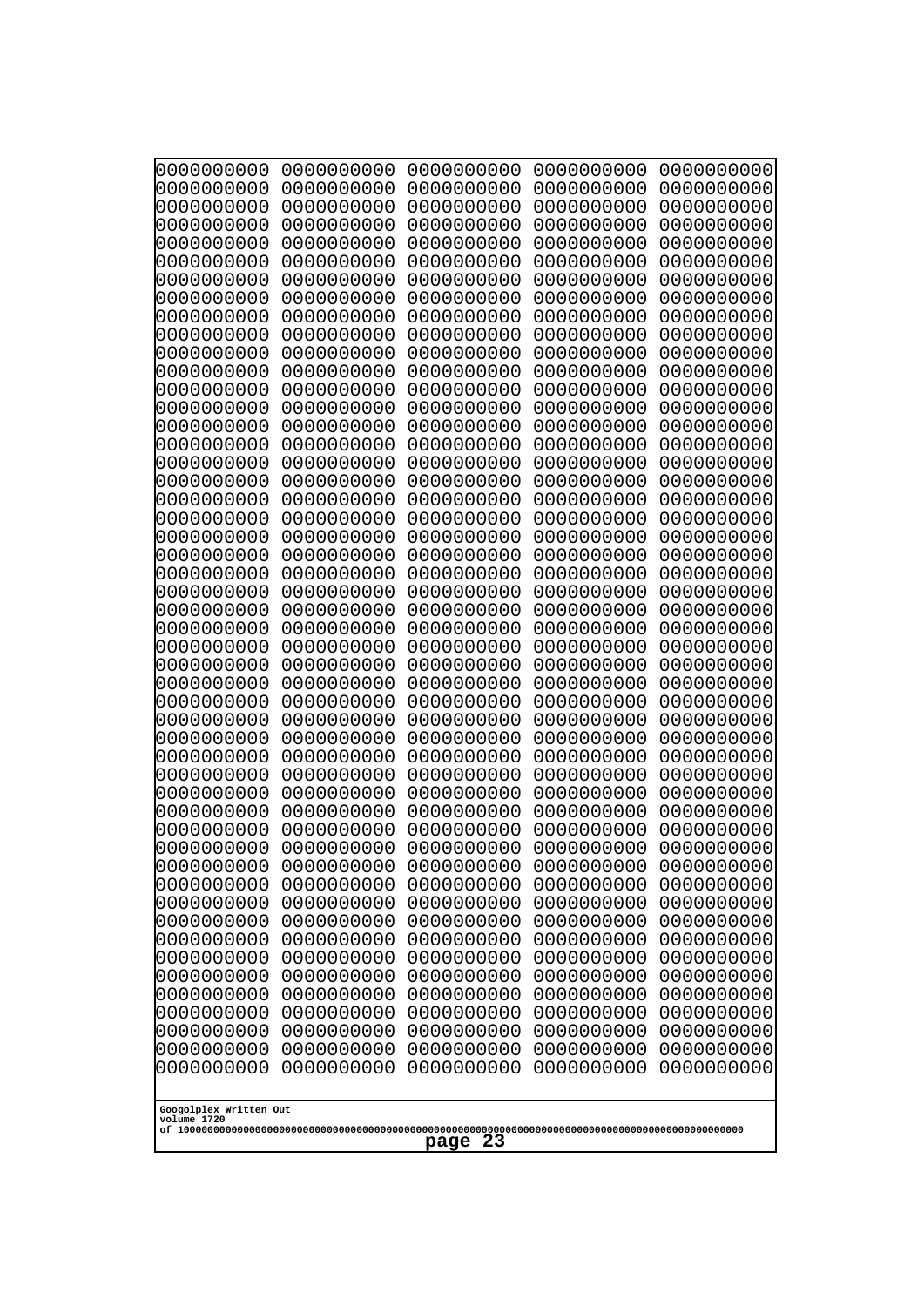| 000000000                             | 0000000000 | 0000000000 | 0000000000 | 0000000000 |
|---------------------------------------|------------|------------|------------|------------|
| 0000000000                            | 0000000000 | 0000000000 | 0000000000 | 0000000000 |
| 0000000000                            | 0000000000 | 0000000000 | 0000000000 | 0000000000 |
| 0000000000                            | 0000000000 | 0000000000 | 0000000000 | 0000000000 |
| 0000000000                            | 0000000000 | 0000000000 | 0000000000 | 0000000000 |
| 0000000000                            | 0000000000 | 0000000000 | 0000000000 | 0000000000 |
| 0000000000                            | 0000000000 | 0000000000 | 0000000000 | 0000000000 |
| 0000000000                            | 0000000000 | 0000000000 | 0000000000 | 0000000000 |
| 0000000000                            | 0000000000 | 0000000000 | 0000000000 | 0000000000 |
| 0000000000                            | 0000000000 | 0000000000 | 0000000000 | 0000000000 |
| 0000000000                            | 0000000000 | 0000000000 | 0000000000 | 0000000000 |
| 0000000000                            | 0000000000 | 0000000000 | 0000000000 | 0000000000 |
| 0000000000                            | 0000000000 | 0000000000 | 0000000000 | 0000000000 |
| 0000000000                            | 0000000000 | 0000000000 | 0000000000 | 0000000000 |
| 0000000000                            | 0000000000 | 0000000000 | 0000000000 | 0000000000 |
| 0000000000                            | 0000000000 | 0000000000 | 0000000000 | 0000000000 |
| 0000000000                            | 0000000000 | 0000000000 | 0000000000 | 0000000000 |
| 0000000000                            | 0000000000 | 0000000000 | 0000000000 | 0000000000 |
| 0000000000                            | 0000000000 | 0000000000 | 0000000000 | 0000000000 |
| 0000000000                            | 0000000000 | 0000000000 | 0000000000 | 0000000000 |
| 0000000000                            | 0000000000 | 0000000000 | 0000000000 | 0000000000 |
| 0000000000                            | 0000000000 | 0000000000 | 0000000000 | 0000000000 |
| 0000000000                            | 0000000000 | 0000000000 | 0000000000 | 0000000000 |
| 0000000000                            | 0000000000 | 0000000000 | 0000000000 | 0000000000 |
| 0000000000                            | 0000000000 | 0000000000 | 0000000000 | 0000000000 |
| 0000000000                            | 0000000000 | 0000000000 | 0000000000 | 0000000000 |
| 0000000000                            | 0000000000 | 0000000000 | 0000000000 | 0000000000 |
| 0000000000                            | 0000000000 | 0000000000 | 0000000000 | 0000000000 |
| 0000000000                            | 0000000000 | 0000000000 | 0000000000 | 0000000000 |
| 0000000000                            | 0000000000 | 0000000000 | 0000000000 | 0000000000 |
| 0000000000                            | 0000000000 | 0000000000 | 0000000000 | 0000000000 |
| 0000000000                            | 0000000000 | 0000000000 | 0000000000 | 0000000000 |
| 0000000000                            | 0000000000 | 0000000000 | 0000000000 | 0000000000 |
| 0000000000                            | 0000000000 | 0000000000 | 0000000000 | 0000000000 |
| 0000000000                            | 0000000000 | 0000000000 | 0000000000 | 0000000000 |
| 0000000000                            | 0000000000 | 0000000000 | 0000000000 | 0000000000 |
| 0000000000                            | 0000000000 | 0000000000 | 0000000000 | 0000000000 |
| 0000000000                            | 0000000000 | 0000000000 | 0000000000 | 0000000000 |
| 0000000000                            | 0000000000 | 0000000000 | 0000000000 | 0000000000 |
| 0000000000                            | 0000000000 | 0000000000 | 0000000000 | 0000000000 |
| 0000000000                            | 0000000000 | 0000000000 | 0000000000 | 0000000000 |
| 0000000000                            | 0000000000 | 0000000000 | 0000000000 | 0000000000 |
| 0000000000                            | 0000000000 | 0000000000 | 0000000000 | 0000000000 |
| 0000000000                            | 0000000000 | 0000000000 | 0000000000 | 0000000000 |
| 0000000000                            | 0000000000 | 0000000000 | 0000000000 | 0000000000 |
| 0000000000                            | 0000000000 | 0000000000 | 0000000000 | 0000000000 |
| 0000000000                            | 0000000000 | 0000000000 | 0000000000 | 0000000000 |
| 0000000000                            | 0000000000 | 0000000000 | 0000000000 | 0000000000 |
| 0000000000                            | 0000000000 | 0000000000 | 0000000000 | 0000000000 |
| 0000000000                            | 0000000000 | 0000000000 | 0000000000 | 0000000000 |
| Googolplex Written Out<br>volume 1720 |            |            |            |            |
| 24<br>page                            |            |            |            |            |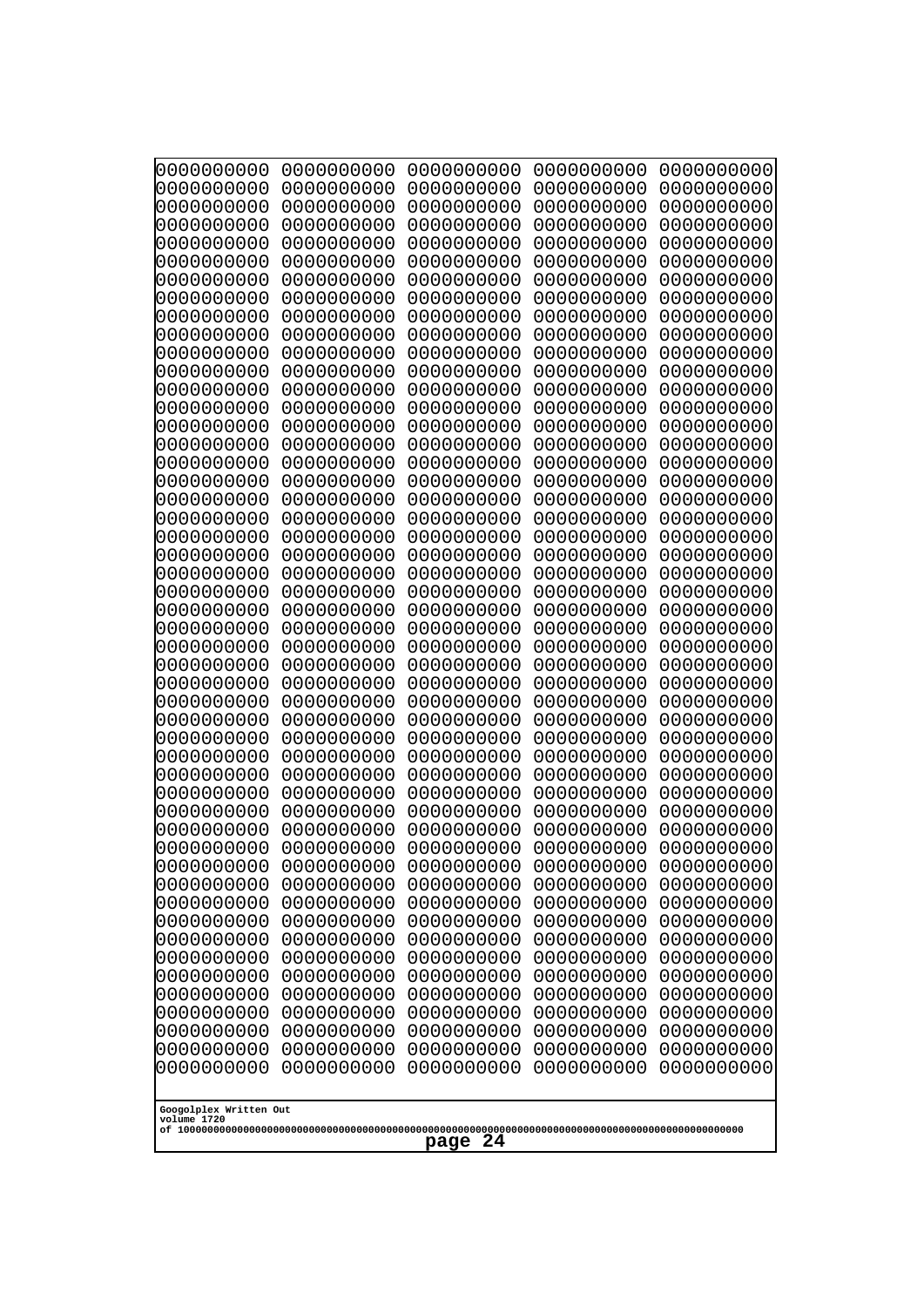| 0000000000                                       | 0000000000 | 0000000000 | 0000000000 | 0000000000 |
|--------------------------------------------------|------------|------------|------------|------------|
| 1000000000                                       | 0000000000 | 0000000000 | 0000000000 | 0000000000 |
| 0000000000                                       | 0000000000 | 0000000000 | 0000000000 | 0000000000 |
| 0000000000                                       | 0000000000 | 0000000000 | 0000000000 | 0000000000 |
| 0000000000                                       | 0000000000 | 0000000000 | 0000000000 | 0000000000 |
| 0000000000                                       | 0000000000 | 0000000000 | 0000000000 | 0000000000 |
| 0000000000                                       | 0000000000 | 0000000000 | 0000000000 | 0000000000 |
| 0000000000                                       | 0000000000 | 0000000000 | 0000000000 | 0000000000 |
| 0000000000                                       | 0000000000 | 0000000000 | 0000000000 | 0000000000 |
| 0000000000                                       | 0000000000 | 0000000000 | 0000000000 | 0000000000 |
| 0000000000                                       | 0000000000 | 0000000000 | 0000000000 | 0000000000 |
| 0000000000                                       | 0000000000 | 0000000000 | 0000000000 | 0000000000 |
| 0000000000                                       | 0000000000 | 0000000000 | 0000000000 | 0000000000 |
| 0000000000                                       | 0000000000 | 0000000000 | 0000000000 | 0000000000 |
| 0000000000                                       | 0000000000 | 0000000000 | 0000000000 | 0000000000 |
| 0000000000                                       | 0000000000 | 0000000000 | 0000000000 | 0000000000 |
| 0000000000                                       | 0000000000 | 0000000000 | 0000000000 | 0000000000 |
| 0000000000                                       | 0000000000 | 0000000000 | 0000000000 | 0000000000 |
| 0000000000                                       | 0000000000 | 0000000000 | 0000000000 | 0000000000 |
| 0000000000                                       | 0000000000 | 0000000000 | 0000000000 | 0000000000 |
| 0000000000                                       | 0000000000 | 0000000000 | 0000000000 | 0000000000 |
| 0000000000                                       | 0000000000 | 0000000000 | 0000000000 | 0000000000 |
| 0000000000                                       | 0000000000 | 0000000000 | 0000000000 | 0000000000 |
| 0000000000                                       | 0000000000 | 0000000000 | 0000000000 | 0000000000 |
| 0000000000                                       | 0000000000 | 0000000000 | 0000000000 | 0000000000 |
| 0000000000                                       | 0000000000 | 0000000000 | 0000000000 | 0000000000 |
| 0000000000                                       | 0000000000 | 0000000000 | 0000000000 | 0000000000 |
| 0000000000                                       | 0000000000 | 0000000000 | 0000000000 | 0000000000 |
| 0000000000                                       | 0000000000 | 0000000000 | 0000000000 | 0000000000 |
| 0000000000                                       | 0000000000 | 0000000000 | 0000000000 | 0000000000 |
| 0000000000                                       | 0000000000 | 0000000000 | 0000000000 | 0000000000 |
| 0000000000                                       | 0000000000 | 0000000000 | 0000000000 | 0000000000 |
| 0000000000                                       | 0000000000 | 0000000000 | 0000000000 | 0000000000 |
| 1000000000                                       | 0000000000 | 0000000000 | 0000000000 | 0000000000 |
| 0000000000                                       | 0000000000 | 0000000000 | 0000000000 | 0000000000 |
| 0000000000                                       | 0000000000 | 0000000000 | 0000000000 | 0000000000 |
| 0000000000                                       | 0000000000 | 0000000000 | 0000000000 | 0000000000 |
| 0000000000                                       | 0000000000 | 0000000000 | 0000000000 | 0000000000 |
| 0000000000                                       | 0000000000 | 0000000000 | 0000000000 | 0000000000 |
| 0000000000                                       | 0000000000 | 0000000000 | 0000000000 | 0000000000 |
| 0000000000                                       | 0000000000 | 0000000000 | 0000000000 | 0000000000 |
| 0000000000                                       | 0000000000 | 0000000000 | 0000000000 | 0000000000 |
| 0000000000                                       | 0000000000 | 0000000000 | 0000000000 | 0000000000 |
| 0000000000                                       | 0000000000 | 0000000000 | 0000000000 | 0000000000 |
| 0000000000                                       | 0000000000 | 0000000000 | 0000000000 | 0000000000 |
| 0000000000                                       | 0000000000 | 0000000000 | 0000000000 | 0000000000 |
| 0000000000                                       | 0000000000 | 0000000000 | 0000000000 | 0000000000 |
| 0000000000                                       | 0000000000 | 0000000000 | 0000000000 | 0000000000 |
| Googolplex Written Out<br>volume 1720<br>page 25 |            |            |            |            |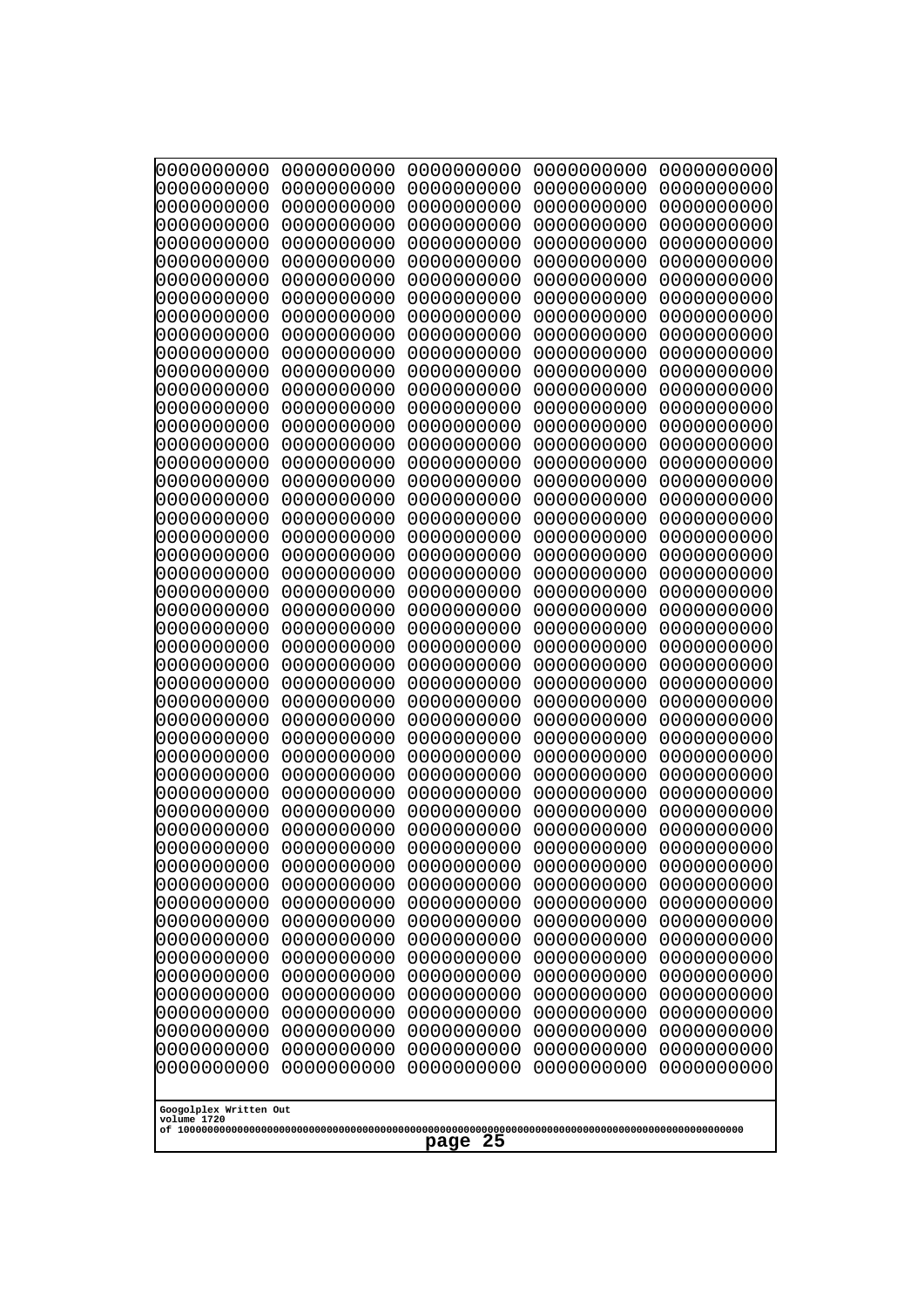| 0000000000                                                                                                                                                                                      | 0000000000 | 0000000000 | 0000000000 | 0000000000 |
|-------------------------------------------------------------------------------------------------------------------------------------------------------------------------------------------------|------------|------------|------------|------------|
| 1000000000                                                                                                                                                                                      | 0000000000 | 0000000000 | 0000000000 | 0000000000 |
| 1000000000                                                                                                                                                                                      | 0000000000 | 0000000000 | 0000000000 | 0000000000 |
| 0000000000                                                                                                                                                                                      | 0000000000 | 0000000000 | 0000000000 | 0000000000 |
| 0000000000                                                                                                                                                                                      | 0000000000 | 0000000000 | 0000000000 | 0000000000 |
| 0000000000                                                                                                                                                                                      | 0000000000 | 0000000000 | 0000000000 | 0000000000 |
| 0000000000                                                                                                                                                                                      | 0000000000 | 0000000000 | 0000000000 | 0000000000 |
| 0000000000                                                                                                                                                                                      | 0000000000 | 0000000000 | 0000000000 | 0000000000 |
| 0000000000                                                                                                                                                                                      | 0000000000 | 0000000000 | 0000000000 | 0000000000 |
| 0000000000                                                                                                                                                                                      | 0000000000 | 0000000000 | 0000000000 | 0000000000 |
| 0000000000                                                                                                                                                                                      | 0000000000 | 0000000000 | 0000000000 | 0000000000 |
| 0000000000                                                                                                                                                                                      | 0000000000 | 0000000000 | 0000000000 | 0000000000 |
| 0000000000                                                                                                                                                                                      | 0000000000 | 0000000000 | 0000000000 | 0000000000 |
| 0000000000                                                                                                                                                                                      | 0000000000 | 0000000000 | 0000000000 | 0000000000 |
| 0000000000                                                                                                                                                                                      | 0000000000 | 0000000000 | 0000000000 | 0000000000 |
| 0000000000                                                                                                                                                                                      | 0000000000 | 0000000000 | 0000000000 | 0000000000 |
| 0000000000                                                                                                                                                                                      | 0000000000 | 0000000000 | 0000000000 | 0000000000 |
| 0000000000                                                                                                                                                                                      | 0000000000 | 0000000000 | 0000000000 | 0000000000 |
| looooooooo                                                                                                                                                                                      | 0000000000 | 0000000000 | 0000000000 | 0000000000 |
| 0000000000                                                                                                                                                                                      | 0000000000 | 0000000000 | 0000000000 | 0000000000 |
| 0000000000                                                                                                                                                                                      | 0000000000 | 0000000000 | 0000000000 | 0000000000 |
| 0000000000                                                                                                                                                                                      | 0000000000 | 0000000000 | 0000000000 | 0000000000 |
| 0000000000                                                                                                                                                                                      | 0000000000 | 0000000000 | 0000000000 | 0000000000 |
| 0000000000                                                                                                                                                                                      | 0000000000 | 0000000000 | 0000000000 | 0000000000 |
| 0000000000                                                                                                                                                                                      | 0000000000 | 0000000000 | 0000000000 | 0000000000 |
| 0000000000                                                                                                                                                                                      | 0000000000 | 0000000000 | 0000000000 | 0000000000 |
| 0000000000                                                                                                                                                                                      | 0000000000 | 0000000000 | 0000000000 | 0000000000 |
| 0000000000                                                                                                                                                                                      | 0000000000 | 0000000000 | 0000000000 | 0000000000 |
| 0000000000                                                                                                                                                                                      | 0000000000 | 0000000000 | 0000000000 | 0000000000 |
| 0000000000                                                                                                                                                                                      | 0000000000 | 0000000000 | 0000000000 | 0000000000 |
| 0000000000                                                                                                                                                                                      | 0000000000 | 0000000000 | 0000000000 | 0000000000 |
| 0000000000                                                                                                                                                                                      | 0000000000 | 0000000000 | 0000000000 | 0000000000 |
| 0000000000                                                                                                                                                                                      | 0000000000 | 0000000000 | 0000000000 | 0000000000 |
| 0000000000                                                                                                                                                                                      | 0000000000 | 0000000000 | 0000000000 | 0000000000 |
| 0000000000                                                                                                                                                                                      | 0000000000 | 0000000000 | 0000000000 | 0000000000 |
| 0000000000                                                                                                                                                                                      | 0000000000 | 0000000000 | 0000000000 | 0000000000 |
| 0000000000                                                                                                                                                                                      | 0000000000 | 0000000000 | 0000000000 | 0000000000 |
| 0000000000                                                                                                                                                                                      | 0000000000 | 0000000000 | 0000000000 | 0000000000 |
| 0000000000                                                                                                                                                                                      | 0000000000 | 0000000000 | 0000000000 | 0000000000 |
| 0000000000                                                                                                                                                                                      | 0000000000 | 0000000000 | 0000000000 | 0000000000 |
| 0000000000                                                                                                                                                                                      | 0000000000 | 0000000000 | 0000000000 | 0000000000 |
| 0000000000                                                                                                                                                                                      | 0000000000 | 0000000000 | 0000000000 | 0000000000 |
| 0000000000                                                                                                                                                                                      | 0000000000 | 0000000000 | 0000000000 | 0000000000 |
| 0000000000                                                                                                                                                                                      | 0000000000 | 0000000000 | 0000000000 | 0000000000 |
| 0000000000                                                                                                                                                                                      | 0000000000 | 0000000000 | 0000000000 | 0000000000 |
| 0000000000                                                                                                                                                                                      | 0000000000 | 0000000000 | 0000000000 | 0000000000 |
| 0000000000                                                                                                                                                                                      | 0000000000 | 0000000000 | 0000000000 | 0000000000 |
| 0000000000                                                                                                                                                                                      | 0000000000 | 0000000000 | 0000000000 | 0000000000 |
| 0000000000<br>0000000000<br>0000000000<br>0000000000<br>0000000000<br>0000000000<br>0000000000<br>0000000000<br>0000000000<br>0000000000<br>Googolplex Written Out<br>volume 1720<br>page<br>26 |            |            |            |            |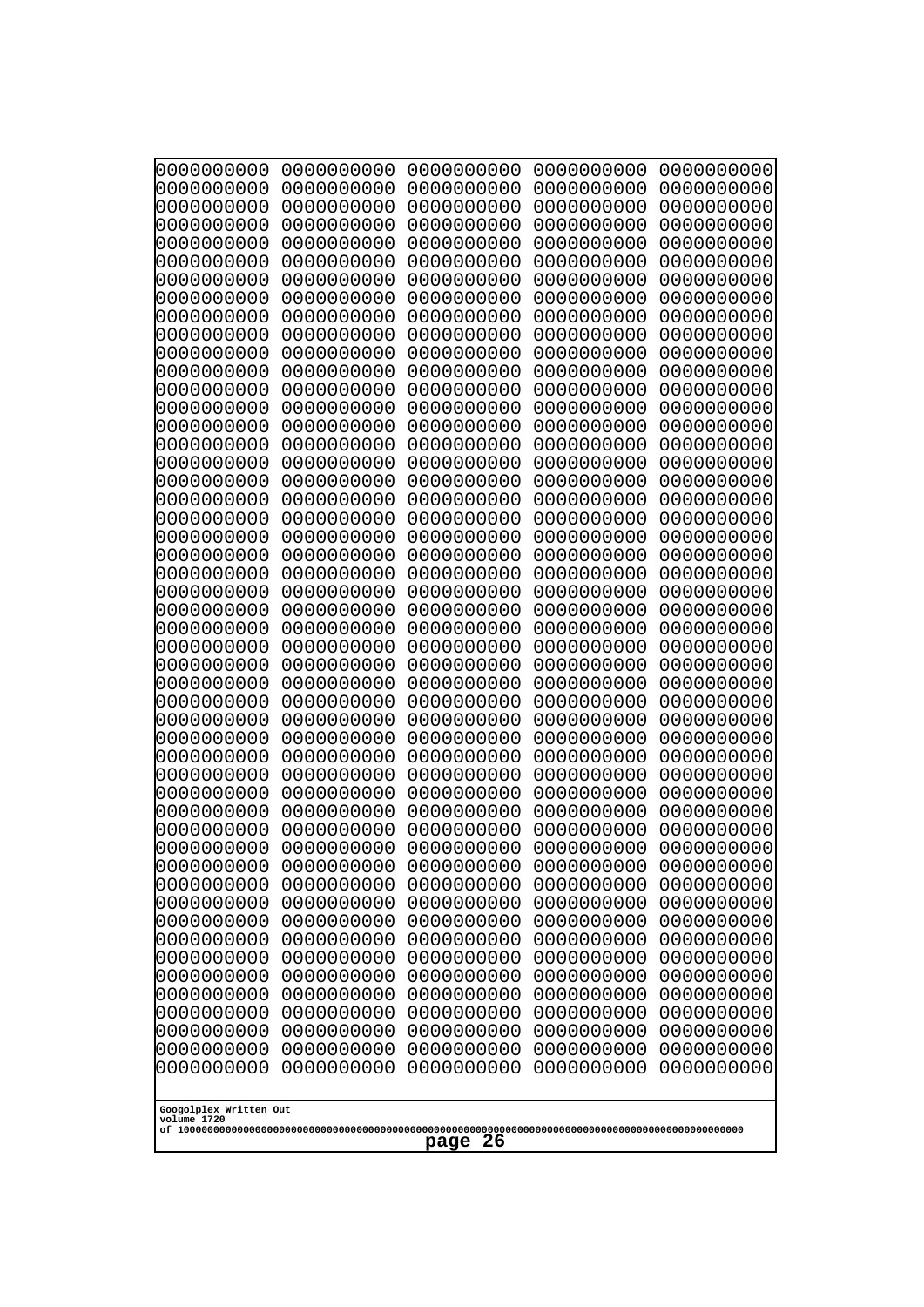| 000000000                                           | 0000000000 | 0000000000 | 0000000000 | 0000000000 |
|-----------------------------------------------------|------------|------------|------------|------------|
| 0000000000                                          | 0000000000 | 0000000000 | 0000000000 | 0000000000 |
| 0000000000                                          | 0000000000 | 0000000000 | 0000000000 | 0000000000 |
| 0000000000                                          | 0000000000 | 0000000000 | 0000000000 | 0000000000 |
| 0000000000                                          | 0000000000 | 0000000000 | 0000000000 | 0000000000 |
| 0000000000                                          | 0000000000 | 0000000000 | 0000000000 | 0000000000 |
| 0000000000                                          | 0000000000 | 0000000000 | 0000000000 | 0000000000 |
| 0000000000                                          | 0000000000 | 0000000000 | 0000000000 | 0000000000 |
| 0000000000                                          | 0000000000 | 0000000000 | 0000000000 | 0000000000 |
| 0000000000                                          | 0000000000 | 0000000000 | 0000000000 | 0000000000 |
| 0000000000                                          | 0000000000 | 0000000000 | 0000000000 | 0000000000 |
| 0000000000                                          | 0000000000 | 0000000000 | 0000000000 | 0000000000 |
| 0000000000                                          | 0000000000 | 0000000000 | 0000000000 | 0000000000 |
| 0000000000                                          | 0000000000 | 0000000000 | 0000000000 | 0000000000 |
| 0000000000                                          | 0000000000 | 0000000000 | 0000000000 | 0000000000 |
| 0000000000                                          | 0000000000 | 0000000000 | 0000000000 | 0000000000 |
| 0000000000                                          | 0000000000 | 0000000000 | 0000000000 | 0000000000 |
| 0000000000                                          | 0000000000 | 0000000000 | 0000000000 | 0000000000 |
| 0000000000                                          | 0000000000 | 0000000000 | 0000000000 | 0000000000 |
| 0000000000                                          | 0000000000 | 0000000000 | 0000000000 | 0000000000 |
| 0000000000                                          | 0000000000 | 0000000000 | 0000000000 | 0000000000 |
| 0000000000                                          | 0000000000 | 0000000000 | 0000000000 | 0000000000 |
| 0000000000                                          | 0000000000 | 0000000000 | 0000000000 | 0000000000 |
| 0000000000                                          | 0000000000 | 0000000000 | 0000000000 | 0000000000 |
| 0000000000                                          | 0000000000 | 0000000000 | 0000000000 | 0000000000 |
| 0000000000                                          | 0000000000 | 0000000000 | 0000000000 | 0000000000 |
| 0000000000                                          | 0000000000 | 0000000000 | 0000000000 | 0000000000 |
| 0000000000                                          | 0000000000 | 0000000000 | 0000000000 | 0000000000 |
| 0000000000                                          | 0000000000 | 0000000000 | 0000000000 | 0000000000 |
| 0000000000                                          | 0000000000 | 0000000000 | 0000000000 | 0000000000 |
| 0000000000                                          | 0000000000 | 0000000000 | 0000000000 | 0000000000 |
| 0000000000                                          | 0000000000 | 0000000000 | 0000000000 | 0000000000 |
| 0000000000                                          | 0000000000 | 0000000000 | 0000000000 | 0000000000 |
| 0000000000                                          | 0000000000 | 0000000000 | 0000000000 | 0000000000 |
| 0000000000                                          | 0000000000 | 0000000000 | 0000000000 | 0000000000 |
| 0000000000                                          | 0000000000 | 0000000000 | 0000000000 | 0000000000 |
| 0000000000                                          | 0000000000 | 0000000000 | 0000000000 | 0000000000 |
| 0000000000                                          | 0000000000 | 0000000000 | 0000000000 | 0000000000 |
| 0000000000                                          | 0000000000 | 0000000000 | 0000000000 | 0000000000 |
| 0000000000                                          | 0000000000 | 0000000000 | 0000000000 | 0000000000 |
| 0000000000                                          | 0000000000 | 0000000000 | 0000000000 | 0000000000 |
| 0000000000                                          | 0000000000 | 0000000000 | 0000000000 | 0000000000 |
| 0000000000                                          | 0000000000 | 0000000000 | 0000000000 | 0000000000 |
| 0000000000                                          | 0000000000 | 0000000000 | 0000000000 | 0000000000 |
| 0000000000                                          | 0000000000 | 0000000000 | 0000000000 | 0000000000 |
| 0000000000                                          | 0000000000 | 0000000000 | 0000000000 | 0000000000 |
| 0000000000                                          | 0000000000 | 0000000000 | 0000000000 | 0000000000 |
| 0000000000                                          | 0000000000 | 0000000000 | 0000000000 | 0000000000 |
| 0000000000                                          | 0000000000 | 0000000000 | 0000000000 | 0000000000 |
| 0000000000                                          | 0000000000 | 0000000000 | 0000000000 | 0000000000 |
| Googolplex Written Out<br>volume 1720<br>27<br>page |            |            |            |            |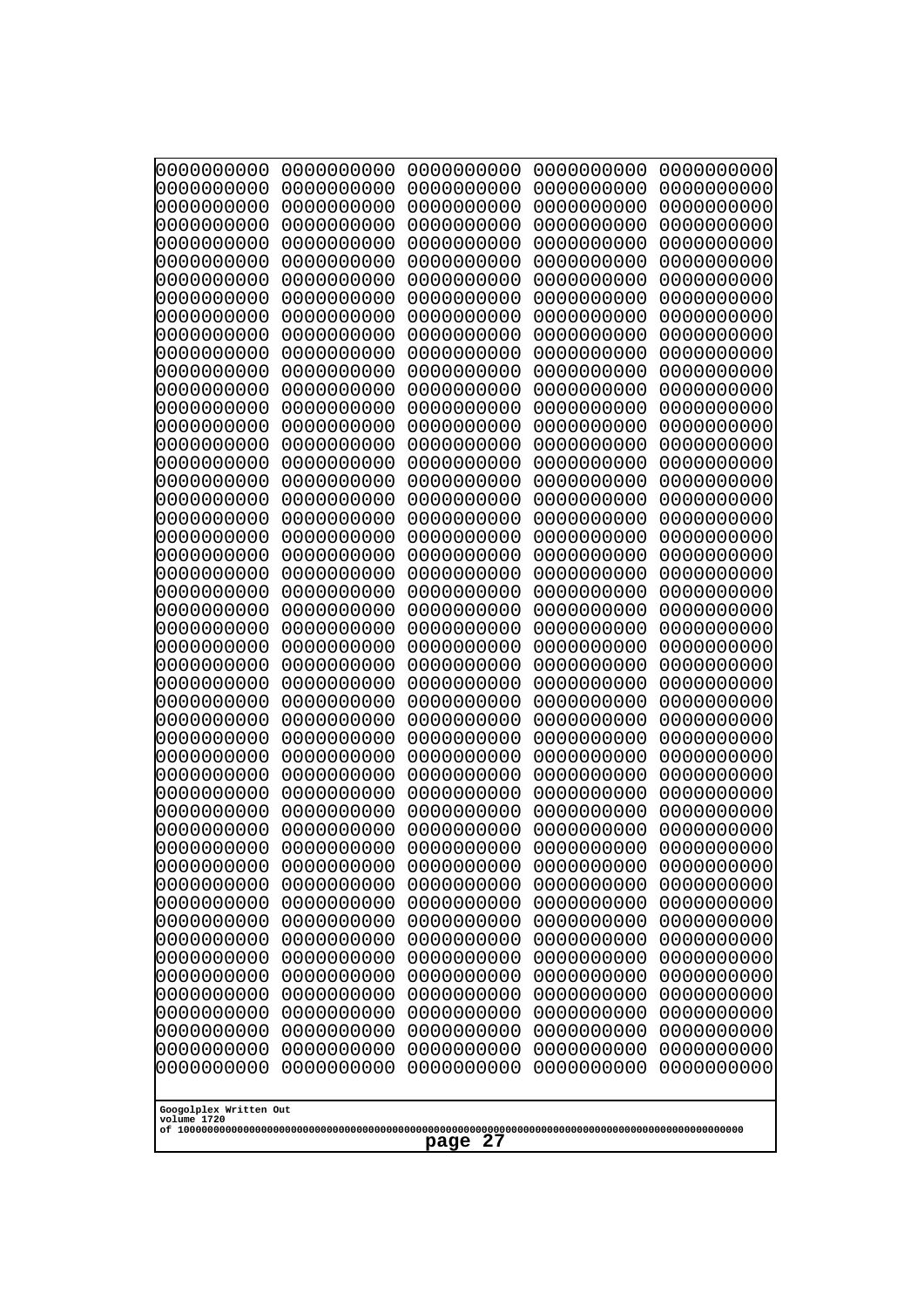| 0000000000<br>0000000000<br>0000000000<br>0000000000<br>0000000000<br>0000000000<br>0000000000<br>0000000000<br>0000000000<br>0000000000<br>0000000000<br>0000000000<br>0000000000<br>0000000000<br>0000000000<br>0000000000<br>0000000000<br>0000000000<br>0000000000<br>0000000000<br>0000000000<br>0000000000<br>0000000000<br>0000000000<br>0000000000<br>0000000000<br>0000000000<br>0000000000<br>0000000000<br>0000000000<br>0000000000<br>0000000000<br>0000000000<br>0000000000<br>0000000000<br>0000000000<br>0000000000<br>0000000000<br>0000000000<br>0000000000<br>0000000000<br>0000000000<br>0000000000<br>0000000000<br>0000000000<br>0000000000<br>0000000000<br>0000000000<br>0000000000<br>0000000000<br>0000000000<br>0000000000<br>0000000000<br>0000000000<br>0000000000<br>0000000000<br>0000000000<br>0000000000<br>0000000000<br>0000000000<br>0000000000<br>0000000000<br>0000000000<br>0000000000<br>0000000000<br>0000000000<br>0000000000<br>0000000000<br>0000000000<br>0000000000<br>0000000000<br>0000000000<br>0000000000<br>0000000000<br>0000000000<br>0000000000<br>0000000000<br>0000000000<br>0000000000<br>0000000000<br>0000000000<br>0000000000<br>0000000000<br>0000000000<br>0000000000<br>0000000000<br>0000000000<br>0000000000<br>0000000000<br>0000000000<br>0000000000<br>0000000000<br>0000000000<br>0000000000<br>0000000000<br>0000000000<br>0000000000<br>0000000000<br>0000000000<br>0000000000<br>0000000000<br>0000000000<br>0000000000<br>0000000000<br>0000000000<br>0000000000<br>0000000000<br>0000000000<br>0000000000<br>0000000000<br>0000000000<br>0000000000<br>0000000000<br>0000000000<br>0000000000<br>0000000000<br>0000000000<br>0000000000<br>0000000000<br>0000000000<br>0000000000<br>0000000000<br>0000000000<br>0000000000<br>0000000000<br>0000000000<br>0000000000<br>0000000000<br>0000000000<br>0000000000<br>0000000000<br>0000000000<br>0000000000<br>0000000000<br>0000000000<br>0000000000<br>0000000000<br>0000000000<br>0000000000<br>0000000000<br>0000000000<br>0000000000<br>0000000000<br>0000000000<br>0000000000<br>0000000000<br>0000000000<br>0000000000<br>0000000000<br>0000000000<br>0000000000<br>0000000000<br>0000000000<br>0000000000<br>0000000000<br>0000000000<br>0000000000<br>0000000000<br>0000000000<br>0000000000<br>0000000000<br>0000000000<br>0000000000<br>0000000000<br>0000000000<br>0000000000<br>0000000000<br>0000000000<br>0000000000<br>0000000000<br>0000000000<br>0000000000<br>0000000000<br>0000000000<br>0000000000<br>0000000000<br>0000000000<br>0000000000<br>0000000000<br>0000000000<br>0000000000<br>0000000000<br>0000000000<br>0000000000<br>0000000000<br>0000000000<br>0000000000<br>0000000000<br>0000000000<br>0000000000<br>0000000000<br>0000000000<br>0000000000<br>0000000000<br>0000000000<br>0000000000<br>0000000000<br>0000000000<br>0000000000<br>0000000000<br>0000000000<br>0000000000<br>0000000000<br>0000000000<br>0000000000<br>0000000000<br>0000000000<br>0000000000<br>0000000000<br>0000000000<br>0000000000<br>0000000000<br>0000000000<br>0000000000<br>0000000000<br>0000000000<br>0000000000<br>0000000000<br>0000000000<br>0000000000<br>0000000000<br>0000000000<br>0000000000<br>0000000000<br>0000000000<br>0000000000<br>0000000000<br>0000000000<br>0000000000<br>0000000000<br>0000000000<br>0000000000<br>0000000000<br>0000000000<br>0000000000<br>0000000000<br>0000000000<br>Googolplex Written Out<br>volume 1720 | 000000000<br>0000000000 | 0000000000<br>0000000000 | 0000000000<br>0000000000 | 0000000000<br>0000000000 | 0000000000<br>0000000000 |
|---------------------------------------------------------------------------------------------------------------------------------------------------------------------------------------------------------------------------------------------------------------------------------------------------------------------------------------------------------------------------------------------------------------------------------------------------------------------------------------------------------------------------------------------------------------------------------------------------------------------------------------------------------------------------------------------------------------------------------------------------------------------------------------------------------------------------------------------------------------------------------------------------------------------------------------------------------------------------------------------------------------------------------------------------------------------------------------------------------------------------------------------------------------------------------------------------------------------------------------------------------------------------------------------------------------------------------------------------------------------------------------------------------------------------------------------------------------------------------------------------------------------------------------------------------------------------------------------------------------------------------------------------------------------------------------------------------------------------------------------------------------------------------------------------------------------------------------------------------------------------------------------------------------------------------------------------------------------------------------------------------------------------------------------------------------------------------------------------------------------------------------------------------------------------------------------------------------------------------------------------------------------------------------------------------------------------------------------------------------------------------------------------------------------------------------------------------------------------------------------------------------------------------------------------------------------------------------------------------------------------------------------------------------------------------------------------------------------------------------------------------------------------------------------------------------------------------------------------------------------------------------------------------------------------------------------------------------------------------------------------------------------------------------------------------------------------------------------------------------------------------------------------------------------------------------------------------------------------------------------------------------------------------------------------------------------------------------------------------------------------------------------------------------------------------------------------------------------------------------------|-------------------------|--------------------------|--------------------------|--------------------------|--------------------------|
|                                                                                                                                                                                                                                                                                                                                                                                                                                                                                                                                                                                                                                                                                                                                                                                                                                                                                                                                                                                                                                                                                                                                                                                                                                                                                                                                                                                                                                                                                                                                                                                                                                                                                                                                                                                                                                                                                                                                                                                                                                                                                                                                                                                                                                                                                                                                                                                                                                                                                                                                                                                                                                                                                                                                                                                                                                                                                                                                                                                                                                                                                                                                                                                                                                                                                                                                                                                                                                                                                             |                         |                          |                          |                          |                          |
|                                                                                                                                                                                                                                                                                                                                                                                                                                                                                                                                                                                                                                                                                                                                                                                                                                                                                                                                                                                                                                                                                                                                                                                                                                                                                                                                                                                                                                                                                                                                                                                                                                                                                                                                                                                                                                                                                                                                                                                                                                                                                                                                                                                                                                                                                                                                                                                                                                                                                                                                                                                                                                                                                                                                                                                                                                                                                                                                                                                                                                                                                                                                                                                                                                                                                                                                                                                                                                                                                             |                         |                          |                          |                          |                          |
|                                                                                                                                                                                                                                                                                                                                                                                                                                                                                                                                                                                                                                                                                                                                                                                                                                                                                                                                                                                                                                                                                                                                                                                                                                                                                                                                                                                                                                                                                                                                                                                                                                                                                                                                                                                                                                                                                                                                                                                                                                                                                                                                                                                                                                                                                                                                                                                                                                                                                                                                                                                                                                                                                                                                                                                                                                                                                                                                                                                                                                                                                                                                                                                                                                                                                                                                                                                                                                                                                             |                         |                          |                          |                          |                          |
|                                                                                                                                                                                                                                                                                                                                                                                                                                                                                                                                                                                                                                                                                                                                                                                                                                                                                                                                                                                                                                                                                                                                                                                                                                                                                                                                                                                                                                                                                                                                                                                                                                                                                                                                                                                                                                                                                                                                                                                                                                                                                                                                                                                                                                                                                                                                                                                                                                                                                                                                                                                                                                                                                                                                                                                                                                                                                                                                                                                                                                                                                                                                                                                                                                                                                                                                                                                                                                                                                             |                         |                          |                          |                          |                          |
|                                                                                                                                                                                                                                                                                                                                                                                                                                                                                                                                                                                                                                                                                                                                                                                                                                                                                                                                                                                                                                                                                                                                                                                                                                                                                                                                                                                                                                                                                                                                                                                                                                                                                                                                                                                                                                                                                                                                                                                                                                                                                                                                                                                                                                                                                                                                                                                                                                                                                                                                                                                                                                                                                                                                                                                                                                                                                                                                                                                                                                                                                                                                                                                                                                                                                                                                                                                                                                                                                             |                         |                          |                          |                          |                          |
|                                                                                                                                                                                                                                                                                                                                                                                                                                                                                                                                                                                                                                                                                                                                                                                                                                                                                                                                                                                                                                                                                                                                                                                                                                                                                                                                                                                                                                                                                                                                                                                                                                                                                                                                                                                                                                                                                                                                                                                                                                                                                                                                                                                                                                                                                                                                                                                                                                                                                                                                                                                                                                                                                                                                                                                                                                                                                                                                                                                                                                                                                                                                                                                                                                                                                                                                                                                                                                                                                             |                         |                          |                          |                          |                          |
|                                                                                                                                                                                                                                                                                                                                                                                                                                                                                                                                                                                                                                                                                                                                                                                                                                                                                                                                                                                                                                                                                                                                                                                                                                                                                                                                                                                                                                                                                                                                                                                                                                                                                                                                                                                                                                                                                                                                                                                                                                                                                                                                                                                                                                                                                                                                                                                                                                                                                                                                                                                                                                                                                                                                                                                                                                                                                                                                                                                                                                                                                                                                                                                                                                                                                                                                                                                                                                                                                             |                         |                          |                          |                          |                          |
|                                                                                                                                                                                                                                                                                                                                                                                                                                                                                                                                                                                                                                                                                                                                                                                                                                                                                                                                                                                                                                                                                                                                                                                                                                                                                                                                                                                                                                                                                                                                                                                                                                                                                                                                                                                                                                                                                                                                                                                                                                                                                                                                                                                                                                                                                                                                                                                                                                                                                                                                                                                                                                                                                                                                                                                                                                                                                                                                                                                                                                                                                                                                                                                                                                                                                                                                                                                                                                                                                             |                         |                          |                          |                          |                          |
|                                                                                                                                                                                                                                                                                                                                                                                                                                                                                                                                                                                                                                                                                                                                                                                                                                                                                                                                                                                                                                                                                                                                                                                                                                                                                                                                                                                                                                                                                                                                                                                                                                                                                                                                                                                                                                                                                                                                                                                                                                                                                                                                                                                                                                                                                                                                                                                                                                                                                                                                                                                                                                                                                                                                                                                                                                                                                                                                                                                                                                                                                                                                                                                                                                                                                                                                                                                                                                                                                             |                         |                          |                          |                          |                          |
|                                                                                                                                                                                                                                                                                                                                                                                                                                                                                                                                                                                                                                                                                                                                                                                                                                                                                                                                                                                                                                                                                                                                                                                                                                                                                                                                                                                                                                                                                                                                                                                                                                                                                                                                                                                                                                                                                                                                                                                                                                                                                                                                                                                                                                                                                                                                                                                                                                                                                                                                                                                                                                                                                                                                                                                                                                                                                                                                                                                                                                                                                                                                                                                                                                                                                                                                                                                                                                                                                             |                         |                          |                          |                          |                          |
|                                                                                                                                                                                                                                                                                                                                                                                                                                                                                                                                                                                                                                                                                                                                                                                                                                                                                                                                                                                                                                                                                                                                                                                                                                                                                                                                                                                                                                                                                                                                                                                                                                                                                                                                                                                                                                                                                                                                                                                                                                                                                                                                                                                                                                                                                                                                                                                                                                                                                                                                                                                                                                                                                                                                                                                                                                                                                                                                                                                                                                                                                                                                                                                                                                                                                                                                                                                                                                                                                             |                         |                          |                          |                          |                          |
|                                                                                                                                                                                                                                                                                                                                                                                                                                                                                                                                                                                                                                                                                                                                                                                                                                                                                                                                                                                                                                                                                                                                                                                                                                                                                                                                                                                                                                                                                                                                                                                                                                                                                                                                                                                                                                                                                                                                                                                                                                                                                                                                                                                                                                                                                                                                                                                                                                                                                                                                                                                                                                                                                                                                                                                                                                                                                                                                                                                                                                                                                                                                                                                                                                                                                                                                                                                                                                                                                             |                         |                          |                          |                          |                          |
|                                                                                                                                                                                                                                                                                                                                                                                                                                                                                                                                                                                                                                                                                                                                                                                                                                                                                                                                                                                                                                                                                                                                                                                                                                                                                                                                                                                                                                                                                                                                                                                                                                                                                                                                                                                                                                                                                                                                                                                                                                                                                                                                                                                                                                                                                                                                                                                                                                                                                                                                                                                                                                                                                                                                                                                                                                                                                                                                                                                                                                                                                                                                                                                                                                                                                                                                                                                                                                                                                             |                         |                          |                          |                          |                          |
|                                                                                                                                                                                                                                                                                                                                                                                                                                                                                                                                                                                                                                                                                                                                                                                                                                                                                                                                                                                                                                                                                                                                                                                                                                                                                                                                                                                                                                                                                                                                                                                                                                                                                                                                                                                                                                                                                                                                                                                                                                                                                                                                                                                                                                                                                                                                                                                                                                                                                                                                                                                                                                                                                                                                                                                                                                                                                                                                                                                                                                                                                                                                                                                                                                                                                                                                                                                                                                                                                             |                         |                          |                          |                          |                          |
|                                                                                                                                                                                                                                                                                                                                                                                                                                                                                                                                                                                                                                                                                                                                                                                                                                                                                                                                                                                                                                                                                                                                                                                                                                                                                                                                                                                                                                                                                                                                                                                                                                                                                                                                                                                                                                                                                                                                                                                                                                                                                                                                                                                                                                                                                                                                                                                                                                                                                                                                                                                                                                                                                                                                                                                                                                                                                                                                                                                                                                                                                                                                                                                                                                                                                                                                                                                                                                                                                             |                         |                          |                          |                          |                          |
|                                                                                                                                                                                                                                                                                                                                                                                                                                                                                                                                                                                                                                                                                                                                                                                                                                                                                                                                                                                                                                                                                                                                                                                                                                                                                                                                                                                                                                                                                                                                                                                                                                                                                                                                                                                                                                                                                                                                                                                                                                                                                                                                                                                                                                                                                                                                                                                                                                                                                                                                                                                                                                                                                                                                                                                                                                                                                                                                                                                                                                                                                                                                                                                                                                                                                                                                                                                                                                                                                             |                         |                          |                          |                          |                          |
|                                                                                                                                                                                                                                                                                                                                                                                                                                                                                                                                                                                                                                                                                                                                                                                                                                                                                                                                                                                                                                                                                                                                                                                                                                                                                                                                                                                                                                                                                                                                                                                                                                                                                                                                                                                                                                                                                                                                                                                                                                                                                                                                                                                                                                                                                                                                                                                                                                                                                                                                                                                                                                                                                                                                                                                                                                                                                                                                                                                                                                                                                                                                                                                                                                                                                                                                                                                                                                                                                             |                         |                          |                          |                          |                          |
|                                                                                                                                                                                                                                                                                                                                                                                                                                                                                                                                                                                                                                                                                                                                                                                                                                                                                                                                                                                                                                                                                                                                                                                                                                                                                                                                                                                                                                                                                                                                                                                                                                                                                                                                                                                                                                                                                                                                                                                                                                                                                                                                                                                                                                                                                                                                                                                                                                                                                                                                                                                                                                                                                                                                                                                                                                                                                                                                                                                                                                                                                                                                                                                                                                                                                                                                                                                                                                                                                             |                         |                          |                          |                          |                          |
|                                                                                                                                                                                                                                                                                                                                                                                                                                                                                                                                                                                                                                                                                                                                                                                                                                                                                                                                                                                                                                                                                                                                                                                                                                                                                                                                                                                                                                                                                                                                                                                                                                                                                                                                                                                                                                                                                                                                                                                                                                                                                                                                                                                                                                                                                                                                                                                                                                                                                                                                                                                                                                                                                                                                                                                                                                                                                                                                                                                                                                                                                                                                                                                                                                                                                                                                                                                                                                                                                             |                         |                          |                          |                          |                          |
|                                                                                                                                                                                                                                                                                                                                                                                                                                                                                                                                                                                                                                                                                                                                                                                                                                                                                                                                                                                                                                                                                                                                                                                                                                                                                                                                                                                                                                                                                                                                                                                                                                                                                                                                                                                                                                                                                                                                                                                                                                                                                                                                                                                                                                                                                                                                                                                                                                                                                                                                                                                                                                                                                                                                                                                                                                                                                                                                                                                                                                                                                                                                                                                                                                                                                                                                                                                                                                                                                             |                         |                          |                          |                          |                          |
|                                                                                                                                                                                                                                                                                                                                                                                                                                                                                                                                                                                                                                                                                                                                                                                                                                                                                                                                                                                                                                                                                                                                                                                                                                                                                                                                                                                                                                                                                                                                                                                                                                                                                                                                                                                                                                                                                                                                                                                                                                                                                                                                                                                                                                                                                                                                                                                                                                                                                                                                                                                                                                                                                                                                                                                                                                                                                                                                                                                                                                                                                                                                                                                                                                                                                                                                                                                                                                                                                             |                         |                          |                          |                          |                          |
|                                                                                                                                                                                                                                                                                                                                                                                                                                                                                                                                                                                                                                                                                                                                                                                                                                                                                                                                                                                                                                                                                                                                                                                                                                                                                                                                                                                                                                                                                                                                                                                                                                                                                                                                                                                                                                                                                                                                                                                                                                                                                                                                                                                                                                                                                                                                                                                                                                                                                                                                                                                                                                                                                                                                                                                                                                                                                                                                                                                                                                                                                                                                                                                                                                                                                                                                                                                                                                                                                             |                         |                          |                          |                          |                          |
|                                                                                                                                                                                                                                                                                                                                                                                                                                                                                                                                                                                                                                                                                                                                                                                                                                                                                                                                                                                                                                                                                                                                                                                                                                                                                                                                                                                                                                                                                                                                                                                                                                                                                                                                                                                                                                                                                                                                                                                                                                                                                                                                                                                                                                                                                                                                                                                                                                                                                                                                                                                                                                                                                                                                                                                                                                                                                                                                                                                                                                                                                                                                                                                                                                                                                                                                                                                                                                                                                             |                         |                          |                          |                          |                          |
|                                                                                                                                                                                                                                                                                                                                                                                                                                                                                                                                                                                                                                                                                                                                                                                                                                                                                                                                                                                                                                                                                                                                                                                                                                                                                                                                                                                                                                                                                                                                                                                                                                                                                                                                                                                                                                                                                                                                                                                                                                                                                                                                                                                                                                                                                                                                                                                                                                                                                                                                                                                                                                                                                                                                                                                                                                                                                                                                                                                                                                                                                                                                                                                                                                                                                                                                                                                                                                                                                             |                         |                          |                          |                          |                          |
|                                                                                                                                                                                                                                                                                                                                                                                                                                                                                                                                                                                                                                                                                                                                                                                                                                                                                                                                                                                                                                                                                                                                                                                                                                                                                                                                                                                                                                                                                                                                                                                                                                                                                                                                                                                                                                                                                                                                                                                                                                                                                                                                                                                                                                                                                                                                                                                                                                                                                                                                                                                                                                                                                                                                                                                                                                                                                                                                                                                                                                                                                                                                                                                                                                                                                                                                                                                                                                                                                             |                         |                          |                          |                          |                          |
|                                                                                                                                                                                                                                                                                                                                                                                                                                                                                                                                                                                                                                                                                                                                                                                                                                                                                                                                                                                                                                                                                                                                                                                                                                                                                                                                                                                                                                                                                                                                                                                                                                                                                                                                                                                                                                                                                                                                                                                                                                                                                                                                                                                                                                                                                                                                                                                                                                                                                                                                                                                                                                                                                                                                                                                                                                                                                                                                                                                                                                                                                                                                                                                                                                                                                                                                                                                                                                                                                             |                         |                          |                          |                          | 0000000000               |
|                                                                                                                                                                                                                                                                                                                                                                                                                                                                                                                                                                                                                                                                                                                                                                                                                                                                                                                                                                                                                                                                                                                                                                                                                                                                                                                                                                                                                                                                                                                                                                                                                                                                                                                                                                                                                                                                                                                                                                                                                                                                                                                                                                                                                                                                                                                                                                                                                                                                                                                                                                                                                                                                                                                                                                                                                                                                                                                                                                                                                                                                                                                                                                                                                                                                                                                                                                                                                                                                                             |                         |                          |                          |                          |                          |
|                                                                                                                                                                                                                                                                                                                                                                                                                                                                                                                                                                                                                                                                                                                                                                                                                                                                                                                                                                                                                                                                                                                                                                                                                                                                                                                                                                                                                                                                                                                                                                                                                                                                                                                                                                                                                                                                                                                                                                                                                                                                                                                                                                                                                                                                                                                                                                                                                                                                                                                                                                                                                                                                                                                                                                                                                                                                                                                                                                                                                                                                                                                                                                                                                                                                                                                                                                                                                                                                                             |                         |                          |                          |                          |                          |
|                                                                                                                                                                                                                                                                                                                                                                                                                                                                                                                                                                                                                                                                                                                                                                                                                                                                                                                                                                                                                                                                                                                                                                                                                                                                                                                                                                                                                                                                                                                                                                                                                                                                                                                                                                                                                                                                                                                                                                                                                                                                                                                                                                                                                                                                                                                                                                                                                                                                                                                                                                                                                                                                                                                                                                                                                                                                                                                                                                                                                                                                                                                                                                                                                                                                                                                                                                                                                                                                                             |                         |                          |                          |                          |                          |
|                                                                                                                                                                                                                                                                                                                                                                                                                                                                                                                                                                                                                                                                                                                                                                                                                                                                                                                                                                                                                                                                                                                                                                                                                                                                                                                                                                                                                                                                                                                                                                                                                                                                                                                                                                                                                                                                                                                                                                                                                                                                                                                                                                                                                                                                                                                                                                                                                                                                                                                                                                                                                                                                                                                                                                                                                                                                                                                                                                                                                                                                                                                                                                                                                                                                                                                                                                                                                                                                                             |                         |                          |                          |                          |                          |
|                                                                                                                                                                                                                                                                                                                                                                                                                                                                                                                                                                                                                                                                                                                                                                                                                                                                                                                                                                                                                                                                                                                                                                                                                                                                                                                                                                                                                                                                                                                                                                                                                                                                                                                                                                                                                                                                                                                                                                                                                                                                                                                                                                                                                                                                                                                                                                                                                                                                                                                                                                                                                                                                                                                                                                                                                                                                                                                                                                                                                                                                                                                                                                                                                                                                                                                                                                                                                                                                                             |                         |                          |                          |                          | 0000000000               |
|                                                                                                                                                                                                                                                                                                                                                                                                                                                                                                                                                                                                                                                                                                                                                                                                                                                                                                                                                                                                                                                                                                                                                                                                                                                                                                                                                                                                                                                                                                                                                                                                                                                                                                                                                                                                                                                                                                                                                                                                                                                                                                                                                                                                                                                                                                                                                                                                                                                                                                                                                                                                                                                                                                                                                                                                                                                                                                                                                                                                                                                                                                                                                                                                                                                                                                                                                                                                                                                                                             |                         |                          |                          |                          |                          |
|                                                                                                                                                                                                                                                                                                                                                                                                                                                                                                                                                                                                                                                                                                                                                                                                                                                                                                                                                                                                                                                                                                                                                                                                                                                                                                                                                                                                                                                                                                                                                                                                                                                                                                                                                                                                                                                                                                                                                                                                                                                                                                                                                                                                                                                                                                                                                                                                                                                                                                                                                                                                                                                                                                                                                                                                                                                                                                                                                                                                                                                                                                                                                                                                                                                                                                                                                                                                                                                                                             |                         |                          |                          |                          |                          |
|                                                                                                                                                                                                                                                                                                                                                                                                                                                                                                                                                                                                                                                                                                                                                                                                                                                                                                                                                                                                                                                                                                                                                                                                                                                                                                                                                                                                                                                                                                                                                                                                                                                                                                                                                                                                                                                                                                                                                                                                                                                                                                                                                                                                                                                                                                                                                                                                                                                                                                                                                                                                                                                                                                                                                                                                                                                                                                                                                                                                                                                                                                                                                                                                                                                                                                                                                                                                                                                                                             |                         |                          |                          |                          | 0000000000               |
|                                                                                                                                                                                                                                                                                                                                                                                                                                                                                                                                                                                                                                                                                                                                                                                                                                                                                                                                                                                                                                                                                                                                                                                                                                                                                                                                                                                                                                                                                                                                                                                                                                                                                                                                                                                                                                                                                                                                                                                                                                                                                                                                                                                                                                                                                                                                                                                                                                                                                                                                                                                                                                                                                                                                                                                                                                                                                                                                                                                                                                                                                                                                                                                                                                                                                                                                                                                                                                                                                             |                         |                          |                          |                          |                          |
|                                                                                                                                                                                                                                                                                                                                                                                                                                                                                                                                                                                                                                                                                                                                                                                                                                                                                                                                                                                                                                                                                                                                                                                                                                                                                                                                                                                                                                                                                                                                                                                                                                                                                                                                                                                                                                                                                                                                                                                                                                                                                                                                                                                                                                                                                                                                                                                                                                                                                                                                                                                                                                                                                                                                                                                                                                                                                                                                                                                                                                                                                                                                                                                                                                                                                                                                                                                                                                                                                             |                         |                          |                          |                          |                          |
|                                                                                                                                                                                                                                                                                                                                                                                                                                                                                                                                                                                                                                                                                                                                                                                                                                                                                                                                                                                                                                                                                                                                                                                                                                                                                                                                                                                                                                                                                                                                                                                                                                                                                                                                                                                                                                                                                                                                                                                                                                                                                                                                                                                                                                                                                                                                                                                                                                                                                                                                                                                                                                                                                                                                                                                                                                                                                                                                                                                                                                                                                                                                                                                                                                                                                                                                                                                                                                                                                             |                         |                          | 28<br>page               |                          |                          |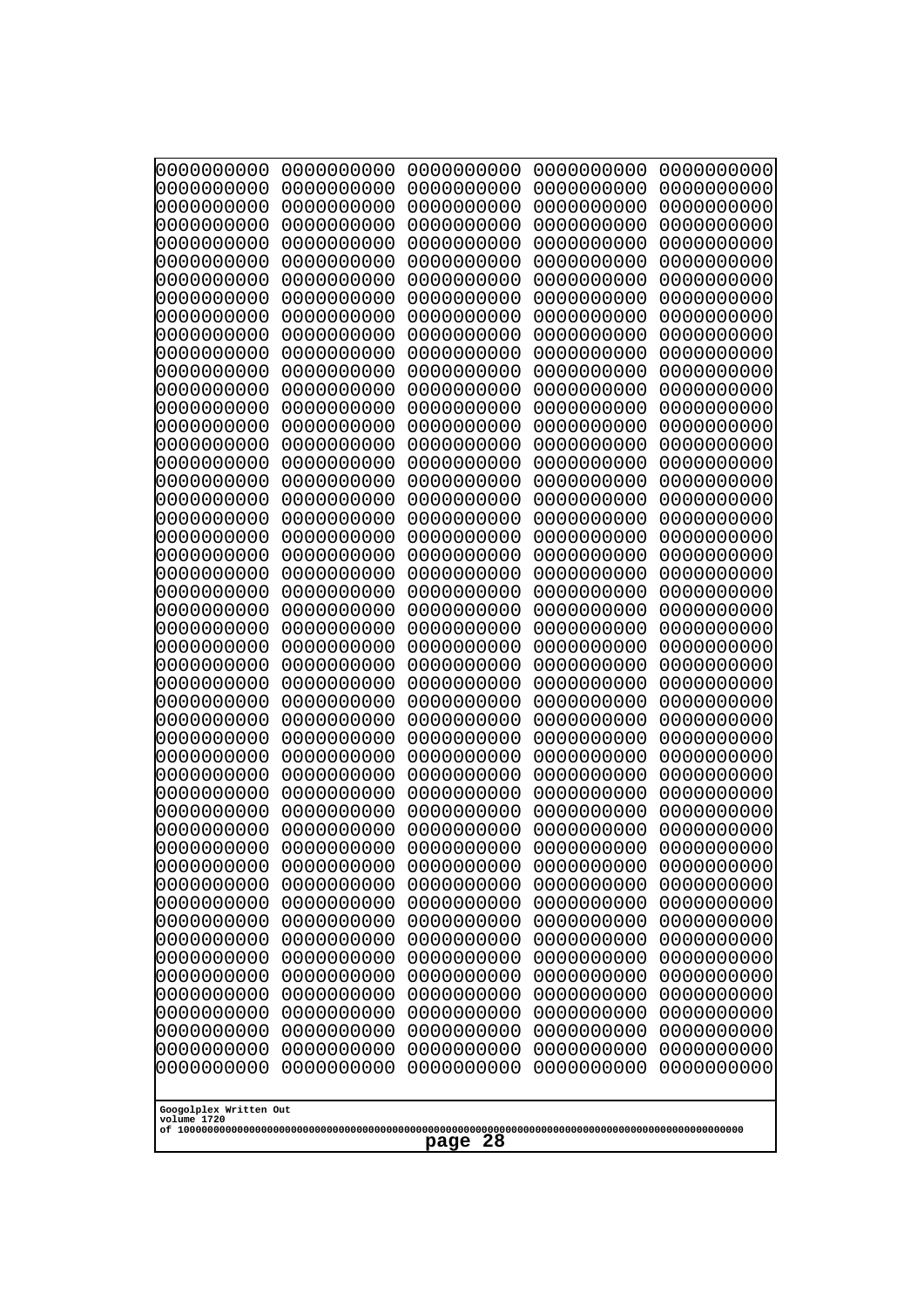| 000000000<br>0000000000               | 0000000000<br>0000000000 | 0000000000<br>0000000000 | 0000000000<br>0000000000 | 0000000000<br>0000000000 |
|---------------------------------------|--------------------------|--------------------------|--------------------------|--------------------------|
| 0000000000                            | 0000000000               | 0000000000               | 0000000000               | 0000000000               |
| 0000000000<br>0000000000              | 0000000000<br>0000000000 | 0000000000<br>0000000000 | 0000000000<br>0000000000 | 0000000000<br>0000000000 |
| 0000000000                            | 0000000000               | 0000000000               | 0000000000               | 0000000000               |
| 0000000000                            | 0000000000               | 0000000000               | 0000000000               | 0000000000               |
| 0000000000<br>0000000000              | 0000000000<br>0000000000 | 0000000000<br>0000000000 | 0000000000<br>0000000000 | 0000000000<br>0000000000 |
| 0000000000                            | 0000000000               | 0000000000               | 0000000000               | 0000000000               |
| 0000000000                            | 0000000000               | 0000000000               | 0000000000               | 0000000000               |
| 0000000000<br>0000000000              | 0000000000<br>0000000000 | 0000000000<br>0000000000 | 0000000000<br>0000000000 | 0000000000<br>0000000000 |
| 0000000000                            | 0000000000               | 0000000000               | 0000000000               | 0000000000               |
| 0000000000<br>0000000000              | 0000000000<br>0000000000 | 0000000000<br>0000000000 | 0000000000<br>0000000000 | 0000000000<br>0000000000 |
| 0000000000                            | 0000000000               | 0000000000               | 0000000000               | 0000000000               |
| 0000000000                            | 0000000000               | 0000000000               | 0000000000               | 0000000000               |
| 0000000000<br>0000000000              | 0000000000<br>0000000000 | 0000000000<br>0000000000 | 0000000000<br>0000000000 | 0000000000<br>0000000000 |
| 0000000000                            | 0000000000               | 0000000000               | 0000000000               | 0000000000               |
| 0000000000<br>0000000000              | 0000000000<br>0000000000 | 0000000000<br>0000000000 | 0000000000<br>0000000000 | 0000000000<br>0000000000 |
| 0000000000                            | 0000000000               | 0000000000               | 0000000000               | 0000000000               |
| 0000000000                            | 0000000000               | 0000000000               | 0000000000               | 0000000000               |
| 0000000000<br>0000000000              | 0000000000<br>0000000000 | 0000000000<br>0000000000 | 0000000000<br>0000000000 | 0000000000<br>0000000000 |
| 0000000000                            | 0000000000               | 0000000000               | 0000000000               | 0000000000               |
| 0000000000<br>0000000000              | 0000000000<br>0000000000 | 0000000000<br>0000000000 | 0000000000<br>0000000000 | 0000000000<br>0000000000 |
| 0000000000                            | 0000000000               | 0000000000               | 0000000000               | 0000000000               |
| 0000000000                            | 0000000000               | 0000000000               | 0000000000               | 0000000000               |
| 0000000000<br>0000000000              | 0000000000<br>0000000000 | 0000000000<br>0000000000 | 0000000000<br>0000000000 | 0000000000<br>0000000000 |
| 0000000000                            | 0000000000               | 0000000000               | 0000000000               | 0000000000               |
| 0000000000<br>0000000000              | 0000000000<br>0000000000 | 0000000000<br>0000000000 | 0000000000<br>0000000000 | 0000000000<br>0000000000 |
| 0000000000                            | 0000000000               | 0000000000               | 0000000000               | 0000000000               |
| 0000000000                            | 0000000000               | 0000000000               | 0000000000               | 0000000000               |
| 0000000000<br>0000000000              | 0000000000<br>0000000000 | 0000000000<br>0000000000 | 0000000000<br>0000000000 | 0000000000<br>0000000000 |
| 0000000000                            | 0000000000               | 0000000000               | 0000000000               | 0000000000               |
| 0000000000<br>0000000000              | 0000000000<br>0000000000 | 0000000000<br>0000000000 | 0000000000<br>0000000000 | 0000000000<br>0000000000 |
| 0000000000                            | 0000000000               | 0000000000               | 0000000000               | 0000000000               |
| 0000000000<br>0000000000              | 0000000000<br>0000000000 | 0000000000<br>0000000000 | 0000000000<br>0000000000 | 0000000000<br>0000000000 |
| 0000000000                            | 0000000000               | 0000000000               | 0000000000               | 0000000000               |
| 0000000000                            | 0000000000               | 0000000000               | 0000000000               | 0000000000               |
| 0000000000                            | 0000000000               | 0000000000               | 0000000000               | 0000000000               |
| Googolplex Written Out<br>volume 1720 |                          |                          |                          |                          |
| 29<br>page                            |                          |                          |                          |                          |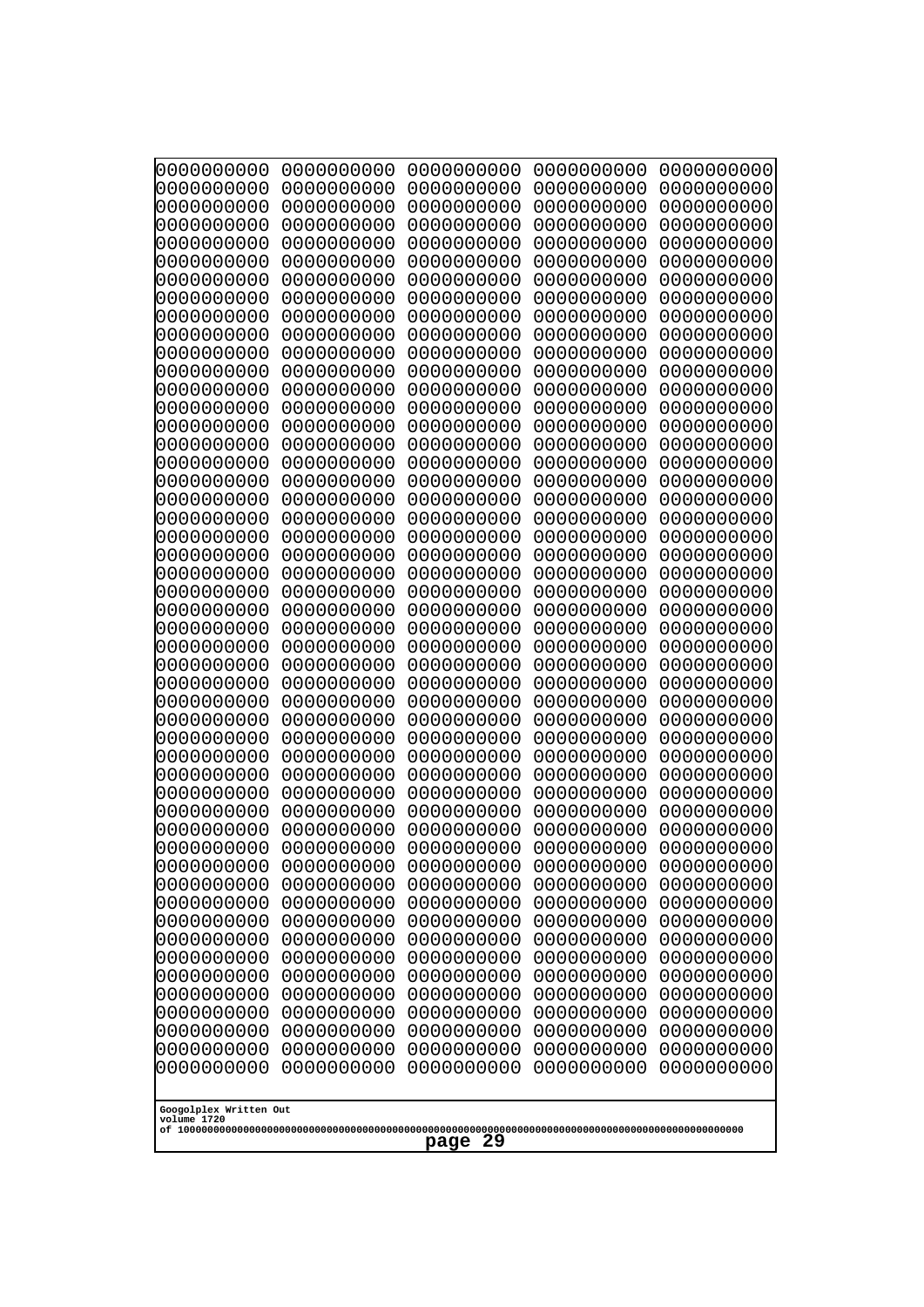| 000000000                             | 0000000000 | 0000000000 | 0000000000 | 0000000000 |  |
|---------------------------------------|------------|------------|------------|------------|--|
| 0000000000                            | 0000000000 | 0000000000 | 0000000000 | 0000000000 |  |
| 0000000000                            | 0000000000 | 0000000000 | 0000000000 | 0000000000 |  |
| 0000000000                            | 0000000000 | 0000000000 | 0000000000 | 0000000000 |  |
| 0000000000                            | 0000000000 | 0000000000 | 0000000000 | 0000000000 |  |
| 0000000000                            | 0000000000 | 0000000000 | 0000000000 | 0000000000 |  |
| 0000000000                            | 0000000000 | 0000000000 | 0000000000 | 0000000000 |  |
| 0000000000                            | 0000000000 | 0000000000 | 0000000000 | 0000000000 |  |
| 0000000000                            | 0000000000 | 0000000000 | 0000000000 | 0000000000 |  |
| 0000000000                            | 0000000000 | 0000000000 | 0000000000 | 0000000000 |  |
| 0000000000                            | 0000000000 | 0000000000 | 0000000000 | 0000000000 |  |
| 0000000000                            | 0000000000 | 0000000000 | 0000000000 | 0000000000 |  |
| 0000000000                            | 0000000000 | 0000000000 | 0000000000 | 0000000000 |  |
| 0000000000                            | 0000000000 | 0000000000 | 0000000000 | 0000000000 |  |
| 0000000000                            | 0000000000 | 0000000000 | 0000000000 | 0000000000 |  |
| 0000000000                            | 0000000000 | 0000000000 | 0000000000 | 0000000000 |  |
| 0000000000                            | 0000000000 | 0000000000 | 0000000000 | 0000000000 |  |
| 0000000000                            | 0000000000 | 0000000000 | 0000000000 | 0000000000 |  |
| 0000000000                            | 0000000000 | 0000000000 | 0000000000 | 0000000000 |  |
| 0000000000                            | 0000000000 | 0000000000 | 0000000000 | 0000000000 |  |
| 0000000000                            | 0000000000 | 0000000000 | 0000000000 | 0000000000 |  |
| 0000000000                            | 0000000000 | 0000000000 | 0000000000 | 0000000000 |  |
| 0000000000                            | 0000000000 | 0000000000 | 0000000000 | 0000000000 |  |
| 0000000000                            | 0000000000 | 0000000000 | 0000000000 | 0000000000 |  |
| 0000000000                            | 0000000000 | 0000000000 | 0000000000 | 0000000000 |  |
| 0000000000                            | 0000000000 | 0000000000 | 0000000000 | 0000000000 |  |
| 0000000000                            | 0000000000 | 0000000000 | 0000000000 | 0000000000 |  |
| 0000000000                            | 0000000000 | 0000000000 | 0000000000 | 0000000000 |  |
| 0000000000                            | 0000000000 | 0000000000 | 0000000000 | 0000000000 |  |
| 0000000000                            | 0000000000 | 0000000000 | 0000000000 | 0000000000 |  |
| 0000000000                            | 0000000000 | 0000000000 | 0000000000 | 0000000000 |  |
| 0000000000                            | 0000000000 | 0000000000 | 0000000000 | 0000000000 |  |
| 0000000000                            | 0000000000 | 0000000000 | 0000000000 | 0000000000 |  |
| 0000000000                            | 0000000000 | 0000000000 | 0000000000 | 0000000000 |  |
| 0000000000                            | 0000000000 | 0000000000 | 0000000000 | 0000000000 |  |
| 0000000000                            | 0000000000 | 0000000000 | 0000000000 | 0000000000 |  |
| 0000000000                            | 0000000000 | 0000000000 | 0000000000 | 0000000000 |  |
| 0000000000                            | 0000000000 | 0000000000 | 0000000000 | 0000000000 |  |
| 0000000000                            | 0000000000 | 0000000000 | 0000000000 | 0000000000 |  |
| 0000000000                            | 0000000000 | 0000000000 | 0000000000 | 0000000000 |  |
| 0000000000                            | 0000000000 | 0000000000 | 0000000000 | 0000000000 |  |
| 0000000000                            | 0000000000 | 0000000000 | 0000000000 | 0000000000 |  |
| 0000000000                            | 0000000000 | 0000000000 | 0000000000 | 0000000000 |  |
| 0000000000                            | 0000000000 | 0000000000 | 0000000000 | 0000000000 |  |
| 0000000000                            | 0000000000 | 0000000000 | 0000000000 | 0000000000 |  |
| 0000000000                            | 0000000000 | 0000000000 | 0000000000 | 0000000000 |  |
| 0000000000                            | 0000000000 | 0000000000 | 0000000000 | 0000000000 |  |
| 0000000000                            | 0000000000 | 0000000000 | 0000000000 | 0000000000 |  |
| 0000000000                            | 0000000000 | 0000000000 | 0000000000 | 0000000000 |  |
| 0000000000                            | 0000000000 | 0000000000 | 0000000000 | 0000000000 |  |
| Googolplex Written Out<br>volume 1720 |            |            |            |            |  |
|                                       | 30<br>page |            |            |            |  |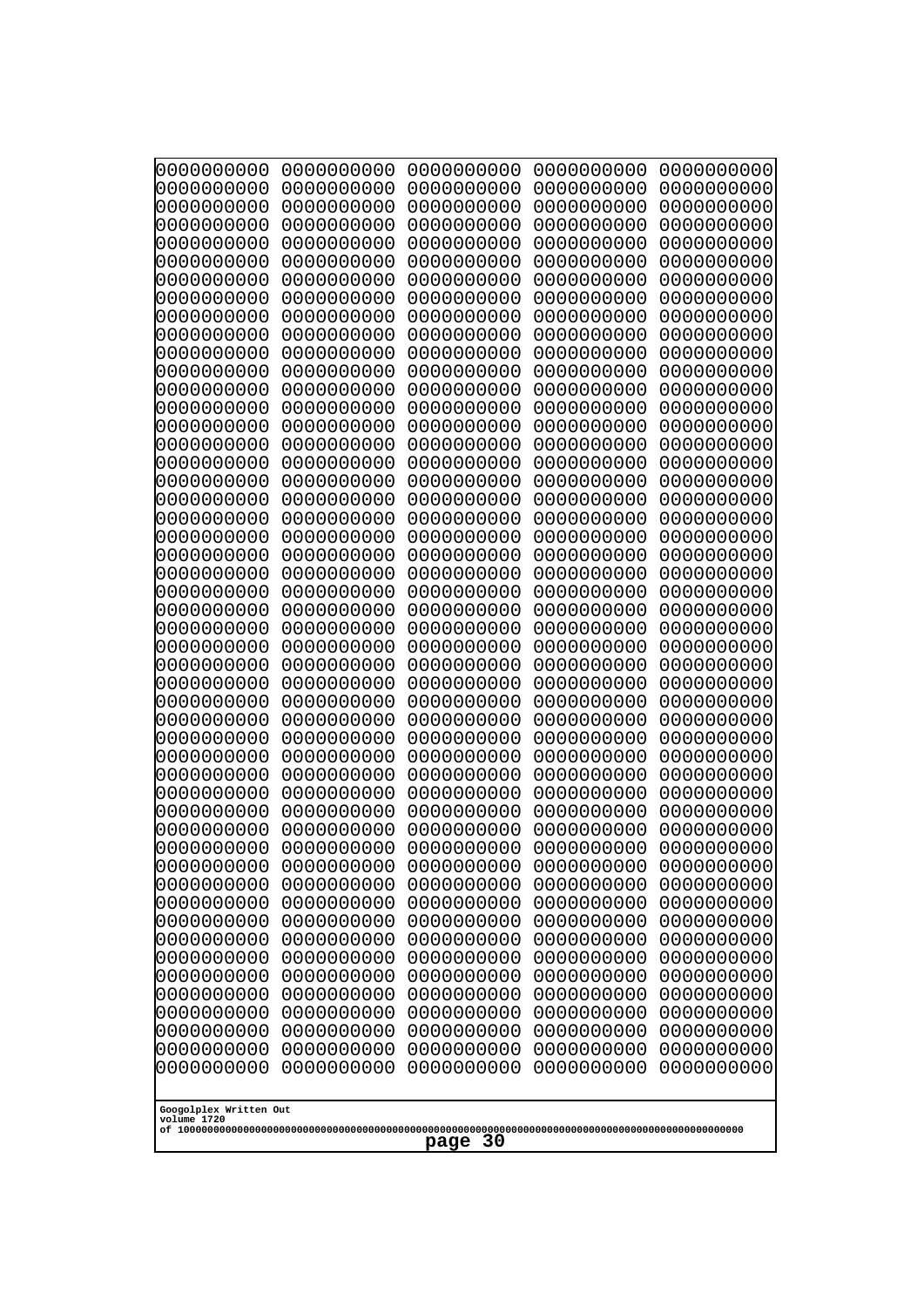| 000000000                                                          | 0000000000 | 0000000000 | 0000000000 | 0000000000 |  |
|--------------------------------------------------------------------|------------|------------|------------|------------|--|
| 0000000000                                                         | 0000000000 | 0000000000 | 0000000000 | 0000000000 |  |
| 0000000000                                                         | 0000000000 | 0000000000 | 0000000000 | 0000000000 |  |
| 0000000000                                                         | 0000000000 | 0000000000 | 0000000000 | 0000000000 |  |
| 0000000000                                                         | 0000000000 | 0000000000 | 0000000000 | 0000000000 |  |
| 0000000000                                                         | 0000000000 | 0000000000 | 0000000000 | 0000000000 |  |
| 0000000000                                                         | 0000000000 | 0000000000 | 0000000000 | 0000000000 |  |
| 0000000000                                                         | 0000000000 | 0000000000 | 0000000000 | 0000000000 |  |
| 0000000000                                                         | 0000000000 | 0000000000 | 0000000000 | 0000000000 |  |
| 0000000000                                                         | 0000000000 | 0000000000 | 0000000000 | 0000000000 |  |
| 0000000000                                                         | 0000000000 | 0000000000 | 0000000000 | 0000000000 |  |
| 0000000000                                                         | 0000000000 | 0000000000 | 0000000000 | 0000000000 |  |
| 0000000000                                                         | 0000000000 | 0000000000 | 0000000000 | 0000000000 |  |
| 0000000000                                                         | 0000000000 | 0000000000 | 0000000000 | 0000000000 |  |
| 0000000000                                                         | 0000000000 | 0000000000 | 0000000000 | 0000000000 |  |
| 0000000000                                                         | 0000000000 | 0000000000 | 0000000000 | 0000000000 |  |
| 0000000000                                                         | 0000000000 | 0000000000 | 0000000000 | 0000000000 |  |
| 0000000000                                                         | 0000000000 | 0000000000 | 0000000000 | 0000000000 |  |
| 0000000000                                                         | 0000000000 | 0000000000 | 0000000000 | 0000000000 |  |
| 0000000000                                                         | 0000000000 | 0000000000 | 0000000000 | 0000000000 |  |
| 0000000000                                                         | 0000000000 | 0000000000 | 0000000000 | 0000000000 |  |
| 0000000000                                                         | 0000000000 | 0000000000 | 0000000000 | 0000000000 |  |
| 0000000000                                                         | 0000000000 | 0000000000 | 0000000000 | 0000000000 |  |
| 0000000000                                                         | 0000000000 | 0000000000 | 0000000000 | 0000000000 |  |
| 0000000000                                                         | 0000000000 | 0000000000 | 0000000000 | 0000000000 |  |
| 0000000000                                                         | 0000000000 | 0000000000 | 0000000000 | 0000000000 |  |
| 0000000000                                                         | 0000000000 | 0000000000 | 0000000000 | 0000000000 |  |
| 0000000000                                                         | 0000000000 | 0000000000 | 0000000000 | 0000000000 |  |
| 0000000000                                                         | 0000000000 | 0000000000 | 0000000000 | 0000000000 |  |
| 0000000000                                                         | 0000000000 | 0000000000 | 0000000000 | 0000000000 |  |
| 0000000000                                                         | 0000000000 | 0000000000 | 0000000000 | 0000000000 |  |
| 0000000000                                                         | 0000000000 | 0000000000 | 0000000000 | 0000000000 |  |
| 0000000000                                                         | 0000000000 | 0000000000 | 0000000000 | 0000000000 |  |
| 0000000000                                                         | 0000000000 | 0000000000 | 0000000000 | 0000000000 |  |
| 0000000000                                                         | 0000000000 | 0000000000 | 0000000000 | 0000000000 |  |
| 0000000000                                                         | 0000000000 | 0000000000 | 0000000000 | 0000000000 |  |
| 0000000000                                                         | 0000000000 | 0000000000 | 0000000000 | 0000000000 |  |
| 0000000000                                                         | 0000000000 | 0000000000 | 0000000000 | 0000000000 |  |
| 0000000000                                                         | 0000000000 | 0000000000 | 0000000000 | 0000000000 |  |
| 0000000000                                                         | 0000000000 | 0000000000 | 0000000000 | 0000000000 |  |
| 0000000000                                                         | 0000000000 | 0000000000 | 0000000000 | 0000000000 |  |
| 0000000000                                                         | 0000000000 | 0000000000 | 0000000000 | 0000000000 |  |
| 0000000000                                                         | 0000000000 | 0000000000 | 0000000000 | 0000000000 |  |
| 0000000000                                                         | 0000000000 | 0000000000 | 0000000000 | 0000000000 |  |
| 0000000000                                                         | 0000000000 | 0000000000 | 0000000000 | 0000000000 |  |
| 0000000000                                                         | 0000000000 | 0000000000 | 0000000000 | 0000000000 |  |
| 0000000000                                                         | 0000000000 | 0000000000 | 0000000000 | 0000000000 |  |
| 0000000000                                                         | 0000000000 | 0000000000 | 0000000000 | 0000000000 |  |
| 0000000000                                                         | 0000000000 | 0000000000 | 0000000000 | 0000000000 |  |
| 0000000000<br>0000000000<br>0000000000<br>0000000000<br>0000000000 |            |            |            |            |  |
| Googolplex Written Out<br>volume 1720<br>-31<br>page               |            |            |            |            |  |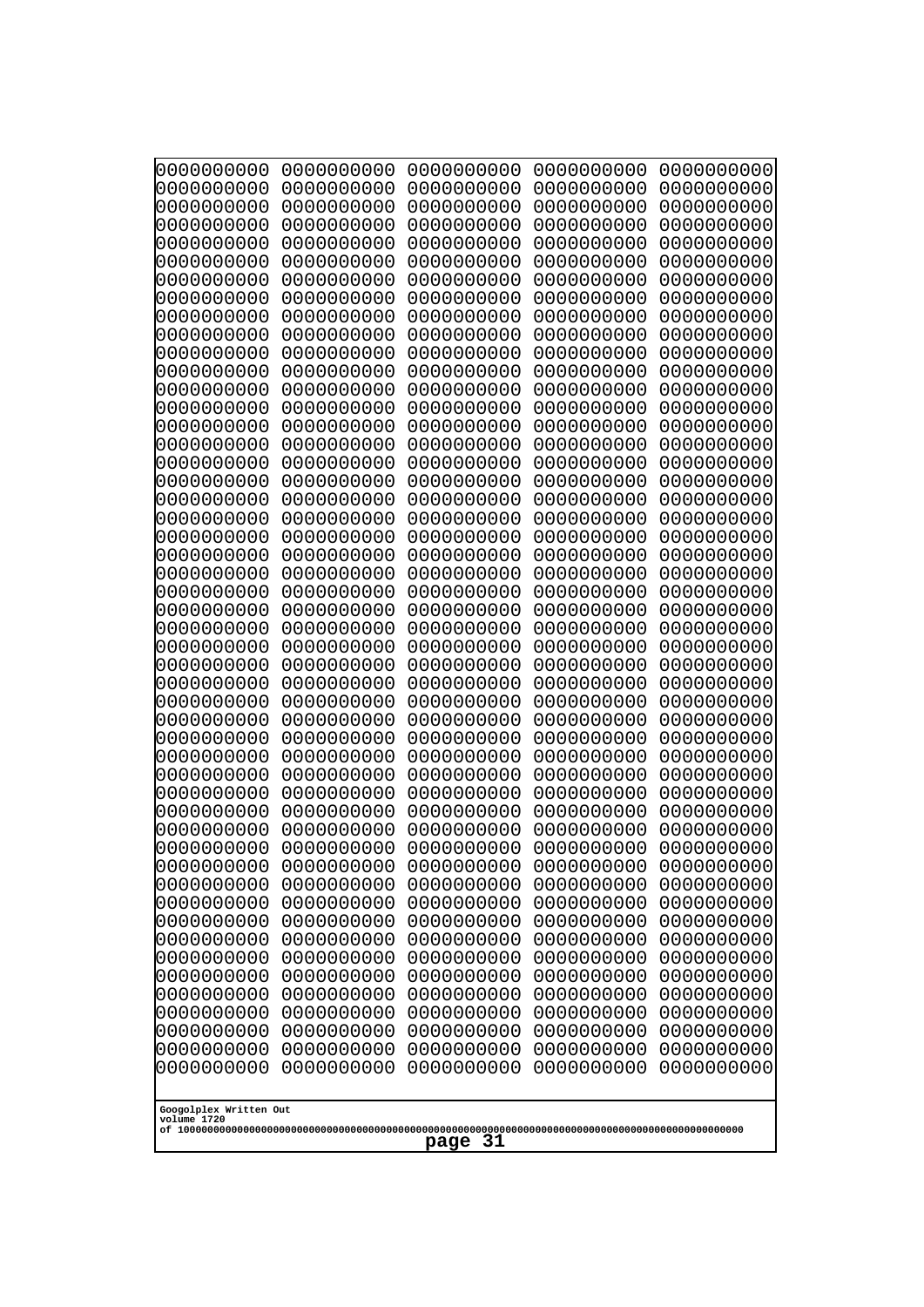| 000000000                                            | 0000000000 | 0000000000 | 0000000000 | 0000000000 |
|------------------------------------------------------|------------|------------|------------|------------|
| 0000000000                                           | 0000000000 | 0000000000 | 0000000000 | 0000000000 |
| 0000000000                                           | 0000000000 | 0000000000 | 0000000000 | 0000000000 |
| 0000000000                                           | 0000000000 | 0000000000 | 0000000000 | 0000000000 |
| 0000000000                                           | 0000000000 | 0000000000 | 0000000000 | 0000000000 |
| 0000000000                                           | 0000000000 | 0000000000 | 0000000000 | 0000000000 |
| 0000000000                                           | 0000000000 | 0000000000 | 0000000000 | 0000000000 |
| 0000000000                                           | 0000000000 | 0000000000 | 0000000000 | 0000000000 |
| 0000000000                                           | 0000000000 | 0000000000 | 0000000000 | 0000000000 |
| 0000000000                                           | 0000000000 | 0000000000 | 0000000000 | 0000000000 |
| 0000000000                                           | 0000000000 | 0000000000 | 0000000000 | 0000000000 |
| 0000000000                                           | 0000000000 | 0000000000 | 0000000000 | 0000000000 |
| 0000000000                                           | 0000000000 | 0000000000 | 0000000000 | 0000000000 |
| 0000000000                                           | 0000000000 | 0000000000 | 0000000000 | 0000000000 |
| 0000000000                                           | 0000000000 | 0000000000 | 0000000000 | 0000000000 |
| 0000000000                                           | 0000000000 | 0000000000 | 0000000000 | 0000000000 |
| 0000000000                                           | 0000000000 | 0000000000 | 0000000000 | 0000000000 |
| 0000000000                                           | 0000000000 | 0000000000 | 0000000000 | 0000000000 |
| 0000000000                                           | 0000000000 | 0000000000 | 0000000000 | 0000000000 |
| 0000000000                                           | 0000000000 | 0000000000 | 0000000000 | 0000000000 |
| 0000000000                                           | 0000000000 | 0000000000 | 0000000000 | 0000000000 |
| 0000000000                                           | 0000000000 | 0000000000 | 0000000000 | 0000000000 |
| 0000000000                                           | 0000000000 | 0000000000 | 0000000000 | 0000000000 |
| 0000000000                                           | 0000000000 | 0000000000 | 0000000000 | 0000000000 |
| 0000000000                                           | 0000000000 | 0000000000 | 0000000000 | 0000000000 |
| 0000000000                                           | 0000000000 | 0000000000 | 0000000000 | 0000000000 |
| 0000000000                                           | 0000000000 | 0000000000 | 0000000000 | 0000000000 |
| 0000000000                                           | 0000000000 | 0000000000 | 0000000000 | 0000000000 |
| 0000000000                                           | 0000000000 | 0000000000 | 0000000000 | 0000000000 |
| 0000000000                                           | 0000000000 | 0000000000 | 0000000000 | 0000000000 |
| 0000000000                                           | 0000000000 | 0000000000 | 0000000000 | 0000000000 |
| 0000000000                                           | 0000000000 | 0000000000 | 0000000000 | 0000000000 |
| 0000000000                                           | 0000000000 | 0000000000 | 0000000000 | 0000000000 |
| 0000000000                                           | 0000000000 | 0000000000 | 0000000000 | 0000000000 |
| 0000000000                                           | 0000000000 | 0000000000 | 0000000000 | 0000000000 |
| 0000000000                                           | 0000000000 | 0000000000 | 0000000000 | 0000000000 |
| 0000000000                                           | 0000000000 | 0000000000 | 0000000000 | 0000000000 |
| 0000000000                                           | 0000000000 | 0000000000 | 0000000000 | 0000000000 |
| 0000000000                                           | 0000000000 | 0000000000 | 0000000000 | 0000000000 |
| 0000000000                                           | 0000000000 | 0000000000 | 0000000000 | 0000000000 |
| 0000000000                                           | 0000000000 | 0000000000 | 0000000000 | 0000000000 |
| 0000000000                                           | 0000000000 | 0000000000 | 0000000000 | 0000000000 |
| 0000000000                                           | 0000000000 | 0000000000 | 0000000000 | 0000000000 |
| 0000000000                                           | 0000000000 | 0000000000 | 0000000000 | 0000000000 |
| 0000000000                                           | 0000000000 | 0000000000 | 0000000000 | 0000000000 |
| 0000000000                                           | 0000000000 | 0000000000 | 0000000000 | 0000000000 |
| 0000000000                                           | 0000000000 | 0000000000 | 0000000000 | 0000000000 |
| 0000000000                                           | 0000000000 | 0000000000 | 0000000000 | 0000000000 |
| 0000000000                                           | 0000000000 | 0000000000 | 0000000000 | 0000000000 |
| 0000000000                                           | 0000000000 | 0000000000 | 0000000000 | 0000000000 |
| Googolplex Written Out<br>volume 1720<br>-32<br>page |            |            |            |            |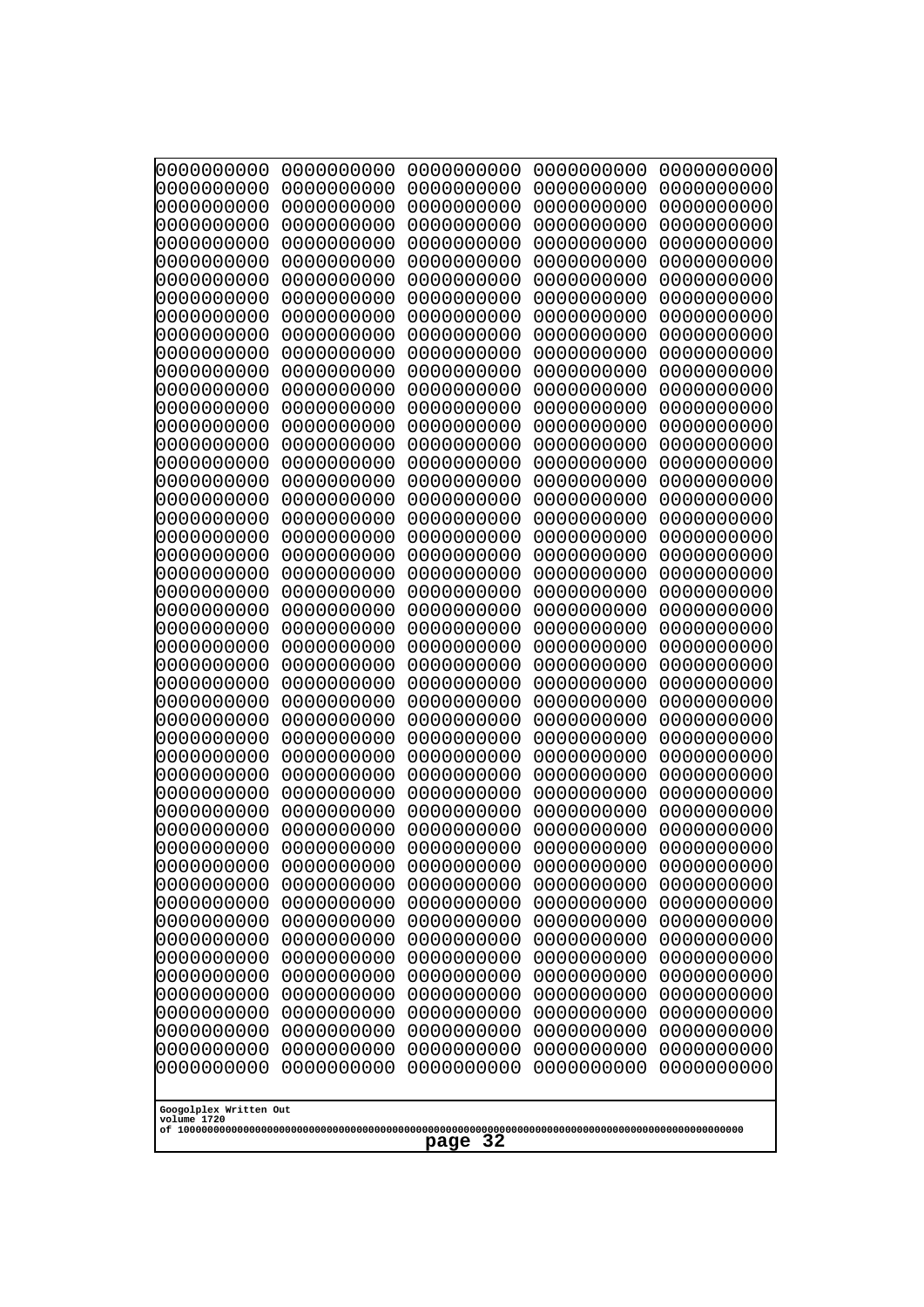| Googolplex Written Out<br>volume 1720 | 0000000000<br>0000000000<br>0000000000<br>0000000000<br>0000000000<br>0000000000<br>0000000000<br>0000000000<br>0000000000<br>0000000000<br>0000000000<br>0000000000<br>0000000000<br>0000000000<br>0000000000<br>0000000000<br>0000000000<br>0000000000<br>0000000000<br>0000000000<br>0000000000<br>0000000000<br>0000000000<br>0000000000<br>0000000000<br>0000000000<br>0000000000<br>0000000000<br>0000000000<br>0000000000<br>0000000000<br>0000000000<br>0000000000<br>0000000000<br>0000000000<br>0000000000<br>0000000000<br>10000000000<br>0000000000<br>0000000000<br>0000000000<br>0000000000<br>0000000000<br>0000000000<br>0000000000<br>0000000000<br>0000000000<br>0000000000<br>0000000000<br>0000000000 | 0000000000<br>0000000000<br>0000000000<br>0000000000<br>0000000000<br>0000000000<br>0000000000<br>0000000000<br>0000000000<br>0000000000<br>0000000000<br>0000000000<br>0000000000<br>0000000000<br>0000000000<br>0000000000<br>0000000000<br>0000000000<br>0000000000<br>0000000000<br>0000000000<br>0000000000<br>0000000000<br>0000000000<br>0000000000<br>0000000000<br>0000000000<br>0000000000<br>0000000000<br>0000000000<br>0000000000<br>0000000000<br>0000000000<br>0000000000<br>0000000000<br>0000000000<br>0000000000<br>0000000000<br>0000000000<br>0000000000<br>0000000000<br>0000000000<br>0000000000<br>0000000000<br>0000000000<br>0000000000<br>0000000000<br>0000000000<br>0000000000<br>0000000000 | 0000000000<br>0000000000<br>0000000000<br>0000000000<br>0000000000<br>0000000000<br>0000000000<br>0000000000<br>0000000000<br>0000000000<br>0000000000<br>0000000000<br>0000000000<br>0000000000<br>0000000000<br>0000000000<br>0000000000<br>0000000000<br>0000000000<br>0000000000<br>0000000000<br>0000000000<br>0000000000<br>0000000000<br>0000000000<br>0000000000<br>0000000000<br>0000000000<br>0000000000<br>0000000000<br>0000000000<br>0000000000<br>0000000000<br>0000000000<br>0000000000<br>0000000000<br>0000000000<br>0000000000<br>0000000000<br>0000000000<br>0000000000<br>0000000000<br>0000000000<br>0000000000<br>0000000000<br>0000000000<br>0000000000<br>0000000000<br>0000000000<br>0000000000 | 0000000000<br>0000000000<br>0000000000<br>0000000000<br>0000000000<br>0000000000<br>0000000000<br>0000000000<br>0000000000<br>0000000000<br>0000000000<br>0000000000<br>0000000000<br>0000000000<br>0000000000<br>0000000000<br>0000000000<br>0000000000<br>0000000000<br>0000000000<br>0000000000<br>0000000000<br>0000000000<br>0000000000<br>0000000000<br>0000000000<br>0000000000<br>0000000000<br>0000000000<br>0000000000<br>0000000000<br>0000000000<br>0000000000<br>0000000000<br>0000000000<br>0000000000<br>0000000000<br>0000000000<br>0000000000<br>0000000000<br>0000000000<br>0000000000<br>0000000000<br>0000000000<br>0000000000<br>0000000000<br>0000000000<br>0000000000<br>0000000000<br>0000000000 | 0000000000<br>0000000000<br>0000000000<br>0000000000<br>0000000000<br>0000000000<br>0000000000<br>0000000000<br>0000000000<br>0000000000<br>0000000000<br>0000000000<br>0000000000<br>0000000000<br>0000000000<br>0000000000<br>0000000000<br>0000000000<br>0000000000<br>0000000000<br>0000000000<br>0000000000<br>0000000000<br>0000000000<br>0000000000<br>0000000000<br>0000000000<br>0000000000<br>0000000000<br>0000000000<br>0000000000<br>0000000000<br>0000000000<br>0000000000<br>0000000000<br>0000000000<br>0000000000<br>0000000000<br>0000000000<br>0000000000<br>0000000000<br>0000000000<br>0000000000<br>0000000000<br>0000000000<br>0000000000<br>0000000000<br>0000000000<br>0000000000<br>0000000000 |
|---------------------------------------|---------------------------------------------------------------------------------------------------------------------------------------------------------------------------------------------------------------------------------------------------------------------------------------------------------------------------------------------------------------------------------------------------------------------------------------------------------------------------------------------------------------------------------------------------------------------------------------------------------------------------------------------------------------------------------------------------------------------------|--------------------------------------------------------------------------------------------------------------------------------------------------------------------------------------------------------------------------------------------------------------------------------------------------------------------------------------------------------------------------------------------------------------------------------------------------------------------------------------------------------------------------------------------------------------------------------------------------------------------------------------------------------------------------------------------------------------------------|--------------------------------------------------------------------------------------------------------------------------------------------------------------------------------------------------------------------------------------------------------------------------------------------------------------------------------------------------------------------------------------------------------------------------------------------------------------------------------------------------------------------------------------------------------------------------------------------------------------------------------------------------------------------------------------------------------------------------|--------------------------------------------------------------------------------------------------------------------------------------------------------------------------------------------------------------------------------------------------------------------------------------------------------------------------------------------------------------------------------------------------------------------------------------------------------------------------------------------------------------------------------------------------------------------------------------------------------------------------------------------------------------------------------------------------------------------------|--------------------------------------------------------------------------------------------------------------------------------------------------------------------------------------------------------------------------------------------------------------------------------------------------------------------------------------------------------------------------------------------------------------------------------------------------------------------------------------------------------------------------------------------------------------------------------------------------------------------------------------------------------------------------------------------------------------------------|
| 33<br>page                            |                                                                                                                                                                                                                                                                                                                                                                                                                                                                                                                                                                                                                                                                                                                           |                                                                                                                                                                                                                                                                                                                                                                                                                                                                                                                                                                                                                                                                                                                          |                                                                                                                                                                                                                                                                                                                                                                                                                                                                                                                                                                                                                                                                                                                          |                                                                                                                                                                                                                                                                                                                                                                                                                                                                                                                                                                                                                                                                                                                          |                                                                                                                                                                                                                                                                                                                                                                                                                                                                                                                                                                                                                                                                                                                          |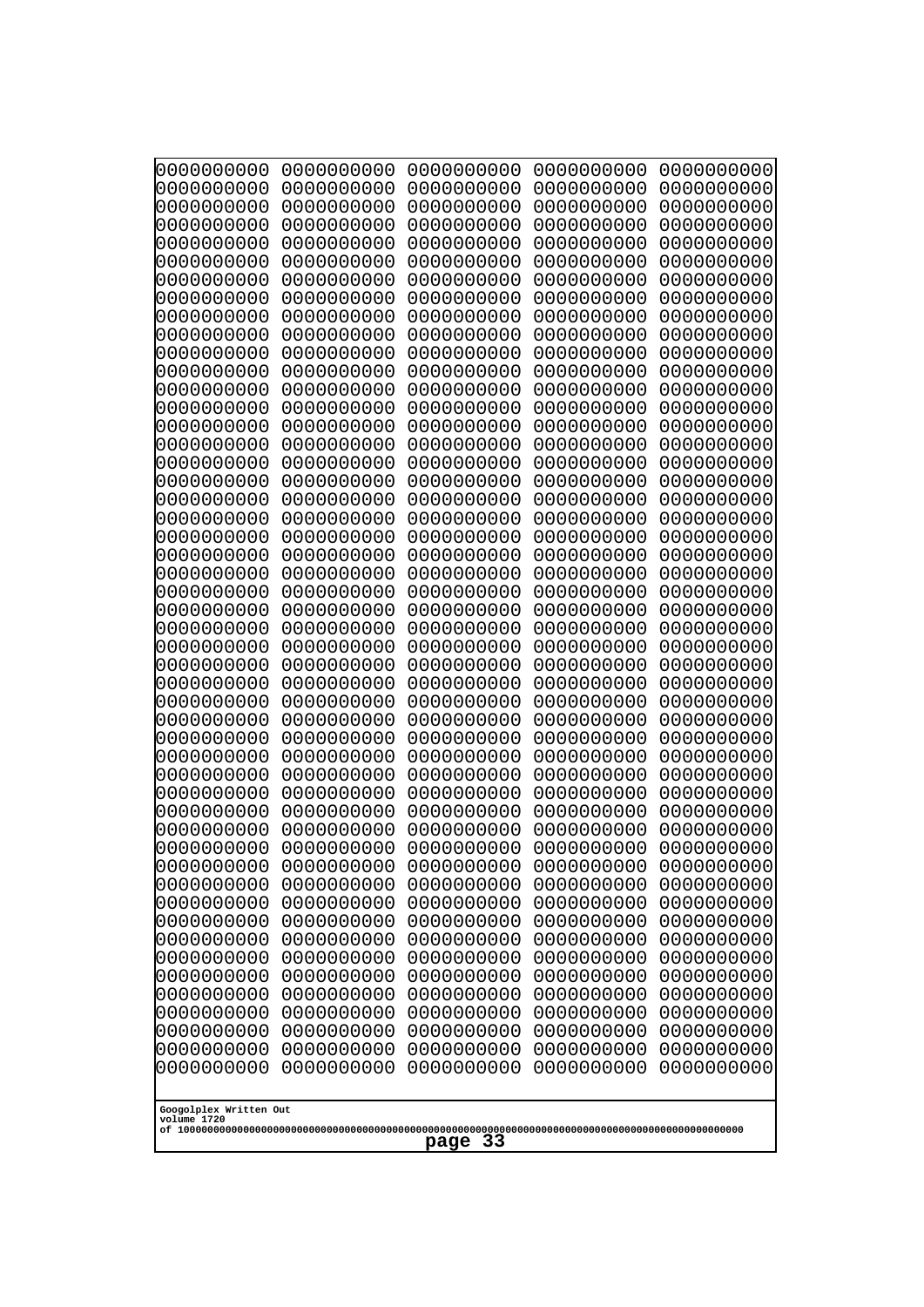| 0000000000<br>0000000000<br>0000000000<br>0000000000<br>0000000000<br>0000000000<br>0000000000<br>0000000000<br>0000000000<br>0000000000<br>0000000000<br>0000000000<br>0000000000<br>0000000000<br>0000000000<br>0000000000<br>0000000000<br>0000000000<br>0000000000<br>0000000000<br>0000000000<br>0000000000<br>0000000000<br>0000000000<br>0000000000<br>0000000000<br>0000000000<br>0000000000<br>0000000000<br>0000000000<br>0000000000<br>0000000000<br>0000000000<br>0000000000<br>0000000000<br>0000000000<br>0000000000<br>10000000000<br>0000000000<br>0000000000<br>0000000000<br>0000000000<br>0000000000<br>0000000000<br>0000000000<br>0000000000<br>0000000000<br>0000000000<br>0000000000<br>0000000000 | 0000000000<br>0000000000<br>0000000000<br>0000000000<br>0000000000<br>0000000000<br>0000000000<br>0000000000<br>0000000000<br>0000000000<br>0000000000<br>0000000000<br>0000000000<br>0000000000<br>0000000000<br>0000000000<br>0000000000<br>0000000000<br>0000000000<br>0000000000<br>0000000000<br>0000000000<br>0000000000<br>0000000000<br>0000000000<br>0000000000<br>0000000000<br>0000000000<br>0000000000<br>0000000000<br>0000000000<br>0000000000<br>0000000000<br>0000000000<br>0000000000<br>0000000000<br>0000000000<br>0000000000<br>0000000000<br>0000000000<br>0000000000<br>0000000000<br>0000000000<br>0000000000<br>0000000000<br>0000000000<br>0000000000<br>0000000000<br>0000000000<br>0000000000 | 0000000000<br>0000000000<br>0000000000<br>0000000000<br>0000000000<br>0000000000<br>0000000000<br>0000000000<br>0000000000<br>0000000000<br>0000000000<br>0000000000<br>0000000000<br>0000000000<br>0000000000<br>0000000000<br>0000000000<br>0000000000<br>0000000000<br>0000000000<br>0000000000<br>0000000000<br>0000000000<br>0000000000<br>0000000000<br>0000000000<br>0000000000<br>0000000000<br>0000000000<br>0000000000<br>0000000000<br>0000000000<br>0000000000<br>0000000000<br>0000000000<br>0000000000<br>0000000000<br>0000000000<br>0000000000<br>0000000000<br>0000000000<br>0000000000<br>0000000000<br>0000000000<br>0000000000<br>0000000000<br>0000000000<br>0000000000<br>0000000000<br>0000000000 | 0000000000<br>0000000000<br>0000000000<br>0000000000<br>0000000000<br>0000000000<br>0000000000<br>0000000000<br>0000000000<br>0000000000<br>0000000000<br>0000000000<br>0000000000<br>0000000000<br>0000000000<br>0000000000<br>0000000000<br>0000000000<br>0000000000<br>0000000000<br>0000000000<br>0000000000<br>0000000000<br>0000000000<br>0000000000<br>0000000000<br>0000000000<br>0000000000<br>0000000000<br>0000000000<br>0000000000<br>0000000000<br>0000000000<br>0000000000<br>0000000000<br>0000000000<br>0000000000<br>0000000000<br>0000000000<br>0000000000<br>0000000000<br>0000000000<br>0000000000<br>0000000000<br>0000000000<br>0000000000<br>0000000000<br>0000000000<br>0000000000<br>0000000000 | 0000000000<br>0000000000<br>0000000000<br>0000000000<br>0000000000<br>0000000000<br>0000000000<br>0000000000<br>0000000000<br>0000000000<br>0000000000<br>0000000000<br>0000000000<br>0000000000<br>0000000000<br>0000000000<br>0000000000<br>0000000000<br>0000000000<br>0000000000<br>0000000000<br>0000000000<br>0000000000<br>0000000000<br>0000000000<br>0000000000<br>0000000000<br>0000000000<br>0000000000<br>0000000000<br>0000000000<br>0000000000<br>0000000000<br>0000000000<br>0000000000<br>0000000000<br>0000000000<br>0000000000<br>0000000000<br>0000000000<br>0000000000<br>0000000000<br>0000000000<br>0000000000<br>0000000000<br>0000000000<br>0000000000<br>0000000000<br>0000000000<br>0000000000 |
|---------------------------------------------------------------------------------------------------------------------------------------------------------------------------------------------------------------------------------------------------------------------------------------------------------------------------------------------------------------------------------------------------------------------------------------------------------------------------------------------------------------------------------------------------------------------------------------------------------------------------------------------------------------------------------------------------------------------------|--------------------------------------------------------------------------------------------------------------------------------------------------------------------------------------------------------------------------------------------------------------------------------------------------------------------------------------------------------------------------------------------------------------------------------------------------------------------------------------------------------------------------------------------------------------------------------------------------------------------------------------------------------------------------------------------------------------------------|--------------------------------------------------------------------------------------------------------------------------------------------------------------------------------------------------------------------------------------------------------------------------------------------------------------------------------------------------------------------------------------------------------------------------------------------------------------------------------------------------------------------------------------------------------------------------------------------------------------------------------------------------------------------------------------------------------------------------|--------------------------------------------------------------------------------------------------------------------------------------------------------------------------------------------------------------------------------------------------------------------------------------------------------------------------------------------------------------------------------------------------------------------------------------------------------------------------------------------------------------------------------------------------------------------------------------------------------------------------------------------------------------------------------------------------------------------------|--------------------------------------------------------------------------------------------------------------------------------------------------------------------------------------------------------------------------------------------------------------------------------------------------------------------------------------------------------------------------------------------------------------------------------------------------------------------------------------------------------------------------------------------------------------------------------------------------------------------------------------------------------------------------------------------------------------------------|
| Googolplex Written Out<br>volume 1720                                                                                                                                                                                                                                                                                                                                                                                                                                                                                                                                                                                                                                                                                     |                                                                                                                                                                                                                                                                                                                                                                                                                                                                                                                                                                                                                                                                                                                          |                                                                                                                                                                                                                                                                                                                                                                                                                                                                                                                                                                                                                                                                                                                          |                                                                                                                                                                                                                                                                                                                                                                                                                                                                                                                                                                                                                                                                                                                          |                                                                                                                                                                                                                                                                                                                                                                                                                                                                                                                                                                                                                                                                                                                          |
| 34<br>page                                                                                                                                                                                                                                                                                                                                                                                                                                                                                                                                                                                                                                                                                                                |                                                                                                                                                                                                                                                                                                                                                                                                                                                                                                                                                                                                                                                                                                                          |                                                                                                                                                                                                                                                                                                                                                                                                                                                                                                                                                                                                                                                                                                                          |                                                                                                                                                                                                                                                                                                                                                                                                                                                                                                                                                                                                                                                                                                                          |                                                                                                                                                                                                                                                                                                                                                                                                                                                                                                                                                                                                                                                                                                                          |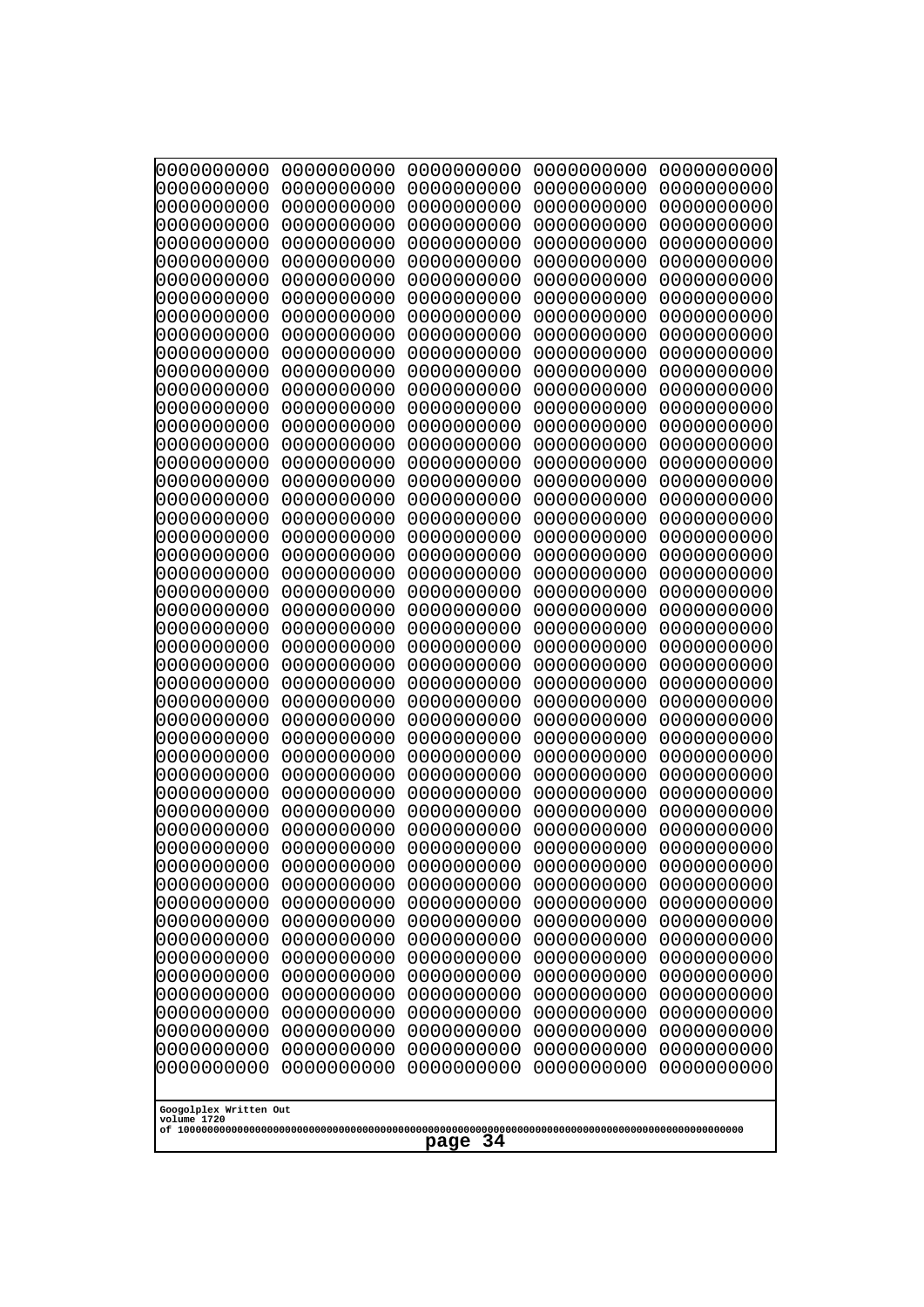| 0000000000                                                                                                             | 0000000000                                                         | 0000000000                                                         | 0000000000                                                         | 0000000000                                                         |
|------------------------------------------------------------------------------------------------------------------------|--------------------------------------------------------------------|--------------------------------------------------------------------|--------------------------------------------------------------------|--------------------------------------------------------------------|
| 0000000000                                                                                                             | 0000000000                                                         | 0000000000                                                         | 0000000000                                                         | 0000000000                                                         |
| 0000000000                                                                                                             | 0000000000                                                         | 0000000000                                                         | 0000000000                                                         | 0000000000                                                         |
| 0000000000                                                                                                             | 0000000000                                                         | 0000000000                                                         | 0000000000                                                         | 0000000000                                                         |
| 0000000000<br>0000000000<br>0000000000<br>0000000000<br>0000000000                                                     | 0000000000<br>0000000000<br>0000000000<br>0000000000               | 0000000000<br>0000000000<br>0000000000<br>0000000000               | 0000000000<br>0000000000<br>0000000000<br>0000000000               | 0000000000<br>0000000000<br>0000000000<br>0000000000               |
| 0000000000<br>0000000000<br>0000000000<br>0000000000                                                                   | 0000000000<br>0000000000<br>0000000000<br>0000000000<br>0000000000 | 0000000000<br>0000000000<br>0000000000<br>0000000000<br>0000000000 | 0000000000<br>0000000000<br>0000000000<br>0000000000<br>0000000000 | 0000000000<br>0000000000<br>0000000000<br>0000000000<br>0000000000 |
| 0000000000                                                                                                             | 0000000000                                                         | 0000000000                                                         | 0000000000                                                         | 0000000000                                                         |
| 0000000000                                                                                                             | 0000000000                                                         | 0000000000                                                         | 0000000000                                                         | 0000000000                                                         |
| 0000000000                                                                                                             | 0000000000                                                         | 0000000000                                                         | 0000000000                                                         | 0000000000                                                         |
| 0000000000                                                                                                             | 0000000000                                                         | 0000000000                                                         | 0000000000                                                         | 0000000000                                                         |
| 0000000000                                                                                                             | 0000000000                                                         | 0000000000                                                         | 0000000000                                                         | 0000000000                                                         |
| 0000000000                                                                                                             | 0000000000                                                         | 0000000000                                                         | 0000000000                                                         | 0000000000                                                         |
| 0000000000                                                                                                             | 0000000000                                                         | 0000000000                                                         | 0000000000                                                         | 0000000000                                                         |
| 0000000000                                                                                                             | 0000000000                                                         | 0000000000                                                         | 0000000000                                                         | 0000000000                                                         |
| 0000000000                                                                                                             | 0000000000                                                         | 0000000000                                                         | 0000000000                                                         | 0000000000                                                         |
| 0000000000                                                                                                             | 0000000000                                                         | 0000000000                                                         | 0000000000                                                         | 0000000000                                                         |
| 0000000000                                                                                                             | 0000000000                                                         | 0000000000                                                         | 0000000000                                                         | 0000000000                                                         |
| 0000000000                                                                                                             | 0000000000                                                         | 0000000000                                                         | 0000000000                                                         | 0000000000                                                         |
| 0000000000                                                                                                             | 0000000000                                                         | 0000000000                                                         | 0000000000                                                         | 0000000000                                                         |
| 0000000000                                                                                                             | 0000000000                                                         | 0000000000                                                         | 0000000000                                                         | 0000000000                                                         |
| 0000000000                                                                                                             | 0000000000                                                         | 0000000000                                                         | 0000000000                                                         | 0000000000                                                         |
| 0000000000                                                                                                             | 0000000000                                                         | 0000000000                                                         | 0000000000                                                         | 0000000000                                                         |
| 0000000000                                                                                                             | 0000000000                                                         | 0000000000                                                         | 0000000000                                                         | 0000000000                                                         |
| 0000000000                                                                                                             | 0000000000                                                         | 0000000000                                                         | 0000000000                                                         | 0000000000                                                         |
| 0000000000                                                                                                             | 0000000000                                                         | 0000000000                                                         | 0000000000                                                         | 0000000000                                                         |
| 0000000000                                                                                                             | 0000000000                                                         | 0000000000                                                         | 0000000000                                                         | 0000000000                                                         |
| 0000000000                                                                                                             | 0000000000                                                         | 0000000000                                                         | 0000000000                                                         | 0000000000                                                         |
| 0000000000                                                                                                             | 0000000000                                                         | 0000000000                                                         | 0000000000                                                         | 0000000000                                                         |
| 0000000000                                                                                                             | 0000000000                                                         | 0000000000                                                         | 0000000000                                                         | 0000000000                                                         |
| 0000000000                                                                                                             | 0000000000                                                         | 0000000000                                                         | 0000000000                                                         | 0000000000                                                         |
| 0000000000                                                                                                             | 0000000000                                                         | 0000000000                                                         | 0000000000                                                         | 0000000000                                                         |
| 0000000000                                                                                                             | 0000000000                                                         | 0000000000                                                         | 0000000000                                                         | 0000000000                                                         |
| 0000000000                                                                                                             | 0000000000                                                         | 0000000000                                                         | 0000000000                                                         | 0000000000                                                         |
| 0000000000                                                                                                             | 0000000000                                                         | 0000000000                                                         | 0000000000                                                         | 0000000000                                                         |
| 0000000000                                                                                                             | 0000000000                                                         | 0000000000                                                         | 0000000000                                                         | 0000000000                                                         |
| 0000000000                                                                                                             | 0000000000                                                         | 0000000000                                                         | 0000000000                                                         | 0000000000                                                         |
| 0000000000                                                                                                             | 0000000000                                                         | 0000000000                                                         | 0000000000                                                         | 0000000000                                                         |
| 0000000000                                                                                                             | 0000000000                                                         | 0000000000                                                         | 0000000000                                                         | 0000000000                                                         |
| 0000000000                                                                                                             | 0000000000                                                         | 0000000000                                                         | 0000000000                                                         | 0000000000                                                         |
| 0000000000                                                                                                             | 0000000000                                                         | 0000000000                                                         | 0000000000                                                         | 0000000000                                                         |
| 0000000000                                                                                                             | 0000000000                                                         | 0000000000                                                         | 0000000000                                                         | 0000000000                                                         |
| 0000000000                                                                                                             | 0000000000                                                         | 0000000000                                                         | 0000000000                                                         | 0000000000                                                         |
| 0000000000<br>0000000000<br>0000000000<br>0000000000<br>0000000000<br>Googolplex Written Out<br>volume 1720<br>page 35 |                                                                    |                                                                    |                                                                    |                                                                    |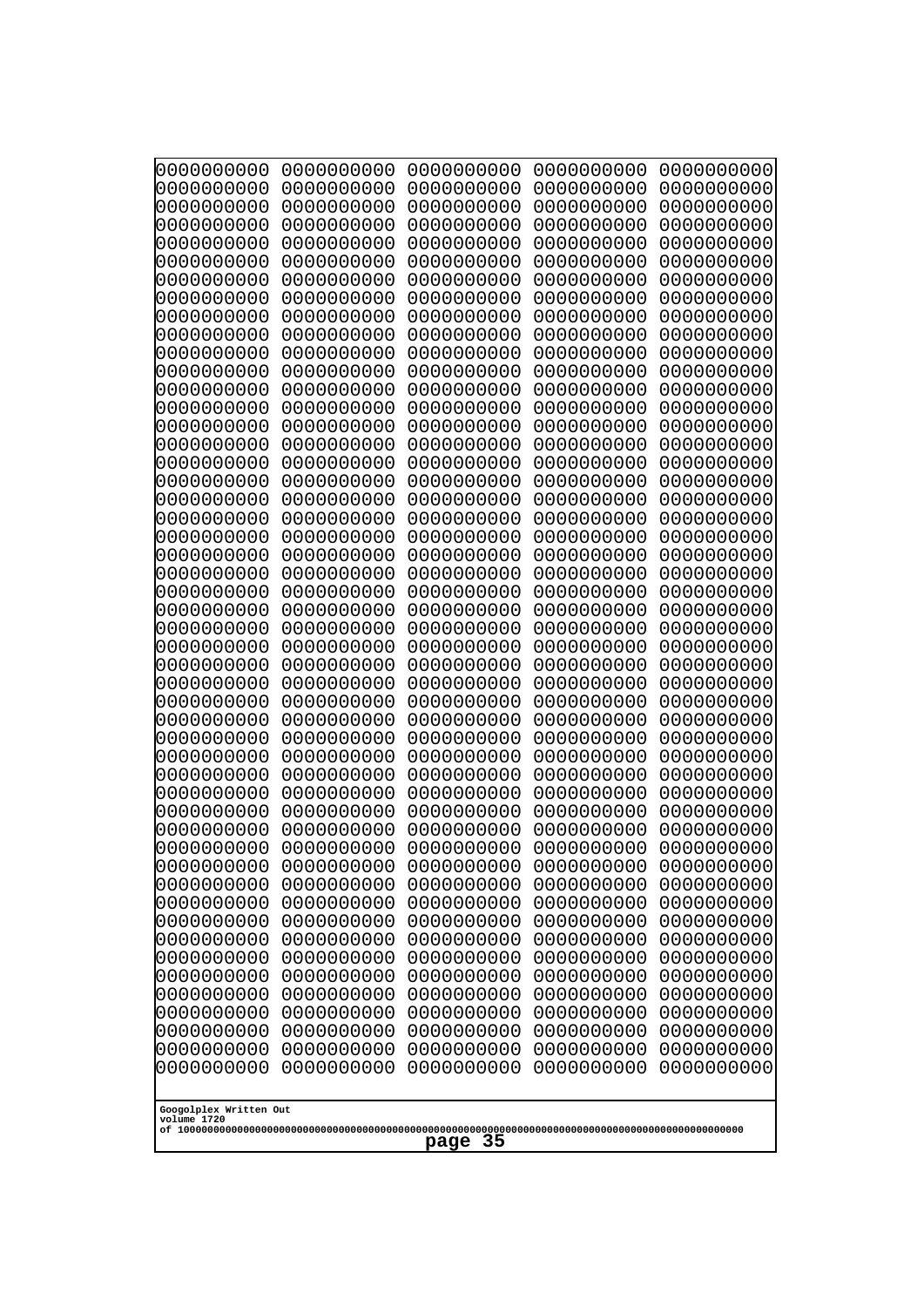| 000000000                                            | 0000000000                             | 0000000000                             | 0000000000                             | 0000000000                             |
|------------------------------------------------------|----------------------------------------|----------------------------------------|----------------------------------------|----------------------------------------|
| 0000000000                                           | 0000000000                             | 0000000000                             | 0000000000                             | 0000000000                             |
| 0000000000                                           | 0000000000                             | 0000000000                             | 0000000000                             | 0000000000                             |
| 0000000000                                           | 0000000000                             | 0000000000                             | 0000000000                             | 0000000000                             |
| 0000000000                                           | 0000000000                             | 0000000000                             | 0000000000                             | 0000000000                             |
| 0000000000                                           | 0000000000                             | 0000000000                             | 0000000000                             | 0000000000                             |
| 0000000000                                           | 0000000000                             | 0000000000                             | 0000000000                             | 0000000000                             |
| 0000000000                                           | 0000000000                             | 0000000000                             | 0000000000                             | 0000000000                             |
| 0000000000                                           | 0000000000                             | 0000000000                             | 0000000000                             | 0000000000                             |
| 0000000000                                           | 0000000000                             | 0000000000                             | 0000000000                             | 0000000000                             |
| 0000000000                                           | 0000000000                             | 0000000000                             | 0000000000                             | 0000000000                             |
| 0000000000                                           | 0000000000                             | 0000000000                             | 0000000000                             | 0000000000                             |
| 0000000000                                           | 0000000000                             | 0000000000                             | 0000000000                             | 0000000000                             |
| 0000000000                                           | 0000000000                             | 0000000000                             | 0000000000                             | 0000000000                             |
| 0000000000                                           | 0000000000                             | 0000000000                             | 0000000000                             | 0000000000                             |
| 0000000000<br>0000000000                             | 0000000000<br>0000000000               | 0000000000<br>0000000000               | 0000000000<br>0000000000               | 0000000000<br>0000000000<br>0000000000 |
| 0000000000<br>0000000000<br>0000000000               | 0000000000<br>0000000000<br>0000000000 | 0000000000<br>0000000000<br>0000000000 | 0000000000<br>0000000000<br>0000000000 | 0000000000<br>0000000000               |
| 0000000000                                           | 0000000000                             | 0000000000                             | 0000000000                             | 0000000000                             |
| 0000000000                                           | 0000000000                             | 0000000000                             | 0000000000                             | 0000000000                             |
| 0000000000                                           | 0000000000                             | 0000000000                             | 0000000000                             | 0000000000                             |
| 0000000000                                           | 0000000000                             | 0000000000                             | 0000000000                             | 0000000000                             |
| 0000000000                                           | 0000000000                             | 0000000000                             | 0000000000                             | 0000000000                             |
| 0000000000                                           | 0000000000                             | 0000000000                             | 0000000000                             | 0000000000                             |
| 0000000000                                           | 0000000000                             | 0000000000                             | 0000000000                             | 0000000000                             |
| 0000000000                                           | 0000000000                             | 0000000000                             | 0000000000                             | 0000000000                             |
| 0000000000                                           | 0000000000                             | 0000000000                             | 0000000000                             | 0000000000                             |
| 0000000000                                           | 0000000000                             | 0000000000                             | 0000000000                             | 0000000000                             |
| 0000000000                                           | 0000000000                             | 0000000000                             | 0000000000                             | 0000000000                             |
| 0000000000                                           | 0000000000                             | 0000000000                             | 0000000000                             | 0000000000                             |
| 0000000000                                           | 0000000000                             | 0000000000                             | 0000000000                             | 0000000000                             |
| 0000000000                                           | 0000000000                             | 0000000000                             | 0000000000                             | 0000000000                             |
| 0000000000                                           | 0000000000                             | 0000000000                             | 0000000000                             | 0000000000                             |
| 0000000000                                           | 0000000000                             | 0000000000                             | 0000000000                             | 0000000000                             |
| 0000000000                                           | 0000000000                             | 0000000000                             | 0000000000                             | 0000000000                             |
| 0000000000                                           | 0000000000                             | 0000000000                             | 0000000000                             | 0000000000                             |
| 0000000000                                           | 0000000000                             | 0000000000                             | 0000000000                             | 0000000000                             |
| 0000000000                                           | 0000000000                             | 0000000000                             | 0000000000                             | 0000000000                             |
| 0000000000                                           | 0000000000                             | 0000000000                             | 0000000000                             | 0000000000                             |
| 0000000000                                           | 0000000000                             | 0000000000                             | 0000000000                             | 0000000000                             |
| 0000000000                                           | 0000000000                             | 0000000000                             | 0000000000                             | 0000000000                             |
| 0000000000                                           | 0000000000                             | 0000000000                             | 0000000000                             | 0000000000                             |
| 0000000000                                           | 0000000000                             | 0000000000                             | 0000000000                             | 0000000000                             |
| 0000000000                                           | 0000000000                             | 0000000000                             | 0000000000                             | 0000000000                             |
| 0000000000                                           | 0000000000                             | 0000000000                             | 0000000000                             | 0000000000                             |
| 0000000000                                           | 0000000000                             | 0000000000                             | 0000000000                             | 0000000000                             |
| 0000000000                                           | 0000000000                             | 0000000000                             | 0000000000                             | 0000000000                             |
| 0000000000                                           | 0000000000                             | 0000000000                             | 0000000000                             | 0000000000                             |
| Googolplex Written Out<br>volume 1720<br>-36<br>page |                                        |                                        |                                        |                                        |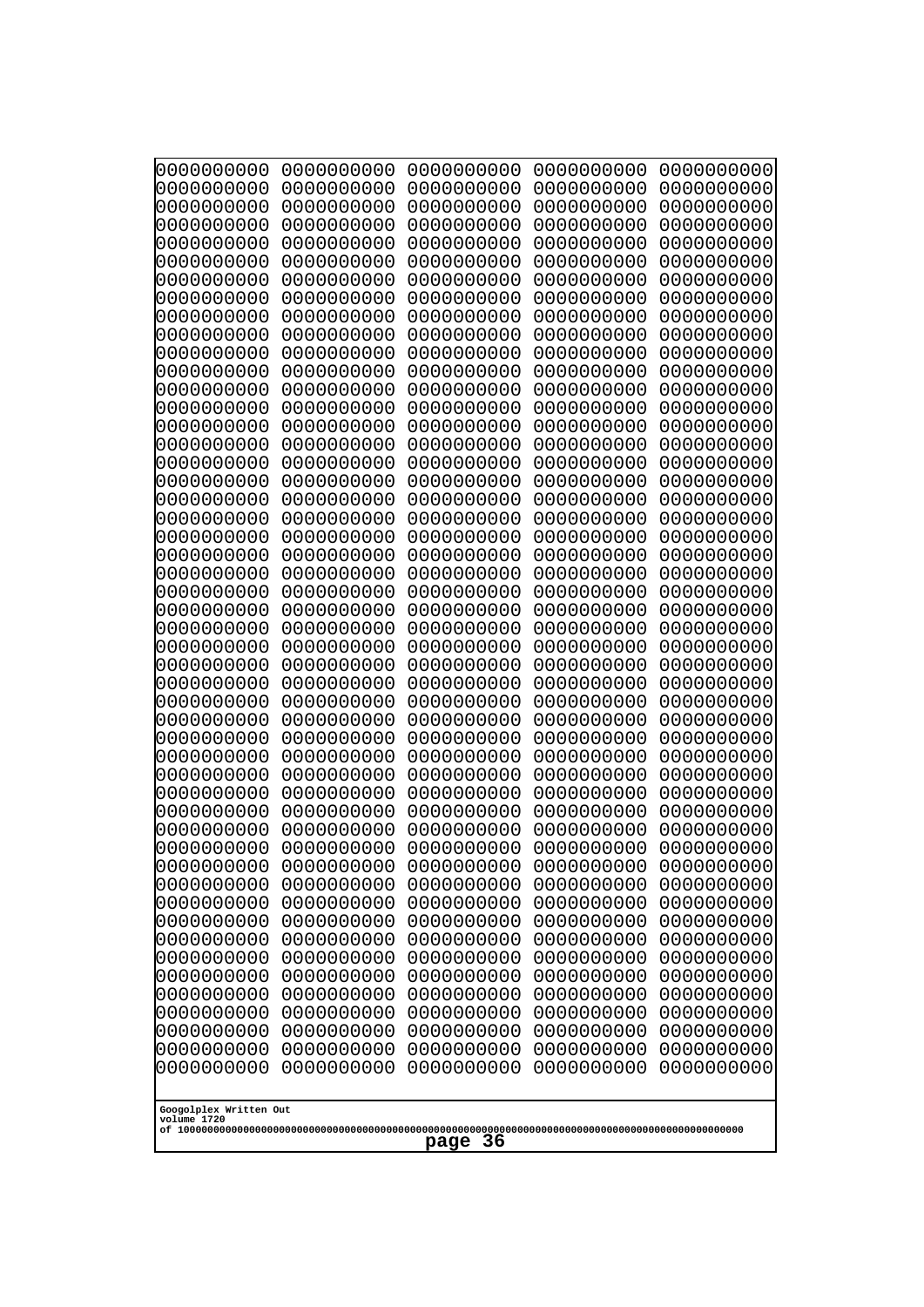| 0000000000                                                                                                                                                                                       | 0000000000 | 0000000000 | 0000000000 | 0000000000 |
|--------------------------------------------------------------------------------------------------------------------------------------------------------------------------------------------------|------------|------------|------------|------------|
| 0000000000                                                                                                                                                                                       | 0000000000 | 0000000000 | 0000000000 | 0000000000 |
| 0000000000                                                                                                                                                                                       | 0000000000 | 0000000000 | 0000000000 | 0000000000 |
| 0000000000                                                                                                                                                                                       | 0000000000 | 0000000000 | 0000000000 | 0000000000 |
| 1000000000                                                                                                                                                                                       | 0000000000 | 0000000000 | 0000000000 | 0000000000 |
| 0000000000                                                                                                                                                                                       | 0000000000 | 0000000000 | 0000000000 | 0000000000 |
| 0000000000                                                                                                                                                                                       | 0000000000 | 0000000000 | 0000000000 | 0000000000 |
| 0000000000                                                                                                                                                                                       | 0000000000 | 0000000000 | 0000000000 | 0000000000 |
| 0000000000                                                                                                                                                                                       | 0000000000 | 0000000000 | 0000000000 | 0000000000 |
| 0000000000                                                                                                                                                                                       | 0000000000 | 0000000000 | 0000000000 | 0000000000 |
| 0000000000                                                                                                                                                                                       | 0000000000 | 0000000000 | 0000000000 | 0000000000 |
| 0000000000                                                                                                                                                                                       | 0000000000 | 0000000000 | 0000000000 | 0000000000 |
| 0000000000                                                                                                                                                                                       | 0000000000 | 0000000000 | 0000000000 | 0000000000 |
| 0000000000                                                                                                                                                                                       | 0000000000 | 0000000000 | 0000000000 | 0000000000 |
| 0000000000                                                                                                                                                                                       | 0000000000 | 0000000000 | 0000000000 | 0000000000 |
| 0000000000                                                                                                                                                                                       | 0000000000 | 0000000000 | 0000000000 | 0000000000 |
| 0000000000                                                                                                                                                                                       | 0000000000 | 0000000000 | 0000000000 | 0000000000 |
| 0000000000                                                                                                                                                                                       | 0000000000 | 0000000000 | 0000000000 | 0000000000 |
| 0000000000                                                                                                                                                                                       | 0000000000 | 0000000000 | 0000000000 | 0000000000 |
| 0000000000                                                                                                                                                                                       | 0000000000 | 0000000000 | 0000000000 | 0000000000 |
| 0000000000                                                                                                                                                                                       | 0000000000 | 0000000000 | 0000000000 | 0000000000 |
| 0000000000                                                                                                                                                                                       | 0000000000 | 0000000000 | 0000000000 | 0000000000 |
| 0000000000                                                                                                                                                                                       | 0000000000 | 0000000000 | 0000000000 | 0000000000 |
| 0000000000                                                                                                                                                                                       | 0000000000 | 0000000000 | 0000000000 | 0000000000 |
| 0000000000                                                                                                                                                                                       | 0000000000 | 0000000000 | 0000000000 | 0000000000 |
| 0000000000                                                                                                                                                                                       | 0000000000 | 0000000000 | 0000000000 | 0000000000 |
| 0000000000                                                                                                                                                                                       | 0000000000 | 0000000000 | 0000000000 | 0000000000 |
| 0000000000                                                                                                                                                                                       | 0000000000 | 0000000000 | 0000000000 | 0000000000 |
| 0000000000                                                                                                                                                                                       | 0000000000 | 0000000000 | 0000000000 | 0000000000 |
| 0000000000                                                                                                                                                                                       | 0000000000 | 0000000000 | 0000000000 | 0000000000 |
| 0000000000                                                                                                                                                                                       | 0000000000 | 0000000000 | 0000000000 | 0000000000 |
| 0000000000                                                                                                                                                                                       | 0000000000 | 0000000000 | 0000000000 | 0000000000 |
| 0000000000                                                                                                                                                                                       | 0000000000 | 0000000000 | 0000000000 | 0000000000 |
| 0000000000                                                                                                                                                                                       | 0000000000 | 0000000000 | 0000000000 | 0000000000 |
| 0000000000                                                                                                                                                                                       | 0000000000 | 0000000000 | 0000000000 | 0000000000 |
| 0000000000                                                                                                                                                                                       | 0000000000 | 0000000000 | 0000000000 | 0000000000 |
| 0000000000                                                                                                                                                                                       | 0000000000 | 0000000000 | 0000000000 | 0000000000 |
| 0000000000                                                                                                                                                                                       | 0000000000 | 0000000000 | 0000000000 | 0000000000 |
| 0000000000                                                                                                                                                                                       | 0000000000 | 0000000000 | 0000000000 | 0000000000 |
| 0000000000                                                                                                                                                                                       | 0000000000 | 0000000000 | 0000000000 | 0000000000 |
| 0000000000                                                                                                                                                                                       | 0000000000 | 0000000000 | 0000000000 | 0000000000 |
| 0000000000                                                                                                                                                                                       | 0000000000 | 0000000000 | 0000000000 | 0000000000 |
| 0000000000                                                                                                                                                                                       | 0000000000 | 0000000000 | 0000000000 | 0000000000 |
| 0000000000                                                                                                                                                                                       | 0000000000 | 0000000000 | 0000000000 | 0000000000 |
| 0000000000                                                                                                                                                                                       | 0000000000 | 0000000000 | 0000000000 | 0000000000 |
| 0000000000                                                                                                                                                                                       | 0000000000 | 0000000000 | 0000000000 | 0000000000 |
| 0000000000                                                                                                                                                                                       | 0000000000 | 0000000000 | 0000000000 | 0000000000 |
| 0000000000                                                                                                                                                                                       | 0000000000 | 0000000000 | 0000000000 | 0000000000 |
| 0000000000<br>0000000000<br>0000000000<br>0000000000<br>0000000000<br>0000000000<br>0000000000<br>0000000000<br>0000000000<br>0000000000<br>Googolplex Written Out<br>volume 1720<br>-37<br>page |            |            |            |            |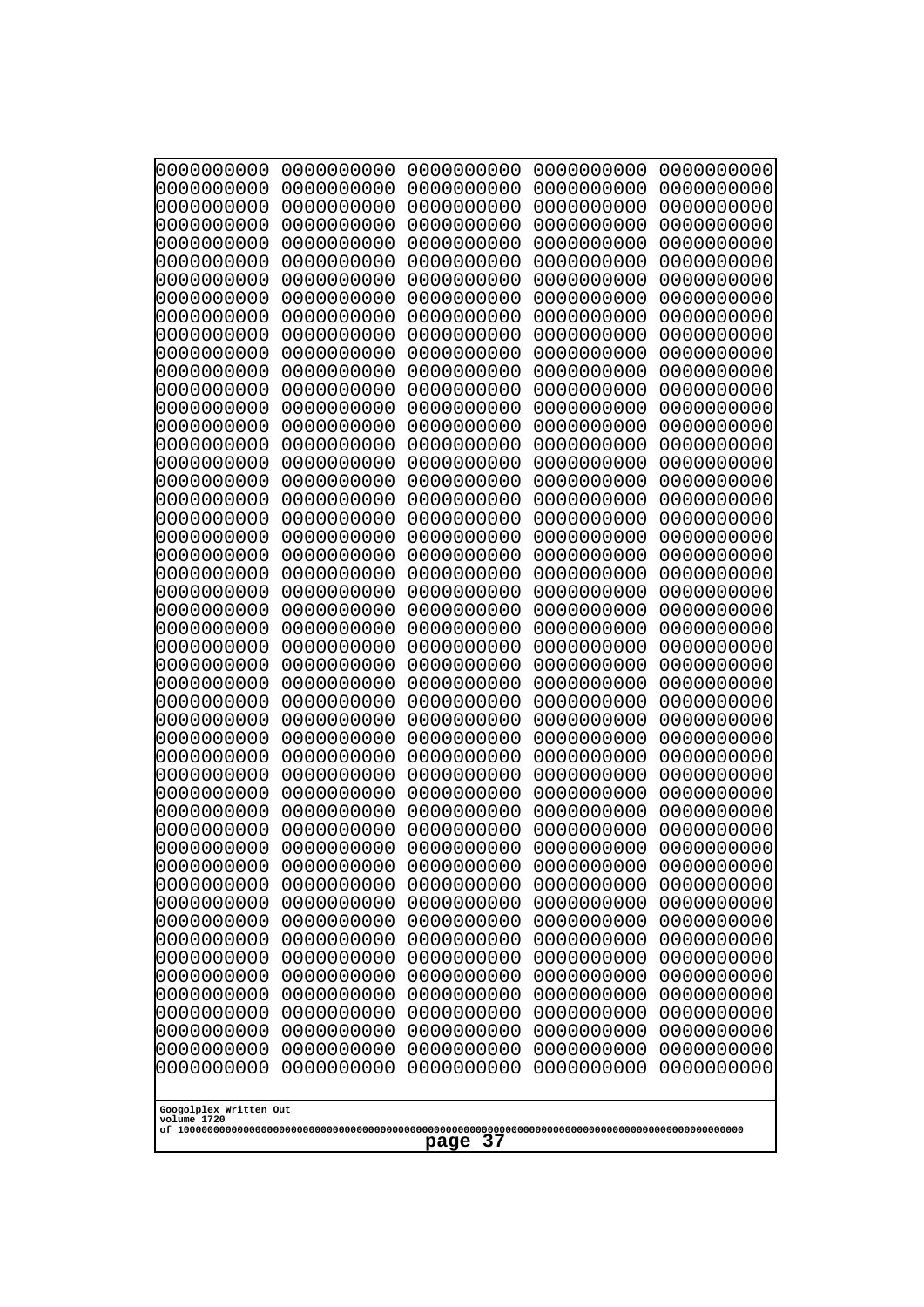| 0000000000                                           | 0000000000                                           | 0000000000                                           | 0000000000                                           | 0000000000                                           |
|------------------------------------------------------|------------------------------------------------------|------------------------------------------------------|------------------------------------------------------|------------------------------------------------------|
| 0000000000                                           | 0000000000                                           | 0000000000                                           | 0000000000                                           | 0000000000                                           |
| 0000000000                                           | 0000000000                                           | 0000000000                                           | 0000000000                                           | 0000000000                                           |
| 0000000000                                           | 0000000000                                           | 0000000000                                           | 0000000000                                           | 0000000000                                           |
| 0000000000                                           | 0000000000                                           | 0000000000                                           | 0000000000                                           | 0000000000                                           |
| 0000000000                                           | 0000000000                                           | 0000000000                                           | 0000000000                                           | 0000000000                                           |
| 0000000000                                           | 0000000000                                           | 0000000000                                           | 0000000000                                           | 0000000000                                           |
| 0000000000                                           | 0000000000                                           | 0000000000                                           | 0000000000                                           | 0000000000                                           |
| 0000000000                                           | 0000000000                                           | 0000000000                                           | 0000000000                                           | 0000000000                                           |
| 0000000000                                           | 0000000000                                           | 0000000000                                           | 0000000000                                           | 0000000000                                           |
| 0000000000                                           | 0000000000                                           | 0000000000                                           | 0000000000                                           | 0000000000                                           |
| 0000000000                                           | 0000000000                                           | 0000000000                                           | 0000000000                                           | 0000000000                                           |
| 0000000000                                           | 0000000000                                           | 0000000000                                           | 0000000000                                           | 0000000000                                           |
| 0000000000                                           | 0000000000                                           | 0000000000                                           | 0000000000                                           | 0000000000                                           |
| 0000000000                                           | 0000000000                                           | 0000000000                                           | 0000000000                                           | 0000000000                                           |
| 0000000000                                           | 0000000000                                           | 0000000000                                           | 0000000000                                           | 0000000000                                           |
| 0000000000                                           | 0000000000                                           | 0000000000                                           | 0000000000                                           | 0000000000                                           |
| 0000000000                                           | 0000000000                                           | 0000000000                                           | 0000000000                                           | 0000000000                                           |
| 0000000000                                           | 0000000000                                           | 0000000000                                           | 0000000000                                           | 0000000000                                           |
| 0000000000                                           | 0000000000                                           | 0000000000                                           | 0000000000                                           | 0000000000                                           |
| 0000000000                                           | 0000000000                                           | 0000000000                                           | 0000000000                                           | 0000000000                                           |
| 0000000000                                           | 0000000000                                           | 0000000000                                           | 0000000000                                           | 0000000000                                           |
| 0000000000                                           | 0000000000                                           | 0000000000                                           | 0000000000                                           | 0000000000                                           |
| 0000000000                                           | 0000000000                                           | 0000000000                                           | 0000000000                                           | 0000000000                                           |
| 0000000000                                           | 0000000000                                           | 0000000000                                           | 0000000000                                           | 0000000000                                           |
| 0000000000                                           | 0000000000                                           | 0000000000                                           | 0000000000                                           | 0000000000                                           |
| 0000000000                                           | 0000000000                                           | 0000000000                                           | 0000000000                                           | 0000000000                                           |
| 0000000000                                           | 0000000000                                           | 0000000000                                           | 0000000000                                           | 0000000000                                           |
| 0000000000                                           | 0000000000                                           | 0000000000                                           | 0000000000                                           | 0000000000                                           |
| 0000000000                                           | 0000000000                                           | 0000000000                                           | 0000000000                                           | 0000000000                                           |
| 0000000000<br>0000000000<br>0000000000               | 0000000000<br>0000000000<br>0000000000               | 0000000000<br>0000000000<br>0000000000               | 0000000000<br>0000000000<br>0000000000               | 0000000000<br>0000000000<br>0000000000<br>0000000000 |
| 0000000000<br>0000000000<br>0000000000<br>0000000000 | 0000000000<br>0000000000<br>0000000000<br>0000000000 | 0000000000<br>0000000000<br>0000000000<br>0000000000 | 0000000000<br>0000000000<br>0000000000<br>0000000000 | 0000000000<br>0000000000<br>0000000000               |
| 0000000000                                           | 0000000000                                           | 0000000000                                           | 0000000000                                           | 0000000000                                           |
| 0000000000                                           | 0000000000                                           | 0000000000                                           | 0000000000                                           | 0000000000                                           |
| 0000000000                                           | 0000000000                                           | 0000000000                                           | 0000000000                                           | 0000000000                                           |
| 0000000000                                           | 0000000000                                           | 0000000000                                           | 0000000000                                           | 0000000000                                           |
| 0000000000                                           | 0000000000                                           | 0000000000                                           | 0000000000                                           | 0000000000                                           |
| 0000000000                                           | 0000000000                                           | 0000000000                                           | 0000000000                                           | 0000000000                                           |
| 0000000000                                           | 0000000000                                           | 0000000000                                           | 0000000000                                           | 0000000000                                           |
| 0000000000                                           | 0000000000                                           | 0000000000                                           | 0000000000                                           | 0000000000                                           |
| 0000000000                                           | 0000000000                                           | 0000000000                                           | 0000000000                                           | 0000000000                                           |
| 0000000000                                           | 0000000000                                           | 0000000000                                           | 0000000000                                           | 0000000000                                           |
| 0000000000                                           | 0000000000                                           | 0000000000                                           | 0000000000                                           | 0000000000                                           |
| 0000000000                                           | 0000000000                                           | 0000000000                                           | 0000000000                                           | 0000000000                                           |
| 0000000000                                           | 0000000000                                           | 0000000000                                           | 0000000000                                           | 0000000000                                           |
| Googolplex Written Out<br>volume 1720<br>page 38     |                                                      |                                                      |                                                      |                                                      |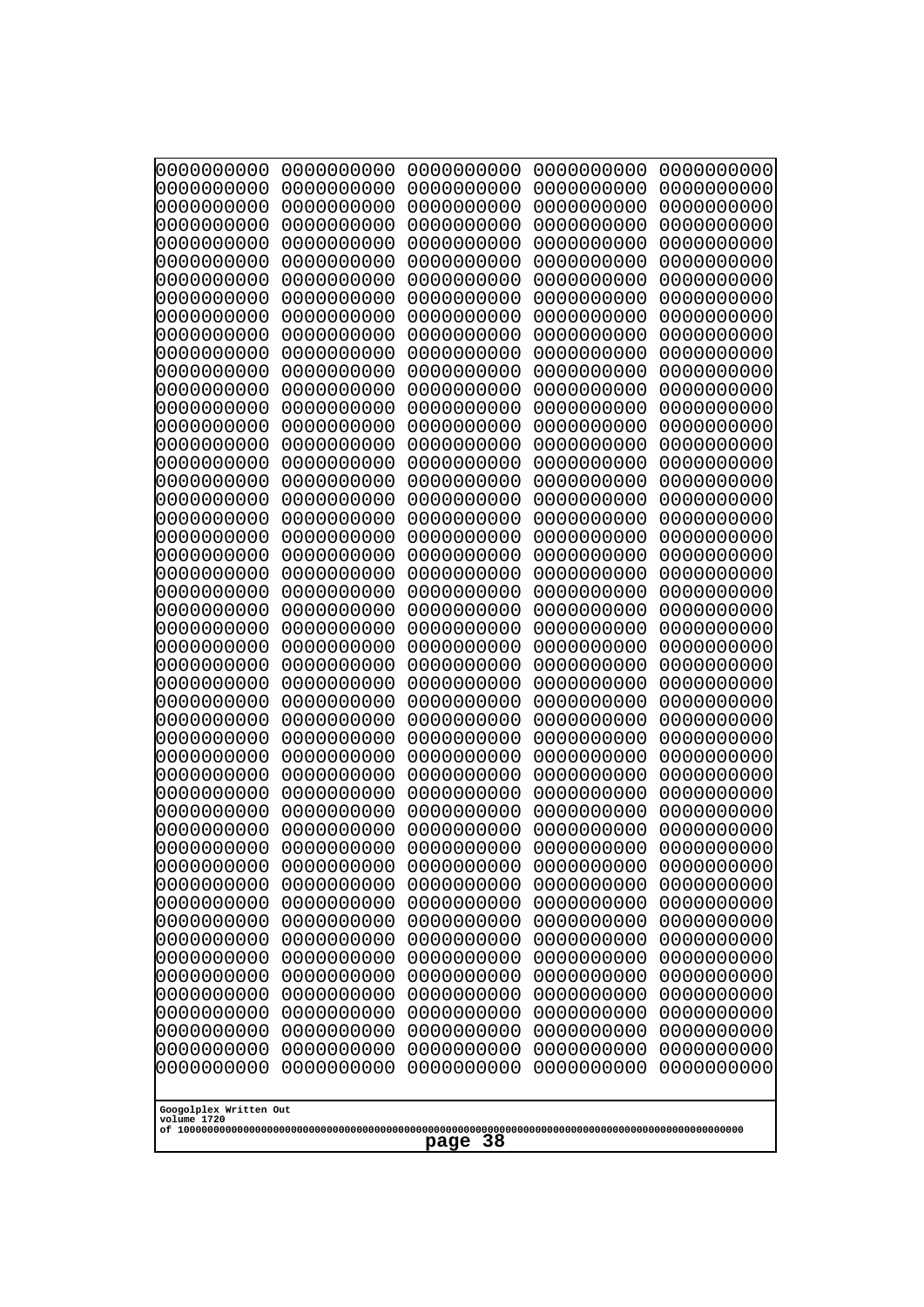| 0000000000<br>0000000000<br>0000000000<br>0000000000<br>0000000000<br>0000000000<br>0000000000<br>0000000000<br>0000000000<br>0000000000<br>0000000000<br>0000000000<br>0000000000<br>0000000000<br>0000000000<br>0000000000<br>0000000000<br>0000000000<br>0000000000<br>0000000000<br>0000000000<br>0000000000<br>0000000000<br>0000000000<br>0000000000<br>0000000000<br>0000000000<br>0000000000<br>0000000000<br>0000000000<br>0000000000<br>0000000000<br>0000000000<br>0000000000<br>0000000000<br>0000000000<br>0000000000<br>10000000000<br>0000000000<br>0000000000<br>0000000000<br>0000000000<br>0000000000<br>0000000000<br>0000000000<br>0000000000<br>0000000000<br>0000000000<br>0000000000<br>0000000000 | 0000000000<br>0000000000<br>0000000000<br>0000000000<br>0000000000<br>0000000000<br>0000000000<br>0000000000<br>0000000000<br>0000000000<br>0000000000<br>0000000000<br>0000000000<br>0000000000<br>0000000000<br>0000000000<br>0000000000<br>0000000000<br>0000000000<br>0000000000<br>0000000000<br>0000000000<br>0000000000<br>0000000000<br>0000000000<br>0000000000<br>0000000000<br>0000000000<br>0000000000<br>0000000000<br>0000000000<br>0000000000<br>0000000000<br>0000000000<br>0000000000<br>0000000000<br>0000000000<br>0000000000<br>0000000000<br>0000000000<br>0000000000<br>0000000000<br>0000000000<br>0000000000<br>0000000000<br>0000000000<br>0000000000<br>0000000000<br>0000000000<br>0000000000 | 0000000000<br>0000000000<br>0000000000<br>0000000000<br>0000000000<br>0000000000<br>0000000000<br>0000000000<br>0000000000<br>0000000000<br>0000000000<br>0000000000<br>0000000000<br>0000000000<br>0000000000<br>0000000000<br>0000000000<br>0000000000<br>0000000000<br>0000000000<br>0000000000<br>0000000000<br>0000000000<br>0000000000<br>0000000000<br>0000000000<br>0000000000<br>0000000000<br>0000000000<br>0000000000<br>0000000000<br>0000000000<br>0000000000<br>0000000000<br>0000000000<br>0000000000<br>0000000000<br>0000000000<br>0000000000<br>0000000000<br>0000000000<br>0000000000<br>0000000000<br>0000000000<br>0000000000<br>0000000000<br>0000000000<br>0000000000<br>0000000000<br>0000000000 | 0000000000<br>0000000000<br>0000000000<br>0000000000<br>0000000000<br>0000000000<br>0000000000<br>0000000000<br>0000000000<br>0000000000<br>0000000000<br>0000000000<br>0000000000<br>0000000000<br>0000000000<br>0000000000<br>0000000000<br>0000000000<br>0000000000<br>0000000000<br>0000000000<br>0000000000<br>0000000000<br>0000000000<br>0000000000<br>0000000000<br>0000000000<br>0000000000<br>0000000000<br>0000000000<br>0000000000<br>0000000000<br>0000000000<br>0000000000<br>0000000000<br>0000000000<br>0000000000<br>0000000000<br>0000000000<br>0000000000<br>0000000000<br>0000000000<br>0000000000<br>0000000000<br>0000000000<br>0000000000<br>0000000000<br>0000000000<br>0000000000<br>0000000000 | 0000000000<br>0000000000<br>0000000000<br>0000000000<br>0000000000<br>0000000000<br>0000000000<br>0000000000<br>0000000000<br>0000000000<br>0000000000<br>0000000000<br>0000000000<br>0000000000<br>0000000000<br>0000000000<br>0000000000<br>0000000000<br>0000000000<br>0000000000<br>0000000000<br>0000000000<br>0000000000<br>0000000000<br>0000000000<br>0000000000<br>0000000000<br>0000000000<br>0000000000<br>0000000000<br>0000000000<br>0000000000<br>0000000000<br>0000000000<br>0000000000<br>0000000000<br>0000000000<br>0000000000<br>0000000000<br>0000000000<br>0000000000<br>0000000000<br>0000000000<br>0000000000<br>0000000000<br>0000000000<br>0000000000<br>0000000000<br>0000000000<br>0000000000 |
|---------------------------------------------------------------------------------------------------------------------------------------------------------------------------------------------------------------------------------------------------------------------------------------------------------------------------------------------------------------------------------------------------------------------------------------------------------------------------------------------------------------------------------------------------------------------------------------------------------------------------------------------------------------------------------------------------------------------------|--------------------------------------------------------------------------------------------------------------------------------------------------------------------------------------------------------------------------------------------------------------------------------------------------------------------------------------------------------------------------------------------------------------------------------------------------------------------------------------------------------------------------------------------------------------------------------------------------------------------------------------------------------------------------------------------------------------------------|--------------------------------------------------------------------------------------------------------------------------------------------------------------------------------------------------------------------------------------------------------------------------------------------------------------------------------------------------------------------------------------------------------------------------------------------------------------------------------------------------------------------------------------------------------------------------------------------------------------------------------------------------------------------------------------------------------------------------|--------------------------------------------------------------------------------------------------------------------------------------------------------------------------------------------------------------------------------------------------------------------------------------------------------------------------------------------------------------------------------------------------------------------------------------------------------------------------------------------------------------------------------------------------------------------------------------------------------------------------------------------------------------------------------------------------------------------------|--------------------------------------------------------------------------------------------------------------------------------------------------------------------------------------------------------------------------------------------------------------------------------------------------------------------------------------------------------------------------------------------------------------------------------------------------------------------------------------------------------------------------------------------------------------------------------------------------------------------------------------------------------------------------------------------------------------------------|
| Googolplex Written Out<br>volume 1720                                                                                                                                                                                                                                                                                                                                                                                                                                                                                                                                                                                                                                                                                     |                                                                                                                                                                                                                                                                                                                                                                                                                                                                                                                                                                                                                                                                                                                          |                                                                                                                                                                                                                                                                                                                                                                                                                                                                                                                                                                                                                                                                                                                          |                                                                                                                                                                                                                                                                                                                                                                                                                                                                                                                                                                                                                                                                                                                          |                                                                                                                                                                                                                                                                                                                                                                                                                                                                                                                                                                                                                                                                                                                          |
| -39<br>page                                                                                                                                                                                                                                                                                                                                                                                                                                                                                                                                                                                                                                                                                                               |                                                                                                                                                                                                                                                                                                                                                                                                                                                                                                                                                                                                                                                                                                                          |                                                                                                                                                                                                                                                                                                                                                                                                                                                                                                                                                                                                                                                                                                                          |                                                                                                                                                                                                                                                                                                                                                                                                                                                                                                                                                                                                                                                                                                                          |                                                                                                                                                                                                                                                                                                                                                                                                                                                                                                                                                                                                                                                                                                                          |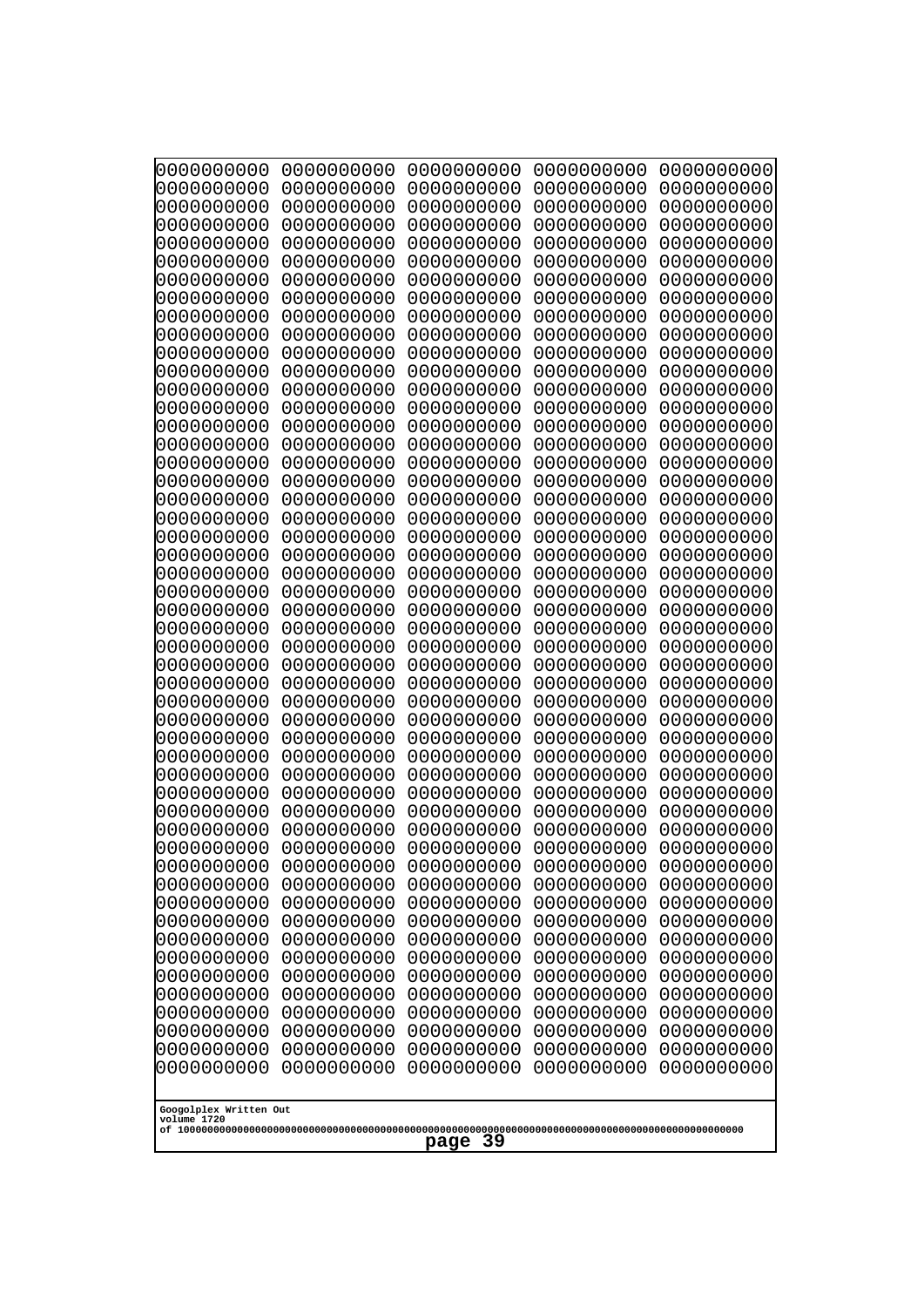| 000000000<br>0000000000  | 0000000000<br>0000000000 | 0000000000<br>0000000000 | 0000000000<br>0000000000 | 0000000000<br>0000000000 |
|--------------------------|--------------------------|--------------------------|--------------------------|--------------------------|
| 0000000000               | 0000000000               | 0000000000               | 0000000000               | 0000000000               |
| 0000000000               | 0000000000               | 0000000000               | 0000000000               | 0000000000               |
| 0000000000<br>0000000000 | 0000000000<br>0000000000 | 0000000000<br>0000000000 | 0000000000<br>0000000000 | 0000000000<br>0000000000 |
| 0000000000               | 0000000000               | 0000000000               | 0000000000               | 0000000000               |
| 0000000000               | 0000000000               | 0000000000               | 0000000000               | 0000000000               |
| 0000000000<br>0000000000 | 0000000000<br>0000000000 | 0000000000<br>0000000000 | 0000000000<br>0000000000 | 0000000000<br>0000000000 |
| 0000000000               | 0000000000               | 0000000000               | 0000000000               | 0000000000               |
| 0000000000               | 0000000000               | 0000000000               | 0000000000               | 0000000000               |
| 0000000000<br>0000000000 | 0000000000<br>0000000000 | 0000000000<br>0000000000 | 0000000000<br>0000000000 | 0000000000<br>0000000000 |
| 0000000000               | 0000000000               | 0000000000               | 0000000000               | 0000000000               |
| 0000000000               | 0000000000               | 0000000000               | 0000000000               | 0000000000               |
| 0000000000<br>0000000000 | 0000000000<br>0000000000 | 0000000000<br>0000000000 | 0000000000<br>0000000000 | 0000000000<br>0000000000 |
| 0000000000               | 0000000000               | 0000000000               | 0000000000               | 0000000000               |
| 0000000000<br>0000000000 | 0000000000<br>0000000000 | 0000000000<br>0000000000 | 0000000000<br>0000000000 | 0000000000<br>0000000000 |
| 0000000000               | 0000000000               | 0000000000               | 0000000000               | 0000000000               |
| 0000000000               | 0000000000               | 0000000000               | 0000000000               | 0000000000               |
| 0000000000<br>0000000000 | 0000000000<br>0000000000 | 0000000000<br>0000000000 | 0000000000<br>0000000000 | 0000000000<br>0000000000 |
| 0000000000               | 0000000000               | 0000000000               | 0000000000               | 0000000000               |
| 0000000000               | 0000000000               | 0000000000               | 0000000000               | 0000000000               |
| 0000000000<br>0000000000 | 0000000000<br>0000000000 | 0000000000<br>0000000000 | 0000000000<br>0000000000 | 0000000000<br>0000000000 |
| 0000000000               | 0000000000               | 0000000000               | 0000000000               | 0000000000               |
| 0000000000               | 0000000000               | 0000000000               | 0000000000               | 0000000000               |
| 0000000000<br>0000000000 | 0000000000<br>0000000000 | 0000000000<br>0000000000 | 0000000000<br>0000000000 | 0000000000<br>0000000000 |
| 0000000000               | 0000000000               | 0000000000               | 0000000000               | 0000000000               |
| 0000000000               | 0000000000               | 0000000000               | 0000000000               | 0000000000               |
| 0000000000<br>0000000000 | 0000000000<br>0000000000 | 0000000000<br>0000000000 | 0000000000<br>0000000000 | 0000000000<br>0000000000 |
| 0000000000               | 0000000000               | 0000000000               | 0000000000               | 0000000000               |
| 0000000000<br>0000000000 | 0000000000               | 0000000000               | 0000000000               | 0000000000               |
| 0000000000               | 0000000000<br>0000000000 | 0000000000<br>0000000000 | 0000000000<br>0000000000 | 0000000000<br>0000000000 |
| 0000000000               | 0000000000               | 0000000000               | 0000000000               | 0000000000               |
| 0000000000<br>0000000000 | 0000000000<br>0000000000 | 0000000000<br>0000000000 | 0000000000<br>0000000000 | 0000000000<br>0000000000 |
| 0000000000               | 0000000000               | 0000000000               | 0000000000               | 0000000000               |
| 0000000000               | 0000000000               | 0000000000               | 0000000000               | 0000000000               |
| 0000000000<br>0000000000 | 0000000000<br>0000000000 | 0000000000<br>0000000000 | 0000000000<br>0000000000 | 0000000000<br>0000000000 |
| 0000000000               | 0000000000               | 0000000000               | 0000000000               | 0000000000               |
| 0000000000               | 0000000000               | 0000000000               | 0000000000               | 0000000000               |
| Googolplex Written Out   |                          |                          |                          |                          |
| volume 1720              |                          |                          |                          |                          |
| 40<br>page               |                          |                          |                          |                          |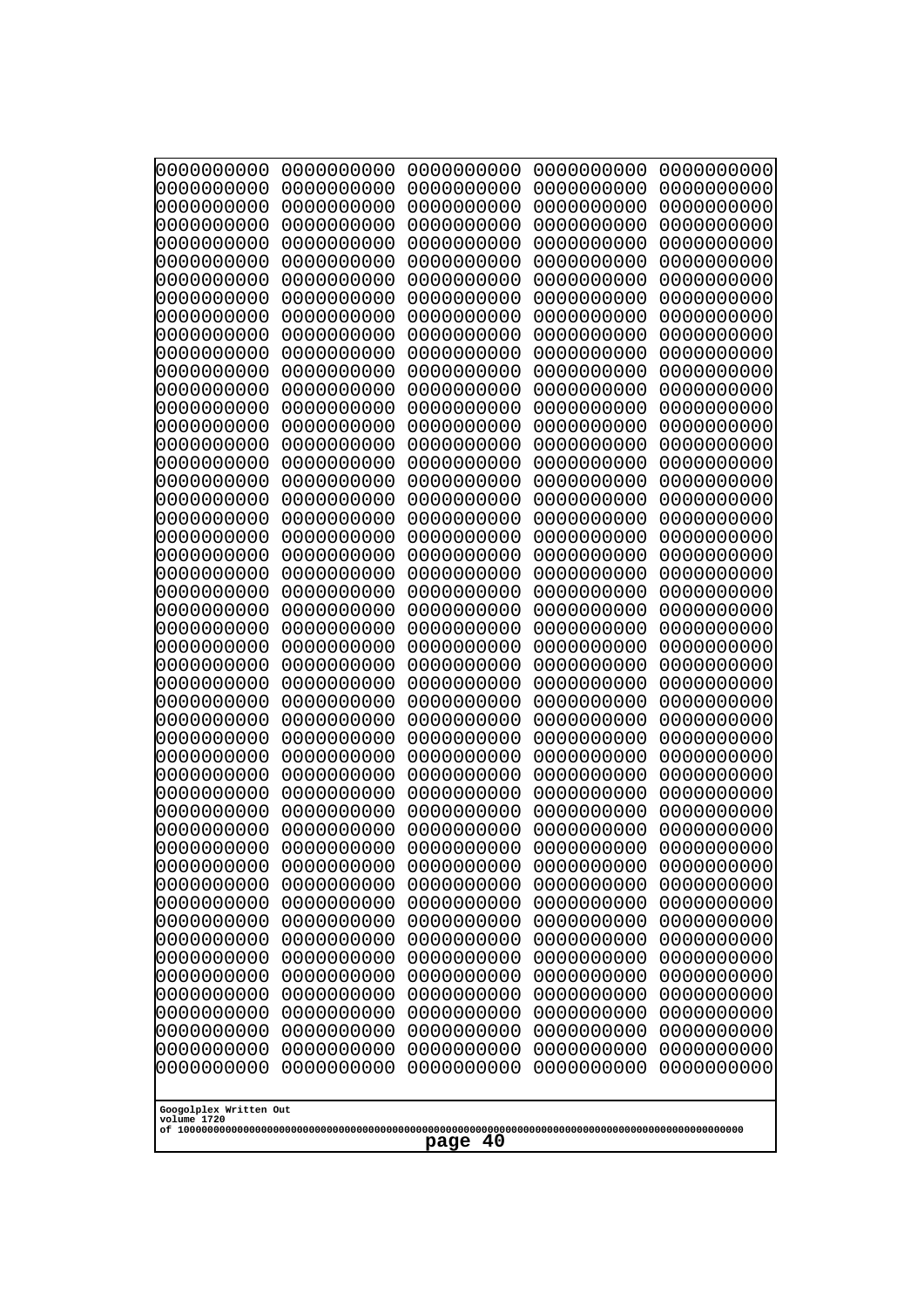| 000000000<br>0000000000               | 0000000000<br>0000000000 | 0000000000<br>0000000000 | 0000000000<br>0000000000 | 0000000000<br>0000000000 |
|---------------------------------------|--------------------------|--------------------------|--------------------------|--------------------------|
| 0000000000<br>0000000000              | 0000000000<br>0000000000 | 0000000000<br>0000000000 | 0000000000<br>0000000000 | 0000000000<br>0000000000 |
| 0000000000                            | 0000000000               | 0000000000               | 0000000000               | 0000000000               |
| 0000000000<br>0000000000              | 0000000000<br>0000000000 | 0000000000<br>0000000000 | 0000000000<br>0000000000 | 0000000000<br>0000000000 |
| 0000000000                            | 0000000000               | 0000000000               | 0000000000               | 0000000000               |
| 0000000000                            | 0000000000               | 0000000000               | 0000000000               | 0000000000               |
| 0000000000<br>0000000000              | 0000000000<br>0000000000 | 0000000000<br>0000000000 | 0000000000<br>0000000000 | 0000000000<br>0000000000 |
| 0000000000                            | 0000000000               | 0000000000               | 0000000000               | 0000000000               |
| 0000000000<br>0000000000              | 0000000000<br>0000000000 | 0000000000<br>0000000000 | 0000000000<br>0000000000 | 0000000000<br>0000000000 |
| 0000000000                            | 0000000000               | 0000000000               | 0000000000               | 0000000000               |
| 0000000000<br>0000000000              | 0000000000<br>0000000000 | 0000000000<br>0000000000 | 0000000000<br>0000000000 | 0000000000<br>0000000000 |
| 0000000000                            | 0000000000               | 0000000000               | 0000000000               | 0000000000               |
| 0000000000<br>0000000000              | 0000000000<br>0000000000 | 0000000000<br>0000000000 | 0000000000<br>0000000000 | 0000000000<br>0000000000 |
| 0000000000                            | 0000000000               | 0000000000               | 0000000000               | 0000000000               |
| 0000000000<br>0000000000              | 0000000000<br>0000000000 | 0000000000<br>0000000000 | 0000000000<br>0000000000 | 0000000000<br>0000000000 |
| 0000000000                            | 0000000000               | 0000000000               | 0000000000               | 0000000000               |
| 0000000000<br>0000000000              | 0000000000<br>0000000000 | 0000000000<br>0000000000 | 0000000000<br>0000000000 | 0000000000<br>0000000000 |
| 0000000000                            | 0000000000               | 0000000000               | 0000000000               | 0000000000               |
| 0000000000<br>0000000000              | 0000000000<br>0000000000 | 0000000000<br>0000000000 | 0000000000<br>0000000000 | 0000000000<br>0000000000 |
| 0000000000                            | 0000000000               | 0000000000               | 0000000000               | 0000000000               |
| 0000000000<br>0000000000              | 0000000000<br>0000000000 | 0000000000<br>0000000000 | 0000000000<br>0000000000 | 0000000000<br>0000000000 |
| 0000000000                            | 0000000000               | 0000000000               | 0000000000               | 0000000000               |
| 0000000000<br>0000000000              | 0000000000<br>0000000000 | 0000000000<br>0000000000 | 0000000000<br>0000000000 | 0000000000<br>0000000000 |
| 0000000000                            | 0000000000               | 0000000000               | 0000000000               | 0000000000               |
| 0000000000<br>0000000000              | 0000000000               | 0000000000               | 0000000000               | 0000000000               |
| 0000000000                            | 0000000000<br>0000000000 | 0000000000<br>0000000000 | 0000000000<br>0000000000 | 0000000000<br>0000000000 |
| 0000000000                            | 0000000000               | 0000000000               | 0000000000               | 0000000000               |
| 0000000000<br>0000000000              | 0000000000<br>0000000000 | 0000000000<br>0000000000 | 0000000000<br>0000000000 | 0000000000<br>0000000000 |
| 0000000000                            | 0000000000               | 0000000000               | 0000000000               | 0000000000               |
| 0000000000<br>0000000000              | 0000000000<br>0000000000 | 0000000000<br>0000000000 | 0000000000<br>0000000000 | 0000000000<br>0000000000 |
| 0000000000                            | 0000000000               | 0000000000               | 0000000000               | 0000000000               |
| 0000000000<br>0000000000              | 0000000000<br>0000000000 | 0000000000<br>0000000000 | 0000000000<br>0000000000 | 0000000000<br>0000000000 |
| 0000000000                            | 0000000000               | 0000000000               | 0000000000               | 0000000000               |
| 0000000000                            | 0000000000               | 0000000000               | 0000000000               | 0000000000               |
| Googolplex Written Out<br>volume 1720 |                          |                          |                          |                          |
| 41<br>page                            |                          |                          |                          |                          |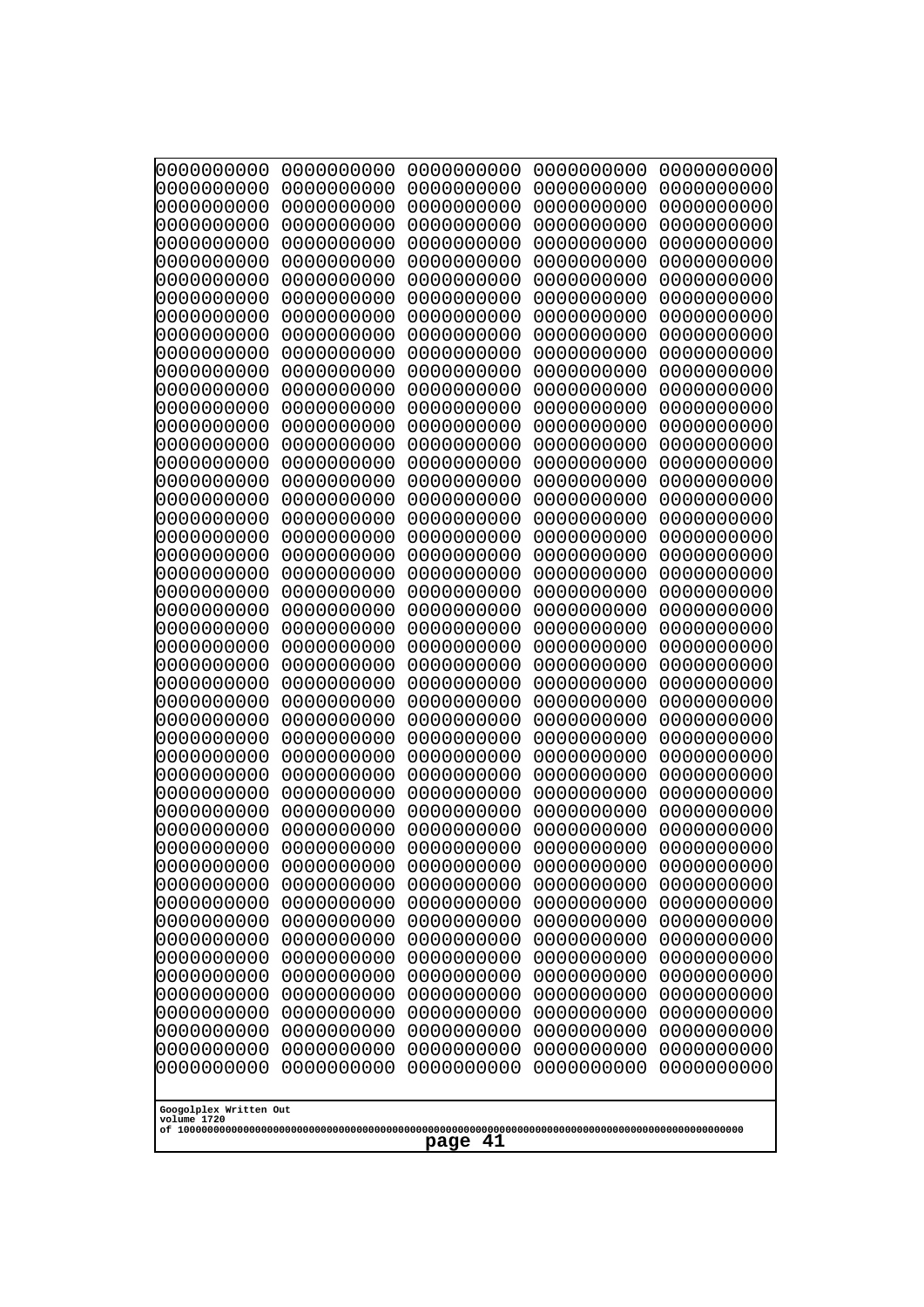| 000000000                                           | 0000000000 | 0000000000 | 0000000000 | 0000000000 |
|-----------------------------------------------------|------------|------------|------------|------------|
| 0000000000                                          | 0000000000 | 0000000000 | 0000000000 | 0000000000 |
| 0000000000                                          | 0000000000 | 0000000000 | 0000000000 | 0000000000 |
| 0000000000                                          | 0000000000 | 0000000000 | 0000000000 | 0000000000 |
| 0000000000                                          | 0000000000 | 0000000000 | 0000000000 | 0000000000 |
| 0000000000                                          | 0000000000 | 0000000000 | 0000000000 | 0000000000 |
| 0000000000                                          | 0000000000 | 0000000000 | 0000000000 | 0000000000 |
| 0000000000                                          | 0000000000 | 0000000000 | 0000000000 | 0000000000 |
| 0000000000                                          | 0000000000 | 0000000000 | 0000000000 | 0000000000 |
| 0000000000                                          | 0000000000 | 0000000000 | 0000000000 | 0000000000 |
| 0000000000                                          | 0000000000 | 0000000000 | 0000000000 | 0000000000 |
| 0000000000                                          | 0000000000 | 0000000000 | 0000000000 | 0000000000 |
| 0000000000                                          | 0000000000 | 0000000000 | 0000000000 | 0000000000 |
| 0000000000                                          | 0000000000 | 0000000000 | 0000000000 | 0000000000 |
| 0000000000                                          | 0000000000 | 0000000000 | 0000000000 | 0000000000 |
| 0000000000                                          | 0000000000 | 0000000000 | 0000000000 | 0000000000 |
| 0000000000                                          | 0000000000 | 0000000000 | 0000000000 | 0000000000 |
| 0000000000                                          | 0000000000 | 0000000000 | 0000000000 | 0000000000 |
| 0000000000                                          | 0000000000 | 0000000000 | 0000000000 | 0000000000 |
| 0000000000                                          | 0000000000 | 0000000000 | 0000000000 | 0000000000 |
| 0000000000                                          | 0000000000 | 0000000000 | 0000000000 | 0000000000 |
| 0000000000                                          | 0000000000 | 0000000000 | 0000000000 | 0000000000 |
| 0000000000                                          | 0000000000 | 0000000000 | 0000000000 | 0000000000 |
| 0000000000                                          | 0000000000 | 0000000000 | 0000000000 | 0000000000 |
| 0000000000                                          | 0000000000 | 0000000000 | 0000000000 | 0000000000 |
| 0000000000                                          | 0000000000 | 0000000000 | 0000000000 | 0000000000 |
| 0000000000                                          | 0000000000 | 0000000000 | 0000000000 | 0000000000 |
| 0000000000                                          | 0000000000 | 0000000000 | 0000000000 | 0000000000 |
| 0000000000                                          | 0000000000 | 0000000000 | 0000000000 | 0000000000 |
| 0000000000                                          | 0000000000 | 0000000000 | 0000000000 | 0000000000 |
| 0000000000                                          | 0000000000 | 0000000000 | 0000000000 | 0000000000 |
| 0000000000                                          | 0000000000 | 0000000000 | 0000000000 | 0000000000 |
| 0000000000                                          | 0000000000 | 0000000000 | 0000000000 | 0000000000 |
| 0000000000                                          | 0000000000 | 0000000000 | 0000000000 | 0000000000 |
| 0000000000                                          | 0000000000 | 0000000000 | 0000000000 | 0000000000 |
| 0000000000                                          | 0000000000 | 0000000000 | 0000000000 | 0000000000 |
| 0000000000                                          | 0000000000 | 0000000000 | 0000000000 | 0000000000 |
| 0000000000                                          | 0000000000 | 0000000000 | 0000000000 | 0000000000 |
| 0000000000                                          | 0000000000 | 0000000000 | 0000000000 | 0000000000 |
| 0000000000                                          | 0000000000 | 0000000000 | 0000000000 | 0000000000 |
| 0000000000                                          | 0000000000 | 0000000000 | 0000000000 | 0000000000 |
| 0000000000                                          | 0000000000 | 0000000000 | 0000000000 | 0000000000 |
| 0000000000                                          | 0000000000 | 0000000000 | 0000000000 | 0000000000 |
| 0000000000                                          | 0000000000 | 0000000000 | 0000000000 | 0000000000 |
| 0000000000                                          | 0000000000 | 0000000000 | 0000000000 | 0000000000 |
| 0000000000                                          | 0000000000 | 0000000000 | 0000000000 | 0000000000 |
| 0000000000                                          | 0000000000 | 0000000000 | 0000000000 | 0000000000 |
| 0000000000                                          | 0000000000 | 0000000000 | 0000000000 | 0000000000 |
| 0000000000                                          | 0000000000 | 0000000000 | 0000000000 | 0000000000 |
| 0000000000                                          | 0000000000 | 0000000000 | 0000000000 | 0000000000 |
| Googolplex Written Out<br>volume 1720<br>42<br>page |            |            |            |            |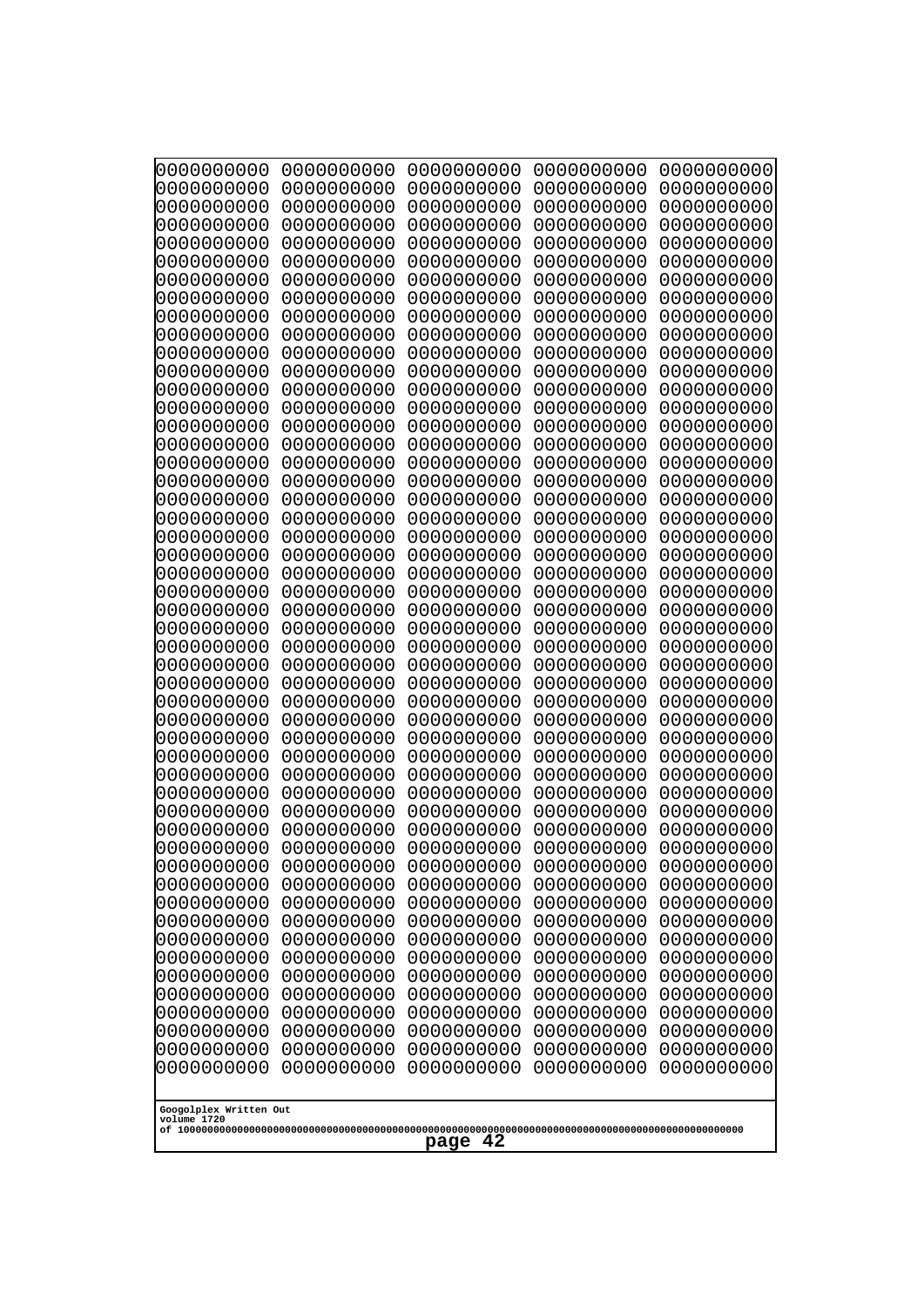| 000000000<br>0000000000               | 0000000000<br>0000000000 | 0000000000<br>0000000000 | 0000000000<br>0000000000 | 0000000000<br>0000000000 |
|---------------------------------------|--------------------------|--------------------------|--------------------------|--------------------------|
| 0000000000<br>0000000000              | 0000000000<br>0000000000 | 0000000000<br>0000000000 | 0000000000<br>0000000000 | 0000000000<br>0000000000 |
| 0000000000                            | 0000000000               | 0000000000               | 0000000000               | 0000000000               |
| 0000000000<br>0000000000              | 0000000000<br>0000000000 | 0000000000<br>0000000000 | 0000000000<br>0000000000 | 0000000000<br>0000000000 |
| 0000000000                            | 0000000000               | 0000000000               | 0000000000               | 0000000000               |
| 0000000000<br>0000000000              | 0000000000<br>0000000000 | 0000000000<br>0000000000 | 0000000000<br>0000000000 | 0000000000<br>0000000000 |
| 0000000000                            | 0000000000               | 0000000000               | 0000000000               | 0000000000               |
| 0000000000                            | 0000000000               | 0000000000               | 0000000000               | 0000000000               |
| 0000000000<br>0000000000              | 0000000000<br>0000000000 | 0000000000<br>0000000000 | 0000000000<br>0000000000 | 0000000000<br>0000000000 |
| 0000000000                            | 0000000000               | 0000000000               | 0000000000               | 0000000000               |
| 0000000000<br>0000000000              | 0000000000<br>0000000000 | 0000000000<br>0000000000 | 0000000000<br>0000000000 | 0000000000<br>0000000000 |
| 0000000000                            | 0000000000               | 0000000000               | 0000000000               | 0000000000               |
| 0000000000<br>0000000000              | 0000000000<br>0000000000 | 0000000000<br>0000000000 | 0000000000<br>0000000000 | 0000000000<br>0000000000 |
| 0000000000                            | 0000000000               | 0000000000               | 0000000000               | 0000000000               |
| 0000000000                            | 0000000000               | 0000000000               | 0000000000               | 0000000000               |
| 0000000000<br>0000000000              | 0000000000<br>0000000000 | 0000000000<br>0000000000 | 0000000000<br>0000000000 | 0000000000<br>0000000000 |
| 0000000000                            | 0000000000               | 0000000000               | 0000000000               | 0000000000               |
| 0000000000<br>0000000000              | 0000000000<br>0000000000 | 0000000000<br>0000000000 | 0000000000<br>0000000000 | 0000000000<br>0000000000 |
| 0000000000                            | 0000000000               | 0000000000               | 0000000000               | 0000000000               |
| 0000000000<br>0000000000              | 0000000000<br>0000000000 | 0000000000<br>0000000000 | 0000000000<br>0000000000 | 0000000000<br>0000000000 |
| 0000000000                            | 0000000000               | 0000000000               | 0000000000               | 0000000000               |
| 0000000000                            | 0000000000               | 0000000000               | 0000000000               | 0000000000               |
| 0000000000<br>0000000000              | 0000000000<br>0000000000 | 0000000000<br>0000000000 | 0000000000<br>0000000000 | 0000000000<br>0000000000 |
| 0000000000                            | 0000000000               | 0000000000               | 0000000000               | 0000000000               |
| 0000000000<br>0000000000              | 0000000000<br>0000000000 | 0000000000<br>0000000000 | 0000000000<br>0000000000 | 0000000000<br>0000000000 |
| 0000000000                            | 0000000000               | 0000000000               | 0000000000               | 0000000000               |
| 0000000000<br>0000000000              | 0000000000<br>0000000000 | 0000000000<br>0000000000 | 0000000000<br>0000000000 | 0000000000<br>0000000000 |
| 0000000000                            | 0000000000               | 0000000000               | 0000000000               | 0000000000               |
| 0000000000<br>0000000000              | 0000000000<br>0000000000 | 0000000000<br>0000000000 | 0000000000<br>0000000000 | 0000000000<br>0000000000 |
| 0000000000                            | 0000000000               | 0000000000               | 0000000000               | 0000000000               |
| 0000000000                            | 0000000000               | 0000000000               | 0000000000               | 0000000000               |
| 0000000000<br>0000000000              | 0000000000<br>0000000000 | 0000000000<br>0000000000 | 0000000000<br>0000000000 | 0000000000<br>0000000000 |
| 0000000000                            | 0000000000               | 0000000000               | 0000000000               | 0000000000               |
| 0000000000<br>0000000000              | 0000000000<br>0000000000 | 0000000000<br>0000000000 | 0000000000<br>0000000000 | 0000000000<br>0000000000 |
|                                       |                          |                          |                          |                          |
| Googolplex Written Out<br>volume 1720 |                          |                          |                          |                          |
| 43<br>page                            |                          |                          |                          |                          |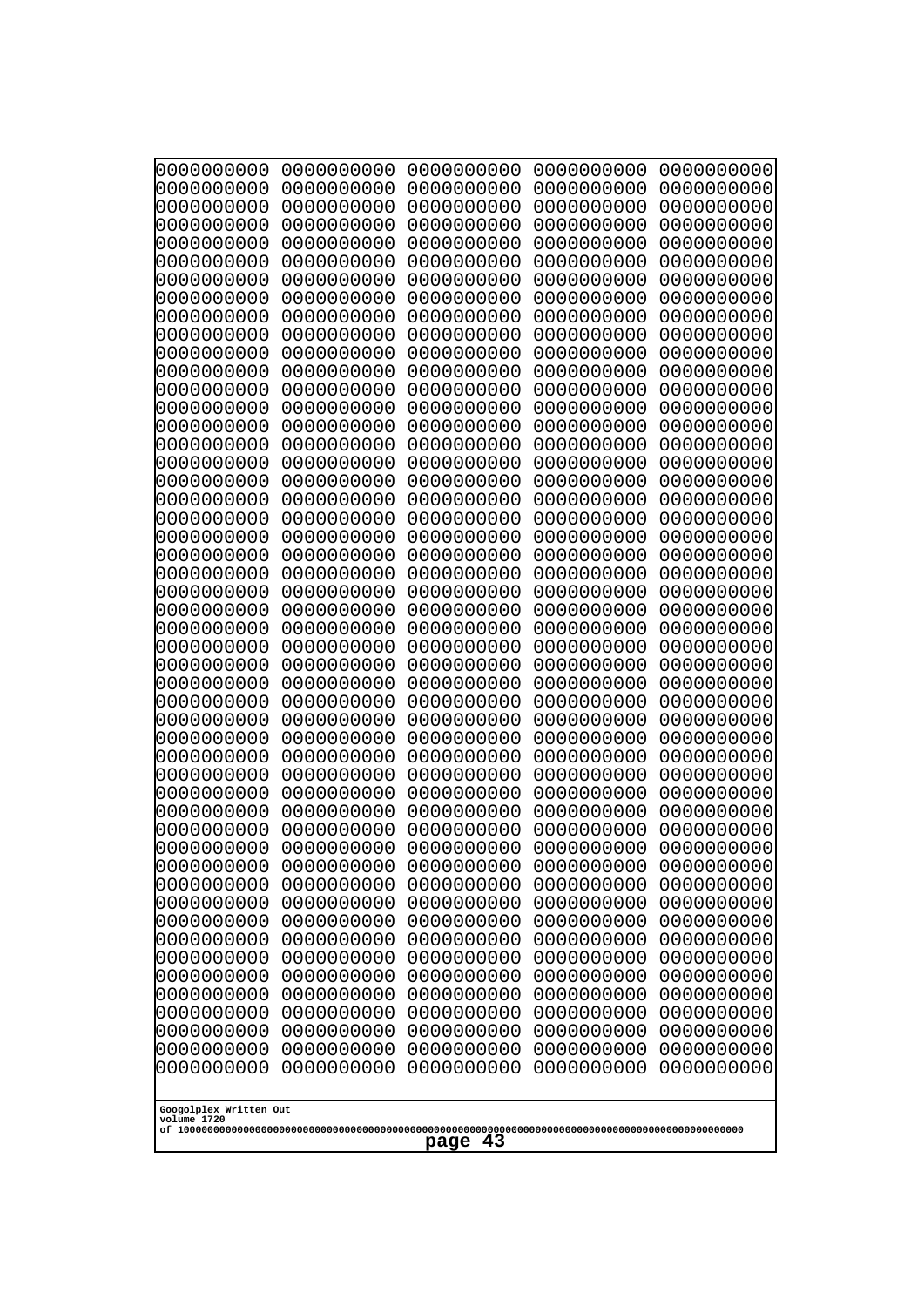| 0000000000                                                                                                                                                                                                                  | 0000000000                                                                                                                                                                         | 0000000000                                                                                                                                                                                       | 0000000000                                                                                                                                                                         | 0000000000                                                                                                                                                                         |
|-----------------------------------------------------------------------------------------------------------------------------------------------------------------------------------------------------------------------------|------------------------------------------------------------------------------------------------------------------------------------------------------------------------------------|--------------------------------------------------------------------------------------------------------------------------------------------------------------------------------------------------|------------------------------------------------------------------------------------------------------------------------------------------------------------------------------------|------------------------------------------------------------------------------------------------------------------------------------------------------------------------------------|
| 0000000000                                                                                                                                                                                                                  | 0000000000                                                                                                                                                                         | 0000000000                                                                                                                                                                                       | 0000000000                                                                                                                                                                         | 0000000000                                                                                                                                                                         |
| 1000000000                                                                                                                                                                                                                  | 0000000000                                                                                                                                                                         | 0000000000                                                                                                                                                                                       | 0000000000                                                                                                                                                                         | 0000000000                                                                                                                                                                         |
| 0000000000                                                                                                                                                                                                                  | 0000000000                                                                                                                                                                         | 0000000000                                                                                                                                                                                       | 0000000000                                                                                                                                                                         | 0000000000                                                                                                                                                                         |
| 0000000000                                                                                                                                                                                                                  | 0000000000                                                                                                                                                                         | 0000000000                                                                                                                                                                                       | 0000000000                                                                                                                                                                         | 0000000000                                                                                                                                                                         |
| 1000000000                                                                                                                                                                                                                  | 0000000000                                                                                                                                                                         | 0000000000                                                                                                                                                                                       | 0000000000                                                                                                                                                                         | 0000000000                                                                                                                                                                         |
| 0000000000                                                                                                                                                                                                                  | 0000000000                                                                                                                                                                         | 0000000000                                                                                                                                                                                       | 0000000000                                                                                                                                                                         | 0000000000                                                                                                                                                                         |
| 0000000000                                                                                                                                                                                                                  | 0000000000                                                                                                                                                                         | 0000000000                                                                                                                                                                                       | 0000000000                                                                                                                                                                         | 0000000000                                                                                                                                                                         |
| 0000000000                                                                                                                                                                                                                  | 0000000000                                                                                                                                                                         | 0000000000                                                                                                                                                                                       | 0000000000                                                                                                                                                                         | 0000000000                                                                                                                                                                         |
| 1000000000                                                                                                                                                                                                                  | 0000000000                                                                                                                                                                         | 0000000000                                                                                                                                                                                       | 0000000000                                                                                                                                                                         | 0000000000                                                                                                                                                                         |
| 0000000000                                                                                                                                                                                                                  | 0000000000                                                                                                                                                                         | 0000000000                                                                                                                                                                                       | 0000000000                                                                                                                                                                         | 0000000000                                                                                                                                                                         |
| 0000000000                                                                                                                                                                                                                  | 0000000000                                                                                                                                                                         | 0000000000                                                                                                                                                                                       | 0000000000                                                                                                                                                                         | 0000000000                                                                                                                                                                         |
| 0000000000                                                                                                                                                                                                                  | 0000000000                                                                                                                                                                         | 0000000000                                                                                                                                                                                       | 0000000000                                                                                                                                                                         | 0000000000                                                                                                                                                                         |
| 0000000000                                                                                                                                                                                                                  | 0000000000                                                                                                                                                                         | 0000000000                                                                                                                                                                                       | 0000000000                                                                                                                                                                         | 0000000000                                                                                                                                                                         |
| 0000000000                                                                                                                                                                                                                  | 0000000000                                                                                                                                                                         | 0000000000                                                                                                                                                                                       | 0000000000                                                                                                                                                                         | 0000000000                                                                                                                                                                         |
| 0000000000                                                                                                                                                                                                                  | 0000000000                                                                                                                                                                         | 0000000000                                                                                                                                                                                       | 0000000000                                                                                                                                                                         | 0000000000                                                                                                                                                                         |
| 0000000000                                                                                                                                                                                                                  | 0000000000                                                                                                                                                                         | 0000000000                                                                                                                                                                                       | 0000000000                                                                                                                                                                         | 0000000000                                                                                                                                                                         |
| 0000000000                                                                                                                                                                                                                  | 0000000000                                                                                                                                                                         | 0000000000                                                                                                                                                                                       | 0000000000                                                                                                                                                                         | 0000000000                                                                                                                                                                         |
| 0000000000                                                                                                                                                                                                                  | 0000000000                                                                                                                                                                         | 0000000000                                                                                                                                                                                       | 0000000000                                                                                                                                                                         | 0000000000                                                                                                                                                                         |
| 0000000000                                                                                                                                                                                                                  | 0000000000                                                                                                                                                                         | 0000000000                                                                                                                                                                                       | 0000000000                                                                                                                                                                         | 0000000000                                                                                                                                                                         |
| 0000000000                                                                                                                                                                                                                  | 0000000000                                                                                                                                                                         | 0000000000                                                                                                                                                                                       | 0000000000                                                                                                                                                                         | 0000000000                                                                                                                                                                         |
| 0000000000                                                                                                                                                                                                                  | 0000000000                                                                                                                                                                         | 0000000000                                                                                                                                                                                       | 0000000000                                                                                                                                                                         | 0000000000                                                                                                                                                                         |
| 0000000000                                                                                                                                                                                                                  | 0000000000                                                                                                                                                                         | 0000000000                                                                                                                                                                                       | 0000000000                                                                                                                                                                         | 0000000000                                                                                                                                                                         |
| 0000000000                                                                                                                                                                                                                  | 0000000000                                                                                                                                                                         | 0000000000                                                                                                                                                                                       | 0000000000                                                                                                                                                                         | 0000000000                                                                                                                                                                         |
| 0000000000                                                                                                                                                                                                                  | 0000000000                                                                                                                                                                         | 0000000000                                                                                                                                                                                       | 0000000000                                                                                                                                                                         | 0000000000                                                                                                                                                                         |
| 0000000000                                                                                                                                                                                                                  | 0000000000                                                                                                                                                                         | 0000000000                                                                                                                                                                                       | 0000000000                                                                                                                                                                         | 0000000000                                                                                                                                                                         |
| 0000000000                                                                                                                                                                                                                  | 0000000000                                                                                                                                                                         | 0000000000                                                                                                                                                                                       | 0000000000                                                                                                                                                                         | 0000000000                                                                                                                                                                         |
| 0000000000                                                                                                                                                                                                                  | 0000000000                                                                                                                                                                         | 0000000000                                                                                                                                                                                       | 0000000000                                                                                                                                                                         | 0000000000                                                                                                                                                                         |
| 0000000000                                                                                                                                                                                                                  | 0000000000                                                                                                                                                                         | 0000000000                                                                                                                                                                                       | 0000000000                                                                                                                                                                         | 0000000000                                                                                                                                                                         |
| 0000000000                                                                                                                                                                                                                  | 0000000000                                                                                                                                                                         | 0000000000                                                                                                                                                                                       | 0000000000                                                                                                                                                                         | 0000000000                                                                                                                                                                         |
| 0000000000                                                                                                                                                                                                                  | 0000000000                                                                                                                                                                         | 0000000000                                                                                                                                                                                       | 0000000000                                                                                                                                                                         | 0000000000                                                                                                                                                                         |
| 0000000000                                                                                                                                                                                                                  | 0000000000                                                                                                                                                                         | 0000000000                                                                                                                                                                                       | 0000000000                                                                                                                                                                         | 0000000000                                                                                                                                                                         |
| 0000000000                                                                                                                                                                                                                  | 0000000000                                                                                                                                                                         | 0000000000                                                                                                                                                                                       | 0000000000                                                                                                                                                                         | 0000000000                                                                                                                                                                         |
| 0000000000                                                                                                                                                                                                                  | 0000000000                                                                                                                                                                         | 0000000000                                                                                                                                                                                       | 0000000000                                                                                                                                                                         | 0000000000                                                                                                                                                                         |
| 0000000000                                                                                                                                                                                                                  | 0000000000                                                                                                                                                                         | 0000000000                                                                                                                                                                                       | 0000000000                                                                                                                                                                         | 0000000000                                                                                                                                                                         |
| 0000000000<br>0000000000<br>0000000000<br>0000000000<br>0000000000<br>0000000000<br>0000000000<br>0000000000<br>0000000000<br>0000000000<br>0000000000<br>0000000000<br>0000000000<br>Googolplex Written Out<br>volume 1720 | 0000000000<br>0000000000<br>0000000000<br>0000000000<br>0000000000<br>0000000000<br>0000000000<br>0000000000<br>0000000000<br>0000000000<br>0000000000<br>0000000000<br>0000000000 | 0000000000<br>0000000000<br>0000000000<br>0000000000<br>0000000000<br>0000000000<br>0000000000<br>0000000000<br>0000000000<br>0000000000<br>0000000000<br>0000000000<br>0000000000<br>44<br>page | 0000000000<br>0000000000<br>0000000000<br>0000000000<br>0000000000<br>0000000000<br>0000000000<br>0000000000<br>0000000000<br>0000000000<br>0000000000<br>0000000000<br>0000000000 | 0000000000<br>0000000000<br>0000000000<br>0000000000<br>0000000000<br>0000000000<br>0000000000<br>0000000000<br>0000000000<br>0000000000<br>0000000000<br>0000000000<br>0000000000 |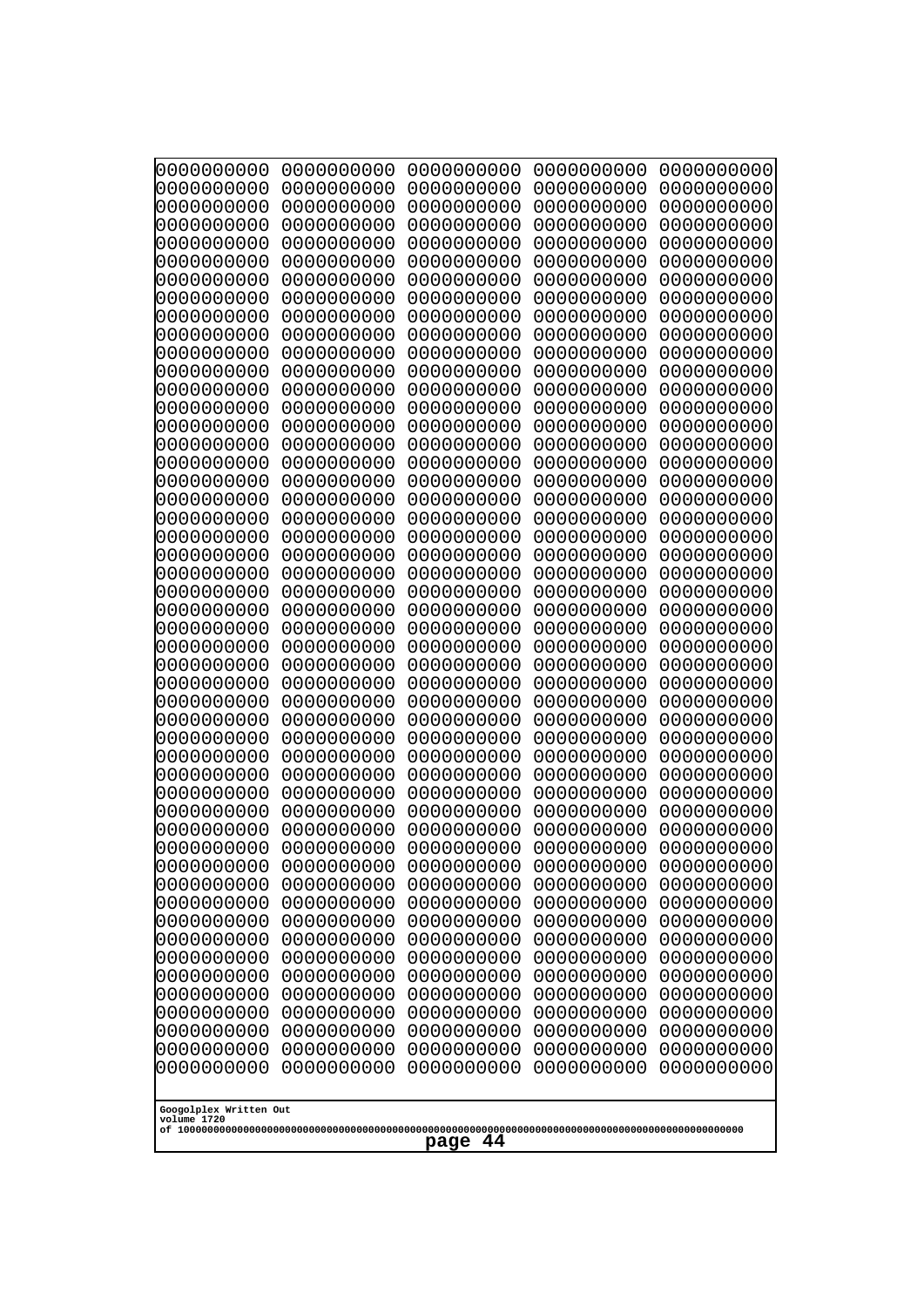| 0000000000<br>0000000000<br>0000000000<br>0000000000<br>0000000000<br>0000000000<br>0000000000<br>0000000000<br>0000000000<br>0000000000<br>0000000000<br>0000000000<br>0000000000<br>0000000000<br>0000000000<br>0000000000<br>0000000000<br>0000000000<br>0000000000<br>0000000000<br>0000000000<br>0000000000<br>0000000000<br>0000000000<br>0000000000<br>0000000000<br>0000000000<br>0000000000<br>0000000000<br>0000000000<br>0000000000<br>0000000000<br>0000000000<br>0000000000<br>0000000000<br>0000000000<br>0000000000<br>10000000000<br>0000000000<br>0000000000<br>0000000000<br>0000000000<br>0000000000<br>0000000000<br>0000000000<br>0000000000<br>0000000000<br>0000000000<br>0000000000<br>0000000000 | 0000000000<br>0000000000<br>0000000000<br>0000000000<br>0000000000<br>0000000000<br>0000000000<br>0000000000<br>0000000000<br>0000000000<br>0000000000<br>0000000000<br>0000000000<br>0000000000<br>0000000000<br>0000000000<br>0000000000<br>0000000000<br>0000000000<br>0000000000<br>0000000000<br>0000000000<br>0000000000<br>0000000000<br>0000000000<br>0000000000<br>0000000000<br>0000000000<br>0000000000<br>0000000000<br>0000000000<br>0000000000<br>0000000000<br>0000000000<br>0000000000<br>0000000000<br>0000000000<br>0000000000<br>0000000000<br>0000000000<br>0000000000<br>0000000000<br>0000000000<br>0000000000<br>0000000000<br>0000000000<br>0000000000<br>0000000000<br>0000000000<br>0000000000 | 0000000000<br>0000000000<br>0000000000<br>0000000000<br>0000000000<br>0000000000<br>0000000000<br>0000000000<br>0000000000<br>0000000000<br>0000000000<br>0000000000<br>0000000000<br>0000000000<br>0000000000<br>0000000000<br>0000000000<br>0000000000<br>0000000000<br>0000000000<br>0000000000<br>0000000000<br>0000000000<br>0000000000<br>0000000000<br>0000000000<br>0000000000<br>0000000000<br>0000000000<br>0000000000<br>0000000000<br>0000000000<br>0000000000<br>0000000000<br>0000000000<br>0000000000<br>0000000000<br>0000000000<br>0000000000<br>0000000000<br>0000000000<br>0000000000<br>0000000000<br>0000000000<br>0000000000<br>0000000000<br>0000000000<br>0000000000<br>0000000000<br>0000000000 | 0000000000<br>0000000000<br>0000000000<br>0000000000<br>0000000000<br>0000000000<br>0000000000<br>0000000000<br>0000000000<br>0000000000<br>0000000000<br>0000000000<br>0000000000<br>0000000000<br>0000000000<br>0000000000<br>0000000000<br>0000000000<br>0000000000<br>0000000000<br>0000000000<br>0000000000<br>0000000000<br>0000000000<br>0000000000<br>0000000000<br>0000000000<br>0000000000<br>0000000000<br>0000000000<br>0000000000<br>0000000000<br>0000000000<br>0000000000<br>0000000000<br>0000000000<br>0000000000<br>0000000000<br>0000000000<br>0000000000<br>0000000000<br>0000000000<br>0000000000<br>0000000000<br>0000000000<br>0000000000<br>0000000000<br>0000000000<br>0000000000<br>0000000000 | 0000000000<br>0000000000<br>0000000000<br>0000000000<br>0000000000<br>0000000000<br>0000000000<br>0000000000<br>0000000000<br>0000000000<br>0000000000<br>0000000000<br>0000000000<br>0000000000<br>0000000000<br>0000000000<br>0000000000<br>0000000000<br>0000000000<br>0000000000<br>0000000000<br>0000000000<br>0000000000<br>0000000000<br>0000000000<br>0000000000<br>0000000000<br>0000000000<br>0000000000<br>0000000000<br>0000000000<br>0000000000<br>0000000000<br>0000000000<br>0000000000<br>0000000000<br>0000000000<br>0000000000<br>0000000000<br>0000000000<br>0000000000<br>0000000000<br>0000000000<br>0000000000<br>0000000000<br>0000000000<br>0000000000<br>0000000000<br>0000000000<br>0000000000 |
|---------------------------------------------------------------------------------------------------------------------------------------------------------------------------------------------------------------------------------------------------------------------------------------------------------------------------------------------------------------------------------------------------------------------------------------------------------------------------------------------------------------------------------------------------------------------------------------------------------------------------------------------------------------------------------------------------------------------------|--------------------------------------------------------------------------------------------------------------------------------------------------------------------------------------------------------------------------------------------------------------------------------------------------------------------------------------------------------------------------------------------------------------------------------------------------------------------------------------------------------------------------------------------------------------------------------------------------------------------------------------------------------------------------------------------------------------------------|--------------------------------------------------------------------------------------------------------------------------------------------------------------------------------------------------------------------------------------------------------------------------------------------------------------------------------------------------------------------------------------------------------------------------------------------------------------------------------------------------------------------------------------------------------------------------------------------------------------------------------------------------------------------------------------------------------------------------|--------------------------------------------------------------------------------------------------------------------------------------------------------------------------------------------------------------------------------------------------------------------------------------------------------------------------------------------------------------------------------------------------------------------------------------------------------------------------------------------------------------------------------------------------------------------------------------------------------------------------------------------------------------------------------------------------------------------------|--------------------------------------------------------------------------------------------------------------------------------------------------------------------------------------------------------------------------------------------------------------------------------------------------------------------------------------------------------------------------------------------------------------------------------------------------------------------------------------------------------------------------------------------------------------------------------------------------------------------------------------------------------------------------------------------------------------------------|
| Googolplex Written Out<br>volume 1720                                                                                                                                                                                                                                                                                                                                                                                                                                                                                                                                                                                                                                                                                     |                                                                                                                                                                                                                                                                                                                                                                                                                                                                                                                                                                                                                                                                                                                          |                                                                                                                                                                                                                                                                                                                                                                                                                                                                                                                                                                                                                                                                                                                          |                                                                                                                                                                                                                                                                                                                                                                                                                                                                                                                                                                                                                                                                                                                          |                                                                                                                                                                                                                                                                                                                                                                                                                                                                                                                                                                                                                                                                                                                          |
| 45<br>page                                                                                                                                                                                                                                                                                                                                                                                                                                                                                                                                                                                                                                                                                                                |                                                                                                                                                                                                                                                                                                                                                                                                                                                                                                                                                                                                                                                                                                                          |                                                                                                                                                                                                                                                                                                                                                                                                                                                                                                                                                                                                                                                                                                                          |                                                                                                                                                                                                                                                                                                                                                                                                                                                                                                                                                                                                                                                                                                                          |                                                                                                                                                                                                                                                                                                                                                                                                                                                                                                                                                                                                                                                                                                                          |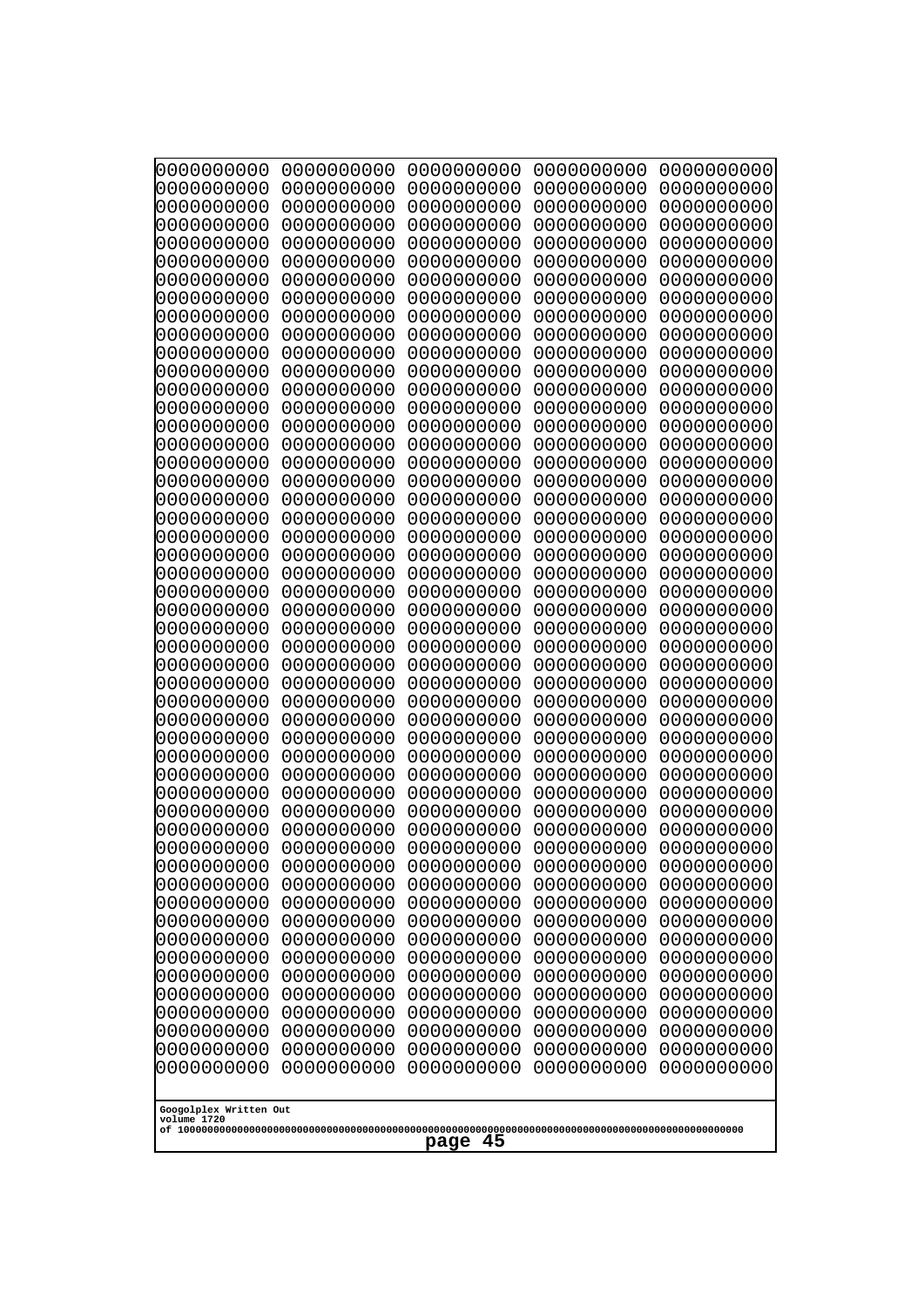| 000000000<br>0000000000  | 0000000000<br>0000000000 | 0000000000<br>0000000000 | 0000000000<br>0000000000 | 0000000000<br>0000000000 |
|--------------------------|--------------------------|--------------------------|--------------------------|--------------------------|
| 0000000000<br>0000000000 | 0000000000<br>0000000000 | 0000000000<br>0000000000 | 0000000000<br>0000000000 | 0000000000<br>0000000000 |
| 0000000000               | 0000000000               | 0000000000               | 0000000000               | 0000000000               |
| 0000000000<br>0000000000 | 0000000000<br>0000000000 | 0000000000<br>0000000000 | 0000000000<br>0000000000 | 0000000000<br>0000000000 |
| 0000000000               | 0000000000               | 0000000000               | 0000000000               | 0000000000               |
| 0000000000<br>0000000000 | 0000000000<br>0000000000 | 0000000000<br>0000000000 | 0000000000<br>0000000000 | 0000000000<br>0000000000 |
| 0000000000               | 0000000000               | 0000000000               | 0000000000               | 0000000000               |
| 0000000000               | 0000000000               | 0000000000               | 0000000000               | 0000000000               |
| 0000000000<br>0000000000 | 0000000000<br>0000000000 | 0000000000<br>0000000000 | 0000000000<br>0000000000 | 0000000000<br>0000000000 |
| 0000000000               | 0000000000               | 0000000000               | 0000000000               | 0000000000               |
| 0000000000<br>0000000000 | 0000000000<br>0000000000 | 0000000000<br>0000000000 | 0000000000<br>0000000000 | 0000000000<br>0000000000 |
| 0000000000               | 0000000000               | 0000000000               | 0000000000               | 0000000000               |
| 0000000000<br>0000000000 | 0000000000<br>0000000000 | 0000000000<br>0000000000 | 0000000000<br>0000000000 | 0000000000<br>0000000000 |
| 0000000000               | 0000000000               | 0000000000               | 0000000000               | 0000000000               |
| 0000000000<br>0000000000 | 0000000000<br>0000000000 | 0000000000<br>0000000000 | 0000000000<br>0000000000 | 0000000000<br>0000000000 |
| 0000000000               | 0000000000               | 0000000000               | 0000000000               | 0000000000               |
| 0000000000<br>0000000000 | 0000000000<br>0000000000 | 0000000000<br>0000000000 | 0000000000<br>0000000000 | 0000000000<br>0000000000 |
| 0000000000               | 0000000000               | 0000000000               | 0000000000               | 0000000000               |
| 0000000000               | 0000000000               | 0000000000               | 0000000000               | 0000000000               |
| 0000000000<br>0000000000 | 0000000000<br>0000000000 | 0000000000<br>0000000000 | 0000000000<br>0000000000 | 0000000000<br>0000000000 |
| 0000000000               | 0000000000               | 0000000000               | 0000000000               | 0000000000               |
| 0000000000<br>0000000000 | 0000000000<br>0000000000 | 0000000000<br>0000000000 | 0000000000<br>0000000000 | 0000000000<br>0000000000 |
| 0000000000               | 0000000000               | 0000000000               | 0000000000               | 0000000000               |
| 0000000000<br>0000000000 | 0000000000<br>0000000000 | 0000000000<br>0000000000 | 0000000000<br>0000000000 | 0000000000<br>0000000000 |
| 0000000000               | 0000000000               | 0000000000               | 0000000000               | 0000000000               |
| 0000000000<br>0000000000 | 0000000000<br>0000000000 | 0000000000<br>0000000000 | 0000000000<br>0000000000 | 0000000000<br>0000000000 |
| 0000000000               | 0000000000               | 0000000000               | 0000000000               | 0000000000               |
| 0000000000               | 0000000000               | 0000000000               | 0000000000<br>0000000000 | 0000000000               |
| 0000000000<br>0000000000 | 0000000000<br>0000000000 | 0000000000<br>0000000000 | 0000000000               | 0000000000<br>0000000000 |
| 0000000000               | 0000000000               | 0000000000               | 0000000000               | 0000000000               |
| 0000000000<br>0000000000 | 0000000000<br>0000000000 | 0000000000<br>0000000000 | 0000000000<br>0000000000 | 0000000000<br>0000000000 |
| 0000000000               | 0000000000               | 0000000000               | 0000000000               | 0000000000               |
| 0000000000<br>0000000000 | 0000000000<br>0000000000 | 0000000000<br>0000000000 | 0000000000<br>0000000000 | 0000000000<br>0000000000 |
| 0000000000               | 0000000000               | 0000000000               | 0000000000               | 0000000000               |
| Googolplex Written Out   |                          |                          |                          |                          |
| volume 1720              |                          |                          |                          |                          |
| 46<br>page               |                          |                          |                          |                          |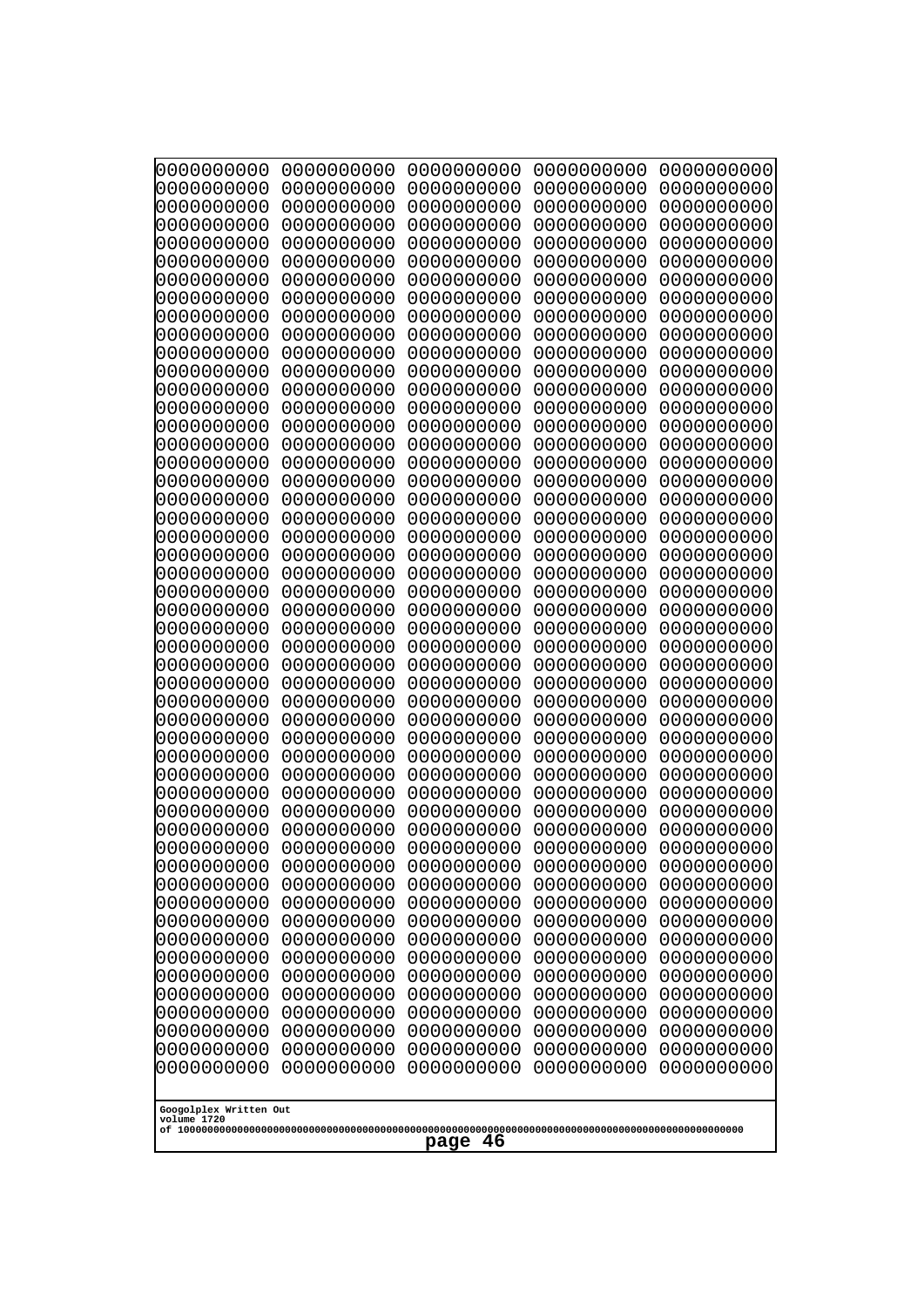| 0000000000                                          | 0000000000 | 0000000000 | 0000000000 | 0000000000 |
|-----------------------------------------------------|------------|------------|------------|------------|
| 0000000000                                          | 0000000000 | 0000000000 | 0000000000 | 0000000000 |
| 0000000000                                          | 0000000000 | 0000000000 | 0000000000 | 0000000000 |
| 0000000000                                          | 0000000000 | 0000000000 | 0000000000 | 0000000000 |
| 0000000000                                          | 0000000000 | 0000000000 | 0000000000 | 0000000000 |
| 0000000000                                          | 0000000000 | 0000000000 | 0000000000 | 0000000000 |
| 0000000000                                          | 0000000000 | 0000000000 | 0000000000 | 0000000000 |
| 0000000000                                          | 0000000000 | 0000000000 | 0000000000 | 0000000000 |
| 0000000000                                          | 0000000000 | 0000000000 | 0000000000 | 0000000000 |
| 0000000000                                          | 0000000000 | 0000000000 | 0000000000 | 0000000000 |
| 0000000000                                          | 0000000000 | 0000000000 | 0000000000 | 0000000000 |
| 0000000000                                          | 0000000000 | 0000000000 | 0000000000 | 0000000000 |
| 0000000000                                          | 0000000000 | 0000000000 | 0000000000 | 0000000000 |
| 0000000000                                          | 0000000000 | 0000000000 | 0000000000 | 0000000000 |
| 0000000000                                          | 0000000000 | 0000000000 | 0000000000 | 0000000000 |
| 0000000000                                          | 0000000000 | 0000000000 | 0000000000 | 0000000000 |
| 0000000000                                          | 0000000000 | 0000000000 | 0000000000 | 0000000000 |
| 0000000000                                          | 0000000000 | 0000000000 | 0000000000 | 0000000000 |
| 0000000000                                          | 0000000000 | 0000000000 | 0000000000 | 0000000000 |
| 0000000000                                          | 0000000000 | 0000000000 | 0000000000 | 0000000000 |
| 0000000000                                          | 0000000000 | 0000000000 | 0000000000 | 0000000000 |
| 0000000000                                          | 0000000000 | 0000000000 | 0000000000 | 0000000000 |
| 0000000000                                          | 0000000000 | 0000000000 | 0000000000 | 0000000000 |
| 0000000000                                          | 0000000000 | 0000000000 | 0000000000 | 0000000000 |
| 0000000000                                          | 0000000000 | 0000000000 | 0000000000 | 0000000000 |
| 0000000000                                          | 0000000000 | 0000000000 | 0000000000 | 0000000000 |
| 0000000000                                          | 0000000000 | 0000000000 | 0000000000 | 0000000000 |
| 0000000000                                          | 0000000000 | 0000000000 | 0000000000 | 0000000000 |
| 0000000000                                          | 0000000000 | 0000000000 | 0000000000 | 0000000000 |
| 0000000000                                          | 0000000000 | 0000000000 | 0000000000 | 0000000000 |
| 0000000000                                          | 0000000000 | 0000000000 | 0000000000 | 0000000000 |
| 0000000000                                          | 0000000000 | 0000000000 | 0000000000 | 0000000000 |
| 0000000000                                          | 0000000000 | 0000000000 | 0000000000 | 0000000000 |
| 0000000000                                          | 0000000000 | 0000000000 | 0000000000 | 0000000000 |
| 0000000000                                          | 0000000000 | 0000000000 | 0000000000 | 0000000000 |
| 0000000000                                          | 0000000000 | 0000000000 | 0000000000 | 0000000000 |
| 0000000000                                          | 0000000000 | 0000000000 | 0000000000 | 0000000000 |
| 0000000000                                          | 0000000000 | 0000000000 | 0000000000 | 0000000000 |
| 0000000000                                          | 0000000000 | 0000000000 | 0000000000 | 0000000000 |
| 0000000000                                          | 0000000000 | 0000000000 | 0000000000 | 0000000000 |
| 0000000000                                          | 0000000000 | 0000000000 | 0000000000 | 0000000000 |
| 0000000000                                          | 0000000000 | 0000000000 | 0000000000 | 0000000000 |
| 0000000000                                          | 0000000000 | 0000000000 | 0000000000 | 0000000000 |
| 0000000000                                          | 0000000000 | 0000000000 | 0000000000 | 0000000000 |
| 0000000000                                          | 0000000000 | 0000000000 | 0000000000 | 0000000000 |
|                                                     |            |            |            |            |
| 0000000000                                          | 0000000000 | 0000000000 | 0000000000 | 0000000000 |
| 0000000000                                          | 0000000000 | 0000000000 | 0000000000 | 0000000000 |
| 0000000000                                          | 0000000000 | 0000000000 | 0000000000 | 0000000000 |
| 0000000000                                          | 0000000000 | 0000000000 | 0000000000 | 0000000000 |
| 0000000000                                          | 0000000000 | 0000000000 | 0000000000 | 0000000000 |
| Googolplex Written Out<br>volume 1720<br>47<br>page |            |            |            |            |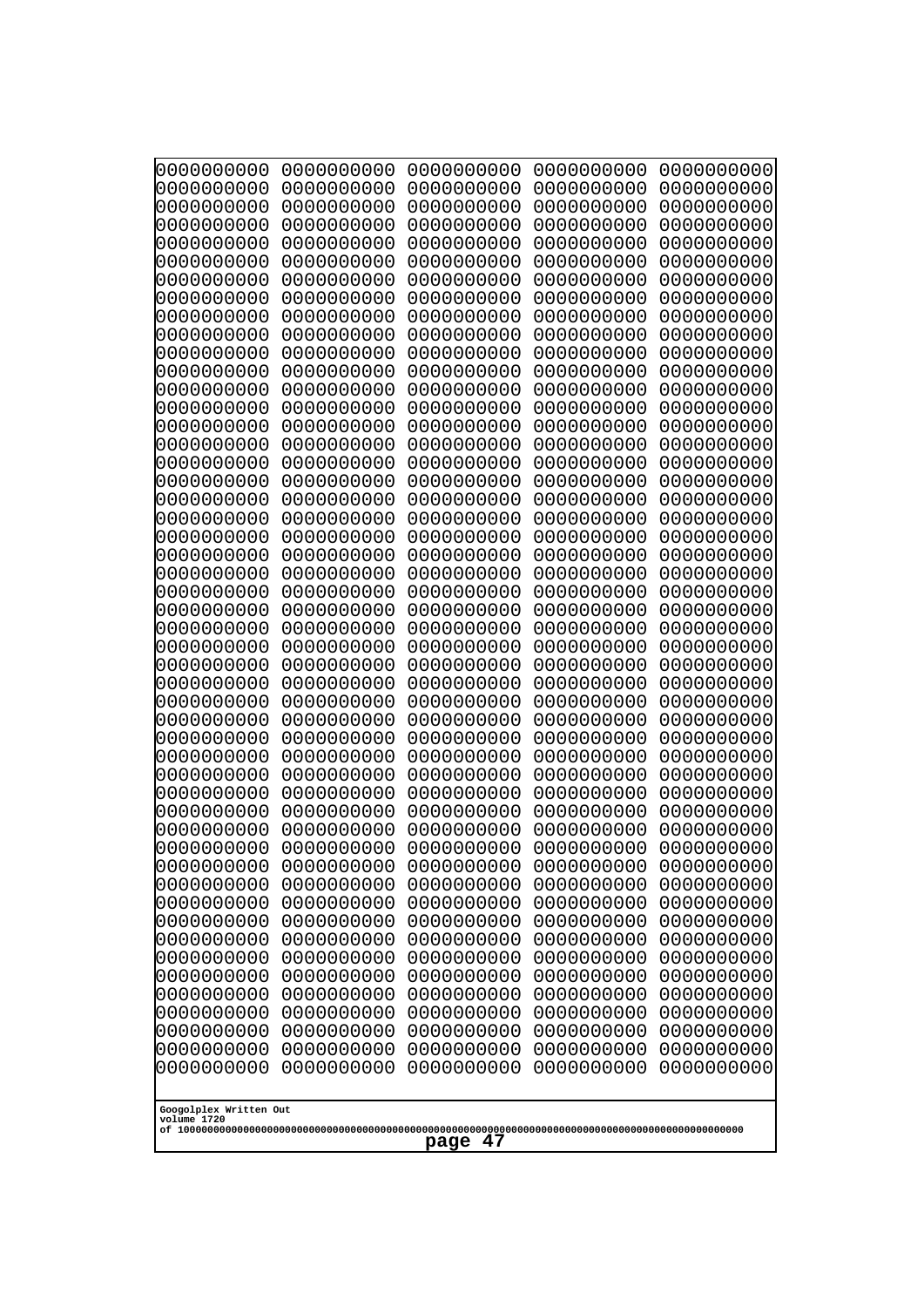| 0000000000                                           | 0000000000 | 0000000000 | 0000000000 | 0000000000 |
|------------------------------------------------------|------------|------------|------------|------------|
| 0000000000                                           | 0000000000 | 0000000000 | 0000000000 | 0000000000 |
| 0000000000                                           | 0000000000 | 0000000000 | 0000000000 | 0000000000 |
| 0000000000                                           | 0000000000 | 0000000000 | 0000000000 | 0000000000 |
| 0000000000                                           | 0000000000 | 0000000000 | 0000000000 | 0000000000 |
| 0000000000                                           | 0000000000 | 0000000000 | 0000000000 | 0000000000 |
| 0000000000                                           | 0000000000 | 0000000000 | 0000000000 | 0000000000 |
| 0000000000                                           | 0000000000 | 0000000000 | 0000000000 | 0000000000 |
| 0000000000                                           | 0000000000 | 0000000000 | 0000000000 | 0000000000 |
| 0000000000                                           | 0000000000 | 0000000000 | 0000000000 | 0000000000 |
| 0000000000                                           | 0000000000 | 0000000000 | 0000000000 | 0000000000 |
| 0000000000                                           | 0000000000 | 0000000000 | 0000000000 | 0000000000 |
| 0000000000                                           | 0000000000 | 0000000000 | 0000000000 | 0000000000 |
| 0000000000                                           | 0000000000 | 0000000000 | 0000000000 | 0000000000 |
| 0000000000                                           | 0000000000 | 0000000000 | 0000000000 | 0000000000 |
| 0000000000                                           | 0000000000 | 0000000000 | 0000000000 | 0000000000 |
| 0000000000                                           | 0000000000 | 0000000000 | 0000000000 | 0000000000 |
| 0000000000                                           | 0000000000 | 0000000000 | 0000000000 | 0000000000 |
| 0000000000                                           | 0000000000 | 0000000000 | 0000000000 | 0000000000 |
| 0000000000                                           | 0000000000 | 0000000000 | 0000000000 | 0000000000 |
| 0000000000                                           | 0000000000 | 0000000000 | 0000000000 | 0000000000 |
| 0000000000                                           | 0000000000 | 0000000000 | 0000000000 | 0000000000 |
| 0000000000                                           | 0000000000 | 0000000000 | 0000000000 | 0000000000 |
| 0000000000                                           | 0000000000 | 0000000000 | 0000000000 | 0000000000 |
| 0000000000                                           | 0000000000 | 0000000000 | 0000000000 | 0000000000 |
| 0000000000                                           | 0000000000 | 0000000000 | 0000000000 | 0000000000 |
| 0000000000                                           | 0000000000 | 0000000000 | 0000000000 | 0000000000 |
| 0000000000                                           | 0000000000 | 0000000000 | 0000000000 | 0000000000 |
| 0000000000                                           | 0000000000 | 0000000000 | 0000000000 | 0000000000 |
| 0000000000                                           | 0000000000 | 0000000000 | 0000000000 | 0000000000 |
| 0000000000                                           | 0000000000 | 0000000000 | 0000000000 | 0000000000 |
| 0000000000                                           | 0000000000 | 0000000000 | 0000000000 | 0000000000 |
| 0000000000                                           | 0000000000 | 0000000000 | 0000000000 | 0000000000 |
| 0000000000                                           | 0000000000 | 0000000000 | 0000000000 | 0000000000 |
| 0000000000                                           | 0000000000 | 0000000000 | 0000000000 | 0000000000 |
| 0000000000                                           | 0000000000 | 0000000000 | 0000000000 | 0000000000 |
| 0000000000                                           | 0000000000 | 0000000000 | 0000000000 | 0000000000 |
| 0000000000                                           | 0000000000 | 0000000000 | 0000000000 | 0000000000 |
| 0000000000                                           | 0000000000 | 0000000000 | 0000000000 | 0000000000 |
| 0000000000                                           | 0000000000 | 0000000000 | 0000000000 | 0000000000 |
| 0000000000                                           | 0000000000 | 0000000000 | 0000000000 | 0000000000 |
| 0000000000                                           | 0000000000 | 0000000000 | 0000000000 | 0000000000 |
| 0000000000                                           | 0000000000 | 0000000000 | 0000000000 | 0000000000 |
| 0000000000                                           | 0000000000 | 0000000000 | 0000000000 | 0000000000 |
| 0000000000                                           | 0000000000 | 0000000000 | 0000000000 | 0000000000 |
| 0000000000                                           | 0000000000 | 0000000000 | 0000000000 | 0000000000 |
| 0000000000                                           | 0000000000 | 0000000000 | 0000000000 | 0000000000 |
| 0000000000                                           | 0000000000 | 0000000000 | 0000000000 | 0000000000 |
| 0000000000                                           | 0000000000 | 0000000000 | 0000000000 | 0000000000 |
| 0000000000                                           | 0000000000 | 0000000000 | 0000000000 | 0000000000 |
| Googolplex Written Out<br>volume 1720<br>-48<br>page |            |            |            |            |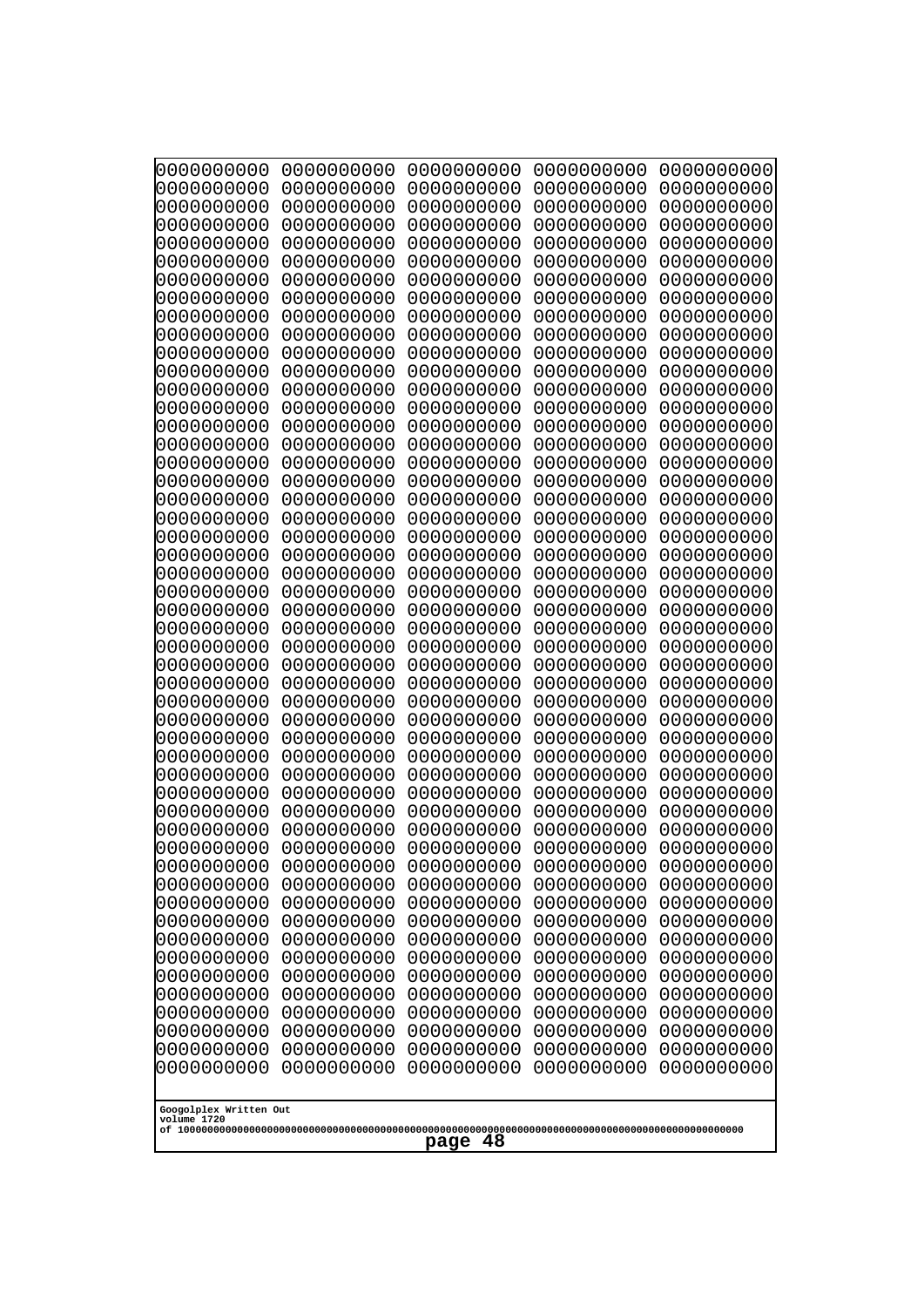| 0000000000<br>0000000000<br>0000000000<br>0000000000<br>0000000000<br>0000000000<br>0000000000<br>0000000000<br>0000000000<br>0000000000<br>0000000000<br>0000000000<br>0000000000<br>0000000000<br>0000000000<br>0000000000<br>0000000000<br>0000000000<br>0000000000<br>0000000000<br>0000000000<br>0000000000<br>0000000000<br>0000000000<br>0000000000<br>0000000000<br>0000000000<br>0000000000<br>0000000000<br>0000000000<br>0000000000<br>0000000000<br>0000000000<br>0000000000<br>0000000000<br>0000000000<br>0000000000<br>10000000000<br>0000000000<br>0000000000<br>0000000000<br>0000000000<br>0000000000<br>0000000000<br>0000000000<br>0000000000<br>0000000000<br>0000000000<br>0000000000<br>0000000000 | 0000000000<br>0000000000<br>0000000000<br>0000000000<br>0000000000<br>0000000000<br>0000000000<br>0000000000<br>0000000000<br>0000000000<br>0000000000<br>0000000000<br>0000000000<br>0000000000<br>0000000000<br>0000000000<br>0000000000<br>0000000000<br>0000000000<br>0000000000<br>0000000000<br>0000000000<br>0000000000<br>0000000000<br>0000000000<br>0000000000<br>0000000000<br>0000000000<br>0000000000<br>0000000000<br>0000000000<br>0000000000<br>0000000000<br>0000000000<br>0000000000<br>0000000000<br>0000000000<br>0000000000<br>0000000000<br>0000000000<br>0000000000<br>0000000000<br>0000000000<br>0000000000<br>0000000000<br>0000000000<br>0000000000<br>0000000000<br>0000000000<br>0000000000 | 0000000000<br>0000000000<br>0000000000<br>0000000000<br>0000000000<br>0000000000<br>0000000000<br>0000000000<br>0000000000<br>0000000000<br>0000000000<br>0000000000<br>0000000000<br>0000000000<br>0000000000<br>0000000000<br>0000000000<br>0000000000<br>0000000000<br>0000000000<br>0000000000<br>0000000000<br>0000000000<br>0000000000<br>0000000000<br>0000000000<br>0000000000<br>0000000000<br>0000000000<br>0000000000<br>0000000000<br>0000000000<br>0000000000<br>0000000000<br>0000000000<br>0000000000<br>0000000000<br>0000000000<br>0000000000<br>0000000000<br>0000000000<br>0000000000<br>0000000000<br>0000000000<br>0000000000<br>0000000000<br>0000000000<br>0000000000<br>0000000000<br>0000000000 | 0000000000<br>0000000000<br>0000000000<br>0000000000<br>0000000000<br>0000000000<br>0000000000<br>0000000000<br>0000000000<br>0000000000<br>0000000000<br>0000000000<br>0000000000<br>0000000000<br>0000000000<br>0000000000<br>0000000000<br>0000000000<br>0000000000<br>0000000000<br>0000000000<br>0000000000<br>0000000000<br>0000000000<br>0000000000<br>0000000000<br>0000000000<br>0000000000<br>0000000000<br>0000000000<br>0000000000<br>0000000000<br>0000000000<br>0000000000<br>0000000000<br>0000000000<br>0000000000<br>0000000000<br>0000000000<br>0000000000<br>0000000000<br>0000000000<br>0000000000<br>0000000000<br>0000000000<br>0000000000<br>0000000000<br>0000000000<br>0000000000<br>0000000000 | 0000000000<br>0000000000<br>0000000000<br>0000000000<br>0000000000<br>0000000000<br>0000000000<br>0000000000<br>0000000000<br>0000000000<br>0000000000<br>0000000000<br>0000000000<br>0000000000<br>0000000000<br>0000000000<br>0000000000<br>0000000000<br>0000000000<br>0000000000<br>0000000000<br>0000000000<br>0000000000<br>0000000000<br>0000000000<br>0000000000<br>0000000000<br>0000000000<br>0000000000<br>0000000000<br>0000000000<br>0000000000<br>0000000000<br>0000000000<br>0000000000<br>0000000000<br>0000000000<br>0000000000<br>0000000000<br>0000000000<br>0000000000<br>0000000000<br>0000000000<br>0000000000<br>0000000000<br>0000000000<br>0000000000<br>0000000000<br>0000000000<br>0000000000 |
|---------------------------------------------------------------------------------------------------------------------------------------------------------------------------------------------------------------------------------------------------------------------------------------------------------------------------------------------------------------------------------------------------------------------------------------------------------------------------------------------------------------------------------------------------------------------------------------------------------------------------------------------------------------------------------------------------------------------------|--------------------------------------------------------------------------------------------------------------------------------------------------------------------------------------------------------------------------------------------------------------------------------------------------------------------------------------------------------------------------------------------------------------------------------------------------------------------------------------------------------------------------------------------------------------------------------------------------------------------------------------------------------------------------------------------------------------------------|--------------------------------------------------------------------------------------------------------------------------------------------------------------------------------------------------------------------------------------------------------------------------------------------------------------------------------------------------------------------------------------------------------------------------------------------------------------------------------------------------------------------------------------------------------------------------------------------------------------------------------------------------------------------------------------------------------------------------|--------------------------------------------------------------------------------------------------------------------------------------------------------------------------------------------------------------------------------------------------------------------------------------------------------------------------------------------------------------------------------------------------------------------------------------------------------------------------------------------------------------------------------------------------------------------------------------------------------------------------------------------------------------------------------------------------------------------------|--------------------------------------------------------------------------------------------------------------------------------------------------------------------------------------------------------------------------------------------------------------------------------------------------------------------------------------------------------------------------------------------------------------------------------------------------------------------------------------------------------------------------------------------------------------------------------------------------------------------------------------------------------------------------------------------------------------------------|
| Googolplex Written Out<br>volume 1720                                                                                                                                                                                                                                                                                                                                                                                                                                                                                                                                                                                                                                                                                     |                                                                                                                                                                                                                                                                                                                                                                                                                                                                                                                                                                                                                                                                                                                          |                                                                                                                                                                                                                                                                                                                                                                                                                                                                                                                                                                                                                                                                                                                          |                                                                                                                                                                                                                                                                                                                                                                                                                                                                                                                                                                                                                                                                                                                          |                                                                                                                                                                                                                                                                                                                                                                                                                                                                                                                                                                                                                                                                                                                          |
| 49<br>page                                                                                                                                                                                                                                                                                                                                                                                                                                                                                                                                                                                                                                                                                                                |                                                                                                                                                                                                                                                                                                                                                                                                                                                                                                                                                                                                                                                                                                                          |                                                                                                                                                                                                                                                                                                                                                                                                                                                                                                                                                                                                                                                                                                                          |                                                                                                                                                                                                                                                                                                                                                                                                                                                                                                                                                                                                                                                                                                                          |                                                                                                                                                                                                                                                                                                                                                                                                                                                                                                                                                                                                                                                                                                                          |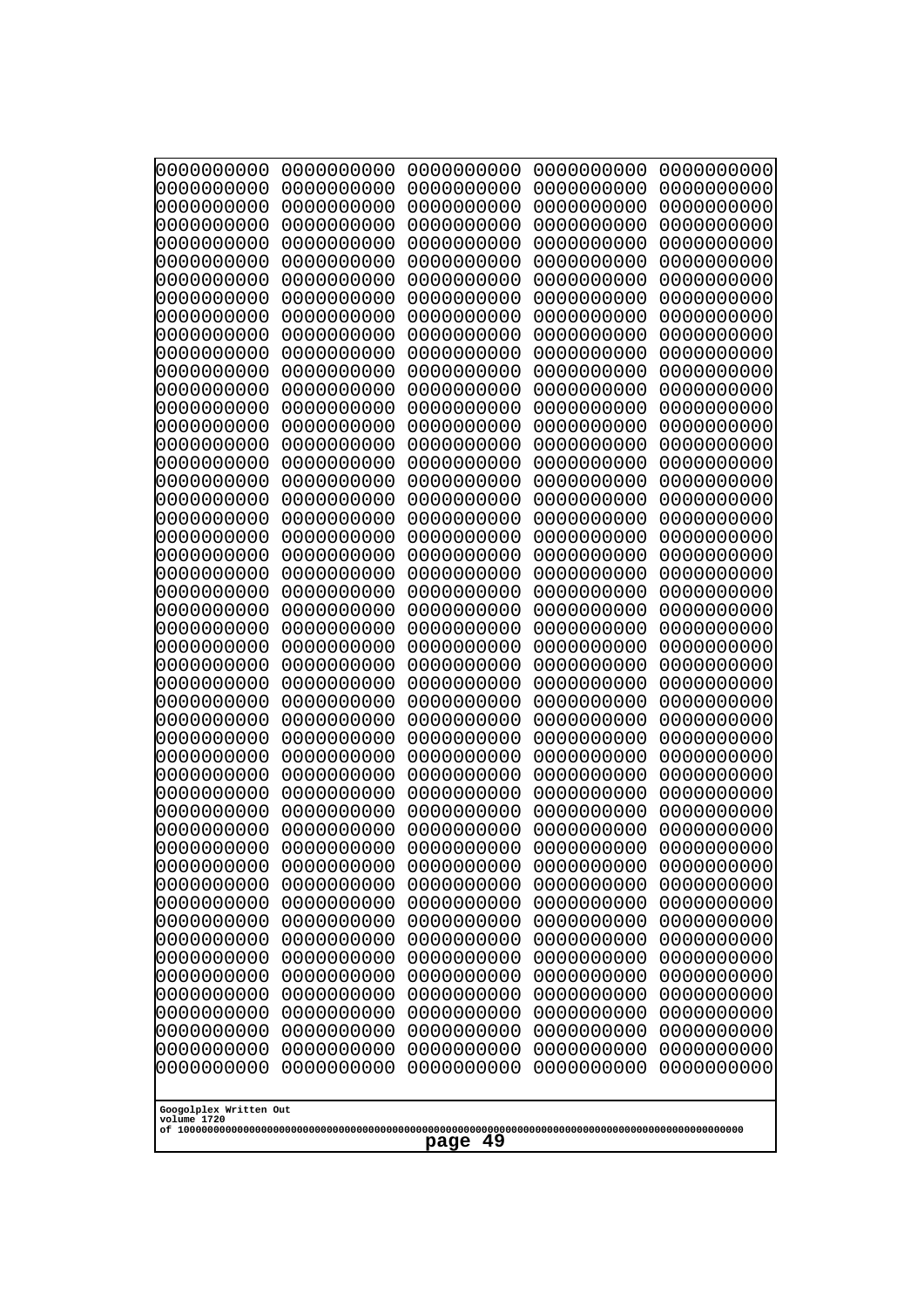| 000000000<br>0000000000  | 0000000000<br>0000000000 | 0000000000<br>0000000000 | 0000000000<br>0000000000 | 0000000000<br>0000000000 |
|--------------------------|--------------------------|--------------------------|--------------------------|--------------------------|
| 0000000000               | 0000000000               | 0000000000               | 0000000000               | 0000000000               |
| 0000000000<br>0000000000 | 0000000000<br>0000000000 | 0000000000<br>0000000000 | 0000000000<br>0000000000 | 0000000000<br>0000000000 |
| 0000000000               | 0000000000               | 0000000000               | 0000000000               | 0000000000               |
| 0000000000               | 0000000000               | 0000000000               | 0000000000               | 0000000000               |
| 0000000000<br>0000000000 | 0000000000<br>0000000000 | 0000000000<br>0000000000 | 0000000000<br>0000000000 | 0000000000<br>0000000000 |
| 0000000000               | 0000000000               | 0000000000               | 0000000000               | 0000000000               |
| 0000000000               | 0000000000               | 0000000000               | 0000000000               | 0000000000               |
| 0000000000<br>0000000000 | 0000000000<br>0000000000 | 0000000000<br>0000000000 | 0000000000<br>0000000000 | 0000000000<br>0000000000 |
| 0000000000               | 0000000000               | 0000000000               | 0000000000               | 0000000000               |
| 0000000000<br>0000000000 | 0000000000<br>0000000000 | 0000000000<br>0000000000 | 0000000000<br>0000000000 | 0000000000<br>0000000000 |
| 0000000000               | 0000000000               | 0000000000               | 0000000000               | 0000000000               |
| 0000000000               | 0000000000               | 0000000000               | 0000000000               | 0000000000               |
| 0000000000<br>0000000000 | 0000000000<br>0000000000 | 0000000000<br>0000000000 | 0000000000<br>0000000000 | 0000000000<br>0000000000 |
| 0000000000               | 0000000000               | 0000000000               | 0000000000               | 0000000000               |
| 0000000000<br>0000000000 | 0000000000<br>0000000000 | 0000000000<br>0000000000 | 0000000000<br>0000000000 | 0000000000<br>0000000000 |
| 0000000000               | 0000000000               | 0000000000               | 0000000000               | 0000000000               |
| 0000000000               | 0000000000               | 0000000000               | 0000000000               | 0000000000               |
| 0000000000<br>0000000000 | 0000000000<br>0000000000 | 0000000000<br>0000000000 | 0000000000<br>0000000000 | 0000000000<br>0000000000 |
| 0000000000               | 0000000000               | 0000000000               | 0000000000               | 0000000000               |
| 0000000000<br>0000000000 | 0000000000<br>0000000000 | 0000000000<br>0000000000 | 0000000000<br>0000000000 | 0000000000<br>0000000000 |
| 0000000000               | 0000000000               | 0000000000               | 0000000000               | 0000000000               |
| 0000000000               | 0000000000               | 0000000000               | 0000000000               | 0000000000               |
| 0000000000<br>0000000000 | 0000000000<br>0000000000 | 0000000000<br>0000000000 | 0000000000<br>0000000000 | 0000000000<br>0000000000 |
| 0000000000               | 0000000000               | 0000000000               | 0000000000               | 0000000000               |
| 0000000000<br>0000000000 | 0000000000<br>0000000000 | 0000000000<br>0000000000 | 0000000000<br>0000000000 | 0000000000<br>0000000000 |
| 0000000000               | 0000000000               | 0000000000               | 0000000000               | 0000000000               |
| 0000000000               | 0000000000               | 0000000000               | 0000000000               | 0000000000               |
| 0000000000<br>0000000000 | 0000000000<br>0000000000 | 0000000000<br>0000000000 | 0000000000<br>0000000000 | 0000000000<br>0000000000 |
| 0000000000               | 0000000000               | 0000000000               | 0000000000               | 0000000000               |
| 0000000000<br>0000000000 | 0000000000<br>0000000000 | 0000000000<br>0000000000 | 0000000000<br>0000000000 | 0000000000<br>0000000000 |
| 0000000000               | 0000000000               | 0000000000               | 0000000000               | 0000000000               |
| 0000000000<br>0000000000 | 0000000000<br>0000000000 | 0000000000<br>0000000000 | 0000000000<br>0000000000 | 0000000000<br>0000000000 |
| 0000000000               | 0000000000               | 0000000000               | 0000000000               | 0000000000               |
| 0000000000               | 0000000000               | 0000000000               | 0000000000               | 0000000000               |
| 0000000000               | 0000000000               | 0000000000               | 0000000000               | 0000000000               |
| Googolplex Written Out   |                          |                          |                          |                          |
| volume 1720              |                          | page<br>-50              |                          |                          |
|                          |                          |                          |                          |                          |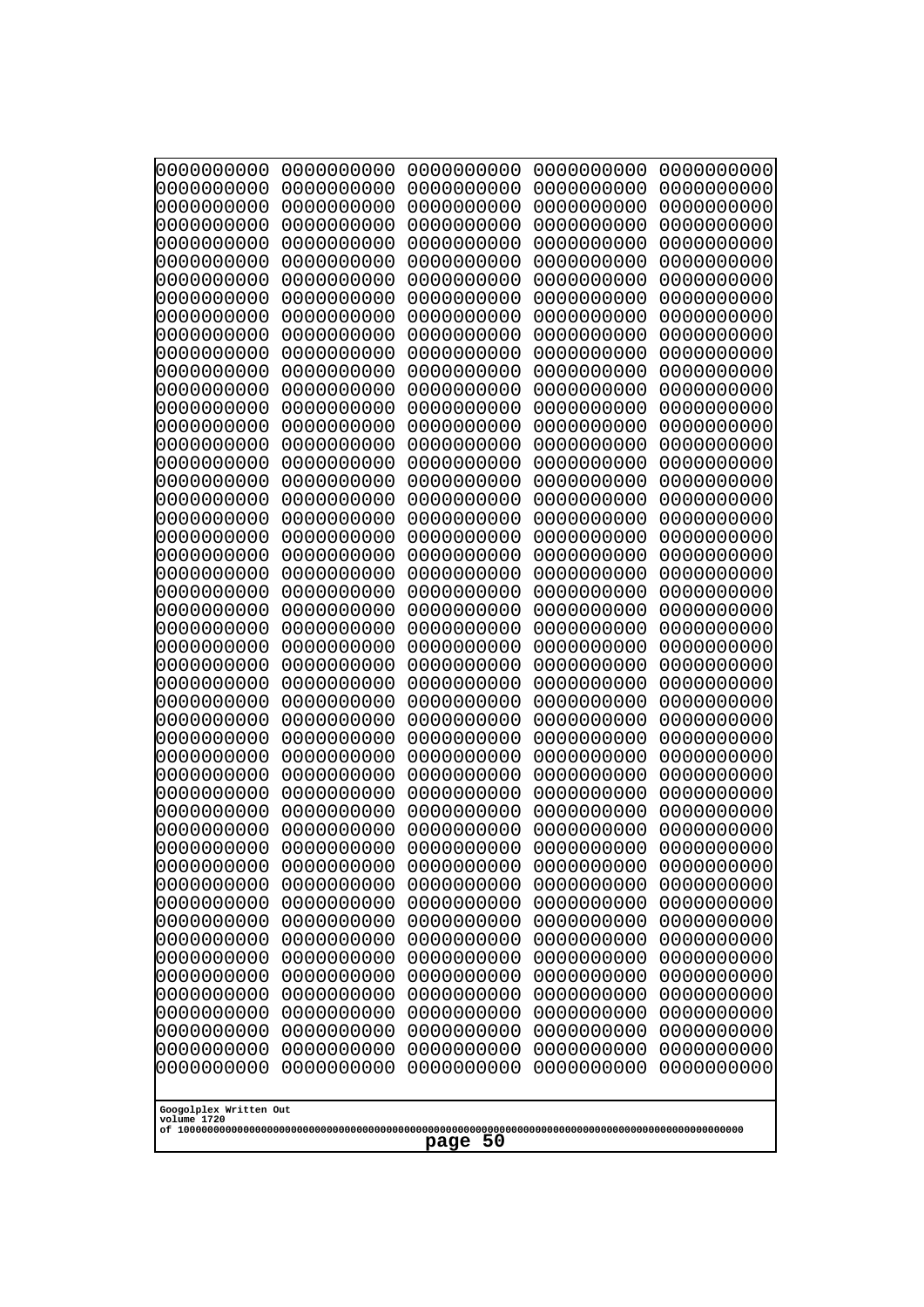| 000000000<br>0000000000  | 0000000000<br>0000000000 | 0000000000<br>0000000000 | 0000000000<br>0000000000 | 0000000000<br>0000000000 |
|--------------------------|--------------------------|--------------------------|--------------------------|--------------------------|
| 0000000000<br>0000000000 | 0000000000<br>0000000000 | 0000000000<br>0000000000 | 0000000000<br>0000000000 | 0000000000<br>0000000000 |
| 0000000000               | 0000000000               | 0000000000               | 0000000000               | 0000000000               |
| 0000000000<br>0000000000 | 0000000000<br>0000000000 | 0000000000<br>0000000000 | 0000000000<br>0000000000 | 0000000000<br>0000000000 |
| 0000000000               | 0000000000               | 0000000000               | 0000000000               | 0000000000               |
| 0000000000<br>0000000000 | 0000000000<br>0000000000 | 0000000000<br>0000000000 | 0000000000<br>0000000000 | 0000000000<br>0000000000 |
| 0000000000               | 0000000000               | 0000000000               | 0000000000               | 0000000000               |
| 0000000000<br>0000000000 | 0000000000<br>0000000000 | 0000000000<br>0000000000 | 0000000000<br>0000000000 | 0000000000<br>0000000000 |
| 0000000000               | 0000000000               | 0000000000               | 0000000000               | 0000000000               |
| 0000000000<br>0000000000 | 0000000000<br>0000000000 | 0000000000<br>0000000000 | 0000000000<br>0000000000 | 0000000000<br>0000000000 |
| 0000000000               | 0000000000               | 0000000000               | 0000000000               | 0000000000               |
| 0000000000<br>0000000000 | 0000000000<br>0000000000 | 0000000000<br>0000000000 | 0000000000<br>0000000000 | 0000000000<br>0000000000 |
| 0000000000               | 0000000000               | 0000000000               | 0000000000               | 0000000000               |
| 0000000000<br>0000000000 | 0000000000<br>0000000000 | 0000000000<br>0000000000 | 0000000000<br>0000000000 | 0000000000<br>0000000000 |
| 0000000000               | 0000000000               | 0000000000               | 0000000000               | 0000000000               |
| 0000000000<br>0000000000 | 0000000000<br>0000000000 | 0000000000<br>0000000000 | 0000000000<br>0000000000 | 0000000000<br>0000000000 |
| 0000000000               | 0000000000               | 0000000000               | 0000000000               | 0000000000               |
| 0000000000<br>0000000000 | 0000000000<br>0000000000 | 0000000000<br>0000000000 | 0000000000<br>0000000000 | 0000000000<br>0000000000 |
| 0000000000               | 0000000000               | 0000000000               | 0000000000               | 0000000000               |
| 0000000000<br>0000000000 | 0000000000<br>0000000000 | 0000000000<br>0000000000 | 0000000000<br>0000000000 | 0000000000<br>0000000000 |
| 0000000000               | 0000000000               | 0000000000               | 0000000000               | 0000000000               |
| 0000000000<br>0000000000 | 0000000000<br>0000000000 | 0000000000<br>0000000000 | 0000000000<br>0000000000 | 0000000000<br>0000000000 |
| 0000000000               | 0000000000               | 0000000000               | 0000000000               | 0000000000               |
| 0000000000<br>0000000000 | 0000000000<br>0000000000 | 0000000000<br>0000000000 | 0000000000<br>0000000000 | 0000000000<br>0000000000 |
| 0000000000               | 0000000000               | 0000000000               | 0000000000               | 0000000000               |
| 0000000000<br>0000000000 | 0000000000<br>0000000000 | 0000000000<br>0000000000 | 0000000000<br>0000000000 | 0000000000<br>0000000000 |
| 0000000000               | 0000000000               | 0000000000               | 0000000000               | 0000000000               |
| 0000000000<br>0000000000 | 0000000000<br>0000000000 | 0000000000<br>0000000000 | 0000000000<br>0000000000 | 0000000000<br>0000000000 |
| 0000000000               | 0000000000               | 0000000000               | 0000000000               | 0000000000               |
| 0000000000<br>0000000000 | 0000000000<br>0000000000 | 0000000000<br>0000000000 | 0000000000<br>0000000000 | 0000000000<br>0000000000 |
| 0000000000               | 0000000000               | 0000000000               | 0000000000               | 0000000000               |
| 0000000000<br>0000000000 | 0000000000<br>0000000000 | 0000000000<br>0000000000 | 0000000000<br>0000000000 | 0000000000<br>0000000000 |
| 0000000000               | 0000000000               | 0000000000               | 0000000000               | 0000000000               |
| Googolplex Written Out   |                          |                          |                          |                          |
| volume 1720              |                          | page 51                  |                          |                          |
|                          |                          |                          |                          |                          |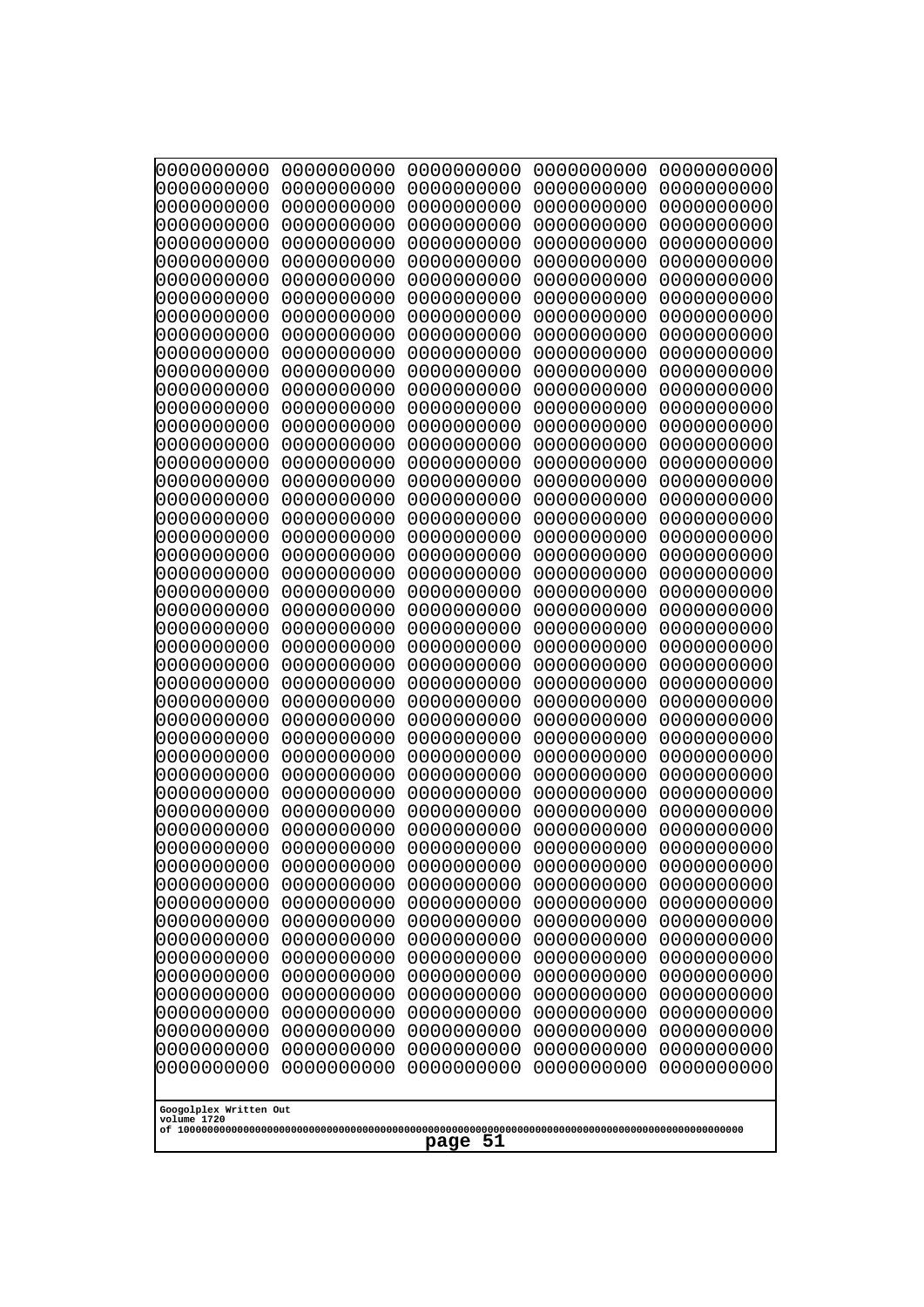| 0000000000<br>0000000000<br>0000000000<br>0000000000<br>0000000000<br>0000000000<br>0000000000<br>0000000000<br>0000000000<br>0000000000<br>0000000000<br>0000000000<br>0000000000<br>0000000000<br>0000000000<br>0000000000<br>0000000000<br>0000000000<br>0000000000<br>0000000000<br>0000000000<br>0000000000<br>0000000000<br>0000000000<br>0000000000<br>0000000000<br>0000000000<br>0000000000<br>0000000000<br>0000000000<br>0000000000<br>0000000000<br>0000000000<br>0000000000<br>0000000000<br>0000000000<br>0000000000<br>10000000000<br>0000000000<br>0000000000<br>0000000000<br>0000000000<br>0000000000<br>0000000000<br>0000000000<br>0000000000<br>0000000000<br>0000000000<br>0000000000<br>0000000000 | 0000000000<br>0000000000<br>0000000000<br>0000000000<br>0000000000<br>0000000000<br>0000000000<br>0000000000<br>0000000000<br>0000000000<br>0000000000<br>0000000000<br>0000000000<br>0000000000<br>0000000000<br>0000000000<br>0000000000<br>0000000000<br>0000000000<br>0000000000<br>0000000000<br>0000000000<br>0000000000<br>0000000000<br>0000000000<br>0000000000<br>0000000000<br>0000000000<br>0000000000<br>0000000000<br>0000000000<br>0000000000<br>0000000000<br>0000000000<br>0000000000<br>0000000000<br>0000000000<br>0000000000<br>0000000000<br>0000000000<br>0000000000<br>0000000000<br>0000000000<br>0000000000<br>0000000000<br>0000000000<br>0000000000<br>0000000000<br>0000000000<br>0000000000 | 0000000000<br>0000000000<br>0000000000<br>0000000000<br>0000000000<br>0000000000<br>0000000000<br>0000000000<br>0000000000<br>0000000000<br>0000000000<br>0000000000<br>0000000000<br>0000000000<br>0000000000<br>0000000000<br>0000000000<br>0000000000<br>0000000000<br>0000000000<br>0000000000<br>0000000000<br>0000000000<br>0000000000<br>0000000000<br>0000000000<br>0000000000<br>0000000000<br>0000000000<br>0000000000<br>0000000000<br>0000000000<br>0000000000<br>0000000000<br>0000000000<br>0000000000<br>0000000000<br>0000000000<br>0000000000<br>0000000000<br>0000000000<br>0000000000<br>0000000000<br>0000000000<br>0000000000<br>0000000000<br>0000000000<br>0000000000<br>0000000000<br>0000000000 | 0000000000<br>0000000000<br>0000000000<br>0000000000<br>0000000000<br>0000000000<br>0000000000<br>0000000000<br>0000000000<br>0000000000<br>0000000000<br>0000000000<br>0000000000<br>0000000000<br>0000000000<br>0000000000<br>0000000000<br>0000000000<br>0000000000<br>0000000000<br>0000000000<br>0000000000<br>0000000000<br>0000000000<br>0000000000<br>0000000000<br>0000000000<br>0000000000<br>0000000000<br>0000000000<br>0000000000<br>0000000000<br>0000000000<br>0000000000<br>0000000000<br>0000000000<br>0000000000<br>0000000000<br>0000000000<br>0000000000<br>0000000000<br>0000000000<br>0000000000<br>0000000000<br>0000000000<br>0000000000<br>0000000000<br>0000000000<br>0000000000<br>0000000000 | 0000000000<br>0000000000<br>0000000000<br>0000000000<br>0000000000<br>0000000000<br>0000000000<br>0000000000<br>0000000000<br>0000000000<br>0000000000<br>0000000000<br>0000000000<br>0000000000<br>0000000000<br>0000000000<br>0000000000<br>0000000000<br>0000000000<br>0000000000<br>0000000000<br>0000000000<br>0000000000<br>0000000000<br>0000000000<br>0000000000<br>0000000000<br>0000000000<br>0000000000<br>0000000000<br>0000000000<br>0000000000<br>0000000000<br>0000000000<br>0000000000<br>0000000000<br>0000000000<br>0000000000<br>0000000000<br>0000000000<br>0000000000<br>0000000000<br>0000000000<br>0000000000<br>0000000000<br>0000000000<br>0000000000<br>0000000000<br>0000000000<br>0000000000 |
|---------------------------------------------------------------------------------------------------------------------------------------------------------------------------------------------------------------------------------------------------------------------------------------------------------------------------------------------------------------------------------------------------------------------------------------------------------------------------------------------------------------------------------------------------------------------------------------------------------------------------------------------------------------------------------------------------------------------------|--------------------------------------------------------------------------------------------------------------------------------------------------------------------------------------------------------------------------------------------------------------------------------------------------------------------------------------------------------------------------------------------------------------------------------------------------------------------------------------------------------------------------------------------------------------------------------------------------------------------------------------------------------------------------------------------------------------------------|--------------------------------------------------------------------------------------------------------------------------------------------------------------------------------------------------------------------------------------------------------------------------------------------------------------------------------------------------------------------------------------------------------------------------------------------------------------------------------------------------------------------------------------------------------------------------------------------------------------------------------------------------------------------------------------------------------------------------|--------------------------------------------------------------------------------------------------------------------------------------------------------------------------------------------------------------------------------------------------------------------------------------------------------------------------------------------------------------------------------------------------------------------------------------------------------------------------------------------------------------------------------------------------------------------------------------------------------------------------------------------------------------------------------------------------------------------------|--------------------------------------------------------------------------------------------------------------------------------------------------------------------------------------------------------------------------------------------------------------------------------------------------------------------------------------------------------------------------------------------------------------------------------------------------------------------------------------------------------------------------------------------------------------------------------------------------------------------------------------------------------------------------------------------------------------------------|
| Googolplex Written Out<br>volume 1720                                                                                                                                                                                                                                                                                                                                                                                                                                                                                                                                                                                                                                                                                     |                                                                                                                                                                                                                                                                                                                                                                                                                                                                                                                                                                                                                                                                                                                          |                                                                                                                                                                                                                                                                                                                                                                                                                                                                                                                                                                                                                                                                                                                          |                                                                                                                                                                                                                                                                                                                                                                                                                                                                                                                                                                                                                                                                                                                          |                                                                                                                                                                                                                                                                                                                                                                                                                                                                                                                                                                                                                                                                                                                          |
| 52<br>page                                                                                                                                                                                                                                                                                                                                                                                                                                                                                                                                                                                                                                                                                                                |                                                                                                                                                                                                                                                                                                                                                                                                                                                                                                                                                                                                                                                                                                                          |                                                                                                                                                                                                                                                                                                                                                                                                                                                                                                                                                                                                                                                                                                                          |                                                                                                                                                                                                                                                                                                                                                                                                                                                                                                                                                                                                                                                                                                                          |                                                                                                                                                                                                                                                                                                                                                                                                                                                                                                                                                                                                                                                                                                                          |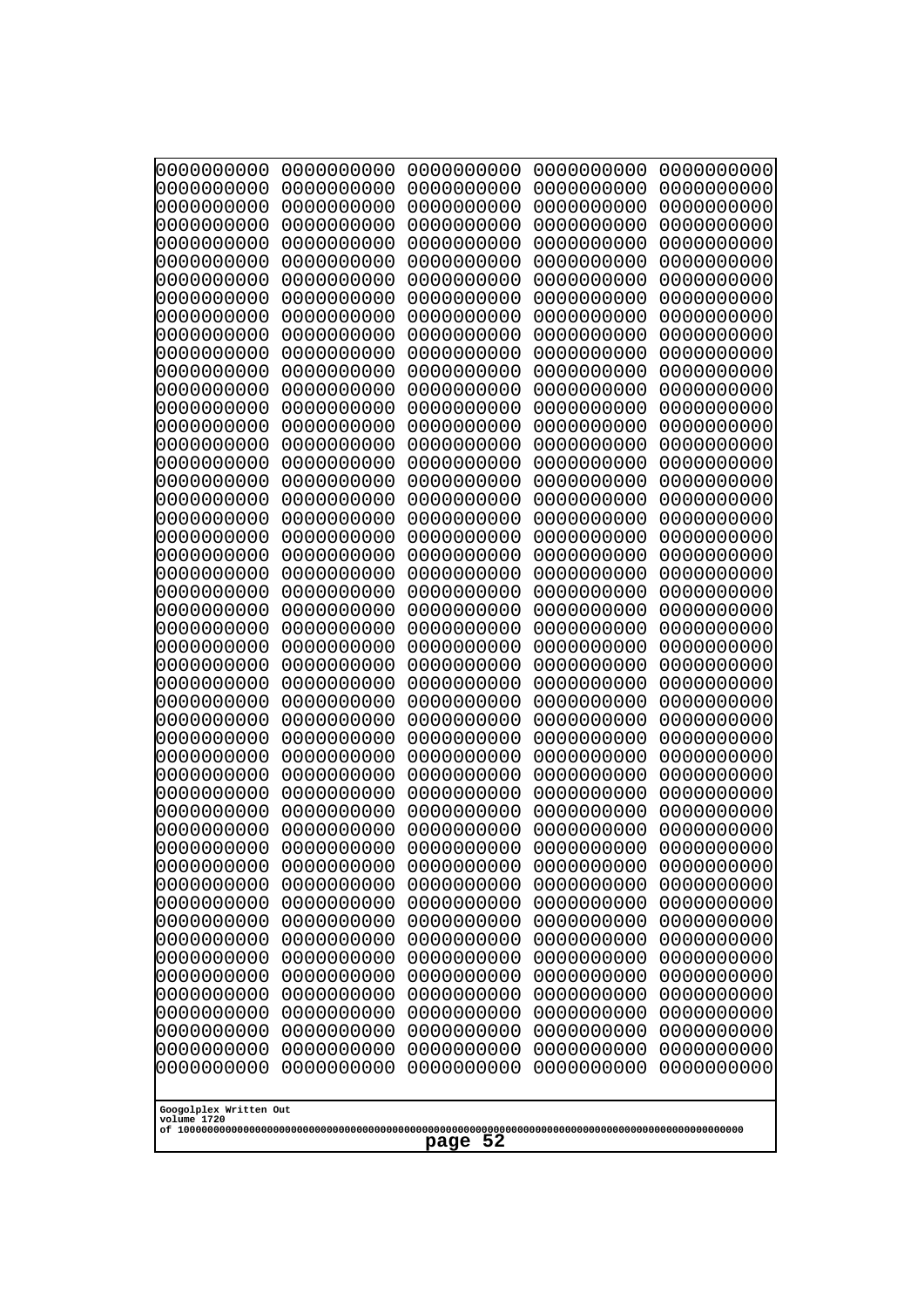| 0000000000<br>0000000000<br>0000000000<br>0000000000<br>0000000000<br>0000000000<br>0000000000<br>0000000000<br>0000000000<br>0000000000<br>0000000000<br>0000000000<br>0000000000<br>0000000000<br>0000000000<br>0000000000<br>0000000000<br>0000000000<br>0000000000<br>0000000000<br>0000000000<br>0000000000<br>0000000000<br>0000000000<br>0000000000<br>0000000000<br>0000000000<br>0000000000<br>0000000000<br>0000000000<br>0000000000<br>0000000000<br>0000000000<br>0000000000<br>0000000000<br>0000000000<br>0000000000<br>10000000000<br>0000000000<br>0000000000<br>0000000000<br>0000000000<br>0000000000<br>0000000000<br>0000000000<br>0000000000<br>0000000000<br>0000000000<br>0000000000<br>0000000000 | 0000000000<br>0000000000<br>0000000000<br>0000000000<br>0000000000<br>0000000000<br>0000000000<br>0000000000<br>0000000000<br>0000000000<br>0000000000<br>0000000000<br>0000000000<br>0000000000<br>0000000000<br>0000000000<br>0000000000<br>0000000000<br>0000000000<br>0000000000<br>0000000000<br>0000000000<br>0000000000<br>0000000000<br>0000000000<br>0000000000<br>0000000000<br>0000000000<br>0000000000<br>0000000000<br>0000000000<br>0000000000<br>0000000000<br>0000000000<br>0000000000<br>0000000000<br>0000000000<br>0000000000<br>0000000000<br>0000000000<br>0000000000<br>0000000000<br>0000000000<br>0000000000<br>0000000000<br>0000000000<br>0000000000<br>0000000000<br>0000000000<br>0000000000 | 0000000000<br>0000000000<br>0000000000<br>0000000000<br>0000000000<br>0000000000<br>0000000000<br>0000000000<br>0000000000<br>0000000000<br>0000000000<br>0000000000<br>0000000000<br>0000000000<br>0000000000<br>0000000000<br>0000000000<br>0000000000<br>0000000000<br>0000000000<br>0000000000<br>0000000000<br>0000000000<br>0000000000<br>0000000000<br>0000000000<br>0000000000<br>0000000000<br>0000000000<br>0000000000<br>0000000000<br>0000000000<br>0000000000<br>0000000000<br>0000000000<br>0000000000<br>0000000000<br>0000000000<br>0000000000<br>0000000000<br>0000000000<br>0000000000<br>0000000000<br>0000000000<br>0000000000<br>0000000000<br>0000000000<br>0000000000<br>0000000000<br>0000000000 | 0000000000<br>0000000000<br>0000000000<br>0000000000<br>0000000000<br>0000000000<br>0000000000<br>0000000000<br>0000000000<br>0000000000<br>0000000000<br>0000000000<br>0000000000<br>0000000000<br>0000000000<br>0000000000<br>0000000000<br>0000000000<br>0000000000<br>0000000000<br>0000000000<br>0000000000<br>0000000000<br>0000000000<br>0000000000<br>0000000000<br>0000000000<br>0000000000<br>0000000000<br>0000000000<br>0000000000<br>0000000000<br>0000000000<br>0000000000<br>0000000000<br>0000000000<br>0000000000<br>0000000000<br>0000000000<br>0000000000<br>0000000000<br>0000000000<br>0000000000<br>0000000000<br>0000000000<br>0000000000<br>0000000000<br>0000000000<br>0000000000<br>0000000000 | 0000000000<br>0000000000<br>0000000000<br>0000000000<br>0000000000<br>0000000000<br>0000000000<br>0000000000<br>0000000000<br>0000000000<br>0000000000<br>0000000000<br>0000000000<br>0000000000<br>0000000000<br>0000000000<br>0000000000<br>0000000000<br>0000000000<br>0000000000<br>0000000000<br>0000000000<br>0000000000<br>0000000000<br>0000000000<br>0000000000<br>0000000000<br>0000000000<br>0000000000<br>0000000000<br>0000000000<br>0000000000<br>0000000000<br>0000000000<br>0000000000<br>0000000000<br>0000000000<br>0000000000<br>0000000000<br>0000000000<br>0000000000<br>0000000000<br>0000000000<br>0000000000<br>0000000000<br>0000000000<br>0000000000<br>0000000000<br>0000000000<br>0000000000 |
|---------------------------------------------------------------------------------------------------------------------------------------------------------------------------------------------------------------------------------------------------------------------------------------------------------------------------------------------------------------------------------------------------------------------------------------------------------------------------------------------------------------------------------------------------------------------------------------------------------------------------------------------------------------------------------------------------------------------------|--------------------------------------------------------------------------------------------------------------------------------------------------------------------------------------------------------------------------------------------------------------------------------------------------------------------------------------------------------------------------------------------------------------------------------------------------------------------------------------------------------------------------------------------------------------------------------------------------------------------------------------------------------------------------------------------------------------------------|--------------------------------------------------------------------------------------------------------------------------------------------------------------------------------------------------------------------------------------------------------------------------------------------------------------------------------------------------------------------------------------------------------------------------------------------------------------------------------------------------------------------------------------------------------------------------------------------------------------------------------------------------------------------------------------------------------------------------|--------------------------------------------------------------------------------------------------------------------------------------------------------------------------------------------------------------------------------------------------------------------------------------------------------------------------------------------------------------------------------------------------------------------------------------------------------------------------------------------------------------------------------------------------------------------------------------------------------------------------------------------------------------------------------------------------------------------------|--------------------------------------------------------------------------------------------------------------------------------------------------------------------------------------------------------------------------------------------------------------------------------------------------------------------------------------------------------------------------------------------------------------------------------------------------------------------------------------------------------------------------------------------------------------------------------------------------------------------------------------------------------------------------------------------------------------------------|
| Googolplex Written Out<br>volume 1720                                                                                                                                                                                                                                                                                                                                                                                                                                                                                                                                                                                                                                                                                     |                                                                                                                                                                                                                                                                                                                                                                                                                                                                                                                                                                                                                                                                                                                          |                                                                                                                                                                                                                                                                                                                                                                                                                                                                                                                                                                                                                                                                                                                          |                                                                                                                                                                                                                                                                                                                                                                                                                                                                                                                                                                                                                                                                                                                          |                                                                                                                                                                                                                                                                                                                                                                                                                                                                                                                                                                                                                                                                                                                          |
| 53<br>page                                                                                                                                                                                                                                                                                                                                                                                                                                                                                                                                                                                                                                                                                                                |                                                                                                                                                                                                                                                                                                                                                                                                                                                                                                                                                                                                                                                                                                                          |                                                                                                                                                                                                                                                                                                                                                                                                                                                                                                                                                                                                                                                                                                                          |                                                                                                                                                                                                                                                                                                                                                                                                                                                                                                                                                                                                                                                                                                                          |                                                                                                                                                                                                                                                                                                                                                                                                                                                                                                                                                                                                                                                                                                                          |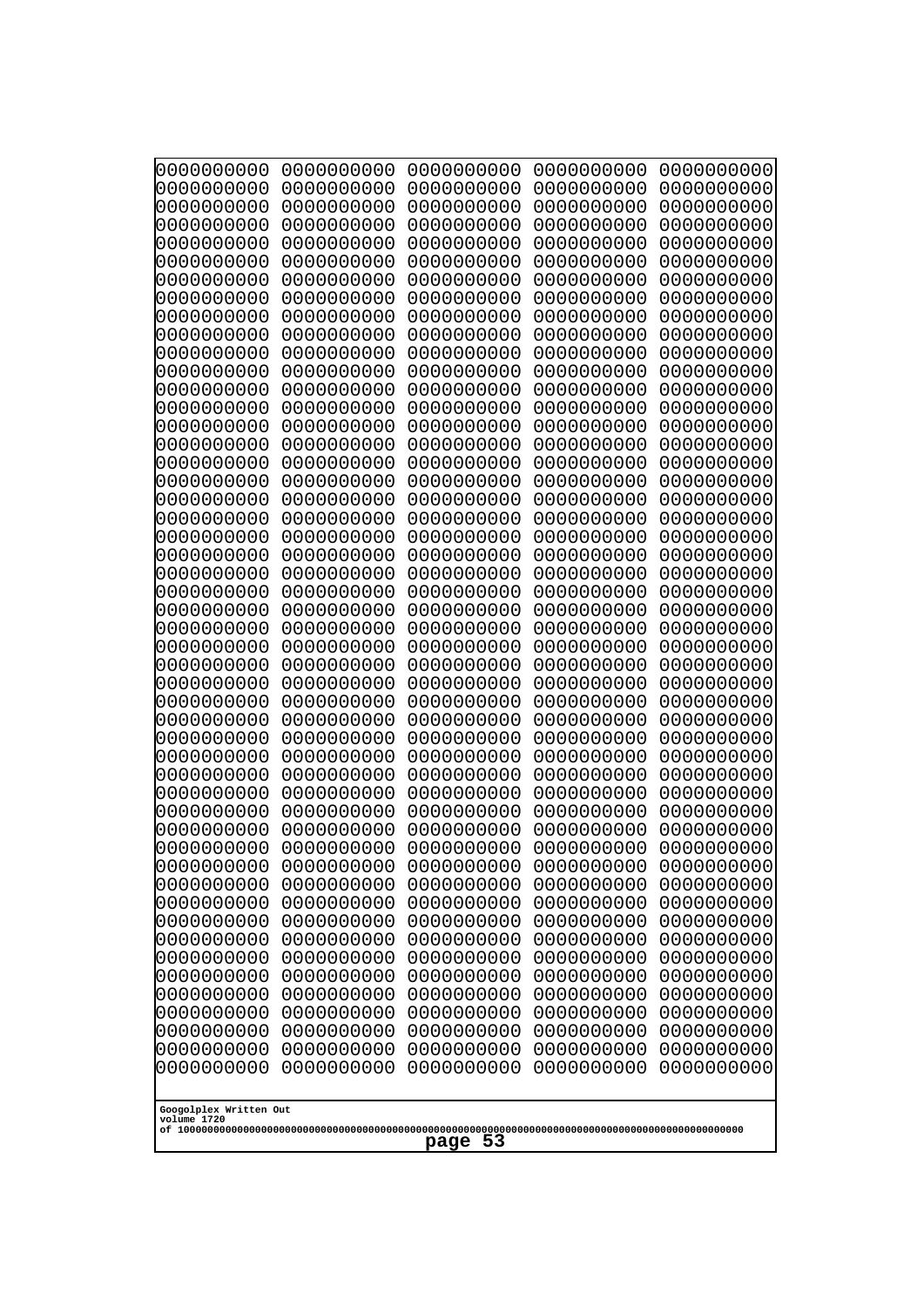| 0000000000                                       | 0000000000 | 0000000000 | 0000000000 | 0000000000 |
|--------------------------------------------------|------------|------------|------------|------------|
| 0000000000                                       | 0000000000 | 0000000000 | 0000000000 | 0000000000 |
| 0000000000                                       | 0000000000 | 0000000000 | 0000000000 | 0000000000 |
| 0000000000                                       | 0000000000 | 0000000000 | 0000000000 | 0000000000 |
| 0000000000                                       | 0000000000 | 0000000000 | 0000000000 | 0000000000 |
| 0000000000                                       | 0000000000 | 0000000000 | 0000000000 | 0000000000 |
| 0000000000                                       | 0000000000 | 0000000000 | 0000000000 | 0000000000 |
| 0000000000                                       | 0000000000 | 0000000000 | 0000000000 | 0000000000 |
| 0000000000                                       | 0000000000 | 0000000000 | 0000000000 | 0000000000 |
| 0000000000                                       | 0000000000 | 0000000000 | 0000000000 | 0000000000 |
| 0000000000                                       | 0000000000 | 0000000000 | 0000000000 | 0000000000 |
| 0000000000                                       | 0000000000 | 0000000000 | 0000000000 | 0000000000 |
| 0000000000                                       | 0000000000 | 0000000000 | 0000000000 | 0000000000 |
| 0000000000                                       | 0000000000 | 0000000000 | 0000000000 | 0000000000 |
| 0000000000                                       | 0000000000 | 0000000000 | 0000000000 | 0000000000 |
| 0000000000                                       | 0000000000 | 0000000000 | 0000000000 | 0000000000 |
| 0000000000                                       | 0000000000 | 0000000000 | 0000000000 | 0000000000 |
| 0000000000                                       | 0000000000 | 0000000000 | 0000000000 | 0000000000 |
| 0000000000                                       | 0000000000 | 0000000000 | 0000000000 | 0000000000 |
| 0000000000                                       | 0000000000 | 0000000000 | 0000000000 | 0000000000 |
| 0000000000                                       | 0000000000 | 0000000000 | 0000000000 | 0000000000 |
| 0000000000                                       | 0000000000 | 0000000000 | 0000000000 | 0000000000 |
| 0000000000                                       | 0000000000 | 0000000000 | 0000000000 | 0000000000 |
| 0000000000                                       | 0000000000 | 0000000000 | 0000000000 | 0000000000 |
| 0000000000                                       | 0000000000 | 0000000000 | 0000000000 | 0000000000 |
| 0000000000                                       | 0000000000 | 0000000000 | 0000000000 | 0000000000 |
| 0000000000                                       | 0000000000 | 0000000000 | 0000000000 | 0000000000 |
| 0000000000                                       | 0000000000 | 0000000000 | 0000000000 | 0000000000 |
| 0000000000                                       | 0000000000 | 0000000000 | 0000000000 | 0000000000 |
| 0000000000                                       | 0000000000 | 0000000000 | 0000000000 | 0000000000 |
| 0000000000                                       | 0000000000 | 0000000000 | 0000000000 | 0000000000 |
| 0000000000                                       | 0000000000 | 0000000000 | 0000000000 | 0000000000 |
| 0000000000                                       | 0000000000 | 0000000000 | 0000000000 | 0000000000 |
| 0000000000                                       | 0000000000 | 0000000000 | 0000000000 | 0000000000 |
| 0000000000                                       | 0000000000 | 0000000000 | 0000000000 | 0000000000 |
| 0000000000                                       | 0000000000 | 0000000000 | 0000000000 | 0000000000 |
| 0000000000                                       | 0000000000 | 0000000000 | 0000000000 | 0000000000 |
| 0000000000                                       | 0000000000 | 0000000000 | 0000000000 | 0000000000 |
| 0000000000                                       | 0000000000 | 0000000000 | 0000000000 | 0000000000 |
| 0000000000                                       | 0000000000 | 0000000000 | 0000000000 | 0000000000 |
| 0000000000                                       | 0000000000 | 0000000000 | 0000000000 | 0000000000 |
| 0000000000                                       | 0000000000 | 0000000000 | 0000000000 | 0000000000 |
| 0000000000                                       | 0000000000 | 0000000000 | 0000000000 | 0000000000 |
| 0000000000                                       | 0000000000 | 0000000000 | 0000000000 | 0000000000 |
| 0000000000                                       | 0000000000 | 0000000000 | 0000000000 | 0000000000 |
| 0000000000                                       | 0000000000 | 0000000000 | 0000000000 | 0000000000 |
| 0000000000                                       | 0000000000 | 0000000000 | 0000000000 | 0000000000 |
| 0000000000                                       | 0000000000 | 0000000000 | 0000000000 | 0000000000 |
| 0000000000                                       | 0000000000 | 0000000000 | 0000000000 | 0000000000 |
| 0000000000                                       | 0000000000 | 0000000000 | 0000000000 | 0000000000 |
| Googolplex Written Out<br>volume 1720<br>page 54 |            |            |            |            |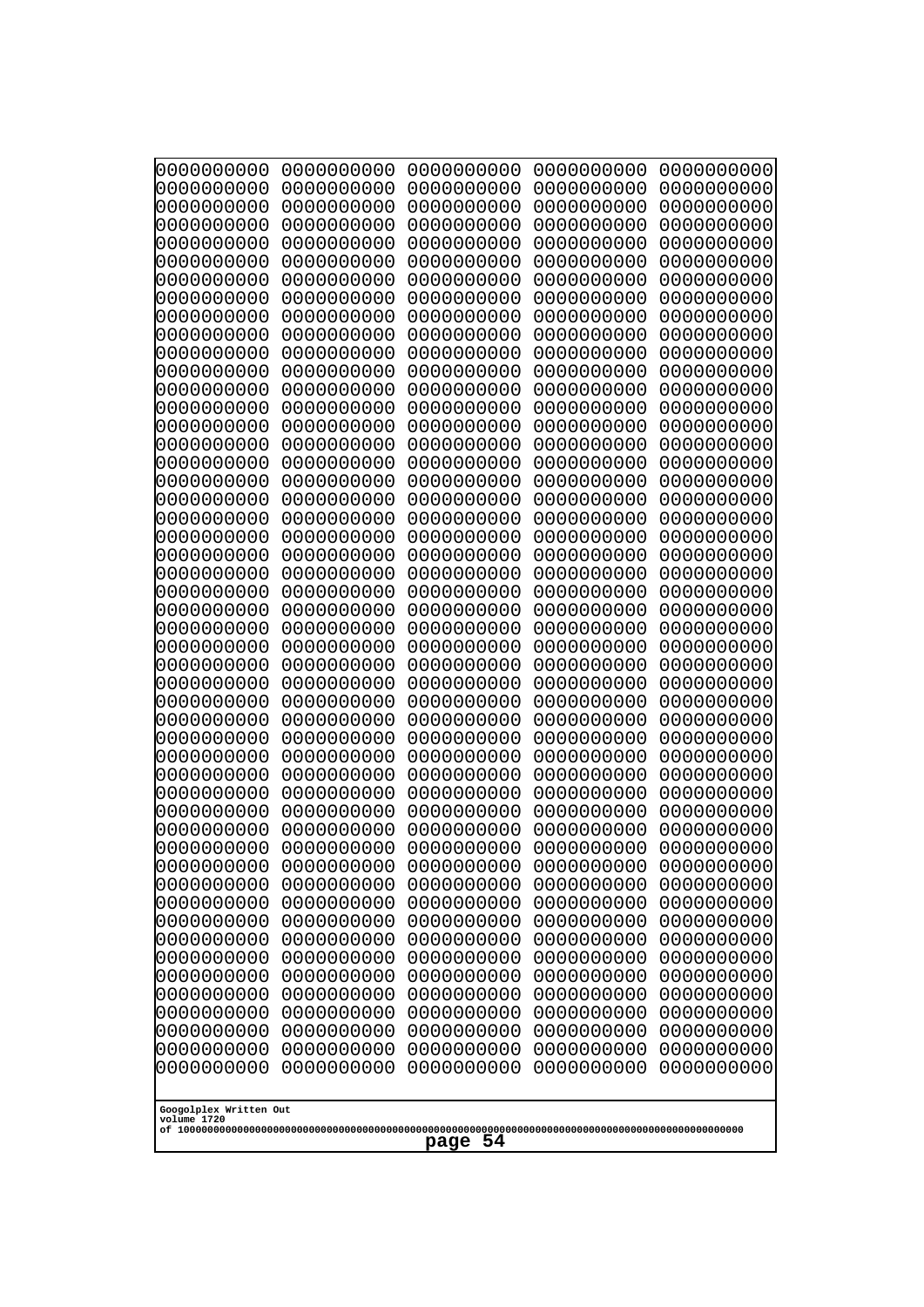| 0000000000                                       | 0000000000 | 0000000000 | 0000000000 | 0000000000 |
|--------------------------------------------------|------------|------------|------------|------------|
| 0000000000                                       | 0000000000 | 0000000000 | 0000000000 | 0000000000 |
| 0000000000                                       | 0000000000 | 0000000000 | 0000000000 | 0000000000 |
| 0000000000                                       | 0000000000 | 0000000000 | 0000000000 | 0000000000 |
| 0000000000                                       | 0000000000 | 0000000000 | 0000000000 | 0000000000 |
| 0000000000                                       | 0000000000 | 0000000000 | 0000000000 | 0000000000 |
| 0000000000                                       | 0000000000 | 0000000000 | 0000000000 | 0000000000 |
| 0000000000                                       | 0000000000 | 0000000000 | 0000000000 | 0000000000 |
| 0000000000                                       | 0000000000 | 0000000000 | 0000000000 | 0000000000 |
| 0000000000                                       | 0000000000 | 0000000000 | 0000000000 | 0000000000 |
| 0000000000                                       | 0000000000 | 0000000000 | 0000000000 | 0000000000 |
| 0000000000                                       | 0000000000 | 0000000000 | 0000000000 | 0000000000 |
| 0000000000                                       | 0000000000 | 0000000000 | 0000000000 | 0000000000 |
| 0000000000                                       | 0000000000 | 0000000000 | 0000000000 | 0000000000 |
| 0000000000                                       | 0000000000 | 0000000000 | 0000000000 | 0000000000 |
| 0000000000                                       | 0000000000 | 0000000000 | 0000000000 | 0000000000 |
| 0000000000                                       | 0000000000 | 0000000000 | 0000000000 | 0000000000 |
| 0000000000                                       | 0000000000 | 0000000000 | 0000000000 | 0000000000 |
| 0000000000                                       | 0000000000 | 0000000000 | 0000000000 | 0000000000 |
| 0000000000                                       | 0000000000 | 0000000000 | 0000000000 | 0000000000 |
| 0000000000                                       | 0000000000 | 0000000000 | 0000000000 | 0000000000 |
| 0000000000                                       | 0000000000 | 0000000000 | 0000000000 | 0000000000 |
| 0000000000                                       | 0000000000 | 0000000000 | 0000000000 | 0000000000 |
| 0000000000                                       | 0000000000 | 0000000000 | 0000000000 | 0000000000 |
| 0000000000                                       | 0000000000 | 0000000000 | 0000000000 | 0000000000 |
| 0000000000                                       | 0000000000 | 0000000000 | 0000000000 | 0000000000 |
| 0000000000                                       | 0000000000 | 0000000000 | 0000000000 | 0000000000 |
| 0000000000                                       | 0000000000 | 0000000000 | 0000000000 | 0000000000 |
| 0000000000                                       | 0000000000 | 0000000000 | 0000000000 | 0000000000 |
| 0000000000                                       | 0000000000 | 0000000000 | 0000000000 | 0000000000 |
| 0000000000                                       | 0000000000 | 0000000000 | 0000000000 | 0000000000 |
| 0000000000                                       | 0000000000 | 0000000000 | 0000000000 | 0000000000 |
| 0000000000                                       | 0000000000 | 0000000000 | 0000000000 | 0000000000 |
| 0000000000                                       | 0000000000 | 0000000000 | 0000000000 | 0000000000 |
| 0000000000                                       | 0000000000 | 0000000000 | 0000000000 | 0000000000 |
| 0000000000                                       | 0000000000 | 0000000000 | 0000000000 | 0000000000 |
| 0000000000                                       | 0000000000 | 0000000000 | 0000000000 | 0000000000 |
| 0000000000                                       | 0000000000 | 0000000000 | 0000000000 | 0000000000 |
| 0000000000                                       | 0000000000 | 0000000000 | 0000000000 | 0000000000 |
| 0000000000                                       | 0000000000 | 0000000000 | 0000000000 | 0000000000 |
| 0000000000                                       | 0000000000 | 0000000000 | 0000000000 | 0000000000 |
| 0000000000                                       | 0000000000 | 0000000000 | 0000000000 | 0000000000 |
| 0000000000                                       | 0000000000 | 0000000000 | 0000000000 | 0000000000 |
| 0000000000                                       | 0000000000 | 0000000000 | 0000000000 | 0000000000 |
| 0000000000                                       | 0000000000 | 0000000000 | 0000000000 | 0000000000 |
| 0000000000                                       | 0000000000 | 0000000000 | 0000000000 | 0000000000 |
| 0000000000                                       | 0000000000 | 0000000000 | 0000000000 | 0000000000 |
| 0000000000                                       | 0000000000 | 0000000000 | 0000000000 | 0000000000 |
| 0000000000                                       | 0000000000 | 0000000000 | 0000000000 | 0000000000 |
| 0000000000                                       | 0000000000 | 0000000000 | 0000000000 | 0000000000 |
| Googolplex Written Out<br>volume 1720<br>page 55 |            |            |            |            |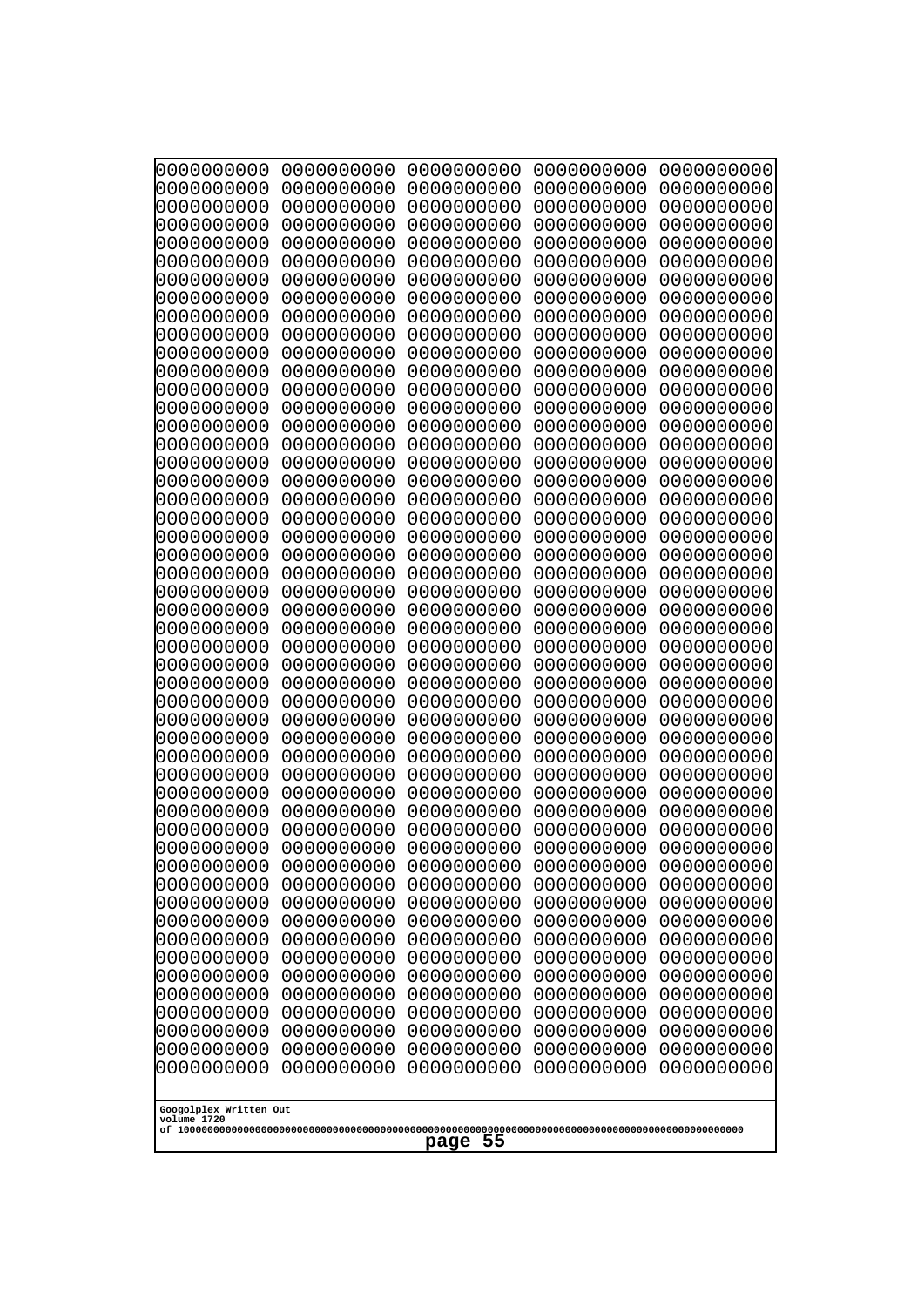| 0000000000<br>0000000000<br>0000000000<br>0000000000<br>0000000000<br>0000000000<br>0000000000<br>0000000000<br>0000000000<br>0000000000<br>0000000000<br>0000000000<br>0000000000<br>0000000000<br>0000000000<br>0000000000<br>0000000000<br>0000000000<br>0000000000<br>0000000000<br>0000000000<br>0000000000<br>0000000000<br>0000000000<br>0000000000<br>0000000000<br>0000000000<br>0000000000<br>0000000000<br>0000000000<br>0000000000<br>0000000000<br>0000000000<br>0000000000<br>0000000000<br>0000000000<br>0000000000<br>10000000000<br>0000000000<br>0000000000<br>0000000000<br>0000000000<br>0000000000<br>0000000000<br>0000000000<br>0000000000<br>0000000000<br>0000000000<br>0000000000<br>0000000000 | 0000000000<br>0000000000<br>0000000000<br>0000000000<br>0000000000<br>0000000000<br>0000000000<br>0000000000<br>0000000000<br>0000000000<br>0000000000<br>0000000000<br>0000000000<br>0000000000<br>0000000000<br>0000000000<br>0000000000<br>0000000000<br>0000000000<br>0000000000<br>0000000000<br>0000000000<br>0000000000<br>0000000000<br>0000000000<br>0000000000<br>0000000000<br>0000000000<br>0000000000<br>0000000000<br>0000000000<br>0000000000<br>0000000000<br>0000000000<br>0000000000<br>0000000000<br>0000000000<br>0000000000<br>0000000000<br>0000000000<br>0000000000<br>0000000000<br>0000000000<br>0000000000<br>0000000000<br>0000000000<br>0000000000<br>0000000000<br>0000000000<br>0000000000 | 0000000000<br>0000000000<br>0000000000<br>0000000000<br>0000000000<br>0000000000<br>0000000000<br>0000000000<br>0000000000<br>0000000000<br>0000000000<br>0000000000<br>0000000000<br>0000000000<br>0000000000<br>0000000000<br>0000000000<br>0000000000<br>0000000000<br>0000000000<br>0000000000<br>0000000000<br>0000000000<br>0000000000<br>0000000000<br>0000000000<br>0000000000<br>0000000000<br>0000000000<br>0000000000<br>0000000000<br>0000000000<br>0000000000<br>0000000000<br>0000000000<br>0000000000<br>0000000000<br>0000000000<br>0000000000<br>0000000000<br>0000000000<br>0000000000<br>0000000000<br>0000000000<br>0000000000<br>0000000000<br>0000000000<br>0000000000<br>0000000000<br>0000000000 | 0000000000<br>0000000000<br>0000000000<br>0000000000<br>0000000000<br>0000000000<br>0000000000<br>0000000000<br>0000000000<br>0000000000<br>0000000000<br>0000000000<br>0000000000<br>0000000000<br>0000000000<br>0000000000<br>0000000000<br>0000000000<br>0000000000<br>0000000000<br>0000000000<br>0000000000<br>0000000000<br>0000000000<br>0000000000<br>0000000000<br>0000000000<br>0000000000<br>0000000000<br>0000000000<br>0000000000<br>0000000000<br>0000000000<br>0000000000<br>0000000000<br>0000000000<br>0000000000<br>0000000000<br>0000000000<br>0000000000<br>0000000000<br>0000000000<br>0000000000<br>0000000000<br>0000000000<br>0000000000<br>0000000000<br>0000000000<br>0000000000<br>0000000000 | 0000000000<br>0000000000<br>0000000000<br>0000000000<br>0000000000<br>0000000000<br>0000000000<br>0000000000<br>0000000000<br>0000000000<br>0000000000<br>0000000000<br>0000000000<br>0000000000<br>0000000000<br>0000000000<br>0000000000<br>0000000000<br>0000000000<br>0000000000<br>0000000000<br>0000000000<br>0000000000<br>0000000000<br>0000000000<br>0000000000<br>0000000000<br>0000000000<br>0000000000<br>0000000000<br>0000000000<br>0000000000<br>0000000000<br>0000000000<br>0000000000<br>0000000000<br>0000000000<br>0000000000<br>0000000000<br>0000000000<br>0000000000<br>0000000000<br>0000000000<br>0000000000<br>0000000000<br>0000000000<br>0000000000<br>0000000000<br>0000000000<br>0000000000 |  |
|---------------------------------------------------------------------------------------------------------------------------------------------------------------------------------------------------------------------------------------------------------------------------------------------------------------------------------------------------------------------------------------------------------------------------------------------------------------------------------------------------------------------------------------------------------------------------------------------------------------------------------------------------------------------------------------------------------------------------|--------------------------------------------------------------------------------------------------------------------------------------------------------------------------------------------------------------------------------------------------------------------------------------------------------------------------------------------------------------------------------------------------------------------------------------------------------------------------------------------------------------------------------------------------------------------------------------------------------------------------------------------------------------------------------------------------------------------------|--------------------------------------------------------------------------------------------------------------------------------------------------------------------------------------------------------------------------------------------------------------------------------------------------------------------------------------------------------------------------------------------------------------------------------------------------------------------------------------------------------------------------------------------------------------------------------------------------------------------------------------------------------------------------------------------------------------------------|--------------------------------------------------------------------------------------------------------------------------------------------------------------------------------------------------------------------------------------------------------------------------------------------------------------------------------------------------------------------------------------------------------------------------------------------------------------------------------------------------------------------------------------------------------------------------------------------------------------------------------------------------------------------------------------------------------------------------|--------------------------------------------------------------------------------------------------------------------------------------------------------------------------------------------------------------------------------------------------------------------------------------------------------------------------------------------------------------------------------------------------------------------------------------------------------------------------------------------------------------------------------------------------------------------------------------------------------------------------------------------------------------------------------------------------------------------------|--|
| Googolplex Written Out                                                                                                                                                                                                                                                                                                                                                                                                                                                                                                                                                                                                                                                                                                    |                                                                                                                                                                                                                                                                                                                                                                                                                                                                                                                                                                                                                                                                                                                          |                                                                                                                                                                                                                                                                                                                                                                                                                                                                                                                                                                                                                                                                                                                          |                                                                                                                                                                                                                                                                                                                                                                                                                                                                                                                                                                                                                                                                                                                          |                                                                                                                                                                                                                                                                                                                                                                                                                                                                                                                                                                                                                                                                                                                          |  |
| volume 1720                                                                                                                                                                                                                                                                                                                                                                                                                                                                                                                                                                                                                                                                                                               | 56<br>page                                                                                                                                                                                                                                                                                                                                                                                                                                                                                                                                                                                                                                                                                                               |                                                                                                                                                                                                                                                                                                                                                                                                                                                                                                                                                                                                                                                                                                                          |                                                                                                                                                                                                                                                                                                                                                                                                                                                                                                                                                                                                                                                                                                                          |                                                                                                                                                                                                                                                                                                                                                                                                                                                                                                                                                                                                                                                                                                                          |  |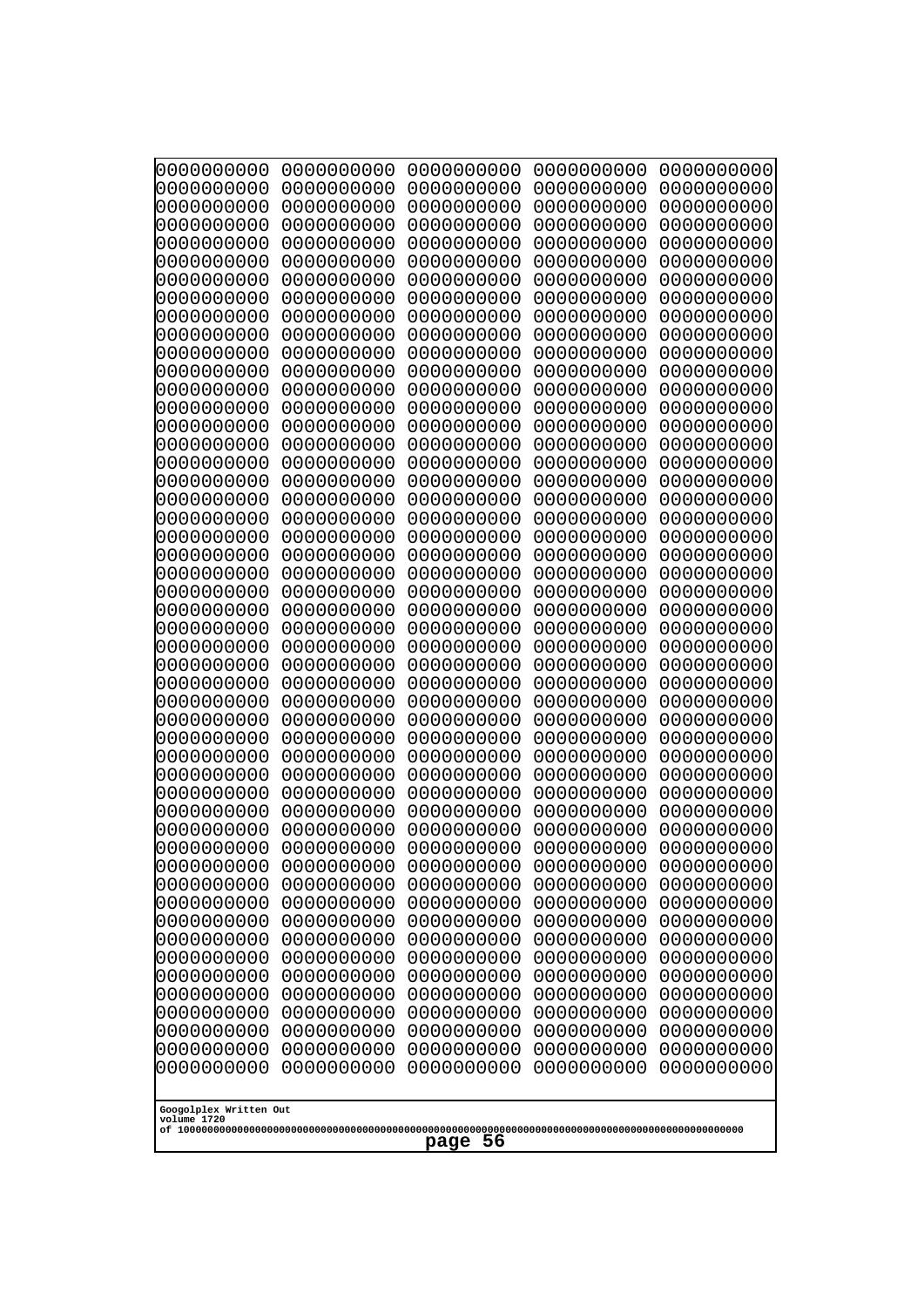| 0000000000                                          | 0000000000 | 0000000000 | 0000000000 | 0000000000 |
|-----------------------------------------------------|------------|------------|------------|------------|
| 0000000000                                          | 0000000000 | 0000000000 | 0000000000 | 0000000000 |
| 0000000000                                          | 0000000000 | 0000000000 | 0000000000 | 0000000000 |
| 0000000000                                          | 0000000000 | 0000000000 | 0000000000 | 0000000000 |
| 0000000000                                          | 0000000000 | 0000000000 | 0000000000 | 0000000000 |
| 0000000000                                          | 0000000000 | 0000000000 | 0000000000 | 0000000000 |
| 0000000000                                          | 0000000000 | 0000000000 | 0000000000 | 0000000000 |
| 0000000000                                          | 0000000000 | 0000000000 | 0000000000 | 0000000000 |
| 0000000000                                          | 0000000000 | 0000000000 | 0000000000 | 0000000000 |
| 0000000000                                          | 0000000000 | 0000000000 | 0000000000 | 0000000000 |
| 0000000000                                          | 0000000000 | 0000000000 | 0000000000 | 0000000000 |
| 0000000000                                          | 0000000000 | 0000000000 | 0000000000 | 0000000000 |
| 0000000000                                          | 0000000000 | 0000000000 | 0000000000 | 0000000000 |
| 0000000000                                          | 0000000000 | 0000000000 | 0000000000 | 0000000000 |
| 0000000000                                          | 0000000000 | 0000000000 | 0000000000 | 0000000000 |
| 0000000000                                          | 0000000000 | 0000000000 | 0000000000 | 0000000000 |
| 0000000000                                          | 0000000000 | 0000000000 | 0000000000 | 0000000000 |
| 0000000000                                          | 0000000000 | 0000000000 | 0000000000 | 0000000000 |
| 0000000000                                          | 0000000000 | 0000000000 | 0000000000 | 0000000000 |
| 0000000000                                          | 0000000000 | 0000000000 | 0000000000 | 0000000000 |
| 0000000000                                          | 0000000000 | 0000000000 | 0000000000 | 0000000000 |
| 0000000000                                          | 0000000000 | 0000000000 | 0000000000 | 0000000000 |
| 0000000000                                          | 0000000000 | 0000000000 | 0000000000 | 0000000000 |
| 0000000000                                          | 0000000000 | 0000000000 | 0000000000 | 0000000000 |
| 0000000000                                          | 0000000000 | 0000000000 | 0000000000 | 0000000000 |
| 0000000000                                          | 0000000000 | 0000000000 | 0000000000 | 0000000000 |
| 0000000000                                          | 0000000000 | 0000000000 | 0000000000 | 0000000000 |
| 0000000000                                          | 0000000000 | 0000000000 | 0000000000 | 0000000000 |
| 0000000000                                          | 0000000000 | 0000000000 | 0000000000 | 0000000000 |
| 0000000000                                          | 0000000000 | 0000000000 | 0000000000 | 0000000000 |
| 0000000000                                          | 0000000000 | 0000000000 | 0000000000 | 0000000000 |
| 0000000000                                          | 0000000000 | 0000000000 | 0000000000 | 0000000000 |
| 0000000000                                          | 0000000000 | 0000000000 | 0000000000 | 0000000000 |
| 0000000000                                          | 0000000000 | 0000000000 | 0000000000 | 0000000000 |
| 0000000000                                          | 0000000000 | 0000000000 | 0000000000 | 0000000000 |
| 0000000000                                          | 0000000000 | 0000000000 | 0000000000 | 0000000000 |
| 0000000000                                          | 0000000000 | 0000000000 | 0000000000 | 0000000000 |
| 0000000000                                          | 0000000000 | 0000000000 | 0000000000 | 0000000000 |
| 0000000000                                          | 0000000000 | 0000000000 | 0000000000 | 0000000000 |
| 0000000000                                          | 0000000000 | 0000000000 | 0000000000 | 0000000000 |
| 0000000000                                          | 0000000000 | 0000000000 | 0000000000 | 0000000000 |
| 0000000000                                          | 0000000000 | 0000000000 | 0000000000 | 0000000000 |
| 0000000000                                          | 0000000000 | 0000000000 | 0000000000 | 0000000000 |
| 0000000000                                          | 0000000000 | 0000000000 | 0000000000 | 0000000000 |
|                                                     |            |            |            |            |
| 0000000000                                          | 0000000000 | 0000000000 | 0000000000 | 0000000000 |
| 0000000000                                          | 0000000000 | 0000000000 | 0000000000 | 0000000000 |
| 0000000000                                          | 0000000000 | 0000000000 | 0000000000 | 0000000000 |
| 0000000000                                          | 0000000000 | 0000000000 | 0000000000 | 0000000000 |
| 0000000000                                          | 0000000000 | 0000000000 | 0000000000 | 0000000000 |
| 0000000000                                          | 0000000000 | 0000000000 | 0000000000 | 0000000000 |
| Googolplex Written Out<br>volume 1720<br>57<br>page |            |            |            |            |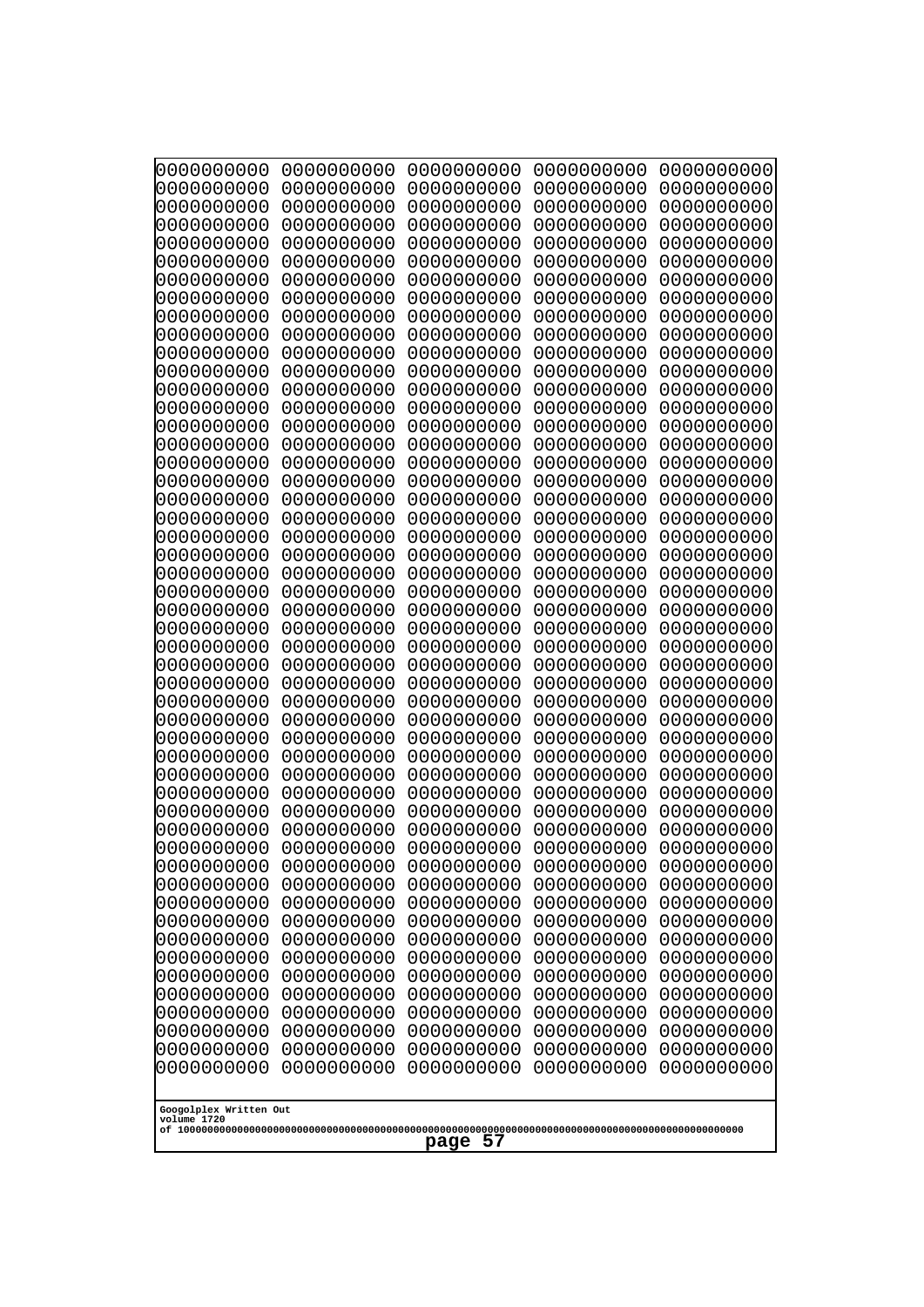| 0000000000                                           | 0000000000                                           | 0000000000                                           | 0000000000                                           | 0000000000                                           |
|------------------------------------------------------|------------------------------------------------------|------------------------------------------------------|------------------------------------------------------|------------------------------------------------------|
| 0000000000                                           | 0000000000                                           | 0000000000                                           | 0000000000                                           | 0000000000                                           |
| 0000000000                                           | 0000000000                                           | 0000000000                                           | 0000000000                                           | 0000000000                                           |
| 0000000000                                           | 0000000000                                           | 0000000000                                           | 0000000000                                           | 0000000000                                           |
| 0000000000                                           | 0000000000                                           | 0000000000                                           | 0000000000                                           | 0000000000                                           |
| 0000000000                                           | 0000000000                                           | 0000000000                                           | 0000000000                                           | 0000000000                                           |
| 0000000000                                           | 0000000000                                           | 0000000000                                           | 0000000000                                           | 0000000000                                           |
| 0000000000                                           | 0000000000                                           | 0000000000                                           | 0000000000                                           | 0000000000                                           |
| 0000000000                                           | 0000000000                                           | 0000000000                                           | 0000000000                                           | 0000000000                                           |
| 0000000000                                           | 0000000000                                           | 0000000000                                           | 0000000000                                           | 0000000000                                           |
| 0000000000                                           | 0000000000                                           | 0000000000                                           | 0000000000                                           | 0000000000                                           |
| 0000000000                                           | 0000000000                                           | 0000000000                                           | 0000000000                                           | 0000000000                                           |
| 0000000000                                           | 0000000000                                           | 0000000000                                           | 0000000000                                           | 0000000000                                           |
| 0000000000                                           | 0000000000                                           | 0000000000                                           | 0000000000                                           | 0000000000                                           |
| 0000000000                                           | 0000000000                                           | 0000000000                                           | 0000000000                                           | 0000000000                                           |
| 0000000000                                           | 0000000000                                           | 0000000000                                           | 0000000000                                           | 0000000000                                           |
| 0000000000                                           | 0000000000                                           | 0000000000                                           | 0000000000                                           | 0000000000                                           |
| 0000000000                                           | 0000000000                                           | 0000000000                                           | 0000000000                                           | 0000000000                                           |
| 0000000000                                           | 0000000000                                           | 0000000000                                           | 0000000000                                           | 0000000000                                           |
| 0000000000                                           | 0000000000                                           | 0000000000                                           | 0000000000                                           | 0000000000                                           |
| 0000000000                                           | 0000000000                                           | 0000000000                                           | 0000000000                                           | 0000000000                                           |
| 0000000000                                           | 0000000000                                           | 0000000000                                           | 0000000000                                           | 0000000000                                           |
| 0000000000                                           | 0000000000                                           | 0000000000                                           | 0000000000                                           | 0000000000                                           |
| 0000000000                                           | 0000000000                                           | 0000000000                                           | 0000000000                                           | 0000000000                                           |
| 0000000000                                           | 0000000000                                           | 0000000000                                           | 0000000000                                           | 0000000000                                           |
| 0000000000                                           | 0000000000                                           | 0000000000                                           | 0000000000                                           | 0000000000                                           |
| 0000000000                                           | 0000000000                                           | 0000000000                                           | 0000000000                                           | 0000000000                                           |
| 0000000000                                           | 0000000000                                           | 0000000000                                           | 0000000000                                           | 0000000000                                           |
| 0000000000                                           | 0000000000                                           | 0000000000                                           | 0000000000                                           | 0000000000                                           |
| 0000000000                                           | 0000000000                                           | 0000000000                                           | 0000000000                                           | 0000000000                                           |
| 0000000000                                           | 0000000000                                           | 0000000000                                           | 0000000000                                           | 0000000000                                           |
| 0000000000                                           | 0000000000                                           | 0000000000                                           | 0000000000                                           | 0000000000                                           |
| 0000000000<br>0000000000<br>0000000000               | 0000000000<br>0000000000<br>0000000000               | 0000000000<br>0000000000<br>0000000000<br>0000000000 | 0000000000<br>0000000000<br>0000000000               | 0000000000<br>0000000000<br>0000000000<br>0000000000 |
| 0000000000<br>0000000000<br>0000000000<br>0000000000 | 0000000000<br>0000000000<br>0000000000<br>0000000000 | 0000000000<br>0000000000<br>0000000000               | 0000000000<br>0000000000<br>0000000000<br>0000000000 | 0000000000<br>0000000000<br>0000000000               |
| 0000000000                                           | 0000000000                                           | 0000000000                                           | 0000000000                                           | 0000000000                                           |
| 0000000000                                           | 0000000000                                           | 0000000000                                           | 0000000000                                           | 0000000000                                           |
| 0000000000                                           | 0000000000                                           | 0000000000                                           | 0000000000                                           | 0000000000                                           |
| 0000000000                                           | 0000000000                                           | 0000000000                                           | 0000000000                                           | 0000000000                                           |
| 0000000000                                           | 0000000000                                           | 0000000000                                           | 0000000000                                           | 0000000000                                           |
| 0000000000                                           | 0000000000                                           | 0000000000                                           | 0000000000                                           | 0000000000                                           |
| 0000000000<br>0000000000<br>0000000000               | 0000000000<br>0000000000<br>0000000000               | 0000000000<br>0000000000<br>0000000000<br>0000000000 | 0000000000<br>0000000000<br>0000000000               | 0000000000<br>0000000000<br>0000000000               |
| 0000000000                                           | 0000000000                                           | 0000000000                                           | 0000000000                                           | 0000000000                                           |
| 0000000000                                           | 0000000000                                           |                                                      | 0000000000                                           | 0000000000                                           |
| Googolplex Written Out<br>volume 1720<br>page 58     |                                                      |                                                      |                                                      |                                                      |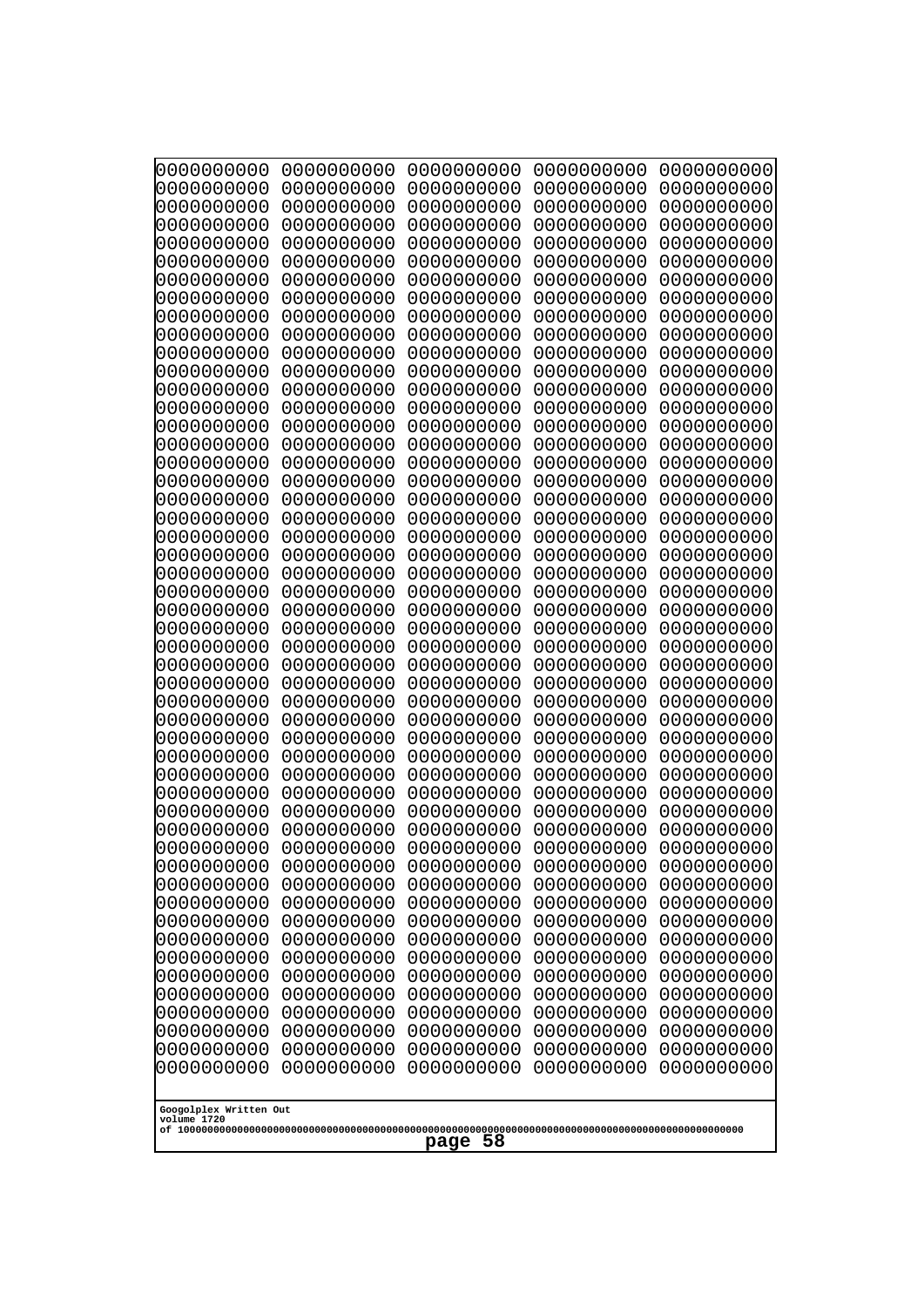| 0000000000<br>0000000000<br>0000000000<br>0000000000<br>0000000000<br>0000000000<br>0000000000<br>0000000000<br>0000000000<br>0000000000<br>0000000000<br>0000000000<br>0000000000<br>0000000000<br>0000000000<br>0000000000<br>0000000000<br>0000000000<br>0000000000<br>0000000000<br>0000000000<br>0000000000<br>0000000000<br>0000000000<br>0000000000<br>0000000000<br>0000000000<br>0000000000<br>0000000000<br>0000000000<br>0000000000<br>0000000000<br>0000000000<br>0000000000<br>0000000000<br>0000000000<br>0000000000<br>10000000000<br>0000000000<br>0000000000<br>0000000000<br>0000000000<br>0000000000<br>0000000000<br>0000000000<br>0000000000<br>0000000000<br>0000000000<br>0000000000<br>0000000000 | 0000000000<br>0000000000<br>0000000000<br>0000000000<br>0000000000<br>0000000000<br>0000000000<br>0000000000<br>0000000000<br>0000000000<br>0000000000<br>0000000000<br>0000000000<br>0000000000<br>0000000000<br>0000000000<br>0000000000<br>0000000000<br>0000000000<br>0000000000<br>0000000000<br>0000000000<br>0000000000<br>0000000000<br>0000000000<br>0000000000<br>0000000000<br>0000000000<br>0000000000<br>0000000000<br>0000000000<br>0000000000<br>0000000000<br>0000000000<br>0000000000<br>0000000000<br>0000000000<br>0000000000<br>0000000000<br>0000000000<br>0000000000<br>0000000000<br>0000000000<br>0000000000<br>0000000000<br>0000000000<br>0000000000<br>0000000000<br>0000000000<br>0000000000 | 0000000000<br>0000000000<br>0000000000<br>0000000000<br>0000000000<br>0000000000<br>0000000000<br>0000000000<br>0000000000<br>0000000000<br>0000000000<br>0000000000<br>0000000000<br>0000000000<br>0000000000<br>0000000000<br>0000000000<br>0000000000<br>0000000000<br>0000000000<br>0000000000<br>0000000000<br>0000000000<br>0000000000<br>0000000000<br>0000000000<br>0000000000<br>0000000000<br>0000000000<br>0000000000<br>0000000000<br>0000000000<br>0000000000<br>0000000000<br>0000000000<br>0000000000<br>0000000000<br>0000000000<br>0000000000<br>0000000000<br>0000000000<br>0000000000<br>0000000000<br>0000000000<br>0000000000<br>0000000000<br>0000000000<br>0000000000<br>0000000000<br>0000000000 | 0000000000<br>0000000000<br>0000000000<br>0000000000<br>0000000000<br>0000000000<br>0000000000<br>0000000000<br>0000000000<br>0000000000<br>0000000000<br>0000000000<br>0000000000<br>0000000000<br>0000000000<br>0000000000<br>0000000000<br>0000000000<br>0000000000<br>0000000000<br>0000000000<br>0000000000<br>0000000000<br>0000000000<br>0000000000<br>0000000000<br>0000000000<br>0000000000<br>0000000000<br>0000000000<br>0000000000<br>0000000000<br>0000000000<br>0000000000<br>0000000000<br>0000000000<br>0000000000<br>0000000000<br>0000000000<br>0000000000<br>0000000000<br>0000000000<br>0000000000<br>0000000000<br>0000000000<br>0000000000<br>0000000000<br>0000000000<br>0000000000<br>0000000000 | 0000000000<br>0000000000<br>0000000000<br>0000000000<br>0000000000<br>0000000000<br>0000000000<br>0000000000<br>0000000000<br>0000000000<br>0000000000<br>0000000000<br>0000000000<br>0000000000<br>0000000000<br>0000000000<br>0000000000<br>0000000000<br>0000000000<br>0000000000<br>0000000000<br>0000000000<br>0000000000<br>0000000000<br>0000000000<br>0000000000<br>0000000000<br>0000000000<br>0000000000<br>0000000000<br>0000000000<br>0000000000<br>0000000000<br>0000000000<br>0000000000<br>0000000000<br>0000000000<br>0000000000<br>0000000000<br>0000000000<br>0000000000<br>0000000000<br>0000000000<br>0000000000<br>0000000000<br>0000000000<br>0000000000<br>0000000000<br>0000000000<br>0000000000 |
|---------------------------------------------------------------------------------------------------------------------------------------------------------------------------------------------------------------------------------------------------------------------------------------------------------------------------------------------------------------------------------------------------------------------------------------------------------------------------------------------------------------------------------------------------------------------------------------------------------------------------------------------------------------------------------------------------------------------------|--------------------------------------------------------------------------------------------------------------------------------------------------------------------------------------------------------------------------------------------------------------------------------------------------------------------------------------------------------------------------------------------------------------------------------------------------------------------------------------------------------------------------------------------------------------------------------------------------------------------------------------------------------------------------------------------------------------------------|--------------------------------------------------------------------------------------------------------------------------------------------------------------------------------------------------------------------------------------------------------------------------------------------------------------------------------------------------------------------------------------------------------------------------------------------------------------------------------------------------------------------------------------------------------------------------------------------------------------------------------------------------------------------------------------------------------------------------|--------------------------------------------------------------------------------------------------------------------------------------------------------------------------------------------------------------------------------------------------------------------------------------------------------------------------------------------------------------------------------------------------------------------------------------------------------------------------------------------------------------------------------------------------------------------------------------------------------------------------------------------------------------------------------------------------------------------------|--------------------------------------------------------------------------------------------------------------------------------------------------------------------------------------------------------------------------------------------------------------------------------------------------------------------------------------------------------------------------------------------------------------------------------------------------------------------------------------------------------------------------------------------------------------------------------------------------------------------------------------------------------------------------------------------------------------------------|
| Googolplex Written Out<br>volume 1720                                                                                                                                                                                                                                                                                                                                                                                                                                                                                                                                                                                                                                                                                     |                                                                                                                                                                                                                                                                                                                                                                                                                                                                                                                                                                                                                                                                                                                          |                                                                                                                                                                                                                                                                                                                                                                                                                                                                                                                                                                                                                                                                                                                          |                                                                                                                                                                                                                                                                                                                                                                                                                                                                                                                                                                                                                                                                                                                          |                                                                                                                                                                                                                                                                                                                                                                                                                                                                                                                                                                                                                                                                                                                          |
| -59<br>page                                                                                                                                                                                                                                                                                                                                                                                                                                                                                                                                                                                                                                                                                                               |                                                                                                                                                                                                                                                                                                                                                                                                                                                                                                                                                                                                                                                                                                                          |                                                                                                                                                                                                                                                                                                                                                                                                                                                                                                                                                                                                                                                                                                                          |                                                                                                                                                                                                                                                                                                                                                                                                                                                                                                                                                                                                                                                                                                                          |                                                                                                                                                                                                                                                                                                                                                                                                                                                                                                                                                                                                                                                                                                                          |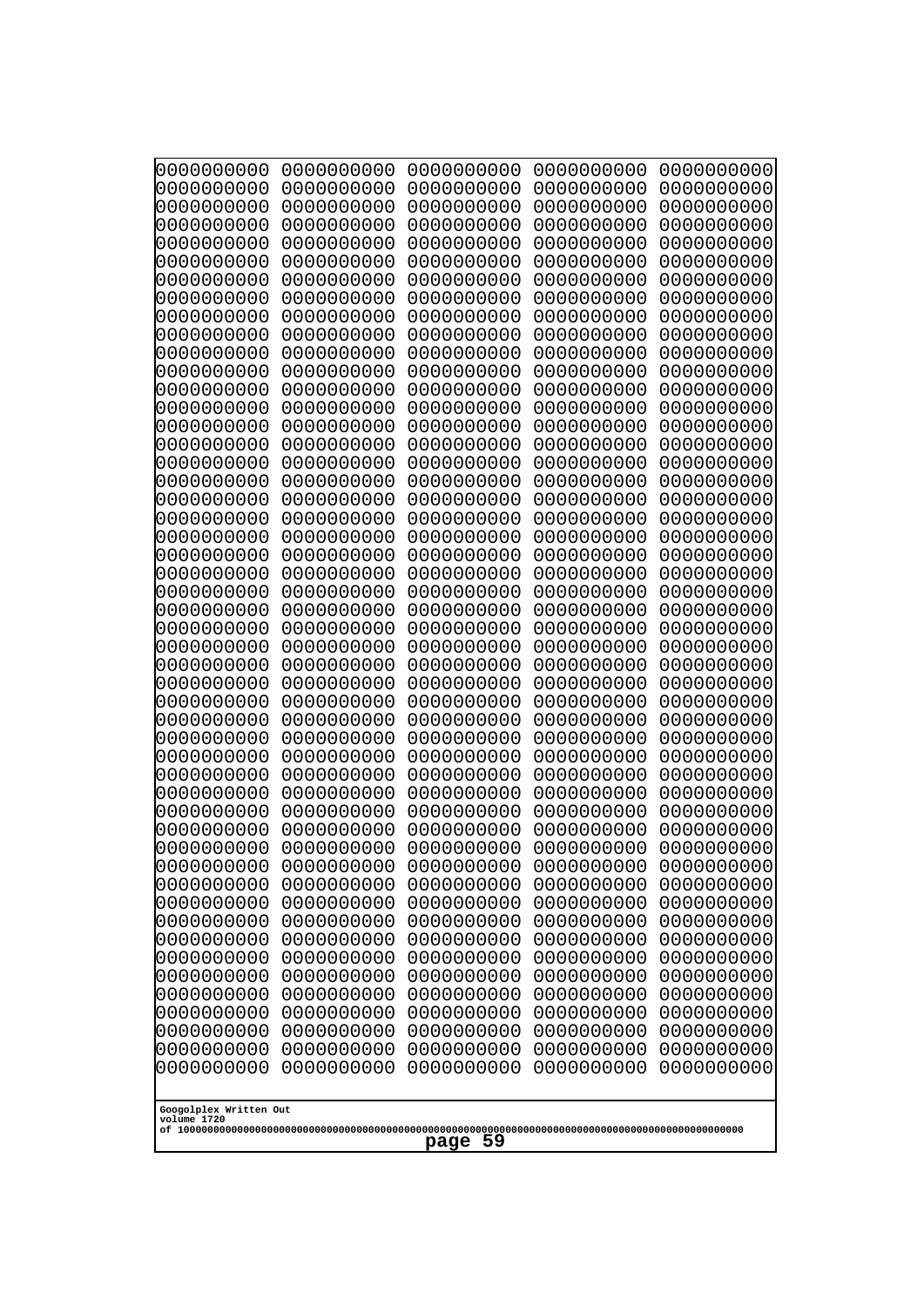| 000000000<br>0000000000               | 0000000000<br>0000000000 | 0000000000<br>0000000000 | 0000000000<br>0000000000 | 0000000000<br>0000000000 |
|---------------------------------------|--------------------------|--------------------------|--------------------------|--------------------------|
| 0000000000                            | 0000000000               | 0000000000               | 0000000000               | 0000000000               |
| 0000000000<br>0000000000              | 0000000000<br>0000000000 | 0000000000<br>0000000000 | 0000000000<br>0000000000 | 0000000000<br>0000000000 |
| 0000000000                            | 0000000000               | 0000000000               | 0000000000               | 0000000000               |
| 0000000000<br>0000000000              | 0000000000<br>0000000000 | 0000000000<br>0000000000 | 0000000000<br>0000000000 | 0000000000<br>0000000000 |
| 0000000000                            | 0000000000               | 0000000000               | 0000000000               | 0000000000               |
| 0000000000<br>0000000000              | 0000000000<br>0000000000 | 0000000000<br>0000000000 | 0000000000<br>0000000000 | 0000000000<br>0000000000 |
| 0000000000                            | 0000000000               | 0000000000               | 0000000000               | 0000000000               |
| 0000000000                            | 0000000000               | 0000000000               | 0000000000               | 0000000000               |
| 0000000000<br>0000000000              | 0000000000<br>0000000000 | 0000000000<br>0000000000 | 0000000000<br>0000000000 | 0000000000<br>0000000000 |
| 0000000000                            | 0000000000               | 0000000000               | 0000000000               | 0000000000               |
| 0000000000<br>0000000000              | 0000000000<br>0000000000 | 0000000000<br>0000000000 | 0000000000<br>0000000000 | 0000000000<br>0000000000 |
| 0000000000                            | 0000000000               | 0000000000               | 0000000000               | 0000000000               |
| 0000000000<br>0000000000              | 0000000000<br>0000000000 | 0000000000<br>0000000000 | 0000000000<br>0000000000 | 0000000000<br>0000000000 |
| 0000000000                            | 0000000000               | 0000000000               | 0000000000               | 0000000000               |
| 0000000000<br>0000000000              | 0000000000<br>0000000000 | 0000000000<br>0000000000 | 0000000000<br>0000000000 | 0000000000<br>0000000000 |
| 0000000000                            | 0000000000               | 0000000000               | 0000000000               | 0000000000               |
| 0000000000                            | 0000000000               | 0000000000               | 0000000000               | 0000000000               |
| 0000000000<br>0000000000              | 0000000000<br>0000000000 | 0000000000<br>0000000000 | 0000000000<br>0000000000 | 0000000000<br>0000000000 |
| 0000000000                            | 0000000000               | 0000000000               | 0000000000               | 0000000000               |
| 0000000000<br>0000000000              | 0000000000<br>0000000000 | 0000000000<br>0000000000 | 0000000000<br>0000000000 | 0000000000<br>0000000000 |
| 0000000000                            | 0000000000               | 0000000000               | 0000000000               | 0000000000               |
| 0000000000<br>0000000000              | 0000000000<br>0000000000 | 0000000000<br>0000000000 | 0000000000<br>0000000000 | 0000000000<br>0000000000 |
| 0000000000                            | 0000000000               | 0000000000               | 0000000000               | 0000000000               |
| 0000000000<br>0000000000              | 0000000000<br>0000000000 | 0000000000<br>0000000000 | 0000000000<br>0000000000 | 0000000000<br>0000000000 |
| 0000000000                            | 0000000000               | 0000000000               | 0000000000               | 0000000000               |
| 0000000000<br>0000000000              | 0000000000<br>0000000000 | 0000000000<br>0000000000 | 0000000000<br>0000000000 | 0000000000<br>0000000000 |
| 0000000000                            | 0000000000               | 0000000000               | 0000000000               | 0000000000               |
| 0000000000                            | 0000000000               | 0000000000<br>0000000000 | 0000000000               | 0000000000               |
| 0000000000<br>0000000000              | 0000000000<br>0000000000 | 0000000000               | 0000000000<br>0000000000 | 0000000000<br>0000000000 |
| 0000000000                            | 0000000000               | 0000000000               | 0000000000               | 0000000000               |
| 0000000000<br>0000000000              | 0000000000<br>0000000000 | 0000000000<br>0000000000 | 0000000000<br>0000000000 | 0000000000<br>0000000000 |
| 0000000000                            | 0000000000               | 0000000000               | 0000000000               | 0000000000               |
| 0000000000<br>0000000000              | 0000000000<br>0000000000 | 0000000000<br>0000000000 | 0000000000<br>0000000000 | 0000000000<br>0000000000 |
|                                       |                          |                          |                          |                          |
| Googolplex Written Out<br>volume 1720 |                          |                          |                          |                          |
| -60<br>page                           |                          |                          |                          |                          |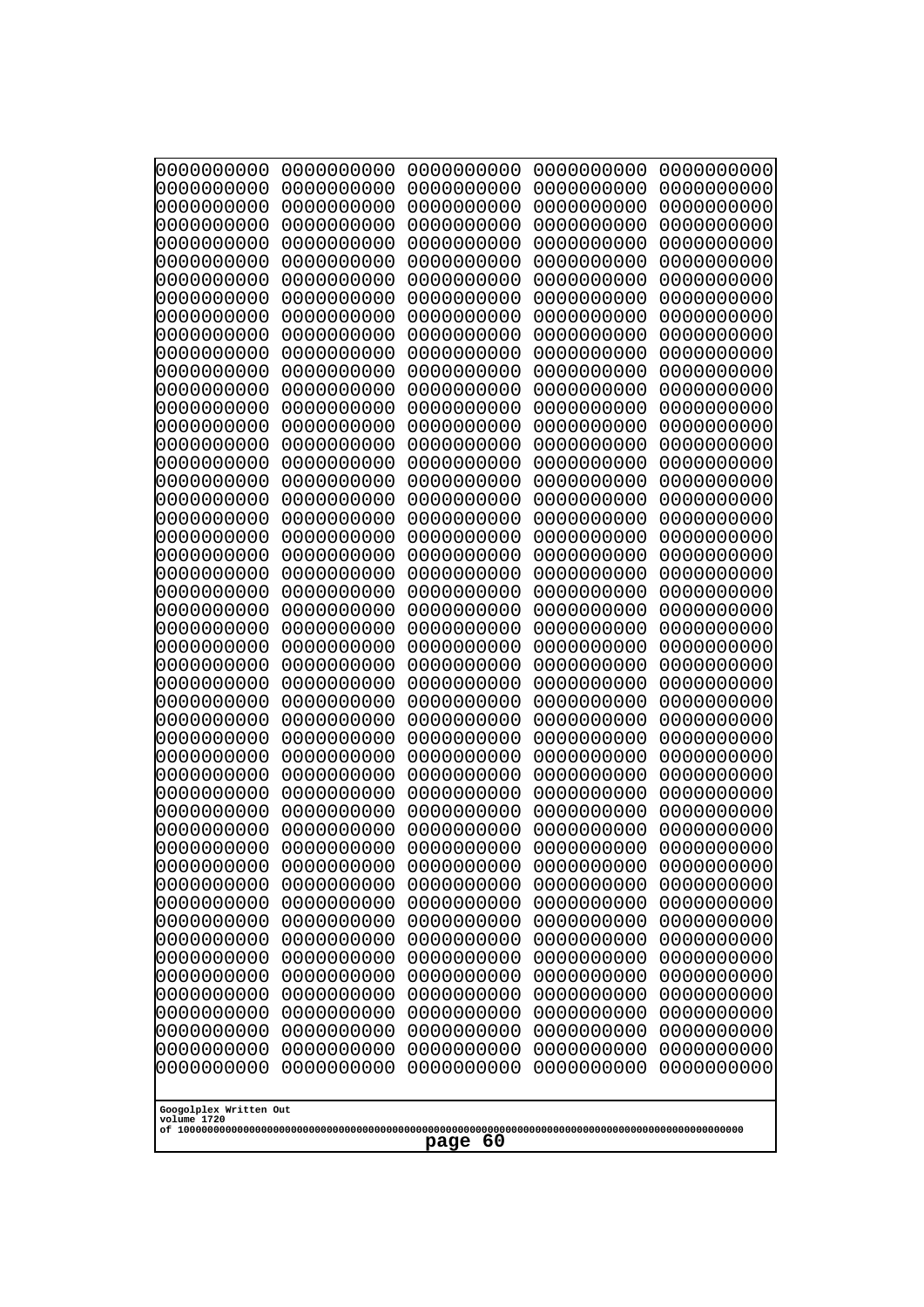| 000000000<br>0000000000  | 0000000000<br>0000000000   | 0000000000<br>0000000000 | 0000000000<br>0000000000 | 0000000000<br>0000000000 |  |
|--------------------------|----------------------------|--------------------------|--------------------------|--------------------------|--|
| 0000000000<br>0000000000 | 0000000000<br>0000000000   | 0000000000<br>0000000000 | 0000000000<br>0000000000 | 0000000000<br>0000000000 |  |
| 0000000000               | 0000000000                 | 0000000000               | 0000000000               | 0000000000               |  |
| 0000000000<br>0000000000 | 0000000000<br>0000000000   | 0000000000<br>0000000000 | 0000000000<br>0000000000 | 0000000000<br>0000000000 |  |
| 0000000000               | 0000000000                 | 0000000000               | 0000000000               | 0000000000               |  |
| 0000000000<br>0000000000 | 0000000000<br>0000000000   | 0000000000<br>0000000000 | 0000000000<br>0000000000 | 0000000000<br>0000000000 |  |
| 0000000000               | 0000000000                 | 0000000000               | 0000000000               | 0000000000               |  |
| 0000000000<br>0000000000 | 0000000000<br>0000000000   | 0000000000<br>0000000000 | 0000000000<br>0000000000 | 0000000000<br>0000000000 |  |
| 0000000000               | 0000000000                 | 0000000000               | 0000000000               | 0000000000               |  |
| 0000000000               | 0000000000                 | 0000000000               | 0000000000               | 0000000000               |  |
| 0000000000<br>0000000000 | 0000000000<br>0000000000   | 0000000000<br>0000000000 | 0000000000<br>0000000000 | 0000000000<br>0000000000 |  |
| 0000000000               | 0000000000                 | 0000000000               | 0000000000               | 0000000000               |  |
| 0000000000<br>0000000000 | 0000000000<br>0000000000   | 0000000000<br>0000000000 | 0000000000<br>0000000000 | 0000000000<br>0000000000 |  |
| 0000000000               | 0000000000                 | 0000000000               | 0000000000               | 0000000000               |  |
| 0000000000<br>0000000000 | 0000000000<br>0000000000   | 0000000000<br>0000000000 | 0000000000<br>0000000000 | 0000000000<br>0000000000 |  |
| 0000000000               | 0000000000                 | 0000000000               | 0000000000               | 0000000000               |  |
| 0000000000<br>0000000000 | 0000000000<br>0000000000   | 0000000000<br>0000000000 | 0000000000<br>0000000000 | 0000000000<br>0000000000 |  |
| 0000000000               | 0000000000                 | 0000000000               | 0000000000               | 0000000000               |  |
| 0000000000<br>0000000000 | 0000000000<br>0000000000   | 0000000000<br>0000000000 | 0000000000<br>0000000000 | 0000000000<br>0000000000 |  |
| 0000000000               | 0000000000                 | 0000000000               | 0000000000               | 0000000000               |  |
| 0000000000<br>0000000000 | 0000000000<br>0000000000   | 0000000000<br>0000000000 | 0000000000<br>0000000000 | 0000000000<br>0000000000 |  |
| 0000000000               | 0000000000                 | 0000000000               | 0000000000               | 0000000000               |  |
| 0000000000<br>0000000000 | 0000000000<br>0000000000   | 0000000000<br>0000000000 | 0000000000<br>0000000000 | 0000000000<br>0000000000 |  |
| 0000000000               | 0000000000                 | 0000000000               | 0000000000               | 0000000000               |  |
| 0000000000<br>0000000000 | 0000000000                 | 0000000000               | 0000000000               | 0000000000               |  |
| 0000000000               | 0000000000<br>0000000000   | 0000000000<br>0000000000 | 0000000000<br>0000000000 | 0000000000<br>0000000000 |  |
| 0000000000               | 0000000000                 | 0000000000               | 0000000000               | 0000000000               |  |
| 0000000000<br>0000000000 | 0000000000<br>0000000000   | 0000000000<br>0000000000 | 0000000000<br>0000000000 | 0000000000<br>0000000000 |  |
| 0000000000               | 0000000000                 | 0000000000               | 0000000000               | 0000000000               |  |
| 0000000000<br>0000000000 | 0000000000<br>0000000000   | 0000000000<br>0000000000 | 0000000000<br>0000000000 | 0000000000<br>0000000000 |  |
| 0000000000               | 0000000000                 | 0000000000               | 0000000000               | 0000000000               |  |
| 0000000000<br>0000000000 | 0000000000<br>0000000000   | 0000000000<br>0000000000 | 0000000000<br>0000000000 | 0000000000<br>0000000000 |  |
| 0000000000               | 0000000000                 | 0000000000               | 0000000000               | 0000000000               |  |
| 0000000000               | 0000000000                 | 0000000000               | 0000000000               | 0000000000               |  |
| Googolplex Written Out   |                            |                          |                          |                          |  |
|                          | volume 1720<br>-61<br>page |                          |                          |                          |  |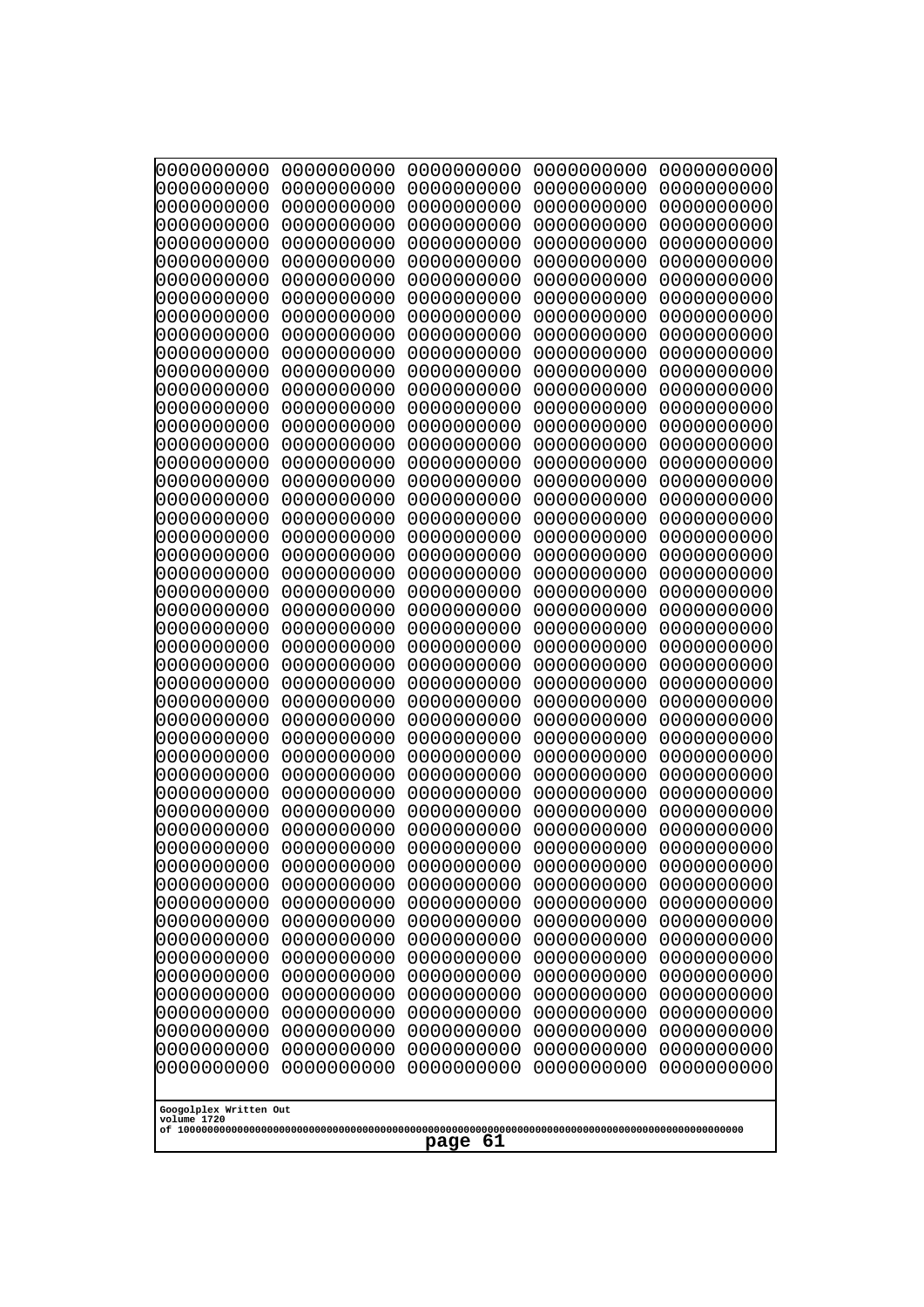| 000000000<br>0000000000    | 0000000000<br>0000000000 | 0000000000<br>0000000000 | 0000000000<br>0000000000 | 0000000000<br>0000000000 |
|----------------------------|--------------------------|--------------------------|--------------------------|--------------------------|
| 0000000000<br>0000000000   | 0000000000<br>0000000000 | 0000000000<br>0000000000 | 0000000000<br>0000000000 | 0000000000<br>0000000000 |
| 0000000000                 | 0000000000               | 0000000000               | 0000000000               | 0000000000               |
| 0000000000<br>0000000000   | 0000000000<br>0000000000 | 0000000000<br>0000000000 | 0000000000<br>0000000000 | 0000000000<br>0000000000 |
| 0000000000                 | 0000000000               | 0000000000               | 0000000000               | 0000000000               |
| 0000000000<br>0000000000   | 0000000000<br>0000000000 | 0000000000<br>0000000000 | 0000000000<br>0000000000 | 0000000000<br>0000000000 |
| 0000000000                 | 0000000000               | 0000000000               | 0000000000               | 0000000000               |
| 0000000000<br>0000000000   | 0000000000<br>0000000000 | 0000000000<br>0000000000 | 0000000000<br>0000000000 | 0000000000<br>0000000000 |
| 0000000000                 | 0000000000               | 0000000000               | 0000000000               | 0000000000               |
| 0000000000<br>0000000000   | 0000000000<br>0000000000 | 0000000000<br>0000000000 | 0000000000<br>0000000000 | 0000000000<br>0000000000 |
| 0000000000                 | 0000000000               | 0000000000               | 0000000000               | 0000000000               |
| 0000000000<br>0000000000   | 0000000000<br>0000000000 | 0000000000<br>0000000000 | 0000000000<br>0000000000 | 0000000000<br>0000000000 |
| 0000000000                 | 0000000000               | 0000000000               | 0000000000               | 0000000000               |
| 0000000000<br>0000000000   | 0000000000<br>0000000000 | 0000000000<br>0000000000 | 0000000000<br>0000000000 | 0000000000<br>0000000000 |
| 0000000000                 | 0000000000               | 0000000000               | 0000000000               | 0000000000               |
| 0000000000<br>0000000000   | 0000000000<br>0000000000 | 0000000000<br>0000000000 | 0000000000<br>0000000000 | 0000000000<br>0000000000 |
| 0000000000                 | 0000000000               | 0000000000               | 0000000000               | 0000000000               |
| 0000000000<br>0000000000   | 0000000000<br>0000000000 | 0000000000<br>0000000000 | 0000000000<br>0000000000 | 0000000000<br>0000000000 |
| 0000000000                 | 0000000000               | 0000000000               | 0000000000               | 0000000000               |
| 0000000000<br>0000000000   | 0000000000<br>0000000000 | 0000000000<br>0000000000 | 0000000000<br>0000000000 | 0000000000<br>0000000000 |
| 0000000000                 | 0000000000               | 0000000000               | 0000000000               | 0000000000               |
| 0000000000<br>0000000000   | 0000000000<br>0000000000 | 0000000000<br>0000000000 | 0000000000<br>0000000000 | 0000000000<br>0000000000 |
| 0000000000                 | 0000000000               | 0000000000               | 0000000000               | 0000000000               |
| 0000000000<br>0000000000   | 0000000000<br>0000000000 | 0000000000<br>0000000000 | 0000000000<br>0000000000 | 0000000000<br>0000000000 |
| 0000000000                 | 0000000000               | 0000000000               | 0000000000               | 0000000000               |
| 0000000000<br>0000000000   | 0000000000<br>0000000000 | 0000000000<br>0000000000 | 0000000000<br>0000000000 | 0000000000<br>0000000000 |
| 0000000000<br>0000000000   | 0000000000               | 0000000000               | 0000000000               | 0000000000<br>0000000000 |
| 0000000000                 | 0000000000<br>0000000000 | 0000000000<br>0000000000 | 0000000000<br>0000000000 | 0000000000               |
| 0000000000<br>0000000000   | 0000000000<br>0000000000 | 0000000000<br>0000000000 | 0000000000<br>0000000000 | 0000000000<br>0000000000 |
| 0000000000                 | 0000000000               | 0000000000               | 0000000000               | 0000000000               |
| 0000000000<br>0000000000   | 0000000000<br>0000000000 | 0000000000<br>0000000000 | 0000000000<br>0000000000 | 0000000000<br>0000000000 |
| 0000000000                 | 0000000000               | 0000000000               | 0000000000               | 0000000000               |
| 0000000000                 | 0000000000               | 0000000000               | 0000000000               | 0000000000               |
| Googolplex Written Out     |                          |                          |                          |                          |
| volume 1720<br>-62<br>page |                          |                          |                          |                          |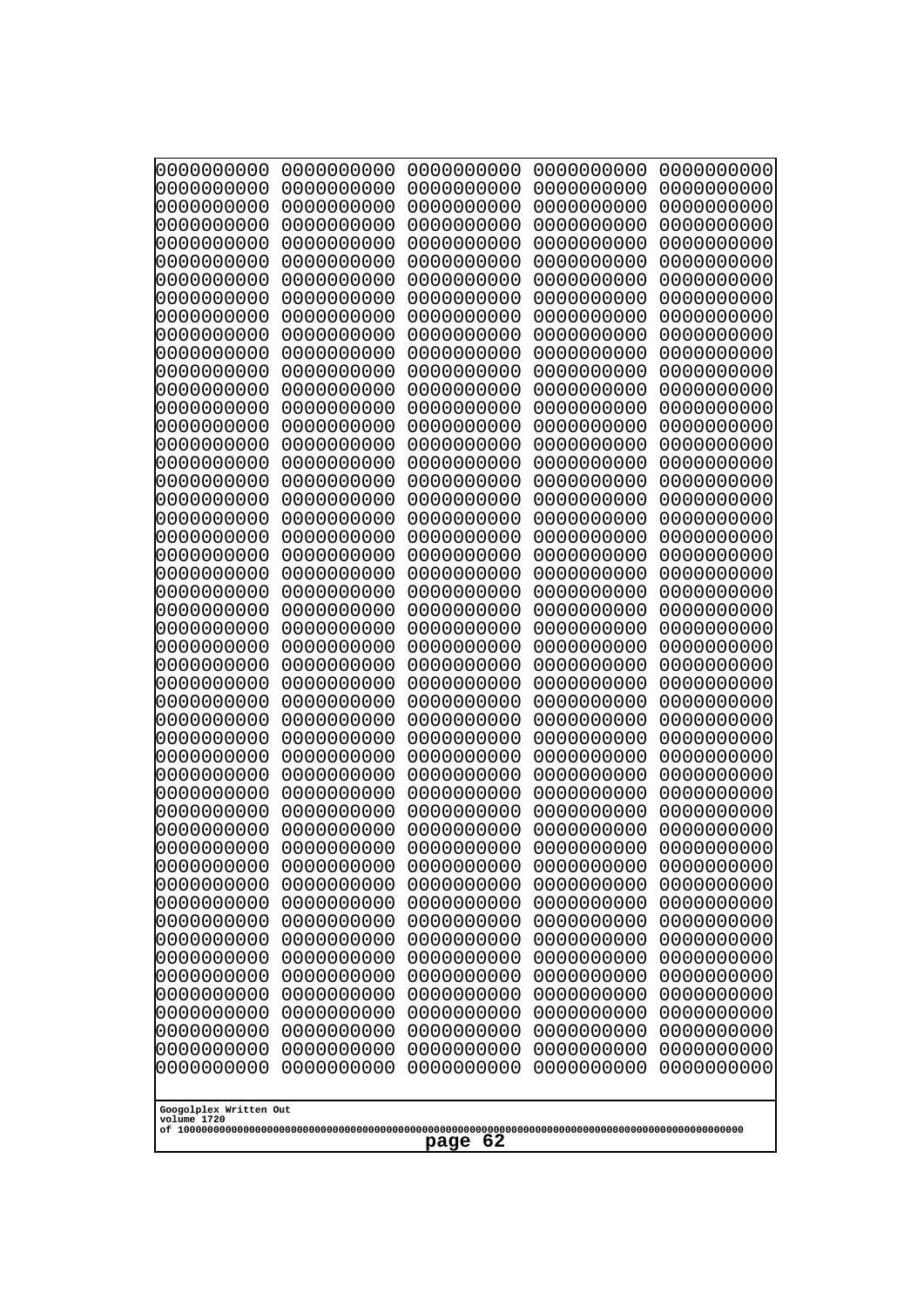| 000000000<br>0000000000  | 0000000000<br>0000000000  | 0000000000<br>0000000000 | 0000000000<br>0000000000 | 0000000000<br>0000000000 |  |
|--------------------------|---------------------------|--------------------------|--------------------------|--------------------------|--|
| 0000000000<br>0000000000 | 0000000000<br>0000000000  | 0000000000<br>0000000000 | 0000000000<br>0000000000 | 0000000000<br>0000000000 |  |
| 0000000000               | 0000000000                | 0000000000               | 0000000000               | 0000000000               |  |
| 0000000000<br>0000000000 | 0000000000<br>0000000000  | 0000000000<br>0000000000 | 0000000000<br>0000000000 | 0000000000<br>0000000000 |  |
| 0000000000               | 0000000000                | 0000000000               | 0000000000               | 0000000000               |  |
| 0000000000<br>0000000000 | 0000000000<br>0000000000  | 0000000000<br>0000000000 | 0000000000<br>0000000000 | 0000000000<br>0000000000 |  |
| 0000000000               | 0000000000                | 0000000000               | 0000000000               | 0000000000               |  |
| 0000000000<br>0000000000 | 0000000000<br>0000000000  | 0000000000<br>0000000000 | 0000000000<br>0000000000 | 0000000000<br>0000000000 |  |
| 0000000000               | 0000000000                | 0000000000               | 0000000000               | 0000000000               |  |
| 0000000000<br>0000000000 | 0000000000<br>0000000000  | 0000000000<br>0000000000 | 0000000000<br>0000000000 | 0000000000<br>0000000000 |  |
| 0000000000               | 0000000000                | 0000000000               | 0000000000               | 0000000000               |  |
| 0000000000<br>0000000000 | 0000000000<br>0000000000  | 0000000000<br>0000000000 | 0000000000<br>0000000000 | 0000000000<br>0000000000 |  |
| 0000000000               | 0000000000                | 0000000000               | 0000000000               | 0000000000               |  |
| 0000000000<br>0000000000 | 0000000000<br>0000000000  | 0000000000<br>0000000000 | 0000000000<br>0000000000 | 0000000000<br>0000000000 |  |
| 0000000000               | 0000000000                | 0000000000               | 0000000000               | 0000000000               |  |
| 0000000000<br>0000000000 | 0000000000<br>0000000000  | 0000000000<br>0000000000 | 0000000000<br>0000000000 | 0000000000<br>0000000000 |  |
| 0000000000               | 0000000000                | 0000000000               | 0000000000               | 0000000000               |  |
| 0000000000<br>0000000000 | 0000000000<br>0000000000  | 0000000000<br>0000000000 | 0000000000<br>0000000000 | 0000000000<br>0000000000 |  |
| 0000000000               | 0000000000                | 0000000000               | 0000000000               | 0000000000               |  |
| 0000000000<br>0000000000 | 0000000000<br>0000000000  | 0000000000<br>0000000000 | 0000000000<br>0000000000 | 0000000000<br>0000000000 |  |
| 0000000000               | 0000000000                | 0000000000               | 0000000000               | 0000000000               |  |
| 0000000000<br>0000000000 | 0000000000<br>0000000000  | 0000000000<br>0000000000 | 0000000000<br>0000000000 | 0000000000<br>0000000000 |  |
| 0000000000               | 0000000000                | 0000000000               | 0000000000               | 0000000000               |  |
| 0000000000<br>0000000000 | 0000000000<br>0000000000  | 0000000000<br>0000000000 | 0000000000<br>0000000000 | 0000000000<br>0000000000 |  |
| 0000000000               | 0000000000                | 0000000000               | 0000000000               | 0000000000               |  |
| 0000000000<br>0000000000 | 0000000000<br>0000000000  | 0000000000<br>0000000000 | 0000000000<br>0000000000 | 0000000000<br>0000000000 |  |
| 0000000000               | 0000000000                | 0000000000               | 0000000000               | 0000000000               |  |
| 0000000000<br>0000000000 | 0000000000<br>0000000000  | 0000000000<br>0000000000 | 0000000000<br>0000000000 | 0000000000<br>0000000000 |  |
| 0000000000               | 0000000000                | 0000000000               | 0000000000               | 0000000000               |  |
| 0000000000<br>0000000000 | 0000000000<br>0000000000  | 0000000000<br>0000000000 | 0000000000<br>0000000000 | 0000000000<br>0000000000 |  |
| 0000000000               | 0000000000                | 0000000000               | 0000000000               | 0000000000               |  |
| 0000000000<br>0000000000 | 0000000000<br>0000000000  | 0000000000<br>0000000000 | 0000000000<br>0000000000 | 0000000000<br>0000000000 |  |
| 0000000000               | 0000000000                | 0000000000               | 0000000000               | 0000000000               |  |
| Googolplex Written Out   |                           |                          |                          |                          |  |
|                          | volume 1720<br>63<br>page |                          |                          |                          |  |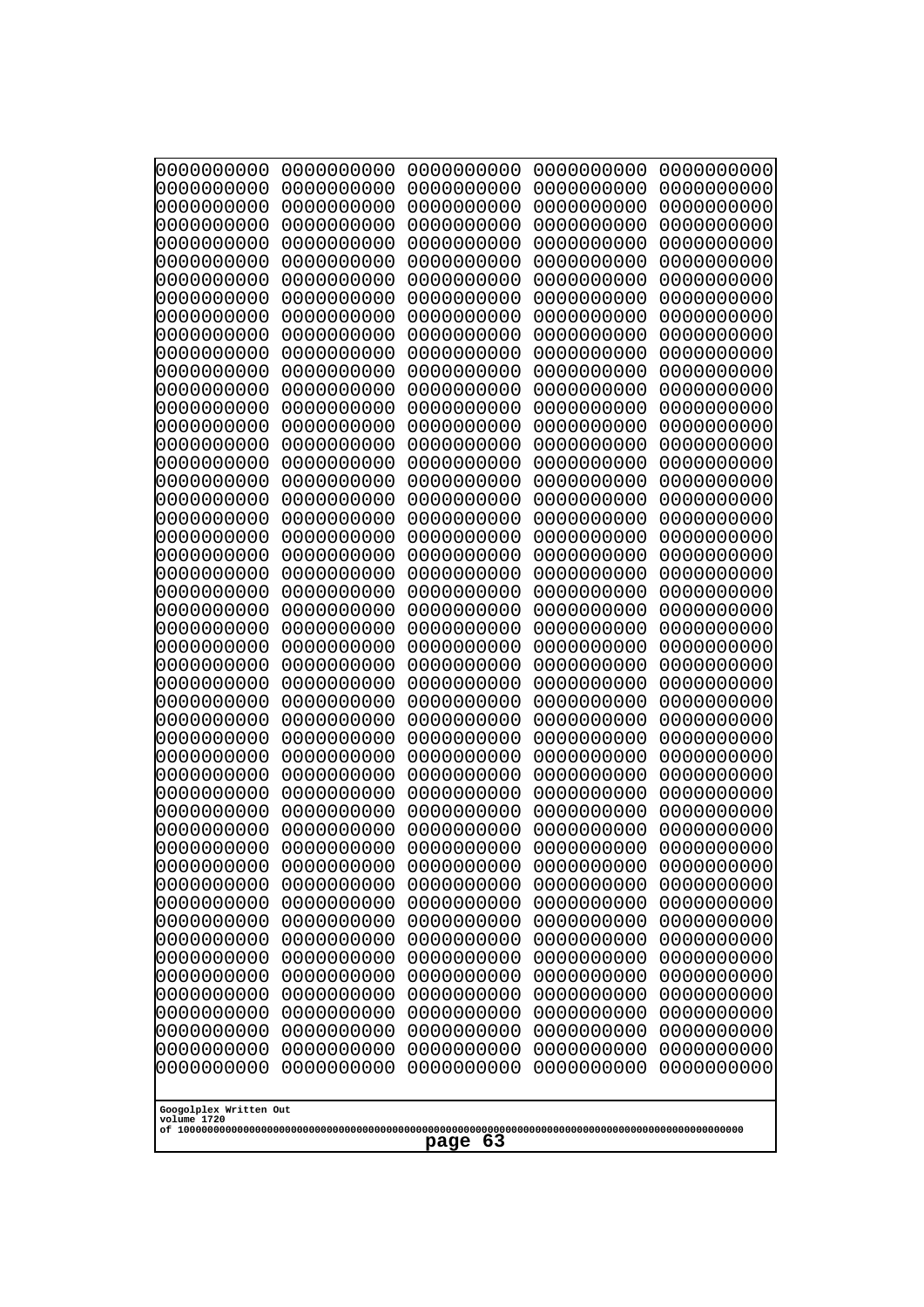| 000000000<br>0000000000               | 0000000000<br>0000000000 | 0000000000<br>0000000000 | 0000000000<br>0000000000 | 0000000000<br>0000000000 |
|---------------------------------------|--------------------------|--------------------------|--------------------------|--------------------------|
| 0000000000<br>0000000000              | 0000000000<br>0000000000 | 0000000000<br>0000000000 | 0000000000<br>0000000000 | 0000000000<br>0000000000 |
| 0000000000                            | 0000000000               | 0000000000               | 0000000000               | 0000000000               |
| 0000000000<br>0000000000              | 0000000000<br>0000000000 | 0000000000<br>0000000000 | 0000000000<br>0000000000 | 0000000000<br>0000000000 |
| 0000000000                            | 0000000000               | 0000000000               | 0000000000               | 0000000000               |
| 0000000000<br>0000000000              | 0000000000<br>0000000000 | 0000000000<br>0000000000 | 0000000000<br>0000000000 | 0000000000<br>0000000000 |
| 0000000000                            | 0000000000               | 0000000000               | 0000000000               | 0000000000               |
| 0000000000<br>0000000000              | 0000000000<br>0000000000 | 0000000000<br>0000000000 | 0000000000<br>0000000000 | 0000000000<br>0000000000 |
| 0000000000                            | 0000000000               | 0000000000               | 0000000000               | 0000000000               |
| 0000000000<br>0000000000              | 0000000000<br>0000000000 | 0000000000<br>0000000000 | 0000000000<br>0000000000 | 0000000000<br>0000000000 |
| 0000000000                            | 0000000000               | 0000000000               | 0000000000               | 0000000000               |
| 0000000000<br>0000000000              | 0000000000<br>0000000000 | 0000000000<br>0000000000 | 0000000000<br>0000000000 | 0000000000<br>0000000000 |
| 0000000000                            | 0000000000               | 0000000000               | 0000000000               | 0000000000               |
| 0000000000<br>0000000000              | 0000000000<br>0000000000 | 0000000000<br>0000000000 | 0000000000<br>0000000000 | 0000000000<br>0000000000 |
| 0000000000                            | 0000000000               | 0000000000               | 0000000000               | 0000000000               |
| 0000000000<br>0000000000              | 0000000000<br>0000000000 | 0000000000<br>0000000000 | 0000000000<br>0000000000 | 0000000000<br>0000000000 |
| 0000000000                            | 0000000000               | 0000000000               | 0000000000               | 0000000000               |
| 0000000000<br>0000000000              | 0000000000<br>0000000000 | 0000000000<br>0000000000 | 0000000000<br>0000000000 | 0000000000<br>0000000000 |
| 0000000000                            | 0000000000               | 0000000000               | 0000000000               | 0000000000               |
| 0000000000<br>0000000000              | 0000000000<br>0000000000 | 0000000000<br>0000000000 | 0000000000<br>0000000000 | 0000000000<br>0000000000 |
| 0000000000                            | 0000000000               | 0000000000               | 0000000000               | 0000000000               |
| 0000000000<br>0000000000              | 0000000000<br>0000000000 | 0000000000<br>0000000000 | 0000000000<br>0000000000 | 0000000000<br>0000000000 |
| 0000000000                            | 0000000000               | 0000000000               | 0000000000               | 0000000000               |
| 0000000000<br>0000000000              | 0000000000<br>0000000000 | 0000000000<br>0000000000 | 0000000000<br>0000000000 | 0000000000<br>0000000000 |
| 0000000000                            | 0000000000               | 0000000000               | 0000000000               | 0000000000               |
| 0000000000<br>0000000000              | 0000000000<br>0000000000 | 0000000000<br>0000000000 | 0000000000<br>0000000000 | 0000000000<br>0000000000 |
| 0000000000<br>0000000000              | 0000000000               | 0000000000               | 0000000000<br>0000000000 | 0000000000<br>0000000000 |
| 0000000000                            | 0000000000<br>0000000000 | 0000000000<br>0000000000 | 0000000000               | 0000000000               |
| 0000000000<br>0000000000              | 0000000000<br>0000000000 | 0000000000<br>0000000000 | 0000000000<br>0000000000 | 0000000000<br>0000000000 |
| 0000000000                            | 0000000000               | 0000000000               | 0000000000               | 0000000000               |
| 0000000000<br>0000000000              | 0000000000<br>0000000000 | 0000000000<br>0000000000 | 0000000000<br>0000000000 | 0000000000<br>0000000000 |
| 0000000000                            | 0000000000               | 0000000000               | 0000000000               | 0000000000               |
| 0000000000                            | 0000000000               | 0000000000               | 0000000000               | 0000000000               |
| Googolplex Written Out<br>volume 1720 |                          |                          |                          |                          |
| -64<br>page                           |                          |                          |                          |                          |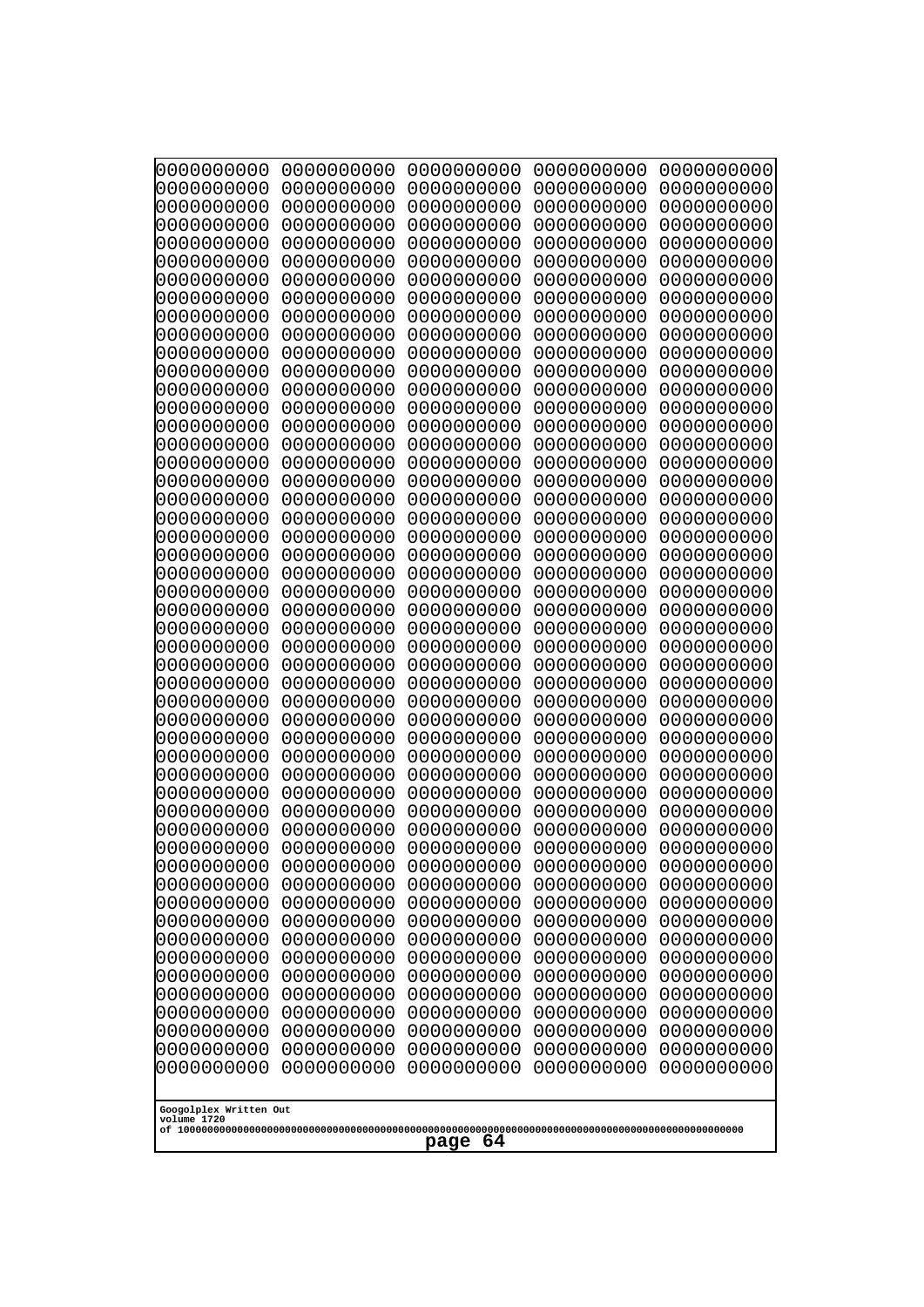| 0000000000                                           | 0000000000 | 0000000000 | 0000000000 | 0000000000 |
|------------------------------------------------------|------------|------------|------------|------------|
| 0000000000                                           | 0000000000 | 0000000000 | 0000000000 | 0000000000 |
| 0000000000                                           | 0000000000 | 0000000000 | 0000000000 | 0000000000 |
| 0000000000                                           | 0000000000 | 0000000000 | 0000000000 | 0000000000 |
| 0000000000                                           | 0000000000 | 0000000000 | 0000000000 | 0000000000 |
| 0000000000                                           | 0000000000 | 0000000000 | 0000000000 | 0000000000 |
| 0000000000                                           | 0000000000 | 0000000000 | 0000000000 | 0000000000 |
| 0000000000                                           | 0000000000 | 0000000000 | 0000000000 | 0000000000 |
| 0000000000                                           | 0000000000 | 0000000000 | 0000000000 | 0000000000 |
| 0000000000                                           | 0000000000 | 0000000000 | 0000000000 | 0000000000 |
| 0000000000                                           | 0000000000 | 0000000000 | 0000000000 | 0000000000 |
| 0000000000                                           | 0000000000 | 0000000000 | 0000000000 | 0000000000 |
| 0000000000                                           | 0000000000 | 0000000000 | 0000000000 | 0000000000 |
| 0000000000                                           | 0000000000 | 0000000000 | 0000000000 | 0000000000 |
| 0000000000                                           | 0000000000 | 0000000000 | 0000000000 | 0000000000 |
| 0000000000                                           | 0000000000 | 0000000000 | 0000000000 | 0000000000 |
| 0000000000                                           | 0000000000 | 0000000000 | 0000000000 | 0000000000 |
| 0000000000                                           | 0000000000 | 0000000000 | 0000000000 | 0000000000 |
| 0000000000                                           | 0000000000 | 0000000000 | 0000000000 | 0000000000 |
| 0000000000                                           | 0000000000 | 0000000000 | 0000000000 | 0000000000 |
| 0000000000                                           | 0000000000 | 0000000000 | 0000000000 | 0000000000 |
| 0000000000                                           | 0000000000 | 0000000000 | 0000000000 | 0000000000 |
| 0000000000                                           | 0000000000 | 0000000000 | 0000000000 | 0000000000 |
| 0000000000                                           | 0000000000 | 0000000000 | 0000000000 | 0000000000 |
| 0000000000                                           | 0000000000 | 0000000000 | 0000000000 | 0000000000 |
| 0000000000                                           | 0000000000 | 0000000000 | 0000000000 | 0000000000 |
| 0000000000                                           | 0000000000 | 0000000000 | 0000000000 | 0000000000 |
| 0000000000                                           | 0000000000 | 0000000000 | 0000000000 | 0000000000 |
| 0000000000                                           | 0000000000 | 0000000000 | 0000000000 | 0000000000 |
| 0000000000                                           | 0000000000 | 0000000000 | 0000000000 | 0000000000 |
| 0000000000                                           | 0000000000 | 0000000000 | 0000000000 | 0000000000 |
| 0000000000                                           | 0000000000 | 0000000000 | 0000000000 | 0000000000 |
| 0000000000                                           | 0000000000 | 0000000000 | 0000000000 | 0000000000 |
| 0000000000                                           | 0000000000 | 0000000000 | 0000000000 | 0000000000 |
| 0000000000                                           | 0000000000 | 0000000000 | 0000000000 | 0000000000 |
| 0000000000                                           | 0000000000 | 0000000000 | 0000000000 | 0000000000 |
| 0000000000                                           | 0000000000 | 0000000000 | 0000000000 | 0000000000 |
| 0000000000                                           | 0000000000 | 0000000000 | 0000000000 | 0000000000 |
| 0000000000                                           | 0000000000 | 0000000000 | 0000000000 | 0000000000 |
| 0000000000                                           | 0000000000 | 0000000000 | 0000000000 | 0000000000 |
| 0000000000                                           | 0000000000 | 0000000000 | 0000000000 | 0000000000 |
| 0000000000                                           | 0000000000 | 0000000000 | 0000000000 | 0000000000 |
| 0000000000                                           | 0000000000 | 0000000000 | 0000000000 | 0000000000 |
| 0000000000                                           | 0000000000 | 0000000000 | 0000000000 | 0000000000 |
| 0000000000                                           | 0000000000 | 0000000000 | 0000000000 | 0000000000 |
| 0000000000                                           | 0000000000 | 0000000000 | 0000000000 | 0000000000 |
| 0000000000                                           | 0000000000 | 0000000000 | 0000000000 | 0000000000 |
| 0000000000                                           | 0000000000 | 0000000000 | 0000000000 | 0000000000 |
| 0000000000                                           | 0000000000 | 0000000000 | 0000000000 | 0000000000 |
| 0000000000                                           | 0000000000 | 0000000000 | 0000000000 | 0000000000 |
| Googolplex Written Out<br>volume 1720<br>-65<br>page |            |            |            |            |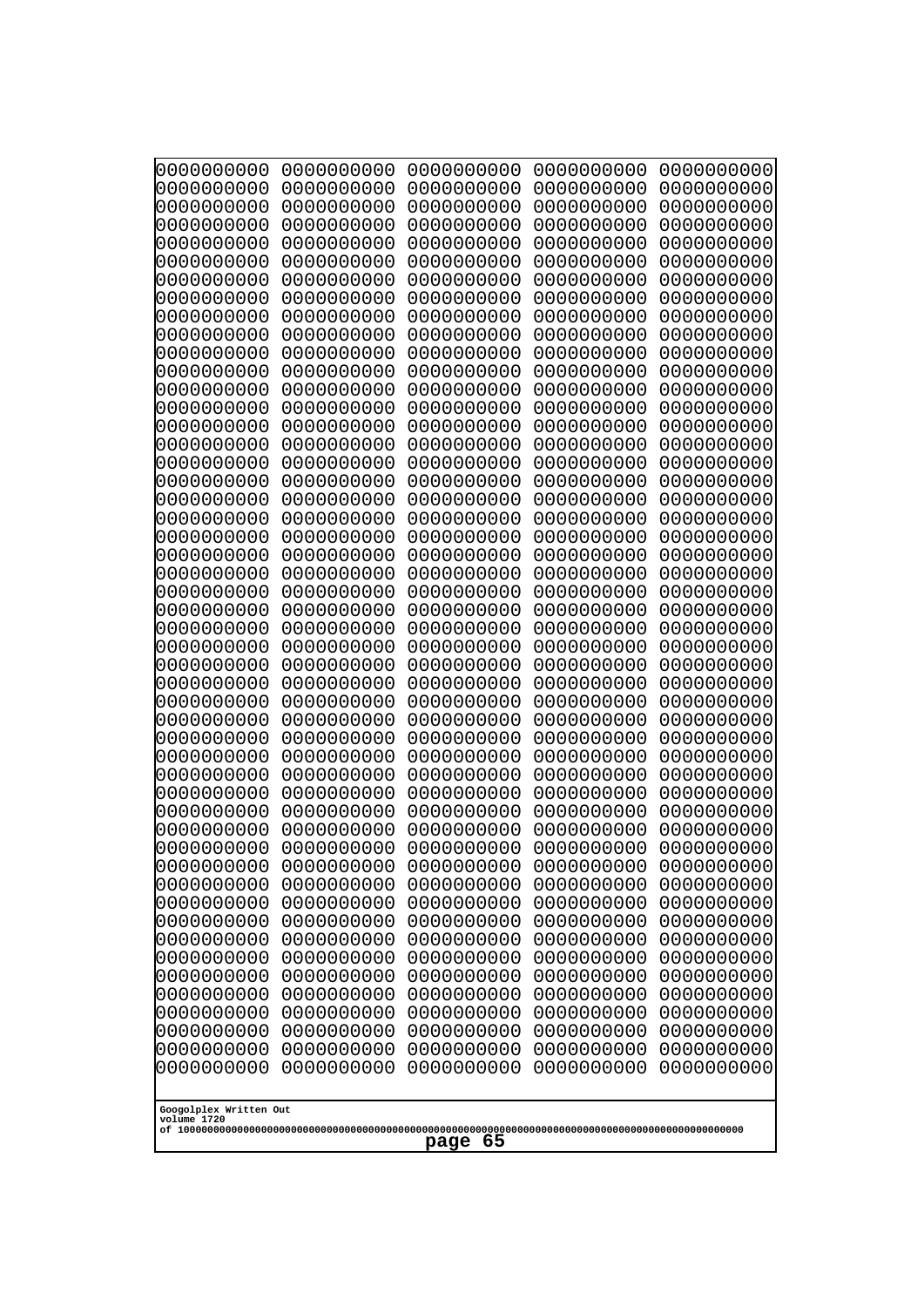| 000000000<br>0000000000               | 0000000000<br>0000000000 | 0000000000<br>0000000000 | 0000000000<br>0000000000 | 0000000000<br>0000000000 |
|---------------------------------------|--------------------------|--------------------------|--------------------------|--------------------------|
| 0000000000                            | 0000000000               | 0000000000               | 0000000000               | 0000000000               |
| 0000000000<br>0000000000              | 0000000000<br>0000000000 | 0000000000<br>0000000000 | 0000000000<br>0000000000 | 0000000000<br>0000000000 |
| 0000000000                            | 0000000000               | 0000000000               | 0000000000               | 0000000000               |
| 0000000000                            | 0000000000               | 0000000000               | 0000000000               | 0000000000               |
| 0000000000<br>0000000000              | 0000000000<br>0000000000 | 0000000000<br>0000000000 | 0000000000<br>0000000000 | 0000000000<br>0000000000 |
| 0000000000                            | 0000000000               | 0000000000               | 0000000000               | 0000000000               |
| 0000000000                            | 0000000000               | 0000000000               | 0000000000               | 0000000000               |
| 0000000000<br>0000000000              | 0000000000<br>0000000000 | 0000000000<br>0000000000 | 0000000000<br>0000000000 | 0000000000<br>0000000000 |
| 0000000000                            | 0000000000               | 0000000000               | 0000000000               | 0000000000               |
| 0000000000<br>0000000000              | 0000000000<br>0000000000 | 0000000000<br>0000000000 | 0000000000<br>0000000000 | 0000000000<br>0000000000 |
| 0000000000                            | 0000000000               | 0000000000               | 0000000000               | 0000000000               |
| 0000000000                            | 0000000000               | 0000000000               | 0000000000               | 0000000000               |
| 0000000000<br>0000000000              | 0000000000<br>0000000000 | 0000000000<br>0000000000 | 0000000000<br>0000000000 | 0000000000<br>0000000000 |
| 0000000000                            | 0000000000               | 0000000000               | 0000000000               | 0000000000               |
| 0000000000<br>0000000000              | 0000000000<br>0000000000 | 0000000000<br>0000000000 | 0000000000<br>0000000000 | 0000000000<br>0000000000 |
| 0000000000                            | 0000000000               | 0000000000               | 0000000000               | 0000000000               |
| 0000000000                            | 0000000000               | 0000000000               | 0000000000               | 0000000000               |
| 0000000000<br>0000000000              | 0000000000<br>0000000000 | 0000000000<br>0000000000 | 0000000000<br>0000000000 | 0000000000<br>0000000000 |
| 0000000000                            | 0000000000               | 0000000000               | 0000000000               | 0000000000               |
| 0000000000<br>0000000000              | 0000000000<br>0000000000 | 0000000000<br>0000000000 | 0000000000<br>0000000000 | 0000000000<br>0000000000 |
| 0000000000                            | 0000000000               | 0000000000               | 0000000000               | 0000000000               |
| 0000000000                            | 0000000000               | 0000000000               | 0000000000               | 0000000000               |
| 0000000000<br>0000000000              | 0000000000<br>0000000000 | 0000000000<br>0000000000 | 0000000000<br>0000000000 | 0000000000<br>0000000000 |
| 0000000000                            | 0000000000               | 0000000000               | 0000000000               | 0000000000               |
| 0000000000<br>0000000000              | 0000000000<br>0000000000 | 0000000000<br>0000000000 | 0000000000<br>0000000000 | 0000000000<br>0000000000 |
| 0000000000                            | 0000000000               | 0000000000               | 0000000000               | 0000000000               |
| 0000000000                            | 0000000000               | 0000000000               | 0000000000               | 0000000000               |
| 0000000000<br>0000000000              | 0000000000<br>0000000000 | 0000000000<br>0000000000 | 0000000000<br>0000000000 | 0000000000<br>0000000000 |
| 0000000000                            | 0000000000               | 0000000000               | 0000000000               | 0000000000               |
| 0000000000<br>0000000000              | 0000000000<br>0000000000 | 0000000000<br>0000000000 | 0000000000<br>0000000000 | 0000000000<br>0000000000 |
| 0000000000                            | 0000000000               | 0000000000               | 0000000000               | 0000000000               |
| 0000000000<br>0000000000              | 0000000000<br>0000000000 | 0000000000<br>0000000000 | 0000000000<br>0000000000 | 0000000000<br>0000000000 |
| 0000000000                            | 0000000000               | 0000000000               | 0000000000               | 0000000000               |
| 0000000000                            | 0000000000               | 0000000000               | 0000000000               | 0000000000               |
| 0000000000                            | 0000000000               | 0000000000               | 0000000000               | 0000000000               |
| Googolplex Written Out<br>volume 1720 |                          |                          |                          |                          |
|                                       |                          | -66<br>page              |                          |                          |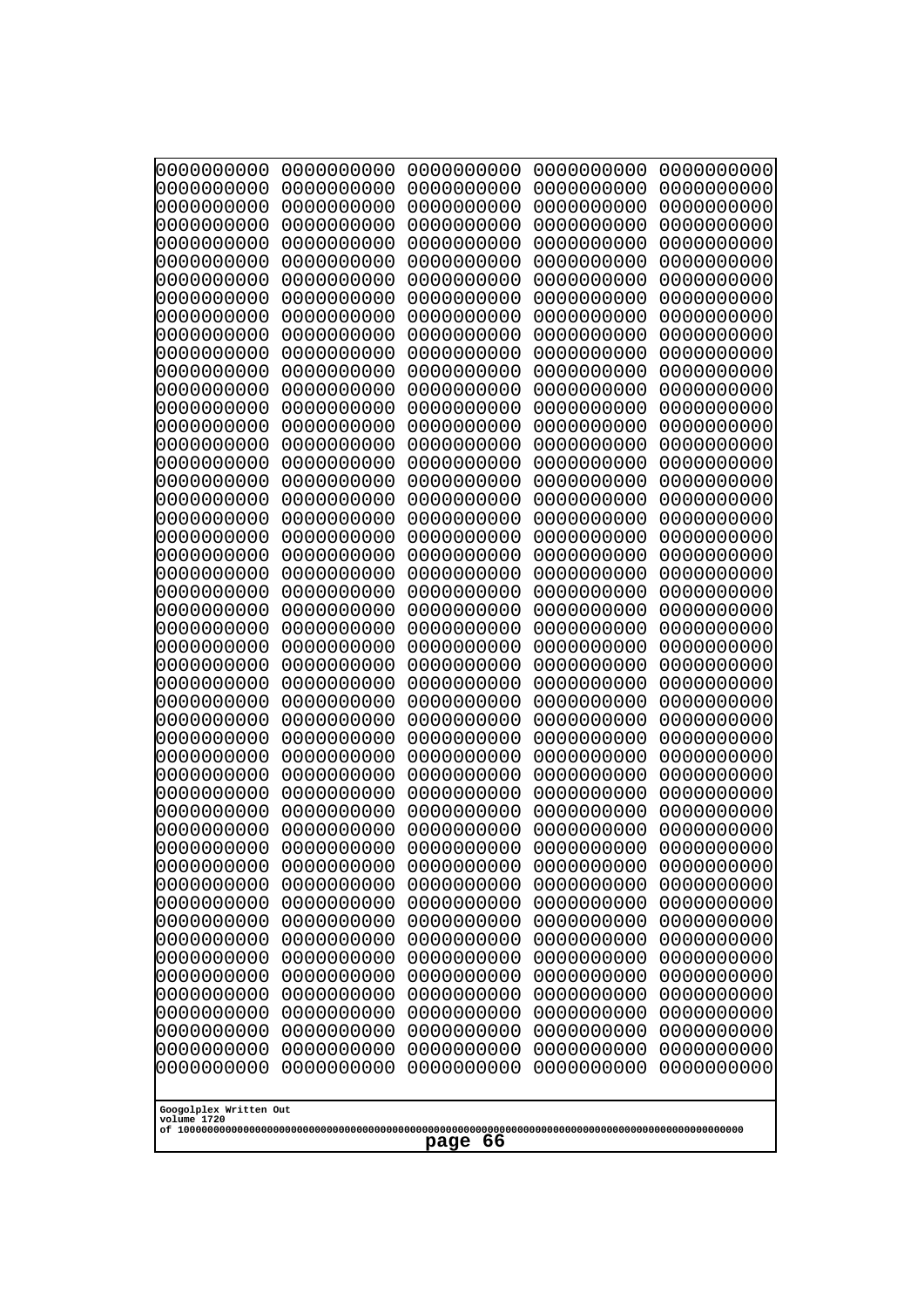| 000000000<br>0000000000               | 0000000000<br>0000000000 | 0000000000<br>0000000000 | 0000000000<br>0000000000 | 0000000000<br>0000000000 |  |  |
|---------------------------------------|--------------------------|--------------------------|--------------------------|--------------------------|--|--|
| 0000000000                            | 0000000000               | 0000000000               | 0000000000               | 0000000000               |  |  |
| 0000000000<br>0000000000              | 0000000000<br>0000000000 | 0000000000<br>0000000000 | 0000000000<br>0000000000 | 0000000000<br>0000000000 |  |  |
| 0000000000                            | 0000000000               | 0000000000               | 0000000000               | 0000000000               |  |  |
| 0000000000                            | 0000000000               | 0000000000               | 0000000000               | 0000000000               |  |  |
| 0000000000                            | 0000000000               | 0000000000               | 0000000000               | 0000000000               |  |  |
| 0000000000<br>0000000000              | 0000000000<br>0000000000 | 0000000000<br>0000000000 | 0000000000<br>0000000000 | 0000000000<br>0000000000 |  |  |
| 0000000000                            | 0000000000               | 0000000000               | 0000000000               | 0000000000               |  |  |
| 0000000000                            | 0000000000               | 0000000000               | 0000000000               | 0000000000               |  |  |
| 0000000000<br>0000000000              | 0000000000<br>0000000000 | 0000000000<br>0000000000 | 0000000000<br>0000000000 | 0000000000<br>0000000000 |  |  |
| 0000000000                            | 0000000000               | 0000000000               | 0000000000               | 0000000000               |  |  |
| 0000000000                            | 0000000000               | 0000000000               | 0000000000               | 0000000000               |  |  |
| 0000000000<br>0000000000              | 0000000000<br>0000000000 | 0000000000<br>0000000000 | 0000000000<br>0000000000 | 0000000000<br>0000000000 |  |  |
| 0000000000                            | 0000000000               | 0000000000               | 0000000000               | 0000000000               |  |  |
| 0000000000                            | 0000000000               | 0000000000               | 0000000000               | 0000000000               |  |  |
| 0000000000<br>0000000000              | 0000000000<br>0000000000 | 0000000000<br>0000000000 | 0000000000<br>0000000000 | 0000000000<br>0000000000 |  |  |
| 0000000000                            | 0000000000               | 0000000000               | 0000000000               | 0000000000               |  |  |
| 0000000000                            | 0000000000               | 0000000000               | 0000000000               | 0000000000               |  |  |
| 0000000000<br>0000000000              | 0000000000<br>0000000000 | 0000000000<br>0000000000 | 0000000000<br>0000000000 | 0000000000<br>0000000000 |  |  |
| 0000000000                            | 0000000000               | 0000000000               | 0000000000               | 0000000000               |  |  |
| 0000000000                            | 0000000000               | 0000000000               | 0000000000               | 0000000000               |  |  |
| 0000000000<br>0000000000              | 0000000000<br>0000000000 | 0000000000<br>0000000000 | 0000000000<br>0000000000 | 0000000000<br>0000000000 |  |  |
| 0000000000                            | 0000000000               | 0000000000               | 0000000000               | 0000000000               |  |  |
| 0000000000                            | 0000000000               | 0000000000               | 0000000000               | 0000000000               |  |  |
| 0000000000<br>0000000000              | 0000000000<br>0000000000 | 0000000000<br>0000000000 | 0000000000<br>0000000000 | 0000000000<br>0000000000 |  |  |
| 0000000000                            | 0000000000               | 0000000000               | 0000000000               | 0000000000               |  |  |
| 0000000000                            | 0000000000               | 0000000000               | 0000000000               | 0000000000               |  |  |
| 0000000000<br>0000000000              | 0000000000<br>0000000000 | 0000000000<br>0000000000 | 0000000000<br>0000000000 | 0000000000<br>0000000000 |  |  |
| 0000000000                            | 0000000000               | 0000000000               | 0000000000               | 0000000000               |  |  |
| 0000000000                            | 0000000000               | 0000000000               | 0000000000               | 0000000000               |  |  |
| 0000000000<br>0000000000              | 0000000000<br>0000000000 | 0000000000<br>0000000000 | 0000000000<br>0000000000 | 0000000000<br>0000000000 |  |  |
| 0000000000                            | 0000000000               | 0000000000               | 0000000000               | 0000000000               |  |  |
| 0000000000                            | 0000000000               | 0000000000               | 0000000000               | 0000000000               |  |  |
| 0000000000<br>0000000000              | 0000000000<br>0000000000 | 0000000000<br>0000000000 | 0000000000<br>0000000000 | 0000000000<br>0000000000 |  |  |
| 0000000000                            | 0000000000               | 0000000000               | 0000000000               | 0000000000               |  |  |
| 0000000000                            | 0000000000               | 0000000000               | 0000000000               | 0000000000               |  |  |
| 0000000000<br>0000000000              | 0000000000<br>0000000000 | 0000000000<br>0000000000 | 0000000000<br>0000000000 | 0000000000<br>0000000000 |  |  |
|                                       |                          |                          |                          |                          |  |  |
| Googolplex Written Out<br>volume 1720 |                          |                          |                          |                          |  |  |
|                                       |                          | -67<br>page              |                          |                          |  |  |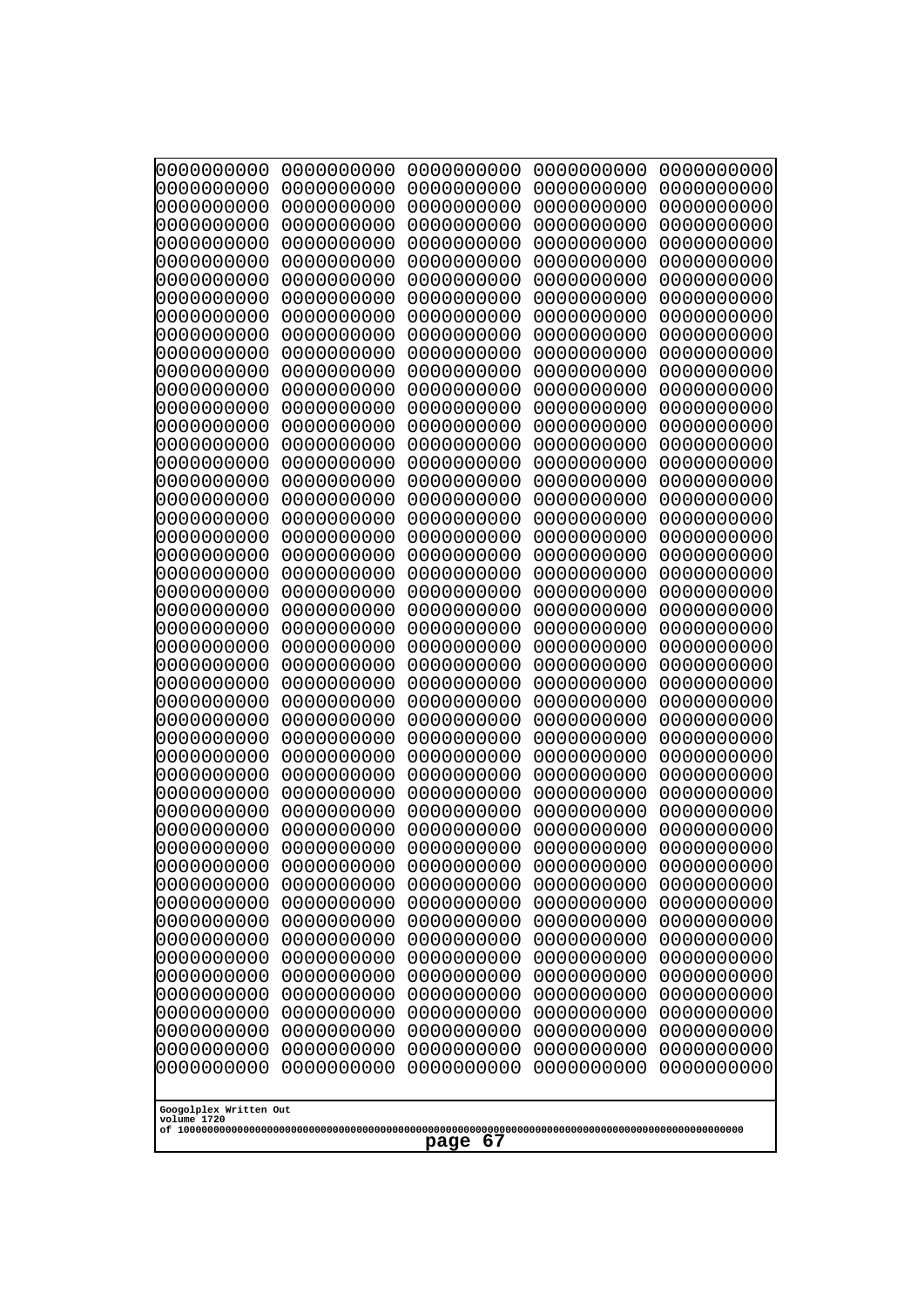| 000000000<br>0000000000  | 0000000000<br>0000000000 | 0000000000<br>0000000000 | 0000000000<br>0000000000 | 0000000000<br>0000000000 |  |
|--------------------------|--------------------------|--------------------------|--------------------------|--------------------------|--|
| 0000000000               | 0000000000               | 0000000000               | 0000000000               | 0000000000               |  |
| 0000000000               | 0000000000               | 0000000000               | 0000000000               | 0000000000               |  |
| 0000000000<br>0000000000 | 0000000000<br>0000000000 | 0000000000<br>0000000000 | 0000000000<br>0000000000 | 0000000000<br>0000000000 |  |
| 0000000000               | 0000000000               | 0000000000               | 0000000000               | 0000000000               |  |
| 0000000000               | 0000000000               | 0000000000               | 0000000000               | 0000000000               |  |
| 0000000000<br>0000000000 | 0000000000<br>0000000000 | 0000000000<br>0000000000 | 0000000000<br>0000000000 | 0000000000<br>0000000000 |  |
| 0000000000               | 0000000000               | 0000000000               | 0000000000               | 0000000000               |  |
| 0000000000               | 0000000000               | 0000000000               | 0000000000               | 0000000000               |  |
| 0000000000<br>0000000000 | 0000000000<br>0000000000 | 0000000000<br>0000000000 | 0000000000<br>0000000000 | 0000000000<br>0000000000 |  |
| 0000000000               | 0000000000               | 0000000000               | 0000000000               | 0000000000               |  |
| 0000000000               | 0000000000               | 0000000000               | 0000000000               | 0000000000               |  |
| 0000000000<br>0000000000 | 0000000000<br>0000000000 | 0000000000<br>0000000000 | 0000000000<br>0000000000 | 0000000000<br>0000000000 |  |
| 0000000000               | 0000000000               | 0000000000               | 0000000000               | 0000000000               |  |
| 0000000000               | 0000000000               | 0000000000               | 0000000000               | 0000000000               |  |
| 0000000000<br>0000000000 | 0000000000<br>0000000000 | 0000000000<br>0000000000 | 0000000000<br>0000000000 | 0000000000<br>0000000000 |  |
| 0000000000               | 0000000000               | 0000000000               | 0000000000               | 0000000000               |  |
| 0000000000               | 0000000000               | 0000000000               | 0000000000               | 0000000000               |  |
| 0000000000               | 0000000000               | 0000000000               | 0000000000               | 0000000000               |  |
| 0000000000<br>0000000000 | 0000000000<br>0000000000 | 0000000000<br>0000000000 | 0000000000<br>0000000000 | 0000000000<br>0000000000 |  |
| 0000000000               | 0000000000               | 0000000000               | 0000000000               | 0000000000               |  |
| 0000000000               | 0000000000               | 0000000000               | 0000000000               | 0000000000               |  |
| 0000000000<br>0000000000 | 0000000000<br>0000000000 | 0000000000<br>0000000000 | 0000000000<br>0000000000 | 0000000000<br>0000000000 |  |
| 0000000000               | 0000000000               | 0000000000               | 0000000000               | 0000000000               |  |
| 0000000000<br>0000000000 | 0000000000               | 0000000000               | 0000000000<br>0000000000 | 0000000000               |  |
| 0000000000               | 0000000000<br>0000000000 | 0000000000<br>0000000000 | 0000000000               | 0000000000<br>0000000000 |  |
| 0000000000               | 0000000000               | 0000000000               | 0000000000               | 0000000000               |  |
| 0000000000               | 0000000000               | 0000000000               | 0000000000               | 0000000000               |  |
| 0000000000<br>0000000000 | 0000000000<br>0000000000 | 0000000000<br>0000000000 | 0000000000<br>0000000000 | 0000000000<br>0000000000 |  |
| 0000000000               | 0000000000               | 0000000000               | 0000000000               | 0000000000               |  |
| 0000000000<br>0000000000 | 0000000000               | 0000000000<br>0000000000 | 0000000000               | 0000000000<br>0000000000 |  |
| 0000000000               | 0000000000<br>0000000000 | 0000000000               | 0000000000<br>0000000000 | 0000000000               |  |
| 0000000000               | 0000000000               | 0000000000               | 0000000000               | 0000000000               |  |
| 0000000000               | 0000000000               | 0000000000               | 0000000000               | 0000000000               |  |
| 0000000000<br>0000000000 | 0000000000<br>0000000000 | 0000000000<br>0000000000 | 0000000000<br>0000000000 | 0000000000<br>0000000000 |  |
| 0000000000               | 0000000000               | 0000000000               | 0000000000               | 0000000000               |  |
| 0000000000               | 0000000000               | 0000000000               | 0000000000               | 0000000000               |  |
| 0000000000               | 0000000000               | 0000000000               | 0000000000               | 0000000000               |  |
| Googolplex Written Out   |                          |                          |                          |                          |  |
| volume 1720              |                          | 68                       |                          |                          |  |
|                          | page                     |                          |                          |                          |  |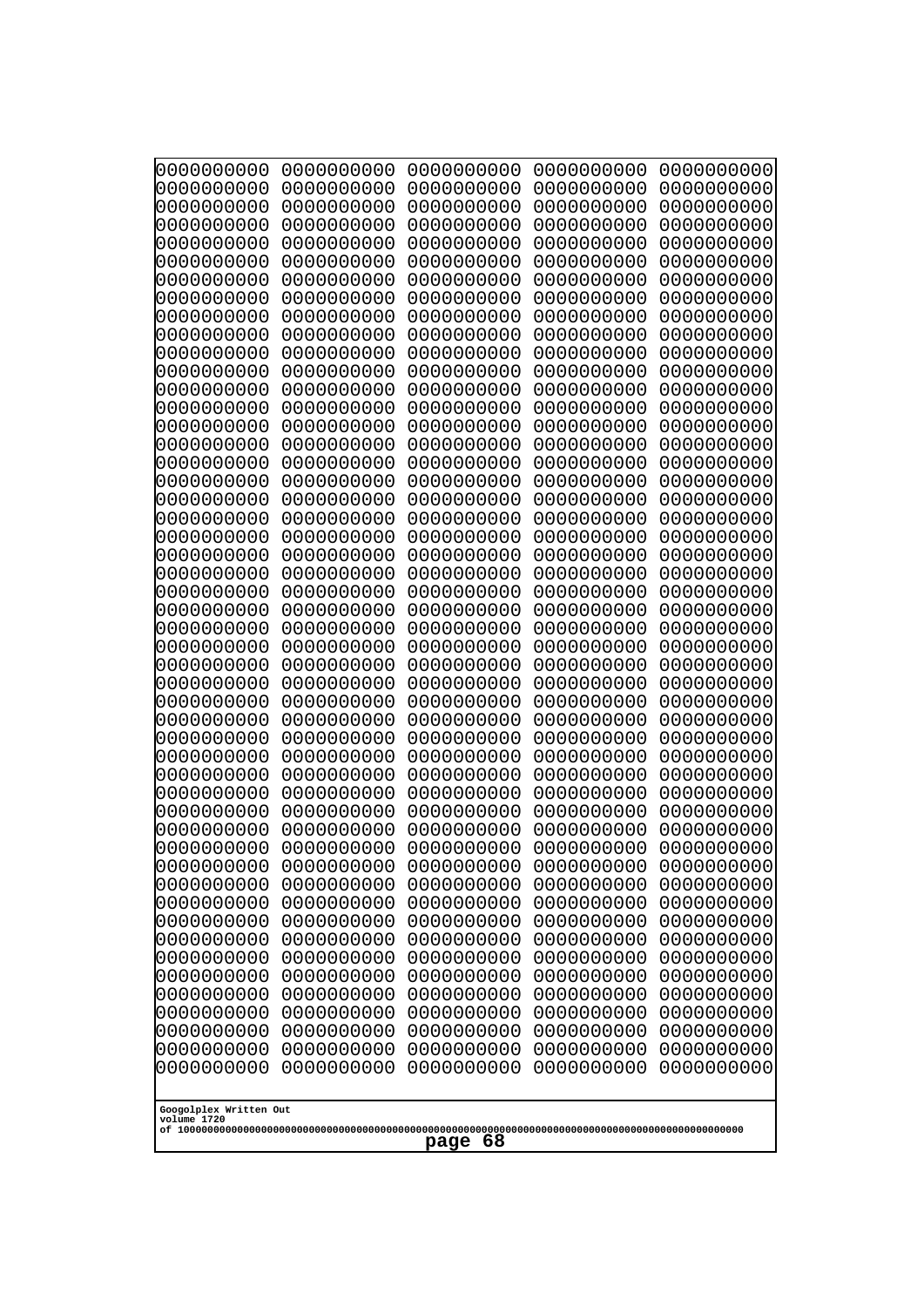| 0000000000<br>0000000000<br>0000000000<br>0000000000<br>0000000000<br>0000000000<br>0000000000<br>0000000000<br>0000000000<br>0000000000<br>0000000000<br>0000000000<br>0000000000<br>0000000000<br>0000000000<br>0000000000<br>0000000000<br>0000000000<br>0000000000<br>0000000000<br>0000000000<br>0000000000<br>0000000000<br>0000000000<br>0000000000<br>0000000000<br>0000000000<br>0000000000<br>0000000000<br>0000000000<br>0000000000<br>0000000000<br>0000000000<br>0000000000<br>0000000000<br>0000000000<br>0000000000<br>10000000000<br>0000000000<br>0000000000<br>0000000000<br>0000000000<br>0000000000<br>0000000000<br>0000000000<br>0000000000<br>0000000000<br>0000000000<br>0000000000<br>0000000000 | 0000000000<br>0000000000<br>0000000000<br>0000000000<br>0000000000<br>0000000000<br>0000000000<br>0000000000<br>0000000000<br>0000000000<br>0000000000<br>0000000000<br>0000000000<br>0000000000<br>0000000000<br>0000000000<br>0000000000<br>0000000000<br>0000000000<br>0000000000<br>0000000000<br>0000000000<br>0000000000<br>0000000000<br>0000000000<br>0000000000<br>0000000000<br>0000000000<br>0000000000<br>0000000000<br>0000000000<br>0000000000<br>0000000000<br>0000000000<br>0000000000<br>0000000000<br>0000000000<br>0000000000<br>0000000000<br>0000000000<br>0000000000<br>0000000000<br>0000000000<br>0000000000<br>0000000000<br>0000000000<br>0000000000<br>0000000000<br>0000000000<br>0000000000 | 0000000000<br>0000000000<br>0000000000<br>0000000000<br>0000000000<br>0000000000<br>0000000000<br>0000000000<br>0000000000<br>0000000000<br>0000000000<br>0000000000<br>0000000000<br>0000000000<br>0000000000<br>0000000000<br>0000000000<br>0000000000<br>0000000000<br>0000000000<br>0000000000<br>0000000000<br>0000000000<br>0000000000<br>0000000000<br>0000000000<br>0000000000<br>0000000000<br>0000000000<br>0000000000<br>0000000000<br>0000000000<br>0000000000<br>0000000000<br>0000000000<br>0000000000<br>0000000000<br>0000000000<br>0000000000<br>0000000000<br>0000000000<br>0000000000<br>0000000000<br>0000000000<br>0000000000<br>0000000000<br>0000000000<br>0000000000<br>0000000000<br>0000000000 | 0000000000<br>0000000000<br>0000000000<br>0000000000<br>0000000000<br>0000000000<br>0000000000<br>0000000000<br>0000000000<br>0000000000<br>0000000000<br>0000000000<br>0000000000<br>0000000000<br>0000000000<br>0000000000<br>0000000000<br>0000000000<br>0000000000<br>0000000000<br>0000000000<br>0000000000<br>0000000000<br>0000000000<br>0000000000<br>0000000000<br>0000000000<br>0000000000<br>0000000000<br>0000000000<br>0000000000<br>0000000000<br>0000000000<br>0000000000<br>0000000000<br>0000000000<br>0000000000<br>0000000000<br>0000000000<br>0000000000<br>0000000000<br>0000000000<br>0000000000<br>0000000000<br>0000000000<br>0000000000<br>0000000000<br>0000000000<br>0000000000<br>0000000000 | 0000000000<br>0000000000<br>0000000000<br>0000000000<br>0000000000<br>0000000000<br>0000000000<br>0000000000<br>0000000000<br>0000000000<br>0000000000<br>0000000000<br>0000000000<br>0000000000<br>0000000000<br>0000000000<br>0000000000<br>0000000000<br>0000000000<br>0000000000<br>0000000000<br>0000000000<br>0000000000<br>0000000000<br>0000000000<br>0000000000<br>0000000000<br>0000000000<br>0000000000<br>0000000000<br>0000000000<br>0000000000<br>0000000000<br>0000000000<br>0000000000<br>0000000000<br>0000000000<br>0000000000<br>0000000000<br>0000000000<br>0000000000<br>0000000000<br>0000000000<br>0000000000<br>0000000000<br>0000000000<br>0000000000<br>0000000000<br>0000000000<br>0000000000 |
|---------------------------------------------------------------------------------------------------------------------------------------------------------------------------------------------------------------------------------------------------------------------------------------------------------------------------------------------------------------------------------------------------------------------------------------------------------------------------------------------------------------------------------------------------------------------------------------------------------------------------------------------------------------------------------------------------------------------------|--------------------------------------------------------------------------------------------------------------------------------------------------------------------------------------------------------------------------------------------------------------------------------------------------------------------------------------------------------------------------------------------------------------------------------------------------------------------------------------------------------------------------------------------------------------------------------------------------------------------------------------------------------------------------------------------------------------------------|--------------------------------------------------------------------------------------------------------------------------------------------------------------------------------------------------------------------------------------------------------------------------------------------------------------------------------------------------------------------------------------------------------------------------------------------------------------------------------------------------------------------------------------------------------------------------------------------------------------------------------------------------------------------------------------------------------------------------|--------------------------------------------------------------------------------------------------------------------------------------------------------------------------------------------------------------------------------------------------------------------------------------------------------------------------------------------------------------------------------------------------------------------------------------------------------------------------------------------------------------------------------------------------------------------------------------------------------------------------------------------------------------------------------------------------------------------------|--------------------------------------------------------------------------------------------------------------------------------------------------------------------------------------------------------------------------------------------------------------------------------------------------------------------------------------------------------------------------------------------------------------------------------------------------------------------------------------------------------------------------------------------------------------------------------------------------------------------------------------------------------------------------------------------------------------------------|
| Googolplex Written Out                                                                                                                                                                                                                                                                                                                                                                                                                                                                                                                                                                                                                                                                                                    |                                                                                                                                                                                                                                                                                                                                                                                                                                                                                                                                                                                                                                                                                                                          |                                                                                                                                                                                                                                                                                                                                                                                                                                                                                                                                                                                                                                                                                                                          |                                                                                                                                                                                                                                                                                                                                                                                                                                                                                                                                                                                                                                                                                                                          |                                                                                                                                                                                                                                                                                                                                                                                                                                                                                                                                                                                                                                                                                                                          |
| volume 1720<br>69<br>page                                                                                                                                                                                                                                                                                                                                                                                                                                                                                                                                                                                                                                                                                                 |                                                                                                                                                                                                                                                                                                                                                                                                                                                                                                                                                                                                                                                                                                                          |                                                                                                                                                                                                                                                                                                                                                                                                                                                                                                                                                                                                                                                                                                                          |                                                                                                                                                                                                                                                                                                                                                                                                                                                                                                                                                                                                                                                                                                                          |                                                                                                                                                                                                                                                                                                                                                                                                                                                                                                                                                                                                                                                                                                                          |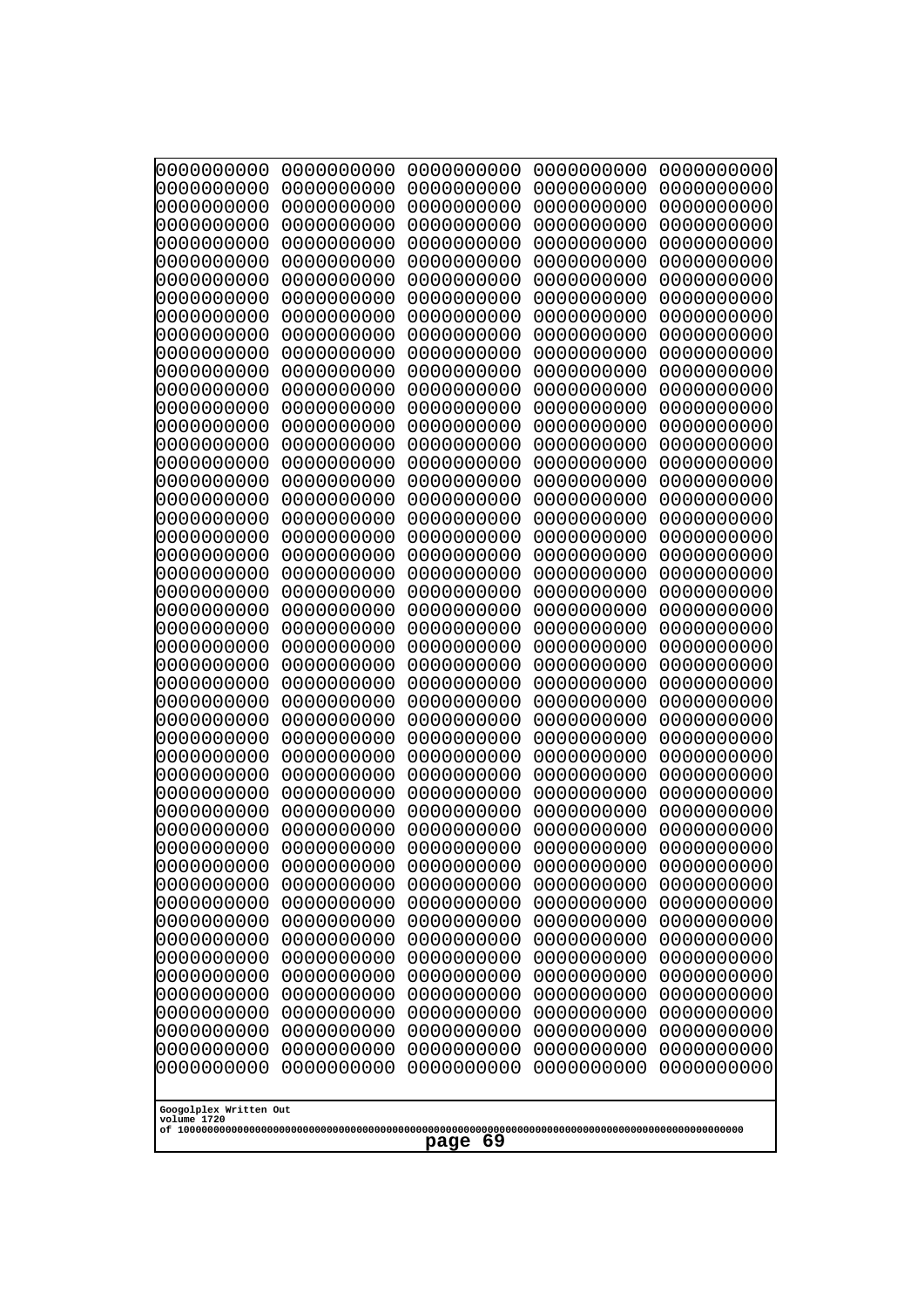| 0000000000<br>0000000000<br>0000000000<br>0000000000<br>0000000000<br>0000000000<br>0000000000<br>1000000000<br>0000000000<br>0000000000<br>0000000000<br>0000000000<br>0000000000<br>0000000000<br>0000000000<br>0000000000<br>0000000000<br>0000000000<br>0000000000<br>0000000000<br>0000000000<br>0000000000<br>0000000000<br>0000000000<br>0000000000<br>0000000000<br>0000000000<br>0000000000<br>0000000000<br>0000000000<br>0000000000<br>0000000000<br>0000000000<br>10000000000<br>0000000000<br>0000000000<br>0000000000<br>0000000000<br>0000000000<br>0000000000<br>0000000000<br>0000000000<br>0000000000<br>0000000000<br>0000000000<br>0000000000 | 0000000000<br>0000000000<br>0000000000<br>0000000000<br>0000000000<br>0000000000<br>0000000000<br>0000000000<br>0000000000<br>0000000000<br>0000000000<br>0000000000<br>0000000000<br>0000000000<br>0000000000<br>0000000000<br>0000000000<br>0000000000<br>0000000000<br>0000000000<br>0000000000<br>0000000000<br>0000000000<br>0000000000<br>0000000000<br>0000000000<br>0000000000<br>0000000000<br>0000000000<br>0000000000<br>0000000000<br>0000000000<br>0000000000<br>0000000000<br>0000000000<br>0000000000<br>0000000000<br>0000000000<br>0000000000<br>0000000000<br>0000000000<br>0000000000<br>0000000000<br>0000000000 | 0000000000<br>0000000000<br>0000000000<br>0000000000<br>0000000000<br>0000000000<br>0000000000<br>0000000000<br>0000000000<br>0000000000<br>0000000000<br>0000000000<br>0000000000<br>0000000000<br>0000000000<br>0000000000<br>0000000000<br>0000000000<br>0000000000<br>0000000000<br>0000000000<br>0000000000<br>0000000000<br>0000000000<br>0000000000<br>0000000000<br>0000000000<br>0000000000<br>0000000000<br>0000000000<br>0000000000<br>0000000000<br>0000000000<br>0000000000<br>0000000000<br>0000000000<br>0000000000<br>0000000000<br>0000000000<br>0000000000<br>0000000000<br>0000000000<br>0000000000<br>0000000000 | 0000000000<br>0000000000<br>0000000000<br>0000000000<br>0000000000<br>0000000000<br>0000000000<br>0000000000<br>0000000000<br>0000000000<br>0000000000<br>0000000000<br>0000000000<br>0000000000<br>0000000000<br>0000000000<br>0000000000<br>0000000000<br>0000000000<br>0000000000<br>0000000000<br>0000000000<br>0000000000<br>0000000000<br>0000000000<br>0000000000<br>0000000000<br>0000000000<br>0000000000<br>0000000000<br>0000000000<br>0000000000<br>0000000000<br>0000000000<br>0000000000<br>0000000000<br>0000000000<br>0000000000<br>0000000000<br>0000000000<br>0000000000<br>0000000000<br>0000000000<br>0000000000 | 0000000000<br>0000000000<br>0000000000<br>0000000000<br>0000000000<br>0000000000<br>0000000000<br>0000000000<br>0000000000<br>0000000000<br>0000000000<br>0000000000<br>0000000000<br>0000000000<br>0000000000<br>0000000000<br>0000000000<br>0000000000<br>0000000000<br>0000000000<br>0000000000<br>0000000000<br>0000000000<br>0000000000<br>0000000000<br>0000000000<br>0000000000<br>0000000000<br>0000000000<br>0000000000<br>0000000000<br>0000000000<br>0000000000<br>0000000000<br>0000000000<br>0000000000<br>0000000000<br>0000000000<br>0000000000<br>0000000000<br>0000000000<br>0000000000<br>0000000000<br>0000000000 |
|-------------------------------------------------------------------------------------------------------------------------------------------------------------------------------------------------------------------------------------------------------------------------------------------------------------------------------------------------------------------------------------------------------------------------------------------------------------------------------------------------------------------------------------------------------------------------------------------------------------------------------------------------------------------|--------------------------------------------------------------------------------------------------------------------------------------------------------------------------------------------------------------------------------------------------------------------------------------------------------------------------------------------------------------------------------------------------------------------------------------------------------------------------------------------------------------------------------------------------------------------------------------------------------------------------------------|--------------------------------------------------------------------------------------------------------------------------------------------------------------------------------------------------------------------------------------------------------------------------------------------------------------------------------------------------------------------------------------------------------------------------------------------------------------------------------------------------------------------------------------------------------------------------------------------------------------------------------------|--------------------------------------------------------------------------------------------------------------------------------------------------------------------------------------------------------------------------------------------------------------------------------------------------------------------------------------------------------------------------------------------------------------------------------------------------------------------------------------------------------------------------------------------------------------------------------------------------------------------------------------|--------------------------------------------------------------------------------------------------------------------------------------------------------------------------------------------------------------------------------------------------------------------------------------------------------------------------------------------------------------------------------------------------------------------------------------------------------------------------------------------------------------------------------------------------------------------------------------------------------------------------------------|
| Googolplex Written Out<br>volume 1720<br>70<br>page                                                                                                                                                                                                                                                                                                                                                                                                                                                                                                                                                                                                               |                                                                                                                                                                                                                                                                                                                                                                                                                                                                                                                                                                                                                                      |                                                                                                                                                                                                                                                                                                                                                                                                                                                                                                                                                                                                                                      |                                                                                                                                                                                                                                                                                                                                                                                                                                                                                                                                                                                                                                      |                                                                                                                                                                                                                                                                                                                                                                                                                                                                                                                                                                                                                                      |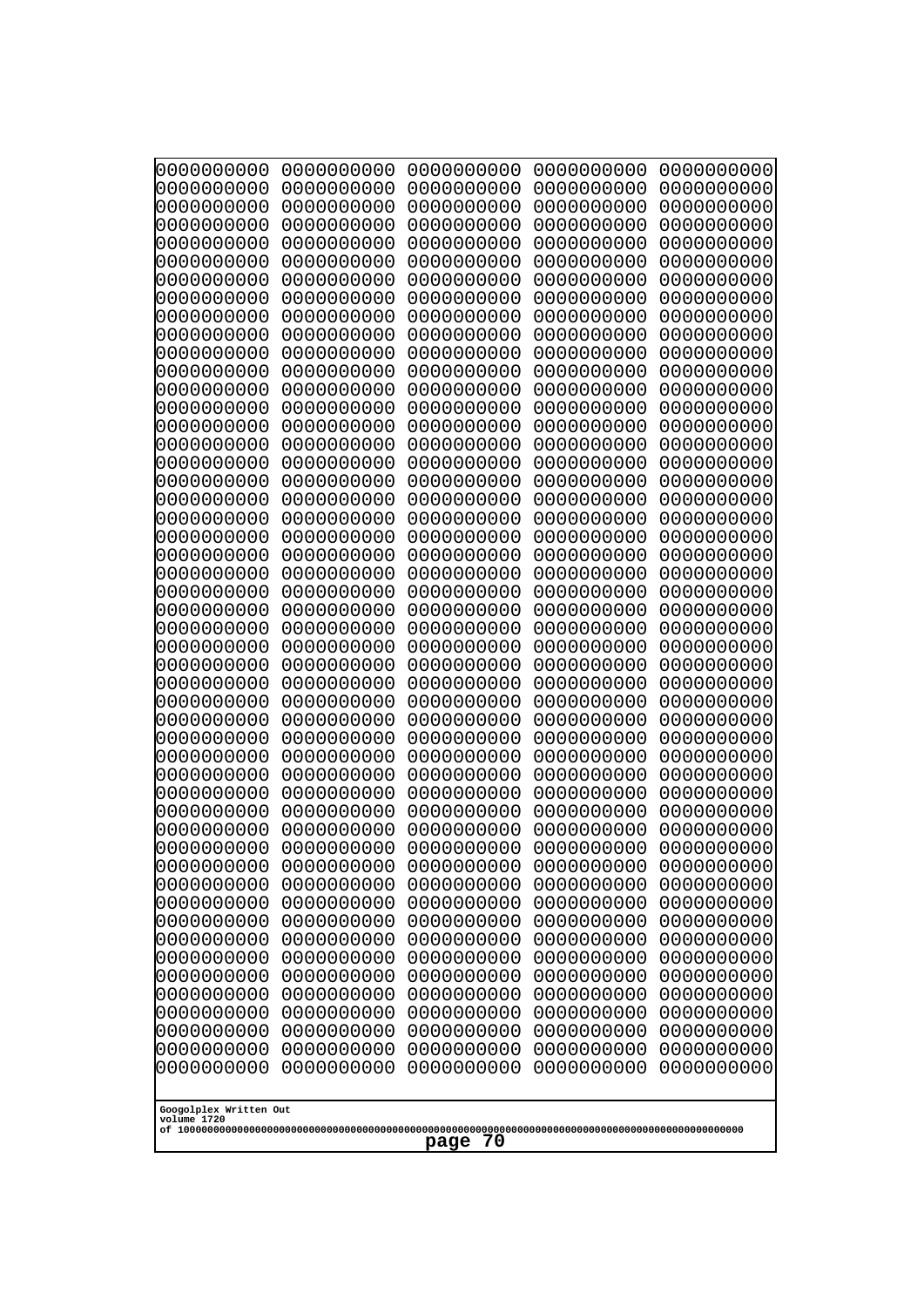| 0000000000<br>0000000000<br>0000000000<br>0000000000<br>0000000000<br>0000000000<br>0000000000<br>0000000000<br>0000000000<br>0000000000<br>0000000000<br>0000000000<br>0000000000<br>0000000000<br>0000000000<br>0000000000<br>0000000000<br>0000000000<br>0000000000<br>0000000000<br>0000000000<br>0000000000<br>0000000000<br>0000000000<br>0000000000<br>0000000000<br>0000000000<br>0000000000<br>0000000000<br>0000000000<br>0000000000<br>0000000000<br>0000000000<br>0000000000<br>0000000000<br>0000000000<br>0000000000<br>0000000000<br>0000000000<br>0000000000<br>0000000000<br>0000000000<br>0000000000<br>0000000000 | 0000000000<br>0000000000<br>0000000000<br>0000000000<br>0000000000<br>0000000000<br>0000000000<br>0000000000<br>0000000000<br>0000000000<br>0000000000<br>0000000000<br>0000000000<br>0000000000<br>0000000000<br>0000000000<br>0000000000<br>0000000000<br>0000000000<br>0000000000<br>0000000000<br>0000000000<br>0000000000<br>0000000000<br>0000000000<br>0000000000<br>0000000000<br>0000000000<br>0000000000<br>0000000000<br>0000000000<br>0000000000<br>0000000000<br>0000000000<br>0000000000<br>0000000000<br>0000000000<br>0000000000<br>0000000000<br>0000000000<br>0000000000<br>0000000000<br>0000000000<br>0000000000 | 0000000000<br>0000000000<br>0000000000<br>0000000000<br>0000000000<br>0000000000<br>0000000000<br>0000000000<br>0000000000<br>0000000000<br>0000000000<br>0000000000<br>0000000000<br>0000000000<br>0000000000<br>0000000000<br>0000000000<br>0000000000<br>0000000000<br>0000000000<br>0000000000<br>0000000000<br>0000000000<br>0000000000<br>0000000000<br>0000000000<br>0000000000<br>0000000000<br>0000000000<br>0000000000<br>0000000000<br>0000000000<br>0000000000<br>0000000000<br>0000000000<br>0000000000<br>0000000000<br>0000000000<br>0000000000<br>0000000000<br>0000000000<br>0000000000<br>0000000000<br>0000000000 | 0000000000<br>0000000000<br>0000000000<br>0000000000<br>0000000000<br>0000000000<br>0000000000<br>0000000000<br>0000000000<br>0000000000<br>0000000000<br>0000000000<br>0000000000<br>0000000000<br>0000000000<br>0000000000<br>0000000000<br>0000000000<br>0000000000<br>0000000000<br>0000000000<br>0000000000<br>0000000000<br>0000000000<br>0000000000<br>0000000000<br>0000000000<br>0000000000<br>0000000000<br>0000000000<br>0000000000<br>0000000000<br>0000000000<br>0000000000<br>0000000000<br>0000000000<br>0000000000<br>0000000000<br>0000000000<br>0000000000<br>0000000000<br>0000000000<br>0000000000<br>0000000000 | 0000000000<br>0000000000<br>0000000000<br>0000000000<br>0000000000<br>0000000000<br>0000000000<br>0000000000<br>0000000000<br>0000000000<br>0000000000<br>0000000000<br>0000000000<br>0000000000<br>0000000000<br>0000000000<br>0000000000<br>0000000000<br>0000000000<br>0000000000<br>0000000000<br>0000000000<br>0000000000<br>0000000000<br>0000000000<br>0000000000<br>0000000000<br>0000000000<br>0000000000<br>0000000000<br>0000000000<br>0000000000<br>0000000000<br>0000000000<br>0000000000<br>0000000000<br>0000000000<br>0000000000<br>0000000000<br>0000000000<br>0000000000<br>0000000000<br>0000000000<br>0000000000 |
|--------------------------------------------------------------------------------------------------------------------------------------------------------------------------------------------------------------------------------------------------------------------------------------------------------------------------------------------------------------------------------------------------------------------------------------------------------------------------------------------------------------------------------------------------------------------------------------------------------------------------------------|--------------------------------------------------------------------------------------------------------------------------------------------------------------------------------------------------------------------------------------------------------------------------------------------------------------------------------------------------------------------------------------------------------------------------------------------------------------------------------------------------------------------------------------------------------------------------------------------------------------------------------------|--------------------------------------------------------------------------------------------------------------------------------------------------------------------------------------------------------------------------------------------------------------------------------------------------------------------------------------------------------------------------------------------------------------------------------------------------------------------------------------------------------------------------------------------------------------------------------------------------------------------------------------|--------------------------------------------------------------------------------------------------------------------------------------------------------------------------------------------------------------------------------------------------------------------------------------------------------------------------------------------------------------------------------------------------------------------------------------------------------------------------------------------------------------------------------------------------------------------------------------------------------------------------------------|--------------------------------------------------------------------------------------------------------------------------------------------------------------------------------------------------------------------------------------------------------------------------------------------------------------------------------------------------------------------------------------------------------------------------------------------------------------------------------------------------------------------------------------------------------------------------------------------------------------------------------------|
|                                                                                                                                                                                                                                                                                                                                                                                                                                                                                                                                                                                                                                      |                                                                                                                                                                                                                                                                                                                                                                                                                                                                                                                                                                                                                                      | 0000000000                                                                                                                                                                                                                                                                                                                                                                                                                                                                                                                                                                                                                           |                                                                                                                                                                                                                                                                                                                                                                                                                                                                                                                                                                                                                                      |                                                                                                                                                                                                                                                                                                                                                                                                                                                                                                                                                                                                                                      |
| 0000000000<br>0000000000<br>0000000000<br>0000000000<br>0000000000<br>0000000000                                                                                                                                                                                                                                                                                                                                                                                                                                                                                                                                                     | 0000000000<br>0000000000<br>0000000000<br>0000000000<br>0000000000<br>0000000000                                                                                                                                                                                                                                                                                                                                                                                                                                                                                                                                                     | 0000000000<br>0000000000<br>0000000000<br>0000000000<br>0000000000                                                                                                                                                                                                                                                                                                                                                                                                                                                                                                                                                                   | 0000000000<br>0000000000<br>0000000000<br>0000000000<br>0000000000<br>0000000000                                                                                                                                                                                                                                                                                                                                                                                                                                                                                                                                                     | 0000000000<br>0000000000<br>0000000000<br>0000000000<br>0000000000<br>0000000000                                                                                                                                                                                                                                                                                                                                                                                                                                                                                                                                                     |
| Googolplex Written Out<br>volume 1720<br>71<br>page                                                                                                                                                                                                                                                                                                                                                                                                                                                                                                                                                                                  |                                                                                                                                                                                                                                                                                                                                                                                                                                                                                                                                                                                                                                      |                                                                                                                                                                                                                                                                                                                                                                                                                                                                                                                                                                                                                                      |                                                                                                                                                                                                                                                                                                                                                                                                                                                                                                                                                                                                                                      |                                                                                                                                                                                                                                                                                                                                                                                                                                                                                                                                                                                                                                      |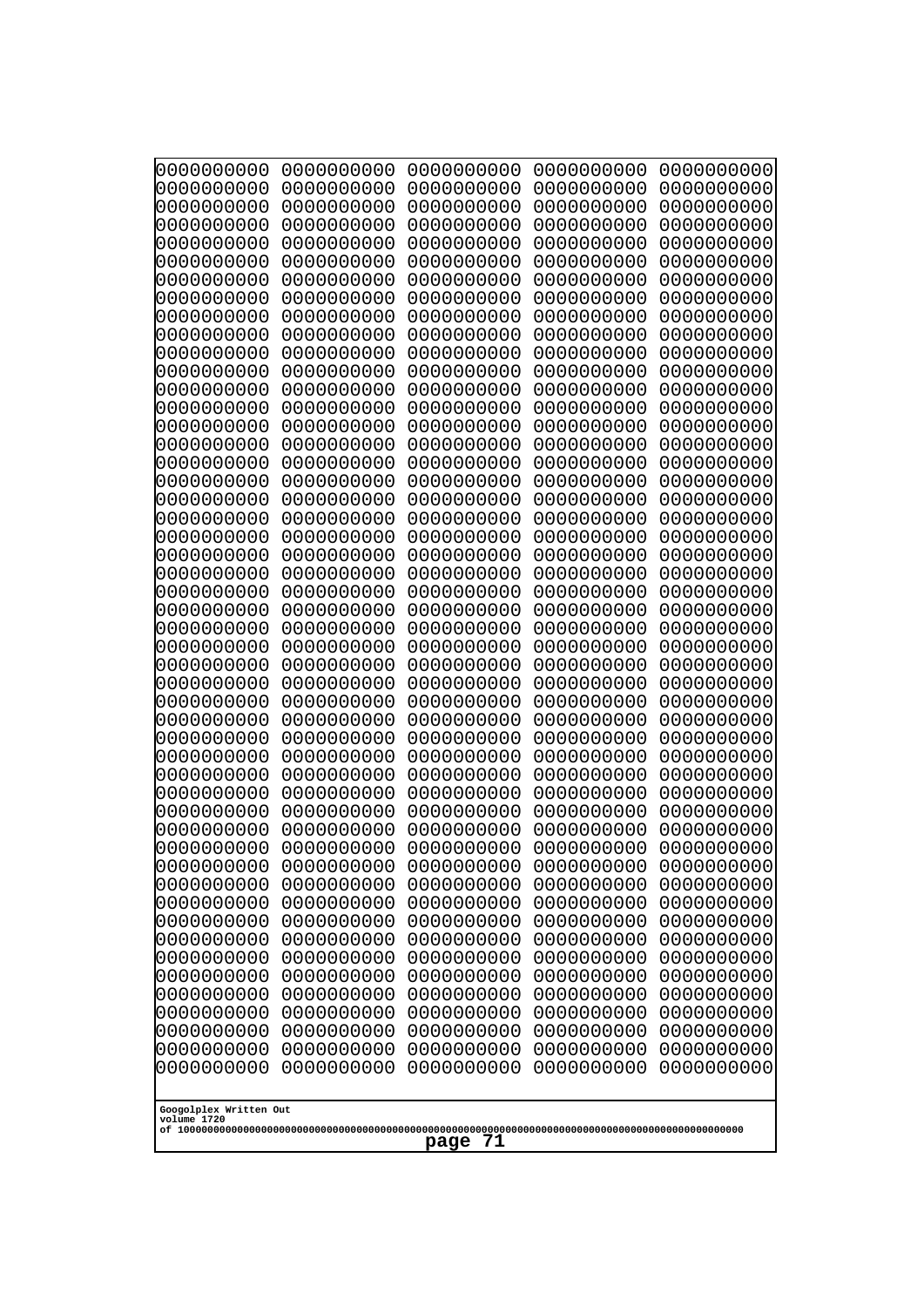| 000000000                              | 0000000000                             | 0000000000                             | 0000000000                             | 0000000000                             |
|----------------------------------------|----------------------------------------|----------------------------------------|----------------------------------------|----------------------------------------|
| 0000000000                             | 0000000000                             | 0000000000                             | 0000000000                             | 0000000000                             |
| 0000000000                             | 0000000000                             | 0000000000                             | 0000000000                             | 0000000000                             |
| 0000000000                             | 0000000000                             | 0000000000                             | 0000000000                             | 0000000000                             |
| 0000000000                             | 0000000000                             | 0000000000                             | 0000000000                             | 0000000000                             |
| 0000000000                             | 0000000000                             | 0000000000                             | 0000000000                             | 0000000000                             |
| 0000000000                             | 0000000000                             | 0000000000                             | 0000000000                             | 0000000000                             |
| 0000000000                             | 0000000000                             | 0000000000                             | 0000000000                             | 0000000000                             |
| 0000000000                             | 0000000000                             | 0000000000                             | 0000000000                             | 0000000000                             |
| 0000000000                             | 0000000000                             | 0000000000                             | 0000000000                             | 0000000000                             |
| 0000000000                             | 0000000000                             | 0000000000                             | 0000000000                             | 0000000000                             |
| 0000000000                             | 0000000000                             | 0000000000                             | 0000000000                             | 0000000000                             |
| 0000000000                             | 0000000000                             | 0000000000                             | 0000000000                             | 0000000000                             |
| 0000000000                             | 0000000000                             | 0000000000                             | 0000000000                             | 0000000000                             |
| 0000000000                             | 0000000000                             | 0000000000                             | 0000000000                             | 0000000000                             |
| 0000000000                             | 0000000000                             | 0000000000                             | 0000000000                             | 0000000000                             |
| 0000000000                             | 0000000000                             | 0000000000                             | 0000000000                             | 0000000000                             |
| 0000000000                             | 0000000000                             | 0000000000                             | 0000000000                             | 0000000000                             |
| 0000000000                             | 0000000000                             | 0000000000                             | 0000000000                             | 0000000000                             |
| 0000000000                             | 0000000000                             | 0000000000                             | 0000000000                             | 0000000000                             |
| 0000000000                             | 0000000000                             | 0000000000                             | 0000000000                             | 0000000000                             |
| 0000000000                             | 0000000000                             | 0000000000                             | 0000000000                             | 0000000000                             |
| 0000000000                             | 0000000000                             | 0000000000                             | 0000000000                             | 0000000000                             |
| 0000000000                             | 0000000000                             | 0000000000                             | 0000000000                             | 0000000000                             |
| 0000000000                             | 0000000000                             | 0000000000                             | 0000000000                             | 0000000000                             |
| 0000000000                             | 0000000000                             | 0000000000                             | 0000000000                             | 0000000000                             |
| 0000000000                             | 0000000000                             | 0000000000                             | 0000000000                             | 0000000000                             |
| 0000000000                             | 0000000000                             | 0000000000                             | 0000000000                             | 0000000000                             |
| 0000000000                             | 0000000000                             | 0000000000                             | 0000000000                             | 0000000000                             |
| 0000000000                             | 0000000000                             | 0000000000                             | 0000000000                             | 0000000000                             |
| 0000000000                             | 0000000000                             | 0000000000                             | 0000000000                             | 0000000000                             |
| 0000000000<br>0000000000<br>0000000000 | 0000000000<br>0000000000               | 0000000000<br>0000000000               | 0000000000<br>0000000000<br>0000000000 | 0000000000<br>0000000000               |
| 0000000000<br>0000000000               | 0000000000<br>0000000000<br>0000000000 | 0000000000<br>0000000000<br>0000000000 | 0000000000<br>0000000000               | 0000000000<br>0000000000<br>0000000000 |
| 0000000000                             | 0000000000                             | 0000000000                             | 0000000000                             | 0000000000                             |
| 0000000000                             | 0000000000                             | 0000000000                             | 0000000000                             | 0000000000                             |
| 0000000000                             | 0000000000                             | 0000000000                             | 0000000000                             | 0000000000                             |
| 0000000000                             | 0000000000                             | 0000000000                             | 0000000000                             | 0000000000                             |
| 0000000000                             | 0000000000                             | 0000000000                             | 0000000000                             | 0000000000                             |
| 0000000000                             | 0000000000                             | 0000000000                             | 0000000000                             | 0000000000                             |
| 0000000000                             | 0000000000                             | 0000000000                             | 0000000000                             | 0000000000                             |
| 0000000000                             | 0000000000                             | 0000000000                             | 0000000000                             | 0000000000                             |
| 0000000000                             | 0000000000                             | 0000000000                             | 0000000000                             | 0000000000                             |
| 0000000000<br>0000000000               | 0000000000<br>0000000000               | 0000000000<br>0000000000               | 0000000000<br>0000000000               | 0000000000<br>0000000000<br>0000000000 |
| 0000000000<br>0000000000<br>0000000000 | 0000000000<br>0000000000<br>0000000000 | 0000000000<br>0000000000<br>0000000000 | 0000000000<br>0000000000<br>0000000000 | 0000000000<br>0000000000               |
| Googolplex Written Out<br>volume 1720  |                                        |                                        |                                        |                                        |
| 72<br>page                             |                                        |                                        |                                        |                                        |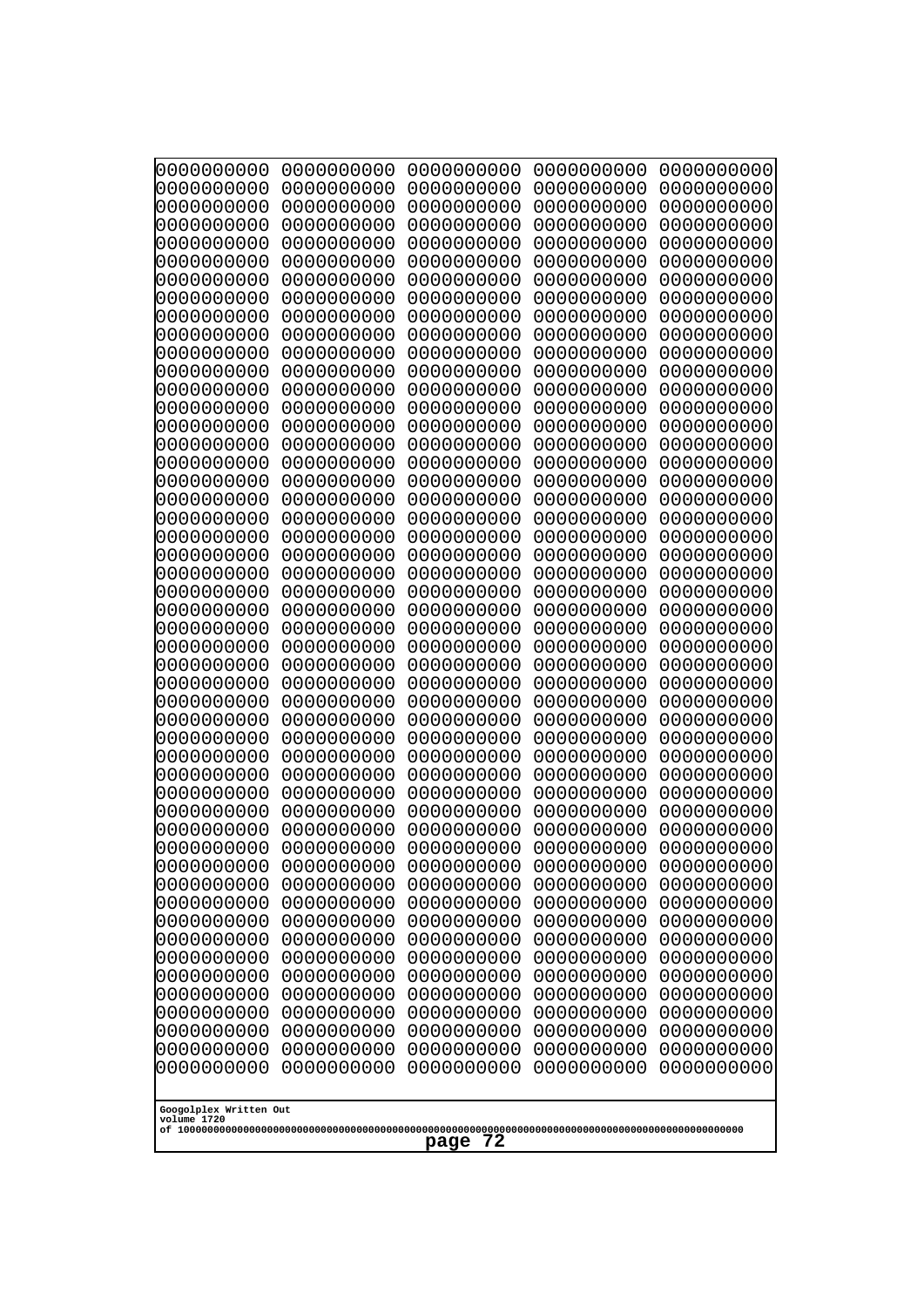| 0000000000<br>0000000000<br>0000000000<br>0000000000<br>0000000000<br>0000000000<br>0000000000<br>1000000000<br>0000000000<br>0000000000<br>0000000000<br>0000000000<br>0000000000<br>0000000000<br>0000000000<br>0000000000<br>0000000000<br>0000000000<br>0000000000<br>0000000000<br>0000000000<br>0000000000<br>0000000000<br>0000000000<br>0000000000<br>0000000000<br>0000000000<br>0000000000<br>0000000000<br>0000000000<br>0000000000<br>0000000000<br>0000000000<br>10000000000<br>0000000000<br>0000000000<br>0000000000<br>0000000000<br>0000000000<br>0000000000<br>0000000000<br>0000000000<br>0000000000<br>0000000000<br>0000000000<br>0000000000 | 0000000000<br>0000000000<br>0000000000<br>0000000000<br>0000000000<br>0000000000<br>0000000000<br>0000000000<br>0000000000<br>0000000000<br>0000000000<br>0000000000<br>0000000000<br>0000000000<br>0000000000<br>0000000000<br>0000000000<br>0000000000<br>0000000000<br>0000000000<br>0000000000<br>0000000000<br>0000000000<br>0000000000<br>0000000000<br>0000000000<br>0000000000<br>0000000000<br>0000000000<br>0000000000<br>0000000000<br>0000000000<br>0000000000<br>0000000000<br>0000000000<br>0000000000<br>0000000000<br>0000000000<br>0000000000<br>0000000000<br>0000000000<br>0000000000 | 0000000000<br>0000000000<br>0000000000<br>0000000000<br>0000000000<br>0000000000<br>0000000000<br>0000000000<br>0000000000<br>0000000000<br>0000000000<br>0000000000<br>0000000000<br>0000000000<br>0000000000<br>0000000000<br>0000000000<br>0000000000<br>0000000000<br>0000000000<br>0000000000<br>0000000000<br>0000000000<br>0000000000<br>0000000000<br>0000000000<br>0000000000<br>0000000000<br>0000000000<br>0000000000<br>0000000000<br>0000000000<br>0000000000<br>0000000000<br>0000000000<br>0000000000<br>0000000000<br>0000000000<br>0000000000<br>0000000000<br>0000000000<br>0000000000<br>0000000000 | 0000000000<br>0000000000<br>0000000000<br>0000000000<br>0000000000<br>0000000000<br>0000000000<br>0000000000<br>0000000000<br>0000000000<br>0000000000<br>0000000000<br>0000000000<br>0000000000<br>0000000000<br>0000000000<br>0000000000<br>0000000000<br>0000000000<br>0000000000<br>0000000000<br>0000000000<br>0000000000<br>0000000000<br>0000000000<br>0000000000<br>0000000000<br>0000000000<br>0000000000<br>0000000000<br>0000000000<br>0000000000<br>0000000000<br>0000000000<br>0000000000<br>0000000000<br>0000000000<br>0000000000<br>0000000000<br>0000000000<br>0000000000<br>0000000000<br>0000000000 | 0000000000<br>0000000000<br>0000000000<br>0000000000<br>0000000000<br>0000000000<br>0000000000<br>0000000000<br>0000000000<br>0000000000<br>0000000000<br>0000000000<br>0000000000<br>0000000000<br>0000000000<br>0000000000<br>0000000000<br>0000000000<br>0000000000<br>0000000000<br>0000000000<br>0000000000<br>0000000000<br>0000000000<br>0000000000<br>0000000000<br>0000000000<br>0000000000<br>0000000000<br>0000000000<br>0000000000<br>0000000000<br>0000000000<br>0000000000<br>0000000000<br>0000000000<br>0000000000<br>0000000000<br>0000000000<br>0000000000<br>0000000000<br>0000000000<br>0000000000 |
|-------------------------------------------------------------------------------------------------------------------------------------------------------------------------------------------------------------------------------------------------------------------------------------------------------------------------------------------------------------------------------------------------------------------------------------------------------------------------------------------------------------------------------------------------------------------------------------------------------------------------------------------------------------------|----------------------------------------------------------------------------------------------------------------------------------------------------------------------------------------------------------------------------------------------------------------------------------------------------------------------------------------------------------------------------------------------------------------------------------------------------------------------------------------------------------------------------------------------------------------------------------------------------------|------------------------------------------------------------------------------------------------------------------------------------------------------------------------------------------------------------------------------------------------------------------------------------------------------------------------------------------------------------------------------------------------------------------------------------------------------------------------------------------------------------------------------------------------------------------------------------------------------------------------|------------------------------------------------------------------------------------------------------------------------------------------------------------------------------------------------------------------------------------------------------------------------------------------------------------------------------------------------------------------------------------------------------------------------------------------------------------------------------------------------------------------------------------------------------------------------------------------------------------------------|------------------------------------------------------------------------------------------------------------------------------------------------------------------------------------------------------------------------------------------------------------------------------------------------------------------------------------------------------------------------------------------------------------------------------------------------------------------------------------------------------------------------------------------------------------------------------------------------------------------------|
| Googolplex Written Out<br>volume 1720<br>73<br>page                                                                                                                                                                                                                                                                                                                                                                                                                                                                                                                                                                                                               |                                                                                                                                                                                                                                                                                                                                                                                                                                                                                                                                                                                                          |                                                                                                                                                                                                                                                                                                                                                                                                                                                                                                                                                                                                                        |                                                                                                                                                                                                                                                                                                                                                                                                                                                                                                                                                                                                                        |                                                                                                                                                                                                                                                                                                                                                                                                                                                                                                                                                                                                                        |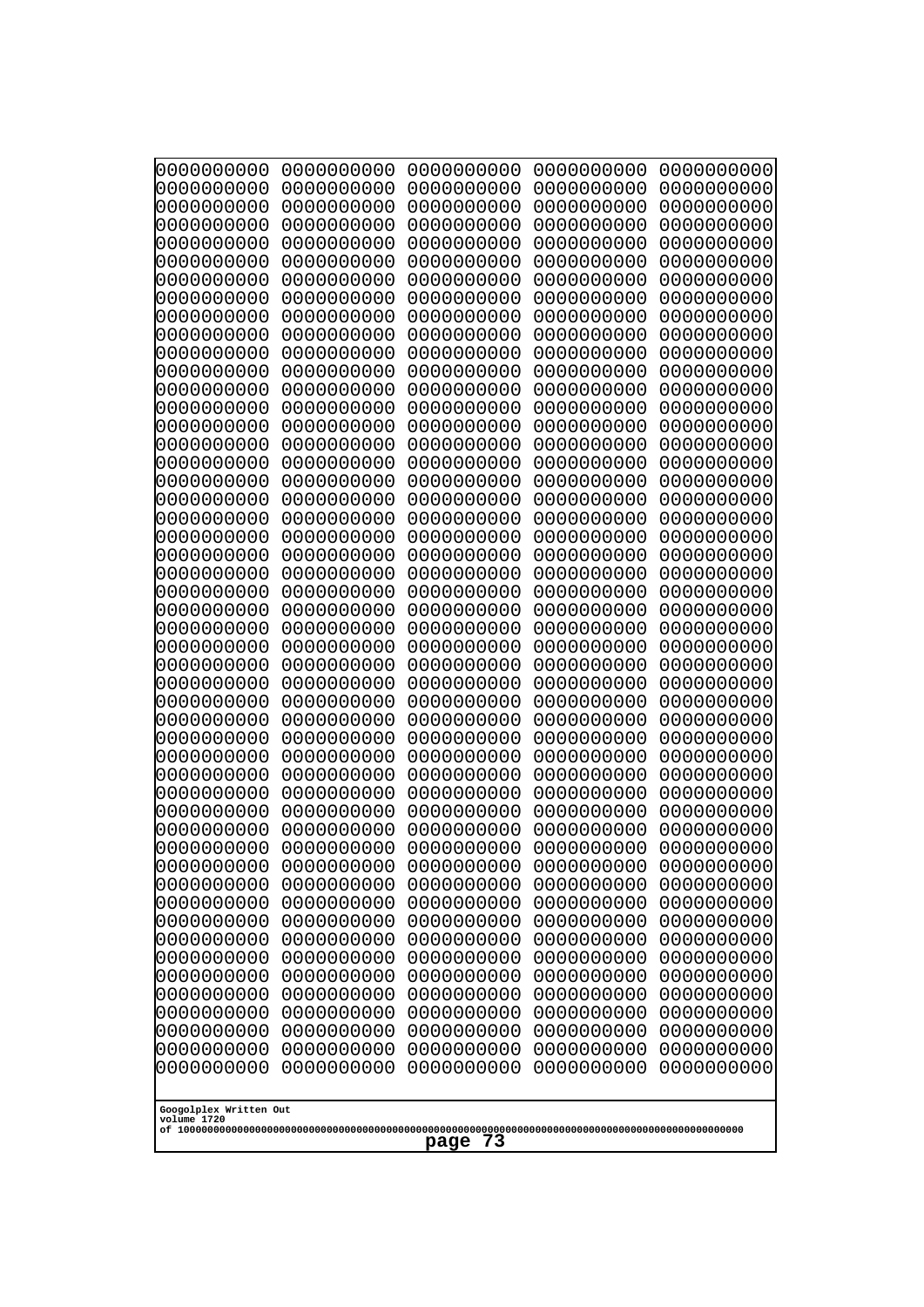| 0000000000<br>0000000000<br>0000000000<br>0000000000<br>0000000000<br>0000000000<br>1000000000<br>0000000000<br>0000000000<br>0000000000<br>0000000000<br>0000000000<br>0000000000<br>0000000000<br>0000000000<br>0000000000<br>0000000000<br>0000000000<br>0000000000<br>0000000000<br>0000000000<br>0000000000<br>0000000000<br>0000000000<br>0000000000<br>0000000000<br>0000000000<br>0000000000<br>0000000000<br>0000000000<br>0000000000<br>0000000000<br>10000000000<br>0000000000<br>0000000000<br>0000000000<br>0000000000<br>0000000000<br>0000000000<br>0000000000<br>0000000000<br>0000000000<br>0000000000<br>0000000000<br>0000000000 | 0000000000<br>0000000000<br>0000000000<br>0000000000<br>0000000000<br>0000000000<br>0000000000<br>0000000000<br>0000000000<br>0000000000<br>0000000000<br>0000000000<br>0000000000<br>0000000000<br>0000000000<br>0000000000<br>0000000000<br>0000000000<br>0000000000<br>0000000000<br>0000000000<br>0000000000<br>0000000000<br>0000000000<br>0000000000<br>0000000000<br>0000000000<br>0000000000<br>0000000000<br>0000000000<br>0000000000<br>0000000000<br>0000000000<br>0000000000<br>0000000000<br>0000000000<br>0000000000<br>0000000000<br>0000000000<br>0000000000<br>0000000000 | 0000000000<br>0000000000<br>0000000000<br>0000000000<br>0000000000<br>0000000000<br>0000000000<br>0000000000<br>0000000000<br>0000000000<br>0000000000<br>0000000000<br>0000000000<br>0000000000<br>0000000000<br>0000000000<br>0000000000<br>0000000000<br>0000000000<br>0000000000<br>0000000000<br>0000000000<br>0000000000<br>0000000000<br>0000000000<br>0000000000<br>0000000000<br>0000000000<br>0000000000<br>0000000000<br>0000000000<br>0000000000<br>0000000000<br>0000000000<br>0000000000<br>0000000000<br>0000000000<br>0000000000<br>0000000000<br>0000000000<br>0000000000<br>0000000000 | 0000000000<br>0000000000<br>0000000000<br>0000000000<br>0000000000<br>0000000000<br>0000000000<br>0000000000<br>0000000000<br>0000000000<br>0000000000<br>0000000000<br>0000000000<br>0000000000<br>0000000000<br>0000000000<br>0000000000<br>0000000000<br>0000000000<br>0000000000<br>0000000000<br>0000000000<br>0000000000<br>0000000000<br>0000000000<br>0000000000<br>0000000000<br>0000000000<br>0000000000<br>0000000000<br>0000000000<br>0000000000<br>0000000000<br>0000000000<br>0000000000<br>0000000000<br>0000000000<br>0000000000<br>0000000000<br>0000000000<br>0000000000<br>0000000000 | 0000000000<br>0000000000<br>0000000000<br>0000000000<br>0000000000<br>0000000000<br>0000000000<br>0000000000<br>0000000000<br>0000000000<br>0000000000<br>0000000000<br>0000000000<br>0000000000<br>0000000000<br>0000000000<br>0000000000<br>0000000000<br>0000000000<br>0000000000<br>0000000000<br>0000000000<br>0000000000<br>0000000000<br>0000000000<br>0000000000<br>0000000000<br>0000000000<br>0000000000<br>0000000000<br>0000000000<br>0000000000<br>0000000000<br>0000000000<br>0000000000<br>0000000000<br>0000000000<br>0000000000<br>0000000000<br>0000000000<br>0000000000<br>0000000000 |
|-----------------------------------------------------------------------------------------------------------------------------------------------------------------------------------------------------------------------------------------------------------------------------------------------------------------------------------------------------------------------------------------------------------------------------------------------------------------------------------------------------------------------------------------------------------------------------------------------------------------------------------------------------|--------------------------------------------------------------------------------------------------------------------------------------------------------------------------------------------------------------------------------------------------------------------------------------------------------------------------------------------------------------------------------------------------------------------------------------------------------------------------------------------------------------------------------------------------------------------------------------------|----------------------------------------------------------------------------------------------------------------------------------------------------------------------------------------------------------------------------------------------------------------------------------------------------------------------------------------------------------------------------------------------------------------------------------------------------------------------------------------------------------------------------------------------------------------------------------------------------------|----------------------------------------------------------------------------------------------------------------------------------------------------------------------------------------------------------------------------------------------------------------------------------------------------------------------------------------------------------------------------------------------------------------------------------------------------------------------------------------------------------------------------------------------------------------------------------------------------------|----------------------------------------------------------------------------------------------------------------------------------------------------------------------------------------------------------------------------------------------------------------------------------------------------------------------------------------------------------------------------------------------------------------------------------------------------------------------------------------------------------------------------------------------------------------------------------------------------------|
| Googolplex Written Out<br>volume 1720<br>74<br>page                                                                                                                                                                                                                                                                                                                                                                                                                                                                                                                                                                                                 |                                                                                                                                                                                                                                                                                                                                                                                                                                                                                                                                                                                            |                                                                                                                                                                                                                                                                                                                                                                                                                                                                                                                                                                                                          |                                                                                                                                                                                                                                                                                                                                                                                                                                                                                                                                                                                                          |                                                                                                                                                                                                                                                                                                                                                                                                                                                                                                                                                                                                          |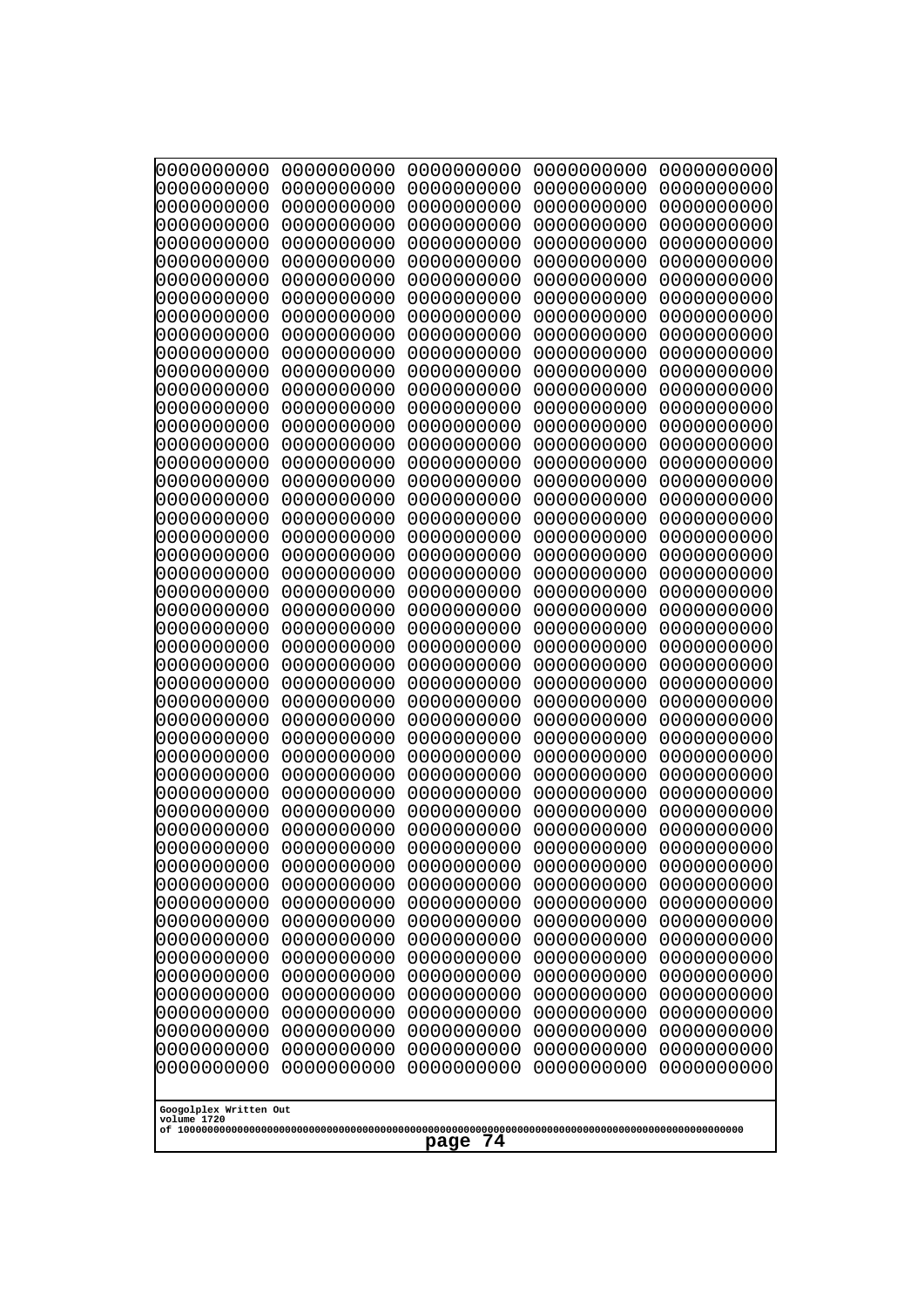| Googolplex Written Out<br>volume 1720 | 0000000000<br>0000000000<br>0000000000<br>0000000000<br>0000000000<br>0000000000<br>0000000000<br>0000000000<br>0000000000<br>0000000000<br>0000000000<br>0000000000<br>0000000000<br>0000000000<br>0000000000<br>0000000000<br>0000000000<br>0000000000<br>0000000000<br>0000000000<br>0000000000<br>0000000000<br>0000000000<br>0000000000<br>0000000000<br>0000000000<br>0000000000<br>0000000000<br>0000000000<br>0000000000<br>0000000000<br>0000000000<br>0000000000<br>0000000000<br>0000000000<br>0000000000<br>0000000000<br>10000000000<br>0000000000<br>0000000000<br>0000000000<br>0000000000<br>0000000000<br>0000000000<br>0000000000<br>0000000000<br>0000000000<br>0000000000<br>0000000000<br>0000000000 | 0000000000<br>0000000000<br>0000000000<br>0000000000<br>0000000000<br>0000000000<br>0000000000<br>0000000000<br>0000000000<br>0000000000<br>0000000000<br>0000000000<br>0000000000<br>0000000000<br>0000000000<br>0000000000<br>0000000000<br>0000000000<br>0000000000<br>0000000000<br>0000000000<br>0000000000<br>0000000000<br>0000000000<br>0000000000<br>0000000000<br>0000000000<br>0000000000<br>0000000000<br>0000000000<br>0000000000<br>0000000000<br>0000000000<br>0000000000<br>0000000000<br>0000000000<br>0000000000<br>0000000000<br>0000000000<br>0000000000<br>0000000000<br>0000000000<br>0000000000<br>0000000000<br>0000000000<br>0000000000<br>0000000000<br>0000000000<br>0000000000<br>0000000000 | 0000000000<br>0000000000<br>0000000000<br>0000000000<br>0000000000<br>0000000000<br>0000000000<br>0000000000<br>0000000000<br>0000000000<br>0000000000<br>0000000000<br>0000000000<br>0000000000<br>0000000000<br>0000000000<br>0000000000<br>0000000000<br>0000000000<br>0000000000<br>0000000000<br>0000000000<br>0000000000<br>0000000000<br>0000000000<br>0000000000<br>0000000000<br>0000000000<br>0000000000<br>0000000000<br>0000000000<br>0000000000<br>0000000000<br>0000000000<br>0000000000<br>0000000000<br>0000000000<br>0000000000<br>0000000000<br>0000000000<br>0000000000<br>0000000000<br>0000000000<br>0000000000<br>0000000000<br>0000000000<br>0000000000<br>0000000000<br>0000000000<br>0000000000 | 0000000000<br>0000000000<br>0000000000<br>0000000000<br>0000000000<br>0000000000<br>0000000000<br>0000000000<br>0000000000<br>0000000000<br>0000000000<br>0000000000<br>0000000000<br>0000000000<br>0000000000<br>0000000000<br>0000000000<br>0000000000<br>0000000000<br>0000000000<br>0000000000<br>0000000000<br>0000000000<br>0000000000<br>0000000000<br>0000000000<br>0000000000<br>0000000000<br>0000000000<br>0000000000<br>0000000000<br>0000000000<br>0000000000<br>0000000000<br>0000000000<br>0000000000<br>0000000000<br>0000000000<br>0000000000<br>0000000000<br>0000000000<br>0000000000<br>0000000000<br>0000000000<br>0000000000<br>0000000000<br>0000000000<br>0000000000<br>0000000000<br>0000000000 | 0000000000<br>0000000000<br>0000000000<br>0000000000<br>0000000000<br>0000000000<br>0000000000<br>0000000000<br>0000000000<br>0000000000<br>0000000000<br>0000000000<br>0000000000<br>0000000000<br>0000000000<br>0000000000<br>0000000000<br>0000000000<br>0000000000<br>0000000000<br>0000000000<br>0000000000<br>0000000000<br>0000000000<br>0000000000<br>0000000000<br>0000000000<br>0000000000<br>0000000000<br>0000000000<br>0000000000<br>0000000000<br>0000000000<br>0000000000<br>0000000000<br>0000000000<br>0000000000<br>0000000000<br>0000000000<br>0000000000<br>0000000000<br>0000000000<br>0000000000<br>0000000000<br>0000000000<br>0000000000<br>0000000000<br>0000000000<br>0000000000<br>0000000000 |
|---------------------------------------|---------------------------------------------------------------------------------------------------------------------------------------------------------------------------------------------------------------------------------------------------------------------------------------------------------------------------------------------------------------------------------------------------------------------------------------------------------------------------------------------------------------------------------------------------------------------------------------------------------------------------------------------------------------------------------------------------------------------------|--------------------------------------------------------------------------------------------------------------------------------------------------------------------------------------------------------------------------------------------------------------------------------------------------------------------------------------------------------------------------------------------------------------------------------------------------------------------------------------------------------------------------------------------------------------------------------------------------------------------------------------------------------------------------------------------------------------------------|--------------------------------------------------------------------------------------------------------------------------------------------------------------------------------------------------------------------------------------------------------------------------------------------------------------------------------------------------------------------------------------------------------------------------------------------------------------------------------------------------------------------------------------------------------------------------------------------------------------------------------------------------------------------------------------------------------------------------|--------------------------------------------------------------------------------------------------------------------------------------------------------------------------------------------------------------------------------------------------------------------------------------------------------------------------------------------------------------------------------------------------------------------------------------------------------------------------------------------------------------------------------------------------------------------------------------------------------------------------------------------------------------------------------------------------------------------------|--------------------------------------------------------------------------------------------------------------------------------------------------------------------------------------------------------------------------------------------------------------------------------------------------------------------------------------------------------------------------------------------------------------------------------------------------------------------------------------------------------------------------------------------------------------------------------------------------------------------------------------------------------------------------------------------------------------------------|
| 75<br>page                            |                                                                                                                                                                                                                                                                                                                                                                                                                                                                                                                                                                                                                                                                                                                           |                                                                                                                                                                                                                                                                                                                                                                                                                                                                                                                                                                                                                                                                                                                          |                                                                                                                                                                                                                                                                                                                                                                                                                                                                                                                                                                                                                                                                                                                          |                                                                                                                                                                                                                                                                                                                                                                                                                                                                                                                                                                                                                                                                                                                          |                                                                                                                                                                                                                                                                                                                                                                                                                                                                                                                                                                                                                                                                                                                          |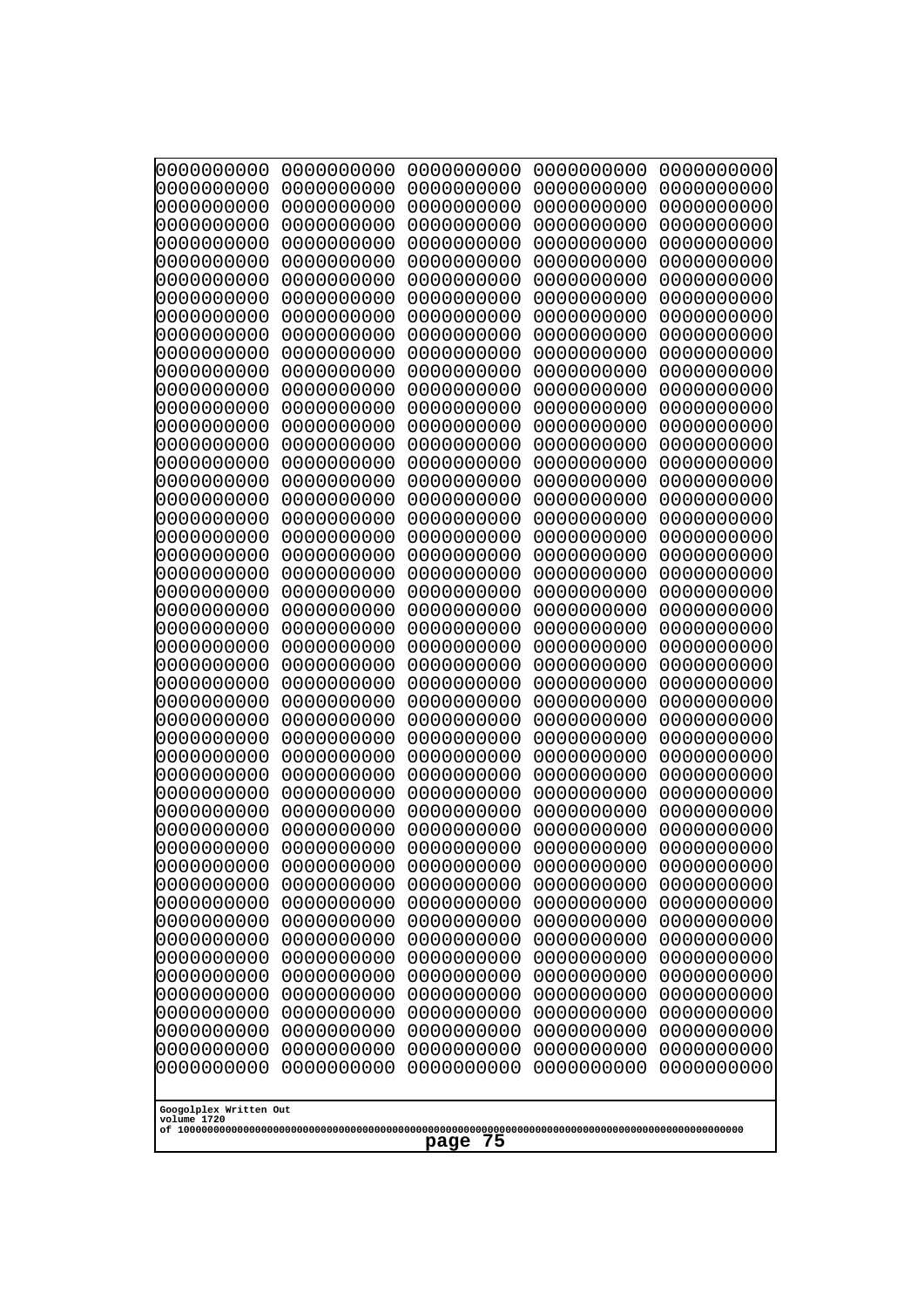| 0000000000                                          | 0000000000 | 0000000000 | 0000000000 | 0000000000 |
|-----------------------------------------------------|------------|------------|------------|------------|
| 0000000000                                          | 0000000000 | 0000000000 | 0000000000 | 0000000000 |
| 0000000000                                          | 0000000000 | 0000000000 | 0000000000 | 0000000000 |
| 0000000000                                          | 0000000000 | 0000000000 | 0000000000 | 0000000000 |
| 1000000000                                          | 0000000000 | 0000000000 | 0000000000 | 0000000000 |
| 0000000000                                          | 0000000000 | 0000000000 | 0000000000 | 0000000000 |
| 0000000000                                          | 0000000000 | 0000000000 | 0000000000 | 0000000000 |
| 0000000000                                          | 0000000000 | 0000000000 | 0000000000 | 0000000000 |
| 0000000000                                          | 0000000000 | 0000000000 | 0000000000 | 0000000000 |
| 0000000000                                          | 0000000000 | 0000000000 | 0000000000 | 0000000000 |
| 0000000000                                          | 0000000000 | 0000000000 | 0000000000 | 0000000000 |
| 0000000000                                          | 0000000000 | 0000000000 | 0000000000 | 0000000000 |
| 0000000000                                          | 0000000000 | 0000000000 | 0000000000 | 0000000000 |
| 0000000000                                          | 0000000000 | 0000000000 | 0000000000 | 0000000000 |
| 0000000000                                          | 0000000000 | 0000000000 | 0000000000 | 0000000000 |
| 0000000000                                          | 0000000000 | 0000000000 | 0000000000 | 0000000000 |
| 0000000000                                          | 0000000000 | 0000000000 | 0000000000 | 0000000000 |
| 0000000000                                          | 0000000000 | 0000000000 | 0000000000 | 0000000000 |
| 0000000000                                          | 0000000000 | 0000000000 | 0000000000 | 0000000000 |
| 0000000000                                          | 0000000000 | 0000000000 | 0000000000 | 0000000000 |
| 0000000000                                          | 0000000000 | 0000000000 | 0000000000 | 0000000000 |
| 0000000000                                          | 0000000000 | 0000000000 | 0000000000 | 0000000000 |
| 0000000000                                          | 0000000000 | 0000000000 | 0000000000 | 0000000000 |
| 0000000000                                          | 0000000000 | 0000000000 | 0000000000 | 0000000000 |
| 0000000000                                          | 0000000000 | 0000000000 | 0000000000 | 0000000000 |
| 0000000000                                          | 0000000000 | 0000000000 | 0000000000 | 0000000000 |
| 0000000000                                          | 0000000000 | 0000000000 | 0000000000 | 0000000000 |
| 0000000000                                          | 0000000000 | 0000000000 | 0000000000 | 0000000000 |
| 0000000000                                          | 0000000000 | 0000000000 | 0000000000 | 0000000000 |
| 0000000000                                          | 0000000000 | 0000000000 | 0000000000 | 0000000000 |
| 0000000000                                          | 0000000000 | 0000000000 | 0000000000 | 0000000000 |
| 0000000000                                          | 0000000000 | 0000000000 | 0000000000 | 0000000000 |
| 0000000000                                          | 0000000000 | 0000000000 | 0000000000 | 0000000000 |
| 0000000000                                          | 0000000000 | 0000000000 | 0000000000 | 0000000000 |
| 0000000000                                          | 0000000000 | 0000000000 | 0000000000 | 0000000000 |
| 0000000000                                          | 0000000000 | 0000000000 | 0000000000 | 0000000000 |
| 0000000000                                          | 0000000000 | 0000000000 | 0000000000 | 0000000000 |
| 0000000000                                          | 0000000000 | 0000000000 | 0000000000 | 0000000000 |
| 0000000000                                          | 0000000000 | 0000000000 | 0000000000 | 0000000000 |
| 0000000000                                          | 0000000000 | 0000000000 | 0000000000 | 0000000000 |
| 0000000000                                          | 0000000000 | 0000000000 | 0000000000 | 0000000000 |
| 0000000000                                          | 0000000000 | 0000000000 | 0000000000 | 0000000000 |
| 0000000000                                          | 0000000000 | 0000000000 | 0000000000 | 0000000000 |
| 0000000000                                          | 0000000000 | 0000000000 | 0000000000 | 0000000000 |
| 0000000000                                          | 0000000000 | 0000000000 | 0000000000 | 0000000000 |
|                                                     |            |            |            |            |
| 0000000000                                          | 0000000000 | 0000000000 | 0000000000 | 0000000000 |
| 0000000000                                          | 0000000000 | 0000000000 | 0000000000 | 0000000000 |
| 0000000000                                          | 0000000000 | 0000000000 | 0000000000 | 0000000000 |
| 0000000000                                          | 0000000000 | 0000000000 | 0000000000 | 0000000000 |
| 0000000000                                          | 0000000000 | 0000000000 | 0000000000 | 0000000000 |
| Googolplex Written Out<br>volume 1720<br>76<br>page |            |            |            |            |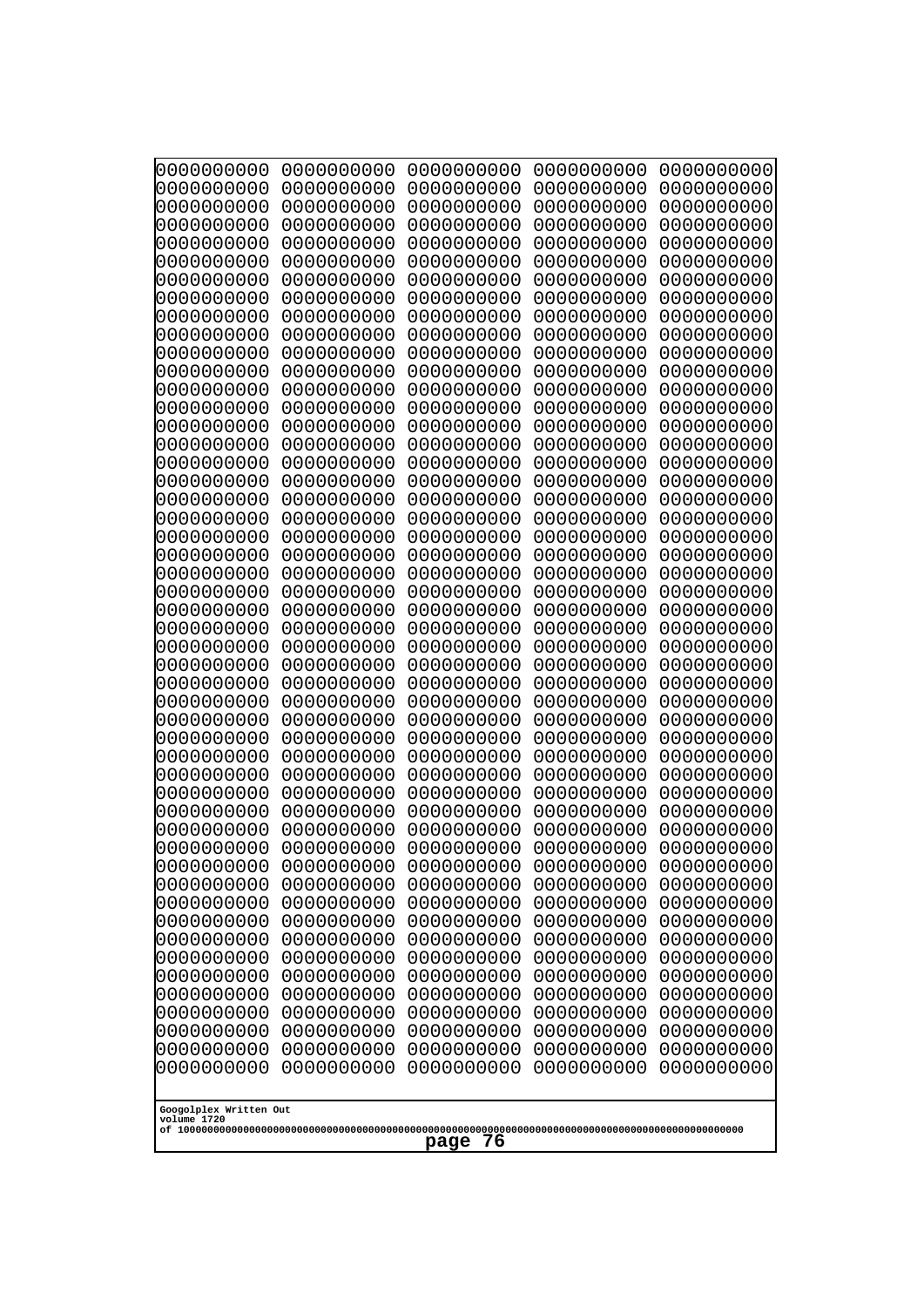| 0000000000<br>0000000000<br>0000000000<br>0000000000<br>0000000000<br>0000000000<br>1000000000<br>0000000000<br>0000000000<br>0000000000<br>0000000000<br>0000000000<br>0000000000<br>0000000000<br>0000000000<br>0000000000<br>0000000000<br>0000000000<br>0000000000<br>0000000000<br>0000000000<br>0000000000<br>0000000000<br>0000000000<br>0000000000<br>0000000000<br>0000000000<br>0000000000<br>0000000000<br>0000000000<br>0000000000<br>0000000000<br>0000000000<br>0000000000<br>0000000000<br>10000000000<br>0000000000<br>0000000000<br>0000000000<br>0000000000<br>0000000000<br>0000000000<br>0000000000<br>0000000000<br>0000000000<br>0000000000<br>0000000000<br>0000000000<br>Googolplex Written Out | 0000000000<br>0000000000<br>0000000000<br>0000000000<br>0000000000<br>0000000000<br>0000000000<br>0000000000<br>0000000000<br>0000000000<br>0000000000<br>0000000000<br>0000000000<br>0000000000<br>0000000000<br>0000000000<br>0000000000<br>0000000000<br>0000000000<br>0000000000<br>0000000000<br>0000000000<br>0000000000<br>0000000000<br>0000000000<br>0000000000<br>0000000000<br>0000000000<br>0000000000<br>0000000000<br>0000000000<br>0000000000<br>0000000000<br>0000000000<br>0000000000<br>0000000000 | 0000000000<br>0000000000<br>0000000000<br>0000000000<br>0000000000<br>0000000000<br>0000000000<br>0000000000<br>0000000000<br>0000000000<br>0000000000<br>0000000000<br>0000000000<br>0000000000<br>0000000000<br>0000000000<br>0000000000<br>0000000000<br>0000000000<br>0000000000<br>0000000000<br>0000000000<br>0000000000<br>0000000000<br>0000000000<br>0000000000<br>0000000000<br>0000000000<br>0000000000<br>0000000000<br>0000000000<br>0000000000<br>0000000000<br>0000000000<br>0000000000<br>0000000000 | 0000000000<br>0000000000<br>0000000000<br>0000000000<br>0000000000<br>0000000000<br>0000000000<br>0000000000<br>0000000000<br>0000000000<br>0000000000<br>0000000000<br>0000000000<br>0000000000<br>0000000000<br>0000000000<br>0000000000<br>0000000000<br>0000000000<br>0000000000<br>0000000000<br>0000000000<br>0000000000<br>0000000000<br>0000000000<br>0000000000<br>0000000000<br>0000000000<br>0000000000<br>0000000000<br>0000000000<br>0000000000<br>0000000000<br>0000000000<br>0000000000<br>0000000000<br>0000000000 | 0000000000<br>0000000000<br>0000000000<br>0000000000<br>0000000000<br>0000000000<br>0000000000<br>0000000000<br>0000000000<br>0000000000<br>0000000000<br>0000000000<br>0000000000<br>0000000000<br>0000000000<br>0000000000<br>0000000000<br>0000000000<br>0000000000<br>0000000000<br>0000000000<br>0000000000<br>0000000000<br>0000000000<br>0000000000<br>0000000000<br>0000000000<br>0000000000<br>0000000000<br>0000000000<br>0000000000<br>0000000000<br>0000000000<br>0000000000<br>0000000000<br>0000000000 |
|-------------------------------------------------------------------------------------------------------------------------------------------------------------------------------------------------------------------------------------------------------------------------------------------------------------------------------------------------------------------------------------------------------------------------------------------------------------------------------------------------------------------------------------------------------------------------------------------------------------------------------------------------------------------------------------------------------------------------|----------------------------------------------------------------------------------------------------------------------------------------------------------------------------------------------------------------------------------------------------------------------------------------------------------------------------------------------------------------------------------------------------------------------------------------------------------------------------------------------------------------------|----------------------------------------------------------------------------------------------------------------------------------------------------------------------------------------------------------------------------------------------------------------------------------------------------------------------------------------------------------------------------------------------------------------------------------------------------------------------------------------------------------------------|------------------------------------------------------------------------------------------------------------------------------------------------------------------------------------------------------------------------------------------------------------------------------------------------------------------------------------------------------------------------------------------------------------------------------------------------------------------------------------------------------------------------------------|----------------------------------------------------------------------------------------------------------------------------------------------------------------------------------------------------------------------------------------------------------------------------------------------------------------------------------------------------------------------------------------------------------------------------------------------------------------------------------------------------------------------|
| volume 1720<br>77<br>page                                                                                                                                                                                                                                                                                                                                                                                                                                                                                                                                                                                                                                                                                               |                                                                                                                                                                                                                                                                                                                                                                                                                                                                                                                      |                                                                                                                                                                                                                                                                                                                                                                                                                                                                                                                      |                                                                                                                                                                                                                                                                                                                                                                                                                                                                                                                                    |                                                                                                                                                                                                                                                                                                                                                                                                                                                                                                                      |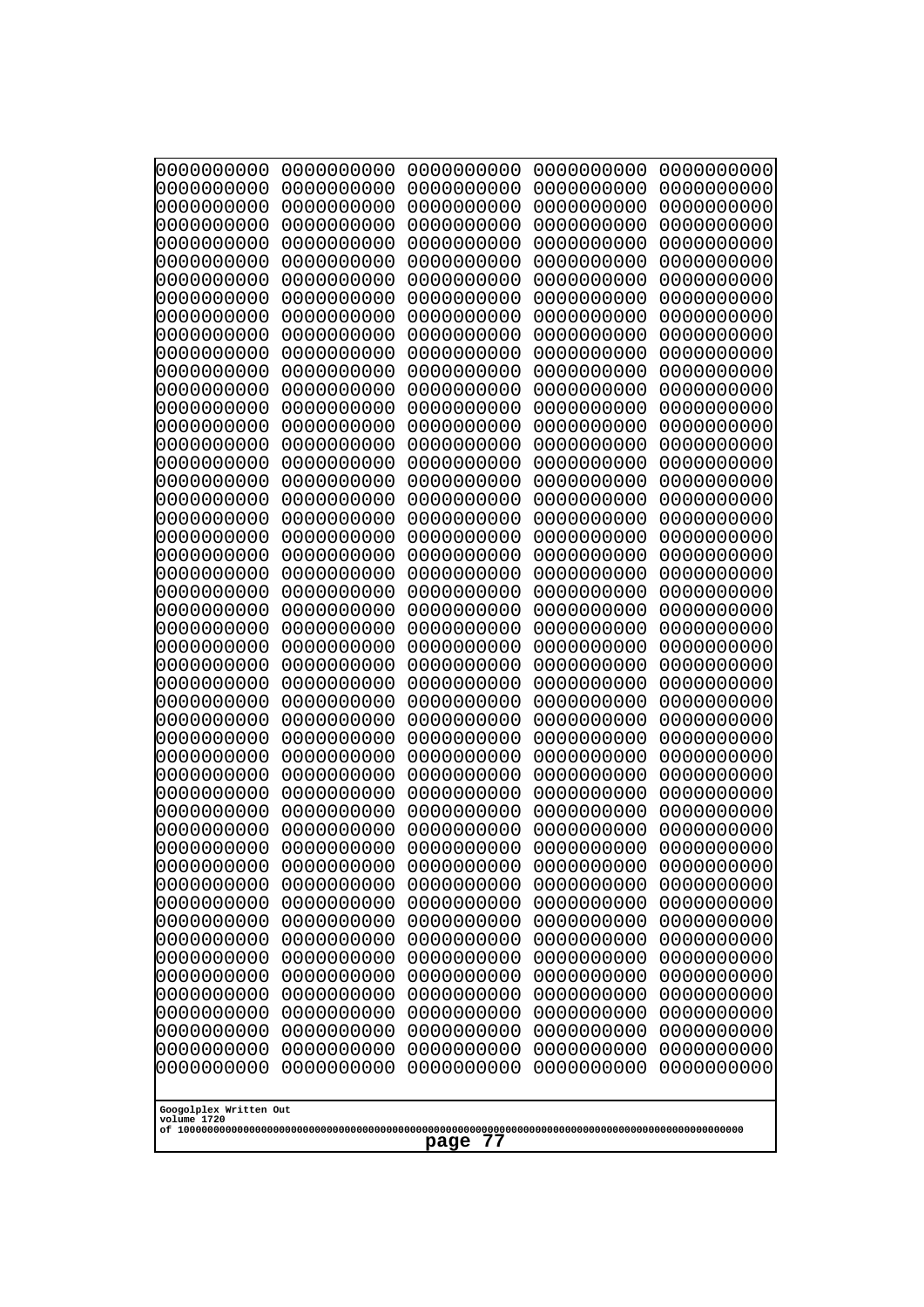| 0000000000                                          | 0000000000 | 0000000000 | 0000000000 | 0000000000 |
|-----------------------------------------------------|------------|------------|------------|------------|
| 1000000000                                          | 0000000000 | 0000000000 | 0000000000 | 0000000000 |
| 1000000000                                          | 0000000000 | 0000000000 | 0000000000 | 0000000000 |
| 0000000000                                          | 0000000000 | 0000000000 | 0000000000 | 0000000000 |
| 0000000000                                          | 0000000000 | 0000000000 | 0000000000 | 0000000000 |
| 0000000000                                          | 0000000000 | 0000000000 | 0000000000 | 0000000000 |
| 0000000000                                          | 0000000000 | 0000000000 | 0000000000 | 0000000000 |
| 0000000000                                          | 0000000000 | 0000000000 | 0000000000 | 0000000000 |
| 0000000000                                          | 0000000000 | 0000000000 | 0000000000 | 0000000000 |
| 0000000000                                          | 0000000000 | 0000000000 | 0000000000 | 0000000000 |
| 0000000000                                          | 0000000000 | 0000000000 | 0000000000 | 0000000000 |
| 0000000000                                          | 0000000000 | 0000000000 | 0000000000 | 0000000000 |
| 0000000000                                          | 0000000000 | 0000000000 | 0000000000 | 0000000000 |
| 0000000000                                          | 0000000000 | 0000000000 | 0000000000 | 0000000000 |
| 0000000000                                          | 0000000000 | 0000000000 | 0000000000 | 0000000000 |
| 0000000000                                          | 0000000000 | 0000000000 | 0000000000 | 0000000000 |
| 0000000000                                          | 0000000000 | 0000000000 | 0000000000 | 0000000000 |
| looooooooo                                          | 0000000000 | 0000000000 | 0000000000 | 0000000000 |
| 0000000000                                          | 0000000000 | 0000000000 | 0000000000 | 0000000000 |
| 0000000000                                          | 0000000000 | 0000000000 | 0000000000 | 0000000000 |
| 0000000000                                          | 0000000000 | 0000000000 | 0000000000 | 0000000000 |
| 0000000000                                          | 0000000000 | 0000000000 | 0000000000 | 0000000000 |
| 0000000000                                          | 0000000000 | 0000000000 | 0000000000 | 0000000000 |
| 0000000000                                          | 0000000000 | 0000000000 | 0000000000 | 0000000000 |
| 0000000000                                          | 0000000000 | 0000000000 | 0000000000 | 0000000000 |
| 0000000000                                          | 0000000000 | 0000000000 | 0000000000 | 0000000000 |
| 0000000000                                          | 0000000000 | 0000000000 | 0000000000 | 0000000000 |
| 0000000000                                          | 0000000000 | 0000000000 | 0000000000 | 0000000000 |
| 0000000000                                          | 0000000000 | 0000000000 | 0000000000 | 0000000000 |
| 0000000000                                          | 0000000000 | 0000000000 | 0000000000 | 0000000000 |
| 0000000000                                          | 0000000000 | 0000000000 | 0000000000 | 0000000000 |
| 0000000000                                          | 0000000000 | 0000000000 | 0000000000 | 0000000000 |
| 0000000000                                          | 0000000000 | 0000000000 | 0000000000 | 0000000000 |
| 0000000000                                          | 0000000000 | 0000000000 | 0000000000 | 0000000000 |
| 0000000000                                          | 0000000000 | 0000000000 | 0000000000 | 0000000000 |
| 0000000000                                          | 0000000000 | 0000000000 | 0000000000 | 0000000000 |
| 0000000000                                          | 0000000000 | 0000000000 | 0000000000 | 0000000000 |
| 0000000000                                          | 0000000000 | 0000000000 | 0000000000 | 0000000000 |
| 0000000000                                          | 0000000000 | 0000000000 | 0000000000 | 0000000000 |
| 0000000000                                          | 0000000000 | 0000000000 | 0000000000 | 0000000000 |
| 0000000000                                          | 0000000000 | 0000000000 | 0000000000 | 0000000000 |
| 0000000000                                          | 0000000000 | 0000000000 | 0000000000 | 0000000000 |
| 0000000000                                          | 0000000000 | 0000000000 | 0000000000 | 0000000000 |
| 0000000000                                          | 0000000000 | 0000000000 | 0000000000 | 0000000000 |
| 0000000000                                          | 0000000000 | 0000000000 | 0000000000 | 0000000000 |
| 0000000000                                          | 0000000000 | 0000000000 | 0000000000 | 0000000000 |
| 0000000000                                          | 0000000000 | 0000000000 | 0000000000 | 0000000000 |
| 0000000000                                          | 0000000000 | 0000000000 | 0000000000 | 0000000000 |
| 0000000000                                          | 0000000000 | 0000000000 | 0000000000 | 0000000000 |
| Googolplex Written Out<br>volume 1720<br>78<br>page |            |            |            |            |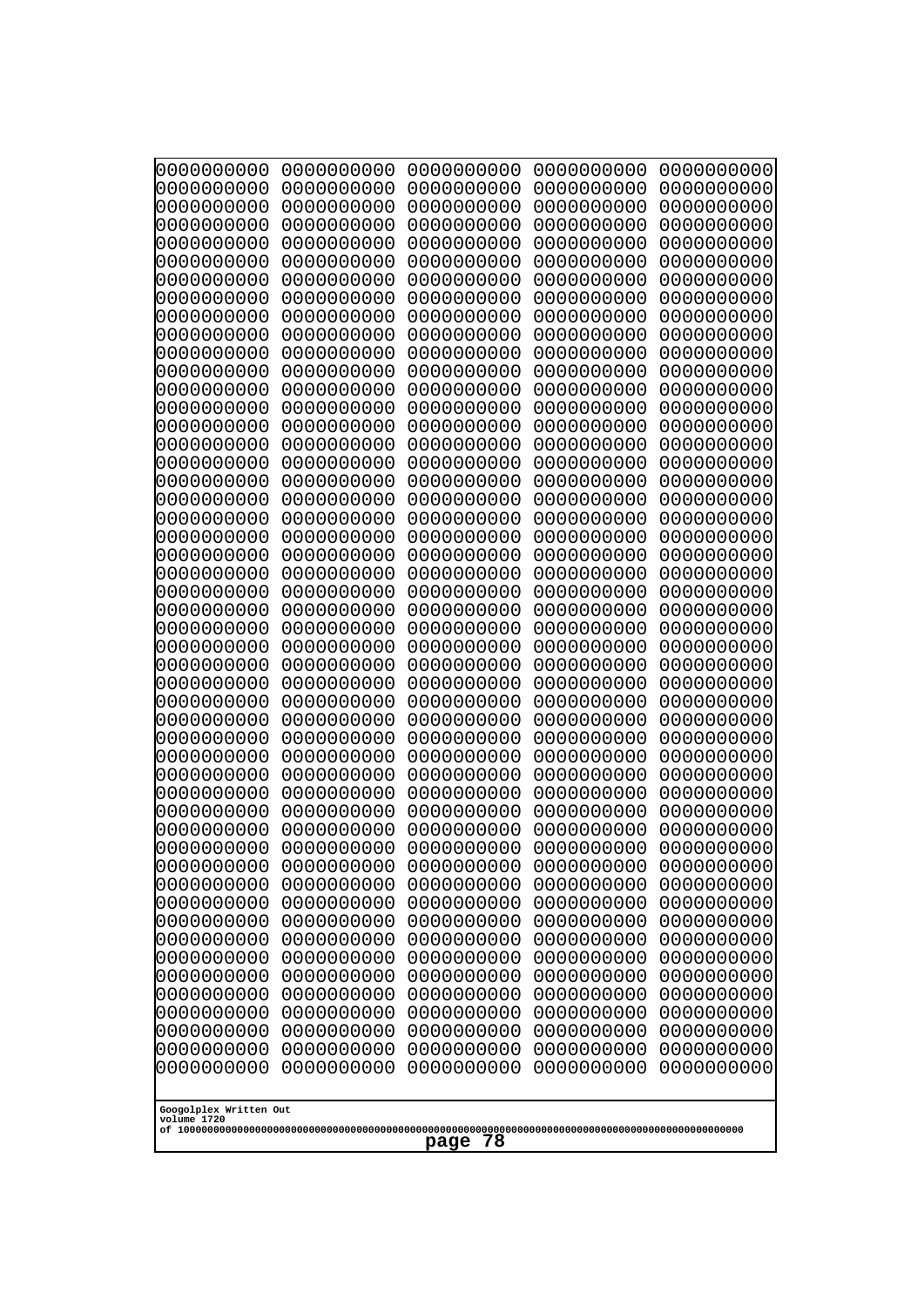| 0000000000                                          | 0000000000 | 0000000000 | 0000000000 | 0000000000 |
|-----------------------------------------------------|------------|------------|------------|------------|
| 0000000000                                          | 0000000000 | 0000000000 | 0000000000 | 0000000000 |
| 0000000000                                          | 0000000000 | 0000000000 | 0000000000 | 0000000000 |
| 0000000000                                          | 0000000000 | 0000000000 | 0000000000 | 0000000000 |
| 0000000000                                          | 0000000000 | 0000000000 | 0000000000 | 0000000000 |
| 0000000000                                          | 0000000000 | 0000000000 | 0000000000 | 0000000000 |
| 0000000000                                          | 0000000000 | 0000000000 | 0000000000 | 0000000000 |
| 0000000000                                          | 0000000000 | 0000000000 | 0000000000 | 0000000000 |
| 0000000000                                          | 0000000000 | 0000000000 | 0000000000 | 0000000000 |
| 0000000000                                          | 0000000000 | 0000000000 | 0000000000 | 0000000000 |
| 0000000000                                          | 0000000000 | 0000000000 | 0000000000 | 0000000000 |
| 0000000000                                          | 0000000000 | 0000000000 | 0000000000 | 0000000000 |
| 0000000000                                          | 0000000000 | 0000000000 | 0000000000 | 0000000000 |
| 0000000000                                          | 0000000000 | 0000000000 | 0000000000 | 0000000000 |
| 0000000000                                          | 0000000000 | 0000000000 | 0000000000 | 0000000000 |
| 0000000000                                          | 0000000000 | 0000000000 | 0000000000 | 0000000000 |
| 0000000000                                          | 0000000000 | 0000000000 | 0000000000 | 0000000000 |
| 0000000000                                          | 0000000000 | 0000000000 | 0000000000 | 0000000000 |
| 0000000000                                          | 0000000000 | 0000000000 | 0000000000 | 0000000000 |
| 0000000000                                          | 0000000000 | 0000000000 | 0000000000 | 0000000000 |
| 0000000000                                          | 0000000000 | 0000000000 | 0000000000 | 0000000000 |
| 0000000000                                          | 0000000000 | 0000000000 | 0000000000 | 0000000000 |
| 0000000000                                          | 0000000000 | 0000000000 | 0000000000 | 0000000000 |
| 0000000000                                          | 0000000000 | 0000000000 | 0000000000 | 0000000000 |
| 0000000000                                          | 0000000000 | 0000000000 | 0000000000 | 0000000000 |
| 0000000000                                          | 0000000000 | 0000000000 | 0000000000 | 0000000000 |
| 0000000000                                          | 0000000000 | 0000000000 | 0000000000 | 0000000000 |
| 0000000000                                          | 0000000000 | 0000000000 | 0000000000 | 0000000000 |
| 0000000000                                          | 0000000000 | 0000000000 | 0000000000 | 0000000000 |
| 0000000000                                          | 0000000000 | 0000000000 | 0000000000 | 0000000000 |
| 0000000000                                          | 0000000000 | 0000000000 | 0000000000 | 0000000000 |
| 0000000000                                          | 0000000000 | 0000000000 | 0000000000 | 0000000000 |
| 0000000000                                          | 0000000000 | 0000000000 | 0000000000 | 0000000000 |
| 0000000000                                          | 0000000000 | 0000000000 | 0000000000 | 0000000000 |
| 0000000000                                          | 0000000000 | 0000000000 | 0000000000 | 0000000000 |
| 0000000000                                          | 0000000000 | 0000000000 | 0000000000 | 0000000000 |
| 0000000000                                          | 0000000000 | 0000000000 | 0000000000 | 0000000000 |
| 0000000000                                          | 0000000000 | 0000000000 | 0000000000 | 0000000000 |
| 0000000000                                          | 0000000000 | 0000000000 | 0000000000 | 0000000000 |
| 0000000000                                          | 0000000000 | 0000000000 | 0000000000 | 0000000000 |
| 0000000000                                          | 0000000000 | 0000000000 | 0000000000 | 0000000000 |
| 0000000000                                          | 0000000000 | 0000000000 | 0000000000 | 0000000000 |
| 0000000000                                          | 0000000000 | 0000000000 | 0000000000 | 0000000000 |
| 0000000000                                          | 0000000000 | 0000000000 | 0000000000 | 0000000000 |
| 0000000000                                          | 0000000000 | 0000000000 | 0000000000 | 0000000000 |
|                                                     |            |            |            |            |
| 0000000000                                          | 0000000000 | 0000000000 | 0000000000 | 0000000000 |
| 0000000000                                          | 0000000000 | 0000000000 | 0000000000 | 0000000000 |
| 0000000000                                          | 0000000000 | 0000000000 | 0000000000 | 0000000000 |
| 0000000000                                          | 0000000000 | 0000000000 | 0000000000 | 0000000000 |
| 0000000000                                          | 0000000000 | 0000000000 | 0000000000 | 0000000000 |
| Googolplex Written Out<br>volume 1720<br>79<br>page |            |            |            |            |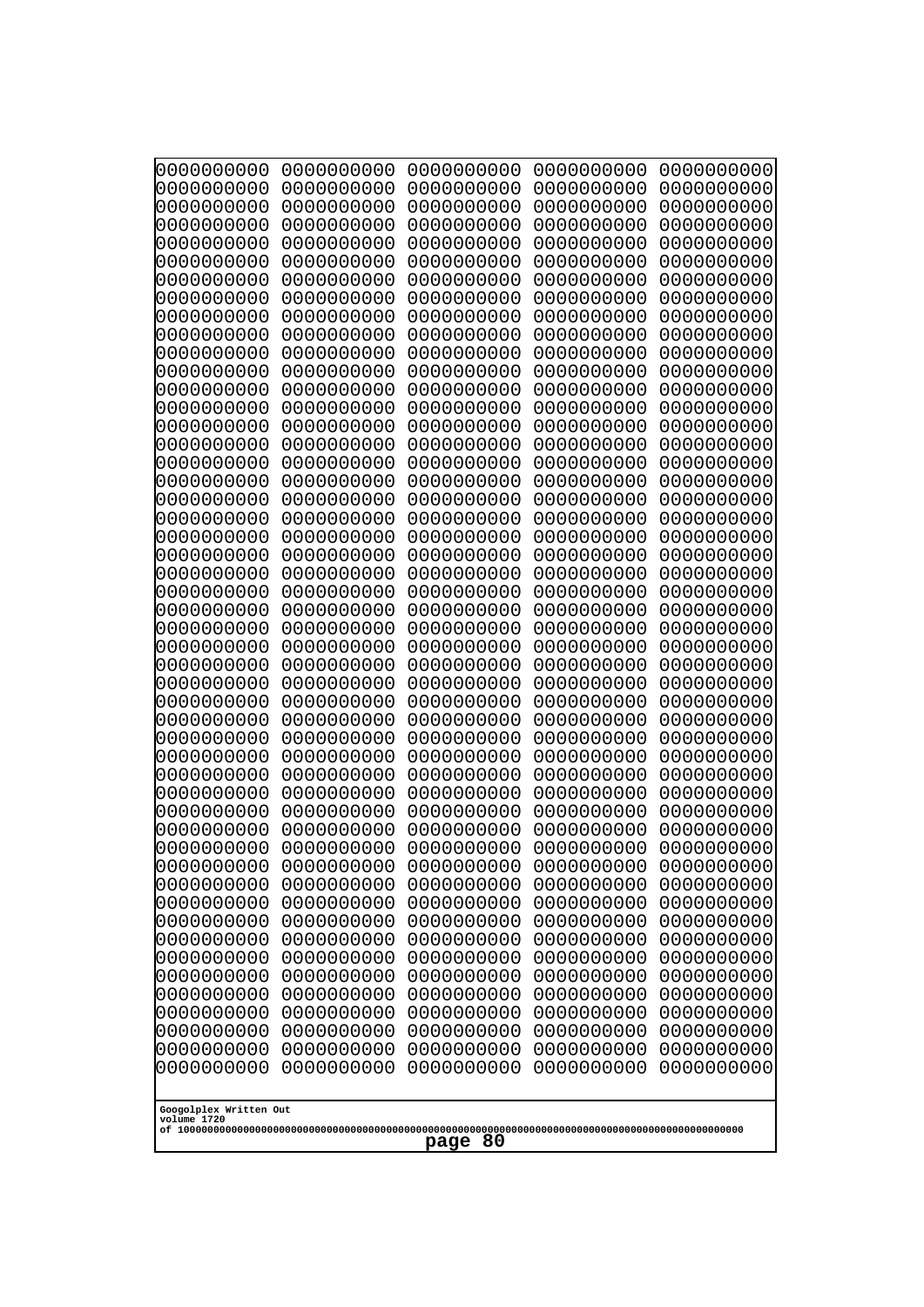| 0000000000                                                                                                                               | 0000000000                                           | 0000000000                                           | 0000000000                                           | 0000000000                                           |  |
|------------------------------------------------------------------------------------------------------------------------------------------|------------------------------------------------------|------------------------------------------------------|------------------------------------------------------|------------------------------------------------------|--|
| 0000000000                                                                                                                               | 0000000000                                           | 0000000000                                           | 0000000000                                           | 0000000000                                           |  |
| 0000000000                                                                                                                               | 0000000000                                           | 0000000000                                           | 0000000000                                           | 0000000000                                           |  |
| 0000000000                                                                                                                               | 0000000000                                           | 0000000000                                           | 0000000000                                           | 0000000000                                           |  |
| 0000000000                                                                                                                               | 0000000000                                           | 0000000000                                           | 0000000000                                           | 0000000000                                           |  |
| 0000000000                                                                                                                               | 0000000000                                           | 0000000000                                           | 0000000000                                           | 0000000000                                           |  |
| 0000000000                                                                                                                               | 0000000000                                           | 0000000000                                           | 0000000000                                           | 0000000000                                           |  |
| 0000000000                                                                                                                               | 0000000000                                           | 0000000000                                           | 0000000000                                           | 0000000000                                           |  |
| 0000000000                                                                                                                               | 0000000000                                           | 0000000000                                           | 0000000000                                           | 0000000000                                           |  |
| 0000000000                                                                                                                               | 0000000000                                           | 0000000000                                           | 0000000000                                           | 0000000000                                           |  |
| 0000000000                                                                                                                               | 0000000000                                           | 0000000000                                           | 0000000000                                           | 0000000000                                           |  |
| 0000000000                                                                                                                               | 0000000000                                           | 0000000000                                           | 0000000000                                           | 0000000000                                           |  |
| 0000000000                                                                                                                               | 0000000000                                           | 0000000000                                           | 0000000000                                           | 0000000000                                           |  |
| 0000000000                                                                                                                               | 0000000000                                           | 0000000000                                           | 0000000000                                           | 0000000000                                           |  |
| 0000000000                                                                                                                               | 0000000000                                           | 0000000000                                           | 0000000000                                           | 0000000000                                           |  |
| 0000000000                                                                                                                               | 0000000000                                           | 0000000000                                           | 0000000000                                           | 0000000000                                           |  |
| 0000000000                                                                                                                               | 0000000000                                           | 0000000000                                           | 0000000000                                           | 0000000000                                           |  |
| 0000000000                                                                                                                               | 0000000000                                           | 0000000000                                           | 0000000000                                           | 0000000000                                           |  |
| 0000000000                                                                                                                               | 0000000000                                           | 0000000000                                           | 0000000000                                           | 0000000000                                           |  |
| 0000000000                                                                                                                               | 0000000000                                           | 0000000000                                           | 0000000000                                           | 0000000000                                           |  |
| 0000000000                                                                                                                               | 0000000000                                           | 0000000000                                           | 0000000000                                           | 0000000000                                           |  |
| 0000000000                                                                                                                               | 0000000000                                           | 0000000000                                           | 0000000000                                           | 0000000000                                           |  |
| 0000000000                                                                                                                               | 0000000000                                           | 0000000000                                           | 0000000000                                           | 0000000000                                           |  |
| 0000000000                                                                                                                               | 0000000000                                           | 0000000000                                           | 0000000000                                           | 0000000000                                           |  |
| 0000000000                                                                                                                               | 0000000000                                           | 0000000000                                           | 0000000000                                           | 0000000000                                           |  |
| 0000000000                                                                                                                               | 0000000000                                           | 0000000000                                           | 0000000000                                           | 0000000000                                           |  |
| 0000000000                                                                                                                               | 0000000000                                           | 0000000000                                           | 0000000000                                           | 0000000000                                           |  |
| 0000000000                                                                                                                               | 0000000000                                           | 0000000000                                           | 0000000000                                           | 0000000000                                           |  |
| 0000000000                                                                                                                               | 0000000000                                           | 0000000000                                           | 0000000000                                           | 0000000000                                           |  |
| 0000000000                                                                                                                               | 0000000000                                           | 0000000000                                           | 0000000000                                           | 0000000000                                           |  |
| 0000000000                                                                                                                               | 0000000000                                           | 0000000000                                           | 0000000000                                           | 0000000000                                           |  |
| 0000000000                                                                                                                               | 0000000000                                           | 0000000000                                           | 0000000000                                           | 0000000000                                           |  |
| 0000000000<br>0000000000<br>0000000000                                                                                                   | 0000000000<br>0000000000<br>0000000000               | 0000000000<br>0000000000<br>0000000000<br>0000000000 | 0000000000<br>0000000000<br>0000000000               | 0000000000<br>0000000000<br>0000000000<br>0000000000 |  |
| 0000000000<br>0000000000<br>0000000000<br>0000000000                                                                                     | 0000000000<br>0000000000<br>0000000000<br>0000000000 | 0000000000<br>0000000000<br>0000000000               | 0000000000<br>0000000000<br>0000000000<br>0000000000 | 0000000000<br>0000000000<br>0000000000               |  |
| 0000000000                                                                                                                               | 0000000000                                           | 0000000000                                           | 0000000000                                           | 0000000000                                           |  |
| 0000000000                                                                                                                               | 0000000000                                           | 0000000000                                           | 0000000000                                           | 0000000000                                           |  |
| 0000000000                                                                                                                               | 0000000000                                           | 0000000000                                           | 0000000000                                           | 0000000000                                           |  |
| 0000000000                                                                                                                               | 0000000000                                           | 0000000000                                           | 0000000000                                           | 0000000000                                           |  |
| 0000000000                                                                                                                               | 0000000000                                           | 0000000000                                           | 0000000000                                           | 0000000000                                           |  |
| 0000000000                                                                                                                               | 0000000000                                           | 0000000000                                           | 0000000000                                           | 0000000000                                           |  |
| 0000000000                                                                                                                               | 0000000000                                           | 0000000000                                           | 0000000000                                           | 0000000000                                           |  |
| 0000000000                                                                                                                               | 0000000000                                           | 0000000000                                           | 0000000000                                           | 0000000000                                           |  |
| 0000000000                                                                                                                               | 0000000000                                           | 0000000000                                           | 0000000000                                           | 0000000000                                           |  |
| 0000000000<br>0000000000<br>0000000000<br>0000000000<br>0000000000<br>0000000000<br>0000000000<br>0000000000<br>0000000000<br>0000000000 |                                                      |                                                      |                                                      |                                                      |  |
| Googolplex Written Out<br>volume 1720<br>page 81                                                                                         |                                                      |                                                      |                                                      |                                                      |  |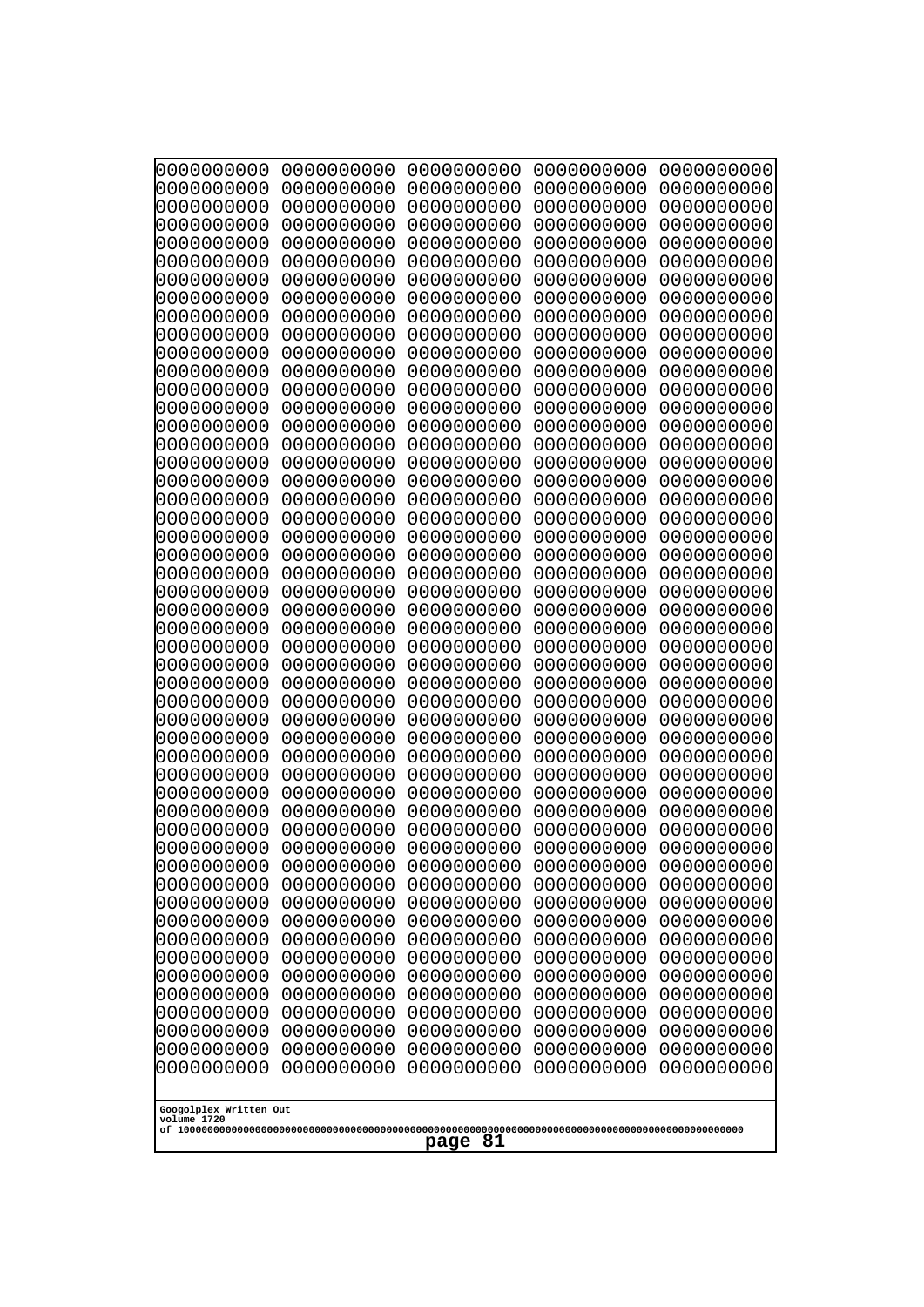| Googolplex Written Out<br>volume 1720 | 0000000000<br>0000000000<br>0000000000<br>0000000000<br>0000000000<br>0000000000<br>0000000000<br>0000000000<br>0000000000<br>0000000000<br>0000000000<br>0000000000<br>0000000000<br>0000000000<br>0000000000<br>0000000000<br>0000000000<br>0000000000<br>0000000000<br>0000000000<br>0000000000<br>0000000000<br>0000000000<br>0000000000<br>0000000000<br>0000000000<br>0000000000<br>0000000000<br>0000000000<br>0000000000<br>0000000000<br>0000000000<br>0000000000<br>0000000000<br>0000000000<br>0000000000<br>10000000000<br>0000000000<br>0000000000<br>0000000000<br>0000000000<br>0000000000<br>0000000000<br>0000000000<br>0000000000<br>0000000000<br>0000000000<br>0000000000<br>0000000000 | 0000000000<br>0000000000<br>0000000000<br>0000000000<br>0000000000<br>0000000000<br>0000000000<br>0000000000<br>0000000000<br>0000000000<br>0000000000<br>0000000000<br>0000000000<br>0000000000<br>0000000000<br>0000000000<br>0000000000<br>0000000000<br>0000000000<br>0000000000<br>0000000000<br>0000000000<br>0000000000<br>0000000000<br>0000000000<br>0000000000<br>0000000000<br>0000000000<br>0000000000<br>0000000000<br>0000000000<br>0000000000<br>0000000000<br>0000000000<br>0000000000<br>0000000000<br>0000000000<br>0000000000<br>0000000000<br>0000000000<br>0000000000<br>0000000000<br>0000000000<br>0000000000<br>0000000000<br>0000000000<br>0000000000<br>0000000000 | 0000000000<br>0000000000<br>0000000000<br>0000000000<br>0000000000<br>0000000000<br>0000000000<br>0000000000<br>0000000000<br>0000000000<br>0000000000<br>0000000000<br>0000000000<br>0000000000<br>0000000000<br>0000000000<br>0000000000<br>0000000000<br>0000000000<br>0000000000<br>0000000000<br>0000000000<br>0000000000<br>0000000000<br>0000000000<br>0000000000<br>0000000000<br>0000000000<br>0000000000<br>0000000000<br>0000000000<br>0000000000<br>0000000000<br>0000000000<br>0000000000<br>0000000000<br>0000000000<br>0000000000<br>0000000000<br>0000000000<br>0000000000<br>0000000000<br>0000000000<br>0000000000<br>0000000000<br>0000000000<br>0000000000<br>0000000000 | 0000000000<br>0000000000<br>0000000000<br>0000000000<br>0000000000<br>0000000000<br>0000000000<br>0000000000<br>0000000000<br>0000000000<br>0000000000<br>0000000000<br>0000000000<br>0000000000<br>0000000000<br>0000000000<br>0000000000<br>0000000000<br>0000000000<br>0000000000<br>0000000000<br>0000000000<br>0000000000<br>0000000000<br>0000000000<br>0000000000<br>0000000000<br>0000000000<br>0000000000<br>0000000000<br>0000000000<br>0000000000<br>0000000000<br>0000000000<br>0000000000<br>0000000000<br>0000000000<br>0000000000<br>0000000000<br>0000000000<br>0000000000<br>0000000000<br>0000000000<br>0000000000<br>0000000000<br>0000000000<br>0000000000<br>0000000000 | 0000000000<br>0000000000<br>0000000000<br>0000000000<br>0000000000<br>0000000000<br>0000000000<br>0000000000<br>0000000000<br>0000000000<br>0000000000<br>0000000000<br>0000000000<br>0000000000<br>0000000000<br>0000000000<br>0000000000<br>0000000000<br>0000000000<br>0000000000<br>0000000000<br>0000000000<br>0000000000<br>0000000000<br>0000000000<br>0000000000<br>0000000000<br>0000000000<br>0000000000<br>0000000000<br>0000000000<br>0000000000<br>0000000000<br>0000000000<br>0000000000<br>0000000000<br>0000000000<br>0000000000<br>0000000000<br>0000000000<br>0000000000<br>0000000000<br>0000000000<br>0000000000<br>0000000000<br>0000000000<br>0000000000<br>0000000000 |
|---------------------------------------|-------------------------------------------------------------------------------------------------------------------------------------------------------------------------------------------------------------------------------------------------------------------------------------------------------------------------------------------------------------------------------------------------------------------------------------------------------------------------------------------------------------------------------------------------------------------------------------------------------------------------------------------------------------------------------------------------------------|----------------------------------------------------------------------------------------------------------------------------------------------------------------------------------------------------------------------------------------------------------------------------------------------------------------------------------------------------------------------------------------------------------------------------------------------------------------------------------------------------------------------------------------------------------------------------------------------------------------------------------------------------------------------------------------------|----------------------------------------------------------------------------------------------------------------------------------------------------------------------------------------------------------------------------------------------------------------------------------------------------------------------------------------------------------------------------------------------------------------------------------------------------------------------------------------------------------------------------------------------------------------------------------------------------------------------------------------------------------------------------------------------|----------------------------------------------------------------------------------------------------------------------------------------------------------------------------------------------------------------------------------------------------------------------------------------------------------------------------------------------------------------------------------------------------------------------------------------------------------------------------------------------------------------------------------------------------------------------------------------------------------------------------------------------------------------------------------------------|----------------------------------------------------------------------------------------------------------------------------------------------------------------------------------------------------------------------------------------------------------------------------------------------------------------------------------------------------------------------------------------------------------------------------------------------------------------------------------------------------------------------------------------------------------------------------------------------------------------------------------------------------------------------------------------------|
| 82<br>page                            |                                                                                                                                                                                                                                                                                                                                                                                                                                                                                                                                                                                                                                                                                                             |                                                                                                                                                                                                                                                                                                                                                                                                                                                                                                                                                                                                                                                                                              |                                                                                                                                                                                                                                                                                                                                                                                                                                                                                                                                                                                                                                                                                              |                                                                                                                                                                                                                                                                                                                                                                                                                                                                                                                                                                                                                                                                                              |                                                                                                                                                                                                                                                                                                                                                                                                                                                                                                                                                                                                                                                                                              |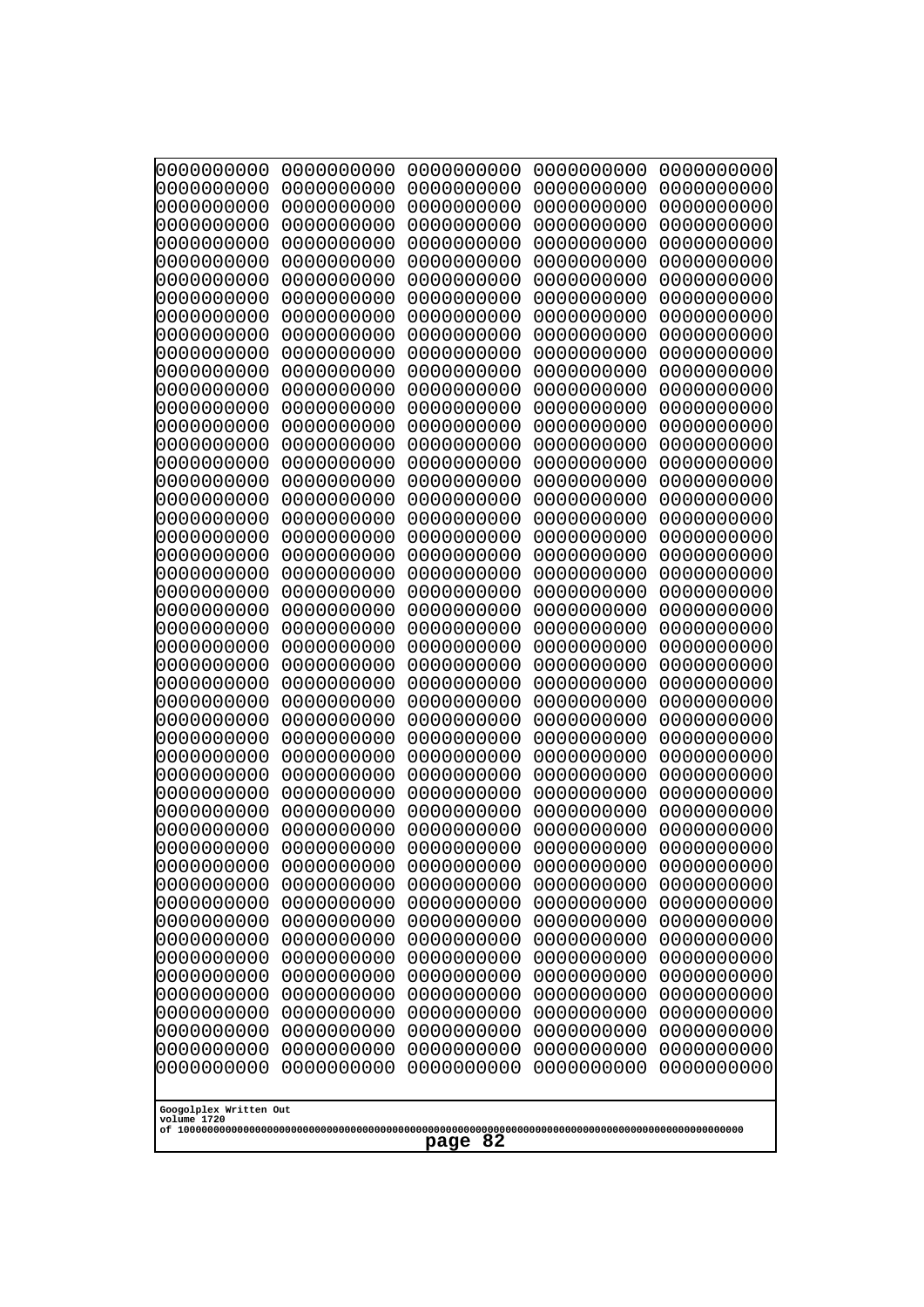| 0000000000                                       | 0000000000 | 0000000000 | 0000000000 | 0000000000 |
|--------------------------------------------------|------------|------------|------------|------------|
| 0000000000                                       | 0000000000 | 0000000000 | 0000000000 | 0000000000 |
| 0000000000                                       | 0000000000 | 0000000000 | 0000000000 | 0000000000 |
| 0000000000                                       | 0000000000 | 0000000000 | 0000000000 | 0000000000 |
| 0000000000                                       | 0000000000 | 0000000000 | 0000000000 | 0000000000 |
| 0000000000                                       | 0000000000 | 0000000000 | 0000000000 | 0000000000 |
| 0000000000                                       | 0000000000 | 0000000000 | 0000000000 | 0000000000 |
| 0000000000                                       | 0000000000 | 0000000000 | 0000000000 | 0000000000 |
| 0000000000                                       | 0000000000 | 0000000000 | 0000000000 | 0000000000 |
| 0000000000                                       | 0000000000 | 0000000000 | 0000000000 | 0000000000 |
| 0000000000                                       | 0000000000 | 0000000000 | 0000000000 | 0000000000 |
| 0000000000                                       | 0000000000 | 0000000000 | 0000000000 | 0000000000 |
| 0000000000                                       | 0000000000 | 0000000000 | 0000000000 | 0000000000 |
| 0000000000                                       | 0000000000 | 0000000000 | 0000000000 | 0000000000 |
| 0000000000                                       | 0000000000 | 0000000000 | 0000000000 | 0000000000 |
| 0000000000                                       | 0000000000 | 0000000000 | 0000000000 | 0000000000 |
| 0000000000                                       | 0000000000 | 0000000000 | 0000000000 | 0000000000 |
| 0000000000                                       | 0000000000 | 0000000000 | 0000000000 | 0000000000 |
| 0000000000                                       | 0000000000 | 0000000000 | 0000000000 | 0000000000 |
| 0000000000                                       | 0000000000 | 0000000000 | 0000000000 | 0000000000 |
| 0000000000                                       | 0000000000 | 0000000000 | 0000000000 | 0000000000 |
| 0000000000                                       | 0000000000 | 0000000000 | 0000000000 | 0000000000 |
| 0000000000                                       | 0000000000 | 0000000000 | 0000000000 | 0000000000 |
| 0000000000                                       | 0000000000 | 0000000000 | 0000000000 | 0000000000 |
| 0000000000                                       | 0000000000 | 0000000000 | 0000000000 | 0000000000 |
| 0000000000                                       | 0000000000 | 0000000000 | 0000000000 | 0000000000 |
| 0000000000                                       | 0000000000 | 0000000000 | 0000000000 | 0000000000 |
| 0000000000                                       | 0000000000 | 0000000000 | 0000000000 | 0000000000 |
| 0000000000                                       | 0000000000 | 0000000000 | 0000000000 | 0000000000 |
| 0000000000                                       | 0000000000 | 0000000000 | 0000000000 | 0000000000 |
| 0000000000                                       | 0000000000 | 0000000000 | 0000000000 | 0000000000 |
| 0000000000                                       | 0000000000 | 0000000000 | 0000000000 | 0000000000 |
| 0000000000                                       | 0000000000 | 0000000000 | 0000000000 | 0000000000 |
| 0000000000                                       | 0000000000 | 0000000000 | 0000000000 | 0000000000 |
| 0000000000                                       | 0000000000 | 0000000000 | 0000000000 | 0000000000 |
| 0000000000                                       | 0000000000 | 0000000000 | 0000000000 | 0000000000 |
| 0000000000                                       | 0000000000 | 0000000000 | 0000000000 | 0000000000 |
| 0000000000                                       | 0000000000 | 0000000000 | 0000000000 | 0000000000 |
| 0000000000                                       | 0000000000 | 0000000000 | 0000000000 | 0000000000 |
| 0000000000                                       | 0000000000 | 0000000000 | 0000000000 | 0000000000 |
| 0000000000                                       | 0000000000 | 0000000000 | 0000000000 | 0000000000 |
| 0000000000                                       | 0000000000 | 0000000000 | 0000000000 | 0000000000 |
| 0000000000                                       | 0000000000 | 0000000000 | 0000000000 | 0000000000 |
| 0000000000                                       | 0000000000 | 0000000000 | 0000000000 | 0000000000 |
| 0000000000                                       | 0000000000 | 0000000000 | 0000000000 | 0000000000 |
| 0000000000                                       | 0000000000 | 0000000000 | 0000000000 | 0000000000 |
| 0000000000                                       | 0000000000 | 0000000000 | 0000000000 | 0000000000 |
| 0000000000                                       | 0000000000 | 0000000000 | 0000000000 | 0000000000 |
| 0000000000                                       | 0000000000 | 0000000000 | 0000000000 | 0000000000 |
| 0000000000                                       | 0000000000 | 0000000000 | 0000000000 | 0000000000 |
| Googolplex Written Out<br>volume 1720<br>page 83 |            |            |            |            |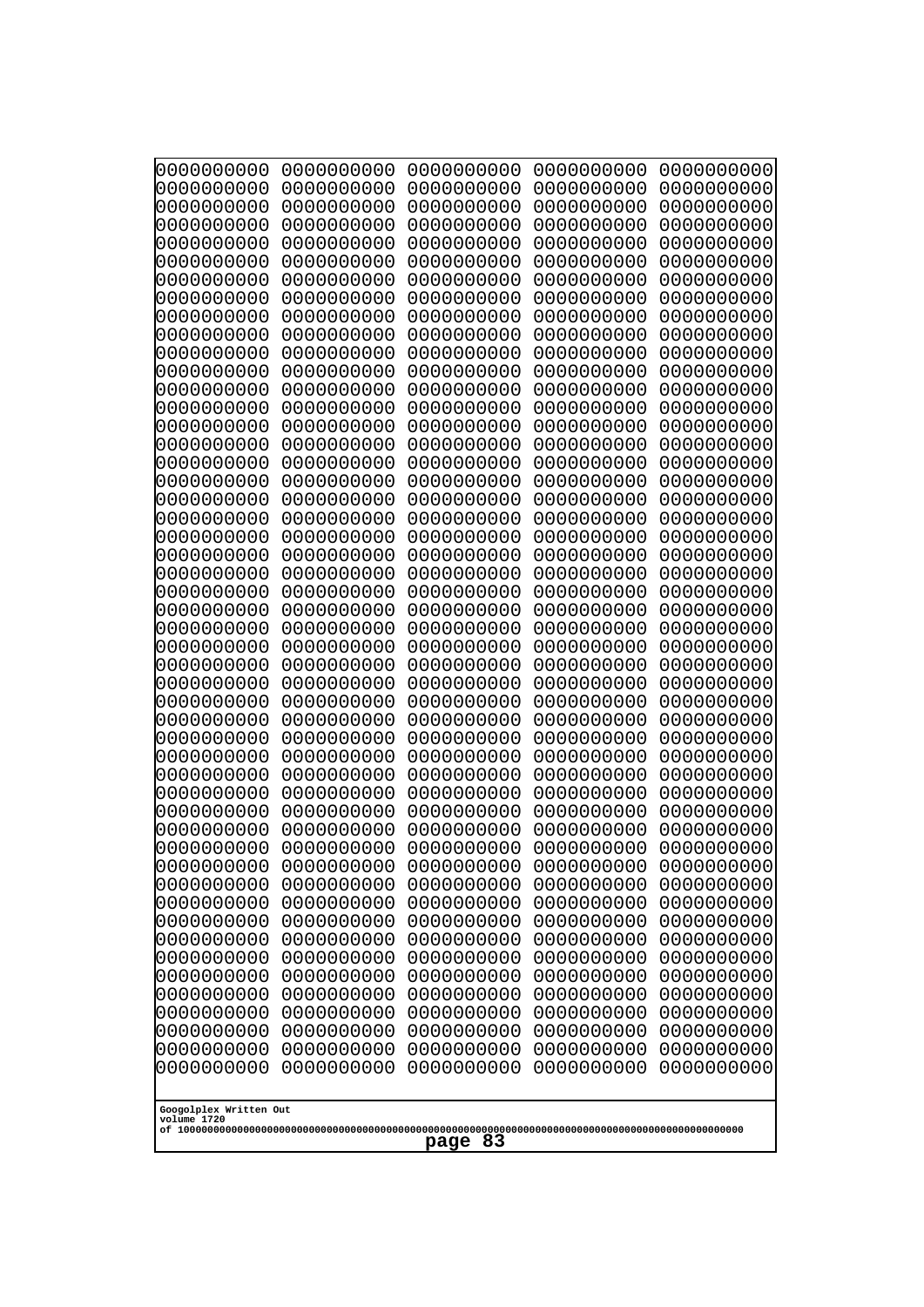| 0000000000<br>0000000000<br>0000000000<br>0000000000<br>0000000000<br>0000000000<br>0000000000<br>0000000000<br>0000000000<br>0000000000<br>0000000000<br>0000000000<br>0000000000<br>0000000000<br>0000000000 |            |            |            |            |  |
|----------------------------------------------------------------------------------------------------------------------------------------------------------------------------------------------------------------|------------|------------|------------|------------|--|
| 0000000000                                                                                                                                                                                                     | 0000000000 | 0000000000 | 0000000000 | 0000000000 |  |
| 0000000000                                                                                                                                                                                                     | 0000000000 | 0000000000 | 0000000000 | 0000000000 |  |
| 0000000000                                                                                                                                                                                                     | 0000000000 | 0000000000 | 0000000000 | 0000000000 |  |
| 0000000000                                                                                                                                                                                                     | 0000000000 | 0000000000 | 0000000000 | 0000000000 |  |
| 0000000000                                                                                                                                                                                                     | 0000000000 | 0000000000 | 0000000000 | 0000000000 |  |
| 0000000000                                                                                                                                                                                                     | 0000000000 | 0000000000 | 0000000000 | 0000000000 |  |
| 0000000000                                                                                                                                                                                                     | 0000000000 | 0000000000 | 0000000000 | 0000000000 |  |
| 0000000000                                                                                                                                                                                                     | 0000000000 | 0000000000 | 0000000000 | 0000000000 |  |
| 0000000000                                                                                                                                                                                                     | 0000000000 | 0000000000 | 0000000000 | 0000000000 |  |
| 0000000000                                                                                                                                                                                                     | 0000000000 | 0000000000 | 0000000000 | 0000000000 |  |
| 0000000000                                                                                                                                                                                                     | 0000000000 | 0000000000 | 0000000000 | 0000000000 |  |
| 0000000000                                                                                                                                                                                                     | 0000000000 | 0000000000 | 0000000000 | 0000000000 |  |
| 0000000000                                                                                                                                                                                                     | 0000000000 | 0000000000 | 0000000000 | 0000000000 |  |
| 0000000000                                                                                                                                                                                                     | 0000000000 | 0000000000 | 0000000000 | 0000000000 |  |
| 0000000000                                                                                                                                                                                                     | 0000000000 | 0000000000 | 0000000000 | 0000000000 |  |
| 0000000000                                                                                                                                                                                                     | 0000000000 | 0000000000 | 0000000000 | 0000000000 |  |
| 0000000000                                                                                                                                                                                                     | 0000000000 | 0000000000 | 0000000000 | 0000000000 |  |
| 0000000000                                                                                                                                                                                                     | 0000000000 | 0000000000 | 0000000000 | 0000000000 |  |
| 0000000000                                                                                                                                                                                                     | 0000000000 | 0000000000 | 0000000000 | 0000000000 |  |
| 0000000000                                                                                                                                                                                                     | 0000000000 | 0000000000 | 0000000000 | 0000000000 |  |
| 0000000000                                                                                                                                                                                                     | 0000000000 | 0000000000 | 0000000000 | 0000000000 |  |
| 0000000000                                                                                                                                                                                                     | 0000000000 | 0000000000 | 0000000000 | 0000000000 |  |
| 0000000000                                                                                                                                                                                                     | 0000000000 | 0000000000 | 0000000000 | 0000000000 |  |
| 0000000000                                                                                                                                                                                                     | 0000000000 | 0000000000 | 0000000000 | 0000000000 |  |
| 0000000000                                                                                                                                                                                                     | 0000000000 | 0000000000 | 0000000000 | 0000000000 |  |
| 0000000000                                                                                                                                                                                                     | 0000000000 | 0000000000 | 0000000000 | 0000000000 |  |
| 0000000000                                                                                                                                                                                                     | 0000000000 | 0000000000 | 0000000000 | 0000000000 |  |
| 0000000000                                                                                                                                                                                                     | 0000000000 | 0000000000 | 0000000000 | 0000000000 |  |
| 0000000000                                                                                                                                                                                                     | 0000000000 | 0000000000 | 0000000000 | 0000000000 |  |
| 0000000000                                                                                                                                                                                                     | 0000000000 | 0000000000 | 0000000000 | 0000000000 |  |
| 0000000000                                                                                                                                                                                                     | 0000000000 | 0000000000 | 0000000000 | 0000000000 |  |
| 0000000000                                                                                                                                                                                                     | 0000000000 | 0000000000 | 0000000000 | 0000000000 |  |
| 0000000000                                                                                                                                                                                                     | 0000000000 | 0000000000 | 0000000000 | 0000000000 |  |
| 0000000000                                                                                                                                                                                                     | 0000000000 | 0000000000 | 0000000000 | 0000000000 |  |
| 0000000000                                                                                                                                                                                                     | 0000000000 | 0000000000 | 0000000000 | 0000000000 |  |
| 0000000000                                                                                                                                                                                                     | 0000000000 | 0000000000 | 0000000000 | 0000000000 |  |
| 0000000000                                                                                                                                                                                                     | 0000000000 | 0000000000 | 0000000000 | 0000000000 |  |
| 0000000000                                                                                                                                                                                                     | 0000000000 | 0000000000 | 0000000000 | 0000000000 |  |
| 0000000000                                                                                                                                                                                                     | 0000000000 | 0000000000 | 0000000000 | 0000000000 |  |
| 0000000000                                                                                                                                                                                                     | 0000000000 | 0000000000 | 0000000000 | 0000000000 |  |
| 0000000000                                                                                                                                                                                                     | 0000000000 | 0000000000 | 0000000000 | 0000000000 |  |
| 0000000000                                                                                                                                                                                                     | 0000000000 | 0000000000 | 0000000000 | 0000000000 |  |
| 0000000000                                                                                                                                                                                                     | 0000000000 | 0000000000 | 0000000000 | 0000000000 |  |
| 0000000000                                                                                                                                                                                                     | 0000000000 | 0000000000 | 0000000000 | 0000000000 |  |
| 0000000000                                                                                                                                                                                                     | 0000000000 | 0000000000 | 0000000000 | 0000000000 |  |
| 0000000000                                                                                                                                                                                                     | 0000000000 | 0000000000 | 0000000000 | 0000000000 |  |
| 0000000000<br>Googolplex Written Out<br>volume 1720                                                                                                                                                            | 0000000000 | 0000000000 | 0000000000 | 0000000000 |  |
| page 84                                                                                                                                                                                                        |            |            |            |            |  |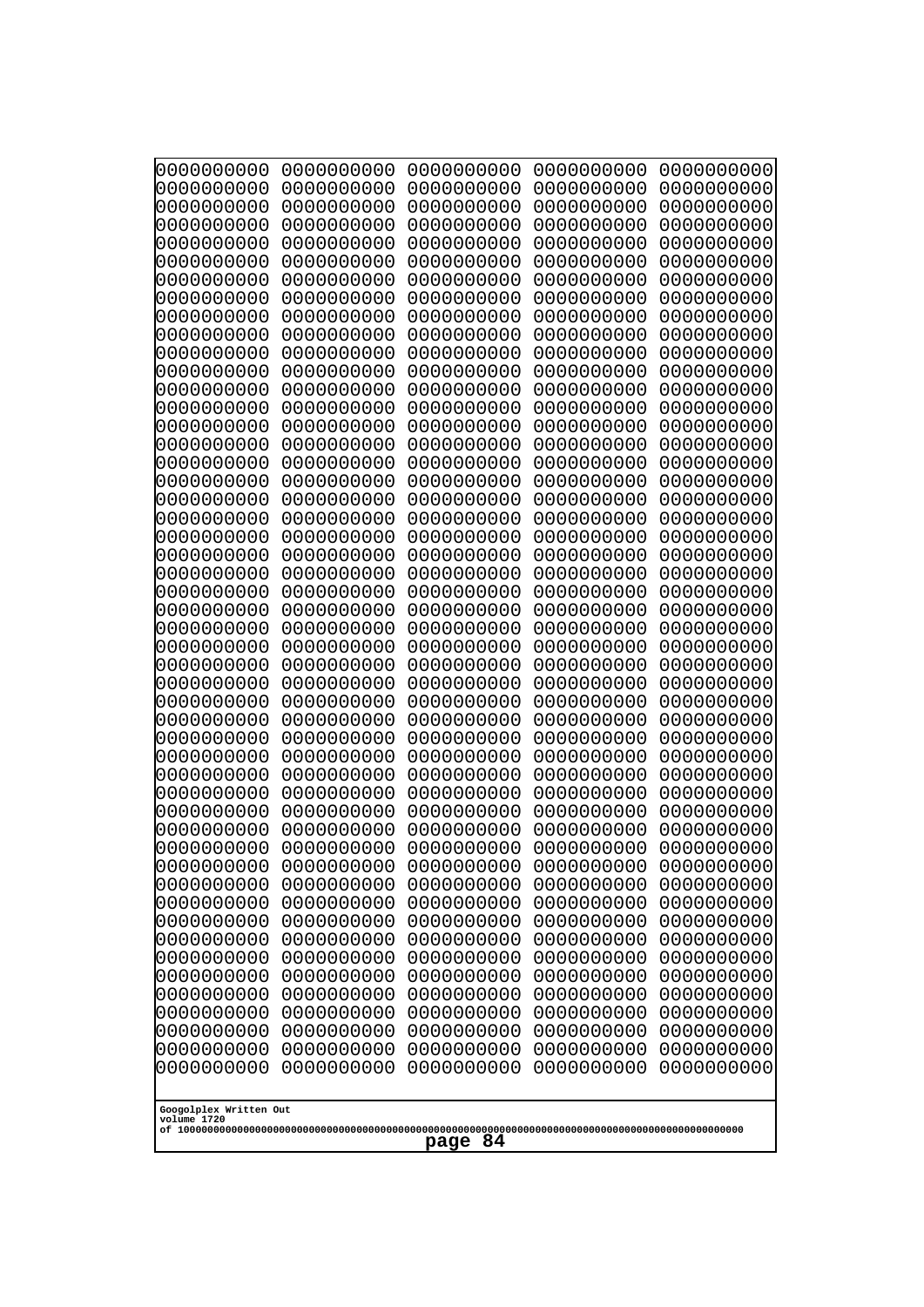| 0000000000<br>1000000000              | 0000000000<br>0000000000 | 0000000000<br>0000000000 | 0000000000<br>0000000000 | 0000000000<br>0000000000 |
|---------------------------------------|--------------------------|--------------------------|--------------------------|--------------------------|
| 1000000000                            | 0000000000               | 0000000000               | 0000000000               | 0000000000               |
| 0000000000                            | 0000000000               | 0000000000               | 0000000000               | 0000000000               |
| 0000000000<br>0000000000              | 0000000000<br>0000000000 | 0000000000<br>0000000000 | 0000000000<br>0000000000 | 0000000000<br>0000000000 |
| 0000000000                            | 0000000000               | 0000000000               | 0000000000               | 0000000000               |
| 0000000000                            | 0000000000               | 0000000000               | 0000000000               | 0000000000               |
| 0000000000<br>0000000000              | 0000000000<br>0000000000 | 0000000000<br>0000000000 | 0000000000<br>0000000000 | 0000000000<br>0000000000 |
| 0000000000                            | 0000000000               | 0000000000               | 0000000000               | 0000000000               |
| 0000000000<br>0000000000              | 0000000000<br>0000000000 | 0000000000<br>0000000000 | 0000000000<br>0000000000 | 0000000000<br>0000000000 |
| 0000000000                            | 0000000000               | 0000000000               | 0000000000               | 0000000000               |
| 0000000000                            | 0000000000               | 0000000000               | 0000000000               | 0000000000               |
| 0000000000<br>0000000000              | 0000000000<br>0000000000 | 0000000000<br>0000000000 | 0000000000<br>0000000000 | 0000000000<br>0000000000 |
| 0000000000                            | 0000000000               | 0000000000               | 0000000000               | 0000000000               |
| looooooooo                            | 0000000000               | 0000000000               | 0000000000               | 0000000000               |
| 0000000000<br>0000000000              | 0000000000<br>0000000000 | 0000000000<br>0000000000 | 0000000000<br>0000000000 | 0000000000<br>0000000000 |
| 0000000000                            | 0000000000               | 0000000000               | 0000000000               | 0000000000               |
| 0000000000<br>0000000000              | 0000000000<br>0000000000 | 0000000000<br>0000000000 | 0000000000<br>0000000000 | 0000000000<br>0000000000 |
| 0000000000                            | 0000000000               | 0000000000               | 0000000000               | 0000000000               |
| 0000000000                            | 0000000000               | 0000000000               | 0000000000               | 0000000000               |
| 0000000000<br>0000000000              | 0000000000<br>0000000000 | 0000000000<br>0000000000 | 0000000000<br>0000000000 | 0000000000<br>0000000000 |
| 0000000000                            | 0000000000               | 0000000000               | 0000000000               | 0000000000               |
| 0000000000<br>0000000000              | 0000000000<br>0000000000 | 0000000000<br>0000000000 | 0000000000<br>0000000000 | 0000000000<br>0000000000 |
| 0000000000                            | 0000000000               | 0000000000               | 0000000000               | 0000000000               |
| 0000000000                            | 0000000000               | 0000000000               | 0000000000               | 0000000000               |
| 0000000000<br>0000000000              | 0000000000<br>0000000000 | 0000000000<br>0000000000 | 0000000000<br>0000000000 | 0000000000<br>0000000000 |
| 0000000000                            | 0000000000               | 0000000000               | 0000000000               | 0000000000               |
| 0000000000<br>0000000000              | 0000000000<br>0000000000 | 0000000000<br>0000000000 | 0000000000<br>0000000000 | 0000000000<br>0000000000 |
| 0000000000                            | 0000000000               | 0000000000               | 0000000000               | 0000000000               |
| 0000000000                            | 0000000000               | 0000000000               | 0000000000               | 0000000000               |
| 0000000000<br>0000000000              | 0000000000<br>0000000000 | 0000000000<br>0000000000 | 0000000000<br>0000000000 | 0000000000<br>0000000000 |
| 0000000000                            | 0000000000               | 0000000000               | 0000000000               | 0000000000               |
| 0000000000<br>0000000000              | 0000000000<br>0000000000 | 0000000000<br>0000000000 | 0000000000<br>0000000000 | 0000000000<br>0000000000 |
| 0000000000                            | 0000000000               | 0000000000               | 0000000000               | 0000000000               |
| 0000000000                            | 0000000000               | 0000000000               | 0000000000               | 0000000000               |
| 0000000000<br>0000000000              | 0000000000<br>0000000000 | 0000000000<br>0000000000 | 0000000000<br>0000000000 | 0000000000<br>0000000000 |
| 0000000000                            | 0000000000               | 0000000000               | 0000000000               | 0000000000               |
|                                       |                          |                          |                          |                          |
| Googolplex Written Out<br>volume 1720 |                          |                          |                          |                          |
| 85<br>page                            |                          |                          |                          |                          |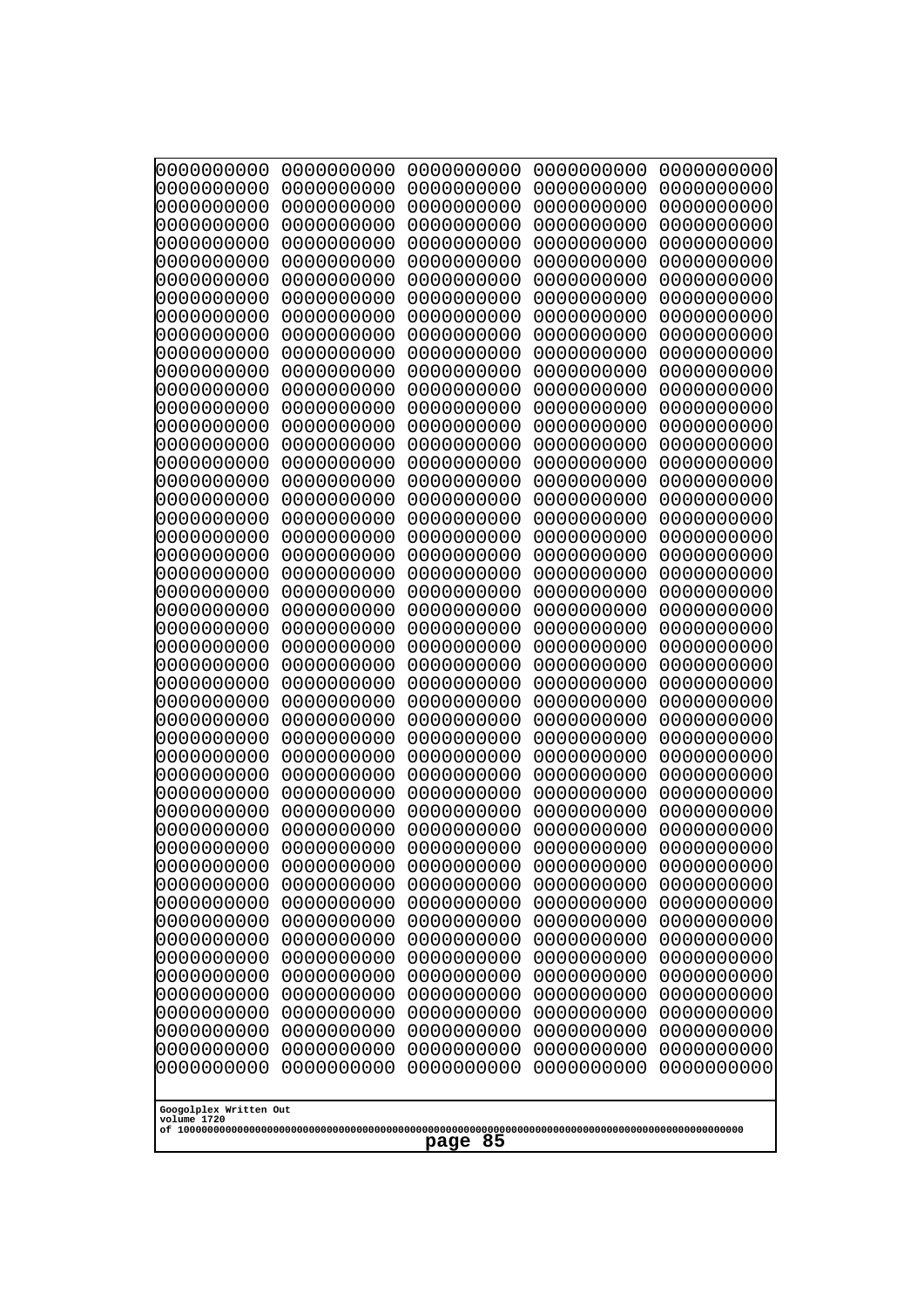| 0000000000                                          | 0000000000 | 0000000000 | 0000000000 | 0000000000 |
|-----------------------------------------------------|------------|------------|------------|------------|
| 0000000000                                          | 0000000000 | 0000000000 | 0000000000 | 0000000000 |
| 0000000000                                          | 0000000000 | 0000000000 | 0000000000 | 0000000000 |
| 0000000000                                          | 0000000000 | 0000000000 | 0000000000 | 0000000000 |
| 0000000000                                          | 0000000000 | 0000000000 | 0000000000 | 0000000000 |
| 0000000000                                          | 0000000000 | 0000000000 | 0000000000 | 0000000000 |
| 0000000000                                          | 0000000000 | 0000000000 | 0000000000 | 0000000000 |
| 0000000000                                          | 0000000000 | 0000000000 | 0000000000 | 0000000000 |
| 0000000000                                          | 0000000000 | 0000000000 | 0000000000 | 0000000000 |
| 0000000000                                          | 0000000000 | 0000000000 | 0000000000 | 0000000000 |
| 0000000000                                          | 0000000000 | 0000000000 | 0000000000 | 0000000000 |
| 0000000000                                          | 0000000000 | 0000000000 | 0000000000 | 0000000000 |
| 0000000000                                          | 0000000000 | 0000000000 | 0000000000 | 0000000000 |
| 0000000000                                          | 0000000000 | 0000000000 | 0000000000 | 0000000000 |
| 0000000000                                          | 0000000000 | 0000000000 | 0000000000 | 0000000000 |
| 0000000000                                          | 0000000000 | 0000000000 | 0000000000 | 0000000000 |
| 0000000000                                          | 0000000000 | 0000000000 | 0000000000 | 0000000000 |
| 0000000000                                          | 0000000000 | 0000000000 | 0000000000 | 0000000000 |
| 0000000000                                          | 0000000000 | 0000000000 | 0000000000 | 0000000000 |
| 0000000000                                          | 0000000000 | 0000000000 | 0000000000 | 0000000000 |
| 0000000000                                          | 0000000000 | 0000000000 | 0000000000 | 0000000000 |
| 0000000000                                          | 0000000000 | 0000000000 | 0000000000 | 0000000000 |
| 0000000000                                          | 0000000000 | 0000000000 | 0000000000 | 0000000000 |
| 0000000000                                          | 0000000000 | 0000000000 | 0000000000 | 0000000000 |
| 0000000000                                          | 0000000000 | 0000000000 | 0000000000 | 0000000000 |
| 0000000000                                          | 0000000000 | 0000000000 | 0000000000 | 0000000000 |
| 0000000000                                          | 0000000000 | 0000000000 | 0000000000 | 0000000000 |
| 0000000000                                          | 0000000000 | 0000000000 | 0000000000 | 0000000000 |
| 0000000000                                          | 0000000000 | 0000000000 | 0000000000 | 0000000000 |
| 0000000000                                          | 0000000000 | 0000000000 | 0000000000 | 0000000000 |
| 0000000000                                          | 0000000000 | 0000000000 | 0000000000 | 0000000000 |
| 0000000000                                          | 0000000000 | 0000000000 | 0000000000 | 0000000000 |
| 0000000000                                          | 0000000000 | 0000000000 | 0000000000 | 0000000000 |
| 0000000000                                          | 0000000000 | 0000000000 | 0000000000 | 0000000000 |
| 0000000000                                          | 0000000000 | 0000000000 | 0000000000 | 0000000000 |
| 0000000000                                          | 0000000000 | 0000000000 | 0000000000 | 0000000000 |
| 0000000000                                          | 0000000000 | 0000000000 | 0000000000 | 0000000000 |
| 0000000000                                          | 0000000000 | 0000000000 | 0000000000 | 0000000000 |
| 0000000000                                          | 0000000000 | 0000000000 | 0000000000 | 0000000000 |
| 0000000000                                          | 0000000000 | 0000000000 | 0000000000 | 0000000000 |
| 0000000000                                          | 0000000000 | 0000000000 | 0000000000 | 0000000000 |
| 0000000000                                          | 0000000000 | 0000000000 | 0000000000 | 0000000000 |
| 0000000000                                          | 0000000000 | 0000000000 | 0000000000 | 0000000000 |
| 0000000000                                          | 0000000000 | 0000000000 | 0000000000 | 0000000000 |
| 0000000000                                          | 0000000000 | 0000000000 | 0000000000 | 0000000000 |
| 0000000000                                          | 0000000000 | 0000000000 | 0000000000 | 0000000000 |
| 0000000000                                          | 0000000000 | 0000000000 | 0000000000 | 0000000000 |
| 0000000000                                          | 0000000000 | 0000000000 | 0000000000 | 0000000000 |
| 0000000000                                          | 0000000000 | 0000000000 | 0000000000 | 0000000000 |
| 0000000000<br>Googolplex Written Out<br>volume 1720 | 0000000000 | 0000000000 | 0000000000 | 0000000000 |
| page 86                                             |            |            |            |            |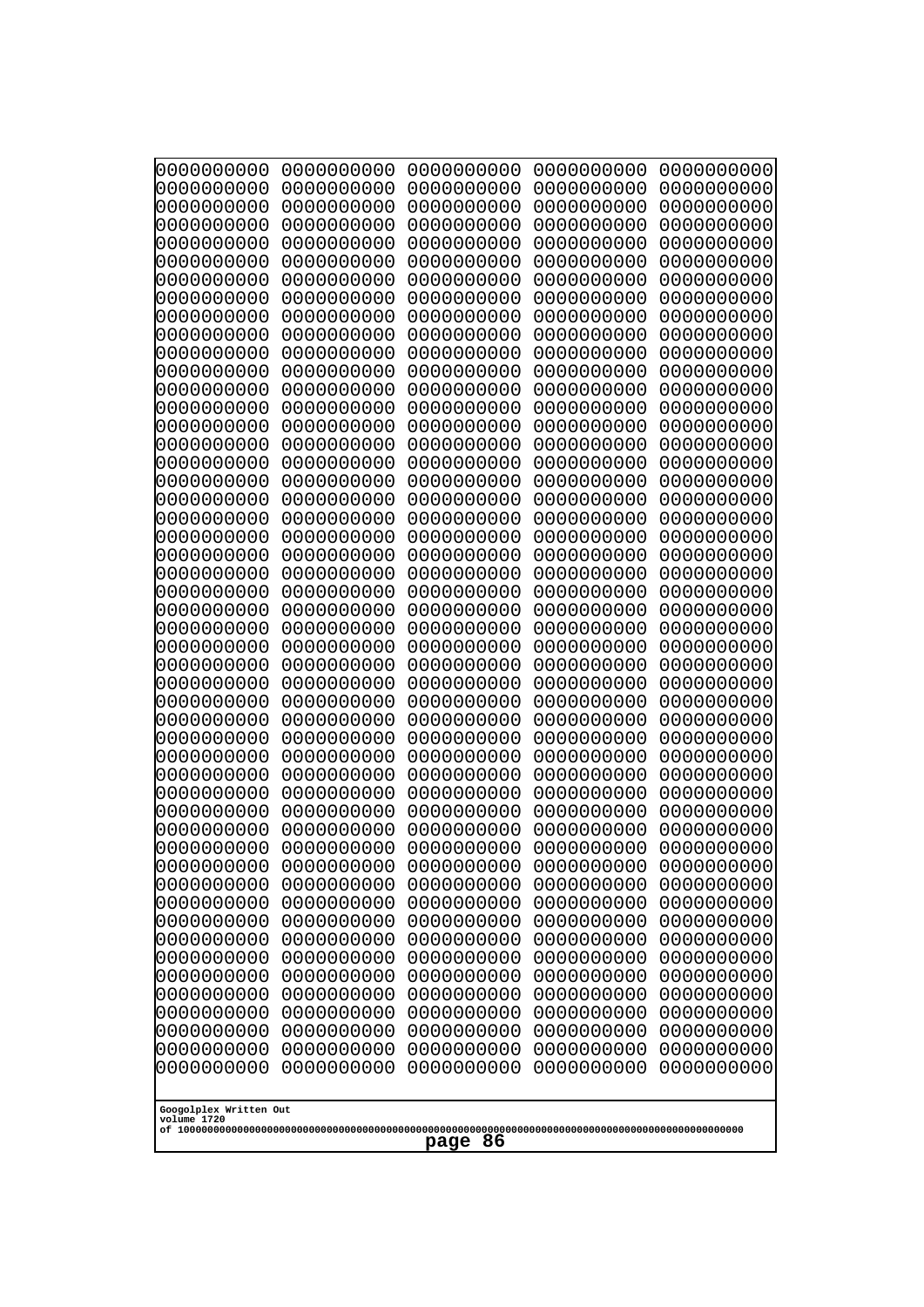| 000000000<br>0000000000               | 0000000000<br>0000000000 | 0000000000<br>0000000000 | 0000000000<br>0000000000 | 0000000000<br>0000000000 |
|---------------------------------------|--------------------------|--------------------------|--------------------------|--------------------------|
| 0000000000<br>0000000000              | 0000000000<br>0000000000 | 0000000000<br>0000000000 | 0000000000<br>0000000000 | 0000000000<br>0000000000 |
| 0000000000                            | 0000000000               | 0000000000               | 0000000000               | 0000000000               |
| 0000000000<br>0000000000              | 0000000000<br>0000000000 | 0000000000<br>0000000000 | 0000000000<br>0000000000 | 0000000000<br>0000000000 |
| 0000000000                            | 0000000000               | 0000000000               | 0000000000               | 0000000000               |
| 0000000000<br>0000000000              | 0000000000<br>0000000000 | 0000000000<br>0000000000 | 0000000000<br>0000000000 | 0000000000<br>0000000000 |
| 0000000000                            | 0000000000               | 0000000000               | 0000000000               | 0000000000               |
| 0000000000<br>0000000000              | 0000000000<br>0000000000 | 0000000000<br>0000000000 | 0000000000<br>0000000000 | 0000000000<br>0000000000 |
| 0000000000                            | 0000000000               | 0000000000               | 0000000000               | 0000000000               |
| 0000000000<br>0000000000              | 0000000000<br>0000000000 | 0000000000<br>0000000000 | 0000000000<br>0000000000 | 0000000000<br>0000000000 |
| 0000000000                            | 0000000000               | 0000000000               | 0000000000               | 0000000000               |
| 0000000000<br>0000000000              | 0000000000<br>0000000000 | 0000000000<br>0000000000 | 0000000000<br>0000000000 | 0000000000<br>0000000000 |
| 0000000000                            | 0000000000               | 0000000000               | 0000000000               | 0000000000               |
| 0000000000<br>0000000000              | 0000000000<br>0000000000 | 0000000000<br>0000000000 | 0000000000<br>0000000000 | 0000000000<br>0000000000 |
| 0000000000                            | 0000000000               | 0000000000               | 0000000000               | 0000000000               |
| 0000000000<br>0000000000              | 0000000000<br>0000000000 | 0000000000<br>0000000000 | 0000000000<br>0000000000 | 0000000000<br>0000000000 |
| 0000000000                            | 0000000000               | 0000000000               | 0000000000               | 0000000000               |
| 0000000000<br>0000000000              | 0000000000<br>0000000000 | 0000000000<br>0000000000 | 0000000000<br>0000000000 | 0000000000<br>0000000000 |
| 0000000000                            | 0000000000               | 0000000000               | 0000000000               | 0000000000               |
| 0000000000<br>0000000000              | 0000000000<br>0000000000 | 0000000000<br>0000000000 | 0000000000<br>0000000000 | 0000000000<br>0000000000 |
| 0000000000                            | 0000000000               | 0000000000               | 0000000000               | 0000000000               |
| 0000000000<br>0000000000              | 0000000000<br>0000000000 | 0000000000<br>0000000000 | 0000000000<br>0000000000 | 0000000000<br>0000000000 |
| 0000000000                            | 0000000000               | 0000000000               | 0000000000               | 0000000000               |
| 0000000000<br>0000000000              | 0000000000<br>0000000000 | 0000000000<br>0000000000 | 0000000000<br>0000000000 | 0000000000<br>0000000000 |
| 0000000000                            | 0000000000               | 0000000000               | 0000000000               | 0000000000               |
| 0000000000<br>0000000000              | 0000000000<br>0000000000 | 0000000000<br>0000000000 | 0000000000<br>0000000000 | 0000000000<br>0000000000 |
| 0000000000<br>0000000000              | 0000000000<br>0000000000 | 0000000000<br>0000000000 | 0000000000<br>0000000000 | 0000000000<br>0000000000 |
| 0000000000                            | 0000000000               | 0000000000               | 0000000000               | 0000000000               |
| 0000000000<br>0000000000              | 0000000000<br>0000000000 | 0000000000<br>0000000000 | 0000000000<br>0000000000 | 0000000000<br>0000000000 |
| 0000000000                            | 0000000000               | 0000000000               | 0000000000               | 0000000000               |
| 0000000000<br>0000000000              | 0000000000<br>0000000000 | 0000000000<br>0000000000 | 0000000000<br>0000000000 | 0000000000<br>0000000000 |
| 0000000000                            | 0000000000               | 0000000000               | 0000000000               | 0000000000               |
| 0000000000                            | 0000000000               | 0000000000               | 0000000000               | 0000000000               |
| Googolplex Written Out<br>volume 1720 |                          |                          |                          |                          |
| 87<br>page                            |                          |                          |                          |                          |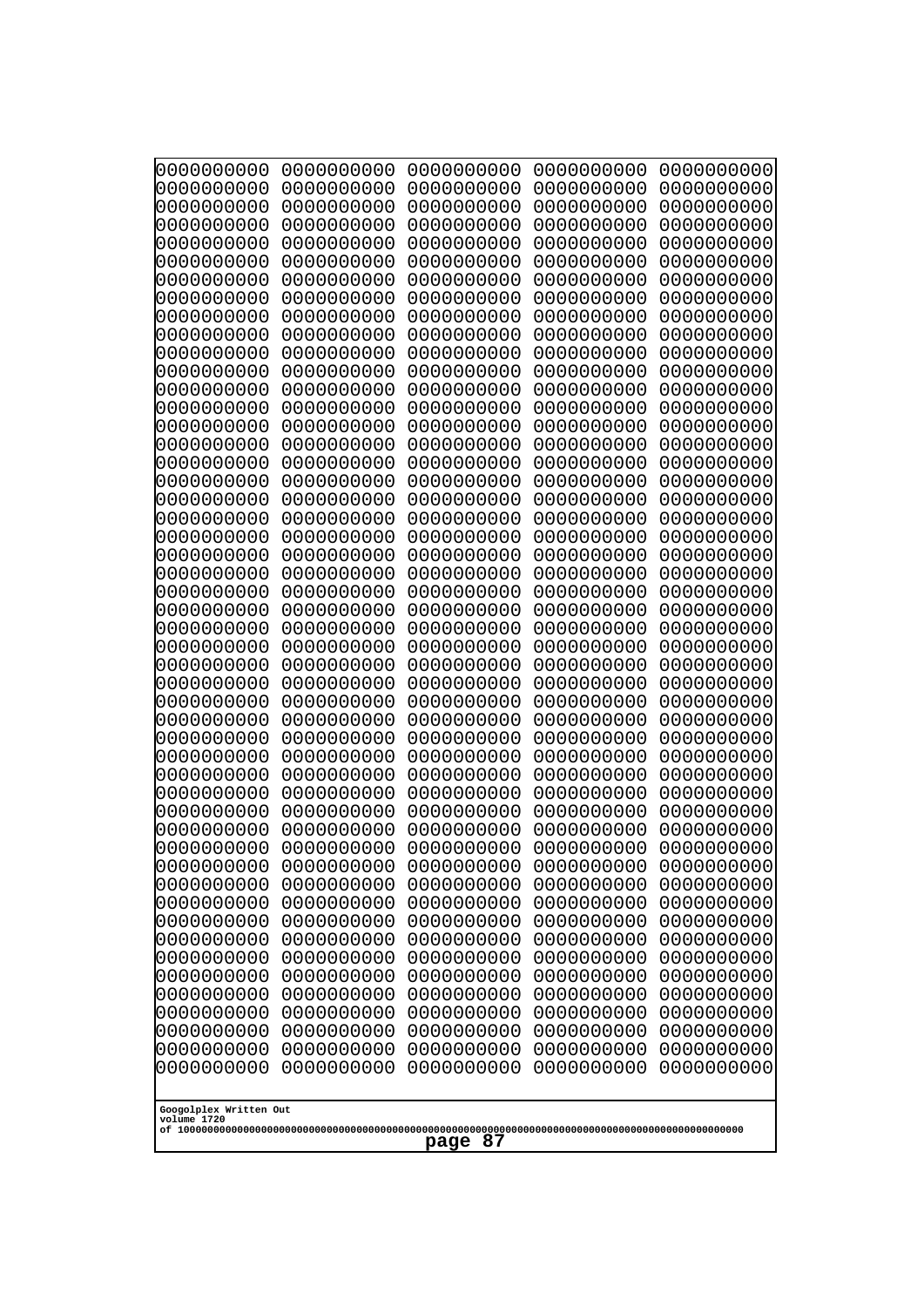| 0000000000<br>0000000000<br>0000000000<br>0000000000<br>0000000000<br>0000000000<br>0000000000<br>0000000000<br>0000000000<br>0000000000<br>0000000000<br>0000000000<br>0000000000<br>0000000000<br>0000000000<br>0000000000<br>0000000000<br>0000000000<br>0000000000<br>0000000000<br>0000000000<br>0000000000<br>0000000000<br>0000000000<br>0000000000<br>0000000000<br>0000000000<br>0000000000<br>0000000000<br>0000000000<br>0000000000<br>0000000000<br>0000000000<br>0000000000<br>0000000000<br>0000000000<br>0000000000<br>10000000000<br>0000000000<br>0000000000<br>0000000000<br>0000000000<br>0000000000<br>0000000000<br>0000000000<br>0000000000<br>0000000000<br>0000000000<br>0000000000<br>0000000000 | 0000000000<br>0000000000<br>0000000000<br>0000000000<br>0000000000<br>0000000000<br>0000000000<br>0000000000<br>0000000000<br>0000000000<br>0000000000<br>0000000000<br>0000000000<br>0000000000<br>0000000000<br>0000000000<br>0000000000<br>0000000000<br>0000000000<br>0000000000<br>0000000000<br>0000000000<br>0000000000<br>0000000000<br>0000000000<br>0000000000<br>0000000000<br>0000000000<br>0000000000<br>0000000000<br>0000000000<br>0000000000<br>0000000000<br>0000000000<br>0000000000<br>0000000000<br>0000000000<br>0000000000<br>0000000000<br>0000000000<br>0000000000<br>0000000000<br>0000000000<br>0000000000<br>0000000000<br>0000000000<br>0000000000<br>0000000000<br>0000000000<br>0000000000 | 0000000000<br>0000000000<br>0000000000<br>0000000000<br>0000000000<br>0000000000<br>0000000000<br>0000000000<br>0000000000<br>0000000000<br>0000000000<br>0000000000<br>0000000000<br>0000000000<br>0000000000<br>0000000000<br>0000000000<br>0000000000<br>0000000000<br>0000000000<br>0000000000<br>0000000000<br>0000000000<br>0000000000<br>0000000000<br>0000000000<br>0000000000<br>0000000000<br>0000000000<br>0000000000<br>0000000000<br>0000000000<br>0000000000<br>0000000000<br>0000000000<br>0000000000<br>0000000000<br>0000000000<br>0000000000<br>0000000000<br>0000000000<br>0000000000<br>0000000000<br>0000000000<br>0000000000<br>0000000000<br>0000000000<br>0000000000<br>0000000000<br>0000000000 | 0000000000<br>0000000000<br>0000000000<br>0000000000<br>0000000000<br>0000000000<br>0000000000<br>0000000000<br>0000000000<br>0000000000<br>0000000000<br>0000000000<br>0000000000<br>0000000000<br>0000000000<br>0000000000<br>0000000000<br>0000000000<br>0000000000<br>0000000000<br>0000000000<br>0000000000<br>0000000000<br>0000000000<br>0000000000<br>0000000000<br>0000000000<br>0000000000<br>0000000000<br>0000000000<br>0000000000<br>0000000000<br>0000000000<br>0000000000<br>0000000000<br>0000000000<br>0000000000<br>0000000000<br>0000000000<br>0000000000<br>0000000000<br>0000000000<br>0000000000<br>0000000000<br>0000000000<br>0000000000<br>0000000000<br>0000000000<br>0000000000<br>0000000000 | 0000000000<br>0000000000<br>0000000000<br>0000000000<br>0000000000<br>0000000000<br>0000000000<br>0000000000<br>0000000000<br>0000000000<br>0000000000<br>0000000000<br>0000000000<br>0000000000<br>0000000000<br>0000000000<br>0000000000<br>0000000000<br>0000000000<br>0000000000<br>0000000000<br>0000000000<br>0000000000<br>0000000000<br>0000000000<br>0000000000<br>0000000000<br>0000000000<br>0000000000<br>0000000000<br>0000000000<br>0000000000<br>0000000000<br>0000000000<br>0000000000<br>0000000000<br>0000000000<br>0000000000<br>0000000000<br>0000000000<br>0000000000<br>0000000000<br>0000000000<br>0000000000<br>0000000000<br>0000000000<br>0000000000<br>0000000000<br>0000000000<br>0000000000 |
|---------------------------------------------------------------------------------------------------------------------------------------------------------------------------------------------------------------------------------------------------------------------------------------------------------------------------------------------------------------------------------------------------------------------------------------------------------------------------------------------------------------------------------------------------------------------------------------------------------------------------------------------------------------------------------------------------------------------------|--------------------------------------------------------------------------------------------------------------------------------------------------------------------------------------------------------------------------------------------------------------------------------------------------------------------------------------------------------------------------------------------------------------------------------------------------------------------------------------------------------------------------------------------------------------------------------------------------------------------------------------------------------------------------------------------------------------------------|--------------------------------------------------------------------------------------------------------------------------------------------------------------------------------------------------------------------------------------------------------------------------------------------------------------------------------------------------------------------------------------------------------------------------------------------------------------------------------------------------------------------------------------------------------------------------------------------------------------------------------------------------------------------------------------------------------------------------|--------------------------------------------------------------------------------------------------------------------------------------------------------------------------------------------------------------------------------------------------------------------------------------------------------------------------------------------------------------------------------------------------------------------------------------------------------------------------------------------------------------------------------------------------------------------------------------------------------------------------------------------------------------------------------------------------------------------------|--------------------------------------------------------------------------------------------------------------------------------------------------------------------------------------------------------------------------------------------------------------------------------------------------------------------------------------------------------------------------------------------------------------------------------------------------------------------------------------------------------------------------------------------------------------------------------------------------------------------------------------------------------------------------------------------------------------------------|
| Googolplex Written Out<br>volume 1720                                                                                                                                                                                                                                                                                                                                                                                                                                                                                                                                                                                                                                                                                     |                                                                                                                                                                                                                                                                                                                                                                                                                                                                                                                                                                                                                                                                                                                          |                                                                                                                                                                                                                                                                                                                                                                                                                                                                                                                                                                                                                                                                                                                          |                                                                                                                                                                                                                                                                                                                                                                                                                                                                                                                                                                                                                                                                                                                          |                                                                                                                                                                                                                                                                                                                                                                                                                                                                                                                                                                                                                                                                                                                          |
| 88<br>page                                                                                                                                                                                                                                                                                                                                                                                                                                                                                                                                                                                                                                                                                                                |                                                                                                                                                                                                                                                                                                                                                                                                                                                                                                                                                                                                                                                                                                                          |                                                                                                                                                                                                                                                                                                                                                                                                                                                                                                                                                                                                                                                                                                                          |                                                                                                                                                                                                                                                                                                                                                                                                                                                                                                                                                                                                                                                                                                                          |                                                                                                                                                                                                                                                                                                                                                                                                                                                                                                                                                                                                                                                                                                                          |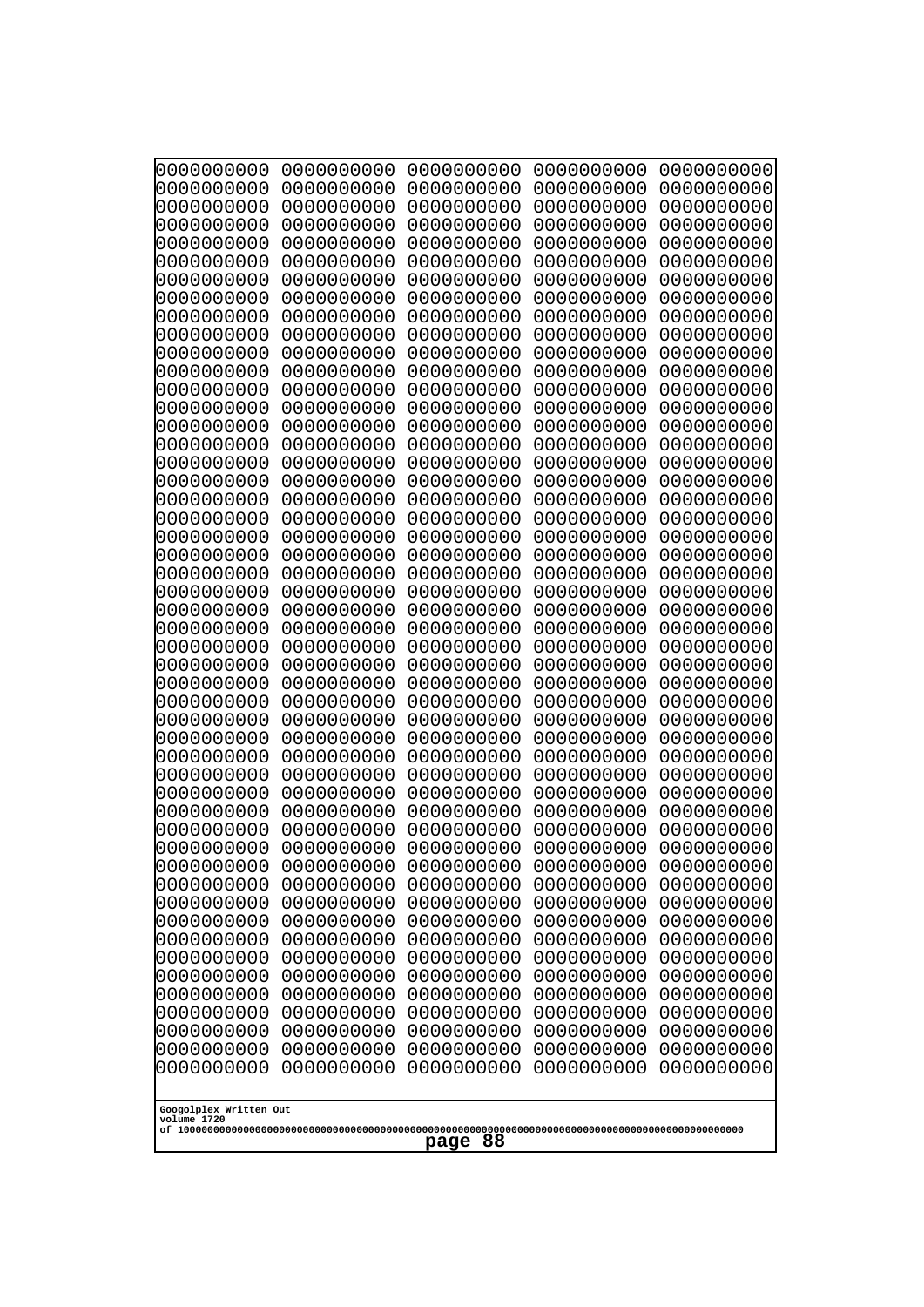| 0000000000                                                                                                                                                                                                                                                         | 0000000000 | 0000000000 | 0000000000 | 0000000000 |
|--------------------------------------------------------------------------------------------------------------------------------------------------------------------------------------------------------------------------------------------------------------------|------------|------------|------------|------------|
| 0000000000                                                                                                                                                                                                                                                         | 0000000000 | 0000000000 | 0000000000 | 0000000000 |
| 0000000000                                                                                                                                                                                                                                                         | 0000000000 | 0000000000 | 0000000000 | 0000000000 |
| 0000000000                                                                                                                                                                                                                                                         | 0000000000 | 0000000000 | 0000000000 | 0000000000 |
| 1000000000                                                                                                                                                                                                                                                         | 0000000000 | 0000000000 | 0000000000 | 0000000000 |
| 0000000000                                                                                                                                                                                                                                                         | 0000000000 | 0000000000 | 0000000000 | 0000000000 |
| 0000000000                                                                                                                                                                                                                                                         | 0000000000 | 0000000000 | 0000000000 | 0000000000 |
| 0000000000                                                                                                                                                                                                                                                         | 0000000000 | 0000000000 | 0000000000 | 0000000000 |
| 0000000000                                                                                                                                                                                                                                                         | 0000000000 | 0000000000 | 0000000000 | 0000000000 |
| 0000000000                                                                                                                                                                                                                                                         | 0000000000 | 0000000000 | 0000000000 | 0000000000 |
| 0000000000                                                                                                                                                                                                                                                         | 0000000000 | 0000000000 | 0000000000 | 0000000000 |
| 0000000000                                                                                                                                                                                                                                                         | 0000000000 | 0000000000 | 0000000000 | 0000000000 |
| 0000000000                                                                                                                                                                                                                                                         | 0000000000 | 0000000000 | 0000000000 | 0000000000 |
| 0000000000                                                                                                                                                                                                                                                         | 0000000000 | 0000000000 | 0000000000 | 0000000000 |
| 0000000000                                                                                                                                                                                                                                                         | 0000000000 | 0000000000 | 0000000000 | 0000000000 |
| 0000000000                                                                                                                                                                                                                                                         | 0000000000 | 0000000000 | 0000000000 | 0000000000 |
| 0000000000                                                                                                                                                                                                                                                         | 0000000000 | 0000000000 | 0000000000 | 0000000000 |
| 0000000000                                                                                                                                                                                                                                                         | 0000000000 | 0000000000 | 0000000000 | 0000000000 |
| 0000000000                                                                                                                                                                                                                                                         | 0000000000 | 0000000000 | 0000000000 | 0000000000 |
| 0000000000                                                                                                                                                                                                                                                         | 0000000000 | 0000000000 | 0000000000 | 0000000000 |
| 0000000000                                                                                                                                                                                                                                                         | 0000000000 | 0000000000 | 0000000000 | 0000000000 |
| 0000000000                                                                                                                                                                                                                                                         | 0000000000 | 0000000000 | 0000000000 | 0000000000 |
| 0000000000                                                                                                                                                                                                                                                         | 0000000000 | 0000000000 | 0000000000 | 0000000000 |
| 0000000000                                                                                                                                                                                                                                                         | 0000000000 | 0000000000 | 0000000000 | 0000000000 |
| 0000000000                                                                                                                                                                                                                                                         | 0000000000 | 0000000000 | 0000000000 | 0000000000 |
| 0000000000                                                                                                                                                                                                                                                         | 0000000000 | 0000000000 | 0000000000 | 0000000000 |
| 0000000000                                                                                                                                                                                                                                                         | 0000000000 | 0000000000 | 0000000000 | 0000000000 |
| 0000000000                                                                                                                                                                                                                                                         | 0000000000 | 0000000000 | 0000000000 | 0000000000 |
| 0000000000                                                                                                                                                                                                                                                         | 0000000000 | 0000000000 | 0000000000 | 0000000000 |
| 0000000000                                                                                                                                                                                                                                                         | 0000000000 | 0000000000 | 0000000000 | 0000000000 |
| 0000000000                                                                                                                                                                                                                                                         | 0000000000 | 0000000000 | 0000000000 | 0000000000 |
| 0000000000                                                                                                                                                                                                                                                         | 0000000000 | 0000000000 | 0000000000 | 0000000000 |
| 0000000000                                                                                                                                                                                                                                                         | 0000000000 | 0000000000 | 0000000000 | 0000000000 |
| 0000000000                                                                                                                                                                                                                                                         | 0000000000 | 0000000000 | 0000000000 | 0000000000 |
| 0000000000                                                                                                                                                                                                                                                         | 0000000000 | 0000000000 | 0000000000 | 0000000000 |
| 0000000000                                                                                                                                                                                                                                                         | 0000000000 | 0000000000 | 0000000000 | 0000000000 |
| 0000000000                                                                                                                                                                                                                                                         | 0000000000 | 0000000000 | 0000000000 | 0000000000 |
| 0000000000                                                                                                                                                                                                                                                         | 0000000000 | 0000000000 | 0000000000 | 0000000000 |
| 0000000000                                                                                                                                                                                                                                                         | 0000000000 | 0000000000 | 0000000000 | 0000000000 |
| 0000000000                                                                                                                                                                                                                                                         | 0000000000 | 0000000000 | 0000000000 | 0000000000 |
| 0000000000                                                                                                                                                                                                                                                         | 0000000000 | 0000000000 | 0000000000 | 0000000000 |
| 0000000000                                                                                                                                                                                                                                                         | 0000000000 | 0000000000 | 0000000000 | 0000000000 |
| 0000000000                                                                                                                                                                                                                                                         | 0000000000 | 0000000000 | 0000000000 | 0000000000 |
| 0000000000                                                                                                                                                                                                                                                         | 0000000000 | 0000000000 | 0000000000 | 0000000000 |
| 0000000000                                                                                                                                                                                                                                                         | 0000000000 | 0000000000 | 0000000000 | 0000000000 |
| 0000000000<br>0000000000<br>0000000000<br>0000000000<br>0000000000<br>0000000000<br>0000000000<br>0000000000<br>0000000000<br>0000000000<br>0000000000<br>0000000000<br>0000000000<br>0000000000<br>0000000000<br>Googolplex Written Out<br>volume 1720<br>page 89 |            |            |            |            |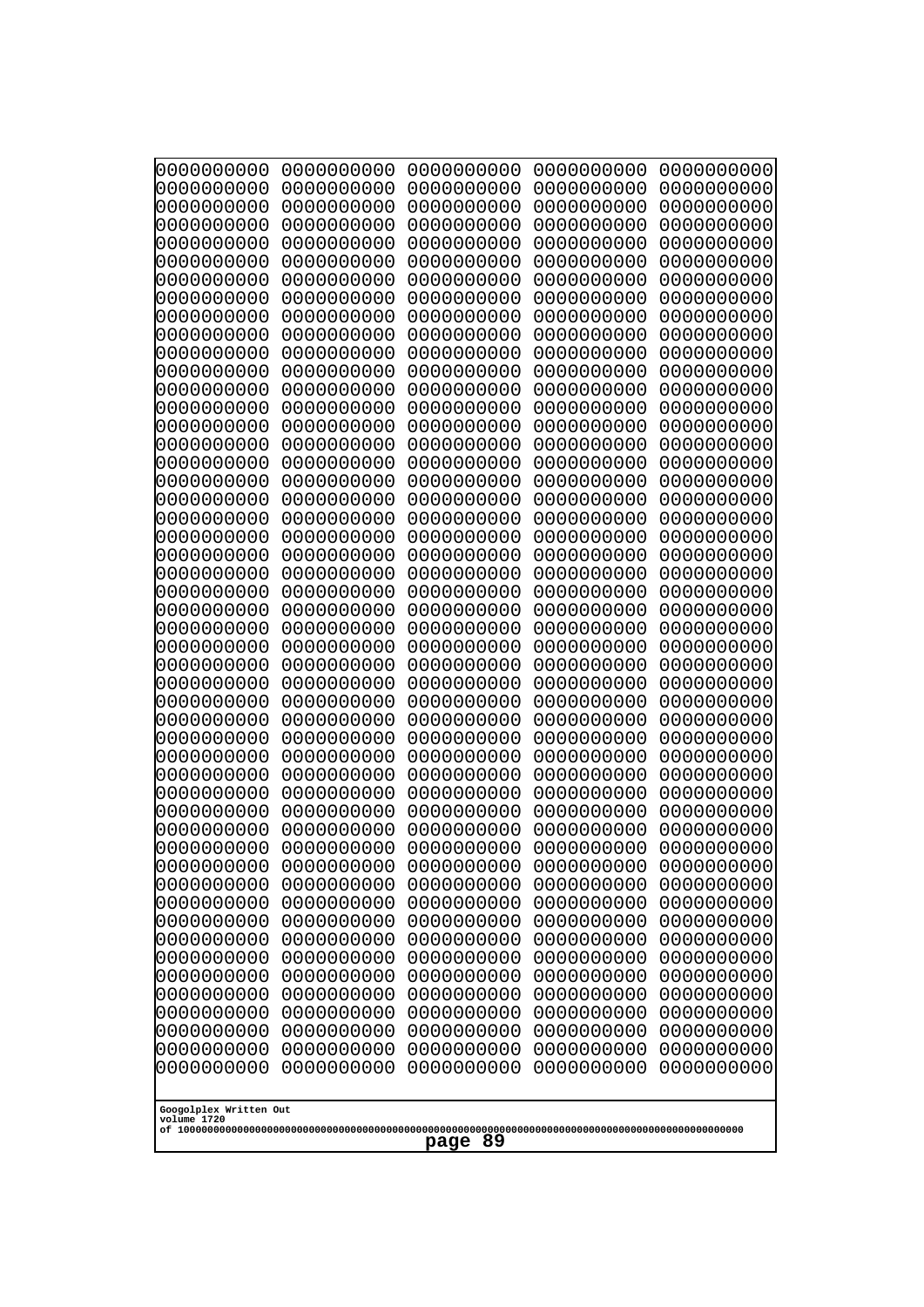| 0000000000                                                                                                                                                                       | 0000000000                                                                                                                                             | 0000000000                                                                                                                                             | 0000000000                                                                                                                                             | 0000000000                                                                                                                                             |
|----------------------------------------------------------------------------------------------------------------------------------------------------------------------------------|--------------------------------------------------------------------------------------------------------------------------------------------------------|--------------------------------------------------------------------------------------------------------------------------------------------------------|--------------------------------------------------------------------------------------------------------------------------------------------------------|--------------------------------------------------------------------------------------------------------------------------------------------------------|
| 0000000000                                                                                                                                                                       | 0000000000                                                                                                                                             | 0000000000                                                                                                                                             | 0000000000                                                                                                                                             | 0000000000                                                                                                                                             |
| 1000000000                                                                                                                                                                       | 0000000000                                                                                                                                             | 0000000000                                                                                                                                             | 0000000000                                                                                                                                             | 0000000000                                                                                                                                             |
| 0000000000                                                                                                                                                                       | 0000000000                                                                                                                                             | 0000000000                                                                                                                                             | 0000000000                                                                                                                                             | 0000000000                                                                                                                                             |
| 0000000000                                                                                                                                                                       | 0000000000                                                                                                                                             | 0000000000                                                                                                                                             | 0000000000                                                                                                                                             | 0000000000                                                                                                                                             |
| 1000000000                                                                                                                                                                       | 0000000000                                                                                                                                             | 0000000000                                                                                                                                             | 0000000000                                                                                                                                             | 0000000000                                                                                                                                             |
| 0000000000                                                                                                                                                                       | 0000000000                                                                                                                                             | 0000000000                                                                                                                                             | 0000000000                                                                                                                                             | 0000000000                                                                                                                                             |
| 0000000000                                                                                                                                                                       | 0000000000                                                                                                                                             | 0000000000                                                                                                                                             | 0000000000                                                                                                                                             | 0000000000                                                                                                                                             |
| 0000000000                                                                                                                                                                       | 0000000000                                                                                                                                             | 0000000000                                                                                                                                             | 0000000000                                                                                                                                             | 0000000000                                                                                                                                             |
| 1000000000                                                                                                                                                                       | 0000000000                                                                                                                                             | 0000000000                                                                                                                                             | 0000000000                                                                                                                                             | 0000000000                                                                                                                                             |
| 0000000000                                                                                                                                                                       | 0000000000                                                                                                                                             | 0000000000                                                                                                                                             | 0000000000                                                                                                                                             | 0000000000                                                                                                                                             |
| 0000000000                                                                                                                                                                       | 0000000000                                                                                                                                             | 0000000000                                                                                                                                             | 0000000000                                                                                                                                             | 0000000000                                                                                                                                             |
| 0000000000                                                                                                                                                                       | 0000000000                                                                                                                                             | 0000000000                                                                                                                                             | 0000000000                                                                                                                                             | 0000000000                                                                                                                                             |
| 0000000000                                                                                                                                                                       | 0000000000                                                                                                                                             | 0000000000                                                                                                                                             | 0000000000                                                                                                                                             | 0000000000                                                                                                                                             |
| 0000000000                                                                                                                                                                       | 0000000000                                                                                                                                             | 0000000000                                                                                                                                             | 0000000000                                                                                                                                             | 0000000000                                                                                                                                             |
| 0000000000                                                                                                                                                                       | 0000000000                                                                                                                                             | 0000000000                                                                                                                                             | 0000000000                                                                                                                                             | 0000000000                                                                                                                                             |
| 0000000000                                                                                                                                                                       | 0000000000                                                                                                                                             | 0000000000                                                                                                                                             | 0000000000                                                                                                                                             | 0000000000                                                                                                                                             |
| 0000000000                                                                                                                                                                       | 0000000000                                                                                                                                             | 0000000000                                                                                                                                             | 0000000000                                                                                                                                             | 0000000000                                                                                                                                             |
| 0000000000                                                                                                                                                                       | 0000000000                                                                                                                                             | 0000000000                                                                                                                                             | 0000000000                                                                                                                                             | 0000000000                                                                                                                                             |
| 0000000000                                                                                                                                                                       | 0000000000                                                                                                                                             | 0000000000                                                                                                                                             | 0000000000                                                                                                                                             | 0000000000                                                                                                                                             |
| 0000000000                                                                                                                                                                       | 0000000000                                                                                                                                             | 0000000000                                                                                                                                             | 0000000000                                                                                                                                             | 0000000000                                                                                                                                             |
| 0000000000                                                                                                                                                                       | 0000000000                                                                                                                                             | 0000000000                                                                                                                                             | 0000000000                                                                                                                                             | 0000000000                                                                                                                                             |
| 0000000000                                                                                                                                                                       | 0000000000                                                                                                                                             | 0000000000                                                                                                                                             | 0000000000                                                                                                                                             | 0000000000                                                                                                                                             |
| 0000000000                                                                                                                                                                       | 0000000000                                                                                                                                             | 0000000000                                                                                                                                             | 0000000000                                                                                                                                             | 0000000000                                                                                                                                             |
| 0000000000                                                                                                                                                                       | 0000000000                                                                                                                                             | 0000000000                                                                                                                                             | 0000000000                                                                                                                                             | 0000000000                                                                                                                                             |
| 0000000000                                                                                                                                                                       | 0000000000                                                                                                                                             | 0000000000                                                                                                                                             | 0000000000                                                                                                                                             | 0000000000                                                                                                                                             |
| 0000000000                                                                                                                                                                       | 0000000000                                                                                                                                             | 0000000000                                                                                                                                             | 0000000000                                                                                                                                             | 0000000000                                                                                                                                             |
| 0000000000                                                                                                                                                                       | 0000000000                                                                                                                                             | 0000000000                                                                                                                                             | 0000000000                                                                                                                                             | 0000000000                                                                                                                                             |
| 0000000000                                                                                                                                                                       | 0000000000                                                                                                                                             | 0000000000                                                                                                                                             | 0000000000                                                                                                                                             | 0000000000                                                                                                                                             |
| 0000000000                                                                                                                                                                       | 0000000000                                                                                                                                             | 0000000000                                                                                                                                             | 0000000000                                                                                                                                             | 0000000000                                                                                                                                             |
| 0000000000                                                                                                                                                                       | 0000000000                                                                                                                                             | 0000000000                                                                                                                                             | 0000000000                                                                                                                                             | 0000000000                                                                                                                                             |
| 0000000000                                                                                                                                                                       | 0000000000                                                                                                                                             | 0000000000                                                                                                                                             | 0000000000                                                                                                                                             | 0000000000                                                                                                                                             |
| 0000000000                                                                                                                                                                       | 0000000000                                                                                                                                             | 0000000000                                                                                                                                             | 0000000000                                                                                                                                             | 0000000000                                                                                                                                             |
| 0000000000                                                                                                                                                                       | 0000000000                                                                                                                                             | 0000000000                                                                                                                                             | 0000000000                                                                                                                                             | 0000000000                                                                                                                                             |
| 0000000000                                                                                                                                                                       | 0000000000                                                                                                                                             | 0000000000                                                                                                                                             | 0000000000                                                                                                                                             | 0000000000                                                                                                                                             |
| 0000000000                                                                                                                                                                       | 0000000000                                                                                                                                             | 0000000000                                                                                                                                             | 0000000000                                                                                                                                             | 0000000000                                                                                                                                             |
| 0000000000                                                                                                                                                                       | 0000000000                                                                                                                                             | 0000000000                                                                                                                                             | 0000000000                                                                                                                                             | 0000000000                                                                                                                                             |
| 0000000000                                                                                                                                                                       | 0000000000                                                                                                                                             | 0000000000                                                                                                                                             | 0000000000                                                                                                                                             | 0000000000                                                                                                                                             |
| 0000000000                                                                                                                                                                       | 0000000000                                                                                                                                             | 0000000000                                                                                                                                             | 0000000000                                                                                                                                             | 0000000000                                                                                                                                             |
| 0000000000<br>0000000000<br>0000000000<br>0000000000<br>0000000000<br>0000000000<br>0000000000<br>0000000000<br>0000000000<br>0000000000<br>0000000000<br>Googolplex Written Out | 0000000000<br>0000000000<br>0000000000<br>0000000000<br>0000000000<br>0000000000<br>0000000000<br>0000000000<br>0000000000<br>0000000000<br>0000000000 | 0000000000<br>0000000000<br>0000000000<br>0000000000<br>0000000000<br>0000000000<br>0000000000<br>0000000000<br>0000000000<br>0000000000<br>0000000000 | 0000000000<br>0000000000<br>0000000000<br>0000000000<br>0000000000<br>0000000000<br>0000000000<br>0000000000<br>0000000000<br>0000000000<br>0000000000 | 0000000000<br>0000000000<br>0000000000<br>0000000000<br>0000000000<br>0000000000<br>0000000000<br>0000000000<br>0000000000<br>0000000000<br>0000000000 |
| volume 1720<br>page<br>90                                                                                                                                                        |                                                                                                                                                        |                                                                                                                                                        |                                                                                                                                                        |                                                                                                                                                        |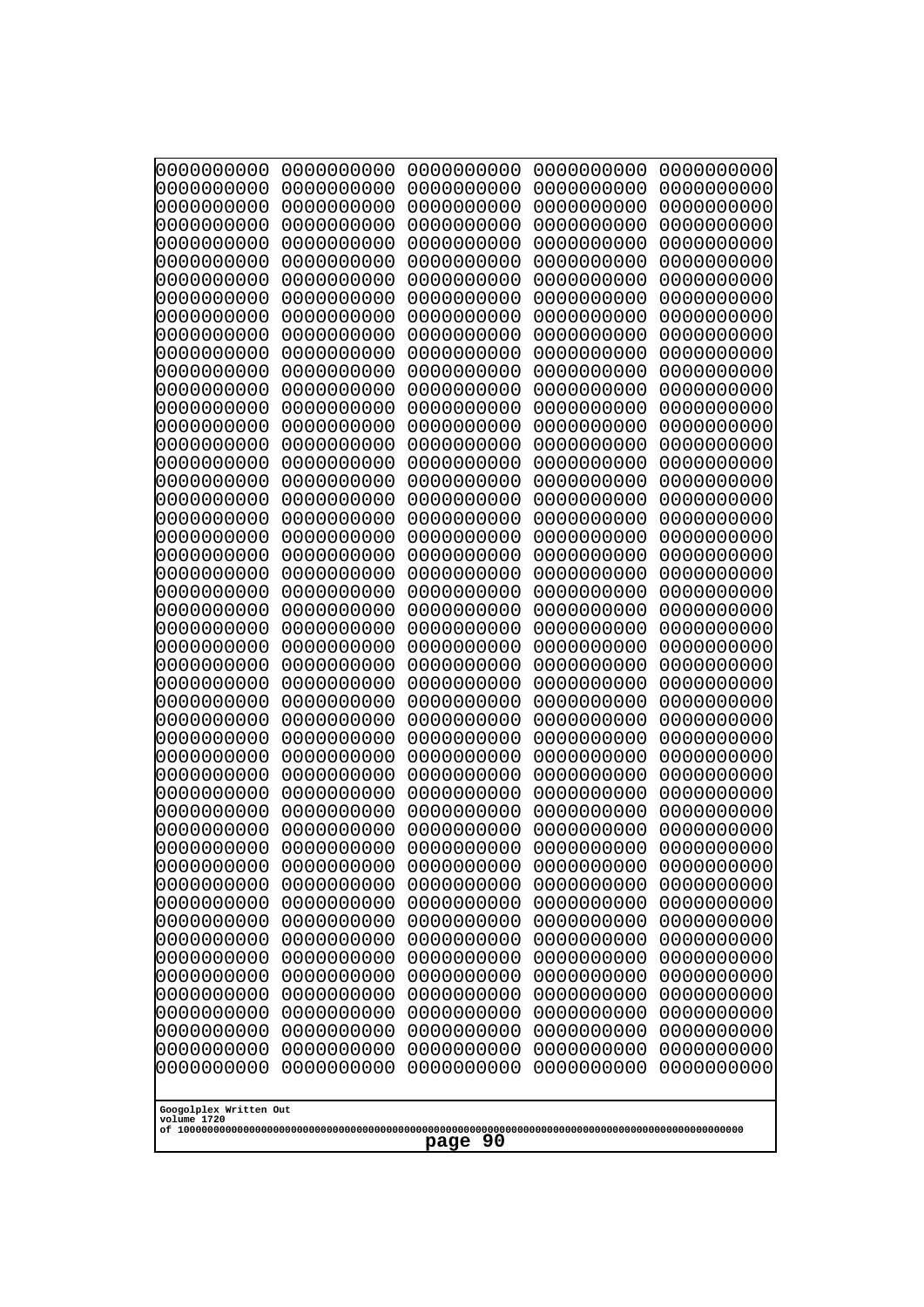| 0000000000                                                                                                                                                                                   | 0000000000 | 0000000000 | 0000000000 | 0000000000 |
|----------------------------------------------------------------------------------------------------------------------------------------------------------------------------------------------|------------|------------|------------|------------|
| 0000000000                                                                                                                                                                                   | 0000000000 | 0000000000 | 0000000000 | 0000000000 |
| 0000000000                                                                                                                                                                                   | 0000000000 | 0000000000 | 0000000000 | 0000000000 |
| 0000000000                                                                                                                                                                                   | 0000000000 | 0000000000 | 0000000000 | 0000000000 |
| 1000000000                                                                                                                                                                                   | 0000000000 | 0000000000 | 0000000000 | 0000000000 |
| 0000000000                                                                                                                                                                                   | 0000000000 | 0000000000 | 0000000000 | 0000000000 |
| 0000000000                                                                                                                                                                                   | 0000000000 | 0000000000 | 0000000000 | 0000000000 |
| 0000000000                                                                                                                                                                                   | 0000000000 | 0000000000 | 0000000000 | 0000000000 |
| 0000000000                                                                                                                                                                                   | 0000000000 | 0000000000 | 0000000000 | 0000000000 |
| 0000000000                                                                                                                                                                                   | 0000000000 | 0000000000 | 0000000000 | 0000000000 |
| 0000000000                                                                                                                                                                                   | 0000000000 | 0000000000 | 0000000000 | 0000000000 |
| 0000000000                                                                                                                                                                                   | 0000000000 | 0000000000 | 0000000000 | 0000000000 |
| 0000000000                                                                                                                                                                                   | 0000000000 | 0000000000 | 0000000000 | 0000000000 |
| 0000000000                                                                                                                                                                                   | 0000000000 | 0000000000 | 0000000000 | 0000000000 |
| 0000000000                                                                                                                                                                                   | 0000000000 | 0000000000 | 0000000000 | 0000000000 |
| 0000000000                                                                                                                                                                                   | 0000000000 | 0000000000 | 0000000000 | 0000000000 |
| 0000000000                                                                                                                                                                                   | 0000000000 | 0000000000 | 0000000000 | 0000000000 |
| 0000000000                                                                                                                                                                                   | 0000000000 | 0000000000 | 0000000000 | 0000000000 |
| 0000000000                                                                                                                                                                                   | 0000000000 | 0000000000 | 0000000000 | 0000000000 |
| 0000000000                                                                                                                                                                                   | 0000000000 | 0000000000 | 0000000000 | 0000000000 |
| 0000000000                                                                                                                                                                                   | 0000000000 | 0000000000 | 0000000000 | 0000000000 |
| 0000000000                                                                                                                                                                                   | 0000000000 | 0000000000 | 0000000000 | 0000000000 |
| 0000000000                                                                                                                                                                                   | 0000000000 | 0000000000 | 0000000000 | 0000000000 |
| 0000000000                                                                                                                                                                                   | 0000000000 | 0000000000 | 0000000000 | 0000000000 |
| 0000000000                                                                                                                                                                                   | 0000000000 | 0000000000 | 0000000000 | 0000000000 |
| 0000000000                                                                                                                                                                                   | 0000000000 | 0000000000 | 0000000000 | 0000000000 |
| 0000000000                                                                                                                                                                                   | 0000000000 | 0000000000 | 0000000000 | 0000000000 |
| 0000000000                                                                                                                                                                                   | 0000000000 | 0000000000 | 0000000000 | 0000000000 |
| 0000000000                                                                                                                                                                                   | 0000000000 | 0000000000 | 0000000000 | 0000000000 |
| 0000000000                                                                                                                                                                                   | 0000000000 | 0000000000 | 0000000000 | 0000000000 |
| 0000000000                                                                                                                                                                                   | 0000000000 | 0000000000 | 0000000000 | 0000000000 |
| 0000000000                                                                                                                                                                                   | 0000000000 | 0000000000 | 0000000000 | 0000000000 |
| 0000000000                                                                                                                                                                                   | 0000000000 | 0000000000 | 0000000000 | 0000000000 |
| 0000000000                                                                                                                                                                                   | 0000000000 | 0000000000 | 0000000000 | 0000000000 |
| 0000000000                                                                                                                                                                                   | 0000000000 | 0000000000 | 0000000000 | 0000000000 |
| 0000000000                                                                                                                                                                                   | 0000000000 | 0000000000 | 0000000000 | 0000000000 |
| 0000000000                                                                                                                                                                                   | 0000000000 | 0000000000 | 0000000000 | 0000000000 |
| 0000000000                                                                                                                                                                                   | 0000000000 | 0000000000 | 0000000000 | 0000000000 |
| 0000000000                                                                                                                                                                                   | 0000000000 | 0000000000 | 0000000000 | 0000000000 |
| 0000000000                                                                                                                                                                                   | 0000000000 | 0000000000 | 0000000000 | 0000000000 |
| 0000000000                                                                                                                                                                                   | 0000000000 | 0000000000 | 0000000000 | 0000000000 |
| 0000000000                                                                                                                                                                                   | 0000000000 | 0000000000 | 0000000000 | 0000000000 |
| 0000000000                                                                                                                                                                                   | 0000000000 | 0000000000 | 0000000000 | 0000000000 |
| 0000000000                                                                                                                                                                                   | 0000000000 | 0000000000 | 0000000000 | 0000000000 |
| 0000000000                                                                                                                                                                                   | 0000000000 | 0000000000 | 0000000000 | 0000000000 |
| 0000000000                                                                                                                                                                                   | 0000000000 | 0000000000 | 0000000000 | 0000000000 |
| 0000000000                                                                                                                                                                                   | 0000000000 | 0000000000 | 0000000000 | 0000000000 |
| 0000000000                                                                                                                                                                                   | 0000000000 | 0000000000 | 0000000000 | 0000000000 |
| 0000000000<br>0000000000<br>0000000000<br>0000000000<br>0000000000<br>0000000000<br>0000000000<br>0000000000<br>0000000000<br>0000000000<br>Googolplex Written Out<br>volume 1720<br>page 91 |            |            |            |            |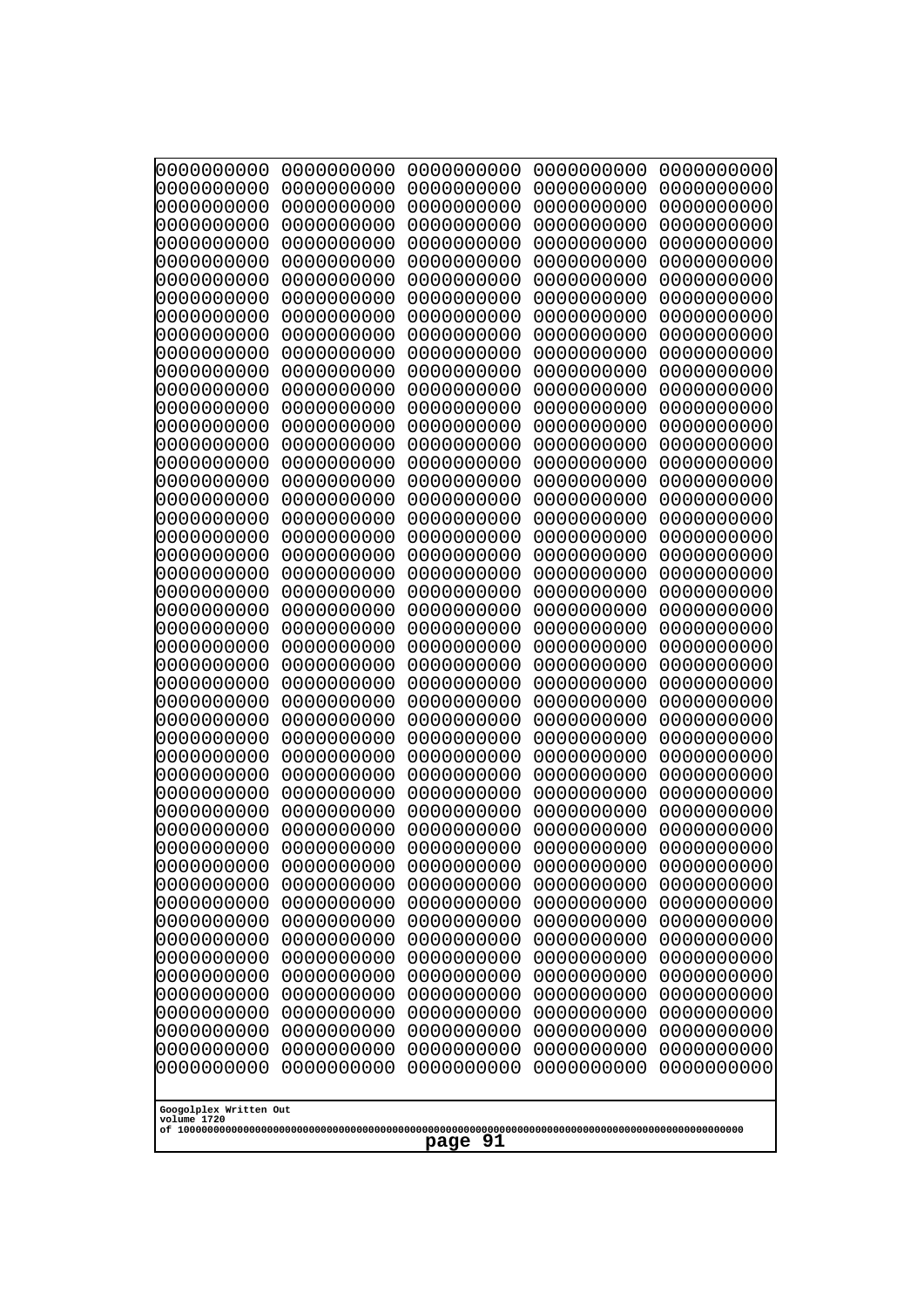| 0000000000                                       | 0000000000 | 0000000000 | 0000000000 | 0000000000 |
|--------------------------------------------------|------------|------------|------------|------------|
| 0000000000                                       | 0000000000 | 0000000000 | 0000000000 | 0000000000 |
| 0000000000                                       | 0000000000 | 0000000000 | 0000000000 | 0000000000 |
| 0000000000                                       | 0000000000 | 0000000000 | 0000000000 | 0000000000 |
| 1000000000                                       | 0000000000 | 0000000000 | 0000000000 | 0000000000 |
| 0000000000                                       | 0000000000 | 0000000000 | 0000000000 | 0000000000 |
| 0000000000                                       | 0000000000 | 0000000000 | 0000000000 | 0000000000 |
| 0000000000                                       | 0000000000 | 0000000000 | 0000000000 | 0000000000 |
| 0000000000                                       | 0000000000 | 0000000000 | 0000000000 | 0000000000 |
| 0000000000                                       | 0000000000 | 0000000000 | 0000000000 | 0000000000 |
| 0000000000                                       | 0000000000 | 0000000000 | 0000000000 | 0000000000 |
| 0000000000                                       | 0000000000 | 0000000000 | 0000000000 | 0000000000 |
| 0000000000                                       | 0000000000 | 0000000000 | 0000000000 | 0000000000 |
| 0000000000                                       | 0000000000 | 0000000000 | 0000000000 | 0000000000 |
| 0000000000                                       | 0000000000 | 0000000000 | 0000000000 | 0000000000 |
| 0000000000                                       | 0000000000 | 0000000000 | 0000000000 | 0000000000 |
| 0000000000                                       | 0000000000 | 0000000000 | 0000000000 | 0000000000 |
| 0000000000                                       | 0000000000 | 0000000000 | 0000000000 | 0000000000 |
| 0000000000                                       | 0000000000 | 0000000000 | 0000000000 | 0000000000 |
| 0000000000                                       | 0000000000 | 0000000000 | 0000000000 | 0000000000 |
| 0000000000                                       | 0000000000 | 0000000000 | 0000000000 | 0000000000 |
| 0000000000                                       | 0000000000 | 0000000000 | 0000000000 | 0000000000 |
| 0000000000                                       | 0000000000 | 0000000000 | 0000000000 | 0000000000 |
| 0000000000                                       | 0000000000 | 0000000000 | 0000000000 | 0000000000 |
| 0000000000                                       | 0000000000 | 0000000000 | 0000000000 | 0000000000 |
| 0000000000                                       | 0000000000 | 0000000000 | 0000000000 | 0000000000 |
| 0000000000                                       | 0000000000 | 0000000000 | 0000000000 | 0000000000 |
| 0000000000                                       | 0000000000 | 0000000000 | 0000000000 | 0000000000 |
| 0000000000                                       | 0000000000 | 0000000000 | 0000000000 | 0000000000 |
| 0000000000                                       | 0000000000 | 0000000000 | 0000000000 | 0000000000 |
| 0000000000                                       | 0000000000 | 0000000000 | 0000000000 | 0000000000 |
| 0000000000                                       | 0000000000 | 0000000000 | 0000000000 | 0000000000 |
| 0000000000                                       | 0000000000 | 0000000000 | 0000000000 | 0000000000 |
| 0000000000                                       | 0000000000 | 0000000000 | 0000000000 | 0000000000 |
| 0000000000                                       | 0000000000 | 0000000000 | 0000000000 | 0000000000 |
| 0000000000                                       | 0000000000 | 0000000000 | 0000000000 | 0000000000 |
| 0000000000                                       | 0000000000 | 0000000000 | 0000000000 | 0000000000 |
| 0000000000                                       | 0000000000 | 0000000000 | 0000000000 | 0000000000 |
| 0000000000                                       | 0000000000 | 0000000000 | 0000000000 | 0000000000 |
| 0000000000                                       | 0000000000 | 0000000000 | 0000000000 | 0000000000 |
| 0000000000                                       | 0000000000 | 0000000000 | 0000000000 | 0000000000 |
| 0000000000                                       | 0000000000 | 0000000000 | 0000000000 | 0000000000 |
| 0000000000                                       | 0000000000 | 0000000000 | 0000000000 | 0000000000 |
| 0000000000                                       | 0000000000 | 0000000000 | 0000000000 | 0000000000 |
| 0000000000                                       | 0000000000 | 0000000000 | 0000000000 | 0000000000 |
| 0000000000                                       | 0000000000 | 0000000000 | 0000000000 | 0000000000 |
| 0000000000                                       | 0000000000 | 0000000000 | 0000000000 | 0000000000 |
| 0000000000                                       | 0000000000 | 0000000000 | 0000000000 | 0000000000 |
| 0000000000                                       | 0000000000 | 0000000000 | 0000000000 | 0000000000 |
| 0000000000                                       | 0000000000 | 0000000000 | 0000000000 | 0000000000 |
| Googolplex Written Out<br>volume 1720<br>page 92 |            |            |            |            |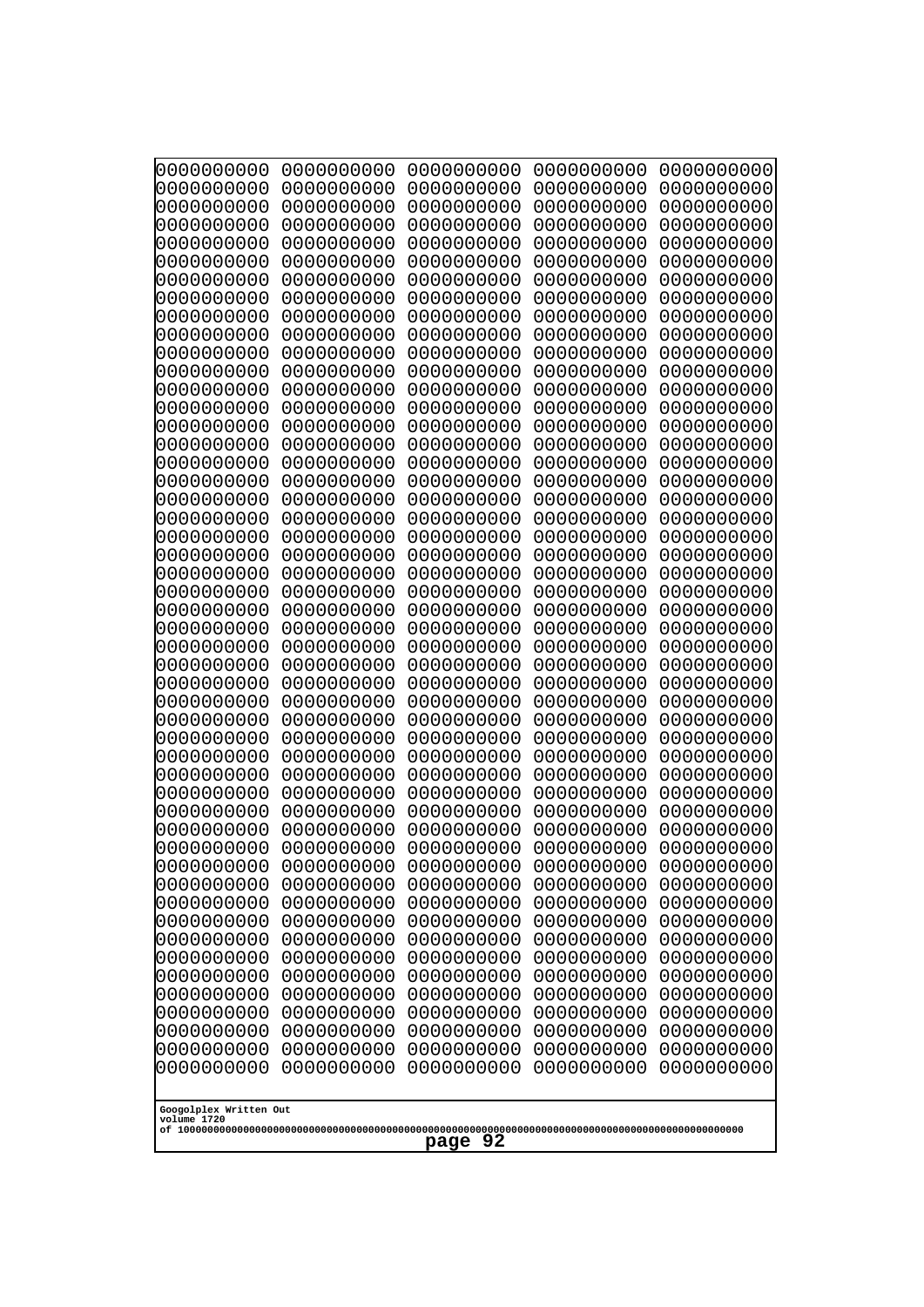| 0000000000                                       | 0000000000 | 0000000000 | 0000000000 | 0000000000 |
|--------------------------------------------------|------------|------------|------------|------------|
| 0000000000                                       | 0000000000 | 0000000000 | 0000000000 | 0000000000 |
| 0000000000                                       | 0000000000 | 0000000000 | 0000000000 | 0000000000 |
| 0000000000                                       | 0000000000 | 0000000000 | 0000000000 | 0000000000 |
| 0000000000                                       | 0000000000 | 0000000000 | 0000000000 | 0000000000 |
| 0000000000                                       | 0000000000 | 0000000000 | 0000000000 | 0000000000 |
| 0000000000                                       | 0000000000 | 0000000000 | 0000000000 | 0000000000 |
| 0000000000                                       | 0000000000 | 0000000000 | 0000000000 | 0000000000 |
| 0000000000                                       | 0000000000 | 0000000000 | 0000000000 | 0000000000 |
| 0000000000                                       | 0000000000 | 0000000000 | 0000000000 | 0000000000 |
| 0000000000                                       | 0000000000 | 0000000000 | 0000000000 | 0000000000 |
| 0000000000                                       | 0000000000 | 0000000000 | 0000000000 | 0000000000 |
| 0000000000                                       | 0000000000 | 0000000000 | 0000000000 | 0000000000 |
| 0000000000                                       | 0000000000 | 0000000000 | 0000000000 | 0000000000 |
| 0000000000                                       | 0000000000 | 0000000000 | 0000000000 | 0000000000 |
| 0000000000                                       | 0000000000 | 0000000000 | 0000000000 | 0000000000 |
| 0000000000                                       | 0000000000 | 0000000000 | 0000000000 | 0000000000 |
| 0000000000                                       | 0000000000 | 0000000000 | 0000000000 | 0000000000 |
| 0000000000                                       | 0000000000 | 0000000000 | 0000000000 | 0000000000 |
| 0000000000                                       | 0000000000 | 0000000000 | 0000000000 | 0000000000 |
| 0000000000                                       | 0000000000 | 0000000000 | 0000000000 | 0000000000 |
| 0000000000                                       | 0000000000 | 0000000000 | 0000000000 | 0000000000 |
| 0000000000                                       | 0000000000 | 0000000000 | 0000000000 | 0000000000 |
| 0000000000                                       | 0000000000 | 0000000000 | 0000000000 | 0000000000 |
| 0000000000                                       | 0000000000 | 0000000000 | 0000000000 | 0000000000 |
| 0000000000                                       | 0000000000 | 0000000000 | 0000000000 | 0000000000 |
| 0000000000                                       | 0000000000 | 0000000000 | 0000000000 | 0000000000 |
| 0000000000                                       | 0000000000 | 0000000000 | 0000000000 | 0000000000 |
| 0000000000                                       | 0000000000 | 0000000000 | 0000000000 | 0000000000 |
| 0000000000                                       | 0000000000 | 0000000000 | 0000000000 | 0000000000 |
| 0000000000                                       | 0000000000 | 0000000000 | 0000000000 | 0000000000 |
| 0000000000                                       | 0000000000 | 0000000000 | 0000000000 | 0000000000 |
| 0000000000                                       | 0000000000 | 0000000000 | 0000000000 | 0000000000 |
| 0000000000                                       | 0000000000 | 0000000000 | 0000000000 | 0000000000 |
| 0000000000                                       | 0000000000 | 0000000000 | 0000000000 | 0000000000 |
| 0000000000                                       | 0000000000 | 0000000000 | 0000000000 | 0000000000 |
| 0000000000                                       | 0000000000 | 0000000000 | 0000000000 | 0000000000 |
| 0000000000                                       | 0000000000 | 0000000000 | 0000000000 | 0000000000 |
| 0000000000                                       | 0000000000 | 0000000000 | 0000000000 | 0000000000 |
| 0000000000                                       | 0000000000 | 0000000000 | 0000000000 | 0000000000 |
| 0000000000                                       | 0000000000 | 0000000000 | 0000000000 | 0000000000 |
| 0000000000                                       | 0000000000 | 0000000000 | 0000000000 | 0000000000 |
| 0000000000                                       | 0000000000 | 0000000000 | 0000000000 | 0000000000 |
| 0000000000                                       | 0000000000 | 0000000000 | 0000000000 | 0000000000 |
| 0000000000                                       | 0000000000 | 0000000000 | 0000000000 | 0000000000 |
| 0000000000                                       | 0000000000 | 0000000000 | 0000000000 | 0000000000 |
| 0000000000                                       | 0000000000 | 0000000000 | 0000000000 | 0000000000 |
| 0000000000                                       | 0000000000 | 0000000000 | 0000000000 | 0000000000 |
| 0000000000                                       | 0000000000 | 0000000000 | 0000000000 | 0000000000 |
| 0000000000                                       | 0000000000 | 0000000000 | 0000000000 | 0000000000 |
| Googolplex Written Out<br>volume 1720<br>page 93 |            |            |            |            |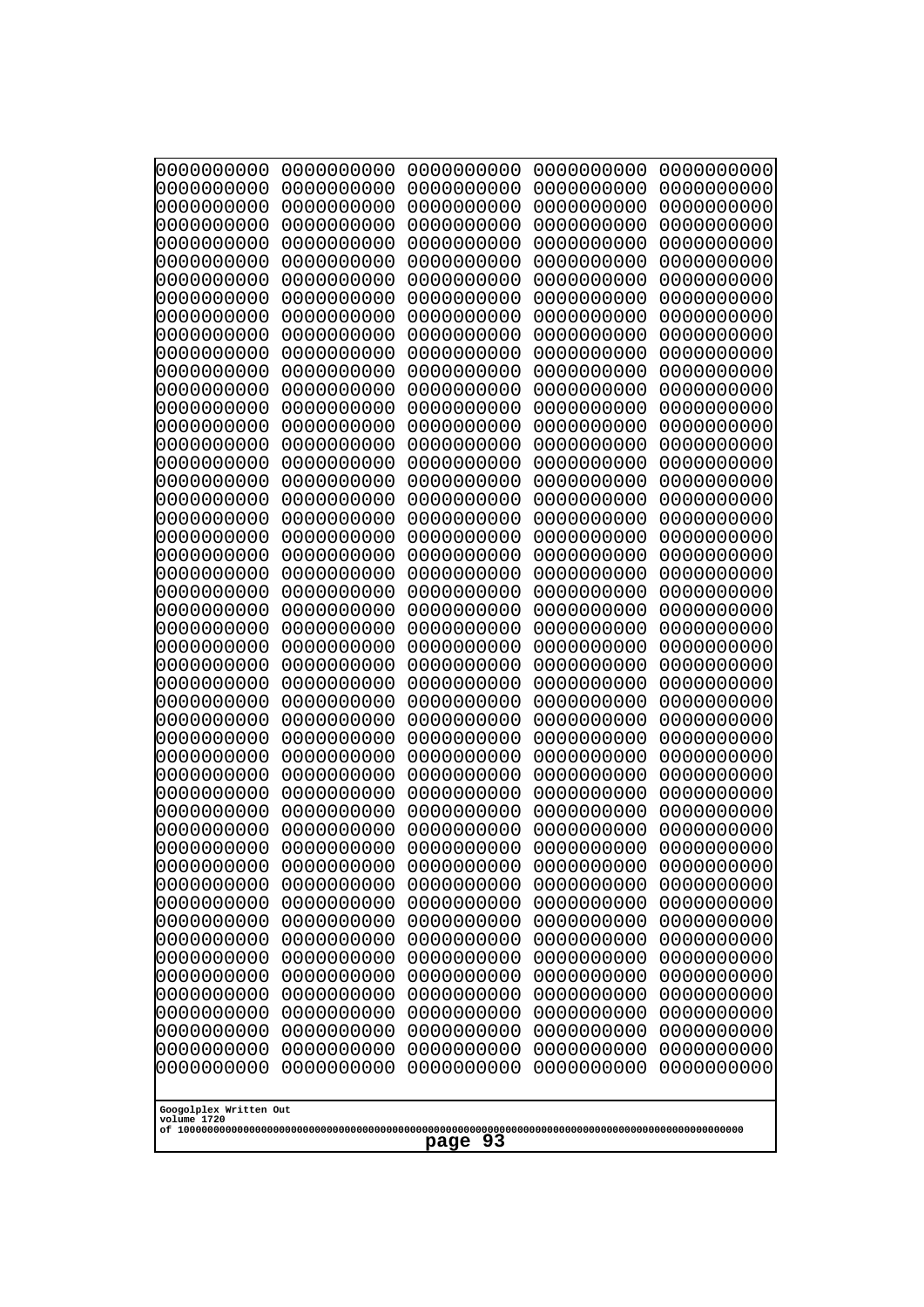| 000000000<br>0000000000  | 0000000000<br>0000000000 | 0000000000<br>0000000000 | 0000000000<br>0000000000 | 0000000000<br>0000000000 |
|--------------------------|--------------------------|--------------------------|--------------------------|--------------------------|
| 0000000000<br>0000000000 | 0000000000<br>0000000000 | 0000000000<br>0000000000 | 0000000000<br>0000000000 | 0000000000<br>0000000000 |
| 0000000000               | 0000000000               | 0000000000               | 0000000000               | 0000000000               |
| 0000000000<br>0000000000 | 0000000000<br>0000000000 | 0000000000<br>0000000000 | 0000000000<br>0000000000 | 0000000000<br>0000000000 |
| 0000000000               | 0000000000               | 0000000000               | 0000000000               | 0000000000               |
| 0000000000<br>0000000000 | 0000000000<br>0000000000 | 0000000000<br>0000000000 | 0000000000<br>0000000000 | 0000000000<br>0000000000 |
| 0000000000               | 0000000000               | 0000000000               | 0000000000               | 0000000000               |
| 0000000000<br>0000000000 | 0000000000<br>0000000000 | 0000000000<br>0000000000 | 0000000000<br>0000000000 | 0000000000<br>0000000000 |
| 0000000000               | 0000000000               | 0000000000               | 0000000000               | 0000000000               |
| 0000000000<br>0000000000 | 0000000000<br>0000000000 | 0000000000<br>0000000000 | 0000000000<br>0000000000 | 0000000000<br>0000000000 |
| 0000000000               | 0000000000               | 0000000000               | 0000000000               | 0000000000               |
| 0000000000<br>0000000000 | 0000000000<br>0000000000 | 0000000000<br>0000000000 | 0000000000<br>0000000000 | 0000000000<br>0000000000 |
| 0000000000               | 0000000000               | 0000000000               | 0000000000               | 0000000000               |
| 0000000000<br>0000000000 | 0000000000<br>0000000000 | 0000000000<br>0000000000 | 0000000000<br>0000000000 | 0000000000<br>0000000000 |
| 0000000000               | 0000000000               | 0000000000               | 0000000000               | 0000000000               |
| 0000000000<br>0000000000 | 0000000000<br>0000000000 | 0000000000<br>0000000000 | 0000000000<br>0000000000 | 0000000000<br>0000000000 |
| 0000000000               | 0000000000               | 0000000000               | 0000000000               | 0000000000               |
| 0000000000<br>0000000000 | 0000000000<br>0000000000 | 0000000000<br>0000000000 | 0000000000<br>0000000000 | 0000000000<br>0000000000 |
| 0000000000               | 0000000000               | 0000000000               | 0000000000               | 0000000000               |
| 0000000000<br>0000000000 | 0000000000<br>0000000000 | 0000000000<br>0000000000 | 0000000000<br>0000000000 | 0000000000<br>0000000000 |
| 0000000000               | 0000000000               | 0000000000               | 0000000000               | 0000000000               |
| 0000000000<br>0000000000 | 0000000000<br>0000000000 | 0000000000<br>0000000000 | 0000000000<br>0000000000 | 0000000000<br>0000000000 |
| 0000000000               | 0000000000               | 0000000000               | 0000000000               | 0000000000               |
| 0000000000<br>0000000000 | 0000000000<br>0000000000 | 0000000000<br>0000000000 | 0000000000<br>0000000000 | 0000000000<br>0000000000 |
| 0000000000               | 0000000000               | 0000000000               | 0000000000               | 0000000000               |
| 0000000000<br>0000000000 | 0000000000<br>0000000000 | 0000000000<br>0000000000 | 0000000000<br>0000000000 | 0000000000<br>0000000000 |
| 0000000000               | 0000000000               | 0000000000               | 0000000000               | 0000000000               |
| 0000000000<br>0000000000 | 0000000000<br>0000000000 | 0000000000<br>0000000000 | 0000000000<br>0000000000 | 0000000000<br>0000000000 |
| 0000000000               | 0000000000               | 0000000000               | 0000000000               | 0000000000               |
| 0000000000<br>0000000000 | 0000000000<br>0000000000 | 0000000000<br>0000000000 | 0000000000<br>0000000000 | 0000000000<br>0000000000 |
| 0000000000               | 0000000000               | 0000000000               | 0000000000               | 0000000000               |
| 0000000000<br>0000000000 | 0000000000<br>0000000000 | 0000000000<br>0000000000 | 0000000000<br>0000000000 | 0000000000<br>0000000000 |
| 0000000000               | 0000000000               | 0000000000               | 0000000000               | 0000000000               |
| Googolplex Written Out   |                          |                          |                          |                          |
| volume 1720              |                          |                          |                          |                          |
| page 94                  |                          |                          |                          |                          |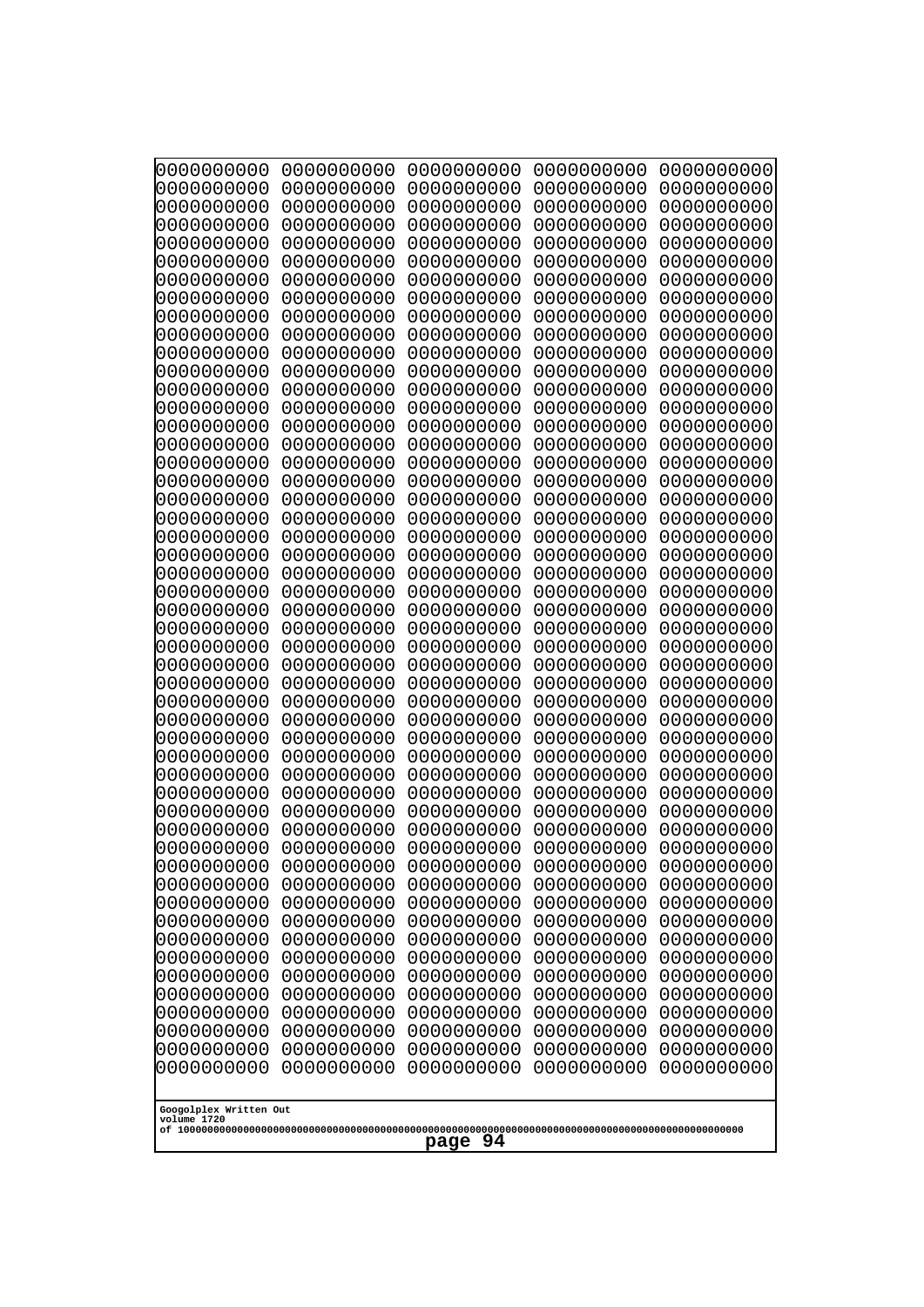| 0000000000                                       | 0000000000 | 0000000000 | 0000000000 | 0000000000 |
|--------------------------------------------------|------------|------------|------------|------------|
| 0000000000                                       | 0000000000 | 0000000000 | 0000000000 | 0000000000 |
| 0000000000                                       | 0000000000 | 0000000000 | 0000000000 | 0000000000 |
| 0000000000                                       | 0000000000 | 0000000000 | 0000000000 | 0000000000 |
| 1000000000                                       | 0000000000 | 0000000000 | 0000000000 | 0000000000 |
| 0000000000                                       | 0000000000 | 0000000000 | 0000000000 | 0000000000 |
| 0000000000                                       | 0000000000 | 0000000000 | 0000000000 | 0000000000 |
| 0000000000                                       | 0000000000 | 0000000000 | 0000000000 | 0000000000 |
| 0000000000                                       | 0000000000 | 0000000000 | 0000000000 | 0000000000 |
| 0000000000                                       | 0000000000 | 0000000000 | 0000000000 | 0000000000 |
| 0000000000                                       | 0000000000 | 0000000000 | 0000000000 | 0000000000 |
| 0000000000                                       | 0000000000 | 0000000000 | 0000000000 | 0000000000 |
| 0000000000                                       | 0000000000 | 0000000000 | 0000000000 | 0000000000 |
| 0000000000                                       | 0000000000 | 0000000000 | 0000000000 | 0000000000 |
| 0000000000                                       | 0000000000 | 0000000000 | 0000000000 | 0000000000 |
| 0000000000                                       | 0000000000 | 0000000000 | 0000000000 | 0000000000 |
| 0000000000                                       | 0000000000 | 0000000000 | 0000000000 | 0000000000 |
| 0000000000                                       | 0000000000 | 0000000000 | 0000000000 | 0000000000 |
| 0000000000                                       | 0000000000 | 0000000000 | 0000000000 | 0000000000 |
| 0000000000                                       | 0000000000 | 0000000000 | 0000000000 | 0000000000 |
| 0000000000                                       | 0000000000 | 0000000000 | 0000000000 | 0000000000 |
| 0000000000                                       | 0000000000 | 0000000000 | 0000000000 | 0000000000 |
| 0000000000                                       | 0000000000 | 0000000000 | 0000000000 | 0000000000 |
| 0000000000                                       | 0000000000 | 0000000000 | 0000000000 | 0000000000 |
| 0000000000                                       | 0000000000 | 0000000000 | 0000000000 | 0000000000 |
| 0000000000                                       | 0000000000 | 0000000000 | 0000000000 | 0000000000 |
| 0000000000                                       | 0000000000 | 0000000000 | 0000000000 | 0000000000 |
| 0000000000                                       | 0000000000 | 0000000000 | 0000000000 | 0000000000 |
| 0000000000                                       | 0000000000 | 0000000000 | 0000000000 | 0000000000 |
| 0000000000                                       | 0000000000 | 0000000000 | 0000000000 | 0000000000 |
| 0000000000                                       | 0000000000 | 0000000000 | 0000000000 | 0000000000 |
| 0000000000                                       | 0000000000 | 0000000000 | 0000000000 | 0000000000 |
| 0000000000                                       | 0000000000 | 0000000000 | 0000000000 | 0000000000 |
| 0000000000                                       | 0000000000 | 0000000000 | 0000000000 | 0000000000 |
| 0000000000                                       | 0000000000 | 0000000000 | 0000000000 | 0000000000 |
| 0000000000                                       | 0000000000 | 0000000000 | 0000000000 | 0000000000 |
| 0000000000                                       | 0000000000 | 0000000000 | 0000000000 | 0000000000 |
| 0000000000                                       | 0000000000 | 0000000000 | 0000000000 | 0000000000 |
| 0000000000                                       | 0000000000 | 0000000000 | 0000000000 | 0000000000 |
| 0000000000                                       | 0000000000 | 0000000000 | 0000000000 | 0000000000 |
| 0000000000                                       | 0000000000 | 0000000000 | 0000000000 | 0000000000 |
| 0000000000                                       | 0000000000 | 0000000000 | 0000000000 | 0000000000 |
| 0000000000                                       | 0000000000 | 0000000000 | 0000000000 | 0000000000 |
| 0000000000                                       | 0000000000 | 0000000000 | 0000000000 | 0000000000 |
| 0000000000                                       | 0000000000 | 0000000000 | 0000000000 | 0000000000 |
| 0000000000                                       | 0000000000 | 0000000000 | 0000000000 | 0000000000 |
| 0000000000                                       | 0000000000 | 0000000000 | 0000000000 | 0000000000 |
| 0000000000                                       | 0000000000 | 0000000000 | 0000000000 | 0000000000 |
| 0000000000                                       | 0000000000 | 0000000000 | 0000000000 | 0000000000 |
| 0000000000                                       | 0000000000 | 0000000000 | 0000000000 | 0000000000 |
| Googolplex Written Out<br>volume 1720<br>page 95 |            |            |            |            |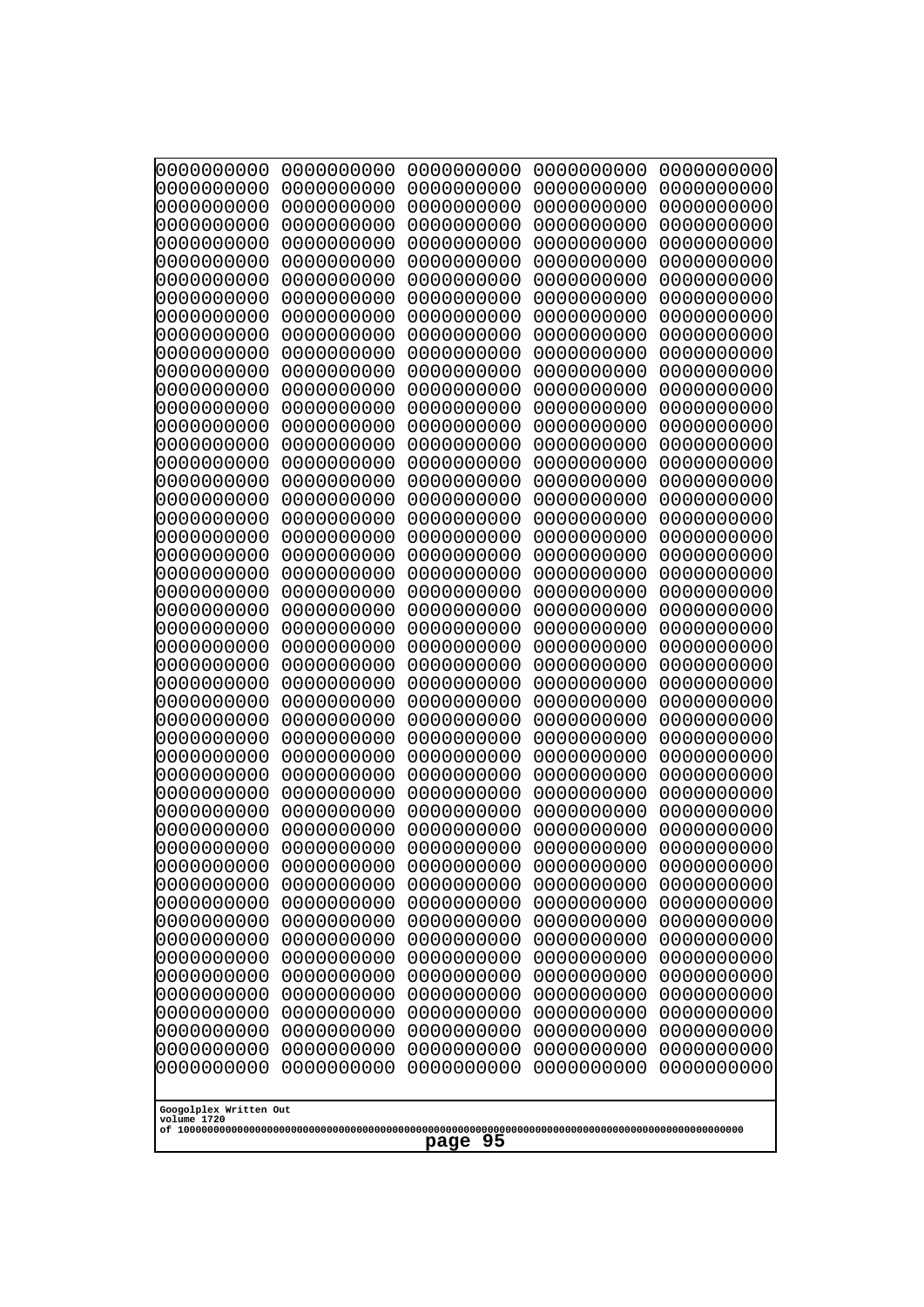| 0000000000                                       | 0000000000 | 0000000000 | 0000000000 | 0000000000 |
|--------------------------------------------------|------------|------------|------------|------------|
| 0000000000                                       | 0000000000 | 0000000000 | 0000000000 | 0000000000 |
| 0000000000                                       | 0000000000 | 0000000000 | 0000000000 | 0000000000 |
| 0000000000                                       | 0000000000 | 0000000000 | 0000000000 | 0000000000 |
| 0000000000                                       | 0000000000 | 0000000000 | 0000000000 | 0000000000 |
| 0000000000                                       | 0000000000 | 0000000000 | 0000000000 | 0000000000 |
| 0000000000                                       | 0000000000 | 0000000000 | 0000000000 | 0000000000 |
| 0000000000                                       | 0000000000 | 0000000000 | 0000000000 | 0000000000 |
| 0000000000                                       | 0000000000 | 0000000000 | 0000000000 | 0000000000 |
| 0000000000                                       | 0000000000 | 0000000000 | 0000000000 | 0000000000 |
| 0000000000                                       | 0000000000 | 0000000000 | 0000000000 | 0000000000 |
| 0000000000                                       | 0000000000 | 0000000000 | 0000000000 | 0000000000 |
| 0000000000                                       | 0000000000 | 0000000000 | 0000000000 | 0000000000 |
| 0000000000                                       | 0000000000 | 0000000000 | 0000000000 | 0000000000 |
| 0000000000                                       | 0000000000 | 0000000000 | 0000000000 | 0000000000 |
| 0000000000                                       | 0000000000 | 0000000000 | 0000000000 | 0000000000 |
| 0000000000                                       | 0000000000 | 0000000000 | 0000000000 | 0000000000 |
| 0000000000                                       | 0000000000 | 0000000000 | 0000000000 | 0000000000 |
| 0000000000                                       | 0000000000 | 0000000000 | 0000000000 | 0000000000 |
| 0000000000                                       | 0000000000 | 0000000000 | 0000000000 | 0000000000 |
| 0000000000                                       | 0000000000 | 0000000000 | 0000000000 | 0000000000 |
| 0000000000                                       | 0000000000 | 0000000000 | 0000000000 | 0000000000 |
| 0000000000                                       | 0000000000 | 0000000000 | 0000000000 | 0000000000 |
| 0000000000                                       | 0000000000 | 0000000000 | 0000000000 | 0000000000 |
| 0000000000                                       | 0000000000 | 0000000000 | 0000000000 | 0000000000 |
| 0000000000                                       | 0000000000 | 0000000000 | 0000000000 | 0000000000 |
| 0000000000                                       | 0000000000 | 0000000000 | 0000000000 | 0000000000 |
| 0000000000                                       | 0000000000 | 0000000000 | 0000000000 | 0000000000 |
| 0000000000                                       | 0000000000 | 0000000000 | 0000000000 | 0000000000 |
| 0000000000                                       | 0000000000 | 0000000000 | 0000000000 | 0000000000 |
| 0000000000                                       | 0000000000 | 0000000000 | 0000000000 | 0000000000 |
| 0000000000                                       | 0000000000 | 0000000000 | 0000000000 | 0000000000 |
| 0000000000                                       | 0000000000 | 0000000000 | 0000000000 | 0000000000 |
| 0000000000                                       | 0000000000 | 0000000000 | 0000000000 | 0000000000 |
| 0000000000                                       | 0000000000 | 0000000000 | 0000000000 | 0000000000 |
| 0000000000                                       | 0000000000 | 0000000000 | 0000000000 | 0000000000 |
| 0000000000                                       | 0000000000 | 0000000000 | 0000000000 | 0000000000 |
| 0000000000                                       | 0000000000 | 0000000000 | 0000000000 | 0000000000 |
| 0000000000                                       | 0000000000 | 0000000000 | 0000000000 | 0000000000 |
| 0000000000                                       | 0000000000 | 0000000000 | 0000000000 | 0000000000 |
| 0000000000                                       | 0000000000 | 0000000000 | 0000000000 | 0000000000 |
| 0000000000                                       | 0000000000 | 0000000000 | 0000000000 | 0000000000 |
| 0000000000                                       | 0000000000 | 0000000000 | 0000000000 | 0000000000 |
| 0000000000                                       | 0000000000 | 0000000000 | 0000000000 | 0000000000 |
| 0000000000                                       | 0000000000 | 0000000000 | 0000000000 | 0000000000 |
|                                                  |            |            |            |            |
| 0000000000                                       | 0000000000 | 0000000000 | 0000000000 | 0000000000 |
| 0000000000                                       | 0000000000 | 0000000000 | 0000000000 | 0000000000 |
| 0000000000                                       | 0000000000 | 0000000000 | 0000000000 | 0000000000 |
| 0000000000                                       | 0000000000 | 0000000000 | 0000000000 | 0000000000 |
| 0000000000                                       | 0000000000 | 0000000000 | 0000000000 | 0000000000 |
| Googolplex Written Out<br>volume 1720<br>page 96 |            |            |            |            |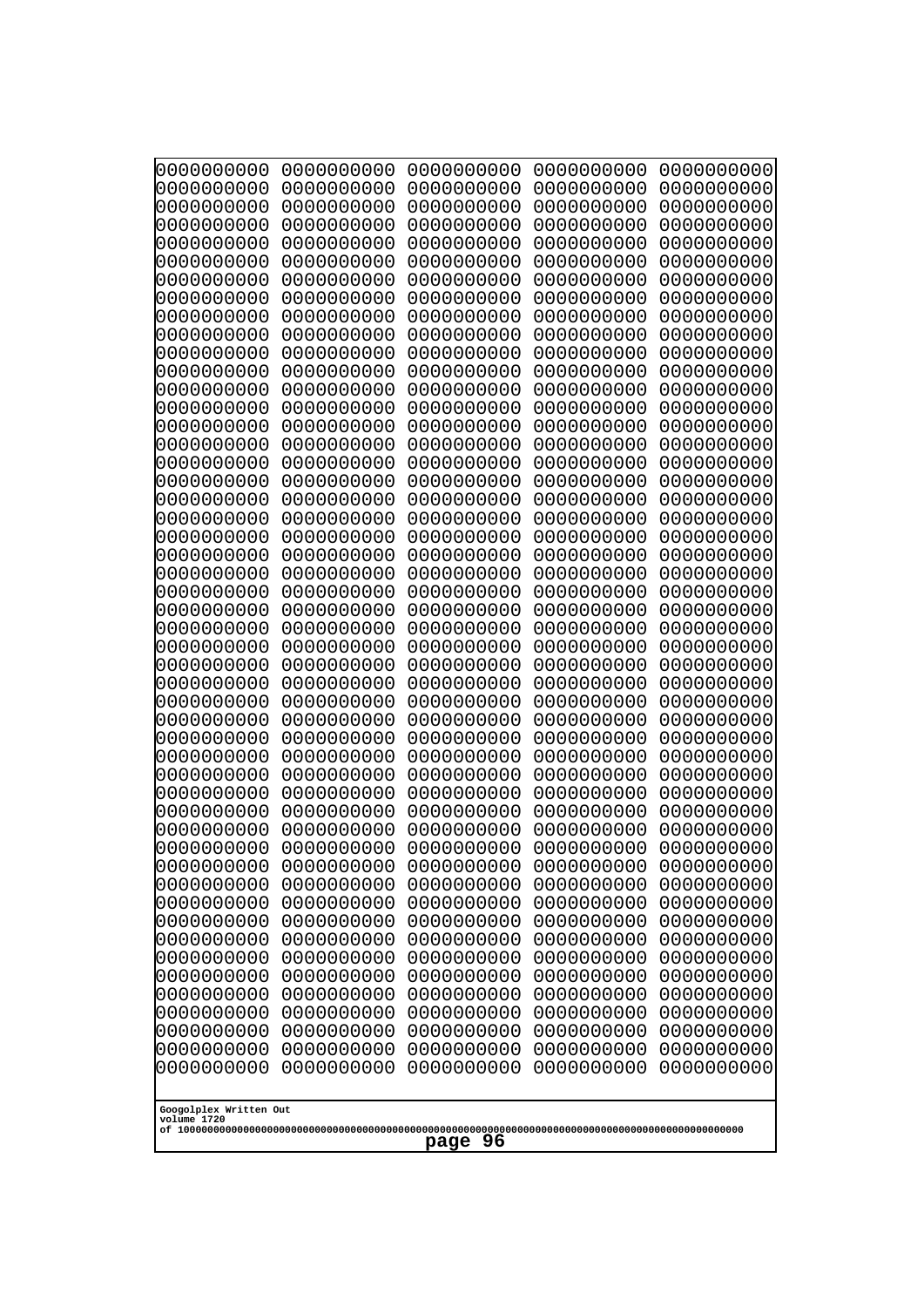| 0000000000<br>0000000000<br>0000000000<br>0000000000<br>0000000000                                                                                                                              |
|-------------------------------------------------------------------------------------------------------------------------------------------------------------------------------------------------|
| 0000000000<br>0000000000<br>0000000000<br>0000000000<br>0000000000<br>0000000000<br>0000000000<br>0000000000<br>0000000000<br>0000000000                                                        |
| 0000000000<br>0000000000<br>0000000000<br>0000000000<br>0000000000<br>0000000000<br>0000000000<br>0000000000<br>0000000000<br>0000000000<br>Googolplex Written Out<br>volume 1720<br>97<br>page |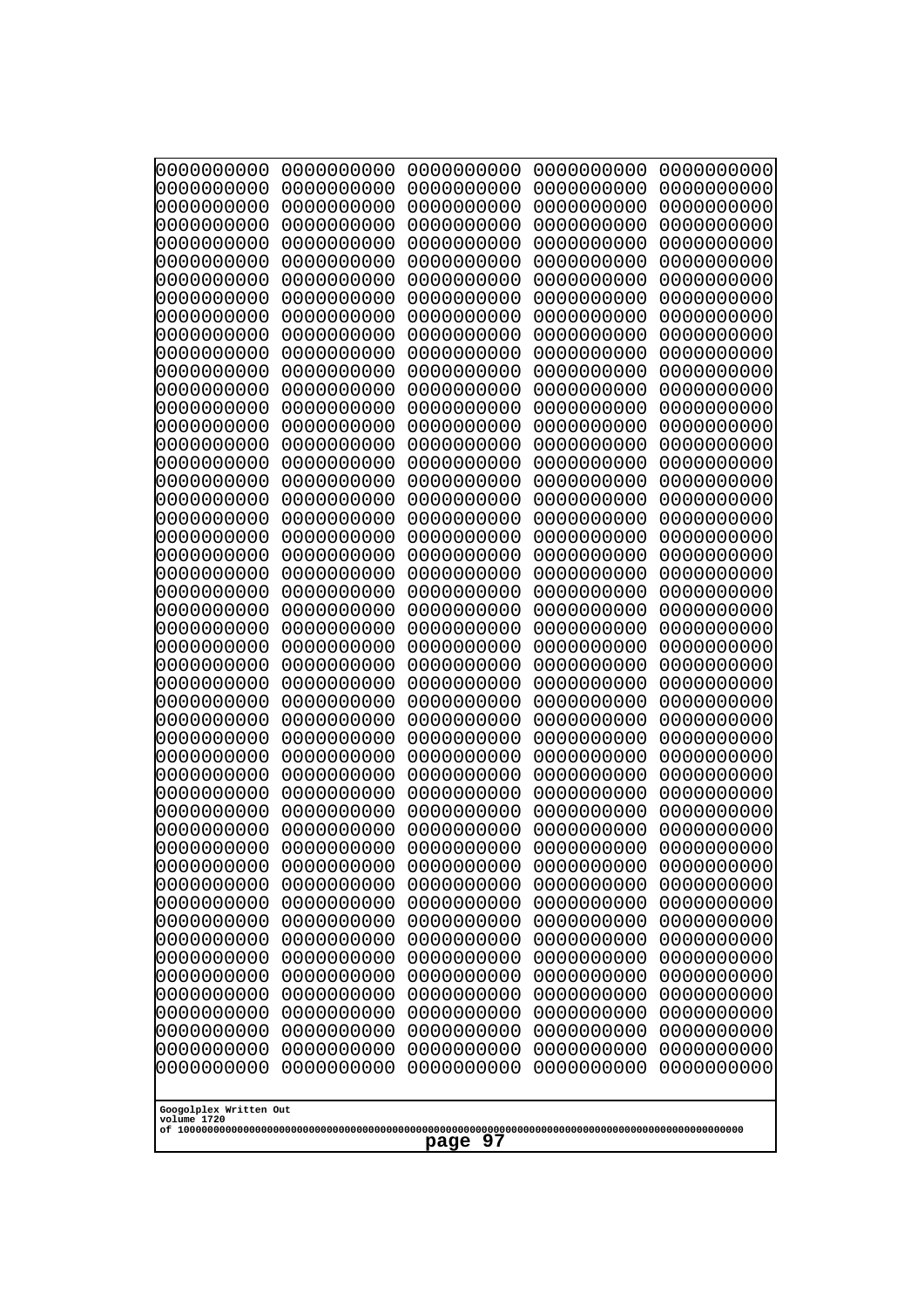| 000000000<br>0000000000               | 0000000000<br>0000000000 | 0000000000<br>0000000000 | 0000000000<br>0000000000 | 0000000000<br>0000000000 |
|---------------------------------------|--------------------------|--------------------------|--------------------------|--------------------------|
| 0000000000                            | 0000000000               | 0000000000               | 0000000000               | 0000000000               |
| 0000000000<br>0000000000              | 0000000000<br>0000000000 | 0000000000<br>0000000000 | 0000000000<br>0000000000 | 0000000000<br>0000000000 |
| 0000000000                            | 0000000000               | 0000000000               | 0000000000               | 0000000000               |
| 0000000000                            | 0000000000               | 0000000000               | 0000000000               | 0000000000               |
| 0000000000                            | 0000000000               | 0000000000               | 0000000000               | 0000000000               |
| 0000000000<br>0000000000              | 0000000000<br>0000000000 | 0000000000<br>0000000000 | 0000000000<br>0000000000 | 0000000000<br>0000000000 |
| 0000000000                            | 0000000000               | 0000000000               | 0000000000               | 0000000000               |
| 0000000000                            | 0000000000               | 0000000000               | 0000000000               | 0000000000               |
| 0000000000<br>0000000000              | 0000000000<br>0000000000 | 0000000000<br>0000000000 | 0000000000<br>0000000000 | 0000000000<br>0000000000 |
| 0000000000                            | 0000000000               | 0000000000               | 0000000000               | 0000000000               |
| 0000000000                            | 0000000000               | 0000000000               | 0000000000               | 0000000000               |
| 0000000000<br>0000000000              | 0000000000<br>0000000000 | 0000000000<br>0000000000 | 0000000000<br>0000000000 | 0000000000<br>0000000000 |
| 0000000000                            | 0000000000               | 0000000000               | 0000000000               | 0000000000               |
| 0000000000<br>0000000000              | 0000000000               | 0000000000               | 0000000000               | 0000000000               |
| 0000000000                            | 0000000000<br>0000000000 | 0000000000<br>0000000000 | 0000000000<br>0000000000 | 0000000000<br>0000000000 |
| 0000000000                            | 0000000000               | 0000000000               | 0000000000               | 0000000000               |
| 0000000000                            | 0000000000               | 0000000000               | 0000000000               | 0000000000               |
| 0000000000<br>0000000000              | 0000000000<br>0000000000 | 0000000000<br>0000000000 | 0000000000<br>0000000000 | 0000000000<br>0000000000 |
| 0000000000                            | 0000000000               | 0000000000               | 0000000000               | 0000000000               |
| 0000000000<br>0000000000              | 0000000000<br>0000000000 | 0000000000<br>0000000000 | 0000000000<br>0000000000 | 0000000000<br>0000000000 |
| 0000000000                            | 0000000000               | 0000000000               | 0000000000               | 0000000000               |
| 0000000000                            | 0000000000               | 0000000000               | 0000000000               | 0000000000               |
| 0000000000<br>0000000000              | 0000000000<br>0000000000 | 0000000000<br>0000000000 | 0000000000<br>0000000000 | 0000000000<br>0000000000 |
| 0000000000                            | 0000000000               | 0000000000               | 0000000000               | 0000000000               |
| 0000000000                            | 0000000000               | 0000000000               | 0000000000               | 0000000000               |
| 0000000000<br>0000000000              | 0000000000<br>0000000000 | 0000000000<br>0000000000 | 0000000000<br>0000000000 | 0000000000<br>0000000000 |
| 0000000000                            | 0000000000               | 0000000000               | 0000000000               | 0000000000               |
| 0000000000                            | 0000000000               | 0000000000               | 0000000000               | 0000000000               |
| 0000000000<br>0000000000              | 0000000000<br>0000000000 | 0000000000<br>0000000000 | 0000000000<br>0000000000 | 0000000000<br>0000000000 |
| 0000000000                            | 0000000000               | 0000000000               | 0000000000               | 0000000000               |
| 0000000000                            | 0000000000               | 0000000000               | 0000000000               | 0000000000               |
| 0000000000<br>0000000000              | 0000000000<br>0000000000 | 0000000000<br>0000000000 | 0000000000<br>0000000000 | 0000000000<br>0000000000 |
| 0000000000                            | 0000000000               | 0000000000               | 0000000000               | 0000000000               |
| 0000000000                            | 0000000000               | 0000000000               | 0000000000               | 0000000000               |
| 0000000000<br>0000000000              | 0000000000<br>0000000000 | 0000000000<br>0000000000 | 0000000000<br>0000000000 | 0000000000<br>0000000000 |
| 0000000000                            | 0000000000               | 0000000000               | 0000000000               | 0000000000               |
|                                       |                          |                          |                          |                          |
| Googolplex Written Out<br>volume 1720 |                          |                          |                          |                          |
| page 98                               |                          |                          |                          |                          |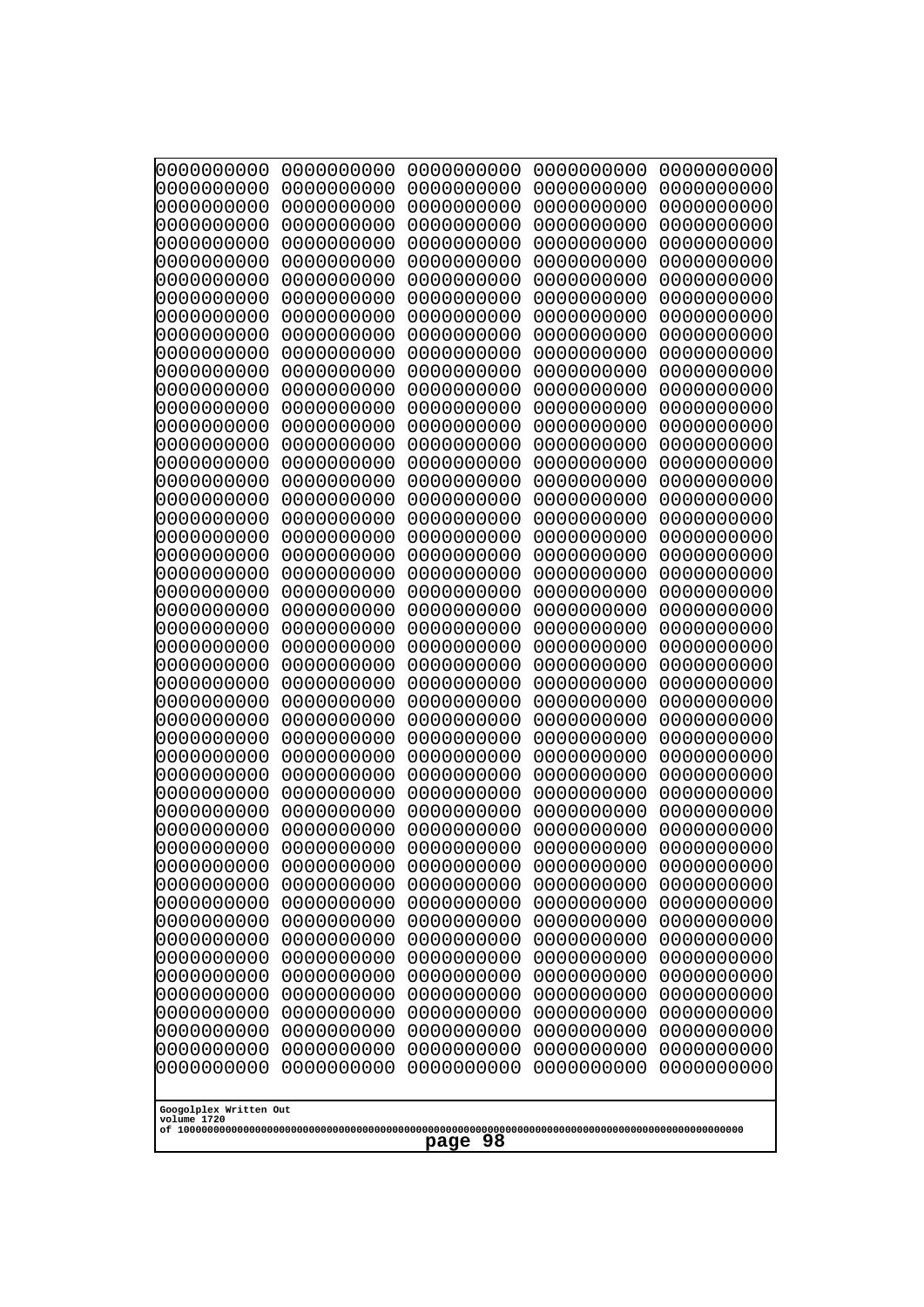| 000000000<br>0000000000               | 0000000000<br>0000000000 | 0000000000<br>0000000000 | 0000000000<br>0000000000 | 0000000000<br>0000000000 |
|---------------------------------------|--------------------------|--------------------------|--------------------------|--------------------------|
| 0000000000<br>0000000000              | 0000000000<br>0000000000 | 0000000000<br>0000000000 | 0000000000<br>0000000000 | 0000000000<br>0000000000 |
| 0000000000                            | 0000000000               | 0000000000               | 0000000000               | 0000000000               |
| 0000000000<br>0000000000              | 0000000000<br>0000000000 | 0000000000<br>0000000000 | 0000000000<br>0000000000 | 0000000000<br>0000000000 |
| 0000000000                            | 0000000000               | 0000000000               | 0000000000               | 0000000000               |
| 0000000000<br>0000000000              | 0000000000<br>0000000000 | 0000000000<br>0000000000 | 0000000000<br>0000000000 | 0000000000<br>0000000000 |
| 0000000000                            | 0000000000               | 0000000000               | 0000000000               | 0000000000               |
| 0000000000                            | 0000000000               | 0000000000               | 0000000000               | 0000000000               |
| 0000000000<br>0000000000              | 0000000000<br>0000000000 | 0000000000<br>0000000000 | 0000000000<br>0000000000 | 0000000000<br>0000000000 |
| 0000000000                            | 0000000000               | 0000000000               | 0000000000               | 0000000000               |
| 0000000000<br>0000000000              | 0000000000<br>0000000000 | 0000000000<br>0000000000 | 0000000000<br>0000000000 | 0000000000<br>0000000000 |
| 0000000000                            | 0000000000               | 0000000000               | 0000000000               | 0000000000               |
| 0000000000<br>0000000000              | 0000000000<br>0000000000 | 0000000000<br>0000000000 | 0000000000<br>0000000000 | 0000000000<br>0000000000 |
| 0000000000                            | 0000000000               | 0000000000               | 0000000000               | 0000000000               |
| 0000000000<br>0000000000              | 0000000000<br>0000000000 | 0000000000<br>0000000000 | 0000000000<br>0000000000 | 0000000000<br>0000000000 |
| 0000000000                            | 0000000000               | 0000000000               | 0000000000               | 0000000000               |
| 0000000000<br>0000000000              | 0000000000<br>0000000000 | 0000000000<br>0000000000 | 0000000000<br>0000000000 | 0000000000<br>0000000000 |
| 0000000000                            | 0000000000               | 0000000000               | 0000000000               | 0000000000               |
| 0000000000<br>0000000000              | 0000000000<br>0000000000 | 0000000000<br>0000000000 | 0000000000<br>0000000000 | 0000000000<br>0000000000 |
| 0000000000                            | 0000000000               | 0000000000               | 0000000000               | 0000000000               |
| 0000000000<br>0000000000              | 0000000000<br>0000000000 | 0000000000<br>0000000000 | 0000000000<br>0000000000 | 0000000000<br>0000000000 |
| 0000000000                            | 0000000000               | 0000000000               | 0000000000               | 0000000000               |
| 0000000000<br>0000000000              | 0000000000<br>0000000000 | 0000000000<br>0000000000 | 0000000000<br>0000000000 | 0000000000<br>0000000000 |
| 0000000000                            | 0000000000               | 0000000000<br>0000000000 | 0000000000               | 0000000000               |
| 0000000000<br>0000000000              | 0000000000<br>0000000000 | 0000000000               | 0000000000<br>0000000000 | 0000000000<br>0000000000 |
| 0000000000<br>0000000000              | 0000000000<br>0000000000 | 0000000000<br>0000000000 | 0000000000<br>0000000000 | 0000000000               |
| 0000000000                            | 0000000000               | 0000000000               | 0000000000               | 0000000000<br>0000000000 |
| 0000000000<br>0000000000              | 0000000000<br>0000000000 | 0000000000<br>0000000000 | 0000000000<br>0000000000 | 0000000000<br>0000000000 |
| 0000000000                            | 0000000000               | 0000000000               | 0000000000               | 0000000000               |
| 0000000000<br>0000000000              | 0000000000<br>0000000000 | 0000000000<br>0000000000 | 0000000000<br>0000000000 | 0000000000<br>0000000000 |
| 0000000000                            | 0000000000               | 0000000000               | 0000000000               | 0000000000               |
| 0000000000<br>0000000000              | 0000000000<br>0000000000 | 0000000000<br>0000000000 | 0000000000<br>0000000000 | 0000000000<br>0000000000 |
| 0000000000                            | 0000000000               | 0000000000               | 0000000000               | 0000000000               |
|                                       |                          |                          |                          |                          |
| Googolplex Written Out<br>volume 1720 |                          |                          |                          |                          |
| page 99                               |                          |                          |                          |                          |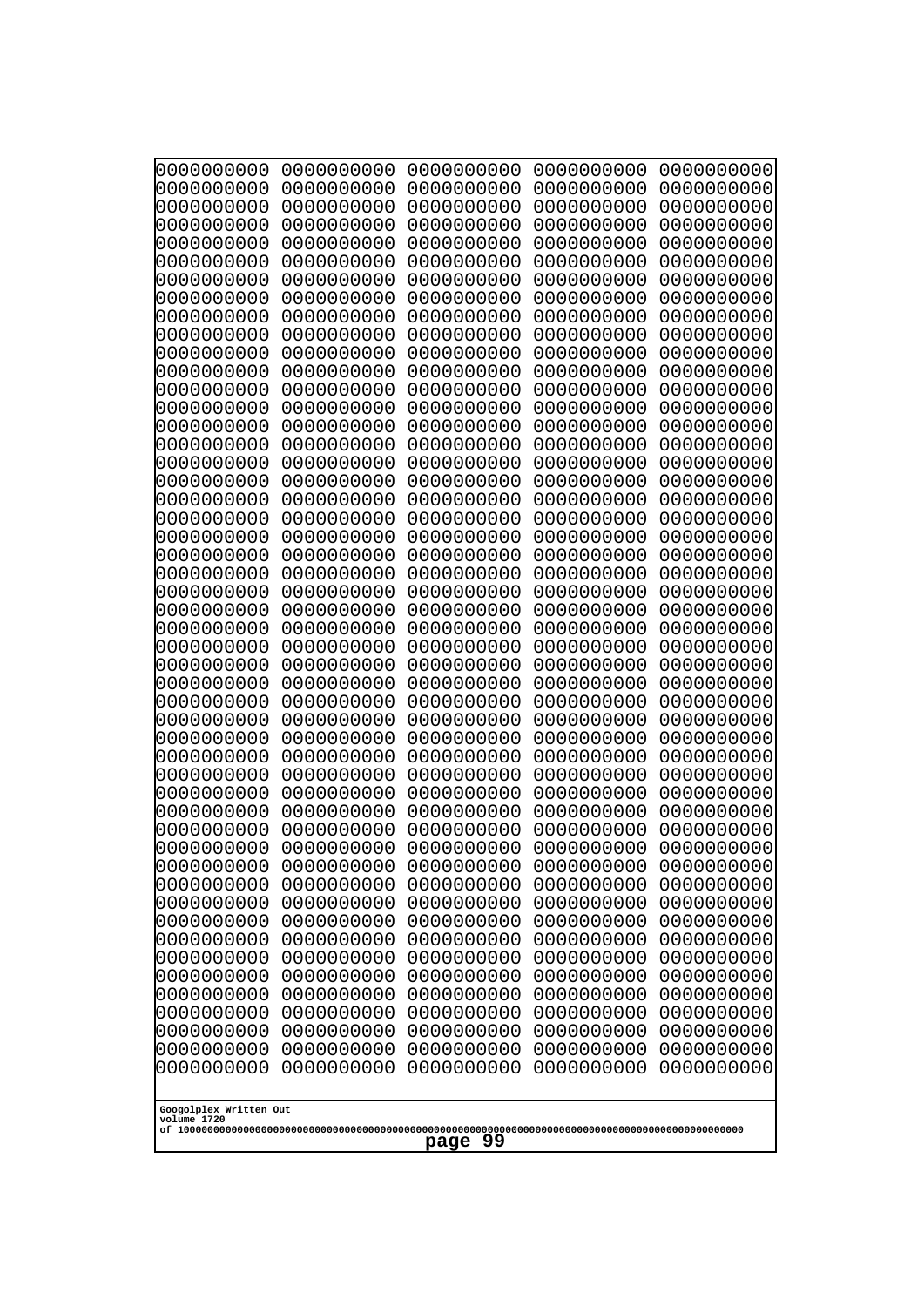| 10000000000              | 0000000000               | 0000000000               | 0000000000               | 0000000000               |
|--------------------------|--------------------------|--------------------------|--------------------------|--------------------------|
| 0000000000<br>0000000000 | 0000000000<br>0000000000 | 0000000000<br>0000000000 | 0000000000<br>0000000000 | 0000000000<br>0000000000 |
| 0000000000               | 0000000000               | 0000000000               | 0000000000               | 0000000000               |
| 0000000000               | 0000000000               | 0000000000               | 0000000000               | 0000000000               |
| 0000000000               | 0000000000               | 0000000000               | 0000000000               | 0000000000               |
| 0000000000<br>0000000000 | 0000000000<br>0000000000 | 0000000000<br>0000000000 | 0000000000<br>0000000000 | 0000000000<br>0000000000 |
| 0000000000               | 0000000000               | 0000000000               | 0000000000               | 0000000000               |
| 0000000000               | 0000000000               | 0000000000               | 0000000000               | 0000000000               |
| 0000000000               | 0000000000               | 0000000000               | 0000000000               | 0000000000               |
| 0000000000<br>0000000000 | 0000000000<br>0000000000 | 0000000000<br>0000000000 | 0000000000<br>0000000000 | 0000000000<br>0000000000 |
| 0000000000               | 0000000000               | 0000000000               | 0000000000               | 0000000000               |
| 0000000000               | 0000000000               | 0000000000               | 0000000000               | 0000000000               |
| 0000000000               | 0000000000               | 0000000000               | 0000000000               | 0000000000               |
| 0000000000<br>0000000000 | 0000000000<br>0000000000 | 0000000000<br>0000000000 | 0000000000<br>0000000000 | 0000000000<br>0000000000 |
| 0000000000               | 0000000000               | 0000000000               | 0000000000               | 0000000000               |
| 0000000000               | 0000000000               | 0000000000               | 0000000000               | 0000000000               |
| 0000000000<br>0000000000 | 0000000000<br>0000000000 | 0000000000<br>0000000000 | 0000000000<br>0000000000 | 0000000000<br>0000000000 |
| 0000000000               | 0000000000               | 0000000000               | 0000000000               | 0000000000               |
| 0000000000               | 0000000000               | 0000000000               | 0000000000               | 0000000000               |
| 0000000000               | 0000000000               | 0000000000               | 0000000000               | 0000000000               |
| 0000000000<br>0000000000 | 0000000000<br>0000000000 | 0000000000<br>0000000000 | 0000000000<br>0000000000 | 0000000000<br>0000000000 |
| 0000000000               | 0000000000               | 0000000000               | 0000000000               | 0000000000               |
| 0000000000               | 0000000000               | 0000000000               | 0000000000               | 0000000000               |
| 0000000000               | 0000000000               | 0000000000               | 0000000000               | 0000000000               |
| 0000000000<br>0000000000 | 0000000000<br>0000000000 | 0000000000<br>0000000000 | 0000000000<br>0000000000 | 0000000000<br>0000000000 |
| 0000000000               | 0000000000               | 0000000000               | 0000000000               | 0000000000               |
| 0000000000               | 0000000000               | 0000000000               | 0000000000               | 0000000000               |
| 0000000000<br>0000000000 | 0000000000<br>0000000000 | 0000000000               | 0000000000               | 0000000000               |
| 0000000000               | 0000000000               | 0000000000<br>0000000000 | 0000000000<br>0000000000 | 0000000000<br>0000000000 |
| 0000000000               | 0000000000               | 0000000000               | 0000000000               | 0000000000               |
| 0000000000               | 0000000000               | 0000000000               | 0000000000               | 0000000000               |
| 0000000000<br>0000000000 | 0000000000<br>0000000000 | 0000000000<br>0000000000 | 0000000000<br>0000000000 | 0000000000<br>0000000000 |
| 0000000000               | 0000000000               | 0000000000               | 0000000000               | 0000000000               |
| 0000000000               | 0000000000               | 0000000000               | 0000000000               | 0000000000               |
| 0000000000               | 0000000000               | 0000000000               | 0000000000               | 0000000000               |
| 0000000000<br>0000000000 | 0000000000<br>0000000000 | 0000000000<br>0000000000 | 0000000000<br>0000000000 | 0000000000<br>0000000000 |
| 0000000000               | 0000000000               | 0000000000               | 0000000000               | 0000000000               |
| 0000000000               | 0000000000               | 0000000000               | 0000000000               | 0000000000               |
| 0000000000               | 0000000000               | 0000000000               | 0000000000               | 0000000000               |
| 0000000000               | 0000000000               | 0000000000               | 0000000000               | 0000000000               |
| Googolplex Written Out   |                          |                          |                          |                          |
| volume 1720              |                          |                          |                          |                          |
| page<br>100              |                          |                          |                          |                          |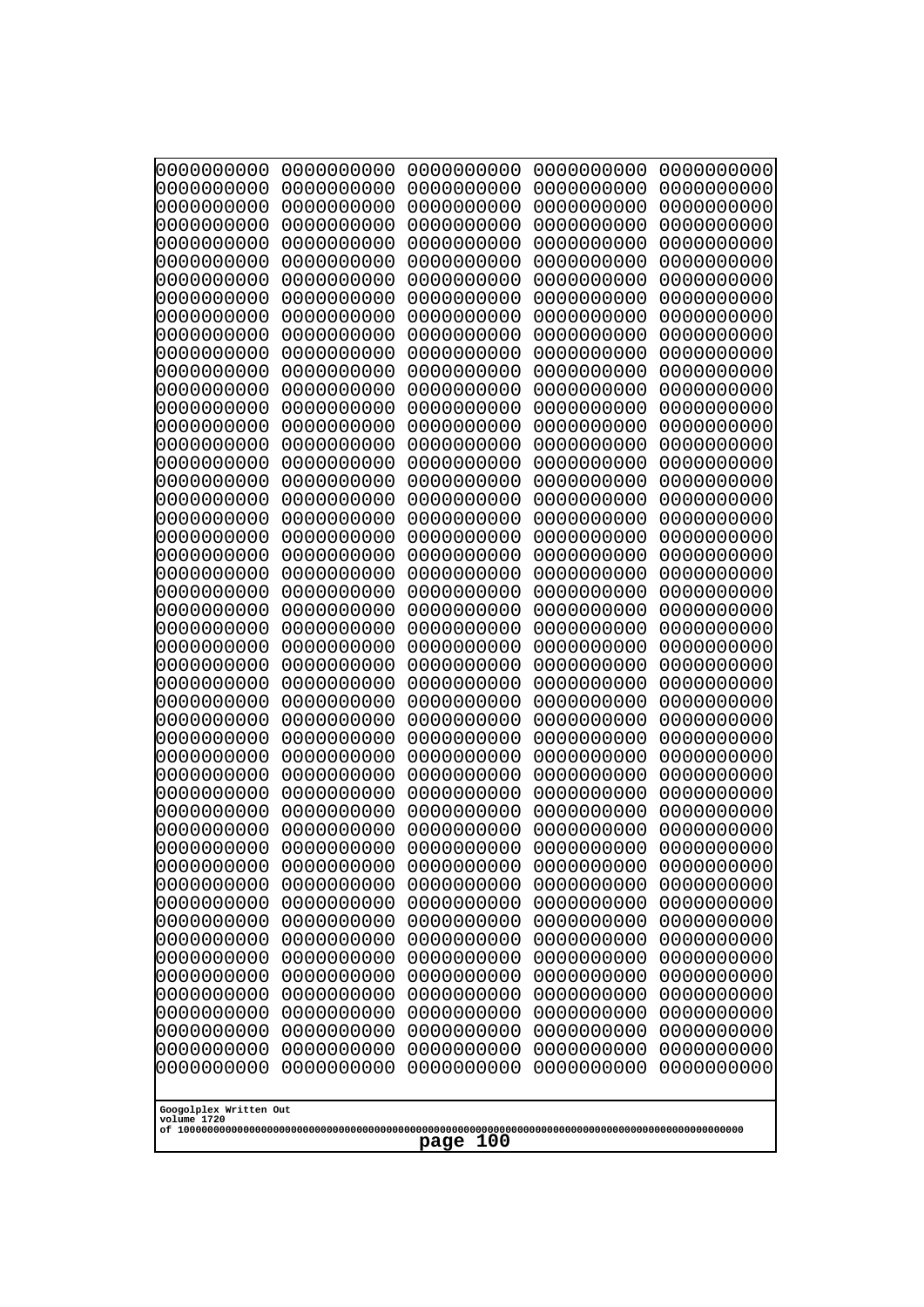| 0000000000                                                                                                                                                                                       | 0000000000 | 0000000000 | 0000000000 | 0000000000 |
|--------------------------------------------------------------------------------------------------------------------------------------------------------------------------------------------------|------------|------------|------------|------------|
| 0000000000                                                                                                                                                                                       | 0000000000 | 0000000000 | 0000000000 | 0000000000 |
| 0000000000                                                                                                                                                                                       | 0000000000 | 0000000000 | 0000000000 | 0000000000 |
| 0000000000                                                                                                                                                                                       | 0000000000 | 0000000000 | 0000000000 | 0000000000 |
| 0000000000                                                                                                                                                                                       | 0000000000 | 0000000000 | 0000000000 | 0000000000 |
| 0000000000                                                                                                                                                                                       | 0000000000 | 0000000000 | 0000000000 | 0000000000 |
| 0000000000                                                                                                                                                                                       | 0000000000 | 0000000000 | 0000000000 | 0000000000 |
| 0000000000                                                                                                                                                                                       | 0000000000 | 0000000000 | 0000000000 | 0000000000 |
| 0000000000                                                                                                                                                                                       | 0000000000 | 0000000000 | 0000000000 | 0000000000 |
| 0000000000                                                                                                                                                                                       | 0000000000 | 0000000000 | 0000000000 | 0000000000 |
| 0000000000                                                                                                                                                                                       | 0000000000 | 0000000000 | 0000000000 | 0000000000 |
| 0000000000                                                                                                                                                                                       | 0000000000 | 0000000000 | 0000000000 | 0000000000 |
| 0000000000                                                                                                                                                                                       | 0000000000 | 0000000000 | 0000000000 | 0000000000 |
| 0000000000                                                                                                                                                                                       | 0000000000 | 0000000000 | 0000000000 | 0000000000 |
| 0000000000                                                                                                                                                                                       | 0000000000 | 0000000000 | 0000000000 | 0000000000 |
| 0000000000                                                                                                                                                                                       | 0000000000 | 0000000000 | 0000000000 | 0000000000 |
| 0000000000                                                                                                                                                                                       | 0000000000 | 0000000000 | 0000000000 | 0000000000 |
| 0000000000                                                                                                                                                                                       | 0000000000 | 0000000000 | 0000000000 | 0000000000 |
| 0000000000                                                                                                                                                                                       | 0000000000 | 0000000000 | 0000000000 | 0000000000 |
| 0000000000                                                                                                                                                                                       | 0000000000 | 0000000000 | 0000000000 | 0000000000 |
| 0000000000                                                                                                                                                                                       | 0000000000 | 0000000000 | 0000000000 | 0000000000 |
| 0000000000                                                                                                                                                                                       | 0000000000 | 0000000000 | 0000000000 | 0000000000 |
| 0000000000                                                                                                                                                                                       | 0000000000 | 0000000000 | 0000000000 | 0000000000 |
| 0000000000                                                                                                                                                                                       | 0000000000 | 0000000000 | 0000000000 | 0000000000 |
| 0000000000                                                                                                                                                                                       | 0000000000 | 0000000000 | 0000000000 | 0000000000 |
| 0000000000                                                                                                                                                                                       | 0000000000 | 0000000000 | 0000000000 | 0000000000 |
| 0000000000                                                                                                                                                                                       | 0000000000 | 0000000000 | 0000000000 | 0000000000 |
| 0000000000                                                                                                                                                                                       | 0000000000 | 0000000000 | 0000000000 | 0000000000 |
| 0000000000                                                                                                                                                                                       | 0000000000 | 0000000000 | 0000000000 | 0000000000 |
| 0000000000                                                                                                                                                                                       | 0000000000 | 0000000000 | 0000000000 | 0000000000 |
| 0000000000                                                                                                                                                                                       | 0000000000 | 0000000000 | 0000000000 | 0000000000 |
| 0000000000                                                                                                                                                                                       | 0000000000 | 0000000000 | 0000000000 | 0000000000 |
| 0000000000                                                                                                                                                                                       | 0000000000 | 0000000000 | 0000000000 | 0000000000 |
| 0000000000                                                                                                                                                                                       | 0000000000 | 0000000000 | 0000000000 | 0000000000 |
| 0000000000                                                                                                                                                                                       | 0000000000 | 0000000000 | 0000000000 | 0000000000 |
| 0000000000                                                                                                                                                                                       | 0000000000 | 0000000000 | 0000000000 | 0000000000 |
| 0000000000                                                                                                                                                                                       | 0000000000 | 0000000000 | 0000000000 | 0000000000 |
| 0000000000                                                                                                                                                                                       | 0000000000 | 0000000000 | 0000000000 | 0000000000 |
| 0000000000                                                                                                                                                                                       | 0000000000 | 0000000000 | 0000000000 | 0000000000 |
| 0000000000                                                                                                                                                                                       | 0000000000 | 0000000000 | 0000000000 | 0000000000 |
| 0000000000                                                                                                                                                                                       | 0000000000 | 0000000000 | 0000000000 | 0000000000 |
| 0000000000                                                                                                                                                                                       | 0000000000 | 0000000000 | 0000000000 | 0000000000 |
| 0000000000                                                                                                                                                                                       | 0000000000 | 0000000000 | 0000000000 | 0000000000 |
| 0000000000                                                                                                                                                                                       | 0000000000 | 0000000000 | 0000000000 | 0000000000 |
| 0000000000                                                                                                                                                                                       | 0000000000 | 0000000000 | 0000000000 | 0000000000 |
| 0000000000                                                                                                                                                                                       | 0000000000 | 0000000000 | 0000000000 | 0000000000 |
| 0000000000                                                                                                                                                                                       | 0000000000 | 0000000000 | 0000000000 | 0000000000 |
| 0000000000                                                                                                                                                                                       | 0000000000 | 0000000000 | 0000000000 | 0000000000 |
| 0000000000<br>0000000000<br>0000000000<br>0000000000<br>0000000000<br>0000000000<br>0000000000<br>0000000000<br>0000000000<br>0000000000<br>Googolplex Written Out<br>volume 1720<br>101<br>page |            |            |            |            |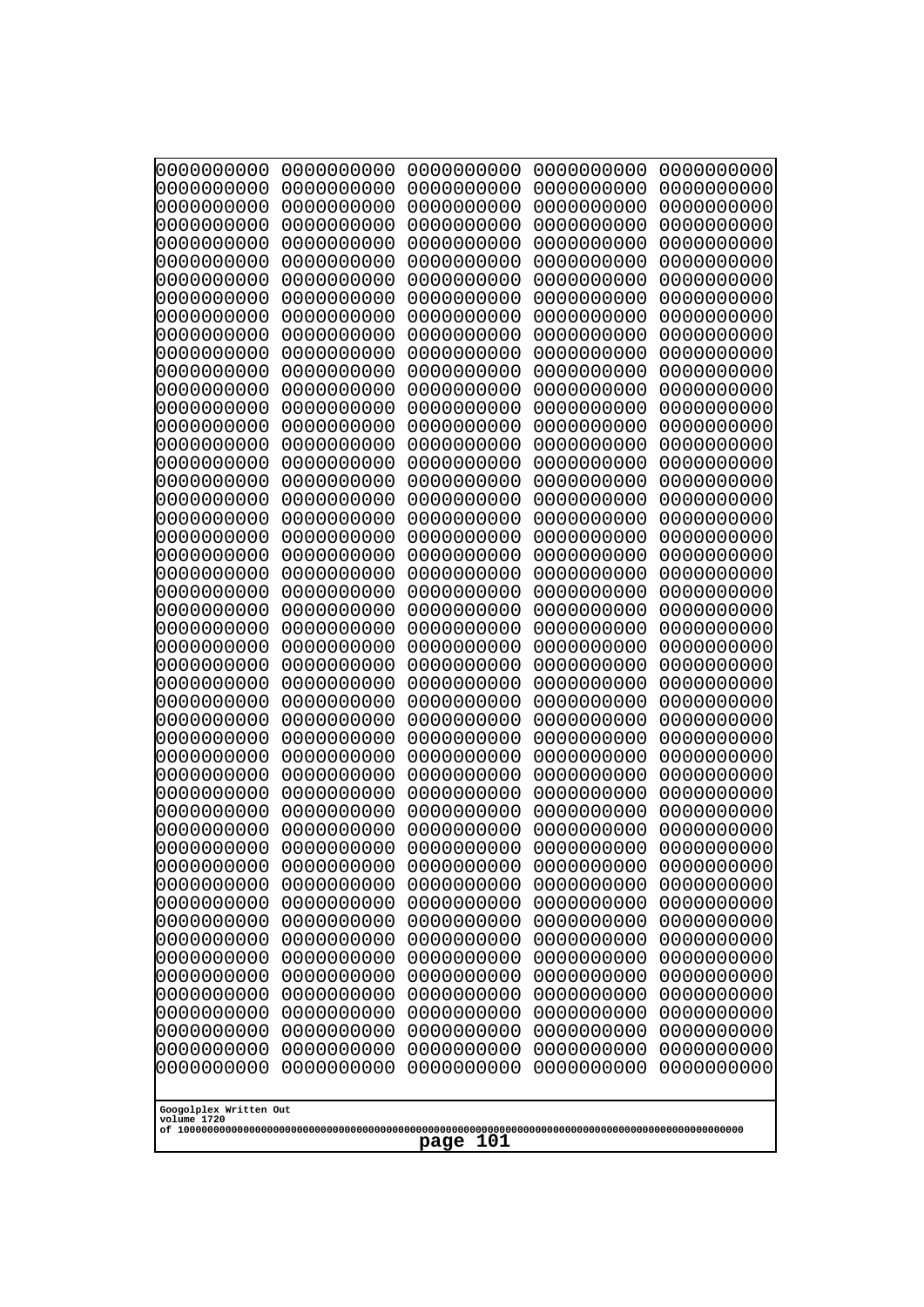| 000000000                             | 0000000000               | 0000000000               | 0000000000               | 0000000000               |
|---------------------------------------|--------------------------|--------------------------|--------------------------|--------------------------|
| 0000000000                            | 0000000000               | 0000000000               | 0000000000               | 0000000000               |
| 0000000000                            | 0000000000               | 0000000000               | 0000000000               | 0000000000               |
| 0000000000                            | 0000000000               | 0000000000               | 0000000000               | 0000000000               |
| 0000000000                            | 0000000000               | 0000000000               | 0000000000               | 0000000000               |
| 0000000000                            | 0000000000               | 0000000000               | 0000000000               | 0000000000               |
| 0000000000<br>0000000000              | 0000000000<br>0000000000 | 0000000000<br>0000000000 | 0000000000<br>0000000000 | 0000000000               |
| 0000000000                            | 0000000000               | 0000000000               | 0000000000               | 0000000000<br>0000000000 |
| 0000000000                            | 0000000000               | 0000000000               | 0000000000               | 0000000000               |
| 0000000000                            | 0000000000               | 0000000000               | 0000000000               | 0000000000               |
| 0000000000                            | 0000000000               | 0000000000               | 0000000000               | 0000000000               |
| 0000000000                            | 0000000000               | 0000000000               | 0000000000               | 0000000000               |
| 0000000000                            | 0000000000               | 0000000000               | 0000000000               | 0000000000               |
| 0000000000                            | 0000000000               | 0000000000               | 0000000000               | 0000000000               |
| 0000000000                            | 0000000000               | 0000000000               | 0000000000               | 0000000000               |
| 0000000000<br>0000000000              | 0000000000<br>0000000000 | 0000000000<br>0000000000 | 0000000000<br>0000000000 | 0000000000<br>0000000000 |
| 0000000000                            | 0000000000               | 0000000000               | 0000000000               | 0000000000               |
| 0000000000                            | 0000000000               | 0000000000               | 0000000000               | 0000000000               |
| 0000000000                            | 0000000000               | 0000000000               | 0000000000               | 0000000000               |
| 0000000000                            | 0000000000               | 0000000000               | 0000000000               | 0000000000               |
| 0000000000                            | 0000000000               | 0000000000               | 0000000000               | 0000000000               |
| 0000000000                            | 0000000000               | 0000000000               | 0000000000               | 0000000000               |
| 0000000000                            | 0000000000               | 0000000000               | 0000000000               | 0000000000               |
| 0000000000<br>0000000000              | 0000000000<br>0000000000 | 0000000000<br>0000000000 | 0000000000<br>0000000000 | 0000000000<br>0000000000 |
| 0000000000                            | 0000000000               | 0000000000               | 0000000000               | 0000000000               |
| 0000000000                            | 0000000000               | 0000000000               | 0000000000               | 0000000000               |
| 0000000000                            | 0000000000               | 0000000000               | 0000000000               | 0000000000               |
| 0000000000                            | 0000000000               | 0000000000               | 0000000000               | 0000000000               |
| 0000000000                            | 0000000000               | 0000000000               | 0000000000               | 0000000000               |
| 0000000000                            | 0000000000               | 0000000000               | 0000000000               | 0000000000               |
| 0000000000                            | 0000000000<br>0000000000 | 0000000000<br>0000000000 | 0000000000               | 0000000000               |
| 0000000000<br>0000000000              | 0000000000               | 0000000000               | 0000000000<br>0000000000 | 0000000000<br>0000000000 |
| 0000000000                            | 0000000000               | 0000000000               | 0000000000               | 0000000000               |
| 0000000000                            | 0000000000               | 0000000000               | 0000000000               | 0000000000               |
| 0000000000                            | 0000000000               | 0000000000               | 0000000000               | 0000000000               |
| 0000000000                            | 0000000000               | 0000000000               | 0000000000               | 0000000000               |
| 0000000000                            | 0000000000               | 0000000000               | 0000000000               | 0000000000               |
| 0000000000                            | 0000000000               | 0000000000               | 0000000000               | 0000000000               |
| 0000000000<br>0000000000              | 0000000000<br>0000000000 | 0000000000<br>0000000000 | 0000000000<br>0000000000 | 0000000000<br>0000000000 |
| 0000000000                            | 0000000000               | 0000000000               | 0000000000               | 0000000000               |
| 0000000000                            | 0000000000               | 0000000000               | 0000000000               | 0000000000               |
| 0000000000                            | 0000000000               | 0000000000               | 0000000000               | 0000000000               |
| 0000000000                            | 0000000000               | 0000000000               | 0000000000               | 0000000000               |
| 0000000000                            | 0000000000               | 0000000000               | 0000000000               | 0000000000               |
| 0000000000                            | 0000000000               | 0000000000               | 0000000000               | 0000000000               |
|                                       |                          |                          |                          |                          |
| Googolplex Written Out<br>volume 1720 |                          |                          |                          |                          |
|                                       |                          | 102<br>page              |                          |                          |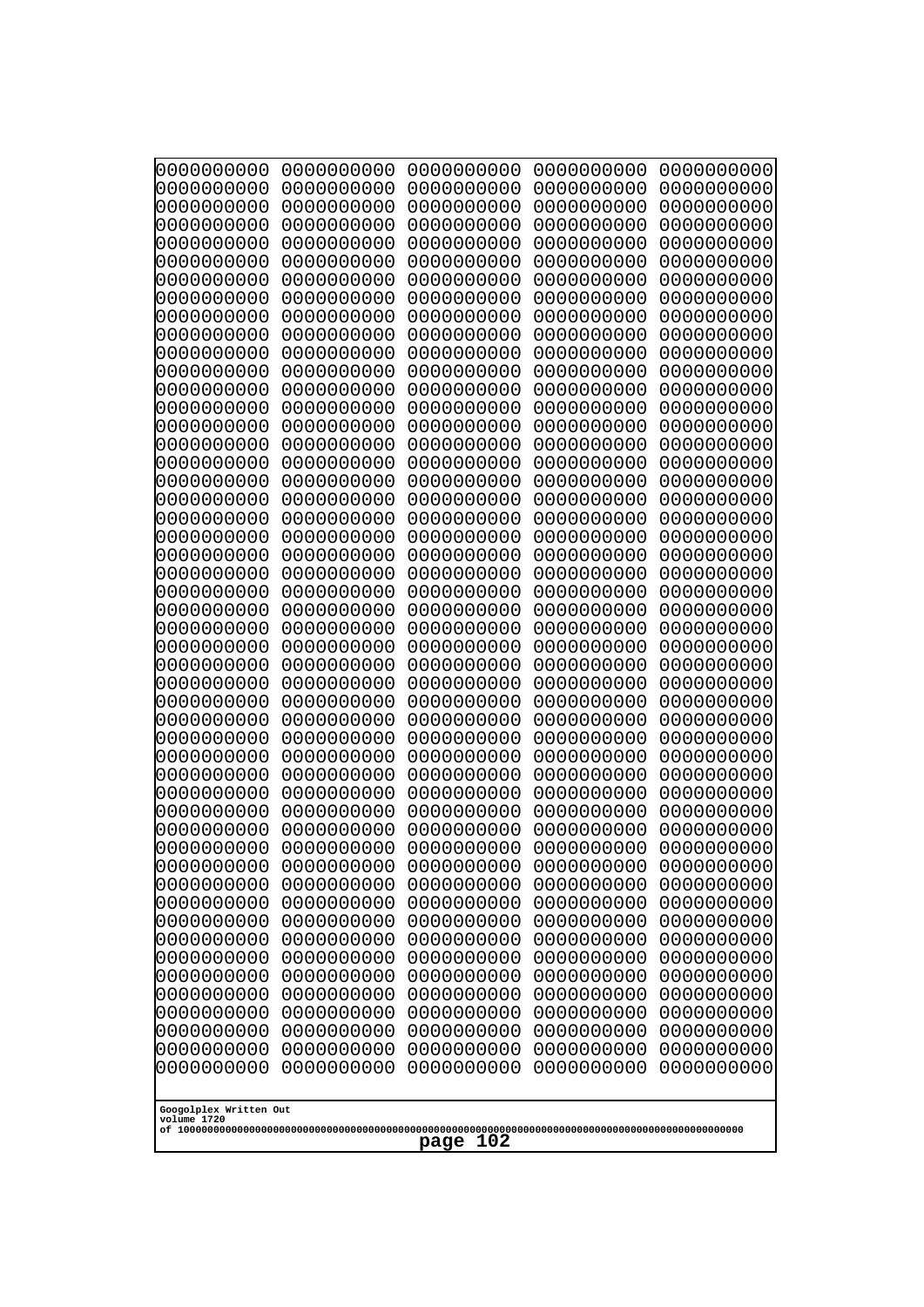| 10000000000<br>0000000000             | 0000000000<br>0000000000 | 0000000000<br>0000000000 | 0000000000<br>0000000000 | 0000000000<br>0000000000 |
|---------------------------------------|--------------------------|--------------------------|--------------------------|--------------------------|
| 0000000000                            | 0000000000               | 0000000000               | 0000000000               | 0000000000               |
| 0000000000                            | 0000000000               | 0000000000               | 0000000000               | 0000000000               |
| 0000000000<br>0000000000              | 0000000000<br>0000000000 | 0000000000<br>0000000000 | 0000000000<br>0000000000 | 0000000000<br>0000000000 |
| 0000000000                            | 0000000000               | 0000000000               | 0000000000               | 0000000000               |
| 0000000000                            | 0000000000               | 0000000000               | 0000000000               | 0000000000               |
| 0000000000<br>0000000000              | 0000000000<br>0000000000 | 0000000000<br>0000000000 | 0000000000<br>0000000000 | 0000000000<br>0000000000 |
| 0000000000                            | 0000000000               | 0000000000               | 0000000000               | 0000000000               |
| 0000000000                            | 0000000000               | 0000000000               | 0000000000               | 0000000000               |
| 0000000000<br>0000000000              | 0000000000<br>0000000000 | 0000000000<br>0000000000 | 0000000000<br>0000000000 | 0000000000<br>0000000000 |
| 0000000000                            | 0000000000               | 0000000000               | 0000000000               | 0000000000               |
| 0000000000                            | 0000000000               | 0000000000               | 0000000000               | 0000000000               |
| 0000000000<br>0000000000              | 0000000000<br>0000000000 | 0000000000<br>0000000000 | 0000000000<br>0000000000 | 0000000000<br>0000000000 |
| 0000000000                            | 0000000000               | 0000000000               | 0000000000               | 0000000000               |
| 0000000000                            | 0000000000               | 0000000000               | 0000000000               | 0000000000               |
| 0000000000<br>0000000000              | 0000000000<br>0000000000 | 0000000000<br>0000000000 | 0000000000<br>0000000000 | 0000000000<br>0000000000 |
| 0000000000                            | 0000000000               | 0000000000               | 0000000000               | 0000000000               |
| 0000000000                            | 0000000000               | 0000000000               | 0000000000               | 0000000000               |
| 0000000000<br>0000000000              | 0000000000<br>0000000000 | 0000000000<br>0000000000 | 0000000000<br>0000000000 | 0000000000<br>0000000000 |
| 0000000000                            | 0000000000               | 0000000000               | 0000000000               | 0000000000               |
| 0000000000                            | 0000000000               | 0000000000               | 0000000000               | 0000000000               |
| 0000000000<br>0000000000              | 0000000000<br>0000000000 | 0000000000<br>0000000000 | 0000000000<br>0000000000 | 0000000000<br>0000000000 |
| 0000000000                            | 0000000000               | 0000000000               | 0000000000               | 0000000000               |
| 0000000000                            | 0000000000               | 0000000000               | 0000000000               | 0000000000               |
| 0000000000<br>0000000000              | 0000000000<br>0000000000 | 0000000000<br>0000000000 | 0000000000<br>0000000000 | 0000000000<br>0000000000 |
| 0000000000                            | 0000000000               | 0000000000               | 0000000000               | 0000000000               |
| 0000000000                            | 0000000000               | 0000000000               | 0000000000               | 0000000000               |
| 0000000000<br>0000000000              | 0000000000<br>0000000000 | 0000000000<br>0000000000 | 0000000000<br>0000000000 | 0000000000<br>0000000000 |
| 0000000000                            | 0000000000               | 0000000000               | 0000000000               | 0000000000               |
| 0000000000                            | 0000000000               | 0000000000               | 0000000000               | 0000000000               |
| 0000000000<br>0000000000              | 0000000000<br>0000000000 | 0000000000<br>0000000000 | 0000000000<br>0000000000 | 0000000000<br>0000000000 |
| 0000000000                            | 0000000000               | 0000000000               | 0000000000               | 0000000000               |
| 0000000000                            | 0000000000               | 0000000000               | 0000000000               | 0000000000               |
| 0000000000<br>0000000000              | 0000000000<br>0000000000 | 0000000000<br>0000000000 | 0000000000<br>0000000000 | 0000000000<br>0000000000 |
| 0000000000                            | 0000000000               | 0000000000               | 0000000000               | 0000000000               |
| 0000000000                            | 0000000000               | 0000000000               | 0000000000               | 0000000000               |
| 0000000000<br>0000000000              | 0000000000<br>0000000000 | 0000000000<br>0000000000 | 0000000000<br>0000000000 | 0000000000<br>0000000000 |
|                                       |                          |                          |                          |                          |
| Googolplex Written Out<br>volume 1720 |                          |                          |                          |                          |
| 103<br>page                           |                          |                          |                          |                          |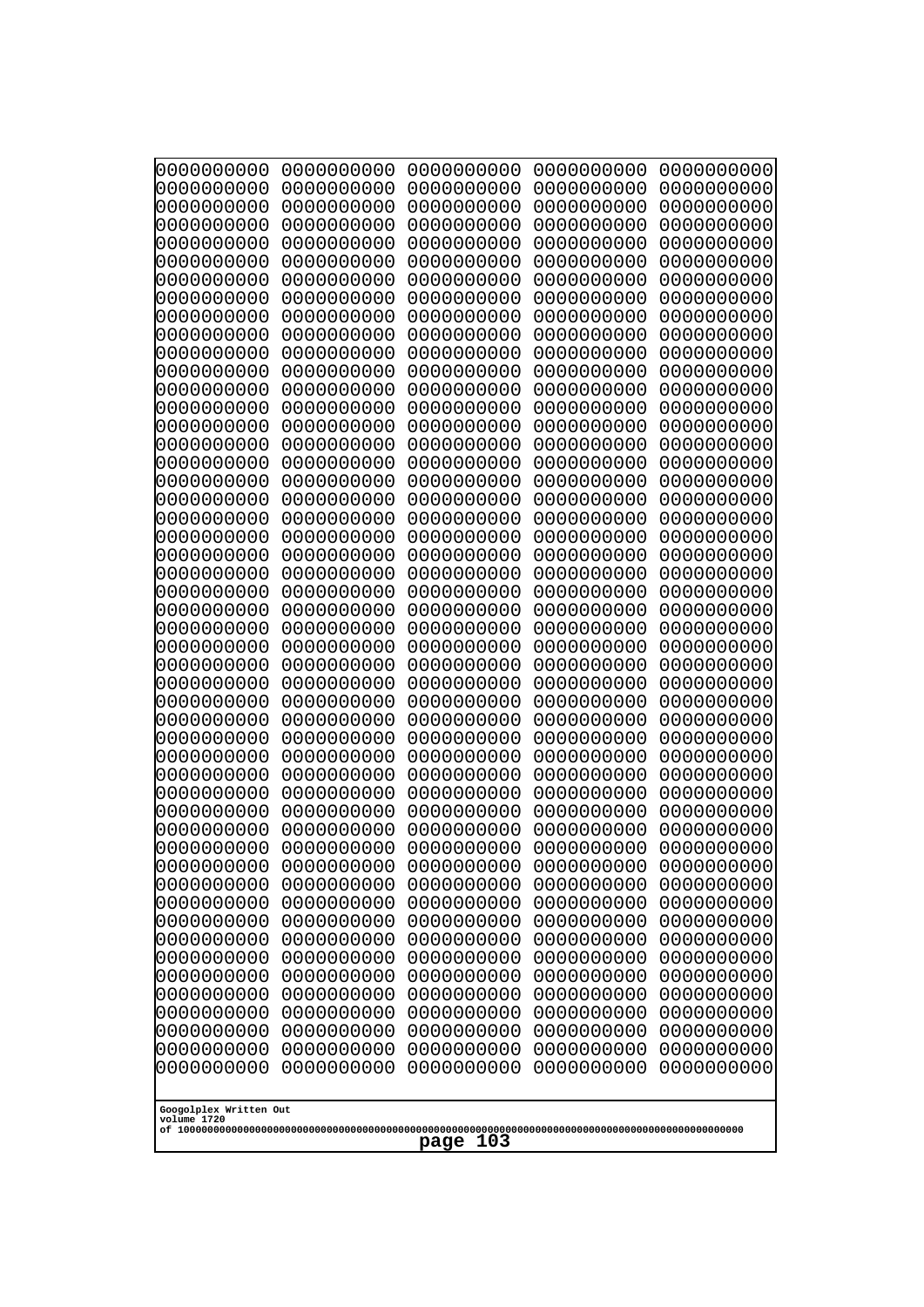| 10000000000                           | 0000000000               | 0000000000               | 0000000000               | 0000000000               |
|---------------------------------------|--------------------------|--------------------------|--------------------------|--------------------------|
| 0000000000<br>0000000000              | 0000000000<br>0000000000 | 0000000000<br>0000000000 | 0000000000<br>0000000000 | 0000000000<br>0000000000 |
| 0000000000                            | 0000000000               | 0000000000               | 0000000000               | 0000000000               |
| 0000000000                            | 0000000000               | 0000000000               | 0000000000               | 0000000000               |
| 0000000000                            | 0000000000               | 0000000000               | 0000000000               | 0000000000               |
| 0000000000<br>0000000000              | 0000000000<br>0000000000 | 0000000000<br>0000000000 | 0000000000<br>0000000000 | 0000000000<br>0000000000 |
| 0000000000                            | 0000000000               | 0000000000               | 0000000000               | 0000000000               |
| 0000000000                            | 0000000000               | 0000000000               | 0000000000               | 0000000000               |
| 0000000000                            | 0000000000               | 0000000000               | 0000000000               | 0000000000               |
| 0000000000<br>0000000000              | 0000000000<br>0000000000 | 0000000000<br>0000000000 | 0000000000<br>0000000000 | 0000000000<br>0000000000 |
| 0000000000                            | 0000000000               | 0000000000               | 0000000000               | 0000000000               |
| 0000000000                            | 0000000000               | 0000000000               | 0000000000               | 0000000000               |
| 0000000000                            | 0000000000               | 0000000000               | 0000000000               | 0000000000               |
| 0000000000<br>0000000000              | 0000000000<br>0000000000 | 0000000000<br>0000000000 | 0000000000<br>0000000000 | 0000000000<br>0000000000 |
| 0000000000                            | 0000000000               | 0000000000               | 0000000000               | 0000000000               |
| 0000000000                            | 0000000000               | 0000000000               | 0000000000               | 0000000000               |
| 0000000000                            | 0000000000               | 0000000000               | 0000000000               | 0000000000               |
| 0000000000<br>0000000000              | 0000000000<br>0000000000 | 0000000000<br>0000000000 | 0000000000<br>0000000000 | 0000000000<br>0000000000 |
| 0000000000                            | 0000000000               | 0000000000               | 0000000000               | 0000000000               |
| 0000000000                            | 0000000000               | 0000000000               | 0000000000               | 0000000000               |
| 0000000000                            | 0000000000               | 0000000000               | 0000000000               | 0000000000               |
| 0000000000<br>0000000000              | 0000000000<br>0000000000 | 0000000000<br>0000000000 | 0000000000<br>0000000000 | 0000000000<br>0000000000 |
| 0000000000                            | 0000000000               | 0000000000               | 0000000000               | 0000000000               |
| 0000000000                            | 0000000000               | 0000000000               | 0000000000               | 0000000000               |
| 0000000000                            | 0000000000               | 0000000000               | 0000000000               | 0000000000               |
| 0000000000<br>0000000000              | 0000000000<br>0000000000 | 0000000000<br>0000000000 | 0000000000<br>0000000000 | 0000000000<br>0000000000 |
| 0000000000                            | 0000000000               | 0000000000               | 0000000000               | 0000000000               |
| 0000000000                            | 0000000000               | 0000000000               | 0000000000               | 0000000000               |
| 0000000000                            | 0000000000<br>0000000000 | 0000000000<br>0000000000 | 0000000000               | 0000000000               |
| 0000000000<br>0000000000              | 0000000000               | 0000000000               | 0000000000<br>0000000000 | 0000000000<br>0000000000 |
| 0000000000                            | 0000000000               | 0000000000               | 0000000000               | 0000000000               |
| 0000000000                            | 0000000000               | 0000000000               | 0000000000               | 0000000000               |
| 0000000000<br>0000000000              | 0000000000<br>0000000000 | 0000000000<br>0000000000 | 0000000000<br>0000000000 | 0000000000<br>0000000000 |
| 0000000000                            | 0000000000               | 0000000000               | 0000000000               | 0000000000               |
| 0000000000                            | 0000000000               | 0000000000               | 0000000000               | 0000000000               |
| 0000000000                            | 0000000000               | 0000000000               | 0000000000               | 0000000000               |
| 0000000000<br>0000000000              | 0000000000<br>0000000000 | 0000000000<br>0000000000 | 0000000000<br>0000000000 | 0000000000<br>0000000000 |
| 0000000000                            | 0000000000               | 0000000000               | 0000000000               | 0000000000               |
| 0000000000                            | 0000000000               | 0000000000               | 0000000000               | 0000000000               |
| 0000000000                            | 0000000000               | 0000000000               | 0000000000               | 0000000000               |
|                                       |                          |                          |                          |                          |
| Googolplex Written Out<br>volume 1720 |                          |                          |                          |                          |
| 104<br>page                           |                          |                          |                          |                          |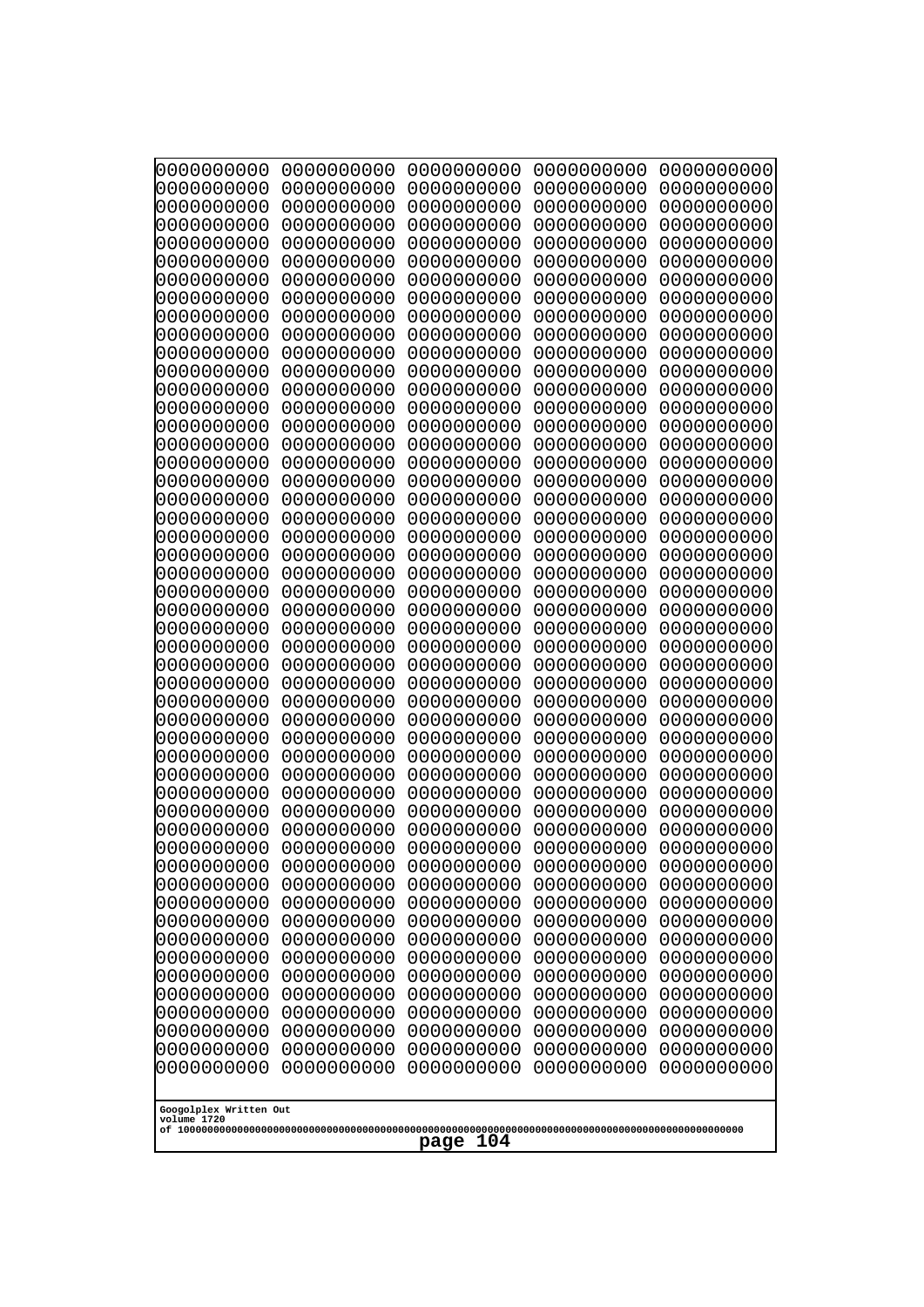| 10000000000<br>0000000000 | 0000000000<br>0000000000 | 0000000000<br>0000000000 | 0000000000<br>0000000000 | 0000000000<br>0000000000 |
|---------------------------|--------------------------|--------------------------|--------------------------|--------------------------|
| 0000000000                | 0000000000               | 0000000000               | 0000000000               | 0000000000               |
| 0000000000                | 0000000000               | 0000000000               | 0000000000               | 0000000000               |
| 0000000000<br>0000000000  | 0000000000<br>0000000000 | 0000000000               | 0000000000<br>0000000000 | 0000000000               |
| 0000000000                | 0000000000               | 0000000000<br>0000000000 | 0000000000               | 0000000000<br>0000000000 |
| 0000000000                | 0000000000               | 0000000000               | 0000000000               | 0000000000               |
| 0000000000                | 0000000000               | 0000000000               | 0000000000               | 0000000000               |
| 0000000000<br>0000000000  | 0000000000<br>0000000000 | 0000000000<br>0000000000 | 0000000000<br>0000000000 | 0000000000<br>0000000000 |
| 0000000000                | 0000000000               | 0000000000               | 0000000000               | 0000000000               |
| 0000000000                | 0000000000               | 0000000000               | 0000000000               | 0000000000               |
| 0000000000                | 0000000000               | 0000000000               | 0000000000               | 0000000000               |
| 0000000000<br>0000000000  | 0000000000<br>0000000000 | 0000000000<br>0000000000 | 0000000000<br>0000000000 | 0000000000<br>0000000000 |
| 0000000000                | 0000000000               | 0000000000               | 0000000000               | 0000000000               |
| 0000000000                | 0000000000               | 0000000000               | 0000000000               | 0000000000               |
| 0000000000<br>0000000000  | 0000000000<br>0000000000 | 0000000000<br>0000000000 | 0000000000<br>0000000000 | 0000000000<br>0000000000 |
| 0000000000                | 0000000000               | 0000000000               | 0000000000               | 0000000000               |
| 0000000000                | 0000000000               | 0000000000               | 0000000000               | 0000000000               |
| 0000000000                | 0000000000               | 0000000000               | 0000000000               | 0000000000               |
| 0000000000<br>0000000000  | 0000000000<br>0000000000 | 0000000000<br>0000000000 | 0000000000<br>0000000000 | 0000000000<br>0000000000 |
| 0000000000                | 0000000000               | 0000000000               | 0000000000               | 0000000000               |
| 0000000000                | 0000000000               | 0000000000               | 0000000000               | 0000000000               |
| 0000000000<br>0000000000  | 0000000000<br>0000000000 | 0000000000<br>0000000000 | 0000000000<br>0000000000 | 0000000000<br>0000000000 |
| 0000000000                | 0000000000               | 0000000000               | 0000000000               | 0000000000               |
| 0000000000                | 0000000000               | 0000000000               | 0000000000               | 0000000000               |
| 0000000000<br>0000000000  | 0000000000<br>0000000000 | 0000000000<br>0000000000 | 0000000000<br>0000000000 | 0000000000<br>0000000000 |
| 0000000000                | 0000000000               | 0000000000               | 0000000000               | 0000000000               |
| 0000000000                | 0000000000               | 0000000000               | 0000000000               | 0000000000               |
| 0000000000                | 0000000000               | 0000000000               | 0000000000               | 0000000000               |
| 0000000000<br>0000000000  | 0000000000<br>0000000000 | 0000000000<br>0000000000 | 0000000000<br>0000000000 | 0000000000<br>0000000000 |
| 0000000000                | 0000000000               | 0000000000               | 0000000000               | 0000000000               |
| 0000000000                | 0000000000               | 0000000000               | 0000000000               | 0000000000               |
| 0000000000<br>0000000000  | 0000000000<br>0000000000 | 0000000000<br>0000000000 | 0000000000<br>0000000000 | 0000000000<br>0000000000 |
| 0000000000                | 0000000000               | 0000000000               | 0000000000               | 0000000000               |
| 0000000000                | 0000000000               | 0000000000               | 0000000000               | 0000000000               |
| 0000000000<br>0000000000  | 0000000000               | 0000000000<br>0000000000 | 0000000000               | 0000000000               |
| 0000000000                | 0000000000<br>0000000000 | 0000000000               | 0000000000<br>0000000000 | 0000000000<br>0000000000 |
| 0000000000                | 0000000000               | 0000000000               | 0000000000               | 0000000000               |
| 0000000000                | 0000000000               | 0000000000               | 0000000000               | 0000000000               |
| 0000000000                | 0000000000               | 0000000000               | 0000000000               | 0000000000               |
| Googolplex Written Out    |                          |                          |                          |                          |
| volume 1720               |                          |                          |                          |                          |
| 105<br>page               |                          |                          |                          |                          |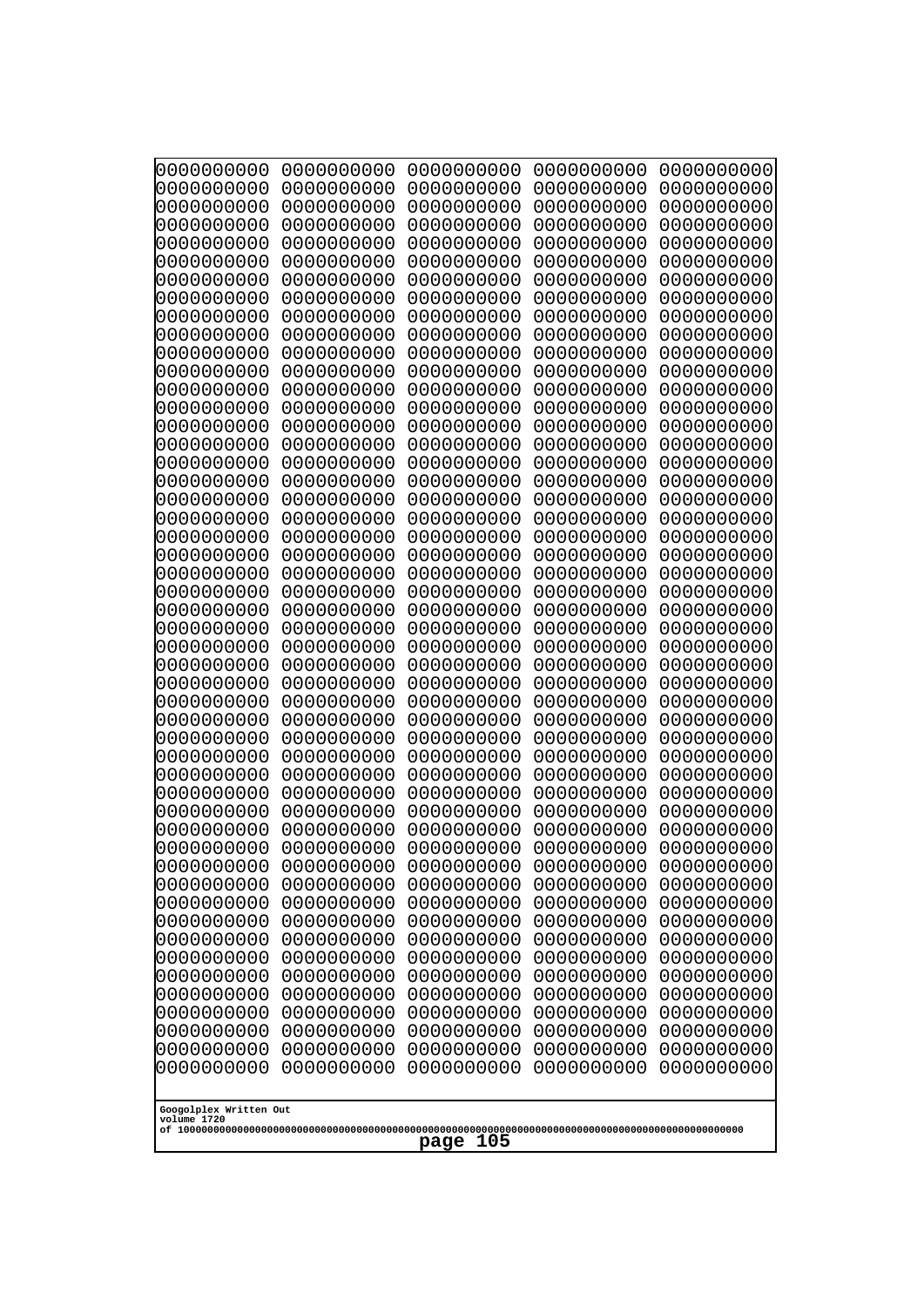| 10000000000                           | 0000000000               | 0000000000<br>0000000000 | 0000000000<br>0000000000 | 0000000000<br>0000000000 |
|---------------------------------------|--------------------------|--------------------------|--------------------------|--------------------------|
| 0000000000<br>0000000000              | 0000000000<br>0000000000 | 0000000000               | 0000000000               | 0000000000               |
| 0000000000                            | 0000000000               | 0000000000               | 0000000000               | 0000000000               |
| 0000000000                            | 0000000000               | 0000000000               | 0000000000               | 0000000000               |
| 0000000000                            | 0000000000               | 0000000000<br>0000000000 | 0000000000<br>0000000000 | 0000000000               |
| 0000000000<br>0000000000              | 0000000000<br>0000000000 | 0000000000               | 0000000000               | 0000000000<br>0000000000 |
| 0000000000                            | 0000000000               | 0000000000               | 0000000000               | 0000000000               |
| 0000000000                            | 0000000000               | 0000000000               | 0000000000               | 0000000000               |
| 0000000000                            | 0000000000               | 0000000000               | 0000000000               | 0000000000               |
| 0000000000<br>0000000000              | 0000000000<br>0000000000 | 0000000000<br>0000000000 | 0000000000<br>0000000000 | 0000000000<br>0000000000 |
| 0000000000                            | 0000000000               | 0000000000               | 0000000000               | 0000000000               |
| 0000000000                            | 0000000000               | 0000000000               | 0000000000               | 0000000000               |
| 0000000000                            | 0000000000               | 0000000000               | 0000000000               | 0000000000               |
| 0000000000<br>0000000000              | 0000000000<br>0000000000 | 0000000000<br>0000000000 | 0000000000<br>0000000000 | 0000000000<br>0000000000 |
| 0000000000                            | 0000000000               | 0000000000               | 0000000000               | 0000000000               |
| 0000000000                            | 0000000000               | 0000000000               | 0000000000               | 0000000000               |
| 0000000000<br>0000000000              | 0000000000<br>0000000000 | 0000000000<br>0000000000 | 0000000000<br>0000000000 | 0000000000<br>0000000000 |
| 0000000000                            | 0000000000               | 0000000000               | 0000000000               | 0000000000               |
| 0000000000                            | 0000000000               | 0000000000               | 0000000000               | 0000000000               |
| 0000000000                            | 0000000000               | 0000000000               | 0000000000               | 0000000000               |
| 0000000000<br>0000000000              | 0000000000<br>0000000000 | 0000000000<br>0000000000 | 0000000000<br>0000000000 | 0000000000<br>0000000000 |
| 0000000000                            | 0000000000               | 0000000000               | 0000000000               | 0000000000               |
| 0000000000                            | 0000000000               | 0000000000               | 0000000000               | 0000000000               |
| 0000000000                            | 0000000000               | 0000000000               | 0000000000               | 0000000000               |
| 0000000000<br>0000000000              | 0000000000<br>0000000000 | 0000000000<br>0000000000 | 0000000000<br>0000000000 | 0000000000<br>0000000000 |
| 0000000000                            | 0000000000               | 0000000000               | 0000000000               | 0000000000               |
| 0000000000                            | 0000000000               | 0000000000               | 0000000000               | 0000000000               |
| 0000000000                            | 0000000000               | 0000000000               | 0000000000               | 0000000000               |
| 0000000000<br>0000000000              | 0000000000<br>0000000000 | 0000000000<br>0000000000 | 0000000000<br>0000000000 | 0000000000<br>0000000000 |
| 0000000000                            | 0000000000               | 0000000000               | 0000000000               | 0000000000               |
| 0000000000                            | 0000000000               | 0000000000               | 0000000000               | 0000000000               |
| 0000000000                            | 0000000000               | 0000000000               | 0000000000               | 0000000000               |
| 0000000000<br>0000000000              | 0000000000<br>0000000000 | 0000000000<br>0000000000 | 0000000000<br>0000000000 | 0000000000<br>0000000000 |
| 0000000000                            | 0000000000               | 0000000000               | 0000000000               | 0000000000               |
| 0000000000                            | 0000000000               | 0000000000               | 0000000000               | 0000000000               |
| 0000000000                            | 0000000000               | 0000000000               | 0000000000               | 0000000000               |
| 0000000000<br>0000000000              | 0000000000<br>0000000000 | 0000000000<br>0000000000 | 0000000000<br>0000000000 | 0000000000<br>0000000000 |
| 0000000000                            | 0000000000               | 0000000000               | 0000000000               | 0000000000               |
| 0000000000                            | 0000000000               | 0000000000               | 0000000000               | 0000000000               |
| 0000000000                            | 0000000000               | 0000000000               | 0000000000               | 0000000000               |
|                                       |                          |                          |                          |                          |
| Googolplex Written Out<br>volume 1720 |                          |                          |                          |                          |
| page<br>106                           |                          |                          |                          |                          |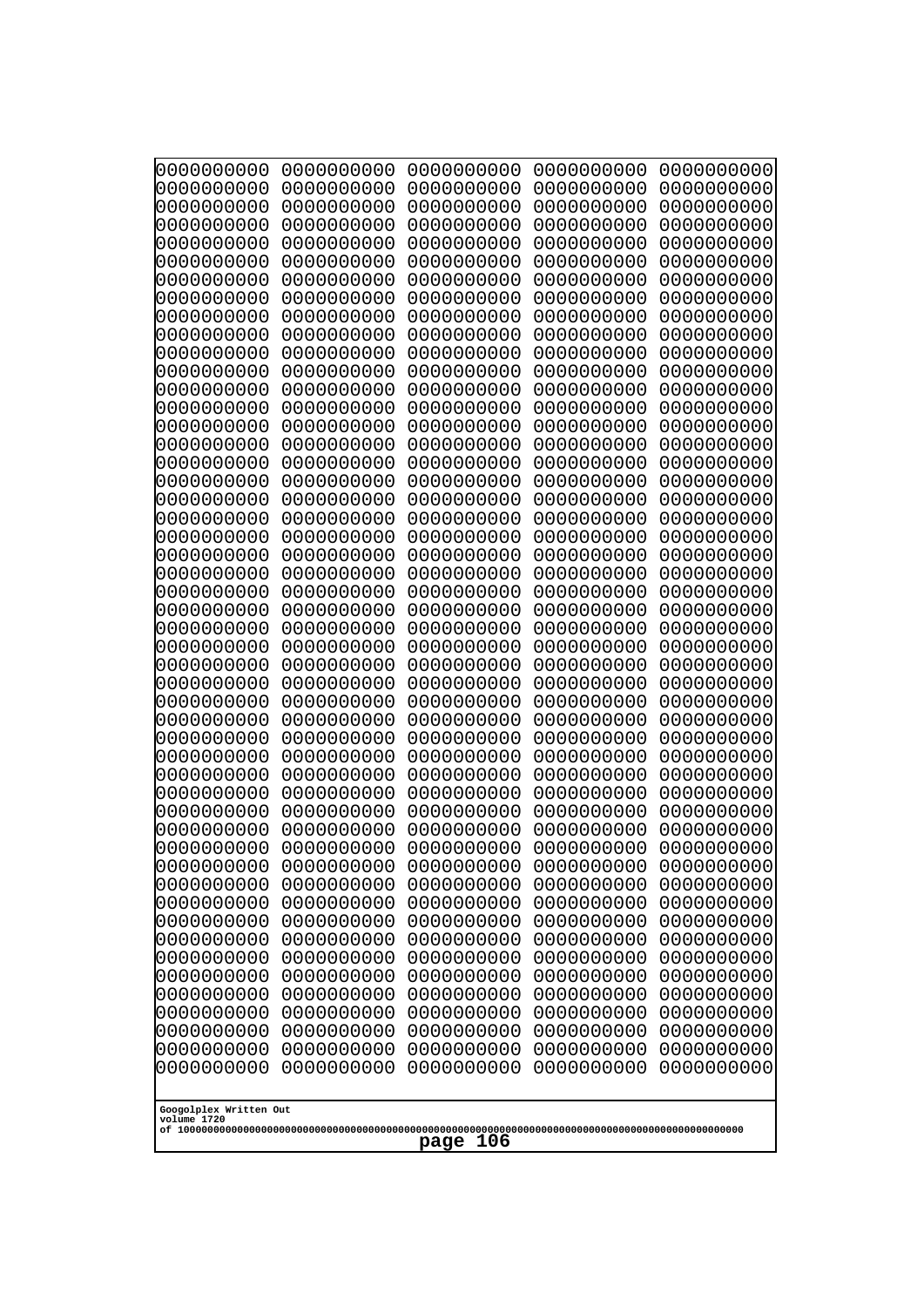| 10000000000<br>0000000000             | 0000000000<br>0000000000 | 0000000000<br>0000000000 | 0000000000<br>0000000000 | 0000000000<br>0000000000 |
|---------------------------------------|--------------------------|--------------------------|--------------------------|--------------------------|
| 0000000000                            | 0000000000               | 0000000000               | 0000000000               | 0000000000               |
| 0000000000                            | 0000000000               | 0000000000               | 0000000000               | 0000000000               |
| 0000000000<br>0000000000              | 0000000000<br>0000000000 | 0000000000<br>0000000000 | 0000000000<br>0000000000 | 0000000000<br>0000000000 |
| 0000000000                            | 0000000000               | 0000000000               | 0000000000               | 0000000000               |
| 0000000000                            | 0000000000               | 0000000000               | 0000000000               | 0000000000               |
| 0000000000<br>0000000000              | 0000000000<br>0000000000 | 0000000000<br>0000000000 | 0000000000<br>0000000000 | 0000000000<br>0000000000 |
| 0000000000                            | 0000000000               | 0000000000               | 0000000000               | 0000000000               |
| 0000000000                            | 0000000000               | 0000000000               | 0000000000               | 0000000000               |
| 0000000000<br>0000000000              | 0000000000<br>0000000000 | 0000000000<br>0000000000 | 0000000000<br>0000000000 | 0000000000<br>0000000000 |
| 0000000000                            | 0000000000               | 0000000000               | 0000000000               | 0000000000               |
| 0000000000                            | 0000000000               | 0000000000               | 0000000000               | 0000000000               |
| 0000000000<br>0000000000              | 0000000000<br>0000000000 | 0000000000<br>0000000000 | 0000000000<br>0000000000 | 0000000000<br>0000000000 |
| 0000000000                            | 0000000000               | 0000000000               | 0000000000               | 0000000000               |
| 0000000000                            | 0000000000               | 0000000000               | 0000000000               | 0000000000               |
| 0000000000<br>0000000000              | 0000000000<br>0000000000 | 0000000000<br>0000000000 | 0000000000<br>0000000000 | 0000000000<br>0000000000 |
| 0000000000                            | 0000000000               | 0000000000               | 0000000000               | 0000000000               |
| 0000000000                            | 0000000000               | 0000000000               | 0000000000               | 0000000000               |
| 0000000000<br>0000000000              | 0000000000<br>0000000000 | 0000000000<br>0000000000 | 0000000000<br>0000000000 | 0000000000<br>0000000000 |
| 0000000000                            | 0000000000               | 0000000000               | 0000000000               | 0000000000               |
| 0000000000                            | 0000000000               | 0000000000               | 0000000000               | 0000000000               |
| 0000000000<br>0000000000              | 0000000000<br>0000000000 | 0000000000<br>0000000000 | 0000000000<br>0000000000 | 0000000000<br>0000000000 |
| 0000000000                            | 0000000000               | 0000000000               | 0000000000               | 0000000000               |
| 0000000000                            | 0000000000               | 0000000000               | 0000000000               | 0000000000               |
| 0000000000<br>0000000000              | 0000000000<br>0000000000 | 0000000000<br>0000000000 | 0000000000<br>0000000000 | 0000000000<br>0000000000 |
| 0000000000                            | 0000000000               | 0000000000               | 0000000000               | 0000000000               |
| 0000000000                            | 0000000000               | 0000000000               | 0000000000               | 0000000000               |
| 0000000000<br>0000000000              | 0000000000<br>0000000000 | 0000000000<br>0000000000 | 0000000000<br>0000000000 | 0000000000<br>0000000000 |
| 0000000000                            | 0000000000               | 0000000000               | 0000000000               | 0000000000               |
| 0000000000                            | 0000000000               | 0000000000               | 0000000000               | 0000000000               |
| 0000000000<br>0000000000              | 0000000000<br>0000000000 | 0000000000<br>0000000000 | 0000000000<br>0000000000 | 0000000000<br>0000000000 |
| 0000000000                            | 0000000000               | 0000000000               | 0000000000               | 0000000000               |
| 0000000000                            | 0000000000               | 0000000000               | 0000000000               | 0000000000               |
| 0000000000<br>0000000000              | 0000000000<br>0000000000 | 0000000000<br>0000000000 | 0000000000<br>0000000000 | 0000000000<br>0000000000 |
| 0000000000                            | 0000000000               | 0000000000               | 0000000000               | 0000000000               |
| 0000000000                            | 0000000000               | 0000000000               | 0000000000               | 0000000000               |
| 0000000000<br>0000000000              | 0000000000<br>0000000000 | 0000000000<br>0000000000 | 0000000000<br>0000000000 | 0000000000<br>0000000000 |
|                                       |                          |                          |                          |                          |
| Googolplex Written Out<br>volume 1720 |                          |                          |                          |                          |
| 107<br>page                           |                          |                          |                          |                          |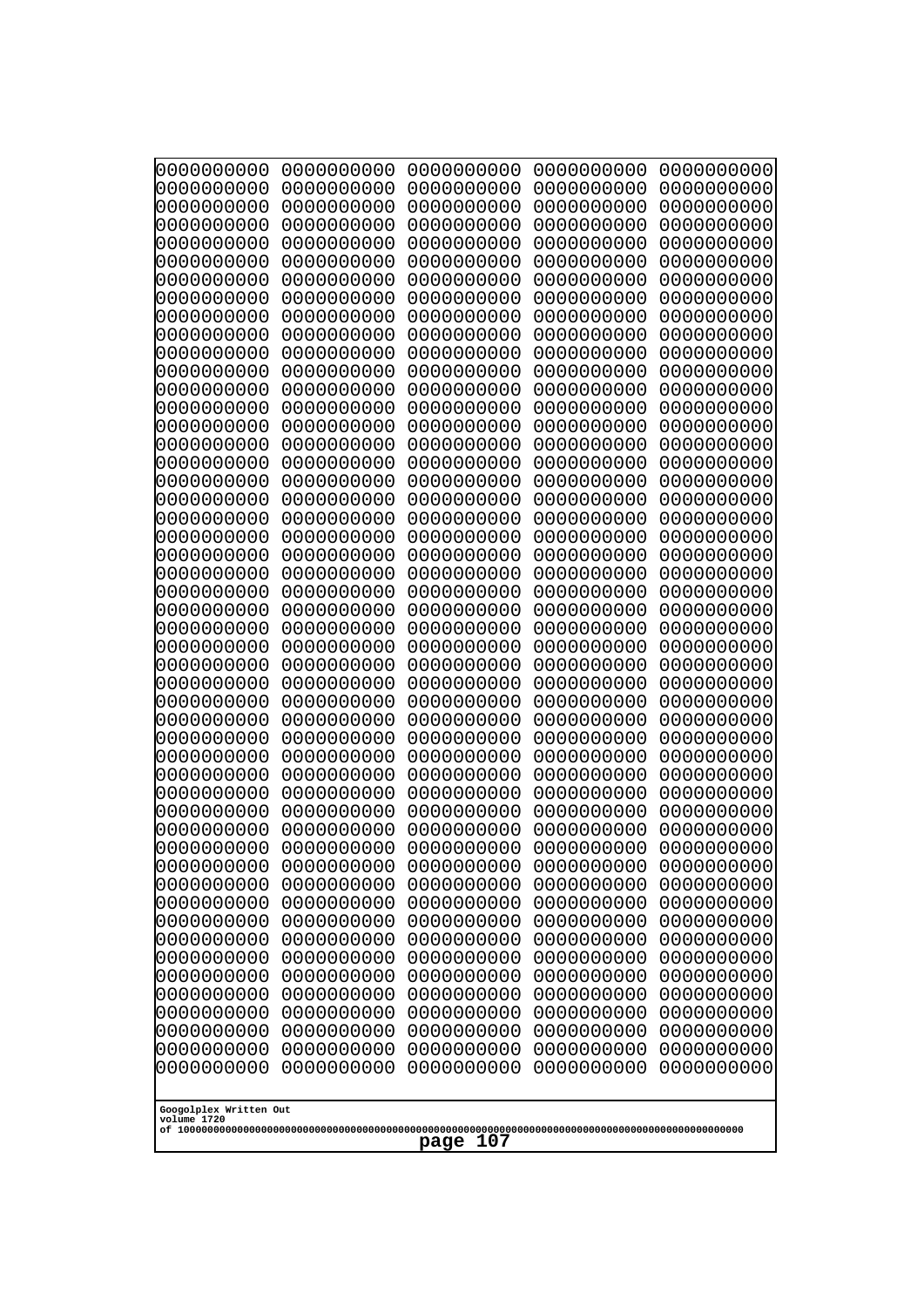| 10000000000                           | 0000000000               | 0000000000               | 0000000000               | 0000000000               |
|---------------------------------------|--------------------------|--------------------------|--------------------------|--------------------------|
| 0000000000<br>0000000000              | 0000000000<br>0000000000 | 0000000000<br>0000000000 | 0000000000<br>0000000000 | 0000000000<br>0000000000 |
| 0000000000                            | 0000000000               | 0000000000               | 0000000000               | 0000000000               |
| 0000000000                            | 0000000000               | 0000000000               | 0000000000               | 0000000000               |
| 0000000000                            | 0000000000               | 0000000000               | 0000000000               | 0000000000               |
| 0000000000<br>0000000000              | 0000000000<br>0000000000 | 0000000000<br>0000000000 | 0000000000<br>0000000000 | 0000000000<br>0000000000 |
| 0000000000                            | 0000000000               | 0000000000               | 0000000000               | 0000000000               |
| 0000000000                            | 0000000000               | 0000000000               | 0000000000               | 0000000000               |
| 0000000000                            | 0000000000               | 0000000000               | 0000000000               | 0000000000               |
| 0000000000<br>0000000000              | 0000000000<br>0000000000 | 0000000000<br>0000000000 | 0000000000<br>0000000000 | 0000000000<br>0000000000 |
| 0000000000                            | 0000000000               | 0000000000               | 0000000000               | 0000000000               |
| 0000000000                            | 0000000000               | 0000000000               | 0000000000               | 0000000000               |
| 0000000000                            | 0000000000               | 0000000000               | 0000000000               | 0000000000               |
| 0000000000<br>0000000000              | 0000000000<br>0000000000 | 0000000000<br>0000000000 | 0000000000<br>0000000000 | 0000000000<br>0000000000 |
| 0000000000                            | 0000000000               | 0000000000               | 0000000000               | 0000000000               |
| 0000000000                            | 0000000000               | 0000000000               | 0000000000               | 0000000000               |
| 0000000000                            | 0000000000               | 0000000000               | 0000000000               | 0000000000               |
| 0000000000<br>0000000000              | 0000000000<br>0000000000 | 0000000000<br>0000000000 | 0000000000<br>0000000000 | 0000000000<br>0000000000 |
| 0000000000                            | 0000000000               | 0000000000               | 0000000000               | 0000000000               |
| 0000000000                            | 0000000000               | 0000000000               | 0000000000               | 0000000000               |
| 0000000000                            | 0000000000               | 0000000000               | 0000000000               | 0000000000               |
| 0000000000<br>0000000000              | 0000000000<br>0000000000 | 0000000000<br>0000000000 | 0000000000<br>0000000000 | 0000000000<br>0000000000 |
| 0000000000                            | 0000000000               | 0000000000               | 0000000000               | 0000000000               |
| 0000000000                            | 0000000000               | 0000000000               | 0000000000               | 0000000000               |
| 0000000000                            | 0000000000               | 0000000000               | 0000000000               | 0000000000               |
| 0000000000<br>0000000000              | 0000000000<br>0000000000 | 0000000000<br>0000000000 | 0000000000<br>0000000000 | 0000000000<br>0000000000 |
| 0000000000                            | 0000000000               | 0000000000               | 0000000000               | 0000000000               |
| 0000000000                            | 0000000000               | 0000000000               | 0000000000               | 0000000000               |
| 0000000000<br>0000000000              | 0000000000<br>0000000000 | 0000000000<br>0000000000 | 0000000000<br>0000000000 | 0000000000<br>0000000000 |
| 0000000000                            | 0000000000               | 0000000000               | 0000000000               | 0000000000               |
| 0000000000                            | 0000000000               | 0000000000               | 0000000000               | 0000000000               |
| 0000000000                            | 0000000000               | 0000000000               | 0000000000               | 0000000000               |
| 0000000000<br>0000000000              | 0000000000<br>0000000000 | 0000000000<br>0000000000 | 0000000000<br>0000000000 | 0000000000<br>0000000000 |
| 0000000000                            | 0000000000               | 0000000000               | 0000000000               | 0000000000               |
| 0000000000                            | 0000000000               | 0000000000               | 0000000000               | 0000000000               |
| 0000000000                            | 0000000000               | 0000000000               | 0000000000               | 0000000000               |
| 0000000000<br>0000000000              | 0000000000<br>0000000000 | 0000000000<br>0000000000 | 0000000000<br>0000000000 | 0000000000<br>0000000000 |
| 0000000000                            | 0000000000               | 0000000000               | 0000000000               | 0000000000               |
| 0000000000                            | 0000000000               | 0000000000               | 0000000000               | 0000000000               |
| 0000000000                            | 0000000000               | 0000000000               | 0000000000               | 0000000000               |
|                                       |                          |                          |                          |                          |
| Googolplex Written Out<br>volume 1720 |                          |                          |                          |                          |
| 108<br>page                           |                          |                          |                          |                          |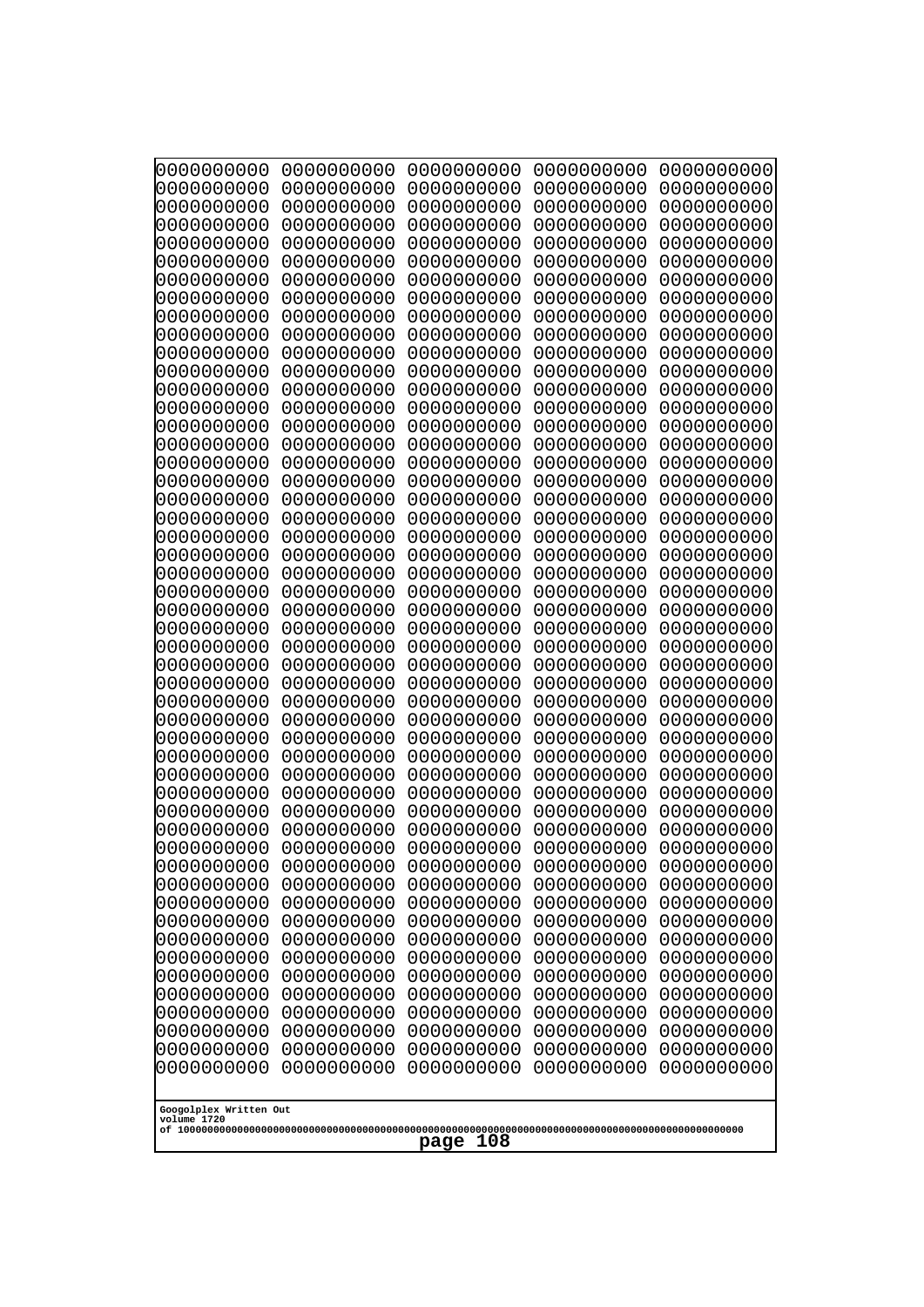| 0000000000<br>0000000000<br>0000000000<br>0000000000<br>0000000000<br>0000000000<br>0000000000<br>0000000000<br>0000000000<br>0000000000<br>0000000000<br>0000000000<br>0000000000<br>0000000000<br>0000000000<br>0000000000<br>0000000000<br>0000000000<br>0000000000<br>0000000000<br>0000000000<br>0000000000<br>0000000000<br>0000000000 | 0000000000<br>0000000000<br>0000000000<br>0000000000<br>0000000000<br>0000000000<br>0000000000<br>0000000000<br>0000000000<br>0000000000<br>0000000000<br>0000000000<br>0000000000<br>0000000000<br>0000000000<br>0000000000<br>0000000000<br>0000000000<br>0000000000<br>0000000000<br>0000000000<br>0000000000<br>0000000000<br>0000000000 | 0000000000<br>0000000000<br>0000000000<br>0000000000<br>0000000000<br>0000000000<br>0000000000<br>0000000000<br>0000000000<br>0000000000<br>0000000000<br>0000000000<br>0000000000<br>0000000000<br>0000000000<br>0000000000<br>0000000000<br>0000000000<br>0000000000<br>0000000000<br>0000000000<br>0000000000<br>0000000000<br>0000000000 | 0000000000<br>0000000000<br>0000000000<br>0000000000<br>0000000000<br>0000000000<br>0000000000<br>0000000000<br>0000000000<br>0000000000<br>0000000000<br>0000000000<br>0000000000<br>0000000000<br>0000000000<br>0000000000<br>0000000000<br>0000000000<br>0000000000<br>0000000000<br>0000000000<br>0000000000<br>0000000000<br>0000000000 | 0000000000<br>0000000000<br>0000000000<br>0000000000<br>0000000000<br>0000000000<br>0000000000<br>0000000000<br>0000000000<br>0000000000<br>0000000000<br>0000000000<br>0000000000<br>0000000000<br>0000000000<br>0000000000<br>0000000000<br>0000000000<br>0000000000<br>0000000000<br>0000000000<br>0000000000<br>0000000000<br>0000000000 |
|----------------------------------------------------------------------------------------------------------------------------------------------------------------------------------------------------------------------------------------------------------------------------------------------------------------------------------------------|----------------------------------------------------------------------------------------------------------------------------------------------------------------------------------------------------------------------------------------------------------------------------------------------------------------------------------------------|----------------------------------------------------------------------------------------------------------------------------------------------------------------------------------------------------------------------------------------------------------------------------------------------------------------------------------------------|----------------------------------------------------------------------------------------------------------------------------------------------------------------------------------------------------------------------------------------------------------------------------------------------------------------------------------------------|----------------------------------------------------------------------------------------------------------------------------------------------------------------------------------------------------------------------------------------------------------------------------------------------------------------------------------------------|
|                                                                                                                                                                                                                                                                                                                                              |                                                                                                                                                                                                                                                                                                                                              |                                                                                                                                                                                                                                                                                                                                              |                                                                                                                                                                                                                                                                                                                                              |                                                                                                                                                                                                                                                                                                                                              |
|                                                                                                                                                                                                                                                                                                                                              |                                                                                                                                                                                                                                                                                                                                              |                                                                                                                                                                                                                                                                                                                                              |                                                                                                                                                                                                                                                                                                                                              |                                                                                                                                                                                                                                                                                                                                              |
|                                                                                                                                                                                                                                                                                                                                              |                                                                                                                                                                                                                                                                                                                                              |                                                                                                                                                                                                                                                                                                                                              |                                                                                                                                                                                                                                                                                                                                              |                                                                                                                                                                                                                                                                                                                                              |
|                                                                                                                                                                                                                                                                                                                                              |                                                                                                                                                                                                                                                                                                                                              |                                                                                                                                                                                                                                                                                                                                              |                                                                                                                                                                                                                                                                                                                                              |                                                                                                                                                                                                                                                                                                                                              |
|                                                                                                                                                                                                                                                                                                                                              |                                                                                                                                                                                                                                                                                                                                              |                                                                                                                                                                                                                                                                                                                                              |                                                                                                                                                                                                                                                                                                                                              |                                                                                                                                                                                                                                                                                                                                              |
|                                                                                                                                                                                                                                                                                                                                              |                                                                                                                                                                                                                                                                                                                                              |                                                                                                                                                                                                                                                                                                                                              |                                                                                                                                                                                                                                                                                                                                              |                                                                                                                                                                                                                                                                                                                                              |
|                                                                                                                                                                                                                                                                                                                                              |                                                                                                                                                                                                                                                                                                                                              |                                                                                                                                                                                                                                                                                                                                              |                                                                                                                                                                                                                                                                                                                                              |                                                                                                                                                                                                                                                                                                                                              |
|                                                                                                                                                                                                                                                                                                                                              |                                                                                                                                                                                                                                                                                                                                              |                                                                                                                                                                                                                                                                                                                                              |                                                                                                                                                                                                                                                                                                                                              |                                                                                                                                                                                                                                                                                                                                              |
| 0000000000<br>0000000000                                                                                                                                                                                                                                                                                                                     | 0000000000<br>0000000000                                                                                                                                                                                                                                                                                                                     | 0000000000<br>0000000000                                                                                                                                                                                                                                                                                                                     | 0000000000<br>0000000000                                                                                                                                                                                                                                                                                                                     | 0000000000<br>0000000000                                                                                                                                                                                                                                                                                                                     |
| 0000000000<br>0000000000<br>0000000000                                                                                                                                                                                                                                                                                                       | 0000000000<br>0000000000<br>0000000000                                                                                                                                                                                                                                                                                                       | 0000000000<br>0000000000<br>0000000000                                                                                                                                                                                                                                                                                                       | 0000000000<br>0000000000<br>0000000000                                                                                                                                                                                                                                                                                                       | 0000000000<br>0000000000<br>0000000000                                                                                                                                                                                                                                                                                                       |
| 0000000000<br>0000000000                                                                                                                                                                                                                                                                                                                     | 0000000000<br>0000000000                                                                                                                                                                                                                                                                                                                     | 0000000000<br>0000000000                                                                                                                                                                                                                                                                                                                     | 0000000000<br>0000000000                                                                                                                                                                                                                                                                                                                     | 0000000000<br>0000000000                                                                                                                                                                                                                                                                                                                     |
| 0000000000<br>0000000000                                                                                                                                                                                                                                                                                                                     | 0000000000<br>0000000000                                                                                                                                                                                                                                                                                                                     | 0000000000<br>0000000000                                                                                                                                                                                                                                                                                                                     | 0000000000<br>0000000000                                                                                                                                                                                                                                                                                                                     | 0000000000<br>0000000000                                                                                                                                                                                                                                                                                                                     |
| 0000000000<br>0000000000                                                                                                                                                                                                                                                                                                                     | 0000000000<br>0000000000                                                                                                                                                                                                                                                                                                                     | 0000000000<br>0000000000                                                                                                                                                                                                                                                                                                                     | 0000000000<br>0000000000                                                                                                                                                                                                                                                                                                                     | 0000000000<br>0000000000                                                                                                                                                                                                                                                                                                                     |
| 0000000000<br>0000000000                                                                                                                                                                                                                                                                                                                     | 0000000000<br>0000000000                                                                                                                                                                                                                                                                                                                     | 0000000000<br>0000000000                                                                                                                                                                                                                                                                                                                     | 0000000000<br>0000000000                                                                                                                                                                                                                                                                                                                     | 0000000000<br>0000000000                                                                                                                                                                                                                                                                                                                     |
| 0000000000<br>0000000000                                                                                                                                                                                                                                                                                                                     | 0000000000<br>0000000000                                                                                                                                                                                                                                                                                                                     | 0000000000<br>0000000000                                                                                                                                                                                                                                                                                                                     | 0000000000<br>0000000000                                                                                                                                                                                                                                                                                                                     | 0000000000<br>0000000000                                                                                                                                                                                                                                                                                                                     |
| 0000000000<br>0000000000<br>0000000000                                                                                                                                                                                                                                                                                                       | 0000000000<br>0000000000                                                                                                                                                                                                                                                                                                                     | 0000000000<br>0000000000                                                                                                                                                                                                                                                                                                                     | 0000000000<br>0000000000                                                                                                                                                                                                                                                                                                                     | 0000000000<br>0000000000                                                                                                                                                                                                                                                                                                                     |
| 0000000000<br>0000000000                                                                                                                                                                                                                                                                                                                     | 0000000000<br>0000000000<br>0000000000                                                                                                                                                                                                                                                                                                       | 0000000000<br>0000000000<br>0000000000                                                                                                                                                                                                                                                                                                       | 0000000000<br>0000000000<br>0000000000                                                                                                                                                                                                                                                                                                       | 0000000000<br>0000000000<br>0000000000                                                                                                                                                                                                                                                                                                       |
| 0000000000<br>0000000000                                                                                                                                                                                                                                                                                                                     | 0000000000<br>0000000000                                                                                                                                                                                                                                                                                                                     | 0000000000<br>0000000000                                                                                                                                                                                                                                                                                                                     | 0000000000<br>0000000000                                                                                                                                                                                                                                                                                                                     | 0000000000<br>0000000000                                                                                                                                                                                                                                                                                                                     |
| 0000000000<br>0000000000                                                                                                                                                                                                                                                                                                                     | 0000000000<br>0000000000                                                                                                                                                                                                                                                                                                                     | 0000000000<br>0000000000                                                                                                                                                                                                                                                                                                                     | 0000000000<br>0000000000                                                                                                                                                                                                                                                                                                                     | 0000000000<br>0000000000                                                                                                                                                                                                                                                                                                                     |
| 0000000000<br>0000000000                                                                                                                                                                                                                                                                                                                     | 0000000000<br>0000000000                                                                                                                                                                                                                                                                                                                     | 0000000000<br>0000000000                                                                                                                                                                                                                                                                                                                     | 0000000000<br>0000000000                                                                                                                                                                                                                                                                                                                     | 0000000000<br>0000000000                                                                                                                                                                                                                                                                                                                     |
| Googolplex Written Out<br>volume 1720                                                                                                                                                                                                                                                                                                        |                                                                                                                                                                                                                                                                                                                                              |                                                                                                                                                                                                                                                                                                                                              |                                                                                                                                                                                                                                                                                                                                              |                                                                                                                                                                                                                                                                                                                                              |
| 109<br>page                                                                                                                                                                                                                                                                                                                                  |                                                                                                                                                                                                                                                                                                                                              |                                                                                                                                                                                                                                                                                                                                              |                                                                                                                                                                                                                                                                                                                                              |                                                                                                                                                                                                                                                                                                                                              |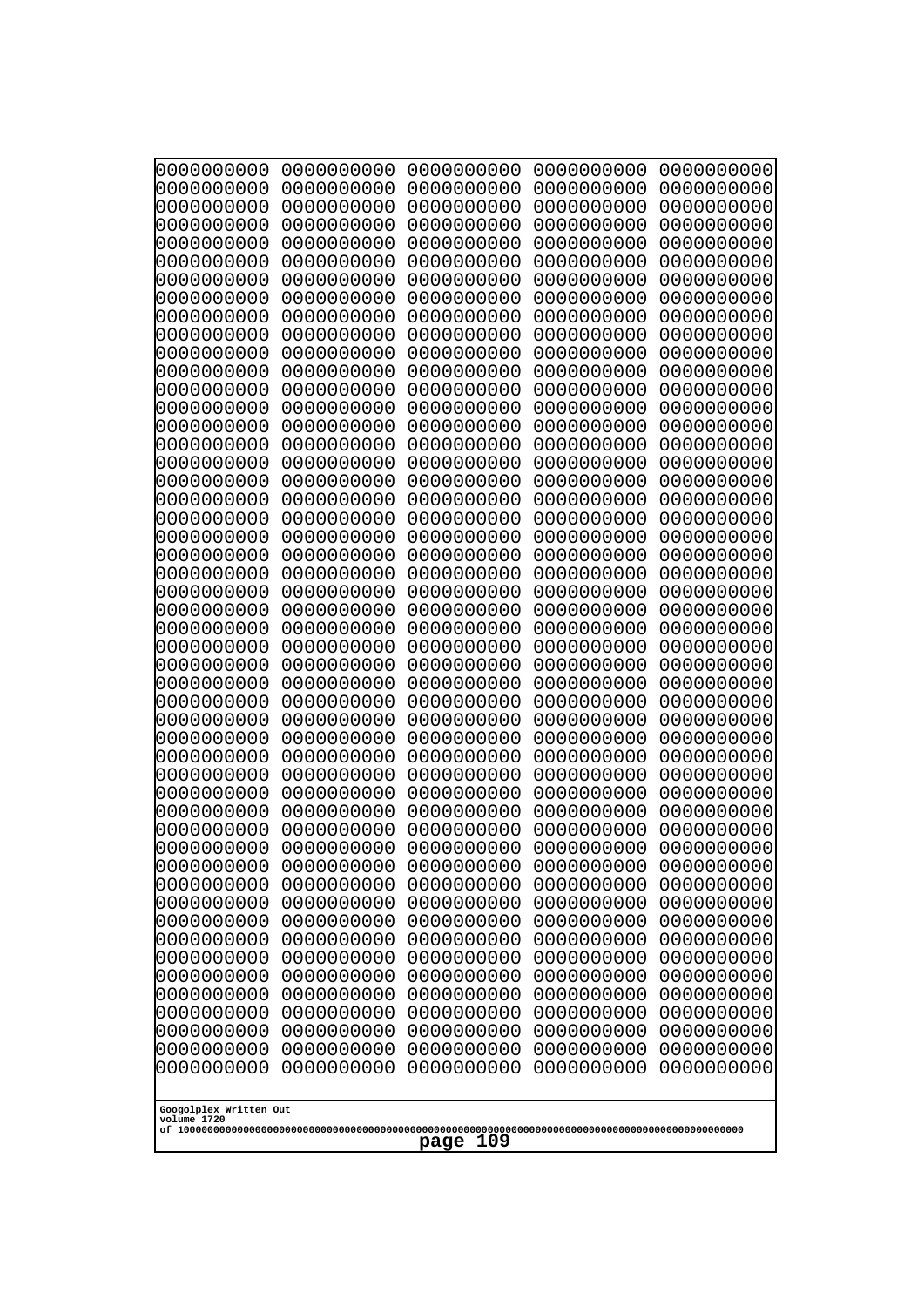| 0000000000               | 0000000000               | 0000000000               | 0000000000               | 0000000000               |
|--------------------------|--------------------------|--------------------------|--------------------------|--------------------------|
| 0000000000<br>0000000000 | 0000000000<br>0000000000 | 0000000000<br>0000000000 | 0000000000<br>0000000000 | 0000000000<br>0000000000 |
| 0000000000               | 0000000000               | 0000000000               | 0000000000               | 0000000000               |
| 0000000000               | 0000000000               | 0000000000               | 0000000000               | 0000000000               |
| 0000000000               | 0000000000               | 0000000000               | 0000000000               | 0000000000               |
| 0000000000               | 0000000000               | 0000000000               | 0000000000               | 0000000000               |
| 0000000000<br>0000000000 | 0000000000<br>0000000000 | 0000000000<br>0000000000 | 0000000000<br>0000000000 | 0000000000<br>0000000000 |
| 0000000000               | 0000000000               | 0000000000               | 0000000000               | 0000000000               |
| 0000000000               | 0000000000               | 0000000000               | 0000000000               | 0000000000               |
| 0000000000               | 0000000000               | 0000000000               | 0000000000               | 0000000000               |
| 0000000000<br>0000000000 | 0000000000<br>0000000000 | 0000000000<br>0000000000 | 0000000000<br>0000000000 | 0000000000<br>0000000000 |
| 0000000000               | 0000000000               | 0000000000               | 0000000000               | 0000000000               |
| 0000000000               | 0000000000               | 0000000000               | 0000000000               | 0000000000               |
| 0000000000<br>0000000000 | 0000000000<br>0000000000 | 0000000000<br>0000000000 | 0000000000<br>0000000000 | 0000000000<br>0000000000 |
| 0000000000               | 0000000000               | 0000000000               | 0000000000               | 0000000000               |
| 0000000000               | 0000000000               | 0000000000               | 0000000000               | 0000000000               |
| 0000000000               | 0000000000               | 0000000000               | 0000000000               | 0000000000               |
| 0000000000<br>0000000000 | 0000000000<br>0000000000 | 0000000000<br>0000000000 | 0000000000<br>0000000000 | 0000000000<br>0000000000 |
| 0000000000               | 0000000000               | 0000000000               | 0000000000               | 0000000000               |
| 0000000000               | 0000000000               | 0000000000               | 0000000000               | 0000000000               |
| 0000000000               | 0000000000               | 0000000000               | 0000000000               | 0000000000               |
| 0000000000<br>0000000000 | 0000000000<br>0000000000 | 0000000000<br>0000000000 | 0000000000<br>0000000000 | 0000000000<br>0000000000 |
| 0000000000               | 0000000000               | 0000000000               | 0000000000               | 0000000000               |
| 0000000000               | 0000000000               | 0000000000               | 0000000000               | 0000000000               |
| 0000000000<br>0000000000 | 0000000000<br>0000000000 | 0000000000<br>0000000000 | 0000000000<br>0000000000 | 0000000000<br>0000000000 |
| 0000000000               | 0000000000               | 0000000000               | 0000000000               | 0000000000               |
| 0000000000               | 0000000000               | 0000000000               | 0000000000               | 0000000000               |
| 0000000000               | 0000000000               | 0000000000               | 0000000000               | 0000000000               |
| 0000000000<br>0000000000 | 0000000000<br>0000000000 | 0000000000<br>0000000000 | 0000000000<br>0000000000 | 0000000000<br>0000000000 |
| 0000000000               | 0000000000               | 0000000000               | 0000000000               | 0000000000               |
| 0000000000               | 0000000000               | 0000000000               | 0000000000               | 0000000000               |
| 0000000000               | 0000000000               | 0000000000               | 0000000000               | 0000000000               |
| 0000000000<br>0000000000 | 0000000000<br>0000000000 | 0000000000<br>0000000000 | 0000000000<br>0000000000 | 0000000000<br>0000000000 |
| 0000000000               | 0000000000               | 0000000000               | 0000000000               | 0000000000               |
| 0000000000               | 0000000000               | 0000000000               | 0000000000               | 0000000000               |
| 0000000000<br>0000000000 | 0000000000<br>0000000000 | 0000000000<br>0000000000 | 0000000000<br>0000000000 | 0000000000<br>0000000000 |
| 0000000000               | 0000000000               | 0000000000               | 0000000000               | 0000000000               |
| 0000000000               | 0000000000               | 0000000000               | 0000000000               | 0000000000               |
| 0000000000               | 0000000000               | 0000000000               | 0000000000               | 0000000000               |
| 0000000000               | 0000000000               | 0000000000               | 0000000000               | 0000000000               |
| Googolplex Written Out   |                          |                          |                          |                          |
| volume 1720              |                          |                          |                          |                          |
| 110<br>page              |                          |                          |                          |                          |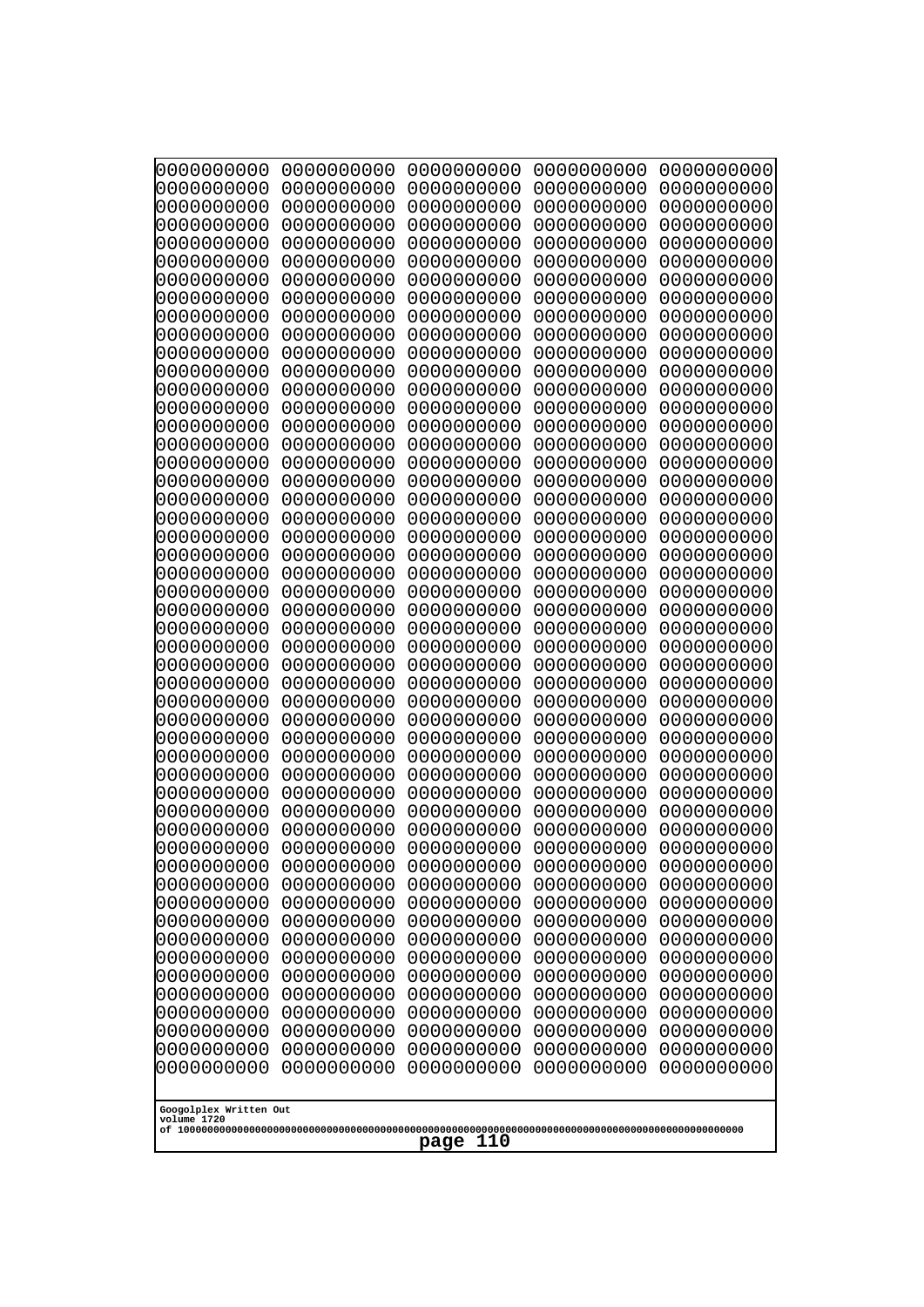| 10000000000<br>0000000000             | 0000000000<br>0000000000 | 0000000000<br>0000000000 | 0000000000<br>0000000000 | 0000000000<br>0000000000 |
|---------------------------------------|--------------------------|--------------------------|--------------------------|--------------------------|
| 0000000000                            | 0000000000               | 0000000000               | 0000000000               | 0000000000               |
| 0000000000                            | 0000000000               | 0000000000               | 0000000000               | 0000000000               |
| 0000000000                            | 0000000000               | 0000000000               | 0000000000               | 0000000000               |
| 0000000000<br>0000000000              | 0000000000<br>0000000000 | 0000000000<br>0000000000 | 0000000000<br>0000000000 | 0000000000<br>0000000000 |
| 0000000000                            | 0000000000               | 0000000000               | 0000000000               | 0000000000               |
| 0000000000                            | 0000000000               | 0000000000               | 0000000000               | 0000000000               |
| 0000000000                            | 0000000000               | 0000000000               | 0000000000               | 0000000000               |
| 0000000000<br>0000000000              | 0000000000<br>0000000000 | 0000000000<br>0000000000 | 0000000000<br>0000000000 | 0000000000<br>0000000000 |
| 0000000000                            | 0000000000               | 0000000000               | 0000000000               | 0000000000               |
| 0000000000                            | 0000000000               | 0000000000               | 0000000000               | 0000000000               |
| 0000000000<br>0000000000              | 0000000000<br>0000000000 | 0000000000<br>0000000000 | 0000000000<br>0000000000 | 0000000000<br>0000000000 |
| 0000000000                            | 0000000000               | 0000000000               | 0000000000               | 0000000000               |
| 0000000000                            | 0000000000               | 0000000000               | 0000000000               | 0000000000               |
| 0000000000                            | 0000000000               | 0000000000               | 0000000000               | 0000000000               |
| 0000000000<br>0000000000              | 0000000000<br>0000000000 | 0000000000<br>0000000000 | 0000000000<br>0000000000 | 0000000000<br>0000000000 |
| 0000000000                            | 0000000000               | 0000000000               | 0000000000               | 0000000000               |
| 0000000000                            | 0000000000               | 0000000000               | 0000000000               | 0000000000               |
| 0000000000<br>0000000000              | 0000000000<br>0000000000 | 0000000000<br>0000000000 | 0000000000<br>0000000000 | 0000000000<br>0000000000 |
| 0000000000                            | 0000000000               | 0000000000               | 0000000000               | 0000000000               |
| 0000000000                            | 0000000000               | 0000000000               | 0000000000               | 0000000000               |
| 0000000000                            | 0000000000               | 0000000000               | 0000000000               | 0000000000               |
| 0000000000<br>0000000000              | 0000000000<br>0000000000 | 0000000000<br>0000000000 | 0000000000<br>0000000000 | 0000000000<br>0000000000 |
| 0000000000                            | 0000000000               | 0000000000               | 0000000000               | 0000000000               |
| 0000000000                            | 0000000000               | 0000000000               | 0000000000               | 0000000000               |
| 0000000000<br>0000000000              | 0000000000<br>0000000000 | 0000000000<br>0000000000 | 0000000000<br>0000000000 | 0000000000<br>0000000000 |
| 0000000000                            | 0000000000               | 0000000000               | 0000000000               | 0000000000               |
| 0000000000                            | 0000000000               | 0000000000               | 0000000000               | 0000000000               |
| 0000000000                            | 0000000000               | 0000000000               | 0000000000               | 0000000000               |
| 0000000000<br>0000000000              | 0000000000<br>0000000000 | 0000000000<br>0000000000 | 0000000000<br>0000000000 | 0000000000<br>0000000000 |
| 0000000000                            | 0000000000               | 0000000000               | 0000000000               | 0000000000               |
| 0000000000                            | 0000000000               | 0000000000               | 0000000000               | 0000000000               |
| 0000000000<br>0000000000              | 0000000000<br>0000000000 | 0000000000<br>0000000000 | 0000000000<br>0000000000 | 0000000000<br>0000000000 |
| 0000000000                            | 0000000000               | 0000000000               | 0000000000               | 0000000000               |
| 0000000000                            | 0000000000               | 0000000000               | 0000000000               | 0000000000               |
| 0000000000<br>0000000000              | 0000000000<br>0000000000 | 0000000000<br>0000000000 | 0000000000<br>0000000000 | 0000000000<br>0000000000 |
| 0000000000                            | 0000000000               | 0000000000               | 0000000000               | 0000000000               |
| 0000000000                            | 0000000000               | 0000000000               | 0000000000               | 0000000000               |
| 0000000000                            | 0000000000               | 0000000000               | 0000000000               | 0000000000               |
|                                       |                          |                          |                          |                          |
| Googolplex Written Out<br>volume 1720 |                          |                          |                          |                          |
| 111<br>page                           |                          |                          |                          |                          |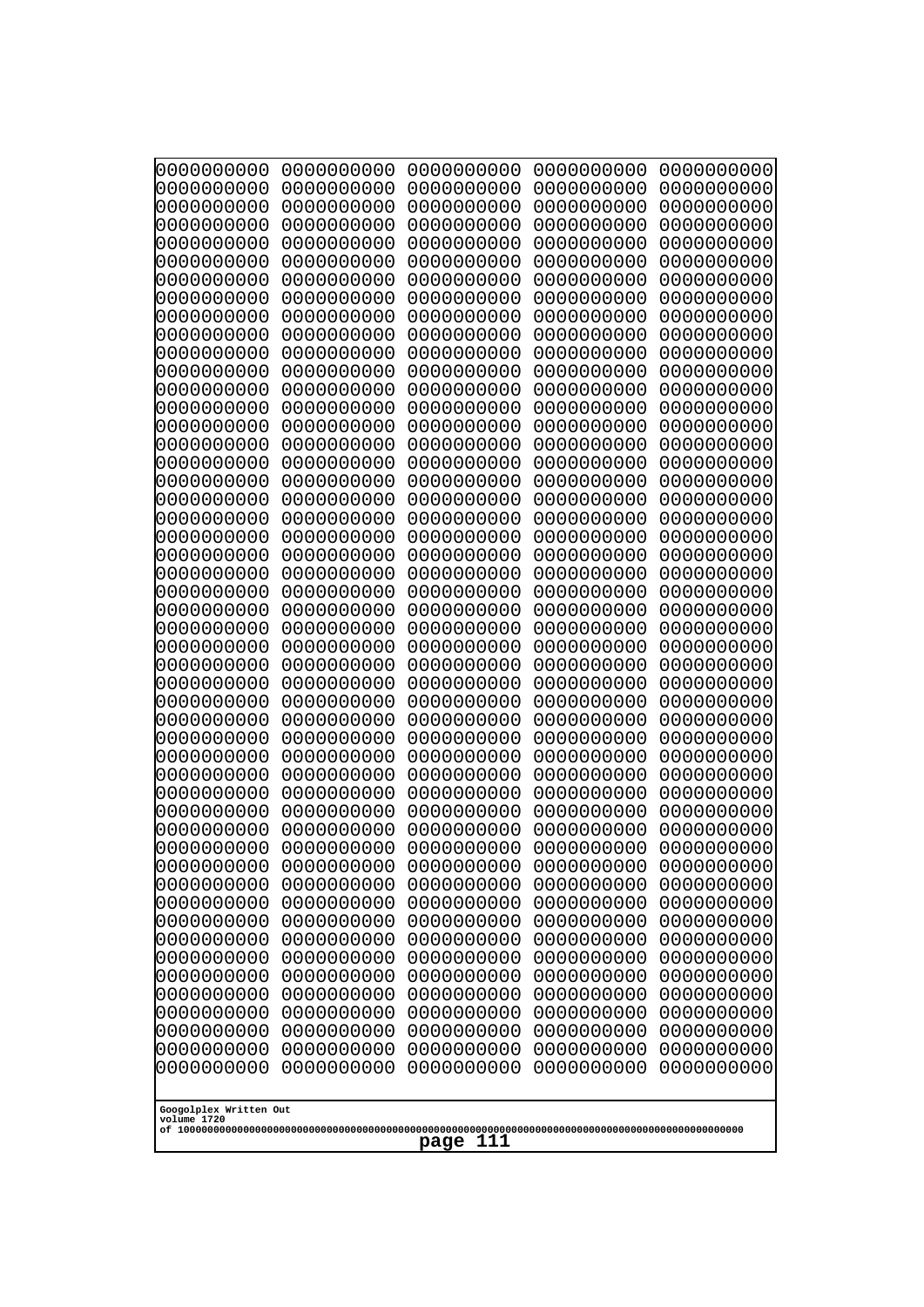| 000000000                             | 0000000000               | 0000000000               | 0000000000               | 0000000000               |
|---------------------------------------|--------------------------|--------------------------|--------------------------|--------------------------|
| 0000000000                            | 0000000000               | 0000000000               | 0000000000               | 0000000000               |
| 0000000000                            | 0000000000               | 0000000000               | 0000000000               | 0000000000               |
| 0000000000                            | 0000000000               | 0000000000               | 0000000000               | 0000000000               |
| 0000000000                            | 0000000000               | 0000000000               | 0000000000               | 0000000000               |
| 0000000000                            | 0000000000               | 0000000000               | 0000000000               | 0000000000               |
| 0000000000                            | 0000000000               | 0000000000               | 0000000000               | 0000000000               |
| 0000000000                            | 0000000000               | 0000000000               | 0000000000               | 0000000000               |
| 0000000000                            | 0000000000<br>0000000000 | 0000000000<br>0000000000 | 0000000000               | 0000000000               |
| 0000000000<br>0000000000              | 0000000000               | 0000000000               | 0000000000<br>0000000000 | 0000000000<br>0000000000 |
| 0000000000                            | 0000000000               | 0000000000               | 0000000000               | 0000000000               |
| 0000000000                            | 0000000000               | 0000000000               | 0000000000               | 0000000000               |
| 0000000000                            | 0000000000               | 0000000000               | 0000000000               | 0000000000               |
| 0000000000                            | 0000000000               | 0000000000               | 0000000000               | 0000000000               |
| 0000000000                            | 0000000000               | 0000000000               | 0000000000               | 0000000000               |
| 0000000000                            | 0000000000               | 0000000000               | 0000000000               | 0000000000               |
| 0000000000                            | 0000000000               | 0000000000               | 0000000000               | 0000000000               |
| 0000000000                            | 0000000000               | 0000000000               | 0000000000               | 0000000000               |
| 0000000000                            | 0000000000               | 0000000000               | 0000000000               | 0000000000               |
| 0000000000<br>0000000000              | 0000000000<br>0000000000 | 0000000000<br>0000000000 | 0000000000<br>0000000000 | 0000000000<br>0000000000 |
| 0000000000                            | 0000000000               | 0000000000               | 0000000000               | 0000000000               |
| 0000000000                            | 0000000000               | 0000000000               | 0000000000               | 0000000000               |
| 0000000000                            | 0000000000               | 0000000000               | 0000000000               | 0000000000               |
| 0000000000                            | 0000000000               | 0000000000               | 0000000000               | 0000000000               |
| 0000000000                            | 0000000000               | 0000000000               | 0000000000               | 0000000000               |
| 0000000000                            | 0000000000               | 0000000000               | 0000000000               | 0000000000               |
| 0000000000                            | 0000000000               | 0000000000               | 0000000000               | 0000000000               |
| 0000000000                            | 0000000000               | 0000000000               | 0000000000               | 0000000000               |
| 0000000000<br>0000000000              | 0000000000<br>0000000000 | 0000000000<br>0000000000 | 0000000000<br>0000000000 | 0000000000<br>0000000000 |
| 0000000000                            | 0000000000               | 0000000000               | 0000000000               | 0000000000               |
| 0000000000                            | 0000000000               | 0000000000               | 0000000000               | 0000000000               |
| 0000000000                            | 0000000000               | 0000000000               | 0000000000               | 0000000000               |
| 0000000000                            | 0000000000               | 0000000000               | 0000000000               | 0000000000               |
| 0000000000                            | 0000000000               | 0000000000               | 0000000000               | 0000000000               |
| 0000000000                            | 0000000000               | 0000000000               | 0000000000               | 0000000000               |
| 0000000000                            | 0000000000               | 0000000000               | 0000000000               | 0000000000               |
| 0000000000                            | 0000000000               | 0000000000               | 0000000000               | 0000000000               |
| 0000000000                            | 0000000000               | 0000000000               | 0000000000               | 0000000000               |
| 0000000000<br>0000000000              | 0000000000<br>0000000000 | 0000000000<br>0000000000 | 0000000000<br>0000000000 | 0000000000<br>0000000000 |
| 0000000000                            | 0000000000               | 0000000000               | 0000000000               | 0000000000               |
| 0000000000                            | 0000000000               | 0000000000               | 0000000000               | 0000000000               |
| 0000000000                            | 0000000000               | 0000000000               | 0000000000               | 0000000000               |
| 0000000000                            | 0000000000               | 0000000000               | 0000000000               | 0000000000               |
| 0000000000                            | 0000000000               | 0000000000               | 0000000000               | 0000000000               |
| 0000000000                            | 0000000000               | 0000000000               | 0000000000               | 0000000000               |
| 0000000000                            | 0000000000               | 0000000000               | 0000000000               | 0000000000               |
|                                       |                          |                          |                          |                          |
| Googolplex Written Out<br>volume 1720 |                          |                          |                          |                          |
|                                       |                          | 112<br>page              |                          |                          |
|                                       |                          |                          |                          |                          |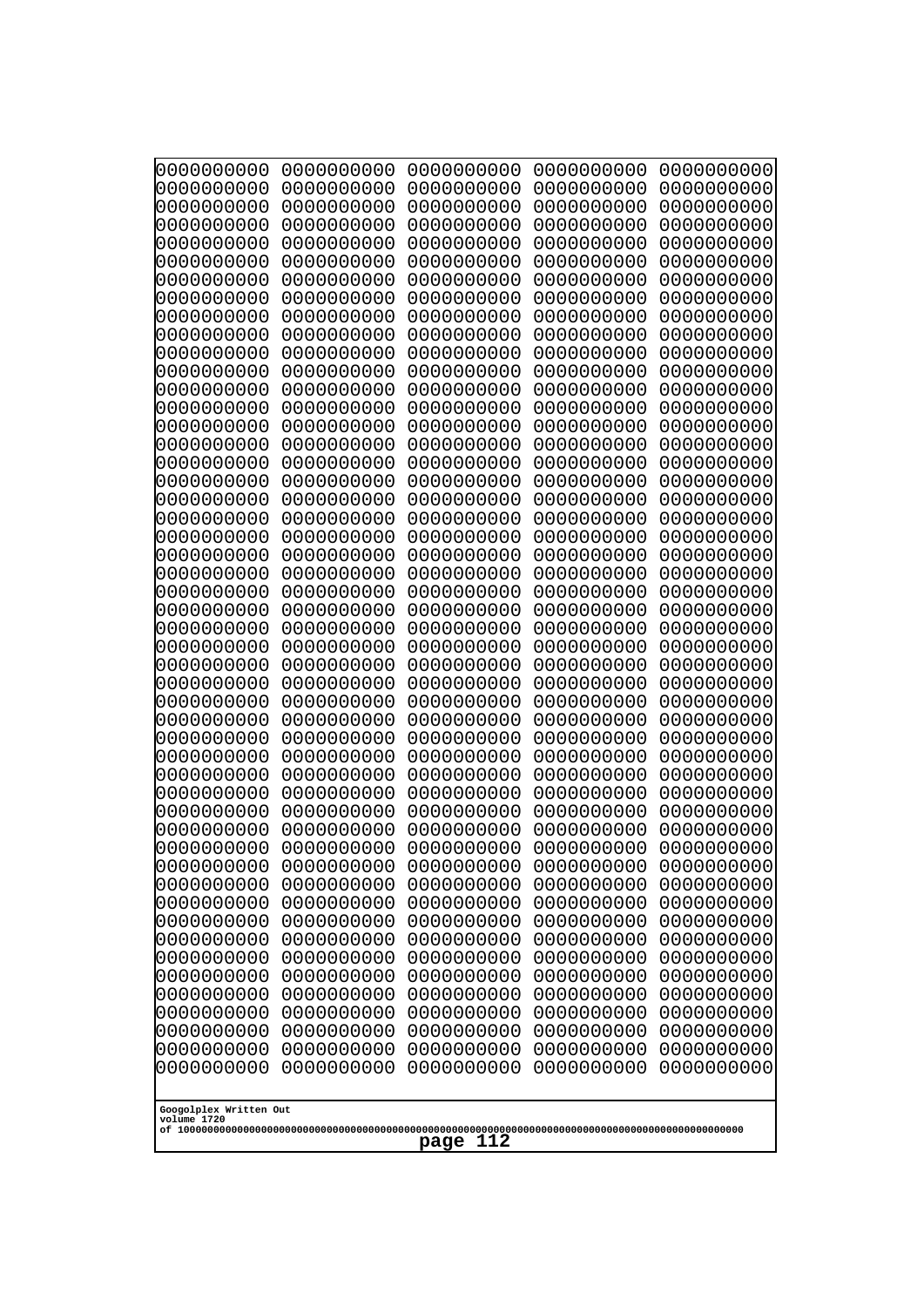| 10000000000                           | 0000000000               | 0000000000<br>0000000000 | 0000000000<br>0000000000 | 0000000000<br>0000000000 |
|---------------------------------------|--------------------------|--------------------------|--------------------------|--------------------------|
| 0000000000<br>0000000000              | 0000000000<br>0000000000 | 0000000000               | 0000000000               | 0000000000               |
| 0000000000                            | 0000000000               | 0000000000               | 0000000000               | 0000000000               |
| 0000000000                            | 0000000000               | 0000000000               | 0000000000               | 0000000000               |
| 0000000000<br>0000000000              | 0000000000<br>0000000000 | 0000000000<br>0000000000 | 0000000000<br>0000000000 | 0000000000<br>0000000000 |
| 0000000000                            | 0000000000               | 0000000000               | 0000000000               | 0000000000               |
| 0000000000                            | 0000000000               | 0000000000               | 0000000000               | 0000000000               |
| 0000000000                            | 0000000000               | 0000000000               | 0000000000               | 0000000000               |
| 0000000000<br>0000000000              | 0000000000<br>0000000000 | 0000000000<br>0000000000 | 0000000000<br>0000000000 | 0000000000<br>0000000000 |
| 0000000000                            | 0000000000               | 0000000000               | 0000000000               | 0000000000               |
| 0000000000                            | 0000000000               | 0000000000               | 0000000000               | 0000000000               |
| 0000000000<br>0000000000              | 0000000000<br>0000000000 | 0000000000<br>0000000000 | 0000000000               | 0000000000<br>0000000000 |
| 0000000000                            | 0000000000               | 0000000000               | 0000000000<br>0000000000 | 0000000000               |
| 0000000000                            | 0000000000               | 0000000000               | 0000000000               | 0000000000               |
| 0000000000                            | 0000000000               | 0000000000               | 0000000000               | 0000000000               |
| 0000000000<br>0000000000              | 0000000000<br>0000000000 | 0000000000<br>0000000000 | 0000000000<br>0000000000 | 0000000000<br>0000000000 |
| 0000000000                            | 0000000000               | 0000000000               | 0000000000               | 0000000000               |
| 0000000000                            | 0000000000               | 0000000000               | 0000000000               | 0000000000               |
| 0000000000                            | 0000000000               | 0000000000               | 0000000000               | 0000000000               |
| 0000000000<br>0000000000              | 0000000000<br>0000000000 | 0000000000<br>0000000000 | 0000000000<br>0000000000 | 0000000000<br>0000000000 |
| 0000000000                            | 0000000000               | 0000000000               | 0000000000               | 0000000000               |
| 0000000000                            | 0000000000               | 0000000000               | 0000000000               | 0000000000               |
| 0000000000<br>0000000000              | 0000000000<br>0000000000 | 0000000000<br>0000000000 | 0000000000<br>0000000000 | 0000000000<br>0000000000 |
| 0000000000                            | 0000000000               | 0000000000               | 0000000000               | 0000000000               |
| 0000000000                            | 0000000000               | 0000000000               | 0000000000               | 0000000000               |
| 0000000000<br>0000000000              | 0000000000<br>0000000000 | 0000000000<br>0000000000 | 0000000000<br>0000000000 | 0000000000<br>0000000000 |
| 0000000000                            | 0000000000               | 0000000000               | 0000000000               | 0000000000               |
| 0000000000                            | 0000000000               | 0000000000               | 0000000000               | 0000000000               |
| 0000000000                            | 0000000000               | 0000000000               | 0000000000               | 0000000000               |
| 0000000000<br>0000000000              | 0000000000<br>0000000000 | 0000000000<br>0000000000 | 0000000000<br>0000000000 | 0000000000<br>0000000000 |
| 0000000000                            | 0000000000               | 0000000000               | 0000000000               | 0000000000               |
| 0000000000                            | 0000000000               | 0000000000               | 0000000000               | 0000000000               |
| 0000000000<br>0000000000              | 0000000000<br>0000000000 | 0000000000<br>0000000000 | 0000000000<br>0000000000 | 0000000000<br>0000000000 |
| 0000000000                            | 0000000000               | 0000000000               | 0000000000               | 0000000000               |
| 0000000000                            | 0000000000               | 0000000000               | 0000000000               | 0000000000               |
| 0000000000                            | 0000000000               | 0000000000               | 0000000000               | 0000000000               |
| 0000000000<br>0000000000              | 0000000000<br>0000000000 | 0000000000<br>0000000000 | 0000000000<br>0000000000 | 0000000000<br>0000000000 |
| 0000000000                            | 0000000000               | 0000000000               | 0000000000               | 0000000000               |
| 0000000000                            | 0000000000               | 0000000000               | 0000000000               | 0000000000               |
|                                       |                          |                          |                          |                          |
| Googolplex Written Out<br>volume 1720 |                          |                          |                          |                          |
| 113<br>page                           |                          |                          |                          |                          |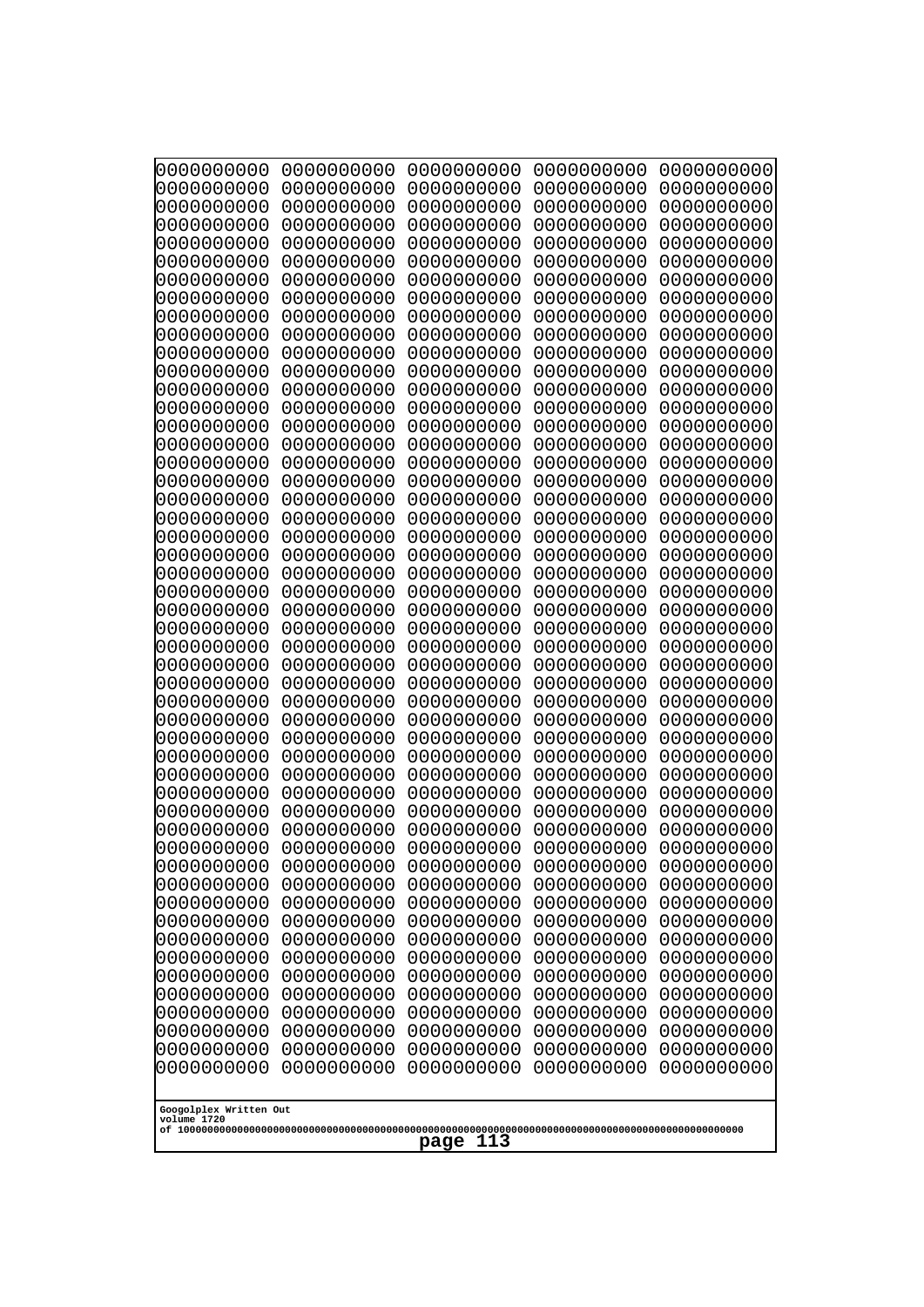| 10000000000                           | 0000000000               | 0000000000<br>0000000000 | 0000000000<br>0000000000 | 0000000000<br>0000000000 |
|---------------------------------------|--------------------------|--------------------------|--------------------------|--------------------------|
| 0000000000<br>0000000000              | 0000000000<br>0000000000 | 0000000000               | 0000000000               | 0000000000               |
| 0000000000                            | 0000000000               | 0000000000               | 0000000000               | 0000000000               |
| 0000000000                            | 0000000000               | 0000000000               | 0000000000               | 0000000000               |
| 0000000000                            | 0000000000               | 0000000000<br>0000000000 | 0000000000<br>0000000000 | 0000000000               |
| 0000000000<br>0000000000              | 0000000000<br>0000000000 | 0000000000               | 0000000000               | 0000000000<br>0000000000 |
| 0000000000                            | 0000000000               | 0000000000               | 0000000000               | 0000000000               |
| 0000000000                            | 0000000000               | 0000000000               | 0000000000               | 0000000000               |
| 0000000000                            | 0000000000               | 0000000000               | 0000000000               | 0000000000               |
| 0000000000<br>0000000000              | 0000000000<br>0000000000 | 0000000000<br>0000000000 | 0000000000<br>0000000000 | 0000000000<br>0000000000 |
| 0000000000                            | 0000000000               | 0000000000               | 0000000000               | 0000000000               |
| 0000000000                            | 0000000000               | 0000000000               | 0000000000               | 0000000000               |
| 0000000000                            | 0000000000               | 0000000000               | 0000000000               | 0000000000               |
| 0000000000<br>0000000000              | 0000000000<br>0000000000 | 0000000000<br>0000000000 | 0000000000<br>0000000000 | 0000000000<br>0000000000 |
| 0000000000                            | 0000000000               | 0000000000               | 0000000000               | 0000000000               |
| 0000000000                            | 0000000000               | 0000000000               | 0000000000               | 0000000000               |
| 0000000000<br>0000000000              | 0000000000<br>0000000000 | 0000000000<br>0000000000 | 0000000000<br>0000000000 | 0000000000<br>0000000000 |
| 0000000000                            | 0000000000               | 0000000000               | 0000000000               | 0000000000               |
| 0000000000                            | 0000000000               | 0000000000               | 0000000000               | 0000000000               |
| 0000000000                            | 0000000000               | 0000000000               | 0000000000               | 0000000000               |
| 0000000000<br>0000000000              | 0000000000<br>0000000000 | 0000000000<br>0000000000 | 0000000000<br>0000000000 | 0000000000<br>0000000000 |
| 0000000000                            | 0000000000               | 0000000000               | 0000000000               | 0000000000               |
| 0000000000                            | 0000000000               | 0000000000               | 0000000000               | 0000000000               |
| 0000000000                            | 0000000000               | 0000000000               | 0000000000               | 0000000000               |
| 0000000000<br>0000000000              | 0000000000<br>0000000000 | 0000000000<br>0000000000 | 0000000000<br>0000000000 | 0000000000<br>0000000000 |
| 0000000000                            | 0000000000               | 0000000000               | 0000000000               | 0000000000               |
| 0000000000                            | 0000000000               | 0000000000               | 0000000000               | 0000000000               |
| 0000000000                            | 0000000000               | 0000000000               | 0000000000               | 0000000000               |
| 0000000000<br>0000000000              | 0000000000<br>0000000000 | 0000000000<br>0000000000 | 0000000000<br>0000000000 | 0000000000<br>0000000000 |
| 0000000000                            | 0000000000               | 0000000000               | 0000000000               | 0000000000               |
| 0000000000                            | 0000000000               | 0000000000               | 0000000000               | 0000000000               |
| 0000000000                            | 0000000000               | 0000000000               | 0000000000               | 0000000000               |
| 0000000000<br>0000000000              | 0000000000<br>0000000000 | 0000000000<br>0000000000 | 0000000000<br>0000000000 | 0000000000<br>0000000000 |
| 0000000000                            | 0000000000               | 0000000000               | 0000000000               | 0000000000               |
| 0000000000                            | 0000000000               | 0000000000               | 0000000000               | 0000000000               |
| 0000000000                            | 0000000000               | 0000000000               | 0000000000               | 0000000000               |
| 0000000000<br>0000000000              | 0000000000<br>0000000000 | 0000000000<br>0000000000 | 0000000000<br>0000000000 | 0000000000<br>0000000000 |
| 0000000000                            | 0000000000               | 0000000000               | 0000000000               | 0000000000               |
| 0000000000                            | 0000000000               | 0000000000               | 0000000000               | 0000000000               |
| 0000000000                            | 0000000000               | 0000000000               | 0000000000               | 0000000000               |
|                                       |                          |                          |                          |                          |
| Googolplex Written Out<br>volume 1720 |                          |                          |                          |                          |
| 114<br>page                           |                          |                          |                          |                          |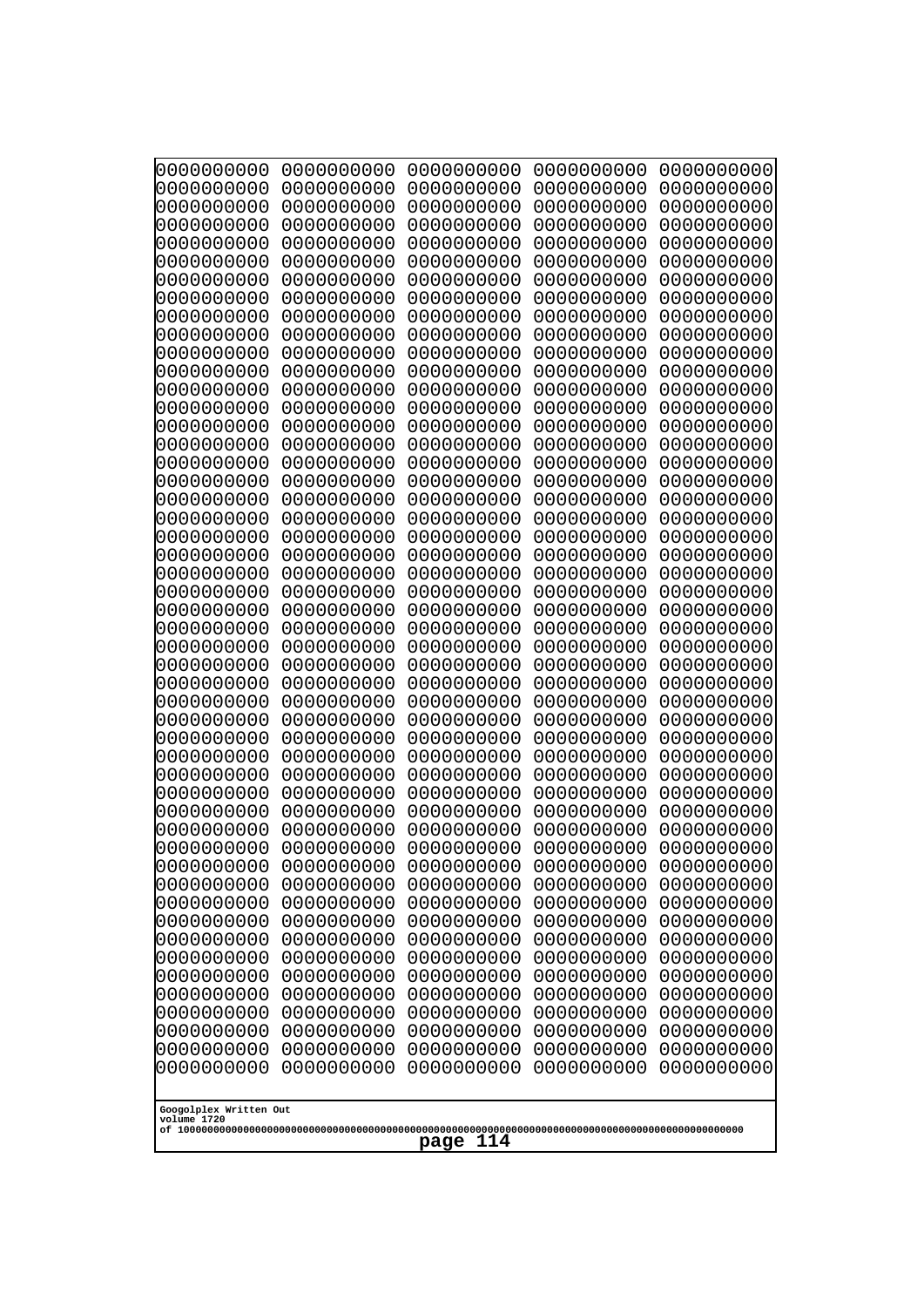| 0000000000                            | 0000000000               | 0000000000               | 0000000000               | 0000000000               |
|---------------------------------------|--------------------------|--------------------------|--------------------------|--------------------------|
| 0000000000<br>0000000000              | 0000000000<br>0000000000 | 0000000000<br>0000000000 | 0000000000<br>0000000000 | 0000000000<br>0000000000 |
| 0000000000                            | 0000000000               | 0000000000               | 0000000000               | 0000000000               |
| 0000000000                            | 0000000000               | 0000000000               | 0000000000               | 0000000000               |
| 0000000000                            | 0000000000               | 0000000000               | 0000000000               | 0000000000               |
| 0000000000<br>0000000000              | 0000000000<br>0000000000 | 0000000000<br>0000000000 | 0000000000<br>0000000000 | 0000000000<br>0000000000 |
| 0000000000                            | 0000000000               | 0000000000               | 0000000000               | 0000000000               |
| 0000000000                            | 0000000000               | 0000000000               | 0000000000               | 0000000000               |
| 0000000000<br>0000000000              | 0000000000<br>0000000000 | 0000000000<br>0000000000 | 0000000000<br>0000000000 | 0000000000               |
| 0000000000                            | 0000000000               | 0000000000               | 0000000000               | 0000000000<br>0000000000 |
| 0000000000                            | 0000000000               | 0000000000               | 0000000000               | 0000000000               |
| 0000000000                            | 0000000000               | 0000000000               | 0000000000               | 0000000000               |
| 0000000000<br>0000000000              | 0000000000<br>0000000000 | 0000000000<br>0000000000 | 0000000000<br>0000000000 | 0000000000<br>0000000000 |
| 0000000000                            | 0000000000               | 0000000000               | 0000000000               | 0000000000               |
| 0000000000                            | 0000000000               | 0000000000               | 0000000000               | 0000000000               |
| 0000000000                            | 0000000000<br>0000000000 | 0000000000<br>0000000000 | 0000000000               | 0000000000<br>0000000000 |
| 0000000000<br>0000000000              | 0000000000               | 0000000000               | 0000000000<br>0000000000 | 0000000000               |
| 0000000000                            | 0000000000               | 0000000000               | 0000000000               | 0000000000               |
| 0000000000                            | 0000000000               | 0000000000               | 0000000000               | 0000000000               |
| 0000000000<br>0000000000              | 0000000000<br>0000000000 | 0000000000<br>0000000000 | 0000000000<br>0000000000 | 0000000000<br>0000000000 |
| 0000000000                            | 0000000000               | 0000000000               | 0000000000               | 0000000000               |
| 0000000000                            | 0000000000               | 0000000000               | 0000000000               | 0000000000               |
| 0000000000<br>0000000000              | 0000000000<br>0000000000 | 0000000000<br>0000000000 | 0000000000<br>0000000000 | 0000000000<br>0000000000 |
| 0000000000                            | 0000000000               | 0000000000               | 0000000000               | 0000000000               |
| 0000000000                            | 0000000000               | 0000000000               | 0000000000               | 0000000000               |
| 0000000000                            | 0000000000               | 0000000000               | 0000000000               | 0000000000               |
| 0000000000<br>0000000000              | 0000000000<br>0000000000 | 0000000000<br>0000000000 | 0000000000<br>0000000000 | 0000000000<br>0000000000 |
| 0000000000                            | 0000000000               | 0000000000               | 0000000000               | 0000000000               |
| 0000000000                            | 0000000000               | 0000000000               | 0000000000               | 0000000000               |
| 0000000000<br>0000000000              | 0000000000<br>0000000000 | 0000000000<br>0000000000 | 0000000000<br>0000000000 | 0000000000<br>0000000000 |
| 0000000000                            | 0000000000               | 0000000000               | 0000000000               | 0000000000               |
| 0000000000                            | 0000000000               | 0000000000               | 0000000000               | 0000000000               |
| 0000000000<br>0000000000              | 0000000000<br>0000000000 | 0000000000<br>0000000000 | 0000000000<br>0000000000 | 0000000000<br>0000000000 |
| 0000000000                            | 0000000000               | 0000000000               | 0000000000               | 0000000000               |
| 0000000000                            | 0000000000               | 0000000000               | 0000000000               | 0000000000               |
| 0000000000                            | 0000000000               | 0000000000               | 0000000000               | 0000000000               |
| 0000000000<br>0000000000              | 0000000000<br>0000000000 | 0000000000<br>0000000000 | 0000000000<br>0000000000 | 0000000000<br>0000000000 |
| 0000000000                            | 0000000000               | 0000000000               | 0000000000               | 0000000000               |
| 0000000000                            | 0000000000               | 0000000000               | 0000000000               | 0000000000               |
|                                       |                          |                          |                          |                          |
| Googolplex Written Out<br>volume 1720 |                          |                          |                          |                          |
| 115<br>page                           |                          |                          |                          |                          |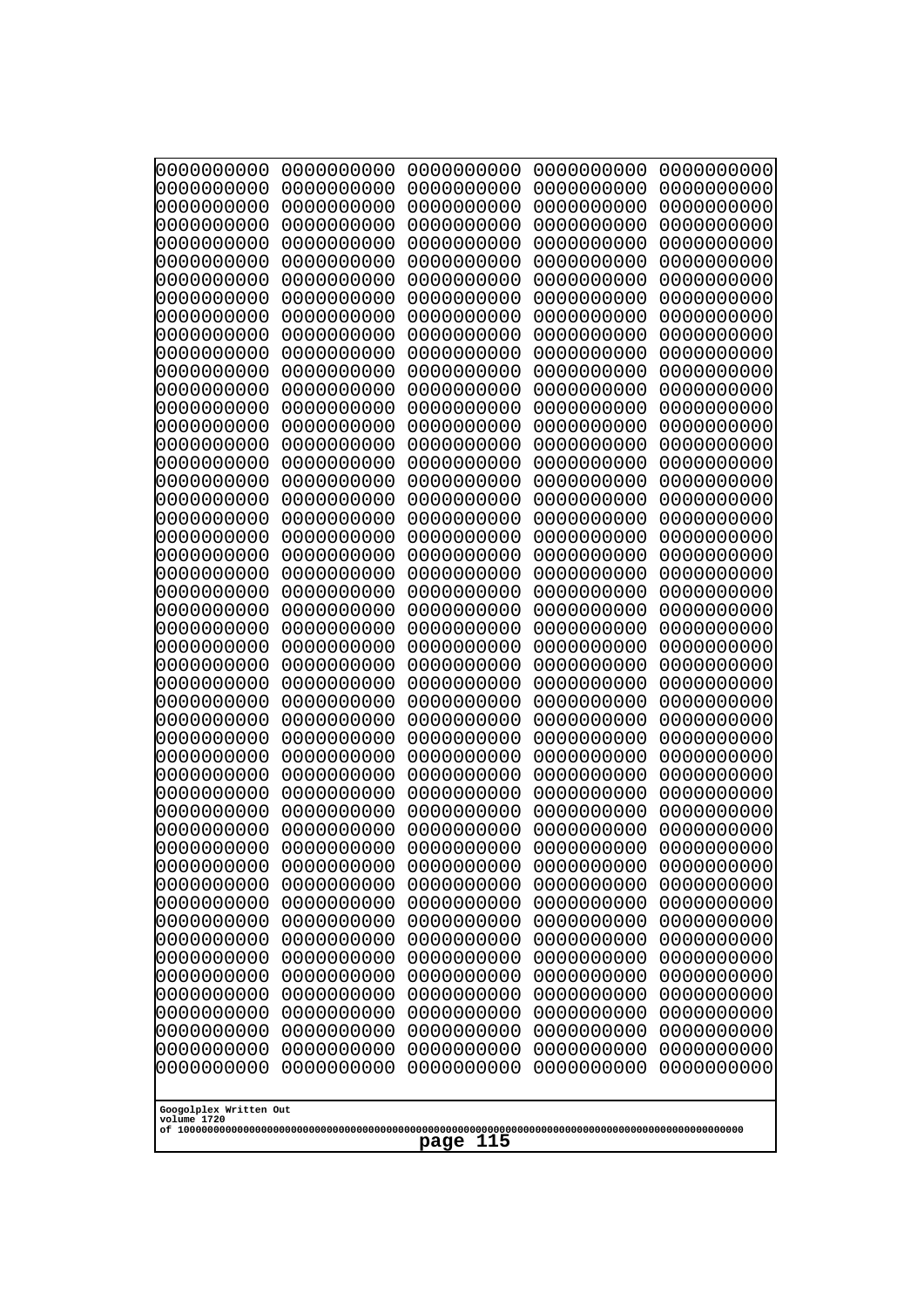| 10000000000<br>0000000000             | 0000000000<br>0000000000 | 0000000000<br>0000000000 | 0000000000<br>0000000000 | 0000000000<br>0000000000 |
|---------------------------------------|--------------------------|--------------------------|--------------------------|--------------------------|
| 0000000000                            | 0000000000               | 0000000000               | 0000000000               | 0000000000               |
| 0000000000                            | 0000000000               | 0000000000               | 0000000000               | 0000000000               |
| 0000000000                            | 0000000000               | 0000000000               | 0000000000               | 0000000000               |
| 0000000000<br>0000000000              | 0000000000<br>0000000000 | 0000000000<br>0000000000 | 0000000000<br>0000000000 | 0000000000<br>0000000000 |
| 0000000000                            | 0000000000               | 0000000000               | 0000000000               | 0000000000               |
| 0000000000                            | 0000000000               | 0000000000               | 0000000000               | 0000000000               |
| 0000000000                            | 0000000000               | 0000000000               | 0000000000               | 0000000000               |
| 0000000000<br>0000000000              | 0000000000<br>0000000000 | 0000000000<br>0000000000 | 0000000000<br>0000000000 | 0000000000<br>0000000000 |
| 0000000000                            | 0000000000               | 0000000000               | 0000000000               | 0000000000               |
| 0000000000                            | 0000000000               | 0000000000               | 0000000000               | 0000000000               |
| 0000000000<br>0000000000              | 0000000000<br>0000000000 | 0000000000<br>0000000000 | 0000000000<br>0000000000 | 0000000000<br>0000000000 |
| 0000000000                            | 0000000000               | 0000000000               | 0000000000               | 0000000000               |
| 0000000000                            | 0000000000               | 0000000000               | 0000000000               | 0000000000               |
| 0000000000                            | 0000000000               | 0000000000               | 0000000000               | 0000000000               |
| 0000000000<br>0000000000              | 0000000000<br>0000000000 | 0000000000<br>0000000000 | 0000000000<br>0000000000 | 0000000000<br>0000000000 |
| 0000000000                            | 0000000000               | 0000000000               | 0000000000               | 0000000000               |
| 0000000000                            | 0000000000               | 0000000000               | 0000000000               | 0000000000               |
| 0000000000<br>0000000000              | 0000000000<br>0000000000 | 0000000000<br>0000000000 | 0000000000<br>0000000000 | 0000000000<br>0000000000 |
| 0000000000                            | 0000000000               | 0000000000               | 0000000000               | 0000000000               |
| 0000000000                            | 0000000000               | 0000000000               | 0000000000               | 0000000000               |
| 0000000000                            | 0000000000               | 0000000000               | 0000000000               | 0000000000               |
| 0000000000<br>0000000000              | 0000000000<br>0000000000 | 0000000000<br>0000000000 | 0000000000<br>0000000000 | 0000000000<br>0000000000 |
| 0000000000                            | 0000000000               | 0000000000               | 0000000000               | 0000000000               |
| 0000000000                            | 0000000000               | 0000000000               | 0000000000               | 0000000000               |
| 0000000000<br>0000000000              | 0000000000<br>0000000000 | 0000000000<br>0000000000 | 0000000000<br>0000000000 | 0000000000<br>0000000000 |
| 0000000000                            | 0000000000               | 0000000000               | 0000000000               | 0000000000               |
| 0000000000                            | 0000000000               | 0000000000               | 0000000000               | 0000000000               |
| 0000000000                            | 0000000000               | 0000000000               | 0000000000               | 0000000000               |
| 0000000000<br>0000000000              | 0000000000<br>0000000000 | 0000000000<br>0000000000 | 0000000000<br>0000000000 | 0000000000<br>0000000000 |
| 0000000000                            | 0000000000               | 0000000000               | 0000000000               | 0000000000               |
| 0000000000                            | 0000000000               | 0000000000               | 0000000000               | 0000000000               |
| 0000000000<br>0000000000              | 0000000000<br>0000000000 | 0000000000<br>0000000000 | 0000000000<br>0000000000 | 0000000000<br>0000000000 |
| 0000000000                            | 0000000000               | 0000000000               | 0000000000               | 0000000000               |
| 0000000000                            | 0000000000               | 0000000000               | 0000000000               | 0000000000               |
| 0000000000<br>0000000000              | 0000000000<br>0000000000 | 0000000000<br>0000000000 | 0000000000<br>0000000000 | 0000000000<br>0000000000 |
| 0000000000                            | 0000000000               | 0000000000               | 0000000000               | 0000000000               |
| 0000000000                            | 0000000000               | 0000000000               | 0000000000               | 0000000000               |
| 0000000000                            | 0000000000               | 0000000000               | 0000000000               | 0000000000               |
|                                       |                          |                          |                          |                          |
| Googolplex Written Out<br>volume 1720 |                          |                          |                          |                          |
| 116<br>page                           |                          |                          |                          |                          |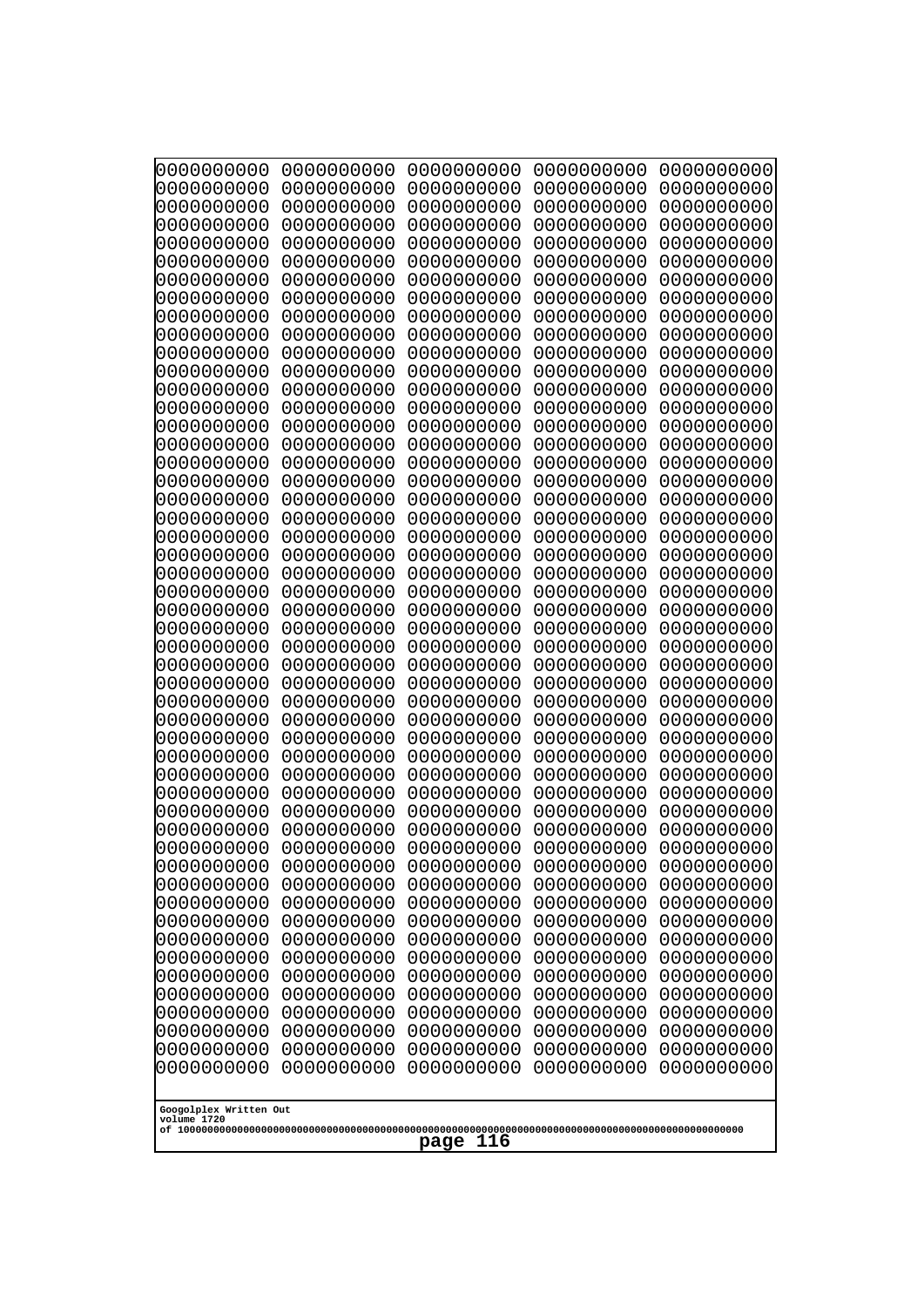| 10000000000<br>0000000000 | 0000000000<br>0000000000 | 0000000000<br>0000000000 | 0000000000<br>0000000000 | 0000000000<br>0000000000 |
|---------------------------|--------------------------|--------------------------|--------------------------|--------------------------|
| 0000000000                | 0000000000               | 0000000000               | 0000000000               | 0000000000               |
| 0000000000                | 0000000000               | 0000000000               | 0000000000               | 0000000000               |
| 0000000000<br>0000000000  | 0000000000<br>0000000000 | 0000000000<br>0000000000 | 0000000000<br>0000000000 | 0000000000<br>0000000000 |
| 0000000000                | 0000000000               | 0000000000               | 0000000000               | 0000000000               |
| 0000000000                | 0000000000               | 0000000000               | 0000000000               | 0000000000               |
| 0000000000<br>0000000000  | 0000000000<br>0000000000 | 0000000000<br>0000000000 | 0000000000<br>0000000000 | 0000000000<br>0000000000 |
| 0000000000                | 0000000000               | 0000000000               | 0000000000               | 0000000000               |
| 0000000000                | 0000000000               | 0000000000               | 0000000000               | 0000000000               |
| 0000000000<br>0000000000  | 0000000000<br>0000000000 | 0000000000<br>0000000000 | 0000000000<br>0000000000 | 0000000000<br>0000000000 |
| 0000000000                | 0000000000               | 0000000000               | 0000000000               | 0000000000               |
| 0000000000                | 0000000000               | 0000000000               | 0000000000               | 0000000000               |
| 0000000000<br>0000000000  | 0000000000<br>0000000000 | 0000000000<br>0000000000 | 0000000000<br>0000000000 | 0000000000<br>0000000000 |
| 0000000000                | 0000000000               | 0000000000               | 0000000000               | 0000000000               |
| 0000000000                | 0000000000               | 0000000000               | 0000000000               | 0000000000               |
| 0000000000                | 0000000000               | 0000000000               | 0000000000               | 0000000000               |
| 0000000000<br>0000000000  | 0000000000<br>0000000000 | 0000000000<br>0000000000 | 0000000000<br>0000000000 | 0000000000<br>0000000000 |
| 0000000000                | 0000000000               | 0000000000               | 0000000000               | 0000000000               |
| 0000000000                | 0000000000               | 0000000000               | 0000000000               | 0000000000               |
| 0000000000<br>0000000000  | 0000000000<br>0000000000 | 0000000000<br>0000000000 | 0000000000<br>0000000000 | 0000000000<br>0000000000 |
| 0000000000                | 0000000000               | 0000000000               | 0000000000               | 0000000000               |
| 0000000000                | 0000000000               | 0000000000               | 0000000000               | 0000000000               |
| 0000000000<br>0000000000  | 0000000000<br>0000000000 | 0000000000<br>0000000000 | 0000000000<br>0000000000 | 0000000000<br>0000000000 |
| 0000000000                | 0000000000               | 0000000000               | 0000000000               | 0000000000               |
| 0000000000                | 0000000000               | 0000000000               | 0000000000               | 0000000000               |
| 0000000000<br>0000000000  | 0000000000<br>0000000000 | 0000000000<br>0000000000 | 0000000000<br>0000000000 | 0000000000<br>0000000000 |
| 0000000000                | 0000000000               | 0000000000               | 0000000000               | 0000000000               |
| 0000000000                | 0000000000               | 0000000000               | 0000000000               | 0000000000               |
| 0000000000<br>0000000000  | 0000000000<br>0000000000 | 0000000000<br>0000000000 | 0000000000<br>0000000000 | 0000000000<br>0000000000 |
| 0000000000                | 0000000000               | 0000000000               | 0000000000               | 0000000000               |
| 0000000000                | 0000000000               | 0000000000               | 0000000000               | 0000000000               |
| 0000000000<br>0000000000  | 0000000000<br>0000000000 | 0000000000<br>0000000000 | 0000000000<br>0000000000 | 0000000000<br>0000000000 |
| 0000000000                | 0000000000               | 0000000000               | 0000000000               | 0000000000               |
| 0000000000                | 0000000000               | 0000000000               | 0000000000               | 0000000000               |
| 0000000000                | 0000000000<br>0000000000 | 0000000000               | 0000000000               | 0000000000               |
| 0000000000<br>0000000000  | 0000000000               | 0000000000<br>0000000000 | 0000000000<br>0000000000 | 0000000000<br>0000000000 |
| 0000000000                | 0000000000               | 0000000000               | 0000000000               | 0000000000               |
| 0000000000                | 0000000000               | 0000000000               | 0000000000               | 0000000000               |
| Googolplex Written Out    |                          |                          |                          |                          |
| volume 1720               |                          |                          |                          |                          |
| 117<br>page               |                          |                          |                          |                          |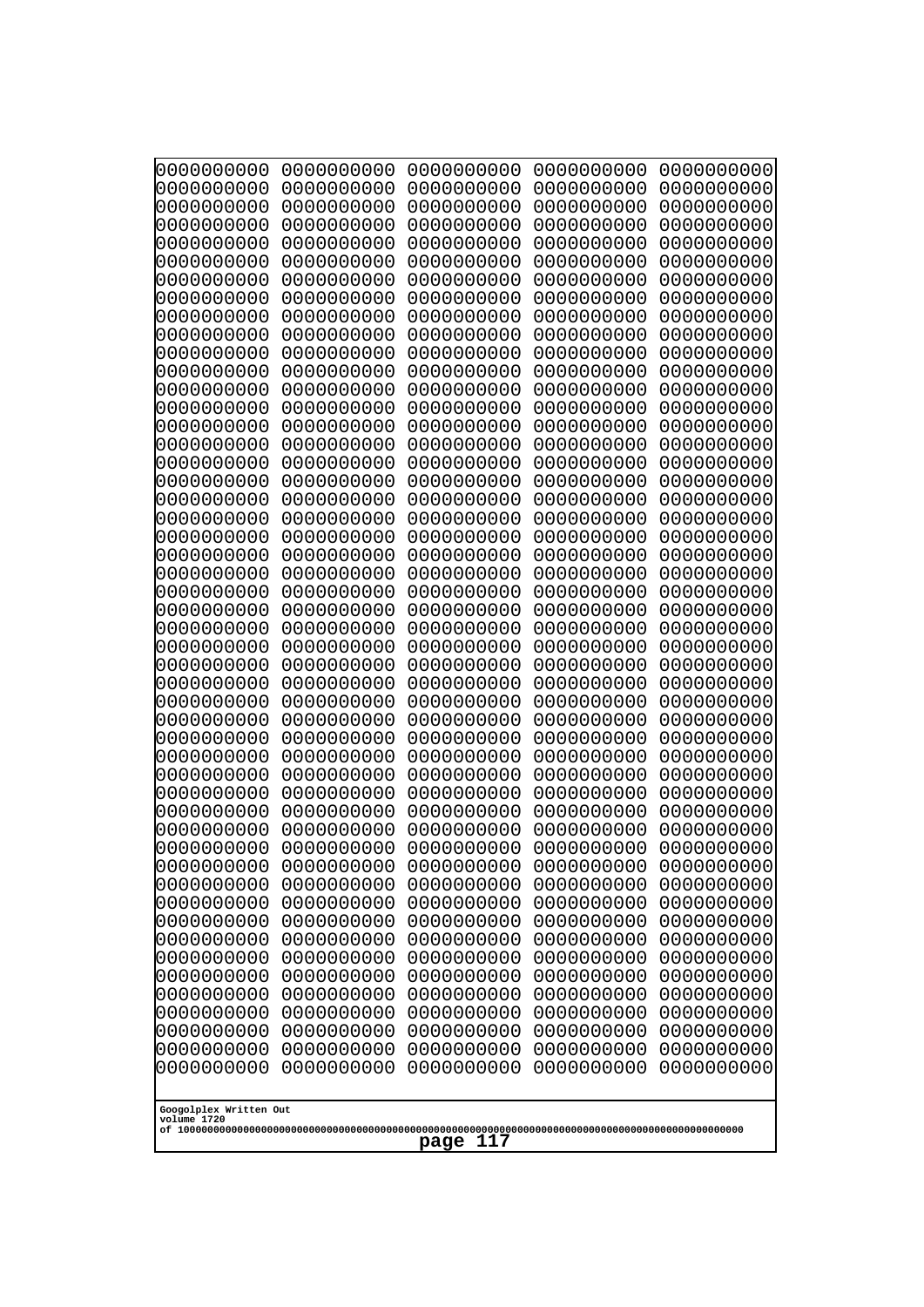| 000000000                             | 0000000000               | 0000000000               | 0000000000               | 0000000000               |
|---------------------------------------|--------------------------|--------------------------|--------------------------|--------------------------|
| 0000000000                            | 0000000000               | 0000000000               | 0000000000               | 0000000000               |
| 0000000000                            | 0000000000               | 0000000000               | 0000000000               | 0000000000               |
| 0000000000                            | 0000000000               | 0000000000               | 0000000000               | 0000000000               |
| 0000000000                            | 0000000000               | 0000000000               | 0000000000               | 0000000000               |
| 0000000000                            | 0000000000               | 0000000000               | 0000000000               | 0000000000               |
| 0000000000                            | 0000000000               | 0000000000               | 0000000000               | 0000000000               |
| 0000000000<br>0000000000              | 0000000000<br>0000000000 | 0000000000<br>0000000000 | 0000000000<br>0000000000 | 0000000000<br>0000000000 |
| 0000000000                            | 0000000000               | 0000000000               | 0000000000               | 0000000000               |
| 0000000000                            | 0000000000               | 0000000000               | 0000000000               | 0000000000               |
| 0000000000                            | 0000000000               | 0000000000               | 0000000000               | 0000000000               |
| 0000000000                            | 0000000000               | 0000000000               | 0000000000               | 0000000000               |
| 0000000000                            | 0000000000               | 0000000000               | 0000000000               | 0000000000               |
| 0000000000                            | 0000000000               | 0000000000               | 0000000000               | 0000000000               |
| 0000000000                            | 0000000000               | 0000000000               | 0000000000               | 0000000000               |
| 0000000000<br>0000000000              | 0000000000<br>0000000000 | 0000000000<br>0000000000 | 0000000000<br>0000000000 | 0000000000<br>0000000000 |
| 0000000000                            | 0000000000               | 0000000000               | 0000000000               | 0000000000               |
| 0000000000                            | 0000000000               | 0000000000               | 0000000000               | 0000000000               |
| 0000000000                            | 0000000000               | 0000000000               | 0000000000               | 0000000000               |
| 0000000000                            | 0000000000               | 0000000000               | 0000000000               | 0000000000               |
| 0000000000                            | 0000000000               | 0000000000               | 0000000000               | 0000000000               |
| 0000000000                            | 0000000000               | 0000000000               | 0000000000               | 0000000000               |
| 0000000000                            | 0000000000               | 0000000000               | 0000000000               | 0000000000               |
| 0000000000<br>0000000000              | 0000000000<br>0000000000 | 0000000000<br>0000000000 | 0000000000<br>0000000000 | 0000000000<br>0000000000 |
| 0000000000                            | 0000000000               | 0000000000               | 0000000000               | 0000000000               |
| 0000000000                            | 0000000000               | 0000000000               | 0000000000               | 0000000000               |
| 0000000000                            | 0000000000               | 0000000000               | 0000000000               | 0000000000               |
| 0000000000                            | 0000000000               | 0000000000               | 0000000000               | 0000000000               |
| 0000000000                            | 0000000000               | 0000000000               | 0000000000               | 0000000000               |
| 0000000000                            | 0000000000               | 0000000000               | 0000000000               | 0000000000               |
| 0000000000                            | 0000000000<br>0000000000 | 0000000000<br>0000000000 | 0000000000               | 0000000000               |
| 0000000000<br>0000000000              | 0000000000               | 0000000000               | 0000000000<br>0000000000 | 0000000000<br>0000000000 |
| 0000000000                            | 0000000000               | 0000000000               | 0000000000               | 0000000000               |
| 0000000000                            | 0000000000               | 0000000000               | 0000000000               | 0000000000               |
| 0000000000                            | 0000000000               | 0000000000               | 0000000000               | 0000000000               |
| 0000000000                            | 0000000000               | 0000000000               | 0000000000               | 0000000000               |
| 0000000000                            | 0000000000               | 0000000000               | 0000000000               | 0000000000               |
| 0000000000                            | 0000000000               | 0000000000               | 0000000000               | 0000000000               |
| 0000000000<br>0000000000              | 0000000000<br>0000000000 | 0000000000<br>0000000000 | 0000000000<br>0000000000 | 0000000000<br>0000000000 |
| 0000000000                            | 0000000000               | 0000000000               | 0000000000               | 0000000000               |
| 0000000000                            | 0000000000               | 0000000000               | 0000000000               | 0000000000               |
| 0000000000                            | 0000000000               | 0000000000               | 0000000000               | 0000000000               |
| 0000000000                            | 0000000000               | 0000000000               | 0000000000               | 0000000000               |
| 0000000000                            | 0000000000               | 0000000000               | 0000000000               | 0000000000               |
| 0000000000                            | 0000000000               | 0000000000               | 0000000000               | 0000000000               |
|                                       |                          |                          |                          |                          |
| Googolplex Written Out<br>volume 1720 |                          |                          |                          |                          |
|                                       |                          | 118<br>page              |                          |                          |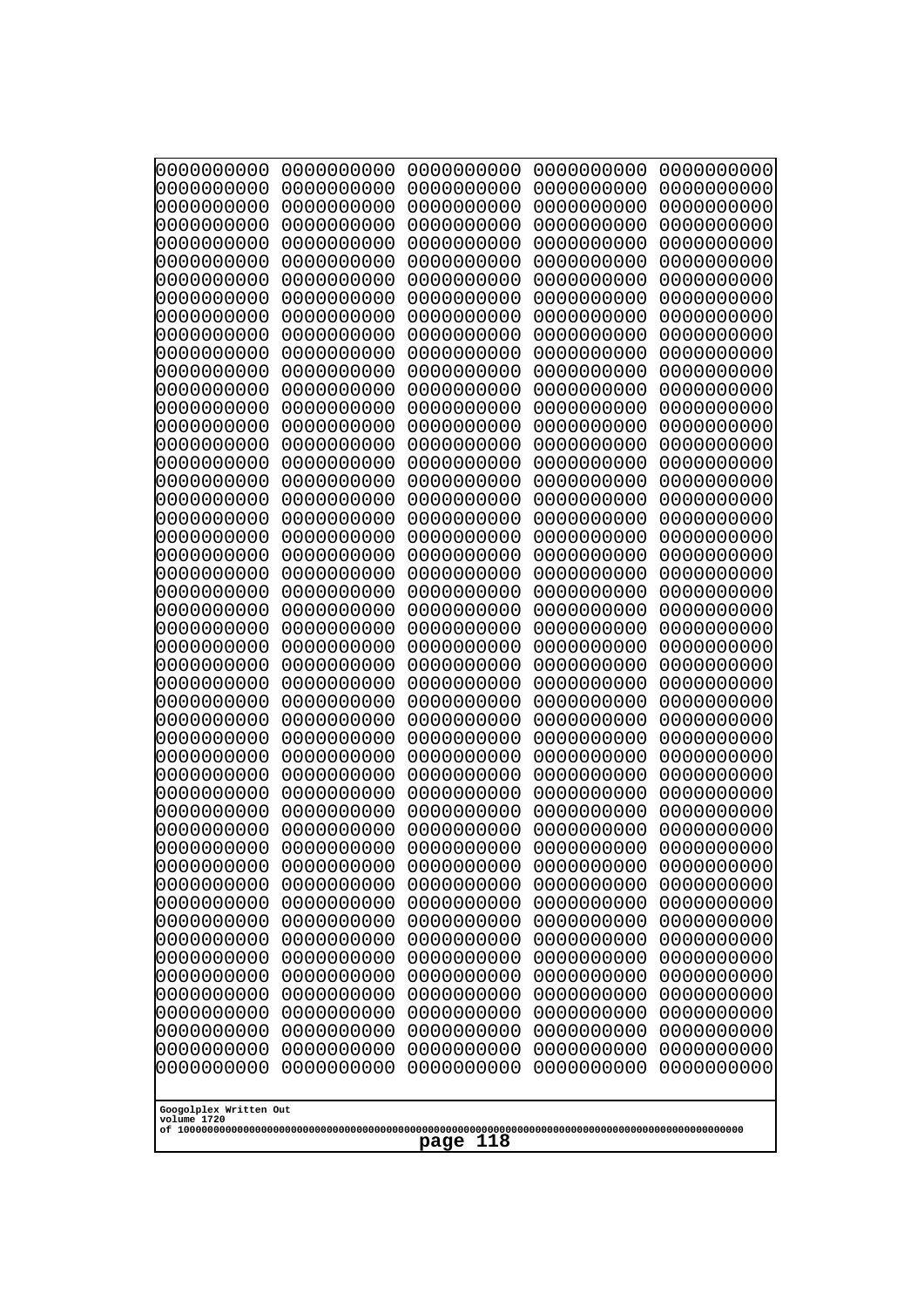| 0000000000                            | 0000000000               | 0000000000               | 0000000000               | 0000000000               |
|---------------------------------------|--------------------------|--------------------------|--------------------------|--------------------------|
| 0000000000<br>0000000000              | 0000000000<br>0000000000 | 0000000000<br>0000000000 | 0000000000<br>0000000000 | 0000000000<br>0000000000 |
| 0000000000                            | 0000000000               | 0000000000               | 0000000000               | 0000000000               |
| 0000000000                            | 0000000000               | 0000000000               | 0000000000               | 0000000000               |
| 0000000000                            | 0000000000               | 0000000000               | 0000000000               | 0000000000               |
| 0000000000                            | 0000000000               | 0000000000               | 0000000000               | 0000000000               |
| 0000000000<br>0000000000              | 0000000000<br>0000000000 | 0000000000<br>0000000000 | 0000000000<br>0000000000 | 0000000000<br>0000000000 |
| 0000000000                            | 0000000000               | 0000000000               | 0000000000               | 0000000000               |
| 0000000000                            | 0000000000               | 0000000000               | 0000000000               | 0000000000               |
| 0000000000                            | 0000000000               | 0000000000               | 0000000000               | 0000000000               |
| 0000000000<br>0000000000              | 0000000000<br>0000000000 | 0000000000<br>0000000000 | 0000000000<br>0000000000 | 0000000000<br>0000000000 |
| 0000000000                            | 0000000000               | 0000000000               | 0000000000               | 0000000000               |
| 0000000000                            | 0000000000               | 0000000000               | 0000000000               | 0000000000               |
| 0000000000                            | 0000000000<br>0000000000 | 0000000000               | 0000000000               | 0000000000               |
| 0000000000<br>0000000000              | 0000000000               | 0000000000<br>0000000000 | 0000000000<br>0000000000 | 0000000000<br>0000000000 |
| 0000000000                            | 0000000000               | 0000000000               | 0000000000               | 0000000000               |
| 0000000000                            | 0000000000               | 0000000000               | 0000000000               | 0000000000               |
| 0000000000<br>0000000000              | 0000000000<br>0000000000 | 0000000000<br>0000000000 | 0000000000<br>0000000000 | 0000000000<br>0000000000 |
| 0000000000                            | 0000000000               | 0000000000               | 0000000000               | 0000000000               |
| 0000000000                            | 0000000000               | 0000000000               | 0000000000               | 0000000000               |
| 0000000000                            | 0000000000               | 0000000000               | 0000000000               | 0000000000               |
| 0000000000<br>0000000000              | 0000000000<br>0000000000 | 0000000000<br>0000000000 | 0000000000<br>0000000000 | 0000000000<br>0000000000 |
| 0000000000                            | 0000000000               | 0000000000               | 0000000000               | 0000000000               |
| 0000000000                            | 0000000000               | 0000000000               | 0000000000               | 0000000000               |
| 0000000000                            | 0000000000               | 0000000000               | 0000000000               | 0000000000               |
| 0000000000<br>0000000000              | 0000000000<br>0000000000 | 0000000000<br>0000000000 | 0000000000<br>0000000000 | 0000000000<br>0000000000 |
| 0000000000                            | 0000000000               | 0000000000               | 0000000000               | 0000000000               |
| 0000000000                            | 0000000000               | 0000000000               | 0000000000               | 0000000000               |
| 0000000000                            | 0000000000               | 0000000000               | 0000000000<br>0000000000 | 0000000000               |
| 0000000000<br>0000000000              | 0000000000<br>0000000000 | 0000000000<br>0000000000 | 0000000000               | 0000000000<br>0000000000 |
| 0000000000                            | 0000000000               | 0000000000               | 0000000000               | 0000000000               |
| 0000000000                            | 0000000000               | 0000000000               | 0000000000               | 0000000000               |
| 0000000000<br>0000000000              | 0000000000<br>0000000000 | 0000000000<br>0000000000 | 0000000000<br>0000000000 | 0000000000<br>0000000000 |
| 0000000000                            | 0000000000               | 0000000000               | 0000000000               | 0000000000               |
| 0000000000                            | 0000000000               | 0000000000               | 0000000000               | 0000000000               |
| 0000000000                            | 0000000000               | 0000000000               | 0000000000               | 0000000000               |
| 0000000000<br>0000000000              | 0000000000<br>0000000000 | 0000000000<br>0000000000 | 0000000000<br>0000000000 | 0000000000<br>0000000000 |
| 0000000000                            | 0000000000               | 0000000000               | 0000000000               | 0000000000               |
| 0000000000                            | 0000000000               | 0000000000               | 0000000000               | 0000000000               |
| 0000000000                            | 0000000000               | 0000000000               | 0000000000               | 0000000000               |
|                                       |                          |                          |                          |                          |
| Googolplex Written Out<br>volume 1720 |                          |                          |                          |                          |
| 119<br>page                           |                          |                          |                          |                          |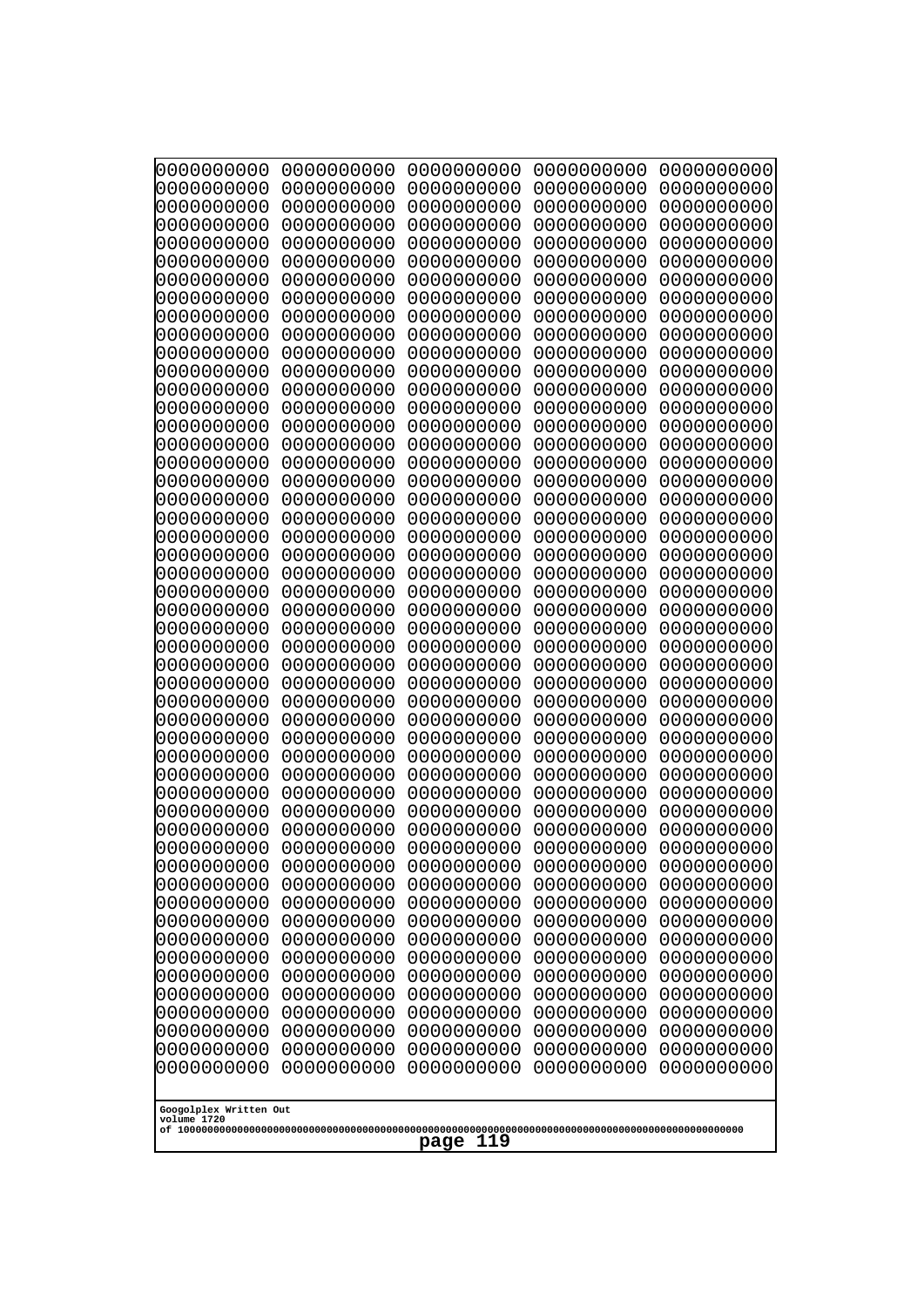| 0000000000               | 0000000000               | 0000000000               | 0000000000               | 0000000000               |
|--------------------------|--------------------------|--------------------------|--------------------------|--------------------------|
| 0000000000<br>0000000000 | 0000000000<br>0000000000 | 0000000000<br>0000000000 | 0000000000<br>0000000000 | 0000000000<br>0000000000 |
| 0000000000               | 0000000000               | 0000000000               | 0000000000               | 0000000000               |
| 0000000000               | 0000000000               | 0000000000               | 0000000000               | 0000000000               |
| 0000000000               | 0000000000               | 0000000000               | 0000000000               | 0000000000               |
| 0000000000               | 0000000000               | 0000000000               | 0000000000               | 0000000000               |
| 0000000000<br>0000000000 | 0000000000<br>0000000000 | 0000000000<br>0000000000 | 0000000000<br>0000000000 | 0000000000<br>0000000000 |
| 0000000000               | 0000000000               | 0000000000               | 0000000000               | 0000000000               |
| 0000000000               | 0000000000               | 0000000000               | 0000000000               | 0000000000               |
| 0000000000               | 0000000000               | 0000000000               | 0000000000               | 0000000000               |
| 0000000000<br>0000000000 | 0000000000<br>0000000000 | 0000000000<br>0000000000 | 0000000000<br>0000000000 | 0000000000<br>0000000000 |
| 0000000000               | 0000000000               | 0000000000               | 0000000000               | 0000000000               |
| 0000000000               | 0000000000               | 0000000000               | 0000000000               | 0000000000               |
| 0000000000<br>0000000000 | 0000000000<br>0000000000 | 0000000000<br>0000000000 | 0000000000<br>0000000000 | 0000000000<br>0000000000 |
| 0000000000               | 0000000000               | 0000000000               | 0000000000               | 0000000000               |
| 0000000000               | 0000000000               | 0000000000               | 0000000000               | 0000000000               |
| 0000000000               | 0000000000               | 0000000000               | 0000000000               | 0000000000               |
| 0000000000<br>0000000000 | 0000000000<br>0000000000 | 0000000000<br>0000000000 | 0000000000<br>0000000000 | 0000000000<br>0000000000 |
| 0000000000               | 0000000000               | 0000000000               | 0000000000               | 0000000000               |
| 0000000000               | 0000000000               | 0000000000               | 0000000000               | 0000000000               |
| 0000000000               | 0000000000               | 0000000000               | 0000000000               | 0000000000               |
| 0000000000<br>0000000000 | 0000000000<br>0000000000 | 0000000000<br>0000000000 | 0000000000<br>0000000000 | 0000000000<br>0000000000 |
| 0000000000               | 0000000000               | 0000000000               | 0000000000               | 0000000000               |
| 0000000000               | 0000000000               | 0000000000               | 0000000000               | 0000000000               |
| 0000000000<br>0000000000 | 0000000000<br>0000000000 | 0000000000<br>0000000000 | 0000000000<br>0000000000 | 0000000000<br>0000000000 |
| 0000000000               | 0000000000               | 0000000000               | 0000000000               | 0000000000               |
| 0000000000               | 0000000000               | 0000000000               | 0000000000               | 0000000000               |
| 0000000000               | 0000000000               | 0000000000               | 0000000000               | 0000000000               |
| 0000000000<br>0000000000 | 0000000000<br>0000000000 | 0000000000<br>0000000000 | 0000000000<br>0000000000 | 0000000000<br>0000000000 |
| 0000000000               | 0000000000               | 0000000000               | 0000000000               | 0000000000               |
| 0000000000               | 0000000000               | 0000000000               | 0000000000               | 0000000000               |
| 0000000000               | 0000000000               | 0000000000               | 0000000000               | 0000000000               |
| 0000000000<br>0000000000 | 0000000000<br>0000000000 | 0000000000<br>0000000000 | 0000000000<br>0000000000 | 0000000000<br>0000000000 |
| 0000000000               | 0000000000               | 0000000000               | 0000000000               | 0000000000               |
| 0000000000               | 0000000000               | 0000000000               | 0000000000               | 0000000000               |
| 0000000000<br>0000000000 | 0000000000<br>0000000000 | 0000000000<br>0000000000 | 0000000000<br>0000000000 | 0000000000<br>0000000000 |
| 0000000000               | 0000000000               | 0000000000               | 0000000000               | 0000000000               |
| 0000000000               | 0000000000               | 0000000000               | 0000000000               | 0000000000               |
| 0000000000               | 0000000000               | 0000000000               | 0000000000               | 0000000000               |
| 0000000000               | 0000000000               | 0000000000               | 0000000000               | 0000000000               |
| Googolplex Written Out   |                          |                          |                          |                          |
| volume 1720              |                          |                          |                          |                          |
| 120<br>page              |                          |                          |                          |                          |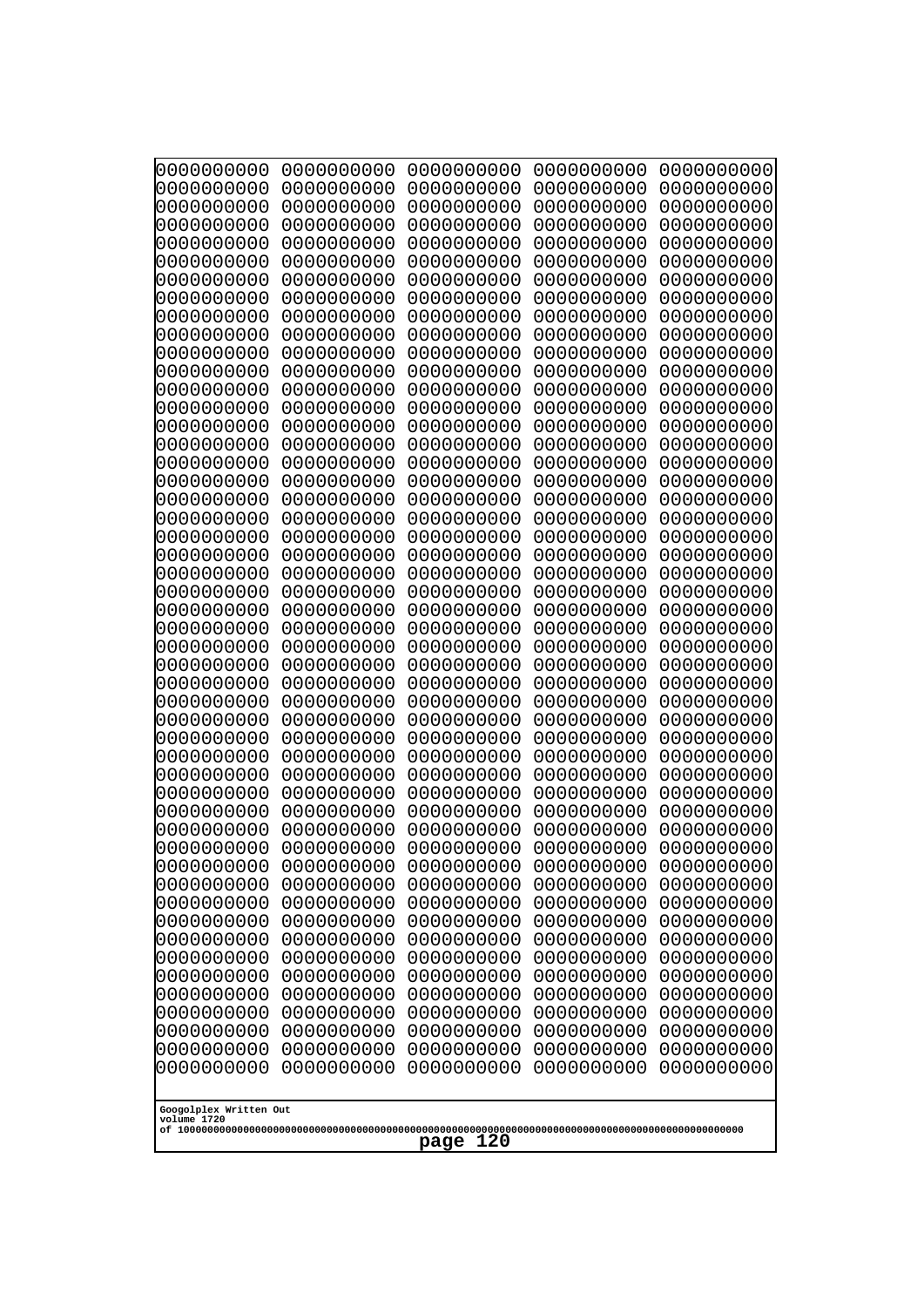| 10000000000<br>0000000000             | 0000000000<br>0000000000 | 0000000000<br>0000000000 | 0000000000<br>0000000000 | 0000000000<br>0000000000 |
|---------------------------------------|--------------------------|--------------------------|--------------------------|--------------------------|
| 0000000000                            | 0000000000               | 0000000000               | 0000000000               | 0000000000               |
| 0000000000                            | 0000000000               | 0000000000               | 0000000000               | 0000000000               |
| 0000000000                            | 0000000000               | 0000000000               | 0000000000               | 0000000000               |
| 0000000000<br>0000000000              | 0000000000<br>0000000000 | 0000000000<br>0000000000 | 0000000000<br>0000000000 | 0000000000<br>0000000000 |
| 0000000000                            | 0000000000               | 0000000000               | 0000000000               | 0000000000               |
| 0000000000                            | 0000000000               | 0000000000               | 0000000000               | 0000000000               |
| 0000000000                            | 0000000000               | 0000000000               | 0000000000               | 0000000000               |
| 0000000000<br>0000000000              | 0000000000<br>0000000000 | 0000000000<br>0000000000 | 0000000000<br>0000000000 | 0000000000<br>0000000000 |
| 0000000000                            | 0000000000               | 0000000000               | 0000000000               | 0000000000               |
| 0000000000                            | 0000000000               | 0000000000               | 0000000000               | 0000000000               |
| 0000000000<br>0000000000              | 0000000000<br>0000000000 | 0000000000<br>0000000000 | 0000000000<br>0000000000 | 0000000000<br>0000000000 |
| 0000000000                            | 0000000000               | 0000000000               | 0000000000               | 0000000000               |
| 0000000000                            | 0000000000               | 0000000000               | 0000000000               | 0000000000               |
| 0000000000                            | 0000000000               | 0000000000               | 0000000000               | 0000000000               |
| 0000000000<br>0000000000              | 0000000000<br>0000000000 | 0000000000<br>0000000000 | 0000000000<br>0000000000 | 0000000000<br>0000000000 |
| 0000000000                            | 0000000000               | 0000000000               | 0000000000               | 0000000000               |
| 0000000000                            | 0000000000               | 0000000000               | 0000000000               | 0000000000               |
| 0000000000<br>0000000000              | 0000000000<br>0000000000 | 0000000000<br>0000000000 | 0000000000<br>0000000000 | 0000000000<br>0000000000 |
| 0000000000                            | 0000000000               | 0000000000               | 0000000000               | 0000000000               |
| 0000000000                            | 0000000000               | 0000000000               | 0000000000               | 0000000000               |
| 0000000000                            | 0000000000               | 0000000000               | 0000000000               | 0000000000               |
| 0000000000<br>0000000000              | 0000000000<br>0000000000 | 0000000000<br>0000000000 | 0000000000<br>0000000000 | 0000000000<br>0000000000 |
| 0000000000                            | 0000000000               | 0000000000               | 0000000000               | 0000000000               |
| 0000000000                            | 0000000000               | 0000000000               | 0000000000               | 0000000000               |
| 0000000000<br>0000000000              | 0000000000<br>0000000000 | 0000000000<br>0000000000 | 0000000000<br>0000000000 | 0000000000<br>0000000000 |
| 0000000000                            | 0000000000               | 0000000000               | 0000000000               | 0000000000               |
| 0000000000                            | 0000000000               | 0000000000               | 0000000000               | 0000000000               |
| 0000000000                            | 0000000000               | 0000000000               | 0000000000               | 0000000000               |
| 0000000000<br>0000000000              | 0000000000<br>0000000000 | 0000000000<br>0000000000 | 0000000000<br>0000000000 | 0000000000<br>0000000000 |
| 0000000000                            | 0000000000               | 0000000000               | 0000000000               | 0000000000               |
| 0000000000                            | 0000000000               | 0000000000               | 0000000000               | 0000000000               |
| 0000000000<br>0000000000              | 0000000000<br>0000000000 | 0000000000<br>0000000000 | 0000000000<br>0000000000 | 0000000000<br>0000000000 |
| 0000000000                            | 0000000000               | 0000000000               | 0000000000               | 0000000000               |
| 0000000000                            | 0000000000               | 0000000000               | 0000000000               | 0000000000               |
| 0000000000<br>0000000000              | 0000000000<br>0000000000 | 0000000000<br>0000000000 | 0000000000<br>0000000000 | 0000000000<br>0000000000 |
| 0000000000                            | 0000000000               | 0000000000               | 0000000000               | 0000000000               |
| 0000000000                            | 0000000000               | 0000000000               | 0000000000               | 0000000000               |
| 0000000000                            | 0000000000               | 0000000000               | 0000000000               | 0000000000               |
|                                       |                          |                          |                          |                          |
| Googolplex Written Out<br>volume 1720 |                          |                          |                          |                          |
| 121<br>page                           |                          |                          |                          |                          |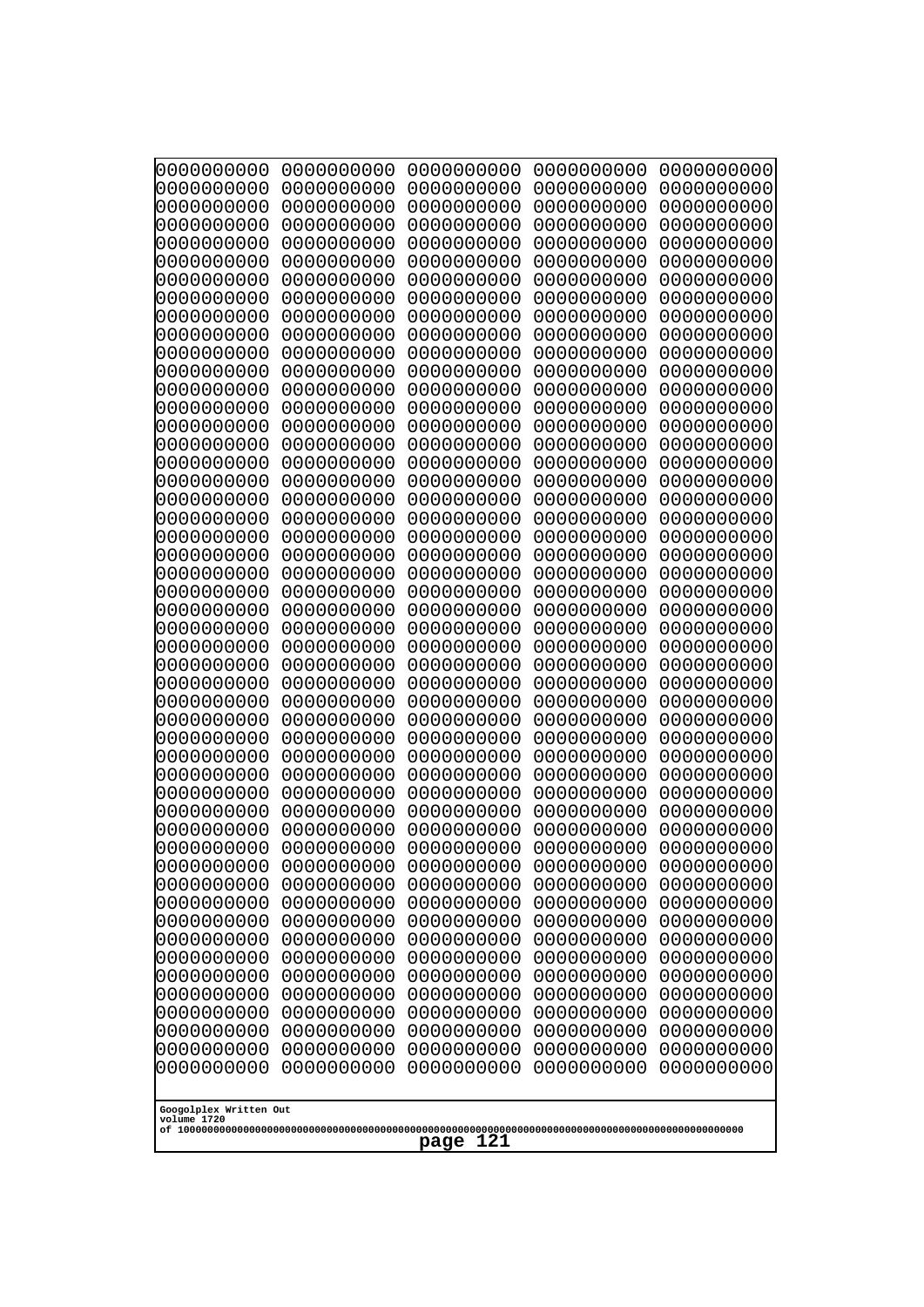| 10000000000<br>0000000000             | 0000000000<br>0000000000 | 0000000000<br>0000000000 | 0000000000<br>0000000000 | 0000000000<br>0000000000 |
|---------------------------------------|--------------------------|--------------------------|--------------------------|--------------------------|
| 0000000000                            | 0000000000               | 0000000000               | 0000000000               | 0000000000               |
| 0000000000                            | 0000000000               | 0000000000               | 0000000000               | 0000000000               |
| 0000000000<br>0000000000              | 0000000000<br>0000000000 | 0000000000<br>0000000000 | 0000000000<br>0000000000 | 0000000000<br>0000000000 |
| 0000000000                            | 0000000000               | 0000000000               | 0000000000               | 0000000000               |
| 0000000000                            | 0000000000               | 0000000000               | 0000000000               | 0000000000               |
| 0000000000                            | 0000000000               | 0000000000               | 0000000000               | 0000000000               |
| 0000000000<br>0000000000              | 0000000000<br>0000000000 | 0000000000<br>0000000000 | 0000000000<br>0000000000 | 0000000000<br>0000000000 |
| 0000000000                            | 0000000000               | 0000000000               | 0000000000               | 0000000000               |
| 0000000000                            | 0000000000               | 0000000000               | 0000000000               | 0000000000               |
| 0000000000<br>0000000000              | 0000000000<br>0000000000 | 0000000000<br>0000000000 | 0000000000<br>0000000000 | 0000000000<br>0000000000 |
| 0000000000                            | 0000000000               | 0000000000               | 0000000000               | 0000000000               |
| 0000000000                            | 0000000000               | 0000000000               | 0000000000               | 0000000000               |
| 0000000000<br>0000000000              | 0000000000<br>0000000000 | 0000000000<br>0000000000 | 0000000000<br>0000000000 | 0000000000<br>0000000000 |
| 0000000000                            | 0000000000               | 0000000000               | 0000000000               | 0000000000               |
| 0000000000                            | 0000000000               | 0000000000               | 0000000000               | 0000000000               |
| 0000000000<br>0000000000              | 0000000000<br>0000000000 | 0000000000<br>0000000000 | 0000000000<br>0000000000 | 0000000000<br>0000000000 |
| 0000000000                            | 0000000000               | 0000000000               | 0000000000               | 0000000000               |
| 0000000000                            | 0000000000               | 0000000000               | 0000000000               | 0000000000               |
| 0000000000<br>0000000000              | 0000000000<br>0000000000 | 0000000000<br>0000000000 | 0000000000<br>0000000000 | 0000000000<br>0000000000 |
| 0000000000                            | 0000000000               | 0000000000               | 0000000000               | 0000000000               |
| 0000000000                            | 0000000000               | 0000000000               | 0000000000               | 0000000000               |
| 0000000000<br>0000000000              | 0000000000<br>0000000000 | 0000000000<br>0000000000 | 0000000000<br>0000000000 | 0000000000<br>0000000000 |
| 0000000000                            | 0000000000               | 0000000000               | 0000000000               | 0000000000               |
| 0000000000                            | 0000000000               | 0000000000               | 0000000000               | 0000000000               |
| 0000000000<br>0000000000              | 0000000000               | 0000000000               | 0000000000               | 0000000000               |
| 0000000000                            | 0000000000<br>0000000000 | 0000000000<br>0000000000 | 0000000000<br>0000000000 | 0000000000<br>0000000000 |
| 0000000000                            | 0000000000               | 0000000000               | 0000000000               | 0000000000               |
| 0000000000                            | 0000000000               | 0000000000               | 0000000000               | 0000000000               |
| 0000000000<br>0000000000              | 0000000000<br>0000000000 | 0000000000<br>0000000000 | 0000000000<br>0000000000 | 0000000000<br>0000000000 |
| 0000000000                            | 0000000000               | 0000000000               | 0000000000               | 0000000000               |
| 0000000000                            | 0000000000               | 0000000000               | 0000000000               | 0000000000               |
| 0000000000<br>0000000000              | 0000000000<br>0000000000 | 0000000000<br>0000000000 | 0000000000<br>0000000000 | 0000000000<br>0000000000 |
| 0000000000                            | 0000000000               | 0000000000               | 0000000000               | 0000000000               |
| 0000000000                            | 0000000000               | 0000000000               | 0000000000               | 0000000000               |
| 0000000000<br>0000000000              | 0000000000<br>0000000000 | 0000000000<br>0000000000 | 0000000000<br>0000000000 | 0000000000<br>0000000000 |
| 0000000000                            | 0000000000               | 0000000000               | 0000000000               | 0000000000               |
| 0000000000                            | 0000000000               | 0000000000               | 0000000000               | 0000000000               |
|                                       |                          |                          |                          |                          |
| Googolplex Written Out<br>volume 1720 |                          |                          |                          |                          |
| 122<br>page                           |                          |                          |                          |                          |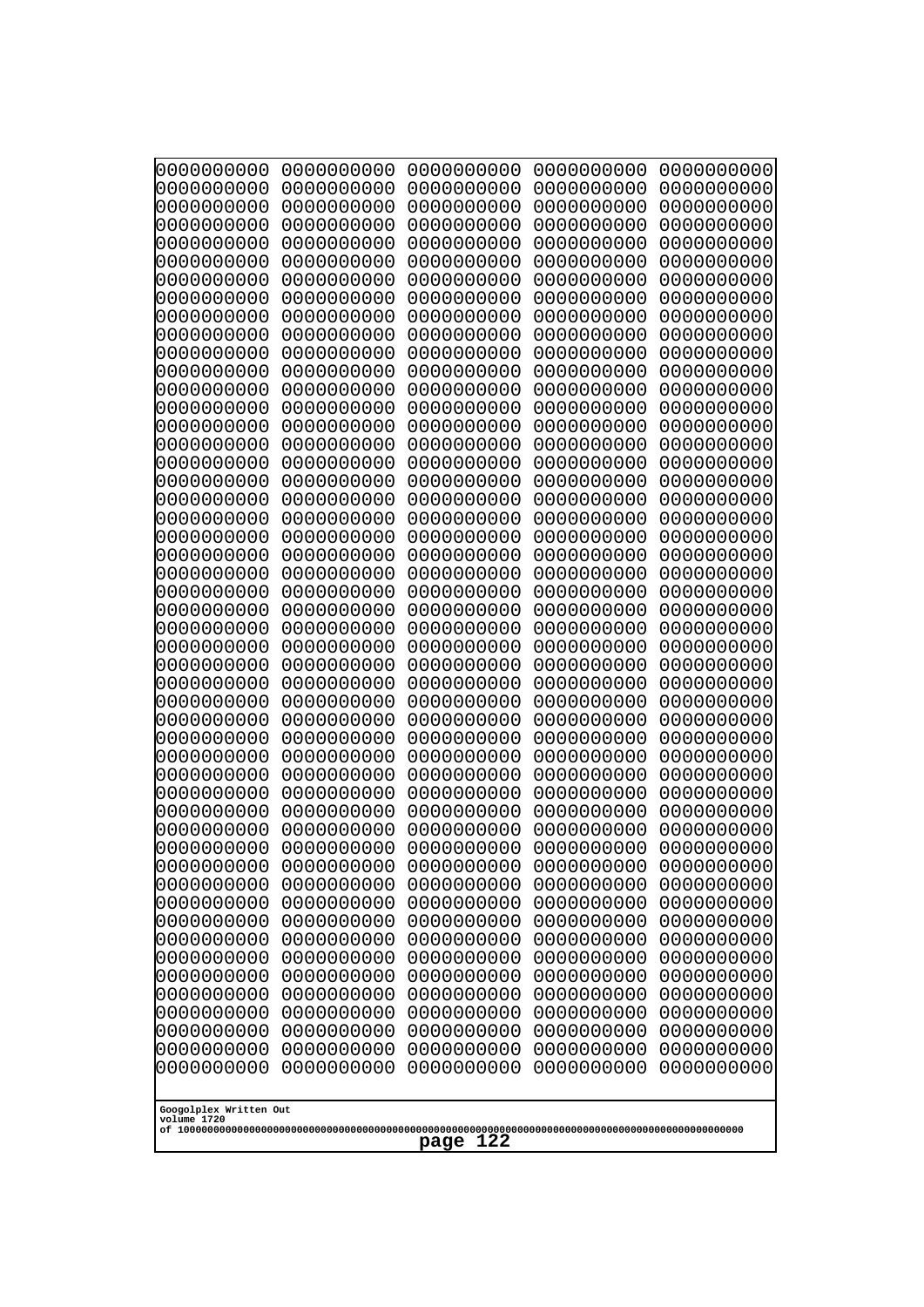| 10000000000<br>0000000000 | 0000000000<br>0000000000 | 0000000000<br>0000000000 | 0000000000<br>0000000000 | 0000000000<br>0000000000 |  |
|---------------------------|--------------------------|--------------------------|--------------------------|--------------------------|--|
| 0000000000                | 0000000000               | 0000000000               | 0000000000               | 0000000000               |  |
| 0000000000                | 0000000000               | 0000000000               | 0000000000               | 0000000000               |  |
| 0000000000                | 0000000000               | 0000000000               | 0000000000               | 0000000000               |  |
| 0000000000<br>0000000000  | 0000000000<br>0000000000 | 0000000000<br>0000000000 | 0000000000<br>0000000000 | 0000000000<br>0000000000 |  |
| 0000000000                | 0000000000               | 0000000000               | 0000000000               | 0000000000               |  |
| 0000000000                | 0000000000               | 0000000000               | 0000000000               | 0000000000               |  |
| 0000000000                | 0000000000               | 0000000000               | 0000000000               | 0000000000               |  |
| 0000000000<br>0000000000  | 0000000000<br>0000000000 | 0000000000<br>0000000000 | 0000000000<br>0000000000 | 0000000000<br>0000000000 |  |
| 0000000000                | 0000000000               | 0000000000               | 0000000000               | 0000000000               |  |
| 0000000000                | 0000000000               | 0000000000               | 0000000000               | 0000000000               |  |
| 0000000000                | 0000000000               | 0000000000               | 0000000000               | 0000000000               |  |
| 0000000000<br>0000000000  | 0000000000<br>0000000000 | 0000000000<br>0000000000 | 0000000000<br>0000000000 | 0000000000<br>0000000000 |  |
| 0000000000                | 0000000000               | 0000000000               | 0000000000               | 0000000000               |  |
| 0000000000                | 0000000000               | 0000000000               | 0000000000               | 0000000000               |  |
| 0000000000                | 0000000000               | 0000000000               | 0000000000               | 0000000000               |  |
| 0000000000<br>0000000000  | 0000000000<br>0000000000 | 0000000000<br>0000000000 | 0000000000<br>0000000000 | 0000000000<br>0000000000 |  |
| 0000000000                | 0000000000               | 0000000000               | 0000000000               | 0000000000               |  |
| 0000000000                | 0000000000               | 0000000000               | 0000000000               | 0000000000               |  |
| 0000000000                | 0000000000               | 0000000000               | 0000000000               | 0000000000               |  |
| 0000000000<br>0000000000  | 0000000000<br>0000000000 | 0000000000<br>0000000000 | 0000000000<br>0000000000 | 0000000000<br>0000000000 |  |
| 0000000000                | 0000000000               | 0000000000               | 0000000000               | 0000000000               |  |
| 0000000000                | 0000000000               | 0000000000               | 0000000000               | 0000000000               |  |
| 0000000000<br>0000000000  | 0000000000<br>0000000000 | 0000000000<br>0000000000 | 0000000000<br>0000000000 | 0000000000<br>0000000000 |  |
| 0000000000                | 0000000000               | 0000000000               | 0000000000               | 0000000000               |  |
| 0000000000                | 0000000000               | 0000000000               | 0000000000               | 0000000000               |  |
| 0000000000                | 0000000000               | 0000000000               | 0000000000               | 0000000000               |  |
| 0000000000<br>0000000000  | 0000000000<br>0000000000 | 0000000000<br>0000000000 | 0000000000<br>0000000000 | 0000000000<br>0000000000 |  |
| 0000000000                | 0000000000               | 0000000000               | 0000000000               | 0000000000               |  |
| 0000000000                | 0000000000               | 0000000000               | 0000000000               | 0000000000               |  |
| 0000000000<br>0000000000  | 0000000000<br>0000000000 | 0000000000<br>0000000000 | 0000000000<br>0000000000 | 0000000000<br>0000000000 |  |
| 0000000000                | 0000000000               | 0000000000               | 0000000000               | 0000000000               |  |
| 0000000000                | 0000000000               | 0000000000               | 0000000000               | 0000000000               |  |
| 0000000000                | 0000000000               | 0000000000               | 0000000000               | 0000000000               |  |
| 0000000000<br>0000000000  | 0000000000<br>0000000000 | 0000000000<br>0000000000 | 0000000000<br>0000000000 | 0000000000<br>0000000000 |  |
| 0000000000                | 0000000000               | 0000000000               | 0000000000               | 0000000000               |  |
| 0000000000                | 0000000000               | 0000000000               | 0000000000               | 0000000000               |  |
| 0000000000                | 0000000000               | 0000000000               | 0000000000               | 0000000000               |  |
| 0000000000<br>0000000000  | 0000000000<br>0000000000 | 0000000000<br>0000000000 | 0000000000<br>0000000000 | 0000000000<br>0000000000 |  |
|                           |                          |                          |                          |                          |  |
| Googolplex Written Out    |                          |                          |                          |                          |  |
| volume 1720               |                          | 123                      |                          |                          |  |
|                           | page                     |                          |                          |                          |  |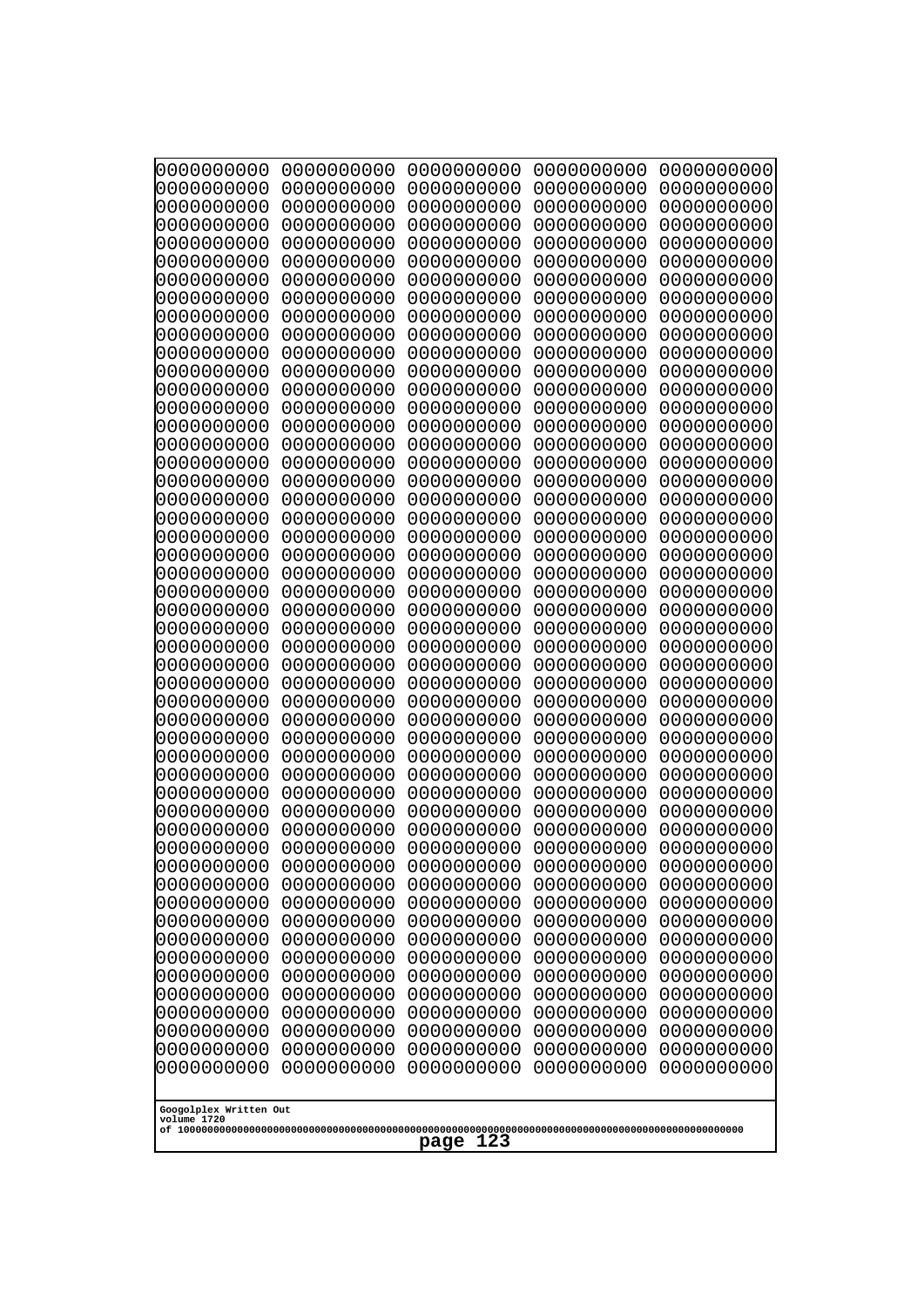| 000000000                             | 0000000000               | 0000000000               | 0000000000               | 0000000000               |
|---------------------------------------|--------------------------|--------------------------|--------------------------|--------------------------|
| 0000000000                            | 0000000000               | 0000000000               | 0000000000               | 0000000000               |
| 0000000000                            | 0000000000               | 0000000000               | 0000000000               | 0000000000               |
| 0000000000                            | 0000000000               | 0000000000               | 0000000000               | 0000000000               |
| 0000000000                            | 0000000000               | 0000000000               | 0000000000               | 0000000000               |
| 0000000000                            | 0000000000               | 0000000000               | 0000000000               | 0000000000               |
| 0000000000                            | 0000000000               | 0000000000               | 0000000000               | 0000000000               |
| 0000000000<br>0000000000              | 0000000000<br>0000000000 | 0000000000<br>0000000000 | 0000000000<br>0000000000 | 0000000000<br>0000000000 |
| 0000000000                            | 0000000000               | 0000000000               | 0000000000               | 0000000000               |
| 0000000000                            | 0000000000               | 0000000000               | 0000000000               | 0000000000               |
| 0000000000                            | 0000000000               | 0000000000               | 0000000000               | 0000000000               |
| 0000000000                            | 0000000000               | 0000000000               | 0000000000               | 0000000000               |
| 0000000000                            | 0000000000               | 0000000000               | 0000000000               | 0000000000               |
| 0000000000                            | 0000000000               | 0000000000               | 0000000000               | 0000000000               |
| 0000000000                            | 0000000000               | 0000000000               | 0000000000               | 0000000000               |
| 0000000000<br>0000000000              | 0000000000<br>0000000000 | 0000000000<br>0000000000 | 0000000000<br>0000000000 | 0000000000<br>0000000000 |
| 0000000000                            | 0000000000               | 0000000000               | 0000000000               | 0000000000               |
| 0000000000                            | 0000000000               | 0000000000               | 0000000000               | 0000000000               |
| 0000000000                            | 0000000000               | 0000000000               | 0000000000               | 0000000000               |
| 0000000000                            | 0000000000               | 0000000000               | 0000000000               | 0000000000               |
| 0000000000                            | 0000000000               | 0000000000               | 0000000000               | 0000000000               |
| 0000000000                            | 0000000000               | 0000000000               | 0000000000               | 0000000000               |
| 0000000000                            | 0000000000               | 0000000000               | 0000000000               | 0000000000               |
| 0000000000<br>0000000000              | 0000000000<br>0000000000 | 0000000000<br>0000000000 | 0000000000<br>0000000000 | 0000000000<br>0000000000 |
| 0000000000                            | 0000000000               | 0000000000               | 0000000000               | 0000000000               |
| 0000000000                            | 0000000000               | 0000000000               | 0000000000               | 0000000000               |
| 0000000000                            | 0000000000               | 0000000000               | 0000000000               | 0000000000               |
| 0000000000                            | 0000000000               | 0000000000               | 0000000000               | 0000000000               |
| 0000000000                            | 0000000000               | 0000000000               | 0000000000               | 0000000000               |
| 0000000000                            | 0000000000               | 0000000000               | 0000000000               | 0000000000               |
| 0000000000                            | 0000000000<br>0000000000 | 0000000000<br>0000000000 | 0000000000               | 0000000000               |
| 0000000000<br>0000000000              | 0000000000               | 0000000000               | 0000000000<br>0000000000 | 0000000000<br>0000000000 |
| 0000000000                            | 0000000000               | 0000000000               | 0000000000               | 0000000000               |
| 0000000000                            | 0000000000               | 0000000000               | 0000000000               | 0000000000               |
| 0000000000                            | 0000000000               | 0000000000               | 0000000000               | 0000000000               |
| 0000000000                            | 0000000000               | 0000000000               | 0000000000               | 0000000000               |
| 0000000000                            | 0000000000               | 0000000000               | 0000000000               | 0000000000               |
| 0000000000                            | 0000000000               | 0000000000               | 0000000000               | 0000000000               |
| 0000000000<br>0000000000              | 0000000000<br>0000000000 | 0000000000<br>0000000000 | 0000000000<br>0000000000 | 0000000000<br>0000000000 |
| 0000000000                            | 0000000000               | 0000000000               | 0000000000               | 0000000000               |
| 0000000000                            | 0000000000               | 0000000000               | 0000000000               | 0000000000               |
| 0000000000                            | 0000000000               | 0000000000               | 0000000000               | 0000000000               |
| 0000000000                            | 0000000000               | 0000000000               | 0000000000               | 0000000000               |
| 0000000000                            | 0000000000               | 0000000000               | 0000000000               | 0000000000               |
| 0000000000                            | 0000000000               | 0000000000               | 0000000000               | 0000000000               |
|                                       |                          |                          |                          |                          |
| Googolplex Written Out<br>volume 1720 |                          |                          |                          |                          |
|                                       |                          | 124<br>page              |                          |                          |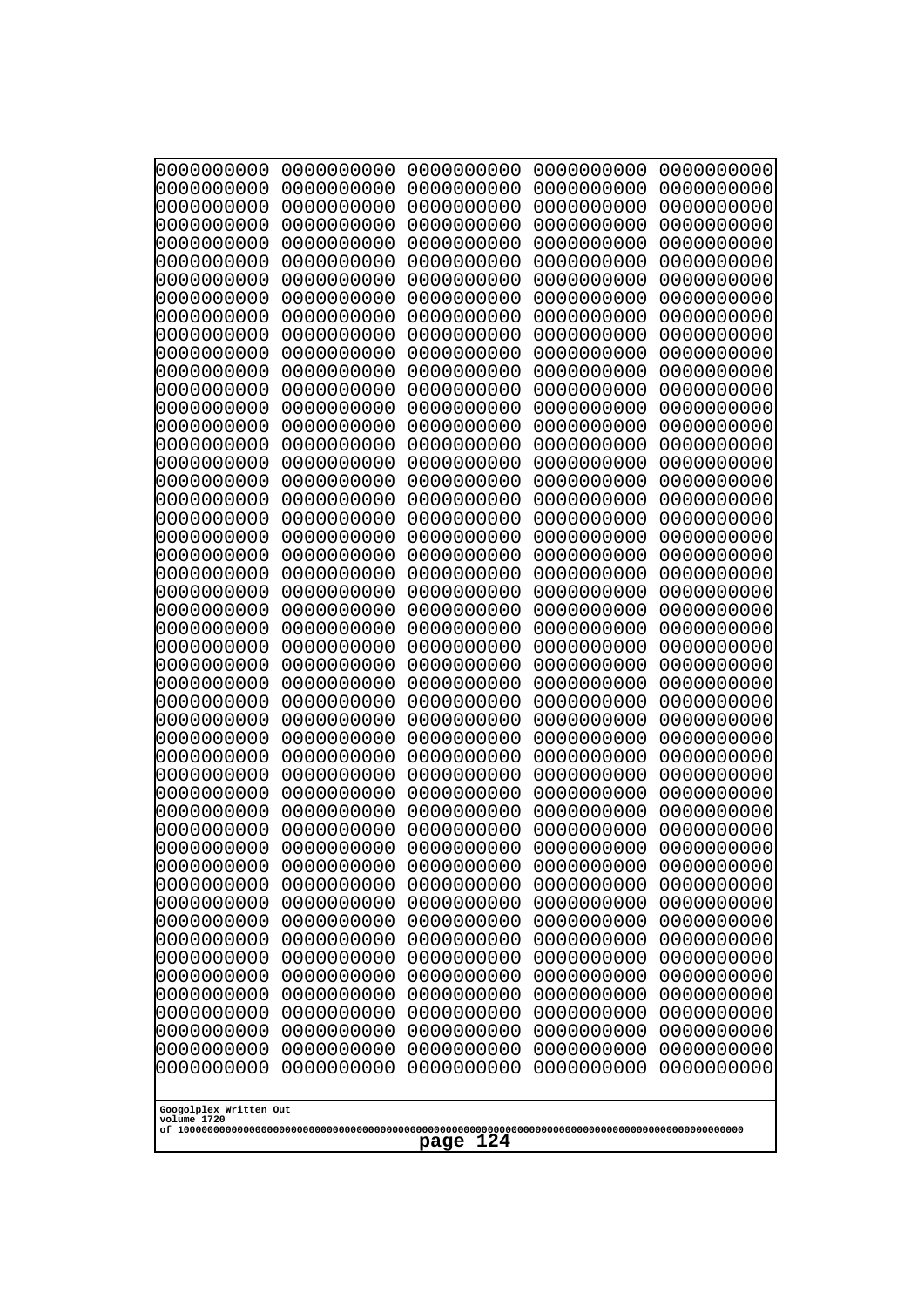| 10000000000<br>0000000000             | 0000000000<br>0000000000 | 0000000000<br>0000000000 | 0000000000<br>0000000000 | 0000000000<br>0000000000 |
|---------------------------------------|--------------------------|--------------------------|--------------------------|--------------------------|
| 0000000000                            | 0000000000               | 0000000000               | 0000000000               | 0000000000               |
| 0000000000                            | 0000000000               | 0000000000               | 0000000000               | 0000000000               |
| 0000000000<br>0000000000              | 0000000000<br>0000000000 | 0000000000<br>0000000000 | 0000000000<br>0000000000 | 0000000000<br>0000000000 |
| 0000000000                            | 0000000000               | 0000000000               | 0000000000               | 0000000000               |
| 0000000000                            | 0000000000               | 0000000000               | 0000000000               | 0000000000               |
| 0000000000<br>0000000000              | 0000000000<br>0000000000 | 0000000000<br>0000000000 | 0000000000<br>0000000000 | 0000000000<br>0000000000 |
| 0000000000                            | 0000000000               | 0000000000               | 0000000000               | 0000000000               |
| 0000000000                            | 0000000000               | 0000000000               | 0000000000               | 0000000000               |
| 0000000000                            | 0000000000               | 0000000000               | 0000000000               | 0000000000               |
| 0000000000<br>0000000000              | 0000000000<br>0000000000 | 0000000000<br>0000000000 | 0000000000<br>0000000000 | 0000000000<br>0000000000 |
| 0000000000                            | 0000000000               | 0000000000               | 0000000000               | 0000000000               |
| 0000000000                            | 0000000000               | 0000000000               | 0000000000               | 0000000000               |
| 0000000000<br>0000000000              | 0000000000<br>0000000000 | 0000000000<br>0000000000 | 0000000000<br>0000000000 | 0000000000<br>0000000000 |
| 0000000000                            | 0000000000               | 0000000000               | 0000000000               | 0000000000               |
| 0000000000                            | 0000000000               | 0000000000               | 0000000000               | 0000000000               |
| 0000000000<br>0000000000              | 0000000000<br>0000000000 | 0000000000<br>0000000000 | 0000000000<br>0000000000 | 0000000000<br>0000000000 |
| 0000000000                            | 0000000000               | 0000000000               | 0000000000               | 0000000000               |
| 0000000000                            | 0000000000               | 0000000000               | 0000000000               | 0000000000               |
| 0000000000<br>0000000000              | 0000000000<br>0000000000 | 0000000000<br>0000000000 | 0000000000<br>0000000000 | 0000000000<br>0000000000 |
| 0000000000                            | 0000000000               | 0000000000               | 0000000000               | 0000000000               |
| 0000000000                            | 0000000000               | 0000000000               | 0000000000               | 0000000000               |
| 0000000000                            | 0000000000               | 0000000000               | 0000000000               | 0000000000               |
| 0000000000<br>0000000000              | 0000000000<br>0000000000 | 0000000000<br>0000000000 | 0000000000<br>0000000000 | 0000000000<br>0000000000 |
| 0000000000                            | 0000000000               | 0000000000               | 0000000000               | 0000000000               |
| 0000000000                            | 0000000000               | 0000000000               | 0000000000               | 0000000000               |
| 0000000000<br>0000000000              | 0000000000<br>0000000000 | 0000000000<br>0000000000 | 0000000000<br>0000000000 | 0000000000<br>0000000000 |
| 0000000000                            | 0000000000               | 0000000000               | 0000000000               | 0000000000               |
| 0000000000                            | 0000000000               | 0000000000               | 0000000000               | 0000000000               |
| 0000000000<br>0000000000              | 0000000000<br>0000000000 | 0000000000<br>0000000000 | 0000000000<br>0000000000 | 0000000000<br>0000000000 |
| 0000000000                            | 0000000000               | 0000000000               | 0000000000               | 0000000000               |
| 0000000000                            | 0000000000               | 0000000000               | 0000000000               | 0000000000               |
| 0000000000<br>0000000000              | 0000000000               | 0000000000               | 0000000000               | 0000000000               |
| 0000000000                            | 0000000000<br>0000000000 | 0000000000<br>0000000000 | 0000000000<br>0000000000 | 0000000000<br>0000000000 |
| 0000000000                            | 0000000000               | 0000000000               | 0000000000               | 0000000000               |
| 0000000000                            | 0000000000               | 0000000000               | 0000000000               | 0000000000               |
| 0000000000<br>0000000000              | 0000000000<br>0000000000 | 0000000000<br>0000000000 | 0000000000<br>0000000000 | 0000000000<br>0000000000 |
| 0000000000                            | 0000000000               | 0000000000               | 0000000000               | 0000000000               |
|                                       |                          |                          |                          |                          |
| Googolplex Written Out<br>volume 1720 |                          |                          |                          |                          |
| 125<br>page                           |                          |                          |                          |                          |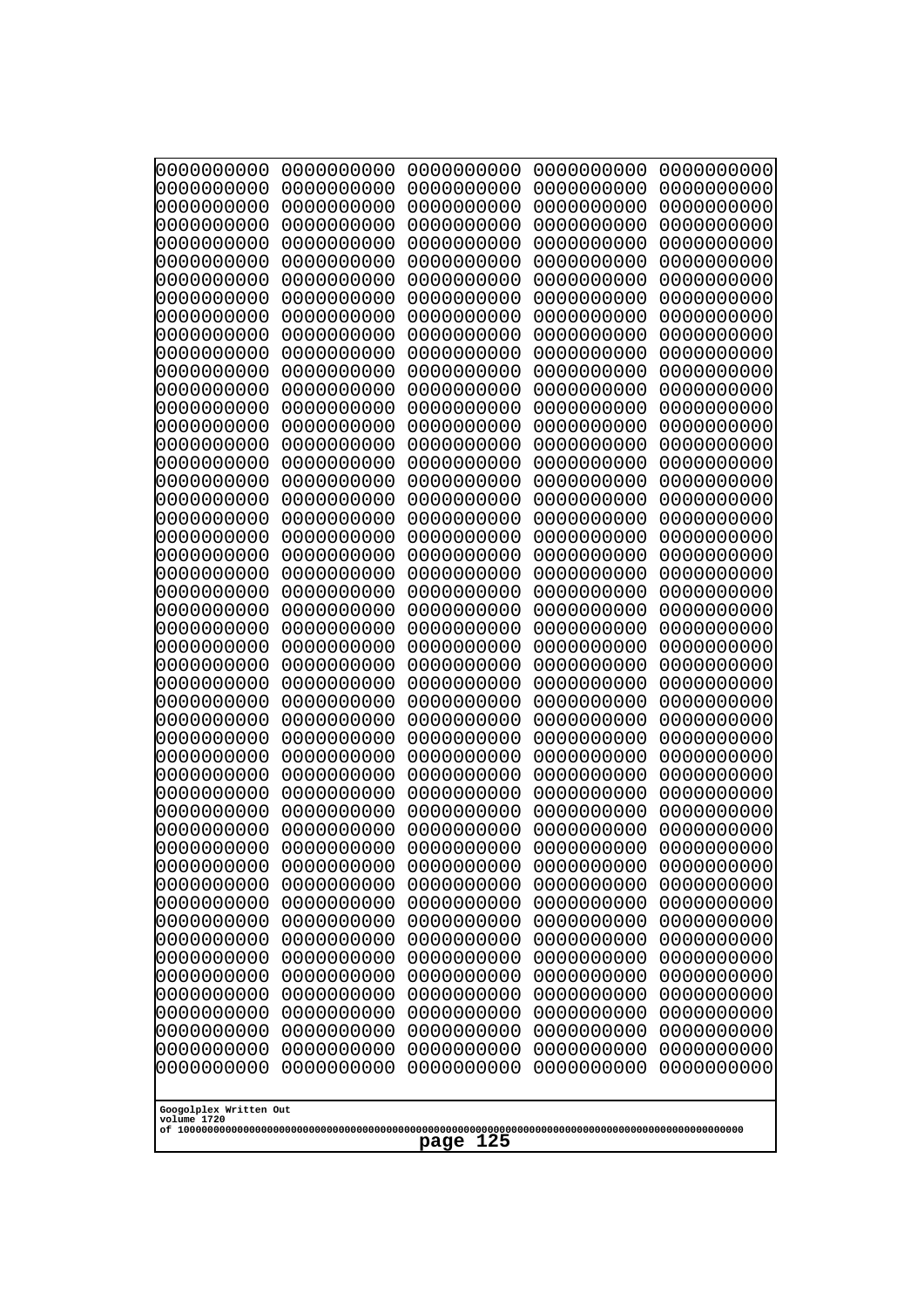| 10000000000<br>0000000000 | 0000000000<br>0000000000 | 0000000000<br>0000000000 | 0000000000<br>0000000000 | 0000000000<br>0000000000 |
|---------------------------|--------------------------|--------------------------|--------------------------|--------------------------|
| 0000000000                | 0000000000               | 0000000000               | 0000000000               | 0000000000               |
| 0000000000                | 0000000000               | 0000000000               | 0000000000               | 0000000000               |
| 0000000000                | 0000000000               | 0000000000               | 0000000000               | 0000000000               |
| 0000000000<br>0000000000  | 0000000000<br>0000000000 | 0000000000<br>0000000000 | 0000000000<br>0000000000 | 0000000000<br>0000000000 |
| 0000000000                | 0000000000               | 0000000000               | 0000000000               | 0000000000               |
| 0000000000                | 0000000000               | 0000000000               | 0000000000               | 0000000000               |
| 0000000000                | 0000000000               | 0000000000               | 0000000000               | 0000000000               |
| 0000000000<br>0000000000  | 0000000000<br>0000000000 | 0000000000<br>0000000000 | 0000000000<br>0000000000 | 0000000000<br>0000000000 |
| 0000000000                | 0000000000               | 0000000000               | 0000000000               | 0000000000               |
| 0000000000                | 0000000000               | 0000000000               | 0000000000               | 0000000000               |
| 0000000000                | 0000000000               | 0000000000               | 0000000000               | 0000000000               |
| 0000000000<br>0000000000  | 0000000000<br>0000000000 | 0000000000<br>0000000000 | 0000000000<br>0000000000 | 0000000000<br>0000000000 |
| 0000000000                | 0000000000               | 0000000000               | 0000000000               | 0000000000               |
| 0000000000                | 0000000000               | 0000000000               | 0000000000               | 0000000000               |
| 0000000000                | 0000000000               | 0000000000               | 0000000000               | 0000000000               |
| 0000000000<br>0000000000  | 0000000000<br>0000000000 | 0000000000<br>0000000000 | 0000000000<br>0000000000 | 0000000000<br>0000000000 |
| 0000000000                | 0000000000               | 0000000000               | 0000000000               | 0000000000               |
| 0000000000                | 0000000000               | 0000000000               | 0000000000               | 0000000000               |
| 0000000000                | 0000000000               | 0000000000               | 0000000000               | 0000000000               |
| 0000000000<br>0000000000  | 0000000000<br>0000000000 | 0000000000<br>0000000000 | 0000000000<br>0000000000 | 0000000000<br>0000000000 |
| 0000000000                | 0000000000               | 0000000000               | 0000000000               | 0000000000               |
| 0000000000                | 0000000000               | 0000000000               | 0000000000               | 0000000000               |
| 0000000000                | 0000000000               | 0000000000               | 0000000000               | 0000000000               |
| 0000000000<br>0000000000  | 0000000000<br>0000000000 | 0000000000<br>0000000000 | 0000000000<br>0000000000 | 0000000000<br>0000000000 |
| 0000000000                | 0000000000               | 0000000000               | 0000000000               | 0000000000               |
| 0000000000                | 0000000000               | 0000000000               | 0000000000               | 0000000000               |
| 0000000000<br>0000000000  | 0000000000<br>0000000000 | 0000000000               | 0000000000               | 0000000000               |
| 0000000000                | 0000000000               | 0000000000<br>0000000000 | 0000000000<br>0000000000 | 0000000000<br>0000000000 |
| 0000000000                | 0000000000               | 0000000000               | 0000000000               | 0000000000               |
| 0000000000                | 0000000000               | 0000000000               | 0000000000               | 0000000000               |
| 0000000000<br>0000000000  | 0000000000               | 0000000000               | 0000000000               | 0000000000               |
| 0000000000                | 0000000000<br>0000000000 | 0000000000<br>0000000000 | 0000000000<br>0000000000 | 0000000000<br>0000000000 |
| 0000000000                | 0000000000               | 0000000000               | 0000000000               | 0000000000               |
| 0000000000                | 0000000000               | 0000000000               | 0000000000               | 0000000000               |
| 0000000000<br>0000000000  | 0000000000<br>0000000000 | 0000000000<br>0000000000 | 0000000000<br>0000000000 | 0000000000<br>0000000000 |
| 0000000000                | 0000000000               | 0000000000               | 0000000000               | 0000000000               |
| 0000000000                | 0000000000               | 0000000000               | 0000000000               | 0000000000               |
| 0000000000                | 0000000000               | 0000000000               | 0000000000               | 0000000000               |
| 0000000000                | 0000000000               | 0000000000               | 0000000000               | 0000000000               |
| Googolplex Written Out    |                          |                          |                          |                          |
| volume 1720               |                          |                          |                          |                          |
| 126<br>page               |                          |                          |                          |                          |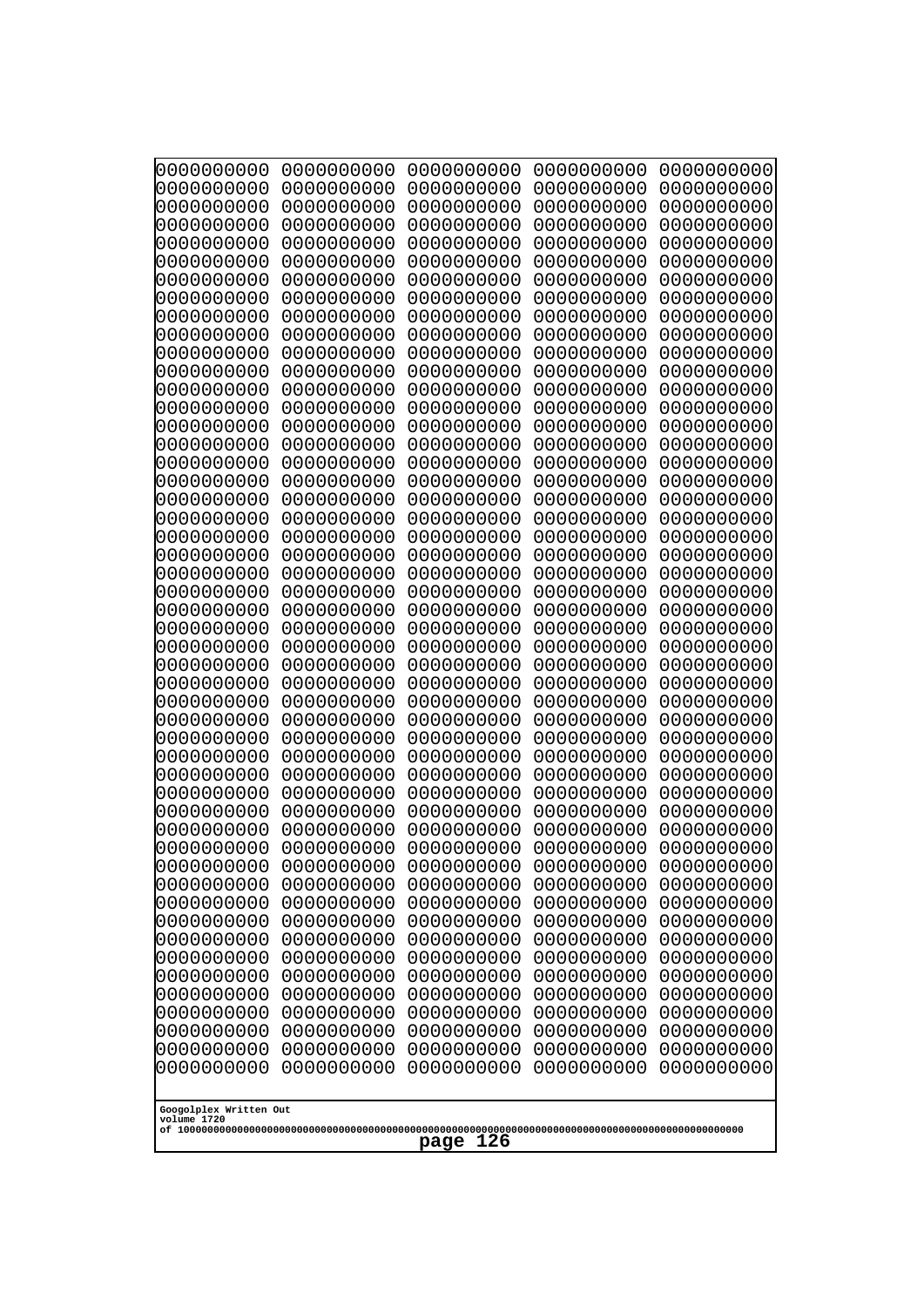| 10000000000<br>0000000000 | 0000000000<br>0000000000 | 0000000000<br>0000000000 | 0000000000<br>0000000000 | 0000000000<br>0000000000 |
|---------------------------|--------------------------|--------------------------|--------------------------|--------------------------|
| 0000000000                | 0000000000               | 0000000000               | 0000000000               | 0000000000               |
| 0000000000                | 0000000000               | 0000000000               | 0000000000               | 0000000000               |
| 0000000000<br>0000000000  | 0000000000<br>0000000000 | 0000000000<br>0000000000 | 0000000000<br>0000000000 | 0000000000<br>0000000000 |
| 0000000000                | 0000000000               | 0000000000               | 0000000000               | 0000000000               |
| 0000000000                | 0000000000               | 0000000000               | 0000000000               | 0000000000               |
| 0000000000<br>0000000000  | 0000000000<br>0000000000 | 0000000000<br>0000000000 | 0000000000<br>0000000000 | 0000000000<br>0000000000 |
| 0000000000                | 0000000000               | 0000000000               | 0000000000               | 0000000000               |
| 0000000000                | 0000000000               | 0000000000               | 0000000000               | 0000000000               |
| 0000000000<br>0000000000  | 0000000000<br>0000000000 | 0000000000<br>0000000000 | 0000000000<br>0000000000 | 0000000000<br>0000000000 |
| 0000000000                | 0000000000               | 0000000000               | 0000000000               | 0000000000               |
| 0000000000                | 0000000000               | 0000000000               | 0000000000               | 0000000000               |
| 0000000000<br>0000000000  | 0000000000<br>0000000000 | 0000000000<br>0000000000 | 0000000000<br>0000000000 | 0000000000<br>0000000000 |
| 0000000000                | 0000000000               | 0000000000               | 0000000000               | 0000000000               |
| 0000000000                | 0000000000               | 0000000000               | 0000000000               | 0000000000               |
| 0000000000                | 0000000000               | 0000000000               | 0000000000               | 0000000000               |
| 0000000000<br>0000000000  | 0000000000<br>0000000000 | 0000000000<br>0000000000 | 0000000000<br>0000000000 | 0000000000<br>0000000000 |
| 0000000000                | 0000000000               | 0000000000               | 0000000000               | 0000000000               |
| 0000000000                | 0000000000               | 0000000000               | 0000000000               | 0000000000               |
| 0000000000<br>0000000000  | 0000000000<br>0000000000 | 0000000000<br>0000000000 | 0000000000<br>0000000000 | 0000000000<br>0000000000 |
| 0000000000                | 0000000000               | 0000000000               | 0000000000               | 0000000000               |
| 0000000000                | 0000000000               | 0000000000               | 0000000000               | 0000000000               |
| 0000000000<br>0000000000  | 0000000000<br>0000000000 | 0000000000<br>0000000000 | 0000000000<br>0000000000 | 0000000000<br>0000000000 |
| 0000000000                | 0000000000               | 0000000000               | 0000000000               | 0000000000               |
| 0000000000                | 0000000000               | 0000000000               | 0000000000               | 0000000000               |
| 0000000000<br>0000000000  | 0000000000<br>0000000000 | 0000000000<br>0000000000 | 0000000000<br>0000000000 | 0000000000<br>0000000000 |
| 0000000000                | 0000000000               | 0000000000               | 0000000000               | 0000000000               |
| 0000000000                | 0000000000               | 0000000000               | 0000000000               | 0000000000               |
| 0000000000<br>0000000000  | 0000000000<br>0000000000 | 0000000000<br>0000000000 | 0000000000<br>0000000000 | 0000000000<br>0000000000 |
| 0000000000                | 0000000000               | 0000000000               | 0000000000               | 0000000000               |
| 0000000000                | 0000000000               | 0000000000               | 0000000000               | 0000000000               |
| 0000000000<br>0000000000  | 0000000000<br>0000000000 | 0000000000<br>0000000000 | 0000000000<br>0000000000 | 0000000000<br>0000000000 |
| 0000000000                | 0000000000               | 0000000000               | 0000000000               | 0000000000               |
| 0000000000                | 0000000000               | 0000000000               | 0000000000               | 0000000000               |
| 0000000000                | 0000000000<br>0000000000 | 0000000000               | 0000000000               | 0000000000               |
| 0000000000<br>0000000000  | 0000000000               | 0000000000<br>0000000000 | 0000000000<br>0000000000 | 0000000000<br>0000000000 |
| 0000000000                | 0000000000               | 0000000000               | 0000000000               | 0000000000               |
| 0000000000                | 0000000000               | 0000000000               | 0000000000               | 0000000000               |
| Googolplex Written Out    |                          |                          |                          |                          |
| volume 1720               |                          |                          |                          |                          |
| 127<br>page               |                          |                          |                          |                          |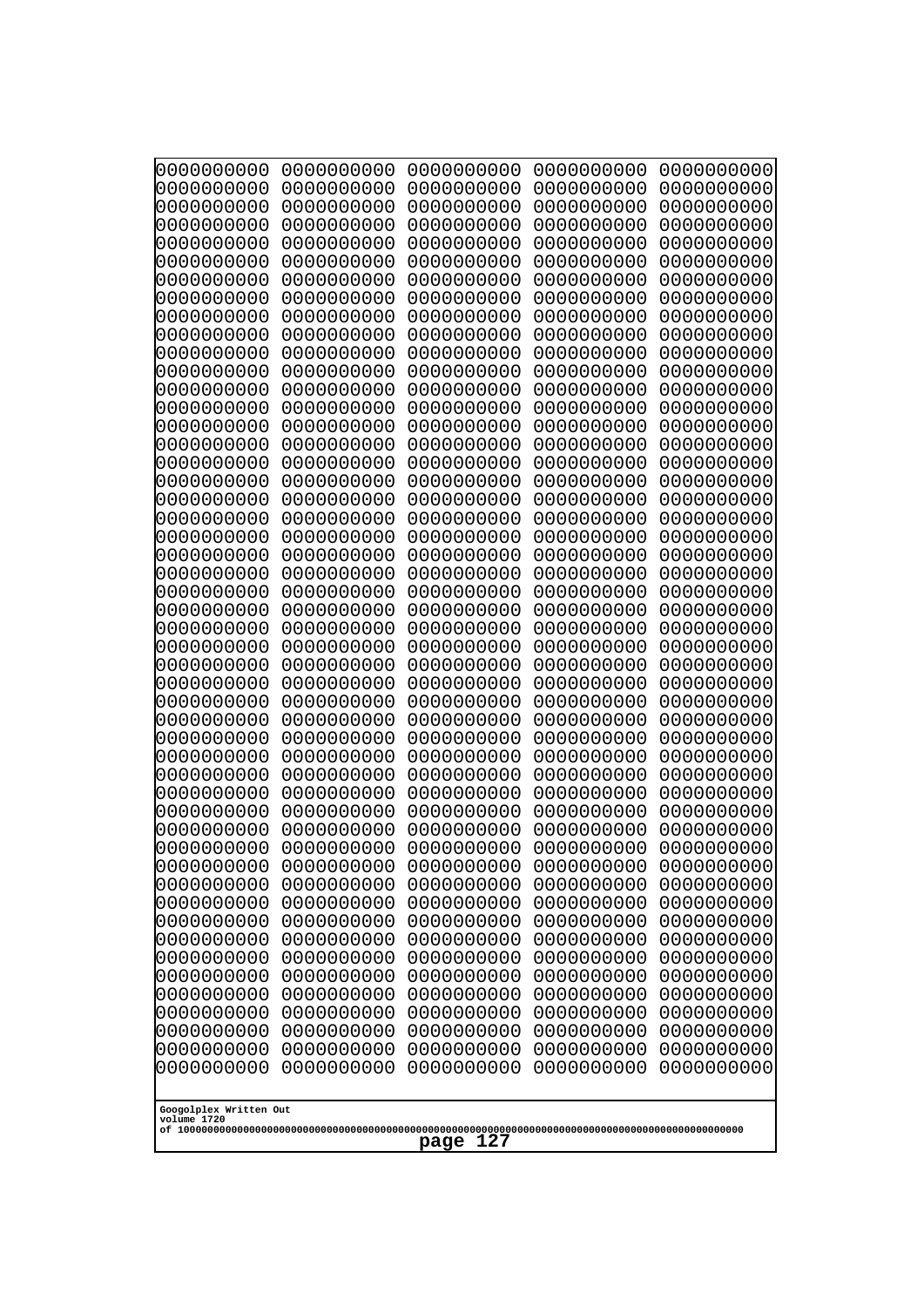| 0000000000                                           | 0000000000 | 0000000000 | 0000000000 | 0000000000 |
|------------------------------------------------------|------------|------------|------------|------------|
| 0000000000                                           | 0000000000 | 0000000000 | 0000000000 | 0000000000 |
| 0000000000                                           | 0000000000 | 0000000000 | 0000000000 | 0000000000 |
| 0000000000                                           | 0000000000 | 0000000000 | 0000000000 | 0000000000 |
| 0000000000                                           | 0000000000 | 0000000000 | 0000000000 | 0000000000 |
| 0000000000                                           | 0000000000 | 0000000000 | 0000000000 | 0000000000 |
| 0000000000                                           | 0000000000 | 0000000000 | 0000000000 | 0000000000 |
| 0000000000                                           | 0000000000 | 0000000000 | 0000000000 | 0000000000 |
| 0000000000                                           | 0000000000 | 0000000000 | 0000000000 | 0000000000 |
| 0000000000                                           | 0000000000 | 0000000000 | 0000000000 | 0000000000 |
| 0000000000                                           | 0000000000 | 0000000000 | 0000000000 | 0000000000 |
| 0000000000                                           | 0000000000 | 0000000000 | 0000000000 | 0000000000 |
| 0000000000                                           | 0000000000 | 0000000000 | 0000000000 | 0000000000 |
| 0000000000                                           | 0000000000 | 0000000000 | 0000000000 | 0000000000 |
| 0000000000                                           | 0000000000 | 0000000000 | 0000000000 | 0000000000 |
| 0000000000                                           | 0000000000 | 0000000000 | 0000000000 | 0000000000 |
| 0000000000                                           | 0000000000 | 0000000000 | 0000000000 | 0000000000 |
| 0000000000                                           | 0000000000 | 0000000000 | 0000000000 | 0000000000 |
| 0000000000                                           | 0000000000 | 0000000000 | 0000000000 | 0000000000 |
| 0000000000                                           | 0000000000 | 0000000000 | 0000000000 | 0000000000 |
| 0000000000                                           | 0000000000 | 0000000000 | 0000000000 | 0000000000 |
| 0000000000                                           | 0000000000 | 0000000000 | 0000000000 | 0000000000 |
| 0000000000                                           | 0000000000 | 0000000000 | 0000000000 | 0000000000 |
| 0000000000                                           | 0000000000 | 0000000000 | 0000000000 | 0000000000 |
| 0000000000                                           | 0000000000 | 0000000000 | 0000000000 | 0000000000 |
| 0000000000                                           | 0000000000 | 0000000000 | 0000000000 | 0000000000 |
| 0000000000                                           | 0000000000 | 0000000000 | 0000000000 | 0000000000 |
| 0000000000                                           | 0000000000 | 0000000000 | 0000000000 | 0000000000 |
| 0000000000                                           | 0000000000 | 0000000000 | 0000000000 | 0000000000 |
| 0000000000                                           | 0000000000 | 0000000000 | 0000000000 | 0000000000 |
| 0000000000                                           | 0000000000 | 0000000000 | 0000000000 | 0000000000 |
| 0000000000                                           | 0000000000 | 0000000000 | 0000000000 | 0000000000 |
| 0000000000                                           | 0000000000 | 0000000000 | 0000000000 | 0000000000 |
| 0000000000                                           | 0000000000 | 0000000000 | 0000000000 | 0000000000 |
| 0000000000                                           | 0000000000 | 0000000000 | 0000000000 | 0000000000 |
| 0000000000                                           | 0000000000 | 0000000000 | 0000000000 | 0000000000 |
| 0000000000                                           | 0000000000 | 0000000000 | 0000000000 | 0000000000 |
| 0000000000                                           | 0000000000 | 0000000000 | 0000000000 | 0000000000 |
| 0000000000                                           | 0000000000 | 0000000000 | 0000000000 | 0000000000 |
| 0000000000                                           | 0000000000 | 0000000000 | 0000000000 | 0000000000 |
| 0000000000                                           | 0000000000 | 0000000000 | 0000000000 | 0000000000 |
| 0000000000                                           | 0000000000 | 0000000000 | 0000000000 | 0000000000 |
| 0000000000                                           | 0000000000 | 0000000000 | 0000000000 | 0000000000 |
| 0000000000                                           | 0000000000 | 0000000000 | 0000000000 | 0000000000 |
| 0000000000                                           | 0000000000 | 0000000000 | 0000000000 | 0000000000 |
| 0000000000                                           | 0000000000 | 0000000000 | 0000000000 | 0000000000 |
| 0000000000                                           | 0000000000 | 0000000000 | 0000000000 | 0000000000 |
| 0000000000                                           | 0000000000 | 0000000000 | 0000000000 | 0000000000 |
| 0000000000                                           | 0000000000 | 0000000000 | 0000000000 | 0000000000 |
| 0000000000                                           | 0000000000 | 0000000000 | 0000000000 | 0000000000 |
| Googolplex Written Out<br>volume 1720<br>128<br>page |            |            |            |            |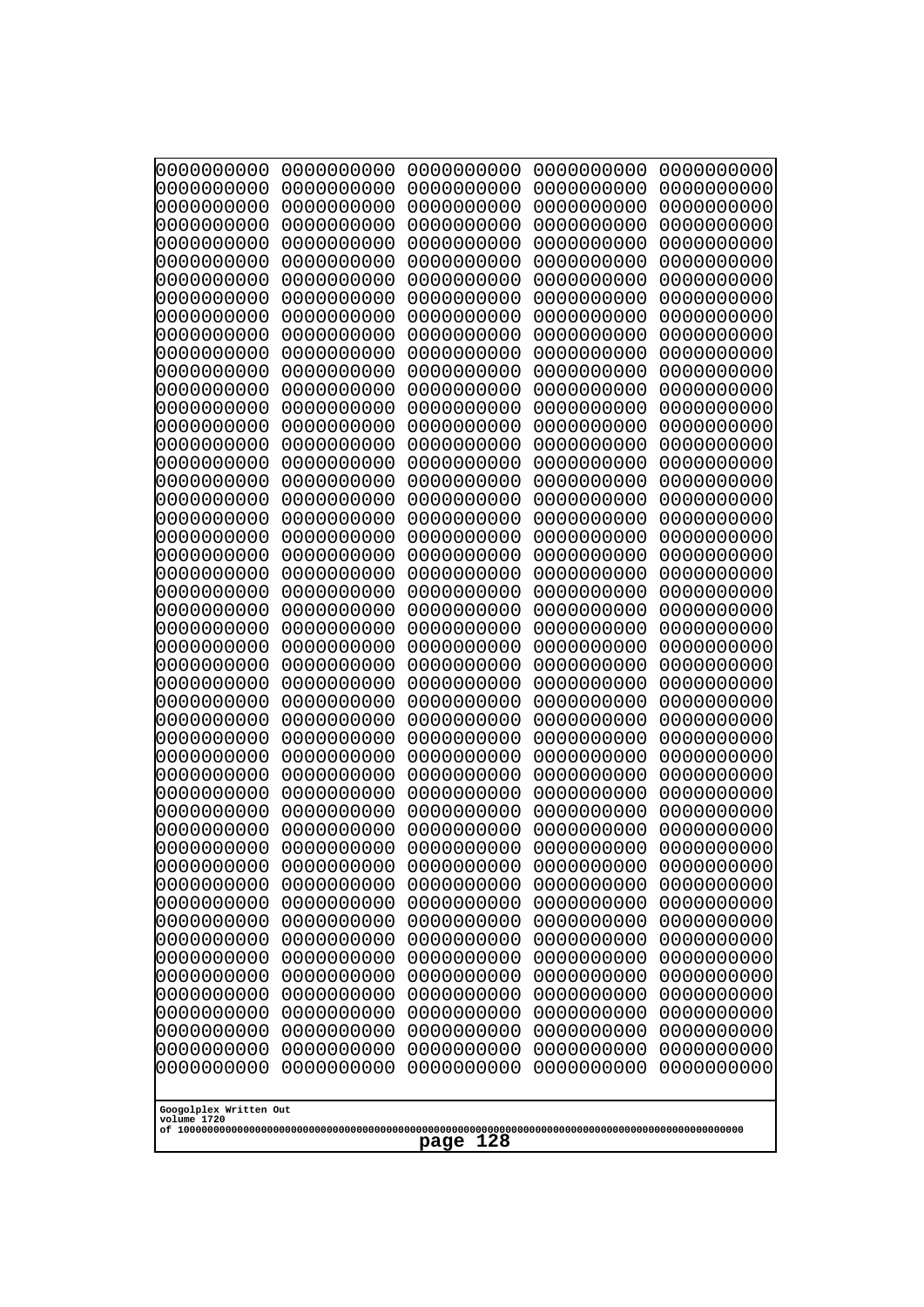| 0000000000                                           | 0000000000 | 0000000000 | 0000000000 | 0000000000 |
|------------------------------------------------------|------------|------------|------------|------------|
| 0000000000                                           | 0000000000 | 0000000000 | 0000000000 | 0000000000 |
| 0000000000                                           | 0000000000 | 0000000000 | 0000000000 | 0000000000 |
| 0000000000                                           | 0000000000 | 0000000000 | 0000000000 | 0000000000 |
| 0000000000                                           | 0000000000 | 0000000000 | 0000000000 | 0000000000 |
| 0000000000                                           | 0000000000 | 0000000000 | 0000000000 | 0000000000 |
| 0000000000                                           | 0000000000 | 0000000000 | 0000000000 | 0000000000 |
| 0000000000                                           | 0000000000 | 0000000000 | 0000000000 | 0000000000 |
| 0000000000                                           | 0000000000 | 0000000000 | 0000000000 | 0000000000 |
| 0000000000                                           | 0000000000 | 0000000000 | 0000000000 | 0000000000 |
| 0000000000                                           | 0000000000 | 0000000000 | 0000000000 | 0000000000 |
| 0000000000                                           | 0000000000 | 0000000000 | 0000000000 | 0000000000 |
| 0000000000                                           | 0000000000 | 0000000000 | 0000000000 | 0000000000 |
| 0000000000                                           | 0000000000 | 0000000000 | 0000000000 | 0000000000 |
| 0000000000                                           | 0000000000 | 0000000000 | 0000000000 | 0000000000 |
| 0000000000                                           | 0000000000 | 0000000000 | 0000000000 | 0000000000 |
| 0000000000                                           | 0000000000 | 0000000000 | 0000000000 | 0000000000 |
| 0000000000                                           | 0000000000 | 0000000000 | 0000000000 | 0000000000 |
| 0000000000                                           | 0000000000 | 0000000000 | 0000000000 | 0000000000 |
| 0000000000                                           | 0000000000 | 0000000000 | 0000000000 | 0000000000 |
| 0000000000                                           | 0000000000 | 0000000000 | 0000000000 | 0000000000 |
| 0000000000                                           | 0000000000 | 0000000000 | 0000000000 | 0000000000 |
| 0000000000                                           | 0000000000 | 0000000000 | 0000000000 | 0000000000 |
| 0000000000                                           | 0000000000 | 0000000000 | 0000000000 | 0000000000 |
| 0000000000                                           | 0000000000 | 0000000000 | 0000000000 | 0000000000 |
| 0000000000                                           | 0000000000 | 0000000000 | 0000000000 | 0000000000 |
| 0000000000                                           | 0000000000 | 0000000000 | 0000000000 | 0000000000 |
| 0000000000                                           | 0000000000 | 0000000000 | 0000000000 | 0000000000 |
| 0000000000                                           | 0000000000 | 0000000000 | 0000000000 | 0000000000 |
| 0000000000                                           | 0000000000 | 0000000000 | 0000000000 | 0000000000 |
| 0000000000                                           | 0000000000 | 0000000000 | 0000000000 | 0000000000 |
| 0000000000                                           | 0000000000 | 0000000000 | 0000000000 | 0000000000 |
| 0000000000                                           | 0000000000 | 0000000000 | 0000000000 | 0000000000 |
| 0000000000                                           | 0000000000 | 0000000000 | 0000000000 | 0000000000 |
| 0000000000                                           | 0000000000 | 0000000000 | 0000000000 | 0000000000 |
| 0000000000                                           | 0000000000 | 0000000000 | 0000000000 | 0000000000 |
| 0000000000                                           | 0000000000 | 0000000000 | 0000000000 | 0000000000 |
| 0000000000                                           | 0000000000 | 0000000000 | 0000000000 | 0000000000 |
| 0000000000                                           | 0000000000 | 0000000000 | 0000000000 | 0000000000 |
| 0000000000                                           | 0000000000 | 0000000000 | 0000000000 | 0000000000 |
| 0000000000                                           | 0000000000 | 0000000000 | 0000000000 | 0000000000 |
| 0000000000                                           | 0000000000 | 0000000000 | 0000000000 | 0000000000 |
| 0000000000                                           | 0000000000 | 0000000000 | 0000000000 | 0000000000 |
| 0000000000                                           | 0000000000 | 0000000000 | 0000000000 | 0000000000 |
| 0000000000                                           | 0000000000 | 0000000000 | 0000000000 | 0000000000 |
| 0000000000                                           | 0000000000 | 0000000000 | 0000000000 | 0000000000 |
| 0000000000                                           | 0000000000 | 0000000000 | 0000000000 | 0000000000 |
| 0000000000                                           | 0000000000 | 0000000000 | 0000000000 | 0000000000 |
| 0000000000                                           | 0000000000 | 0000000000 | 0000000000 | 0000000000 |
| 0000000000                                           | 0000000000 | 0000000000 | 0000000000 | 0000000000 |
| Googolplex Written Out<br>volume 1720<br>129<br>page |            |            |            |            |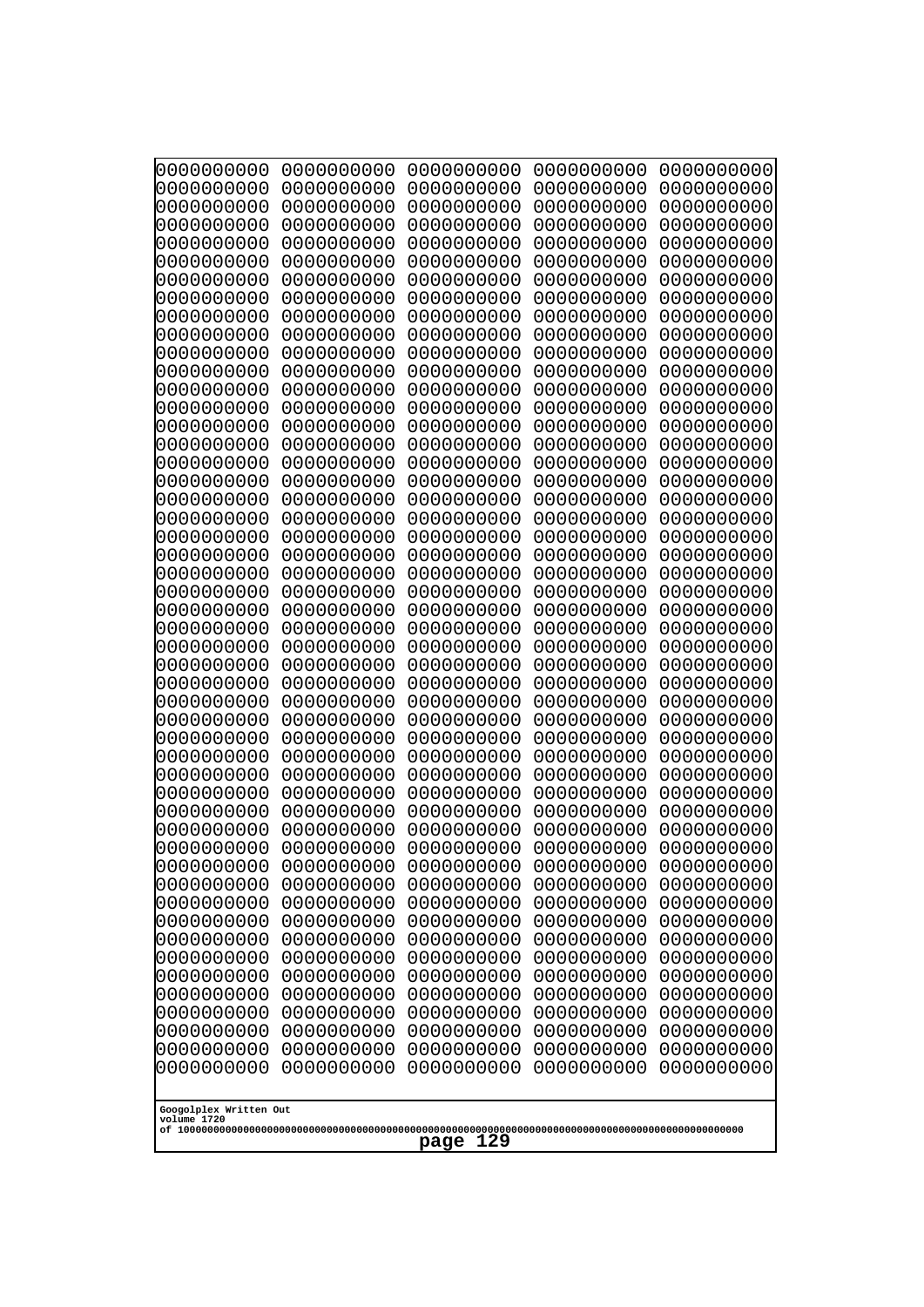| 0000000000                                                         | 0000000000               | 0000000000               | 0000000000               | 0000000000               |  |  |
|--------------------------------------------------------------------|--------------------------|--------------------------|--------------------------|--------------------------|--|--|
| 0000000000<br>0000000000                                           | 0000000000<br>0000000000 | 0000000000<br>0000000000 | 0000000000<br>0000000000 | 0000000000<br>0000000000 |  |  |
| 0000000000                                                         | 0000000000               | 0000000000               | 0000000000               | 0000000000               |  |  |
| 0000000000                                                         | 0000000000               | 0000000000               | 0000000000               | 0000000000               |  |  |
| 0000000000                                                         | 0000000000               | 0000000000               | 0000000000               | 0000000000               |  |  |
| 0000000000                                                         | 0000000000               | 0000000000               | 0000000000               | 0000000000               |  |  |
| 0000000000<br>0000000000                                           | 0000000000<br>0000000000 | 0000000000<br>0000000000 | 0000000000<br>0000000000 | 0000000000<br>0000000000 |  |  |
| 0000000000                                                         | 0000000000               | 0000000000               | 0000000000               | 0000000000               |  |  |
| 0000000000                                                         | 0000000000               | 0000000000               | 0000000000               | 0000000000               |  |  |
| 0000000000                                                         | 0000000000               | 0000000000               | 0000000000               | 0000000000               |  |  |
| 0000000000<br>0000000000                                           | 0000000000<br>0000000000 | 0000000000<br>0000000000 | 0000000000<br>0000000000 | 0000000000<br>0000000000 |  |  |
| 0000000000                                                         | 0000000000               | 0000000000               | 0000000000               | 0000000000               |  |  |
| 0000000000                                                         | 0000000000               | 0000000000               | 0000000000               | 0000000000               |  |  |
| 0000000000<br>0000000000                                           | 0000000000<br>0000000000 | 0000000000<br>0000000000 | 0000000000<br>0000000000 | 0000000000<br>0000000000 |  |  |
| 0000000000                                                         | 0000000000               | 0000000000               | 0000000000               | 0000000000               |  |  |
| 0000000000                                                         | 0000000000               | 0000000000               | 0000000000               | 0000000000               |  |  |
| 0000000000                                                         | 0000000000               | 0000000000               | 0000000000               | 0000000000               |  |  |
| 0000000000<br>0000000000                                           | 0000000000<br>0000000000 | 0000000000<br>0000000000 | 0000000000<br>0000000000 | 0000000000<br>0000000000 |  |  |
| 0000000000                                                         | 0000000000               | 0000000000               | 0000000000               | 0000000000               |  |  |
| 0000000000                                                         | 0000000000               | 0000000000               | 0000000000               | 0000000000               |  |  |
| 0000000000                                                         | 0000000000               | 0000000000               | 0000000000               | 0000000000               |  |  |
| 0000000000<br>0000000000                                           | 0000000000<br>0000000000 | 0000000000<br>0000000000 | 0000000000<br>0000000000 | 0000000000<br>0000000000 |  |  |
| 0000000000                                                         | 0000000000               | 0000000000               | 0000000000               | 0000000000               |  |  |
| 0000000000                                                         | 0000000000               | 0000000000               | 0000000000               | 0000000000               |  |  |
| 0000000000<br>0000000000                                           | 0000000000<br>0000000000 | 0000000000<br>0000000000 | 0000000000<br>0000000000 | 0000000000<br>0000000000 |  |  |
| 0000000000                                                         | 0000000000               | 0000000000               | 0000000000               | 0000000000               |  |  |
| 0000000000                                                         | 0000000000               | 0000000000               | 0000000000               | 0000000000               |  |  |
| 0000000000                                                         | 0000000000               | 0000000000               | 0000000000               | 0000000000               |  |  |
| 0000000000<br>0000000000                                           | 0000000000<br>0000000000 | 0000000000<br>0000000000 | 0000000000<br>0000000000 | 0000000000<br>0000000000 |  |  |
| 0000000000                                                         | 0000000000               | 0000000000               | 0000000000               | 0000000000               |  |  |
| 0000000000                                                         | 0000000000               | 0000000000               | 0000000000               | 0000000000               |  |  |
| 0000000000                                                         | 0000000000               | 0000000000               | 0000000000               | 0000000000               |  |  |
| 0000000000<br>0000000000                                           | 0000000000<br>0000000000 | 0000000000<br>0000000000 | 0000000000<br>0000000000 | 0000000000<br>0000000000 |  |  |
| 0000000000                                                         | 0000000000               | 0000000000               | 0000000000               | 0000000000               |  |  |
| 0000000000                                                         | 0000000000               | 0000000000               | 0000000000               | 0000000000               |  |  |
| 0000000000<br>0000000000                                           | 0000000000<br>0000000000 | 0000000000<br>0000000000 | 0000000000<br>0000000000 | 0000000000<br>0000000000 |  |  |
| 0000000000                                                         | 0000000000               | 0000000000               | 0000000000               | 0000000000               |  |  |
| 0000000000                                                         | 0000000000               | 0000000000               | 0000000000               | 0000000000               |  |  |
| 0000000000                                                         | 0000000000               | 0000000000               | 0000000000               | 0000000000               |  |  |
| 0000000000<br>0000000000<br>0000000000<br>0000000000<br>0000000000 |                          |                          |                          |                          |  |  |
| Googolplex Written Out                                             |                          |                          |                          |                          |  |  |
| volume 1720                                                        |                          |                          |                          |                          |  |  |
| 130<br>page                                                        |                          |                          |                          |                          |  |  |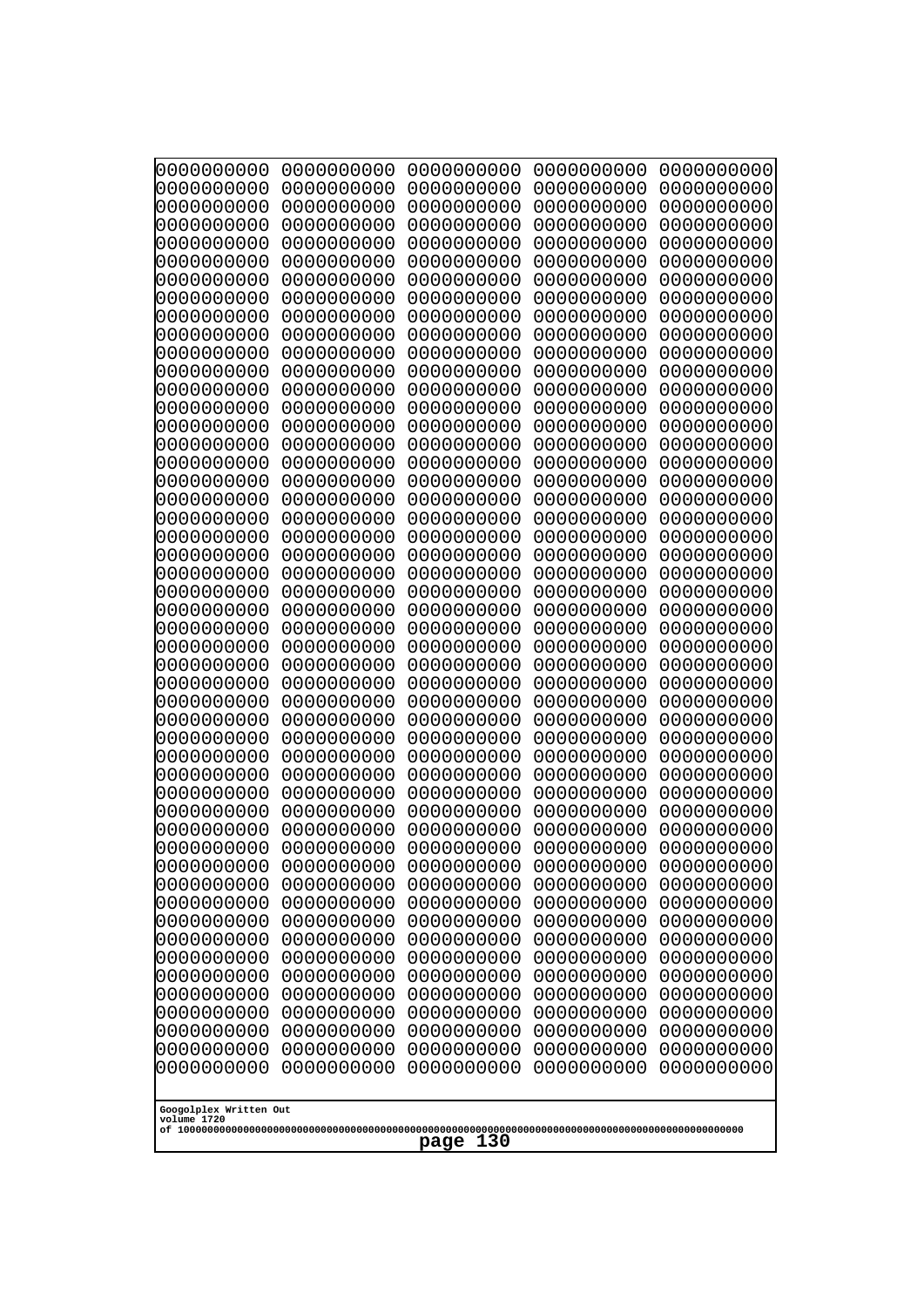| 0000000000<br>0000000000<br>0000000000<br>0000000000<br>0000000000<br>0000000000<br>0000000000<br>0000000000<br>0000000000<br>0000000000<br>0000000000<br>0000000000<br>0000000000<br>0000000000<br>0000000000<br>0000000000<br>0000000000<br>0000000000<br>0000000000<br>0000000000<br>0000000000<br>0000000000<br>0000000000<br>0000000000<br>0000000000<br>0000000000<br>0000000000<br>0000000000<br>0000000000<br>0000000000<br>0000000000<br>0000000000<br>0000000000<br>0000000000<br>0000000000<br>0000000000<br>0000000000<br>0000000000<br>0000000000<br>0000000000<br>0000000000<br>0000000000<br>0000000000<br>0000000000<br>0000000000<br>0000000000<br>0000000000<br>0000000000<br>0000000000<br>0000000000<br>0000000000<br>0000000000<br>0000000000<br>0000000000<br>0000000000<br>0000000000<br>0000000000<br>0000000000<br>0000000000<br>0000000000<br>0000000000<br>0000000000<br>0000000000<br>0000000000<br>0000000000<br>0000000000<br>0000000000<br>0000000000<br>0000000000<br>0000000000<br>0000000000<br>0000000000<br>0000000000<br>0000000000<br>0000000000<br>0000000000<br>0000000000<br>0000000000<br>0000000000<br>0000000000<br>0000000000<br>0000000000<br>0000000000<br>0000000000<br>0000000000<br>0000000000<br>0000000000<br>0000000000<br>0000000000<br>0000000000<br>0000000000<br>0000000000<br>0000000000<br>0000000000<br>0000000000<br>0000000000<br>0000000000<br>0000000000<br>0000000000<br>0000000000<br>0000000000<br>0000000000<br>0000000000<br>0000000000<br>0000000000<br>0000000000<br>0000000000<br>0000000000<br>0000000000<br>0000000000<br>0000000000<br>0000000000<br>0000000000<br>0000000000<br>0000000000<br>0000000000<br>0000000000<br>0000000000<br>0000000000<br>0000000000<br>0000000000<br>0000000000<br>0000000000<br>0000000000<br>0000000000<br>0000000000<br>0000000000<br>0000000000<br>0000000000<br>0000000000<br>0000000000<br>0000000000<br>0000000000<br>0000000000<br>0000000000<br>0000000000<br>0000000000<br>0000000000<br>0000000000<br>0000000000<br>0000000000<br>0000000000<br>0000000000<br>0000000000<br>0000000000<br>0000000000<br>0000000000<br>0000000000<br>0000000000<br>0000000000<br>0000000000<br>0000000000<br>0000000000<br>0000000000<br>0000000000<br>0000000000<br>0000000000<br>0000000000<br>0000000000<br>0000000000<br>0000000000<br>0000000000<br>0000000000<br>0000000000<br>0000000000<br>0000000000<br>0000000000<br>0000000000<br>0000000000<br>0000000000<br>0000000000<br>0000000000<br>0000000000<br>0000000000<br>0000000000<br>0000000000<br>0000000000<br>0000000000<br>0000000000<br>0000000000<br>0000000000<br>0000000000<br>0000000000<br>0000000000<br>0000000000<br>0000000000<br>0000000000<br>0000000000<br>0000000000<br>0000000000<br>0000000000<br>0000000000<br>0000000000<br>0000000000<br>0000000000<br>0000000000<br>0000000000<br>0000000000<br>0000000000<br>0000000000<br>0000000000<br>0000000000<br>0000000000<br>0000000000<br>0000000000<br>0000000000<br>0000000000<br>0000000000<br>0000000000<br>0000000000<br>0000000000<br>0000000000<br>0000000000<br>0000000000<br>0000000000<br>0000000000<br>0000000000<br>0000000000<br>0000000000<br>0000000000<br>0000000000<br>0000000000<br>0000000000<br>0000000000<br>0000000000<br>0000000000<br>0000000000<br>0000000000<br>0000000000<br>0000000000<br>0000000000<br>0000000000<br>0000000000<br>0000000000<br>0000000000<br>0000000000<br>0000000000<br>Googolplex Written Out<br>volume 1720<br>131<br>page | 10000000000 | 0000000000 | 0000000000 | 0000000000 | 0000000000 |
|------------------------------------------------------------------------------------------------------------------------------------------------------------------------------------------------------------------------------------------------------------------------------------------------------------------------------------------------------------------------------------------------------------------------------------------------------------------------------------------------------------------------------------------------------------------------------------------------------------------------------------------------------------------------------------------------------------------------------------------------------------------------------------------------------------------------------------------------------------------------------------------------------------------------------------------------------------------------------------------------------------------------------------------------------------------------------------------------------------------------------------------------------------------------------------------------------------------------------------------------------------------------------------------------------------------------------------------------------------------------------------------------------------------------------------------------------------------------------------------------------------------------------------------------------------------------------------------------------------------------------------------------------------------------------------------------------------------------------------------------------------------------------------------------------------------------------------------------------------------------------------------------------------------------------------------------------------------------------------------------------------------------------------------------------------------------------------------------------------------------------------------------------------------------------------------------------------------------------------------------------------------------------------------------------------------------------------------------------------------------------------------------------------------------------------------------------------------------------------------------------------------------------------------------------------------------------------------------------------------------------------------------------------------------------------------------------------------------------------------------------------------------------------------------------------------------------------------------------------------------------------------------------------------------------------------------------------------------------------------------------------------------------------------------------------------------------------------------------------------------------------------------------------------------------------------------------------------------------------------------------------------------------------------------------------------------------------------------------------------------------------------------------------------------------------------------------------------------------------------------------------|-------------|------------|------------|------------|------------|
|                                                                                                                                                                                                                                                                                                                                                                                                                                                                                                                                                                                                                                                                                                                                                                                                                                                                                                                                                                                                                                                                                                                                                                                                                                                                                                                                                                                                                                                                                                                                                                                                                                                                                                                                                                                                                                                                                                                                                                                                                                                                                                                                                                                                                                                                                                                                                                                                                                                                                                                                                                                                                                                                                                                                                                                                                                                                                                                                                                                                                                                                                                                                                                                                                                                                                                                                                                                                                                                                                                            | 0000000000  | 0000000000 | 0000000000 | 0000000000 | 0000000000 |
|                                                                                                                                                                                                                                                                                                                                                                                                                                                                                                                                                                                                                                                                                                                                                                                                                                                                                                                                                                                                                                                                                                                                                                                                                                                                                                                                                                                                                                                                                                                                                                                                                                                                                                                                                                                                                                                                                                                                                                                                                                                                                                                                                                                                                                                                                                                                                                                                                                                                                                                                                                                                                                                                                                                                                                                                                                                                                                                                                                                                                                                                                                                                                                                                                                                                                                                                                                                                                                                                                                            |             |            |            |            |            |
|                                                                                                                                                                                                                                                                                                                                                                                                                                                                                                                                                                                                                                                                                                                                                                                                                                                                                                                                                                                                                                                                                                                                                                                                                                                                                                                                                                                                                                                                                                                                                                                                                                                                                                                                                                                                                                                                                                                                                                                                                                                                                                                                                                                                                                                                                                                                                                                                                                                                                                                                                                                                                                                                                                                                                                                                                                                                                                                                                                                                                                                                                                                                                                                                                                                                                                                                                                                                                                                                                                            |             |            |            |            |            |
|                                                                                                                                                                                                                                                                                                                                                                                                                                                                                                                                                                                                                                                                                                                                                                                                                                                                                                                                                                                                                                                                                                                                                                                                                                                                                                                                                                                                                                                                                                                                                                                                                                                                                                                                                                                                                                                                                                                                                                                                                                                                                                                                                                                                                                                                                                                                                                                                                                                                                                                                                                                                                                                                                                                                                                                                                                                                                                                                                                                                                                                                                                                                                                                                                                                                                                                                                                                                                                                                                                            |             |            |            |            |            |
|                                                                                                                                                                                                                                                                                                                                                                                                                                                                                                                                                                                                                                                                                                                                                                                                                                                                                                                                                                                                                                                                                                                                                                                                                                                                                                                                                                                                                                                                                                                                                                                                                                                                                                                                                                                                                                                                                                                                                                                                                                                                                                                                                                                                                                                                                                                                                                                                                                                                                                                                                                                                                                                                                                                                                                                                                                                                                                                                                                                                                                                                                                                                                                                                                                                                                                                                                                                                                                                                                                            |             |            |            |            |            |
|                                                                                                                                                                                                                                                                                                                                                                                                                                                                                                                                                                                                                                                                                                                                                                                                                                                                                                                                                                                                                                                                                                                                                                                                                                                                                                                                                                                                                                                                                                                                                                                                                                                                                                                                                                                                                                                                                                                                                                                                                                                                                                                                                                                                                                                                                                                                                                                                                                                                                                                                                                                                                                                                                                                                                                                                                                                                                                                                                                                                                                                                                                                                                                                                                                                                                                                                                                                                                                                                                                            |             |            |            |            |            |
|                                                                                                                                                                                                                                                                                                                                                                                                                                                                                                                                                                                                                                                                                                                                                                                                                                                                                                                                                                                                                                                                                                                                                                                                                                                                                                                                                                                                                                                                                                                                                                                                                                                                                                                                                                                                                                                                                                                                                                                                                                                                                                                                                                                                                                                                                                                                                                                                                                                                                                                                                                                                                                                                                                                                                                                                                                                                                                                                                                                                                                                                                                                                                                                                                                                                                                                                                                                                                                                                                                            |             |            |            |            |            |
|                                                                                                                                                                                                                                                                                                                                                                                                                                                                                                                                                                                                                                                                                                                                                                                                                                                                                                                                                                                                                                                                                                                                                                                                                                                                                                                                                                                                                                                                                                                                                                                                                                                                                                                                                                                                                                                                                                                                                                                                                                                                                                                                                                                                                                                                                                                                                                                                                                                                                                                                                                                                                                                                                                                                                                                                                                                                                                                                                                                                                                                                                                                                                                                                                                                                                                                                                                                                                                                                                                            |             |            |            |            |            |
|                                                                                                                                                                                                                                                                                                                                                                                                                                                                                                                                                                                                                                                                                                                                                                                                                                                                                                                                                                                                                                                                                                                                                                                                                                                                                                                                                                                                                                                                                                                                                                                                                                                                                                                                                                                                                                                                                                                                                                                                                                                                                                                                                                                                                                                                                                                                                                                                                                                                                                                                                                                                                                                                                                                                                                                                                                                                                                                                                                                                                                                                                                                                                                                                                                                                                                                                                                                                                                                                                                            |             |            |            |            |            |
|                                                                                                                                                                                                                                                                                                                                                                                                                                                                                                                                                                                                                                                                                                                                                                                                                                                                                                                                                                                                                                                                                                                                                                                                                                                                                                                                                                                                                                                                                                                                                                                                                                                                                                                                                                                                                                                                                                                                                                                                                                                                                                                                                                                                                                                                                                                                                                                                                                                                                                                                                                                                                                                                                                                                                                                                                                                                                                                                                                                                                                                                                                                                                                                                                                                                                                                                                                                                                                                                                                            |             |            |            |            |            |
|                                                                                                                                                                                                                                                                                                                                                                                                                                                                                                                                                                                                                                                                                                                                                                                                                                                                                                                                                                                                                                                                                                                                                                                                                                                                                                                                                                                                                                                                                                                                                                                                                                                                                                                                                                                                                                                                                                                                                                                                                                                                                                                                                                                                                                                                                                                                                                                                                                                                                                                                                                                                                                                                                                                                                                                                                                                                                                                                                                                                                                                                                                                                                                                                                                                                                                                                                                                                                                                                                                            |             |            |            |            |            |
|                                                                                                                                                                                                                                                                                                                                                                                                                                                                                                                                                                                                                                                                                                                                                                                                                                                                                                                                                                                                                                                                                                                                                                                                                                                                                                                                                                                                                                                                                                                                                                                                                                                                                                                                                                                                                                                                                                                                                                                                                                                                                                                                                                                                                                                                                                                                                                                                                                                                                                                                                                                                                                                                                                                                                                                                                                                                                                                                                                                                                                                                                                                                                                                                                                                                                                                                                                                                                                                                                                            |             |            |            |            |            |
|                                                                                                                                                                                                                                                                                                                                                                                                                                                                                                                                                                                                                                                                                                                                                                                                                                                                                                                                                                                                                                                                                                                                                                                                                                                                                                                                                                                                                                                                                                                                                                                                                                                                                                                                                                                                                                                                                                                                                                                                                                                                                                                                                                                                                                                                                                                                                                                                                                                                                                                                                                                                                                                                                                                                                                                                                                                                                                                                                                                                                                                                                                                                                                                                                                                                                                                                                                                                                                                                                                            |             |            |            |            |            |
|                                                                                                                                                                                                                                                                                                                                                                                                                                                                                                                                                                                                                                                                                                                                                                                                                                                                                                                                                                                                                                                                                                                                                                                                                                                                                                                                                                                                                                                                                                                                                                                                                                                                                                                                                                                                                                                                                                                                                                                                                                                                                                                                                                                                                                                                                                                                                                                                                                                                                                                                                                                                                                                                                                                                                                                                                                                                                                                                                                                                                                                                                                                                                                                                                                                                                                                                                                                                                                                                                                            |             |            |            |            |            |
|                                                                                                                                                                                                                                                                                                                                                                                                                                                                                                                                                                                                                                                                                                                                                                                                                                                                                                                                                                                                                                                                                                                                                                                                                                                                                                                                                                                                                                                                                                                                                                                                                                                                                                                                                                                                                                                                                                                                                                                                                                                                                                                                                                                                                                                                                                                                                                                                                                                                                                                                                                                                                                                                                                                                                                                                                                                                                                                                                                                                                                                                                                                                                                                                                                                                                                                                                                                                                                                                                                            |             |            |            |            |            |
|                                                                                                                                                                                                                                                                                                                                                                                                                                                                                                                                                                                                                                                                                                                                                                                                                                                                                                                                                                                                                                                                                                                                                                                                                                                                                                                                                                                                                                                                                                                                                                                                                                                                                                                                                                                                                                                                                                                                                                                                                                                                                                                                                                                                                                                                                                                                                                                                                                                                                                                                                                                                                                                                                                                                                                                                                                                                                                                                                                                                                                                                                                                                                                                                                                                                                                                                                                                                                                                                                                            |             |            |            |            |            |
|                                                                                                                                                                                                                                                                                                                                                                                                                                                                                                                                                                                                                                                                                                                                                                                                                                                                                                                                                                                                                                                                                                                                                                                                                                                                                                                                                                                                                                                                                                                                                                                                                                                                                                                                                                                                                                                                                                                                                                                                                                                                                                                                                                                                                                                                                                                                                                                                                                                                                                                                                                                                                                                                                                                                                                                                                                                                                                                                                                                                                                                                                                                                                                                                                                                                                                                                                                                                                                                                                                            |             |            |            |            |            |
|                                                                                                                                                                                                                                                                                                                                                                                                                                                                                                                                                                                                                                                                                                                                                                                                                                                                                                                                                                                                                                                                                                                                                                                                                                                                                                                                                                                                                                                                                                                                                                                                                                                                                                                                                                                                                                                                                                                                                                                                                                                                                                                                                                                                                                                                                                                                                                                                                                                                                                                                                                                                                                                                                                                                                                                                                                                                                                                                                                                                                                                                                                                                                                                                                                                                                                                                                                                                                                                                                                            |             |            |            |            |            |
|                                                                                                                                                                                                                                                                                                                                                                                                                                                                                                                                                                                                                                                                                                                                                                                                                                                                                                                                                                                                                                                                                                                                                                                                                                                                                                                                                                                                                                                                                                                                                                                                                                                                                                                                                                                                                                                                                                                                                                                                                                                                                                                                                                                                                                                                                                                                                                                                                                                                                                                                                                                                                                                                                                                                                                                                                                                                                                                                                                                                                                                                                                                                                                                                                                                                                                                                                                                                                                                                                                            |             |            |            |            |            |
|                                                                                                                                                                                                                                                                                                                                                                                                                                                                                                                                                                                                                                                                                                                                                                                                                                                                                                                                                                                                                                                                                                                                                                                                                                                                                                                                                                                                                                                                                                                                                                                                                                                                                                                                                                                                                                                                                                                                                                                                                                                                                                                                                                                                                                                                                                                                                                                                                                                                                                                                                                                                                                                                                                                                                                                                                                                                                                                                                                                                                                                                                                                                                                                                                                                                                                                                                                                                                                                                                                            |             |            |            |            |            |
|                                                                                                                                                                                                                                                                                                                                                                                                                                                                                                                                                                                                                                                                                                                                                                                                                                                                                                                                                                                                                                                                                                                                                                                                                                                                                                                                                                                                                                                                                                                                                                                                                                                                                                                                                                                                                                                                                                                                                                                                                                                                                                                                                                                                                                                                                                                                                                                                                                                                                                                                                                                                                                                                                                                                                                                                                                                                                                                                                                                                                                                                                                                                                                                                                                                                                                                                                                                                                                                                                                            |             |            |            |            |            |
|                                                                                                                                                                                                                                                                                                                                                                                                                                                                                                                                                                                                                                                                                                                                                                                                                                                                                                                                                                                                                                                                                                                                                                                                                                                                                                                                                                                                                                                                                                                                                                                                                                                                                                                                                                                                                                                                                                                                                                                                                                                                                                                                                                                                                                                                                                                                                                                                                                                                                                                                                                                                                                                                                                                                                                                                                                                                                                                                                                                                                                                                                                                                                                                                                                                                                                                                                                                                                                                                                                            |             |            |            |            |            |
|                                                                                                                                                                                                                                                                                                                                                                                                                                                                                                                                                                                                                                                                                                                                                                                                                                                                                                                                                                                                                                                                                                                                                                                                                                                                                                                                                                                                                                                                                                                                                                                                                                                                                                                                                                                                                                                                                                                                                                                                                                                                                                                                                                                                                                                                                                                                                                                                                                                                                                                                                                                                                                                                                                                                                                                                                                                                                                                                                                                                                                                                                                                                                                                                                                                                                                                                                                                                                                                                                                            |             |            |            |            |            |
|                                                                                                                                                                                                                                                                                                                                                                                                                                                                                                                                                                                                                                                                                                                                                                                                                                                                                                                                                                                                                                                                                                                                                                                                                                                                                                                                                                                                                                                                                                                                                                                                                                                                                                                                                                                                                                                                                                                                                                                                                                                                                                                                                                                                                                                                                                                                                                                                                                                                                                                                                                                                                                                                                                                                                                                                                                                                                                                                                                                                                                                                                                                                                                                                                                                                                                                                                                                                                                                                                                            |             |            |            |            |            |
|                                                                                                                                                                                                                                                                                                                                                                                                                                                                                                                                                                                                                                                                                                                                                                                                                                                                                                                                                                                                                                                                                                                                                                                                                                                                                                                                                                                                                                                                                                                                                                                                                                                                                                                                                                                                                                                                                                                                                                                                                                                                                                                                                                                                                                                                                                                                                                                                                                                                                                                                                                                                                                                                                                                                                                                                                                                                                                                                                                                                                                                                                                                                                                                                                                                                                                                                                                                                                                                                                                            | 0000000000  |            |            |            |            |
|                                                                                                                                                                                                                                                                                                                                                                                                                                                                                                                                                                                                                                                                                                                                                                                                                                                                                                                                                                                                                                                                                                                                                                                                                                                                                                                                                                                                                                                                                                                                                                                                                                                                                                                                                                                                                                                                                                                                                                                                                                                                                                                                                                                                                                                                                                                                                                                                                                                                                                                                                                                                                                                                                                                                                                                                                                                                                                                                                                                                                                                                                                                                                                                                                                                                                                                                                                                                                                                                                                            |             |            |            |            |            |
|                                                                                                                                                                                                                                                                                                                                                                                                                                                                                                                                                                                                                                                                                                                                                                                                                                                                                                                                                                                                                                                                                                                                                                                                                                                                                                                                                                                                                                                                                                                                                                                                                                                                                                                                                                                                                                                                                                                                                                                                                                                                                                                                                                                                                                                                                                                                                                                                                                                                                                                                                                                                                                                                                                                                                                                                                                                                                                                                                                                                                                                                                                                                                                                                                                                                                                                                                                                                                                                                                                            |             |            |            |            |            |
|                                                                                                                                                                                                                                                                                                                                                                                                                                                                                                                                                                                                                                                                                                                                                                                                                                                                                                                                                                                                                                                                                                                                                                                                                                                                                                                                                                                                                                                                                                                                                                                                                                                                                                                                                                                                                                                                                                                                                                                                                                                                                                                                                                                                                                                                                                                                                                                                                                                                                                                                                                                                                                                                                                                                                                                                                                                                                                                                                                                                                                                                                                                                                                                                                                                                                                                                                                                                                                                                                                            |             |            |            |            |            |
|                                                                                                                                                                                                                                                                                                                                                                                                                                                                                                                                                                                                                                                                                                                                                                                                                                                                                                                                                                                                                                                                                                                                                                                                                                                                                                                                                                                                                                                                                                                                                                                                                                                                                                                                                                                                                                                                                                                                                                                                                                                                                                                                                                                                                                                                                                                                                                                                                                                                                                                                                                                                                                                                                                                                                                                                                                                                                                                                                                                                                                                                                                                                                                                                                                                                                                                                                                                                                                                                                                            | 0000000000  |            |            |            | 0000000000 |
|                                                                                                                                                                                                                                                                                                                                                                                                                                                                                                                                                                                                                                                                                                                                                                                                                                                                                                                                                                                                                                                                                                                                                                                                                                                                                                                                                                                                                                                                                                                                                                                                                                                                                                                                                                                                                                                                                                                                                                                                                                                                                                                                                                                                                                                                                                                                                                                                                                                                                                                                                                                                                                                                                                                                                                                                                                                                                                                                                                                                                                                                                                                                                                                                                                                                                                                                                                                                                                                                                                            |             |            |            |            |            |
|                                                                                                                                                                                                                                                                                                                                                                                                                                                                                                                                                                                                                                                                                                                                                                                                                                                                                                                                                                                                                                                                                                                                                                                                                                                                                                                                                                                                                                                                                                                                                                                                                                                                                                                                                                                                                                                                                                                                                                                                                                                                                                                                                                                                                                                                                                                                                                                                                                                                                                                                                                                                                                                                                                                                                                                                                                                                                                                                                                                                                                                                                                                                                                                                                                                                                                                                                                                                                                                                                                            |             |            |            |            |            |
|                                                                                                                                                                                                                                                                                                                                                                                                                                                                                                                                                                                                                                                                                                                                                                                                                                                                                                                                                                                                                                                                                                                                                                                                                                                                                                                                                                                                                                                                                                                                                                                                                                                                                                                                                                                                                                                                                                                                                                                                                                                                                                                                                                                                                                                                                                                                                                                                                                                                                                                                                                                                                                                                                                                                                                                                                                                                                                                                                                                                                                                                                                                                                                                                                                                                                                                                                                                                                                                                                                            |             |            |            |            |            |
|                                                                                                                                                                                                                                                                                                                                                                                                                                                                                                                                                                                                                                                                                                                                                                                                                                                                                                                                                                                                                                                                                                                                                                                                                                                                                                                                                                                                                                                                                                                                                                                                                                                                                                                                                                                                                                                                                                                                                                                                                                                                                                                                                                                                                                                                                                                                                                                                                                                                                                                                                                                                                                                                                                                                                                                                                                                                                                                                                                                                                                                                                                                                                                                                                                                                                                                                                                                                                                                                                                            |             |            |            |            |            |
|                                                                                                                                                                                                                                                                                                                                                                                                                                                                                                                                                                                                                                                                                                                                                                                                                                                                                                                                                                                                                                                                                                                                                                                                                                                                                                                                                                                                                                                                                                                                                                                                                                                                                                                                                                                                                                                                                                                                                                                                                                                                                                                                                                                                                                                                                                                                                                                                                                                                                                                                                                                                                                                                                                                                                                                                                                                                                                                                                                                                                                                                                                                                                                                                                                                                                                                                                                                                                                                                                                            |             |            |            |            |            |
|                                                                                                                                                                                                                                                                                                                                                                                                                                                                                                                                                                                                                                                                                                                                                                                                                                                                                                                                                                                                                                                                                                                                                                                                                                                                                                                                                                                                                                                                                                                                                                                                                                                                                                                                                                                                                                                                                                                                                                                                                                                                                                                                                                                                                                                                                                                                                                                                                                                                                                                                                                                                                                                                                                                                                                                                                                                                                                                                                                                                                                                                                                                                                                                                                                                                                                                                                                                                                                                                                                            |             |            |            |            |            |
|                                                                                                                                                                                                                                                                                                                                                                                                                                                                                                                                                                                                                                                                                                                                                                                                                                                                                                                                                                                                                                                                                                                                                                                                                                                                                                                                                                                                                                                                                                                                                                                                                                                                                                                                                                                                                                                                                                                                                                                                                                                                                                                                                                                                                                                                                                                                                                                                                                                                                                                                                                                                                                                                                                                                                                                                                                                                                                                                                                                                                                                                                                                                                                                                                                                                                                                                                                                                                                                                                                            |             |            |            |            |            |
|                                                                                                                                                                                                                                                                                                                                                                                                                                                                                                                                                                                                                                                                                                                                                                                                                                                                                                                                                                                                                                                                                                                                                                                                                                                                                                                                                                                                                                                                                                                                                                                                                                                                                                                                                                                                                                                                                                                                                                                                                                                                                                                                                                                                                                                                                                                                                                                                                                                                                                                                                                                                                                                                                                                                                                                                                                                                                                                                                                                                                                                                                                                                                                                                                                                                                                                                                                                                                                                                                                            |             |            |            |            |            |
|                                                                                                                                                                                                                                                                                                                                                                                                                                                                                                                                                                                                                                                                                                                                                                                                                                                                                                                                                                                                                                                                                                                                                                                                                                                                                                                                                                                                                                                                                                                                                                                                                                                                                                                                                                                                                                                                                                                                                                                                                                                                                                                                                                                                                                                                                                                                                                                                                                                                                                                                                                                                                                                                                                                                                                                                                                                                                                                                                                                                                                                                                                                                                                                                                                                                                                                                                                                                                                                                                                            |             |            |            |            |            |
|                                                                                                                                                                                                                                                                                                                                                                                                                                                                                                                                                                                                                                                                                                                                                                                                                                                                                                                                                                                                                                                                                                                                                                                                                                                                                                                                                                                                                                                                                                                                                                                                                                                                                                                                                                                                                                                                                                                                                                                                                                                                                                                                                                                                                                                                                                                                                                                                                                                                                                                                                                                                                                                                                                                                                                                                                                                                                                                                                                                                                                                                                                                                                                                                                                                                                                                                                                                                                                                                                                            |             |            |            |            |            |
|                                                                                                                                                                                                                                                                                                                                                                                                                                                                                                                                                                                                                                                                                                                                                                                                                                                                                                                                                                                                                                                                                                                                                                                                                                                                                                                                                                                                                                                                                                                                                                                                                                                                                                                                                                                                                                                                                                                                                                                                                                                                                                                                                                                                                                                                                                                                                                                                                                                                                                                                                                                                                                                                                                                                                                                                                                                                                                                                                                                                                                                                                                                                                                                                                                                                                                                                                                                                                                                                                                            |             |            |            |            |            |
|                                                                                                                                                                                                                                                                                                                                                                                                                                                                                                                                                                                                                                                                                                                                                                                                                                                                                                                                                                                                                                                                                                                                                                                                                                                                                                                                                                                                                                                                                                                                                                                                                                                                                                                                                                                                                                                                                                                                                                                                                                                                                                                                                                                                                                                                                                                                                                                                                                                                                                                                                                                                                                                                                                                                                                                                                                                                                                                                                                                                                                                                                                                                                                                                                                                                                                                                                                                                                                                                                                            |             |            |            |            |            |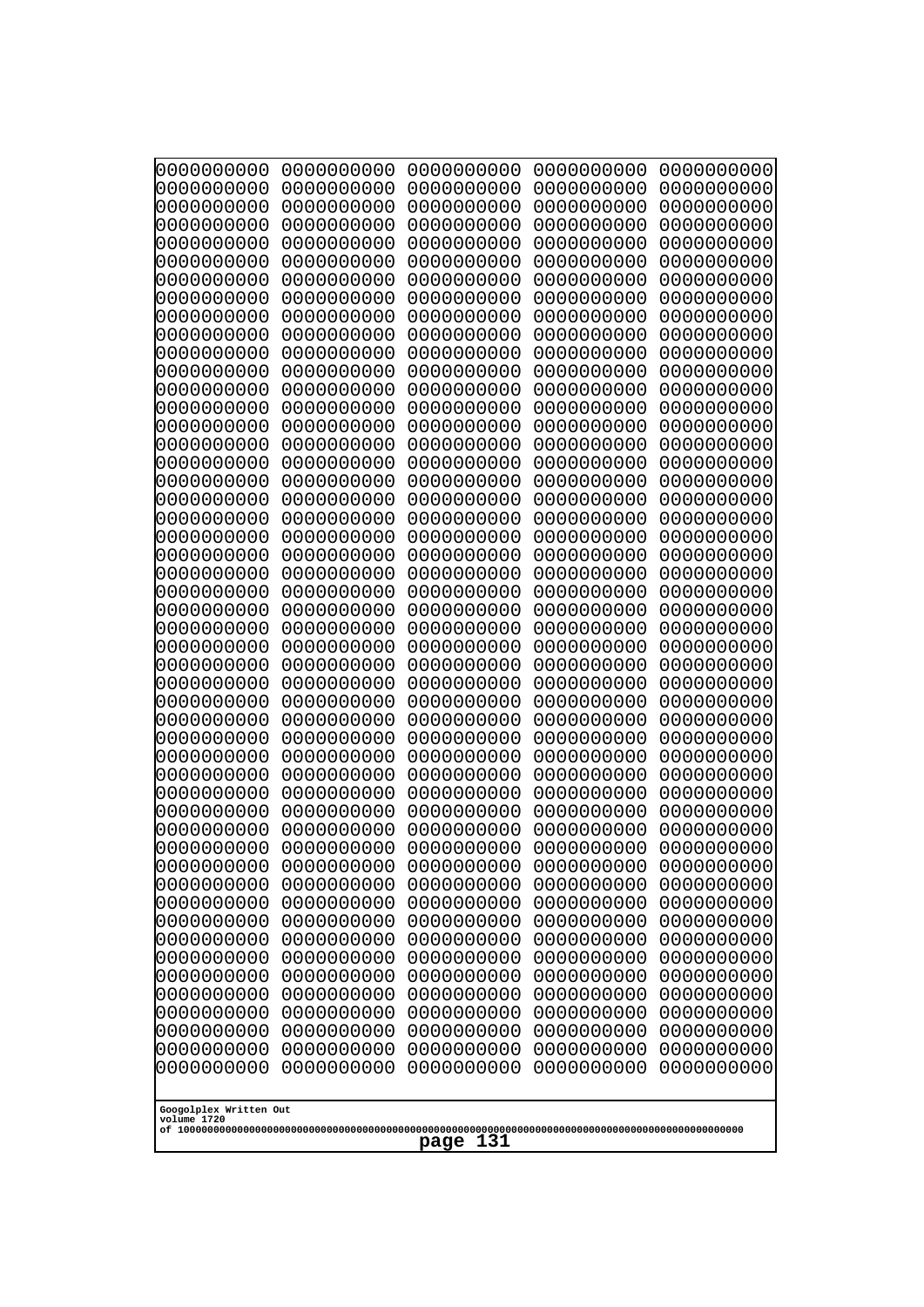| 10000000000<br>0000000000             | 0000000000<br>0000000000 | 0000000000<br>0000000000 | 0000000000<br>0000000000 | 0000000000<br>0000000000 |
|---------------------------------------|--------------------------|--------------------------|--------------------------|--------------------------|
| 0000000000                            | 0000000000               | 0000000000               | 0000000000               | 0000000000               |
| 0000000000                            | 0000000000               | 0000000000               | 0000000000               | 0000000000               |
| 0000000000<br>0000000000              | 0000000000<br>0000000000 | 0000000000<br>0000000000 | 0000000000<br>0000000000 | 0000000000<br>0000000000 |
| 0000000000                            | 0000000000               | 0000000000               | 0000000000               | 0000000000               |
| 0000000000                            | 0000000000               | 0000000000               | 0000000000               | 0000000000               |
| 0000000000<br>0000000000              | 0000000000<br>0000000000 | 0000000000<br>0000000000 | 0000000000<br>0000000000 | 0000000000<br>0000000000 |
| 0000000000                            | 0000000000               | 0000000000               | 0000000000               | 0000000000               |
| 0000000000                            | 0000000000               | 0000000000               | 0000000000               | 0000000000               |
| 0000000000                            | 0000000000               | 0000000000               | 0000000000               | 0000000000               |
| 0000000000<br>0000000000              | 0000000000<br>0000000000 | 0000000000<br>0000000000 | 0000000000<br>0000000000 | 0000000000<br>0000000000 |
| 0000000000                            | 0000000000               | 0000000000               | 0000000000               | 0000000000               |
| 0000000000                            | 0000000000               | 0000000000               | 0000000000               | 0000000000               |
| 0000000000<br>0000000000              | 0000000000<br>0000000000 | 0000000000<br>0000000000 | 0000000000<br>0000000000 | 0000000000<br>0000000000 |
| 0000000000                            | 0000000000               | 0000000000               | 0000000000               | 0000000000               |
| 0000000000                            | 0000000000               | 0000000000               | 0000000000               | 0000000000               |
| 0000000000<br>0000000000              | 0000000000<br>0000000000 | 0000000000<br>0000000000 | 0000000000<br>0000000000 | 0000000000<br>0000000000 |
| 0000000000                            | 0000000000               | 0000000000               | 0000000000               | 0000000000               |
| 0000000000                            | 0000000000               | 0000000000               | 0000000000               | 0000000000               |
| 0000000000<br>0000000000              | 0000000000<br>0000000000 | 0000000000<br>0000000000 | 0000000000<br>0000000000 | 0000000000<br>0000000000 |
| 0000000000                            | 0000000000               | 0000000000               | 0000000000               | 0000000000               |
| 0000000000                            | 0000000000               | 0000000000               | 0000000000               | 0000000000               |
| 0000000000                            | 0000000000<br>0000000000 | 0000000000<br>0000000000 | 0000000000<br>0000000000 | 0000000000               |
| 0000000000<br>0000000000              | 0000000000               | 0000000000               | 0000000000               | 0000000000<br>0000000000 |
| 0000000000                            | 0000000000               | 0000000000               | 0000000000               | 0000000000               |
| 0000000000                            | 0000000000               | 0000000000               | 0000000000               | 0000000000               |
| 0000000000<br>0000000000              | 0000000000<br>0000000000 | 0000000000<br>0000000000 | 0000000000<br>0000000000 | 0000000000<br>0000000000 |
| 0000000000                            | 0000000000               | 0000000000               | 0000000000               | 0000000000               |
| 0000000000                            | 0000000000               | 0000000000               | 0000000000               | 0000000000               |
| 0000000000<br>0000000000              | 0000000000<br>0000000000 | 0000000000<br>0000000000 | 0000000000<br>0000000000 | 0000000000<br>0000000000 |
| 0000000000                            | 0000000000               | 0000000000               | 0000000000               | 0000000000               |
| 0000000000                            | 0000000000               | 0000000000               | 0000000000               | 0000000000               |
| 0000000000<br>0000000000              | 0000000000<br>0000000000 | 0000000000<br>0000000000 | 0000000000<br>0000000000 | 0000000000<br>0000000000 |
| 0000000000                            | 0000000000               | 0000000000               | 0000000000               | 0000000000               |
| 0000000000                            | 0000000000               | 0000000000               | 0000000000               | 0000000000               |
| 0000000000<br>0000000000              | 0000000000<br>0000000000 | 0000000000<br>0000000000 | 0000000000<br>0000000000 | 0000000000<br>0000000000 |
| 0000000000                            | 0000000000               | 0000000000               | 0000000000               | 0000000000               |
| 0000000000                            | 0000000000               | 0000000000               | 0000000000               | 0000000000               |
|                                       |                          |                          |                          |                          |
| Googolplex Written Out<br>volume 1720 |                          |                          |                          |                          |
| 132<br>page                           |                          |                          |                          |                          |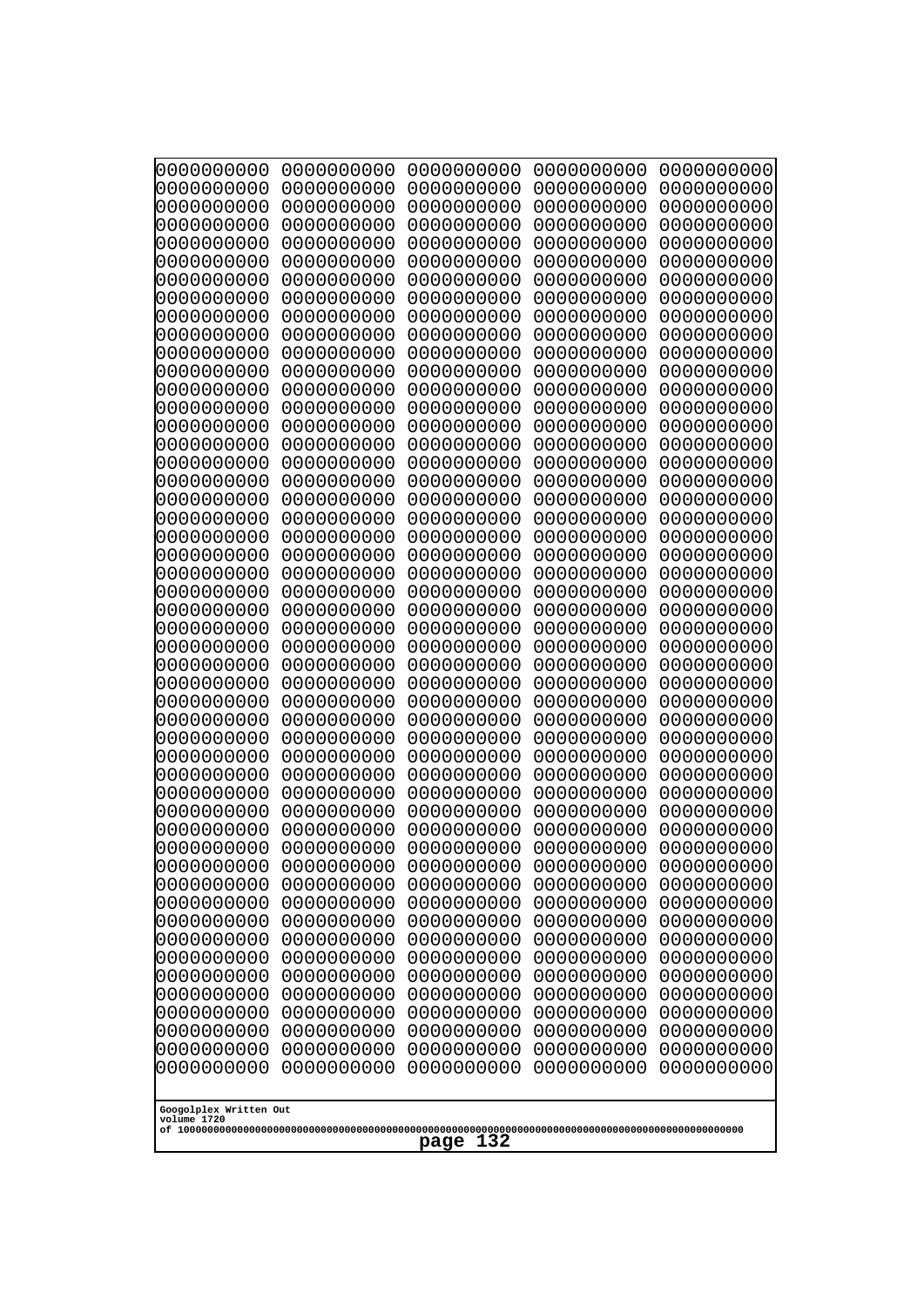| 10000000000<br>0000000000             | 0000000000<br>0000000000 | 0000000000<br>0000000000 | 0000000000<br>0000000000 | 0000000000<br>0000000000 |  |
|---------------------------------------|--------------------------|--------------------------|--------------------------|--------------------------|--|
| 0000000000                            | 0000000000               | 0000000000               | 0000000000               | 0000000000               |  |
| 0000000000                            | 0000000000               | 0000000000               | 0000000000               | 0000000000               |  |
| 0000000000<br>0000000000              | 0000000000<br>0000000000 | 0000000000<br>0000000000 | 0000000000<br>0000000000 | 0000000000<br>0000000000 |  |
| 0000000000                            | 0000000000               | 0000000000               | 0000000000               | 0000000000               |  |
| 0000000000                            | 0000000000               | 0000000000               | 0000000000               | 0000000000               |  |
| 0000000000                            | 0000000000               | 0000000000               | 0000000000               | 0000000000               |  |
| 0000000000<br>0000000000              | 0000000000<br>0000000000 | 0000000000<br>0000000000 | 0000000000<br>0000000000 | 0000000000<br>0000000000 |  |
| 0000000000                            | 0000000000               | 0000000000               | 0000000000               | 0000000000               |  |
| 0000000000                            | 0000000000               | 0000000000               | 0000000000               | 0000000000               |  |
| 0000000000<br>0000000000              | 0000000000<br>0000000000 | 0000000000<br>0000000000 | 0000000000<br>0000000000 | 0000000000<br>0000000000 |  |
| 0000000000                            | 0000000000               | 0000000000               | 0000000000               | 0000000000               |  |
| 0000000000                            | 0000000000               | 0000000000               | 0000000000               | 0000000000               |  |
| 0000000000<br>0000000000              | 0000000000<br>0000000000 | 0000000000<br>0000000000 | 0000000000<br>0000000000 | 0000000000<br>0000000000 |  |
| 0000000000                            | 0000000000               | 0000000000               | 0000000000               | 0000000000               |  |
| 0000000000                            | 0000000000               | 0000000000               | 0000000000               | 0000000000               |  |
| 0000000000                            | 0000000000               | 0000000000               | 0000000000               | 0000000000               |  |
| 0000000000<br>0000000000              | 0000000000<br>0000000000 | 0000000000<br>0000000000 | 0000000000<br>0000000000 | 0000000000<br>0000000000 |  |
| 0000000000                            | 0000000000               | 0000000000               | 0000000000               | 0000000000               |  |
| 0000000000                            | 0000000000               | 0000000000               | 0000000000               | 0000000000               |  |
| 0000000000<br>0000000000              | 0000000000<br>0000000000 | 0000000000<br>0000000000 | 0000000000<br>0000000000 | 0000000000<br>0000000000 |  |
| 0000000000                            | 0000000000               | 0000000000               | 0000000000               | 0000000000               |  |
| 0000000000                            | 0000000000               | 0000000000               | 0000000000               | 0000000000               |  |
| 0000000000<br>0000000000              | 0000000000<br>0000000000 | 0000000000<br>0000000000 | 0000000000<br>0000000000 | 0000000000<br>0000000000 |  |
| 0000000000                            | 0000000000               | 0000000000               | 0000000000               | 0000000000               |  |
| 0000000000                            | 0000000000               | 0000000000               | 0000000000               | 0000000000               |  |
| 0000000000<br>0000000000              | 0000000000<br>0000000000 | 0000000000<br>0000000000 | 0000000000<br>0000000000 | 0000000000<br>0000000000 |  |
| 0000000000                            | 0000000000               | 0000000000               | 0000000000               | 0000000000               |  |
| 0000000000                            | 0000000000               | 0000000000               | 0000000000               | 0000000000               |  |
| 0000000000<br>0000000000              | 0000000000               | 0000000000               | 0000000000               | 0000000000               |  |
| 0000000000                            | 0000000000<br>0000000000 | 0000000000<br>0000000000 | 0000000000<br>0000000000 | 0000000000<br>0000000000 |  |
| 0000000000                            | 0000000000               | 0000000000               | 0000000000               | 0000000000               |  |
| 0000000000                            | 0000000000               | 0000000000               | 0000000000               | 0000000000               |  |
| 0000000000<br>0000000000              | 0000000000<br>0000000000 | 0000000000<br>0000000000 | 0000000000<br>0000000000 | 0000000000<br>0000000000 |  |
| 0000000000                            | 0000000000               | 0000000000               | 0000000000               | 0000000000               |  |
| 0000000000                            | 0000000000               | 0000000000               | 0000000000               | 0000000000               |  |
| 0000000000<br>0000000000              | 0000000000<br>0000000000 | 0000000000<br>0000000000 | 0000000000<br>0000000000 | 0000000000<br>0000000000 |  |
| 0000000000                            | 0000000000               | 0000000000               | 0000000000               | 0000000000               |  |
|                                       |                          |                          |                          |                          |  |
| Googolplex Written Out<br>volume 1720 |                          |                          |                          |                          |  |
|                                       | 133<br>page              |                          |                          |                          |  |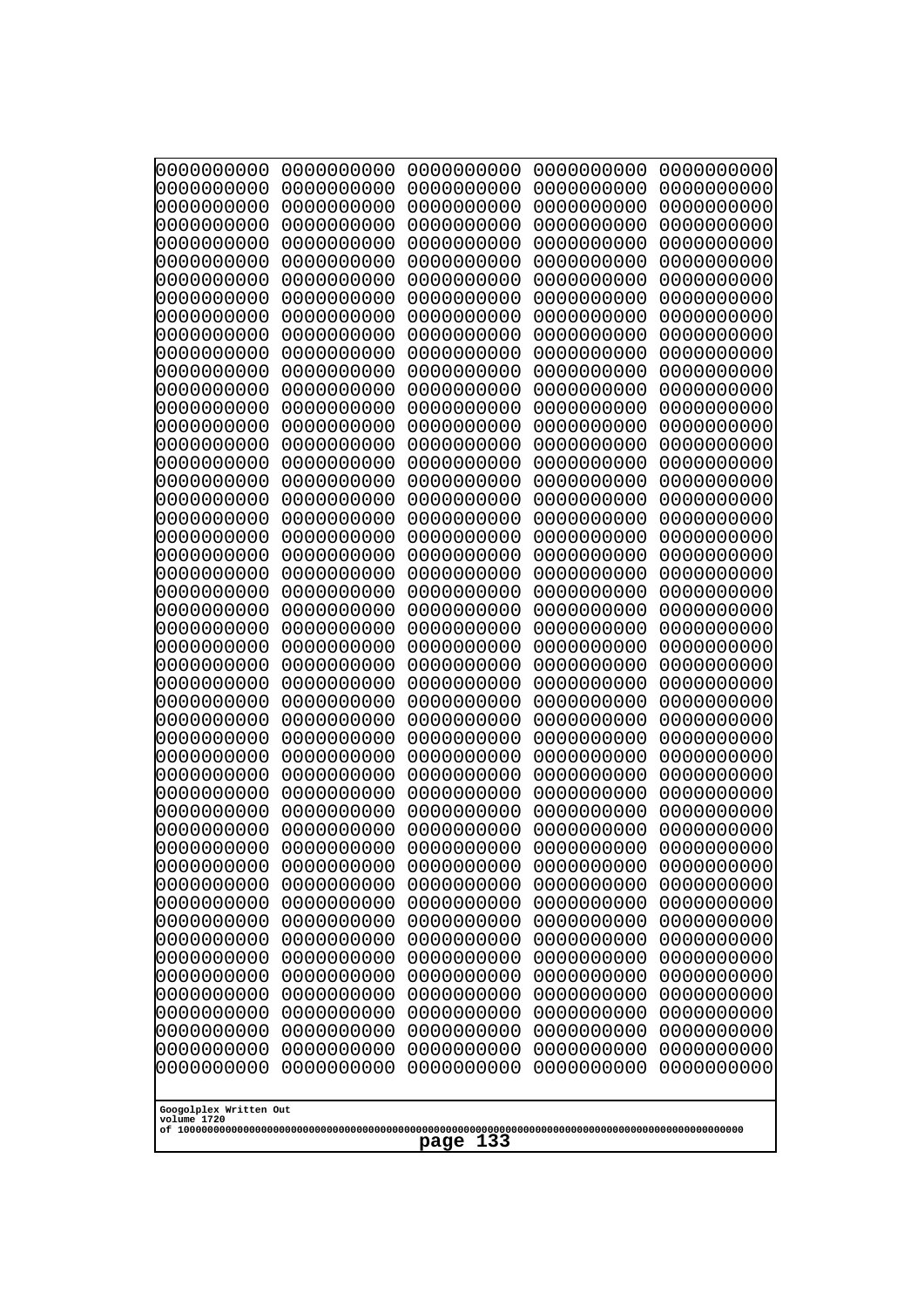| 0000000000                                                                                                                 | 0000000000 | 0000000000 | 0000000000 | 0000000000 |
|----------------------------------------------------------------------------------------------------------------------------|------------|------------|------------|------------|
| 0000000000                                                                                                                 | 0000000000 | 0000000000 | 0000000000 | 0000000000 |
| 0000000000                                                                                                                 | 0000000000 | 0000000000 | 0000000000 | 0000000000 |
| 0000000000                                                                                                                 | 0000000000 | 0000000000 | 0000000000 | 0000000000 |
| 0000000000                                                                                                                 | 0000000000 | 0000000000 | 0000000000 | 0000000000 |
| 0000000000                                                                                                                 | 0000000000 | 0000000000 | 0000000000 | 0000000000 |
| 0000000000                                                                                                                 | 0000000000 | 0000000000 | 0000000000 | 0000000000 |
| 0000000000                                                                                                                 | 0000000000 | 0000000000 | 0000000000 | 0000000000 |
| 0000000000                                                                                                                 | 0000000000 | 0000000000 | 0000000000 | 0000000000 |
| 0000000000                                                                                                                 | 0000000000 | 0000000000 | 0000000000 | 0000000000 |
| 0000000000                                                                                                                 | 0000000000 | 0000000000 | 0000000000 | 0000000000 |
| 0000000000                                                                                                                 | 0000000000 | 0000000000 | 0000000000 | 0000000000 |
| 0000000000                                                                                                                 | 0000000000 | 0000000000 | 0000000000 | 0000000000 |
| 0000000000                                                                                                                 | 0000000000 | 0000000000 | 0000000000 | 0000000000 |
| 0000000000                                                                                                                 | 0000000000 | 0000000000 | 0000000000 | 0000000000 |
| 0000000000                                                                                                                 | 0000000000 | 0000000000 | 0000000000 | 0000000000 |
| 0000000000                                                                                                                 | 0000000000 | 0000000000 | 0000000000 | 0000000000 |
| 0000000000                                                                                                                 | 0000000000 | 0000000000 | 0000000000 | 0000000000 |
| 0000000000                                                                                                                 | 0000000000 | 0000000000 | 0000000000 | 0000000000 |
| 0000000000                                                                                                                 | 0000000000 | 0000000000 | 0000000000 | 0000000000 |
| 0000000000                                                                                                                 | 0000000000 | 0000000000 | 0000000000 | 0000000000 |
| 0000000000                                                                                                                 | 0000000000 | 0000000000 | 0000000000 | 0000000000 |
| 0000000000                                                                                                                 | 0000000000 | 0000000000 | 0000000000 | 0000000000 |
| 0000000000                                                                                                                 | 0000000000 | 0000000000 | 0000000000 | 0000000000 |
| 0000000000                                                                                                                 | 0000000000 | 0000000000 | 0000000000 | 0000000000 |
| 0000000000                                                                                                                 | 0000000000 | 0000000000 | 0000000000 | 0000000000 |
| 0000000000                                                                                                                 | 0000000000 | 0000000000 | 0000000000 | 0000000000 |
| 0000000000                                                                                                                 | 0000000000 | 0000000000 | 0000000000 | 0000000000 |
| 0000000000                                                                                                                 | 0000000000 | 0000000000 | 0000000000 | 0000000000 |
| 0000000000                                                                                                                 | 0000000000 | 0000000000 | 0000000000 | 0000000000 |
| 0000000000                                                                                                                 | 0000000000 | 0000000000 | 0000000000 | 0000000000 |
| 0000000000                                                                                                                 | 0000000000 | 0000000000 | 0000000000 | 0000000000 |
| 0000000000                                                                                                                 | 0000000000 | 0000000000 | 0000000000 | 0000000000 |
| 0000000000                                                                                                                 | 0000000000 | 0000000000 | 0000000000 | 0000000000 |
| 0000000000                                                                                                                 | 0000000000 | 0000000000 | 0000000000 | 0000000000 |
| 0000000000                                                                                                                 | 0000000000 | 0000000000 | 0000000000 | 0000000000 |
| 0000000000                                                                                                                 | 0000000000 | 0000000000 | 0000000000 | 0000000000 |
| 0000000000                                                                                                                 | 0000000000 | 0000000000 | 0000000000 | 0000000000 |
| 0000000000                                                                                                                 | 0000000000 | 0000000000 | 0000000000 | 0000000000 |
| 0000000000                                                                                                                 | 0000000000 | 0000000000 | 0000000000 | 0000000000 |
| 0000000000                                                                                                                 | 0000000000 | 0000000000 | 0000000000 | 0000000000 |
| 0000000000                                                                                                                 | 0000000000 | 0000000000 | 0000000000 | 0000000000 |
| 0000000000                                                                                                                 | 0000000000 | 0000000000 | 0000000000 | 0000000000 |
| 0000000000                                                                                                                 | 0000000000 | 0000000000 | 0000000000 | 0000000000 |
| 0000000000                                                                                                                 | 0000000000 | 0000000000 | 0000000000 | 0000000000 |
| 0000000000                                                                                                                 | 0000000000 | 0000000000 | 0000000000 | 0000000000 |
| 0000000000                                                                                                                 | 0000000000 | 0000000000 | 0000000000 | 0000000000 |
| 0000000000                                                                                                                 | 0000000000 | 0000000000 | 0000000000 | 0000000000 |
| 0000000000                                                                                                                 | 0000000000 | 0000000000 | 0000000000 | 0000000000 |
| 0000000000<br>0000000000<br>0000000000<br>0000000000<br>0000000000<br>Googolplex Written Out<br>volume 1720<br>134<br>page |            |            |            |            |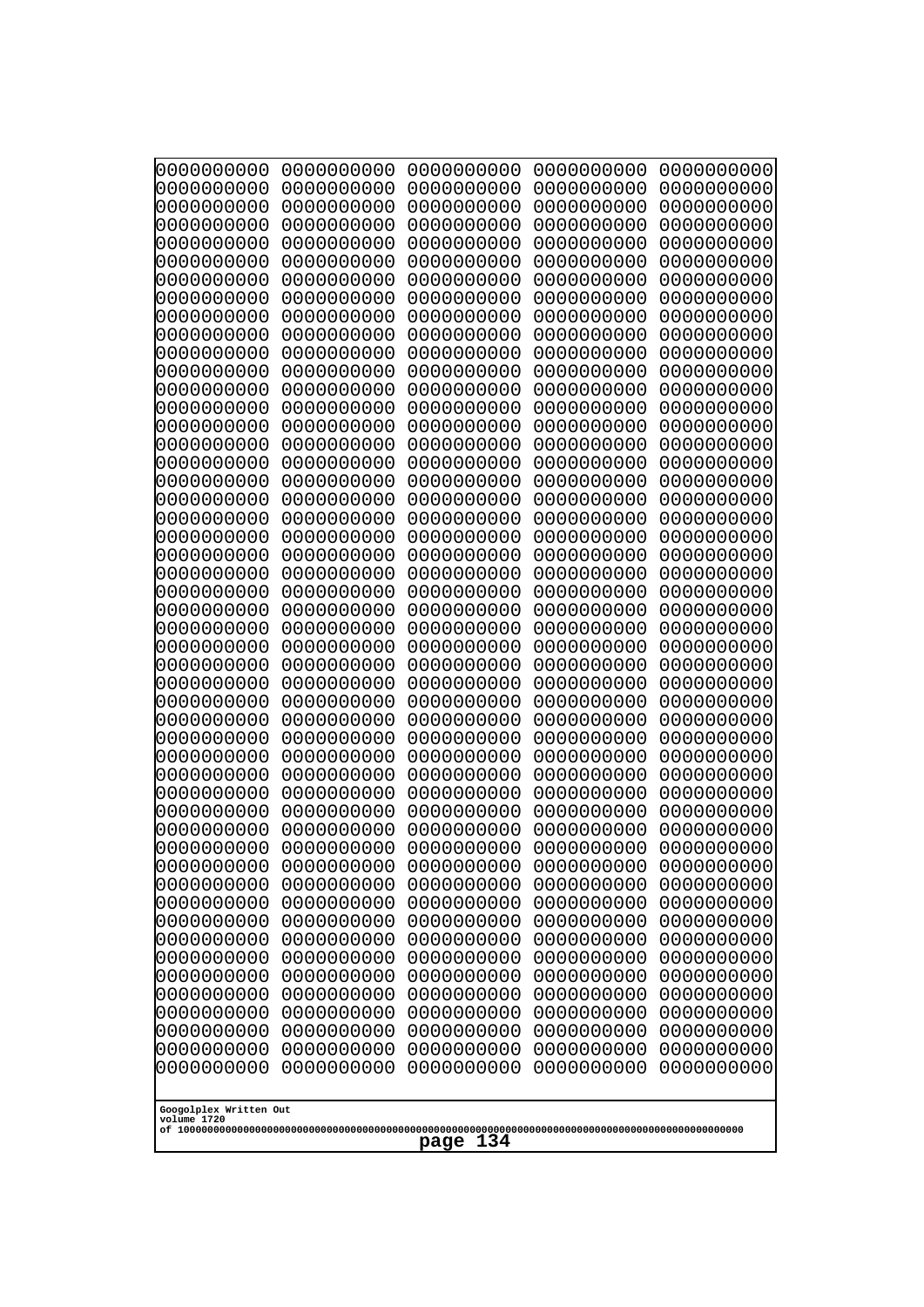| 10000000000<br>0000000000 | 0000000000<br>0000000000 | 0000000000<br>0000000000 | 0000000000<br>0000000000 | 0000000000<br>0000000000 |
|---------------------------|--------------------------|--------------------------|--------------------------|--------------------------|
| 0000000000                | 0000000000               | 0000000000               | 0000000000               | 0000000000               |
| 0000000000                | 0000000000<br>0000000000 | 0000000000<br>0000000000 | 0000000000               | 0000000000<br>0000000000 |
| 0000000000<br>0000000000  | 0000000000               | 0000000000               | 0000000000<br>0000000000 | 0000000000               |
| 0000000000                | 0000000000               | 0000000000               | 0000000000               | 0000000000               |
| 0000000000                | 0000000000               | 0000000000               | 0000000000               | 0000000000               |
| 0000000000<br>0000000000  | 0000000000<br>0000000000 | 0000000000<br>0000000000 | 0000000000<br>0000000000 | 0000000000<br>0000000000 |
| 0000000000                | 0000000000               | 0000000000               | 0000000000               | 0000000000               |
| 0000000000                | 0000000000               | 0000000000               | 0000000000               | 0000000000               |
| 0000000000<br>0000000000  | 0000000000<br>0000000000 | 0000000000<br>0000000000 | 0000000000<br>0000000000 | 0000000000<br>0000000000 |
| 0000000000                | 0000000000               | 0000000000               | 0000000000               | 0000000000               |
| 0000000000                | 0000000000               | 0000000000               | 0000000000               | 0000000000               |
| 0000000000<br>0000000000  | 0000000000<br>0000000000 | 0000000000<br>0000000000 | 0000000000<br>0000000000 | 0000000000<br>0000000000 |
| 0000000000                | 0000000000               | 0000000000               | 0000000000               | 0000000000               |
| 0000000000                | 0000000000               | 0000000000               | 0000000000               | 0000000000               |
| 0000000000<br>0000000000  | 0000000000<br>0000000000 | 0000000000<br>0000000000 | 0000000000<br>0000000000 | 0000000000<br>0000000000 |
| 0000000000                | 0000000000               | 0000000000               | 0000000000               | 0000000000               |
| 0000000000                | 0000000000               | 0000000000               | 0000000000               | 0000000000               |
| 0000000000                | 0000000000               | 0000000000               | 0000000000               | 0000000000               |
| 0000000000<br>0000000000  | 0000000000<br>0000000000 | 0000000000<br>0000000000 | 0000000000<br>0000000000 | 0000000000<br>0000000000 |
| 0000000000                | 0000000000               | 0000000000               | 0000000000               | 0000000000               |
| 0000000000                | 0000000000               | 0000000000               | 0000000000               | 0000000000               |
| 0000000000<br>0000000000  | 0000000000<br>0000000000 | 0000000000<br>0000000000 | 0000000000<br>0000000000 | 0000000000<br>0000000000 |
| 0000000000                | 0000000000               | 0000000000               | 0000000000               | 0000000000               |
| 0000000000                | 0000000000               | 0000000000               | 0000000000               | 0000000000               |
| 0000000000<br>0000000000  | 0000000000<br>0000000000 | 0000000000<br>0000000000 | 0000000000<br>0000000000 | 0000000000<br>0000000000 |
| 0000000000                | 0000000000               | 0000000000               | 0000000000               | 0000000000               |
| 0000000000                | 0000000000               | 0000000000               | 0000000000               | 0000000000               |
| 0000000000<br>0000000000  | 0000000000<br>0000000000 | 0000000000<br>0000000000 | 0000000000<br>0000000000 | 0000000000<br>0000000000 |
| 0000000000                | 0000000000               | 0000000000               | 0000000000               | 0000000000               |
| 0000000000                | 0000000000               | 0000000000               | 0000000000               | 0000000000               |
| 0000000000<br>0000000000  | 0000000000<br>0000000000 | 0000000000<br>0000000000 | 0000000000<br>0000000000 | 0000000000<br>0000000000 |
| 0000000000                | 0000000000               | 0000000000               | 0000000000               | 0000000000               |
| 0000000000                | 0000000000               | 0000000000               | 0000000000               | 0000000000               |
| 0000000000<br>0000000000  | 0000000000<br>0000000000 | 0000000000<br>0000000000 | 0000000000<br>0000000000 | 0000000000<br>0000000000 |
| 0000000000                | 0000000000               | 0000000000               | 0000000000               | 0000000000               |
| 0000000000                | 0000000000               | 0000000000               | 0000000000               | 0000000000               |
| 0000000000                | 0000000000               | 0000000000               | 0000000000               | 0000000000               |
| Googolplex Written Out    |                          |                          |                          |                          |
| volume 1720               |                          | 135                      |                          |                          |
| page                      |                          |                          |                          |                          |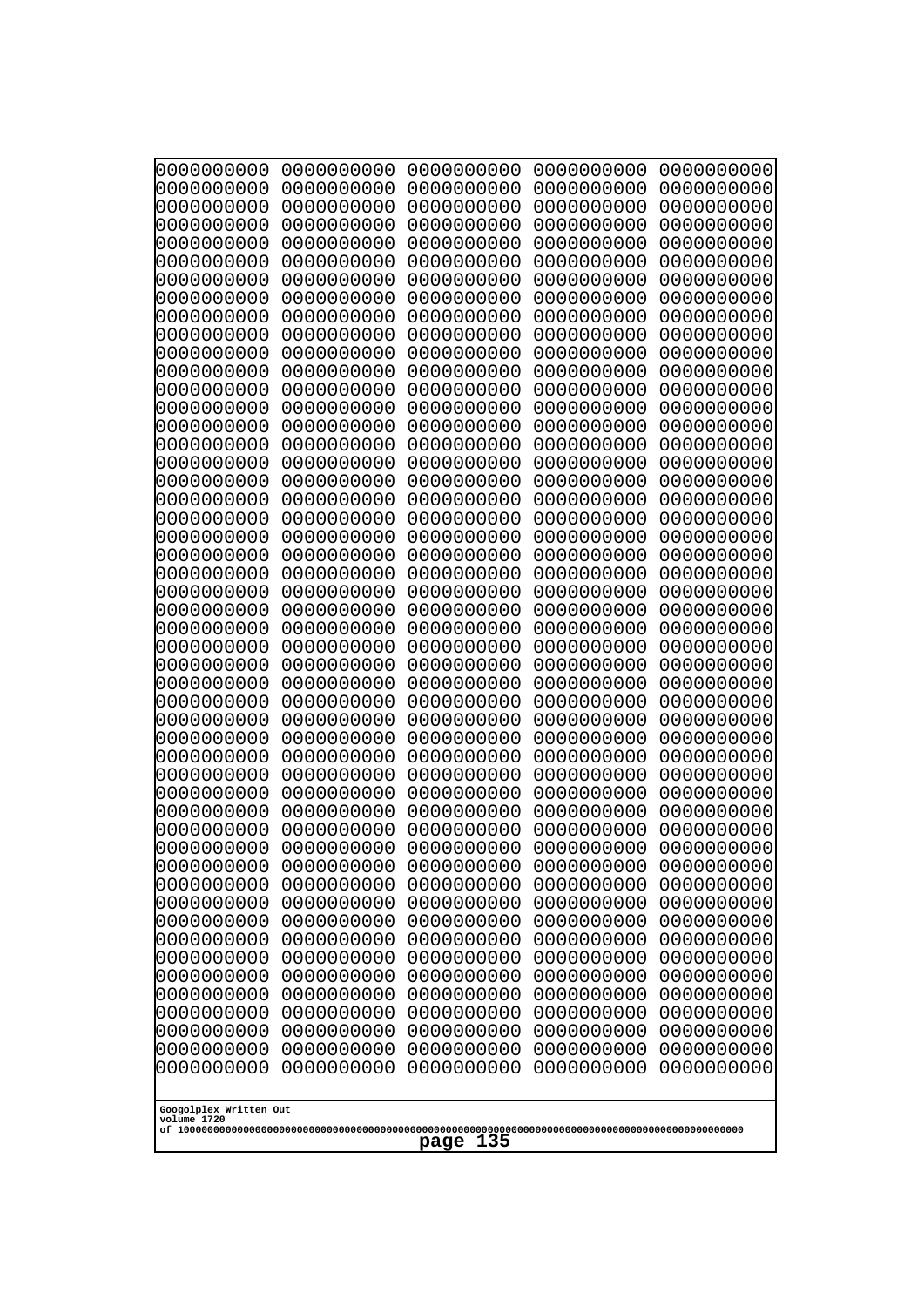| 000000000                             | 0000000000               | 0000000000               | 0000000000               | 0000000000               |
|---------------------------------------|--------------------------|--------------------------|--------------------------|--------------------------|
| 0000000000                            | 0000000000               | 0000000000               | 0000000000               | 0000000000               |
| 0000000000                            | 0000000000               | 0000000000               | 0000000000               | 0000000000               |
| 0000000000                            | 0000000000               | 0000000000               | 0000000000               | 0000000000               |
| 0000000000                            | 0000000000               | 0000000000               | 0000000000               | 0000000000               |
| 0000000000                            | 0000000000               | 0000000000               | 0000000000               | 0000000000               |
| 0000000000                            | 0000000000               | 0000000000               | 0000000000               | 0000000000               |
| 0000000000<br>0000000000              | 0000000000<br>0000000000 | 0000000000<br>0000000000 | 0000000000<br>0000000000 | 0000000000<br>0000000000 |
| 0000000000                            | 0000000000               | 0000000000               | 0000000000               | 0000000000               |
| 0000000000                            | 0000000000               | 0000000000               | 0000000000               | 0000000000               |
| 0000000000                            | 0000000000               | 0000000000               | 0000000000               | 0000000000               |
| 0000000000                            | 0000000000               | 0000000000               | 0000000000               | 0000000000               |
| 0000000000                            | 0000000000               | 0000000000               | 0000000000               | 0000000000               |
| 0000000000                            | 0000000000               | 0000000000               | 0000000000               | 0000000000               |
| 0000000000                            | 0000000000               | 0000000000               | 0000000000               | 0000000000               |
| 0000000000<br>0000000000              | 0000000000<br>0000000000 | 0000000000<br>0000000000 | 0000000000<br>0000000000 | 0000000000<br>0000000000 |
| 0000000000                            | 0000000000               | 0000000000               | 0000000000               | 0000000000               |
| 0000000000                            | 0000000000               | 0000000000               | 0000000000               | 0000000000               |
| 0000000000                            | 0000000000               | 0000000000               | 0000000000               | 0000000000               |
| 0000000000                            | 0000000000               | 0000000000               | 0000000000               | 0000000000               |
| 0000000000                            | 0000000000               | 0000000000               | 0000000000               | 0000000000               |
| 0000000000                            | 0000000000               | 0000000000               | 0000000000               | 0000000000               |
| 0000000000                            | 0000000000               | 0000000000               | 0000000000               | 0000000000               |
| 0000000000<br>0000000000              | 0000000000<br>0000000000 | 0000000000<br>0000000000 | 0000000000<br>0000000000 | 0000000000<br>0000000000 |
| 0000000000                            | 0000000000               | 0000000000               | 0000000000               | 0000000000               |
| 0000000000                            | 0000000000               | 0000000000               | 0000000000               | 0000000000               |
| 0000000000                            | 0000000000               | 0000000000               | 0000000000               | 0000000000               |
| 0000000000                            | 0000000000               | 0000000000               | 0000000000               | 0000000000               |
| 0000000000                            | 0000000000               | 0000000000               | 0000000000               | 0000000000               |
| 0000000000                            | 0000000000               | 0000000000               | 0000000000               | 0000000000               |
| 0000000000                            | 0000000000<br>0000000000 | 0000000000<br>0000000000 | 0000000000               | 0000000000               |
| 0000000000<br>0000000000              | 0000000000               | 0000000000               | 0000000000<br>0000000000 | 0000000000<br>0000000000 |
| 0000000000                            | 0000000000               | 0000000000               | 0000000000               | 0000000000               |
| 0000000000                            | 0000000000               | 0000000000               | 0000000000               | 0000000000               |
| 0000000000                            | 0000000000               | 0000000000               | 0000000000               | 0000000000               |
| 0000000000                            | 0000000000               | 0000000000               | 0000000000               | 0000000000               |
| 0000000000                            | 0000000000               | 0000000000               | 0000000000               | 0000000000               |
| 0000000000                            | 0000000000               | 0000000000               | 0000000000               | 0000000000               |
| 0000000000<br>0000000000              | 0000000000<br>0000000000 | 0000000000<br>0000000000 | 0000000000<br>0000000000 | 0000000000<br>0000000000 |
| 0000000000                            | 0000000000               | 0000000000               | 0000000000               | 0000000000               |
| 0000000000                            | 0000000000               | 0000000000               | 0000000000               | 0000000000               |
| 0000000000                            | 0000000000               | 0000000000               | 0000000000               | 0000000000               |
| 0000000000                            | 0000000000               | 0000000000               | 0000000000               | 0000000000               |
| 0000000000                            | 0000000000               | 0000000000               | 0000000000               | 0000000000               |
| 0000000000                            | 0000000000               | 0000000000               | 0000000000               | 0000000000               |
|                                       |                          |                          |                          |                          |
| Googolplex Written Out<br>volume 1720 |                          |                          |                          |                          |
|                                       |                          | 136<br>page              |                          |                          |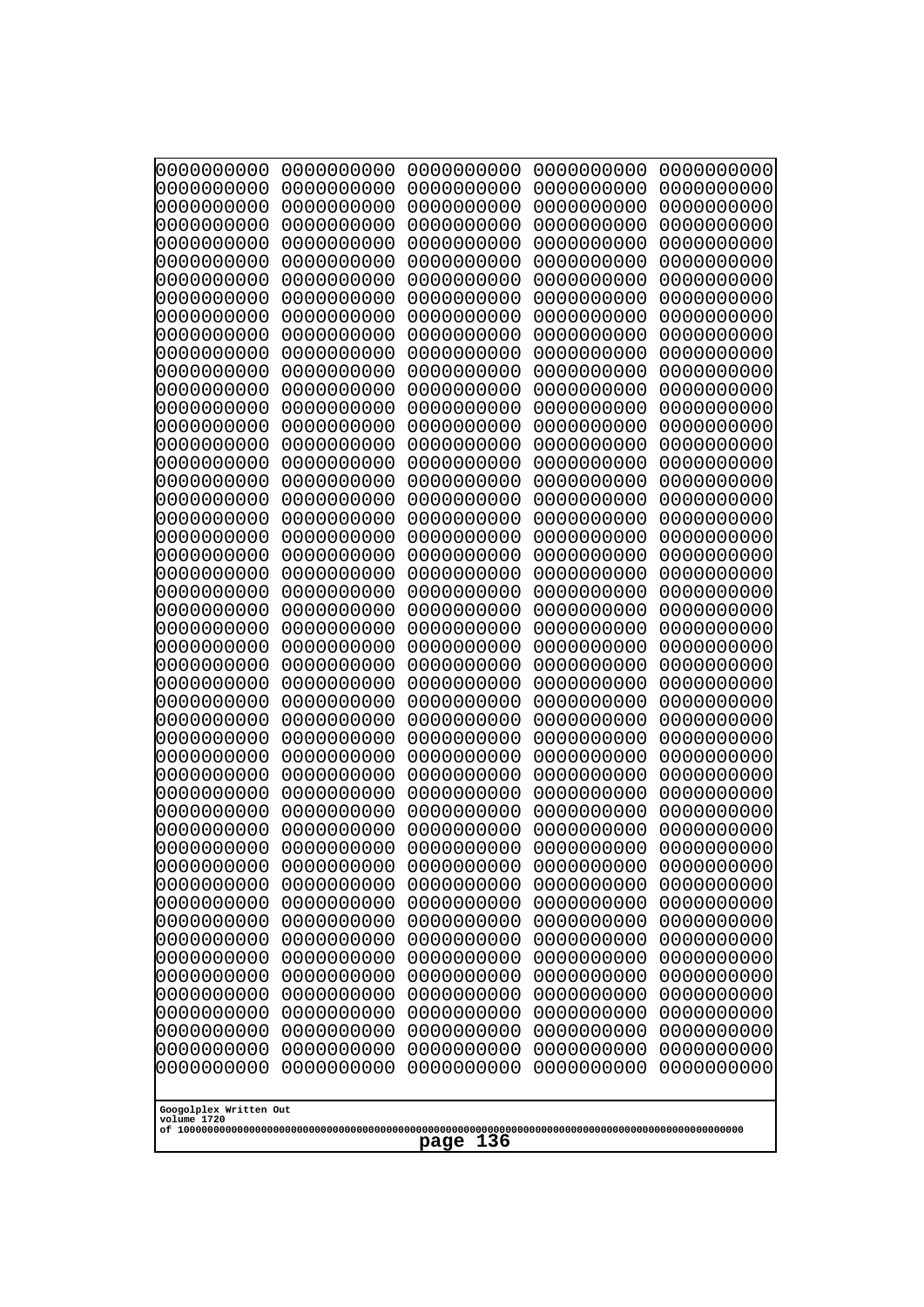| 10000000000<br>0000000000             | 0000000000<br>0000000000 | 0000000000<br>0000000000 | 0000000000<br>0000000000 | 0000000000<br>0000000000 |  |
|---------------------------------------|--------------------------|--------------------------|--------------------------|--------------------------|--|
| 0000000000                            | 0000000000               | 0000000000               | 0000000000               | 0000000000               |  |
| 0000000000                            | 0000000000               | 0000000000               | 0000000000               | 0000000000               |  |
| 0000000000<br>0000000000              | 0000000000<br>0000000000 | 0000000000<br>0000000000 | 0000000000<br>0000000000 | 0000000000<br>0000000000 |  |
| 0000000000                            | 0000000000               | 0000000000               | 0000000000               | 0000000000               |  |
| 0000000000                            | 0000000000               | 0000000000               | 0000000000               | 0000000000               |  |
| 0000000000                            | 0000000000               | 0000000000               | 0000000000               | 0000000000               |  |
| 0000000000<br>0000000000              | 0000000000<br>0000000000 | 0000000000<br>0000000000 | 0000000000<br>0000000000 | 0000000000<br>0000000000 |  |
| 0000000000                            | 0000000000               | 0000000000               | 0000000000               | 0000000000               |  |
| 0000000000                            | 0000000000               | 0000000000               | 0000000000               | 0000000000               |  |
| 0000000000<br>0000000000              | 0000000000<br>0000000000 | 0000000000<br>0000000000 | 0000000000<br>0000000000 | 0000000000<br>0000000000 |  |
| 0000000000                            | 0000000000               | 0000000000               | 0000000000               | 0000000000               |  |
| 0000000000                            | 0000000000               | 0000000000               | 0000000000               | 0000000000               |  |
| 0000000000<br>0000000000              | 0000000000<br>0000000000 | 0000000000<br>0000000000 | 0000000000<br>0000000000 | 0000000000<br>0000000000 |  |
| 0000000000                            | 0000000000               | 0000000000               | 0000000000               | 0000000000               |  |
| 0000000000                            | 0000000000               | 0000000000               | 0000000000               | 0000000000               |  |
| 0000000000                            | 0000000000               | 0000000000               | 0000000000               | 0000000000               |  |
| 0000000000<br>0000000000              | 0000000000<br>0000000000 | 0000000000<br>0000000000 | 0000000000<br>0000000000 | 0000000000<br>0000000000 |  |
| 0000000000                            | 0000000000               | 0000000000               | 0000000000               | 0000000000               |  |
| 0000000000                            | 0000000000               | 0000000000               | 0000000000               | 0000000000               |  |
| 0000000000<br>0000000000              | 0000000000<br>0000000000 | 0000000000<br>0000000000 | 0000000000<br>0000000000 | 0000000000<br>0000000000 |  |
| 0000000000                            | 0000000000               | 0000000000               | 0000000000               | 0000000000               |  |
| 0000000000                            | 0000000000               | 0000000000               | 0000000000               | 0000000000               |  |
| 0000000000<br>0000000000              | 0000000000<br>0000000000 | 0000000000<br>0000000000 | 0000000000<br>0000000000 | 0000000000<br>0000000000 |  |
| 0000000000                            | 0000000000               | 0000000000               | 0000000000               | 0000000000               |  |
| 0000000000                            | 0000000000               | 0000000000               | 0000000000               | 0000000000               |  |
| 0000000000<br>0000000000              | 0000000000<br>0000000000 | 0000000000               | 0000000000               | 0000000000               |  |
| 0000000000                            | 0000000000               | 0000000000<br>0000000000 | 0000000000<br>0000000000 | 0000000000<br>0000000000 |  |
| 0000000000                            | 0000000000               | 0000000000               | 0000000000               | 0000000000               |  |
| 0000000000                            | 0000000000               | 0000000000               | 0000000000               | 0000000000               |  |
| 0000000000<br>0000000000              | 0000000000<br>0000000000 | 0000000000<br>0000000000 | 0000000000<br>0000000000 | 0000000000<br>0000000000 |  |
| 0000000000                            | 0000000000               | 0000000000               | 0000000000               | 0000000000               |  |
| 0000000000                            | 0000000000               | 0000000000               | 0000000000               | 0000000000               |  |
| 0000000000<br>0000000000              | 0000000000<br>0000000000 | 0000000000<br>0000000000 | 0000000000<br>0000000000 | 0000000000<br>0000000000 |  |
| 0000000000                            | 0000000000               | 0000000000               | 0000000000               | 0000000000               |  |
| 0000000000                            | 0000000000               | 0000000000               | 0000000000               | 0000000000               |  |
| 0000000000<br>0000000000              | 0000000000<br>0000000000 | 0000000000<br>0000000000 | 0000000000<br>0000000000 | 0000000000<br>0000000000 |  |
| 0000000000                            | 0000000000               | 0000000000               | 0000000000               | 0000000000               |  |
|                                       |                          |                          |                          |                          |  |
| Googolplex Written Out<br>volume 1720 |                          |                          |                          |                          |  |
|                                       | 137<br>page              |                          |                          |                          |  |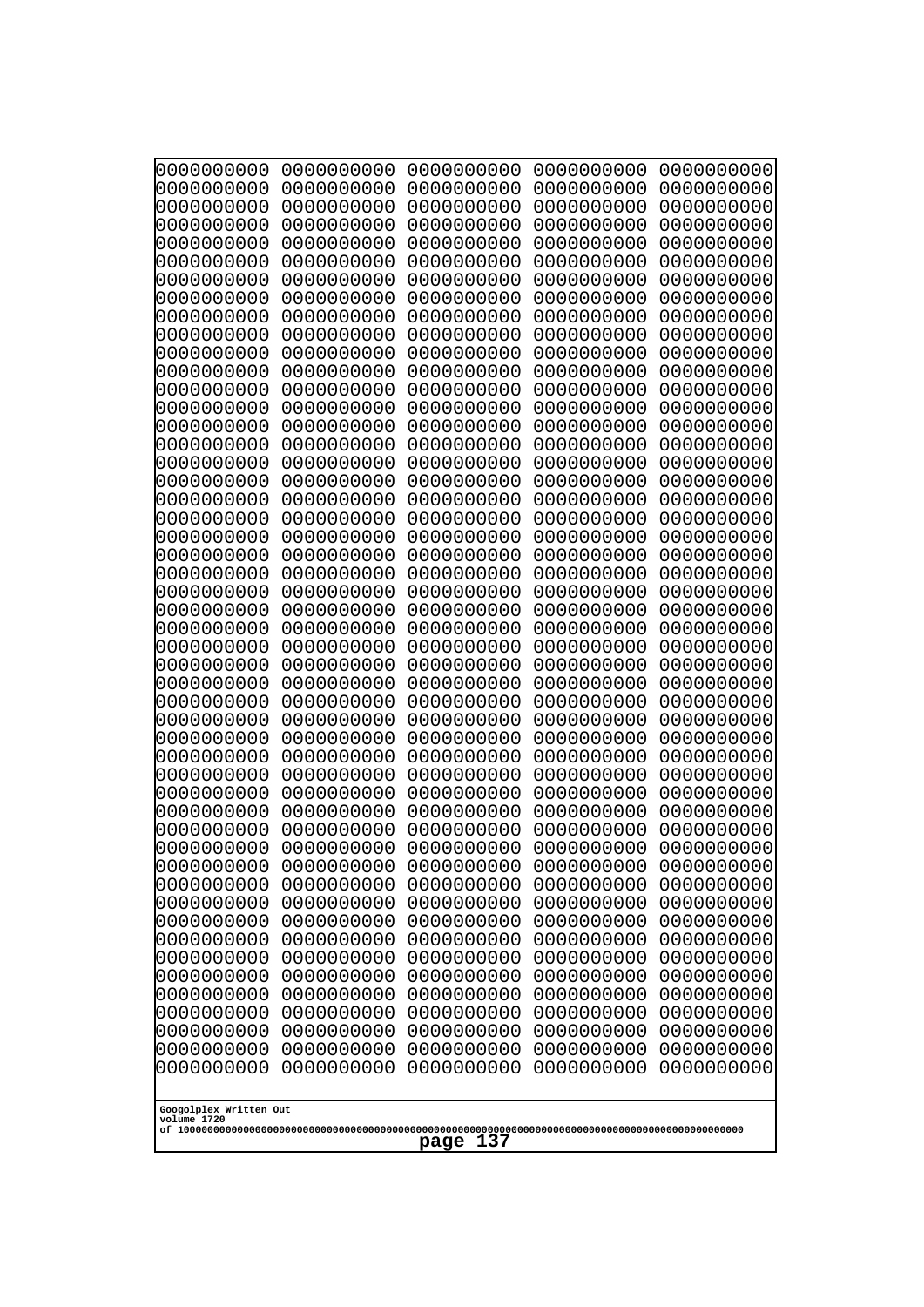| 0000000000                            | 0000000000               | 0000000000               | 0000000000               | 0000000000               |
|---------------------------------------|--------------------------|--------------------------|--------------------------|--------------------------|
| 0000000000<br>0000000000              | 0000000000<br>0000000000 | 0000000000<br>0000000000 | 0000000000<br>0000000000 | 0000000000<br>0000000000 |
| 0000000000                            | 0000000000               | 0000000000               | 0000000000               | 0000000000               |
| 0000000000                            | 0000000000               | 0000000000               | 0000000000               | 0000000000               |
| 0000000000                            | 0000000000               | 0000000000               | 0000000000               | 0000000000               |
| 0000000000                            | 0000000000               | 0000000000               | 0000000000               | 0000000000               |
| 0000000000<br>0000000000              | 0000000000<br>0000000000 | 0000000000<br>0000000000 | 0000000000<br>0000000000 | 0000000000<br>0000000000 |
| 0000000000                            | 0000000000               | 0000000000               | 0000000000               | 0000000000               |
| 0000000000                            | 0000000000               | 0000000000               | 0000000000               | 0000000000               |
| 0000000000                            | 0000000000               | 0000000000               | 0000000000               | 0000000000               |
| 0000000000<br>0000000000              | 0000000000<br>0000000000 | 0000000000<br>0000000000 | 0000000000<br>0000000000 | 0000000000<br>0000000000 |
| 0000000000                            | 0000000000               | 0000000000               | 0000000000               | 0000000000               |
| 0000000000                            | 0000000000               | 0000000000               | 0000000000               | 0000000000               |
| 0000000000                            | 0000000000<br>0000000000 | 0000000000               | 0000000000               | 0000000000               |
| 0000000000<br>0000000000              | 0000000000               | 0000000000<br>0000000000 | 0000000000<br>0000000000 | 0000000000<br>0000000000 |
| 0000000000                            | 0000000000               | 0000000000               | 0000000000               | 0000000000               |
| 0000000000                            | 0000000000               | 0000000000               | 0000000000               | 0000000000               |
| 0000000000<br>0000000000              | 0000000000<br>0000000000 | 0000000000<br>0000000000 | 0000000000<br>0000000000 | 0000000000<br>0000000000 |
| 0000000000                            | 0000000000               | 0000000000               | 0000000000               | 0000000000               |
| 0000000000                            | 0000000000               | 0000000000               | 0000000000               | 0000000000               |
| 0000000000                            | 0000000000               | 0000000000               | 0000000000               | 0000000000               |
| 0000000000<br>0000000000              | 0000000000<br>0000000000 | 0000000000<br>0000000000 | 0000000000<br>0000000000 | 0000000000<br>0000000000 |
| 0000000000                            | 0000000000               | 0000000000               | 0000000000               | 0000000000               |
| 0000000000                            | 0000000000               | 0000000000               | 0000000000               | 0000000000               |
| 0000000000                            | 0000000000               | 0000000000               | 0000000000               | 0000000000               |
| 0000000000<br>0000000000              | 0000000000<br>0000000000 | 0000000000<br>0000000000 | 0000000000<br>0000000000 | 0000000000<br>0000000000 |
| 0000000000                            | 0000000000               | 0000000000               | 0000000000               | 0000000000               |
| 0000000000                            | 0000000000               | 0000000000               | 0000000000               | 0000000000               |
| 0000000000                            | 0000000000               | 0000000000               | 0000000000<br>0000000000 | 0000000000               |
| 0000000000<br>0000000000              | 0000000000<br>0000000000 | 0000000000<br>0000000000 | 0000000000               | 0000000000<br>0000000000 |
| 0000000000                            | 0000000000               | 0000000000               | 0000000000               | 0000000000               |
| 0000000000                            | 0000000000               | 0000000000               | 0000000000               | 0000000000               |
| 0000000000<br>0000000000              | 0000000000<br>0000000000 | 0000000000<br>0000000000 | 0000000000<br>0000000000 | 0000000000<br>0000000000 |
| 0000000000                            | 0000000000               | 0000000000               | 0000000000               | 0000000000               |
| 0000000000                            | 0000000000               | 0000000000               | 0000000000               | 0000000000               |
| 0000000000                            | 0000000000               | 0000000000               | 0000000000               | 0000000000               |
| 0000000000<br>0000000000              | 0000000000<br>0000000000 | 0000000000<br>0000000000 | 0000000000<br>0000000000 | 0000000000<br>0000000000 |
| 0000000000                            | 0000000000               | 0000000000               | 0000000000               | 0000000000               |
| 0000000000                            | 0000000000               | 0000000000               | 0000000000               | 0000000000               |
| 0000000000                            | 0000000000               | 0000000000               | 0000000000               | 0000000000               |
|                                       |                          |                          |                          |                          |
| Googolplex Written Out<br>volume 1720 |                          |                          |                          |                          |
| 138<br>page                           |                          |                          |                          |                          |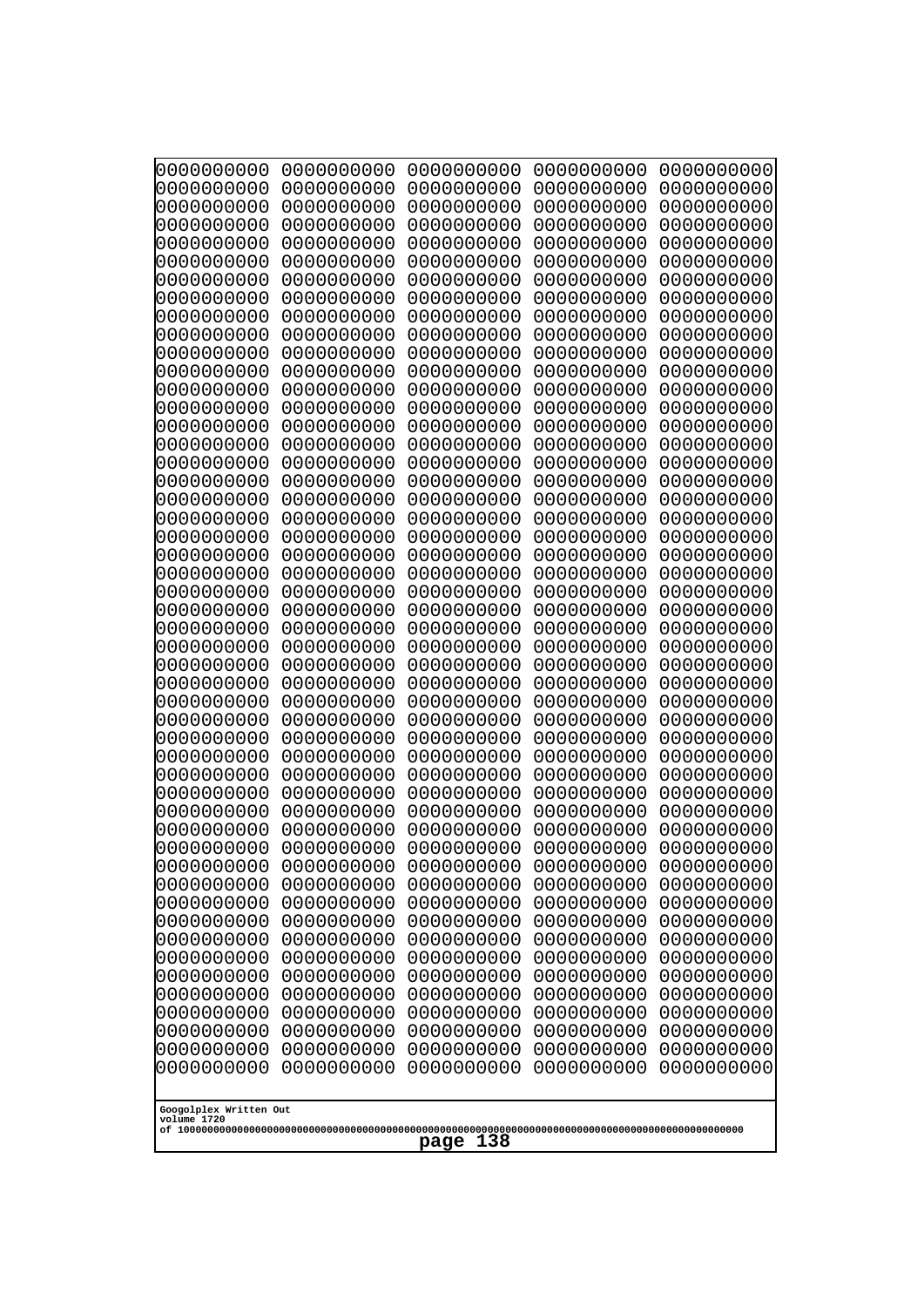| 0000000000                                                                                                                              | 0000000000                                                                                     | 0000000000                                                                                                    | 0000000000                                                                                     | 0000000000                                                                                     |
|-----------------------------------------------------------------------------------------------------------------------------------------|------------------------------------------------------------------------------------------------|---------------------------------------------------------------------------------------------------------------|------------------------------------------------------------------------------------------------|------------------------------------------------------------------------------------------------|
| 0000000000                                                                                                                              | 0000000000                                                                                     | 0000000000                                                                                                    | 0000000000                                                                                     | 0000000000                                                                                     |
| 0000000000                                                                                                                              | 0000000000                                                                                     | 0000000000                                                                                                    | 0000000000                                                                                     | 0000000000                                                                                     |
| 0000000000                                                                                                                              | 0000000000                                                                                     | 0000000000                                                                                                    | 0000000000                                                                                     | 0000000000                                                                                     |
| 0000000000                                                                                                                              | 0000000000                                                                                     | 0000000000                                                                                                    | 0000000000                                                                                     | 0000000000                                                                                     |
| 0000000000                                                                                                                              | 0000000000                                                                                     | 0000000000                                                                                                    | 0000000000                                                                                     | 0000000000                                                                                     |
| 0000000000                                                                                                                              | 0000000000                                                                                     | 0000000000                                                                                                    | 0000000000                                                                                     | 0000000000                                                                                     |
| 0000000000                                                                                                                              | 0000000000                                                                                     | 0000000000                                                                                                    | 0000000000                                                                                     | 0000000000                                                                                     |
| 0000000000                                                                                                                              | 0000000000                                                                                     | 0000000000                                                                                                    | 0000000000                                                                                     | 0000000000                                                                                     |
| 0000000000                                                                                                                              | 0000000000                                                                                     | 0000000000                                                                                                    | 0000000000                                                                                     | 0000000000                                                                                     |
| 0000000000                                                                                                                              | 0000000000                                                                                     | 0000000000                                                                                                    | 0000000000                                                                                     | 0000000000                                                                                     |
| 0000000000                                                                                                                              | 0000000000                                                                                     | 0000000000                                                                                                    | 0000000000                                                                                     | 0000000000                                                                                     |
| 0000000000                                                                                                                              | 0000000000                                                                                     | 0000000000                                                                                                    | 0000000000                                                                                     | 0000000000                                                                                     |
| 0000000000                                                                                                                              | 0000000000                                                                                     | 0000000000                                                                                                    | 0000000000                                                                                     | 0000000000                                                                                     |
| 0000000000                                                                                                                              | 0000000000                                                                                     | 0000000000                                                                                                    | 0000000000                                                                                     | 0000000000                                                                                     |
| 0000000000                                                                                                                              | 0000000000                                                                                     | 0000000000                                                                                                    | 0000000000                                                                                     | 0000000000                                                                                     |
| 0000000000                                                                                                                              | 0000000000                                                                                     | 0000000000                                                                                                    | 0000000000                                                                                     | 0000000000                                                                                     |
| 0000000000                                                                                                                              | 0000000000                                                                                     | 0000000000                                                                                                    | 0000000000                                                                                     | 0000000000                                                                                     |
| 0000000000                                                                                                                              | 0000000000                                                                                     | 0000000000                                                                                                    | 0000000000                                                                                     | 0000000000                                                                                     |
| 0000000000                                                                                                                              | 0000000000                                                                                     | 0000000000                                                                                                    | 0000000000                                                                                     | 0000000000                                                                                     |
| 0000000000                                                                                                                              | 0000000000                                                                                     | 0000000000                                                                                                    | 0000000000                                                                                     | 0000000000                                                                                     |
| 0000000000                                                                                                                              | 0000000000                                                                                     | 0000000000                                                                                                    | 0000000000                                                                                     | 0000000000                                                                                     |
| 0000000000                                                                                                                              | 0000000000                                                                                     | 0000000000                                                                                                    | 0000000000                                                                                     | 0000000000                                                                                     |
| 0000000000                                                                                                                              | 0000000000                                                                                     | 0000000000                                                                                                    | 0000000000                                                                                     | 0000000000                                                                                     |
| 0000000000                                                                                                                              | 0000000000                                                                                     | 0000000000                                                                                                    | 0000000000                                                                                     | 0000000000                                                                                     |
| 0000000000                                                                                                                              | 0000000000                                                                                     | 0000000000                                                                                                    | 0000000000                                                                                     | 0000000000                                                                                     |
| 0000000000                                                                                                                              | 0000000000                                                                                     | 0000000000                                                                                                    | 0000000000                                                                                     | 0000000000                                                                                     |
| 0000000000                                                                                                                              | 0000000000                                                                                     | 0000000000                                                                                                    | 0000000000                                                                                     | 0000000000                                                                                     |
| 0000000000                                                                                                                              | 0000000000                                                                                     | 0000000000                                                                                                    | 0000000000                                                                                     | 0000000000                                                                                     |
| 0000000000                                                                                                                              | 0000000000                                                                                     | 0000000000                                                                                                    | 0000000000                                                                                     | 0000000000                                                                                     |
| 0000000000                                                                                                                              | 0000000000                                                                                     | 0000000000                                                                                                    | 0000000000                                                                                     | 0000000000                                                                                     |
| 0000000000                                                                                                                              | 0000000000                                                                                     | 0000000000                                                                                                    | 0000000000                                                                                     | 0000000000                                                                                     |
| 0000000000                                                                                                                              | 0000000000                                                                                     | 0000000000                                                                                                    | 0000000000                                                                                     | 0000000000                                                                                     |
| 0000000000                                                                                                                              | 0000000000                                                                                     | 0000000000                                                                                                    | 0000000000                                                                                     | 0000000000                                                                                     |
| 0000000000                                                                                                                              | 0000000000                                                                                     | 0000000000                                                                                                    | 0000000000                                                                                     | 0000000000                                                                                     |
| 0000000000                                                                                                                              | 0000000000                                                                                     | 0000000000                                                                                                    | 0000000000                                                                                     | 0000000000                                                                                     |
| 0000000000                                                                                                                              | 0000000000                                                                                     | 0000000000                                                                                                    | 0000000000                                                                                     | 0000000000                                                                                     |
| 0000000000                                                                                                                              | 0000000000                                                                                     | 0000000000                                                                                                    | 0000000000                                                                                     | 0000000000                                                                                     |
| 0000000000                                                                                                                              | 0000000000                                                                                     | 0000000000                                                                                                    | 0000000000                                                                                     | 0000000000                                                                                     |
| 0000000000                                                                                                                              | 0000000000                                                                                     | 0000000000                                                                                                    | 0000000000                                                                                     | 0000000000                                                                                     |
| 0000000000                                                                                                                              | 0000000000                                                                                     | 0000000000                                                                                                    | 0000000000                                                                                     | 0000000000                                                                                     |
| 0000000000                                                                                                                              | 0000000000                                                                                     | 0000000000                                                                                                    | 0000000000                                                                                     | 0000000000                                                                                     |
| 0000000000                                                                                                                              | 0000000000                                                                                     | 0000000000                                                                                                    | 0000000000                                                                                     | 0000000000                                                                                     |
| 0000000000<br>0000000000<br>0000000000<br>0000000000<br>0000000000<br>0000000000<br>0000000000<br>Googolplex Written Out<br>volume 1720 | 0000000000<br>0000000000<br>0000000000<br>0000000000<br>0000000000<br>0000000000<br>0000000000 | 0000000000<br>0000000000<br>0000000000<br>0000000000<br>0000000000<br>0000000000<br>0000000000<br>139<br>page | 0000000000<br>0000000000<br>0000000000<br>0000000000<br>0000000000<br>0000000000<br>0000000000 | 0000000000<br>0000000000<br>0000000000<br>0000000000<br>0000000000<br>0000000000<br>0000000000 |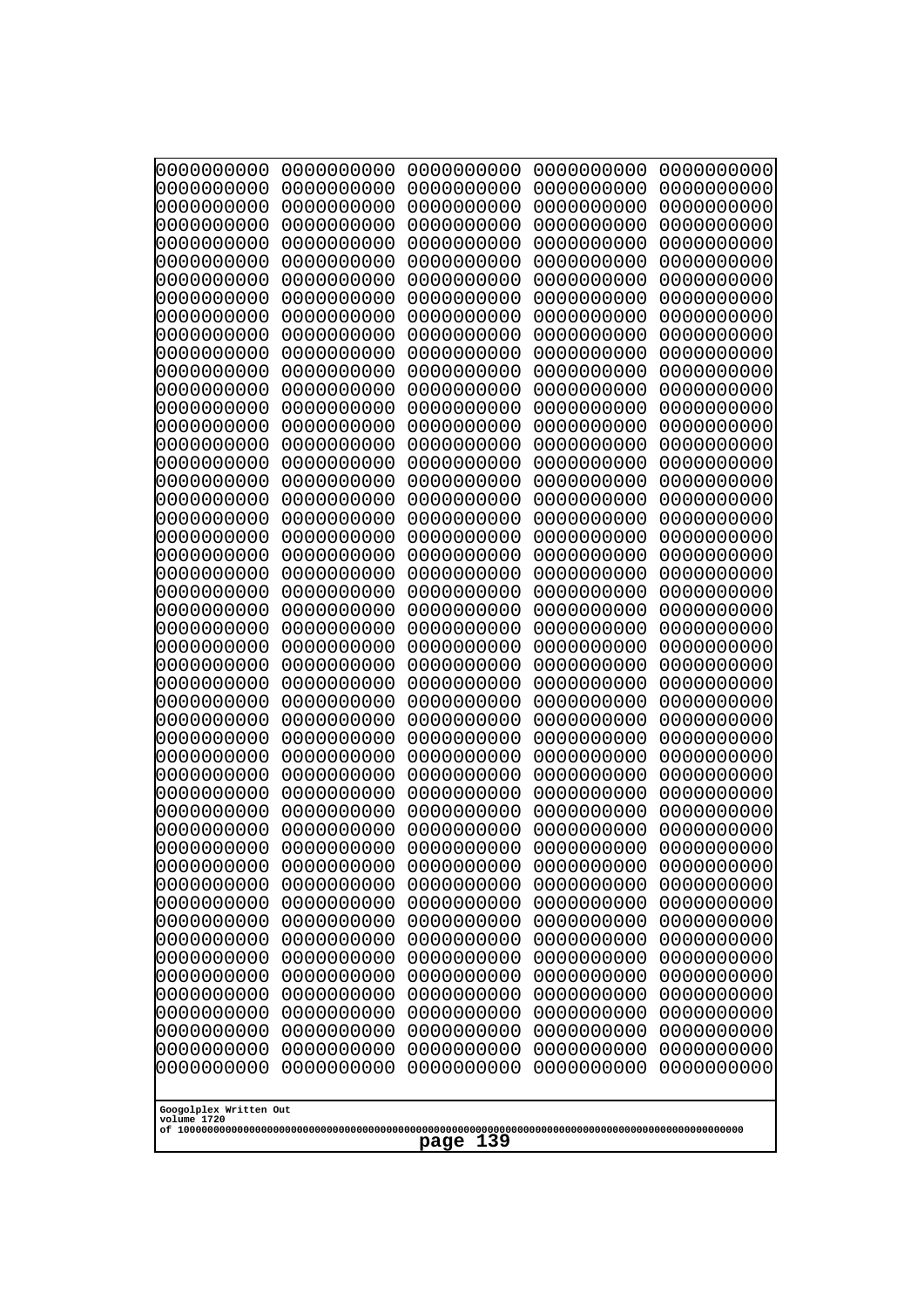| 10000000000<br>0000000000             | 0000000000<br>0000000000 | 0000000000<br>0000000000 | 0000000000<br>0000000000 | 0000000000<br>0000000000 |  |
|---------------------------------------|--------------------------|--------------------------|--------------------------|--------------------------|--|
| 0000000000                            | 0000000000               | 0000000000               | 0000000000               | 0000000000               |  |
| 0000000000                            | 0000000000               | 0000000000               | 0000000000               | 0000000000               |  |
| 0000000000<br>0000000000              | 0000000000<br>0000000000 | 0000000000               | 0000000000<br>0000000000 | 0000000000               |  |
| 0000000000                            | 0000000000               | 0000000000<br>0000000000 | 0000000000               | 0000000000<br>0000000000 |  |
| 0000000000                            | 0000000000               | 0000000000               | 0000000000               | 0000000000               |  |
| 0000000000                            | 0000000000               | 0000000000               | 0000000000               | 0000000000               |  |
| 0000000000<br>0000000000              | 0000000000<br>0000000000 | 0000000000<br>0000000000 | 0000000000<br>0000000000 | 0000000000<br>0000000000 |  |
| 0000000000                            | 0000000000               | 0000000000               | 0000000000               | 0000000000               |  |
| 0000000000                            | 0000000000               | 0000000000               | 0000000000               | 0000000000               |  |
| 0000000000<br>0000000000              | 0000000000<br>0000000000 | 0000000000<br>0000000000 | 0000000000<br>0000000000 | 0000000000<br>0000000000 |  |
| 0000000000                            | 0000000000               | 0000000000               | 0000000000               | 0000000000               |  |
| 0000000000                            | 0000000000               | 0000000000               | 0000000000               | 0000000000               |  |
| 0000000000<br>0000000000              | 0000000000<br>0000000000 | 0000000000<br>0000000000 | 0000000000<br>0000000000 | 0000000000<br>0000000000 |  |
| 0000000000                            | 0000000000               | 0000000000               | 0000000000               | 0000000000               |  |
| 0000000000                            | 0000000000               | 0000000000               | 0000000000               | 0000000000               |  |
| 0000000000                            | 0000000000               | 0000000000               | 0000000000               | 0000000000               |  |
| 0000000000<br>0000000000              | 0000000000<br>0000000000 | 0000000000<br>0000000000 | 0000000000<br>0000000000 | 0000000000<br>0000000000 |  |
| 0000000000                            | 0000000000               | 0000000000               | 0000000000               | 0000000000               |  |
| 0000000000                            | 0000000000               | 0000000000               | 0000000000               | 0000000000               |  |
| 0000000000<br>0000000000              | 0000000000<br>0000000000 | 0000000000<br>0000000000 | 0000000000<br>0000000000 | 0000000000<br>0000000000 |  |
| 0000000000                            | 0000000000               | 0000000000               | 0000000000               | 0000000000               |  |
| 0000000000                            | 0000000000               | 0000000000               | 0000000000               | 0000000000               |  |
| 0000000000<br>0000000000              | 0000000000<br>0000000000 | 0000000000<br>0000000000 | 0000000000<br>0000000000 | 0000000000<br>0000000000 |  |
| 0000000000                            | 0000000000               | 0000000000               | 0000000000               | 0000000000               |  |
| 0000000000                            | 0000000000               | 0000000000               | 0000000000               | 0000000000               |  |
| 0000000000<br>0000000000              | 0000000000<br>0000000000 | 0000000000               | 0000000000               | 0000000000               |  |
| 0000000000                            | 0000000000               | 0000000000<br>0000000000 | 0000000000<br>0000000000 | 0000000000<br>0000000000 |  |
| 0000000000                            | 0000000000               | 0000000000               | 0000000000               | 0000000000               |  |
| 0000000000                            | 0000000000               | 0000000000               | 0000000000               | 0000000000               |  |
| 0000000000<br>0000000000              | 0000000000<br>0000000000 | 0000000000<br>0000000000 | 0000000000<br>0000000000 | 0000000000<br>0000000000 |  |
| 0000000000                            | 0000000000               | 0000000000               | 0000000000               | 0000000000               |  |
| 0000000000                            | 0000000000               | 0000000000               | 0000000000               | 0000000000               |  |
| 0000000000<br>0000000000              | 0000000000<br>0000000000 | 0000000000<br>0000000000 | 0000000000<br>0000000000 | 0000000000<br>0000000000 |  |
| 0000000000                            | 0000000000               | 0000000000               | 0000000000               | 0000000000               |  |
| 0000000000                            | 0000000000               | 0000000000               | 0000000000               | 0000000000               |  |
| 0000000000<br>0000000000              | 0000000000<br>0000000000 | 0000000000<br>0000000000 | 0000000000<br>0000000000 | 0000000000<br>0000000000 |  |
| 0000000000                            | 0000000000               | 0000000000               | 0000000000               | 0000000000               |  |
|                                       |                          |                          |                          |                          |  |
| Googolplex Written Out<br>volume 1720 |                          |                          |                          |                          |  |
|                                       | 140<br>page              |                          |                          |                          |  |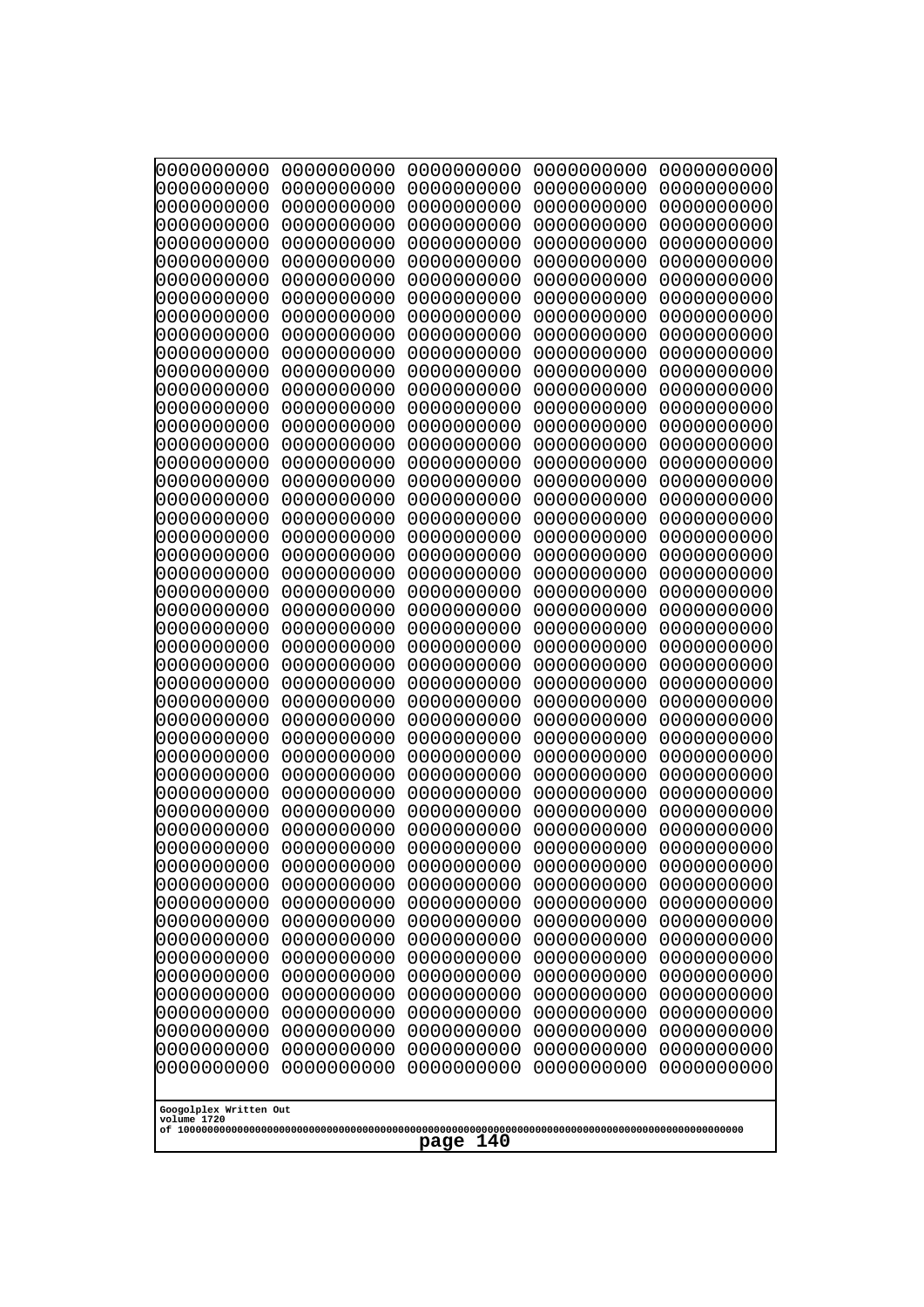| 10000000000              | 0000000000               | 0000000000               | 0000000000               | 0000000000               |
|--------------------------|--------------------------|--------------------------|--------------------------|--------------------------|
| 0000000000<br>0000000000 | 0000000000<br>0000000000 | 0000000000<br>0000000000 | 0000000000<br>0000000000 | 0000000000<br>0000000000 |
| 0000000000               | 0000000000               | 0000000000               | 0000000000               | 0000000000               |
| 0000000000               | 0000000000               | 0000000000               | 0000000000               | 0000000000               |
| 0000000000               | 0000000000               | 0000000000               | 0000000000               | 0000000000               |
| 0000000000<br>0000000000 | 0000000000<br>0000000000 | 0000000000<br>0000000000 | 0000000000<br>0000000000 | 0000000000<br>0000000000 |
| 0000000000               | 0000000000               | 0000000000               | 0000000000               | 0000000000               |
| 0000000000               | 0000000000               | 0000000000               | 0000000000               | 0000000000               |
| 0000000000               | 0000000000               | 0000000000               | 0000000000               | 0000000000               |
| 0000000000<br>0000000000 | 0000000000<br>0000000000 | 0000000000<br>0000000000 | 0000000000<br>0000000000 | 0000000000<br>0000000000 |
| 0000000000               | 0000000000               | 0000000000               | 0000000000               | 0000000000               |
| 0000000000               | 0000000000               | 0000000000               | 0000000000               | 0000000000               |
| 0000000000               | 0000000000               | 0000000000               | 0000000000               | 0000000000               |
| 0000000000<br>0000000000 | 0000000000<br>0000000000 | 0000000000<br>0000000000 | 0000000000<br>0000000000 | 0000000000<br>0000000000 |
| 0000000000               | 0000000000               | 0000000000               | 0000000000               | 0000000000               |
| 0000000000               | 0000000000               | 0000000000               | 0000000000               | 0000000000               |
| 0000000000               | 0000000000<br>0000000000 | 0000000000               | 0000000000               | 0000000000               |
| 0000000000<br>0000000000 | 0000000000               | 0000000000<br>0000000000 | 0000000000<br>0000000000 | 0000000000<br>0000000000 |
| 0000000000               | 0000000000               | 0000000000               | 0000000000               | 0000000000               |
| 0000000000               | 0000000000               | 0000000000               | 0000000000               | 0000000000               |
| 0000000000<br>0000000000 | 0000000000<br>0000000000 | 0000000000<br>0000000000 | 0000000000<br>0000000000 | 0000000000<br>0000000000 |
| 0000000000               | 0000000000               | 0000000000               | 0000000000               | 0000000000               |
| 0000000000               | 0000000000               | 0000000000               | 0000000000               | 0000000000               |
| 0000000000               | 0000000000               | 0000000000               | 0000000000               | 0000000000               |
| 0000000000<br>0000000000 | 0000000000<br>0000000000 | 0000000000<br>0000000000 | 0000000000<br>0000000000 | 0000000000<br>0000000000 |
| 0000000000               | 0000000000               | 0000000000               | 0000000000               | 0000000000               |
| 0000000000               | 0000000000               | 0000000000               | 0000000000               | 0000000000               |
| 0000000000               | 0000000000               | 0000000000               | 0000000000               | 0000000000               |
| 0000000000<br>0000000000 | 0000000000<br>0000000000 | 0000000000<br>0000000000 | 0000000000<br>0000000000 | 0000000000<br>0000000000 |
| 0000000000               | 0000000000               | 0000000000               | 0000000000               | 0000000000               |
| 0000000000               | 0000000000               | 0000000000               | 0000000000               | 0000000000               |
| 0000000000               | 0000000000               | 0000000000               | 0000000000               | 0000000000               |
| 0000000000<br>0000000000 | 0000000000<br>0000000000 | 0000000000<br>0000000000 | 0000000000<br>0000000000 | 0000000000<br>0000000000 |
| 0000000000               | 0000000000               | 0000000000               | 0000000000               | 0000000000               |
| 0000000000               | 0000000000               | 0000000000               | 0000000000               | 0000000000               |
| 0000000000               | 0000000000               | 0000000000<br>0000000000 | 0000000000               | 0000000000               |
| 0000000000<br>0000000000 | 0000000000<br>0000000000 | 0000000000               | 0000000000<br>0000000000 | 0000000000<br>0000000000 |
| 0000000000               | 0000000000               | 0000000000               | 0000000000               | 0000000000               |
| 0000000000               | 0000000000               | 0000000000               | 0000000000               | 0000000000               |
| 0000000000               | 0000000000               | 0000000000               | 0000000000               | 0000000000               |
| Googolplex Written Out   |                          |                          |                          |                          |
| volume 1720              |                          |                          |                          |                          |
| 141<br>page              |                          |                          |                          |                          |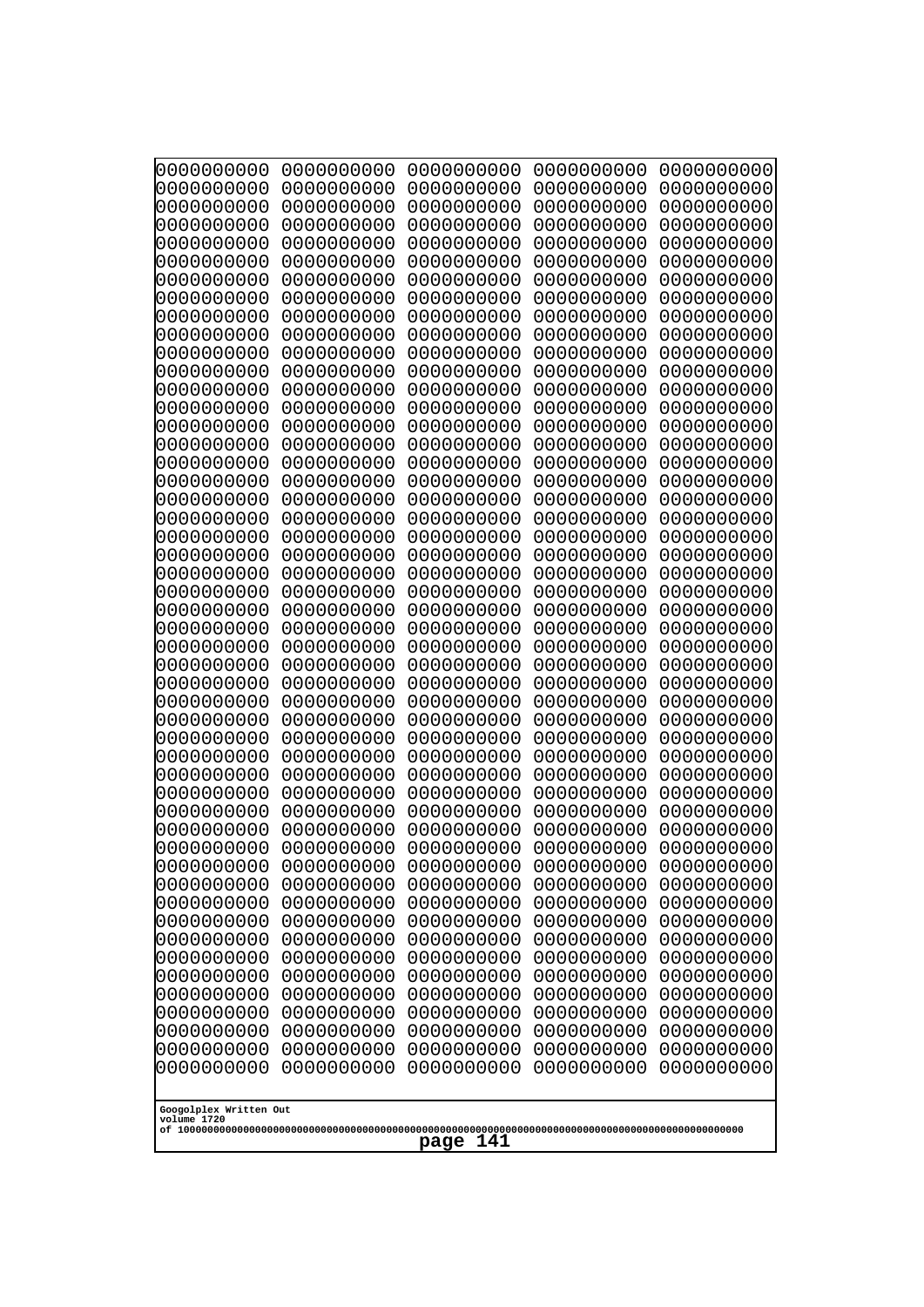| 10000000000<br>0000000000 | 0000000000<br>0000000000 | 0000000000<br>0000000000 | 0000000000<br>0000000000 | 0000000000<br>0000000000 |
|---------------------------|--------------------------|--------------------------|--------------------------|--------------------------|
| 0000000000                | 0000000000               | 0000000000               | 0000000000               | 0000000000               |
| 0000000000                | 0000000000               | 0000000000               | 0000000000               | 0000000000               |
| 0000000000                | 0000000000               | 0000000000               | 0000000000               | 0000000000               |
| 0000000000<br>0000000000  | 0000000000<br>0000000000 | 0000000000<br>0000000000 | 0000000000<br>0000000000 | 0000000000<br>0000000000 |
| 0000000000                | 0000000000               | 0000000000               | 0000000000               | 0000000000               |
| 0000000000                | 0000000000               | 0000000000               | 0000000000               | 0000000000               |
| 0000000000                | 0000000000               | 0000000000               | 0000000000               | 0000000000               |
| 0000000000<br>0000000000  | 0000000000<br>0000000000 | 0000000000<br>0000000000 | 0000000000<br>0000000000 | 0000000000<br>0000000000 |
| 0000000000                | 0000000000               | 0000000000               | 0000000000               | 0000000000               |
| 0000000000                | 0000000000               | 0000000000               | 0000000000               | 0000000000               |
| 0000000000<br>0000000000  | 0000000000<br>0000000000 | 0000000000<br>0000000000 | 0000000000<br>0000000000 | 0000000000<br>0000000000 |
| 0000000000                | 0000000000               | 0000000000               | 0000000000               | 0000000000               |
| 0000000000                | 0000000000               | 0000000000               | 0000000000               | 0000000000               |
| 0000000000                | 0000000000               | 0000000000               | 0000000000               | 0000000000               |
| 0000000000<br>0000000000  | 0000000000<br>0000000000 | 0000000000<br>0000000000 | 0000000000<br>0000000000 | 0000000000<br>0000000000 |
| 0000000000                | 0000000000               | 0000000000               | 0000000000               | 0000000000               |
| 0000000000                | 0000000000               | 0000000000               | 0000000000               | 0000000000               |
| 0000000000<br>0000000000  | 0000000000<br>0000000000 | 0000000000<br>0000000000 | 0000000000<br>0000000000 | 0000000000<br>0000000000 |
| 0000000000                | 0000000000               | 0000000000               | 0000000000               | 0000000000               |
| 0000000000                | 0000000000               | 0000000000               | 0000000000               | 0000000000               |
| 0000000000                | 0000000000               | 0000000000               | 0000000000               | 0000000000               |
| 0000000000<br>0000000000  | 0000000000<br>0000000000 | 0000000000<br>0000000000 | 0000000000<br>0000000000 | 0000000000<br>0000000000 |
| 0000000000                | 0000000000               | 0000000000               | 0000000000               | 0000000000               |
| 0000000000                | 0000000000               | 0000000000               | 0000000000               | 0000000000               |
| 0000000000<br>0000000000  | 0000000000<br>0000000000 | 0000000000<br>0000000000 | 0000000000<br>0000000000 | 0000000000<br>0000000000 |
| 0000000000                | 0000000000               | 0000000000               | 0000000000               | 0000000000               |
| 0000000000                | 0000000000               | 0000000000               | 0000000000               | 0000000000               |
| 0000000000                | 0000000000               | 0000000000               | 0000000000               | 0000000000               |
| 0000000000<br>0000000000  | 0000000000<br>0000000000 | 0000000000<br>0000000000 | 0000000000<br>0000000000 | 0000000000<br>0000000000 |
| 0000000000                | 0000000000               | 0000000000               | 0000000000               | 0000000000               |
| 0000000000                | 0000000000               | 0000000000               | 0000000000               | 0000000000               |
| 0000000000<br>0000000000  | 0000000000<br>0000000000 | 0000000000<br>0000000000 | 0000000000<br>0000000000 | 0000000000<br>0000000000 |
| 0000000000                | 0000000000               | 0000000000               | 0000000000               | 0000000000               |
| 0000000000                | 0000000000               | 0000000000               | 0000000000               | 0000000000               |
| 0000000000<br>0000000000  | 0000000000<br>0000000000 | 0000000000<br>0000000000 | 0000000000<br>0000000000 | 0000000000<br>0000000000 |
| 0000000000                | 0000000000               | 0000000000               | 0000000000               | 0000000000               |
| 0000000000                | 0000000000               | 0000000000               | 0000000000               | 0000000000               |
| 0000000000                | 0000000000               | 0000000000               | 0000000000               | 0000000000               |
| Googolplex Written Out    |                          |                          |                          |                          |
| volume 1720               |                          |                          |                          |                          |
| 142<br>page               |                          |                          |                          |                          |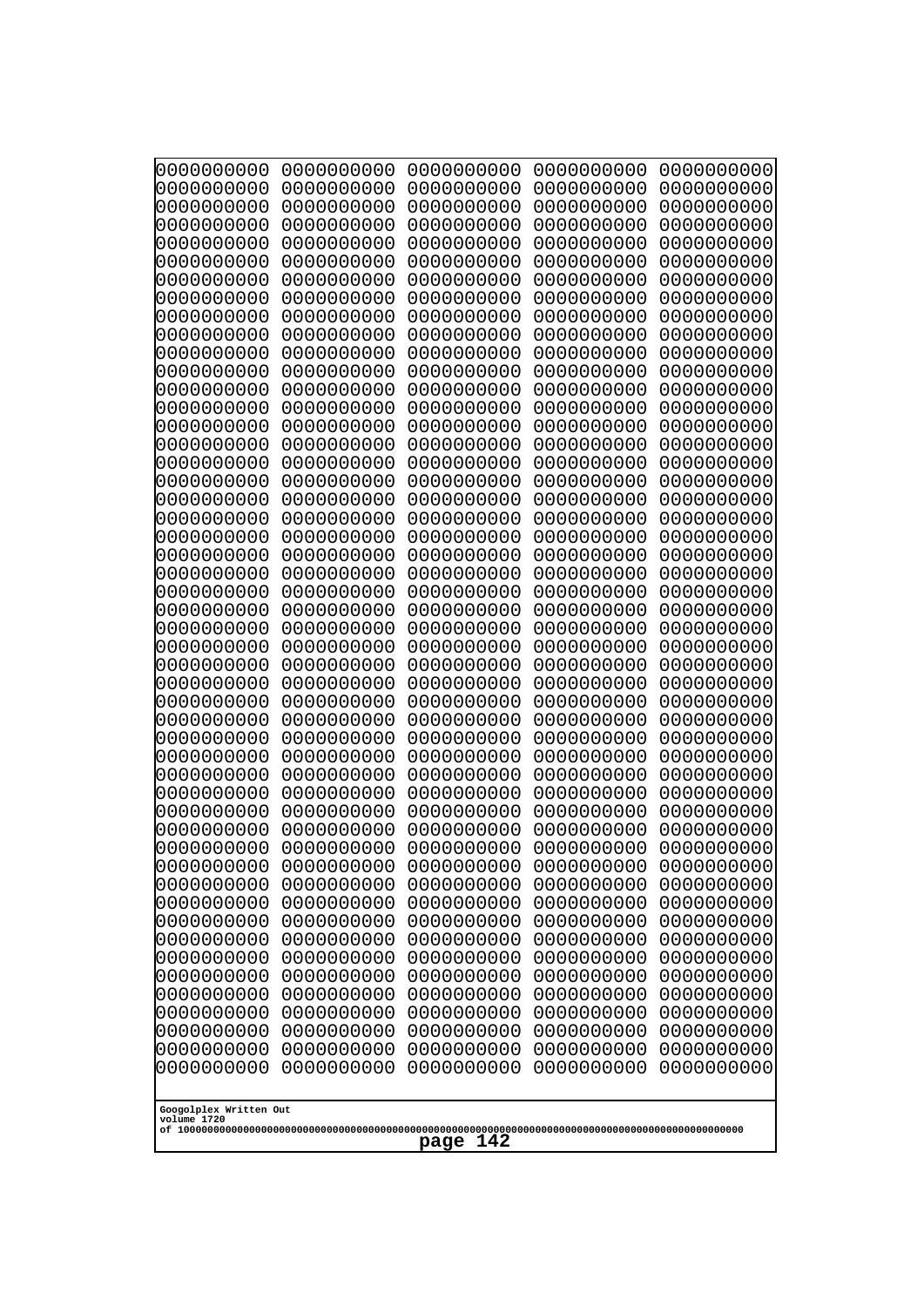| 10000000000<br>0000000000             | 0000000000<br>0000000000 | 0000000000<br>0000000000 | 0000000000<br>0000000000 | 0000000000<br>0000000000 |
|---------------------------------------|--------------------------|--------------------------|--------------------------|--------------------------|
| 0000000000                            | 0000000000               | 0000000000               | 0000000000               | 0000000000               |
| 0000000000                            | 0000000000               | 0000000000               | 0000000000               | 0000000000               |
| 0000000000<br>0000000000              | 0000000000<br>0000000000 | 0000000000<br>0000000000 | 0000000000<br>0000000000 | 0000000000<br>0000000000 |
| 0000000000                            | 0000000000               | 0000000000               | 0000000000               | 0000000000               |
| 0000000000                            | 0000000000               | 0000000000               | 0000000000               | 0000000000               |
| 0000000000<br>0000000000              | 0000000000<br>0000000000 | 0000000000<br>0000000000 | 0000000000<br>0000000000 | 0000000000<br>0000000000 |
| 0000000000                            | 0000000000               | 0000000000               | 0000000000               | 0000000000               |
| 0000000000                            | 0000000000               | 0000000000               | 0000000000               | 0000000000               |
| 0000000000<br>0000000000              | 0000000000<br>0000000000 | 0000000000<br>0000000000 | 0000000000<br>0000000000 | 0000000000<br>0000000000 |
| 0000000000                            | 0000000000               | 0000000000               | 0000000000               | 0000000000               |
| 0000000000                            | 0000000000               | 0000000000               | 0000000000               | 0000000000               |
| 0000000000<br>0000000000              | 0000000000<br>0000000000 | 0000000000<br>0000000000 | 0000000000<br>0000000000 | 0000000000<br>0000000000 |
| 0000000000                            | 0000000000               | 0000000000               | 0000000000               | 0000000000               |
| 0000000000<br>0000000000              | 0000000000               | 0000000000               | 0000000000               | 0000000000               |
| 0000000000                            | 0000000000<br>0000000000 | 0000000000<br>0000000000 | 0000000000<br>0000000000 | 0000000000<br>0000000000 |
| 0000000000                            | 0000000000               | 0000000000               | 0000000000               | 0000000000               |
| 0000000000<br>0000000000              | 0000000000<br>0000000000 | 0000000000<br>0000000000 | 0000000000<br>0000000000 | 0000000000<br>0000000000 |
| 0000000000                            | 0000000000               | 0000000000               | 0000000000               | 0000000000               |
| 0000000000                            | 0000000000               | 0000000000               | 0000000000               | 0000000000               |
| 0000000000<br>0000000000              | 0000000000<br>0000000000 | 0000000000<br>0000000000 | 0000000000<br>0000000000 | 0000000000<br>0000000000 |
| 0000000000                            | 0000000000               | 0000000000               | 0000000000               | 0000000000               |
| 0000000000                            | 0000000000               | 0000000000               | 0000000000               | 0000000000               |
| 0000000000<br>0000000000              | 0000000000<br>0000000000 | 0000000000<br>0000000000 | 0000000000<br>0000000000 | 0000000000<br>0000000000 |
| 0000000000                            | 0000000000               | 0000000000               | 0000000000               | 0000000000               |
| 0000000000                            | 0000000000               | 0000000000               | 0000000000               | 0000000000               |
| 0000000000<br>0000000000              | 0000000000<br>0000000000 | 0000000000<br>0000000000 | 0000000000<br>0000000000 | 0000000000<br>0000000000 |
| 0000000000                            | 0000000000               | 0000000000               | 0000000000               | 0000000000               |
| 0000000000                            | 0000000000               | 0000000000               | 0000000000               | 0000000000               |
| 0000000000<br>0000000000              | 0000000000<br>0000000000 | 0000000000<br>0000000000 | 0000000000<br>0000000000 | 0000000000<br>0000000000 |
| 0000000000                            | 0000000000               | 0000000000               | 0000000000               | 0000000000               |
| 0000000000                            | 0000000000               | 0000000000               | 0000000000               | 0000000000               |
| 0000000000<br>0000000000              | 0000000000<br>0000000000 | 0000000000<br>0000000000 | 0000000000<br>0000000000 | 0000000000<br>0000000000 |
| 0000000000                            | 0000000000               | 0000000000               | 0000000000               | 0000000000               |
| 0000000000                            | 0000000000               | 0000000000               | 0000000000               | 0000000000               |
| 0000000000<br>0000000000              | 0000000000<br>0000000000 | 0000000000<br>0000000000 | 0000000000<br>0000000000 | 0000000000<br>0000000000 |
| 0000000000                            | 0000000000               | 0000000000               | 0000000000               | 0000000000               |
|                                       |                          |                          |                          |                          |
| Googolplex Written Out<br>volume 1720 |                          |                          |                          |                          |
| 143<br>page                           |                          |                          |                          |                          |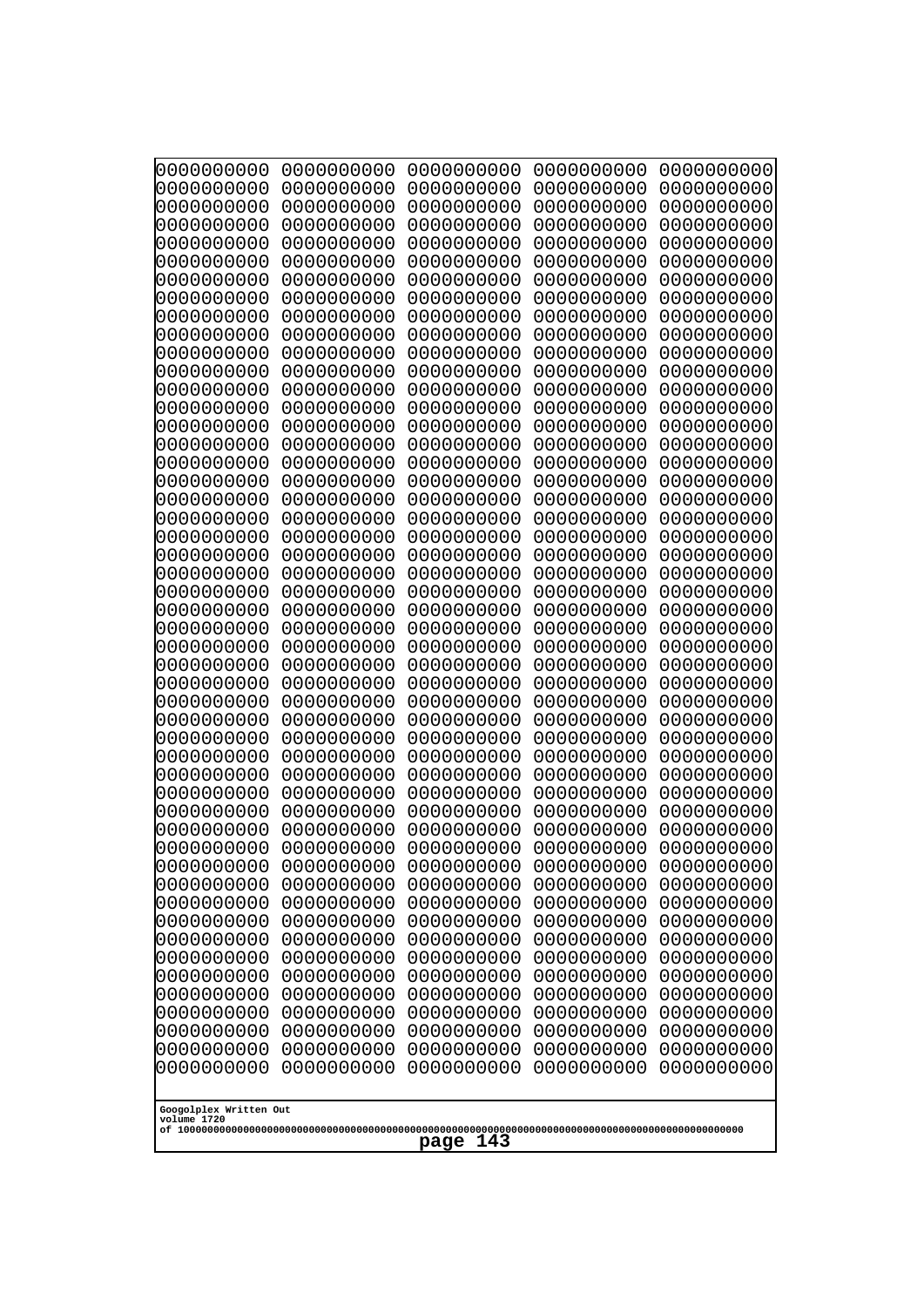| 000000000                | 0000000000               | 0000000000               | 0000000000               | 0000000000               |
|--------------------------|--------------------------|--------------------------|--------------------------|--------------------------|
| 0000000000               | 0000000000               | 0000000000               | 0000000000               | 0000000000               |
| 0000000000               | 0000000000               | 0000000000               | 0000000000               | 0000000000               |
| 0000000000               | 0000000000               | 0000000000               | 0000000000               | 0000000000               |
| 0000000000               | 0000000000               | 0000000000               | 0000000000               | 0000000000               |
| 0000000000               | 0000000000               | 0000000000               | 0000000000               | 0000000000               |
| 0000000000               | 0000000000               | 0000000000               | 0000000000               | 0000000000               |
| 0000000000               | 0000000000               | 0000000000               | 0000000000               | 0000000000               |
| 0000000000               | 0000000000<br>0000000000 | 0000000000<br>0000000000 | 0000000000               | 0000000000               |
| 0000000000<br>0000000000 | 0000000000               | 0000000000               | 0000000000<br>0000000000 | 0000000000<br>0000000000 |
| 0000000000               | 0000000000               | 0000000000               | 0000000000               | 0000000000               |
| 0000000000               | 0000000000               | 0000000000               | 0000000000               | 0000000000               |
| 0000000000               | 0000000000               | 0000000000               | 0000000000               | 0000000000               |
| 0000000000               | 0000000000               | 0000000000               | 0000000000               | 0000000000               |
| 0000000000               | 0000000000               | 0000000000               | 0000000000               | 0000000000               |
| 0000000000               | 0000000000               | 0000000000               | 0000000000               | 0000000000               |
| 0000000000               | 0000000000               | 0000000000               | 0000000000               | 0000000000               |
| 0000000000               | 0000000000               | 0000000000               | 0000000000               | 0000000000               |
| 0000000000               | 0000000000               | 0000000000               | 0000000000               | 0000000000               |
| 0000000000               | 0000000000               | 0000000000               | 0000000000               | 0000000000               |
| 0000000000<br>0000000000 | 0000000000<br>0000000000 | 0000000000<br>0000000000 | 0000000000<br>0000000000 | 0000000000<br>0000000000 |
| 0000000000               | 0000000000               | 0000000000               | 0000000000               | 0000000000               |
| 0000000000               | 0000000000               | 0000000000               | 0000000000               | 0000000000               |
| 0000000000               | 0000000000               | 0000000000               | 0000000000               | 0000000000               |
| 0000000000               | 0000000000               | 0000000000               | 0000000000               | 0000000000               |
| 0000000000               | 0000000000               | 0000000000               | 0000000000               | 0000000000               |
| 0000000000               | 0000000000               | 0000000000               | 0000000000               | 0000000000               |
| 0000000000               | 0000000000               | 0000000000               | 0000000000               | 0000000000               |
| 0000000000               | 0000000000               | 0000000000               | 0000000000               | 0000000000               |
| 0000000000               | 0000000000               | 0000000000               | 0000000000               | 0000000000               |
| 0000000000<br>0000000000 | 0000000000<br>0000000000 | 0000000000<br>0000000000 | 0000000000<br>0000000000 | 0000000000<br>0000000000 |
| 0000000000               | 0000000000               | 0000000000               | 0000000000               | 0000000000               |
| 0000000000               | 0000000000               | 0000000000               | 0000000000               | 0000000000               |
| 0000000000               | 0000000000               | 0000000000               | 0000000000               | 0000000000               |
| 0000000000               | 0000000000               | 0000000000               | 0000000000               | 0000000000               |
| 0000000000               | 0000000000               | 0000000000               | 0000000000               | 0000000000               |
| 0000000000               | 0000000000               | 0000000000               | 0000000000               | 0000000000               |
| 0000000000               | 0000000000               | 0000000000               | 0000000000               | 0000000000               |
| 0000000000               | 0000000000               | 0000000000               | 0000000000               | 0000000000               |
| 0000000000               | 0000000000               | 0000000000               | 0000000000               | 0000000000               |
| 0000000000               | 0000000000               | 0000000000               | 0000000000               | 0000000000               |
| 0000000000<br>0000000000 | 0000000000<br>0000000000 | 0000000000<br>0000000000 | 0000000000<br>0000000000 | 0000000000<br>0000000000 |
| 0000000000               | 0000000000               | 0000000000               | 0000000000               | 0000000000               |
| 0000000000               | 0000000000               | 0000000000               | 0000000000               | 0000000000               |
| 0000000000               | 0000000000               | 0000000000               | 0000000000               | 0000000000               |
| 0000000000               | 0000000000               | 0000000000               | 0000000000               | 0000000000               |
|                          |                          |                          |                          |                          |
| Googolplex Written Out   |                          |                          |                          |                          |
| volume 1720              |                          |                          |                          |                          |
| 144<br>page              |                          |                          |                          |                          |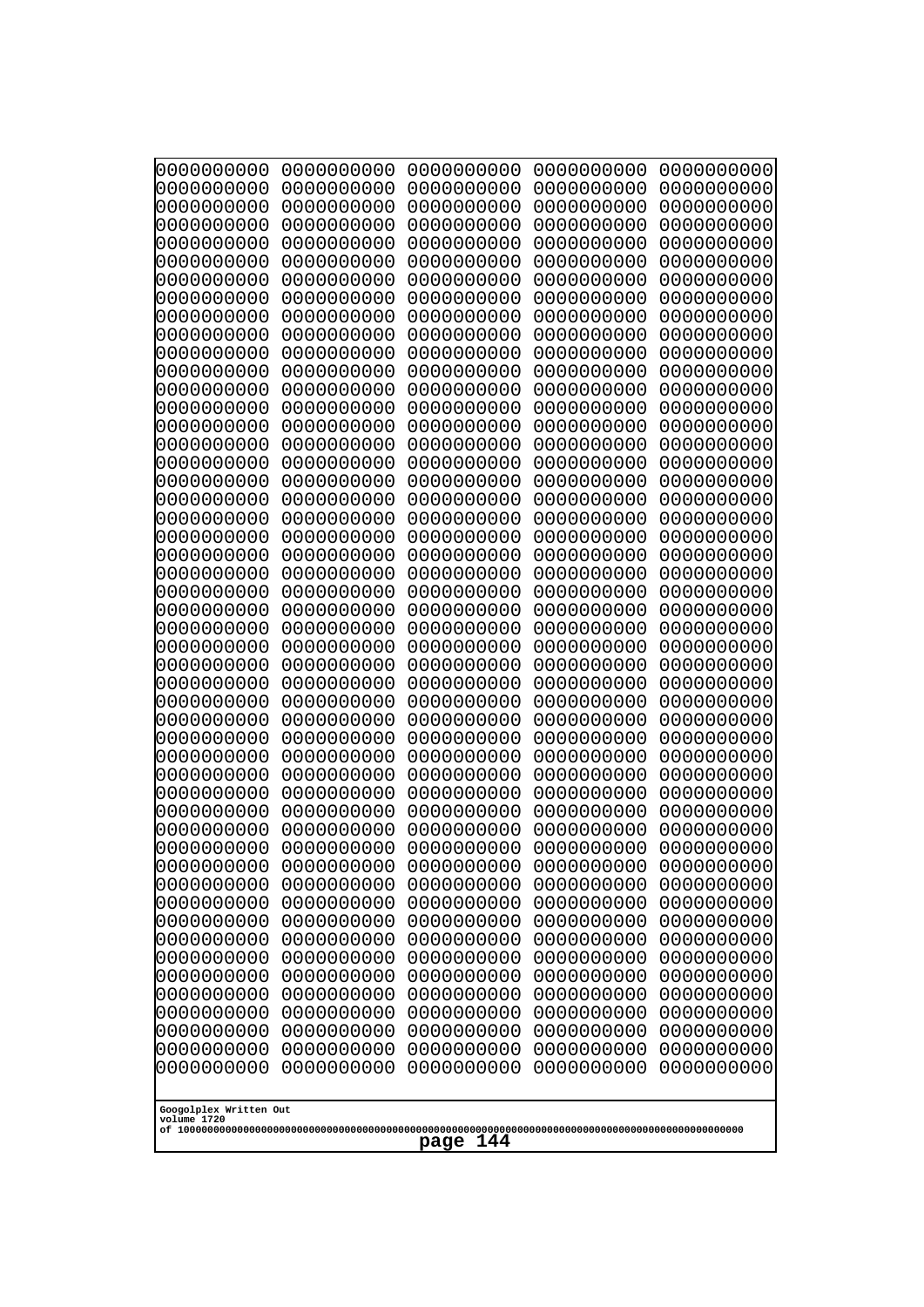| 10000000000<br>0000000000 | 0000000000<br>0000000000 | 0000000000<br>0000000000 | 0000000000<br>0000000000 | 0000000000<br>0000000000 |
|---------------------------|--------------------------|--------------------------|--------------------------|--------------------------|
| 0000000000                | 0000000000               | 0000000000               | 0000000000               | 0000000000               |
| 0000000000                | 0000000000               | 0000000000               | 0000000000               | 0000000000               |
| 0000000000<br>0000000000  | 0000000000<br>0000000000 | 0000000000<br>0000000000 | 0000000000<br>0000000000 | 0000000000<br>0000000000 |
| 0000000000                | 0000000000               | 0000000000               | 0000000000               | 0000000000               |
| 0000000000                | 0000000000               | 0000000000               | 0000000000               | 0000000000               |
| 0000000000                | 0000000000               | 0000000000               | 0000000000               | 0000000000               |
| 0000000000<br>0000000000  | 0000000000<br>0000000000 | 0000000000<br>0000000000 | 0000000000<br>0000000000 | 0000000000<br>0000000000 |
| 0000000000                | 0000000000               | 0000000000               | 0000000000               | 0000000000               |
| 0000000000                | 0000000000               | 0000000000               | 0000000000               | 0000000000               |
| 0000000000<br>0000000000  | 0000000000<br>0000000000 | 0000000000<br>0000000000 | 0000000000<br>0000000000 | 0000000000<br>0000000000 |
| 0000000000                | 0000000000               | 0000000000               | 0000000000               | 0000000000               |
| 0000000000                | 0000000000               | 0000000000               | 0000000000               | 0000000000               |
| 0000000000<br>0000000000  | 0000000000               | 0000000000               | 0000000000               | 0000000000               |
| 0000000000                | 0000000000<br>0000000000 | 0000000000<br>0000000000 | 0000000000<br>0000000000 | 0000000000<br>0000000000 |
| 0000000000                | 0000000000               | 0000000000               | 0000000000               | 0000000000               |
| 0000000000                | 0000000000               | 0000000000               | 0000000000               | 0000000000               |
| 0000000000<br>0000000000  | 0000000000<br>0000000000 | 0000000000<br>0000000000 | 0000000000<br>0000000000 | 0000000000<br>0000000000 |
| 0000000000                | 0000000000               | 0000000000               | 0000000000               | 0000000000               |
| 0000000000                | 0000000000               | 0000000000               | 0000000000               | 0000000000               |
| 0000000000<br>0000000000  | 0000000000<br>0000000000 | 0000000000<br>0000000000 | 0000000000<br>0000000000 | 0000000000<br>0000000000 |
| 0000000000                | 0000000000               | 0000000000               | 0000000000               | 0000000000               |
| 0000000000                | 0000000000               | 0000000000               | 0000000000               | 0000000000               |
| 0000000000                | 0000000000               | 0000000000               | 0000000000               | 0000000000               |
| 0000000000<br>0000000000  | 0000000000<br>0000000000 | 0000000000<br>0000000000 | 0000000000<br>0000000000 | 0000000000<br>0000000000 |
| 0000000000                | 0000000000               | 0000000000               | 0000000000               | 0000000000               |
| 0000000000                | 0000000000               | 0000000000               | 0000000000               | 0000000000               |
| 0000000000<br>0000000000  | 0000000000<br>0000000000 | 0000000000<br>0000000000 | 0000000000<br>0000000000 | 0000000000<br>0000000000 |
| 0000000000                | 0000000000               | 0000000000               | 0000000000               | 0000000000               |
| 0000000000                | 0000000000               | 0000000000               | 0000000000               | 0000000000               |
| 0000000000<br>0000000000  | 0000000000<br>0000000000 | 0000000000<br>0000000000 | 0000000000<br>0000000000 | 0000000000<br>0000000000 |
| 0000000000                | 0000000000               | 0000000000               | 0000000000               | 0000000000               |
| 0000000000                | 0000000000               | 0000000000               | 0000000000               | 0000000000               |
| 0000000000                | 0000000000               | 0000000000               | 0000000000               | 0000000000               |
| 0000000000<br>0000000000  | 0000000000<br>0000000000 | 0000000000<br>0000000000 | 0000000000<br>0000000000 | 0000000000<br>0000000000 |
| 0000000000                | 0000000000               | 0000000000               | 0000000000               | 0000000000               |
| 0000000000                | 0000000000               | 0000000000               | 0000000000               | 0000000000               |
| 0000000000<br>0000000000  | 0000000000<br>0000000000 | 0000000000<br>0000000000 | 0000000000<br>0000000000 | 0000000000<br>0000000000 |
|                           |                          |                          |                          |                          |
| Googolplex Written Out    |                          |                          |                          |                          |
| volume 1720               |                          | 145<br>page              |                          |                          |
|                           |                          |                          |                          |                          |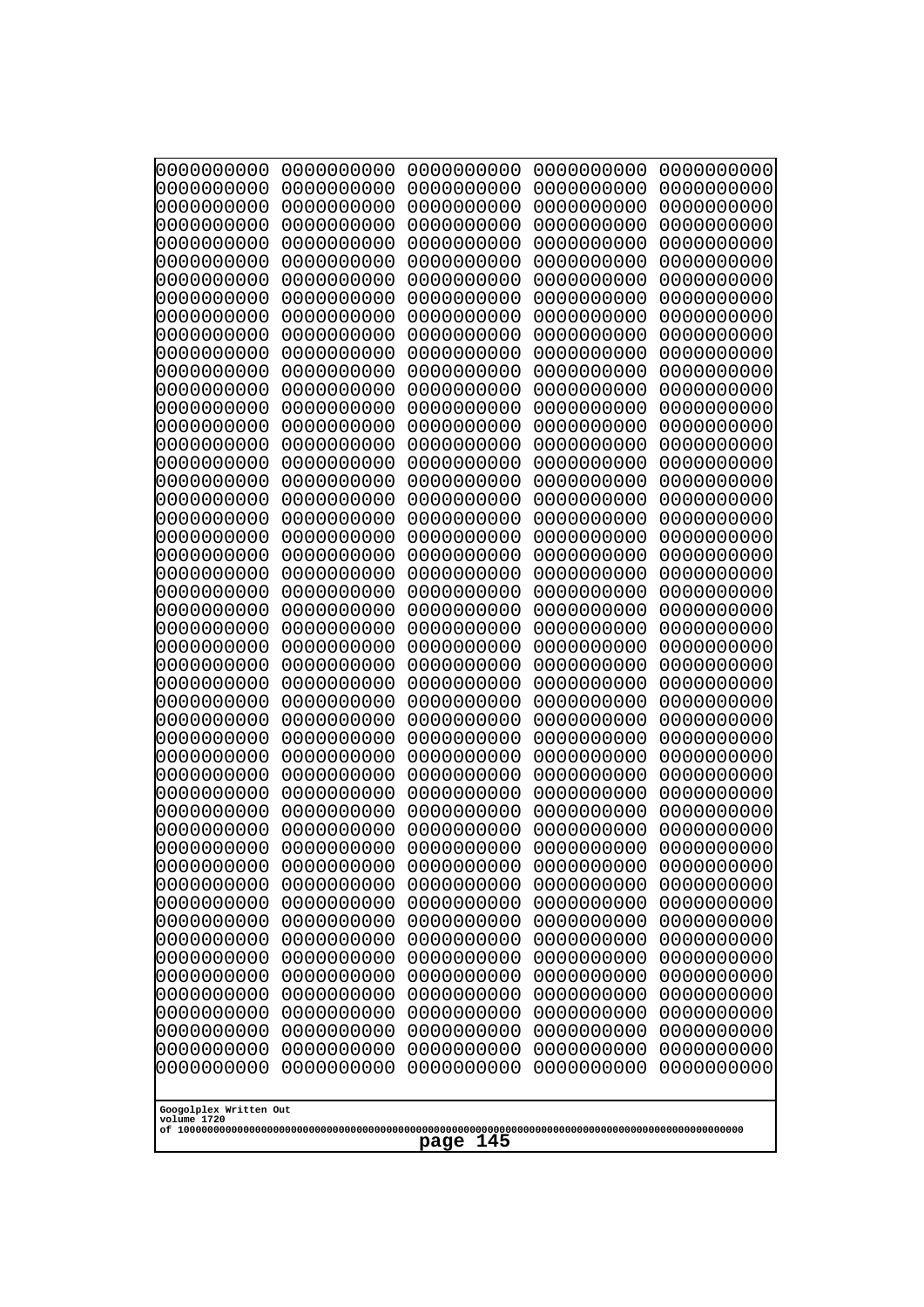| 000000000                | 0000000000               | 0000000000               | 0000000000               | 0000000000               |
|--------------------------|--------------------------|--------------------------|--------------------------|--------------------------|
| 0000000000               | 0000000000               | 0000000000               | 0000000000               | 0000000000               |
| 0000000000               | 0000000000               | 0000000000               | 0000000000               | 0000000000               |
| 0000000000               | 0000000000               | 0000000000               | 0000000000               | 0000000000               |
| 0000000000               | 0000000000               | 0000000000               | 0000000000               | 0000000000               |
| 0000000000               | 0000000000               | 0000000000               | 0000000000               | 0000000000               |
| 0000000000               | 0000000000               | 0000000000               | 0000000000               | 0000000000               |
| 0000000000               | 0000000000               | 0000000000               | 0000000000               | 0000000000               |
| 0000000000               | 0000000000<br>0000000000 | 0000000000<br>0000000000 | 0000000000               | 0000000000               |
| 0000000000<br>0000000000 | 0000000000               | 0000000000               | 0000000000<br>0000000000 | 0000000000<br>0000000000 |
| 0000000000               | 0000000000               | 0000000000               | 0000000000               | 0000000000               |
| 0000000000               | 0000000000               | 0000000000               | 0000000000               | 0000000000               |
| 0000000000               | 0000000000               | 0000000000               | 0000000000               | 0000000000               |
| 0000000000               | 0000000000               | 0000000000               | 0000000000               | 0000000000               |
| 0000000000               | 0000000000               | 0000000000               | 0000000000               | 0000000000               |
| 0000000000               | 0000000000               | 0000000000               | 0000000000               | 0000000000               |
| 0000000000               | 0000000000               | 0000000000               | 0000000000               | 0000000000               |
| 0000000000               | 0000000000               | 0000000000               | 0000000000               | 0000000000               |
| 0000000000               | 0000000000               | 0000000000               | 0000000000               | 0000000000               |
| 0000000000               | 0000000000               | 0000000000               | 0000000000               | 0000000000               |
| 0000000000               | 0000000000               | 0000000000               | 0000000000               | 0000000000               |
| 0000000000<br>0000000000 | 0000000000<br>0000000000 | 0000000000<br>0000000000 | 0000000000<br>0000000000 | 0000000000<br>0000000000 |
| 0000000000               | 0000000000               | 0000000000               | 0000000000               | 0000000000               |
| 0000000000               | 0000000000               | 0000000000               | 0000000000               | 0000000000               |
| 0000000000               | 0000000000               | 0000000000               | 0000000000               | 0000000000               |
| 0000000000               | 0000000000               | 0000000000               | 0000000000               | 0000000000               |
| 0000000000               | 0000000000               | 0000000000               | 0000000000               | 0000000000               |
| 0000000000               | 0000000000               | 0000000000               | 0000000000               | 0000000000               |
| 0000000000               | 0000000000               | 0000000000               | 0000000000               | 0000000000               |
| 0000000000               | 0000000000               | 0000000000               | 0000000000               | 0000000000               |
| 0000000000               | 0000000000               | 0000000000               | 0000000000               | 0000000000               |
| 0000000000<br>0000000000 | 0000000000<br>0000000000 | 0000000000<br>0000000000 | 0000000000<br>0000000000 | 0000000000<br>0000000000 |
| 0000000000               | 0000000000               | 0000000000               | 0000000000               | 0000000000               |
| 0000000000               | 0000000000               | 0000000000               | 0000000000               | 0000000000               |
| 0000000000               | 0000000000               | 0000000000               | 0000000000               | 0000000000               |
| 0000000000               | 0000000000               | 0000000000               | 0000000000               | 0000000000               |
| 0000000000               | 0000000000               | 0000000000               | 0000000000               | 0000000000               |
| 0000000000               | 0000000000               | 0000000000               | 0000000000               | 0000000000               |
| 0000000000               | 0000000000               | 0000000000               | 0000000000               | 0000000000               |
| 0000000000               | 0000000000               | 0000000000               | 0000000000               | 0000000000               |
| 0000000000               | 0000000000               | 0000000000               | 0000000000               | 0000000000               |
| 0000000000               | 0000000000               | 0000000000               | 0000000000               | 0000000000               |
| 0000000000<br>0000000000 | 0000000000<br>0000000000 | 0000000000<br>0000000000 | 0000000000<br>0000000000 | 0000000000<br>0000000000 |
| 0000000000               | 0000000000               | 0000000000               | 0000000000               | 0000000000               |
| 0000000000               | 0000000000               | 0000000000               | 0000000000               | 0000000000               |
| 0000000000               | 0000000000               | 0000000000               | 0000000000               | 0000000000               |
|                          |                          |                          |                          |                          |
| Googolplex Written Out   |                          |                          |                          |                          |
| volume 1720              |                          |                          |                          |                          |
| 146<br>page              |                          |                          |                          |                          |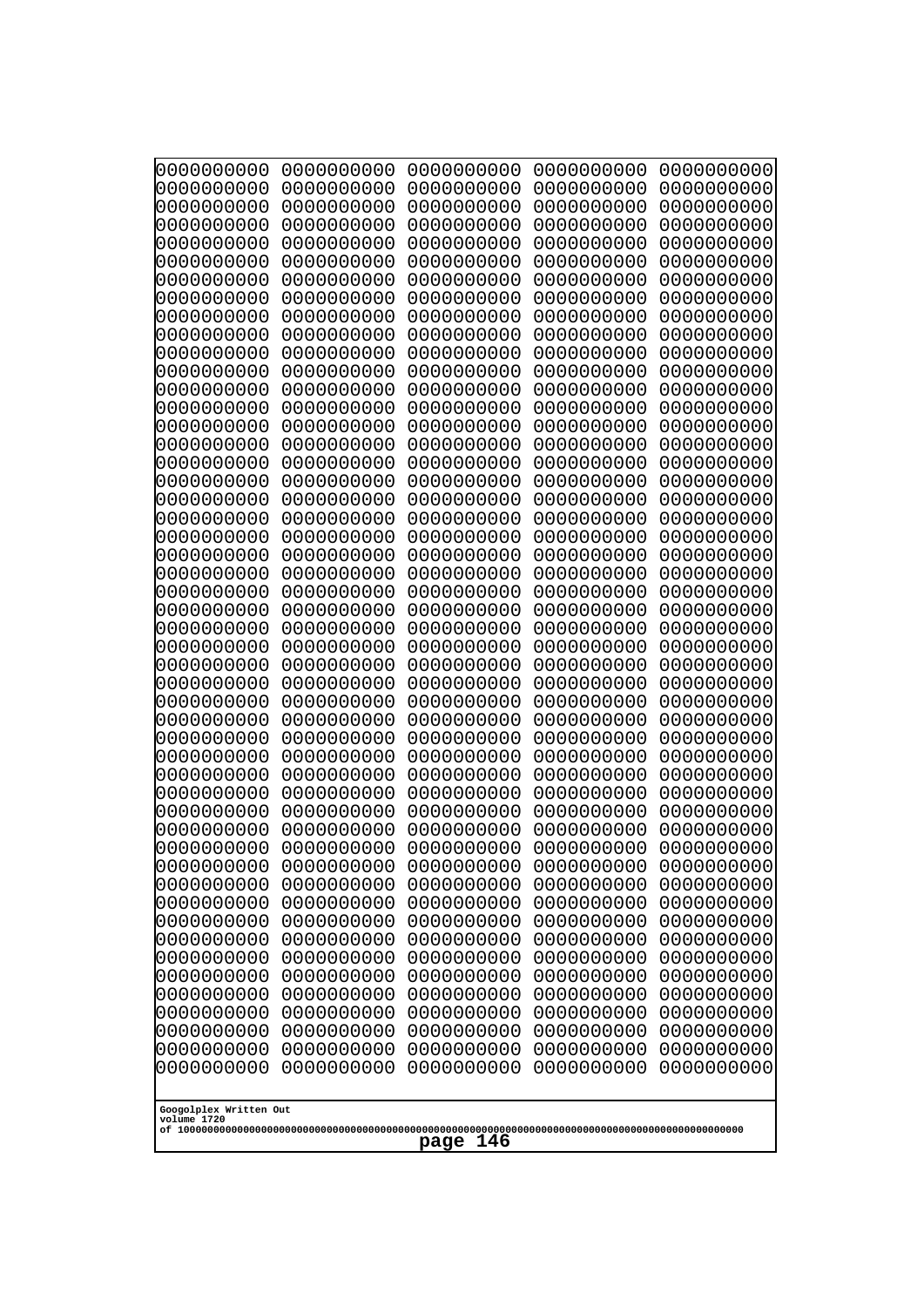| 10000000000                           | 0000000000               | 0000000000<br>0000000000 | 0000000000<br>0000000000 | 0000000000<br>0000000000 |
|---------------------------------------|--------------------------|--------------------------|--------------------------|--------------------------|
| 0000000000<br>0000000000              | 0000000000<br>0000000000 | 0000000000               | 0000000000               | 0000000000               |
| 0000000000                            | 0000000000               | 0000000000               | 0000000000               | 0000000000               |
| 0000000000                            | 0000000000               | 0000000000               | 0000000000               | 0000000000               |
| 0000000000<br>0000000000              | 0000000000<br>0000000000 | 0000000000<br>0000000000 | 0000000000<br>0000000000 | 0000000000<br>0000000000 |
| 0000000000                            | 0000000000               | 0000000000               | 0000000000               | 0000000000               |
| 0000000000                            | 0000000000               | 0000000000               | 0000000000               | 0000000000               |
| 0000000000                            | 0000000000               | 0000000000               | 0000000000               | 0000000000               |
| 0000000000<br>0000000000              | 0000000000<br>0000000000 | 0000000000<br>0000000000 | 0000000000<br>0000000000 | 0000000000<br>0000000000 |
| 0000000000                            | 0000000000               | 0000000000               | 0000000000               | 0000000000               |
| 0000000000                            | 0000000000               | 0000000000               | 0000000000               | 0000000000               |
| 0000000000<br>0000000000              | 0000000000<br>0000000000 | 0000000000<br>0000000000 | 0000000000               | 0000000000<br>0000000000 |
| 0000000000                            | 0000000000               | 0000000000               | 0000000000<br>0000000000 | 0000000000               |
| 0000000000                            | 0000000000               | 0000000000               | 0000000000               | 0000000000               |
| 0000000000                            | 0000000000               | 0000000000               | 0000000000               | 0000000000               |
| 0000000000<br>0000000000              | 0000000000<br>0000000000 | 0000000000<br>0000000000 | 0000000000<br>0000000000 | 0000000000<br>0000000000 |
| 0000000000                            | 0000000000               | 0000000000               | 0000000000               | 0000000000               |
| 0000000000                            | 0000000000               | 0000000000               | 0000000000               | 0000000000               |
| 0000000000                            | 0000000000               | 0000000000               | 0000000000               | 0000000000               |
| 0000000000<br>0000000000              | 0000000000<br>0000000000 | 0000000000<br>0000000000 | 0000000000<br>0000000000 | 0000000000<br>0000000000 |
| 0000000000                            | 0000000000               | 0000000000               | 0000000000               | 0000000000               |
| 0000000000                            | 0000000000               | 0000000000               | 0000000000               | 0000000000               |
| 0000000000<br>0000000000              | 0000000000<br>0000000000 | 0000000000<br>0000000000 | 0000000000<br>0000000000 | 0000000000<br>0000000000 |
| 0000000000                            | 0000000000               | 0000000000               | 0000000000               | 0000000000               |
| 0000000000                            | 0000000000               | 0000000000               | 0000000000               | 0000000000               |
| 0000000000<br>0000000000              | 0000000000<br>0000000000 | 0000000000<br>0000000000 | 0000000000<br>0000000000 | 0000000000<br>0000000000 |
| 0000000000                            | 0000000000               | 0000000000               | 0000000000               | 0000000000               |
| 0000000000                            | 0000000000               | 0000000000               | 0000000000               | 0000000000               |
| 0000000000                            | 0000000000               | 0000000000               | 0000000000               | 0000000000               |
| 0000000000<br>0000000000              | 0000000000<br>0000000000 | 0000000000<br>0000000000 | 0000000000<br>0000000000 | 0000000000<br>0000000000 |
| 0000000000                            | 0000000000               | 0000000000               | 0000000000               | 0000000000               |
| 0000000000                            | 0000000000               | 0000000000               | 0000000000               | 0000000000               |
| 0000000000<br>0000000000              | 0000000000<br>0000000000 | 0000000000<br>0000000000 | 0000000000<br>0000000000 | 0000000000<br>0000000000 |
| 0000000000                            | 0000000000               | 0000000000               | 0000000000               | 0000000000               |
| 0000000000                            | 0000000000               | 0000000000               | 0000000000               | 0000000000               |
| 0000000000                            | 0000000000               | 0000000000               | 0000000000               | 0000000000               |
| 0000000000<br>0000000000              | 0000000000<br>0000000000 | 0000000000<br>0000000000 | 0000000000<br>0000000000 | 0000000000<br>0000000000 |
| 0000000000                            | 0000000000               | 0000000000               | 0000000000               | 0000000000               |
| 0000000000                            | 0000000000               | 0000000000               | 0000000000               | 0000000000               |
|                                       |                          |                          |                          |                          |
| Googolplex Written Out<br>volume 1720 |                          |                          |                          |                          |
| 147<br>page                           |                          |                          |                          |                          |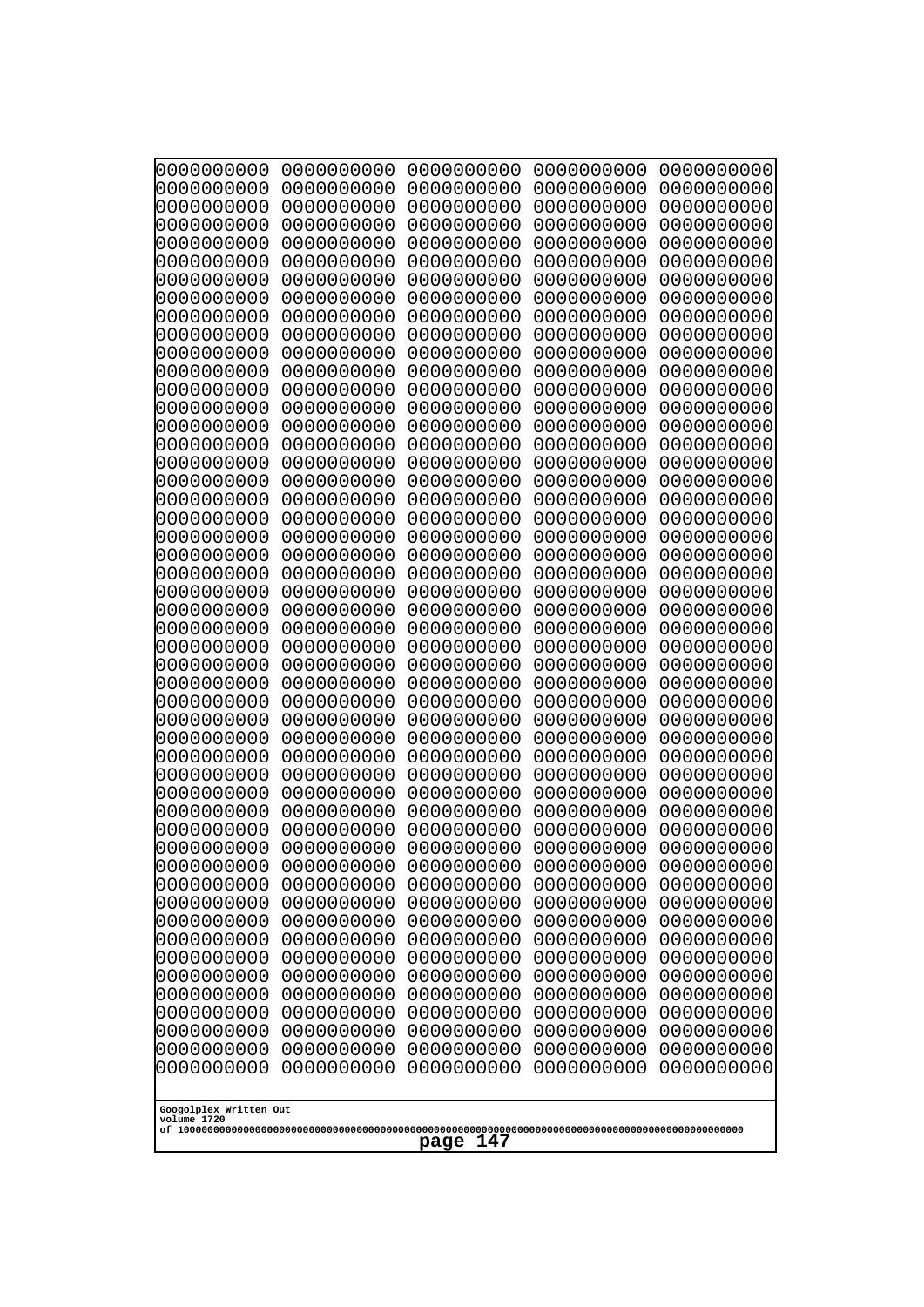| 10000000000                           | 0000000000               | 0000000000<br>0000000000 | 0000000000<br>0000000000 | 0000000000<br>0000000000 |
|---------------------------------------|--------------------------|--------------------------|--------------------------|--------------------------|
| 0000000000<br>0000000000              | 0000000000<br>0000000000 | 0000000000               | 0000000000               | 0000000000               |
| 0000000000                            | 0000000000               | 0000000000               | 0000000000               | 0000000000               |
| 0000000000                            | 0000000000               | 0000000000               | 0000000000               | 0000000000               |
| 0000000000                            | 0000000000               | 0000000000<br>0000000000 | 0000000000<br>0000000000 | 0000000000               |
| 0000000000<br>0000000000              | 0000000000<br>0000000000 | 0000000000               | 0000000000               | 0000000000<br>0000000000 |
| 0000000000                            | 0000000000               | 0000000000               | 0000000000               | 0000000000               |
| 0000000000                            | 0000000000               | 0000000000               | 0000000000               | 0000000000               |
| 0000000000<br>0000000000              | 0000000000<br>0000000000 | 0000000000<br>0000000000 | 0000000000<br>0000000000 | 0000000000<br>0000000000 |
| 0000000000                            | 0000000000               | 0000000000               | 0000000000               | 0000000000               |
| 0000000000                            | 0000000000               | 0000000000               | 0000000000               | 0000000000               |
| 0000000000                            | 0000000000               | 0000000000               | 0000000000               | 0000000000               |
| 0000000000<br>0000000000              | 0000000000<br>0000000000 | 0000000000<br>0000000000 | 0000000000<br>0000000000 | 0000000000<br>0000000000 |
| 0000000000                            | 0000000000               | 0000000000               | 0000000000               | 0000000000               |
| 0000000000                            | 0000000000               | 0000000000               | 0000000000               | 0000000000               |
| 0000000000                            | 0000000000               | 0000000000               | 0000000000               | 0000000000               |
| 0000000000<br>0000000000              | 0000000000<br>0000000000 | 0000000000<br>0000000000 | 0000000000<br>0000000000 | 0000000000<br>0000000000 |
| 0000000000                            | 0000000000               | 0000000000               | 0000000000               | 0000000000               |
| 0000000000                            | 0000000000               | 0000000000               | 0000000000               | 0000000000               |
| 0000000000<br>0000000000              | 0000000000<br>0000000000 | 0000000000<br>0000000000 | 0000000000<br>0000000000 | 0000000000<br>0000000000 |
| 0000000000                            | 0000000000               | 0000000000               | 0000000000               | 0000000000               |
| 0000000000                            | 0000000000               | 0000000000               | 0000000000               | 0000000000               |
| 0000000000                            | 0000000000               | 0000000000               | 0000000000               | 0000000000               |
| 0000000000<br>0000000000              | 0000000000<br>0000000000 | 0000000000<br>0000000000 | 0000000000<br>0000000000 | 0000000000<br>0000000000 |
| 0000000000                            | 0000000000               | 0000000000               | 0000000000               | 0000000000               |
| 0000000000                            | 0000000000               | 0000000000               | 0000000000               | 0000000000               |
| 0000000000<br>0000000000              | 0000000000<br>0000000000 | 0000000000<br>0000000000 | 0000000000<br>0000000000 | 0000000000<br>0000000000 |
| 0000000000                            | 0000000000               | 0000000000               | 0000000000               | 0000000000               |
| 0000000000                            | 0000000000               | 0000000000               | 0000000000               | 0000000000               |
| 0000000000                            | 0000000000               | 0000000000               | 0000000000               | 0000000000               |
| 0000000000<br>0000000000              | 0000000000<br>0000000000 | 0000000000<br>0000000000 | 0000000000<br>0000000000 | 0000000000<br>0000000000 |
| 0000000000                            | 0000000000               | 0000000000               | 0000000000               | 0000000000               |
| 0000000000                            | 0000000000               | 0000000000               | 0000000000               | 0000000000               |
| 0000000000<br>0000000000              | 0000000000<br>0000000000 | 0000000000<br>0000000000 | 0000000000<br>0000000000 | 0000000000<br>0000000000 |
| 0000000000                            | 0000000000               | 0000000000               | 0000000000               | 0000000000               |
| 0000000000                            | 0000000000               | 0000000000               | 0000000000               | 0000000000               |
| 0000000000                            | 0000000000               | 0000000000               | 0000000000               | 0000000000               |
| 0000000000<br>0000000000              | 0000000000<br>0000000000 | 0000000000<br>0000000000 | 0000000000<br>0000000000 | 0000000000<br>0000000000 |
| 0000000000                            | 0000000000               | 0000000000               | 0000000000               | 0000000000               |
|                                       |                          |                          |                          |                          |
| Googolplex Written Out<br>volume 1720 |                          |                          |                          |                          |
| 148<br>page                           |                          |                          |                          |                          |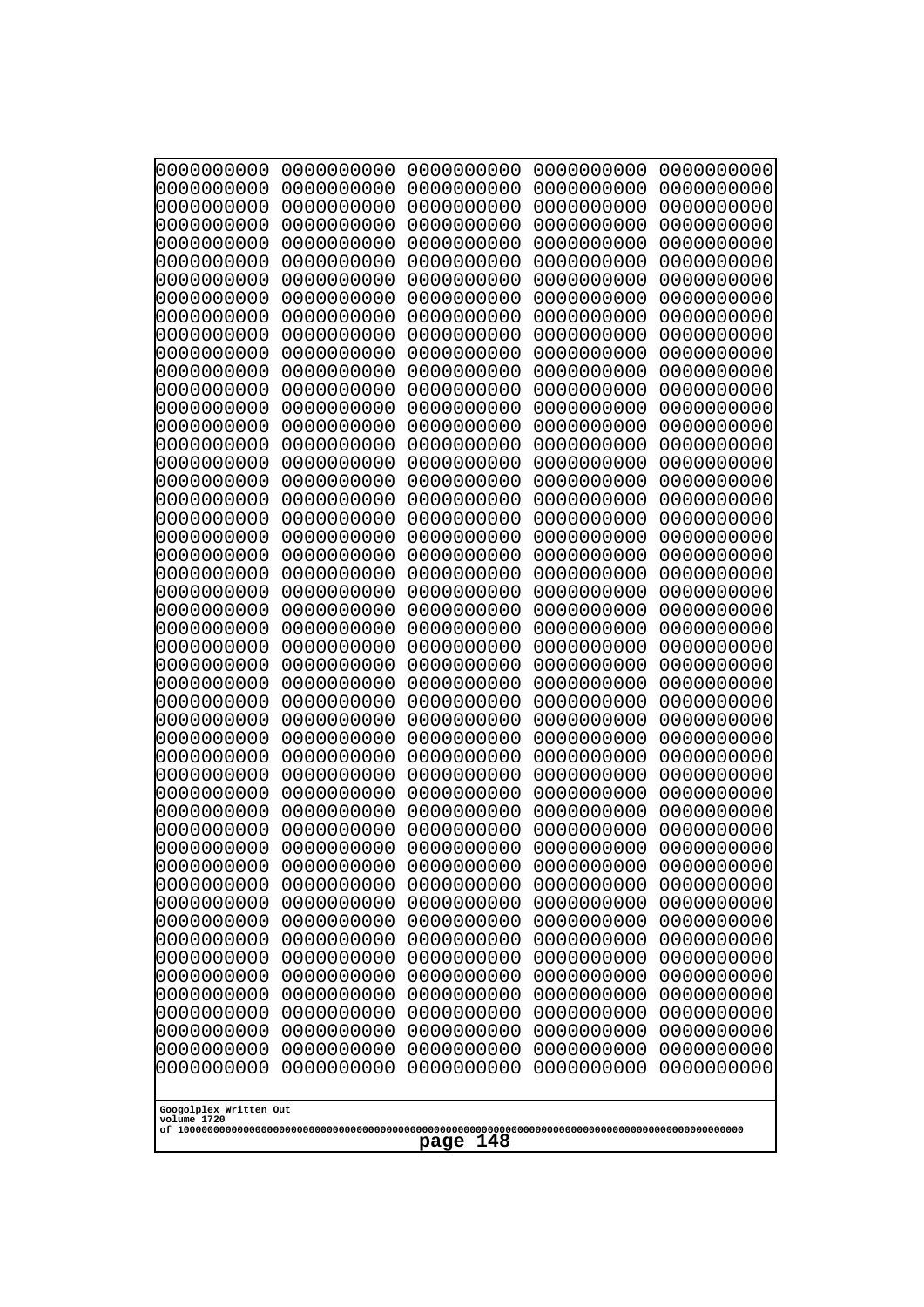| 10000000000<br>0000000000             | 0000000000<br>0000000000 | 0000000000<br>0000000000 | 0000000000<br>0000000000 | 0000000000<br>0000000000 |  |
|---------------------------------------|--------------------------|--------------------------|--------------------------|--------------------------|--|
| 0000000000                            | 0000000000               | 0000000000               | 0000000000               | 0000000000               |  |
| 0000000000                            | 0000000000               | 0000000000               | 0000000000               | 0000000000               |  |
| 0000000000                            | 0000000000               | 0000000000               | 0000000000               | 0000000000               |  |
| 0000000000<br>0000000000              | 0000000000<br>0000000000 | 0000000000<br>0000000000 | 0000000000<br>0000000000 | 0000000000<br>0000000000 |  |
| 0000000000                            | 0000000000               | 0000000000               | 0000000000               | 0000000000               |  |
| 0000000000                            | 0000000000               | 0000000000               | 0000000000               | 0000000000               |  |
| 0000000000<br>0000000000              | 0000000000<br>0000000000 | 0000000000<br>0000000000 | 0000000000<br>0000000000 | 0000000000<br>0000000000 |  |
| 0000000000                            | 0000000000               | 0000000000               | 0000000000               | 0000000000               |  |
| 0000000000                            | 0000000000               | 0000000000               | 0000000000               | 0000000000               |  |
| 0000000000<br>0000000000              | 0000000000<br>0000000000 | 0000000000<br>0000000000 | 0000000000<br>0000000000 | 0000000000<br>0000000000 |  |
| 0000000000                            | 0000000000               | 0000000000               | 0000000000               | 0000000000               |  |
| 0000000000                            | 0000000000               | 0000000000               | 0000000000               | 0000000000               |  |
| 0000000000                            | 0000000000               | 0000000000               | 0000000000               | 0000000000               |  |
| 0000000000<br>0000000000              | 0000000000<br>0000000000 | 0000000000<br>0000000000 | 0000000000<br>0000000000 | 0000000000<br>0000000000 |  |
| 0000000000                            | 0000000000               | 0000000000               | 0000000000               | 0000000000               |  |
| 0000000000                            | 0000000000               | 0000000000               | 0000000000               | 0000000000               |  |
| 0000000000<br>0000000000              | 0000000000<br>0000000000 | 0000000000<br>0000000000 | 0000000000<br>0000000000 | 0000000000<br>0000000000 |  |
| 0000000000                            | 0000000000               | 0000000000               | 0000000000               | 0000000000               |  |
| 0000000000                            | 0000000000               | 0000000000               | 0000000000               | 0000000000               |  |
| 0000000000<br>0000000000              | 0000000000<br>0000000000 | 0000000000<br>0000000000 | 0000000000<br>0000000000 | 0000000000<br>0000000000 |  |
| 0000000000                            | 0000000000               | 0000000000               | 0000000000               | 0000000000               |  |
| 0000000000                            | 0000000000               | 0000000000               | 0000000000               | 0000000000               |  |
| 0000000000                            | 0000000000               | 0000000000               | 0000000000               | 0000000000               |  |
| 0000000000<br>0000000000              | 0000000000<br>0000000000 | 0000000000<br>0000000000 | 0000000000<br>0000000000 | 0000000000<br>0000000000 |  |
| 0000000000                            | 0000000000               | 0000000000               | 0000000000               | 0000000000               |  |
| 0000000000                            | 0000000000               | 0000000000               | 0000000000               | 0000000000               |  |
| 0000000000<br>0000000000              | 0000000000<br>0000000000 | 0000000000<br>0000000000 | 0000000000<br>0000000000 | 0000000000<br>0000000000 |  |
| 0000000000                            | 0000000000               | 0000000000               | 0000000000               | 0000000000               |  |
| 0000000000                            | 0000000000               | 0000000000               | 0000000000               | 0000000000               |  |
| 0000000000<br>0000000000              | 0000000000<br>0000000000 | 0000000000<br>0000000000 | 0000000000<br>0000000000 | 0000000000<br>0000000000 |  |
| 0000000000                            | 0000000000               | 0000000000               | 0000000000               | 0000000000               |  |
| 0000000000                            | 0000000000               | 0000000000               | 0000000000               | 0000000000               |  |
| 0000000000<br>0000000000              | 0000000000<br>0000000000 | 0000000000<br>0000000000 | 0000000000<br>0000000000 | 0000000000<br>0000000000 |  |
| 0000000000                            | 0000000000               | 0000000000               | 0000000000               | 0000000000               |  |
| 0000000000                            | 0000000000               | 0000000000               | 0000000000               | 0000000000               |  |
| 0000000000                            | 0000000000               | 0000000000               | 0000000000               | 0000000000               |  |
| 0000000000<br>0000000000              | 0000000000<br>0000000000 | 0000000000<br>0000000000 | 0000000000<br>0000000000 | 0000000000<br>0000000000 |  |
|                                       |                          |                          |                          |                          |  |
| Googolplex Written Out<br>volume 1720 |                          |                          |                          |                          |  |
|                                       | 149<br>page              |                          |                          |                          |  |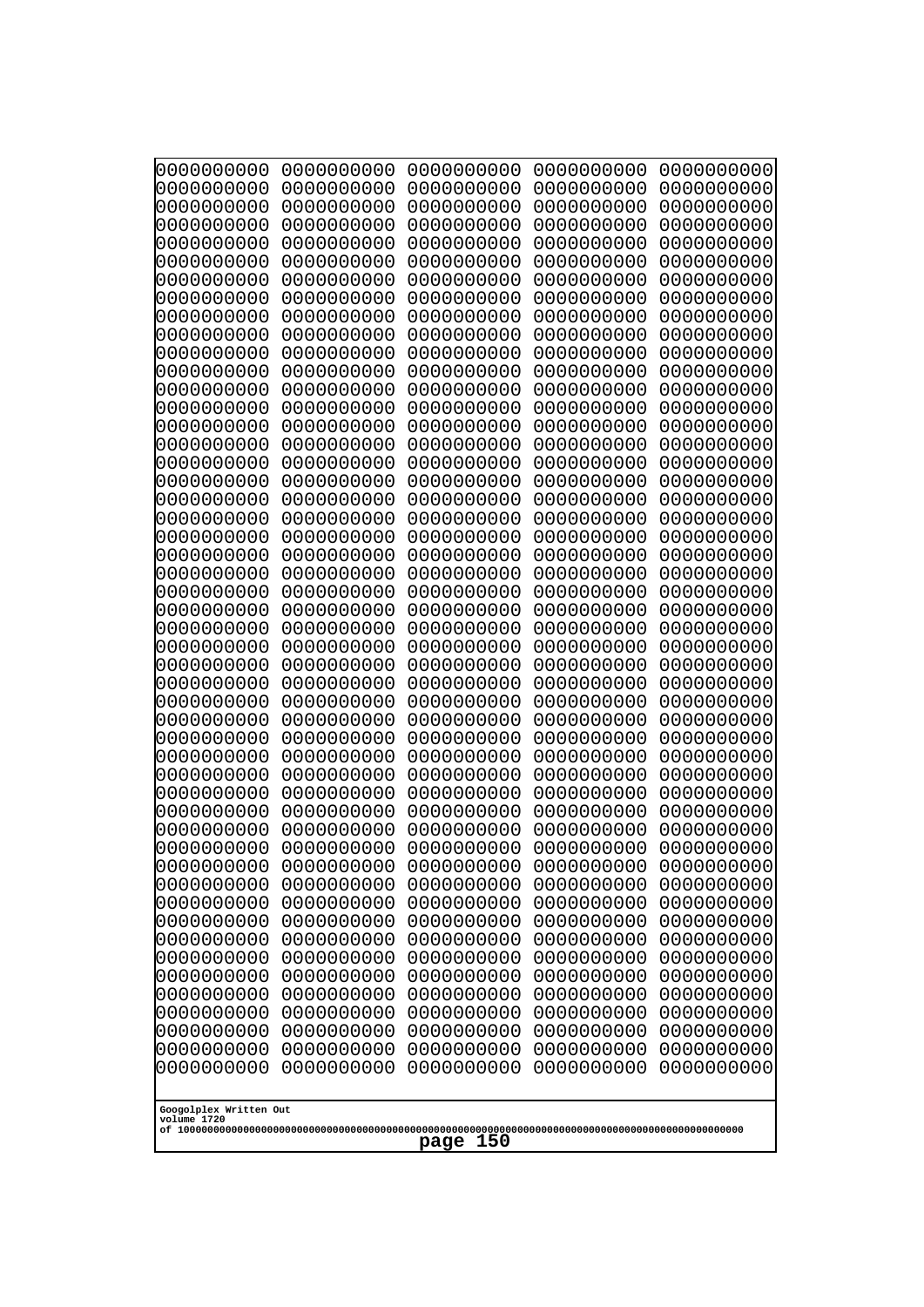| 10000000000<br>0000000000 | 0000000000<br>0000000000 | 0000000000<br>0000000000 | 0000000000<br>0000000000 | 0000000000<br>0000000000 |
|---------------------------|--------------------------|--------------------------|--------------------------|--------------------------|
| 0000000000                | 0000000000               | 0000000000               | 0000000000               | 0000000000               |
| 0000000000                | 0000000000               | 0000000000               | 0000000000               | 0000000000               |
| 0000000000<br>0000000000  | 0000000000<br>0000000000 | 0000000000               | 0000000000<br>0000000000 | 0000000000               |
| 0000000000                | 0000000000               | 0000000000<br>0000000000 | 0000000000               | 0000000000<br>0000000000 |
| 0000000000                | 0000000000               | 0000000000               | 0000000000               | 0000000000               |
| 0000000000                | 0000000000               | 0000000000               | 0000000000               | 0000000000               |
| 0000000000<br>0000000000  | 0000000000<br>0000000000 | 0000000000<br>0000000000 | 0000000000<br>0000000000 | 0000000000<br>0000000000 |
| 0000000000                | 0000000000               | 0000000000               | 0000000000               | 0000000000               |
| 0000000000                | 0000000000               | 0000000000               | 0000000000               | 0000000000               |
| 0000000000                | 0000000000               | 0000000000               | 0000000000               | 0000000000               |
| 0000000000<br>0000000000  | 0000000000<br>0000000000 | 0000000000<br>0000000000 | 0000000000<br>0000000000 | 0000000000<br>0000000000 |
| 0000000000                | 0000000000               | 0000000000               | 0000000000               | 0000000000               |
| 0000000000                | 0000000000               | 0000000000               | 0000000000               | 0000000000               |
| 0000000000<br>0000000000  | 0000000000<br>0000000000 | 0000000000<br>0000000000 | 0000000000<br>0000000000 | 0000000000<br>0000000000 |
| 0000000000                | 0000000000               | 0000000000               | 0000000000               | 0000000000               |
| 0000000000                | 0000000000               | 0000000000               | 0000000000               | 0000000000               |
| 0000000000                | 0000000000               | 0000000000               | 0000000000               | 0000000000               |
| 0000000000<br>0000000000  | 0000000000<br>0000000000 | 0000000000<br>0000000000 | 0000000000<br>0000000000 | 0000000000<br>0000000000 |
| 0000000000                | 0000000000               | 0000000000               | 0000000000               | 0000000000               |
| 0000000000                | 0000000000               | 0000000000               | 0000000000               | 0000000000               |
| 0000000000<br>0000000000  | 0000000000<br>0000000000 | 0000000000<br>0000000000 | 0000000000<br>0000000000 | 0000000000<br>0000000000 |
| 0000000000                | 0000000000               | 0000000000               | 0000000000               | 0000000000               |
| 0000000000                | 0000000000               | 0000000000               | 0000000000               | 0000000000               |
| 0000000000                | 0000000000               | 0000000000               | 0000000000               | 0000000000               |
| 0000000000<br>0000000000  | 0000000000<br>0000000000 | 0000000000<br>0000000000 | 0000000000<br>0000000000 | 0000000000<br>0000000000 |
| 0000000000                | 0000000000               | 0000000000               | 0000000000               | 0000000000               |
| 0000000000                | 0000000000               | 0000000000               | 0000000000               | 0000000000               |
| 0000000000<br>0000000000  | 0000000000<br>0000000000 | 0000000000<br>0000000000 | 0000000000<br>0000000000 | 0000000000<br>0000000000 |
| 0000000000                | 0000000000               | 0000000000               | 0000000000               | 0000000000               |
| 0000000000                | 0000000000               | 0000000000               | 0000000000               | 0000000000               |
| 0000000000<br>0000000000  | 0000000000               | 0000000000               | 0000000000               | 0000000000               |
| 0000000000                | 0000000000<br>0000000000 | 0000000000<br>0000000000 | 0000000000<br>0000000000 | 0000000000<br>0000000000 |
| 0000000000                | 0000000000               | 0000000000               | 0000000000               | 0000000000               |
| 0000000000                | 0000000000               | 0000000000               | 0000000000               | 0000000000               |
| 0000000000<br>0000000000  | 0000000000<br>0000000000 | 0000000000<br>0000000000 | 0000000000<br>0000000000 | 0000000000<br>0000000000 |
| 0000000000                | 0000000000               | 0000000000               | 0000000000               | 0000000000               |
| 0000000000                | 0000000000               | 0000000000               | 0000000000               | 0000000000               |
| 0000000000                | 0000000000               | 0000000000               | 0000000000               | 0000000000               |
| Googolplex Written Out    |                          |                          |                          |                          |
| volume 1720               |                          |                          |                          |                          |
| 151<br>page               |                          |                          |                          |                          |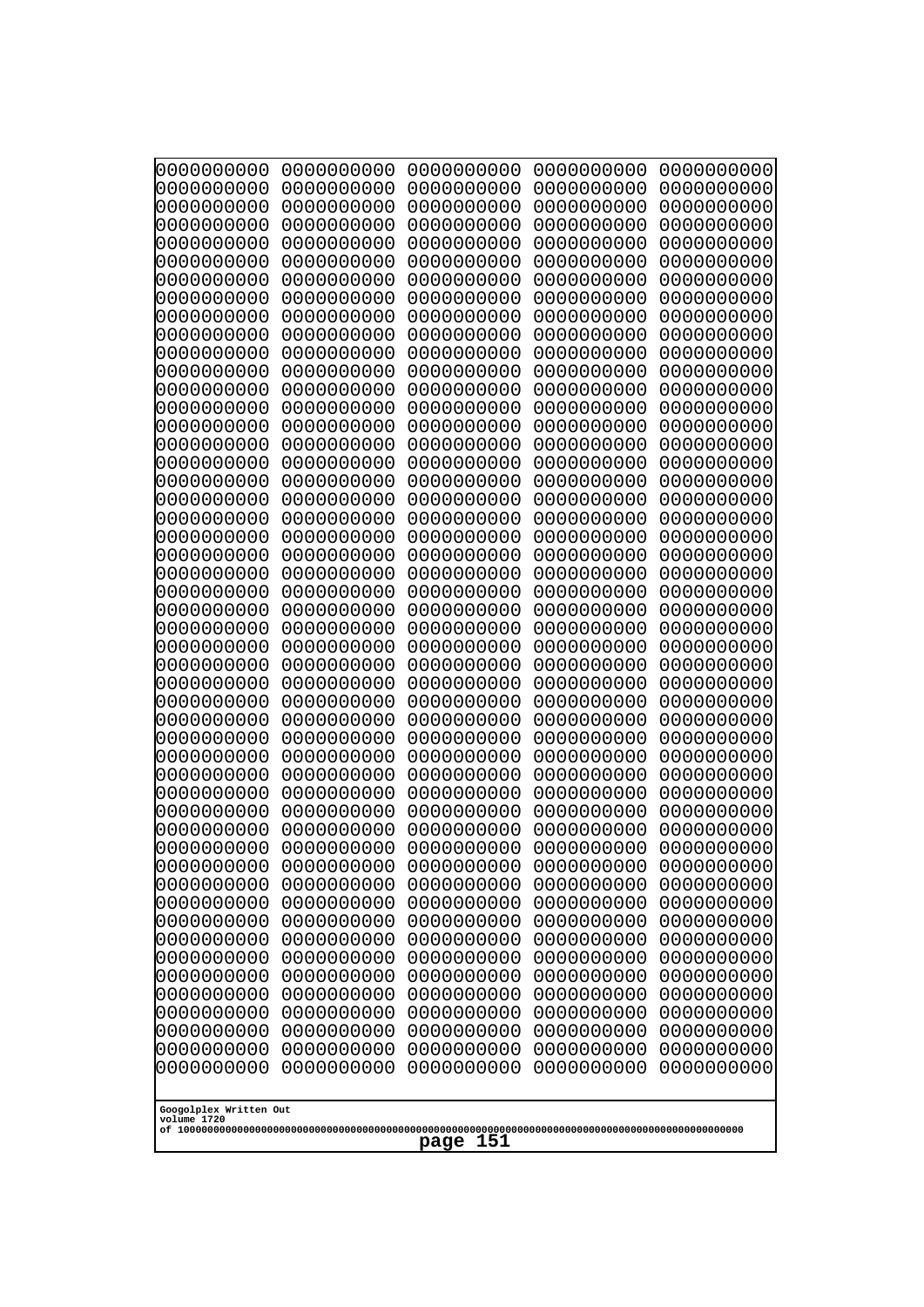| 0000000000                                           | 0000000000 | 0000000000 | 0000000000 | 0000000000 |
|------------------------------------------------------|------------|------------|------------|------------|
| 0000000000                                           | 0000000000 | 0000000000 | 0000000000 | 0000000000 |
| 0000000000                                           | 0000000000 | 0000000000 | 0000000000 | 0000000000 |
| 0000000000                                           | 0000000000 | 0000000000 | 0000000000 | 0000000000 |
| 0000000000                                           | 0000000000 | 0000000000 | 0000000000 | 0000000000 |
| 0000000000                                           | 0000000000 | 0000000000 | 0000000000 | 0000000000 |
| 0000000000                                           | 0000000000 | 0000000000 | 0000000000 | 0000000000 |
| 0000000000                                           | 0000000000 | 0000000000 | 0000000000 | 0000000000 |
| 0000000000                                           | 0000000000 | 0000000000 | 0000000000 | 0000000000 |
| 0000000000                                           | 0000000000 | 0000000000 | 0000000000 | 0000000000 |
| 0000000000                                           | 0000000000 | 0000000000 | 0000000000 | 0000000000 |
| 0000000000                                           | 0000000000 | 0000000000 | 0000000000 | 0000000000 |
| 0000000000                                           | 0000000000 | 0000000000 | 0000000000 | 0000000000 |
| 0000000000                                           | 0000000000 | 0000000000 | 0000000000 | 0000000000 |
| 0000000000                                           | 0000000000 | 0000000000 | 0000000000 | 0000000000 |
| 0000000000                                           | 0000000000 | 0000000000 | 0000000000 | 0000000000 |
| 0000000000                                           | 0000000000 | 0000000000 | 0000000000 | 0000000000 |
| 0000000000                                           | 0000000000 | 0000000000 | 0000000000 | 0000000000 |
| 0000000000                                           | 0000000000 | 0000000000 | 0000000000 | 0000000000 |
| 0000000000                                           | 0000000000 | 0000000000 | 0000000000 | 0000000000 |
| 0000000000                                           | 0000000000 | 0000000000 | 0000000000 | 0000000000 |
| 0000000000                                           | 0000000000 | 0000000000 | 0000000000 | 0000000000 |
| 0000000000                                           | 0000000000 | 0000000000 | 0000000000 | 0000000000 |
| 0000000000                                           | 0000000000 | 0000000000 | 0000000000 | 0000000000 |
| 0000000000                                           | 0000000000 | 0000000000 | 0000000000 | 0000000000 |
| 0000000000                                           | 0000000000 | 0000000000 | 0000000000 | 0000000000 |
| 0000000000                                           | 0000000000 | 0000000000 | 0000000000 | 0000000000 |
| 0000000000                                           | 0000000000 | 0000000000 | 0000000000 | 0000000000 |
| 0000000000                                           | 0000000000 | 0000000000 | 0000000000 | 0000000000 |
| 0000000000                                           | 0000000000 | 0000000000 | 0000000000 | 0000000000 |
| 0000000000                                           | 0000000000 | 0000000000 | 0000000000 | 0000000000 |
| 0000000000                                           | 0000000000 | 0000000000 | 0000000000 | 0000000000 |
| 0000000000                                           | 0000000000 | 0000000000 | 0000000000 | 0000000000 |
| 0000000000                                           | 0000000000 | 0000000000 | 0000000000 | 0000000000 |
| 0000000000                                           | 0000000000 | 0000000000 | 0000000000 | 0000000000 |
| 0000000000                                           | 0000000000 | 0000000000 | 0000000000 | 0000000000 |
| 0000000000                                           | 0000000000 | 0000000000 | 0000000000 | 0000000000 |
| 0000000000                                           | 0000000000 | 0000000000 | 0000000000 | 0000000000 |
| 0000000000                                           | 0000000000 | 0000000000 | 0000000000 | 0000000000 |
| 0000000000                                           | 0000000000 | 0000000000 | 0000000000 | 0000000000 |
| 0000000000                                           | 0000000000 | 0000000000 | 0000000000 | 0000000000 |
| 0000000000                                           | 0000000000 | 0000000000 | 0000000000 | 0000000000 |
| 0000000000                                           | 0000000000 | 0000000000 | 0000000000 | 0000000000 |
| 0000000000                                           | 0000000000 | 0000000000 | 0000000000 | 0000000000 |
| 0000000000                                           | 0000000000 | 0000000000 | 0000000000 | 0000000000 |
| 0000000000                                           | 0000000000 | 0000000000 | 0000000000 | 0000000000 |
| 0000000000                                           | 0000000000 | 0000000000 | 0000000000 | 0000000000 |
| 0000000000                                           | 0000000000 | 0000000000 | 0000000000 | 0000000000 |
| 0000000000                                           | 0000000000 | 0000000000 | 0000000000 | 0000000000 |
| Googolplex Written Out<br>volume 1720<br>152<br>page |            |            |            |            |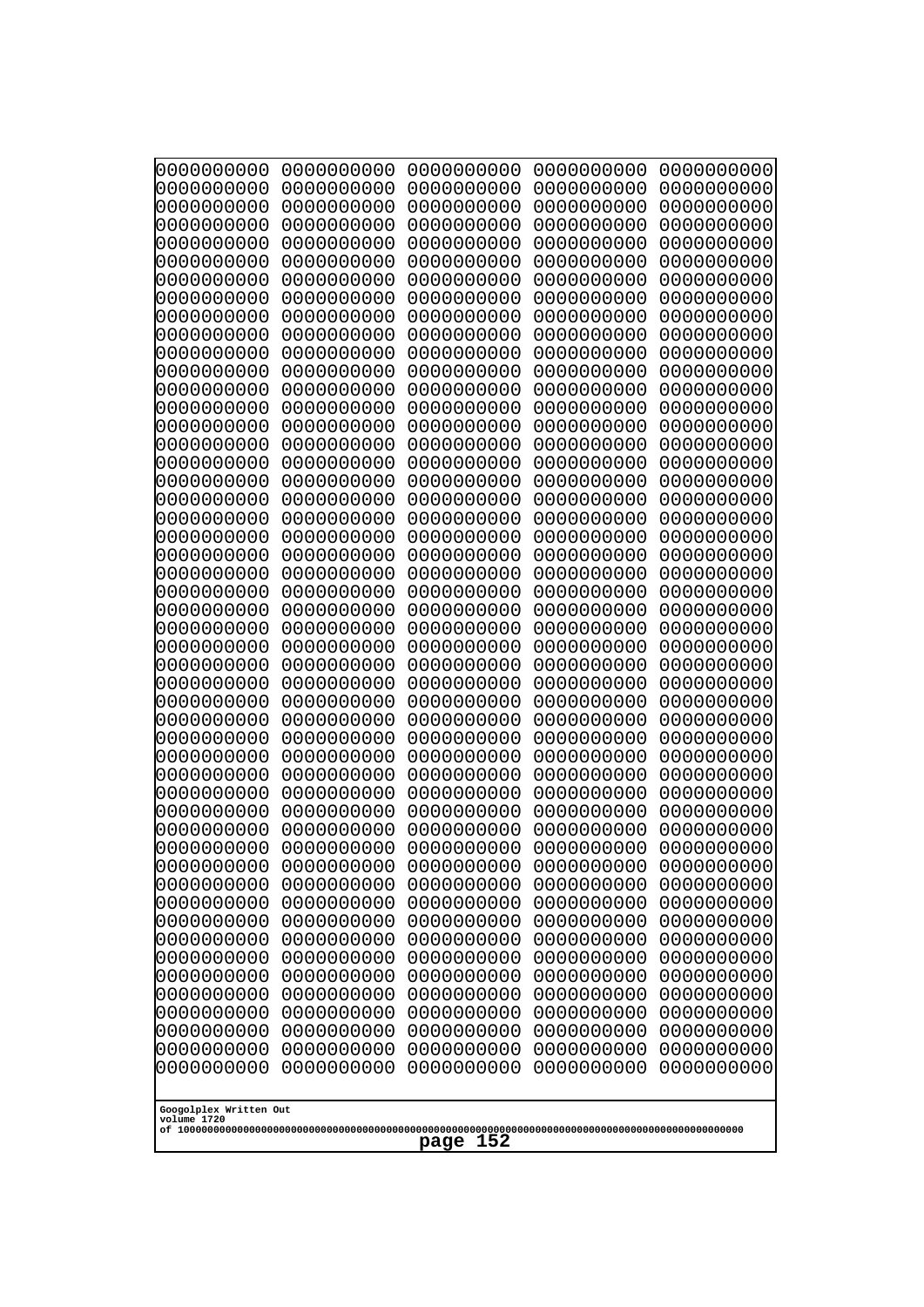| 10000000000<br>0000000000 | 0000000000<br>0000000000 | 0000000000<br>0000000000 | 0000000000<br>0000000000 | 0000000000<br>0000000000 |
|---------------------------|--------------------------|--------------------------|--------------------------|--------------------------|
| 0000000000                | 0000000000               | 0000000000               | 0000000000               | 0000000000               |
| 0000000000                | 0000000000               | 0000000000               | 0000000000               | 0000000000               |
| 0000000000<br>0000000000  | 0000000000<br>0000000000 | 0000000000<br>0000000000 | 0000000000<br>0000000000 | 0000000000<br>0000000000 |
| 0000000000                | 0000000000               | 0000000000               | 0000000000               | 0000000000               |
| 0000000000                | 0000000000               | 0000000000               | 0000000000               | 0000000000               |
| 0000000000<br>0000000000  | 0000000000<br>0000000000 | 0000000000<br>0000000000 | 0000000000<br>0000000000 | 0000000000<br>0000000000 |
| 0000000000                | 0000000000               | 0000000000               | 0000000000               | 0000000000               |
| 0000000000                | 0000000000               | 0000000000               | 0000000000               | 0000000000               |
| 0000000000<br>0000000000  | 0000000000<br>0000000000 | 0000000000<br>0000000000 | 0000000000<br>0000000000 | 0000000000<br>0000000000 |
| 0000000000                | 0000000000               | 0000000000               | 0000000000               | 0000000000               |
| 0000000000                | 0000000000               | 0000000000               | 0000000000               | 0000000000               |
| 0000000000<br>0000000000  | 0000000000<br>0000000000 | 0000000000<br>0000000000 | 0000000000<br>0000000000 | 0000000000<br>0000000000 |
| 0000000000                | 0000000000               | 0000000000               | 0000000000               | 0000000000               |
| 0000000000                | 0000000000               | 0000000000               | 0000000000               | 0000000000               |
| 0000000000                | 0000000000               | 0000000000               | 0000000000               | 0000000000               |
| 0000000000<br>0000000000  | 0000000000<br>0000000000 | 0000000000<br>0000000000 | 0000000000<br>0000000000 | 0000000000<br>0000000000 |
| 0000000000                | 0000000000               | 0000000000               | 0000000000               | 0000000000               |
| 0000000000                | 0000000000               | 0000000000               | 0000000000               | 0000000000               |
| 0000000000<br>0000000000  | 0000000000<br>0000000000 | 0000000000<br>0000000000 | 0000000000<br>0000000000 | 0000000000<br>0000000000 |
| 0000000000                | 0000000000               | 0000000000               | 0000000000               | 0000000000               |
| 0000000000                | 0000000000               | 0000000000               | 0000000000               | 0000000000               |
| 0000000000<br>0000000000  | 0000000000<br>0000000000 | 0000000000<br>0000000000 | 0000000000<br>0000000000 | 0000000000<br>0000000000 |
| 0000000000                | 0000000000               | 0000000000               | 0000000000               | 0000000000               |
| 0000000000                | 0000000000               | 0000000000               | 0000000000               | 0000000000               |
| 0000000000<br>0000000000  | 0000000000<br>0000000000 | 0000000000<br>0000000000 | 0000000000<br>0000000000 | 0000000000<br>0000000000 |
| 0000000000                | 0000000000               | 0000000000               | 0000000000               | 0000000000               |
| 0000000000                | 0000000000               | 0000000000               | 0000000000               | 0000000000               |
| 0000000000<br>0000000000  | 0000000000<br>0000000000 | 0000000000<br>0000000000 | 0000000000<br>0000000000 | 0000000000<br>0000000000 |
| 0000000000                | 0000000000               | 0000000000               | 0000000000               | 0000000000               |
| 0000000000                | 0000000000               | 0000000000               | 0000000000               | 0000000000               |
| 0000000000<br>0000000000  | 0000000000<br>0000000000 | 0000000000<br>0000000000 | 0000000000<br>0000000000 | 0000000000<br>0000000000 |
| 0000000000                | 0000000000               | 0000000000               | 0000000000               | 0000000000               |
| 0000000000                | 0000000000               | 0000000000               | 0000000000               | 0000000000               |
| 0000000000                | 0000000000<br>0000000000 | 0000000000               | 0000000000               | 0000000000               |
| 0000000000<br>0000000000  | 0000000000               | 0000000000<br>0000000000 | 0000000000<br>0000000000 | 0000000000<br>0000000000 |
| 0000000000                | 0000000000               | 0000000000               | 0000000000               | 0000000000               |
| 0000000000                | 0000000000               | 0000000000               | 0000000000               | 0000000000               |
| Googolplex Written Out    |                          |                          |                          |                          |
| volume 1720               |                          |                          |                          |                          |
| 153<br>page               |                          |                          |                          |                          |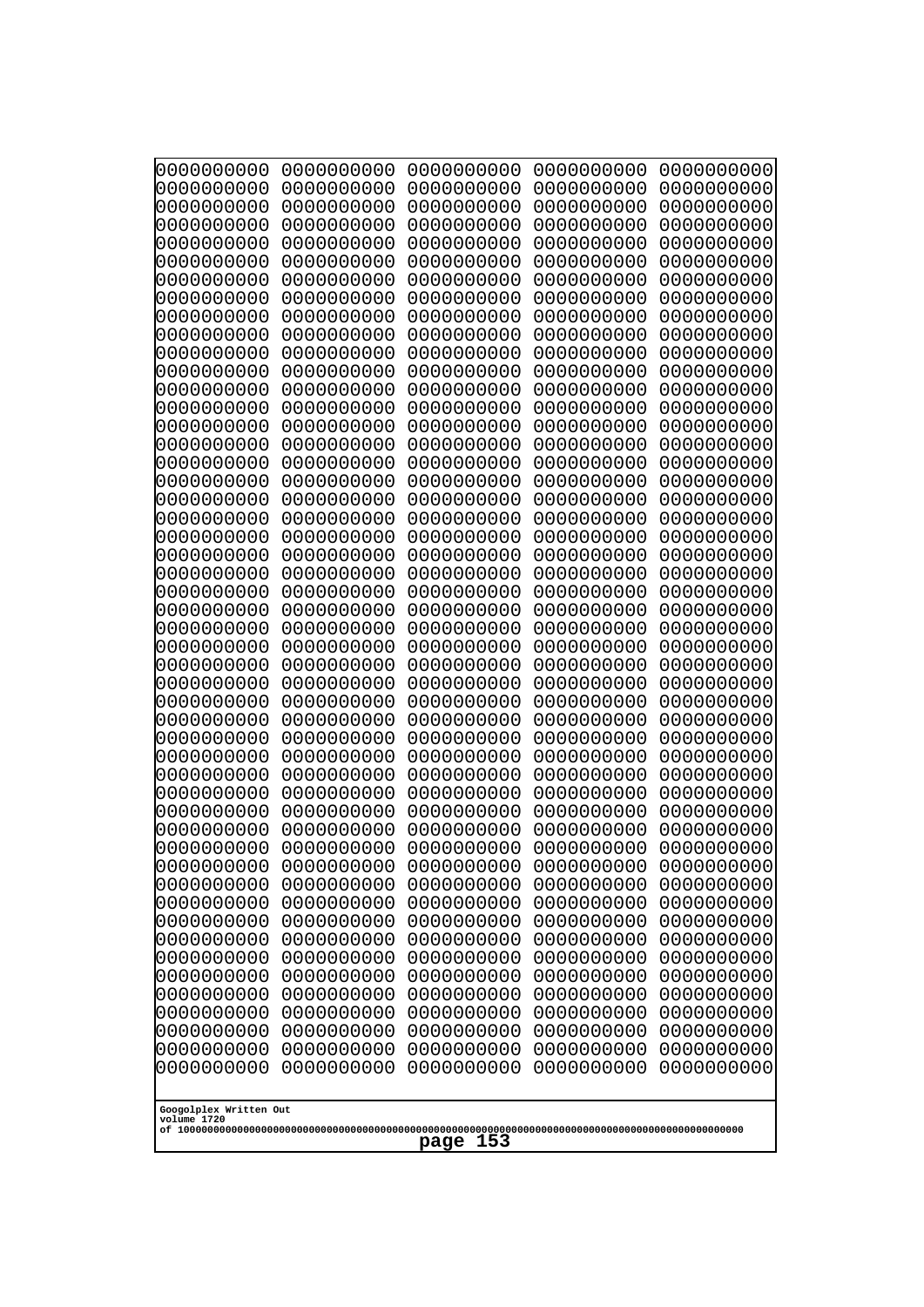| 0000000000                                           | 0000000000 | 0000000000 | 0000000000 | 0000000000 |
|------------------------------------------------------|------------|------------|------------|------------|
| 0000000000                                           | 0000000000 | 0000000000 | 0000000000 | 0000000000 |
| 0000000000                                           | 0000000000 | 0000000000 | 0000000000 | 0000000000 |
| 0000000000                                           | 0000000000 | 0000000000 | 0000000000 | 0000000000 |
| 0000000000                                           | 0000000000 | 0000000000 | 0000000000 | 0000000000 |
| 0000000000                                           | 0000000000 | 0000000000 | 0000000000 | 0000000000 |
| 0000000000                                           | 0000000000 | 0000000000 | 0000000000 | 0000000000 |
| 0000000000                                           | 0000000000 | 0000000000 | 0000000000 | 0000000000 |
| 0000000000                                           | 0000000000 | 0000000000 | 0000000000 | 0000000000 |
| 0000000000                                           | 0000000000 | 0000000000 | 0000000000 | 0000000000 |
| 0000000000                                           | 0000000000 | 0000000000 | 0000000000 | 0000000000 |
| 0000000000                                           | 0000000000 | 0000000000 | 0000000000 | 0000000000 |
| 0000000000                                           | 0000000000 | 0000000000 | 0000000000 | 0000000000 |
| 0000000000                                           | 0000000000 | 0000000000 | 0000000000 | 0000000000 |
| 0000000000                                           | 0000000000 | 0000000000 | 0000000000 | 0000000000 |
| 0000000000                                           | 0000000000 | 0000000000 | 0000000000 | 0000000000 |
| 0000000000                                           | 0000000000 | 0000000000 | 0000000000 | 0000000000 |
| 0000000000                                           | 0000000000 | 0000000000 | 0000000000 | 0000000000 |
| 0000000000                                           | 0000000000 | 0000000000 | 0000000000 | 0000000000 |
| 0000000000                                           | 0000000000 | 0000000000 | 0000000000 | 0000000000 |
| 0000000000                                           | 0000000000 | 0000000000 | 0000000000 | 0000000000 |
| 0000000000                                           | 0000000000 | 0000000000 | 0000000000 | 0000000000 |
| 0000000000                                           | 0000000000 | 0000000000 | 0000000000 | 0000000000 |
| 0000000000                                           | 0000000000 | 0000000000 | 0000000000 | 0000000000 |
| 0000000000                                           | 0000000000 | 0000000000 | 0000000000 | 0000000000 |
| 0000000000                                           | 0000000000 | 0000000000 | 0000000000 | 0000000000 |
| 0000000000                                           | 0000000000 | 0000000000 | 0000000000 | 0000000000 |
| 0000000000                                           | 0000000000 | 0000000000 | 0000000000 | 0000000000 |
| 0000000000                                           | 0000000000 | 0000000000 | 0000000000 | 0000000000 |
| 0000000000                                           | 0000000000 | 0000000000 | 0000000000 | 0000000000 |
| 0000000000                                           | 0000000000 | 0000000000 | 0000000000 | 0000000000 |
| 0000000000                                           | 0000000000 | 0000000000 | 0000000000 | 0000000000 |
| 0000000000                                           | 0000000000 | 0000000000 | 0000000000 | 0000000000 |
| 0000000000                                           | 0000000000 | 0000000000 | 0000000000 | 0000000000 |
| 0000000000                                           | 0000000000 | 0000000000 | 0000000000 | 0000000000 |
| 0000000000                                           | 0000000000 | 0000000000 | 0000000000 | 0000000000 |
| 0000000000                                           | 0000000000 | 0000000000 | 0000000000 | 0000000000 |
| 0000000000                                           | 0000000000 | 0000000000 | 0000000000 | 0000000000 |
| 0000000000                                           | 0000000000 | 0000000000 | 0000000000 | 0000000000 |
| 0000000000                                           | 0000000000 | 0000000000 | 0000000000 | 0000000000 |
| 0000000000                                           | 0000000000 | 0000000000 | 0000000000 | 0000000000 |
| 0000000000                                           | 0000000000 | 0000000000 | 0000000000 | 0000000000 |
| 0000000000                                           | 0000000000 | 0000000000 | 0000000000 | 0000000000 |
| 0000000000                                           | 0000000000 | 0000000000 | 0000000000 | 0000000000 |
| 0000000000                                           | 0000000000 | 0000000000 | 0000000000 | 0000000000 |
| 0000000000                                           | 0000000000 | 0000000000 | 0000000000 | 0000000000 |
| 0000000000                                           | 0000000000 | 0000000000 | 0000000000 | 0000000000 |
| Googolplex Written Out<br>volume 1720<br>154<br>page |            |            |            |            |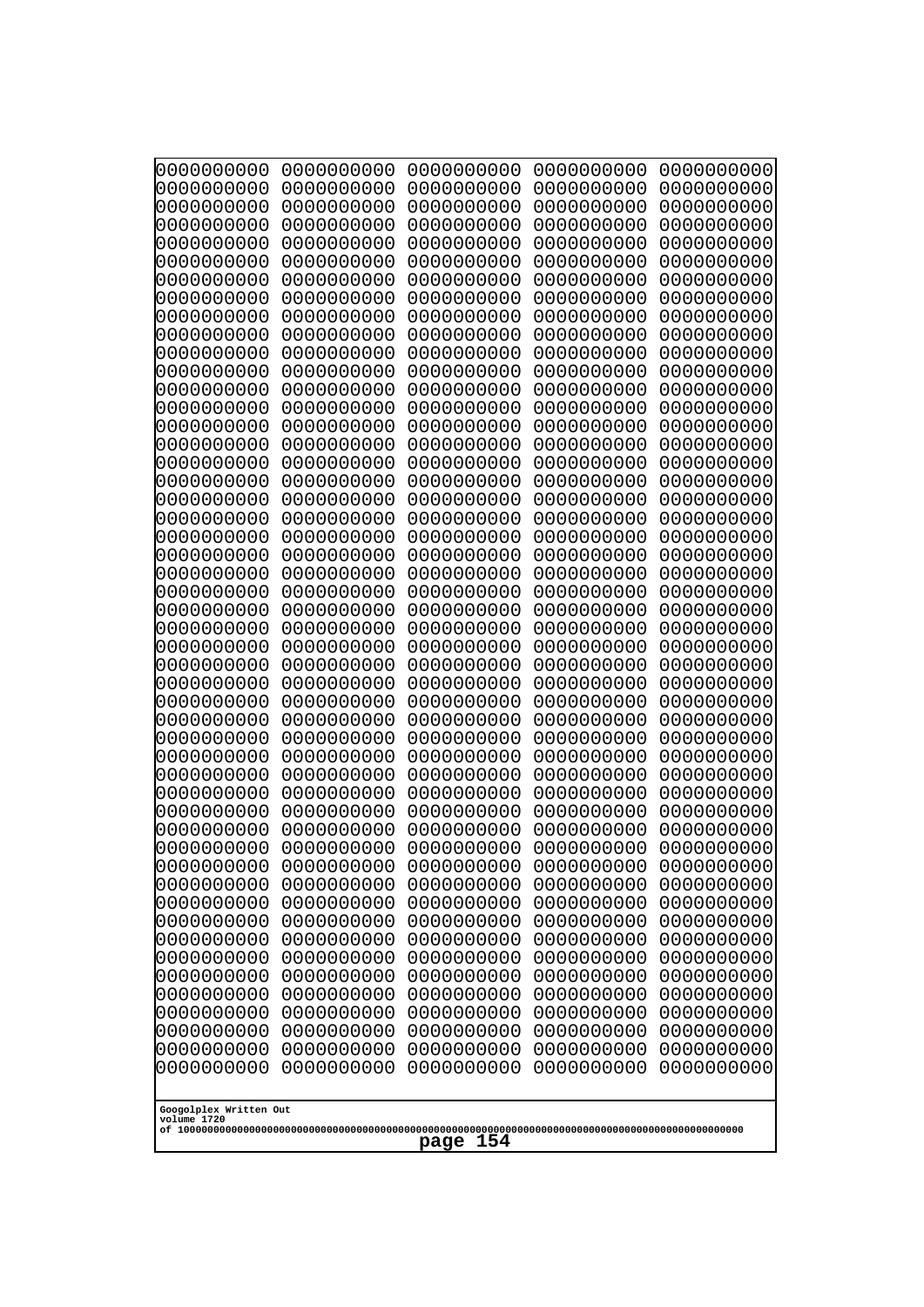| 10000000000<br>0000000000             | 0000000000<br>0000000000 | 0000000000<br>0000000000 | 0000000000<br>0000000000 | 0000000000<br>0000000000 |
|---------------------------------------|--------------------------|--------------------------|--------------------------|--------------------------|
| 0000000000                            | 0000000000               | 0000000000               | 0000000000               | 0000000000               |
| 0000000000                            | 0000000000               | 0000000000               | 0000000000               | 0000000000               |
| 0000000000<br>0000000000              | 0000000000<br>0000000000 | 0000000000<br>0000000000 | 0000000000<br>0000000000 | 0000000000<br>0000000000 |
| 0000000000                            | 0000000000               | 0000000000               | 0000000000               | 0000000000               |
| 0000000000                            | 0000000000               | 0000000000               | 0000000000               | 0000000000               |
| 0000000000<br>0000000000              | 0000000000<br>0000000000 | 0000000000<br>0000000000 | 0000000000<br>0000000000 | 0000000000<br>0000000000 |
| 0000000000                            | 0000000000               | 0000000000               | 0000000000               | 0000000000               |
| 0000000000                            | 0000000000               | 0000000000               | 0000000000               | 0000000000               |
| 0000000000                            | 0000000000               | 0000000000               | 0000000000               | 0000000000               |
| 0000000000<br>0000000000              | 0000000000<br>0000000000 | 0000000000<br>0000000000 | 0000000000<br>0000000000 | 0000000000<br>0000000000 |
| 0000000000                            | 0000000000               | 0000000000               | 0000000000               | 0000000000               |
| 0000000000                            | 0000000000               | 0000000000               | 0000000000               | 0000000000               |
| 0000000000<br>0000000000              | 0000000000<br>0000000000 | 0000000000<br>0000000000 | 0000000000<br>0000000000 | 0000000000<br>0000000000 |
| 0000000000                            | 0000000000               | 0000000000               | 0000000000               | 0000000000               |
| 0000000000                            | 0000000000               | 0000000000               | 0000000000               | 0000000000               |
| 0000000000<br>0000000000              | 0000000000<br>0000000000 | 0000000000<br>0000000000 | 0000000000<br>0000000000 | 0000000000<br>0000000000 |
| 0000000000                            | 0000000000               | 0000000000               | 0000000000               | 0000000000               |
| 0000000000                            | 0000000000               | 0000000000               | 0000000000               | 0000000000               |
| 0000000000<br>0000000000              | 0000000000<br>0000000000 | 0000000000<br>0000000000 | 0000000000<br>0000000000 | 0000000000<br>0000000000 |
| 0000000000                            | 0000000000               | 0000000000               | 0000000000               | 0000000000               |
| 0000000000                            | 0000000000               | 0000000000               | 0000000000               | 0000000000               |
| 0000000000                            | 0000000000<br>0000000000 | 0000000000<br>0000000000 | 0000000000<br>0000000000 | 0000000000               |
| 0000000000<br>0000000000              | 0000000000               | 0000000000               | 0000000000               | 0000000000<br>0000000000 |
| 0000000000                            | 0000000000               | 0000000000               | 0000000000               | 0000000000               |
| 0000000000                            | 0000000000               | 0000000000               | 0000000000               | 0000000000               |
| 0000000000<br>0000000000              | 0000000000<br>0000000000 | 0000000000<br>0000000000 | 0000000000<br>0000000000 | 0000000000<br>0000000000 |
| 0000000000                            | 0000000000               | 0000000000               | 0000000000               | 0000000000               |
| 0000000000                            | 0000000000               | 0000000000               | 0000000000               | 0000000000               |
| 0000000000<br>0000000000              | 0000000000<br>0000000000 | 0000000000<br>0000000000 | 0000000000<br>0000000000 | 0000000000<br>0000000000 |
| 0000000000                            | 0000000000               | 0000000000               | 0000000000               | 0000000000               |
| 0000000000                            | 0000000000               | 0000000000               | 0000000000               | 0000000000               |
| 0000000000<br>0000000000              | 0000000000<br>0000000000 | 0000000000<br>0000000000 | 0000000000<br>0000000000 | 0000000000<br>0000000000 |
| 0000000000                            | 0000000000               | 0000000000               | 0000000000               | 0000000000               |
| 0000000000                            | 0000000000               | 0000000000               | 0000000000               | 0000000000               |
| 0000000000<br>0000000000              | 0000000000<br>0000000000 | 0000000000<br>0000000000 | 0000000000<br>0000000000 | 0000000000<br>0000000000 |
| 0000000000                            | 0000000000               | 0000000000               | 0000000000               | 0000000000               |
| 0000000000                            | 0000000000               | 0000000000               | 0000000000               | 0000000000               |
|                                       |                          |                          |                          |                          |
| Googolplex Written Out<br>volume 1720 |                          |                          |                          |                          |
| 155<br>page                           |                          |                          |                          |                          |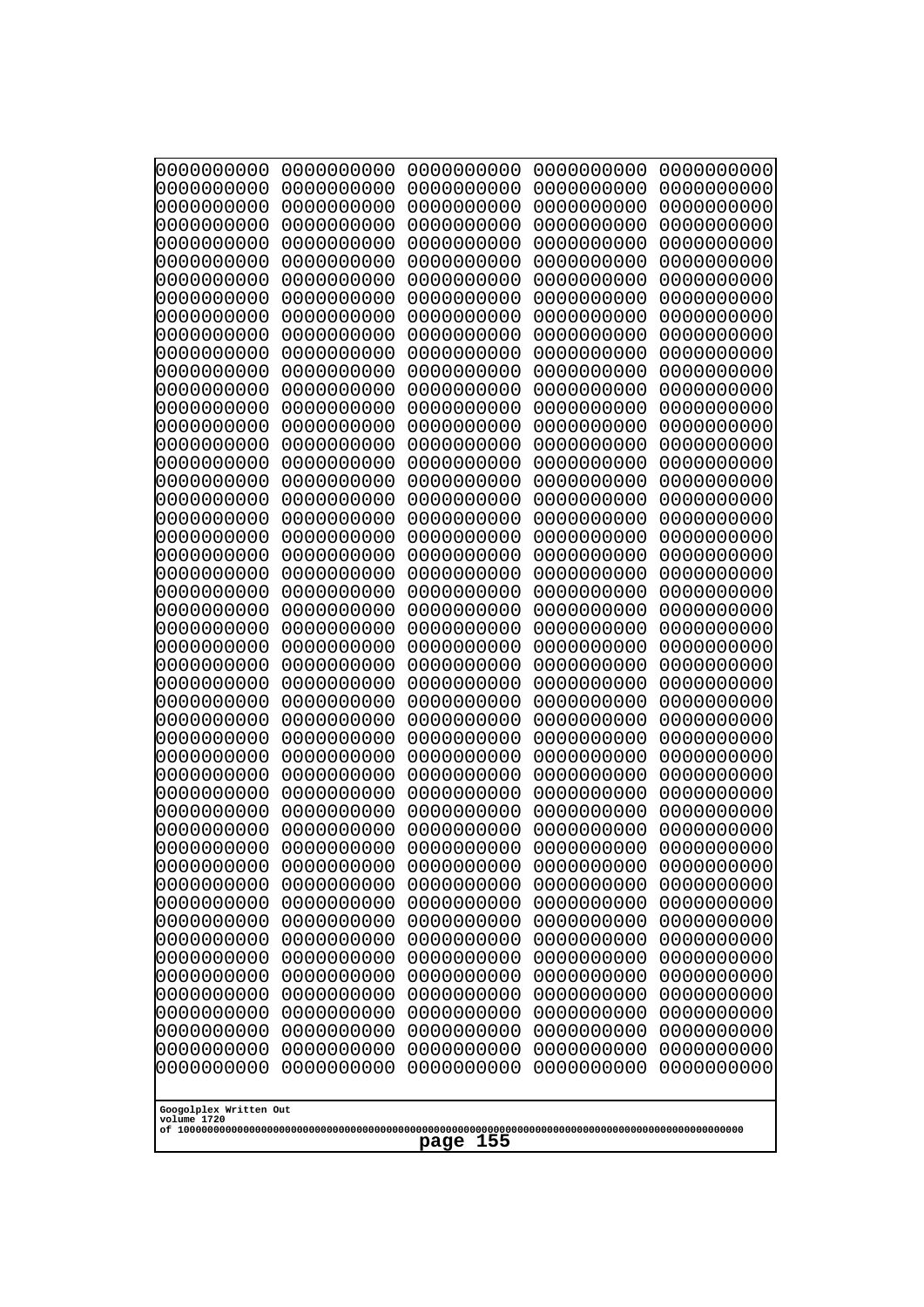| 0000000000                            | 0000000000               | 0000000000               | 0000000000               | 0000000000               |
|---------------------------------------|--------------------------|--------------------------|--------------------------|--------------------------|
| 0000000000<br>0000000000              | 0000000000<br>0000000000 | 0000000000<br>0000000000 | 0000000000<br>0000000000 | 0000000000<br>0000000000 |
| 0000000000                            | 0000000000               | 0000000000               | 0000000000               | 0000000000               |
| 0000000000                            | 0000000000               | 0000000000               | 0000000000               | 0000000000               |
| 0000000000                            | 0000000000               | 0000000000               | 0000000000               | 0000000000               |
| 0000000000<br>0000000000              | 0000000000<br>0000000000 | 0000000000<br>0000000000 | 0000000000<br>0000000000 | 0000000000<br>0000000000 |
| 0000000000                            | 0000000000               | 0000000000               | 0000000000               | 0000000000               |
| 0000000000                            | 0000000000               | 0000000000               | 0000000000               | 0000000000               |
| 0000000000<br>0000000000              | 0000000000<br>0000000000 | 0000000000<br>0000000000 | 0000000000<br>0000000000 | 0000000000               |
| 0000000000                            | 0000000000               | 0000000000               | 0000000000               | 0000000000<br>0000000000 |
| 0000000000                            | 0000000000               | 0000000000               | 0000000000               | 0000000000               |
| 0000000000                            | 0000000000               | 0000000000               | 0000000000               | 0000000000               |
| 0000000000<br>0000000000              | 0000000000<br>0000000000 | 0000000000<br>0000000000 | 0000000000<br>0000000000 | 0000000000<br>0000000000 |
| 0000000000                            | 0000000000               | 0000000000               | 0000000000               | 0000000000               |
| 0000000000                            | 0000000000               | 0000000000               | 0000000000               | 0000000000               |
| 0000000000                            | 0000000000               | 0000000000               | 0000000000               | 0000000000<br>0000000000 |
| 0000000000<br>0000000000              | 0000000000<br>0000000000 | 0000000000<br>0000000000 | 0000000000<br>0000000000 | 0000000000               |
| 0000000000                            | 0000000000               | 0000000000               | 0000000000               | 0000000000               |
| 0000000000                            | 0000000000               | 0000000000               | 0000000000               | 0000000000               |
| 0000000000<br>0000000000              | 0000000000<br>0000000000 | 0000000000<br>0000000000 | 0000000000<br>0000000000 | 0000000000<br>0000000000 |
| 0000000000                            | 0000000000               | 0000000000               | 0000000000               | 0000000000               |
| 0000000000                            | 0000000000               | 0000000000               | 0000000000               | 0000000000               |
| 0000000000<br>0000000000              | 0000000000<br>0000000000 | 0000000000<br>0000000000 | 0000000000<br>0000000000 | 0000000000<br>0000000000 |
| 0000000000                            | 0000000000               | 0000000000               | 0000000000               | 0000000000               |
| 0000000000                            | 0000000000               | 0000000000               | 0000000000               | 0000000000               |
| 0000000000                            | 0000000000               | 0000000000               | 0000000000               | 0000000000               |
| 0000000000<br>0000000000              | 0000000000<br>0000000000 | 0000000000<br>0000000000 | 0000000000<br>0000000000 | 0000000000<br>0000000000 |
| 0000000000                            | 0000000000               | 0000000000               | 0000000000               | 0000000000               |
| 0000000000                            | 0000000000               | 0000000000               | 0000000000               | 0000000000               |
| 0000000000<br>0000000000              | 0000000000<br>0000000000 | 0000000000<br>0000000000 | 0000000000<br>0000000000 | 0000000000<br>0000000000 |
| 0000000000                            | 0000000000               | 0000000000               | 0000000000               | 0000000000               |
| 0000000000                            | 0000000000               | 0000000000               | 0000000000               | 0000000000               |
| 0000000000<br>0000000000              | 0000000000<br>0000000000 | 0000000000<br>0000000000 | 0000000000<br>0000000000 | 0000000000<br>0000000000 |
| 0000000000                            | 0000000000               | 0000000000               | 0000000000               | 0000000000               |
| 0000000000                            | 0000000000               | 0000000000               | 0000000000               | 0000000000               |
| 0000000000                            | 0000000000               | 0000000000               | 0000000000               | 0000000000               |
| 0000000000<br>0000000000              | 0000000000<br>0000000000 | 0000000000<br>0000000000 | 0000000000<br>0000000000 | 0000000000<br>0000000000 |
| 0000000000                            | 0000000000               | 0000000000               | 0000000000               | 0000000000               |
| 0000000000                            | 0000000000               | 0000000000               | 0000000000               | 0000000000               |
|                                       |                          |                          |                          |                          |
| Googolplex Written Out<br>volume 1720 |                          |                          |                          |                          |
| 156<br>page                           |                          |                          |                          |                          |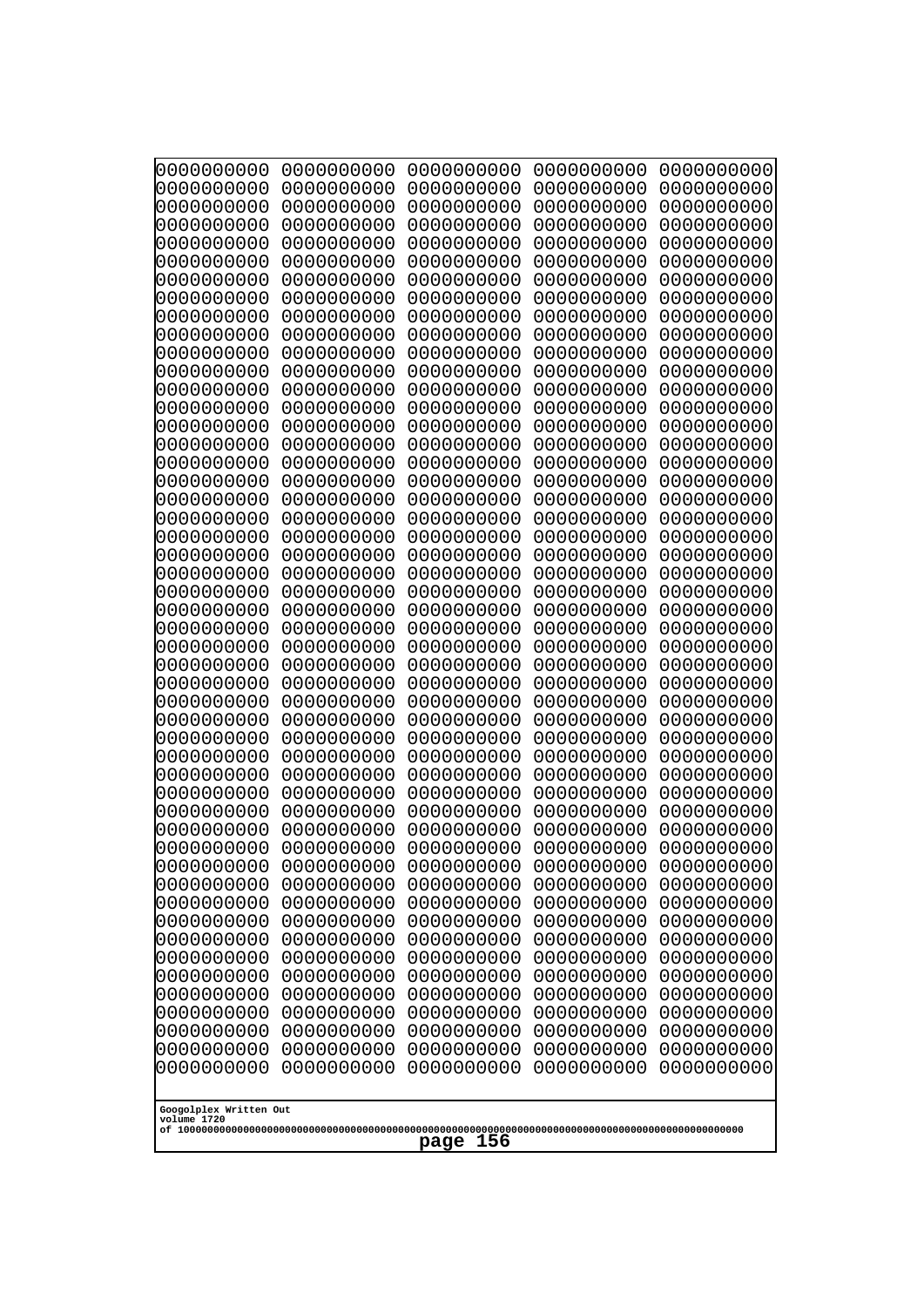| 10000000000<br>0000000000             | 0000000000<br>0000000000 | 0000000000<br>0000000000 | 0000000000<br>0000000000 | 0000000000<br>0000000000 |
|---------------------------------------|--------------------------|--------------------------|--------------------------|--------------------------|
| 0000000000                            | 0000000000               | 0000000000               | 0000000000               | 0000000000               |
| 0000000000                            | 0000000000               | 0000000000               | 0000000000               | 0000000000               |
| 0000000000<br>0000000000              | 0000000000<br>0000000000 | 0000000000<br>0000000000 | 0000000000<br>0000000000 | 0000000000<br>0000000000 |
| 0000000000                            | 0000000000               | 0000000000               | 0000000000               | 0000000000               |
| 0000000000                            | 0000000000               | 0000000000               | 0000000000               | 0000000000               |
| 0000000000<br>0000000000              | 0000000000<br>0000000000 | 0000000000<br>0000000000 | 0000000000<br>0000000000 | 0000000000<br>0000000000 |
| 0000000000                            | 0000000000               | 0000000000               | 0000000000               | 0000000000               |
| 0000000000                            | 0000000000               | 0000000000               | 0000000000               | 0000000000               |
| 0000000000                            | 0000000000               | 0000000000               | 0000000000               | 0000000000               |
| 0000000000<br>0000000000              | 0000000000<br>0000000000 | 0000000000<br>0000000000 | 0000000000<br>0000000000 | 0000000000<br>0000000000 |
| 0000000000                            | 0000000000               | 0000000000               | 0000000000               | 0000000000               |
| 0000000000                            | 0000000000               | 0000000000               | 0000000000               | 0000000000               |
| 0000000000<br>0000000000              | 0000000000<br>0000000000 | 0000000000<br>0000000000 | 0000000000<br>0000000000 | 0000000000<br>0000000000 |
| 0000000000                            | 0000000000               | 0000000000               | 0000000000               | 0000000000               |
| 0000000000                            | 0000000000               | 0000000000               | 0000000000               | 0000000000               |
| 0000000000<br>0000000000              | 0000000000<br>0000000000 | 0000000000<br>0000000000 | 0000000000<br>0000000000 | 0000000000<br>0000000000 |
| 0000000000                            | 0000000000               | 0000000000               | 0000000000               | 0000000000               |
| 0000000000                            | 0000000000               | 0000000000               | 0000000000               | 0000000000               |
| 0000000000<br>0000000000              | 0000000000<br>0000000000 | 0000000000<br>0000000000 | 0000000000<br>0000000000 | 0000000000<br>0000000000 |
| 0000000000                            | 0000000000               | 0000000000               | 0000000000               | 0000000000               |
| 0000000000                            | 0000000000               | 0000000000               | 0000000000               | 0000000000               |
| 0000000000                            | 0000000000               | 0000000000               | 0000000000               | 0000000000               |
| 0000000000<br>0000000000              | 0000000000<br>0000000000 | 0000000000<br>0000000000 | 0000000000<br>0000000000 | 0000000000<br>0000000000 |
| 0000000000                            | 0000000000               | 0000000000               | 0000000000               | 0000000000               |
| 0000000000                            | 0000000000               | 0000000000               | 0000000000               | 0000000000               |
| 0000000000<br>0000000000              | 0000000000<br>0000000000 | 0000000000<br>0000000000 | 0000000000<br>0000000000 | 0000000000<br>0000000000 |
| 0000000000                            | 0000000000               | 0000000000               | 0000000000               | 0000000000               |
| 0000000000                            | 0000000000               | 0000000000               | 0000000000               | 0000000000               |
| 0000000000<br>0000000000              | 0000000000<br>0000000000 | 0000000000<br>0000000000 | 0000000000<br>0000000000 | 0000000000<br>0000000000 |
| 0000000000                            | 0000000000               | 0000000000               | 0000000000               | 0000000000               |
| 0000000000                            | 0000000000               | 0000000000               | 0000000000               | 0000000000               |
| 0000000000<br>0000000000              | 0000000000<br>0000000000 | 0000000000<br>0000000000 | 0000000000<br>0000000000 | 0000000000<br>0000000000 |
| 0000000000                            | 0000000000               | 0000000000               | 0000000000               | 0000000000               |
| 0000000000                            | 0000000000               | 0000000000               | 0000000000               | 0000000000               |
| 0000000000<br>0000000000              | 0000000000               | 0000000000               | 0000000000               | 0000000000               |
| 0000000000                            | 0000000000<br>0000000000 | 0000000000<br>0000000000 | 0000000000<br>0000000000 | 0000000000<br>0000000000 |
| 0000000000                            | 0000000000               | 0000000000               | 0000000000               | 0000000000               |
|                                       |                          |                          |                          |                          |
| Googolplex Written Out<br>volume 1720 |                          |                          |                          |                          |
| 157<br>page                           |                          |                          |                          |                          |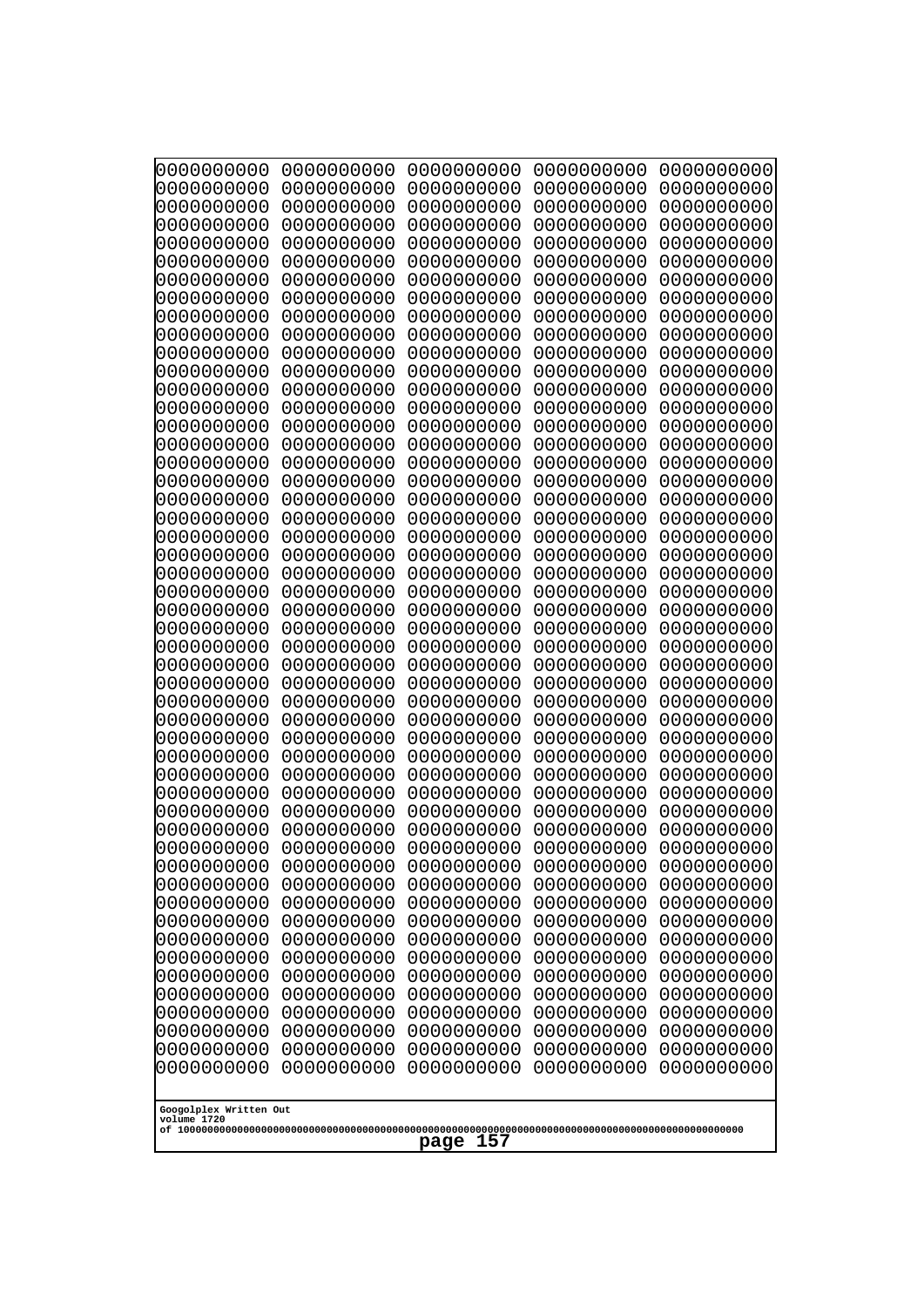| 10000000000              | 0000000000               | 0000000000               | 0000000000               | 0000000000               |  |
|--------------------------|--------------------------|--------------------------|--------------------------|--------------------------|--|
| 0000000000<br>0000000000 | 0000000000<br>0000000000 | 0000000000<br>0000000000 | 0000000000<br>0000000000 | 0000000000<br>0000000000 |  |
| 0000000000               | 0000000000               | 0000000000               | 0000000000               | 0000000000               |  |
| 0000000000               | 0000000000               | 0000000000               | 0000000000               | 0000000000               |  |
| 0000000000               | 0000000000               | 0000000000               | 0000000000               | 0000000000               |  |
| 0000000000<br>0000000000 | 0000000000<br>0000000000 | 0000000000<br>0000000000 | 0000000000<br>0000000000 | 0000000000<br>0000000000 |  |
| 0000000000               | 0000000000               | 0000000000               | 0000000000               | 0000000000               |  |
| 0000000000               | 0000000000               | 0000000000               | 0000000000               | 0000000000               |  |
| 0000000000               | 0000000000               | 0000000000               | 0000000000               | 0000000000               |  |
| 0000000000<br>0000000000 | 0000000000<br>0000000000 | 0000000000<br>0000000000 | 0000000000<br>0000000000 | 0000000000<br>0000000000 |  |
| 0000000000               | 0000000000               | 0000000000               | 0000000000               | 0000000000               |  |
| 0000000000               | 0000000000               | 0000000000               | 0000000000               | 0000000000               |  |
| 0000000000               | 0000000000               | 0000000000               | 0000000000               | 0000000000               |  |
| 0000000000<br>0000000000 | 0000000000<br>0000000000 | 0000000000<br>0000000000 | 0000000000<br>0000000000 | 0000000000<br>0000000000 |  |
| 0000000000               | 0000000000               | 0000000000               | 0000000000               | 0000000000               |  |
| 0000000000               | 0000000000               | 0000000000               | 0000000000               | 0000000000               |  |
| 0000000000               | 0000000000<br>0000000000 | 0000000000               | 0000000000               | 0000000000               |  |
| 0000000000<br>0000000000 | 0000000000               | 0000000000<br>0000000000 | 0000000000<br>0000000000 | 0000000000<br>0000000000 |  |
| 0000000000               | 0000000000               | 0000000000               | 0000000000               | 0000000000               |  |
| 0000000000               | 0000000000               | 0000000000               | 0000000000               | 0000000000               |  |
| 0000000000<br>0000000000 | 0000000000<br>0000000000 | 0000000000<br>0000000000 | 0000000000<br>0000000000 | 0000000000<br>0000000000 |  |
| 0000000000               | 0000000000               | 0000000000               | 0000000000               | 0000000000               |  |
| 0000000000               | 0000000000               | 0000000000               | 0000000000               | 0000000000               |  |
| 0000000000               | 0000000000               | 0000000000               | 0000000000               | 0000000000               |  |
| 0000000000<br>0000000000 | 0000000000<br>0000000000 | 0000000000<br>0000000000 | 0000000000<br>0000000000 | 0000000000<br>0000000000 |  |
| 0000000000               | 0000000000               | 0000000000               | 0000000000               | 0000000000               |  |
| 0000000000               | 0000000000               | 0000000000               | 0000000000               | 0000000000               |  |
| 0000000000<br>0000000000 | 0000000000<br>0000000000 | 0000000000               | 0000000000               | 0000000000               |  |
| 0000000000               | 0000000000               | 0000000000<br>0000000000 | 0000000000<br>0000000000 | 0000000000<br>0000000000 |  |
| 0000000000               | 0000000000               | 0000000000               | 0000000000               | 0000000000               |  |
| 0000000000               | 0000000000               | 0000000000               | 0000000000               | 0000000000               |  |
| 0000000000<br>0000000000 | 0000000000<br>0000000000 | 0000000000<br>0000000000 | 0000000000<br>0000000000 | 0000000000<br>0000000000 |  |
| 0000000000               | 0000000000               | 0000000000               | 0000000000               | 0000000000               |  |
| 0000000000               | 0000000000               | 0000000000               | 0000000000               | 0000000000               |  |
| 0000000000               | 0000000000               | 0000000000               | 0000000000               | 0000000000               |  |
| 0000000000<br>0000000000 | 0000000000<br>0000000000 | 0000000000<br>0000000000 | 0000000000<br>0000000000 | 0000000000<br>0000000000 |  |
| 0000000000               | 0000000000               | 0000000000               | 0000000000               | 0000000000               |  |
| 0000000000               | 0000000000               | 0000000000               | 0000000000               | 0000000000               |  |
| 0000000000               | 0000000000               | 0000000000               | 0000000000               | 0000000000               |  |
| 0000000000               | 0000000000               | 0000000000               | 0000000000               | 0000000000               |  |
| Googolplex Written Out   |                          |                          |                          |                          |  |
| volume 1720              |                          |                          |                          |                          |  |
|                          | 158<br>page              |                          |                          |                          |  |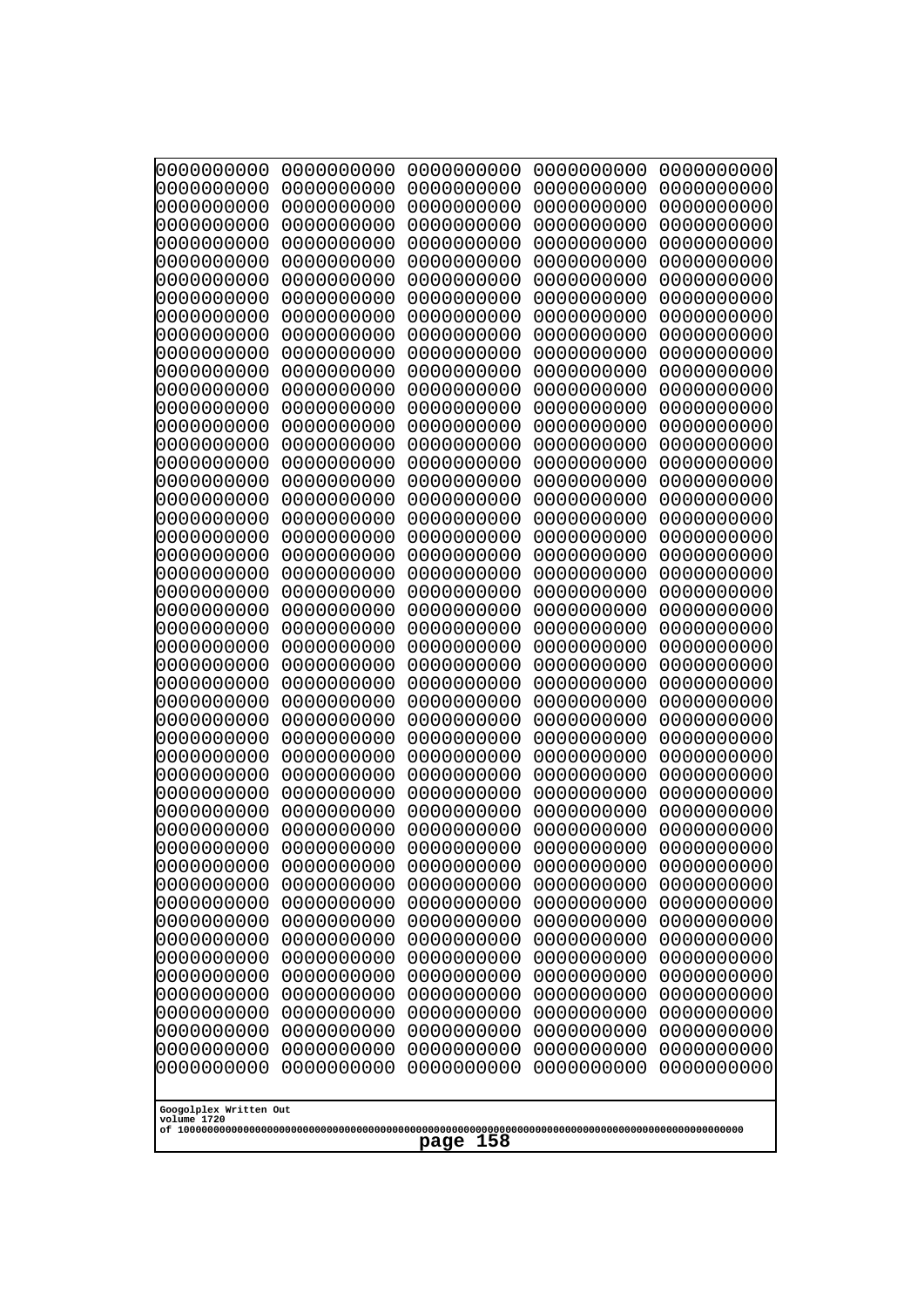| 0000000000                                                                                                                                                                                       | 0000000000 | 0000000000 | 0000000000 | 0000000000 |
|--------------------------------------------------------------------------------------------------------------------------------------------------------------------------------------------------|------------|------------|------------|------------|
| 0000000000                                                                                                                                                                                       | 0000000000 | 0000000000 | 0000000000 | 0000000000 |
| 0000000000                                                                                                                                                                                       | 0000000000 | 0000000000 | 0000000000 | 0000000000 |
| 0000000000                                                                                                                                                                                       | 0000000000 | 0000000000 | 0000000000 | 0000000000 |
| 0000000000                                                                                                                                                                                       | 0000000000 | 0000000000 | 0000000000 | 0000000000 |
| 0000000000                                                                                                                                                                                       | 0000000000 | 0000000000 | 0000000000 | 0000000000 |
| 0000000000                                                                                                                                                                                       | 0000000000 | 0000000000 | 0000000000 | 0000000000 |
| 0000000000                                                                                                                                                                                       | 0000000000 | 0000000000 | 0000000000 | 0000000000 |
| 0000000000                                                                                                                                                                                       | 0000000000 | 0000000000 | 0000000000 | 0000000000 |
| 0000000000                                                                                                                                                                                       | 0000000000 | 0000000000 | 0000000000 | 0000000000 |
| 0000000000                                                                                                                                                                                       | 0000000000 | 0000000000 | 0000000000 | 0000000000 |
| 0000000000                                                                                                                                                                                       | 0000000000 | 0000000000 | 0000000000 | 0000000000 |
| 0000000000                                                                                                                                                                                       | 0000000000 | 0000000000 | 0000000000 | 0000000000 |
| 0000000000                                                                                                                                                                                       | 0000000000 | 0000000000 | 0000000000 | 0000000000 |
| 0000000000                                                                                                                                                                                       | 0000000000 | 0000000000 | 0000000000 | 0000000000 |
| 0000000000                                                                                                                                                                                       | 0000000000 | 0000000000 | 0000000000 | 0000000000 |
| 0000000000                                                                                                                                                                                       | 0000000000 | 0000000000 | 0000000000 | 0000000000 |
| 0000000000                                                                                                                                                                                       | 0000000000 | 0000000000 | 0000000000 | 0000000000 |
| 0000000000                                                                                                                                                                                       | 0000000000 | 0000000000 | 0000000000 | 0000000000 |
| 0000000000                                                                                                                                                                                       | 0000000000 | 0000000000 | 0000000000 | 0000000000 |
| 0000000000                                                                                                                                                                                       | 0000000000 | 0000000000 | 0000000000 | 0000000000 |
| 0000000000                                                                                                                                                                                       | 0000000000 | 0000000000 | 0000000000 | 0000000000 |
| 0000000000                                                                                                                                                                                       | 0000000000 | 0000000000 | 0000000000 | 0000000000 |
| 0000000000                                                                                                                                                                                       | 0000000000 | 0000000000 | 0000000000 | 0000000000 |
| 0000000000                                                                                                                                                                                       | 0000000000 | 0000000000 | 0000000000 | 0000000000 |
| 0000000000                                                                                                                                                                                       | 0000000000 | 0000000000 | 0000000000 | 0000000000 |
| 0000000000                                                                                                                                                                                       | 0000000000 | 0000000000 | 0000000000 | 0000000000 |
| 0000000000                                                                                                                                                                                       | 0000000000 | 0000000000 | 0000000000 | 0000000000 |
| 0000000000                                                                                                                                                                                       | 0000000000 | 0000000000 | 0000000000 | 0000000000 |
| 0000000000                                                                                                                                                                                       | 0000000000 | 0000000000 | 0000000000 | 0000000000 |
| 0000000000                                                                                                                                                                                       | 0000000000 | 0000000000 | 0000000000 | 0000000000 |
| 0000000000                                                                                                                                                                                       | 0000000000 | 0000000000 | 0000000000 | 0000000000 |
| 0000000000                                                                                                                                                                                       | 0000000000 | 0000000000 | 0000000000 | 0000000000 |
| 0000000000                                                                                                                                                                                       | 0000000000 | 0000000000 | 0000000000 | 0000000000 |
| 0000000000                                                                                                                                                                                       | 0000000000 | 0000000000 | 0000000000 | 0000000000 |
| 0000000000                                                                                                                                                                                       | 0000000000 | 0000000000 | 0000000000 | 0000000000 |
| 0000000000                                                                                                                                                                                       | 0000000000 | 0000000000 | 0000000000 | 0000000000 |
| 0000000000                                                                                                                                                                                       | 0000000000 | 0000000000 | 0000000000 | 0000000000 |
| 0000000000                                                                                                                                                                                       | 0000000000 | 0000000000 | 0000000000 | 0000000000 |
| 0000000000                                                                                                                                                                                       | 0000000000 | 0000000000 | 0000000000 | 0000000000 |
| 0000000000                                                                                                                                                                                       | 0000000000 | 0000000000 | 0000000000 | 0000000000 |
| 0000000000                                                                                                                                                                                       | 0000000000 | 0000000000 | 0000000000 | 0000000000 |
| 0000000000                                                                                                                                                                                       | 0000000000 | 0000000000 | 0000000000 | 0000000000 |
| 0000000000                                                                                                                                                                                       | 0000000000 | 0000000000 | 0000000000 | 0000000000 |
| 0000000000                                                                                                                                                                                       | 0000000000 | 0000000000 | 0000000000 | 0000000000 |
| 0000000000                                                                                                                                                                                       | 0000000000 | 0000000000 | 0000000000 | 0000000000 |
| 0000000000                                                                                                                                                                                       | 0000000000 | 0000000000 | 0000000000 | 0000000000 |
| 0000000000                                                                                                                                                                                       | 0000000000 | 0000000000 | 0000000000 | 0000000000 |
| 0000000000<br>0000000000<br>0000000000<br>0000000000<br>0000000000<br>0000000000<br>0000000000<br>0000000000<br>0000000000<br>0000000000<br>Googolplex Written Out<br>volume 1720<br>159<br>page |            |            |            |            |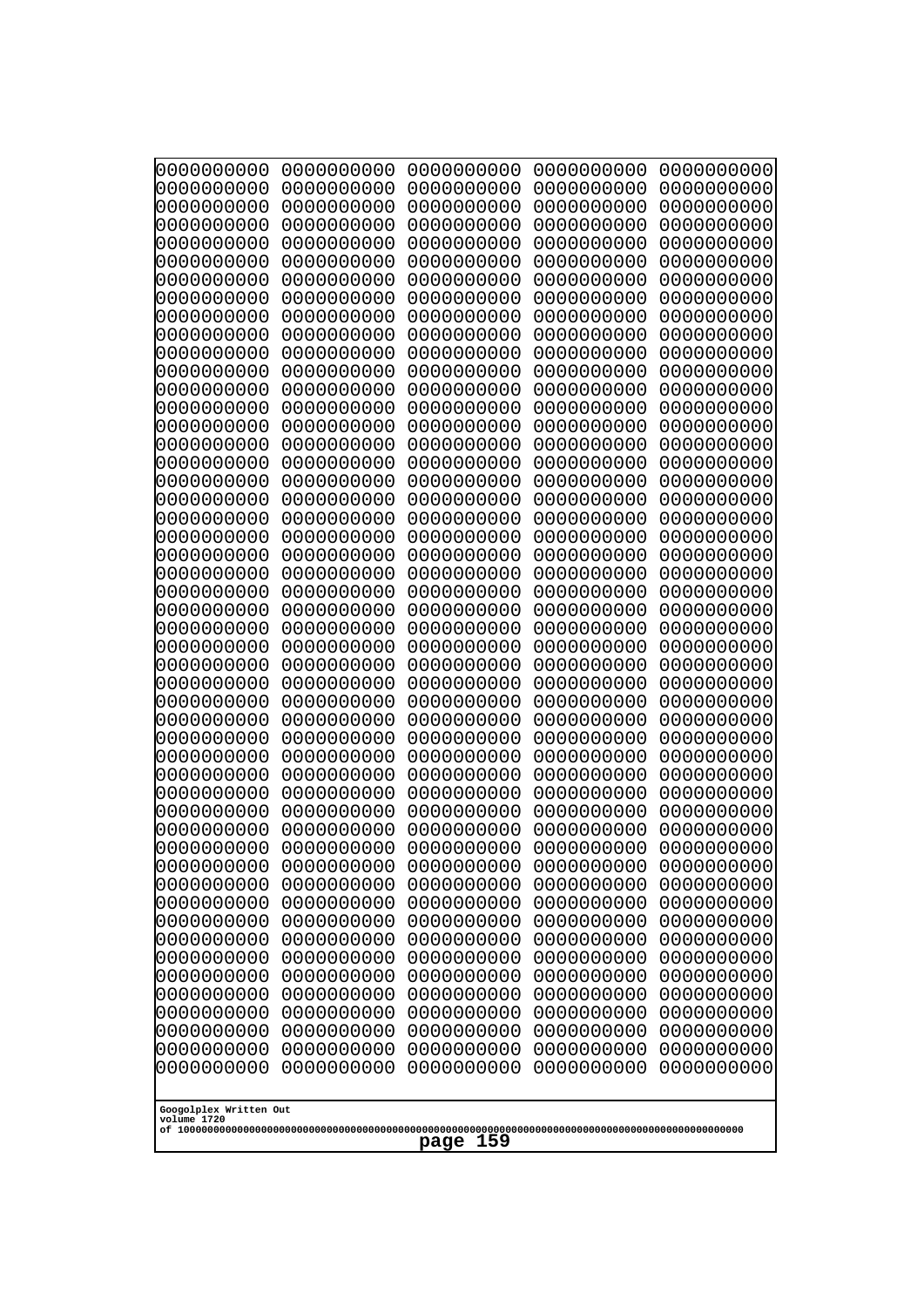| 10000000000<br>0000000000 | 0000000000<br>0000000000 | 0000000000<br>0000000000 | 0000000000<br>0000000000 | 0000000000<br>0000000000 |
|---------------------------|--------------------------|--------------------------|--------------------------|--------------------------|
| 0000000000                | 0000000000               | 0000000000               | 0000000000               | 0000000000               |
| 0000000000                | 0000000000               | 0000000000               | 0000000000               | 0000000000               |
| 0000000000                | 0000000000               | 0000000000               | 0000000000               | 0000000000               |
| 0000000000<br>0000000000  | 0000000000<br>0000000000 | 0000000000<br>0000000000 | 0000000000<br>0000000000 | 0000000000<br>0000000000 |
| 0000000000                | 0000000000               | 0000000000               | 0000000000               | 0000000000               |
| 0000000000                | 0000000000               | 0000000000               | 0000000000               | 0000000000               |
| 0000000000                | 0000000000               | 0000000000               | 0000000000               | 0000000000               |
| 0000000000<br>0000000000  | 0000000000<br>0000000000 | 0000000000<br>0000000000 | 0000000000<br>0000000000 | 0000000000<br>0000000000 |
| 0000000000                | 0000000000               | 0000000000               | 0000000000               | 0000000000               |
| 0000000000                | 0000000000               | 0000000000               | 0000000000               | 0000000000               |
| 0000000000<br>0000000000  | 0000000000<br>0000000000 | 0000000000<br>0000000000 | 0000000000<br>0000000000 | 0000000000<br>0000000000 |
| 0000000000                | 0000000000               | 0000000000               | 0000000000               | 0000000000               |
| 0000000000                | 0000000000               | 0000000000               | 0000000000               | 0000000000               |
| 0000000000                | 0000000000               | 0000000000               | 0000000000               | 0000000000               |
| 0000000000<br>0000000000  | 0000000000<br>0000000000 | 0000000000<br>0000000000 | 0000000000<br>0000000000 | 0000000000<br>0000000000 |
| 0000000000                | 0000000000               | 0000000000               | 0000000000               | 0000000000               |
| 0000000000                | 0000000000               | 0000000000               | 0000000000               | 0000000000               |
| 0000000000<br>0000000000  | 0000000000<br>0000000000 | 0000000000<br>0000000000 | 0000000000<br>0000000000 | 0000000000<br>0000000000 |
| 0000000000                | 0000000000               | 0000000000               | 0000000000               | 0000000000               |
| 0000000000                | 0000000000               | 0000000000               | 0000000000               | 0000000000               |
| 0000000000                | 0000000000               | 0000000000               | 0000000000               | 0000000000               |
| 0000000000<br>0000000000  | 0000000000<br>0000000000 | 0000000000<br>0000000000 | 0000000000<br>0000000000 | 0000000000<br>0000000000 |
| 0000000000                | 0000000000               | 0000000000               | 0000000000               | 0000000000               |
| 0000000000                | 0000000000               | 0000000000               | 0000000000               | 0000000000               |
| 0000000000<br>0000000000  | 0000000000<br>0000000000 | 0000000000<br>0000000000 | 0000000000<br>0000000000 | 0000000000<br>0000000000 |
| 0000000000                | 0000000000               | 0000000000               | 0000000000               | 0000000000               |
| 0000000000                | 0000000000               | 0000000000               | 0000000000               | 0000000000               |
| 0000000000                | 0000000000               | 0000000000               | 0000000000               | 0000000000               |
| 0000000000<br>0000000000  | 0000000000<br>0000000000 | 0000000000<br>0000000000 | 0000000000<br>0000000000 | 0000000000<br>0000000000 |
| 0000000000                | 0000000000               | 0000000000               | 0000000000               | 0000000000               |
| 0000000000                | 0000000000               | 0000000000               | 0000000000               | 0000000000               |
| 0000000000<br>0000000000  | 0000000000<br>0000000000 | 0000000000<br>0000000000 | 0000000000<br>0000000000 | 0000000000<br>0000000000 |
| 0000000000                | 0000000000               | 0000000000               | 0000000000               | 0000000000               |
| 0000000000                | 0000000000               | 0000000000               | 0000000000               | 0000000000               |
| 0000000000                | 0000000000<br>0000000000 | 0000000000<br>0000000000 | 0000000000               | 0000000000               |
| 0000000000<br>0000000000  | 0000000000               | 0000000000               | 0000000000<br>0000000000 | 0000000000<br>0000000000 |
| 0000000000                | 0000000000               | 0000000000               | 0000000000               | 0000000000               |
| 0000000000                | 0000000000               | 0000000000               | 0000000000               | 0000000000               |
| Googolplex Written Out    |                          |                          |                          |                          |
| volume 1720               |                          |                          |                          |                          |
| page<br>160               |                          |                          |                          |                          |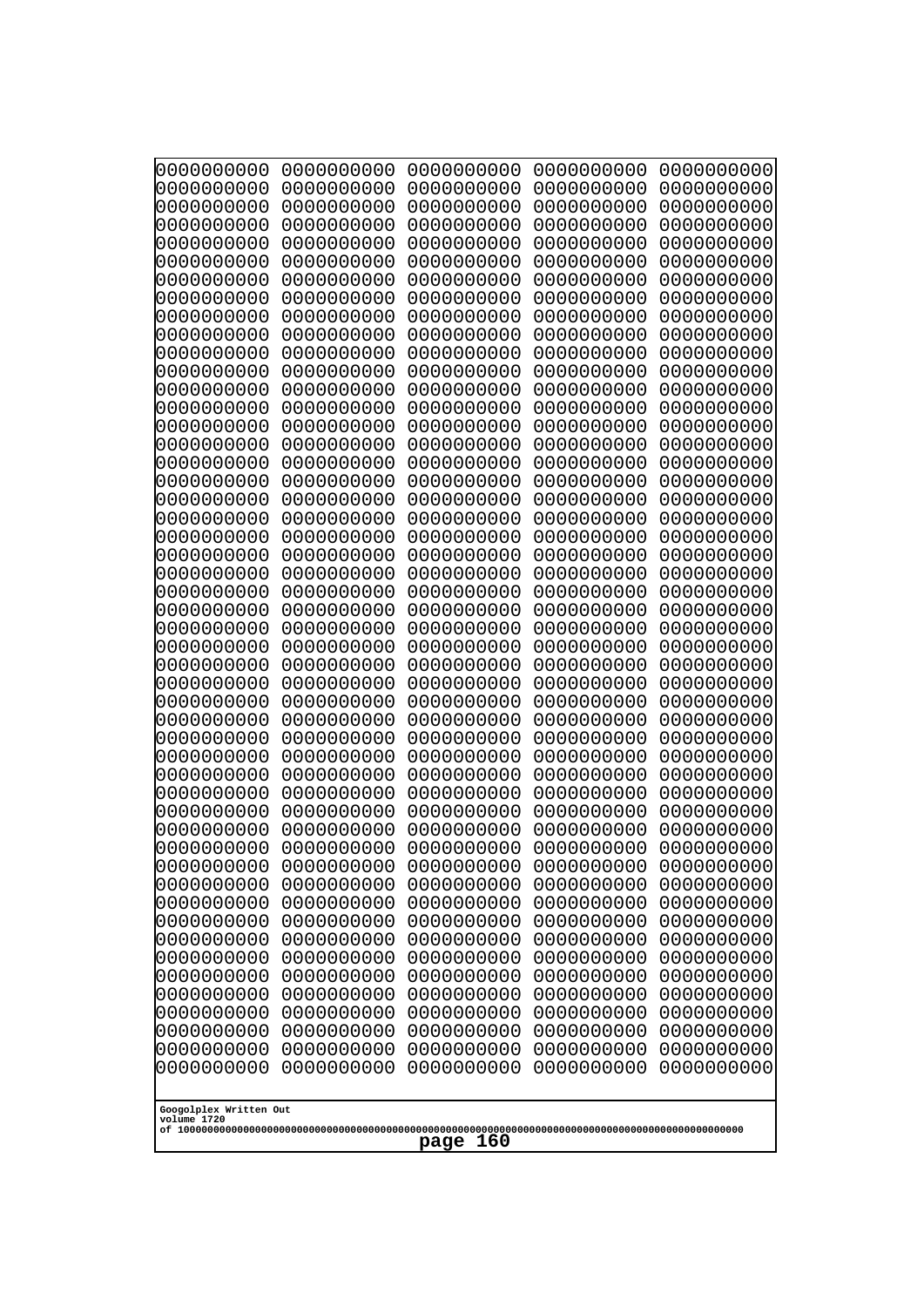| 10000000000              | 0000000000               | 0000000000               | 0000000000               | 0000000000               |
|--------------------------|--------------------------|--------------------------|--------------------------|--------------------------|
| 0000000000<br>0000000000 | 0000000000<br>0000000000 | 0000000000<br>0000000000 | 0000000000<br>0000000000 | 0000000000<br>0000000000 |
| 0000000000               | 0000000000               | 0000000000               | 0000000000               | 0000000000               |
| 0000000000               | 0000000000               | 0000000000               | 0000000000               | 0000000000               |
| 0000000000               | 0000000000               | 0000000000               | 0000000000               | 0000000000               |
| 0000000000<br>0000000000 | 0000000000<br>0000000000 | 0000000000<br>0000000000 | 0000000000<br>0000000000 | 0000000000<br>0000000000 |
| 0000000000               | 0000000000               | 0000000000               | 0000000000               | 0000000000               |
| 0000000000               | 0000000000               | 0000000000               | 0000000000               | 0000000000               |
| 0000000000               | 0000000000               | 0000000000               | 0000000000               | 0000000000               |
| 0000000000<br>0000000000 | 0000000000<br>0000000000 | 0000000000<br>0000000000 | 0000000000<br>0000000000 | 0000000000<br>0000000000 |
| 0000000000               | 0000000000               | 0000000000               | 0000000000               | 0000000000               |
| 0000000000               | 0000000000               | 0000000000               | 0000000000               | 0000000000               |
| 0000000000               | 0000000000               | 0000000000               | 0000000000               | 0000000000               |
| 0000000000<br>0000000000 | 0000000000<br>0000000000 | 0000000000<br>0000000000 | 0000000000<br>0000000000 | 0000000000<br>0000000000 |
| 0000000000               | 0000000000               | 0000000000               | 0000000000               | 0000000000               |
| 0000000000               | 0000000000               | 0000000000               | 0000000000               | 0000000000               |
| 0000000000<br>0000000000 | 0000000000<br>0000000000 | 0000000000<br>0000000000 | 0000000000<br>0000000000 | 0000000000<br>0000000000 |
| 0000000000               | 0000000000               | 0000000000               | 0000000000               | 0000000000               |
| 0000000000               | 0000000000               | 0000000000               | 0000000000               | 0000000000               |
| 0000000000               | 0000000000               | 0000000000               | 0000000000               | 0000000000               |
| 0000000000<br>0000000000 | 0000000000<br>0000000000 | 0000000000<br>0000000000 | 0000000000<br>0000000000 | 0000000000<br>0000000000 |
| 0000000000               | 0000000000               | 0000000000               | 0000000000               | 0000000000               |
| 0000000000               | 0000000000               | 0000000000               | 0000000000               | 0000000000               |
| 0000000000               | 0000000000               | 0000000000               | 0000000000               | 0000000000               |
| 0000000000<br>0000000000 | 0000000000<br>0000000000 | 0000000000<br>0000000000 | 0000000000<br>0000000000 | 0000000000<br>0000000000 |
| 0000000000               | 0000000000               | 0000000000               | 0000000000               | 0000000000               |
| 0000000000               | 0000000000               | 0000000000               | 0000000000               | 0000000000               |
| 0000000000<br>0000000000 | 0000000000<br>0000000000 | 0000000000<br>0000000000 | 0000000000<br>0000000000 | 0000000000<br>0000000000 |
| 0000000000               | 0000000000               | 0000000000               | 0000000000               | 0000000000               |
| 0000000000               | 0000000000               | 0000000000               | 0000000000               | 0000000000               |
| 0000000000               | 0000000000               | 0000000000               | 0000000000               | 0000000000               |
| 0000000000<br>0000000000 | 0000000000<br>0000000000 | 0000000000<br>0000000000 | 0000000000<br>0000000000 | 0000000000<br>0000000000 |
| 0000000000               | 0000000000               | 0000000000               | 0000000000               | 0000000000               |
| 0000000000               | 0000000000               | 0000000000               | 0000000000               | 0000000000               |
| 0000000000               | 0000000000               | 0000000000               | 0000000000               | 0000000000               |
| 0000000000<br>0000000000 | 0000000000<br>0000000000 | 0000000000<br>0000000000 | 0000000000<br>0000000000 | 0000000000<br>0000000000 |
| 0000000000               | 0000000000               | 0000000000               | 0000000000               | 0000000000               |
| 0000000000               | 0000000000               | 0000000000               | 0000000000               | 0000000000               |
| 0000000000<br>0000000000 | 0000000000<br>0000000000 | 0000000000<br>0000000000 | 0000000000<br>0000000000 | 0000000000<br>0000000000 |
|                          |                          |                          |                          |                          |
| Googolplex Written Out   |                          |                          |                          |                          |
| volume 1720              |                          | page<br>161              |                          |                          |
|                          |                          |                          |                          |                          |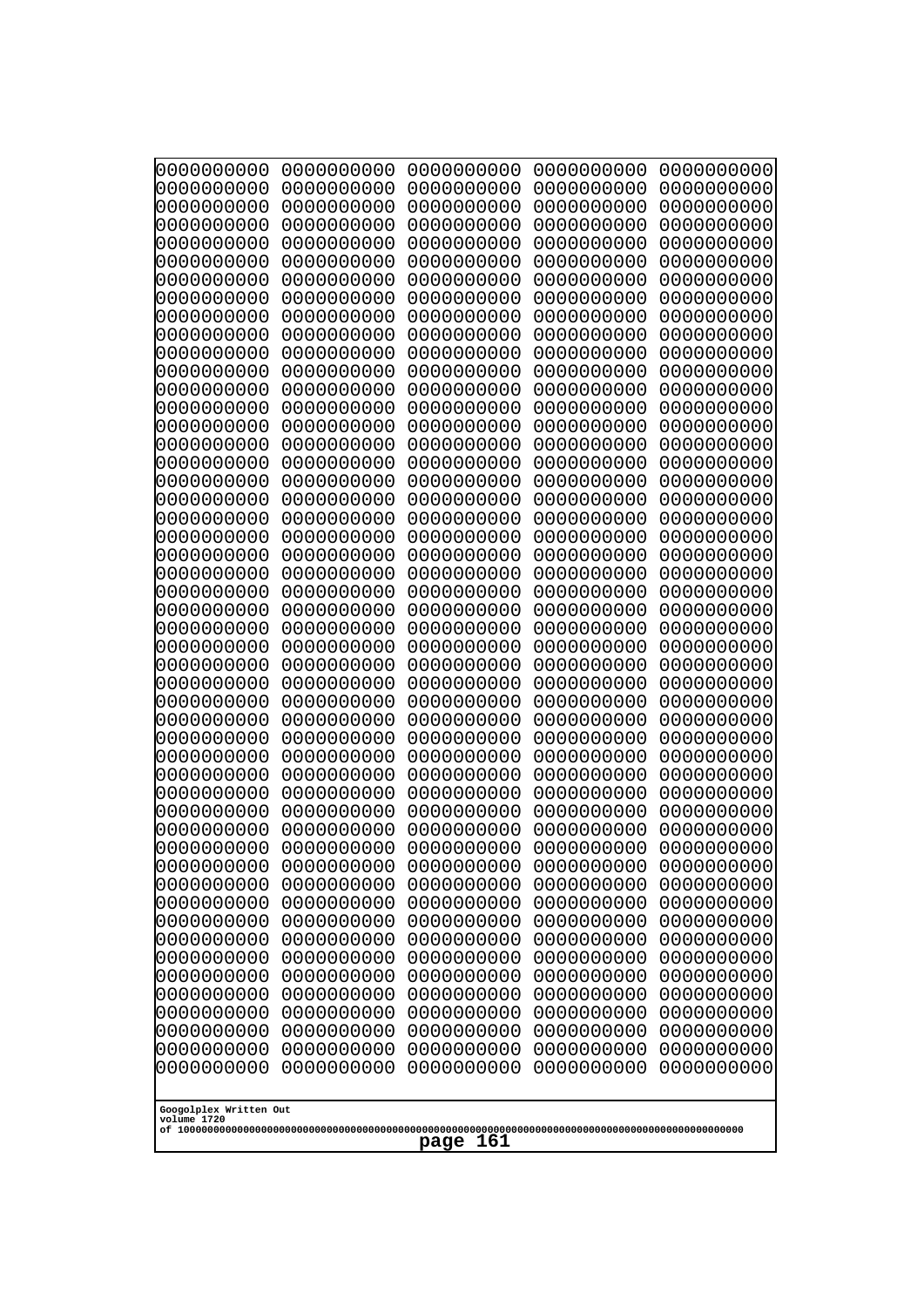| 10000000000<br>0000000000 | 0000000000<br>0000000000 | 0000000000<br>0000000000 | 0000000000<br>0000000000 | 0000000000<br>0000000000 |
|---------------------------|--------------------------|--------------------------|--------------------------|--------------------------|
| 0000000000                | 0000000000               | 0000000000               | 0000000000               | 0000000000               |
| 0000000000                | 0000000000               | 0000000000               | 0000000000               | 0000000000               |
| 0000000000<br>0000000000  | 0000000000<br>0000000000 | 0000000000<br>0000000000 | 0000000000<br>0000000000 | 0000000000<br>0000000000 |
| 0000000000                | 0000000000               | 0000000000               | 0000000000               | 0000000000               |
| 0000000000                | 0000000000               | 0000000000               | 0000000000               | 0000000000               |
| 0000000000<br>0000000000  | 0000000000<br>0000000000 | 0000000000<br>0000000000 | 0000000000<br>0000000000 | 0000000000<br>0000000000 |
| 0000000000                | 0000000000               | 0000000000               | 0000000000               | 0000000000               |
| 0000000000                | 0000000000               | 0000000000               | 0000000000               | 0000000000               |
| 0000000000                | 0000000000               | 0000000000               | 0000000000               | 0000000000               |
| 0000000000<br>0000000000  | 0000000000<br>0000000000 | 0000000000<br>0000000000 | 0000000000<br>0000000000 | 0000000000<br>0000000000 |
| 0000000000                | 0000000000               | 0000000000               | 0000000000               | 0000000000               |
| 0000000000                | 0000000000               | 0000000000               | 0000000000               | 0000000000               |
| 0000000000<br>0000000000  | 0000000000<br>0000000000 | 0000000000<br>0000000000 | 0000000000<br>0000000000 | 0000000000<br>0000000000 |
| 0000000000                | 0000000000               | 0000000000               | 0000000000               | 0000000000               |
| 0000000000                | 0000000000               | 0000000000               | 0000000000               | 0000000000               |
| 0000000000<br>0000000000  | 0000000000<br>0000000000 | 0000000000<br>0000000000 | 0000000000<br>0000000000 | 0000000000<br>0000000000 |
| 0000000000                | 0000000000               | 0000000000               | 0000000000               | 0000000000               |
| 0000000000                | 0000000000               | 0000000000               | 0000000000               | 0000000000               |
| 0000000000<br>0000000000  | 0000000000<br>0000000000 | 0000000000<br>0000000000 | 0000000000<br>0000000000 | 0000000000<br>0000000000 |
| 0000000000                | 0000000000               | 0000000000               | 0000000000               | 0000000000               |
| 0000000000                | 0000000000               | 0000000000               | 0000000000               | 0000000000               |
| 0000000000<br>0000000000  | 0000000000<br>0000000000 | 0000000000<br>0000000000 | 0000000000<br>0000000000 | 0000000000<br>0000000000 |
| 0000000000                | 0000000000               | 0000000000               | 0000000000               | 0000000000               |
| 0000000000                | 0000000000               | 0000000000               | 0000000000               | 0000000000               |
| 0000000000<br>0000000000  | 0000000000<br>0000000000 | 0000000000<br>0000000000 | 0000000000<br>0000000000 | 0000000000<br>0000000000 |
| 0000000000                | 0000000000               | 0000000000               | 0000000000               | 0000000000               |
| 0000000000                | 0000000000               | 0000000000               | 0000000000               | 0000000000               |
| 0000000000<br>0000000000  | 0000000000<br>0000000000 | 0000000000<br>0000000000 | 0000000000<br>0000000000 | 0000000000<br>0000000000 |
| 0000000000                | 0000000000               | 0000000000               | 0000000000               | 0000000000               |
| 0000000000                | 0000000000               | 0000000000               | 0000000000               | 0000000000               |
| 0000000000<br>0000000000  | 0000000000<br>0000000000 | 0000000000<br>0000000000 | 0000000000<br>0000000000 | 0000000000<br>0000000000 |
| 0000000000                | 0000000000               | 0000000000               | 0000000000               | 0000000000               |
| 0000000000                | 0000000000               | 0000000000               | 0000000000               | 0000000000               |
| 0000000000                | 0000000000               | 0000000000               | 0000000000               | 0000000000               |
| 0000000000<br>0000000000  | 0000000000<br>0000000000 | 0000000000<br>0000000000 | 0000000000<br>0000000000 | 0000000000<br>0000000000 |
| 0000000000                | 0000000000               | 0000000000               | 0000000000               | 0000000000               |
| 0000000000                | 0000000000               | 0000000000               | 0000000000               | 0000000000               |
| Googolplex Written Out    |                          |                          |                          |                          |
| volume 1720               |                          |                          |                          |                          |
| page<br>162               |                          |                          |                          |                          |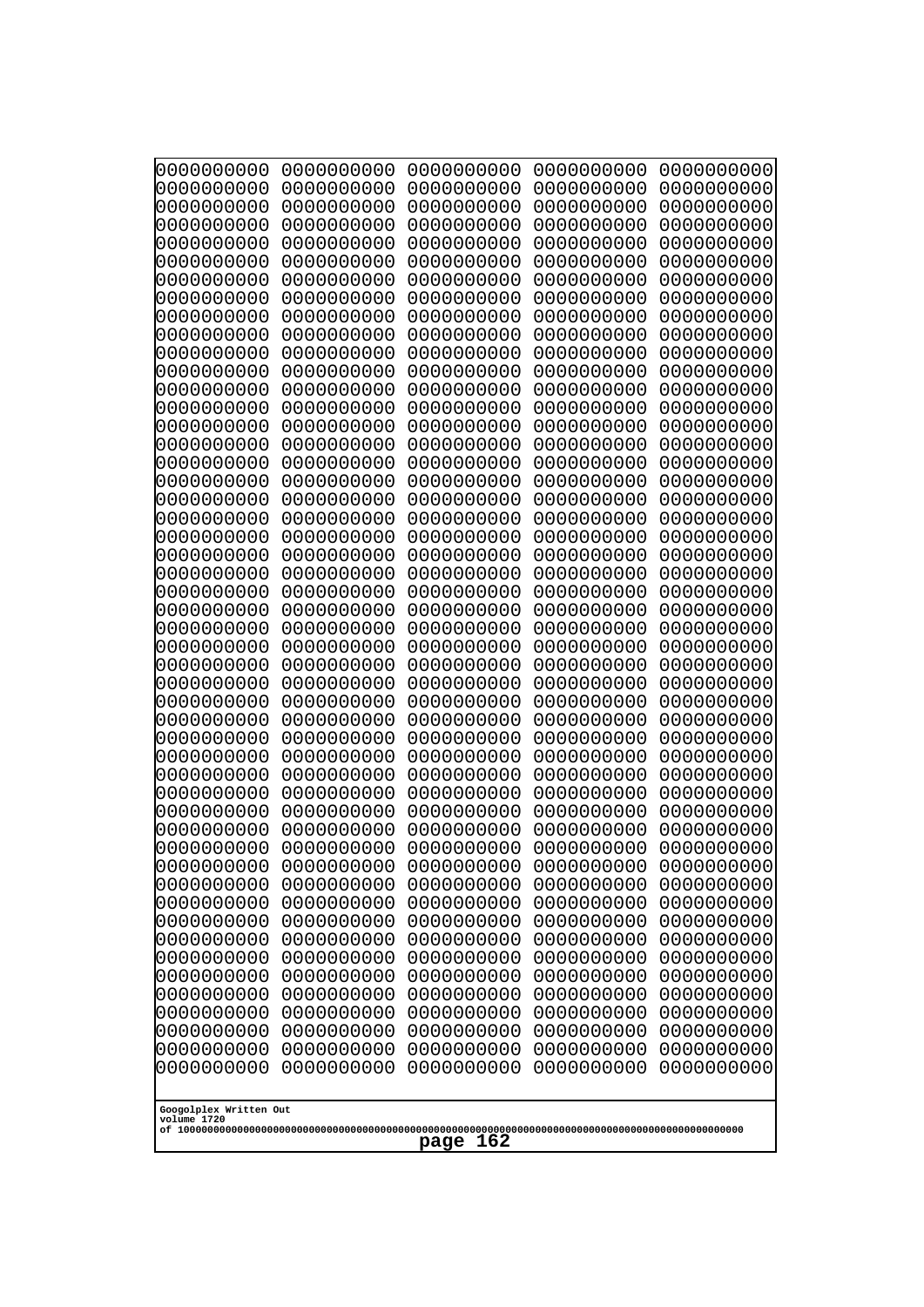| 10000000000<br>0000000000 | 0000000000<br>0000000000 | 0000000000<br>0000000000 | 0000000000<br>0000000000 | 0000000000<br>0000000000 |
|---------------------------|--------------------------|--------------------------|--------------------------|--------------------------|
| 0000000000                | 0000000000               | 0000000000               | 0000000000               | 0000000000               |
| 0000000000                | 0000000000               | 0000000000               | 0000000000               | 0000000000               |
| 0000000000<br>0000000000  | 0000000000<br>0000000000 | 0000000000<br>0000000000 | 0000000000<br>0000000000 | 0000000000<br>0000000000 |
| 0000000000                | 0000000000               | 0000000000               | 0000000000               | 0000000000               |
| 0000000000                | 0000000000               | 0000000000               | 0000000000               | 0000000000               |
| 0000000000<br>0000000000  | 0000000000<br>0000000000 | 0000000000<br>0000000000 | 0000000000<br>0000000000 | 0000000000<br>0000000000 |
| 0000000000                | 0000000000               | 0000000000               | 0000000000               | 0000000000               |
| 0000000000                | 0000000000               | 0000000000               | 0000000000               | 0000000000               |
| 0000000000<br>0000000000  | 0000000000<br>0000000000 | 0000000000<br>0000000000 | 0000000000<br>0000000000 | 0000000000<br>0000000000 |
| 0000000000                | 0000000000               | 0000000000               | 0000000000               | 0000000000               |
| 0000000000                | 0000000000               | 0000000000               | 0000000000               | 0000000000               |
| 0000000000                | 0000000000               | 0000000000<br>0000000000 | 0000000000<br>0000000000 | 0000000000               |
| 0000000000<br>0000000000  | 0000000000<br>0000000000 | 0000000000               | 0000000000               | 0000000000<br>0000000000 |
| 0000000000                | 0000000000               | 0000000000               | 0000000000               | 0000000000               |
| 0000000000                | 0000000000               | 0000000000               | 0000000000               | 0000000000               |
| 0000000000<br>0000000000  | 0000000000<br>0000000000 | 0000000000<br>0000000000 | 0000000000<br>0000000000 | 0000000000<br>0000000000 |
| 0000000000                | 0000000000               | 0000000000               | 0000000000               | 0000000000               |
| 0000000000                | 0000000000               | 0000000000               | 0000000000               | 0000000000               |
| 0000000000<br>0000000000  | 0000000000<br>0000000000 | 0000000000<br>0000000000 | 0000000000<br>0000000000 | 0000000000<br>0000000000 |
| 0000000000                | 0000000000               | 0000000000               | 0000000000               | 0000000000               |
| 0000000000                | 0000000000               | 0000000000               | 0000000000               | 0000000000               |
| 0000000000<br>0000000000  | 0000000000<br>0000000000 | 0000000000<br>0000000000 | 0000000000<br>0000000000 | 0000000000<br>0000000000 |
| 0000000000                | 0000000000               | 0000000000               | 0000000000               | 0000000000               |
| 0000000000                | 0000000000               | 0000000000               | 0000000000               | 0000000000               |
| 0000000000<br>0000000000  | 0000000000<br>0000000000 | 0000000000<br>0000000000 | 0000000000<br>0000000000 | 0000000000<br>0000000000 |
| 0000000000                | 0000000000               | 0000000000               | 0000000000               | 0000000000               |
| 0000000000                | 0000000000               | 0000000000               | 0000000000               | 0000000000               |
| 0000000000<br>0000000000  | 0000000000<br>0000000000 | 0000000000<br>0000000000 | 0000000000<br>0000000000 | 0000000000<br>0000000000 |
| 0000000000                | 0000000000               | 0000000000               | 0000000000               | 0000000000               |
| 0000000000                | 0000000000               | 0000000000               | 0000000000               | 0000000000               |
| 0000000000<br>0000000000  | 0000000000<br>0000000000 | 0000000000<br>0000000000 | 0000000000<br>0000000000 | 0000000000<br>0000000000 |
| 0000000000                | 0000000000               | 0000000000               | 0000000000               | 0000000000               |
| 0000000000                | 0000000000               | 0000000000               | 0000000000               | 0000000000               |
| 0000000000                | 0000000000<br>0000000000 | 0000000000<br>0000000000 | 0000000000               | 0000000000               |
| 0000000000<br>0000000000  | 0000000000               | 0000000000               | 0000000000<br>0000000000 | 0000000000<br>0000000000 |
| 0000000000                | 0000000000               | 0000000000               | 0000000000               | 0000000000               |
| 0000000000                | 0000000000               | 0000000000               | 0000000000               | 0000000000               |
| Googolplex Written Out    |                          |                          |                          |                          |
| volume 1720               |                          |                          |                          |                          |
| page<br>163               |                          |                          |                          |                          |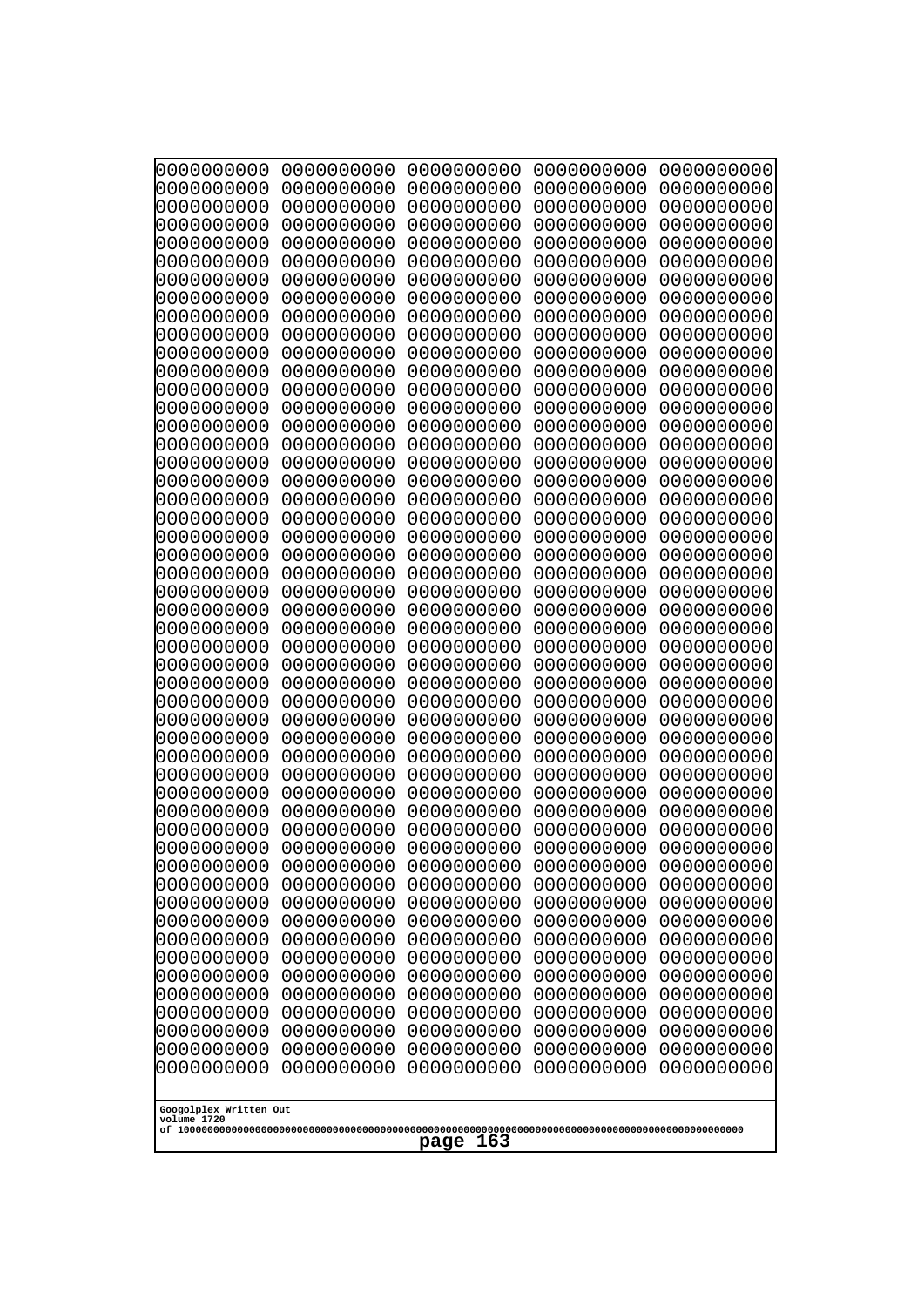| 0000000000<br>0000000000<br>0000000000<br>0000000000<br>0000000000<br>0000000000<br>0000000000<br>0000000000<br>0000000000<br>0000000000<br>0000000000<br>0000000000<br>0000000000<br>0000000000<br>0000000000<br>0000000000<br>0000000000<br>0000000000<br>0000000000<br>0000000000<br>0000000000<br>0000000000<br>0000000000<br>0000000000 | 0000000000<br>0000000000<br>0000000000<br>0000000000<br>0000000000<br>0000000000<br>0000000000<br>0000000000<br>0000000000<br>0000000000<br>0000000000<br>0000000000<br>0000000000<br>0000000000<br>0000000000<br>0000000000<br>0000000000<br>0000000000<br>0000000000<br>0000000000<br>0000000000<br>0000000000<br>0000000000<br>0000000000 | 0000000000<br>0000000000<br>0000000000<br>0000000000<br>0000000000<br>0000000000<br>0000000000<br>0000000000<br>0000000000<br>0000000000<br>0000000000<br>0000000000<br>0000000000<br>0000000000<br>0000000000<br>0000000000<br>0000000000<br>0000000000<br>0000000000<br>0000000000<br>0000000000<br>0000000000<br>0000000000<br>0000000000 | 0000000000<br>0000000000<br>0000000000<br>0000000000<br>0000000000<br>0000000000<br>0000000000<br>0000000000<br>0000000000<br>0000000000<br>0000000000<br>0000000000<br>0000000000<br>0000000000<br>0000000000<br>0000000000<br>0000000000<br>0000000000<br>0000000000<br>0000000000<br>0000000000<br>0000000000<br>0000000000<br>0000000000 | 0000000000<br>0000000000<br>0000000000<br>0000000000<br>0000000000<br>0000000000<br>0000000000<br>0000000000<br>0000000000<br>0000000000<br>0000000000<br>0000000000<br>0000000000<br>0000000000<br>0000000000<br>0000000000<br>0000000000<br>0000000000<br>0000000000<br>0000000000<br>0000000000<br>0000000000<br>0000000000<br>0000000000 |
|----------------------------------------------------------------------------------------------------------------------------------------------------------------------------------------------------------------------------------------------------------------------------------------------------------------------------------------------|----------------------------------------------------------------------------------------------------------------------------------------------------------------------------------------------------------------------------------------------------------------------------------------------------------------------------------------------|----------------------------------------------------------------------------------------------------------------------------------------------------------------------------------------------------------------------------------------------------------------------------------------------------------------------------------------------|----------------------------------------------------------------------------------------------------------------------------------------------------------------------------------------------------------------------------------------------------------------------------------------------------------------------------------------------|----------------------------------------------------------------------------------------------------------------------------------------------------------------------------------------------------------------------------------------------------------------------------------------------------------------------------------------------|
|                                                                                                                                                                                                                                                                                                                                              |                                                                                                                                                                                                                                                                                                                                              |                                                                                                                                                                                                                                                                                                                                              |                                                                                                                                                                                                                                                                                                                                              |                                                                                                                                                                                                                                                                                                                                              |
|                                                                                                                                                                                                                                                                                                                                              |                                                                                                                                                                                                                                                                                                                                              |                                                                                                                                                                                                                                                                                                                                              |                                                                                                                                                                                                                                                                                                                                              |                                                                                                                                                                                                                                                                                                                                              |
|                                                                                                                                                                                                                                                                                                                                              |                                                                                                                                                                                                                                                                                                                                              |                                                                                                                                                                                                                                                                                                                                              |                                                                                                                                                                                                                                                                                                                                              |                                                                                                                                                                                                                                                                                                                                              |
|                                                                                                                                                                                                                                                                                                                                              |                                                                                                                                                                                                                                                                                                                                              |                                                                                                                                                                                                                                                                                                                                              |                                                                                                                                                                                                                                                                                                                                              |                                                                                                                                                                                                                                                                                                                                              |
|                                                                                                                                                                                                                                                                                                                                              |                                                                                                                                                                                                                                                                                                                                              |                                                                                                                                                                                                                                                                                                                                              |                                                                                                                                                                                                                                                                                                                                              |                                                                                                                                                                                                                                                                                                                                              |
|                                                                                                                                                                                                                                                                                                                                              |                                                                                                                                                                                                                                                                                                                                              |                                                                                                                                                                                                                                                                                                                                              |                                                                                                                                                                                                                                                                                                                                              |                                                                                                                                                                                                                                                                                                                                              |
|                                                                                                                                                                                                                                                                                                                                              |                                                                                                                                                                                                                                                                                                                                              |                                                                                                                                                                                                                                                                                                                                              |                                                                                                                                                                                                                                                                                                                                              |                                                                                                                                                                                                                                                                                                                                              |
|                                                                                                                                                                                                                                                                                                                                              |                                                                                                                                                                                                                                                                                                                                              |                                                                                                                                                                                                                                                                                                                                              |                                                                                                                                                                                                                                                                                                                                              |                                                                                                                                                                                                                                                                                                                                              |
|                                                                                                                                                                                                                                                                                                                                              |                                                                                                                                                                                                                                                                                                                                              |                                                                                                                                                                                                                                                                                                                                              |                                                                                                                                                                                                                                                                                                                                              |                                                                                                                                                                                                                                                                                                                                              |
|                                                                                                                                                                                                                                                                                                                                              |                                                                                                                                                                                                                                                                                                                                              |                                                                                                                                                                                                                                                                                                                                              |                                                                                                                                                                                                                                                                                                                                              |                                                                                                                                                                                                                                                                                                                                              |
|                                                                                                                                                                                                                                                                                                                                              |                                                                                                                                                                                                                                                                                                                                              |                                                                                                                                                                                                                                                                                                                                              |                                                                                                                                                                                                                                                                                                                                              |                                                                                                                                                                                                                                                                                                                                              |
|                                                                                                                                                                                                                                                                                                                                              |                                                                                                                                                                                                                                                                                                                                              |                                                                                                                                                                                                                                                                                                                                              |                                                                                                                                                                                                                                                                                                                                              |                                                                                                                                                                                                                                                                                                                                              |
|                                                                                                                                                                                                                                                                                                                                              |                                                                                                                                                                                                                                                                                                                                              |                                                                                                                                                                                                                                                                                                                                              |                                                                                                                                                                                                                                                                                                                                              |                                                                                                                                                                                                                                                                                                                                              |
| 0000000000<br>0000000000                                                                                                                                                                                                                                                                                                                     | 0000000000<br>0000000000                                                                                                                                                                                                                                                                                                                     | 0000000000<br>0000000000                                                                                                                                                                                                                                                                                                                     | 0000000000<br>0000000000                                                                                                                                                                                                                                                                                                                     | 0000000000<br>0000000000                                                                                                                                                                                                                                                                                                                     |
| 0000000000                                                                                                                                                                                                                                                                                                                                   | 0000000000                                                                                                                                                                                                                                                                                                                                   | 0000000000                                                                                                                                                                                                                                                                                                                                   | 0000000000                                                                                                                                                                                                                                                                                                                                   | 0000000000                                                                                                                                                                                                                                                                                                                                   |
| 0000000000<br>0000000000                                                                                                                                                                                                                                                                                                                     | 0000000000<br>0000000000                                                                                                                                                                                                                                                                                                                     | 0000000000<br>0000000000                                                                                                                                                                                                                                                                                                                     | 0000000000<br>0000000000                                                                                                                                                                                                                                                                                                                     | 0000000000<br>0000000000                                                                                                                                                                                                                                                                                                                     |
| 0000000000                                                                                                                                                                                                                                                                                                                                   | 0000000000                                                                                                                                                                                                                                                                                                                                   | 0000000000                                                                                                                                                                                                                                                                                                                                   | 0000000000                                                                                                                                                                                                                                                                                                                                   | 0000000000                                                                                                                                                                                                                                                                                                                                   |
| 0000000000<br>0000000000                                                                                                                                                                                                                                                                                                                     | 0000000000<br>0000000000                                                                                                                                                                                                                                                                                                                     | 0000000000<br>0000000000                                                                                                                                                                                                                                                                                                                     | 0000000000<br>0000000000                                                                                                                                                                                                                                                                                                                     | 0000000000<br>0000000000                                                                                                                                                                                                                                                                                                                     |
| 0000000000                                                                                                                                                                                                                                                                                                                                   | 0000000000                                                                                                                                                                                                                                                                                                                                   | 0000000000                                                                                                                                                                                                                                                                                                                                   | 0000000000                                                                                                                                                                                                                                                                                                                                   | 0000000000                                                                                                                                                                                                                                                                                                                                   |
| 0000000000<br>0000000000                                                                                                                                                                                                                                                                                                                     | 0000000000<br>0000000000                                                                                                                                                                                                                                                                                                                     | 0000000000<br>0000000000                                                                                                                                                                                                                                                                                                                     | 0000000000<br>0000000000                                                                                                                                                                                                                                                                                                                     | 0000000000<br>0000000000                                                                                                                                                                                                                                                                                                                     |
| 0000000000                                                                                                                                                                                                                                                                                                                                   | 0000000000                                                                                                                                                                                                                                                                                                                                   | 0000000000                                                                                                                                                                                                                                                                                                                                   | 0000000000                                                                                                                                                                                                                                                                                                                                   | 0000000000                                                                                                                                                                                                                                                                                                                                   |
| 0000000000                                                                                                                                                                                                                                                                                                                                   | 0000000000                                                                                                                                                                                                                                                                                                                                   | 0000000000                                                                                                                                                                                                                                                                                                                                   | 0000000000<br>0000000000                                                                                                                                                                                                                                                                                                                     | 0000000000<br>0000000000                                                                                                                                                                                                                                                                                                                     |
| 0000000000<br>0000000000                                                                                                                                                                                                                                                                                                                     | 0000000000<br>0000000000                                                                                                                                                                                                                                                                                                                     | 0000000000<br>0000000000                                                                                                                                                                                                                                                                                                                     | 0000000000                                                                                                                                                                                                                                                                                                                                   | 0000000000                                                                                                                                                                                                                                                                                                                                   |
| 0000000000                                                                                                                                                                                                                                                                                                                                   | 0000000000                                                                                                                                                                                                                                                                                                                                   | 0000000000                                                                                                                                                                                                                                                                                                                                   | 0000000000                                                                                                                                                                                                                                                                                                                                   | 0000000000                                                                                                                                                                                                                                                                                                                                   |
| 0000000000<br>0000000000                                                                                                                                                                                                                                                                                                                     | 0000000000<br>0000000000                                                                                                                                                                                                                                                                                                                     | 0000000000<br>0000000000                                                                                                                                                                                                                                                                                                                     | 0000000000<br>0000000000                                                                                                                                                                                                                                                                                                                     | 0000000000<br>0000000000                                                                                                                                                                                                                                                                                                                     |
| 0000000000                                                                                                                                                                                                                                                                                                                                   | 0000000000                                                                                                                                                                                                                                                                                                                                   | 0000000000                                                                                                                                                                                                                                                                                                                                   | 0000000000                                                                                                                                                                                                                                                                                                                                   | 0000000000                                                                                                                                                                                                                                                                                                                                   |
| 0000000000<br>0000000000                                                                                                                                                                                                                                                                                                                     | 0000000000<br>0000000000                                                                                                                                                                                                                                                                                                                     | 0000000000<br>0000000000                                                                                                                                                                                                                                                                                                                     | 0000000000<br>0000000000                                                                                                                                                                                                                                                                                                                     | 0000000000<br>0000000000                                                                                                                                                                                                                                                                                                                     |
| 0000000000                                                                                                                                                                                                                                                                                                                                   | 0000000000                                                                                                                                                                                                                                                                                                                                   | 0000000000                                                                                                                                                                                                                                                                                                                                   | 0000000000                                                                                                                                                                                                                                                                                                                                   | 0000000000                                                                                                                                                                                                                                                                                                                                   |
| 0000000000<br>0000000000                                                                                                                                                                                                                                                                                                                     | 0000000000<br>0000000000                                                                                                                                                                                                                                                                                                                     | 0000000000<br>0000000000                                                                                                                                                                                                                                                                                                                     | 0000000000<br>0000000000                                                                                                                                                                                                                                                                                                                     | 0000000000<br>0000000000                                                                                                                                                                                                                                                                                                                     |
| 0000000000                                                                                                                                                                                                                                                                                                                                   | 0000000000                                                                                                                                                                                                                                                                                                                                   | 0000000000                                                                                                                                                                                                                                                                                                                                   | 0000000000                                                                                                                                                                                                                                                                                                                                   | 0000000000                                                                                                                                                                                                                                                                                                                                   |
| 0000000000                                                                                                                                                                                                                                                                                                                                   | 0000000000                                                                                                                                                                                                                                                                                                                                   | 0000000000                                                                                                                                                                                                                                                                                                                                   | 0000000000                                                                                                                                                                                                                                                                                                                                   | 0000000000                                                                                                                                                                                                                                                                                                                                   |
| Googolplex Written Out<br>volume 1720                                                                                                                                                                                                                                                                                                        |                                                                                                                                                                                                                                                                                                                                              |                                                                                                                                                                                                                                                                                                                                              |                                                                                                                                                                                                                                                                                                                                              |                                                                                                                                                                                                                                                                                                                                              |
| 164<br>page                                                                                                                                                                                                                                                                                                                                  |                                                                                                                                                                                                                                                                                                                                              |                                                                                                                                                                                                                                                                                                                                              |                                                                                                                                                                                                                                                                                                                                              |                                                                                                                                                                                                                                                                                                                                              |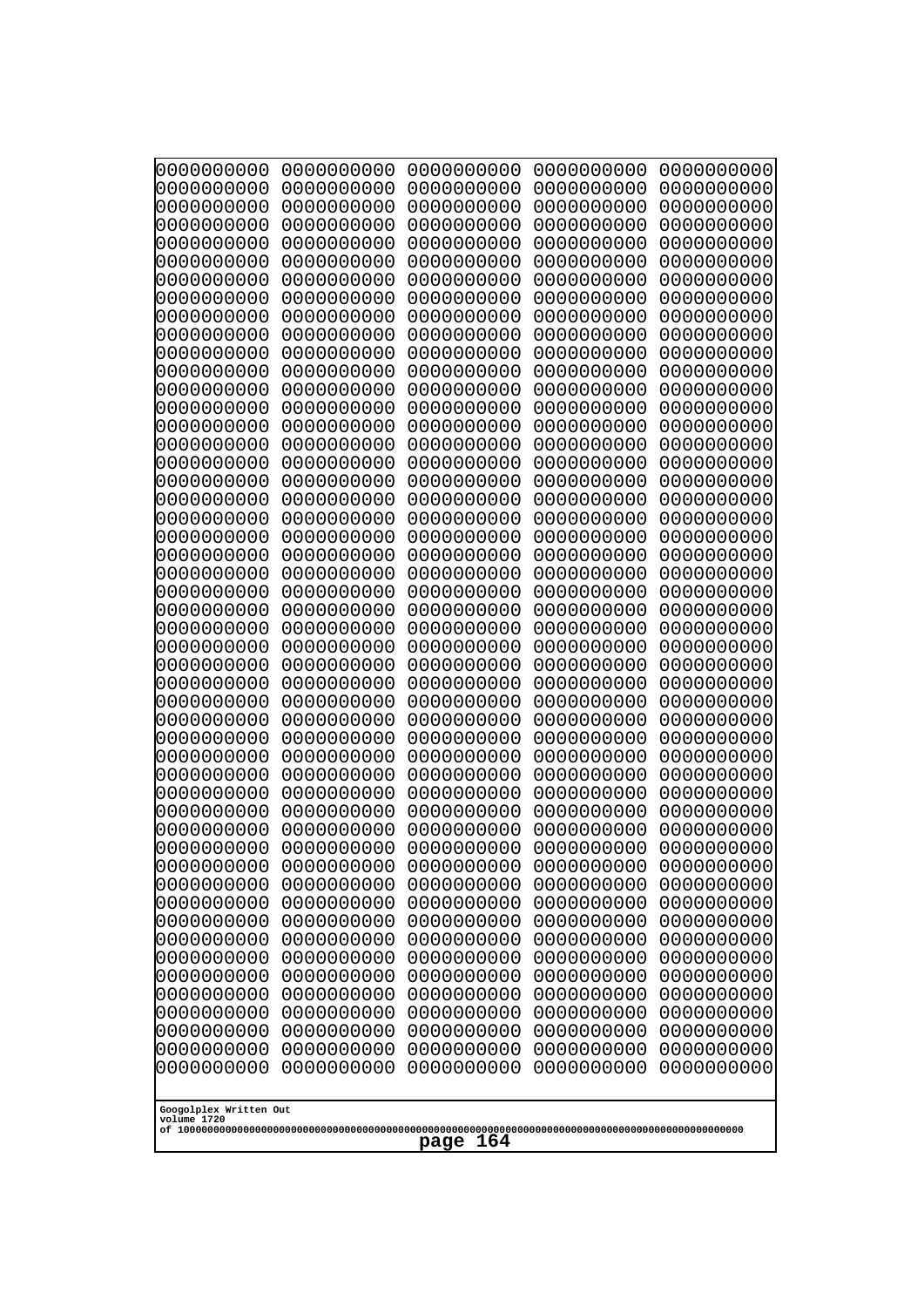| 10000000000<br>0000000000 | 0000000000<br>0000000000 | 0000000000<br>0000000000 | 0000000000<br>0000000000 | 0000000000<br>0000000000 |
|---------------------------|--------------------------|--------------------------|--------------------------|--------------------------|
| 0000000000                | 0000000000               | 0000000000               | 0000000000               | 0000000000               |
| 0000000000                | 0000000000               | 0000000000               | 0000000000               | 0000000000               |
| 0000000000<br>0000000000  | 0000000000<br>0000000000 | 0000000000<br>0000000000 | 0000000000<br>0000000000 | 0000000000<br>0000000000 |
| 0000000000                | 0000000000               | 0000000000               | 0000000000               | 0000000000               |
| 0000000000                | 0000000000               | 0000000000               | 0000000000               | 0000000000               |
| 0000000000<br>0000000000  | 0000000000<br>0000000000 | 0000000000<br>0000000000 | 0000000000<br>0000000000 | 0000000000<br>0000000000 |
| 0000000000                | 0000000000               | 0000000000               | 0000000000               | 0000000000               |
| 0000000000                | 0000000000               | 0000000000               | 0000000000               | 0000000000               |
| 0000000000<br>0000000000  | 0000000000<br>0000000000 | 0000000000<br>0000000000 | 0000000000<br>0000000000 | 0000000000<br>0000000000 |
| 0000000000                | 0000000000               | 0000000000               | 0000000000               | 0000000000               |
| 0000000000                | 0000000000               | 0000000000               | 0000000000               | 0000000000               |
| 0000000000<br>0000000000  | 0000000000<br>0000000000 | 0000000000<br>0000000000 | 0000000000<br>0000000000 | 0000000000<br>0000000000 |
| 0000000000                | 0000000000               | 0000000000               | 0000000000               | 0000000000               |
| 0000000000                | 0000000000               | 0000000000               | 0000000000               | 0000000000               |
| 0000000000                | 0000000000               | 0000000000               | 0000000000               | 0000000000               |
| 0000000000<br>0000000000  | 0000000000<br>0000000000 | 0000000000<br>0000000000 | 0000000000<br>0000000000 | 0000000000<br>0000000000 |
| 0000000000                | 0000000000               | 0000000000               | 0000000000               | 0000000000               |
| 0000000000                | 0000000000               | 0000000000               | 0000000000               | 0000000000               |
| 0000000000<br>0000000000  | 0000000000<br>0000000000 | 0000000000<br>0000000000 | 0000000000<br>0000000000 | 0000000000<br>0000000000 |
| 0000000000                | 0000000000               | 0000000000               | 0000000000               | 0000000000               |
| 0000000000                | 0000000000               | 0000000000               | 0000000000               | 0000000000               |
| 0000000000<br>0000000000  | 0000000000<br>0000000000 | 0000000000<br>0000000000 | 0000000000<br>0000000000 | 0000000000<br>0000000000 |
| 0000000000                | 0000000000               | 0000000000               | 0000000000               | 0000000000               |
| 0000000000                | 0000000000               | 0000000000               | 0000000000               | 0000000000               |
| 0000000000<br>0000000000  | 0000000000<br>0000000000 | 0000000000<br>0000000000 | 0000000000<br>0000000000 | 0000000000<br>0000000000 |
| 0000000000                | 0000000000               | 0000000000               | 0000000000               | 0000000000               |
| 0000000000                | 0000000000               | 0000000000               | 0000000000               | 0000000000               |
| 0000000000<br>0000000000  | 0000000000<br>0000000000 | 0000000000<br>0000000000 | 0000000000<br>0000000000 | 0000000000<br>0000000000 |
| 0000000000                | 0000000000               | 0000000000               | 0000000000               | 0000000000               |
| 0000000000                | 0000000000               | 0000000000               | 0000000000               | 0000000000               |
| 0000000000<br>0000000000  | 0000000000<br>0000000000 | 0000000000<br>0000000000 | 0000000000<br>0000000000 | 0000000000<br>0000000000 |
| 0000000000                | 0000000000               | 0000000000               | 0000000000               | 0000000000               |
| 0000000000                | 0000000000               | 0000000000               | 0000000000               | 0000000000               |
| 0000000000                | 0000000000<br>0000000000 | 0000000000<br>0000000000 | 0000000000               | 0000000000               |
| 0000000000<br>0000000000  | 0000000000               | 0000000000               | 0000000000<br>0000000000 | 0000000000<br>0000000000 |
| 0000000000                | 0000000000               | 0000000000               | 0000000000               | 0000000000               |
| 0000000000                | 0000000000               | 0000000000               | 0000000000               | 0000000000               |
| Googolplex Written Out    |                          |                          |                          |                          |
| volume 1720               |                          |                          |                          |                          |
| 165<br>page               |                          |                          |                          |                          |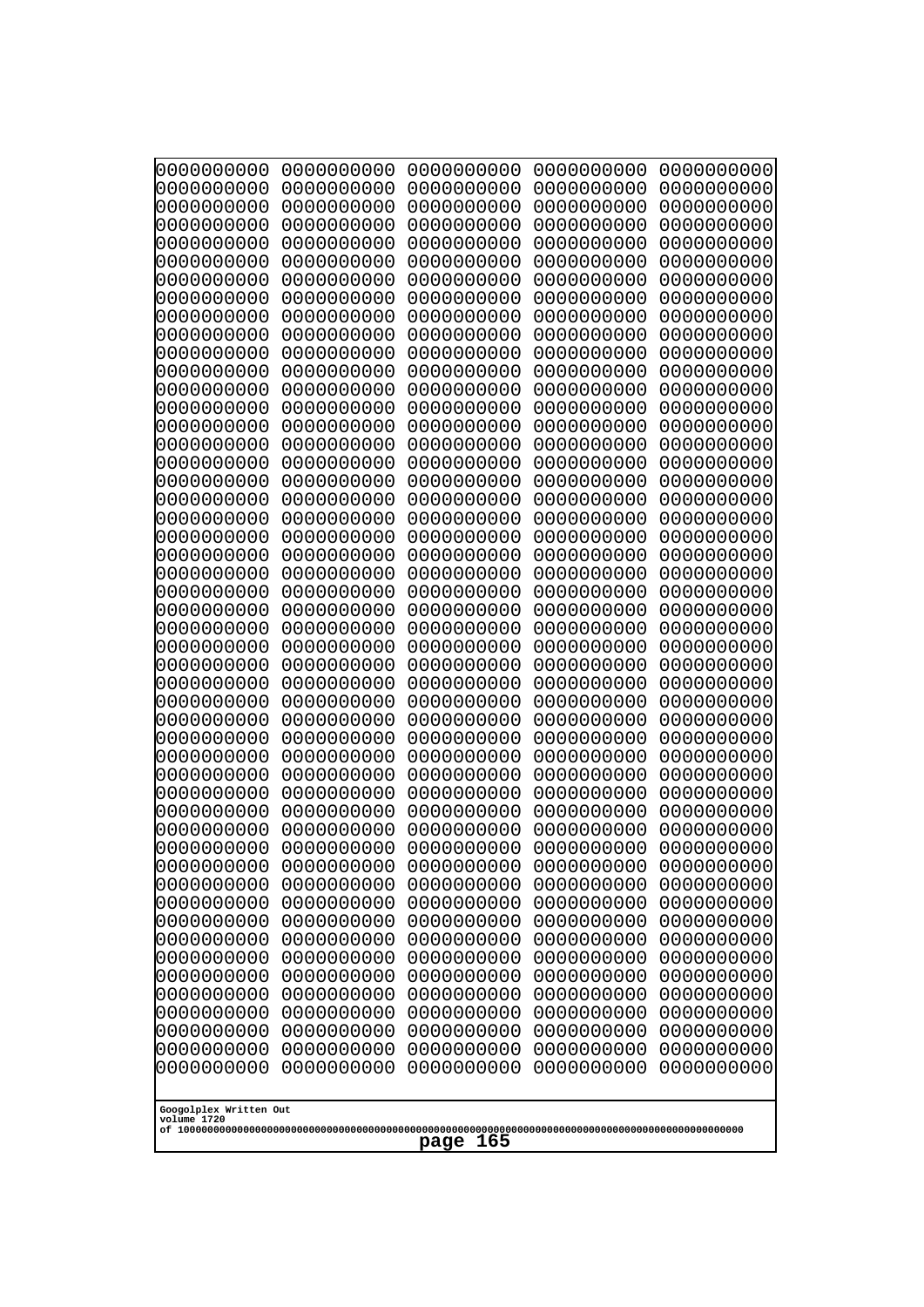| 0000000000                            | 0000000000               | 0000000000               | 0000000000               | 0000000000               |
|---------------------------------------|--------------------------|--------------------------|--------------------------|--------------------------|
| 0000000000<br>0000000000              | 0000000000<br>0000000000 | 0000000000<br>0000000000 | 0000000000<br>0000000000 | 0000000000<br>0000000000 |
| 0000000000                            | 0000000000               | 0000000000               | 0000000000               | 0000000000               |
| 0000000000                            | 0000000000               | 0000000000               | 0000000000               | 0000000000               |
| 0000000000                            | 0000000000               | 0000000000               | 0000000000               | 0000000000               |
| 0000000000                            | 0000000000               | 0000000000               | 0000000000               | 0000000000               |
| 0000000000<br>0000000000              | 0000000000<br>0000000000 | 0000000000<br>0000000000 | 0000000000<br>0000000000 | 0000000000<br>0000000000 |
| 0000000000                            | 0000000000               | 0000000000               | 0000000000               | 0000000000               |
| 0000000000                            | 0000000000               | 0000000000               | 0000000000               | 0000000000               |
| 0000000000                            | 0000000000               | 0000000000               | 0000000000               | 0000000000               |
| 0000000000<br>0000000000              | 0000000000<br>0000000000 | 0000000000<br>0000000000 | 0000000000<br>0000000000 | 0000000000<br>0000000000 |
| 0000000000                            | 0000000000               | 0000000000               | 0000000000               | 0000000000               |
| 0000000000                            | 0000000000               | 0000000000               | 0000000000               | 0000000000               |
| 0000000000                            | 0000000000<br>0000000000 | 0000000000               | 0000000000               | 0000000000               |
| 0000000000<br>0000000000              | 0000000000               | 0000000000<br>0000000000 | 0000000000<br>0000000000 | 0000000000<br>0000000000 |
| 0000000000                            | 0000000000               | 0000000000               | 0000000000               | 0000000000               |
| 0000000000                            | 0000000000               | 0000000000               | 0000000000               | 0000000000               |
| 0000000000<br>0000000000              | 0000000000<br>0000000000 | 0000000000<br>0000000000 | 0000000000<br>0000000000 | 0000000000<br>0000000000 |
| 0000000000                            | 0000000000               | 0000000000               | 0000000000               | 0000000000               |
| 0000000000                            | 0000000000               | 0000000000               | 0000000000               | 0000000000               |
| 0000000000                            | 0000000000               | 0000000000               | 0000000000               | 0000000000               |
| 0000000000<br>0000000000              | 0000000000<br>0000000000 | 0000000000<br>0000000000 | 0000000000<br>0000000000 | 0000000000<br>0000000000 |
| 0000000000                            | 0000000000               | 0000000000               | 0000000000               | 0000000000               |
| 0000000000                            | 0000000000               | 0000000000               | 0000000000               | 0000000000               |
| 0000000000                            | 0000000000               | 0000000000               | 0000000000               | 0000000000               |
| 0000000000<br>0000000000              | 0000000000<br>0000000000 | 0000000000<br>0000000000 | 0000000000<br>0000000000 | 0000000000<br>0000000000 |
| 0000000000                            | 0000000000               | 0000000000               | 0000000000               | 0000000000               |
| 0000000000                            | 0000000000               | 0000000000               | 0000000000               | 0000000000               |
| 0000000000<br>0000000000              | 0000000000<br>0000000000 | 0000000000<br>0000000000 | 0000000000<br>0000000000 | 0000000000<br>0000000000 |
| 0000000000                            | 0000000000               | 0000000000               | 0000000000               | 0000000000               |
| 0000000000                            | 0000000000               | 0000000000               | 0000000000               | 0000000000               |
| 0000000000                            | 0000000000               | 0000000000               | 0000000000               | 0000000000               |
| 0000000000<br>0000000000              | 0000000000<br>0000000000 | 0000000000<br>0000000000 | 0000000000<br>0000000000 | 0000000000<br>0000000000 |
| 0000000000                            | 0000000000               | 0000000000               | 0000000000               | 0000000000               |
| 0000000000                            | 0000000000               | 0000000000               | 0000000000               | 0000000000               |
| 0000000000                            | 0000000000               | 0000000000               | 0000000000               | 0000000000               |
| 0000000000<br>0000000000              | 0000000000<br>0000000000 | 0000000000<br>0000000000 | 0000000000<br>0000000000 | 0000000000<br>0000000000 |
| 0000000000                            | 0000000000               | 0000000000               | 0000000000               | 0000000000               |
| 0000000000                            | 0000000000               | 0000000000               | 0000000000               | 0000000000               |
| 0000000000                            | 0000000000               | 0000000000               | 0000000000               | 0000000000               |
|                                       |                          |                          |                          |                          |
| Googolplex Written Out<br>volume 1720 |                          |                          |                          |                          |
| page<br>166                           |                          |                          |                          |                          |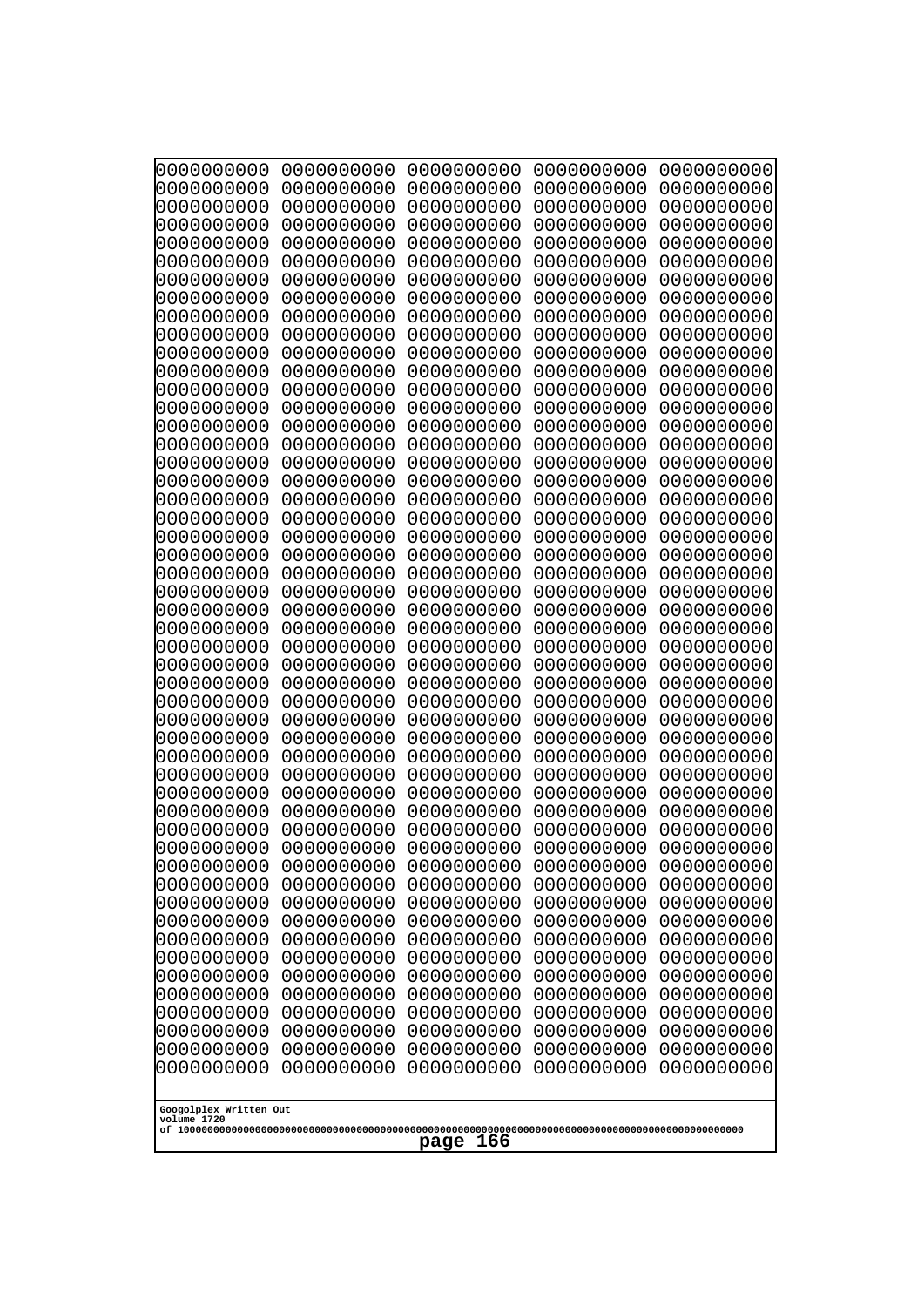| 10000000000<br>0000000000             | 0000000000<br>0000000000 | 0000000000<br>0000000000 | 0000000000<br>0000000000 | 0000000000<br>0000000000 |
|---------------------------------------|--------------------------|--------------------------|--------------------------|--------------------------|
| 0000000000                            | 0000000000               | 0000000000               | 0000000000               | 0000000000               |
| 0000000000                            | 0000000000               | 0000000000               | 0000000000               | 0000000000               |
| 0000000000                            | 0000000000               | 0000000000               | 0000000000               | 0000000000               |
| 0000000000<br>0000000000              | 0000000000<br>0000000000 | 0000000000<br>0000000000 | 0000000000<br>0000000000 | 0000000000<br>0000000000 |
| 0000000000                            | 0000000000               | 0000000000               | 0000000000               | 0000000000               |
| 0000000000                            | 0000000000               | 0000000000               | 0000000000               | 0000000000               |
| 0000000000                            | 0000000000               | 0000000000               | 0000000000               | 0000000000               |
| 0000000000<br>0000000000              | 0000000000<br>0000000000 | 0000000000<br>0000000000 | 0000000000<br>0000000000 | 0000000000<br>0000000000 |
| 0000000000                            | 0000000000               | 0000000000               | 0000000000               | 0000000000               |
| 0000000000                            | 0000000000               | 0000000000               | 0000000000               | 0000000000               |
| 0000000000<br>0000000000              | 0000000000<br>0000000000 | 0000000000<br>0000000000 | 0000000000<br>0000000000 | 0000000000<br>0000000000 |
| 0000000000                            | 0000000000               | 0000000000               | 0000000000               | 0000000000               |
| 0000000000                            | 0000000000               | 0000000000               | 0000000000               | 0000000000               |
| 0000000000                            | 0000000000               | 0000000000               | 0000000000               | 0000000000               |
| 0000000000<br>0000000000              | 0000000000<br>0000000000 | 0000000000<br>0000000000 | 0000000000<br>0000000000 | 0000000000<br>0000000000 |
| 0000000000                            | 0000000000               | 0000000000               | 0000000000               | 0000000000               |
| 0000000000                            | 0000000000               | 0000000000               | 0000000000               | 0000000000               |
| 0000000000<br>0000000000              | 0000000000<br>0000000000 | 0000000000<br>0000000000 | 0000000000<br>0000000000 | 0000000000<br>0000000000 |
| 0000000000                            | 0000000000               | 0000000000               | 0000000000               | 0000000000               |
| 0000000000                            | 0000000000               | 0000000000               | 0000000000               | 0000000000               |
| 0000000000                            | 0000000000               | 0000000000               | 0000000000               | 0000000000               |
| 0000000000<br>0000000000              | 0000000000<br>0000000000 | 0000000000<br>0000000000 | 0000000000<br>0000000000 | 0000000000<br>0000000000 |
| 0000000000                            | 0000000000               | 0000000000               | 0000000000               | 0000000000               |
| 0000000000                            | 0000000000               | 0000000000               | 0000000000               | 0000000000               |
| 0000000000<br>0000000000              | 0000000000<br>0000000000 | 0000000000<br>0000000000 | 0000000000<br>0000000000 | 0000000000<br>0000000000 |
| 0000000000                            | 0000000000               | 0000000000               | 0000000000               | 0000000000               |
| 0000000000                            | 0000000000               | 0000000000               | 0000000000               | 0000000000               |
| 0000000000                            | 0000000000               | 0000000000               | 0000000000               | 0000000000               |
| 0000000000<br>0000000000              | 0000000000<br>0000000000 | 0000000000<br>0000000000 | 0000000000<br>0000000000 | 0000000000<br>0000000000 |
| 0000000000                            | 0000000000               | 0000000000               | 0000000000               | 0000000000               |
| 0000000000                            | 0000000000               | 0000000000               | 0000000000               | 0000000000               |
| 0000000000<br>0000000000              | 0000000000<br>0000000000 | 0000000000<br>0000000000 | 0000000000<br>0000000000 | 0000000000<br>0000000000 |
| 0000000000                            | 0000000000               | 0000000000               | 0000000000               | 0000000000               |
| 0000000000                            | 0000000000               | 0000000000               | 0000000000               | 0000000000               |
| 0000000000                            | 0000000000<br>0000000000 | 0000000000               | 0000000000               | 0000000000               |
| 0000000000<br>0000000000              | 0000000000               | 0000000000<br>0000000000 | 0000000000<br>0000000000 | 0000000000<br>0000000000 |
| 0000000000                            | 0000000000               | 0000000000               | 0000000000               | 0000000000               |
| 0000000000                            | 0000000000               | 0000000000               | 0000000000               | 0000000000               |
|                                       |                          |                          |                          |                          |
| Googolplex Written Out<br>volume 1720 |                          |                          |                          |                          |
| 167<br>page                           |                          |                          |                          |                          |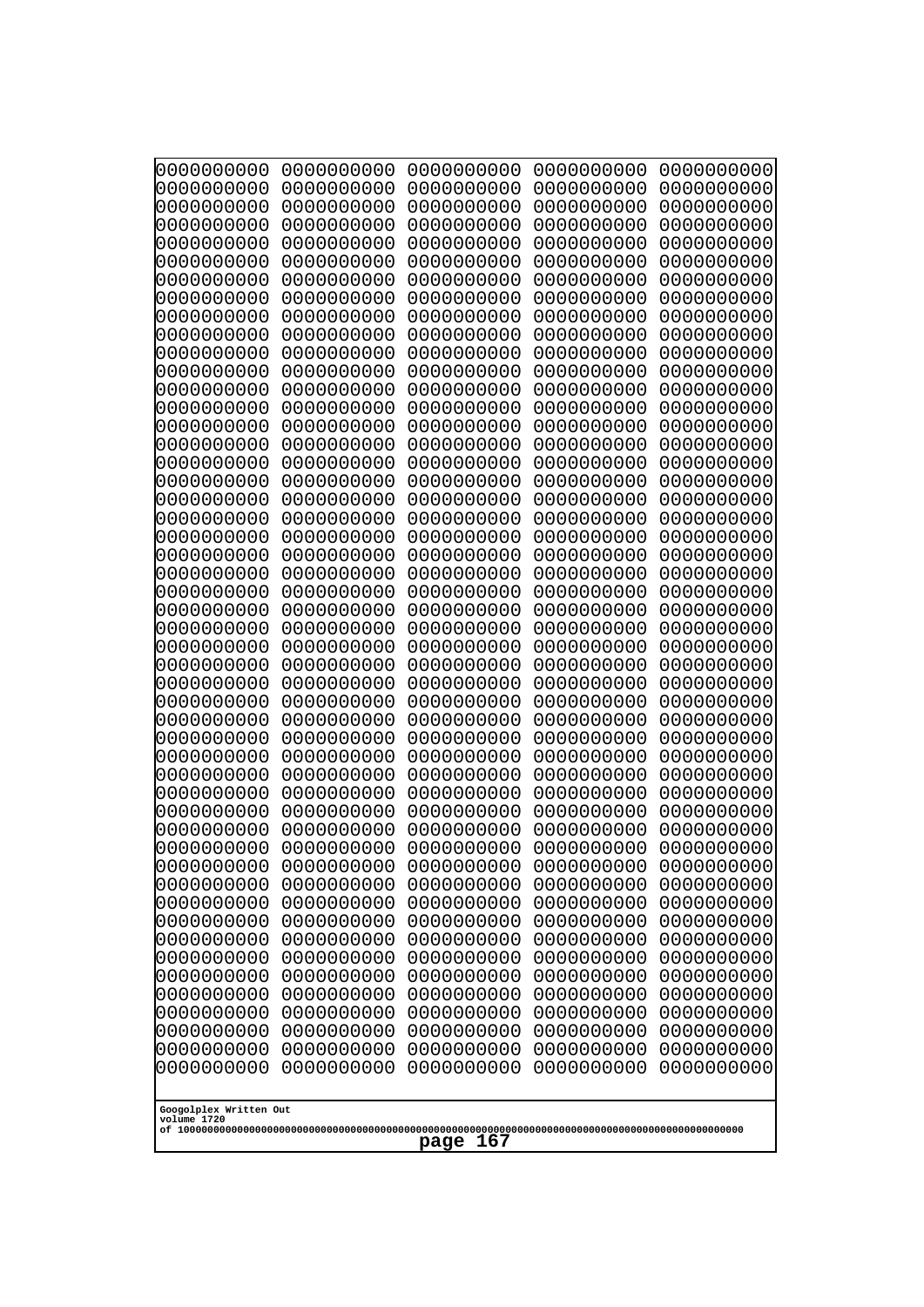| 000000000                | 0000000000               | 0000000000               | 0000000000               | 0000000000               |
|--------------------------|--------------------------|--------------------------|--------------------------|--------------------------|
| 0000000000               | 0000000000               | 0000000000               | 0000000000               | 0000000000               |
| 0000000000               | 0000000000               | 0000000000               | 0000000000               | 0000000000               |
| 0000000000               | 0000000000               | 0000000000               | 0000000000               | 0000000000               |
| 0000000000               | 0000000000               | 0000000000               | 0000000000               | 0000000000               |
| 0000000000               | 0000000000               | 0000000000               | 0000000000               | 0000000000               |
| 0000000000               | 0000000000               | 0000000000               | 0000000000               | 0000000000               |
| 0000000000               | 0000000000               | 0000000000               | 0000000000               | 0000000000               |
| 0000000000               | 0000000000<br>0000000000 | 0000000000<br>0000000000 | 0000000000               | 0000000000               |
| 0000000000<br>0000000000 | 0000000000               | 0000000000               | 0000000000<br>0000000000 | 0000000000<br>0000000000 |
| 0000000000               | 0000000000               | 0000000000               | 0000000000               | 0000000000               |
| 0000000000               | 0000000000               | 0000000000               | 0000000000               | 0000000000               |
| 0000000000               | 0000000000               | 0000000000               | 0000000000               | 0000000000               |
| 0000000000               | 0000000000               | 0000000000               | 0000000000               | 0000000000               |
| 0000000000               | 0000000000               | 0000000000               | 0000000000               | 0000000000               |
| 0000000000               | 0000000000               | 0000000000               | 0000000000               | 0000000000               |
| 0000000000               | 0000000000               | 0000000000               | 0000000000               | 0000000000               |
| 0000000000               | 0000000000               | 0000000000               | 0000000000               | 0000000000               |
| 0000000000               | 0000000000               | 0000000000               | 0000000000               | 0000000000               |
| 0000000000               | 0000000000               | 0000000000               | 0000000000               | 0000000000               |
| 0000000000<br>0000000000 | 0000000000<br>0000000000 | 0000000000<br>0000000000 | 0000000000<br>0000000000 | 0000000000<br>0000000000 |
| 0000000000               | 0000000000               | 0000000000               | 0000000000               | 0000000000               |
| 0000000000               | 0000000000               | 0000000000               | 0000000000               | 0000000000               |
| 0000000000               | 0000000000               | 0000000000               | 0000000000               | 0000000000               |
| 0000000000               | 0000000000               | 0000000000               | 0000000000               | 0000000000               |
| 0000000000               | 0000000000               | 0000000000               | 0000000000               | 0000000000               |
| 0000000000               | 0000000000               | 0000000000               | 0000000000               | 0000000000               |
| 0000000000               | 0000000000               | 0000000000               | 0000000000               | 0000000000               |
| 0000000000               | 0000000000               | 0000000000               | 0000000000               | 0000000000               |
| 0000000000               | 0000000000               | 0000000000               | 0000000000               | 0000000000               |
| 0000000000               | 0000000000               | 0000000000               | 0000000000               | 0000000000               |
| 0000000000<br>0000000000 | 0000000000<br>0000000000 | 0000000000<br>0000000000 | 0000000000<br>0000000000 | 0000000000<br>0000000000 |
| 0000000000               | 0000000000               | 0000000000               | 0000000000               | 0000000000               |
| 0000000000               | 0000000000               | 0000000000               | 0000000000               | 0000000000               |
| 0000000000               | 0000000000               | 0000000000               | 0000000000               | 0000000000               |
| 0000000000               | 0000000000               | 0000000000               | 0000000000               | 0000000000               |
| 0000000000               | 0000000000               | 0000000000               | 0000000000               | 0000000000               |
| 0000000000               | 0000000000               | 0000000000               | 0000000000               | 0000000000               |
| 0000000000               | 0000000000               | 0000000000               | 0000000000               | 0000000000               |
| 0000000000               | 0000000000               | 0000000000               | 0000000000               | 0000000000               |
| 0000000000               | 0000000000               | 0000000000               | 0000000000               | 0000000000               |
| 0000000000               | 0000000000               | 0000000000               | 0000000000               | 0000000000               |
| 0000000000<br>0000000000 | 0000000000<br>0000000000 | 0000000000<br>0000000000 | 0000000000<br>0000000000 | 0000000000<br>0000000000 |
| 0000000000               | 0000000000               | 0000000000               | 0000000000               | 0000000000               |
| 0000000000               | 0000000000               | 0000000000               | 0000000000               | 0000000000               |
| 0000000000               | 0000000000               | 0000000000               | 0000000000               | 0000000000               |
|                          |                          |                          |                          |                          |
| Googolplex Written Out   |                          |                          |                          |                          |
| volume 1720              |                          |                          |                          |                          |
| 168<br>page              |                          |                          |                          |                          |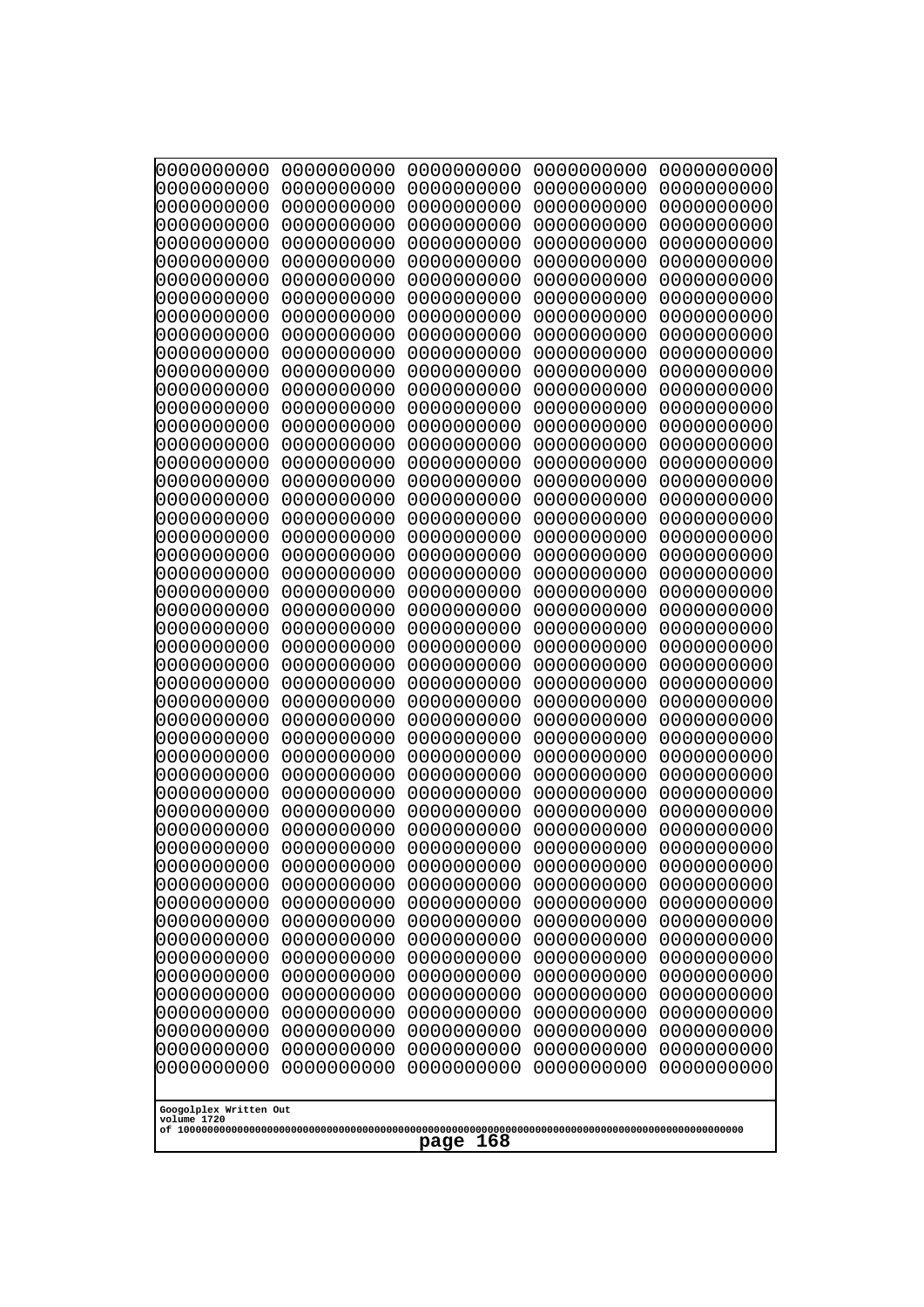| 0000000000                                                                                                                                                                                                                                | 0000000000                                                                                                                                                                                       | 0000000000                                                                                                                                                                                       | 0000000000                                                                                                                                                                                       | 0000000000                                                                                                                                                                                       |
|-------------------------------------------------------------------------------------------------------------------------------------------------------------------------------------------------------------------------------------------|--------------------------------------------------------------------------------------------------------------------------------------------------------------------------------------------------|--------------------------------------------------------------------------------------------------------------------------------------------------------------------------------------------------|--------------------------------------------------------------------------------------------------------------------------------------------------------------------------------------------------|--------------------------------------------------------------------------------------------------------------------------------------------------------------------------------------------------|
| 0000000000                                                                                                                                                                                                                                | 0000000000                                                                                                                                                                                       | 0000000000                                                                                                                                                                                       | 0000000000                                                                                                                                                                                       | 0000000000                                                                                                                                                                                       |
| 0000000000                                                                                                                                                                                                                                | 0000000000                                                                                                                                                                                       | 0000000000                                                                                                                                                                                       | 0000000000                                                                                                                                                                                       | 0000000000                                                                                                                                                                                       |
| 0000000000                                                                                                                                                                                                                                | 0000000000                                                                                                                                                                                       | 0000000000                                                                                                                                                                                       | 0000000000                                                                                                                                                                                       | 0000000000                                                                                                                                                                                       |
| 0000000000                                                                                                                                                                                                                                | 0000000000                                                                                                                                                                                       | 0000000000                                                                                                                                                                                       | 0000000000                                                                                                                                                                                       | 0000000000                                                                                                                                                                                       |
| 0000000000                                                                                                                                                                                                                                | 0000000000                                                                                                                                                                                       | 0000000000                                                                                                                                                                                       | 0000000000                                                                                                                                                                                       | 0000000000                                                                                                                                                                                       |
| 0000000000                                                                                                                                                                                                                                | 0000000000                                                                                                                                                                                       | 0000000000                                                                                                                                                                                       | 0000000000                                                                                                                                                                                       | 0000000000                                                                                                                                                                                       |
| 0000000000                                                                                                                                                                                                                                | 0000000000                                                                                                                                                                                       | 0000000000                                                                                                                                                                                       | 0000000000                                                                                                                                                                                       | 0000000000                                                                                                                                                                                       |
| 0000000000                                                                                                                                                                                                                                | 0000000000                                                                                                                                                                                       | 0000000000                                                                                                                                                                                       | 0000000000                                                                                                                                                                                       | 0000000000                                                                                                                                                                                       |
| 0000000000                                                                                                                                                                                                                                | 0000000000                                                                                                                                                                                       | 0000000000                                                                                                                                                                                       | 0000000000                                                                                                                                                                                       | 0000000000                                                                                                                                                                                       |
| 0000000000                                                                                                                                                                                                                                | 0000000000                                                                                                                                                                                       | 0000000000                                                                                                                                                                                       | 0000000000                                                                                                                                                                                       | 0000000000                                                                                                                                                                                       |
| 0000000000                                                                                                                                                                                                                                | 0000000000                                                                                                                                                                                       | 0000000000                                                                                                                                                                                       | 0000000000                                                                                                                                                                                       | 0000000000                                                                                                                                                                                       |
| 0000000000                                                                                                                                                                                                                                | 0000000000                                                                                                                                                                                       | 0000000000                                                                                                                                                                                       | 0000000000                                                                                                                                                                                       | 0000000000                                                                                                                                                                                       |
| 0000000000                                                                                                                                                                                                                                | 0000000000                                                                                                                                                                                       | 0000000000                                                                                                                                                                                       | 0000000000                                                                                                                                                                                       | 0000000000                                                                                                                                                                                       |
| 0000000000                                                                                                                                                                                                                                | 0000000000                                                                                                                                                                                       | 0000000000                                                                                                                                                                                       | 0000000000                                                                                                                                                                                       | 0000000000                                                                                                                                                                                       |
| 0000000000                                                                                                                                                                                                                                | 0000000000                                                                                                                                                                                       | 0000000000                                                                                                                                                                                       | 0000000000                                                                                                                                                                                       | 0000000000                                                                                                                                                                                       |
| 0000000000                                                                                                                                                                                                                                | 0000000000                                                                                                                                                                                       | 0000000000                                                                                                                                                                                       | 0000000000                                                                                                                                                                                       | 0000000000                                                                                                                                                                                       |
| 0000000000                                                                                                                                                                                                                                | 0000000000                                                                                                                                                                                       | 0000000000                                                                                                                                                                                       | 0000000000                                                                                                                                                                                       | 0000000000                                                                                                                                                                                       |
| 0000000000                                                                                                                                                                                                                                | 0000000000                                                                                                                                                                                       | 0000000000                                                                                                                                                                                       | 0000000000                                                                                                                                                                                       | 0000000000                                                                                                                                                                                       |
| 0000000000                                                                                                                                                                                                                                | 0000000000                                                                                                                                                                                       | 0000000000                                                                                                                                                                                       | 0000000000                                                                                                                                                                                       | 0000000000                                                                                                                                                                                       |
| 0000000000                                                                                                                                                                                                                                | 0000000000                                                                                                                                                                                       | 0000000000                                                                                                                                                                                       | 0000000000                                                                                                                                                                                       | 0000000000                                                                                                                                                                                       |
| 0000000000                                                                                                                                                                                                                                | 0000000000                                                                                                                                                                                       | 0000000000                                                                                                                                                                                       | 0000000000                                                                                                                                                                                       | 0000000000                                                                                                                                                                                       |
| 0000000000                                                                                                                                                                                                                                | 0000000000                                                                                                                                                                                       | 0000000000                                                                                                                                                                                       | 0000000000                                                                                                                                                                                       | 0000000000                                                                                                                                                                                       |
| 0000000000                                                                                                                                                                                                                                | 0000000000                                                                                                                                                                                       | 0000000000                                                                                                                                                                                       | 0000000000                                                                                                                                                                                       | 0000000000                                                                                                                                                                                       |
| 0000000000                                                                                                                                                                                                                                | 0000000000                                                                                                                                                                                       | 0000000000                                                                                                                                                                                       | 0000000000                                                                                                                                                                                       | 0000000000                                                                                                                                                                                       |
| 0000000000                                                                                                                                                                                                                                | 0000000000                                                                                                                                                                                       | 0000000000                                                                                                                                                                                       | 0000000000                                                                                                                                                                                       | 0000000000                                                                                                                                                                                       |
| 0000000000                                                                                                                                                                                                                                | 0000000000                                                                                                                                                                                       | 0000000000                                                                                                                                                                                       | 0000000000                                                                                                                                                                                       | 0000000000                                                                                                                                                                                       |
| 0000000000                                                                                                                                                                                                                                | 0000000000                                                                                                                                                                                       | 0000000000                                                                                                                                                                                       | 0000000000                                                                                                                                                                                       | 0000000000                                                                                                                                                                                       |
| 0000000000                                                                                                                                                                                                                                | 0000000000                                                                                                                                                                                       | 0000000000                                                                                                                                                                                       | 0000000000                                                                                                                                                                                       | 0000000000                                                                                                                                                                                       |
| 0000000000                                                                                                                                                                                                                                | 0000000000                                                                                                                                                                                       | 0000000000                                                                                                                                                                                       | 0000000000                                                                                                                                                                                       | 0000000000                                                                                                                                                                                       |
| 0000000000                                                                                                                                                                                                                                | 0000000000                                                                                                                                                                                       | 0000000000                                                                                                                                                                                       | 0000000000                                                                                                                                                                                       | 0000000000                                                                                                                                                                                       |
| 0000000000                                                                                                                                                                                                                                | 0000000000                                                                                                                                                                                       | 0000000000                                                                                                                                                                                       | 0000000000                                                                                                                                                                                       | 0000000000                                                                                                                                                                                       |
| 0000000000                                                                                                                                                                                                                                | 0000000000                                                                                                                                                                                       | 0000000000                                                                                                                                                                                       | 0000000000                                                                                                                                                                                       | 0000000000                                                                                                                                                                                       |
| 0000000000                                                                                                                                                                                                                                | 0000000000                                                                                                                                                                                       | 0000000000                                                                                                                                                                                       | 0000000000                                                                                                                                                                                       | 0000000000                                                                                                                                                                                       |
| 0000000000                                                                                                                                                                                                                                | 0000000000                                                                                                                                                                                       | 0000000000                                                                                                                                                                                       | 0000000000                                                                                                                                                                                       | 0000000000                                                                                                                                                                                       |
| 0000000000                                                                                                                                                                                                                                | 0000000000                                                                                                                                                                                       | 0000000000                                                                                                                                                                                       | 0000000000                                                                                                                                                                                       | 0000000000                                                                                                                                                                                       |
| 0000000000<br>0000000000<br>0000000000<br>0000000000<br>0000000000<br>0000000000<br>0000000000<br>0000000000<br>0000000000<br>0000000000<br>0000000000<br>0000000000<br>0000000000<br>0000000000<br>Googolplex Written Out<br>volume 1720 | 0000000000<br>0000000000<br>0000000000<br>0000000000<br>0000000000<br>0000000000<br>0000000000<br>0000000000<br>0000000000<br>0000000000<br>0000000000<br>0000000000<br>0000000000<br>0000000000 | 0000000000<br>0000000000<br>0000000000<br>0000000000<br>0000000000<br>0000000000<br>0000000000<br>0000000000<br>0000000000<br>0000000000<br>0000000000<br>0000000000<br>0000000000<br>0000000000 | 0000000000<br>0000000000<br>0000000000<br>0000000000<br>0000000000<br>0000000000<br>0000000000<br>0000000000<br>0000000000<br>0000000000<br>0000000000<br>0000000000<br>0000000000<br>0000000000 | 0000000000<br>0000000000<br>0000000000<br>0000000000<br>0000000000<br>0000000000<br>0000000000<br>0000000000<br>0000000000<br>0000000000<br>0000000000<br>0000000000<br>0000000000<br>0000000000 |
| 169<br>page                                                                                                                                                                                                                               |                                                                                                                                                                                                  |                                                                                                                                                                                                  |                                                                                                                                                                                                  |                                                                                                                                                                                                  |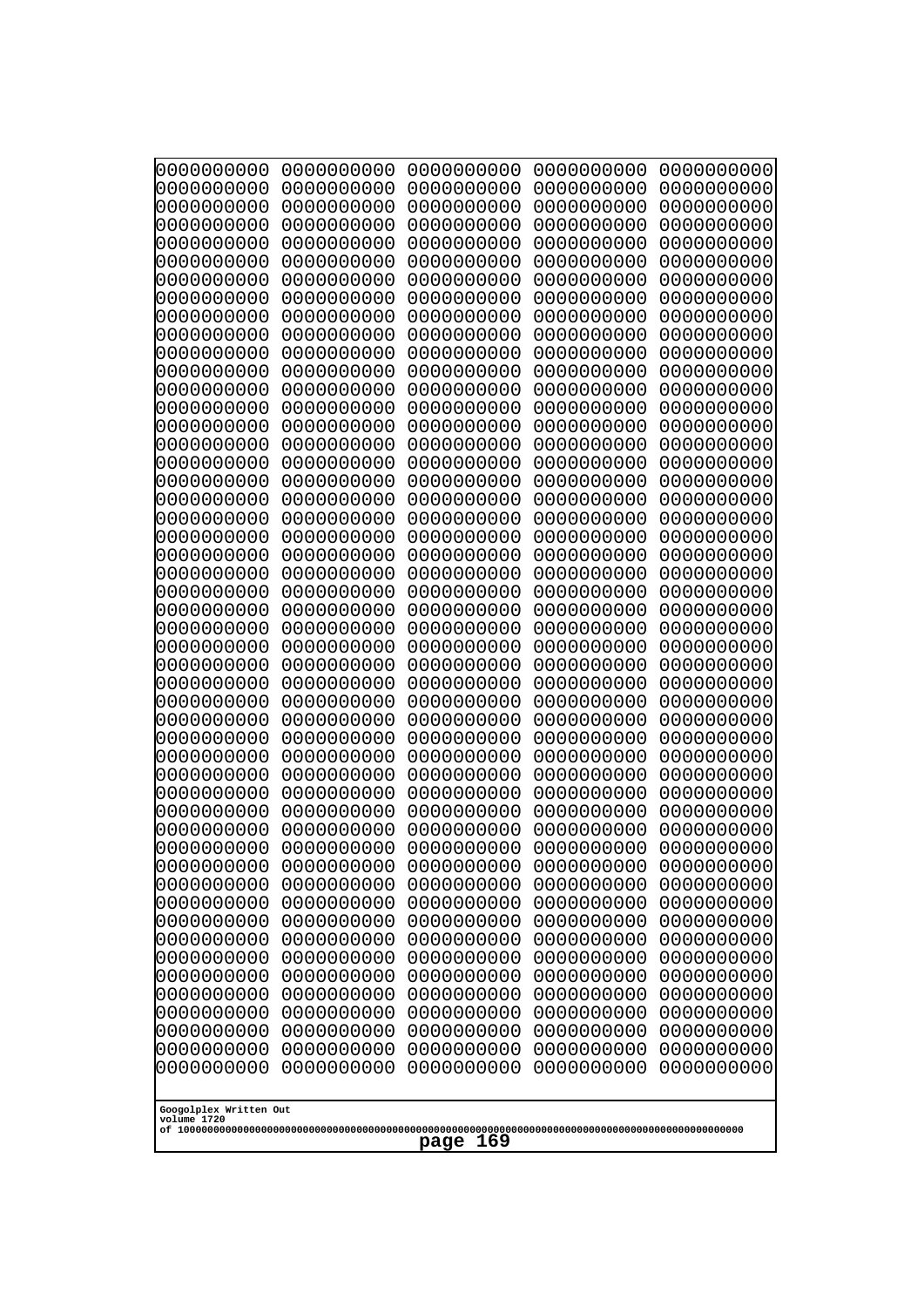| 10000000000<br>0000000000             | 0000000000<br>0000000000 | 0000000000<br>0000000000 | 0000000000<br>0000000000 | 0000000000<br>0000000000 |
|---------------------------------------|--------------------------|--------------------------|--------------------------|--------------------------|
| 0000000000                            | 0000000000               | 0000000000               | 0000000000               | 0000000000               |
| 0000000000                            | 0000000000               | 0000000000               | 0000000000               | 0000000000               |
| 0000000000                            | 0000000000               | 0000000000               | 0000000000               | 0000000000               |
| 0000000000<br>0000000000              | 0000000000<br>0000000000 | 0000000000<br>0000000000 | 0000000000<br>0000000000 | 0000000000<br>0000000000 |
| 0000000000                            | 0000000000               | 0000000000               | 0000000000               | 0000000000               |
| 0000000000                            | 0000000000               | 0000000000               | 0000000000               | 0000000000               |
| 0000000000                            | 0000000000               | 0000000000               | 0000000000               | 0000000000               |
| 0000000000<br>0000000000              | 0000000000<br>0000000000 | 0000000000<br>0000000000 | 0000000000<br>0000000000 | 0000000000<br>0000000000 |
| 0000000000                            | 0000000000               | 0000000000               | 0000000000               | 0000000000               |
| 0000000000                            | 0000000000               | 0000000000               | 0000000000               | 0000000000               |
| 0000000000<br>0000000000              | 0000000000<br>0000000000 | 0000000000<br>0000000000 | 0000000000<br>0000000000 | 0000000000<br>0000000000 |
| 0000000000                            | 0000000000               | 0000000000               | 0000000000               | 0000000000               |
| 0000000000                            | 0000000000               | 0000000000               | 0000000000               | 0000000000               |
| 0000000000                            | 0000000000               | 0000000000               | 0000000000               | 0000000000               |
| 0000000000<br>0000000000              | 0000000000<br>0000000000 | 0000000000<br>0000000000 | 0000000000<br>0000000000 | 0000000000<br>0000000000 |
| 0000000000                            | 0000000000               | 0000000000               | 0000000000               | 0000000000               |
| 0000000000                            | 0000000000               | 0000000000               | 0000000000               | 0000000000               |
| 0000000000<br>0000000000              | 0000000000<br>0000000000 | 0000000000<br>0000000000 | 0000000000<br>0000000000 | 0000000000<br>0000000000 |
| 0000000000                            | 0000000000               | 0000000000               | 0000000000               | 0000000000               |
| 0000000000                            | 0000000000               | 0000000000               | 0000000000               | 0000000000               |
| 0000000000                            | 0000000000               | 0000000000               | 0000000000               | 0000000000               |
| 0000000000<br>0000000000              | 0000000000<br>0000000000 | 0000000000<br>0000000000 | 0000000000<br>0000000000 | 0000000000<br>0000000000 |
| 0000000000                            | 0000000000               | 0000000000               | 0000000000               | 0000000000               |
| 0000000000                            | 0000000000               | 0000000000               | 0000000000               | 0000000000               |
| 0000000000<br>0000000000              | 0000000000<br>0000000000 | 0000000000<br>0000000000 | 0000000000<br>0000000000 | 0000000000<br>0000000000 |
| 0000000000                            | 0000000000               | 0000000000               | 0000000000               | 0000000000               |
| 0000000000                            | 0000000000               | 0000000000               | 0000000000               | 0000000000               |
| 0000000000                            | 0000000000               | 0000000000               | 0000000000               | 0000000000               |
| 0000000000<br>0000000000              | 0000000000<br>0000000000 | 0000000000<br>0000000000 | 0000000000<br>0000000000 | 0000000000<br>0000000000 |
| 0000000000                            | 0000000000               | 0000000000               | 0000000000               | 0000000000               |
| 0000000000                            | 0000000000               | 0000000000               | 0000000000               | 0000000000               |
| 0000000000<br>0000000000              | 0000000000<br>0000000000 | 0000000000<br>0000000000 | 0000000000<br>0000000000 | 0000000000<br>0000000000 |
| 0000000000                            | 0000000000               | 0000000000               | 0000000000               | 0000000000               |
| 0000000000                            | 0000000000               | 0000000000               | 0000000000               | 0000000000               |
| 0000000000<br>0000000000              | 0000000000<br>0000000000 | 0000000000<br>0000000000 | 0000000000<br>0000000000 | 0000000000<br>0000000000 |
| 0000000000                            | 0000000000               | 0000000000               | 0000000000               | 0000000000               |
| 0000000000                            | 0000000000               | 0000000000               | 0000000000               | 0000000000               |
| 0000000000                            | 0000000000               | 0000000000               | 0000000000               | 0000000000               |
|                                       |                          |                          |                          |                          |
| Googolplex Written Out<br>volume 1720 |                          |                          |                          |                          |
| 170<br>page                           |                          |                          |                          |                          |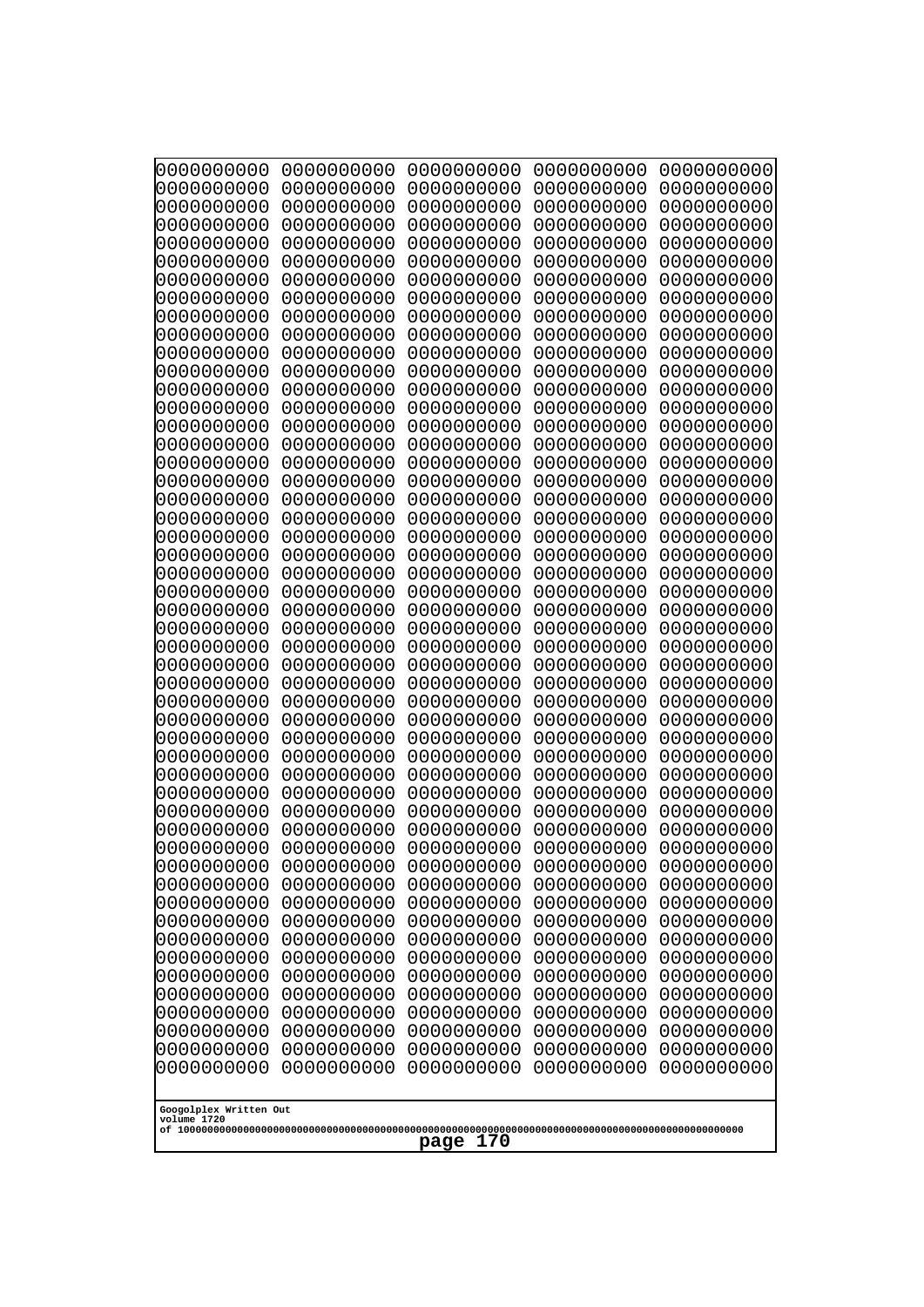| 10000000000<br>0000000000             | 0000000000<br>0000000000 | 0000000000<br>0000000000 | 0000000000<br>0000000000 | 0000000000<br>0000000000 |
|---------------------------------------|--------------------------|--------------------------|--------------------------|--------------------------|
| 0000000000                            | 0000000000               | 0000000000               | 0000000000               | 0000000000               |
| 0000000000                            | 0000000000               | 0000000000               | 0000000000               | 0000000000               |
| 0000000000                            | 0000000000               | 0000000000               | 0000000000               | 0000000000               |
| 0000000000<br>0000000000              | 0000000000<br>0000000000 | 0000000000<br>0000000000 | 0000000000<br>0000000000 | 0000000000<br>0000000000 |
| 0000000000                            | 0000000000               | 0000000000               | 0000000000               | 0000000000               |
| 0000000000                            | 0000000000               | 0000000000               | 0000000000               | 0000000000               |
| 0000000000                            | 0000000000               | 0000000000               | 0000000000               | 0000000000               |
| 0000000000<br>0000000000              | 0000000000<br>0000000000 | 0000000000<br>0000000000 | 0000000000<br>0000000000 | 0000000000<br>0000000000 |
| 0000000000                            | 0000000000               | 0000000000               | 0000000000               | 0000000000               |
| 0000000000                            | 0000000000               | 0000000000               | 0000000000               | 0000000000               |
| 0000000000<br>0000000000              | 0000000000<br>0000000000 | 0000000000<br>0000000000 | 0000000000<br>0000000000 | 0000000000<br>0000000000 |
| 0000000000                            | 0000000000               | 0000000000               | 0000000000               | 0000000000               |
| 0000000000                            | 0000000000               | 0000000000               | 0000000000               | 0000000000               |
| 0000000000                            | 0000000000               | 0000000000               | 0000000000               | 0000000000               |
| 0000000000<br>0000000000              | 0000000000<br>0000000000 | 0000000000<br>0000000000 | 0000000000<br>0000000000 | 0000000000<br>0000000000 |
| 0000000000                            | 0000000000               | 0000000000               | 0000000000               | 0000000000               |
| 0000000000                            | 0000000000               | 0000000000               | 0000000000               | 0000000000               |
| 0000000000<br>0000000000              | 0000000000<br>0000000000 | 0000000000<br>0000000000 | 0000000000<br>0000000000 | 0000000000<br>0000000000 |
| 0000000000                            | 0000000000               | 0000000000               | 0000000000               | 0000000000               |
| 0000000000                            | 0000000000               | 0000000000               | 0000000000               | 0000000000               |
| 0000000000                            | 0000000000               | 0000000000               | 0000000000               | 0000000000               |
| 0000000000<br>0000000000              | 0000000000<br>0000000000 | 0000000000<br>0000000000 | 0000000000<br>0000000000 | 0000000000<br>0000000000 |
| 0000000000                            | 0000000000               | 0000000000               | 0000000000               | 0000000000               |
| 0000000000                            | 0000000000               | 0000000000               | 0000000000               | 0000000000               |
| 0000000000<br>0000000000              | 0000000000<br>0000000000 | 0000000000<br>0000000000 | 0000000000<br>0000000000 | 0000000000<br>0000000000 |
| 0000000000                            | 0000000000               | 0000000000               | 0000000000               | 0000000000               |
| 0000000000                            | 0000000000               | 0000000000               | 0000000000               | 0000000000               |
| 0000000000                            | 0000000000               | 0000000000               | 0000000000               | 0000000000               |
| 0000000000<br>0000000000              | 0000000000<br>0000000000 | 0000000000<br>0000000000 | 0000000000<br>0000000000 | 0000000000<br>0000000000 |
| 0000000000                            | 0000000000               | 0000000000               | 0000000000               | 0000000000               |
| 0000000000                            | 0000000000               | 0000000000               | 0000000000               | 0000000000               |
| 0000000000<br>0000000000              | 0000000000<br>0000000000 | 0000000000<br>0000000000 | 0000000000<br>0000000000 | 0000000000<br>0000000000 |
| 0000000000                            | 0000000000               | 0000000000               | 0000000000               | 0000000000               |
| 0000000000                            | 0000000000               | 0000000000               | 0000000000               | 0000000000               |
| 0000000000<br>0000000000              | 0000000000<br>0000000000 | 0000000000<br>0000000000 | 0000000000<br>0000000000 | 0000000000<br>0000000000 |
| 0000000000                            | 0000000000               | 0000000000               | 0000000000               | 0000000000               |
| 0000000000                            | 0000000000               | 0000000000               | 0000000000               | 0000000000               |
| 0000000000                            | 0000000000               | 0000000000               | 0000000000               | 0000000000               |
|                                       |                          |                          |                          |                          |
| Googolplex Written Out<br>volume 1720 |                          |                          |                          |                          |
| 171<br>page                           |                          |                          |                          |                          |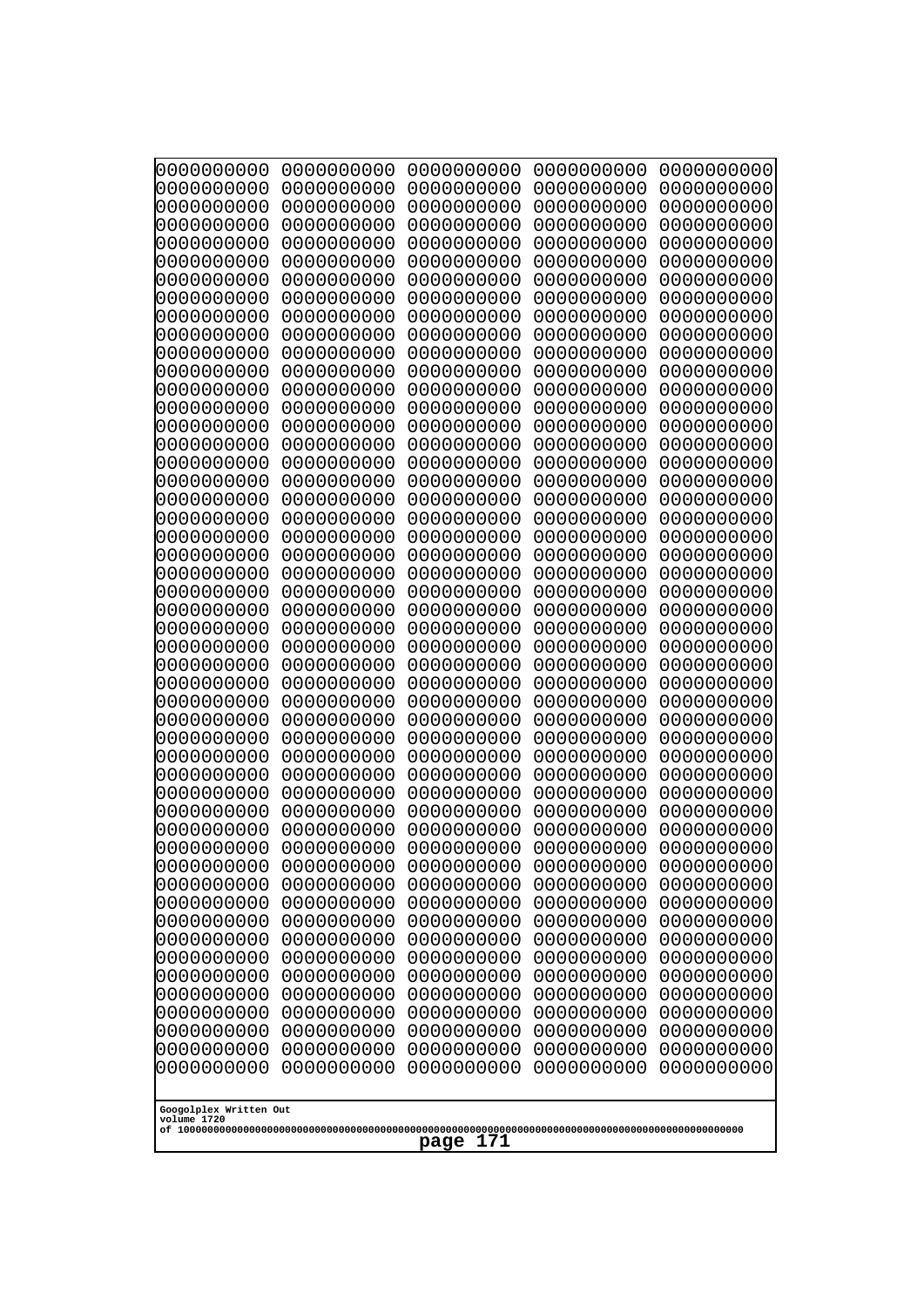| 000000000                | 0000000000               | 0000000000               | 0000000000               | 0000000000               |
|--------------------------|--------------------------|--------------------------|--------------------------|--------------------------|
| 0000000000               | 0000000000               | 0000000000               | 0000000000               | 0000000000               |
| 0000000000               | 0000000000               | 0000000000               | 0000000000               | 0000000000               |
| 0000000000               | 0000000000               | 0000000000               | 0000000000               | 0000000000               |
| 0000000000               | 0000000000               | 0000000000               | 0000000000               | 0000000000               |
| 0000000000               | 0000000000               | 0000000000               | 0000000000               | 0000000000               |
| 0000000000               | 0000000000               | 0000000000               | 0000000000               | 0000000000               |
| 0000000000               | 0000000000               | 0000000000               | 0000000000               | 0000000000               |
| 0000000000               | 0000000000<br>0000000000 | 0000000000<br>0000000000 | 0000000000               | 0000000000               |
| 0000000000<br>0000000000 | 0000000000               | 0000000000               | 0000000000<br>0000000000 | 0000000000<br>0000000000 |
| 0000000000               | 0000000000               | 0000000000               | 0000000000               | 0000000000               |
| 0000000000               | 0000000000               | 0000000000               | 0000000000               | 0000000000               |
| 0000000000               | 0000000000               | 0000000000               | 0000000000               | 0000000000               |
| 0000000000               | 0000000000               | 0000000000               | 0000000000               | 0000000000               |
| 0000000000               | 0000000000               | 0000000000               | 0000000000               | 0000000000               |
| 0000000000               | 0000000000               | 0000000000               | 0000000000               | 0000000000               |
| 0000000000               | 0000000000               | 0000000000               | 0000000000               | 0000000000               |
| 0000000000               | 0000000000               | 0000000000               | 0000000000               | 0000000000               |
| 0000000000               | 0000000000               | 0000000000               | 0000000000               | 0000000000               |
| 0000000000               | 0000000000               | 0000000000               | 0000000000               | 0000000000               |
| 0000000000<br>0000000000 | 0000000000<br>0000000000 | 0000000000<br>0000000000 | 0000000000<br>0000000000 | 0000000000<br>0000000000 |
| 0000000000               | 0000000000               | 0000000000               | 0000000000               | 0000000000               |
| 0000000000               | 0000000000               | 0000000000               | 0000000000               | 0000000000               |
| 0000000000               | 0000000000               | 0000000000               | 0000000000               | 0000000000               |
| 0000000000               | 0000000000               | 0000000000               | 0000000000               | 0000000000               |
| 0000000000               | 0000000000               | 0000000000               | 0000000000               | 0000000000               |
| 0000000000               | 0000000000               | 0000000000               | 0000000000               | 0000000000               |
| 0000000000               | 0000000000               | 0000000000               | 0000000000               | 0000000000               |
| 0000000000               | 0000000000               | 0000000000               | 0000000000               | 0000000000               |
| 0000000000               | 0000000000               | 0000000000               | 0000000000               | 0000000000               |
| 0000000000               | 0000000000               | 0000000000               | 0000000000               | 0000000000               |
| 0000000000<br>0000000000 | 0000000000<br>0000000000 | 0000000000<br>0000000000 | 0000000000<br>0000000000 | 0000000000<br>0000000000 |
| 0000000000               | 0000000000               | 0000000000               | 0000000000               | 0000000000               |
| 0000000000               | 0000000000               | 0000000000               | 0000000000               | 0000000000               |
| 0000000000               | 0000000000               | 0000000000               | 0000000000               | 0000000000               |
| 0000000000               | 0000000000               | 0000000000               | 0000000000               | 0000000000               |
| 0000000000               | 0000000000               | 0000000000               | 0000000000               | 0000000000               |
| 0000000000               | 0000000000               | 0000000000               | 0000000000               | 0000000000               |
| 0000000000               | 0000000000               | 0000000000               | 0000000000               | 0000000000               |
| 0000000000               | 0000000000               | 0000000000               | 0000000000               | 0000000000               |
| 0000000000               | 0000000000               | 0000000000               | 0000000000               | 0000000000               |
| 0000000000<br>0000000000 | 0000000000<br>0000000000 | 0000000000<br>0000000000 | 0000000000<br>0000000000 | 0000000000<br>0000000000 |
| 0000000000               | 0000000000               | 0000000000               | 0000000000               | 0000000000               |
| 0000000000               | 0000000000               | 0000000000               | 0000000000               | 0000000000               |
| 0000000000               | 0000000000               | 0000000000               | 0000000000               | 0000000000               |
| 0000000000               | 0000000000               | 0000000000               | 0000000000               | 0000000000               |
|                          |                          |                          |                          |                          |
| Googolplex Written Out   |                          |                          |                          |                          |
| volume 1720              |                          |                          |                          |                          |
| 172<br>page              |                          |                          |                          |                          |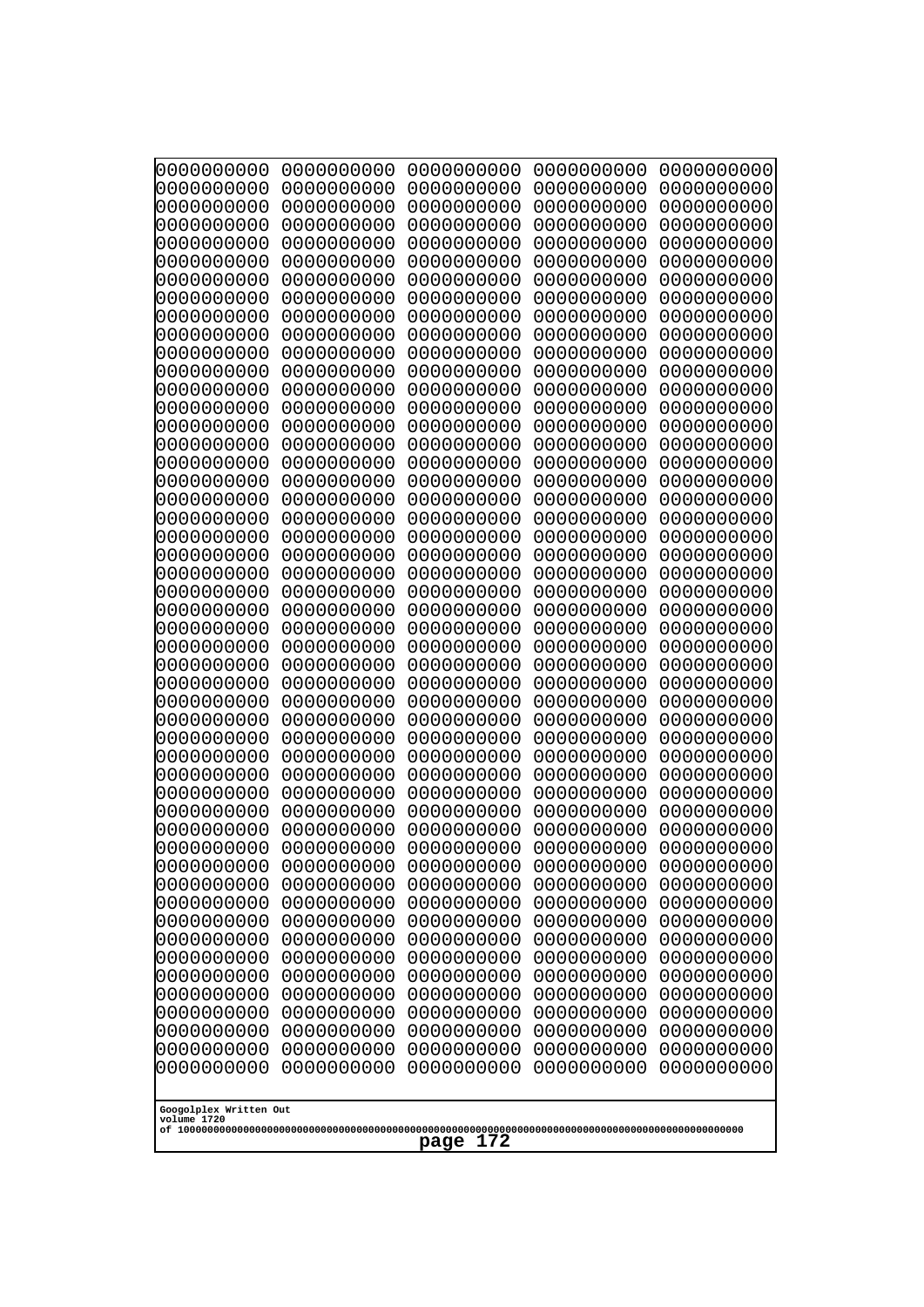| 000000000<br>0000000000  | 0000000000<br>0000000000 | 0000000000<br>0000000000 | 0000000000<br>0000000000 | 0000000000<br>0000000000 |
|--------------------------|--------------------------|--------------------------|--------------------------|--------------------------|
| 0000000000               | 0000000000               | 0000000000               | 0000000000               | 0000000000               |
| 0000000000<br>0000000000 | 0000000000<br>0000000000 | 0000000000<br>0000000000 | 0000000000<br>0000000000 | 0000000000<br>0000000000 |
| 0000000000               | 0000000000               | 0000000000               | 0000000000               | 0000000000               |
| 0000000000               | 0000000000               | 0000000000               | 0000000000               | 0000000000               |
| 0000000000<br>0000000000 | 0000000000<br>0000000000 | 0000000000<br>0000000000 | 0000000000<br>0000000000 | 0000000000<br>0000000000 |
| 0000000000               | 0000000000               | 0000000000               | 0000000000               | 0000000000               |
| 0000000000               | 0000000000               | 0000000000               | 0000000000               | 0000000000               |
| 0000000000<br>0000000000 | 0000000000<br>0000000000 | 0000000000<br>0000000000 | 0000000000<br>0000000000 | 0000000000<br>0000000000 |
| 0000000000               | 0000000000               | 0000000000               | 0000000000               | 0000000000               |
| 0000000000               | 0000000000               | 0000000000               | 0000000000               | 0000000000               |
| 0000000000<br>0000000000 | 0000000000<br>0000000000 | 0000000000<br>0000000000 | 0000000000<br>0000000000 | 0000000000<br>0000000000 |
| 0000000000               | 0000000000               | 0000000000               | 0000000000               | 0000000000               |
| 0000000000               | 0000000000               | 0000000000               | 0000000000               | 0000000000               |
| 0000000000<br>0000000000 | 0000000000<br>0000000000 | 0000000000<br>0000000000 | 0000000000<br>0000000000 | 0000000000<br>0000000000 |
| 0000000000               | 0000000000               | 0000000000               | 0000000000               | 0000000000               |
| 0000000000               | 0000000000               | 0000000000               | 0000000000               | 0000000000               |
| 0000000000<br>0000000000 | 0000000000<br>0000000000 | 0000000000<br>0000000000 | 0000000000<br>0000000000 | 0000000000<br>0000000000 |
| 0000000000               | 0000000000               | 0000000000               | 0000000000               | 0000000000               |
| 0000000000               | 0000000000               | 0000000000               | 0000000000               | 0000000000               |
| 0000000000<br>0000000000 | 0000000000<br>0000000000 | 0000000000<br>0000000000 | 0000000000<br>0000000000 | 0000000000<br>0000000000 |
| 0000000000               | 0000000000               | 0000000000               | 0000000000               | 0000000000               |
| 0000000000<br>0000000000 | 0000000000<br>0000000000 | 0000000000<br>0000000000 | 0000000000<br>0000000000 | 0000000000<br>0000000000 |
| 0000000000               | 0000000000               | 0000000000               | 0000000000               | 0000000000               |
| 0000000000               | 0000000000               | 0000000000               | 0000000000               | 0000000000               |
| 0000000000<br>0000000000 | 0000000000<br>0000000000 | 0000000000<br>0000000000 | 0000000000<br>0000000000 | 0000000000<br>0000000000 |
| 0000000000               | 0000000000               | 0000000000               | 0000000000               | 0000000000               |
| 0000000000               | 0000000000               | 0000000000               | 0000000000               | 0000000000               |
| 0000000000<br>0000000000 | 0000000000<br>0000000000 | 0000000000<br>0000000000 | 0000000000<br>0000000000 | 0000000000<br>0000000000 |
| 0000000000               | 0000000000               | 0000000000               | 0000000000               | 0000000000               |
| 0000000000               | 0000000000               | 0000000000               | 0000000000               | 0000000000               |
| 0000000000<br>0000000000 | 0000000000<br>0000000000 | 0000000000<br>0000000000 | 0000000000<br>0000000000 | 0000000000<br>0000000000 |
| 0000000000               | 0000000000               | 0000000000               | 0000000000               | 0000000000               |
| 0000000000               | 0000000000               | 0000000000               | 0000000000               | 0000000000               |
| 0000000000<br>0000000000 | 0000000000<br>0000000000 | 0000000000<br>0000000000 | 0000000000<br>0000000000 | 0000000000<br>0000000000 |
| 0000000000               | 0000000000               | 0000000000               | 0000000000               | 0000000000               |
| 0000000000               | 0000000000               | 0000000000               | 0000000000               | 0000000000               |
| Googolplex Written Out   |                          |                          |                          |                          |
| volume 1720              |                          |                          |                          |                          |
| 173<br>page              |                          |                          |                          |                          |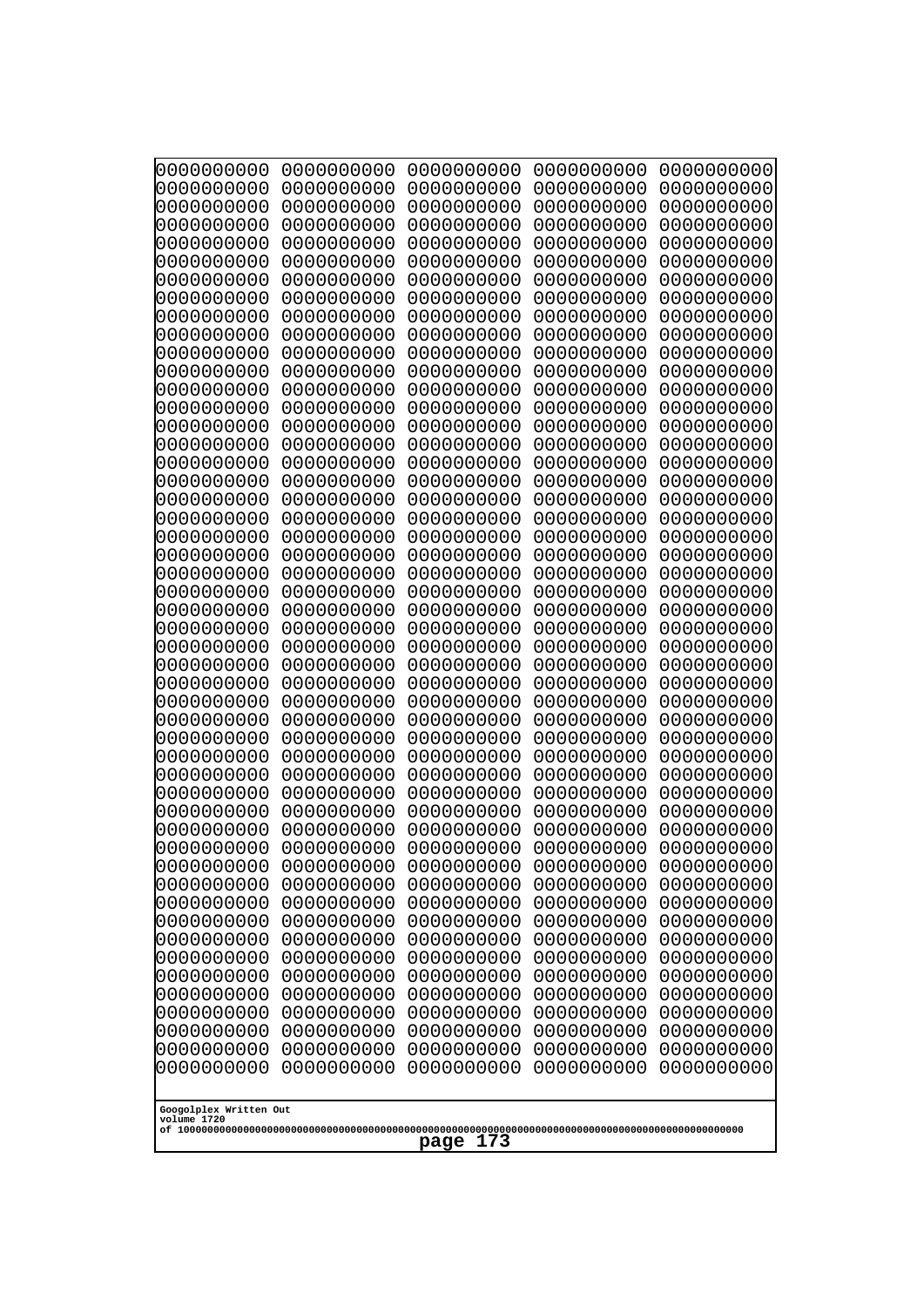| 000000000                | 0000000000               | 0000000000               | 0000000000               | 0000000000               |
|--------------------------|--------------------------|--------------------------|--------------------------|--------------------------|
| 0000000000               | 0000000000               | 0000000000               | 0000000000               | 0000000000               |
| 0000000000               | 0000000000               | 0000000000               | 0000000000               | 0000000000               |
| 0000000000               | 0000000000               | 0000000000               | 0000000000               | 0000000000               |
| 0000000000               | 0000000000               | 0000000000               | 0000000000               | 0000000000               |
| 0000000000               | 0000000000               | 0000000000               | 0000000000               | 0000000000               |
| 0000000000               | 0000000000               | 0000000000               | 0000000000               | 0000000000               |
| 0000000000               | 0000000000               | 0000000000               | 0000000000               | 0000000000               |
| 0000000000               | 0000000000<br>0000000000 | 0000000000<br>0000000000 | 0000000000               | 0000000000               |
| 0000000000<br>0000000000 | 0000000000               | 0000000000               | 0000000000<br>0000000000 | 0000000000<br>0000000000 |
| 0000000000               | 0000000000               | 0000000000               | 0000000000               | 0000000000               |
| 0000000000               | 0000000000               | 0000000000               | 0000000000               | 0000000000               |
| 0000000000               | 0000000000               | 0000000000               | 0000000000               | 0000000000               |
| 0000000000               | 0000000000               | 0000000000               | 0000000000               | 0000000000               |
| 0000000000               | 0000000000               | 0000000000               | 0000000000               | 0000000000               |
| 0000000000               | 0000000000               | 0000000000               | 0000000000               | 0000000000               |
| 0000000000               | 0000000000               | 0000000000               | 0000000000               | 0000000000               |
| 0000000000               | 0000000000               | 0000000000               | 0000000000               | 0000000000               |
| 0000000000               | 0000000000               | 0000000000               | 0000000000               | 0000000000               |
| 0000000000               | 0000000000               | 0000000000               | 0000000000               | 0000000000               |
| 0000000000<br>0000000000 | 0000000000<br>0000000000 | 0000000000<br>0000000000 | 0000000000<br>0000000000 | 0000000000<br>0000000000 |
| 0000000000               | 0000000000               | 0000000000               | 0000000000               | 0000000000               |
| 0000000000               | 0000000000               | 0000000000               | 0000000000               | 0000000000               |
| 0000000000               | 0000000000               | 0000000000               | 0000000000               | 0000000000               |
| 0000000000               | 0000000000               | 0000000000               | 0000000000               | 0000000000               |
| 0000000000               | 0000000000               | 0000000000               | 0000000000               | 0000000000               |
| 0000000000               | 0000000000               | 0000000000               | 0000000000               | 0000000000               |
| 0000000000               | 0000000000               | 0000000000               | 0000000000               | 0000000000               |
| 0000000000               | 0000000000               | 0000000000               | 0000000000               | 0000000000               |
| 0000000000               | 0000000000               | 0000000000               | 0000000000               | 0000000000               |
| 0000000000               | 0000000000               | 0000000000               | 0000000000               | 0000000000               |
| 0000000000<br>0000000000 | 0000000000<br>0000000000 | 0000000000<br>0000000000 | 0000000000<br>0000000000 | 0000000000<br>0000000000 |
| 0000000000               | 0000000000               | 0000000000               | 0000000000               | 0000000000               |
| 0000000000               | 0000000000               | 0000000000               | 0000000000               | 0000000000               |
| 0000000000               | 0000000000               | 0000000000               | 0000000000               | 0000000000               |
| 0000000000               | 0000000000               | 0000000000               | 0000000000               | 0000000000               |
| 0000000000               | 0000000000               | 0000000000               | 0000000000               | 0000000000               |
| 0000000000               | 0000000000               | 0000000000               | 0000000000               | 0000000000               |
| 0000000000               | 0000000000               | 0000000000               | 0000000000               | 0000000000               |
| 0000000000               | 0000000000               | 0000000000               | 0000000000               | 0000000000               |
| 0000000000               | 0000000000               | 0000000000               | 0000000000               | 0000000000               |
| 0000000000<br>0000000000 | 0000000000<br>0000000000 | 0000000000<br>0000000000 | 0000000000<br>0000000000 | 0000000000<br>0000000000 |
| 0000000000               | 0000000000               | 0000000000               | 0000000000               | 0000000000               |
| 0000000000               | 0000000000               | 0000000000               | 0000000000               | 0000000000               |
| 0000000000               | 0000000000               | 0000000000               | 0000000000               | 0000000000               |
| 0000000000               | 0000000000               | 0000000000               | 0000000000               | 0000000000               |
|                          |                          |                          |                          |                          |
| Googolplex Written Out   |                          |                          |                          |                          |
| volume 1720              |                          |                          |                          |                          |
| 174<br>page              |                          |                          |                          |                          |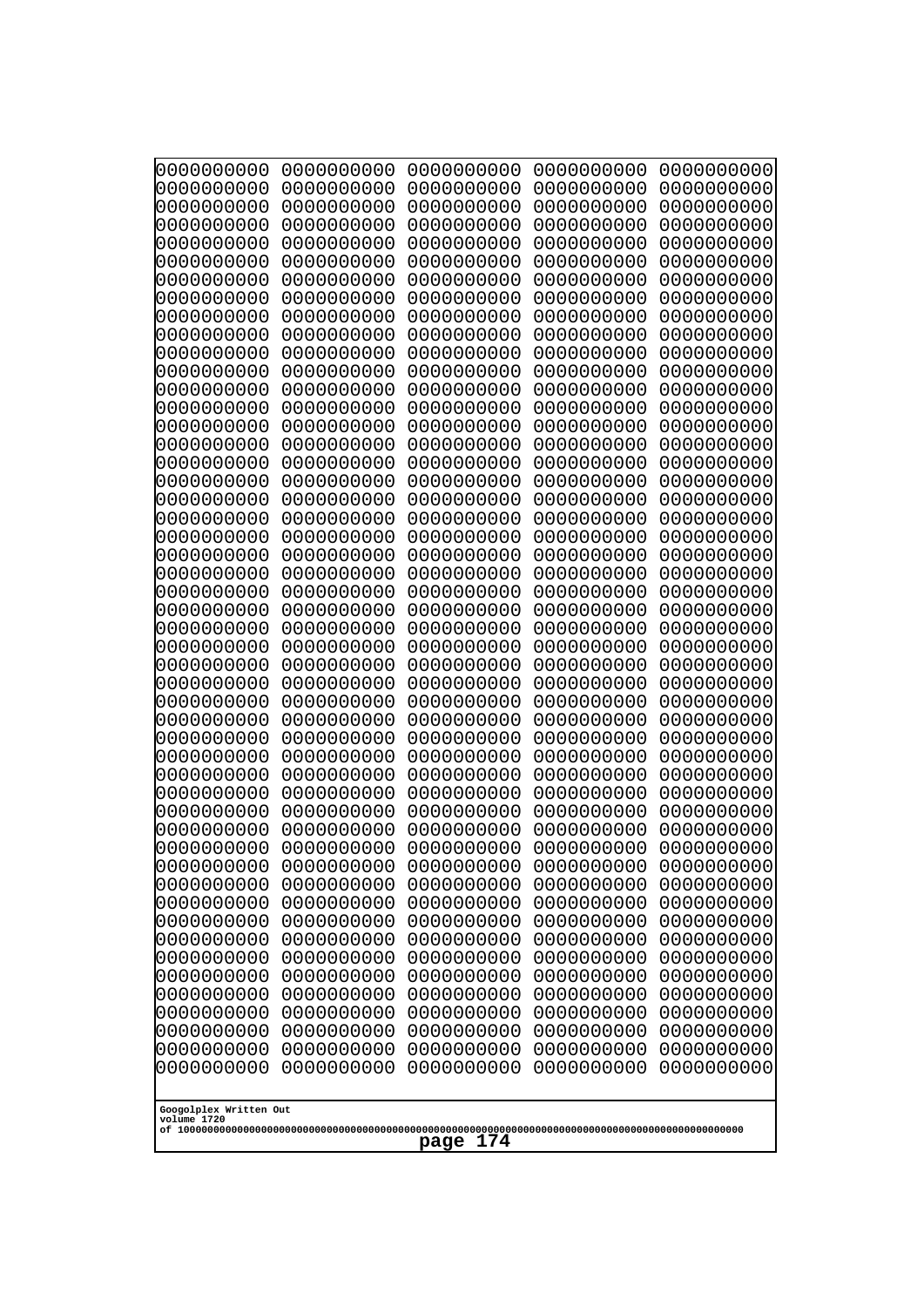| 0000000000                                           | 0000000000 | 0000000000 | 0000000000 | 0000000000 |  |
|------------------------------------------------------|------------|------------|------------|------------|--|
| 0000000000                                           | 0000000000 | 0000000000 | 0000000000 | 0000000000 |  |
| 0000000000                                           | 0000000000 | 0000000000 | 0000000000 | 0000000000 |  |
| 0000000000                                           | 0000000000 | 0000000000 | 0000000000 | 0000000000 |  |
| 0000000000                                           | 0000000000 | 0000000000 | 0000000000 | 0000000000 |  |
| 0000000000                                           | 0000000000 | 0000000000 | 0000000000 | 0000000000 |  |
| 0000000000                                           | 0000000000 | 0000000000 | 0000000000 | 0000000000 |  |
| 0000000000                                           | 0000000000 | 0000000000 | 0000000000 | 0000000000 |  |
| 0000000000                                           | 0000000000 | 0000000000 | 0000000000 | 0000000000 |  |
| 0000000000                                           | 0000000000 | 0000000000 | 0000000000 | 0000000000 |  |
| 0000000000                                           | 0000000000 | 0000000000 | 0000000000 | 0000000000 |  |
| 0000000000                                           | 0000000000 | 0000000000 | 0000000000 | 0000000000 |  |
| 0000000000                                           | 0000000000 | 0000000000 | 0000000000 | 0000000000 |  |
| 0000000000                                           | 0000000000 | 0000000000 | 0000000000 | 0000000000 |  |
| 0000000000                                           | 0000000000 | 0000000000 | 0000000000 | 0000000000 |  |
| 0000000000                                           | 0000000000 | 0000000000 | 0000000000 | 0000000000 |  |
| 0000000000                                           | 0000000000 | 0000000000 | 0000000000 | 0000000000 |  |
| 0000000000                                           | 0000000000 | 0000000000 | 0000000000 | 0000000000 |  |
| 0000000000                                           | 0000000000 | 0000000000 | 0000000000 | 0000000000 |  |
| 0000000000                                           | 0000000000 | 0000000000 | 0000000000 | 0000000000 |  |
| 0000000000                                           | 0000000000 | 0000000000 | 0000000000 | 0000000000 |  |
| 0000000000                                           | 0000000000 | 0000000000 | 0000000000 | 0000000000 |  |
| 0000000000                                           | 0000000000 | 0000000000 | 0000000000 | 0000000000 |  |
| 0000000000                                           | 0000000000 | 0000000000 | 0000000000 | 0000000000 |  |
| 0000000000                                           | 0000000000 | 0000000000 | 0000000000 | 0000000000 |  |
| 0000000000                                           | 0000000000 | 0000000000 | 0000000000 | 0000000000 |  |
| 0000000000                                           | 0000000000 | 0000000000 | 0000000000 | 0000000000 |  |
| 0000000000                                           | 0000000000 | 0000000000 | 0000000000 | 0000000000 |  |
| 0000000000                                           | 0000000000 | 0000000000 | 0000000000 | 0000000000 |  |
| 0000000000                                           | 0000000000 | 0000000000 | 0000000000 | 0000000000 |  |
| 0000000000                                           | 0000000000 | 0000000000 | 0000000000 | 0000000000 |  |
| 0000000000                                           | 0000000000 | 0000000000 | 0000000000 | 0000000000 |  |
| 0000000000                                           | 0000000000 | 0000000000 | 0000000000 | 0000000000 |  |
| 0000000000                                           | 0000000000 | 0000000000 | 0000000000 | 0000000000 |  |
| 0000000000                                           | 0000000000 | 0000000000 | 0000000000 | 0000000000 |  |
| 0000000000                                           | 0000000000 | 0000000000 | 0000000000 | 0000000000 |  |
| 0000000000                                           | 0000000000 | 0000000000 | 0000000000 | 0000000000 |  |
| 0000000000                                           | 0000000000 | 0000000000 | 0000000000 | 0000000000 |  |
| 0000000000                                           | 0000000000 | 0000000000 | 0000000000 | 0000000000 |  |
| 0000000000                                           | 0000000000 | 0000000000 | 0000000000 | 0000000000 |  |
| 0000000000                                           | 0000000000 | 0000000000 | 0000000000 | 0000000000 |  |
| 0000000000                                           | 0000000000 | 0000000000 | 0000000000 | 0000000000 |  |
| 0000000000                                           | 0000000000 | 0000000000 | 0000000000 | 0000000000 |  |
| 0000000000                                           | 0000000000 | 0000000000 | 0000000000 | 0000000000 |  |
| 0000000000                                           | 0000000000 | 0000000000 | 0000000000 | 0000000000 |  |
| 0000000000                                           | 0000000000 | 0000000000 | 0000000000 | 0000000000 |  |
|                                                      |            |            |            |            |  |
| 0000000000                                           | 0000000000 | 0000000000 | 0000000000 | 0000000000 |  |
| 0000000000                                           | 0000000000 | 0000000000 | 0000000000 | 0000000000 |  |
| 0000000000                                           | 0000000000 | 0000000000 | 0000000000 | 0000000000 |  |
| 0000000000                                           | 0000000000 | 0000000000 | 0000000000 | 0000000000 |  |
| Googolplex Written Out<br>volume 1720<br>175<br>page |            |            |            |            |  |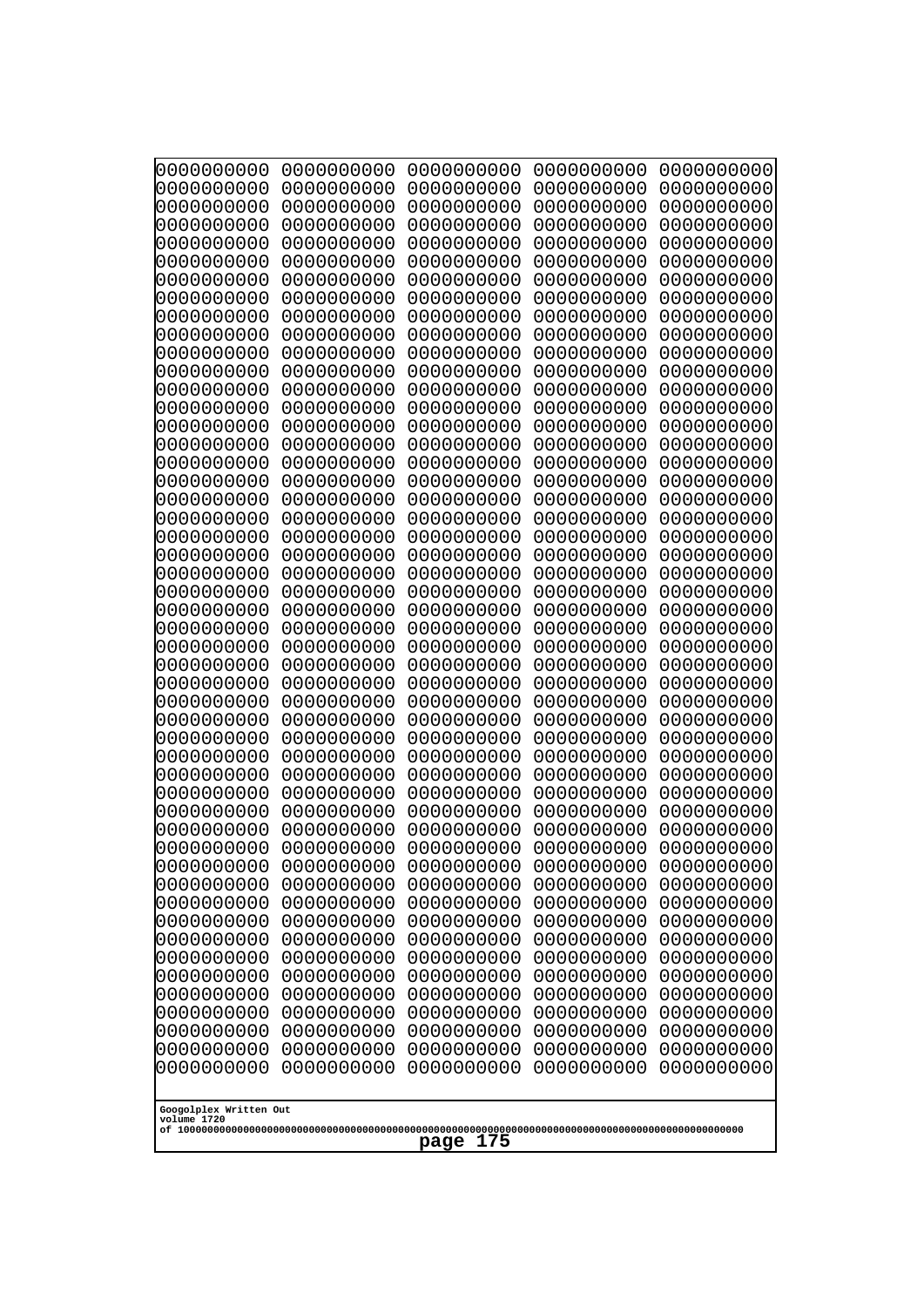| 10000000000<br>0000000000             | 0000000000<br>0000000000 | 0000000000<br>0000000000 | 0000000000<br>0000000000 | 0000000000<br>0000000000 |
|---------------------------------------|--------------------------|--------------------------|--------------------------|--------------------------|
| 0000000000                            | 0000000000               | 0000000000               | 0000000000               | 0000000000               |
| 0000000000                            | 0000000000               | 0000000000               | 0000000000               | 0000000000               |
| 0000000000<br>0000000000              | 0000000000<br>0000000000 | 0000000000<br>0000000000 | 0000000000<br>0000000000 | 0000000000<br>0000000000 |
| 0000000000                            | 0000000000               | 0000000000               | 0000000000               | 0000000000               |
| 0000000000                            | 0000000000               | 0000000000               | 0000000000               | 0000000000               |
| 0000000000                            | 0000000000               | 0000000000               | 0000000000               | 0000000000               |
| 0000000000<br>0000000000              | 0000000000<br>0000000000 | 0000000000<br>0000000000 | 0000000000<br>0000000000 | 0000000000<br>0000000000 |
| 0000000000                            | 0000000000               | 0000000000               | 0000000000               | 0000000000               |
| 0000000000                            | 0000000000               | 0000000000               | 0000000000               | 0000000000               |
| 0000000000<br>0000000000              | 0000000000<br>0000000000 | 0000000000<br>0000000000 | 0000000000<br>0000000000 | 0000000000<br>0000000000 |
| 0000000000                            | 0000000000               | 0000000000               | 0000000000               | 0000000000               |
| 0000000000                            | 0000000000               | 0000000000               | 0000000000               | 0000000000               |
| 0000000000<br>0000000000              | 0000000000<br>0000000000 | 0000000000<br>0000000000 | 0000000000<br>0000000000 | 0000000000<br>0000000000 |
| 0000000000                            | 0000000000               | 0000000000               | 0000000000               | 0000000000               |
| 0000000000                            | 0000000000               | 0000000000               | 0000000000               | 0000000000               |
| 0000000000                            | 0000000000               | 0000000000               | 0000000000               | 0000000000               |
| 0000000000<br>0000000000              | 0000000000<br>0000000000 | 0000000000<br>0000000000 | 0000000000<br>0000000000 | 0000000000<br>0000000000 |
| 0000000000                            | 0000000000               | 0000000000               | 0000000000               | 0000000000               |
| 0000000000                            | 0000000000               | 0000000000               | 0000000000               | 0000000000               |
| 0000000000<br>0000000000              | 0000000000<br>0000000000 | 0000000000<br>0000000000 | 0000000000<br>0000000000 | 0000000000<br>0000000000 |
| 0000000000                            | 0000000000               | 0000000000               | 0000000000               | 0000000000               |
| 0000000000                            | 0000000000               | 0000000000               | 0000000000               | 0000000000               |
| 0000000000<br>0000000000              | 0000000000<br>0000000000 | 0000000000<br>0000000000 | 0000000000<br>0000000000 | 0000000000<br>0000000000 |
| 0000000000                            | 0000000000               | 0000000000               | 0000000000               | 0000000000               |
| 0000000000                            | 0000000000               | 0000000000               | 0000000000               | 0000000000               |
| 0000000000<br>0000000000              | 0000000000<br>0000000000 | 0000000000               | 0000000000               | 0000000000               |
| 0000000000                            | 0000000000               | 0000000000<br>0000000000 | 0000000000<br>0000000000 | 0000000000<br>0000000000 |
| 0000000000                            | 0000000000               | 0000000000               | 0000000000               | 0000000000               |
| 0000000000                            | 0000000000               | 0000000000               | 0000000000               | 0000000000               |
| 0000000000<br>0000000000              | 0000000000<br>0000000000 | 0000000000<br>0000000000 | 0000000000<br>0000000000 | 0000000000<br>0000000000 |
| 0000000000                            | 0000000000               | 0000000000               | 0000000000               | 0000000000               |
| 0000000000                            | 0000000000               | 0000000000               | 0000000000               | 0000000000               |
| 0000000000<br>0000000000              | 0000000000<br>0000000000 | 0000000000<br>0000000000 | 0000000000<br>0000000000 | 0000000000<br>0000000000 |
| 0000000000                            | 0000000000               | 0000000000               | 0000000000               | 0000000000               |
| 0000000000                            | 0000000000               | 0000000000               | 0000000000               | 0000000000               |
| 0000000000<br>0000000000              | 0000000000<br>0000000000 | 0000000000<br>0000000000 | 0000000000<br>0000000000 | 0000000000<br>0000000000 |
| 0000000000                            | 0000000000               | 0000000000               | 0000000000               | 0000000000               |
|                                       |                          |                          |                          |                          |
| Googolplex Written Out<br>volume 1720 |                          |                          |                          |                          |
| 176<br>page                           |                          |                          |                          |                          |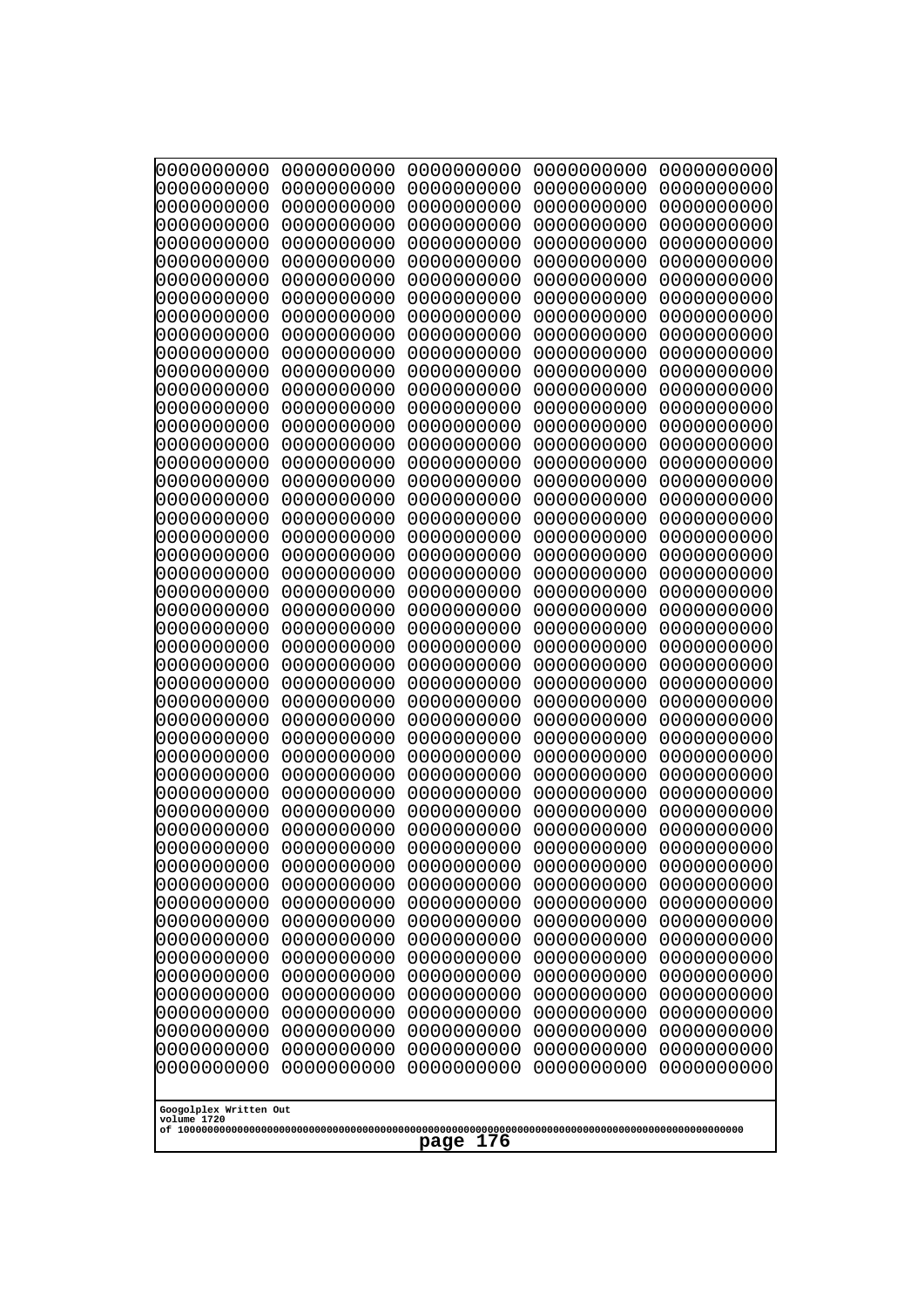| 000000000<br>0000000000  | 0000000000<br>0000000000 | 0000000000<br>0000000000 | 0000000000<br>0000000000 | 0000000000<br>0000000000 |
|--------------------------|--------------------------|--------------------------|--------------------------|--------------------------|
| 0000000000<br>0000000000 | 0000000000<br>0000000000 | 0000000000<br>0000000000 | 0000000000<br>0000000000 | 0000000000<br>0000000000 |
| 0000000000               | 0000000000               | 0000000000               | 0000000000               | 0000000000               |
| 0000000000<br>0000000000 | 0000000000<br>0000000000 | 0000000000<br>0000000000 | 0000000000<br>0000000000 | 0000000000<br>0000000000 |
| 0000000000               | 0000000000               | 0000000000               | 0000000000               | 0000000000               |
| 0000000000<br>0000000000 | 0000000000<br>0000000000 | 0000000000<br>0000000000 | 0000000000<br>0000000000 | 0000000000<br>0000000000 |
| 0000000000               | 0000000000               | 0000000000               | 0000000000               | 0000000000               |
| 0000000000               | 0000000000               | 0000000000               | 0000000000               | 0000000000               |
| 0000000000<br>0000000000 | 0000000000<br>0000000000 | 0000000000<br>0000000000 | 0000000000<br>0000000000 | 0000000000<br>0000000000 |
| 0000000000<br>0000000000 | 0000000000<br>0000000000 | 0000000000<br>0000000000 | 0000000000<br>0000000000 | 0000000000<br>0000000000 |
| 0000000000               | 0000000000               | 0000000000               | 0000000000               | 0000000000               |
| 0000000000<br>0000000000 | 0000000000<br>0000000000 | 0000000000<br>0000000000 | 0000000000<br>0000000000 | 0000000000<br>0000000000 |
| 0000000000               | 0000000000               | 0000000000               | 0000000000               | 0000000000               |
| 0000000000<br>0000000000 | 0000000000<br>0000000000 | 0000000000<br>0000000000 | 0000000000<br>0000000000 | 0000000000<br>0000000000 |
| 0000000000               | 0000000000               | 0000000000               | 0000000000               | 0000000000               |
| 0000000000<br>0000000000 | 0000000000<br>0000000000 | 0000000000<br>0000000000 | 0000000000<br>0000000000 | 0000000000<br>0000000000 |
| 0000000000               | 0000000000               | 0000000000               | 0000000000               | 0000000000               |
| 0000000000<br>0000000000 | 0000000000<br>0000000000 | 0000000000<br>0000000000 | 0000000000<br>0000000000 | 0000000000<br>0000000000 |
| 0000000000               | 0000000000               | 0000000000               | 0000000000               | 0000000000               |
| 0000000000<br>0000000000 | 0000000000<br>0000000000 | 0000000000<br>0000000000 | 0000000000<br>0000000000 | 0000000000<br>0000000000 |
| 0000000000               | 0000000000               | 0000000000               | 0000000000               | 0000000000               |
| 0000000000<br>0000000000 | 0000000000<br>0000000000 | 0000000000<br>0000000000 | 0000000000<br>0000000000 | 0000000000<br>0000000000 |
| 0000000000               | 0000000000               | 0000000000               | 0000000000               | 0000000000               |
| 0000000000<br>0000000000 | 0000000000<br>0000000000 | 0000000000<br>0000000000 | 0000000000<br>0000000000 | 0000000000<br>0000000000 |
| 0000000000               | 0000000000               | 0000000000               | 0000000000               | 0000000000               |
| 0000000000<br>0000000000 | 0000000000<br>0000000000 | 0000000000<br>0000000000 | 0000000000<br>0000000000 | 0000000000<br>0000000000 |
| 0000000000               | 0000000000               | 0000000000               | 0000000000               | 0000000000               |
| 0000000000<br>0000000000 | 0000000000<br>0000000000 | 0000000000<br>0000000000 | 0000000000<br>0000000000 | 0000000000<br>0000000000 |
| 0000000000               | 0000000000               | 0000000000               | 0000000000               | 0000000000               |
| 0000000000<br>0000000000 | 0000000000<br>0000000000 | 0000000000<br>0000000000 | 0000000000<br>0000000000 | 0000000000<br>0000000000 |
| 0000000000               | 0000000000               | 0000000000               | 0000000000               | 0000000000               |
| 0000000000<br>0000000000 | 0000000000<br>0000000000 | 0000000000<br>0000000000 | 0000000000<br>0000000000 | 0000000000<br>0000000000 |
| 0000000000               | 0000000000               | 0000000000               | 0000000000               | 0000000000               |
| Googolplex Written Out   |                          |                          |                          |                          |
| volume 1720              |                          | 177<br>page              |                          |                          |
|                          |                          |                          |                          |                          |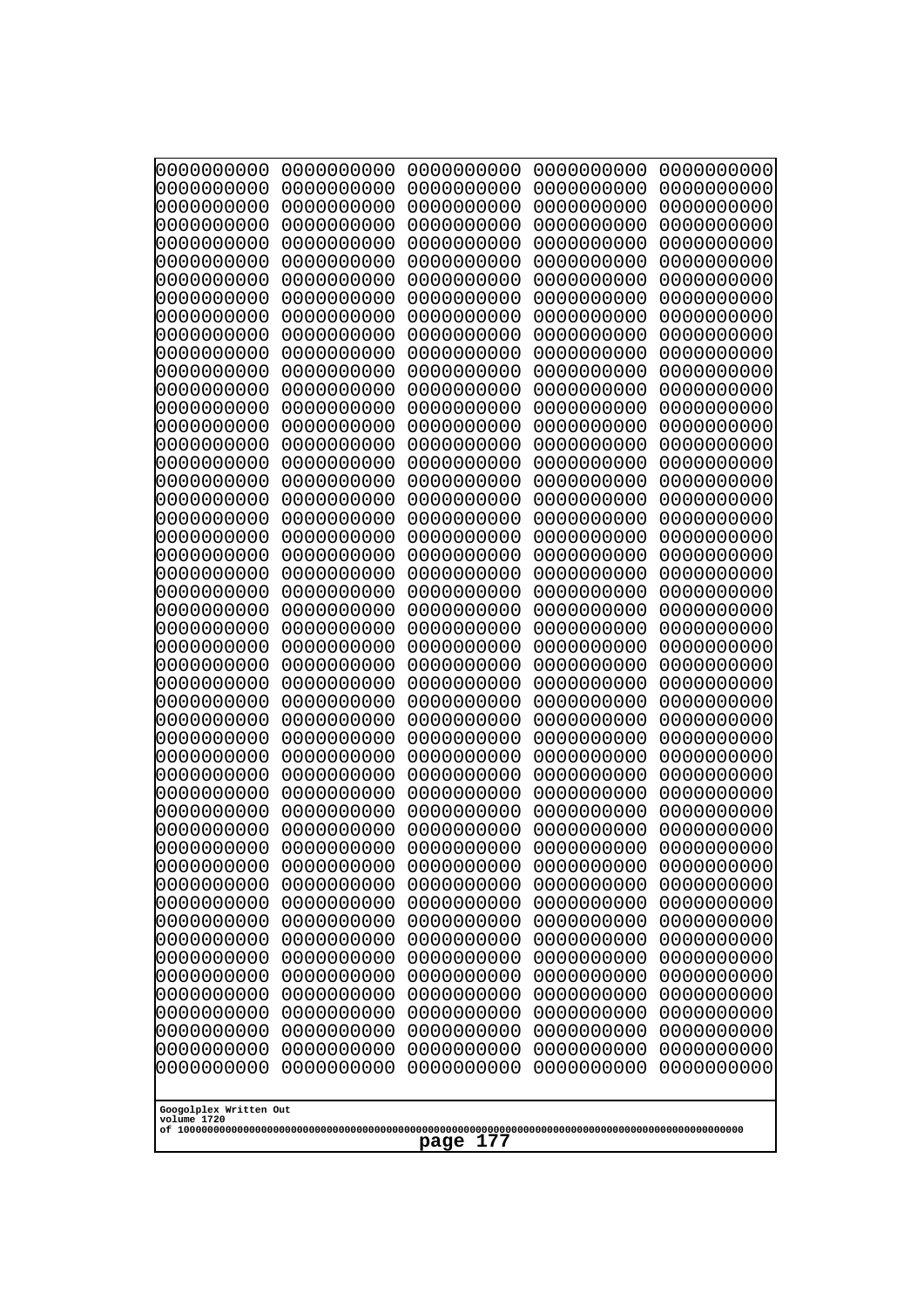| 10000000000<br>0000000000             | 0000000000<br>0000000000 | 0000000000<br>0000000000 | 0000000000<br>0000000000 | 0000000000<br>0000000000 |
|---------------------------------------|--------------------------|--------------------------|--------------------------|--------------------------|
| 0000000000                            | 0000000000               | 0000000000               | 0000000000               | 0000000000               |
| 0000000000                            | 0000000000               | 0000000000               | 0000000000               | 0000000000               |
| 0000000000                            | 0000000000               | 0000000000               | 0000000000               | 0000000000               |
| 0000000000<br>0000000000              | 0000000000<br>0000000000 | 0000000000<br>0000000000 | 0000000000<br>0000000000 | 0000000000<br>0000000000 |
| 0000000000                            | 0000000000               | 0000000000               | 0000000000               | 0000000000               |
| 0000000000                            | 0000000000               | 0000000000               | 0000000000               | 0000000000               |
| 0000000000                            | 0000000000               | 0000000000               | 0000000000               | 0000000000               |
| 0000000000<br>0000000000              | 0000000000<br>0000000000 | 0000000000<br>0000000000 | 0000000000<br>0000000000 | 0000000000<br>0000000000 |
| 0000000000                            | 0000000000               | 0000000000               | 0000000000               | 0000000000               |
| 0000000000                            | 0000000000               | 0000000000               | 0000000000               | 0000000000               |
| 0000000000<br>0000000000              | 0000000000<br>0000000000 | 0000000000<br>0000000000 | 0000000000<br>0000000000 | 0000000000<br>0000000000 |
| 0000000000                            | 0000000000               | 0000000000               | 0000000000               | 0000000000               |
| 0000000000                            | 0000000000               | 0000000000               | 0000000000               | 0000000000               |
| 0000000000                            | 0000000000               | 0000000000               | 0000000000               | 0000000000               |
| 0000000000<br>0000000000              | 0000000000<br>0000000000 | 0000000000<br>0000000000 | 0000000000<br>0000000000 | 0000000000<br>0000000000 |
| 0000000000                            | 0000000000               | 0000000000               | 0000000000               | 0000000000               |
| 0000000000                            | 0000000000               | 0000000000               | 0000000000               | 0000000000               |
| 0000000000<br>0000000000              | 0000000000<br>0000000000 | 0000000000<br>0000000000 | 0000000000<br>0000000000 | 0000000000<br>0000000000 |
| 0000000000                            | 0000000000               | 0000000000               | 0000000000               | 0000000000               |
| 0000000000                            | 0000000000               | 0000000000               | 0000000000               | 0000000000               |
| 0000000000                            | 0000000000               | 0000000000               | 0000000000               | 0000000000               |
| 0000000000<br>0000000000              | 0000000000<br>0000000000 | 0000000000<br>0000000000 | 0000000000<br>0000000000 | 0000000000<br>0000000000 |
| 0000000000                            | 0000000000               | 0000000000               | 0000000000               | 0000000000               |
| 0000000000                            | 0000000000               | 0000000000               | 0000000000               | 0000000000               |
| 0000000000<br>0000000000              | 0000000000<br>0000000000 | 0000000000<br>0000000000 | 0000000000<br>0000000000 | 0000000000<br>0000000000 |
| 0000000000                            | 0000000000               | 0000000000               | 0000000000               | 0000000000               |
| 0000000000                            | 0000000000               | 0000000000               | 0000000000               | 0000000000               |
| 0000000000                            | 0000000000               | 0000000000               | 0000000000               | 0000000000               |
| 0000000000<br>0000000000              | 0000000000<br>0000000000 | 0000000000<br>0000000000 | 0000000000<br>0000000000 | 0000000000<br>0000000000 |
| 0000000000                            | 0000000000               | 0000000000               | 0000000000               | 0000000000               |
| 0000000000                            | 0000000000               | 0000000000               | 0000000000               | 0000000000               |
| 0000000000<br>0000000000              | 0000000000<br>0000000000 | 0000000000<br>0000000000 | 0000000000<br>0000000000 | 0000000000<br>0000000000 |
| 0000000000                            | 0000000000               | 0000000000               | 0000000000               | 0000000000               |
| 0000000000                            | 0000000000               | 0000000000               | 0000000000               | 0000000000               |
| 0000000000<br>0000000000              | 0000000000<br>0000000000 | 0000000000<br>0000000000 | 0000000000<br>0000000000 | 0000000000<br>0000000000 |
| 0000000000                            | 0000000000               | 0000000000               | 0000000000               | 0000000000               |
| 0000000000                            | 0000000000               | 0000000000               | 0000000000               | 0000000000               |
| 0000000000                            | 0000000000               | 0000000000               | 0000000000               | 0000000000               |
|                                       |                          |                          |                          |                          |
| Googolplex Written Out<br>volume 1720 |                          |                          |                          |                          |
| 178<br>page                           |                          |                          |                          |                          |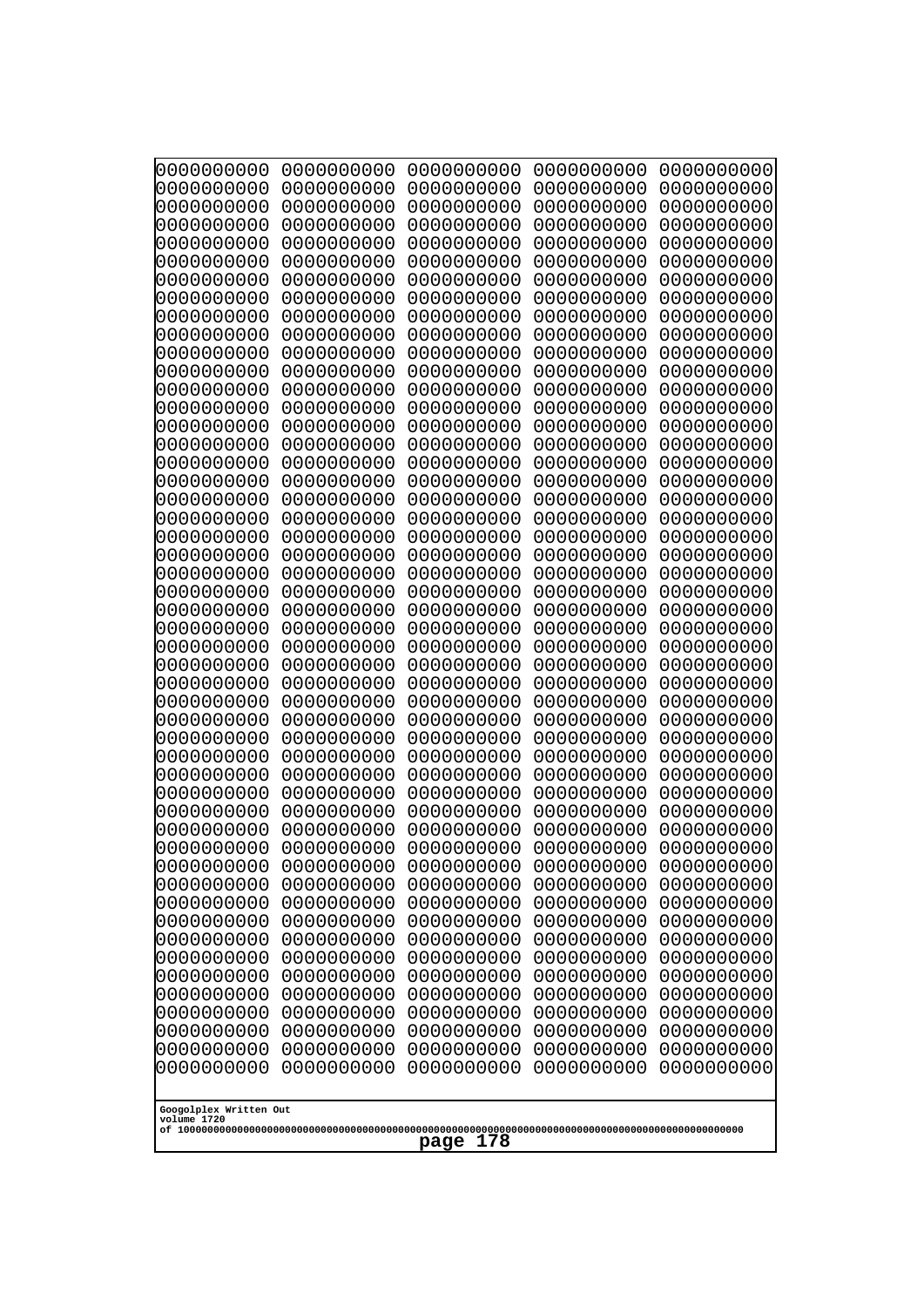| 10000000000<br>0000000000<br>0000000000<br>0000000000 |      | 0000000000<br>0000000000 | 0000000000<br>0000000000 | 0000000000<br>0000000000 |
|-------------------------------------------------------|------|--------------------------|--------------------------|--------------------------|
| 0000000000<br>0000000000                              |      | 0000000000               | 0000000000               | 0000000000               |
| 0000000000<br>0000000000                              |      | 0000000000               | 0000000000               | 0000000000               |
| 0000000000<br>0000000000                              |      | 0000000000               | 0000000000               | 0000000000               |
| 0000000000<br>0000000000<br>0000000000<br>0000000000  |      | 0000000000<br>0000000000 | 0000000000<br>0000000000 | 0000000000<br>0000000000 |
| 0000000000<br>0000000000                              |      | 0000000000               | 0000000000               | 0000000000               |
| 0000000000<br>0000000000                              |      | 0000000000               | 0000000000               | 0000000000               |
| 0000000000<br>0000000000<br>0000000000<br>0000000000  |      | 0000000000<br>0000000000 | 0000000000<br>0000000000 | 0000000000<br>0000000000 |
| 0000000000<br>0000000000                              |      | 0000000000               | 0000000000               | 0000000000               |
| 0000000000<br>0000000000                              |      | 0000000000               | 0000000000               | 0000000000               |
| 0000000000<br>0000000000<br>0000000000<br>0000000000  |      | 0000000000<br>0000000000 | 0000000000<br>0000000000 | 0000000000<br>0000000000 |
| 0000000000<br>0000000000                              |      | 0000000000               | 0000000000               | 0000000000               |
| 0000000000<br>0000000000                              |      | 0000000000               | 0000000000               | 0000000000               |
| 0000000000<br>0000000000                              |      | 0000000000               | 0000000000               | 0000000000               |
| 0000000000<br>0000000000<br>0000000000<br>0000000000  |      | 0000000000<br>0000000000 | 0000000000<br>0000000000 | 0000000000<br>0000000000 |
| 0000000000<br>0000000000                              |      | 0000000000               | 0000000000               | 0000000000               |
| 0000000000<br>0000000000                              |      | 0000000000               | 0000000000               | 0000000000               |
| 0000000000<br>0000000000<br>0000000000<br>0000000000  |      | 0000000000<br>0000000000 | 0000000000<br>0000000000 | 0000000000<br>0000000000 |
| 0000000000<br>0000000000                              |      | 0000000000               | 0000000000               | 0000000000               |
| 0000000000<br>0000000000                              |      | 0000000000               | 0000000000               | 0000000000               |
| 0000000000<br>0000000000<br>0000000000<br>0000000000  |      | 0000000000<br>0000000000 | 0000000000<br>0000000000 | 0000000000<br>0000000000 |
| 0000000000<br>0000000000                              |      | 0000000000               | 0000000000               | 0000000000               |
| 0000000000<br>0000000000                              |      | 0000000000               | 0000000000               | 0000000000               |
| 0000000000<br>0000000000                              |      | 0000000000               | 0000000000               | 0000000000               |
| 0000000000<br>0000000000<br>0000000000<br>0000000000  |      | 0000000000<br>0000000000 | 0000000000<br>0000000000 | 0000000000<br>0000000000 |
| 0000000000<br>0000000000                              |      | 0000000000               | 0000000000               | 0000000000               |
| 0000000000<br>0000000000                              |      | 0000000000               | 0000000000               | 0000000000               |
| 0000000000<br>0000000000<br>0000000000<br>0000000000  |      | 0000000000<br>0000000000 | 0000000000<br>0000000000 | 0000000000<br>0000000000 |
| 0000000000<br>0000000000                              |      | 0000000000               | 0000000000               | 0000000000               |
| 0000000000<br>0000000000                              |      | 0000000000               | 0000000000               | 0000000000               |
| 0000000000<br>0000000000<br>0000000000<br>0000000000  |      | 0000000000<br>0000000000 | 0000000000<br>0000000000 | 0000000000<br>0000000000 |
| 0000000000<br>0000000000                              |      | 0000000000               | 0000000000               | 0000000000               |
| 0000000000<br>0000000000                              |      | 0000000000               | 0000000000               | 0000000000               |
| 0000000000<br>0000000000<br>0000000000<br>0000000000  |      | 0000000000<br>0000000000 | 0000000000<br>0000000000 | 0000000000<br>0000000000 |
| 0000000000<br>0000000000                              |      | 0000000000               | 0000000000               | 0000000000               |
| 0000000000<br>0000000000                              |      | 0000000000               | 0000000000               | 0000000000               |
| 0000000000<br>0000000000                              |      | 0000000000               | 0000000000               | 0000000000               |
| 0000000000<br>0000000000<br>0000000000<br>0000000000  |      | 0000000000<br>0000000000 | 0000000000<br>0000000000 | 0000000000<br>0000000000 |
|                                                       |      |                          |                          |                          |
| Googolplex Written Out<br>volume 1720                 |      |                          |                          |                          |
|                                                       | page | 179                      |                          |                          |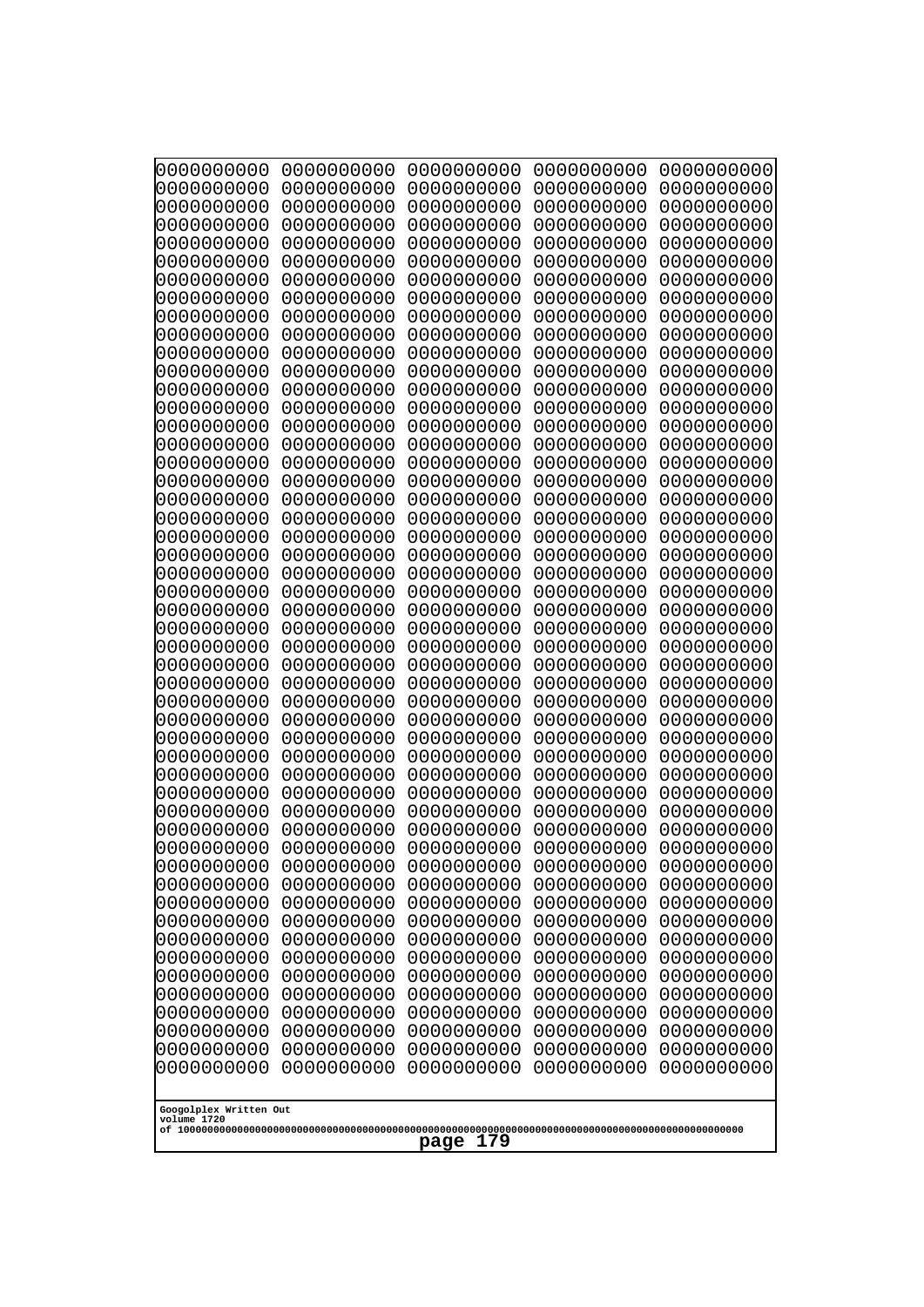| 0000000000                                           | 0000000000 | 0000000000 | 0000000000 | 0000000000 |
|------------------------------------------------------|------------|------------|------------|------------|
| 0000000000                                           | 0000000000 | 0000000000 | 0000000000 | 0000000000 |
| 0000000000                                           | 0000000000 | 0000000000 | 0000000000 | 0000000000 |
| 0000000000                                           | 0000000000 | 0000000000 | 0000000000 | 0000000000 |
| 0000000000                                           | 0000000000 | 0000000000 | 0000000000 | 0000000000 |
| 0000000000                                           | 0000000000 | 0000000000 | 0000000000 | 0000000000 |
| 0000000000                                           | 0000000000 | 0000000000 | 0000000000 | 0000000000 |
| 0000000000                                           | 0000000000 | 0000000000 | 0000000000 | 0000000000 |
| 0000000000                                           | 0000000000 | 0000000000 | 0000000000 | 0000000000 |
| 0000000000                                           | 0000000000 | 0000000000 | 0000000000 | 0000000000 |
| 0000000000                                           | 0000000000 | 0000000000 | 0000000000 | 0000000000 |
| 0000000000                                           | 0000000000 | 0000000000 | 0000000000 | 0000000000 |
| 0000000000                                           | 0000000000 | 0000000000 | 0000000000 | 0000000000 |
| 0000000000                                           | 0000000000 | 0000000000 | 0000000000 | 0000000000 |
| 0000000000                                           | 0000000000 | 0000000000 | 0000000000 | 0000000000 |
| 0000000000                                           | 0000000000 | 0000000000 | 0000000000 | 0000000000 |
| 0000000000                                           | 0000000000 | 0000000000 | 0000000000 | 0000000000 |
| 0000000000                                           | 0000000000 | 0000000000 | 0000000000 | 0000000000 |
| 0000000000                                           | 0000000000 | 0000000000 | 0000000000 | 0000000000 |
| 0000000000                                           | 0000000000 | 0000000000 | 0000000000 | 0000000000 |
| 0000000000                                           | 0000000000 | 0000000000 | 0000000000 | 0000000000 |
| 0000000000                                           | 0000000000 | 0000000000 | 0000000000 | 0000000000 |
| 0000000000                                           | 0000000000 | 0000000000 | 0000000000 | 0000000000 |
| 0000000000                                           | 0000000000 | 0000000000 | 0000000000 | 0000000000 |
| 0000000000                                           | 0000000000 | 0000000000 | 0000000000 | 0000000000 |
| 0000000000                                           | 0000000000 | 0000000000 | 0000000000 | 0000000000 |
| 0000000000                                           | 0000000000 | 0000000000 | 0000000000 | 0000000000 |
| 0000000000                                           | 0000000000 | 0000000000 | 0000000000 | 0000000000 |
| 0000000000                                           | 0000000000 | 0000000000 | 0000000000 | 0000000000 |
| 0000000000                                           | 0000000000 | 0000000000 | 0000000000 | 0000000000 |
| 0000000000                                           | 0000000000 | 0000000000 | 0000000000 | 0000000000 |
| 0000000000                                           | 0000000000 | 0000000000 | 0000000000 | 0000000000 |
| 0000000000                                           | 0000000000 | 0000000000 | 0000000000 | 0000000000 |
| 0000000000                                           | 0000000000 | 0000000000 | 0000000000 | 0000000000 |
| 0000000000                                           | 0000000000 | 0000000000 | 0000000000 | 0000000000 |
| 0000000000                                           | 0000000000 | 0000000000 | 0000000000 | 0000000000 |
| 0000000000                                           | 0000000000 | 0000000000 | 0000000000 | 0000000000 |
| 0000000000                                           | 0000000000 | 0000000000 | 0000000000 | 0000000000 |
| 0000000000                                           | 0000000000 | 0000000000 | 0000000000 | 0000000000 |
| 0000000000                                           | 0000000000 | 0000000000 | 0000000000 | 0000000000 |
| 0000000000                                           | 0000000000 | 0000000000 | 0000000000 | 0000000000 |
| 0000000000                                           | 0000000000 | 0000000000 | 0000000000 | 0000000000 |
| 0000000000                                           | 0000000000 | 0000000000 | 0000000000 | 0000000000 |
| 0000000000                                           | 0000000000 | 0000000000 | 0000000000 | 0000000000 |
| 0000000000                                           | 0000000000 | 0000000000 | 0000000000 | 0000000000 |
| 0000000000                                           | 0000000000 | 0000000000 | 0000000000 | 0000000000 |
| 0000000000                                           | 0000000000 | 0000000000 | 0000000000 | 0000000000 |
| 0000000000                                           | 0000000000 | 0000000000 | 0000000000 | 0000000000 |
| 0000000000                                           | 0000000000 | 0000000000 | 0000000000 | 0000000000 |
| 0000000000                                           | 0000000000 | 0000000000 | 0000000000 | 0000000000 |
| Googolplex Written Out<br>volume 1720<br>180<br>page |            |            |            |            |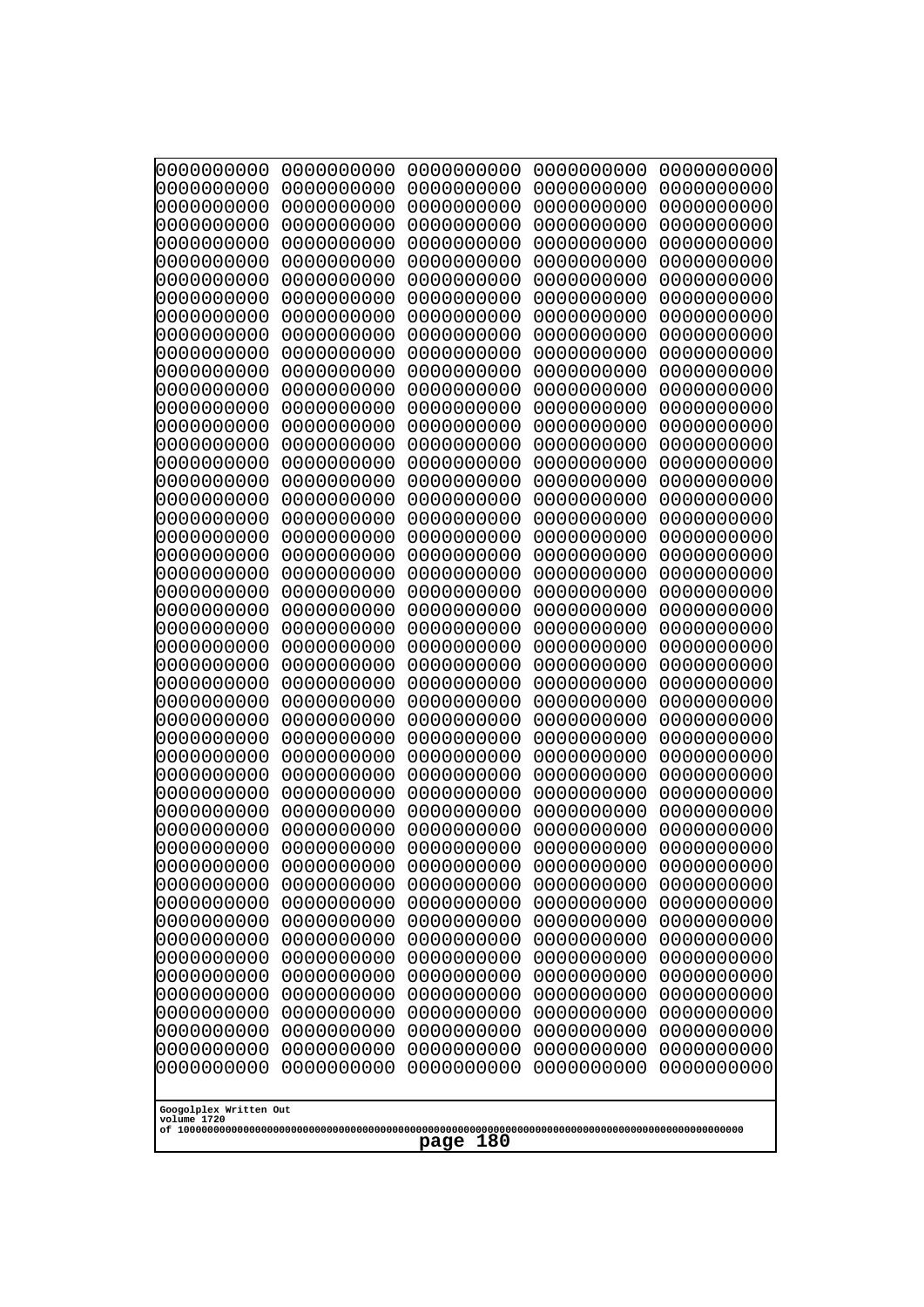| 10000000000              | 0000000000               | 0000000000               | 0000000000               | 0000000000               |
|--------------------------|--------------------------|--------------------------|--------------------------|--------------------------|
| 0000000000<br>0000000000 | 0000000000<br>0000000000 | 0000000000<br>0000000000 | 0000000000<br>0000000000 | 0000000000<br>0000000000 |
| 0000000000               | 0000000000               | 0000000000               | 0000000000               | 0000000000               |
| 0000000000               | 0000000000               | 0000000000               | 0000000000               | 0000000000               |
| 0000000000               | 0000000000               | 0000000000               | 0000000000               | 0000000000               |
| 0000000000<br>0000000000 | 0000000000<br>0000000000 | 0000000000<br>0000000000 | 0000000000<br>0000000000 | 0000000000<br>0000000000 |
| 0000000000               | 0000000000               | 0000000000               | 0000000000               | 0000000000               |
| 0000000000               | 0000000000               | 0000000000               | 0000000000               | 0000000000               |
| 0000000000               | 0000000000               | 0000000000               | 0000000000               | 0000000000               |
| 0000000000<br>0000000000 | 0000000000<br>0000000000 | 0000000000<br>0000000000 | 0000000000<br>0000000000 | 0000000000<br>0000000000 |
| 0000000000               | 0000000000               | 0000000000               | 0000000000               | 0000000000               |
| 0000000000               | 0000000000               | 0000000000               | 0000000000               | 0000000000               |
| 0000000000               | 0000000000               | 0000000000               | 0000000000               | 0000000000               |
| 0000000000<br>0000000000 | 0000000000<br>0000000000 | 0000000000<br>0000000000 | 0000000000<br>0000000000 | 0000000000<br>0000000000 |
| 0000000000               | 0000000000               | 0000000000               | 0000000000               | 0000000000               |
| 0000000000               | 0000000000               | 0000000000               | 0000000000               | 0000000000               |
| 0000000000<br>0000000000 | 0000000000<br>0000000000 | 0000000000<br>0000000000 | 0000000000<br>0000000000 | 0000000000<br>0000000000 |
| 0000000000               | 0000000000               | 0000000000               | 0000000000               | 0000000000               |
| 0000000000               | 0000000000               | 0000000000               | 0000000000               | 0000000000               |
| 0000000000               | 0000000000               | 0000000000               | 0000000000               | 0000000000               |
| 0000000000<br>0000000000 | 0000000000<br>0000000000 | 0000000000<br>0000000000 | 0000000000<br>0000000000 | 0000000000<br>0000000000 |
| 0000000000               | 0000000000               | 0000000000               | 0000000000               | 0000000000               |
| 0000000000               | 0000000000               | 0000000000               | 0000000000               | 0000000000               |
| 0000000000               | 0000000000               | 0000000000               | 0000000000               | 0000000000               |
| 0000000000<br>0000000000 | 0000000000<br>0000000000 | 0000000000<br>0000000000 | 0000000000<br>0000000000 | 0000000000<br>0000000000 |
| 0000000000               | 0000000000               | 0000000000               | 0000000000               | 0000000000               |
| 0000000000               | 0000000000               | 0000000000               | 0000000000               | 0000000000               |
| 0000000000<br>0000000000 | 0000000000<br>0000000000 | 0000000000<br>0000000000 | 0000000000<br>0000000000 | 0000000000<br>0000000000 |
| 0000000000               | 0000000000               | 0000000000               | 0000000000               | 0000000000               |
| 0000000000               | 0000000000               | 0000000000               | 0000000000               | 0000000000               |
| 0000000000               | 0000000000               | 0000000000               | 0000000000               | 0000000000               |
| 0000000000<br>0000000000 | 0000000000<br>0000000000 | 0000000000<br>0000000000 | 0000000000<br>0000000000 | 0000000000<br>0000000000 |
| 0000000000               | 0000000000               | 0000000000               | 0000000000               | 0000000000               |
| 0000000000               | 0000000000               | 0000000000               | 0000000000               | 0000000000               |
| 0000000000               | 0000000000               | 0000000000               | 0000000000               | 0000000000               |
| 0000000000<br>0000000000 | 0000000000<br>0000000000 | 0000000000<br>0000000000 | 0000000000<br>0000000000 | 0000000000<br>0000000000 |
| 0000000000               | 0000000000               | 0000000000               | 0000000000               | 0000000000               |
| 0000000000               | 0000000000               | 0000000000               | 0000000000               | 0000000000               |
| 0000000000               | 0000000000               | 0000000000               | 0000000000               | 0000000000               |
| 0000000000               | 0000000000               | 0000000000               | 0000000000               | 0000000000               |
| Googolplex Written Out   |                          |                          |                          |                          |
| volume 1720              |                          | 181                      |                          |                          |
|                          |                          | page                     |                          |                          |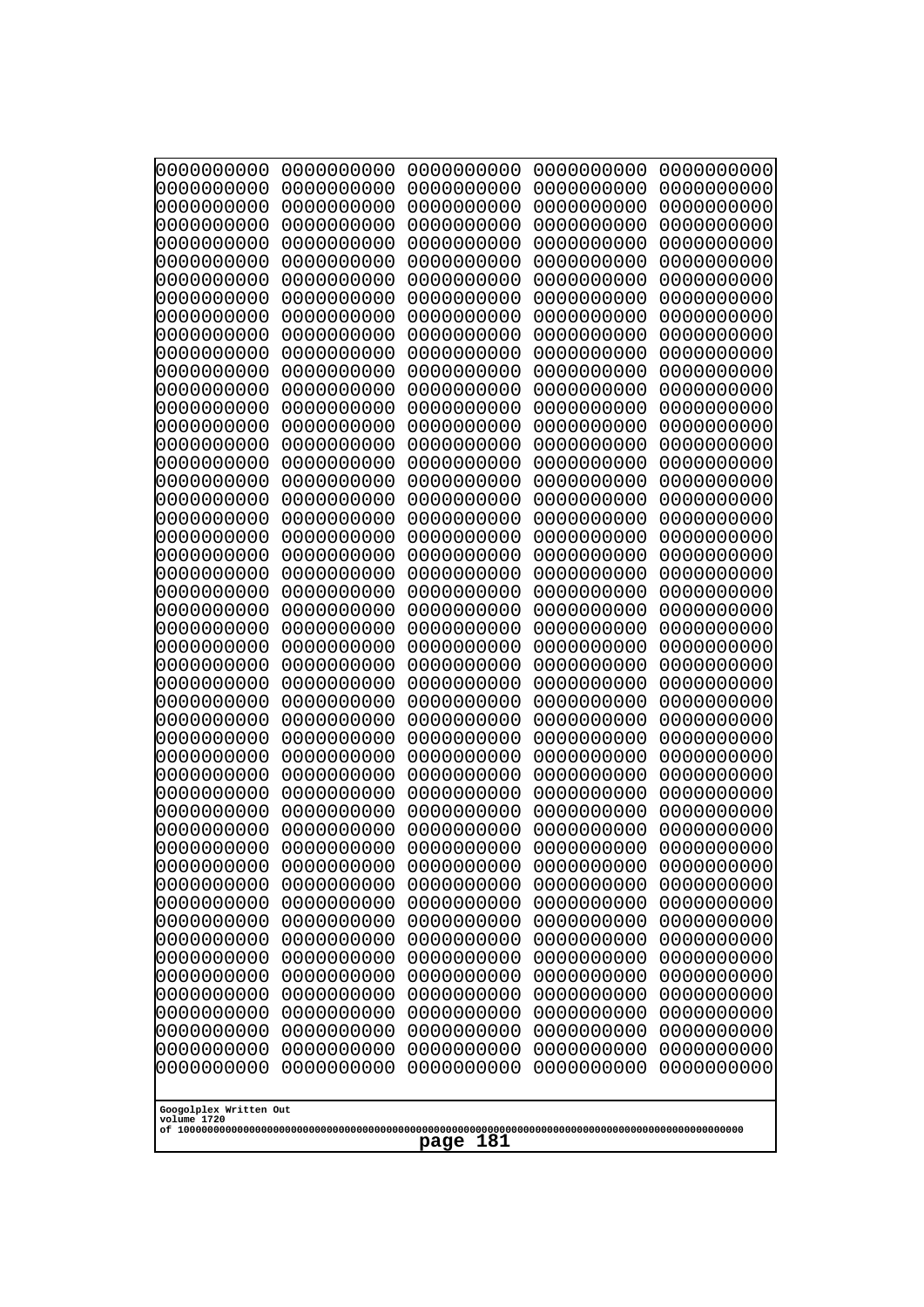| 10000000000                           | 0000000000               | 0000000000               | 0000000000               | 0000000000               |
|---------------------------------------|--------------------------|--------------------------|--------------------------|--------------------------|
| 0000000000<br>0000000000              | 0000000000<br>0000000000 | 0000000000<br>0000000000 | 0000000000<br>0000000000 | 0000000000<br>0000000000 |
| 0000000000                            | 0000000000               | 0000000000               | 0000000000               | 0000000000               |
| 0000000000                            | 0000000000               | 0000000000               | 0000000000               | 0000000000               |
| 0000000000                            | 0000000000               | 0000000000               | 0000000000               | 0000000000               |
| 0000000000<br>0000000000              | 0000000000<br>0000000000 | 0000000000<br>0000000000 | 0000000000<br>0000000000 | 0000000000<br>0000000000 |
| 0000000000                            | 0000000000               | 0000000000               | 0000000000               | 0000000000               |
| 0000000000                            | 0000000000               | 0000000000               | 0000000000               | 0000000000               |
| 0000000000                            | 0000000000               | 0000000000               | 0000000000               | 0000000000               |
| 0000000000<br>0000000000              | 0000000000<br>0000000000 | 0000000000<br>0000000000 | 0000000000<br>0000000000 | 0000000000<br>0000000000 |
| 0000000000                            | 0000000000               | 0000000000               | 0000000000               | 0000000000               |
| 0000000000                            | 0000000000               | 0000000000               | 0000000000               | 0000000000               |
| 0000000000                            | 0000000000               | 0000000000               | 0000000000               | 0000000000               |
| 0000000000<br>0000000000              | 0000000000<br>0000000000 | 0000000000<br>0000000000 | 0000000000<br>0000000000 | 0000000000<br>0000000000 |
| 0000000000                            | 0000000000               | 0000000000               | 0000000000               | 0000000000               |
| 0000000000                            | 0000000000               | 0000000000               | 0000000000               | 0000000000               |
| 0000000000                            | 0000000000               | 0000000000               | 0000000000               | 0000000000               |
| 0000000000<br>0000000000              | 0000000000<br>0000000000 | 0000000000<br>0000000000 | 0000000000<br>0000000000 | 0000000000<br>0000000000 |
| 0000000000                            | 0000000000               | 0000000000               | 0000000000               | 0000000000               |
| 0000000000                            | 0000000000               | 0000000000               | 0000000000               | 0000000000               |
| 0000000000                            | 0000000000               | 0000000000               | 0000000000               | 0000000000               |
| 0000000000<br>0000000000              | 0000000000<br>0000000000 | 0000000000<br>0000000000 | 0000000000<br>0000000000 | 0000000000<br>0000000000 |
| 0000000000                            | 0000000000               | 0000000000               | 0000000000               | 0000000000               |
| 0000000000                            | 0000000000               | 0000000000               | 0000000000               | 0000000000               |
| 0000000000                            | 0000000000               | 0000000000               | 0000000000               | 0000000000               |
| 0000000000<br>0000000000              | 0000000000<br>0000000000 | 0000000000<br>0000000000 | 0000000000<br>0000000000 | 0000000000<br>0000000000 |
| 0000000000                            | 0000000000               | 0000000000               | 0000000000               | 0000000000               |
| 0000000000                            | 0000000000               | 0000000000               | 0000000000               | 0000000000               |
| 0000000000                            | 0000000000               | 0000000000               | 0000000000               | 0000000000               |
| 0000000000<br>0000000000              | 0000000000<br>0000000000 | 0000000000<br>0000000000 | 0000000000<br>0000000000 | 0000000000<br>0000000000 |
| 0000000000                            | 0000000000               | 0000000000               | 0000000000               | 0000000000               |
| 0000000000                            | 0000000000               | 0000000000               | 0000000000               | 0000000000               |
| 0000000000                            | 0000000000               | 0000000000               | 0000000000               | 0000000000               |
| 0000000000<br>0000000000              | 0000000000<br>0000000000 | 0000000000<br>0000000000 | 0000000000<br>0000000000 | 0000000000<br>0000000000 |
| 0000000000                            | 0000000000               | 0000000000               | 0000000000               | 0000000000               |
| 0000000000                            | 0000000000               | 0000000000               | 0000000000               | 0000000000               |
| 0000000000                            | 0000000000               | 0000000000               | 0000000000               | 0000000000               |
| 0000000000<br>0000000000              | 0000000000<br>0000000000 | 0000000000<br>0000000000 | 0000000000<br>0000000000 | 0000000000<br>0000000000 |
| 0000000000                            | 0000000000               | 0000000000               | 0000000000               | 0000000000               |
| 0000000000                            | 0000000000               | 0000000000               | 0000000000               | 0000000000               |
|                                       |                          |                          |                          |                          |
| Googolplex Written Out<br>volume 1720 |                          |                          |                          |                          |
| 182<br>page                           |                          |                          |                          |                          |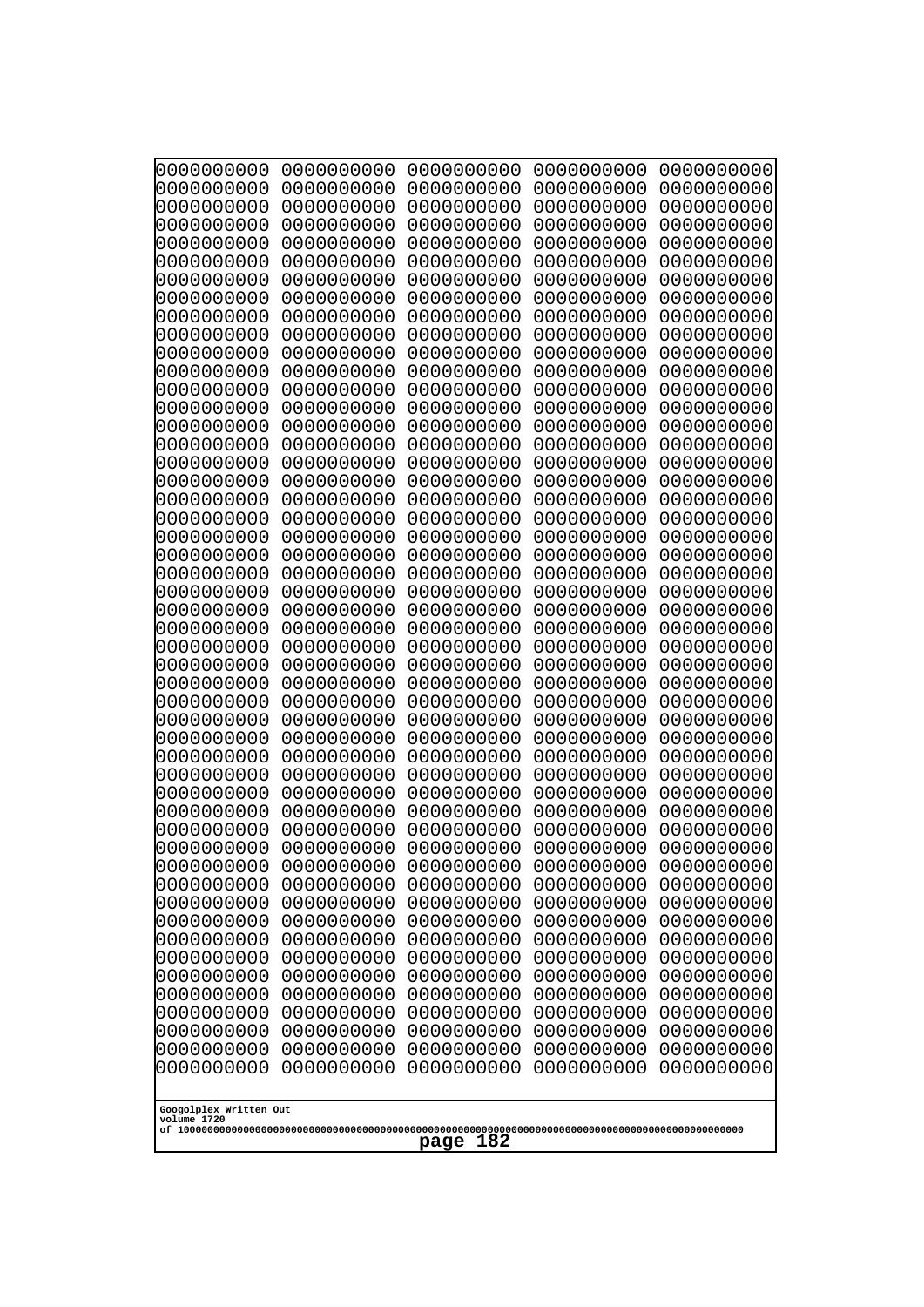| 0000000000                                                                                                                                                                                                                                                                                                                                                                                          | 0000000000                                                                                                                                                                                                                                                                                                                                                 | 0000000000                                                                                                                                                                                                                                                                                                                                                                | 0000000000                                                                                                                                                                                                                                                                                                                                                 | 0000000000                                                                                                                                                                                                                                                                                                                                                 |
|-----------------------------------------------------------------------------------------------------------------------------------------------------------------------------------------------------------------------------------------------------------------------------------------------------------------------------------------------------------------------------------------------------|------------------------------------------------------------------------------------------------------------------------------------------------------------------------------------------------------------------------------------------------------------------------------------------------------------------------------------------------------------|---------------------------------------------------------------------------------------------------------------------------------------------------------------------------------------------------------------------------------------------------------------------------------------------------------------------------------------------------------------------------|------------------------------------------------------------------------------------------------------------------------------------------------------------------------------------------------------------------------------------------------------------------------------------------------------------------------------------------------------------|------------------------------------------------------------------------------------------------------------------------------------------------------------------------------------------------------------------------------------------------------------------------------------------------------------------------------------------------------------|
| 0000000000                                                                                                                                                                                                                                                                                                                                                                                          | 0000000000                                                                                                                                                                                                                                                                                                                                                 | 0000000000                                                                                                                                                                                                                                                                                                                                                                | 0000000000                                                                                                                                                                                                                                                                                                                                                 | 0000000000                                                                                                                                                                                                                                                                                                                                                 |
| 0000000000                                                                                                                                                                                                                                                                                                                                                                                          | 0000000000                                                                                                                                                                                                                                                                                                                                                 | 0000000000                                                                                                                                                                                                                                                                                                                                                                | 0000000000                                                                                                                                                                                                                                                                                                                                                 | 0000000000                                                                                                                                                                                                                                                                                                                                                 |
| 0000000000                                                                                                                                                                                                                                                                                                                                                                                          | 0000000000                                                                                                                                                                                                                                                                                                                                                 | 0000000000                                                                                                                                                                                                                                                                                                                                                                | 0000000000                                                                                                                                                                                                                                                                                                                                                 | 0000000000                                                                                                                                                                                                                                                                                                                                                 |
| 0000000000                                                                                                                                                                                                                                                                                                                                                                                          | 0000000000                                                                                                                                                                                                                                                                                                                                                 | 0000000000                                                                                                                                                                                                                                                                                                                                                                | 0000000000                                                                                                                                                                                                                                                                                                                                                 | 0000000000                                                                                                                                                                                                                                                                                                                                                 |
| 0000000000                                                                                                                                                                                                                                                                                                                                                                                          | 0000000000                                                                                                                                                                                                                                                                                                                                                 | 0000000000                                                                                                                                                                                                                                                                                                                                                                | 0000000000                                                                                                                                                                                                                                                                                                                                                 | 0000000000                                                                                                                                                                                                                                                                                                                                                 |
| 0000000000                                                                                                                                                                                                                                                                                                                                                                                          | 0000000000                                                                                                                                                                                                                                                                                                                                                 | 0000000000                                                                                                                                                                                                                                                                                                                                                                | 0000000000                                                                                                                                                                                                                                                                                                                                                 | 0000000000                                                                                                                                                                                                                                                                                                                                                 |
| 0000000000                                                                                                                                                                                                                                                                                                                                                                                          | 0000000000                                                                                                                                                                                                                                                                                                                                                 | 0000000000                                                                                                                                                                                                                                                                                                                                                                | 0000000000                                                                                                                                                                                                                                                                                                                                                 | 0000000000                                                                                                                                                                                                                                                                                                                                                 |
| 0000000000                                                                                                                                                                                                                                                                                                                                                                                          | 0000000000                                                                                                                                                                                                                                                                                                                                                 | 0000000000                                                                                                                                                                                                                                                                                                                                                                | 0000000000                                                                                                                                                                                                                                                                                                                                                 | 0000000000                                                                                                                                                                                                                                                                                                                                                 |
| 0000000000                                                                                                                                                                                                                                                                                                                                                                                          | 0000000000                                                                                                                                                                                                                                                                                                                                                 | 0000000000                                                                                                                                                                                                                                                                                                                                                                | 0000000000                                                                                                                                                                                                                                                                                                                                                 | 0000000000                                                                                                                                                                                                                                                                                                                                                 |
| 0000000000                                                                                                                                                                                                                                                                                                                                                                                          | 0000000000                                                                                                                                                                                                                                                                                                                                                 | 0000000000                                                                                                                                                                                                                                                                                                                                                                | 0000000000                                                                                                                                                                                                                                                                                                                                                 | 0000000000                                                                                                                                                                                                                                                                                                                                                 |
| 0000000000                                                                                                                                                                                                                                                                                                                                                                                          | 0000000000                                                                                                                                                                                                                                                                                                                                                 | 0000000000                                                                                                                                                                                                                                                                                                                                                                | 0000000000                                                                                                                                                                                                                                                                                                                                                 | 0000000000                                                                                                                                                                                                                                                                                                                                                 |
| 0000000000                                                                                                                                                                                                                                                                                                                                                                                          | 0000000000                                                                                                                                                                                                                                                                                                                                                 | 0000000000                                                                                                                                                                                                                                                                                                                                                                | 0000000000                                                                                                                                                                                                                                                                                                                                                 | 0000000000                                                                                                                                                                                                                                                                                                                                                 |
| 0000000000                                                                                                                                                                                                                                                                                                                                                                                          | 0000000000                                                                                                                                                                                                                                                                                                                                                 | 0000000000                                                                                                                                                                                                                                                                                                                                                                | 0000000000                                                                                                                                                                                                                                                                                                                                                 | 0000000000                                                                                                                                                                                                                                                                                                                                                 |
| 0000000000                                                                                                                                                                                                                                                                                                                                                                                          | 0000000000                                                                                                                                                                                                                                                                                                                                                 | 0000000000                                                                                                                                                                                                                                                                                                                                                                | 0000000000                                                                                                                                                                                                                                                                                                                                                 | 0000000000                                                                                                                                                                                                                                                                                                                                                 |
| 0000000000                                                                                                                                                                                                                                                                                                                                                                                          | 0000000000                                                                                                                                                                                                                                                                                                                                                 | 0000000000                                                                                                                                                                                                                                                                                                                                                                | 0000000000                                                                                                                                                                                                                                                                                                                                                 | 0000000000                                                                                                                                                                                                                                                                                                                                                 |
| 0000000000                                                                                                                                                                                                                                                                                                                                                                                          | 0000000000                                                                                                                                                                                                                                                                                                                                                 | 0000000000                                                                                                                                                                                                                                                                                                                                                                | 0000000000                                                                                                                                                                                                                                                                                                                                                 | 0000000000                                                                                                                                                                                                                                                                                                                                                 |
| 0000000000                                                                                                                                                                                                                                                                                                                                                                                          | 0000000000                                                                                                                                                                                                                                                                                                                                                 | 0000000000                                                                                                                                                                                                                                                                                                                                                                | 0000000000                                                                                                                                                                                                                                                                                                                                                 | 0000000000                                                                                                                                                                                                                                                                                                                                                 |
| 0000000000                                                                                                                                                                                                                                                                                                                                                                                          | 0000000000                                                                                                                                                                                                                                                                                                                                                 | 0000000000                                                                                                                                                                                                                                                                                                                                                                | 0000000000                                                                                                                                                                                                                                                                                                                                                 | 0000000000                                                                                                                                                                                                                                                                                                                                                 |
| 0000000000                                                                                                                                                                                                                                                                                                                                                                                          | 0000000000                                                                                                                                                                                                                                                                                                                                                 | 0000000000                                                                                                                                                                                                                                                                                                                                                                | 0000000000                                                                                                                                                                                                                                                                                                                                                 | 0000000000                                                                                                                                                                                                                                                                                                                                                 |
| 0000000000                                                                                                                                                                                                                                                                                                                                                                                          | 0000000000                                                                                                                                                                                                                                                                                                                                                 | 0000000000                                                                                                                                                                                                                                                                                                                                                                | 0000000000                                                                                                                                                                                                                                                                                                                                                 | 0000000000                                                                                                                                                                                                                                                                                                                                                 |
| 0000000000                                                                                                                                                                                                                                                                                                                                                                                          | 0000000000                                                                                                                                                                                                                                                                                                                                                 | 0000000000                                                                                                                                                                                                                                                                                                                                                                | 0000000000                                                                                                                                                                                                                                                                                                                                                 | 0000000000                                                                                                                                                                                                                                                                                                                                                 |
| 0000000000                                                                                                                                                                                                                                                                                                                                                                                          | 0000000000                                                                                                                                                                                                                                                                                                                                                 | 0000000000                                                                                                                                                                                                                                                                                                                                                                | 0000000000                                                                                                                                                                                                                                                                                                                                                 | 0000000000                                                                                                                                                                                                                                                                                                                                                 |
| 0000000000                                                                                                                                                                                                                                                                                                                                                                                          | 0000000000                                                                                                                                                                                                                                                                                                                                                 | 0000000000                                                                                                                                                                                                                                                                                                                                                                | 0000000000                                                                                                                                                                                                                                                                                                                                                 | 0000000000                                                                                                                                                                                                                                                                                                                                                 |
| 0000000000                                                                                                                                                                                                                                                                                                                                                                                          | 0000000000                                                                                                                                                                                                                                                                                                                                                 | 0000000000                                                                                                                                                                                                                                                                                                                                                                | 0000000000                                                                                                                                                                                                                                                                                                                                                 | 0000000000                                                                                                                                                                                                                                                                                                                                                 |
| 0000000000<br>0000000000<br>0000000000<br>0000000000<br>0000000000<br>0000000000<br>0000000000<br>0000000000<br>0000000000<br>0000000000<br>0000000000<br>0000000000<br>0000000000<br>0000000000<br>0000000000<br>0000000000<br>0000000000<br>0000000000<br>0000000000<br>0000000000<br>0000000000<br>0000000000<br>0000000000<br>0000000000<br>0000000000<br>Googolplex Written Out<br>volume 1720 | 0000000000<br>0000000000<br>0000000000<br>0000000000<br>0000000000<br>0000000000<br>0000000000<br>0000000000<br>0000000000<br>0000000000<br>0000000000<br>0000000000<br>0000000000<br>0000000000<br>0000000000<br>0000000000<br>0000000000<br>0000000000<br>0000000000<br>0000000000<br>0000000000<br>0000000000<br>0000000000<br>0000000000<br>0000000000 | 0000000000<br>0000000000<br>0000000000<br>0000000000<br>0000000000<br>0000000000<br>0000000000<br>0000000000<br>0000000000<br>0000000000<br>0000000000<br>0000000000<br>0000000000<br>0000000000<br>0000000000<br>0000000000<br>0000000000<br>0000000000<br>0000000000<br>0000000000<br>0000000000<br>0000000000<br>0000000000<br>0000000000<br>0000000000<br>183<br>page | 0000000000<br>0000000000<br>0000000000<br>0000000000<br>0000000000<br>0000000000<br>0000000000<br>0000000000<br>0000000000<br>0000000000<br>0000000000<br>0000000000<br>0000000000<br>0000000000<br>0000000000<br>0000000000<br>0000000000<br>0000000000<br>0000000000<br>0000000000<br>0000000000<br>0000000000<br>0000000000<br>0000000000<br>0000000000 | 0000000000<br>0000000000<br>0000000000<br>0000000000<br>0000000000<br>0000000000<br>0000000000<br>0000000000<br>0000000000<br>0000000000<br>0000000000<br>0000000000<br>0000000000<br>0000000000<br>0000000000<br>0000000000<br>0000000000<br>0000000000<br>0000000000<br>0000000000<br>0000000000<br>0000000000<br>0000000000<br>0000000000<br>0000000000 |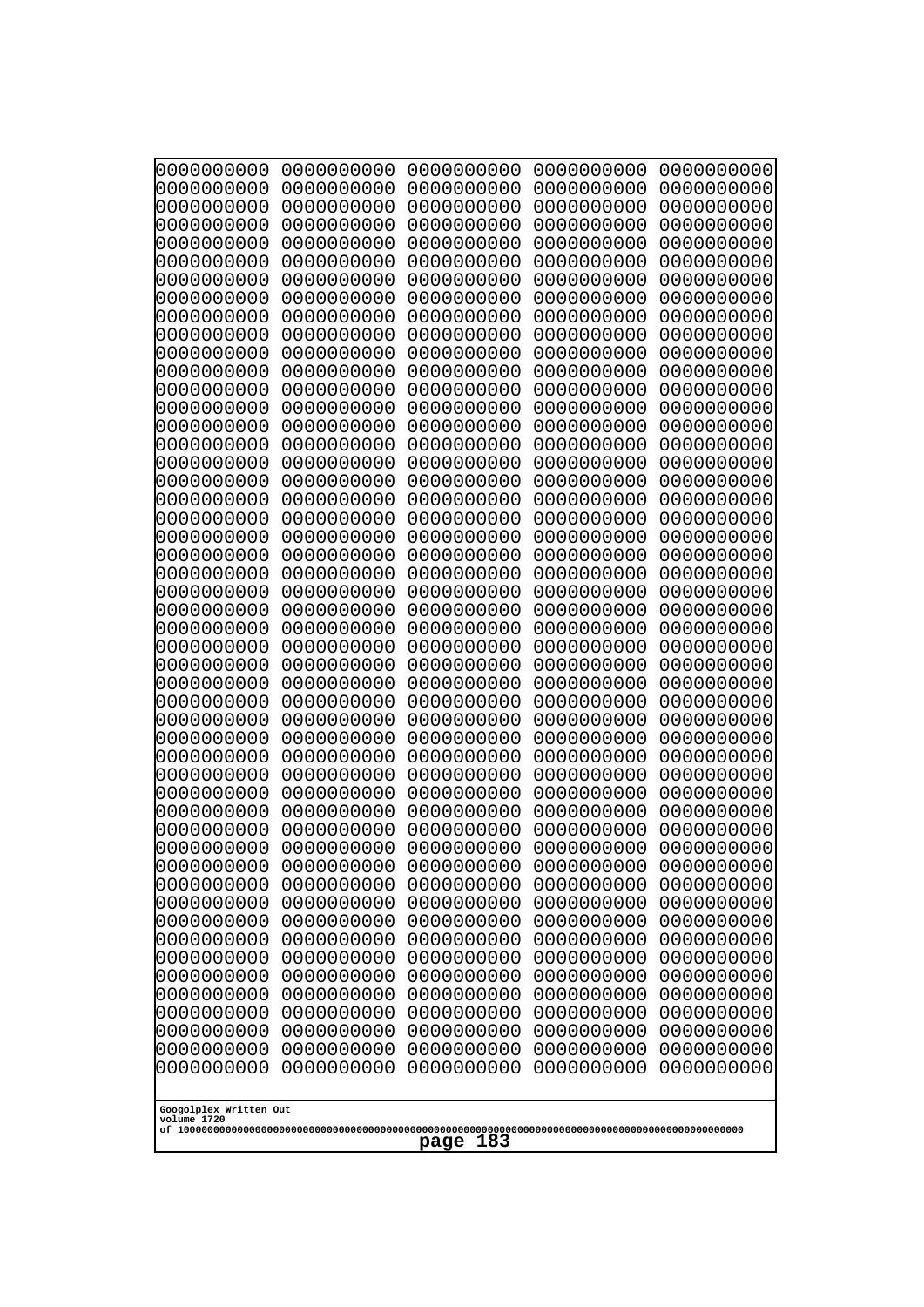| 0000000000                                                                                                  | 0000000000                                                         | 0000000000                                                                        | 0000000000                                                         | 0000000000                                                         |
|-------------------------------------------------------------------------------------------------------------|--------------------------------------------------------------------|-----------------------------------------------------------------------------------|--------------------------------------------------------------------|--------------------------------------------------------------------|
| 0000000000                                                                                                  | 0000000000                                                         | 0000000000                                                                        | 0000000000                                                         | 0000000000                                                         |
| 0000000000                                                                                                  | 0000000000                                                         | 0000000000                                                                        | 0000000000                                                         | 0000000000                                                         |
| 0000000000                                                                                                  | 0000000000                                                         | 0000000000                                                                        | 0000000000                                                         | 0000000000                                                         |
| 0000000000                                                                                                  | 0000000000                                                         | 0000000000                                                                        | 0000000000                                                         | 0000000000                                                         |
| 0000000000                                                                                                  | 0000000000                                                         | 0000000000                                                                        | 0000000000                                                         | 0000000000                                                         |
| 0000000000                                                                                                  | 0000000000                                                         | 0000000000                                                                        | 0000000000                                                         | 0000000000                                                         |
| 0000000000                                                                                                  | 0000000000                                                         | 0000000000                                                                        | 0000000000                                                         | 0000000000                                                         |
| 0000000000                                                                                                  | 0000000000                                                         | 0000000000                                                                        | 0000000000                                                         | 0000000000                                                         |
| 0000000000                                                                                                  | 0000000000                                                         | 0000000000                                                                        | 0000000000                                                         | 0000000000                                                         |
| 0000000000                                                                                                  | 0000000000                                                         | 0000000000                                                                        | 0000000000                                                         | 0000000000                                                         |
| 0000000000                                                                                                  | 0000000000                                                         | 0000000000                                                                        | 0000000000                                                         | 0000000000                                                         |
| 0000000000                                                                                                  | 0000000000                                                         | 0000000000                                                                        | 0000000000                                                         | 0000000000                                                         |
| 0000000000                                                                                                  | 0000000000                                                         | 0000000000                                                                        | 0000000000                                                         | 0000000000                                                         |
| 0000000000                                                                                                  | 0000000000                                                         | 0000000000                                                                        | 0000000000                                                         | 0000000000                                                         |
| 0000000000                                                                                                  | 0000000000                                                         | 0000000000                                                                        | 0000000000                                                         | 0000000000                                                         |
| 0000000000                                                                                                  | 0000000000                                                         | 0000000000                                                                        | 0000000000                                                         | 0000000000                                                         |
| 0000000000                                                                                                  | 0000000000                                                         | 0000000000                                                                        | 0000000000                                                         | 0000000000                                                         |
| 0000000000                                                                                                  | 0000000000                                                         | 0000000000                                                                        | 0000000000                                                         | 0000000000                                                         |
| 0000000000                                                                                                  | 0000000000                                                         | 0000000000                                                                        | 0000000000                                                         | 0000000000                                                         |
| 0000000000                                                                                                  | 0000000000                                                         | 0000000000                                                                        | 0000000000                                                         | 0000000000                                                         |
| 0000000000                                                                                                  | 0000000000                                                         | 0000000000                                                                        | 0000000000                                                         | 0000000000                                                         |
| 0000000000                                                                                                  | 0000000000                                                         | 0000000000                                                                        | 0000000000                                                         | 0000000000                                                         |
| 0000000000                                                                                                  | 0000000000                                                         | 0000000000                                                                        | 0000000000                                                         | 0000000000                                                         |
| 0000000000                                                                                                  | 0000000000                                                         | 0000000000                                                                        | 0000000000                                                         | 0000000000                                                         |
| 0000000000                                                                                                  | 0000000000                                                         | 0000000000                                                                        | 0000000000                                                         | 0000000000                                                         |
| 0000000000                                                                                                  | 0000000000                                                         | 0000000000                                                                        | 0000000000                                                         | 0000000000                                                         |
| 0000000000                                                                                                  | 0000000000                                                         | 0000000000                                                                        | 0000000000                                                         | 0000000000                                                         |
| 0000000000                                                                                                  | 0000000000                                                         | 0000000000                                                                        | 0000000000                                                         | 0000000000                                                         |
| 0000000000                                                                                                  | 0000000000                                                         | 0000000000                                                                        | 0000000000                                                         | 0000000000                                                         |
| 0000000000                                                                                                  | 0000000000                                                         | 0000000000                                                                        | 0000000000                                                         | 0000000000                                                         |
| 0000000000                                                                                                  | 0000000000                                                         | 0000000000                                                                        | 0000000000                                                         | 0000000000                                                         |
| 0000000000                                                                                                  | 0000000000                                                         | 0000000000                                                                        | 0000000000                                                         | 0000000000                                                         |
| 0000000000                                                                                                  | 0000000000                                                         | 0000000000                                                                        | 0000000000                                                         | 0000000000                                                         |
| 0000000000                                                                                                  | 0000000000                                                         | 0000000000                                                                        | 0000000000                                                         | 0000000000                                                         |
| 0000000000                                                                                                  | 0000000000                                                         | 0000000000                                                                        | 0000000000                                                         | 0000000000                                                         |
| 0000000000                                                                                                  | 0000000000                                                         | 0000000000                                                                        | 0000000000                                                         | 0000000000                                                         |
| 0000000000                                                                                                  | 0000000000                                                         | 0000000000                                                                        | 0000000000                                                         | 0000000000                                                         |
| 0000000000                                                                                                  | 0000000000                                                         | 0000000000                                                                        | 0000000000                                                         | 0000000000                                                         |
| 0000000000                                                                                                  | 0000000000                                                         | 0000000000                                                                        | 0000000000                                                         | 0000000000                                                         |
| 0000000000                                                                                                  | 0000000000                                                         | 0000000000                                                                        | 0000000000                                                         | 0000000000                                                         |
| 0000000000                                                                                                  | 0000000000                                                         | 0000000000                                                                        | 0000000000                                                         | 0000000000                                                         |
| 0000000000                                                                                                  | 0000000000                                                         | 0000000000                                                                        | 0000000000                                                         | 0000000000                                                         |
| 0000000000                                                                                                  | 0000000000                                                         | 0000000000                                                                        | 0000000000                                                         | 0000000000                                                         |
| 0000000000<br>0000000000<br>0000000000<br>0000000000<br>0000000000<br>Googolplex Written Out<br>volume 1720 | 0000000000<br>0000000000<br>0000000000<br>0000000000<br>0000000000 | 0000000000<br>0000000000<br>0000000000<br>0000000000<br>0000000000<br>184<br>page | 0000000000<br>0000000000<br>0000000000<br>0000000000<br>0000000000 | 0000000000<br>0000000000<br>0000000000<br>0000000000<br>0000000000 |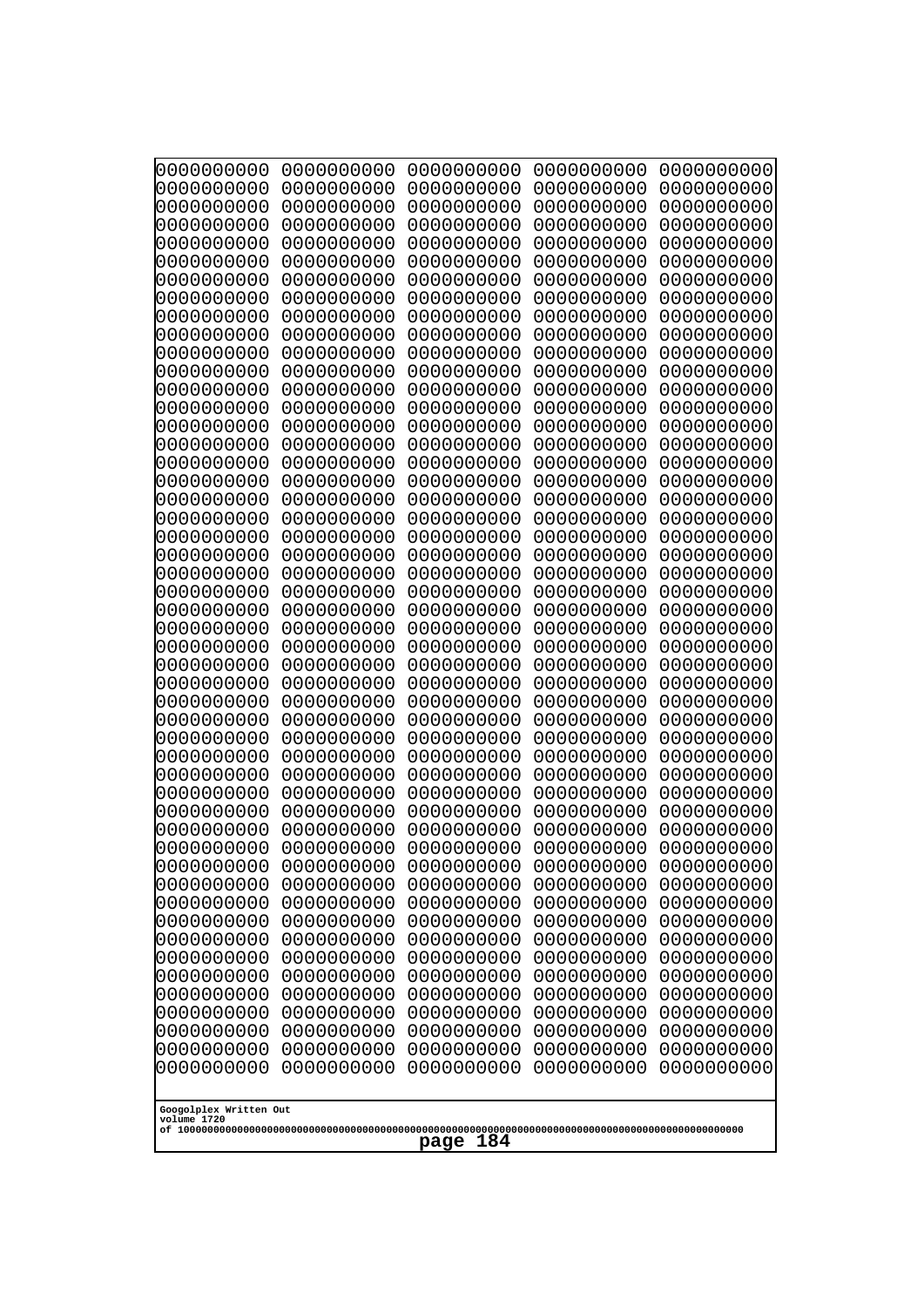| 10000000000              | 0000000000               | 0000000000               | 0000000000               | 0000000000               |
|--------------------------|--------------------------|--------------------------|--------------------------|--------------------------|
| 0000000000<br>0000000000 | 0000000000<br>0000000000 | 0000000000<br>0000000000 | 0000000000<br>0000000000 | 0000000000<br>0000000000 |
| 0000000000               | 0000000000               | 0000000000               | 0000000000               | 0000000000               |
| 0000000000               | 0000000000               | 0000000000               | 0000000000               | 0000000000               |
| 0000000000               | 0000000000               | 0000000000               | 0000000000               | 0000000000               |
| 0000000000<br>0000000000 | 0000000000<br>0000000000 | 0000000000<br>0000000000 | 0000000000<br>0000000000 | 0000000000<br>0000000000 |
| 0000000000               | 0000000000               | 0000000000               | 0000000000               | 0000000000               |
| 0000000000               | 0000000000               | 0000000000               | 0000000000               | 0000000000               |
| 0000000000               | 0000000000               | 0000000000               | 0000000000               | 0000000000               |
| 0000000000<br>0000000000 | 0000000000<br>0000000000 | 0000000000<br>0000000000 | 0000000000<br>0000000000 | 0000000000<br>0000000000 |
| 0000000000               | 0000000000               | 0000000000               | 0000000000               | 0000000000               |
| 0000000000               | 0000000000               | 0000000000               | 0000000000               | 0000000000               |
| 0000000000               | 0000000000               | 0000000000               | 0000000000               | 0000000000               |
| 0000000000<br>0000000000 | 0000000000<br>0000000000 | 0000000000<br>0000000000 | 0000000000<br>0000000000 | 0000000000<br>0000000000 |
| 0000000000               | 0000000000               | 0000000000               | 0000000000               | 0000000000               |
| 0000000000               | 0000000000               | 0000000000               | 0000000000               | 0000000000               |
| 0000000000               | 0000000000               | 0000000000               | 0000000000               | 0000000000               |
| 0000000000<br>0000000000 | 0000000000<br>0000000000 | 0000000000<br>0000000000 | 0000000000<br>0000000000 | 0000000000<br>0000000000 |
| 0000000000               | 0000000000               | 0000000000               | 0000000000               | 0000000000               |
| 0000000000               | 0000000000               | 0000000000               | 0000000000               | 0000000000               |
| 0000000000               | 0000000000               | 0000000000               | 0000000000               | 0000000000               |
| 0000000000<br>0000000000 | 0000000000<br>0000000000 | 0000000000<br>0000000000 | 0000000000<br>0000000000 | 0000000000<br>0000000000 |
| 0000000000               | 0000000000               | 0000000000               | 0000000000               | 0000000000               |
| 0000000000               | 0000000000               | 0000000000               | 0000000000               | 0000000000               |
| 0000000000<br>0000000000 | 0000000000<br>0000000000 | 0000000000<br>0000000000 | 0000000000<br>0000000000 | 0000000000<br>0000000000 |
| 0000000000               | 0000000000               | 0000000000               | 0000000000               | 0000000000               |
| 0000000000               | 0000000000               | 0000000000               | 0000000000               | 0000000000               |
| 0000000000               | 0000000000               | 0000000000               | 0000000000               | 0000000000               |
| 0000000000<br>0000000000 | 0000000000<br>0000000000 | 0000000000<br>0000000000 | 0000000000<br>0000000000 | 0000000000<br>0000000000 |
| 0000000000               | 0000000000               | 0000000000               | 0000000000               | 0000000000               |
| 0000000000               | 0000000000               | 0000000000               | 0000000000               | 0000000000               |
| 0000000000               | 0000000000               | 0000000000               | 0000000000               | 0000000000               |
| 0000000000<br>0000000000 | 0000000000<br>0000000000 | 0000000000<br>0000000000 | 0000000000<br>0000000000 | 0000000000<br>0000000000 |
| 0000000000               | 0000000000               | 0000000000               | 0000000000               | 0000000000               |
| 0000000000               | 0000000000               | 0000000000               | 0000000000               | 0000000000               |
| 0000000000               | 0000000000               | 0000000000               | 0000000000               | 0000000000               |
| 0000000000<br>0000000000 | 0000000000<br>0000000000 | 0000000000<br>0000000000 | 0000000000<br>0000000000 | 0000000000<br>0000000000 |
| 0000000000               | 0000000000               | 0000000000               | 0000000000               | 0000000000               |
| 0000000000               | 0000000000               | 0000000000               | 0000000000               | 0000000000               |
| 0000000000               | 0000000000               | 0000000000               | 0000000000               | 0000000000               |
| Googolplex Written Out   |                          |                          |                          |                          |
| volume 1720              |                          |                          |                          |                          |
| 185<br>page              |                          |                          |                          |                          |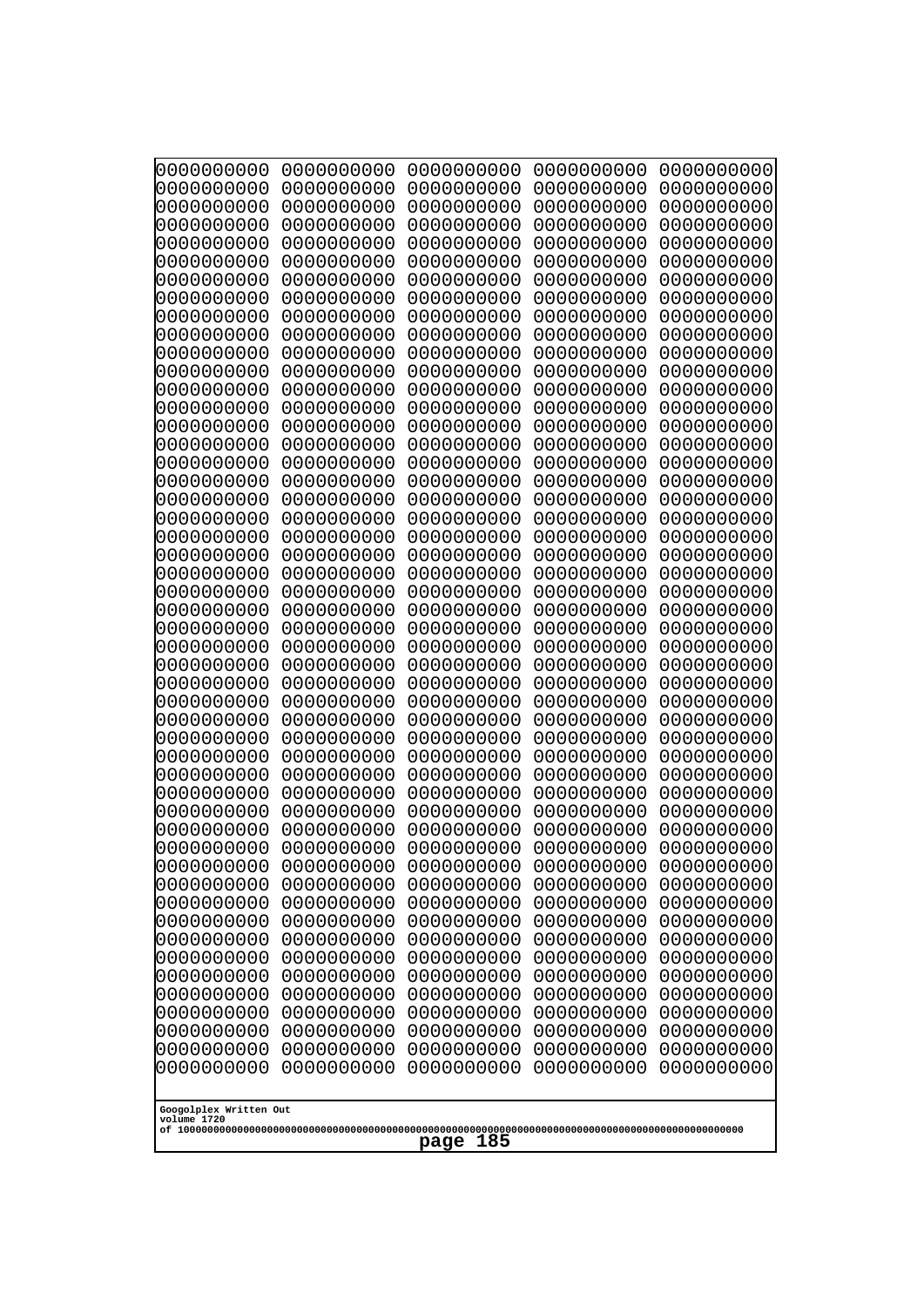| 000000000                | 0000000000               | 0000000000               | 0000000000               | 0000000000               |
|--------------------------|--------------------------|--------------------------|--------------------------|--------------------------|
| 0000000000               | 0000000000               | 0000000000               | 0000000000               | 0000000000               |
| 0000000000               | 0000000000               | 0000000000               | 0000000000               | 0000000000               |
| 0000000000               | 0000000000               | 0000000000               | 0000000000               | 0000000000               |
| 0000000000               | 0000000000               | 0000000000               | 0000000000               | 0000000000               |
| 0000000000               | 0000000000               | 0000000000               | 0000000000               | 0000000000               |
| 0000000000               | 0000000000               | 0000000000               | 0000000000               | 0000000000               |
| 0000000000               | 0000000000               | 0000000000<br>0000000000 | 0000000000               | 0000000000               |
| 0000000000<br>0000000000 | 0000000000<br>0000000000 | 0000000000               | 0000000000<br>0000000000 | 0000000000<br>0000000000 |
| 0000000000               | 0000000000               | 0000000000               | 0000000000               | 0000000000               |
| 0000000000               | 0000000000               | 0000000000               | 0000000000               | 0000000000               |
| 0000000000               | 0000000000               | 0000000000               | 0000000000               | 0000000000               |
| 0000000000               | 0000000000               | 0000000000               | 0000000000               | 0000000000               |
| 0000000000               | 0000000000               | 0000000000               | 0000000000               | 0000000000               |
| 0000000000               | 0000000000               | 0000000000               | 0000000000               | 0000000000               |
| 0000000000               | 0000000000               | 0000000000               | 0000000000               | 0000000000               |
| 0000000000               | 0000000000               | 0000000000               | 0000000000               | 0000000000               |
| 0000000000<br>0000000000 | 0000000000<br>0000000000 | 0000000000<br>0000000000 | 0000000000<br>0000000000 | 0000000000<br>0000000000 |
| 0000000000               | 0000000000               | 0000000000               | 0000000000               | 0000000000               |
| 0000000000               | 0000000000               | 0000000000               | 0000000000               | 0000000000               |
| 0000000000               | 0000000000               | 0000000000               | 0000000000               | 0000000000               |
| 0000000000               | 0000000000               | 0000000000               | 0000000000               | 0000000000               |
| 0000000000               | 0000000000               | 0000000000               | 0000000000               | 0000000000               |
| 0000000000               | 0000000000               | 0000000000               | 0000000000               | 0000000000               |
| 0000000000               | 0000000000               | 0000000000               | 0000000000               | 0000000000               |
| 0000000000               | 0000000000               | 0000000000               | 0000000000               | 0000000000               |
| 0000000000<br>0000000000 | 0000000000<br>0000000000 | 0000000000<br>0000000000 | 0000000000<br>0000000000 | 0000000000<br>0000000000 |
| 0000000000               | 0000000000               | 0000000000               | 0000000000               | 0000000000               |
| 0000000000               | 0000000000               | 0000000000               | 0000000000               | 0000000000               |
| 0000000000               | 0000000000               | 0000000000               | 0000000000               | 0000000000               |
| 0000000000               | 0000000000               | 0000000000               | 0000000000               | 0000000000               |
| 0000000000               | 0000000000               | 0000000000               | 0000000000               | 0000000000               |
| 0000000000               | 0000000000               | 0000000000               | 0000000000               | 0000000000               |
| 0000000000               | 0000000000               | 0000000000               | 0000000000               | 0000000000               |
| 0000000000<br>0000000000 | 0000000000<br>0000000000 | 0000000000<br>0000000000 | 0000000000<br>0000000000 | 0000000000<br>0000000000 |
| 0000000000               | 0000000000               | 0000000000               | 0000000000               | 0000000000               |
| 0000000000               | 0000000000               | 0000000000               | 0000000000               | 0000000000               |
| 0000000000               | 0000000000               | 0000000000               | 0000000000               | 0000000000               |
| 0000000000               | 0000000000               | 0000000000               | 0000000000               | 0000000000               |
| 0000000000               | 0000000000               | 0000000000               | 0000000000               | 0000000000               |
| 0000000000               | 0000000000               | 0000000000               | 0000000000               | 0000000000               |
| 0000000000               | 0000000000               | 0000000000               | 0000000000               | 0000000000               |
| 0000000000               | 0000000000               | 0000000000               | 0000000000               | 0000000000               |
| 0000000000<br>0000000000 | 0000000000<br>0000000000 | 0000000000<br>0000000000 | 0000000000<br>0000000000 | 0000000000<br>0000000000 |
| 0000000000               | 0000000000               | 0000000000               | 0000000000               | 0000000000               |
|                          |                          |                          |                          |                          |
| Googolplex Written Out   |                          |                          |                          |                          |
| volume 1720              |                          |                          |                          |                          |
| 186<br>page              |                          |                          |                          |                          |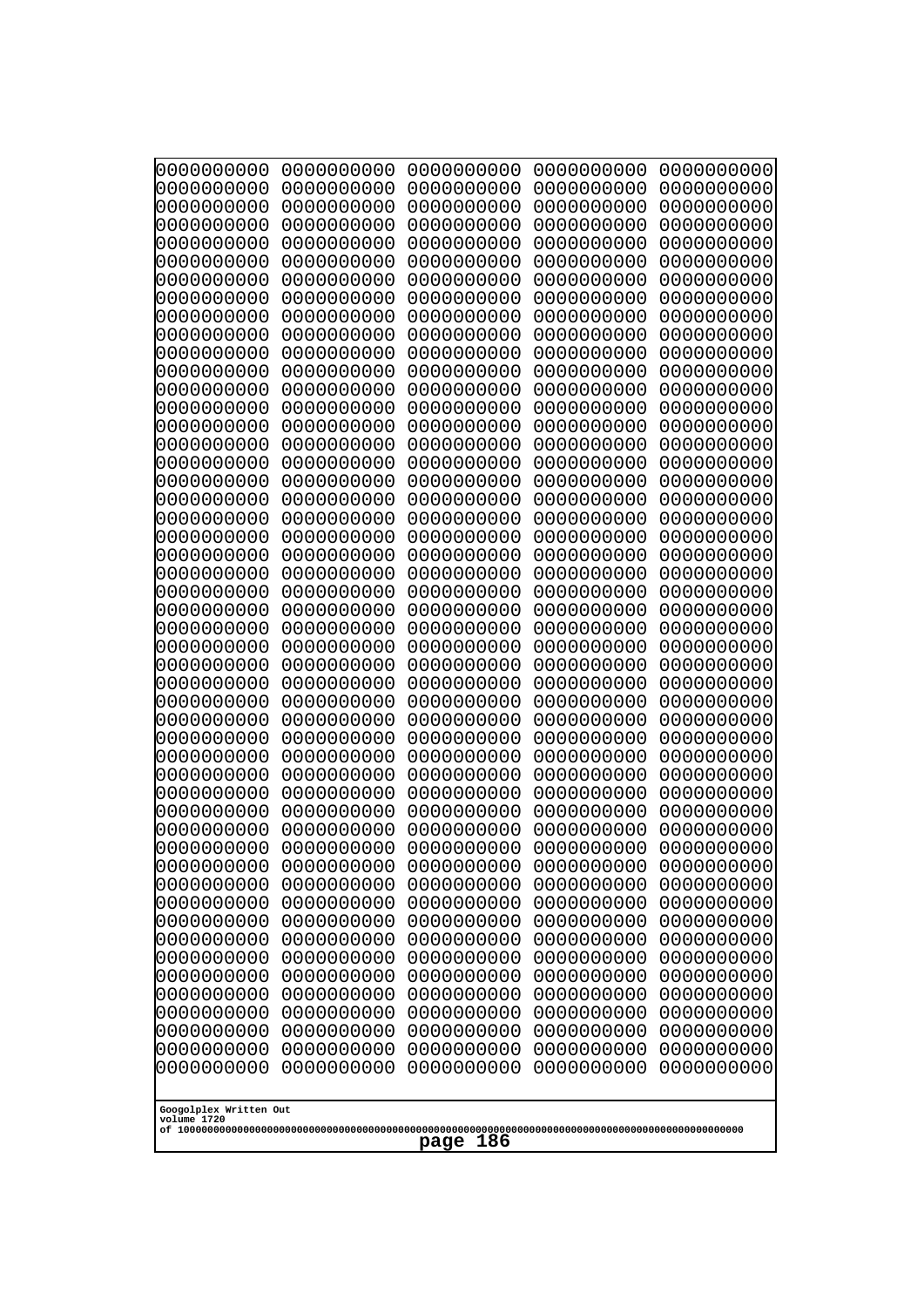| 10000000000<br>0000000000             | 0000000000<br>0000000000 | 0000000000<br>0000000000 | 0000000000<br>0000000000 | 0000000000<br>0000000000 |
|---------------------------------------|--------------------------|--------------------------|--------------------------|--------------------------|
| 0000000000                            | 0000000000               | 0000000000               | 0000000000               | 0000000000               |
| 0000000000                            | 0000000000               | 0000000000               | 0000000000               | 0000000000               |
| 0000000000<br>0000000000              | 0000000000<br>0000000000 | 0000000000<br>0000000000 | 0000000000<br>0000000000 | 0000000000<br>0000000000 |
| 0000000000                            | 0000000000               | 0000000000               | 0000000000               | 0000000000               |
| 0000000000                            | 0000000000               | 0000000000               | 0000000000               | 0000000000               |
| 0000000000<br>0000000000              | 0000000000<br>0000000000 | 0000000000<br>0000000000 | 0000000000<br>0000000000 | 0000000000<br>0000000000 |
| 0000000000                            | 0000000000               | 0000000000               | 0000000000               | 0000000000               |
| 0000000000                            | 0000000000               | 0000000000               | 0000000000               | 0000000000               |
| 0000000000<br>0000000000              | 0000000000<br>0000000000 | 0000000000<br>0000000000 | 0000000000<br>0000000000 | 0000000000<br>0000000000 |
| 0000000000                            | 0000000000               | 0000000000               | 0000000000               | 0000000000               |
| 0000000000                            | 0000000000               | 0000000000               | 0000000000               | 0000000000               |
| 0000000000<br>0000000000              | 0000000000<br>0000000000 | 0000000000<br>0000000000 | 0000000000<br>0000000000 | 0000000000<br>0000000000 |
| 0000000000                            | 0000000000               | 0000000000               | 0000000000               | 0000000000               |
| 0000000000                            | 0000000000               | 0000000000               | 0000000000               | 0000000000               |
| 0000000000<br>0000000000              | 0000000000<br>0000000000 | 0000000000<br>0000000000 | 0000000000<br>0000000000 | 0000000000<br>0000000000 |
| 0000000000                            | 0000000000               | 0000000000               | 0000000000               | 0000000000               |
| 0000000000                            | 0000000000               | 0000000000               | 0000000000               | 0000000000               |
| 0000000000<br>0000000000              | 0000000000<br>0000000000 | 0000000000<br>0000000000 | 0000000000<br>0000000000 | 0000000000<br>0000000000 |
| 0000000000                            | 0000000000               | 0000000000               | 0000000000               | 0000000000               |
| 0000000000                            | 0000000000               | 0000000000               | 0000000000               | 0000000000               |
| 0000000000<br>0000000000              | 0000000000<br>0000000000 | 0000000000<br>0000000000 | 0000000000<br>0000000000 | 0000000000<br>0000000000 |
| 0000000000                            | 0000000000               | 0000000000               | 0000000000               | 0000000000               |
| 0000000000                            | 0000000000               | 0000000000               | 0000000000               | 0000000000               |
| 0000000000<br>0000000000              | 0000000000<br>0000000000 | 0000000000<br>0000000000 | 0000000000<br>0000000000 | 0000000000<br>0000000000 |
| 0000000000                            | 0000000000               | 0000000000               | 0000000000               | 0000000000               |
| 0000000000                            | 0000000000               | 0000000000               | 0000000000               | 0000000000               |
| 0000000000<br>0000000000              | 0000000000<br>0000000000 | 0000000000<br>0000000000 | 0000000000<br>0000000000 | 0000000000<br>0000000000 |
| 0000000000                            | 0000000000               | 0000000000               | 0000000000               | 0000000000               |
| 0000000000                            | 0000000000               | 0000000000               | 0000000000               | 0000000000               |
| 0000000000<br>0000000000              | 0000000000<br>0000000000 | 0000000000<br>0000000000 | 0000000000<br>0000000000 | 0000000000<br>0000000000 |
| 0000000000                            | 0000000000               | 0000000000               | 0000000000               | 0000000000               |
| 0000000000                            | 0000000000               | 0000000000               | 0000000000               | 0000000000               |
| 0000000000<br>0000000000              | 0000000000<br>0000000000 | 0000000000<br>0000000000 | 0000000000<br>0000000000 | 0000000000<br>0000000000 |
| 0000000000                            | 0000000000               | 0000000000               | 0000000000               | 0000000000               |
| 0000000000                            | 0000000000               | 0000000000               | 0000000000<br>0000000000 | 0000000000               |
| 0000000000<br>0000000000              | 0000000000<br>0000000000 | 0000000000<br>0000000000 | 0000000000               | 0000000000<br>0000000000 |
|                                       |                          |                          |                          |                          |
| Googolplex Written Out<br>volume 1720 |                          |                          |                          |                          |
| 187<br>page                           |                          |                          |                          |                          |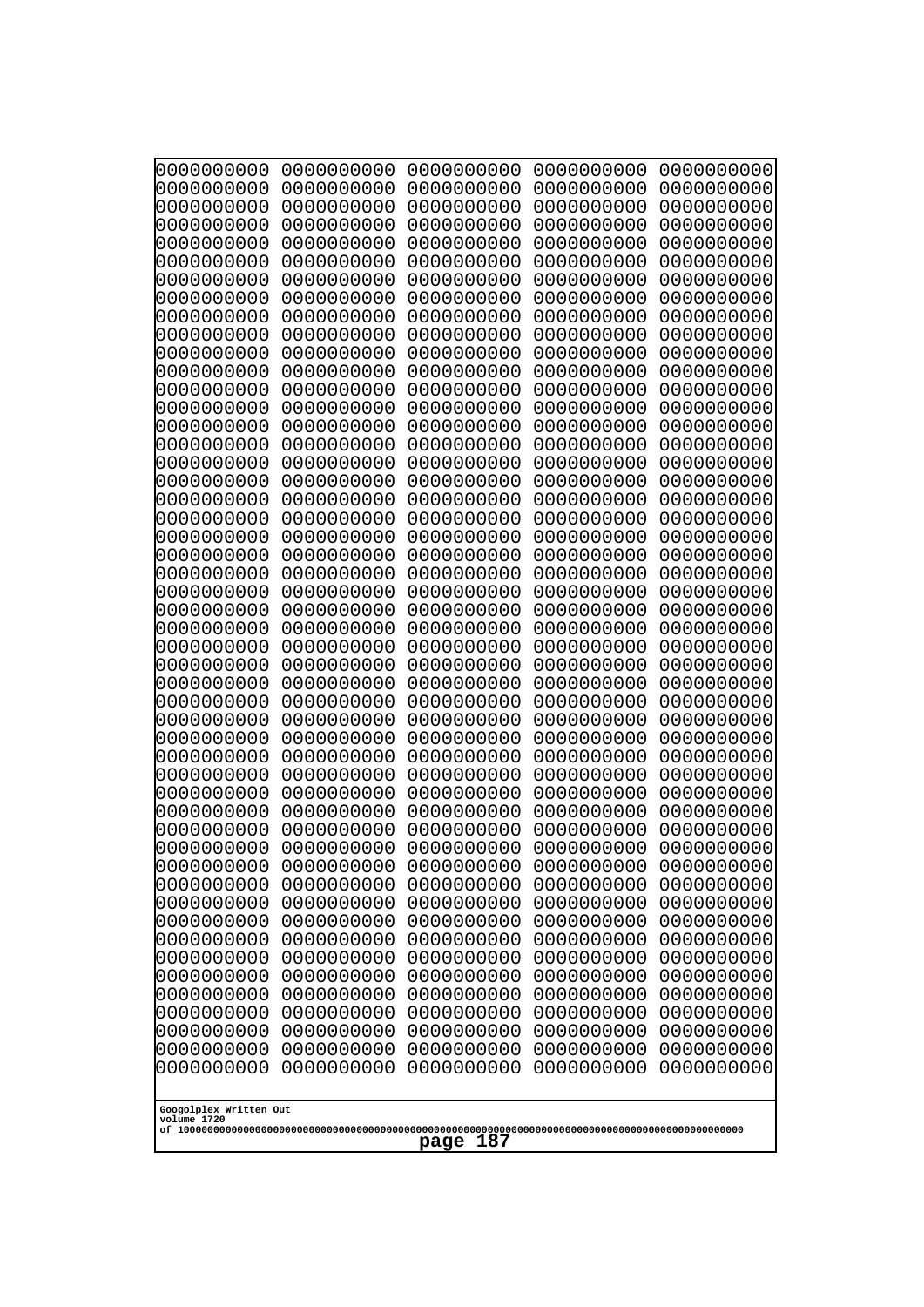| 10000000000                           | 0000000000               | 0000000000               | 0000000000               | 0000000000               |
|---------------------------------------|--------------------------|--------------------------|--------------------------|--------------------------|
| 0000000000<br>0000000000              | 0000000000<br>0000000000 | 0000000000<br>0000000000 | 0000000000<br>0000000000 | 0000000000<br>0000000000 |
| 0000000000                            | 0000000000               | 0000000000               | 0000000000               | 0000000000               |
| 0000000000                            | 0000000000               | 0000000000               | 0000000000               | 0000000000               |
| 0000000000                            | 0000000000               | 0000000000               | 0000000000               | 0000000000               |
| 0000000000<br>0000000000              | 0000000000<br>0000000000 | 0000000000<br>0000000000 | 0000000000<br>0000000000 | 0000000000<br>0000000000 |
| 0000000000                            | 0000000000               | 0000000000               | 0000000000               | 0000000000               |
| 0000000000                            | 0000000000               | 0000000000               | 0000000000               | 0000000000               |
| 0000000000<br>0000000000              | 0000000000<br>0000000000 | 0000000000<br>0000000000 | 0000000000<br>0000000000 | 0000000000<br>0000000000 |
| 0000000000                            | 0000000000               | 0000000000               | 0000000000               | 0000000000               |
| 0000000000                            | 0000000000               | 0000000000               | 0000000000               | 0000000000               |
| 0000000000                            | 0000000000               | 0000000000               | 0000000000               | 0000000000               |
| 0000000000<br>0000000000              | 0000000000<br>0000000000 | 0000000000<br>0000000000 | 0000000000<br>0000000000 | 0000000000<br>0000000000 |
| 0000000000                            | 0000000000               | 0000000000               | 0000000000               | 0000000000               |
| 0000000000                            | 0000000000               | 0000000000               | 0000000000               | 0000000000               |
| 0000000000<br>0000000000              | 0000000000<br>0000000000 | 0000000000<br>0000000000 | 0000000000<br>0000000000 | 0000000000<br>0000000000 |
| 0000000000                            | 0000000000               | 0000000000               | 0000000000               | 0000000000               |
| 0000000000                            | 0000000000               | 0000000000               | 0000000000               | 0000000000               |
| 0000000000                            | 0000000000               | 0000000000               | 0000000000               | 0000000000               |
| 0000000000<br>0000000000              | 0000000000<br>0000000000 | 0000000000<br>0000000000 | 0000000000<br>0000000000 | 0000000000<br>0000000000 |
| 0000000000                            | 0000000000               | 0000000000               | 0000000000               | 0000000000               |
| 0000000000                            | 0000000000               | 0000000000               | 0000000000               | 0000000000               |
| 0000000000<br>0000000000              | 0000000000<br>0000000000 | 0000000000<br>0000000000 | 0000000000<br>0000000000 | 0000000000<br>0000000000 |
| 0000000000                            | 0000000000               | 0000000000               | 0000000000               | 0000000000               |
| 0000000000                            | 0000000000               | 0000000000               | 0000000000               | 0000000000               |
| 0000000000<br>0000000000              | 0000000000               | 0000000000<br>0000000000 | 0000000000               | 0000000000               |
| 0000000000                            | 0000000000<br>0000000000 | 0000000000               | 0000000000<br>0000000000 | 0000000000<br>0000000000 |
| 0000000000                            | 0000000000               | 0000000000               | 0000000000               | 0000000000               |
| 0000000000                            | 0000000000               | 0000000000               | 0000000000               | 0000000000               |
| 0000000000<br>0000000000              | 0000000000<br>0000000000 | 0000000000<br>0000000000 | 0000000000<br>0000000000 | 0000000000<br>0000000000 |
| 0000000000                            | 0000000000               | 0000000000               | 0000000000               | 0000000000               |
| 0000000000                            | 0000000000               | 0000000000               | 0000000000               | 0000000000               |
| 0000000000<br>0000000000              | 0000000000<br>0000000000 | 0000000000<br>0000000000 | 0000000000<br>0000000000 | 0000000000<br>0000000000 |
| 0000000000                            | 0000000000               | 0000000000               | 0000000000               | 0000000000               |
| 0000000000                            | 0000000000               | 0000000000               | 0000000000               | 0000000000               |
| 0000000000                            | 0000000000               | 0000000000               | 0000000000               | 0000000000               |
| 0000000000<br>0000000000              | 0000000000<br>0000000000 | 0000000000<br>0000000000 | 0000000000<br>0000000000 | 0000000000<br>0000000000 |
| 0000000000                            | 0000000000               | 0000000000               | 0000000000               | 0000000000               |
| 0000000000                            | 0000000000               | 0000000000               | 0000000000               | 0000000000               |
|                                       |                          |                          |                          |                          |
| Googolplex Written Out<br>volume 1720 |                          |                          |                          |                          |
| 188<br>page                           |                          |                          |                          |                          |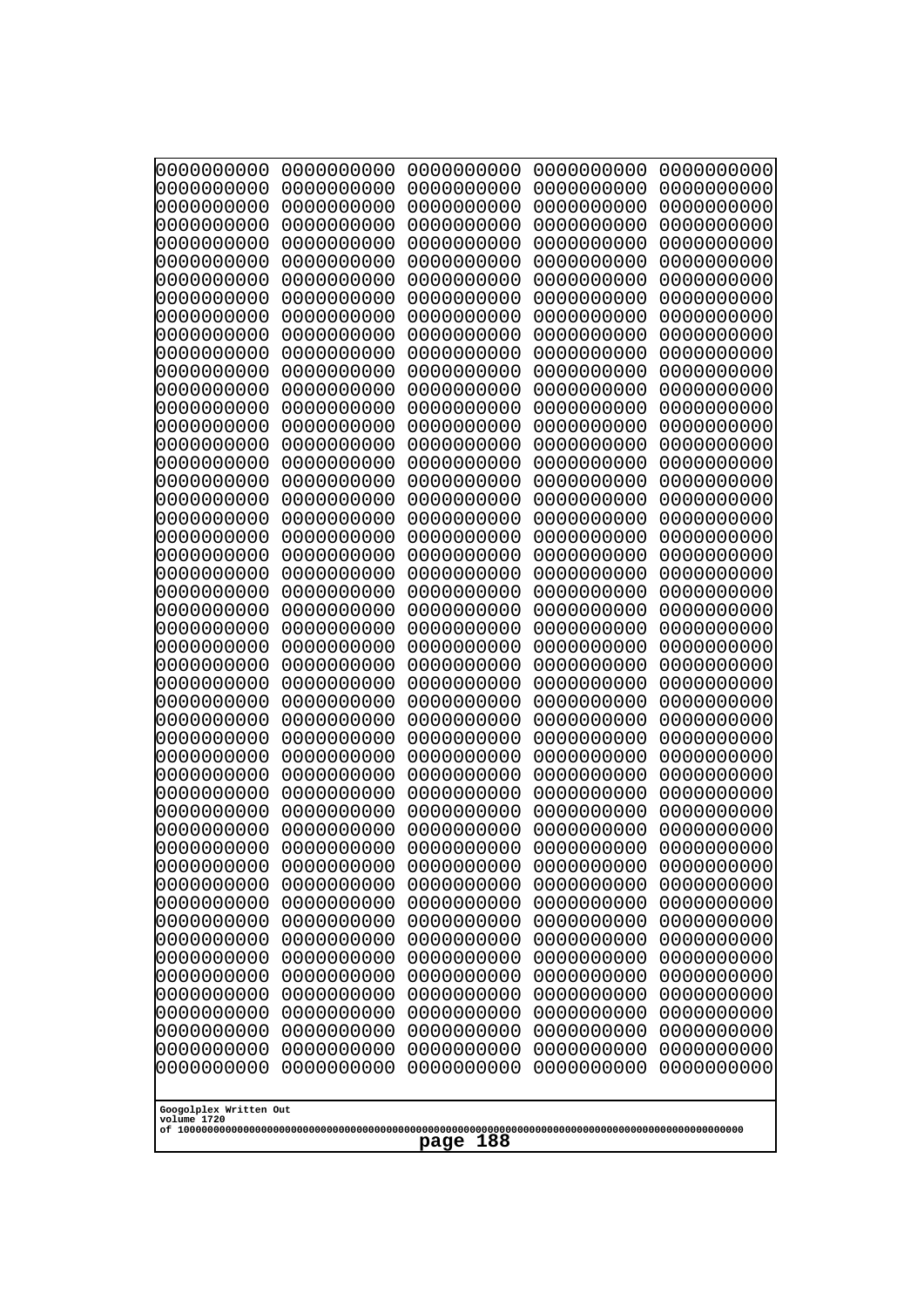| 10000000000              | 0000000000               | 0000000000               | 0000000000               | 0000000000               |
|--------------------------|--------------------------|--------------------------|--------------------------|--------------------------|
| 0000000000<br>0000000000 | 0000000000<br>0000000000 | 0000000000<br>0000000000 | 0000000000<br>0000000000 | 0000000000<br>0000000000 |
| 0000000000               | 0000000000               | 0000000000               | 0000000000               | 0000000000               |
| 0000000000               | 0000000000               | 0000000000               | 0000000000               | 0000000000               |
| 0000000000<br>0000000000 | 0000000000<br>0000000000 | 0000000000<br>0000000000 | 0000000000<br>0000000000 | 0000000000<br>0000000000 |
| 0000000000               | 0000000000               | 0000000000               | 0000000000               | 0000000000               |
| 0000000000               | 0000000000               | 0000000000               | 0000000000               | 0000000000               |
| 0000000000               | 0000000000               | 0000000000               | 0000000000               | 0000000000               |
| 0000000000<br>0000000000 | 0000000000<br>0000000000 | 0000000000<br>0000000000 | 0000000000<br>0000000000 | 0000000000<br>0000000000 |
| 0000000000               | 0000000000               | 0000000000               | 0000000000               | 0000000000               |
| 0000000000               | 0000000000               | 0000000000               | 0000000000               | 0000000000               |
| 0000000000<br>0000000000 | 0000000000<br>0000000000 | 0000000000<br>0000000000 | 0000000000<br>0000000000 | 0000000000<br>0000000000 |
| 0000000000               | 0000000000               | 0000000000               | 0000000000               | 0000000000               |
| 0000000000               | 0000000000               | 0000000000               | 0000000000               | 0000000000               |
| 0000000000<br>0000000000 | 0000000000<br>0000000000 | 0000000000<br>0000000000 | 0000000000               | 0000000000<br>0000000000 |
| 0000000000               | 0000000000               | 0000000000               | 0000000000<br>0000000000 | 0000000000               |
| 0000000000               | 0000000000               | 0000000000               | 0000000000               | 0000000000               |
| 0000000000               | 0000000000               | 0000000000               | 0000000000               | 0000000000               |
| 0000000000<br>0000000000 | 0000000000<br>0000000000 | 0000000000<br>0000000000 | 0000000000<br>0000000000 | 0000000000<br>0000000000 |
| 0000000000               | 0000000000               | 0000000000               | 0000000000               | 0000000000               |
| 0000000000               | 0000000000               | 0000000000               | 0000000000               | 0000000000               |
| 0000000000<br>0000000000 | 0000000000<br>0000000000 | 0000000000<br>0000000000 | 0000000000<br>0000000000 | 0000000000<br>0000000000 |
| 0000000000               | 0000000000               | 0000000000               | 0000000000               | 0000000000               |
| 0000000000               | 0000000000               | 0000000000               | 0000000000               | 0000000000               |
| 0000000000<br>0000000000 | 0000000000<br>0000000000 | 0000000000<br>0000000000 | 0000000000<br>0000000000 | 0000000000<br>0000000000 |
| 0000000000               | 0000000000               | 0000000000               | 0000000000               | 0000000000               |
| 0000000000               | 0000000000               | 0000000000               | 0000000000               | 0000000000               |
| 0000000000               | 0000000000               | 0000000000               | 0000000000               | 0000000000               |
| 0000000000<br>0000000000 | 0000000000<br>0000000000 | 0000000000<br>0000000000 | 0000000000<br>0000000000 | 0000000000<br>0000000000 |
| 0000000000               | 0000000000               | 0000000000               | 0000000000               | 0000000000               |
| 0000000000               | 0000000000               | 0000000000               | 0000000000               | 0000000000               |
| 0000000000<br>0000000000 | 0000000000<br>0000000000 | 0000000000<br>0000000000 | 0000000000<br>0000000000 | 0000000000<br>0000000000 |
| 0000000000               | 0000000000               | 0000000000               | 0000000000               | 0000000000               |
| 0000000000               | 0000000000               | 0000000000               | 0000000000               | 0000000000               |
| 0000000000<br>0000000000 | 0000000000<br>0000000000 | 0000000000<br>0000000000 | 0000000000<br>0000000000 | 0000000000<br>0000000000 |
| 0000000000               | 0000000000               | 0000000000               | 0000000000               | 0000000000               |
| 0000000000               | 0000000000               | 0000000000               | 0000000000               | 0000000000               |
| 0000000000               | 0000000000               | 0000000000               | 0000000000               | 0000000000               |
| 0000000000               | 0000000000               | 0000000000               | 0000000000               | 0000000000               |
| Googolplex Written Out   |                          |                          |                          |                          |
| volume 1720              |                          | 189                      |                          |                          |
|                          |                          | page                     |                          |                          |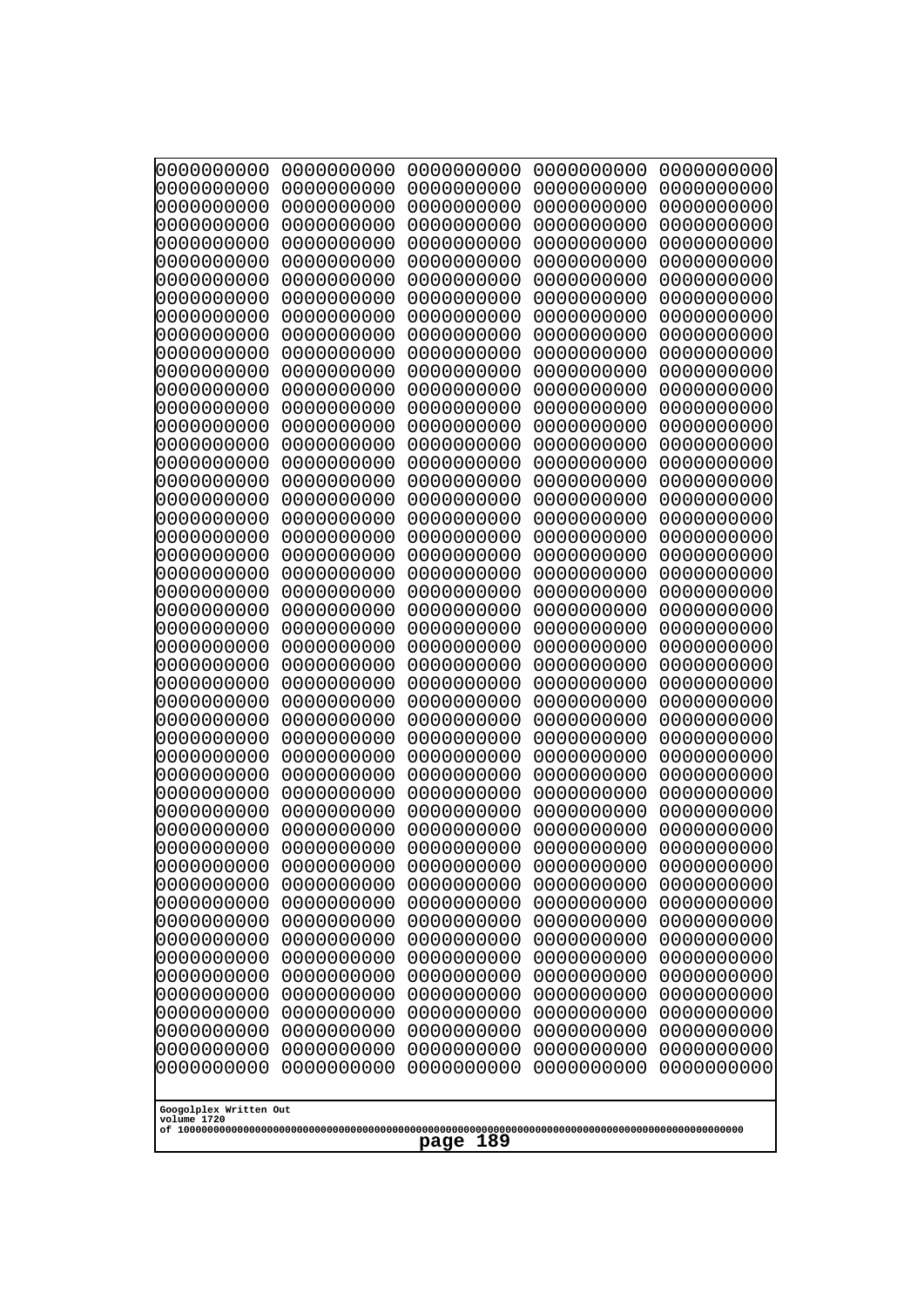| 10000000000              | 0000000000               | 0000000000               | 0000000000               | 0000000000               |
|--------------------------|--------------------------|--------------------------|--------------------------|--------------------------|
| 0000000000<br>0000000000 | 0000000000<br>0000000000 | 0000000000<br>0000000000 | 0000000000<br>0000000000 | 0000000000<br>0000000000 |
| 0000000000               | 0000000000               | 0000000000               | 0000000000               | 0000000000               |
| 0000000000               | 0000000000               | 0000000000               | 0000000000               | 0000000000               |
| 0000000000               | 0000000000               | 0000000000               | 0000000000               | 0000000000               |
| 0000000000<br>0000000000 | 0000000000<br>0000000000 | 0000000000<br>0000000000 | 0000000000<br>0000000000 | 0000000000<br>0000000000 |
| 0000000000               | 0000000000               | 0000000000               | 0000000000               | 0000000000               |
| 0000000000               | 0000000000               | 0000000000               | 0000000000               | 0000000000               |
| 0000000000               | 0000000000               | 0000000000               | 0000000000               | 0000000000               |
| 0000000000<br>0000000000 | 0000000000<br>0000000000 | 0000000000<br>0000000000 | 0000000000<br>0000000000 | 0000000000<br>0000000000 |
| 0000000000               | 0000000000               | 0000000000               | 0000000000               | 0000000000               |
| 0000000000               | 0000000000               | 0000000000               | 0000000000               | 0000000000               |
| 0000000000               | 0000000000               | 0000000000               | 0000000000               | 0000000000               |
| 0000000000<br>0000000000 | 0000000000<br>0000000000 | 0000000000<br>0000000000 | 0000000000<br>0000000000 | 0000000000<br>0000000000 |
| 0000000000               | 0000000000               | 0000000000               | 0000000000               | 0000000000               |
| 0000000000               | 0000000000               | 0000000000               | 0000000000               | 0000000000               |
| 0000000000               | 0000000000               | 0000000000               | 0000000000               | 0000000000               |
| 0000000000<br>0000000000 | 0000000000<br>0000000000 | 0000000000<br>0000000000 | 0000000000<br>0000000000 | 0000000000<br>0000000000 |
| 0000000000               | 0000000000               | 0000000000               | 0000000000               | 0000000000               |
| 0000000000               | 0000000000               | 0000000000               | 0000000000               | 0000000000               |
| 0000000000               | 0000000000               | 0000000000               | 0000000000               | 0000000000               |
| 0000000000<br>0000000000 | 0000000000<br>0000000000 | 0000000000<br>0000000000 | 0000000000<br>0000000000 | 0000000000<br>0000000000 |
| 0000000000               | 0000000000               | 0000000000               | 0000000000               | 0000000000               |
| 0000000000               | 0000000000               | 0000000000               | 0000000000               | 0000000000               |
| 0000000000<br>0000000000 | 0000000000<br>0000000000 | 0000000000<br>0000000000 | 0000000000<br>0000000000 | 0000000000<br>0000000000 |
| 0000000000               | 0000000000               | 0000000000               | 0000000000               | 0000000000               |
| 0000000000               | 0000000000               | 0000000000               | 0000000000               | 0000000000               |
| 0000000000               | 0000000000               | 0000000000               | 0000000000               | 0000000000               |
| 0000000000<br>0000000000 | 0000000000<br>0000000000 | 0000000000<br>0000000000 | 0000000000<br>0000000000 | 0000000000<br>0000000000 |
| 0000000000               | 0000000000               | 0000000000               | 0000000000               | 0000000000               |
| 0000000000               | 0000000000               | 0000000000               | 0000000000               | 0000000000               |
| 0000000000               | 0000000000               | 0000000000               | 0000000000               | 0000000000               |
| 0000000000<br>0000000000 | 0000000000<br>0000000000 | 0000000000<br>0000000000 | 0000000000<br>0000000000 | 0000000000<br>0000000000 |
| 0000000000               | 0000000000               | 0000000000               | 0000000000               | 0000000000               |
| 0000000000               | 0000000000               | 0000000000               | 0000000000               | 0000000000               |
| 0000000000               | 0000000000               | 0000000000               | 0000000000               | 0000000000               |
| 0000000000<br>0000000000 | 0000000000<br>0000000000 | 0000000000<br>0000000000 | 0000000000<br>0000000000 | 0000000000<br>0000000000 |
| 0000000000               | 0000000000               | 0000000000               | 0000000000               | 0000000000               |
| 0000000000               | 0000000000               | 0000000000               | 0000000000               | 0000000000               |
| 0000000000               | 0000000000               | 0000000000               | 0000000000               | 0000000000               |
| Googolplex Written Out   |                          |                          |                          |                          |
| volume 1720              |                          |                          |                          |                          |
| 190<br>page              |                          |                          |                          |                          |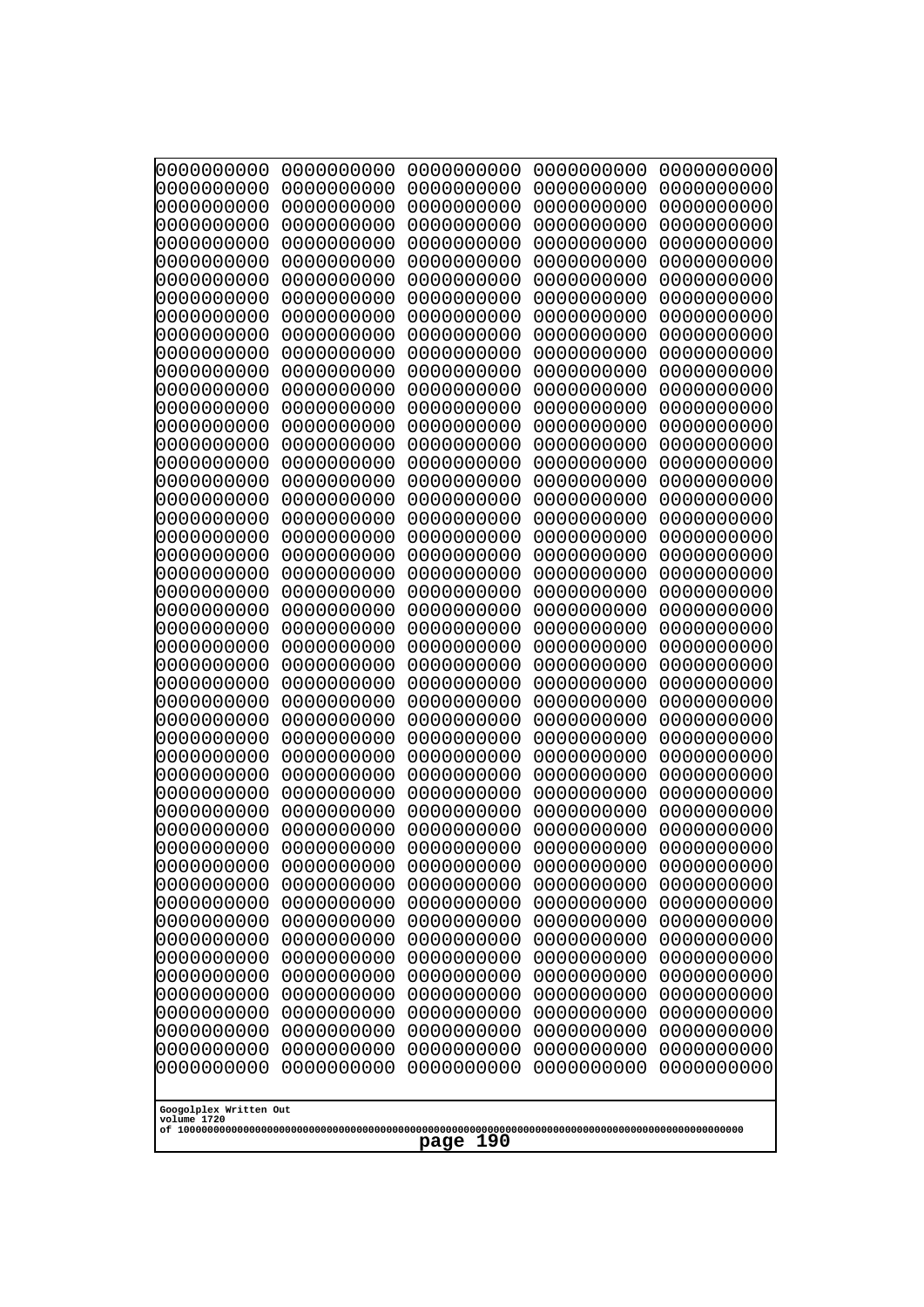| 10000000000              | 0000000000               | 0000000000               | 0000000000               | 0000000000               |
|--------------------------|--------------------------|--------------------------|--------------------------|--------------------------|
| 0000000000<br>0000000000 | 0000000000<br>0000000000 | 0000000000<br>0000000000 | 0000000000<br>0000000000 | 0000000000<br>0000000000 |
| 0000000000               | 0000000000               | 0000000000               | 0000000000               | 0000000000               |
| 0000000000               | 0000000000               | 0000000000               | 0000000000               | 0000000000               |
| 0000000000<br>0000000000 | 0000000000<br>0000000000 | 0000000000<br>0000000000 | 0000000000<br>0000000000 | 0000000000<br>0000000000 |
| 0000000000               | 0000000000               | 0000000000               | 0000000000               | 0000000000               |
| 0000000000               | 0000000000               | 0000000000               | 0000000000               | 0000000000               |
| 0000000000               | 0000000000               | 0000000000               | 0000000000               | 0000000000               |
| 0000000000<br>0000000000 | 0000000000<br>0000000000 | 0000000000<br>0000000000 | 0000000000<br>0000000000 | 0000000000<br>0000000000 |
| 0000000000               | 0000000000               | 0000000000               | 0000000000               | 0000000000               |
| 0000000000               | 0000000000               | 0000000000               | 0000000000               | 0000000000               |
| 0000000000<br>0000000000 | 0000000000<br>0000000000 | 0000000000<br>0000000000 | 0000000000<br>0000000000 | 0000000000<br>0000000000 |
| 0000000000               | 0000000000               | 0000000000               | 0000000000               | 0000000000               |
| 0000000000               | 0000000000               | 0000000000               | 0000000000               | 0000000000               |
| 0000000000<br>0000000000 | 0000000000<br>0000000000 | 0000000000<br>0000000000 | 0000000000<br>0000000000 | 0000000000<br>0000000000 |
| 0000000000               | 0000000000               | 0000000000               | 0000000000               | 0000000000               |
| 0000000000               | 0000000000               | 0000000000               | 0000000000               | 0000000000               |
| 0000000000               | 0000000000               | 0000000000               | 0000000000               | 0000000000               |
| 0000000000<br>0000000000 | 0000000000<br>0000000000 | 0000000000<br>0000000000 | 0000000000<br>0000000000 | 0000000000<br>0000000000 |
| 0000000000               | 0000000000               | 0000000000               | 0000000000               | 0000000000               |
| 0000000000               | 0000000000               | 0000000000               | 0000000000               | 0000000000               |
| 0000000000<br>0000000000 | 0000000000<br>0000000000 | 0000000000<br>0000000000 | 0000000000<br>0000000000 | 0000000000<br>0000000000 |
| 0000000000               | 0000000000               | 0000000000               | 0000000000               | 0000000000               |
| 0000000000               | 0000000000               | 0000000000               | 0000000000               | 0000000000               |
| 0000000000<br>0000000000 | 0000000000<br>0000000000 | 0000000000<br>0000000000 | 0000000000<br>0000000000 | 0000000000<br>0000000000 |
| 0000000000               | 0000000000               | 0000000000               | 0000000000               | 0000000000               |
| 0000000000               | 0000000000               | 0000000000               | 0000000000               | 0000000000               |
| 0000000000               | 0000000000<br>0000000000 | 0000000000<br>0000000000 | 0000000000               | 0000000000               |
| 0000000000<br>0000000000 | 0000000000               | 0000000000               | 0000000000<br>0000000000 | 0000000000<br>0000000000 |
| 0000000000               | 0000000000               | 0000000000               | 0000000000               | 0000000000               |
| 0000000000               | 0000000000               | 0000000000               | 0000000000               | 0000000000               |
| 0000000000<br>0000000000 | 0000000000<br>0000000000 | 0000000000<br>0000000000 | 0000000000<br>0000000000 | 0000000000<br>0000000000 |
| 0000000000               | 0000000000               | 0000000000               | 0000000000               | 0000000000               |
| 0000000000               | 0000000000               | 0000000000               | 0000000000               | 0000000000               |
| 0000000000<br>0000000000 | 0000000000<br>0000000000 | 0000000000<br>0000000000 | 0000000000<br>0000000000 | 0000000000<br>0000000000 |
| 0000000000               | 0000000000               | 0000000000               | 0000000000               | 0000000000               |
| 0000000000               | 0000000000               | 0000000000               | 0000000000               | 0000000000               |
| 0000000000               | 0000000000               | 0000000000               | 0000000000               | 0000000000               |
| 0000000000               | 0000000000               | 0000000000               | 0000000000               | 0000000000               |
| Googolplex Written Out   |                          |                          |                          |                          |
| volume 1720              |                          | 191<br>page              |                          |                          |
|                          |                          |                          |                          |                          |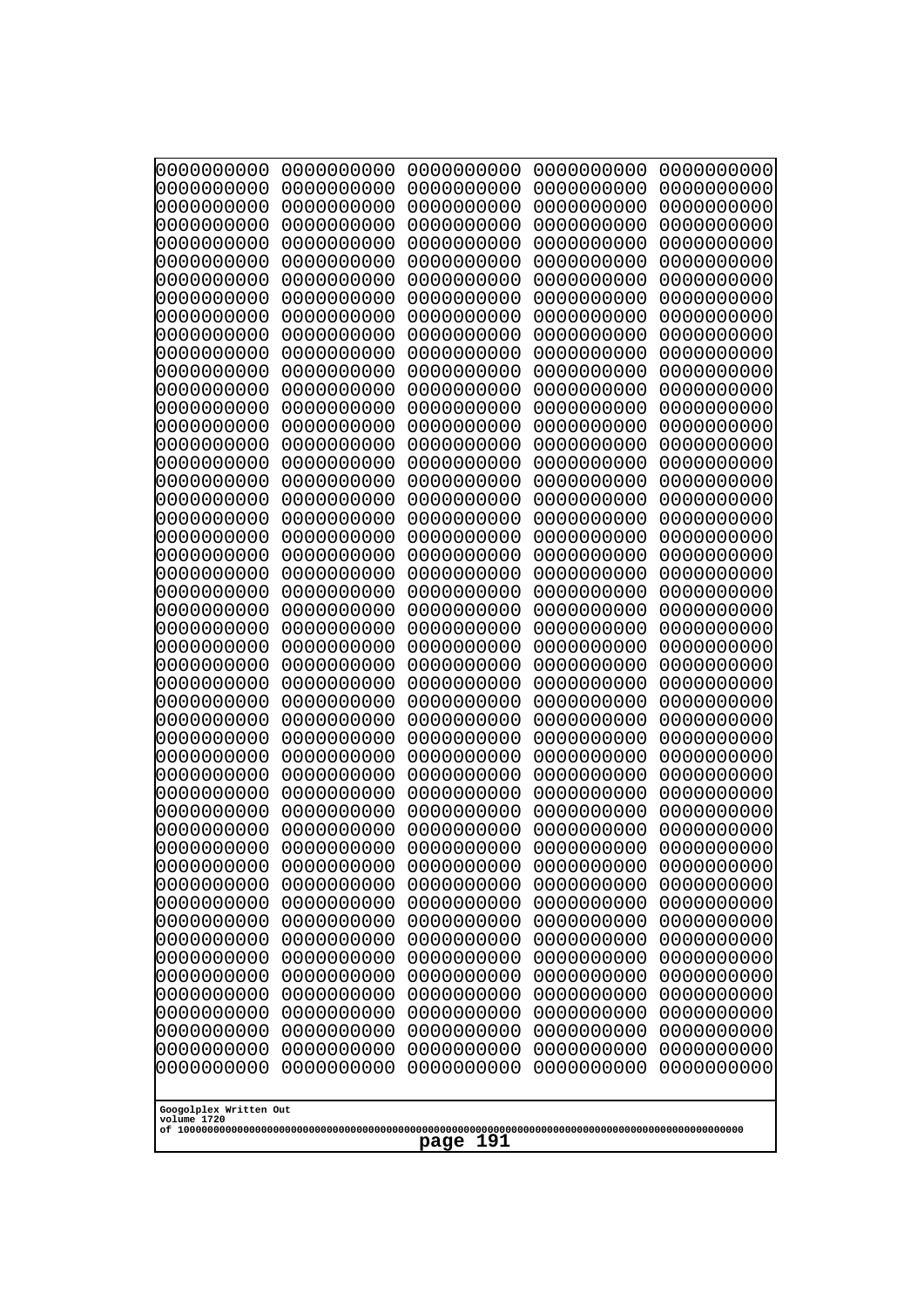| 0000000000                                                                                                                             | 0000000000                                                                                                   | 0000000000                                                                                                   | 0000000000                                                                                                   | 0000000000                                                                                                   |
|----------------------------------------------------------------------------------------------------------------------------------------|--------------------------------------------------------------------------------------------------------------|--------------------------------------------------------------------------------------------------------------|--------------------------------------------------------------------------------------------------------------|--------------------------------------------------------------------------------------------------------------|
| 0000000000                                                                                                                             | 0000000000                                                                                                   | 0000000000                                                                                                   | 0000000000                                                                                                   | 0000000000                                                                                                   |
| 0000000000                                                                                                                             | 0000000000                                                                                                   | 0000000000                                                                                                   | 0000000000                                                                                                   | 0000000000                                                                                                   |
| 0000000000                                                                                                                             | 0000000000                                                                                                   | 0000000000                                                                                                   | 0000000000                                                                                                   | 0000000000                                                                                                   |
| 0000000000                                                                                                                             | 0000000000                                                                                                   | 0000000000                                                                                                   | 0000000000                                                                                                   | 0000000000                                                                                                   |
| 0000000000                                                                                                                             | 0000000000                                                                                                   | 0000000000                                                                                                   | 0000000000                                                                                                   | 0000000000                                                                                                   |
| 0000000000                                                                                                                             | 0000000000                                                                                                   | 0000000000                                                                                                   | 0000000000                                                                                                   | 0000000000                                                                                                   |
| 0000000000                                                                                                                             | 0000000000                                                                                                   | 0000000000                                                                                                   | 0000000000                                                                                                   | 0000000000                                                                                                   |
| 0000000000                                                                                                                             | 0000000000                                                                                                   | 0000000000                                                                                                   | 0000000000                                                                                                   | 0000000000                                                                                                   |
| 0000000000                                                                                                                             | 0000000000                                                                                                   | 0000000000                                                                                                   | 0000000000                                                                                                   | 0000000000                                                                                                   |
| 0000000000                                                                                                                             | 0000000000                                                                                                   | 0000000000                                                                                                   | 0000000000                                                                                                   | 0000000000                                                                                                   |
| 0000000000                                                                                                                             | 0000000000                                                                                                   | 0000000000                                                                                                   | 0000000000                                                                                                   | 0000000000                                                                                                   |
| 0000000000                                                                                                                             | 0000000000                                                                                                   | 0000000000                                                                                                   | 0000000000                                                                                                   | 0000000000                                                                                                   |
| 0000000000                                                                                                                             | 0000000000                                                                                                   | 0000000000                                                                                                   | 0000000000                                                                                                   | 0000000000                                                                                                   |
| 0000000000                                                                                                                             | 0000000000                                                                                                   | 0000000000                                                                                                   | 0000000000                                                                                                   | 0000000000                                                                                                   |
| 0000000000                                                                                                                             | 0000000000                                                                                                   | 0000000000                                                                                                   | 0000000000                                                                                                   | 0000000000                                                                                                   |
| 0000000000                                                                                                                             | 0000000000                                                                                                   | 0000000000                                                                                                   | 0000000000                                                                                                   | 0000000000                                                                                                   |
| 0000000000                                                                                                                             | 0000000000                                                                                                   | 0000000000                                                                                                   | 0000000000                                                                                                   | 0000000000                                                                                                   |
| 0000000000                                                                                                                             | 0000000000                                                                                                   | 0000000000                                                                                                   | 0000000000                                                                                                   | 0000000000                                                                                                   |
| 0000000000                                                                                                                             | 0000000000                                                                                                   | 0000000000                                                                                                   | 0000000000                                                                                                   | 0000000000                                                                                                   |
| 0000000000                                                                                                                             | 0000000000                                                                                                   | 0000000000                                                                                                   | 0000000000                                                                                                   | 0000000000                                                                                                   |
| 0000000000                                                                                                                             | 0000000000                                                                                                   | 0000000000                                                                                                   | 0000000000                                                                                                   | 0000000000                                                                                                   |
| 0000000000                                                                                                                             | 0000000000                                                                                                   | 0000000000                                                                                                   | 0000000000                                                                                                   | 0000000000                                                                                                   |
| 0000000000                                                                                                                             | 0000000000                                                                                                   | 0000000000                                                                                                   | 0000000000                                                                                                   | 0000000000                                                                                                   |
| 0000000000                                                                                                                             | 0000000000                                                                                                   | 0000000000                                                                                                   | 0000000000                                                                                                   | 0000000000                                                                                                   |
| 0000000000                                                                                                                             | 0000000000                                                                                                   | 0000000000                                                                                                   | 0000000000                                                                                                   | 0000000000                                                                                                   |
| 0000000000                                                                                                                             | 0000000000                                                                                                   | 0000000000                                                                                                   | 0000000000                                                                                                   | 0000000000                                                                                                   |
| 0000000000                                                                                                                             | 0000000000                                                                                                   | 0000000000                                                                                                   | 0000000000                                                                                                   | 0000000000                                                                                                   |
| 0000000000                                                                                                                             | 0000000000                                                                                                   | 0000000000                                                                                                   | 0000000000                                                                                                   | 0000000000                                                                                                   |
| 0000000000                                                                                                                             | 0000000000                                                                                                   | 0000000000                                                                                                   | 0000000000                                                                                                   | 0000000000                                                                                                   |
| 0000000000                                                                                                                             | 0000000000                                                                                                   | 0000000000                                                                                                   | 0000000000                                                                                                   | 0000000000                                                                                                   |
| 0000000000                                                                                                                             | 0000000000                                                                                                   | 0000000000                                                                                                   | 0000000000                                                                                                   | 0000000000                                                                                                   |
| 0000000000                                                                                                                             | 0000000000                                                                                                   | 0000000000                                                                                                   | 0000000000                                                                                                   | 0000000000                                                                                                   |
| 0000000000                                                                                                                             | 0000000000                                                                                                   | 0000000000                                                                                                   | 0000000000                                                                                                   | 0000000000                                                                                                   |
| 0000000000                                                                                                                             | 0000000000                                                                                                   | 0000000000                                                                                                   | 0000000000                                                                                                   | 0000000000                                                                                                   |
| 0000000000                                                                                                                             | 0000000000                                                                                                   | 0000000000                                                                                                   | 0000000000                                                                                                   | 0000000000                                                                                                   |
| 0000000000                                                                                                                             | 0000000000                                                                                                   | 0000000000                                                                                                   | 0000000000                                                                                                   | 0000000000                                                                                                   |
| 0000000000                                                                                                                             | 0000000000                                                                                                   | 0000000000                                                                                                   | 0000000000                                                                                                   | 0000000000                                                                                                   |
| 0000000000                                                                                                                             | 0000000000                                                                                                   | 0000000000                                                                                                   | 0000000000                                                                                                   | 0000000000                                                                                                   |
| 0000000000                                                                                                                             | 0000000000                                                                                                   | 0000000000                                                                                                   | 0000000000                                                                                                   | 0000000000                                                                                                   |
| 0000000000<br>0000000000<br>0000000000<br>0000000000<br>0000000000<br>0000000000<br>0000000000<br>0000000000<br>Googolplex Written Out | 0000000000<br>0000000000<br>0000000000<br>0000000000<br>0000000000<br>0000000000<br>0000000000<br>0000000000 | 0000000000<br>0000000000<br>0000000000<br>0000000000<br>0000000000<br>0000000000<br>0000000000<br>0000000000 | 0000000000<br>0000000000<br>0000000000<br>0000000000<br>0000000000<br>0000000000<br>0000000000<br>0000000000 | 0000000000<br>0000000000<br>0000000000<br>0000000000<br>0000000000<br>0000000000<br>0000000000<br>0000000000 |
| volume 1720<br>192<br>page                                                                                                             |                                                                                                              |                                                                                                              |                                                                                                              |                                                                                                              |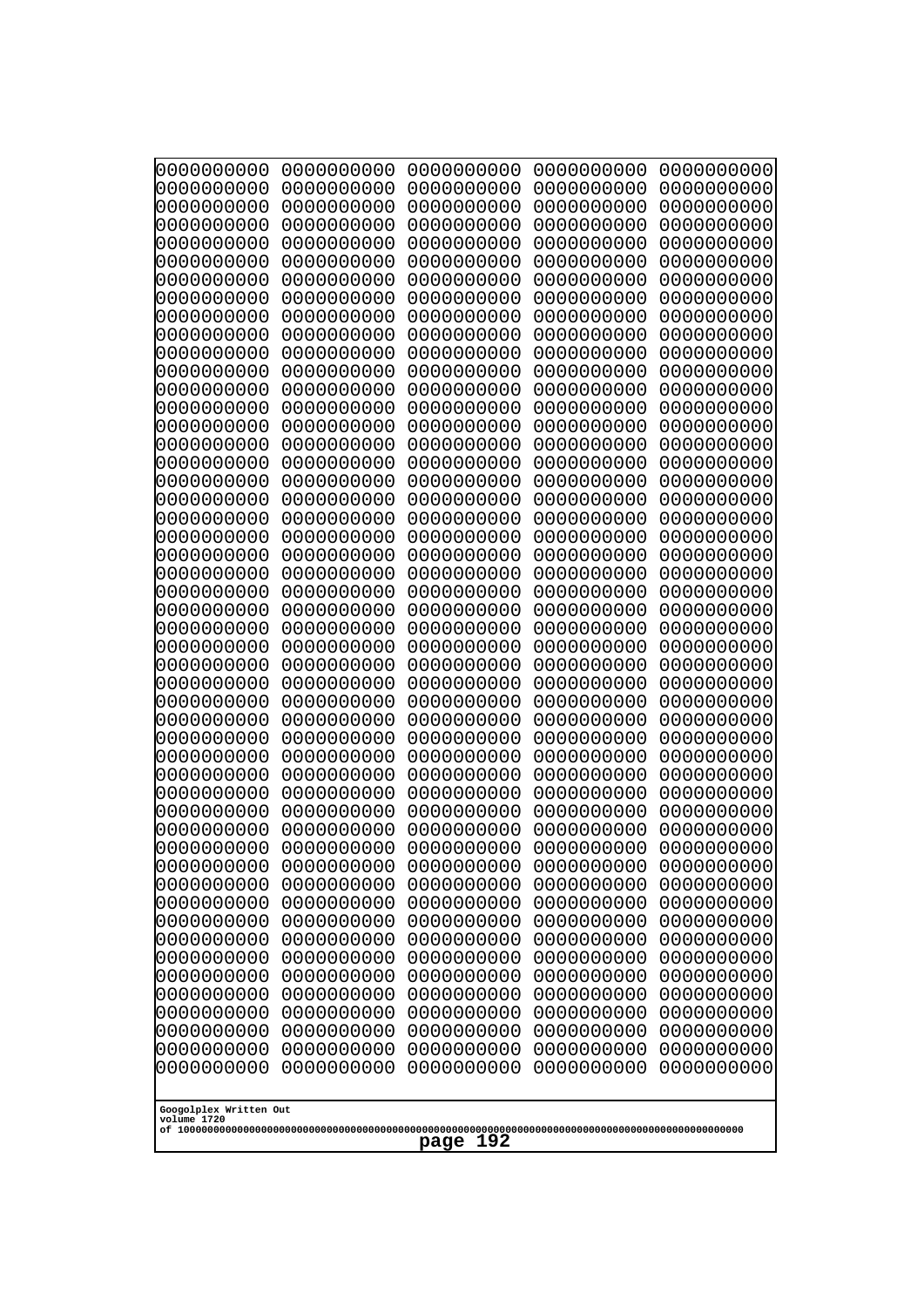| 0000000000                            | 0000000000               | 0000000000               | 0000000000               | 0000000000               |
|---------------------------------------|--------------------------|--------------------------|--------------------------|--------------------------|
| 0000000000<br>0000000000              | 0000000000<br>0000000000 | 0000000000<br>0000000000 | 0000000000<br>0000000000 | 0000000000<br>0000000000 |
| 0000000000                            | 0000000000               | 0000000000               | 0000000000               | 0000000000               |
| 0000000000                            | 0000000000               | 0000000000               | 0000000000               | 0000000000               |
| 0000000000                            | 0000000000               | 0000000000               | 0000000000               | 0000000000               |
| 0000000000<br>0000000000              | 0000000000<br>0000000000 | 0000000000<br>0000000000 | 0000000000<br>0000000000 | 0000000000<br>0000000000 |
| 0000000000                            | 0000000000               | 0000000000               | 0000000000               | 0000000000               |
| 0000000000                            | 0000000000               | 0000000000               | 0000000000               | 0000000000               |
| 0000000000<br>0000000000              | 0000000000<br>0000000000 | 0000000000<br>0000000000 | 0000000000<br>0000000000 | 0000000000               |
| 0000000000                            | 0000000000               | 0000000000               | 0000000000               | 0000000000<br>0000000000 |
| 0000000000                            | 0000000000               | 0000000000               | 0000000000               | 0000000000               |
| 0000000000                            | 0000000000               | 0000000000               | 0000000000               | 0000000000               |
| 0000000000<br>0000000000              | 0000000000<br>0000000000 | 0000000000<br>0000000000 | 0000000000<br>0000000000 | 0000000000<br>0000000000 |
| 0000000000                            | 0000000000               | 0000000000               | 0000000000               | 0000000000               |
| 0000000000                            | 0000000000               | 0000000000               | 0000000000               | 0000000000               |
| 0000000000                            | 0000000000<br>0000000000 | 0000000000<br>0000000000 | 0000000000               | 0000000000<br>0000000000 |
| 0000000000<br>0000000000              | 0000000000               | 0000000000               | 0000000000<br>0000000000 | 0000000000               |
| 0000000000                            | 0000000000               | 0000000000               | 0000000000               | 0000000000               |
| 0000000000                            | 0000000000               | 0000000000               | 0000000000               | 0000000000               |
| 0000000000<br>0000000000              | 0000000000<br>0000000000 | 0000000000<br>0000000000 | 0000000000<br>0000000000 | 0000000000<br>0000000000 |
| 0000000000                            | 0000000000               | 0000000000               | 0000000000               | 0000000000               |
| 0000000000                            | 0000000000               | 0000000000               | 0000000000               | 0000000000               |
| 0000000000<br>0000000000              | 0000000000<br>0000000000 | 0000000000<br>0000000000 | 0000000000<br>0000000000 | 0000000000<br>0000000000 |
| 0000000000                            | 0000000000               | 0000000000               | 0000000000               | 0000000000               |
| 0000000000                            | 0000000000               | 0000000000               | 0000000000               | 0000000000               |
| 0000000000                            | 0000000000               | 0000000000               | 0000000000               | 0000000000               |
| 0000000000<br>0000000000              | 0000000000<br>0000000000 | 0000000000<br>0000000000 | 0000000000<br>0000000000 | 0000000000<br>0000000000 |
| 0000000000                            | 0000000000               | 0000000000               | 0000000000               | 0000000000               |
| 0000000000                            | 0000000000               | 0000000000               | 0000000000               | 0000000000               |
| 0000000000<br>0000000000              | 0000000000<br>0000000000 | 0000000000<br>0000000000 | 0000000000<br>0000000000 | 0000000000<br>0000000000 |
| 0000000000                            | 0000000000               | 0000000000               | 0000000000               | 0000000000               |
| 0000000000                            | 0000000000               | 0000000000               | 0000000000               | 0000000000               |
| 0000000000<br>0000000000              | 0000000000<br>0000000000 | 0000000000<br>0000000000 | 0000000000<br>0000000000 | 0000000000<br>0000000000 |
| 0000000000                            | 0000000000               | 0000000000               | 0000000000               | 0000000000               |
| 0000000000                            | 0000000000               | 0000000000               | 0000000000               | 0000000000               |
| 0000000000                            | 0000000000               | 0000000000               | 0000000000               | 0000000000               |
| 0000000000<br>0000000000              | 0000000000<br>0000000000 | 0000000000<br>0000000000 | 0000000000<br>0000000000 | 0000000000<br>0000000000 |
| 0000000000                            | 0000000000               | 0000000000               | 0000000000               | 0000000000               |
| 0000000000                            | 0000000000               | 0000000000               | 0000000000               | 0000000000               |
|                                       |                          |                          |                          |                          |
| Googolplex Written Out<br>volume 1720 |                          |                          |                          |                          |
| 193<br>page                           |                          |                          |                          |                          |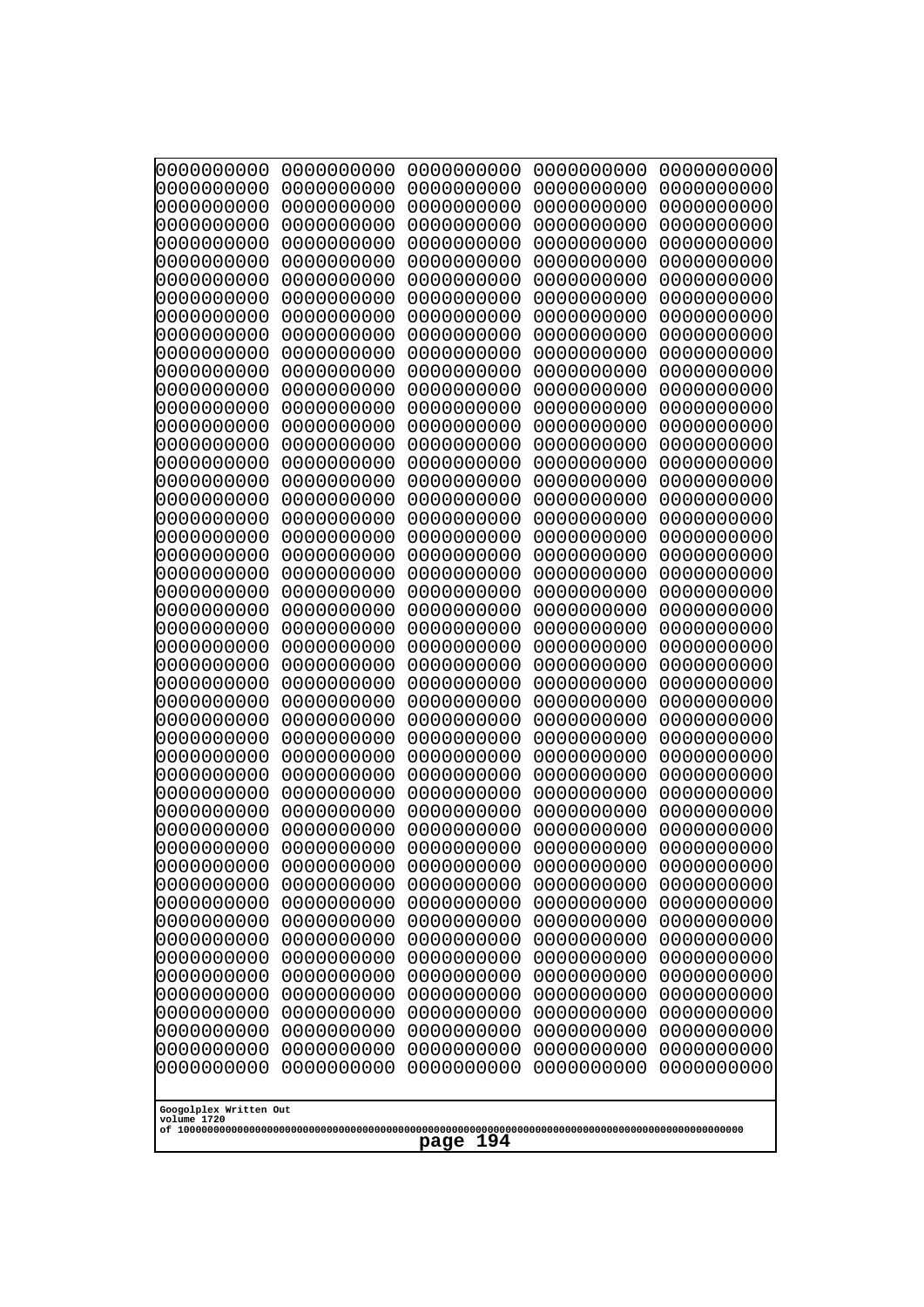| 10000000000              | 0000000000               | 0000000000               | 0000000000               | 0000000000               |
|--------------------------|--------------------------|--------------------------|--------------------------|--------------------------|
| 0000000000<br>0000000000 | 0000000000<br>0000000000 | 0000000000<br>0000000000 | 0000000000<br>0000000000 | 0000000000<br>0000000000 |
| 0000000000               | 0000000000               | 0000000000               | 0000000000               | 0000000000               |
| 0000000000               | 0000000000               | 0000000000               | 0000000000               | 0000000000               |
| 0000000000               | 0000000000               | 0000000000               | 0000000000               | 0000000000               |
| 0000000000<br>0000000000 | 0000000000<br>0000000000 | 0000000000<br>0000000000 | 0000000000<br>0000000000 | 0000000000<br>0000000000 |
| 0000000000               | 0000000000               | 0000000000               | 0000000000               | 0000000000               |
| 0000000000               | 0000000000               | 0000000000               | 0000000000               | 0000000000               |
| 0000000000               | 0000000000               | 0000000000               | 0000000000               | 0000000000               |
| 0000000000<br>0000000000 | 0000000000<br>0000000000 | 0000000000<br>0000000000 | 0000000000<br>0000000000 | 0000000000<br>0000000000 |
| 0000000000               | 0000000000               | 0000000000               | 0000000000               | 0000000000               |
| 0000000000               | 0000000000               | 0000000000               | 0000000000               | 0000000000               |
| 0000000000               | 0000000000               | 0000000000               | 0000000000               | 0000000000               |
| 0000000000<br>0000000000 | 0000000000<br>0000000000 | 0000000000<br>0000000000 | 0000000000<br>0000000000 | 0000000000<br>0000000000 |
| 0000000000               | 0000000000               | 0000000000               | 0000000000               | 0000000000               |
| 0000000000               | 0000000000               | 0000000000               | 0000000000               | 0000000000               |
| 0000000000               | 0000000000               | 0000000000               | 0000000000               | 0000000000               |
| 0000000000<br>0000000000 | 0000000000<br>0000000000 | 0000000000<br>0000000000 | 0000000000<br>0000000000 | 0000000000<br>0000000000 |
| 0000000000               | 0000000000               | 0000000000               | 0000000000               | 0000000000               |
| 0000000000               | 0000000000               | 0000000000               | 0000000000               | 0000000000               |
| 0000000000<br>0000000000 | 0000000000<br>0000000000 | 0000000000<br>0000000000 | 0000000000<br>0000000000 | 0000000000<br>0000000000 |
| 0000000000               | 0000000000               | 0000000000               | 0000000000               | 0000000000               |
| 0000000000               | 0000000000               | 0000000000               | 0000000000               | 0000000000               |
| 0000000000               | 0000000000               | 0000000000               | 0000000000               | 0000000000               |
| 0000000000<br>0000000000 | 0000000000<br>0000000000 | 0000000000<br>0000000000 | 0000000000<br>0000000000 | 0000000000<br>0000000000 |
| 0000000000               | 0000000000               | 0000000000               | 0000000000               | 0000000000               |
| 0000000000               | 0000000000               | 0000000000               | 0000000000               | 0000000000               |
| 0000000000               | 0000000000               | 0000000000               | 0000000000               | 0000000000               |
| 0000000000<br>0000000000 | 0000000000<br>0000000000 | 0000000000<br>0000000000 | 0000000000<br>0000000000 | 0000000000<br>0000000000 |
| 0000000000               | 0000000000               | 0000000000               | 0000000000               | 0000000000               |
| 0000000000               | 0000000000               | 0000000000               | 0000000000               | 0000000000               |
| 0000000000               | 0000000000               | 0000000000               | 0000000000               | 0000000000               |
| 0000000000<br>0000000000 | 0000000000<br>0000000000 | 0000000000<br>0000000000 | 0000000000<br>0000000000 | 0000000000<br>0000000000 |
| 0000000000               | 0000000000               | 0000000000               | 0000000000               | 0000000000               |
| 0000000000               | 0000000000               | 0000000000               | 0000000000               | 0000000000               |
| 0000000000               | 0000000000               | 0000000000               | 0000000000               | 0000000000               |
| 0000000000<br>0000000000 | 0000000000<br>0000000000 | 0000000000<br>0000000000 | 0000000000<br>0000000000 | 0000000000<br>0000000000 |
| 0000000000               | 0000000000               | 0000000000               | 0000000000               | 0000000000               |
| 0000000000               | 0000000000               | 0000000000               | 0000000000               | 0000000000               |
| 0000000000               | 0000000000               | 0000000000               | 0000000000               | 0000000000               |
| Googolplex Written Out   |                          |                          |                          |                          |
| volume 1720              |                          |                          |                          |                          |
| 195<br>page              |                          |                          |                          |                          |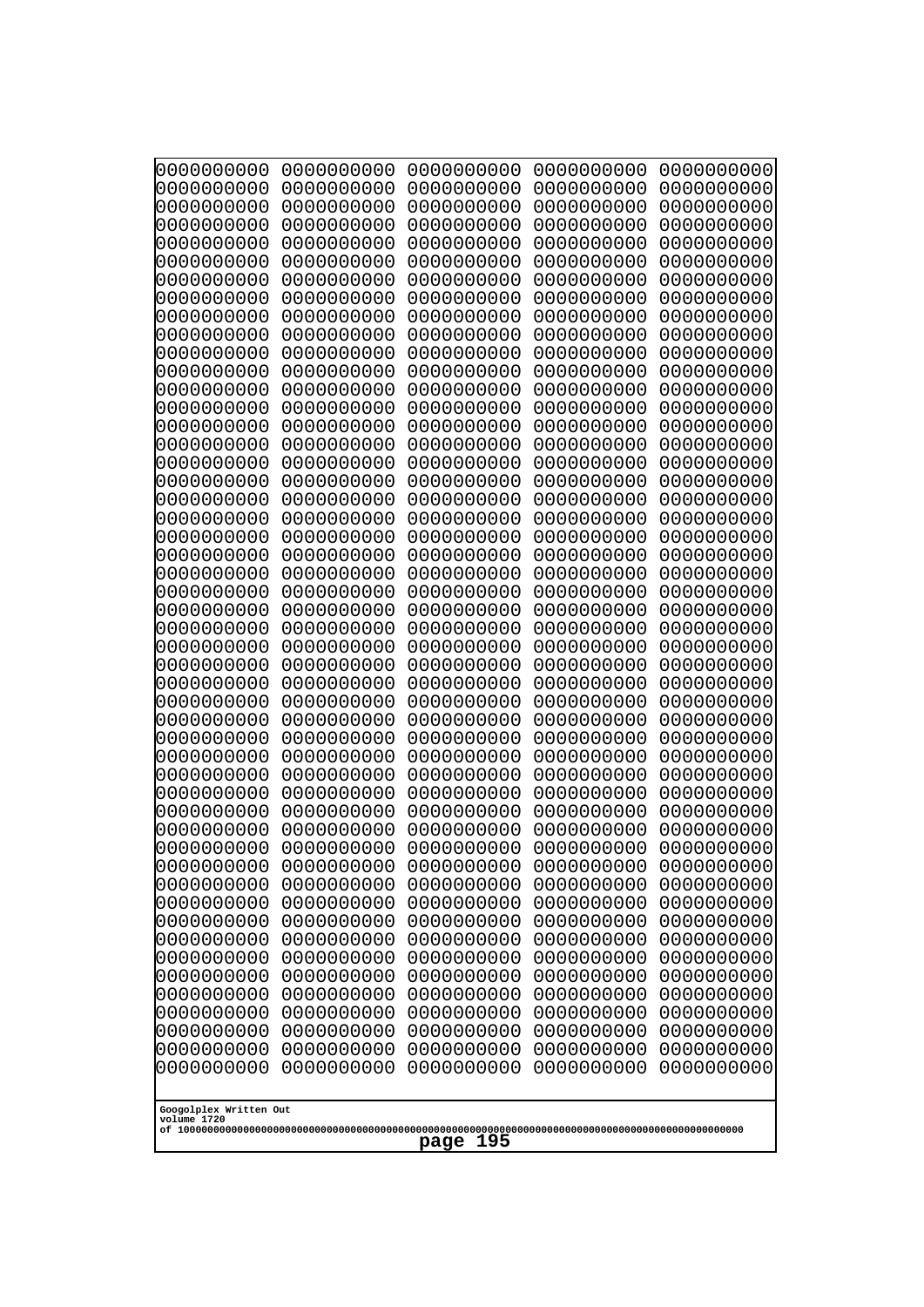| 0000000000<br>0000000000<br>0000000000<br>0000000000<br>0000000000<br>0000000000<br>0000000000<br>0000000000<br>0000000000<br>0000000000<br>0000000000<br>0000000000<br>0000000000<br>0000000000<br>0000000000<br>0000000000<br>0000000000<br>0000000000<br>0000000000<br>0000000000<br>0000000000<br>0000000000<br>0000000000<br>0000000000<br>0000000000<br>0000000000<br>0000000000<br>0000000000<br>0000000000<br>0000000000<br>0000000000<br>0000000000<br>0000000000<br>0000000000<br>0000000000<br>0000000000<br>0000000000<br>0000000000<br>0000000000<br>0000000000<br>0000000000<br>0000000000<br>0000000000<br>0000000000<br>0000000000<br>0000000000<br>0000000000<br>0000000000<br>0000000000<br>0000000000<br>0000000000<br>0000000000<br>0000000000<br>0000000000<br>0000000000<br>0000000000<br>0000000000<br>0000000000<br>0000000000<br>0000000000<br>0000000000<br>0000000000<br>0000000000<br>0000000000<br>0000000000<br>0000000000<br>0000000000<br>0000000000<br>0000000000<br>0000000000<br>0000000000<br>0000000000<br>0000000000<br>0000000000<br>0000000000<br>0000000000<br>0000000000<br>0000000000<br>0000000000<br>0000000000<br>0000000000 | 0000000000<br>0000000000<br>0000000000<br>0000000000<br>0000000000<br>0000000000<br>0000000000<br>0000000000<br>0000000000<br>0000000000<br>0000000000<br>0000000000<br>0000000000<br>0000000000<br>0000000000<br>0000000000<br>0000000000<br>0000000000<br>0000000000<br>0000000000<br>0000000000<br>0000000000<br>0000000000<br>0000000000<br>0000000000<br>0000000000<br>0000000000<br>0000000000<br>0000000000<br>0000000000<br>0000000000<br>0000000000<br>0000000000<br>0000000000<br>0000000000<br>0000000000<br>0000000000<br>0000000000<br>0000000000<br>0000000000<br>0000000000<br>0000000000<br>0000000000<br>0000000000<br>0000000000<br>0000000000<br>0000000000<br>0000000000<br>0000000000<br>0000000000<br>0000000000<br>0000000000<br>0000000000<br>0000000000<br>0000000000<br>0000000000<br>0000000000<br>0000000000<br>0000000000<br>0000000000<br>0000000000<br>0000000000<br>0000000000<br>0000000000<br>0000000000<br>0000000000<br>0000000000<br>0000000000<br>0000000000<br>0000000000<br>0000000000<br>0000000000<br>0000000000<br>0000000000<br>0000000000<br>0000000000<br>0000000000<br>0000000000<br>0000000000<br>0000000000<br>0000000000<br>0000000000<br>0000000000<br>0000000000<br>0000000000<br>0000000000<br>0000000000<br>0000000000<br>0000000000<br>0000000000<br>0000000000<br>0000000000<br>0000000000<br>0000000000<br>0000000000<br>0000000000<br>0000000000<br>0000000000<br>0000000000<br>0000000000<br>0000000000<br>0000000000<br>0000000000<br>0000000000<br>0000000000<br>0000000000<br>0000000000<br>0000000000<br>0000000000<br>0000000000<br>0000000000<br>0000000000<br>0000000000<br>0000000000<br>0000000000<br>0000000000<br>0000000000<br>0000000000<br>0000000000<br>0000000000 |            |            |            |                                                                                                                                                                                                                                                                                      |  |
|----------------------------------------------------------------------------------------------------------------------------------------------------------------------------------------------------------------------------------------------------------------------------------------------------------------------------------------------------------------------------------------------------------------------------------------------------------------------------------------------------------------------------------------------------------------------------------------------------------------------------------------------------------------------------------------------------------------------------------------------------------------------------------------------------------------------------------------------------------------------------------------------------------------------------------------------------------------------------------------------------------------------------------------------------------------------------------------------------------------------------------------------------------------------------|----------------------------------------------------------------------------------------------------------------------------------------------------------------------------------------------------------------------------------------------------------------------------------------------------------------------------------------------------------------------------------------------------------------------------------------------------------------------------------------------------------------------------------------------------------------------------------------------------------------------------------------------------------------------------------------------------------------------------------------------------------------------------------------------------------------------------------------------------------------------------------------------------------------------------------------------------------------------------------------------------------------------------------------------------------------------------------------------------------------------------------------------------------------------------------------------------------------------------------------------------------------------------------------------------------------------------------------------------------------------------------------------------------------------------------------------------------------------------------------------------------------------------------------------------------------------------------------------------------------------------------------------------------------------------------------------------------------------------------------------|------------|------------|------------|--------------------------------------------------------------------------------------------------------------------------------------------------------------------------------------------------------------------------------------------------------------------------------------|--|
|                                                                                                                                                                                                                                                                                                                                                                                                                                                                                                                                                                                                                                                                                                                                                                                                                                                                                                                                                                                                                                                                                                                                                                            | 0000000000                                                                                                                                                                                                                                                                                                                                                                                                                                                                                                                                                                                                                                                                                                                                                                                                                                                                                                                                                                                                                                                                                                                                                                                                                                                                                                                                                                                                                                                                                                                                                                                                                                                                                                                                   | 0000000000 | 0000000000 | 0000000000 | 0000000000<br>0000000000<br>0000000000<br>0000000000<br>0000000000<br>0000000000<br>0000000000<br>0000000000<br>0000000000<br>0000000000<br>0000000000<br>0000000000<br>0000000000<br>0000000000<br>0000000000<br>0000000000<br>0000000000<br>0000000000<br>0000000000<br>0000000000 |  |
| 0000000000<br>0000000000<br>0000000000<br>0000000000<br>0000000000<br>0000000000<br>0000000000<br>0000000000<br>0000000000<br>0000000000<br>0000000000<br>0000000000<br>0000000000<br>0000000000<br>0000000000<br>0000000000<br>0000000000<br>0000000000<br>0000000000<br>0000000000<br>Googolplex Written Out<br>volume 1720<br>196<br>page                                                                                                                                                                                                                                                                                                                                                                                                                                                                                                                                                                                                                                                                                                                                                                                                                               |                                                                                                                                                                                                                                                                                                                                                                                                                                                                                                                                                                                                                                                                                                                                                                                                                                                                                                                                                                                                                                                                                                                                                                                                                                                                                                                                                                                                                                                                                                                                                                                                                                                                                                                                              |            |            |            | 0000000000<br>0000000000<br>0000000000<br>0000000000<br>0000000000                                                                                                                                                                                                                   |  |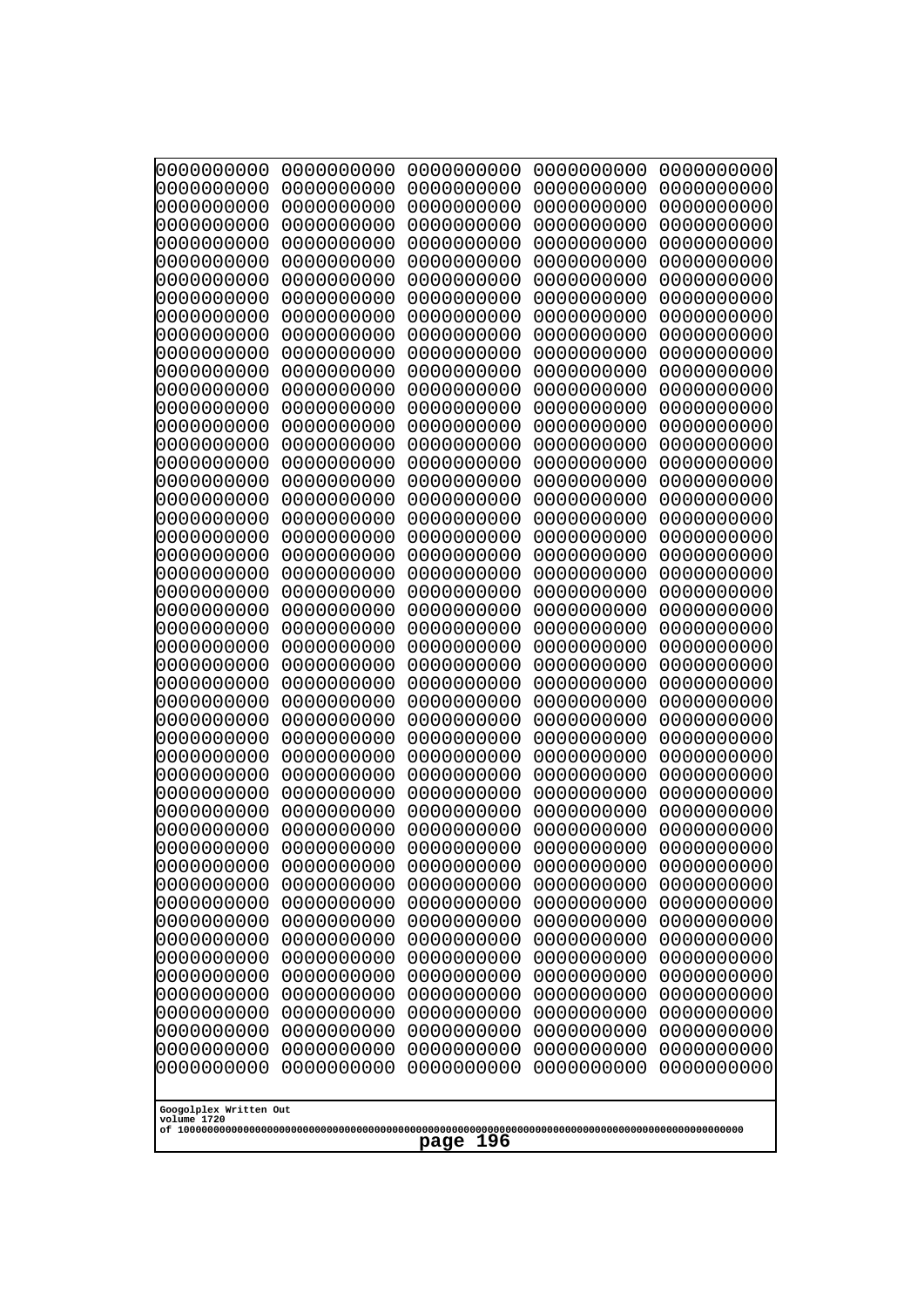| 000000000                | 0000000000               | 0000000000               | 0000000000               | 0000000000               |
|--------------------------|--------------------------|--------------------------|--------------------------|--------------------------|
| 0000000000               | 0000000000               | 0000000000               | 0000000000               | 0000000000               |
| 0000000000               | 0000000000               | 0000000000               | 0000000000               | 0000000000               |
| 0000000000               | 0000000000               | 0000000000               | 0000000000               | 0000000000               |
| 0000000000               | 0000000000               | 0000000000               | 0000000000               | 0000000000               |
| 0000000000               | 0000000000               | 0000000000               | 0000000000               | 0000000000               |
| 0000000000               | 0000000000               | 0000000000               | 0000000000               | 0000000000               |
| 0000000000               | 0000000000               | 0000000000               | 0000000000               | 0000000000               |
| 0000000000               | 0000000000<br>0000000000 | 0000000000<br>0000000000 | 0000000000               | 0000000000               |
| 0000000000<br>0000000000 | 0000000000               | 0000000000               | 0000000000<br>0000000000 | 0000000000<br>0000000000 |
| 0000000000               | 0000000000               | 0000000000               | 0000000000               | 0000000000               |
| 0000000000               | 0000000000               | 0000000000               | 0000000000               | 0000000000               |
| 0000000000               | 0000000000               | 0000000000               | 0000000000               | 0000000000               |
| 0000000000               | 0000000000               | 0000000000               | 0000000000               | 0000000000               |
| 0000000000               | 0000000000               | 0000000000               | 0000000000               | 0000000000               |
| 0000000000               | 0000000000               | 0000000000               | 0000000000               | 0000000000               |
| 0000000000               | 0000000000               | 0000000000               | 0000000000               | 0000000000               |
| 0000000000               | 0000000000               | 0000000000               | 0000000000               | 0000000000               |
| 0000000000               | 0000000000               | 0000000000               | 0000000000               | 0000000000               |
| 0000000000               | 0000000000               | 0000000000               | 0000000000               | 0000000000               |
| 0000000000<br>0000000000 | 0000000000<br>0000000000 | 0000000000<br>0000000000 | 0000000000<br>0000000000 | 0000000000<br>0000000000 |
| 0000000000               | 0000000000               | 0000000000               | 0000000000               | 0000000000               |
| 0000000000               | 0000000000               | 0000000000               | 0000000000               | 0000000000               |
| 0000000000               | 0000000000               | 0000000000               | 0000000000               | 0000000000               |
| 0000000000               | 0000000000               | 0000000000               | 0000000000               | 0000000000               |
| 0000000000               | 0000000000               | 0000000000               | 0000000000               | 0000000000               |
| 0000000000               | 0000000000               | 0000000000               | 0000000000               | 0000000000               |
| 0000000000               | 0000000000               | 0000000000               | 0000000000               | 0000000000               |
| 0000000000               | 0000000000               | 0000000000               | 0000000000               | 0000000000               |
| 0000000000               | 0000000000               | 0000000000               | 0000000000               | 0000000000               |
| 0000000000               | 0000000000               | 0000000000               | 0000000000               | 0000000000               |
| 0000000000<br>0000000000 | 0000000000<br>0000000000 | 0000000000<br>0000000000 | 0000000000<br>0000000000 | 0000000000<br>0000000000 |
| 0000000000               | 0000000000               | 0000000000               | 0000000000               | 0000000000               |
| 0000000000               | 0000000000               | 0000000000               | 0000000000               | 0000000000               |
| 0000000000               | 0000000000               | 0000000000               | 0000000000               | 0000000000               |
| 0000000000               | 0000000000               | 0000000000               | 0000000000               | 0000000000               |
| 0000000000               | 0000000000               | 0000000000               | 0000000000               | 0000000000               |
| 0000000000               | 0000000000               | 0000000000               | 0000000000               | 0000000000               |
| 0000000000               | 0000000000               | 0000000000               | 0000000000               | 0000000000               |
| 0000000000               | 0000000000               | 0000000000               | 0000000000               | 0000000000               |
| 0000000000               | 0000000000               | 0000000000               | 0000000000               | 0000000000               |
| 0000000000               | 0000000000               | 0000000000               | 0000000000               | 0000000000               |
| 0000000000<br>0000000000 | 0000000000<br>0000000000 | 0000000000<br>0000000000 | 0000000000<br>0000000000 | 0000000000<br>0000000000 |
| 0000000000               | 0000000000               | 0000000000               | 0000000000               | 0000000000               |
| 0000000000               | 0000000000               | 0000000000               | 0000000000               | 0000000000               |
| 0000000000               | 0000000000               | 0000000000               | 0000000000               | 0000000000               |
|                          |                          |                          |                          |                          |
| Googolplex Written Out   |                          |                          |                          |                          |
| volume 1720              |                          |                          |                          |                          |
| 197<br>page              |                          |                          |                          |                          |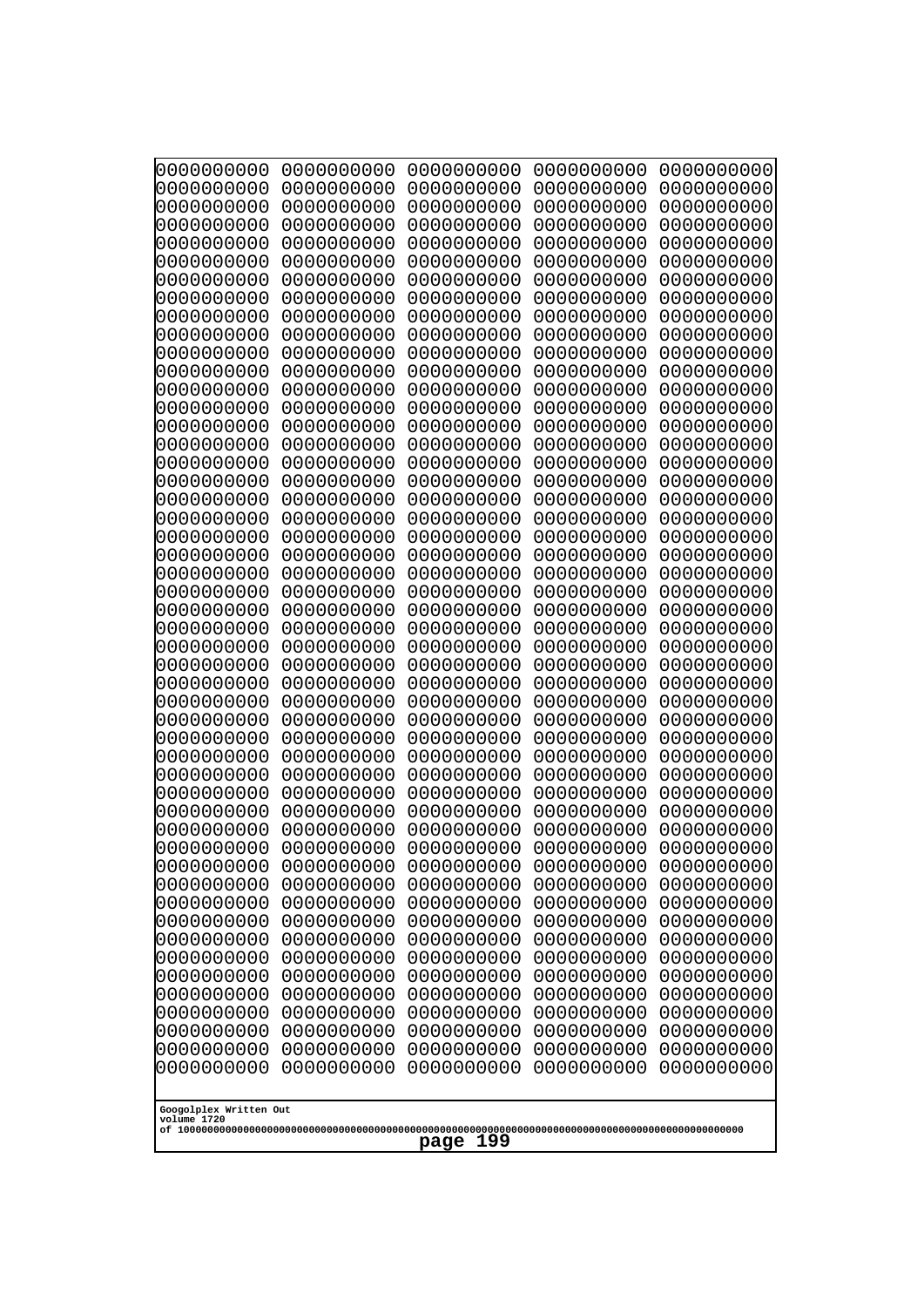| 10000000000<br>0000000000             | 0000000000<br>0000000000 | 0000000000<br>0000000000 | 0000000000<br>0000000000 | 0000000000<br>0000000000 |
|---------------------------------------|--------------------------|--------------------------|--------------------------|--------------------------|
| 0000000000                            | 0000000000               | 0000000000               | 0000000000               | 0000000000               |
| 0000000000                            | 0000000000               | 0000000000               | 0000000000               | 0000000000               |
| 0000000000<br>0000000000              | 0000000000<br>0000000000 | 0000000000               | 0000000000<br>0000000000 | 0000000000               |
| 0000000000                            | 0000000000               | 0000000000<br>0000000000 | 0000000000               | 0000000000<br>0000000000 |
| 0000000000                            | 0000000000               | 0000000000               | 0000000000               | 0000000000               |
| 0000000000                            | 0000000000               | 0000000000               | 0000000000               | 0000000000               |
| 0000000000<br>0000000000              | 0000000000<br>0000000000 | 0000000000<br>0000000000 | 0000000000<br>0000000000 | 0000000000<br>0000000000 |
| 0000000000                            | 0000000000               | 0000000000               | 0000000000               | 0000000000               |
| 0000000000                            | 0000000000               | 0000000000               | 0000000000               | 0000000000               |
| 0000000000<br>0000000000              | 0000000000<br>0000000000 | 0000000000<br>0000000000 | 0000000000<br>0000000000 | 0000000000<br>0000000000 |
| 0000000000                            | 0000000000               | 0000000000               | 0000000000               | 0000000000               |
| 0000000000                            | 0000000000               | 0000000000               | 0000000000               | 0000000000               |
| 0000000000<br>0000000000              | 0000000000               | 0000000000               | 0000000000               | 0000000000               |
| 0000000000                            | 0000000000<br>0000000000 | 0000000000<br>0000000000 | 0000000000<br>0000000000 | 0000000000<br>0000000000 |
| 0000000000                            | 0000000000               | 0000000000               | 0000000000               | 0000000000               |
| 0000000000                            | 0000000000               | 0000000000               | 0000000000               | 0000000000               |
| 0000000000<br>0000000000              | 0000000000<br>0000000000 | 0000000000<br>0000000000 | 0000000000<br>0000000000 | 0000000000<br>0000000000 |
| 0000000000                            | 0000000000               | 0000000000               | 0000000000               | 0000000000               |
| 0000000000                            | 0000000000               | 0000000000               | 0000000000               | 0000000000               |
| 0000000000<br>0000000000              | 0000000000<br>0000000000 | 0000000000<br>0000000000 | 0000000000<br>0000000000 | 0000000000<br>0000000000 |
| 0000000000                            | 0000000000               | 0000000000               | 0000000000               | 0000000000               |
| 0000000000                            | 0000000000               | 0000000000               | 0000000000               | 0000000000               |
| 0000000000<br>0000000000              | 0000000000<br>0000000000 | 0000000000<br>0000000000 | 0000000000<br>0000000000 | 0000000000<br>0000000000 |
| 0000000000                            | 0000000000               | 0000000000               | 0000000000               | 0000000000               |
| 0000000000                            | 0000000000               | 0000000000               | 0000000000               | 0000000000               |
| 0000000000                            | 0000000000               | 0000000000               | 0000000000               | 0000000000               |
| 0000000000<br>0000000000              | 0000000000<br>0000000000 | 0000000000<br>0000000000 | 0000000000<br>0000000000 | 0000000000<br>0000000000 |
| 0000000000                            | 0000000000               | 0000000000               | 0000000000               | 0000000000               |
| 0000000000                            | 0000000000               | 0000000000               | 0000000000               | 0000000000               |
| 0000000000<br>0000000000              | 0000000000<br>0000000000 | 0000000000<br>0000000000 | 0000000000<br>0000000000 | 0000000000<br>0000000000 |
| 0000000000                            | 0000000000               | 0000000000               | 0000000000               | 0000000000               |
| 0000000000                            | 0000000000               | 0000000000               | 0000000000               | 0000000000               |
| 0000000000<br>0000000000              | 0000000000<br>0000000000 | 0000000000<br>0000000000 | 0000000000<br>0000000000 | 0000000000<br>0000000000 |
| 0000000000                            | 0000000000               | 0000000000               | 0000000000               | 0000000000               |
| 0000000000                            | 0000000000               | 0000000000               | 0000000000               | 0000000000               |
| 0000000000                            | 0000000000               | 0000000000               | 0000000000               | 0000000000               |
| 0000000000<br>0000000000              | 0000000000<br>0000000000 | 0000000000<br>0000000000 | 0000000000<br>0000000000 | 0000000000<br>0000000000 |
|                                       |                          |                          |                          |                          |
| Googolplex Written Out<br>volume 1720 |                          |                          |                          |                          |
|                                       |                          | 200<br>page              |                          |                          |
|                                       |                          |                          |                          |                          |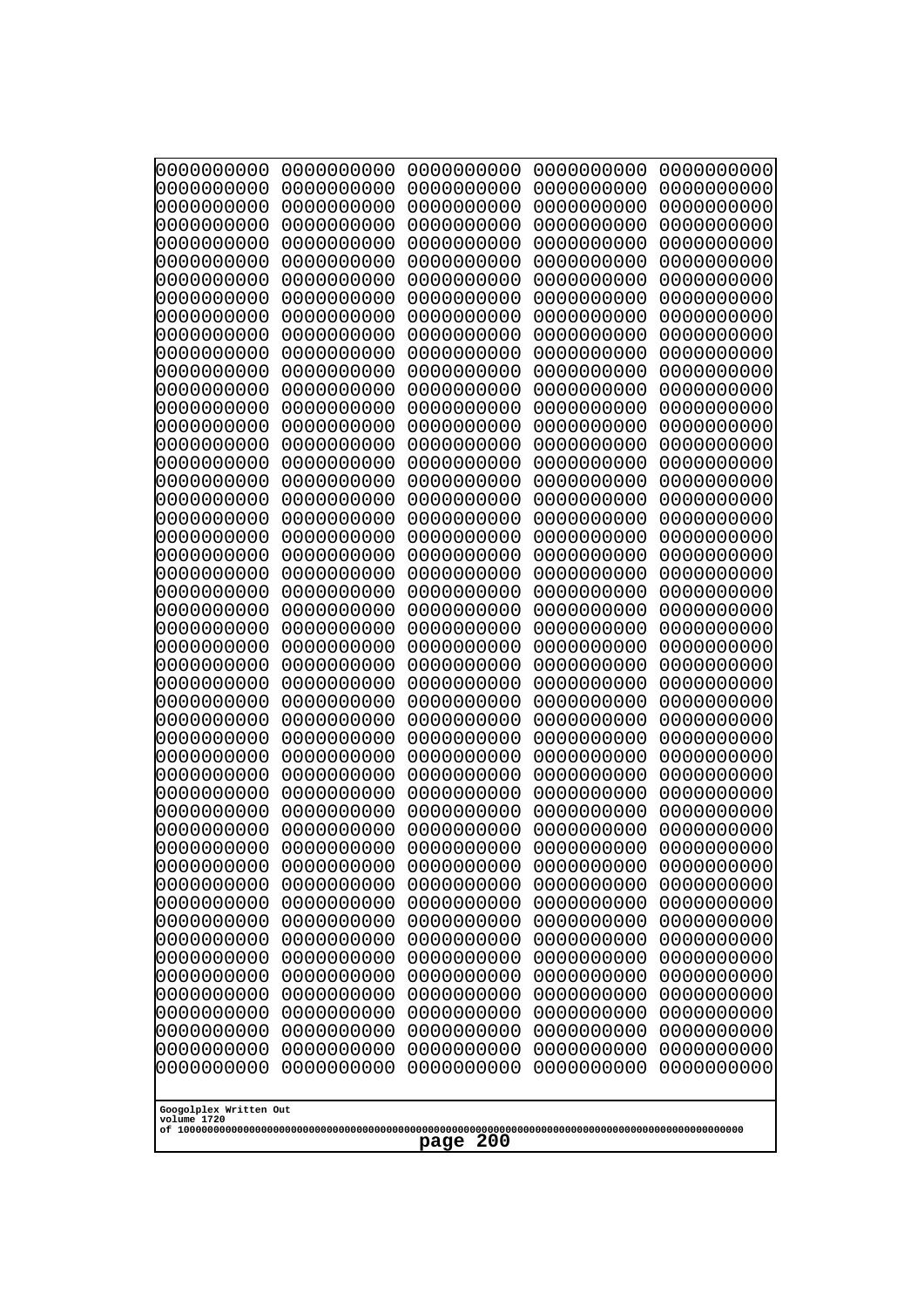| 10000000000<br>0000000000             | 0000000000<br>0000000000 | 0000000000<br>0000000000 | 0000000000<br>0000000000 | 0000000000<br>0000000000 |
|---------------------------------------|--------------------------|--------------------------|--------------------------|--------------------------|
| 0000000000                            | 0000000000               | 0000000000               | 0000000000               | 0000000000               |
| 0000000000                            | 0000000000               | 0000000000               | 0000000000               | 0000000000               |
| 0000000000                            | 0000000000               | 0000000000               | 0000000000               | 0000000000               |
| 0000000000<br>0000000000              | 0000000000<br>0000000000 | 0000000000<br>0000000000 | 0000000000<br>0000000000 | 0000000000<br>0000000000 |
| 0000000000                            | 0000000000               | 0000000000               | 0000000000               | 0000000000               |
| 0000000000                            | 0000000000               | 0000000000               | 0000000000               | 0000000000               |
| 0000000000                            | 0000000000               | 0000000000               | 0000000000               | 0000000000               |
| 0000000000<br>0000000000              | 0000000000<br>0000000000 | 0000000000<br>0000000000 | 0000000000<br>0000000000 | 0000000000<br>0000000000 |
| 0000000000                            | 0000000000               | 0000000000               | 0000000000               | 0000000000               |
| 0000000000                            | 0000000000               | 0000000000               | 0000000000               | 0000000000               |
| 0000000000                            | 0000000000               | 0000000000               | 0000000000               | 0000000000               |
| 0000000000<br>0000000000              | 0000000000<br>0000000000 | 0000000000<br>0000000000 | 0000000000<br>0000000000 | 0000000000<br>0000000000 |
| 0000000000                            | 0000000000               | 0000000000               | 0000000000               | 0000000000               |
| 0000000000                            | 0000000000               | 0000000000               | 0000000000               | 0000000000               |
| 0000000000<br>0000000000              | 0000000000<br>0000000000 | 0000000000<br>0000000000 | 0000000000<br>0000000000 | 0000000000<br>0000000000 |
| 0000000000                            | 0000000000               | 0000000000               | 0000000000               | 0000000000               |
| 0000000000                            | 0000000000               | 0000000000               | 0000000000               | 0000000000               |
| 0000000000                            | 0000000000               | 0000000000               | 0000000000               | 0000000000               |
| 0000000000<br>0000000000              | 0000000000<br>0000000000 | 0000000000<br>0000000000 | 0000000000<br>0000000000 | 0000000000<br>0000000000 |
| 0000000000                            | 0000000000               | 0000000000               | 0000000000               | 0000000000               |
| 0000000000                            | 0000000000               | 0000000000               | 0000000000               | 0000000000               |
| 0000000000<br>0000000000              | 0000000000<br>0000000000 | 0000000000<br>0000000000 | 0000000000<br>0000000000 | 0000000000<br>0000000000 |
| 0000000000                            | 0000000000               | 0000000000               | 0000000000               | 0000000000               |
| 0000000000                            | 0000000000               | 0000000000               | 0000000000               | 0000000000               |
| 0000000000                            | 0000000000               | 0000000000               | 0000000000               | 0000000000               |
| 0000000000<br>0000000000              | 0000000000<br>0000000000 | 0000000000<br>0000000000 | 0000000000<br>0000000000 | 0000000000<br>0000000000 |
| 0000000000                            | 0000000000               | 0000000000               | 0000000000               | 0000000000               |
| 0000000000                            | 0000000000               | 0000000000               | 0000000000               | 0000000000               |
| 0000000000                            | 0000000000<br>0000000000 | 0000000000<br>0000000000 | 0000000000<br>0000000000 | 0000000000               |
| 0000000000<br>0000000000              | 0000000000               | 0000000000               | 0000000000               | 0000000000<br>0000000000 |
| 0000000000                            | 0000000000               | 0000000000               | 0000000000               | 0000000000               |
| 0000000000                            | 0000000000               | 0000000000               | 0000000000               | 0000000000               |
| 0000000000<br>0000000000              | 0000000000<br>0000000000 | 0000000000<br>0000000000 | 0000000000<br>0000000000 | 0000000000<br>0000000000 |
| 0000000000                            | 0000000000               | 0000000000               | 0000000000               | 0000000000               |
| 0000000000                            | 0000000000               | 0000000000               | 0000000000               | 0000000000               |
| 0000000000<br>0000000000              | 0000000000<br>0000000000 | 0000000000<br>0000000000 | 0000000000<br>0000000000 | 0000000000<br>0000000000 |
| 0000000000                            | 0000000000               | 0000000000               | 0000000000               | 0000000000               |
| 0000000000                            | 0000000000               | 0000000000               | 0000000000               | 0000000000               |
|                                       |                          |                          |                          |                          |
| Googolplex Written Out<br>volume 1720 |                          |                          |                          |                          |
| 201<br>page                           |                          |                          |                          |                          |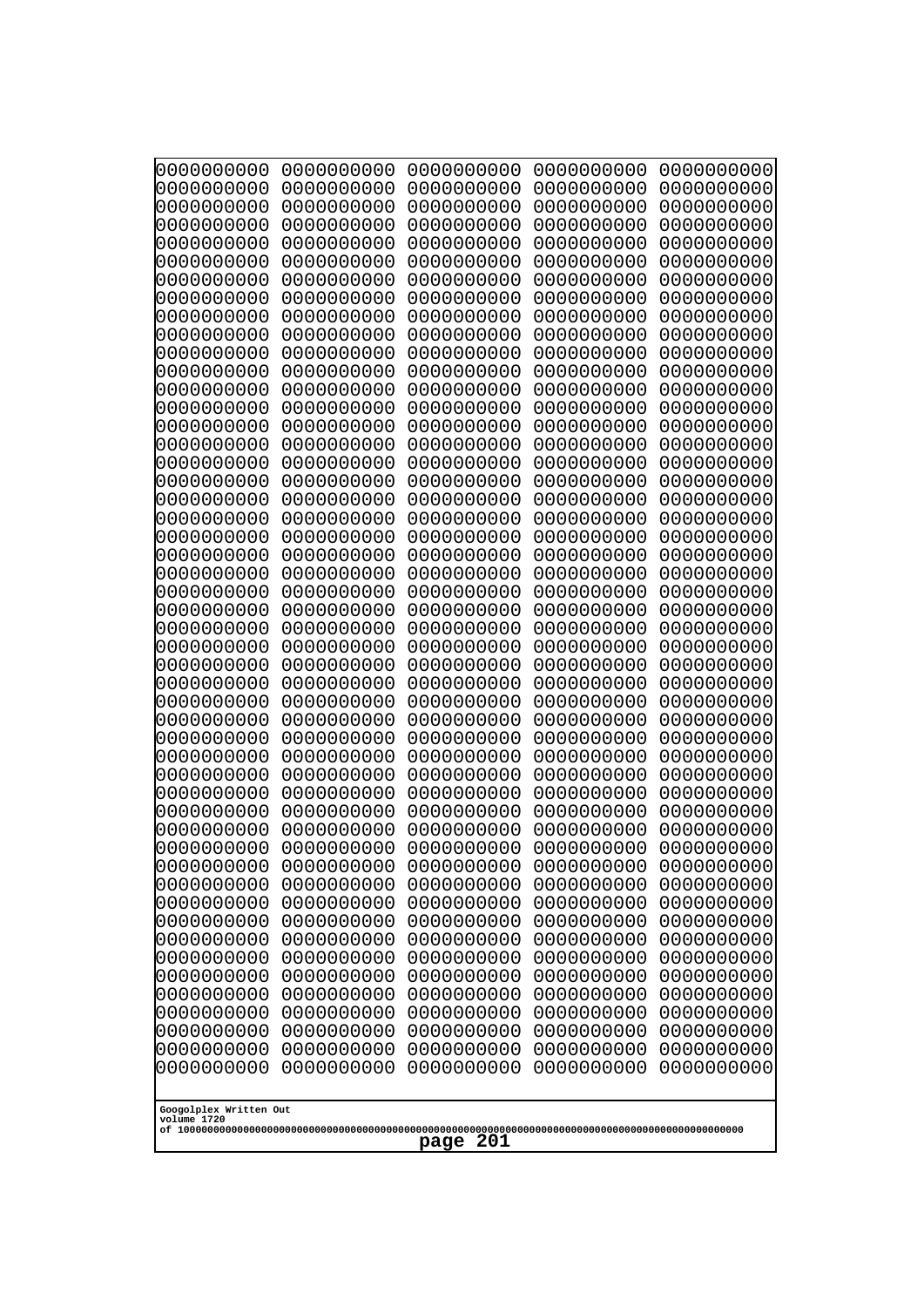| 10000000000<br>0000000000 | 0000000000<br>0000000000 | 0000000000<br>0000000000 | 0000000000<br>0000000000 | 0000000000<br>0000000000 |
|---------------------------|--------------------------|--------------------------|--------------------------|--------------------------|
| 0000000000                | 0000000000               | 0000000000               | 0000000000               | 0000000000               |
| 0000000000                | 0000000000               | 0000000000               | 0000000000               | 0000000000               |
| 0000000000<br>0000000000  | 0000000000<br>0000000000 | 0000000000<br>0000000000 | 0000000000<br>0000000000 | 0000000000<br>0000000000 |
| 0000000000                | 0000000000               | 0000000000               | 0000000000               | 0000000000               |
| 0000000000                | 0000000000               | 0000000000               | 0000000000               | 0000000000               |
| 0000000000<br>0000000000  | 0000000000<br>0000000000 | 0000000000<br>0000000000 | 0000000000<br>0000000000 | 0000000000<br>0000000000 |
| 0000000000                | 0000000000               | 0000000000               | 0000000000               | 0000000000               |
| 0000000000                | 0000000000               | 0000000000               | 0000000000               | 0000000000               |
| 0000000000<br>0000000000  | 0000000000<br>0000000000 | 0000000000<br>0000000000 | 0000000000<br>0000000000 | 0000000000<br>0000000000 |
| 0000000000                | 0000000000               | 0000000000               | 0000000000               | 0000000000               |
| 0000000000                | 0000000000               | 0000000000               | 0000000000               | 0000000000               |
| 0000000000<br>0000000000  | 0000000000<br>0000000000 | 0000000000<br>0000000000 | 0000000000<br>0000000000 | 0000000000<br>0000000000 |
| 0000000000                | 0000000000               | 0000000000               | 0000000000               | 0000000000               |
| 0000000000                | 0000000000               | 0000000000               | 0000000000               | 0000000000               |
| 0000000000<br>0000000000  | 0000000000<br>0000000000 | 0000000000<br>0000000000 | 0000000000<br>0000000000 | 0000000000<br>0000000000 |
| 0000000000                | 0000000000               | 0000000000               | 0000000000               | 0000000000               |
| 0000000000                | 0000000000               | 0000000000               | 0000000000               | 0000000000               |
| 0000000000<br>0000000000  | 0000000000<br>0000000000 | 0000000000<br>0000000000 | 0000000000<br>0000000000 | 0000000000<br>0000000000 |
| 0000000000                | 0000000000               | 0000000000               | 0000000000               | 0000000000               |
| 0000000000                | 0000000000               | 0000000000               | 0000000000               | 0000000000               |
| 0000000000<br>0000000000  | 0000000000<br>0000000000 | 0000000000<br>0000000000 | 0000000000<br>0000000000 | 0000000000<br>0000000000 |
| 0000000000                | 0000000000               | 0000000000               | 0000000000               | 0000000000               |
| 0000000000                | 0000000000               | 0000000000               | 0000000000               | 0000000000               |
| 0000000000<br>0000000000  | 0000000000<br>0000000000 | 0000000000<br>0000000000 | 0000000000<br>0000000000 | 0000000000<br>0000000000 |
| 0000000000                | 0000000000               | 0000000000               | 0000000000               | 0000000000               |
| 0000000000                | 0000000000               | 0000000000               | 0000000000               | 0000000000               |
| 0000000000<br>0000000000  | 0000000000<br>0000000000 | 0000000000<br>0000000000 | 0000000000<br>0000000000 | 0000000000<br>0000000000 |
| 0000000000                | 0000000000               | 0000000000               | 0000000000               | 0000000000               |
| 0000000000                | 0000000000               | 0000000000               | 0000000000               | 0000000000               |
| 0000000000<br>0000000000  | 0000000000<br>0000000000 | 0000000000<br>0000000000 | 0000000000<br>0000000000 | 0000000000<br>0000000000 |
| 0000000000                | 0000000000               | 0000000000               | 0000000000               | 0000000000               |
| 0000000000                | 0000000000               | 0000000000               | 0000000000               | 0000000000               |
| 0000000000<br>0000000000  | 0000000000<br>0000000000 | 0000000000<br>0000000000 | 0000000000<br>0000000000 | 0000000000<br>0000000000 |
| 0000000000                | 0000000000               | 0000000000               | 0000000000               | 0000000000               |
| 0000000000                | 0000000000               | 0000000000               | 0000000000               | 0000000000               |
| 0000000000<br>0000000000  | 0000000000<br>0000000000 | 0000000000<br>0000000000 | 0000000000<br>0000000000 | 0000000000<br>0000000000 |
|                           |                          |                          |                          |                          |
| volume 1720               | Googolplex Written Out   |                          |                          |                          |
| 202<br>page               |                          |                          |                          |                          |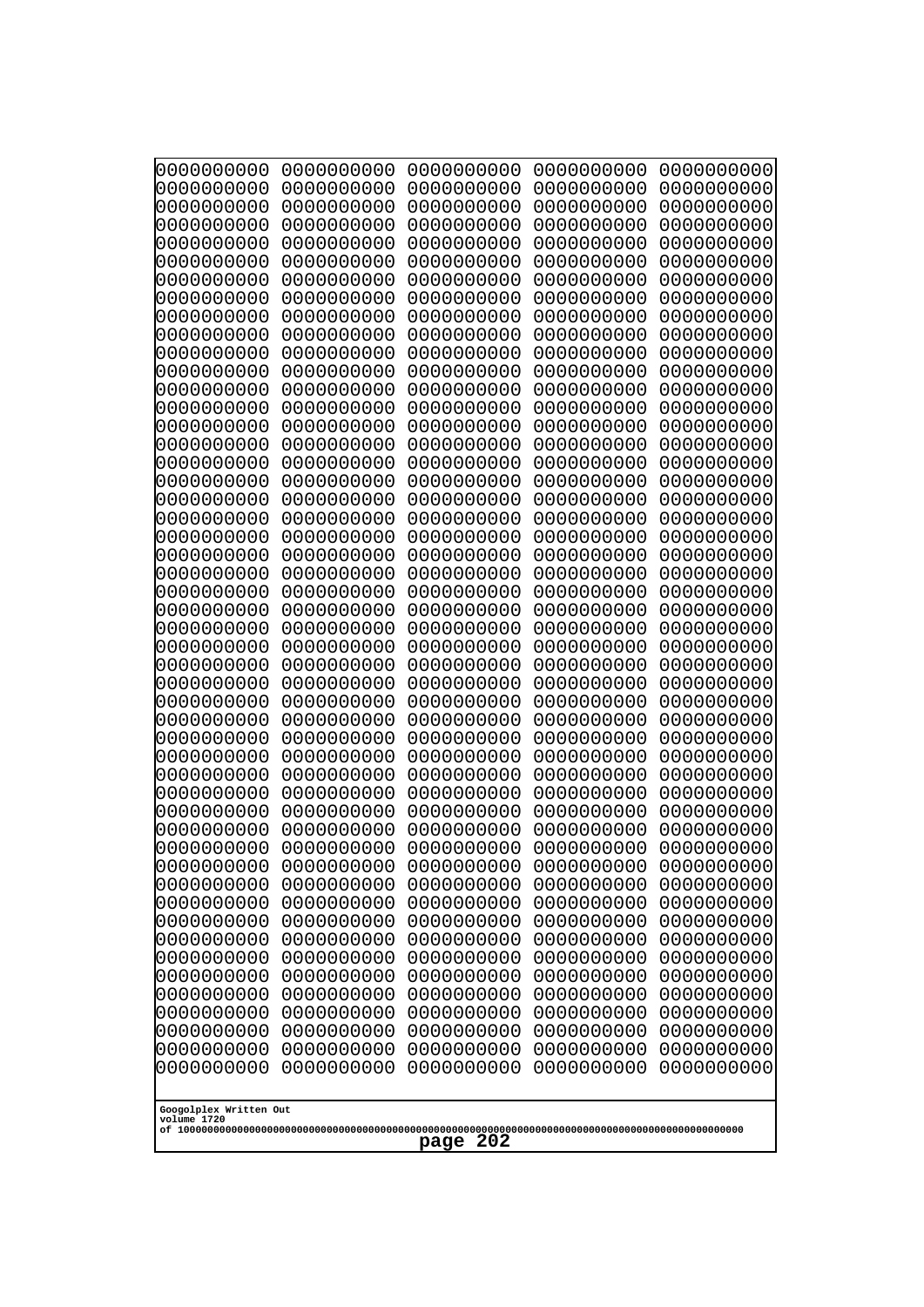| 10000000000<br>0000000000             | 0000000000<br>0000000000 | 0000000000<br>0000000000 | 0000000000<br>0000000000 | 0000000000<br>0000000000 |  |
|---------------------------------------|--------------------------|--------------------------|--------------------------|--------------------------|--|
| 0000000000                            | 0000000000               | 0000000000               | 0000000000               | 0000000000               |  |
| 0000000000                            | 0000000000               | 0000000000               | 0000000000               | 0000000000               |  |
| 0000000000<br>0000000000              | 0000000000<br>0000000000 | 0000000000<br>0000000000 | 0000000000<br>0000000000 | 0000000000<br>0000000000 |  |
| 0000000000                            | 0000000000               | 0000000000               | 0000000000               | 0000000000               |  |
| 0000000000                            | 0000000000               | 0000000000               | 0000000000               | 0000000000               |  |
| 0000000000                            | 0000000000               | 0000000000               | 0000000000               | 0000000000               |  |
| 0000000000<br>0000000000              | 0000000000<br>0000000000 | 0000000000<br>0000000000 | 0000000000<br>0000000000 | 0000000000<br>0000000000 |  |
| 0000000000                            | 0000000000               | 0000000000               | 0000000000               | 0000000000               |  |
| 0000000000                            | 0000000000               | 0000000000               | 0000000000               | 0000000000               |  |
| 0000000000<br>0000000000              | 0000000000<br>0000000000 | 0000000000<br>0000000000 | 0000000000<br>0000000000 | 0000000000<br>0000000000 |  |
| 0000000000                            | 0000000000               | 0000000000               | 0000000000               | 0000000000               |  |
| 0000000000                            | 0000000000               | 0000000000               | 0000000000               | 0000000000               |  |
| 0000000000<br>0000000000              | 0000000000<br>0000000000 | 0000000000<br>0000000000 | 0000000000<br>0000000000 | 0000000000<br>0000000000 |  |
| 0000000000                            | 0000000000               | 0000000000               | 0000000000               | 0000000000               |  |
| 0000000000                            | 0000000000               | 0000000000               | 0000000000               | 0000000000               |  |
| 0000000000<br>0000000000              | 0000000000<br>0000000000 | 0000000000<br>0000000000 | 0000000000<br>0000000000 | 0000000000<br>0000000000 |  |
| 0000000000                            | 0000000000               | 0000000000               | 0000000000               | 0000000000               |  |
| 0000000000                            | 0000000000               | 0000000000               | 0000000000               | 0000000000               |  |
| 0000000000                            | 0000000000<br>0000000000 | 0000000000<br>0000000000 | 0000000000<br>0000000000 | 0000000000               |  |
| 0000000000<br>0000000000              | 0000000000               | 0000000000               | 0000000000               | 0000000000<br>0000000000 |  |
| 0000000000                            | 0000000000               | 0000000000               | 0000000000               | 0000000000               |  |
| 0000000000                            | 0000000000               | 0000000000               | 0000000000               | 0000000000               |  |
| 0000000000<br>0000000000              | 0000000000<br>0000000000 | 0000000000<br>0000000000 | 0000000000<br>0000000000 | 0000000000<br>0000000000 |  |
| 0000000000                            | 0000000000               | 0000000000               | 0000000000               | 0000000000               |  |
| 0000000000                            | 0000000000               | 0000000000               | 0000000000               | 0000000000               |  |
| 0000000000<br>0000000000              | 0000000000<br>0000000000 | 0000000000<br>0000000000 | 0000000000<br>0000000000 | 0000000000<br>0000000000 |  |
| 0000000000                            | 0000000000               | 0000000000               | 0000000000               | 0000000000               |  |
| 0000000000                            | 0000000000               | 0000000000               | 0000000000               | 0000000000               |  |
| 0000000000<br>0000000000              | 0000000000<br>0000000000 | 0000000000<br>0000000000 | 0000000000<br>0000000000 | 0000000000<br>0000000000 |  |
| 0000000000                            | 0000000000               | 0000000000               | 0000000000               | 0000000000               |  |
| 0000000000                            | 0000000000               | 0000000000               | 0000000000               | 0000000000               |  |
| 0000000000<br>0000000000              | 0000000000<br>0000000000 | 0000000000<br>0000000000 | 0000000000<br>0000000000 | 0000000000<br>0000000000 |  |
| 0000000000                            | 0000000000               | 0000000000               | 0000000000               | 0000000000               |  |
| 0000000000                            | 0000000000               | 0000000000               | 0000000000               | 0000000000               |  |
| 0000000000<br>0000000000              | 0000000000<br>0000000000 | 0000000000<br>0000000000 | 0000000000<br>0000000000 | 0000000000<br>0000000000 |  |
| 0000000000                            | 0000000000               | 0000000000               | 0000000000               | 0000000000               |  |
| 0000000000                            | 0000000000               | 0000000000               | 0000000000               | 0000000000               |  |
|                                       |                          |                          |                          |                          |  |
| Googolplex Written Out<br>volume 1720 |                          |                          |                          |                          |  |
| 203<br>page                           |                          |                          |                          |                          |  |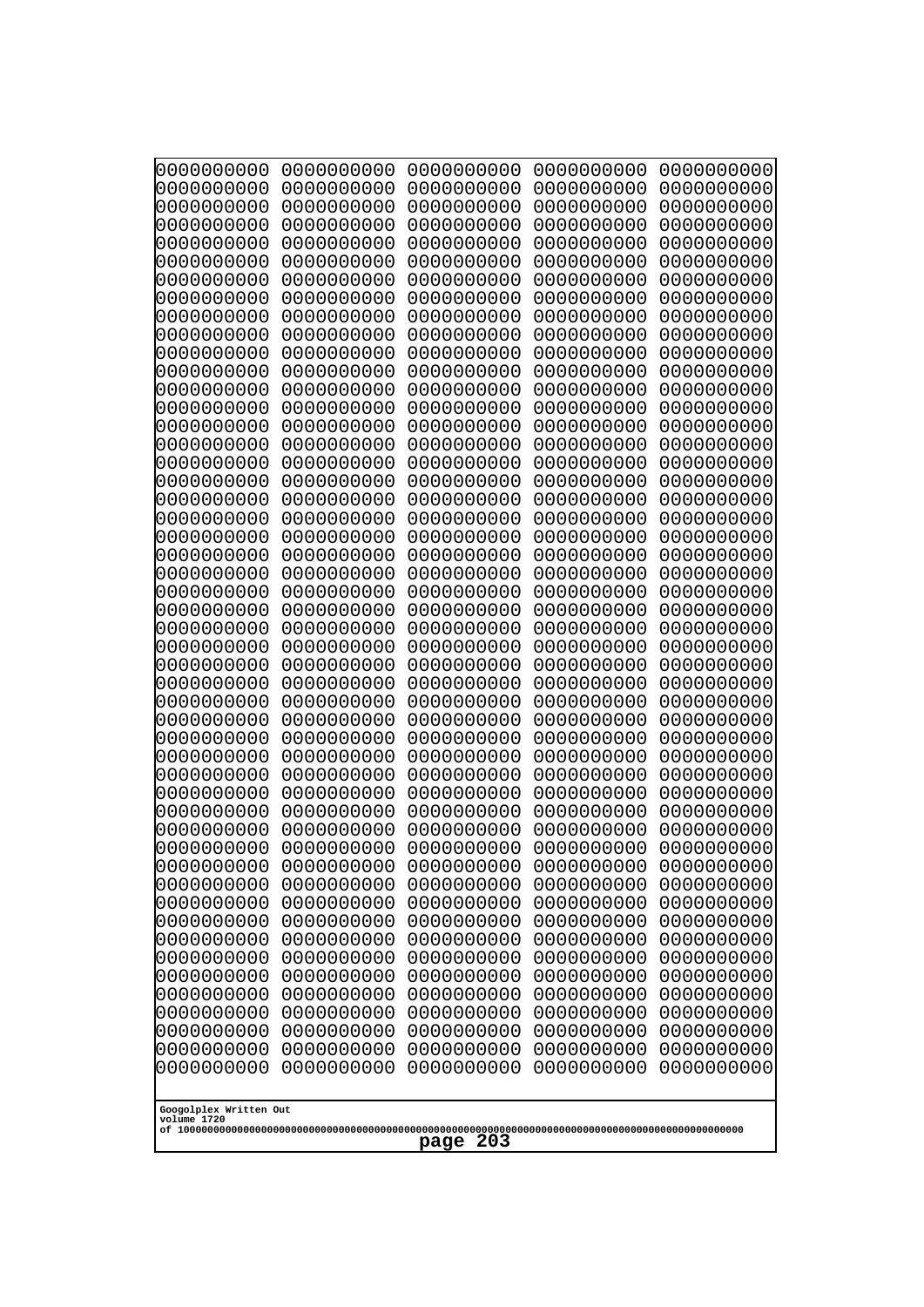| 10000000000                           | 0000000000               | 0000000000<br>0000000000 | 0000000000<br>0000000000 | 0000000000<br>0000000000 |
|---------------------------------------|--------------------------|--------------------------|--------------------------|--------------------------|
| 0000000000<br>0000000000              | 0000000000<br>0000000000 | 0000000000               | 0000000000               | 0000000000               |
| 0000000000                            | 0000000000               | 0000000000               | 0000000000               | 0000000000               |
| 0000000000                            | 0000000000               | 0000000000               | 0000000000               | 0000000000               |
| 0000000000                            | 0000000000               | 0000000000<br>0000000000 | 0000000000<br>0000000000 | 0000000000               |
| 0000000000<br>0000000000              | 0000000000<br>0000000000 | 0000000000               | 0000000000               | 0000000000<br>0000000000 |
| 0000000000                            | 0000000000               | 0000000000               | 0000000000               | 0000000000               |
| 0000000000                            | 0000000000               | 0000000000               | 0000000000               | 0000000000               |
| 0000000000                            | 0000000000               | 0000000000               | 0000000000               | 0000000000               |
| 0000000000<br>0000000000              | 0000000000<br>0000000000 | 0000000000<br>0000000000 | 0000000000<br>0000000000 | 0000000000<br>0000000000 |
| 0000000000                            | 0000000000               | 0000000000               | 0000000000               | 0000000000               |
| 0000000000                            | 0000000000               | 0000000000               | 0000000000               | 0000000000               |
| 0000000000                            | 0000000000               | 0000000000               | 0000000000               | 0000000000               |
| 0000000000<br>0000000000              | 0000000000<br>0000000000 | 0000000000<br>0000000000 | 0000000000<br>0000000000 | 0000000000<br>0000000000 |
| 0000000000                            | 0000000000               | 0000000000               | 0000000000               | 0000000000               |
| 0000000000                            | 0000000000               | 0000000000               | 0000000000               | 0000000000               |
| 0000000000<br>0000000000              | 0000000000<br>0000000000 | 0000000000<br>0000000000 | 0000000000<br>0000000000 | 0000000000<br>0000000000 |
| 0000000000                            | 0000000000               | 0000000000               | 0000000000               | 0000000000               |
| 0000000000                            | 0000000000               | 0000000000               | 0000000000               | 0000000000               |
| 0000000000                            | 0000000000               | 0000000000               | 0000000000               | 0000000000               |
| 0000000000<br>0000000000              | 0000000000<br>0000000000 | 0000000000<br>0000000000 | 0000000000<br>0000000000 | 0000000000<br>0000000000 |
| 0000000000                            | 0000000000               | 0000000000               | 0000000000               | 0000000000               |
| 0000000000                            | 0000000000               | 0000000000               | 0000000000               | 0000000000               |
| 0000000000                            | 0000000000               | 0000000000               | 0000000000               | 0000000000               |
| 0000000000<br>0000000000              | 0000000000<br>0000000000 | 0000000000<br>0000000000 | 0000000000<br>0000000000 | 0000000000<br>0000000000 |
| 0000000000                            | 0000000000               | 0000000000               | 0000000000               | 0000000000               |
| 0000000000                            | 0000000000               | 0000000000               | 0000000000               | 0000000000               |
| 0000000000                            | 0000000000               | 0000000000               | 0000000000               | 0000000000               |
| 0000000000<br>0000000000              | 0000000000<br>0000000000 | 0000000000<br>0000000000 | 0000000000<br>0000000000 | 0000000000<br>0000000000 |
| 0000000000                            | 0000000000               | 0000000000               | 0000000000               | 0000000000               |
| 0000000000                            | 0000000000               | 0000000000               | 0000000000               | 0000000000               |
| 0000000000                            | 0000000000               | 0000000000               | 0000000000               | 0000000000               |
| 0000000000<br>0000000000              | 0000000000<br>0000000000 | 0000000000<br>0000000000 | 0000000000<br>0000000000 | 0000000000<br>0000000000 |
| 0000000000                            | 0000000000               | 0000000000               | 0000000000               | 0000000000               |
| 0000000000                            | 0000000000               | 0000000000               | 0000000000               | 0000000000               |
| 0000000000                            | 0000000000               | 0000000000               | 0000000000               | 0000000000               |
| 0000000000<br>0000000000              | 0000000000<br>0000000000 | 0000000000<br>0000000000 | 0000000000<br>0000000000 | 0000000000<br>0000000000 |
| 0000000000                            | 0000000000               | 0000000000               | 0000000000               | 0000000000               |
| 0000000000                            | 0000000000               | 0000000000               | 0000000000               | 0000000000               |
| 0000000000                            | 0000000000               | 0000000000               | 0000000000               | 0000000000               |
|                                       |                          |                          |                          |                          |
| Googolplex Written Out<br>volume 1720 |                          |                          |                          |                          |
| 204<br>page                           |                          |                          |                          |                          |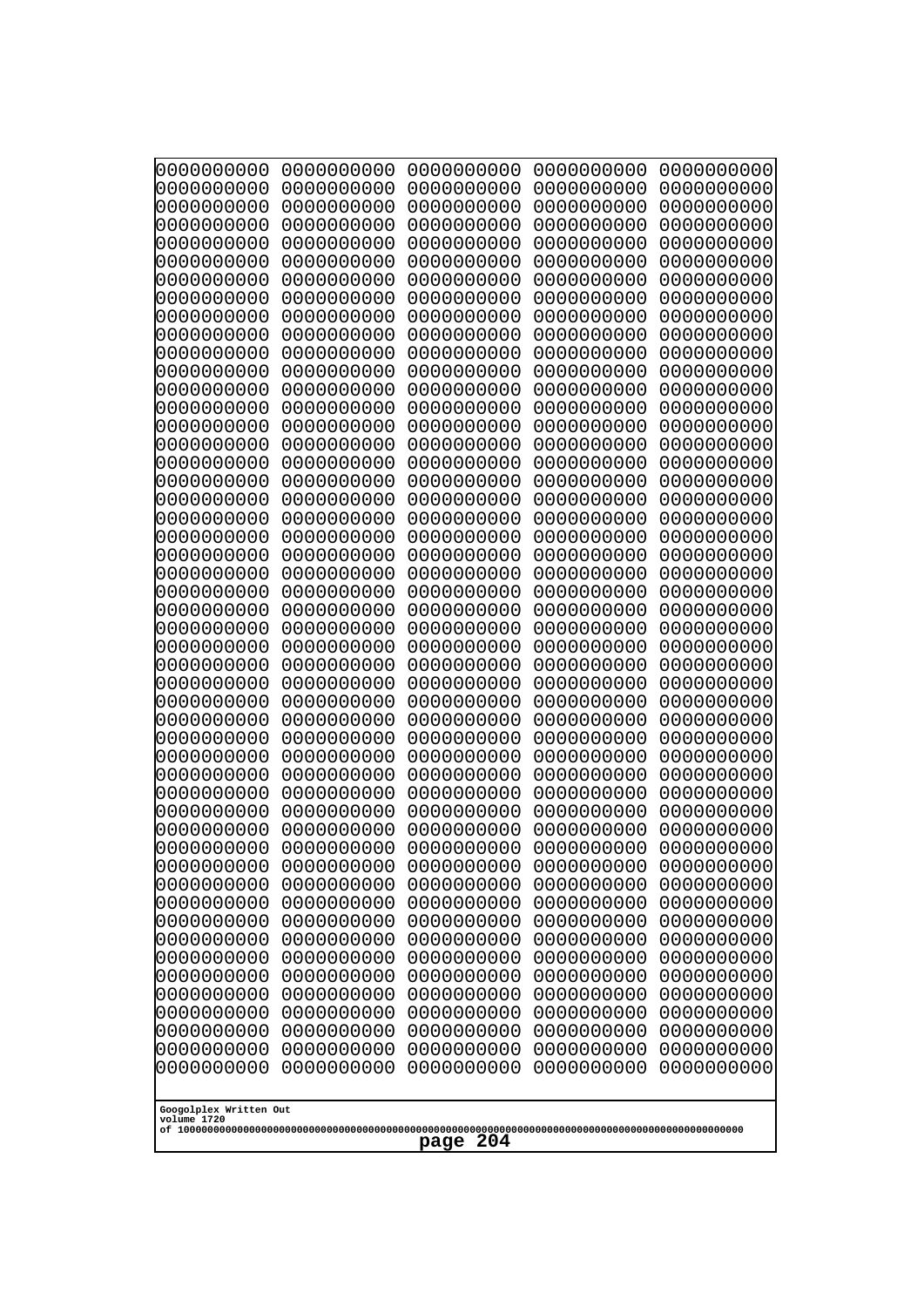| 10000000000<br>0000000000             | 0000000000<br>0000000000 | 0000000000<br>0000000000 | 0000000000<br>0000000000 | 0000000000<br>0000000000 |
|---------------------------------------|--------------------------|--------------------------|--------------------------|--------------------------|
| 0000000000                            | 0000000000               | 0000000000               | 0000000000               | 0000000000               |
| 0000000000                            | 0000000000               | 0000000000               | 0000000000               | 0000000000               |
| 0000000000<br>0000000000              | 0000000000<br>0000000000 | 0000000000<br>0000000000 | 0000000000<br>0000000000 | 0000000000<br>0000000000 |
| 0000000000                            | 0000000000               | 0000000000               | 0000000000               | 0000000000               |
| 0000000000                            | 0000000000               | 0000000000               | 0000000000               | 0000000000               |
| 0000000000<br>0000000000              | 0000000000<br>0000000000 | 0000000000<br>0000000000 | 0000000000<br>0000000000 | 0000000000<br>0000000000 |
| 0000000000                            | 0000000000               | 0000000000               | 0000000000               | 0000000000               |
| 0000000000                            | 0000000000               | 0000000000               | 0000000000               | 0000000000               |
| 0000000000<br>0000000000              | 0000000000<br>0000000000 | 0000000000<br>0000000000 | 0000000000<br>0000000000 | 0000000000<br>0000000000 |
| 0000000000                            | 0000000000               | 0000000000               | 0000000000               | 0000000000               |
| 0000000000                            | 0000000000               | 0000000000               | 0000000000               | 0000000000               |
| 0000000000<br>0000000000              | 0000000000<br>0000000000 | 0000000000<br>0000000000 | 0000000000<br>0000000000 | 0000000000<br>0000000000 |
| 0000000000                            | 0000000000               | 0000000000               | 0000000000               | 0000000000               |
| 0000000000                            | 0000000000               | 0000000000               | 0000000000               | 0000000000               |
| 0000000000<br>0000000000              | 0000000000<br>0000000000 | 0000000000<br>0000000000 | 0000000000<br>0000000000 | 0000000000<br>0000000000 |
| 0000000000                            | 0000000000               | 0000000000               | 0000000000               | 0000000000               |
| 0000000000                            | 0000000000               | 0000000000               | 0000000000               | 0000000000               |
| 0000000000<br>0000000000              | 0000000000<br>0000000000 | 0000000000<br>0000000000 | 0000000000<br>0000000000 | 0000000000<br>0000000000 |
| 0000000000                            | 0000000000               | 0000000000               | 0000000000               | 0000000000               |
| 0000000000                            | 0000000000<br>0000000000 | 0000000000               | 0000000000               | 0000000000               |
| 0000000000<br>0000000000              | 0000000000               | 0000000000<br>0000000000 | 0000000000<br>0000000000 | 0000000000<br>0000000000 |
| 0000000000                            | 0000000000               | 0000000000               | 0000000000               | 0000000000               |
| 0000000000                            | 0000000000               | 0000000000               | 0000000000               | 0000000000               |
| 0000000000<br>0000000000              | 0000000000<br>0000000000 | 0000000000<br>0000000000 | 0000000000<br>0000000000 | 0000000000<br>0000000000 |
| 0000000000                            | 0000000000               | 0000000000               | 0000000000               | 0000000000               |
| 0000000000                            | 0000000000<br>0000000000 | 0000000000<br>0000000000 | 0000000000               | 0000000000               |
| 0000000000<br>0000000000              | 0000000000               | 0000000000               | 0000000000<br>0000000000 | 0000000000<br>0000000000 |
| 0000000000                            | 0000000000               | 0000000000               | 0000000000               | 0000000000               |
| 0000000000                            | 0000000000               | 0000000000               | 0000000000               | 0000000000               |
| 0000000000<br>0000000000              | 0000000000<br>0000000000 | 0000000000<br>0000000000 | 0000000000<br>0000000000 | 0000000000<br>0000000000 |
| 0000000000                            | 0000000000               | 0000000000               | 0000000000               | 0000000000               |
| 0000000000                            | 0000000000               | 0000000000               | 0000000000               | 0000000000               |
| 0000000000<br>0000000000              | 0000000000<br>0000000000 | 0000000000<br>0000000000 | 0000000000<br>0000000000 | 0000000000<br>0000000000 |
| 0000000000                            | 0000000000               | 0000000000               | 0000000000               | 0000000000               |
| 0000000000                            | 0000000000               | 0000000000               | 0000000000               | 0000000000               |
| 0000000000<br>0000000000              | 0000000000<br>0000000000 | 0000000000<br>0000000000 | 0000000000<br>0000000000 | 0000000000<br>0000000000 |
|                                       |                          |                          |                          |                          |
| Googolplex Written Out<br>volume 1720 |                          |                          |                          |                          |
| 205<br>page                           |                          |                          |                          |                          |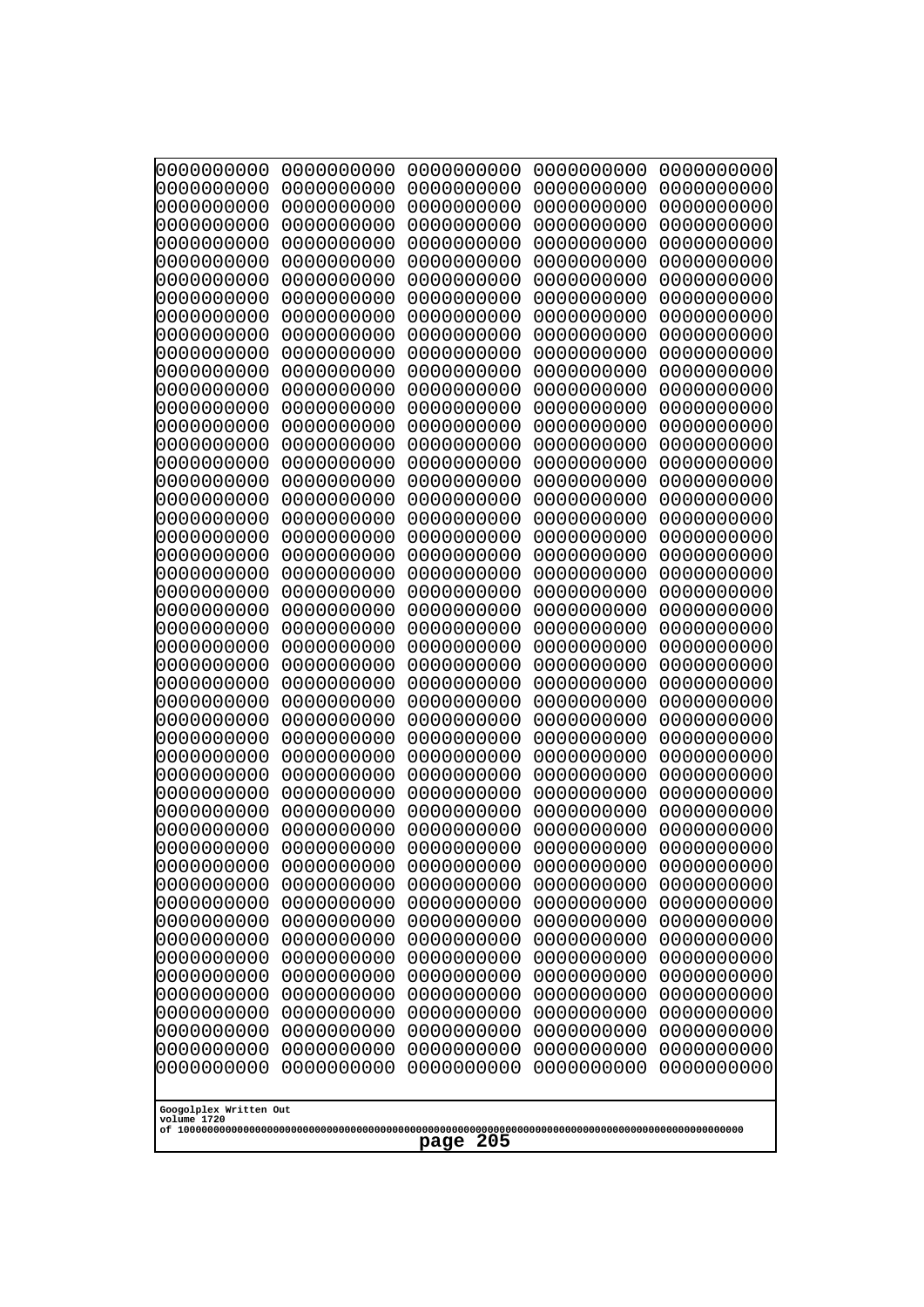| 10000000000<br>0000000000 | 0000000000<br>0000000000 | 0000000000<br>0000000000 | 0000000000<br>0000000000 | 0000000000<br>0000000000 |
|---------------------------|--------------------------|--------------------------|--------------------------|--------------------------|
| 0000000000                | 0000000000               | 0000000000               | 0000000000               | 0000000000               |
| 0000000000                | 0000000000               | 0000000000               | 0000000000               | 0000000000               |
| 0000000000<br>0000000000  | 0000000000<br>0000000000 | 0000000000               | 0000000000<br>0000000000 | 0000000000               |
| 0000000000                | 0000000000               | 0000000000<br>0000000000 | 0000000000               | 0000000000<br>0000000000 |
| 0000000000                | 0000000000               | 0000000000               | 0000000000               | 0000000000               |
| 0000000000                | 0000000000               | 0000000000               | 0000000000               | 0000000000               |
| 0000000000<br>0000000000  | 0000000000<br>0000000000 | 0000000000<br>0000000000 | 0000000000<br>0000000000 | 0000000000<br>0000000000 |
| 0000000000                | 0000000000               | 0000000000               | 0000000000               | 0000000000               |
| 0000000000                | 0000000000               | 0000000000               | 0000000000               | 0000000000               |
| 0000000000                | 0000000000               | 0000000000               | 0000000000               | 0000000000               |
| 0000000000<br>0000000000  | 0000000000<br>0000000000 | 0000000000<br>0000000000 | 0000000000<br>0000000000 | 0000000000<br>0000000000 |
| 0000000000                | 0000000000               | 0000000000               | 0000000000               | 0000000000               |
| 0000000000                | 0000000000               | 0000000000               | 0000000000               | 0000000000               |
| 0000000000<br>0000000000  | 0000000000<br>0000000000 | 0000000000<br>0000000000 | 0000000000<br>0000000000 | 0000000000<br>0000000000 |
| 0000000000                | 0000000000               | 0000000000               | 0000000000               | 0000000000               |
| 0000000000                | 0000000000               | 0000000000               | 0000000000               | 0000000000               |
| 0000000000                | 0000000000               | 0000000000               | 0000000000               | 0000000000               |
| 0000000000<br>0000000000  | 0000000000<br>0000000000 | 0000000000<br>0000000000 | 0000000000<br>0000000000 | 0000000000<br>0000000000 |
| 0000000000                | 0000000000               | 0000000000               | 0000000000               | 0000000000               |
| 0000000000                | 0000000000               | 0000000000               | 0000000000               | 0000000000               |
| 0000000000<br>0000000000  | 0000000000<br>0000000000 | 0000000000<br>0000000000 | 0000000000<br>0000000000 | 0000000000<br>0000000000 |
| 0000000000                | 0000000000               | 0000000000               | 0000000000               | 0000000000               |
| 0000000000                | 0000000000               | 0000000000               | 0000000000               | 0000000000               |
| 0000000000                | 0000000000               | 0000000000               | 0000000000               | 0000000000               |
| 0000000000<br>0000000000  | 0000000000<br>0000000000 | 0000000000<br>0000000000 | 0000000000<br>0000000000 | 0000000000<br>0000000000 |
| 0000000000                | 0000000000               | 0000000000               | 0000000000               | 0000000000               |
| 0000000000                | 0000000000               | 0000000000               | 0000000000               | 0000000000               |
| 0000000000<br>0000000000  | 0000000000<br>0000000000 | 0000000000<br>0000000000 | 0000000000<br>0000000000 | 0000000000<br>0000000000 |
| 0000000000                | 0000000000               | 0000000000               | 0000000000               | 0000000000               |
| 0000000000                | 0000000000               | 0000000000               | 0000000000               | 0000000000               |
| 0000000000<br>0000000000  | 0000000000               | 0000000000               | 0000000000               | 0000000000               |
| 0000000000                | 0000000000<br>0000000000 | 0000000000<br>0000000000 | 0000000000<br>0000000000 | 0000000000<br>0000000000 |
| 0000000000                | 0000000000               | 0000000000               | 0000000000               | 0000000000               |
| 0000000000                | 0000000000               | 0000000000               | 0000000000               | 0000000000               |
| 0000000000<br>0000000000  | 0000000000<br>0000000000 | 0000000000<br>0000000000 | 0000000000<br>0000000000 | 0000000000<br>0000000000 |
| 0000000000                | 0000000000               | 0000000000               | 0000000000               | 0000000000               |
| 0000000000                | 0000000000               | 0000000000               | 0000000000               | 0000000000               |
| 0000000000                | 0000000000               | 0000000000               | 0000000000               | 0000000000               |
| Googolplex Written Out    |                          |                          |                          |                          |
| volume 1720               |                          |                          |                          |                          |
| 206<br>page               |                          |                          |                          |                          |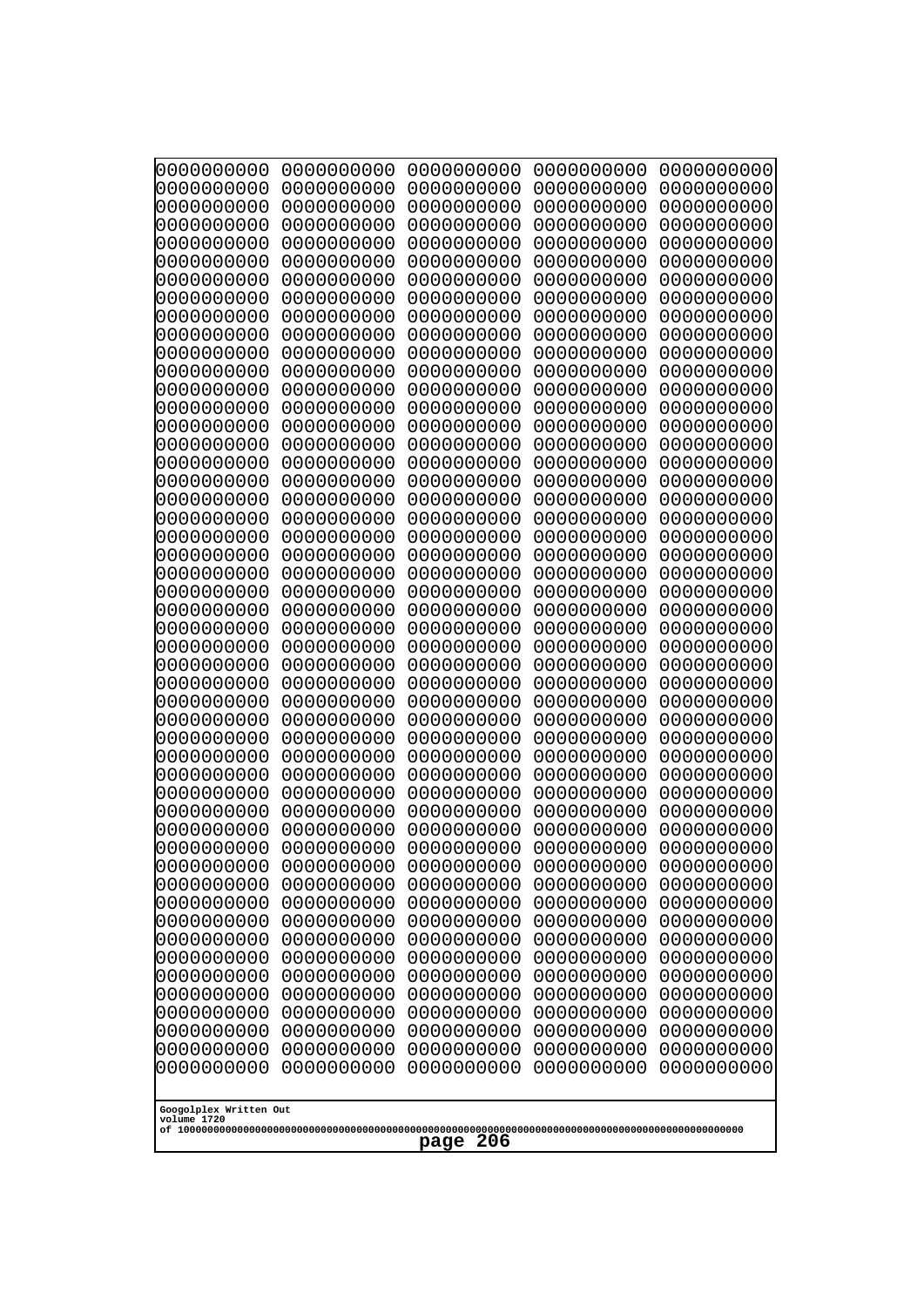| 10000000000<br>0000000000             | 0000000000<br>0000000000 | 0000000000<br>0000000000 | 0000000000<br>0000000000 | 0000000000<br>0000000000 |
|---------------------------------------|--------------------------|--------------------------|--------------------------|--------------------------|
| 0000000000                            | 0000000000               | 0000000000               | 0000000000               | 0000000000               |
| 0000000000                            | 0000000000               | 0000000000               | 0000000000               | 0000000000               |
| 0000000000<br>0000000000              | 0000000000<br>0000000000 | 0000000000<br>0000000000 | 0000000000<br>0000000000 | 0000000000<br>0000000000 |
| 0000000000                            | 0000000000               | 0000000000               | 0000000000               | 0000000000               |
| 0000000000                            | 0000000000               | 0000000000               | 0000000000               | 0000000000               |
| 0000000000<br>0000000000              | 0000000000<br>0000000000 | 0000000000<br>0000000000 | 0000000000<br>0000000000 | 0000000000<br>0000000000 |
| 0000000000                            | 0000000000               | 0000000000               | 0000000000               | 0000000000               |
| 0000000000                            | 0000000000               | 0000000000               | 0000000000               | 0000000000               |
| 0000000000<br>0000000000              | 0000000000<br>0000000000 | 0000000000<br>0000000000 | 0000000000<br>0000000000 | 0000000000<br>0000000000 |
| 0000000000                            | 0000000000               | 0000000000               | 0000000000               | 0000000000               |
| 0000000000                            | 0000000000               | 0000000000               | 0000000000               | 0000000000               |
| 0000000000<br>0000000000              | 0000000000<br>0000000000 | 0000000000<br>0000000000 | 0000000000<br>0000000000 | 0000000000<br>0000000000 |
| 0000000000                            | 0000000000               | 0000000000               | 0000000000               | 0000000000               |
| 0000000000                            | 0000000000               | 0000000000               | 0000000000               | 0000000000               |
| 0000000000<br>0000000000              | 0000000000<br>0000000000 | 0000000000<br>0000000000 | 0000000000<br>0000000000 | 0000000000<br>0000000000 |
| 0000000000                            | 0000000000               | 0000000000               | 0000000000               | 0000000000               |
| 0000000000                            | 0000000000               | 0000000000               | 0000000000               | 0000000000               |
| 0000000000<br>0000000000              | 0000000000<br>0000000000 | 0000000000<br>0000000000 | 0000000000<br>0000000000 | 0000000000<br>0000000000 |
| 0000000000                            | 0000000000               | 0000000000               | 0000000000               | 0000000000               |
| 0000000000                            | 0000000000               | 0000000000               | 0000000000               | 0000000000               |
| 0000000000<br>0000000000              | 0000000000<br>0000000000 | 0000000000<br>0000000000 | 0000000000<br>0000000000 | 0000000000<br>0000000000 |
| 0000000000                            | 0000000000               | 0000000000               | 0000000000               | 0000000000               |
| 0000000000                            | 0000000000               | 0000000000               | 0000000000               | 0000000000               |
| 0000000000<br>0000000000              | 0000000000<br>0000000000 | 0000000000<br>0000000000 | 0000000000<br>0000000000 | 0000000000<br>0000000000 |
| 0000000000                            | 0000000000               | 0000000000               | 0000000000               | 0000000000               |
| 0000000000                            | 0000000000               | 0000000000               | 0000000000               | 0000000000               |
| 0000000000<br>0000000000              | 0000000000<br>0000000000 | 0000000000<br>0000000000 | 0000000000<br>0000000000 | 0000000000<br>0000000000 |
| 0000000000                            | 0000000000               | 0000000000               | 0000000000               | 0000000000               |
| 0000000000                            | 0000000000               | 0000000000               | 0000000000               | 0000000000               |
| 0000000000<br>0000000000              | 0000000000<br>0000000000 | 0000000000<br>0000000000 | 0000000000<br>0000000000 | 0000000000<br>0000000000 |
| 0000000000                            | 0000000000               | 0000000000               | 0000000000               | 0000000000               |
| 0000000000                            | 0000000000               | 0000000000               | 0000000000               | 0000000000               |
| 0000000000<br>0000000000              | 0000000000<br>0000000000 | 0000000000<br>0000000000 | 0000000000<br>0000000000 | 0000000000<br>0000000000 |
| 0000000000                            | 0000000000               | 0000000000               | 0000000000               | 0000000000               |
| 0000000000                            | 0000000000               | 0000000000               | 0000000000               | 0000000000               |
| 0000000000<br>0000000000              | 0000000000<br>0000000000 | 0000000000<br>0000000000 | 0000000000<br>0000000000 | 0000000000<br>0000000000 |
|                                       |                          |                          |                          |                          |
| Googolplex Written Out<br>volume 1720 |                          |                          |                          |                          |
| 207<br>page                           |                          |                          |                          |                          |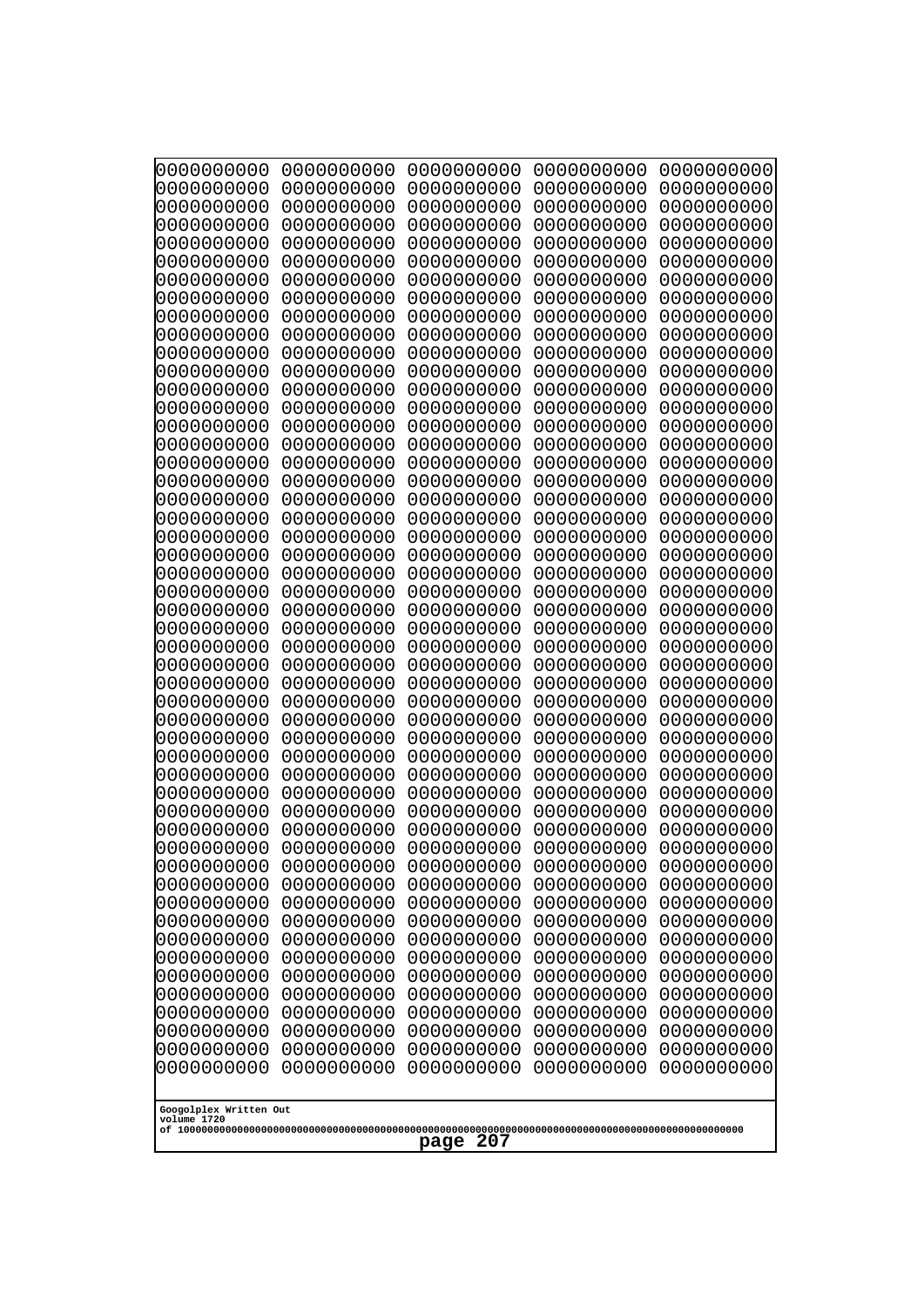| 10000000000<br>0000000000 | 0000000000<br>0000000000 | 0000000000<br>0000000000 | 0000000000<br>0000000000 | 0000000000<br>0000000000 |
|---------------------------|--------------------------|--------------------------|--------------------------|--------------------------|
| 0000000000                | 0000000000               | 0000000000               | 0000000000               | 0000000000               |
| 0000000000                | 0000000000               | 0000000000               | 0000000000               | 0000000000               |
| 0000000000<br>0000000000  | 0000000000<br>0000000000 | 0000000000               | 0000000000<br>0000000000 | 0000000000               |
| 0000000000                | 0000000000               | 0000000000<br>0000000000 | 0000000000               | 0000000000<br>0000000000 |
| 0000000000                | 0000000000               | 0000000000               | 0000000000               | 0000000000               |
| 0000000000                | 0000000000               | 0000000000               | 0000000000               | 0000000000               |
| 0000000000<br>0000000000  | 0000000000<br>0000000000 | 0000000000<br>0000000000 | 0000000000<br>0000000000 | 0000000000<br>0000000000 |
| 0000000000                | 0000000000               | 0000000000               | 0000000000               | 0000000000               |
| 0000000000                | 0000000000               | 0000000000               | 0000000000               | 0000000000               |
| 0000000000                | 0000000000               | 0000000000               | 0000000000               | 0000000000               |
| 0000000000<br>0000000000  | 0000000000<br>0000000000 | 0000000000<br>0000000000 | 0000000000<br>0000000000 | 0000000000<br>0000000000 |
| 0000000000                | 0000000000               | 0000000000               | 0000000000               | 0000000000               |
| 0000000000                | 0000000000               | 0000000000               | 0000000000               | 0000000000               |
| 0000000000<br>0000000000  | 0000000000<br>0000000000 | 0000000000<br>0000000000 | 0000000000<br>0000000000 | 0000000000<br>0000000000 |
| 0000000000                | 0000000000               | 0000000000               | 0000000000               | 0000000000               |
| 0000000000                | 0000000000               | 0000000000               | 0000000000               | 0000000000               |
| 0000000000                | 0000000000               | 0000000000               | 0000000000               | 0000000000               |
| 0000000000<br>0000000000  | 0000000000<br>0000000000 | 0000000000<br>0000000000 | 0000000000<br>0000000000 | 0000000000<br>0000000000 |
| 0000000000                | 0000000000               | 0000000000               | 0000000000               | 0000000000               |
| 0000000000                | 0000000000               | 0000000000               | 0000000000               | 0000000000               |
| 0000000000<br>0000000000  | 0000000000<br>0000000000 | 0000000000<br>0000000000 | 0000000000<br>0000000000 | 0000000000<br>0000000000 |
| 0000000000                | 0000000000               | 0000000000               | 0000000000               | 0000000000               |
| 0000000000                | 0000000000               | 0000000000               | 0000000000               | 0000000000               |
| 0000000000                | 0000000000               | 0000000000               | 0000000000               | 0000000000               |
| 0000000000<br>0000000000  | 0000000000<br>0000000000 | 0000000000<br>0000000000 | 0000000000<br>0000000000 | 0000000000<br>0000000000 |
| 0000000000                | 0000000000               | 0000000000               | 0000000000               | 0000000000               |
| 0000000000                | 0000000000               | 0000000000               | 0000000000               | 0000000000               |
| 0000000000<br>0000000000  | 0000000000<br>0000000000 | 0000000000<br>0000000000 | 0000000000<br>0000000000 | 0000000000<br>0000000000 |
| 0000000000                | 0000000000               | 0000000000               | 0000000000               | 0000000000               |
| 0000000000                | 0000000000               | 0000000000               | 0000000000               | 0000000000               |
| 0000000000<br>0000000000  | 0000000000<br>0000000000 | 0000000000<br>0000000000 | 0000000000<br>0000000000 | 0000000000<br>0000000000 |
| 0000000000                | 0000000000               | 0000000000               | 0000000000               | 0000000000               |
| 0000000000                | 0000000000               | 0000000000               | 0000000000               | 0000000000               |
| 0000000000                | 0000000000               | 0000000000               | 0000000000               | 0000000000               |
| 0000000000<br>0000000000  | 0000000000<br>0000000000 | 0000000000<br>0000000000 | 0000000000<br>0000000000 | 0000000000<br>0000000000 |
| 0000000000                | 0000000000               | 0000000000               | 0000000000               | 0000000000               |
| 0000000000                | 0000000000               | 0000000000               | 0000000000               | 0000000000               |
| 0000000000                | 0000000000               | 0000000000               | 0000000000               | 0000000000               |
| Googolplex Written Out    |                          |                          |                          |                          |
| volume 1720               |                          |                          |                          |                          |
| 208<br>page               |                          |                          |                          |                          |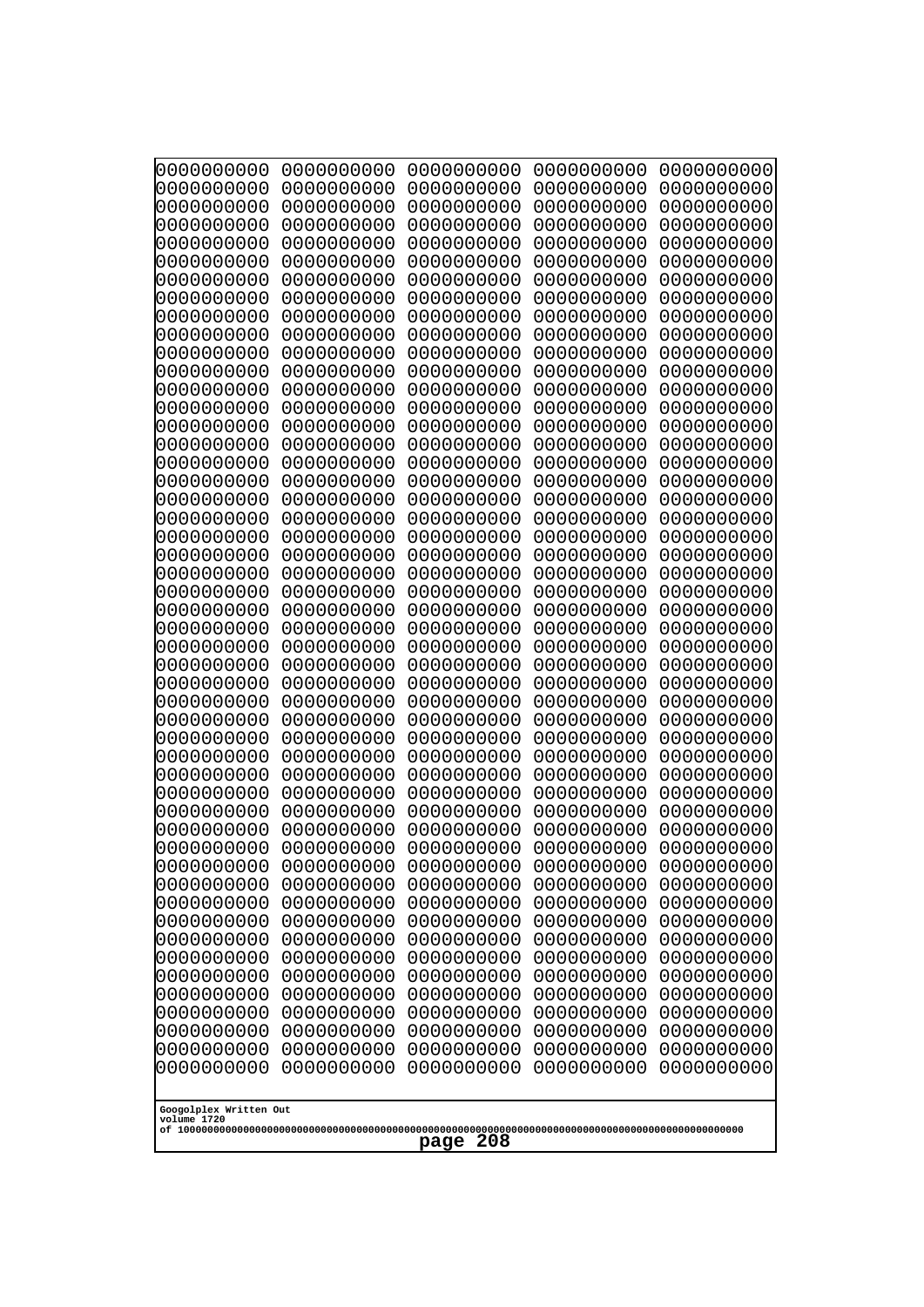| 10000000000<br>0000000000             | 0000000000<br>0000000000 | 0000000000<br>0000000000 | 0000000000<br>0000000000 | 0000000000<br>0000000000 |
|---------------------------------------|--------------------------|--------------------------|--------------------------|--------------------------|
| 0000000000                            | 0000000000               | 0000000000               | 0000000000               | 0000000000               |
| 0000000000                            | 0000000000               | 0000000000               | 0000000000               | 0000000000               |
| 0000000000                            | 0000000000               | 0000000000               | 0000000000               | 0000000000               |
| 0000000000<br>0000000000              | 0000000000<br>0000000000 | 0000000000<br>0000000000 | 0000000000<br>0000000000 | 0000000000<br>0000000000 |
| 0000000000                            | 0000000000               | 0000000000               | 0000000000               | 0000000000               |
| 0000000000                            | 0000000000               | 0000000000               | 0000000000               | 0000000000               |
| 0000000000<br>0000000000              | 0000000000<br>0000000000 | 0000000000<br>0000000000 | 0000000000<br>0000000000 | 0000000000<br>0000000000 |
| 0000000000                            | 0000000000               | 0000000000               | 0000000000               | 0000000000               |
| 0000000000                            | 0000000000               | 0000000000               | 0000000000               | 0000000000               |
| 0000000000<br>0000000000              | 0000000000<br>0000000000 | 0000000000<br>0000000000 | 0000000000<br>0000000000 | 0000000000<br>0000000000 |
| 0000000000                            | 0000000000               | 0000000000               | 0000000000               | 0000000000               |
| 0000000000                            | 0000000000               | 0000000000               | 0000000000               | 0000000000               |
| 0000000000                            | 0000000000               | 0000000000               | 0000000000               | 0000000000               |
| 0000000000<br>0000000000              | 0000000000<br>0000000000 | 0000000000<br>0000000000 | 0000000000<br>0000000000 | 0000000000<br>0000000000 |
| 0000000000                            | 0000000000               | 0000000000               | 0000000000               | 0000000000               |
| 0000000000                            | 0000000000               | 0000000000               | 0000000000               | 0000000000               |
| 0000000000<br>0000000000              | 0000000000<br>0000000000 | 0000000000<br>0000000000 | 0000000000<br>0000000000 | 0000000000<br>0000000000 |
| 0000000000                            | 0000000000               | 0000000000               | 0000000000               | 0000000000               |
| 0000000000                            | 0000000000               | 0000000000               | 0000000000               | 0000000000               |
| 0000000000<br>0000000000              | 0000000000<br>0000000000 | 0000000000<br>0000000000 | 0000000000<br>0000000000 | 0000000000<br>0000000000 |
| 0000000000                            | 0000000000               | 0000000000               | 0000000000               | 0000000000               |
| 0000000000                            | 0000000000               | 0000000000               | 0000000000               | 0000000000               |
| 0000000000                            | 0000000000               | 0000000000               | 0000000000               | 0000000000               |
| 0000000000<br>0000000000              | 0000000000<br>0000000000 | 0000000000<br>0000000000 | 0000000000<br>0000000000 | 0000000000<br>0000000000 |
| 0000000000                            | 0000000000               | 0000000000               | 0000000000               | 0000000000               |
| 0000000000                            | 0000000000               | 0000000000               | 0000000000               | 0000000000               |
| 0000000000<br>0000000000              | 0000000000<br>0000000000 | 0000000000<br>0000000000 | 0000000000<br>0000000000 | 0000000000<br>0000000000 |
| 0000000000                            | 0000000000               | 0000000000               | 0000000000               | 0000000000               |
| 0000000000                            | 0000000000               | 0000000000               | 0000000000               | 0000000000               |
| 0000000000<br>0000000000              | 0000000000<br>0000000000 | 0000000000<br>0000000000 | 0000000000<br>0000000000 | 0000000000<br>0000000000 |
| 0000000000                            | 0000000000               | 0000000000               | 0000000000               | 0000000000               |
| 0000000000                            | 0000000000               | 0000000000               | 0000000000               | 0000000000               |
| 0000000000                            | 0000000000               | 0000000000               | 0000000000               | 0000000000               |
| 0000000000<br>0000000000              | 0000000000<br>0000000000 | 0000000000<br>0000000000 | 0000000000<br>0000000000 | 0000000000<br>0000000000 |
| 0000000000                            | 0000000000               | 0000000000               | 0000000000               | 0000000000               |
| 0000000000                            | 0000000000               | 0000000000               | 0000000000               | 0000000000               |
| 0000000000<br>0000000000              | 0000000000<br>0000000000 | 0000000000<br>0000000000 | 0000000000<br>0000000000 | 0000000000<br>0000000000 |
|                                       |                          |                          |                          |                          |
| Googolplex Written Out<br>volume 1720 |                          |                          |                          |                          |
|                                       |                          | 209<br>page              |                          |                          |
|                                       |                          |                          |                          |                          |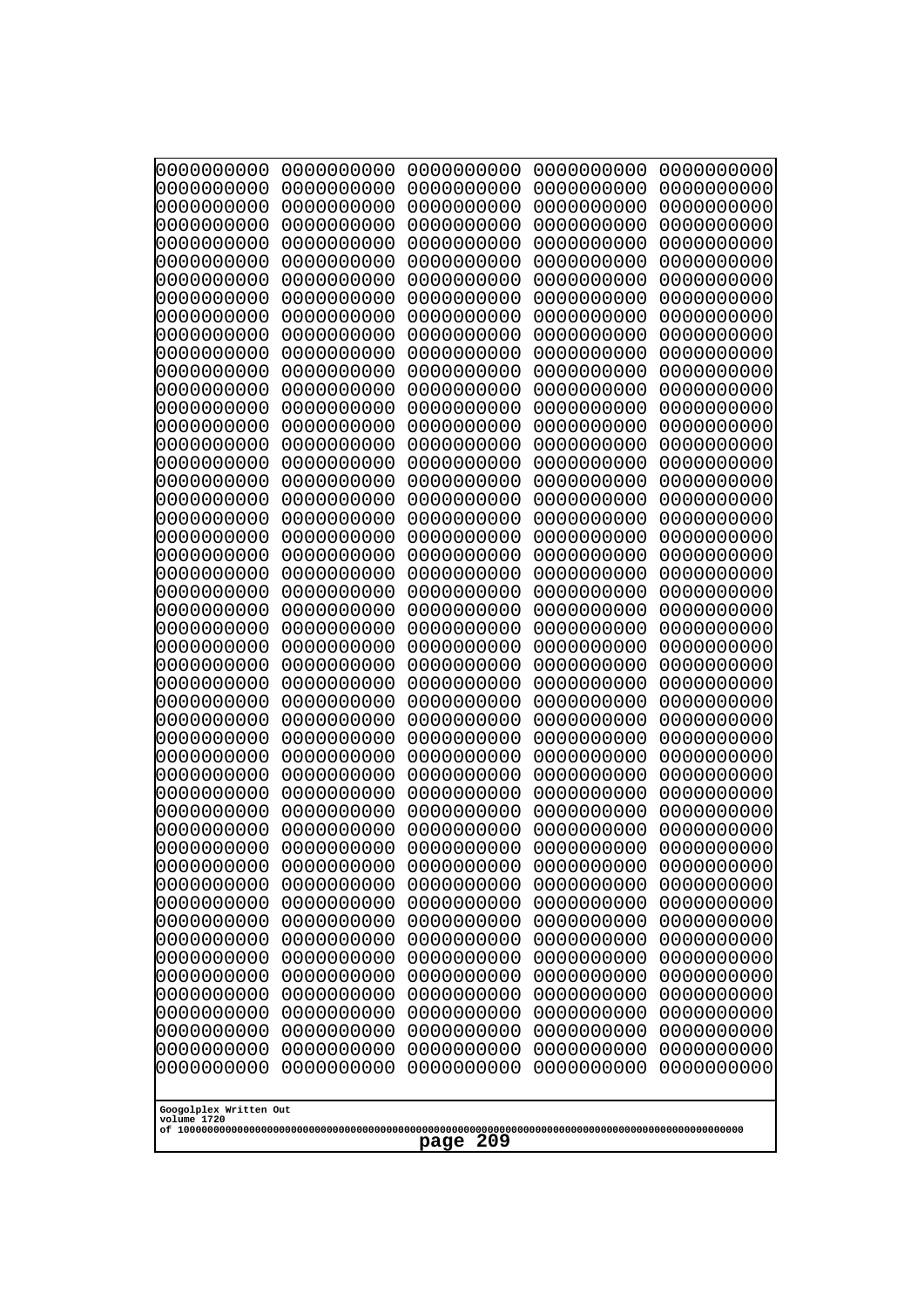| 10000000000<br>0000000000             | 0000000000<br>0000000000 | 0000000000<br>0000000000 | 0000000000<br>0000000000 | 0000000000<br>0000000000 |
|---------------------------------------|--------------------------|--------------------------|--------------------------|--------------------------|
| 0000000000                            | 0000000000               | 0000000000               | 0000000000               | 0000000000               |
| 0000000000                            | 0000000000               | 0000000000               | 0000000000               | 0000000000               |
| 0000000000<br>0000000000              | 0000000000<br>0000000000 | 0000000000<br>0000000000 | 0000000000<br>0000000000 | 0000000000<br>0000000000 |
| 0000000000                            | 0000000000               | 0000000000               | 0000000000               | 0000000000               |
| 0000000000                            | 0000000000               | 0000000000               | 0000000000               | 0000000000               |
| 0000000000<br>0000000000              | 0000000000<br>0000000000 | 0000000000<br>0000000000 | 0000000000<br>0000000000 | 0000000000<br>0000000000 |
| 0000000000                            | 0000000000               | 0000000000               | 0000000000               | 0000000000               |
| 0000000000                            | 0000000000               | 0000000000               | 0000000000               | 0000000000               |
| 0000000000                            | 0000000000               | 0000000000               | 0000000000               | 0000000000               |
| 0000000000<br>0000000000              | 0000000000<br>0000000000 | 0000000000<br>0000000000 | 0000000000<br>0000000000 | 0000000000<br>0000000000 |
| 0000000000                            | 0000000000               | 0000000000               | 0000000000               | 0000000000               |
| 0000000000                            | 0000000000               | 0000000000               | 0000000000               | 0000000000               |
| 0000000000<br>0000000000              | 0000000000<br>0000000000 | 0000000000<br>0000000000 | 0000000000<br>0000000000 | 0000000000<br>0000000000 |
| 0000000000                            | 0000000000               | 0000000000               | 0000000000               | 0000000000               |
| 0000000000                            | 0000000000               | 0000000000               | 0000000000               | 0000000000               |
| 0000000000<br>0000000000              | 0000000000<br>0000000000 | 0000000000<br>0000000000 | 0000000000<br>0000000000 | 0000000000<br>0000000000 |
| 0000000000                            | 0000000000               | 0000000000               | 0000000000               | 0000000000               |
| 0000000000                            | 0000000000               | 0000000000               | 0000000000               | 0000000000               |
| 0000000000<br>0000000000              | 0000000000<br>0000000000 | 0000000000<br>0000000000 | 0000000000<br>0000000000 | 0000000000<br>0000000000 |
| 0000000000                            | 0000000000               | 0000000000               | 0000000000               | 0000000000               |
| 0000000000                            | 0000000000               | 0000000000               | 0000000000               | 0000000000               |
| 0000000000                            | 0000000000<br>0000000000 | 0000000000<br>0000000000 | 0000000000<br>0000000000 | 0000000000               |
| 0000000000<br>0000000000              | 0000000000               | 0000000000               | 0000000000               | 0000000000<br>0000000000 |
| 0000000000                            | 0000000000               | 0000000000               | 0000000000               | 0000000000               |
| 0000000000                            | 0000000000               | 0000000000               | 0000000000               | 0000000000               |
| 0000000000<br>0000000000              | 0000000000<br>0000000000 | 0000000000<br>0000000000 | 0000000000<br>0000000000 | 0000000000<br>0000000000 |
| 0000000000                            | 0000000000               | 0000000000               | 0000000000               | 0000000000               |
| 0000000000                            | 0000000000               | 0000000000               | 0000000000               | 0000000000               |
| 0000000000<br>0000000000              | 0000000000<br>0000000000 | 0000000000<br>0000000000 | 0000000000<br>0000000000 | 0000000000<br>0000000000 |
| 0000000000                            | 0000000000               | 0000000000               | 0000000000               | 0000000000               |
| 0000000000                            | 0000000000               | 0000000000               | 0000000000               | 0000000000               |
| 0000000000<br>0000000000              | 0000000000<br>0000000000 | 0000000000<br>0000000000 | 0000000000<br>0000000000 | 0000000000<br>0000000000 |
| 0000000000                            | 0000000000               | 0000000000               | 0000000000               | 0000000000               |
| 0000000000                            | 0000000000               | 0000000000               | 0000000000               | 0000000000               |
| 0000000000<br>0000000000              | 0000000000<br>0000000000 | 0000000000<br>0000000000 | 0000000000<br>0000000000 | 0000000000<br>0000000000 |
| 0000000000                            | 0000000000               | 0000000000               | 0000000000               | 0000000000               |
| 0000000000                            | 0000000000               | 0000000000               | 0000000000               | 0000000000               |
|                                       |                          |                          |                          |                          |
| Googolplex Written Out<br>volume 1720 |                          |                          |                          |                          |
| 210<br>page                           |                          |                          |                          |                          |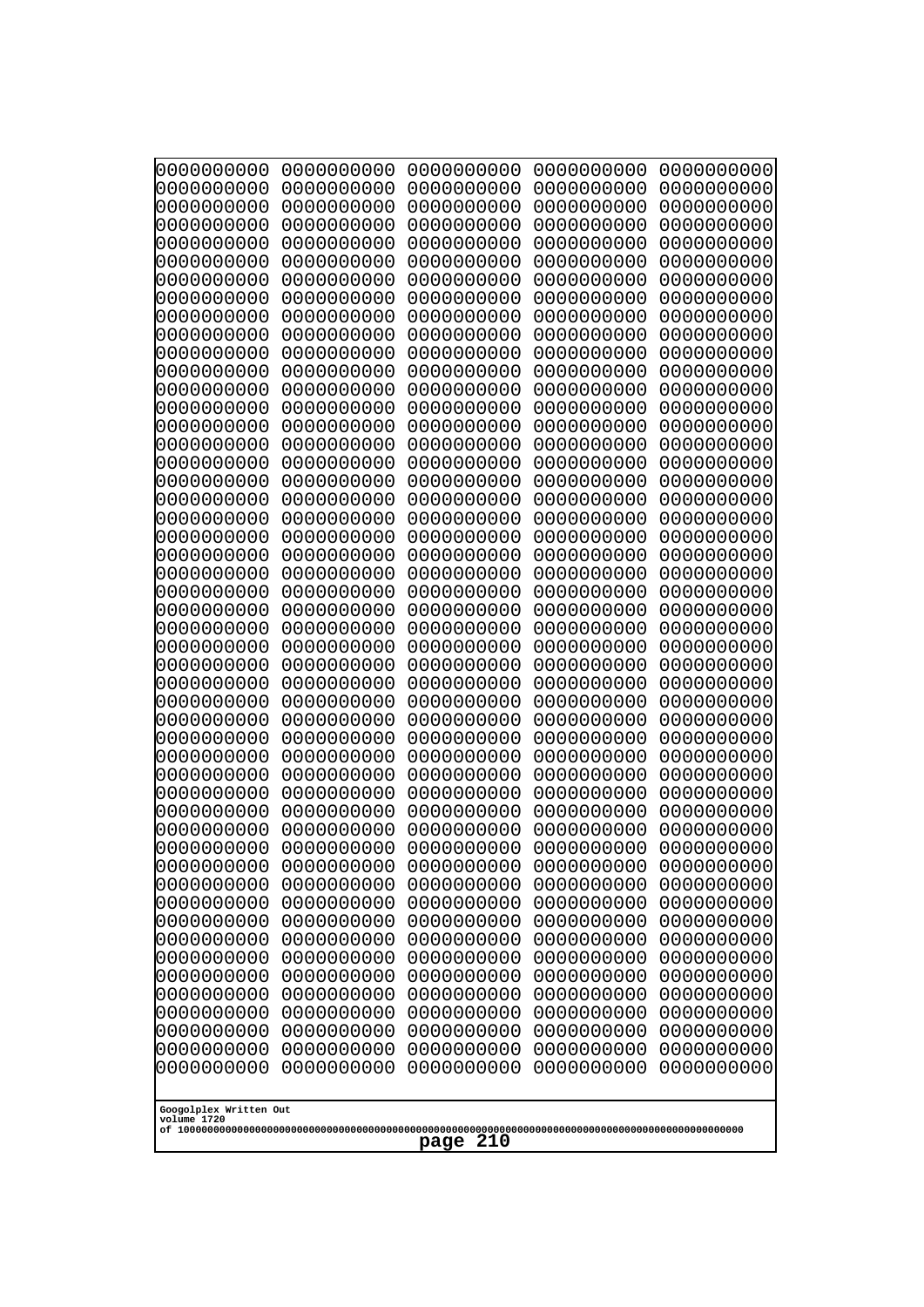| 0000000000                            | 0000000000               | 0000000000               | 0000000000               | 0000000000               |
|---------------------------------------|--------------------------|--------------------------|--------------------------|--------------------------|
| 0000000000<br>0000000000              | 0000000000<br>0000000000 | 0000000000<br>0000000000 | 0000000000<br>0000000000 | 0000000000<br>0000000000 |
| 0000000000                            | 0000000000               | 0000000000               | 0000000000               | 0000000000               |
| 0000000000                            | 0000000000               | 0000000000               | 0000000000               | 0000000000               |
| 0000000000                            | 0000000000               | 0000000000               | 0000000000               | 0000000000               |
| 0000000000                            | 0000000000               | 0000000000               | 0000000000               | 0000000000               |
| 0000000000<br>0000000000              | 0000000000<br>0000000000 | 0000000000<br>0000000000 | 0000000000<br>0000000000 | 0000000000<br>0000000000 |
| 0000000000                            | 0000000000               | 0000000000               | 0000000000               | 0000000000               |
| 0000000000                            | 0000000000               | 0000000000               | 0000000000               | 0000000000               |
| 0000000000                            | 0000000000               | 0000000000               | 0000000000               | 0000000000               |
| 0000000000<br>0000000000              | 0000000000<br>0000000000 | 0000000000<br>0000000000 | 0000000000<br>0000000000 | 0000000000<br>0000000000 |
| 0000000000                            | 0000000000               | 0000000000               | 0000000000               | 0000000000               |
| 0000000000                            | 0000000000               | 0000000000               | 0000000000               | 0000000000               |
| 0000000000                            | 0000000000<br>0000000000 | 0000000000               | 0000000000               | 0000000000               |
| 0000000000<br>0000000000              | 0000000000               | 0000000000<br>0000000000 | 0000000000<br>0000000000 | 0000000000<br>0000000000 |
| 0000000000                            | 0000000000               | 0000000000               | 0000000000               | 0000000000               |
| 0000000000                            | 0000000000               | 0000000000               | 0000000000               | 0000000000               |
| 0000000000<br>0000000000              | 0000000000<br>0000000000 | 0000000000<br>0000000000 | 0000000000<br>0000000000 | 0000000000<br>0000000000 |
| 0000000000                            | 0000000000               | 0000000000               | 0000000000               | 0000000000               |
| 0000000000                            | 0000000000               | 0000000000               | 0000000000               | 0000000000               |
| 0000000000                            | 0000000000               | 0000000000               | 0000000000               | 0000000000               |
| 0000000000<br>0000000000              | 0000000000<br>0000000000 | 0000000000<br>0000000000 | 0000000000<br>0000000000 | 0000000000<br>0000000000 |
| 0000000000                            | 0000000000               | 0000000000               | 0000000000               | 0000000000               |
| 0000000000                            | 0000000000               | 0000000000               | 0000000000               | 0000000000               |
| 0000000000                            | 0000000000               | 0000000000               | 0000000000               | 0000000000               |
| 0000000000<br>0000000000              | 0000000000<br>0000000000 | 0000000000<br>0000000000 | 0000000000<br>0000000000 | 0000000000<br>0000000000 |
| 0000000000                            | 0000000000               | 0000000000               | 0000000000               | 0000000000               |
| 0000000000                            | 0000000000               | 0000000000               | 0000000000               | 0000000000               |
| 0000000000<br>0000000000              | 0000000000<br>0000000000 | 0000000000<br>0000000000 | 0000000000<br>0000000000 | 0000000000<br>0000000000 |
| 0000000000                            | 0000000000               | 0000000000               | 0000000000               | 0000000000               |
| 0000000000                            | 0000000000               | 0000000000               | 0000000000               | 0000000000               |
| 0000000000                            | 0000000000               | 0000000000               | 0000000000               | 0000000000               |
| 0000000000<br>0000000000              | 0000000000<br>0000000000 | 0000000000<br>0000000000 | 0000000000<br>0000000000 | 0000000000<br>0000000000 |
| 0000000000                            | 0000000000               | 0000000000               | 0000000000               | 0000000000               |
| 0000000000                            | 0000000000               | 0000000000               | 0000000000               | 0000000000               |
| 0000000000                            | 0000000000               | 0000000000               | 0000000000               | 0000000000               |
| 0000000000<br>0000000000              | 0000000000<br>0000000000 | 0000000000<br>0000000000 | 0000000000<br>0000000000 | 0000000000<br>0000000000 |
| 0000000000                            | 0000000000               | 0000000000               | 0000000000               | 0000000000               |
| 0000000000                            | 0000000000               | 0000000000               | 0000000000               | 0000000000               |
| 0000000000                            | 0000000000               | 0000000000               | 0000000000               | 0000000000               |
|                                       |                          |                          |                          |                          |
| Googolplex Written Out<br>volume 1720 |                          |                          |                          |                          |
| 211<br>page                           |                          |                          |                          |                          |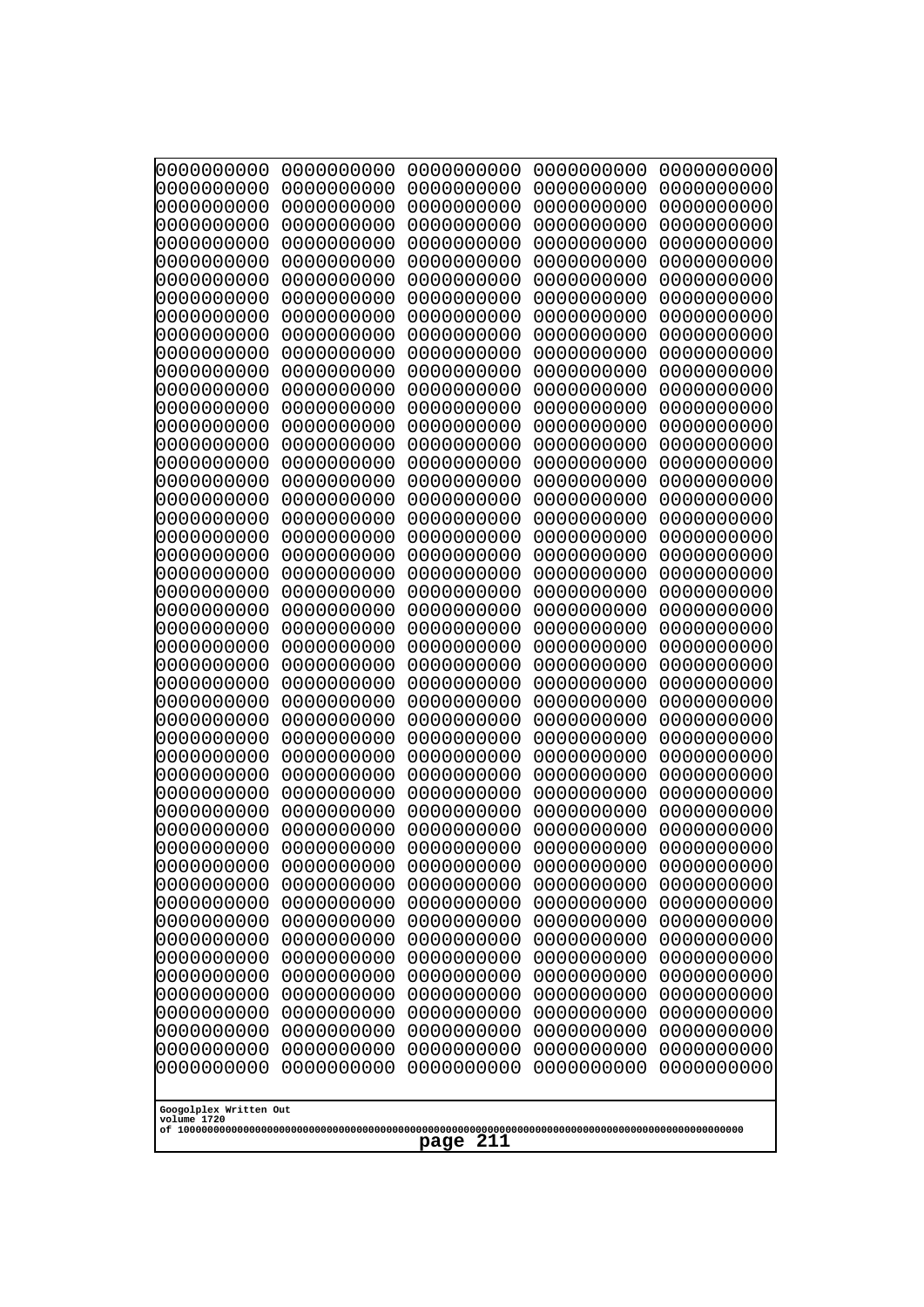| 0000000000               | 0000000000               | 0000000000               | 0000000000               | 0000000000               |
|--------------------------|--------------------------|--------------------------|--------------------------|--------------------------|
| 0000000000<br>0000000000 | 0000000000<br>0000000000 | 0000000000<br>0000000000 | 0000000000<br>0000000000 | 0000000000<br>0000000000 |
| 0000000000               | 0000000000               | 0000000000               | 0000000000               | 0000000000               |
| 0000000000               | 0000000000               | 0000000000               | 0000000000               | 0000000000               |
| 0000000000               | 0000000000               | 0000000000               | 0000000000               | 0000000000               |
| 0000000000<br>0000000000 | 0000000000<br>0000000000 | 0000000000<br>0000000000 | 0000000000<br>0000000000 | 0000000000<br>0000000000 |
| 0000000000               | 0000000000               | 0000000000               | 0000000000               | 0000000000               |
| 0000000000               | 0000000000               | 0000000000               | 0000000000               | 0000000000               |
| 0000000000<br>0000000000 | 0000000000<br>0000000000 | 0000000000<br>0000000000 | 0000000000<br>0000000000 | 0000000000<br>0000000000 |
| 0000000000               | 0000000000               | 0000000000               | 0000000000               | 0000000000               |
| 0000000000               | 0000000000               | 0000000000               | 0000000000               | 0000000000               |
| 0000000000               | 0000000000               | 0000000000               | 0000000000               | 0000000000               |
| 0000000000<br>0000000000 | 0000000000<br>0000000000 | 0000000000<br>0000000000 | 0000000000<br>0000000000 | 0000000000<br>0000000000 |
| 0000000000               | 0000000000               | 0000000000               | 0000000000               | 0000000000               |
| 0000000000               | 0000000000               | 0000000000               | 0000000000               | 0000000000               |
| 0000000000<br>0000000000 | 0000000000<br>0000000000 | 0000000000<br>0000000000 | 0000000000<br>0000000000 | 0000000000<br>0000000000 |
| 0000000000               | 0000000000               | 0000000000               | 0000000000               | 0000000000               |
| 0000000000               | 0000000000               | 0000000000               | 0000000000               | 0000000000               |
| 0000000000               | 0000000000               | 0000000000               | 0000000000               | 0000000000               |
| 0000000000<br>0000000000 | 0000000000<br>0000000000 | 0000000000<br>0000000000 | 0000000000<br>0000000000 | 0000000000<br>0000000000 |
| 0000000000               | 0000000000               | 0000000000               | 0000000000               | 0000000000               |
| 0000000000               | 0000000000               | 0000000000               | 0000000000               | 0000000000               |
| 0000000000<br>0000000000 | 0000000000<br>0000000000 | 0000000000<br>0000000000 | 0000000000<br>0000000000 | 0000000000<br>0000000000 |
| 0000000000               | 0000000000               | 0000000000               | 0000000000               | 0000000000               |
| 0000000000               | 0000000000               | 0000000000               | 0000000000               | 0000000000               |
| 0000000000<br>0000000000 | 0000000000<br>0000000000 | 0000000000<br>0000000000 | 0000000000<br>0000000000 | 0000000000<br>0000000000 |
| 0000000000               | 0000000000               | 0000000000               | 0000000000               | 0000000000               |
| 0000000000               | 0000000000               | 0000000000               | 0000000000               | 0000000000               |
| 0000000000               | 0000000000               | 0000000000               | 0000000000               | 0000000000               |
| 0000000000<br>0000000000 | 0000000000<br>0000000000 | 0000000000<br>0000000000 | 0000000000<br>0000000000 | 0000000000<br>0000000000 |
| 0000000000               | 0000000000               | 0000000000               | 0000000000               | 0000000000               |
| 0000000000               | 0000000000               | 0000000000               | 0000000000               | 0000000000               |
| 0000000000<br>0000000000 | 0000000000<br>0000000000 | 0000000000<br>0000000000 | 0000000000<br>0000000000 | 0000000000<br>0000000000 |
| 0000000000               | 0000000000               | 0000000000               | 0000000000               | 0000000000               |
| 0000000000               | 0000000000               | 0000000000               | 0000000000               | 0000000000               |
| 0000000000<br>0000000000 | 0000000000<br>0000000000 | 0000000000<br>0000000000 | 0000000000<br>0000000000 | 0000000000<br>0000000000 |
| 0000000000               | 0000000000               | 0000000000               | 0000000000               | 0000000000               |
| 0000000000               | 0000000000               | 0000000000               | 0000000000               | 0000000000               |
| 0000000000               | 0000000000               | 0000000000               | 0000000000               | 0000000000               |
| Googolplex Written Out   |                          |                          |                          |                          |
| volume 1720              |                          |                          |                          |                          |
| 212<br>page              |                          |                          |                          |                          |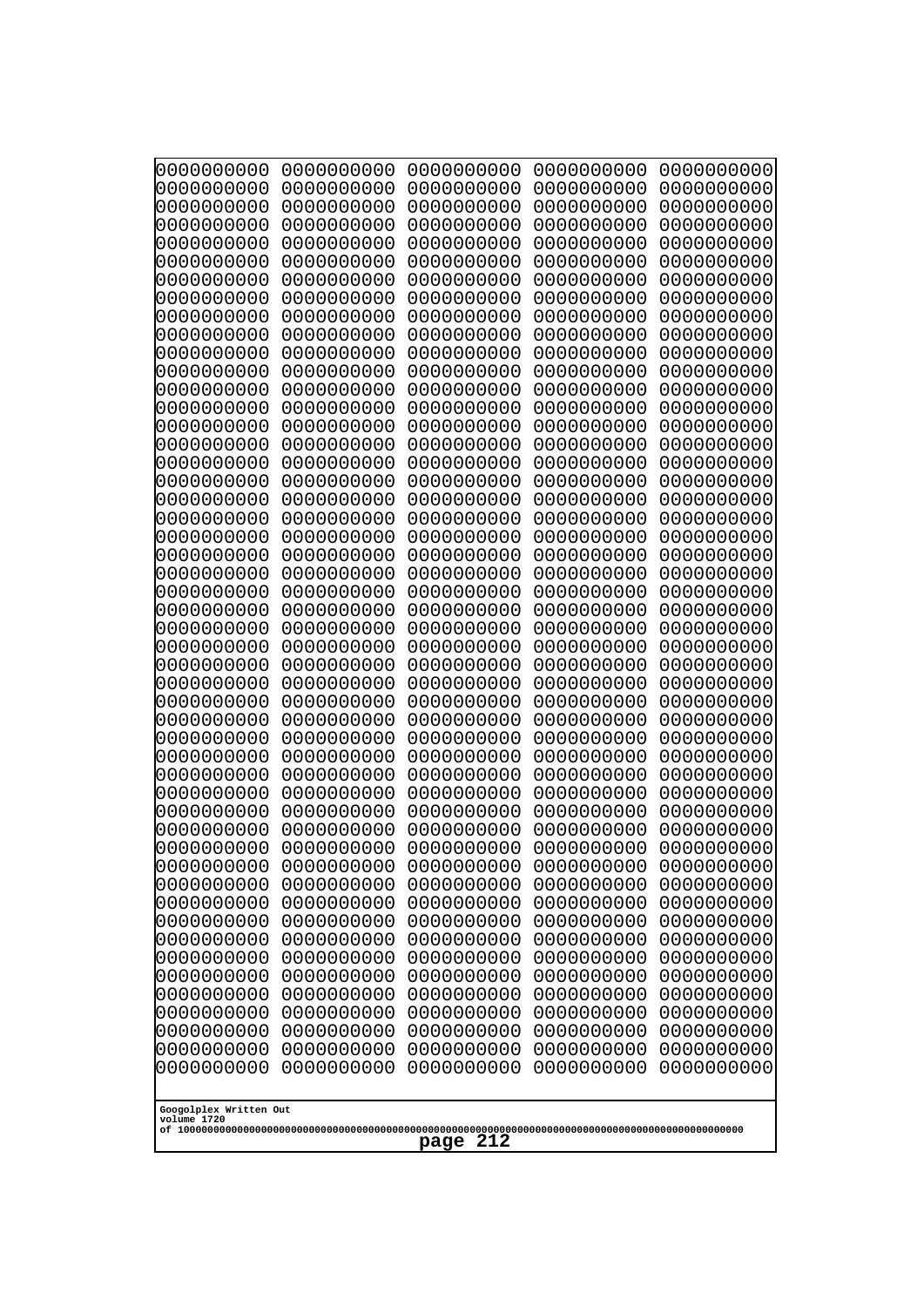| 10000000000<br>0000000000             | 0000000000<br>0000000000 | 0000000000<br>0000000000 | 0000000000<br>0000000000 | 0000000000<br>0000000000 |
|---------------------------------------|--------------------------|--------------------------|--------------------------|--------------------------|
| 0000000000                            | 0000000000               | 0000000000               | 0000000000               | 0000000000               |
| 0000000000                            | 0000000000               | 0000000000               | 0000000000               | 0000000000               |
| 0000000000<br>0000000000              | 0000000000<br>0000000000 | 0000000000<br>0000000000 | 0000000000<br>0000000000 | 0000000000<br>0000000000 |
| 0000000000                            | 0000000000               | 0000000000               | 0000000000               | 0000000000               |
| 0000000000                            | 0000000000               | 0000000000               | 0000000000               | 0000000000               |
| 0000000000<br>0000000000              | 0000000000<br>0000000000 | 0000000000<br>0000000000 | 0000000000<br>0000000000 | 0000000000<br>0000000000 |
| 0000000000                            | 0000000000               | 0000000000               | 0000000000               | 0000000000               |
| 0000000000                            | 0000000000               | 0000000000               | 0000000000               | 0000000000               |
| 0000000000                            | 0000000000               | 0000000000               | 0000000000               | 0000000000               |
| 0000000000<br>0000000000              | 0000000000<br>0000000000 | 0000000000<br>0000000000 | 0000000000<br>0000000000 | 0000000000<br>0000000000 |
| 0000000000                            | 0000000000               | 0000000000               | 0000000000               | 0000000000               |
| 0000000000                            | 0000000000               | 0000000000               | 0000000000               | 0000000000               |
| 0000000000<br>0000000000              | 0000000000<br>0000000000 | 0000000000<br>0000000000 | 0000000000<br>0000000000 | 0000000000<br>0000000000 |
| 0000000000                            | 0000000000               | 0000000000               | 0000000000               | 0000000000               |
| 0000000000                            | 0000000000               | 0000000000               | 0000000000               | 0000000000               |
| 0000000000<br>0000000000              | 0000000000<br>0000000000 | 0000000000<br>0000000000 | 0000000000<br>0000000000 | 0000000000<br>0000000000 |
| 0000000000                            | 0000000000               | 0000000000               | 0000000000               | 0000000000               |
| 0000000000                            | 0000000000               | 0000000000               | 0000000000               | 0000000000               |
| 0000000000<br>0000000000              | 0000000000<br>0000000000 | 0000000000<br>0000000000 | 0000000000<br>0000000000 | 0000000000<br>0000000000 |
| 0000000000                            | 0000000000               | 0000000000               | 0000000000               | 0000000000               |
| 0000000000                            | 0000000000               | 0000000000               | 0000000000               | 0000000000               |
| 0000000000                            | 0000000000               | 0000000000               | 0000000000               | 0000000000               |
| 0000000000<br>0000000000              | 0000000000<br>0000000000 | 0000000000<br>0000000000 | 0000000000<br>0000000000 | 0000000000<br>0000000000 |
| 0000000000                            | 0000000000               | 0000000000               | 0000000000               | 0000000000               |
| 0000000000                            | 0000000000               | 0000000000               | 0000000000               | 0000000000               |
| 0000000000<br>0000000000              | 0000000000<br>0000000000 | 0000000000<br>0000000000 | 0000000000<br>0000000000 | 0000000000<br>0000000000 |
| 0000000000                            | 0000000000               | 0000000000               | 0000000000               | 0000000000               |
| 0000000000                            | 0000000000               | 0000000000               | 0000000000               | 0000000000               |
| 0000000000<br>0000000000              | 0000000000<br>0000000000 | 0000000000<br>0000000000 | 0000000000<br>0000000000 | 0000000000<br>0000000000 |
| 0000000000                            | 0000000000               | 0000000000               | 0000000000               | 0000000000               |
| 0000000000                            | 0000000000               | 0000000000               | 0000000000               | 0000000000               |
| 0000000000<br>0000000000              | 0000000000<br>0000000000 | 0000000000<br>0000000000 | 0000000000<br>0000000000 | 0000000000<br>0000000000 |
| 0000000000                            | 0000000000               | 0000000000               | 0000000000               | 0000000000               |
| 0000000000                            | 0000000000               | 0000000000               | 0000000000               | 0000000000               |
| 0000000000<br>0000000000              | 0000000000               | 0000000000               | 0000000000               | 0000000000               |
| 0000000000                            | 0000000000<br>0000000000 | 0000000000<br>0000000000 | 0000000000<br>0000000000 | 0000000000<br>0000000000 |
| 0000000000                            | 0000000000               | 0000000000               | 0000000000               | 0000000000               |
|                                       |                          |                          |                          |                          |
| Googolplex Written Out<br>volume 1720 |                          |                          |                          |                          |
| 213<br>page                           |                          |                          |                          |                          |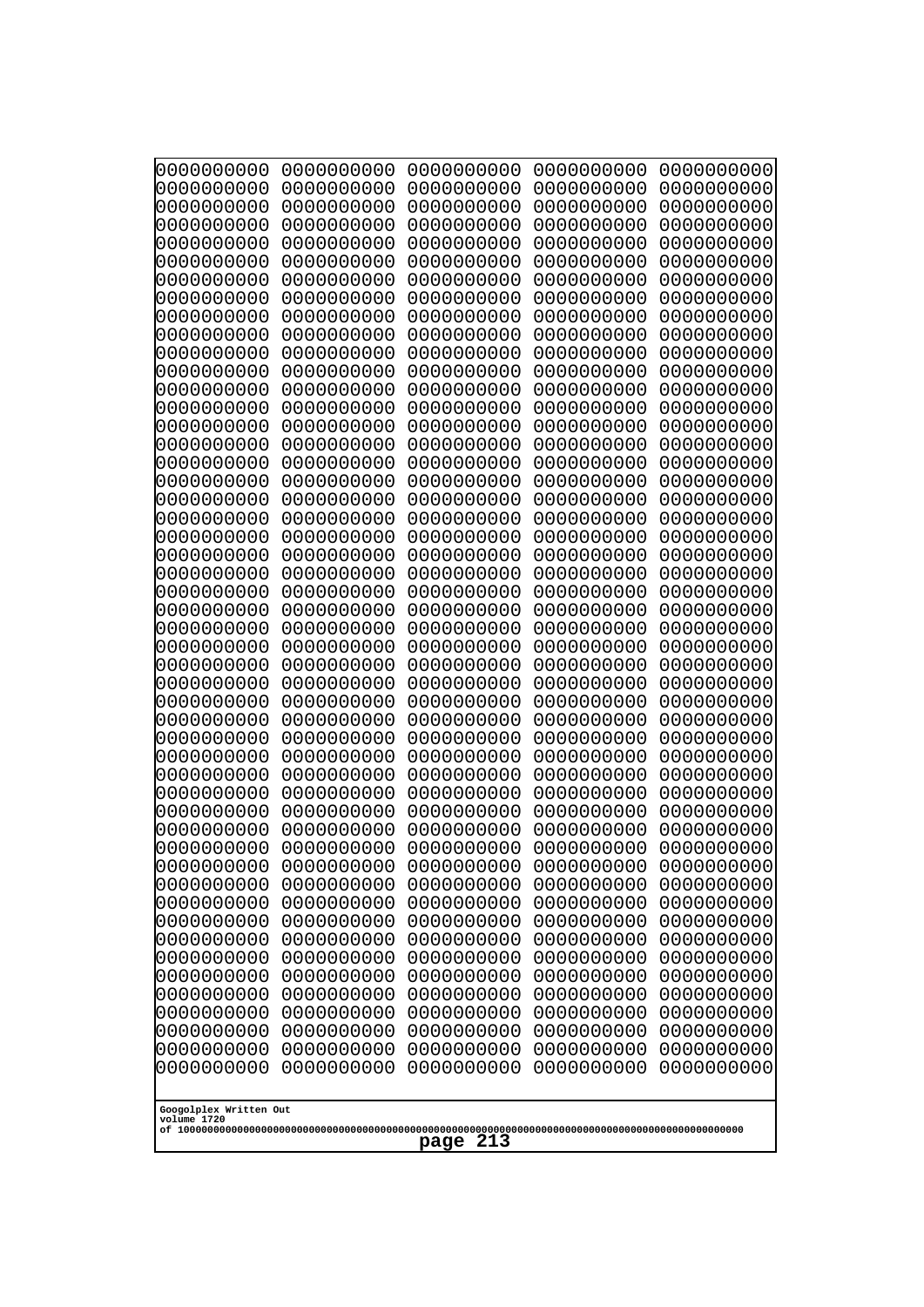| 10000000000                           | 0000000000               | 0000000000<br>0000000000 | 0000000000<br>0000000000 | 0000000000<br>0000000000 |
|---------------------------------------|--------------------------|--------------------------|--------------------------|--------------------------|
| 0000000000<br>0000000000              | 0000000000<br>0000000000 | 0000000000               | 0000000000               | 0000000000               |
| 0000000000                            | 0000000000               | 0000000000               | 0000000000               | 0000000000               |
| 0000000000                            | 0000000000               | 0000000000               | 0000000000               | 0000000000               |
| 0000000000                            | 0000000000               | 0000000000<br>0000000000 | 0000000000<br>0000000000 | 0000000000               |
| 0000000000<br>0000000000              | 0000000000<br>0000000000 | 0000000000               | 0000000000               | 0000000000<br>0000000000 |
| 0000000000                            | 0000000000               | 0000000000               | 0000000000               | 0000000000               |
| 0000000000                            | 0000000000               | 0000000000               | 0000000000               | 0000000000               |
| 0000000000<br>0000000000              | 0000000000<br>0000000000 | 0000000000<br>0000000000 | 0000000000<br>0000000000 | 0000000000<br>0000000000 |
| 0000000000                            | 0000000000               | 0000000000               | 0000000000               | 0000000000               |
| 0000000000                            | 0000000000               | 0000000000               | 0000000000               | 0000000000               |
| 0000000000                            | 0000000000               | 0000000000               | 0000000000               | 0000000000               |
| 0000000000<br>0000000000              | 0000000000<br>0000000000 | 0000000000<br>0000000000 | 0000000000<br>0000000000 | 0000000000<br>0000000000 |
| 0000000000                            | 0000000000               | 0000000000               | 0000000000               | 0000000000               |
| 0000000000                            | 0000000000               | 0000000000               | 0000000000               | 0000000000               |
| 0000000000                            | 0000000000               | 0000000000               | 0000000000               | 0000000000               |
| 0000000000<br>0000000000              | 0000000000<br>0000000000 | 0000000000<br>0000000000 | 0000000000<br>0000000000 | 0000000000<br>0000000000 |
| 0000000000                            | 0000000000               | 0000000000               | 0000000000               | 0000000000               |
| 0000000000                            | 0000000000               | 0000000000               | 0000000000               | 0000000000               |
| 0000000000<br>0000000000              | 0000000000<br>0000000000 | 0000000000<br>0000000000 | 0000000000<br>0000000000 | 0000000000<br>0000000000 |
| 0000000000                            | 0000000000               | 0000000000               | 0000000000               | 0000000000               |
| 0000000000                            | 0000000000               | 0000000000               | 0000000000               | 0000000000               |
| 0000000000                            | 0000000000               | 0000000000               | 0000000000               | 0000000000               |
| 0000000000<br>0000000000              | 0000000000<br>0000000000 | 0000000000<br>0000000000 | 0000000000<br>0000000000 | 0000000000<br>0000000000 |
| 0000000000                            | 0000000000               | 0000000000               | 0000000000               | 0000000000               |
| 0000000000                            | 0000000000               | 0000000000               | 0000000000               | 0000000000               |
| 0000000000<br>0000000000              | 0000000000<br>0000000000 | 0000000000<br>0000000000 | 0000000000<br>0000000000 | 0000000000               |
| 0000000000                            | 0000000000               | 0000000000               | 0000000000               | 0000000000<br>0000000000 |
| 0000000000                            | 0000000000               | 0000000000               | 0000000000               | 0000000000               |
| 0000000000                            | 0000000000               | 0000000000               | 0000000000               | 0000000000               |
| 0000000000<br>0000000000              | 0000000000<br>0000000000 | 0000000000<br>0000000000 | 0000000000<br>0000000000 | 0000000000<br>0000000000 |
| 0000000000                            | 0000000000               | 0000000000               | 0000000000               | 0000000000               |
| 0000000000                            | 0000000000               | 0000000000               | 0000000000               | 0000000000               |
| 0000000000                            | 0000000000               | 0000000000               | 0000000000               | 0000000000               |
| 0000000000<br>0000000000              | 0000000000<br>0000000000 | 0000000000<br>0000000000 | 0000000000<br>0000000000 | 0000000000<br>0000000000 |
| 0000000000                            | 0000000000               | 0000000000               | 0000000000               | 0000000000               |
| 0000000000                            | 0000000000               | 0000000000               | 0000000000               | 0000000000               |
| 0000000000<br>0000000000              | 0000000000<br>0000000000 | 0000000000<br>0000000000 | 0000000000<br>0000000000 | 0000000000<br>0000000000 |
| 0000000000                            | 0000000000               | 0000000000               | 0000000000               | 0000000000               |
|                                       |                          |                          |                          |                          |
| Googolplex Written Out<br>volume 1720 |                          |                          |                          |                          |
|                                       |                          | 214<br>page              |                          |                          |
|                                       |                          |                          |                          |                          |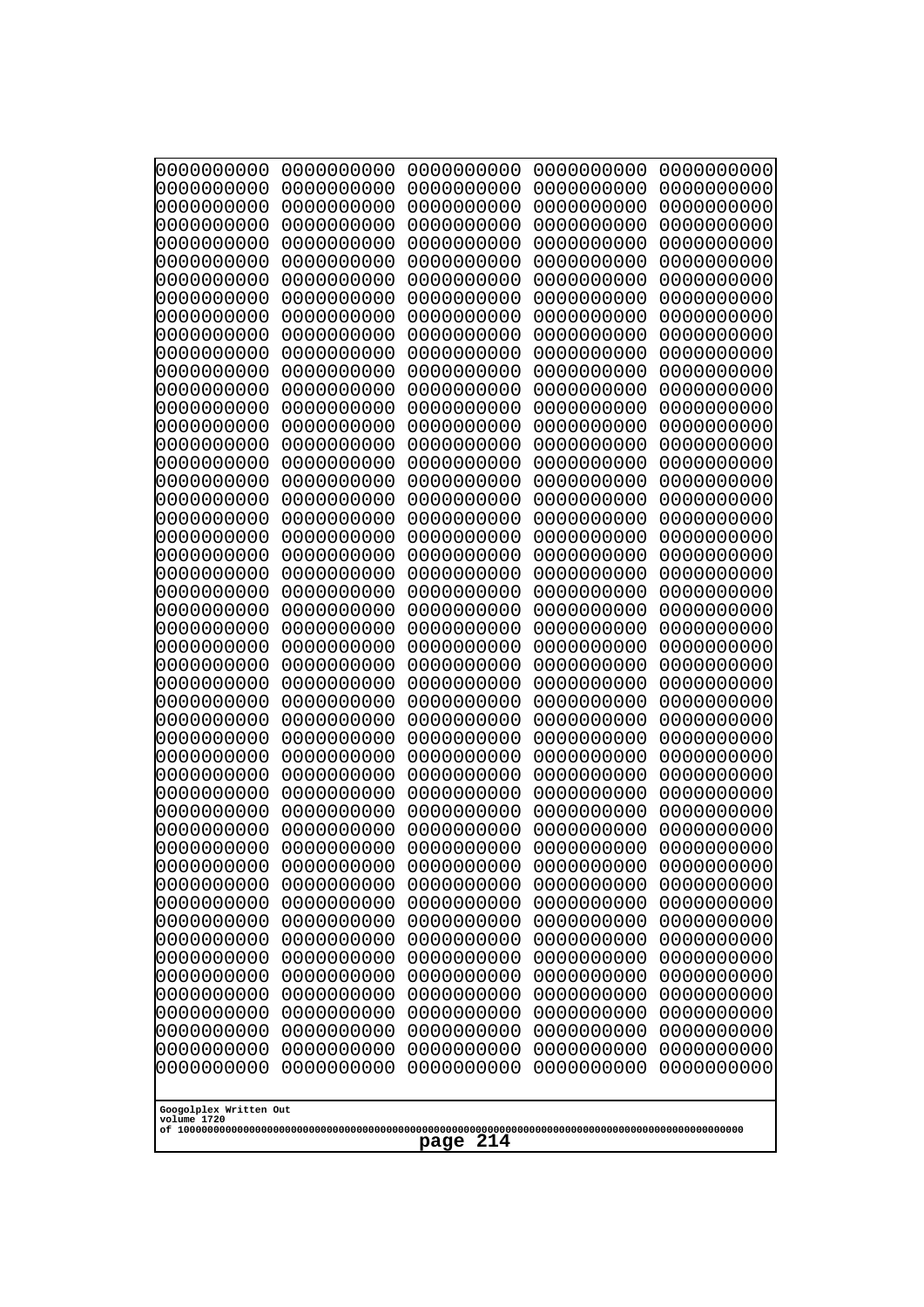| 10000000000<br>0000000000             | 0000000000<br>0000000000 | 0000000000<br>0000000000 | 0000000000<br>0000000000 | 0000000000<br>0000000000 |
|---------------------------------------|--------------------------|--------------------------|--------------------------|--------------------------|
| 0000000000                            | 0000000000               | 0000000000               | 0000000000               | 0000000000               |
| 0000000000                            | 0000000000               | 0000000000               | 0000000000               | 0000000000               |
| 0000000000<br>0000000000              | 0000000000<br>0000000000 | 0000000000<br>0000000000 | 0000000000<br>0000000000 | 0000000000<br>0000000000 |
| 0000000000                            | 0000000000               | 0000000000               | 0000000000               | 0000000000               |
| 0000000000                            | 0000000000               | 0000000000               | 0000000000               | 0000000000               |
| 0000000000                            | 0000000000               | 0000000000               | 0000000000               | 0000000000               |
| 0000000000<br>0000000000              | 0000000000<br>0000000000 | 0000000000<br>0000000000 | 0000000000<br>0000000000 | 0000000000<br>0000000000 |
| 0000000000                            | 0000000000               | 0000000000               | 0000000000               | 0000000000               |
| 0000000000                            | 0000000000               | 0000000000               | 0000000000               | 0000000000               |
| 0000000000<br>0000000000              | 0000000000<br>0000000000 | 0000000000<br>0000000000 | 0000000000<br>0000000000 | 0000000000<br>0000000000 |
| 0000000000                            | 0000000000               | 0000000000               | 0000000000               | 0000000000               |
| 0000000000                            | 0000000000               | 0000000000               | 0000000000               | 0000000000               |
| 0000000000<br>0000000000              | 0000000000<br>0000000000 | 0000000000<br>0000000000 | 0000000000<br>0000000000 | 0000000000<br>0000000000 |
| 0000000000                            | 0000000000               | 0000000000               | 0000000000               | 0000000000               |
| 0000000000                            | 0000000000               | 0000000000               | 0000000000               | 0000000000               |
| 0000000000                            | 0000000000               | 0000000000               | 0000000000               | 0000000000               |
| 0000000000<br>0000000000              | 0000000000<br>0000000000 | 0000000000<br>0000000000 | 0000000000<br>0000000000 | 0000000000<br>0000000000 |
| 0000000000                            | 0000000000               | 0000000000               | 0000000000               | 0000000000               |
| 0000000000                            | 0000000000               | 0000000000               | 0000000000               | 0000000000               |
| 0000000000<br>0000000000              | 0000000000<br>0000000000 | 0000000000<br>0000000000 | 0000000000<br>0000000000 | 0000000000<br>0000000000 |
| 0000000000                            | 0000000000               | 0000000000               | 0000000000               | 0000000000               |
| 0000000000                            | 0000000000               | 0000000000               | 0000000000               | 0000000000               |
| 0000000000<br>0000000000              | 0000000000<br>0000000000 | 0000000000<br>0000000000 | 0000000000<br>0000000000 | 0000000000<br>0000000000 |
| 0000000000                            | 0000000000               | 0000000000               | 0000000000               | 0000000000               |
| 0000000000                            | 0000000000               | 0000000000               | 0000000000               | 0000000000               |
| 0000000000<br>0000000000              | 0000000000<br>0000000000 | 0000000000<br>0000000000 | 0000000000<br>0000000000 | 0000000000<br>0000000000 |
| 0000000000                            | 0000000000               | 0000000000               | 0000000000               | 0000000000               |
| 0000000000                            | 0000000000               | 0000000000               | 0000000000               | 0000000000               |
| 0000000000                            | 0000000000               | 0000000000               | 0000000000               | 0000000000               |
| 0000000000<br>0000000000              | 0000000000<br>0000000000 | 0000000000<br>0000000000 | 0000000000<br>0000000000 | 0000000000<br>0000000000 |
| 0000000000                            | 0000000000               | 0000000000               | 0000000000               | 0000000000               |
| 0000000000                            | 0000000000               | 0000000000               | 0000000000               | 0000000000               |
| 0000000000<br>0000000000              | 0000000000<br>0000000000 | 0000000000<br>0000000000 | 0000000000<br>0000000000 | 0000000000<br>0000000000 |
| 0000000000                            | 0000000000               | 0000000000               | 0000000000               | 0000000000               |
| 0000000000                            | 0000000000               | 0000000000               | 0000000000               | 0000000000               |
| 0000000000<br>0000000000              | 0000000000<br>0000000000 | 0000000000<br>0000000000 | 0000000000<br>0000000000 | 0000000000<br>0000000000 |
| 0000000000                            | 0000000000               | 0000000000               | 0000000000               | 0000000000               |
|                                       |                          |                          |                          |                          |
| Googolplex Written Out<br>volume 1720 |                          |                          |                          |                          |
| 215<br>page                           |                          |                          |                          |                          |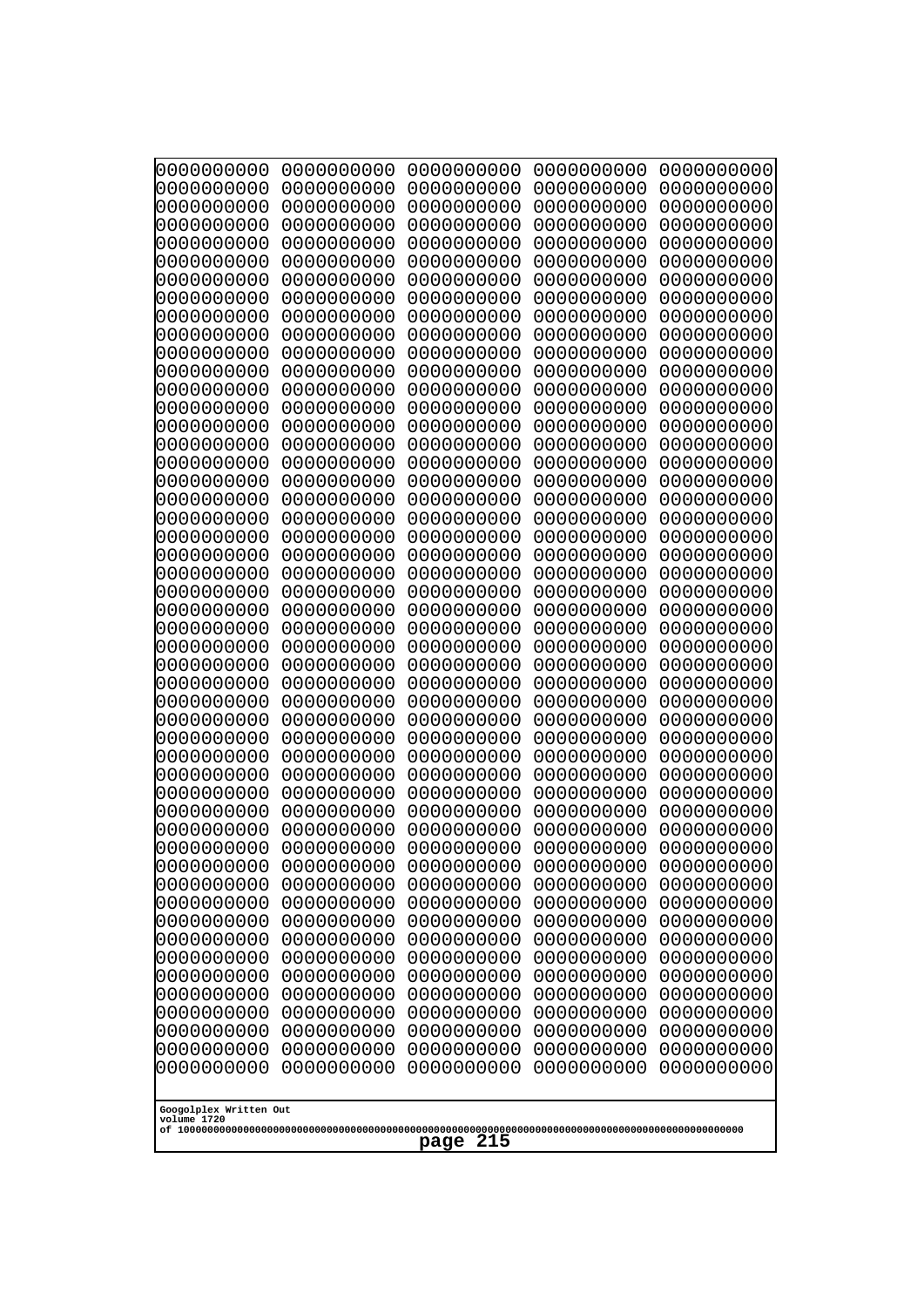| 10000000000              | 0000000000               | 0000000000<br>0000000000 | 0000000000<br>0000000000 | 0000000000<br>0000000000 |
|--------------------------|--------------------------|--------------------------|--------------------------|--------------------------|
| 0000000000<br>0000000000 | 0000000000<br>0000000000 | 0000000000               | 0000000000               | 0000000000               |
| 0000000000               | 0000000000               | 0000000000               | 0000000000               | 0000000000               |
| 0000000000               | 0000000000               | 0000000000               | 0000000000               | 0000000000               |
| 0000000000               | 0000000000               | 0000000000<br>0000000000 | 0000000000<br>0000000000 | 0000000000               |
| 0000000000<br>0000000000 | 0000000000<br>0000000000 | 0000000000               | 0000000000               | 0000000000<br>0000000000 |
| 0000000000               | 0000000000               | 0000000000               | 0000000000               | 0000000000               |
| 0000000000               | 0000000000               | 0000000000               | 0000000000               | 0000000000               |
| 0000000000<br>0000000000 | 0000000000<br>0000000000 | 0000000000<br>0000000000 | 0000000000<br>0000000000 | 0000000000               |
| 0000000000               | 0000000000               | 0000000000               | 0000000000               | 0000000000<br>0000000000 |
| 0000000000               | 0000000000               | 0000000000               | 0000000000               | 0000000000               |
| 0000000000               | 0000000000               | 0000000000               | 0000000000               | 0000000000               |
| 0000000000<br>0000000000 | 0000000000<br>0000000000 | 0000000000<br>0000000000 | 0000000000<br>0000000000 | 0000000000<br>0000000000 |
| 0000000000               | 0000000000               | 0000000000               | 0000000000               | 0000000000               |
| 0000000000               | 0000000000               | 0000000000               | 0000000000               | 0000000000               |
| 0000000000               | 0000000000               | 0000000000               | 0000000000               | 0000000000               |
| 0000000000<br>0000000000 | 0000000000<br>0000000000 | 0000000000<br>0000000000 | 0000000000<br>0000000000 | 0000000000<br>0000000000 |
| 0000000000               | 0000000000               | 0000000000               | 0000000000               | 0000000000               |
| 0000000000               | 0000000000               | 0000000000               | 0000000000               | 0000000000               |
| 0000000000               | 0000000000               | 0000000000               | 0000000000               | 0000000000               |
| 0000000000<br>0000000000 | 0000000000<br>0000000000 | 0000000000<br>0000000000 | 0000000000<br>0000000000 | 0000000000<br>0000000000 |
| 0000000000               | 0000000000               | 0000000000               | 0000000000               | 0000000000               |
| 0000000000               | 0000000000               | 0000000000               | 0000000000               | 0000000000               |
| 0000000000               | 0000000000               | 0000000000               | 0000000000               | 0000000000               |
| 0000000000<br>0000000000 | 0000000000<br>0000000000 | 0000000000<br>0000000000 | 0000000000<br>0000000000 | 0000000000<br>0000000000 |
| 0000000000               | 0000000000               | 0000000000               | 0000000000               | 0000000000               |
| 0000000000               | 0000000000               | 0000000000               | 0000000000               | 0000000000               |
| 0000000000<br>0000000000 | 0000000000<br>0000000000 | 0000000000               | 0000000000               | 0000000000               |
| 0000000000               | 0000000000               | 0000000000<br>0000000000 | 0000000000<br>0000000000 | 0000000000<br>0000000000 |
| 0000000000               | 0000000000               | 0000000000               | 0000000000               | 0000000000               |
| 0000000000               | 0000000000               | 0000000000               | 0000000000               | 0000000000               |
| 0000000000<br>0000000000 | 0000000000               | 0000000000               | 0000000000               | 0000000000               |
| 0000000000               | 0000000000<br>0000000000 | 0000000000<br>0000000000 | 0000000000<br>0000000000 | 0000000000<br>0000000000 |
| 0000000000               | 0000000000               | 0000000000               | 0000000000               | 0000000000               |
| 0000000000               | 0000000000               | 0000000000               | 0000000000               | 0000000000               |
| 0000000000<br>0000000000 | 0000000000<br>0000000000 | 0000000000<br>0000000000 | 0000000000<br>0000000000 | 0000000000<br>0000000000 |
| 0000000000               | 0000000000               | 0000000000               | 0000000000               | 0000000000               |
| 0000000000               | 0000000000               | 0000000000               | 0000000000               | 0000000000               |
| 0000000000               | 0000000000               | 0000000000               | 0000000000               | 0000000000               |
| 0000000000               | 0000000000               | 0000000000               | 0000000000               | 0000000000               |
| Googolplex Written Out   |                          |                          |                          |                          |
| volume 1720              |                          |                          |                          |                          |
| 216<br>page              |                          |                          |                          |                          |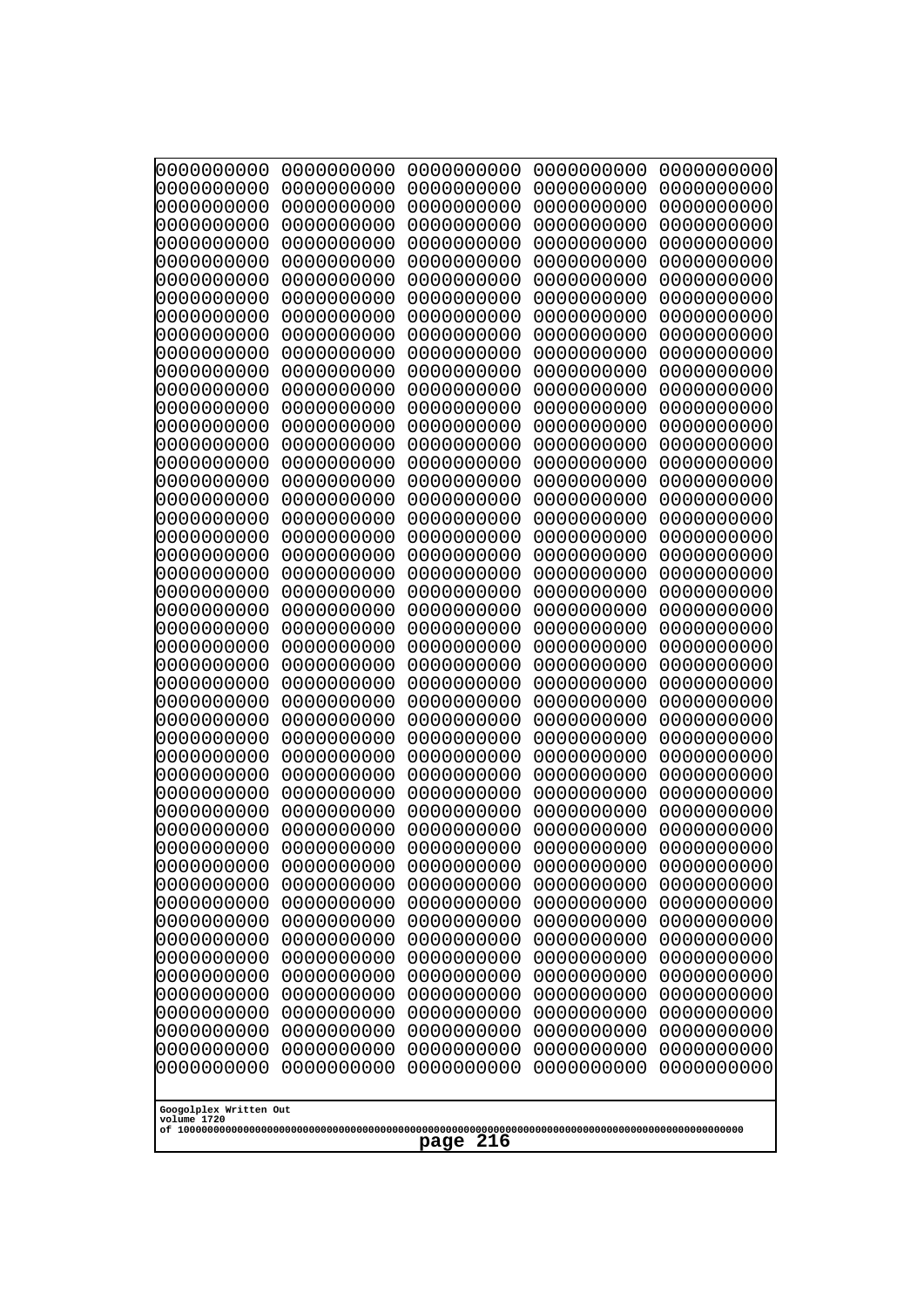| 10000000000<br>0000000000             | 0000000000<br>0000000000 | 0000000000<br>0000000000 | 0000000000<br>0000000000 | 0000000000<br>0000000000 |
|---------------------------------------|--------------------------|--------------------------|--------------------------|--------------------------|
| 0000000000                            | 0000000000               | 0000000000               | 0000000000               | 0000000000               |
| 0000000000                            | 0000000000               | 0000000000               | 0000000000               | 0000000000               |
| 0000000000                            | 0000000000               | 0000000000               | 0000000000               | 0000000000               |
| 0000000000<br>0000000000              | 0000000000<br>0000000000 | 0000000000<br>0000000000 | 0000000000<br>0000000000 | 0000000000<br>0000000000 |
| 0000000000                            | 0000000000               | 0000000000               | 0000000000               | 0000000000               |
| 0000000000                            | 0000000000               | 0000000000               | 0000000000               | 0000000000               |
| 0000000000                            | 0000000000               | 0000000000               | 0000000000               | 0000000000               |
| 0000000000<br>0000000000              | 0000000000<br>0000000000 | 0000000000<br>0000000000 | 0000000000<br>0000000000 | 0000000000<br>0000000000 |
| 0000000000                            | 0000000000               | 0000000000               | 0000000000               | 0000000000               |
| 0000000000                            | 0000000000               | 0000000000               | 0000000000               | 0000000000               |
| 0000000000<br>0000000000              | 0000000000<br>0000000000 | 0000000000<br>0000000000 | 0000000000<br>0000000000 | 0000000000<br>0000000000 |
| 0000000000                            | 0000000000               | 0000000000               | 0000000000               | 0000000000               |
| 0000000000                            | 0000000000               | 0000000000               | 0000000000               | 0000000000               |
| 0000000000                            | 0000000000               | 0000000000               | 0000000000               | 0000000000               |
| 0000000000<br>0000000000              | 0000000000<br>0000000000 | 0000000000<br>0000000000 | 0000000000<br>0000000000 | 0000000000<br>0000000000 |
| 0000000000                            | 0000000000               | 0000000000               | 0000000000               | 0000000000               |
| 0000000000                            | 0000000000               | 0000000000               | 0000000000               | 0000000000               |
| 0000000000<br>0000000000              | 0000000000<br>0000000000 | 0000000000<br>0000000000 | 0000000000<br>0000000000 | 0000000000<br>0000000000 |
| 0000000000                            | 0000000000               | 0000000000               | 0000000000               | 0000000000               |
| 0000000000                            | 0000000000               | 0000000000               | 0000000000               | 0000000000               |
| 0000000000                            | 0000000000               | 0000000000               | 0000000000               | 0000000000               |
| 0000000000<br>0000000000              | 0000000000<br>0000000000 | 0000000000<br>0000000000 | 0000000000<br>0000000000 | 0000000000<br>0000000000 |
| 0000000000                            | 0000000000               | 0000000000               | 0000000000               | 0000000000               |
| 0000000000                            | 0000000000               | 0000000000               | 0000000000               | 0000000000               |
| 0000000000<br>0000000000              | 0000000000<br>0000000000 | 0000000000<br>0000000000 | 0000000000<br>0000000000 | 0000000000<br>0000000000 |
| 0000000000                            | 0000000000               | 0000000000               | 0000000000               | 0000000000               |
| 0000000000                            | 0000000000               | 0000000000               | 0000000000               | 0000000000               |
| 0000000000                            | 0000000000               | 0000000000               | 0000000000               | 0000000000               |
| 0000000000<br>0000000000              | 0000000000<br>0000000000 | 0000000000<br>0000000000 | 0000000000<br>0000000000 | 0000000000<br>0000000000 |
| 0000000000                            | 0000000000               | 0000000000               | 0000000000               | 0000000000               |
| 0000000000                            | 0000000000               | 0000000000               | 0000000000               | 0000000000               |
| 0000000000<br>0000000000              | 0000000000<br>0000000000 | 0000000000<br>0000000000 | 0000000000<br>0000000000 | 0000000000<br>0000000000 |
| 0000000000                            | 0000000000               | 0000000000               | 0000000000               | 0000000000               |
| 0000000000                            | 0000000000               | 0000000000               | 0000000000               | 0000000000               |
| 0000000000<br>0000000000              | 0000000000<br>0000000000 | 0000000000<br>0000000000 | 0000000000<br>0000000000 | 0000000000<br>0000000000 |
| 0000000000                            | 0000000000               | 0000000000               | 0000000000               | 0000000000               |
| 0000000000                            | 0000000000               | 0000000000               | 0000000000               | 0000000000               |
| 0000000000                            | 0000000000               | 0000000000               | 0000000000               | 0000000000               |
|                                       |                          |                          |                          |                          |
| Googolplex Written Out<br>volume 1720 |                          |                          |                          |                          |
| 217<br>page                           |                          |                          |                          |                          |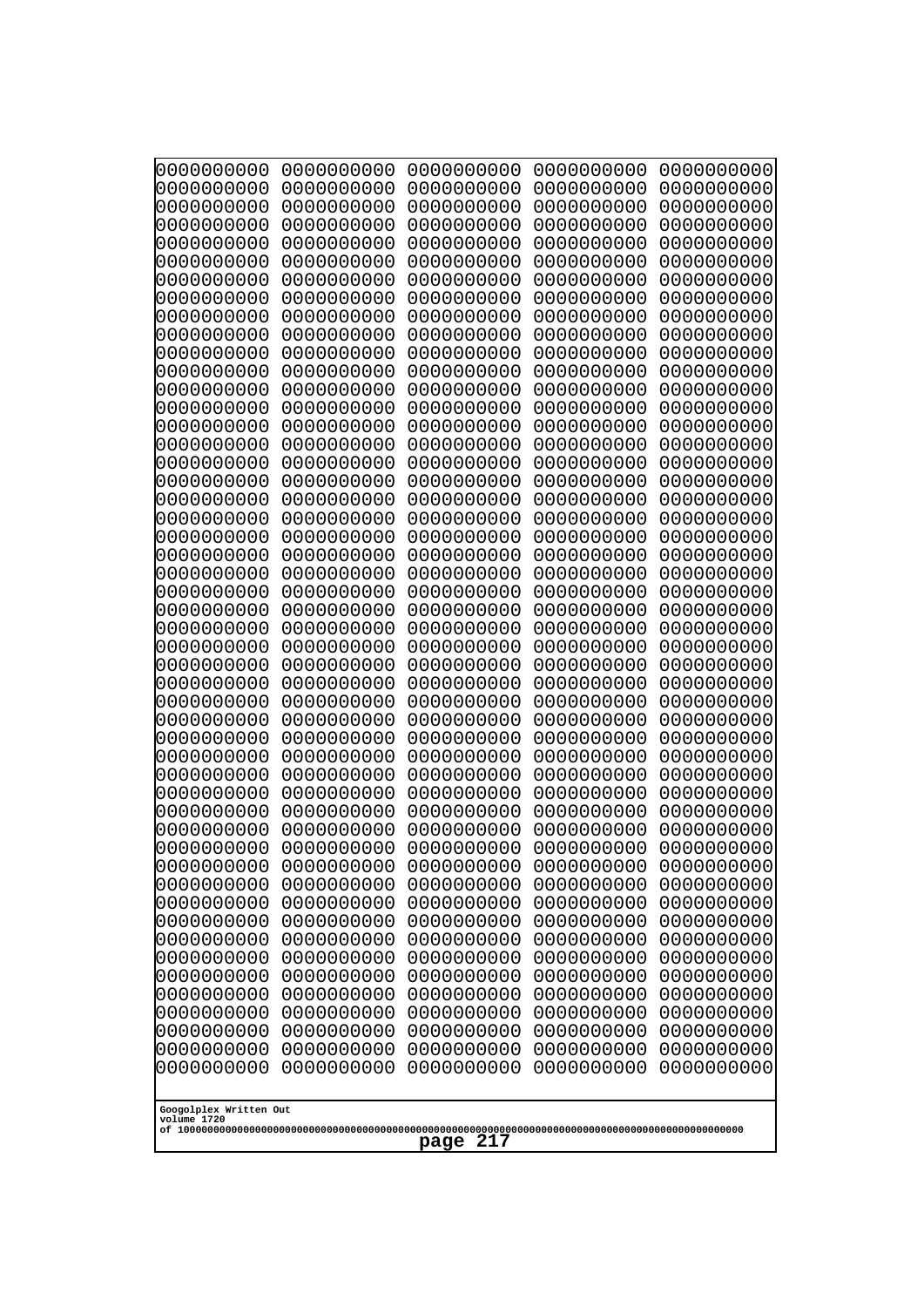| 10000000000<br>0000000000 | 0000000000<br>0000000000 | 0000000000<br>0000000000 | 0000000000<br>0000000000 | 0000000000<br>0000000000 |
|---------------------------|--------------------------|--------------------------|--------------------------|--------------------------|
| 0000000000                | 0000000000               | 0000000000               | 0000000000               | 0000000000               |
| 0000000000                | 0000000000               | 0000000000               | 0000000000               | 0000000000               |
| 0000000000                | 0000000000               | 0000000000               | 0000000000               | 0000000000               |
| 0000000000<br>0000000000  | 0000000000<br>0000000000 | 0000000000<br>0000000000 | 0000000000<br>0000000000 | 0000000000<br>0000000000 |
| 0000000000                | 0000000000               | 0000000000               | 0000000000               | 0000000000               |
| 0000000000                | 0000000000               | 0000000000               | 0000000000               | 0000000000               |
| 0000000000                | 0000000000               | 0000000000               | 0000000000               | 0000000000               |
| 0000000000<br>0000000000  | 0000000000<br>0000000000 | 0000000000<br>0000000000 | 0000000000<br>0000000000 | 0000000000<br>0000000000 |
| 0000000000                | 0000000000               | 0000000000               | 0000000000               | 0000000000               |
| 0000000000                | 0000000000               | 0000000000               | 0000000000               | 0000000000               |
| 0000000000                | 0000000000               | 0000000000               | 0000000000               | 0000000000               |
| 0000000000<br>0000000000  | 0000000000<br>0000000000 | 0000000000<br>0000000000 | 0000000000<br>0000000000 | 0000000000<br>0000000000 |
| 0000000000                | 0000000000               | 0000000000               | 0000000000               | 0000000000               |
| 0000000000                | 0000000000               | 0000000000               | 0000000000               | 0000000000               |
| 0000000000                | 0000000000               | 0000000000               | 0000000000               | 0000000000               |
| 0000000000<br>0000000000  | 0000000000<br>0000000000 | 0000000000<br>0000000000 | 0000000000<br>0000000000 | 0000000000<br>0000000000 |
| 0000000000                | 0000000000               | 0000000000               | 0000000000               | 0000000000               |
| 0000000000                | 0000000000               | 0000000000               | 0000000000               | 0000000000               |
| 0000000000                | 0000000000               | 0000000000               | 0000000000               | 0000000000               |
| 0000000000<br>0000000000  | 0000000000<br>0000000000 | 0000000000<br>0000000000 | 0000000000<br>0000000000 | 0000000000<br>0000000000 |
| 0000000000                | 0000000000               | 0000000000               | 0000000000               | 0000000000               |
| 0000000000                | 0000000000               | 0000000000               | 0000000000               | 0000000000               |
| 0000000000                | 0000000000               | 0000000000               | 0000000000               | 0000000000               |
| 0000000000<br>0000000000  | 0000000000<br>0000000000 | 0000000000<br>0000000000 | 0000000000<br>0000000000 | 0000000000<br>0000000000 |
| 0000000000                | 0000000000               | 0000000000               | 0000000000               | 0000000000               |
| 0000000000                | 0000000000               | 0000000000               | 0000000000               | 0000000000               |
| 0000000000<br>0000000000  | 0000000000<br>0000000000 | 0000000000               | 0000000000               | 0000000000               |
| 0000000000                | 0000000000               | 0000000000<br>0000000000 | 0000000000<br>0000000000 | 0000000000<br>0000000000 |
| 0000000000                | 0000000000               | 0000000000               | 0000000000               | 0000000000               |
| 0000000000                | 0000000000               | 0000000000               | 0000000000               | 0000000000               |
| 0000000000                | 0000000000               | 0000000000               | 0000000000               | 0000000000               |
| 0000000000<br>0000000000  | 0000000000<br>0000000000 | 0000000000<br>0000000000 | 0000000000<br>0000000000 | 0000000000<br>0000000000 |
| 0000000000                | 0000000000               | 0000000000               | 0000000000               | 0000000000               |
| 0000000000                | 0000000000               | 0000000000               | 0000000000               | 0000000000               |
| 0000000000<br>0000000000  | 0000000000<br>0000000000 | 0000000000<br>0000000000 | 0000000000<br>0000000000 | 0000000000<br>0000000000 |
| 0000000000                | 0000000000               | 0000000000               | 0000000000               | 0000000000               |
| 0000000000                | 0000000000               | 0000000000               | 0000000000               | 0000000000               |
| 0000000000                | 0000000000               | 0000000000               | 0000000000               | 0000000000               |
| 0000000000                | 0000000000               | 0000000000               | 0000000000               | 0000000000               |
| Googolplex Written Out    |                          |                          |                          |                          |
| volume 1720               |                          |                          |                          |                          |
| 218<br>page               |                          |                          |                          |                          |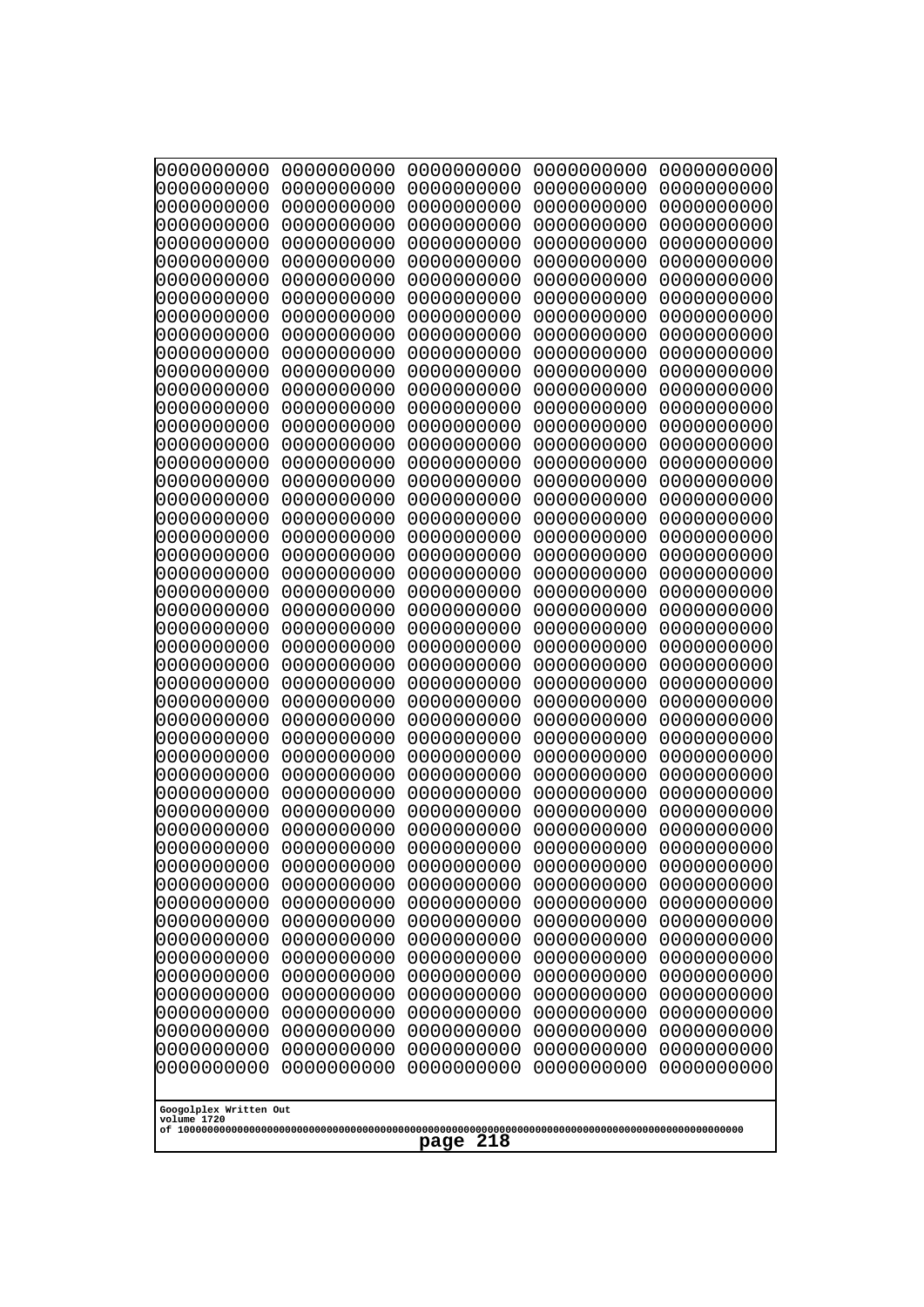| 10000000000<br>0000000000 | 0000000000<br>0000000000 | 0000000000<br>0000000000 | 0000000000<br>0000000000 | 0000000000<br>0000000000 |
|---------------------------|--------------------------|--------------------------|--------------------------|--------------------------|
| 0000000000                | 0000000000               | 0000000000               | 0000000000               | 0000000000               |
| 0000000000                | 0000000000               | 0000000000               | 0000000000               | 0000000000               |
| 0000000000<br>0000000000  | 0000000000<br>0000000000 | 0000000000               | 0000000000<br>0000000000 | 0000000000               |
| 0000000000                | 0000000000               | 0000000000<br>0000000000 | 0000000000               | 0000000000<br>0000000000 |
| 0000000000                | 0000000000               | 0000000000               | 0000000000               | 0000000000               |
| 0000000000                | 0000000000               | 0000000000               | 0000000000               | 0000000000               |
| 0000000000<br>0000000000  | 0000000000<br>0000000000 | 0000000000<br>0000000000 | 0000000000<br>0000000000 | 0000000000<br>0000000000 |
| 0000000000                | 0000000000               | 0000000000               | 0000000000               | 0000000000               |
| 0000000000                | 0000000000               | 0000000000               | 0000000000               | 0000000000               |
| 0000000000                | 0000000000               | 0000000000               | 0000000000               | 0000000000               |
| 0000000000<br>0000000000  | 0000000000<br>0000000000 | 0000000000<br>0000000000 | 0000000000<br>0000000000 | 0000000000<br>0000000000 |
| 0000000000                | 0000000000               | 0000000000               | 0000000000               | 0000000000               |
| 0000000000                | 0000000000               | 0000000000               | 0000000000               | 0000000000               |
| 0000000000<br>0000000000  | 0000000000<br>0000000000 | 0000000000<br>0000000000 | 0000000000<br>0000000000 | 0000000000<br>0000000000 |
| 0000000000                | 0000000000               | 0000000000               | 0000000000               | 0000000000               |
| 0000000000                | 0000000000               | 0000000000               | 0000000000               | 0000000000               |
| 0000000000                | 0000000000               | 0000000000               | 0000000000               | 0000000000               |
| 0000000000<br>0000000000  | 0000000000<br>0000000000 | 0000000000<br>0000000000 | 0000000000<br>0000000000 | 0000000000<br>0000000000 |
| 0000000000                | 0000000000               | 0000000000               | 0000000000               | 0000000000               |
| 0000000000                | 0000000000               | 0000000000               | 0000000000               | 0000000000               |
| 0000000000<br>0000000000  | 0000000000<br>0000000000 | 0000000000<br>0000000000 | 0000000000<br>0000000000 | 0000000000<br>0000000000 |
| 0000000000                | 0000000000               | 0000000000               | 0000000000               | 0000000000               |
| 0000000000                | 0000000000               | 0000000000               | 0000000000               | 0000000000               |
| 0000000000                | 0000000000               | 0000000000               | 0000000000               | 0000000000               |
| 0000000000<br>0000000000  | 0000000000<br>0000000000 | 0000000000<br>0000000000 | 0000000000<br>0000000000 | 0000000000<br>0000000000 |
| 0000000000                | 0000000000               | 0000000000               | 0000000000               | 0000000000               |
| 0000000000                | 0000000000               | 0000000000               | 0000000000               | 0000000000               |
| 0000000000<br>0000000000  | 0000000000<br>0000000000 | 0000000000<br>0000000000 | 0000000000<br>0000000000 | 0000000000<br>0000000000 |
| 0000000000                | 0000000000               | 0000000000               | 0000000000               | 0000000000               |
| 0000000000                | 0000000000               | 0000000000               | 0000000000               | 0000000000               |
| 0000000000<br>0000000000  | 0000000000               | 0000000000               | 0000000000               | 0000000000               |
| 0000000000                | 0000000000<br>0000000000 | 0000000000<br>0000000000 | 0000000000<br>0000000000 | 0000000000<br>0000000000 |
| 0000000000                | 0000000000               | 0000000000               | 0000000000               | 0000000000               |
| 0000000000                | 0000000000               | 0000000000               | 0000000000               | 0000000000               |
| 0000000000<br>0000000000  | 0000000000<br>0000000000 | 0000000000<br>0000000000 | 0000000000<br>0000000000 | 0000000000<br>0000000000 |
| 0000000000                | 0000000000               | 0000000000               | 0000000000               | 0000000000               |
| 0000000000                | 0000000000               | 0000000000               | 0000000000               | 0000000000               |
| 0000000000                | 0000000000               | 0000000000               | 0000000000               | 0000000000               |
| Googolplex Written Out    |                          |                          |                          |                          |
| volume 1720               |                          |                          |                          |                          |
| 219<br>page               |                          |                          |                          |                          |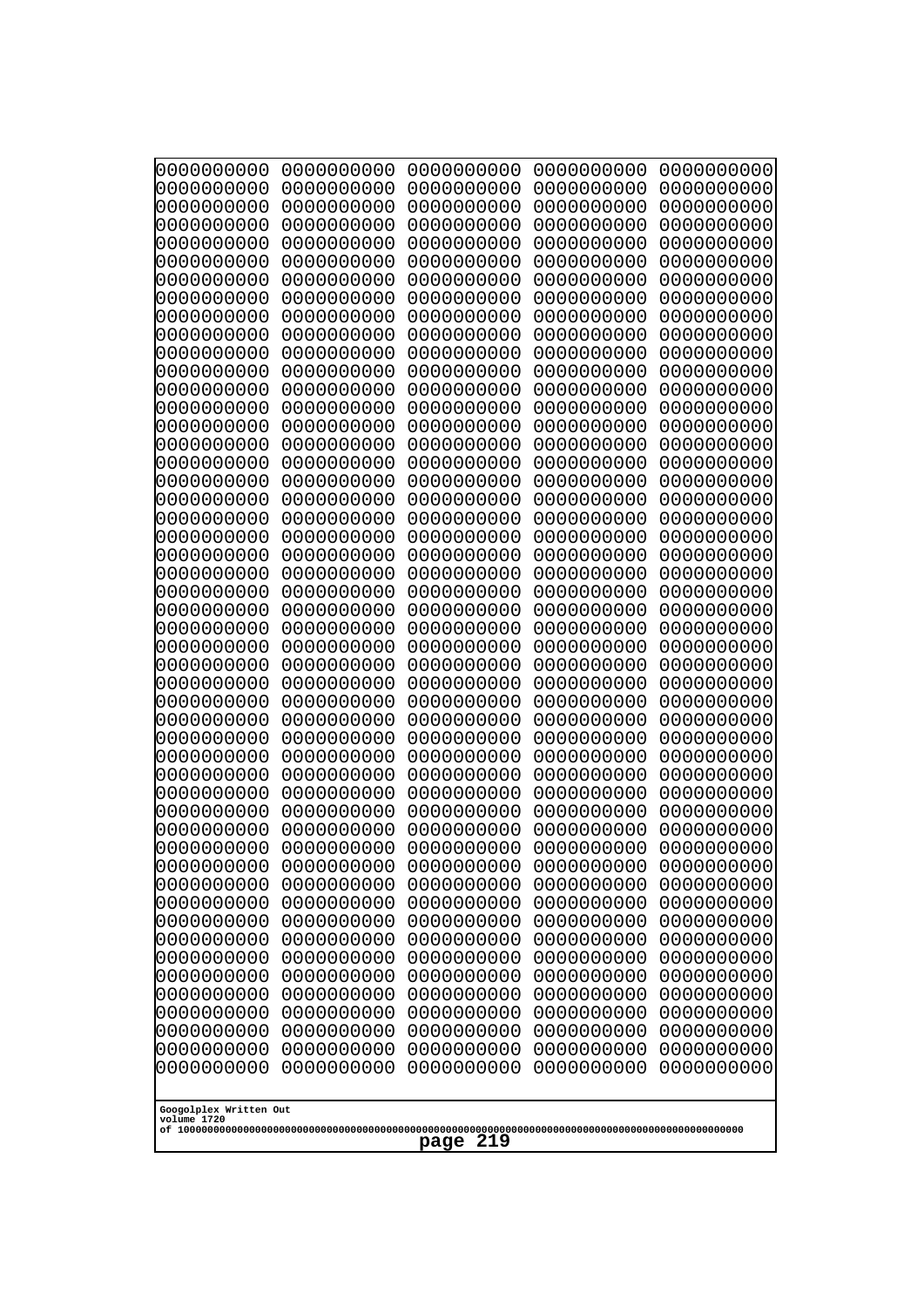| 10000000000<br>0000000000             | 0000000000<br>0000000000 | 0000000000<br>0000000000 | 0000000000<br>0000000000 | 0000000000<br>0000000000 |
|---------------------------------------|--------------------------|--------------------------|--------------------------|--------------------------|
| 0000000000                            | 0000000000               | 0000000000               | 0000000000               | 0000000000               |
| 0000000000                            | 0000000000               | 0000000000               | 0000000000               | 0000000000               |
| 0000000000<br>0000000000              | 0000000000<br>0000000000 | 0000000000<br>0000000000 | 0000000000<br>0000000000 | 0000000000<br>0000000000 |
| 0000000000                            | 0000000000               | 0000000000               | 0000000000               | 0000000000               |
| 0000000000                            | 0000000000               | 0000000000               | 0000000000               | 0000000000               |
| 0000000000<br>0000000000              | 0000000000<br>0000000000 | 0000000000<br>0000000000 | 0000000000<br>0000000000 | 0000000000<br>0000000000 |
| 0000000000                            | 0000000000               | 0000000000               | 0000000000               | 0000000000               |
| 0000000000                            | 0000000000               | 0000000000               | 0000000000               | 0000000000               |
| 0000000000<br>0000000000              | 0000000000<br>0000000000 | 0000000000<br>0000000000 | 0000000000<br>0000000000 | 0000000000<br>0000000000 |
| 0000000000                            | 0000000000               | 0000000000               | 0000000000               | 0000000000               |
| 0000000000                            | 0000000000               | 0000000000               | 0000000000               | 0000000000               |
| 0000000000<br>0000000000              | 0000000000<br>0000000000 | 0000000000<br>0000000000 | 0000000000<br>0000000000 | 0000000000<br>0000000000 |
| 0000000000                            | 0000000000               | 0000000000               | 0000000000               | 0000000000               |
| 0000000000                            | 0000000000               | 0000000000               | 0000000000               | 0000000000               |
| 0000000000<br>0000000000              | 0000000000<br>0000000000 | 0000000000<br>0000000000 | 0000000000<br>0000000000 | 0000000000<br>0000000000 |
| 0000000000                            | 0000000000               | 0000000000               | 0000000000               | 0000000000               |
| 0000000000                            | 0000000000               | 0000000000               | 0000000000               | 0000000000               |
| 0000000000                            | 0000000000               | 0000000000               | 0000000000               | 0000000000               |
| 0000000000<br>0000000000              | 0000000000<br>0000000000 | 0000000000<br>0000000000 | 0000000000<br>0000000000 | 0000000000<br>0000000000 |
| 0000000000                            | 0000000000               | 0000000000               | 0000000000               | 0000000000               |
| 0000000000<br>0000000000              | 0000000000<br>0000000000 | 0000000000<br>0000000000 | 0000000000<br>0000000000 | 0000000000<br>0000000000 |
| 0000000000                            | 0000000000               | 0000000000               | 0000000000               | 0000000000               |
| 0000000000                            | 0000000000               | 0000000000               | 0000000000               | 0000000000               |
| 0000000000<br>0000000000              | 0000000000<br>0000000000 | 0000000000<br>0000000000 | 0000000000<br>0000000000 | 0000000000<br>0000000000 |
| 0000000000                            | 0000000000               | 0000000000               | 0000000000               | 0000000000               |
| 0000000000                            | 0000000000               | 0000000000               | 0000000000               | 0000000000               |
| 0000000000<br>0000000000              | 0000000000<br>0000000000 | 0000000000<br>0000000000 | 0000000000<br>0000000000 | 0000000000<br>0000000000 |
| 0000000000                            | 0000000000               | 0000000000               | 0000000000               | 0000000000               |
| 0000000000                            | 0000000000               | 0000000000               | 0000000000               | 0000000000               |
| 0000000000<br>0000000000              | 0000000000<br>0000000000 | 0000000000<br>0000000000 | 0000000000<br>0000000000 | 0000000000<br>0000000000 |
| 0000000000                            | 0000000000               | 0000000000               | 0000000000               | 0000000000               |
| 0000000000                            | 0000000000               | 0000000000               | 0000000000               | 0000000000               |
| 0000000000<br>0000000000              | 0000000000<br>0000000000 | 0000000000<br>0000000000 | 0000000000<br>0000000000 | 0000000000<br>0000000000 |
| 0000000000                            | 0000000000               | 0000000000               | 0000000000               | 0000000000               |
| 0000000000                            | 0000000000               | 0000000000               | 0000000000               | 0000000000               |
| 0000000000<br>0000000000              | 0000000000<br>0000000000 | 0000000000<br>0000000000 | 0000000000<br>0000000000 | 0000000000<br>0000000000 |
|                                       |                          |                          |                          |                          |
| Googolplex Written Out<br>volume 1720 |                          |                          |                          |                          |
|                                       |                          | 220<br>page              |                          |                          |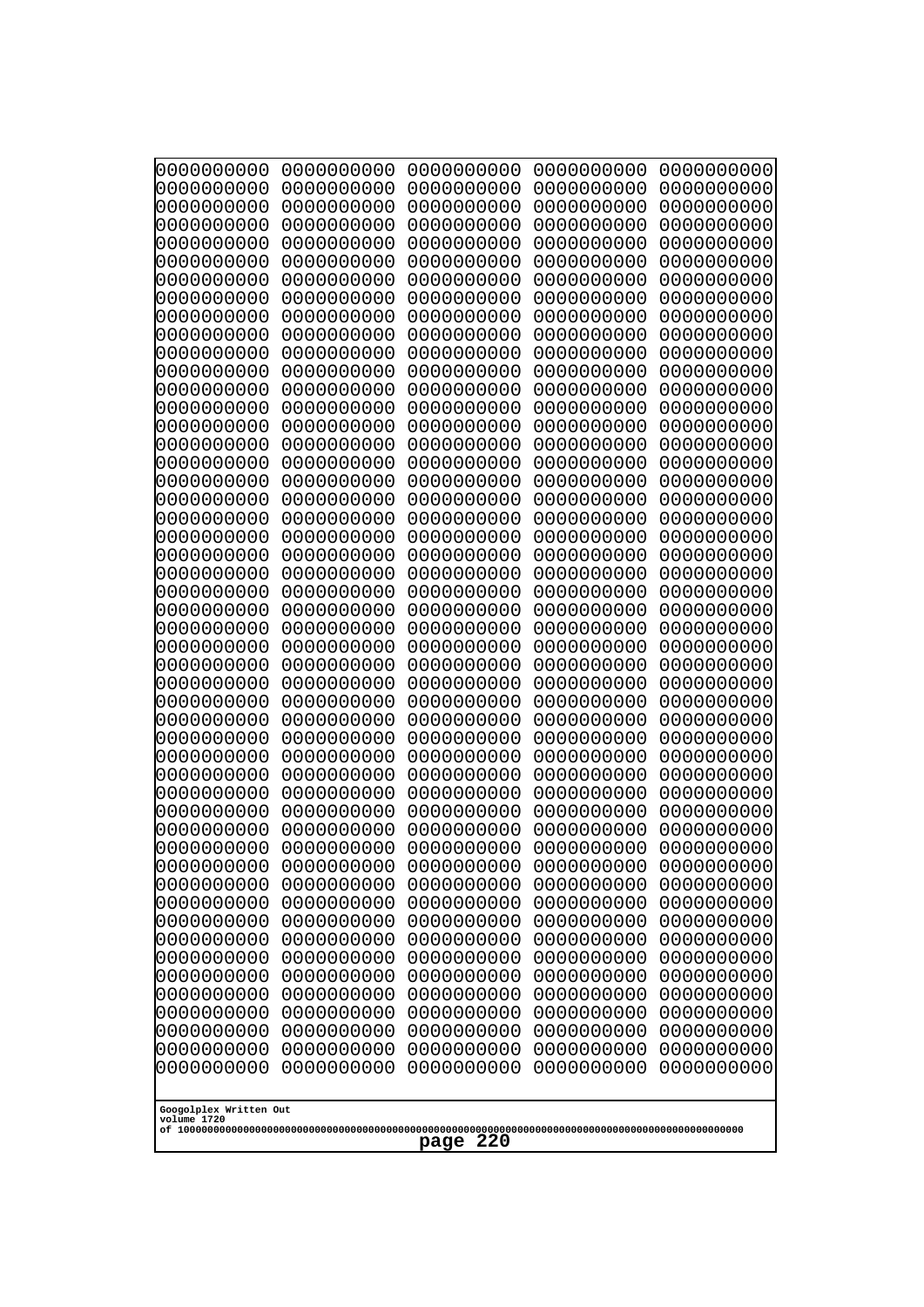| 10000000000<br>0000000000             | 0000000000<br>0000000000 | 0000000000<br>0000000000 | 0000000000<br>0000000000 | 0000000000<br>0000000000 |
|---------------------------------------|--------------------------|--------------------------|--------------------------|--------------------------|
| 0000000000                            | 0000000000               | 0000000000               | 0000000000               | 0000000000               |
| 0000000000                            | 0000000000               | 0000000000               | 0000000000               | 0000000000               |
| 0000000000                            | 0000000000               | 0000000000               | 0000000000               | 0000000000               |
| 0000000000<br>0000000000              | 0000000000<br>0000000000 | 0000000000<br>0000000000 | 0000000000<br>0000000000 | 0000000000<br>0000000000 |
| 0000000000                            | 0000000000               | 0000000000               | 0000000000               | 0000000000               |
| 0000000000                            | 0000000000               | 0000000000               | 0000000000               | 0000000000               |
| 0000000000                            | 0000000000               | 0000000000               | 0000000000               | 0000000000               |
| 0000000000<br>0000000000              | 0000000000<br>0000000000 | 0000000000<br>0000000000 | 0000000000<br>0000000000 | 0000000000<br>0000000000 |
| 0000000000                            | 0000000000               | 0000000000               | 0000000000               | 0000000000               |
| 0000000000                            | 0000000000               | 0000000000               | 0000000000               | 0000000000               |
| 0000000000                            | 0000000000               | 0000000000               | 0000000000               | 0000000000               |
| 0000000000<br>0000000000              | 0000000000<br>0000000000 | 0000000000<br>0000000000 | 0000000000<br>0000000000 | 0000000000<br>0000000000 |
| 0000000000                            | 0000000000               | 0000000000               | 0000000000               | 0000000000               |
| 0000000000                            | 0000000000               | 0000000000               | 0000000000               | 0000000000               |
| 0000000000                            | 0000000000               | 0000000000               | 0000000000               | 0000000000               |
| 0000000000<br>0000000000              | 0000000000<br>0000000000 | 0000000000<br>0000000000 | 0000000000<br>0000000000 | 0000000000<br>0000000000 |
| 0000000000                            | 0000000000               | 0000000000               | 0000000000               | 0000000000               |
| 0000000000                            | 0000000000               | 0000000000               | 0000000000               | 0000000000               |
| 0000000000                            | 0000000000               | 0000000000               | 0000000000               | 0000000000               |
| 0000000000<br>0000000000              | 0000000000<br>0000000000 | 0000000000<br>0000000000 | 0000000000<br>0000000000 | 0000000000<br>0000000000 |
| 0000000000                            | 0000000000               | 0000000000               | 0000000000               | 0000000000               |
| 0000000000                            | 0000000000               | 0000000000               | 0000000000               | 0000000000               |
| 0000000000<br>0000000000              | 0000000000<br>0000000000 | 0000000000<br>0000000000 | 0000000000<br>0000000000 | 0000000000<br>0000000000 |
| 0000000000                            | 0000000000               | 0000000000               | 0000000000               | 0000000000               |
| 0000000000                            | 0000000000               | 0000000000               | 0000000000               | 0000000000               |
| 0000000000                            | 0000000000               | 0000000000               | 0000000000               | 0000000000               |
| 0000000000<br>0000000000              | 0000000000<br>0000000000 | 0000000000<br>0000000000 | 0000000000<br>0000000000 | 0000000000<br>0000000000 |
| 0000000000                            | 0000000000               | 0000000000               | 0000000000               | 0000000000               |
| 0000000000                            | 0000000000               | 0000000000               | 0000000000               | 0000000000               |
| 0000000000<br>0000000000              | 0000000000<br>0000000000 | 0000000000<br>0000000000 | 0000000000<br>0000000000 | 0000000000<br>0000000000 |
| 0000000000                            | 0000000000               | 0000000000               | 0000000000               | 0000000000               |
| 0000000000                            | 0000000000               | 0000000000               | 0000000000               | 0000000000               |
| 0000000000                            | 0000000000               | 0000000000               | 0000000000               | 0000000000               |
| 0000000000<br>0000000000              | 0000000000<br>0000000000 | 0000000000<br>0000000000 | 0000000000<br>0000000000 | 0000000000<br>0000000000 |
| 0000000000                            | 0000000000               | 0000000000               | 0000000000               | 0000000000               |
| 0000000000                            | 0000000000               | 0000000000               | 0000000000               | 0000000000               |
| 0000000000                            | 0000000000               | 0000000000               | 0000000000               | 0000000000               |
| 0000000000<br>0000000000              | 0000000000<br>0000000000 | 0000000000<br>0000000000 | 0000000000<br>0000000000 | 0000000000<br>0000000000 |
|                                       |                          |                          |                          |                          |
| Googolplex Written Out<br>volume 1720 |                          |                          |                          |                          |
|                                       |                          | 221<br>page              |                          |                          |
|                                       |                          |                          |                          |                          |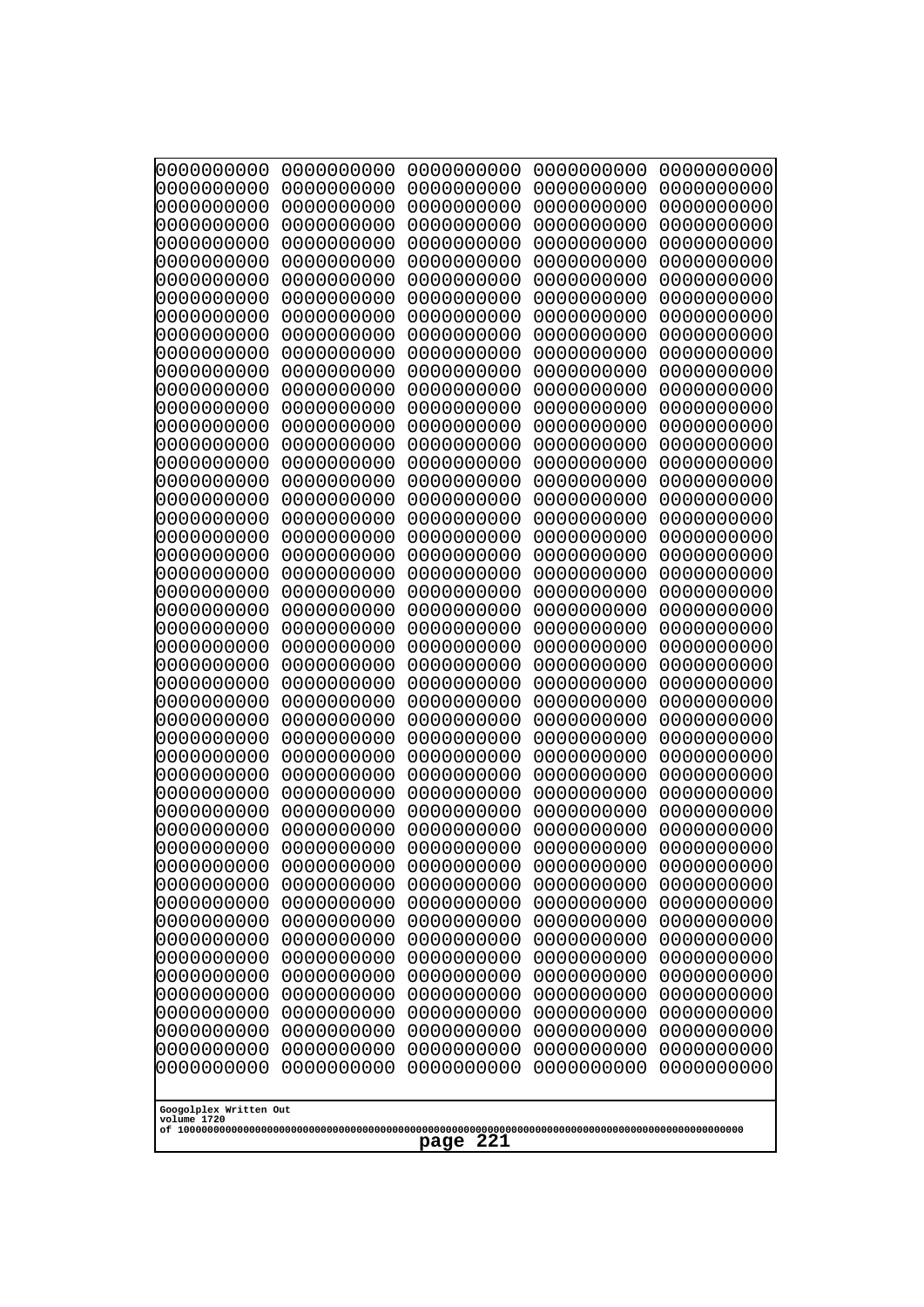| 10000000000<br>0000000000 | 0000000000<br>0000000000 | 0000000000<br>0000000000 | 0000000000<br>0000000000 | 0000000000<br>0000000000 |
|---------------------------|--------------------------|--------------------------|--------------------------|--------------------------|
| 0000000000                | 0000000000               | 0000000000               | 0000000000               | 0000000000               |
| 0000000000                | 0000000000               | 0000000000               | 0000000000               | 0000000000               |
| 0000000000                | 0000000000               | 0000000000               | 0000000000               | 0000000000               |
| 0000000000<br>0000000000  | 0000000000<br>0000000000 | 0000000000<br>0000000000 | 0000000000<br>0000000000 | 0000000000<br>0000000000 |
| 0000000000                | 0000000000               | 0000000000               | 0000000000               | 0000000000               |
| 0000000000                | 0000000000               | 0000000000               | 0000000000               | 0000000000               |
| 0000000000                | 0000000000               | 0000000000               | 0000000000               | 0000000000               |
| 0000000000<br>0000000000  | 0000000000<br>0000000000 | 0000000000<br>0000000000 | 0000000000<br>0000000000 | 0000000000<br>0000000000 |
| 0000000000                | 0000000000               | 0000000000               | 0000000000               | 0000000000               |
| 0000000000                | 0000000000               | 0000000000               | 0000000000               | 0000000000               |
| 0000000000                | 0000000000               | 0000000000               | 0000000000               | 0000000000               |
| 0000000000<br>0000000000  | 0000000000<br>0000000000 | 0000000000<br>0000000000 | 0000000000<br>0000000000 | 0000000000<br>0000000000 |
| 0000000000                | 0000000000               | 0000000000               | 0000000000               | 0000000000               |
| 0000000000                | 0000000000               | 0000000000               | 0000000000               | 0000000000               |
| 0000000000                | 0000000000               | 0000000000               | 0000000000               | 0000000000               |
| 0000000000<br>0000000000  | 0000000000<br>0000000000 | 0000000000<br>0000000000 | 0000000000<br>0000000000 | 0000000000<br>0000000000 |
| 0000000000                | 0000000000               | 0000000000               | 0000000000               | 0000000000               |
| 0000000000                | 0000000000               | 0000000000               | 0000000000               | 0000000000               |
| 0000000000                | 0000000000               | 0000000000               | 0000000000               | 0000000000               |
| 0000000000<br>0000000000  | 0000000000<br>0000000000 | 0000000000<br>0000000000 | 0000000000<br>0000000000 | 0000000000<br>0000000000 |
| 0000000000                | 0000000000               | 0000000000               | 0000000000               | 0000000000               |
| 0000000000                | 0000000000               | 0000000000               | 0000000000               | 0000000000               |
| 0000000000                | 0000000000               | 0000000000               | 0000000000               | 0000000000               |
| 0000000000<br>0000000000  | 0000000000<br>0000000000 | 0000000000<br>0000000000 | 0000000000<br>0000000000 | 0000000000<br>0000000000 |
| 0000000000                | 0000000000               | 0000000000               | 0000000000               | 0000000000               |
| 0000000000                | 0000000000               | 0000000000               | 0000000000               | 0000000000               |
| 0000000000                | 0000000000               | 0000000000               | 0000000000               | 0000000000               |
| 0000000000<br>0000000000  | 0000000000<br>0000000000 | 0000000000<br>0000000000 | 0000000000<br>0000000000 | 0000000000<br>0000000000 |
| 0000000000                | 0000000000               | 0000000000               | 0000000000               | 0000000000               |
| 0000000000                | 0000000000               | 0000000000               | 0000000000               | 0000000000               |
| 0000000000                | 0000000000               | 0000000000               | 0000000000               | 0000000000               |
| 0000000000<br>0000000000  | 0000000000<br>0000000000 | 0000000000<br>0000000000 | 0000000000<br>0000000000 | 0000000000<br>0000000000 |
| 0000000000                | 0000000000               | 0000000000               | 0000000000               | 0000000000               |
| 0000000000                | 0000000000               | 0000000000               | 0000000000               | 0000000000               |
| 0000000000                | 0000000000               | 0000000000               | 0000000000               | 0000000000               |
| 0000000000<br>0000000000  | 0000000000<br>0000000000 | 0000000000<br>0000000000 | 0000000000<br>0000000000 | 0000000000<br>0000000000 |
| 0000000000                | 0000000000               | 0000000000               | 0000000000               | 0000000000               |
| 0000000000                | 0000000000               | 0000000000               | 0000000000               | 0000000000               |
| 0000000000                | 0000000000               | 0000000000               | 0000000000               | 0000000000               |
| Googolplex Written Out    |                          |                          |                          |                          |
| volume 1720               |                          |                          |                          |                          |
| 222<br>page               |                          |                          |                          |                          |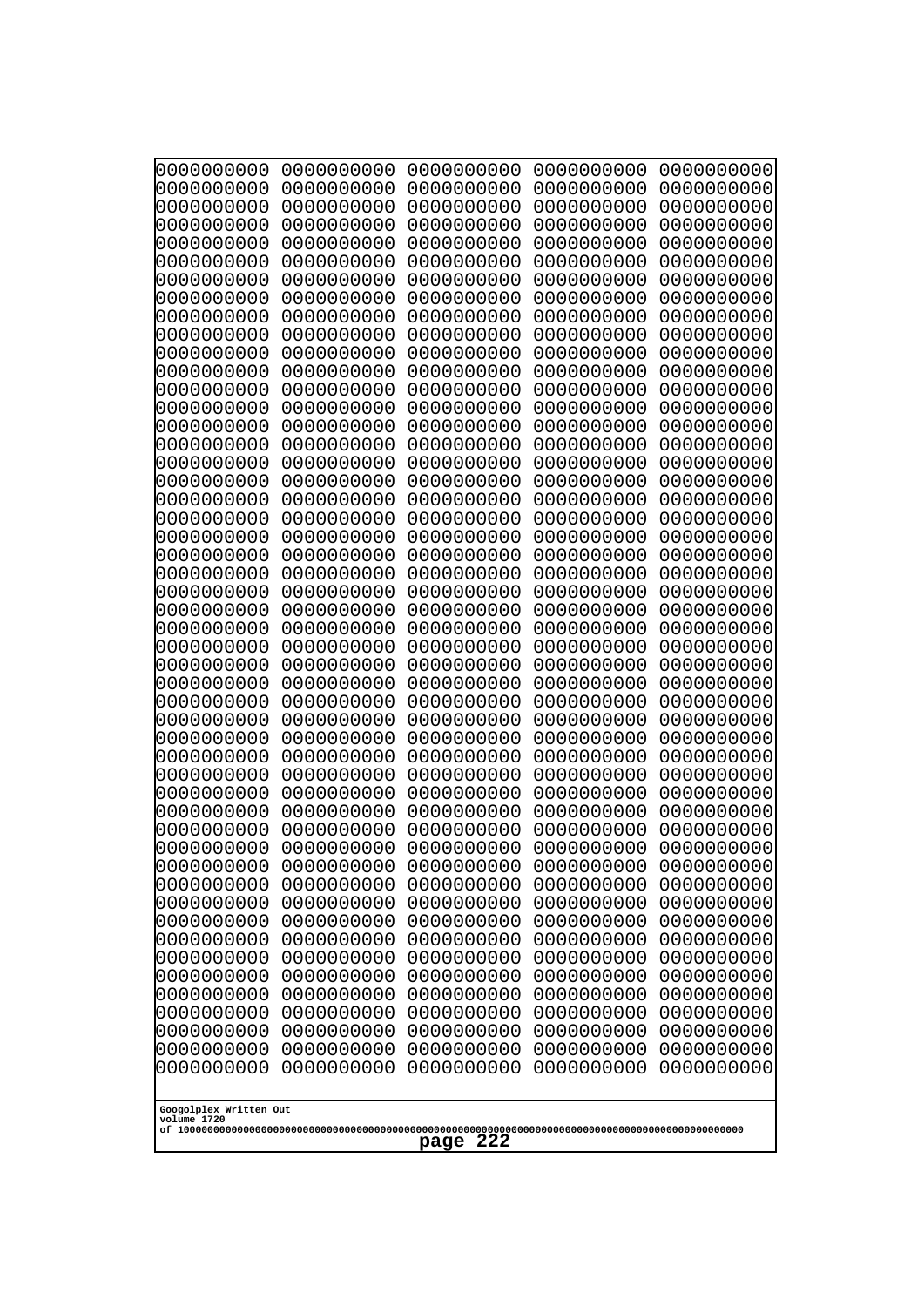| 000000000                | 0000000000               | 0000000000               | 0000000000               | 0000000000               |
|--------------------------|--------------------------|--------------------------|--------------------------|--------------------------|
| 0000000000               | 0000000000               | 0000000000               | 0000000000               | 0000000000               |
| 0000000000               | 0000000000               | 0000000000               | 0000000000               | 0000000000               |
| 0000000000               | 0000000000               | 0000000000               | 0000000000               | 0000000000               |
| 0000000000               | 0000000000               | 0000000000               | 0000000000               | 0000000000               |
| 0000000000               | 0000000000               | 0000000000               | 0000000000               | 0000000000               |
| 0000000000               | 0000000000               | 0000000000               | 0000000000               | 0000000000               |
| 0000000000               | 0000000000               | 0000000000<br>0000000000 | 0000000000               | 0000000000               |
| 0000000000<br>0000000000 | 0000000000<br>0000000000 | 0000000000               | 0000000000<br>0000000000 | 0000000000<br>0000000000 |
| 0000000000               | 0000000000               | 0000000000               | 0000000000               | 0000000000               |
| 0000000000               | 0000000000               | 0000000000               | 0000000000               | 0000000000               |
| 0000000000               | 0000000000               | 0000000000               | 0000000000               | 0000000000               |
| 0000000000               | 0000000000               | 0000000000               | 0000000000               | 0000000000               |
| 0000000000               | 0000000000               | 0000000000               | 0000000000               | 0000000000               |
| 0000000000               | 0000000000               | 0000000000               | 0000000000               | 0000000000               |
| 0000000000               | 0000000000               | 0000000000               | 0000000000               | 0000000000               |
| 0000000000               | 0000000000               | 0000000000               | 0000000000               | 0000000000               |
| 0000000000<br>0000000000 | 0000000000<br>0000000000 | 0000000000<br>0000000000 | 0000000000<br>0000000000 | 0000000000<br>0000000000 |
| 0000000000               | 0000000000               | 0000000000               | 0000000000               | 0000000000               |
| 0000000000               | 0000000000               | 0000000000               | 0000000000               | 0000000000               |
| 0000000000               | 0000000000               | 0000000000               | 0000000000               | 0000000000               |
| 0000000000               | 0000000000               | 0000000000               | 0000000000               | 0000000000               |
| 0000000000               | 0000000000               | 0000000000               | 0000000000               | 0000000000               |
| 0000000000               | 0000000000               | 0000000000               | 0000000000               | 0000000000               |
| 0000000000               | 0000000000               | 0000000000               | 0000000000               | 0000000000               |
| 0000000000               | 0000000000               | 0000000000               | 0000000000               | 0000000000               |
| 0000000000<br>0000000000 | 0000000000<br>0000000000 | 0000000000<br>0000000000 | 0000000000<br>0000000000 | 0000000000<br>0000000000 |
| 0000000000               | 0000000000               | 0000000000               | 0000000000               | 0000000000               |
| 0000000000               | 0000000000               | 0000000000               | 0000000000               | 0000000000               |
| 0000000000               | 0000000000               | 0000000000               | 0000000000               | 0000000000               |
| 0000000000               | 0000000000               | 0000000000               | 0000000000               | 0000000000               |
| 0000000000               | 0000000000               | 0000000000               | 0000000000               | 0000000000               |
| 0000000000               | 0000000000               | 0000000000               | 0000000000               | 0000000000               |
| 0000000000               | 0000000000               | 0000000000               | 0000000000               | 0000000000               |
| 0000000000<br>0000000000 | 0000000000<br>0000000000 | 0000000000<br>0000000000 | 0000000000<br>0000000000 | 0000000000<br>0000000000 |
| 0000000000               | 0000000000               | 0000000000               | 0000000000               | 0000000000               |
| 0000000000               | 0000000000               | 0000000000               | 0000000000               | 0000000000               |
| 0000000000               | 0000000000               | 0000000000               | 0000000000               | 0000000000               |
| 0000000000               | 0000000000               | 0000000000               | 0000000000               | 0000000000               |
| 0000000000               | 0000000000               | 0000000000               | 0000000000               | 0000000000               |
| 0000000000               | 0000000000               | 0000000000               | 0000000000               | 0000000000               |
| 0000000000               | 0000000000               | 0000000000               | 0000000000               | 0000000000               |
| 0000000000               | 0000000000               | 0000000000               | 0000000000               | 0000000000               |
| 0000000000<br>0000000000 | 0000000000<br>0000000000 | 0000000000<br>0000000000 | 0000000000<br>0000000000 | 0000000000<br>0000000000 |
| 0000000000               | 0000000000               | 0000000000               | 0000000000               | 0000000000               |
|                          |                          |                          |                          |                          |
| Googolplex Written Out   |                          |                          |                          |                          |
| volume 1720              |                          |                          |                          |                          |
| 223<br>page              |                          |                          |                          |                          |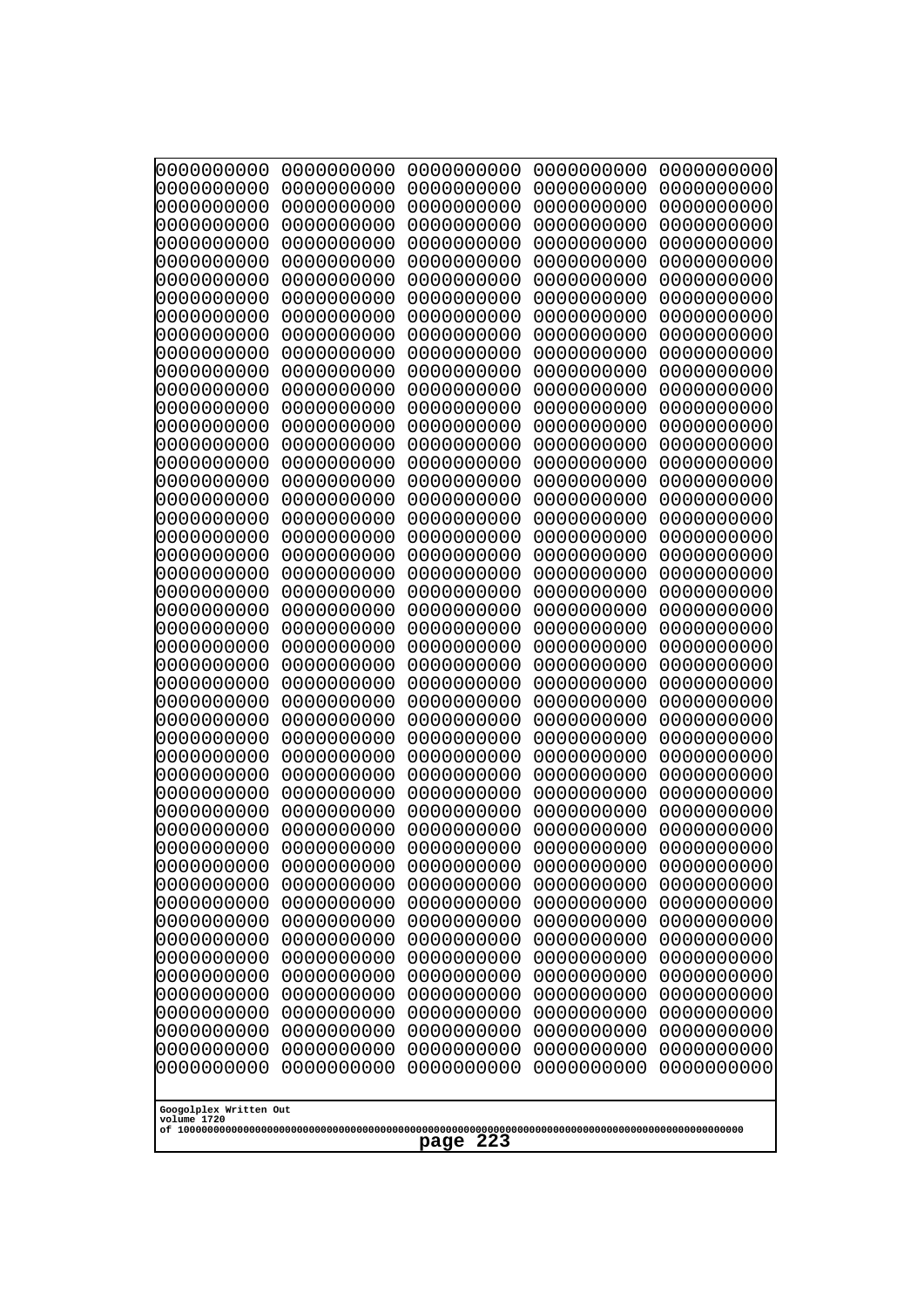| 10000000000<br>0000000000             | 0000000000<br>0000000000 | 0000000000<br>0000000000 | 0000000000<br>0000000000 | 0000000000<br>0000000000 |
|---------------------------------------|--------------------------|--------------------------|--------------------------|--------------------------|
| 0000000000                            | 0000000000               | 0000000000               | 0000000000               | 0000000000               |
| 0000000000                            | 0000000000               | 0000000000               | 0000000000               | 0000000000               |
| 0000000000<br>0000000000              | 0000000000<br>0000000000 | 0000000000<br>0000000000 | 0000000000<br>0000000000 | 0000000000<br>0000000000 |
| 0000000000                            | 0000000000               | 0000000000               | 0000000000               | 0000000000               |
| 0000000000                            | 0000000000               | 0000000000               | 0000000000               | 0000000000               |
| 0000000000<br>0000000000              | 0000000000<br>0000000000 | 0000000000<br>0000000000 | 0000000000<br>0000000000 | 0000000000<br>0000000000 |
| 0000000000                            | 0000000000               | 0000000000               | 0000000000               | 0000000000               |
| 0000000000                            | 0000000000               | 0000000000               | 0000000000               | 0000000000               |
| 0000000000<br>0000000000              | 0000000000<br>0000000000 | 0000000000<br>0000000000 | 0000000000<br>0000000000 | 0000000000<br>0000000000 |
| 0000000000                            | 0000000000               | 0000000000               | 0000000000               | 0000000000               |
| 0000000000                            | 0000000000               | 0000000000               | 0000000000               | 0000000000               |
| 0000000000<br>0000000000              | 0000000000<br>0000000000 | 0000000000<br>0000000000 | 0000000000<br>0000000000 | 0000000000<br>0000000000 |
| 0000000000                            | 0000000000               | 0000000000               | 0000000000               | 0000000000               |
| 0000000000                            | 0000000000               | 0000000000               | 0000000000               | 0000000000               |
| 0000000000<br>0000000000              | 0000000000<br>0000000000 | 0000000000<br>0000000000 | 0000000000<br>0000000000 | 0000000000<br>0000000000 |
| 0000000000                            | 0000000000               | 0000000000               | 0000000000               | 0000000000               |
| 0000000000                            | 0000000000               | 0000000000               | 0000000000               | 0000000000               |
| 0000000000                            | 0000000000               | 0000000000               | 0000000000               | 0000000000               |
| 0000000000<br>0000000000              | 0000000000<br>0000000000 | 0000000000<br>0000000000 | 0000000000<br>0000000000 | 0000000000<br>0000000000 |
| 0000000000                            | 0000000000               | 0000000000               | 0000000000               | 0000000000               |
| 0000000000<br>0000000000              | 0000000000<br>0000000000 | 0000000000<br>0000000000 | 0000000000<br>0000000000 | 0000000000<br>0000000000 |
| 0000000000                            | 0000000000               | 0000000000               | 0000000000               | 0000000000               |
| 0000000000                            | 0000000000               | 0000000000               | 0000000000               | 0000000000               |
| 0000000000<br>0000000000              | 0000000000<br>0000000000 | 0000000000<br>0000000000 | 0000000000<br>0000000000 | 0000000000<br>0000000000 |
| 0000000000                            | 0000000000               | 0000000000               | 0000000000               | 0000000000               |
| 0000000000                            | 0000000000               | 0000000000               | 0000000000               | 0000000000               |
| 0000000000<br>0000000000              | 0000000000<br>0000000000 | 0000000000<br>0000000000 | 0000000000<br>0000000000 | 0000000000<br>0000000000 |
| 0000000000                            | 0000000000               | 0000000000               | 0000000000               | 0000000000               |
| 0000000000                            | 0000000000               | 0000000000               | 0000000000               | 0000000000               |
| 0000000000<br>0000000000              | 0000000000<br>0000000000 | 0000000000<br>0000000000 | 0000000000<br>0000000000 | 0000000000<br>0000000000 |
| 0000000000                            | 0000000000               | 0000000000               | 0000000000               | 0000000000               |
| 0000000000                            | 0000000000               | 0000000000               | 0000000000               | 0000000000               |
| 0000000000<br>0000000000              | 0000000000<br>0000000000 | 0000000000<br>0000000000 | 0000000000<br>0000000000 | 0000000000<br>0000000000 |
| 0000000000                            | 0000000000               | 0000000000               | 0000000000               | 0000000000               |
| 0000000000                            | 0000000000               | 0000000000               | 0000000000               | 0000000000               |
| 0000000000<br>0000000000              | 0000000000<br>0000000000 | 0000000000<br>0000000000 | 0000000000<br>0000000000 | 0000000000<br>0000000000 |
|                                       |                          |                          |                          |                          |
| Googolplex Written Out<br>volume 1720 |                          |                          |                          |                          |
|                                       |                          | 224<br>page              |                          |                          |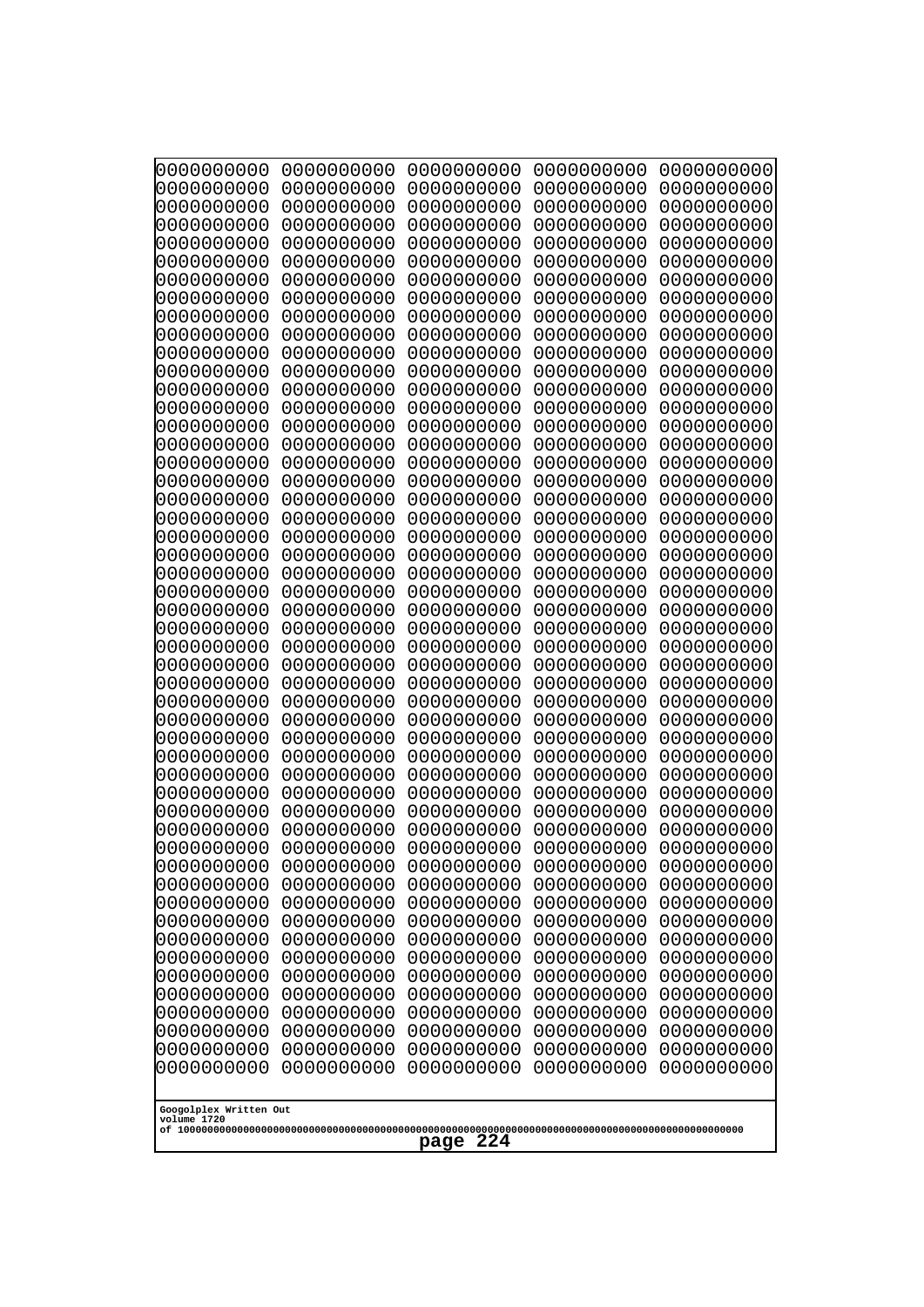| 10000000000<br>0000000000             | 0000000000<br>0000000000 | 0000000000<br>0000000000 | 0000000000<br>0000000000 | 0000000000<br>0000000000 |
|---------------------------------------|--------------------------|--------------------------|--------------------------|--------------------------|
| 0000000000                            | 0000000000               | 0000000000               | 0000000000               | 0000000000               |
| 0000000000                            | 0000000000               | 0000000000               | 0000000000               | 0000000000               |
| 0000000000                            | 0000000000               | 0000000000               | 0000000000               | 0000000000               |
| 0000000000<br>0000000000              | 0000000000<br>0000000000 | 0000000000<br>0000000000 | 0000000000<br>0000000000 | 0000000000<br>0000000000 |
| 0000000000                            | 0000000000               | 0000000000               | 0000000000               | 0000000000               |
| 0000000000                            | 0000000000               | 0000000000               | 0000000000               | 0000000000               |
| 0000000000                            | 0000000000               | 0000000000               | 0000000000               | 0000000000               |
| 0000000000<br>0000000000              | 0000000000<br>0000000000 | 0000000000<br>0000000000 | 0000000000<br>0000000000 | 0000000000               |
| 0000000000                            | 0000000000               | 0000000000               | 0000000000               | 0000000000<br>0000000000 |
| 0000000000                            | 0000000000               | 0000000000               | 0000000000               | 0000000000               |
| 0000000000                            | 0000000000               | 0000000000               | 0000000000               | 0000000000               |
| 0000000000                            | 0000000000               | 0000000000               | 0000000000               | 0000000000               |
| 0000000000<br>0000000000              | 0000000000<br>0000000000 | 0000000000<br>0000000000 | 0000000000<br>0000000000 | 0000000000<br>0000000000 |
| 0000000000                            | 0000000000               | 0000000000               | 0000000000               | 0000000000               |
| 0000000000                            | 0000000000               | 0000000000               | 0000000000               | 0000000000               |
| 0000000000                            | 0000000000<br>0000000000 | 0000000000               | 0000000000               | 0000000000               |
| 0000000000<br>0000000000              | 0000000000               | 0000000000<br>0000000000 | 0000000000<br>0000000000 | 0000000000<br>0000000000 |
| 0000000000                            | 0000000000               | 0000000000               | 0000000000               | 0000000000               |
| 0000000000                            | 0000000000               | 0000000000               | 0000000000               | 0000000000               |
| 0000000000                            | 0000000000<br>0000000000 | 0000000000<br>0000000000 | 0000000000<br>0000000000 | 0000000000               |
| 0000000000<br>0000000000              | 0000000000               | 0000000000               | 0000000000               | 0000000000<br>0000000000 |
| 0000000000                            | 0000000000               | 0000000000               | 0000000000               | 0000000000               |
| 0000000000                            | 0000000000               | 0000000000               | 0000000000               | 0000000000               |
| 0000000000<br>0000000000              | 0000000000<br>0000000000 | 0000000000<br>0000000000 | 0000000000<br>0000000000 | 0000000000<br>0000000000 |
| 0000000000                            | 0000000000               | 0000000000               | 0000000000               | 0000000000               |
| 0000000000                            | 0000000000               | 0000000000               | 0000000000               | 0000000000               |
| 0000000000                            | 0000000000               | 0000000000               | 0000000000               | 0000000000               |
| 0000000000<br>0000000000              | 0000000000<br>0000000000 | 0000000000<br>0000000000 | 0000000000<br>0000000000 | 0000000000<br>0000000000 |
| 0000000000                            | 0000000000               | 0000000000               | 0000000000               | 0000000000               |
| 0000000000                            | 0000000000               | 0000000000               | 0000000000               | 0000000000               |
| 0000000000                            | 0000000000               | 0000000000               | 0000000000               | 0000000000               |
| 0000000000<br>0000000000              | 0000000000<br>0000000000 | 0000000000<br>0000000000 | 0000000000<br>0000000000 | 0000000000<br>0000000000 |
| 0000000000                            | 0000000000               | 0000000000               | 0000000000               | 0000000000               |
| 0000000000                            | 0000000000               | 0000000000               | 0000000000               | 0000000000               |
| 0000000000                            | 0000000000               | 0000000000               | 0000000000               | 0000000000               |
| 0000000000<br>0000000000              | 0000000000<br>0000000000 | 0000000000<br>0000000000 | 0000000000<br>0000000000 | 0000000000<br>0000000000 |
| 0000000000                            | 0000000000               | 0000000000               | 0000000000               | 0000000000               |
| 0000000000                            | 0000000000               | 0000000000               | 0000000000               | 0000000000               |
| 0000000000                            | 0000000000               | 0000000000               | 0000000000               | 0000000000               |
|                                       |                          |                          |                          |                          |
| Googolplex Written Out<br>volume 1720 |                          |                          |                          |                          |
| 225<br>page                           |                          |                          |                          |                          |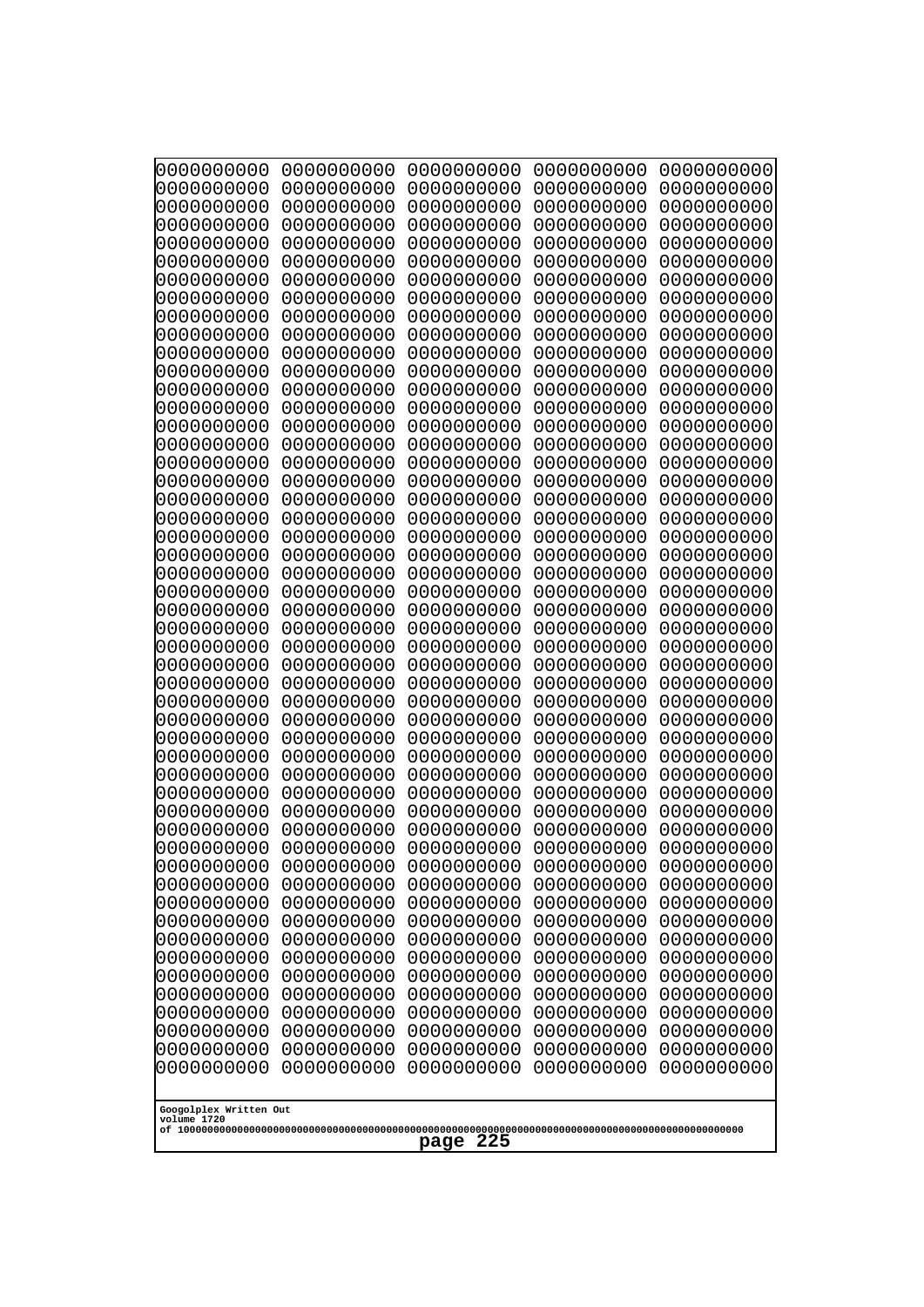| 10000000000<br>0000000000             | 0000000000<br>0000000000 | 0000000000<br>0000000000 | 0000000000<br>0000000000 | 0000000000<br>0000000000 |
|---------------------------------------|--------------------------|--------------------------|--------------------------|--------------------------|
| 0000000000                            | 0000000000               | 0000000000               | 0000000000               | 0000000000               |
| 0000000000                            | 0000000000               | 0000000000               | 0000000000               | 0000000000               |
| 0000000000<br>0000000000              | 0000000000<br>0000000000 | 0000000000<br>0000000000 | 0000000000<br>0000000000 | 0000000000<br>0000000000 |
| 0000000000                            | 0000000000               | 0000000000               | 0000000000               | 0000000000               |
| 0000000000                            | 0000000000               | 0000000000               | 0000000000               | 0000000000               |
| 0000000000<br>0000000000              | 0000000000<br>0000000000 | 0000000000<br>0000000000 | 0000000000<br>0000000000 | 0000000000<br>0000000000 |
| 0000000000                            | 0000000000               | 0000000000               | 0000000000               | 0000000000               |
| 0000000000                            | 0000000000               | 0000000000               | 0000000000               | 0000000000               |
| 0000000000                            | 0000000000               | 0000000000               | 0000000000               | 0000000000               |
| 0000000000<br>0000000000              | 0000000000<br>0000000000 | 0000000000<br>0000000000 | 0000000000<br>0000000000 | 0000000000<br>0000000000 |
| 0000000000                            | 0000000000               | 0000000000               | 0000000000               | 0000000000               |
| 0000000000                            | 0000000000               | 0000000000               | 0000000000               | 0000000000               |
| 0000000000<br>0000000000              | 0000000000<br>0000000000 | 0000000000<br>0000000000 | 0000000000<br>0000000000 | 0000000000<br>0000000000 |
| 0000000000                            | 0000000000               | 0000000000               | 0000000000               | 0000000000               |
| 0000000000                            | 0000000000               | 0000000000               | 0000000000               | 0000000000               |
| 0000000000<br>0000000000              | 0000000000<br>0000000000 | 0000000000<br>0000000000 | 0000000000<br>0000000000 | 0000000000<br>0000000000 |
| 0000000000                            | 0000000000               | 0000000000               | 0000000000               | 0000000000               |
| 0000000000                            | 0000000000               | 0000000000               | 0000000000               | 0000000000               |
| 0000000000<br>0000000000              | 0000000000<br>0000000000 | 0000000000<br>0000000000 | 0000000000<br>0000000000 | 0000000000<br>0000000000 |
| 0000000000                            | 0000000000               | 0000000000               | 0000000000               | 0000000000               |
| 0000000000                            | 0000000000               | 0000000000               | 0000000000               | 0000000000               |
| 0000000000                            | 0000000000               | 0000000000               | 0000000000               | 0000000000               |
| 0000000000<br>0000000000              | 0000000000<br>0000000000 | 0000000000<br>0000000000 | 0000000000<br>0000000000 | 0000000000<br>0000000000 |
| 0000000000                            | 0000000000               | 0000000000               | 0000000000               | 0000000000               |
| 0000000000                            | 0000000000               | 0000000000               | 0000000000               | 0000000000               |
| 0000000000<br>0000000000              | 0000000000<br>0000000000 | 0000000000<br>0000000000 | 0000000000<br>0000000000 | 0000000000<br>0000000000 |
| 0000000000                            | 0000000000               | 0000000000               | 0000000000               | 0000000000               |
| 0000000000                            | 0000000000               | 0000000000               | 0000000000               | 0000000000               |
| 0000000000<br>0000000000              | 0000000000<br>0000000000 | 0000000000<br>0000000000 | 0000000000<br>0000000000 | 0000000000<br>0000000000 |
| 0000000000                            | 0000000000               | 0000000000               | 0000000000               | 0000000000               |
| 0000000000                            | 0000000000               | 0000000000               | 0000000000               | 0000000000               |
| 0000000000<br>0000000000              | 0000000000               | 0000000000               | 0000000000               | 0000000000               |
| 0000000000                            | 0000000000<br>0000000000 | 0000000000<br>0000000000 | 0000000000<br>0000000000 | 0000000000<br>0000000000 |
| 0000000000                            | 0000000000               | 0000000000               | 0000000000               | 0000000000               |
| 0000000000                            | 0000000000               | 0000000000               | 0000000000               | 0000000000               |
| 0000000000<br>0000000000              | 0000000000<br>0000000000 | 0000000000<br>0000000000 | 0000000000<br>0000000000 | 0000000000<br>0000000000 |
| 0000000000                            | 0000000000               | 0000000000               | 0000000000               | 0000000000               |
|                                       |                          |                          |                          |                          |
| Googolplex Written Out<br>volume 1720 |                          |                          |                          |                          |
| 226<br>page                           |                          |                          |                          |                          |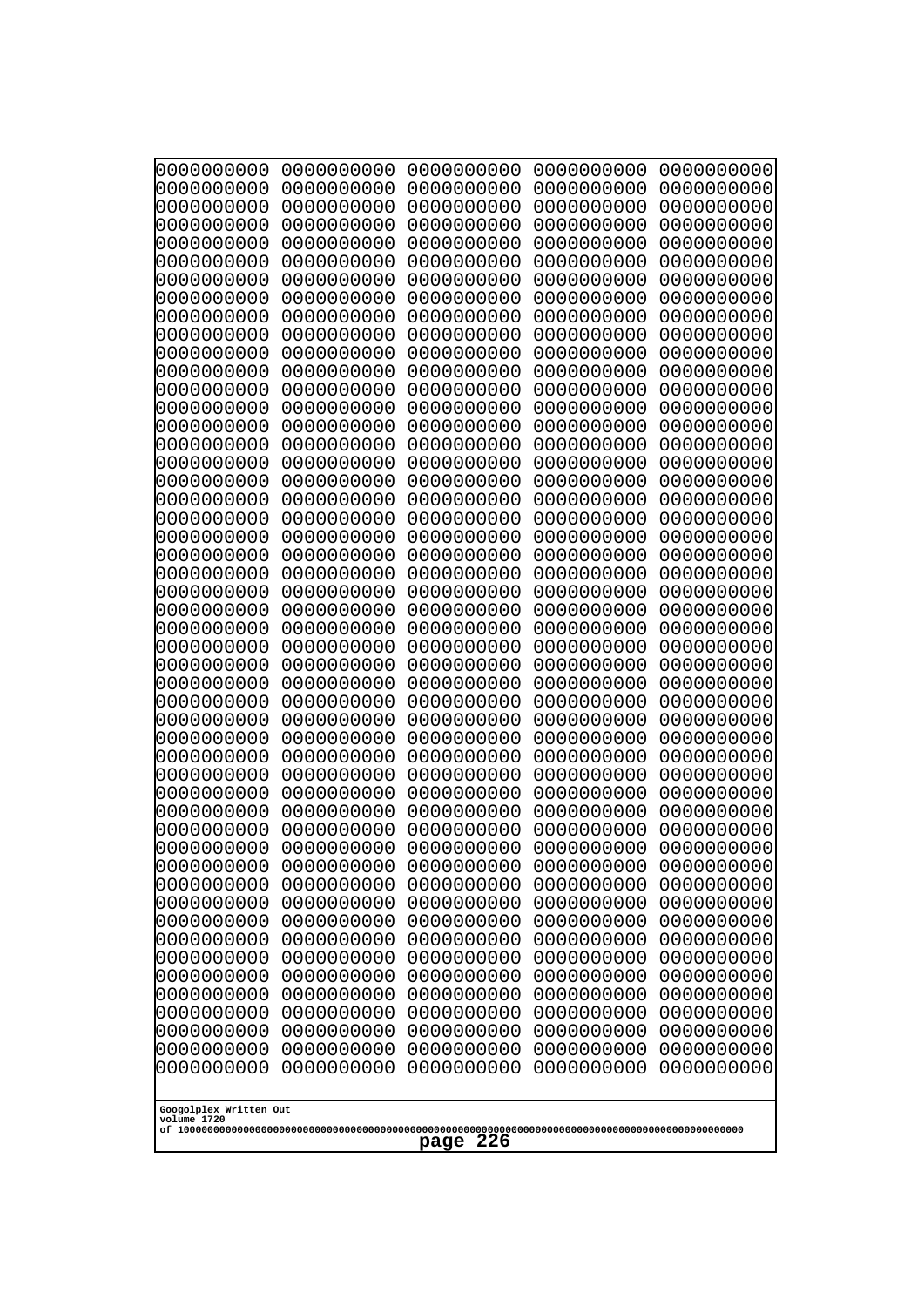| 10000000000<br>0000000000             | 0000000000<br>0000000000 | 0000000000<br>0000000000 | 0000000000<br>0000000000 | 0000000000<br>0000000000 |
|---------------------------------------|--------------------------|--------------------------|--------------------------|--------------------------|
| 0000000000                            | 0000000000               | 0000000000               | 0000000000               | 0000000000               |
| 0000000000                            | 0000000000               | 0000000000               | 0000000000               | 0000000000               |
| 0000000000<br>0000000000              | 0000000000<br>0000000000 | 0000000000<br>0000000000 | 0000000000<br>0000000000 | 0000000000<br>0000000000 |
| 0000000000                            | 0000000000               | 0000000000               | 0000000000               | 0000000000               |
| 0000000000                            | 0000000000               | 0000000000               | 0000000000               | 0000000000               |
| 0000000000                            | 0000000000               | 0000000000               | 0000000000               | 0000000000               |
| 0000000000<br>0000000000              | 0000000000<br>0000000000 | 0000000000<br>0000000000 | 0000000000<br>0000000000 | 0000000000<br>0000000000 |
| 0000000000                            | 0000000000               | 0000000000               | 0000000000               | 0000000000               |
| 0000000000                            | 0000000000               | 0000000000               | 0000000000               | 0000000000               |
| 0000000000<br>0000000000              | 0000000000<br>0000000000 | 0000000000<br>0000000000 | 0000000000<br>0000000000 | 0000000000<br>0000000000 |
| 0000000000                            | 0000000000               | 0000000000               | 0000000000               | 0000000000               |
| 0000000000                            | 0000000000               | 0000000000               | 0000000000               | 0000000000               |
| 0000000000<br>0000000000              | 0000000000<br>0000000000 | 0000000000<br>0000000000 | 0000000000<br>0000000000 | 0000000000<br>0000000000 |
| 0000000000                            | 0000000000               | 0000000000               | 0000000000               | 0000000000               |
| 0000000000                            | 0000000000               | 0000000000               | 0000000000               | 0000000000               |
| 0000000000<br>0000000000              | 0000000000<br>0000000000 | 0000000000<br>0000000000 | 0000000000<br>0000000000 | 0000000000<br>0000000000 |
| 0000000000                            | 0000000000               | 0000000000               | 0000000000               | 0000000000               |
| 0000000000                            | 0000000000               | 0000000000               | 0000000000               | 0000000000               |
| 0000000000<br>0000000000              | 0000000000<br>0000000000 | 0000000000<br>0000000000 | 0000000000<br>0000000000 | 0000000000<br>0000000000 |
| 0000000000                            | 0000000000               | 0000000000               | 0000000000               | 0000000000               |
| 0000000000                            | 0000000000               | 0000000000               | 0000000000               | 0000000000               |
| 0000000000<br>0000000000              | 0000000000<br>0000000000 | 0000000000<br>0000000000 | 0000000000<br>0000000000 | 0000000000<br>0000000000 |
| 0000000000                            | 0000000000               | 0000000000               | 0000000000               | 0000000000               |
| 0000000000                            | 0000000000               | 0000000000               | 0000000000               | 0000000000               |
| 0000000000<br>0000000000              | 0000000000               | 0000000000               | 0000000000               | 0000000000               |
| 0000000000                            | 0000000000<br>0000000000 | 0000000000<br>0000000000 | 0000000000<br>0000000000 | 0000000000<br>0000000000 |
| 0000000000                            | 0000000000               | 0000000000               | 0000000000               | 0000000000               |
| 0000000000                            | 0000000000               | 0000000000               | 0000000000               | 0000000000               |
| 0000000000<br>0000000000              | 0000000000<br>0000000000 | 0000000000<br>0000000000 | 0000000000<br>0000000000 | 0000000000<br>0000000000 |
| 0000000000                            | 0000000000               | 0000000000               | 0000000000               | 0000000000               |
| 0000000000                            | 0000000000               | 0000000000               | 0000000000               | 0000000000               |
| 0000000000<br>0000000000              | 0000000000<br>0000000000 | 0000000000<br>0000000000 | 0000000000<br>0000000000 | 0000000000<br>0000000000 |
| 0000000000                            | 0000000000               | 0000000000               | 0000000000               | 0000000000               |
| 0000000000                            | 0000000000               | 0000000000               | 0000000000               | 0000000000               |
| 0000000000<br>0000000000              | 0000000000<br>0000000000 | 0000000000<br>0000000000 | 0000000000<br>0000000000 | 0000000000<br>0000000000 |
| 0000000000                            | 0000000000               | 0000000000               | 0000000000               | 0000000000               |
| 0000000000                            | 0000000000               | 0000000000               | 0000000000               | 0000000000               |
|                                       |                          |                          |                          |                          |
| Googolplex Written Out<br>volume 1720 |                          |                          |                          |                          |
| 227<br>page                           |                          |                          |                          |                          |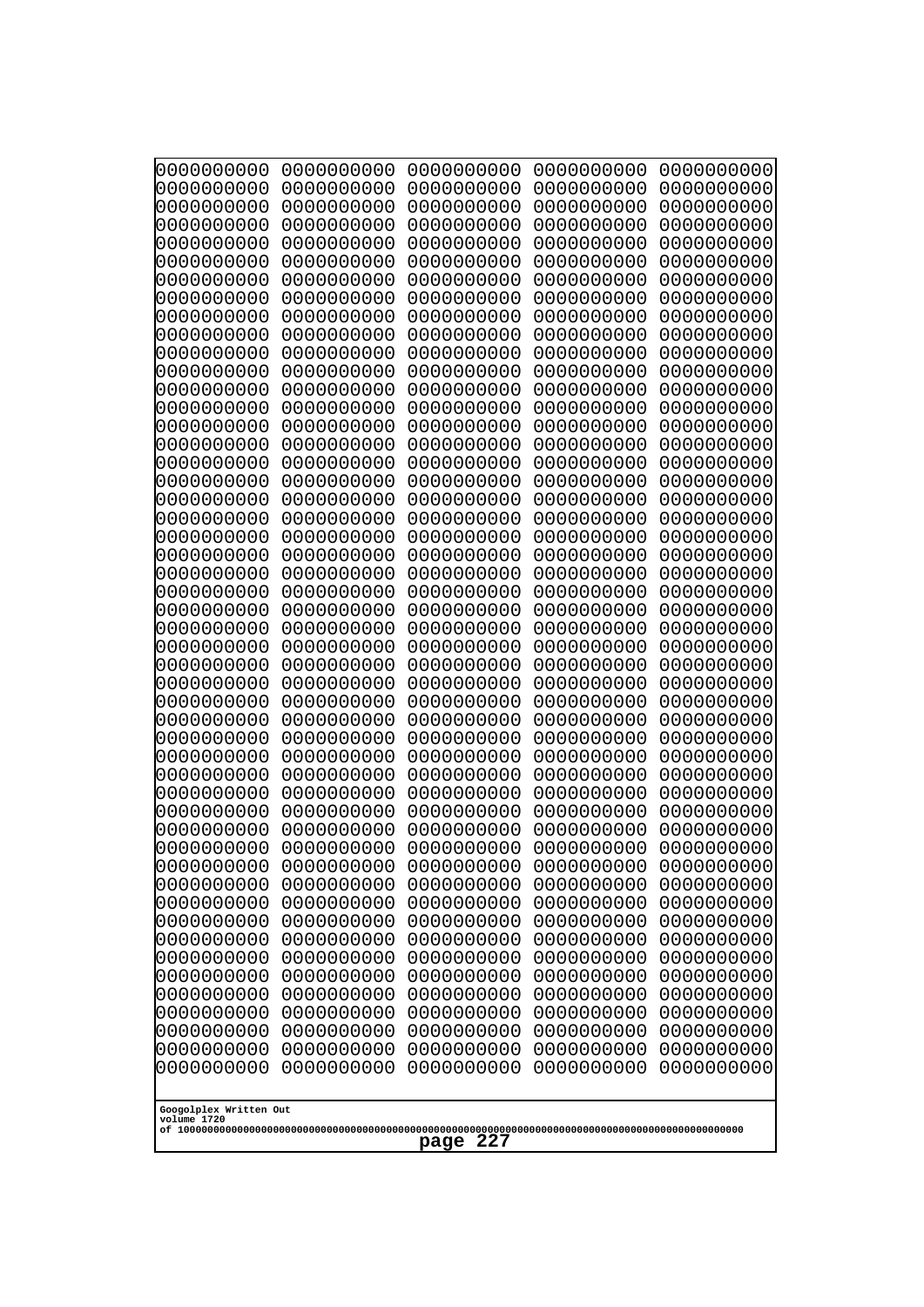| 10000000000<br>0000000000 | 0000000000<br>0000000000 | 0000000000<br>0000000000 | 0000000000<br>0000000000 | 0000000000<br>0000000000 |
|---------------------------|--------------------------|--------------------------|--------------------------|--------------------------|
| 0000000000                | 0000000000               | 0000000000               | 0000000000               | 0000000000               |
| 0000000000                | 0000000000               | 0000000000               | 0000000000               | 0000000000               |
| 0000000000<br>0000000000  | 0000000000<br>0000000000 | 0000000000<br>0000000000 | 0000000000<br>0000000000 | 0000000000<br>0000000000 |
| 0000000000                | 0000000000               | 0000000000               | 0000000000               | 0000000000               |
| 0000000000                | 0000000000               | 0000000000               | 0000000000               | 0000000000               |
| 0000000000<br>0000000000  | 0000000000<br>0000000000 | 0000000000<br>0000000000 | 0000000000<br>0000000000 | 0000000000<br>0000000000 |
| 0000000000                | 0000000000               | 0000000000               | 0000000000               | 0000000000               |
| 0000000000                | 0000000000               | 0000000000               | 0000000000               | 0000000000               |
| 0000000000<br>0000000000  | 0000000000<br>0000000000 | 0000000000<br>0000000000 | 0000000000<br>0000000000 | 0000000000<br>0000000000 |
| 0000000000                | 0000000000               | 0000000000               | 0000000000               | 0000000000               |
| 0000000000                | 0000000000               | 0000000000               | 0000000000               | 0000000000               |
| 0000000000<br>0000000000  | 0000000000<br>0000000000 | 0000000000<br>0000000000 | 0000000000<br>0000000000 | 0000000000<br>0000000000 |
| 0000000000                | 0000000000               | 0000000000               | 0000000000               | 0000000000               |
| 0000000000                | 0000000000               | 0000000000               | 0000000000               | 0000000000               |
| 0000000000                | 0000000000               | 0000000000               | 0000000000               | 0000000000               |
| 0000000000<br>0000000000  | 0000000000<br>0000000000 | 0000000000<br>0000000000 | 0000000000<br>0000000000 | 0000000000<br>0000000000 |
| 0000000000                | 0000000000               | 0000000000               | 0000000000               | 0000000000               |
| 0000000000                | 0000000000               | 0000000000               | 0000000000               | 0000000000               |
| 0000000000<br>0000000000  | 0000000000<br>0000000000 | 0000000000<br>0000000000 | 0000000000<br>0000000000 | 0000000000<br>0000000000 |
| 0000000000                | 0000000000               | 0000000000               | 0000000000               | 0000000000               |
| 0000000000                | 0000000000               | 0000000000               | 0000000000               | 0000000000               |
| 0000000000<br>0000000000  | 0000000000<br>0000000000 | 0000000000<br>0000000000 | 0000000000<br>0000000000 | 0000000000<br>0000000000 |
| 0000000000                | 0000000000               | 0000000000               | 0000000000               | 0000000000               |
| 0000000000                | 0000000000               | 0000000000               | 0000000000               | 0000000000               |
| 0000000000<br>0000000000  | 0000000000<br>0000000000 | 0000000000<br>0000000000 | 0000000000<br>0000000000 | 0000000000<br>0000000000 |
| 0000000000                | 0000000000               | 0000000000               | 0000000000               | 0000000000               |
| 0000000000                | 0000000000               | 0000000000               | 0000000000               | 0000000000               |
| 0000000000<br>0000000000  | 0000000000<br>0000000000 | 0000000000<br>0000000000 | 0000000000<br>0000000000 | 0000000000<br>0000000000 |
| 0000000000                | 0000000000               | 0000000000               | 0000000000               | 0000000000               |
| 0000000000                | 0000000000               | 0000000000               | 0000000000               | 0000000000               |
| 0000000000<br>0000000000  | 0000000000<br>0000000000 | 0000000000<br>0000000000 | 0000000000<br>0000000000 | 0000000000<br>0000000000 |
| 0000000000                | 0000000000               | 0000000000               | 0000000000               | 0000000000               |
| 0000000000                | 0000000000               | 0000000000               | 0000000000               | 0000000000               |
| 0000000000                | 0000000000<br>0000000000 | 0000000000               | 0000000000               | 0000000000               |
| 0000000000<br>0000000000  | 0000000000               | 0000000000<br>0000000000 | 0000000000<br>0000000000 | 0000000000<br>0000000000 |
| 0000000000                | 0000000000               | 0000000000               | 0000000000               | 0000000000               |
| 0000000000                | 0000000000               | 0000000000               | 0000000000               | 0000000000               |
| Googolplex Written Out    |                          |                          |                          |                          |
| volume 1720               |                          |                          |                          |                          |
| 228<br>page               |                          |                          |                          |                          |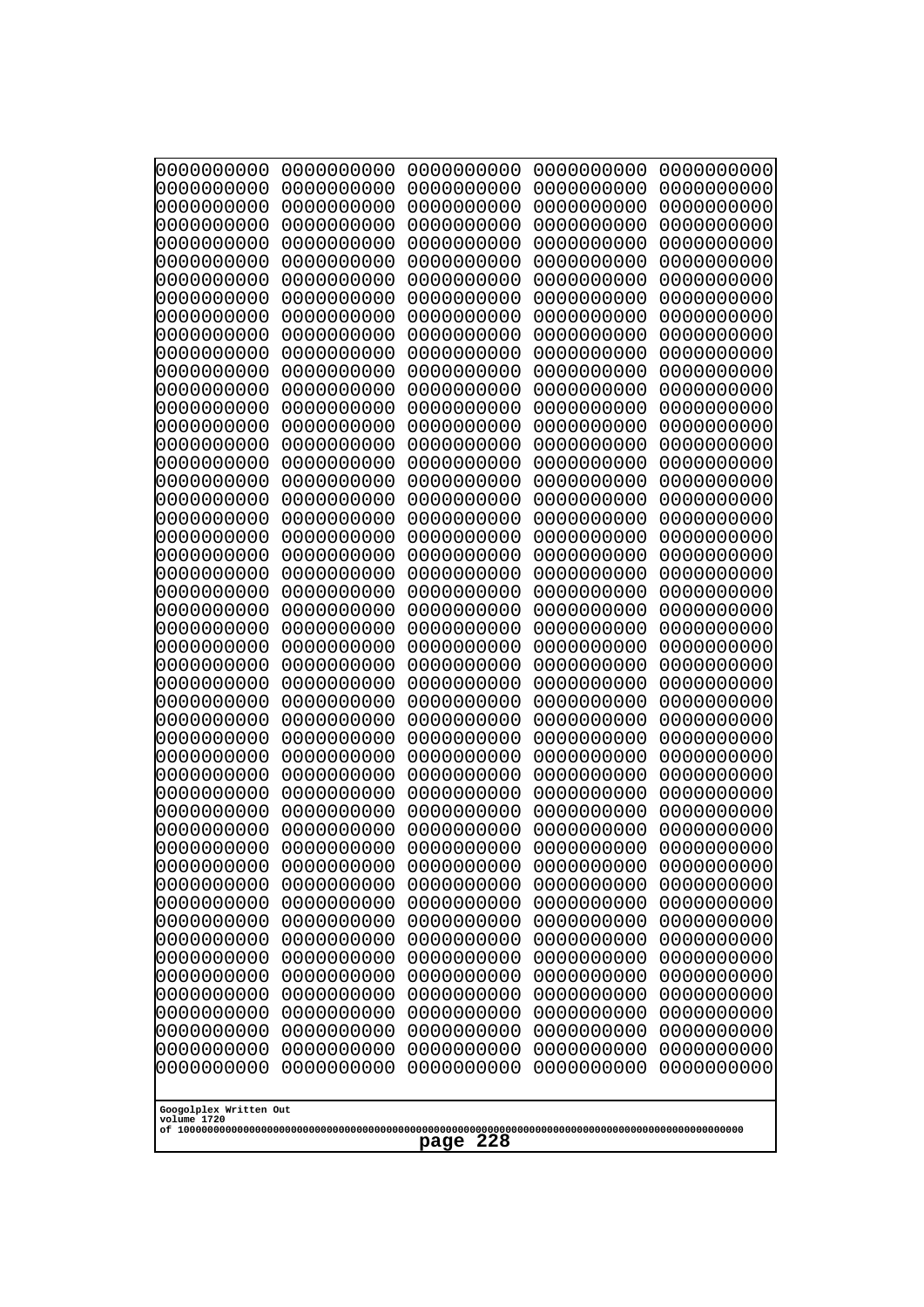| 10000000000<br>0000000000             | 0000000000<br>0000000000 | 0000000000<br>0000000000 | 0000000000<br>0000000000 | 0000000000<br>0000000000 |
|---------------------------------------|--------------------------|--------------------------|--------------------------|--------------------------|
| 0000000000                            | 0000000000               | 0000000000               | 0000000000               | 0000000000               |
| 0000000000                            | 0000000000               | 0000000000               | 0000000000               | 0000000000               |
| 0000000000<br>0000000000              | 0000000000<br>0000000000 | 0000000000<br>0000000000 | 0000000000<br>0000000000 | 0000000000<br>0000000000 |
| 0000000000                            | 0000000000               | 0000000000               | 0000000000               | 0000000000               |
| 0000000000                            | 0000000000               | 0000000000               | 0000000000               | 0000000000               |
| 0000000000<br>0000000000              | 0000000000<br>0000000000 | 0000000000<br>0000000000 | 0000000000<br>0000000000 | 0000000000<br>0000000000 |
| 0000000000                            | 0000000000               | 0000000000               | 0000000000               | 0000000000               |
| 0000000000                            | 0000000000               | 0000000000               | 0000000000               | 0000000000               |
| 0000000000                            | 0000000000               | 0000000000               | 0000000000               | 0000000000               |
| 0000000000<br>0000000000              | 0000000000<br>0000000000 | 0000000000<br>0000000000 | 0000000000<br>0000000000 | 0000000000<br>0000000000 |
| 0000000000                            | 0000000000               | 0000000000               | 0000000000               | 0000000000               |
| 0000000000                            | 0000000000               | 0000000000               | 0000000000               | 0000000000               |
| 0000000000<br>0000000000              | 0000000000<br>0000000000 | 0000000000<br>0000000000 | 0000000000<br>0000000000 | 0000000000<br>0000000000 |
| 0000000000                            | 0000000000               | 0000000000               | 0000000000               | 0000000000               |
| 0000000000                            | 0000000000               | 0000000000               | 0000000000               | 0000000000               |
| 0000000000<br>0000000000              | 0000000000<br>0000000000 | 0000000000<br>0000000000 | 0000000000<br>0000000000 | 0000000000<br>0000000000 |
| 0000000000                            | 0000000000               | 0000000000               | 0000000000               | 0000000000               |
| 0000000000                            | 0000000000               | 0000000000               | 0000000000               | 0000000000               |
| 0000000000<br>0000000000              | 0000000000<br>0000000000 | 0000000000<br>0000000000 | 0000000000<br>0000000000 | 0000000000<br>0000000000 |
| 0000000000                            | 0000000000               | 0000000000               | 0000000000               | 0000000000               |
| 0000000000                            | 0000000000               | 0000000000               | 0000000000               | 0000000000               |
| 0000000000                            | 0000000000               | 0000000000               | 0000000000               | 0000000000               |
| 0000000000<br>0000000000              | 0000000000<br>0000000000 | 0000000000<br>0000000000 | 0000000000<br>0000000000 | 0000000000<br>0000000000 |
| 0000000000                            | 0000000000               | 0000000000               | 0000000000               | 0000000000               |
| 0000000000                            | 0000000000               | 0000000000               | 0000000000               | 0000000000               |
| 0000000000<br>0000000000              | 0000000000<br>0000000000 | 0000000000<br>0000000000 | 0000000000<br>0000000000 | 0000000000<br>0000000000 |
| 0000000000                            | 0000000000               | 0000000000               | 0000000000               | 0000000000               |
| 0000000000                            | 0000000000               | 0000000000               | 0000000000               | 0000000000               |
| 0000000000<br>0000000000              | 0000000000<br>0000000000 | 0000000000<br>0000000000 | 0000000000<br>0000000000 | 0000000000<br>0000000000 |
| 0000000000                            | 0000000000               | 0000000000               | 0000000000               | 0000000000               |
| 0000000000                            | 0000000000               | 0000000000               | 0000000000               | 0000000000               |
| 0000000000<br>0000000000              | 0000000000               | 0000000000               | 0000000000               | 0000000000               |
| 0000000000                            | 0000000000<br>0000000000 | 0000000000<br>0000000000 | 0000000000<br>0000000000 | 0000000000<br>0000000000 |
| 0000000000                            | 0000000000               | 0000000000               | 0000000000               | 0000000000               |
| 0000000000                            | 0000000000               | 0000000000               | 0000000000               | 0000000000               |
| 0000000000<br>0000000000              | 0000000000<br>0000000000 | 0000000000<br>0000000000 | 0000000000<br>0000000000 | 0000000000<br>0000000000 |
| 0000000000                            | 0000000000               | 0000000000               | 0000000000               | 0000000000               |
|                                       |                          |                          |                          |                          |
| Googolplex Written Out<br>volume 1720 |                          |                          |                          |                          |
| 229<br>page                           |                          |                          |                          |                          |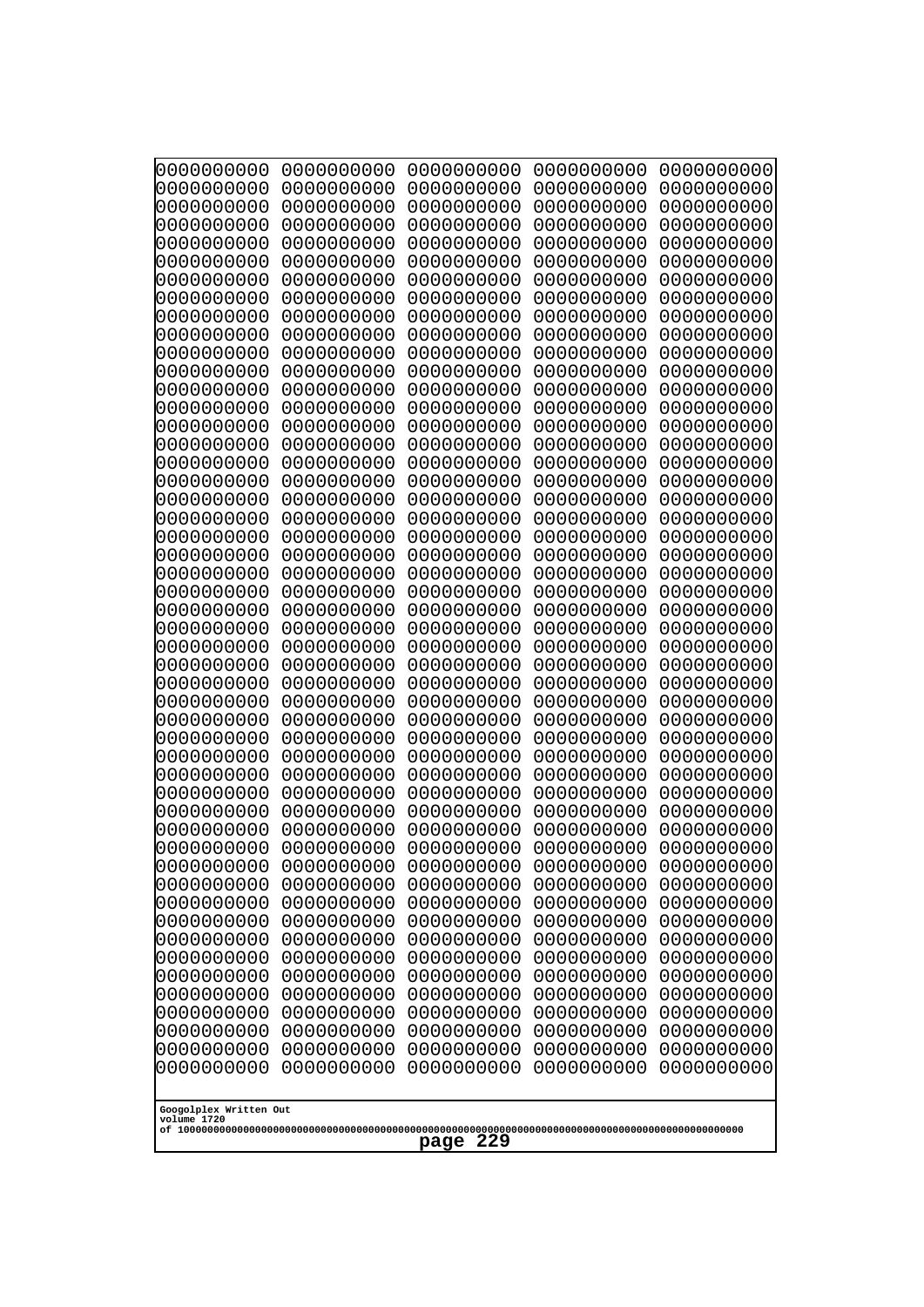| 0000000000               | 0000000000               | 0000000000               | 0000000000               | 0000000000               |
|--------------------------|--------------------------|--------------------------|--------------------------|--------------------------|
| 0000000000<br>0000000000 | 0000000000<br>0000000000 | 0000000000<br>0000000000 | 0000000000<br>0000000000 | 0000000000<br>0000000000 |
| 0000000000               | 0000000000               | 0000000000               | 0000000000               | 0000000000               |
| 0000000000               | 0000000000               | 0000000000               | 0000000000               | 0000000000               |
| 0000000000               | 0000000000               | 0000000000               | 0000000000               | 0000000000               |
| 0000000000               | 0000000000               | 0000000000               | 0000000000               | 0000000000               |
| 0000000000<br>0000000000 | 0000000000<br>0000000000 | 0000000000<br>0000000000 | 0000000000<br>0000000000 | 0000000000<br>0000000000 |
| 0000000000               | 0000000000               | 0000000000               | 0000000000               | 0000000000               |
| 0000000000               | 0000000000               | 0000000000               | 0000000000               | 0000000000               |
| 0000000000               | 0000000000               | 0000000000               | 0000000000               | 0000000000               |
| 0000000000<br>0000000000 | 0000000000<br>0000000000 | 0000000000<br>0000000000 | 0000000000<br>0000000000 | 0000000000<br>0000000000 |
| 0000000000               | 0000000000               | 0000000000               | 0000000000               | 0000000000               |
| 0000000000               | 0000000000               | 0000000000               | 0000000000               | 0000000000               |
| 0000000000<br>0000000000 | 0000000000<br>0000000000 | 0000000000<br>0000000000 | 0000000000<br>0000000000 | 0000000000<br>0000000000 |
| 0000000000               | 0000000000               | 0000000000               | 0000000000               | 0000000000               |
| 0000000000               | 0000000000               | 0000000000               | 0000000000               | 0000000000               |
| 0000000000               | 0000000000               | 0000000000               | 0000000000               | 0000000000               |
| 0000000000<br>0000000000 | 0000000000<br>0000000000 | 0000000000<br>0000000000 | 0000000000<br>0000000000 | 0000000000<br>0000000000 |
| 0000000000               | 0000000000               | 0000000000               | 0000000000               | 0000000000               |
| 0000000000               | 0000000000               | 0000000000               | 0000000000               | 0000000000               |
| 0000000000               | 0000000000               | 0000000000               | 0000000000               | 0000000000               |
| 0000000000<br>0000000000 | 0000000000<br>0000000000 | 0000000000<br>0000000000 | 0000000000<br>0000000000 | 0000000000<br>0000000000 |
| 0000000000               | 0000000000               | 0000000000               | 0000000000               | 0000000000               |
| 0000000000               | 0000000000               | 0000000000               | 0000000000               | 0000000000               |
| 0000000000<br>0000000000 | 0000000000<br>0000000000 | 0000000000<br>0000000000 | 0000000000<br>0000000000 | 0000000000<br>0000000000 |
| 0000000000               | 0000000000               | 0000000000               | 0000000000               | 0000000000               |
| 0000000000               | 0000000000               | 0000000000               | 0000000000               | 0000000000               |
| 0000000000               | 0000000000               | 0000000000               | 0000000000               | 0000000000               |
| 0000000000<br>0000000000 | 0000000000<br>0000000000 | 0000000000<br>0000000000 | 0000000000<br>0000000000 | 0000000000<br>0000000000 |
| 0000000000               | 0000000000               | 0000000000               | 0000000000               | 0000000000               |
| 0000000000               | 0000000000               | 0000000000               | 0000000000               | 0000000000               |
| 0000000000               | 0000000000               | 0000000000               | 0000000000               | 0000000000               |
| 0000000000<br>0000000000 | 0000000000<br>0000000000 | 0000000000<br>0000000000 | 0000000000<br>0000000000 | 0000000000<br>0000000000 |
| 0000000000               | 0000000000               | 0000000000               | 0000000000               | 0000000000               |
| 0000000000               | 0000000000               | 0000000000               | 0000000000               | 0000000000               |
| 0000000000<br>0000000000 | 0000000000<br>0000000000 | 0000000000<br>0000000000 | 0000000000<br>0000000000 | 0000000000<br>0000000000 |
| 0000000000               | 0000000000               | 0000000000               | 0000000000               | 0000000000               |
| 0000000000               | 0000000000               | 0000000000               | 0000000000               | 0000000000               |
| 0000000000               | 0000000000               | 0000000000               | 0000000000               | 0000000000               |
| 0000000000               | 0000000000               | 0000000000               | 0000000000               | 0000000000               |
| Googolplex Written Out   |                          |                          |                          |                          |
| volume 1720              |                          |                          |                          |                          |
| 230<br>page              |                          |                          |                          |                          |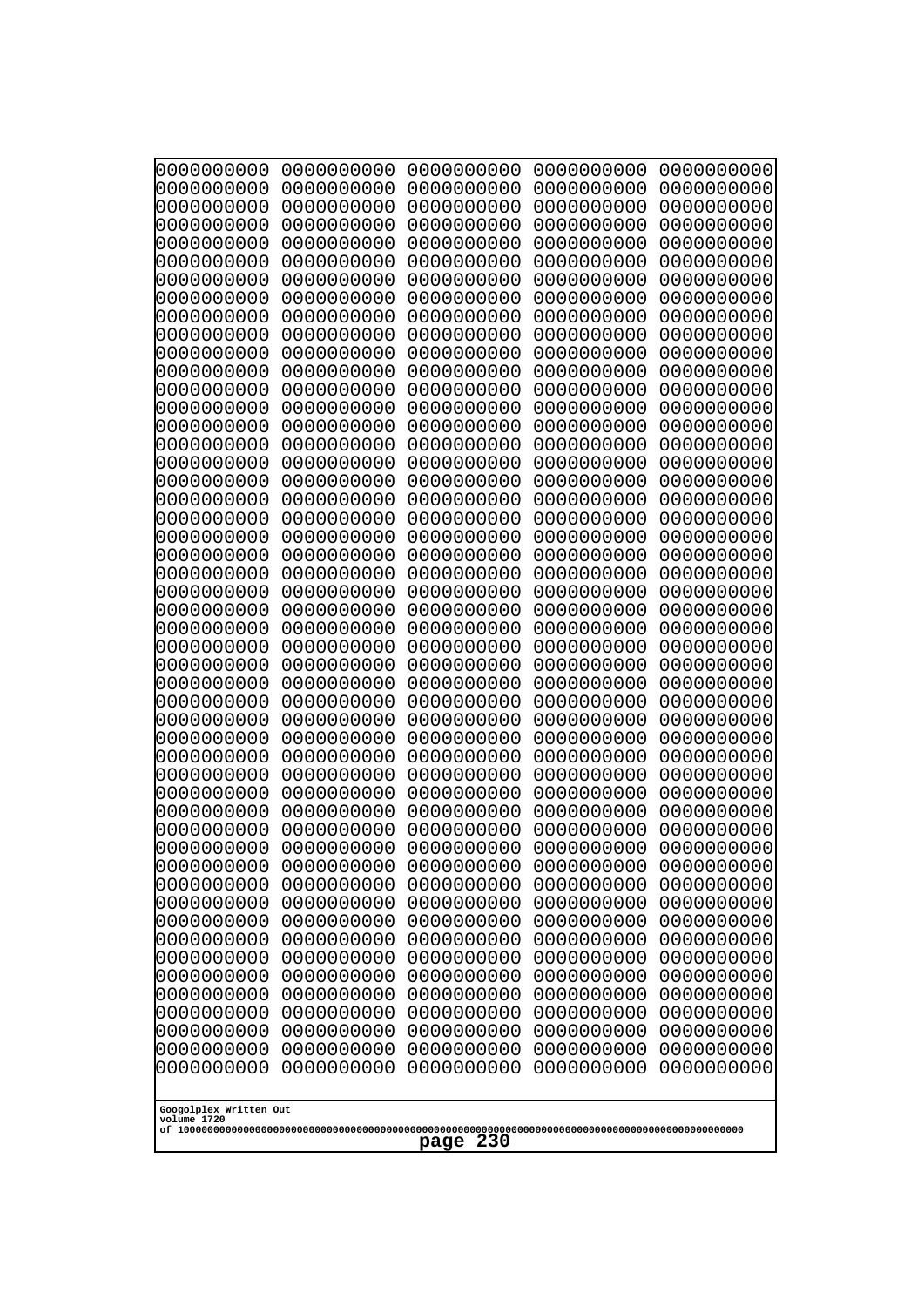| 10000000000<br>0000000000 | 0000000000<br>0000000000 | 0000000000<br>0000000000 | 0000000000<br>0000000000 | 0000000000<br>0000000000 |
|---------------------------|--------------------------|--------------------------|--------------------------|--------------------------|
| 0000000000                | 0000000000               | 0000000000               | 0000000000               | 0000000000               |
| 0000000000                | 0000000000               | 0000000000               | 0000000000               | 0000000000               |
| 0000000000<br>0000000000  | 0000000000<br>0000000000 | 0000000000               | 0000000000<br>0000000000 | 0000000000               |
| 0000000000                | 0000000000               | 0000000000<br>0000000000 | 0000000000               | 0000000000<br>0000000000 |
| 0000000000                | 0000000000               | 0000000000               | 0000000000               | 0000000000               |
| 0000000000                | 0000000000               | 0000000000               | 0000000000               | 0000000000               |
| 0000000000<br>0000000000  | 0000000000<br>0000000000 | 0000000000<br>0000000000 | 0000000000<br>0000000000 | 0000000000<br>0000000000 |
| 0000000000                | 0000000000               | 0000000000               | 0000000000               | 0000000000               |
| 0000000000                | 0000000000               | 0000000000               | 0000000000               | 0000000000               |
| 0000000000                | 0000000000               | 0000000000               | 0000000000               | 0000000000               |
| 0000000000<br>0000000000  | 0000000000<br>0000000000 | 0000000000<br>0000000000 | 0000000000<br>0000000000 | 0000000000<br>0000000000 |
| 0000000000                | 0000000000               | 0000000000               | 0000000000               | 0000000000               |
| 0000000000                | 0000000000               | 0000000000               | 0000000000               | 0000000000               |
| 0000000000<br>0000000000  | 0000000000<br>0000000000 | 0000000000<br>0000000000 | 0000000000<br>0000000000 | 0000000000<br>0000000000 |
| 0000000000                | 0000000000               | 0000000000               | 0000000000               | 0000000000               |
| 0000000000                | 0000000000               | 0000000000               | 0000000000               | 0000000000               |
| 0000000000                | 0000000000               | 0000000000               | 0000000000               | 0000000000               |
| 0000000000<br>0000000000  | 0000000000<br>0000000000 | 0000000000<br>0000000000 | 0000000000<br>0000000000 | 0000000000<br>0000000000 |
| 0000000000                | 0000000000               | 0000000000               | 0000000000               | 0000000000               |
| 0000000000                | 0000000000               | 0000000000               | 0000000000               | 0000000000               |
| 0000000000<br>0000000000  | 0000000000<br>0000000000 | 0000000000<br>0000000000 | 0000000000<br>0000000000 | 0000000000<br>0000000000 |
| 0000000000                | 0000000000               | 0000000000               | 0000000000               | 0000000000               |
| 0000000000                | 0000000000               | 0000000000               | 0000000000               | 0000000000               |
| 0000000000                | 0000000000               | 0000000000               | 0000000000               | 0000000000               |
| 0000000000<br>0000000000  | 0000000000<br>0000000000 | 0000000000<br>0000000000 | 0000000000<br>0000000000 | 0000000000<br>0000000000 |
| 0000000000                | 0000000000               | 0000000000               | 0000000000               | 0000000000               |
| 0000000000                | 0000000000               | 0000000000               | 0000000000               | 0000000000               |
| 0000000000<br>0000000000  | 0000000000<br>0000000000 | 0000000000<br>0000000000 | 0000000000<br>0000000000 | 0000000000<br>0000000000 |
| 0000000000                | 0000000000               | 0000000000               | 0000000000               | 0000000000               |
| 0000000000                | 0000000000               | 0000000000               | 0000000000               | 0000000000               |
| 0000000000<br>0000000000  | 0000000000<br>0000000000 | 0000000000               | 0000000000               | 0000000000               |
| 0000000000                | 0000000000               | 0000000000<br>0000000000 | 0000000000<br>0000000000 | 0000000000<br>0000000000 |
| 0000000000                | 0000000000               | 0000000000               | 0000000000               | 0000000000               |
| 0000000000                | 0000000000               | 0000000000               | 0000000000               | 0000000000               |
| 0000000000<br>0000000000  | 0000000000<br>0000000000 | 0000000000<br>0000000000 | 0000000000<br>0000000000 | 0000000000<br>0000000000 |
| 0000000000                | 0000000000               | 0000000000               | 0000000000               | 0000000000               |
| 0000000000                | 0000000000               | 0000000000               | 0000000000               | 0000000000               |
| 0000000000                | 0000000000               | 0000000000               | 0000000000               | 0000000000               |
| Googolplex Written Out    |                          |                          |                          |                          |
| volume 1720               |                          |                          |                          |                          |
| 231<br>page               |                          |                          |                          |                          |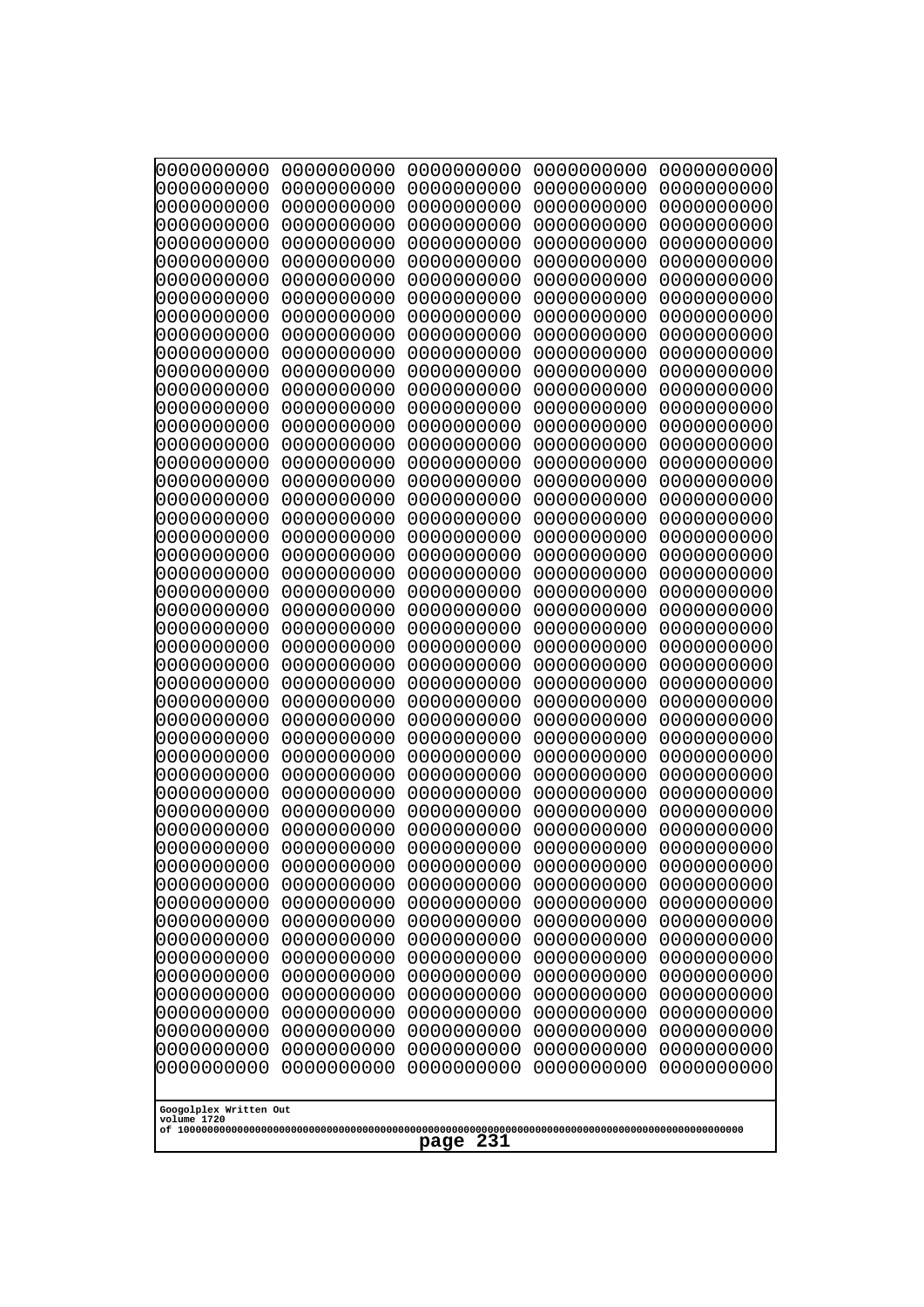| 10000000000<br>0000000000             | 0000000000<br>0000000000 | 0000000000<br>0000000000 | 0000000000<br>0000000000 | 0000000000<br>0000000000 |
|---------------------------------------|--------------------------|--------------------------|--------------------------|--------------------------|
| 0000000000                            | 0000000000               | 0000000000               | 0000000000               | 0000000000               |
| 0000000000                            | 0000000000               | 0000000000               | 0000000000               | 0000000000               |
| 0000000000<br>0000000000              | 0000000000<br>0000000000 | 0000000000<br>0000000000 | 0000000000<br>0000000000 | 0000000000<br>0000000000 |
| 0000000000                            | 0000000000               | 0000000000               | 0000000000               | 0000000000               |
| 0000000000                            | 0000000000               | 0000000000               | 0000000000               | 0000000000               |
| 0000000000                            | 0000000000               | 0000000000               | 0000000000               | 0000000000               |
| 0000000000<br>0000000000              | 0000000000<br>0000000000 | 0000000000<br>0000000000 | 0000000000<br>0000000000 | 0000000000<br>0000000000 |
| 0000000000                            | 0000000000               | 0000000000               | 0000000000               | 0000000000               |
| 0000000000                            | 0000000000               | 0000000000               | 0000000000               | 0000000000               |
| 0000000000<br>0000000000              | 0000000000<br>0000000000 | 0000000000<br>0000000000 | 0000000000<br>0000000000 | 0000000000<br>0000000000 |
| 0000000000                            | 0000000000               | 0000000000               | 0000000000               | 0000000000               |
| 0000000000                            | 0000000000               | 0000000000               | 0000000000               | 0000000000               |
| 0000000000<br>0000000000              | 0000000000<br>0000000000 | 0000000000<br>0000000000 | 0000000000<br>0000000000 | 0000000000<br>0000000000 |
| 0000000000                            | 0000000000               | 0000000000               | 0000000000               | 0000000000               |
| 0000000000                            | 0000000000               | 0000000000               | 0000000000               | 0000000000               |
| 0000000000                            | 0000000000               | 0000000000               | 0000000000               | 0000000000               |
| 0000000000<br>0000000000              | 0000000000<br>0000000000 | 0000000000<br>0000000000 | 0000000000<br>0000000000 | 0000000000<br>0000000000 |
| 0000000000                            | 0000000000               | 0000000000               | 0000000000               | 0000000000               |
| 0000000000                            | 0000000000               | 0000000000               | 0000000000               | 0000000000               |
| 0000000000<br>0000000000              | 0000000000<br>0000000000 | 0000000000<br>0000000000 | 0000000000<br>0000000000 | 0000000000<br>0000000000 |
| 0000000000                            | 0000000000               | 0000000000               | 0000000000               | 0000000000               |
| 0000000000                            | 0000000000               | 0000000000               | 0000000000               | 0000000000               |
| 0000000000<br>0000000000              | 0000000000<br>0000000000 | 0000000000<br>0000000000 | 0000000000<br>0000000000 | 0000000000<br>0000000000 |
| 0000000000                            | 0000000000               | 0000000000               | 0000000000               | 0000000000               |
| 0000000000                            | 0000000000               | 0000000000               | 0000000000               | 0000000000               |
| 0000000000<br>0000000000              | 0000000000<br>0000000000 | 0000000000               | 0000000000               | 0000000000               |
| 0000000000                            | 0000000000               | 0000000000<br>0000000000 | 0000000000<br>0000000000 | 0000000000<br>0000000000 |
| 0000000000                            | 0000000000               | 0000000000               | 0000000000               | 0000000000               |
| 0000000000                            | 0000000000               | 0000000000               | 0000000000               | 0000000000               |
| 0000000000<br>0000000000              | 0000000000<br>0000000000 | 0000000000<br>0000000000 | 0000000000<br>0000000000 | 0000000000<br>0000000000 |
| 0000000000                            | 0000000000               | 0000000000               | 0000000000               | 0000000000               |
| 0000000000                            | 0000000000               | 0000000000               | 0000000000               | 0000000000               |
| 0000000000<br>0000000000              | 0000000000<br>0000000000 | 0000000000<br>0000000000 | 0000000000<br>0000000000 | 0000000000<br>0000000000 |
| 0000000000                            | 0000000000               | 0000000000               | 0000000000               | 0000000000               |
| 0000000000                            | 0000000000               | 0000000000               | 0000000000               | 0000000000               |
| 0000000000<br>0000000000              | 0000000000<br>0000000000 | 0000000000<br>0000000000 | 0000000000<br>0000000000 | 0000000000<br>0000000000 |
| 0000000000                            | 0000000000               | 0000000000               | 0000000000               | 0000000000               |
|                                       |                          |                          |                          |                          |
| Googolplex Written Out<br>volume 1720 |                          |                          |                          |                          |
| 232<br>page                           |                          |                          |                          |                          |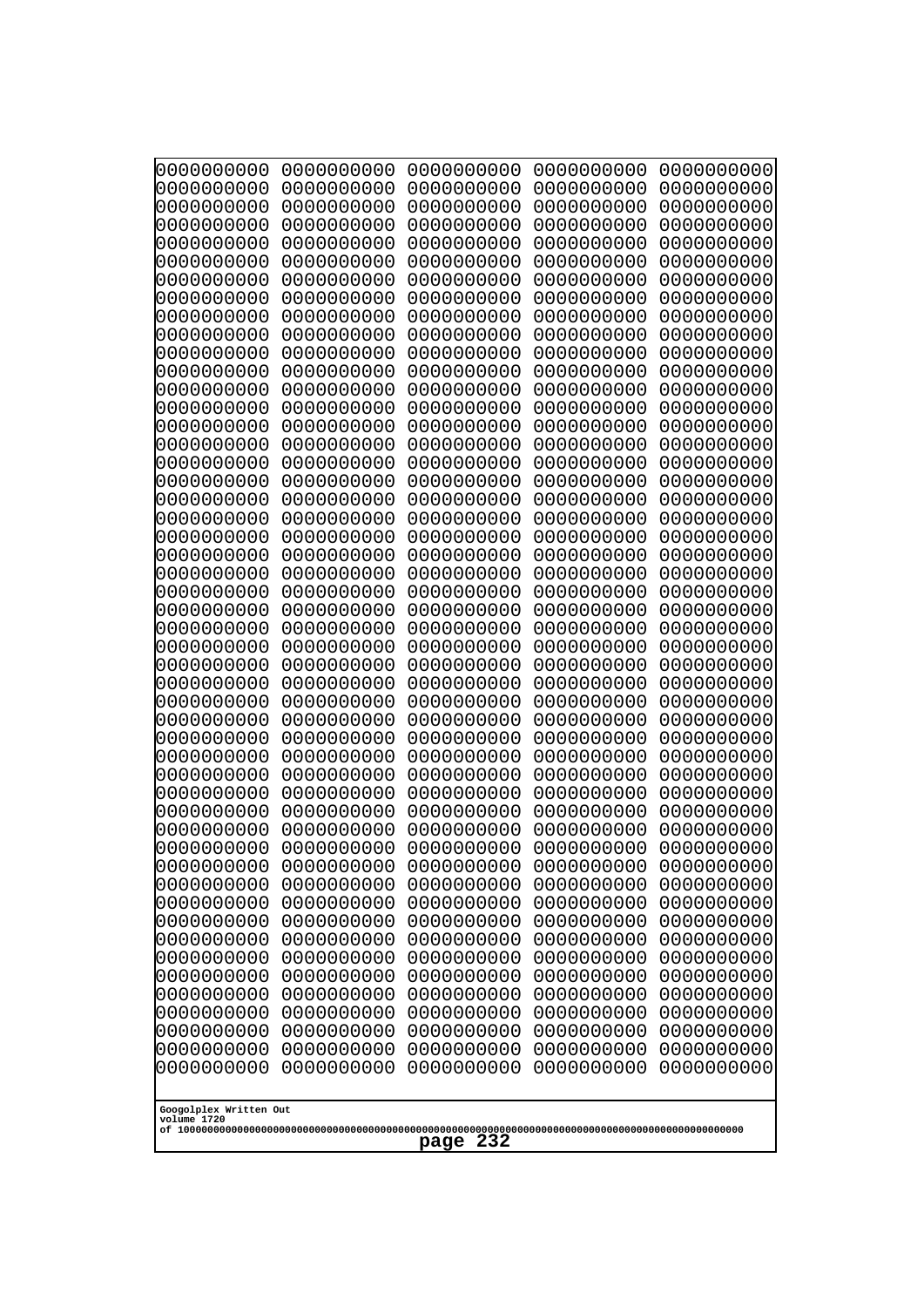| Googolplex Written Out<br>volume 1720 | 0000000000<br>0000000000<br>0000000000<br>0000000000<br>0000000000<br>0000000000<br>0000000000<br>0000000000<br>0000000000<br>0000000000<br>0000000000<br>0000000000<br>0000000000<br>0000000000<br>0000000000<br>0000000000<br>0000000000<br>0000000000<br>0000000000<br>0000000000<br>0000000000<br>0000000000<br>0000000000<br>0000000000<br>0000000000<br>0000000000<br>0000000000<br>0000000000<br>0000000000<br>0000000000<br>0000000000<br>0000000000<br>0000000000<br>0000000000<br>0000000000<br>0000000000<br>0000000000<br>10000000000<br>0000000000<br>0000000000<br>0000000000<br>0000000000<br>0000000000<br>0000000000<br>0000000000<br>0000000000<br>0000000000<br>0000000000<br>0000000000<br>0000000000 | 0000000000<br>0000000000<br>0000000000<br>0000000000<br>0000000000<br>0000000000<br>0000000000<br>0000000000<br>0000000000<br>0000000000<br>0000000000<br>0000000000<br>0000000000<br>0000000000<br>0000000000<br>0000000000<br>0000000000<br>0000000000<br>0000000000<br>0000000000<br>0000000000<br>0000000000<br>0000000000<br>0000000000<br>0000000000<br>0000000000<br>0000000000<br>0000000000<br>0000000000<br>0000000000<br>0000000000<br>0000000000<br>0000000000<br>0000000000<br>0000000000<br>0000000000<br>0000000000<br>0000000000<br>0000000000<br>0000000000<br>0000000000<br>0000000000<br>0000000000<br>0000000000<br>0000000000<br>0000000000<br>0000000000<br>0000000000<br>0000000000<br>0000000000 | 0000000000<br>0000000000<br>0000000000<br>0000000000<br>0000000000<br>0000000000<br>0000000000<br>0000000000<br>0000000000<br>0000000000<br>0000000000<br>0000000000<br>0000000000<br>0000000000<br>0000000000<br>0000000000<br>0000000000<br>0000000000<br>0000000000<br>0000000000<br>0000000000<br>0000000000<br>0000000000<br>0000000000<br>0000000000<br>0000000000<br>0000000000<br>0000000000<br>0000000000<br>0000000000<br>0000000000<br>0000000000<br>0000000000<br>0000000000<br>0000000000<br>0000000000<br>0000000000<br>0000000000<br>0000000000<br>0000000000<br>0000000000<br>0000000000<br>0000000000<br>0000000000<br>0000000000<br>0000000000<br>0000000000<br>0000000000<br>0000000000<br>0000000000 | 0000000000<br>0000000000<br>0000000000<br>0000000000<br>0000000000<br>0000000000<br>0000000000<br>0000000000<br>0000000000<br>0000000000<br>0000000000<br>0000000000<br>0000000000<br>0000000000<br>0000000000<br>0000000000<br>0000000000<br>0000000000<br>0000000000<br>0000000000<br>0000000000<br>0000000000<br>0000000000<br>0000000000<br>0000000000<br>0000000000<br>0000000000<br>0000000000<br>0000000000<br>0000000000<br>0000000000<br>0000000000<br>0000000000<br>0000000000<br>0000000000<br>0000000000<br>0000000000<br>0000000000<br>0000000000<br>0000000000<br>0000000000<br>0000000000<br>0000000000<br>0000000000<br>0000000000<br>0000000000<br>0000000000<br>0000000000<br>0000000000<br>0000000000 | 0000000000<br>0000000000<br>0000000000<br>0000000000<br>0000000000<br>0000000000<br>0000000000<br>0000000000<br>0000000000<br>0000000000<br>0000000000<br>0000000000<br>0000000000<br>0000000000<br>0000000000<br>0000000000<br>0000000000<br>0000000000<br>0000000000<br>0000000000<br>0000000000<br>0000000000<br>0000000000<br>0000000000<br>0000000000<br>0000000000<br>0000000000<br>0000000000<br>0000000000<br>0000000000<br>0000000000<br>0000000000<br>0000000000<br>0000000000<br>0000000000<br>0000000000<br>0000000000<br>0000000000<br>0000000000<br>0000000000<br>0000000000<br>0000000000<br>0000000000<br>0000000000<br>0000000000<br>0000000000<br>0000000000<br>0000000000<br>0000000000<br>0000000000 |
|---------------------------------------|---------------------------------------------------------------------------------------------------------------------------------------------------------------------------------------------------------------------------------------------------------------------------------------------------------------------------------------------------------------------------------------------------------------------------------------------------------------------------------------------------------------------------------------------------------------------------------------------------------------------------------------------------------------------------------------------------------------------------|--------------------------------------------------------------------------------------------------------------------------------------------------------------------------------------------------------------------------------------------------------------------------------------------------------------------------------------------------------------------------------------------------------------------------------------------------------------------------------------------------------------------------------------------------------------------------------------------------------------------------------------------------------------------------------------------------------------------------|--------------------------------------------------------------------------------------------------------------------------------------------------------------------------------------------------------------------------------------------------------------------------------------------------------------------------------------------------------------------------------------------------------------------------------------------------------------------------------------------------------------------------------------------------------------------------------------------------------------------------------------------------------------------------------------------------------------------------|--------------------------------------------------------------------------------------------------------------------------------------------------------------------------------------------------------------------------------------------------------------------------------------------------------------------------------------------------------------------------------------------------------------------------------------------------------------------------------------------------------------------------------------------------------------------------------------------------------------------------------------------------------------------------------------------------------------------------|--------------------------------------------------------------------------------------------------------------------------------------------------------------------------------------------------------------------------------------------------------------------------------------------------------------------------------------------------------------------------------------------------------------------------------------------------------------------------------------------------------------------------------------------------------------------------------------------------------------------------------------------------------------------------------------------------------------------------|
| page                                  | 233                                                                                                                                                                                                                                                                                                                                                                                                                                                                                                                                                                                                                                                                                                                       |                                                                                                                                                                                                                                                                                                                                                                                                                                                                                                                                                                                                                                                                                                                          |                                                                                                                                                                                                                                                                                                                                                                                                                                                                                                                                                                                                                                                                                                                          |                                                                                                                                                                                                                                                                                                                                                                                                                                                                                                                                                                                                                                                                                                                          |                                                                                                                                                                                                                                                                                                                                                                                                                                                                                                                                                                                                                                                                                                                          |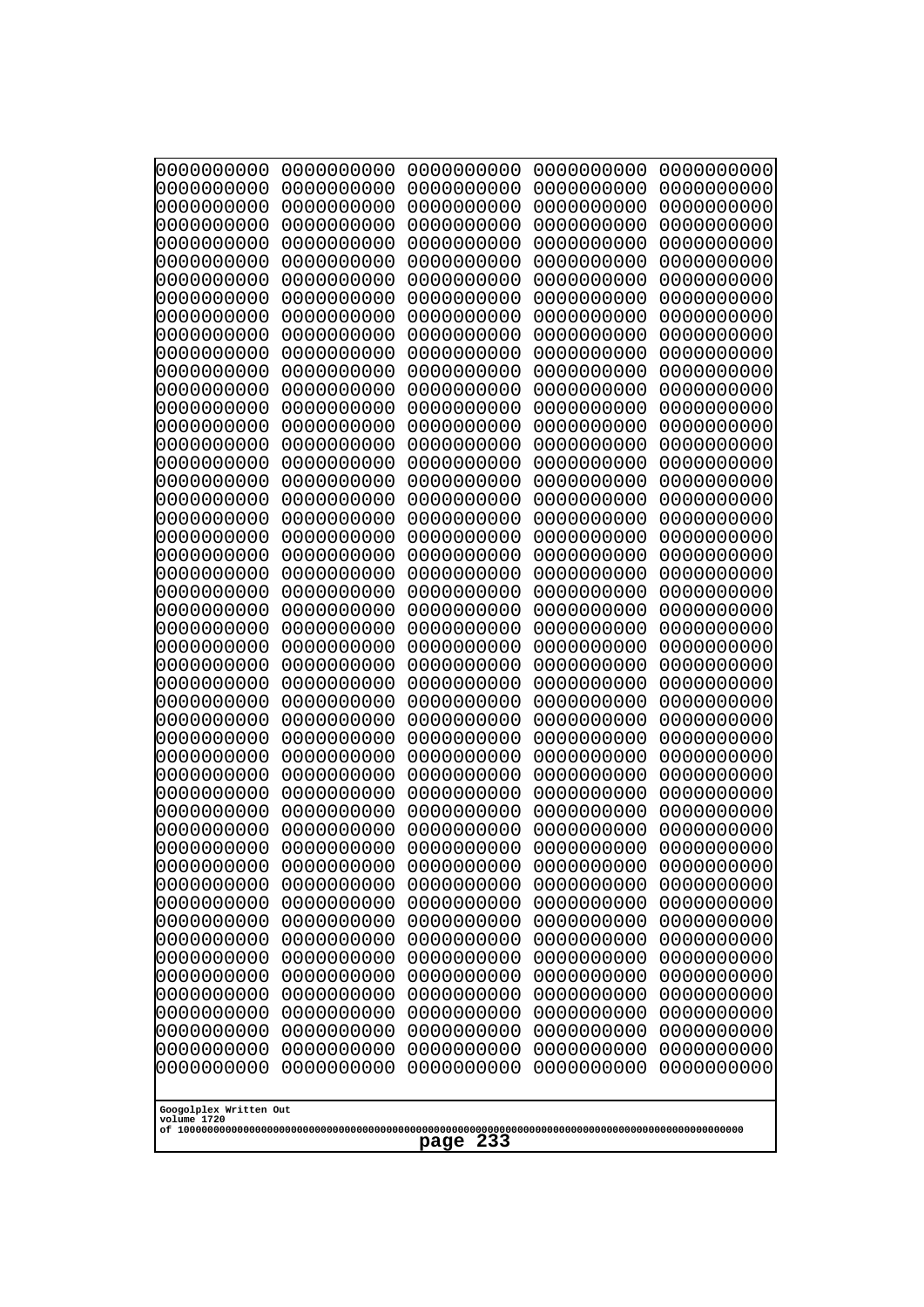| 10000000000<br>0000000000             | 0000000000<br>0000000000 | 0000000000<br>0000000000 | 0000000000<br>0000000000 | 0000000000<br>0000000000 |
|---------------------------------------|--------------------------|--------------------------|--------------------------|--------------------------|
| 0000000000                            | 0000000000               | 0000000000               | 0000000000               | 0000000000               |
| 0000000000                            | 0000000000               | 0000000000               | 0000000000               | 0000000000               |
| 0000000000                            | 0000000000               | 0000000000               | 0000000000               | 0000000000               |
| 0000000000<br>0000000000              | 0000000000<br>0000000000 | 0000000000<br>0000000000 | 0000000000<br>0000000000 | 0000000000<br>0000000000 |
| 0000000000                            | 0000000000               | 0000000000               | 0000000000               | 0000000000               |
| 0000000000                            | 0000000000               | 0000000000               | 0000000000               | 0000000000               |
| 0000000000                            | 0000000000               | 0000000000               | 0000000000               | 0000000000               |
| 0000000000<br>0000000000              | 0000000000<br>0000000000 | 0000000000<br>0000000000 | 0000000000<br>0000000000 | 0000000000<br>0000000000 |
| 0000000000                            | 0000000000               | 0000000000               | 0000000000               | 0000000000               |
| 0000000000                            | 0000000000               | 0000000000               | 0000000000               | 0000000000               |
| 0000000000                            | 0000000000               | 0000000000               | 0000000000               | 0000000000               |
| 0000000000<br>0000000000              | 0000000000<br>0000000000 | 0000000000<br>0000000000 | 0000000000<br>0000000000 | 0000000000<br>0000000000 |
| 0000000000                            | 0000000000               | 0000000000               | 0000000000               | 0000000000               |
| 0000000000                            | 0000000000               | 0000000000               | 0000000000               | 0000000000               |
| 0000000000<br>0000000000              | 0000000000               | 0000000000               | 0000000000               | 0000000000               |
| 0000000000                            | 0000000000<br>0000000000 | 0000000000<br>0000000000 | 0000000000<br>0000000000 | 0000000000<br>0000000000 |
| 0000000000                            | 0000000000               | 0000000000               | 0000000000               | 0000000000               |
| 0000000000                            | 0000000000               | 0000000000               | 0000000000               | 0000000000               |
| 0000000000<br>0000000000              | 0000000000<br>0000000000 | 0000000000<br>0000000000 | 0000000000<br>0000000000 | 0000000000<br>0000000000 |
| 0000000000                            | 0000000000               | 0000000000               | 0000000000               | 0000000000               |
| 0000000000                            | 0000000000               | 0000000000               | 0000000000               | 0000000000               |
| 0000000000                            | 0000000000               | 0000000000               | 0000000000               | 0000000000               |
| 0000000000<br>0000000000              | 0000000000<br>0000000000 | 0000000000<br>0000000000 | 0000000000<br>0000000000 | 0000000000<br>0000000000 |
| 0000000000                            | 0000000000               | 0000000000               | 0000000000               | 0000000000               |
| 0000000000                            | 0000000000               | 0000000000               | 0000000000               | 0000000000               |
| 0000000000<br>0000000000              | 0000000000<br>0000000000 | 0000000000<br>0000000000 | 0000000000<br>0000000000 | 0000000000<br>0000000000 |
| 0000000000                            | 0000000000               | 0000000000               | 0000000000               | 0000000000               |
| 0000000000                            | 0000000000               | 0000000000               | 0000000000               | 0000000000               |
| 0000000000                            | 0000000000               | 0000000000               | 0000000000               | 0000000000               |
| 0000000000<br>0000000000              | 0000000000<br>0000000000 | 0000000000<br>0000000000 | 0000000000<br>0000000000 | 0000000000<br>0000000000 |
| 0000000000                            | 0000000000               | 0000000000               | 0000000000               | 0000000000               |
| 0000000000                            | 0000000000               | 0000000000               | 0000000000               | 0000000000               |
| 0000000000<br>0000000000              | 0000000000<br>0000000000 | 0000000000<br>0000000000 | 0000000000<br>0000000000 | 0000000000<br>0000000000 |
| 0000000000                            | 0000000000               | 0000000000               | 0000000000               | 0000000000               |
| 0000000000                            | 0000000000               | 0000000000               | 0000000000               | 0000000000               |
| 0000000000                            | 0000000000               | 0000000000               | 0000000000               | 0000000000               |
| 0000000000<br>0000000000              | 0000000000<br>0000000000 | 0000000000<br>0000000000 | 0000000000<br>0000000000 | 0000000000<br>0000000000 |
| 0000000000                            | 0000000000               | 0000000000               | 0000000000               | 0000000000               |
|                                       |                          |                          |                          |                          |
| Googolplex Written Out<br>volume 1720 |                          |                          |                          |                          |
|                                       |                          | 234<br>page              |                          |                          |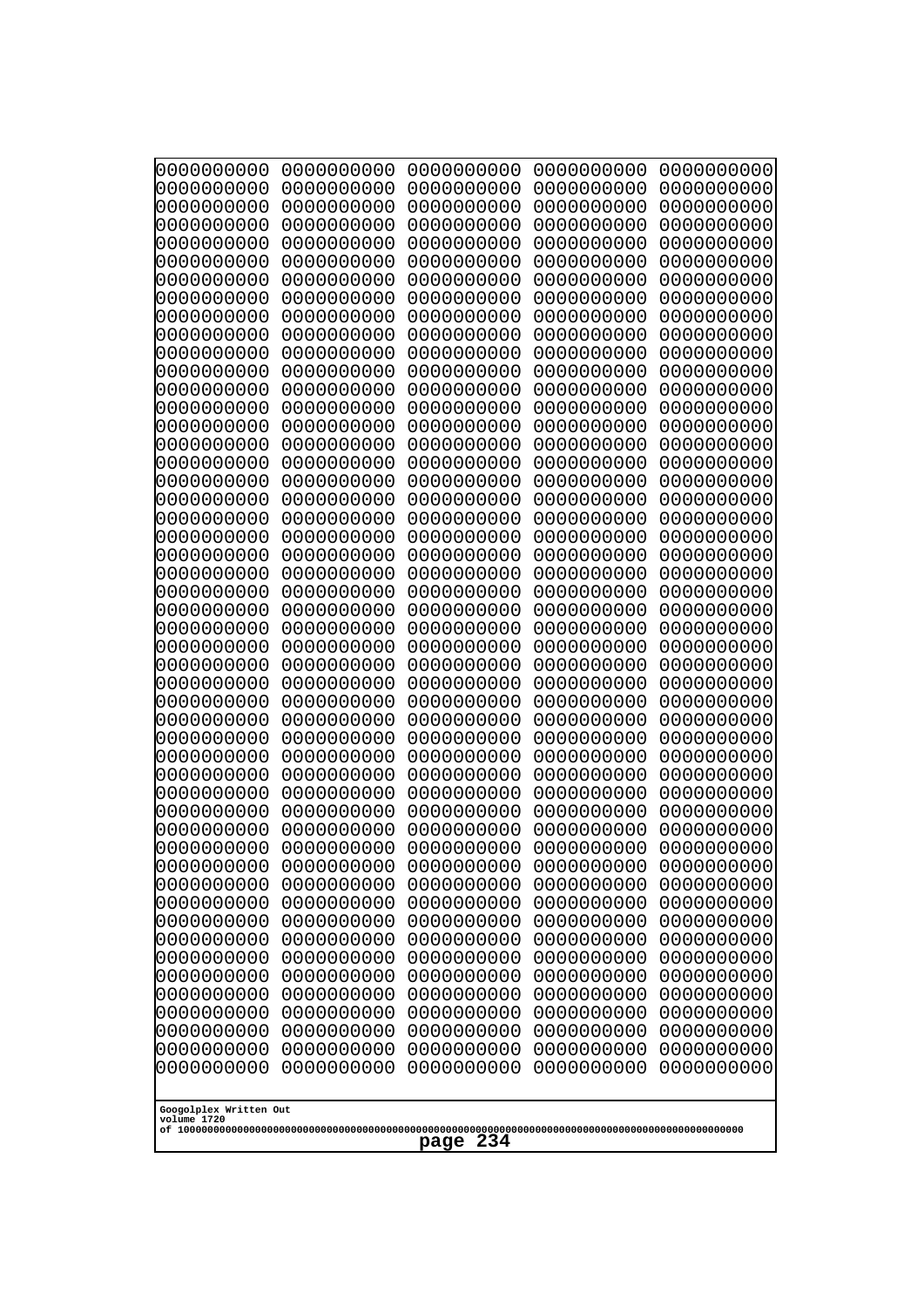| 10000000000<br>0000000000             | 0000000000<br>0000000000 | 0000000000<br>0000000000 | 0000000000<br>0000000000 | 0000000000<br>0000000000 |
|---------------------------------------|--------------------------|--------------------------|--------------------------|--------------------------|
| 0000000000                            | 0000000000               | 0000000000               | 0000000000               | 0000000000               |
| 0000000000                            | 0000000000               | 0000000000               | 0000000000               | 0000000000               |
| 0000000000                            | 0000000000               | 0000000000               | 0000000000               | 0000000000               |
| 0000000000<br>0000000000              | 0000000000<br>0000000000 | 0000000000<br>0000000000 | 0000000000<br>0000000000 | 0000000000<br>0000000000 |
| 0000000000                            | 0000000000               | 0000000000               | 0000000000               | 0000000000               |
| 0000000000                            | 0000000000               | 0000000000               | 0000000000               | 0000000000               |
| 0000000000                            | 0000000000               | 0000000000               | 0000000000               | 0000000000               |
| 0000000000<br>0000000000              | 0000000000<br>0000000000 | 0000000000<br>0000000000 | 0000000000<br>0000000000 | 0000000000               |
| 0000000000                            | 0000000000               | 0000000000               | 0000000000               | 0000000000<br>0000000000 |
| 0000000000                            | 0000000000               | 0000000000               | 0000000000               | 0000000000               |
| 0000000000                            | 0000000000               | 0000000000               | 0000000000               | 0000000000               |
| 0000000000                            | 0000000000               | 0000000000               | 0000000000               | 0000000000               |
| 0000000000<br>0000000000              | 0000000000<br>0000000000 | 0000000000<br>0000000000 | 0000000000<br>0000000000 | 0000000000<br>0000000000 |
| 0000000000                            | 0000000000               | 0000000000               | 0000000000               | 0000000000               |
| 0000000000                            | 0000000000               | 0000000000               | 0000000000               | 0000000000               |
| 0000000000                            | 0000000000<br>0000000000 | 0000000000               | 0000000000               | 0000000000               |
| 0000000000<br>0000000000              | 0000000000               | 0000000000<br>0000000000 | 0000000000<br>0000000000 | 0000000000<br>0000000000 |
| 0000000000                            | 0000000000               | 0000000000               | 0000000000               | 0000000000               |
| 0000000000                            | 0000000000               | 0000000000               | 0000000000               | 0000000000               |
| 0000000000                            | 0000000000<br>0000000000 | 0000000000<br>0000000000 | 0000000000<br>0000000000 | 0000000000               |
| 0000000000<br>0000000000              | 0000000000               | 0000000000               | 0000000000               | 0000000000<br>0000000000 |
| 0000000000                            | 0000000000               | 0000000000               | 0000000000               | 0000000000               |
| 0000000000                            | 0000000000               | 0000000000               | 0000000000               | 0000000000               |
| 0000000000<br>0000000000              | 0000000000<br>0000000000 | 0000000000<br>0000000000 | 0000000000<br>0000000000 | 0000000000<br>0000000000 |
| 0000000000                            | 0000000000               | 0000000000               | 0000000000               | 0000000000               |
| 0000000000                            | 0000000000               | 0000000000               | 0000000000               | 0000000000               |
| 0000000000                            | 0000000000               | 0000000000               | 0000000000               | 0000000000               |
| 0000000000                            | 0000000000<br>0000000000 | 0000000000<br>0000000000 | 0000000000               | 0000000000               |
| 0000000000<br>0000000000              | 0000000000               | 0000000000               | 0000000000<br>0000000000 | 0000000000<br>0000000000 |
| 0000000000                            | 0000000000               | 0000000000               | 0000000000               | 0000000000               |
| 0000000000                            | 0000000000               | 0000000000               | 0000000000               | 0000000000               |
| 0000000000                            | 0000000000               | 0000000000               | 0000000000               | 0000000000               |
| 0000000000<br>0000000000              | 0000000000<br>0000000000 | 0000000000<br>0000000000 | 0000000000<br>0000000000 | 0000000000<br>0000000000 |
| 0000000000                            | 0000000000               | 0000000000               | 0000000000               | 0000000000               |
| 0000000000                            | 0000000000               | 0000000000               | 0000000000               | 0000000000               |
| 0000000000                            | 0000000000               | 0000000000               | 0000000000               | 0000000000               |
| 0000000000<br>0000000000              | 0000000000<br>0000000000 | 0000000000<br>0000000000 | 0000000000<br>0000000000 | 0000000000<br>0000000000 |
| 0000000000                            | 0000000000               | 0000000000               | 0000000000               | 0000000000               |
| 0000000000                            | 0000000000               | 0000000000               | 0000000000               | 0000000000               |
|                                       |                          |                          |                          |                          |
| Googolplex Written Out<br>volume 1720 |                          |                          |                          |                          |
| 235<br>page                           |                          |                          |                          |                          |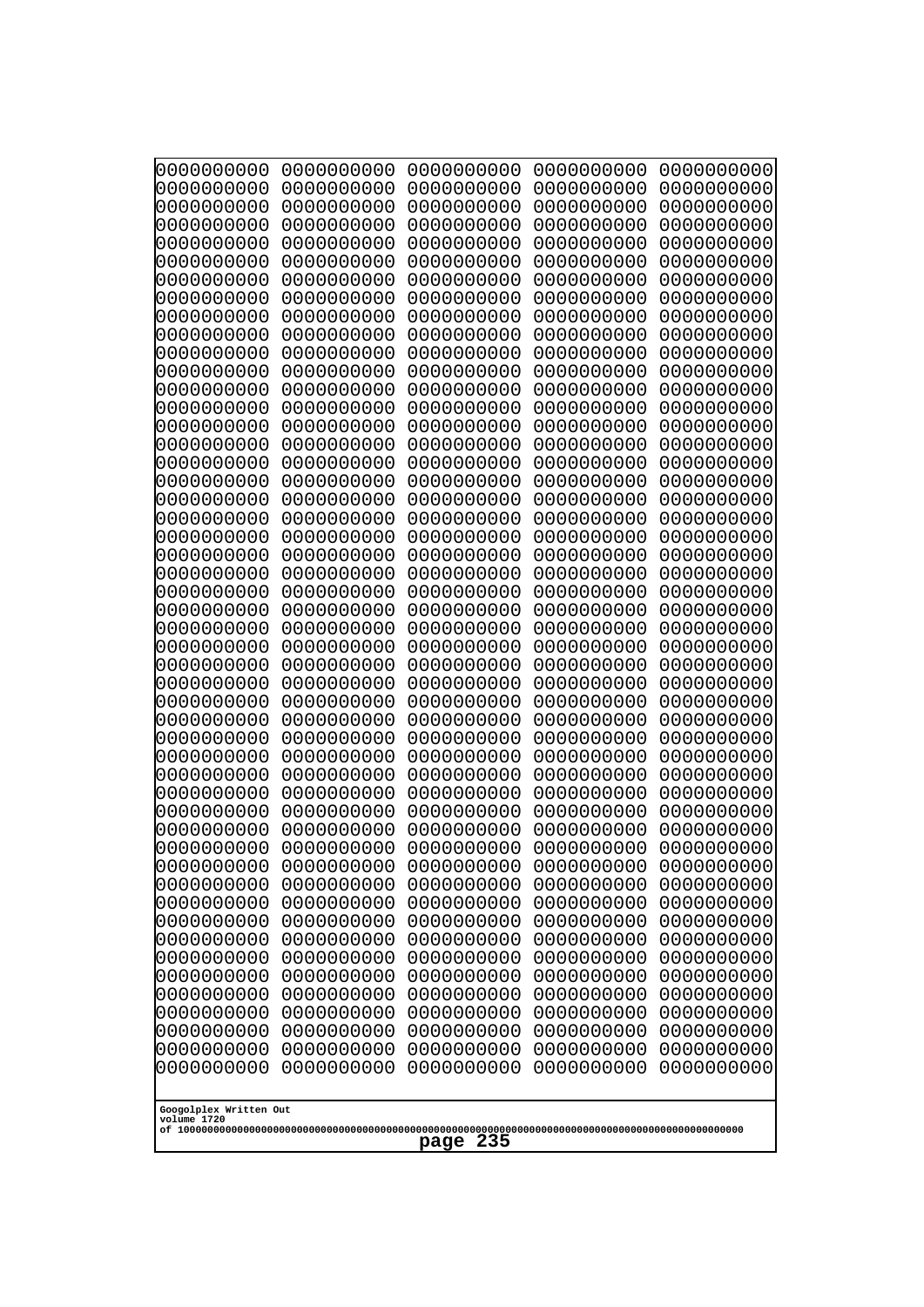| 10000000000<br>0000000000             | 0000000000<br>0000000000 | 0000000000<br>0000000000 | 0000000000<br>0000000000 | 0000000000<br>0000000000 |
|---------------------------------------|--------------------------|--------------------------|--------------------------|--------------------------|
| 0000000000                            | 0000000000               | 0000000000               | 0000000000               | 0000000000               |
| 0000000000                            | 0000000000               | 0000000000               | 0000000000               | 0000000000               |
| 0000000000<br>0000000000              | 0000000000<br>0000000000 | 0000000000<br>0000000000 | 0000000000<br>0000000000 | 0000000000<br>0000000000 |
| 0000000000                            | 0000000000               | 0000000000               | 0000000000               | 0000000000               |
| 0000000000                            | 0000000000               | 0000000000               | 0000000000               | 0000000000               |
| 0000000000                            | 0000000000               | 0000000000               | 0000000000               | 0000000000               |
| 0000000000<br>0000000000              | 0000000000<br>0000000000 | 0000000000<br>0000000000 | 0000000000<br>0000000000 | 0000000000<br>0000000000 |
| 0000000000                            | 0000000000               | 0000000000               | 0000000000               | 0000000000               |
| 0000000000                            | 0000000000               | 0000000000               | 0000000000               | 0000000000               |
| 0000000000<br>0000000000              | 0000000000<br>0000000000 | 0000000000<br>0000000000 | 0000000000<br>0000000000 | 0000000000<br>0000000000 |
| 0000000000                            | 0000000000               | 0000000000               | 0000000000               | 0000000000               |
| 0000000000                            | 0000000000               | 0000000000               | 0000000000               | 0000000000               |
| 0000000000<br>0000000000              | 0000000000<br>0000000000 | 0000000000<br>0000000000 | 0000000000<br>0000000000 | 0000000000<br>0000000000 |
| 0000000000                            | 0000000000               | 0000000000               | 0000000000               | 0000000000               |
| 0000000000                            | 0000000000               | 0000000000               | 0000000000               | 0000000000               |
| 0000000000                            | 0000000000               | 0000000000               | 0000000000               | 0000000000               |
| 0000000000<br>0000000000              | 0000000000<br>0000000000 | 0000000000<br>0000000000 | 0000000000<br>0000000000 | 0000000000<br>0000000000 |
| 0000000000                            | 0000000000               | 0000000000               | 0000000000               | 0000000000               |
| 0000000000                            | 0000000000               | 0000000000               | 0000000000               | 0000000000               |
| 0000000000<br>0000000000              | 0000000000<br>0000000000 | 0000000000<br>0000000000 | 0000000000<br>0000000000 | 0000000000<br>0000000000 |
| 0000000000                            | 0000000000               | 0000000000               | 0000000000               | 0000000000               |
| 0000000000                            | 0000000000               | 0000000000               | 0000000000               | 0000000000               |
| 0000000000<br>0000000000              | 0000000000<br>0000000000 | 0000000000<br>0000000000 | 0000000000<br>0000000000 | 0000000000<br>0000000000 |
| 0000000000                            | 0000000000               | 0000000000               | 0000000000               | 0000000000               |
| 0000000000                            | 0000000000               | 0000000000               | 0000000000               | 0000000000               |
| 0000000000<br>0000000000              | 0000000000<br>0000000000 | 0000000000               | 0000000000               | 0000000000               |
| 0000000000                            | 0000000000               | 0000000000<br>0000000000 | 0000000000<br>0000000000 | 0000000000<br>0000000000 |
| 0000000000                            | 0000000000               | 0000000000               | 0000000000               | 0000000000               |
| 0000000000                            | 0000000000               | 0000000000               | 0000000000               | 0000000000               |
| 0000000000<br>0000000000              | 0000000000<br>0000000000 | 0000000000<br>0000000000 | 0000000000<br>0000000000 | 0000000000<br>0000000000 |
| 0000000000                            | 0000000000               | 0000000000               | 0000000000               | 0000000000               |
| 0000000000                            | 0000000000               | 0000000000               | 0000000000               | 0000000000               |
| 0000000000<br>0000000000              | 0000000000<br>0000000000 | 0000000000<br>0000000000 | 0000000000<br>0000000000 | 0000000000<br>0000000000 |
| 0000000000                            | 0000000000               | 0000000000               | 0000000000               | 0000000000               |
| 0000000000                            | 0000000000               | 0000000000               | 0000000000               | 0000000000               |
| 0000000000<br>0000000000              | 0000000000<br>0000000000 | 0000000000<br>0000000000 | 0000000000<br>0000000000 | 0000000000<br>0000000000 |
| 0000000000                            | 0000000000               | 0000000000               | 0000000000               | 0000000000               |
|                                       |                          |                          |                          |                          |
| Googolplex Written Out<br>volume 1720 |                          |                          |                          |                          |
| 236<br>page                           |                          |                          |                          |                          |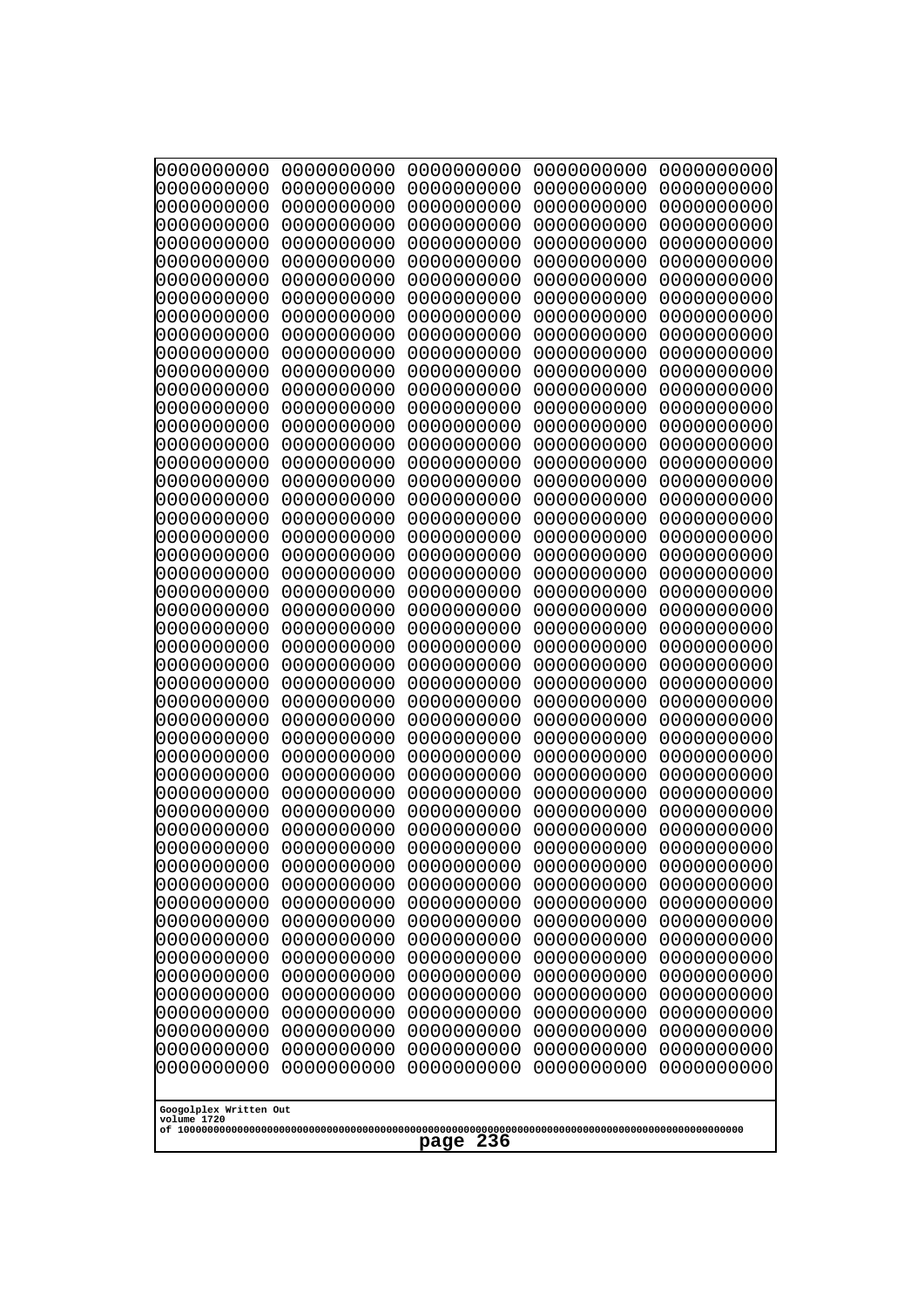| 000000000<br>0000000000               | 0000000000<br>0000000000 | 0000000000<br>0000000000 | 0000000000<br>0000000000 | 0000000000<br>0000000000 |  |
|---------------------------------------|--------------------------|--------------------------|--------------------------|--------------------------|--|
| 0000000000<br>0000000000              | 0000000000<br>0000000000 | 0000000000<br>0000000000 | 0000000000<br>0000000000 | 0000000000<br>0000000000 |  |
| 0000000000                            | 0000000000               | 0000000000               | 0000000000               | 0000000000               |  |
| 0000000000<br>0000000000              | 0000000000<br>0000000000 | 0000000000<br>0000000000 | 0000000000<br>0000000000 | 0000000000<br>0000000000 |  |
| 0000000000                            | 0000000000               | 0000000000               | 0000000000               | 0000000000               |  |
| 0000000000<br>0000000000              | 0000000000<br>0000000000 | 0000000000<br>0000000000 | 0000000000<br>0000000000 | 0000000000<br>0000000000 |  |
| 0000000000                            | 0000000000               | 0000000000               | 0000000000               | 0000000000               |  |
| 0000000000<br>0000000000              | 0000000000<br>0000000000 | 0000000000<br>0000000000 | 0000000000<br>0000000000 | 0000000000<br>0000000000 |  |
| 0000000000                            | 0000000000               | 0000000000               | 0000000000               | 0000000000               |  |
| 0000000000                            | 0000000000               | 0000000000               | 0000000000               | 0000000000               |  |
| 0000000000<br>0000000000              | 0000000000<br>0000000000 | 0000000000<br>0000000000 | 0000000000<br>0000000000 | 0000000000<br>0000000000 |  |
| 0000000000                            | 0000000000               | 0000000000               | 0000000000               | 0000000000               |  |
| 0000000000<br>0000000000              | 0000000000<br>0000000000 | 0000000000<br>0000000000 | 0000000000<br>0000000000 | 0000000000<br>0000000000 |  |
| 0000000000                            | 0000000000               | 0000000000               | 0000000000               | 0000000000               |  |
| 0000000000<br>0000000000              | 0000000000<br>0000000000 | 0000000000<br>0000000000 | 0000000000<br>0000000000 | 0000000000<br>0000000000 |  |
| 0000000000                            | 0000000000               | 0000000000               | 0000000000               | 0000000000               |  |
| 0000000000<br>0000000000              | 0000000000<br>0000000000 | 0000000000<br>0000000000 | 0000000000<br>0000000000 | 0000000000<br>0000000000 |  |
| 0000000000                            | 0000000000               | 0000000000               | 0000000000               | 0000000000               |  |
| 0000000000<br>0000000000              | 0000000000<br>0000000000 | 0000000000<br>0000000000 | 0000000000<br>0000000000 | 0000000000<br>0000000000 |  |
| 0000000000                            | 0000000000               | 0000000000               | 0000000000               | 0000000000               |  |
| 0000000000<br>0000000000              | 0000000000<br>0000000000 | 0000000000<br>0000000000 | 0000000000<br>0000000000 | 0000000000<br>0000000000 |  |
| 0000000000                            | 0000000000               | 0000000000               | 0000000000               | 0000000000               |  |
| 0000000000<br>0000000000              | 0000000000<br>0000000000 | 0000000000<br>0000000000 | 0000000000<br>0000000000 | 0000000000<br>0000000000 |  |
| 0000000000                            | 0000000000               | 0000000000               | 0000000000               | 0000000000               |  |
| 0000000000<br>0000000000              | 0000000000               | 0000000000               | 0000000000               | 0000000000               |  |
| 0000000000                            | 0000000000<br>0000000000 | 0000000000<br>0000000000 | 0000000000<br>0000000000 | 0000000000<br>0000000000 |  |
| 0000000000                            | 0000000000               | 0000000000               | 0000000000               | 0000000000               |  |
| 0000000000<br>0000000000              | 0000000000<br>0000000000 | 0000000000<br>0000000000 | 0000000000<br>0000000000 | 0000000000<br>0000000000 |  |
| 0000000000                            | 0000000000               | 0000000000               | 0000000000               | 0000000000               |  |
| 0000000000<br>0000000000              | 0000000000<br>0000000000 | 0000000000<br>0000000000 | 0000000000<br>0000000000 | 0000000000<br>0000000000 |  |
| 0000000000                            | 0000000000               | 0000000000               | 0000000000               | 0000000000               |  |
| 0000000000<br>0000000000              | 0000000000<br>0000000000 | 0000000000<br>0000000000 | 0000000000<br>0000000000 | 0000000000<br>0000000000 |  |
| 0000000000                            | 0000000000               | 0000000000               | 0000000000               | 0000000000               |  |
| 0000000000                            | 0000000000               | 0000000000               | 0000000000               | 0000000000               |  |
| Googolplex Written Out<br>volume 1720 |                          |                          |                          |                          |  |
|                                       | 237<br>page              |                          |                          |                          |  |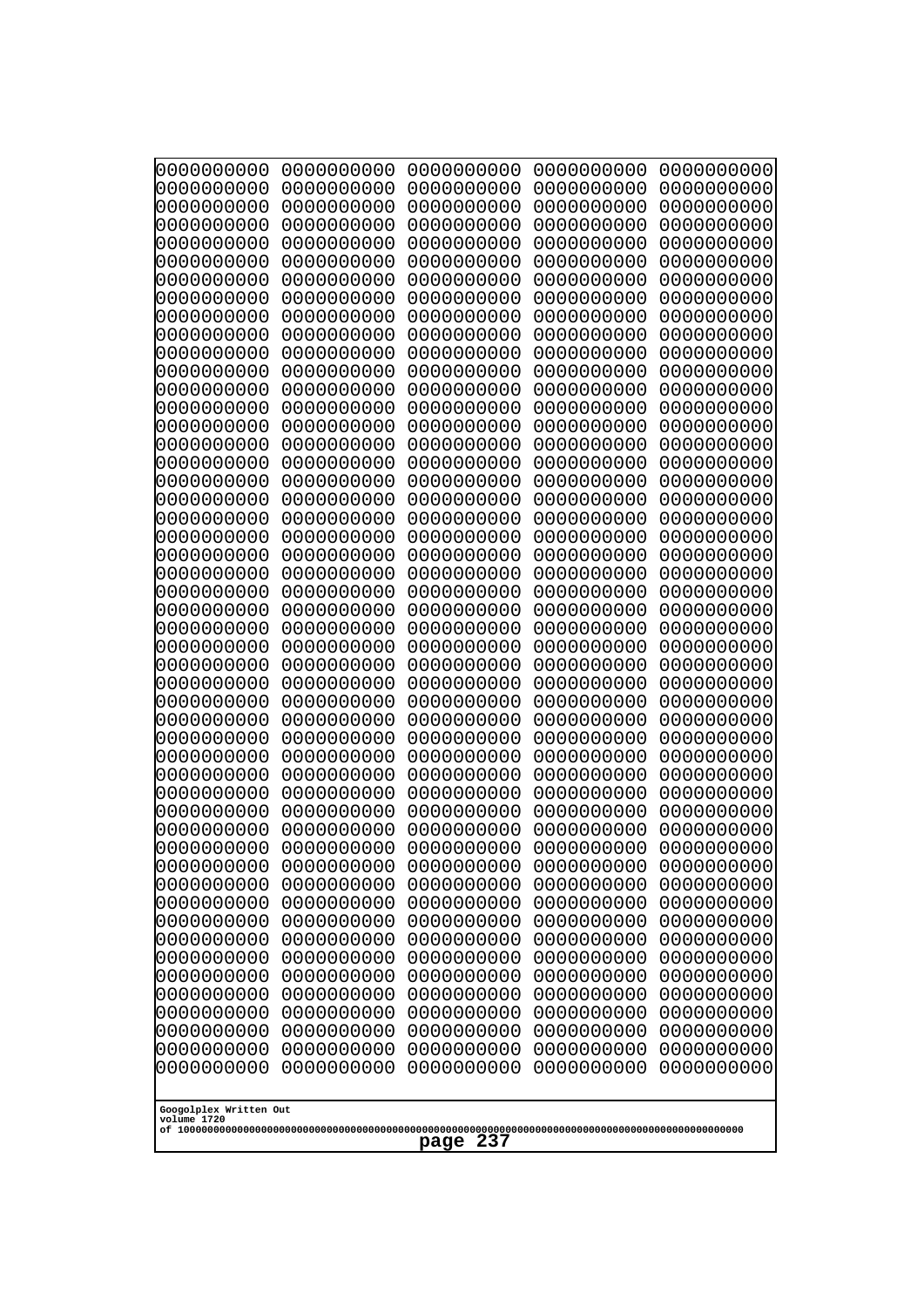| 10000000000<br>0000000000             | 0000000000<br>0000000000 | 0000000000<br>0000000000 | 0000000000<br>0000000000 | 0000000000<br>0000000000 |
|---------------------------------------|--------------------------|--------------------------|--------------------------|--------------------------|
| 0000000000                            | 0000000000               | 0000000000               | 0000000000               | 0000000000               |
| 0000000000                            | 0000000000               | 0000000000               | 0000000000               | 0000000000               |
| 0000000000<br>0000000000              | 0000000000<br>0000000000 | 0000000000<br>0000000000 | 0000000000<br>0000000000 | 0000000000<br>0000000000 |
| 0000000000                            | 0000000000               | 0000000000               | 0000000000               | 0000000000               |
| 0000000000                            | 0000000000               | 0000000000               | 0000000000               | 0000000000               |
| 0000000000<br>0000000000              | 0000000000<br>0000000000 | 0000000000<br>0000000000 | 0000000000<br>0000000000 | 0000000000<br>0000000000 |
| 0000000000                            | 0000000000               | 0000000000               | 0000000000               | 0000000000               |
| 0000000000                            | 0000000000               | 0000000000               | 0000000000               | 0000000000               |
| 0000000000                            | 0000000000               | 0000000000               | 0000000000               | 0000000000               |
| 0000000000<br>0000000000              | 0000000000<br>0000000000 | 0000000000<br>0000000000 | 0000000000<br>0000000000 | 0000000000<br>0000000000 |
| 0000000000                            | 0000000000               | 0000000000               | 0000000000               | 0000000000               |
| 0000000000                            | 0000000000               | 0000000000               | 0000000000               | 0000000000               |
| 0000000000<br>0000000000              | 0000000000<br>0000000000 | 0000000000<br>0000000000 | 0000000000<br>0000000000 | 0000000000<br>0000000000 |
| 0000000000                            | 0000000000               | 0000000000               | 0000000000               | 0000000000               |
| 0000000000                            | 0000000000               | 0000000000               | 0000000000               | 0000000000               |
| 0000000000<br>0000000000              | 0000000000<br>0000000000 | 0000000000<br>0000000000 | 0000000000<br>0000000000 | 0000000000<br>0000000000 |
| 0000000000                            | 0000000000               | 0000000000               | 0000000000               | 0000000000               |
| 0000000000                            | 0000000000               | 0000000000               | 0000000000               | 0000000000               |
| 0000000000<br>0000000000              | 0000000000<br>0000000000 | 0000000000<br>0000000000 | 0000000000<br>0000000000 | 0000000000<br>0000000000 |
| 0000000000                            | 0000000000               | 0000000000               | 0000000000               | 0000000000               |
| 0000000000                            | 0000000000               | 0000000000               | 0000000000               | 0000000000               |
| 0000000000                            | 0000000000<br>0000000000 | 0000000000<br>0000000000 | 0000000000<br>0000000000 | 0000000000               |
| 0000000000<br>0000000000              | 0000000000               | 0000000000               | 0000000000               | 0000000000<br>0000000000 |
| 0000000000                            | 0000000000               | 0000000000               | 0000000000               | 0000000000               |
| 0000000000                            | 0000000000               | 0000000000               | 0000000000               | 0000000000               |
| 0000000000<br>0000000000              | 0000000000<br>0000000000 | 0000000000<br>0000000000 | 0000000000<br>0000000000 | 0000000000<br>0000000000 |
| 0000000000                            | 0000000000               | 0000000000               | 0000000000               | 0000000000               |
| 0000000000                            | 0000000000               | 0000000000               | 0000000000               | 0000000000               |
| 0000000000<br>0000000000              | 0000000000<br>0000000000 | 0000000000<br>0000000000 | 0000000000<br>0000000000 | 0000000000<br>0000000000 |
| 0000000000                            | 0000000000               | 0000000000               | 0000000000               | 0000000000               |
| 0000000000                            | 0000000000               | 0000000000               | 0000000000               | 0000000000               |
| 0000000000<br>0000000000              | 0000000000<br>0000000000 | 0000000000<br>0000000000 | 0000000000<br>0000000000 | 0000000000<br>0000000000 |
| 0000000000                            | 0000000000               | 0000000000               | 0000000000               | 0000000000               |
| 0000000000                            | 0000000000               | 0000000000               | 0000000000               | 0000000000               |
| 0000000000<br>0000000000              | 0000000000<br>0000000000 | 0000000000<br>0000000000 | 0000000000<br>0000000000 | 0000000000<br>0000000000 |
| 0000000000                            | 0000000000               | 0000000000               | 0000000000               | 0000000000               |
| 0000000000                            | 0000000000               | 0000000000               | 0000000000               | 0000000000               |
|                                       |                          |                          |                          |                          |
| Googolplex Written Out<br>volume 1720 |                          |                          |                          |                          |
| 238<br>page                           |                          |                          |                          |                          |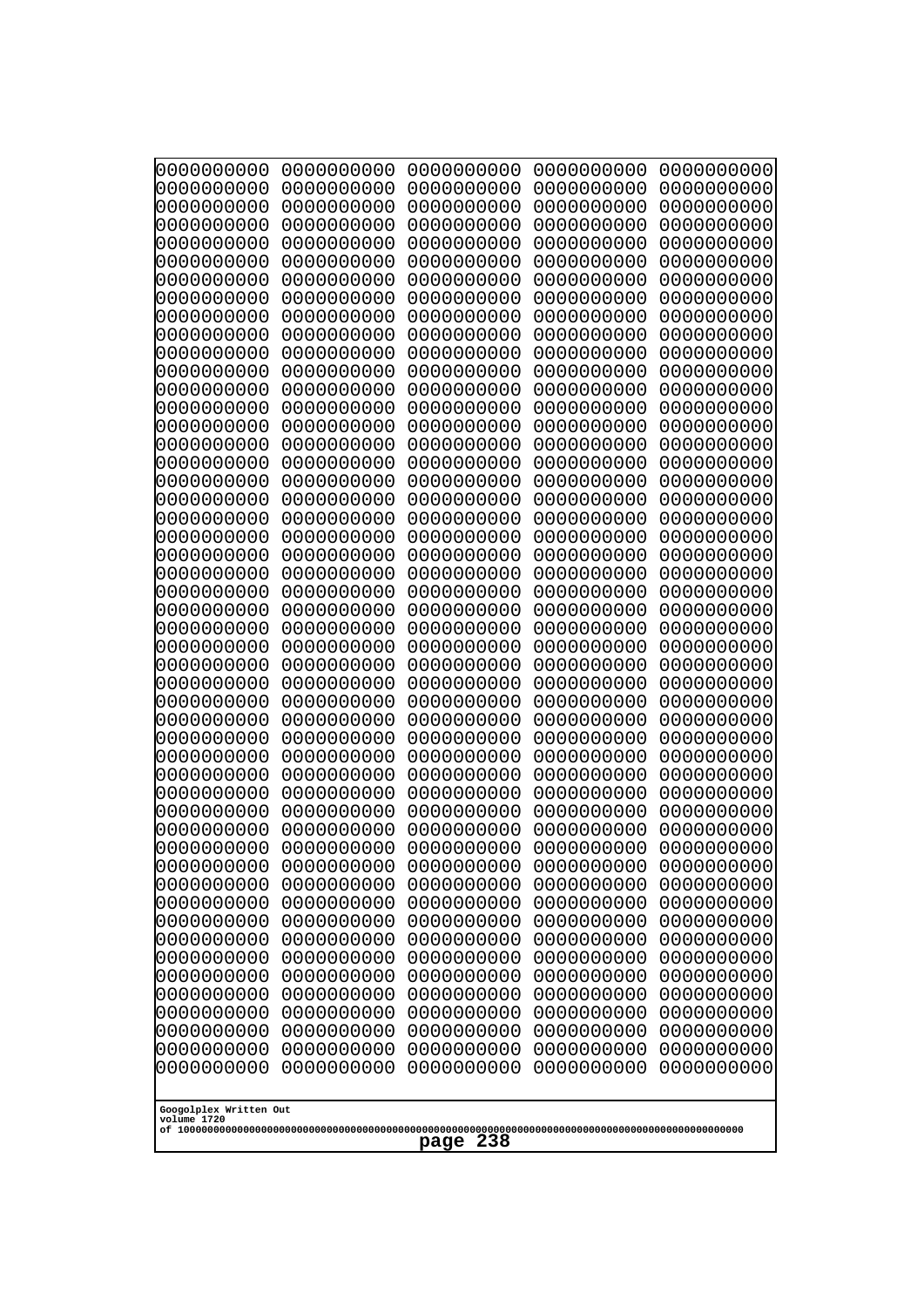| 10000000000                           | 0000000000               | 0000000000               | 0000000000               | 0000000000               |
|---------------------------------------|--------------------------|--------------------------|--------------------------|--------------------------|
| 0000000000<br>0000000000              | 0000000000<br>0000000000 | 0000000000<br>0000000000 | 0000000000<br>0000000000 | 0000000000<br>0000000000 |
| 0000000000                            | 0000000000               | 0000000000               | 0000000000               | 0000000000               |
| 0000000000                            | 0000000000               | 0000000000               | 0000000000               | 0000000000               |
| 0000000000                            | 0000000000               | 0000000000               | 0000000000               | 0000000000               |
| 0000000000<br>0000000000              | 0000000000<br>0000000000 | 0000000000<br>0000000000 | 0000000000<br>0000000000 | 0000000000<br>0000000000 |
| 0000000000                            | 0000000000               | 0000000000               | 0000000000               | 0000000000               |
| 0000000000                            | 0000000000               | 0000000000               | 0000000000               | 0000000000               |
| 0000000000                            | 0000000000               | 0000000000               | 0000000000               | 0000000000               |
| 0000000000<br>0000000000              | 0000000000<br>0000000000 | 0000000000<br>0000000000 | 0000000000<br>0000000000 | 0000000000<br>0000000000 |
| 0000000000                            | 0000000000               | 0000000000               | 0000000000               | 0000000000               |
| 0000000000                            | 0000000000               | 0000000000               | 0000000000               | 0000000000               |
| 0000000000                            | 0000000000               | 0000000000               | 0000000000               | 0000000000               |
| 0000000000<br>0000000000              | 0000000000<br>0000000000 | 0000000000<br>0000000000 | 0000000000<br>0000000000 | 0000000000<br>0000000000 |
| 0000000000                            | 0000000000               | 0000000000               | 0000000000               | 0000000000               |
| 0000000000                            | 0000000000               | 0000000000               | 0000000000               | 0000000000               |
| 0000000000                            | 0000000000               | 0000000000               | 0000000000               | 0000000000               |
| 0000000000<br>0000000000              | 0000000000<br>0000000000 | 0000000000<br>0000000000 | 0000000000<br>0000000000 | 0000000000<br>0000000000 |
| 0000000000                            | 0000000000               | 0000000000               | 0000000000               | 0000000000               |
| 0000000000                            | 0000000000               | 0000000000               | 0000000000               | 0000000000               |
| 0000000000                            | 0000000000               | 0000000000               | 0000000000               | 0000000000               |
| 0000000000<br>0000000000              | 0000000000<br>0000000000 | 0000000000<br>0000000000 | 0000000000<br>0000000000 | 0000000000<br>0000000000 |
| 0000000000                            | 0000000000               | 0000000000               | 0000000000               | 0000000000               |
| 0000000000                            | 0000000000               | 0000000000               | 0000000000               | 0000000000               |
| 0000000000                            | 0000000000               | 0000000000               | 0000000000               | 0000000000               |
| 0000000000<br>0000000000              | 0000000000<br>0000000000 | 0000000000<br>0000000000 | 0000000000<br>0000000000 | 0000000000<br>0000000000 |
| 0000000000                            | 0000000000               | 0000000000               | 0000000000               | 0000000000               |
| 0000000000                            | 0000000000               | 0000000000               | 0000000000               | 0000000000               |
| 0000000000<br>0000000000              | 0000000000<br>0000000000 | 0000000000<br>0000000000 | 0000000000<br>0000000000 | 0000000000<br>0000000000 |
| 0000000000                            | 0000000000               | 0000000000               | 0000000000               | 0000000000               |
| 0000000000                            | 0000000000               | 0000000000               | 0000000000               | 0000000000               |
| 0000000000                            | 0000000000               | 0000000000               | 0000000000               | 0000000000               |
| 0000000000<br>0000000000              | 0000000000<br>0000000000 | 0000000000<br>0000000000 | 0000000000<br>0000000000 | 0000000000<br>0000000000 |
| 0000000000                            | 0000000000               | 0000000000               | 0000000000               | 0000000000               |
| 0000000000                            | 0000000000               | 0000000000               | 0000000000               | 0000000000               |
| 0000000000                            | 0000000000               | 0000000000               | 0000000000               | 0000000000               |
| 0000000000<br>0000000000              | 0000000000<br>0000000000 | 0000000000<br>0000000000 | 0000000000<br>0000000000 | 0000000000<br>0000000000 |
| 0000000000                            | 0000000000               | 0000000000               | 0000000000               | 0000000000               |
| 0000000000                            | 0000000000               | 0000000000               | 0000000000               | 0000000000               |
| 0000000000                            | 0000000000               | 0000000000               | 0000000000               | 0000000000               |
|                                       |                          |                          |                          |                          |
| Googolplex Written Out<br>volume 1720 |                          |                          |                          |                          |
| 239<br>page                           |                          |                          |                          |                          |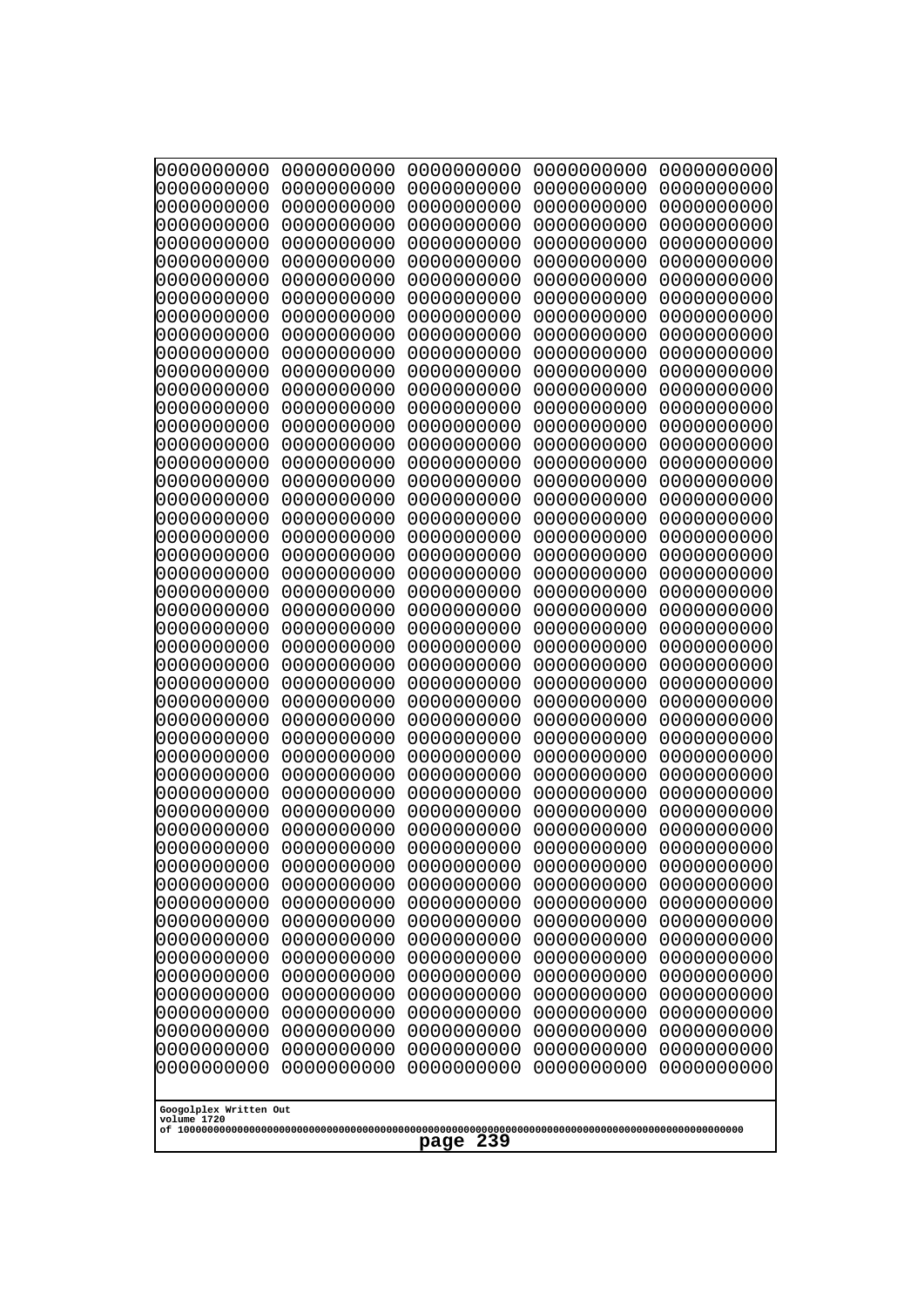| 10000000000<br>0000000000             | 0000000000<br>0000000000 | 0000000000<br>0000000000 | 0000000000<br>0000000000 | 0000000000<br>0000000000 |
|---------------------------------------|--------------------------|--------------------------|--------------------------|--------------------------|
| 0000000000                            | 0000000000               | 0000000000               | 0000000000               | 0000000000               |
| 0000000000                            | 0000000000               | 0000000000               | 0000000000               | 0000000000               |
| 0000000000<br>0000000000              | 0000000000<br>0000000000 | 0000000000               | 0000000000<br>0000000000 | 0000000000               |
| 0000000000                            | 0000000000               | 0000000000<br>0000000000 | 0000000000               | 0000000000<br>0000000000 |
| 0000000000                            | 0000000000               | 0000000000               | 0000000000               | 0000000000               |
| 0000000000                            | 0000000000               | 0000000000               | 0000000000               | 0000000000               |
| 0000000000<br>0000000000              | 0000000000<br>0000000000 | 0000000000<br>0000000000 | 0000000000<br>0000000000 | 0000000000<br>0000000000 |
| 0000000000                            | 0000000000               | 0000000000               | 0000000000               | 0000000000               |
| 0000000000                            | 0000000000               | 0000000000               | 0000000000               | 0000000000               |
| 0000000000<br>0000000000              | 0000000000<br>0000000000 | 0000000000<br>0000000000 | 0000000000<br>0000000000 | 0000000000<br>0000000000 |
| 0000000000                            | 0000000000               | 0000000000               | 0000000000               | 0000000000               |
| 0000000000                            | 0000000000               | 0000000000               | 0000000000               | 0000000000               |
| 0000000000<br>0000000000              | 0000000000<br>0000000000 | 0000000000<br>0000000000 | 0000000000<br>0000000000 | 0000000000               |
| 0000000000                            | 0000000000               | 0000000000               | 0000000000               | 0000000000<br>0000000000 |
| 0000000000                            | 0000000000               | 0000000000               | 0000000000               | 0000000000               |
| 0000000000                            | 0000000000               | 0000000000               | 0000000000               | 0000000000               |
| 0000000000<br>0000000000              | 0000000000<br>0000000000 | 0000000000<br>0000000000 | 0000000000<br>0000000000 | 0000000000<br>0000000000 |
| 0000000000                            | 0000000000               | 0000000000               | 0000000000               | 0000000000               |
| 0000000000                            | 0000000000               | 0000000000               | 0000000000               | 0000000000               |
| 0000000000<br>0000000000              | 0000000000<br>0000000000 | 0000000000<br>0000000000 | 0000000000<br>0000000000 | 0000000000<br>0000000000 |
| 0000000000                            | 0000000000               | 0000000000               | 0000000000               | 0000000000               |
| 0000000000                            | 0000000000               | 0000000000               | 0000000000               | 0000000000               |
| 0000000000<br>0000000000              | 0000000000<br>0000000000 | 0000000000<br>0000000000 | 0000000000<br>0000000000 | 0000000000<br>0000000000 |
| 0000000000                            | 0000000000               | 0000000000               | 0000000000               | 0000000000               |
| 0000000000                            | 0000000000               | 0000000000               | 0000000000               | 0000000000               |
| 0000000000<br>0000000000              | 0000000000<br>0000000000 | 0000000000               | 0000000000               | 0000000000               |
| 0000000000                            | 0000000000               | 0000000000<br>0000000000 | 0000000000<br>0000000000 | 0000000000<br>0000000000 |
| 0000000000                            | 0000000000               | 0000000000               | 0000000000               | 0000000000               |
| 0000000000                            | 0000000000               | 0000000000               | 0000000000               | 0000000000               |
| 0000000000<br>0000000000              | 0000000000<br>0000000000 | 0000000000<br>0000000000 | 0000000000<br>0000000000 | 0000000000<br>0000000000 |
| 0000000000                            | 0000000000               | 0000000000               | 0000000000               | 0000000000               |
| 0000000000                            | 0000000000               | 0000000000               | 0000000000               | 0000000000               |
| 0000000000<br>0000000000              | 0000000000<br>0000000000 | 0000000000<br>0000000000 | 0000000000<br>0000000000 | 0000000000<br>0000000000 |
| 0000000000                            | 0000000000               | 0000000000               | 0000000000               | 0000000000               |
| 0000000000                            | 0000000000               | 0000000000               | 0000000000               | 0000000000               |
| 0000000000<br>0000000000              | 0000000000<br>0000000000 | 0000000000<br>0000000000 | 0000000000<br>0000000000 | 0000000000<br>0000000000 |
| 0000000000                            | 0000000000               | 0000000000               | 0000000000               | 0000000000               |
|                                       |                          |                          |                          |                          |
| Googolplex Written Out<br>volume 1720 |                          |                          |                          |                          |
| 240<br>page                           |                          |                          |                          |                          |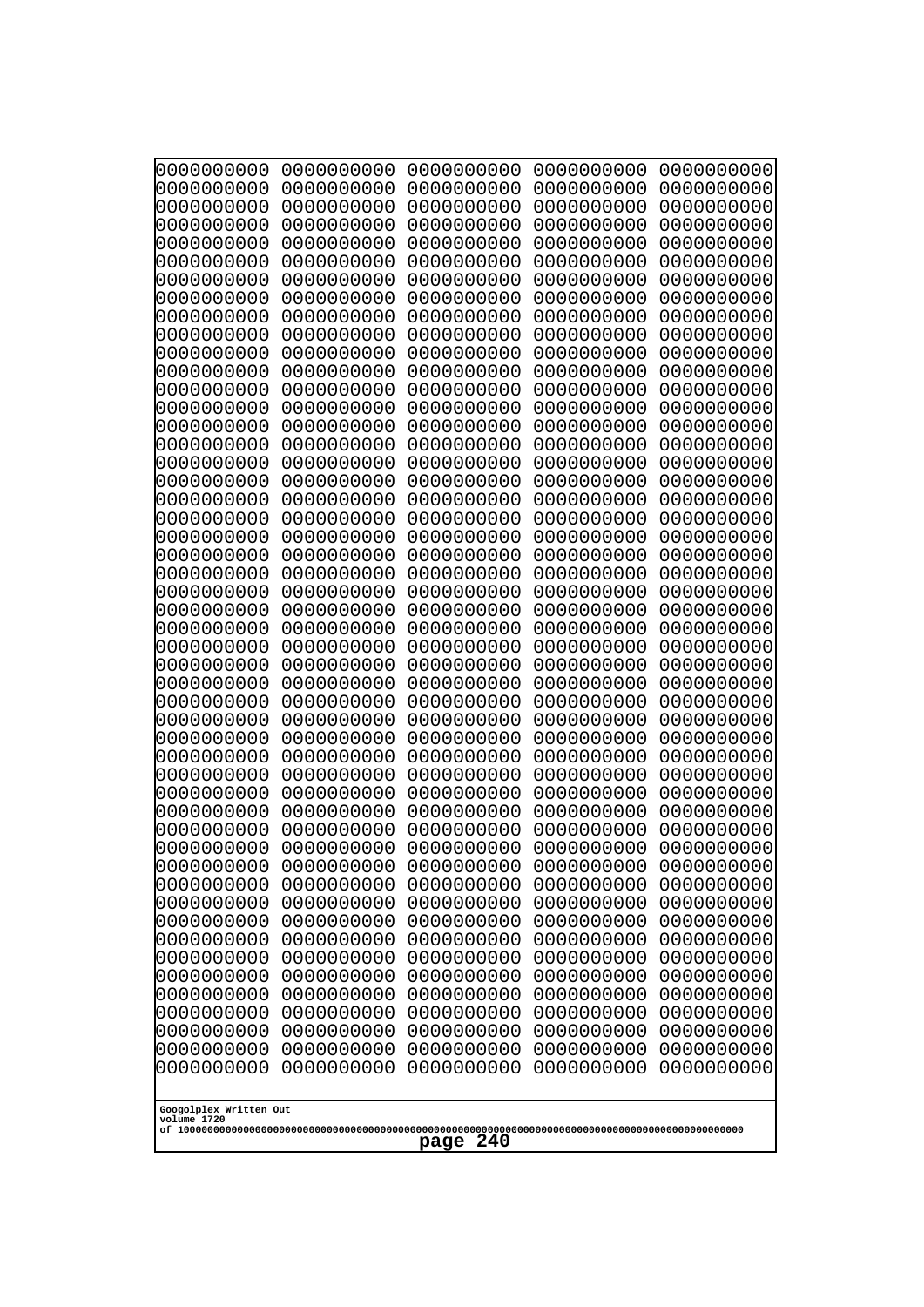| 10000000000<br>0000000000 | 0000000000<br>0000000000 | 0000000000<br>0000000000 | 0000000000<br>0000000000 | 0000000000<br>0000000000 |
|---------------------------|--------------------------|--------------------------|--------------------------|--------------------------|
| 0000000000                | 0000000000               | 0000000000               | 0000000000               | 0000000000               |
| 0000000000                | 0000000000               | 0000000000               | 0000000000               | 0000000000               |
| 0000000000<br>0000000000  | 0000000000<br>0000000000 | 0000000000               | 0000000000<br>0000000000 | 0000000000               |
| 0000000000                | 0000000000               | 0000000000<br>0000000000 | 0000000000               | 0000000000<br>0000000000 |
| 0000000000                | 0000000000               | 0000000000               | 0000000000               | 0000000000               |
| 0000000000                | 0000000000               | 0000000000               | 0000000000               | 0000000000               |
| 0000000000<br>0000000000  | 0000000000<br>0000000000 | 0000000000<br>0000000000 | 0000000000<br>0000000000 | 0000000000<br>0000000000 |
| 0000000000                | 0000000000               | 0000000000               | 0000000000               | 0000000000               |
| 0000000000                | 0000000000               | 0000000000               | 0000000000               | 0000000000               |
| 0000000000                | 0000000000               | 0000000000               | 0000000000               | 0000000000               |
| 0000000000<br>0000000000  | 0000000000<br>0000000000 | 0000000000<br>0000000000 | 0000000000<br>0000000000 | 0000000000<br>0000000000 |
| 0000000000                | 0000000000               | 0000000000               | 0000000000               | 0000000000               |
| 0000000000                | 0000000000               | 0000000000               | 0000000000               | 0000000000               |
| 0000000000<br>0000000000  | 0000000000<br>0000000000 | 0000000000<br>0000000000 | 0000000000<br>0000000000 | 0000000000<br>0000000000 |
| 0000000000                | 0000000000               | 0000000000               | 0000000000               | 0000000000               |
| 0000000000                | 0000000000               | 0000000000               | 0000000000               | 0000000000               |
| 0000000000                | 0000000000               | 0000000000               | 0000000000               | 0000000000               |
| 0000000000<br>0000000000  | 0000000000<br>0000000000 | 0000000000<br>0000000000 | 0000000000<br>0000000000 | 0000000000<br>0000000000 |
| 0000000000                | 0000000000               | 0000000000               | 0000000000               | 0000000000               |
| 0000000000                | 0000000000               | 0000000000               | 0000000000               | 0000000000               |
| 0000000000<br>0000000000  | 0000000000<br>0000000000 | 0000000000<br>0000000000 | 0000000000<br>0000000000 | 0000000000<br>0000000000 |
| 0000000000                | 0000000000               | 0000000000               | 0000000000               | 0000000000               |
| 0000000000                | 0000000000               | 0000000000               | 0000000000               | 0000000000               |
| 0000000000                | 0000000000               | 0000000000               | 0000000000               | 0000000000               |
| 0000000000<br>0000000000  | 0000000000<br>0000000000 | 0000000000<br>0000000000 | 0000000000<br>0000000000 | 0000000000<br>0000000000 |
| 0000000000                | 0000000000               | 0000000000               | 0000000000               | 0000000000               |
| 0000000000                | 0000000000               | 0000000000               | 0000000000               | 0000000000               |
| 0000000000<br>0000000000  | 0000000000<br>0000000000 | 0000000000<br>0000000000 | 0000000000<br>0000000000 | 0000000000<br>0000000000 |
| 0000000000                | 0000000000               | 0000000000               | 0000000000               | 0000000000               |
| 0000000000                | 0000000000               | 0000000000               | 0000000000               | 0000000000               |
| 0000000000<br>0000000000  | 0000000000               | 0000000000               | 0000000000               | 0000000000               |
| 0000000000                | 0000000000<br>0000000000 | 0000000000<br>0000000000 | 0000000000<br>0000000000 | 0000000000<br>0000000000 |
| 0000000000                | 0000000000               | 0000000000               | 0000000000               | 0000000000               |
| 0000000000                | 0000000000               | 0000000000               | 0000000000               | 0000000000               |
| 0000000000<br>0000000000  | 0000000000<br>0000000000 | 0000000000<br>0000000000 | 0000000000<br>0000000000 | 0000000000<br>0000000000 |
| 0000000000                | 0000000000               | 0000000000               | 0000000000               | 0000000000               |
| 0000000000                | 0000000000               | 0000000000               | 0000000000               | 0000000000               |
| 0000000000                | 0000000000               | 0000000000               | 0000000000               | 0000000000               |
| Googolplex Written Out    |                          |                          |                          |                          |
| volume 1720               |                          |                          |                          |                          |
| 241<br>page               |                          |                          |                          |                          |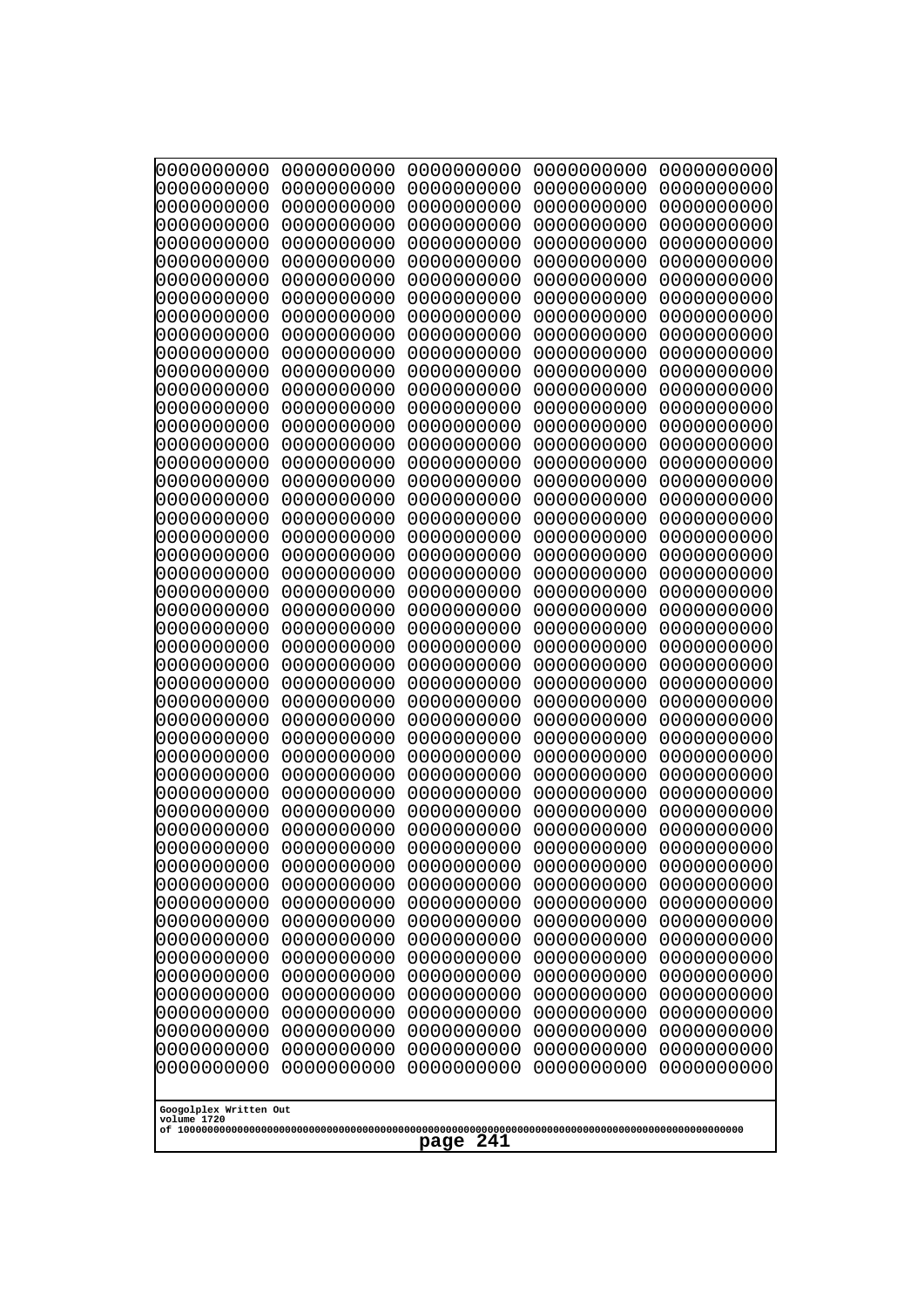| 000000000<br>0000000000               | 0000000000<br>0000000000 | 0000000000<br>0000000000 | 0000000000<br>0000000000 | 0000000000<br>0000000000 |  |
|---------------------------------------|--------------------------|--------------------------|--------------------------|--------------------------|--|
| 0000000000                            | 0000000000               | 0000000000               | 0000000000               | 0000000000               |  |
| 0000000000<br>0000000000              | 0000000000<br>0000000000 | 0000000000<br>0000000000 | 0000000000<br>0000000000 | 0000000000<br>0000000000 |  |
| 0000000000                            | 0000000000               | 0000000000               | 0000000000               | 0000000000               |  |
| 0000000000<br>0000000000              | 0000000000<br>0000000000 | 0000000000<br>0000000000 | 0000000000<br>0000000000 | 0000000000<br>0000000000 |  |
| 0000000000                            | 0000000000               | 0000000000               | 0000000000               | 0000000000               |  |
| 0000000000<br>0000000000              | 0000000000<br>0000000000 | 0000000000<br>0000000000 | 0000000000<br>0000000000 | 0000000000<br>0000000000 |  |
| 0000000000                            | 0000000000               | 0000000000               | 0000000000               | 0000000000               |  |
| 0000000000                            | 0000000000               | 0000000000               | 0000000000               | 0000000000               |  |
| 0000000000<br>0000000000              | 0000000000<br>0000000000 | 0000000000<br>0000000000 | 0000000000<br>0000000000 | 0000000000<br>0000000000 |  |
| 0000000000                            | 0000000000               | 0000000000               | 0000000000               | 0000000000               |  |
| 0000000000<br>0000000000              | 0000000000<br>0000000000 | 0000000000<br>0000000000 | 0000000000<br>0000000000 | 0000000000<br>0000000000 |  |
| 0000000000                            | 0000000000               | 0000000000               | 0000000000               | 0000000000               |  |
| 0000000000<br>0000000000              | 0000000000<br>0000000000 | 0000000000<br>0000000000 | 0000000000<br>0000000000 | 0000000000<br>0000000000 |  |
| 0000000000                            | 0000000000               | 0000000000               | 0000000000               | 0000000000               |  |
| 0000000000<br>0000000000              | 0000000000<br>0000000000 | 0000000000<br>0000000000 | 0000000000<br>0000000000 | 0000000000<br>0000000000 |  |
| 0000000000                            | 0000000000               | 0000000000               | 0000000000               | 0000000000               |  |
| 0000000000                            | 0000000000               | 0000000000               | 0000000000               | 0000000000               |  |
| 0000000000<br>0000000000              | 0000000000<br>0000000000 | 0000000000<br>0000000000 | 0000000000<br>0000000000 | 0000000000<br>0000000000 |  |
| 0000000000                            | 0000000000               | 0000000000               | 0000000000               | 0000000000               |  |
| 0000000000<br>0000000000              | 0000000000<br>0000000000 | 0000000000<br>0000000000 | 0000000000<br>0000000000 | 0000000000<br>0000000000 |  |
| 0000000000                            | 0000000000               | 0000000000               | 0000000000               | 0000000000               |  |
| 0000000000<br>0000000000              | 0000000000<br>0000000000 | 0000000000<br>0000000000 | 0000000000<br>0000000000 | 0000000000<br>0000000000 |  |
| 0000000000                            | 0000000000               | 0000000000               | 0000000000               | 0000000000               |  |
| 0000000000<br>0000000000              | 0000000000<br>0000000000 | 0000000000<br>0000000000 | 0000000000<br>0000000000 | 0000000000<br>0000000000 |  |
| 0000000000                            | 0000000000               | 0000000000               | 0000000000               | 0000000000               |  |
| 0000000000<br>0000000000              | 0000000000<br>0000000000 | 0000000000<br>0000000000 | 0000000000<br>0000000000 | 0000000000<br>0000000000 |  |
| 0000000000                            | 0000000000               | 0000000000               | 0000000000               | 0000000000               |  |
| 0000000000                            | 0000000000<br>0000000000 | 0000000000<br>0000000000 | 0000000000               | 0000000000               |  |
| 0000000000<br>0000000000              | 0000000000               | 0000000000               | 0000000000<br>0000000000 | 0000000000<br>0000000000 |  |
| 0000000000                            | 0000000000               | 0000000000               | 0000000000               | 0000000000               |  |
| 0000000000<br>0000000000              | 0000000000<br>0000000000 | 0000000000<br>0000000000 | 0000000000<br>0000000000 | 0000000000<br>0000000000 |  |
| 0000000000                            | 0000000000               | 0000000000               | 0000000000               | 0000000000               |  |
| 0000000000<br>0000000000              | 0000000000<br>0000000000 | 0000000000<br>0000000000 | 0000000000<br>0000000000 | 0000000000<br>0000000000 |  |
|                                       |                          |                          |                          |                          |  |
| Googolplex Written Out<br>volume 1720 |                          |                          |                          |                          |  |
| 242<br>page                           |                          |                          |                          |                          |  |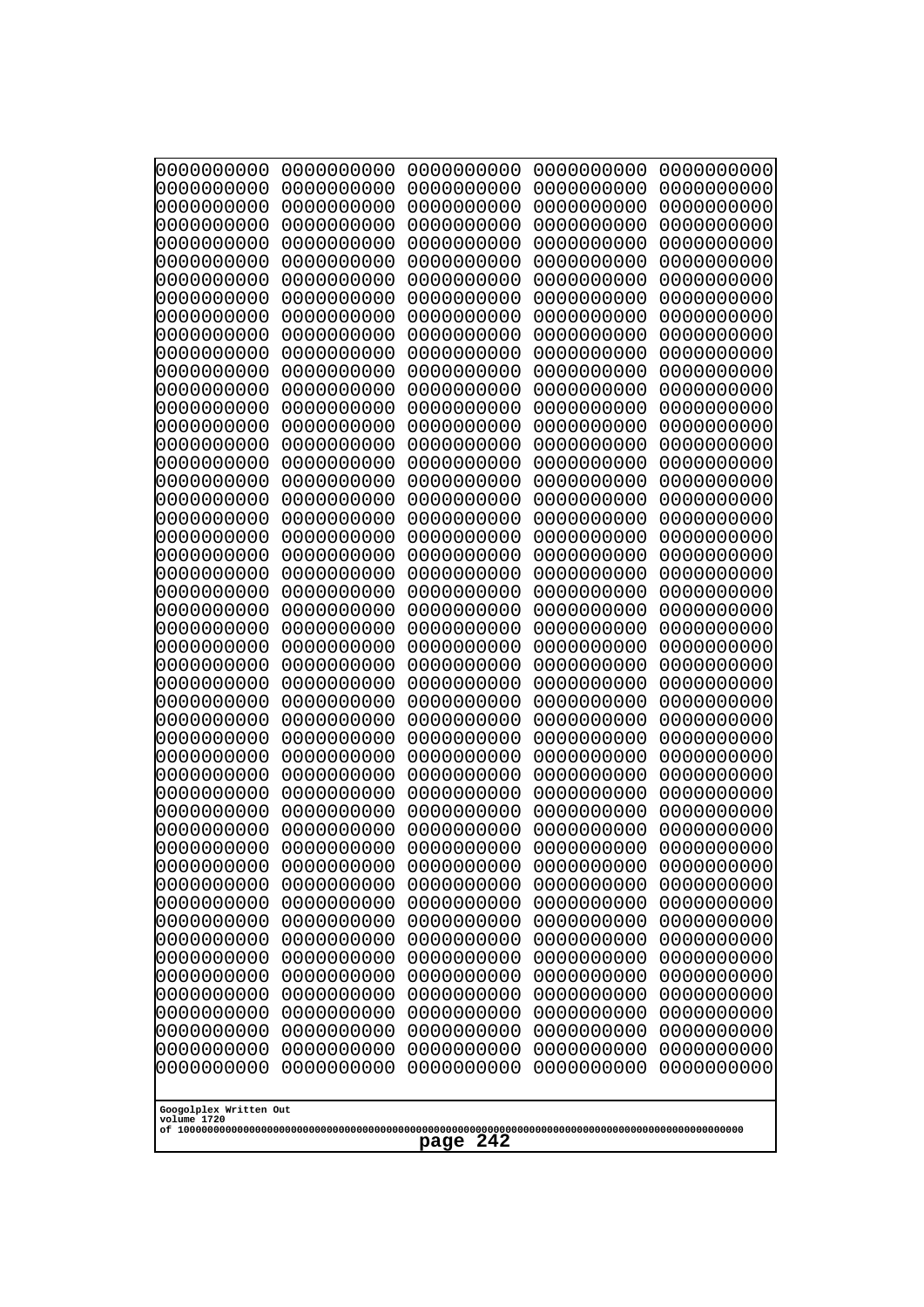| 10000000000<br>0000000000 | 0000000000<br>0000000000 | 0000000000<br>0000000000 | 0000000000<br>0000000000 | 0000000000<br>0000000000 |
|---------------------------|--------------------------|--------------------------|--------------------------|--------------------------|
| 0000000000                | 0000000000               | 0000000000               | 0000000000               | 0000000000               |
| 0000000000                | 0000000000               | 0000000000               | 0000000000               | 0000000000               |
| 0000000000                | 0000000000               | 0000000000               | 0000000000               | 0000000000               |
| 0000000000<br>0000000000  | 0000000000<br>0000000000 | 0000000000<br>0000000000 | 0000000000<br>0000000000 | 0000000000<br>0000000000 |
| 0000000000                | 0000000000               | 0000000000               | 0000000000               | 0000000000               |
| 0000000000                | 0000000000               | 0000000000               | 0000000000               | 0000000000               |
| 0000000000                | 0000000000               | 0000000000               | 0000000000               | 0000000000               |
| 0000000000<br>0000000000  | 0000000000<br>0000000000 | 0000000000<br>0000000000 | 0000000000<br>0000000000 | 0000000000<br>0000000000 |
| 0000000000                | 0000000000               | 0000000000               | 0000000000               | 0000000000               |
| 0000000000                | 0000000000               | 0000000000               | 0000000000               | 0000000000               |
| 0000000000<br>0000000000  | 0000000000<br>0000000000 | 0000000000<br>0000000000 | 0000000000<br>0000000000 | 0000000000<br>0000000000 |
| 0000000000                | 0000000000               | 0000000000               | 0000000000               | 0000000000               |
| 0000000000                | 0000000000               | 0000000000               | 0000000000               | 0000000000               |
| 0000000000                | 0000000000               | 0000000000               | 0000000000               | 0000000000               |
| 0000000000<br>0000000000  | 0000000000<br>0000000000 | 0000000000<br>0000000000 | 0000000000<br>0000000000 | 0000000000<br>0000000000 |
| 0000000000                | 0000000000               | 0000000000               | 0000000000               | 0000000000               |
| 0000000000                | 0000000000               | 0000000000               | 0000000000               | 0000000000               |
| 0000000000<br>0000000000  | 0000000000<br>0000000000 | 0000000000<br>0000000000 | 0000000000<br>0000000000 | 0000000000<br>0000000000 |
| 0000000000                | 0000000000               | 0000000000               | 0000000000               | 0000000000               |
| 0000000000                | 0000000000               | 0000000000               | 0000000000               | 0000000000               |
| 0000000000                | 0000000000               | 0000000000               | 0000000000               | 0000000000               |
| 0000000000<br>0000000000  | 0000000000<br>0000000000 | 0000000000<br>0000000000 | 0000000000<br>0000000000 | 0000000000<br>0000000000 |
| 0000000000                | 0000000000               | 0000000000               | 0000000000               | 0000000000               |
| 0000000000                | 0000000000               | 0000000000               | 0000000000               | 0000000000               |
| 0000000000<br>0000000000  | 0000000000<br>0000000000 | 0000000000<br>0000000000 | 0000000000<br>0000000000 | 0000000000<br>0000000000 |
| 0000000000                | 0000000000               | 0000000000               | 0000000000               | 0000000000               |
| 0000000000                | 0000000000               | 0000000000               | 0000000000               | 0000000000               |
| 0000000000                | 0000000000               | 0000000000               | 0000000000               | 0000000000               |
| 0000000000<br>0000000000  | 0000000000<br>0000000000 | 0000000000<br>0000000000 | 0000000000<br>0000000000 | 0000000000<br>0000000000 |
| 0000000000                | 0000000000               | 0000000000               | 0000000000               | 0000000000               |
| 0000000000                | 0000000000               | 0000000000               | 0000000000               | 0000000000               |
| 0000000000<br>0000000000  | 0000000000<br>0000000000 | 0000000000<br>0000000000 | 0000000000<br>0000000000 | 0000000000<br>0000000000 |
| 0000000000                | 0000000000               | 0000000000               | 0000000000               | 0000000000               |
| 0000000000                | 0000000000               | 0000000000               | 0000000000               | 0000000000               |
| 0000000000                | 0000000000<br>0000000000 | 0000000000               | 0000000000               | 0000000000               |
| 0000000000<br>0000000000  | 0000000000               | 0000000000<br>0000000000 | 0000000000<br>0000000000 | 0000000000<br>0000000000 |
| 0000000000                | 0000000000               | 0000000000               | 0000000000               | 0000000000               |
| 0000000000                | 0000000000               | 0000000000               | 0000000000               | 0000000000               |
| Googolplex Written Out    |                          |                          |                          |                          |
| volume 1720               |                          |                          |                          |                          |
| 243<br>page               |                          |                          |                          |                          |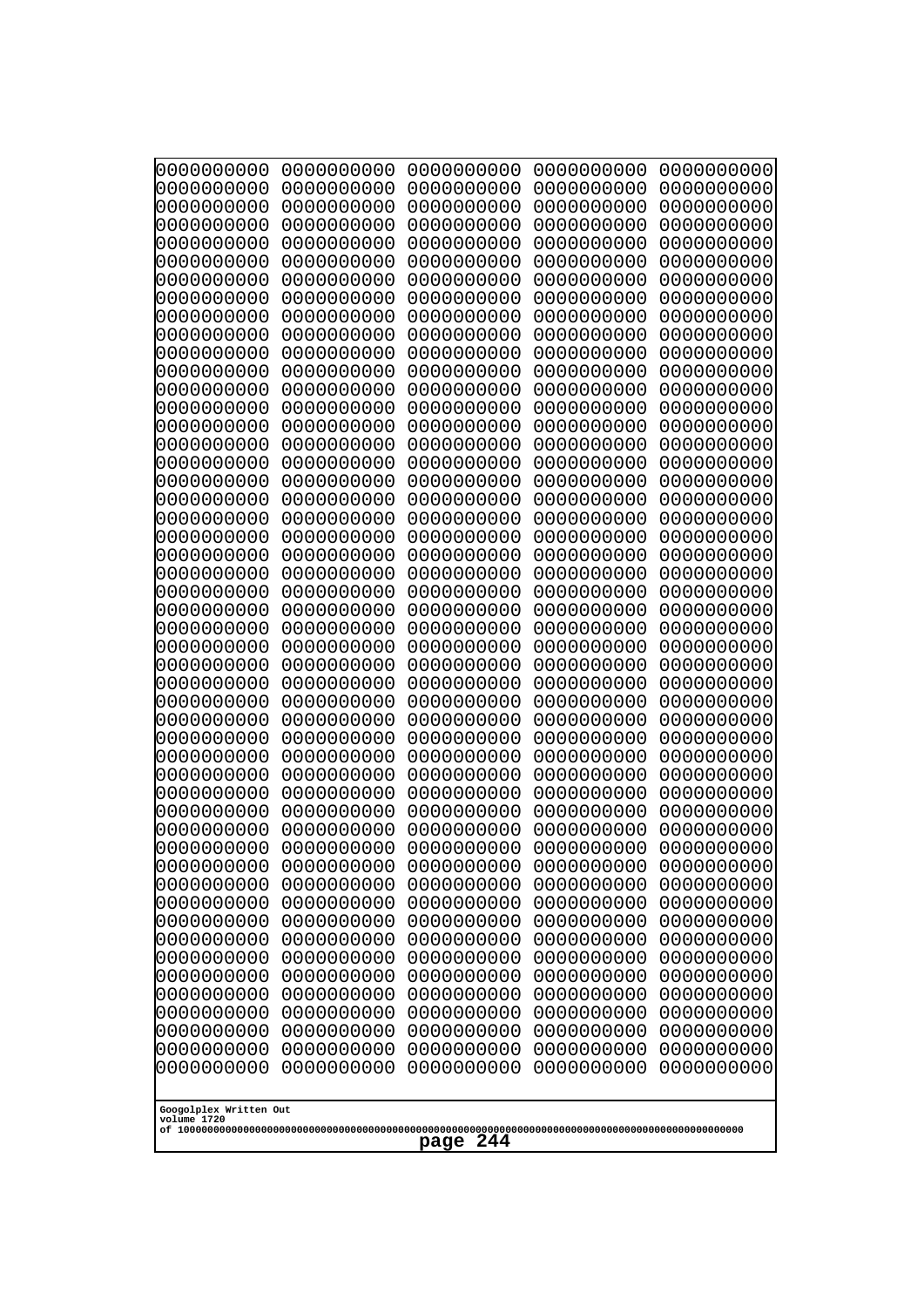| 10000000000<br>0000000000             | 0000000000<br>0000000000 | 0000000000<br>0000000000 | 0000000000<br>0000000000 | 0000000000<br>0000000000 |  |
|---------------------------------------|--------------------------|--------------------------|--------------------------|--------------------------|--|
| 0000000000                            | 0000000000               | 0000000000               | 0000000000               | 0000000000               |  |
| 0000000000                            | 0000000000               | 0000000000               | 0000000000               | 0000000000               |  |
| 0000000000<br>0000000000              | 0000000000<br>0000000000 | 0000000000<br>0000000000 | 0000000000<br>0000000000 | 0000000000<br>0000000000 |  |
| 0000000000                            | 0000000000               | 0000000000               | 0000000000               | 0000000000               |  |
| 0000000000                            | 0000000000               | 0000000000               | 0000000000               | 0000000000               |  |
| 0000000000<br>0000000000              | 0000000000<br>0000000000 | 0000000000<br>0000000000 | 0000000000<br>0000000000 | 0000000000<br>0000000000 |  |
| 0000000000                            | 0000000000               | 0000000000               | 0000000000               | 0000000000               |  |
| 0000000000                            | 0000000000               | 0000000000               | 0000000000               | 0000000000               |  |
| 0000000000<br>0000000000              | 0000000000<br>0000000000 | 0000000000<br>0000000000 | 0000000000<br>0000000000 | 0000000000<br>0000000000 |  |
| 0000000000                            | 0000000000               | 0000000000               | 0000000000               | 0000000000               |  |
| 0000000000                            | 0000000000               | 0000000000               | 0000000000               | 0000000000               |  |
| 0000000000<br>0000000000              | 0000000000<br>0000000000 | 0000000000<br>0000000000 | 0000000000<br>0000000000 | 0000000000<br>0000000000 |  |
| 0000000000                            | 0000000000               | 0000000000               | 0000000000               | 0000000000               |  |
| 0000000000                            | 0000000000               | 0000000000               | 0000000000               | 0000000000               |  |
| 0000000000<br>0000000000              | 0000000000<br>0000000000 | 0000000000<br>0000000000 | 0000000000<br>0000000000 | 0000000000<br>0000000000 |  |
| 0000000000                            | 0000000000               | 0000000000               | 0000000000               | 0000000000               |  |
| 0000000000                            | 0000000000               | 0000000000               | 0000000000               | 0000000000               |  |
| 0000000000<br>0000000000              | 0000000000<br>0000000000 | 0000000000<br>0000000000 | 0000000000<br>0000000000 | 0000000000<br>0000000000 |  |
| 0000000000                            | 0000000000               | 0000000000               | 0000000000               | 0000000000               |  |
| 0000000000                            | 0000000000               | 0000000000               | 0000000000               | 0000000000               |  |
| 0000000000<br>0000000000              | 0000000000<br>0000000000 | 0000000000<br>0000000000 | 0000000000<br>0000000000 | 0000000000<br>0000000000 |  |
| 0000000000                            | 0000000000               | 0000000000               | 0000000000               | 0000000000               |  |
| 0000000000                            | 0000000000               | 0000000000               | 0000000000               | 0000000000               |  |
| 0000000000<br>0000000000              | 0000000000<br>0000000000 | 0000000000<br>0000000000 | 0000000000<br>0000000000 | 0000000000<br>0000000000 |  |
| 0000000000                            | 0000000000               | 0000000000               | 0000000000               | 0000000000               |  |
| 0000000000                            | 0000000000               | 0000000000               | 0000000000               | 0000000000               |  |
| 0000000000<br>0000000000              | 0000000000<br>0000000000 | 0000000000<br>0000000000 | 0000000000<br>0000000000 | 0000000000<br>0000000000 |  |
| 0000000000                            | 0000000000               | 0000000000               | 0000000000               | 0000000000               |  |
| 0000000000                            | 0000000000               | 0000000000               | 0000000000               | 0000000000               |  |
| 0000000000<br>0000000000              | 0000000000<br>0000000000 | 0000000000<br>0000000000 | 0000000000<br>0000000000 | 0000000000<br>0000000000 |  |
| 0000000000                            | 0000000000               | 0000000000               | 0000000000               | 0000000000               |  |
| 0000000000                            | 0000000000               | 0000000000               | 0000000000               | 0000000000               |  |
| 0000000000<br>0000000000              | 0000000000<br>0000000000 | 0000000000<br>0000000000 | 0000000000<br>0000000000 | 0000000000<br>0000000000 |  |
| 0000000000                            | 0000000000               | 0000000000               | 0000000000               | 0000000000               |  |
| 0000000000                            | 0000000000               | 0000000000               | 0000000000               | 0000000000               |  |
| 0000000000<br>0000000000              | 0000000000<br>0000000000 | 0000000000<br>0000000000 | 0000000000<br>0000000000 | 0000000000<br>0000000000 |  |
|                                       |                          |                          |                          |                          |  |
| Googolplex Written Out<br>volume 1720 |                          |                          |                          |                          |  |
| 245<br>page                           |                          |                          |                          |                          |  |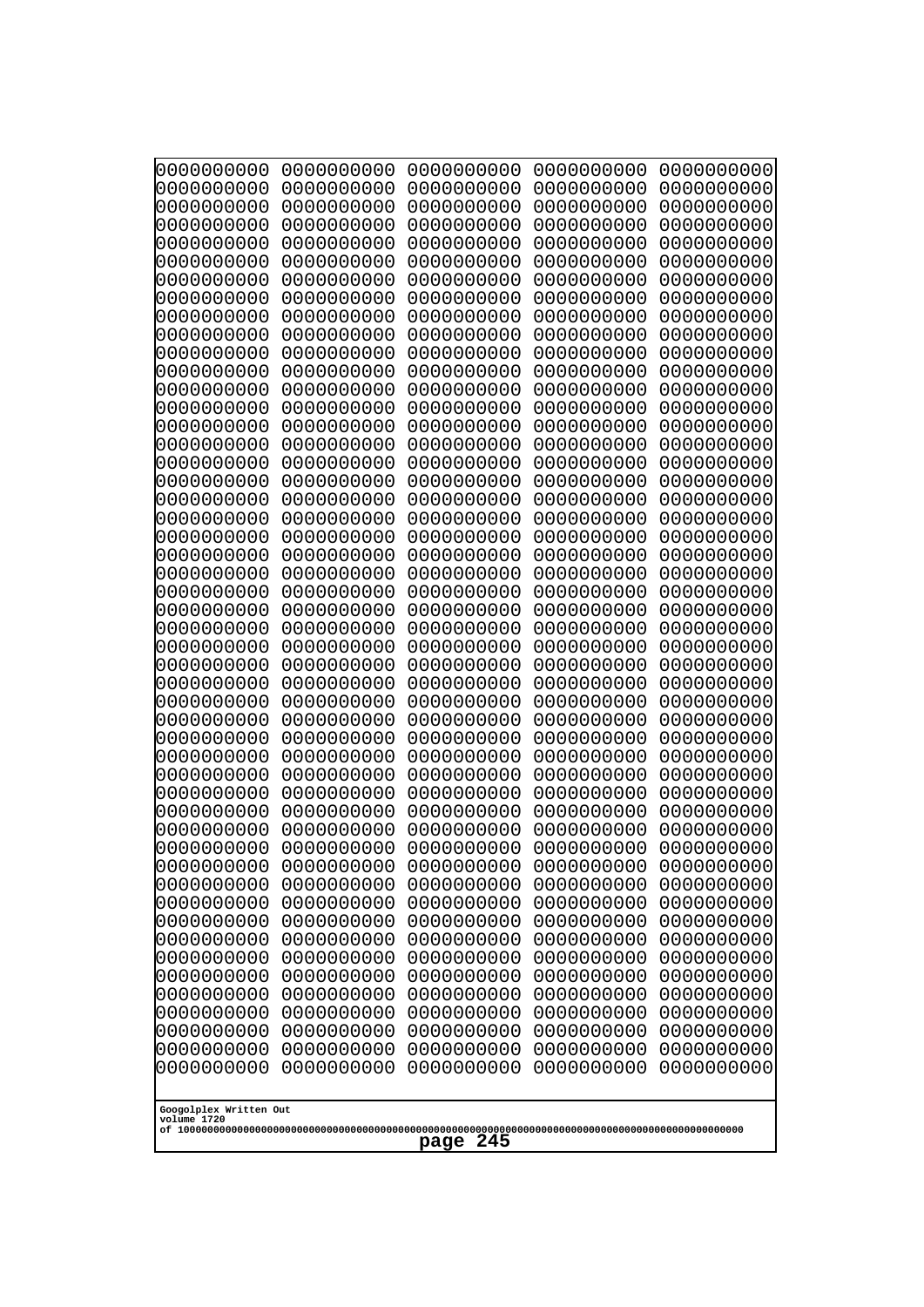| 000000000<br>0000000000               | 0000000000<br>0000000000 | 0000000000<br>0000000000 | 0000000000<br>0000000000 | 0000000000<br>0000000000 |
|---------------------------------------|--------------------------|--------------------------|--------------------------|--------------------------|
| 0000000000                            | 0000000000               | 0000000000               | 0000000000               | 0000000000               |
| 0000000000<br>0000000000              | 0000000000<br>0000000000 | 0000000000<br>0000000000 | 0000000000<br>0000000000 | 0000000000<br>0000000000 |
| 0000000000                            | 0000000000               | 0000000000               | 0000000000               | 0000000000               |
| 0000000000                            | 0000000000               | 0000000000               | 0000000000               | 0000000000               |
| 0000000000                            | 0000000000               | 0000000000               | 0000000000               | 0000000000               |
| 0000000000<br>0000000000              | 0000000000<br>0000000000 | 0000000000<br>0000000000 | 0000000000<br>0000000000 | 0000000000<br>0000000000 |
| 0000000000                            | 0000000000               | 0000000000               | 0000000000               | 0000000000               |
| 0000000000                            | 0000000000               | 0000000000               | 0000000000               | 0000000000               |
| 0000000000<br>0000000000              | 0000000000<br>0000000000 | 0000000000<br>0000000000 | 0000000000<br>0000000000 | 0000000000<br>0000000000 |
| 0000000000                            | 0000000000               | 0000000000               | 0000000000               | 0000000000               |
| 0000000000                            | 0000000000               | 0000000000               | 0000000000               | 0000000000               |
| 0000000000<br>0000000000              | 0000000000<br>0000000000 | 0000000000<br>0000000000 | 0000000000<br>0000000000 | 0000000000<br>0000000000 |
| 0000000000                            | 0000000000               | 0000000000               | 0000000000               | 0000000000               |
| 0000000000<br>0000000000              | 0000000000<br>0000000000 | 0000000000               | 0000000000               | 0000000000               |
| 0000000000                            | 0000000000               | 0000000000<br>0000000000 | 0000000000<br>0000000000 | 0000000000<br>0000000000 |
| 0000000000                            | 0000000000               | 0000000000               | 0000000000               | 0000000000               |
| 0000000000<br>0000000000              | 0000000000<br>0000000000 | 0000000000<br>0000000000 | 0000000000<br>0000000000 | 0000000000<br>0000000000 |
| 0000000000                            | 0000000000               | 0000000000               | 0000000000               | 0000000000               |
| 0000000000                            | 0000000000               | 0000000000               | 0000000000               | 0000000000               |
| 0000000000<br>0000000000              | 0000000000<br>0000000000 | 0000000000<br>0000000000 | 0000000000<br>0000000000 | 0000000000<br>0000000000 |
| 0000000000                            | 0000000000               | 0000000000               | 0000000000               | 0000000000               |
| 0000000000                            | 0000000000               | 0000000000               | 0000000000               | 0000000000               |
| 0000000000<br>0000000000              | 0000000000<br>0000000000 | 0000000000<br>0000000000 | 0000000000<br>0000000000 | 0000000000<br>0000000000 |
| 0000000000                            | 0000000000               | 0000000000               | 0000000000               | 0000000000               |
| 0000000000                            | 0000000000               | 0000000000               | 0000000000               | 0000000000               |
| 0000000000<br>0000000000              | 0000000000<br>0000000000 | 0000000000<br>0000000000 | 0000000000<br>0000000000 | 0000000000<br>0000000000 |
| 0000000000                            | 0000000000               | 0000000000               | 0000000000               | 0000000000               |
| 0000000000                            | 0000000000               | 0000000000               | 0000000000               | 0000000000               |
| 0000000000<br>0000000000              | 0000000000<br>0000000000 | 0000000000<br>0000000000 | 0000000000<br>0000000000 | 0000000000<br>0000000000 |
| 0000000000                            | 0000000000               | 0000000000               | 0000000000               | 0000000000               |
| 0000000000                            | 0000000000               | 0000000000               | 0000000000               | 0000000000               |
| 0000000000<br>0000000000              | 0000000000<br>0000000000 | 0000000000<br>0000000000 | 0000000000<br>0000000000 | 0000000000<br>0000000000 |
| 0000000000                            | 0000000000               | 0000000000               | 0000000000               | 0000000000               |
| 0000000000                            | 0000000000               | 0000000000               | 0000000000               | 0000000000               |
| 0000000000<br>0000000000              | 0000000000<br>0000000000 | 0000000000<br>0000000000 | 0000000000<br>0000000000 | 0000000000<br>0000000000 |
| 0000000000                            | 0000000000               | 0000000000               | 0000000000               | 0000000000               |
|                                       |                          |                          |                          |                          |
| Googolplex Written Out<br>volume 1720 |                          |                          |                          |                          |
| 246<br>page                           |                          |                          |                          |                          |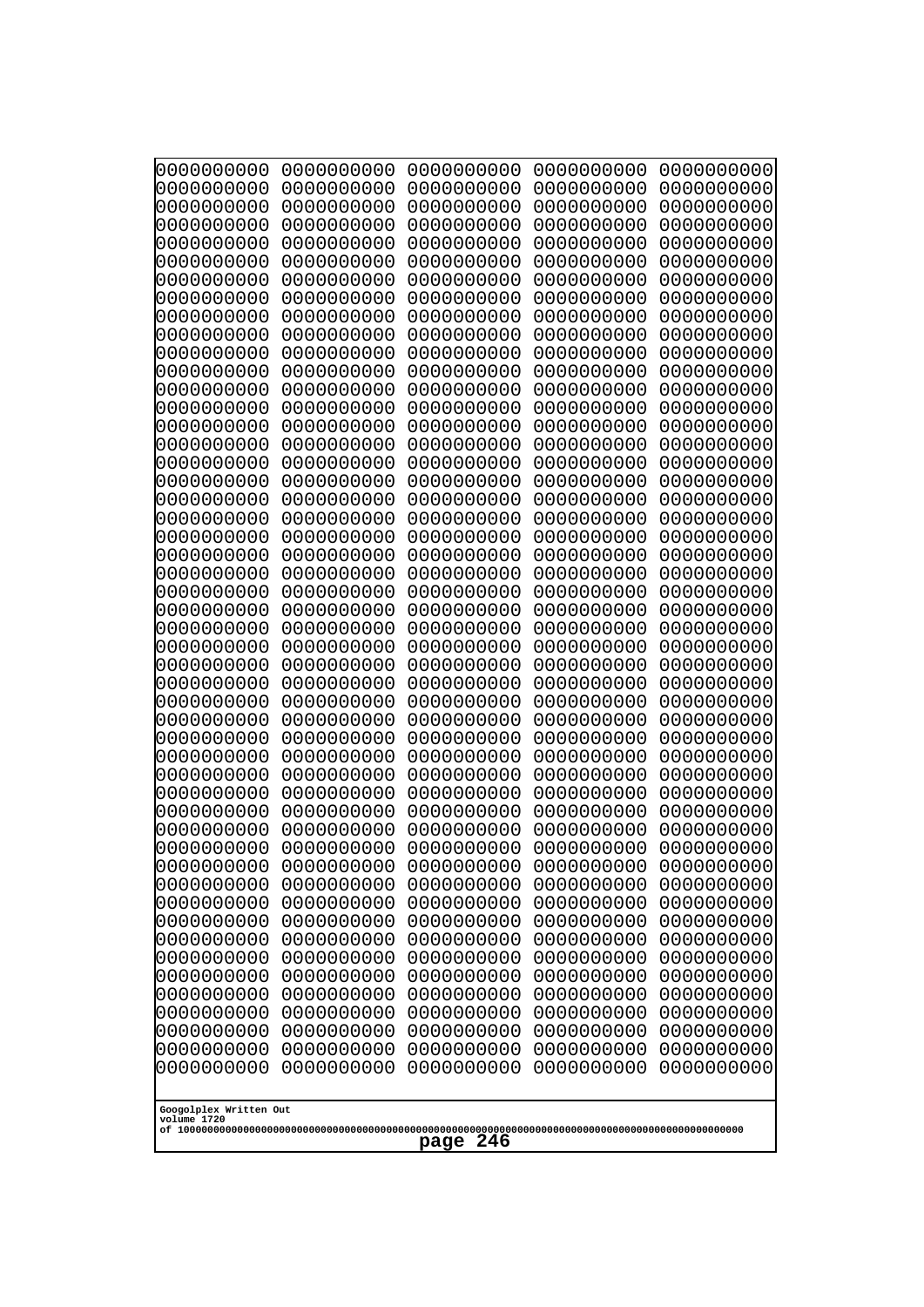| 000000000<br>0000000000  | 0000000000<br>0000000000 | 0000000000<br>0000000000 | 0000000000<br>0000000000 | 0000000000<br>0000000000 |
|--------------------------|--------------------------|--------------------------|--------------------------|--------------------------|
| 0000000000<br>0000000000 | 0000000000<br>0000000000 | 0000000000<br>0000000000 | 0000000000<br>0000000000 | 0000000000<br>0000000000 |
| 0000000000               | 0000000000               | 0000000000               | 0000000000               | 0000000000               |
| 0000000000<br>0000000000 | 0000000000<br>0000000000 | 0000000000<br>0000000000 | 0000000000<br>0000000000 | 0000000000<br>0000000000 |
| 0000000000               | 0000000000               | 0000000000               | 0000000000               | 0000000000               |
| 0000000000<br>0000000000 | 0000000000<br>0000000000 | 0000000000<br>0000000000 | 0000000000<br>0000000000 | 0000000000<br>0000000000 |
| 0000000000               | 0000000000               | 0000000000               | 0000000000               | 0000000000               |
| 0000000000<br>0000000000 | 0000000000<br>0000000000 | 0000000000<br>0000000000 | 0000000000<br>0000000000 | 0000000000<br>0000000000 |
| 0000000000               | 0000000000               | 0000000000               | 0000000000               | 0000000000               |
| 0000000000<br>0000000000 | 0000000000<br>0000000000 | 0000000000<br>0000000000 | 0000000000<br>0000000000 | 0000000000<br>0000000000 |
| 0000000000               | 0000000000               | 0000000000               | 0000000000               | 0000000000               |
| 0000000000<br>0000000000 | 0000000000<br>0000000000 | 0000000000<br>0000000000 | 0000000000<br>0000000000 | 0000000000<br>0000000000 |
| 0000000000               | 0000000000               | 0000000000               | 0000000000               | 0000000000               |
| 0000000000<br>0000000000 | 0000000000<br>0000000000 | 0000000000<br>0000000000 | 0000000000<br>0000000000 | 0000000000<br>0000000000 |
| 0000000000               | 0000000000               | 0000000000               | 0000000000               | 0000000000               |
| 0000000000<br>0000000000 | 0000000000<br>0000000000 | 0000000000<br>0000000000 | 0000000000<br>0000000000 | 0000000000<br>0000000000 |
| 0000000000               | 0000000000               | 0000000000               | 0000000000               | 0000000000               |
| 0000000000<br>0000000000 | 0000000000<br>0000000000 | 0000000000<br>0000000000 | 0000000000<br>0000000000 | 0000000000<br>0000000000 |
| 0000000000               | 0000000000               | 0000000000               | 0000000000               | 0000000000               |
| 0000000000<br>0000000000 | 0000000000<br>0000000000 | 0000000000<br>0000000000 | 0000000000<br>0000000000 | 0000000000<br>0000000000 |
| 0000000000               | 0000000000               | 0000000000               | 0000000000               | 0000000000               |
| 0000000000<br>0000000000 | 0000000000<br>0000000000 | 0000000000<br>0000000000 | 0000000000<br>0000000000 | 0000000000<br>0000000000 |
| 0000000000               | 0000000000               | 0000000000               | 0000000000               | 0000000000               |
| 0000000000<br>0000000000 | 0000000000<br>0000000000 | 0000000000<br>0000000000 | 0000000000<br>0000000000 | 0000000000<br>0000000000 |
| 0000000000               | 0000000000               | 0000000000               | 0000000000               | 0000000000               |
| 0000000000<br>0000000000 | 0000000000<br>0000000000 | 0000000000<br>0000000000 | 0000000000<br>0000000000 | 0000000000<br>0000000000 |
| 0000000000               | 0000000000               | 0000000000               | 0000000000               | 0000000000               |
| 0000000000<br>0000000000 | 0000000000<br>0000000000 | 0000000000<br>0000000000 | 0000000000<br>0000000000 | 0000000000<br>0000000000 |
| 0000000000               | 0000000000               | 0000000000               | 0000000000               | 0000000000               |
| 0000000000<br>0000000000 | 0000000000<br>0000000000 | 0000000000<br>0000000000 | 0000000000<br>0000000000 | 0000000000<br>0000000000 |
| 0000000000               | 0000000000               | 0000000000               | 0000000000               | 0000000000               |
| 0000000000<br>0000000000 | 0000000000<br>0000000000 | 0000000000<br>0000000000 | 0000000000<br>0000000000 | 0000000000<br>0000000000 |
| 0000000000               | 0000000000               | 0000000000               | 0000000000               | 0000000000               |
| Googolplex Written Out   |                          |                          |                          |                          |
| volume 1720              |                          |                          |                          |                          |
| 247<br>page              |                          |                          |                          |                          |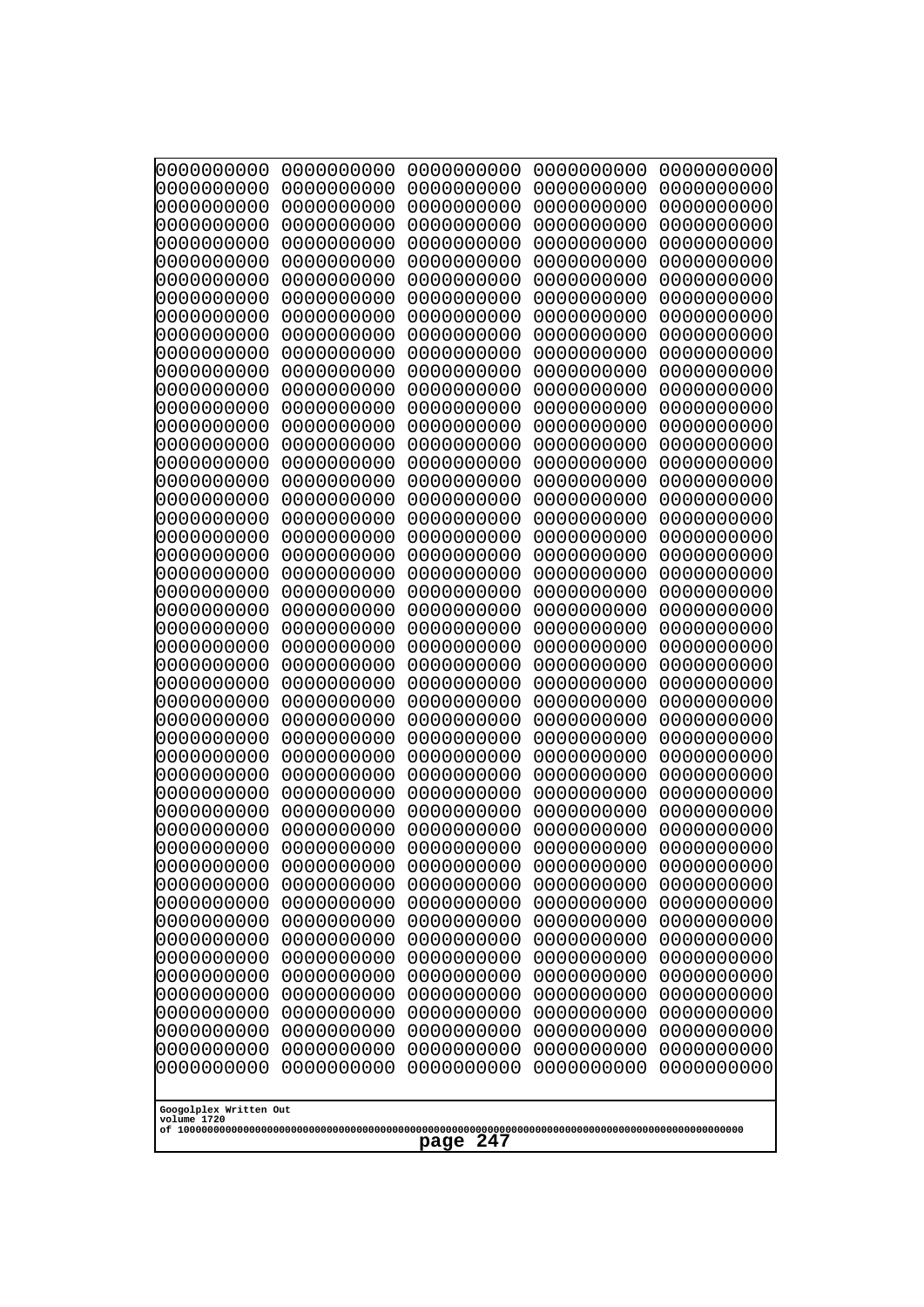| 10000000000<br>0000000000             | 0000000000<br>0000000000 | 0000000000<br>0000000000 | 0000000000<br>0000000000 | 0000000000<br>0000000000 |
|---------------------------------------|--------------------------|--------------------------|--------------------------|--------------------------|
| 0000000000                            | 0000000000               | 0000000000               | 0000000000               | 0000000000               |
| 0000000000                            | 0000000000               | 0000000000               | 0000000000               | 0000000000               |
| 0000000000                            | 0000000000               | 0000000000               | 0000000000               | 0000000000               |
| 0000000000<br>0000000000              | 0000000000<br>0000000000 | 0000000000<br>0000000000 | 0000000000<br>0000000000 | 0000000000<br>0000000000 |
| 0000000000                            | 0000000000               | 0000000000               | 0000000000               | 0000000000               |
| 0000000000                            | 0000000000               | 0000000000               | 0000000000               | 0000000000               |
| 0000000000                            | 0000000000               | 0000000000               | 0000000000               | 0000000000               |
| 0000000000<br>0000000000              | 0000000000<br>0000000000 | 0000000000<br>0000000000 | 0000000000<br>0000000000 | 0000000000<br>0000000000 |
| 0000000000                            | 0000000000               | 0000000000               | 0000000000               | 0000000000               |
| 0000000000                            | 0000000000               | 0000000000               | 0000000000               | 0000000000               |
| 0000000000<br>0000000000              | 0000000000<br>0000000000 | 0000000000<br>0000000000 | 0000000000<br>0000000000 | 0000000000<br>0000000000 |
| 0000000000                            | 0000000000               | 0000000000               | 0000000000               | 0000000000               |
| 0000000000                            | 0000000000               | 0000000000               | 0000000000               | 0000000000               |
| 0000000000                            | 0000000000               | 0000000000               | 0000000000               | 0000000000               |
| 0000000000<br>0000000000              | 0000000000<br>0000000000 | 0000000000<br>0000000000 | 0000000000<br>0000000000 | 0000000000<br>0000000000 |
| 0000000000                            | 0000000000               | 0000000000               | 0000000000               | 0000000000               |
| 0000000000                            | 0000000000               | 0000000000               | 0000000000               | 0000000000               |
| 0000000000<br>0000000000              | 0000000000<br>0000000000 | 0000000000<br>0000000000 | 0000000000<br>0000000000 | 0000000000<br>0000000000 |
| 0000000000                            | 0000000000               | 0000000000               | 0000000000               | 0000000000               |
| 0000000000                            | 0000000000               | 0000000000               | 0000000000               | 0000000000               |
| 0000000000                            | 0000000000               | 0000000000               | 0000000000               | 0000000000               |
| 0000000000<br>0000000000              | 0000000000<br>0000000000 | 0000000000<br>0000000000 | 0000000000<br>0000000000 | 0000000000<br>0000000000 |
| 0000000000                            | 0000000000               | 0000000000               | 0000000000               | 0000000000               |
| 0000000000                            | 0000000000               | 0000000000               | 0000000000               | 0000000000               |
| 0000000000<br>0000000000              | 0000000000<br>0000000000 | 0000000000<br>0000000000 | 0000000000<br>0000000000 | 0000000000<br>0000000000 |
| 0000000000                            | 0000000000               | 0000000000               | 0000000000               | 0000000000               |
| 0000000000                            | 0000000000               | 0000000000               | 0000000000               | 0000000000               |
| 0000000000                            | 0000000000               | 0000000000               | 0000000000               | 0000000000               |
| 0000000000<br>0000000000              | 0000000000<br>0000000000 | 0000000000<br>0000000000 | 0000000000<br>0000000000 | 0000000000<br>0000000000 |
| 0000000000                            | 0000000000               | 0000000000               | 0000000000               | 0000000000               |
| 0000000000                            | 0000000000               | 0000000000               | 0000000000               | 0000000000               |
| 0000000000<br>0000000000              | 0000000000<br>0000000000 | 0000000000<br>0000000000 | 0000000000<br>0000000000 | 0000000000<br>0000000000 |
| 0000000000                            | 0000000000               | 0000000000               | 0000000000               | 0000000000               |
| 0000000000                            | 0000000000               | 0000000000               | 0000000000               | 0000000000               |
| 0000000000                            | 0000000000               | 0000000000               | 0000000000               | 0000000000               |
| 0000000000<br>0000000000              | 0000000000<br>0000000000 | 0000000000<br>0000000000 | 0000000000<br>0000000000 | 0000000000<br>0000000000 |
| 0000000000                            | 0000000000               | 0000000000               | 0000000000               | 0000000000               |
| 0000000000                            | 0000000000               | 0000000000               | 0000000000               | 0000000000               |
|                                       |                          |                          |                          |                          |
| Googolplex Written Out<br>volume 1720 |                          |                          |                          |                          |
| 248<br>page                           |                          |                          |                          |                          |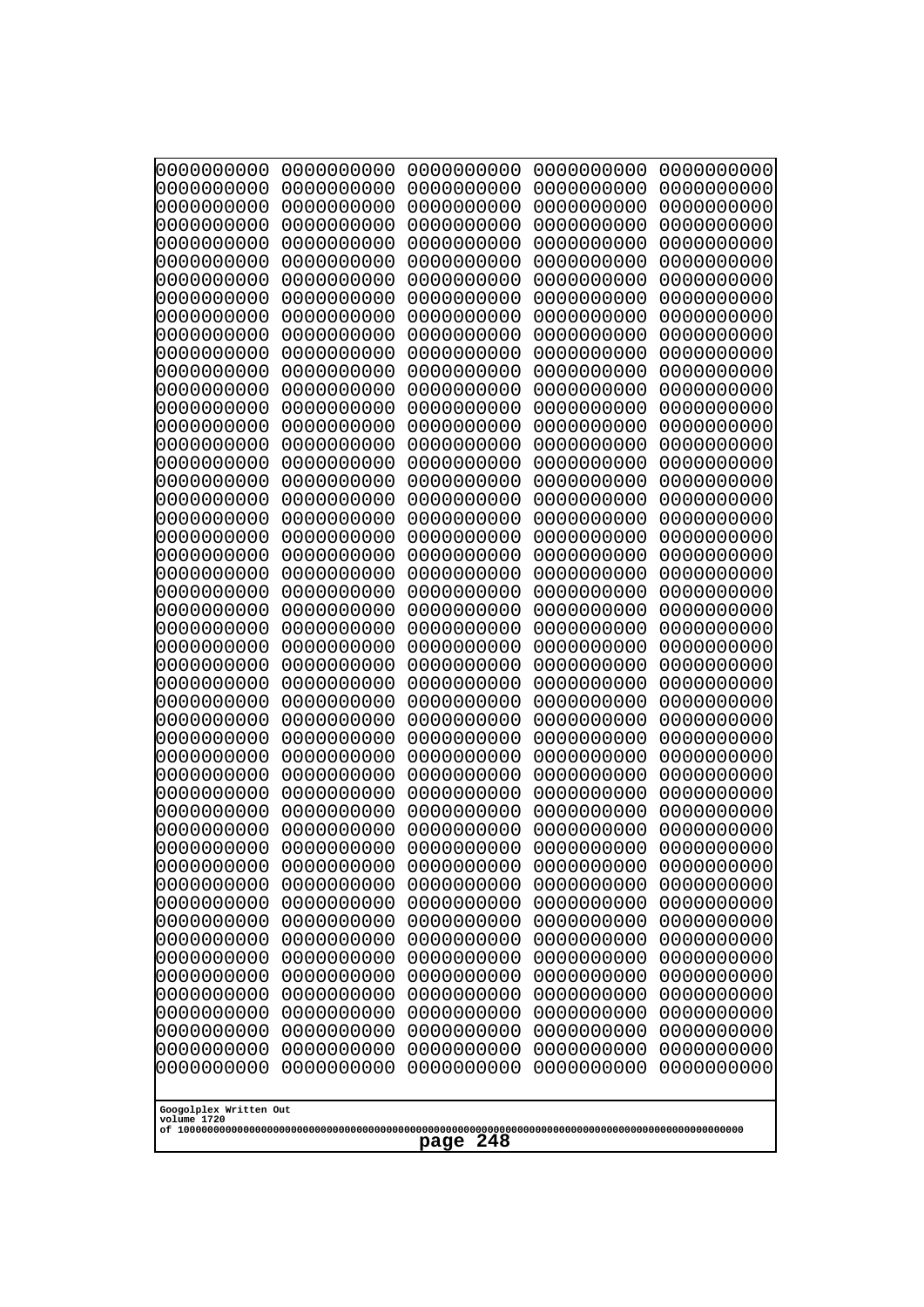| 10000000000<br>0000000000             | 0000000000<br>0000000000 | 0000000000<br>0000000000 | 0000000000<br>0000000000 | 0000000000<br>0000000000 |
|---------------------------------------|--------------------------|--------------------------|--------------------------|--------------------------|
| 0000000000                            | 0000000000               | 0000000000               | 0000000000               | 0000000000               |
| 0000000000                            | 0000000000               | 0000000000               | 0000000000               | 0000000000               |
| 0000000000<br>0000000000              | 0000000000<br>0000000000 | 0000000000<br>0000000000 | 0000000000<br>0000000000 | 0000000000<br>0000000000 |
| 0000000000                            | 0000000000               | 0000000000               | 0000000000               | 0000000000               |
| 0000000000                            | 0000000000               | 0000000000               | 0000000000               | 0000000000               |
| 0000000000                            | 0000000000               | 0000000000               | 0000000000               | 0000000000               |
| 0000000000<br>0000000000              | 0000000000<br>0000000000 | 0000000000<br>0000000000 | 0000000000<br>0000000000 | 0000000000<br>0000000000 |
| 0000000000                            | 0000000000               | 0000000000               | 0000000000               | 0000000000               |
| 0000000000                            | 0000000000               | 0000000000               | 0000000000               | 0000000000               |
| 0000000000<br>0000000000              | 0000000000<br>0000000000 | 0000000000<br>0000000000 | 0000000000<br>0000000000 | 0000000000<br>0000000000 |
| 0000000000                            | 0000000000               | 0000000000               | 0000000000               | 0000000000               |
| 0000000000                            | 0000000000               | 0000000000               | 0000000000               | 0000000000               |
| 0000000000<br>0000000000              | 0000000000<br>0000000000 | 0000000000<br>0000000000 | 0000000000<br>0000000000 | 0000000000<br>0000000000 |
| 0000000000                            | 0000000000               | 0000000000               | 0000000000               | 0000000000               |
| 0000000000                            | 0000000000               | 0000000000               | 0000000000               | 0000000000               |
| 0000000000                            | 0000000000               | 0000000000               | 0000000000               | 0000000000               |
| 0000000000<br>0000000000              | 0000000000<br>0000000000 | 0000000000<br>0000000000 | 0000000000<br>0000000000 | 0000000000<br>0000000000 |
| 0000000000                            | 0000000000               | 0000000000               | 0000000000               | 0000000000               |
| 0000000000                            | 0000000000               | 0000000000               | 0000000000               | 0000000000               |
| 0000000000<br>0000000000              | 0000000000<br>0000000000 | 0000000000<br>0000000000 | 0000000000<br>0000000000 | 0000000000<br>0000000000 |
| 0000000000                            | 0000000000               | 0000000000               | 0000000000               | 0000000000               |
| 0000000000                            | 0000000000               | 0000000000               | 0000000000               | 0000000000               |
| 0000000000<br>0000000000              | 0000000000<br>0000000000 | 0000000000<br>0000000000 | 0000000000<br>0000000000 | 0000000000<br>0000000000 |
| 0000000000                            | 0000000000               | 0000000000               | 0000000000               | 0000000000               |
| 0000000000                            | 0000000000               | 0000000000               | 0000000000               | 0000000000               |
| 0000000000<br>0000000000              | 0000000000<br>0000000000 | 0000000000<br>0000000000 | 0000000000<br>0000000000 | 0000000000<br>0000000000 |
| 0000000000                            | 0000000000               | 0000000000               | 0000000000               | 0000000000               |
| 0000000000                            | 0000000000               | 0000000000               | 0000000000               | 0000000000               |
| 0000000000                            | 0000000000               | 0000000000               | 0000000000               | 0000000000               |
| 0000000000<br>0000000000              | 0000000000<br>0000000000 | 0000000000<br>0000000000 | 0000000000<br>0000000000 | 0000000000<br>0000000000 |
| 0000000000                            | 0000000000               | 0000000000               | 0000000000               | 0000000000               |
| 0000000000                            | 0000000000               | 0000000000               | 0000000000               | 0000000000               |
| 0000000000<br>0000000000              | 0000000000<br>0000000000 | 0000000000<br>0000000000 | 0000000000<br>0000000000 | 0000000000<br>0000000000 |
| 0000000000                            | 0000000000               | 0000000000               | 0000000000               | 0000000000               |
| 0000000000                            | 0000000000               | 0000000000               | 0000000000               | 0000000000               |
| 0000000000<br>0000000000              | 0000000000<br>0000000000 | 0000000000<br>0000000000 | 0000000000<br>0000000000 | 0000000000<br>0000000000 |
| 0000000000                            | 0000000000               | 0000000000               | 0000000000               | 0000000000               |
|                                       |                          |                          |                          |                          |
| Googolplex Written Out<br>volume 1720 |                          |                          |                          |                          |
| 249<br>page                           |                          |                          |                          |                          |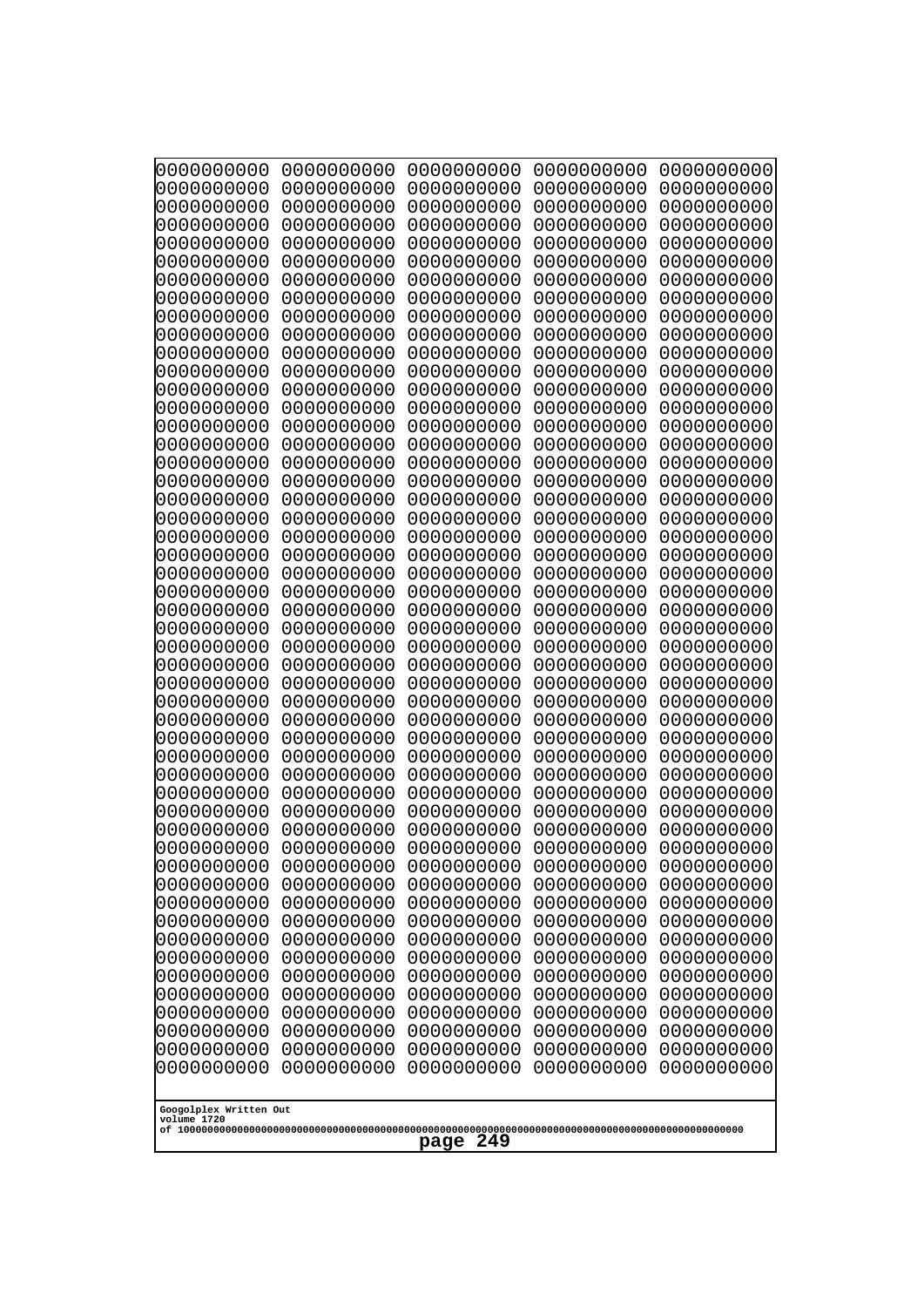| 10000000000<br>0000000000 | 0000000000<br>0000000000 | 0000000000<br>0000000000 | 0000000000<br>0000000000 | 0000000000<br>0000000000 |
|---------------------------|--------------------------|--------------------------|--------------------------|--------------------------|
| 0000000000                | 0000000000               | 0000000000               | 0000000000               | 0000000000               |
| 0000000000                | 0000000000               | 0000000000               | 0000000000               | 0000000000               |
| 0000000000<br>0000000000  | 0000000000<br>0000000000 | 0000000000<br>0000000000 | 0000000000<br>0000000000 | 0000000000<br>0000000000 |
| 0000000000                | 0000000000               | 0000000000               | 0000000000               | 0000000000               |
| 0000000000                | 0000000000               | 0000000000               | 0000000000               | 0000000000               |
| 0000000000<br>0000000000  | 0000000000<br>0000000000 | 0000000000<br>0000000000 | 0000000000<br>0000000000 | 0000000000<br>0000000000 |
| 0000000000                | 0000000000               | 0000000000               | 0000000000               | 0000000000               |
| 0000000000                | 0000000000               | 0000000000               | 0000000000               | 0000000000               |
| 0000000000<br>0000000000  | 0000000000<br>0000000000 | 0000000000<br>0000000000 | 0000000000<br>0000000000 | 0000000000<br>0000000000 |
| 0000000000                | 0000000000               | 0000000000               | 0000000000               | 0000000000               |
| 0000000000                | 0000000000               | 0000000000               | 0000000000               | 0000000000               |
| 0000000000                | 0000000000               | 0000000000<br>0000000000 | 0000000000<br>0000000000 | 0000000000               |
| 0000000000<br>0000000000  | 0000000000<br>0000000000 | 0000000000               | 0000000000               | 0000000000<br>0000000000 |
| 0000000000                | 0000000000               | 0000000000               | 0000000000               | 0000000000               |
| 0000000000                | 0000000000               | 0000000000               | 0000000000               | 0000000000               |
| 0000000000<br>0000000000  | 0000000000<br>0000000000 | 0000000000<br>0000000000 | 0000000000<br>0000000000 | 0000000000<br>0000000000 |
| 0000000000                | 0000000000               | 0000000000               | 0000000000               | 0000000000               |
| 0000000000                | 0000000000               | 0000000000               | 0000000000               | 0000000000               |
| 0000000000<br>0000000000  | 0000000000<br>0000000000 | 0000000000<br>0000000000 | 0000000000<br>0000000000 | 0000000000<br>0000000000 |
| 0000000000                | 0000000000               | 0000000000               | 0000000000               | 0000000000               |
| 0000000000                | 0000000000               | 0000000000               | 0000000000               | 0000000000               |
| 0000000000<br>0000000000  | 0000000000<br>0000000000 | 0000000000<br>0000000000 | 0000000000<br>0000000000 | 0000000000<br>0000000000 |
| 0000000000                | 0000000000               | 0000000000               | 0000000000               | 0000000000               |
| 0000000000                | 0000000000               | 0000000000               | 0000000000               | 0000000000               |
| 0000000000<br>0000000000  | 0000000000<br>0000000000 | 0000000000<br>0000000000 | 0000000000<br>0000000000 | 0000000000<br>0000000000 |
| 0000000000                | 0000000000               | 0000000000               | 0000000000               | 0000000000               |
| 0000000000                | 0000000000               | 0000000000               | 0000000000               | 0000000000               |
| 0000000000<br>0000000000  | 0000000000<br>0000000000 | 0000000000<br>0000000000 | 0000000000<br>0000000000 | 0000000000<br>0000000000 |
| 0000000000                | 0000000000               | 0000000000               | 0000000000               | 0000000000               |
| 0000000000                | 0000000000               | 0000000000               | 0000000000               | 0000000000               |
| 0000000000<br>0000000000  | 0000000000<br>0000000000 | 0000000000<br>0000000000 | 0000000000<br>0000000000 | 0000000000<br>0000000000 |
| 0000000000                | 0000000000               | 0000000000               | 0000000000               | 0000000000               |
| 0000000000                | 0000000000               | 0000000000               | 0000000000               | 0000000000               |
| 0000000000<br>0000000000  | 0000000000<br>0000000000 | 0000000000<br>0000000000 | 0000000000<br>0000000000 | 0000000000<br>0000000000 |
| 0000000000                | 0000000000               | 0000000000               | 0000000000               | 0000000000               |
| 0000000000                | 0000000000               | 0000000000               | 0000000000               | 0000000000               |
| 0000000000                | 0000000000               | 0000000000               | 0000000000               | 0000000000               |
| Googolplex Written Out    |                          |                          |                          |                          |
| volume 1720               |                          |                          |                          |                          |
| 250<br>page               |                          |                          |                          |                          |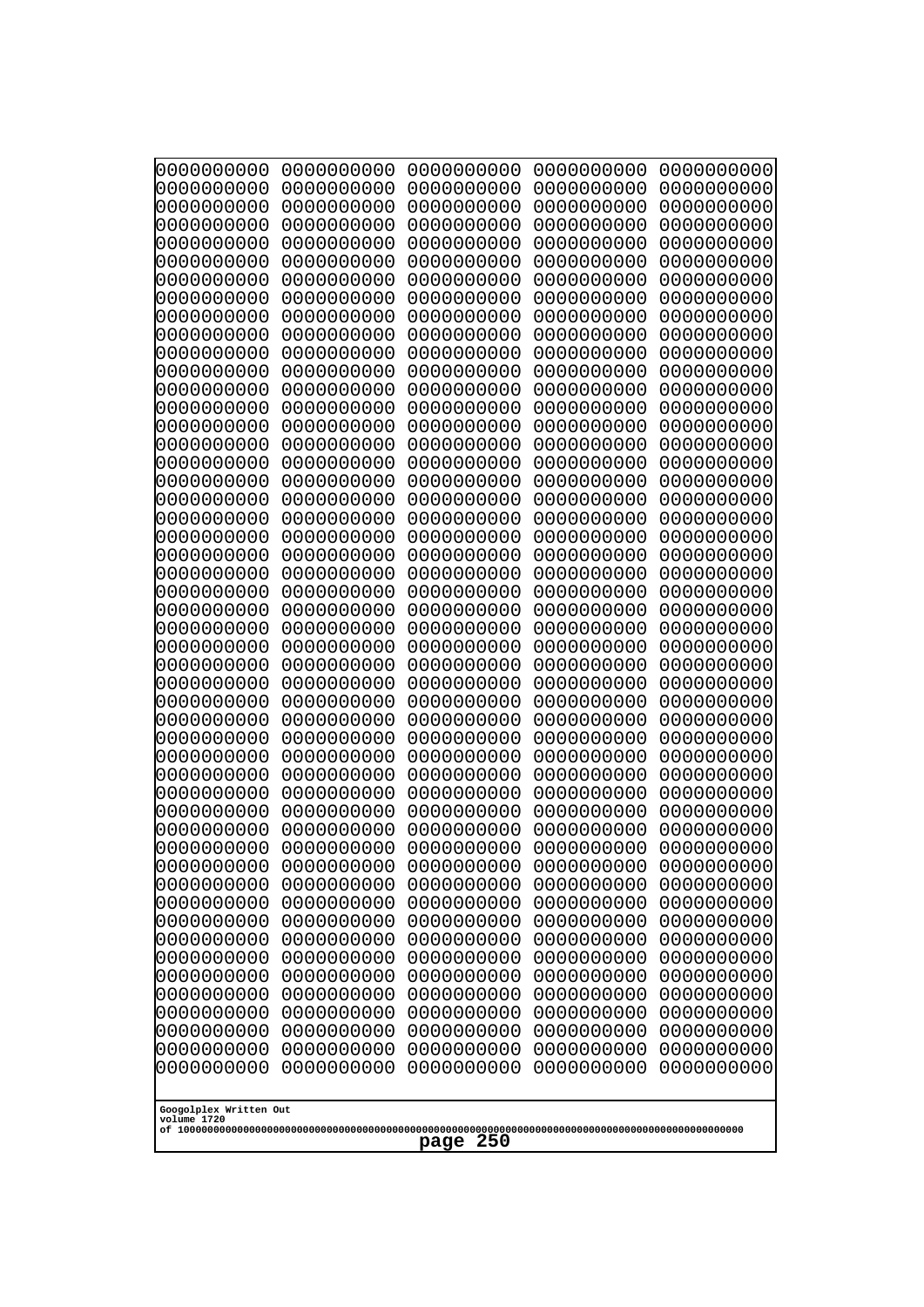| 0000000000<br>0000000000<br>0000000000<br>0000000000<br>0000000000<br>0000000000<br>0000000000<br>0000000000<br>0000000000<br>0000000000<br>0000000000<br>0000000000<br>0000000000<br>0000000000<br>0000000000<br>0000000000<br>0000000000<br>0000000000<br>0000000000<br>0000000000<br>0000000000<br>0000000000<br>0000000000<br>0000000000<br>0000000000<br>0000000000<br>0000000000<br>0000000000<br>0000000000<br>0000000000<br>0000000000<br>0000000000<br>0000000000<br>0000000000<br>0000000000<br>0000000000<br>0000000000<br>0000000000<br>0000000000<br>0000000000<br>0000000000<br>0000000000<br>0000000000<br>0000000000<br>0000000000<br>0000000000<br>0000000000<br>0000000000<br>0000000000<br>0000000000<br>0000000000<br>0000000000<br>0000000000<br>0000000000<br>0000000000<br>0000000000<br>0000000000<br>0000000000<br>0000000000<br>0000000000<br>0000000000<br>0000000000<br>0000000000<br>0000000000<br>0000000000<br>0000000000<br>0000000000<br>0000000000<br>0000000000<br>0000000000<br>0000000000<br>0000000000<br>0000000000<br>0000000000<br>0000000000<br>0000000000<br>0000000000<br>0000000000<br>0000000000<br>0000000000<br>0000000000<br>0000000000<br>0000000000<br>0000000000<br>0000000000<br>0000000000<br>0000000000<br>0000000000<br>0000000000<br>0000000000<br>0000000000<br>0000000000<br>0000000000<br>0000000000<br>0000000000<br>0000000000<br>0000000000<br>0000000000<br>0000000000<br>0000000000<br>0000000000<br>0000000000<br>0000000000<br>0000000000<br>0000000000<br>0000000000<br>0000000000<br>0000000000<br>0000000000<br>0000000000<br>0000000000<br>0000000000<br>0000000000<br>0000000000<br>0000000000<br>0000000000<br>0000000000<br>0000000000<br>0000000000<br>0000000000<br>0000000000<br>0000000000<br>0000000000<br>0000000000<br>0000000000<br>0000000000<br>0000000000<br>0000000000<br>0000000000<br>0000000000<br>0000000000<br>0000000000<br>0000000000<br>0000000000<br>0000000000<br>0000000000<br>0000000000<br>0000000000<br>0000000000<br>0000000000<br>0000000000<br>0000000000<br>0000000000<br>0000000000<br>0000000000<br>0000000000<br>0000000000<br>0000000000<br>0000000000<br>0000000000<br>0000000000<br>0000000000<br>0000000000<br>0000000000<br>0000000000<br>0000000000<br>0000000000<br>0000000000<br>0000000000<br>0000000000<br>0000000000<br>0000000000<br>0000000000<br>0000000000<br>0000000000<br>0000000000<br>0000000000<br>0000000000<br>0000000000<br>0000000000<br>0000000000<br>0000000000<br>0000000000<br>0000000000<br>0000000000<br>0000000000<br>0000000000<br>0000000000<br>0000000000<br>0000000000<br>0000000000<br>0000000000<br>0000000000<br>0000000000<br>0000000000<br>0000000000<br>0000000000<br>0000000000<br>0000000000<br>0000000000<br>0000000000<br>0000000000<br>0000000000<br>0000000000<br>0000000000<br>0000000000<br>0000000000<br>0000000000<br>0000000000<br>0000000000<br>0000000000<br>0000000000<br>0000000000<br>0000000000<br>0000000000<br>0000000000<br>0000000000<br>0000000000<br>0000000000<br>0000000000<br>0000000000<br>0000000000<br>0000000000<br>0000000000<br>0000000000<br>0000000000<br>0000000000<br>0000000000<br>0000000000<br>0000000000<br>0000000000<br>0000000000<br>0000000000<br>0000000000<br>0000000000<br>0000000000<br>0000000000<br>0000000000<br>0000000000<br>0000000000<br>0000000000<br>0000000000<br>0000000000<br>0000000000<br>0000000000<br>0000000000<br>0000000000<br>0000000000<br>Googolplex Written Out<br>volume 1720<br>251<br>page | 10000000000 | 0000000000 | 0000000000 | 0000000000 | 0000000000 |  |
|--------------------------------------------------------------------------------------------------------------------------------------------------------------------------------------------------------------------------------------------------------------------------------------------------------------------------------------------------------------------------------------------------------------------------------------------------------------------------------------------------------------------------------------------------------------------------------------------------------------------------------------------------------------------------------------------------------------------------------------------------------------------------------------------------------------------------------------------------------------------------------------------------------------------------------------------------------------------------------------------------------------------------------------------------------------------------------------------------------------------------------------------------------------------------------------------------------------------------------------------------------------------------------------------------------------------------------------------------------------------------------------------------------------------------------------------------------------------------------------------------------------------------------------------------------------------------------------------------------------------------------------------------------------------------------------------------------------------------------------------------------------------------------------------------------------------------------------------------------------------------------------------------------------------------------------------------------------------------------------------------------------------------------------------------------------------------------------------------------------------------------------------------------------------------------------------------------------------------------------------------------------------------------------------------------------------------------------------------------------------------------------------------------------------------------------------------------------------------------------------------------------------------------------------------------------------------------------------------------------------------------------------------------------------------------------------------------------------------------------------------------------------------------------------------------------------------------------------------------------------------------------------------------------------------------------------------------------------------------------------------------------------------------------------------------------------------------------------------------------------------------------------------------------------------------------------------------------------------------------------------------------------------------------------------------------------------------------------------------------------------------------------------------------------------------------------------------------------------------------------------------------------------|-------------|------------|------------|------------|------------|--|
|                                                                                                                                                                                                                                                                                                                                                                                                                                                                                                                                                                                                                                                                                                                                                                                                                                                                                                                                                                                                                                                                                                                                                                                                                                                                                                                                                                                                                                                                                                                                                                                                                                                                                                                                                                                                                                                                                                                                                                                                                                                                                                                                                                                                                                                                                                                                                                                                                                                                                                                                                                                                                                                                                                                                                                                                                                                                                                                                                                                                                                                                                                                                                                                                                                                                                                                                                                                                                                                                                                                          | 0000000000  | 0000000000 | 0000000000 | 0000000000 | 0000000000 |  |
|                                                                                                                                                                                                                                                                                                                                                                                                                                                                                                                                                                                                                                                                                                                                                                                                                                                                                                                                                                                                                                                                                                                                                                                                                                                                                                                                                                                                                                                                                                                                                                                                                                                                                                                                                                                                                                                                                                                                                                                                                                                                                                                                                                                                                                                                                                                                                                                                                                                                                                                                                                                                                                                                                                                                                                                                                                                                                                                                                                                                                                                                                                                                                                                                                                                                                                                                                                                                                                                                                                                          |             |            |            |            |            |  |
|                                                                                                                                                                                                                                                                                                                                                                                                                                                                                                                                                                                                                                                                                                                                                                                                                                                                                                                                                                                                                                                                                                                                                                                                                                                                                                                                                                                                                                                                                                                                                                                                                                                                                                                                                                                                                                                                                                                                                                                                                                                                                                                                                                                                                                                                                                                                                                                                                                                                                                                                                                                                                                                                                                                                                                                                                                                                                                                                                                                                                                                                                                                                                                                                                                                                                                                                                                                                                                                                                                                          |             |            |            |            |            |  |
|                                                                                                                                                                                                                                                                                                                                                                                                                                                                                                                                                                                                                                                                                                                                                                                                                                                                                                                                                                                                                                                                                                                                                                                                                                                                                                                                                                                                                                                                                                                                                                                                                                                                                                                                                                                                                                                                                                                                                                                                                                                                                                                                                                                                                                                                                                                                                                                                                                                                                                                                                                                                                                                                                                                                                                                                                                                                                                                                                                                                                                                                                                                                                                                                                                                                                                                                                                                                                                                                                                                          |             |            |            |            |            |  |
|                                                                                                                                                                                                                                                                                                                                                                                                                                                                                                                                                                                                                                                                                                                                                                                                                                                                                                                                                                                                                                                                                                                                                                                                                                                                                                                                                                                                                                                                                                                                                                                                                                                                                                                                                                                                                                                                                                                                                                                                                                                                                                                                                                                                                                                                                                                                                                                                                                                                                                                                                                                                                                                                                                                                                                                                                                                                                                                                                                                                                                                                                                                                                                                                                                                                                                                                                                                                                                                                                                                          |             |            |            |            |            |  |
|                                                                                                                                                                                                                                                                                                                                                                                                                                                                                                                                                                                                                                                                                                                                                                                                                                                                                                                                                                                                                                                                                                                                                                                                                                                                                                                                                                                                                                                                                                                                                                                                                                                                                                                                                                                                                                                                                                                                                                                                                                                                                                                                                                                                                                                                                                                                                                                                                                                                                                                                                                                                                                                                                                                                                                                                                                                                                                                                                                                                                                                                                                                                                                                                                                                                                                                                                                                                                                                                                                                          |             |            |            |            |            |  |
|                                                                                                                                                                                                                                                                                                                                                                                                                                                                                                                                                                                                                                                                                                                                                                                                                                                                                                                                                                                                                                                                                                                                                                                                                                                                                                                                                                                                                                                                                                                                                                                                                                                                                                                                                                                                                                                                                                                                                                                                                                                                                                                                                                                                                                                                                                                                                                                                                                                                                                                                                                                                                                                                                                                                                                                                                                                                                                                                                                                                                                                                                                                                                                                                                                                                                                                                                                                                                                                                                                                          |             |            |            |            |            |  |
|                                                                                                                                                                                                                                                                                                                                                                                                                                                                                                                                                                                                                                                                                                                                                                                                                                                                                                                                                                                                                                                                                                                                                                                                                                                                                                                                                                                                                                                                                                                                                                                                                                                                                                                                                                                                                                                                                                                                                                                                                                                                                                                                                                                                                                                                                                                                                                                                                                                                                                                                                                                                                                                                                                                                                                                                                                                                                                                                                                                                                                                                                                                                                                                                                                                                                                                                                                                                                                                                                                                          |             |            |            |            |            |  |
|                                                                                                                                                                                                                                                                                                                                                                                                                                                                                                                                                                                                                                                                                                                                                                                                                                                                                                                                                                                                                                                                                                                                                                                                                                                                                                                                                                                                                                                                                                                                                                                                                                                                                                                                                                                                                                                                                                                                                                                                                                                                                                                                                                                                                                                                                                                                                                                                                                                                                                                                                                                                                                                                                                                                                                                                                                                                                                                                                                                                                                                                                                                                                                                                                                                                                                                                                                                                                                                                                                                          |             |            |            |            |            |  |
|                                                                                                                                                                                                                                                                                                                                                                                                                                                                                                                                                                                                                                                                                                                                                                                                                                                                                                                                                                                                                                                                                                                                                                                                                                                                                                                                                                                                                                                                                                                                                                                                                                                                                                                                                                                                                                                                                                                                                                                                                                                                                                                                                                                                                                                                                                                                                                                                                                                                                                                                                                                                                                                                                                                                                                                                                                                                                                                                                                                                                                                                                                                                                                                                                                                                                                                                                                                                                                                                                                                          |             |            |            |            |            |  |
|                                                                                                                                                                                                                                                                                                                                                                                                                                                                                                                                                                                                                                                                                                                                                                                                                                                                                                                                                                                                                                                                                                                                                                                                                                                                                                                                                                                                                                                                                                                                                                                                                                                                                                                                                                                                                                                                                                                                                                                                                                                                                                                                                                                                                                                                                                                                                                                                                                                                                                                                                                                                                                                                                                                                                                                                                                                                                                                                                                                                                                                                                                                                                                                                                                                                                                                                                                                                                                                                                                                          |             |            |            |            |            |  |
|                                                                                                                                                                                                                                                                                                                                                                                                                                                                                                                                                                                                                                                                                                                                                                                                                                                                                                                                                                                                                                                                                                                                                                                                                                                                                                                                                                                                                                                                                                                                                                                                                                                                                                                                                                                                                                                                                                                                                                                                                                                                                                                                                                                                                                                                                                                                                                                                                                                                                                                                                                                                                                                                                                                                                                                                                                                                                                                                                                                                                                                                                                                                                                                                                                                                                                                                                                                                                                                                                                                          |             |            |            |            |            |  |
|                                                                                                                                                                                                                                                                                                                                                                                                                                                                                                                                                                                                                                                                                                                                                                                                                                                                                                                                                                                                                                                                                                                                                                                                                                                                                                                                                                                                                                                                                                                                                                                                                                                                                                                                                                                                                                                                                                                                                                                                                                                                                                                                                                                                                                                                                                                                                                                                                                                                                                                                                                                                                                                                                                                                                                                                                                                                                                                                                                                                                                                                                                                                                                                                                                                                                                                                                                                                                                                                                                                          |             |            |            |            |            |  |
|                                                                                                                                                                                                                                                                                                                                                                                                                                                                                                                                                                                                                                                                                                                                                                                                                                                                                                                                                                                                                                                                                                                                                                                                                                                                                                                                                                                                                                                                                                                                                                                                                                                                                                                                                                                                                                                                                                                                                                                                                                                                                                                                                                                                                                                                                                                                                                                                                                                                                                                                                                                                                                                                                                                                                                                                                                                                                                                                                                                                                                                                                                                                                                                                                                                                                                                                                                                                                                                                                                                          |             |            |            |            |            |  |
|                                                                                                                                                                                                                                                                                                                                                                                                                                                                                                                                                                                                                                                                                                                                                                                                                                                                                                                                                                                                                                                                                                                                                                                                                                                                                                                                                                                                                                                                                                                                                                                                                                                                                                                                                                                                                                                                                                                                                                                                                                                                                                                                                                                                                                                                                                                                                                                                                                                                                                                                                                                                                                                                                                                                                                                                                                                                                                                                                                                                                                                                                                                                                                                                                                                                                                                                                                                                                                                                                                                          |             |            |            |            |            |  |
|                                                                                                                                                                                                                                                                                                                                                                                                                                                                                                                                                                                                                                                                                                                                                                                                                                                                                                                                                                                                                                                                                                                                                                                                                                                                                                                                                                                                                                                                                                                                                                                                                                                                                                                                                                                                                                                                                                                                                                                                                                                                                                                                                                                                                                                                                                                                                                                                                                                                                                                                                                                                                                                                                                                                                                                                                                                                                                                                                                                                                                                                                                                                                                                                                                                                                                                                                                                                                                                                                                                          |             |            |            |            |            |  |
|                                                                                                                                                                                                                                                                                                                                                                                                                                                                                                                                                                                                                                                                                                                                                                                                                                                                                                                                                                                                                                                                                                                                                                                                                                                                                                                                                                                                                                                                                                                                                                                                                                                                                                                                                                                                                                                                                                                                                                                                                                                                                                                                                                                                                                                                                                                                                                                                                                                                                                                                                                                                                                                                                                                                                                                                                                                                                                                                                                                                                                                                                                                                                                                                                                                                                                                                                                                                                                                                                                                          |             |            |            |            |            |  |
|                                                                                                                                                                                                                                                                                                                                                                                                                                                                                                                                                                                                                                                                                                                                                                                                                                                                                                                                                                                                                                                                                                                                                                                                                                                                                                                                                                                                                                                                                                                                                                                                                                                                                                                                                                                                                                                                                                                                                                                                                                                                                                                                                                                                                                                                                                                                                                                                                                                                                                                                                                                                                                                                                                                                                                                                                                                                                                                                                                                                                                                                                                                                                                                                                                                                                                                                                                                                                                                                                                                          |             |            |            |            |            |  |
|                                                                                                                                                                                                                                                                                                                                                                                                                                                                                                                                                                                                                                                                                                                                                                                                                                                                                                                                                                                                                                                                                                                                                                                                                                                                                                                                                                                                                                                                                                                                                                                                                                                                                                                                                                                                                                                                                                                                                                                                                                                                                                                                                                                                                                                                                                                                                                                                                                                                                                                                                                                                                                                                                                                                                                                                                                                                                                                                                                                                                                                                                                                                                                                                                                                                                                                                                                                                                                                                                                                          |             |            |            |            |            |  |
|                                                                                                                                                                                                                                                                                                                                                                                                                                                                                                                                                                                                                                                                                                                                                                                                                                                                                                                                                                                                                                                                                                                                                                                                                                                                                                                                                                                                                                                                                                                                                                                                                                                                                                                                                                                                                                                                                                                                                                                                                                                                                                                                                                                                                                                                                                                                                                                                                                                                                                                                                                                                                                                                                                                                                                                                                                                                                                                                                                                                                                                                                                                                                                                                                                                                                                                                                                                                                                                                                                                          |             |            |            |            |            |  |
|                                                                                                                                                                                                                                                                                                                                                                                                                                                                                                                                                                                                                                                                                                                                                                                                                                                                                                                                                                                                                                                                                                                                                                                                                                                                                                                                                                                                                                                                                                                                                                                                                                                                                                                                                                                                                                                                                                                                                                                                                                                                                                                                                                                                                                                                                                                                                                                                                                                                                                                                                                                                                                                                                                                                                                                                                                                                                                                                                                                                                                                                                                                                                                                                                                                                                                                                                                                                                                                                                                                          |             |            |            |            |            |  |
|                                                                                                                                                                                                                                                                                                                                                                                                                                                                                                                                                                                                                                                                                                                                                                                                                                                                                                                                                                                                                                                                                                                                                                                                                                                                                                                                                                                                                                                                                                                                                                                                                                                                                                                                                                                                                                                                                                                                                                                                                                                                                                                                                                                                                                                                                                                                                                                                                                                                                                                                                                                                                                                                                                                                                                                                                                                                                                                                                                                                                                                                                                                                                                                                                                                                                                                                                                                                                                                                                                                          |             |            |            |            |            |  |
|                                                                                                                                                                                                                                                                                                                                                                                                                                                                                                                                                                                                                                                                                                                                                                                                                                                                                                                                                                                                                                                                                                                                                                                                                                                                                                                                                                                                                                                                                                                                                                                                                                                                                                                                                                                                                                                                                                                                                                                                                                                                                                                                                                                                                                                                                                                                                                                                                                                                                                                                                                                                                                                                                                                                                                                                                                                                                                                                                                                                                                                                                                                                                                                                                                                                                                                                                                                                                                                                                                                          |             |            |            |            |            |  |
|                                                                                                                                                                                                                                                                                                                                                                                                                                                                                                                                                                                                                                                                                                                                                                                                                                                                                                                                                                                                                                                                                                                                                                                                                                                                                                                                                                                                                                                                                                                                                                                                                                                                                                                                                                                                                                                                                                                                                                                                                                                                                                                                                                                                                                                                                                                                                                                                                                                                                                                                                                                                                                                                                                                                                                                                                                                                                                                                                                                                                                                                                                                                                                                                                                                                                                                                                                                                                                                                                                                          |             |            |            |            |            |  |
|                                                                                                                                                                                                                                                                                                                                                                                                                                                                                                                                                                                                                                                                                                                                                                                                                                                                                                                                                                                                                                                                                                                                                                                                                                                                                                                                                                                                                                                                                                                                                                                                                                                                                                                                                                                                                                                                                                                                                                                                                                                                                                                                                                                                                                                                                                                                                                                                                                                                                                                                                                                                                                                                                                                                                                                                                                                                                                                                                                                                                                                                                                                                                                                                                                                                                                                                                                                                                                                                                                                          |             |            |            |            |            |  |
|                                                                                                                                                                                                                                                                                                                                                                                                                                                                                                                                                                                                                                                                                                                                                                                                                                                                                                                                                                                                                                                                                                                                                                                                                                                                                                                                                                                                                                                                                                                                                                                                                                                                                                                                                                                                                                                                                                                                                                                                                                                                                                                                                                                                                                                                                                                                                                                                                                                                                                                                                                                                                                                                                                                                                                                                                                                                                                                                                                                                                                                                                                                                                                                                                                                                                                                                                                                                                                                                                                                          |             |            |            |            |            |  |
|                                                                                                                                                                                                                                                                                                                                                                                                                                                                                                                                                                                                                                                                                                                                                                                                                                                                                                                                                                                                                                                                                                                                                                                                                                                                                                                                                                                                                                                                                                                                                                                                                                                                                                                                                                                                                                                                                                                                                                                                                                                                                                                                                                                                                                                                                                                                                                                                                                                                                                                                                                                                                                                                                                                                                                                                                                                                                                                                                                                                                                                                                                                                                                                                                                                                                                                                                                                                                                                                                                                          |             |            |            |            |            |  |
|                                                                                                                                                                                                                                                                                                                                                                                                                                                                                                                                                                                                                                                                                                                                                                                                                                                                                                                                                                                                                                                                                                                                                                                                                                                                                                                                                                                                                                                                                                                                                                                                                                                                                                                                                                                                                                                                                                                                                                                                                                                                                                                                                                                                                                                                                                                                                                                                                                                                                                                                                                                                                                                                                                                                                                                                                                                                                                                                                                                                                                                                                                                                                                                                                                                                                                                                                                                                                                                                                                                          |             |            |            |            |            |  |
|                                                                                                                                                                                                                                                                                                                                                                                                                                                                                                                                                                                                                                                                                                                                                                                                                                                                                                                                                                                                                                                                                                                                                                                                                                                                                                                                                                                                                                                                                                                                                                                                                                                                                                                                                                                                                                                                                                                                                                                                                                                                                                                                                                                                                                                                                                                                                                                                                                                                                                                                                                                                                                                                                                                                                                                                                                                                                                                                                                                                                                                                                                                                                                                                                                                                                                                                                                                                                                                                                                                          | 0000000000  |            |            |            | 0000000000 |  |
|                                                                                                                                                                                                                                                                                                                                                                                                                                                                                                                                                                                                                                                                                                                                                                                                                                                                                                                                                                                                                                                                                                                                                                                                                                                                                                                                                                                                                                                                                                                                                                                                                                                                                                                                                                                                                                                                                                                                                                                                                                                                                                                                                                                                                                                                                                                                                                                                                                                                                                                                                                                                                                                                                                                                                                                                                                                                                                                                                                                                                                                                                                                                                                                                                                                                                                                                                                                                                                                                                                                          |             |            |            |            |            |  |
|                                                                                                                                                                                                                                                                                                                                                                                                                                                                                                                                                                                                                                                                                                                                                                                                                                                                                                                                                                                                                                                                                                                                                                                                                                                                                                                                                                                                                                                                                                                                                                                                                                                                                                                                                                                                                                                                                                                                                                                                                                                                                                                                                                                                                                                                                                                                                                                                                                                                                                                                                                                                                                                                                                                                                                                                                                                                                                                                                                                                                                                                                                                                                                                                                                                                                                                                                                                                                                                                                                                          |             |            |            |            |            |  |
|                                                                                                                                                                                                                                                                                                                                                                                                                                                                                                                                                                                                                                                                                                                                                                                                                                                                                                                                                                                                                                                                                                                                                                                                                                                                                                                                                                                                                                                                                                                                                                                                                                                                                                                                                                                                                                                                                                                                                                                                                                                                                                                                                                                                                                                                                                                                                                                                                                                                                                                                                                                                                                                                                                                                                                                                                                                                                                                                                                                                                                                                                                                                                                                                                                                                                                                                                                                                                                                                                                                          |             |            |            |            |            |  |
|                                                                                                                                                                                                                                                                                                                                                                                                                                                                                                                                                                                                                                                                                                                                                                                                                                                                                                                                                                                                                                                                                                                                                                                                                                                                                                                                                                                                                                                                                                                                                                                                                                                                                                                                                                                                                                                                                                                                                                                                                                                                                                                                                                                                                                                                                                                                                                                                                                                                                                                                                                                                                                                                                                                                                                                                                                                                                                                                                                                                                                                                                                                                                                                                                                                                                                                                                                                                                                                                                                                          |             |            |            |            |            |  |
|                                                                                                                                                                                                                                                                                                                                                                                                                                                                                                                                                                                                                                                                                                                                                                                                                                                                                                                                                                                                                                                                                                                                                                                                                                                                                                                                                                                                                                                                                                                                                                                                                                                                                                                                                                                                                                                                                                                                                                                                                                                                                                                                                                                                                                                                                                                                                                                                                                                                                                                                                                                                                                                                                                                                                                                                                                                                                                                                                                                                                                                                                                                                                                                                                                                                                                                                                                                                                                                                                                                          |             |            |            |            |            |  |
|                                                                                                                                                                                                                                                                                                                                                                                                                                                                                                                                                                                                                                                                                                                                                                                                                                                                                                                                                                                                                                                                                                                                                                                                                                                                                                                                                                                                                                                                                                                                                                                                                                                                                                                                                                                                                                                                                                                                                                                                                                                                                                                                                                                                                                                                                                                                                                                                                                                                                                                                                                                                                                                                                                                                                                                                                                                                                                                                                                                                                                                                                                                                                                                                                                                                                                                                                                                                                                                                                                                          |             |            |            |            |            |  |
|                                                                                                                                                                                                                                                                                                                                                                                                                                                                                                                                                                                                                                                                                                                                                                                                                                                                                                                                                                                                                                                                                                                                                                                                                                                                                                                                                                                                                                                                                                                                                                                                                                                                                                                                                                                                                                                                                                                                                                                                                                                                                                                                                                                                                                                                                                                                                                                                                                                                                                                                                                                                                                                                                                                                                                                                                                                                                                                                                                                                                                                                                                                                                                                                                                                                                                                                                                                                                                                                                                                          |             |            |            |            |            |  |
|                                                                                                                                                                                                                                                                                                                                                                                                                                                                                                                                                                                                                                                                                                                                                                                                                                                                                                                                                                                                                                                                                                                                                                                                                                                                                                                                                                                                                                                                                                                                                                                                                                                                                                                                                                                                                                                                                                                                                                                                                                                                                                                                                                                                                                                                                                                                                                                                                                                                                                                                                                                                                                                                                                                                                                                                                                                                                                                                                                                                                                                                                                                                                                                                                                                                                                                                                                                                                                                                                                                          |             |            |            |            |            |  |
|                                                                                                                                                                                                                                                                                                                                                                                                                                                                                                                                                                                                                                                                                                                                                                                                                                                                                                                                                                                                                                                                                                                                                                                                                                                                                                                                                                                                                                                                                                                                                                                                                                                                                                                                                                                                                                                                                                                                                                                                                                                                                                                                                                                                                                                                                                                                                                                                                                                                                                                                                                                                                                                                                                                                                                                                                                                                                                                                                                                                                                                                                                                                                                                                                                                                                                                                                                                                                                                                                                                          |             |            |            |            |            |  |
|                                                                                                                                                                                                                                                                                                                                                                                                                                                                                                                                                                                                                                                                                                                                                                                                                                                                                                                                                                                                                                                                                                                                                                                                                                                                                                                                                                                                                                                                                                                                                                                                                                                                                                                                                                                                                                                                                                                                                                                                                                                                                                                                                                                                                                                                                                                                                                                                                                                                                                                                                                                                                                                                                                                                                                                                                                                                                                                                                                                                                                                                                                                                                                                                                                                                                                                                                                                                                                                                                                                          |             |            |            |            |            |  |
|                                                                                                                                                                                                                                                                                                                                                                                                                                                                                                                                                                                                                                                                                                                                                                                                                                                                                                                                                                                                                                                                                                                                                                                                                                                                                                                                                                                                                                                                                                                                                                                                                                                                                                                                                                                                                                                                                                                                                                                                                                                                                                                                                                                                                                                                                                                                                                                                                                                                                                                                                                                                                                                                                                                                                                                                                                                                                                                                                                                                                                                                                                                                                                                                                                                                                                                                                                                                                                                                                                                          |             |            |            |            |            |  |
|                                                                                                                                                                                                                                                                                                                                                                                                                                                                                                                                                                                                                                                                                                                                                                                                                                                                                                                                                                                                                                                                                                                                                                                                                                                                                                                                                                                                                                                                                                                                                                                                                                                                                                                                                                                                                                                                                                                                                                                                                                                                                                                                                                                                                                                                                                                                                                                                                                                                                                                                                                                                                                                                                                                                                                                                                                                                                                                                                                                                                                                                                                                                                                                                                                                                                                                                                                                                                                                                                                                          |             |            |            |            |            |  |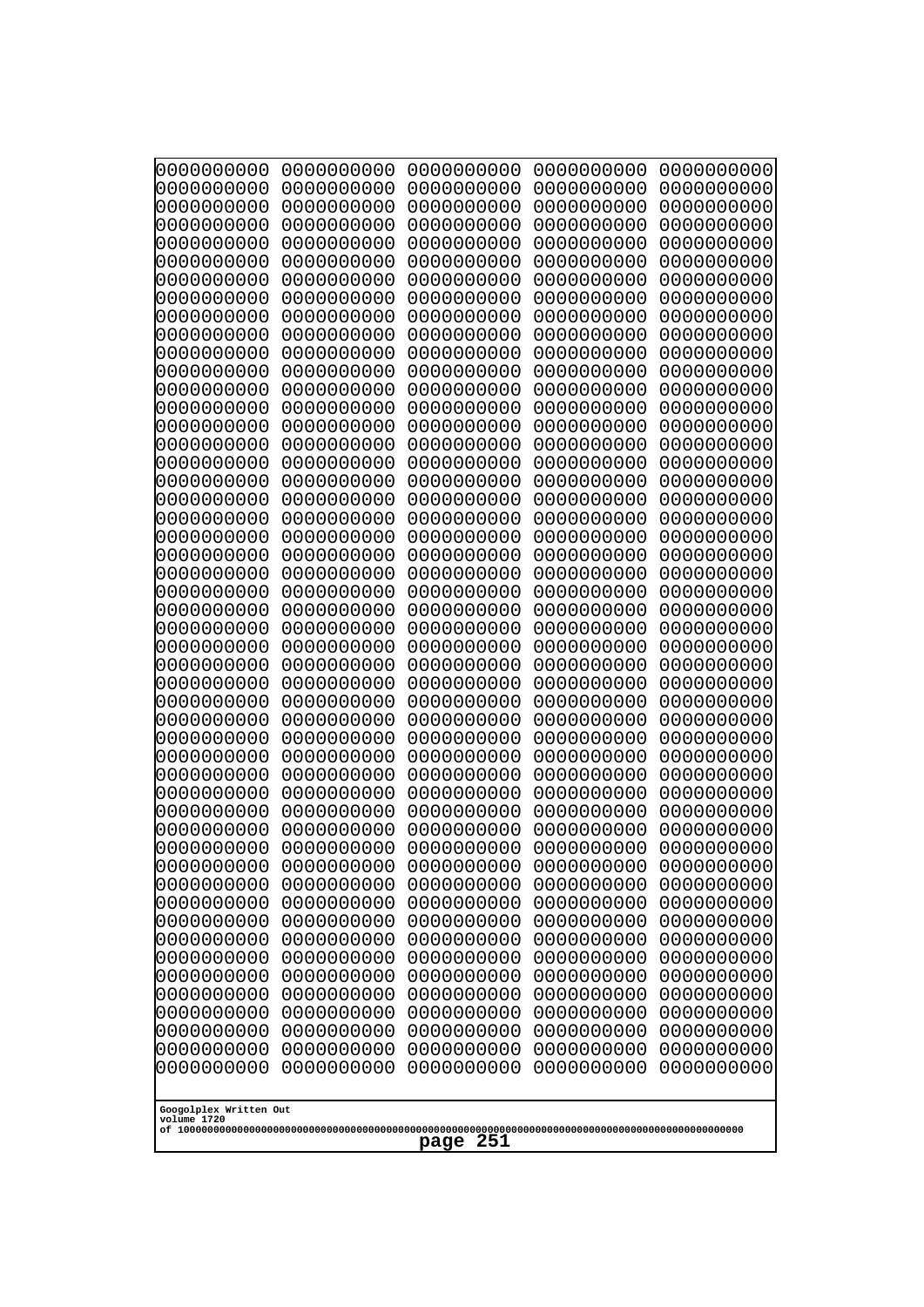| 0000000000                                                                                                                                                                                                                                                      | 0000000000 | 0000000000 | 0000000000 | 0000000000 |
|-----------------------------------------------------------------------------------------------------------------------------------------------------------------------------------------------------------------------------------------------------------------|------------|------------|------------|------------|
| 0000000000                                                                                                                                                                                                                                                      | 0000000000 | 0000000000 | 0000000000 | 0000000000 |
| 0000000000                                                                                                                                                                                                                                                      | 0000000000 | 0000000000 | 0000000000 | 0000000000 |
| 0000000000                                                                                                                                                                                                                                                      | 0000000000 | 0000000000 | 0000000000 | 0000000000 |
| 0000000000                                                                                                                                                                                                                                                      | 0000000000 | 0000000000 | 0000000000 | 0000000000 |
| 0000000000                                                                                                                                                                                                                                                      | 0000000000 | 0000000000 | 0000000000 | 0000000000 |
| 0000000000                                                                                                                                                                                                                                                      | 0000000000 | 0000000000 | 0000000000 | 0000000000 |
| 0000000000                                                                                                                                                                                                                                                      | 0000000000 | 0000000000 | 0000000000 | 0000000000 |
| 0000000000                                                                                                                                                                                                                                                      | 0000000000 | 0000000000 | 0000000000 | 0000000000 |
| 0000000000                                                                                                                                                                                                                                                      | 0000000000 | 0000000000 | 0000000000 | 0000000000 |
| 0000000000                                                                                                                                                                                                                                                      | 0000000000 | 0000000000 | 0000000000 | 0000000000 |
| 0000000000                                                                                                                                                                                                                                                      | 0000000000 | 0000000000 | 0000000000 | 0000000000 |
| 0000000000                                                                                                                                                                                                                                                      | 0000000000 | 0000000000 | 0000000000 | 0000000000 |
| 0000000000                                                                                                                                                                                                                                                      | 0000000000 | 0000000000 | 0000000000 | 0000000000 |
| 0000000000                                                                                                                                                                                                                                                      | 0000000000 | 0000000000 | 0000000000 | 0000000000 |
| 0000000000                                                                                                                                                                                                                                                      | 0000000000 | 0000000000 | 0000000000 | 0000000000 |
| 0000000000                                                                                                                                                                                                                                                      | 0000000000 | 0000000000 | 0000000000 | 0000000000 |
| 0000000000                                                                                                                                                                                                                                                      | 0000000000 | 0000000000 | 0000000000 | 0000000000 |
| 0000000000                                                                                                                                                                                                                                                      | 0000000000 | 0000000000 | 0000000000 | 0000000000 |
| 0000000000                                                                                                                                                                                                                                                      | 0000000000 | 0000000000 | 0000000000 | 0000000000 |
| 0000000000                                                                                                                                                                                                                                                      | 0000000000 | 0000000000 | 0000000000 | 0000000000 |
| 0000000000                                                                                                                                                                                                                                                      | 0000000000 | 0000000000 | 0000000000 | 0000000000 |
| 0000000000                                                                                                                                                                                                                                                      | 0000000000 | 0000000000 | 0000000000 | 0000000000 |
| 0000000000                                                                                                                                                                                                                                                      | 0000000000 | 0000000000 | 0000000000 | 0000000000 |
| 0000000000                                                                                                                                                                                                                                                      | 0000000000 | 0000000000 | 0000000000 | 0000000000 |
| 0000000000                                                                                                                                                                                                                                                      | 0000000000 | 0000000000 | 0000000000 | 0000000000 |
| 0000000000                                                                                                                                                                                                                                                      | 0000000000 | 0000000000 | 0000000000 | 0000000000 |
| 0000000000                                                                                                                                                                                                                                                      | 0000000000 | 0000000000 | 0000000000 | 0000000000 |
| 0000000000                                                                                                                                                                                                                                                      | 0000000000 | 0000000000 | 0000000000 | 0000000000 |
| 0000000000                                                                                                                                                                                                                                                      | 0000000000 | 0000000000 | 0000000000 | 0000000000 |
| 0000000000                                                                                                                                                                                                                                                      | 0000000000 | 0000000000 | 0000000000 | 0000000000 |
| 0000000000                                                                                                                                                                                                                                                      | 0000000000 | 0000000000 | 0000000000 | 0000000000 |
| 0000000000                                                                                                                                                                                                                                                      | 0000000000 | 0000000000 | 0000000000 | 0000000000 |
| 0000000000                                                                                                                                                                                                                                                      | 0000000000 | 0000000000 | 0000000000 | 0000000000 |
| 0000000000                                                                                                                                                                                                                                                      | 0000000000 | 0000000000 | 0000000000 | 0000000000 |
| 0000000000                                                                                                                                                                                                                                                      | 0000000000 | 0000000000 | 0000000000 | 0000000000 |
| 0000000000                                                                                                                                                                                                                                                      | 0000000000 | 0000000000 | 0000000000 | 0000000000 |
| 0000000000                                                                                                                                                                                                                                                      | 0000000000 | 0000000000 | 0000000000 | 0000000000 |
| 0000000000                                                                                                                                                                                                                                                      | 0000000000 | 0000000000 | 0000000000 | 0000000000 |
| 0000000000                                                                                                                                                                                                                                                      | 0000000000 | 0000000000 | 0000000000 | 0000000000 |
| 0000000000                                                                                                                                                                                                                                                      | 0000000000 | 0000000000 | 0000000000 | 0000000000 |
| 0000000000                                                                                                                                                                                                                                                      | 0000000000 | 0000000000 | 0000000000 | 0000000000 |
| 0000000000                                                                                                                                                                                                                                                      | 0000000000 | 0000000000 | 0000000000 | 0000000000 |
| 0000000000                                                                                                                                                                                                                                                      | 0000000000 | 0000000000 | 0000000000 | 0000000000 |
| 0000000000                                                                                                                                                                                                                                                      | 0000000000 | 0000000000 | 0000000000 | 0000000000 |
| 0000000000                                                                                                                                                                                                                                                      | 0000000000 | 0000000000 | 0000000000 | 0000000000 |
| 0000000000                                                                                                                                                                                                                                                      | 0000000000 | 0000000000 | 0000000000 | 0000000000 |
| 0000000000<br>0000000000<br>0000000000<br>0000000000<br>0000000000<br>0000000000<br>0000000000<br>0000000000<br>0000000000<br>0000000000<br>0000000000<br>0000000000<br>0000000000<br>0000000000<br>0000000000<br>Googolplex Written Out<br>volume 1720<br>page |            |            |            |            |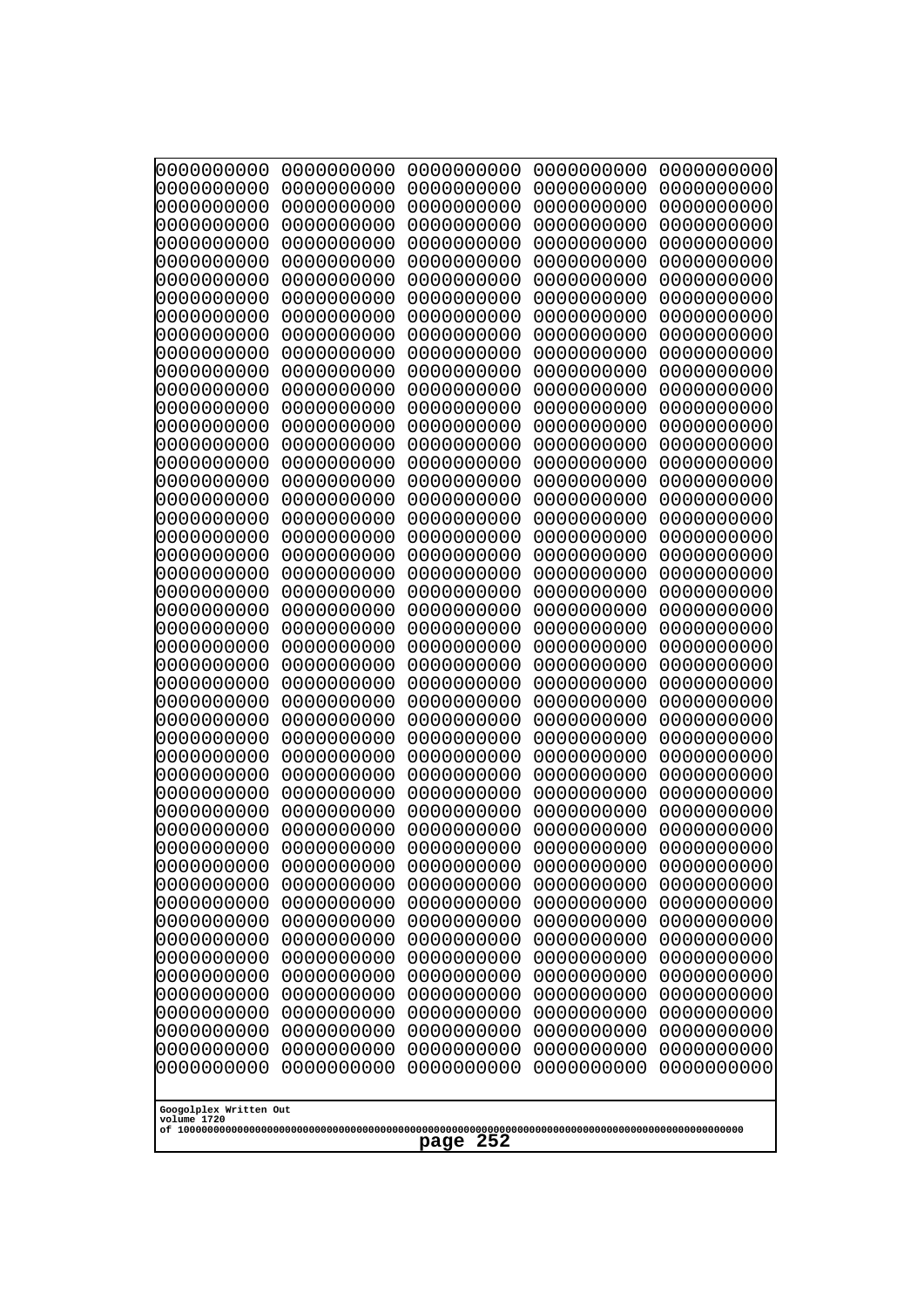| 10000000000<br>0000000000             | 0000000000<br>0000000000 | 0000000000<br>0000000000 | 0000000000<br>0000000000 | 0000000000<br>0000000000 |
|---------------------------------------|--------------------------|--------------------------|--------------------------|--------------------------|
| 0000000000                            | 0000000000               | 0000000000               | 0000000000               | 0000000000               |
| 0000000000                            | 0000000000               | 0000000000               | 0000000000               | 0000000000               |
| 0000000000<br>0000000000              | 0000000000<br>0000000000 | 0000000000<br>0000000000 | 0000000000<br>0000000000 | 0000000000<br>0000000000 |
| 0000000000                            | 0000000000               | 0000000000               | 0000000000               | 0000000000               |
| 0000000000                            | 0000000000               | 0000000000               | 0000000000               | 0000000000               |
| 0000000000<br>0000000000              | 0000000000<br>0000000000 | 0000000000<br>0000000000 | 0000000000<br>0000000000 | 0000000000<br>0000000000 |
| 0000000000                            | 0000000000               | 0000000000               | 0000000000               | 0000000000               |
| 0000000000                            | 0000000000               | 0000000000               | 0000000000               | 0000000000               |
| 0000000000                            | 0000000000               | 0000000000               | 0000000000               | 0000000000               |
| 0000000000<br>0000000000              | 0000000000<br>0000000000 | 0000000000<br>0000000000 | 0000000000<br>0000000000 | 0000000000<br>0000000000 |
| 0000000000                            | 0000000000               | 0000000000               | 0000000000               | 0000000000               |
| 0000000000                            | 0000000000               | 0000000000               | 0000000000               | 0000000000               |
| 0000000000<br>0000000000              | 0000000000<br>0000000000 | 0000000000<br>0000000000 | 0000000000<br>0000000000 | 0000000000<br>0000000000 |
| 0000000000                            | 0000000000               | 0000000000               | 0000000000               | 0000000000               |
| 0000000000                            | 0000000000               | 0000000000               | 0000000000               | 0000000000               |
| 0000000000<br>0000000000              | 0000000000<br>0000000000 | 0000000000<br>0000000000 | 0000000000<br>0000000000 | 0000000000<br>0000000000 |
| 0000000000                            | 0000000000               | 0000000000               | 0000000000               | 0000000000               |
| 0000000000                            | 0000000000               | 0000000000               | 0000000000               | 0000000000               |
| 0000000000<br>0000000000              | 0000000000<br>0000000000 | 0000000000<br>0000000000 | 0000000000<br>0000000000 | 0000000000<br>0000000000 |
| 0000000000                            | 0000000000               | 0000000000               | 0000000000               | 0000000000               |
| 0000000000                            | 0000000000               | 0000000000               | 0000000000               | 0000000000               |
| 0000000000                            | 0000000000<br>0000000000 | 0000000000<br>0000000000 | 0000000000<br>0000000000 | 0000000000               |
| 0000000000<br>0000000000              | 0000000000               | 0000000000               | 0000000000               | 0000000000<br>0000000000 |
| 0000000000                            | 0000000000               | 0000000000               | 0000000000               | 0000000000               |
| 0000000000                            | 0000000000               | 0000000000               | 0000000000               | 0000000000               |
| 0000000000<br>0000000000              | 0000000000<br>0000000000 | 0000000000<br>0000000000 | 0000000000<br>0000000000 | 0000000000<br>0000000000 |
| 0000000000                            | 0000000000               | 0000000000               | 0000000000               | 0000000000               |
| 0000000000                            | 0000000000               | 0000000000               | 0000000000               | 0000000000               |
| 0000000000<br>0000000000              | 0000000000<br>0000000000 | 0000000000<br>0000000000 | 0000000000<br>0000000000 | 0000000000<br>0000000000 |
| 0000000000                            | 0000000000               | 0000000000               | 0000000000               | 0000000000               |
| 0000000000                            | 0000000000               | 0000000000               | 0000000000               | 0000000000               |
| 0000000000<br>0000000000              | 0000000000<br>0000000000 | 0000000000<br>0000000000 | 0000000000<br>0000000000 | 0000000000<br>0000000000 |
| 0000000000                            | 0000000000               | 0000000000               | 0000000000               | 0000000000               |
| 0000000000                            | 0000000000               | 0000000000               | 0000000000               | 0000000000               |
| 0000000000<br>0000000000              | 0000000000<br>0000000000 | 0000000000<br>0000000000 | 0000000000<br>0000000000 | 0000000000<br>0000000000 |
| 0000000000                            | 0000000000               | 0000000000               | 0000000000               | 0000000000               |
| 0000000000                            | 0000000000               | 0000000000               | 0000000000               | 0000000000               |
|                                       |                          |                          |                          |                          |
| Googolplex Written Out<br>volume 1720 |                          |                          |                          |                          |
| 253<br>page                           |                          |                          |                          |                          |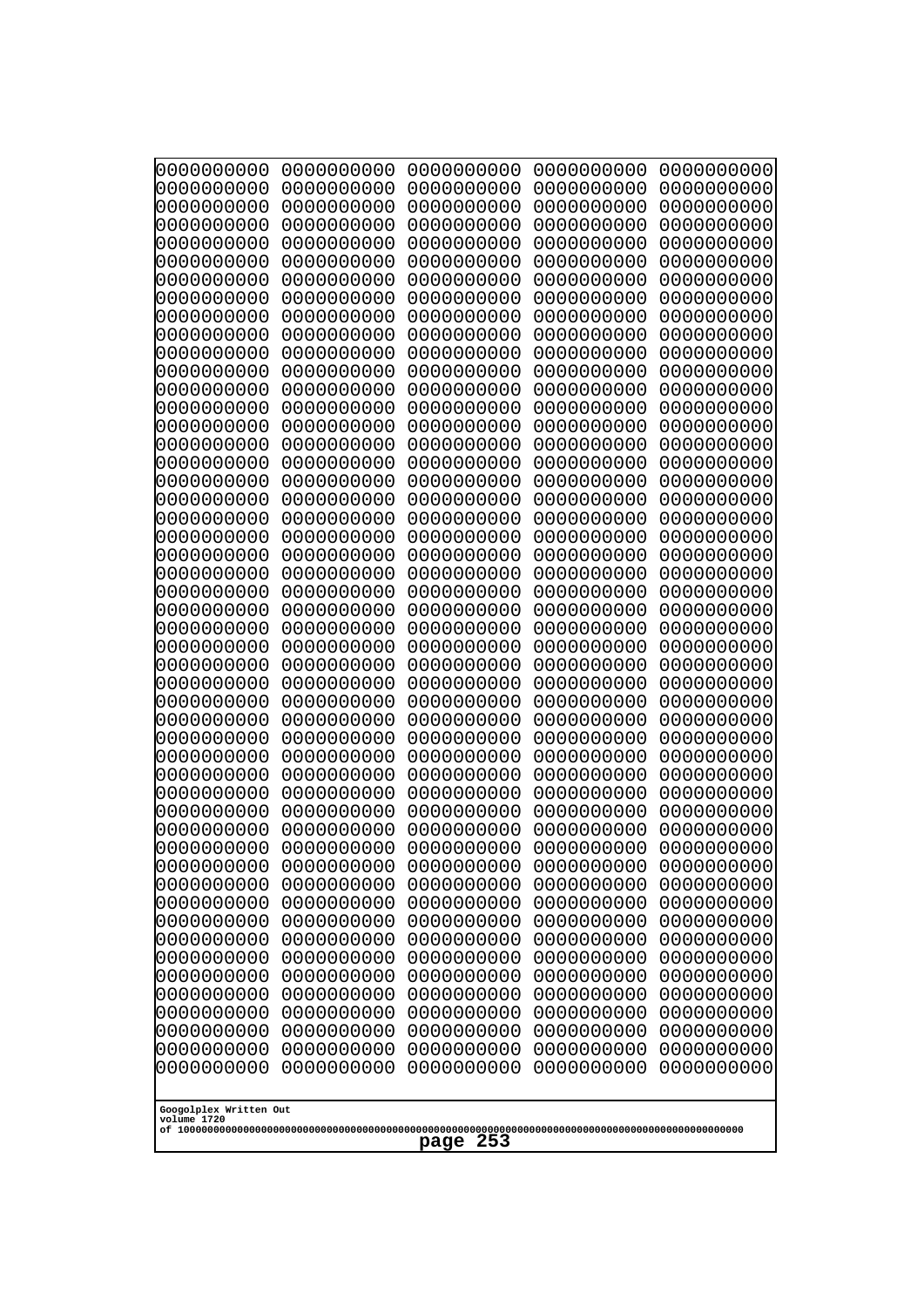| 10000000000<br>0000000000             | 0000000000<br>0000000000 | 0000000000<br>0000000000 | 0000000000<br>0000000000 | 0000000000<br>0000000000 |
|---------------------------------------|--------------------------|--------------------------|--------------------------|--------------------------|
| 0000000000                            | 0000000000               | 0000000000               | 0000000000               | 0000000000               |
| 0000000000                            | 0000000000               | 0000000000               | 0000000000               | 0000000000               |
| 0000000000<br>0000000000              | 0000000000<br>0000000000 | 0000000000<br>0000000000 | 0000000000<br>0000000000 | 0000000000<br>0000000000 |
| 0000000000                            | 0000000000               | 0000000000               | 0000000000               | 0000000000               |
| 0000000000                            | 0000000000               | 0000000000               | 0000000000               | 0000000000               |
| 0000000000<br>0000000000              | 0000000000<br>0000000000 | 0000000000<br>0000000000 | 0000000000<br>0000000000 | 0000000000<br>0000000000 |
| 0000000000                            | 0000000000               | 0000000000               | 0000000000               | 0000000000               |
| 0000000000                            | 0000000000               | 0000000000               | 0000000000               | 0000000000               |
| 0000000000                            | 0000000000               | 0000000000               | 0000000000               | 0000000000               |
| 0000000000<br>0000000000              | 0000000000<br>0000000000 | 0000000000<br>0000000000 | 0000000000<br>0000000000 | 0000000000<br>0000000000 |
| 0000000000                            | 0000000000               | 0000000000               | 0000000000               | 0000000000               |
| 0000000000                            | 0000000000               | 0000000000               | 0000000000               | 0000000000               |
| 0000000000<br>0000000000              | 0000000000<br>0000000000 | 0000000000<br>0000000000 | 0000000000<br>0000000000 | 0000000000<br>0000000000 |
| 0000000000                            | 0000000000               | 0000000000               | 0000000000               | 0000000000               |
| 0000000000                            | 0000000000               | 0000000000               | 0000000000               | 0000000000               |
| 0000000000<br>0000000000              | 0000000000<br>0000000000 | 0000000000<br>0000000000 | 0000000000<br>0000000000 | 0000000000<br>0000000000 |
| 0000000000                            | 0000000000               | 0000000000               | 0000000000               | 0000000000               |
| 0000000000                            | 0000000000               | 0000000000               | 0000000000               | 0000000000               |
| 0000000000<br>0000000000              | 0000000000<br>0000000000 | 0000000000<br>0000000000 | 0000000000<br>0000000000 | 0000000000<br>0000000000 |
| 0000000000                            | 0000000000               | 0000000000               | 0000000000               | 0000000000               |
| 0000000000                            | 0000000000               | 0000000000               | 0000000000               | 0000000000               |
| 0000000000                            | 0000000000               | 0000000000               | 0000000000               | 0000000000               |
| 0000000000<br>0000000000              | 0000000000<br>0000000000 | 0000000000<br>0000000000 | 0000000000<br>0000000000 | 0000000000<br>0000000000 |
| 0000000000                            | 0000000000               | 0000000000               | 0000000000               | 0000000000               |
| 0000000000                            | 0000000000               | 0000000000               | 0000000000               | 0000000000               |
| 0000000000<br>0000000000              | 0000000000<br>0000000000 | 0000000000<br>0000000000 | 0000000000<br>0000000000 | 0000000000<br>0000000000 |
| 0000000000                            | 0000000000               | 0000000000               | 0000000000               | 0000000000               |
| 0000000000                            | 0000000000               | 0000000000               | 0000000000               | 0000000000               |
| 0000000000<br>0000000000              | 0000000000<br>0000000000 | 0000000000<br>0000000000 | 0000000000<br>0000000000 | 0000000000<br>0000000000 |
| 0000000000                            | 0000000000               | 0000000000               | 0000000000               | 0000000000               |
| 0000000000                            | 0000000000               | 0000000000               | 0000000000               | 0000000000               |
| 0000000000<br>0000000000              | 0000000000<br>0000000000 | 0000000000<br>0000000000 | 0000000000<br>0000000000 | 0000000000<br>0000000000 |
| 0000000000                            | 0000000000               | 0000000000               | 0000000000               | 0000000000               |
| 0000000000                            | 0000000000               | 0000000000               | 0000000000               | 0000000000               |
| 0000000000<br>0000000000              | 0000000000               | 0000000000               | 0000000000               | 0000000000<br>0000000000 |
| 0000000000                            | 0000000000<br>0000000000 | 0000000000<br>0000000000 | 0000000000<br>0000000000 | 0000000000               |
| 0000000000                            | 0000000000               | 0000000000               | 0000000000               | 0000000000               |
|                                       |                          |                          |                          |                          |
| Googolplex Written Out<br>volume 1720 |                          |                          |                          |                          |
| 254<br>page                           |                          |                          |                          |                          |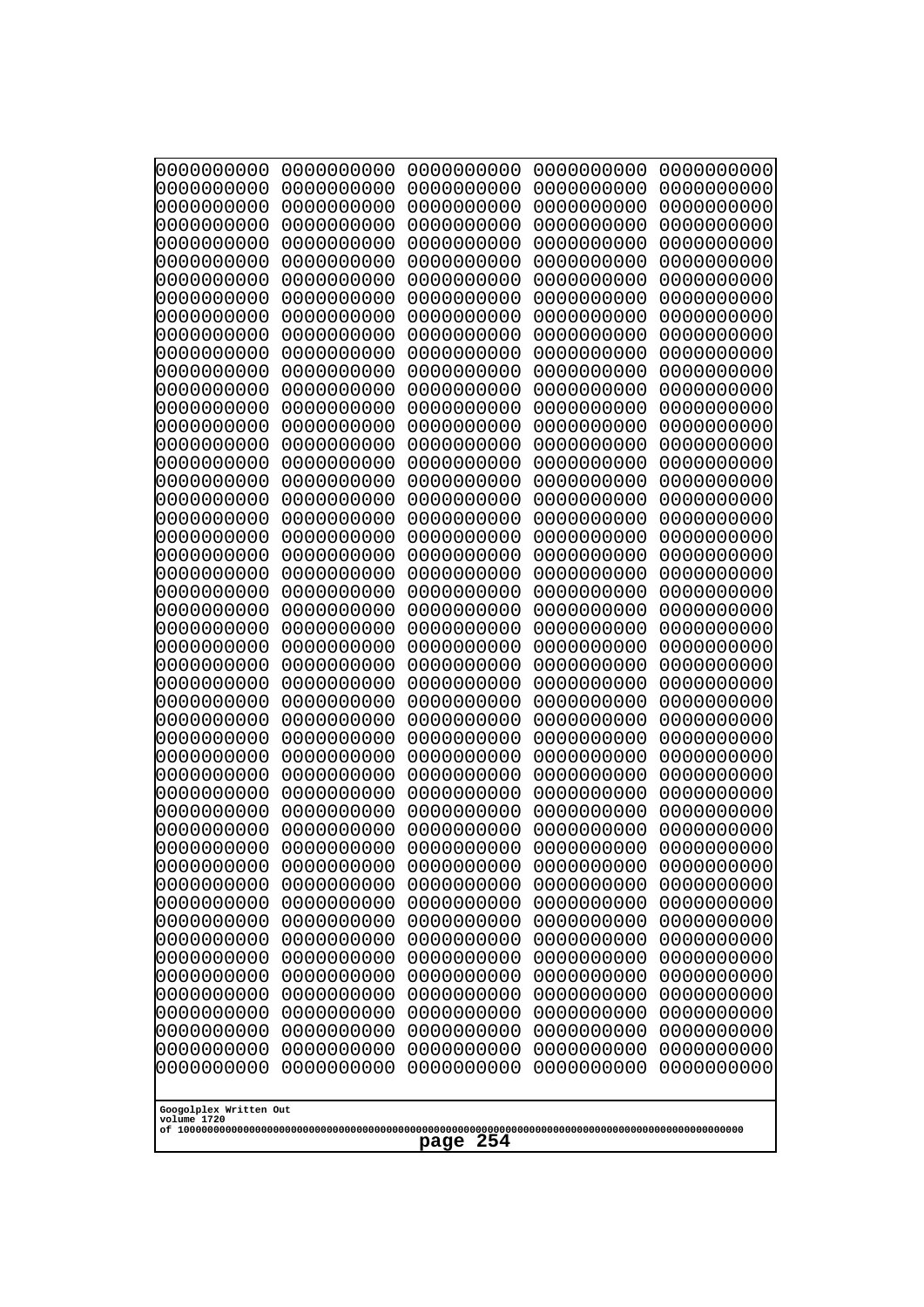| 0000000000                                                                                                                              | 0000000000                                                                                     | 0000000000                                                                                             | 0000000000                                                                                     | 0000000000                                                                                     |
|-----------------------------------------------------------------------------------------------------------------------------------------|------------------------------------------------------------------------------------------------|--------------------------------------------------------------------------------------------------------|------------------------------------------------------------------------------------------------|------------------------------------------------------------------------------------------------|
| 0000000000                                                                                                                              | 0000000000                                                                                     | 0000000000                                                                                             | 0000000000                                                                                     | 0000000000                                                                                     |
| 0000000000                                                                                                                              | 0000000000                                                                                     | 0000000000                                                                                             | 0000000000                                                                                     | 0000000000                                                                                     |
| 0000000000                                                                                                                              | 0000000000                                                                                     | 0000000000                                                                                             | 0000000000                                                                                     | 0000000000                                                                                     |
| 0000000000                                                                                                                              | 0000000000                                                                                     | 0000000000                                                                                             | 0000000000                                                                                     | 0000000000                                                                                     |
| 0000000000                                                                                                                              | 0000000000                                                                                     | 0000000000                                                                                             | 0000000000                                                                                     | 0000000000                                                                                     |
| 0000000000                                                                                                                              | 0000000000                                                                                     | 0000000000                                                                                             | 0000000000                                                                                     | 0000000000                                                                                     |
| 0000000000                                                                                                                              | 0000000000                                                                                     | 0000000000                                                                                             | 0000000000                                                                                     | 0000000000                                                                                     |
| 0000000000                                                                                                                              | 0000000000                                                                                     | 0000000000                                                                                             | 0000000000                                                                                     | 0000000000                                                                                     |
| 0000000000                                                                                                                              | 0000000000                                                                                     | 0000000000                                                                                             | 0000000000                                                                                     | 0000000000                                                                                     |
| 0000000000                                                                                                                              | 0000000000                                                                                     | 0000000000                                                                                             | 0000000000                                                                                     | 0000000000                                                                                     |
| 0000000000                                                                                                                              | 0000000000                                                                                     | 0000000000                                                                                             | 0000000000                                                                                     | 0000000000                                                                                     |
| 0000000000                                                                                                                              | 0000000000                                                                                     | 0000000000                                                                                             | 0000000000                                                                                     | 0000000000                                                                                     |
| 0000000000                                                                                                                              | 0000000000                                                                                     | 0000000000                                                                                             | 0000000000                                                                                     | 0000000000                                                                                     |
| 0000000000                                                                                                                              | 0000000000                                                                                     | 0000000000                                                                                             | 0000000000                                                                                     | 0000000000                                                                                     |
| 0000000000                                                                                                                              | 0000000000                                                                                     | 0000000000                                                                                             | 0000000000                                                                                     | 0000000000                                                                                     |
| 0000000000                                                                                                                              | 0000000000                                                                                     | 0000000000                                                                                             | 0000000000                                                                                     | 0000000000                                                                                     |
| 0000000000                                                                                                                              | 0000000000                                                                                     | 0000000000                                                                                             | 0000000000                                                                                     | 0000000000                                                                                     |
| 0000000000                                                                                                                              | 0000000000                                                                                     | 0000000000                                                                                             | 0000000000                                                                                     | 0000000000                                                                                     |
| 0000000000                                                                                                                              | 0000000000                                                                                     | 0000000000                                                                                             | 0000000000                                                                                     | 0000000000                                                                                     |
| 0000000000                                                                                                                              | 0000000000                                                                                     | 0000000000                                                                                             | 0000000000                                                                                     | 0000000000                                                                                     |
| 0000000000                                                                                                                              | 0000000000                                                                                     | 0000000000                                                                                             | 0000000000                                                                                     | 0000000000                                                                                     |
| 0000000000                                                                                                                              | 0000000000                                                                                     | 0000000000                                                                                             | 0000000000                                                                                     | 0000000000                                                                                     |
| 0000000000                                                                                                                              | 0000000000                                                                                     | 0000000000                                                                                             | 0000000000                                                                                     | 0000000000                                                                                     |
| 0000000000                                                                                                                              | 0000000000                                                                                     | 0000000000                                                                                             | 0000000000                                                                                     | 0000000000                                                                                     |
| 0000000000                                                                                                                              | 0000000000                                                                                     | 0000000000                                                                                             | 0000000000                                                                                     | 0000000000                                                                                     |
| 0000000000                                                                                                                              | 0000000000                                                                                     | 0000000000                                                                                             | 0000000000                                                                                     | 0000000000                                                                                     |
| 0000000000                                                                                                                              | 0000000000                                                                                     | 0000000000                                                                                             | 0000000000                                                                                     | 0000000000                                                                                     |
| 0000000000                                                                                                                              | 0000000000                                                                                     | 0000000000                                                                                             | 0000000000                                                                                     | 0000000000                                                                                     |
| 0000000000                                                                                                                              | 0000000000                                                                                     | 0000000000                                                                                             | 0000000000                                                                                     | 0000000000                                                                                     |
| 0000000000                                                                                                                              | 0000000000                                                                                     | 0000000000                                                                                             | 0000000000                                                                                     | 0000000000                                                                                     |
| 0000000000                                                                                                                              | 0000000000                                                                                     | 0000000000                                                                                             | 0000000000                                                                                     | 0000000000                                                                                     |
| 0000000000                                                                                                                              | 0000000000                                                                                     | 0000000000                                                                                             | 0000000000                                                                                     | 0000000000                                                                                     |
| 0000000000                                                                                                                              | 0000000000                                                                                     | 0000000000                                                                                             | 0000000000                                                                                     | 0000000000                                                                                     |
| 0000000000                                                                                                                              | 0000000000                                                                                     | 0000000000                                                                                             | 0000000000                                                                                     | 0000000000                                                                                     |
| 0000000000                                                                                                                              | 0000000000                                                                                     | 0000000000                                                                                             | 0000000000                                                                                     | 0000000000                                                                                     |
| 0000000000                                                                                                                              | 0000000000                                                                                     | 0000000000                                                                                             | 0000000000                                                                                     | 0000000000                                                                                     |
| 0000000000                                                                                                                              | 0000000000                                                                                     | 0000000000                                                                                             | 0000000000                                                                                     | 0000000000                                                                                     |
| 0000000000                                                                                                                              | 0000000000                                                                                     | 0000000000                                                                                             | 0000000000                                                                                     | 0000000000                                                                                     |
| 0000000000                                                                                                                              | 0000000000                                                                                     | 0000000000                                                                                             | 0000000000                                                                                     | 0000000000                                                                                     |
| 0000000000                                                                                                                              | 0000000000                                                                                     | 0000000000                                                                                             | 0000000000                                                                                     | 0000000000                                                                                     |
| 0000000000                                                                                                                              | 0000000000                                                                                     | 0000000000                                                                                             | 0000000000                                                                                     | 0000000000                                                                                     |
| 0000000000                                                                                                                              | 0000000000                                                                                     | 0000000000                                                                                             | 0000000000                                                                                     | 0000000000                                                                                     |
| 0000000000<br>0000000000<br>0000000000<br>0000000000<br>0000000000<br>0000000000<br>0000000000<br>Googolplex Written Out<br>volume 1720 | 0000000000<br>0000000000<br>0000000000<br>0000000000<br>0000000000<br>0000000000<br>0000000000 | 0000000000<br>0000000000<br>0000000000<br>0000000000<br>0000000000<br>0000000000<br>0000000000<br>page | 0000000000<br>0000000000<br>0000000000<br>0000000000<br>0000000000<br>0000000000<br>0000000000 | 0000000000<br>0000000000<br>0000000000<br>0000000000<br>0000000000<br>0000000000<br>0000000000 |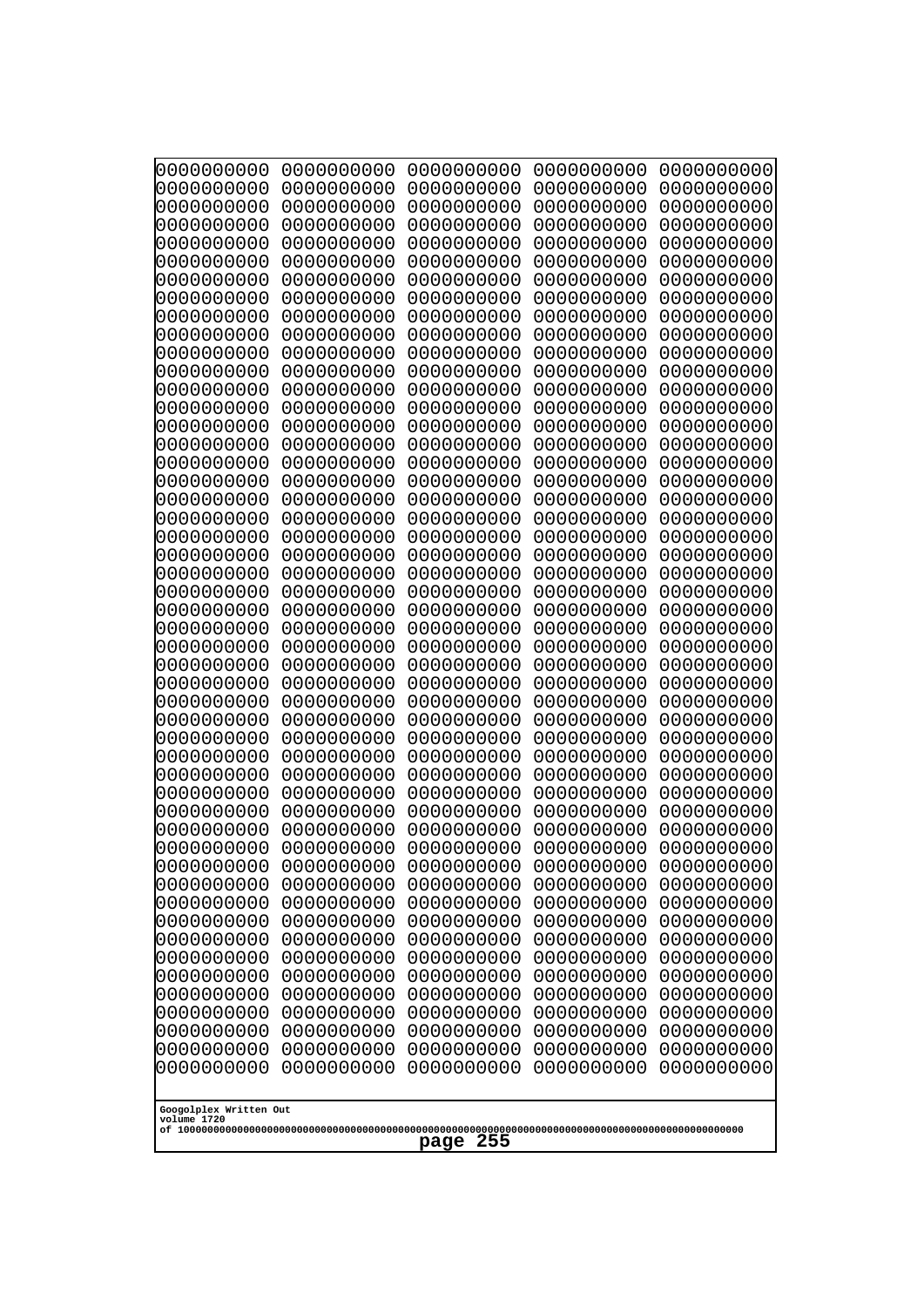| 10000000000<br>0000000000 | 0000000000<br>0000000000 | 0000000000<br>0000000000 | 0000000000<br>0000000000 | 0000000000<br>0000000000 |
|---------------------------|--------------------------|--------------------------|--------------------------|--------------------------|
| 0000000000                | 0000000000               | 0000000000               | 0000000000               | 0000000000               |
| 0000000000                | 0000000000               | 0000000000               | 0000000000               | 0000000000               |
| 0000000000<br>0000000000  | 0000000000<br>0000000000 | 0000000000<br>0000000000 | 0000000000<br>0000000000 | 0000000000<br>0000000000 |
| 0000000000                | 0000000000               | 0000000000               | 0000000000               | 0000000000               |
| 0000000000                | 0000000000               | 0000000000               | 0000000000               | 0000000000               |
| 0000000000<br>0000000000  | 0000000000<br>0000000000 | 0000000000<br>0000000000 | 0000000000<br>0000000000 | 0000000000<br>0000000000 |
| 0000000000                | 0000000000               | 0000000000               | 0000000000               | 0000000000               |
| 0000000000                | 0000000000               | 0000000000               | 0000000000               | 0000000000               |
| 0000000000<br>0000000000  | 0000000000<br>0000000000 | 0000000000<br>0000000000 | 0000000000<br>0000000000 | 0000000000<br>0000000000 |
| 0000000000                | 0000000000               | 0000000000               | 0000000000               | 0000000000               |
| 0000000000                | 0000000000               | 0000000000               | 0000000000               | 0000000000               |
| 0000000000<br>0000000000  | 0000000000<br>0000000000 | 0000000000<br>0000000000 | 0000000000<br>0000000000 | 0000000000<br>0000000000 |
| 0000000000                | 0000000000               | 0000000000               | 0000000000               | 0000000000               |
| 0000000000                | 0000000000               | 0000000000               | 0000000000               | 0000000000               |
| 0000000000                | 0000000000               | 0000000000               | 0000000000               | 0000000000               |
| 0000000000<br>0000000000  | 0000000000<br>0000000000 | 0000000000<br>0000000000 | 0000000000<br>0000000000 | 0000000000<br>0000000000 |
| 0000000000                | 0000000000               | 0000000000               | 0000000000               | 0000000000               |
| 0000000000                | 0000000000               | 0000000000               | 0000000000               | 0000000000               |
| 0000000000<br>0000000000  | 0000000000<br>0000000000 | 0000000000<br>0000000000 | 0000000000<br>0000000000 | 0000000000<br>0000000000 |
| 0000000000                | 0000000000               | 0000000000               | 0000000000               | 0000000000               |
| 0000000000                | 0000000000               | 0000000000               | 0000000000               | 0000000000               |
| 0000000000<br>0000000000  | 0000000000<br>0000000000 | 0000000000<br>0000000000 | 0000000000<br>0000000000 | 0000000000<br>0000000000 |
| 0000000000                | 0000000000               | 0000000000               | 0000000000               | 0000000000               |
| 0000000000                | 0000000000               | 0000000000               | 0000000000               | 0000000000               |
| 0000000000<br>0000000000  | 0000000000<br>0000000000 | 0000000000<br>0000000000 | 0000000000<br>0000000000 | 0000000000<br>0000000000 |
| 0000000000                | 0000000000               | 0000000000               | 0000000000               | 0000000000               |
| 0000000000                | 0000000000               | 0000000000               | 0000000000               | 0000000000               |
| 0000000000<br>0000000000  | 0000000000<br>0000000000 | 0000000000<br>0000000000 | 0000000000<br>0000000000 | 0000000000<br>0000000000 |
| 0000000000                | 0000000000               | 0000000000               | 0000000000               | 0000000000               |
| 0000000000                | 0000000000               | 0000000000               | 0000000000               | 0000000000               |
| 0000000000<br>0000000000  | 0000000000<br>0000000000 | 0000000000<br>0000000000 | 0000000000<br>0000000000 | 0000000000<br>0000000000 |
| 0000000000                | 0000000000               | 0000000000               | 0000000000               | 0000000000               |
| 0000000000                | 0000000000               | 0000000000               | 0000000000               | 0000000000               |
| 0000000000                | 0000000000<br>0000000000 | 0000000000<br>0000000000 | 0000000000               | 0000000000               |
| 0000000000<br>0000000000  | 0000000000               | 0000000000               | 0000000000<br>0000000000 | 0000000000<br>0000000000 |
| 0000000000                | 0000000000               | 0000000000               | 0000000000               | 0000000000               |
| 0000000000                | 0000000000               | 0000000000               | 0000000000               | 0000000000               |
| Googolplex Written Out    |                          |                          |                          |                          |
| volume 1720               |                          |                          |                          |                          |
| 256<br>page               |                          |                          |                          |                          |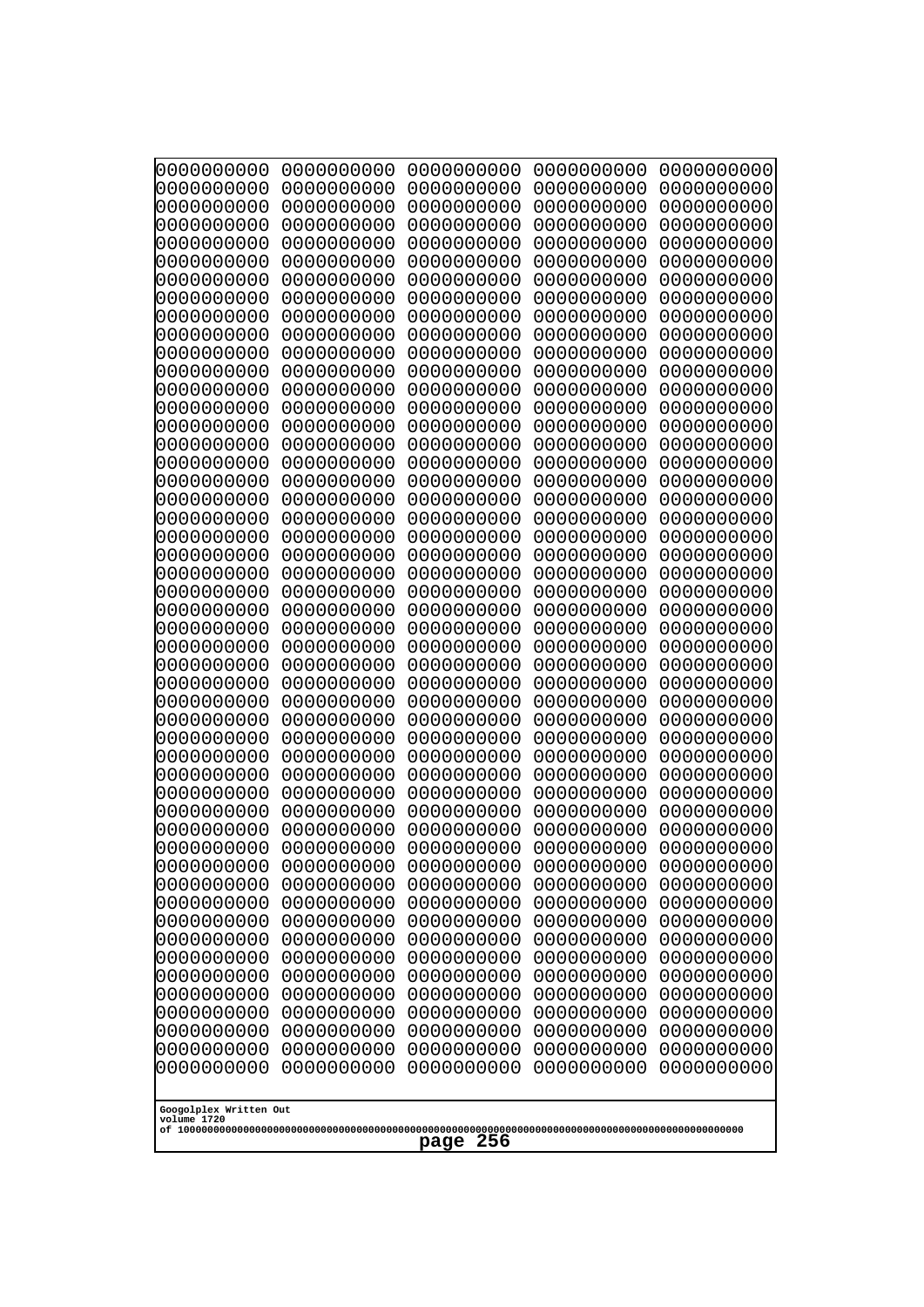| 000000000                              | 0000000000                             | 0000000000                             | 0000000000                             | 0000000000                             |
|----------------------------------------|----------------------------------------|----------------------------------------|----------------------------------------|----------------------------------------|
| 0000000000                             | 0000000000                             | 0000000000                             | 0000000000                             | 0000000000                             |
| 0000000000<br>0000000000<br>0000000000 | 0000000000<br>0000000000<br>0000000000 | 0000000000<br>0000000000<br>0000000000 | 0000000000<br>0000000000               | 0000000000<br>0000000000               |
| 0000000000<br>0000000000               | 0000000000<br>0000000000               | 0000000000<br>0000000000               | 0000000000<br>0000000000<br>0000000000 | 0000000000<br>0000000000<br>0000000000 |
| 0000000000                             | 0000000000                             | 0000000000                             | 0000000000                             | 0000000000                             |
| 0000000000                             | 0000000000                             | 0000000000                             | 0000000000                             | 0000000000                             |
| 0000000000                             | 0000000000                             | 0000000000                             | 0000000000                             | 0000000000                             |
| 0000000000                             | 0000000000                             | 0000000000                             | 0000000000                             | 0000000000                             |
| 0000000000                             | 0000000000                             | 0000000000                             | 0000000000                             | 0000000000                             |
| 0000000000                             | 0000000000                             | 0000000000                             | 0000000000                             | 0000000000                             |
| 0000000000                             | 0000000000                             | 0000000000                             | 0000000000                             | 0000000000                             |
| 0000000000                             | 0000000000                             | 0000000000                             | 0000000000                             | 0000000000                             |
| 0000000000                             | 0000000000                             | 0000000000                             | 0000000000                             | 0000000000                             |
| 0000000000                             | 0000000000                             | 0000000000                             | 0000000000                             | 0000000000                             |
| 0000000000                             | 0000000000                             | 0000000000                             | 0000000000                             | 0000000000                             |
| 0000000000                             | 0000000000                             | 0000000000                             | 0000000000                             | 0000000000                             |
| 0000000000                             | 0000000000                             | 0000000000                             | 0000000000                             | 0000000000                             |
| 0000000000                             | 0000000000                             | 0000000000                             | 0000000000                             | 0000000000                             |
| 0000000000                             | 0000000000                             | 0000000000                             | 0000000000                             | 0000000000                             |
| 0000000000                             | 0000000000                             | 0000000000                             | 0000000000                             | 0000000000                             |
| 0000000000                             | 0000000000                             | 0000000000                             | 0000000000                             | 0000000000                             |
| 0000000000                             | 0000000000                             | 0000000000                             | 0000000000                             | 0000000000                             |
| 0000000000                             | 0000000000                             | 0000000000                             | 0000000000                             | 0000000000                             |
| 0000000000                             | 0000000000                             | 0000000000                             | 0000000000                             | 0000000000                             |
| 0000000000                             | 0000000000                             | 0000000000                             | 0000000000                             | 0000000000                             |
| 0000000000                             | 0000000000                             | 0000000000                             | 0000000000                             | 0000000000                             |
| 0000000000                             | 0000000000                             | 0000000000                             | 0000000000                             | 0000000000                             |
| 0000000000                             | 0000000000                             | 0000000000                             | 0000000000                             | 0000000000                             |
| 0000000000<br>0000000000<br>0000000000 | 0000000000<br>0000000000               | 0000000000<br>0000000000               | 0000000000<br>0000000000<br>0000000000 | 0000000000<br>0000000000               |
| 0000000000<br>0000000000               | 0000000000<br>0000000000<br>0000000000 | 0000000000<br>0000000000<br>0000000000 | 0000000000<br>0000000000               | 0000000000<br>0000000000<br>0000000000 |
| 0000000000                             | 0000000000                             | 0000000000                             | 0000000000                             | 0000000000                             |
| 0000000000                             | 0000000000                             | 0000000000                             | 0000000000                             | 0000000000                             |
| 0000000000                             | 0000000000                             | 0000000000                             | 0000000000                             | 0000000000                             |
| 0000000000                             | 0000000000                             | 0000000000                             | 0000000000                             | 0000000000                             |
| 0000000000                             | 0000000000                             | 0000000000                             | 0000000000                             | 0000000000                             |
| 0000000000                             | 0000000000                             | 0000000000                             | 0000000000                             | 0000000000                             |
| 0000000000                             | 0000000000                             | 0000000000                             | 0000000000                             | 0000000000                             |
| 0000000000                             | 0000000000                             | 0000000000                             | 0000000000                             | 0000000000                             |
| 0000000000                             | 0000000000                             | 0000000000                             | 0000000000                             | 0000000000                             |
| 0000000000                             | 0000000000                             | 0000000000                             | 0000000000                             | 0000000000                             |
| 0000000000                             | 0000000000                             | 0000000000                             | 0000000000                             | 0000000000                             |
| 0000000000                             | 0000000000                             | 0000000000                             | 0000000000                             | 0000000000                             |
| 0000000000                             | 0000000000                             | 0000000000                             | 0000000000                             | 0000000000                             |
| 0000000000                             | 0000000000                             | 0000000000                             | 0000000000                             | 0000000000                             |
| Googolplex Written Out<br>volume 1720  |                                        |                                        |                                        |                                        |
| 257<br>page                            |                                        |                                        |                                        |                                        |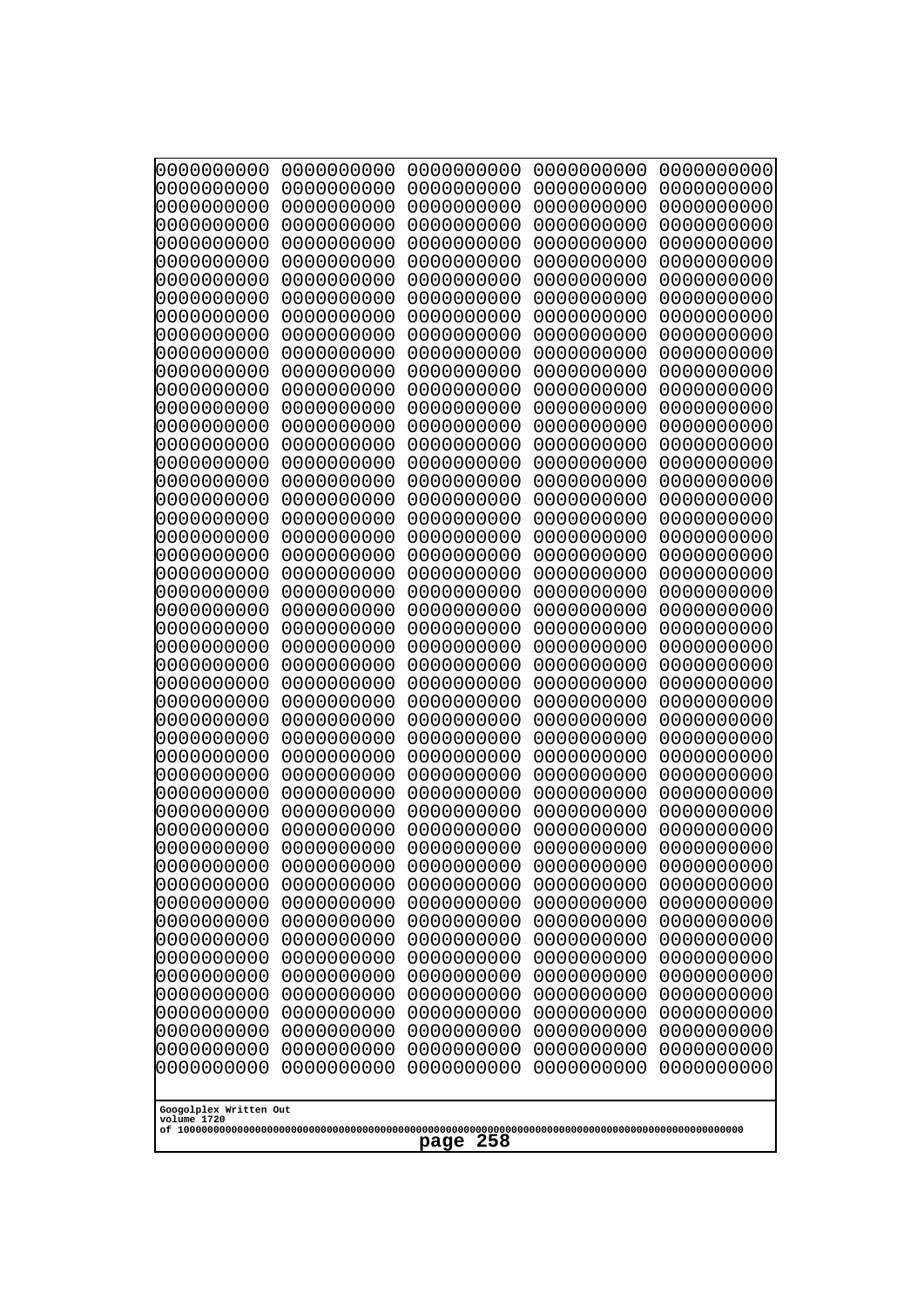| 0000000000<br>0000000000<br>0000000000<br>0000000000<br>0000000000<br>0000000000<br>0000000000<br>0000000000<br>0000000000<br>0000000000<br>0000000000<br>0000000000<br>0000000000<br>0000000000<br>0000000000<br>0000000000<br>0000000000<br>0000000000<br>0000000000<br>0000000000<br>0000000000<br>0000000000<br>0000000000<br>0000000000 | 0000000000<br>0000000000<br>0000000000<br>0000000000<br>0000000000<br>0000000000<br>0000000000<br>0000000000<br>0000000000<br>0000000000<br>0000000000<br>0000000000<br>0000000000<br>0000000000<br>0000000000<br>0000000000<br>0000000000<br>0000000000<br>0000000000<br>0000000000<br>0000000000<br>0000000000<br>0000000000<br>0000000000 | 0000000000<br>0000000000<br>0000000000<br>0000000000<br>0000000000<br>0000000000<br>0000000000<br>0000000000<br>0000000000<br>0000000000<br>0000000000<br>0000000000<br>0000000000<br>0000000000<br>0000000000<br>0000000000<br>0000000000<br>0000000000<br>0000000000<br>0000000000<br>0000000000<br>0000000000<br>0000000000<br>0000000000 | 0000000000<br>0000000000<br>0000000000<br>0000000000<br>0000000000<br>0000000000<br>0000000000<br>0000000000<br>0000000000<br>0000000000<br>0000000000<br>0000000000<br>0000000000<br>0000000000<br>0000000000<br>0000000000<br>0000000000<br>0000000000<br>0000000000<br>0000000000<br>0000000000<br>0000000000<br>0000000000<br>0000000000 | 0000000000<br>0000000000<br>0000000000<br>0000000000<br>0000000000<br>0000000000<br>0000000000<br>0000000000<br>0000000000<br>0000000000<br>0000000000<br>0000000000<br>0000000000<br>0000000000<br>0000000000<br>0000000000<br>0000000000<br>0000000000<br>0000000000<br>0000000000<br>0000000000<br>0000000000<br>0000000000<br>0000000000 |
|----------------------------------------------------------------------------------------------------------------------------------------------------------------------------------------------------------------------------------------------------------------------------------------------------------------------------------------------|----------------------------------------------------------------------------------------------------------------------------------------------------------------------------------------------------------------------------------------------------------------------------------------------------------------------------------------------|----------------------------------------------------------------------------------------------------------------------------------------------------------------------------------------------------------------------------------------------------------------------------------------------------------------------------------------------|----------------------------------------------------------------------------------------------------------------------------------------------------------------------------------------------------------------------------------------------------------------------------------------------------------------------------------------------|----------------------------------------------------------------------------------------------------------------------------------------------------------------------------------------------------------------------------------------------------------------------------------------------------------------------------------------------|
|                                                                                                                                                                                                                                                                                                                                              |                                                                                                                                                                                                                                                                                                                                              |                                                                                                                                                                                                                                                                                                                                              |                                                                                                                                                                                                                                                                                                                                              |                                                                                                                                                                                                                                                                                                                                              |
|                                                                                                                                                                                                                                                                                                                                              |                                                                                                                                                                                                                                                                                                                                              |                                                                                                                                                                                                                                                                                                                                              |                                                                                                                                                                                                                                                                                                                                              |                                                                                                                                                                                                                                                                                                                                              |
|                                                                                                                                                                                                                                                                                                                                              |                                                                                                                                                                                                                                                                                                                                              |                                                                                                                                                                                                                                                                                                                                              |                                                                                                                                                                                                                                                                                                                                              |                                                                                                                                                                                                                                                                                                                                              |
|                                                                                                                                                                                                                                                                                                                                              |                                                                                                                                                                                                                                                                                                                                              |                                                                                                                                                                                                                                                                                                                                              |                                                                                                                                                                                                                                                                                                                                              |                                                                                                                                                                                                                                                                                                                                              |
|                                                                                                                                                                                                                                                                                                                                              |                                                                                                                                                                                                                                                                                                                                              |                                                                                                                                                                                                                                                                                                                                              |                                                                                                                                                                                                                                                                                                                                              |                                                                                                                                                                                                                                                                                                                                              |
|                                                                                                                                                                                                                                                                                                                                              |                                                                                                                                                                                                                                                                                                                                              |                                                                                                                                                                                                                                                                                                                                              |                                                                                                                                                                                                                                                                                                                                              |                                                                                                                                                                                                                                                                                                                                              |
|                                                                                                                                                                                                                                                                                                                                              |                                                                                                                                                                                                                                                                                                                                              |                                                                                                                                                                                                                                                                                                                                              |                                                                                                                                                                                                                                                                                                                                              |                                                                                                                                                                                                                                                                                                                                              |
|                                                                                                                                                                                                                                                                                                                                              |                                                                                                                                                                                                                                                                                                                                              |                                                                                                                                                                                                                                                                                                                                              |                                                                                                                                                                                                                                                                                                                                              |                                                                                                                                                                                                                                                                                                                                              |
|                                                                                                                                                                                                                                                                                                                                              |                                                                                                                                                                                                                                                                                                                                              |                                                                                                                                                                                                                                                                                                                                              |                                                                                                                                                                                                                                                                                                                                              |                                                                                                                                                                                                                                                                                                                                              |
|                                                                                                                                                                                                                                                                                                                                              |                                                                                                                                                                                                                                                                                                                                              |                                                                                                                                                                                                                                                                                                                                              |                                                                                                                                                                                                                                                                                                                                              |                                                                                                                                                                                                                                                                                                                                              |
|                                                                                                                                                                                                                                                                                                                                              |                                                                                                                                                                                                                                                                                                                                              |                                                                                                                                                                                                                                                                                                                                              |                                                                                                                                                                                                                                                                                                                                              |                                                                                                                                                                                                                                                                                                                                              |
| 0000000000                                                                                                                                                                                                                                                                                                                                   | 0000000000                                                                                                                                                                                                                                                                                                                                   | 0000000000                                                                                                                                                                                                                                                                                                                                   | 0000000000                                                                                                                                                                                                                                                                                                                                   | 0000000000                                                                                                                                                                                                                                                                                                                                   |
| 0000000000<br>0000000000                                                                                                                                                                                                                                                                                                                     | 0000000000<br>0000000000                                                                                                                                                                                                                                                                                                                     | 0000000000<br>0000000000                                                                                                                                                                                                                                                                                                                     | 0000000000<br>0000000000                                                                                                                                                                                                                                                                                                                     | 0000000000<br>0000000000                                                                                                                                                                                                                                                                                                                     |
| 0000000000                                                                                                                                                                                                                                                                                                                                   | 0000000000                                                                                                                                                                                                                                                                                                                                   | 0000000000                                                                                                                                                                                                                                                                                                                                   | 0000000000                                                                                                                                                                                                                                                                                                                                   | 0000000000                                                                                                                                                                                                                                                                                                                                   |
| 0000000000<br>0000000000                                                                                                                                                                                                                                                                                                                     | 0000000000<br>0000000000                                                                                                                                                                                                                                                                                                                     | 0000000000<br>0000000000                                                                                                                                                                                                                                                                                                                     | 0000000000<br>0000000000                                                                                                                                                                                                                                                                                                                     | 0000000000<br>0000000000                                                                                                                                                                                                                                                                                                                     |
| 0000000000                                                                                                                                                                                                                                                                                                                                   | 0000000000                                                                                                                                                                                                                                                                                                                                   | 0000000000                                                                                                                                                                                                                                                                                                                                   | 0000000000                                                                                                                                                                                                                                                                                                                                   | 0000000000                                                                                                                                                                                                                                                                                                                                   |
| 0000000000<br>0000000000                                                                                                                                                                                                                                                                                                                     | 0000000000<br>0000000000                                                                                                                                                                                                                                                                                                                     | 0000000000<br>0000000000                                                                                                                                                                                                                                                                                                                     | 0000000000<br>0000000000                                                                                                                                                                                                                                                                                                                     | 0000000000<br>0000000000                                                                                                                                                                                                                                                                                                                     |
| 0000000000<br>0000000000                                                                                                                                                                                                                                                                                                                     | 0000000000<br>0000000000                                                                                                                                                                                                                                                                                                                     | 0000000000<br>0000000000                                                                                                                                                                                                                                                                                                                     | 0000000000<br>0000000000                                                                                                                                                                                                                                                                                                                     | 0000000000<br>0000000000                                                                                                                                                                                                                                                                                                                     |
| 0000000000                                                                                                                                                                                                                                                                                                                                   | 0000000000                                                                                                                                                                                                                                                                                                                                   | 0000000000                                                                                                                                                                                                                                                                                                                                   | 0000000000                                                                                                                                                                                                                                                                                                                                   | 0000000000                                                                                                                                                                                                                                                                                                                                   |
| 0000000000<br>0000000000                                                                                                                                                                                                                                                                                                                     | 0000000000<br>0000000000                                                                                                                                                                                                                                                                                                                     | 0000000000<br>0000000000                                                                                                                                                                                                                                                                                                                     | 0000000000<br>0000000000                                                                                                                                                                                                                                                                                                                     | 0000000000<br>0000000000                                                                                                                                                                                                                                                                                                                     |
| 0000000000                                                                                                                                                                                                                                                                                                                                   | 0000000000                                                                                                                                                                                                                                                                                                                                   | 0000000000                                                                                                                                                                                                                                                                                                                                   | 0000000000                                                                                                                                                                                                                                                                                                                                   | 0000000000                                                                                                                                                                                                                                                                                                                                   |
| 0000000000<br>0000000000                                                                                                                                                                                                                                                                                                                     | 0000000000<br>0000000000                                                                                                                                                                                                                                                                                                                     | 0000000000<br>0000000000                                                                                                                                                                                                                                                                                                                     | 0000000000<br>0000000000                                                                                                                                                                                                                                                                                                                     | 0000000000<br>0000000000                                                                                                                                                                                                                                                                                                                     |
| 0000000000<br>0000000000                                                                                                                                                                                                                                                                                                                     | 0000000000<br>0000000000                                                                                                                                                                                                                                                                                                                     | 0000000000<br>0000000000                                                                                                                                                                                                                                                                                                                     | 0000000000<br>0000000000                                                                                                                                                                                                                                                                                                                     | 0000000000<br>0000000000                                                                                                                                                                                                                                                                                                                     |
| 0000000000                                                                                                                                                                                                                                                                                                                                   | 0000000000                                                                                                                                                                                                                                                                                                                                   | 0000000000                                                                                                                                                                                                                                                                                                                                   | 0000000000                                                                                                                                                                                                                                                                                                                                   | 0000000000                                                                                                                                                                                                                                                                                                                                   |
| 0000000000<br>0000000000                                                                                                                                                                                                                                                                                                                     | 0000000000<br>0000000000                                                                                                                                                                                                                                                                                                                     | 0000000000<br>0000000000                                                                                                                                                                                                                                                                                                                     | 0000000000<br>0000000000                                                                                                                                                                                                                                                                                                                     | 0000000000<br>0000000000                                                                                                                                                                                                                                                                                                                     |
| 0000000000                                                                                                                                                                                                                                                                                                                                   | 0000000000                                                                                                                                                                                                                                                                                                                                   | 0000000000                                                                                                                                                                                                                                                                                                                                   | 0000000000                                                                                                                                                                                                                                                                                                                                   | 0000000000                                                                                                                                                                                                                                                                                                                                   |
| 0000000000<br>0000000000                                                                                                                                                                                                                                                                                                                     | 0000000000<br>0000000000                                                                                                                                                                                                                                                                                                                     | 0000000000<br>0000000000                                                                                                                                                                                                                                                                                                                     | 0000000000<br>0000000000                                                                                                                                                                                                                                                                                                                     | 0000000000<br>0000000000                                                                                                                                                                                                                                                                                                                     |
| 0000000000                                                                                                                                                                                                                                                                                                                                   | 0000000000                                                                                                                                                                                                                                                                                                                                   | 0000000000                                                                                                                                                                                                                                                                                                                                   | 0000000000                                                                                                                                                                                                                                                                                                                                   | 0000000000                                                                                                                                                                                                                                                                                                                                   |
| Googolplex Written Out                                                                                                                                                                                                                                                                                                                       |                                                                                                                                                                                                                                                                                                                                              |                                                                                                                                                                                                                                                                                                                                              |                                                                                                                                                                                                                                                                                                                                              |                                                                                                                                                                                                                                                                                                                                              |
| volume 1720<br>259<br>page                                                                                                                                                                                                                                                                                                                   |                                                                                                                                                                                                                                                                                                                                              |                                                                                                                                                                                                                                                                                                                                              |                                                                                                                                                                                                                                                                                                                                              |                                                                                                                                                                                                                                                                                                                                              |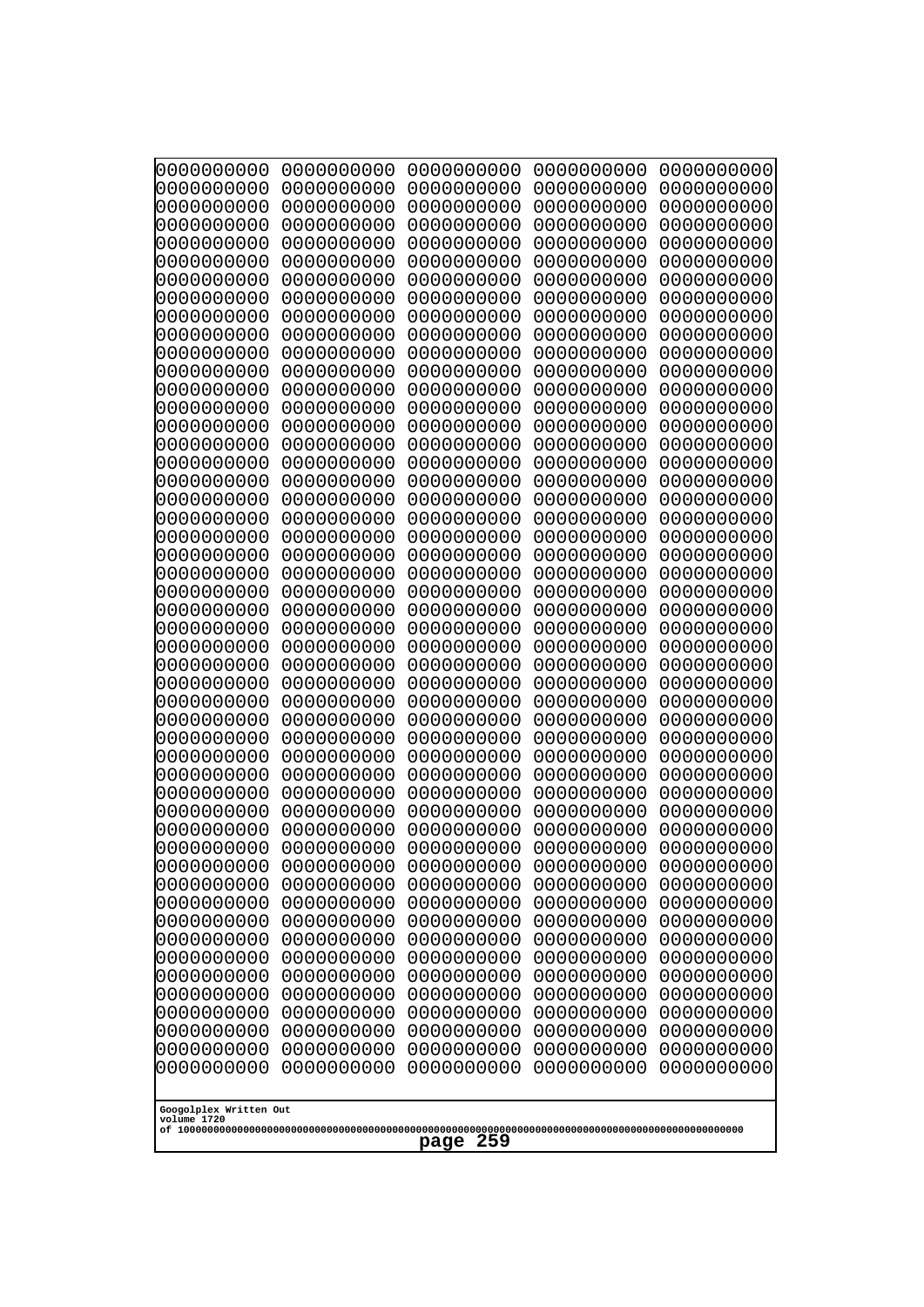| 10000000000<br>0000000000             | 0000000000<br>0000000000 | 0000000000<br>0000000000 | 0000000000<br>0000000000 | 0000000000<br>0000000000 |
|---------------------------------------|--------------------------|--------------------------|--------------------------|--------------------------|
| 0000000000                            | 0000000000               | 0000000000               | 0000000000               | 0000000000               |
| 0000000000                            | 0000000000<br>0000000000 | 0000000000<br>0000000000 | 0000000000               | 0000000000<br>0000000000 |
| 0000000000<br>0000000000              | 0000000000               | 0000000000               | 0000000000<br>0000000000 | 0000000000               |
| 0000000000                            | 0000000000               | 0000000000               | 0000000000               | 0000000000               |
| 0000000000                            | 0000000000               | 0000000000               | 0000000000               | 0000000000               |
| 0000000000<br>0000000000              | 0000000000<br>0000000000 | 0000000000<br>0000000000 | 0000000000<br>0000000000 | 0000000000<br>0000000000 |
| 0000000000                            | 0000000000               | 0000000000               | 0000000000               | 0000000000               |
| 0000000000                            | 0000000000               | 0000000000               | 0000000000               | 0000000000               |
| 0000000000<br>0000000000              | 0000000000<br>0000000000 | 0000000000<br>0000000000 | 0000000000<br>0000000000 | 0000000000<br>0000000000 |
| 0000000000                            | 0000000000               | 0000000000               | 0000000000               | 0000000000               |
| 0000000000                            | 0000000000               | 0000000000               | 0000000000               | 0000000000               |
| 0000000000<br>0000000000              | 0000000000<br>0000000000 | 0000000000<br>0000000000 | 0000000000<br>0000000000 | 0000000000<br>0000000000 |
| 0000000000                            | 0000000000               | 0000000000               | 0000000000               | 0000000000               |
| 0000000000                            | 0000000000               | 0000000000               | 0000000000               | 0000000000               |
| 0000000000<br>0000000000              | 0000000000<br>0000000000 | 0000000000<br>0000000000 | 0000000000<br>0000000000 | 0000000000<br>0000000000 |
| 0000000000                            | 0000000000               | 0000000000               | 0000000000               | 0000000000               |
| 0000000000                            | 0000000000               | 0000000000               | 0000000000               | 0000000000               |
| 0000000000<br>0000000000              | 0000000000<br>0000000000 | 0000000000<br>0000000000 | 0000000000<br>0000000000 | 0000000000<br>0000000000 |
| 0000000000                            | 0000000000               | 0000000000               | 0000000000               | 0000000000               |
| 0000000000<br>0000000000              | 0000000000<br>0000000000 | 0000000000<br>0000000000 | 0000000000<br>0000000000 | 0000000000<br>0000000000 |
| 0000000000                            | 0000000000               | 0000000000               | 0000000000               | 0000000000               |
| 0000000000                            | 0000000000               | 0000000000               | 0000000000               | 0000000000               |
| 0000000000<br>0000000000              | 0000000000<br>0000000000 | 0000000000<br>0000000000 | 0000000000<br>0000000000 | 0000000000<br>0000000000 |
| 0000000000                            | 0000000000               | 0000000000               | 0000000000               | 0000000000               |
| 0000000000                            | 0000000000               | 0000000000               | 0000000000               | 0000000000               |
| 0000000000<br>0000000000              | 0000000000<br>0000000000 | 0000000000<br>0000000000 | 0000000000<br>0000000000 | 0000000000<br>0000000000 |
| 0000000000                            | 0000000000               | 0000000000               | 0000000000               | 0000000000               |
| 0000000000                            | 0000000000               | 0000000000               | 0000000000               | 0000000000               |
| 0000000000<br>0000000000              | 0000000000<br>0000000000 | 0000000000<br>0000000000 | 0000000000<br>0000000000 | 0000000000<br>0000000000 |
| 0000000000                            | 0000000000               | 0000000000               | 0000000000               | 0000000000               |
| 0000000000                            | 0000000000               | 0000000000               | 0000000000               | 0000000000               |
| 0000000000<br>0000000000              | 0000000000<br>0000000000 | 0000000000<br>0000000000 | 0000000000<br>0000000000 | 0000000000<br>0000000000 |
| 0000000000                            | 0000000000               | 0000000000               | 0000000000               | 0000000000               |
| 0000000000                            | 0000000000               | 0000000000               | 0000000000               | 0000000000               |
| 0000000000<br>0000000000              | 0000000000<br>0000000000 | 0000000000<br>0000000000 | 0000000000<br>0000000000 | 0000000000<br>0000000000 |
| 0000000000                            | 0000000000               | 0000000000               | 0000000000               | 0000000000               |
|                                       |                          |                          |                          |                          |
| Googolplex Written Out<br>volume 1720 |                          |                          |                          |                          |
| page<br>260                           |                          |                          |                          |                          |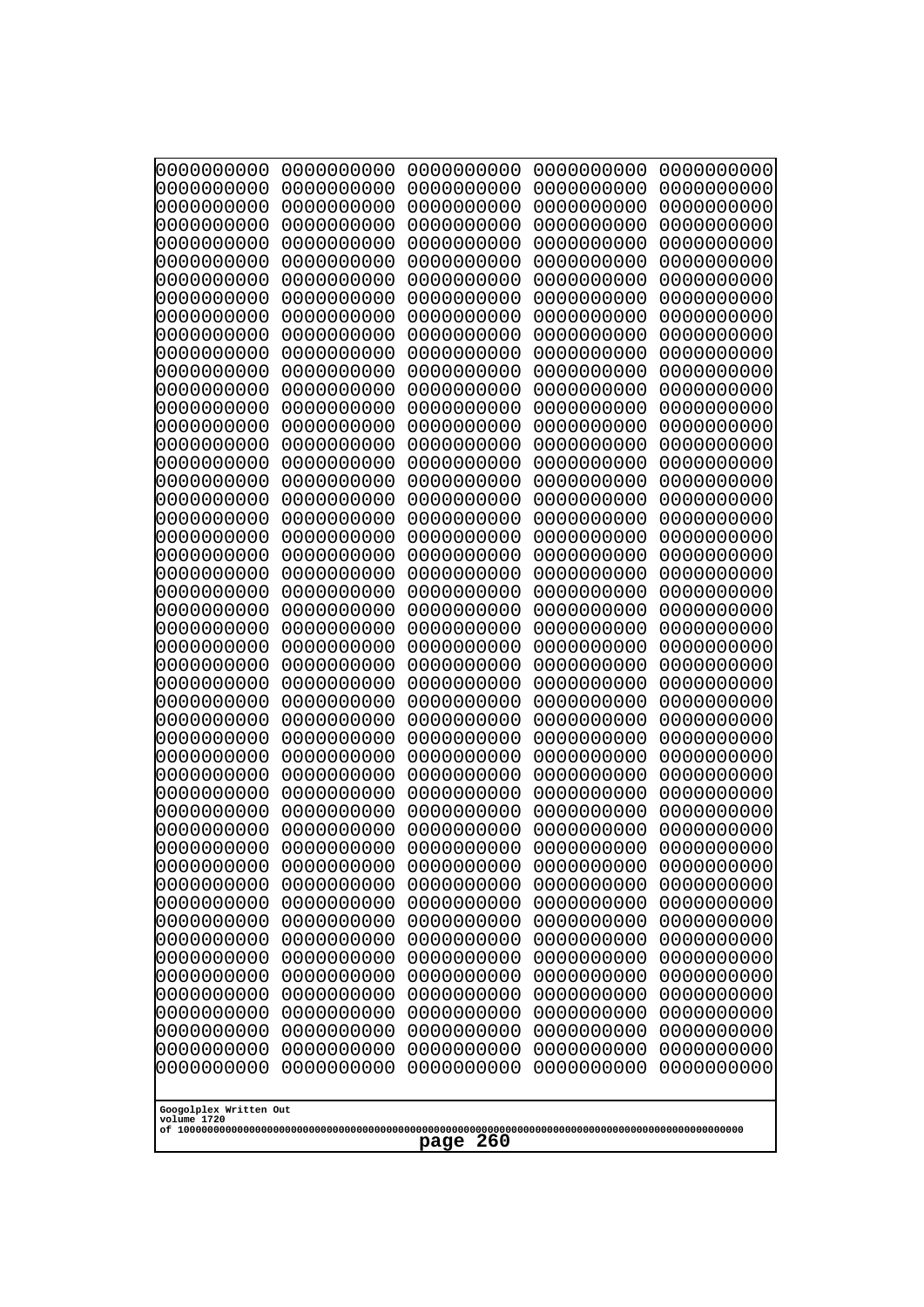| 0000000000                            | 0000000000               | 0000000000               | 0000000000               | 0000000000               |
|---------------------------------------|--------------------------|--------------------------|--------------------------|--------------------------|
| 0000000000<br>0000000000              | 0000000000<br>0000000000 | 0000000000<br>0000000000 | 0000000000<br>0000000000 | 0000000000<br>0000000000 |
| 0000000000                            | 0000000000               | 0000000000               | 0000000000               | 0000000000               |
| 0000000000                            | 0000000000               | 0000000000               | 0000000000               | 0000000000               |
| 0000000000                            | 0000000000               | 0000000000               | 0000000000               | 0000000000               |
| 0000000000                            | 0000000000               | 0000000000               | 0000000000               | 0000000000               |
| 0000000000<br>0000000000              | 0000000000<br>0000000000 | 0000000000<br>0000000000 | 0000000000<br>0000000000 | 0000000000<br>0000000000 |
| 0000000000                            | 0000000000               | 0000000000               | 0000000000               | 0000000000               |
| 0000000000                            | 0000000000               | 0000000000               | 0000000000               | 0000000000               |
| 0000000000                            | 0000000000               | 0000000000               | 0000000000               | 0000000000               |
| 0000000000<br>0000000000              | 0000000000<br>0000000000 | 0000000000<br>0000000000 | 0000000000<br>0000000000 | 0000000000<br>0000000000 |
| 0000000000                            | 0000000000               | 0000000000               | 0000000000               | 0000000000               |
| 0000000000                            | 0000000000               | 0000000000               | 0000000000               | 0000000000               |
| 0000000000                            | 0000000000<br>0000000000 | 0000000000               | 0000000000               | 0000000000               |
| 0000000000<br>0000000000              | 0000000000               | 0000000000<br>0000000000 | 0000000000<br>0000000000 | 0000000000<br>0000000000 |
| 0000000000                            | 0000000000               | 0000000000               | 0000000000               | 0000000000               |
| 0000000000                            | 0000000000               | 0000000000               | 0000000000               | 0000000000               |
| 0000000000<br>0000000000              | 0000000000<br>0000000000 | 0000000000<br>0000000000 | 0000000000<br>0000000000 | 0000000000<br>0000000000 |
| 0000000000                            | 0000000000               | 0000000000               | 0000000000               | 0000000000               |
| 0000000000                            | 0000000000               | 0000000000               | 0000000000               | 0000000000               |
| 0000000000                            | 0000000000               | 0000000000               | 0000000000               | 0000000000               |
| 0000000000<br>0000000000              | 0000000000<br>0000000000 | 0000000000<br>0000000000 | 0000000000<br>0000000000 | 0000000000<br>0000000000 |
| 0000000000                            | 0000000000               | 0000000000               | 0000000000               | 0000000000               |
| 0000000000                            | 0000000000               | 0000000000               | 0000000000               | 0000000000               |
| 0000000000                            | 0000000000               | 0000000000               | 0000000000               | 0000000000               |
| 0000000000<br>0000000000              | 0000000000<br>0000000000 | 0000000000<br>0000000000 | 0000000000<br>0000000000 | 0000000000<br>0000000000 |
| 0000000000                            | 0000000000               | 0000000000               | 0000000000               | 0000000000               |
| 0000000000                            | 0000000000               | 0000000000               | 0000000000               | 0000000000               |
| 0000000000                            | 0000000000               | 0000000000               | 0000000000               | 0000000000               |
| 0000000000<br>0000000000              | 0000000000<br>0000000000 | 0000000000<br>0000000000 | 0000000000<br>0000000000 | 0000000000<br>0000000000 |
| 0000000000                            | 0000000000               | 0000000000               | 0000000000               | 0000000000               |
| 0000000000                            | 0000000000               | 0000000000               | 0000000000               | 0000000000               |
| 0000000000<br>0000000000              | 0000000000               | 0000000000               | 0000000000               | 0000000000<br>0000000000 |
| 0000000000                            | 0000000000<br>0000000000 | 0000000000<br>0000000000 | 0000000000<br>0000000000 | 0000000000               |
| 0000000000                            | 0000000000               | 0000000000               | 0000000000               | 0000000000               |
| 0000000000                            | 0000000000               | 0000000000               | 0000000000               | 0000000000               |
| 0000000000<br>0000000000              | 0000000000<br>0000000000 | 0000000000<br>0000000000 | 0000000000<br>0000000000 | 0000000000<br>0000000000 |
| 0000000000                            | 0000000000               | 0000000000               | 0000000000               | 0000000000               |
| 0000000000                            | 0000000000               | 0000000000               | 0000000000               | 0000000000               |
| 0000000000                            | 0000000000               | 0000000000               | 0000000000               | 0000000000               |
|                                       |                          |                          |                          |                          |
| Googolplex Written Out<br>volume 1720 |                          |                          |                          |                          |
| 261<br>page                           |                          |                          |                          |                          |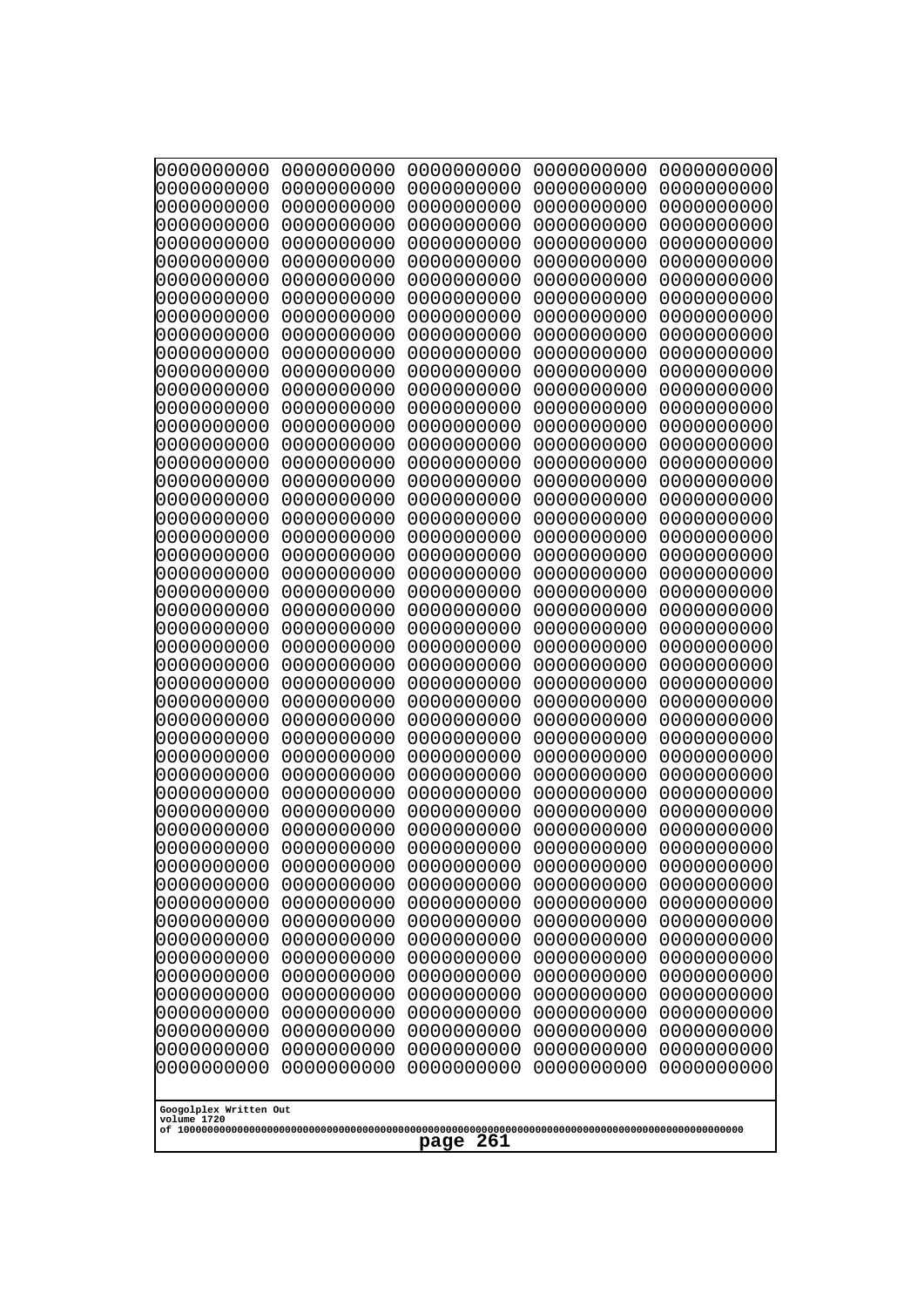| Googolplex Written Out<br>volume 1720 | 0000000000<br>0000000000<br>0000000000<br>0000000000<br>0000000000<br>0000000000<br>0000000000<br>0000000000<br>0000000000<br>0000000000<br>0000000000<br>0000000000<br>0000000000<br>0000000000<br>0000000000<br>0000000000<br>0000000000<br>0000000000<br>0000000000<br>0000000000<br>0000000000<br>0000000000<br>0000000000<br>0000000000<br>0000000000<br>0000000000<br>0000000000<br>0000000000<br>0000000000<br>0000000000<br>0000000000<br>0000000000<br>0000000000<br>0000000000<br>0000000000<br>0000000000<br>0000000000<br>10000000000<br>0000000000<br>0000000000<br>0000000000<br>0000000000<br>0000000000<br>0000000000<br>0000000000<br>0000000000<br>0000000000<br>0000000000<br>0000000000<br>0000000000 | 0000000000<br>0000000000<br>0000000000<br>0000000000<br>0000000000<br>0000000000<br>0000000000<br>0000000000<br>0000000000<br>0000000000<br>0000000000<br>0000000000<br>0000000000<br>0000000000<br>0000000000<br>0000000000<br>0000000000<br>0000000000<br>0000000000<br>0000000000<br>0000000000<br>0000000000<br>0000000000<br>0000000000<br>0000000000<br>0000000000<br>0000000000<br>0000000000<br>0000000000<br>0000000000<br>0000000000<br>0000000000<br>0000000000<br>0000000000<br>0000000000<br>0000000000<br>0000000000<br>0000000000<br>0000000000<br>0000000000<br>0000000000<br>0000000000<br>0000000000<br>0000000000<br>0000000000<br>0000000000<br>0000000000<br>0000000000<br>0000000000<br>0000000000 | 0000000000<br>0000000000<br>0000000000<br>0000000000<br>0000000000<br>0000000000<br>0000000000<br>0000000000<br>0000000000<br>0000000000<br>0000000000<br>0000000000<br>0000000000<br>0000000000<br>0000000000<br>0000000000<br>0000000000<br>0000000000<br>0000000000<br>0000000000<br>0000000000<br>0000000000<br>0000000000<br>0000000000<br>0000000000<br>0000000000<br>0000000000<br>0000000000<br>0000000000<br>0000000000<br>0000000000<br>0000000000<br>0000000000<br>0000000000<br>0000000000<br>0000000000<br>0000000000<br>0000000000<br>0000000000<br>0000000000<br>0000000000<br>0000000000<br>0000000000<br>0000000000<br>0000000000<br>0000000000<br>0000000000<br>0000000000<br>0000000000<br>0000000000 | 0000000000<br>0000000000<br>0000000000<br>0000000000<br>0000000000<br>0000000000<br>0000000000<br>0000000000<br>0000000000<br>0000000000<br>0000000000<br>0000000000<br>0000000000<br>0000000000<br>0000000000<br>0000000000<br>0000000000<br>0000000000<br>0000000000<br>0000000000<br>0000000000<br>0000000000<br>0000000000<br>0000000000<br>0000000000<br>0000000000<br>0000000000<br>0000000000<br>0000000000<br>0000000000<br>0000000000<br>0000000000<br>0000000000<br>0000000000<br>0000000000<br>0000000000<br>0000000000<br>0000000000<br>0000000000<br>0000000000<br>0000000000<br>0000000000<br>0000000000<br>0000000000<br>0000000000<br>0000000000<br>0000000000<br>0000000000<br>0000000000<br>0000000000 | 0000000000<br>0000000000<br>0000000000<br>0000000000<br>0000000000<br>0000000000<br>0000000000<br>0000000000<br>0000000000<br>0000000000<br>0000000000<br>0000000000<br>0000000000<br>0000000000<br>0000000000<br>0000000000<br>0000000000<br>0000000000<br>0000000000<br>0000000000<br>0000000000<br>0000000000<br>0000000000<br>0000000000<br>0000000000<br>0000000000<br>0000000000<br>0000000000<br>0000000000<br>0000000000<br>0000000000<br>0000000000<br>0000000000<br>0000000000<br>0000000000<br>0000000000<br>0000000000<br>0000000000<br>0000000000<br>0000000000<br>0000000000<br>0000000000<br>0000000000<br>0000000000<br>0000000000<br>0000000000<br>0000000000<br>0000000000<br>0000000000<br>0000000000 |
|---------------------------------------|---------------------------------------------------------------------------------------------------------------------------------------------------------------------------------------------------------------------------------------------------------------------------------------------------------------------------------------------------------------------------------------------------------------------------------------------------------------------------------------------------------------------------------------------------------------------------------------------------------------------------------------------------------------------------------------------------------------------------|--------------------------------------------------------------------------------------------------------------------------------------------------------------------------------------------------------------------------------------------------------------------------------------------------------------------------------------------------------------------------------------------------------------------------------------------------------------------------------------------------------------------------------------------------------------------------------------------------------------------------------------------------------------------------------------------------------------------------|--------------------------------------------------------------------------------------------------------------------------------------------------------------------------------------------------------------------------------------------------------------------------------------------------------------------------------------------------------------------------------------------------------------------------------------------------------------------------------------------------------------------------------------------------------------------------------------------------------------------------------------------------------------------------------------------------------------------------|--------------------------------------------------------------------------------------------------------------------------------------------------------------------------------------------------------------------------------------------------------------------------------------------------------------------------------------------------------------------------------------------------------------------------------------------------------------------------------------------------------------------------------------------------------------------------------------------------------------------------------------------------------------------------------------------------------------------------|--------------------------------------------------------------------------------------------------------------------------------------------------------------------------------------------------------------------------------------------------------------------------------------------------------------------------------------------------------------------------------------------------------------------------------------------------------------------------------------------------------------------------------------------------------------------------------------------------------------------------------------------------------------------------------------------------------------------------|
|                                       | 262<br>page                                                                                                                                                                                                                                                                                                                                                                                                                                                                                                                                                                                                                                                                                                               |                                                                                                                                                                                                                                                                                                                                                                                                                                                                                                                                                                                                                                                                                                                          |                                                                                                                                                                                                                                                                                                                                                                                                                                                                                                                                                                                                                                                                                                                          |                                                                                                                                                                                                                                                                                                                                                                                                                                                                                                                                                                                                                                                                                                                          |                                                                                                                                                                                                                                                                                                                                                                                                                                                                                                                                                                                                                                                                                                                          |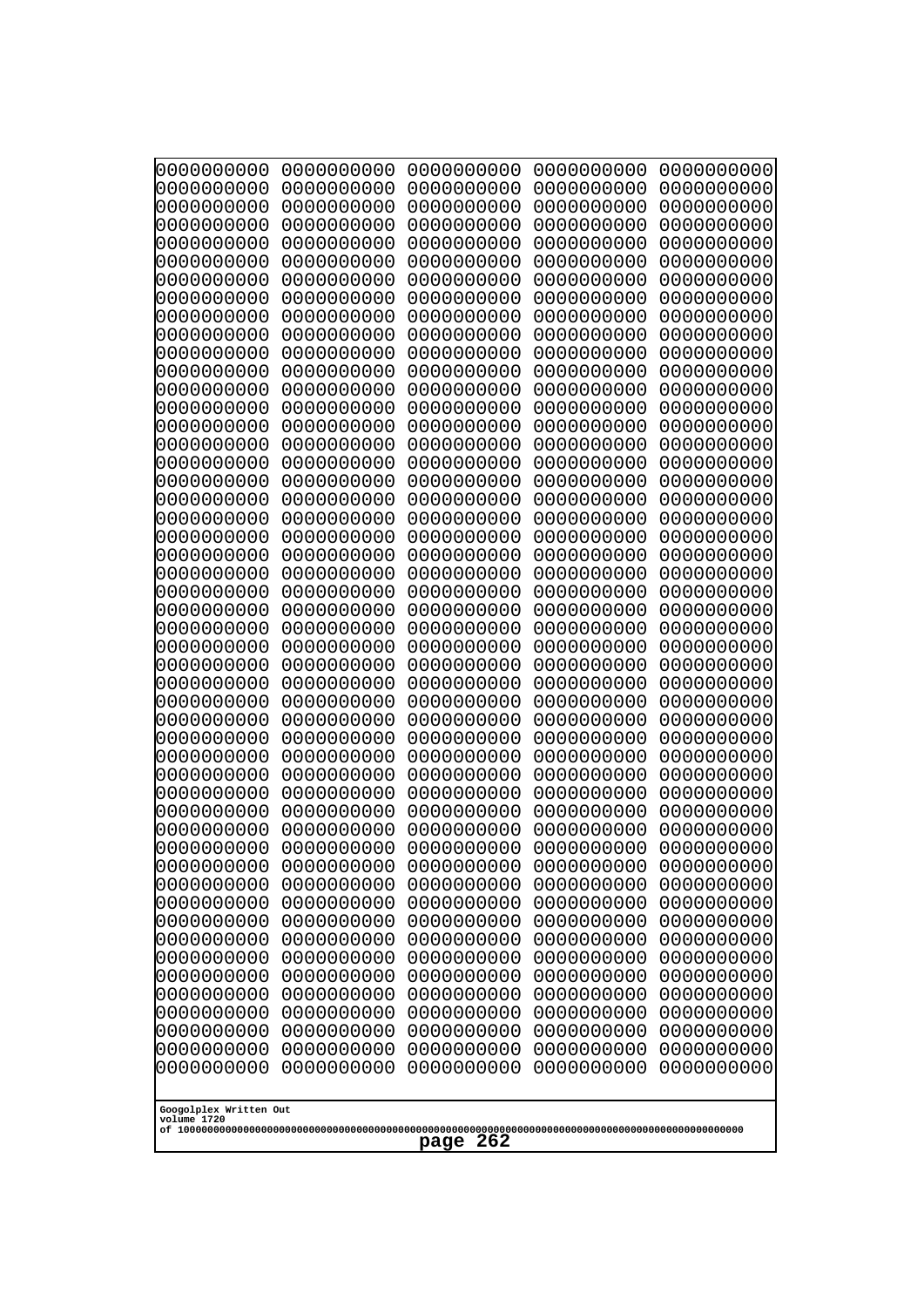| 10000000000<br>0000000000             | 0000000000<br>0000000000 | 0000000000<br>0000000000 | 0000000000<br>0000000000 | 0000000000<br>0000000000 |
|---------------------------------------|--------------------------|--------------------------|--------------------------|--------------------------|
| 0000000000                            | 0000000000               | 0000000000               | 0000000000               | 0000000000               |
| 0000000000                            | 0000000000               | 0000000000               | 0000000000               | 0000000000               |
| 0000000000<br>0000000000              | 0000000000<br>0000000000 | 0000000000<br>0000000000 | 0000000000<br>0000000000 | 0000000000<br>0000000000 |
| 0000000000                            | 0000000000               | 0000000000               | 0000000000               | 0000000000               |
| 0000000000                            | 0000000000               | 0000000000               | 0000000000               | 0000000000               |
| 0000000000<br>0000000000              | 0000000000<br>0000000000 | 0000000000<br>0000000000 | 0000000000<br>0000000000 | 0000000000<br>0000000000 |
| 0000000000                            | 0000000000               | 0000000000               | 0000000000               | 0000000000               |
| 0000000000                            | 0000000000               | 0000000000               | 0000000000               | 0000000000               |
| 0000000000<br>0000000000              | 0000000000<br>0000000000 | 0000000000<br>0000000000 | 0000000000<br>0000000000 | 0000000000<br>0000000000 |
| 0000000000                            | 0000000000               | 0000000000               | 0000000000               | 0000000000               |
| 0000000000                            | 0000000000               | 0000000000               | 0000000000               | 0000000000               |
| 0000000000<br>0000000000              | 0000000000<br>0000000000 | 0000000000<br>0000000000 | 0000000000<br>0000000000 | 0000000000<br>0000000000 |
| 0000000000                            | 0000000000               | 0000000000               | 0000000000               | 0000000000               |
| 0000000000<br>0000000000              | 0000000000               | 0000000000               | 0000000000               | 0000000000               |
| 0000000000                            | 0000000000<br>0000000000 | 0000000000<br>0000000000 | 0000000000<br>0000000000 | 0000000000<br>0000000000 |
| 0000000000                            | 0000000000               | 0000000000               | 0000000000               | 0000000000               |
| 0000000000<br>0000000000              | 0000000000<br>0000000000 | 0000000000<br>0000000000 | 0000000000<br>0000000000 | 0000000000<br>0000000000 |
| 0000000000                            | 0000000000               | 0000000000               | 0000000000               | 0000000000               |
| 0000000000                            | 0000000000               | 0000000000               | 0000000000               | 0000000000               |
| 0000000000<br>0000000000              | 0000000000<br>0000000000 | 0000000000<br>0000000000 | 0000000000<br>0000000000 | 0000000000<br>0000000000 |
| 0000000000                            | 0000000000               | 0000000000               | 0000000000               | 0000000000               |
| 0000000000                            | 0000000000               | 0000000000               | 0000000000               | 0000000000               |
| 0000000000<br>0000000000              | 0000000000<br>0000000000 | 0000000000<br>0000000000 | 0000000000<br>0000000000 | 0000000000<br>0000000000 |
| 0000000000                            | 0000000000               | 0000000000               | 0000000000               | 0000000000               |
| 0000000000                            | 0000000000               | 0000000000               | 0000000000               | 0000000000               |
| 0000000000<br>0000000000              | 0000000000<br>0000000000 | 0000000000<br>0000000000 | 0000000000<br>0000000000 | 0000000000<br>0000000000 |
| 0000000000                            | 0000000000               | 0000000000               | 0000000000               | 0000000000               |
| 0000000000                            | 0000000000               | 0000000000               | 0000000000               | 0000000000               |
| 0000000000<br>0000000000              | 0000000000<br>0000000000 | 0000000000<br>0000000000 | 0000000000<br>0000000000 | 0000000000<br>0000000000 |
| 0000000000                            | 0000000000               | 0000000000               | 0000000000               | 0000000000               |
| 0000000000                            | 0000000000               | 0000000000               | 0000000000               | 0000000000               |
| 0000000000<br>0000000000              | 0000000000<br>0000000000 | 0000000000<br>0000000000 | 0000000000<br>0000000000 | 0000000000<br>0000000000 |
| 0000000000                            | 0000000000               | 0000000000               | 0000000000               | 0000000000               |
| 0000000000                            | 0000000000               | 0000000000               | 0000000000               | 0000000000               |
| 0000000000<br>0000000000              | 0000000000<br>0000000000 | 0000000000<br>0000000000 | 0000000000<br>0000000000 | 0000000000<br>0000000000 |
| 0000000000                            | 0000000000               | 0000000000               | 0000000000               | 0000000000               |
|                                       |                          |                          |                          |                          |
| Googolplex Written Out<br>volume 1720 |                          |                          |                          |                          |
| page<br>263                           |                          |                          |                          |                          |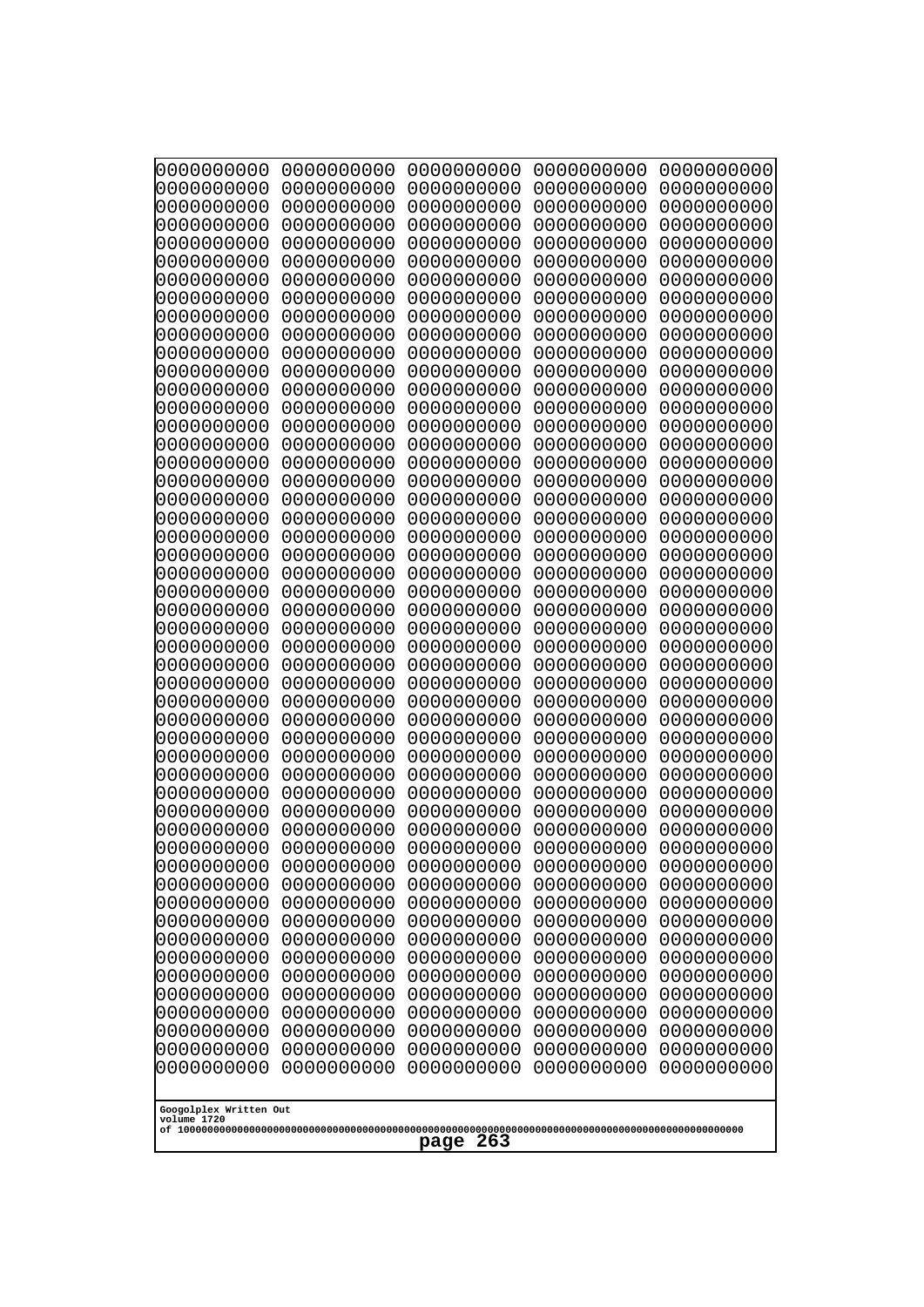| 10000000000<br>0000000000             | 0000000000<br>0000000000 | 0000000000<br>0000000000 | 0000000000<br>0000000000 | 0000000000<br>0000000000 |
|---------------------------------------|--------------------------|--------------------------|--------------------------|--------------------------|
| 0000000000                            | 0000000000               | 0000000000               | 0000000000               | 0000000000               |
| 0000000000                            | 0000000000               | 0000000000               | 0000000000               | 0000000000               |
| 0000000000                            | 0000000000               | 0000000000               | 0000000000               | 0000000000               |
| 0000000000<br>0000000000              | 0000000000<br>0000000000 | 0000000000<br>0000000000 | 0000000000<br>0000000000 | 0000000000<br>0000000000 |
| 0000000000                            | 0000000000               | 0000000000               | 0000000000               | 0000000000               |
| 0000000000                            | 0000000000               | 0000000000               | 0000000000               | 0000000000               |
| 0000000000                            | 0000000000               | 0000000000               | 0000000000               | 0000000000               |
| 0000000000<br>0000000000              | 0000000000<br>0000000000 | 0000000000<br>0000000000 | 0000000000<br>0000000000 | 0000000000<br>0000000000 |
| 0000000000                            | 0000000000               | 0000000000               | 0000000000               | 0000000000               |
| 0000000000                            | 0000000000               | 0000000000               | 0000000000               | 0000000000               |
| 0000000000                            | 0000000000               | 0000000000               | 0000000000               | 0000000000               |
| 0000000000<br>0000000000              | 0000000000<br>0000000000 | 0000000000<br>0000000000 | 0000000000<br>0000000000 | 0000000000<br>0000000000 |
| 0000000000                            | 0000000000               | 0000000000               | 0000000000               | 0000000000               |
| 0000000000                            | 0000000000               | 0000000000               | 0000000000               | 0000000000               |
| 0000000000<br>0000000000              | 0000000000               | 0000000000               | 0000000000               | 0000000000               |
| 0000000000                            | 0000000000<br>0000000000 | 0000000000<br>0000000000 | 0000000000<br>0000000000 | 0000000000<br>0000000000 |
| 0000000000                            | 0000000000               | 0000000000               | 0000000000               | 0000000000               |
| 0000000000                            | 0000000000               | 0000000000               | 0000000000               | 0000000000               |
| 0000000000<br>0000000000              | 0000000000<br>0000000000 | 0000000000<br>0000000000 | 0000000000<br>0000000000 | 0000000000<br>0000000000 |
| 0000000000                            | 0000000000               | 0000000000               | 0000000000               | 0000000000               |
| 0000000000                            | 0000000000               | 0000000000               | 0000000000               | 0000000000               |
| 0000000000                            | 0000000000               | 0000000000               | 0000000000               | 0000000000               |
| 0000000000<br>0000000000              | 0000000000<br>0000000000 | 0000000000<br>0000000000 | 0000000000<br>0000000000 | 0000000000<br>0000000000 |
| 0000000000                            | 0000000000               | 0000000000               | 0000000000               | 0000000000               |
| 0000000000                            | 0000000000               | 0000000000               | 0000000000               | 0000000000               |
| 0000000000<br>0000000000              | 0000000000<br>0000000000 | 0000000000<br>0000000000 | 0000000000<br>0000000000 | 0000000000<br>0000000000 |
| 0000000000                            | 0000000000               | 0000000000               | 0000000000               | 0000000000               |
| 0000000000                            | 0000000000               | 0000000000               | 0000000000               | 0000000000               |
| 0000000000                            | 0000000000               | 0000000000               | 0000000000               | 0000000000               |
| 0000000000<br>0000000000              | 0000000000<br>0000000000 | 0000000000<br>0000000000 | 0000000000<br>0000000000 | 0000000000<br>0000000000 |
| 0000000000                            | 0000000000               | 0000000000               | 0000000000               | 0000000000               |
| 0000000000                            | 0000000000               | 0000000000               | 0000000000               | 0000000000               |
| 0000000000<br>0000000000              | 0000000000<br>0000000000 | 0000000000<br>0000000000 | 0000000000<br>0000000000 | 0000000000               |
| 0000000000                            | 0000000000               | 0000000000               | 0000000000               | 0000000000<br>0000000000 |
| 0000000000                            | 0000000000               | 0000000000               | 0000000000               | 0000000000               |
| 0000000000                            | 0000000000               | 0000000000               | 0000000000               | 0000000000               |
| 0000000000<br>0000000000              | 0000000000<br>0000000000 | 0000000000<br>0000000000 | 0000000000<br>0000000000 | 0000000000<br>0000000000 |
| 0000000000                            | 0000000000               | 0000000000               | 0000000000               | 0000000000               |
|                                       |                          |                          |                          |                          |
| Googolplex Written Out<br>volume 1720 |                          |                          |                          |                          |
| 264<br>page                           |                          |                          |                          |                          |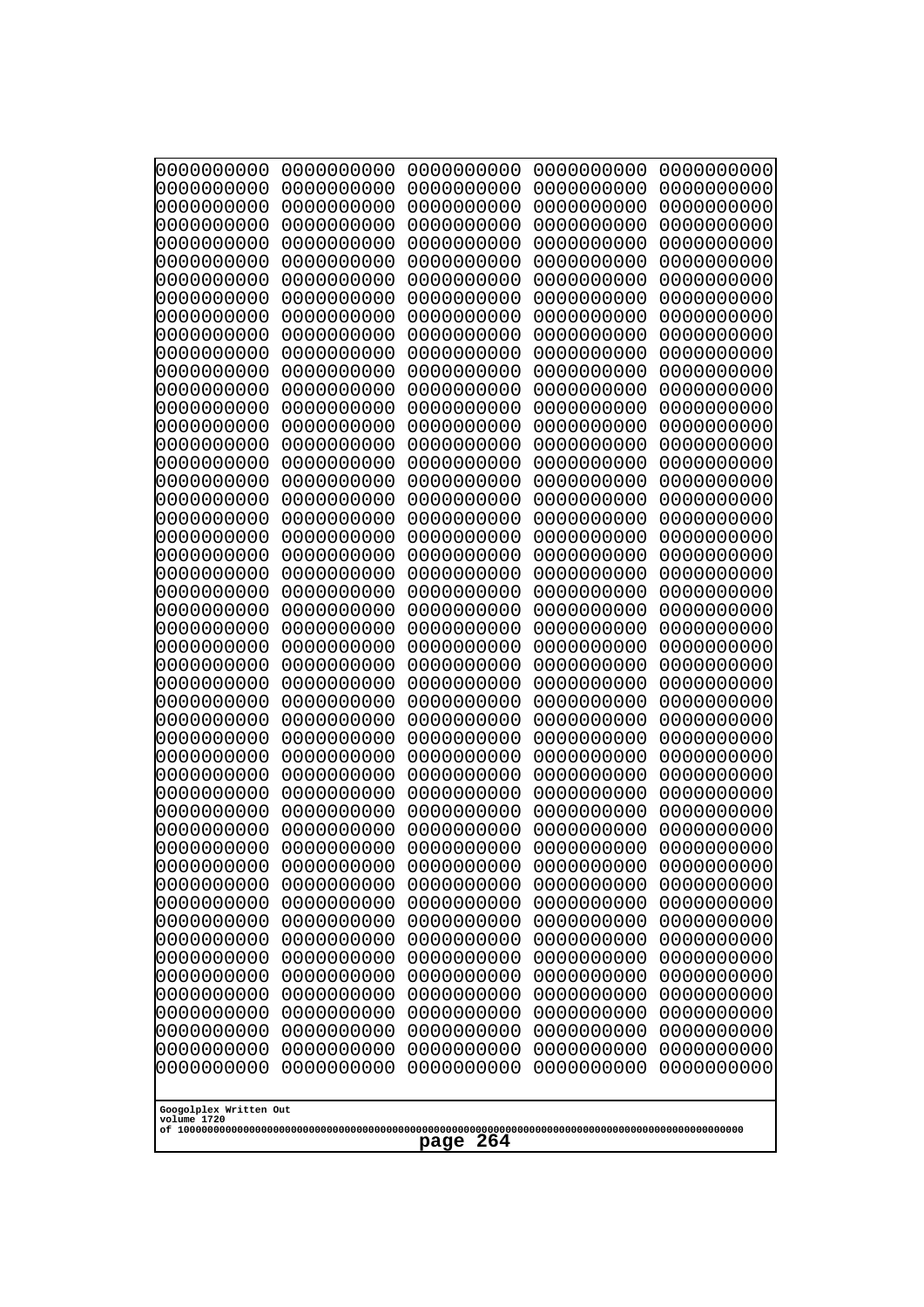| 000000000                             | 0000000000               | 0000000000               | 0000000000               | 0000000000               |
|---------------------------------------|--------------------------|--------------------------|--------------------------|--------------------------|
| 0000000000                            | 0000000000               | 0000000000               | 0000000000               | 0000000000               |
| 0000000000                            | 0000000000               | 0000000000               | 0000000000               | 0000000000               |
| 0000000000                            | 0000000000               | 0000000000               | 0000000000               | 0000000000               |
| 0000000000                            | 0000000000               | 0000000000               | 0000000000               | 0000000000               |
| 0000000000                            | 0000000000               | 0000000000               | 0000000000               | 0000000000               |
| 0000000000                            | 0000000000               | 0000000000               | 0000000000               | 0000000000               |
| 0000000000                            | 0000000000               | 0000000000               | 0000000000               | 0000000000               |
| 0000000000                            | 0000000000<br>0000000000 | 0000000000<br>0000000000 | 0000000000               | 0000000000               |
| 0000000000<br>0000000000              | 0000000000               | 0000000000               | 0000000000<br>0000000000 | 0000000000<br>0000000000 |
| 0000000000                            | 0000000000               | 0000000000               | 0000000000               | 0000000000               |
| 0000000000                            | 0000000000               | 0000000000               | 0000000000               | 0000000000               |
| 0000000000                            | 0000000000               | 0000000000               | 0000000000               | 0000000000               |
| 0000000000                            | 0000000000               | 0000000000               | 0000000000               | 0000000000               |
| 0000000000                            | 0000000000               | 0000000000               | 0000000000               | 0000000000               |
| 0000000000                            | 0000000000               | 0000000000               | 0000000000               | 0000000000               |
| 0000000000                            | 0000000000               | 0000000000               | 0000000000               | 0000000000               |
| 0000000000                            | 0000000000               | 0000000000               | 0000000000               | 0000000000               |
| 0000000000                            | 0000000000               | 0000000000               | 0000000000               | 0000000000               |
| 0000000000<br>0000000000              | 0000000000<br>0000000000 | 0000000000<br>0000000000 | 0000000000<br>0000000000 | 0000000000<br>0000000000 |
| 0000000000                            | 0000000000               | 0000000000               | 0000000000               | 0000000000               |
| 0000000000                            | 0000000000               | 0000000000               | 0000000000               | 0000000000               |
| 0000000000                            | 0000000000               | 0000000000               | 0000000000               | 0000000000               |
| 0000000000                            | 0000000000               | 0000000000               | 0000000000               | 0000000000               |
| 0000000000                            | 0000000000               | 0000000000               | 0000000000               | 0000000000               |
| 0000000000                            | 0000000000               | 0000000000               | 0000000000               | 0000000000               |
| 0000000000                            | 0000000000               | 0000000000               | 0000000000               | 0000000000               |
| 0000000000                            | 0000000000               | 0000000000               | 0000000000               | 0000000000               |
| 0000000000<br>0000000000              | 0000000000<br>0000000000 | 0000000000<br>0000000000 | 0000000000<br>0000000000 | 0000000000<br>0000000000 |
| 0000000000                            | 0000000000               | 0000000000               | 0000000000               | 0000000000               |
| 0000000000                            | 0000000000               | 0000000000               | 0000000000               | 0000000000               |
| 0000000000                            | 0000000000               | 0000000000               | 0000000000               | 0000000000               |
| 0000000000                            | 0000000000               | 0000000000               | 0000000000               | 0000000000               |
| 0000000000                            | 0000000000               | 0000000000               | 0000000000               | 0000000000               |
| 0000000000                            | 0000000000               | 0000000000               | 0000000000               | 0000000000               |
| 0000000000                            | 0000000000               | 0000000000               | 0000000000               | 0000000000               |
| 0000000000                            | 0000000000               | 0000000000               | 0000000000               | 0000000000               |
| 0000000000                            | 0000000000               | 0000000000               | 0000000000               | 0000000000               |
| 0000000000<br>0000000000              | 0000000000<br>0000000000 | 0000000000<br>0000000000 | 0000000000<br>0000000000 | 0000000000<br>0000000000 |
| 0000000000                            | 0000000000               | 0000000000               | 0000000000               | 0000000000               |
| 0000000000                            | 0000000000               | 0000000000               | 0000000000               | 0000000000               |
| 0000000000                            | 0000000000               | 0000000000               | 0000000000               | 0000000000               |
| 0000000000                            | 0000000000               | 0000000000               | 0000000000               | 0000000000               |
| 0000000000                            | 0000000000               | 0000000000               | 0000000000               | 0000000000               |
| 0000000000                            | 0000000000               | 0000000000               | 0000000000               | 0000000000               |
| 0000000000                            | 0000000000               | 0000000000               | 0000000000               | 0000000000               |
|                                       |                          |                          |                          |                          |
| Googolplex Written Out<br>volume 1720 |                          |                          |                          |                          |
|                                       |                          | 265<br>page              |                          |                          |
|                                       |                          |                          |                          |                          |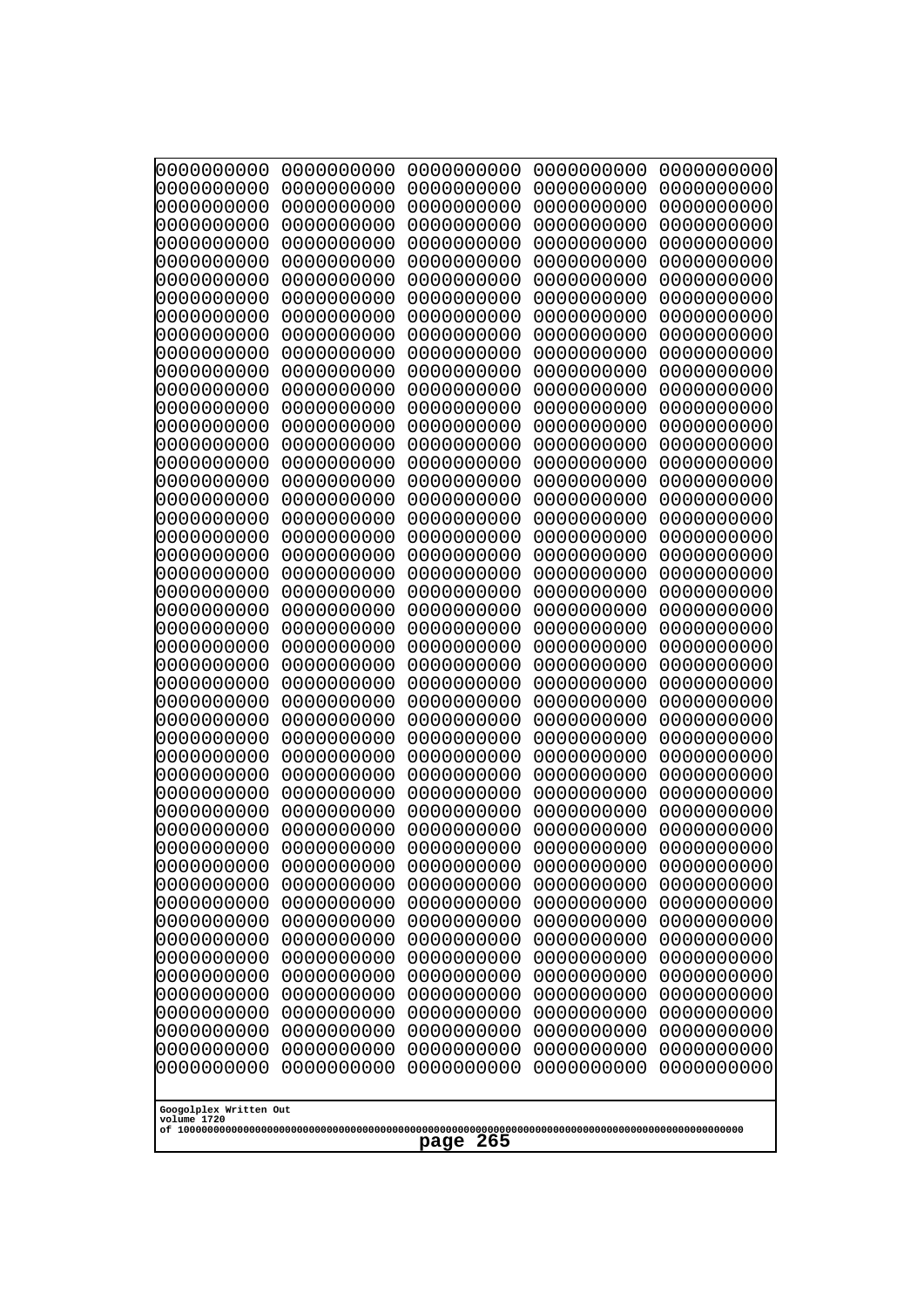| 10000000000<br>0000000000             | 0000000000<br>0000000000 | 0000000000<br>0000000000 | 0000000000<br>0000000000 | 0000000000<br>0000000000 |  |
|---------------------------------------|--------------------------|--------------------------|--------------------------|--------------------------|--|
| 0000000000                            | 0000000000               | 0000000000               | 0000000000               | 0000000000               |  |
| 0000000000                            | 0000000000               | 0000000000               | 0000000000               | 0000000000               |  |
| 0000000000<br>0000000000              | 0000000000<br>0000000000 | 0000000000<br>0000000000 | 0000000000<br>0000000000 | 0000000000<br>0000000000 |  |
| 0000000000                            | 0000000000               | 0000000000               | 0000000000               | 0000000000               |  |
| 0000000000                            | 0000000000               | 0000000000               | 0000000000               | 0000000000               |  |
| 0000000000<br>0000000000              | 0000000000<br>0000000000 | 0000000000<br>0000000000 | 0000000000<br>0000000000 | 0000000000<br>0000000000 |  |
| 0000000000                            | 0000000000               | 0000000000               | 0000000000               | 0000000000               |  |
| 0000000000                            | 0000000000               | 0000000000               | 0000000000               | 0000000000               |  |
| 0000000000<br>0000000000              | 0000000000<br>0000000000 | 0000000000<br>0000000000 | 0000000000<br>0000000000 | 0000000000<br>0000000000 |  |
| 0000000000                            | 0000000000               | 0000000000               | 0000000000               | 0000000000               |  |
| 0000000000                            | 0000000000               | 0000000000               | 0000000000               | 0000000000               |  |
| 0000000000<br>0000000000              | 0000000000<br>0000000000 | 0000000000<br>0000000000 | 0000000000<br>0000000000 | 0000000000<br>0000000000 |  |
| 0000000000                            | 0000000000               | 0000000000               | 0000000000               | 0000000000               |  |
| 0000000000                            | 0000000000               | 0000000000               | 0000000000               | 0000000000               |  |
| 0000000000<br>0000000000              | 0000000000<br>0000000000 | 0000000000<br>0000000000 | 0000000000<br>0000000000 | 0000000000<br>0000000000 |  |
| 0000000000                            | 0000000000               | 0000000000               | 0000000000               | 0000000000               |  |
| 0000000000                            | 0000000000               | 0000000000               | 0000000000               | 0000000000               |  |
| 0000000000<br>0000000000              | 0000000000<br>0000000000 | 0000000000<br>0000000000 | 0000000000<br>0000000000 | 0000000000<br>0000000000 |  |
| 0000000000                            | 0000000000               | 0000000000               | 0000000000               | 0000000000               |  |
| 0000000000                            | 0000000000               | 0000000000               | 0000000000               | 0000000000               |  |
| 0000000000<br>0000000000              | 0000000000<br>0000000000 | 0000000000<br>0000000000 | 0000000000<br>0000000000 | 0000000000<br>0000000000 |  |
| 0000000000                            | 0000000000               | 0000000000               | 0000000000               | 0000000000               |  |
| 0000000000                            | 0000000000               | 0000000000               | 0000000000               | 0000000000               |  |
| 0000000000<br>0000000000              | 0000000000<br>0000000000 | 0000000000<br>0000000000 | 0000000000<br>0000000000 | 0000000000<br>0000000000 |  |
| 0000000000                            | 0000000000               | 0000000000               | 0000000000               | 0000000000               |  |
| 0000000000                            | 0000000000               | 0000000000               | 0000000000               | 0000000000               |  |
| 0000000000<br>0000000000              | 0000000000<br>0000000000 | 0000000000<br>0000000000 | 0000000000<br>0000000000 | 0000000000<br>0000000000 |  |
| 0000000000                            | 0000000000               | 0000000000               | 0000000000               | 0000000000               |  |
| 0000000000                            | 0000000000               | 0000000000               | 0000000000               | 0000000000               |  |
| 0000000000<br>0000000000              | 0000000000<br>0000000000 | 0000000000<br>0000000000 | 0000000000<br>0000000000 | 0000000000<br>0000000000 |  |
| 0000000000                            | 0000000000               | 0000000000               | 0000000000               | 0000000000               |  |
| 0000000000                            | 0000000000               | 0000000000               | 0000000000               | 0000000000               |  |
| 0000000000<br>0000000000              | 0000000000<br>0000000000 | 0000000000<br>0000000000 | 0000000000<br>0000000000 | 0000000000<br>0000000000 |  |
| 0000000000                            | 0000000000               | 0000000000               | 0000000000               | 0000000000               |  |
| 0000000000                            | 0000000000               | 0000000000               | 0000000000<br>0000000000 | 0000000000               |  |
| 0000000000<br>0000000000              | 0000000000<br>0000000000 | 0000000000<br>0000000000 | 0000000000               | 0000000000<br>0000000000 |  |
|                                       |                          |                          |                          |                          |  |
| Googolplex Written Out<br>volume 1720 |                          |                          |                          |                          |  |
|                                       | page<br>266              |                          |                          |                          |  |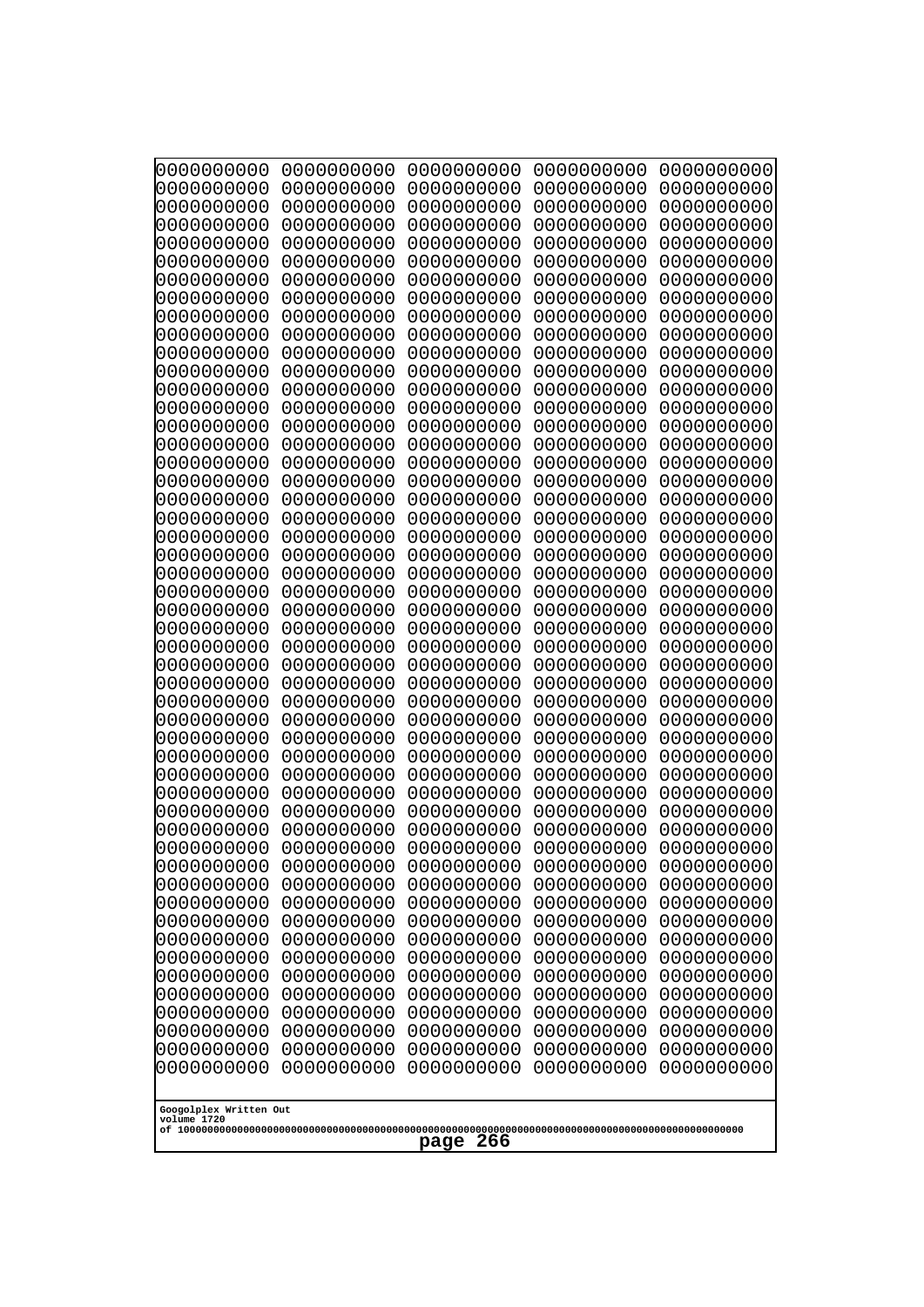| 000000000<br>0000000000               | 0000000000<br>0000000000 | 0000000000<br>0000000000 | 0000000000<br>0000000000 | 0000000000<br>0000000000 |
|---------------------------------------|--------------------------|--------------------------|--------------------------|--------------------------|
| 0000000000                            | 0000000000               | 0000000000               | 0000000000               | 0000000000               |
| 0000000000<br>0000000000              | 0000000000<br>0000000000 | 0000000000<br>0000000000 | 0000000000<br>0000000000 | 0000000000<br>0000000000 |
| 0000000000                            | 0000000000               | 0000000000               | 0000000000               | 0000000000               |
| 0000000000<br>0000000000              | 0000000000<br>0000000000 | 0000000000<br>0000000000 | 0000000000<br>0000000000 | 0000000000<br>0000000000 |
| 0000000000                            | 0000000000               | 0000000000               | 0000000000               | 0000000000               |
| 0000000000<br>0000000000              | 0000000000<br>0000000000 | 0000000000<br>0000000000 | 0000000000<br>0000000000 | 0000000000<br>0000000000 |
| 0000000000                            | 0000000000               | 0000000000               | 0000000000               | 0000000000               |
| 0000000000                            | 0000000000               | 0000000000               | 0000000000               | 0000000000               |
| 0000000000<br>0000000000              | 0000000000<br>0000000000 | 0000000000<br>0000000000 | 0000000000<br>0000000000 | 0000000000<br>0000000000 |
| 0000000000                            | 0000000000               | 0000000000               | 0000000000               | 0000000000               |
| 0000000000<br>0000000000              | 0000000000<br>0000000000 | 0000000000<br>0000000000 | 0000000000<br>0000000000 | 0000000000<br>0000000000 |
| 0000000000                            | 0000000000               | 0000000000               | 0000000000               | 0000000000               |
| 0000000000<br>0000000000              | 0000000000<br>0000000000 | 0000000000<br>0000000000 | 0000000000<br>0000000000 | 0000000000<br>0000000000 |
| 0000000000                            | 0000000000               | 0000000000               | 0000000000               | 0000000000               |
| 0000000000<br>0000000000              | 0000000000<br>0000000000 | 0000000000<br>0000000000 | 0000000000<br>0000000000 | 0000000000<br>0000000000 |
| 0000000000                            | 0000000000               | 0000000000               | 0000000000               | 0000000000               |
| 0000000000                            | 0000000000               | 0000000000               | 0000000000               | 0000000000               |
| 0000000000<br>0000000000              | 0000000000<br>0000000000 | 0000000000<br>0000000000 | 0000000000<br>0000000000 | 0000000000<br>0000000000 |
| 0000000000                            | 0000000000               | 0000000000               | 0000000000               | 0000000000               |
| 0000000000<br>0000000000              | 0000000000<br>0000000000 | 0000000000<br>0000000000 | 0000000000<br>0000000000 | 0000000000<br>0000000000 |
| 0000000000                            | 0000000000               | 0000000000               | 0000000000               | 0000000000               |
| 0000000000<br>0000000000              | 0000000000<br>0000000000 | 0000000000<br>0000000000 | 0000000000<br>0000000000 | 0000000000<br>0000000000 |
| 0000000000                            | 0000000000               | 0000000000               | 0000000000               | 0000000000               |
| 0000000000<br>0000000000              | 0000000000<br>0000000000 | 0000000000<br>0000000000 | 0000000000<br>0000000000 | 0000000000<br>0000000000 |
| 0000000000                            | 0000000000               | 0000000000               | 0000000000               | 0000000000               |
| 0000000000<br>0000000000              | 0000000000<br>0000000000 | 0000000000<br>0000000000 | 0000000000<br>0000000000 | 0000000000<br>0000000000 |
| 0000000000                            | 0000000000               | 0000000000               | 0000000000               | 0000000000               |
| 0000000000                            | 0000000000<br>0000000000 | 0000000000<br>0000000000 | 0000000000               | 0000000000               |
| 0000000000<br>0000000000              | 0000000000               | 0000000000               | 0000000000<br>0000000000 | 0000000000<br>0000000000 |
| 0000000000                            | 0000000000               | 0000000000               | 0000000000               | 0000000000               |
| 0000000000<br>0000000000              | 0000000000<br>0000000000 | 0000000000<br>0000000000 | 0000000000<br>0000000000 | 0000000000<br>0000000000 |
| 0000000000                            | 0000000000               | 0000000000               | 0000000000               | 0000000000               |
| 0000000000<br>0000000000              | 0000000000<br>0000000000 | 0000000000<br>0000000000 | 0000000000<br>0000000000 | 0000000000<br>0000000000 |
|                                       |                          |                          |                          |                          |
| Googolplex Written Out<br>volume 1720 |                          |                          |                          |                          |
| 267<br>page                           |                          |                          |                          |                          |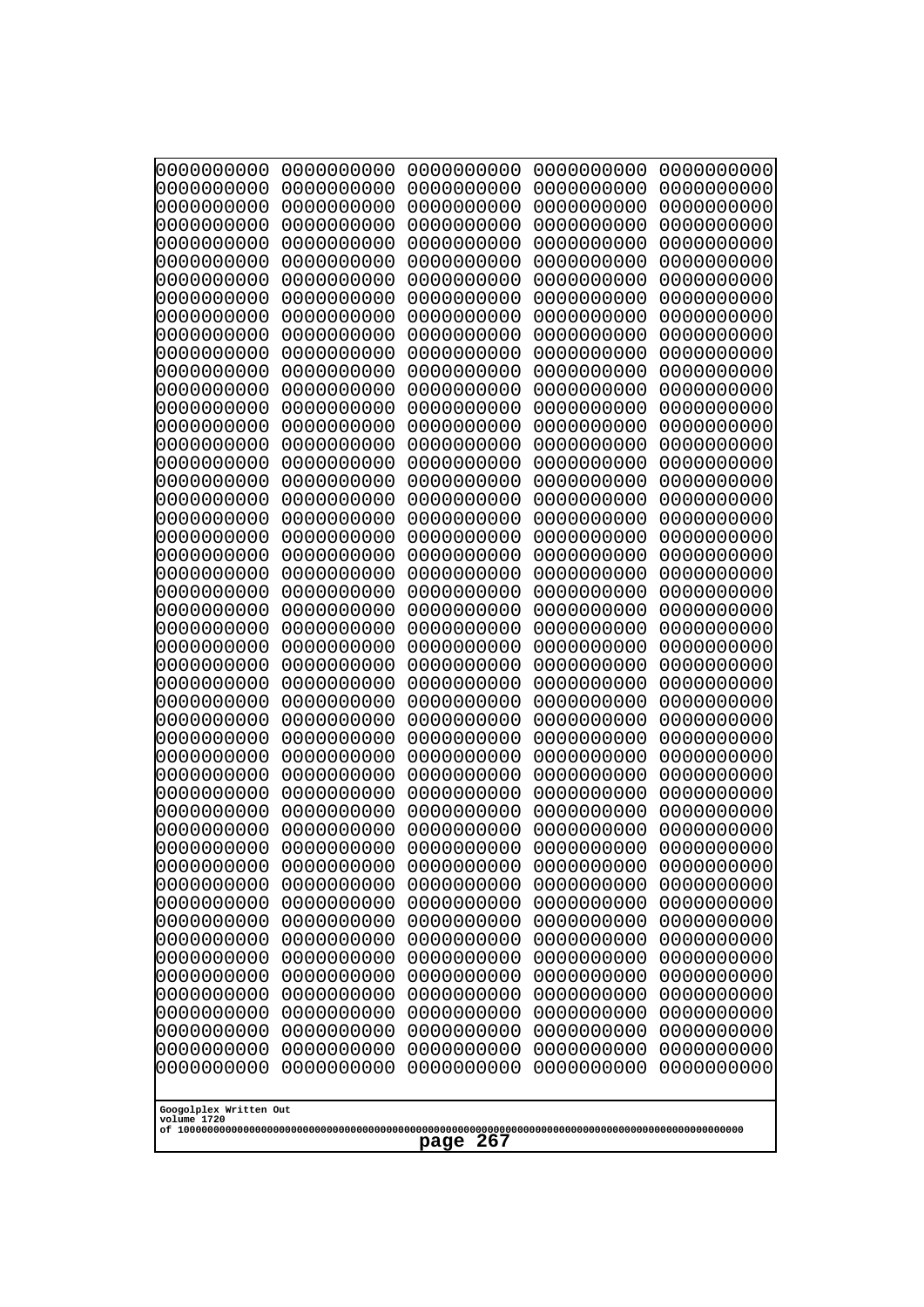| 000000000                             | 0000000000               | 0000000000               | 0000000000               | 0000000000               |
|---------------------------------------|--------------------------|--------------------------|--------------------------|--------------------------|
| 0000000000                            | 0000000000               | 0000000000               | 0000000000               | 0000000000               |
| 0000000000                            | 0000000000               | 0000000000               | 0000000000               | 0000000000               |
| 0000000000                            | 0000000000               | 0000000000               | 0000000000               | 0000000000               |
| 0000000000                            | 0000000000               | 0000000000               | 0000000000               | 0000000000               |
| 0000000000                            | 0000000000               | 0000000000               | 0000000000               | 0000000000               |
| 0000000000<br>0000000000              | 0000000000<br>0000000000 | 0000000000<br>0000000000 | 0000000000<br>0000000000 | 0000000000               |
| 0000000000                            | 0000000000               | 0000000000               | 0000000000               | 0000000000<br>0000000000 |
| 0000000000                            | 0000000000               | 0000000000               | 0000000000               | 0000000000               |
| 0000000000                            | 0000000000               | 0000000000               | 0000000000               | 0000000000               |
| 0000000000                            | 0000000000               | 0000000000               | 0000000000               | 0000000000               |
| 0000000000                            | 0000000000               | 0000000000               | 0000000000               | 0000000000               |
| 0000000000                            | 0000000000               | 0000000000               | 0000000000               | 0000000000               |
| 0000000000                            | 0000000000               | 0000000000               | 0000000000               | 0000000000               |
| 0000000000                            | 0000000000               | 0000000000               | 0000000000               | 0000000000               |
| 0000000000<br>0000000000              | 0000000000<br>0000000000 | 0000000000<br>0000000000 | 0000000000<br>0000000000 | 0000000000<br>0000000000 |
| 0000000000                            | 0000000000               | 0000000000               | 0000000000               | 0000000000               |
| 0000000000                            | 0000000000               | 0000000000               | 0000000000               | 0000000000               |
| 0000000000                            | 0000000000               | 0000000000               | 0000000000               | 0000000000               |
| 0000000000                            | 0000000000               | 0000000000               | 0000000000               | 0000000000               |
| 0000000000                            | 0000000000               | 0000000000               | 0000000000               | 0000000000               |
| 0000000000                            | 0000000000               | 0000000000               | 0000000000               | 0000000000               |
| 0000000000                            | 0000000000               | 0000000000               | 0000000000               | 0000000000               |
| 0000000000<br>0000000000              | 0000000000<br>0000000000 | 0000000000<br>0000000000 | 0000000000<br>0000000000 | 0000000000<br>0000000000 |
| 0000000000                            | 0000000000               | 0000000000               | 0000000000               | 0000000000               |
| 0000000000                            | 0000000000               | 0000000000               | 0000000000               | 0000000000               |
| 0000000000                            | 0000000000               | 0000000000               | 0000000000               | 0000000000               |
| 0000000000                            | 0000000000               | 0000000000               | 0000000000               | 0000000000               |
| 0000000000                            | 0000000000               | 0000000000               | 0000000000               | 0000000000               |
| 0000000000                            | 0000000000               | 0000000000               | 0000000000               | 0000000000               |
| 0000000000                            | 0000000000<br>0000000000 | 0000000000<br>0000000000 | 0000000000               | 0000000000               |
| 0000000000<br>0000000000              | 0000000000               | 0000000000               | 0000000000<br>0000000000 | 0000000000<br>0000000000 |
| 0000000000                            | 0000000000               | 0000000000               | 0000000000               | 0000000000               |
| 0000000000                            | 0000000000               | 0000000000               | 0000000000               | 0000000000               |
| 0000000000                            | 0000000000               | 0000000000               | 0000000000               | 0000000000               |
| 0000000000                            | 0000000000               | 0000000000               | 0000000000               | 0000000000               |
| 0000000000                            | 0000000000               | 0000000000               | 0000000000               | 0000000000               |
| 0000000000                            | 0000000000               | 0000000000               | 0000000000               | 0000000000               |
| 0000000000<br>0000000000              | 0000000000<br>0000000000 | 0000000000<br>0000000000 | 0000000000<br>0000000000 | 0000000000<br>0000000000 |
| 0000000000                            | 0000000000               | 0000000000               | 0000000000               | 0000000000               |
| 0000000000                            | 0000000000               | 0000000000               | 0000000000               | 0000000000               |
| 0000000000                            | 0000000000               | 0000000000               | 0000000000               | 0000000000               |
| 0000000000                            | 0000000000               | 0000000000               | 0000000000               | 0000000000               |
| 0000000000                            | 0000000000               | 0000000000               | 0000000000               | 0000000000               |
| 0000000000                            | 0000000000               | 0000000000               | 0000000000               | 0000000000               |
|                                       |                          |                          |                          |                          |
| Googolplex Written Out<br>volume 1720 |                          |                          |                          |                          |
|                                       |                          | 268<br>page              |                          |                          |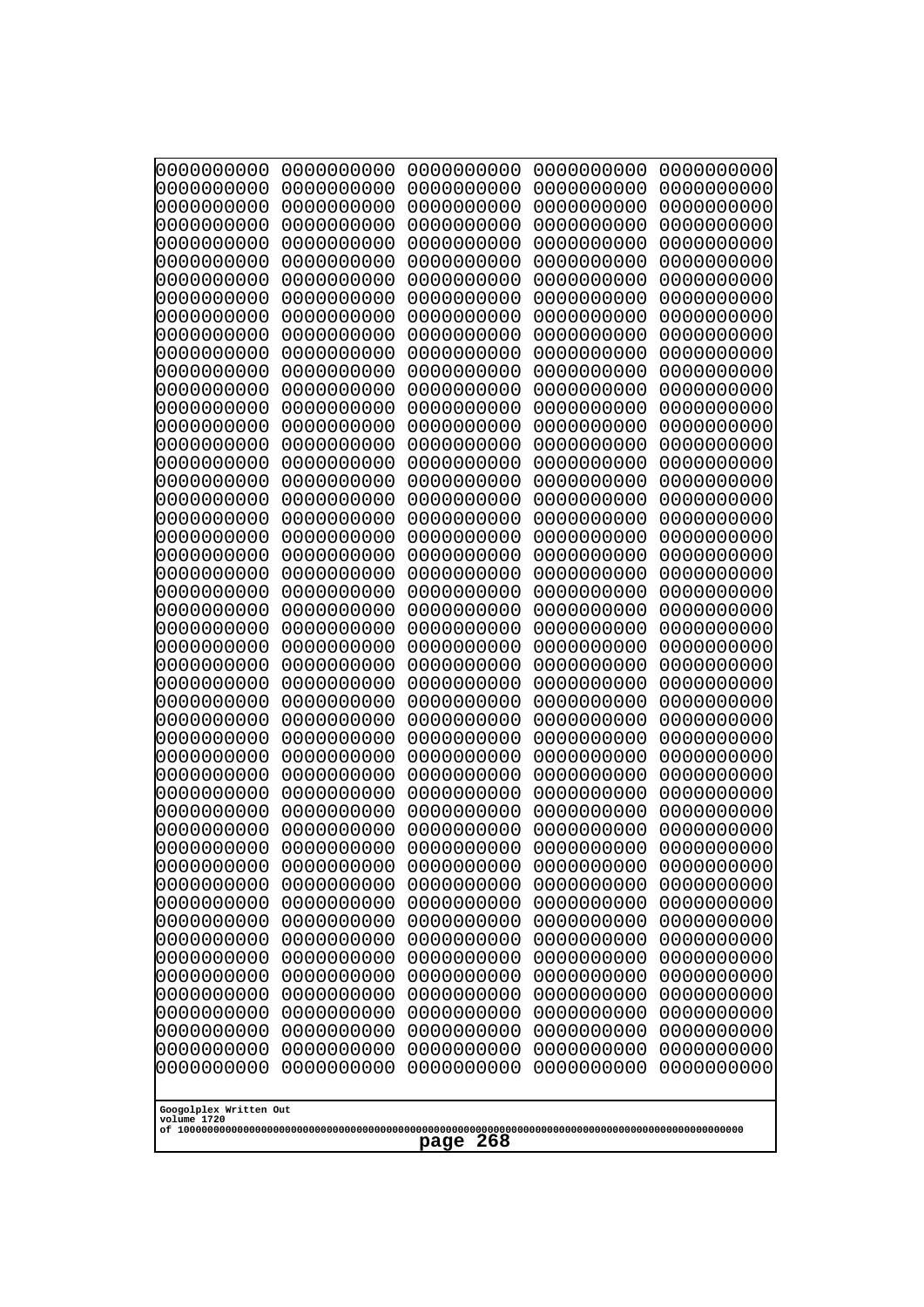| 10000000000<br>0000000000 | 0000000000<br>0000000000 | 0000000000<br>0000000000 | 0000000000<br>0000000000 | 0000000000<br>0000000000 |
|---------------------------|--------------------------|--------------------------|--------------------------|--------------------------|
| 0000000000                | 0000000000               | 0000000000               | 0000000000               | 0000000000               |
| 0000000000                | 0000000000<br>0000000000 | 0000000000<br>0000000000 | 0000000000               | 0000000000<br>0000000000 |
| 0000000000<br>0000000000  | 0000000000               | 0000000000               | 0000000000<br>0000000000 | 0000000000               |
| 0000000000                | 0000000000               | 0000000000               | 0000000000               | 0000000000               |
| 0000000000                | 0000000000               | 0000000000               | 0000000000               | 0000000000               |
| 0000000000<br>0000000000  | 0000000000<br>0000000000 | 0000000000<br>0000000000 | 0000000000<br>0000000000 | 0000000000<br>0000000000 |
| 0000000000                | 0000000000               | 0000000000               | 0000000000               | 0000000000               |
| 0000000000                | 0000000000               | 0000000000               | 0000000000               | 0000000000               |
| 0000000000<br>0000000000  | 0000000000<br>0000000000 | 0000000000<br>0000000000 | 0000000000<br>0000000000 | 0000000000<br>0000000000 |
| 0000000000                | 0000000000               | 0000000000               | 0000000000               | 0000000000               |
| 0000000000                | 0000000000               | 0000000000               | 0000000000               | 0000000000               |
| 0000000000<br>0000000000  | 0000000000<br>0000000000 | 0000000000<br>0000000000 | 0000000000<br>0000000000 | 0000000000<br>0000000000 |
| 0000000000                | 0000000000               | 0000000000               | 0000000000               | 0000000000               |
| 0000000000                | 0000000000               | 0000000000               | 0000000000               | 0000000000               |
| 0000000000<br>0000000000  | 0000000000<br>0000000000 | 0000000000<br>0000000000 | 0000000000<br>0000000000 | 0000000000<br>0000000000 |
| 0000000000                | 0000000000               | 0000000000               | 0000000000               | 0000000000               |
| 0000000000                | 0000000000               | 0000000000               | 0000000000               | 0000000000               |
| 0000000000                | 0000000000               | 0000000000               | 0000000000               | 0000000000               |
| 0000000000<br>0000000000  | 0000000000<br>0000000000 | 0000000000<br>0000000000 | 0000000000<br>0000000000 | 0000000000<br>0000000000 |
| 0000000000                | 0000000000               | 0000000000               | 0000000000               | 0000000000               |
| 0000000000                | 0000000000               | 0000000000               | 0000000000               | 0000000000               |
| 0000000000<br>0000000000  | 0000000000<br>0000000000 | 0000000000<br>0000000000 | 0000000000<br>0000000000 | 0000000000<br>0000000000 |
| 0000000000                | 0000000000               | 0000000000               | 0000000000               | 0000000000               |
| 0000000000                | 0000000000               | 0000000000               | 0000000000               | 0000000000               |
| 0000000000<br>0000000000  | 0000000000<br>0000000000 | 0000000000<br>0000000000 | 0000000000<br>0000000000 | 0000000000<br>0000000000 |
| 0000000000                | 0000000000               | 0000000000               | 0000000000               | 0000000000               |
| 0000000000                | 0000000000               | 0000000000               | 0000000000               | 0000000000               |
| 0000000000<br>0000000000  | 0000000000<br>0000000000 | 0000000000<br>0000000000 | 0000000000<br>0000000000 | 0000000000<br>0000000000 |
| 0000000000                | 0000000000               | 0000000000               | 0000000000               | 0000000000               |
| 0000000000                | 0000000000               | 0000000000               | 0000000000               | 0000000000               |
| 0000000000<br>0000000000  | 0000000000<br>0000000000 | 0000000000<br>0000000000 | 0000000000<br>0000000000 | 0000000000<br>0000000000 |
| 0000000000                | 0000000000               | 0000000000               | 0000000000               | 0000000000               |
| 0000000000                | 0000000000               | 0000000000               | 0000000000               | 0000000000               |
| 0000000000<br>0000000000  | 0000000000<br>0000000000 | 0000000000<br>0000000000 | 0000000000<br>0000000000 | 0000000000<br>0000000000 |
| 0000000000                | 0000000000               | 0000000000               | 0000000000               | 0000000000               |
| 0000000000                | 0000000000               | 0000000000               | 0000000000               | 0000000000               |
| 0000000000                | 0000000000               | 0000000000               | 0000000000               | 0000000000               |
| Googolplex Written Out    |                          |                          |                          |                          |
| volume 1720               |                          |                          |                          |                          |
| 269<br>page               |                          |                          |                          |                          |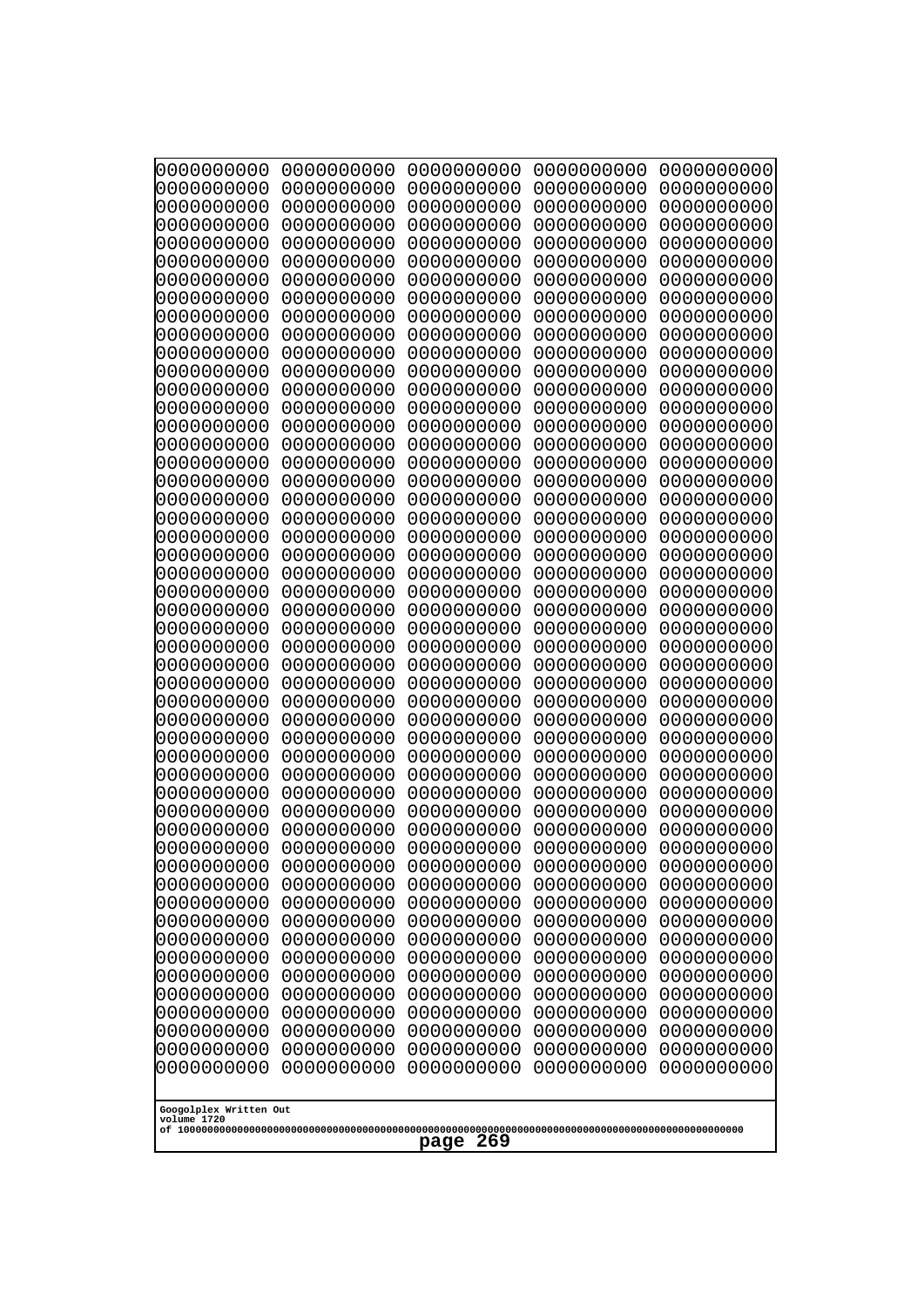| 000000000<br>0000000000               | 0000000000<br>0000000000 | 0000000000<br>0000000000 | 0000000000<br>0000000000 | 0000000000<br>0000000000 |
|---------------------------------------|--------------------------|--------------------------|--------------------------|--------------------------|
| 0000000000                            | 0000000000               | 0000000000               | 0000000000               | 0000000000               |
| 0000000000                            | 0000000000               | 0000000000               | 0000000000               | 0000000000               |
| 0000000000<br>0000000000              | 0000000000<br>0000000000 | 0000000000<br>0000000000 | 0000000000<br>0000000000 | 0000000000<br>0000000000 |
| 0000000000                            | 0000000000               | 0000000000               | 0000000000               | 0000000000               |
| 0000000000                            | 0000000000               | 0000000000               | 0000000000               | 0000000000               |
| 0000000000<br>0000000000              | 0000000000<br>0000000000 | 0000000000<br>0000000000 | 0000000000<br>0000000000 | 0000000000<br>0000000000 |
| 0000000000                            | 0000000000               | 0000000000               | 0000000000               | 0000000000               |
| 0000000000                            | 0000000000               | 0000000000               | 0000000000               | 0000000000               |
| 0000000000<br>0000000000              | 0000000000<br>0000000000 | 0000000000<br>0000000000 | 0000000000<br>0000000000 | 0000000000<br>0000000000 |
| 0000000000                            | 0000000000               | 0000000000               | 0000000000               | 0000000000               |
| 0000000000                            | 0000000000               | 0000000000               | 0000000000               | 0000000000               |
| 0000000000<br>0000000000              | 0000000000<br>0000000000 | 0000000000<br>0000000000 | 0000000000<br>0000000000 | 0000000000<br>0000000000 |
| 0000000000                            | 0000000000               | 0000000000               | 0000000000               | 0000000000               |
| 0000000000                            | 0000000000               | 0000000000               | 0000000000               | 0000000000               |
| 0000000000<br>0000000000              | 0000000000<br>0000000000 | 0000000000<br>0000000000 | 0000000000<br>0000000000 | 0000000000<br>0000000000 |
| 0000000000                            | 0000000000               | 0000000000               | 0000000000               | 0000000000               |
| 0000000000                            | 0000000000               | 0000000000               | 0000000000               | 0000000000               |
| 0000000000<br>0000000000              | 0000000000<br>0000000000 | 0000000000<br>0000000000 | 0000000000<br>0000000000 | 0000000000<br>0000000000 |
| 0000000000                            | 0000000000               | 0000000000               | 0000000000               | 0000000000               |
| 0000000000                            | 0000000000               | 0000000000               | 0000000000               | 0000000000               |
| 0000000000<br>0000000000              | 0000000000<br>0000000000 | 0000000000<br>0000000000 | 0000000000<br>0000000000 | 0000000000<br>0000000000 |
| 0000000000                            | 0000000000               | 0000000000               | 0000000000               | 0000000000               |
| 0000000000                            | 0000000000               | 0000000000               | 0000000000               | 0000000000               |
| 0000000000<br>0000000000              | 0000000000<br>0000000000 | 0000000000<br>0000000000 | 0000000000<br>0000000000 | 0000000000<br>0000000000 |
| 0000000000                            | 0000000000               | 0000000000               | 0000000000               | 0000000000               |
| 0000000000                            | 0000000000               | 0000000000               | 0000000000               | 0000000000               |
| 0000000000<br>0000000000              | 0000000000<br>0000000000 | 0000000000<br>0000000000 | 0000000000<br>0000000000 | 0000000000<br>0000000000 |
| 0000000000                            | 0000000000               | 0000000000               | 0000000000               | 0000000000               |
| 0000000000                            | 0000000000               | 0000000000               | 0000000000               | 0000000000               |
| 0000000000<br>0000000000              | 0000000000<br>0000000000 | 0000000000<br>0000000000 | 0000000000<br>0000000000 | 0000000000<br>0000000000 |
| 0000000000                            | 0000000000               | 0000000000               | 0000000000               | 0000000000               |
| 0000000000                            | 0000000000               | 0000000000               | 0000000000               | 0000000000               |
| 0000000000<br>0000000000              | 0000000000<br>0000000000 | 0000000000<br>0000000000 | 0000000000<br>0000000000 | 0000000000<br>0000000000 |
| 0000000000                            | 0000000000               | 0000000000               | 0000000000               | 0000000000               |
| 0000000000                            | 0000000000               | 0000000000               | 0000000000               | 0000000000               |
| 0000000000<br>0000000000              | 0000000000<br>0000000000 | 0000000000<br>0000000000 | 0000000000<br>0000000000 | 0000000000<br>0000000000 |
|                                       |                          |                          |                          |                          |
| Googolplex Written Out<br>volume 1720 |                          |                          |                          |                          |
| 270<br>page                           |                          |                          |                          |                          |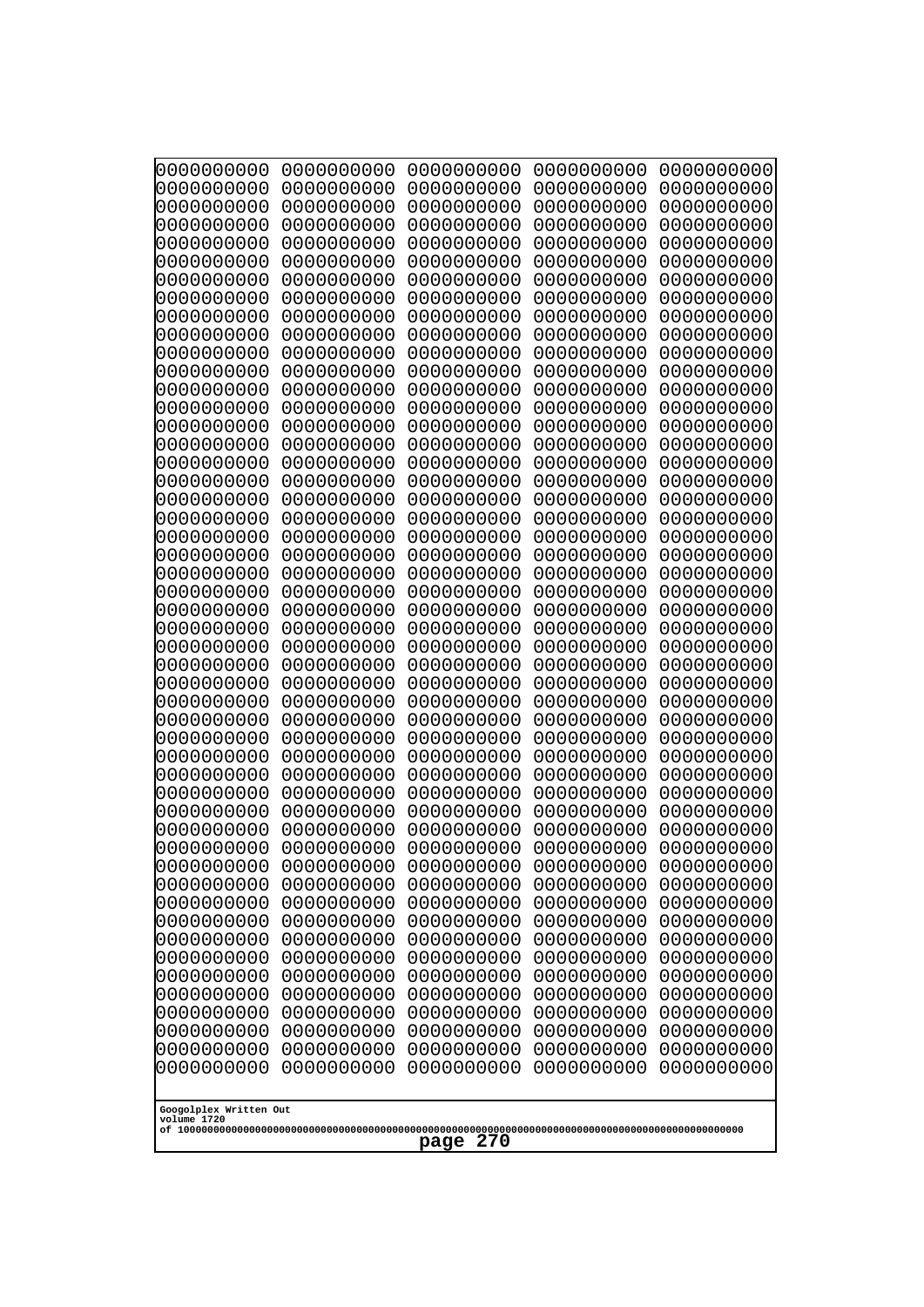| 10000000000                           | 0000000000               | 0000000000<br>0000000000 | 0000000000<br>0000000000 | 0000000000<br>0000000000 |
|---------------------------------------|--------------------------|--------------------------|--------------------------|--------------------------|
| 0000000000<br>0000000000              | 0000000000<br>0000000000 | 0000000000               | 0000000000               | 0000000000               |
| 0000000000                            | 0000000000               | 0000000000               | 0000000000               | 0000000000               |
| 0000000000                            | 0000000000               | 0000000000               | 0000000000               | 0000000000               |
| 0000000000<br>0000000000              | 0000000000<br>0000000000 | 0000000000<br>0000000000 | 0000000000<br>0000000000 | 0000000000<br>0000000000 |
| 0000000000                            | 0000000000               | 0000000000               | 0000000000               | 0000000000               |
| 0000000000                            | 0000000000               | 0000000000               | 0000000000               | 0000000000               |
| 0000000000                            | 0000000000               | 0000000000               | 0000000000               | 0000000000               |
| 0000000000<br>0000000000              | 0000000000<br>0000000000 | 0000000000<br>0000000000 | 0000000000<br>0000000000 | 0000000000<br>0000000000 |
| 0000000000                            | 0000000000               | 0000000000               | 0000000000               | 0000000000               |
| 0000000000                            | 0000000000               | 0000000000               | 0000000000               | 0000000000               |
| 0000000000<br>0000000000              | 0000000000<br>0000000000 | 0000000000<br>0000000000 | 0000000000               | 0000000000<br>0000000000 |
| 0000000000                            | 0000000000               | 0000000000               | 0000000000<br>0000000000 | 0000000000               |
| 0000000000                            | 0000000000               | 0000000000               | 0000000000               | 0000000000               |
| 0000000000                            | 0000000000               | 0000000000               | 0000000000               | 0000000000               |
| 0000000000<br>0000000000              | 0000000000<br>0000000000 | 0000000000<br>0000000000 | 0000000000<br>0000000000 | 0000000000<br>0000000000 |
| 0000000000                            | 0000000000               | 0000000000               | 0000000000               | 0000000000               |
| 0000000000                            | 0000000000               | 0000000000               | 0000000000               | 0000000000               |
| 0000000000                            | 0000000000               | 0000000000               | 0000000000               | 0000000000               |
| 0000000000<br>0000000000              | 0000000000<br>0000000000 | 0000000000<br>0000000000 | 0000000000<br>0000000000 | 0000000000<br>0000000000 |
| 0000000000                            | 0000000000               | 0000000000               | 0000000000               | 0000000000               |
| 0000000000                            | 0000000000               | 0000000000               | 0000000000               | 0000000000               |
| 0000000000<br>0000000000              | 0000000000<br>0000000000 | 0000000000<br>0000000000 | 0000000000<br>0000000000 | 0000000000<br>0000000000 |
| 0000000000                            | 0000000000               | 0000000000               | 0000000000               | 0000000000               |
| 0000000000                            | 0000000000               | 0000000000               | 0000000000               | 0000000000               |
| 0000000000<br>0000000000              | 0000000000<br>0000000000 | 0000000000<br>0000000000 | 0000000000<br>0000000000 | 0000000000<br>0000000000 |
| 0000000000                            | 0000000000               | 0000000000               | 0000000000               | 0000000000               |
| 0000000000                            | 0000000000               | 0000000000               | 0000000000               | 0000000000               |
| 0000000000                            | 0000000000               | 0000000000               | 0000000000               | 0000000000               |
| 0000000000<br>0000000000              | 0000000000<br>0000000000 | 0000000000<br>0000000000 | 0000000000<br>0000000000 | 0000000000<br>0000000000 |
| 0000000000                            | 0000000000               | 0000000000               | 0000000000               | 0000000000               |
| 0000000000                            | 0000000000               | 0000000000               | 0000000000               | 0000000000               |
| 0000000000<br>0000000000              | 0000000000<br>0000000000 | 0000000000<br>0000000000 | 0000000000<br>0000000000 | 0000000000<br>0000000000 |
| 0000000000                            | 0000000000               | 0000000000               | 0000000000               | 0000000000               |
| 0000000000                            | 0000000000               | 0000000000               | 0000000000               | 0000000000               |
| 0000000000                            | 0000000000<br>0000000000 | 0000000000<br>0000000000 | 0000000000               | 0000000000               |
| 0000000000<br>0000000000              | 0000000000               | 0000000000               | 0000000000<br>0000000000 | 0000000000<br>0000000000 |
| 0000000000                            | 0000000000               | 0000000000               | 0000000000               | 0000000000               |
| 0000000000                            | 0000000000               | 0000000000               | 0000000000               | 0000000000               |
|                                       |                          |                          |                          |                          |
| Googolplex Written Out<br>volume 1720 |                          |                          |                          |                          |
| 271<br>page                           |                          |                          |                          |                          |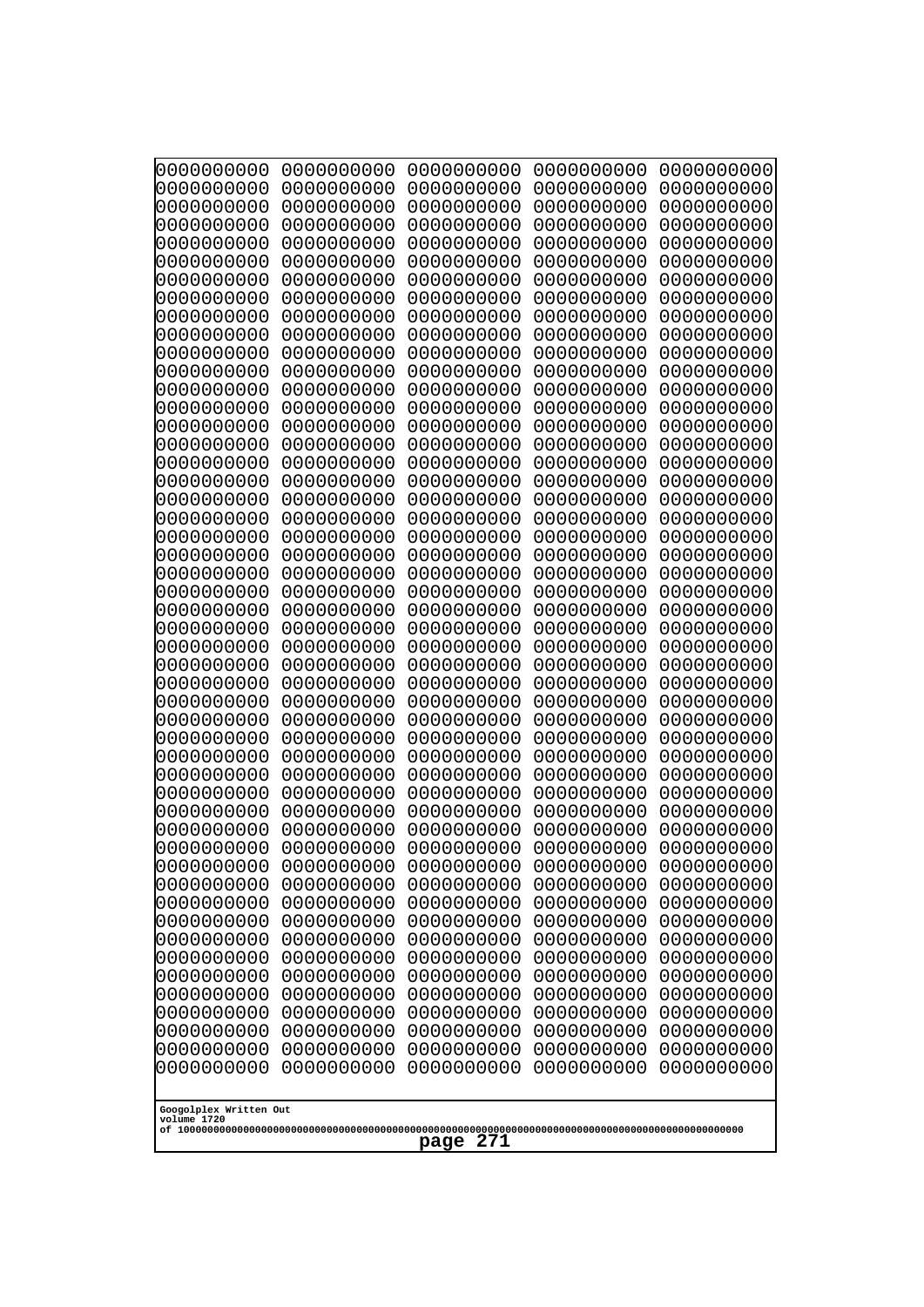| 000000000<br>0000000000               | 0000000000<br>0000000000 | 0000000000<br>0000000000 | 0000000000<br>0000000000 | 0000000000<br>0000000000 |
|---------------------------------------|--------------------------|--------------------------|--------------------------|--------------------------|
| 0000000000<br>0000000000              | 0000000000<br>0000000000 | 0000000000<br>0000000000 | 0000000000<br>0000000000 | 0000000000<br>0000000000 |
| 0000000000<br>0000000000              | 0000000000<br>0000000000 | 0000000000<br>0000000000 | 0000000000<br>0000000000 | 0000000000<br>0000000000 |
| 0000000000                            | 0000000000               | 0000000000               | 0000000000               | 0000000000               |
| 0000000000<br>0000000000              | 0000000000<br>0000000000 | 0000000000<br>0000000000 | 0000000000<br>0000000000 | 0000000000<br>0000000000 |
| 0000000000                            | 0000000000               | 0000000000               | 0000000000               | 0000000000               |
| 0000000000<br>0000000000              | 0000000000<br>0000000000 | 0000000000<br>0000000000 | 0000000000<br>0000000000 | 0000000000               |
| 0000000000                            | 0000000000               | 0000000000               | 0000000000               | 0000000000<br>0000000000 |
| 0000000000                            | 0000000000               | 0000000000               | 0000000000               | 0000000000               |
| 0000000000<br>0000000000              | 0000000000<br>0000000000 | 0000000000<br>0000000000 | 0000000000<br>0000000000 | 0000000000<br>0000000000 |
| 0000000000<br>0000000000              | 0000000000<br>0000000000 | 0000000000<br>0000000000 | 0000000000<br>0000000000 | 0000000000<br>0000000000 |
| 0000000000                            | 0000000000               | 0000000000               | 0000000000               | 0000000000               |
| 0000000000<br>0000000000              | 0000000000<br>0000000000 | 0000000000<br>0000000000 | 0000000000<br>0000000000 | 0000000000<br>0000000000 |
| 0000000000                            | 0000000000               | 0000000000               | 0000000000               | 0000000000               |
| 0000000000<br>0000000000              | 0000000000<br>0000000000 | 0000000000<br>0000000000 | 0000000000<br>0000000000 | 0000000000<br>0000000000 |
| 0000000000                            | 0000000000               | 0000000000               | 0000000000               | 0000000000               |
| 0000000000<br>0000000000              | 0000000000<br>0000000000 | 0000000000<br>0000000000 | 0000000000<br>0000000000 | 0000000000<br>0000000000 |
| 0000000000                            | 0000000000               | 0000000000               | 0000000000               | 0000000000               |
| 0000000000<br>0000000000              | 0000000000<br>0000000000 | 0000000000<br>0000000000 | 0000000000<br>0000000000 | 0000000000<br>0000000000 |
| 0000000000                            | 0000000000               | 0000000000               | 0000000000               | 0000000000               |
| 0000000000<br>0000000000              | 0000000000<br>0000000000 | 0000000000<br>0000000000 | 0000000000<br>0000000000 | 0000000000<br>0000000000 |
| 0000000000                            | 0000000000               | 0000000000               | 0000000000               | 0000000000               |
| 0000000000<br>0000000000              | 0000000000<br>0000000000 | 0000000000<br>0000000000 | 0000000000<br>0000000000 | 0000000000<br>0000000000 |
| 0000000000                            | 0000000000               | 0000000000               | 0000000000               | 0000000000               |
| 0000000000<br>0000000000              | 0000000000<br>0000000000 | 0000000000<br>0000000000 | 0000000000<br>0000000000 | 0000000000<br>0000000000 |
| 0000000000                            | 0000000000               | 0000000000               | 0000000000               | 0000000000               |
| 0000000000<br>0000000000              | 0000000000<br>0000000000 | 0000000000<br>0000000000 | 0000000000<br>0000000000 | 0000000000<br>0000000000 |
| 0000000000                            | 0000000000               | 0000000000               | 0000000000               | 0000000000               |
| 0000000000<br>0000000000              | 0000000000<br>0000000000 | 0000000000<br>0000000000 | 0000000000<br>0000000000 | 0000000000<br>0000000000 |
| 0000000000                            | 0000000000               | 0000000000               | 0000000000               | 0000000000               |
| 0000000000<br>0000000000              | 0000000000<br>0000000000 | 0000000000<br>0000000000 | 0000000000<br>0000000000 | 0000000000<br>0000000000 |
| 0000000000                            | 0000000000               | 0000000000               | 0000000000               | 0000000000               |
| 0000000000                            | 0000000000               | 0000000000               | 0000000000               | 0000000000               |
| Googolplex Written Out<br>volume 1720 |                          |                          |                          |                          |
| 272<br>page                           |                          |                          |                          |                          |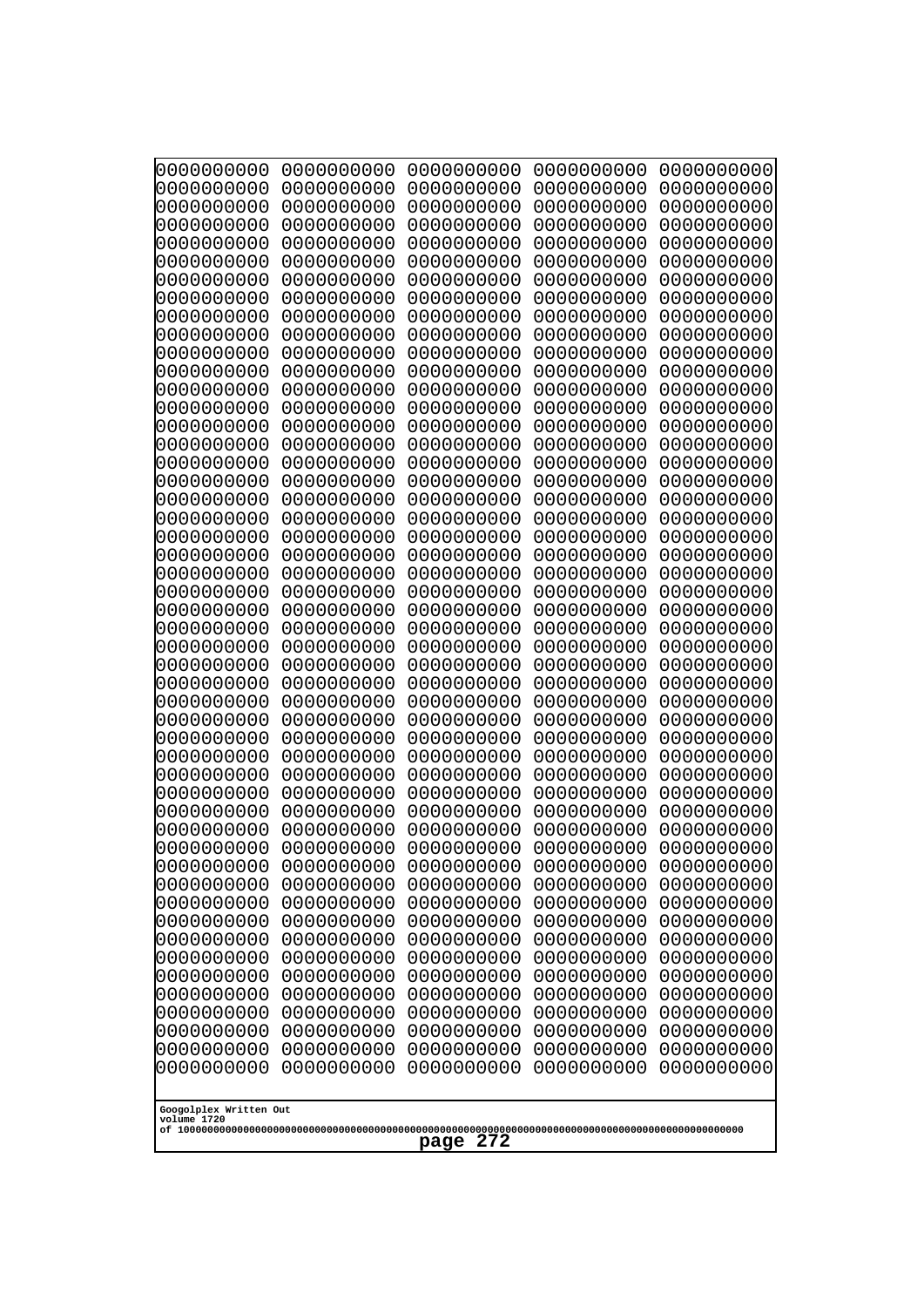| 000000000<br>0000000000               | 0000000000<br>0000000000 | 0000000000<br>0000000000 | 0000000000<br>0000000000 | 0000000000<br>0000000000 |
|---------------------------------------|--------------------------|--------------------------|--------------------------|--------------------------|
| 0000000000                            | 0000000000               | 0000000000               | 0000000000               | 0000000000               |
| 0000000000<br>0000000000              | 0000000000<br>0000000000 | 0000000000<br>0000000000 | 0000000000<br>0000000000 | 0000000000<br>0000000000 |
| 0000000000                            | 0000000000               | 0000000000               | 0000000000               | 0000000000               |
| 0000000000<br>0000000000              | 0000000000<br>0000000000 | 0000000000<br>0000000000 | 0000000000<br>0000000000 | 0000000000<br>0000000000 |
| 0000000000                            | 0000000000               | 0000000000               | 0000000000               | 0000000000               |
| 0000000000<br>0000000000              | 0000000000<br>0000000000 | 0000000000<br>0000000000 | 0000000000<br>0000000000 | 0000000000<br>0000000000 |
| 0000000000                            | 0000000000               | 0000000000               | 0000000000               | 0000000000               |
| 0000000000<br>0000000000              | 0000000000<br>0000000000 | 0000000000<br>0000000000 | 0000000000<br>0000000000 | 0000000000<br>0000000000 |
| 0000000000                            | 0000000000               | 0000000000               | 0000000000               | 0000000000               |
| 0000000000<br>0000000000              | 0000000000<br>0000000000 | 0000000000<br>0000000000 | 0000000000<br>0000000000 | 0000000000<br>0000000000 |
| 0000000000                            | 0000000000               | 0000000000               | 0000000000               | 0000000000               |
| 0000000000<br>0000000000              | 0000000000<br>0000000000 | 0000000000<br>0000000000 | 0000000000<br>0000000000 | 0000000000<br>0000000000 |
| 0000000000                            | 0000000000               | 0000000000               | 0000000000               | 0000000000               |
| 0000000000<br>0000000000              | 0000000000<br>0000000000 | 0000000000<br>0000000000 | 0000000000<br>0000000000 | 0000000000<br>0000000000 |
| 0000000000                            | 0000000000               | 0000000000               | 0000000000               | 0000000000               |
| 0000000000<br>0000000000              | 0000000000<br>0000000000 | 0000000000<br>0000000000 | 0000000000<br>0000000000 | 0000000000<br>0000000000 |
| 0000000000                            | 0000000000               | 0000000000               | 0000000000               | 0000000000               |
| 0000000000<br>0000000000              | 0000000000<br>0000000000 | 0000000000<br>0000000000 | 0000000000<br>0000000000 | 0000000000<br>0000000000 |
| 0000000000                            | 0000000000               | 0000000000               | 0000000000               | 0000000000               |
| 0000000000<br>0000000000              | 0000000000<br>0000000000 | 0000000000<br>0000000000 | 0000000000<br>0000000000 | 0000000000<br>0000000000 |
| 0000000000                            | 0000000000               | 0000000000               | 0000000000               | 0000000000               |
| 0000000000<br>0000000000              | 0000000000<br>0000000000 | 0000000000<br>0000000000 | 0000000000<br>0000000000 | 0000000000<br>0000000000 |
| 0000000000                            | 0000000000               | 0000000000               | 0000000000               | 0000000000               |
| 0000000000<br>0000000000              | 0000000000<br>0000000000 | 0000000000<br>0000000000 | 0000000000<br>0000000000 | 0000000000<br>0000000000 |
| 0000000000                            | 0000000000               | 0000000000               | 0000000000               | 0000000000               |
| 0000000000<br>0000000000              | 0000000000<br>0000000000 | 0000000000<br>0000000000 | 0000000000<br>0000000000 | 0000000000<br>0000000000 |
| 0000000000                            | 0000000000               | 0000000000               | 0000000000               | 0000000000               |
| 0000000000<br>0000000000              | 0000000000<br>0000000000 | 0000000000<br>0000000000 | 0000000000<br>0000000000 | 0000000000<br>0000000000 |
| 0000000000                            | 0000000000               | 0000000000               | 0000000000               | 0000000000               |
| 0000000000<br>0000000000              | 0000000000<br>0000000000 | 0000000000<br>0000000000 | 0000000000<br>0000000000 | 0000000000<br>0000000000 |
| 0000000000                            | 0000000000               | 0000000000               | 0000000000               | 0000000000               |
| 0000000000<br>0000000000              | 0000000000<br>0000000000 | 0000000000<br>0000000000 | 0000000000<br>0000000000 | 0000000000<br>0000000000 |
|                                       |                          |                          |                          |                          |
| Googolplex Written Out<br>volume 1720 |                          |                          |                          |                          |
| 273<br>page                           |                          |                          |                          |                          |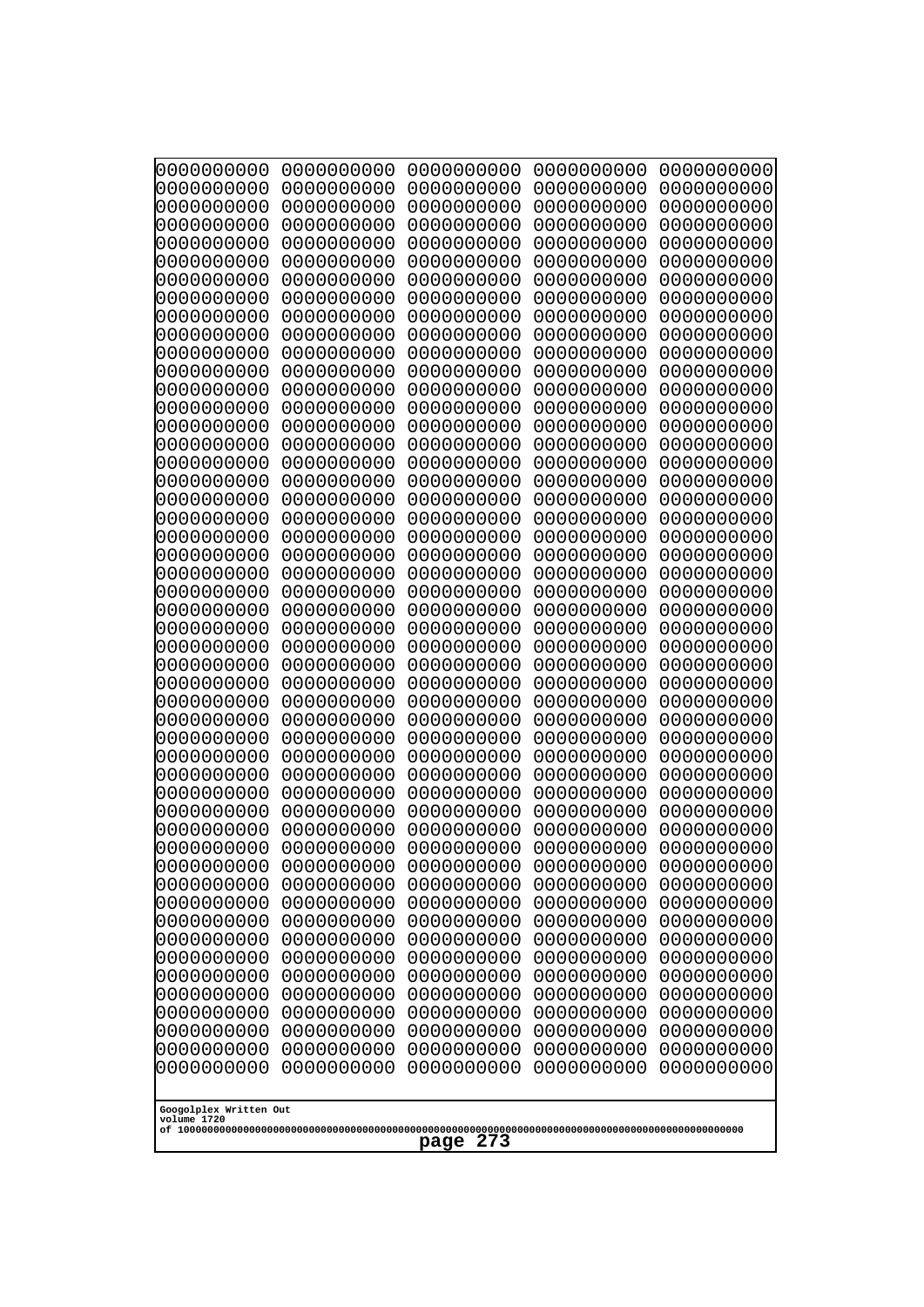| 000000000<br>0000000000  | 0000000000<br>0000000000 | 0000000000<br>0000000000 | 0000000000<br>0000000000 | 0000000000<br>0000000000 |
|--------------------------|--------------------------|--------------------------|--------------------------|--------------------------|
| 0000000000               | 0000000000               | 0000000000               | 0000000000               | 0000000000               |
| 0000000000<br>0000000000 | 0000000000<br>0000000000 | 0000000000<br>0000000000 | 0000000000<br>0000000000 | 0000000000<br>0000000000 |
| 0000000000               | 0000000000               | 0000000000               | 0000000000               | 0000000000               |
| 0000000000               | 0000000000               | 0000000000               | 0000000000               | 0000000000               |
| 0000000000               | 0000000000               | 0000000000               | 0000000000               | 0000000000               |
| 0000000000<br>0000000000 | 0000000000<br>0000000000 | 0000000000<br>0000000000 | 0000000000<br>0000000000 | 0000000000<br>0000000000 |
| 0000000000               | 0000000000               | 0000000000               | 0000000000               | 0000000000               |
| 0000000000               | 0000000000               | 0000000000               | 0000000000               | 0000000000               |
| 0000000000<br>0000000000 | 0000000000<br>0000000000 | 0000000000<br>0000000000 | 0000000000<br>0000000000 | 0000000000<br>0000000000 |
| 0000000000               | 0000000000               | 0000000000               | 0000000000               | 0000000000               |
| 0000000000               | 0000000000               | 0000000000               | 0000000000               | 0000000000               |
| 0000000000<br>0000000000 | 0000000000<br>0000000000 | 0000000000<br>0000000000 | 0000000000<br>0000000000 | 0000000000<br>0000000000 |
| 0000000000               | 0000000000               | 0000000000               | 0000000000               | 0000000000               |
| 0000000000<br>0000000000 | 0000000000<br>0000000000 | 0000000000<br>0000000000 | 0000000000<br>0000000000 | 0000000000<br>0000000000 |
| 0000000000               | 0000000000               | 0000000000               | 0000000000               | 0000000000               |
| 0000000000               | 0000000000               | 0000000000               | 0000000000               | 0000000000               |
| 0000000000<br>0000000000 | 0000000000<br>0000000000 | 0000000000<br>0000000000 | 0000000000<br>0000000000 | 0000000000<br>0000000000 |
| 0000000000               | 0000000000               | 0000000000               | 0000000000               | 0000000000               |
| 0000000000               | 0000000000               | 0000000000               | 0000000000               | 0000000000               |
| 0000000000<br>0000000000 | 0000000000<br>0000000000 | 0000000000<br>0000000000 | 0000000000<br>0000000000 | 0000000000<br>0000000000 |
| 0000000000               | 0000000000               | 0000000000               | 0000000000               | 0000000000               |
| 0000000000               | 0000000000               | 0000000000               | 0000000000               | 0000000000               |
| 0000000000<br>0000000000 | 0000000000<br>0000000000 | 0000000000<br>0000000000 | 0000000000<br>0000000000 | 0000000000<br>0000000000 |
| 0000000000               | 0000000000               | 0000000000               | 0000000000               | 0000000000               |
| 0000000000               | 0000000000               | 0000000000               | 0000000000               | 0000000000               |
| 0000000000<br>0000000000 | 0000000000<br>0000000000 | 0000000000<br>0000000000 | 0000000000<br>0000000000 | 0000000000<br>0000000000 |
| 0000000000               | 0000000000               | 0000000000               | 0000000000               | 0000000000               |
| 0000000000<br>0000000000 | 0000000000               | 0000000000               | 0000000000<br>0000000000 | 0000000000               |
| 0000000000               | 0000000000<br>0000000000 | 0000000000<br>0000000000 | 0000000000               | 0000000000<br>0000000000 |
| 0000000000               | 0000000000               | 0000000000               | 0000000000               | 0000000000               |
| 0000000000<br>0000000000 | 0000000000<br>0000000000 | 0000000000<br>0000000000 | 0000000000<br>0000000000 | 0000000000<br>0000000000 |
| 0000000000               | 0000000000               | 0000000000               | 0000000000               | 0000000000               |
| 0000000000               | 0000000000               | 0000000000               | 0000000000               | 0000000000               |
| 0000000000<br>0000000000 | 0000000000<br>0000000000 | 0000000000<br>0000000000 | 0000000000<br>0000000000 | 0000000000<br>0000000000 |
| 0000000000               | 0000000000               | 0000000000               | 0000000000               | 0000000000               |
| 0000000000               | 0000000000               | 0000000000               | 0000000000               | 0000000000               |
| Googolplex Written Out   |                          |                          |                          |                          |
| volume 1720              |                          |                          |                          |                          |
| 274<br>page              |                          |                          |                          |                          |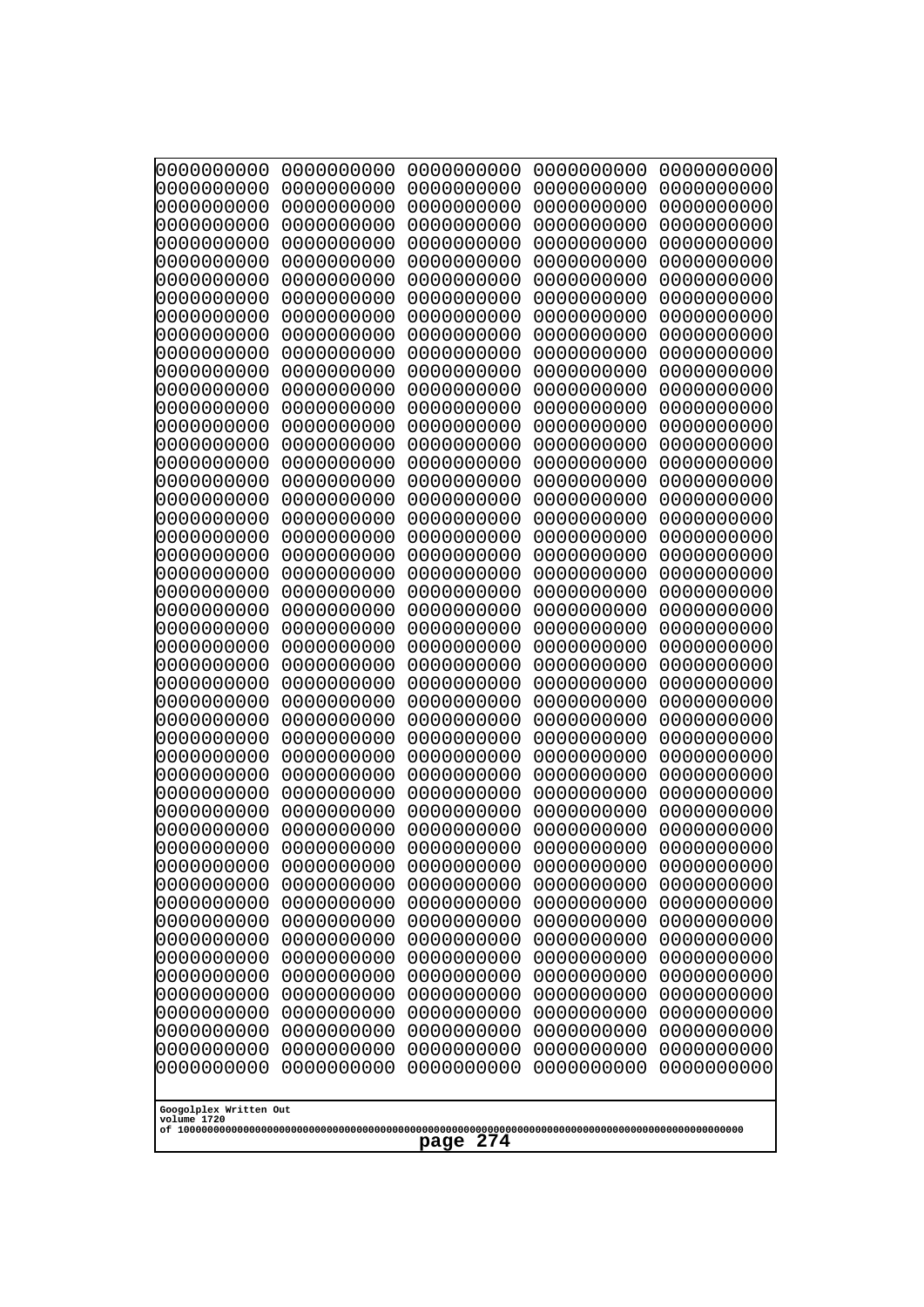| 0000000000                                    | 0000000000 | 0000000000 | 0000000000 | 0000000000 |
|-----------------------------------------------|------------|------------|------------|------------|
| 0000000000                                    | 0000000000 | 0000000000 | 0000000000 | 0000000000 |
| 0000000000                                    | 0000000000 | 0000000000 | 0000000000 | 0000000000 |
| 0000000000                                    | 0000000000 | 0000000000 | 0000000000 | 0000000000 |
| 0000000000                                    | 0000000000 | 0000000000 | 0000000000 | 0000000000 |
| 0000000000                                    | 0000000000 | 0000000000 | 0000000000 | 0000000000 |
| 0000000000                                    | 0000000000 | 0000000000 | 0000000000 | 0000000000 |
| 0000000000                                    | 0000000000 | 0000000000 | 0000000000 | 0000000000 |
| 0000000000                                    | 0000000000 | 0000000000 | 0000000000 | 0000000000 |
| 0000000000                                    | 0000000000 | 0000000000 | 0000000000 | 0000000000 |
| 0000000000                                    | 0000000000 | 0000000000 | 0000000000 | 0000000000 |
| 0000000000                                    | 0000000000 | 0000000000 | 0000000000 | 0000000000 |
| 0000000000                                    | 0000000000 | 0000000000 | 0000000000 | 0000000000 |
| 0000000000                                    | 0000000000 | 0000000000 | 0000000000 | 0000000000 |
| 0000000000                                    | 0000000000 | 0000000000 | 0000000000 | 0000000000 |
| 0000000000                                    | 0000000000 | 0000000000 | 0000000000 | 0000000000 |
| 0000000000                                    | 0000000000 | 0000000000 | 0000000000 | 0000000000 |
| 0000000000                                    | 0000000000 | 0000000000 | 0000000000 | 0000000000 |
| 0000000000                                    | 0000000000 | 0000000000 | 0000000000 | 0000000000 |
| 0000000000                                    | 0000000000 | 0000000000 | 0000000000 | 0000000000 |
| 0000000000                                    | 0000000000 | 0000000000 | 0000000000 | 0000000000 |
| 0000000000                                    | 0000000000 | 0000000000 | 0000000000 | 0000000000 |
| 0000000000                                    | 0000000000 | 0000000000 | 0000000000 | 0000000000 |
| 0000000000                                    | 0000000000 | 0000000000 | 0000000000 | 0000000000 |
| 0000000000                                    | 0000000000 | 0000000000 | 0000000000 | 0000000000 |
| 0000000000                                    | 0000000000 | 0000000000 | 0000000000 | 0000000000 |
| 0000000000                                    | 0000000000 | 0000000000 | 0000000000 | 0000000000 |
| 0000000000                                    | 0000000000 | 0000000000 | 0000000000 | 0000000000 |
| 0000000000                                    | 0000000000 | 0000000000 | 0000000000 | 0000000000 |
| 0000000000                                    | 0000000000 | 0000000000 | 0000000000 | 0000000000 |
| 0000000000                                    | 0000000000 | 0000000000 | 0000000000 | 0000000000 |
| 0000000000                                    | 0000000000 | 0000000000 | 0000000000 | 0000000000 |
| 0000000000                                    | 0000000000 | 0000000000 | 0000000000 | 0000000000 |
| 0000000000                                    | 0000000000 | 0000000000 | 0000000000 | 0000000000 |
| 0000000000                                    | 0000000000 | 0000000000 | 0000000000 | 0000000000 |
| 0000000000                                    | 0000000000 | 0000000000 | 0000000000 | 0000000000 |
| 0000000000                                    | 0000000000 | 0000000000 | 0000000000 | 0000000000 |
| 0000000000                                    | 0000000000 | 0000000000 | 0000000000 | 0000000000 |
| 0000000000                                    | 0000000000 | 0000000000 | 0000000000 | 0000000000 |
| 0000000000                                    | 0000000000 | 0000000000 | 0000000000 | 0000000000 |
| 0000000000                                    | 0000000000 | 0000000000 | 0000000000 | 0000000000 |
| 0000000000                                    | 0000000000 | 0000000000 | 0000000000 | 0000000000 |
| 0000000000                                    | 0000000000 | 0000000000 | 0000000000 | 0000000000 |
| 0000000000                                    | 0000000000 | 0000000000 | 0000000000 | 0000000000 |
|                                               |            |            |            |            |
| 0000000000                                    | 0000000000 | 0000000000 | 0000000000 | 0000000000 |
| 0000000000                                    | 0000000000 | 0000000000 | 0000000000 | 0000000000 |
| 0000000000                                    | 0000000000 | 0000000000 | 0000000000 | 0000000000 |
| 0000000000                                    | 0000000000 | 0000000000 | 0000000000 | 0000000000 |
| 0000000000                                    | 0000000000 | 0000000000 | 0000000000 | 0000000000 |
| 0000000000                                    | 0000000000 | 0000000000 | 0000000000 | 0000000000 |
| Googolplex Written Out<br>volume 1720<br>page |            |            |            |            |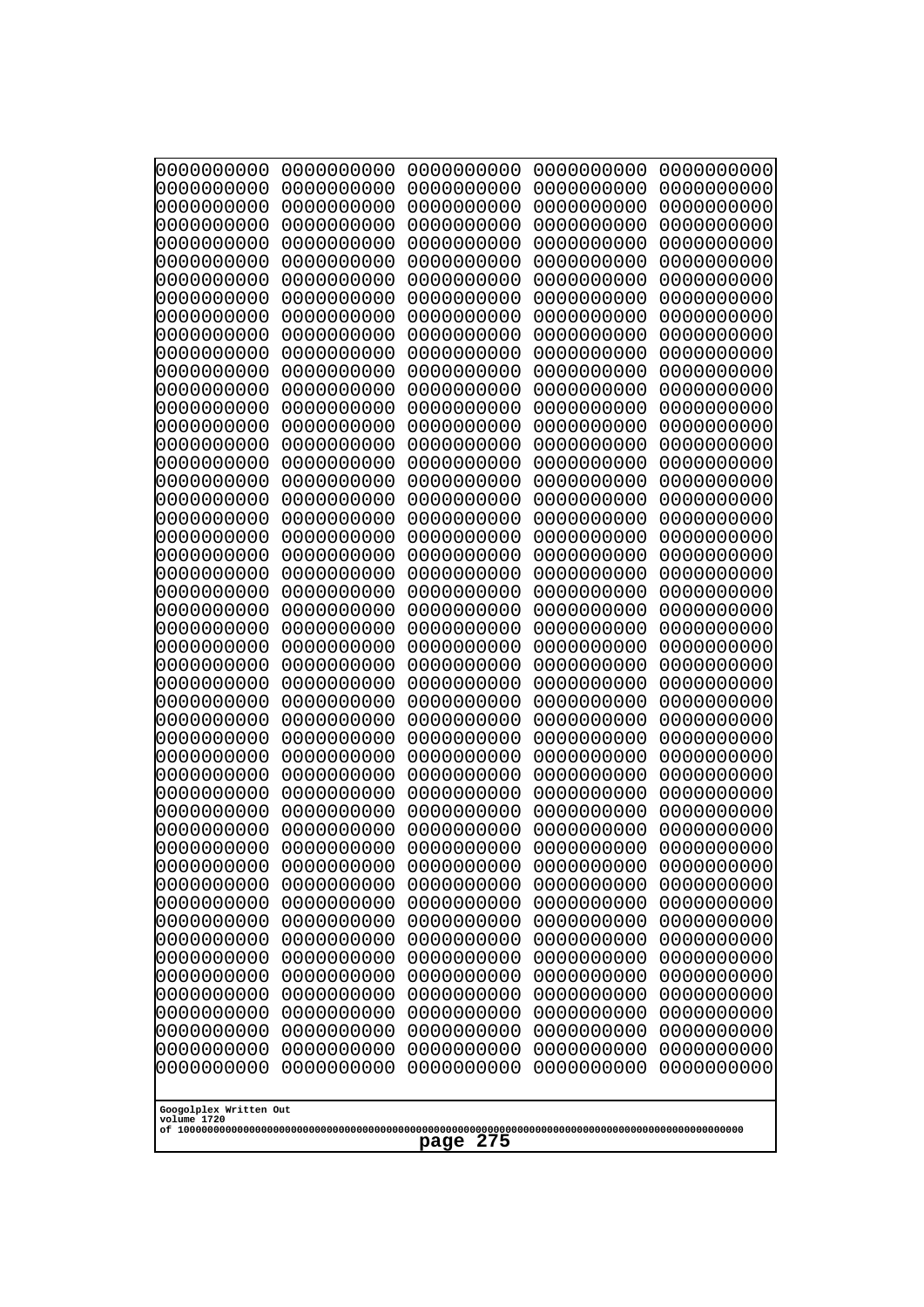| 000000000<br>0000000000               | 0000000000<br>0000000000 | 0000000000<br>0000000000 | 0000000000<br>0000000000 | 0000000000<br>0000000000 |
|---------------------------------------|--------------------------|--------------------------|--------------------------|--------------------------|
| 0000000000                            | 0000000000               | 0000000000               | 0000000000               | 0000000000               |
| 0000000000<br>0000000000              | 0000000000<br>0000000000 | 0000000000<br>0000000000 | 0000000000<br>0000000000 | 0000000000<br>0000000000 |
| 0000000000                            | 0000000000               | 0000000000               | 0000000000               | 0000000000               |
| 0000000000                            | 0000000000               | 0000000000               | 0000000000               | 0000000000               |
| 0000000000                            | 0000000000               | 0000000000               | 0000000000               | 0000000000               |
| 0000000000<br>0000000000              | 0000000000<br>0000000000 | 0000000000<br>0000000000 | 0000000000<br>0000000000 | 0000000000<br>0000000000 |
| 0000000000                            | 0000000000               | 0000000000               | 0000000000               | 0000000000               |
| 0000000000                            | 0000000000               | 0000000000               | 0000000000               | 0000000000               |
| 0000000000<br>0000000000              | 0000000000<br>0000000000 | 0000000000<br>0000000000 | 0000000000<br>0000000000 | 0000000000<br>0000000000 |
| 0000000000                            | 0000000000               | 0000000000               | 0000000000               | 0000000000               |
| 0000000000                            | 0000000000               | 0000000000               | 0000000000               | 0000000000               |
| 0000000000<br>0000000000              | 0000000000<br>0000000000 | 0000000000<br>0000000000 | 0000000000<br>0000000000 | 0000000000<br>0000000000 |
| 0000000000                            | 0000000000               | 0000000000               | 0000000000               | 0000000000               |
| 0000000000<br>0000000000              | 0000000000               | 0000000000               | 0000000000               | 0000000000               |
| 0000000000                            | 0000000000<br>0000000000 | 0000000000<br>0000000000 | 0000000000<br>0000000000 | 0000000000<br>0000000000 |
| 0000000000                            | 0000000000               | 0000000000               | 0000000000               | 0000000000               |
| 0000000000                            | 0000000000               | 0000000000               | 0000000000               | 0000000000               |
| 0000000000<br>0000000000              | 0000000000<br>0000000000 | 0000000000<br>0000000000 | 0000000000<br>0000000000 | 0000000000<br>0000000000 |
| 0000000000                            | 0000000000               | 0000000000               | 0000000000               | 0000000000               |
| 0000000000<br>0000000000              | 0000000000<br>0000000000 | 0000000000<br>0000000000 | 0000000000<br>0000000000 | 0000000000<br>0000000000 |
| 0000000000                            | 0000000000               | 0000000000               | 0000000000               | 0000000000               |
| 0000000000                            | 0000000000               | 0000000000               | 0000000000               | 0000000000               |
| 0000000000<br>0000000000              | 0000000000<br>0000000000 | 0000000000<br>0000000000 | 0000000000<br>0000000000 | 0000000000<br>0000000000 |
| 0000000000                            | 0000000000               | 0000000000               | 0000000000               | 0000000000               |
| 0000000000                            | 0000000000               | 0000000000               | 0000000000               | 0000000000               |
| 0000000000<br>0000000000              | 0000000000<br>0000000000 | 0000000000<br>0000000000 | 0000000000<br>0000000000 | 0000000000<br>0000000000 |
| 0000000000                            | 0000000000               | 0000000000               | 0000000000               | 0000000000               |
| 0000000000                            | 0000000000               | 0000000000               | 0000000000               | 0000000000               |
| 0000000000<br>0000000000              | 0000000000<br>0000000000 | 0000000000<br>0000000000 | 0000000000<br>0000000000 | 0000000000<br>0000000000 |
| 0000000000                            | 0000000000               | 0000000000               | 0000000000               | 0000000000               |
| 0000000000                            | 0000000000               | 0000000000               | 0000000000               | 0000000000               |
| 0000000000<br>0000000000              | 0000000000<br>0000000000 | 0000000000<br>0000000000 | 0000000000<br>0000000000 | 0000000000<br>0000000000 |
| 0000000000                            | 0000000000               | 0000000000               | 0000000000               | 0000000000               |
| 0000000000                            | 0000000000               | 0000000000               | 0000000000               | 0000000000               |
| 0000000000<br>0000000000              | 0000000000<br>0000000000 | 0000000000<br>0000000000 | 0000000000<br>0000000000 | 0000000000<br>0000000000 |
| 0000000000                            | 0000000000               | 0000000000               | 0000000000               | 0000000000               |
|                                       |                          |                          |                          |                          |
| Googolplex Written Out<br>volume 1720 |                          |                          |                          |                          |
| 276<br>page                           |                          |                          |                          |                          |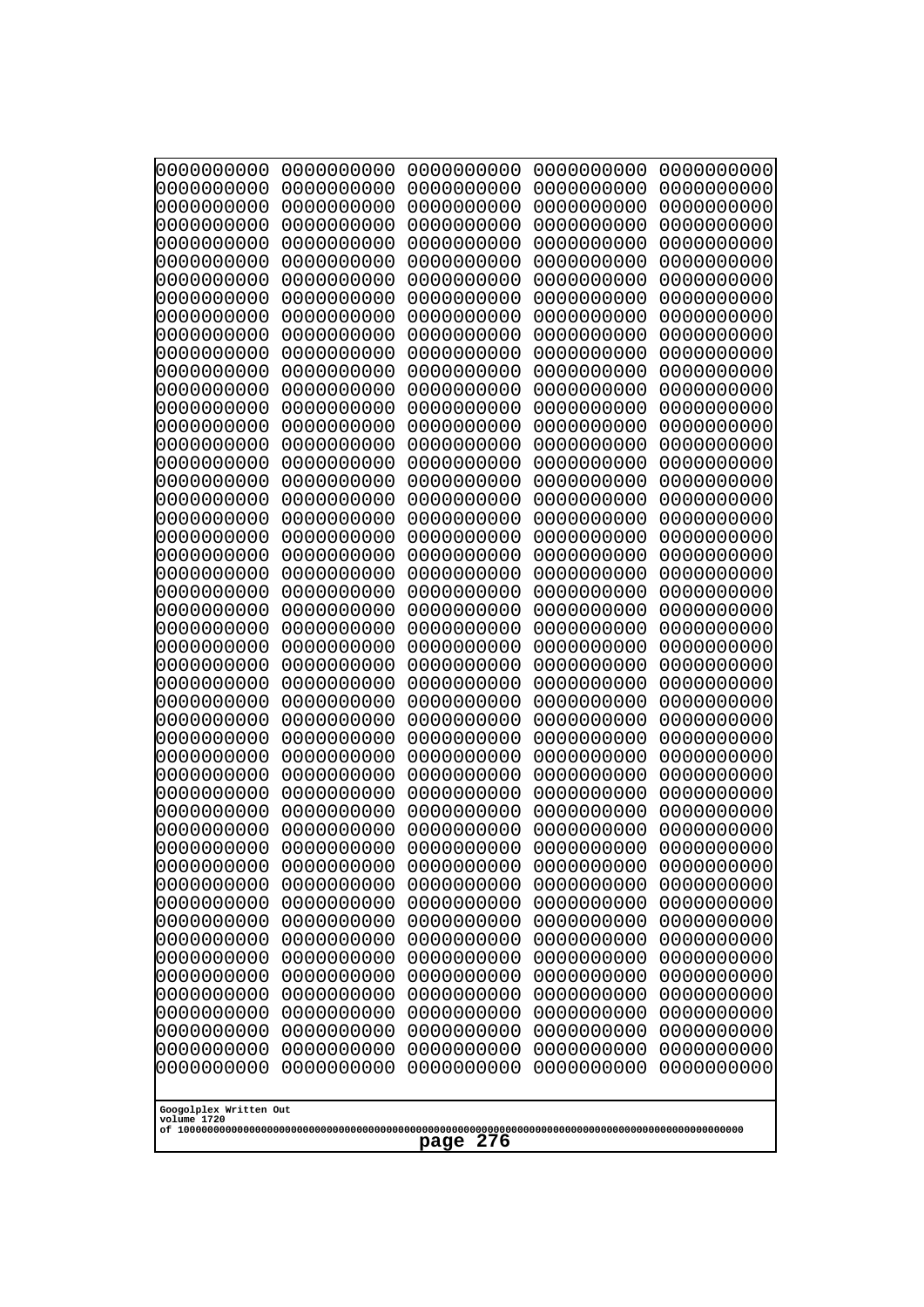| 000000000<br>0000000000  | 0000000000<br>0000000000 | 0000000000<br>0000000000 | 0000000000<br>0000000000 | 0000000000<br>0000000000 |
|--------------------------|--------------------------|--------------------------|--------------------------|--------------------------|
| 0000000000<br>0000000000 | 0000000000<br>0000000000 | 0000000000<br>0000000000 | 0000000000<br>0000000000 | 0000000000<br>0000000000 |
| 0000000000               | 0000000000               | 0000000000               | 0000000000               | 0000000000               |
| 0000000000<br>0000000000 | 0000000000<br>0000000000 | 0000000000<br>0000000000 | 0000000000<br>0000000000 | 0000000000<br>0000000000 |
| 0000000000               | 0000000000               | 0000000000               | 0000000000               | 0000000000               |
| 0000000000<br>0000000000 | 0000000000<br>0000000000 | 0000000000<br>0000000000 | 0000000000<br>0000000000 | 0000000000<br>0000000000 |
| 0000000000               | 0000000000               | 0000000000               | 0000000000               | 0000000000               |
| 0000000000<br>0000000000 | 0000000000<br>0000000000 | 0000000000<br>0000000000 | 0000000000<br>0000000000 | 0000000000<br>0000000000 |
| 0000000000               | 0000000000               | 0000000000               | 0000000000               | 0000000000               |
| 0000000000<br>0000000000 | 0000000000<br>0000000000 | 0000000000<br>0000000000 | 0000000000<br>0000000000 | 0000000000<br>0000000000 |
| 0000000000               | 0000000000               | 0000000000               | 0000000000               | 0000000000               |
| 0000000000<br>0000000000 | 0000000000<br>0000000000 | 0000000000<br>0000000000 | 0000000000<br>0000000000 | 0000000000<br>0000000000 |
| 0000000000               | 0000000000               | 0000000000               | 0000000000               | 0000000000               |
| 0000000000<br>0000000000 | 0000000000<br>0000000000 | 0000000000<br>0000000000 | 0000000000<br>0000000000 | 0000000000<br>0000000000 |
| 0000000000               | 0000000000               | 0000000000               | 0000000000               | 0000000000               |
| 0000000000<br>0000000000 | 0000000000<br>0000000000 | 0000000000<br>0000000000 | 0000000000<br>0000000000 | 0000000000<br>0000000000 |
| 0000000000               | 0000000000               | 0000000000               | 0000000000               | 0000000000               |
| 0000000000<br>0000000000 | 0000000000<br>0000000000 | 0000000000<br>0000000000 | 0000000000<br>0000000000 | 0000000000<br>0000000000 |
| 0000000000               | 0000000000               | 0000000000               | 0000000000               | 0000000000               |
| 0000000000<br>0000000000 | 0000000000<br>0000000000 | 0000000000<br>0000000000 | 0000000000<br>0000000000 | 0000000000<br>0000000000 |
| 0000000000               | 0000000000               | 0000000000               | 0000000000               | 0000000000               |
| 0000000000<br>0000000000 | 0000000000<br>0000000000 | 0000000000<br>0000000000 | 0000000000<br>0000000000 | 0000000000<br>0000000000 |
| 0000000000               | 0000000000               | 0000000000               | 0000000000               | 0000000000               |
| 0000000000<br>0000000000 | 0000000000<br>0000000000 | 0000000000<br>0000000000 | 0000000000<br>0000000000 | 0000000000<br>0000000000 |
| 0000000000               | 0000000000               | 0000000000               | 0000000000               | 0000000000               |
| 0000000000<br>0000000000 | 0000000000<br>0000000000 | 0000000000<br>0000000000 | 0000000000<br>0000000000 | 0000000000<br>0000000000 |
| 0000000000               | 0000000000               | 0000000000               | 0000000000               | 0000000000               |
| 0000000000<br>0000000000 | 0000000000<br>0000000000 | 0000000000<br>0000000000 | 0000000000<br>0000000000 | 0000000000<br>0000000000 |
| 0000000000<br>0000000000 | 0000000000<br>0000000000 | 0000000000               | 0000000000<br>0000000000 | 0000000000               |
| 0000000000               | 0000000000               | 0000000000<br>0000000000 | 0000000000               | 0000000000<br>0000000000 |
| 0000000000<br>0000000000 | 0000000000<br>0000000000 | 0000000000<br>0000000000 | 0000000000<br>0000000000 | 0000000000<br>0000000000 |
| 0000000000               | 0000000000               | 0000000000               | 0000000000               | 0000000000               |
| 0000000000               | 0000000000               | 0000000000               | 0000000000               | 0000000000               |
| Googolplex Written Out   |                          |                          |                          |                          |
| volume 1720              |                          | 277<br>page              |                          |                          |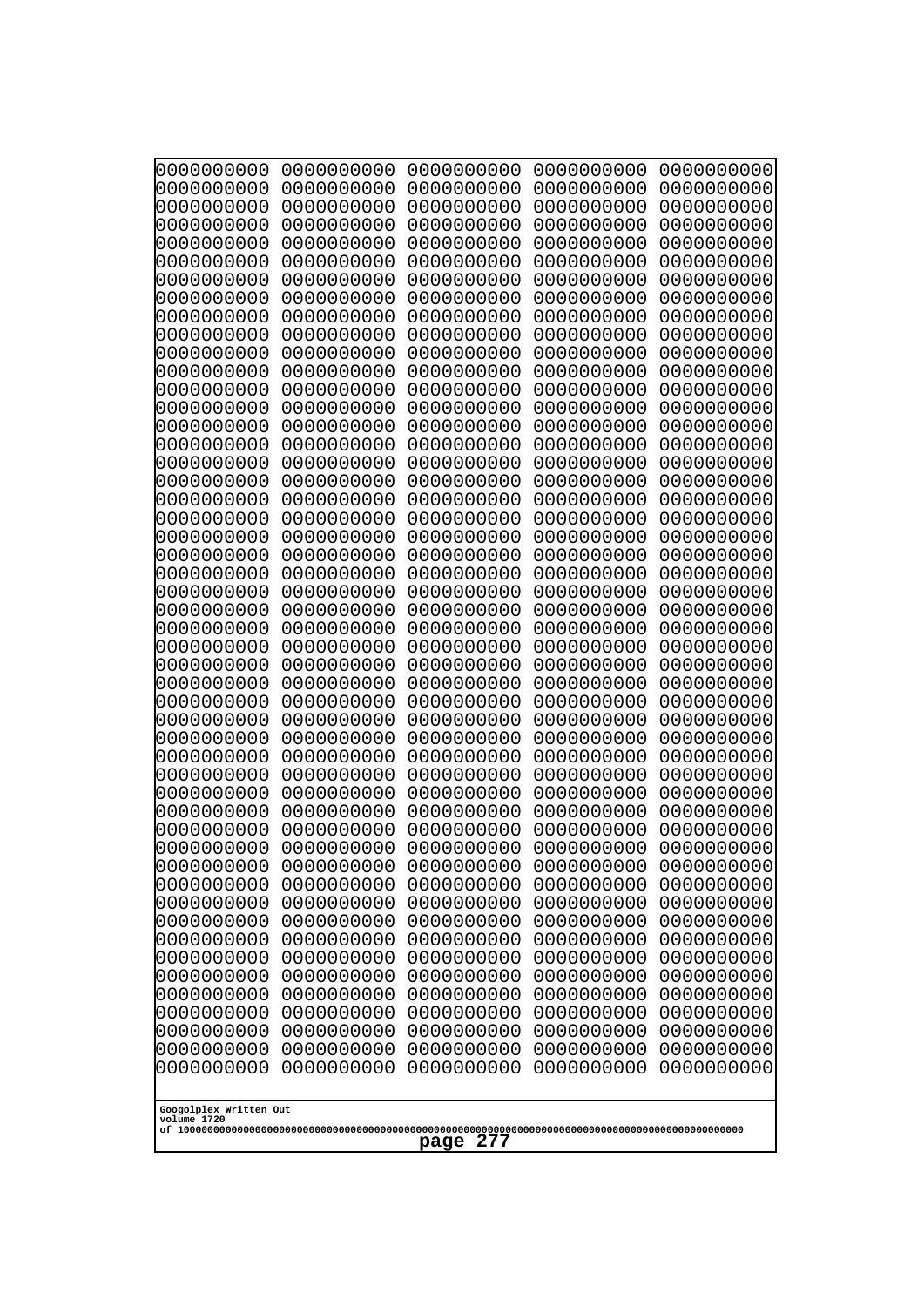| 10000000000<br>0000000000             | 0000000000<br>0000000000 | 0000000000<br>0000000000 | 0000000000<br>0000000000 | 0000000000<br>0000000000 |
|---------------------------------------|--------------------------|--------------------------|--------------------------|--------------------------|
| 0000000000                            | 0000000000               | 0000000000               | 0000000000               | 0000000000               |
| 0000000000                            | 0000000000               | 0000000000               | 0000000000               | 0000000000               |
| 0000000000<br>0000000000              | 0000000000<br>0000000000 | 0000000000<br>0000000000 | 0000000000<br>0000000000 | 0000000000<br>0000000000 |
| 0000000000                            | 0000000000               | 0000000000               | 0000000000               | 0000000000               |
| 0000000000                            | 0000000000               | 0000000000               | 0000000000               | 0000000000               |
| 0000000000<br>0000000000              | 0000000000<br>0000000000 | 0000000000<br>0000000000 | 0000000000<br>0000000000 | 0000000000<br>0000000000 |
| 0000000000                            | 0000000000               | 0000000000               | 0000000000               | 0000000000               |
| 0000000000                            | 0000000000               | 0000000000               | 0000000000               | 0000000000               |
| 0000000000                            | 0000000000               | 0000000000               | 0000000000               | 0000000000               |
| 0000000000<br>0000000000              | 0000000000<br>0000000000 | 0000000000<br>0000000000 | 0000000000<br>0000000000 | 0000000000<br>0000000000 |
| 0000000000                            | 0000000000               | 0000000000               | 0000000000               | 0000000000               |
| 0000000000                            | 0000000000               | 0000000000               | 0000000000               | 0000000000               |
| 0000000000<br>0000000000              | 0000000000<br>0000000000 | 0000000000<br>0000000000 | 0000000000<br>0000000000 | 0000000000<br>0000000000 |
| 0000000000                            | 0000000000               | 0000000000               | 0000000000               | 0000000000               |
| 0000000000                            | 0000000000               | 0000000000               | 0000000000               | 0000000000               |
| 0000000000<br>0000000000              | 0000000000<br>0000000000 | 0000000000<br>0000000000 | 0000000000<br>0000000000 | 0000000000<br>0000000000 |
| 0000000000                            | 0000000000               | 0000000000               | 0000000000               | 0000000000               |
| 0000000000                            | 0000000000               | 0000000000               | 0000000000               | 0000000000               |
| 0000000000<br>0000000000              | 0000000000<br>0000000000 | 0000000000<br>0000000000 | 0000000000<br>0000000000 | 0000000000<br>0000000000 |
| 0000000000                            | 0000000000               | 0000000000               | 0000000000               | 0000000000               |
| 0000000000                            | 0000000000               | 0000000000               | 0000000000               | 0000000000               |
| 0000000000                            | 0000000000<br>0000000000 | 0000000000<br>0000000000 | 0000000000<br>0000000000 | 0000000000               |
| 0000000000<br>0000000000              | 0000000000               | 0000000000               | 0000000000               | 0000000000<br>0000000000 |
| 0000000000                            | 0000000000               | 0000000000               | 0000000000               | 0000000000               |
| 0000000000                            | 0000000000               | 0000000000               | 0000000000               | 0000000000               |
| 0000000000<br>0000000000              | 0000000000<br>0000000000 | 0000000000<br>0000000000 | 0000000000<br>0000000000 | 0000000000<br>0000000000 |
| 0000000000                            | 0000000000               | 0000000000               | 0000000000               | 0000000000               |
| 0000000000                            | 0000000000               | 0000000000               | 0000000000               | 0000000000               |
| 0000000000<br>0000000000              | 0000000000<br>0000000000 | 0000000000<br>0000000000 | 0000000000<br>0000000000 | 0000000000<br>0000000000 |
| 0000000000                            | 0000000000               | 0000000000               | 0000000000               | 0000000000               |
| 0000000000                            | 0000000000               | 0000000000               | 0000000000               | 0000000000               |
| 0000000000<br>0000000000              | 0000000000<br>0000000000 | 0000000000<br>0000000000 | 0000000000<br>0000000000 | 0000000000<br>0000000000 |
| 0000000000                            | 0000000000               | 0000000000               | 0000000000               | 0000000000               |
| 0000000000                            | 0000000000               | 0000000000               | 0000000000               | 0000000000               |
| 0000000000<br>0000000000              | 0000000000<br>0000000000 | 0000000000<br>0000000000 | 0000000000<br>0000000000 | 0000000000<br>0000000000 |
| 0000000000                            | 0000000000               | 0000000000               | 0000000000               | 0000000000               |
| 0000000000                            | 0000000000               | 0000000000               | 0000000000               | 0000000000               |
|                                       |                          |                          |                          |                          |
| Googolplex Written Out<br>volume 1720 |                          |                          |                          |                          |
|                                       |                          | 278<br>page              |                          |                          |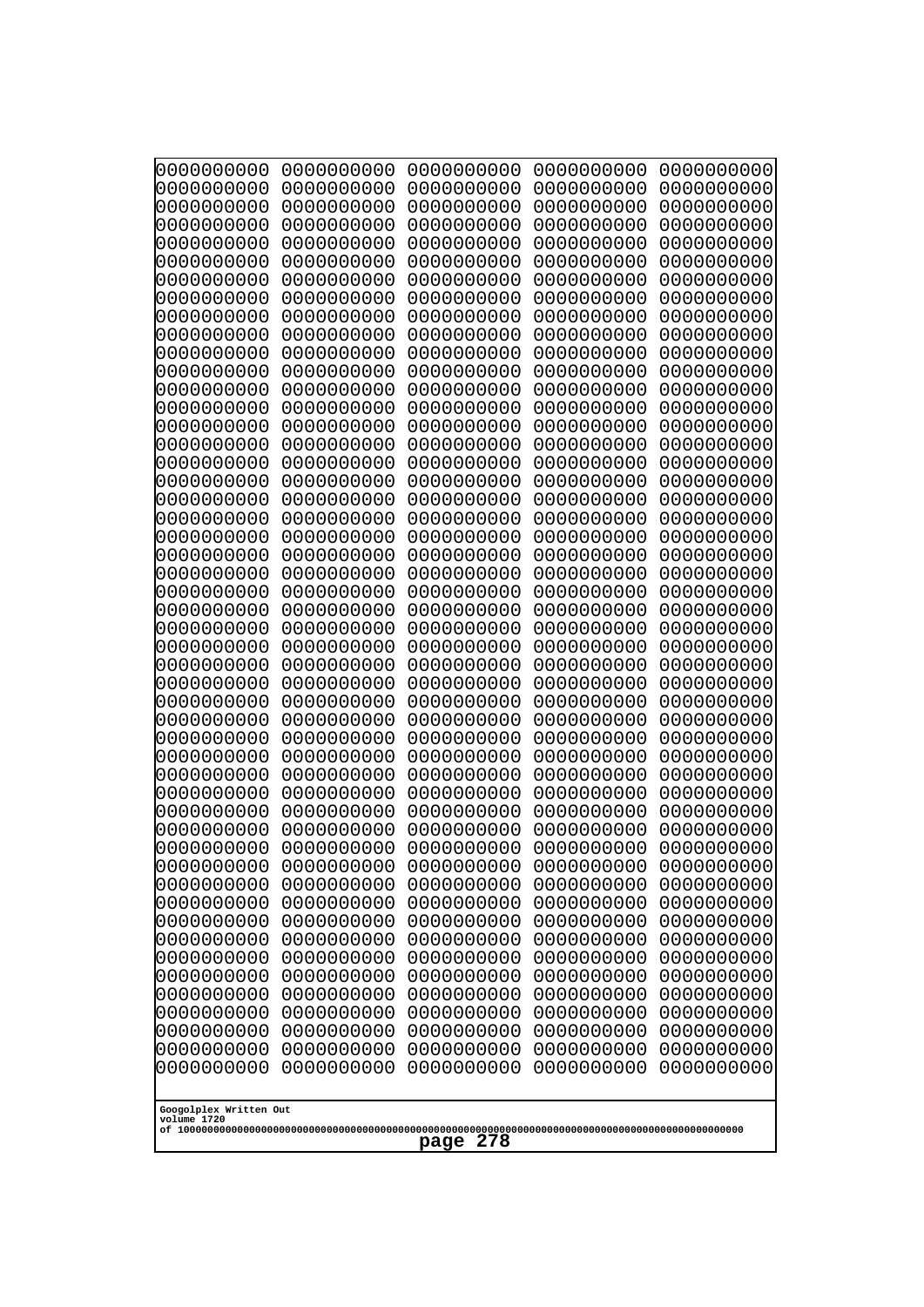| 000000000<br>0000000000               | 0000000000<br>0000000000 | 0000000000<br>0000000000 | 0000000000<br>0000000000 | 0000000000<br>0000000000 |
|---------------------------------------|--------------------------|--------------------------|--------------------------|--------------------------|
| 0000000000                            | 0000000000               | 0000000000               | 0000000000               | 0000000000               |
| 0000000000                            | 0000000000               | 0000000000               | 0000000000               | 0000000000               |
| 0000000000<br>0000000000              | 0000000000<br>0000000000 | 0000000000<br>0000000000 | 0000000000<br>0000000000 | 0000000000<br>0000000000 |
| 0000000000                            | 0000000000               | 0000000000               | 0000000000               | 0000000000               |
| 0000000000                            | 0000000000               | 0000000000               | 0000000000               | 0000000000               |
| 0000000000<br>0000000000              | 0000000000<br>0000000000 | 0000000000<br>0000000000 | 0000000000<br>0000000000 | 0000000000<br>0000000000 |
| 0000000000                            | 0000000000               | 0000000000               | 0000000000               | 0000000000               |
| 0000000000                            | 0000000000               | 0000000000               | 0000000000               | 0000000000               |
| 0000000000<br>0000000000              | 0000000000<br>0000000000 | 0000000000<br>0000000000 | 0000000000<br>0000000000 | 0000000000<br>0000000000 |
| 0000000000                            | 0000000000               | 0000000000               | 0000000000               | 0000000000               |
| 0000000000                            | 0000000000               | 0000000000               | 0000000000               | 0000000000               |
| 0000000000<br>0000000000              | 0000000000<br>0000000000 | 0000000000<br>0000000000 | 0000000000<br>0000000000 | 0000000000<br>0000000000 |
| 0000000000                            | 0000000000               | 0000000000               | 0000000000               | 0000000000               |
| 0000000000                            | 0000000000               | 0000000000               | 0000000000               | 0000000000               |
| 0000000000<br>0000000000              | 0000000000<br>0000000000 | 0000000000<br>0000000000 | 0000000000<br>0000000000 | 0000000000<br>0000000000 |
| 0000000000                            | 0000000000               | 0000000000               | 0000000000               | 0000000000               |
| 0000000000                            | 0000000000               | 0000000000               | 0000000000               | 0000000000               |
| 0000000000<br>0000000000              | 0000000000<br>0000000000 | 0000000000<br>0000000000 | 0000000000<br>0000000000 | 0000000000<br>0000000000 |
| 0000000000                            | 0000000000               | 0000000000               | 0000000000               | 0000000000               |
| 0000000000                            | 0000000000               | 0000000000               | 0000000000               | 0000000000               |
| 0000000000<br>0000000000              | 0000000000<br>0000000000 | 0000000000<br>0000000000 | 0000000000<br>0000000000 | 0000000000<br>0000000000 |
| 0000000000                            | 0000000000               | 0000000000               | 0000000000               | 0000000000               |
| 0000000000                            | 0000000000               | 0000000000               | 0000000000               | 0000000000               |
| 0000000000<br>0000000000              | 0000000000<br>0000000000 | 0000000000<br>0000000000 | 0000000000<br>0000000000 | 0000000000<br>0000000000 |
| 0000000000                            | 0000000000               | 0000000000               | 0000000000               | 0000000000               |
| 0000000000                            | 0000000000               | 0000000000               | 0000000000               | 0000000000               |
| 0000000000<br>0000000000              | 0000000000<br>0000000000 | 0000000000<br>0000000000 | 0000000000<br>0000000000 | 0000000000<br>0000000000 |
| 0000000000                            | 0000000000               | 0000000000               | 0000000000               | 0000000000               |
| 0000000000                            | 0000000000               | 0000000000               | 0000000000               | 0000000000               |
| 0000000000<br>0000000000              | 0000000000<br>0000000000 | 0000000000<br>0000000000 | 0000000000<br>0000000000 | 0000000000<br>0000000000 |
| 0000000000                            | 0000000000               | 0000000000               | 0000000000               | 0000000000               |
| 0000000000                            | 0000000000               | 0000000000               | 0000000000               | 0000000000               |
| 0000000000<br>0000000000              | 0000000000<br>0000000000 | 0000000000<br>0000000000 | 0000000000<br>0000000000 | 0000000000<br>0000000000 |
| 0000000000                            | 0000000000               | 0000000000               | 0000000000               | 0000000000               |
| 0000000000                            | 0000000000               | 0000000000               | 0000000000               | 0000000000               |
| 0000000000<br>0000000000              | 0000000000               | 0000000000<br>0000000000 | 0000000000<br>0000000000 | 0000000000               |
|                                       | 0000000000               |                          |                          | 0000000000               |
| Googolplex Written Out<br>volume 1720 |                          |                          |                          |                          |
|                                       |                          | 279<br>page              |                          |                          |
|                                       |                          |                          |                          |                          |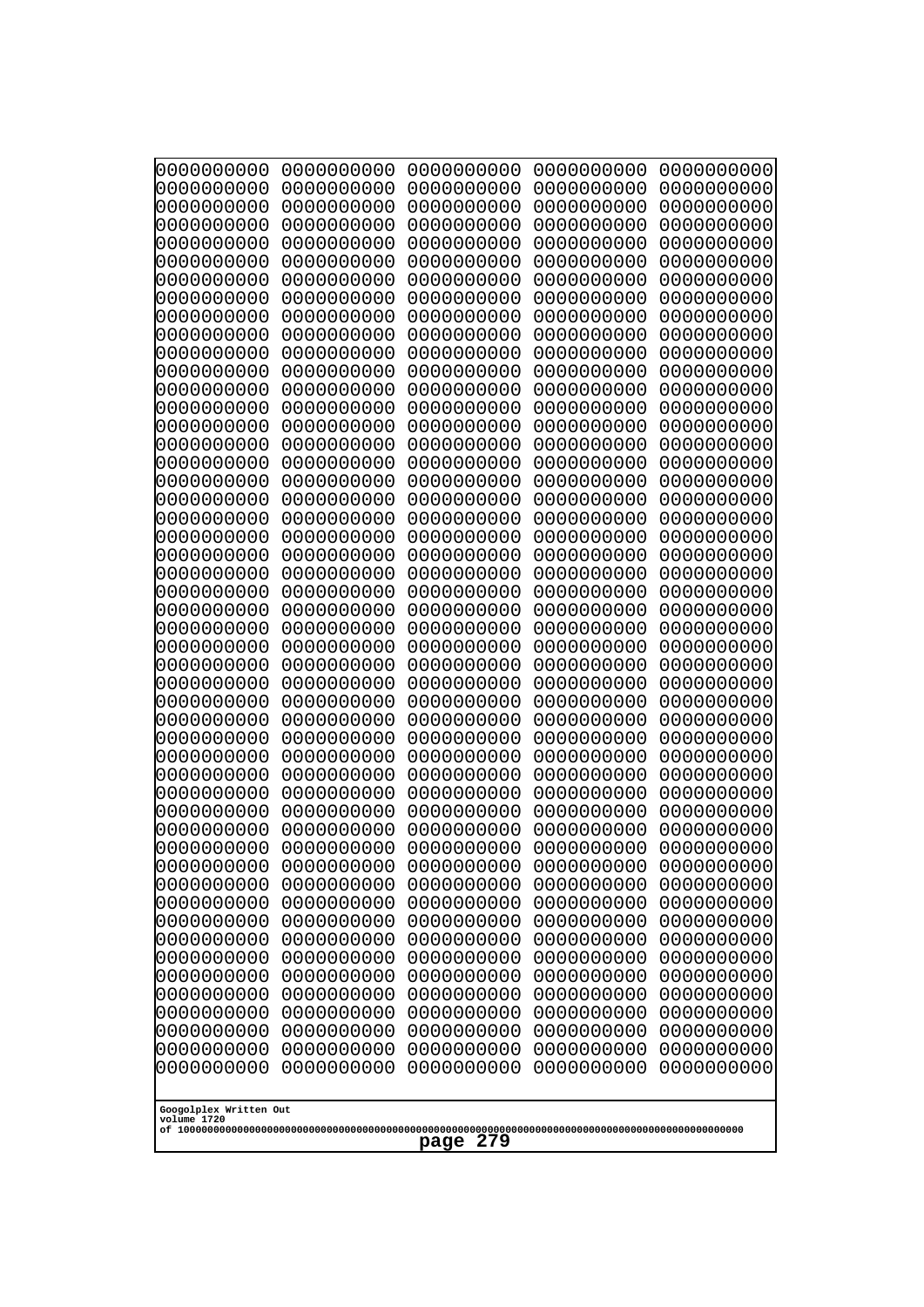| 10000000000<br>0000000000             | 0000000000<br>0000000000 | 0000000000<br>0000000000 | 0000000000<br>0000000000 | 0000000000<br>0000000000 |
|---------------------------------------|--------------------------|--------------------------|--------------------------|--------------------------|
| 0000000000                            | 0000000000               | 0000000000               | 0000000000               | 0000000000               |
| 0000000000                            | 0000000000               | 0000000000               | 0000000000               | 0000000000               |
| 0000000000<br>0000000000              | 0000000000<br>0000000000 | 0000000000<br>0000000000 | 0000000000<br>0000000000 | 0000000000<br>0000000000 |
| 0000000000                            | 0000000000               | 0000000000               | 0000000000               | 0000000000               |
| 0000000000                            | 0000000000               | 0000000000               | 0000000000               | 0000000000               |
| 0000000000<br>0000000000              | 0000000000<br>0000000000 | 0000000000<br>0000000000 | 0000000000<br>0000000000 | 0000000000<br>0000000000 |
| 0000000000                            | 0000000000               | 0000000000               | 0000000000               | 0000000000               |
| 0000000000                            | 0000000000               | 0000000000               | 0000000000               | 0000000000               |
| 0000000000<br>0000000000              | 0000000000<br>0000000000 | 0000000000<br>0000000000 | 0000000000<br>0000000000 | 0000000000<br>0000000000 |
| 0000000000                            | 0000000000               | 0000000000               | 0000000000               | 0000000000               |
| 0000000000                            | 0000000000               | 0000000000               | 0000000000               | 0000000000               |
| 0000000000<br>0000000000              | 0000000000<br>0000000000 | 0000000000<br>0000000000 | 0000000000<br>0000000000 | 0000000000<br>0000000000 |
| 0000000000                            | 0000000000               | 0000000000               | 0000000000               | 0000000000               |
| 0000000000<br>0000000000              | 0000000000               | 0000000000               | 0000000000               | 0000000000               |
| 0000000000                            | 0000000000<br>0000000000 | 0000000000<br>0000000000 | 0000000000<br>0000000000 | 0000000000<br>0000000000 |
| 0000000000                            | 0000000000               | 0000000000               | 0000000000               | 0000000000               |
| 0000000000<br>0000000000              | 0000000000<br>0000000000 | 0000000000<br>0000000000 | 0000000000<br>0000000000 | 0000000000<br>0000000000 |
| 0000000000                            | 0000000000               | 0000000000               | 0000000000               | 0000000000               |
| 0000000000                            | 0000000000               | 0000000000               | 0000000000               | 0000000000               |
| 0000000000<br>0000000000              | 0000000000<br>0000000000 | 0000000000<br>0000000000 | 0000000000<br>0000000000 | 0000000000<br>0000000000 |
| 0000000000                            | 0000000000               | 0000000000               | 0000000000               | 0000000000               |
| 0000000000                            | 0000000000               | 0000000000               | 0000000000               | 0000000000               |
| 0000000000<br>0000000000              | 0000000000<br>0000000000 | 0000000000<br>0000000000 | 0000000000<br>0000000000 | 0000000000<br>0000000000 |
| 0000000000                            | 0000000000               | 0000000000               | 0000000000               | 0000000000               |
| 0000000000                            | 0000000000               | 0000000000               | 0000000000               | 0000000000               |
| 0000000000<br>0000000000              | 0000000000<br>0000000000 | 0000000000<br>0000000000 | 0000000000<br>0000000000 | 0000000000<br>0000000000 |
| 0000000000                            | 0000000000               | 0000000000               | 0000000000               | 0000000000               |
| 0000000000                            | 0000000000               | 0000000000               | 0000000000               | 0000000000               |
| 0000000000<br>0000000000              | 0000000000<br>0000000000 | 0000000000<br>0000000000 | 0000000000<br>0000000000 | 0000000000<br>0000000000 |
| 0000000000                            | 0000000000               | 0000000000               | 0000000000               | 0000000000               |
| 0000000000                            | 0000000000               | 0000000000               | 0000000000               | 0000000000               |
| 0000000000<br>0000000000              | 0000000000<br>0000000000 | 0000000000<br>0000000000 | 0000000000<br>0000000000 | 0000000000<br>0000000000 |
| 0000000000                            | 0000000000               | 0000000000               | 0000000000               | 0000000000               |
| 0000000000                            | 0000000000               | 0000000000               | 0000000000               | 0000000000               |
| 0000000000<br>0000000000              | 0000000000<br>0000000000 | 0000000000<br>0000000000 | 0000000000<br>0000000000 | 0000000000<br>0000000000 |
| 0000000000                            | 0000000000               | 0000000000               | 0000000000               | 0000000000               |
|                                       |                          |                          |                          |                          |
| Googolplex Written Out<br>volume 1720 |                          |                          |                          |                          |
|                                       |                          | 280<br>page              |                          |                          |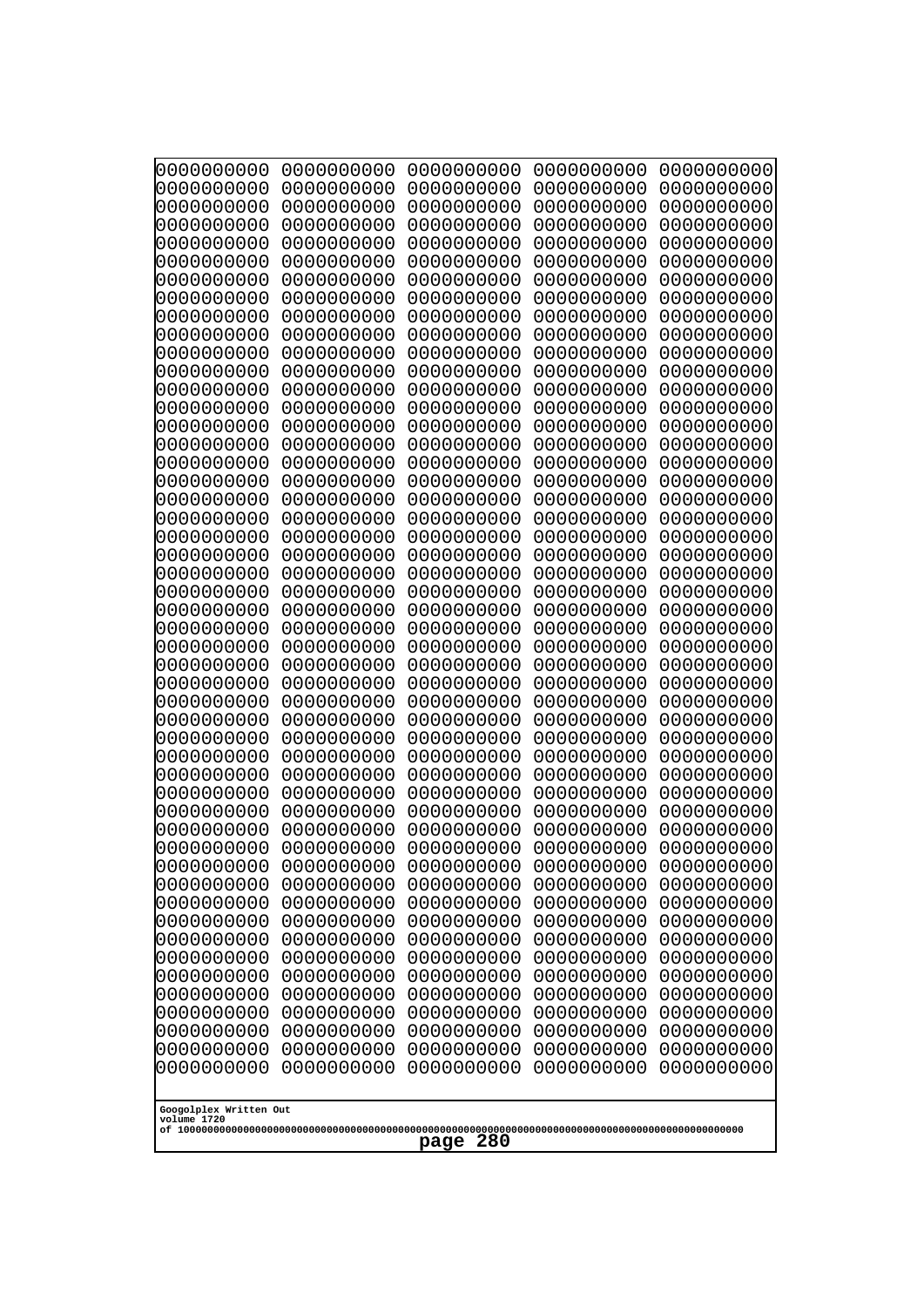| 0000000000  | 0000000000                            | 0000000000 | 0000000000 | 0000000000 |  |
|-------------|---------------------------------------|------------|------------|------------|--|
| 0000000000  | 0000000000                            | 0000000000 | 0000000000 | 0000000000 |  |
| 0000000000  | 0000000000                            | 0000000000 | 0000000000 | 0000000000 |  |
| 0000000000  | 0000000000                            | 0000000000 | 0000000000 | 0000000000 |  |
| 0000000000  | 0000000000                            | 0000000000 | 0000000000 | 0000000000 |  |
| 0000000000  | 0000000000                            | 0000000000 | 0000000000 | 0000000000 |  |
| 0000000000  | 0000000000                            | 0000000000 | 0000000000 | 0000000000 |  |
| 0000000000  | 0000000000                            | 0000000000 | 0000000000 | 0000000000 |  |
| 0000000000  | 0000000000                            | 0000000000 | 0000000000 | 0000000000 |  |
| 0000000000  | 0000000000                            | 0000000000 | 0000000000 | 0000000000 |  |
| 0000000000  | 0000000000                            | 0000000000 | 0000000000 | 0000000000 |  |
| 0000000000  | 0000000000                            | 0000000000 | 0000000000 | 0000000000 |  |
| 0000000000  | 0000000000                            | 0000000000 | 0000000000 | 0000000000 |  |
| 0000000000  | 0000000000                            | 0000000000 | 0000000000 | 0000000000 |  |
| 0000000000  | 0000000000                            | 0000000000 | 0000000000 | 0000000000 |  |
| 0000000000  | 0000000000                            | 0000000000 | 0000000000 | 0000000000 |  |
| 0000000000  | 0000000000                            | 0000000000 | 0000000000 | 0000000000 |  |
| 0000000000  | 0000000000                            | 0000000000 | 0000000000 | 0000000000 |  |
| 0000000000  | 0000000000                            | 0000000000 | 0000000000 | 0000000000 |  |
| 0000000000  | 0000000000                            | 0000000000 | 0000000000 | 0000000000 |  |
| 0000000000  | 0000000000                            | 0000000000 | 0000000000 | 0000000000 |  |
| 0000000000  | 0000000000                            | 0000000000 | 0000000000 | 0000000000 |  |
| 0000000000  | 0000000000                            | 0000000000 | 0000000000 | 0000000000 |  |
| 0000000000  | 0000000000                            | 0000000000 | 0000000000 | 0000000000 |  |
| 0000000000  | 0000000000                            | 0000000000 | 0000000000 | 0000000000 |  |
| 0000000000  | 0000000000                            | 0000000000 | 0000000000 | 0000000000 |  |
| 0000000000  | 0000000000                            | 0000000000 | 0000000000 | 0000000000 |  |
| 0000000000  | 0000000000                            | 0000000000 | 0000000000 | 0000000000 |  |
| 0000000000  | 0000000000                            | 0000000000 | 0000000000 | 0000000000 |  |
| 0000000000  | 0000000000                            | 0000000000 | 0000000000 | 0000000000 |  |
| 0000000000  | 0000000000                            | 0000000000 | 0000000000 | 0000000000 |  |
| 0000000000  | 0000000000                            | 0000000000 | 0000000000 | 0000000000 |  |
| 0000000000  | 0000000000                            | 0000000000 | 0000000000 | 0000000000 |  |
| 0000000000  | 0000000000                            | 0000000000 | 0000000000 | 0000000000 |  |
| 0000000000  | 0000000000                            | 0000000000 | 0000000000 | 0000000000 |  |
| 0000000000  | 0000000000                            | 0000000000 | 0000000000 | 0000000000 |  |
| 0000000000  | 0000000000                            | 0000000000 | 0000000000 | 0000000000 |  |
| 0000000000  | 0000000000                            | 0000000000 | 0000000000 | 0000000000 |  |
| 0000000000  | 0000000000                            | 0000000000 | 0000000000 | 0000000000 |  |
| 0000000000  | 0000000000                            | 0000000000 | 0000000000 | 0000000000 |  |
| 0000000000  | 0000000000                            | 0000000000 | 0000000000 | 0000000000 |  |
| 0000000000  | 0000000000                            | 0000000000 | 0000000000 | 0000000000 |  |
| 0000000000  | 0000000000                            | 0000000000 | 0000000000 | 0000000000 |  |
| 0000000000  | 0000000000                            | 0000000000 | 0000000000 | 0000000000 |  |
| 0000000000  | 0000000000                            | 0000000000 | 0000000000 | 0000000000 |  |
| 0000000000  | 0000000000                            | 0000000000 | 0000000000 | 0000000000 |  |
| 0000000000  | 0000000000                            | 0000000000 | 0000000000 | 0000000000 |  |
| 0000000000  | 0000000000                            | 0000000000 | 0000000000 | 0000000000 |  |
| 0000000000  | 0000000000                            | 0000000000 | 0000000000 | 0000000000 |  |
| 0000000000  | 0000000000                            | 0000000000 | 0000000000 | 0000000000 |  |
| volume 1720 | Googolplex Written Out<br>281<br>page |            |            |            |  |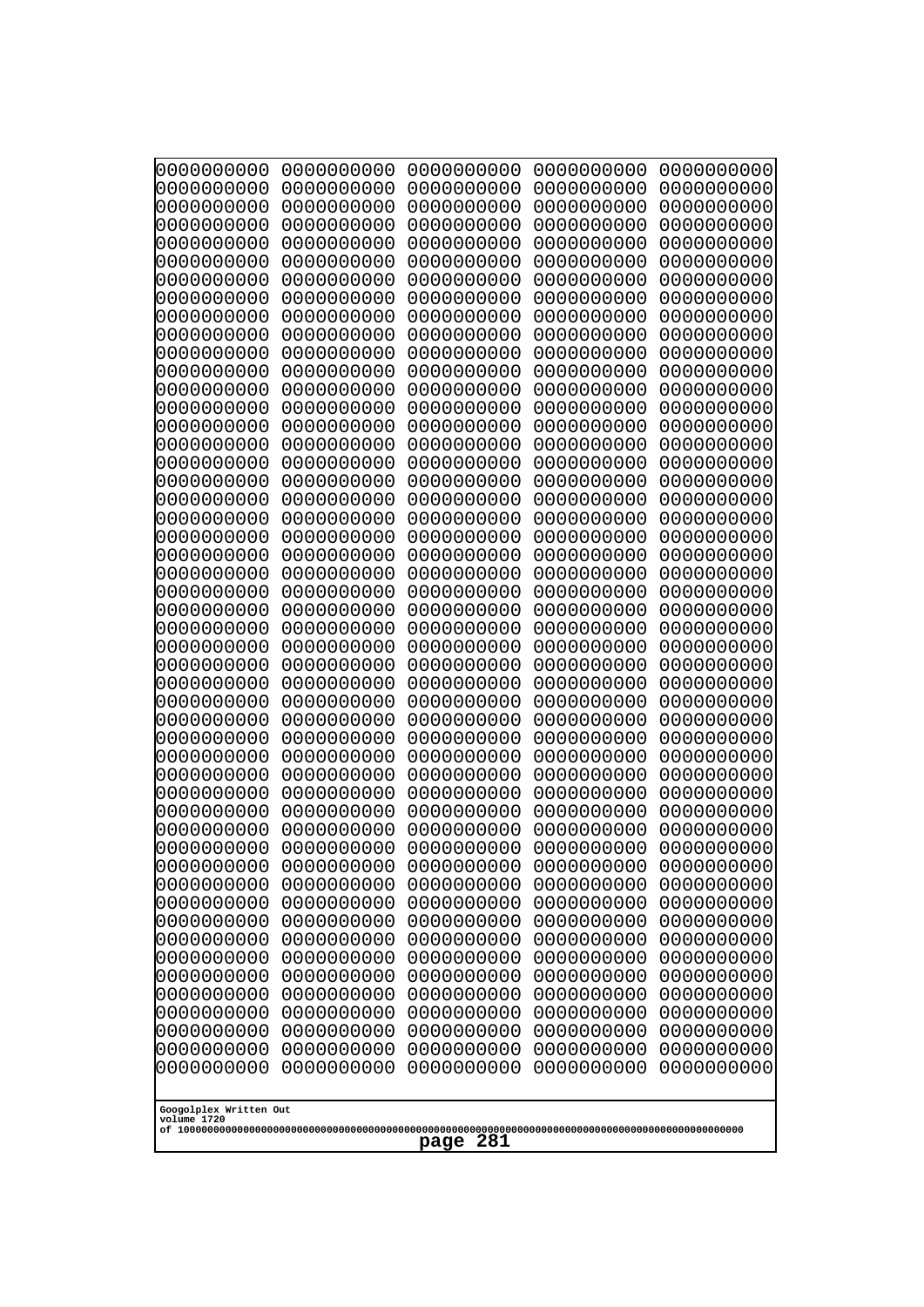| Googolplex Written Out<br>volume 1720 | 0000000000<br>0000000000<br>0000000000<br>0000000000<br>0000000000<br>0000000000<br>0000000000<br>0000000000<br>0000000000<br>0000000000<br>0000000000<br>0000000000<br>0000000000<br>0000000000<br>0000000000<br>0000000000<br>0000000000<br>0000000000<br>0000000000<br>0000000000<br>0000000000<br>0000000000<br>0000000000<br>0000000000<br>0000000000<br>0000000000<br>0000000000<br>0000000000<br>0000000000<br>0000000000<br>0000000000<br>0000000000<br>0000000000<br>0000000000<br>0000000000<br>0000000000<br>0000000000<br>10000000000<br>0000000000<br>0000000000<br>0000000000<br>0000000000<br>0000000000<br>0000000000<br>0000000000<br>0000000000<br>0000000000<br>0000000000<br>0000000000<br>0000000000 | 0000000000<br>0000000000<br>0000000000<br>0000000000<br>0000000000<br>0000000000<br>0000000000<br>0000000000<br>0000000000<br>0000000000<br>0000000000<br>0000000000<br>0000000000<br>0000000000<br>0000000000<br>0000000000<br>0000000000<br>0000000000<br>0000000000<br>0000000000<br>0000000000<br>0000000000<br>0000000000<br>0000000000<br>0000000000<br>0000000000<br>0000000000<br>0000000000<br>0000000000<br>0000000000<br>0000000000<br>0000000000<br>0000000000<br>0000000000<br>0000000000<br>0000000000<br>0000000000<br>0000000000<br>0000000000<br>0000000000<br>0000000000<br>0000000000<br>0000000000<br>0000000000<br>0000000000<br>0000000000<br>0000000000<br>0000000000<br>0000000000<br>0000000000 | 0000000000<br>0000000000<br>0000000000<br>0000000000<br>0000000000<br>0000000000<br>0000000000<br>0000000000<br>0000000000<br>0000000000<br>0000000000<br>0000000000<br>0000000000<br>0000000000<br>0000000000<br>0000000000<br>0000000000<br>0000000000<br>0000000000<br>0000000000<br>0000000000<br>0000000000<br>0000000000<br>0000000000<br>0000000000<br>0000000000<br>0000000000<br>0000000000<br>0000000000<br>0000000000<br>0000000000<br>0000000000<br>0000000000<br>0000000000<br>0000000000<br>0000000000<br>0000000000<br>0000000000<br>0000000000<br>0000000000<br>0000000000<br>0000000000<br>0000000000<br>0000000000<br>0000000000<br>0000000000<br>0000000000<br>0000000000<br>0000000000<br>0000000000 | 0000000000<br>0000000000<br>0000000000<br>0000000000<br>0000000000<br>0000000000<br>0000000000<br>0000000000<br>0000000000<br>0000000000<br>0000000000<br>0000000000<br>0000000000<br>0000000000<br>0000000000<br>0000000000<br>0000000000<br>0000000000<br>0000000000<br>0000000000<br>0000000000<br>0000000000<br>0000000000<br>0000000000<br>0000000000<br>0000000000<br>0000000000<br>0000000000<br>0000000000<br>0000000000<br>0000000000<br>0000000000<br>0000000000<br>0000000000<br>0000000000<br>0000000000<br>0000000000<br>0000000000<br>0000000000<br>0000000000<br>0000000000<br>0000000000<br>0000000000<br>0000000000<br>0000000000<br>0000000000<br>0000000000<br>0000000000<br>0000000000<br>0000000000 | 0000000000<br>0000000000<br>0000000000<br>0000000000<br>0000000000<br>0000000000<br>0000000000<br>0000000000<br>0000000000<br>0000000000<br>0000000000<br>0000000000<br>0000000000<br>0000000000<br>0000000000<br>0000000000<br>0000000000<br>0000000000<br>0000000000<br>0000000000<br>0000000000<br>0000000000<br>0000000000<br>0000000000<br>0000000000<br>0000000000<br>0000000000<br>0000000000<br>0000000000<br>0000000000<br>0000000000<br>0000000000<br>0000000000<br>0000000000<br>0000000000<br>0000000000<br>0000000000<br>0000000000<br>0000000000<br>0000000000<br>0000000000<br>0000000000<br>0000000000<br>0000000000<br>0000000000<br>0000000000<br>0000000000<br>0000000000<br>0000000000<br>0000000000 |
|---------------------------------------|---------------------------------------------------------------------------------------------------------------------------------------------------------------------------------------------------------------------------------------------------------------------------------------------------------------------------------------------------------------------------------------------------------------------------------------------------------------------------------------------------------------------------------------------------------------------------------------------------------------------------------------------------------------------------------------------------------------------------|--------------------------------------------------------------------------------------------------------------------------------------------------------------------------------------------------------------------------------------------------------------------------------------------------------------------------------------------------------------------------------------------------------------------------------------------------------------------------------------------------------------------------------------------------------------------------------------------------------------------------------------------------------------------------------------------------------------------------|--------------------------------------------------------------------------------------------------------------------------------------------------------------------------------------------------------------------------------------------------------------------------------------------------------------------------------------------------------------------------------------------------------------------------------------------------------------------------------------------------------------------------------------------------------------------------------------------------------------------------------------------------------------------------------------------------------------------------|--------------------------------------------------------------------------------------------------------------------------------------------------------------------------------------------------------------------------------------------------------------------------------------------------------------------------------------------------------------------------------------------------------------------------------------------------------------------------------------------------------------------------------------------------------------------------------------------------------------------------------------------------------------------------------------------------------------------------|--------------------------------------------------------------------------------------------------------------------------------------------------------------------------------------------------------------------------------------------------------------------------------------------------------------------------------------------------------------------------------------------------------------------------------------------------------------------------------------------------------------------------------------------------------------------------------------------------------------------------------------------------------------------------------------------------------------------------|
|                                       |                                                                                                                                                                                                                                                                                                                                                                                                                                                                                                                                                                                                                                                                                                                           |                                                                                                                                                                                                                                                                                                                                                                                                                                                                                                                                                                                                                                                                                                                          | 282<br>page                                                                                                                                                                                                                                                                                                                                                                                                                                                                                                                                                                                                                                                                                                              |                                                                                                                                                                                                                                                                                                                                                                                                                                                                                                                                                                                                                                                                                                                          |                                                                                                                                                                                                                                                                                                                                                                                                                                                                                                                                                                                                                                                                                                                          |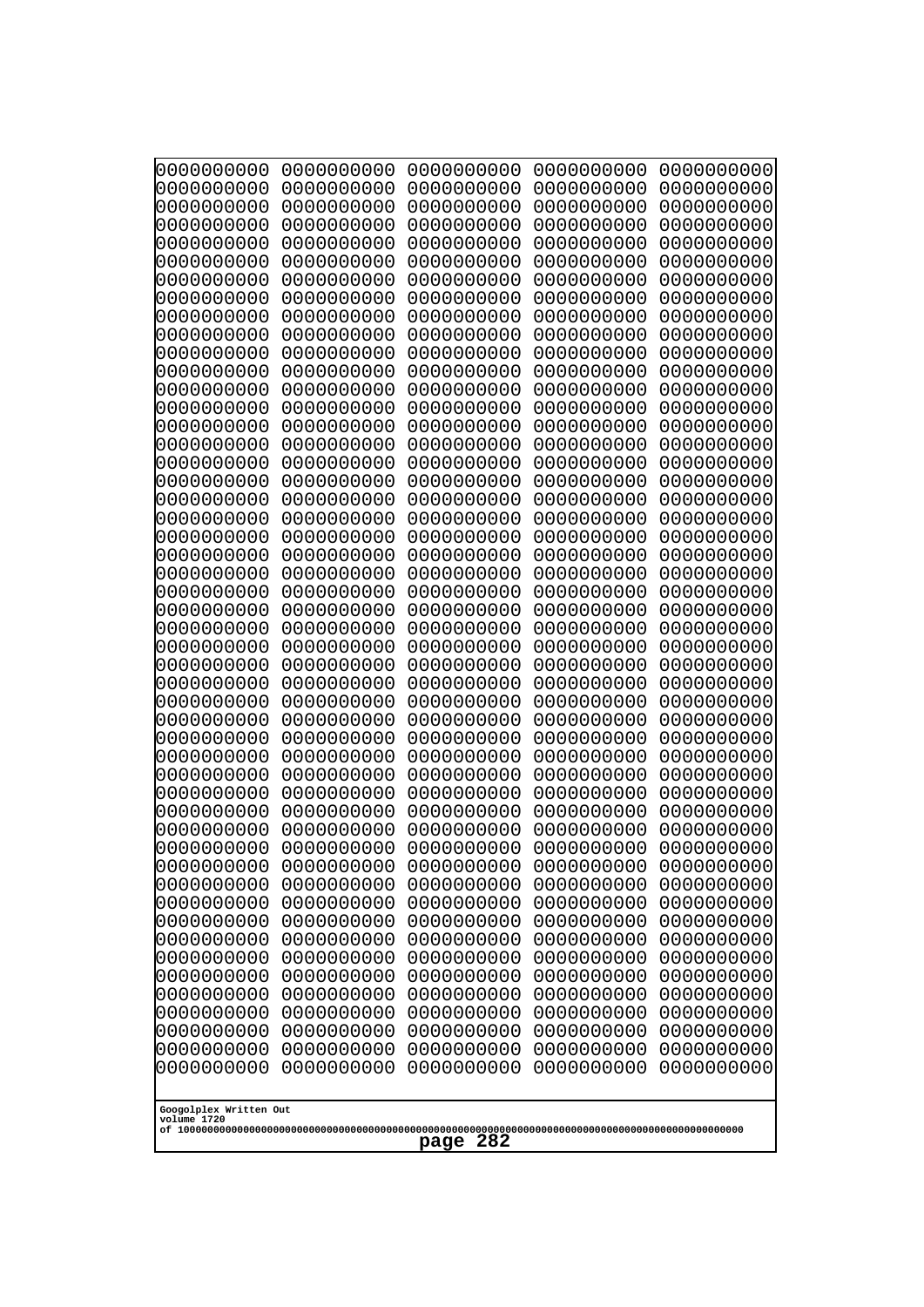| 0000000000<br>0000000000<br>0000000000<br>0000000000<br>0000000000<br>0000000000<br>0000000000<br>0000000000<br>0000000000<br>0000000000<br>0000000000<br>0000000000<br>0000000000<br>0000000000<br>0000000000<br>0000000000<br>0000000000<br>0000000000<br>0000000000<br>0000000000<br>0000000000<br>0000000000<br>0000000000<br>0000000000<br>0000000000 |
|------------------------------------------------------------------------------------------------------------------------------------------------------------------------------------------------------------------------------------------------------------------------------------------------------------------------------------------------------------|
| Googolplex Written Out<br>volume 1720<br>283<br>page                                                                                                                                                                                                                                                                                                       |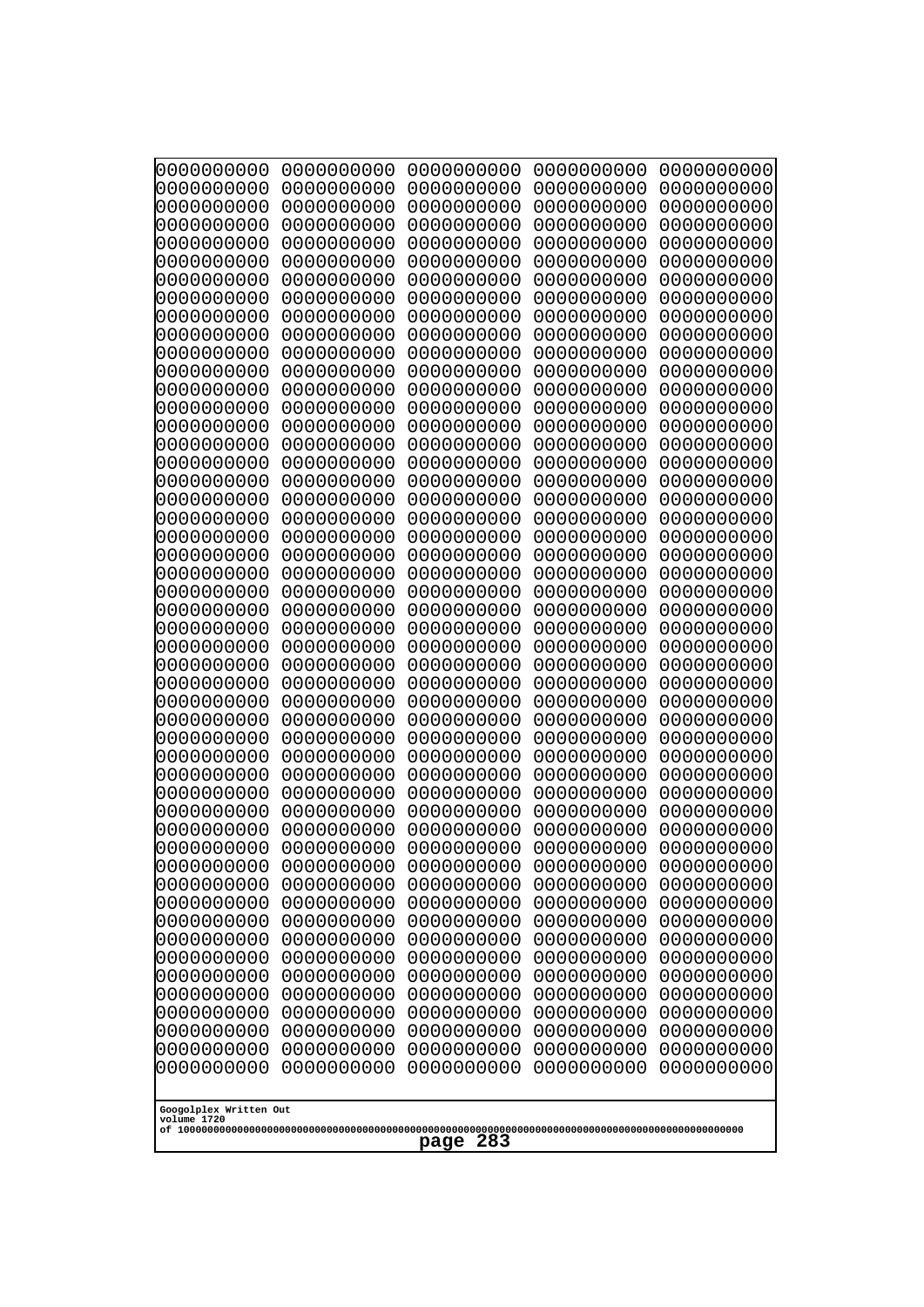| 0000000000<br>0000000000<br>0000000000<br>0000000000<br>0000000000<br>0000000000<br>0000000000<br>0000000000<br>0000000000<br>0000000000<br>0000000000<br>0000000000<br>0000000000<br>0000000000<br>0000000000<br>0000000000<br>0000000000<br>0000000000<br>0000000000<br>0000000000<br>0000000000<br>0000000000<br>0000000000<br>0000000000 | 0000000000<br>0000000000<br>0000000000<br>0000000000<br>0000000000<br>0000000000<br>0000000000<br>0000000000<br>0000000000<br>0000000000<br>0000000000<br>0000000000<br>0000000000<br>0000000000<br>0000000000<br>0000000000<br>0000000000<br>0000000000<br>0000000000<br>0000000000<br>0000000000<br>0000000000<br>0000000000<br>0000000000 | 0000000000<br>0000000000<br>0000000000<br>0000000000<br>0000000000<br>0000000000<br>0000000000<br>0000000000<br>0000000000<br>0000000000<br>0000000000<br>0000000000<br>0000000000<br>0000000000<br>0000000000<br>0000000000<br>0000000000<br>0000000000<br>0000000000<br>0000000000<br>0000000000<br>0000000000<br>0000000000<br>0000000000 | 0000000000<br>0000000000<br>0000000000<br>0000000000<br>0000000000<br>0000000000<br>0000000000<br>0000000000<br>0000000000<br>0000000000<br>0000000000<br>0000000000<br>0000000000<br>0000000000<br>0000000000<br>0000000000<br>0000000000<br>0000000000<br>0000000000<br>0000000000<br>0000000000<br>0000000000<br>0000000000<br>0000000000 | 0000000000<br>0000000000<br>0000000000<br>0000000000<br>0000000000<br>0000000000<br>0000000000<br>0000000000<br>0000000000<br>0000000000<br>0000000000<br>0000000000<br>0000000000<br>0000000000<br>0000000000<br>0000000000<br>0000000000<br>0000000000<br>0000000000<br>0000000000<br>0000000000<br>0000000000<br>0000000000<br>0000000000 |
|----------------------------------------------------------------------------------------------------------------------------------------------------------------------------------------------------------------------------------------------------------------------------------------------------------------------------------------------|----------------------------------------------------------------------------------------------------------------------------------------------------------------------------------------------------------------------------------------------------------------------------------------------------------------------------------------------|----------------------------------------------------------------------------------------------------------------------------------------------------------------------------------------------------------------------------------------------------------------------------------------------------------------------------------------------|----------------------------------------------------------------------------------------------------------------------------------------------------------------------------------------------------------------------------------------------------------------------------------------------------------------------------------------------|----------------------------------------------------------------------------------------------------------------------------------------------------------------------------------------------------------------------------------------------------------------------------------------------------------------------------------------------|
|                                                                                                                                                                                                                                                                                                                                              |                                                                                                                                                                                                                                                                                                                                              |                                                                                                                                                                                                                                                                                                                                              |                                                                                                                                                                                                                                                                                                                                              |                                                                                                                                                                                                                                                                                                                                              |
|                                                                                                                                                                                                                                                                                                                                              |                                                                                                                                                                                                                                                                                                                                              |                                                                                                                                                                                                                                                                                                                                              |                                                                                                                                                                                                                                                                                                                                              |                                                                                                                                                                                                                                                                                                                                              |
|                                                                                                                                                                                                                                                                                                                                              |                                                                                                                                                                                                                                                                                                                                              |                                                                                                                                                                                                                                                                                                                                              |                                                                                                                                                                                                                                                                                                                                              |                                                                                                                                                                                                                                                                                                                                              |
|                                                                                                                                                                                                                                                                                                                                              |                                                                                                                                                                                                                                                                                                                                              |                                                                                                                                                                                                                                                                                                                                              |                                                                                                                                                                                                                                                                                                                                              |                                                                                                                                                                                                                                                                                                                                              |
|                                                                                                                                                                                                                                                                                                                                              |                                                                                                                                                                                                                                                                                                                                              |                                                                                                                                                                                                                                                                                                                                              |                                                                                                                                                                                                                                                                                                                                              |                                                                                                                                                                                                                                                                                                                                              |
|                                                                                                                                                                                                                                                                                                                                              |                                                                                                                                                                                                                                                                                                                                              |                                                                                                                                                                                                                                                                                                                                              |                                                                                                                                                                                                                                                                                                                                              |                                                                                                                                                                                                                                                                                                                                              |
|                                                                                                                                                                                                                                                                                                                                              |                                                                                                                                                                                                                                                                                                                                              |                                                                                                                                                                                                                                                                                                                                              |                                                                                                                                                                                                                                                                                                                                              |                                                                                                                                                                                                                                                                                                                                              |
|                                                                                                                                                                                                                                                                                                                                              |                                                                                                                                                                                                                                                                                                                                              |                                                                                                                                                                                                                                                                                                                                              |                                                                                                                                                                                                                                                                                                                                              |                                                                                                                                                                                                                                                                                                                                              |
|                                                                                                                                                                                                                                                                                                                                              |                                                                                                                                                                                                                                                                                                                                              |                                                                                                                                                                                                                                                                                                                                              |                                                                                                                                                                                                                                                                                                                                              |                                                                                                                                                                                                                                                                                                                                              |
|                                                                                                                                                                                                                                                                                                                                              |                                                                                                                                                                                                                                                                                                                                              |                                                                                                                                                                                                                                                                                                                                              |                                                                                                                                                                                                                                                                                                                                              |                                                                                                                                                                                                                                                                                                                                              |
|                                                                                                                                                                                                                                                                                                                                              |                                                                                                                                                                                                                                                                                                                                              |                                                                                                                                                                                                                                                                                                                                              |                                                                                                                                                                                                                                                                                                                                              |                                                                                                                                                                                                                                                                                                                                              |
|                                                                                                                                                                                                                                                                                                                                              |                                                                                                                                                                                                                                                                                                                                              |                                                                                                                                                                                                                                                                                                                                              |                                                                                                                                                                                                                                                                                                                                              |                                                                                                                                                                                                                                                                                                                                              |
|                                                                                                                                                                                                                                                                                                                                              |                                                                                                                                                                                                                                                                                                                                              |                                                                                                                                                                                                                                                                                                                                              |                                                                                                                                                                                                                                                                                                                                              |                                                                                                                                                                                                                                                                                                                                              |
| 0000000000                                                                                                                                                                                                                                                                                                                                   | 0000000000                                                                                                                                                                                                                                                                                                                                   | 0000000000                                                                                                                                                                                                                                                                                                                                   | 0000000000                                                                                                                                                                                                                                                                                                                                   | 0000000000                                                                                                                                                                                                                                                                                                                                   |
| 0000000000                                                                                                                                                                                                                                                                                                                                   | 0000000000                                                                                                                                                                                                                                                                                                                                   | 0000000000                                                                                                                                                                                                                                                                                                                                   | 0000000000                                                                                                                                                                                                                                                                                                                                   | 0000000000                                                                                                                                                                                                                                                                                                                                   |
| 0000000000<br>0000000000                                                                                                                                                                                                                                                                                                                     | 0000000000<br>0000000000                                                                                                                                                                                                                                                                                                                     | 0000000000<br>0000000000                                                                                                                                                                                                                                                                                                                     | 0000000000<br>0000000000                                                                                                                                                                                                                                                                                                                     | 0000000000<br>0000000000                                                                                                                                                                                                                                                                                                                     |
| 0000000000                                                                                                                                                                                                                                                                                                                                   | 0000000000                                                                                                                                                                                                                                                                                                                                   | 0000000000                                                                                                                                                                                                                                                                                                                                   | 0000000000                                                                                                                                                                                                                                                                                                                                   | 0000000000                                                                                                                                                                                                                                                                                                                                   |
| 0000000000<br>0000000000                                                                                                                                                                                                                                                                                                                     | 0000000000<br>0000000000                                                                                                                                                                                                                                                                                                                     | 0000000000<br>0000000000                                                                                                                                                                                                                                                                                                                     | 0000000000<br>0000000000                                                                                                                                                                                                                                                                                                                     | 0000000000<br>0000000000                                                                                                                                                                                                                                                                                                                     |
| 0000000000                                                                                                                                                                                                                                                                                                                                   | 0000000000                                                                                                                                                                                                                                                                                                                                   | 0000000000                                                                                                                                                                                                                                                                                                                                   | 0000000000                                                                                                                                                                                                                                                                                                                                   | 0000000000                                                                                                                                                                                                                                                                                                                                   |
| 0000000000                                                                                                                                                                                                                                                                                                                                   | 0000000000                                                                                                                                                                                                                                                                                                                                   | 0000000000                                                                                                                                                                                                                                                                                                                                   | 0000000000                                                                                                                                                                                                                                                                                                                                   | 0000000000                                                                                                                                                                                                                                                                                                                                   |
| 0000000000<br>0000000000                                                                                                                                                                                                                                                                                                                     | 0000000000<br>0000000000                                                                                                                                                                                                                                                                                                                     | 0000000000<br>0000000000                                                                                                                                                                                                                                                                                                                     | 0000000000<br>0000000000                                                                                                                                                                                                                                                                                                                     | 0000000000<br>0000000000                                                                                                                                                                                                                                                                                                                     |
| 0000000000                                                                                                                                                                                                                                                                                                                                   | 0000000000                                                                                                                                                                                                                                                                                                                                   | 0000000000                                                                                                                                                                                                                                                                                                                                   | 0000000000                                                                                                                                                                                                                                                                                                                                   | 0000000000                                                                                                                                                                                                                                                                                                                                   |
| 0000000000<br>0000000000                                                                                                                                                                                                                                                                                                                     | 0000000000<br>0000000000                                                                                                                                                                                                                                                                                                                     | 0000000000<br>0000000000                                                                                                                                                                                                                                                                                                                     | 0000000000<br>0000000000                                                                                                                                                                                                                                                                                                                     | 0000000000<br>0000000000                                                                                                                                                                                                                                                                                                                     |
| 0000000000                                                                                                                                                                                                                                                                                                                                   | 0000000000                                                                                                                                                                                                                                                                                                                                   | 0000000000                                                                                                                                                                                                                                                                                                                                   | 0000000000                                                                                                                                                                                                                                                                                                                                   | 0000000000                                                                                                                                                                                                                                                                                                                                   |
| 0000000000<br>0000000000                                                                                                                                                                                                                                                                                                                     | 0000000000<br>0000000000                                                                                                                                                                                                                                                                                                                     | 0000000000<br>0000000000                                                                                                                                                                                                                                                                                                                     | 0000000000<br>0000000000                                                                                                                                                                                                                                                                                                                     | 0000000000<br>0000000000                                                                                                                                                                                                                                                                                                                     |
| 0000000000                                                                                                                                                                                                                                                                                                                                   | 0000000000                                                                                                                                                                                                                                                                                                                                   | 0000000000                                                                                                                                                                                                                                                                                                                                   | 0000000000                                                                                                                                                                                                                                                                                                                                   | 0000000000                                                                                                                                                                                                                                                                                                                                   |
| 0000000000<br>0000000000                                                                                                                                                                                                                                                                                                                     | 0000000000<br>0000000000                                                                                                                                                                                                                                                                                                                     | 0000000000<br>0000000000                                                                                                                                                                                                                                                                                                                     | 0000000000<br>0000000000                                                                                                                                                                                                                                                                                                                     | 0000000000<br>0000000000                                                                                                                                                                                                                                                                                                                     |
| 0000000000                                                                                                                                                                                                                                                                                                                                   | 0000000000                                                                                                                                                                                                                                                                                                                                   | 0000000000                                                                                                                                                                                                                                                                                                                                   | 0000000000                                                                                                                                                                                                                                                                                                                                   | 0000000000                                                                                                                                                                                                                                                                                                                                   |
| 0000000000                                                                                                                                                                                                                                                                                                                                   | 0000000000                                                                                                                                                                                                                                                                                                                                   | 0000000000                                                                                                                                                                                                                                                                                                                                   | 0000000000                                                                                                                                                                                                                                                                                                                                   | 0000000000                                                                                                                                                                                                                                                                                                                                   |
| 0000000000<br>0000000000                                                                                                                                                                                                                                                                                                                     | 0000000000<br>0000000000                                                                                                                                                                                                                                                                                                                     | 0000000000<br>0000000000                                                                                                                                                                                                                                                                                                                     | 0000000000<br>0000000000                                                                                                                                                                                                                                                                                                                     | 0000000000<br>0000000000                                                                                                                                                                                                                                                                                                                     |
| 0000000000                                                                                                                                                                                                                                                                                                                                   | 0000000000                                                                                                                                                                                                                                                                                                                                   | 0000000000                                                                                                                                                                                                                                                                                                                                   | 0000000000                                                                                                                                                                                                                                                                                                                                   | 0000000000                                                                                                                                                                                                                                                                                                                                   |
| 0000000000                                                                                                                                                                                                                                                                                                                                   | 0000000000                                                                                                                                                                                                                                                                                                                                   | 0000000000                                                                                                                                                                                                                                                                                                                                   | 0000000000                                                                                                                                                                                                                                                                                                                                   | 0000000000                                                                                                                                                                                                                                                                                                                                   |
| Googolplex Written Out<br>volume 1720                                                                                                                                                                                                                                                                                                        |                                                                                                                                                                                                                                                                                                                                              |                                                                                                                                                                                                                                                                                                                                              |                                                                                                                                                                                                                                                                                                                                              |                                                                                                                                                                                                                                                                                                                                              |
|                                                                                                                                                                                                                                                                                                                                              |                                                                                                                                                                                                                                                                                                                                              | 284<br>page                                                                                                                                                                                                                                                                                                                                  |                                                                                                                                                                                                                                                                                                                                              |                                                                                                                                                                                                                                                                                                                                              |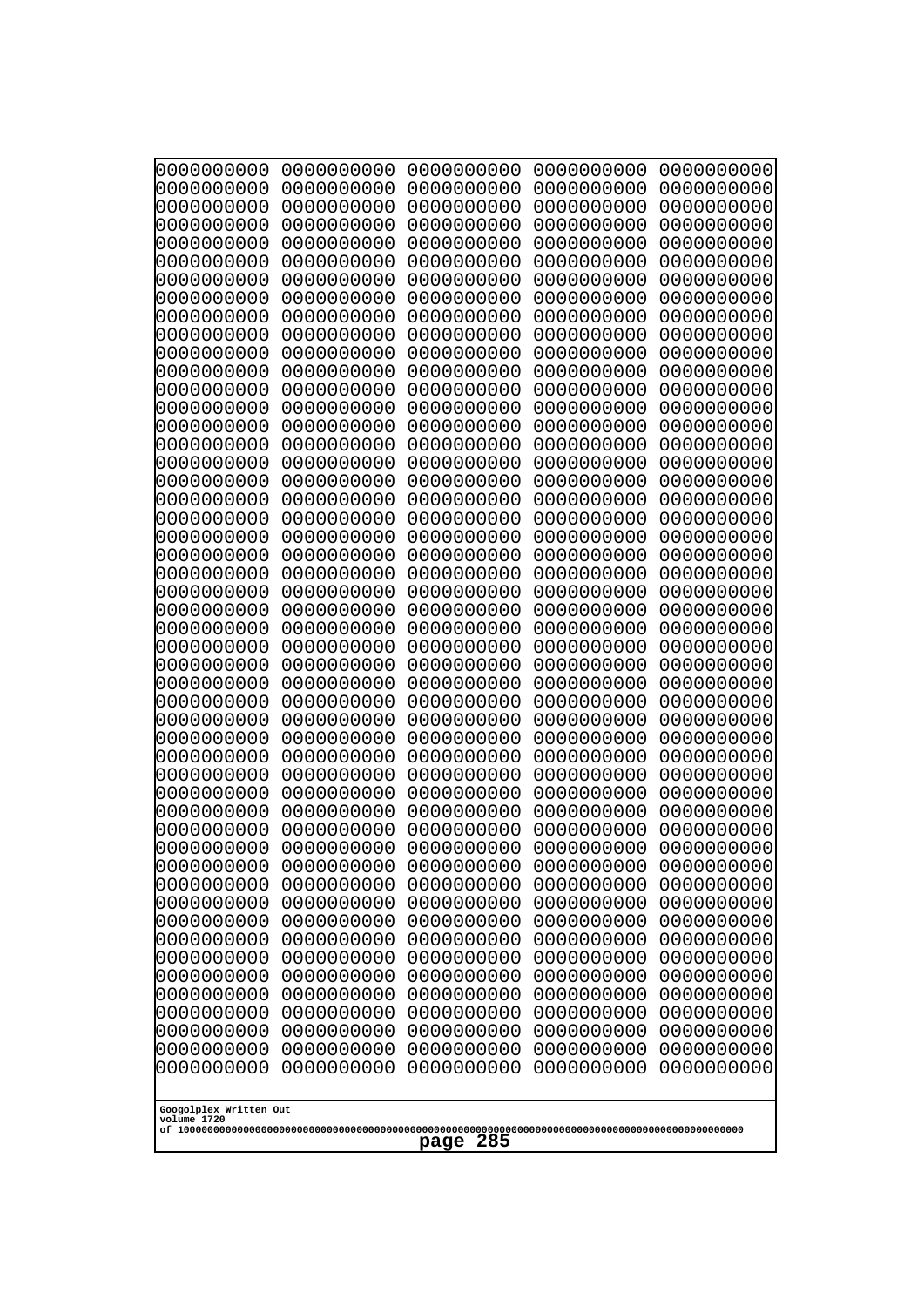| 10000000000<br>0000000000 | 0000000000<br>0000000000 | 0000000000<br>0000000000 | 0000000000<br>0000000000 | 0000000000<br>0000000000 |
|---------------------------|--------------------------|--------------------------|--------------------------|--------------------------|
| 0000000000                | 0000000000               | 0000000000               | 0000000000               | 0000000000               |
| 0000000000                | 0000000000               | 0000000000               | 0000000000               | 0000000000               |
| 0000000000<br>0000000000  | 0000000000<br>0000000000 | 0000000000<br>0000000000 | 0000000000<br>0000000000 | 0000000000<br>0000000000 |
| 0000000000                | 0000000000               | 0000000000               | 0000000000               | 0000000000               |
| 0000000000                | 0000000000               | 0000000000               | 0000000000               | 0000000000               |
| 0000000000<br>0000000000  | 0000000000<br>0000000000 | 0000000000<br>0000000000 | 0000000000<br>0000000000 | 0000000000<br>0000000000 |
| 0000000000                | 0000000000               | 0000000000               | 0000000000               | 0000000000               |
| 0000000000                | 0000000000               | 0000000000               | 0000000000               | 0000000000               |
| 0000000000<br>0000000000  | 0000000000<br>0000000000 | 0000000000<br>0000000000 | 0000000000<br>0000000000 | 0000000000<br>0000000000 |
| 0000000000                | 0000000000               | 0000000000               | 0000000000               | 0000000000               |
| 0000000000                | 0000000000               | 0000000000               | 0000000000               | 0000000000               |
| 0000000000<br>0000000000  | 0000000000<br>0000000000 | 0000000000<br>0000000000 | 0000000000<br>0000000000 | 0000000000<br>0000000000 |
| 0000000000                | 0000000000               | 0000000000               | 0000000000               | 0000000000               |
| 0000000000                | 0000000000               | 0000000000               | 0000000000               | 0000000000               |
| 0000000000                | 0000000000               | 0000000000               | 0000000000               | 0000000000               |
| 0000000000<br>0000000000  | 0000000000<br>0000000000 | 0000000000<br>0000000000 | 0000000000<br>0000000000 | 0000000000<br>0000000000 |
| 0000000000                | 0000000000               | 0000000000               | 0000000000               | 0000000000               |
| 0000000000                | 0000000000               | 0000000000               | 0000000000               | 0000000000               |
| 0000000000<br>0000000000  | 0000000000<br>0000000000 | 0000000000<br>0000000000 | 0000000000<br>0000000000 | 0000000000<br>0000000000 |
| 0000000000                | 0000000000               | 0000000000               | 0000000000               | 0000000000               |
| 0000000000                | 0000000000               | 0000000000               | 0000000000               | 0000000000               |
| 0000000000<br>0000000000  | 0000000000<br>0000000000 | 0000000000<br>0000000000 | 0000000000<br>0000000000 | 0000000000<br>0000000000 |
| 0000000000                | 0000000000               | 0000000000               | 0000000000               | 0000000000               |
| 0000000000                | 0000000000               | 0000000000               | 0000000000               | 0000000000               |
| 0000000000<br>0000000000  | 0000000000<br>0000000000 | 0000000000<br>0000000000 | 0000000000<br>0000000000 | 0000000000<br>0000000000 |
| 0000000000                | 0000000000               | 0000000000               | 0000000000               | 0000000000               |
| 0000000000                | 0000000000               | 0000000000               | 0000000000               | 0000000000               |
| 0000000000<br>0000000000  | 0000000000<br>0000000000 | 0000000000<br>0000000000 | 0000000000<br>0000000000 | 0000000000<br>0000000000 |
| 0000000000                | 0000000000               | 0000000000               | 0000000000               | 0000000000               |
| 0000000000                | 0000000000               | 0000000000               | 0000000000               | 0000000000               |
| 0000000000<br>0000000000  | 0000000000<br>0000000000 | 0000000000<br>0000000000 | 0000000000<br>0000000000 | 0000000000<br>0000000000 |
| 0000000000                | 0000000000               | 0000000000               | 0000000000               | 0000000000               |
| 0000000000                | 0000000000               | 0000000000               | 0000000000               | 0000000000               |
| 0000000000<br>0000000000  | 0000000000<br>0000000000 | 0000000000<br>0000000000 | 0000000000<br>0000000000 | 0000000000<br>0000000000 |
| 0000000000                | 0000000000               | 0000000000               | 0000000000               | 0000000000               |
| 0000000000                | 0000000000               | 0000000000               | 0000000000               | 0000000000               |
| 0000000000                | 0000000000               | 0000000000               | 0000000000               | 0000000000               |
| Googolplex Written Out    |                          |                          |                          |                          |
| volume 1720               |                          |                          |                          |                          |
|                           |                          | 286<br>page              |                          |                          |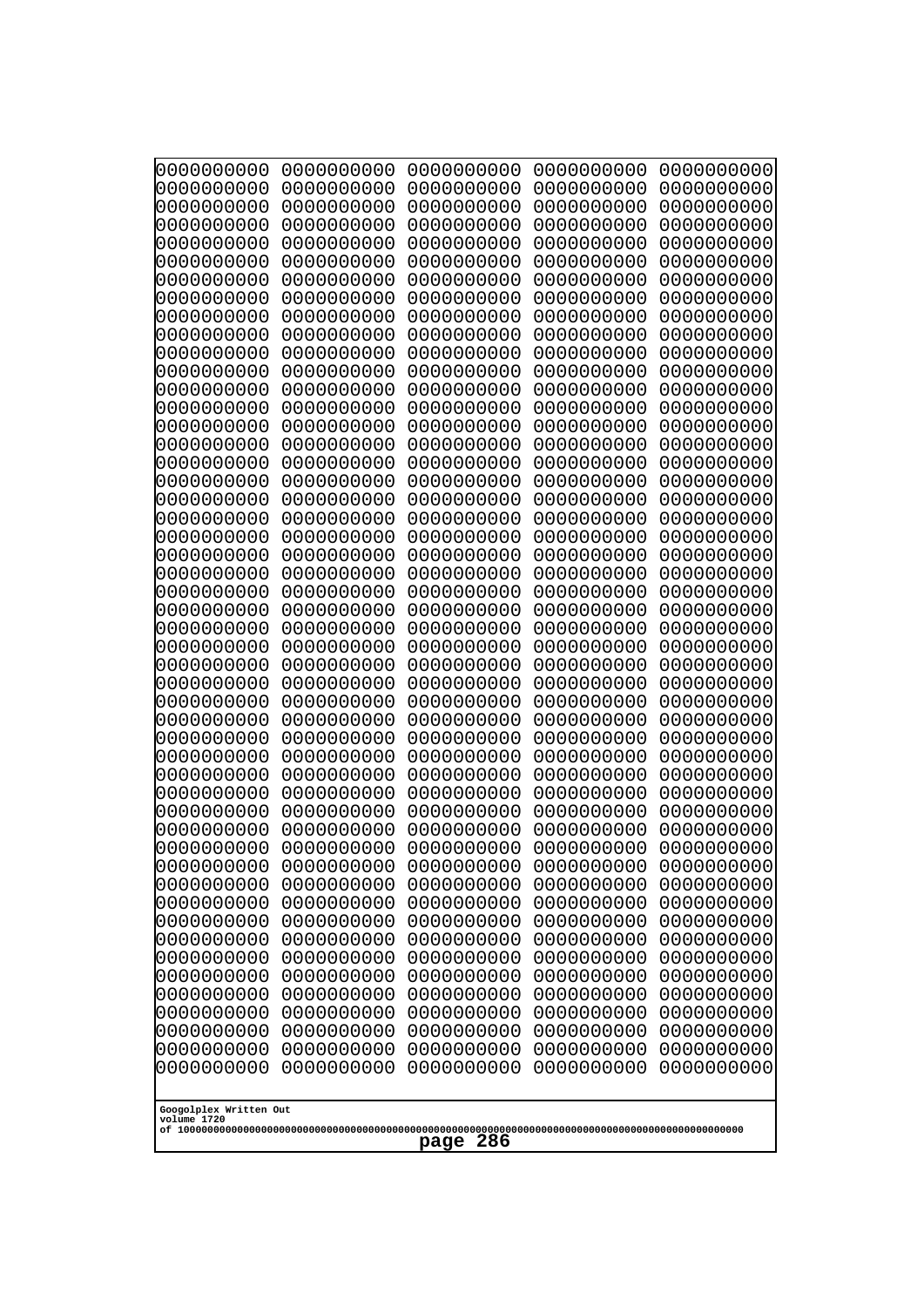| 10000000000<br>0000000000             | 0000000000<br>0000000000 | 0000000000<br>0000000000 | 0000000000<br>0000000000 | 0000000000<br>0000000000 |
|---------------------------------------|--------------------------|--------------------------|--------------------------|--------------------------|
| 0000000000                            | 0000000000               | 0000000000               | 0000000000               | 0000000000               |
| 0000000000                            | 0000000000               | 0000000000               | 0000000000               | 0000000000               |
| 0000000000                            | 0000000000               | 0000000000               | 0000000000               | 0000000000               |
| 0000000000<br>0000000000              | 0000000000<br>0000000000 | 0000000000<br>0000000000 | 0000000000<br>0000000000 | 0000000000<br>0000000000 |
| 0000000000                            | 0000000000               | 0000000000               | 0000000000               | 0000000000               |
| 0000000000                            | 0000000000               | 0000000000               | 0000000000               | 0000000000               |
| 0000000000                            | 0000000000               | 0000000000               | 0000000000               | 0000000000               |
| 0000000000<br>0000000000              | 0000000000<br>0000000000 | 0000000000<br>0000000000 | 0000000000<br>0000000000 | 0000000000<br>0000000000 |
| 0000000000                            | 0000000000               | 0000000000               | 0000000000               | 0000000000               |
| 0000000000                            | 0000000000               | 0000000000               | 0000000000               | 0000000000               |
| 0000000000<br>0000000000              | 0000000000<br>0000000000 | 0000000000<br>0000000000 | 0000000000               | 0000000000<br>0000000000 |
| 0000000000                            | 0000000000               | 0000000000               | 0000000000<br>0000000000 | 0000000000               |
| 0000000000                            | 0000000000               | 0000000000               | 0000000000               | 0000000000               |
| 0000000000                            | 0000000000               | 0000000000               | 0000000000               | 0000000000               |
| 0000000000<br>0000000000              | 0000000000<br>0000000000 | 0000000000<br>0000000000 | 0000000000<br>0000000000 | 0000000000<br>0000000000 |
| 0000000000                            | 0000000000               | 0000000000               | 0000000000               | 0000000000               |
| 0000000000                            | 0000000000               | 0000000000               | 0000000000               | 0000000000               |
| 0000000000                            | 0000000000               | 0000000000               | 0000000000               | 0000000000               |
| 0000000000<br>0000000000              | 0000000000<br>0000000000 | 0000000000<br>0000000000 | 0000000000<br>0000000000 | 0000000000<br>0000000000 |
| 0000000000                            | 0000000000               | 0000000000               | 0000000000               | 0000000000               |
| 0000000000                            | 0000000000               | 0000000000               | 0000000000               | 0000000000               |
| 0000000000<br>0000000000              | 0000000000<br>0000000000 | 0000000000<br>0000000000 | 0000000000<br>0000000000 | 0000000000<br>0000000000 |
| 0000000000                            | 0000000000               | 0000000000               | 0000000000               | 0000000000               |
| 0000000000                            | 0000000000               | 0000000000               | 0000000000               | 0000000000               |
| 0000000000                            | 0000000000               | 0000000000               | 0000000000               | 0000000000               |
| 0000000000<br>0000000000              | 0000000000<br>0000000000 | 0000000000<br>0000000000 | 0000000000<br>0000000000 | 0000000000<br>0000000000 |
| 0000000000                            | 0000000000               | 0000000000               | 0000000000               | 0000000000               |
| 0000000000                            | 0000000000               | 0000000000               | 0000000000               | 0000000000               |
| 0000000000<br>0000000000              | 0000000000<br>0000000000 | 0000000000<br>0000000000 | 0000000000<br>0000000000 | 0000000000<br>0000000000 |
| 0000000000                            | 0000000000               | 0000000000               | 0000000000               | 0000000000               |
| 0000000000                            | 0000000000               | 0000000000               | 0000000000               | 0000000000               |
| 0000000000                            | 0000000000               | 0000000000               | 0000000000               | 0000000000               |
| 0000000000<br>0000000000              | 0000000000<br>0000000000 | 0000000000<br>0000000000 | 0000000000<br>0000000000 | 0000000000<br>0000000000 |
| 0000000000                            | 0000000000               | 0000000000               | 0000000000               | 0000000000               |
| 0000000000                            | 0000000000               | 0000000000               | 0000000000               | 0000000000               |
| 0000000000<br>0000000000              | 0000000000<br>0000000000 | 0000000000<br>0000000000 | 0000000000<br>0000000000 | 0000000000<br>0000000000 |
| 0000000000                            | 0000000000               | 0000000000               | 0000000000               | 0000000000               |
| 0000000000                            | 0000000000               | 0000000000               | 0000000000               | 0000000000               |
|                                       |                          |                          |                          |                          |
| Googolplex Written Out<br>volume 1720 |                          |                          |                          |                          |
|                                       |                          | 287<br>page              |                          |                          |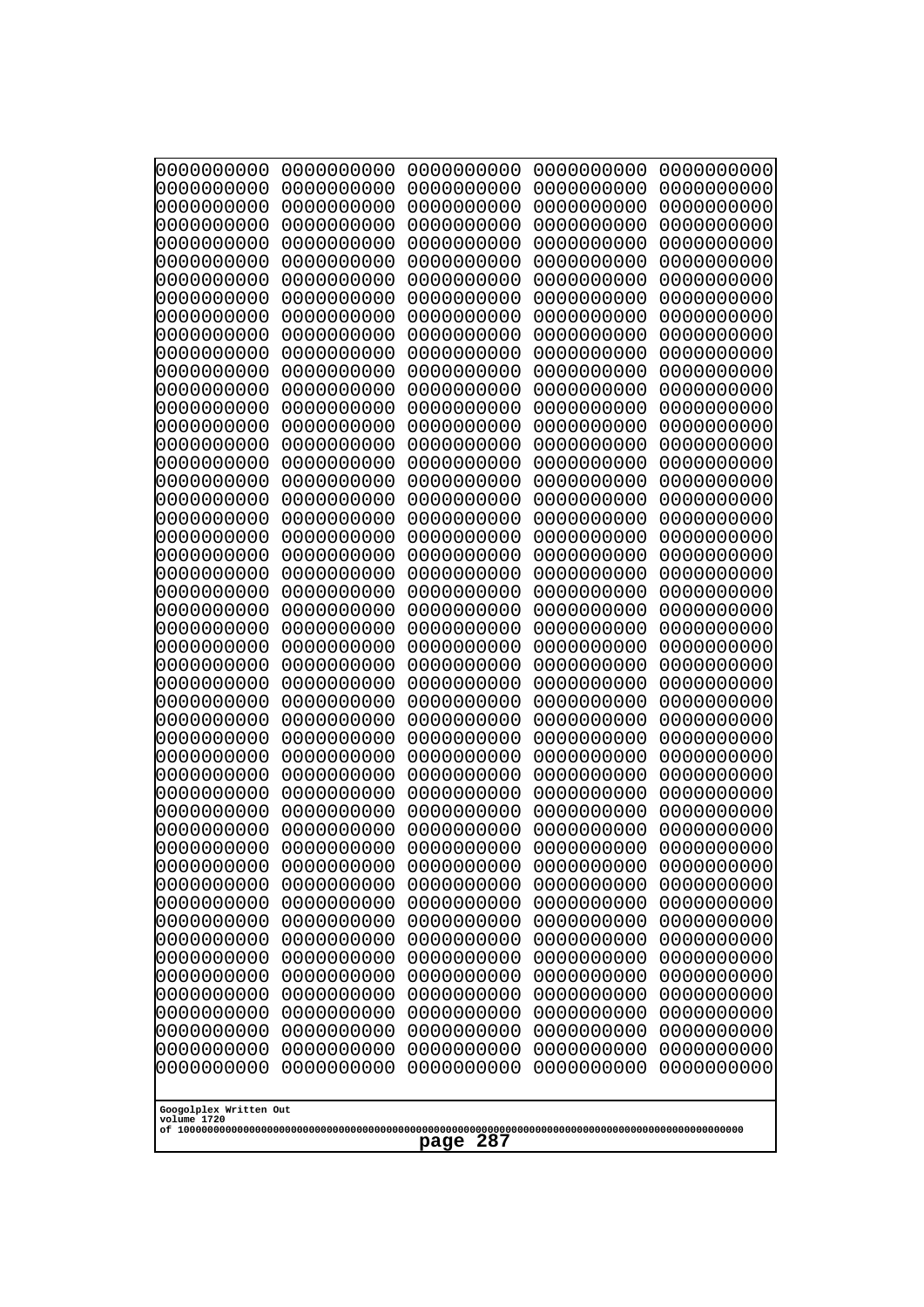| 0000000000<br>0000000000<br>0000000000<br>0000000000<br>0000000000<br>0000000000<br>0000000000<br>0000000000<br>0000000000<br>0000000000<br>0000000000<br>0000000000<br>0000000000<br>0000000000<br>0000000000<br>0000000000<br>0000000000<br>0000000000<br>0000000000<br>0000000000<br>0000000000<br>0000000000<br>0000000000<br>0000000000<br>0000000000<br>0000000000<br>0000000000<br>0000000000<br>0000000000<br>0000000000<br>0000000000<br>0000000000<br>0000000000<br>0000000000<br>0000000000<br>0000000000<br>0000000000<br>0000000000<br>0000000000<br>0000000000<br>0000000000<br>0000000000<br>0000000000<br>0000000000<br>0000000000<br>0000000000<br>0000000000<br>0000000000<br>0000000000<br>0000000000<br>0000000000<br>0000000000<br>0000000000<br>0000000000<br>0000000000<br>0000000000<br>0000000000<br>0000000000<br>0000000000<br>0000000000<br>0000000000<br>0000000000<br>0000000000<br>0000000000<br>0000000000<br>0000000000<br>0000000000<br>0000000000<br>0000000000<br>0000000000<br>0000000000<br>0000000000<br>0000000000<br>0000000000<br>0000000000<br>0000000000<br>0000000000<br>0000000000<br>0000000000<br>0000000000<br>0000000000<br>0000000000<br>0000000000<br>0000000000<br>0000000000<br>0000000000<br>0000000000<br>0000000000<br>0000000000<br>0000000000<br>0000000000<br>0000000000<br>0000000000<br>0000000000<br>0000000000<br>0000000000<br>0000000000<br>0000000000<br>0000000000<br>0000000000<br>0000000000<br>0000000000<br>0000000000<br>0000000000<br>0000000000<br>0000000000<br>0000000000<br>0000000000<br>0000000000<br>0000000000<br>0000000000<br>0000000000<br>0000000000<br>0000000000<br>0000000000<br>0000000000<br>0000000000<br>0000000000<br>0000000000<br>0000000000<br>0000000000<br>0000000000<br>0000000000<br>0000000000<br>0000000000<br>0000000000<br>0000000000<br>0000000000<br>0000000000<br>0000000000<br>0000000000<br>0000000000<br>0000000000<br>0000000000<br>0000000000<br>0000000000<br>0000000000<br>0000000000<br>0000000000<br>0000000000<br>0000000000<br>0000000000<br>0000000000<br>0000000000<br>0000000000<br>0000000000<br>0000000000<br>0000000000<br>0000000000<br>0000000000<br>0000000000<br>0000000000<br>0000000000<br>0000000000<br>0000000000<br>0000000000<br>0000000000<br>0000000000<br>0000000000<br>0000000000<br>0000000000<br>0000000000<br>0000000000<br>0000000000<br>0000000000<br>0000000000<br>0000000000<br>0000000000<br>0000000000<br>0000000000<br>0000000000<br>0000000000<br>0000000000<br>0000000000<br>0000000000 |  |
|------------------------------------------------------------------------------------------------------------------------------------------------------------------------------------------------------------------------------------------------------------------------------------------------------------------------------------------------------------------------------------------------------------------------------------------------------------------------------------------------------------------------------------------------------------------------------------------------------------------------------------------------------------------------------------------------------------------------------------------------------------------------------------------------------------------------------------------------------------------------------------------------------------------------------------------------------------------------------------------------------------------------------------------------------------------------------------------------------------------------------------------------------------------------------------------------------------------------------------------------------------------------------------------------------------------------------------------------------------------------------------------------------------------------------------------------------------------------------------------------------------------------------------------------------------------------------------------------------------------------------------------------------------------------------------------------------------------------------------------------------------------------------------------------------------------------------------------------------------------------------------------------------------------------------------------------------------------------------------------------------------------------------------------------------------------------------------------------------------------------------------------------------------------------------------------------------------------------------------------------------------------------------------------------------------------------------------------------------------------------------------------------------------------------------------------------------------------------------------------------------------------------------------------------|--|
|                                                                                                                                                                                                                                                                                                                                                                                                                                                                                                                                                                                                                                                                                                                                                                                                                                                                                                                                                                                                                                                                                                                                                                                                                                                                                                                                                                                                                                                                                                                                                                                                                                                                                                                                                                                                                                                                                                                                                                                                                                                                                                                                                                                                                                                                                                                                                                                                                                                                                                                                                |  |
|                                                                                                                                                                                                                                                                                                                                                                                                                                                                                                                                                                                                                                                                                                                                                                                                                                                                                                                                                                                                                                                                                                                                                                                                                                                                                                                                                                                                                                                                                                                                                                                                                                                                                                                                                                                                                                                                                                                                                                                                                                                                                                                                                                                                                                                                                                                                                                                                                                                                                                                                                |  |
|                                                                                                                                                                                                                                                                                                                                                                                                                                                                                                                                                                                                                                                                                                                                                                                                                                                                                                                                                                                                                                                                                                                                                                                                                                                                                                                                                                                                                                                                                                                                                                                                                                                                                                                                                                                                                                                                                                                                                                                                                                                                                                                                                                                                                                                                                                                                                                                                                                                                                                                                                |  |
|                                                                                                                                                                                                                                                                                                                                                                                                                                                                                                                                                                                                                                                                                                                                                                                                                                                                                                                                                                                                                                                                                                                                                                                                                                                                                                                                                                                                                                                                                                                                                                                                                                                                                                                                                                                                                                                                                                                                                                                                                                                                                                                                                                                                                                                                                                                                                                                                                                                                                                                                                |  |
|                                                                                                                                                                                                                                                                                                                                                                                                                                                                                                                                                                                                                                                                                                                                                                                                                                                                                                                                                                                                                                                                                                                                                                                                                                                                                                                                                                                                                                                                                                                                                                                                                                                                                                                                                                                                                                                                                                                                                                                                                                                                                                                                                                                                                                                                                                                                                                                                                                                                                                                                                |  |
|                                                                                                                                                                                                                                                                                                                                                                                                                                                                                                                                                                                                                                                                                                                                                                                                                                                                                                                                                                                                                                                                                                                                                                                                                                                                                                                                                                                                                                                                                                                                                                                                                                                                                                                                                                                                                                                                                                                                                                                                                                                                                                                                                                                                                                                                                                                                                                                                                                                                                                                                                |  |
|                                                                                                                                                                                                                                                                                                                                                                                                                                                                                                                                                                                                                                                                                                                                                                                                                                                                                                                                                                                                                                                                                                                                                                                                                                                                                                                                                                                                                                                                                                                                                                                                                                                                                                                                                                                                                                                                                                                                                                                                                                                                                                                                                                                                                                                                                                                                                                                                                                                                                                                                                |  |
|                                                                                                                                                                                                                                                                                                                                                                                                                                                                                                                                                                                                                                                                                                                                                                                                                                                                                                                                                                                                                                                                                                                                                                                                                                                                                                                                                                                                                                                                                                                                                                                                                                                                                                                                                                                                                                                                                                                                                                                                                                                                                                                                                                                                                                                                                                                                                                                                                                                                                                                                                |  |
|                                                                                                                                                                                                                                                                                                                                                                                                                                                                                                                                                                                                                                                                                                                                                                                                                                                                                                                                                                                                                                                                                                                                                                                                                                                                                                                                                                                                                                                                                                                                                                                                                                                                                                                                                                                                                                                                                                                                                                                                                                                                                                                                                                                                                                                                                                                                                                                                                                                                                                                                                |  |
|                                                                                                                                                                                                                                                                                                                                                                                                                                                                                                                                                                                                                                                                                                                                                                                                                                                                                                                                                                                                                                                                                                                                                                                                                                                                                                                                                                                                                                                                                                                                                                                                                                                                                                                                                                                                                                                                                                                                                                                                                                                                                                                                                                                                                                                                                                                                                                                                                                                                                                                                                |  |
|                                                                                                                                                                                                                                                                                                                                                                                                                                                                                                                                                                                                                                                                                                                                                                                                                                                                                                                                                                                                                                                                                                                                                                                                                                                                                                                                                                                                                                                                                                                                                                                                                                                                                                                                                                                                                                                                                                                                                                                                                                                                                                                                                                                                                                                                                                                                                                                                                                                                                                                                                |  |
|                                                                                                                                                                                                                                                                                                                                                                                                                                                                                                                                                                                                                                                                                                                                                                                                                                                                                                                                                                                                                                                                                                                                                                                                                                                                                                                                                                                                                                                                                                                                                                                                                                                                                                                                                                                                                                                                                                                                                                                                                                                                                                                                                                                                                                                                                                                                                                                                                                                                                                                                                |  |
|                                                                                                                                                                                                                                                                                                                                                                                                                                                                                                                                                                                                                                                                                                                                                                                                                                                                                                                                                                                                                                                                                                                                                                                                                                                                                                                                                                                                                                                                                                                                                                                                                                                                                                                                                                                                                                                                                                                                                                                                                                                                                                                                                                                                                                                                                                                                                                                                                                                                                                                                                |  |
|                                                                                                                                                                                                                                                                                                                                                                                                                                                                                                                                                                                                                                                                                                                                                                                                                                                                                                                                                                                                                                                                                                                                                                                                                                                                                                                                                                                                                                                                                                                                                                                                                                                                                                                                                                                                                                                                                                                                                                                                                                                                                                                                                                                                                                                                                                                                                                                                                                                                                                                                                |  |
|                                                                                                                                                                                                                                                                                                                                                                                                                                                                                                                                                                                                                                                                                                                                                                                                                                                                                                                                                                                                                                                                                                                                                                                                                                                                                                                                                                                                                                                                                                                                                                                                                                                                                                                                                                                                                                                                                                                                                                                                                                                                                                                                                                                                                                                                                                                                                                                                                                                                                                                                                |  |
|                                                                                                                                                                                                                                                                                                                                                                                                                                                                                                                                                                                                                                                                                                                                                                                                                                                                                                                                                                                                                                                                                                                                                                                                                                                                                                                                                                                                                                                                                                                                                                                                                                                                                                                                                                                                                                                                                                                                                                                                                                                                                                                                                                                                                                                                                                                                                                                                                                                                                                                                                |  |
|                                                                                                                                                                                                                                                                                                                                                                                                                                                                                                                                                                                                                                                                                                                                                                                                                                                                                                                                                                                                                                                                                                                                                                                                                                                                                                                                                                                                                                                                                                                                                                                                                                                                                                                                                                                                                                                                                                                                                                                                                                                                                                                                                                                                                                                                                                                                                                                                                                                                                                                                                |  |
|                                                                                                                                                                                                                                                                                                                                                                                                                                                                                                                                                                                                                                                                                                                                                                                                                                                                                                                                                                                                                                                                                                                                                                                                                                                                                                                                                                                                                                                                                                                                                                                                                                                                                                                                                                                                                                                                                                                                                                                                                                                                                                                                                                                                                                                                                                                                                                                                                                                                                                                                                |  |
|                                                                                                                                                                                                                                                                                                                                                                                                                                                                                                                                                                                                                                                                                                                                                                                                                                                                                                                                                                                                                                                                                                                                                                                                                                                                                                                                                                                                                                                                                                                                                                                                                                                                                                                                                                                                                                                                                                                                                                                                                                                                                                                                                                                                                                                                                                                                                                                                                                                                                                                                                |  |
|                                                                                                                                                                                                                                                                                                                                                                                                                                                                                                                                                                                                                                                                                                                                                                                                                                                                                                                                                                                                                                                                                                                                                                                                                                                                                                                                                                                                                                                                                                                                                                                                                                                                                                                                                                                                                                                                                                                                                                                                                                                                                                                                                                                                                                                                                                                                                                                                                                                                                                                                                |  |
|                                                                                                                                                                                                                                                                                                                                                                                                                                                                                                                                                                                                                                                                                                                                                                                                                                                                                                                                                                                                                                                                                                                                                                                                                                                                                                                                                                                                                                                                                                                                                                                                                                                                                                                                                                                                                                                                                                                                                                                                                                                                                                                                                                                                                                                                                                                                                                                                                                                                                                                                                |  |
|                                                                                                                                                                                                                                                                                                                                                                                                                                                                                                                                                                                                                                                                                                                                                                                                                                                                                                                                                                                                                                                                                                                                                                                                                                                                                                                                                                                                                                                                                                                                                                                                                                                                                                                                                                                                                                                                                                                                                                                                                                                                                                                                                                                                                                                                                                                                                                                                                                                                                                                                                |  |
|                                                                                                                                                                                                                                                                                                                                                                                                                                                                                                                                                                                                                                                                                                                                                                                                                                                                                                                                                                                                                                                                                                                                                                                                                                                                                                                                                                                                                                                                                                                                                                                                                                                                                                                                                                                                                                                                                                                                                                                                                                                                                                                                                                                                                                                                                                                                                                                                                                                                                                                                                |  |
|                                                                                                                                                                                                                                                                                                                                                                                                                                                                                                                                                                                                                                                                                                                                                                                                                                                                                                                                                                                                                                                                                                                                                                                                                                                                                                                                                                                                                                                                                                                                                                                                                                                                                                                                                                                                                                                                                                                                                                                                                                                                                                                                                                                                                                                                                                                                                                                                                                                                                                                                                |  |
|                                                                                                                                                                                                                                                                                                                                                                                                                                                                                                                                                                                                                                                                                                                                                                                                                                                                                                                                                                                                                                                                                                                                                                                                                                                                                                                                                                                                                                                                                                                                                                                                                                                                                                                                                                                                                                                                                                                                                                                                                                                                                                                                                                                                                                                                                                                                                                                                                                                                                                                                                |  |
|                                                                                                                                                                                                                                                                                                                                                                                                                                                                                                                                                                                                                                                                                                                                                                                                                                                                                                                                                                                                                                                                                                                                                                                                                                                                                                                                                                                                                                                                                                                                                                                                                                                                                                                                                                                                                                                                                                                                                                                                                                                                                                                                                                                                                                                                                                                                                                                                                                                                                                                                                |  |
| 0000000000<br>0000000000<br>0000000000<br>0000000000<br>0000000000                                                                                                                                                                                                                                                                                                                                                                                                                                                                                                                                                                                                                                                                                                                                                                                                                                                                                                                                                                                                                                                                                                                                                                                                                                                                                                                                                                                                                                                                                                                                                                                                                                                                                                                                                                                                                                                                                                                                                                                                                                                                                                                                                                                                                                                                                                                                                                                                                                                                             |  |
| 0000000000<br>0000000000<br>0000000000<br>0000000000<br>0000000000                                                                                                                                                                                                                                                                                                                                                                                                                                                                                                                                                                                                                                                                                                                                                                                                                                                                                                                                                                                                                                                                                                                                                                                                                                                                                                                                                                                                                                                                                                                                                                                                                                                                                                                                                                                                                                                                                                                                                                                                                                                                                                                                                                                                                                                                                                                                                                                                                                                                             |  |
| 0000000000<br>0000000000<br>0000000000<br>0000000000<br>0000000000                                                                                                                                                                                                                                                                                                                                                                                                                                                                                                                                                                                                                                                                                                                                                                                                                                                                                                                                                                                                                                                                                                                                                                                                                                                                                                                                                                                                                                                                                                                                                                                                                                                                                                                                                                                                                                                                                                                                                                                                                                                                                                                                                                                                                                                                                                                                                                                                                                                                             |  |
| 0000000000<br>0000000000<br>0000000000<br>0000000000<br>0000000000<br>0000000000<br>0000000000<br>0000000000<br>0000000000<br>0000000000                                                                                                                                                                                                                                                                                                                                                                                                                                                                                                                                                                                                                                                                                                                                                                                                                                                                                                                                                                                                                                                                                                                                                                                                                                                                                                                                                                                                                                                                                                                                                                                                                                                                                                                                                                                                                                                                                                                                                                                                                                                                                                                                                                                                                                                                                                                                                                                                       |  |
| 0000000000<br>0000000000<br>0000000000<br>0000000000<br>0000000000                                                                                                                                                                                                                                                                                                                                                                                                                                                                                                                                                                                                                                                                                                                                                                                                                                                                                                                                                                                                                                                                                                                                                                                                                                                                                                                                                                                                                                                                                                                                                                                                                                                                                                                                                                                                                                                                                                                                                                                                                                                                                                                                                                                                                                                                                                                                                                                                                                                                             |  |
| 0000000000<br>0000000000<br>0000000000<br>0000000000<br>0000000000                                                                                                                                                                                                                                                                                                                                                                                                                                                                                                                                                                                                                                                                                                                                                                                                                                                                                                                                                                                                                                                                                                                                                                                                                                                                                                                                                                                                                                                                                                                                                                                                                                                                                                                                                                                                                                                                                                                                                                                                                                                                                                                                                                                                                                                                                                                                                                                                                                                                             |  |
| 0000000000<br>0000000000<br>0000000000<br>0000000000<br>0000000000<br>0000000000<br>0000000000<br>0000000000<br>0000000000<br>0000000000                                                                                                                                                                                                                                                                                                                                                                                                                                                                                                                                                                                                                                                                                                                                                                                                                                                                                                                                                                                                                                                                                                                                                                                                                                                                                                                                                                                                                                                                                                                                                                                                                                                                                                                                                                                                                                                                                                                                                                                                                                                                                                                                                                                                                                                                                                                                                                                                       |  |
| 0000000000<br>0000000000<br>0000000000<br>0000000000<br>0000000000                                                                                                                                                                                                                                                                                                                                                                                                                                                                                                                                                                                                                                                                                                                                                                                                                                                                                                                                                                                                                                                                                                                                                                                                                                                                                                                                                                                                                                                                                                                                                                                                                                                                                                                                                                                                                                                                                                                                                                                                                                                                                                                                                                                                                                                                                                                                                                                                                                                                             |  |
| 0000000000<br>0000000000<br>0000000000<br>0000000000<br>0000000000                                                                                                                                                                                                                                                                                                                                                                                                                                                                                                                                                                                                                                                                                                                                                                                                                                                                                                                                                                                                                                                                                                                                                                                                                                                                                                                                                                                                                                                                                                                                                                                                                                                                                                                                                                                                                                                                                                                                                                                                                                                                                                                                                                                                                                                                                                                                                                                                                                                                             |  |
| 0000000000<br>0000000000<br>0000000000<br>0000000000<br>0000000000                                                                                                                                                                                                                                                                                                                                                                                                                                                                                                                                                                                                                                                                                                                                                                                                                                                                                                                                                                                                                                                                                                                                                                                                                                                                                                                                                                                                                                                                                                                                                                                                                                                                                                                                                                                                                                                                                                                                                                                                                                                                                                                                                                                                                                                                                                                                                                                                                                                                             |  |
| 0000000000<br>0000000000<br>0000000000<br>0000000000<br>0000000000<br>0000000000<br>0000000000<br>0000000000<br>0000000000<br>0000000000                                                                                                                                                                                                                                                                                                                                                                                                                                                                                                                                                                                                                                                                                                                                                                                                                                                                                                                                                                                                                                                                                                                                                                                                                                                                                                                                                                                                                                                                                                                                                                                                                                                                                                                                                                                                                                                                                                                                                                                                                                                                                                                                                                                                                                                                                                                                                                                                       |  |
|                                                                                                                                                                                                                                                                                                                                                                                                                                                                                                                                                                                                                                                                                                                                                                                                                                                                                                                                                                                                                                                                                                                                                                                                                                                                                                                                                                                                                                                                                                                                                                                                                                                                                                                                                                                                                                                                                                                                                                                                                                                                                                                                                                                                                                                                                                                                                                                                                                                                                                                                                |  |
| Googolplex Written Out<br>volume 1720                                                                                                                                                                                                                                                                                                                                                                                                                                                                                                                                                                                                                                                                                                                                                                                                                                                                                                                                                                                                                                                                                                                                                                                                                                                                                                                                                                                                                                                                                                                                                                                                                                                                                                                                                                                                                                                                                                                                                                                                                                                                                                                                                                                                                                                                                                                                                                                                                                                                                                          |  |
| 288<br>page                                                                                                                                                                                                                                                                                                                                                                                                                                                                                                                                                                                                                                                                                                                                                                                                                                                                                                                                                                                                                                                                                                                                                                                                                                                                                                                                                                                                                                                                                                                                                                                                                                                                                                                                                                                                                                                                                                                                                                                                                                                                                                                                                                                                                                                                                                                                                                                                                                                                                                                                    |  |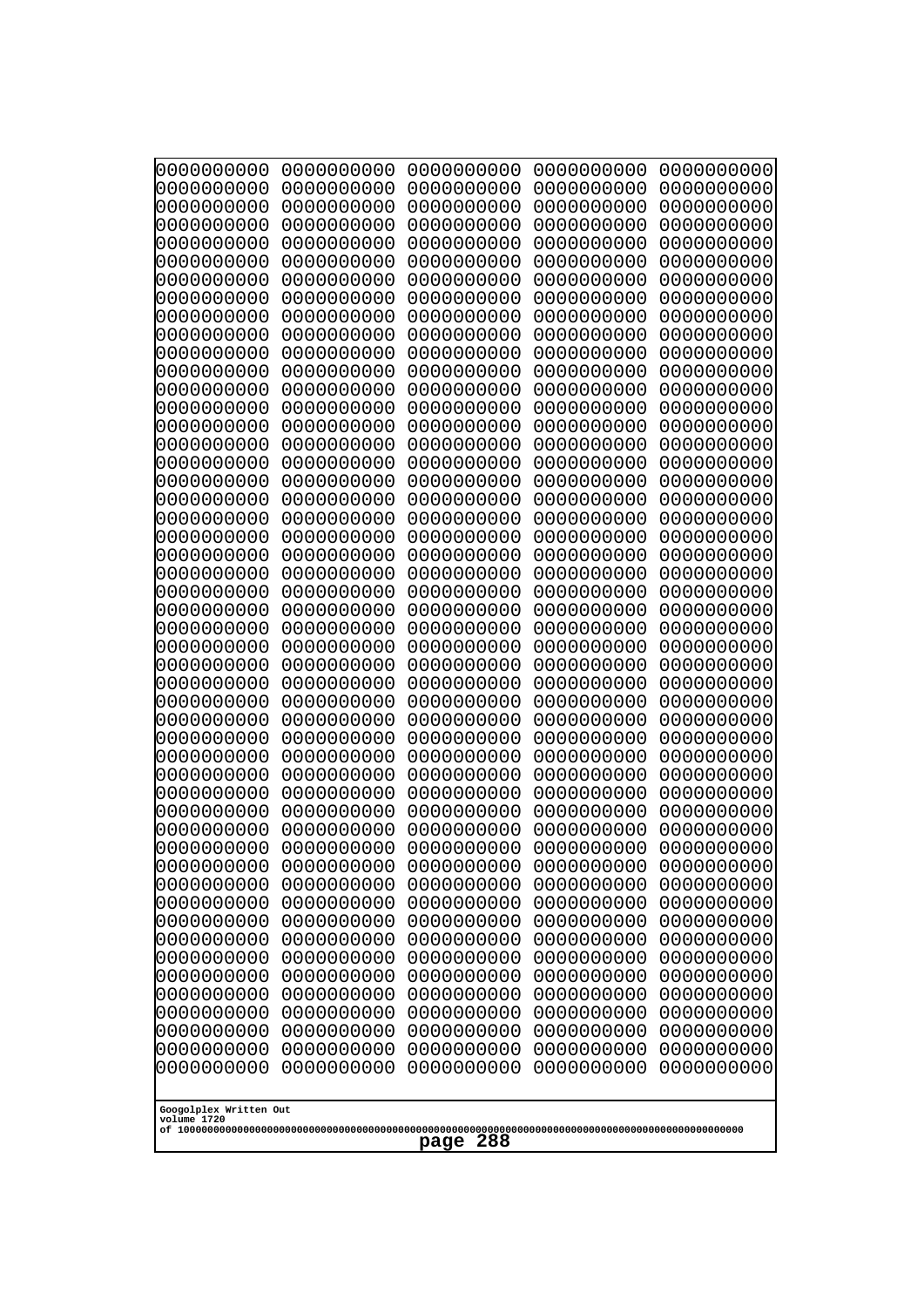| 0000000000<br>0000000000<br>0000000000<br>0000000000<br>0000000000<br>0000000000<br>0000000000<br>0000000000<br>0000000000<br>0000000000<br>0000000000<br>0000000000<br>0000000000<br>0000000000<br>0000000000<br>0000000000<br>0000000000<br>0000000000<br>0000000000<br>0000000000<br>0000000000<br>0000000000<br>0000000000<br>0000000000<br>0000000000<br>0000000000<br>0000000000<br>0000000000<br>0000000000<br>0000000000<br>0000000000<br>0000000000<br>0000000000<br>0000000000<br>0000000000<br>0000000000<br>0000000000<br>0000000000<br>0000000000<br>0000000000<br>0000000000<br>0000000000<br>0000000000<br>0000000000<br>0000000000<br>0000000000<br>0000000000<br>0000000000<br>0000000000<br>0000000000<br>0000000000<br>0000000000<br>0000000000<br>0000000000<br>0000000000<br>0000000000<br>0000000000<br>0000000000<br>0000000000<br>0000000000<br>0000000000<br>0000000000<br>0000000000<br>0000000000<br>0000000000<br>0000000000<br>0000000000<br>0000000000<br>0000000000<br>0000000000<br>0000000000<br>0000000000<br>0000000000<br>0000000000<br>0000000000<br>0000000000<br>0000000000<br>0000000000<br>0000000000<br>0000000000<br>0000000000<br>0000000000<br>0000000000<br>0000000000<br>0000000000<br>0000000000<br>0000000000<br>0000000000<br>0000000000<br>0000000000<br>0000000000<br>0000000000<br>0000000000<br>0000000000<br>0000000000<br>0000000000<br>0000000000<br>0000000000<br>0000000000<br>0000000000<br>0000000000<br>0000000000<br>0000000000<br>0000000000<br>0000000000<br>0000000000<br>0000000000<br>0000000000<br>0000000000<br>0000000000<br>0000000000<br>0000000000<br>0000000000<br>0000000000<br>0000000000<br>0000000000<br>0000000000<br>0000000000<br>0000000000<br>0000000000<br>0000000000<br>0000000000<br>0000000000<br>0000000000<br>0000000000<br>0000000000<br>0000000000<br>0000000000<br>0000000000<br>0000000000<br>0000000000<br>0000000000<br>0000000000<br>0000000000<br>0000000000<br>0000000000<br>0000000000<br>0000000000<br>0000000000<br>0000000000<br>0000000000<br>0000000000<br>0000000000<br>0000000000<br>0000000000<br>0000000000<br>0000000000<br>0000000000<br>0000000000<br>0000000000<br>0000000000<br>0000000000<br>0000000000<br>0000000000<br>0000000000<br>0000000000<br>0000000000<br>0000000000<br>0000000000<br>0000000000<br>0000000000<br>0000000000<br>0000000000<br>0000000000<br>0000000000<br>0000000000<br>0000000000<br>0000000000<br>0000000000<br>0000000000<br>0000000000<br>0000000000<br>0000000000<br>0000000000<br>0000000000<br>0000000000<br>0000000000<br>0000000000<br>0000000000<br>0000000000<br>0000000000<br>0000000000<br>0000000000<br>0000000000<br>0000000000<br>0000000000<br>0000000000<br>0000000000<br>0000000000<br>0000000000<br>0000000000<br>0000000000<br>0000000000<br>0000000000<br>0000000000<br>0000000000<br>0000000000<br>0000000000<br>0000000000<br>0000000000<br>0000000000<br>0000000000<br>0000000000<br>0000000000<br>0000000000<br>0000000000<br>0000000000<br>0000000000<br>0000000000<br>0000000000<br>0000000000<br>0000000000<br>0000000000<br>0000000000<br>0000000000<br>0000000000<br>0000000000<br>0000000000<br>0000000000<br>0000000000<br>0000000000<br>0000000000<br>0000000000<br>0000000000<br>0000000000<br>0000000000<br>0000000000<br>0000000000<br>0000000000<br>0000000000<br>0000000000<br>0000000000<br>0000000000<br>0000000000<br>0000000000<br>0000000000<br>0000000000<br>Googolplex Written Out<br>volume 1720<br>289<br>page | 10000000000 | 0000000000 | 0000000000 | 0000000000 | 0000000000 |  |
|------------------------------------------------------------------------------------------------------------------------------------------------------------------------------------------------------------------------------------------------------------------------------------------------------------------------------------------------------------------------------------------------------------------------------------------------------------------------------------------------------------------------------------------------------------------------------------------------------------------------------------------------------------------------------------------------------------------------------------------------------------------------------------------------------------------------------------------------------------------------------------------------------------------------------------------------------------------------------------------------------------------------------------------------------------------------------------------------------------------------------------------------------------------------------------------------------------------------------------------------------------------------------------------------------------------------------------------------------------------------------------------------------------------------------------------------------------------------------------------------------------------------------------------------------------------------------------------------------------------------------------------------------------------------------------------------------------------------------------------------------------------------------------------------------------------------------------------------------------------------------------------------------------------------------------------------------------------------------------------------------------------------------------------------------------------------------------------------------------------------------------------------------------------------------------------------------------------------------------------------------------------------------------------------------------------------------------------------------------------------------------------------------------------------------------------------------------------------------------------------------------------------------------------------------------------------------------------------------------------------------------------------------------------------------------------------------------------------------------------------------------------------------------------------------------------------------------------------------------------------------------------------------------------------------------------------------------------------------------------------------------------------------------------------------------------------------------------------------------------------------------------------------------------------------------------------------------------------------------------------------------------------------------------------------------------------------------------------------------------------------------------------------------------------------------------------------------------------------------------------------------|-------------|------------|------------|------------|------------|--|
|                                                                                                                                                                                                                                                                                                                                                                                                                                                                                                                                                                                                                                                                                                                                                                                                                                                                                                                                                                                                                                                                                                                                                                                                                                                                                                                                                                                                                                                                                                                                                                                                                                                                                                                                                                                                                                                                                                                                                                                                                                                                                                                                                                                                                                                                                                                                                                                                                                                                                                                                                                                                                                                                                                                                                                                                                                                                                                                                                                                                                                                                                                                                                                                                                                                                                                                                                                                                                                                                                                            | 0000000000  | 0000000000 | 0000000000 | 0000000000 | 0000000000 |  |
|                                                                                                                                                                                                                                                                                                                                                                                                                                                                                                                                                                                                                                                                                                                                                                                                                                                                                                                                                                                                                                                                                                                                                                                                                                                                                                                                                                                                                                                                                                                                                                                                                                                                                                                                                                                                                                                                                                                                                                                                                                                                                                                                                                                                                                                                                                                                                                                                                                                                                                                                                                                                                                                                                                                                                                                                                                                                                                                                                                                                                                                                                                                                                                                                                                                                                                                                                                                                                                                                                                            |             |            |            |            |            |  |
|                                                                                                                                                                                                                                                                                                                                                                                                                                                                                                                                                                                                                                                                                                                                                                                                                                                                                                                                                                                                                                                                                                                                                                                                                                                                                                                                                                                                                                                                                                                                                                                                                                                                                                                                                                                                                                                                                                                                                                                                                                                                                                                                                                                                                                                                                                                                                                                                                                                                                                                                                                                                                                                                                                                                                                                                                                                                                                                                                                                                                                                                                                                                                                                                                                                                                                                                                                                                                                                                                                            |             |            |            |            |            |  |
|                                                                                                                                                                                                                                                                                                                                                                                                                                                                                                                                                                                                                                                                                                                                                                                                                                                                                                                                                                                                                                                                                                                                                                                                                                                                                                                                                                                                                                                                                                                                                                                                                                                                                                                                                                                                                                                                                                                                                                                                                                                                                                                                                                                                                                                                                                                                                                                                                                                                                                                                                                                                                                                                                                                                                                                                                                                                                                                                                                                                                                                                                                                                                                                                                                                                                                                                                                                                                                                                                                            |             |            |            |            |            |  |
|                                                                                                                                                                                                                                                                                                                                                                                                                                                                                                                                                                                                                                                                                                                                                                                                                                                                                                                                                                                                                                                                                                                                                                                                                                                                                                                                                                                                                                                                                                                                                                                                                                                                                                                                                                                                                                                                                                                                                                                                                                                                                                                                                                                                                                                                                                                                                                                                                                                                                                                                                                                                                                                                                                                                                                                                                                                                                                                                                                                                                                                                                                                                                                                                                                                                                                                                                                                                                                                                                                            |             |            |            |            |            |  |
|                                                                                                                                                                                                                                                                                                                                                                                                                                                                                                                                                                                                                                                                                                                                                                                                                                                                                                                                                                                                                                                                                                                                                                                                                                                                                                                                                                                                                                                                                                                                                                                                                                                                                                                                                                                                                                                                                                                                                                                                                                                                                                                                                                                                                                                                                                                                                                                                                                                                                                                                                                                                                                                                                                                                                                                                                                                                                                                                                                                                                                                                                                                                                                                                                                                                                                                                                                                                                                                                                                            |             |            |            |            |            |  |
|                                                                                                                                                                                                                                                                                                                                                                                                                                                                                                                                                                                                                                                                                                                                                                                                                                                                                                                                                                                                                                                                                                                                                                                                                                                                                                                                                                                                                                                                                                                                                                                                                                                                                                                                                                                                                                                                                                                                                                                                                                                                                                                                                                                                                                                                                                                                                                                                                                                                                                                                                                                                                                                                                                                                                                                                                                                                                                                                                                                                                                                                                                                                                                                                                                                                                                                                                                                                                                                                                                            |             |            |            |            |            |  |
|                                                                                                                                                                                                                                                                                                                                                                                                                                                                                                                                                                                                                                                                                                                                                                                                                                                                                                                                                                                                                                                                                                                                                                                                                                                                                                                                                                                                                                                                                                                                                                                                                                                                                                                                                                                                                                                                                                                                                                                                                                                                                                                                                                                                                                                                                                                                                                                                                                                                                                                                                                                                                                                                                                                                                                                                                                                                                                                                                                                                                                                                                                                                                                                                                                                                                                                                                                                                                                                                                                            |             |            |            |            |            |  |
|                                                                                                                                                                                                                                                                                                                                                                                                                                                                                                                                                                                                                                                                                                                                                                                                                                                                                                                                                                                                                                                                                                                                                                                                                                                                                                                                                                                                                                                                                                                                                                                                                                                                                                                                                                                                                                                                                                                                                                                                                                                                                                                                                                                                                                                                                                                                                                                                                                                                                                                                                                                                                                                                                                                                                                                                                                                                                                                                                                                                                                                                                                                                                                                                                                                                                                                                                                                                                                                                                                            |             |            |            |            |            |  |
|                                                                                                                                                                                                                                                                                                                                                                                                                                                                                                                                                                                                                                                                                                                                                                                                                                                                                                                                                                                                                                                                                                                                                                                                                                                                                                                                                                                                                                                                                                                                                                                                                                                                                                                                                                                                                                                                                                                                                                                                                                                                                                                                                                                                                                                                                                                                                                                                                                                                                                                                                                                                                                                                                                                                                                                                                                                                                                                                                                                                                                                                                                                                                                                                                                                                                                                                                                                                                                                                                                            |             |            |            |            |            |  |
|                                                                                                                                                                                                                                                                                                                                                                                                                                                                                                                                                                                                                                                                                                                                                                                                                                                                                                                                                                                                                                                                                                                                                                                                                                                                                                                                                                                                                                                                                                                                                                                                                                                                                                                                                                                                                                                                                                                                                                                                                                                                                                                                                                                                                                                                                                                                                                                                                                                                                                                                                                                                                                                                                                                                                                                                                                                                                                                                                                                                                                                                                                                                                                                                                                                                                                                                                                                                                                                                                                            |             |            |            |            |            |  |
|                                                                                                                                                                                                                                                                                                                                                                                                                                                                                                                                                                                                                                                                                                                                                                                                                                                                                                                                                                                                                                                                                                                                                                                                                                                                                                                                                                                                                                                                                                                                                                                                                                                                                                                                                                                                                                                                                                                                                                                                                                                                                                                                                                                                                                                                                                                                                                                                                                                                                                                                                                                                                                                                                                                                                                                                                                                                                                                                                                                                                                                                                                                                                                                                                                                                                                                                                                                                                                                                                                            |             |            |            |            |            |  |
|                                                                                                                                                                                                                                                                                                                                                                                                                                                                                                                                                                                                                                                                                                                                                                                                                                                                                                                                                                                                                                                                                                                                                                                                                                                                                                                                                                                                                                                                                                                                                                                                                                                                                                                                                                                                                                                                                                                                                                                                                                                                                                                                                                                                                                                                                                                                                                                                                                                                                                                                                                                                                                                                                                                                                                                                                                                                                                                                                                                                                                                                                                                                                                                                                                                                                                                                                                                                                                                                                                            |             |            |            |            |            |  |
|                                                                                                                                                                                                                                                                                                                                                                                                                                                                                                                                                                                                                                                                                                                                                                                                                                                                                                                                                                                                                                                                                                                                                                                                                                                                                                                                                                                                                                                                                                                                                                                                                                                                                                                                                                                                                                                                                                                                                                                                                                                                                                                                                                                                                                                                                                                                                                                                                                                                                                                                                                                                                                                                                                                                                                                                                                                                                                                                                                                                                                                                                                                                                                                                                                                                                                                                                                                                                                                                                                            |             |            |            |            |            |  |
|                                                                                                                                                                                                                                                                                                                                                                                                                                                                                                                                                                                                                                                                                                                                                                                                                                                                                                                                                                                                                                                                                                                                                                                                                                                                                                                                                                                                                                                                                                                                                                                                                                                                                                                                                                                                                                                                                                                                                                                                                                                                                                                                                                                                                                                                                                                                                                                                                                                                                                                                                                                                                                                                                                                                                                                                                                                                                                                                                                                                                                                                                                                                                                                                                                                                                                                                                                                                                                                                                                            |             |            |            |            |            |  |
|                                                                                                                                                                                                                                                                                                                                                                                                                                                                                                                                                                                                                                                                                                                                                                                                                                                                                                                                                                                                                                                                                                                                                                                                                                                                                                                                                                                                                                                                                                                                                                                                                                                                                                                                                                                                                                                                                                                                                                                                                                                                                                                                                                                                                                                                                                                                                                                                                                                                                                                                                                                                                                                                                                                                                                                                                                                                                                                                                                                                                                                                                                                                                                                                                                                                                                                                                                                                                                                                                                            |             |            |            |            |            |  |
|                                                                                                                                                                                                                                                                                                                                                                                                                                                                                                                                                                                                                                                                                                                                                                                                                                                                                                                                                                                                                                                                                                                                                                                                                                                                                                                                                                                                                                                                                                                                                                                                                                                                                                                                                                                                                                                                                                                                                                                                                                                                                                                                                                                                                                                                                                                                                                                                                                                                                                                                                                                                                                                                                                                                                                                                                                                                                                                                                                                                                                                                                                                                                                                                                                                                                                                                                                                                                                                                                                            |             |            |            |            |            |  |
|                                                                                                                                                                                                                                                                                                                                                                                                                                                                                                                                                                                                                                                                                                                                                                                                                                                                                                                                                                                                                                                                                                                                                                                                                                                                                                                                                                                                                                                                                                                                                                                                                                                                                                                                                                                                                                                                                                                                                                                                                                                                                                                                                                                                                                                                                                                                                                                                                                                                                                                                                                                                                                                                                                                                                                                                                                                                                                                                                                                                                                                                                                                                                                                                                                                                                                                                                                                                                                                                                                            |             |            |            |            |            |  |
|                                                                                                                                                                                                                                                                                                                                                                                                                                                                                                                                                                                                                                                                                                                                                                                                                                                                                                                                                                                                                                                                                                                                                                                                                                                                                                                                                                                                                                                                                                                                                                                                                                                                                                                                                                                                                                                                                                                                                                                                                                                                                                                                                                                                                                                                                                                                                                                                                                                                                                                                                                                                                                                                                                                                                                                                                                                                                                                                                                                                                                                                                                                                                                                                                                                                                                                                                                                                                                                                                                            |             |            |            |            |            |  |
|                                                                                                                                                                                                                                                                                                                                                                                                                                                                                                                                                                                                                                                                                                                                                                                                                                                                                                                                                                                                                                                                                                                                                                                                                                                                                                                                                                                                                                                                                                                                                                                                                                                                                                                                                                                                                                                                                                                                                                                                                                                                                                                                                                                                                                                                                                                                                                                                                                                                                                                                                                                                                                                                                                                                                                                                                                                                                                                                                                                                                                                                                                                                                                                                                                                                                                                                                                                                                                                                                                            |             |            |            |            |            |  |
|                                                                                                                                                                                                                                                                                                                                                                                                                                                                                                                                                                                                                                                                                                                                                                                                                                                                                                                                                                                                                                                                                                                                                                                                                                                                                                                                                                                                                                                                                                                                                                                                                                                                                                                                                                                                                                                                                                                                                                                                                                                                                                                                                                                                                                                                                                                                                                                                                                                                                                                                                                                                                                                                                                                                                                                                                                                                                                                                                                                                                                                                                                                                                                                                                                                                                                                                                                                                                                                                                                            |             |            |            |            |            |  |
|                                                                                                                                                                                                                                                                                                                                                                                                                                                                                                                                                                                                                                                                                                                                                                                                                                                                                                                                                                                                                                                                                                                                                                                                                                                                                                                                                                                                                                                                                                                                                                                                                                                                                                                                                                                                                                                                                                                                                                                                                                                                                                                                                                                                                                                                                                                                                                                                                                                                                                                                                                                                                                                                                                                                                                                                                                                                                                                                                                                                                                                                                                                                                                                                                                                                                                                                                                                                                                                                                                            |             |            |            |            |            |  |
|                                                                                                                                                                                                                                                                                                                                                                                                                                                                                                                                                                                                                                                                                                                                                                                                                                                                                                                                                                                                                                                                                                                                                                                                                                                                                                                                                                                                                                                                                                                                                                                                                                                                                                                                                                                                                                                                                                                                                                                                                                                                                                                                                                                                                                                                                                                                                                                                                                                                                                                                                                                                                                                                                                                                                                                                                                                                                                                                                                                                                                                                                                                                                                                                                                                                                                                                                                                                                                                                                                            |             |            |            |            |            |  |
|                                                                                                                                                                                                                                                                                                                                                                                                                                                                                                                                                                                                                                                                                                                                                                                                                                                                                                                                                                                                                                                                                                                                                                                                                                                                                                                                                                                                                                                                                                                                                                                                                                                                                                                                                                                                                                                                                                                                                                                                                                                                                                                                                                                                                                                                                                                                                                                                                                                                                                                                                                                                                                                                                                                                                                                                                                                                                                                                                                                                                                                                                                                                                                                                                                                                                                                                                                                                                                                                                                            |             |            |            |            |            |  |
|                                                                                                                                                                                                                                                                                                                                                                                                                                                                                                                                                                                                                                                                                                                                                                                                                                                                                                                                                                                                                                                                                                                                                                                                                                                                                                                                                                                                                                                                                                                                                                                                                                                                                                                                                                                                                                                                                                                                                                                                                                                                                                                                                                                                                                                                                                                                                                                                                                                                                                                                                                                                                                                                                                                                                                                                                                                                                                                                                                                                                                                                                                                                                                                                                                                                                                                                                                                                                                                                                                            | 0000000000  |            |            |            |            |  |
|                                                                                                                                                                                                                                                                                                                                                                                                                                                                                                                                                                                                                                                                                                                                                                                                                                                                                                                                                                                                                                                                                                                                                                                                                                                                                                                                                                                                                                                                                                                                                                                                                                                                                                                                                                                                                                                                                                                                                                                                                                                                                                                                                                                                                                                                                                                                                                                                                                                                                                                                                                                                                                                                                                                                                                                                                                                                                                                                                                                                                                                                                                                                                                                                                                                                                                                                                                                                                                                                                                            |             |            |            |            |            |  |
|                                                                                                                                                                                                                                                                                                                                                                                                                                                                                                                                                                                                                                                                                                                                                                                                                                                                                                                                                                                                                                                                                                                                                                                                                                                                                                                                                                                                                                                                                                                                                                                                                                                                                                                                                                                                                                                                                                                                                                                                                                                                                                                                                                                                                                                                                                                                                                                                                                                                                                                                                                                                                                                                                                                                                                                                                                                                                                                                                                                                                                                                                                                                                                                                                                                                                                                                                                                                                                                                                                            |             |            |            |            |            |  |
|                                                                                                                                                                                                                                                                                                                                                                                                                                                                                                                                                                                                                                                                                                                                                                                                                                                                                                                                                                                                                                                                                                                                                                                                                                                                                                                                                                                                                                                                                                                                                                                                                                                                                                                                                                                                                                                                                                                                                                                                                                                                                                                                                                                                                                                                                                                                                                                                                                                                                                                                                                                                                                                                                                                                                                                                                                                                                                                                                                                                                                                                                                                                                                                                                                                                                                                                                                                                                                                                                                            |             |            |            |            |            |  |
|                                                                                                                                                                                                                                                                                                                                                                                                                                                                                                                                                                                                                                                                                                                                                                                                                                                                                                                                                                                                                                                                                                                                                                                                                                                                                                                                                                                                                                                                                                                                                                                                                                                                                                                                                                                                                                                                                                                                                                                                                                                                                                                                                                                                                                                                                                                                                                                                                                                                                                                                                                                                                                                                                                                                                                                                                                                                                                                                                                                                                                                                                                                                                                                                                                                                                                                                                                                                                                                                                                            | 0000000000  |            |            |            | 0000000000 |  |
|                                                                                                                                                                                                                                                                                                                                                                                                                                                                                                                                                                                                                                                                                                                                                                                                                                                                                                                                                                                                                                                                                                                                                                                                                                                                                                                                                                                                                                                                                                                                                                                                                                                                                                                                                                                                                                                                                                                                                                                                                                                                                                                                                                                                                                                                                                                                                                                                                                                                                                                                                                                                                                                                                                                                                                                                                                                                                                                                                                                                                                                                                                                                                                                                                                                                                                                                                                                                                                                                                                            |             |            |            |            |            |  |
|                                                                                                                                                                                                                                                                                                                                                                                                                                                                                                                                                                                                                                                                                                                                                                                                                                                                                                                                                                                                                                                                                                                                                                                                                                                                                                                                                                                                                                                                                                                                                                                                                                                                                                                                                                                                                                                                                                                                                                                                                                                                                                                                                                                                                                                                                                                                                                                                                                                                                                                                                                                                                                                                                                                                                                                                                                                                                                                                                                                                                                                                                                                                                                                                                                                                                                                                                                                                                                                                                                            |             |            |            |            |            |  |
|                                                                                                                                                                                                                                                                                                                                                                                                                                                                                                                                                                                                                                                                                                                                                                                                                                                                                                                                                                                                                                                                                                                                                                                                                                                                                                                                                                                                                                                                                                                                                                                                                                                                                                                                                                                                                                                                                                                                                                                                                                                                                                                                                                                                                                                                                                                                                                                                                                                                                                                                                                                                                                                                                                                                                                                                                                                                                                                                                                                                                                                                                                                                                                                                                                                                                                                                                                                                                                                                                                            |             |            |            |            |            |  |
|                                                                                                                                                                                                                                                                                                                                                                                                                                                                                                                                                                                                                                                                                                                                                                                                                                                                                                                                                                                                                                                                                                                                                                                                                                                                                                                                                                                                                                                                                                                                                                                                                                                                                                                                                                                                                                                                                                                                                                                                                                                                                                                                                                                                                                                                                                                                                                                                                                                                                                                                                                                                                                                                                                                                                                                                                                                                                                                                                                                                                                                                                                                                                                                                                                                                                                                                                                                                                                                                                                            |             |            |            |            |            |  |
|                                                                                                                                                                                                                                                                                                                                                                                                                                                                                                                                                                                                                                                                                                                                                                                                                                                                                                                                                                                                                                                                                                                                                                                                                                                                                                                                                                                                                                                                                                                                                                                                                                                                                                                                                                                                                                                                                                                                                                                                                                                                                                                                                                                                                                                                                                                                                                                                                                                                                                                                                                                                                                                                                                                                                                                                                                                                                                                                                                                                                                                                                                                                                                                                                                                                                                                                                                                                                                                                                                            |             |            |            |            |            |  |
|                                                                                                                                                                                                                                                                                                                                                                                                                                                                                                                                                                                                                                                                                                                                                                                                                                                                                                                                                                                                                                                                                                                                                                                                                                                                                                                                                                                                                                                                                                                                                                                                                                                                                                                                                                                                                                                                                                                                                                                                                                                                                                                                                                                                                                                                                                                                                                                                                                                                                                                                                                                                                                                                                                                                                                                                                                                                                                                                                                                                                                                                                                                                                                                                                                                                                                                                                                                                                                                                                                            |             |            |            |            |            |  |
|                                                                                                                                                                                                                                                                                                                                                                                                                                                                                                                                                                                                                                                                                                                                                                                                                                                                                                                                                                                                                                                                                                                                                                                                                                                                                                                                                                                                                                                                                                                                                                                                                                                                                                                                                                                                                                                                                                                                                                                                                                                                                                                                                                                                                                                                                                                                                                                                                                                                                                                                                                                                                                                                                                                                                                                                                                                                                                                                                                                                                                                                                                                                                                                                                                                                                                                                                                                                                                                                                                            |             |            |            |            |            |  |
|                                                                                                                                                                                                                                                                                                                                                                                                                                                                                                                                                                                                                                                                                                                                                                                                                                                                                                                                                                                                                                                                                                                                                                                                                                                                                                                                                                                                                                                                                                                                                                                                                                                                                                                                                                                                                                                                                                                                                                                                                                                                                                                                                                                                                                                                                                                                                                                                                                                                                                                                                                                                                                                                                                                                                                                                                                                                                                                                                                                                                                                                                                                                                                                                                                                                                                                                                                                                                                                                                                            |             |            |            |            |            |  |
|                                                                                                                                                                                                                                                                                                                                                                                                                                                                                                                                                                                                                                                                                                                                                                                                                                                                                                                                                                                                                                                                                                                                                                                                                                                                                                                                                                                                                                                                                                                                                                                                                                                                                                                                                                                                                                                                                                                                                                                                                                                                                                                                                                                                                                                                                                                                                                                                                                                                                                                                                                                                                                                                                                                                                                                                                                                                                                                                                                                                                                                                                                                                                                                                                                                                                                                                                                                                                                                                                                            |             |            |            |            |            |  |
|                                                                                                                                                                                                                                                                                                                                                                                                                                                                                                                                                                                                                                                                                                                                                                                                                                                                                                                                                                                                                                                                                                                                                                                                                                                                                                                                                                                                                                                                                                                                                                                                                                                                                                                                                                                                                                                                                                                                                                                                                                                                                                                                                                                                                                                                                                                                                                                                                                                                                                                                                                                                                                                                                                                                                                                                                                                                                                                                                                                                                                                                                                                                                                                                                                                                                                                                                                                                                                                                                                            |             |            |            |            |            |  |
|                                                                                                                                                                                                                                                                                                                                                                                                                                                                                                                                                                                                                                                                                                                                                                                                                                                                                                                                                                                                                                                                                                                                                                                                                                                                                                                                                                                                                                                                                                                                                                                                                                                                                                                                                                                                                                                                                                                                                                                                                                                                                                                                                                                                                                                                                                                                                                                                                                                                                                                                                                                                                                                                                                                                                                                                                                                                                                                                                                                                                                                                                                                                                                                                                                                                                                                                                                                                                                                                                                            |             |            |            |            |            |  |
|                                                                                                                                                                                                                                                                                                                                                                                                                                                                                                                                                                                                                                                                                                                                                                                                                                                                                                                                                                                                                                                                                                                                                                                                                                                                                                                                                                                                                                                                                                                                                                                                                                                                                                                                                                                                                                                                                                                                                                                                                                                                                                                                                                                                                                                                                                                                                                                                                                                                                                                                                                                                                                                                                                                                                                                                                                                                                                                                                                                                                                                                                                                                                                                                                                                                                                                                                                                                                                                                                                            |             |            |            |            |            |  |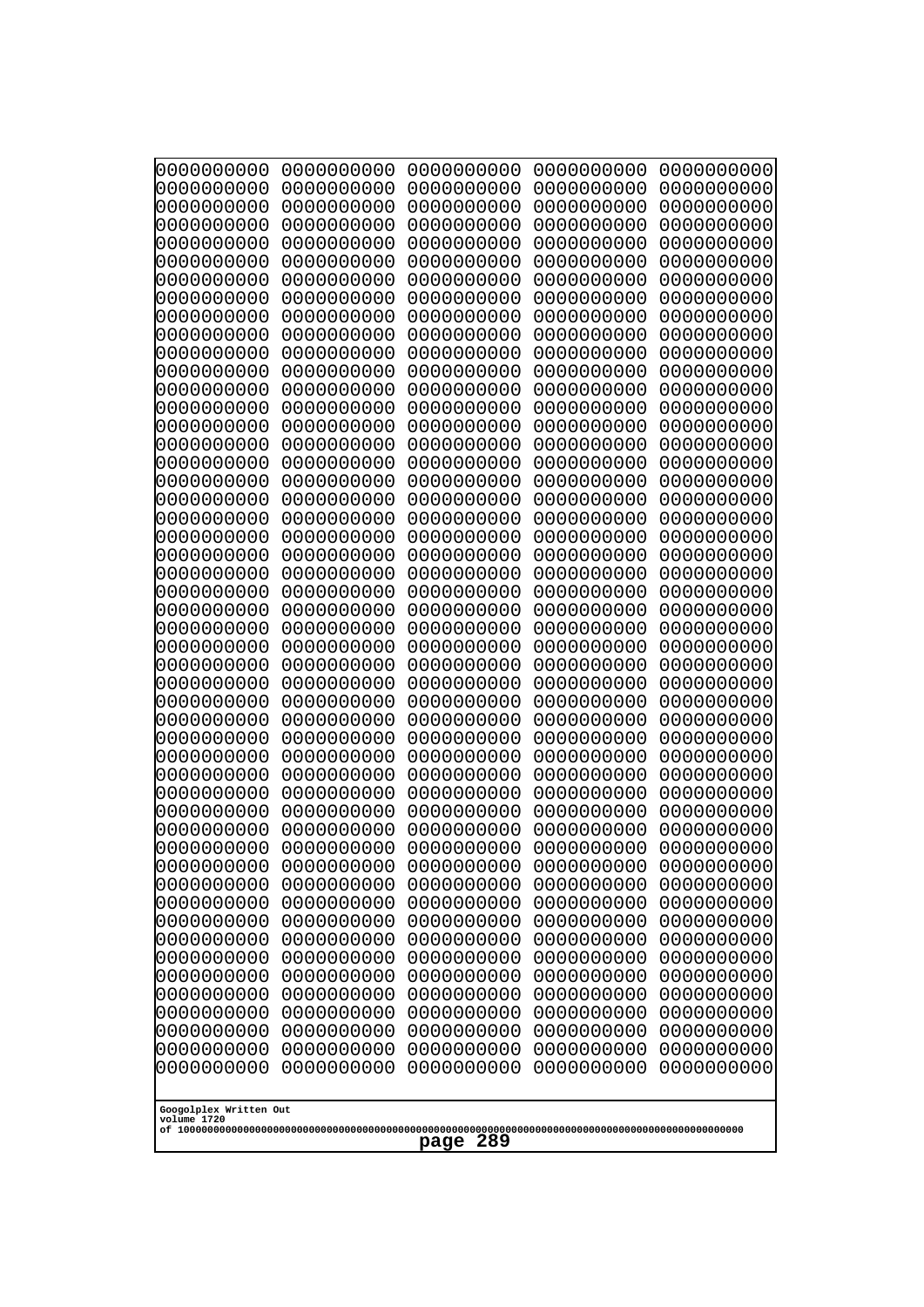| 10000000000<br>0000000000             | 0000000000<br>0000000000 | 0000000000<br>0000000000 | 0000000000<br>0000000000 | 0000000000<br>0000000000 |
|---------------------------------------|--------------------------|--------------------------|--------------------------|--------------------------|
| 0000000000                            | 0000000000               | 0000000000               | 0000000000               | 0000000000               |
| 0000000000                            | 0000000000               | 0000000000               | 0000000000               | 0000000000               |
| 0000000000                            | 0000000000               | 0000000000               | 0000000000               | 0000000000               |
| 0000000000<br>0000000000              | 0000000000<br>0000000000 | 0000000000<br>0000000000 | 0000000000<br>0000000000 | 0000000000<br>0000000000 |
| 0000000000                            | 0000000000               | 0000000000               | 0000000000               | 0000000000               |
| 0000000000                            | 0000000000               | 0000000000               | 0000000000               | 0000000000               |
| 0000000000                            | 0000000000               | 0000000000               | 0000000000               | 0000000000               |
| 0000000000<br>0000000000              | 0000000000<br>0000000000 | 0000000000<br>0000000000 | 0000000000<br>0000000000 | 0000000000<br>0000000000 |
| 0000000000                            | 0000000000               | 0000000000               | 0000000000               | 0000000000               |
| 0000000000                            | 0000000000               | 0000000000               | 0000000000               | 0000000000               |
| 0000000000<br>0000000000              | 0000000000<br>0000000000 | 0000000000<br>0000000000 | 0000000000<br>0000000000 | 0000000000<br>0000000000 |
| 0000000000                            | 0000000000               | 0000000000               | 0000000000               | 0000000000               |
| 0000000000                            | 0000000000               | 0000000000               | 0000000000               | 0000000000               |
| 0000000000                            | 0000000000               | 0000000000               | 0000000000               | 0000000000               |
| 0000000000<br>0000000000              | 0000000000<br>0000000000 | 0000000000<br>0000000000 | 0000000000<br>0000000000 | 0000000000<br>0000000000 |
| 0000000000                            | 0000000000               | 0000000000               | 0000000000               | 0000000000               |
| 0000000000                            | 0000000000               | 0000000000               | 0000000000               | 0000000000               |
| 0000000000<br>0000000000              | 0000000000<br>0000000000 | 0000000000<br>0000000000 | 0000000000<br>0000000000 | 0000000000<br>0000000000 |
| 0000000000                            | 0000000000               | 0000000000               | 0000000000               | 0000000000               |
| 0000000000                            | 0000000000               | 0000000000               | 0000000000               | 0000000000               |
| 0000000000                            | 0000000000               | 0000000000               | 0000000000               | 0000000000               |
| 0000000000<br>0000000000              | 0000000000<br>0000000000 | 0000000000<br>0000000000 | 0000000000<br>0000000000 | 0000000000<br>0000000000 |
| 0000000000                            | 0000000000               | 0000000000               | 0000000000               | 0000000000               |
| 0000000000                            | 0000000000               | 0000000000               | 0000000000               | 0000000000               |
| 0000000000<br>0000000000              | 0000000000<br>0000000000 | 0000000000<br>0000000000 | 0000000000<br>0000000000 | 0000000000<br>0000000000 |
| 0000000000                            | 0000000000               | 0000000000               | 0000000000               | 0000000000               |
| 0000000000                            | 0000000000               | 0000000000               | 0000000000               | 0000000000               |
| 0000000000                            | 0000000000               | 0000000000               | 0000000000               | 0000000000               |
| 0000000000<br>0000000000              | 0000000000<br>0000000000 | 0000000000<br>0000000000 | 0000000000<br>0000000000 | 0000000000<br>0000000000 |
| 0000000000                            | 0000000000               | 0000000000               | 0000000000               | 0000000000               |
| 0000000000                            | 0000000000               | 0000000000               | 0000000000               | 0000000000               |
| 0000000000<br>0000000000              | 0000000000<br>0000000000 | 0000000000<br>0000000000 | 0000000000<br>0000000000 | 0000000000<br>0000000000 |
| 0000000000                            | 0000000000               | 0000000000               | 0000000000               | 0000000000               |
| 0000000000                            | 0000000000               | 0000000000               | 0000000000               | 0000000000               |
| 0000000000<br>0000000000              | 0000000000<br>0000000000 | 0000000000               | 0000000000               | 0000000000               |
| 0000000000                            | 0000000000               | 0000000000<br>0000000000 | 0000000000<br>0000000000 | 0000000000<br>0000000000 |
| 0000000000                            | 0000000000               | 0000000000               | 0000000000               | 0000000000               |
| 0000000000                            | 0000000000               | 0000000000               | 0000000000               | 0000000000               |
|                                       |                          |                          |                          |                          |
| Googolplex Written Out<br>volume 1720 |                          |                          |                          |                          |
| 290<br>page                           |                          |                          |                          |                          |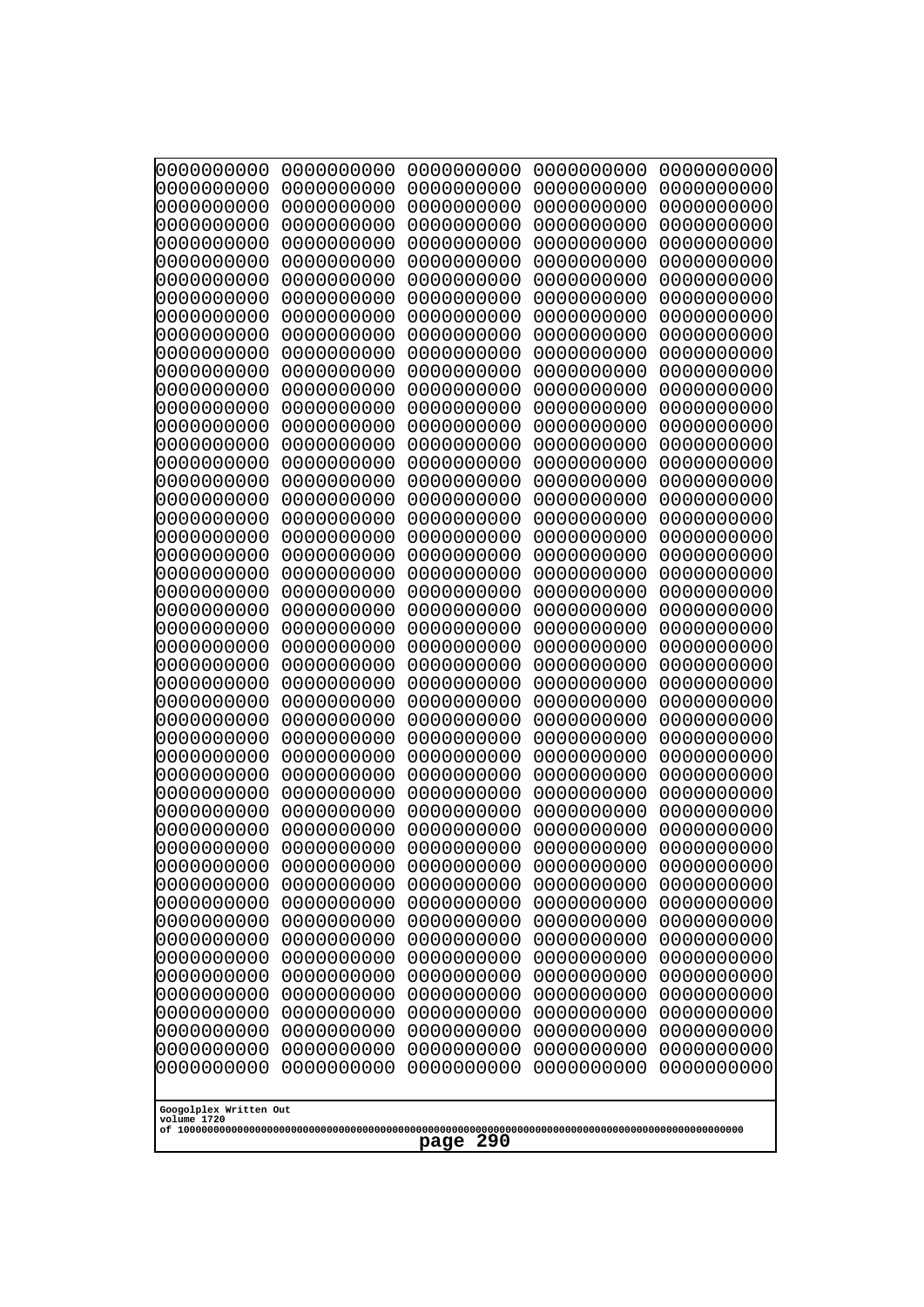| 10000000000              | 0000000000               | 0000000000               | 0000000000               | 0000000000               |  |
|--------------------------|--------------------------|--------------------------|--------------------------|--------------------------|--|
| 0000000000<br>0000000000 | 0000000000<br>0000000000 | 0000000000<br>0000000000 | 0000000000<br>0000000000 | 0000000000<br>0000000000 |  |
| 0000000000               | 0000000000               | 0000000000               | 0000000000               | 0000000000               |  |
| 0000000000               | 0000000000               | 0000000000               | 0000000000               | 0000000000               |  |
| 0000000000               | 0000000000               | 0000000000               | 0000000000               | 0000000000               |  |
| 0000000000<br>0000000000 | 0000000000<br>0000000000 | 0000000000<br>0000000000 | 0000000000<br>0000000000 | 0000000000<br>0000000000 |  |
| 0000000000               | 0000000000               | 0000000000               | 0000000000               | 0000000000               |  |
| 0000000000               | 0000000000               | 0000000000               | 0000000000               | 0000000000               |  |
| 0000000000               | 0000000000               | 0000000000               | 0000000000               | 0000000000               |  |
| 0000000000<br>0000000000 | 0000000000<br>0000000000 | 0000000000<br>0000000000 | 0000000000<br>0000000000 | 0000000000<br>0000000000 |  |
| 0000000000               | 0000000000               | 0000000000               | 0000000000               | 0000000000               |  |
| 0000000000               | 0000000000               | 0000000000               | 0000000000               | 0000000000               |  |
| 0000000000               | 0000000000               | 0000000000               | 0000000000               | 0000000000               |  |
| 0000000000<br>0000000000 | 0000000000<br>0000000000 | 0000000000<br>0000000000 | 0000000000<br>0000000000 | 0000000000<br>0000000000 |  |
| 0000000000               | 0000000000               | 0000000000               | 0000000000               | 0000000000               |  |
| 0000000000               | 0000000000               | 0000000000               | 0000000000               | 0000000000               |  |
| 0000000000<br>0000000000 | 0000000000<br>0000000000 | 0000000000<br>0000000000 | 0000000000<br>0000000000 | 0000000000<br>0000000000 |  |
| 0000000000               | 0000000000               | 0000000000               | 0000000000               | 0000000000               |  |
| 0000000000               | 0000000000               | 0000000000               | 0000000000               | 0000000000               |  |
| 0000000000               | 0000000000               | 0000000000               | 0000000000               | 0000000000               |  |
| 0000000000<br>0000000000 | 0000000000<br>0000000000 | 0000000000<br>0000000000 | 0000000000<br>0000000000 | 0000000000<br>0000000000 |  |
| 0000000000               | 0000000000               | 0000000000               | 0000000000               | 0000000000               |  |
| 0000000000               | 0000000000               | 0000000000               | 0000000000               | 0000000000               |  |
| 0000000000               | 0000000000               | 0000000000               | 0000000000               | 0000000000               |  |
| 0000000000<br>0000000000 | 0000000000<br>0000000000 | 0000000000<br>0000000000 | 0000000000<br>0000000000 | 0000000000<br>0000000000 |  |
| 0000000000               | 0000000000               | 0000000000               | 0000000000               | 0000000000               |  |
| 0000000000               | 0000000000               | 0000000000               | 0000000000               | 0000000000               |  |
| 0000000000<br>0000000000 | 0000000000<br>0000000000 | 0000000000<br>0000000000 | 0000000000<br>0000000000 | 0000000000<br>0000000000 |  |
| 0000000000               | 0000000000               | 0000000000               | 0000000000               | 0000000000               |  |
| 0000000000               | 0000000000               | 0000000000               | 0000000000               | 0000000000               |  |
| 0000000000               | 0000000000               | 0000000000               | 0000000000               | 0000000000               |  |
| 0000000000<br>0000000000 | 0000000000<br>0000000000 | 0000000000<br>0000000000 | 0000000000<br>0000000000 | 0000000000<br>0000000000 |  |
| 0000000000               | 0000000000               | 0000000000               | 0000000000               | 0000000000               |  |
| 0000000000               | 0000000000               | 0000000000               | 0000000000               | 0000000000               |  |
| 0000000000               | 0000000000               | 0000000000               | 0000000000               | 0000000000               |  |
| 0000000000<br>0000000000 | 0000000000<br>0000000000 | 0000000000<br>0000000000 | 0000000000<br>0000000000 | 0000000000<br>0000000000 |  |
| 0000000000               | 0000000000               | 0000000000               | 0000000000               | 0000000000               |  |
| 0000000000               | 0000000000               | 0000000000               | 0000000000               | 0000000000               |  |
| 0000000000               | 0000000000               | 0000000000               | 0000000000               | 0000000000               |  |
| 0000000000               | 0000000000               | 0000000000               | 0000000000               | 0000000000               |  |
| Googolplex Written Out   |                          |                          |                          |                          |  |
| volume 1720              |                          |                          |                          |                          |  |
|                          | 291<br>page              |                          |                          |                          |  |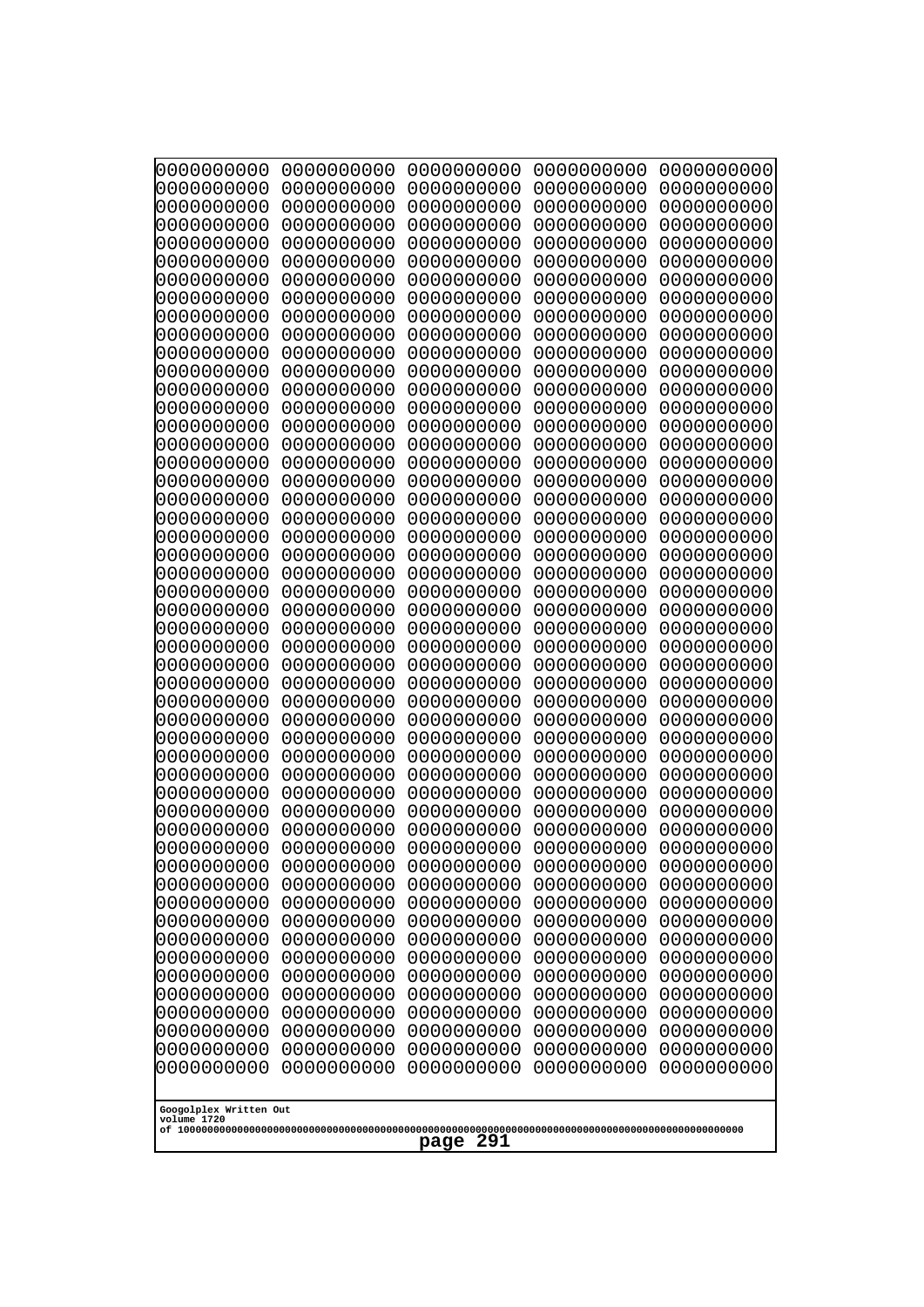| 10000000000<br>0000000000             | 0000000000<br>0000000000 | 0000000000<br>0000000000 | 0000000000<br>0000000000 | 0000000000<br>0000000000 |
|---------------------------------------|--------------------------|--------------------------|--------------------------|--------------------------|
| 0000000000                            | 0000000000               | 0000000000               | 0000000000               | 0000000000               |
| 0000000000                            | 0000000000               | 0000000000               | 0000000000               | 0000000000               |
| 0000000000<br>0000000000              | 0000000000<br>0000000000 | 0000000000<br>0000000000 | 0000000000<br>0000000000 | 0000000000<br>0000000000 |
| 0000000000                            | 0000000000               | 0000000000               | 0000000000               | 0000000000               |
| 0000000000                            | 0000000000               | 0000000000               | 0000000000               | 0000000000               |
| 0000000000<br>0000000000              | 0000000000<br>0000000000 | 0000000000<br>0000000000 | 0000000000<br>0000000000 | 0000000000<br>0000000000 |
| 0000000000                            | 0000000000               | 0000000000               | 0000000000               | 0000000000               |
| 0000000000                            | 0000000000               | 0000000000               | 0000000000               | 0000000000               |
| 0000000000                            | 0000000000               | 0000000000               | 0000000000               | 0000000000               |
| 0000000000<br>0000000000              | 0000000000<br>0000000000 | 0000000000<br>0000000000 | 0000000000<br>0000000000 | 0000000000<br>0000000000 |
| 0000000000                            | 0000000000               | 0000000000               | 0000000000               | 0000000000               |
| 0000000000                            | 0000000000               | 0000000000               | 0000000000               | 0000000000               |
| 0000000000<br>0000000000              | 0000000000<br>0000000000 | 0000000000<br>0000000000 | 0000000000<br>0000000000 | 0000000000<br>0000000000 |
| 0000000000                            | 0000000000               | 0000000000               | 0000000000               | 0000000000               |
| 0000000000                            | 0000000000               | 0000000000               | 0000000000               | 0000000000               |
| 0000000000<br>0000000000              | 0000000000<br>0000000000 | 0000000000<br>0000000000 | 0000000000<br>0000000000 | 0000000000<br>0000000000 |
| 0000000000                            | 0000000000               | 0000000000               | 0000000000               | 0000000000               |
| 0000000000                            | 0000000000               | 0000000000               | 0000000000               | 0000000000               |
| 0000000000<br>0000000000              | 0000000000<br>0000000000 | 0000000000<br>0000000000 | 0000000000<br>0000000000 | 0000000000<br>0000000000 |
| 0000000000                            | 0000000000               | 0000000000               | 0000000000               | 0000000000               |
| 0000000000                            | 0000000000               | 0000000000               | 0000000000               | 0000000000               |
| 0000000000                            | 0000000000               | 0000000000               | 0000000000               | 0000000000               |
| 0000000000<br>0000000000              | 0000000000<br>0000000000 | 0000000000<br>0000000000 | 0000000000<br>0000000000 | 0000000000<br>0000000000 |
| 0000000000                            | 0000000000               | 0000000000               | 0000000000               | 0000000000               |
| 0000000000                            | 0000000000               | 0000000000               | 0000000000               | 0000000000               |
| 0000000000<br>0000000000              | 0000000000<br>0000000000 | 0000000000<br>0000000000 | 0000000000<br>0000000000 | 0000000000<br>0000000000 |
| 0000000000                            | 0000000000               | 0000000000               | 0000000000               | 0000000000               |
| 0000000000                            | 0000000000               | 0000000000               | 0000000000               | 0000000000               |
| 0000000000<br>0000000000              | 0000000000<br>0000000000 | 0000000000<br>0000000000 | 0000000000<br>0000000000 | 0000000000<br>0000000000 |
| 0000000000                            | 0000000000               | 0000000000               | 0000000000               | 0000000000               |
| 0000000000                            | 0000000000               | 0000000000               | 0000000000               | 0000000000               |
| 0000000000<br>0000000000              | 0000000000<br>0000000000 | 0000000000<br>0000000000 | 0000000000<br>0000000000 | 0000000000<br>0000000000 |
| 0000000000                            | 0000000000               | 0000000000               | 0000000000               | 0000000000               |
| 0000000000                            | 0000000000               | 0000000000               | 0000000000               | 0000000000               |
| 0000000000<br>0000000000              | 0000000000               | 0000000000               | 0000000000               | 0000000000<br>0000000000 |
| 0000000000                            | 0000000000<br>0000000000 | 0000000000<br>0000000000 | 0000000000<br>0000000000 | 0000000000               |
| 0000000000                            | 0000000000               | 0000000000               | 0000000000               | 0000000000               |
|                                       |                          |                          |                          |                          |
| Googolplex Written Out<br>volume 1720 |                          |                          |                          |                          |
| 292<br>page                           |                          |                          |                          |                          |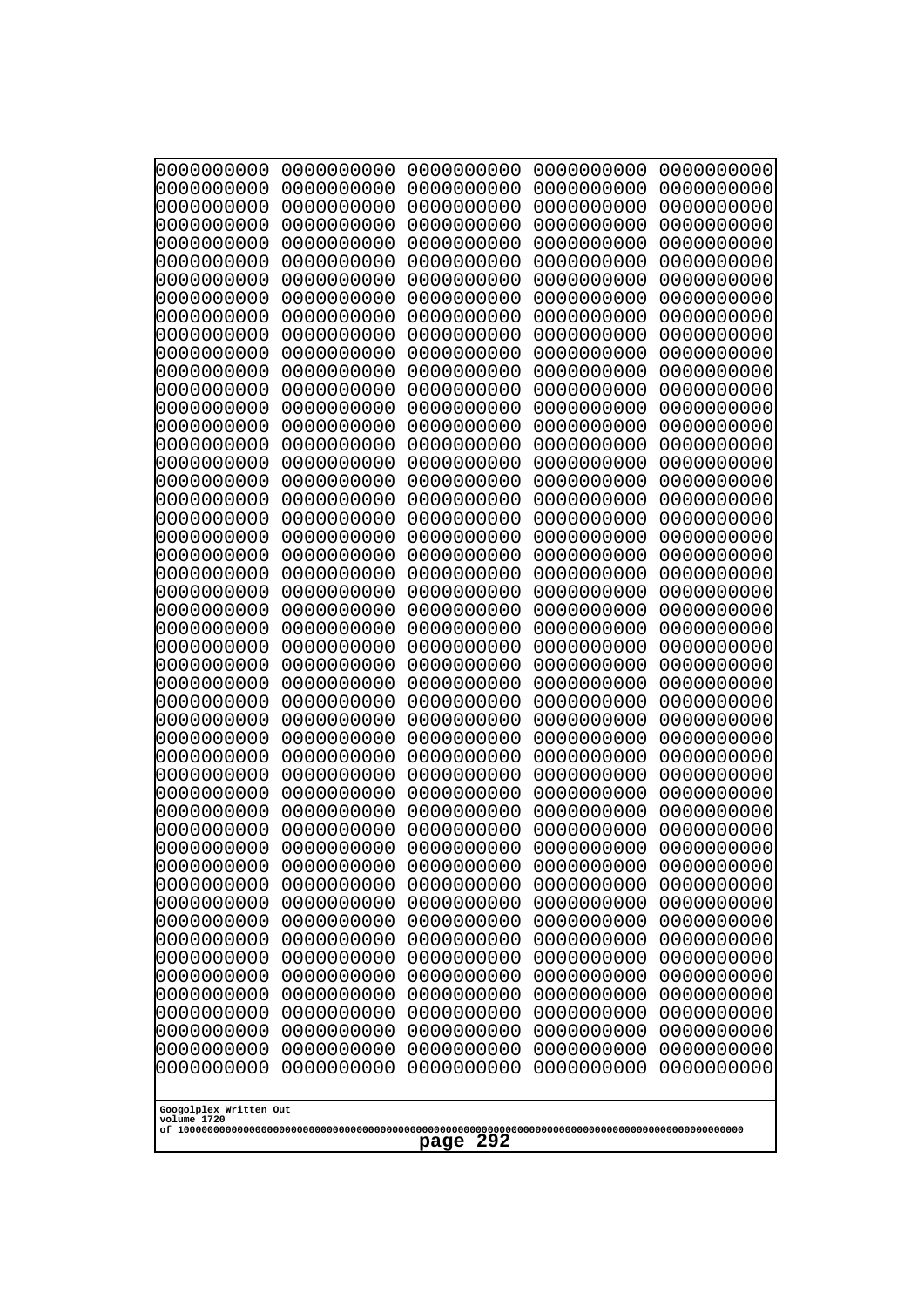| 0000000000                                                                                                                | 0000000000                                                                       | 0000000000                                                                                      | 0000000000                                                                       | 0000000000                                                                       |
|---------------------------------------------------------------------------------------------------------------------------|----------------------------------------------------------------------------------|-------------------------------------------------------------------------------------------------|----------------------------------------------------------------------------------|----------------------------------------------------------------------------------|
| 0000000000                                                                                                                | 0000000000                                                                       | 0000000000                                                                                      | 0000000000                                                                       | 0000000000                                                                       |
| 0000000000                                                                                                                | 0000000000                                                                       | 0000000000                                                                                      | 0000000000                                                                       | 0000000000                                                                       |
| 0000000000                                                                                                                | 0000000000                                                                       | 0000000000                                                                                      | 0000000000                                                                       | 0000000000                                                                       |
| 0000000000                                                                                                                | 0000000000                                                                       | 0000000000                                                                                      | 0000000000                                                                       | 0000000000                                                                       |
| 0000000000                                                                                                                | 0000000000                                                                       | 0000000000                                                                                      | 0000000000                                                                       | 0000000000                                                                       |
| 0000000000                                                                                                                | 0000000000                                                                       | 0000000000                                                                                      | 0000000000                                                                       | 0000000000                                                                       |
| 0000000000                                                                                                                | 0000000000                                                                       | 0000000000                                                                                      | 0000000000                                                                       | 0000000000                                                                       |
| 0000000000                                                                                                                | 0000000000                                                                       | 0000000000                                                                                      | 0000000000                                                                       | 0000000000                                                                       |
| 0000000000                                                                                                                | 0000000000                                                                       | 0000000000                                                                                      | 0000000000                                                                       | 0000000000                                                                       |
| 0000000000                                                                                                                | 0000000000                                                                       | 0000000000                                                                                      | 0000000000                                                                       | 0000000000                                                                       |
| 0000000000                                                                                                                | 0000000000                                                                       | 0000000000                                                                                      | 0000000000                                                                       | 0000000000                                                                       |
| 0000000000                                                                                                                | 0000000000                                                                       | 0000000000                                                                                      | 0000000000                                                                       | 0000000000                                                                       |
| 0000000000                                                                                                                | 0000000000                                                                       | 0000000000                                                                                      | 0000000000                                                                       | 0000000000                                                                       |
| 0000000000                                                                                                                | 0000000000                                                                       | 0000000000                                                                                      | 0000000000                                                                       | 0000000000                                                                       |
| 0000000000                                                                                                                | 0000000000                                                                       | 0000000000                                                                                      | 0000000000                                                                       | 0000000000                                                                       |
| 0000000000                                                                                                                | 0000000000                                                                       | 0000000000                                                                                      | 0000000000                                                                       | 0000000000                                                                       |
| 0000000000                                                                                                                | 0000000000                                                                       | 0000000000                                                                                      | 0000000000                                                                       | 0000000000                                                                       |
| 0000000000                                                                                                                | 0000000000                                                                       | 0000000000                                                                                      | 0000000000                                                                       | 0000000000                                                                       |
| 0000000000                                                                                                                | 0000000000                                                                       | 0000000000                                                                                      | 0000000000                                                                       | 0000000000                                                                       |
| 0000000000                                                                                                                | 0000000000                                                                       | 0000000000                                                                                      | 0000000000                                                                       | 0000000000                                                                       |
| 0000000000                                                                                                                | 0000000000                                                                       | 0000000000                                                                                      | 0000000000                                                                       | 0000000000                                                                       |
| 0000000000                                                                                                                | 0000000000                                                                       | 0000000000                                                                                      | 0000000000                                                                       | 0000000000                                                                       |
| 0000000000                                                                                                                | 0000000000                                                                       | 0000000000                                                                                      | 0000000000                                                                       | 0000000000                                                                       |
| 0000000000                                                                                                                | 0000000000                                                                       | 0000000000                                                                                      | 0000000000                                                                       | 0000000000                                                                       |
| 0000000000                                                                                                                | 0000000000                                                                       | 0000000000                                                                                      | 0000000000                                                                       | 0000000000                                                                       |
| 0000000000                                                                                                                | 0000000000                                                                       | 0000000000                                                                                      | 0000000000                                                                       | 0000000000                                                                       |
| 0000000000                                                                                                                | 0000000000                                                                       | 0000000000                                                                                      | 0000000000                                                                       | 0000000000                                                                       |
| 0000000000                                                                                                                | 0000000000                                                                       | 0000000000                                                                                      | 0000000000                                                                       | 0000000000                                                                       |
| 0000000000                                                                                                                | 0000000000                                                                       | 0000000000                                                                                      | 0000000000                                                                       | 0000000000                                                                       |
| 0000000000                                                                                                                | 0000000000                                                                       | 0000000000                                                                                      | 0000000000                                                                       | 0000000000                                                                       |
| 0000000000                                                                                                                | 0000000000                                                                       | 0000000000                                                                                      | 0000000000                                                                       | 0000000000                                                                       |
| 0000000000                                                                                                                | 0000000000                                                                       | 0000000000                                                                                      | 0000000000                                                                       | 0000000000                                                                       |
| 0000000000                                                                                                                | 0000000000                                                                       | 0000000000                                                                                      | 0000000000                                                                       | 0000000000                                                                       |
| 0000000000                                                                                                                | 0000000000                                                                       | 0000000000                                                                                      | 0000000000                                                                       | 0000000000                                                                       |
| 0000000000                                                                                                                | 0000000000                                                                       | 0000000000                                                                                      | 0000000000                                                                       | 0000000000                                                                       |
| 0000000000                                                                                                                | 0000000000                                                                       | 0000000000                                                                                      | 0000000000                                                                       | 0000000000                                                                       |
| 0000000000                                                                                                                | 0000000000                                                                       | 0000000000                                                                                      | 0000000000                                                                       | 0000000000                                                                       |
| 0000000000                                                                                                                | 0000000000                                                                       | 0000000000                                                                                      | 0000000000                                                                       | 0000000000                                                                       |
| 0000000000                                                                                                                | 0000000000                                                                       | 0000000000                                                                                      | 0000000000                                                                       | 0000000000                                                                       |
| 0000000000                                                                                                                | 0000000000                                                                       | 0000000000                                                                                      | 0000000000                                                                       | 0000000000                                                                       |
| 0000000000                                                                                                                | 0000000000                                                                       | 0000000000                                                                                      | 0000000000                                                                       | 0000000000                                                                       |
| 0000000000                                                                                                                | 0000000000                                                                       | 0000000000                                                                                      | 0000000000                                                                       | 0000000000                                                                       |
| 0000000000                                                                                                                | 0000000000                                                                       | 0000000000                                                                                      | 0000000000                                                                       | 0000000000                                                                       |
| 0000000000<br>0000000000<br>0000000000<br>0000000000<br>0000000000<br>0000000000<br>Googolplex Written Out<br>volume 1720 | 0000000000<br>0000000000<br>0000000000<br>0000000000<br>0000000000<br>0000000000 | 0000000000<br>0000000000<br>0000000000<br>0000000000<br>0000000000<br>0000000000<br>293<br>page | 0000000000<br>0000000000<br>0000000000<br>0000000000<br>0000000000<br>0000000000 | 0000000000<br>0000000000<br>0000000000<br>0000000000<br>0000000000<br>0000000000 |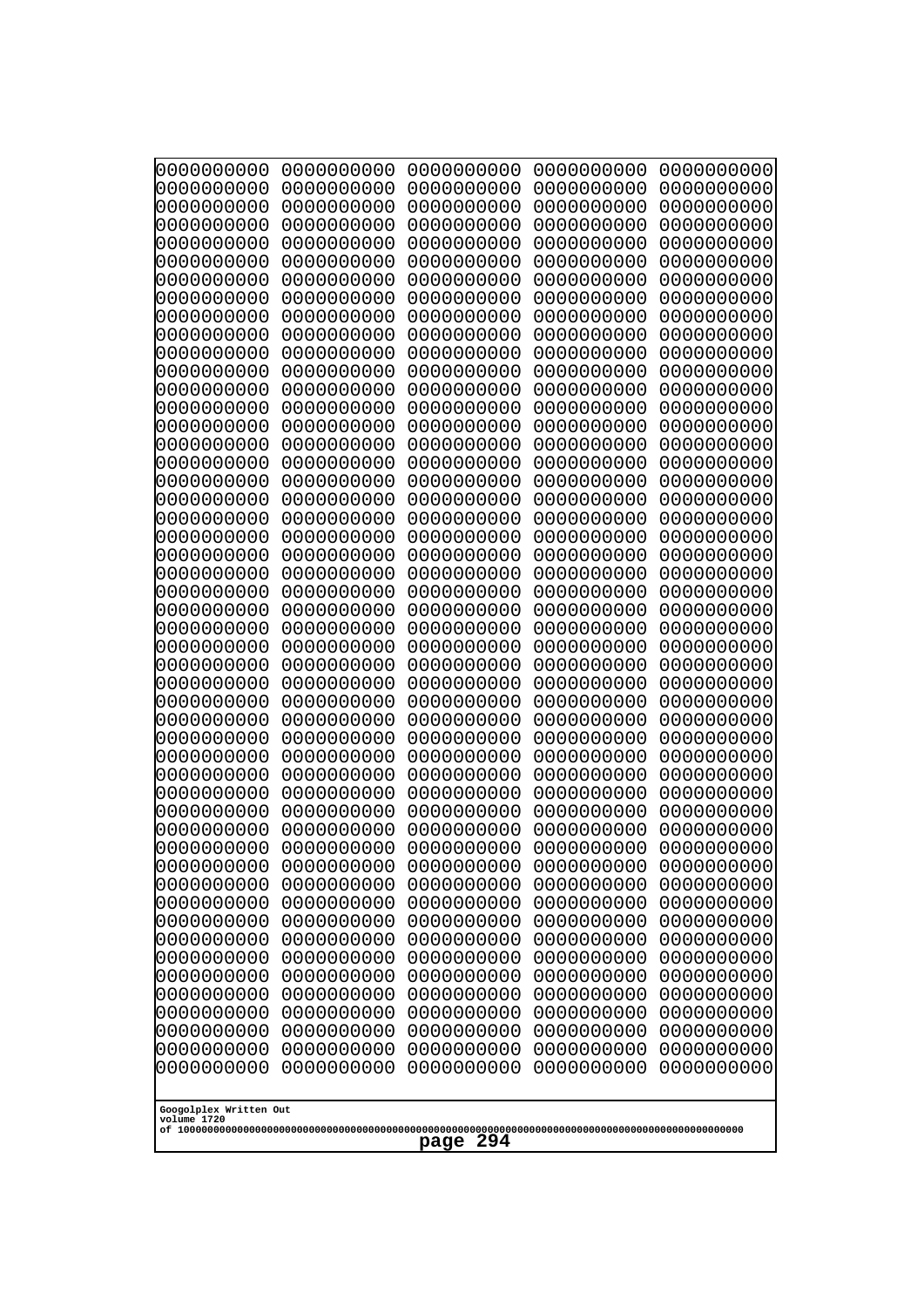| 0000000000                                                                                                                                                                                                                                                                                                                                                                                          | 0000000000                                                                                                                                                                                                                                                                                                                                                 | 0000000000                                                                                                                                                                                                                                                                                                                                                                | 0000000000                                                                                                                                                                                                                                                                                                                                                 | 0000000000                                                                                                                                                                                                                                                                                                                                                 |
|-----------------------------------------------------------------------------------------------------------------------------------------------------------------------------------------------------------------------------------------------------------------------------------------------------------------------------------------------------------------------------------------------------|------------------------------------------------------------------------------------------------------------------------------------------------------------------------------------------------------------------------------------------------------------------------------------------------------------------------------------------------------------|---------------------------------------------------------------------------------------------------------------------------------------------------------------------------------------------------------------------------------------------------------------------------------------------------------------------------------------------------------------------------|------------------------------------------------------------------------------------------------------------------------------------------------------------------------------------------------------------------------------------------------------------------------------------------------------------------------------------------------------------|------------------------------------------------------------------------------------------------------------------------------------------------------------------------------------------------------------------------------------------------------------------------------------------------------------------------------------------------------------|
| 0000000000                                                                                                                                                                                                                                                                                                                                                                                          | 0000000000                                                                                                                                                                                                                                                                                                                                                 | 0000000000                                                                                                                                                                                                                                                                                                                                                                | 0000000000                                                                                                                                                                                                                                                                                                                                                 | 0000000000                                                                                                                                                                                                                                                                                                                                                 |
| 0000000000                                                                                                                                                                                                                                                                                                                                                                                          | 0000000000                                                                                                                                                                                                                                                                                                                                                 | 0000000000                                                                                                                                                                                                                                                                                                                                                                | 0000000000                                                                                                                                                                                                                                                                                                                                                 | 0000000000                                                                                                                                                                                                                                                                                                                                                 |
| 0000000000                                                                                                                                                                                                                                                                                                                                                                                          | 0000000000                                                                                                                                                                                                                                                                                                                                                 | 0000000000                                                                                                                                                                                                                                                                                                                                                                | 0000000000                                                                                                                                                                                                                                                                                                                                                 | 0000000000                                                                                                                                                                                                                                                                                                                                                 |
| 0000000000                                                                                                                                                                                                                                                                                                                                                                                          | 0000000000                                                                                                                                                                                                                                                                                                                                                 | 0000000000                                                                                                                                                                                                                                                                                                                                                                | 0000000000                                                                                                                                                                                                                                                                                                                                                 | 0000000000                                                                                                                                                                                                                                                                                                                                                 |
| 0000000000                                                                                                                                                                                                                                                                                                                                                                                          | 0000000000                                                                                                                                                                                                                                                                                                                                                 | 0000000000                                                                                                                                                                                                                                                                                                                                                                | 0000000000                                                                                                                                                                                                                                                                                                                                                 | 0000000000                                                                                                                                                                                                                                                                                                                                                 |
| 0000000000                                                                                                                                                                                                                                                                                                                                                                                          | 0000000000                                                                                                                                                                                                                                                                                                                                                 | 0000000000                                                                                                                                                                                                                                                                                                                                                                | 0000000000                                                                                                                                                                                                                                                                                                                                                 | 0000000000                                                                                                                                                                                                                                                                                                                                                 |
| 0000000000                                                                                                                                                                                                                                                                                                                                                                                          | 0000000000                                                                                                                                                                                                                                                                                                                                                 | 0000000000                                                                                                                                                                                                                                                                                                                                                                | 0000000000                                                                                                                                                                                                                                                                                                                                                 | 0000000000                                                                                                                                                                                                                                                                                                                                                 |
| 0000000000                                                                                                                                                                                                                                                                                                                                                                                          | 0000000000                                                                                                                                                                                                                                                                                                                                                 | 0000000000                                                                                                                                                                                                                                                                                                                                                                | 0000000000                                                                                                                                                                                                                                                                                                                                                 | 0000000000                                                                                                                                                                                                                                                                                                                                                 |
| 0000000000                                                                                                                                                                                                                                                                                                                                                                                          | 0000000000                                                                                                                                                                                                                                                                                                                                                 | 0000000000                                                                                                                                                                                                                                                                                                                                                                | 0000000000                                                                                                                                                                                                                                                                                                                                                 | 0000000000                                                                                                                                                                                                                                                                                                                                                 |
| 0000000000                                                                                                                                                                                                                                                                                                                                                                                          | 0000000000                                                                                                                                                                                                                                                                                                                                                 | 0000000000                                                                                                                                                                                                                                                                                                                                                                | 0000000000                                                                                                                                                                                                                                                                                                                                                 | 0000000000                                                                                                                                                                                                                                                                                                                                                 |
| 0000000000                                                                                                                                                                                                                                                                                                                                                                                          | 0000000000                                                                                                                                                                                                                                                                                                                                                 | 0000000000                                                                                                                                                                                                                                                                                                                                                                | 0000000000                                                                                                                                                                                                                                                                                                                                                 | 0000000000                                                                                                                                                                                                                                                                                                                                                 |
| 0000000000                                                                                                                                                                                                                                                                                                                                                                                          | 0000000000                                                                                                                                                                                                                                                                                                                                                 | 0000000000                                                                                                                                                                                                                                                                                                                                                                | 0000000000                                                                                                                                                                                                                                                                                                                                                 | 0000000000                                                                                                                                                                                                                                                                                                                                                 |
| 0000000000                                                                                                                                                                                                                                                                                                                                                                                          | 0000000000                                                                                                                                                                                                                                                                                                                                                 | 0000000000                                                                                                                                                                                                                                                                                                                                                                | 0000000000                                                                                                                                                                                                                                                                                                                                                 | 0000000000                                                                                                                                                                                                                                                                                                                                                 |
| 0000000000                                                                                                                                                                                                                                                                                                                                                                                          | 0000000000                                                                                                                                                                                                                                                                                                                                                 | 0000000000                                                                                                                                                                                                                                                                                                                                                                | 0000000000                                                                                                                                                                                                                                                                                                                                                 | 0000000000                                                                                                                                                                                                                                                                                                                                                 |
| 0000000000                                                                                                                                                                                                                                                                                                                                                                                          | 0000000000                                                                                                                                                                                                                                                                                                                                                 | 0000000000                                                                                                                                                                                                                                                                                                                                                                | 0000000000                                                                                                                                                                                                                                                                                                                                                 | 0000000000                                                                                                                                                                                                                                                                                                                                                 |
| 0000000000                                                                                                                                                                                                                                                                                                                                                                                          | 0000000000                                                                                                                                                                                                                                                                                                                                                 | 0000000000                                                                                                                                                                                                                                                                                                                                                                | 0000000000                                                                                                                                                                                                                                                                                                                                                 | 0000000000                                                                                                                                                                                                                                                                                                                                                 |
| 0000000000                                                                                                                                                                                                                                                                                                                                                                                          | 0000000000                                                                                                                                                                                                                                                                                                                                                 | 0000000000                                                                                                                                                                                                                                                                                                                                                                | 0000000000                                                                                                                                                                                                                                                                                                                                                 | 0000000000                                                                                                                                                                                                                                                                                                                                                 |
| 0000000000                                                                                                                                                                                                                                                                                                                                                                                          | 0000000000                                                                                                                                                                                                                                                                                                                                                 | 0000000000                                                                                                                                                                                                                                                                                                                                                                | 0000000000                                                                                                                                                                                                                                                                                                                                                 | 0000000000                                                                                                                                                                                                                                                                                                                                                 |
| 0000000000                                                                                                                                                                                                                                                                                                                                                                                          | 0000000000                                                                                                                                                                                                                                                                                                                                                 | 0000000000                                                                                                                                                                                                                                                                                                                                                                | 0000000000                                                                                                                                                                                                                                                                                                                                                 | 0000000000                                                                                                                                                                                                                                                                                                                                                 |
| 0000000000                                                                                                                                                                                                                                                                                                                                                                                          | 0000000000                                                                                                                                                                                                                                                                                                                                                 | 0000000000                                                                                                                                                                                                                                                                                                                                                                | 0000000000                                                                                                                                                                                                                                                                                                                                                 | 0000000000                                                                                                                                                                                                                                                                                                                                                 |
| 0000000000                                                                                                                                                                                                                                                                                                                                                                                          | 0000000000                                                                                                                                                                                                                                                                                                                                                 | 0000000000                                                                                                                                                                                                                                                                                                                                                                | 0000000000                                                                                                                                                                                                                                                                                                                                                 | 0000000000                                                                                                                                                                                                                                                                                                                                                 |
| 0000000000                                                                                                                                                                                                                                                                                                                                                                                          | 0000000000                                                                                                                                                                                                                                                                                                                                                 | 0000000000                                                                                                                                                                                                                                                                                                                                                                | 0000000000                                                                                                                                                                                                                                                                                                                                                 | 0000000000                                                                                                                                                                                                                                                                                                                                                 |
| 0000000000                                                                                                                                                                                                                                                                                                                                                                                          | 0000000000                                                                                                                                                                                                                                                                                                                                                 | 0000000000                                                                                                                                                                                                                                                                                                                                                                | 0000000000                                                                                                                                                                                                                                                                                                                                                 | 0000000000                                                                                                                                                                                                                                                                                                                                                 |
| 0000000000                                                                                                                                                                                                                                                                                                                                                                                          | 0000000000                                                                                                                                                                                                                                                                                                                                                 | 0000000000                                                                                                                                                                                                                                                                                                                                                                | 0000000000                                                                                                                                                                                                                                                                                                                                                 | 0000000000                                                                                                                                                                                                                                                                                                                                                 |
| 0000000000<br>0000000000<br>0000000000<br>0000000000<br>0000000000<br>0000000000<br>0000000000<br>0000000000<br>0000000000<br>0000000000<br>0000000000<br>0000000000<br>0000000000<br>0000000000<br>0000000000<br>0000000000<br>0000000000<br>0000000000<br>0000000000<br>0000000000<br>0000000000<br>0000000000<br>0000000000<br>0000000000<br>0000000000<br>Googolplex Written Out<br>volume 1720 | 0000000000<br>0000000000<br>0000000000<br>0000000000<br>0000000000<br>0000000000<br>0000000000<br>0000000000<br>0000000000<br>0000000000<br>0000000000<br>0000000000<br>0000000000<br>0000000000<br>0000000000<br>0000000000<br>0000000000<br>0000000000<br>0000000000<br>0000000000<br>0000000000<br>0000000000<br>0000000000<br>0000000000<br>0000000000 | 0000000000<br>0000000000<br>0000000000<br>0000000000<br>0000000000<br>0000000000<br>0000000000<br>0000000000<br>0000000000<br>0000000000<br>0000000000<br>0000000000<br>0000000000<br>0000000000<br>0000000000<br>0000000000<br>0000000000<br>0000000000<br>0000000000<br>0000000000<br>0000000000<br>0000000000<br>0000000000<br>0000000000<br>0000000000<br>295<br>page | 0000000000<br>0000000000<br>0000000000<br>0000000000<br>0000000000<br>0000000000<br>0000000000<br>0000000000<br>0000000000<br>0000000000<br>0000000000<br>0000000000<br>0000000000<br>0000000000<br>0000000000<br>0000000000<br>0000000000<br>0000000000<br>0000000000<br>0000000000<br>0000000000<br>0000000000<br>0000000000<br>0000000000<br>0000000000 | 0000000000<br>0000000000<br>0000000000<br>0000000000<br>0000000000<br>0000000000<br>0000000000<br>0000000000<br>0000000000<br>0000000000<br>0000000000<br>0000000000<br>0000000000<br>0000000000<br>0000000000<br>0000000000<br>0000000000<br>0000000000<br>0000000000<br>0000000000<br>0000000000<br>0000000000<br>0000000000<br>0000000000<br>0000000000 |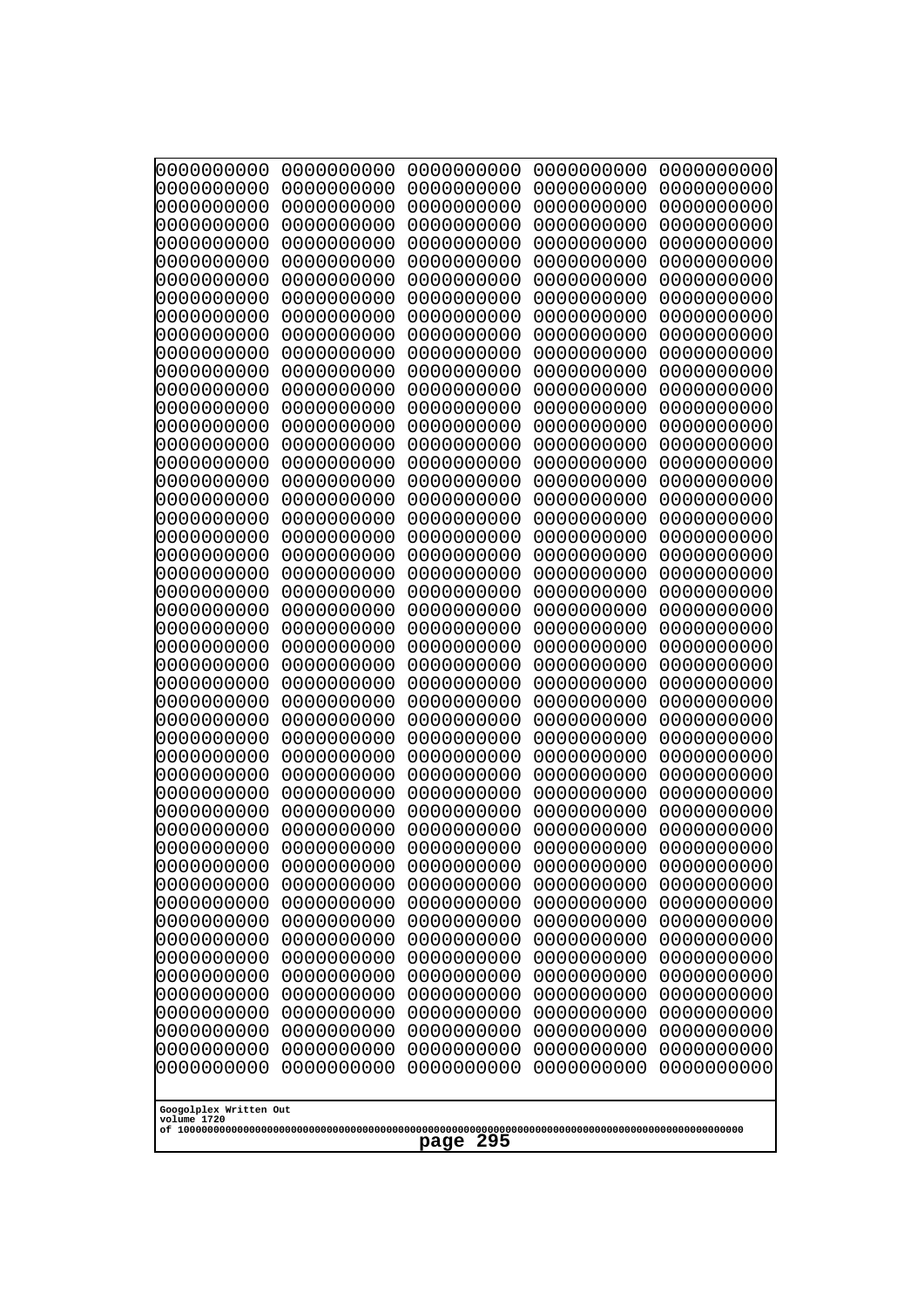| 0000000000                                                                                                                                                                                      | 0000000000                                                                                                                                             | 0000000000                                                                                                                                             | 0000000000                                                                                                                                             | 0000000000                                                                                                                                             |
|-------------------------------------------------------------------------------------------------------------------------------------------------------------------------------------------------|--------------------------------------------------------------------------------------------------------------------------------------------------------|--------------------------------------------------------------------------------------------------------------------------------------------------------|--------------------------------------------------------------------------------------------------------------------------------------------------------|--------------------------------------------------------------------------------------------------------------------------------------------------------|
| 0000000000                                                                                                                                                                                      | 0000000000                                                                                                                                             | 0000000000                                                                                                                                             | 0000000000                                                                                                                                             | 0000000000                                                                                                                                             |
| 0000000000                                                                                                                                                                                      | 0000000000                                                                                                                                             | 0000000000                                                                                                                                             | 0000000000                                                                                                                                             | 0000000000                                                                                                                                             |
| 0000000000                                                                                                                                                                                      | 0000000000                                                                                                                                             | 0000000000                                                                                                                                             | 0000000000                                                                                                                                             | 0000000000                                                                                                                                             |
| 0000000000                                                                                                                                                                                      | 0000000000                                                                                                                                             | 0000000000                                                                                                                                             | 0000000000                                                                                                                                             | 0000000000                                                                                                                                             |
| 0000000000                                                                                                                                                                                      | 0000000000                                                                                                                                             | 0000000000                                                                                                                                             | 0000000000                                                                                                                                             | 0000000000                                                                                                                                             |
| 0000000000                                                                                                                                                                                      | 0000000000                                                                                                                                             | 0000000000                                                                                                                                             | 0000000000                                                                                                                                             | 0000000000                                                                                                                                             |
| 0000000000                                                                                                                                                                                      | 0000000000                                                                                                                                             | 0000000000                                                                                                                                             | 0000000000                                                                                                                                             | 0000000000                                                                                                                                             |
| 0000000000                                                                                                                                                                                      | 0000000000                                                                                                                                             | 0000000000                                                                                                                                             | 0000000000                                                                                                                                             | 0000000000                                                                                                                                             |
| 0000000000                                                                                                                                                                                      | 0000000000                                                                                                                                             | 0000000000                                                                                                                                             | 0000000000                                                                                                                                             | 0000000000                                                                                                                                             |
| 0000000000                                                                                                                                                                                      | 0000000000                                                                                                                                             | 0000000000                                                                                                                                             | 0000000000                                                                                                                                             | 0000000000                                                                                                                                             |
| 0000000000                                                                                                                                                                                      | 0000000000                                                                                                                                             | 0000000000                                                                                                                                             | 0000000000                                                                                                                                             | 0000000000                                                                                                                                             |
| 0000000000                                                                                                                                                                                      | 0000000000                                                                                                                                             | 0000000000                                                                                                                                             | 0000000000                                                                                                                                             | 0000000000                                                                                                                                             |
| 0000000000                                                                                                                                                                                      | 0000000000                                                                                                                                             | 0000000000                                                                                                                                             | 0000000000                                                                                                                                             | 0000000000                                                                                                                                             |
| 0000000000                                                                                                                                                                                      | 0000000000                                                                                                                                             | 0000000000                                                                                                                                             | 0000000000                                                                                                                                             | 0000000000                                                                                                                                             |
| 0000000000                                                                                                                                                                                      | 0000000000                                                                                                                                             | 0000000000                                                                                                                                             | 0000000000                                                                                                                                             | 0000000000                                                                                                                                             |
| 0000000000                                                                                                                                                                                      | 0000000000                                                                                                                                             | 0000000000                                                                                                                                             | 0000000000                                                                                                                                             | 0000000000                                                                                                                                             |
| 0000000000                                                                                                                                                                                      | 0000000000                                                                                                                                             | 0000000000                                                                                                                                             | 0000000000                                                                                                                                             | 0000000000                                                                                                                                             |
| 0000000000                                                                                                                                                                                      | 0000000000                                                                                                                                             | 0000000000                                                                                                                                             | 0000000000                                                                                                                                             | 0000000000                                                                                                                                             |
| 0000000000                                                                                                                                                                                      | 0000000000                                                                                                                                             | 0000000000                                                                                                                                             | 0000000000                                                                                                                                             | 0000000000                                                                                                                                             |
| 0000000000                                                                                                                                                                                      | 0000000000                                                                                                                                             | 0000000000                                                                                                                                             | 0000000000                                                                                                                                             | 0000000000                                                                                                                                             |
| 0000000000                                                                                                                                                                                      | 0000000000                                                                                                                                             | 0000000000                                                                                                                                             | 0000000000                                                                                                                                             | 0000000000                                                                                                                                             |
| 0000000000                                                                                                                                                                                      | 0000000000                                                                                                                                             | 0000000000                                                                                                                                             | 0000000000                                                                                                                                             | 0000000000                                                                                                                                             |
| 0000000000                                                                                                                                                                                      | 0000000000                                                                                                                                             | 0000000000                                                                                                                                             | 0000000000                                                                                                                                             | 0000000000                                                                                                                                             |
| 0000000000                                                                                                                                                                                      | 0000000000                                                                                                                                             | 0000000000                                                                                                                                             | 0000000000                                                                                                                                             | 0000000000                                                                                                                                             |
| 0000000000                                                                                                                                                                                      | 0000000000                                                                                                                                             | 0000000000                                                                                                                                             | 0000000000                                                                                                                                             | 0000000000                                                                                                                                             |
| 0000000000                                                                                                                                                                                      | 0000000000                                                                                                                                             | 0000000000                                                                                                                                             | 0000000000                                                                                                                                             | 0000000000                                                                                                                                             |
| 0000000000                                                                                                                                                                                      | 0000000000                                                                                                                                             | 0000000000                                                                                                                                             | 0000000000                                                                                                                                             | 0000000000                                                                                                                                             |
| 0000000000                                                                                                                                                                                      | 0000000000                                                                                                                                             | 0000000000                                                                                                                                             | 0000000000                                                                                                                                             | 0000000000                                                                                                                                             |
| 0000000000                                                                                                                                                                                      | 0000000000                                                                                                                                             | 0000000000                                                                                                                                             | 0000000000                                                                                                                                             | 0000000000                                                                                                                                             |
| 0000000000                                                                                                                                                                                      | 0000000000                                                                                                                                             | 0000000000                                                                                                                                             | 0000000000                                                                                                                                             | 0000000000                                                                                                                                             |
| 0000000000                                                                                                                                                                                      | 0000000000                                                                                                                                             | 0000000000                                                                                                                                             | 0000000000                                                                                                                                             | 0000000000                                                                                                                                             |
| 0000000000                                                                                                                                                                                      | 0000000000                                                                                                                                             | 0000000000                                                                                                                                             | 0000000000                                                                                                                                             | 0000000000                                                                                                                                             |
| 0000000000                                                                                                                                                                                      | 0000000000                                                                                                                                             | 0000000000                                                                                                                                             | 0000000000                                                                                                                                             | 0000000000                                                                                                                                             |
| 0000000000                                                                                                                                                                                      | 0000000000                                                                                                                                             | 0000000000                                                                                                                                             | 0000000000                                                                                                                                             | 0000000000                                                                                                                                             |
| 0000000000                                                                                                                                                                                      | 0000000000                                                                                                                                             | 0000000000                                                                                                                                             | 0000000000                                                                                                                                             | 0000000000                                                                                                                                             |
| 0000000000                                                                                                                                                                                      | 0000000000                                                                                                                                             | 0000000000                                                                                                                                             | 0000000000                                                                                                                                             | 0000000000                                                                                                                                             |
| 0000000000                                                                                                                                                                                      | 0000000000                                                                                                                                             | 0000000000                                                                                                                                             | 0000000000                                                                                                                                             | 0000000000                                                                                                                                             |
| 0000000000                                                                                                                                                                                      | 0000000000                                                                                                                                             | 0000000000                                                                                                                                             | 0000000000                                                                                                                                             | 0000000000                                                                                                                                             |
| 0000000000<br>0000000000<br>0000000000<br>0000000000<br>0000000000<br>0000000000<br>0000000000<br>0000000000<br>0000000000<br>0000000000<br>0000000000<br>Googolplex Written Out<br>volume 1720 | 0000000000<br>0000000000<br>0000000000<br>0000000000<br>0000000000<br>0000000000<br>0000000000<br>0000000000<br>0000000000<br>0000000000<br>0000000000 | 0000000000<br>0000000000<br>0000000000<br>0000000000<br>0000000000<br>0000000000<br>0000000000<br>0000000000<br>0000000000<br>0000000000<br>0000000000 | 0000000000<br>0000000000<br>0000000000<br>0000000000<br>0000000000<br>0000000000<br>0000000000<br>0000000000<br>0000000000<br>0000000000<br>0000000000 | 0000000000<br>0000000000<br>0000000000<br>0000000000<br>0000000000<br>0000000000<br>0000000000<br>0000000000<br>0000000000<br>0000000000<br>0000000000 |
| 296<br>page                                                                                                                                                                                     |                                                                                                                                                        |                                                                                                                                                        |                                                                                                                                                        |                                                                                                                                                        |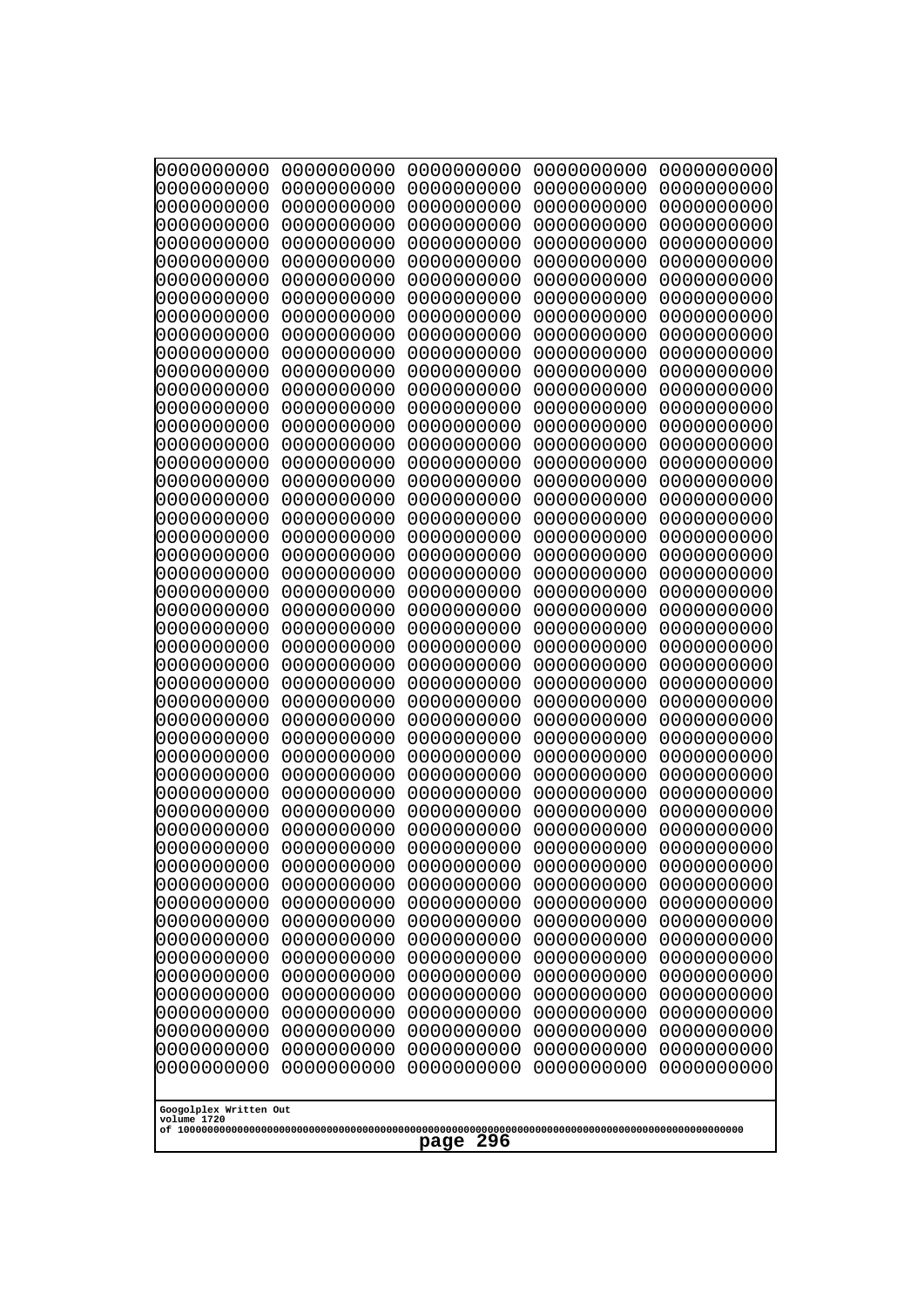| 10000000000<br>0000000000 | 0000000000<br>0000000000 | 0000000000<br>0000000000 | 0000000000<br>0000000000 | 0000000000<br>0000000000 |
|---------------------------|--------------------------|--------------------------|--------------------------|--------------------------|
| 0000000000                | 0000000000               | 0000000000               | 0000000000               | 0000000000               |
| 0000000000                | 0000000000<br>0000000000 | 0000000000<br>0000000000 | 0000000000               | 0000000000<br>0000000000 |
| 0000000000<br>0000000000  | 0000000000               | 0000000000               | 0000000000<br>0000000000 | 0000000000               |
| 0000000000                | 0000000000               | 0000000000               | 0000000000               | 0000000000               |
| 0000000000                | 0000000000               | 0000000000               | 0000000000               | 0000000000               |
| 0000000000<br>0000000000  | 0000000000<br>0000000000 | 0000000000<br>0000000000 | 0000000000<br>0000000000 | 0000000000<br>0000000000 |
| 0000000000                | 0000000000               | 0000000000               | 0000000000               | 0000000000               |
| 0000000000                | 0000000000               | 0000000000               | 0000000000               | 0000000000               |
| 0000000000<br>0000000000  | 0000000000<br>0000000000 | 0000000000<br>0000000000 | 0000000000<br>0000000000 | 0000000000<br>0000000000 |
| 0000000000                | 0000000000               | 0000000000               | 0000000000               | 0000000000               |
| 0000000000                | 0000000000               | 0000000000               | 0000000000               | 0000000000               |
| 0000000000<br>0000000000  | 0000000000<br>0000000000 | 0000000000<br>0000000000 | 0000000000<br>0000000000 | 0000000000<br>0000000000 |
| 0000000000                | 0000000000               | 0000000000               | 0000000000               | 0000000000               |
| 0000000000                | 0000000000               | 0000000000               | 0000000000               | 0000000000               |
| 0000000000<br>0000000000  | 0000000000<br>0000000000 | 0000000000<br>0000000000 | 0000000000<br>0000000000 | 0000000000<br>0000000000 |
| 0000000000                | 0000000000               | 0000000000               | 0000000000               | 0000000000               |
| 0000000000                | 0000000000               | 0000000000               | 0000000000               | 0000000000               |
| 0000000000                | 0000000000               | 0000000000               | 0000000000               | 0000000000               |
| 0000000000<br>0000000000  | 0000000000<br>0000000000 | 0000000000<br>0000000000 | 0000000000<br>0000000000 | 0000000000<br>0000000000 |
| 0000000000                | 0000000000               | 0000000000               | 0000000000               | 0000000000               |
| 0000000000                | 0000000000               | 0000000000               | 0000000000               | 0000000000               |
| 0000000000<br>0000000000  | 0000000000<br>0000000000 | 0000000000<br>0000000000 | 0000000000<br>0000000000 | 0000000000<br>0000000000 |
| 0000000000                | 0000000000               | 0000000000               | 0000000000               | 0000000000               |
| 0000000000                | 0000000000               | 0000000000               | 0000000000               | 0000000000               |
| 0000000000<br>0000000000  | 0000000000<br>0000000000 | 0000000000<br>0000000000 | 0000000000<br>0000000000 | 0000000000<br>0000000000 |
| 0000000000                | 0000000000               | 0000000000               | 0000000000               | 0000000000               |
| 0000000000                | 0000000000               | 0000000000               | 0000000000               | 0000000000<br>0000000000 |
| 0000000000<br>0000000000  | 0000000000<br>0000000000 | 0000000000<br>0000000000 | 0000000000<br>0000000000 | 0000000000               |
| 0000000000                | 0000000000               | 0000000000               | 0000000000               | 0000000000               |
| 0000000000<br>0000000000  | 0000000000               | 0000000000               | 0000000000               | 0000000000               |
| 0000000000                | 0000000000<br>0000000000 | 0000000000<br>0000000000 | 0000000000<br>0000000000 | 0000000000<br>0000000000 |
| 0000000000                | 0000000000               | 0000000000               | 0000000000               | 0000000000               |
| 0000000000                | 0000000000               | 0000000000               | 0000000000               | 0000000000               |
| 0000000000<br>0000000000  | 0000000000<br>0000000000 | 0000000000<br>0000000000 | 0000000000<br>0000000000 | 0000000000<br>0000000000 |
| 0000000000                | 0000000000               | 0000000000               | 0000000000               | 0000000000               |
| 0000000000                | 0000000000               | 0000000000               | 0000000000               | 0000000000               |
| 0000000000                | 0000000000               | 0000000000               | 0000000000               | 0000000000               |
| Googolplex Written Out    |                          |                          |                          |                          |
| volume 1720               |                          | 297<br>page              |                          |                          |
|                           |                          |                          |                          |                          |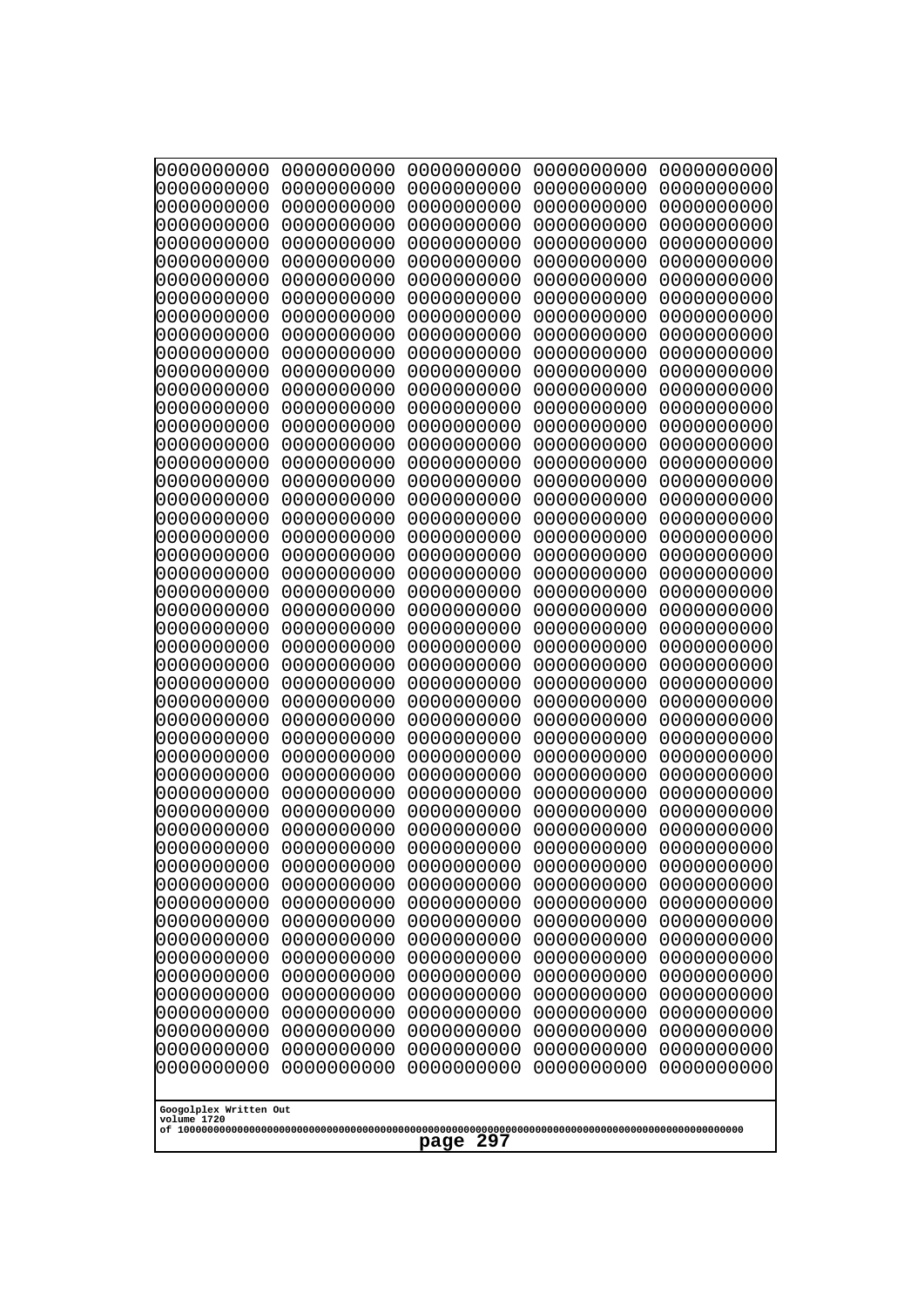| 0000000000                            | 0000000000 | 0000000000 | 0000000000 | 0000000000 |
|---------------------------------------|------------|------------|------------|------------|
| 0000000000                            | 0000000000 | 0000000000 | 0000000000 | 0000000000 |
| 0000000000                            | 0000000000 | 0000000000 | 0000000000 | 0000000000 |
| 0000000000                            | 0000000000 | 0000000000 | 0000000000 | 0000000000 |
| 0000000000                            | 0000000000 | 0000000000 | 0000000000 | 0000000000 |
| 0000000000                            | 0000000000 | 0000000000 | 0000000000 | 0000000000 |
| 0000000000                            | 0000000000 | 0000000000 | 0000000000 | 0000000000 |
| 0000000000                            | 0000000000 | 0000000000 | 0000000000 | 0000000000 |
| 0000000000                            | 0000000000 | 0000000000 | 0000000000 | 0000000000 |
| 0000000000                            | 0000000000 | 0000000000 | 0000000000 | 0000000000 |
| 0000000000                            | 0000000000 | 0000000000 | 0000000000 | 0000000000 |
| 0000000000                            | 0000000000 | 0000000000 | 0000000000 | 0000000000 |
| 0000000000                            | 0000000000 | 0000000000 | 0000000000 | 0000000000 |
| 0000000000                            | 0000000000 | 0000000000 | 0000000000 | 0000000000 |
| 0000000000                            | 0000000000 | 0000000000 | 0000000000 | 0000000000 |
| 0000000000                            | 0000000000 | 0000000000 | 0000000000 | 0000000000 |
| 0000000000                            | 0000000000 | 0000000000 | 0000000000 | 0000000000 |
| 0000000000                            | 0000000000 | 0000000000 | 0000000000 | 0000000000 |
| 0000000000                            | 0000000000 | 0000000000 | 0000000000 | 0000000000 |
| 0000000000                            | 0000000000 | 0000000000 | 0000000000 | 0000000000 |
| 0000000000                            | 0000000000 | 0000000000 | 0000000000 | 0000000000 |
| 0000000000                            | 0000000000 | 0000000000 | 0000000000 | 0000000000 |
| 0000000000                            | 0000000000 | 0000000000 | 0000000000 | 0000000000 |
| 0000000000                            | 0000000000 | 0000000000 | 0000000000 | 0000000000 |
| 0000000000                            | 0000000000 | 0000000000 | 0000000000 | 0000000000 |
| 0000000000                            | 0000000000 | 0000000000 | 0000000000 | 0000000000 |
| 0000000000                            | 0000000000 | 0000000000 | 0000000000 | 0000000000 |
| 0000000000                            | 0000000000 | 0000000000 | 0000000000 | 0000000000 |
| 0000000000                            | 0000000000 | 0000000000 | 0000000000 | 0000000000 |
| 0000000000                            | 0000000000 | 0000000000 | 0000000000 | 0000000000 |
| 0000000000                            | 0000000000 | 0000000000 | 0000000000 | 0000000000 |
|                                       |            |            |            |            |
|                                       |            |            |            |            |
|                                       |            |            |            |            |
|                                       |            |            |            |            |
|                                       |            |            |            |            |
|                                       |            |            |            |            |
| 0000000000                            | 0000000000 | 0000000000 | 0000000000 | 0000000000 |
| 0000000000                            | 0000000000 | 0000000000 | 0000000000 | 0000000000 |
| 0000000000                            | 0000000000 | 0000000000 | 0000000000 | 0000000000 |
| 0000000000                            | 0000000000 | 0000000000 | 0000000000 | 0000000000 |
| 0000000000                            | 0000000000 | 0000000000 | 0000000000 | 0000000000 |
| 0000000000                            | 0000000000 | 0000000000 | 0000000000 | 0000000000 |
| 0000000000                            | 0000000000 | 0000000000 | 0000000000 | 0000000000 |
| 0000000000                            | 0000000000 | 0000000000 | 0000000000 | 0000000000 |
| 0000000000                            | 0000000000 | 0000000000 | 0000000000 | 0000000000 |
| 0000000000                            | 0000000000 | 0000000000 | 0000000000 | 0000000000 |
| 0000000000                            | 0000000000 | 0000000000 | 0000000000 | 0000000000 |
| 0000000000                            | 0000000000 | 0000000000 | 0000000000 | 0000000000 |
| 0000000000                            | 0000000000 | 0000000000 | 0000000000 | 0000000000 |
| 0000000000                            | 0000000000 | 0000000000 | 0000000000 | 0000000000 |
| 0000000000                            | 0000000000 | 0000000000 | 0000000000 | 0000000000 |
| 0000000000                            | 0000000000 | 0000000000 | 0000000000 | 0000000000 |
| 0000000000                            | 0000000000 | 0000000000 | 0000000000 | 0000000000 |
| 0000000000                            | 0000000000 | 0000000000 | 0000000000 | 0000000000 |
| 0000000000                            | 0000000000 | 0000000000 | 0000000000 | 0000000000 |
| Googolplex Written Out<br>volume 1720 |            |            |            |            |
| 298<br>page                           |            |            |            |            |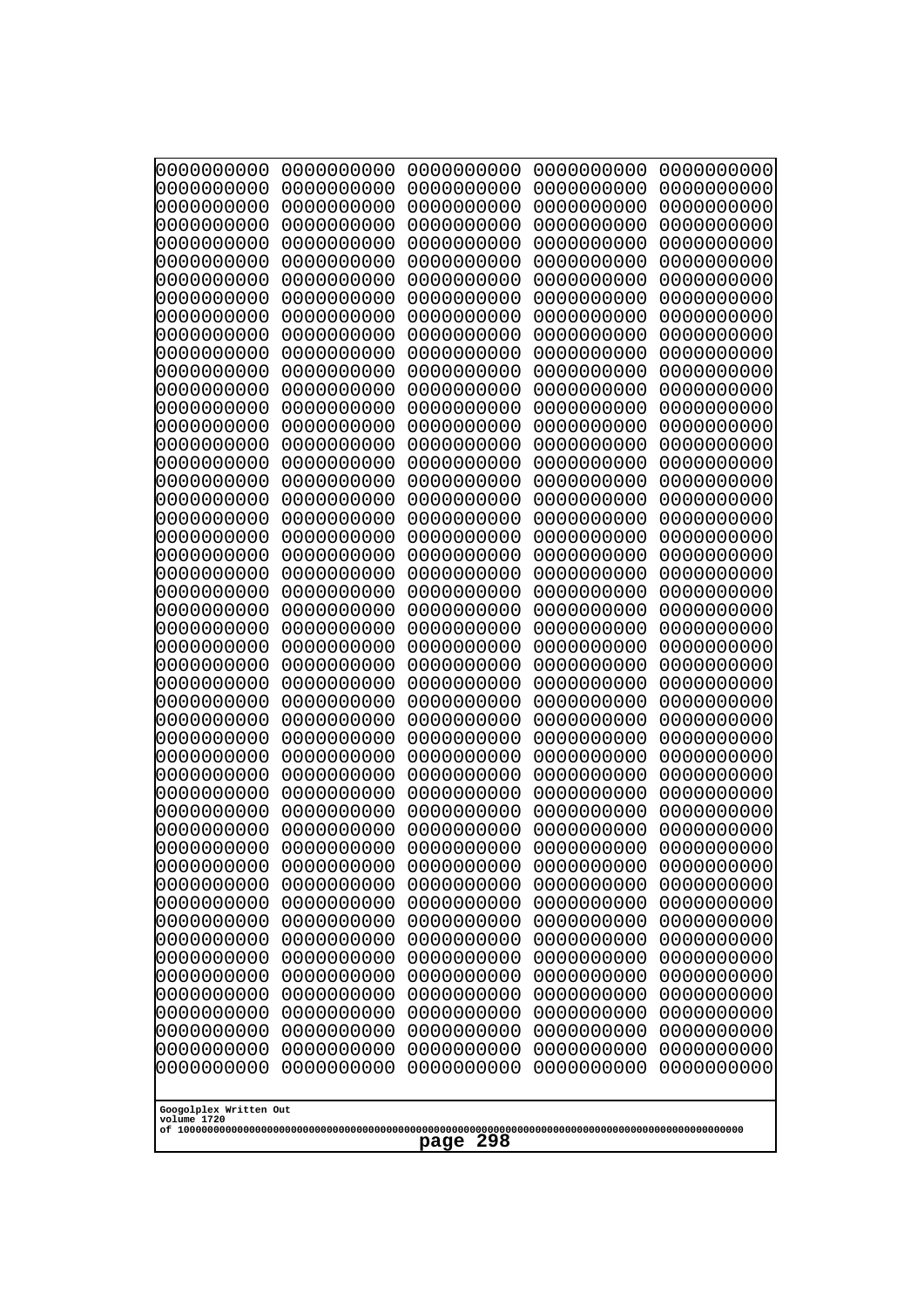| 0000000000                                                                     | 0000000000                                           | 0000000000                                           | 0000000000                                           | 0000000000                                           |
|--------------------------------------------------------------------------------|------------------------------------------------------|------------------------------------------------------|------------------------------------------------------|------------------------------------------------------|
| 0000000000                                                                     | 0000000000                                           | 0000000000                                           | 0000000000                                           | 0000000000                                           |
| 0000000000                                                                     | 0000000000                                           | 0000000000                                           | 0000000000                                           | 0000000000                                           |
| 0000000000                                                                     | 0000000000                                           | 0000000000                                           | 0000000000                                           | 0000000000                                           |
| 0000000000                                                                     | 0000000000                                           | 0000000000                                           | 0000000000                                           | 0000000000                                           |
| 0000000000                                                                     | 0000000000                                           | 0000000000                                           | 0000000000                                           | 0000000000                                           |
| 0000000000                                                                     | 0000000000                                           | 0000000000                                           | 0000000000                                           | 0000000000                                           |
| 0000000000                                                                     | 0000000000                                           | 0000000000                                           | 0000000000                                           | 0000000000                                           |
| 0000000000                                                                     | 0000000000                                           | 0000000000                                           | 0000000000                                           | 0000000000                                           |
| 0000000000                                                                     | 0000000000                                           | 0000000000                                           | 0000000000                                           | 0000000000                                           |
| 0000000000                                                                     | 0000000000                                           | 0000000000                                           | 0000000000                                           | 0000000000                                           |
| 0000000000                                                                     | 0000000000                                           | 0000000000                                           | 0000000000                                           | 0000000000                                           |
| 0000000000                                                                     | 0000000000                                           | 0000000000                                           | 0000000000                                           | 0000000000                                           |
| 0000000000                                                                     | 0000000000                                           | 0000000000                                           | 0000000000                                           | 0000000000                                           |
| 0000000000                                                                     | 0000000000                                           | 0000000000                                           | 0000000000                                           | 0000000000                                           |
| 0000000000                                                                     | 0000000000                                           | 0000000000                                           | 0000000000                                           | 0000000000                                           |
| 0000000000                                                                     | 0000000000                                           | 0000000000                                           | 0000000000                                           | 0000000000                                           |
| 0000000000                                                                     | 0000000000                                           | 0000000000                                           | 0000000000                                           | 0000000000                                           |
| 0000000000                                                                     | 0000000000                                           | 0000000000                                           | 0000000000                                           | 0000000000                                           |
| 0000000000                                                                     | 0000000000                                           | 0000000000                                           | 0000000000                                           | 0000000000                                           |
| 0000000000                                                                     | 0000000000                                           | 0000000000                                           | 0000000000                                           | 0000000000                                           |
| 0000000000                                                                     | 0000000000                                           | 0000000000                                           | 0000000000                                           | 0000000000                                           |
| 0000000000                                                                     | 0000000000                                           | 0000000000                                           | 0000000000                                           | 0000000000                                           |
| 0000000000                                                                     | 0000000000                                           | 0000000000                                           | 0000000000                                           | 0000000000                                           |
|                                                                                |                                                      |                                                      |                                                      |                                                      |
|                                                                                |                                                      |                                                      |                                                      |                                                      |
| 0000000000                                                                     | 0000000000                                           | 0000000000                                           | 0000000000                                           | 0000000000                                           |
| 0000000000                                                                     | 0000000000                                           | 0000000000                                           | 0000000000                                           | 0000000000                                           |
| 0000000000                                                                     | 0000000000                                           | 0000000000                                           | 0000000000                                           | 0000000000                                           |
| 0000000000                                                                     | 0000000000                                           | 0000000000                                           | 0000000000                                           | 0000000000                                           |
| 0000000000                                                                     | 0000000000                                           | 0000000000                                           | 0000000000                                           | 0000000000                                           |
| 0000000000                                                                     | 0000000000                                           | 0000000000                                           | 0000000000                                           | 0000000000                                           |
| 0000000000                                                                     | 0000000000                                           | 0000000000                                           | 0000000000                                           | 0000000000                                           |
| 0000000000                                                                     | 0000000000                                           | 0000000000                                           | 0000000000                                           | 0000000000                                           |
| 0000000000                                                                     | 0000000000                                           | 0000000000                                           | 0000000000                                           | 0000000000                                           |
| 0000000000                                                                     | 0000000000                                           | 0000000000                                           | 0000000000                                           | 0000000000                                           |
| 0000000000                                                                     | 0000000000                                           | 0000000000                                           | 0000000000                                           | 0000000000                                           |
| 0000000000                                                                     | 0000000000                                           | 0000000000                                           | 0000000000                                           | 0000000000                                           |
| 0000000000                                                                     | 0000000000                                           | 0000000000                                           | 0000000000                                           | 0000000000                                           |
| 0000000000                                                                     | 0000000000                                           | 0000000000                                           | 0000000000                                           | 0000000000                                           |
| 0000000000                                                                     | 0000000000                                           | 0000000000                                           | 0000000000                                           | 0000000000                                           |
| 0000000000                                                                     | 0000000000                                           | 0000000000                                           | 0000000000                                           | 0000000000                                           |
| 0000000000                                                                     | 0000000000                                           | 0000000000                                           | 0000000000                                           | 0000000000                                           |
| 0000000000                                                                     | 0000000000                                           | 0000000000                                           | 0000000000                                           | 0000000000                                           |
| 0000000000                                                                     | 0000000000                                           | 0000000000                                           | 0000000000                                           | 0000000000                                           |
| 0000000000                                                                     | 0000000000                                           | 0000000000                                           | 0000000000                                           | 0000000000                                           |
| 0000000000                                                                     | 0000000000                                           | 0000000000                                           | 0000000000                                           | 0000000000                                           |
| 0000000000                                                                     | 0000000000                                           | 0000000000                                           | 0000000000                                           | 0000000000                                           |
| 0000000000<br>0000000000<br>0000000000<br>0000000000<br>Googolplex Written Out | 0000000000<br>0000000000<br>0000000000<br>0000000000 | 0000000000<br>0000000000<br>0000000000<br>0000000000 | 0000000000<br>0000000000<br>0000000000<br>0000000000 | 0000000000<br>0000000000<br>0000000000<br>0000000000 |
| volume 1720<br>299<br>page                                                     |                                                      |                                                      |                                                      |                                                      |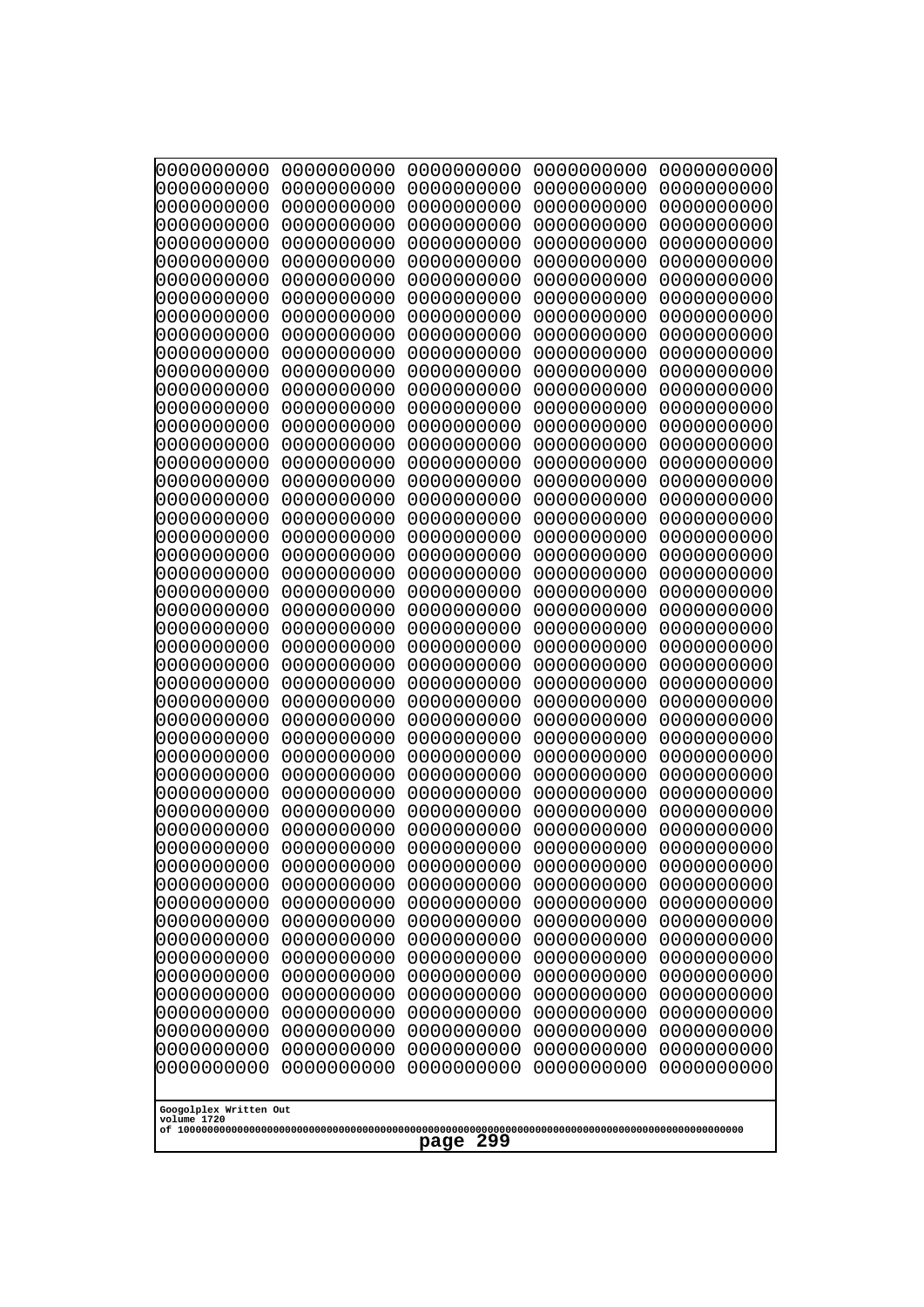| 0000000000                                           | 0000000000 | 0000000000 | 0000000000 | 0000000000 |
|------------------------------------------------------|------------|------------|------------|------------|
| 0000000000                                           | 0000000000 | 0000000000 | 0000000000 | 0000000000 |
| 0000000000                                           | 0000000000 | 0000000000 | 0000000000 | 0000000000 |
| 0000000000                                           | 0000000000 | 0000000000 | 0000000000 | 0000000000 |
| 0000000000                                           | 0000000000 | 0000000000 | 0000000000 | 0000000000 |
| 0000000000                                           | 0000000000 | 0000000000 | 0000000000 | 0000000000 |
| 0000000000                                           | 0000000000 | 0000000000 | 0000000000 | 0000000000 |
| 0000000000                                           | 0000000000 | 0000000000 | 0000000000 | 0000000000 |
| 0000000000                                           | 0000000000 | 0000000000 | 0000000000 | 0000000000 |
| 0000000000                                           | 0000000000 | 0000000000 | 0000000000 | 0000000000 |
| 0000000000                                           | 0000000000 | 0000000000 | 0000000000 | 0000000000 |
| 0000000000                                           | 0000000000 | 0000000000 | 0000000000 | 0000000000 |
| 0000000000                                           | 0000000000 | 0000000000 | 0000000000 | 0000000000 |
| 0000000000                                           | 0000000000 | 0000000000 | 0000000000 | 0000000000 |
| 0000000000                                           | 0000000000 | 0000000000 | 0000000000 | 0000000000 |
| 0000000000                                           | 0000000000 | 0000000000 | 0000000000 | 0000000000 |
| 0000000000                                           | 0000000000 | 0000000000 | 0000000000 | 0000000000 |
| 0000000000                                           | 0000000000 | 0000000000 | 0000000000 | 0000000000 |
| 0000000000                                           | 0000000000 | 0000000000 | 0000000000 | 0000000000 |
| 0000000000                                           | 0000000000 | 0000000000 | 0000000000 | 0000000000 |
| 0000000000                                           | 0000000000 | 0000000000 | 0000000000 | 0000000000 |
| 0000000000                                           | 0000000000 | 0000000000 | 0000000000 | 0000000000 |
| 0000000000                                           | 0000000000 | 0000000000 | 0000000000 | 0000000000 |
| 0000000000                                           | 0000000000 | 0000000000 | 0000000000 | 0000000000 |
| 0000000000                                           | 0000000000 | 0000000000 | 0000000000 | 0000000000 |
| 0000000000                                           | 0000000000 | 0000000000 | 0000000000 | 0000000000 |
| 0000000000                                           | 0000000000 | 0000000000 | 0000000000 | 0000000000 |
| 0000000000                                           | 0000000000 | 0000000000 | 0000000000 | 0000000000 |
| 0000000000                                           | 0000000000 | 0000000000 | 0000000000 | 0000000000 |
| 0000000000                                           | 0000000000 | 0000000000 | 0000000000 | 0000000000 |
| 0000000000                                           | 0000000000 | 0000000000 | 0000000000 | 0000000000 |
| 0000000000                                           | 0000000000 | 0000000000 | 0000000000 | 0000000000 |
| 0000000000                                           | 0000000000 | 0000000000 | 0000000000 | 0000000000 |
| 0000000000                                           | 0000000000 | 0000000000 | 0000000000 | 0000000000 |
| 0000000000                                           | 0000000000 | 0000000000 | 0000000000 | 0000000000 |
| 0000000000                                           | 0000000000 | 0000000000 | 0000000000 | 0000000000 |
| 0000000000                                           | 0000000000 | 0000000000 | 0000000000 | 0000000000 |
| 0000000000                                           | 0000000000 | 0000000000 | 0000000000 | 0000000000 |
| 0000000000                                           | 0000000000 | 0000000000 | 0000000000 | 0000000000 |
| 0000000000                                           | 0000000000 | 0000000000 | 0000000000 | 0000000000 |
| 0000000000                                           | 0000000000 | 0000000000 | 0000000000 | 0000000000 |
| 0000000000                                           | 0000000000 | 0000000000 | 0000000000 | 0000000000 |
| 0000000000                                           | 0000000000 | 0000000000 | 0000000000 | 0000000000 |
| 0000000000                                           | 0000000000 | 0000000000 | 0000000000 | 0000000000 |
| 0000000000                                           | 0000000000 | 0000000000 | 0000000000 | 0000000000 |
| 0000000000                                           | 0000000000 | 0000000000 | 0000000000 | 0000000000 |
| 0000000000                                           | 0000000000 | 0000000000 | 0000000000 | 0000000000 |
| 0000000000                                           | 0000000000 | 0000000000 | 0000000000 | 0000000000 |
| 0000000000                                           | 0000000000 | 0000000000 | 0000000000 | 0000000000 |
| 0000000000                                           | 0000000000 | 0000000000 | 0000000000 | 0000000000 |
| Googolplex Written Out<br>volume 1720<br>300<br>page |            |            |            |            |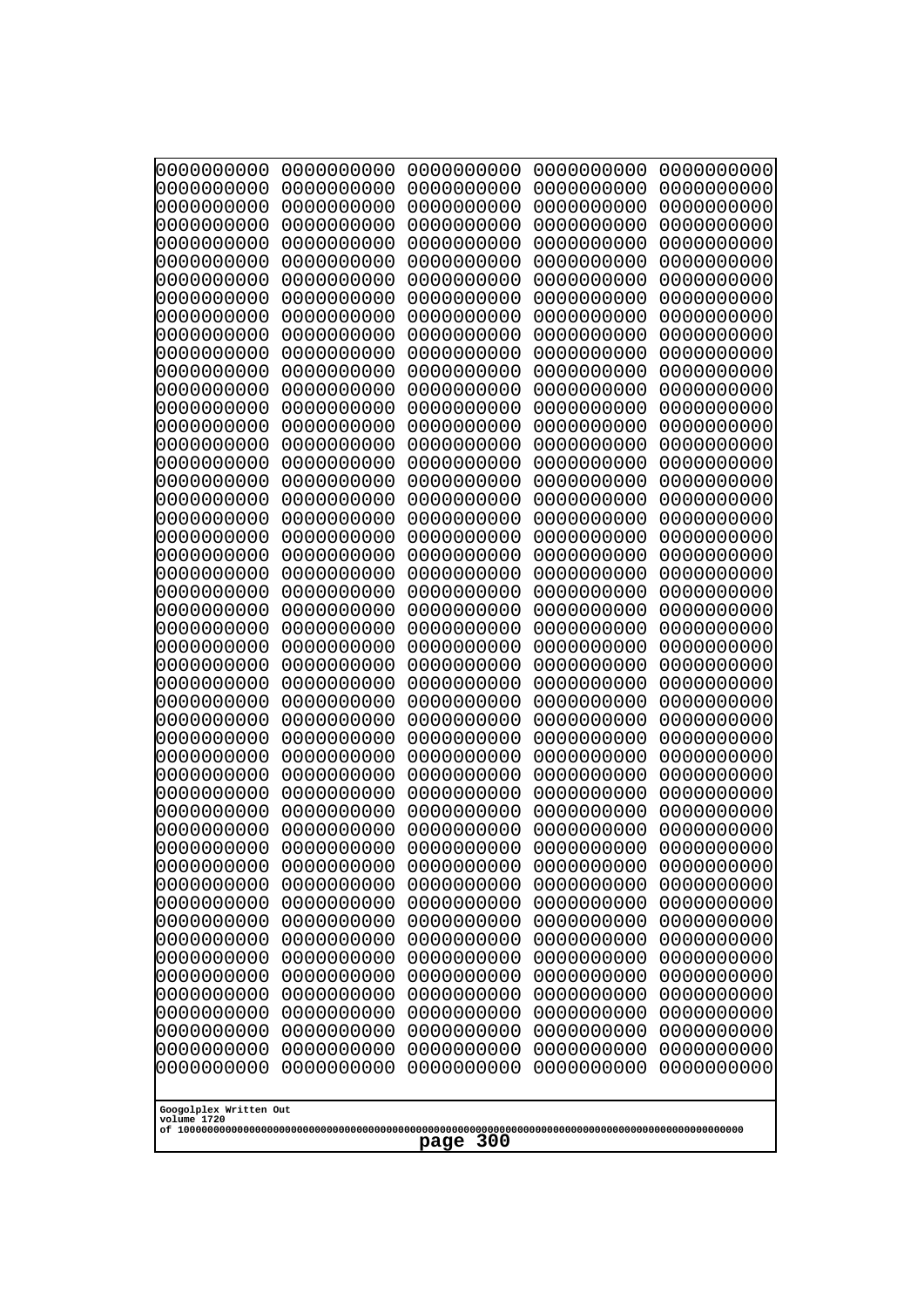| 0000000000                                                                                                                                                                                                                                                             | 0000000000 | 0000000000 | 0000000000 | 0000000000 |
|------------------------------------------------------------------------------------------------------------------------------------------------------------------------------------------------------------------------------------------------------------------------|------------|------------|------------|------------|
| 0000000000                                                                                                                                                                                                                                                             | 0000000000 | 0000000000 | 0000000000 | 0000000000 |
| 0000000000                                                                                                                                                                                                                                                             | 0000000000 | 0000000000 | 0000000000 | 0000000000 |
| 0000000000                                                                                                                                                                                                                                                             | 0000000000 | 0000000000 | 0000000000 | 0000000000 |
| 0000000000                                                                                                                                                                                                                                                             | 0000000000 | 0000000000 | 0000000000 | 0000000000 |
| 0000000000                                                                                                                                                                                                                                                             | 0000000000 | 0000000000 | 0000000000 | 0000000000 |
| 0000000000                                                                                                                                                                                                                                                             | 0000000000 | 0000000000 | 0000000000 | 0000000000 |
| 0000000000                                                                                                                                                                                                                                                             | 0000000000 | 0000000000 | 0000000000 | 0000000000 |
| 0000000000                                                                                                                                                                                                                                                             | 0000000000 | 0000000000 | 0000000000 | 0000000000 |
| 0000000000                                                                                                                                                                                                                                                             | 0000000000 | 0000000000 | 0000000000 | 0000000000 |
| 0000000000                                                                                                                                                                                                                                                             | 0000000000 | 0000000000 | 0000000000 | 0000000000 |
| 0000000000                                                                                                                                                                                                                                                             | 0000000000 | 0000000000 | 0000000000 | 0000000000 |
| 0000000000                                                                                                                                                                                                                                                             | 0000000000 | 0000000000 | 0000000000 | 0000000000 |
| 0000000000                                                                                                                                                                                                                                                             | 0000000000 | 0000000000 | 0000000000 | 0000000000 |
| 0000000000                                                                                                                                                                                                                                                             | 0000000000 | 0000000000 | 0000000000 | 0000000000 |
| 0000000000                                                                                                                                                                                                                                                             | 0000000000 | 0000000000 | 0000000000 | 0000000000 |
| 0000000000                                                                                                                                                                                                                                                             | 0000000000 | 0000000000 | 0000000000 | 0000000000 |
| 0000000000                                                                                                                                                                                                                                                             | 0000000000 | 0000000000 | 0000000000 | 0000000000 |
| 0000000000                                                                                                                                                                                                                                                             | 0000000000 | 0000000000 | 0000000000 | 0000000000 |
| 0000000000                                                                                                                                                                                                                                                             | 0000000000 | 0000000000 | 0000000000 | 0000000000 |
| 0000000000                                                                                                                                                                                                                                                             | 0000000000 | 0000000000 | 0000000000 | 0000000000 |
| 0000000000                                                                                                                                                                                                                                                             | 0000000000 | 0000000000 | 0000000000 | 0000000000 |
| 0000000000                                                                                                                                                                                                                                                             | 0000000000 | 0000000000 | 0000000000 | 0000000000 |
| 0000000000                                                                                                                                                                                                                                                             | 0000000000 | 0000000000 | 0000000000 | 0000000000 |
| 0000000000                                                                                                                                                                                                                                                             | 0000000000 | 0000000000 | 0000000000 | 0000000000 |
| 0000000000                                                                                                                                                                                                                                                             | 0000000000 | 0000000000 | 0000000000 | 0000000000 |
| 0000000000                                                                                                                                                                                                                                                             | 0000000000 | 0000000000 | 0000000000 | 0000000000 |
| 0000000000                                                                                                                                                                                                                                                             | 0000000000 | 0000000000 | 0000000000 | 0000000000 |
| 0000000000                                                                                                                                                                                                                                                             | 0000000000 | 0000000000 | 0000000000 | 0000000000 |
| 0000000000                                                                                                                                                                                                                                                             | 0000000000 | 0000000000 | 0000000000 | 0000000000 |
| 0000000000                                                                                                                                                                                                                                                             | 0000000000 | 0000000000 | 0000000000 | 0000000000 |
| 0000000000                                                                                                                                                                                                                                                             | 0000000000 | 0000000000 | 0000000000 | 0000000000 |
| 0000000000                                                                                                                                                                                                                                                             | 0000000000 | 0000000000 | 0000000000 | 0000000000 |
| 0000000000                                                                                                                                                                                                                                                             | 0000000000 | 0000000000 | 0000000000 | 0000000000 |
| 0000000000                                                                                                                                                                                                                                                             | 0000000000 | 0000000000 | 0000000000 | 0000000000 |
| 0000000000                                                                                                                                                                                                                                                             | 0000000000 | 0000000000 | 0000000000 | 0000000000 |
| 0000000000                                                                                                                                                                                                                                                             | 0000000000 | 0000000000 | 0000000000 | 0000000000 |
| 0000000000                                                                                                                                                                                                                                                             | 0000000000 | 0000000000 | 0000000000 | 0000000000 |
| 0000000000                                                                                                                                                                                                                                                             | 0000000000 | 0000000000 | 0000000000 | 0000000000 |
| 0000000000                                                                                                                                                                                                                                                             | 0000000000 | 0000000000 | 0000000000 | 0000000000 |
| 0000000000                                                                                                                                                                                                                                                             | 0000000000 | 0000000000 | 0000000000 | 0000000000 |
| 0000000000                                                                                                                                                                                                                                                             | 0000000000 | 0000000000 | 0000000000 | 0000000000 |
| 0000000000                                                                                                                                                                                                                                                             | 0000000000 | 0000000000 | 0000000000 | 0000000000 |
| 0000000000                                                                                                                                                                                                                                                             | 0000000000 | 0000000000 | 0000000000 | 0000000000 |
| 0000000000                                                                                                                                                                                                                                                             | 0000000000 | 0000000000 | 0000000000 | 0000000000 |
| 0000000000                                                                                                                                                                                                                                                             | 0000000000 | 0000000000 | 0000000000 | 0000000000 |
| 0000000000                                                                                                                                                                                                                                                             | 0000000000 | 0000000000 | 0000000000 | 0000000000 |
| 0000000000<br>0000000000<br>0000000000<br>0000000000<br>0000000000<br>0000000000<br>0000000000<br>0000000000<br>0000000000<br>0000000000<br>0000000000<br>0000000000<br>0000000000<br>0000000000<br>0000000000<br>Googolplex Written Out<br>volume 1720<br>301<br>page |            |            |            |            |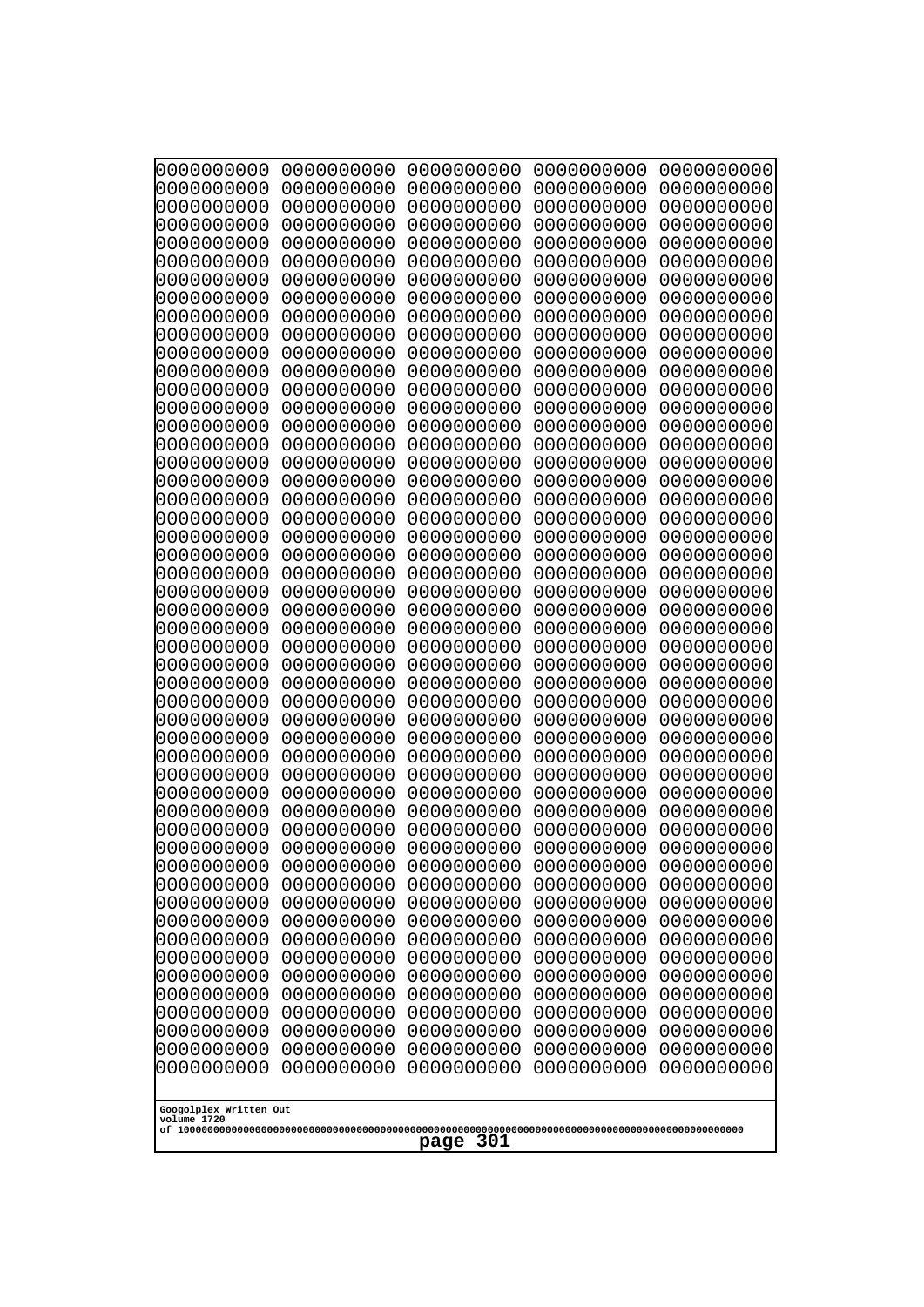| 0000000000<br>0000000000<br>0000000000<br>0000000000<br>0000000000<br>0000000000<br>0000000000<br>0000000000<br>0000000000<br>0000000000<br>0000000000<br>0000000000<br>0000000000<br>0000000000<br>0000000000<br>0000000000<br>0000000000<br>0000000000<br>0000000000<br>0000000000<br>0000000000<br>0000000000<br>0000000000<br>0000000000<br>0000000000<br>0000000000<br>0000000000<br>0000000000<br>0000000000<br>0000000000<br>0000000000<br>0000000000<br>0000000000<br>0000000000<br>0000000000<br>0000000000<br>0000000000<br>0000000000<br>0000000000<br>0000000000<br>0000000000<br>0000000000<br>0000000000<br>0000000000<br>0000000000<br>0000000000<br>0000000000<br>0000000000<br>0000000000<br>0000000000<br>0000000000<br>0000000000<br>0000000000<br>0000000000<br>0000000000<br>0000000000<br>0000000000<br>0000000000<br>0000000000<br>0000000000<br>0000000000<br>0000000000<br>0000000000<br>0000000000<br>0000000000<br>0000000000<br>0000000000<br>0000000000<br>0000000000<br>0000000000<br>0000000000<br>0000000000<br>0000000000<br>0000000000<br>0000000000<br>0000000000<br>0000000000<br>0000000000<br>0000000000<br>0000000000<br>0000000000<br>0000000000<br>0000000000<br>0000000000<br>0000000000<br>0000000000<br>0000000000<br>0000000000<br>0000000000<br>0000000000<br>0000000000<br>0000000000<br>0000000000<br>0000000000<br>0000000000<br>0000000000<br>0000000000<br>0000000000<br>0000000000<br>0000000000<br>0000000000<br>0000000000<br>0000000000<br>0000000000<br>0000000000<br>0000000000<br>0000000000<br>0000000000<br>0000000000<br>0000000000<br>0000000000<br>0000000000<br>0000000000<br>0000000000<br>0000000000<br>0000000000<br>0000000000<br>0000000000<br>0000000000<br>0000000000<br>0000000000<br>0000000000<br>0000000000<br>0000000000<br>0000000000<br>0000000000<br>0000000000<br>0000000000<br>0000000000<br>0000000000<br>Googolplex Written Out<br>volume 1720 | 0000000000<br>0000000000<br>0000000000<br>0000000000<br>0000000000<br>0000000000<br>0000000000<br>0000000000<br>0000000000<br>0000000000<br>0000000000<br>0000000000<br>0000000000<br>0000000000<br>0000000000<br>0000000000<br>0000000000<br>0000000000<br>0000000000<br>0000000000<br>0000000000<br>0000000000<br>0000000000 | 0000000000<br>0000000000<br>0000000000<br>0000000000<br>0000000000<br>0000000000<br>0000000000<br>0000000000<br>0000000000<br>0000000000<br>0000000000<br>0000000000<br>0000000000<br>0000000000<br>0000000000<br>0000000000<br>0000000000<br>0000000000<br>0000000000<br>0000000000<br>0000000000<br>0000000000<br>0000000000 | 0000000000<br>0000000000<br>0000000000<br>0000000000<br>0000000000<br>0000000000<br>0000000000<br>0000000000<br>0000000000<br>0000000000<br>0000000000<br>0000000000<br>0000000000<br>0000000000<br>0000000000<br>0000000000<br>0000000000<br>0000000000<br>0000000000<br>0000000000<br>0000000000<br>0000000000<br>0000000000 | 0000000000<br>0000000000<br>0000000000<br>0000000000<br>0000000000<br>0000000000<br>0000000000<br>0000000000<br>0000000000<br>0000000000<br>0000000000<br>0000000000<br>0000000000<br>0000000000<br>0000000000<br>0000000000<br>0000000000<br>0000000000<br>0000000000<br>0000000000<br>0000000000<br>0000000000<br>0000000000 | 0000000000<br>0000000000<br>0000000000<br>0000000000<br>0000000000<br>0000000000<br>0000000000<br>0000000000<br>0000000000<br>0000000000<br>0000000000<br>0000000000<br>0000000000<br>0000000000<br>0000000000<br>0000000000<br>0000000000<br>0000000000<br>0000000000<br>0000000000<br>0000000000<br>0000000000<br>0000000000 |
|-----------------------------------------------------------------------------------------------------------------------------------------------------------------------------------------------------------------------------------------------------------------------------------------------------------------------------------------------------------------------------------------------------------------------------------------------------------------------------------------------------------------------------------------------------------------------------------------------------------------------------------------------------------------------------------------------------------------------------------------------------------------------------------------------------------------------------------------------------------------------------------------------------------------------------------------------------------------------------------------------------------------------------------------------------------------------------------------------------------------------------------------------------------------------------------------------------------------------------------------------------------------------------------------------------------------------------------------------------------------------------------------------------------------------------------------------------------------------------------------------------------------------------------------------------------------------------------------------------------------------------------------------------------------------------------------------------------------------------------------------------------------------------------------------------------------------------------------------------------------------------------------------------------------------------------|--------------------------------------------------------------------------------------------------------------------------------------------------------------------------------------------------------------------------------------------------------------------------------------------------------------------------------|--------------------------------------------------------------------------------------------------------------------------------------------------------------------------------------------------------------------------------------------------------------------------------------------------------------------------------|--------------------------------------------------------------------------------------------------------------------------------------------------------------------------------------------------------------------------------------------------------------------------------------------------------------------------------|--------------------------------------------------------------------------------------------------------------------------------------------------------------------------------------------------------------------------------------------------------------------------------------------------------------------------------|--------------------------------------------------------------------------------------------------------------------------------------------------------------------------------------------------------------------------------------------------------------------------------------------------------------------------------|
|                                                                                                                                                                                                                                                                                                                                                                                                                                                                                                                                                                                                                                                                                                                                                                                                                                                                                                                                                                                                                                                                                                                                                                                                                                                                                                                                                                                                                                                                                                                                                                                                                                                                                                                                                                                                                                                                                                                                   | 0000000000                                                                                                                                                                                                                                                                                                                     | 0000000000                                                                                                                                                                                                                                                                                                                     | 0000000000                                                                                                                                                                                                                                                                                                                     | 0000000000                                                                                                                                                                                                                                                                                                                     | 0000000000                                                                                                                                                                                                                                                                                                                     |
|                                                                                                                                                                                                                                                                                                                                                                                                                                                                                                                                                                                                                                                                                                                                                                                                                                                                                                                                                                                                                                                                                                                                                                                                                                                                                                                                                                                                                                                                                                                                                                                                                                                                                                                                                                                                                                                                                                                                   |                                                                                                                                                                                                                                                                                                                                |                                                                                                                                                                                                                                                                                                                                |                                                                                                                                                                                                                                                                                                                                |                                                                                                                                                                                                                                                                                                                                |                                                                                                                                                                                                                                                                                                                                |
|                                                                                                                                                                                                                                                                                                                                                                                                                                                                                                                                                                                                                                                                                                                                                                                                                                                                                                                                                                                                                                                                                                                                                                                                                                                                                                                                                                                                                                                                                                                                                                                                                                                                                                                                                                                                                                                                                                                                   |                                                                                                                                                                                                                                                                                                                                |                                                                                                                                                                                                                                                                                                                                |                                                                                                                                                                                                                                                                                                                                |                                                                                                                                                                                                                                                                                                                                |                                                                                                                                                                                                                                                                                                                                |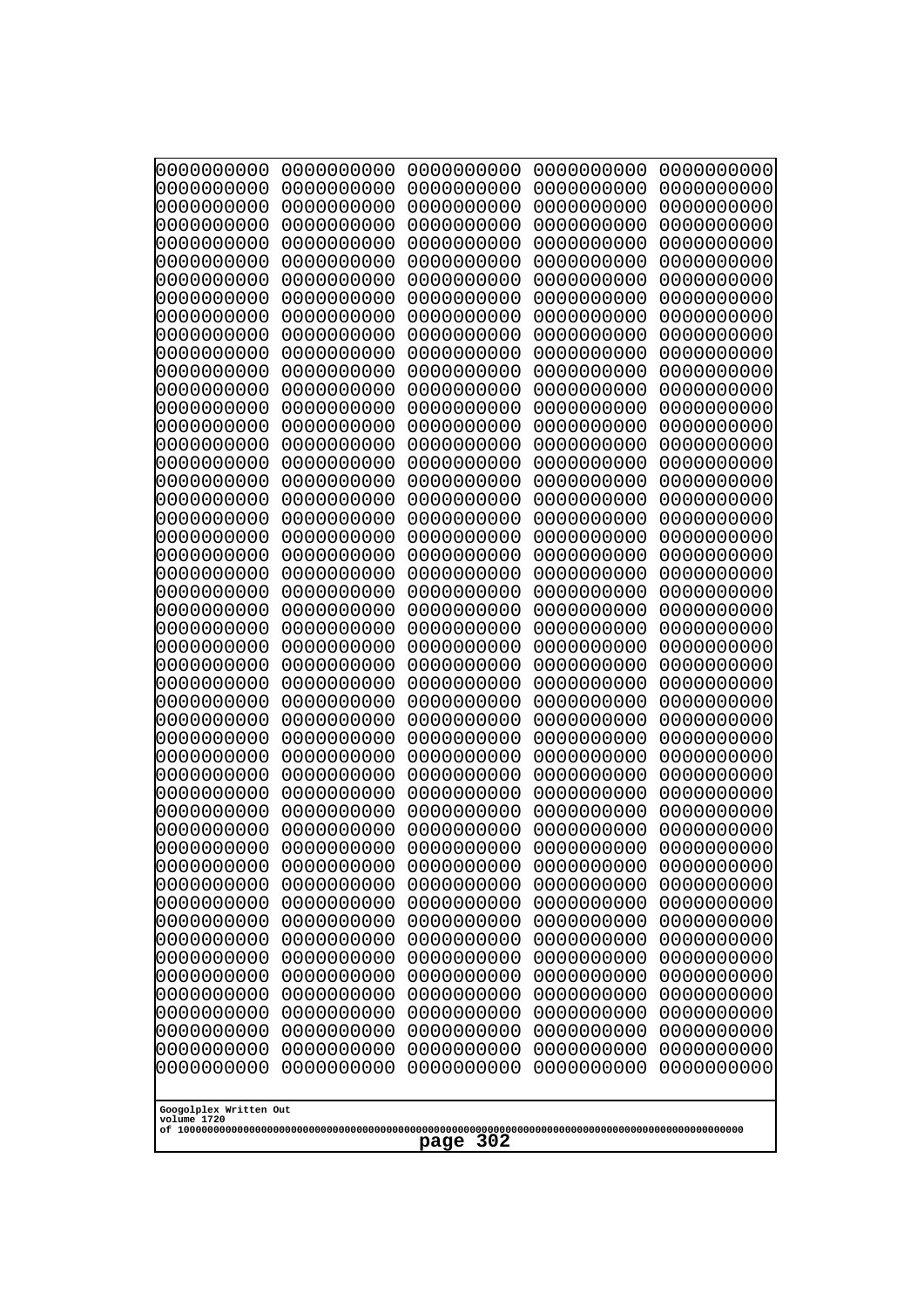| 0000000000                                                                                   | 0000000000 | 0000000000 | 0000000000 | 0000000000 |
|----------------------------------------------------------------------------------------------|------------|------------|------------|------------|
| 0000000000                                                                                   | 0000000000 | 0000000000 | 0000000000 | 0000000000 |
| 0000000000                                                                                   | 0000000000 | 0000000000 | 0000000000 | 0000000000 |
| 0000000000                                                                                   | 0000000000 | 0000000000 | 0000000000 | 0000000000 |
| 0000000000                                                                                   | 0000000000 | 0000000000 | 0000000000 | 0000000000 |
| 0000000000                                                                                   | 0000000000 | 0000000000 | 0000000000 | 0000000000 |
| 0000000000                                                                                   | 0000000000 | 0000000000 | 0000000000 | 0000000000 |
| 0000000000                                                                                   | 0000000000 | 0000000000 | 0000000000 | 0000000000 |
| 0000000000                                                                                   | 0000000000 | 0000000000 | 0000000000 | 0000000000 |
| 0000000000                                                                                   | 0000000000 | 0000000000 | 0000000000 | 0000000000 |
| 0000000000                                                                                   | 0000000000 | 0000000000 | 0000000000 | 0000000000 |
| 0000000000                                                                                   | 0000000000 | 0000000000 | 0000000000 | 0000000000 |
| 0000000000                                                                                   | 0000000000 | 0000000000 | 0000000000 | 0000000000 |
| 0000000000                                                                                   | 0000000000 | 0000000000 | 0000000000 | 0000000000 |
| 0000000000                                                                                   | 0000000000 | 0000000000 | 0000000000 | 0000000000 |
| 0000000000                                                                                   | 0000000000 | 0000000000 | 0000000000 | 0000000000 |
| 0000000000                                                                                   | 0000000000 | 0000000000 | 0000000000 | 0000000000 |
| 0000000000                                                                                   | 0000000000 | 0000000000 | 0000000000 | 0000000000 |
| 0000000000                                                                                   | 0000000000 | 0000000000 | 0000000000 | 0000000000 |
| 0000000000                                                                                   | 0000000000 | 0000000000 | 0000000000 | 0000000000 |
| 0000000000                                                                                   | 0000000000 | 0000000000 | 0000000000 | 0000000000 |
| 0000000000                                                                                   | 0000000000 | 0000000000 | 0000000000 | 0000000000 |
| 0000000000                                                                                   | 0000000000 | 0000000000 | 0000000000 | 0000000000 |
| 0000000000                                                                                   | 0000000000 | 0000000000 | 0000000000 | 0000000000 |
| 0000000000                                                                                   | 0000000000 | 0000000000 | 0000000000 | 0000000000 |
|                                                                                              |            |            |            |            |
|                                                                                              |            |            |            |            |
|                                                                                              |            |            |            |            |
|                                                                                              |            |            |            |            |
|                                                                                              |            |            |            |            |
| 0000000000                                                                                   | 0000000000 | 0000000000 | 0000000000 | 0000000000 |
| 0000000000                                                                                   | 0000000000 | 0000000000 | 0000000000 | 0000000000 |
| 0000000000                                                                                   | 0000000000 | 0000000000 | 0000000000 | 0000000000 |
| 0000000000                                                                                   | 0000000000 | 0000000000 | 0000000000 | 0000000000 |
| 0000000000                                                                                   | 0000000000 | 0000000000 | 0000000000 | 0000000000 |
| 0000000000                                                                                   | 0000000000 | 0000000000 | 0000000000 | 0000000000 |
| 0000000000                                                                                   | 0000000000 | 0000000000 | 0000000000 | 0000000000 |
| 0000000000                                                                                   | 0000000000 | 0000000000 | 0000000000 | 0000000000 |
| 0000000000                                                                                   | 0000000000 | 0000000000 | 0000000000 | 0000000000 |
| 0000000000                                                                                   | 0000000000 | 0000000000 | 0000000000 | 0000000000 |
| 0000000000                                                                                   | 0000000000 | 0000000000 | 0000000000 | 0000000000 |
| 0000000000                                                                                   | 0000000000 | 0000000000 | 0000000000 | 0000000000 |
| 0000000000                                                                                   | 0000000000 | 0000000000 | 0000000000 | 0000000000 |
| 0000000000                                                                                   | 0000000000 | 0000000000 | 0000000000 | 0000000000 |
| 0000000000                                                                                   | 0000000000 | 0000000000 | 0000000000 | 0000000000 |
| 0000000000                                                                                   | 0000000000 | 0000000000 | 0000000000 | 0000000000 |
| 0000000000                                                                                   | 0000000000 | 0000000000 | 0000000000 | 0000000000 |
| 0000000000                                                                                   | 0000000000 | 0000000000 | 0000000000 | 0000000000 |
| 0000000000                                                                                   | 0000000000 | 0000000000 | 0000000000 | 0000000000 |
| 0000000000                                                                                   | 0000000000 | 0000000000 | 0000000000 | 0000000000 |
| 0000000000                                                                                   | 0000000000 | 0000000000 | 0000000000 | 0000000000 |
| 0000000000                                                                                   | 0000000000 | 0000000000 | 0000000000 | 0000000000 |
| 0000000000                                                                                   | 0000000000 | 0000000000 | 0000000000 | 0000000000 |
| 0000000000                                                                                   | 0000000000 | 0000000000 | 0000000000 | 0000000000 |
| 0000000000<br>0000000000<br>0000000000<br>0000000000<br>0000000000<br>Googolplex Written Out |            |            |            |            |
| volume 1720<br>303<br>page                                                                   |            |            |            |            |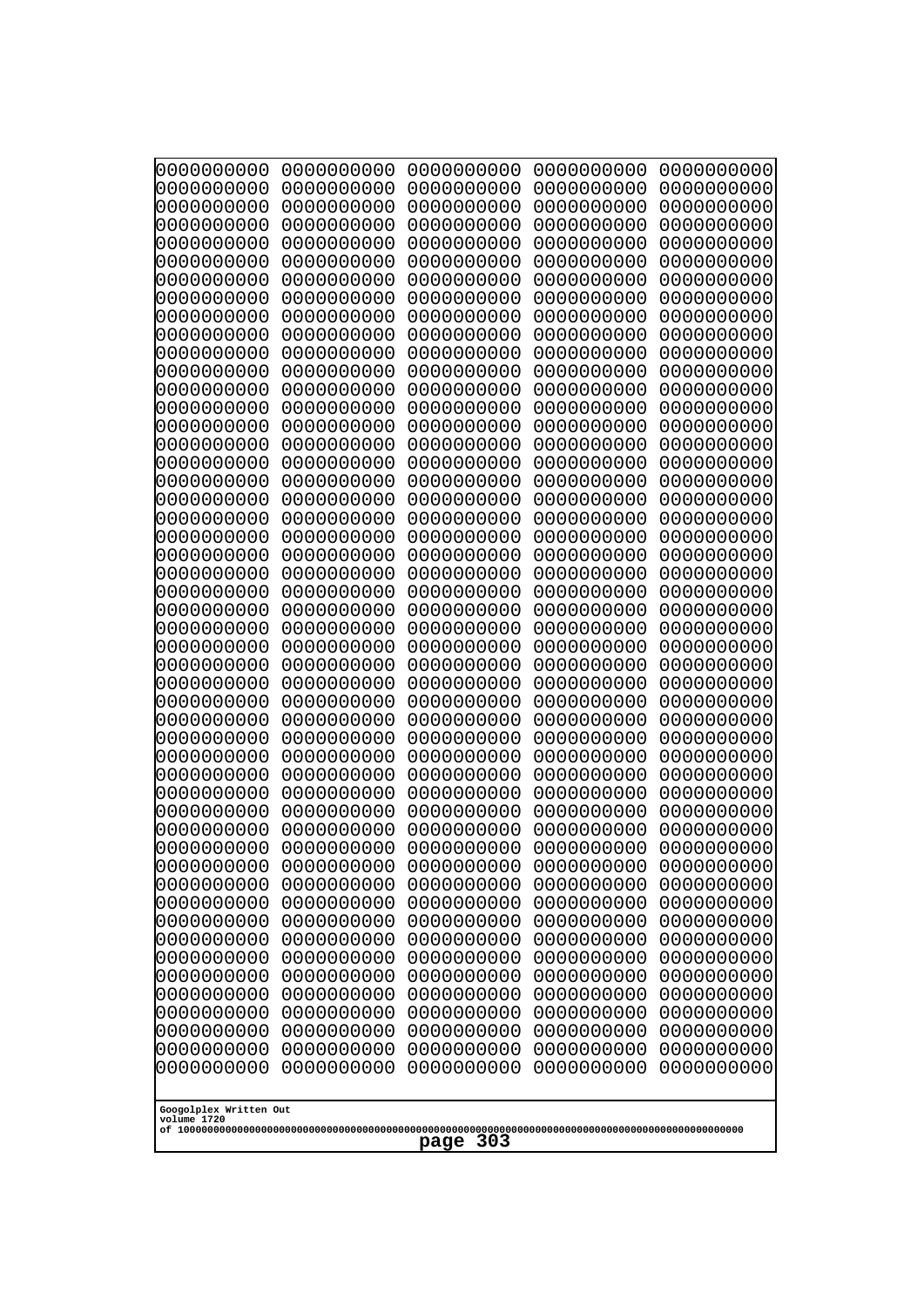| 10000000000                           | 0000000000               | 0000000000               | 0000000000               | 0000000000               |
|---------------------------------------|--------------------------|--------------------------|--------------------------|--------------------------|
| 0000000000<br>0000000000              | 0000000000<br>0000000000 | 0000000000<br>0000000000 | 0000000000<br>0000000000 | 0000000000<br>0000000000 |
| 0000000000                            | 0000000000               | 0000000000               | 0000000000               | 0000000000               |
| 0000000000                            | 0000000000               | 0000000000               | 0000000000               | 0000000000               |
| 0000000000                            | 0000000000               | 0000000000               | 0000000000               | 0000000000               |
| 0000000000<br>0000000000              | 0000000000<br>0000000000 | 0000000000<br>0000000000 | 0000000000<br>0000000000 | 0000000000<br>0000000000 |
| 0000000000                            | 0000000000               | 0000000000               | 0000000000               | 0000000000               |
| 0000000000                            | 0000000000               | 0000000000               | 0000000000               | 0000000000               |
| 0000000000                            | 0000000000               | 0000000000               | 0000000000               | 0000000000               |
| 0000000000<br>0000000000              | 0000000000<br>0000000000 | 0000000000<br>0000000000 | 0000000000<br>0000000000 | 0000000000<br>0000000000 |
| 0000000000                            | 0000000000               | 0000000000               | 0000000000               | 0000000000               |
| 0000000000                            | 0000000000               | 0000000000               | 0000000000               | 0000000000               |
| 0000000000                            | 0000000000               | 0000000000               | 0000000000               | 0000000000               |
| 0000000000<br>0000000000              | 0000000000<br>0000000000 | 0000000000<br>0000000000 | 0000000000<br>0000000000 | 0000000000<br>0000000000 |
| 0000000000                            | 0000000000               | 0000000000               | 0000000000               | 0000000000               |
| 0000000000                            | 0000000000               | 0000000000               | 0000000000               | 0000000000               |
| 0000000000                            | 0000000000               | 0000000000               | 0000000000               | 0000000000               |
| 0000000000<br>0000000000              | 0000000000<br>0000000000 | 0000000000<br>0000000000 | 0000000000<br>0000000000 | 0000000000<br>0000000000 |
| 0000000000                            | 0000000000               | 0000000000               | 0000000000               | 0000000000               |
| 0000000000                            | 0000000000               | 0000000000               | 0000000000               | 0000000000               |
| 0000000000                            | 0000000000               | 0000000000               | 0000000000               | 0000000000               |
| 0000000000<br>0000000000              | 0000000000<br>0000000000 | 0000000000<br>0000000000 | 0000000000<br>0000000000 | 0000000000<br>0000000000 |
| 0000000000                            | 0000000000               | 0000000000               | 0000000000               | 0000000000               |
| 0000000000                            | 0000000000               | 0000000000               | 0000000000               | 0000000000               |
| 0000000000                            | 0000000000               | 0000000000               | 0000000000               | 0000000000               |
| 0000000000<br>0000000000              | 0000000000<br>0000000000 | 0000000000<br>0000000000 | 0000000000<br>0000000000 | 0000000000<br>0000000000 |
| 0000000000                            | 0000000000               | 0000000000               | 0000000000               | 0000000000               |
| 0000000000                            | 0000000000               | 0000000000               | 0000000000               | 0000000000               |
| 0000000000                            | 0000000000<br>0000000000 | 0000000000<br>0000000000 | 0000000000               | 0000000000               |
| 0000000000<br>0000000000              | 0000000000               | 0000000000               | 0000000000<br>0000000000 | 0000000000<br>0000000000 |
| 0000000000                            | 0000000000               | 0000000000               | 0000000000               | 0000000000               |
| 0000000000                            | 0000000000               | 0000000000               | 0000000000               | 0000000000               |
| 0000000000<br>0000000000              | 0000000000<br>0000000000 | 0000000000<br>0000000000 | 0000000000<br>0000000000 | 0000000000<br>0000000000 |
| 0000000000                            | 0000000000               | 0000000000               | 0000000000               | 0000000000               |
| 0000000000                            | 0000000000               | 0000000000               | 0000000000               | 0000000000               |
| 0000000000                            | 0000000000               | 0000000000               | 0000000000               | 0000000000               |
| 0000000000<br>0000000000              | 0000000000<br>0000000000 | 0000000000<br>0000000000 | 0000000000<br>0000000000 | 0000000000<br>0000000000 |
| 0000000000                            | 0000000000               | 0000000000               | 0000000000               | 0000000000               |
| 0000000000                            | 0000000000               | 0000000000               | 0000000000               | 0000000000               |
| 0000000000                            | 0000000000               | 0000000000               | 0000000000               | 0000000000               |
|                                       |                          |                          |                          |                          |
| Googolplex Written Out<br>volume 1720 |                          |                          |                          |                          |
| 304<br>page                           |                          |                          |                          |                          |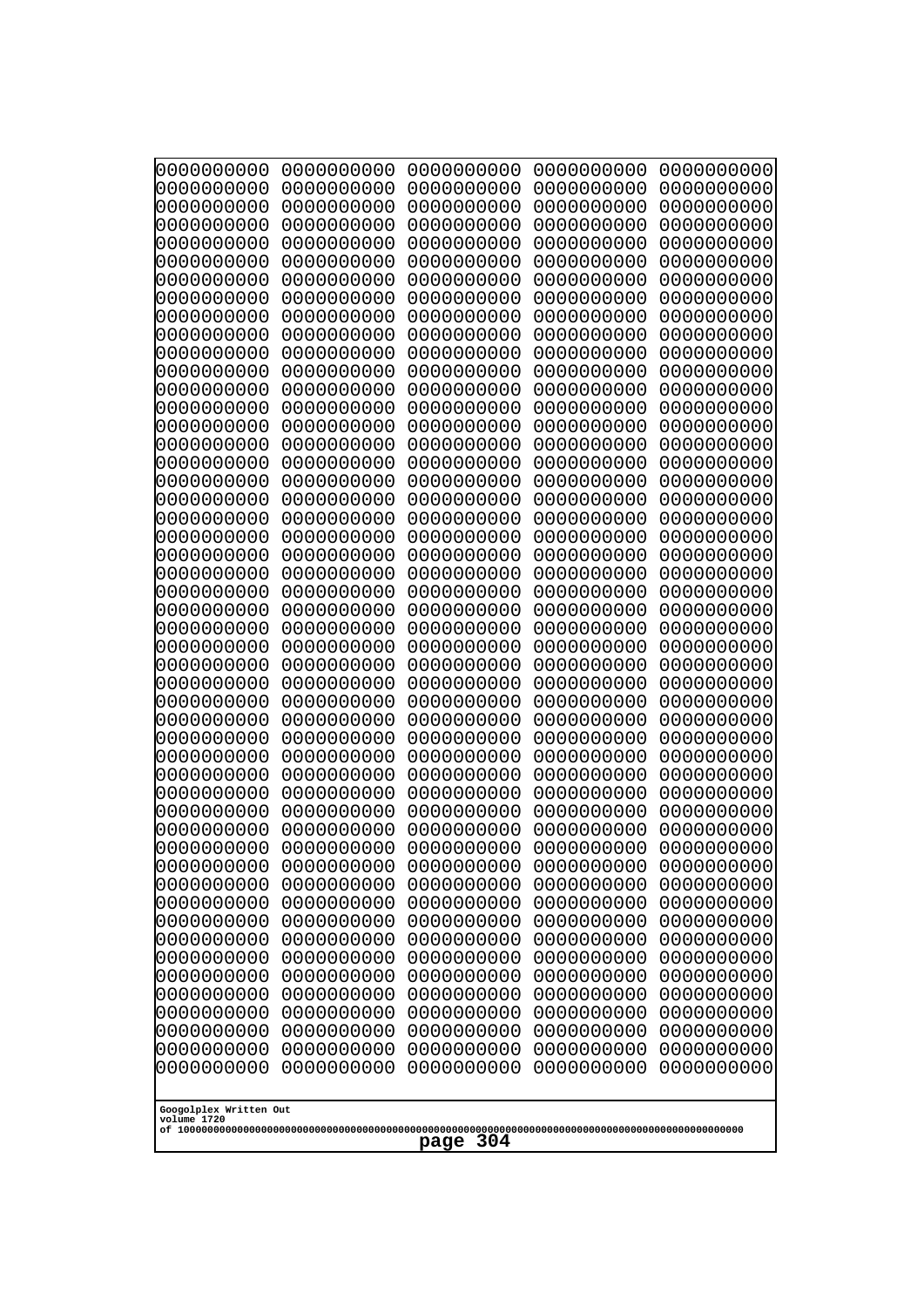| 0000000000<br>0000000000<br>0000000000<br>0000000000<br>0000000000<br>0000000000<br>0000000000<br>0000000000<br>0000000000<br>0000000000<br>0000000000<br>0000000000<br>0000000000<br>0000000000<br>0000000000<br>0000000000<br>0000000000<br>0000000000<br>0000000000<br>0000000000<br>0000000000<br>0000000000<br>0000000000<br>0000000000<br>0000000000<br>0000000000<br>0000000000<br>0000000000<br>0000000000<br>0000000000<br>0000000000<br>0000000000<br>0000000000<br>0000000000<br>0000000000<br>0000000000<br>0000000000<br>0000000000<br>0000000000<br>0000000000<br>0000000000<br>0000000000<br>0000000000<br>0000000000<br>0000000000<br>0000000000<br>0000000000<br>0000000000<br>0000000000<br>0000000000<br>0000000000<br>0000000000<br>0000000000<br>0000000000<br>0000000000<br>0000000000<br>0000000000<br>0000000000<br>0000000000<br>0000000000<br>0000000000<br>0000000000<br>0000000000<br>0000000000<br>0000000000<br>0000000000<br>0000000000<br>0000000000<br>0000000000<br>0000000000<br>0000000000<br>0000000000<br>0000000000<br>0000000000<br>0000000000<br>0000000000<br>0000000000<br>0000000000<br>0000000000<br>0000000000<br>0000000000<br>0000000000<br>0000000000<br>0000000000<br>0000000000 | 0000000000<br>0000000000<br>0000000000<br>0000000000<br>0000000000<br>0000000000<br>0000000000<br>0000000000<br>0000000000<br>0000000000<br>0000000000<br>0000000000<br>0000000000<br>0000000000<br>0000000000<br>0000000000<br>0000000000<br>0000000000<br>0000000000<br>0000000000<br>0000000000<br>0000000000<br>0000000000 | 0000000000<br>0000000000<br>0000000000<br>0000000000<br>0000000000<br>0000000000<br>0000000000<br>0000000000<br>0000000000<br>0000000000<br>0000000000<br>0000000000<br>0000000000<br>0000000000<br>0000000000<br>0000000000<br>0000000000<br>0000000000<br>0000000000<br>0000000000<br>0000000000<br>0000000000<br>0000000000 | 0000000000<br>0000000000<br>0000000000<br>0000000000<br>0000000000<br>0000000000<br>0000000000<br>0000000000<br>0000000000<br>0000000000<br>0000000000<br>0000000000<br>0000000000<br>0000000000<br>0000000000<br>0000000000<br>0000000000<br>0000000000<br>0000000000<br>0000000000<br>0000000000<br>0000000000<br>0000000000 | 0000000000<br>0000000000<br>0000000000<br>0000000000<br>0000000000<br>0000000000<br>0000000000<br>0000000000<br>0000000000<br>0000000000<br>0000000000<br>0000000000<br>0000000000<br>0000000000<br>0000000000<br>0000000000<br>0000000000<br>0000000000<br>0000000000<br>0000000000<br>0000000000<br>0000000000<br>0000000000 | 0000000000<br>0000000000<br>0000000000<br>0000000000<br>0000000000<br>0000000000<br>0000000000<br>0000000000<br>0000000000<br>0000000000<br>0000000000<br>0000000000<br>0000000000<br>0000000000<br>0000000000<br>0000000000<br>0000000000<br>0000000000<br>0000000000<br>0000000000<br>0000000000<br>0000000000<br>0000000000 |
|------------------------------------------------------------------------------------------------------------------------------------------------------------------------------------------------------------------------------------------------------------------------------------------------------------------------------------------------------------------------------------------------------------------------------------------------------------------------------------------------------------------------------------------------------------------------------------------------------------------------------------------------------------------------------------------------------------------------------------------------------------------------------------------------------------------------------------------------------------------------------------------------------------------------------------------------------------------------------------------------------------------------------------------------------------------------------------------------------------------------------------------------------------------------------------------------------------------------------------|--------------------------------------------------------------------------------------------------------------------------------------------------------------------------------------------------------------------------------------------------------------------------------------------------------------------------------|--------------------------------------------------------------------------------------------------------------------------------------------------------------------------------------------------------------------------------------------------------------------------------------------------------------------------------|--------------------------------------------------------------------------------------------------------------------------------------------------------------------------------------------------------------------------------------------------------------------------------------------------------------------------------|--------------------------------------------------------------------------------------------------------------------------------------------------------------------------------------------------------------------------------------------------------------------------------------------------------------------------------|--------------------------------------------------------------------------------------------------------------------------------------------------------------------------------------------------------------------------------------------------------------------------------------------------------------------------------|
|                                                                                                                                                                                                                                                                                                                                                                                                                                                                                                                                                                                                                                                                                                                                                                                                                                                                                                                                                                                                                                                                                                                                                                                                                                    | 0000000000                                                                                                                                                                                                                                                                                                                     | 0000000000                                                                                                                                                                                                                                                                                                                     | 0000000000                                                                                                                                                                                                                                                                                                                     | 0000000000                                                                                                                                                                                                                                                                                                                     | 0000000000<br>0000000000<br>0000000000<br>0000000000<br>0000000000<br>0000000000                                                                                                                                                                                                                                               |
|                                                                                                                                                                                                                                                                                                                                                                                                                                                                                                                                                                                                                                                                                                                                                                                                                                                                                                                                                                                                                                                                                                                                                                                                                                    |                                                                                                                                                                                                                                                                                                                                |                                                                                                                                                                                                                                                                                                                                |                                                                                                                                                                                                                                                                                                                                |                                                                                                                                                                                                                                                                                                                                | 0000000000<br>0000000000<br>0000000000<br>0000000000<br>0000000000<br>0000000000<br>0000000000<br>0000000000                                                                                                                                                                                                                   |
|                                                                                                                                                                                                                                                                                                                                                                                                                                                                                                                                                                                                                                                                                                                                                                                                                                                                                                                                                                                                                                                                                                                                                                                                                                    | 0000000000                                                                                                                                                                                                                                                                                                                     | 0000000000                                                                                                                                                                                                                                                                                                                     | 0000000000                                                                                                                                                                                                                                                                                                                     | 0000000000                                                                                                                                                                                                                                                                                                                     | 0000000000<br>0000000000<br>0000000000<br>0000000000<br>0000000000<br>0000000000<br>0000000000<br>0000000000                                                                                                                                                                                                                   |
| 0000000000<br>0000000000<br>0000000000<br>0000000000<br>0000000000<br>0000000000<br>0000000000<br>0000000000<br>0000000000<br>0000000000<br>0000000000<br>0000000000<br>0000000000<br>0000000000<br>0000000000<br>0000000000<br>0000000000<br>0000000000<br>0000000000<br>0000000000<br>Googolplex Written Out<br>volume 1720<br>305<br>page                                                                                                                                                                                                                                                                                                                                                                                                                                                                                                                                                                                                                                                                                                                                                                                                                                                                                       |                                                                                                                                                                                                                                                                                                                                |                                                                                                                                                                                                                                                                                                                                |                                                                                                                                                                                                                                                                                                                                |                                                                                                                                                                                                                                                                                                                                |                                                                                                                                                                                                                                                                                                                                |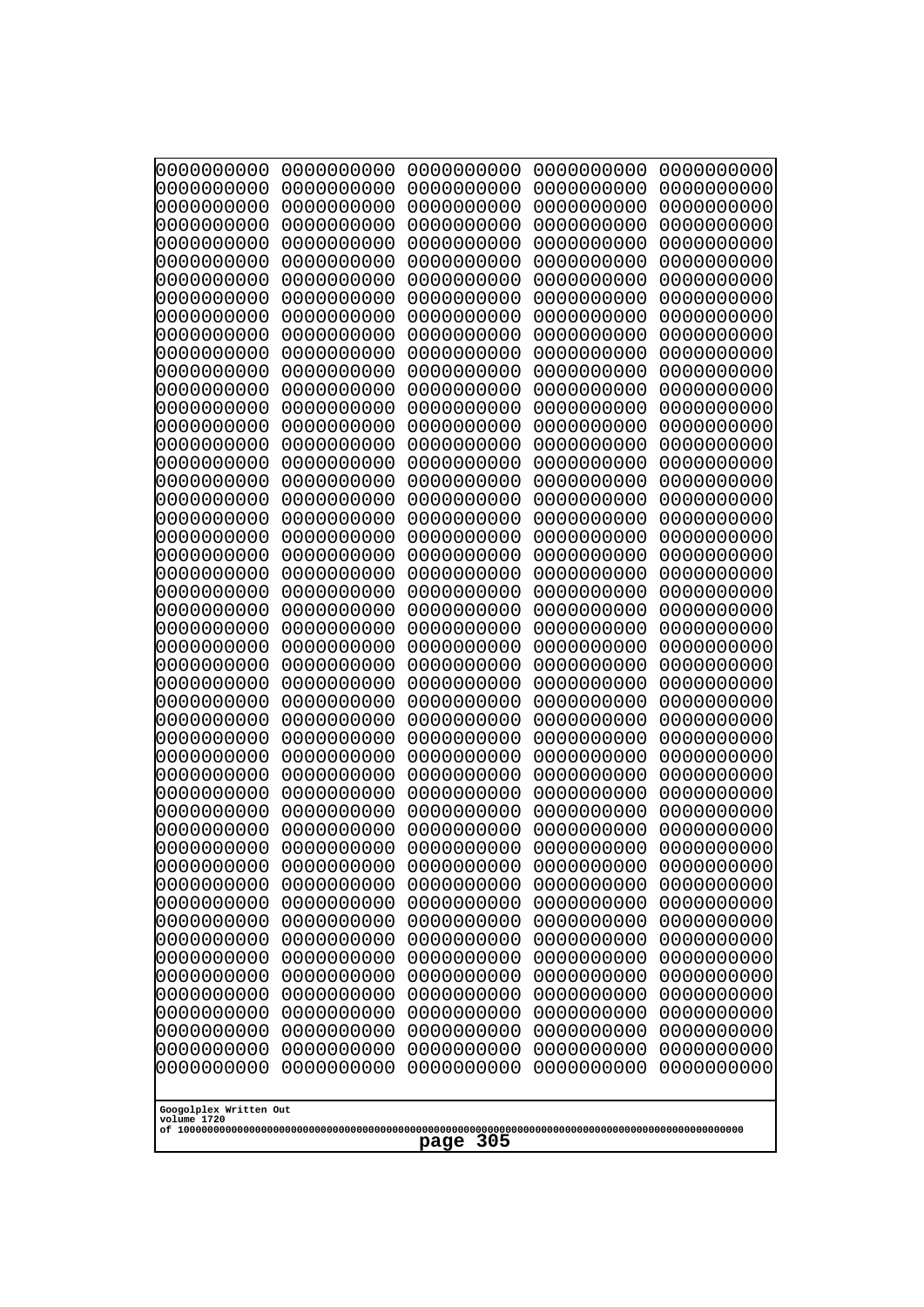| 10000000000                           | 0000000000               | 0000000000               | 0000000000               | 0000000000               |
|---------------------------------------|--------------------------|--------------------------|--------------------------|--------------------------|
| 0000000000<br>0000000000              | 0000000000<br>0000000000 | 0000000000<br>0000000000 | 0000000000<br>0000000000 | 0000000000<br>0000000000 |
| 0000000000                            | 0000000000               | 0000000000               | 0000000000               | 0000000000               |
| 0000000000                            | 0000000000               | 0000000000               | 0000000000               | 0000000000               |
| 0000000000                            | 0000000000               | 0000000000               | 0000000000               | 0000000000               |
| 0000000000<br>0000000000              | 0000000000<br>0000000000 | 0000000000<br>0000000000 | 0000000000<br>0000000000 | 0000000000<br>0000000000 |
| 0000000000                            | 0000000000               | 0000000000               | 0000000000               | 0000000000               |
| 0000000000                            | 0000000000               | 0000000000               | 0000000000               | 0000000000               |
| 0000000000                            | 0000000000               | 0000000000               | 0000000000               | 0000000000               |
| 0000000000<br>0000000000              | 0000000000<br>0000000000 | 0000000000<br>0000000000 | 0000000000<br>0000000000 | 0000000000<br>0000000000 |
| 0000000000                            | 0000000000               | 0000000000               | 0000000000               | 0000000000               |
| 0000000000                            | 0000000000               | 0000000000               | 0000000000               | 0000000000               |
| 0000000000                            | 0000000000               | 0000000000               | 0000000000               | 0000000000               |
| 0000000000<br>0000000000              | 0000000000<br>0000000000 | 0000000000<br>0000000000 | 0000000000<br>0000000000 | 0000000000<br>0000000000 |
| 0000000000                            | 0000000000               | 0000000000               | 0000000000               | 0000000000               |
| 0000000000                            | 0000000000               | 0000000000               | 0000000000               | 0000000000               |
| 0000000000                            | 0000000000               | 0000000000               | 0000000000               | 0000000000               |
| 0000000000<br>0000000000              | 0000000000<br>0000000000 | 0000000000<br>0000000000 | 0000000000<br>0000000000 | 0000000000<br>0000000000 |
| 0000000000                            | 0000000000               | 0000000000               | 0000000000               | 0000000000               |
| 0000000000                            | 0000000000               | 0000000000               | 0000000000               | 0000000000               |
| 0000000000                            | 0000000000               | 0000000000               | 0000000000               | 0000000000               |
| 0000000000<br>0000000000              | 0000000000<br>0000000000 | 0000000000<br>0000000000 | 0000000000<br>0000000000 | 0000000000<br>0000000000 |
| 0000000000                            | 0000000000               | 0000000000               | 0000000000               | 0000000000               |
| 0000000000                            | 0000000000               | 0000000000               | 0000000000               | 0000000000               |
| 0000000000                            | 0000000000               | 0000000000               | 0000000000               | 0000000000               |
| 0000000000<br>0000000000              | 0000000000<br>0000000000 | 0000000000<br>0000000000 | 0000000000<br>0000000000 | 0000000000<br>0000000000 |
| 0000000000                            | 0000000000               | 0000000000               | 0000000000               | 0000000000               |
| 0000000000                            | 0000000000               | 0000000000               | 0000000000               | 0000000000               |
| 0000000000                            | 0000000000<br>0000000000 | 0000000000<br>0000000000 | 0000000000               | 0000000000               |
| 0000000000<br>0000000000              | 0000000000               | 0000000000               | 0000000000<br>0000000000 | 0000000000<br>0000000000 |
| 0000000000                            | 0000000000               | 0000000000               | 0000000000               | 0000000000               |
| 0000000000                            | 0000000000               | 0000000000               | 0000000000               | 0000000000               |
| 0000000000<br>0000000000              | 0000000000<br>0000000000 | 0000000000<br>0000000000 | 0000000000<br>0000000000 | 0000000000<br>0000000000 |
| 0000000000                            | 0000000000               | 0000000000               | 0000000000               | 0000000000               |
| 0000000000                            | 0000000000               | 0000000000               | 0000000000               | 0000000000               |
| 0000000000                            | 0000000000               | 0000000000               | 0000000000               | 0000000000               |
| 0000000000<br>0000000000              | 0000000000<br>0000000000 | 0000000000<br>0000000000 | 0000000000<br>0000000000 | 0000000000<br>0000000000 |
| 0000000000                            | 0000000000               | 0000000000               | 0000000000               | 0000000000               |
| 0000000000                            | 0000000000               | 0000000000               | 0000000000               | 0000000000               |
| 0000000000                            | 0000000000               | 0000000000               | 0000000000               | 0000000000               |
|                                       |                          |                          |                          |                          |
| Googolplex Written Out<br>volume 1720 |                          |                          |                          |                          |
| 306<br>page                           |                          |                          |                          |                          |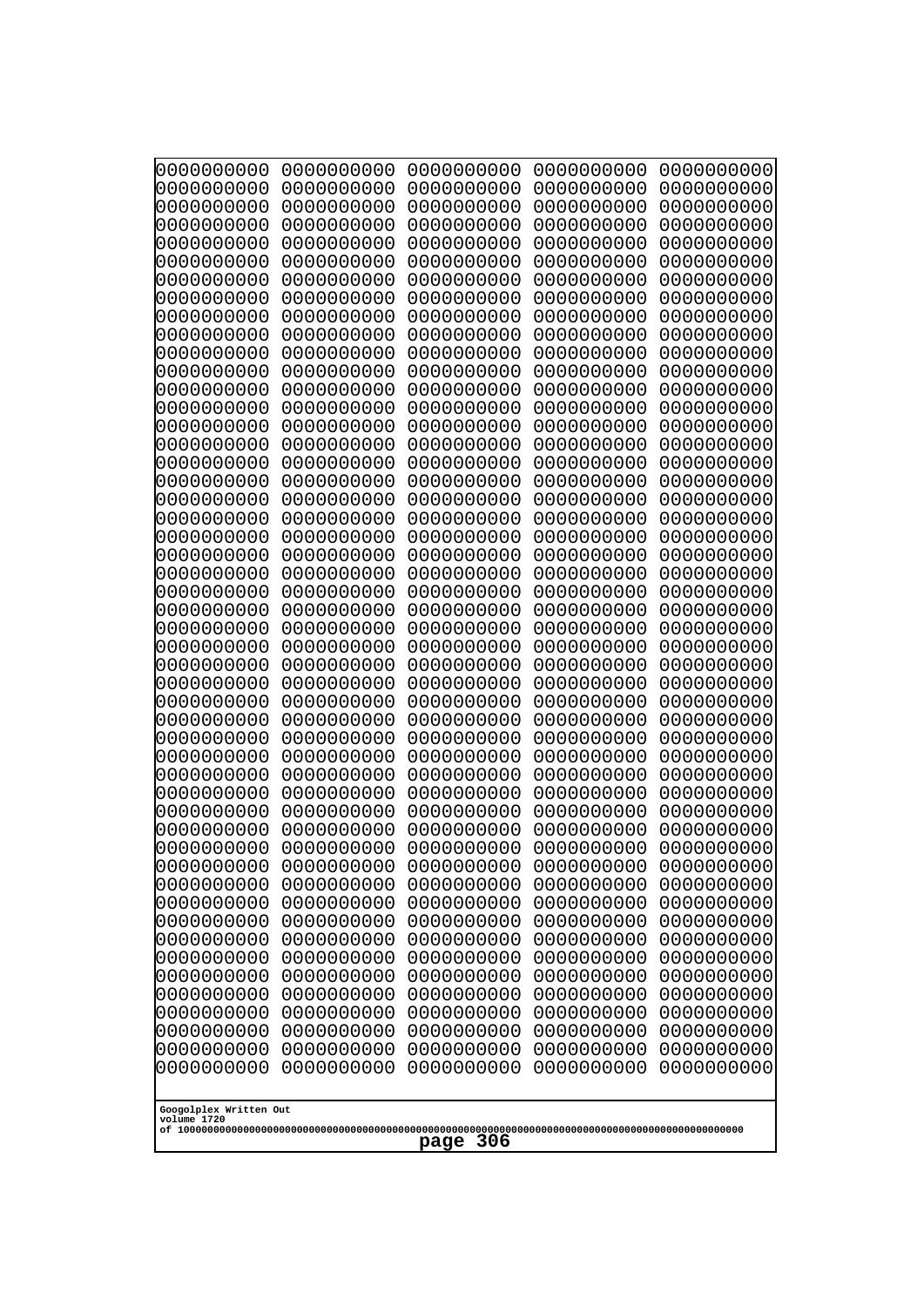| 10000000000<br>0000000000             | 0000000000<br>0000000000 | 0000000000<br>0000000000 | 0000000000<br>0000000000 | 0000000000<br>0000000000 |
|---------------------------------------|--------------------------|--------------------------|--------------------------|--------------------------|
| 0000000000                            | 0000000000               | 0000000000               | 0000000000               | 0000000000               |
| 0000000000                            | 0000000000               | 0000000000               | 0000000000               | 0000000000               |
| 0000000000<br>0000000000              | 0000000000<br>0000000000 | 0000000000<br>0000000000 | 0000000000<br>0000000000 | 0000000000<br>0000000000 |
| 0000000000                            | 0000000000               | 0000000000               | 0000000000               | 0000000000               |
| 0000000000                            | 0000000000               | 0000000000               | 0000000000               | 0000000000               |
| 0000000000<br>0000000000              | 0000000000<br>0000000000 | 0000000000<br>0000000000 | 0000000000<br>0000000000 | 0000000000<br>0000000000 |
| 0000000000                            | 0000000000               | 0000000000               | 0000000000               | 0000000000               |
| 0000000000                            | 0000000000               | 0000000000               | 0000000000               | 0000000000               |
| 0000000000                            | 0000000000               | 0000000000               | 0000000000               | 0000000000               |
| 0000000000<br>0000000000              | 0000000000<br>0000000000 | 0000000000<br>0000000000 | 0000000000<br>0000000000 | 0000000000<br>0000000000 |
| 0000000000                            | 0000000000               | 0000000000               | 0000000000               | 0000000000               |
| 0000000000                            | 0000000000               | 0000000000               | 0000000000               | 0000000000               |
| 0000000000<br>0000000000              | 0000000000<br>0000000000 | 0000000000<br>0000000000 | 0000000000<br>0000000000 | 0000000000<br>0000000000 |
| 0000000000                            | 0000000000               | 0000000000               | 0000000000               | 0000000000               |
| 0000000000                            | 0000000000               | 0000000000               | 0000000000               | 0000000000               |
| 0000000000<br>0000000000              | 0000000000<br>0000000000 | 0000000000<br>0000000000 | 0000000000<br>0000000000 | 0000000000<br>0000000000 |
| 0000000000                            | 0000000000               | 0000000000               | 0000000000               | 0000000000               |
| 0000000000                            | 0000000000               | 0000000000               | 0000000000               | 0000000000               |
| 0000000000                            | 0000000000               | 0000000000               | 0000000000               | 0000000000               |
| 0000000000<br>0000000000              | 0000000000<br>0000000000 | 0000000000<br>0000000000 | 0000000000<br>0000000000 | 0000000000<br>0000000000 |
| 0000000000                            | 0000000000               | 0000000000               | 0000000000               | 0000000000               |
| 0000000000                            | 0000000000               | 0000000000               | 0000000000               | 0000000000               |
| 0000000000<br>0000000000              | 0000000000<br>0000000000 | 0000000000<br>0000000000 | 0000000000<br>0000000000 | 0000000000<br>0000000000 |
| 0000000000                            | 0000000000               | 0000000000               | 0000000000               | 0000000000               |
| 0000000000                            | 0000000000               | 0000000000               | 0000000000               | 0000000000               |
| 0000000000<br>0000000000              | 0000000000<br>0000000000 | 0000000000<br>0000000000 | 0000000000<br>0000000000 | 0000000000<br>0000000000 |
| 0000000000                            | 0000000000               | 0000000000               | 0000000000               | 0000000000               |
| 0000000000                            | 0000000000               | 0000000000               | 0000000000               | 0000000000               |
| 0000000000<br>0000000000              | 0000000000<br>0000000000 | 0000000000               | 0000000000               | 0000000000               |
| 0000000000                            | 0000000000               | 0000000000<br>0000000000 | 0000000000<br>0000000000 | 0000000000<br>0000000000 |
| 0000000000                            | 0000000000               | 0000000000               | 0000000000               | 0000000000               |
| 0000000000                            | 0000000000               | 0000000000               | 0000000000               | 0000000000               |
| 0000000000<br>0000000000              | 0000000000<br>0000000000 | 0000000000<br>0000000000 | 0000000000<br>0000000000 | 0000000000<br>0000000000 |
| 0000000000                            | 0000000000               | 0000000000               | 0000000000               | 0000000000               |
| 0000000000                            | 0000000000               | 0000000000               | 0000000000               | 0000000000               |
| 0000000000<br>0000000000              | 0000000000<br>0000000000 | 0000000000<br>0000000000 | 0000000000<br>0000000000 | 0000000000<br>0000000000 |
| 0000000000                            | 0000000000               | 0000000000               | 0000000000               | 0000000000               |
|                                       |                          |                          |                          |                          |
| Googolplex Written Out<br>volume 1720 |                          |                          |                          |                          |
| 307<br>page                           |                          |                          |                          |                          |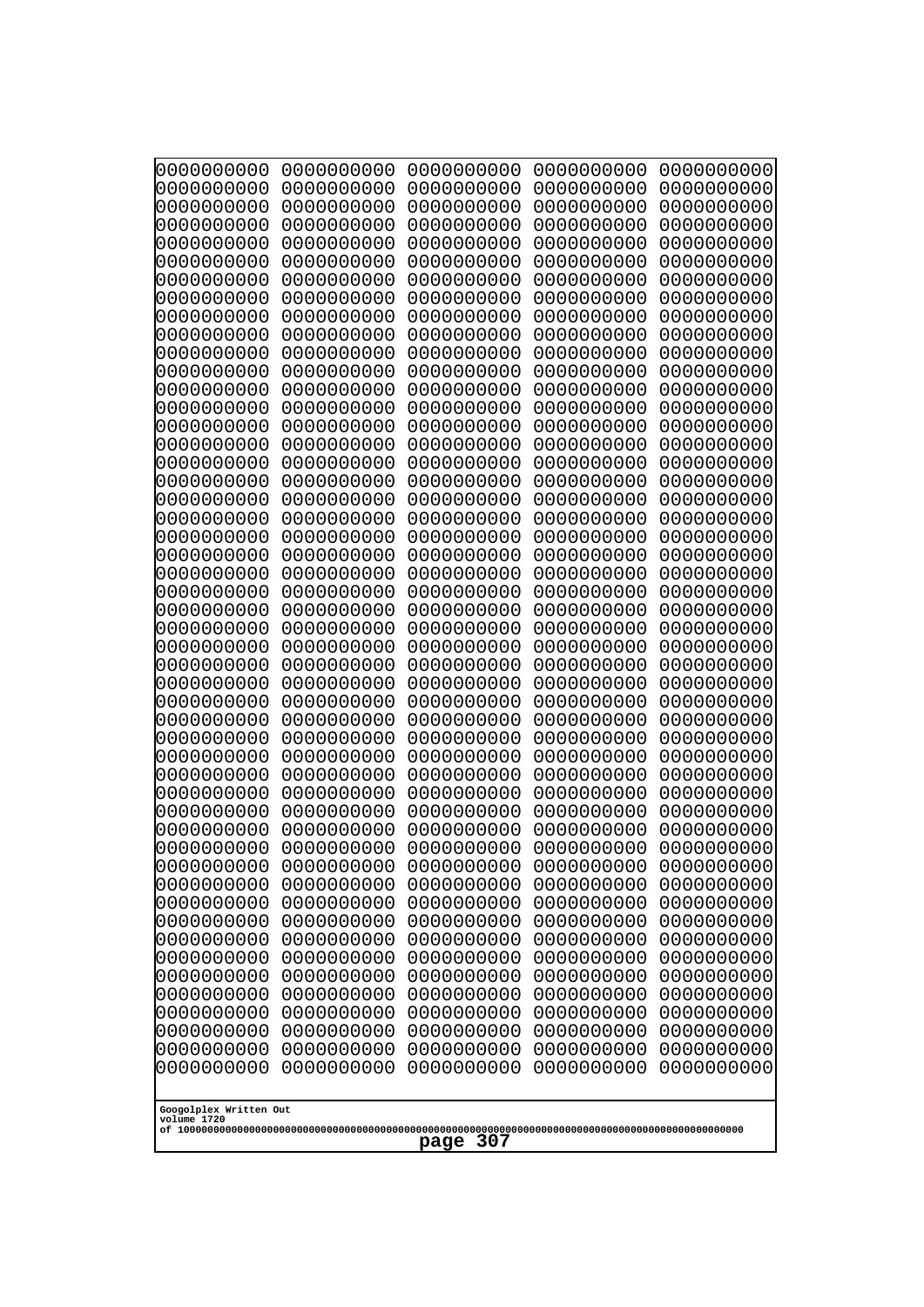| 10000000000                           | 0000000000               | 0000000000               | 0000000000               | 0000000000               |
|---------------------------------------|--------------------------|--------------------------|--------------------------|--------------------------|
| 0000000000<br>0000000000              | 0000000000<br>0000000000 | 0000000000<br>0000000000 | 0000000000<br>0000000000 | 0000000000<br>0000000000 |
| 0000000000                            | 0000000000               | 0000000000               | 0000000000               | 0000000000               |
| 0000000000                            | 0000000000               | 0000000000               | 0000000000               | 0000000000               |
| 0000000000                            | 0000000000               | 0000000000               | 0000000000               | 0000000000               |
| 0000000000<br>0000000000              | 0000000000<br>0000000000 | 0000000000<br>0000000000 | 0000000000<br>0000000000 | 0000000000<br>0000000000 |
| 0000000000                            | 0000000000               | 0000000000               | 0000000000               | 0000000000               |
| 0000000000                            | 0000000000               | 0000000000               | 0000000000               | 0000000000               |
| 0000000000                            | 0000000000               | 0000000000               | 0000000000               | 0000000000               |
| 0000000000<br>0000000000              | 0000000000<br>0000000000 | 0000000000<br>0000000000 | 0000000000<br>0000000000 | 0000000000<br>0000000000 |
| 0000000000                            | 0000000000               | 0000000000               | 0000000000               | 0000000000               |
| 0000000000                            | 0000000000               | 0000000000               | 0000000000               | 0000000000               |
| 0000000000                            | 0000000000               | 0000000000               | 0000000000               | 0000000000               |
| 0000000000<br>0000000000              | 0000000000<br>0000000000 | 0000000000<br>0000000000 | 0000000000<br>0000000000 | 0000000000<br>0000000000 |
| 0000000000                            | 0000000000               | 0000000000               | 0000000000               | 0000000000               |
| 0000000000                            | 0000000000               | 0000000000               | 0000000000               | 0000000000               |
| 0000000000                            | 0000000000               | 0000000000               | 0000000000               | 0000000000               |
| 0000000000<br>0000000000              | 0000000000<br>0000000000 | 0000000000<br>0000000000 | 0000000000<br>0000000000 | 0000000000<br>0000000000 |
| 0000000000                            | 0000000000               | 0000000000               | 0000000000               | 0000000000               |
| 0000000000                            | 0000000000               | 0000000000               | 0000000000               | 0000000000               |
| 0000000000                            | 0000000000               | 0000000000               | 0000000000               | 0000000000               |
| 0000000000<br>0000000000              | 0000000000<br>0000000000 | 0000000000<br>0000000000 | 0000000000<br>0000000000 | 0000000000<br>0000000000 |
| 0000000000                            | 0000000000               | 0000000000               | 0000000000               | 0000000000               |
| 0000000000                            | 0000000000               | 0000000000               | 0000000000               | 0000000000               |
| 0000000000                            | 0000000000               | 0000000000               | 0000000000               | 0000000000               |
| 0000000000<br>0000000000              | 0000000000<br>0000000000 | 0000000000<br>0000000000 | 0000000000<br>0000000000 | 0000000000<br>0000000000 |
| 0000000000                            | 0000000000               | 0000000000               | 0000000000               | 0000000000               |
| 0000000000                            | 0000000000               | 0000000000               | 0000000000               | 0000000000               |
| 0000000000                            | 0000000000<br>0000000000 | 0000000000<br>0000000000 | 0000000000               | 0000000000               |
| 0000000000<br>0000000000              | 0000000000               | 0000000000               | 0000000000<br>0000000000 | 0000000000<br>0000000000 |
| 0000000000                            | 0000000000               | 0000000000               | 0000000000               | 0000000000               |
| 0000000000                            | 0000000000               | 0000000000               | 0000000000               | 0000000000               |
| 0000000000<br>0000000000              | 0000000000<br>0000000000 | 0000000000<br>0000000000 | 0000000000<br>0000000000 | 0000000000<br>0000000000 |
| 0000000000                            | 0000000000               | 0000000000               | 0000000000               | 0000000000               |
| 0000000000                            | 0000000000               | 0000000000               | 0000000000               | 0000000000               |
| 0000000000                            | 0000000000               | 0000000000               | 0000000000               | 0000000000               |
| 0000000000<br>0000000000              | 0000000000<br>0000000000 | 0000000000<br>0000000000 | 0000000000<br>0000000000 | 0000000000<br>0000000000 |
| 0000000000                            | 0000000000               | 0000000000               | 0000000000               | 0000000000               |
| 0000000000                            | 0000000000               | 0000000000               | 0000000000               | 0000000000               |
| 0000000000                            | 0000000000               | 0000000000               | 0000000000               | 0000000000               |
|                                       |                          |                          |                          |                          |
| Googolplex Written Out<br>volume 1720 |                          |                          |                          |                          |
| 308<br>page                           |                          |                          |                          |                          |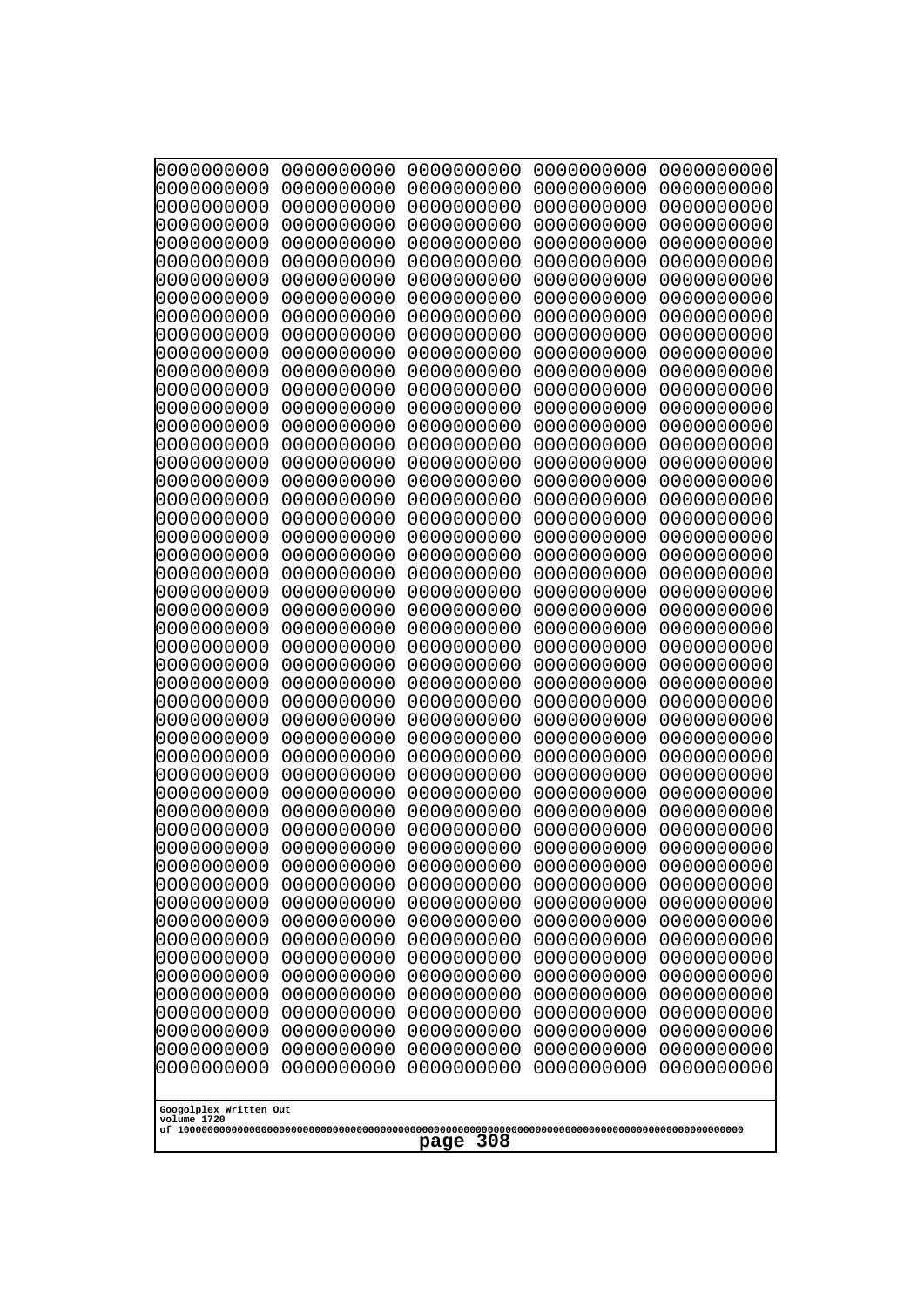| 000000000                | 0000000000               | 0000000000               | 0000000000               | 0000000000               |
|--------------------------|--------------------------|--------------------------|--------------------------|--------------------------|
| 0000000000               | 0000000000               | 0000000000               | 0000000000               | 0000000000               |
| 0000000000               | 0000000000               | 0000000000               | 0000000000               | 0000000000               |
| 0000000000               | 0000000000               | 0000000000               | 0000000000               | 0000000000               |
| 0000000000               | 0000000000               | 0000000000               | 0000000000               | 0000000000               |
| 0000000000               | 0000000000               | 0000000000               | 0000000000               | 0000000000               |
| 0000000000               | 0000000000               | 0000000000               | 0000000000               | 0000000000               |
| 0000000000               | 0000000000               | 0000000000               | 0000000000               | 0000000000               |
| 0000000000               | 0000000000<br>0000000000 | 0000000000<br>0000000000 | 0000000000               | 0000000000               |
| 0000000000<br>0000000000 | 0000000000               | 0000000000               | 0000000000<br>0000000000 | 0000000000<br>0000000000 |
| 0000000000               | 0000000000               | 0000000000               | 0000000000               | 0000000000               |
| 0000000000               | 0000000000               | 0000000000               | 0000000000               | 0000000000               |
| 0000000000               | 0000000000               | 0000000000               | 0000000000               | 0000000000               |
| 0000000000               | 0000000000               | 0000000000               | 0000000000               | 0000000000               |
| 0000000000               | 0000000000               | 0000000000               | 0000000000               | 0000000000               |
| 0000000000               | 0000000000               | 0000000000               | 0000000000               | 0000000000               |
| 0000000000               | 0000000000               | 0000000000               | 0000000000               | 0000000000               |
| 0000000000               | 0000000000               | 0000000000               | 0000000000               | 0000000000               |
| 0000000000               | 0000000000               | 0000000000               | 0000000000               | 0000000000               |
| 0000000000               | 0000000000               | 0000000000               | 0000000000               | 0000000000               |
| 0000000000<br>0000000000 | 0000000000<br>0000000000 | 0000000000<br>0000000000 | 0000000000<br>0000000000 | 0000000000<br>0000000000 |
| 0000000000               | 0000000000               | 0000000000               | 0000000000               | 0000000000               |
| 0000000000               | 0000000000               | 0000000000               | 0000000000               | 0000000000               |
| 0000000000               | 0000000000               | 0000000000               | 0000000000               | 0000000000               |
| 0000000000               | 0000000000               | 0000000000               | 0000000000               | 0000000000               |
| 0000000000               | 0000000000               | 0000000000               | 0000000000               | 0000000000               |
| 0000000000               | 0000000000               | 0000000000               | 0000000000               | 0000000000               |
| 0000000000               | 0000000000               | 0000000000               | 0000000000               | 0000000000               |
| 0000000000               | 0000000000               | 0000000000               | 0000000000               | 0000000000               |
| 0000000000               | 0000000000               | 0000000000               | 0000000000               | 0000000000               |
| 0000000000               | 0000000000               | 0000000000               | 0000000000               | 0000000000               |
| 0000000000<br>0000000000 | 0000000000<br>0000000000 | 0000000000<br>0000000000 | 0000000000<br>0000000000 | 0000000000<br>0000000000 |
| 0000000000               | 0000000000               | 0000000000               | 0000000000               | 0000000000               |
| 0000000000               | 0000000000               | 0000000000               | 0000000000               | 0000000000               |
| 0000000000               | 0000000000               | 0000000000               | 0000000000               | 0000000000               |
| 0000000000               | 0000000000               | 0000000000               | 0000000000               | 0000000000               |
| 0000000000               | 0000000000               | 0000000000               | 0000000000               | 0000000000               |
| 0000000000               | 0000000000               | 0000000000               | 0000000000               | 0000000000               |
| 0000000000               | 0000000000               | 0000000000               | 0000000000               | 0000000000               |
| 0000000000               | 0000000000               | 0000000000               | 0000000000               | 0000000000               |
| 0000000000               | 0000000000               | 0000000000               | 0000000000               | 0000000000               |
| 0000000000               | 0000000000               | 0000000000               | 0000000000               | 0000000000               |
| 0000000000<br>0000000000 | 0000000000<br>0000000000 | 0000000000<br>0000000000 | 0000000000<br>0000000000 | 0000000000<br>0000000000 |
| 0000000000               | 0000000000               | 0000000000               | 0000000000               | 0000000000               |
| 0000000000               | 0000000000               | 0000000000               | 0000000000               | 0000000000               |
| 0000000000               | 0000000000               | 0000000000               | 0000000000               | 0000000000               |
|                          |                          |                          |                          |                          |
| Googolplex Written Out   |                          |                          |                          |                          |
| volume 1720              |                          |                          |                          |                          |
| 309<br>page              |                          |                          |                          |                          |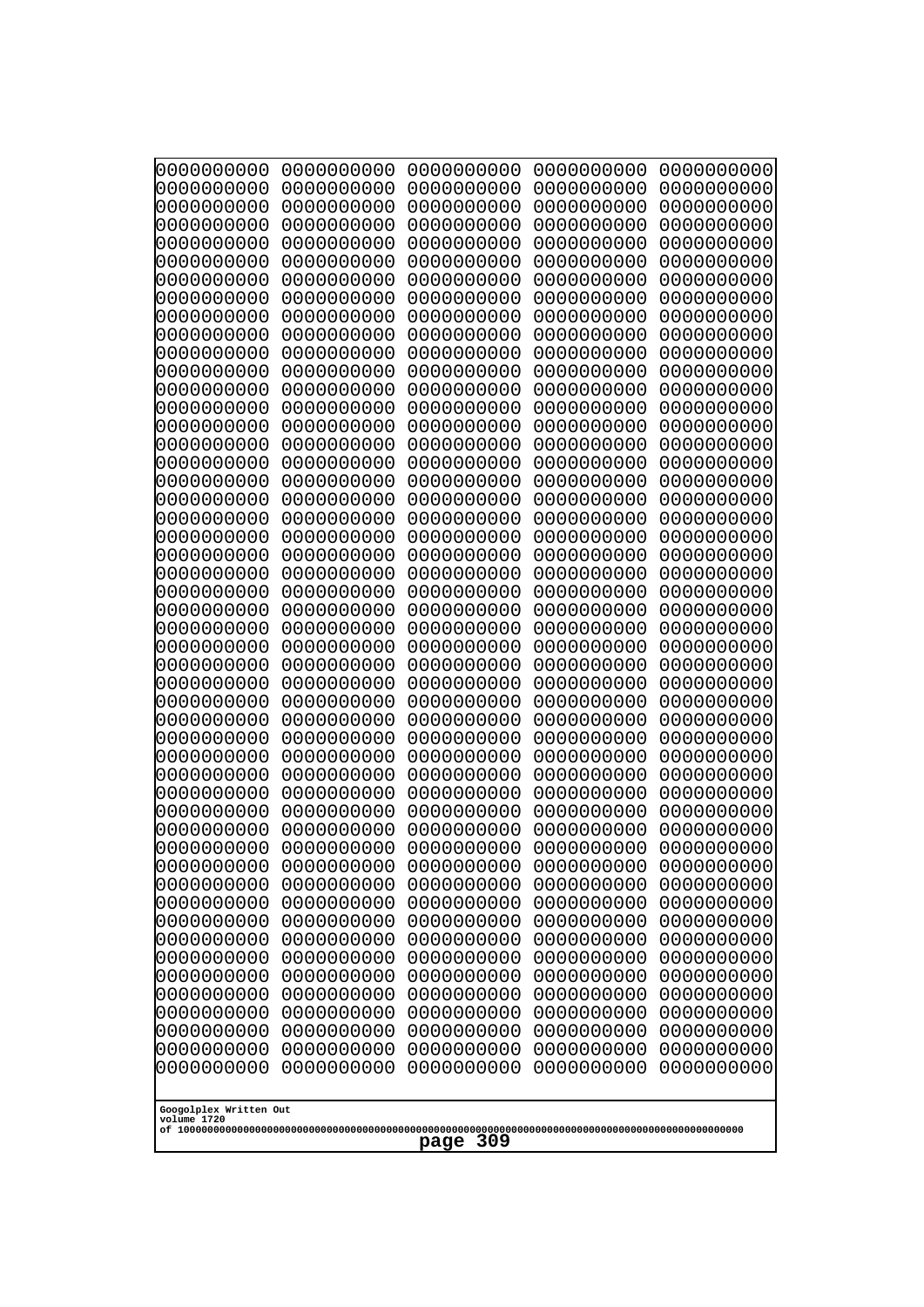| 0000000000               | 0000000000               | 0000000000               | 0000000000               | 0000000000               |
|--------------------------|--------------------------|--------------------------|--------------------------|--------------------------|
| 0000000000<br>0000000000 | 0000000000<br>0000000000 | 0000000000<br>0000000000 | 0000000000<br>0000000000 | 0000000000<br>0000000000 |
| 0000000000               | 0000000000               | 0000000000               | 0000000000               | 0000000000               |
| 0000000000               | 0000000000               | 0000000000               | 0000000000               | 0000000000               |
| 0000000000               | 0000000000               | 0000000000               | 0000000000               | 0000000000               |
| 0000000000               | 0000000000               | 0000000000               | 0000000000               | 0000000000               |
| 0000000000<br>0000000000 | 0000000000<br>0000000000 | 0000000000<br>0000000000 | 0000000000<br>0000000000 | 0000000000<br>0000000000 |
| 0000000000               | 0000000000               | 0000000000               | 0000000000               | 0000000000               |
| 0000000000               | 0000000000               | 0000000000               | 0000000000               | 0000000000               |
| 0000000000               | 0000000000               | 0000000000               | 0000000000               | 0000000000               |
| 0000000000<br>0000000000 | 0000000000<br>0000000000 | 0000000000<br>0000000000 | 0000000000<br>0000000000 | 0000000000<br>0000000000 |
| 0000000000               | 0000000000               | 0000000000               | 0000000000               | 0000000000               |
| 0000000000               | 0000000000               | 0000000000               | 0000000000               | 0000000000               |
| 0000000000<br>0000000000 | 0000000000<br>0000000000 | 0000000000<br>0000000000 | 0000000000<br>0000000000 | 0000000000<br>0000000000 |
| 0000000000               | 0000000000               | 0000000000               | 0000000000               | 0000000000               |
| 0000000000               | 0000000000               | 0000000000               | 0000000000               | 0000000000               |
| 0000000000               | 0000000000               | 0000000000               | 0000000000               | 0000000000               |
| 0000000000<br>0000000000 | 0000000000<br>0000000000 | 0000000000<br>0000000000 | 0000000000<br>0000000000 | 0000000000<br>0000000000 |
| 0000000000               | 0000000000               | 0000000000               | 0000000000               | 0000000000               |
| 0000000000               | 0000000000               | 0000000000               | 0000000000               | 0000000000               |
| 0000000000               | 0000000000               | 0000000000               | 0000000000               | 0000000000               |
| 0000000000<br>0000000000 | 0000000000<br>0000000000 | 0000000000<br>0000000000 | 0000000000<br>0000000000 | 0000000000<br>0000000000 |
| 0000000000               | 0000000000               | 0000000000               | 0000000000               | 0000000000               |
| 0000000000               | 0000000000               | 0000000000               | 0000000000               | 0000000000               |
| 0000000000<br>0000000000 | 0000000000<br>0000000000 | 0000000000<br>0000000000 | 0000000000<br>0000000000 | 0000000000<br>0000000000 |
| 0000000000               | 0000000000               | 0000000000               | 0000000000               | 0000000000               |
| 0000000000               | 0000000000               | 0000000000               | 0000000000               | 0000000000               |
| 0000000000               | 0000000000               | 0000000000               | 0000000000               | 0000000000               |
| 0000000000<br>0000000000 | 0000000000<br>0000000000 | 0000000000<br>0000000000 | 0000000000<br>0000000000 | 0000000000<br>0000000000 |
| 0000000000               | 0000000000               | 0000000000               | 0000000000               | 0000000000               |
| 0000000000               | 0000000000               | 0000000000               | 0000000000               | 0000000000               |
| 0000000000               | 0000000000               | 0000000000               | 0000000000               | 0000000000               |
| 0000000000<br>0000000000 | 0000000000<br>0000000000 | 0000000000<br>0000000000 | 0000000000<br>0000000000 | 0000000000<br>0000000000 |
| 0000000000               | 0000000000               | 0000000000               | 0000000000               | 0000000000               |
| 0000000000               | 0000000000               | 0000000000               | 0000000000               | 0000000000               |
| 0000000000<br>0000000000 | 0000000000<br>0000000000 | 0000000000<br>0000000000 | 0000000000<br>0000000000 | 0000000000<br>0000000000 |
| 0000000000               | 0000000000               | 0000000000               | 0000000000               | 0000000000               |
| 0000000000               | 0000000000               | 0000000000               | 0000000000               | 0000000000               |
| 0000000000               | 0000000000               | 0000000000               | 0000000000               | 0000000000               |
| 0000000000               | 0000000000               | 0000000000               | 0000000000               | 0000000000               |
| Googolplex Written Out   |                          |                          |                          |                          |
| volume 1720              |                          |                          |                          |                          |
| 310<br>page              |                          |                          |                          |                          |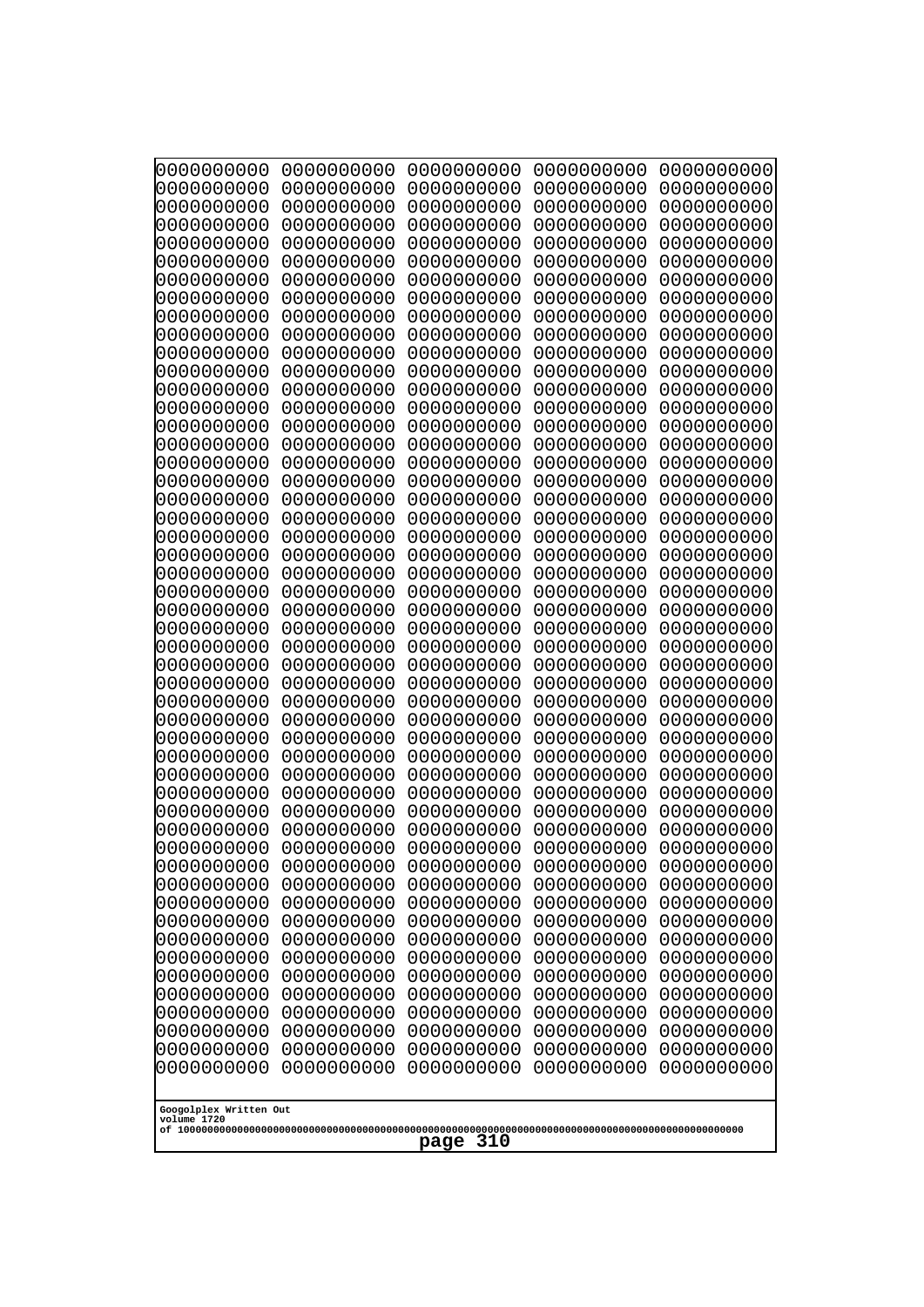| 10000000000<br>0000000000 | 0000000000<br>0000000000 | 0000000000<br>0000000000 | 0000000000<br>0000000000 | 0000000000<br>0000000000 |
|---------------------------|--------------------------|--------------------------|--------------------------|--------------------------|
| 0000000000                | 0000000000               | 0000000000               | 0000000000               | 0000000000               |
| 0000000000                | 0000000000               | 0000000000               | 0000000000               | 0000000000               |
| 0000000000<br>0000000000  | 0000000000<br>0000000000 | 0000000000               | 0000000000<br>0000000000 | 0000000000               |
| 0000000000                | 0000000000               | 0000000000<br>0000000000 | 0000000000               | 0000000000<br>0000000000 |
| 0000000000                | 0000000000               | 0000000000               | 0000000000               | 0000000000               |
| 0000000000                | 0000000000               | 0000000000               | 0000000000               | 0000000000               |
| 0000000000<br>0000000000  | 0000000000<br>0000000000 | 0000000000<br>0000000000 | 0000000000<br>0000000000 | 0000000000<br>0000000000 |
| 0000000000                | 0000000000               | 0000000000               | 0000000000               | 0000000000               |
| 0000000000                | 0000000000               | 0000000000               | 0000000000               | 0000000000               |
| 0000000000                | 0000000000               | 0000000000               | 0000000000               | 0000000000               |
| 0000000000<br>0000000000  | 0000000000<br>0000000000 | 0000000000<br>0000000000 | 0000000000<br>0000000000 | 0000000000<br>0000000000 |
| 0000000000                | 0000000000               | 0000000000               | 0000000000               | 0000000000               |
| 0000000000                | 0000000000               | 0000000000               | 0000000000               | 0000000000               |
| 0000000000<br>0000000000  | 0000000000<br>0000000000 | 0000000000<br>0000000000 | 0000000000<br>0000000000 | 0000000000<br>0000000000 |
| 0000000000                | 0000000000               | 0000000000               | 0000000000               | 0000000000               |
| 0000000000                | 0000000000               | 0000000000               | 0000000000               | 0000000000               |
| 0000000000                | 0000000000               | 0000000000               | 0000000000               | 0000000000               |
| 0000000000<br>0000000000  | 0000000000<br>0000000000 | 0000000000<br>0000000000 | 0000000000<br>0000000000 | 0000000000<br>0000000000 |
| 0000000000                | 0000000000               | 0000000000               | 0000000000               | 0000000000               |
| 0000000000                | 0000000000               | 0000000000               | 0000000000               | 0000000000               |
| 0000000000<br>0000000000  | 0000000000<br>0000000000 | 0000000000<br>0000000000 | 0000000000<br>0000000000 | 0000000000<br>0000000000 |
| 0000000000                | 0000000000               | 0000000000               | 0000000000               | 0000000000               |
| 0000000000                | 0000000000               | 0000000000               | 0000000000               | 0000000000               |
| 0000000000<br>0000000000  | 0000000000<br>0000000000 | 0000000000<br>0000000000 | 0000000000<br>0000000000 | 0000000000<br>0000000000 |
| 0000000000                | 0000000000               | 0000000000               | 0000000000               | 0000000000               |
| 0000000000                | 0000000000               | 0000000000               | 0000000000               | 0000000000               |
| 0000000000                | 0000000000               | 0000000000               | 0000000000               | 0000000000               |
| 0000000000<br>0000000000  | 0000000000<br>0000000000 | 0000000000<br>0000000000 | 0000000000<br>0000000000 | 0000000000<br>0000000000 |
| 0000000000                | 0000000000               | 0000000000               | 0000000000               | 0000000000               |
| 0000000000                | 0000000000               | 0000000000               | 0000000000               | 0000000000               |
| 0000000000<br>0000000000  | 0000000000<br>0000000000 | 0000000000<br>0000000000 | 0000000000<br>0000000000 | 0000000000<br>0000000000 |
| 0000000000                | 0000000000               | 0000000000               | 0000000000               | 0000000000               |
| 0000000000                | 0000000000               | 0000000000               | 0000000000               | 0000000000               |
| 0000000000                | 0000000000               | 0000000000               | 0000000000               | 0000000000               |
| 0000000000<br>0000000000  | 0000000000<br>0000000000 | 0000000000<br>0000000000 | 0000000000<br>0000000000 | 0000000000<br>0000000000 |
| 0000000000                | 0000000000               | 0000000000               | 0000000000               | 0000000000               |
| 0000000000                | 0000000000               | 0000000000               | 0000000000               | 0000000000               |
| 0000000000                | 0000000000               | 0000000000               | 0000000000               | 0000000000               |
| Googolplex Written Out    |                          |                          |                          |                          |
| volume 1720               |                          |                          |                          |                          |
| 311<br>page               |                          |                          |                          |                          |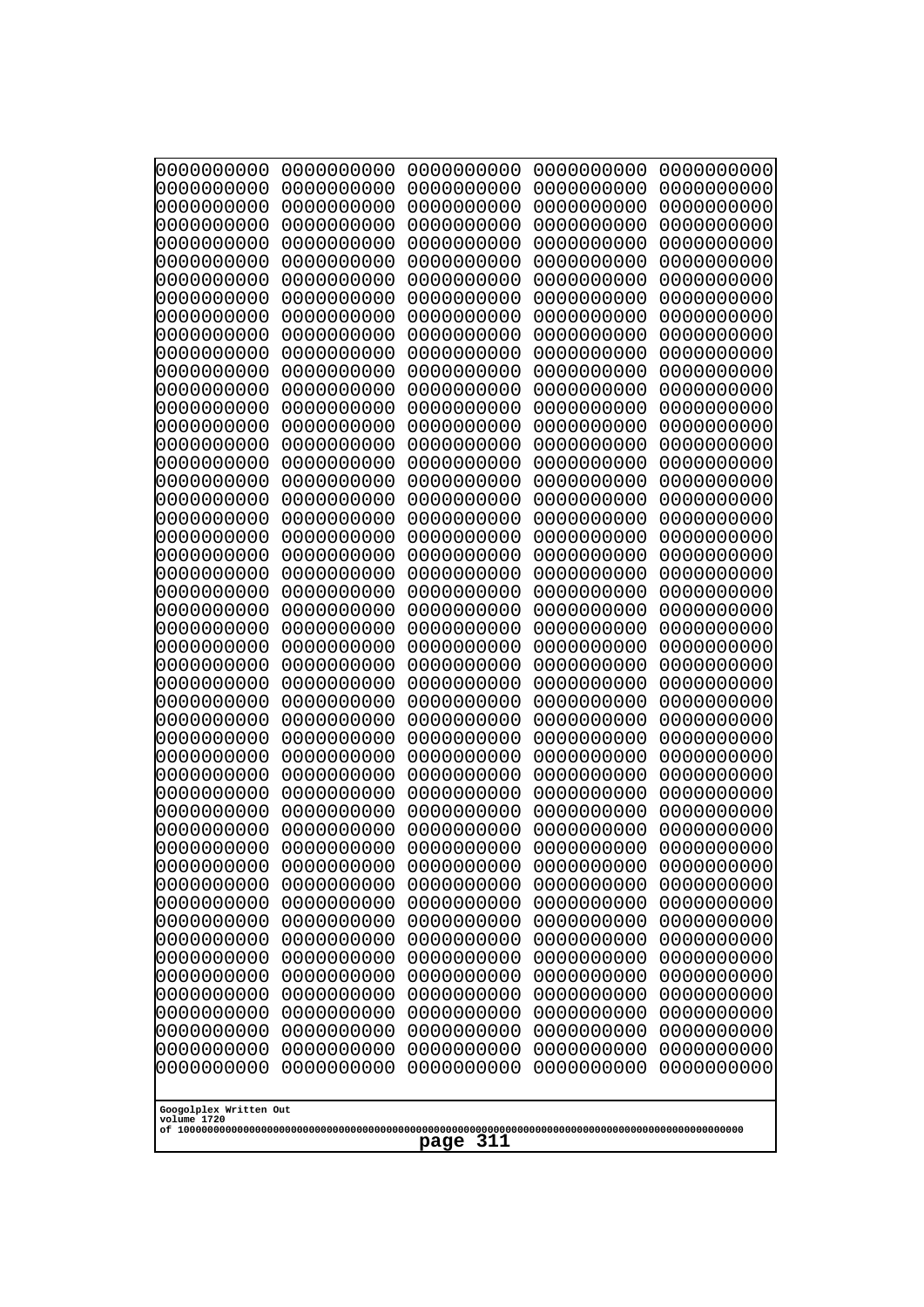| 0000000000                            | 0000000000               | 0000000000               | 0000000000               | 0000000000               |
|---------------------------------------|--------------------------|--------------------------|--------------------------|--------------------------|
| 0000000000<br>0000000000              | 0000000000<br>0000000000 | 0000000000<br>0000000000 | 0000000000<br>0000000000 | 0000000000<br>0000000000 |
| 0000000000                            | 0000000000               | 0000000000               | 0000000000               | 0000000000               |
| 0000000000                            | 0000000000               | 0000000000               | 0000000000               | 0000000000               |
| 0000000000                            | 0000000000               | 0000000000               | 0000000000               | 0000000000               |
| 0000000000<br>0000000000              | 0000000000<br>0000000000 | 0000000000<br>0000000000 | 0000000000<br>0000000000 | 0000000000<br>0000000000 |
| 0000000000                            | 0000000000               | 0000000000               | 0000000000               | 0000000000               |
| 0000000000                            | 0000000000               | 0000000000               | 0000000000               | 0000000000               |
| 0000000000<br>0000000000              | 0000000000<br>0000000000 | 0000000000<br>0000000000 | 0000000000<br>0000000000 | 0000000000               |
| 0000000000                            | 0000000000               | 0000000000               | 0000000000               | 0000000000<br>0000000000 |
| 0000000000                            | 0000000000               | 0000000000               | 0000000000               | 0000000000               |
| 0000000000                            | 0000000000               | 0000000000               | 0000000000               | 0000000000               |
| 0000000000<br>0000000000              | 0000000000<br>0000000000 | 0000000000<br>0000000000 | 0000000000<br>0000000000 | 0000000000<br>0000000000 |
| 0000000000                            | 0000000000               | 0000000000               | 0000000000               | 0000000000               |
| 0000000000                            | 0000000000               | 0000000000               | 0000000000               | 0000000000               |
| 0000000000                            | 0000000000               | 0000000000               | 0000000000               | 0000000000<br>0000000000 |
| 0000000000<br>0000000000              | 0000000000<br>0000000000 | 0000000000<br>0000000000 | 0000000000<br>0000000000 | 0000000000               |
| 0000000000                            | 0000000000               | 0000000000               | 0000000000               | 0000000000               |
| 0000000000                            | 0000000000               | 0000000000               | 0000000000               | 0000000000               |
| 0000000000<br>0000000000              | 0000000000<br>0000000000 | 0000000000<br>0000000000 | 0000000000<br>0000000000 | 0000000000<br>0000000000 |
| 0000000000                            | 0000000000               | 0000000000               | 0000000000               | 0000000000               |
| 0000000000                            | 0000000000               | 0000000000               | 0000000000               | 0000000000               |
| 0000000000<br>0000000000              | 0000000000<br>0000000000 | 0000000000<br>0000000000 | 0000000000<br>0000000000 | 0000000000<br>0000000000 |
| 0000000000                            | 0000000000               | 0000000000               | 0000000000               | 0000000000               |
| 0000000000                            | 0000000000               | 0000000000               | 0000000000               | 0000000000               |
| 0000000000                            | 0000000000               | 0000000000               | 0000000000               | 0000000000               |
| 0000000000<br>0000000000              | 0000000000<br>0000000000 | 0000000000<br>0000000000 | 0000000000<br>0000000000 | 0000000000<br>0000000000 |
| 0000000000                            | 0000000000               | 0000000000               | 0000000000               | 0000000000               |
| 0000000000                            | 0000000000               | 0000000000               | 0000000000               | 0000000000               |
| 0000000000<br>0000000000              | 0000000000<br>0000000000 | 0000000000<br>0000000000 | 0000000000<br>0000000000 | 0000000000<br>0000000000 |
| 0000000000                            | 0000000000               | 0000000000               | 0000000000               | 0000000000               |
| 0000000000                            | 0000000000               | 0000000000               | 0000000000               | 0000000000               |
| 0000000000<br>0000000000              | 0000000000<br>0000000000 | 0000000000<br>0000000000 | 0000000000<br>0000000000 | 0000000000<br>0000000000 |
| 0000000000                            | 0000000000               | 0000000000               | 0000000000               | 0000000000               |
| 0000000000                            | 0000000000               | 0000000000               | 0000000000               | 0000000000               |
| 0000000000                            | 0000000000<br>0000000000 | 0000000000<br>0000000000 | 0000000000               | 0000000000               |
| 0000000000<br>0000000000              | 0000000000               | 0000000000               | 0000000000<br>0000000000 | 0000000000<br>0000000000 |
| 0000000000                            | 0000000000               | 0000000000               | 0000000000               | 0000000000               |
| 0000000000                            | 0000000000               | 0000000000               | 0000000000               | 0000000000               |
|                                       |                          |                          |                          |                          |
| Googolplex Written Out<br>volume 1720 |                          |                          |                          |                          |
| 312<br>page                           |                          |                          |                          |                          |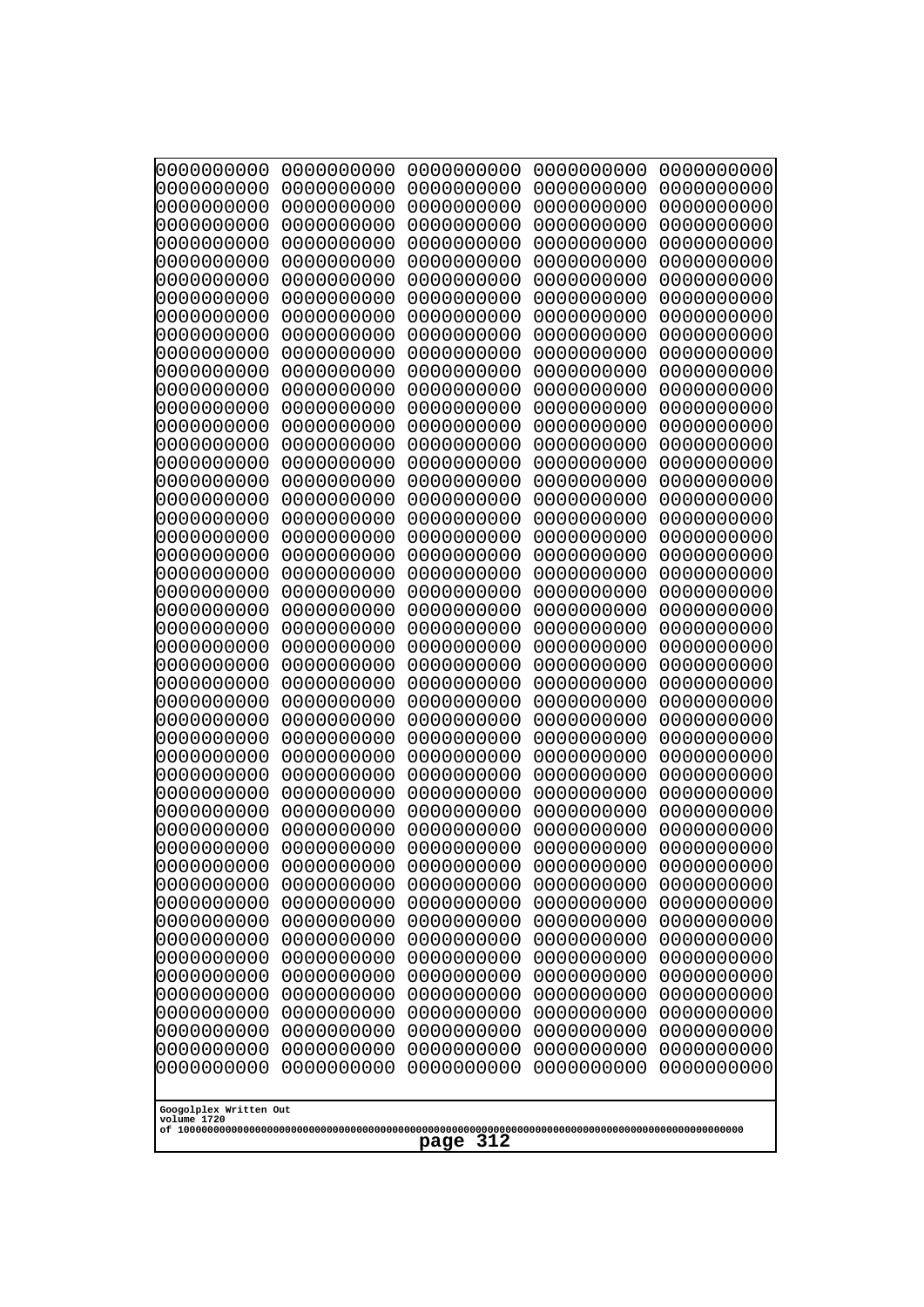| 0000000000                                           | 0000000000 | 0000000000 | 0000000000 | 0000000000 |
|------------------------------------------------------|------------|------------|------------|------------|
| 0000000000                                           | 0000000000 | 0000000000 | 0000000000 | 0000000000 |
| 0000000000                                           | 0000000000 | 0000000000 | 0000000000 | 0000000000 |
| 0000000000                                           | 0000000000 | 0000000000 | 0000000000 | 0000000000 |
| 0000000000                                           | 0000000000 | 0000000000 | 0000000000 | 0000000000 |
| 0000000000                                           | 0000000000 | 0000000000 | 0000000000 | 0000000000 |
| 0000000000                                           | 0000000000 | 0000000000 | 0000000000 | 0000000000 |
| 0000000000                                           | 0000000000 | 0000000000 | 0000000000 | 0000000000 |
| 0000000000                                           | 0000000000 | 0000000000 | 0000000000 | 0000000000 |
| 0000000000                                           | 0000000000 | 0000000000 | 0000000000 | 0000000000 |
| 0000000000                                           | 0000000000 | 0000000000 | 0000000000 | 0000000000 |
| 0000000000                                           | 0000000000 | 0000000000 | 0000000000 | 0000000000 |
| 0000000000                                           | 0000000000 | 0000000000 | 0000000000 | 0000000000 |
| 0000000000                                           | 0000000000 | 0000000000 | 0000000000 | 0000000000 |
| 0000000000                                           | 0000000000 | 0000000000 | 0000000000 | 0000000000 |
| 0000000000                                           | 0000000000 | 0000000000 | 0000000000 | 0000000000 |
| 0000000000                                           | 0000000000 | 0000000000 | 0000000000 | 0000000000 |
| 0000000000                                           | 0000000000 | 0000000000 | 0000000000 | 0000000000 |
| 0000000000                                           | 0000000000 | 0000000000 | 0000000000 | 0000000000 |
| 0000000000                                           | 0000000000 | 0000000000 | 0000000000 | 0000000000 |
| 0000000000                                           | 0000000000 | 0000000000 | 0000000000 | 0000000000 |
| 0000000000                                           | 0000000000 | 0000000000 | 0000000000 | 0000000000 |
| 0000000000                                           | 0000000000 | 0000000000 | 0000000000 | 0000000000 |
| 0000000000                                           | 0000000000 | 0000000000 | 0000000000 | 0000000000 |
| 0000000000                                           | 0000000000 | 0000000000 | 0000000000 | 0000000000 |
| 0000000000                                           | 0000000000 | 0000000000 | 0000000000 | 0000000000 |
| 0000000000                                           | 0000000000 | 0000000000 | 0000000000 | 0000000000 |
| 0000000000                                           | 0000000000 | 0000000000 | 0000000000 | 0000000000 |
| 0000000000                                           | 0000000000 | 0000000000 | 0000000000 | 0000000000 |
| 0000000000                                           | 0000000000 | 0000000000 | 0000000000 | 0000000000 |
| 0000000000                                           | 0000000000 | 0000000000 | 0000000000 | 0000000000 |
| 0000000000                                           | 0000000000 | 0000000000 | 0000000000 | 0000000000 |
| 0000000000                                           | 0000000000 | 0000000000 | 0000000000 | 0000000000 |
| 0000000000                                           | 0000000000 | 0000000000 | 0000000000 | 0000000000 |
| 0000000000                                           | 0000000000 | 0000000000 | 0000000000 | 0000000000 |
| 0000000000                                           | 0000000000 | 0000000000 | 0000000000 | 0000000000 |
| 0000000000                                           | 0000000000 | 0000000000 | 0000000000 | 0000000000 |
| 0000000000                                           | 0000000000 | 0000000000 | 0000000000 | 0000000000 |
| 0000000000                                           | 0000000000 | 0000000000 | 0000000000 | 0000000000 |
| 0000000000                                           | 0000000000 | 0000000000 | 0000000000 | 0000000000 |
| 0000000000                                           | 0000000000 | 0000000000 | 0000000000 | 0000000000 |
| 0000000000                                           | 0000000000 | 0000000000 | 0000000000 | 0000000000 |
| 0000000000                                           | 0000000000 | 0000000000 | 0000000000 | 0000000000 |
| 0000000000                                           | 0000000000 | 0000000000 | 0000000000 | 0000000000 |
| 0000000000                                           | 0000000000 | 0000000000 | 0000000000 | 0000000000 |
| 0000000000                                           | 0000000000 | 0000000000 | 0000000000 | 0000000000 |
| 0000000000                                           | 0000000000 | 0000000000 | 0000000000 | 0000000000 |
| 0000000000                                           | 0000000000 | 0000000000 | 0000000000 | 0000000000 |
| 0000000000                                           | 0000000000 | 0000000000 | 0000000000 | 0000000000 |
| 0000000000                                           | 0000000000 | 0000000000 | 0000000000 | 0000000000 |
| Googolplex Written Out<br>volume 1720<br>313<br>page |            |            |            |            |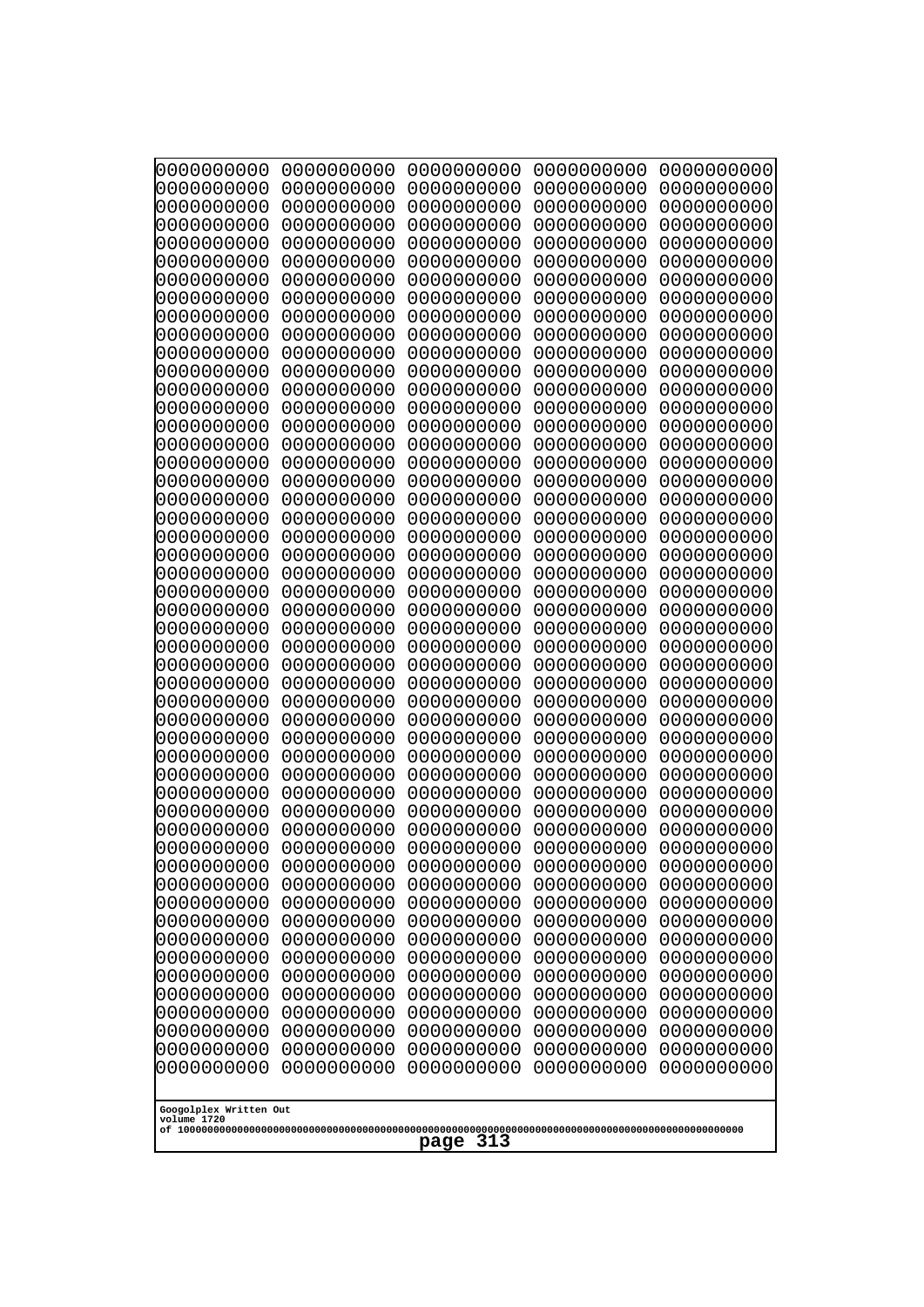| Googolplex Written Out<br>volume 1720<br>314<br>page | 0000000000<br>0000000000<br>0000000000<br>0000000000<br>0000000000<br>0000000000<br>0000000000<br>0000000000<br>0000000000<br>0000000000<br>0000000000<br>0000000000<br>0000000000<br>0000000000<br>0000000000<br>0000000000<br>0000000000<br>0000000000<br>0000000000<br>0000000000<br>0000000000<br>0000000000<br>0000000000<br>0000000000<br>0000000000<br>0000000000<br>0000000000<br>0000000000<br>0000000000<br>0000000000<br>0000000000<br>0000000000<br>0000000000<br>0000000000<br>0000000000<br>0000000000<br>0000000000<br>10000000000<br>0000000000<br>0000000000<br>0000000000<br>0000000000<br>0000000000<br>0000000000<br>0000000000<br>0000000000<br>0000000000<br>0000000000<br>0000000000<br>0000000000 | 0000000000<br>0000000000<br>0000000000<br>0000000000<br>0000000000<br>0000000000<br>0000000000<br>0000000000<br>0000000000<br>0000000000<br>0000000000<br>0000000000<br>0000000000<br>0000000000<br>0000000000<br>0000000000<br>0000000000<br>0000000000<br>0000000000<br>0000000000<br>0000000000<br>0000000000<br>0000000000<br>0000000000<br>0000000000<br>0000000000<br>0000000000<br>0000000000<br>0000000000<br>0000000000<br>0000000000<br>0000000000<br>0000000000<br>0000000000<br>0000000000<br>0000000000<br>0000000000<br>0000000000<br>0000000000<br>0000000000<br>0000000000<br>0000000000<br>0000000000<br>0000000000<br>0000000000<br>0000000000<br>0000000000<br>0000000000<br>0000000000<br>0000000000 | 0000000000<br>0000000000<br>0000000000<br>0000000000<br>0000000000<br>0000000000<br>0000000000<br>0000000000<br>0000000000<br>0000000000<br>0000000000<br>0000000000<br>0000000000<br>0000000000<br>0000000000<br>0000000000<br>0000000000<br>0000000000<br>0000000000<br>0000000000<br>0000000000<br>0000000000<br>0000000000<br>0000000000<br>0000000000<br>0000000000<br>0000000000<br>0000000000<br>0000000000<br>0000000000<br>0000000000<br>0000000000<br>0000000000<br>0000000000<br>0000000000<br>0000000000<br>0000000000<br>0000000000<br>0000000000<br>0000000000<br>0000000000<br>0000000000<br>0000000000<br>0000000000<br>0000000000<br>0000000000<br>0000000000<br>0000000000<br>0000000000<br>0000000000 | 0000000000<br>0000000000<br>0000000000<br>0000000000<br>0000000000<br>0000000000<br>0000000000<br>0000000000<br>0000000000<br>0000000000<br>0000000000<br>0000000000<br>0000000000<br>0000000000<br>0000000000<br>0000000000<br>0000000000<br>0000000000<br>0000000000<br>0000000000<br>0000000000<br>0000000000<br>0000000000<br>0000000000<br>0000000000<br>0000000000<br>0000000000<br>0000000000<br>0000000000<br>0000000000<br>0000000000<br>0000000000<br>0000000000<br>0000000000<br>0000000000<br>0000000000<br>0000000000<br>0000000000<br>0000000000<br>0000000000<br>0000000000<br>0000000000<br>0000000000<br>0000000000<br>0000000000<br>0000000000<br>0000000000<br>0000000000<br>0000000000<br>0000000000 | 0000000000<br>0000000000<br>0000000000<br>0000000000<br>0000000000<br>0000000000<br>0000000000<br>0000000000<br>0000000000<br>0000000000<br>0000000000<br>0000000000<br>0000000000<br>0000000000<br>0000000000<br>0000000000<br>0000000000<br>0000000000<br>0000000000<br>0000000000<br>0000000000<br>0000000000<br>0000000000<br>0000000000<br>0000000000<br>0000000000<br>0000000000<br>0000000000<br>0000000000<br>0000000000<br>0000000000<br>0000000000<br>0000000000<br>0000000000<br>0000000000<br>0000000000<br>0000000000<br>0000000000<br>0000000000<br>0000000000<br>0000000000<br>0000000000<br>0000000000<br>0000000000<br>0000000000<br>0000000000<br>0000000000<br>0000000000<br>0000000000<br>0000000000 |
|------------------------------------------------------|---------------------------------------------------------------------------------------------------------------------------------------------------------------------------------------------------------------------------------------------------------------------------------------------------------------------------------------------------------------------------------------------------------------------------------------------------------------------------------------------------------------------------------------------------------------------------------------------------------------------------------------------------------------------------------------------------------------------------|--------------------------------------------------------------------------------------------------------------------------------------------------------------------------------------------------------------------------------------------------------------------------------------------------------------------------------------------------------------------------------------------------------------------------------------------------------------------------------------------------------------------------------------------------------------------------------------------------------------------------------------------------------------------------------------------------------------------------|--------------------------------------------------------------------------------------------------------------------------------------------------------------------------------------------------------------------------------------------------------------------------------------------------------------------------------------------------------------------------------------------------------------------------------------------------------------------------------------------------------------------------------------------------------------------------------------------------------------------------------------------------------------------------------------------------------------------------|--------------------------------------------------------------------------------------------------------------------------------------------------------------------------------------------------------------------------------------------------------------------------------------------------------------------------------------------------------------------------------------------------------------------------------------------------------------------------------------------------------------------------------------------------------------------------------------------------------------------------------------------------------------------------------------------------------------------------|--------------------------------------------------------------------------------------------------------------------------------------------------------------------------------------------------------------------------------------------------------------------------------------------------------------------------------------------------------------------------------------------------------------------------------------------------------------------------------------------------------------------------------------------------------------------------------------------------------------------------------------------------------------------------------------------------------------------------|
|                                                      |                                                                                                                                                                                                                                                                                                                                                                                                                                                                                                                                                                                                                                                                                                                           |                                                                                                                                                                                                                                                                                                                                                                                                                                                                                                                                                                                                                                                                                                                          |                                                                                                                                                                                                                                                                                                                                                                                                                                                                                                                                                                                                                                                                                                                          |                                                                                                                                                                                                                                                                                                                                                                                                                                                                                                                                                                                                                                                                                                                          |                                                                                                                                                                                                                                                                                                                                                                                                                                                                                                                                                                                                                                                                                                                          |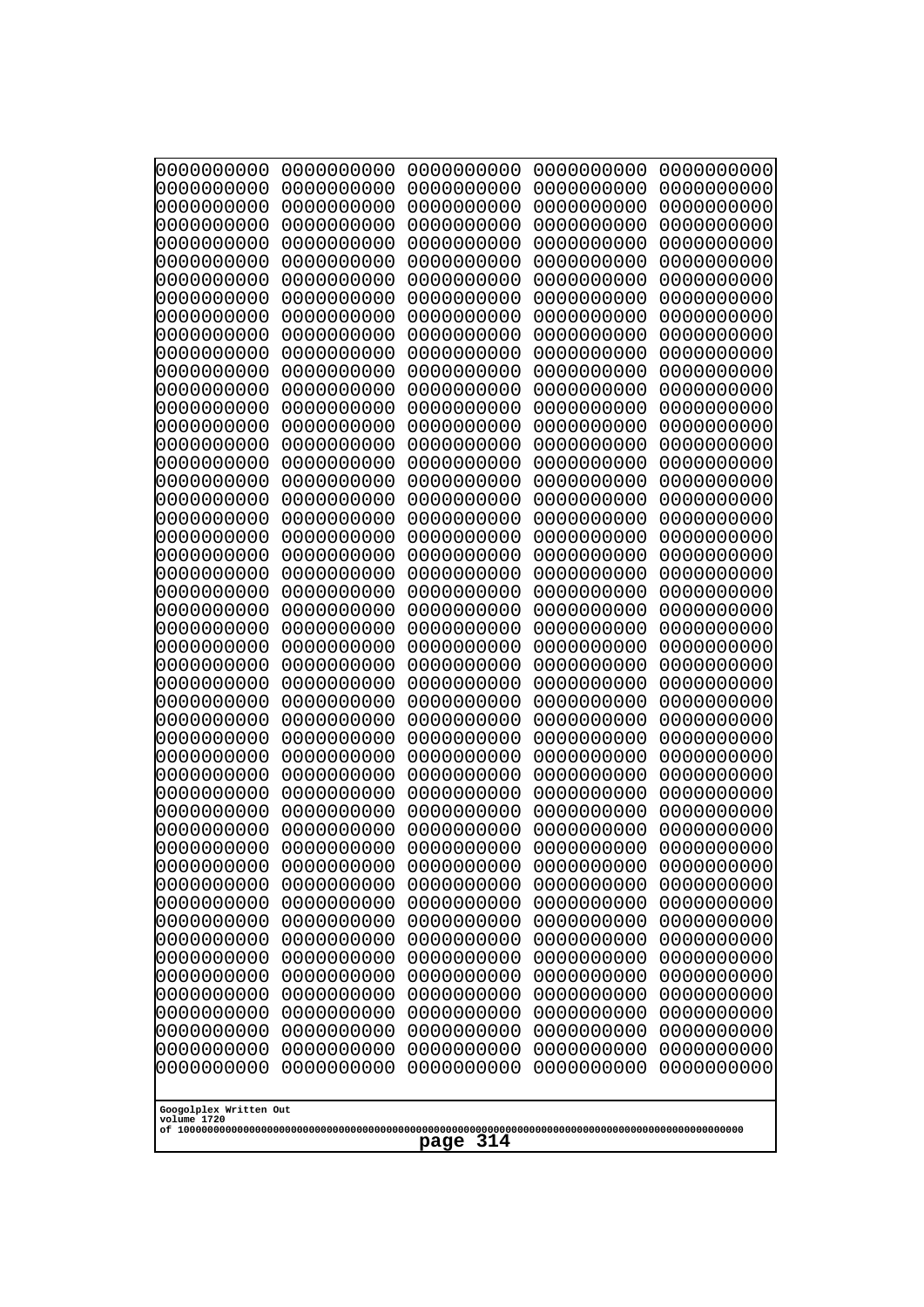| 10000000000<br>0000000000             | 0000000000<br>0000000000 | 0000000000<br>0000000000 | 0000000000<br>0000000000 | 0000000000<br>0000000000 |  |
|---------------------------------------|--------------------------|--------------------------|--------------------------|--------------------------|--|
| 0000000000                            | 0000000000               | 0000000000               | 0000000000               | 0000000000               |  |
| 0000000000                            | 0000000000               | 0000000000               | 0000000000               | 0000000000               |  |
| 0000000000                            | 0000000000               | 0000000000               | 0000000000               | 0000000000               |  |
| 0000000000<br>0000000000              | 0000000000<br>0000000000 | 0000000000<br>0000000000 | 0000000000<br>0000000000 | 0000000000<br>0000000000 |  |
| 0000000000                            | 0000000000               | 0000000000               | 0000000000               | 0000000000               |  |
| 0000000000                            | 0000000000               | 0000000000               | 0000000000               | 0000000000               |  |
| 0000000000                            | 0000000000               | 0000000000               | 0000000000               | 0000000000               |  |
| 0000000000<br>0000000000              | 0000000000<br>0000000000 | 0000000000<br>0000000000 | 0000000000<br>0000000000 | 0000000000               |  |
| 0000000000                            | 0000000000               | 0000000000               | 0000000000               | 0000000000<br>0000000000 |  |
| 0000000000                            | 0000000000               | 0000000000               | 0000000000               | 0000000000               |  |
| 0000000000                            | 0000000000               | 0000000000               | 0000000000               | 0000000000               |  |
| 0000000000                            | 0000000000               | 0000000000               | 0000000000               | 0000000000               |  |
| 0000000000<br>0000000000              | 0000000000<br>0000000000 | 0000000000<br>0000000000 | 0000000000<br>0000000000 | 0000000000<br>0000000000 |  |
| 0000000000                            | 0000000000               | 0000000000               | 0000000000               | 0000000000               |  |
| 0000000000                            | 0000000000               | 0000000000               | 0000000000               | 0000000000               |  |
| 0000000000                            | 0000000000<br>0000000000 | 0000000000               | 0000000000               | 0000000000               |  |
| 0000000000<br>0000000000              | 0000000000               | 0000000000<br>0000000000 | 0000000000<br>0000000000 | 0000000000<br>0000000000 |  |
| 0000000000                            | 0000000000               | 0000000000               | 0000000000               | 0000000000               |  |
| 0000000000                            | 0000000000               | 0000000000               | 0000000000               | 0000000000               |  |
| 0000000000                            | 0000000000<br>0000000000 | 0000000000<br>0000000000 | 0000000000<br>0000000000 | 0000000000               |  |
| 0000000000<br>0000000000              | 0000000000               | 0000000000               | 0000000000               | 0000000000<br>0000000000 |  |
| 0000000000                            | 0000000000               | 0000000000               | 0000000000               | 0000000000               |  |
| 0000000000                            | 0000000000               | 0000000000               | 0000000000               | 0000000000               |  |
| 0000000000                            | 0000000000               | 0000000000               | 0000000000               | 0000000000               |  |
| 0000000000<br>0000000000              | 0000000000<br>0000000000 | 0000000000<br>0000000000 | 0000000000<br>0000000000 | 0000000000<br>0000000000 |  |
| 0000000000                            | 0000000000               | 0000000000               | 0000000000               | 0000000000               |  |
| 0000000000                            | 0000000000               | 0000000000               | 0000000000               | 0000000000               |  |
| 0000000000                            | 0000000000<br>0000000000 | 0000000000<br>0000000000 | 0000000000               | 0000000000               |  |
| 0000000000<br>0000000000              | 0000000000               | 0000000000               | 0000000000<br>0000000000 | 0000000000<br>0000000000 |  |
| 0000000000                            | 0000000000               | 0000000000               | 0000000000               | 0000000000               |  |
| 0000000000                            | 0000000000               | 0000000000               | 0000000000               | 0000000000               |  |
| 0000000000                            | 0000000000               | 0000000000               | 0000000000               | 0000000000               |  |
| 0000000000<br>0000000000              | 0000000000<br>0000000000 | 0000000000<br>0000000000 | 0000000000<br>0000000000 | 0000000000<br>0000000000 |  |
| 0000000000                            | 0000000000               | 0000000000               | 0000000000               | 0000000000               |  |
| 0000000000                            | 0000000000               | 0000000000               | 0000000000               | 0000000000               |  |
| 0000000000                            | 0000000000               | 0000000000               | 0000000000               | 0000000000               |  |
| 0000000000<br>0000000000              | 0000000000<br>0000000000 | 0000000000<br>0000000000 | 0000000000<br>0000000000 | 0000000000<br>0000000000 |  |
| 0000000000                            | 0000000000               | 0000000000               | 0000000000               | 0000000000               |  |
| 0000000000                            | 0000000000               | 0000000000               | 0000000000               | 0000000000               |  |
|                                       |                          |                          |                          |                          |  |
| Googolplex Written Out<br>volume 1720 |                          |                          |                          |                          |  |
| 315<br>page                           |                          |                          |                          |                          |  |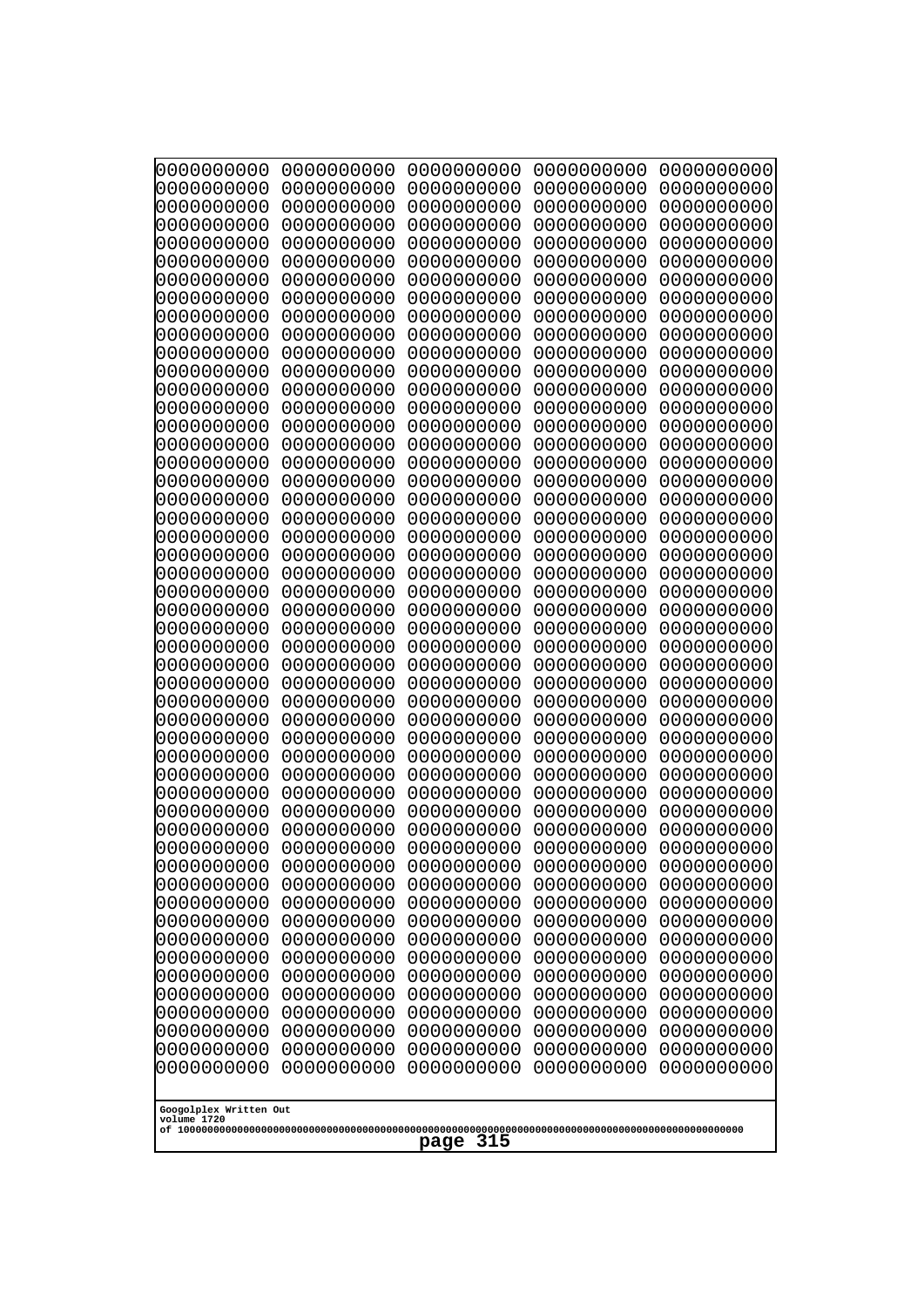| 0000000000               | 0000000000               | 0000000000               | 0000000000               | 0000000000               |
|--------------------------|--------------------------|--------------------------|--------------------------|--------------------------|
| 0000000000<br>0000000000 | 0000000000<br>0000000000 | 0000000000<br>0000000000 | 0000000000<br>0000000000 | 0000000000<br>0000000000 |
| 0000000000               | 0000000000               | 0000000000               | 0000000000               | 0000000000               |
| 0000000000               | 0000000000               | 0000000000               | 0000000000               | 0000000000               |
| 0000000000               | 0000000000               | 0000000000               | 0000000000               | 0000000000               |
| 0000000000<br>0000000000 | 0000000000<br>0000000000 | 0000000000<br>0000000000 | 0000000000<br>0000000000 | 0000000000<br>0000000000 |
| 0000000000               | 0000000000               | 0000000000               | 0000000000               | 0000000000               |
| 0000000000               | 0000000000               | 0000000000               | 0000000000               | 0000000000               |
| 0000000000               | 0000000000               | 0000000000               | 0000000000               | 0000000000               |
| 0000000000<br>0000000000 | 0000000000<br>0000000000 | 0000000000<br>0000000000 | 0000000000<br>0000000000 | 0000000000<br>0000000000 |
| 0000000000               | 0000000000               | 0000000000               | 0000000000               | 0000000000               |
| 0000000000               | 0000000000               | 0000000000               | 0000000000               | 0000000000               |
| 0000000000               | 0000000000               | 0000000000               | 0000000000               | 0000000000               |
| 0000000000<br>0000000000 | 0000000000<br>0000000000 | 0000000000<br>0000000000 | 0000000000<br>0000000000 | 0000000000<br>0000000000 |
| 0000000000               | 0000000000               | 0000000000               | 0000000000               | 0000000000               |
| 0000000000               | 0000000000               | 0000000000               | 0000000000               | 0000000000               |
| 0000000000               | 0000000000               | 0000000000               | 0000000000               | 0000000000               |
| 0000000000<br>0000000000 | 0000000000<br>0000000000 | 0000000000<br>0000000000 | 0000000000<br>0000000000 | 0000000000<br>0000000000 |
| 0000000000               | 0000000000               | 0000000000               | 0000000000               | 0000000000               |
| 0000000000               | 0000000000               | 0000000000               | 0000000000               | 0000000000               |
| 0000000000               | 0000000000               | 0000000000               | 0000000000               | 0000000000               |
| 0000000000<br>0000000000 | 0000000000<br>0000000000 | 0000000000<br>0000000000 | 0000000000<br>0000000000 | 0000000000<br>0000000000 |
| 0000000000               | 0000000000               | 0000000000               | 0000000000               | 0000000000               |
| 0000000000               | 0000000000               | 0000000000               | 0000000000               | 0000000000               |
| 0000000000<br>0000000000 | 0000000000<br>0000000000 | 0000000000<br>0000000000 | 0000000000<br>0000000000 | 0000000000<br>0000000000 |
| 0000000000               | 0000000000               | 0000000000               | 0000000000               | 0000000000               |
| 0000000000               | 0000000000               | 0000000000               | 0000000000               | 0000000000               |
| 0000000000               | 0000000000               | 0000000000               | 0000000000               | 0000000000               |
| 0000000000<br>0000000000 | 0000000000<br>0000000000 | 0000000000<br>0000000000 | 0000000000<br>0000000000 | 0000000000<br>0000000000 |
| 0000000000               | 0000000000               | 0000000000               | 0000000000               | 0000000000               |
| 0000000000               | 0000000000               | 0000000000               | 0000000000               | 0000000000               |
| 0000000000<br>0000000000 | 0000000000<br>0000000000 | 0000000000               | 0000000000               | 0000000000               |
| 0000000000               | 0000000000               | 0000000000<br>0000000000 | 0000000000<br>0000000000 | 0000000000<br>0000000000 |
| 0000000000               | 0000000000               | 0000000000               | 0000000000               | 0000000000               |
| 0000000000               | 0000000000               | 0000000000               | 0000000000               | 0000000000               |
| 0000000000<br>0000000000 | 0000000000<br>0000000000 | 0000000000<br>0000000000 | 0000000000<br>0000000000 | 0000000000<br>0000000000 |
| 0000000000               | 0000000000               | 0000000000               | 0000000000               | 0000000000               |
| 0000000000               | 0000000000               | 0000000000               | 0000000000               | 0000000000               |
| 0000000000               | 0000000000               | 0000000000               | 0000000000               | 0000000000               |
| 0000000000               | 0000000000               | 0000000000               | 0000000000               | 0000000000               |
| Googolplex Written Out   |                          |                          |                          |                          |
| volume 1720              |                          |                          |                          |                          |
| 316<br>page              |                          |                          |                          |                          |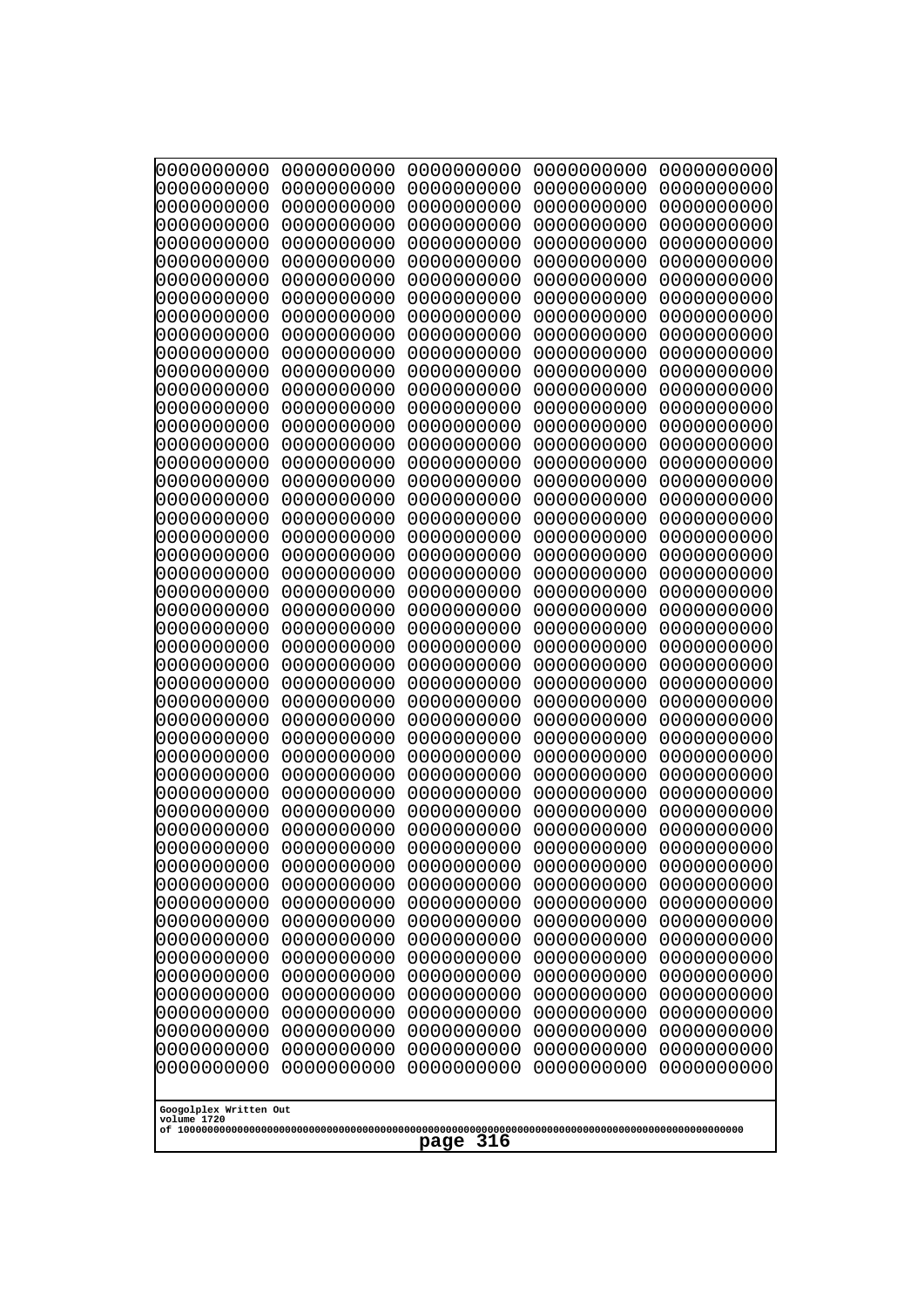| 10000000000<br>0000000000 | 0000000000<br>0000000000 | 0000000000<br>0000000000 | 0000000000<br>0000000000 | 0000000000<br>0000000000 |
|---------------------------|--------------------------|--------------------------|--------------------------|--------------------------|
| 0000000000                | 0000000000               | 0000000000               | 0000000000               | 0000000000               |
| 0000000000                | 0000000000               | 0000000000               | 0000000000               | 0000000000               |
| 0000000000                | 0000000000               | 0000000000               | 0000000000               | 0000000000               |
| 0000000000<br>0000000000  | 0000000000<br>0000000000 | 0000000000<br>0000000000 | 0000000000<br>0000000000 | 0000000000<br>0000000000 |
| 0000000000                | 0000000000               | 0000000000               | 0000000000               | 0000000000               |
| 0000000000                | 0000000000               | 0000000000               | 0000000000               | 0000000000               |
| 0000000000                | 0000000000               | 0000000000               | 0000000000               | 0000000000               |
| 0000000000<br>0000000000  | 0000000000<br>0000000000 | 0000000000<br>0000000000 | 0000000000<br>0000000000 | 0000000000<br>0000000000 |
| 0000000000                | 0000000000               | 0000000000               | 0000000000               | 0000000000               |
| 0000000000                | 0000000000               | 0000000000               | 0000000000               | 0000000000               |
| 0000000000<br>0000000000  | 0000000000<br>0000000000 | 0000000000<br>0000000000 | 0000000000<br>0000000000 | 0000000000<br>0000000000 |
| 0000000000                | 0000000000               | 0000000000               | 0000000000               | 0000000000               |
| 0000000000                | 0000000000               | 0000000000               | 0000000000               | 0000000000               |
| 0000000000                | 0000000000               | 0000000000               | 0000000000               | 0000000000               |
| 0000000000<br>0000000000  | 0000000000<br>0000000000 | 0000000000<br>0000000000 | 0000000000<br>0000000000 | 0000000000<br>0000000000 |
| 0000000000                | 0000000000               | 0000000000               | 0000000000               | 0000000000               |
| 0000000000                | 0000000000               | 0000000000               | 0000000000               | 0000000000               |
| 0000000000<br>0000000000  | 0000000000<br>0000000000 | 0000000000<br>0000000000 | 0000000000<br>0000000000 | 0000000000<br>0000000000 |
| 0000000000                | 0000000000               | 0000000000               | 0000000000               | 0000000000               |
| 0000000000                | 0000000000               | 0000000000               | 0000000000               | 0000000000               |
| 0000000000                | 0000000000               | 0000000000               | 0000000000               | 0000000000               |
| 0000000000<br>0000000000  | 0000000000<br>0000000000 | 0000000000<br>0000000000 | 0000000000<br>0000000000 | 0000000000<br>0000000000 |
| 0000000000                | 0000000000               | 0000000000               | 0000000000               | 0000000000               |
| 0000000000                | 0000000000               | 0000000000               | 0000000000               | 0000000000               |
| 0000000000<br>0000000000  | 0000000000<br>0000000000 | 0000000000<br>0000000000 | 0000000000<br>0000000000 | 0000000000<br>0000000000 |
| 0000000000                | 0000000000               | 0000000000               | 0000000000               | 0000000000               |
| 0000000000                | 0000000000               | 0000000000               | 0000000000               | 0000000000               |
| 0000000000                | 0000000000               | 0000000000               | 0000000000               | 0000000000               |
| 0000000000<br>0000000000  | 0000000000<br>0000000000 | 0000000000<br>0000000000 | 0000000000<br>0000000000 | 0000000000<br>0000000000 |
| 0000000000                | 0000000000               | 0000000000               | 0000000000               | 0000000000               |
| 0000000000                | 0000000000               | 0000000000               | 0000000000               | 0000000000               |
| 0000000000<br>0000000000  | 0000000000<br>0000000000 | 0000000000<br>0000000000 | 0000000000<br>0000000000 | 0000000000<br>0000000000 |
| 0000000000                | 0000000000               | 0000000000               | 0000000000               | 0000000000               |
| 0000000000                | 0000000000               | 0000000000               | 0000000000               | 0000000000               |
| 0000000000<br>0000000000  | 0000000000<br>0000000000 | 0000000000<br>0000000000 | 0000000000<br>0000000000 | 0000000000<br>0000000000 |
| 0000000000                | 0000000000               | 0000000000               | 0000000000               | 0000000000               |
| 0000000000                | 0000000000               | 0000000000               | 0000000000               | 0000000000               |
| 0000000000                | 0000000000               | 0000000000               | 0000000000               | 0000000000               |
| Googolplex Written Out    |                          |                          |                          |                          |
| volume 1720               |                          |                          |                          |                          |
| 317<br>page               |                          |                          |                          |                          |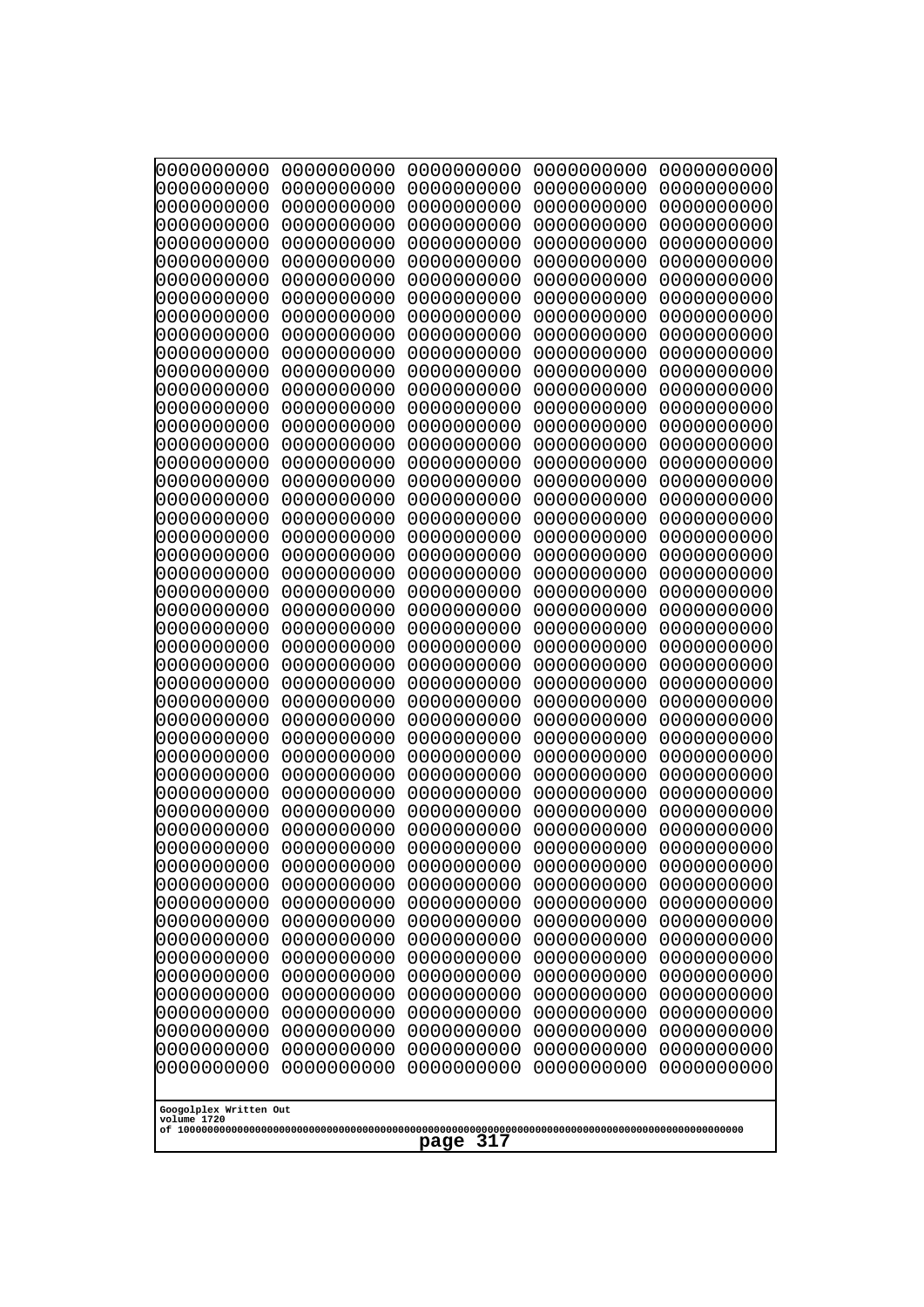| 0000000000                                           | 0000000000 | 0000000000 | 0000000000 | 0000000000 |
|------------------------------------------------------|------------|------------|------------|------------|
| 0000000000                                           | 0000000000 | 0000000000 | 0000000000 | 0000000000 |
| 0000000000                                           | 0000000000 | 0000000000 | 0000000000 | 0000000000 |
| 0000000000                                           | 0000000000 | 0000000000 | 0000000000 | 0000000000 |
| 0000000000                                           | 0000000000 | 0000000000 | 0000000000 | 0000000000 |
| 0000000000                                           | 0000000000 | 0000000000 | 0000000000 | 0000000000 |
| 0000000000                                           | 0000000000 | 0000000000 | 0000000000 | 0000000000 |
| 0000000000                                           | 0000000000 | 0000000000 | 0000000000 | 0000000000 |
| 0000000000                                           | 0000000000 | 0000000000 | 0000000000 | 0000000000 |
| 0000000000                                           | 0000000000 | 0000000000 | 0000000000 | 0000000000 |
| 0000000000                                           | 0000000000 | 0000000000 | 0000000000 | 0000000000 |
| 0000000000                                           | 0000000000 | 0000000000 | 0000000000 | 0000000000 |
| 0000000000                                           | 0000000000 | 0000000000 | 0000000000 | 0000000000 |
| 0000000000                                           | 0000000000 | 0000000000 | 0000000000 | 0000000000 |
| 0000000000                                           | 0000000000 | 0000000000 | 0000000000 | 0000000000 |
| 0000000000                                           | 0000000000 | 0000000000 | 0000000000 | 0000000000 |
| 0000000000                                           | 0000000000 | 0000000000 | 0000000000 | 0000000000 |
| 0000000000                                           | 0000000000 | 0000000000 | 0000000000 | 0000000000 |
| 0000000000                                           | 0000000000 | 0000000000 | 0000000000 | 0000000000 |
| 0000000000                                           | 0000000000 | 0000000000 | 0000000000 | 0000000000 |
| 0000000000                                           | 0000000000 | 0000000000 | 0000000000 | 0000000000 |
| 0000000000                                           | 0000000000 | 0000000000 | 0000000000 | 0000000000 |
| 0000000000                                           | 0000000000 | 0000000000 | 0000000000 | 0000000000 |
| 0000000000                                           | 0000000000 | 0000000000 | 0000000000 | 0000000000 |
| 0000000000                                           | 0000000000 | 0000000000 | 0000000000 | 0000000000 |
| 0000000000                                           | 0000000000 | 0000000000 | 0000000000 | 0000000000 |
| 0000000000                                           | 0000000000 | 0000000000 | 0000000000 | 0000000000 |
| 0000000000                                           | 0000000000 | 0000000000 | 0000000000 | 0000000000 |
| 0000000000                                           | 0000000000 | 0000000000 | 0000000000 | 0000000000 |
| 0000000000                                           | 0000000000 | 0000000000 | 0000000000 | 0000000000 |
| 0000000000                                           | 0000000000 | 0000000000 | 0000000000 | 0000000000 |
| 0000000000                                           | 0000000000 | 0000000000 | 0000000000 | 0000000000 |
| 0000000000                                           | 0000000000 | 0000000000 | 0000000000 | 0000000000 |
| 0000000000                                           | 0000000000 | 0000000000 | 0000000000 | 0000000000 |
| 0000000000                                           | 0000000000 | 0000000000 | 0000000000 | 0000000000 |
| 0000000000                                           | 0000000000 | 0000000000 | 0000000000 | 0000000000 |
| 0000000000                                           | 0000000000 | 0000000000 | 0000000000 | 0000000000 |
| 0000000000                                           | 0000000000 | 0000000000 | 0000000000 | 0000000000 |
| 0000000000                                           | 0000000000 | 0000000000 | 0000000000 | 0000000000 |
| 0000000000                                           | 0000000000 | 0000000000 | 0000000000 | 0000000000 |
| 0000000000                                           | 0000000000 | 0000000000 | 0000000000 | 0000000000 |
| 0000000000                                           | 0000000000 | 0000000000 | 0000000000 | 0000000000 |
| 0000000000                                           | 0000000000 | 0000000000 | 0000000000 | 0000000000 |
| 0000000000                                           | 0000000000 | 0000000000 | 0000000000 | 0000000000 |
| 0000000000                                           | 0000000000 | 0000000000 | 0000000000 | 0000000000 |
| 0000000000                                           | 0000000000 | 0000000000 | 0000000000 | 0000000000 |
| 0000000000                                           | 0000000000 | 0000000000 | 0000000000 | 0000000000 |
| 0000000000                                           | 0000000000 | 0000000000 | 0000000000 | 0000000000 |
| 0000000000                                           | 0000000000 | 0000000000 | 0000000000 | 0000000000 |
| 0000000000                                           | 0000000000 | 0000000000 | 0000000000 | 0000000000 |
| Googolplex Written Out<br>volume 1720<br>318<br>page |            |            |            |            |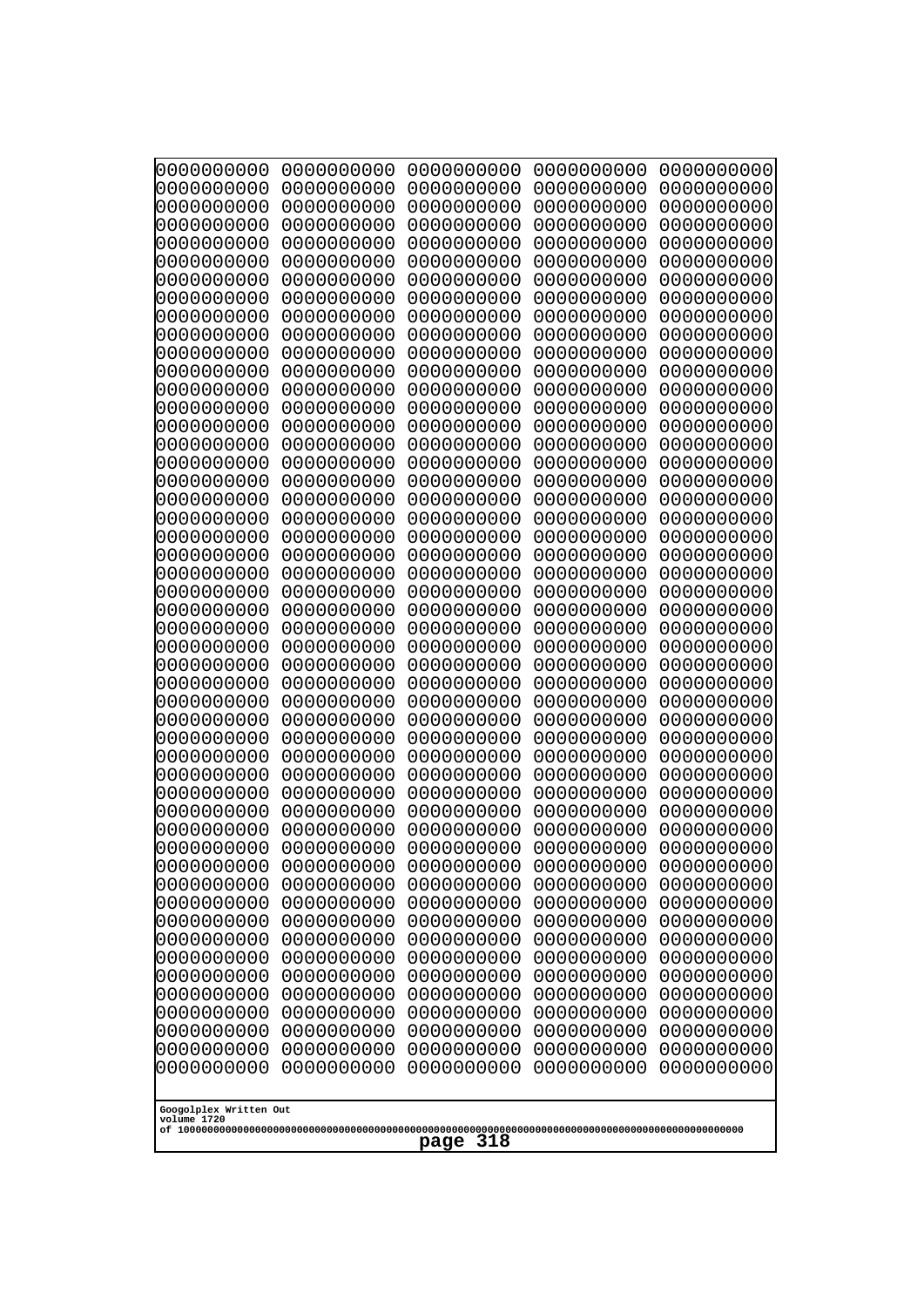| 10000000000              | 0000000000               | 0000000000               | 0000000000               | 0000000000               |
|--------------------------|--------------------------|--------------------------|--------------------------|--------------------------|
| 0000000000<br>0000000000 | 0000000000<br>0000000000 | 0000000000<br>0000000000 | 0000000000<br>0000000000 | 0000000000<br>0000000000 |
| 0000000000               | 0000000000               | 0000000000               | 0000000000               | 0000000000               |
| 0000000000               | 0000000000               | 0000000000               | 0000000000               | 0000000000               |
| 0000000000               | 0000000000               | 0000000000               | 0000000000               | 0000000000               |
| 0000000000<br>0000000000 | 0000000000<br>0000000000 | 0000000000<br>0000000000 | 0000000000<br>0000000000 | 0000000000<br>0000000000 |
| 0000000000               | 0000000000               | 0000000000               | 0000000000               | 0000000000               |
| 0000000000               | 0000000000               | 0000000000               | 0000000000               | 0000000000               |
| 0000000000               | 0000000000               | 0000000000               | 0000000000               | 0000000000               |
| 0000000000<br>0000000000 | 0000000000<br>0000000000 | 0000000000<br>0000000000 | 0000000000<br>0000000000 | 0000000000<br>0000000000 |
| 0000000000               | 0000000000               | 0000000000               | 0000000000               | 0000000000               |
| 0000000000               | 0000000000               | 0000000000               | 0000000000               | 0000000000               |
| 0000000000               | 0000000000               | 0000000000               | 0000000000               | 0000000000               |
| 0000000000<br>0000000000 | 0000000000<br>0000000000 | 0000000000<br>0000000000 | 0000000000<br>0000000000 | 0000000000<br>0000000000 |
| 0000000000               | 0000000000               | 0000000000               | 0000000000               | 0000000000               |
| 0000000000               | 0000000000               | 0000000000               | 0000000000               | 0000000000               |
| 0000000000               | 0000000000<br>0000000000 | 0000000000               | 0000000000               | 0000000000               |
| 0000000000<br>0000000000 | 0000000000               | 0000000000<br>0000000000 | 0000000000<br>0000000000 | 0000000000<br>0000000000 |
| 0000000000               | 0000000000               | 0000000000               | 0000000000               | 0000000000               |
| 0000000000               | 0000000000               | 0000000000               | 0000000000               | 0000000000               |
| 0000000000<br>0000000000 | 0000000000<br>0000000000 | 0000000000<br>0000000000 | 0000000000<br>0000000000 | 0000000000<br>0000000000 |
| 0000000000               | 0000000000               | 0000000000               | 0000000000               | 0000000000               |
| 0000000000               | 0000000000               | 0000000000               | 0000000000               | 0000000000               |
| 0000000000               | 0000000000               | 0000000000               | 0000000000               | 0000000000               |
| 0000000000<br>0000000000 | 0000000000<br>0000000000 | 0000000000<br>0000000000 | 0000000000<br>0000000000 | 0000000000<br>0000000000 |
| 0000000000               | 0000000000               | 0000000000               | 0000000000               | 0000000000               |
| 0000000000               | 0000000000               | 0000000000               | 0000000000               | 0000000000               |
| 0000000000<br>0000000000 | 0000000000<br>0000000000 | 0000000000               | 0000000000               | 0000000000               |
| 0000000000               | 0000000000               | 0000000000<br>0000000000 | 0000000000<br>0000000000 | 0000000000<br>0000000000 |
| 0000000000               | 0000000000               | 0000000000               | 0000000000               | 0000000000               |
| 0000000000               | 0000000000               | 0000000000               | 0000000000               | 0000000000               |
| 0000000000<br>0000000000 | 0000000000<br>0000000000 | 0000000000<br>0000000000 | 0000000000<br>0000000000 | 0000000000<br>0000000000 |
| 0000000000               | 0000000000               | 0000000000               | 0000000000               | 0000000000               |
| 0000000000               | 0000000000               | 0000000000               | 0000000000               | 0000000000               |
| 0000000000               | 0000000000               | 0000000000               | 0000000000               | 0000000000               |
| 0000000000<br>0000000000 | 0000000000<br>0000000000 | 0000000000<br>0000000000 | 0000000000<br>0000000000 | 0000000000<br>0000000000 |
| 0000000000               | 0000000000               | 0000000000               | 0000000000               | 0000000000               |
| 0000000000               | 0000000000               | 0000000000               | 0000000000               | 0000000000               |
| 0000000000               | 0000000000               | 0000000000               | 0000000000               | 0000000000               |
| 0000000000               | 0000000000               | 0000000000               | 0000000000               | 0000000000               |
| Googolplex Written Out   |                          |                          |                          |                          |
| volume 1720              |                          | 319                      |                          |                          |
|                          |                          | page                     |                          |                          |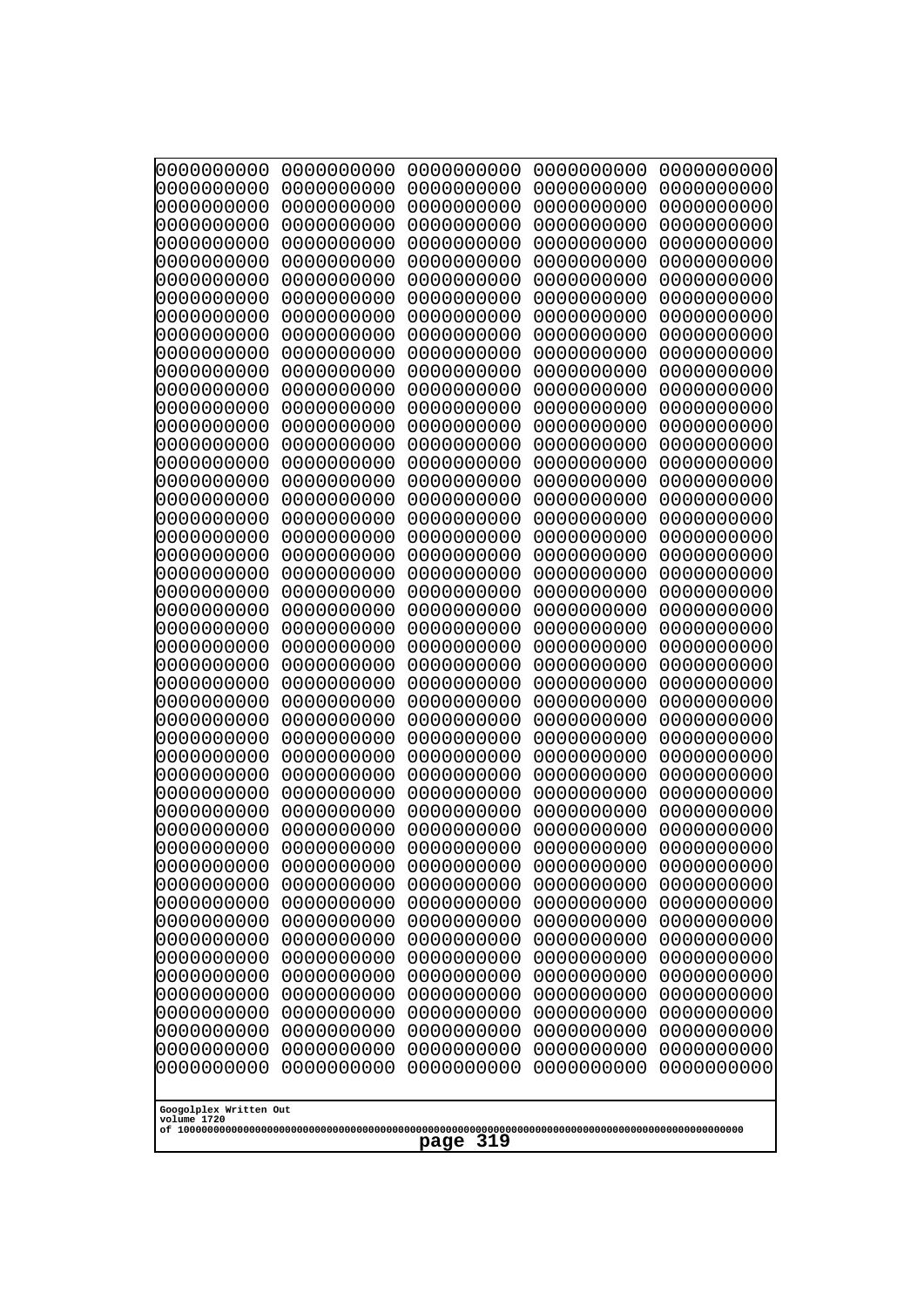| 0000000000<br>0000000000<br>0000000000<br>0000000000<br>0000000000<br>0000000000<br>0000000000<br>0000000000<br>0000000000<br>0000000000<br>0000000000<br>0000000000<br>0000000000<br>0000000000<br>0000000000<br>0000000000<br>0000000000<br>0000000000<br>0000000000<br>0000000000<br>0000000000<br>0000000000<br>0000000000<br>0000000000<br>0000000000<br>0000000000<br>0000000000<br>0000000000<br>0000000000<br>0000000000<br>0000000000<br>0000000000<br>0000000000<br>0000000000<br>0000000000<br>0000000000<br>0000000000<br>0000000000<br>0000000000<br>0000000000<br>0000000000<br>0000000000<br>0000000000<br>0000000000<br>0000000000<br>0000000000<br>0000000000<br>0000000000<br>0000000000<br>0000000000<br>0000000000<br>0000000000<br>0000000000<br>0000000000<br>0000000000<br>0000000000<br>0000000000<br>0000000000<br>0000000000<br>0000000000<br>0000000000<br>0000000000<br>0000000000<br>0000000000<br>0000000000<br>0000000000<br>0000000000<br>0000000000<br>0000000000<br>0000000000<br>0000000000<br>0000000000<br>0000000000<br>0000000000<br>0000000000<br>0000000000<br>0000000000<br>0000000000<br>0000000000<br>0000000000<br>0000000000<br>0000000000<br>0000000000<br>0000000000<br>0000000000<br>0000000000<br>0000000000<br>0000000000<br>0000000000<br>0000000000<br>0000000000<br>0000000000<br>0000000000<br>0000000000<br>0000000000<br>0000000000<br>0000000000<br>0000000000<br>0000000000<br>0000000000<br>0000000000<br>0000000000<br>0000000000<br>0000000000<br>0000000000<br>0000000000<br>0000000000<br>0000000000<br>0000000000<br>0000000000 |                                                                                                                                                                                                                                                                                                                                                                                        |                                                                                                                                                                                                                                                                                                                                                                                                       |                                                                                                                                                                                                                                                                                                                                                                                        |                                                                                                                                                                                                                                                                                                                                                                                        |  |
|--------------------------------------------------------------------------------------------------------------------------------------------------------------------------------------------------------------------------------------------------------------------------------------------------------------------------------------------------------------------------------------------------------------------------------------------------------------------------------------------------------------------------------------------------------------------------------------------------------------------------------------------------------------------------------------------------------------------------------------------------------------------------------------------------------------------------------------------------------------------------------------------------------------------------------------------------------------------------------------------------------------------------------------------------------------------------------------------------------------------------------------------------------------------------------------------------------------------------------------------------------------------------------------------------------------------------------------------------------------------------------------------------------------------------------------------------------------------------------------------------------------------------------------------------------------------------------------------------|----------------------------------------------------------------------------------------------------------------------------------------------------------------------------------------------------------------------------------------------------------------------------------------------------------------------------------------------------------------------------------------|-------------------------------------------------------------------------------------------------------------------------------------------------------------------------------------------------------------------------------------------------------------------------------------------------------------------------------------------------------------------------------------------------------|----------------------------------------------------------------------------------------------------------------------------------------------------------------------------------------------------------------------------------------------------------------------------------------------------------------------------------------------------------------------------------------|----------------------------------------------------------------------------------------------------------------------------------------------------------------------------------------------------------------------------------------------------------------------------------------------------------------------------------------------------------------------------------------|--|
| 0000000000<br>0000000000<br>0000000000<br>0000000000<br>0000000000<br>0000000000<br>0000000000<br>0000000000<br>0000000000<br>0000000000<br>0000000000<br>0000000000<br>0000000000<br>0000000000<br>0000000000<br>0000000000<br>0000000000<br>0000000000<br>0000000000<br>0000000000<br>0000000000<br>0000000000<br>0000000000<br>0000000000<br>0000000000<br>0000000000<br>0000000000<br>Googolplex Written Out<br>volume 1720                                                                                                                                                                                                                                                                                                                                                                                                                                                                                                                                                                                                                                                                                                                                                                                                                                                                                                                                                                                                                                                                                                                                                                  | 0000000000<br>0000000000<br>0000000000<br>0000000000<br>0000000000<br>0000000000<br>0000000000<br>0000000000<br>0000000000<br>0000000000<br>0000000000<br>0000000000<br>0000000000<br>0000000000<br>0000000000<br>0000000000<br>0000000000<br>0000000000<br>0000000000<br>0000000000<br>0000000000<br>0000000000<br>0000000000<br>0000000000<br>0000000000<br>0000000000<br>0000000000 | 0000000000<br>0000000000<br>0000000000<br>0000000000<br>0000000000<br>0000000000<br>0000000000<br>0000000000<br>0000000000<br>0000000000<br>0000000000<br>0000000000<br>0000000000<br>0000000000<br>0000000000<br>0000000000<br>0000000000<br>0000000000<br>0000000000<br>0000000000<br>0000000000<br>0000000000<br>0000000000<br>0000000000<br>0000000000<br>0000000000<br>0000000000<br>320<br>page | 0000000000<br>0000000000<br>0000000000<br>0000000000<br>0000000000<br>0000000000<br>0000000000<br>0000000000<br>0000000000<br>0000000000<br>0000000000<br>0000000000<br>0000000000<br>0000000000<br>0000000000<br>0000000000<br>0000000000<br>0000000000<br>0000000000<br>0000000000<br>0000000000<br>0000000000<br>0000000000<br>0000000000<br>0000000000<br>0000000000<br>0000000000 | 0000000000<br>0000000000<br>0000000000<br>0000000000<br>0000000000<br>0000000000<br>0000000000<br>0000000000<br>0000000000<br>0000000000<br>0000000000<br>0000000000<br>0000000000<br>0000000000<br>0000000000<br>0000000000<br>0000000000<br>0000000000<br>0000000000<br>0000000000<br>0000000000<br>0000000000<br>0000000000<br>0000000000<br>0000000000<br>0000000000<br>0000000000 |  |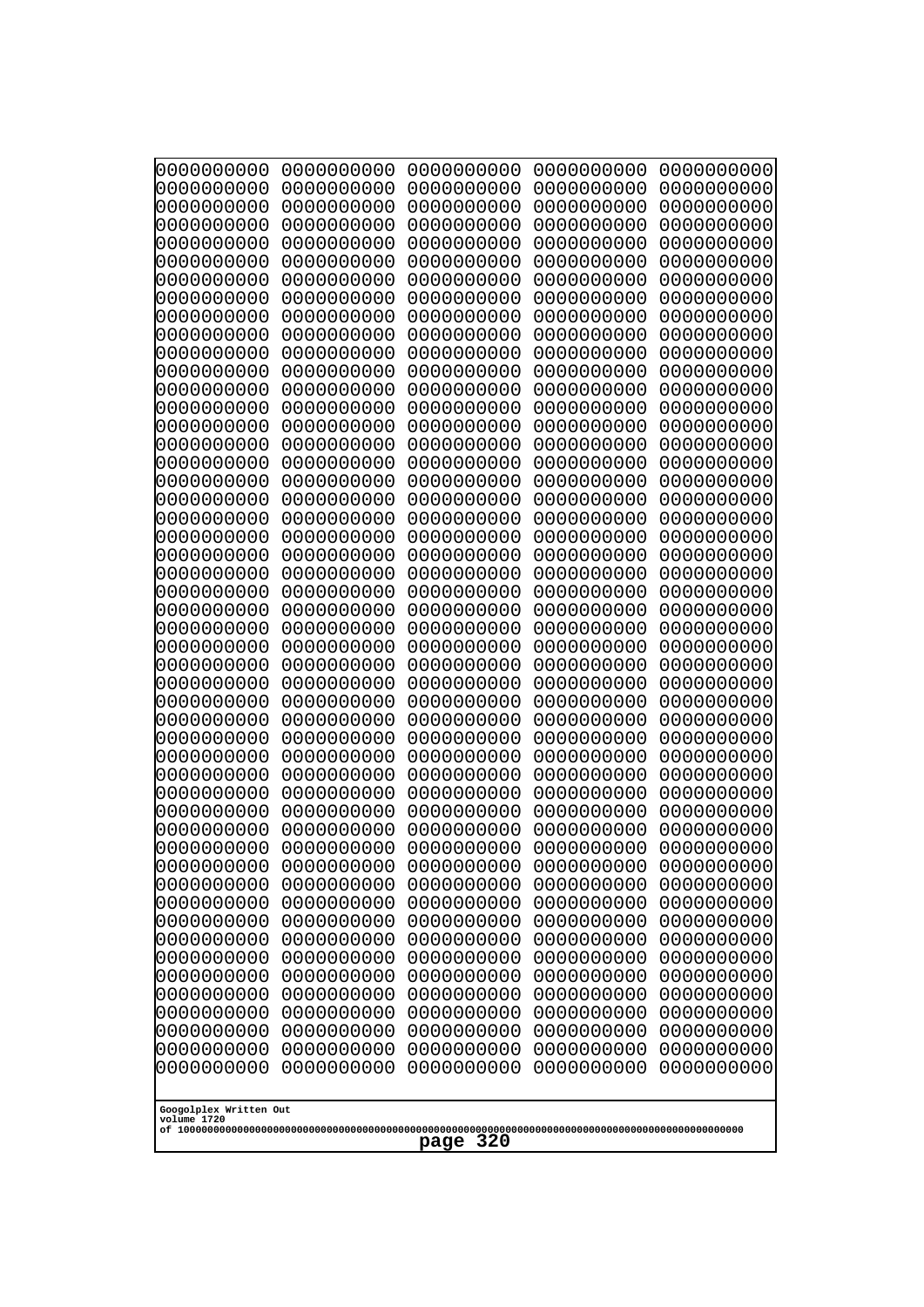| 0000000000<br>0000000000<br>0000000000<br>0000000000<br>0000000000<br>0000000000<br>0000000000<br>0000000000<br>0000000000<br>0000000000<br>0000000000<br>0000000000<br>0000000000<br>0000000000<br>0000000000<br>0000000000<br>0000000000<br>0000000000<br>0000000000<br>0000000000 |  |  |  |  |
|--------------------------------------------------------------------------------------------------------------------------------------------------------------------------------------------------------------------------------------------------------------------------------------|--|--|--|--|
| Googolplex Written Out<br>volume 1720<br>321<br>page                                                                                                                                                                                                                                 |  |  |  |  |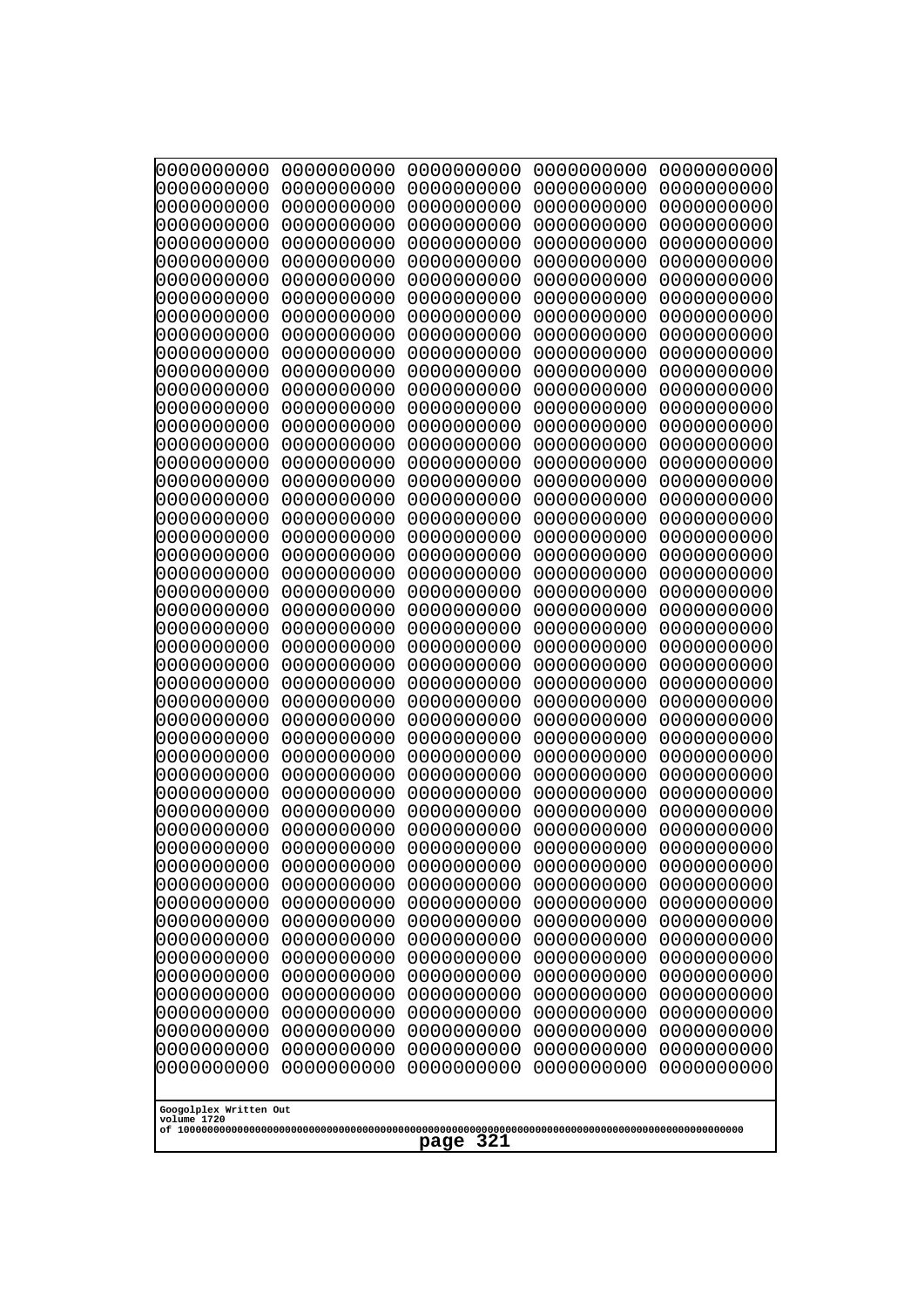| 0000000000<br>0000000000<br>0000000000<br>0000000000<br>0000000000<br>0000000000<br>0000000000<br>0000000000<br>0000000000<br>0000000000<br>0000000000<br>0000000000<br>0000000000<br>0000000000<br>0000000000<br>0000000000<br>0000000000<br>0000000000<br>0000000000<br>0000000000<br>0000000000<br>0000000000<br>0000000000<br>0000000000 | 0000000000<br>0000000000<br>0000000000<br>0000000000<br>0000000000<br>0000000000<br>0000000000<br>0000000000<br>0000000000<br>0000000000<br>0000000000<br>0000000000<br>0000000000<br>0000000000<br>0000000000<br>0000000000<br>0000000000<br>0000000000<br>0000000000<br>0000000000<br>0000000000<br>0000000000<br>0000000000<br>0000000000 | 0000000000<br>0000000000<br>0000000000<br>0000000000<br>0000000000<br>0000000000<br>0000000000<br>0000000000<br>0000000000<br>0000000000<br>0000000000<br>0000000000<br>0000000000<br>0000000000<br>0000000000<br>0000000000<br>0000000000<br>0000000000<br>0000000000<br>0000000000<br>0000000000<br>0000000000<br>0000000000<br>0000000000 | 0000000000<br>0000000000<br>0000000000<br>0000000000<br>0000000000<br>0000000000<br>0000000000<br>0000000000<br>0000000000<br>0000000000<br>0000000000<br>0000000000<br>0000000000<br>0000000000<br>0000000000<br>0000000000<br>0000000000<br>0000000000<br>0000000000<br>0000000000<br>0000000000<br>0000000000<br>0000000000<br>0000000000 | 0000000000<br>0000000000<br>0000000000<br>0000000000<br>0000000000<br>0000000000<br>0000000000<br>0000000000<br>0000000000<br>0000000000<br>0000000000<br>0000000000<br>0000000000<br>0000000000<br>0000000000<br>0000000000<br>0000000000<br>0000000000<br>0000000000<br>0000000000<br>0000000000<br>0000000000<br>0000000000<br>0000000000 |
|----------------------------------------------------------------------------------------------------------------------------------------------------------------------------------------------------------------------------------------------------------------------------------------------------------------------------------------------|----------------------------------------------------------------------------------------------------------------------------------------------------------------------------------------------------------------------------------------------------------------------------------------------------------------------------------------------|----------------------------------------------------------------------------------------------------------------------------------------------------------------------------------------------------------------------------------------------------------------------------------------------------------------------------------------------|----------------------------------------------------------------------------------------------------------------------------------------------------------------------------------------------------------------------------------------------------------------------------------------------------------------------------------------------|----------------------------------------------------------------------------------------------------------------------------------------------------------------------------------------------------------------------------------------------------------------------------------------------------------------------------------------------|
|                                                                                                                                                                                                                                                                                                                                              |                                                                                                                                                                                                                                                                                                                                              |                                                                                                                                                                                                                                                                                                                                              |                                                                                                                                                                                                                                                                                                                                              |                                                                                                                                                                                                                                                                                                                                              |
|                                                                                                                                                                                                                                                                                                                                              |                                                                                                                                                                                                                                                                                                                                              |                                                                                                                                                                                                                                                                                                                                              |                                                                                                                                                                                                                                                                                                                                              |                                                                                                                                                                                                                                                                                                                                              |
|                                                                                                                                                                                                                                                                                                                                              |                                                                                                                                                                                                                                                                                                                                              |                                                                                                                                                                                                                                                                                                                                              |                                                                                                                                                                                                                                                                                                                                              |                                                                                                                                                                                                                                                                                                                                              |
|                                                                                                                                                                                                                                                                                                                                              |                                                                                                                                                                                                                                                                                                                                              |                                                                                                                                                                                                                                                                                                                                              |                                                                                                                                                                                                                                                                                                                                              |                                                                                                                                                                                                                                                                                                                                              |
|                                                                                                                                                                                                                                                                                                                                              |                                                                                                                                                                                                                                                                                                                                              |                                                                                                                                                                                                                                                                                                                                              |                                                                                                                                                                                                                                                                                                                                              |                                                                                                                                                                                                                                                                                                                                              |
|                                                                                                                                                                                                                                                                                                                                              |                                                                                                                                                                                                                                                                                                                                              |                                                                                                                                                                                                                                                                                                                                              |                                                                                                                                                                                                                                                                                                                                              |                                                                                                                                                                                                                                                                                                                                              |
|                                                                                                                                                                                                                                                                                                                                              |                                                                                                                                                                                                                                                                                                                                              |                                                                                                                                                                                                                                                                                                                                              |                                                                                                                                                                                                                                                                                                                                              |                                                                                                                                                                                                                                                                                                                                              |
|                                                                                                                                                                                                                                                                                                                                              |                                                                                                                                                                                                                                                                                                                                              |                                                                                                                                                                                                                                                                                                                                              |                                                                                                                                                                                                                                                                                                                                              |                                                                                                                                                                                                                                                                                                                                              |
|                                                                                                                                                                                                                                                                                                                                              |                                                                                                                                                                                                                                                                                                                                              |                                                                                                                                                                                                                                                                                                                                              |                                                                                                                                                                                                                                                                                                                                              |                                                                                                                                                                                                                                                                                                                                              |
|                                                                                                                                                                                                                                                                                                                                              |                                                                                                                                                                                                                                                                                                                                              |                                                                                                                                                                                                                                                                                                                                              |                                                                                                                                                                                                                                                                                                                                              |                                                                                                                                                                                                                                                                                                                                              |
|                                                                                                                                                                                                                                                                                                                                              |                                                                                                                                                                                                                                                                                                                                              |                                                                                                                                                                                                                                                                                                                                              |                                                                                                                                                                                                                                                                                                                                              |                                                                                                                                                                                                                                                                                                                                              |
|                                                                                                                                                                                                                                                                                                                                              |                                                                                                                                                                                                                                                                                                                                              |                                                                                                                                                                                                                                                                                                                                              |                                                                                                                                                                                                                                                                                                                                              |                                                                                                                                                                                                                                                                                                                                              |
|                                                                                                                                                                                                                                                                                                                                              |                                                                                                                                                                                                                                                                                                                                              |                                                                                                                                                                                                                                                                                                                                              |                                                                                                                                                                                                                                                                                                                                              |                                                                                                                                                                                                                                                                                                                                              |
| 0000000000                                                                                                                                                                                                                                                                                                                                   | 0000000000                                                                                                                                                                                                                                                                                                                                   | 0000000000                                                                                                                                                                                                                                                                                                                                   | 0000000000                                                                                                                                                                                                                                                                                                                                   | 0000000000                                                                                                                                                                                                                                                                                                                                   |
| 0000000000<br>0000000000                                                                                                                                                                                                                                                                                                                     | 0000000000<br>0000000000                                                                                                                                                                                                                                                                                                                     | 0000000000<br>0000000000                                                                                                                                                                                                                                                                                                                     | 0000000000<br>0000000000                                                                                                                                                                                                                                                                                                                     | 0000000000<br>0000000000                                                                                                                                                                                                                                                                                                                     |
| 0000000000                                                                                                                                                                                                                                                                                                                                   | 0000000000                                                                                                                                                                                                                                                                                                                                   | 0000000000                                                                                                                                                                                                                                                                                                                                   | 0000000000                                                                                                                                                                                                                                                                                                                                   | 0000000000                                                                                                                                                                                                                                                                                                                                   |
| 0000000000<br>0000000000                                                                                                                                                                                                                                                                                                                     | 0000000000<br>0000000000                                                                                                                                                                                                                                                                                                                     | 0000000000<br>0000000000                                                                                                                                                                                                                                                                                                                     | 0000000000<br>0000000000                                                                                                                                                                                                                                                                                                                     | 0000000000<br>0000000000                                                                                                                                                                                                                                                                                                                     |
| 0000000000                                                                                                                                                                                                                                                                                                                                   | 0000000000                                                                                                                                                                                                                                                                                                                                   | 0000000000                                                                                                                                                                                                                                                                                                                                   | 0000000000                                                                                                                                                                                                                                                                                                                                   | 0000000000                                                                                                                                                                                                                                                                                                                                   |
| 0000000000<br>0000000000                                                                                                                                                                                                                                                                                                                     | 0000000000<br>0000000000                                                                                                                                                                                                                                                                                                                     | 0000000000<br>0000000000                                                                                                                                                                                                                                                                                                                     | 0000000000<br>0000000000                                                                                                                                                                                                                                                                                                                     | 0000000000<br>0000000000                                                                                                                                                                                                                                                                                                                     |
| 0000000000                                                                                                                                                                                                                                                                                                                                   | 0000000000                                                                                                                                                                                                                                                                                                                                   | 0000000000                                                                                                                                                                                                                                                                                                                                   | 0000000000                                                                                                                                                                                                                                                                                                                                   | 0000000000                                                                                                                                                                                                                                                                                                                                   |
| 0000000000                                                                                                                                                                                                                                                                                                                                   | 0000000000                                                                                                                                                                                                                                                                                                                                   | 0000000000                                                                                                                                                                                                                                                                                                                                   | 0000000000                                                                                                                                                                                                                                                                                                                                   | 0000000000                                                                                                                                                                                                                                                                                                                                   |
| 0000000000<br>0000000000                                                                                                                                                                                                                                                                                                                     | 0000000000<br>0000000000                                                                                                                                                                                                                                                                                                                     | 0000000000<br>0000000000                                                                                                                                                                                                                                                                                                                     | 0000000000<br>0000000000                                                                                                                                                                                                                                                                                                                     | 0000000000<br>0000000000                                                                                                                                                                                                                                                                                                                     |
| 0000000000                                                                                                                                                                                                                                                                                                                                   | 0000000000                                                                                                                                                                                                                                                                                                                                   | 0000000000                                                                                                                                                                                                                                                                                                                                   | 0000000000                                                                                                                                                                                                                                                                                                                                   | 0000000000                                                                                                                                                                                                                                                                                                                                   |
| 0000000000<br>0000000000                                                                                                                                                                                                                                                                                                                     | 0000000000<br>0000000000                                                                                                                                                                                                                                                                                                                     | 0000000000<br>0000000000                                                                                                                                                                                                                                                                                                                     | 0000000000<br>0000000000                                                                                                                                                                                                                                                                                                                     | 0000000000<br>0000000000                                                                                                                                                                                                                                                                                                                     |
| 0000000000                                                                                                                                                                                                                                                                                                                                   | 0000000000                                                                                                                                                                                                                                                                                                                                   | 0000000000                                                                                                                                                                                                                                                                                                                                   | 0000000000                                                                                                                                                                                                                                                                                                                                   | 0000000000                                                                                                                                                                                                                                                                                                                                   |
| 0000000000<br>0000000000                                                                                                                                                                                                                                                                                                                     | 0000000000<br>0000000000                                                                                                                                                                                                                                                                                                                     | 0000000000<br>0000000000                                                                                                                                                                                                                                                                                                                     | 0000000000<br>0000000000                                                                                                                                                                                                                                                                                                                     | 0000000000<br>0000000000                                                                                                                                                                                                                                                                                                                     |
| 0000000000                                                                                                                                                                                                                                                                                                                                   | 0000000000                                                                                                                                                                                                                                                                                                                                   | 0000000000                                                                                                                                                                                                                                                                                                                                   | 0000000000                                                                                                                                                                                                                                                                                                                                   | 0000000000                                                                                                                                                                                                                                                                                                                                   |
| 0000000000<br>0000000000                                                                                                                                                                                                                                                                                                                     | 0000000000<br>0000000000                                                                                                                                                                                                                                                                                                                     | 0000000000<br>0000000000                                                                                                                                                                                                                                                                                                                     | 0000000000<br>0000000000                                                                                                                                                                                                                                                                                                                     | 0000000000<br>0000000000                                                                                                                                                                                                                                                                                                                     |
| 0000000000                                                                                                                                                                                                                                                                                                                                   | 0000000000                                                                                                                                                                                                                                                                                                                                   | 0000000000                                                                                                                                                                                                                                                                                                                                   | 0000000000                                                                                                                                                                                                                                                                                                                                   | 0000000000                                                                                                                                                                                                                                                                                                                                   |
| 0000000000<br>0000000000                                                                                                                                                                                                                                                                                                                     | 0000000000<br>0000000000                                                                                                                                                                                                                                                                                                                     | 0000000000<br>0000000000                                                                                                                                                                                                                                                                                                                     | 0000000000<br>0000000000                                                                                                                                                                                                                                                                                                                     | 0000000000<br>0000000000                                                                                                                                                                                                                                                                                                                     |
| 0000000000                                                                                                                                                                                                                                                                                                                                   | 0000000000                                                                                                                                                                                                                                                                                                                                   | 0000000000                                                                                                                                                                                                                                                                                                                                   | 0000000000                                                                                                                                                                                                                                                                                                                                   | 0000000000                                                                                                                                                                                                                                                                                                                                   |
|                                                                                                                                                                                                                                                                                                                                              |                                                                                                                                                                                                                                                                                                                                              |                                                                                                                                                                                                                                                                                                                                              |                                                                                                                                                                                                                                                                                                                                              |                                                                                                                                                                                                                                                                                                                                              |
| Googolplex Written Out<br>volume 1720                                                                                                                                                                                                                                                                                                        |                                                                                                                                                                                                                                                                                                                                              |                                                                                                                                                                                                                                                                                                                                              |                                                                                                                                                                                                                                                                                                                                              |                                                                                                                                                                                                                                                                                                                                              |
|                                                                                                                                                                                                                                                                                                                                              |                                                                                                                                                                                                                                                                                                                                              | 322<br>page                                                                                                                                                                                                                                                                                                                                  |                                                                                                                                                                                                                                                                                                                                              |                                                                                                                                                                                                                                                                                                                                              |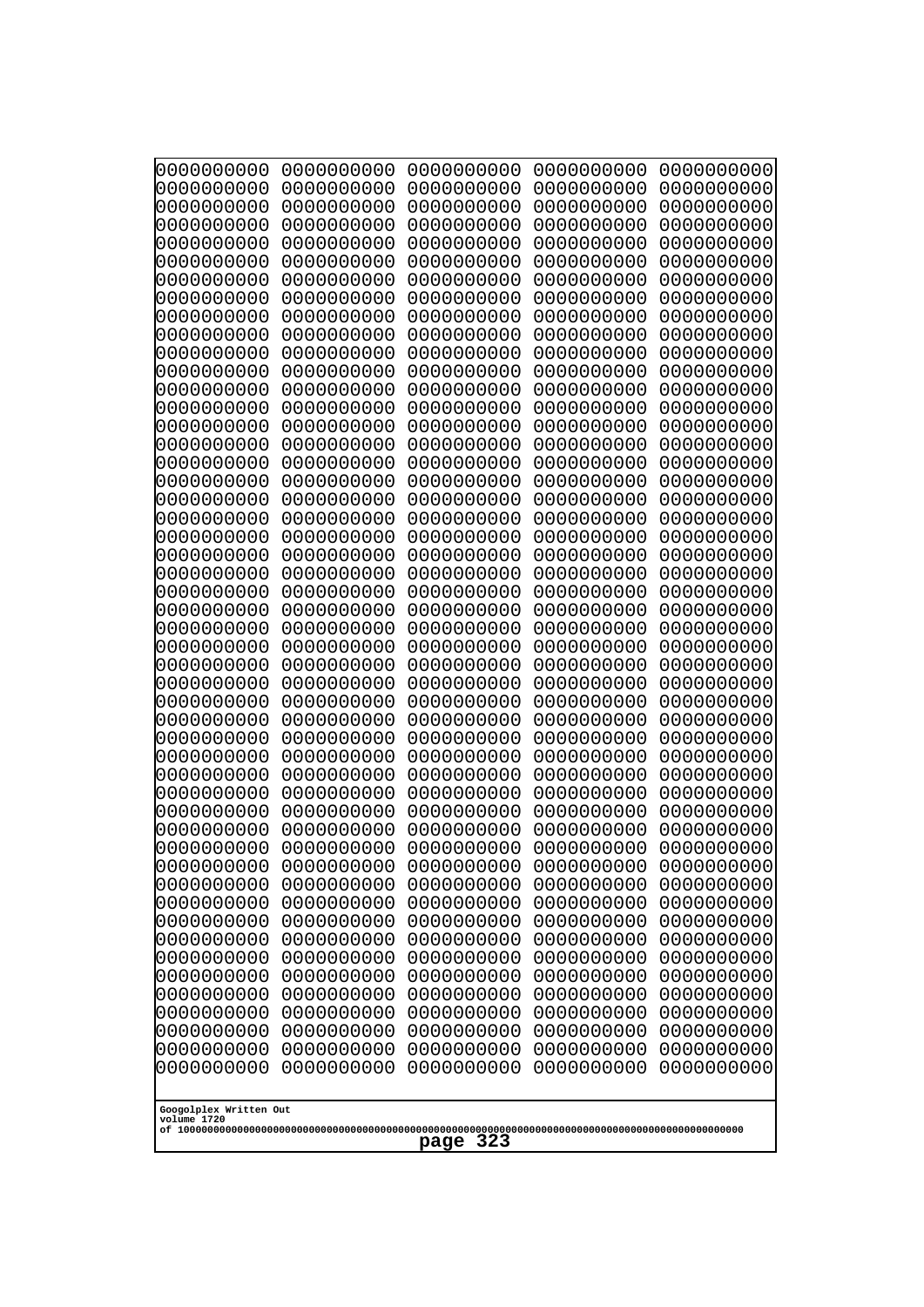| 0000000000<br>0000000000<br>0000000000<br>0000000000<br>0000000000<br>0000000000<br>0000000000<br>0000000000<br>0000000000<br>0000000000<br>0000000000<br>0000000000<br>0000000000<br>0000000000<br>0000000000<br>0000000000<br>0000000000<br>0000000000<br>0000000000<br>0000000000<br>0000000000<br>0000000000<br>0000000000<br>0000000000 | 0000000000<br>0000000000<br>0000000000<br>0000000000<br>0000000000<br>0000000000<br>0000000000<br>0000000000<br>0000000000<br>0000000000<br>0000000000<br>0000000000<br>0000000000<br>0000000000<br>0000000000<br>0000000000<br>0000000000<br>0000000000<br>0000000000<br>0000000000<br>0000000000<br>0000000000<br>0000000000<br>0000000000 | 0000000000<br>0000000000<br>0000000000<br>0000000000<br>0000000000<br>0000000000<br>0000000000<br>0000000000<br>0000000000<br>0000000000<br>0000000000<br>0000000000<br>0000000000<br>0000000000<br>0000000000<br>0000000000<br>0000000000<br>0000000000<br>0000000000<br>0000000000<br>0000000000<br>0000000000<br>0000000000<br>0000000000 | 0000000000<br>0000000000<br>0000000000<br>0000000000<br>0000000000<br>0000000000<br>0000000000<br>0000000000<br>0000000000<br>0000000000<br>0000000000<br>0000000000<br>0000000000<br>0000000000<br>0000000000<br>0000000000<br>0000000000<br>0000000000<br>0000000000<br>0000000000<br>0000000000<br>0000000000<br>0000000000<br>0000000000 | 0000000000<br>0000000000<br>0000000000<br>0000000000<br>0000000000<br>0000000000<br>0000000000<br>0000000000<br>0000000000<br>0000000000<br>0000000000<br>0000000000<br>0000000000<br>0000000000<br>0000000000<br>0000000000<br>0000000000<br>0000000000<br>0000000000<br>0000000000<br>0000000000<br>0000000000<br>0000000000<br>0000000000 |
|----------------------------------------------------------------------------------------------------------------------------------------------------------------------------------------------------------------------------------------------------------------------------------------------------------------------------------------------|----------------------------------------------------------------------------------------------------------------------------------------------------------------------------------------------------------------------------------------------------------------------------------------------------------------------------------------------|----------------------------------------------------------------------------------------------------------------------------------------------------------------------------------------------------------------------------------------------------------------------------------------------------------------------------------------------|----------------------------------------------------------------------------------------------------------------------------------------------------------------------------------------------------------------------------------------------------------------------------------------------------------------------------------------------|----------------------------------------------------------------------------------------------------------------------------------------------------------------------------------------------------------------------------------------------------------------------------------------------------------------------------------------------|
|                                                                                                                                                                                                                                                                                                                                              |                                                                                                                                                                                                                                                                                                                                              |                                                                                                                                                                                                                                                                                                                                              |                                                                                                                                                                                                                                                                                                                                              |                                                                                                                                                                                                                                                                                                                                              |
|                                                                                                                                                                                                                                                                                                                                              |                                                                                                                                                                                                                                                                                                                                              |                                                                                                                                                                                                                                                                                                                                              |                                                                                                                                                                                                                                                                                                                                              |                                                                                                                                                                                                                                                                                                                                              |
|                                                                                                                                                                                                                                                                                                                                              |                                                                                                                                                                                                                                                                                                                                              |                                                                                                                                                                                                                                                                                                                                              |                                                                                                                                                                                                                                                                                                                                              |                                                                                                                                                                                                                                                                                                                                              |
|                                                                                                                                                                                                                                                                                                                                              |                                                                                                                                                                                                                                                                                                                                              |                                                                                                                                                                                                                                                                                                                                              |                                                                                                                                                                                                                                                                                                                                              |                                                                                                                                                                                                                                                                                                                                              |
|                                                                                                                                                                                                                                                                                                                                              |                                                                                                                                                                                                                                                                                                                                              |                                                                                                                                                                                                                                                                                                                                              |                                                                                                                                                                                                                                                                                                                                              |                                                                                                                                                                                                                                                                                                                                              |
|                                                                                                                                                                                                                                                                                                                                              |                                                                                                                                                                                                                                                                                                                                              |                                                                                                                                                                                                                                                                                                                                              |                                                                                                                                                                                                                                                                                                                                              |                                                                                                                                                                                                                                                                                                                                              |
|                                                                                                                                                                                                                                                                                                                                              |                                                                                                                                                                                                                                                                                                                                              |                                                                                                                                                                                                                                                                                                                                              |                                                                                                                                                                                                                                                                                                                                              |                                                                                                                                                                                                                                                                                                                                              |
|                                                                                                                                                                                                                                                                                                                                              |                                                                                                                                                                                                                                                                                                                                              |                                                                                                                                                                                                                                                                                                                                              |                                                                                                                                                                                                                                                                                                                                              |                                                                                                                                                                                                                                                                                                                                              |
|                                                                                                                                                                                                                                                                                                                                              |                                                                                                                                                                                                                                                                                                                                              |                                                                                                                                                                                                                                                                                                                                              |                                                                                                                                                                                                                                                                                                                                              |                                                                                                                                                                                                                                                                                                                                              |
|                                                                                                                                                                                                                                                                                                                                              |                                                                                                                                                                                                                                                                                                                                              |                                                                                                                                                                                                                                                                                                                                              |                                                                                                                                                                                                                                                                                                                                              |                                                                                                                                                                                                                                                                                                                                              |
|                                                                                                                                                                                                                                                                                                                                              |                                                                                                                                                                                                                                                                                                                                              |                                                                                                                                                                                                                                                                                                                                              |                                                                                                                                                                                                                                                                                                                                              |                                                                                                                                                                                                                                                                                                                                              |
|                                                                                                                                                                                                                                                                                                                                              |                                                                                                                                                                                                                                                                                                                                              |                                                                                                                                                                                                                                                                                                                                              |                                                                                                                                                                                                                                                                                                                                              |                                                                                                                                                                                                                                                                                                                                              |
| 0000000000                                                                                                                                                                                                                                                                                                                                   | 0000000000                                                                                                                                                                                                                                                                                                                                   | 0000000000                                                                                                                                                                                                                                                                                                                                   | 0000000000                                                                                                                                                                                                                                                                                                                                   | 0000000000                                                                                                                                                                                                                                                                                                                                   |
| 0000000000<br>0000000000                                                                                                                                                                                                                                                                                                                     | 0000000000<br>0000000000                                                                                                                                                                                                                                                                                                                     | 0000000000<br>0000000000                                                                                                                                                                                                                                                                                                                     | 0000000000<br>0000000000                                                                                                                                                                                                                                                                                                                     | 0000000000<br>0000000000                                                                                                                                                                                                                                                                                                                     |
| 0000000000                                                                                                                                                                                                                                                                                                                                   | 0000000000                                                                                                                                                                                                                                                                                                                                   | 0000000000                                                                                                                                                                                                                                                                                                                                   | 0000000000                                                                                                                                                                                                                                                                                                                                   | 0000000000                                                                                                                                                                                                                                                                                                                                   |
| 0000000000<br>0000000000                                                                                                                                                                                                                                                                                                                     | 0000000000<br>0000000000                                                                                                                                                                                                                                                                                                                     | 0000000000<br>0000000000                                                                                                                                                                                                                                                                                                                     | 0000000000<br>0000000000                                                                                                                                                                                                                                                                                                                     | 0000000000<br>0000000000                                                                                                                                                                                                                                                                                                                     |
| 0000000000<br>0000000000                                                                                                                                                                                                                                                                                                                     | 0000000000<br>0000000000                                                                                                                                                                                                                                                                                                                     | 0000000000<br>0000000000                                                                                                                                                                                                                                                                                                                     | 0000000000<br>0000000000                                                                                                                                                                                                                                                                                                                     | 0000000000<br>0000000000                                                                                                                                                                                                                                                                                                                     |
| 0000000000                                                                                                                                                                                                                                                                                                                                   | 0000000000                                                                                                                                                                                                                                                                                                                                   | 0000000000                                                                                                                                                                                                                                                                                                                                   | 0000000000                                                                                                                                                                                                                                                                                                                                   | 0000000000                                                                                                                                                                                                                                                                                                                                   |
| 0000000000<br>0000000000                                                                                                                                                                                                                                                                                                                     | 0000000000<br>0000000000                                                                                                                                                                                                                                                                                                                     | 0000000000<br>0000000000                                                                                                                                                                                                                                                                                                                     | 0000000000<br>0000000000                                                                                                                                                                                                                                                                                                                     | 0000000000<br>0000000000                                                                                                                                                                                                                                                                                                                     |
| 0000000000                                                                                                                                                                                                                                                                                                                                   | 0000000000                                                                                                                                                                                                                                                                                                                                   | 0000000000                                                                                                                                                                                                                                                                                                                                   | 0000000000                                                                                                                                                                                                                                                                                                                                   | 0000000000                                                                                                                                                                                                                                                                                                                                   |
| 0000000000<br>0000000000                                                                                                                                                                                                                                                                                                                     | 0000000000<br>0000000000                                                                                                                                                                                                                                                                                                                     | 0000000000<br>0000000000                                                                                                                                                                                                                                                                                                                     | 0000000000<br>0000000000                                                                                                                                                                                                                                                                                                                     | 0000000000<br>0000000000                                                                                                                                                                                                                                                                                                                     |
| 0000000000                                                                                                                                                                                                                                                                                                                                   | 0000000000                                                                                                                                                                                                                                                                                                                                   | 0000000000                                                                                                                                                                                                                                                                                                                                   | 0000000000                                                                                                                                                                                                                                                                                                                                   | 0000000000                                                                                                                                                                                                                                                                                                                                   |
| 0000000000<br>0000000000                                                                                                                                                                                                                                                                                                                     | 0000000000<br>0000000000                                                                                                                                                                                                                                                                                                                     | 0000000000<br>0000000000                                                                                                                                                                                                                                                                                                                     | 0000000000<br>0000000000                                                                                                                                                                                                                                                                                                                     | 0000000000<br>0000000000                                                                                                                                                                                                                                                                                                                     |
| 0000000000                                                                                                                                                                                                                                                                                                                                   | 0000000000                                                                                                                                                                                                                                                                                                                                   | 0000000000                                                                                                                                                                                                                                                                                                                                   | 0000000000                                                                                                                                                                                                                                                                                                                                   | 0000000000                                                                                                                                                                                                                                                                                                                                   |
| 0000000000<br>0000000000                                                                                                                                                                                                                                                                                                                     | 0000000000<br>0000000000                                                                                                                                                                                                                                                                                                                     | 0000000000<br>0000000000                                                                                                                                                                                                                                                                                                                     | 0000000000<br>0000000000                                                                                                                                                                                                                                                                                                                     | 0000000000<br>0000000000                                                                                                                                                                                                                                                                                                                     |
| 0000000000<br>0000000000                                                                                                                                                                                                                                                                                                                     | 0000000000                                                                                                                                                                                                                                                                                                                                   | 0000000000                                                                                                                                                                                                                                                                                                                                   | 0000000000                                                                                                                                                                                                                                                                                                                                   | 0000000000                                                                                                                                                                                                                                                                                                                                   |
| 0000000000                                                                                                                                                                                                                                                                                                                                   | 0000000000<br>0000000000                                                                                                                                                                                                                                                                                                                     | 0000000000<br>0000000000                                                                                                                                                                                                                                                                                                                     | 0000000000<br>0000000000                                                                                                                                                                                                                                                                                                                     | 0000000000<br>0000000000                                                                                                                                                                                                                                                                                                                     |
| 0000000000<br>0000000000                                                                                                                                                                                                                                                                                                                     | 0000000000<br>0000000000                                                                                                                                                                                                                                                                                                                     | 0000000000<br>0000000000                                                                                                                                                                                                                                                                                                                     | 0000000000<br>0000000000                                                                                                                                                                                                                                                                                                                     | 0000000000<br>0000000000                                                                                                                                                                                                                                                                                                                     |
| 0000000000                                                                                                                                                                                                                                                                                                                                   | 0000000000                                                                                                                                                                                                                                                                                                                                   | 0000000000                                                                                                                                                                                                                                                                                                                                   | 0000000000                                                                                                                                                                                                                                                                                                                                   | 0000000000                                                                                                                                                                                                                                                                                                                                   |
| Googolplex Written Out                                                                                                                                                                                                                                                                                                                       |                                                                                                                                                                                                                                                                                                                                              |                                                                                                                                                                                                                                                                                                                                              |                                                                                                                                                                                                                                                                                                                                              |                                                                                                                                                                                                                                                                                                                                              |
| volume 1720<br>324<br>page                                                                                                                                                                                                                                                                                                                   |                                                                                                                                                                                                                                                                                                                                              |                                                                                                                                                                                                                                                                                                                                              |                                                                                                                                                                                                                                                                                                                                              |                                                                                                                                                                                                                                                                                                                                              |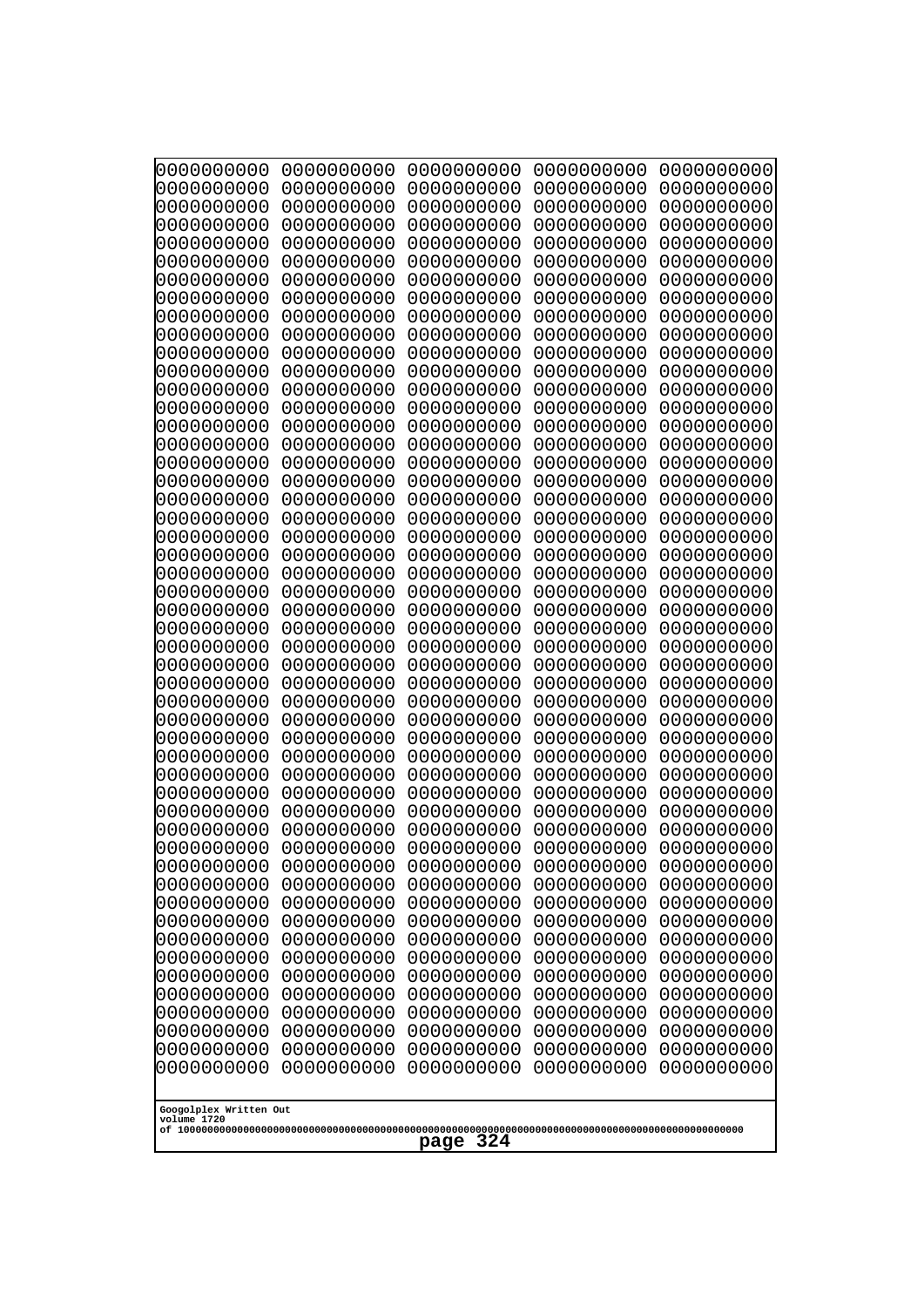| 0000000000                                                                                    | 0000000000                                           | 0000000000                                           | 0000000000                                           | 0000000000                                           |
|-----------------------------------------------------------------------------------------------|------------------------------------------------------|------------------------------------------------------|------------------------------------------------------|------------------------------------------------------|
| 0000000000                                                                                    | 0000000000                                           | 0000000000                                           | 0000000000                                           | 0000000000                                           |
| 0000000000                                                                                    | 0000000000                                           | 0000000000                                           | 0000000000                                           | 0000000000                                           |
| 0000000000                                                                                    | 0000000000                                           | 0000000000                                           | 0000000000                                           | 0000000000                                           |
| 0000000000                                                                                    | 0000000000                                           | 0000000000                                           | 0000000000                                           | 0000000000                                           |
| 0000000000                                                                                    | 0000000000                                           | 0000000000                                           | 0000000000                                           | 0000000000                                           |
| 0000000000                                                                                    | 0000000000                                           | 0000000000                                           | 0000000000                                           | 0000000000                                           |
| 0000000000                                                                                    | 0000000000                                           | 0000000000                                           | 0000000000                                           | 0000000000                                           |
| 0000000000                                                                                    | 0000000000                                           | 0000000000                                           | 0000000000                                           | 0000000000                                           |
| 0000000000                                                                                    | 0000000000                                           | 0000000000                                           | 0000000000                                           | 0000000000                                           |
| 0000000000                                                                                    | 0000000000                                           | 0000000000                                           | 0000000000                                           | 0000000000                                           |
| 0000000000                                                                                    | 0000000000                                           | 0000000000                                           | 0000000000                                           | 0000000000                                           |
| 0000000000                                                                                    | 0000000000                                           | 0000000000                                           | 0000000000                                           | 0000000000                                           |
| 0000000000                                                                                    | 0000000000                                           | 0000000000                                           | 0000000000                                           | 0000000000                                           |
| 0000000000                                                                                    | 0000000000                                           | 0000000000                                           | 0000000000                                           | 0000000000                                           |
| 0000000000                                                                                    | 0000000000                                           | 0000000000                                           | 0000000000                                           | 0000000000                                           |
| 0000000000                                                                                    | 0000000000                                           | 0000000000                                           | 0000000000                                           | 0000000000                                           |
| 0000000000                                                                                    | 0000000000                                           | 0000000000                                           | 0000000000                                           | 0000000000                                           |
| 0000000000                                                                                    | 0000000000                                           | 0000000000                                           | 0000000000                                           | 0000000000                                           |
| 0000000000                                                                                    | 0000000000                                           | 0000000000                                           | 0000000000                                           | 0000000000                                           |
| 0000000000                                                                                    | 0000000000                                           | 0000000000                                           | 0000000000                                           | 0000000000                                           |
| 0000000000                                                                                    | 0000000000                                           | 0000000000                                           | 0000000000                                           | 0000000000                                           |
| 0000000000                                                                                    | 0000000000                                           | 0000000000                                           | 0000000000                                           | 0000000000                                           |
| 0000000000                                                                                    | 0000000000                                           | 0000000000                                           | 0000000000                                           | 0000000000                                           |
|                                                                                               |                                                      |                                                      |                                                      |                                                      |
| 0000000000                                                                                    | 0000000000                                           | 0000000000                                           | 0000000000                                           | 0000000000                                           |
| 0000000000                                                                                    | 0000000000                                           | 0000000000                                           | 0000000000                                           | 0000000000                                           |
| 0000000000                                                                                    | 0000000000                                           | 0000000000                                           | 0000000000                                           | 0000000000                                           |
| 0000000000                                                                                    | 0000000000                                           | 0000000000                                           | 0000000000                                           | 0000000000                                           |
| 0000000000                                                                                    | 0000000000                                           | 0000000000                                           | 0000000000                                           | 0000000000                                           |
| 0000000000                                                                                    | 0000000000                                           | 0000000000                                           | 0000000000                                           | 0000000000                                           |
| 0000000000                                                                                    | 0000000000                                           | 0000000000                                           | 0000000000                                           | 0000000000                                           |
| 0000000000                                                                                    | 0000000000                                           | 0000000000                                           | 0000000000                                           | 0000000000                                           |
| 0000000000                                                                                    | 0000000000                                           | 0000000000                                           | 0000000000                                           | 0000000000                                           |
| 0000000000                                                                                    | 0000000000                                           | 0000000000                                           | 0000000000                                           | 0000000000                                           |
| 0000000000                                                                                    | 0000000000                                           | 0000000000                                           | 0000000000                                           | 0000000000                                           |
| 0000000000                                                                                    | 0000000000                                           | 0000000000                                           | 0000000000                                           | 0000000000                                           |
| 0000000000                                                                                    | 0000000000                                           | 0000000000                                           | 0000000000                                           | 0000000000                                           |
| 0000000000                                                                                    | 0000000000                                           | 0000000000                                           | 0000000000                                           | 0000000000                                           |
| 0000000000                                                                                    | 0000000000                                           | 0000000000                                           | 0000000000                                           | 0000000000                                           |
| 0000000000                                                                                    | 0000000000                                           | 0000000000                                           | 0000000000                                           | 0000000000                                           |
| 0000000000                                                                                    | 0000000000                                           | 0000000000                                           | 0000000000                                           | 0000000000                                           |
| 0000000000                                                                                    | 0000000000                                           | 0000000000                                           | 0000000000                                           | 0000000000                                           |
| 0000000000                                                                                    | 0000000000                                           | 0000000000                                           | 0000000000                                           | 0000000000                                           |
| 0000000000                                                                                    | 0000000000                                           | 0000000000                                           | 0000000000                                           | 0000000000                                           |
| 0000000000                                                                                    | 0000000000                                           | 0000000000                                           | 0000000000                                           | 0000000000                                           |
| 0000000000                                                                                    | 0000000000                                           | 0000000000                                           | 0000000000                                           | 0000000000                                           |
| 0000000000<br>0000000000<br>0000000000<br>0000000000<br>Googolplex Written Out<br>volume 1720 | 0000000000<br>0000000000<br>0000000000<br>0000000000 | 0000000000<br>0000000000<br>0000000000<br>0000000000 | 0000000000<br>0000000000<br>0000000000<br>0000000000 | 0000000000<br>0000000000<br>0000000000<br>0000000000 |
| 325<br>page                                                                                   |                                                      |                                                      |                                                      |                                                      |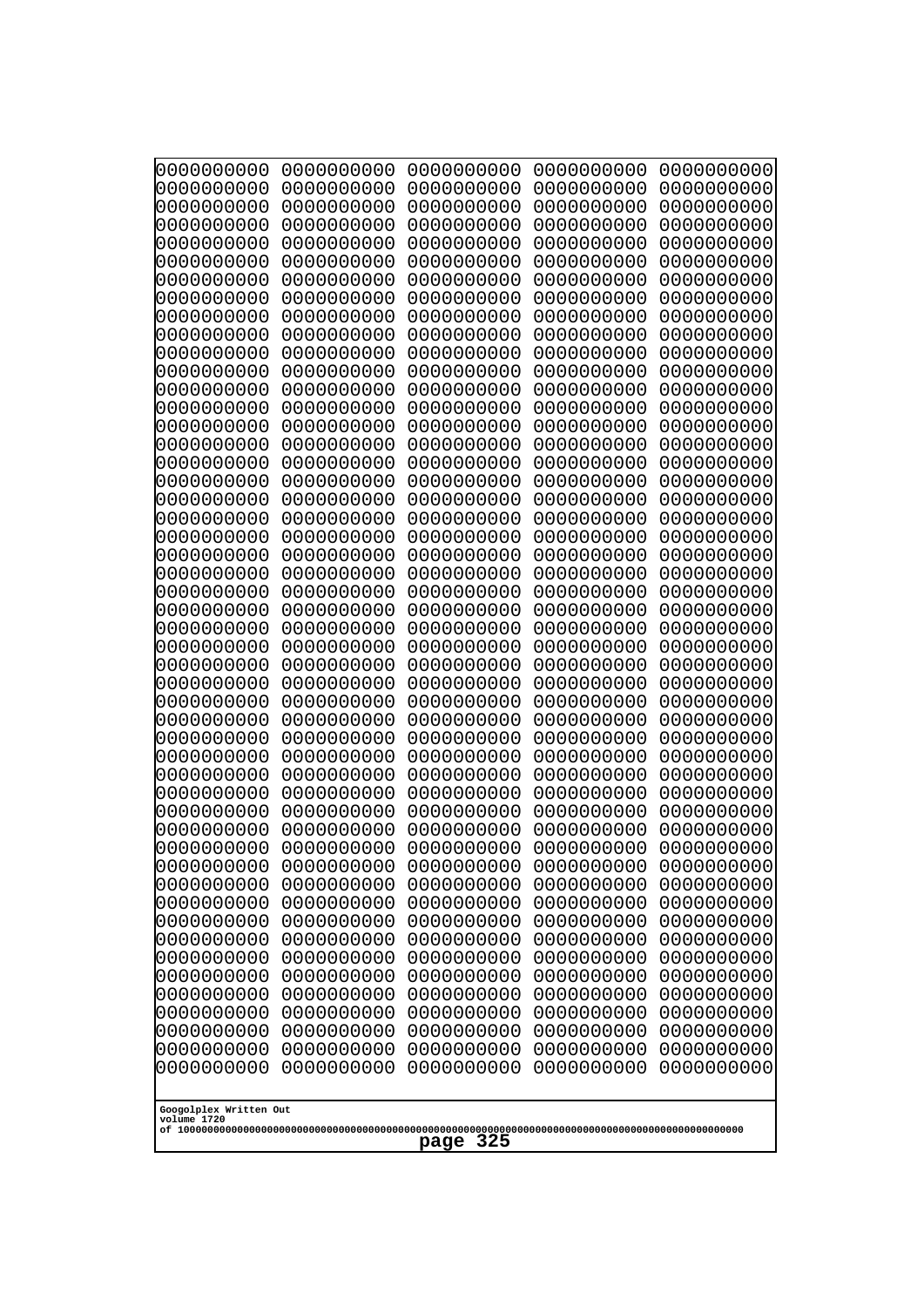| 10000000000              | 0000000000               | 0000000000               | 0000000000               | 0000000000               |
|--------------------------|--------------------------|--------------------------|--------------------------|--------------------------|
| 0000000000<br>0000000000 | 0000000000<br>0000000000 | 0000000000<br>0000000000 | 0000000000<br>0000000000 | 0000000000<br>0000000000 |
| 0000000000               | 0000000000               | 0000000000               | 0000000000               | 0000000000               |
| 0000000000               | 0000000000               | 0000000000               | 0000000000               | 0000000000               |
| 0000000000               | 0000000000               | 0000000000               | 0000000000               | 0000000000               |
| 0000000000<br>0000000000 | 0000000000<br>0000000000 | 0000000000<br>0000000000 | 0000000000<br>0000000000 | 0000000000<br>0000000000 |
| 0000000000               | 0000000000               | 0000000000               | 0000000000               | 0000000000               |
| 0000000000               | 0000000000               | 0000000000               | 0000000000               | 0000000000               |
| 0000000000               | 0000000000               | 0000000000               | 0000000000               | 0000000000               |
| 0000000000<br>0000000000 | 0000000000<br>0000000000 | 0000000000<br>0000000000 | 0000000000<br>0000000000 | 0000000000<br>0000000000 |
| 0000000000               | 0000000000               | 0000000000               | 0000000000               | 0000000000               |
| 0000000000               | 0000000000               | 0000000000               | 0000000000               | 0000000000               |
| 0000000000               | 0000000000               | 0000000000               | 0000000000               | 0000000000               |
| 0000000000<br>0000000000 | 0000000000<br>0000000000 | 0000000000<br>0000000000 | 0000000000<br>0000000000 | 0000000000<br>0000000000 |
| 0000000000               | 0000000000               | 0000000000               | 0000000000               | 0000000000               |
| 0000000000               | 0000000000               | 0000000000               | 0000000000               | 0000000000               |
| 0000000000               | 0000000000<br>0000000000 | 0000000000               | 0000000000               | 0000000000               |
| 0000000000<br>0000000000 | 0000000000               | 0000000000<br>0000000000 | 0000000000<br>0000000000 | 0000000000<br>0000000000 |
| 0000000000               | 0000000000               | 0000000000               | 0000000000               | 0000000000               |
| 0000000000               | 0000000000               | 0000000000               | 0000000000               | 0000000000               |
| 0000000000<br>0000000000 | 0000000000<br>0000000000 | 0000000000<br>0000000000 | 0000000000<br>0000000000 | 0000000000<br>0000000000 |
| 0000000000               | 0000000000               | 0000000000               | 0000000000               | 0000000000               |
| 0000000000               | 0000000000               | 0000000000               | 0000000000               | 0000000000               |
| 0000000000               | 0000000000               | 0000000000               | 0000000000               | 0000000000               |
| 0000000000<br>0000000000 | 0000000000<br>0000000000 | 0000000000<br>0000000000 | 0000000000<br>0000000000 | 0000000000<br>0000000000 |
| 0000000000               | 0000000000               | 0000000000               | 0000000000               | 0000000000               |
| 0000000000               | 0000000000               | 0000000000               | 0000000000               | 0000000000               |
| 0000000000               | 0000000000               | 0000000000               | 0000000000               | 0000000000               |
| 0000000000<br>0000000000 | 0000000000<br>0000000000 | 0000000000<br>0000000000 | 0000000000<br>0000000000 | 0000000000<br>0000000000 |
| 0000000000               | 0000000000               | 0000000000               | 0000000000               | 0000000000               |
| 0000000000               | 0000000000               | 0000000000               | 0000000000               | 0000000000               |
| 0000000000<br>0000000000 | 0000000000<br>0000000000 | 0000000000<br>0000000000 | 0000000000<br>0000000000 | 0000000000<br>0000000000 |
| 0000000000               | 0000000000               | 0000000000               | 0000000000               | 0000000000               |
| 0000000000               | 0000000000               | 0000000000               | 0000000000               | 0000000000               |
| 0000000000               | 0000000000               | 0000000000               | 0000000000               | 0000000000               |
| 0000000000<br>0000000000 | 0000000000<br>0000000000 | 0000000000<br>0000000000 | 0000000000<br>0000000000 | 0000000000<br>0000000000 |
| 0000000000               | 0000000000               | 0000000000               | 0000000000               | 0000000000               |
| 0000000000               | 0000000000               | 0000000000               | 0000000000               | 0000000000               |
| 0000000000               | 0000000000               | 0000000000               | 0000000000               | 0000000000               |
| 0000000000               | 0000000000               | 0000000000               | 0000000000               | 0000000000               |
| Googolplex Written Out   |                          |                          |                          |                          |
| volume 1720              |                          |                          |                          |                          |
| 326<br>page              |                          |                          |                          |                          |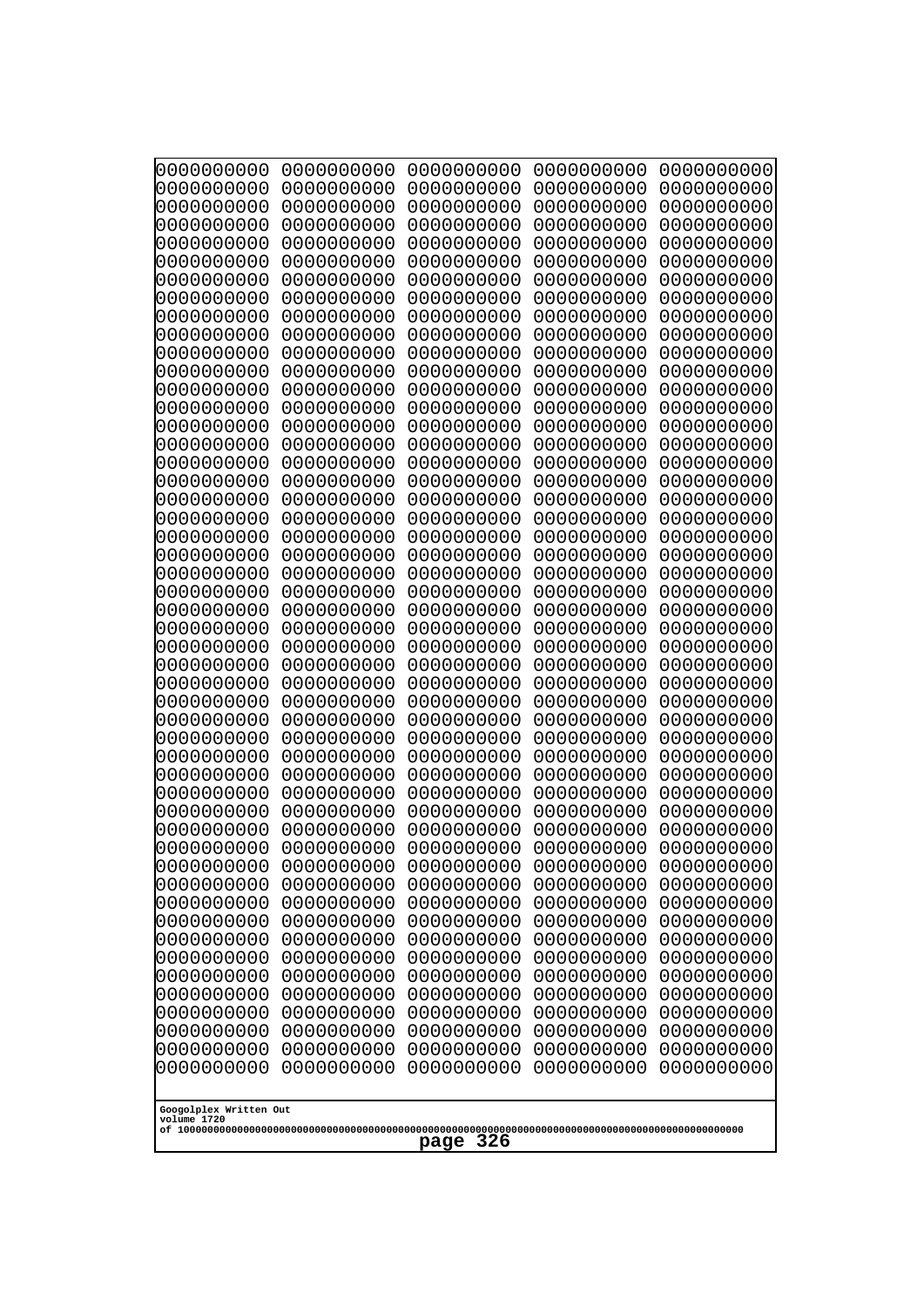| Googolplex Written Out<br>volume 1720 | 0000000000<br>0000000000<br>0000000000<br>0000000000<br>0000000000<br>0000000000<br>0000000000<br>0000000000<br>0000000000<br>0000000000<br>0000000000<br>0000000000<br>0000000000<br>0000000000<br>0000000000<br>0000000000<br>0000000000<br>0000000000<br>0000000000<br>0000000000<br>0000000000<br>0000000000<br>0000000000<br>0000000000<br>0000000000<br>0000000000<br>0000000000<br>0000000000<br>0000000000<br>0000000000<br>0000000000<br>0000000000<br>0000000000<br>0000000000<br>0000000000<br>0000000000<br>0000000000<br>10000000000<br>0000000000<br>0000000000<br>0000000000<br>0000000000<br>0000000000<br>0000000000<br>0000000000<br>0000000000<br>0000000000<br>0000000000<br>0000000000<br>0000000000 | 0000000000<br>0000000000<br>0000000000<br>0000000000<br>0000000000<br>0000000000<br>0000000000<br>0000000000<br>0000000000<br>0000000000<br>0000000000<br>0000000000<br>0000000000<br>0000000000<br>0000000000<br>0000000000<br>0000000000<br>0000000000<br>0000000000<br>0000000000<br>0000000000<br>0000000000<br>0000000000<br>0000000000<br>0000000000<br>0000000000<br>0000000000<br>0000000000<br>0000000000<br>0000000000<br>0000000000<br>0000000000<br>0000000000<br>0000000000<br>0000000000<br>0000000000<br>0000000000<br>0000000000<br>0000000000<br>0000000000<br>0000000000<br>0000000000<br>0000000000<br>0000000000<br>0000000000<br>0000000000<br>0000000000<br>0000000000<br>0000000000<br>0000000000 | 0000000000<br>0000000000<br>0000000000<br>0000000000<br>0000000000<br>0000000000<br>0000000000<br>0000000000<br>0000000000<br>0000000000<br>0000000000<br>0000000000<br>0000000000<br>0000000000<br>0000000000<br>0000000000<br>0000000000<br>0000000000<br>0000000000<br>0000000000<br>0000000000<br>0000000000<br>0000000000<br>0000000000<br>0000000000<br>0000000000<br>0000000000<br>0000000000<br>0000000000<br>0000000000<br>0000000000<br>0000000000<br>0000000000<br>0000000000<br>0000000000<br>0000000000<br>0000000000<br>0000000000<br>0000000000<br>0000000000<br>0000000000<br>0000000000<br>0000000000<br>0000000000<br>0000000000<br>0000000000<br>0000000000<br>0000000000<br>0000000000<br>0000000000 | 0000000000<br>0000000000<br>0000000000<br>0000000000<br>0000000000<br>0000000000<br>0000000000<br>0000000000<br>0000000000<br>0000000000<br>0000000000<br>0000000000<br>0000000000<br>0000000000<br>0000000000<br>0000000000<br>0000000000<br>0000000000<br>0000000000<br>0000000000<br>0000000000<br>0000000000<br>0000000000<br>0000000000<br>0000000000<br>0000000000<br>0000000000<br>0000000000<br>0000000000<br>0000000000<br>0000000000<br>0000000000<br>0000000000<br>0000000000<br>0000000000<br>0000000000<br>0000000000<br>0000000000<br>0000000000<br>0000000000<br>0000000000<br>0000000000<br>0000000000<br>0000000000<br>0000000000<br>0000000000<br>0000000000<br>0000000000<br>0000000000<br>0000000000 | 0000000000<br>0000000000<br>0000000000<br>0000000000<br>0000000000<br>0000000000<br>0000000000<br>0000000000<br>0000000000<br>0000000000<br>0000000000<br>0000000000<br>0000000000<br>0000000000<br>0000000000<br>0000000000<br>0000000000<br>0000000000<br>0000000000<br>0000000000<br>0000000000<br>0000000000<br>0000000000<br>0000000000<br>0000000000<br>0000000000<br>0000000000<br>0000000000<br>0000000000<br>0000000000<br>0000000000<br>0000000000<br>0000000000<br>0000000000<br>0000000000<br>0000000000<br>0000000000<br>0000000000<br>0000000000<br>0000000000<br>0000000000<br>0000000000<br>0000000000<br>0000000000<br>0000000000<br>0000000000<br>0000000000<br>0000000000<br>0000000000<br>0000000000 |
|---------------------------------------|---------------------------------------------------------------------------------------------------------------------------------------------------------------------------------------------------------------------------------------------------------------------------------------------------------------------------------------------------------------------------------------------------------------------------------------------------------------------------------------------------------------------------------------------------------------------------------------------------------------------------------------------------------------------------------------------------------------------------|--------------------------------------------------------------------------------------------------------------------------------------------------------------------------------------------------------------------------------------------------------------------------------------------------------------------------------------------------------------------------------------------------------------------------------------------------------------------------------------------------------------------------------------------------------------------------------------------------------------------------------------------------------------------------------------------------------------------------|--------------------------------------------------------------------------------------------------------------------------------------------------------------------------------------------------------------------------------------------------------------------------------------------------------------------------------------------------------------------------------------------------------------------------------------------------------------------------------------------------------------------------------------------------------------------------------------------------------------------------------------------------------------------------------------------------------------------------|--------------------------------------------------------------------------------------------------------------------------------------------------------------------------------------------------------------------------------------------------------------------------------------------------------------------------------------------------------------------------------------------------------------------------------------------------------------------------------------------------------------------------------------------------------------------------------------------------------------------------------------------------------------------------------------------------------------------------|--------------------------------------------------------------------------------------------------------------------------------------------------------------------------------------------------------------------------------------------------------------------------------------------------------------------------------------------------------------------------------------------------------------------------------------------------------------------------------------------------------------------------------------------------------------------------------------------------------------------------------------------------------------------------------------------------------------------------|
| 327<br>page                           |                                                                                                                                                                                                                                                                                                                                                                                                                                                                                                                                                                                                                                                                                                                           |                                                                                                                                                                                                                                                                                                                                                                                                                                                                                                                                                                                                                                                                                                                          |                                                                                                                                                                                                                                                                                                                                                                                                                                                                                                                                                                                                                                                                                                                          |                                                                                                                                                                                                                                                                                                                                                                                                                                                                                                                                                                                                                                                                                                                          |                                                                                                                                                                                                                                                                                                                                                                                                                                                                                                                                                                                                                                                                                                                          |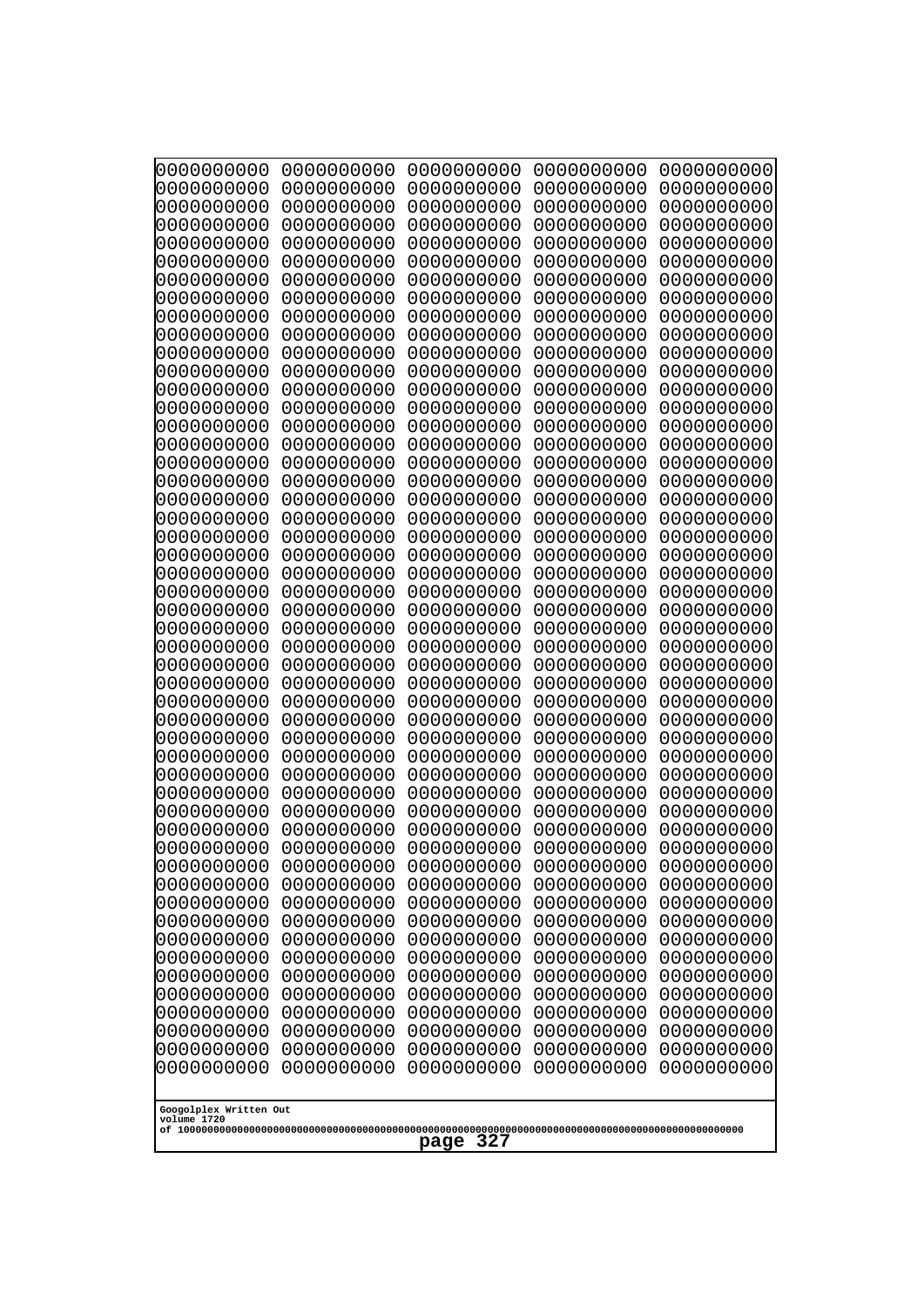| Googolplex Written Out<br>volume 1720 | 0000000000<br>0000000000<br>0000000000<br>0000000000<br>0000000000<br>0000000000<br>0000000000<br>0000000000<br>0000000000<br>0000000000<br>0000000000<br>0000000000<br>0000000000<br>0000000000<br>0000000000<br>0000000000<br>0000000000<br>0000000000<br>0000000000<br>0000000000<br>0000000000<br>0000000000<br>0000000000<br>0000000000<br>0000000000<br>0000000000<br>0000000000<br>0000000000<br>0000000000<br>0000000000<br>0000000000<br>0000000000<br>0000000000<br>0000000000<br>0000000000<br>0000000000<br>0000000000<br>10000000000<br>0000000000<br>0000000000<br>0000000000<br>0000000000<br>0000000000<br>0000000000<br>0000000000<br>0000000000<br>0000000000<br>0000000000<br>0000000000<br>0000000000 | 0000000000<br>0000000000<br>0000000000<br>0000000000<br>0000000000<br>0000000000<br>0000000000<br>0000000000<br>0000000000<br>0000000000<br>0000000000<br>0000000000<br>0000000000<br>0000000000<br>0000000000<br>0000000000<br>0000000000<br>0000000000<br>0000000000<br>0000000000<br>0000000000<br>0000000000<br>0000000000<br>0000000000<br>0000000000<br>0000000000<br>0000000000<br>0000000000<br>0000000000<br>0000000000<br>0000000000<br>0000000000<br>0000000000<br>0000000000<br>0000000000<br>0000000000<br>0000000000<br>0000000000<br>0000000000<br>0000000000<br>0000000000<br>0000000000<br>0000000000<br>0000000000<br>0000000000<br>0000000000<br>0000000000<br>0000000000<br>0000000000<br>0000000000 | 0000000000<br>0000000000<br>0000000000<br>0000000000<br>0000000000<br>0000000000<br>0000000000<br>0000000000<br>0000000000<br>0000000000<br>0000000000<br>0000000000<br>0000000000<br>0000000000<br>0000000000<br>0000000000<br>0000000000<br>0000000000<br>0000000000<br>0000000000<br>0000000000<br>0000000000<br>0000000000<br>0000000000<br>0000000000<br>0000000000<br>0000000000<br>0000000000<br>0000000000<br>0000000000<br>0000000000<br>0000000000<br>0000000000<br>0000000000<br>0000000000<br>0000000000<br>0000000000<br>0000000000<br>0000000000<br>0000000000<br>0000000000<br>0000000000<br>0000000000<br>0000000000<br>0000000000<br>0000000000<br>0000000000<br>0000000000<br>0000000000<br>0000000000 | 0000000000<br>0000000000<br>0000000000<br>0000000000<br>0000000000<br>0000000000<br>0000000000<br>0000000000<br>0000000000<br>0000000000<br>0000000000<br>0000000000<br>0000000000<br>0000000000<br>0000000000<br>0000000000<br>0000000000<br>0000000000<br>0000000000<br>0000000000<br>0000000000<br>0000000000<br>0000000000<br>0000000000<br>0000000000<br>0000000000<br>0000000000<br>0000000000<br>0000000000<br>0000000000<br>0000000000<br>0000000000<br>0000000000<br>0000000000<br>0000000000<br>0000000000<br>0000000000<br>0000000000<br>0000000000<br>0000000000<br>0000000000<br>0000000000<br>0000000000<br>0000000000<br>0000000000<br>0000000000<br>0000000000<br>0000000000<br>0000000000<br>0000000000 | 0000000000<br>0000000000<br>0000000000<br>0000000000<br>0000000000<br>0000000000<br>0000000000<br>0000000000<br>0000000000<br>0000000000<br>0000000000<br>0000000000<br>0000000000<br>0000000000<br>0000000000<br>0000000000<br>0000000000<br>0000000000<br>0000000000<br>0000000000<br>0000000000<br>0000000000<br>0000000000<br>0000000000<br>0000000000<br>0000000000<br>0000000000<br>0000000000<br>0000000000<br>0000000000<br>0000000000<br>0000000000<br>0000000000<br>0000000000<br>0000000000<br>0000000000<br>0000000000<br>0000000000<br>0000000000<br>0000000000<br>0000000000<br>0000000000<br>0000000000<br>0000000000<br>0000000000<br>0000000000<br>0000000000<br>0000000000<br>0000000000<br>0000000000 |
|---------------------------------------|---------------------------------------------------------------------------------------------------------------------------------------------------------------------------------------------------------------------------------------------------------------------------------------------------------------------------------------------------------------------------------------------------------------------------------------------------------------------------------------------------------------------------------------------------------------------------------------------------------------------------------------------------------------------------------------------------------------------------|--------------------------------------------------------------------------------------------------------------------------------------------------------------------------------------------------------------------------------------------------------------------------------------------------------------------------------------------------------------------------------------------------------------------------------------------------------------------------------------------------------------------------------------------------------------------------------------------------------------------------------------------------------------------------------------------------------------------------|--------------------------------------------------------------------------------------------------------------------------------------------------------------------------------------------------------------------------------------------------------------------------------------------------------------------------------------------------------------------------------------------------------------------------------------------------------------------------------------------------------------------------------------------------------------------------------------------------------------------------------------------------------------------------------------------------------------------------|--------------------------------------------------------------------------------------------------------------------------------------------------------------------------------------------------------------------------------------------------------------------------------------------------------------------------------------------------------------------------------------------------------------------------------------------------------------------------------------------------------------------------------------------------------------------------------------------------------------------------------------------------------------------------------------------------------------------------|--------------------------------------------------------------------------------------------------------------------------------------------------------------------------------------------------------------------------------------------------------------------------------------------------------------------------------------------------------------------------------------------------------------------------------------------------------------------------------------------------------------------------------------------------------------------------------------------------------------------------------------------------------------------------------------------------------------------------|
|                                       | 328<br>page                                                                                                                                                                                                                                                                                                                                                                                                                                                                                                                                                                                                                                                                                                               |                                                                                                                                                                                                                                                                                                                                                                                                                                                                                                                                                                                                                                                                                                                          |                                                                                                                                                                                                                                                                                                                                                                                                                                                                                                                                                                                                                                                                                                                          |                                                                                                                                                                                                                                                                                                                                                                                                                                                                                                                                                                                                                                                                                                                          |                                                                                                                                                                                                                                                                                                                                                                                                                                                                                                                                                                                                                                                                                                                          |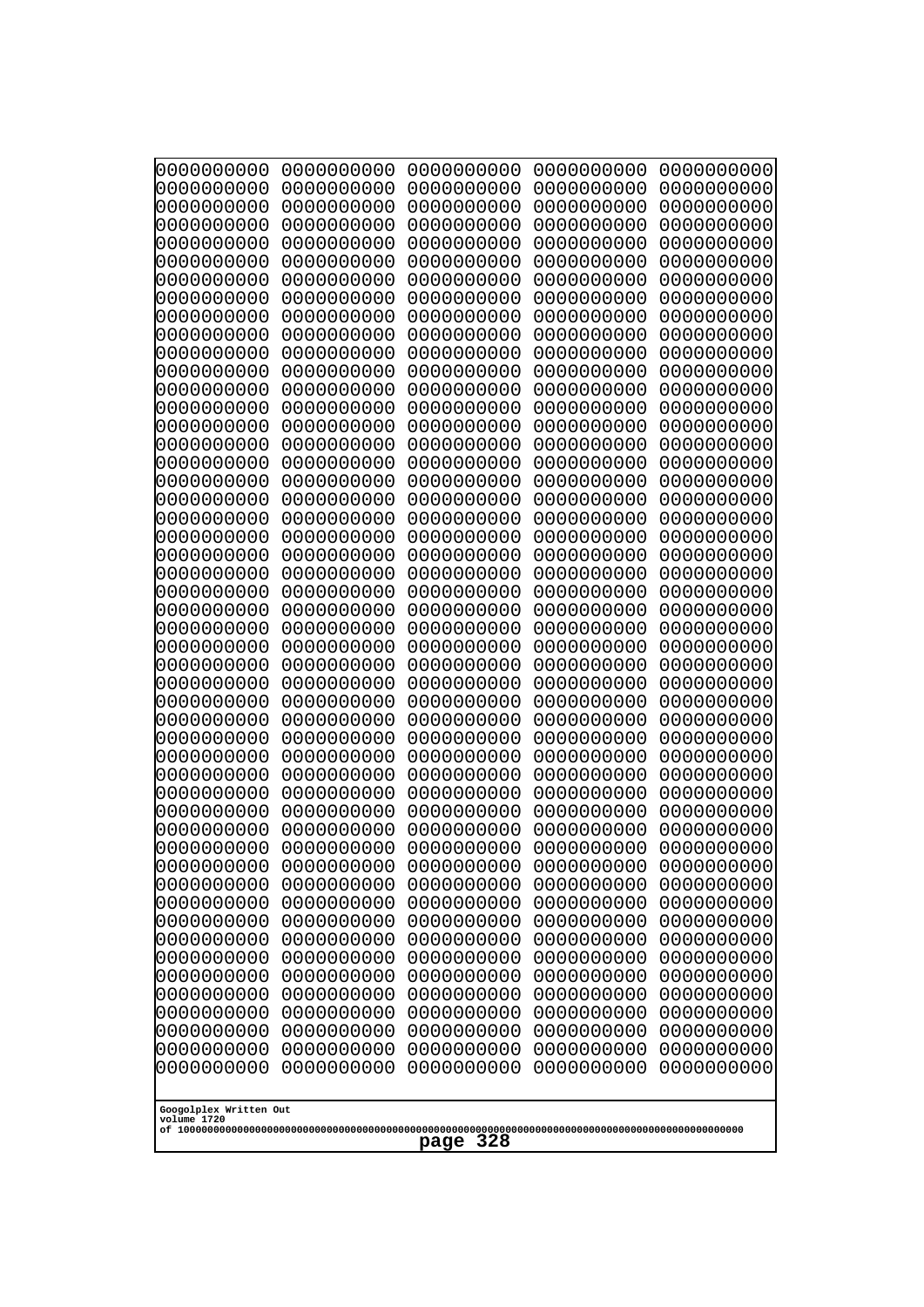| 0000000000                                           | 0000000000 | 0000000000 | 0000000000 | 0000000000 |
|------------------------------------------------------|------------|------------|------------|------------|
| 0000000000                                           | 0000000000 | 0000000000 | 0000000000 | 0000000000 |
| 0000000000                                           | 0000000000 | 0000000000 | 0000000000 | 0000000000 |
| 0000000000                                           | 0000000000 | 0000000000 | 0000000000 | 0000000000 |
| 0000000000                                           | 0000000000 | 0000000000 | 0000000000 | 0000000000 |
| 0000000000                                           | 0000000000 | 0000000000 | 0000000000 | 0000000000 |
| 0000000000                                           | 0000000000 | 0000000000 | 0000000000 | 0000000000 |
| 0000000000                                           | 0000000000 | 0000000000 | 0000000000 | 0000000000 |
| 0000000000                                           | 0000000000 | 0000000000 | 0000000000 | 0000000000 |
| 0000000000                                           | 0000000000 | 0000000000 | 0000000000 | 0000000000 |
| 0000000000                                           | 0000000000 | 0000000000 | 0000000000 | 0000000000 |
| 0000000000                                           | 0000000000 | 0000000000 | 0000000000 | 0000000000 |
| 0000000000                                           | 0000000000 | 0000000000 | 0000000000 | 0000000000 |
| 0000000000                                           | 0000000000 | 0000000000 | 0000000000 | 0000000000 |
| 0000000000                                           | 0000000000 | 0000000000 | 0000000000 | 0000000000 |
| 0000000000                                           | 0000000000 | 0000000000 | 0000000000 | 0000000000 |
| 0000000000                                           | 0000000000 | 0000000000 | 0000000000 | 0000000000 |
| 0000000000                                           | 0000000000 | 0000000000 | 0000000000 | 0000000000 |
| 0000000000                                           | 0000000000 | 0000000000 | 0000000000 | 0000000000 |
| 0000000000                                           | 0000000000 | 0000000000 | 0000000000 | 0000000000 |
| 0000000000                                           | 0000000000 | 0000000000 | 0000000000 | 0000000000 |
| 0000000000                                           | 0000000000 | 0000000000 | 0000000000 | 0000000000 |
| 0000000000                                           | 0000000000 | 0000000000 | 0000000000 | 0000000000 |
| 0000000000                                           | 0000000000 | 0000000000 | 0000000000 | 0000000000 |
| 0000000000                                           | 0000000000 | 0000000000 | 0000000000 | 0000000000 |
| 0000000000                                           | 0000000000 | 0000000000 | 0000000000 | 0000000000 |
| 0000000000                                           | 0000000000 | 0000000000 | 0000000000 | 0000000000 |
| 0000000000                                           | 0000000000 | 0000000000 | 0000000000 | 0000000000 |
| 0000000000                                           | 0000000000 | 0000000000 | 0000000000 | 0000000000 |
| 0000000000                                           | 0000000000 | 0000000000 | 0000000000 | 0000000000 |
| 0000000000                                           | 0000000000 | 0000000000 | 0000000000 | 0000000000 |
| 0000000000                                           | 0000000000 | 0000000000 | 0000000000 | 0000000000 |
| 0000000000                                           | 0000000000 | 0000000000 | 0000000000 | 0000000000 |
| 0000000000                                           | 0000000000 | 0000000000 | 0000000000 | 0000000000 |
| 0000000000                                           | 0000000000 | 0000000000 | 0000000000 | 0000000000 |
| 0000000000                                           | 0000000000 | 0000000000 | 0000000000 | 0000000000 |
| 0000000000                                           | 0000000000 | 0000000000 | 0000000000 | 0000000000 |
| 0000000000                                           | 0000000000 | 0000000000 | 0000000000 | 0000000000 |
| 0000000000                                           | 0000000000 | 0000000000 | 0000000000 | 0000000000 |
| 0000000000                                           | 0000000000 | 0000000000 | 0000000000 | 0000000000 |
| 0000000000                                           | 0000000000 | 0000000000 | 0000000000 | 0000000000 |
| 0000000000                                           | 0000000000 | 0000000000 | 0000000000 | 0000000000 |
| 0000000000                                           | 0000000000 | 0000000000 | 0000000000 | 0000000000 |
| 0000000000                                           | 0000000000 | 0000000000 | 0000000000 | 0000000000 |
| 0000000000                                           | 0000000000 | 0000000000 | 0000000000 | 0000000000 |
| 0000000000                                           | 0000000000 | 0000000000 | 0000000000 | 0000000000 |
| 0000000000                                           | 0000000000 | 0000000000 | 0000000000 | 0000000000 |
| 0000000000                                           | 0000000000 | 0000000000 | 0000000000 | 0000000000 |
| 0000000000                                           | 0000000000 | 0000000000 | 0000000000 | 0000000000 |
| 0000000000                                           | 0000000000 | 0000000000 | 0000000000 | 0000000000 |
| Googolplex Written Out<br>volume 1720<br>329<br>page |            |            |            |            |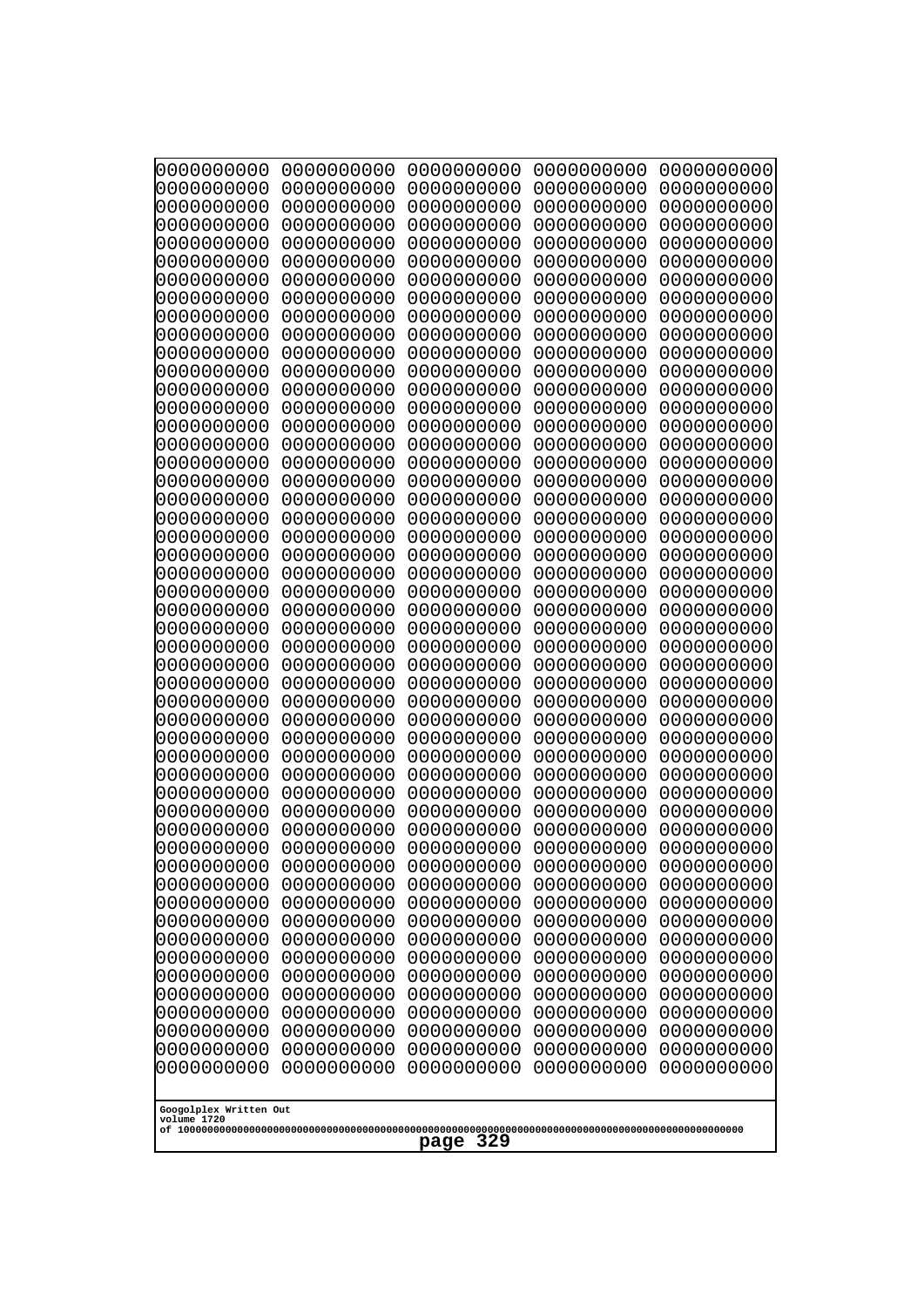| Googolplex Written Out<br>volume 1720 | 0000000000<br>0000000000<br>0000000000<br>0000000000<br>0000000000<br>0000000000<br>0000000000<br>0000000000<br>0000000000<br>0000000000<br>0000000000<br>0000000000<br>0000000000<br>0000000000<br>0000000000<br>0000000000<br>0000000000<br>0000000000<br>0000000000<br>0000000000<br>0000000000<br>0000000000<br>0000000000<br>0000000000<br>0000000000<br>0000000000<br>0000000000<br>0000000000<br>0000000000<br>0000000000<br>0000000000<br>0000000000<br>0000000000<br>0000000000<br>0000000000<br>0000000000<br>0000000000<br>10000000000<br>0000000000<br>0000000000<br>0000000000<br>0000000000<br>0000000000<br>0000000000<br>0000000000<br>0000000000<br>0000000000<br>0000000000<br>0000000000<br>0000000000 | 0000000000<br>0000000000<br>0000000000<br>0000000000<br>0000000000<br>0000000000<br>0000000000<br>0000000000<br>0000000000<br>0000000000<br>0000000000<br>0000000000<br>0000000000<br>0000000000<br>0000000000<br>0000000000<br>0000000000<br>0000000000<br>0000000000<br>0000000000<br>0000000000<br>0000000000<br>0000000000<br>0000000000<br>0000000000<br>0000000000<br>0000000000<br>0000000000<br>0000000000<br>0000000000<br>0000000000<br>0000000000<br>0000000000<br>0000000000<br>0000000000<br>0000000000<br>0000000000<br>0000000000<br>0000000000<br>0000000000<br>0000000000<br>0000000000<br>0000000000<br>0000000000<br>0000000000<br>0000000000<br>0000000000<br>0000000000<br>0000000000<br>0000000000 | 0000000000<br>0000000000<br>0000000000<br>0000000000<br>0000000000<br>0000000000<br>0000000000<br>0000000000<br>0000000000<br>0000000000<br>0000000000<br>0000000000<br>0000000000<br>0000000000<br>0000000000<br>0000000000<br>0000000000<br>0000000000<br>0000000000<br>0000000000<br>0000000000<br>0000000000<br>0000000000<br>0000000000<br>0000000000<br>0000000000<br>0000000000<br>0000000000<br>0000000000<br>0000000000<br>0000000000<br>0000000000<br>0000000000<br>0000000000<br>0000000000<br>0000000000<br>0000000000<br>0000000000<br>0000000000<br>0000000000<br>0000000000<br>0000000000<br>0000000000<br>0000000000<br>0000000000<br>0000000000<br>0000000000<br>0000000000<br>0000000000<br>0000000000 | 0000000000<br>0000000000<br>0000000000<br>0000000000<br>0000000000<br>0000000000<br>0000000000<br>0000000000<br>0000000000<br>0000000000<br>0000000000<br>0000000000<br>0000000000<br>0000000000<br>0000000000<br>0000000000<br>0000000000<br>0000000000<br>0000000000<br>0000000000<br>0000000000<br>0000000000<br>0000000000<br>0000000000<br>0000000000<br>0000000000<br>0000000000<br>0000000000<br>0000000000<br>0000000000<br>0000000000<br>0000000000<br>0000000000<br>0000000000<br>0000000000<br>0000000000<br>0000000000<br>0000000000<br>0000000000<br>0000000000<br>0000000000<br>0000000000<br>0000000000<br>0000000000<br>0000000000<br>0000000000<br>0000000000<br>0000000000<br>0000000000<br>0000000000 | 0000000000<br>0000000000<br>0000000000<br>0000000000<br>0000000000<br>0000000000<br>0000000000<br>0000000000<br>0000000000<br>0000000000<br>0000000000<br>0000000000<br>0000000000<br>0000000000<br>0000000000<br>0000000000<br>0000000000<br>0000000000<br>0000000000<br>0000000000<br>0000000000<br>0000000000<br>0000000000<br>0000000000<br>0000000000<br>0000000000<br>0000000000<br>0000000000<br>0000000000<br>0000000000<br>0000000000<br>0000000000<br>0000000000<br>0000000000<br>0000000000<br>0000000000<br>0000000000<br>0000000000<br>0000000000<br>0000000000<br>0000000000<br>0000000000<br>0000000000<br>0000000000<br>0000000000<br>0000000000<br>0000000000<br>0000000000<br>0000000000<br>0000000000 |
|---------------------------------------|---------------------------------------------------------------------------------------------------------------------------------------------------------------------------------------------------------------------------------------------------------------------------------------------------------------------------------------------------------------------------------------------------------------------------------------------------------------------------------------------------------------------------------------------------------------------------------------------------------------------------------------------------------------------------------------------------------------------------|--------------------------------------------------------------------------------------------------------------------------------------------------------------------------------------------------------------------------------------------------------------------------------------------------------------------------------------------------------------------------------------------------------------------------------------------------------------------------------------------------------------------------------------------------------------------------------------------------------------------------------------------------------------------------------------------------------------------------|--------------------------------------------------------------------------------------------------------------------------------------------------------------------------------------------------------------------------------------------------------------------------------------------------------------------------------------------------------------------------------------------------------------------------------------------------------------------------------------------------------------------------------------------------------------------------------------------------------------------------------------------------------------------------------------------------------------------------|--------------------------------------------------------------------------------------------------------------------------------------------------------------------------------------------------------------------------------------------------------------------------------------------------------------------------------------------------------------------------------------------------------------------------------------------------------------------------------------------------------------------------------------------------------------------------------------------------------------------------------------------------------------------------------------------------------------------------|--------------------------------------------------------------------------------------------------------------------------------------------------------------------------------------------------------------------------------------------------------------------------------------------------------------------------------------------------------------------------------------------------------------------------------------------------------------------------------------------------------------------------------------------------------------------------------------------------------------------------------------------------------------------------------------------------------------------------|
| 330<br>page                           |                                                                                                                                                                                                                                                                                                                                                                                                                                                                                                                                                                                                                                                                                                                           |                                                                                                                                                                                                                                                                                                                                                                                                                                                                                                                                                                                                                                                                                                                          |                                                                                                                                                                                                                                                                                                                                                                                                                                                                                                                                                                                                                                                                                                                          |                                                                                                                                                                                                                                                                                                                                                                                                                                                                                                                                                                                                                                                                                                                          |                                                                                                                                                                                                                                                                                                                                                                                                                                                                                                                                                                                                                                                                                                                          |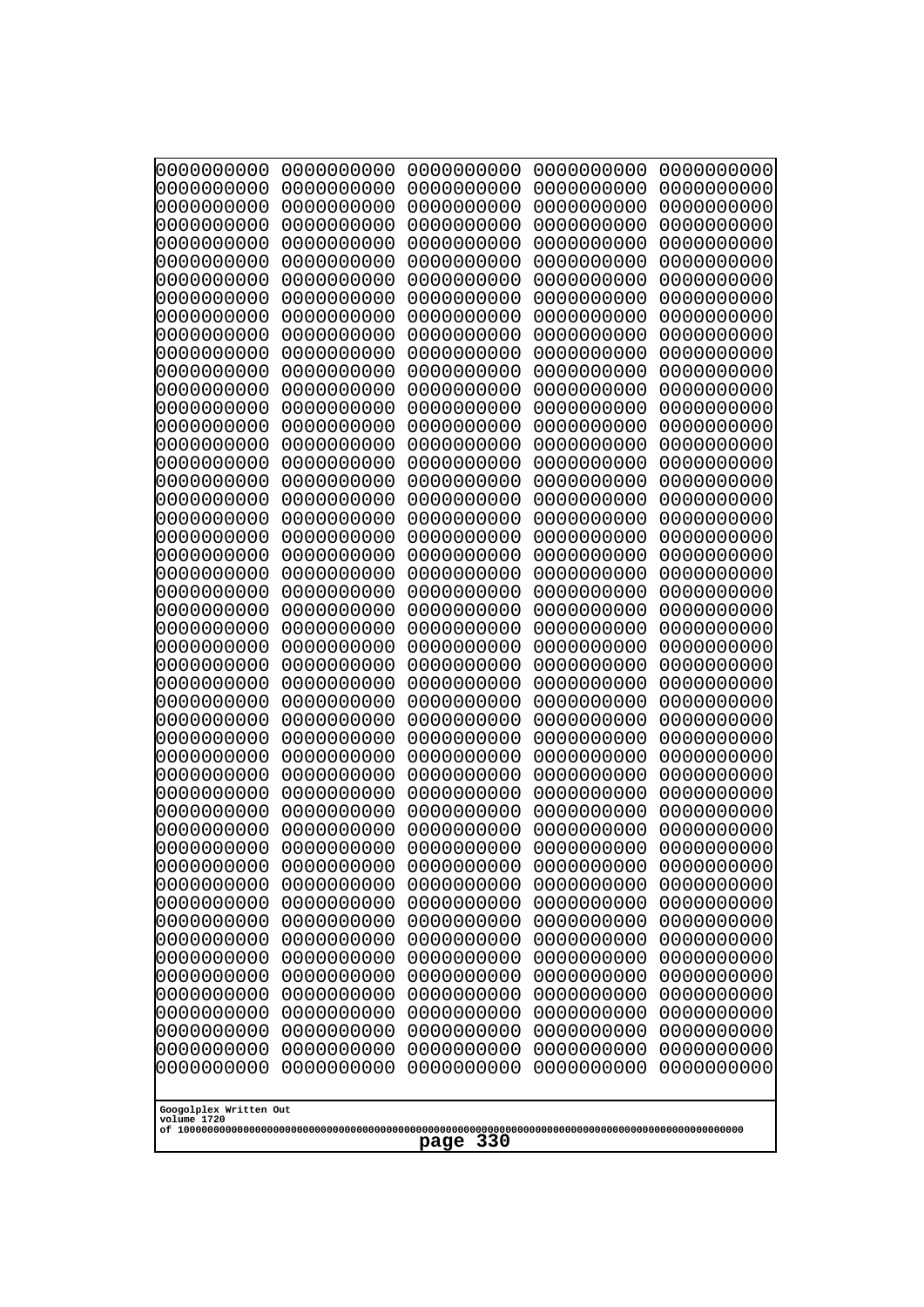| 10000000000              | 0000000000               | 0000000000               | 0000000000               | 0000000000               |
|--------------------------|--------------------------|--------------------------|--------------------------|--------------------------|
| 0000000000<br>0000000000 | 0000000000<br>0000000000 | 0000000000<br>0000000000 | 0000000000<br>0000000000 | 0000000000<br>0000000000 |
| 0000000000               | 0000000000               | 0000000000               | 0000000000               | 0000000000               |
| 0000000000               | 0000000000               | 0000000000               | 0000000000               | 0000000000               |
| 0000000000<br>0000000000 | 0000000000<br>0000000000 | 0000000000<br>0000000000 | 0000000000<br>0000000000 | 0000000000<br>0000000000 |
| 0000000000               | 0000000000               | 0000000000               | 0000000000               | 0000000000               |
| 0000000000               | 0000000000               | 0000000000               | 0000000000               | 0000000000               |
| 0000000000               | 0000000000               | 0000000000               | 0000000000               | 0000000000               |
| 0000000000<br>0000000000 | 0000000000<br>0000000000 | 0000000000<br>0000000000 | 0000000000<br>0000000000 | 0000000000<br>0000000000 |
| 0000000000               | 0000000000               | 0000000000               | 0000000000               | 0000000000               |
| 0000000000               | 0000000000               | 0000000000               | 0000000000               | 0000000000               |
| 0000000000<br>0000000000 | 0000000000<br>0000000000 | 0000000000<br>0000000000 | 0000000000<br>0000000000 | 0000000000<br>0000000000 |
| 0000000000               | 0000000000               | 0000000000               | 0000000000               | 0000000000               |
| 0000000000               | 0000000000               | 0000000000               | 0000000000               | 0000000000               |
| 0000000000<br>0000000000 | 0000000000<br>0000000000 | 0000000000<br>0000000000 | 0000000000<br>0000000000 | 0000000000<br>0000000000 |
| 0000000000               | 0000000000               | 0000000000               | 0000000000               | 0000000000               |
| 0000000000               | 0000000000               | 0000000000               | 0000000000               | 0000000000               |
| 0000000000               | 0000000000               | 0000000000               | 0000000000               | 0000000000               |
| 0000000000<br>0000000000 | 0000000000<br>0000000000 | 0000000000<br>0000000000 | 0000000000<br>0000000000 | 0000000000<br>0000000000 |
| 0000000000               | 0000000000               | 0000000000               | 0000000000               | 0000000000               |
| 0000000000               | 0000000000               | 0000000000               | 0000000000               | 0000000000               |
| 0000000000<br>0000000000 | 0000000000<br>0000000000 | 0000000000<br>0000000000 | 0000000000<br>0000000000 | 0000000000<br>0000000000 |
| 0000000000               | 0000000000               | 0000000000               | 0000000000               | 0000000000               |
| 0000000000               | 0000000000               | 0000000000               | 0000000000               | 0000000000               |
| 0000000000<br>0000000000 | 0000000000<br>0000000000 | 0000000000<br>0000000000 | 0000000000<br>0000000000 | 0000000000<br>0000000000 |
| 0000000000               | 0000000000               | 0000000000               | 0000000000               | 0000000000               |
| 0000000000               | 0000000000               | 0000000000               | 0000000000               | 0000000000               |
| 0000000000<br>0000000000 | 0000000000<br>0000000000 | 0000000000<br>0000000000 | 0000000000               | 0000000000<br>0000000000 |
| 0000000000               | 0000000000               | 0000000000               | 0000000000<br>0000000000 | 0000000000               |
| 0000000000               | 0000000000               | 0000000000               | 0000000000               | 0000000000               |
| 0000000000               | 0000000000               | 0000000000               | 0000000000               | 0000000000               |
| 0000000000<br>0000000000 | 0000000000<br>0000000000 | 0000000000<br>0000000000 | 0000000000<br>0000000000 | 0000000000<br>0000000000 |
| 0000000000               | 0000000000               | 0000000000               | 0000000000               | 0000000000               |
| 0000000000               | 0000000000               | 0000000000               | 0000000000               | 0000000000               |
| 0000000000<br>0000000000 | 0000000000<br>0000000000 | 0000000000<br>0000000000 | 0000000000<br>0000000000 | 0000000000<br>0000000000 |
| 0000000000               | 0000000000               | 0000000000               | 0000000000               | 0000000000               |
| 0000000000               | 0000000000               | 0000000000               | 0000000000               | 0000000000               |
| 0000000000               | 0000000000               | 0000000000               | 0000000000               | 0000000000               |
| 0000000000               | 0000000000               | 0000000000               | 0000000000               | 0000000000               |
| Googolplex Written Out   |                          |                          |                          |                          |
| volume 1720              |                          | 331<br>page              |                          |                          |
|                          |                          |                          |                          |                          |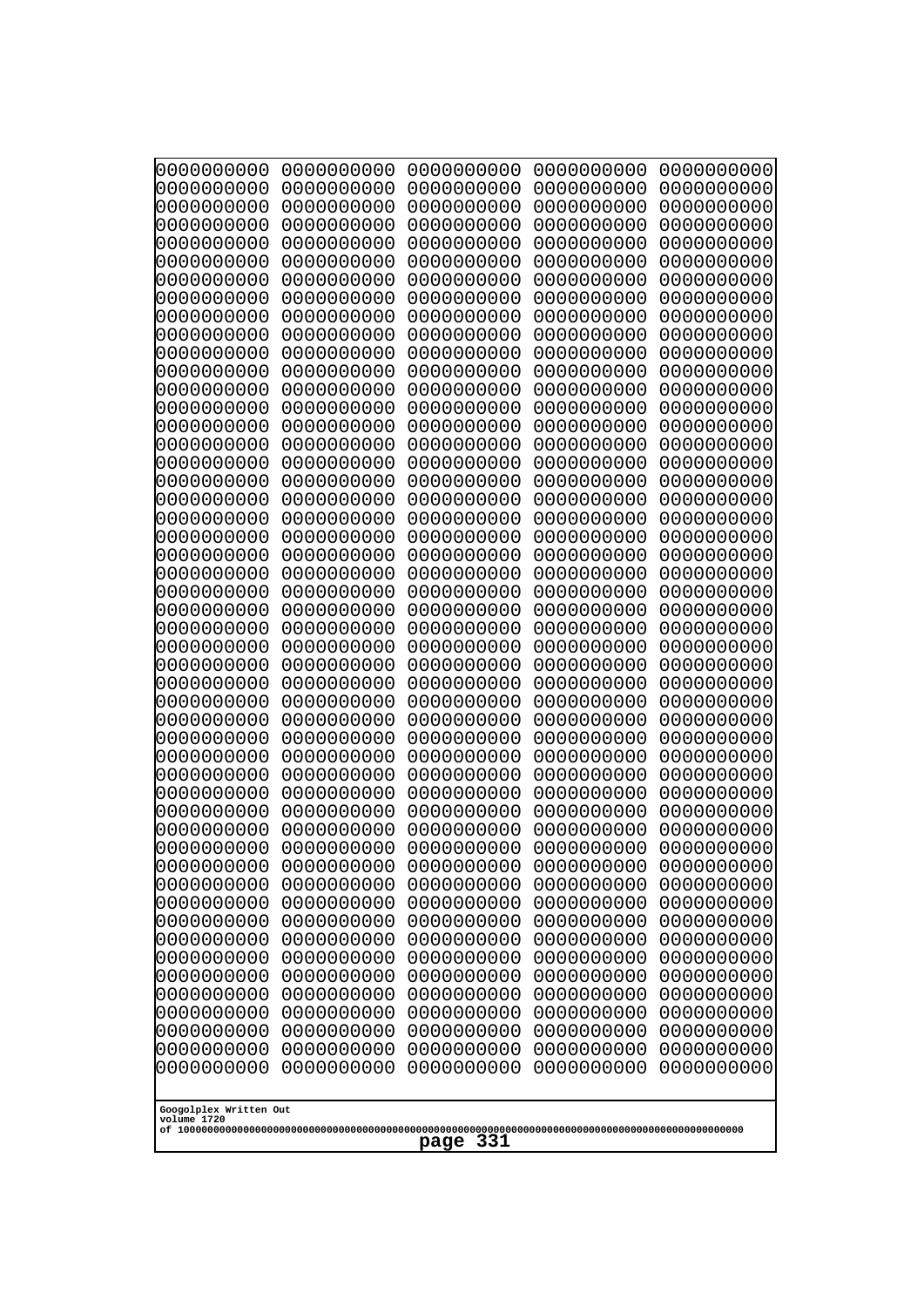| 0000000000<br>0000000000<br>0000000000<br>0000000000<br>0000000000<br>0000000000<br>0000000000<br>0000000000<br>0000000000<br>0000000000<br>0000000000<br>0000000000<br>0000000000<br>0000000000<br>0000000000<br>0000000000<br>0000000000<br>0000000000<br>0000000000<br>0000000000<br>0000000000<br>0000000000<br>0000000000<br>0000000000 | 0000000000<br>0000000000<br>0000000000<br>0000000000<br>0000000000<br>0000000000<br>0000000000<br>0000000000<br>0000000000<br>0000000000<br>0000000000<br>0000000000<br>0000000000<br>0000000000<br>0000000000<br>0000000000<br>0000000000<br>0000000000<br>0000000000<br>0000000000<br>0000000000<br>0000000000<br>0000000000<br>0000000000 | 0000000000<br>0000000000<br>0000000000<br>0000000000<br>0000000000<br>0000000000<br>0000000000<br>0000000000<br>0000000000<br>0000000000<br>0000000000<br>0000000000<br>0000000000<br>0000000000<br>0000000000<br>0000000000<br>0000000000<br>0000000000<br>0000000000<br>0000000000<br>0000000000<br>0000000000<br>0000000000<br>0000000000 | 0000000000<br>0000000000<br>0000000000<br>0000000000<br>0000000000<br>0000000000<br>0000000000<br>0000000000<br>0000000000<br>0000000000<br>0000000000<br>0000000000<br>0000000000<br>0000000000<br>0000000000<br>0000000000<br>0000000000<br>0000000000<br>0000000000<br>0000000000<br>0000000000<br>0000000000<br>0000000000<br>0000000000 | 0000000000<br>0000000000<br>0000000000<br>0000000000<br>0000000000<br>0000000000<br>0000000000<br>0000000000<br>0000000000<br>0000000000<br>0000000000<br>0000000000<br>0000000000<br>0000000000<br>0000000000<br>0000000000<br>0000000000<br>0000000000<br>0000000000<br>0000000000<br>0000000000<br>0000000000<br>0000000000<br>0000000000 |
|----------------------------------------------------------------------------------------------------------------------------------------------------------------------------------------------------------------------------------------------------------------------------------------------------------------------------------------------|----------------------------------------------------------------------------------------------------------------------------------------------------------------------------------------------------------------------------------------------------------------------------------------------------------------------------------------------|----------------------------------------------------------------------------------------------------------------------------------------------------------------------------------------------------------------------------------------------------------------------------------------------------------------------------------------------|----------------------------------------------------------------------------------------------------------------------------------------------------------------------------------------------------------------------------------------------------------------------------------------------------------------------------------------------|----------------------------------------------------------------------------------------------------------------------------------------------------------------------------------------------------------------------------------------------------------------------------------------------------------------------------------------------|
|                                                                                                                                                                                                                                                                                                                                              |                                                                                                                                                                                                                                                                                                                                              |                                                                                                                                                                                                                                                                                                                                              |                                                                                                                                                                                                                                                                                                                                              |                                                                                                                                                                                                                                                                                                                                              |
|                                                                                                                                                                                                                                                                                                                                              |                                                                                                                                                                                                                                                                                                                                              |                                                                                                                                                                                                                                                                                                                                              |                                                                                                                                                                                                                                                                                                                                              |                                                                                                                                                                                                                                                                                                                                              |
|                                                                                                                                                                                                                                                                                                                                              |                                                                                                                                                                                                                                                                                                                                              |                                                                                                                                                                                                                                                                                                                                              |                                                                                                                                                                                                                                                                                                                                              |                                                                                                                                                                                                                                                                                                                                              |
|                                                                                                                                                                                                                                                                                                                                              |                                                                                                                                                                                                                                                                                                                                              |                                                                                                                                                                                                                                                                                                                                              |                                                                                                                                                                                                                                                                                                                                              |                                                                                                                                                                                                                                                                                                                                              |
|                                                                                                                                                                                                                                                                                                                                              |                                                                                                                                                                                                                                                                                                                                              |                                                                                                                                                                                                                                                                                                                                              |                                                                                                                                                                                                                                                                                                                                              |                                                                                                                                                                                                                                                                                                                                              |
|                                                                                                                                                                                                                                                                                                                                              |                                                                                                                                                                                                                                                                                                                                              |                                                                                                                                                                                                                                                                                                                                              |                                                                                                                                                                                                                                                                                                                                              |                                                                                                                                                                                                                                                                                                                                              |
|                                                                                                                                                                                                                                                                                                                                              |                                                                                                                                                                                                                                                                                                                                              |                                                                                                                                                                                                                                                                                                                                              |                                                                                                                                                                                                                                                                                                                                              |                                                                                                                                                                                                                                                                                                                                              |
|                                                                                                                                                                                                                                                                                                                                              |                                                                                                                                                                                                                                                                                                                                              |                                                                                                                                                                                                                                                                                                                                              |                                                                                                                                                                                                                                                                                                                                              |                                                                                                                                                                                                                                                                                                                                              |
|                                                                                                                                                                                                                                                                                                                                              |                                                                                                                                                                                                                                                                                                                                              |                                                                                                                                                                                                                                                                                                                                              |                                                                                                                                                                                                                                                                                                                                              |                                                                                                                                                                                                                                                                                                                                              |
|                                                                                                                                                                                                                                                                                                                                              |                                                                                                                                                                                                                                                                                                                                              |                                                                                                                                                                                                                                                                                                                                              |                                                                                                                                                                                                                                                                                                                                              |                                                                                                                                                                                                                                                                                                                                              |
|                                                                                                                                                                                                                                                                                                                                              |                                                                                                                                                                                                                                                                                                                                              |                                                                                                                                                                                                                                                                                                                                              |                                                                                                                                                                                                                                                                                                                                              |                                                                                                                                                                                                                                                                                                                                              |
|                                                                                                                                                                                                                                                                                                                                              |                                                                                                                                                                                                                                                                                                                                              |                                                                                                                                                                                                                                                                                                                                              |                                                                                                                                                                                                                                                                                                                                              |                                                                                                                                                                                                                                                                                                                                              |
| 0000000000                                                                                                                                                                                                                                                                                                                                   | 0000000000                                                                                                                                                                                                                                                                                                                                   | 0000000000                                                                                                                                                                                                                                                                                                                                   | 0000000000                                                                                                                                                                                                                                                                                                                                   | 0000000000                                                                                                                                                                                                                                                                                                                                   |
| 0000000000<br>0000000000                                                                                                                                                                                                                                                                                                                     | 0000000000<br>0000000000                                                                                                                                                                                                                                                                                                                     | 0000000000<br>0000000000                                                                                                                                                                                                                                                                                                                     | 0000000000<br>0000000000                                                                                                                                                                                                                                                                                                                     | 0000000000<br>0000000000                                                                                                                                                                                                                                                                                                                     |
| 0000000000                                                                                                                                                                                                                                                                                                                                   | 0000000000                                                                                                                                                                                                                                                                                                                                   | 0000000000                                                                                                                                                                                                                                                                                                                                   | 0000000000                                                                                                                                                                                                                                                                                                                                   | 0000000000                                                                                                                                                                                                                                                                                                                                   |
| 0000000000<br>0000000000                                                                                                                                                                                                                                                                                                                     | 0000000000<br>0000000000                                                                                                                                                                                                                                                                                                                     | 0000000000<br>0000000000                                                                                                                                                                                                                                                                                                                     | 0000000000<br>0000000000                                                                                                                                                                                                                                                                                                                     | 0000000000<br>0000000000                                                                                                                                                                                                                                                                                                                     |
| 0000000000                                                                                                                                                                                                                                                                                                                                   | 0000000000                                                                                                                                                                                                                                                                                                                                   | 0000000000                                                                                                                                                                                                                                                                                                                                   | 0000000000                                                                                                                                                                                                                                                                                                                                   | 0000000000                                                                                                                                                                                                                                                                                                                                   |
| 0000000000<br>0000000000                                                                                                                                                                                                                                                                                                                     | 0000000000<br>0000000000                                                                                                                                                                                                                                                                                                                     | 0000000000<br>0000000000                                                                                                                                                                                                                                                                                                                     | 0000000000<br>0000000000                                                                                                                                                                                                                                                                                                                     | 0000000000<br>0000000000                                                                                                                                                                                                                                                                                                                     |
| 0000000000<br>0000000000                                                                                                                                                                                                                                                                                                                     | 0000000000<br>0000000000                                                                                                                                                                                                                                                                                                                     | 0000000000<br>0000000000                                                                                                                                                                                                                                                                                                                     | 0000000000<br>0000000000                                                                                                                                                                                                                                                                                                                     | 0000000000<br>0000000000                                                                                                                                                                                                                                                                                                                     |
| 0000000000                                                                                                                                                                                                                                                                                                                                   | 0000000000                                                                                                                                                                                                                                                                                                                                   | 0000000000                                                                                                                                                                                                                                                                                                                                   | 0000000000                                                                                                                                                                                                                                                                                                                                   | 0000000000                                                                                                                                                                                                                                                                                                                                   |
| 0000000000<br>0000000000                                                                                                                                                                                                                                                                                                                     | 0000000000<br>0000000000                                                                                                                                                                                                                                                                                                                     | 0000000000<br>0000000000                                                                                                                                                                                                                                                                                                                     | 0000000000<br>0000000000                                                                                                                                                                                                                                                                                                                     | 0000000000<br>0000000000                                                                                                                                                                                                                                                                                                                     |
| 0000000000                                                                                                                                                                                                                                                                                                                                   | 0000000000                                                                                                                                                                                                                                                                                                                                   | 0000000000                                                                                                                                                                                                                                                                                                                                   | 0000000000                                                                                                                                                                                                                                                                                                                                   | 0000000000                                                                                                                                                                                                                                                                                                                                   |
| 0000000000<br>0000000000                                                                                                                                                                                                                                                                                                                     | 0000000000<br>0000000000                                                                                                                                                                                                                                                                                                                     | 0000000000<br>0000000000                                                                                                                                                                                                                                                                                                                     | 0000000000<br>0000000000                                                                                                                                                                                                                                                                                                                     | 0000000000<br>0000000000                                                                                                                                                                                                                                                                                                                     |
| 0000000000                                                                                                                                                                                                                                                                                                                                   | 0000000000                                                                                                                                                                                                                                                                                                                                   | 0000000000                                                                                                                                                                                                                                                                                                                                   | 0000000000                                                                                                                                                                                                                                                                                                                                   | 0000000000                                                                                                                                                                                                                                                                                                                                   |
| 0000000000<br>0000000000                                                                                                                                                                                                                                                                                                                     | 0000000000<br>0000000000                                                                                                                                                                                                                                                                                                                     | 0000000000<br>0000000000                                                                                                                                                                                                                                                                                                                     | 0000000000<br>0000000000                                                                                                                                                                                                                                                                                                                     | 0000000000<br>0000000000                                                                                                                                                                                                                                                                                                                     |
| 0000000000                                                                                                                                                                                                                                                                                                                                   | 0000000000                                                                                                                                                                                                                                                                                                                                   | 0000000000                                                                                                                                                                                                                                                                                                                                   | 0000000000                                                                                                                                                                                                                                                                                                                                   | 0000000000                                                                                                                                                                                                                                                                                                                                   |
| 0000000000<br>0000000000                                                                                                                                                                                                                                                                                                                     | 0000000000<br>0000000000                                                                                                                                                                                                                                                                                                                     | 0000000000<br>0000000000                                                                                                                                                                                                                                                                                                                     | 0000000000<br>0000000000                                                                                                                                                                                                                                                                                                                     | 0000000000<br>0000000000                                                                                                                                                                                                                                                                                                                     |
| 0000000000<br>0000000000                                                                                                                                                                                                                                                                                                                     | 0000000000<br>0000000000                                                                                                                                                                                                                                                                                                                     | 0000000000<br>0000000000                                                                                                                                                                                                                                                                                                                     | 0000000000<br>0000000000                                                                                                                                                                                                                                                                                                                     | 0000000000<br>0000000000                                                                                                                                                                                                                                                                                                                     |
| 0000000000                                                                                                                                                                                                                                                                                                                                   | 0000000000                                                                                                                                                                                                                                                                                                                                   | 0000000000                                                                                                                                                                                                                                                                                                                                   | 0000000000                                                                                                                                                                                                                                                                                                                                   | 0000000000                                                                                                                                                                                                                                                                                                                                   |
| Googolplex Written Out                                                                                                                                                                                                                                                                                                                       |                                                                                                                                                                                                                                                                                                                                              |                                                                                                                                                                                                                                                                                                                                              |                                                                                                                                                                                                                                                                                                                                              |                                                                                                                                                                                                                                                                                                                                              |
| volume 1720                                                                                                                                                                                                                                                                                                                                  |                                                                                                                                                                                                                                                                                                                                              |                                                                                                                                                                                                                                                                                                                                              |                                                                                                                                                                                                                                                                                                                                              |                                                                                                                                                                                                                                                                                                                                              |
| 332<br>page                                                                                                                                                                                                                                                                                                                                  |                                                                                                                                                                                                                                                                                                                                              |                                                                                                                                                                                                                                                                                                                                              |                                                                                                                                                                                                                                                                                                                                              |                                                                                                                                                                                                                                                                                                                                              |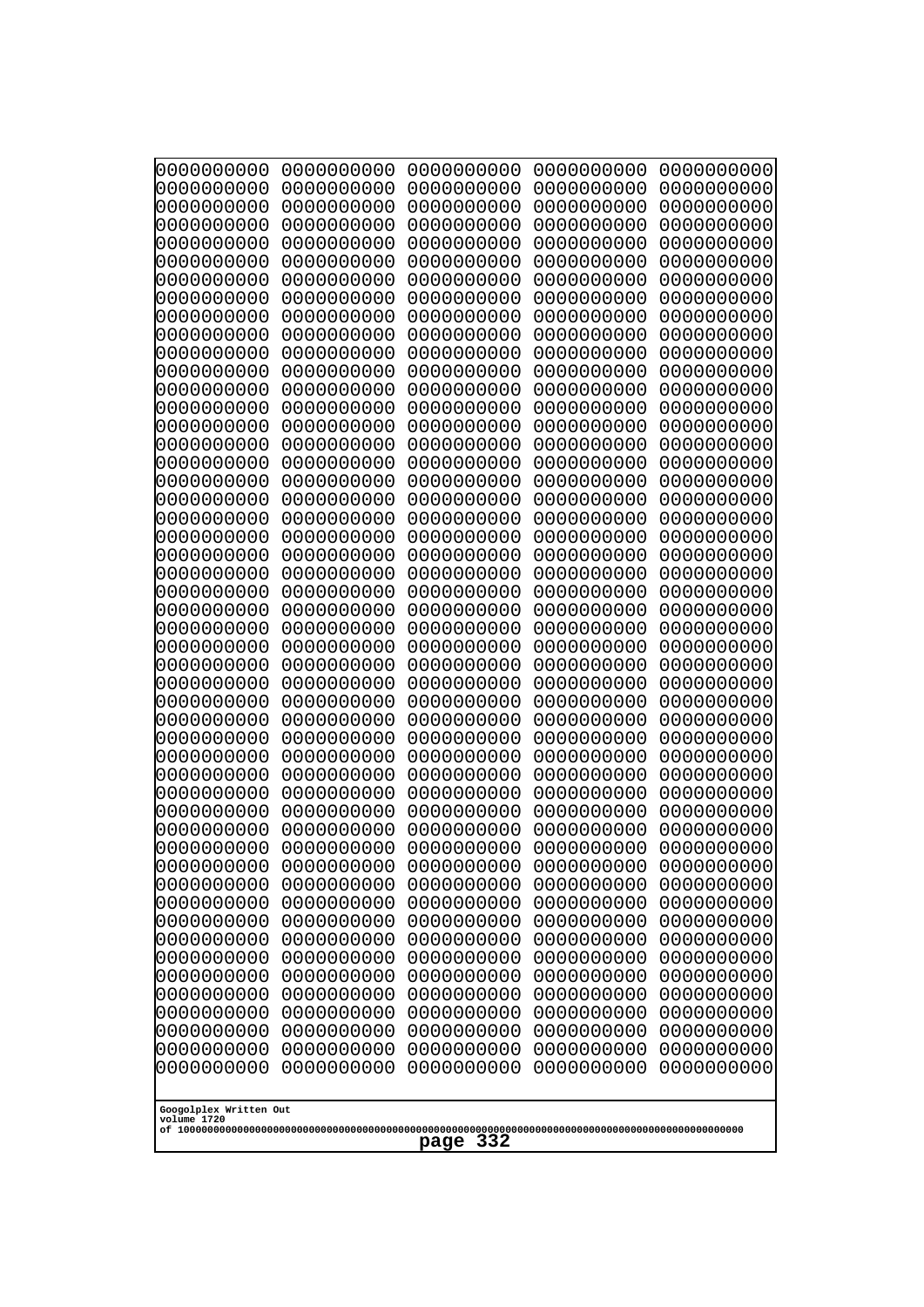| 0000000000                                                                                                                                                                                                                                                                                                                                                                                          | 0000000000                                                                                                                                                                                                                                                                                                                                                 | 0000000000                                                                                                                                                                                                                                                                                                                                                                | 0000000000                                                                                                                                                                                                                                                                                                                                                 | 0000000000                                                                                                                                                                                                                                                                                                                                                 |
|-----------------------------------------------------------------------------------------------------------------------------------------------------------------------------------------------------------------------------------------------------------------------------------------------------------------------------------------------------------------------------------------------------|------------------------------------------------------------------------------------------------------------------------------------------------------------------------------------------------------------------------------------------------------------------------------------------------------------------------------------------------------------|---------------------------------------------------------------------------------------------------------------------------------------------------------------------------------------------------------------------------------------------------------------------------------------------------------------------------------------------------------------------------|------------------------------------------------------------------------------------------------------------------------------------------------------------------------------------------------------------------------------------------------------------------------------------------------------------------------------------------------------------|------------------------------------------------------------------------------------------------------------------------------------------------------------------------------------------------------------------------------------------------------------------------------------------------------------------------------------------------------------|
| 0000000000                                                                                                                                                                                                                                                                                                                                                                                          | 0000000000                                                                                                                                                                                                                                                                                                                                                 | 0000000000                                                                                                                                                                                                                                                                                                                                                                | 0000000000                                                                                                                                                                                                                                                                                                                                                 | 0000000000                                                                                                                                                                                                                                                                                                                                                 |
| 0000000000                                                                                                                                                                                                                                                                                                                                                                                          | 0000000000                                                                                                                                                                                                                                                                                                                                                 | 0000000000                                                                                                                                                                                                                                                                                                                                                                | 0000000000                                                                                                                                                                                                                                                                                                                                                 | 0000000000                                                                                                                                                                                                                                                                                                                                                 |
| 0000000000                                                                                                                                                                                                                                                                                                                                                                                          | 0000000000                                                                                                                                                                                                                                                                                                                                                 | 0000000000                                                                                                                                                                                                                                                                                                                                                                | 0000000000                                                                                                                                                                                                                                                                                                                                                 | 0000000000                                                                                                                                                                                                                                                                                                                                                 |
| 0000000000                                                                                                                                                                                                                                                                                                                                                                                          | 0000000000                                                                                                                                                                                                                                                                                                                                                 | 0000000000                                                                                                                                                                                                                                                                                                                                                                | 0000000000                                                                                                                                                                                                                                                                                                                                                 | 0000000000                                                                                                                                                                                                                                                                                                                                                 |
| 0000000000                                                                                                                                                                                                                                                                                                                                                                                          | 0000000000                                                                                                                                                                                                                                                                                                                                                 | 0000000000                                                                                                                                                                                                                                                                                                                                                                | 0000000000                                                                                                                                                                                                                                                                                                                                                 | 0000000000                                                                                                                                                                                                                                                                                                                                                 |
| 0000000000                                                                                                                                                                                                                                                                                                                                                                                          | 0000000000                                                                                                                                                                                                                                                                                                                                                 | 0000000000                                                                                                                                                                                                                                                                                                                                                                | 0000000000                                                                                                                                                                                                                                                                                                                                                 | 0000000000                                                                                                                                                                                                                                                                                                                                                 |
| 0000000000                                                                                                                                                                                                                                                                                                                                                                                          | 0000000000                                                                                                                                                                                                                                                                                                                                                 | 0000000000                                                                                                                                                                                                                                                                                                                                                                | 0000000000                                                                                                                                                                                                                                                                                                                                                 | 0000000000                                                                                                                                                                                                                                                                                                                                                 |
| 0000000000                                                                                                                                                                                                                                                                                                                                                                                          | 0000000000                                                                                                                                                                                                                                                                                                                                                 | 0000000000                                                                                                                                                                                                                                                                                                                                                                | 0000000000                                                                                                                                                                                                                                                                                                                                                 | 0000000000                                                                                                                                                                                                                                                                                                                                                 |
| 0000000000                                                                                                                                                                                                                                                                                                                                                                                          | 0000000000                                                                                                                                                                                                                                                                                                                                                 | 0000000000                                                                                                                                                                                                                                                                                                                                                                | 0000000000                                                                                                                                                                                                                                                                                                                                                 | 0000000000                                                                                                                                                                                                                                                                                                                                                 |
| 0000000000                                                                                                                                                                                                                                                                                                                                                                                          | 0000000000                                                                                                                                                                                                                                                                                                                                                 | 0000000000                                                                                                                                                                                                                                                                                                                                                                | 0000000000                                                                                                                                                                                                                                                                                                                                                 | 0000000000                                                                                                                                                                                                                                                                                                                                                 |
| 0000000000                                                                                                                                                                                                                                                                                                                                                                                          | 0000000000                                                                                                                                                                                                                                                                                                                                                 | 0000000000                                                                                                                                                                                                                                                                                                                                                                | 0000000000                                                                                                                                                                                                                                                                                                                                                 | 0000000000                                                                                                                                                                                                                                                                                                                                                 |
| 0000000000                                                                                                                                                                                                                                                                                                                                                                                          | 0000000000                                                                                                                                                                                                                                                                                                                                                 | 0000000000                                                                                                                                                                                                                                                                                                                                                                | 0000000000                                                                                                                                                                                                                                                                                                                                                 | 0000000000                                                                                                                                                                                                                                                                                                                                                 |
| 0000000000                                                                                                                                                                                                                                                                                                                                                                                          | 0000000000                                                                                                                                                                                                                                                                                                                                                 | 0000000000                                                                                                                                                                                                                                                                                                                                                                | 0000000000                                                                                                                                                                                                                                                                                                                                                 | 0000000000                                                                                                                                                                                                                                                                                                                                                 |
| 0000000000                                                                                                                                                                                                                                                                                                                                                                                          | 0000000000                                                                                                                                                                                                                                                                                                                                                 | 0000000000                                                                                                                                                                                                                                                                                                                                                                | 0000000000                                                                                                                                                                                                                                                                                                                                                 | 0000000000                                                                                                                                                                                                                                                                                                                                                 |
| 0000000000                                                                                                                                                                                                                                                                                                                                                                                          | 0000000000                                                                                                                                                                                                                                                                                                                                                 | 0000000000                                                                                                                                                                                                                                                                                                                                                                | 0000000000                                                                                                                                                                                                                                                                                                                                                 | 0000000000                                                                                                                                                                                                                                                                                                                                                 |
| 0000000000                                                                                                                                                                                                                                                                                                                                                                                          | 0000000000                                                                                                                                                                                                                                                                                                                                                 | 0000000000                                                                                                                                                                                                                                                                                                                                                                | 0000000000                                                                                                                                                                                                                                                                                                                                                 | 0000000000                                                                                                                                                                                                                                                                                                                                                 |
| 0000000000                                                                                                                                                                                                                                                                                                                                                                                          | 0000000000                                                                                                                                                                                                                                                                                                                                                 | 0000000000                                                                                                                                                                                                                                                                                                                                                                | 0000000000                                                                                                                                                                                                                                                                                                                                                 | 0000000000                                                                                                                                                                                                                                                                                                                                                 |
| 0000000000                                                                                                                                                                                                                                                                                                                                                                                          | 0000000000                                                                                                                                                                                                                                                                                                                                                 | 0000000000                                                                                                                                                                                                                                                                                                                                                                | 0000000000                                                                                                                                                                                                                                                                                                                                                 | 0000000000                                                                                                                                                                                                                                                                                                                                                 |
| 0000000000                                                                                                                                                                                                                                                                                                                                                                                          | 0000000000                                                                                                                                                                                                                                                                                                                                                 | 0000000000                                                                                                                                                                                                                                                                                                                                                                | 0000000000                                                                                                                                                                                                                                                                                                                                                 | 0000000000                                                                                                                                                                                                                                                                                                                                                 |
| 0000000000                                                                                                                                                                                                                                                                                                                                                                                          | 0000000000                                                                                                                                                                                                                                                                                                                                                 | 0000000000                                                                                                                                                                                                                                                                                                                                                                | 0000000000                                                                                                                                                                                                                                                                                                                                                 | 0000000000                                                                                                                                                                                                                                                                                                                                                 |
| 0000000000                                                                                                                                                                                                                                                                                                                                                                                          | 0000000000                                                                                                                                                                                                                                                                                                                                                 | 0000000000                                                                                                                                                                                                                                                                                                                                                                | 0000000000                                                                                                                                                                                                                                                                                                                                                 | 0000000000                                                                                                                                                                                                                                                                                                                                                 |
| 0000000000                                                                                                                                                                                                                                                                                                                                                                                          | 0000000000                                                                                                                                                                                                                                                                                                                                                 | 0000000000                                                                                                                                                                                                                                                                                                                                                                | 0000000000                                                                                                                                                                                                                                                                                                                                                 | 0000000000                                                                                                                                                                                                                                                                                                                                                 |
| 0000000000                                                                                                                                                                                                                                                                                                                                                                                          | 0000000000                                                                                                                                                                                                                                                                                                                                                 | 0000000000                                                                                                                                                                                                                                                                                                                                                                | 0000000000                                                                                                                                                                                                                                                                                                                                                 | 0000000000                                                                                                                                                                                                                                                                                                                                                 |
| 0000000000                                                                                                                                                                                                                                                                                                                                                                                          | 0000000000                                                                                                                                                                                                                                                                                                                                                 | 0000000000                                                                                                                                                                                                                                                                                                                                                                | 0000000000                                                                                                                                                                                                                                                                                                                                                 | 0000000000                                                                                                                                                                                                                                                                                                                                                 |
| 0000000000<br>0000000000<br>0000000000<br>0000000000<br>0000000000<br>0000000000<br>0000000000<br>0000000000<br>0000000000<br>0000000000<br>0000000000<br>0000000000<br>0000000000<br>0000000000<br>0000000000<br>0000000000<br>0000000000<br>0000000000<br>0000000000<br>0000000000<br>0000000000<br>0000000000<br>0000000000<br>0000000000<br>0000000000<br>Googolplex Written Out<br>volume 1720 | 0000000000<br>0000000000<br>0000000000<br>0000000000<br>0000000000<br>0000000000<br>0000000000<br>0000000000<br>0000000000<br>0000000000<br>0000000000<br>0000000000<br>0000000000<br>0000000000<br>0000000000<br>0000000000<br>0000000000<br>0000000000<br>0000000000<br>0000000000<br>0000000000<br>0000000000<br>0000000000<br>0000000000<br>0000000000 | 0000000000<br>0000000000<br>0000000000<br>0000000000<br>0000000000<br>0000000000<br>0000000000<br>0000000000<br>0000000000<br>0000000000<br>0000000000<br>0000000000<br>0000000000<br>0000000000<br>0000000000<br>0000000000<br>0000000000<br>0000000000<br>0000000000<br>0000000000<br>0000000000<br>0000000000<br>0000000000<br>0000000000<br>0000000000<br>333<br>page | 0000000000<br>0000000000<br>0000000000<br>0000000000<br>0000000000<br>0000000000<br>0000000000<br>0000000000<br>0000000000<br>0000000000<br>0000000000<br>0000000000<br>0000000000<br>0000000000<br>0000000000<br>0000000000<br>0000000000<br>0000000000<br>0000000000<br>0000000000<br>0000000000<br>0000000000<br>0000000000<br>0000000000<br>0000000000 | 0000000000<br>0000000000<br>0000000000<br>0000000000<br>0000000000<br>0000000000<br>0000000000<br>0000000000<br>0000000000<br>0000000000<br>0000000000<br>0000000000<br>0000000000<br>0000000000<br>0000000000<br>0000000000<br>0000000000<br>0000000000<br>0000000000<br>0000000000<br>0000000000<br>0000000000<br>0000000000<br>0000000000<br>0000000000 |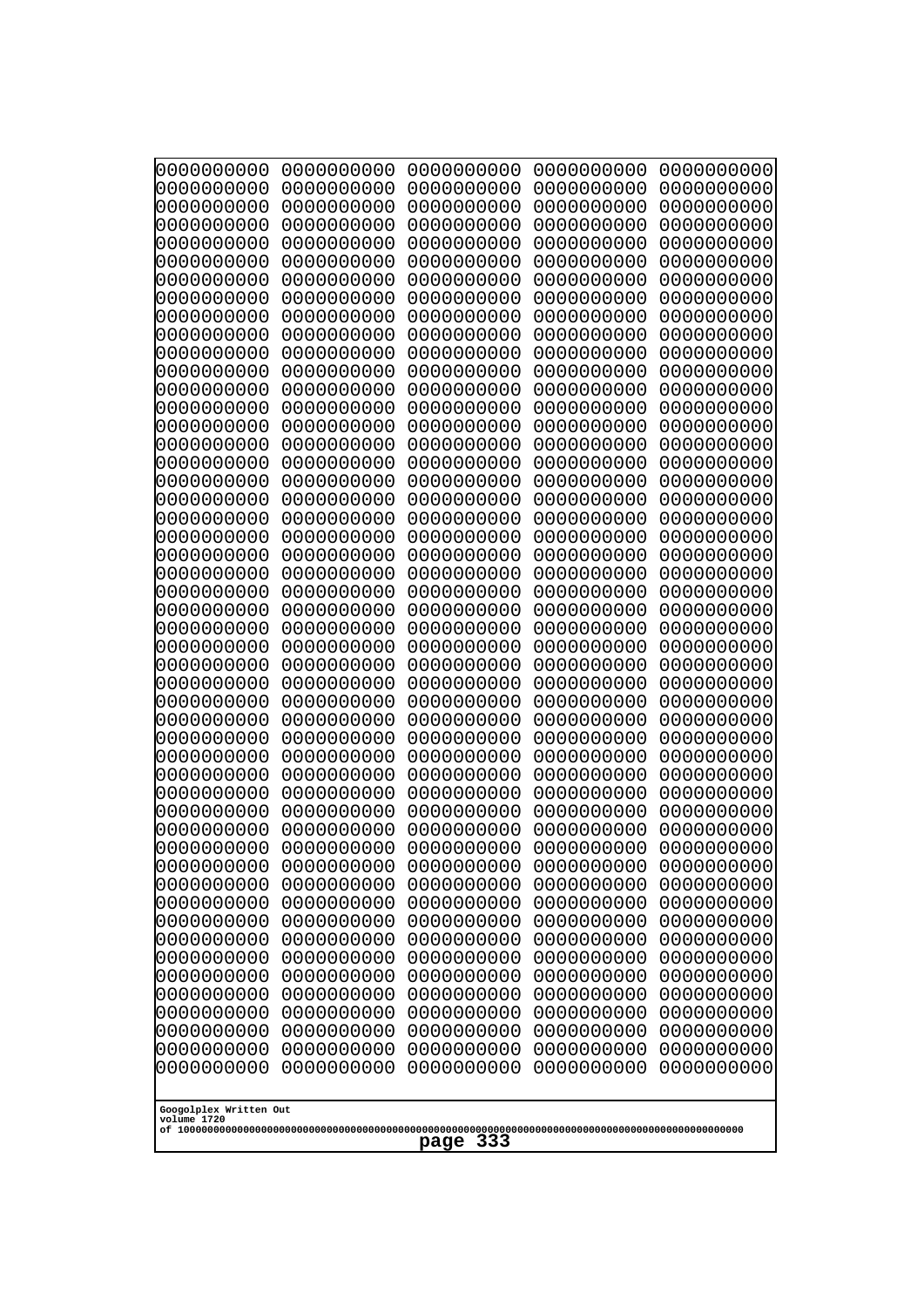| 0000000000                                                                                                                                                                                                                                                                                                                                                                                          | 0000000000                                                                                                                                                                                                                                                                                                                                                 | 0000000000                                                                                                                                                                                                                                                                                                                                                                | 0000000000                                                                                                                                                                                                                                                                                                                                                 | 0000000000                                                                                                                                                                                                                                                                                                                                                 |
|-----------------------------------------------------------------------------------------------------------------------------------------------------------------------------------------------------------------------------------------------------------------------------------------------------------------------------------------------------------------------------------------------------|------------------------------------------------------------------------------------------------------------------------------------------------------------------------------------------------------------------------------------------------------------------------------------------------------------------------------------------------------------|---------------------------------------------------------------------------------------------------------------------------------------------------------------------------------------------------------------------------------------------------------------------------------------------------------------------------------------------------------------------------|------------------------------------------------------------------------------------------------------------------------------------------------------------------------------------------------------------------------------------------------------------------------------------------------------------------------------------------------------------|------------------------------------------------------------------------------------------------------------------------------------------------------------------------------------------------------------------------------------------------------------------------------------------------------------------------------------------------------------|
| 0000000000                                                                                                                                                                                                                                                                                                                                                                                          | 0000000000                                                                                                                                                                                                                                                                                                                                                 | 0000000000                                                                                                                                                                                                                                                                                                                                                                | 0000000000                                                                                                                                                                                                                                                                                                                                                 | 0000000000                                                                                                                                                                                                                                                                                                                                                 |
| 0000000000                                                                                                                                                                                                                                                                                                                                                                                          | 0000000000                                                                                                                                                                                                                                                                                                                                                 | 0000000000                                                                                                                                                                                                                                                                                                                                                                | 0000000000                                                                                                                                                                                                                                                                                                                                                 | 0000000000                                                                                                                                                                                                                                                                                                                                                 |
| 0000000000                                                                                                                                                                                                                                                                                                                                                                                          | 0000000000                                                                                                                                                                                                                                                                                                                                                 | 0000000000                                                                                                                                                                                                                                                                                                                                                                | 0000000000                                                                                                                                                                                                                                                                                                                                                 | 0000000000                                                                                                                                                                                                                                                                                                                                                 |
| 0000000000                                                                                                                                                                                                                                                                                                                                                                                          | 0000000000                                                                                                                                                                                                                                                                                                                                                 | 0000000000                                                                                                                                                                                                                                                                                                                                                                | 0000000000                                                                                                                                                                                                                                                                                                                                                 | 0000000000                                                                                                                                                                                                                                                                                                                                                 |
| 0000000000                                                                                                                                                                                                                                                                                                                                                                                          | 0000000000                                                                                                                                                                                                                                                                                                                                                 | 0000000000                                                                                                                                                                                                                                                                                                                                                                | 0000000000                                                                                                                                                                                                                                                                                                                                                 | 0000000000                                                                                                                                                                                                                                                                                                                                                 |
| 0000000000                                                                                                                                                                                                                                                                                                                                                                                          | 0000000000                                                                                                                                                                                                                                                                                                                                                 | 0000000000                                                                                                                                                                                                                                                                                                                                                                | 0000000000                                                                                                                                                                                                                                                                                                                                                 | 0000000000                                                                                                                                                                                                                                                                                                                                                 |
| 0000000000                                                                                                                                                                                                                                                                                                                                                                                          | 0000000000                                                                                                                                                                                                                                                                                                                                                 | 0000000000                                                                                                                                                                                                                                                                                                                                                                | 0000000000                                                                                                                                                                                                                                                                                                                                                 | 0000000000                                                                                                                                                                                                                                                                                                                                                 |
| 0000000000                                                                                                                                                                                                                                                                                                                                                                                          | 0000000000                                                                                                                                                                                                                                                                                                                                                 | 0000000000                                                                                                                                                                                                                                                                                                                                                                | 0000000000                                                                                                                                                                                                                                                                                                                                                 | 0000000000                                                                                                                                                                                                                                                                                                                                                 |
| 0000000000                                                                                                                                                                                                                                                                                                                                                                                          | 0000000000                                                                                                                                                                                                                                                                                                                                                 | 0000000000                                                                                                                                                                                                                                                                                                                                                                | 0000000000                                                                                                                                                                                                                                                                                                                                                 | 0000000000                                                                                                                                                                                                                                                                                                                                                 |
| 0000000000                                                                                                                                                                                                                                                                                                                                                                                          | 0000000000                                                                                                                                                                                                                                                                                                                                                 | 0000000000                                                                                                                                                                                                                                                                                                                                                                | 0000000000                                                                                                                                                                                                                                                                                                                                                 | 0000000000                                                                                                                                                                                                                                                                                                                                                 |
| 0000000000                                                                                                                                                                                                                                                                                                                                                                                          | 0000000000                                                                                                                                                                                                                                                                                                                                                 | 0000000000                                                                                                                                                                                                                                                                                                                                                                | 0000000000                                                                                                                                                                                                                                                                                                                                                 | 0000000000                                                                                                                                                                                                                                                                                                                                                 |
| 0000000000                                                                                                                                                                                                                                                                                                                                                                                          | 0000000000                                                                                                                                                                                                                                                                                                                                                 | 0000000000                                                                                                                                                                                                                                                                                                                                                                | 0000000000                                                                                                                                                                                                                                                                                                                                                 | 0000000000                                                                                                                                                                                                                                                                                                                                                 |
| 0000000000                                                                                                                                                                                                                                                                                                                                                                                          | 0000000000                                                                                                                                                                                                                                                                                                                                                 | 0000000000                                                                                                                                                                                                                                                                                                                                                                | 0000000000                                                                                                                                                                                                                                                                                                                                                 | 0000000000                                                                                                                                                                                                                                                                                                                                                 |
| 0000000000                                                                                                                                                                                                                                                                                                                                                                                          | 0000000000                                                                                                                                                                                                                                                                                                                                                 | 0000000000                                                                                                                                                                                                                                                                                                                                                                | 0000000000                                                                                                                                                                                                                                                                                                                                                 | 0000000000                                                                                                                                                                                                                                                                                                                                                 |
| 0000000000                                                                                                                                                                                                                                                                                                                                                                                          | 0000000000                                                                                                                                                                                                                                                                                                                                                 | 0000000000                                                                                                                                                                                                                                                                                                                                                                | 0000000000                                                                                                                                                                                                                                                                                                                                                 | 0000000000                                                                                                                                                                                                                                                                                                                                                 |
| 0000000000                                                                                                                                                                                                                                                                                                                                                                                          | 0000000000                                                                                                                                                                                                                                                                                                                                                 | 0000000000                                                                                                                                                                                                                                                                                                                                                                | 0000000000                                                                                                                                                                                                                                                                                                                                                 | 0000000000                                                                                                                                                                                                                                                                                                                                                 |
| 0000000000                                                                                                                                                                                                                                                                                                                                                                                          | 0000000000                                                                                                                                                                                                                                                                                                                                                 | 0000000000                                                                                                                                                                                                                                                                                                                                                                | 0000000000                                                                                                                                                                                                                                                                                                                                                 | 0000000000                                                                                                                                                                                                                                                                                                                                                 |
| 0000000000                                                                                                                                                                                                                                                                                                                                                                                          | 0000000000                                                                                                                                                                                                                                                                                                                                                 | 0000000000                                                                                                                                                                                                                                                                                                                                                                | 0000000000                                                                                                                                                                                                                                                                                                                                                 | 0000000000                                                                                                                                                                                                                                                                                                                                                 |
| 0000000000                                                                                                                                                                                                                                                                                                                                                                                          | 0000000000                                                                                                                                                                                                                                                                                                                                                 | 0000000000                                                                                                                                                                                                                                                                                                                                                                | 0000000000                                                                                                                                                                                                                                                                                                                                                 | 0000000000                                                                                                                                                                                                                                                                                                                                                 |
| 0000000000                                                                                                                                                                                                                                                                                                                                                                                          | 0000000000                                                                                                                                                                                                                                                                                                                                                 | 0000000000                                                                                                                                                                                                                                                                                                                                                                | 0000000000                                                                                                                                                                                                                                                                                                                                                 | 0000000000                                                                                                                                                                                                                                                                                                                                                 |
| 0000000000                                                                                                                                                                                                                                                                                                                                                                                          | 0000000000                                                                                                                                                                                                                                                                                                                                                 | 0000000000                                                                                                                                                                                                                                                                                                                                                                | 0000000000                                                                                                                                                                                                                                                                                                                                                 | 0000000000                                                                                                                                                                                                                                                                                                                                                 |
| 0000000000                                                                                                                                                                                                                                                                                                                                                                                          | 0000000000                                                                                                                                                                                                                                                                                                                                                 | 0000000000                                                                                                                                                                                                                                                                                                                                                                | 0000000000                                                                                                                                                                                                                                                                                                                                                 | 0000000000                                                                                                                                                                                                                                                                                                                                                 |
| 0000000000                                                                                                                                                                                                                                                                                                                                                                                          | 0000000000                                                                                                                                                                                                                                                                                                                                                 | 0000000000                                                                                                                                                                                                                                                                                                                                                                | 0000000000                                                                                                                                                                                                                                                                                                                                                 | 0000000000                                                                                                                                                                                                                                                                                                                                                 |
| 0000000000                                                                                                                                                                                                                                                                                                                                                                                          | 0000000000                                                                                                                                                                                                                                                                                                                                                 | 0000000000                                                                                                                                                                                                                                                                                                                                                                | 0000000000                                                                                                                                                                                                                                                                                                                                                 | 0000000000                                                                                                                                                                                                                                                                                                                                                 |
| 0000000000<br>0000000000<br>0000000000<br>0000000000<br>0000000000<br>0000000000<br>0000000000<br>0000000000<br>0000000000<br>0000000000<br>0000000000<br>0000000000<br>0000000000<br>0000000000<br>0000000000<br>0000000000<br>0000000000<br>0000000000<br>0000000000<br>0000000000<br>0000000000<br>0000000000<br>0000000000<br>0000000000<br>0000000000<br>Googolplex Written Out<br>volume 1720 | 0000000000<br>0000000000<br>0000000000<br>0000000000<br>0000000000<br>0000000000<br>0000000000<br>0000000000<br>0000000000<br>0000000000<br>0000000000<br>0000000000<br>0000000000<br>0000000000<br>0000000000<br>0000000000<br>0000000000<br>0000000000<br>0000000000<br>0000000000<br>0000000000<br>0000000000<br>0000000000<br>0000000000<br>0000000000 | 0000000000<br>0000000000<br>0000000000<br>0000000000<br>0000000000<br>0000000000<br>0000000000<br>0000000000<br>0000000000<br>0000000000<br>0000000000<br>0000000000<br>0000000000<br>0000000000<br>0000000000<br>0000000000<br>0000000000<br>0000000000<br>0000000000<br>0000000000<br>0000000000<br>0000000000<br>0000000000<br>0000000000<br>0000000000<br>334<br>page | 0000000000<br>0000000000<br>0000000000<br>0000000000<br>0000000000<br>0000000000<br>0000000000<br>0000000000<br>0000000000<br>0000000000<br>0000000000<br>0000000000<br>0000000000<br>0000000000<br>0000000000<br>0000000000<br>0000000000<br>0000000000<br>0000000000<br>0000000000<br>0000000000<br>0000000000<br>0000000000<br>0000000000<br>0000000000 | 0000000000<br>0000000000<br>0000000000<br>0000000000<br>0000000000<br>0000000000<br>0000000000<br>0000000000<br>0000000000<br>0000000000<br>0000000000<br>0000000000<br>0000000000<br>0000000000<br>0000000000<br>0000000000<br>0000000000<br>0000000000<br>0000000000<br>0000000000<br>0000000000<br>0000000000<br>0000000000<br>0000000000<br>0000000000 |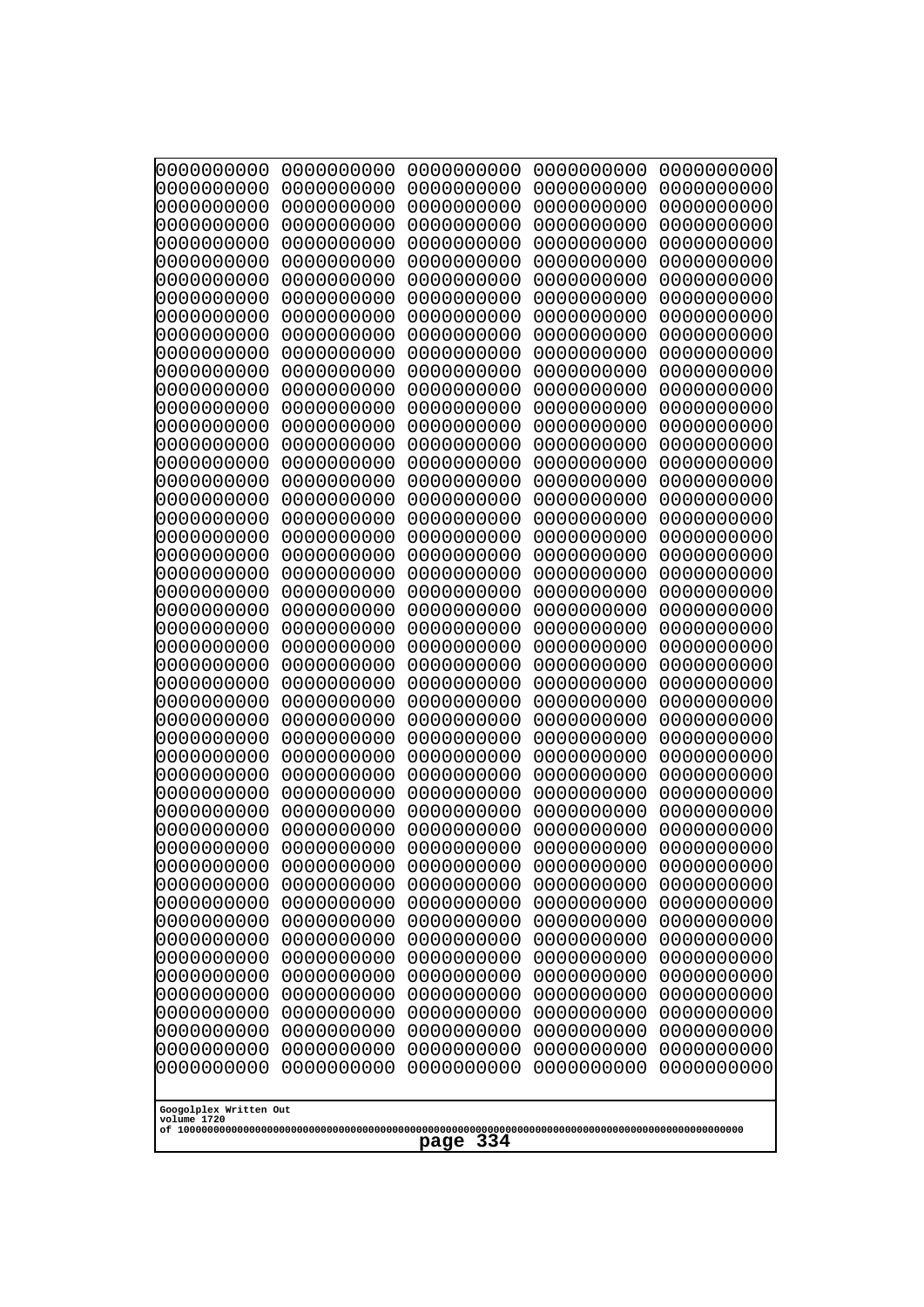| 0000000000<br>0000000000<br>0000000000<br>0000000000<br>0000000000<br>0000000000<br>0000000000<br>0000000000<br>0000000000<br>0000000000<br>0000000000<br>0000000000<br>0000000000<br>0000000000<br>0000000000<br>0000000000<br>0000000000<br>0000000000<br>0000000000<br>0000000000<br>0000000000<br>0000000000<br>0000000000<br>0000000000<br>0000000000<br>0000000000              | 0000000000<br>0000000000<br>0000000000<br>0000000000<br>0000000000<br>0000000000<br>0000000000<br>0000000000<br>0000000000<br>0000000000<br>0000000000<br>0000000000<br>0000000000<br>0000000000<br>0000000000<br>0000000000<br>0000000000<br>0000000000<br>0000000000<br>0000000000<br>0000000000<br>0000000000<br>0000000000<br>0000000000<br>0000000000<br>0000000000 | 0000000000<br>0000000000<br>0000000000<br>0000000000<br>0000000000<br>0000000000<br>0000000000<br>0000000000<br>0000000000<br>0000000000<br>0000000000<br>0000000000<br>0000000000<br>0000000000<br>0000000000<br>0000000000<br>0000000000<br>0000000000<br>0000000000<br>0000000000<br>0000000000<br>0000000000<br>0000000000<br>0000000000<br>0000000000<br>0000000000 | 0000000000<br>0000000000<br>0000000000<br>0000000000<br>0000000000<br>0000000000<br>0000000000<br>0000000000<br>0000000000<br>0000000000<br>0000000000<br>0000000000<br>0000000000<br>0000000000<br>0000000000<br>0000000000<br>0000000000<br>0000000000<br>0000000000<br>0000000000<br>0000000000<br>0000000000<br>0000000000<br>0000000000<br>0000000000<br>0000000000 | 0000000000<br>0000000000<br>0000000000<br>0000000000<br>0000000000<br>0000000000<br>0000000000<br>0000000000<br>0000000000<br>0000000000<br>0000000000<br>0000000000<br>0000000000<br>0000000000<br>0000000000<br>0000000000<br>0000000000<br>0000000000<br>0000000000<br>0000000000<br>0000000000<br>0000000000<br>0000000000<br>0000000000<br>0000000000<br>0000000000 |
|---------------------------------------------------------------------------------------------------------------------------------------------------------------------------------------------------------------------------------------------------------------------------------------------------------------------------------------------------------------------------------------|--------------------------------------------------------------------------------------------------------------------------------------------------------------------------------------------------------------------------------------------------------------------------------------------------------------------------------------------------------------------------|--------------------------------------------------------------------------------------------------------------------------------------------------------------------------------------------------------------------------------------------------------------------------------------------------------------------------------------------------------------------------|--------------------------------------------------------------------------------------------------------------------------------------------------------------------------------------------------------------------------------------------------------------------------------------------------------------------------------------------------------------------------|--------------------------------------------------------------------------------------------------------------------------------------------------------------------------------------------------------------------------------------------------------------------------------------------------------------------------------------------------------------------------|
| 0000000000<br>0000000000<br>0000000000<br>0000000000<br>0000000000<br>0000000000<br>0000000000<br>0000000000<br>0000000000<br>0000000000<br>0000000000<br>0000000000<br>0000000000<br>0000000000<br>0000000000<br>0000000000<br>0000000000<br>0000000000<br>0000000000<br>0000000000<br>0000000000<br>0000000000<br>0000000000<br>0000000000<br>Googolplex Written Out<br>volume 1720 | 0000000000<br>0000000000<br>0000000000<br>0000000000<br>0000000000<br>0000000000<br>0000000000<br>0000000000<br>0000000000<br>0000000000<br>0000000000<br>0000000000<br>0000000000<br>0000000000<br>0000000000<br>0000000000<br>0000000000<br>0000000000<br>0000000000<br>0000000000<br>0000000000<br>0000000000<br>0000000000<br>0000000000                             | 0000000000<br>0000000000<br>0000000000<br>0000000000<br>0000000000<br>0000000000<br>0000000000<br>0000000000<br>0000000000<br>0000000000<br>0000000000<br>0000000000<br>0000000000<br>0000000000<br>0000000000<br>0000000000<br>0000000000<br>0000000000<br>0000000000<br>0000000000<br>0000000000<br>0000000000<br>0000000000<br>0000000000                             | 0000000000<br>0000000000<br>0000000000<br>0000000000<br>0000000000<br>0000000000<br>0000000000<br>0000000000<br>0000000000<br>0000000000<br>0000000000<br>0000000000<br>0000000000<br>0000000000<br>0000000000<br>0000000000<br>0000000000<br>0000000000<br>0000000000<br>0000000000<br>0000000000<br>0000000000<br>0000000000<br>0000000000                             | 0000000000<br>0000000000<br>0000000000<br>0000000000<br>0000000000<br>0000000000<br>0000000000<br>0000000000<br>0000000000<br>0000000000<br>0000000000<br>0000000000<br>0000000000<br>0000000000<br>0000000000<br>0000000000<br>0000000000<br>0000000000<br>0000000000<br>0000000000<br>0000000000<br>0000000000<br>0000000000<br>0000000000                             |
| 335<br>page                                                                                                                                                                                                                                                                                                                                                                           |                                                                                                                                                                                                                                                                                                                                                                          |                                                                                                                                                                                                                                                                                                                                                                          |                                                                                                                                                                                                                                                                                                                                                                          |                                                                                                                                                                                                                                                                                                                                                                          |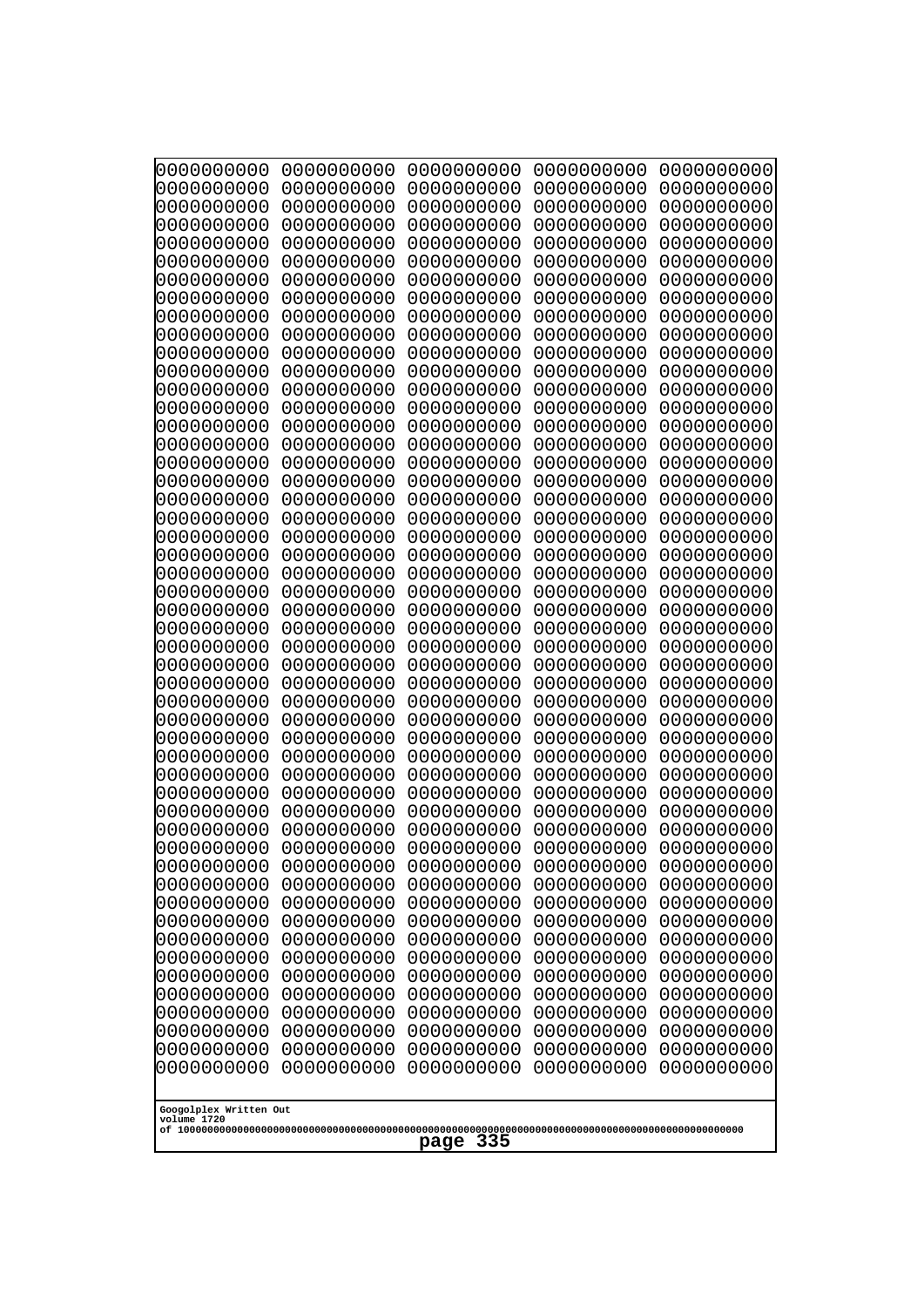| 0000000000                                                                     | 0000000000                                           | 0000000000                                           | 0000000000                                           | 0000000000                                           |
|--------------------------------------------------------------------------------|------------------------------------------------------|------------------------------------------------------|------------------------------------------------------|------------------------------------------------------|
| 0000000000                                                                     | 0000000000                                           | 0000000000                                           | 0000000000                                           | 0000000000                                           |
| 0000000000                                                                     | 0000000000                                           | 0000000000                                           | 0000000000                                           | 0000000000                                           |
| 0000000000                                                                     | 0000000000                                           | 0000000000                                           | 0000000000                                           | 0000000000                                           |
| 0000000000                                                                     | 0000000000                                           | 0000000000                                           | 0000000000                                           | 0000000000                                           |
| 0000000000                                                                     | 0000000000                                           | 0000000000                                           | 0000000000                                           | 0000000000                                           |
| 0000000000                                                                     | 0000000000                                           | 0000000000                                           | 0000000000                                           | 0000000000                                           |
| 0000000000                                                                     | 0000000000                                           | 0000000000                                           | 0000000000                                           | 0000000000                                           |
| 0000000000                                                                     | 0000000000                                           | 0000000000                                           | 0000000000                                           | 0000000000                                           |
| 0000000000                                                                     | 0000000000                                           | 0000000000                                           | 0000000000                                           | 0000000000                                           |
| 0000000000                                                                     | 0000000000                                           | 0000000000                                           | 0000000000                                           | 0000000000                                           |
| 0000000000                                                                     | 0000000000                                           | 0000000000                                           | 0000000000                                           | 0000000000                                           |
| 0000000000                                                                     | 0000000000                                           | 0000000000                                           | 0000000000                                           | 0000000000                                           |
| 0000000000                                                                     | 0000000000                                           | 0000000000                                           | 0000000000                                           | 0000000000                                           |
| 0000000000                                                                     | 0000000000                                           | 0000000000                                           | 0000000000                                           | 0000000000                                           |
| 0000000000                                                                     | 0000000000                                           | 0000000000                                           | 0000000000                                           | 0000000000                                           |
| 0000000000                                                                     | 0000000000                                           | 0000000000                                           | 0000000000                                           | 0000000000                                           |
| 0000000000                                                                     | 0000000000                                           | 0000000000                                           | 0000000000                                           | 0000000000                                           |
| 0000000000                                                                     | 0000000000                                           | 0000000000                                           | 0000000000                                           | 0000000000                                           |
| 0000000000                                                                     | 0000000000                                           | 0000000000                                           | 0000000000                                           | 0000000000                                           |
| 0000000000                                                                     | 0000000000                                           | 0000000000                                           | 0000000000                                           | 0000000000                                           |
| 0000000000                                                                     | 0000000000                                           | 0000000000                                           | 0000000000                                           | 0000000000                                           |
| 0000000000                                                                     | 0000000000                                           | 0000000000                                           | 0000000000                                           | 0000000000                                           |
| 0000000000                                                                     | 0000000000                                           | 0000000000                                           | 0000000000                                           | 0000000000                                           |
| 0000000000                                                                     | 0000000000                                           | 0000000000                                           | 0000000000                                           | 0000000000                                           |
| 0000000000                                                                     | 0000000000                                           | 0000000000                                           | 0000000000                                           | 0000000000                                           |
| 0000000000                                                                     | 0000000000                                           | 0000000000                                           | 0000000000                                           | 0000000000                                           |
| 0000000000                                                                     | 0000000000                                           | 0000000000                                           | 0000000000                                           | 0000000000                                           |
| 0000000000                                                                     | 0000000000                                           | 0000000000                                           | 0000000000                                           | 0000000000                                           |
| 0000000000                                                                     | 0000000000                                           | 0000000000                                           | 0000000000                                           | 0000000000                                           |
| 0000000000                                                                     | 0000000000                                           | 0000000000                                           | 0000000000                                           | 0000000000                                           |
| 0000000000                                                                     | 0000000000                                           | 0000000000                                           | 0000000000                                           | 0000000000                                           |
| 0000000000                                                                     | 0000000000                                           | 0000000000                                           | 0000000000                                           | 0000000000                                           |
| 0000000000                                                                     | 0000000000                                           | 0000000000                                           | 0000000000                                           | 0000000000                                           |
| 0000000000                                                                     | 0000000000                                           | 0000000000                                           | 0000000000                                           | 0000000000                                           |
| 0000000000                                                                     | 0000000000                                           | 0000000000                                           | 0000000000                                           | 0000000000                                           |
| 0000000000                                                                     | 0000000000                                           | 0000000000                                           | 0000000000                                           | 0000000000                                           |
| 0000000000                                                                     | 0000000000                                           | 0000000000                                           | 0000000000                                           | 0000000000                                           |
| 0000000000                                                                     | 0000000000                                           | 0000000000                                           | 0000000000                                           | 0000000000                                           |
| 0000000000                                                                     | 0000000000                                           | 0000000000                                           | 0000000000                                           | 0000000000                                           |
| 0000000000                                                                     | 0000000000                                           | 0000000000                                           | 0000000000                                           | 0000000000                                           |
| 0000000000                                                                     | 0000000000                                           | 0000000000                                           | 0000000000                                           | 0000000000                                           |
| 0000000000                                                                     | 0000000000                                           | 0000000000                                           | 0000000000                                           | 0000000000                                           |
| 0000000000                                                                     | 0000000000                                           | 0000000000                                           | 0000000000                                           | 0000000000                                           |
| 0000000000                                                                     | 0000000000                                           | 0000000000                                           | 0000000000                                           | 0000000000                                           |
| 0000000000                                                                     | 0000000000                                           | 0000000000                                           | 0000000000                                           | 0000000000                                           |
| 0000000000<br>0000000000<br>0000000000<br>0000000000<br>Googolplex Written Out | 0000000000<br>0000000000<br>0000000000<br>0000000000 | 0000000000<br>0000000000<br>0000000000<br>0000000000 | 0000000000<br>0000000000<br>0000000000<br>0000000000 | 0000000000<br>0000000000<br>0000000000<br>0000000000 |
| volume 1720<br>336<br>page                                                     |                                                      |                                                      |                                                      |                                                      |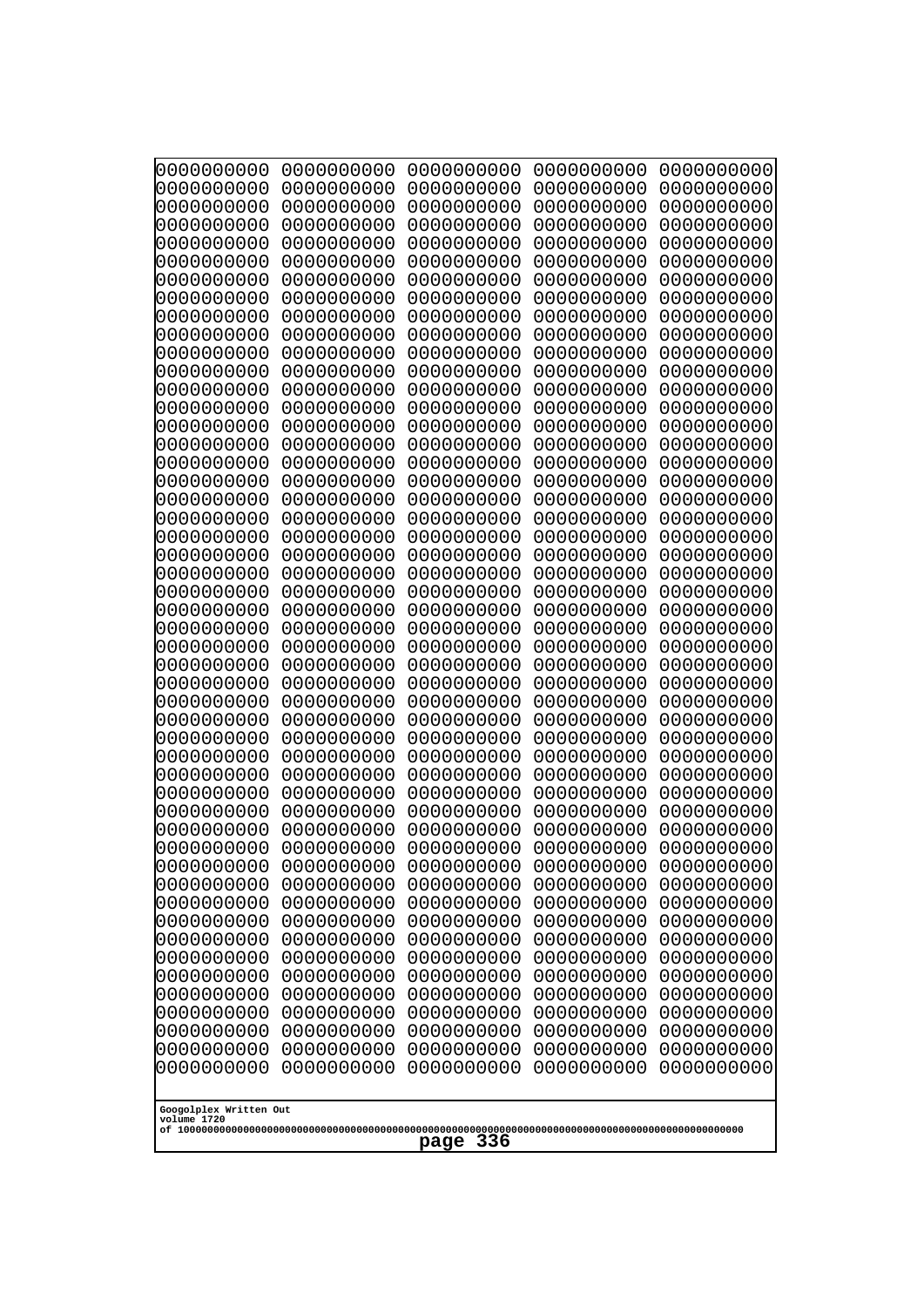| 000000000<br>0000000000  | 0000000000<br>0000000000 | 0000000000<br>0000000000 | 0000000000<br>0000000000 | 0000000000<br>0000000000 |  |
|--------------------------|--------------------------|--------------------------|--------------------------|--------------------------|--|
| 0000000000<br>0000000000 | 0000000000<br>0000000000 | 0000000000<br>0000000000 | 0000000000<br>0000000000 | 0000000000<br>0000000000 |  |
| 0000000000               | 0000000000               | 0000000000               | 0000000000               | 0000000000               |  |
| 0000000000<br>0000000000 | 0000000000<br>0000000000 | 0000000000<br>0000000000 | 0000000000<br>0000000000 | 0000000000<br>0000000000 |  |
| 0000000000               | 0000000000               | 0000000000               | 0000000000               | 0000000000               |  |
| 0000000000<br>0000000000 | 0000000000<br>0000000000 | 0000000000<br>0000000000 | 0000000000<br>0000000000 | 0000000000<br>0000000000 |  |
| 0000000000               | 0000000000               | 0000000000               | 0000000000               | 0000000000               |  |
| 0000000000<br>0000000000 | 0000000000<br>0000000000 | 0000000000<br>0000000000 | 0000000000<br>0000000000 | 0000000000<br>0000000000 |  |
| 0000000000               | 0000000000               | 0000000000               | 0000000000               | 0000000000               |  |
| 0000000000<br>0000000000 | 0000000000<br>0000000000 | 0000000000<br>0000000000 | 0000000000<br>0000000000 | 0000000000<br>0000000000 |  |
| 0000000000               | 0000000000               | 0000000000               | 0000000000               | 0000000000               |  |
| 0000000000<br>0000000000 | 0000000000<br>0000000000 | 0000000000<br>0000000000 | 0000000000<br>0000000000 | 0000000000<br>0000000000 |  |
| 0000000000               | 0000000000               | 0000000000               | 0000000000               | 0000000000               |  |
| 0000000000<br>0000000000 | 0000000000<br>0000000000 | 0000000000<br>0000000000 | 0000000000<br>0000000000 | 0000000000<br>0000000000 |  |
| 0000000000               | 0000000000               | 0000000000               | 0000000000               | 0000000000               |  |
| 0000000000<br>0000000000 | 0000000000<br>0000000000 | 0000000000<br>0000000000 | 0000000000<br>0000000000 | 0000000000<br>0000000000 |  |
| 0000000000               | 0000000000               | 0000000000               | 0000000000               | 0000000000               |  |
| 0000000000<br>0000000000 | 0000000000<br>0000000000 | 0000000000<br>0000000000 | 0000000000<br>0000000000 | 0000000000<br>0000000000 |  |
| 0000000000               | 0000000000               | 0000000000               | 0000000000               | 0000000000               |  |
| 0000000000<br>0000000000 | 0000000000<br>0000000000 | 0000000000<br>0000000000 | 0000000000<br>0000000000 | 0000000000<br>0000000000 |  |
| 0000000000               | 0000000000               | 0000000000               | 0000000000               | 0000000000               |  |
| 0000000000<br>0000000000 | 0000000000<br>0000000000 | 0000000000<br>0000000000 | 0000000000<br>0000000000 | 0000000000<br>0000000000 |  |
| 0000000000               | 0000000000               | 0000000000               | 0000000000               | 0000000000               |  |
| 0000000000<br>0000000000 | 0000000000<br>0000000000 | 0000000000<br>0000000000 | 0000000000<br>0000000000 | 0000000000<br>0000000000 |  |
| 0000000000               | 0000000000               | 0000000000               | 0000000000               | 0000000000               |  |
| 0000000000<br>0000000000 | 0000000000<br>0000000000 | 0000000000<br>0000000000 | 0000000000<br>0000000000 | 0000000000<br>0000000000 |  |
| 0000000000               | 0000000000               | 0000000000               | 0000000000               | 0000000000               |  |
| 0000000000<br>0000000000 | 0000000000<br>0000000000 | 0000000000<br>0000000000 | 0000000000<br>0000000000 | 0000000000<br>0000000000 |  |
| 0000000000               | 0000000000               | 0000000000               | 0000000000               | 0000000000               |  |
| 0000000000<br>0000000000 | 0000000000<br>0000000000 | 0000000000<br>0000000000 | 0000000000<br>0000000000 | 0000000000<br>0000000000 |  |
| 0000000000               | 0000000000               | 0000000000               | 0000000000               | 0000000000               |  |
| 0000000000<br>0000000000 | 0000000000<br>0000000000 | 0000000000<br>0000000000 | 0000000000<br>0000000000 | 0000000000<br>0000000000 |  |
| 0000000000               | 0000000000               | 0000000000               | 0000000000               | 0000000000               |  |
| Googolplex Written Out   |                          |                          |                          |                          |  |
| volume 1720              |                          |                          |                          |                          |  |
| 337<br>page              |                          |                          |                          |                          |  |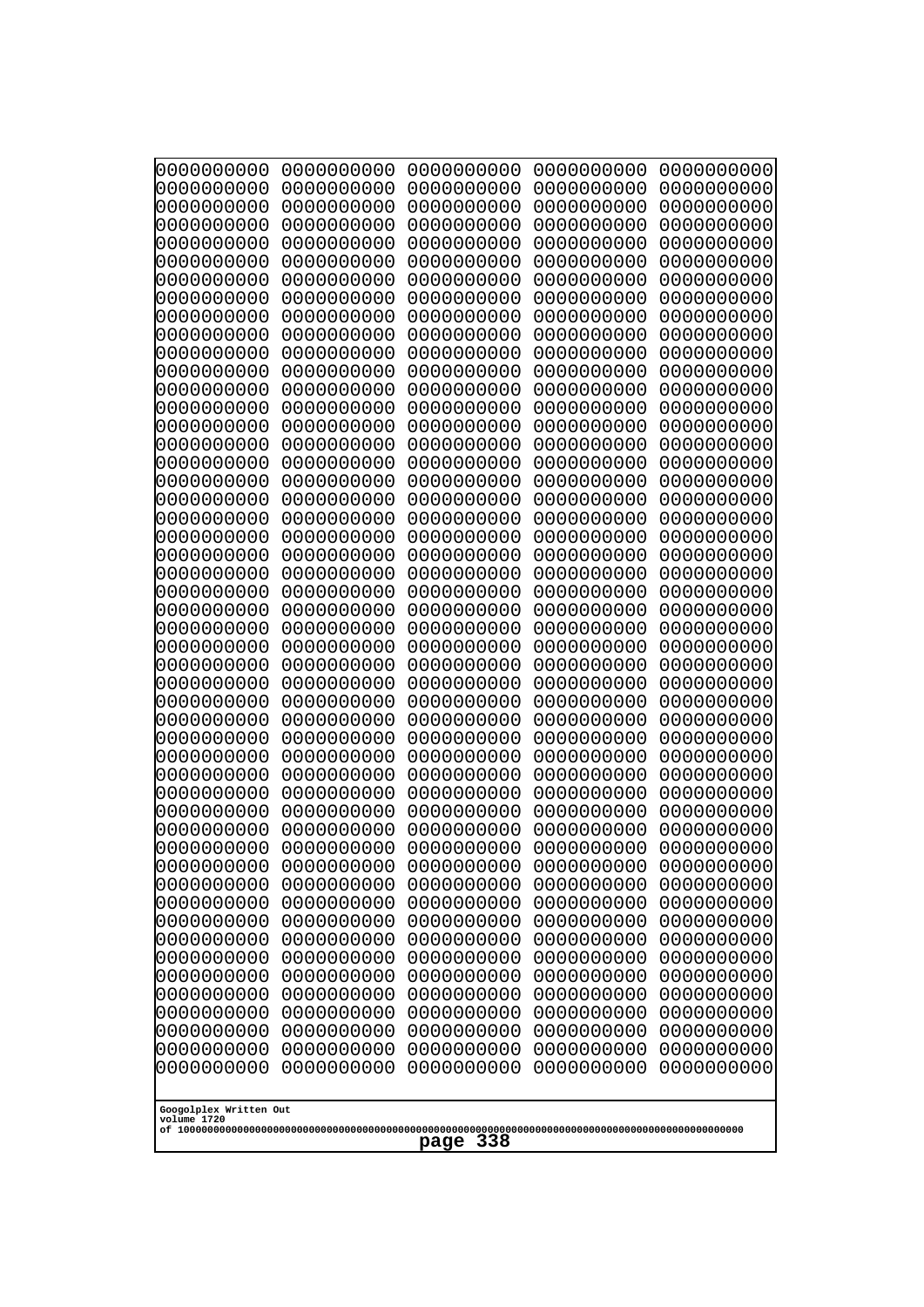| Googolplex Written Out<br>volume 1720<br>339<br>page | 0000000000<br>0000000000<br>0000000000<br>0000000000<br>0000000000<br>0000000000<br>0000000000<br>0000000000<br>0000000000<br>0000000000<br>0000000000<br>0000000000<br>0000000000<br>0000000000<br>0000000000<br>0000000000<br>0000000000<br>0000000000<br>0000000000<br>0000000000<br>0000000000<br>0000000000<br>0000000000<br>0000000000<br>0000000000<br>0000000000<br>0000000000<br>0000000000<br>0000000000<br>0000000000<br>0000000000<br>0000000000<br>0000000000<br>0000000000<br>0000000000<br>0000000000<br>0000000000<br>10000000000<br>0000000000<br>0000000000<br>0000000000<br>0000000000<br>0000000000<br>0000000000<br>0000000000<br>0000000000<br>0000000000<br>0000000000<br>0000000000<br>0000000000 | 0000000000<br>0000000000<br>0000000000<br>0000000000<br>0000000000<br>0000000000<br>0000000000<br>0000000000<br>0000000000<br>0000000000<br>0000000000<br>0000000000<br>0000000000<br>0000000000<br>0000000000<br>0000000000<br>0000000000<br>0000000000<br>0000000000<br>0000000000<br>0000000000<br>0000000000<br>0000000000<br>0000000000<br>0000000000<br>0000000000<br>0000000000<br>0000000000<br>0000000000<br>0000000000<br>0000000000<br>0000000000<br>0000000000<br>0000000000<br>0000000000<br>0000000000<br>0000000000<br>0000000000<br>0000000000<br>0000000000<br>0000000000<br>0000000000<br>0000000000<br>0000000000<br>0000000000<br>0000000000<br>0000000000<br>0000000000<br>0000000000<br>0000000000 | 0000000000<br>0000000000<br>0000000000<br>0000000000<br>0000000000<br>0000000000<br>0000000000<br>0000000000<br>0000000000<br>0000000000<br>0000000000<br>0000000000<br>0000000000<br>0000000000<br>0000000000<br>0000000000<br>0000000000<br>0000000000<br>0000000000<br>0000000000<br>0000000000<br>0000000000<br>0000000000<br>0000000000<br>0000000000<br>0000000000<br>0000000000<br>0000000000<br>0000000000<br>0000000000<br>0000000000<br>0000000000<br>0000000000<br>0000000000<br>0000000000<br>0000000000<br>0000000000<br>0000000000<br>0000000000<br>0000000000<br>0000000000<br>0000000000<br>0000000000<br>0000000000<br>0000000000<br>0000000000<br>0000000000<br>0000000000<br>0000000000<br>0000000000 | 0000000000<br>0000000000<br>0000000000<br>0000000000<br>0000000000<br>0000000000<br>0000000000<br>0000000000<br>0000000000<br>0000000000<br>0000000000<br>0000000000<br>0000000000<br>0000000000<br>0000000000<br>0000000000<br>0000000000<br>0000000000<br>0000000000<br>0000000000<br>0000000000<br>0000000000<br>0000000000<br>0000000000<br>0000000000<br>0000000000<br>0000000000<br>0000000000<br>0000000000<br>0000000000<br>0000000000<br>0000000000<br>0000000000<br>0000000000<br>0000000000<br>0000000000<br>0000000000<br>0000000000<br>0000000000<br>0000000000<br>0000000000<br>0000000000<br>0000000000<br>0000000000<br>0000000000<br>0000000000<br>0000000000<br>0000000000<br>0000000000<br>0000000000 | 0000000000<br>0000000000<br>0000000000<br>0000000000<br>0000000000<br>0000000000<br>0000000000<br>0000000000<br>0000000000<br>0000000000<br>0000000000<br>0000000000<br>0000000000<br>0000000000<br>0000000000<br>0000000000<br>0000000000<br>0000000000<br>0000000000<br>0000000000<br>0000000000<br>0000000000<br>0000000000<br>0000000000<br>0000000000<br>0000000000<br>0000000000<br>0000000000<br>0000000000<br>0000000000<br>0000000000<br>0000000000<br>0000000000<br>0000000000<br>0000000000<br>0000000000<br>0000000000<br>0000000000<br>0000000000<br>0000000000<br>0000000000<br>0000000000<br>0000000000<br>0000000000<br>0000000000<br>0000000000<br>0000000000<br>0000000000<br>0000000000<br>0000000000 |
|------------------------------------------------------|---------------------------------------------------------------------------------------------------------------------------------------------------------------------------------------------------------------------------------------------------------------------------------------------------------------------------------------------------------------------------------------------------------------------------------------------------------------------------------------------------------------------------------------------------------------------------------------------------------------------------------------------------------------------------------------------------------------------------|--------------------------------------------------------------------------------------------------------------------------------------------------------------------------------------------------------------------------------------------------------------------------------------------------------------------------------------------------------------------------------------------------------------------------------------------------------------------------------------------------------------------------------------------------------------------------------------------------------------------------------------------------------------------------------------------------------------------------|--------------------------------------------------------------------------------------------------------------------------------------------------------------------------------------------------------------------------------------------------------------------------------------------------------------------------------------------------------------------------------------------------------------------------------------------------------------------------------------------------------------------------------------------------------------------------------------------------------------------------------------------------------------------------------------------------------------------------|--------------------------------------------------------------------------------------------------------------------------------------------------------------------------------------------------------------------------------------------------------------------------------------------------------------------------------------------------------------------------------------------------------------------------------------------------------------------------------------------------------------------------------------------------------------------------------------------------------------------------------------------------------------------------------------------------------------------------|--------------------------------------------------------------------------------------------------------------------------------------------------------------------------------------------------------------------------------------------------------------------------------------------------------------------------------------------------------------------------------------------------------------------------------------------------------------------------------------------------------------------------------------------------------------------------------------------------------------------------------------------------------------------------------------------------------------------------|
|                                                      |                                                                                                                                                                                                                                                                                                                                                                                                                                                                                                                                                                                                                                                                                                                           |                                                                                                                                                                                                                                                                                                                                                                                                                                                                                                                                                                                                                                                                                                                          |                                                                                                                                                                                                                                                                                                                                                                                                                                                                                                                                                                                                                                                                                                                          |                                                                                                                                                                                                                                                                                                                                                                                                                                                                                                                                                                                                                                                                                                                          |                                                                                                                                                                                                                                                                                                                                                                                                                                                                                                                                                                                                                                                                                                                          |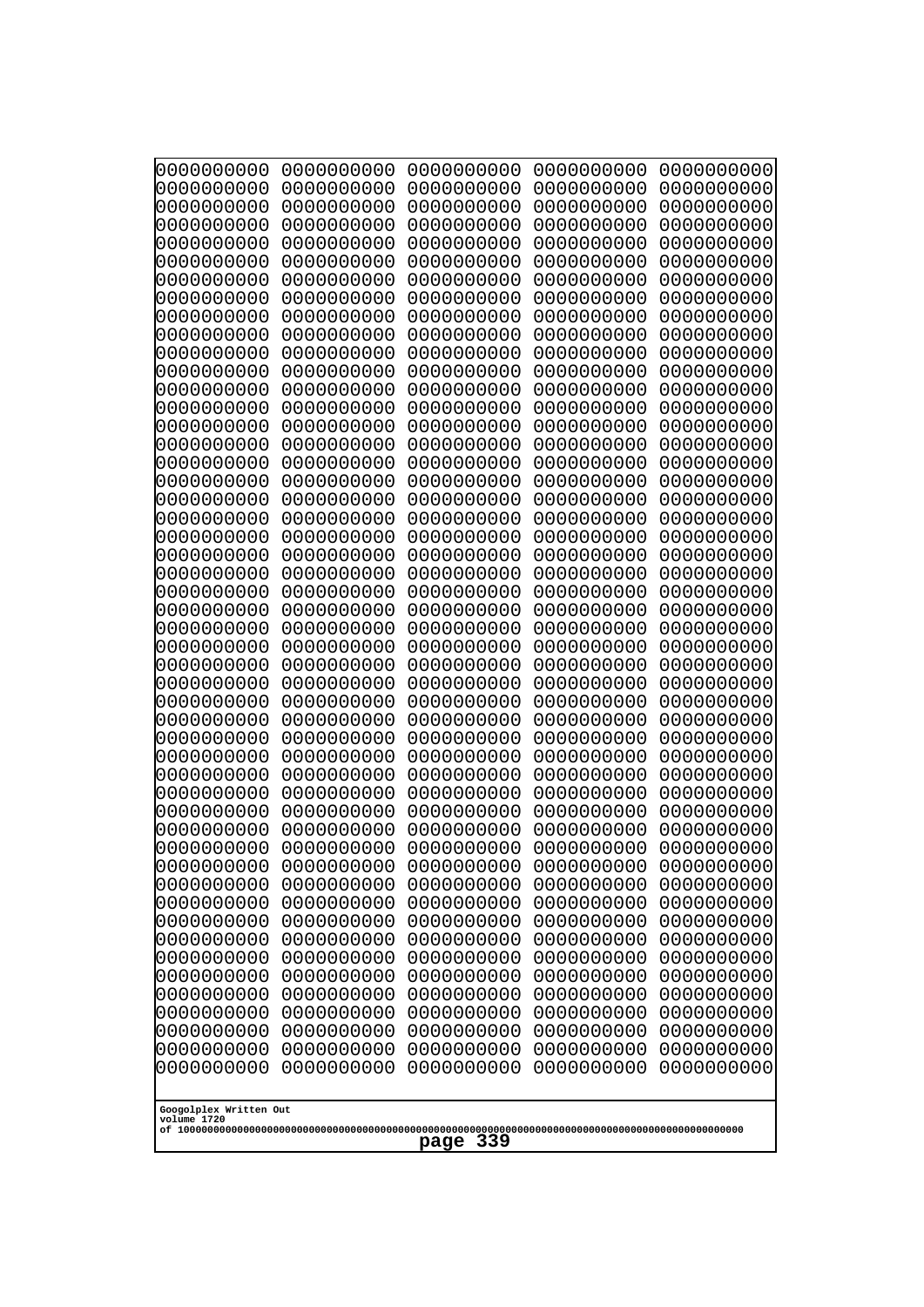| 10000000000              | 0000000000               | 0000000000<br>0000000000 | 0000000000<br>0000000000 | 0000000000<br>0000000000 |
|--------------------------|--------------------------|--------------------------|--------------------------|--------------------------|
| 0000000000<br>0000000000 | 0000000000<br>0000000000 | 0000000000               | 0000000000               | 0000000000               |
| 0000000000               | 0000000000               | 0000000000               | 0000000000               | 0000000000               |
| 0000000000               | 0000000000               | 0000000000               | 0000000000               | 0000000000               |
| 0000000000<br>0000000000 | 0000000000<br>0000000000 | 0000000000<br>0000000000 | 0000000000<br>0000000000 | 0000000000<br>0000000000 |
| 0000000000               | 0000000000               | 0000000000               | 0000000000               | 0000000000               |
| 0000000000               | 0000000000               | 0000000000               | 0000000000               | 0000000000               |
| 0000000000               | 0000000000               | 0000000000               | 0000000000               | 0000000000               |
| 0000000000<br>0000000000 | 0000000000<br>0000000000 | 0000000000<br>0000000000 | 0000000000<br>0000000000 | 0000000000<br>0000000000 |
| 0000000000               | 0000000000               | 0000000000               | 0000000000               | 0000000000               |
| 0000000000               | 0000000000               | 0000000000               | 0000000000               | 0000000000               |
| 0000000000<br>0000000000 | 0000000000<br>0000000000 | 0000000000<br>0000000000 | 0000000000               | 0000000000<br>0000000000 |
| 0000000000               | 0000000000               | 0000000000               | 0000000000<br>0000000000 | 0000000000               |
| 0000000000               | 0000000000               | 0000000000               | 0000000000               | 0000000000               |
| 0000000000               | 0000000000               | 0000000000               | 0000000000               | 0000000000               |
| 0000000000<br>0000000000 | 0000000000<br>0000000000 | 0000000000<br>0000000000 | 0000000000<br>0000000000 | 0000000000<br>0000000000 |
| 0000000000               | 0000000000               | 0000000000               | 0000000000               | 0000000000               |
| 0000000000               | 0000000000               | 0000000000               | 0000000000               | 0000000000               |
| 0000000000               | 0000000000               | 0000000000               | 0000000000               | 0000000000               |
| 0000000000<br>0000000000 | 0000000000<br>0000000000 | 0000000000<br>0000000000 | 0000000000<br>0000000000 | 0000000000<br>0000000000 |
| 0000000000               | 0000000000               | 0000000000               | 0000000000               | 0000000000               |
| 0000000000               | 0000000000               | 0000000000               | 0000000000               | 0000000000               |
| 0000000000<br>0000000000 | 0000000000<br>0000000000 | 0000000000<br>0000000000 | 0000000000<br>0000000000 | 0000000000<br>0000000000 |
| 0000000000               | 0000000000               | 0000000000               | 0000000000               | 0000000000               |
| 0000000000               | 0000000000               | 0000000000               | 0000000000               | 0000000000               |
| 0000000000<br>0000000000 | 0000000000<br>0000000000 | 0000000000<br>0000000000 | 0000000000<br>0000000000 | 0000000000<br>0000000000 |
| 0000000000               | 0000000000               | 0000000000               | 0000000000               | 0000000000               |
| 0000000000               | 0000000000               | 0000000000               | 0000000000               | 0000000000               |
| 0000000000               | 0000000000               | 0000000000               | 0000000000               | 0000000000               |
| 0000000000<br>0000000000 | 0000000000<br>0000000000 | 0000000000<br>0000000000 | 0000000000<br>0000000000 | 0000000000<br>0000000000 |
| 0000000000               | 0000000000               | 0000000000               | 0000000000               | 0000000000               |
| 0000000000               | 0000000000               | 0000000000               | 0000000000               | 0000000000               |
| 0000000000<br>0000000000 | 0000000000<br>0000000000 | 0000000000<br>0000000000 | 0000000000<br>0000000000 | 0000000000<br>0000000000 |
| 0000000000               | 0000000000               | 0000000000               | 0000000000               | 0000000000               |
| 0000000000               | 0000000000               | 0000000000               | 0000000000               | 0000000000               |
| 0000000000               | 0000000000<br>0000000000 | 0000000000               | 0000000000               | 0000000000               |
| 0000000000<br>0000000000 | 0000000000               | 0000000000<br>0000000000 | 0000000000<br>0000000000 | 0000000000<br>0000000000 |
| 0000000000               | 0000000000               | 0000000000               | 0000000000               | 0000000000               |
| 0000000000               | 0000000000               | 0000000000               | 0000000000               | 0000000000               |
|                          |                          |                          |                          |                          |
| volume 1720              | Googolplex Written Out   |                          |                          |                          |
|                          | 340<br>page              |                          |                          |                          |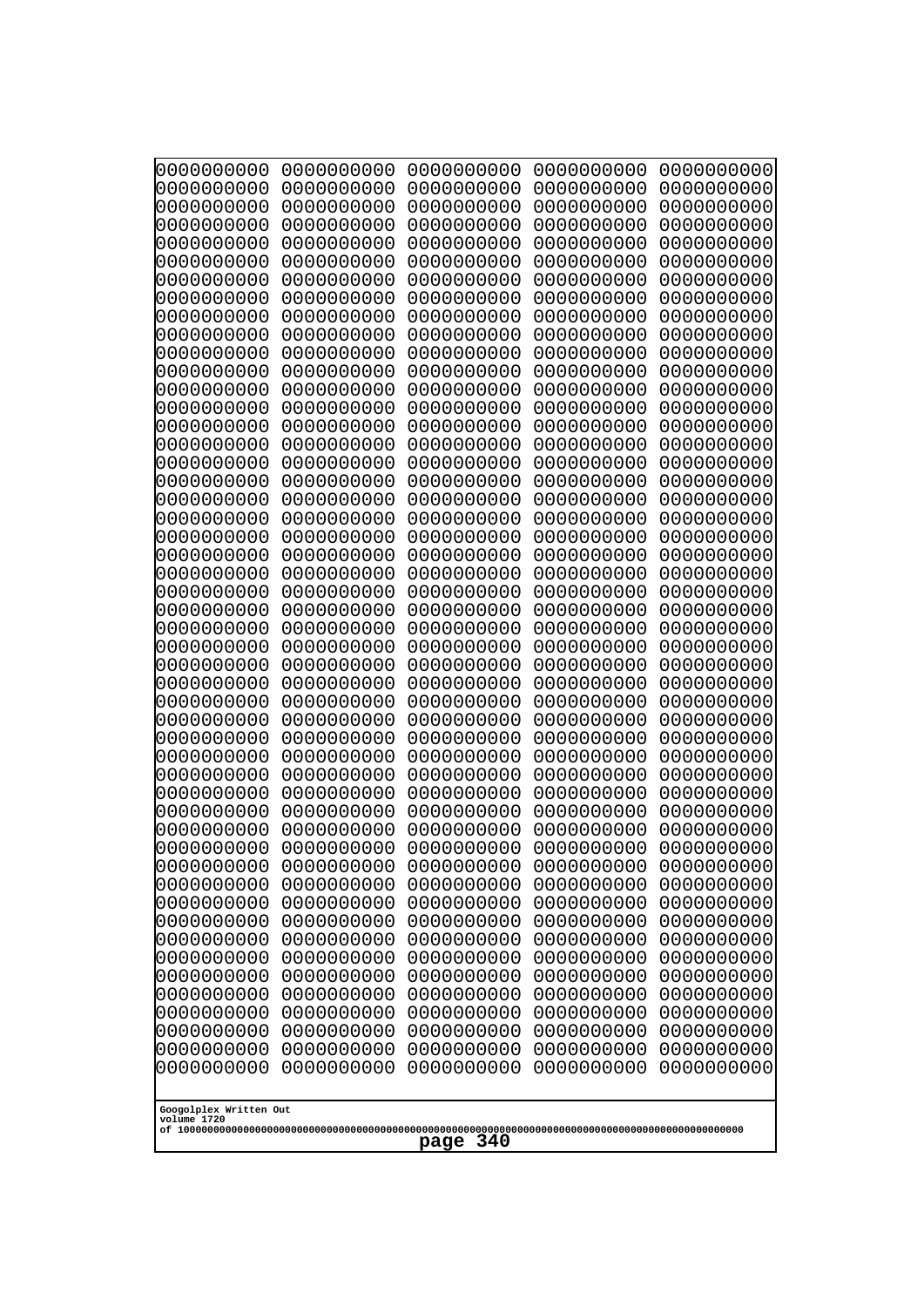| Googolplex Written Out<br>volume 1720 | 0000000000<br>0000000000<br>0000000000<br>0000000000<br>0000000000<br>0000000000<br>0000000000<br>0000000000<br>0000000000<br>0000000000<br>0000000000<br>0000000000<br>0000000000<br>0000000000<br>0000000000<br>0000000000<br>0000000000<br>0000000000<br>0000000000<br>0000000000<br>0000000000<br>0000000000<br>0000000000<br>0000000000<br>0000000000<br>0000000000<br>0000000000<br>0000000000<br>0000000000<br>0000000000<br>0000000000<br>0000000000<br>0000000000<br>0000000000<br>0000000000<br>0000000000<br>0000000000<br>10000000000<br>0000000000<br>0000000000<br>0000000000<br>0000000000<br>0000000000<br>0000000000<br>0000000000<br>0000000000<br>0000000000<br>0000000000<br>0000000000<br>0000000000 | 0000000000<br>0000000000<br>0000000000<br>0000000000<br>0000000000<br>0000000000<br>0000000000<br>0000000000<br>0000000000<br>0000000000<br>0000000000<br>0000000000<br>0000000000<br>0000000000<br>0000000000<br>0000000000<br>0000000000<br>0000000000<br>0000000000<br>0000000000<br>0000000000<br>0000000000<br>0000000000<br>0000000000<br>0000000000<br>0000000000<br>0000000000<br>0000000000<br>0000000000<br>0000000000<br>0000000000<br>0000000000<br>0000000000<br>0000000000<br>0000000000<br>0000000000<br>0000000000<br>0000000000<br>0000000000<br>0000000000<br>0000000000<br>0000000000<br>0000000000<br>0000000000<br>0000000000<br>0000000000<br>0000000000<br>0000000000<br>0000000000<br>0000000000 | 0000000000<br>0000000000<br>0000000000<br>0000000000<br>0000000000<br>0000000000<br>0000000000<br>0000000000<br>0000000000<br>0000000000<br>0000000000<br>0000000000<br>0000000000<br>0000000000<br>0000000000<br>0000000000<br>0000000000<br>0000000000<br>0000000000<br>0000000000<br>0000000000<br>0000000000<br>0000000000<br>0000000000<br>0000000000<br>0000000000<br>0000000000<br>0000000000<br>0000000000<br>0000000000<br>0000000000<br>0000000000<br>0000000000<br>0000000000<br>0000000000<br>0000000000<br>0000000000<br>0000000000<br>0000000000<br>0000000000<br>0000000000<br>0000000000<br>0000000000<br>0000000000<br>0000000000<br>0000000000<br>0000000000<br>0000000000<br>0000000000<br>0000000000 | 0000000000<br>0000000000<br>0000000000<br>0000000000<br>0000000000<br>0000000000<br>0000000000<br>0000000000<br>0000000000<br>0000000000<br>0000000000<br>0000000000<br>0000000000<br>0000000000<br>0000000000<br>0000000000<br>0000000000<br>0000000000<br>0000000000<br>0000000000<br>0000000000<br>0000000000<br>0000000000<br>0000000000<br>0000000000<br>0000000000<br>0000000000<br>0000000000<br>0000000000<br>0000000000<br>0000000000<br>0000000000<br>0000000000<br>0000000000<br>0000000000<br>0000000000<br>0000000000<br>0000000000<br>0000000000<br>0000000000<br>0000000000<br>0000000000<br>0000000000<br>0000000000<br>0000000000<br>0000000000<br>0000000000<br>0000000000<br>0000000000<br>0000000000 | 0000000000<br>0000000000<br>0000000000<br>0000000000<br>0000000000<br>0000000000<br>0000000000<br>0000000000<br>0000000000<br>0000000000<br>0000000000<br>0000000000<br>0000000000<br>0000000000<br>0000000000<br>0000000000<br>0000000000<br>0000000000<br>0000000000<br>0000000000<br>0000000000<br>0000000000<br>0000000000<br>0000000000<br>0000000000<br>0000000000<br>0000000000<br>0000000000<br>0000000000<br>0000000000<br>0000000000<br>0000000000<br>0000000000<br>0000000000<br>0000000000<br>0000000000<br>0000000000<br>0000000000<br>0000000000<br>0000000000<br>0000000000<br>0000000000<br>0000000000<br>0000000000<br>0000000000<br>0000000000<br>0000000000<br>0000000000<br>0000000000<br>0000000000 |
|---------------------------------------|---------------------------------------------------------------------------------------------------------------------------------------------------------------------------------------------------------------------------------------------------------------------------------------------------------------------------------------------------------------------------------------------------------------------------------------------------------------------------------------------------------------------------------------------------------------------------------------------------------------------------------------------------------------------------------------------------------------------------|--------------------------------------------------------------------------------------------------------------------------------------------------------------------------------------------------------------------------------------------------------------------------------------------------------------------------------------------------------------------------------------------------------------------------------------------------------------------------------------------------------------------------------------------------------------------------------------------------------------------------------------------------------------------------------------------------------------------------|--------------------------------------------------------------------------------------------------------------------------------------------------------------------------------------------------------------------------------------------------------------------------------------------------------------------------------------------------------------------------------------------------------------------------------------------------------------------------------------------------------------------------------------------------------------------------------------------------------------------------------------------------------------------------------------------------------------------------|--------------------------------------------------------------------------------------------------------------------------------------------------------------------------------------------------------------------------------------------------------------------------------------------------------------------------------------------------------------------------------------------------------------------------------------------------------------------------------------------------------------------------------------------------------------------------------------------------------------------------------------------------------------------------------------------------------------------------|--------------------------------------------------------------------------------------------------------------------------------------------------------------------------------------------------------------------------------------------------------------------------------------------------------------------------------------------------------------------------------------------------------------------------------------------------------------------------------------------------------------------------------------------------------------------------------------------------------------------------------------------------------------------------------------------------------------------------|
| 341<br>page                           |                                                                                                                                                                                                                                                                                                                                                                                                                                                                                                                                                                                                                                                                                                                           |                                                                                                                                                                                                                                                                                                                                                                                                                                                                                                                                                                                                                                                                                                                          |                                                                                                                                                                                                                                                                                                                                                                                                                                                                                                                                                                                                                                                                                                                          |                                                                                                                                                                                                                                                                                                                                                                                                                                                                                                                                                                                                                                                                                                                          |                                                                                                                                                                                                                                                                                                                                                                                                                                                                                                                                                                                                                                                                                                                          |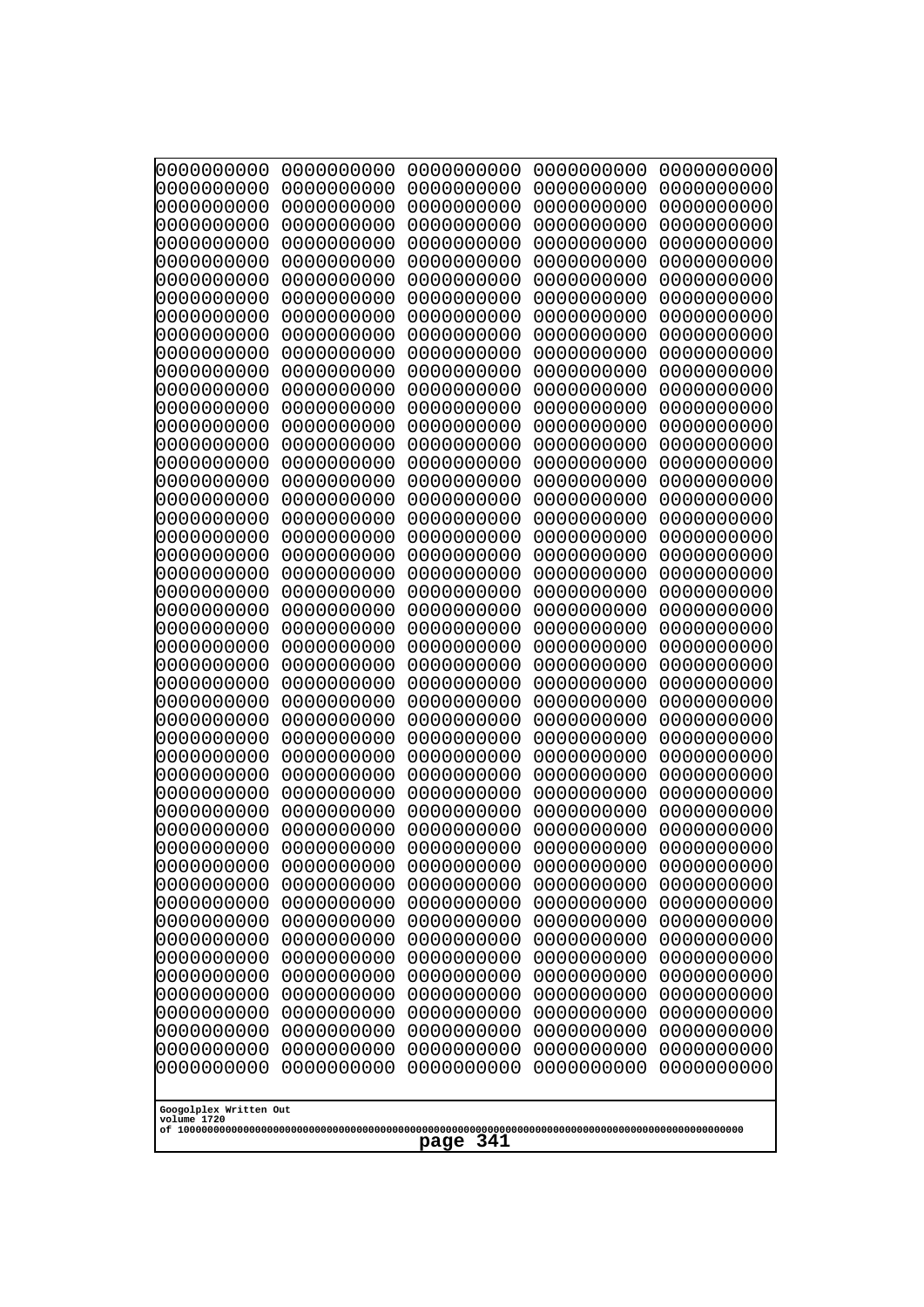| 0000000000                                            | 0000000000                                                                                                                                                                                     | 0000000000 | 0000000000 | 0000000000 |  |
|-------------------------------------------------------|------------------------------------------------------------------------------------------------------------------------------------------------------------------------------------------------|------------|------------|------------|--|
| 0000000000                                            | 0000000000                                                                                                                                                                                     | 0000000000 | 0000000000 | 0000000000 |  |
| 0000000000                                            | 0000000000                                                                                                                                                                                     | 0000000000 | 0000000000 | 0000000000 |  |
| 0000000000                                            | 0000000000                                                                                                                                                                                     | 0000000000 | 0000000000 | 0000000000 |  |
| 0000000000                                            | 0000000000                                                                                                                                                                                     | 0000000000 | 0000000000 | 0000000000 |  |
| 0000000000                                            | 0000000000                                                                                                                                                                                     | 0000000000 | 0000000000 | 0000000000 |  |
| 0000000000                                            | 0000000000                                                                                                                                                                                     | 0000000000 | 0000000000 | 0000000000 |  |
| 0000000000                                            | 0000000000                                                                                                                                                                                     | 0000000000 | 0000000000 | 0000000000 |  |
| 0000000000                                            | 0000000000                                                                                                                                                                                     | 0000000000 | 0000000000 | 0000000000 |  |
| 0000000000                                            | 0000000000                                                                                                                                                                                     | 0000000000 | 0000000000 | 0000000000 |  |
| 0000000000                                            | 0000000000                                                                                                                                                                                     | 0000000000 | 0000000000 | 0000000000 |  |
| 0000000000                                            | 0000000000                                                                                                                                                                                     | 0000000000 | 0000000000 | 0000000000 |  |
| 0000000000                                            | 0000000000                                                                                                                                                                                     | 0000000000 | 0000000000 | 0000000000 |  |
| 0000000000                                            | 0000000000                                                                                                                                                                                     | 0000000000 | 0000000000 | 0000000000 |  |
| 0000000000                                            | 0000000000                                                                                                                                                                                     | 0000000000 | 0000000000 | 0000000000 |  |
| 0000000000                                            | 0000000000                                                                                                                                                                                     | 0000000000 | 0000000000 | 0000000000 |  |
| 0000000000                                            | 0000000000                                                                                                                                                                                     | 0000000000 | 0000000000 | 0000000000 |  |
| 0000000000                                            | 0000000000                                                                                                                                                                                     | 0000000000 | 0000000000 | 0000000000 |  |
| 0000000000                                            | 0000000000                                                                                                                                                                                     | 0000000000 | 0000000000 | 0000000000 |  |
| 0000000000                                            | 0000000000                                                                                                                                                                                     | 0000000000 | 0000000000 | 0000000000 |  |
| 0000000000                                            | 0000000000                                                                                                                                                                                     | 0000000000 | 0000000000 | 0000000000 |  |
| 0000000000                                            | 0000000000                                                                                                                                                                                     | 0000000000 | 0000000000 | 0000000000 |  |
| 0000000000                                            | 0000000000                                                                                                                                                                                     | 0000000000 | 0000000000 | 0000000000 |  |
| 0000000000                                            | 0000000000                                                                                                                                                                                     | 0000000000 | 0000000000 | 0000000000 |  |
| 0000000000                                            | 0000000000                                                                                                                                                                                     | 0000000000 | 0000000000 | 0000000000 |  |
| 0000000000                                            | 0000000000                                                                                                                                                                                     | 0000000000 | 0000000000 | 0000000000 |  |
| 0000000000                                            | 0000000000                                                                                                                                                                                     | 0000000000 | 0000000000 | 0000000000 |  |
| 0000000000                                            | 0000000000                                                                                                                                                                                     | 0000000000 | 0000000000 | 0000000000 |  |
| 0000000000                                            | 0000000000                                                                                                                                                                                     | 0000000000 | 0000000000 | 0000000000 |  |
| 0000000000                                            | 0000000000                                                                                                                                                                                     | 0000000000 | 0000000000 | 0000000000 |  |
| 0000000000                                            | 0000000000                                                                                                                                                                                     | 0000000000 | 0000000000 | 0000000000 |  |
| 0000000000                                            | 0000000000                                                                                                                                                                                     | 0000000000 | 0000000000 | 0000000000 |  |
| 0000000000                                            | 0000000000                                                                                                                                                                                     | 0000000000 | 0000000000 | 0000000000 |  |
| 0000000000                                            | 0000000000                                                                                                                                                                                     | 0000000000 | 0000000000 | 0000000000 |  |
| 0000000000                                            | 0000000000                                                                                                                                                                                     | 0000000000 | 0000000000 | 0000000000 |  |
| 0000000000                                            | 0000000000                                                                                                                                                                                     | 0000000000 | 0000000000 | 0000000000 |  |
| 0000000000                                            | 0000000000                                                                                                                                                                                     | 0000000000 | 0000000000 | 0000000000 |  |
| 0000000000                                            | 0000000000                                                                                                                                                                                     | 0000000000 | 0000000000 | 0000000000 |  |
| 0000000000                                            | 0000000000                                                                                                                                                                                     | 0000000000 | 0000000000 | 0000000000 |  |
| 0000000000                                            | 0000000000                                                                                                                                                                                     | 0000000000 | 0000000000 | 0000000000 |  |
| 0000000000                                            | 0000000000                                                                                                                                                                                     | 0000000000 | 0000000000 | 0000000000 |  |
| 0000000000                                            | 0000000000                                                                                                                                                                                     | 0000000000 | 0000000000 | 0000000000 |  |
| 0000000000                                            | 0000000000                                                                                                                                                                                     | 0000000000 | 0000000000 | 0000000000 |  |
| 0000000000                                            | 0000000000                                                                                                                                                                                     | 0000000000 | 0000000000 | 0000000000 |  |
| 0000000000                                            | 0000000000                                                                                                                                                                                     | 0000000000 | 0000000000 | 0000000000 |  |
| 0000000000                                            | 0000000000                                                                                                                                                                                     | 0000000000 | 0000000000 | 0000000000 |  |
| 0000000000                                            | 0000000000                                                                                                                                                                                     | 0000000000 | 0000000000 | 0000000000 |  |
| 0000000000<br>0000000000<br>0000000000<br>volume 1720 | 0000000000<br>0000000000<br>0000000000<br>0000000000<br>0000000000<br>0000000000<br>0000000000<br>0000000000<br>0000000000<br>0000000000<br>0000000000<br>0000000000<br>Googolplex Written Out |            |            |            |  |
| 342<br>page                                           |                                                                                                                                                                                                |            |            |            |  |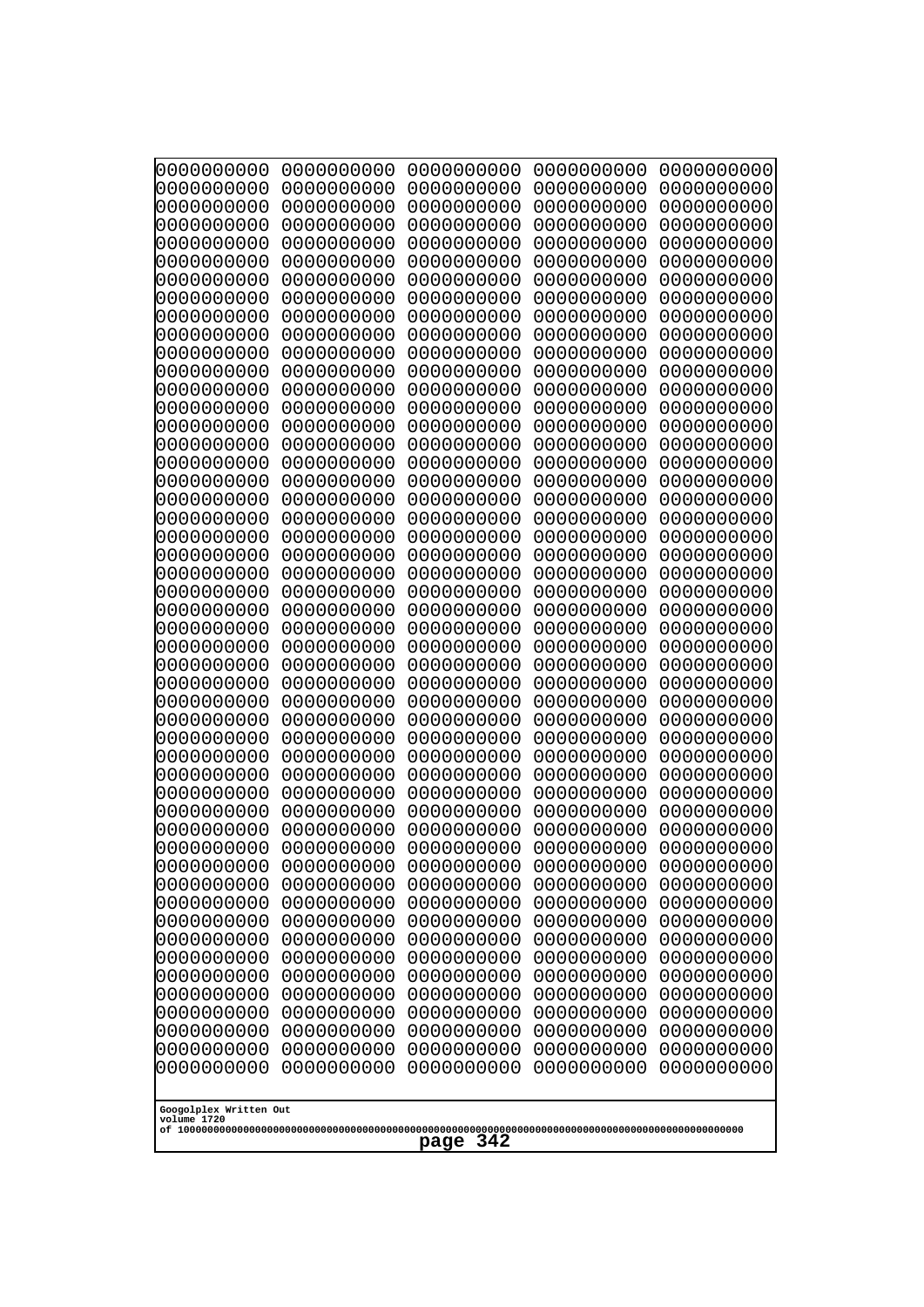| 0000000000<br>0000000000<br>0000000000<br>0000000000<br>0000000000<br>0000000000<br>0000000000<br>0000000000<br>0000000000<br>0000000000<br>0000000000<br>0000000000<br>0000000000<br>0000000000<br>0000000000<br>0000000000<br>0000000000<br>0000000000<br>0000000000<br>0000000000<br>0000000000<br>0000000000<br>0000000000<br>0000000000 | 0000000000<br>0000000000<br>0000000000<br>0000000000<br>0000000000<br>0000000000<br>0000000000<br>0000000000<br>0000000000<br>0000000000<br>0000000000<br>0000000000<br>0000000000<br>0000000000<br>0000000000<br>0000000000<br>0000000000<br>0000000000<br>0000000000<br>0000000000<br>0000000000<br>0000000000<br>0000000000<br>0000000000 | 0000000000<br>0000000000<br>0000000000<br>0000000000<br>0000000000<br>0000000000<br>0000000000<br>0000000000<br>0000000000<br>0000000000<br>0000000000<br>0000000000<br>0000000000<br>0000000000<br>0000000000<br>0000000000<br>0000000000<br>0000000000<br>0000000000<br>0000000000<br>0000000000<br>0000000000<br>0000000000<br>0000000000 | 0000000000<br>0000000000<br>0000000000<br>0000000000<br>0000000000<br>0000000000<br>0000000000<br>0000000000<br>0000000000<br>0000000000<br>0000000000<br>0000000000<br>0000000000<br>0000000000<br>0000000000<br>0000000000<br>0000000000<br>0000000000<br>0000000000<br>0000000000<br>0000000000<br>0000000000<br>0000000000<br>0000000000 | 0000000000<br>0000000000<br>0000000000<br>0000000000<br>0000000000<br>0000000000<br>0000000000<br>0000000000<br>0000000000<br>0000000000<br>0000000000<br>0000000000<br>0000000000<br>0000000000<br>0000000000<br>0000000000<br>0000000000<br>0000000000<br>0000000000<br>0000000000<br>0000000000<br>0000000000<br>0000000000<br>0000000000 |
|----------------------------------------------------------------------------------------------------------------------------------------------------------------------------------------------------------------------------------------------------------------------------------------------------------------------------------------------|----------------------------------------------------------------------------------------------------------------------------------------------------------------------------------------------------------------------------------------------------------------------------------------------------------------------------------------------|----------------------------------------------------------------------------------------------------------------------------------------------------------------------------------------------------------------------------------------------------------------------------------------------------------------------------------------------|----------------------------------------------------------------------------------------------------------------------------------------------------------------------------------------------------------------------------------------------------------------------------------------------------------------------------------------------|----------------------------------------------------------------------------------------------------------------------------------------------------------------------------------------------------------------------------------------------------------------------------------------------------------------------------------------------|
|                                                                                                                                                                                                                                                                                                                                              |                                                                                                                                                                                                                                                                                                                                              |                                                                                                                                                                                                                                                                                                                                              |                                                                                                                                                                                                                                                                                                                                              |                                                                                                                                                                                                                                                                                                                                              |
|                                                                                                                                                                                                                                                                                                                                              |                                                                                                                                                                                                                                                                                                                                              |                                                                                                                                                                                                                                                                                                                                              |                                                                                                                                                                                                                                                                                                                                              |                                                                                                                                                                                                                                                                                                                                              |
|                                                                                                                                                                                                                                                                                                                                              |                                                                                                                                                                                                                                                                                                                                              |                                                                                                                                                                                                                                                                                                                                              |                                                                                                                                                                                                                                                                                                                                              |                                                                                                                                                                                                                                                                                                                                              |
|                                                                                                                                                                                                                                                                                                                                              |                                                                                                                                                                                                                                                                                                                                              |                                                                                                                                                                                                                                                                                                                                              |                                                                                                                                                                                                                                                                                                                                              |                                                                                                                                                                                                                                                                                                                                              |
|                                                                                                                                                                                                                                                                                                                                              |                                                                                                                                                                                                                                                                                                                                              |                                                                                                                                                                                                                                                                                                                                              |                                                                                                                                                                                                                                                                                                                                              |                                                                                                                                                                                                                                                                                                                                              |
|                                                                                                                                                                                                                                                                                                                                              |                                                                                                                                                                                                                                                                                                                                              |                                                                                                                                                                                                                                                                                                                                              |                                                                                                                                                                                                                                                                                                                                              |                                                                                                                                                                                                                                                                                                                                              |
|                                                                                                                                                                                                                                                                                                                                              |                                                                                                                                                                                                                                                                                                                                              |                                                                                                                                                                                                                                                                                                                                              |                                                                                                                                                                                                                                                                                                                                              |                                                                                                                                                                                                                                                                                                                                              |
|                                                                                                                                                                                                                                                                                                                                              |                                                                                                                                                                                                                                                                                                                                              |                                                                                                                                                                                                                                                                                                                                              |                                                                                                                                                                                                                                                                                                                                              |                                                                                                                                                                                                                                                                                                                                              |
|                                                                                                                                                                                                                                                                                                                                              |                                                                                                                                                                                                                                                                                                                                              |                                                                                                                                                                                                                                                                                                                                              |                                                                                                                                                                                                                                                                                                                                              |                                                                                                                                                                                                                                                                                                                                              |
|                                                                                                                                                                                                                                                                                                                                              |                                                                                                                                                                                                                                                                                                                                              |                                                                                                                                                                                                                                                                                                                                              |                                                                                                                                                                                                                                                                                                                                              |                                                                                                                                                                                                                                                                                                                                              |
|                                                                                                                                                                                                                                                                                                                                              |                                                                                                                                                                                                                                                                                                                                              |                                                                                                                                                                                                                                                                                                                                              |                                                                                                                                                                                                                                                                                                                                              |                                                                                                                                                                                                                                                                                                                                              |
|                                                                                                                                                                                                                                                                                                                                              |                                                                                                                                                                                                                                                                                                                                              |                                                                                                                                                                                                                                                                                                                                              |                                                                                                                                                                                                                                                                                                                                              |                                                                                                                                                                                                                                                                                                                                              |
|                                                                                                                                                                                                                                                                                                                                              |                                                                                                                                                                                                                                                                                                                                              |                                                                                                                                                                                                                                                                                                                                              |                                                                                                                                                                                                                                                                                                                                              |                                                                                                                                                                                                                                                                                                                                              |
| 0000000000                                                                                                                                                                                                                                                                                                                                   | 0000000000                                                                                                                                                                                                                                                                                                                                   | 0000000000                                                                                                                                                                                                                                                                                                                                   | 0000000000                                                                                                                                                                                                                                                                                                                                   | 0000000000                                                                                                                                                                                                                                                                                                                                   |
| 0000000000                                                                                                                                                                                                                                                                                                                                   | 0000000000                                                                                                                                                                                                                                                                                                                                   | 0000000000                                                                                                                                                                                                                                                                                                                                   | 0000000000                                                                                                                                                                                                                                                                                                                                   | 0000000000                                                                                                                                                                                                                                                                                                                                   |
| 0000000000                                                                                                                                                                                                                                                                                                                                   | 0000000000                                                                                                                                                                                                                                                                                                                                   | 0000000000                                                                                                                                                                                                                                                                                                                                   | 0000000000                                                                                                                                                                                                                                                                                                                                   | 0000000000                                                                                                                                                                                                                                                                                                                                   |
| 0000000000<br>0000000000                                                                                                                                                                                                                                                                                                                     | 0000000000<br>0000000000                                                                                                                                                                                                                                                                                                                     | 0000000000<br>0000000000                                                                                                                                                                                                                                                                                                                     | 0000000000<br>0000000000                                                                                                                                                                                                                                                                                                                     | 0000000000<br>0000000000                                                                                                                                                                                                                                                                                                                     |
| 0000000000                                                                                                                                                                                                                                                                                                                                   | 0000000000                                                                                                                                                                                                                                                                                                                                   | 0000000000                                                                                                                                                                                                                                                                                                                                   | 0000000000                                                                                                                                                                                                                                                                                                                                   | 0000000000                                                                                                                                                                                                                                                                                                                                   |
| 0000000000<br>0000000000                                                                                                                                                                                                                                                                                                                     | 0000000000<br>0000000000                                                                                                                                                                                                                                                                                                                     | 0000000000<br>0000000000                                                                                                                                                                                                                                                                                                                     | 0000000000<br>0000000000                                                                                                                                                                                                                                                                                                                     | 0000000000<br>0000000000                                                                                                                                                                                                                                                                                                                     |
| 0000000000                                                                                                                                                                                                                                                                                                                                   | 0000000000                                                                                                                                                                                                                                                                                                                                   | 0000000000                                                                                                                                                                                                                                                                                                                                   | 0000000000                                                                                                                                                                                                                                                                                                                                   | 0000000000                                                                                                                                                                                                                                                                                                                                   |
| 0000000000<br>0000000000                                                                                                                                                                                                                                                                                                                     | 0000000000<br>0000000000                                                                                                                                                                                                                                                                                                                     | 0000000000<br>0000000000                                                                                                                                                                                                                                                                                                                     | 0000000000<br>0000000000                                                                                                                                                                                                                                                                                                                     | 0000000000<br>0000000000                                                                                                                                                                                                                                                                                                                     |
| 0000000000                                                                                                                                                                                                                                                                                                                                   | 0000000000                                                                                                                                                                                                                                                                                                                                   | 0000000000                                                                                                                                                                                                                                                                                                                                   | 0000000000                                                                                                                                                                                                                                                                                                                                   | 0000000000                                                                                                                                                                                                                                                                                                                                   |
| 0000000000                                                                                                                                                                                                                                                                                                                                   | 0000000000                                                                                                                                                                                                                                                                                                                                   | 0000000000                                                                                                                                                                                                                                                                                                                                   | 0000000000                                                                                                                                                                                                                                                                                                                                   | 0000000000                                                                                                                                                                                                                                                                                                                                   |
| 0000000000<br>0000000000                                                                                                                                                                                                                                                                                                                     | 0000000000<br>0000000000                                                                                                                                                                                                                                                                                                                     | 0000000000<br>0000000000                                                                                                                                                                                                                                                                                                                     | 0000000000<br>0000000000                                                                                                                                                                                                                                                                                                                     | 0000000000<br>0000000000                                                                                                                                                                                                                                                                                                                     |
| 0000000000                                                                                                                                                                                                                                                                                                                                   | 0000000000                                                                                                                                                                                                                                                                                                                                   | 0000000000                                                                                                                                                                                                                                                                                                                                   | 0000000000                                                                                                                                                                                                                                                                                                                                   | 0000000000                                                                                                                                                                                                                                                                                                                                   |
| 0000000000<br>0000000000                                                                                                                                                                                                                                                                                                                     | 0000000000<br>0000000000                                                                                                                                                                                                                                                                                                                     | 0000000000<br>0000000000                                                                                                                                                                                                                                                                                                                     | 0000000000<br>0000000000                                                                                                                                                                                                                                                                                                                     | 0000000000<br>0000000000                                                                                                                                                                                                                                                                                                                     |
| 0000000000                                                                                                                                                                                                                                                                                                                                   | 0000000000                                                                                                                                                                                                                                                                                                                                   | 0000000000                                                                                                                                                                                                                                                                                                                                   | 0000000000                                                                                                                                                                                                                                                                                                                                   | 0000000000                                                                                                                                                                                                                                                                                                                                   |
| 0000000000<br>0000000000                                                                                                                                                                                                                                                                                                                     | 0000000000<br>0000000000                                                                                                                                                                                                                                                                                                                     | 0000000000<br>0000000000                                                                                                                                                                                                                                                                                                                     | 0000000000<br>0000000000                                                                                                                                                                                                                                                                                                                     | 0000000000<br>0000000000                                                                                                                                                                                                                                                                                                                     |
| 0000000000                                                                                                                                                                                                                                                                                                                                   | 0000000000                                                                                                                                                                                                                                                                                                                                   | 0000000000                                                                                                                                                                                                                                                                                                                                   | 0000000000                                                                                                                                                                                                                                                                                                                                   | 0000000000                                                                                                                                                                                                                                                                                                                                   |
| 0000000000                                                                                                                                                                                                                                                                                                                                   | 0000000000                                                                                                                                                                                                                                                                                                                                   | 0000000000                                                                                                                                                                                                                                                                                                                                   | 0000000000                                                                                                                                                                                                                                                                                                                                   | 0000000000                                                                                                                                                                                                                                                                                                                                   |
| 0000000000<br>0000000000                                                                                                                                                                                                                                                                                                                     | 0000000000<br>0000000000                                                                                                                                                                                                                                                                                                                     | 0000000000<br>0000000000                                                                                                                                                                                                                                                                                                                     | 0000000000<br>0000000000                                                                                                                                                                                                                                                                                                                     | 0000000000<br>0000000000                                                                                                                                                                                                                                                                                                                     |
| 0000000000                                                                                                                                                                                                                                                                                                                                   | 0000000000                                                                                                                                                                                                                                                                                                                                   | 0000000000                                                                                                                                                                                                                                                                                                                                   | 0000000000                                                                                                                                                                                                                                                                                                                                   | 0000000000                                                                                                                                                                                                                                                                                                                                   |
|                                                                                                                                                                                                                                                                                                                                              |                                                                                                                                                                                                                                                                                                                                              |                                                                                                                                                                                                                                                                                                                                              |                                                                                                                                                                                                                                                                                                                                              |                                                                                                                                                                                                                                                                                                                                              |
| Googolplex Written Out<br>volume 1720                                                                                                                                                                                                                                                                                                        |                                                                                                                                                                                                                                                                                                                                              |                                                                                                                                                                                                                                                                                                                                              |                                                                                                                                                                                                                                                                                                                                              |                                                                                                                                                                                                                                                                                                                                              |
| 343<br>page                                                                                                                                                                                                                                                                                                                                  |                                                                                                                                                                                                                                                                                                                                              |                                                                                                                                                                                                                                                                                                                                              |                                                                                                                                                                                                                                                                                                                                              |                                                                                                                                                                                                                                                                                                                                              |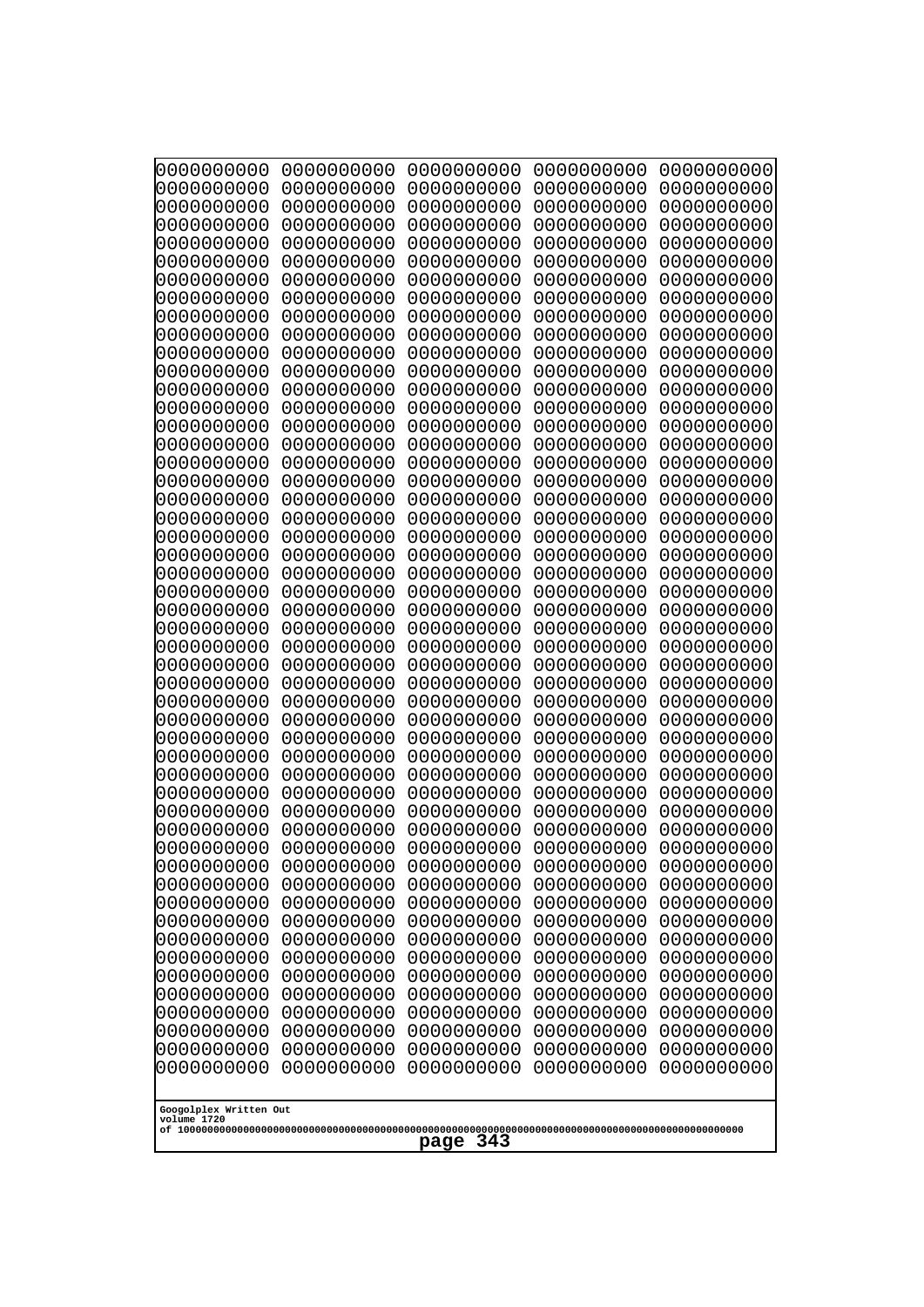| 0000000000<br>0000000000<br>0000000000<br>0000000000<br>0000000000<br>0000000000<br>0000000000<br>0000000000<br>0000000000<br>0000000000<br>0000000000<br>0000000000<br>0000000000<br>0000000000<br>0000000000<br>0000000000<br>0000000000<br>0000000000<br>0000000000<br>0000000000<br>0000000000<br>0000000000<br>0000000000                                                                                                  | 0000000000<br>0000000000<br>0000000000<br>0000000000<br>0000000000<br>0000000000<br>0000000000<br>0000000000<br>0000000000<br>0000000000<br>0000000000<br>0000000000<br>0000000000<br>0000000000<br>0000000000<br>0000000000<br>0000000000<br>0000000000<br>0000000000<br>0000000000<br>0000000000<br>0000000000<br>0000000000                                                         | 0000000000<br>0000000000<br>0000000000<br>0000000000<br>0000000000<br>0000000000<br>0000000000<br>0000000000<br>0000000000<br>0000000000<br>0000000000<br>0000000000<br>0000000000<br>0000000000<br>0000000000<br>0000000000<br>0000000000<br>0000000000<br>0000000000<br>0000000000<br>0000000000<br>0000000000<br>0000000000                                                         | 0000000000<br>0000000000<br>0000000000<br>0000000000<br>0000000000<br>0000000000<br>0000000000<br>0000000000<br>0000000000<br>0000000000<br>0000000000<br>0000000000<br>0000000000<br>0000000000<br>0000000000<br>0000000000<br>0000000000<br>0000000000<br>0000000000<br>0000000000<br>0000000000<br>0000000000<br>0000000000                                                         | 0000000000<br>0000000000<br>0000000000<br>0000000000<br>0000000000<br>0000000000<br>0000000000<br>0000000000<br>0000000000<br>0000000000<br>0000000000<br>0000000000<br>0000000000<br>0000000000<br>0000000000<br>0000000000<br>0000000000<br>0000000000<br>0000000000<br>0000000000<br>0000000000<br>0000000000<br>0000000000                                                         |
|---------------------------------------------------------------------------------------------------------------------------------------------------------------------------------------------------------------------------------------------------------------------------------------------------------------------------------------------------------------------------------------------------------------------------------|----------------------------------------------------------------------------------------------------------------------------------------------------------------------------------------------------------------------------------------------------------------------------------------------------------------------------------------------------------------------------------------|----------------------------------------------------------------------------------------------------------------------------------------------------------------------------------------------------------------------------------------------------------------------------------------------------------------------------------------------------------------------------------------|----------------------------------------------------------------------------------------------------------------------------------------------------------------------------------------------------------------------------------------------------------------------------------------------------------------------------------------------------------------------------------------|----------------------------------------------------------------------------------------------------------------------------------------------------------------------------------------------------------------------------------------------------------------------------------------------------------------------------------------------------------------------------------------|
| 0000000000<br>0000000000<br>0000000000<br>0000000000<br>0000000000<br>0000000000<br>0000000000<br>0000000000<br>0000000000<br>0000000000<br>0000000000<br>0000000000<br>0000000000<br>0000000000<br>0000000000<br>0000000000<br>0000000000<br>0000000000<br>0000000000<br>0000000000<br>0000000000<br>0000000000<br>0000000000<br>0000000000<br>0000000000<br>0000000000<br>0000000000<br>Googolplex Written Out<br>volume 1720 | 0000000000<br>0000000000<br>0000000000<br>0000000000<br>0000000000<br>0000000000<br>0000000000<br>0000000000<br>0000000000<br>0000000000<br>0000000000<br>0000000000<br>0000000000<br>0000000000<br>0000000000<br>0000000000<br>0000000000<br>0000000000<br>0000000000<br>0000000000<br>0000000000<br>0000000000<br>0000000000<br>0000000000<br>0000000000<br>0000000000<br>0000000000 | 0000000000<br>0000000000<br>0000000000<br>0000000000<br>0000000000<br>0000000000<br>0000000000<br>0000000000<br>0000000000<br>0000000000<br>0000000000<br>0000000000<br>0000000000<br>0000000000<br>0000000000<br>0000000000<br>0000000000<br>0000000000<br>0000000000<br>0000000000<br>0000000000<br>0000000000<br>0000000000<br>0000000000<br>0000000000<br>0000000000<br>0000000000 | 0000000000<br>0000000000<br>0000000000<br>0000000000<br>0000000000<br>0000000000<br>0000000000<br>0000000000<br>0000000000<br>0000000000<br>0000000000<br>0000000000<br>0000000000<br>0000000000<br>0000000000<br>0000000000<br>0000000000<br>0000000000<br>0000000000<br>0000000000<br>0000000000<br>0000000000<br>0000000000<br>0000000000<br>0000000000<br>0000000000<br>0000000000 | 0000000000<br>0000000000<br>0000000000<br>0000000000<br>0000000000<br>0000000000<br>0000000000<br>0000000000<br>0000000000<br>0000000000<br>0000000000<br>0000000000<br>0000000000<br>0000000000<br>0000000000<br>0000000000<br>0000000000<br>0000000000<br>0000000000<br>0000000000<br>0000000000<br>0000000000<br>0000000000<br>0000000000<br>0000000000<br>0000000000<br>0000000000 |
| 344<br>page                                                                                                                                                                                                                                                                                                                                                                                                                     |                                                                                                                                                                                                                                                                                                                                                                                        |                                                                                                                                                                                                                                                                                                                                                                                        |                                                                                                                                                                                                                                                                                                                                                                                        |                                                                                                                                                                                                                                                                                                                                                                                        |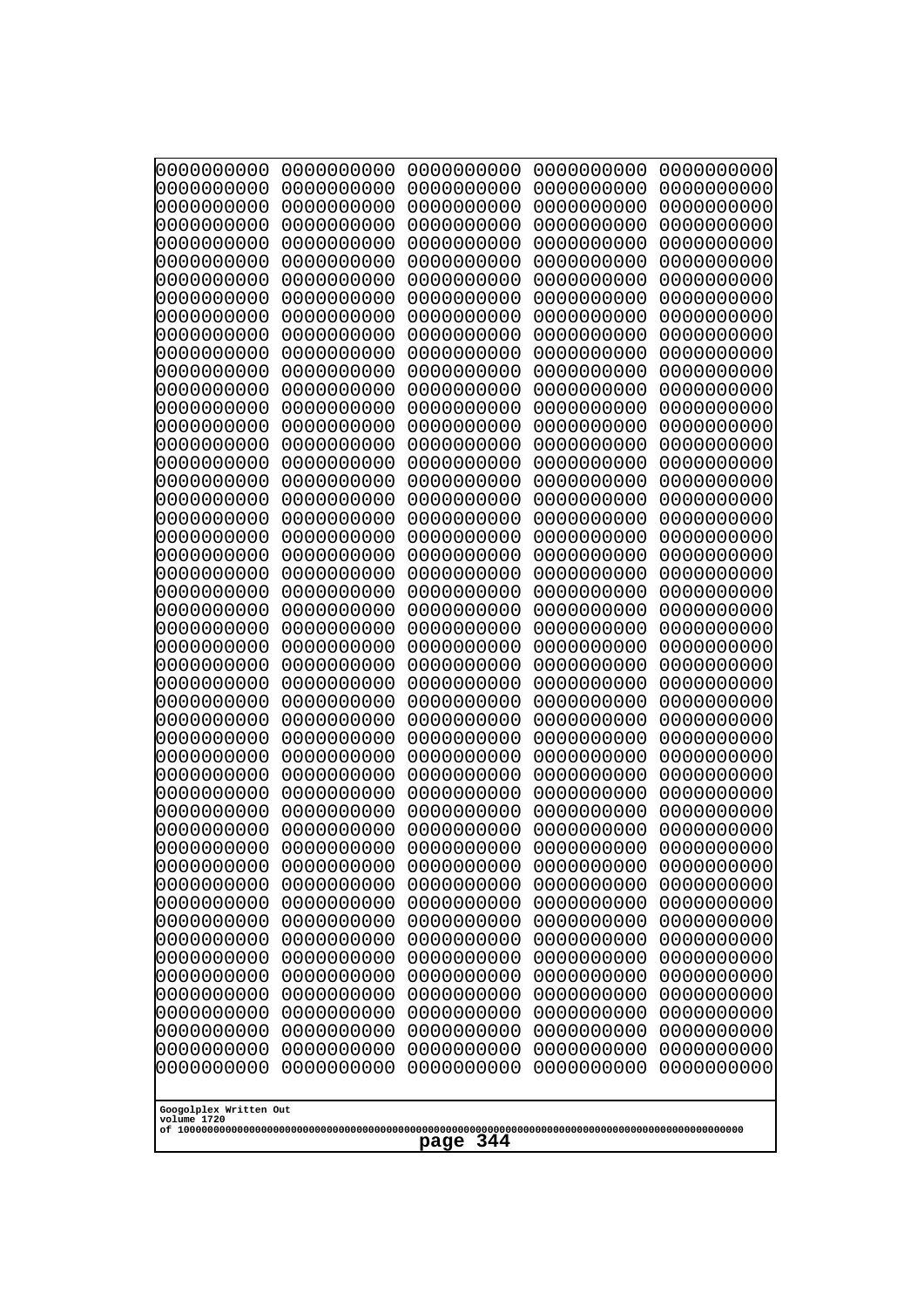| 0000000000                                                                                                                                                                                                                               | 0000000000 | 0000000000 | 0000000000 | 0000000000 |
|------------------------------------------------------------------------------------------------------------------------------------------------------------------------------------------------------------------------------------------|------------|------------|------------|------------|
| 0000000000                                                                                                                                                                                                                               | 0000000000 | 0000000000 | 0000000000 | 0000000000 |
| 0000000000                                                                                                                                                                                                                               | 0000000000 | 0000000000 | 0000000000 | 0000000000 |
| 0000000000                                                                                                                                                                                                                               | 0000000000 | 0000000000 | 0000000000 | 0000000000 |
| 0000000000                                                                                                                                                                                                                               | 0000000000 | 0000000000 | 0000000000 | 0000000000 |
| 0000000000                                                                                                                                                                                                                               | 0000000000 | 0000000000 | 0000000000 | 0000000000 |
| 0000000000                                                                                                                                                                                                                               | 0000000000 | 0000000000 | 0000000000 | 0000000000 |
| 0000000000                                                                                                                                                                                                                               | 0000000000 | 0000000000 | 0000000000 | 0000000000 |
| 0000000000                                                                                                                                                                                                                               | 0000000000 | 0000000000 | 0000000000 | 0000000000 |
| 0000000000                                                                                                                                                                                                                               | 0000000000 | 0000000000 | 0000000000 | 0000000000 |
| 0000000000                                                                                                                                                                                                                               | 0000000000 | 0000000000 | 0000000000 | 0000000000 |
| 0000000000                                                                                                                                                                                                                               | 0000000000 | 0000000000 | 0000000000 | 0000000000 |
| 0000000000                                                                                                                                                                                                                               | 0000000000 | 0000000000 | 0000000000 | 0000000000 |
| 0000000000                                                                                                                                                                                                                               | 0000000000 | 0000000000 | 0000000000 | 0000000000 |
| 0000000000                                                                                                                                                                                                                               | 0000000000 | 0000000000 | 0000000000 | 0000000000 |
| 0000000000                                                                                                                                                                                                                               | 0000000000 | 0000000000 | 0000000000 | 0000000000 |
| 0000000000                                                                                                                                                                                                                               | 0000000000 | 0000000000 | 0000000000 | 0000000000 |
| 0000000000                                                                                                                                                                                                                               | 0000000000 | 0000000000 | 0000000000 | 0000000000 |
| 0000000000                                                                                                                                                                                                                               | 0000000000 | 0000000000 | 0000000000 | 0000000000 |
| 0000000000                                                                                                                                                                                                                               | 0000000000 | 0000000000 | 0000000000 | 0000000000 |
| 0000000000                                                                                                                                                                                                                               | 0000000000 | 0000000000 | 0000000000 | 0000000000 |
| 0000000000                                                                                                                                                                                                                               | 0000000000 | 0000000000 | 0000000000 | 0000000000 |
| 0000000000                                                                                                                                                                                                                               | 0000000000 | 0000000000 | 0000000000 | 0000000000 |
| 0000000000                                                                                                                                                                                                                               | 0000000000 | 0000000000 | 0000000000 | 0000000000 |
|                                                                                                                                                                                                                                          |            |            |            |            |
|                                                                                                                                                                                                                                          |            |            |            |            |
|                                                                                                                                                                                                                                          |            |            |            |            |
| 0000000000                                                                                                                                                                                                                               | 0000000000 | 0000000000 | 0000000000 | 0000000000 |
| 0000000000                                                                                                                                                                                                                               | 0000000000 | 0000000000 | 0000000000 | 0000000000 |
| 0000000000                                                                                                                                                                                                                               | 0000000000 | 0000000000 | 0000000000 | 0000000000 |
| 0000000000                                                                                                                                                                                                                               | 0000000000 | 0000000000 | 0000000000 | 0000000000 |
| 0000000000                                                                                                                                                                                                                               | 0000000000 | 0000000000 | 0000000000 | 0000000000 |
| 0000000000                                                                                                                                                                                                                               | 0000000000 | 0000000000 | 0000000000 | 0000000000 |
| 0000000000                                                                                                                                                                                                                               | 0000000000 | 0000000000 | 0000000000 | 0000000000 |
| 0000000000                                                                                                                                                                                                                               | 0000000000 | 0000000000 | 0000000000 | 0000000000 |
| 0000000000                                                                                                                                                                                                                               | 0000000000 | 0000000000 | 0000000000 | 0000000000 |
| 0000000000                                                                                                                                                                                                                               | 0000000000 | 0000000000 | 0000000000 | 0000000000 |
| 0000000000                                                                                                                                                                                                                               | 0000000000 | 0000000000 | 0000000000 | 0000000000 |
| 0000000000                                                                                                                                                                                                                               | 0000000000 | 0000000000 | 0000000000 | 0000000000 |
| 0000000000                                                                                                                                                                                                                               | 0000000000 | 0000000000 | 0000000000 | 0000000000 |
| 0000000000                                                                                                                                                                                                                               | 0000000000 | 0000000000 | 0000000000 | 0000000000 |
| 0000000000                                                                                                                                                                                                                               | 0000000000 | 0000000000 | 0000000000 | 0000000000 |
| 0000000000                                                                                                                                                                                                                               | 0000000000 | 0000000000 | 0000000000 | 0000000000 |
| 0000000000                                                                                                                                                                                                                               | 0000000000 | 0000000000 | 0000000000 | 0000000000 |
| 0000000000                                                                                                                                                                                                                               | 0000000000 | 0000000000 | 0000000000 | 0000000000 |
| 0000000000                                                                                                                                                                                                                               | 0000000000 | 0000000000 | 0000000000 | 0000000000 |
| 0000000000                                                                                                                                                                                                                               | 0000000000 | 0000000000 | 0000000000 | 0000000000 |
| 0000000000                                                                                                                                                                                                                               | 0000000000 | 0000000000 | 0000000000 | 0000000000 |
| 0000000000                                                                                                                                                                                                                               | 0000000000 | 0000000000 | 0000000000 | 0000000000 |
| 0000000000                                                                                                                                                                                                                               | 0000000000 | 0000000000 | 0000000000 | 0000000000 |
| 0000000000<br>0000000000<br>0000000000<br>0000000000<br>0000000000<br>0000000000<br>0000000000<br>0000000000<br>0000000000<br>0000000000<br>0000000000<br>0000000000<br>0000000000<br>0000000000<br>0000000000<br>Googolplex Written Out |            |            |            |            |
| volume 1720<br>345<br>page                                                                                                                                                                                                               |            |            |            |            |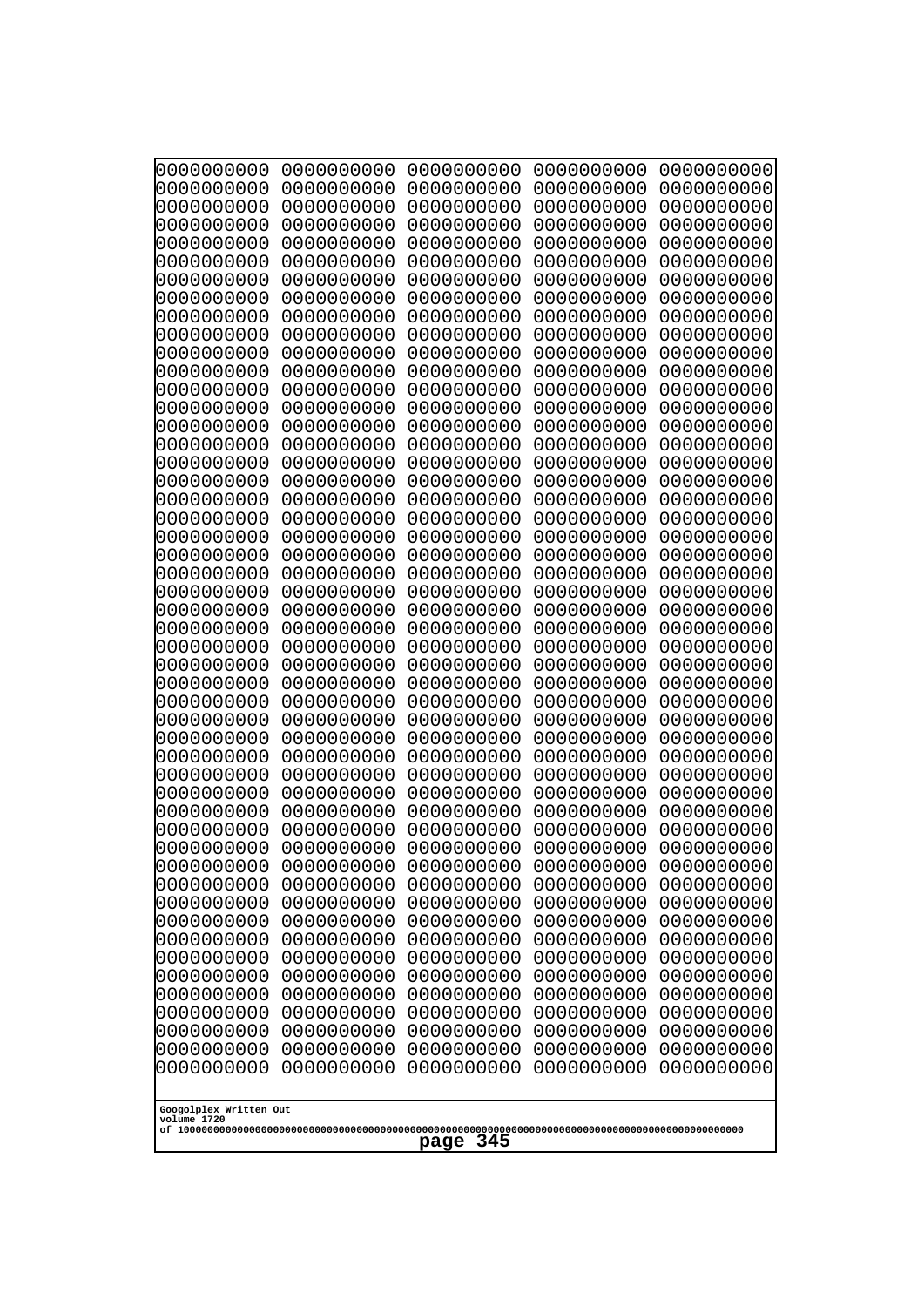| Googolplex Written Out<br>volume 1720 | 0000000000<br>0000000000<br>0000000000<br>0000000000<br>0000000000<br>0000000000<br>0000000000<br>0000000000<br>0000000000<br>0000000000<br>0000000000<br>0000000000<br>0000000000<br>0000000000<br>0000000000<br>0000000000<br>0000000000<br>0000000000<br>0000000000<br>0000000000<br>0000000000<br>0000000000<br>0000000000<br>0000000000<br>0000000000<br>0000000000<br>0000000000<br>0000000000<br>0000000000<br>0000000000<br>0000000000<br>0000000000<br>0000000000<br>0000000000<br>0000000000<br>0000000000<br>0000000000<br>10000000000<br>0000000000<br>0000000000<br>0000000000<br>0000000000<br>0000000000<br>0000000000<br>0000000000<br>0000000000<br>0000000000<br>0000000000<br>0000000000<br>0000000000 | 0000000000<br>0000000000<br>0000000000<br>0000000000<br>0000000000<br>0000000000<br>0000000000<br>0000000000<br>0000000000<br>0000000000<br>0000000000<br>0000000000<br>0000000000<br>0000000000<br>0000000000<br>0000000000<br>0000000000<br>0000000000<br>0000000000<br>0000000000<br>0000000000<br>0000000000<br>0000000000<br>0000000000<br>0000000000<br>0000000000<br>0000000000<br>0000000000<br>0000000000<br>0000000000<br>0000000000<br>0000000000<br>0000000000<br>0000000000<br>0000000000<br>0000000000<br>0000000000<br>0000000000<br>0000000000<br>0000000000<br>0000000000<br>0000000000<br>0000000000<br>0000000000<br>0000000000<br>0000000000<br>0000000000<br>0000000000<br>0000000000<br>0000000000 | 0000000000<br>0000000000<br>0000000000<br>0000000000<br>0000000000<br>0000000000<br>0000000000<br>0000000000<br>0000000000<br>0000000000<br>0000000000<br>0000000000<br>0000000000<br>0000000000<br>0000000000<br>0000000000<br>0000000000<br>0000000000<br>0000000000<br>0000000000<br>0000000000<br>0000000000<br>0000000000<br>0000000000<br>0000000000<br>0000000000<br>0000000000<br>0000000000<br>0000000000<br>0000000000<br>0000000000<br>0000000000<br>0000000000<br>0000000000<br>0000000000<br>0000000000<br>0000000000<br>0000000000<br>0000000000<br>0000000000<br>0000000000<br>0000000000<br>0000000000<br>0000000000<br>0000000000<br>0000000000<br>0000000000<br>0000000000<br>0000000000<br>0000000000 | 0000000000<br>0000000000<br>0000000000<br>0000000000<br>0000000000<br>0000000000<br>0000000000<br>0000000000<br>0000000000<br>0000000000<br>0000000000<br>0000000000<br>0000000000<br>0000000000<br>0000000000<br>0000000000<br>0000000000<br>0000000000<br>0000000000<br>0000000000<br>0000000000<br>0000000000<br>0000000000<br>0000000000<br>0000000000<br>0000000000<br>0000000000<br>0000000000<br>0000000000<br>0000000000<br>0000000000<br>0000000000<br>0000000000<br>0000000000<br>0000000000<br>0000000000<br>0000000000<br>0000000000<br>0000000000<br>0000000000<br>0000000000<br>0000000000<br>0000000000<br>0000000000<br>0000000000<br>0000000000<br>0000000000<br>0000000000<br>0000000000<br>0000000000 | 0000000000<br>0000000000<br>0000000000<br>0000000000<br>0000000000<br>0000000000<br>0000000000<br>0000000000<br>0000000000<br>0000000000<br>0000000000<br>0000000000<br>0000000000<br>0000000000<br>0000000000<br>0000000000<br>0000000000<br>0000000000<br>0000000000<br>0000000000<br>0000000000<br>0000000000<br>0000000000<br>0000000000<br>0000000000<br>0000000000<br>0000000000<br>0000000000<br>0000000000<br>0000000000<br>0000000000<br>0000000000<br>0000000000<br>0000000000<br>0000000000<br>0000000000<br>0000000000<br>0000000000<br>0000000000<br>0000000000<br>0000000000<br>0000000000<br>0000000000<br>0000000000<br>0000000000<br>0000000000<br>0000000000<br>0000000000<br>0000000000<br>0000000000 |
|---------------------------------------|---------------------------------------------------------------------------------------------------------------------------------------------------------------------------------------------------------------------------------------------------------------------------------------------------------------------------------------------------------------------------------------------------------------------------------------------------------------------------------------------------------------------------------------------------------------------------------------------------------------------------------------------------------------------------------------------------------------------------|--------------------------------------------------------------------------------------------------------------------------------------------------------------------------------------------------------------------------------------------------------------------------------------------------------------------------------------------------------------------------------------------------------------------------------------------------------------------------------------------------------------------------------------------------------------------------------------------------------------------------------------------------------------------------------------------------------------------------|--------------------------------------------------------------------------------------------------------------------------------------------------------------------------------------------------------------------------------------------------------------------------------------------------------------------------------------------------------------------------------------------------------------------------------------------------------------------------------------------------------------------------------------------------------------------------------------------------------------------------------------------------------------------------------------------------------------------------|--------------------------------------------------------------------------------------------------------------------------------------------------------------------------------------------------------------------------------------------------------------------------------------------------------------------------------------------------------------------------------------------------------------------------------------------------------------------------------------------------------------------------------------------------------------------------------------------------------------------------------------------------------------------------------------------------------------------------|--------------------------------------------------------------------------------------------------------------------------------------------------------------------------------------------------------------------------------------------------------------------------------------------------------------------------------------------------------------------------------------------------------------------------------------------------------------------------------------------------------------------------------------------------------------------------------------------------------------------------------------------------------------------------------------------------------------------------|
| 346<br>page                           |                                                                                                                                                                                                                                                                                                                                                                                                                                                                                                                                                                                                                                                                                                                           |                                                                                                                                                                                                                                                                                                                                                                                                                                                                                                                                                                                                                                                                                                                          |                                                                                                                                                                                                                                                                                                                                                                                                                                                                                                                                                                                                                                                                                                                          |                                                                                                                                                                                                                                                                                                                                                                                                                                                                                                                                                                                                                                                                                                                          |                                                                                                                                                                                                                                                                                                                                                                                                                                                                                                                                                                                                                                                                                                                          |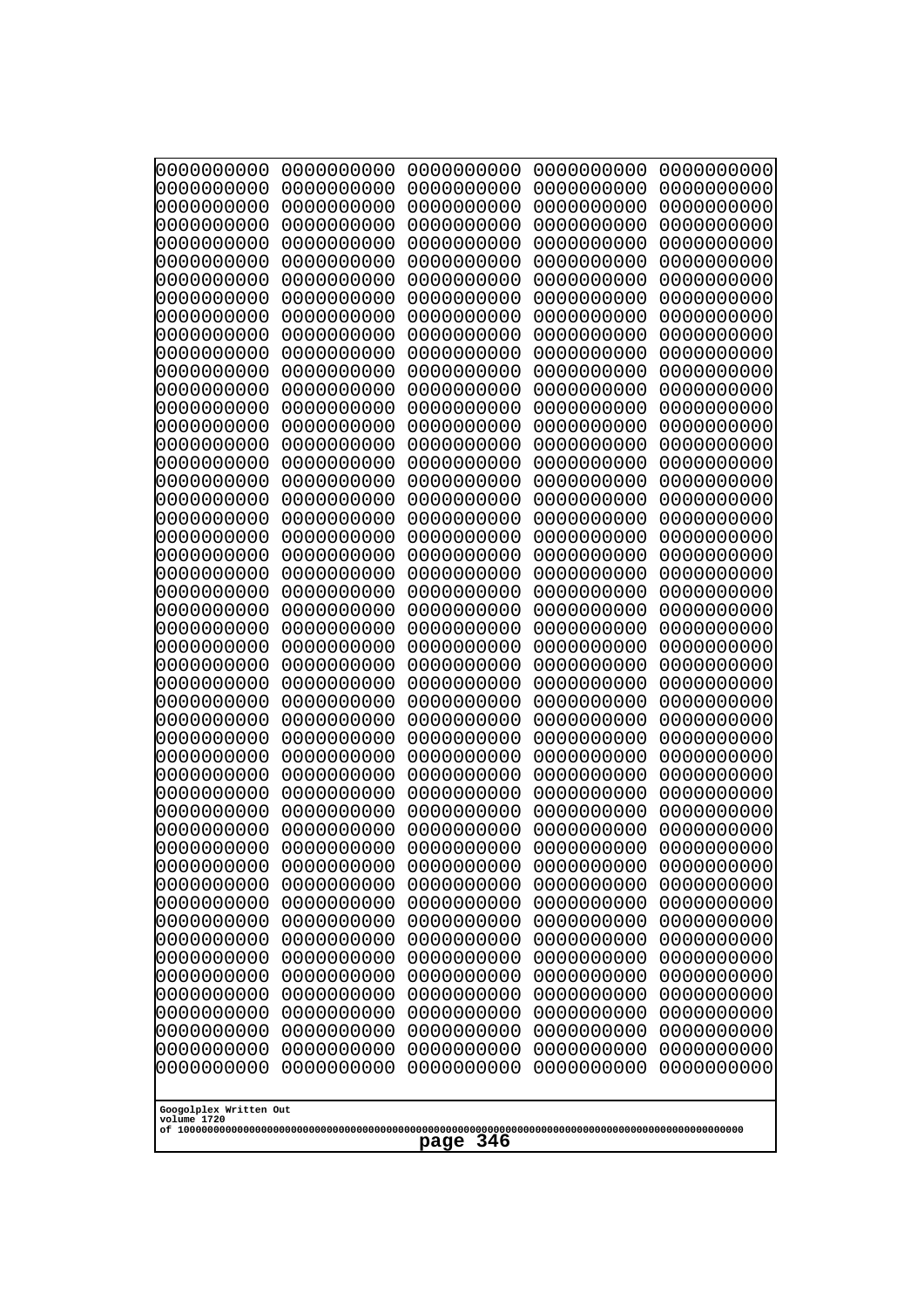| 000000000<br>0000000000  | 0000000000<br>0000000000 | 0000000000<br>0000000000 | 0000000000<br>0000000000 | 0000000000<br>0000000000 |  |
|--------------------------|--------------------------|--------------------------|--------------------------|--------------------------|--|
| 0000000000               | 0000000000               | 0000000000               | 0000000000               | 0000000000               |  |
| 0000000000<br>0000000000 | 0000000000<br>0000000000 | 0000000000<br>0000000000 | 0000000000<br>0000000000 | 0000000000<br>0000000000 |  |
| 0000000000               | 0000000000               | 0000000000               | 0000000000               | 0000000000               |  |
| 0000000000<br>0000000000 | 0000000000<br>0000000000 | 0000000000<br>0000000000 | 0000000000<br>0000000000 | 0000000000<br>0000000000 |  |
| 0000000000               | 0000000000               | 0000000000               | 0000000000               | 0000000000               |  |
| 0000000000<br>0000000000 | 0000000000<br>0000000000 | 0000000000<br>0000000000 | 0000000000<br>0000000000 | 0000000000<br>0000000000 |  |
| 0000000000               | 0000000000               | 0000000000               | 0000000000               | 0000000000               |  |
| 0000000000               | 0000000000               | 0000000000               | 0000000000               | 0000000000               |  |
| 0000000000<br>0000000000 | 0000000000<br>0000000000 | 0000000000<br>0000000000 | 0000000000<br>0000000000 | 0000000000<br>0000000000 |  |
| 0000000000               | 0000000000               | 0000000000               | 0000000000               | 0000000000               |  |
| 0000000000<br>0000000000 | 0000000000<br>0000000000 | 0000000000<br>0000000000 | 0000000000<br>0000000000 | 0000000000<br>0000000000 |  |
| 0000000000               | 0000000000               | 0000000000               | 0000000000               | 0000000000               |  |
| 0000000000<br>0000000000 | 0000000000<br>0000000000 | 0000000000<br>0000000000 | 0000000000<br>0000000000 | 0000000000<br>0000000000 |  |
| 0000000000               | 0000000000               | 0000000000               | 0000000000               | 0000000000               |  |
| 0000000000<br>0000000000 | 0000000000<br>0000000000 | 0000000000<br>0000000000 | 0000000000<br>0000000000 | 0000000000<br>0000000000 |  |
| 0000000000               | 0000000000               | 0000000000               | 0000000000               | 0000000000               |  |
| 0000000000               | 0000000000               | 0000000000               | 0000000000               | 0000000000               |  |
| 0000000000<br>0000000000 | 0000000000<br>0000000000 | 0000000000<br>0000000000 | 0000000000<br>0000000000 | 0000000000<br>0000000000 |  |
| 0000000000               | 0000000000               | 0000000000               | 0000000000               | 0000000000               |  |
| 0000000000<br>0000000000 | 0000000000<br>0000000000 | 0000000000<br>0000000000 | 0000000000<br>0000000000 | 0000000000<br>0000000000 |  |
| 0000000000               | 0000000000               | 0000000000               | 0000000000               | 0000000000               |  |
| 0000000000<br>0000000000 | 0000000000<br>0000000000 | 0000000000<br>0000000000 | 0000000000<br>0000000000 | 0000000000<br>0000000000 |  |
| 0000000000               | 0000000000               | 0000000000               | 0000000000               | 0000000000               |  |
| 0000000000<br>0000000000 | 0000000000<br>0000000000 | 0000000000<br>0000000000 | 0000000000<br>0000000000 | 0000000000<br>0000000000 |  |
| 0000000000               | 0000000000               | 0000000000               | 0000000000               | 0000000000               |  |
| 0000000000<br>0000000000 | 0000000000<br>0000000000 | 0000000000<br>0000000000 | 0000000000<br>0000000000 | 0000000000<br>0000000000 |  |
| 0000000000               | 0000000000               | 0000000000               | 0000000000               | 0000000000               |  |
| 0000000000               | 0000000000<br>0000000000 | 0000000000<br>0000000000 | 0000000000               | 0000000000               |  |
| 0000000000<br>0000000000 | 0000000000               | 0000000000               | 0000000000<br>0000000000 | 0000000000<br>0000000000 |  |
| 0000000000               | 0000000000               | 0000000000               | 0000000000               | 0000000000               |  |
| 0000000000<br>0000000000 | 0000000000<br>0000000000 | 0000000000<br>0000000000 | 0000000000<br>0000000000 | 0000000000<br>0000000000 |  |
| 0000000000               | 0000000000               | 0000000000               | 0000000000               | 0000000000               |  |
| 0000000000<br>0000000000 | 0000000000<br>0000000000 | 0000000000<br>0000000000 | 0000000000<br>0000000000 | 0000000000<br>0000000000 |  |
|                          |                          |                          |                          |                          |  |
| volume 1720              | Googolplex Written Out   |                          |                          |                          |  |
| 347<br>page              |                          |                          |                          |                          |  |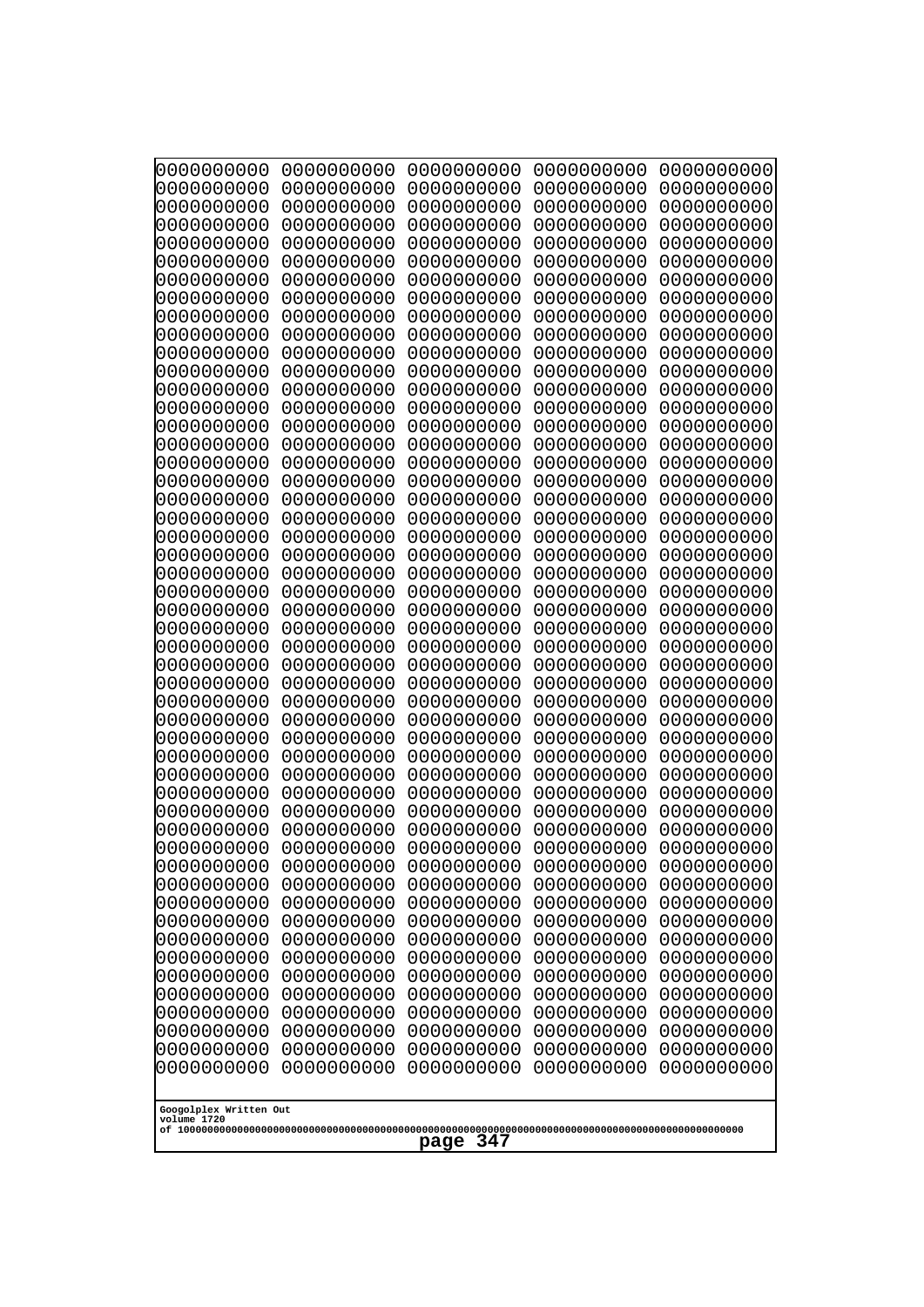| 0000000000                                                                                                                                                                                                                                                                                                                                                                                                                      | 0000000000                                                                                                                                                                                                                                                                                                                                                                             | 0000000000                                                                                                                                                                                                                                                                                                                                                                                            | 0000000000                                                                                                                                                                                                                                                                                                                                                                             | 0000000000                                                                                                                                                                                                                                                                                                                                                                             |
|---------------------------------------------------------------------------------------------------------------------------------------------------------------------------------------------------------------------------------------------------------------------------------------------------------------------------------------------------------------------------------------------------------------------------------|----------------------------------------------------------------------------------------------------------------------------------------------------------------------------------------------------------------------------------------------------------------------------------------------------------------------------------------------------------------------------------------|-------------------------------------------------------------------------------------------------------------------------------------------------------------------------------------------------------------------------------------------------------------------------------------------------------------------------------------------------------------------------------------------------------|----------------------------------------------------------------------------------------------------------------------------------------------------------------------------------------------------------------------------------------------------------------------------------------------------------------------------------------------------------------------------------------|----------------------------------------------------------------------------------------------------------------------------------------------------------------------------------------------------------------------------------------------------------------------------------------------------------------------------------------------------------------------------------------|
| 0000000000                                                                                                                                                                                                                                                                                                                                                                                                                      | 0000000000                                                                                                                                                                                                                                                                                                                                                                             | 0000000000                                                                                                                                                                                                                                                                                                                                                                                            | 0000000000                                                                                                                                                                                                                                                                                                                                                                             | 0000000000                                                                                                                                                                                                                                                                                                                                                                             |
| 0000000000                                                                                                                                                                                                                                                                                                                                                                                                                      | 0000000000                                                                                                                                                                                                                                                                                                                                                                             | 0000000000                                                                                                                                                                                                                                                                                                                                                                                            | 0000000000                                                                                                                                                                                                                                                                                                                                                                             | 0000000000                                                                                                                                                                                                                                                                                                                                                                             |
| 0000000000                                                                                                                                                                                                                                                                                                                                                                                                                      | 0000000000                                                                                                                                                                                                                                                                                                                                                                             | 0000000000                                                                                                                                                                                                                                                                                                                                                                                            | 0000000000                                                                                                                                                                                                                                                                                                                                                                             | 0000000000                                                                                                                                                                                                                                                                                                                                                                             |
| 0000000000                                                                                                                                                                                                                                                                                                                                                                                                                      | 0000000000                                                                                                                                                                                                                                                                                                                                                                             | 0000000000                                                                                                                                                                                                                                                                                                                                                                                            | 0000000000                                                                                                                                                                                                                                                                                                                                                                             | 0000000000                                                                                                                                                                                                                                                                                                                                                                             |
| 0000000000                                                                                                                                                                                                                                                                                                                                                                                                                      | 0000000000                                                                                                                                                                                                                                                                                                                                                                             | 0000000000                                                                                                                                                                                                                                                                                                                                                                                            | 0000000000                                                                                                                                                                                                                                                                                                                                                                             | 0000000000                                                                                                                                                                                                                                                                                                                                                                             |
| 0000000000                                                                                                                                                                                                                                                                                                                                                                                                                      | 0000000000                                                                                                                                                                                                                                                                                                                                                                             | 0000000000                                                                                                                                                                                                                                                                                                                                                                                            | 0000000000                                                                                                                                                                                                                                                                                                                                                                             | 0000000000                                                                                                                                                                                                                                                                                                                                                                             |
| 0000000000                                                                                                                                                                                                                                                                                                                                                                                                                      | 0000000000                                                                                                                                                                                                                                                                                                                                                                             | 0000000000                                                                                                                                                                                                                                                                                                                                                                                            | 0000000000                                                                                                                                                                                                                                                                                                                                                                             | 0000000000                                                                                                                                                                                                                                                                                                                                                                             |
| 0000000000                                                                                                                                                                                                                                                                                                                                                                                                                      | 0000000000                                                                                                                                                                                                                                                                                                                                                                             | 0000000000                                                                                                                                                                                                                                                                                                                                                                                            | 0000000000                                                                                                                                                                                                                                                                                                                                                                             | 0000000000                                                                                                                                                                                                                                                                                                                                                                             |
| 0000000000                                                                                                                                                                                                                                                                                                                                                                                                                      | 0000000000                                                                                                                                                                                                                                                                                                                                                                             | 0000000000                                                                                                                                                                                                                                                                                                                                                                                            | 0000000000                                                                                                                                                                                                                                                                                                                                                                             | 0000000000                                                                                                                                                                                                                                                                                                                                                                             |
| 0000000000                                                                                                                                                                                                                                                                                                                                                                                                                      | 0000000000                                                                                                                                                                                                                                                                                                                                                                             | 0000000000                                                                                                                                                                                                                                                                                                                                                                                            | 0000000000                                                                                                                                                                                                                                                                                                                                                                             | 0000000000                                                                                                                                                                                                                                                                                                                                                                             |
| 0000000000                                                                                                                                                                                                                                                                                                                                                                                                                      | 0000000000                                                                                                                                                                                                                                                                                                                                                                             | 0000000000                                                                                                                                                                                                                                                                                                                                                                                            | 0000000000                                                                                                                                                                                                                                                                                                                                                                             | 0000000000                                                                                                                                                                                                                                                                                                                                                                             |
| 0000000000                                                                                                                                                                                                                                                                                                                                                                                                                      | 0000000000                                                                                                                                                                                                                                                                                                                                                                             | 0000000000                                                                                                                                                                                                                                                                                                                                                                                            | 0000000000                                                                                                                                                                                                                                                                                                                                                                             | 0000000000                                                                                                                                                                                                                                                                                                                                                                             |
| 0000000000                                                                                                                                                                                                                                                                                                                                                                                                                      | 0000000000                                                                                                                                                                                                                                                                                                                                                                             | 0000000000                                                                                                                                                                                                                                                                                                                                                                                            | 0000000000                                                                                                                                                                                                                                                                                                                                                                             | 0000000000                                                                                                                                                                                                                                                                                                                                                                             |
| 0000000000                                                                                                                                                                                                                                                                                                                                                                                                                      | 0000000000                                                                                                                                                                                                                                                                                                                                                                             | 0000000000                                                                                                                                                                                                                                                                                                                                                                                            | 0000000000                                                                                                                                                                                                                                                                                                                                                                             | 0000000000                                                                                                                                                                                                                                                                                                                                                                             |
| 0000000000                                                                                                                                                                                                                                                                                                                                                                                                                      | 0000000000                                                                                                                                                                                                                                                                                                                                                                             | 0000000000                                                                                                                                                                                                                                                                                                                                                                                            | 0000000000                                                                                                                                                                                                                                                                                                                                                                             | 0000000000                                                                                                                                                                                                                                                                                                                                                                             |
| 0000000000                                                                                                                                                                                                                                                                                                                                                                                                                      | 0000000000                                                                                                                                                                                                                                                                                                                                                                             | 0000000000                                                                                                                                                                                                                                                                                                                                                                                            | 0000000000                                                                                                                                                                                                                                                                                                                                                                             | 0000000000                                                                                                                                                                                                                                                                                                                                                                             |
| 0000000000                                                                                                                                                                                                                                                                                                                                                                                                                      | 0000000000                                                                                                                                                                                                                                                                                                                                                                             | 0000000000                                                                                                                                                                                                                                                                                                                                                                                            | 0000000000                                                                                                                                                                                                                                                                                                                                                                             | 0000000000                                                                                                                                                                                                                                                                                                                                                                             |
| 0000000000                                                                                                                                                                                                                                                                                                                                                                                                                      | 0000000000                                                                                                                                                                                                                                                                                                                                                                             | 0000000000                                                                                                                                                                                                                                                                                                                                                                                            | 0000000000                                                                                                                                                                                                                                                                                                                                                                             | 0000000000                                                                                                                                                                                                                                                                                                                                                                             |
| 0000000000                                                                                                                                                                                                                                                                                                                                                                                                                      | 0000000000                                                                                                                                                                                                                                                                                                                                                                             | 0000000000                                                                                                                                                                                                                                                                                                                                                                                            | 0000000000                                                                                                                                                                                                                                                                                                                                                                             | 0000000000                                                                                                                                                                                                                                                                                                                                                                             |
| 0000000000                                                                                                                                                                                                                                                                                                                                                                                                                      | 0000000000                                                                                                                                                                                                                                                                                                                                                                             | 0000000000                                                                                                                                                                                                                                                                                                                                                                                            | 0000000000                                                                                                                                                                                                                                                                                                                                                                             | 0000000000                                                                                                                                                                                                                                                                                                                                                                             |
| 0000000000                                                                                                                                                                                                                                                                                                                                                                                                                      | 0000000000                                                                                                                                                                                                                                                                                                                                                                             | 0000000000                                                                                                                                                                                                                                                                                                                                                                                            | 0000000000                                                                                                                                                                                                                                                                                                                                                                             | 0000000000                                                                                                                                                                                                                                                                                                                                                                             |
| 0000000000                                                                                                                                                                                                                                                                                                                                                                                                                      | 0000000000                                                                                                                                                                                                                                                                                                                                                                             | 0000000000                                                                                                                                                                                                                                                                                                                                                                                            | 0000000000                                                                                                                                                                                                                                                                                                                                                                             | 0000000000                                                                                                                                                                                                                                                                                                                                                                             |
| 0000000000<br>0000000000<br>0000000000<br>0000000000<br>0000000000<br>0000000000<br>0000000000<br>0000000000<br>0000000000<br>0000000000<br>0000000000<br>0000000000<br>0000000000<br>0000000000<br>0000000000<br>0000000000<br>0000000000<br>0000000000<br>0000000000<br>0000000000<br>0000000000<br>0000000000<br>0000000000<br>0000000000<br>0000000000<br>0000000000<br>0000000000<br>Googolplex Written Out<br>volume 1720 | 0000000000<br>0000000000<br>0000000000<br>0000000000<br>0000000000<br>0000000000<br>0000000000<br>0000000000<br>0000000000<br>0000000000<br>0000000000<br>0000000000<br>0000000000<br>0000000000<br>0000000000<br>0000000000<br>0000000000<br>0000000000<br>0000000000<br>0000000000<br>0000000000<br>0000000000<br>0000000000<br>0000000000<br>0000000000<br>0000000000<br>0000000000 | 0000000000<br>0000000000<br>0000000000<br>0000000000<br>0000000000<br>0000000000<br>0000000000<br>0000000000<br>0000000000<br>0000000000<br>0000000000<br>0000000000<br>0000000000<br>0000000000<br>0000000000<br>0000000000<br>0000000000<br>0000000000<br>0000000000<br>0000000000<br>0000000000<br>0000000000<br>0000000000<br>0000000000<br>0000000000<br>0000000000<br>0000000000<br>348<br>page | 0000000000<br>0000000000<br>0000000000<br>0000000000<br>0000000000<br>0000000000<br>0000000000<br>0000000000<br>0000000000<br>0000000000<br>0000000000<br>0000000000<br>0000000000<br>0000000000<br>0000000000<br>0000000000<br>0000000000<br>0000000000<br>0000000000<br>0000000000<br>0000000000<br>0000000000<br>0000000000<br>0000000000<br>0000000000<br>0000000000<br>0000000000 | 0000000000<br>0000000000<br>0000000000<br>0000000000<br>0000000000<br>0000000000<br>0000000000<br>0000000000<br>0000000000<br>0000000000<br>0000000000<br>0000000000<br>0000000000<br>0000000000<br>0000000000<br>0000000000<br>0000000000<br>0000000000<br>0000000000<br>0000000000<br>0000000000<br>0000000000<br>0000000000<br>0000000000<br>0000000000<br>0000000000<br>0000000000 |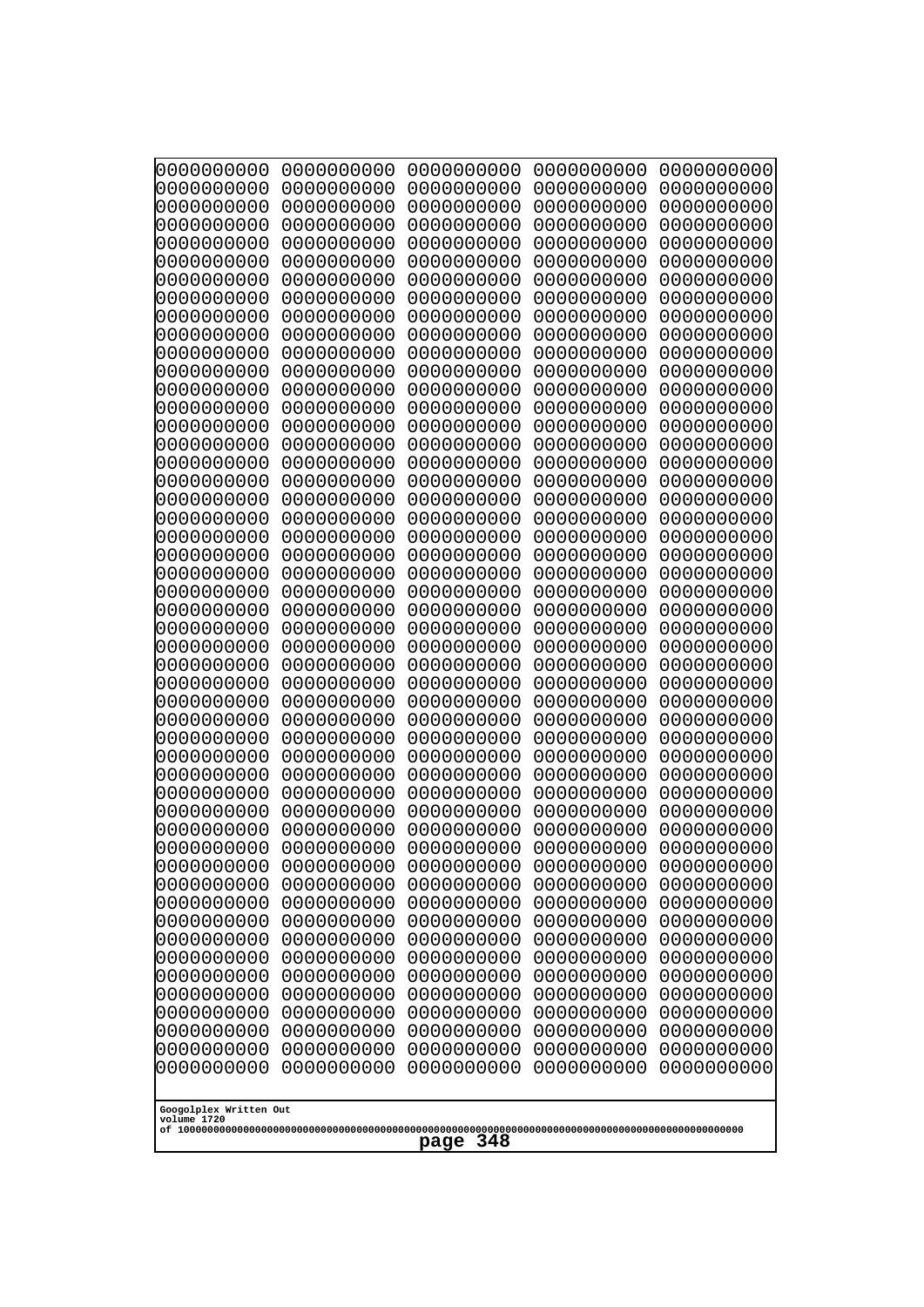| 10000000000              | 0000000000               | 0000000000               | 0000000000               | 0000000000               |  |
|--------------------------|--------------------------|--------------------------|--------------------------|--------------------------|--|
| 0000000000<br>0000000000 | 0000000000<br>0000000000 | 0000000000<br>0000000000 | 0000000000<br>0000000000 | 0000000000<br>0000000000 |  |
| 0000000000               | 0000000000               | 0000000000               | 0000000000               | 0000000000               |  |
| 0000000000               | 0000000000               | 0000000000               | 0000000000               | 0000000000               |  |
| 0000000000               | 0000000000               | 0000000000               | 0000000000               | 0000000000               |  |
| 0000000000<br>0000000000 | 0000000000<br>0000000000 | 0000000000<br>0000000000 | 0000000000<br>0000000000 | 0000000000<br>0000000000 |  |
| 0000000000               | 0000000000               | 0000000000               | 0000000000               | 0000000000               |  |
| 0000000000               | 0000000000               | 0000000000               | 0000000000               | 0000000000               |  |
| 0000000000               | 0000000000               | 0000000000               | 0000000000               | 0000000000               |  |
| 0000000000<br>0000000000 | 0000000000<br>0000000000 | 0000000000<br>0000000000 | 0000000000<br>0000000000 | 0000000000<br>0000000000 |  |
| 0000000000               | 0000000000               | 0000000000               | 0000000000               | 0000000000               |  |
| 0000000000               | 0000000000               | 0000000000               | 0000000000               | 0000000000               |  |
| 0000000000               | 0000000000               | 0000000000               | 0000000000               | 0000000000               |  |
| 0000000000<br>0000000000 | 0000000000<br>0000000000 | 0000000000<br>0000000000 | 0000000000<br>0000000000 | 0000000000<br>0000000000 |  |
| 0000000000               | 0000000000               | 0000000000               | 0000000000               | 0000000000               |  |
| 0000000000               | 0000000000               | 0000000000               | 0000000000               | 0000000000               |  |
| 0000000000               | 0000000000               | 0000000000               | 0000000000               | 0000000000               |  |
| 0000000000<br>0000000000 | 0000000000<br>0000000000 | 0000000000<br>0000000000 | 0000000000<br>0000000000 | 0000000000<br>0000000000 |  |
| 0000000000               | 0000000000               | 0000000000               | 0000000000               | 0000000000               |  |
| 0000000000               | 0000000000               | 0000000000               | 0000000000               | 0000000000               |  |
| 0000000000<br>0000000000 | 0000000000<br>0000000000 | 0000000000<br>0000000000 | 0000000000<br>0000000000 | 0000000000<br>0000000000 |  |
| 0000000000               | 0000000000               | 0000000000               | 0000000000               | 0000000000               |  |
| 0000000000               | 0000000000               | 0000000000               | 0000000000               | 0000000000               |  |
| 0000000000               | 0000000000               | 0000000000               | 0000000000               | 0000000000               |  |
| 0000000000<br>0000000000 | 0000000000<br>0000000000 | 0000000000<br>0000000000 | 0000000000<br>0000000000 | 0000000000<br>0000000000 |  |
| 0000000000               | 0000000000               | 0000000000               | 0000000000               | 0000000000               |  |
| 0000000000               | 0000000000               | 0000000000               | 0000000000               | 0000000000               |  |
| 0000000000<br>0000000000 | 0000000000<br>0000000000 | 0000000000               | 0000000000               | 0000000000               |  |
| 0000000000               | 0000000000               | 0000000000<br>0000000000 | 0000000000<br>0000000000 | 0000000000<br>0000000000 |  |
| 0000000000               | 0000000000               | 0000000000               | 0000000000               | 0000000000               |  |
| 0000000000               | 0000000000               | 0000000000               | 0000000000               | 0000000000               |  |
| 0000000000<br>0000000000 | 0000000000<br>0000000000 | 0000000000<br>0000000000 | 0000000000<br>0000000000 | 0000000000<br>0000000000 |  |
| 0000000000               | 0000000000               | 0000000000               | 0000000000               | 0000000000               |  |
| 0000000000               | 0000000000               | 0000000000               | 0000000000               | 0000000000               |  |
| 0000000000               | 0000000000               | 0000000000               | 0000000000               | 0000000000               |  |
| 0000000000<br>0000000000 | 0000000000<br>0000000000 | 0000000000<br>0000000000 | 0000000000<br>0000000000 | 0000000000<br>0000000000 |  |
| 0000000000               | 0000000000               | 0000000000               | 0000000000               | 0000000000               |  |
| 0000000000               | 0000000000               | 0000000000               | 0000000000               | 0000000000               |  |
| 0000000000               | 0000000000               | 0000000000               | 0000000000               | 0000000000               |  |
| 0000000000               | 0000000000               | 0000000000               | 0000000000               | 0000000000               |  |
| Googolplex Written Out   |                          |                          |                          |                          |  |
| volume 1720              |                          |                          |                          |                          |  |
|                          | 349<br>page              |                          |                          |                          |  |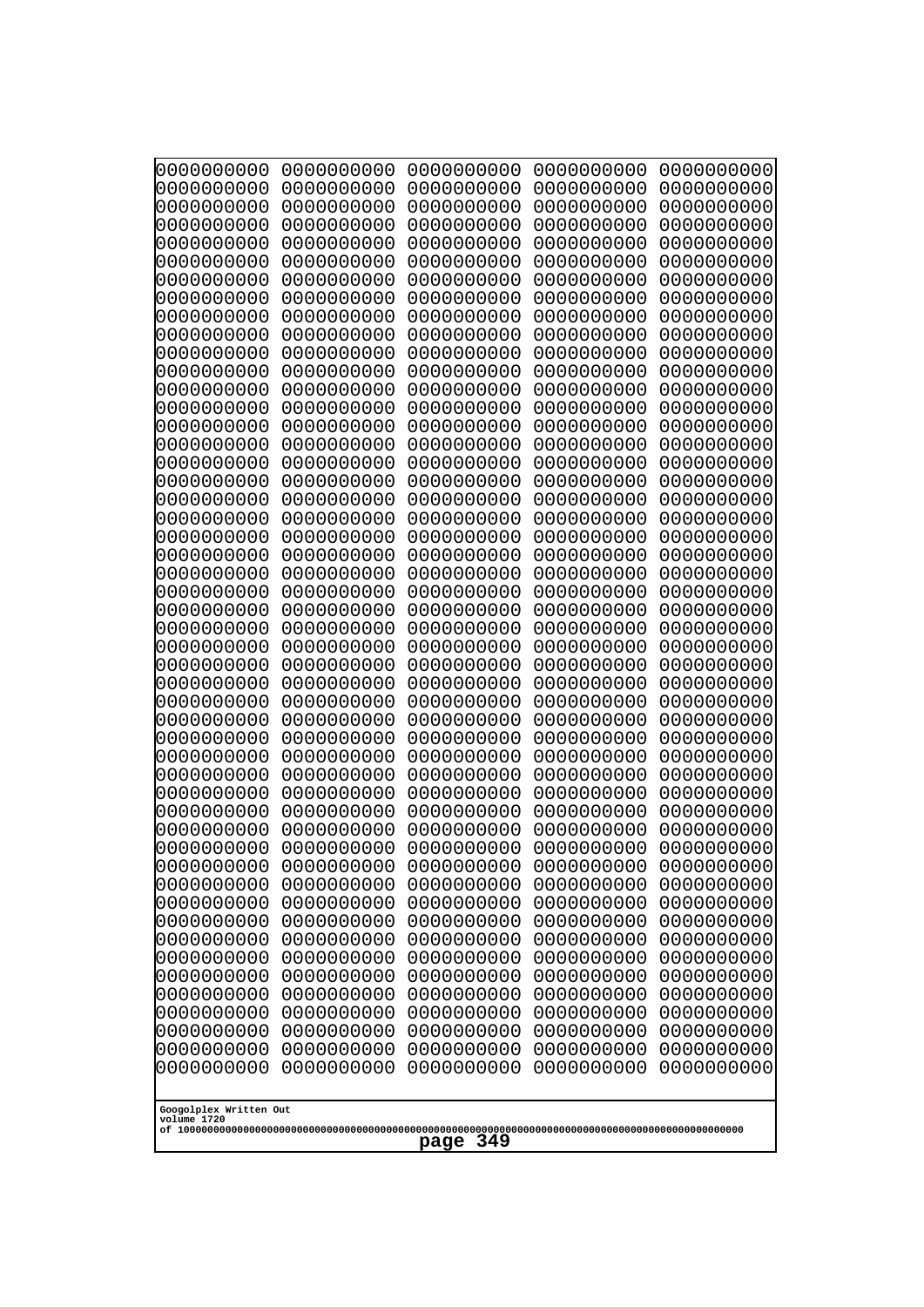| Googolplex Written Out<br>volume 1720 | 0000000000<br>0000000000<br>0000000000<br>0000000000<br>0000000000<br>0000000000<br>0000000000<br>0000000000<br>0000000000<br>0000000000<br>0000000000<br>0000000000<br>0000000000<br>0000000000<br>0000000000<br>0000000000<br>0000000000<br>0000000000<br>0000000000<br>0000000000<br>0000000000<br>0000000000<br>0000000000<br>0000000000<br>0000000000<br>0000000000<br>0000000000<br>0000000000<br>0000000000<br>0000000000<br>0000000000<br>0000000000<br>0000000000<br>0000000000<br>0000000000<br>0000000000<br>0000000000<br>10000000000<br>0000000000<br>0000000000<br>0000000000<br>0000000000<br>0000000000<br>0000000000<br>0000000000<br>0000000000<br>0000000000<br>0000000000<br>0000000000<br>0000000000 | 0000000000<br>0000000000<br>0000000000<br>0000000000<br>0000000000<br>0000000000<br>0000000000<br>0000000000<br>0000000000<br>0000000000<br>0000000000<br>0000000000<br>0000000000<br>0000000000<br>0000000000<br>0000000000<br>0000000000<br>0000000000<br>0000000000<br>0000000000<br>0000000000<br>0000000000<br>0000000000<br>0000000000<br>0000000000<br>0000000000<br>0000000000<br>0000000000<br>0000000000<br>0000000000<br>0000000000<br>0000000000<br>0000000000<br>0000000000<br>0000000000<br>0000000000<br>0000000000<br>0000000000<br>0000000000<br>0000000000<br>0000000000<br>0000000000<br>0000000000<br>0000000000<br>0000000000<br>0000000000<br>0000000000<br>0000000000<br>0000000000<br>0000000000 | 0000000000<br>0000000000<br>0000000000<br>0000000000<br>0000000000<br>0000000000<br>0000000000<br>0000000000<br>0000000000<br>0000000000<br>0000000000<br>0000000000<br>0000000000<br>0000000000<br>0000000000<br>0000000000<br>0000000000<br>0000000000<br>0000000000<br>0000000000<br>0000000000<br>0000000000<br>0000000000<br>0000000000<br>0000000000<br>0000000000<br>0000000000<br>0000000000<br>0000000000<br>0000000000<br>0000000000<br>0000000000<br>0000000000<br>0000000000<br>0000000000<br>0000000000<br>0000000000<br>0000000000<br>0000000000<br>0000000000<br>0000000000<br>0000000000<br>0000000000<br>0000000000<br>0000000000<br>0000000000<br>0000000000<br>0000000000<br>0000000000<br>0000000000 | 0000000000<br>0000000000<br>0000000000<br>0000000000<br>0000000000<br>0000000000<br>0000000000<br>0000000000<br>0000000000<br>0000000000<br>0000000000<br>0000000000<br>0000000000<br>0000000000<br>0000000000<br>0000000000<br>0000000000<br>0000000000<br>0000000000<br>0000000000<br>0000000000<br>0000000000<br>0000000000<br>0000000000<br>0000000000<br>0000000000<br>0000000000<br>0000000000<br>0000000000<br>0000000000<br>0000000000<br>0000000000<br>0000000000<br>0000000000<br>0000000000<br>0000000000<br>0000000000<br>0000000000<br>0000000000<br>0000000000<br>0000000000<br>0000000000<br>0000000000<br>0000000000<br>0000000000<br>0000000000<br>0000000000<br>0000000000<br>0000000000<br>0000000000 | 0000000000<br>0000000000<br>0000000000<br>0000000000<br>0000000000<br>0000000000<br>0000000000<br>0000000000<br>0000000000<br>0000000000<br>0000000000<br>0000000000<br>0000000000<br>0000000000<br>0000000000<br>0000000000<br>0000000000<br>0000000000<br>0000000000<br>0000000000<br>0000000000<br>0000000000<br>0000000000<br>0000000000<br>0000000000<br>0000000000<br>0000000000<br>0000000000<br>0000000000<br>0000000000<br>0000000000<br>0000000000<br>0000000000<br>0000000000<br>0000000000<br>0000000000<br>0000000000<br>0000000000<br>0000000000<br>0000000000<br>0000000000<br>0000000000<br>0000000000<br>0000000000<br>0000000000<br>0000000000<br>0000000000<br>0000000000<br>0000000000<br>0000000000 |
|---------------------------------------|---------------------------------------------------------------------------------------------------------------------------------------------------------------------------------------------------------------------------------------------------------------------------------------------------------------------------------------------------------------------------------------------------------------------------------------------------------------------------------------------------------------------------------------------------------------------------------------------------------------------------------------------------------------------------------------------------------------------------|--------------------------------------------------------------------------------------------------------------------------------------------------------------------------------------------------------------------------------------------------------------------------------------------------------------------------------------------------------------------------------------------------------------------------------------------------------------------------------------------------------------------------------------------------------------------------------------------------------------------------------------------------------------------------------------------------------------------------|--------------------------------------------------------------------------------------------------------------------------------------------------------------------------------------------------------------------------------------------------------------------------------------------------------------------------------------------------------------------------------------------------------------------------------------------------------------------------------------------------------------------------------------------------------------------------------------------------------------------------------------------------------------------------------------------------------------------------|--------------------------------------------------------------------------------------------------------------------------------------------------------------------------------------------------------------------------------------------------------------------------------------------------------------------------------------------------------------------------------------------------------------------------------------------------------------------------------------------------------------------------------------------------------------------------------------------------------------------------------------------------------------------------------------------------------------------------|--------------------------------------------------------------------------------------------------------------------------------------------------------------------------------------------------------------------------------------------------------------------------------------------------------------------------------------------------------------------------------------------------------------------------------------------------------------------------------------------------------------------------------------------------------------------------------------------------------------------------------------------------------------------------------------------------------------------------|
| page                                  | 350                                                                                                                                                                                                                                                                                                                                                                                                                                                                                                                                                                                                                                                                                                                       |                                                                                                                                                                                                                                                                                                                                                                                                                                                                                                                                                                                                                                                                                                                          |                                                                                                                                                                                                                                                                                                                                                                                                                                                                                                                                                                                                                                                                                                                          |                                                                                                                                                                                                                                                                                                                                                                                                                                                                                                                                                                                                                                                                                                                          |                                                                                                                                                                                                                                                                                                                                                                                                                                                                                                                                                                                                                                                                                                                          |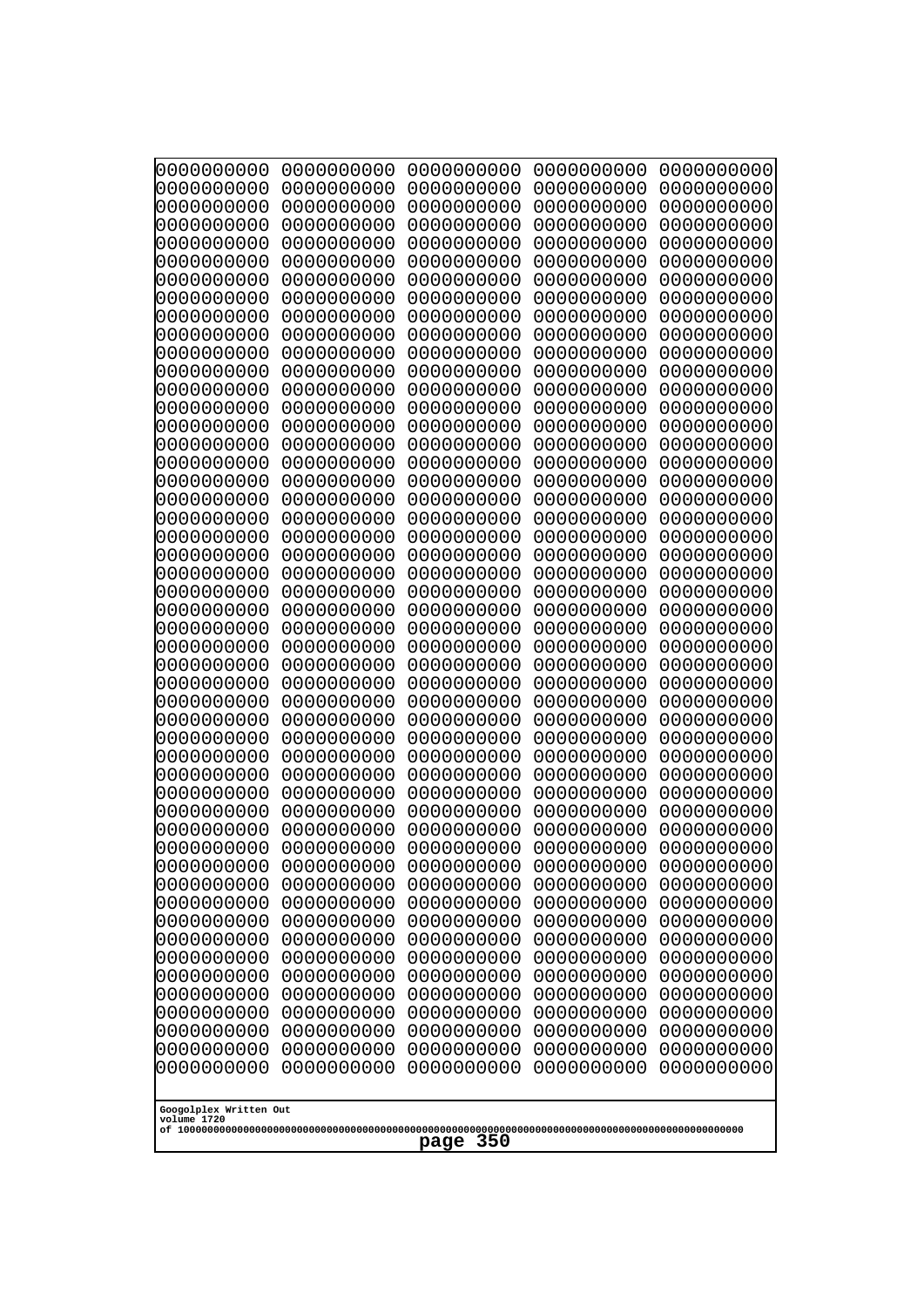| 10000000000              | 0000000000               | 0000000000               | 0000000000               | 0000000000               |
|--------------------------|--------------------------|--------------------------|--------------------------|--------------------------|
| 0000000000<br>0000000000 | 0000000000<br>0000000000 | 0000000000<br>0000000000 | 0000000000<br>0000000000 | 0000000000<br>0000000000 |
| 0000000000               | 0000000000               | 0000000000               | 0000000000               | 0000000000               |
| 0000000000               | 0000000000               | 0000000000               | 0000000000               | 0000000000               |
| 0000000000<br>0000000000 | 0000000000<br>0000000000 | 0000000000<br>0000000000 | 0000000000<br>0000000000 | 0000000000<br>0000000000 |
| 0000000000               | 0000000000               | 0000000000               | 0000000000               | 0000000000               |
| 0000000000               | 0000000000               | 0000000000               | 0000000000               | 0000000000               |
| 0000000000               | 0000000000               | 0000000000               | 0000000000               | 0000000000               |
| 0000000000<br>0000000000 | 0000000000<br>0000000000 | 0000000000<br>0000000000 | 0000000000<br>0000000000 | 0000000000<br>0000000000 |
| 0000000000               | 0000000000               | 0000000000               | 0000000000               | 0000000000               |
| 0000000000               | 0000000000               | 0000000000               | 0000000000               | 0000000000               |
| 0000000000<br>0000000000 | 0000000000<br>0000000000 | 0000000000<br>0000000000 | 0000000000<br>0000000000 | 0000000000<br>0000000000 |
| 0000000000               | 0000000000               | 0000000000               | 0000000000               | 0000000000               |
| 0000000000               | 0000000000               | 0000000000               | 0000000000               | 0000000000               |
| 0000000000<br>0000000000 | 0000000000<br>0000000000 | 0000000000<br>0000000000 | 0000000000               | 0000000000<br>0000000000 |
| 0000000000               | 0000000000               | 0000000000               | 0000000000<br>0000000000 | 0000000000               |
| 0000000000               | 0000000000               | 0000000000               | 0000000000               | 0000000000               |
| 0000000000               | 0000000000               | 0000000000               | 0000000000               | 0000000000               |
| 0000000000<br>0000000000 | 0000000000<br>0000000000 | 0000000000<br>0000000000 | 0000000000<br>0000000000 | 0000000000<br>0000000000 |
| 0000000000               | 0000000000               | 0000000000               | 0000000000               | 0000000000               |
| 0000000000               | 0000000000               | 0000000000               | 0000000000               | 0000000000               |
| 0000000000<br>0000000000 | 0000000000<br>0000000000 | 0000000000<br>0000000000 | 0000000000<br>0000000000 | 0000000000<br>0000000000 |
| 0000000000               | 0000000000               | 0000000000               | 0000000000               | 0000000000               |
| 0000000000               | 0000000000               | 0000000000               | 0000000000               | 0000000000               |
| 0000000000<br>0000000000 | 0000000000<br>0000000000 | 0000000000<br>0000000000 | 0000000000<br>0000000000 | 0000000000<br>0000000000 |
| 0000000000               | 0000000000               | 0000000000               | 0000000000               | 0000000000               |
| 0000000000               | 0000000000               | 0000000000               | 0000000000               | 0000000000               |
| 0000000000               | 0000000000               | 0000000000               | 0000000000               | 0000000000               |
| 0000000000<br>0000000000 | 0000000000<br>0000000000 | 0000000000<br>0000000000 | 0000000000<br>0000000000 | 0000000000<br>0000000000 |
| 0000000000               | 0000000000               | 0000000000               | 0000000000               | 0000000000               |
| 0000000000               | 0000000000               | 0000000000               | 0000000000               | 0000000000               |
| 0000000000<br>0000000000 | 0000000000<br>0000000000 | 0000000000<br>0000000000 | 0000000000<br>0000000000 | 0000000000<br>0000000000 |
| 0000000000               | 0000000000               | 0000000000               | 0000000000               | 0000000000               |
| 0000000000               | 0000000000               | 0000000000               | 0000000000               | 0000000000               |
| 0000000000<br>0000000000 | 0000000000<br>0000000000 | 0000000000<br>0000000000 | 0000000000<br>0000000000 | 0000000000<br>0000000000 |
| 0000000000               | 0000000000               | 0000000000               | 0000000000               | 0000000000               |
| 0000000000               | 0000000000               | 0000000000               | 0000000000               | 0000000000               |
| 0000000000               | 0000000000               | 0000000000               | 0000000000               | 0000000000               |
| 0000000000               | 0000000000               | 0000000000               | 0000000000               | 0000000000               |
| Googolplex Written Out   |                          |                          |                          |                          |
| volume 1720              |                          | 351<br>page              |                          |                          |
|                          |                          |                          |                          |                          |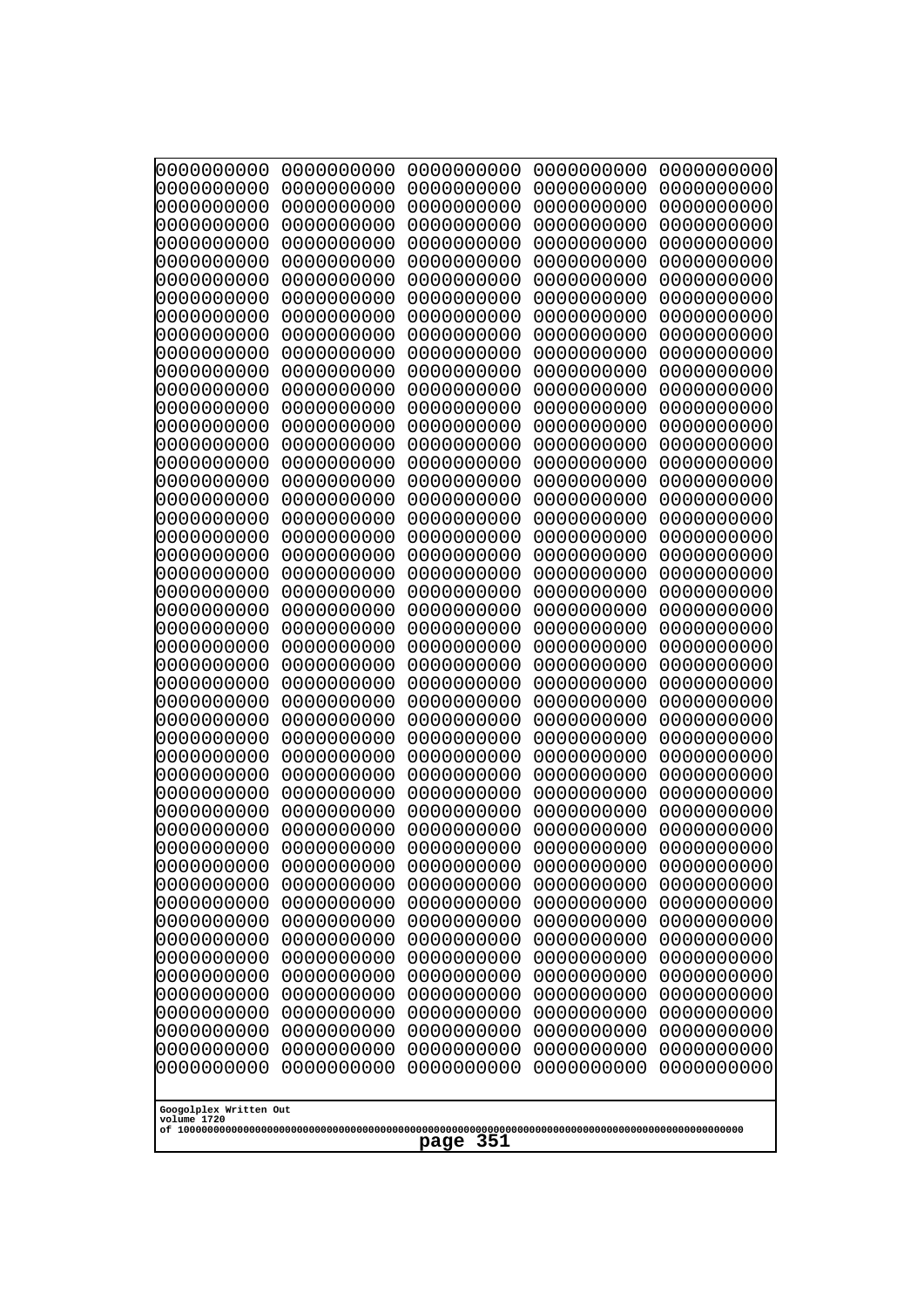| 10000000000              | 0000000000               | 0000000000               | 0000000000               | 0000000000               |  |
|--------------------------|--------------------------|--------------------------|--------------------------|--------------------------|--|
| 0000000000<br>0000000000 | 0000000000<br>0000000000 | 0000000000<br>0000000000 | 0000000000<br>0000000000 | 0000000000<br>0000000000 |  |
| 0000000000               | 0000000000               | 0000000000               | 0000000000               | 0000000000               |  |
| 0000000000               | 0000000000               | 0000000000               | 0000000000               | 0000000000               |  |
| 0000000000               | 0000000000               | 0000000000               | 0000000000               | 0000000000               |  |
| 0000000000<br>0000000000 | 0000000000<br>0000000000 | 0000000000<br>0000000000 | 0000000000<br>0000000000 | 0000000000<br>0000000000 |  |
| 0000000000               | 0000000000               | 0000000000               | 0000000000               | 0000000000               |  |
| 0000000000               | 0000000000               | 0000000000               | 0000000000               | 0000000000               |  |
| 0000000000               | 0000000000               | 0000000000               | 0000000000               | 0000000000               |  |
| 0000000000<br>0000000000 | 0000000000<br>0000000000 | 0000000000<br>0000000000 | 0000000000<br>0000000000 | 0000000000<br>0000000000 |  |
| 0000000000               | 0000000000               | 0000000000               | 0000000000               | 0000000000               |  |
| 0000000000               | 0000000000               | 0000000000               | 0000000000               | 0000000000               |  |
| 0000000000               | 0000000000               | 0000000000               | 0000000000               | 0000000000               |  |
| 0000000000<br>0000000000 | 0000000000<br>0000000000 | 0000000000<br>0000000000 | 0000000000<br>0000000000 | 0000000000<br>0000000000 |  |
| 0000000000               | 0000000000               | 0000000000               | 0000000000               | 0000000000               |  |
| 0000000000               | 0000000000               | 0000000000               | 0000000000               | 0000000000               |  |
| 0000000000               | 0000000000<br>0000000000 | 0000000000               | 0000000000               | 0000000000               |  |
| 0000000000<br>0000000000 | 0000000000               | 0000000000<br>0000000000 | 0000000000<br>0000000000 | 0000000000<br>0000000000 |  |
| 0000000000               | 0000000000               | 0000000000               | 0000000000               | 0000000000               |  |
| 0000000000               | 0000000000               | 0000000000               | 0000000000               | 0000000000               |  |
| 0000000000<br>0000000000 | 0000000000<br>0000000000 | 0000000000<br>0000000000 | 0000000000<br>0000000000 | 0000000000<br>0000000000 |  |
| 0000000000               | 0000000000               | 0000000000               | 0000000000               | 0000000000               |  |
| 0000000000               | 0000000000               | 0000000000               | 0000000000               | 0000000000               |  |
| 0000000000               | 0000000000               | 0000000000               | 0000000000               | 0000000000               |  |
| 0000000000<br>0000000000 | 0000000000<br>0000000000 | 0000000000<br>0000000000 | 0000000000<br>0000000000 | 0000000000<br>0000000000 |  |
| 0000000000               | 0000000000               | 0000000000               | 0000000000               | 0000000000               |  |
| 0000000000               | 0000000000               | 0000000000               | 0000000000               | 0000000000               |  |
| 0000000000<br>0000000000 | 0000000000<br>0000000000 | 0000000000               | 0000000000               | 0000000000               |  |
| 0000000000               | 0000000000               | 0000000000<br>0000000000 | 0000000000<br>0000000000 | 0000000000<br>0000000000 |  |
| 0000000000               | 0000000000               | 0000000000               | 0000000000               | 0000000000               |  |
| 0000000000               | 0000000000               | 0000000000               | 0000000000               | 0000000000               |  |
| 0000000000<br>0000000000 | 0000000000<br>0000000000 | 0000000000<br>0000000000 | 0000000000<br>0000000000 | 0000000000<br>0000000000 |  |
| 0000000000               | 0000000000               | 0000000000               | 0000000000               | 0000000000               |  |
| 0000000000               | 0000000000               | 0000000000               | 0000000000               | 0000000000               |  |
| 0000000000               | 0000000000               | 0000000000               | 0000000000               | 0000000000               |  |
| 0000000000<br>0000000000 | 0000000000<br>0000000000 | 0000000000<br>0000000000 | 0000000000<br>0000000000 | 0000000000<br>0000000000 |  |
| 0000000000               | 0000000000               | 0000000000               | 0000000000               | 0000000000               |  |
| 0000000000               | 0000000000               | 0000000000               | 0000000000               | 0000000000               |  |
| 0000000000               | 0000000000               | 0000000000               | 0000000000               | 0000000000               |  |
| 0000000000               | 0000000000               | 0000000000               | 0000000000               | 0000000000               |  |
| Googolplex Written Out   |                          |                          |                          |                          |  |
| volume 1720              |                          |                          |                          |                          |  |
|                          | 352<br>page              |                          |                          |                          |  |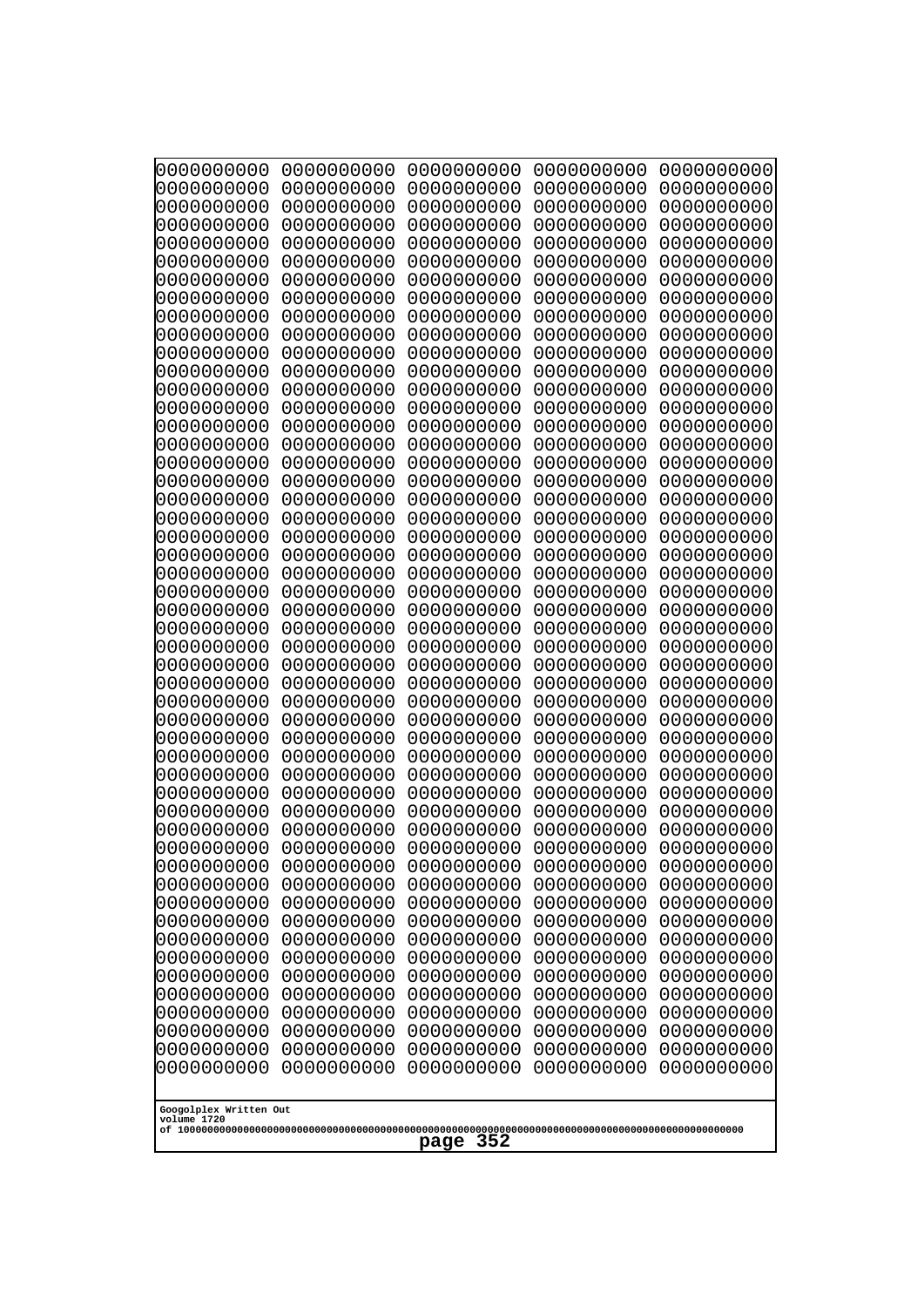| 10000000000              | 0000000000               | 0000000000               | 0000000000               | 0000000000               |
|--------------------------|--------------------------|--------------------------|--------------------------|--------------------------|
| 0000000000<br>0000000000 | 0000000000<br>0000000000 | 0000000000<br>0000000000 | 0000000000<br>0000000000 | 0000000000<br>0000000000 |
| 0000000000               | 0000000000               | 0000000000               | 0000000000               | 0000000000               |
| 0000000000               | 0000000000               | 0000000000               | 0000000000               | 0000000000               |
| 0000000000               | 0000000000               | 0000000000               | 0000000000               | 0000000000               |
| 0000000000<br>0000000000 | 0000000000<br>0000000000 | 0000000000<br>0000000000 | 0000000000<br>0000000000 | 0000000000<br>0000000000 |
| 0000000000               | 0000000000               | 0000000000               | 0000000000               | 0000000000               |
| 0000000000               | 0000000000               | 0000000000               | 0000000000               | 0000000000               |
| 0000000000               | 0000000000               | 0000000000               | 0000000000               | 0000000000               |
| 0000000000<br>0000000000 | 0000000000<br>0000000000 | 0000000000<br>0000000000 | 0000000000<br>0000000000 | 0000000000<br>0000000000 |
| 0000000000               | 0000000000               | 0000000000               | 0000000000               | 0000000000               |
| 0000000000               | 0000000000               | 0000000000               | 0000000000               | 0000000000               |
| 0000000000               | 0000000000               | 0000000000               | 0000000000               | 0000000000               |
| 0000000000<br>0000000000 | 0000000000<br>0000000000 | 0000000000<br>0000000000 | 0000000000<br>0000000000 | 0000000000<br>0000000000 |
| 0000000000               | 0000000000               | 0000000000               | 0000000000               | 0000000000               |
| 0000000000               | 0000000000               | 0000000000               | 0000000000               | 0000000000               |
| 0000000000               | 0000000000               | 0000000000               | 0000000000               | 0000000000               |
| 0000000000<br>0000000000 | 0000000000<br>0000000000 | 0000000000<br>0000000000 | 0000000000<br>0000000000 | 0000000000<br>0000000000 |
| 0000000000               | 0000000000               | 0000000000               | 0000000000               | 0000000000               |
| 0000000000               | 0000000000               | 0000000000               | 0000000000               | 0000000000               |
| 0000000000               | 0000000000               | 0000000000               | 0000000000               | 0000000000               |
| 0000000000<br>0000000000 | 0000000000<br>0000000000 | 0000000000<br>0000000000 | 0000000000<br>0000000000 | 0000000000<br>0000000000 |
| 0000000000               | 0000000000               | 0000000000               | 0000000000               | 0000000000               |
| 0000000000               | 0000000000               | 0000000000               | 0000000000               | 0000000000               |
| 0000000000<br>0000000000 | 0000000000<br>0000000000 | 0000000000<br>0000000000 | 0000000000<br>0000000000 | 0000000000<br>0000000000 |
| 0000000000               | 0000000000               | 0000000000               | 0000000000               | 0000000000               |
| 0000000000               | 0000000000               | 0000000000               | 0000000000               | 0000000000               |
| 0000000000               | 0000000000               | 0000000000               | 0000000000               | 0000000000               |
| 0000000000<br>0000000000 | 0000000000<br>0000000000 | 0000000000<br>0000000000 | 0000000000<br>0000000000 | 0000000000<br>0000000000 |
| 0000000000               | 0000000000               | 0000000000               | 0000000000               | 0000000000               |
| 0000000000               | 0000000000               | 0000000000               | 0000000000               | 0000000000               |
| 0000000000               | 0000000000               | 0000000000               | 0000000000               | 0000000000               |
| 0000000000<br>0000000000 | 0000000000<br>0000000000 | 0000000000<br>0000000000 | 0000000000<br>0000000000 | 0000000000<br>0000000000 |
| 0000000000               | 0000000000               | 0000000000               | 0000000000               | 0000000000               |
| 0000000000               | 0000000000               | 0000000000               | 0000000000               | 0000000000               |
| 0000000000               | 0000000000               | 0000000000               | 0000000000               | 0000000000               |
| 0000000000<br>0000000000 | 0000000000<br>0000000000 | 0000000000<br>0000000000 | 0000000000<br>0000000000 | 0000000000<br>0000000000 |
| 0000000000               | 0000000000               | 0000000000               | 0000000000               | 0000000000               |
| 0000000000               | 0000000000               | 0000000000               | 0000000000               | 0000000000               |
| 0000000000               | 0000000000               | 0000000000               | 0000000000               | 0000000000               |
| Googolplex Written Out   |                          |                          |                          |                          |
| volume 1720              |                          |                          |                          |                          |
| 353<br>page              |                          |                          |                          |                          |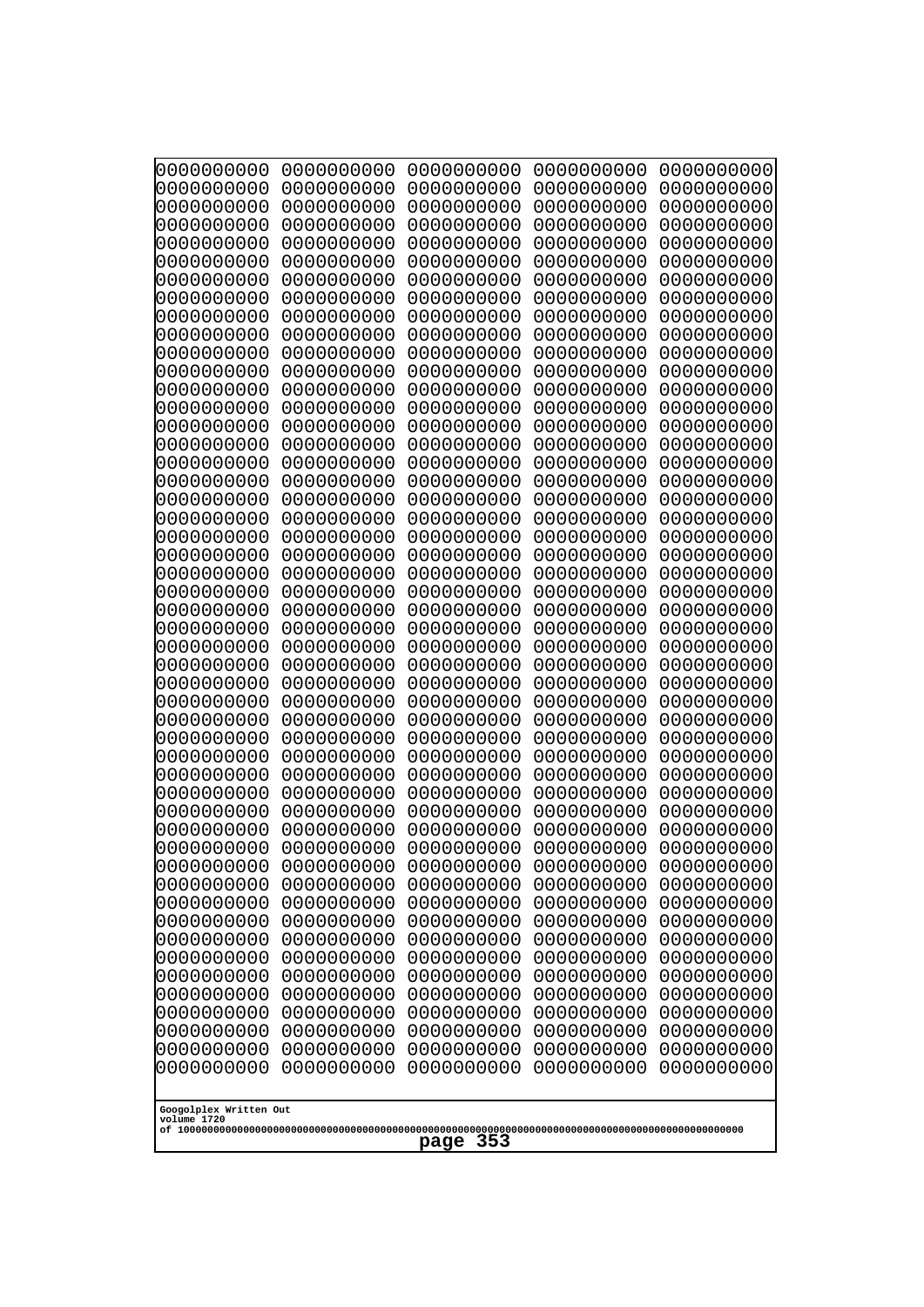| 0000000000<br>0000000000<br>0000000000<br>0000000000<br>0000000000<br>0000000000<br>0000000000<br>0000000000<br>0000000000<br>0000000000<br>0000000000<br>0000000000<br>0000000000<br>0000000000<br>0000000000<br>0000000000<br>0000000000<br>0000000000<br>0000000000<br>0000000000<br>0000000000<br>0000000000<br>0000000000<br>0000000000<br>0000000000                           | 0000000000<br>0000000000<br>0000000000<br>0000000000<br>0000000000<br>0000000000<br>0000000000<br>0000000000<br>0000000000<br>0000000000<br>0000000000<br>0000000000<br>0000000000<br>0000000000<br>0000000000<br>0000000000<br>0000000000<br>0000000000<br>0000000000<br>0000000000<br>0000000000<br>0000000000<br>0000000000<br>0000000000<br>0000000000 | 0000000000<br>0000000000<br>0000000000<br>0000000000<br>0000000000<br>0000000000<br>0000000000<br>0000000000<br>0000000000<br>0000000000<br>0000000000<br>0000000000<br>0000000000<br>0000000000<br>0000000000<br>0000000000<br>0000000000<br>0000000000<br>0000000000<br>0000000000<br>0000000000<br>0000000000<br>0000000000<br>0000000000<br>0000000000 | 0000000000<br>0000000000<br>0000000000<br>0000000000<br>0000000000<br>0000000000<br>0000000000<br>0000000000<br>0000000000<br>0000000000<br>0000000000<br>0000000000<br>0000000000<br>0000000000<br>0000000000<br>0000000000<br>0000000000<br>0000000000<br>0000000000<br>0000000000<br>0000000000<br>0000000000<br>0000000000<br>0000000000<br>0000000000 | 0000000000<br>0000000000<br>0000000000<br>0000000000<br>0000000000<br>0000000000<br>0000000000<br>0000000000<br>0000000000<br>0000000000<br>0000000000<br>0000000000<br>0000000000<br>0000000000<br>0000000000<br>0000000000<br>0000000000<br>0000000000<br>0000000000<br>0000000000<br>0000000000<br>0000000000<br>0000000000<br>0000000000<br>0000000000 |
|--------------------------------------------------------------------------------------------------------------------------------------------------------------------------------------------------------------------------------------------------------------------------------------------------------------------------------------------------------------------------------------|------------------------------------------------------------------------------------------------------------------------------------------------------------------------------------------------------------------------------------------------------------------------------------------------------------------------------------------------------------|------------------------------------------------------------------------------------------------------------------------------------------------------------------------------------------------------------------------------------------------------------------------------------------------------------------------------------------------------------|------------------------------------------------------------------------------------------------------------------------------------------------------------------------------------------------------------------------------------------------------------------------------------------------------------------------------------------------------------|------------------------------------------------------------------------------------------------------------------------------------------------------------------------------------------------------------------------------------------------------------------------------------------------------------------------------------------------------------|
| 0000000000<br>0000000000<br>0000000000<br>0000000000<br>0000000000<br>0000000000<br>0000000000<br>0000000000<br>0000000000<br>0000000000<br>0000000000<br>0000000000<br>0000000000<br>0000000000<br>0000000000<br>0000000000<br>0000000000<br>0000000000<br>0000000000<br>0000000000<br>0000000000<br>0000000000<br>0000000000<br>0000000000<br>0000000000<br>Googolplex Written Out | 0000000000<br>0000000000<br>0000000000<br>0000000000<br>0000000000<br>0000000000<br>0000000000<br>0000000000<br>0000000000<br>0000000000<br>0000000000<br>0000000000<br>0000000000<br>0000000000<br>0000000000<br>0000000000<br>0000000000<br>0000000000<br>0000000000<br>0000000000<br>0000000000<br>0000000000<br>0000000000<br>0000000000<br>0000000000 | 0000000000<br>0000000000<br>0000000000<br>0000000000<br>0000000000<br>0000000000<br>0000000000<br>0000000000<br>0000000000<br>0000000000<br>0000000000<br>0000000000<br>0000000000<br>0000000000<br>0000000000<br>0000000000<br>0000000000<br>0000000000<br>0000000000<br>0000000000<br>0000000000<br>0000000000<br>0000000000<br>0000000000<br>0000000000 | 0000000000<br>0000000000<br>0000000000<br>0000000000<br>0000000000<br>0000000000<br>0000000000<br>0000000000<br>0000000000<br>0000000000<br>0000000000<br>0000000000<br>0000000000<br>0000000000<br>0000000000<br>0000000000<br>0000000000<br>0000000000<br>0000000000<br>0000000000<br>0000000000<br>0000000000<br>0000000000<br>0000000000<br>0000000000 | 0000000000<br>0000000000<br>0000000000<br>0000000000<br>0000000000<br>0000000000<br>0000000000<br>0000000000<br>0000000000<br>0000000000<br>0000000000<br>0000000000<br>0000000000<br>0000000000<br>0000000000<br>0000000000<br>0000000000<br>0000000000<br>0000000000<br>0000000000<br>0000000000<br>0000000000<br>0000000000<br>0000000000<br>0000000000 |
| volume 1720<br>page                                                                                                                                                                                                                                                                                                                                                                  |                                                                                                                                                                                                                                                                                                                                                            |                                                                                                                                                                                                                                                                                                                                                            |                                                                                                                                                                                                                                                                                                                                                            |                                                                                                                                                                                                                                                                                                                                                            |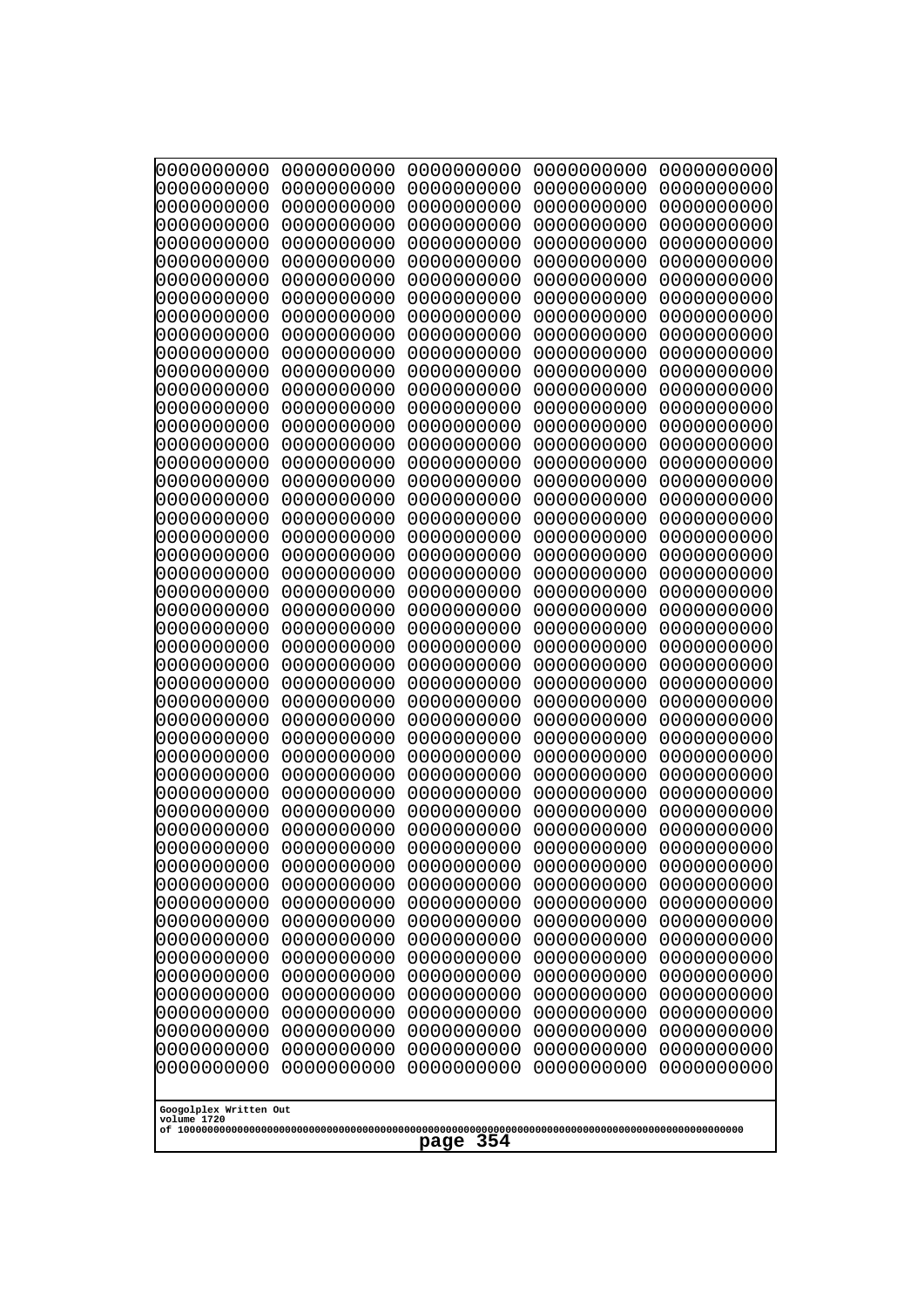| 0000000000                                           | 0000000000 | 0000000000 | 0000000000 | 0000000000 |
|------------------------------------------------------|------------|------------|------------|------------|
| 0000000000                                           | 0000000000 | 0000000000 | 0000000000 | 0000000000 |
| 0000000000                                           | 0000000000 | 0000000000 | 0000000000 | 0000000000 |
| 0000000000                                           | 0000000000 | 0000000000 | 0000000000 | 0000000000 |
| 0000000000                                           | 0000000000 | 0000000000 | 0000000000 | 0000000000 |
| 0000000000                                           | 0000000000 | 0000000000 | 0000000000 | 0000000000 |
| 0000000000                                           | 0000000000 | 0000000000 | 0000000000 | 0000000000 |
| 0000000000                                           | 0000000000 | 0000000000 | 0000000000 | 0000000000 |
| 0000000000                                           | 0000000000 | 0000000000 | 0000000000 | 0000000000 |
| 0000000000                                           | 0000000000 | 0000000000 | 0000000000 | 0000000000 |
| 0000000000                                           | 0000000000 | 0000000000 | 0000000000 | 0000000000 |
| 0000000000                                           | 0000000000 | 0000000000 | 0000000000 | 0000000000 |
| 0000000000                                           | 0000000000 | 0000000000 | 0000000000 | 0000000000 |
| 0000000000                                           | 0000000000 | 0000000000 | 0000000000 | 0000000000 |
| 0000000000                                           | 0000000000 | 0000000000 | 0000000000 | 0000000000 |
| 0000000000                                           | 0000000000 | 0000000000 | 0000000000 | 0000000000 |
| 0000000000                                           | 0000000000 | 0000000000 | 0000000000 | 0000000000 |
| 0000000000                                           | 0000000000 | 0000000000 | 0000000000 | 0000000000 |
| 0000000000                                           | 0000000000 | 0000000000 | 0000000000 | 0000000000 |
| 0000000000                                           | 0000000000 | 0000000000 | 0000000000 | 0000000000 |
| 0000000000                                           | 0000000000 | 0000000000 | 0000000000 | 0000000000 |
| 0000000000                                           | 0000000000 | 0000000000 | 0000000000 | 0000000000 |
| 0000000000                                           | 0000000000 | 0000000000 | 0000000000 | 0000000000 |
| 0000000000                                           | 0000000000 | 0000000000 | 0000000000 | 0000000000 |
| 0000000000                                           | 0000000000 | 0000000000 | 0000000000 | 0000000000 |
| 0000000000                                           | 0000000000 | 0000000000 | 0000000000 | 0000000000 |
| 0000000000                                           | 0000000000 | 0000000000 | 0000000000 | 0000000000 |
| 0000000000                                           | 0000000000 | 0000000000 | 0000000000 | 0000000000 |
| 0000000000                                           | 0000000000 | 0000000000 | 0000000000 | 0000000000 |
| 0000000000                                           | 0000000000 | 0000000000 | 0000000000 | 0000000000 |
| 0000000000                                           | 0000000000 | 0000000000 | 0000000000 | 0000000000 |
| 0000000000                                           | 0000000000 | 0000000000 | 0000000000 | 0000000000 |
| 0000000000                                           | 0000000000 | 0000000000 | 0000000000 | 0000000000 |
| 0000000000                                           | 0000000000 | 0000000000 | 0000000000 | 0000000000 |
| 0000000000                                           | 0000000000 | 0000000000 | 0000000000 | 0000000000 |
| 0000000000                                           | 0000000000 | 0000000000 | 0000000000 | 0000000000 |
| 0000000000                                           | 0000000000 | 0000000000 | 0000000000 | 0000000000 |
| 0000000000                                           | 0000000000 | 0000000000 | 0000000000 | 0000000000 |
| 0000000000                                           | 0000000000 | 0000000000 | 0000000000 | 0000000000 |
| 0000000000                                           | 0000000000 | 0000000000 | 0000000000 | 0000000000 |
| 0000000000                                           | 0000000000 | 0000000000 | 0000000000 | 0000000000 |
| 0000000000                                           | 0000000000 | 0000000000 | 0000000000 | 0000000000 |
| 0000000000                                           | 0000000000 | 0000000000 | 0000000000 | 0000000000 |
| 0000000000                                           | 0000000000 | 0000000000 | 0000000000 | 0000000000 |
| 0000000000                                           | 0000000000 | 0000000000 | 0000000000 | 0000000000 |
| 0000000000                                           | 0000000000 | 0000000000 | 0000000000 | 0000000000 |
| 0000000000                                           | 0000000000 | 0000000000 | 0000000000 | 0000000000 |
| 0000000000                                           | 0000000000 | 0000000000 | 0000000000 | 0000000000 |
| 0000000000                                           | 0000000000 | 0000000000 | 0000000000 | 0000000000 |
| 0000000000                                           | 0000000000 | 0000000000 | 0000000000 | 0000000000 |
| Googolplex Written Out<br>volume 1720<br>355<br>page |            |            |            |            |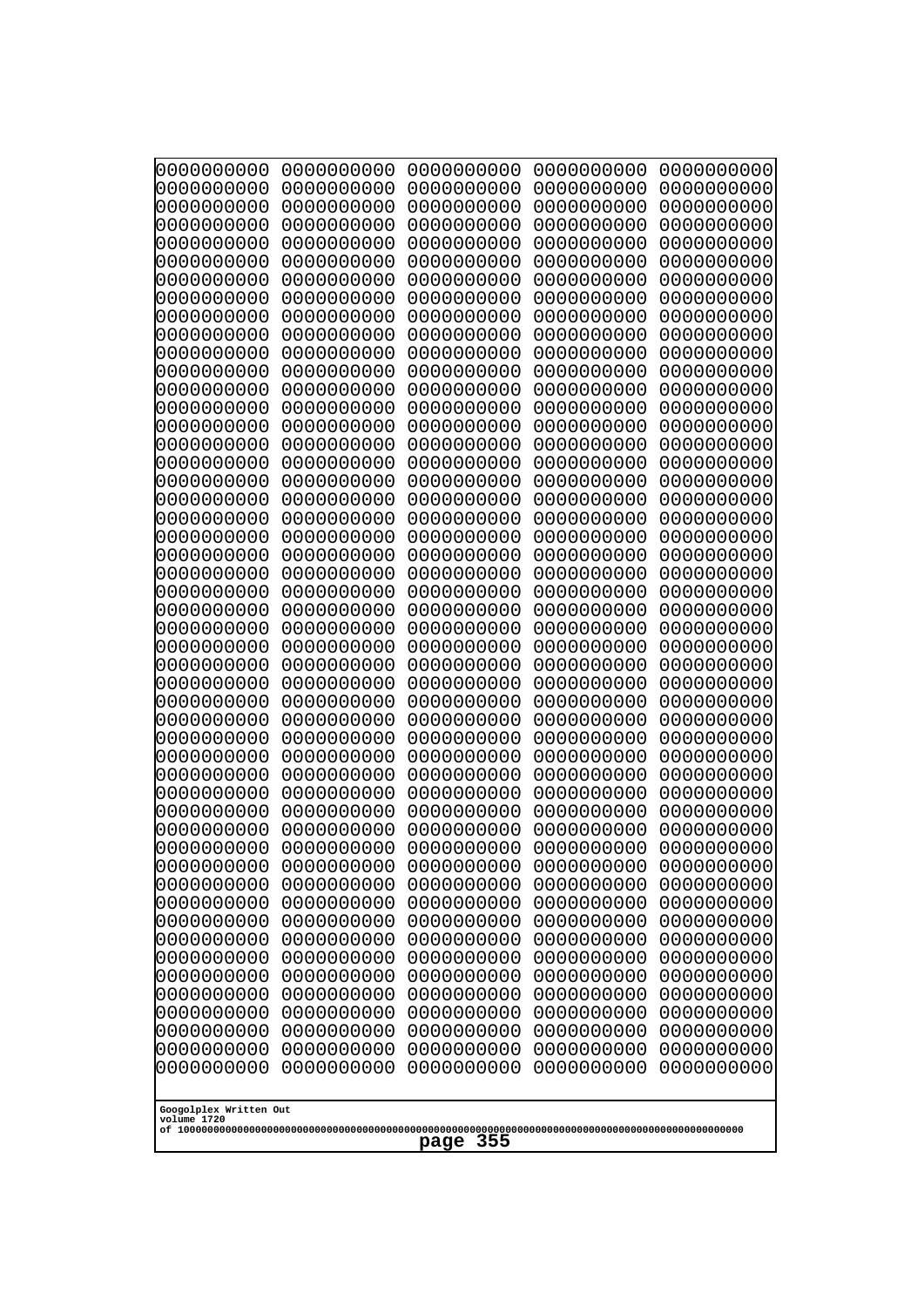| Googolplex Written Out<br>volume 1720 | 0000000000<br>0000000000<br>0000000000<br>0000000000<br>0000000000<br>0000000000<br>0000000000<br>0000000000<br>0000000000<br>0000000000<br>0000000000<br>0000000000<br>0000000000<br>0000000000<br>0000000000<br>0000000000<br>0000000000<br>0000000000<br>0000000000<br>0000000000<br>0000000000<br>0000000000<br>0000000000<br>0000000000<br>0000000000<br>0000000000<br>0000000000<br>0000000000<br>0000000000<br>0000000000<br>0000000000<br>0000000000<br>0000000000<br>0000000000<br>0000000000<br>0000000000<br>0000000000<br>10000000000<br>0000000000<br>0000000000<br>0000000000<br>0000000000<br>0000000000<br>0000000000<br>0000000000<br>0000000000<br>0000000000<br>0000000000<br>0000000000<br>0000000000 | 0000000000<br>0000000000<br>0000000000<br>0000000000<br>0000000000<br>0000000000<br>0000000000<br>0000000000<br>0000000000<br>0000000000<br>0000000000<br>0000000000<br>0000000000<br>0000000000<br>0000000000<br>0000000000<br>0000000000<br>0000000000<br>0000000000<br>0000000000<br>0000000000<br>0000000000<br>0000000000<br>0000000000<br>0000000000<br>0000000000<br>0000000000<br>0000000000<br>0000000000<br>0000000000<br>0000000000<br>0000000000<br>0000000000<br>0000000000<br>0000000000<br>0000000000<br>0000000000<br>0000000000<br>0000000000<br>0000000000<br>0000000000<br>0000000000<br>0000000000<br>0000000000<br>0000000000<br>0000000000<br>0000000000<br>0000000000<br>0000000000<br>0000000000 | 0000000000<br>0000000000<br>0000000000<br>0000000000<br>0000000000<br>0000000000<br>0000000000<br>0000000000<br>0000000000<br>0000000000<br>0000000000<br>0000000000<br>0000000000<br>0000000000<br>0000000000<br>0000000000<br>0000000000<br>0000000000<br>0000000000<br>0000000000<br>0000000000<br>0000000000<br>0000000000<br>0000000000<br>0000000000<br>0000000000<br>0000000000<br>0000000000<br>0000000000<br>0000000000<br>0000000000<br>0000000000<br>0000000000<br>0000000000<br>0000000000<br>0000000000<br>0000000000<br>0000000000<br>0000000000<br>0000000000<br>0000000000<br>0000000000<br>0000000000<br>0000000000<br>0000000000<br>0000000000<br>0000000000<br>0000000000<br>0000000000<br>0000000000 | 0000000000<br>0000000000<br>0000000000<br>0000000000<br>0000000000<br>0000000000<br>0000000000<br>0000000000<br>0000000000<br>0000000000<br>0000000000<br>0000000000<br>0000000000<br>0000000000<br>0000000000<br>0000000000<br>0000000000<br>0000000000<br>0000000000<br>0000000000<br>0000000000<br>0000000000<br>0000000000<br>0000000000<br>0000000000<br>0000000000<br>0000000000<br>0000000000<br>0000000000<br>0000000000<br>0000000000<br>0000000000<br>0000000000<br>0000000000<br>0000000000<br>0000000000<br>0000000000<br>0000000000<br>0000000000<br>0000000000<br>0000000000<br>0000000000<br>0000000000<br>0000000000<br>0000000000<br>0000000000<br>0000000000<br>0000000000<br>0000000000<br>0000000000 | 0000000000<br>0000000000<br>0000000000<br>0000000000<br>0000000000<br>0000000000<br>0000000000<br>0000000000<br>0000000000<br>0000000000<br>0000000000<br>0000000000<br>0000000000<br>0000000000<br>0000000000<br>0000000000<br>0000000000<br>0000000000<br>0000000000<br>0000000000<br>0000000000<br>0000000000<br>0000000000<br>0000000000<br>0000000000<br>0000000000<br>0000000000<br>0000000000<br>0000000000<br>0000000000<br>0000000000<br>0000000000<br>0000000000<br>0000000000<br>0000000000<br>0000000000<br>0000000000<br>0000000000<br>0000000000<br>0000000000<br>0000000000<br>0000000000<br>0000000000<br>0000000000<br>0000000000<br>0000000000<br>0000000000<br>0000000000<br>0000000000<br>0000000000 |
|---------------------------------------|---------------------------------------------------------------------------------------------------------------------------------------------------------------------------------------------------------------------------------------------------------------------------------------------------------------------------------------------------------------------------------------------------------------------------------------------------------------------------------------------------------------------------------------------------------------------------------------------------------------------------------------------------------------------------------------------------------------------------|--------------------------------------------------------------------------------------------------------------------------------------------------------------------------------------------------------------------------------------------------------------------------------------------------------------------------------------------------------------------------------------------------------------------------------------------------------------------------------------------------------------------------------------------------------------------------------------------------------------------------------------------------------------------------------------------------------------------------|--------------------------------------------------------------------------------------------------------------------------------------------------------------------------------------------------------------------------------------------------------------------------------------------------------------------------------------------------------------------------------------------------------------------------------------------------------------------------------------------------------------------------------------------------------------------------------------------------------------------------------------------------------------------------------------------------------------------------|--------------------------------------------------------------------------------------------------------------------------------------------------------------------------------------------------------------------------------------------------------------------------------------------------------------------------------------------------------------------------------------------------------------------------------------------------------------------------------------------------------------------------------------------------------------------------------------------------------------------------------------------------------------------------------------------------------------------------|--------------------------------------------------------------------------------------------------------------------------------------------------------------------------------------------------------------------------------------------------------------------------------------------------------------------------------------------------------------------------------------------------------------------------------------------------------------------------------------------------------------------------------------------------------------------------------------------------------------------------------------------------------------------------------------------------------------------------|
|                                       | 356<br>page                                                                                                                                                                                                                                                                                                                                                                                                                                                                                                                                                                                                                                                                                                               |                                                                                                                                                                                                                                                                                                                                                                                                                                                                                                                                                                                                                                                                                                                          |                                                                                                                                                                                                                                                                                                                                                                                                                                                                                                                                                                                                                                                                                                                          |                                                                                                                                                                                                                                                                                                                                                                                                                                                                                                                                                                                                                                                                                                                          |                                                                                                                                                                                                                                                                                                                                                                                                                                                                                                                                                                                                                                                                                                                          |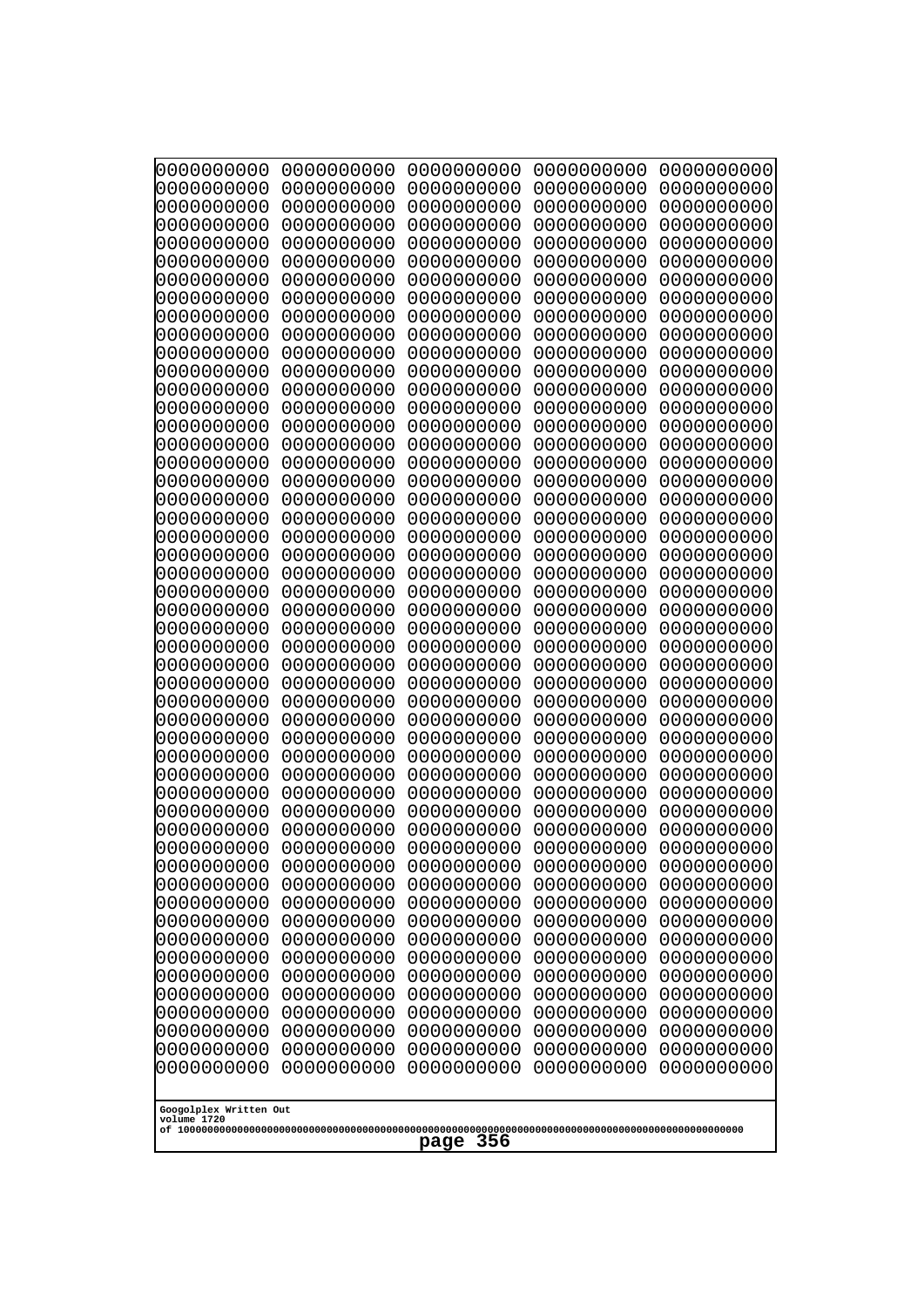| 000000000<br>0000000000  | 0000000000<br>0000000000 | 0000000000<br>0000000000 | 0000000000<br>0000000000 | 0000000000<br>0000000000 |  |
|--------------------------|--------------------------|--------------------------|--------------------------|--------------------------|--|
| 0000000000<br>0000000000 | 0000000000<br>0000000000 | 0000000000<br>0000000000 | 0000000000<br>0000000000 | 0000000000<br>0000000000 |  |
| 0000000000               | 0000000000               | 0000000000               | 0000000000               | 0000000000               |  |
| 0000000000<br>0000000000 | 0000000000<br>0000000000 | 0000000000<br>0000000000 | 0000000000<br>0000000000 | 0000000000<br>0000000000 |  |
| 0000000000               | 0000000000               | 0000000000               | 0000000000               | 0000000000               |  |
| 0000000000<br>0000000000 | 0000000000<br>0000000000 | 0000000000<br>0000000000 | 0000000000<br>0000000000 | 0000000000<br>0000000000 |  |
| 0000000000               | 0000000000               | 0000000000               | 0000000000               | 0000000000               |  |
| 0000000000<br>0000000000 | 0000000000<br>0000000000 | 0000000000<br>0000000000 | 0000000000<br>0000000000 | 0000000000<br>0000000000 |  |
| 0000000000               | 0000000000               | 0000000000               | 0000000000               | 0000000000               |  |
| 0000000000<br>0000000000 | 0000000000<br>0000000000 | 0000000000<br>0000000000 | 0000000000<br>0000000000 | 0000000000<br>0000000000 |  |
| 0000000000               | 0000000000               | 0000000000               | 0000000000               | 0000000000               |  |
| 0000000000<br>0000000000 | 0000000000<br>0000000000 | 0000000000<br>0000000000 | 0000000000<br>0000000000 | 0000000000<br>0000000000 |  |
| 0000000000               | 0000000000               | 0000000000               | 0000000000               | 0000000000               |  |
| 0000000000<br>0000000000 | 0000000000<br>0000000000 | 0000000000<br>0000000000 | 0000000000<br>0000000000 | 0000000000<br>0000000000 |  |
| 0000000000               | 0000000000               | 0000000000               | 0000000000               | 0000000000               |  |
| 0000000000<br>0000000000 | 0000000000<br>0000000000 | 0000000000<br>0000000000 | 0000000000<br>0000000000 | 0000000000<br>0000000000 |  |
| 0000000000               | 0000000000               | 0000000000               | 0000000000               | 0000000000               |  |
| 0000000000<br>0000000000 | 0000000000<br>0000000000 | 0000000000<br>0000000000 | 0000000000<br>0000000000 | 0000000000<br>0000000000 |  |
| 0000000000               | 0000000000               | 0000000000               | 0000000000               | 0000000000               |  |
| 0000000000<br>0000000000 | 0000000000<br>0000000000 | 0000000000<br>0000000000 | 0000000000<br>0000000000 | 0000000000<br>0000000000 |  |
| 0000000000               | 0000000000               | 0000000000               | 0000000000               | 0000000000               |  |
| 0000000000<br>0000000000 | 0000000000<br>0000000000 | 0000000000<br>0000000000 | 0000000000<br>0000000000 | 0000000000<br>0000000000 |  |
| 0000000000               | 0000000000               | 0000000000               | 0000000000               | 0000000000               |  |
| 0000000000<br>0000000000 | 0000000000<br>0000000000 | 0000000000<br>0000000000 | 0000000000<br>0000000000 | 0000000000<br>0000000000 |  |
| 0000000000               | 0000000000               | 0000000000               | 0000000000               | 0000000000               |  |
| 0000000000<br>0000000000 | 0000000000<br>0000000000 | 0000000000<br>0000000000 | 0000000000<br>0000000000 | 0000000000<br>0000000000 |  |
| 0000000000               | 0000000000               | 0000000000               | 0000000000               | 0000000000               |  |
| 0000000000<br>0000000000 | 0000000000<br>0000000000 | 0000000000<br>0000000000 | 0000000000<br>0000000000 | 0000000000<br>0000000000 |  |
| 0000000000               | 0000000000               | 0000000000               | 0000000000               | 0000000000               |  |
| 0000000000<br>0000000000 | 0000000000<br>0000000000 | 0000000000<br>0000000000 | 0000000000<br>0000000000 | 0000000000<br>0000000000 |  |
| 0000000000               | 0000000000               | 0000000000               | 0000000000               | 0000000000               |  |
| 0000000000<br>0000000000 | 0000000000<br>0000000000 | 0000000000<br>0000000000 | 0000000000<br>0000000000 | 0000000000<br>0000000000 |  |
| 0000000000               | 0000000000               | 0000000000               | 0000000000               | 0000000000               |  |
| Googolplex Written Out   |                          |                          |                          |                          |  |
| volume 1720              |                          | 357<br>page              |                          |                          |  |
|                          |                          |                          |                          |                          |  |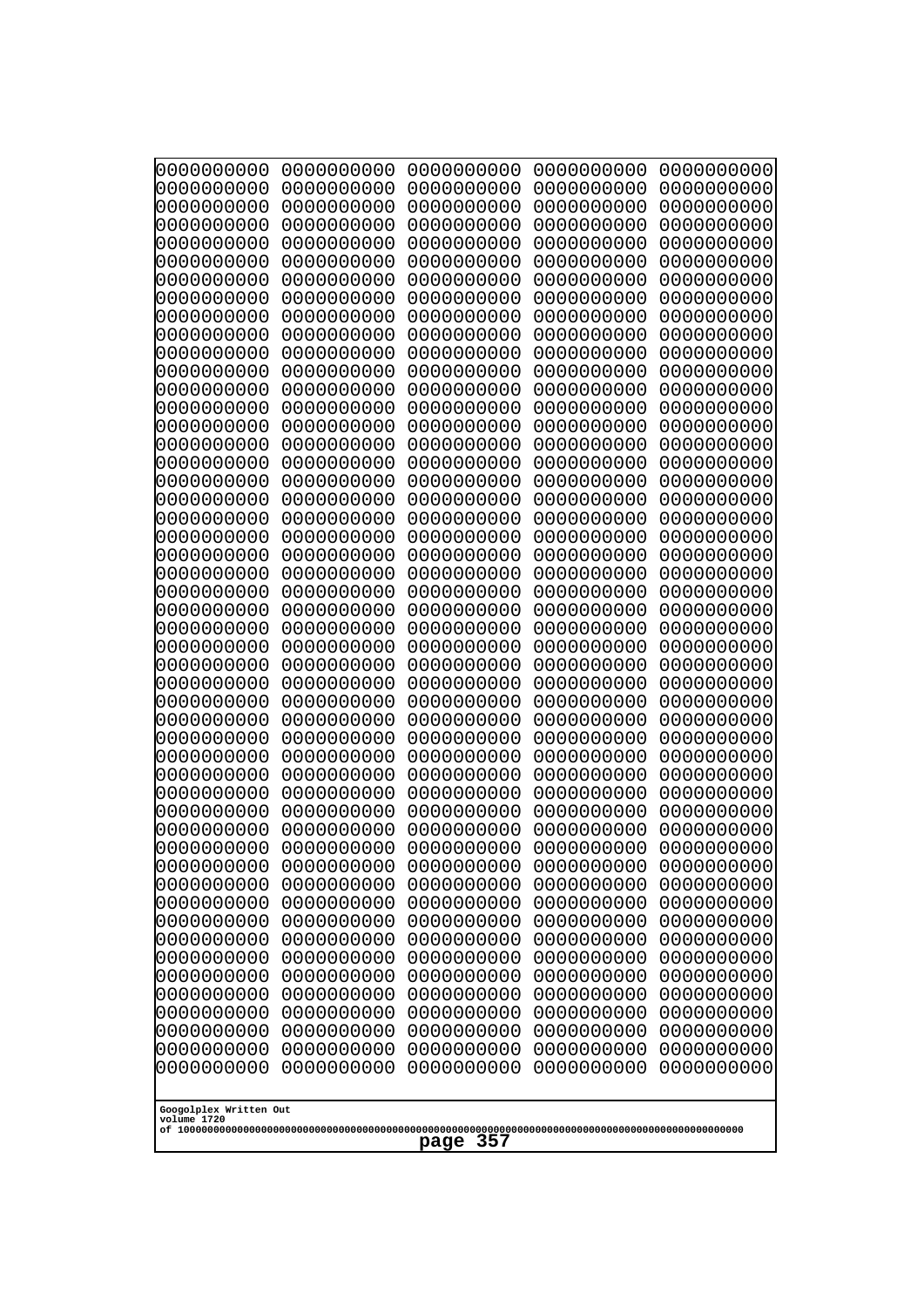| 0000000000                                           | 0000000000 | 0000000000 | 0000000000 | 0000000000 |
|------------------------------------------------------|------------|------------|------------|------------|
| 0000000000                                           | 0000000000 | 0000000000 | 0000000000 | 0000000000 |
| 0000000000                                           | 0000000000 | 0000000000 | 0000000000 | 0000000000 |
| 0000000000                                           | 0000000000 | 0000000000 | 0000000000 | 0000000000 |
| 0000000000                                           | 0000000000 | 0000000000 | 0000000000 | 0000000000 |
| 0000000000                                           | 0000000000 | 0000000000 | 0000000000 | 0000000000 |
| 0000000000                                           | 0000000000 | 0000000000 | 0000000000 | 0000000000 |
| 0000000000                                           | 0000000000 | 0000000000 | 0000000000 | 0000000000 |
| 0000000000                                           | 0000000000 | 0000000000 | 0000000000 | 0000000000 |
| 0000000000                                           | 0000000000 | 0000000000 | 0000000000 | 0000000000 |
| 0000000000                                           | 0000000000 | 0000000000 | 0000000000 | 0000000000 |
| 0000000000                                           | 0000000000 | 0000000000 | 0000000000 | 0000000000 |
| 0000000000                                           | 0000000000 | 0000000000 | 0000000000 | 0000000000 |
| 0000000000                                           | 0000000000 | 0000000000 | 0000000000 | 0000000000 |
| 0000000000                                           | 0000000000 | 0000000000 | 0000000000 | 0000000000 |
| 0000000000                                           | 0000000000 | 0000000000 | 0000000000 | 0000000000 |
| 0000000000                                           | 0000000000 | 0000000000 | 0000000000 | 0000000000 |
| 0000000000                                           | 0000000000 | 0000000000 | 0000000000 | 0000000000 |
| 0000000000                                           | 0000000000 | 0000000000 | 0000000000 | 0000000000 |
| 0000000000                                           | 0000000000 | 0000000000 | 0000000000 | 0000000000 |
| 0000000000                                           | 0000000000 | 0000000000 | 0000000000 | 0000000000 |
| 0000000000                                           | 0000000000 | 0000000000 | 0000000000 | 0000000000 |
| 0000000000                                           | 0000000000 | 0000000000 | 0000000000 | 0000000000 |
| 0000000000                                           | 0000000000 | 0000000000 | 0000000000 | 0000000000 |
| 0000000000                                           | 0000000000 | 0000000000 | 0000000000 | 0000000000 |
|                                                      |            |            |            |            |
|                                                      |            |            |            |            |
| 0000000000                                           | 0000000000 | 0000000000 | 0000000000 | 0000000000 |
| 0000000000                                           | 0000000000 | 0000000000 | 0000000000 | 0000000000 |
| 0000000000                                           | 0000000000 | 0000000000 | 0000000000 | 0000000000 |
| 0000000000                                           | 0000000000 | 0000000000 | 0000000000 | 0000000000 |
| 0000000000                                           | 0000000000 | 0000000000 | 0000000000 | 0000000000 |
| 0000000000                                           | 0000000000 | 0000000000 | 0000000000 | 0000000000 |
| 0000000000                                           | 0000000000 | 0000000000 | 0000000000 | 0000000000 |
| 0000000000                                           | 0000000000 | 0000000000 | 0000000000 | 0000000000 |
| 0000000000                                           | 0000000000 | 0000000000 | 0000000000 | 0000000000 |
| 0000000000                                           | 0000000000 | 0000000000 | 0000000000 | 0000000000 |
| 0000000000                                           | 0000000000 | 0000000000 | 0000000000 | 0000000000 |
| 0000000000                                           | 0000000000 | 0000000000 | 0000000000 | 0000000000 |
| 0000000000                                           | 0000000000 | 0000000000 | 0000000000 | 0000000000 |
| 0000000000                                           | 0000000000 | 0000000000 | 0000000000 | 0000000000 |
| 0000000000                                           | 0000000000 | 0000000000 | 0000000000 | 0000000000 |
| 0000000000                                           | 0000000000 | 0000000000 | 0000000000 | 0000000000 |
| 0000000000                                           | 0000000000 | 0000000000 | 0000000000 | 0000000000 |
| 0000000000                                           | 0000000000 | 0000000000 | 0000000000 | 0000000000 |
| 0000000000                                           | 0000000000 | 0000000000 | 0000000000 | 0000000000 |
| 0000000000                                           | 0000000000 | 0000000000 | 0000000000 | 0000000000 |
| 0000000000                                           | 0000000000 | 0000000000 | 0000000000 | 0000000000 |
| 0000000000                                           | 0000000000 | 0000000000 | 0000000000 | 0000000000 |
| 0000000000                                           | 0000000000 | 0000000000 | 0000000000 | 0000000000 |
| 0000000000                                           | 0000000000 | 0000000000 | 0000000000 | 0000000000 |
| 0000000000                                           | 0000000000 | 0000000000 | 0000000000 | 0000000000 |
| Googolplex Written Out<br>volume 1720<br>358<br>page |            |            |            |            |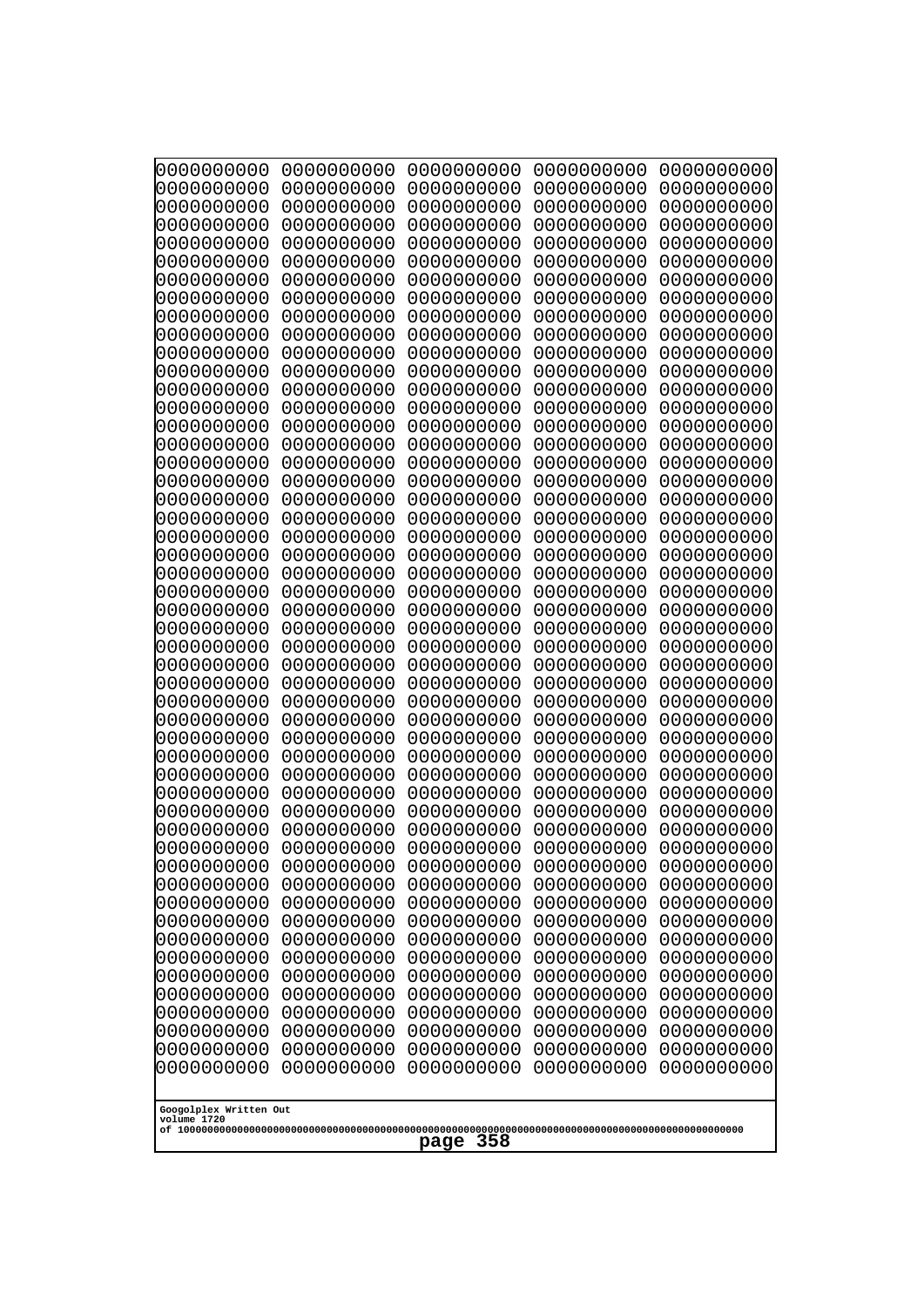| 0000000000<br>0000000000<br>0000000000<br>0000000000<br>0000000000<br>0000000000<br>0000000000<br>0000000000<br>0000000000<br>0000000000<br>0000000000<br>0000000000<br>0000000000<br>0000000000<br>0000000000<br>0000000000<br>0000000000<br>0000000000<br>0000000000<br>0000000000<br>0000000000<br>0000000000<br>0000000000<br>0000000000<br>0000000000 | 0000000000<br>0000000000<br>0000000000<br>0000000000<br>0000000000<br>0000000000<br>0000000000<br>0000000000<br>0000000000<br>0000000000<br>0000000000<br>0000000000<br>0000000000<br>0000000000<br>0000000000<br>0000000000<br>0000000000<br>0000000000<br>0000000000<br>0000000000<br>0000000000<br>0000000000<br>0000000000<br>0000000000<br>0000000000 | 0000000000<br>0000000000<br>0000000000<br>0000000000<br>0000000000<br>0000000000<br>0000000000<br>0000000000<br>0000000000<br>0000000000<br>0000000000<br>0000000000<br>0000000000<br>0000000000<br>0000000000<br>0000000000<br>0000000000<br>0000000000<br>0000000000<br>0000000000<br>0000000000<br>0000000000<br>0000000000<br>0000000000<br>0000000000 | 0000000000<br>0000000000<br>0000000000<br>0000000000<br>0000000000<br>0000000000<br>0000000000<br>0000000000<br>0000000000<br>0000000000<br>0000000000<br>0000000000<br>0000000000<br>0000000000<br>0000000000<br>0000000000<br>0000000000<br>0000000000<br>0000000000<br>0000000000<br>0000000000<br>0000000000<br>0000000000<br>0000000000<br>0000000000 | 0000000000<br>0000000000<br>0000000000<br>0000000000<br>0000000000<br>0000000000<br>0000000000<br>0000000000<br>0000000000<br>0000000000<br>0000000000<br>0000000000<br>0000000000<br>0000000000<br>0000000000<br>0000000000<br>0000000000<br>0000000000<br>0000000000<br>0000000000<br>0000000000<br>0000000000<br>0000000000<br>0000000000<br>0000000000 |
|------------------------------------------------------------------------------------------------------------------------------------------------------------------------------------------------------------------------------------------------------------------------------------------------------------------------------------------------------------|------------------------------------------------------------------------------------------------------------------------------------------------------------------------------------------------------------------------------------------------------------------------------------------------------------------------------------------------------------|------------------------------------------------------------------------------------------------------------------------------------------------------------------------------------------------------------------------------------------------------------------------------------------------------------------------------------------------------------|------------------------------------------------------------------------------------------------------------------------------------------------------------------------------------------------------------------------------------------------------------------------------------------------------------------------------------------------------------|------------------------------------------------------------------------------------------------------------------------------------------------------------------------------------------------------------------------------------------------------------------------------------------------------------------------------------------------------------|
|                                                                                                                                                                                                                                                                                                                                                            |                                                                                                                                                                                                                                                                                                                                                            |                                                                                                                                                                                                                                                                                                                                                            |                                                                                                                                                                                                                                                                                                                                                            |                                                                                                                                                                                                                                                                                                                                                            |
|                                                                                                                                                                                                                                                                                                                                                            |                                                                                                                                                                                                                                                                                                                                                            |                                                                                                                                                                                                                                                                                                                                                            |                                                                                                                                                                                                                                                                                                                                                            |                                                                                                                                                                                                                                                                                                                                                            |
|                                                                                                                                                                                                                                                                                                                                                            |                                                                                                                                                                                                                                                                                                                                                            |                                                                                                                                                                                                                                                                                                                                                            |                                                                                                                                                                                                                                                                                                                                                            |                                                                                                                                                                                                                                                                                                                                                            |
|                                                                                                                                                                                                                                                                                                                                                            |                                                                                                                                                                                                                                                                                                                                                            |                                                                                                                                                                                                                                                                                                                                                            |                                                                                                                                                                                                                                                                                                                                                            |                                                                                                                                                                                                                                                                                                                                                            |
|                                                                                                                                                                                                                                                                                                                                                            |                                                                                                                                                                                                                                                                                                                                                            |                                                                                                                                                                                                                                                                                                                                                            |                                                                                                                                                                                                                                                                                                                                                            |                                                                                                                                                                                                                                                                                                                                                            |
|                                                                                                                                                                                                                                                                                                                                                            |                                                                                                                                                                                                                                                                                                                                                            |                                                                                                                                                                                                                                                                                                                                                            |                                                                                                                                                                                                                                                                                                                                                            |                                                                                                                                                                                                                                                                                                                                                            |
|                                                                                                                                                                                                                                                                                                                                                            |                                                                                                                                                                                                                                                                                                                                                            |                                                                                                                                                                                                                                                                                                                                                            |                                                                                                                                                                                                                                                                                                                                                            |                                                                                                                                                                                                                                                                                                                                                            |
|                                                                                                                                                                                                                                                                                                                                                            |                                                                                                                                                                                                                                                                                                                                                            |                                                                                                                                                                                                                                                                                                                                                            |                                                                                                                                                                                                                                                                                                                                                            |                                                                                                                                                                                                                                                                                                                                                            |
|                                                                                                                                                                                                                                                                                                                                                            |                                                                                                                                                                                                                                                                                                                                                            |                                                                                                                                                                                                                                                                                                                                                            |                                                                                                                                                                                                                                                                                                                                                            |                                                                                                                                                                                                                                                                                                                                                            |
|                                                                                                                                                                                                                                                                                                                                                            |                                                                                                                                                                                                                                                                                                                                                            |                                                                                                                                                                                                                                                                                                                                                            |                                                                                                                                                                                                                                                                                                                                                            |                                                                                                                                                                                                                                                                                                                                                            |
|                                                                                                                                                                                                                                                                                                                                                            |                                                                                                                                                                                                                                                                                                                                                            |                                                                                                                                                                                                                                                                                                                                                            |                                                                                                                                                                                                                                                                                                                                                            |                                                                                                                                                                                                                                                                                                                                                            |
|                                                                                                                                                                                                                                                                                                                                                            |                                                                                                                                                                                                                                                                                                                                                            |                                                                                                                                                                                                                                                                                                                                                            |                                                                                                                                                                                                                                                                                                                                                            |                                                                                                                                                                                                                                                                                                                                                            |
| 0000000000                                                                                                                                                                                                                                                                                                                                                 | 0000000000                                                                                                                                                                                                                                                                                                                                                 | 0000000000                                                                                                                                                                                                                                                                                                                                                 | 0000000000                                                                                                                                                                                                                                                                                                                                                 | 0000000000                                                                                                                                                                                                                                                                                                                                                 |
| 0000000000<br>0000000000                                                                                                                                                                                                                                                                                                                                   | 0000000000<br>0000000000                                                                                                                                                                                                                                                                                                                                   | 0000000000<br>0000000000                                                                                                                                                                                                                                                                                                                                   | 0000000000<br>0000000000                                                                                                                                                                                                                                                                                                                                   | 0000000000<br>0000000000                                                                                                                                                                                                                                                                                                                                   |
| 0000000000<br>0000000000                                                                                                                                                                                                                                                                                                                                   | 0000000000<br>0000000000                                                                                                                                                                                                                                                                                                                                   | 0000000000<br>0000000000                                                                                                                                                                                                                                                                                                                                   | 0000000000<br>0000000000                                                                                                                                                                                                                                                                                                                                   | 0000000000<br>0000000000                                                                                                                                                                                                                                                                                                                                   |
| 0000000000                                                                                                                                                                                                                                                                                                                                                 | 0000000000                                                                                                                                                                                                                                                                                                                                                 | 0000000000                                                                                                                                                                                                                                                                                                                                                 | 0000000000                                                                                                                                                                                                                                                                                                                                                 | 0000000000                                                                                                                                                                                                                                                                                                                                                 |
| 0000000000<br>0000000000                                                                                                                                                                                                                                                                                                                                   | 0000000000<br>0000000000                                                                                                                                                                                                                                                                                                                                   | 0000000000<br>0000000000                                                                                                                                                                                                                                                                                                                                   | 0000000000<br>0000000000                                                                                                                                                                                                                                                                                                                                   | 0000000000<br>0000000000                                                                                                                                                                                                                                                                                                                                   |
| 0000000000                                                                                                                                                                                                                                                                                                                                                 | 0000000000                                                                                                                                                                                                                                                                                                                                                 | 0000000000                                                                                                                                                                                                                                                                                                                                                 | 0000000000                                                                                                                                                                                                                                                                                                                                                 | 0000000000                                                                                                                                                                                                                                                                                                                                                 |
| 0000000000<br>0000000000                                                                                                                                                                                                                                                                                                                                   | 0000000000<br>0000000000                                                                                                                                                                                                                                                                                                                                   | 0000000000<br>0000000000                                                                                                                                                                                                                                                                                                                                   | 0000000000<br>0000000000                                                                                                                                                                                                                                                                                                                                   | 0000000000<br>0000000000                                                                                                                                                                                                                                                                                                                                   |
| 0000000000<br>0000000000                                                                                                                                                                                                                                                                                                                                   | 0000000000<br>0000000000                                                                                                                                                                                                                                                                                                                                   | 0000000000<br>0000000000                                                                                                                                                                                                                                                                                                                                   | 0000000000<br>0000000000                                                                                                                                                                                                                                                                                                                                   | 0000000000<br>0000000000                                                                                                                                                                                                                                                                                                                                   |
| 0000000000                                                                                                                                                                                                                                                                                                                                                 | 0000000000                                                                                                                                                                                                                                                                                                                                                 | 0000000000                                                                                                                                                                                                                                                                                                                                                 | 0000000000                                                                                                                                                                                                                                                                                                                                                 | 0000000000                                                                                                                                                                                                                                                                                                                                                 |
| 0000000000<br>0000000000                                                                                                                                                                                                                                                                                                                                   | 0000000000<br>0000000000                                                                                                                                                                                                                                                                                                                                   | 0000000000<br>0000000000                                                                                                                                                                                                                                                                                                                                   | 0000000000<br>0000000000                                                                                                                                                                                                                                                                                                                                   | 0000000000<br>0000000000                                                                                                                                                                                                                                                                                                                                   |
| 0000000000<br>0000000000                                                                                                                                                                                                                                                                                                                                   | 0000000000<br>0000000000                                                                                                                                                                                                                                                                                                                                   | 0000000000<br>0000000000                                                                                                                                                                                                                                                                                                                                   | 0000000000<br>0000000000                                                                                                                                                                                                                                                                                                                                   | 0000000000<br>0000000000                                                                                                                                                                                                                                                                                                                                   |
| 0000000000                                                                                                                                                                                                                                                                                                                                                 | 0000000000                                                                                                                                                                                                                                                                                                                                                 | 0000000000                                                                                                                                                                                                                                                                                                                                                 | 0000000000                                                                                                                                                                                                                                                                                                                                                 | 0000000000                                                                                                                                                                                                                                                                                                                                                 |
| 0000000000<br>0000000000                                                                                                                                                                                                                                                                                                                                   | 0000000000<br>0000000000                                                                                                                                                                                                                                                                                                                                   | 0000000000<br>0000000000                                                                                                                                                                                                                                                                                                                                   | 0000000000<br>0000000000                                                                                                                                                                                                                                                                                                                                   | 0000000000<br>0000000000                                                                                                                                                                                                                                                                                                                                   |
| 0000000000                                                                                                                                                                                                                                                                                                                                                 | 0000000000                                                                                                                                                                                                                                                                                                                                                 | 0000000000                                                                                                                                                                                                                                                                                                                                                 | 0000000000                                                                                                                                                                                                                                                                                                                                                 | 0000000000                                                                                                                                                                                                                                                                                                                                                 |
| 0000000000<br>0000000000                                                                                                                                                                                                                                                                                                                                   | 0000000000<br>0000000000                                                                                                                                                                                                                                                                                                                                   | 0000000000<br>0000000000                                                                                                                                                                                                                                                                                                                                   | 0000000000<br>0000000000                                                                                                                                                                                                                                                                                                                                   | 0000000000<br>0000000000                                                                                                                                                                                                                                                                                                                                   |
| 0000000000                                                                                                                                                                                                                                                                                                                                                 | 0000000000                                                                                                                                                                                                                                                                                                                                                 | 0000000000                                                                                                                                                                                                                                                                                                                                                 | 0000000000                                                                                                                                                                                                                                                                                                                                                 | 0000000000                                                                                                                                                                                                                                                                                                                                                 |
| Googolplex Written Out<br>volume 1720                                                                                                                                                                                                                                                                                                                      |                                                                                                                                                                                                                                                                                                                                                            |                                                                                                                                                                                                                                                                                                                                                            |                                                                                                                                                                                                                                                                                                                                                            |                                                                                                                                                                                                                                                                                                                                                            |
| 359<br>page                                                                                                                                                                                                                                                                                                                                                |                                                                                                                                                                                                                                                                                                                                                            |                                                                                                                                                                                                                                                                                                                                                            |                                                                                                                                                                                                                                                                                                                                                            |                                                                                                                                                                                                                                                                                                                                                            |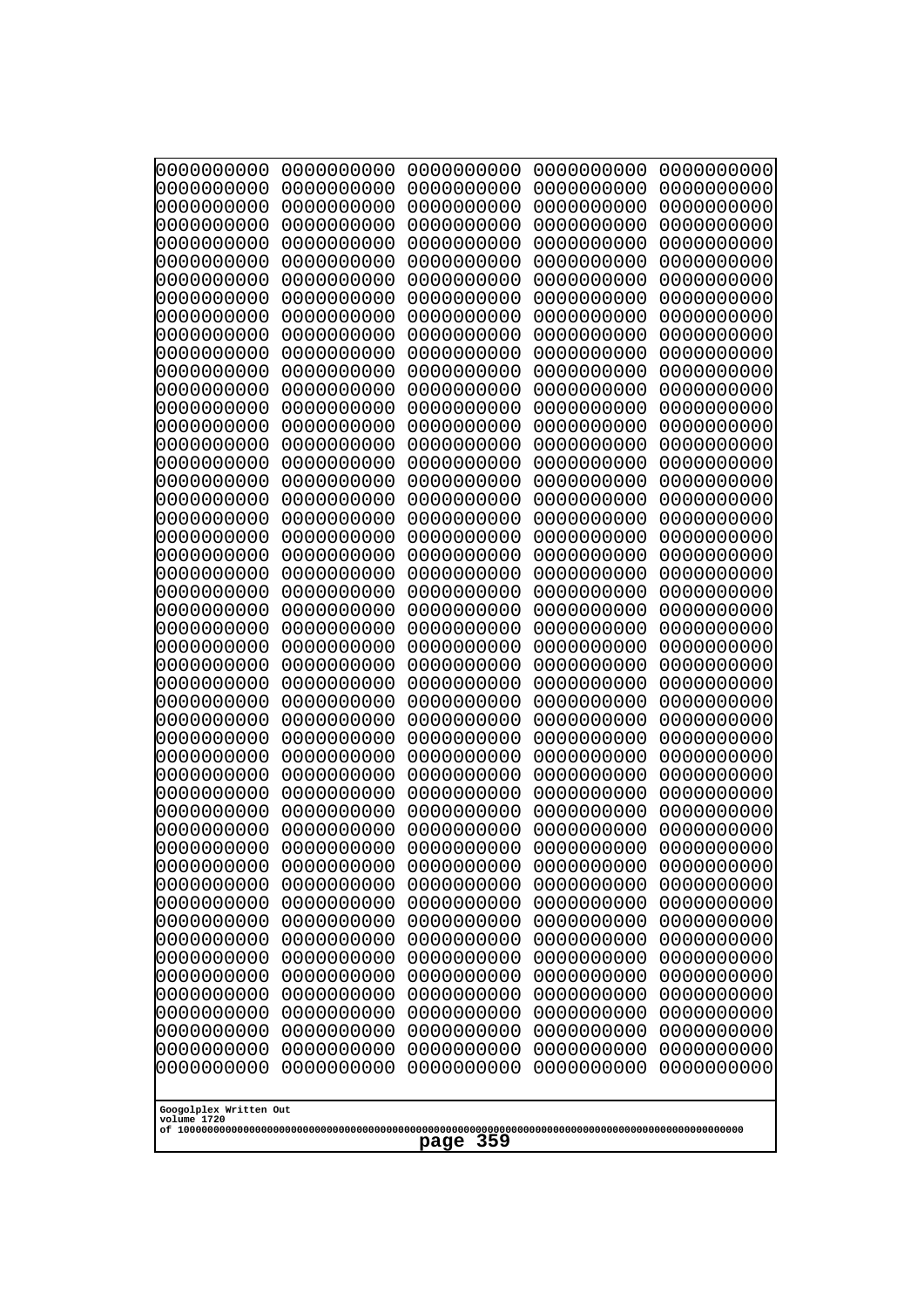| 10000000000                           | 0000000000               | 0000000000<br>0000000000 | 0000000000<br>0000000000 | 0000000000<br>0000000000 |
|---------------------------------------|--------------------------|--------------------------|--------------------------|--------------------------|
| 0000000000<br>0000000000              | 0000000000<br>0000000000 | 0000000000               | 0000000000               | 0000000000               |
| 0000000000                            | 0000000000               | 0000000000               | 0000000000               | 0000000000               |
| 0000000000                            | 0000000000               | 0000000000               | 0000000000               | 0000000000               |
| 0000000000<br>0000000000              | 0000000000<br>0000000000 | 0000000000<br>0000000000 | 0000000000<br>0000000000 | 0000000000<br>0000000000 |
| 0000000000                            | 0000000000               | 0000000000               | 0000000000               | 0000000000               |
| 0000000000                            | 0000000000               | 0000000000               | 0000000000               | 0000000000               |
| 0000000000                            | 0000000000               | 0000000000               | 0000000000               | 0000000000               |
| 0000000000<br>0000000000              | 0000000000<br>0000000000 | 0000000000<br>0000000000 | 0000000000<br>0000000000 | 0000000000<br>0000000000 |
| 0000000000                            | 0000000000               | 0000000000               | 0000000000               | 0000000000               |
| 0000000000                            | 0000000000               | 0000000000               | 0000000000               | 0000000000               |
| 0000000000<br>0000000000              | 0000000000<br>0000000000 | 0000000000<br>0000000000 | 0000000000               | 0000000000<br>0000000000 |
| 0000000000                            | 0000000000               | 0000000000               | 0000000000<br>0000000000 | 0000000000               |
| 0000000000                            | 0000000000               | 0000000000               | 0000000000               | 0000000000               |
| 0000000000                            | 0000000000               | 0000000000               | 0000000000               | 0000000000               |
| 0000000000<br>0000000000              | 0000000000<br>0000000000 | 0000000000<br>0000000000 | 0000000000<br>0000000000 | 0000000000<br>0000000000 |
| 0000000000                            | 0000000000               | 0000000000               | 0000000000               | 0000000000               |
| 0000000000                            | 0000000000               | 0000000000               | 0000000000               | 0000000000               |
| 0000000000                            | 0000000000               | 0000000000               | 0000000000               | 0000000000               |
| 0000000000<br>0000000000              | 0000000000<br>0000000000 | 0000000000<br>0000000000 | 0000000000<br>0000000000 | 0000000000<br>0000000000 |
| 0000000000                            | 0000000000               | 0000000000               | 0000000000               | 0000000000               |
| 0000000000                            | 0000000000               | 0000000000               | 0000000000               | 0000000000               |
| 0000000000<br>0000000000              | 0000000000<br>0000000000 | 0000000000<br>0000000000 | 0000000000<br>0000000000 | 0000000000<br>0000000000 |
| 0000000000                            | 0000000000               | 0000000000               | 0000000000               | 0000000000               |
| 0000000000                            | 0000000000               | 0000000000               | 0000000000               | 0000000000               |
| 0000000000<br>0000000000              | 0000000000<br>0000000000 | 0000000000<br>0000000000 | 0000000000<br>0000000000 | 0000000000<br>0000000000 |
| 0000000000                            | 0000000000               | 0000000000               | 0000000000               | 0000000000               |
| 0000000000                            | 0000000000               | 0000000000               | 0000000000               | 0000000000               |
| 0000000000                            | 0000000000               | 0000000000               | 0000000000               | 0000000000               |
| 0000000000<br>0000000000              | 0000000000<br>0000000000 | 0000000000<br>0000000000 | 0000000000<br>0000000000 | 0000000000<br>0000000000 |
| 0000000000                            | 0000000000               | 0000000000               | 0000000000               | 0000000000               |
| 0000000000                            | 0000000000               | 0000000000               | 0000000000               | 0000000000               |
| 0000000000<br>0000000000              | 0000000000<br>0000000000 | 0000000000<br>0000000000 | 0000000000<br>0000000000 | 0000000000<br>0000000000 |
| 0000000000                            | 0000000000               | 0000000000               | 0000000000               | 0000000000               |
| 0000000000                            | 0000000000               | 0000000000               | 0000000000               | 0000000000               |
| 0000000000                            | 0000000000               | 0000000000               | 0000000000               | 0000000000               |
| 0000000000<br>0000000000              | 0000000000<br>0000000000 | 0000000000<br>0000000000 | 0000000000<br>0000000000 | 0000000000<br>0000000000 |
| 0000000000                            | 0000000000               | 0000000000               | 0000000000               | 0000000000               |
| 0000000000                            | 0000000000               | 0000000000               | 0000000000               | 0000000000               |
|                                       |                          |                          |                          |                          |
| Googolplex Written Out<br>volume 1720 |                          |                          |                          |                          |
| 360<br>page                           |                          |                          |                          |                          |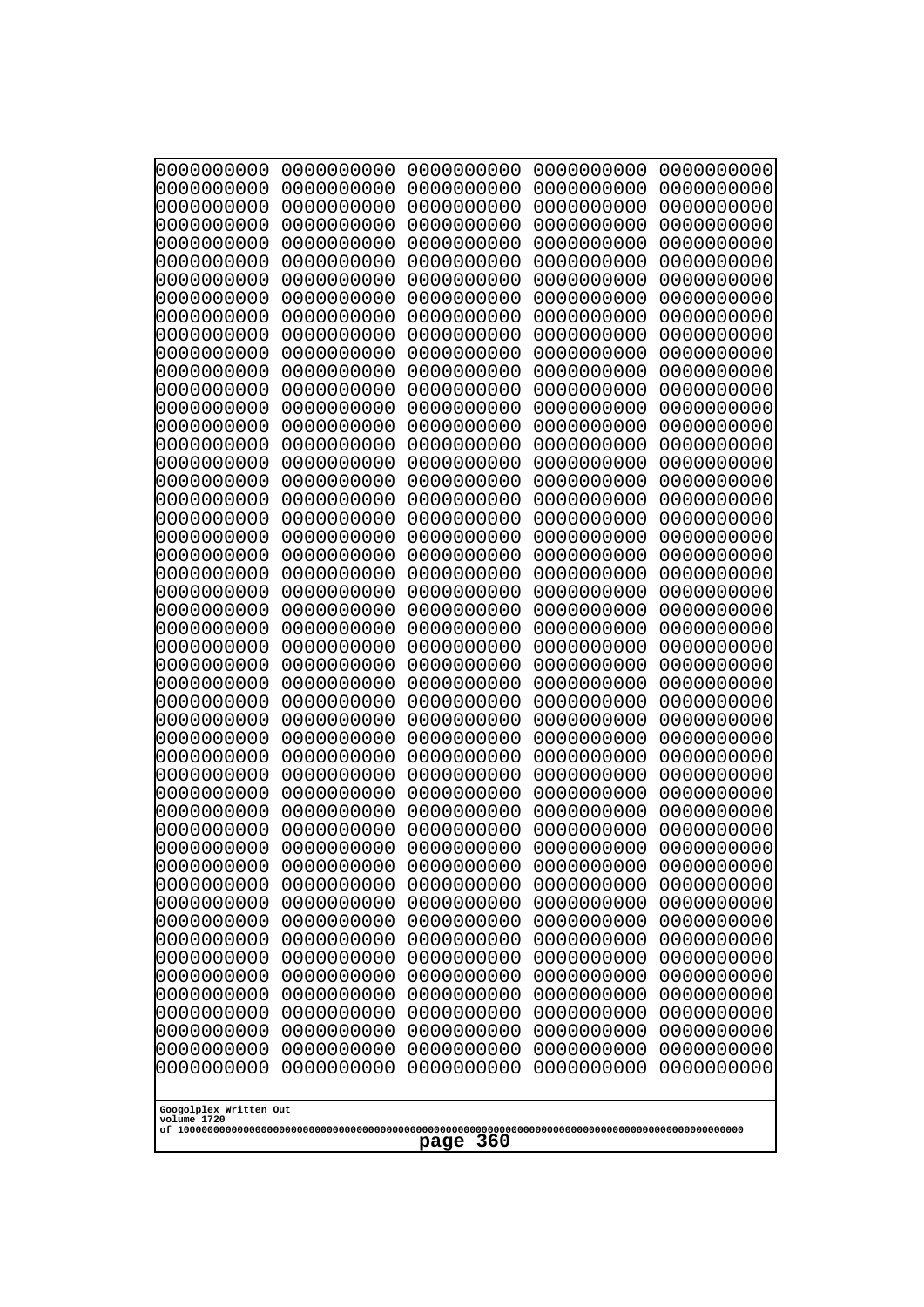| 0000000000<br>0000000000<br>0000000000<br>0000000000<br>0000000000<br>0000000000<br>0000000000<br>0000000000<br>0000000000<br>0000000000<br>0000000000<br>0000000000<br>0000000000<br>0000000000<br>0000000000                                                                                                                                                                                                                                                                                                     | 0000000000<br>0000000000<br>0000000000<br>0000000000<br>0000000000<br>0000000000<br>0000000000<br>0000000000<br>0000000000<br>0000000000<br>0000000000<br>0000000000<br>0000000000<br>0000000000<br>0000000000                                                                                                                                                                                                                                                                           | 0000000000<br>0000000000<br>0000000000<br>0000000000<br>0000000000<br>0000000000<br>0000000000<br>0000000000<br>0000000000<br>0000000000<br>0000000000<br>0000000000<br>0000000000<br>0000000000<br>0000000000                                                                                                                                                                                                                                                                           | 0000000000<br>0000000000<br>0000000000<br>0000000000<br>0000000000<br>0000000000<br>0000000000<br>0000000000<br>0000000000<br>0000000000<br>0000000000<br>0000000000<br>0000000000<br>0000000000<br>0000000000                                                                                                                                                                                                                                                                           | 0000000000<br>0000000000<br>0000000000<br>0000000000<br>0000000000<br>0000000000<br>0000000000<br>0000000000<br>0000000000<br>0000000000<br>0000000000<br>0000000000<br>0000000000<br>0000000000<br>0000000000                                                                                                                                                                                                                                                                           |
|--------------------------------------------------------------------------------------------------------------------------------------------------------------------------------------------------------------------------------------------------------------------------------------------------------------------------------------------------------------------------------------------------------------------------------------------------------------------------------------------------------------------|------------------------------------------------------------------------------------------------------------------------------------------------------------------------------------------------------------------------------------------------------------------------------------------------------------------------------------------------------------------------------------------------------------------------------------------------------------------------------------------|------------------------------------------------------------------------------------------------------------------------------------------------------------------------------------------------------------------------------------------------------------------------------------------------------------------------------------------------------------------------------------------------------------------------------------------------------------------------------------------|------------------------------------------------------------------------------------------------------------------------------------------------------------------------------------------------------------------------------------------------------------------------------------------------------------------------------------------------------------------------------------------------------------------------------------------------------------------------------------------|------------------------------------------------------------------------------------------------------------------------------------------------------------------------------------------------------------------------------------------------------------------------------------------------------------------------------------------------------------------------------------------------------------------------------------------------------------------------------------------|
| 0000000000<br>0000000000<br>0000000000<br>0000000000<br>0000000000<br>0000000000<br>0000000000<br>0000000000<br>0000000000<br>0000000000<br>0000000000<br>0000000000<br>0000000000<br>0000000000<br>0000000000<br>0000000000<br>0000000000<br>0000000000<br>0000000000<br>0000000000<br>0000000000<br>0000000000<br>0000000000<br>0000000000<br>0000000000<br>0000000000<br>0000000000<br>0000000000<br>0000000000<br>0000000000<br>0000000000<br>0000000000<br>0000000000<br>0000000000<br>Googolplex Written Out | 0000000000<br>0000000000<br>0000000000<br>0000000000<br>0000000000<br>0000000000<br>0000000000<br>0000000000<br>0000000000<br>0000000000<br>0000000000<br>0000000000<br>0000000000<br>0000000000<br>0000000000<br>0000000000<br>0000000000<br>0000000000<br>0000000000<br>0000000000<br>0000000000<br>0000000000<br>0000000000<br>0000000000<br>0000000000<br>0000000000<br>0000000000<br>0000000000<br>0000000000<br>0000000000<br>0000000000<br>0000000000<br>0000000000<br>0000000000 | 0000000000<br>0000000000<br>0000000000<br>0000000000<br>0000000000<br>0000000000<br>0000000000<br>0000000000<br>0000000000<br>0000000000<br>0000000000<br>0000000000<br>0000000000<br>0000000000<br>0000000000<br>0000000000<br>0000000000<br>0000000000<br>0000000000<br>0000000000<br>0000000000<br>0000000000<br>0000000000<br>0000000000<br>0000000000<br>0000000000<br>0000000000<br>0000000000<br>0000000000<br>0000000000<br>0000000000<br>0000000000<br>0000000000<br>0000000000 | 0000000000<br>0000000000<br>0000000000<br>0000000000<br>0000000000<br>0000000000<br>0000000000<br>0000000000<br>0000000000<br>0000000000<br>0000000000<br>0000000000<br>0000000000<br>0000000000<br>0000000000<br>0000000000<br>0000000000<br>0000000000<br>0000000000<br>0000000000<br>0000000000<br>0000000000<br>0000000000<br>0000000000<br>0000000000<br>0000000000<br>0000000000<br>0000000000<br>0000000000<br>0000000000<br>0000000000<br>0000000000<br>0000000000<br>0000000000 | 0000000000<br>0000000000<br>0000000000<br>0000000000<br>0000000000<br>0000000000<br>0000000000<br>0000000000<br>0000000000<br>0000000000<br>0000000000<br>0000000000<br>0000000000<br>0000000000<br>0000000000<br>0000000000<br>0000000000<br>0000000000<br>0000000000<br>0000000000<br>0000000000<br>0000000000<br>0000000000<br>0000000000<br>0000000000<br>0000000000<br>0000000000<br>0000000000<br>0000000000<br>0000000000<br>0000000000<br>0000000000<br>0000000000<br>0000000000 |
| volume 1720<br>361<br>page                                                                                                                                                                                                                                                                                                                                                                                                                                                                                         |                                                                                                                                                                                                                                                                                                                                                                                                                                                                                          |                                                                                                                                                                                                                                                                                                                                                                                                                                                                                          |                                                                                                                                                                                                                                                                                                                                                                                                                                                                                          |                                                                                                                                                                                                                                                                                                                                                                                                                                                                                          |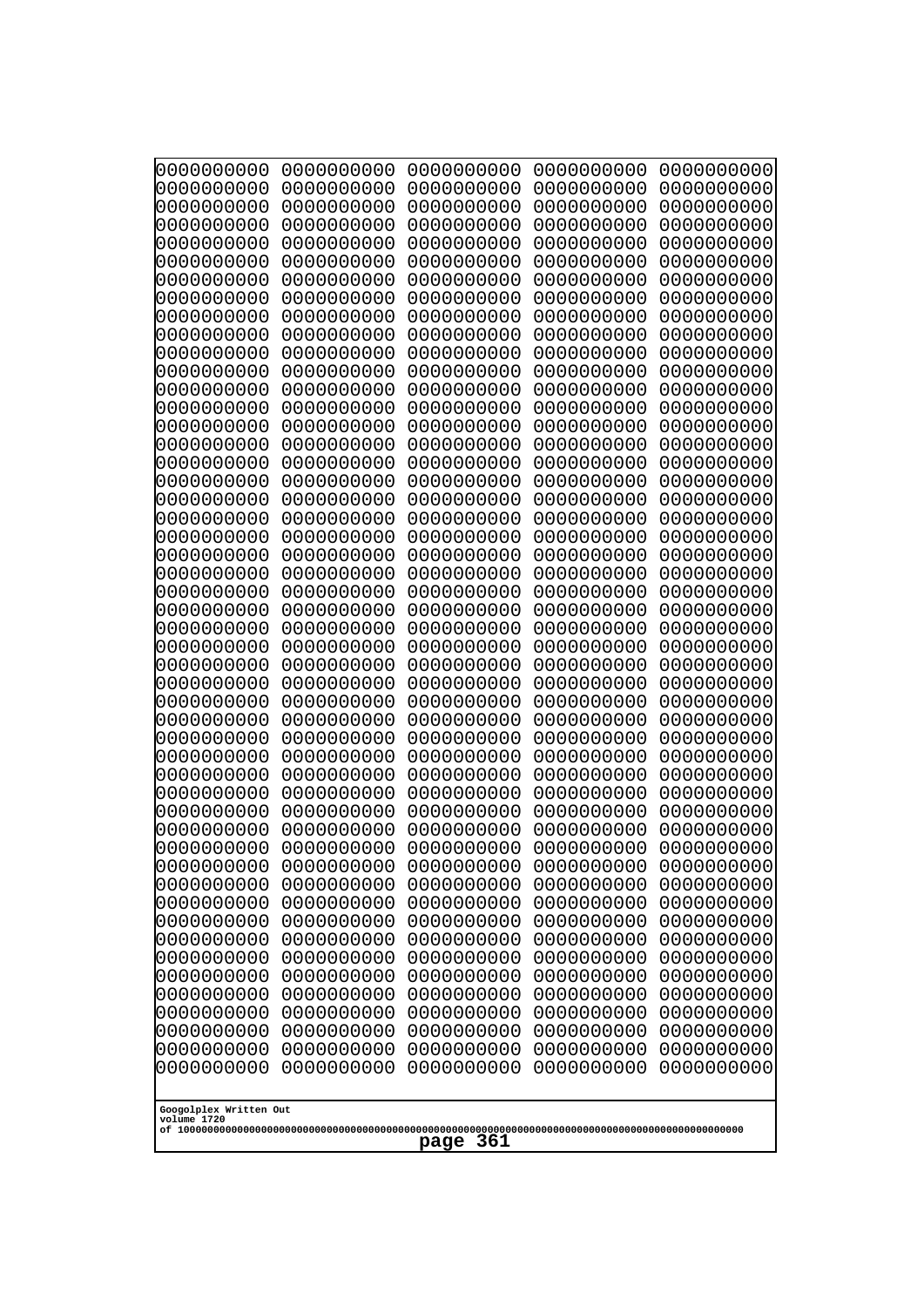| 0000000000                                                                                                                                                                                                                                                                                                                                                                                                                                    | 0000000000                                                                                                                                                                                                                                                                                                                                                                                           | 0000000000                                                                                                                                                                                                                                                                                                                                                                                                          | 0000000000                                                                                                                                                                                                                                                                                                                                                                                           | 0000000000                                                                                                                                                                                                                                                                                                                                                                                           |
|-----------------------------------------------------------------------------------------------------------------------------------------------------------------------------------------------------------------------------------------------------------------------------------------------------------------------------------------------------------------------------------------------------------------------------------------------|------------------------------------------------------------------------------------------------------------------------------------------------------------------------------------------------------------------------------------------------------------------------------------------------------------------------------------------------------------------------------------------------------|---------------------------------------------------------------------------------------------------------------------------------------------------------------------------------------------------------------------------------------------------------------------------------------------------------------------------------------------------------------------------------------------------------------------|------------------------------------------------------------------------------------------------------------------------------------------------------------------------------------------------------------------------------------------------------------------------------------------------------------------------------------------------------------------------------------------------------|------------------------------------------------------------------------------------------------------------------------------------------------------------------------------------------------------------------------------------------------------------------------------------------------------------------------------------------------------------------------------------------------------|
| 0000000000                                                                                                                                                                                                                                                                                                                                                                                                                                    | 0000000000                                                                                                                                                                                                                                                                                                                                                                                           | 0000000000                                                                                                                                                                                                                                                                                                                                                                                                          | 0000000000                                                                                                                                                                                                                                                                                                                                                                                           | 0000000000                                                                                                                                                                                                                                                                                                                                                                                           |
| 0000000000                                                                                                                                                                                                                                                                                                                                                                                                                                    | 0000000000                                                                                                                                                                                                                                                                                                                                                                                           | 0000000000                                                                                                                                                                                                                                                                                                                                                                                                          | 0000000000                                                                                                                                                                                                                                                                                                                                                                                           | 0000000000                                                                                                                                                                                                                                                                                                                                                                                           |
| 0000000000                                                                                                                                                                                                                                                                                                                                                                                                                                    | 0000000000                                                                                                                                                                                                                                                                                                                                                                                           | 0000000000                                                                                                                                                                                                                                                                                                                                                                                                          | 0000000000                                                                                                                                                                                                                                                                                                                                                                                           | 0000000000                                                                                                                                                                                                                                                                                                                                                                                           |
| 0000000000                                                                                                                                                                                                                                                                                                                                                                                                                                    | 0000000000                                                                                                                                                                                                                                                                                                                                                                                           | 0000000000                                                                                                                                                                                                                                                                                                                                                                                                          | 0000000000                                                                                                                                                                                                                                                                                                                                                                                           | 0000000000                                                                                                                                                                                                                                                                                                                                                                                           |
| 0000000000                                                                                                                                                                                                                                                                                                                                                                                                                                    | 0000000000                                                                                                                                                                                                                                                                                                                                                                                           | 0000000000                                                                                                                                                                                                                                                                                                                                                                                                          | 0000000000                                                                                                                                                                                                                                                                                                                                                                                           | 0000000000                                                                                                                                                                                                                                                                                                                                                                                           |
| 0000000000                                                                                                                                                                                                                                                                                                                                                                                                                                    | 0000000000                                                                                                                                                                                                                                                                                                                                                                                           | 0000000000                                                                                                                                                                                                                                                                                                                                                                                                          | 0000000000                                                                                                                                                                                                                                                                                                                                                                                           | 0000000000                                                                                                                                                                                                                                                                                                                                                                                           |
| 0000000000                                                                                                                                                                                                                                                                                                                                                                                                                                    | 0000000000                                                                                                                                                                                                                                                                                                                                                                                           | 0000000000                                                                                                                                                                                                                                                                                                                                                                                                          | 0000000000                                                                                                                                                                                                                                                                                                                                                                                           | 0000000000                                                                                                                                                                                                                                                                                                                                                                                           |
| 0000000000                                                                                                                                                                                                                                                                                                                                                                                                                                    | 0000000000                                                                                                                                                                                                                                                                                                                                                                                           | 0000000000                                                                                                                                                                                                                                                                                                                                                                                                          | 0000000000                                                                                                                                                                                                                                                                                                                                                                                           | 0000000000                                                                                                                                                                                                                                                                                                                                                                                           |
| 0000000000                                                                                                                                                                                                                                                                                                                                                                                                                                    | 0000000000                                                                                                                                                                                                                                                                                                                                                                                           | 0000000000                                                                                                                                                                                                                                                                                                                                                                                                          | 0000000000                                                                                                                                                                                                                                                                                                                                                                                           | 0000000000                                                                                                                                                                                                                                                                                                                                                                                           |
| 0000000000                                                                                                                                                                                                                                                                                                                                                                                                                                    | 0000000000                                                                                                                                                                                                                                                                                                                                                                                           | 0000000000                                                                                                                                                                                                                                                                                                                                                                                                          | 0000000000                                                                                                                                                                                                                                                                                                                                                                                           | 0000000000                                                                                                                                                                                                                                                                                                                                                                                           |
| 0000000000                                                                                                                                                                                                                                                                                                                                                                                                                                    | 0000000000                                                                                                                                                                                                                                                                                                                                                                                           | 0000000000                                                                                                                                                                                                                                                                                                                                                                                                          | 0000000000                                                                                                                                                                                                                                                                                                                                                                                           | 0000000000                                                                                                                                                                                                                                                                                                                                                                                           |
| 0000000000                                                                                                                                                                                                                                                                                                                                                                                                                                    | 0000000000                                                                                                                                                                                                                                                                                                                                                                                           | 0000000000                                                                                                                                                                                                                                                                                                                                                                                                          | 0000000000                                                                                                                                                                                                                                                                                                                                                                                           | 0000000000                                                                                                                                                                                                                                                                                                                                                                                           |
| 0000000000                                                                                                                                                                                                                                                                                                                                                                                                                                    | 0000000000                                                                                                                                                                                                                                                                                                                                                                                           | 0000000000                                                                                                                                                                                                                                                                                                                                                                                                          | 0000000000                                                                                                                                                                                                                                                                                                                                                                                           | 0000000000                                                                                                                                                                                                                                                                                                                                                                                           |
| 0000000000                                                                                                                                                                                                                                                                                                                                                                                                                                    | 0000000000                                                                                                                                                                                                                                                                                                                                                                                           | 0000000000                                                                                                                                                                                                                                                                                                                                                                                                          | 0000000000                                                                                                                                                                                                                                                                                                                                                                                           | 0000000000                                                                                                                                                                                                                                                                                                                                                                                           |
| 0000000000                                                                                                                                                                                                                                                                                                                                                                                                                                    | 0000000000                                                                                                                                                                                                                                                                                                                                                                                           | 0000000000                                                                                                                                                                                                                                                                                                                                                                                                          | 0000000000                                                                                                                                                                                                                                                                                                                                                                                           | 0000000000                                                                                                                                                                                                                                                                                                                                                                                           |
| 0000000000                                                                                                                                                                                                                                                                                                                                                                                                                                    | 0000000000                                                                                                                                                                                                                                                                                                                                                                                           | 0000000000                                                                                                                                                                                                                                                                                                                                                                                                          | 0000000000                                                                                                                                                                                                                                                                                                                                                                                           | 0000000000                                                                                                                                                                                                                                                                                                                                                                                           |
| 0000000000                                                                                                                                                                                                                                                                                                                                                                                                                                    | 0000000000                                                                                                                                                                                                                                                                                                                                                                                           | 0000000000                                                                                                                                                                                                                                                                                                                                                                                                          | 0000000000                                                                                                                                                                                                                                                                                                                                                                                           | 0000000000                                                                                                                                                                                                                                                                                                                                                                                           |
| 0000000000                                                                                                                                                                                                                                                                                                                                                                                                                                    | 0000000000                                                                                                                                                                                                                                                                                                                                                                                           | 0000000000                                                                                                                                                                                                                                                                                                                                                                                                          | 0000000000                                                                                                                                                                                                                                                                                                                                                                                           | 0000000000                                                                                                                                                                                                                                                                                                                                                                                           |
| 0000000000                                                                                                                                                                                                                                                                                                                                                                                                                                    | 0000000000                                                                                                                                                                                                                                                                                                                                                                                           | 0000000000                                                                                                                                                                                                                                                                                                                                                                                                          | 0000000000                                                                                                                                                                                                                                                                                                                                                                                           | 0000000000                                                                                                                                                                                                                                                                                                                                                                                           |
| 0000000000                                                                                                                                                                                                                                                                                                                                                                                                                                    | 0000000000                                                                                                                                                                                                                                                                                                                                                                                           | 0000000000                                                                                                                                                                                                                                                                                                                                                                                                          | 0000000000                                                                                                                                                                                                                                                                                                                                                                                           | 0000000000                                                                                                                                                                                                                                                                                                                                                                                           |
| 0000000000                                                                                                                                                                                                                                                                                                                                                                                                                                    | 0000000000                                                                                                                                                                                                                                                                                                                                                                                           | 0000000000                                                                                                                                                                                                                                                                                                                                                                                                          | 0000000000                                                                                                                                                                                                                                                                                                                                                                                           | 0000000000                                                                                                                                                                                                                                                                                                                                                                                           |
| 0000000000<br>0000000000<br>0000000000<br>0000000000<br>0000000000<br>0000000000<br>0000000000<br>0000000000<br>0000000000<br>0000000000<br>0000000000<br>0000000000<br>0000000000<br>0000000000<br>0000000000<br>0000000000<br>0000000000<br>0000000000<br>0000000000<br>0000000000<br>0000000000<br>0000000000<br>0000000000<br>0000000000<br>0000000000<br>0000000000<br>0000000000<br>0000000000<br>Googolplex Written Out<br>volume 1720 | 0000000000<br>0000000000<br>0000000000<br>0000000000<br>0000000000<br>0000000000<br>0000000000<br>0000000000<br>0000000000<br>0000000000<br>0000000000<br>0000000000<br>0000000000<br>0000000000<br>0000000000<br>0000000000<br>0000000000<br>0000000000<br>0000000000<br>0000000000<br>0000000000<br>0000000000<br>0000000000<br>0000000000<br>0000000000<br>0000000000<br>0000000000<br>0000000000 | 0000000000<br>0000000000<br>0000000000<br>0000000000<br>0000000000<br>0000000000<br>0000000000<br>0000000000<br>0000000000<br>0000000000<br>0000000000<br>0000000000<br>0000000000<br>0000000000<br>0000000000<br>0000000000<br>0000000000<br>0000000000<br>0000000000<br>0000000000<br>0000000000<br>0000000000<br>0000000000<br>0000000000<br>0000000000<br>0000000000<br>0000000000<br>0000000000<br>362<br>page | 0000000000<br>0000000000<br>0000000000<br>0000000000<br>0000000000<br>0000000000<br>0000000000<br>0000000000<br>0000000000<br>0000000000<br>0000000000<br>0000000000<br>0000000000<br>0000000000<br>0000000000<br>0000000000<br>0000000000<br>0000000000<br>0000000000<br>0000000000<br>0000000000<br>0000000000<br>0000000000<br>0000000000<br>0000000000<br>0000000000<br>0000000000<br>0000000000 | 0000000000<br>0000000000<br>0000000000<br>0000000000<br>0000000000<br>0000000000<br>0000000000<br>0000000000<br>0000000000<br>0000000000<br>0000000000<br>0000000000<br>0000000000<br>0000000000<br>0000000000<br>0000000000<br>0000000000<br>0000000000<br>0000000000<br>0000000000<br>0000000000<br>0000000000<br>0000000000<br>0000000000<br>0000000000<br>0000000000<br>0000000000<br>0000000000 |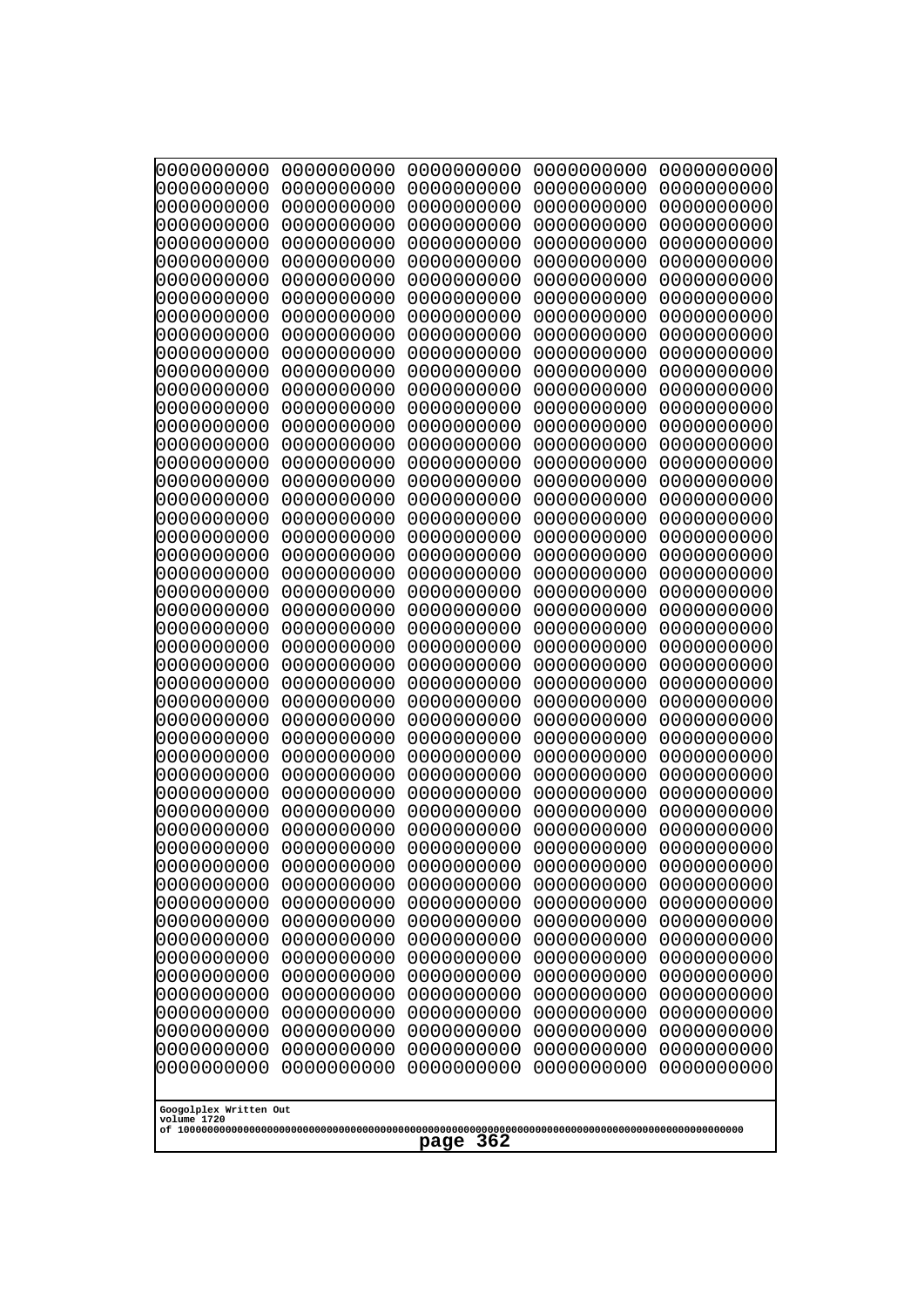| 0000000000<br>0000000000<br>0000000000<br>0000000000<br>0000000000<br>0000000000<br>0000000000<br>0000000000<br>0000000000<br>0000000000<br>0000000000<br>0000000000<br>0000000000<br>0000000000<br>0000000000<br>0000000000<br>0000000000<br>0000000000<br>0000000000<br>0000000000<br>0000000000<br>0000000000<br>0000000000<br>0000000000 | 0000000000<br>0000000000<br>0000000000<br>0000000000<br>0000000000<br>0000000000<br>0000000000<br>0000000000<br>0000000000<br>0000000000<br>0000000000<br>0000000000<br>0000000000<br>0000000000<br>0000000000<br>0000000000<br>0000000000<br>0000000000<br>0000000000<br>0000000000<br>0000000000<br>0000000000<br>0000000000<br>0000000000 | 0000000000<br>0000000000<br>0000000000<br>0000000000<br>0000000000<br>0000000000<br>0000000000<br>0000000000<br>0000000000<br>0000000000<br>0000000000<br>0000000000<br>0000000000<br>0000000000<br>0000000000<br>0000000000<br>0000000000<br>0000000000<br>0000000000<br>0000000000<br>0000000000<br>0000000000<br>0000000000<br>0000000000 | 0000000000<br>0000000000<br>0000000000<br>0000000000<br>0000000000<br>0000000000<br>0000000000<br>0000000000<br>0000000000<br>0000000000<br>0000000000<br>0000000000<br>0000000000<br>0000000000<br>0000000000<br>0000000000<br>0000000000<br>0000000000<br>0000000000<br>0000000000<br>0000000000<br>0000000000<br>0000000000<br>0000000000 | 0000000000<br>0000000000<br>0000000000<br>0000000000<br>0000000000<br>0000000000<br>0000000000<br>0000000000<br>0000000000<br>0000000000<br>0000000000<br>0000000000<br>0000000000<br>0000000000<br>0000000000<br>0000000000<br>0000000000<br>0000000000<br>0000000000<br>0000000000<br>0000000000<br>0000000000<br>0000000000<br>0000000000 |  |
|----------------------------------------------------------------------------------------------------------------------------------------------------------------------------------------------------------------------------------------------------------------------------------------------------------------------------------------------|----------------------------------------------------------------------------------------------------------------------------------------------------------------------------------------------------------------------------------------------------------------------------------------------------------------------------------------------|----------------------------------------------------------------------------------------------------------------------------------------------------------------------------------------------------------------------------------------------------------------------------------------------------------------------------------------------|----------------------------------------------------------------------------------------------------------------------------------------------------------------------------------------------------------------------------------------------------------------------------------------------------------------------------------------------|----------------------------------------------------------------------------------------------------------------------------------------------------------------------------------------------------------------------------------------------------------------------------------------------------------------------------------------------|--|
|                                                                                                                                                                                                                                                                                                                                              |                                                                                                                                                                                                                                                                                                                                              |                                                                                                                                                                                                                                                                                                                                              |                                                                                                                                                                                                                                                                                                                                              |                                                                                                                                                                                                                                                                                                                                              |  |
|                                                                                                                                                                                                                                                                                                                                              |                                                                                                                                                                                                                                                                                                                                              |                                                                                                                                                                                                                                                                                                                                              |                                                                                                                                                                                                                                                                                                                                              |                                                                                                                                                                                                                                                                                                                                              |  |
|                                                                                                                                                                                                                                                                                                                                              |                                                                                                                                                                                                                                                                                                                                              |                                                                                                                                                                                                                                                                                                                                              |                                                                                                                                                                                                                                                                                                                                              |                                                                                                                                                                                                                                                                                                                                              |  |
|                                                                                                                                                                                                                                                                                                                                              |                                                                                                                                                                                                                                                                                                                                              |                                                                                                                                                                                                                                                                                                                                              |                                                                                                                                                                                                                                                                                                                                              |                                                                                                                                                                                                                                                                                                                                              |  |
|                                                                                                                                                                                                                                                                                                                                              |                                                                                                                                                                                                                                                                                                                                              |                                                                                                                                                                                                                                                                                                                                              |                                                                                                                                                                                                                                                                                                                                              |                                                                                                                                                                                                                                                                                                                                              |  |
|                                                                                                                                                                                                                                                                                                                                              |                                                                                                                                                                                                                                                                                                                                              |                                                                                                                                                                                                                                                                                                                                              |                                                                                                                                                                                                                                                                                                                                              |                                                                                                                                                                                                                                                                                                                                              |  |
|                                                                                                                                                                                                                                                                                                                                              |                                                                                                                                                                                                                                                                                                                                              |                                                                                                                                                                                                                                                                                                                                              |                                                                                                                                                                                                                                                                                                                                              |                                                                                                                                                                                                                                                                                                                                              |  |
|                                                                                                                                                                                                                                                                                                                                              |                                                                                                                                                                                                                                                                                                                                              |                                                                                                                                                                                                                                                                                                                                              |                                                                                                                                                                                                                                                                                                                                              |                                                                                                                                                                                                                                                                                                                                              |  |
|                                                                                                                                                                                                                                                                                                                                              |                                                                                                                                                                                                                                                                                                                                              |                                                                                                                                                                                                                                                                                                                                              |                                                                                                                                                                                                                                                                                                                                              |                                                                                                                                                                                                                                                                                                                                              |  |
|                                                                                                                                                                                                                                                                                                                                              |                                                                                                                                                                                                                                                                                                                                              |                                                                                                                                                                                                                                                                                                                                              |                                                                                                                                                                                                                                                                                                                                              |                                                                                                                                                                                                                                                                                                                                              |  |
|                                                                                                                                                                                                                                                                                                                                              |                                                                                                                                                                                                                                                                                                                                              |                                                                                                                                                                                                                                                                                                                                              |                                                                                                                                                                                                                                                                                                                                              |                                                                                                                                                                                                                                                                                                                                              |  |
|                                                                                                                                                                                                                                                                                                                                              |                                                                                                                                                                                                                                                                                                                                              |                                                                                                                                                                                                                                                                                                                                              |                                                                                                                                                                                                                                                                                                                                              |                                                                                                                                                                                                                                                                                                                                              |  |
| 0000000000                                                                                                                                                                                                                                                                                                                                   | 0000000000                                                                                                                                                                                                                                                                                                                                   | 0000000000                                                                                                                                                                                                                                                                                                                                   | 0000000000                                                                                                                                                                                                                                                                                                                                   | 0000000000                                                                                                                                                                                                                                                                                                                                   |  |
| 0000000000<br>0000000000                                                                                                                                                                                                                                                                                                                     | 0000000000<br>0000000000                                                                                                                                                                                                                                                                                                                     | 0000000000<br>0000000000                                                                                                                                                                                                                                                                                                                     | 0000000000<br>0000000000                                                                                                                                                                                                                                                                                                                     | 0000000000<br>0000000000                                                                                                                                                                                                                                                                                                                     |  |
| 0000000000                                                                                                                                                                                                                                                                                                                                   | 0000000000                                                                                                                                                                                                                                                                                                                                   | 0000000000                                                                                                                                                                                                                                                                                                                                   | 0000000000                                                                                                                                                                                                                                                                                                                                   | 0000000000                                                                                                                                                                                                                                                                                                                                   |  |
| 0000000000<br>0000000000                                                                                                                                                                                                                                                                                                                     | 0000000000<br>0000000000                                                                                                                                                                                                                                                                                                                     | 0000000000<br>0000000000                                                                                                                                                                                                                                                                                                                     | 0000000000<br>0000000000                                                                                                                                                                                                                                                                                                                     | 0000000000<br>0000000000                                                                                                                                                                                                                                                                                                                     |  |
| 0000000000                                                                                                                                                                                                                                                                                                                                   | 0000000000                                                                                                                                                                                                                                                                                                                                   | 0000000000                                                                                                                                                                                                                                                                                                                                   | 0000000000                                                                                                                                                                                                                                                                                                                                   | 0000000000                                                                                                                                                                                                                                                                                                                                   |  |
| 0000000000<br>0000000000                                                                                                                                                                                                                                                                                                                     | 0000000000<br>0000000000                                                                                                                                                                                                                                                                                                                     | 0000000000<br>0000000000                                                                                                                                                                                                                                                                                                                     | 0000000000<br>0000000000                                                                                                                                                                                                                                                                                                                     | 0000000000<br>0000000000                                                                                                                                                                                                                                                                                                                     |  |
| 0000000000                                                                                                                                                                                                                                                                                                                                   | 0000000000                                                                                                                                                                                                                                                                                                                                   | 0000000000                                                                                                                                                                                                                                                                                                                                   | 0000000000                                                                                                                                                                                                                                                                                                                                   | 0000000000                                                                                                                                                                                                                                                                                                                                   |  |
| 0000000000<br>0000000000                                                                                                                                                                                                                                                                                                                     | 0000000000<br>0000000000                                                                                                                                                                                                                                                                                                                     | 0000000000<br>0000000000                                                                                                                                                                                                                                                                                                                     | 0000000000<br>0000000000                                                                                                                                                                                                                                                                                                                     | 0000000000<br>0000000000                                                                                                                                                                                                                                                                                                                     |  |
| 0000000000                                                                                                                                                                                                                                                                                                                                   | 0000000000                                                                                                                                                                                                                                                                                                                                   | 0000000000                                                                                                                                                                                                                                                                                                                                   | 0000000000                                                                                                                                                                                                                                                                                                                                   | 0000000000                                                                                                                                                                                                                                                                                                                                   |  |
| 0000000000<br>0000000000                                                                                                                                                                                                                                                                                                                     | 0000000000<br>0000000000                                                                                                                                                                                                                                                                                                                     | 0000000000<br>0000000000                                                                                                                                                                                                                                                                                                                     | 0000000000<br>0000000000                                                                                                                                                                                                                                                                                                                     | 0000000000<br>0000000000                                                                                                                                                                                                                                                                                                                     |  |
| 0000000000<br>0000000000                                                                                                                                                                                                                                                                                                                     | 0000000000<br>0000000000                                                                                                                                                                                                                                                                                                                     | 0000000000<br>0000000000                                                                                                                                                                                                                                                                                                                     | 0000000000<br>0000000000                                                                                                                                                                                                                                                                                                                     | 0000000000<br>0000000000                                                                                                                                                                                                                                                                                                                     |  |
| 0000000000                                                                                                                                                                                                                                                                                                                                   | 0000000000                                                                                                                                                                                                                                                                                                                                   | 0000000000                                                                                                                                                                                                                                                                                                                                   | 0000000000                                                                                                                                                                                                                                                                                                                                   | 0000000000                                                                                                                                                                                                                                                                                                                                   |  |
| 0000000000<br>0000000000                                                                                                                                                                                                                                                                                                                     | 0000000000<br>0000000000                                                                                                                                                                                                                                                                                                                     | 0000000000<br>0000000000                                                                                                                                                                                                                                                                                                                     | 0000000000<br>0000000000                                                                                                                                                                                                                                                                                                                     | 0000000000<br>0000000000                                                                                                                                                                                                                                                                                                                     |  |
| 0000000000                                                                                                                                                                                                                                                                                                                                   | 0000000000                                                                                                                                                                                                                                                                                                                                   | 0000000000                                                                                                                                                                                                                                                                                                                                   | 0000000000                                                                                                                                                                                                                                                                                                                                   | 0000000000                                                                                                                                                                                                                                                                                                                                   |  |
| 0000000000<br>0000000000                                                                                                                                                                                                                                                                                                                     | 0000000000<br>0000000000                                                                                                                                                                                                                                                                                                                     | 0000000000<br>0000000000                                                                                                                                                                                                                                                                                                                     | 0000000000<br>0000000000                                                                                                                                                                                                                                                                                                                     | 0000000000<br>0000000000                                                                                                                                                                                                                                                                                                                     |  |
| 0000000000                                                                                                                                                                                                                                                                                                                                   | 0000000000                                                                                                                                                                                                                                                                                                                                   | 0000000000                                                                                                                                                                                                                                                                                                                                   | 0000000000                                                                                                                                                                                                                                                                                                                                   | 0000000000                                                                                                                                                                                                                                                                                                                                   |  |
| 0000000000<br>0000000000                                                                                                                                                                                                                                                                                                                     | 0000000000<br>0000000000                                                                                                                                                                                                                                                                                                                     | 0000000000<br>0000000000                                                                                                                                                                                                                                                                                                                     | 0000000000<br>0000000000                                                                                                                                                                                                                                                                                                                     | 0000000000<br>0000000000                                                                                                                                                                                                                                                                                                                     |  |
|                                                                                                                                                                                                                                                                                                                                              |                                                                                                                                                                                                                                                                                                                                              |                                                                                                                                                                                                                                                                                                                                              |                                                                                                                                                                                                                                                                                                                                              |                                                                                                                                                                                                                                                                                                                                              |  |
| Googolplex Written Out<br>volume 1720                                                                                                                                                                                                                                                                                                        |                                                                                                                                                                                                                                                                                                                                              |                                                                                                                                                                                                                                                                                                                                              |                                                                                                                                                                                                                                                                                                                                              |                                                                                                                                                                                                                                                                                                                                              |  |
| 363<br>page                                                                                                                                                                                                                                                                                                                                  |                                                                                                                                                                                                                                                                                                                                              |                                                                                                                                                                                                                                                                                                                                              |                                                                                                                                                                                                                                                                                                                                              |                                                                                                                                                                                                                                                                                                                                              |  |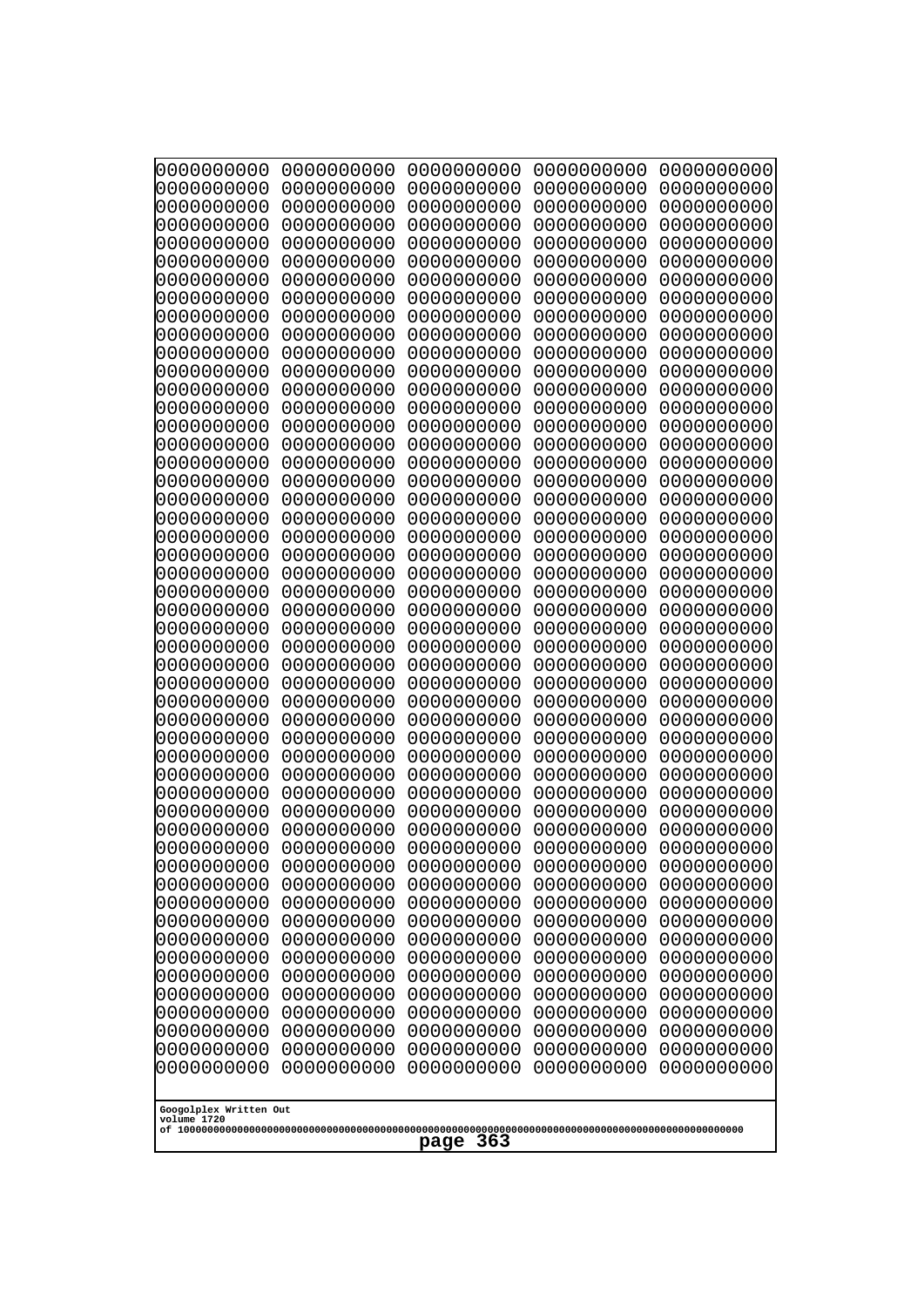| 0000000000                                                                                                                                                                                                                                                                                                                                                                                                                      | 0000000000                                                                                                                                                                                                                                                                                                                                                                             | 0000000000                                                                                                                                                                                                                                                                                                                                                                                            | 0000000000                                                                                                                                                                                                                                                                                                                                                                             | 0000000000                                                                                                                                                                                                                                                                                                                                                                             |
|---------------------------------------------------------------------------------------------------------------------------------------------------------------------------------------------------------------------------------------------------------------------------------------------------------------------------------------------------------------------------------------------------------------------------------|----------------------------------------------------------------------------------------------------------------------------------------------------------------------------------------------------------------------------------------------------------------------------------------------------------------------------------------------------------------------------------------|-------------------------------------------------------------------------------------------------------------------------------------------------------------------------------------------------------------------------------------------------------------------------------------------------------------------------------------------------------------------------------------------------------|----------------------------------------------------------------------------------------------------------------------------------------------------------------------------------------------------------------------------------------------------------------------------------------------------------------------------------------------------------------------------------------|----------------------------------------------------------------------------------------------------------------------------------------------------------------------------------------------------------------------------------------------------------------------------------------------------------------------------------------------------------------------------------------|
| 0000000000                                                                                                                                                                                                                                                                                                                                                                                                                      | 0000000000                                                                                                                                                                                                                                                                                                                                                                             | 0000000000                                                                                                                                                                                                                                                                                                                                                                                            | 0000000000                                                                                                                                                                                                                                                                                                                                                                             | 0000000000                                                                                                                                                                                                                                                                                                                                                                             |
| 0000000000                                                                                                                                                                                                                                                                                                                                                                                                                      | 0000000000                                                                                                                                                                                                                                                                                                                                                                             | 0000000000                                                                                                                                                                                                                                                                                                                                                                                            | 0000000000                                                                                                                                                                                                                                                                                                                                                                             | 0000000000                                                                                                                                                                                                                                                                                                                                                                             |
| 0000000000                                                                                                                                                                                                                                                                                                                                                                                                                      | 0000000000                                                                                                                                                                                                                                                                                                                                                                             | 0000000000                                                                                                                                                                                                                                                                                                                                                                                            | 0000000000                                                                                                                                                                                                                                                                                                                                                                             | 0000000000                                                                                                                                                                                                                                                                                                                                                                             |
| 0000000000                                                                                                                                                                                                                                                                                                                                                                                                                      | 0000000000                                                                                                                                                                                                                                                                                                                                                                             | 0000000000                                                                                                                                                                                                                                                                                                                                                                                            | 0000000000                                                                                                                                                                                                                                                                                                                                                                             | 0000000000                                                                                                                                                                                                                                                                                                                                                                             |
| 0000000000                                                                                                                                                                                                                                                                                                                                                                                                                      | 0000000000                                                                                                                                                                                                                                                                                                                                                                             | 0000000000                                                                                                                                                                                                                                                                                                                                                                                            | 0000000000                                                                                                                                                                                                                                                                                                                                                                             | 0000000000                                                                                                                                                                                                                                                                                                                                                                             |
| 0000000000                                                                                                                                                                                                                                                                                                                                                                                                                      | 0000000000                                                                                                                                                                                                                                                                                                                                                                             | 0000000000                                                                                                                                                                                                                                                                                                                                                                                            | 0000000000                                                                                                                                                                                                                                                                                                                                                                             | 0000000000                                                                                                                                                                                                                                                                                                                                                                             |
| 0000000000                                                                                                                                                                                                                                                                                                                                                                                                                      | 0000000000                                                                                                                                                                                                                                                                                                                                                                             | 0000000000                                                                                                                                                                                                                                                                                                                                                                                            | 0000000000                                                                                                                                                                                                                                                                                                                                                                             | 0000000000                                                                                                                                                                                                                                                                                                                                                                             |
| 0000000000                                                                                                                                                                                                                                                                                                                                                                                                                      | 0000000000                                                                                                                                                                                                                                                                                                                                                                             | 0000000000                                                                                                                                                                                                                                                                                                                                                                                            | 0000000000                                                                                                                                                                                                                                                                                                                                                                             | 0000000000                                                                                                                                                                                                                                                                                                                                                                             |
| 0000000000                                                                                                                                                                                                                                                                                                                                                                                                                      | 0000000000                                                                                                                                                                                                                                                                                                                                                                             | 0000000000                                                                                                                                                                                                                                                                                                                                                                                            | 0000000000                                                                                                                                                                                                                                                                                                                                                                             | 0000000000                                                                                                                                                                                                                                                                                                                                                                             |
| 0000000000                                                                                                                                                                                                                                                                                                                                                                                                                      | 0000000000                                                                                                                                                                                                                                                                                                                                                                             | 0000000000                                                                                                                                                                                                                                                                                                                                                                                            | 0000000000                                                                                                                                                                                                                                                                                                                                                                             | 0000000000                                                                                                                                                                                                                                                                                                                                                                             |
| 0000000000                                                                                                                                                                                                                                                                                                                                                                                                                      | 0000000000                                                                                                                                                                                                                                                                                                                                                                             | 0000000000                                                                                                                                                                                                                                                                                                                                                                                            | 0000000000                                                                                                                                                                                                                                                                                                                                                                             | 0000000000                                                                                                                                                                                                                                                                                                                                                                             |
| 0000000000                                                                                                                                                                                                                                                                                                                                                                                                                      | 0000000000                                                                                                                                                                                                                                                                                                                                                                             | 0000000000                                                                                                                                                                                                                                                                                                                                                                                            | 0000000000                                                                                                                                                                                                                                                                                                                                                                             | 0000000000                                                                                                                                                                                                                                                                                                                                                                             |
| 0000000000                                                                                                                                                                                                                                                                                                                                                                                                                      | 0000000000                                                                                                                                                                                                                                                                                                                                                                             | 0000000000                                                                                                                                                                                                                                                                                                                                                                                            | 0000000000                                                                                                                                                                                                                                                                                                                                                                             | 0000000000                                                                                                                                                                                                                                                                                                                                                                             |
| 0000000000                                                                                                                                                                                                                                                                                                                                                                                                                      | 0000000000                                                                                                                                                                                                                                                                                                                                                                             | 0000000000                                                                                                                                                                                                                                                                                                                                                                                            | 0000000000                                                                                                                                                                                                                                                                                                                                                                             | 0000000000                                                                                                                                                                                                                                                                                                                                                                             |
| 0000000000                                                                                                                                                                                                                                                                                                                                                                                                                      | 0000000000                                                                                                                                                                                                                                                                                                                                                                             | 0000000000                                                                                                                                                                                                                                                                                                                                                                                            | 0000000000                                                                                                                                                                                                                                                                                                                                                                             | 0000000000                                                                                                                                                                                                                                                                                                                                                                             |
| 0000000000                                                                                                                                                                                                                                                                                                                                                                                                                      | 0000000000                                                                                                                                                                                                                                                                                                                                                                             | 0000000000                                                                                                                                                                                                                                                                                                                                                                                            | 0000000000                                                                                                                                                                                                                                                                                                                                                                             | 0000000000                                                                                                                                                                                                                                                                                                                                                                             |
| 0000000000                                                                                                                                                                                                                                                                                                                                                                                                                      | 0000000000                                                                                                                                                                                                                                                                                                                                                                             | 0000000000                                                                                                                                                                                                                                                                                                                                                                                            | 0000000000                                                                                                                                                                                                                                                                                                                                                                             | 0000000000                                                                                                                                                                                                                                                                                                                                                                             |
| 0000000000                                                                                                                                                                                                                                                                                                                                                                                                                      | 0000000000                                                                                                                                                                                                                                                                                                                                                                             | 0000000000                                                                                                                                                                                                                                                                                                                                                                                            | 0000000000                                                                                                                                                                                                                                                                                                                                                                             | 0000000000                                                                                                                                                                                                                                                                                                                                                                             |
| 0000000000                                                                                                                                                                                                                                                                                                                                                                                                                      | 0000000000                                                                                                                                                                                                                                                                                                                                                                             | 0000000000                                                                                                                                                                                                                                                                                                                                                                                            | 0000000000                                                                                                                                                                                                                                                                                                                                                                             | 0000000000                                                                                                                                                                                                                                                                                                                                                                             |
| 0000000000                                                                                                                                                                                                                                                                                                                                                                                                                      | 0000000000                                                                                                                                                                                                                                                                                                                                                                             | 0000000000                                                                                                                                                                                                                                                                                                                                                                                            | 0000000000                                                                                                                                                                                                                                                                                                                                                                             | 0000000000                                                                                                                                                                                                                                                                                                                                                                             |
| 0000000000                                                                                                                                                                                                                                                                                                                                                                                                                      | 0000000000                                                                                                                                                                                                                                                                                                                                                                             | 0000000000                                                                                                                                                                                                                                                                                                                                                                                            | 0000000000                                                                                                                                                                                                                                                                                                                                                                             | 0000000000                                                                                                                                                                                                                                                                                                                                                                             |
| 0000000000                                                                                                                                                                                                                                                                                                                                                                                                                      | 0000000000                                                                                                                                                                                                                                                                                                                                                                             | 0000000000                                                                                                                                                                                                                                                                                                                                                                                            | 0000000000                                                                                                                                                                                                                                                                                                                                                                             | 0000000000                                                                                                                                                                                                                                                                                                                                                                             |
| 0000000000<br>0000000000<br>0000000000<br>0000000000<br>0000000000<br>0000000000<br>0000000000<br>0000000000<br>0000000000<br>0000000000<br>0000000000<br>0000000000<br>0000000000<br>0000000000<br>0000000000<br>0000000000<br>0000000000<br>0000000000<br>0000000000<br>0000000000<br>0000000000<br>0000000000<br>0000000000<br>0000000000<br>0000000000<br>0000000000<br>0000000000<br>Googolplex Written Out<br>volume 1720 | 0000000000<br>0000000000<br>0000000000<br>0000000000<br>0000000000<br>0000000000<br>0000000000<br>0000000000<br>0000000000<br>0000000000<br>0000000000<br>0000000000<br>0000000000<br>0000000000<br>0000000000<br>0000000000<br>0000000000<br>0000000000<br>0000000000<br>0000000000<br>0000000000<br>0000000000<br>0000000000<br>0000000000<br>0000000000<br>0000000000<br>0000000000 | 0000000000<br>0000000000<br>0000000000<br>0000000000<br>0000000000<br>0000000000<br>0000000000<br>0000000000<br>0000000000<br>0000000000<br>0000000000<br>0000000000<br>0000000000<br>0000000000<br>0000000000<br>0000000000<br>0000000000<br>0000000000<br>0000000000<br>0000000000<br>0000000000<br>0000000000<br>0000000000<br>0000000000<br>0000000000<br>0000000000<br>0000000000<br>364<br>page | 0000000000<br>0000000000<br>0000000000<br>0000000000<br>0000000000<br>0000000000<br>0000000000<br>0000000000<br>0000000000<br>0000000000<br>0000000000<br>0000000000<br>0000000000<br>0000000000<br>0000000000<br>0000000000<br>0000000000<br>0000000000<br>0000000000<br>0000000000<br>0000000000<br>0000000000<br>0000000000<br>0000000000<br>0000000000<br>0000000000<br>0000000000 | 0000000000<br>0000000000<br>0000000000<br>0000000000<br>0000000000<br>0000000000<br>0000000000<br>0000000000<br>0000000000<br>0000000000<br>0000000000<br>0000000000<br>0000000000<br>0000000000<br>0000000000<br>0000000000<br>0000000000<br>0000000000<br>0000000000<br>0000000000<br>0000000000<br>0000000000<br>0000000000<br>0000000000<br>0000000000<br>0000000000<br>0000000000 |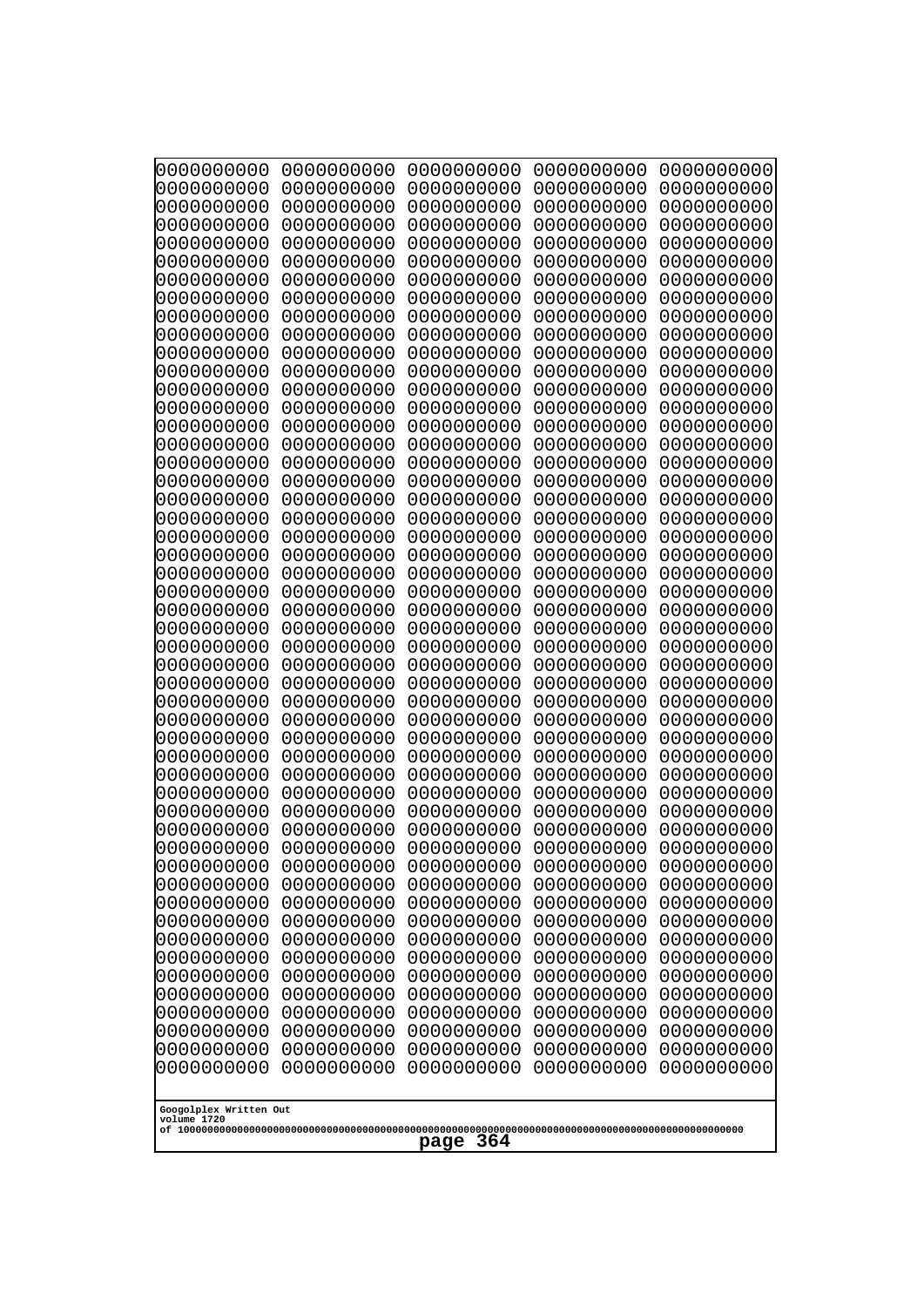| 10000000000              | 0000000000               | 0000000000               | 0000000000               | 0000000000               |
|--------------------------|--------------------------|--------------------------|--------------------------|--------------------------|
| 0000000000<br>0000000000 | 0000000000<br>0000000000 | 0000000000<br>0000000000 | 0000000000<br>0000000000 | 0000000000<br>0000000000 |
| 0000000000               | 0000000000               | 0000000000               | 0000000000               | 0000000000               |
| 0000000000               | 0000000000               | 0000000000               | 0000000000               | 0000000000               |
| 0000000000               | 0000000000               | 0000000000               | 0000000000               | 0000000000               |
| 0000000000<br>0000000000 | 0000000000<br>0000000000 | 0000000000<br>0000000000 | 0000000000<br>0000000000 | 0000000000<br>0000000000 |
| 0000000000               | 0000000000               | 0000000000               | 0000000000               | 0000000000               |
| 0000000000               | 0000000000               | 0000000000               | 0000000000               | 0000000000               |
| 0000000000               | 0000000000               | 0000000000               | 0000000000               | 0000000000               |
| 0000000000<br>0000000000 | 0000000000<br>0000000000 | 0000000000<br>0000000000 | 0000000000<br>0000000000 | 0000000000<br>0000000000 |
| 0000000000               | 0000000000               | 0000000000               | 0000000000               | 0000000000               |
| 0000000000               | 0000000000               | 0000000000               | 0000000000               | 0000000000               |
| 0000000000               | 0000000000               | 0000000000               | 0000000000               | 0000000000               |
| 0000000000<br>0000000000 | 0000000000<br>0000000000 | 0000000000<br>0000000000 | 0000000000<br>0000000000 | 0000000000<br>0000000000 |
| 0000000000               | 0000000000               | 0000000000               | 0000000000               | 0000000000               |
| 0000000000               | 0000000000               | 0000000000               | 0000000000               | 0000000000               |
| 0000000000               | 0000000000<br>0000000000 | 0000000000               | 0000000000               | 0000000000               |
| 0000000000<br>0000000000 | 0000000000               | 0000000000<br>0000000000 | 0000000000<br>0000000000 | 0000000000<br>0000000000 |
| 0000000000               | 0000000000               | 0000000000               | 0000000000               | 0000000000               |
| 0000000000               | 0000000000               | 0000000000               | 0000000000               | 0000000000               |
| 0000000000<br>0000000000 | 0000000000<br>0000000000 | 0000000000<br>0000000000 | 0000000000<br>0000000000 | 0000000000<br>0000000000 |
| 0000000000               | 0000000000               | 0000000000               | 0000000000               | 0000000000               |
| 0000000000               | 0000000000               | 0000000000               | 0000000000               | 0000000000               |
| 0000000000               | 0000000000               | 0000000000               | 0000000000               | 0000000000               |
| 0000000000<br>0000000000 | 0000000000<br>0000000000 | 0000000000<br>0000000000 | 0000000000<br>0000000000 | 0000000000<br>0000000000 |
| 0000000000               | 0000000000               | 0000000000               | 0000000000               | 0000000000               |
| 0000000000               | 0000000000               | 0000000000               | 0000000000               | 0000000000               |
| 0000000000<br>0000000000 | 0000000000<br>0000000000 | 0000000000               | 0000000000               | 0000000000               |
| 0000000000               | 0000000000               | 0000000000<br>0000000000 | 0000000000<br>0000000000 | 0000000000<br>0000000000 |
| 0000000000               | 0000000000               | 0000000000               | 0000000000               | 0000000000               |
| 0000000000               | 0000000000               | 0000000000               | 0000000000               | 0000000000               |
| 0000000000<br>0000000000 | 0000000000<br>0000000000 | 0000000000<br>0000000000 | 0000000000<br>0000000000 | 0000000000<br>0000000000 |
| 0000000000               | 0000000000               | 0000000000               | 0000000000               | 0000000000               |
| 0000000000               | 0000000000               | 0000000000               | 0000000000               | 0000000000               |
| 0000000000               | 0000000000               | 0000000000               | 0000000000               | 0000000000               |
| 0000000000<br>0000000000 | 0000000000<br>0000000000 | 0000000000<br>0000000000 | 0000000000<br>0000000000 | 0000000000<br>0000000000 |
| 0000000000               | 0000000000               | 0000000000               | 0000000000               | 0000000000               |
| 0000000000               | 0000000000               | 0000000000               | 0000000000               | 0000000000               |
| 0000000000               | 0000000000               | 0000000000               | 0000000000               | 0000000000               |
| 0000000000               | 0000000000               | 0000000000               | 0000000000               | 0000000000               |
| Googolplex Written Out   |                          |                          |                          |                          |
| volume 1720              |                          | 365                      |                          |                          |
|                          |                          | page                     |                          |                          |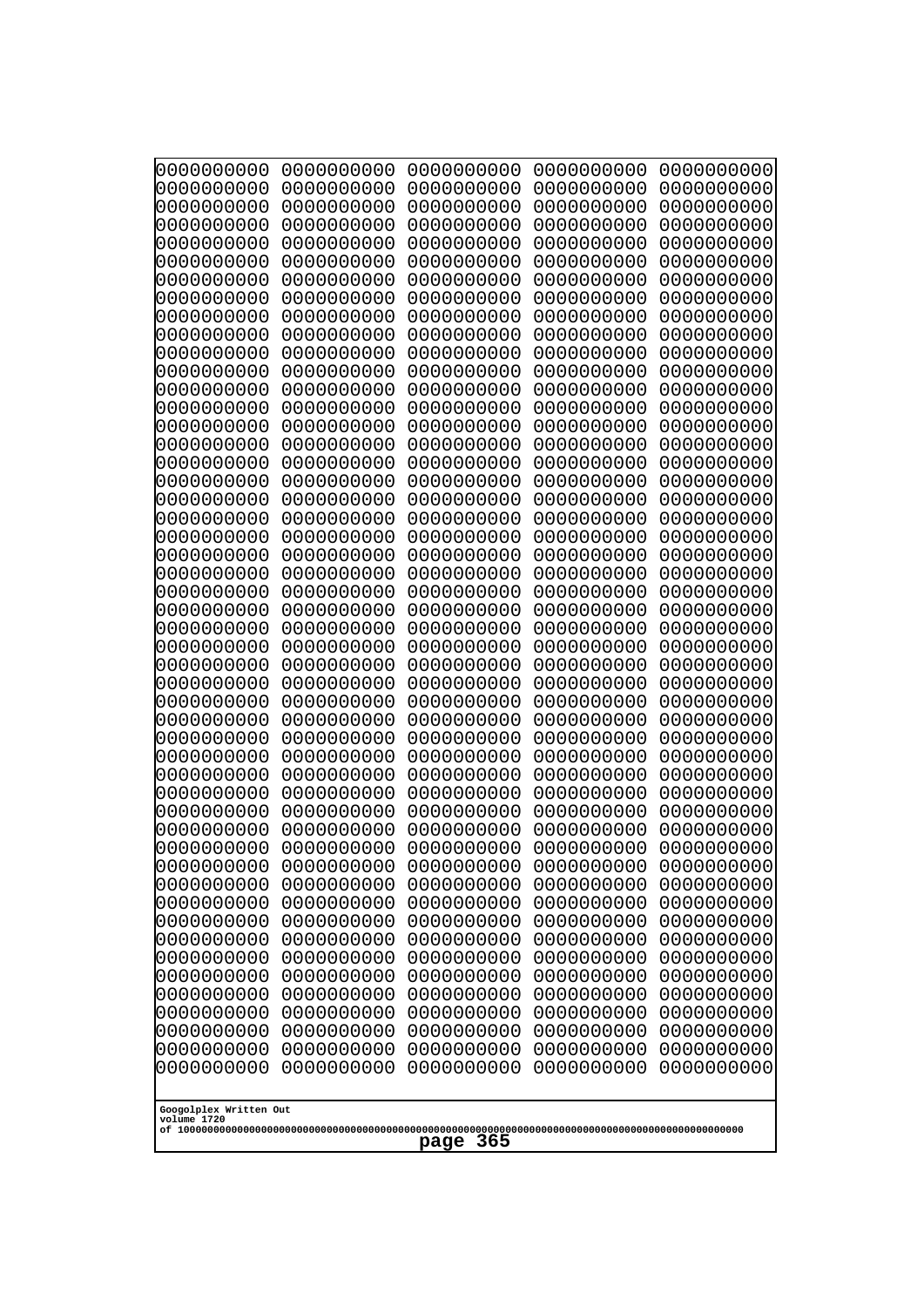| 0000000000                                                                                                                               | 0000000000 | 0000000000 | 0000000000 | 0000000000 |  |
|------------------------------------------------------------------------------------------------------------------------------------------|------------|------------|------------|------------|--|
| 0000000000                                                                                                                               | 0000000000 | 0000000000 | 0000000000 | 0000000000 |  |
| 0000000000                                                                                                                               | 0000000000 | 0000000000 | 0000000000 | 0000000000 |  |
| 0000000000                                                                                                                               | 0000000000 | 0000000000 | 0000000000 | 0000000000 |  |
| 0000000000                                                                                                                               | 0000000000 | 0000000000 | 0000000000 | 0000000000 |  |
| 0000000000                                                                                                                               | 0000000000 | 0000000000 | 0000000000 | 0000000000 |  |
| 0000000000                                                                                                                               | 0000000000 | 0000000000 | 0000000000 | 0000000000 |  |
| 0000000000                                                                                                                               | 0000000000 | 0000000000 | 0000000000 | 0000000000 |  |
| 0000000000                                                                                                                               | 0000000000 | 0000000000 | 0000000000 | 0000000000 |  |
| 0000000000                                                                                                                               | 0000000000 | 0000000000 | 0000000000 | 0000000000 |  |
| 0000000000                                                                                                                               | 0000000000 | 0000000000 | 0000000000 | 0000000000 |  |
| 0000000000                                                                                                                               | 0000000000 | 0000000000 | 0000000000 | 0000000000 |  |
| 0000000000                                                                                                                               | 0000000000 | 0000000000 | 0000000000 | 0000000000 |  |
| 0000000000                                                                                                                               | 0000000000 | 0000000000 | 0000000000 | 0000000000 |  |
| 0000000000                                                                                                                               | 0000000000 | 0000000000 | 0000000000 | 0000000000 |  |
| 0000000000                                                                                                                               | 0000000000 | 0000000000 | 0000000000 | 0000000000 |  |
| 0000000000                                                                                                                               | 0000000000 | 0000000000 | 0000000000 | 0000000000 |  |
| 0000000000                                                                                                                               | 0000000000 | 0000000000 | 0000000000 | 0000000000 |  |
| 0000000000                                                                                                                               | 0000000000 | 0000000000 | 0000000000 | 0000000000 |  |
| 0000000000                                                                                                                               | 0000000000 | 0000000000 | 0000000000 | 0000000000 |  |
| 0000000000                                                                                                                               | 0000000000 | 0000000000 | 0000000000 | 0000000000 |  |
| 0000000000                                                                                                                               | 0000000000 | 0000000000 | 0000000000 | 0000000000 |  |
| 0000000000                                                                                                                               | 0000000000 | 0000000000 | 0000000000 | 0000000000 |  |
| 0000000000                                                                                                                               | 0000000000 | 0000000000 | 0000000000 | 0000000000 |  |
| 0000000000                                                                                                                               | 0000000000 | 0000000000 | 0000000000 | 0000000000 |  |
| 0000000000                                                                                                                               | 0000000000 | 0000000000 | 0000000000 | 0000000000 |  |
| 0000000000                                                                                                                               | 0000000000 | 0000000000 | 0000000000 | 0000000000 |  |
| 0000000000                                                                                                                               | 0000000000 | 0000000000 | 0000000000 | 0000000000 |  |
| 0000000000                                                                                                                               | 0000000000 | 0000000000 | 0000000000 | 0000000000 |  |
| 0000000000                                                                                                                               | 0000000000 | 0000000000 | 0000000000 | 0000000000 |  |
| 0000000000                                                                                                                               | 0000000000 | 0000000000 | 0000000000 | 0000000000 |  |
| 0000000000                                                                                                                               | 0000000000 | 0000000000 | 0000000000 | 0000000000 |  |
| 0000000000                                                                                                                               | 0000000000 | 0000000000 | 0000000000 | 0000000000 |  |
| 0000000000                                                                                                                               | 0000000000 | 0000000000 | 0000000000 | 0000000000 |  |
| 0000000000                                                                                                                               | 0000000000 | 0000000000 | 0000000000 | 0000000000 |  |
| 0000000000                                                                                                                               | 0000000000 | 0000000000 | 0000000000 | 0000000000 |  |
| 0000000000                                                                                                                               | 0000000000 | 0000000000 | 0000000000 | 0000000000 |  |
| 0000000000                                                                                                                               | 0000000000 | 0000000000 | 0000000000 | 0000000000 |  |
| 0000000000                                                                                                                               | 0000000000 | 0000000000 | 0000000000 | 0000000000 |  |
| 0000000000                                                                                                                               | 0000000000 | 0000000000 | 0000000000 | 0000000000 |  |
| 0000000000                                                                                                                               | 0000000000 | 0000000000 | 0000000000 | 0000000000 |  |
| 0000000000                                                                                                                               | 0000000000 | 0000000000 | 0000000000 | 0000000000 |  |
| 0000000000                                                                                                                               | 0000000000 | 0000000000 | 0000000000 | 0000000000 |  |
| 0000000000                                                                                                                               | 0000000000 | 0000000000 | 0000000000 | 0000000000 |  |
| 0000000000                                                                                                                               | 0000000000 | 0000000000 | 0000000000 | 0000000000 |  |
| 0000000000                                                                                                                               | 0000000000 | 0000000000 | 0000000000 | 0000000000 |  |
| 0000000000                                                                                                                               | 0000000000 | 0000000000 | 0000000000 | 0000000000 |  |
| 0000000000                                                                                                                               | 0000000000 | 0000000000 | 0000000000 | 0000000000 |  |
| 0000000000<br>0000000000<br>0000000000<br>0000000000<br>0000000000<br>0000000000<br>0000000000<br>0000000000<br>0000000000<br>0000000000 |            |            |            |            |  |
| Googolplex Written Out<br>volume 1720<br>366<br>page                                                                                     |            |            |            |            |  |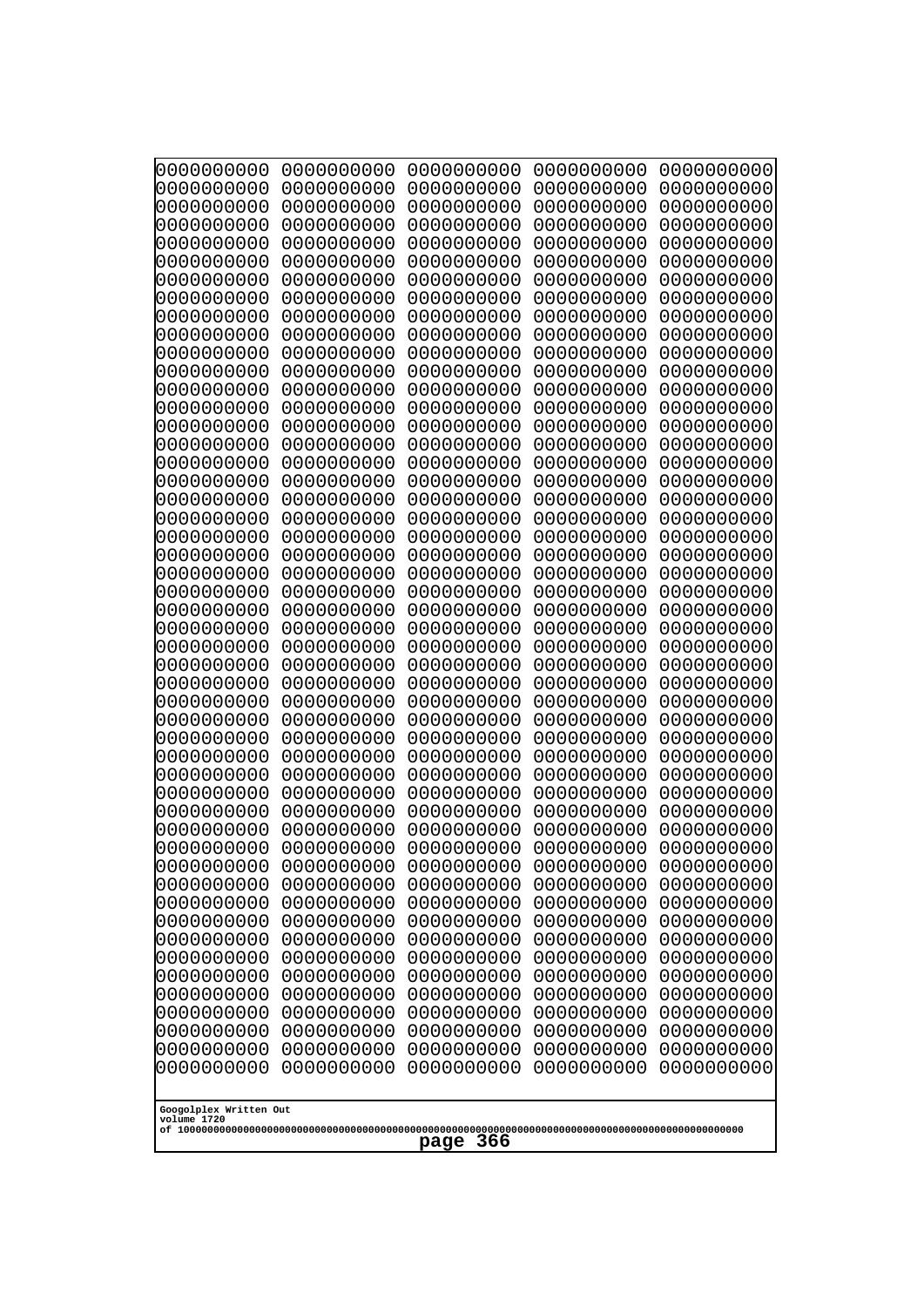| 0000000000<br>0000000000<br>0000000000<br>0000000000<br>0000000000<br>0000000000<br>0000000000<br>0000000000<br>0000000000<br>0000000000<br>0000000000<br>0000000000<br>0000000000<br>0000000000<br>0000000000<br>0000000000<br>0000000000<br>0000000000<br>0000000000<br>0000000000<br>0000000000<br>0000000000<br>0000000000<br>0000000000<br>0000000000<br>0000000000<br>0000000000<br>0000000000<br>0000000000<br>0000000000<br>0000000000<br>0000000000<br>0000000000<br>0000000000<br>0000000000<br>0000000000<br>0000000000<br>0000000000<br>0000000000<br>0000000000<br>0000000000<br>0000000000<br>0000000000<br>0000000000<br>0000000000<br>0000000000<br>0000000000<br>0000000000<br>0000000000<br>0000000000<br>0000000000<br>0000000000<br>0000000000<br>0000000000<br>0000000000<br>0000000000<br>0000000000<br>0000000000<br>0000000000<br>0000000000<br>0000000000<br>0000000000<br>0000000000<br>0000000000<br>0000000000<br>0000000000<br>0000000000<br>0000000000<br>0000000000<br>0000000000<br>0000000000<br>0000000000<br>0000000000<br>0000000000<br>0000000000<br>0000000000<br>0000000000<br>0000000000<br>0000000000<br>0000000000<br>0000000000<br>0000000000<br>0000000000<br>0000000000<br>0000000000<br>0000000000<br>0000000000<br>0000000000<br>0000000000<br>0000000000<br>0000000000<br>0000000000<br>0000000000<br>0000000000<br>0000000000<br>0000000000<br>0000000000<br>0000000000<br>0000000000<br>0000000000<br>0000000000<br>0000000000<br>0000000000<br>0000000000<br>0000000000<br>0000000000<br>0000000000<br>0000000000<br>0000000000<br>0000000000<br>0000000000<br>0000000000<br>0000000000<br>0000000000<br>0000000000<br>0000000000<br>0000000000<br>0000000000<br>0000000000<br>0000000000<br>0000000000<br>0000000000<br>0000000000<br>0000000000<br>0000000000<br>0000000000<br>0000000000<br>0000000000<br>0000000000<br>0000000000<br>0000000000<br>0000000000<br>0000000000<br>0000000000<br>0000000000<br>0000000000<br>0000000000<br>0000000000<br>0000000000<br>0000000000<br>0000000000<br>0000000000<br>0000000000<br>0000000000<br>0000000000<br>0000000000<br>0000000000<br>0000000000<br>0000000000<br>0000000000<br>0000000000<br>0000000000<br>0000000000<br>0000000000<br>0000000000<br>0000000000<br>0000000000<br>0000000000<br>0000000000<br>0000000000<br>0000000000<br>0000000000<br>0000000000<br>0000000000<br>0000000000<br>0000000000<br>0000000000<br>0000000000<br>0000000000<br>0000000000<br>0000000000<br>0000000000<br>0000000000<br>0000000000<br>0000000000<br>0000000000<br>0000000000<br>0000000000<br>0000000000<br>0000000000<br>0000000000<br>0000000000<br>0000000000<br>0000000000<br>0000000000<br>0000000000<br>0000000000<br>0000000000<br>0000000000<br>0000000000<br>0000000000<br>0000000000<br>0000000000<br>0000000000<br>0000000000<br>0000000000<br>0000000000<br>0000000000<br>0000000000<br>0000000000<br>0000000000<br>0000000000<br>0000000000<br>0000000000<br>0000000000<br>0000000000<br>0000000000<br>0000000000<br>0000000000<br>0000000000<br>0000000000<br>0000000000<br>0000000000<br>0000000000<br>0000000000<br>0000000000<br>0000000000<br>0000000000<br>0000000000<br>0000000000<br>0000000000<br>0000000000<br>0000000000<br>0000000000<br>0000000000<br>0000000000<br>0000000000<br>0000000000<br>0000000000<br>0000000000<br>0000000000<br>0000000000<br>0000000000<br>0000000000<br>0000000000<br>0000000000<br>0000000000<br>0000000000<br>0000000000<br>0000000000<br>0000000000<br>0000000000<br>0000000000<br>0000000000<br>0000000000<br>Googolplex Written Out<br>volume 1720<br>367<br>page | 000000000 | 0000000000 | 0000000000 | 0000000000 | 0000000000 |
|----------------------------------------------------------------------------------------------------------------------------------------------------------------------------------------------------------------------------------------------------------------------------------------------------------------------------------------------------------------------------------------------------------------------------------------------------------------------------------------------------------------------------------------------------------------------------------------------------------------------------------------------------------------------------------------------------------------------------------------------------------------------------------------------------------------------------------------------------------------------------------------------------------------------------------------------------------------------------------------------------------------------------------------------------------------------------------------------------------------------------------------------------------------------------------------------------------------------------------------------------------------------------------------------------------------------------------------------------------------------------------------------------------------------------------------------------------------------------------------------------------------------------------------------------------------------------------------------------------------------------------------------------------------------------------------------------------------------------------------------------------------------------------------------------------------------------------------------------------------------------------------------------------------------------------------------------------------------------------------------------------------------------------------------------------------------------------------------------------------------------------------------------------------------------------------------------------------------------------------------------------------------------------------------------------------------------------------------------------------------------------------------------------------------------------------------------------------------------------------------------------------------------------------------------------------------------------------------------------------------------------------------------------------------------------------------------------------------------------------------------------------------------------------------------------------------------------------------------------------------------------------------------------------------------------------------------------------------------------------------------------------------------------------------------------------------------------------------------------------------------------------------------------------------------------------------------------------------------------------------------------------------------------------------------------------------------------------------------------------------------------------------------------------------------------------------------------------------------------------------------------------------------------------------------------------------------------------------------------------------------|-----------|------------|------------|------------|------------|
|                                                                                                                                                                                                                                                                                                                                                                                                                                                                                                                                                                                                                                                                                                                                                                                                                                                                                                                                                                                                                                                                                                                                                                                                                                                                                                                                                                                                                                                                                                                                                                                                                                                                                                                                                                                                                                                                                                                                                                                                                                                                                                                                                                                                                                                                                                                                                                                                                                                                                                                                                                                                                                                                                                                                                                                                                                                                                                                                                                                                                                                                                                                                                                                                                                                                                                                                                                                                                                                                                                                                                                                                                            |           |            |            |            |            |
|                                                                                                                                                                                                                                                                                                                                                                                                                                                                                                                                                                                                                                                                                                                                                                                                                                                                                                                                                                                                                                                                                                                                                                                                                                                                                                                                                                                                                                                                                                                                                                                                                                                                                                                                                                                                                                                                                                                                                                                                                                                                                                                                                                                                                                                                                                                                                                                                                                                                                                                                                                                                                                                                                                                                                                                                                                                                                                                                                                                                                                                                                                                                                                                                                                                                                                                                                                                                                                                                                                                                                                                                                            |           |            |            |            |            |
|                                                                                                                                                                                                                                                                                                                                                                                                                                                                                                                                                                                                                                                                                                                                                                                                                                                                                                                                                                                                                                                                                                                                                                                                                                                                                                                                                                                                                                                                                                                                                                                                                                                                                                                                                                                                                                                                                                                                                                                                                                                                                                                                                                                                                                                                                                                                                                                                                                                                                                                                                                                                                                                                                                                                                                                                                                                                                                                                                                                                                                                                                                                                                                                                                                                                                                                                                                                                                                                                                                                                                                                                                            |           |            |            |            |            |
|                                                                                                                                                                                                                                                                                                                                                                                                                                                                                                                                                                                                                                                                                                                                                                                                                                                                                                                                                                                                                                                                                                                                                                                                                                                                                                                                                                                                                                                                                                                                                                                                                                                                                                                                                                                                                                                                                                                                                                                                                                                                                                                                                                                                                                                                                                                                                                                                                                                                                                                                                                                                                                                                                                                                                                                                                                                                                                                                                                                                                                                                                                                                                                                                                                                                                                                                                                                                                                                                                                                                                                                                                            |           |            |            |            |            |
|                                                                                                                                                                                                                                                                                                                                                                                                                                                                                                                                                                                                                                                                                                                                                                                                                                                                                                                                                                                                                                                                                                                                                                                                                                                                                                                                                                                                                                                                                                                                                                                                                                                                                                                                                                                                                                                                                                                                                                                                                                                                                                                                                                                                                                                                                                                                                                                                                                                                                                                                                                                                                                                                                                                                                                                                                                                                                                                                                                                                                                                                                                                                                                                                                                                                                                                                                                                                                                                                                                                                                                                                                            |           |            |            |            |            |
|                                                                                                                                                                                                                                                                                                                                                                                                                                                                                                                                                                                                                                                                                                                                                                                                                                                                                                                                                                                                                                                                                                                                                                                                                                                                                                                                                                                                                                                                                                                                                                                                                                                                                                                                                                                                                                                                                                                                                                                                                                                                                                                                                                                                                                                                                                                                                                                                                                                                                                                                                                                                                                                                                                                                                                                                                                                                                                                                                                                                                                                                                                                                                                                                                                                                                                                                                                                                                                                                                                                                                                                                                            |           |            |            |            |            |
|                                                                                                                                                                                                                                                                                                                                                                                                                                                                                                                                                                                                                                                                                                                                                                                                                                                                                                                                                                                                                                                                                                                                                                                                                                                                                                                                                                                                                                                                                                                                                                                                                                                                                                                                                                                                                                                                                                                                                                                                                                                                                                                                                                                                                                                                                                                                                                                                                                                                                                                                                                                                                                                                                                                                                                                                                                                                                                                                                                                                                                                                                                                                                                                                                                                                                                                                                                                                                                                                                                                                                                                                                            |           |            |            |            |            |
|                                                                                                                                                                                                                                                                                                                                                                                                                                                                                                                                                                                                                                                                                                                                                                                                                                                                                                                                                                                                                                                                                                                                                                                                                                                                                                                                                                                                                                                                                                                                                                                                                                                                                                                                                                                                                                                                                                                                                                                                                                                                                                                                                                                                                                                                                                                                                                                                                                                                                                                                                                                                                                                                                                                                                                                                                                                                                                                                                                                                                                                                                                                                                                                                                                                                                                                                                                                                                                                                                                                                                                                                                            |           |            |            |            |            |
|                                                                                                                                                                                                                                                                                                                                                                                                                                                                                                                                                                                                                                                                                                                                                                                                                                                                                                                                                                                                                                                                                                                                                                                                                                                                                                                                                                                                                                                                                                                                                                                                                                                                                                                                                                                                                                                                                                                                                                                                                                                                                                                                                                                                                                                                                                                                                                                                                                                                                                                                                                                                                                                                                                                                                                                                                                                                                                                                                                                                                                                                                                                                                                                                                                                                                                                                                                                                                                                                                                                                                                                                                            |           |            |            |            |            |
|                                                                                                                                                                                                                                                                                                                                                                                                                                                                                                                                                                                                                                                                                                                                                                                                                                                                                                                                                                                                                                                                                                                                                                                                                                                                                                                                                                                                                                                                                                                                                                                                                                                                                                                                                                                                                                                                                                                                                                                                                                                                                                                                                                                                                                                                                                                                                                                                                                                                                                                                                                                                                                                                                                                                                                                                                                                                                                                                                                                                                                                                                                                                                                                                                                                                                                                                                                                                                                                                                                                                                                                                                            |           |            |            |            |            |
|                                                                                                                                                                                                                                                                                                                                                                                                                                                                                                                                                                                                                                                                                                                                                                                                                                                                                                                                                                                                                                                                                                                                                                                                                                                                                                                                                                                                                                                                                                                                                                                                                                                                                                                                                                                                                                                                                                                                                                                                                                                                                                                                                                                                                                                                                                                                                                                                                                                                                                                                                                                                                                                                                                                                                                                                                                                                                                                                                                                                                                                                                                                                                                                                                                                                                                                                                                                                                                                                                                                                                                                                                            |           |            |            |            |            |
|                                                                                                                                                                                                                                                                                                                                                                                                                                                                                                                                                                                                                                                                                                                                                                                                                                                                                                                                                                                                                                                                                                                                                                                                                                                                                                                                                                                                                                                                                                                                                                                                                                                                                                                                                                                                                                                                                                                                                                                                                                                                                                                                                                                                                                                                                                                                                                                                                                                                                                                                                                                                                                                                                                                                                                                                                                                                                                                                                                                                                                                                                                                                                                                                                                                                                                                                                                                                                                                                                                                                                                                                                            |           |            |            |            |            |
|                                                                                                                                                                                                                                                                                                                                                                                                                                                                                                                                                                                                                                                                                                                                                                                                                                                                                                                                                                                                                                                                                                                                                                                                                                                                                                                                                                                                                                                                                                                                                                                                                                                                                                                                                                                                                                                                                                                                                                                                                                                                                                                                                                                                                                                                                                                                                                                                                                                                                                                                                                                                                                                                                                                                                                                                                                                                                                                                                                                                                                                                                                                                                                                                                                                                                                                                                                                                                                                                                                                                                                                                                            |           |            |            |            |            |
|                                                                                                                                                                                                                                                                                                                                                                                                                                                                                                                                                                                                                                                                                                                                                                                                                                                                                                                                                                                                                                                                                                                                                                                                                                                                                                                                                                                                                                                                                                                                                                                                                                                                                                                                                                                                                                                                                                                                                                                                                                                                                                                                                                                                                                                                                                                                                                                                                                                                                                                                                                                                                                                                                                                                                                                                                                                                                                                                                                                                                                                                                                                                                                                                                                                                                                                                                                                                                                                                                                                                                                                                                            |           |            |            |            |            |
|                                                                                                                                                                                                                                                                                                                                                                                                                                                                                                                                                                                                                                                                                                                                                                                                                                                                                                                                                                                                                                                                                                                                                                                                                                                                                                                                                                                                                                                                                                                                                                                                                                                                                                                                                                                                                                                                                                                                                                                                                                                                                                                                                                                                                                                                                                                                                                                                                                                                                                                                                                                                                                                                                                                                                                                                                                                                                                                                                                                                                                                                                                                                                                                                                                                                                                                                                                                                                                                                                                                                                                                                                            |           |            |            |            |            |
|                                                                                                                                                                                                                                                                                                                                                                                                                                                                                                                                                                                                                                                                                                                                                                                                                                                                                                                                                                                                                                                                                                                                                                                                                                                                                                                                                                                                                                                                                                                                                                                                                                                                                                                                                                                                                                                                                                                                                                                                                                                                                                                                                                                                                                                                                                                                                                                                                                                                                                                                                                                                                                                                                                                                                                                                                                                                                                                                                                                                                                                                                                                                                                                                                                                                                                                                                                                                                                                                                                                                                                                                                            |           |            |            |            |            |
|                                                                                                                                                                                                                                                                                                                                                                                                                                                                                                                                                                                                                                                                                                                                                                                                                                                                                                                                                                                                                                                                                                                                                                                                                                                                                                                                                                                                                                                                                                                                                                                                                                                                                                                                                                                                                                                                                                                                                                                                                                                                                                                                                                                                                                                                                                                                                                                                                                                                                                                                                                                                                                                                                                                                                                                                                                                                                                                                                                                                                                                                                                                                                                                                                                                                                                                                                                                                                                                                                                                                                                                                                            |           |            |            |            |            |
|                                                                                                                                                                                                                                                                                                                                                                                                                                                                                                                                                                                                                                                                                                                                                                                                                                                                                                                                                                                                                                                                                                                                                                                                                                                                                                                                                                                                                                                                                                                                                                                                                                                                                                                                                                                                                                                                                                                                                                                                                                                                                                                                                                                                                                                                                                                                                                                                                                                                                                                                                                                                                                                                                                                                                                                                                                                                                                                                                                                                                                                                                                                                                                                                                                                                                                                                                                                                                                                                                                                                                                                                                            |           |            |            |            |            |
|                                                                                                                                                                                                                                                                                                                                                                                                                                                                                                                                                                                                                                                                                                                                                                                                                                                                                                                                                                                                                                                                                                                                                                                                                                                                                                                                                                                                                                                                                                                                                                                                                                                                                                                                                                                                                                                                                                                                                                                                                                                                                                                                                                                                                                                                                                                                                                                                                                                                                                                                                                                                                                                                                                                                                                                                                                                                                                                                                                                                                                                                                                                                                                                                                                                                                                                                                                                                                                                                                                                                                                                                                            |           |            |            |            |            |
|                                                                                                                                                                                                                                                                                                                                                                                                                                                                                                                                                                                                                                                                                                                                                                                                                                                                                                                                                                                                                                                                                                                                                                                                                                                                                                                                                                                                                                                                                                                                                                                                                                                                                                                                                                                                                                                                                                                                                                                                                                                                                                                                                                                                                                                                                                                                                                                                                                                                                                                                                                                                                                                                                                                                                                                                                                                                                                                                                                                                                                                                                                                                                                                                                                                                                                                                                                                                                                                                                                                                                                                                                            |           |            |            |            |            |
|                                                                                                                                                                                                                                                                                                                                                                                                                                                                                                                                                                                                                                                                                                                                                                                                                                                                                                                                                                                                                                                                                                                                                                                                                                                                                                                                                                                                                                                                                                                                                                                                                                                                                                                                                                                                                                                                                                                                                                                                                                                                                                                                                                                                                                                                                                                                                                                                                                                                                                                                                                                                                                                                                                                                                                                                                                                                                                                                                                                                                                                                                                                                                                                                                                                                                                                                                                                                                                                                                                                                                                                                                            |           |            |            |            |            |
|                                                                                                                                                                                                                                                                                                                                                                                                                                                                                                                                                                                                                                                                                                                                                                                                                                                                                                                                                                                                                                                                                                                                                                                                                                                                                                                                                                                                                                                                                                                                                                                                                                                                                                                                                                                                                                                                                                                                                                                                                                                                                                                                                                                                                                                                                                                                                                                                                                                                                                                                                                                                                                                                                                                                                                                                                                                                                                                                                                                                                                                                                                                                                                                                                                                                                                                                                                                                                                                                                                                                                                                                                            |           |            |            |            |            |
|                                                                                                                                                                                                                                                                                                                                                                                                                                                                                                                                                                                                                                                                                                                                                                                                                                                                                                                                                                                                                                                                                                                                                                                                                                                                                                                                                                                                                                                                                                                                                                                                                                                                                                                                                                                                                                                                                                                                                                                                                                                                                                                                                                                                                                                                                                                                                                                                                                                                                                                                                                                                                                                                                                                                                                                                                                                                                                                                                                                                                                                                                                                                                                                                                                                                                                                                                                                                                                                                                                                                                                                                                            |           |            |            |            |            |
|                                                                                                                                                                                                                                                                                                                                                                                                                                                                                                                                                                                                                                                                                                                                                                                                                                                                                                                                                                                                                                                                                                                                                                                                                                                                                                                                                                                                                                                                                                                                                                                                                                                                                                                                                                                                                                                                                                                                                                                                                                                                                                                                                                                                                                                                                                                                                                                                                                                                                                                                                                                                                                                                                                                                                                                                                                                                                                                                                                                                                                                                                                                                                                                                                                                                                                                                                                                                                                                                                                                                                                                                                            |           |            |            |            |            |
|                                                                                                                                                                                                                                                                                                                                                                                                                                                                                                                                                                                                                                                                                                                                                                                                                                                                                                                                                                                                                                                                                                                                                                                                                                                                                                                                                                                                                                                                                                                                                                                                                                                                                                                                                                                                                                                                                                                                                                                                                                                                                                                                                                                                                                                                                                                                                                                                                                                                                                                                                                                                                                                                                                                                                                                                                                                                                                                                                                                                                                                                                                                                                                                                                                                                                                                                                                                                                                                                                                                                                                                                                            |           |            |            |            |            |
|                                                                                                                                                                                                                                                                                                                                                                                                                                                                                                                                                                                                                                                                                                                                                                                                                                                                                                                                                                                                                                                                                                                                                                                                                                                                                                                                                                                                                                                                                                                                                                                                                                                                                                                                                                                                                                                                                                                                                                                                                                                                                                                                                                                                                                                                                                                                                                                                                                                                                                                                                                                                                                                                                                                                                                                                                                                                                                                                                                                                                                                                                                                                                                                                                                                                                                                                                                                                                                                                                                                                                                                                                            |           |            |            |            |            |
|                                                                                                                                                                                                                                                                                                                                                                                                                                                                                                                                                                                                                                                                                                                                                                                                                                                                                                                                                                                                                                                                                                                                                                                                                                                                                                                                                                                                                                                                                                                                                                                                                                                                                                                                                                                                                                                                                                                                                                                                                                                                                                                                                                                                                                                                                                                                                                                                                                                                                                                                                                                                                                                                                                                                                                                                                                                                                                                                                                                                                                                                                                                                                                                                                                                                                                                                                                                                                                                                                                                                                                                                                            |           |            |            |            |            |
|                                                                                                                                                                                                                                                                                                                                                                                                                                                                                                                                                                                                                                                                                                                                                                                                                                                                                                                                                                                                                                                                                                                                                                                                                                                                                                                                                                                                                                                                                                                                                                                                                                                                                                                                                                                                                                                                                                                                                                                                                                                                                                                                                                                                                                                                                                                                                                                                                                                                                                                                                                                                                                                                                                                                                                                                                                                                                                                                                                                                                                                                                                                                                                                                                                                                                                                                                                                                                                                                                                                                                                                                                            |           |            |            |            |            |
|                                                                                                                                                                                                                                                                                                                                                                                                                                                                                                                                                                                                                                                                                                                                                                                                                                                                                                                                                                                                                                                                                                                                                                                                                                                                                                                                                                                                                                                                                                                                                                                                                                                                                                                                                                                                                                                                                                                                                                                                                                                                                                                                                                                                                                                                                                                                                                                                                                                                                                                                                                                                                                                                                                                                                                                                                                                                                                                                                                                                                                                                                                                                                                                                                                                                                                                                                                                                                                                                                                                                                                                                                            |           |            |            |            |            |
|                                                                                                                                                                                                                                                                                                                                                                                                                                                                                                                                                                                                                                                                                                                                                                                                                                                                                                                                                                                                                                                                                                                                                                                                                                                                                                                                                                                                                                                                                                                                                                                                                                                                                                                                                                                                                                                                                                                                                                                                                                                                                                                                                                                                                                                                                                                                                                                                                                                                                                                                                                                                                                                                                                                                                                                                                                                                                                                                                                                                                                                                                                                                                                                                                                                                                                                                                                                                                                                                                                                                                                                                                            |           |            |            |            |            |
|                                                                                                                                                                                                                                                                                                                                                                                                                                                                                                                                                                                                                                                                                                                                                                                                                                                                                                                                                                                                                                                                                                                                                                                                                                                                                                                                                                                                                                                                                                                                                                                                                                                                                                                                                                                                                                                                                                                                                                                                                                                                                                                                                                                                                                                                                                                                                                                                                                                                                                                                                                                                                                                                                                                                                                                                                                                                                                                                                                                                                                                                                                                                                                                                                                                                                                                                                                                                                                                                                                                                                                                                                            |           |            |            |            |            |
|                                                                                                                                                                                                                                                                                                                                                                                                                                                                                                                                                                                                                                                                                                                                                                                                                                                                                                                                                                                                                                                                                                                                                                                                                                                                                                                                                                                                                                                                                                                                                                                                                                                                                                                                                                                                                                                                                                                                                                                                                                                                                                                                                                                                                                                                                                                                                                                                                                                                                                                                                                                                                                                                                                                                                                                                                                                                                                                                                                                                                                                                                                                                                                                                                                                                                                                                                                                                                                                                                                                                                                                                                            |           |            |            |            |            |
|                                                                                                                                                                                                                                                                                                                                                                                                                                                                                                                                                                                                                                                                                                                                                                                                                                                                                                                                                                                                                                                                                                                                                                                                                                                                                                                                                                                                                                                                                                                                                                                                                                                                                                                                                                                                                                                                                                                                                                                                                                                                                                                                                                                                                                                                                                                                                                                                                                                                                                                                                                                                                                                                                                                                                                                                                                                                                                                                                                                                                                                                                                                                                                                                                                                                                                                                                                                                                                                                                                                                                                                                                            |           |            |            |            |            |
|                                                                                                                                                                                                                                                                                                                                                                                                                                                                                                                                                                                                                                                                                                                                                                                                                                                                                                                                                                                                                                                                                                                                                                                                                                                                                                                                                                                                                                                                                                                                                                                                                                                                                                                                                                                                                                                                                                                                                                                                                                                                                                                                                                                                                                                                                                                                                                                                                                                                                                                                                                                                                                                                                                                                                                                                                                                                                                                                                                                                                                                                                                                                                                                                                                                                                                                                                                                                                                                                                                                                                                                                                            |           |            |            |            |            |
|                                                                                                                                                                                                                                                                                                                                                                                                                                                                                                                                                                                                                                                                                                                                                                                                                                                                                                                                                                                                                                                                                                                                                                                                                                                                                                                                                                                                                                                                                                                                                                                                                                                                                                                                                                                                                                                                                                                                                                                                                                                                                                                                                                                                                                                                                                                                                                                                                                                                                                                                                                                                                                                                                                                                                                                                                                                                                                                                                                                                                                                                                                                                                                                                                                                                                                                                                                                                                                                                                                                                                                                                                            |           |            |            |            |            |
|                                                                                                                                                                                                                                                                                                                                                                                                                                                                                                                                                                                                                                                                                                                                                                                                                                                                                                                                                                                                                                                                                                                                                                                                                                                                                                                                                                                                                                                                                                                                                                                                                                                                                                                                                                                                                                                                                                                                                                                                                                                                                                                                                                                                                                                                                                                                                                                                                                                                                                                                                                                                                                                                                                                                                                                                                                                                                                                                                                                                                                                                                                                                                                                                                                                                                                                                                                                                                                                                                                                                                                                                                            |           |            |            |            |            |
|                                                                                                                                                                                                                                                                                                                                                                                                                                                                                                                                                                                                                                                                                                                                                                                                                                                                                                                                                                                                                                                                                                                                                                                                                                                                                                                                                                                                                                                                                                                                                                                                                                                                                                                                                                                                                                                                                                                                                                                                                                                                                                                                                                                                                                                                                                                                                                                                                                                                                                                                                                                                                                                                                                                                                                                                                                                                                                                                                                                                                                                                                                                                                                                                                                                                                                                                                                                                                                                                                                                                                                                                                            |           |            |            |            |            |
|                                                                                                                                                                                                                                                                                                                                                                                                                                                                                                                                                                                                                                                                                                                                                                                                                                                                                                                                                                                                                                                                                                                                                                                                                                                                                                                                                                                                                                                                                                                                                                                                                                                                                                                                                                                                                                                                                                                                                                                                                                                                                                                                                                                                                                                                                                                                                                                                                                                                                                                                                                                                                                                                                                                                                                                                                                                                                                                                                                                                                                                                                                                                                                                                                                                                                                                                                                                                                                                                                                                                                                                                                            |           |            |            |            |            |
|                                                                                                                                                                                                                                                                                                                                                                                                                                                                                                                                                                                                                                                                                                                                                                                                                                                                                                                                                                                                                                                                                                                                                                                                                                                                                                                                                                                                                                                                                                                                                                                                                                                                                                                                                                                                                                                                                                                                                                                                                                                                                                                                                                                                                                                                                                                                                                                                                                                                                                                                                                                                                                                                                                                                                                                                                                                                                                                                                                                                                                                                                                                                                                                                                                                                                                                                                                                                                                                                                                                                                                                                                            |           |            |            |            |            |
|                                                                                                                                                                                                                                                                                                                                                                                                                                                                                                                                                                                                                                                                                                                                                                                                                                                                                                                                                                                                                                                                                                                                                                                                                                                                                                                                                                                                                                                                                                                                                                                                                                                                                                                                                                                                                                                                                                                                                                                                                                                                                                                                                                                                                                                                                                                                                                                                                                                                                                                                                                                                                                                                                                                                                                                                                                                                                                                                                                                                                                                                                                                                                                                                                                                                                                                                                                                                                                                                                                                                                                                                                            |           |            |            |            |            |
|                                                                                                                                                                                                                                                                                                                                                                                                                                                                                                                                                                                                                                                                                                                                                                                                                                                                                                                                                                                                                                                                                                                                                                                                                                                                                                                                                                                                                                                                                                                                                                                                                                                                                                                                                                                                                                                                                                                                                                                                                                                                                                                                                                                                                                                                                                                                                                                                                                                                                                                                                                                                                                                                                                                                                                                                                                                                                                                                                                                                                                                                                                                                                                                                                                                                                                                                                                                                                                                                                                                                                                                                                            |           |            |            |            |            |
|                                                                                                                                                                                                                                                                                                                                                                                                                                                                                                                                                                                                                                                                                                                                                                                                                                                                                                                                                                                                                                                                                                                                                                                                                                                                                                                                                                                                                                                                                                                                                                                                                                                                                                                                                                                                                                                                                                                                                                                                                                                                                                                                                                                                                                                                                                                                                                                                                                                                                                                                                                                                                                                                                                                                                                                                                                                                                                                                                                                                                                                                                                                                                                                                                                                                                                                                                                                                                                                                                                                                                                                                                            |           |            |            |            |            |
|                                                                                                                                                                                                                                                                                                                                                                                                                                                                                                                                                                                                                                                                                                                                                                                                                                                                                                                                                                                                                                                                                                                                                                                                                                                                                                                                                                                                                                                                                                                                                                                                                                                                                                                                                                                                                                                                                                                                                                                                                                                                                                                                                                                                                                                                                                                                                                                                                                                                                                                                                                                                                                                                                                                                                                                                                                                                                                                                                                                                                                                                                                                                                                                                                                                                                                                                                                                                                                                                                                                                                                                                                            |           |            |            |            |            |
|                                                                                                                                                                                                                                                                                                                                                                                                                                                                                                                                                                                                                                                                                                                                                                                                                                                                                                                                                                                                                                                                                                                                                                                                                                                                                                                                                                                                                                                                                                                                                                                                                                                                                                                                                                                                                                                                                                                                                                                                                                                                                                                                                                                                                                                                                                                                                                                                                                                                                                                                                                                                                                                                                                                                                                                                                                                                                                                                                                                                                                                                                                                                                                                                                                                                                                                                                                                                                                                                                                                                                                                                                            |           |            |            |            |            |
|                                                                                                                                                                                                                                                                                                                                                                                                                                                                                                                                                                                                                                                                                                                                                                                                                                                                                                                                                                                                                                                                                                                                                                                                                                                                                                                                                                                                                                                                                                                                                                                                                                                                                                                                                                                                                                                                                                                                                                                                                                                                                                                                                                                                                                                                                                                                                                                                                                                                                                                                                                                                                                                                                                                                                                                                                                                                                                                                                                                                                                                                                                                                                                                                                                                                                                                                                                                                                                                                                                                                                                                                                            |           |            |            |            |            |
|                                                                                                                                                                                                                                                                                                                                                                                                                                                                                                                                                                                                                                                                                                                                                                                                                                                                                                                                                                                                                                                                                                                                                                                                                                                                                                                                                                                                                                                                                                                                                                                                                                                                                                                                                                                                                                                                                                                                                                                                                                                                                                                                                                                                                                                                                                                                                                                                                                                                                                                                                                                                                                                                                                                                                                                                                                                                                                                                                                                                                                                                                                                                                                                                                                                                                                                                                                                                                                                                                                                                                                                                                            |           |            |            |            |            |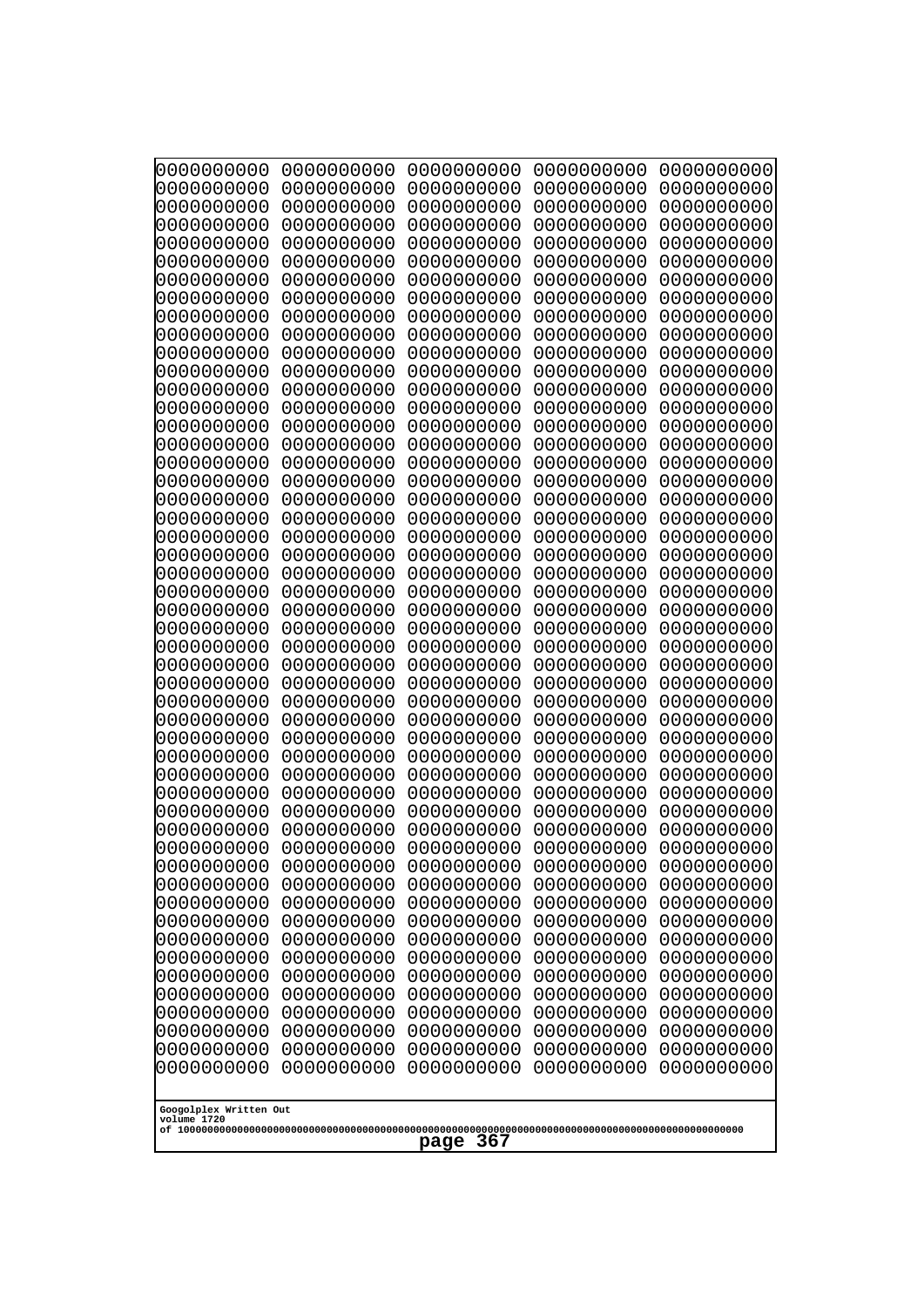| 0000000000                                                                                                                                                                                                                                                                                                                                                                                                                      | 0000000000                                                                                                                                                                                                                                                                                                                                                                             | 0000000000                                                                                                                                                                                                                                                                                                                                                                                            | 0000000000                                                                                                                                                                                                                                                                                                                                                                             | 0000000000                                                                                                                                                                                                                                                                                                                                                                             |
|---------------------------------------------------------------------------------------------------------------------------------------------------------------------------------------------------------------------------------------------------------------------------------------------------------------------------------------------------------------------------------------------------------------------------------|----------------------------------------------------------------------------------------------------------------------------------------------------------------------------------------------------------------------------------------------------------------------------------------------------------------------------------------------------------------------------------------|-------------------------------------------------------------------------------------------------------------------------------------------------------------------------------------------------------------------------------------------------------------------------------------------------------------------------------------------------------------------------------------------------------|----------------------------------------------------------------------------------------------------------------------------------------------------------------------------------------------------------------------------------------------------------------------------------------------------------------------------------------------------------------------------------------|----------------------------------------------------------------------------------------------------------------------------------------------------------------------------------------------------------------------------------------------------------------------------------------------------------------------------------------------------------------------------------------|
| 0000000000                                                                                                                                                                                                                                                                                                                                                                                                                      | 0000000000                                                                                                                                                                                                                                                                                                                                                                             | 0000000000                                                                                                                                                                                                                                                                                                                                                                                            | 0000000000                                                                                                                                                                                                                                                                                                                                                                             | 0000000000                                                                                                                                                                                                                                                                                                                                                                             |
| 0000000000                                                                                                                                                                                                                                                                                                                                                                                                                      | 0000000000                                                                                                                                                                                                                                                                                                                                                                             | 0000000000                                                                                                                                                                                                                                                                                                                                                                                            | 0000000000                                                                                                                                                                                                                                                                                                                                                                             | 0000000000                                                                                                                                                                                                                                                                                                                                                                             |
| 0000000000                                                                                                                                                                                                                                                                                                                                                                                                                      | 0000000000                                                                                                                                                                                                                                                                                                                                                                             | 0000000000                                                                                                                                                                                                                                                                                                                                                                                            | 0000000000                                                                                                                                                                                                                                                                                                                                                                             | 0000000000                                                                                                                                                                                                                                                                                                                                                                             |
| 0000000000                                                                                                                                                                                                                                                                                                                                                                                                                      | 0000000000                                                                                                                                                                                                                                                                                                                                                                             | 0000000000                                                                                                                                                                                                                                                                                                                                                                                            | 0000000000                                                                                                                                                                                                                                                                                                                                                                             | 0000000000                                                                                                                                                                                                                                                                                                                                                                             |
| 0000000000                                                                                                                                                                                                                                                                                                                                                                                                                      | 0000000000                                                                                                                                                                                                                                                                                                                                                                             | 0000000000                                                                                                                                                                                                                                                                                                                                                                                            | 0000000000                                                                                                                                                                                                                                                                                                                                                                             | 0000000000                                                                                                                                                                                                                                                                                                                                                                             |
| 0000000000                                                                                                                                                                                                                                                                                                                                                                                                                      | 0000000000                                                                                                                                                                                                                                                                                                                                                                             | 0000000000                                                                                                                                                                                                                                                                                                                                                                                            | 0000000000                                                                                                                                                                                                                                                                                                                                                                             | 0000000000                                                                                                                                                                                                                                                                                                                                                                             |
| 0000000000                                                                                                                                                                                                                                                                                                                                                                                                                      | 0000000000                                                                                                                                                                                                                                                                                                                                                                             | 0000000000                                                                                                                                                                                                                                                                                                                                                                                            | 0000000000                                                                                                                                                                                                                                                                                                                                                                             | 0000000000                                                                                                                                                                                                                                                                                                                                                                             |
| 0000000000                                                                                                                                                                                                                                                                                                                                                                                                                      | 0000000000                                                                                                                                                                                                                                                                                                                                                                             | 0000000000                                                                                                                                                                                                                                                                                                                                                                                            | 0000000000                                                                                                                                                                                                                                                                                                                                                                             | 0000000000                                                                                                                                                                                                                                                                                                                                                                             |
| 0000000000                                                                                                                                                                                                                                                                                                                                                                                                                      | 0000000000                                                                                                                                                                                                                                                                                                                                                                             | 0000000000                                                                                                                                                                                                                                                                                                                                                                                            | 0000000000                                                                                                                                                                                                                                                                                                                                                                             | 0000000000                                                                                                                                                                                                                                                                                                                                                                             |
| 0000000000                                                                                                                                                                                                                                                                                                                                                                                                                      | 0000000000                                                                                                                                                                                                                                                                                                                                                                             | 0000000000                                                                                                                                                                                                                                                                                                                                                                                            | 0000000000                                                                                                                                                                                                                                                                                                                                                                             | 0000000000                                                                                                                                                                                                                                                                                                                                                                             |
| 0000000000                                                                                                                                                                                                                                                                                                                                                                                                                      | 0000000000                                                                                                                                                                                                                                                                                                                                                                             | 0000000000                                                                                                                                                                                                                                                                                                                                                                                            | 0000000000                                                                                                                                                                                                                                                                                                                                                                             | 0000000000                                                                                                                                                                                                                                                                                                                                                                             |
| 0000000000                                                                                                                                                                                                                                                                                                                                                                                                                      | 0000000000                                                                                                                                                                                                                                                                                                                                                                             | 0000000000                                                                                                                                                                                                                                                                                                                                                                                            | 0000000000                                                                                                                                                                                                                                                                                                                                                                             | 0000000000                                                                                                                                                                                                                                                                                                                                                                             |
| 0000000000                                                                                                                                                                                                                                                                                                                                                                                                                      | 0000000000                                                                                                                                                                                                                                                                                                                                                                             | 0000000000                                                                                                                                                                                                                                                                                                                                                                                            | 0000000000                                                                                                                                                                                                                                                                                                                                                                             | 0000000000                                                                                                                                                                                                                                                                                                                                                                             |
| 0000000000                                                                                                                                                                                                                                                                                                                                                                                                                      | 0000000000                                                                                                                                                                                                                                                                                                                                                                             | 0000000000                                                                                                                                                                                                                                                                                                                                                                                            | 0000000000                                                                                                                                                                                                                                                                                                                                                                             | 0000000000                                                                                                                                                                                                                                                                                                                                                                             |
| 0000000000                                                                                                                                                                                                                                                                                                                                                                                                                      | 0000000000                                                                                                                                                                                                                                                                                                                                                                             | 0000000000                                                                                                                                                                                                                                                                                                                                                                                            | 0000000000                                                                                                                                                                                                                                                                                                                                                                             | 0000000000                                                                                                                                                                                                                                                                                                                                                                             |
| 0000000000                                                                                                                                                                                                                                                                                                                                                                                                                      | 0000000000                                                                                                                                                                                                                                                                                                                                                                             | 0000000000                                                                                                                                                                                                                                                                                                                                                                                            | 0000000000                                                                                                                                                                                                                                                                                                                                                                             | 0000000000                                                                                                                                                                                                                                                                                                                                                                             |
| 0000000000                                                                                                                                                                                                                                                                                                                                                                                                                      | 0000000000                                                                                                                                                                                                                                                                                                                                                                             | 0000000000                                                                                                                                                                                                                                                                                                                                                                                            | 0000000000                                                                                                                                                                                                                                                                                                                                                                             | 0000000000                                                                                                                                                                                                                                                                                                                                                                             |
| 0000000000                                                                                                                                                                                                                                                                                                                                                                                                                      | 0000000000                                                                                                                                                                                                                                                                                                                                                                             | 0000000000                                                                                                                                                                                                                                                                                                                                                                                            | 0000000000                                                                                                                                                                                                                                                                                                                                                                             | 0000000000                                                                                                                                                                                                                                                                                                                                                                             |
| 0000000000                                                                                                                                                                                                                                                                                                                                                                                                                      | 0000000000                                                                                                                                                                                                                                                                                                                                                                             | 0000000000                                                                                                                                                                                                                                                                                                                                                                                            | 0000000000                                                                                                                                                                                                                                                                                                                                                                             | 0000000000                                                                                                                                                                                                                                                                                                                                                                             |
| 0000000000                                                                                                                                                                                                                                                                                                                                                                                                                      | 0000000000                                                                                                                                                                                                                                                                                                                                                                             | 0000000000                                                                                                                                                                                                                                                                                                                                                                                            | 0000000000                                                                                                                                                                                                                                                                                                                                                                             | 0000000000                                                                                                                                                                                                                                                                                                                                                                             |
| 0000000000                                                                                                                                                                                                                                                                                                                                                                                                                      | 0000000000                                                                                                                                                                                                                                                                                                                                                                             | 0000000000                                                                                                                                                                                                                                                                                                                                                                                            | 0000000000                                                                                                                                                                                                                                                                                                                                                                             | 0000000000                                                                                                                                                                                                                                                                                                                                                                             |
| 0000000000                                                                                                                                                                                                                                                                                                                                                                                                                      | 0000000000                                                                                                                                                                                                                                                                                                                                                                             | 0000000000                                                                                                                                                                                                                                                                                                                                                                                            | 0000000000                                                                                                                                                                                                                                                                                                                                                                             | 0000000000                                                                                                                                                                                                                                                                                                                                                                             |
| 0000000000<br>0000000000<br>0000000000<br>0000000000<br>0000000000<br>0000000000<br>0000000000<br>0000000000<br>0000000000<br>0000000000<br>0000000000<br>0000000000<br>0000000000<br>0000000000<br>0000000000<br>0000000000<br>0000000000<br>0000000000<br>0000000000<br>0000000000<br>0000000000<br>0000000000<br>0000000000<br>0000000000<br>0000000000<br>0000000000<br>0000000000<br>Googolplex Written Out<br>volume 1720 | 0000000000<br>0000000000<br>0000000000<br>0000000000<br>0000000000<br>0000000000<br>0000000000<br>0000000000<br>0000000000<br>0000000000<br>0000000000<br>0000000000<br>0000000000<br>0000000000<br>0000000000<br>0000000000<br>0000000000<br>0000000000<br>0000000000<br>0000000000<br>0000000000<br>0000000000<br>0000000000<br>0000000000<br>0000000000<br>0000000000<br>0000000000 | 0000000000<br>0000000000<br>0000000000<br>0000000000<br>0000000000<br>0000000000<br>0000000000<br>0000000000<br>0000000000<br>0000000000<br>0000000000<br>0000000000<br>0000000000<br>0000000000<br>0000000000<br>0000000000<br>0000000000<br>0000000000<br>0000000000<br>0000000000<br>0000000000<br>0000000000<br>0000000000<br>0000000000<br>0000000000<br>0000000000<br>0000000000<br>368<br>page | 0000000000<br>0000000000<br>0000000000<br>0000000000<br>0000000000<br>0000000000<br>0000000000<br>0000000000<br>0000000000<br>0000000000<br>0000000000<br>0000000000<br>0000000000<br>0000000000<br>0000000000<br>0000000000<br>0000000000<br>0000000000<br>0000000000<br>0000000000<br>0000000000<br>0000000000<br>0000000000<br>0000000000<br>0000000000<br>0000000000<br>0000000000 | 0000000000<br>0000000000<br>0000000000<br>0000000000<br>0000000000<br>0000000000<br>0000000000<br>0000000000<br>0000000000<br>0000000000<br>0000000000<br>0000000000<br>0000000000<br>0000000000<br>0000000000<br>0000000000<br>0000000000<br>0000000000<br>0000000000<br>0000000000<br>0000000000<br>0000000000<br>0000000000<br>0000000000<br>0000000000<br>0000000000<br>0000000000 |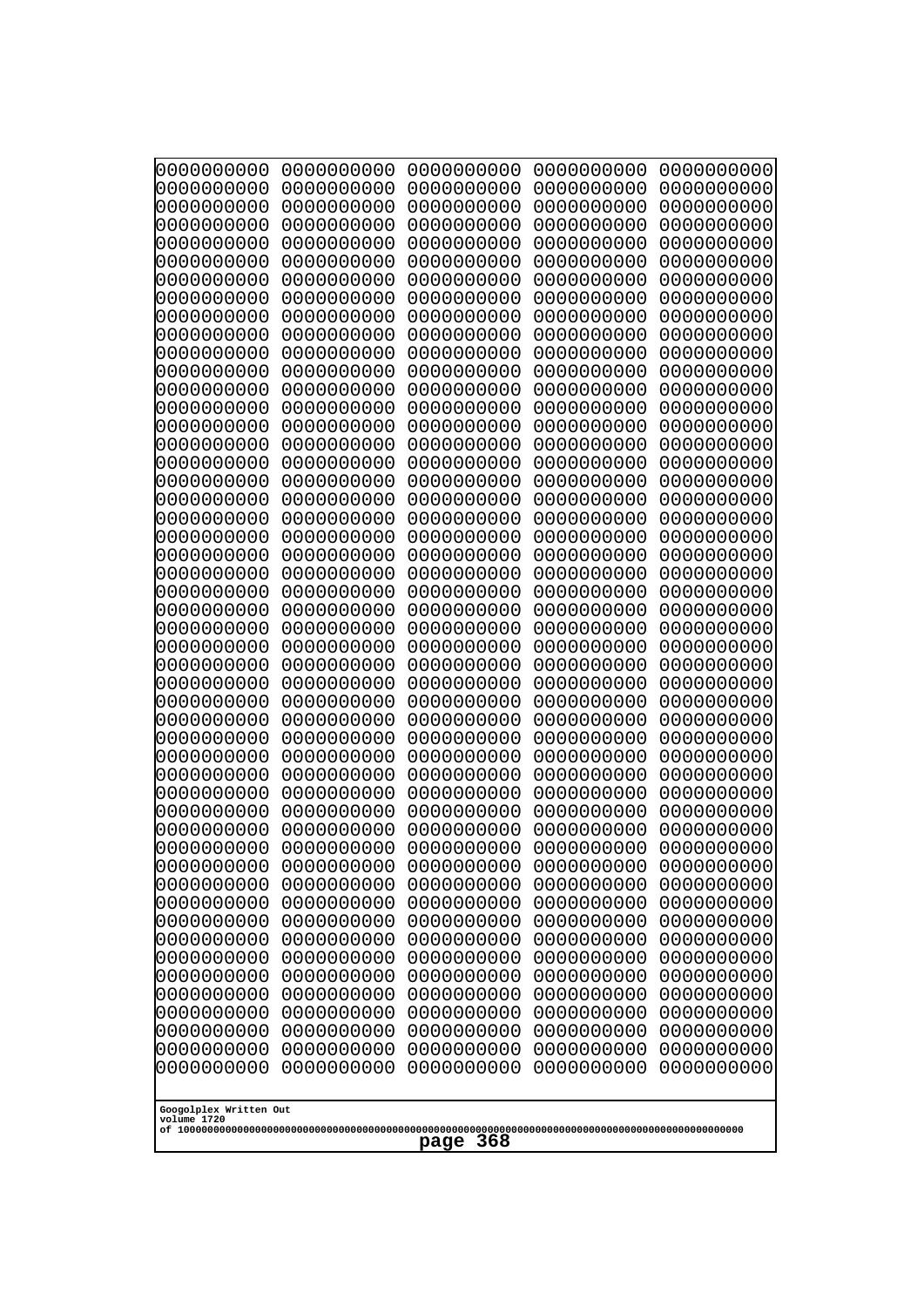| 0000000000                                                                                                                                                                                                                                                                                                                                                                                                                                                                               | 0000000000 | 0000000000 | 0000000000 | 0000000000 |
|------------------------------------------------------------------------------------------------------------------------------------------------------------------------------------------------------------------------------------------------------------------------------------------------------------------------------------------------------------------------------------------------------------------------------------------------------------------------------------------|------------|------------|------------|------------|
| 0000000000                                                                                                                                                                                                                                                                                                                                                                                                                                                                               | 0000000000 | 0000000000 | 0000000000 | 0000000000 |
| 0000000000                                                                                                                                                                                                                                                                                                                                                                                                                                                                               | 0000000000 | 0000000000 | 0000000000 | 0000000000 |
| 0000000000                                                                                                                                                                                                                                                                                                                                                                                                                                                                               | 0000000000 | 0000000000 | 0000000000 | 0000000000 |
| 0000000000                                                                                                                                                                                                                                                                                                                                                                                                                                                                               | 0000000000 | 0000000000 | 0000000000 | 0000000000 |
| 0000000000                                                                                                                                                                                                                                                                                                                                                                                                                                                                               | 0000000000 | 0000000000 | 0000000000 | 0000000000 |
| 0000000000                                                                                                                                                                                                                                                                                                                                                                                                                                                                               | 0000000000 | 0000000000 | 0000000000 | 0000000000 |
| 0000000000                                                                                                                                                                                                                                                                                                                                                                                                                                                                               | 0000000000 | 0000000000 | 0000000000 | 0000000000 |
| 0000000000                                                                                                                                                                                                                                                                                                                                                                                                                                                                               | 0000000000 | 0000000000 | 0000000000 | 0000000000 |
| 0000000000                                                                                                                                                                                                                                                                                                                                                                                                                                                                               | 0000000000 | 0000000000 | 0000000000 | 0000000000 |
| 0000000000                                                                                                                                                                                                                                                                                                                                                                                                                                                                               | 0000000000 | 0000000000 | 0000000000 | 0000000000 |
| 0000000000                                                                                                                                                                                                                                                                                                                                                                                                                                                                               | 0000000000 | 0000000000 | 0000000000 | 0000000000 |
| 0000000000                                                                                                                                                                                                                                                                                                                                                                                                                                                                               | 0000000000 | 0000000000 | 0000000000 | 0000000000 |
| 0000000000                                                                                                                                                                                                                                                                                                                                                                                                                                                                               | 0000000000 | 0000000000 | 0000000000 | 0000000000 |
| 0000000000                                                                                                                                                                                                                                                                                                                                                                                                                                                                               | 0000000000 | 0000000000 | 0000000000 | 0000000000 |
| 0000000000                                                                                                                                                                                                                                                                                                                                                                                                                                                                               | 0000000000 | 0000000000 | 0000000000 | 0000000000 |
| 0000000000                                                                                                                                                                                                                                                                                                                                                                                                                                                                               | 0000000000 | 0000000000 | 0000000000 | 0000000000 |
| 0000000000                                                                                                                                                                                                                                                                                                                                                                                                                                                                               | 0000000000 | 0000000000 | 0000000000 | 0000000000 |
| 0000000000                                                                                                                                                                                                                                                                                                                                                                                                                                                                               | 0000000000 | 0000000000 | 0000000000 | 0000000000 |
| 0000000000                                                                                                                                                                                                                                                                                                                                                                                                                                                                               | 0000000000 | 0000000000 | 0000000000 | 0000000000 |
| 0000000000                                                                                                                                                                                                                                                                                                                                                                                                                                                                               | 0000000000 | 0000000000 | 0000000000 | 0000000000 |
| 0000000000                                                                                                                                                                                                                                                                                                                                                                                                                                                                               | 0000000000 | 0000000000 | 0000000000 | 0000000000 |
| 0000000000                                                                                                                                                                                                                                                                                                                                                                                                                                                                               | 0000000000 | 0000000000 | 0000000000 | 0000000000 |
| 0000000000                                                                                                                                                                                                                                                                                                                                                                                                                                                                               | 0000000000 | 0000000000 | 0000000000 | 0000000000 |
| 0000000000                                                                                                                                                                                                                                                                                                                                                                                                                                                                               | 0000000000 | 0000000000 | 0000000000 | 0000000000 |
| 0000000000                                                                                                                                                                                                                                                                                                                                                                                                                                                                               | 0000000000 | 0000000000 | 0000000000 | 0000000000 |
| 0000000000                                                                                                                                                                                                                                                                                                                                                                                                                                                                               | 0000000000 | 0000000000 | 0000000000 | 0000000000 |
| 0000000000                                                                                                                                                                                                                                                                                                                                                                                                                                                                               | 0000000000 | 0000000000 | 0000000000 | 0000000000 |
| 0000000000                                                                                                                                                                                                                                                                                                                                                                                                                                                                               | 0000000000 | 0000000000 | 0000000000 | 0000000000 |
| 0000000000                                                                                                                                                                                                                                                                                                                                                                                                                                                                               | 0000000000 | 0000000000 | 0000000000 | 0000000000 |
| 0000000000                                                                                                                                                                                                                                                                                                                                                                                                                                                                               | 0000000000 | 0000000000 | 0000000000 | 0000000000 |
| 0000000000                                                                                                                                                                                                                                                                                                                                                                                                                                                                               | 0000000000 | 0000000000 | 0000000000 | 0000000000 |
| 0000000000                                                                                                                                                                                                                                                                                                                                                                                                                                                                               | 0000000000 | 0000000000 | 0000000000 | 0000000000 |
| 0000000000                                                                                                                                                                                                                                                                                                                                                                                                                                                                               | 0000000000 | 0000000000 | 0000000000 | 0000000000 |
| 0000000000                                                                                                                                                                                                                                                                                                                                                                                                                                                                               | 0000000000 | 0000000000 | 0000000000 | 0000000000 |
| 0000000000                                                                                                                                                                                                                                                                                                                                                                                                                                                                               | 0000000000 | 0000000000 | 0000000000 | 0000000000 |
| 0000000000                                                                                                                                                                                                                                                                                                                                                                                                                                                                               | 0000000000 | 0000000000 | 0000000000 | 0000000000 |
| 0000000000                                                                                                                                                                                                                                                                                                                                                                                                                                                                               | 0000000000 | 0000000000 | 0000000000 | 0000000000 |
| 0000000000                                                                                                                                                                                                                                                                                                                                                                                                                                                                               | 0000000000 | 0000000000 | 0000000000 | 0000000000 |
| 0000000000                                                                                                                                                                                                                                                                                                                                                                                                                                                                               | 0000000000 | 0000000000 | 0000000000 | 0000000000 |
| 0000000000                                                                                                                                                                                                                                                                                                                                                                                                                                                                               | 0000000000 | 0000000000 | 0000000000 | 0000000000 |
| 0000000000                                                                                                                                                                                                                                                                                                                                                                                                                                                                               | 0000000000 | 0000000000 | 0000000000 | 0000000000 |
| 0000000000                                                                                                                                                                                                                                                                                                                                                                                                                                                                               | 0000000000 | 0000000000 | 0000000000 | 0000000000 |
| 0000000000                                                                                                                                                                                                                                                                                                                                                                                                                                                                               | 0000000000 | 0000000000 | 0000000000 | 0000000000 |
| 0000000000<br>0000000000<br>0000000000<br>0000000000<br>0000000000<br>0000000000<br>0000000000<br>0000000000<br>0000000000<br>0000000000<br>0000000000<br>0000000000<br>0000000000<br>0000000000<br>0000000000<br>0000000000<br>0000000000<br>0000000000<br>0000000000<br>0000000000<br>0000000000<br>0000000000<br>0000000000<br>0000000000<br>0000000000<br>0000000000<br>0000000000<br>0000000000<br>0000000000<br>0000000000<br>Googolplex Written Out<br>volume 1720<br>369<br>page |            |            |            |            |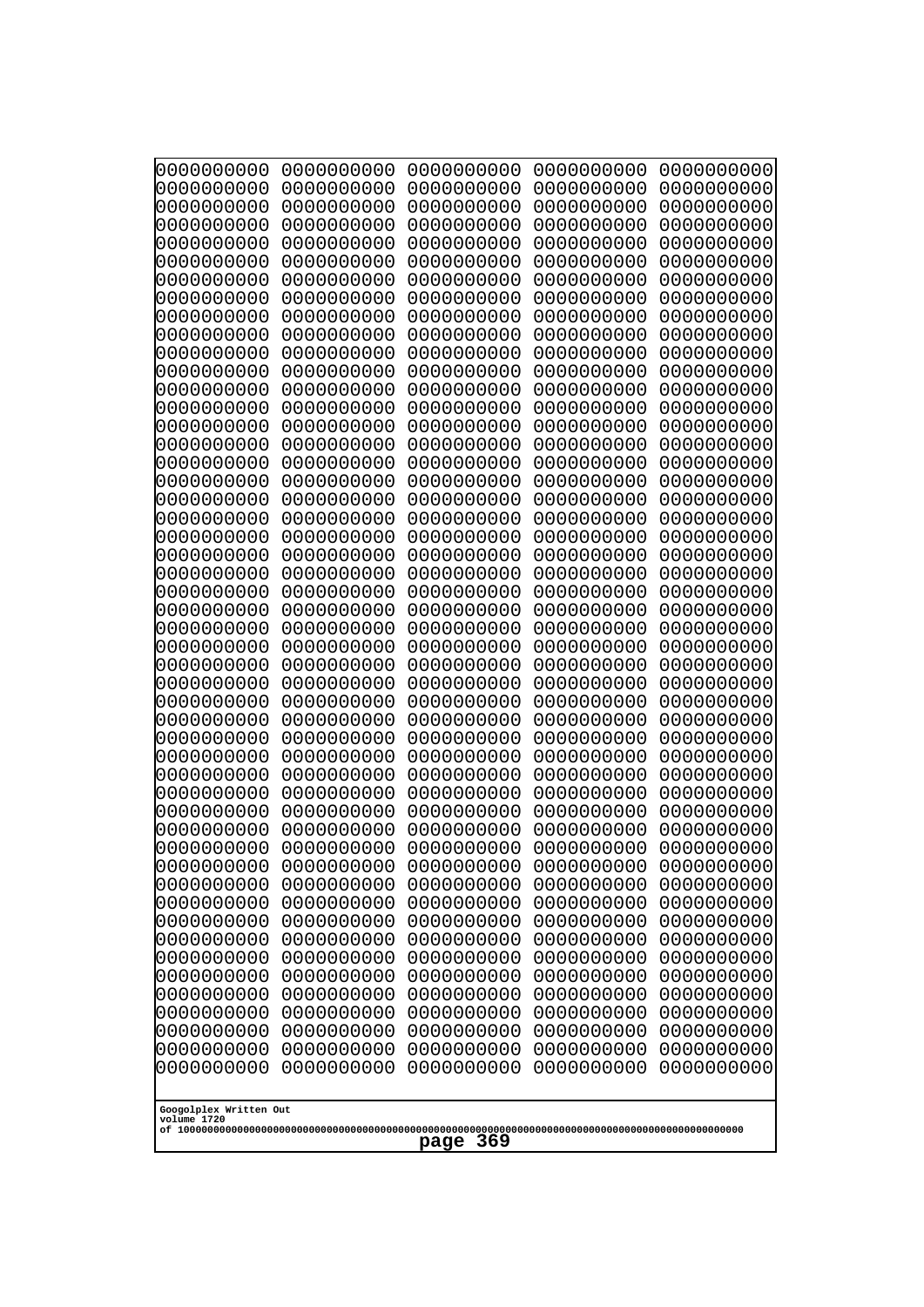| 10000000000<br>0000000000             | 0000000000<br>0000000000 | 0000000000<br>0000000000 | 0000000000<br>0000000000 | 0000000000<br>0000000000 |  |
|---------------------------------------|--------------------------|--------------------------|--------------------------|--------------------------|--|
| 0000000000                            | 0000000000               | 0000000000               | 0000000000               | 0000000000               |  |
| 0000000000                            | 0000000000               | 0000000000               | 0000000000               | 0000000000               |  |
| 0000000000<br>0000000000              | 0000000000<br>0000000000 | 0000000000<br>0000000000 | 0000000000<br>0000000000 | 0000000000<br>0000000000 |  |
| 0000000000                            | 0000000000               | 0000000000               | 0000000000               | 0000000000               |  |
| 0000000000                            | 0000000000               | 0000000000               | 0000000000               | 0000000000               |  |
| 0000000000<br>0000000000              | 0000000000<br>0000000000 | 0000000000<br>0000000000 | 0000000000<br>0000000000 | 0000000000<br>0000000000 |  |
| 0000000000                            | 0000000000               | 0000000000               | 0000000000               | 0000000000               |  |
| 0000000000                            | 0000000000               | 0000000000               | 0000000000               | 0000000000               |  |
| 0000000000<br>0000000000              | 0000000000<br>0000000000 | 0000000000<br>0000000000 | 0000000000<br>0000000000 | 0000000000<br>0000000000 |  |
| 0000000000                            | 0000000000               | 0000000000               | 0000000000               | 0000000000               |  |
| 0000000000                            | 0000000000               | 0000000000               | 0000000000               | 0000000000               |  |
| 0000000000<br>0000000000              | 0000000000<br>0000000000 | 0000000000<br>0000000000 | 0000000000<br>0000000000 | 0000000000<br>0000000000 |  |
| 0000000000                            | 0000000000               | 0000000000               | 0000000000               | 0000000000               |  |
| 0000000000                            | 0000000000               | 0000000000               | 0000000000               | 0000000000               |  |
| 0000000000<br>0000000000              | 0000000000<br>0000000000 | 0000000000<br>0000000000 | 0000000000<br>0000000000 | 0000000000<br>0000000000 |  |
| 0000000000                            | 0000000000               | 0000000000               | 0000000000               | 0000000000               |  |
| 0000000000                            | 0000000000               | 0000000000               | 0000000000               | 0000000000               |  |
| 0000000000<br>0000000000              | 0000000000<br>0000000000 | 0000000000<br>0000000000 | 0000000000<br>0000000000 | 0000000000<br>0000000000 |  |
| 0000000000                            | 0000000000               | 0000000000               | 0000000000               | 0000000000               |  |
| 0000000000                            | 0000000000               | 0000000000               | 0000000000               | 0000000000               |  |
| 0000000000<br>0000000000              | 0000000000<br>0000000000 | 0000000000<br>0000000000 | 0000000000<br>0000000000 | 0000000000<br>0000000000 |  |
| 0000000000                            | 0000000000               | 0000000000               | 0000000000               | 0000000000               |  |
| 0000000000                            | 0000000000               | 0000000000               | 0000000000               | 0000000000               |  |
| 0000000000<br>0000000000              | 0000000000<br>0000000000 | 0000000000<br>0000000000 | 0000000000<br>0000000000 | 0000000000<br>0000000000 |  |
| 0000000000                            | 0000000000               | 0000000000               | 0000000000               | 0000000000               |  |
| 0000000000                            | 0000000000               | 0000000000               | 0000000000               | 0000000000               |  |
| 0000000000<br>0000000000              | 0000000000<br>0000000000 | 0000000000<br>0000000000 | 0000000000<br>0000000000 | 0000000000<br>0000000000 |  |
| 0000000000                            | 0000000000               | 0000000000               | 0000000000               | 0000000000               |  |
| 0000000000                            | 0000000000               | 0000000000               | 0000000000               | 0000000000               |  |
| 0000000000<br>0000000000              | 0000000000<br>0000000000 | 0000000000<br>0000000000 | 0000000000<br>0000000000 | 0000000000<br>0000000000 |  |
| 0000000000                            | 0000000000               | 0000000000               | 0000000000               | 0000000000               |  |
| 0000000000                            | 0000000000               | 0000000000               | 0000000000               | 0000000000               |  |
| 0000000000<br>0000000000              | 0000000000<br>0000000000 | 0000000000<br>0000000000 | 0000000000<br>0000000000 | 0000000000<br>0000000000 |  |
| 0000000000                            | 0000000000               | 0000000000               | 0000000000               | 0000000000               |  |
| 0000000000                            | 0000000000               | 0000000000               | 0000000000               | 0000000000               |  |
| 0000000000<br>0000000000              | 0000000000<br>0000000000 | 0000000000<br>0000000000 | 0000000000<br>0000000000 | 0000000000<br>0000000000 |  |
|                                       |                          |                          |                          |                          |  |
| Googolplex Written Out<br>volume 1720 |                          |                          |                          |                          |  |
| 370<br>page                           |                          |                          |                          |                          |  |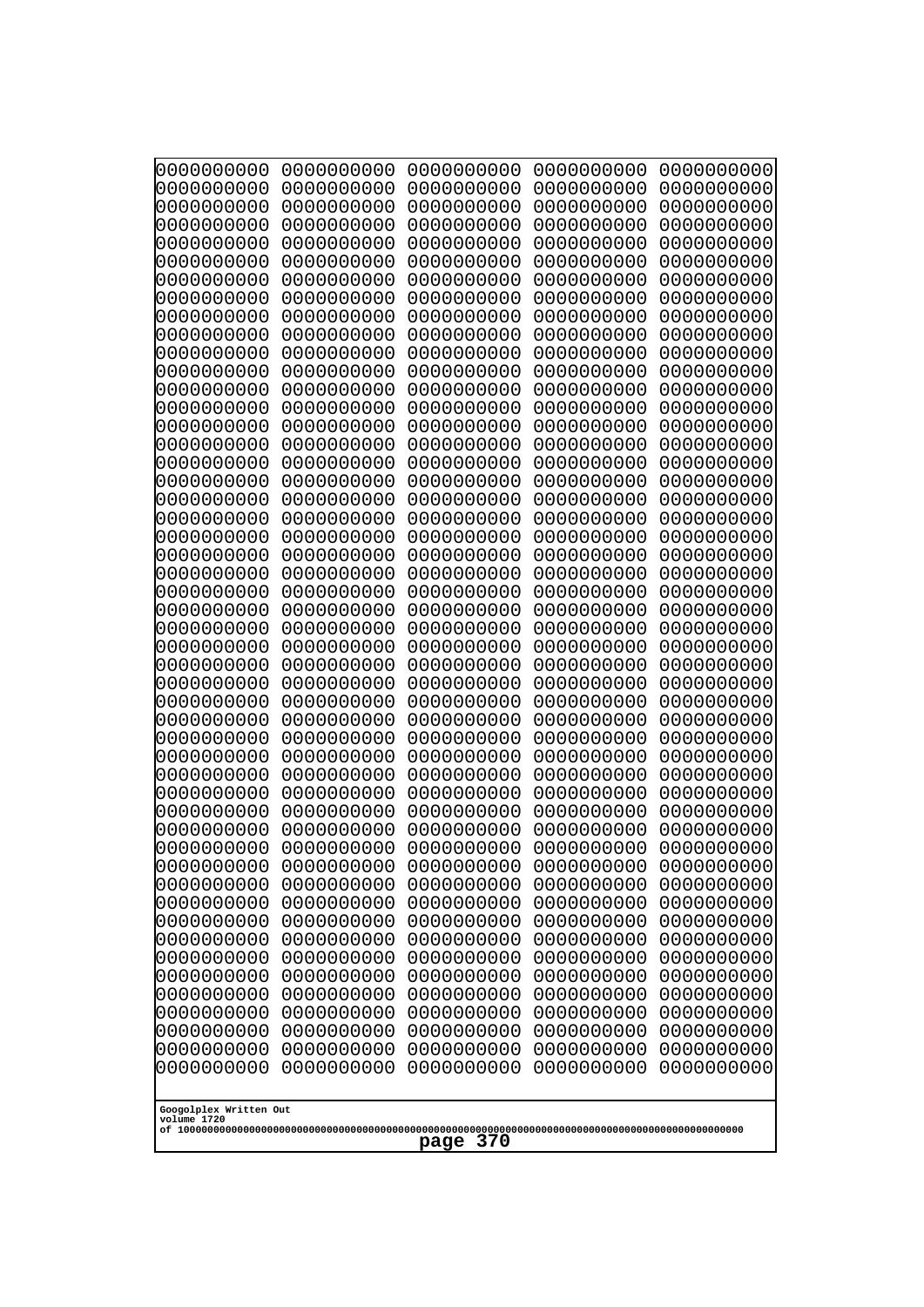| 0000000000                                                                                                          | 0000000000 | 0000000000 | 0000000000 | 0000000000 |
|---------------------------------------------------------------------------------------------------------------------|------------|------------|------------|------------|
| 0000000000                                                                                                          | 0000000000 | 0000000000 | 0000000000 | 0000000000 |
| 0000000000                                                                                                          | 0000000000 | 0000000000 | 0000000000 | 0000000000 |
| 0000000000                                                                                                          | 0000000000 | 0000000000 | 0000000000 | 0000000000 |
| 0000000000                                                                                                          | 0000000000 | 0000000000 | 0000000000 | 0000000000 |
| 0000000000                                                                                                          | 0000000000 | 0000000000 | 0000000000 | 0000000000 |
| 0000000000                                                                                                          | 0000000000 | 0000000000 | 0000000000 | 0000000000 |
| 0000000000                                                                                                          | 0000000000 | 0000000000 | 0000000000 | 0000000000 |
| 0000000000                                                                                                          | 0000000000 | 0000000000 | 0000000000 | 0000000000 |
| 0000000000                                                                                                          | 0000000000 | 0000000000 | 0000000000 | 0000000000 |
| 0000000000                                                                                                          | 0000000000 | 0000000000 | 0000000000 | 0000000000 |
| 0000000000                                                                                                          | 0000000000 | 0000000000 | 0000000000 | 0000000000 |
| 0000000000                                                                                                          | 0000000000 | 0000000000 | 0000000000 | 0000000000 |
| 0000000000                                                                                                          | 0000000000 | 0000000000 | 0000000000 | 0000000000 |
| 0000000000                                                                                                          | 0000000000 | 0000000000 | 0000000000 | 0000000000 |
| 0000000000                                                                                                          | 0000000000 | 0000000000 | 0000000000 | 0000000000 |
| 0000000000                                                                                                          | 0000000000 | 0000000000 | 0000000000 | 0000000000 |
| 0000000000                                                                                                          | 0000000000 | 0000000000 | 0000000000 | 0000000000 |
| 0000000000                                                                                                          | 0000000000 | 0000000000 | 0000000000 | 0000000000 |
| 0000000000                                                                                                          | 0000000000 | 0000000000 | 0000000000 | 0000000000 |
| 0000000000                                                                                                          | 0000000000 | 0000000000 | 0000000000 | 0000000000 |
| 0000000000                                                                                                          | 0000000000 | 0000000000 | 0000000000 | 0000000000 |
| 0000000000                                                                                                          | 0000000000 | 0000000000 | 0000000000 | 0000000000 |
| 0000000000                                                                                                          | 0000000000 | 0000000000 | 0000000000 | 0000000000 |
| 0000000000                                                                                                          | 0000000000 | 0000000000 | 0000000000 | 0000000000 |
| 0000000000                                                                                                          | 0000000000 | 0000000000 | 0000000000 | 0000000000 |
| 0000000000                                                                                                          | 0000000000 | 0000000000 | 0000000000 | 0000000000 |
| 0000000000                                                                                                          | 0000000000 | 0000000000 | 0000000000 | 0000000000 |
| 0000000000                                                                                                          | 0000000000 | 0000000000 | 0000000000 | 0000000000 |
| 0000000000                                                                                                          | 0000000000 | 0000000000 | 0000000000 | 0000000000 |
| 0000000000                                                                                                          | 0000000000 | 0000000000 | 0000000000 | 0000000000 |
| 0000000000                                                                                                          | 0000000000 | 0000000000 | 0000000000 | 0000000000 |
| 0000000000                                                                                                          | 0000000000 | 0000000000 | 0000000000 | 0000000000 |
| 0000000000                                                                                                          | 0000000000 | 0000000000 | 0000000000 | 0000000000 |
| 0000000000                                                                                                          | 0000000000 | 0000000000 | 0000000000 | 0000000000 |
| 0000000000                                                                                                          | 0000000000 | 0000000000 | 0000000000 | 0000000000 |
| 0000000000                                                                                                          | 0000000000 | 0000000000 | 0000000000 | 0000000000 |
| 0000000000                                                                                                          | 0000000000 | 0000000000 | 0000000000 | 0000000000 |
| 0000000000                                                                                                          | 0000000000 | 0000000000 | 0000000000 | 0000000000 |
| 0000000000                                                                                                          | 0000000000 | 0000000000 | 0000000000 | 0000000000 |
| 0000000000                                                                                                          | 0000000000 | 0000000000 | 0000000000 | 0000000000 |
| 0000000000                                                                                                          | 0000000000 | 0000000000 | 0000000000 | 0000000000 |
| 0000000000                                                                                                          | 0000000000 | 0000000000 | 0000000000 | 0000000000 |
| 0000000000                                                                                                          | 0000000000 | 0000000000 | 0000000000 | 0000000000 |
| 0000000000                                                                                                          | 0000000000 | 0000000000 | 0000000000 | 0000000000 |
| 0000000000                                                                                                          | 0000000000 | 0000000000 | 0000000000 | 0000000000 |
| 0000000000                                                                                                          | 0000000000 | 0000000000 | 0000000000 | 0000000000 |
| 0000000000                                                                                                          | 0000000000 | 0000000000 | 0000000000 | 0000000000 |
| 0000000000                                                                                                          | 0000000000 | 0000000000 | 0000000000 | 0000000000 |
| 0000000000<br>0000000000<br>0000000000<br>0000000000<br>0000000000<br>Googolplex Written Out<br>volume 1720<br>page |            |            |            |            |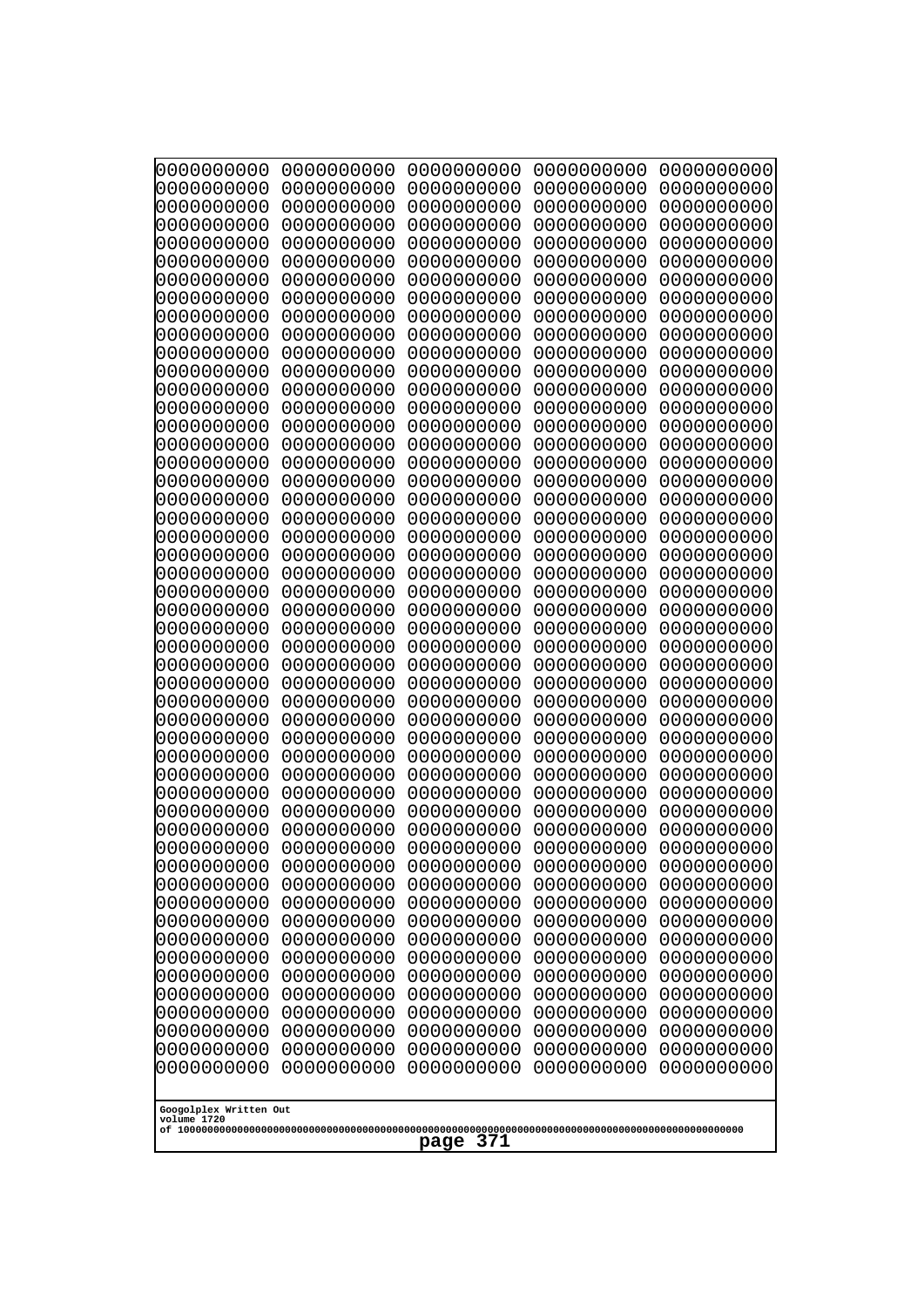| 000000000<br>0000000000                                            | 0000000000<br>0000000000 | 0000000000<br>0000000000 | 0000000000<br>0000000000 | 0000000000<br>0000000000 |  |
|--------------------------------------------------------------------|--------------------------|--------------------------|--------------------------|--------------------------|--|
| 0000000000<br>0000000000                                           | 0000000000<br>0000000000 | 0000000000<br>0000000000 | 0000000000<br>0000000000 | 0000000000<br>0000000000 |  |
| 0000000000                                                         | 0000000000               | 0000000000               | 0000000000               | 0000000000               |  |
| 0000000000<br>0000000000                                           | 0000000000<br>0000000000 | 0000000000<br>0000000000 | 0000000000<br>0000000000 | 0000000000<br>0000000000 |  |
| 0000000000                                                         | 0000000000               | 0000000000               | 0000000000               | 0000000000               |  |
| 0000000000<br>0000000000                                           | 0000000000<br>0000000000 | 0000000000<br>0000000000 | 0000000000<br>0000000000 | 0000000000<br>0000000000 |  |
| 0000000000                                                         | 0000000000               | 0000000000               | 0000000000               | 0000000000               |  |
| 0000000000<br>0000000000                                           | 0000000000<br>0000000000 | 0000000000<br>0000000000 | 0000000000<br>0000000000 | 0000000000<br>0000000000 |  |
| 0000000000                                                         | 0000000000               | 0000000000               | 0000000000               | 0000000000               |  |
| 0000000000                                                         | 0000000000               | 0000000000               | 0000000000               | 0000000000               |  |
| 0000000000<br>0000000000                                           | 0000000000<br>0000000000 | 0000000000<br>0000000000 | 0000000000<br>0000000000 | 0000000000<br>0000000000 |  |
| 0000000000                                                         | 0000000000               | 0000000000               | 0000000000               | 0000000000               |  |
| 0000000000<br>0000000000                                           | 0000000000<br>0000000000 | 0000000000<br>0000000000 | 0000000000<br>0000000000 | 0000000000<br>0000000000 |  |
| 0000000000                                                         | 0000000000               | 0000000000               | 0000000000               | 0000000000               |  |
| 0000000000<br>0000000000                                           | 0000000000<br>0000000000 | 0000000000<br>0000000000 | 0000000000<br>0000000000 | 0000000000<br>0000000000 |  |
| 0000000000                                                         | 0000000000               | 0000000000               | 0000000000               | 0000000000               |  |
| 0000000000<br>0000000000                                           | 0000000000<br>0000000000 | 0000000000<br>0000000000 | 0000000000<br>0000000000 | 0000000000<br>0000000000 |  |
| 0000000000                                                         | 0000000000               | 0000000000               | 0000000000               | 0000000000               |  |
| 0000000000<br>0000000000                                           | 0000000000<br>0000000000 | 0000000000<br>0000000000 | 0000000000<br>0000000000 | 0000000000<br>0000000000 |  |
| 0000000000                                                         | 0000000000               | 0000000000               | 0000000000               | 0000000000               |  |
| 0000000000<br>0000000000                                           | 0000000000<br>0000000000 | 0000000000<br>0000000000 | 0000000000<br>0000000000 | 0000000000<br>0000000000 |  |
| 0000000000                                                         | 0000000000               | 0000000000               | 0000000000               | 0000000000               |  |
| 0000000000<br>0000000000                                           | 0000000000<br>0000000000 | 0000000000<br>0000000000 | 0000000000<br>0000000000 | 0000000000<br>0000000000 |  |
| 0000000000                                                         | 0000000000               | 0000000000               | 0000000000               | 0000000000               |  |
| 0000000000<br>0000000000                                           | 0000000000<br>0000000000 | 0000000000<br>0000000000 | 0000000000<br>0000000000 | 0000000000<br>0000000000 |  |
| 0000000000                                                         | 0000000000               | 0000000000               | 0000000000               | 0000000000               |  |
| 0000000000<br>0000000000                                           | 0000000000<br>0000000000 | 0000000000<br>0000000000 | 0000000000<br>0000000000 | 0000000000<br>0000000000 |  |
| 0000000000                                                         | 0000000000               | 0000000000               | 0000000000               | 0000000000               |  |
| 0000000000<br>0000000000                                           | 0000000000<br>0000000000 | 0000000000<br>0000000000 | 0000000000<br>0000000000 | 0000000000<br>0000000000 |  |
| 0000000000                                                         | 0000000000               | 0000000000               | 0000000000               | 0000000000               |  |
| 0000000000<br>0000000000                                           | 0000000000<br>0000000000 | 0000000000<br>0000000000 | 0000000000<br>0000000000 | 0000000000<br>0000000000 |  |
| 0000000000                                                         | 0000000000               | 0000000000               | 0000000000               | 0000000000               |  |
| 0000000000                                                         | 0000000000               | 0000000000               | 0000000000               | 0000000000               |  |
| 0000000000<br>0000000000<br>0000000000<br>0000000000<br>0000000000 |                          |                          |                          |                          |  |
| Googolplex Written Out<br>volume 1720                              |                          |                          |                          |                          |  |
| 372<br>page                                                        |                          |                          |                          |                          |  |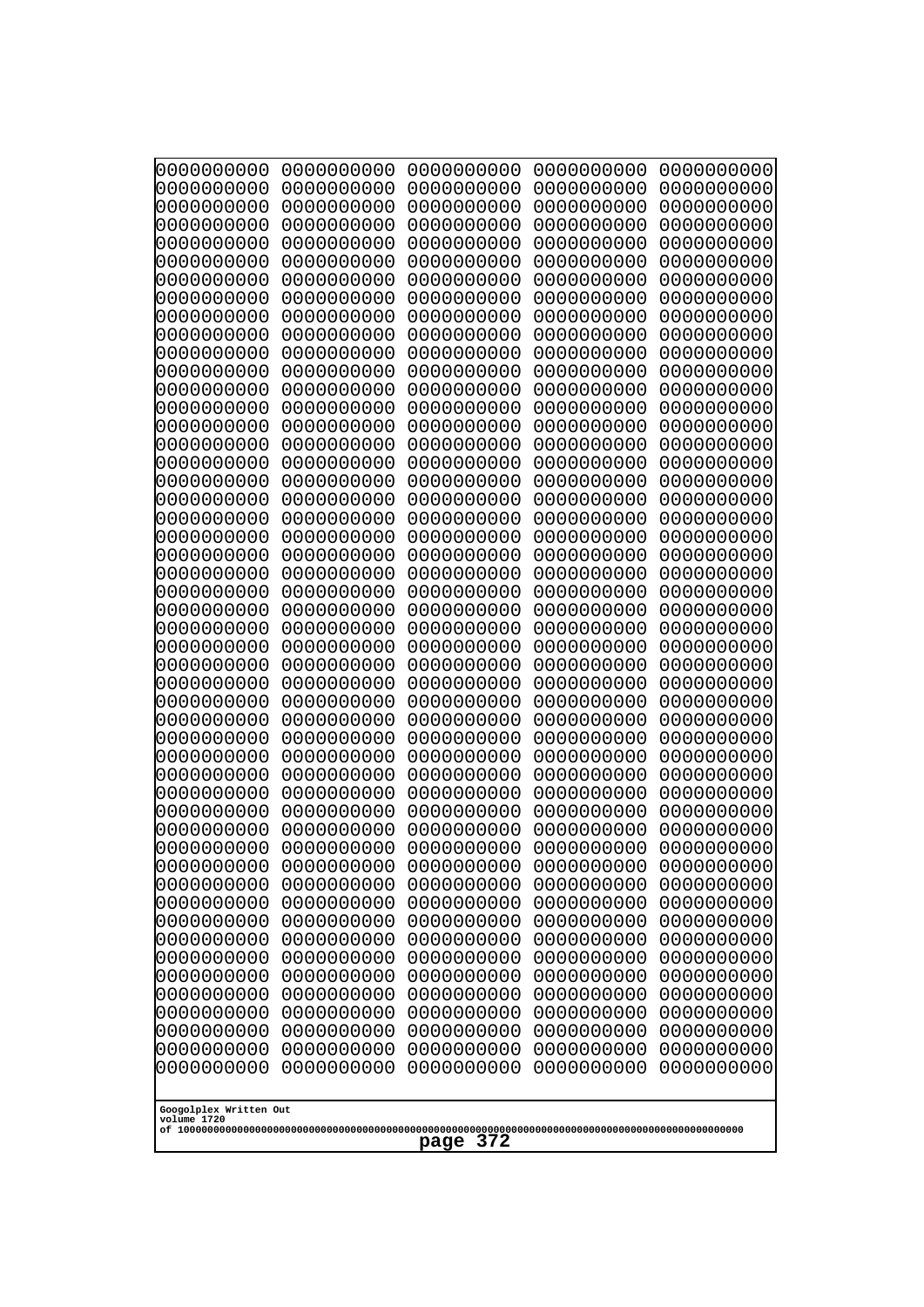| Googolplex Written Out<br>volume 1720<br>373<br>page | 0000000000<br>0000000000<br>0000000000<br>0000000000<br>0000000000<br>0000000000<br>0000000000<br>0000000000<br>0000000000<br>0000000000<br>0000000000<br>0000000000<br>0000000000<br>0000000000<br>0000000000<br>0000000000<br>0000000000<br>0000000000<br>0000000000<br>0000000000<br>0000000000<br>0000000000<br>0000000000<br>0000000000<br>0000000000<br>0000000000<br>0000000000<br>0000000000<br>0000000000<br>0000000000<br>0000000000<br>0000000000<br>0000000000<br>0000000000<br>0000000000<br>0000000000<br>0000000000<br>10000000000<br>0000000000<br>0000000000<br>0000000000<br>0000000000<br>0000000000<br>0000000000<br>0000000000<br>0000000000<br>0000000000<br>0000000000<br>0000000000<br>0000000000 | 0000000000<br>0000000000<br>0000000000<br>0000000000<br>0000000000<br>0000000000<br>0000000000<br>0000000000<br>0000000000<br>0000000000<br>0000000000<br>0000000000<br>0000000000<br>0000000000<br>0000000000<br>0000000000<br>0000000000<br>0000000000<br>0000000000<br>0000000000<br>0000000000<br>0000000000<br>0000000000<br>0000000000<br>0000000000<br>0000000000<br>0000000000<br>0000000000<br>0000000000<br>0000000000<br>0000000000<br>0000000000<br>0000000000<br>0000000000<br>0000000000<br>0000000000<br>0000000000<br>0000000000<br>0000000000<br>0000000000<br>0000000000<br>0000000000<br>0000000000<br>0000000000<br>0000000000<br>0000000000<br>0000000000<br>0000000000<br>0000000000<br>0000000000 | 0000000000<br>0000000000<br>0000000000<br>0000000000<br>0000000000<br>0000000000<br>0000000000<br>0000000000<br>0000000000<br>0000000000<br>0000000000<br>0000000000<br>0000000000<br>0000000000<br>0000000000<br>0000000000<br>0000000000<br>0000000000<br>0000000000<br>0000000000<br>0000000000<br>0000000000<br>0000000000<br>0000000000<br>0000000000<br>0000000000<br>0000000000<br>0000000000<br>0000000000<br>0000000000<br>0000000000<br>0000000000<br>0000000000<br>0000000000<br>0000000000<br>0000000000<br>0000000000<br>0000000000<br>0000000000<br>0000000000<br>0000000000<br>0000000000<br>0000000000<br>0000000000<br>0000000000<br>0000000000<br>0000000000<br>0000000000<br>0000000000<br>0000000000 | 0000000000<br>0000000000<br>0000000000<br>0000000000<br>0000000000<br>0000000000<br>0000000000<br>0000000000<br>0000000000<br>0000000000<br>0000000000<br>0000000000<br>0000000000<br>0000000000<br>0000000000<br>0000000000<br>0000000000<br>0000000000<br>0000000000<br>0000000000<br>0000000000<br>0000000000<br>0000000000<br>0000000000<br>0000000000<br>0000000000<br>0000000000<br>0000000000<br>0000000000<br>0000000000<br>0000000000<br>0000000000<br>0000000000<br>0000000000<br>0000000000<br>0000000000<br>0000000000<br>0000000000<br>0000000000<br>0000000000<br>0000000000<br>0000000000<br>0000000000<br>0000000000<br>0000000000<br>0000000000<br>0000000000<br>0000000000<br>0000000000<br>0000000000 | 0000000000<br>0000000000<br>0000000000<br>0000000000<br>0000000000<br>0000000000<br>0000000000<br>0000000000<br>0000000000<br>0000000000<br>0000000000<br>0000000000<br>0000000000<br>0000000000<br>0000000000<br>0000000000<br>0000000000<br>0000000000<br>0000000000<br>0000000000<br>0000000000<br>0000000000<br>0000000000<br>0000000000<br>0000000000<br>0000000000<br>0000000000<br>0000000000<br>0000000000<br>0000000000<br>0000000000<br>0000000000<br>0000000000<br>0000000000<br>0000000000<br>0000000000<br>0000000000<br>0000000000<br>0000000000<br>0000000000<br>0000000000<br>0000000000<br>0000000000<br>0000000000<br>0000000000<br>0000000000<br>0000000000<br>0000000000<br>0000000000<br>0000000000 |
|------------------------------------------------------|---------------------------------------------------------------------------------------------------------------------------------------------------------------------------------------------------------------------------------------------------------------------------------------------------------------------------------------------------------------------------------------------------------------------------------------------------------------------------------------------------------------------------------------------------------------------------------------------------------------------------------------------------------------------------------------------------------------------------|--------------------------------------------------------------------------------------------------------------------------------------------------------------------------------------------------------------------------------------------------------------------------------------------------------------------------------------------------------------------------------------------------------------------------------------------------------------------------------------------------------------------------------------------------------------------------------------------------------------------------------------------------------------------------------------------------------------------------|--------------------------------------------------------------------------------------------------------------------------------------------------------------------------------------------------------------------------------------------------------------------------------------------------------------------------------------------------------------------------------------------------------------------------------------------------------------------------------------------------------------------------------------------------------------------------------------------------------------------------------------------------------------------------------------------------------------------------|--------------------------------------------------------------------------------------------------------------------------------------------------------------------------------------------------------------------------------------------------------------------------------------------------------------------------------------------------------------------------------------------------------------------------------------------------------------------------------------------------------------------------------------------------------------------------------------------------------------------------------------------------------------------------------------------------------------------------|--------------------------------------------------------------------------------------------------------------------------------------------------------------------------------------------------------------------------------------------------------------------------------------------------------------------------------------------------------------------------------------------------------------------------------------------------------------------------------------------------------------------------------------------------------------------------------------------------------------------------------------------------------------------------------------------------------------------------|
|                                                      |                                                                                                                                                                                                                                                                                                                                                                                                                                                                                                                                                                                                                                                                                                                           |                                                                                                                                                                                                                                                                                                                                                                                                                                                                                                                                                                                                                                                                                                                          |                                                                                                                                                                                                                                                                                                                                                                                                                                                                                                                                                                                                                                                                                                                          |                                                                                                                                                                                                                                                                                                                                                                                                                                                                                                                                                                                                                                                                                                                          |                                                                                                                                                                                                                                                                                                                                                                                                                                                                                                                                                                                                                                                                                                                          |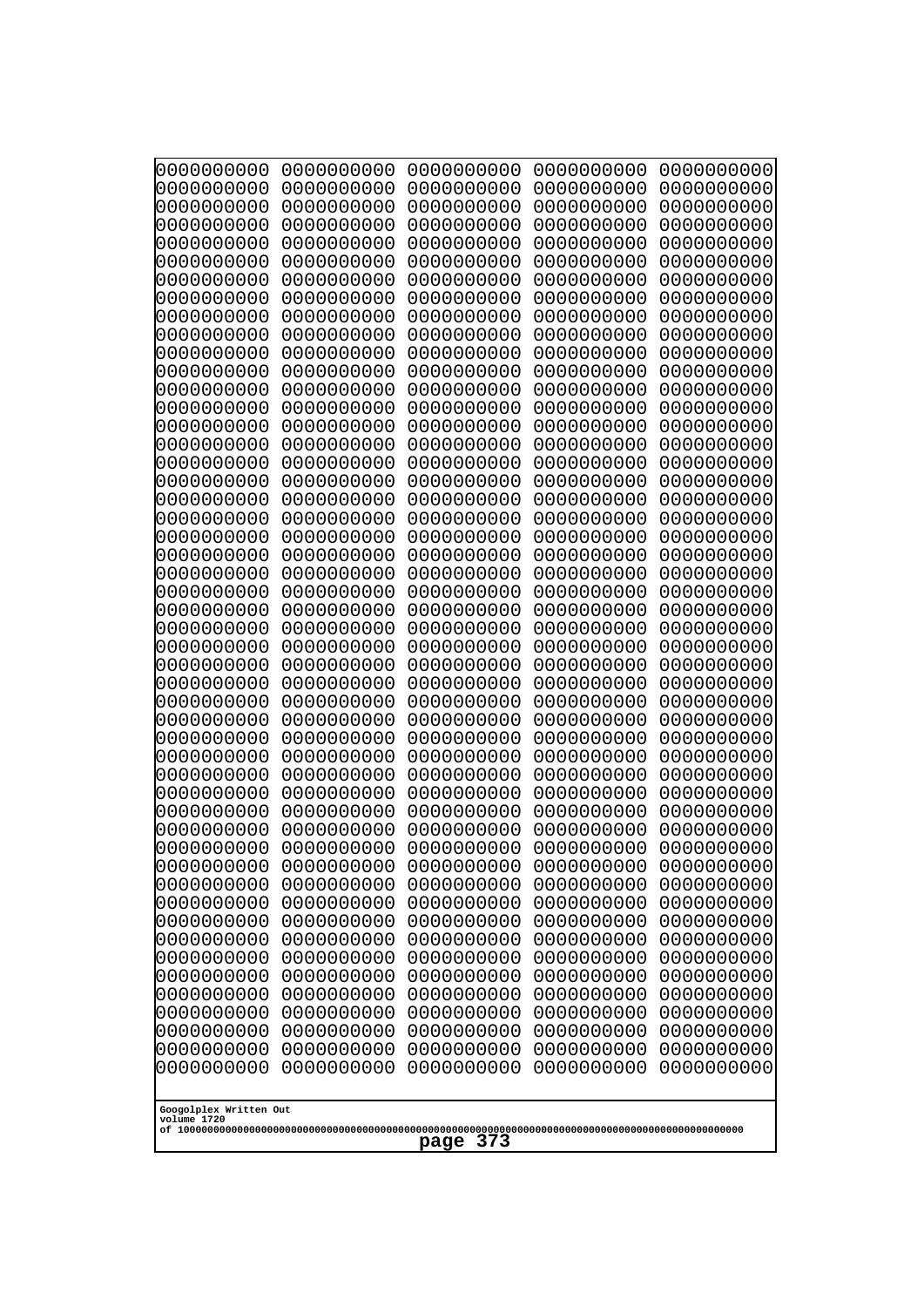| 0000000000<br>0000000000<br>0000000000<br>0000000000<br>0000000000<br>0000000000<br>0000000000<br>0000000000<br>0000000000<br>0000000000<br>0000000000<br>0000000000<br>0000000000<br>0000000000<br>0000000000<br>0000000000<br>0000000000<br>0000000000<br>0000000000<br>0000000000<br>0000000000<br>0000000000<br>0000000000<br>0000000000 | 0000000000<br>0000000000<br>0000000000<br>0000000000<br>0000000000<br>0000000000<br>0000000000<br>0000000000<br>0000000000<br>0000000000<br>0000000000<br>0000000000<br>0000000000<br>0000000000<br>0000000000<br>0000000000<br>0000000000<br>0000000000<br>0000000000<br>0000000000<br>0000000000<br>0000000000<br>0000000000<br>0000000000 | 0000000000<br>0000000000<br>0000000000<br>0000000000<br>0000000000<br>0000000000<br>0000000000<br>0000000000<br>0000000000<br>0000000000<br>0000000000<br>0000000000<br>0000000000<br>0000000000<br>0000000000<br>0000000000<br>0000000000<br>0000000000<br>0000000000<br>0000000000<br>0000000000<br>0000000000<br>0000000000<br>0000000000 | 0000000000<br>0000000000<br>0000000000<br>0000000000<br>0000000000<br>0000000000<br>0000000000<br>0000000000<br>0000000000<br>0000000000<br>0000000000<br>0000000000<br>0000000000<br>0000000000<br>0000000000<br>0000000000<br>0000000000<br>0000000000<br>0000000000<br>0000000000<br>0000000000<br>0000000000<br>0000000000<br>0000000000 | 0000000000<br>0000000000<br>0000000000<br>0000000000<br>0000000000<br>0000000000<br>0000000000<br>0000000000<br>0000000000<br>0000000000<br>0000000000<br>0000000000<br>0000000000<br>0000000000<br>0000000000<br>0000000000<br>0000000000<br>0000000000<br>0000000000<br>0000000000<br>0000000000<br>0000000000<br>0000000000<br>0000000000 |
|----------------------------------------------------------------------------------------------------------------------------------------------------------------------------------------------------------------------------------------------------------------------------------------------------------------------------------------------|----------------------------------------------------------------------------------------------------------------------------------------------------------------------------------------------------------------------------------------------------------------------------------------------------------------------------------------------|----------------------------------------------------------------------------------------------------------------------------------------------------------------------------------------------------------------------------------------------------------------------------------------------------------------------------------------------|----------------------------------------------------------------------------------------------------------------------------------------------------------------------------------------------------------------------------------------------------------------------------------------------------------------------------------------------|----------------------------------------------------------------------------------------------------------------------------------------------------------------------------------------------------------------------------------------------------------------------------------------------------------------------------------------------|
|                                                                                                                                                                                                                                                                                                                                              |                                                                                                                                                                                                                                                                                                                                              |                                                                                                                                                                                                                                                                                                                                              |                                                                                                                                                                                                                                                                                                                                              |                                                                                                                                                                                                                                                                                                                                              |
|                                                                                                                                                                                                                                                                                                                                              |                                                                                                                                                                                                                                                                                                                                              |                                                                                                                                                                                                                                                                                                                                              |                                                                                                                                                                                                                                                                                                                                              |                                                                                                                                                                                                                                                                                                                                              |
|                                                                                                                                                                                                                                                                                                                                              |                                                                                                                                                                                                                                                                                                                                              |                                                                                                                                                                                                                                                                                                                                              |                                                                                                                                                                                                                                                                                                                                              |                                                                                                                                                                                                                                                                                                                                              |
|                                                                                                                                                                                                                                                                                                                                              |                                                                                                                                                                                                                                                                                                                                              |                                                                                                                                                                                                                                                                                                                                              |                                                                                                                                                                                                                                                                                                                                              |                                                                                                                                                                                                                                                                                                                                              |
|                                                                                                                                                                                                                                                                                                                                              |                                                                                                                                                                                                                                                                                                                                              |                                                                                                                                                                                                                                                                                                                                              |                                                                                                                                                                                                                                                                                                                                              |                                                                                                                                                                                                                                                                                                                                              |
|                                                                                                                                                                                                                                                                                                                                              |                                                                                                                                                                                                                                                                                                                                              |                                                                                                                                                                                                                                                                                                                                              |                                                                                                                                                                                                                                                                                                                                              |                                                                                                                                                                                                                                                                                                                                              |
|                                                                                                                                                                                                                                                                                                                                              |                                                                                                                                                                                                                                                                                                                                              |                                                                                                                                                                                                                                                                                                                                              |                                                                                                                                                                                                                                                                                                                                              |                                                                                                                                                                                                                                                                                                                                              |
|                                                                                                                                                                                                                                                                                                                                              |                                                                                                                                                                                                                                                                                                                                              |                                                                                                                                                                                                                                                                                                                                              |                                                                                                                                                                                                                                                                                                                                              |                                                                                                                                                                                                                                                                                                                                              |
|                                                                                                                                                                                                                                                                                                                                              |                                                                                                                                                                                                                                                                                                                                              |                                                                                                                                                                                                                                                                                                                                              |                                                                                                                                                                                                                                                                                                                                              |                                                                                                                                                                                                                                                                                                                                              |
|                                                                                                                                                                                                                                                                                                                                              |                                                                                                                                                                                                                                                                                                                                              |                                                                                                                                                                                                                                                                                                                                              |                                                                                                                                                                                                                                                                                                                                              |                                                                                                                                                                                                                                                                                                                                              |
|                                                                                                                                                                                                                                                                                                                                              |                                                                                                                                                                                                                                                                                                                                              |                                                                                                                                                                                                                                                                                                                                              |                                                                                                                                                                                                                                                                                                                                              |                                                                                                                                                                                                                                                                                                                                              |
|                                                                                                                                                                                                                                                                                                                                              |                                                                                                                                                                                                                                                                                                                                              |                                                                                                                                                                                                                                                                                                                                              |                                                                                                                                                                                                                                                                                                                                              |                                                                                                                                                                                                                                                                                                                                              |
|                                                                                                                                                                                                                                                                                                                                              |                                                                                                                                                                                                                                                                                                                                              |                                                                                                                                                                                                                                                                                                                                              |                                                                                                                                                                                                                                                                                                                                              |                                                                                                                                                                                                                                                                                                                                              |
| 0000000000<br>0000000000                                                                                                                                                                                                                                                                                                                     | 0000000000<br>0000000000                                                                                                                                                                                                                                                                                                                     | 0000000000<br>0000000000                                                                                                                                                                                                                                                                                                                     | 0000000000<br>0000000000                                                                                                                                                                                                                                                                                                                     | 0000000000<br>0000000000                                                                                                                                                                                                                                                                                                                     |
| 0000000000                                                                                                                                                                                                                                                                                                                                   | 0000000000                                                                                                                                                                                                                                                                                                                                   | 0000000000                                                                                                                                                                                                                                                                                                                                   | 0000000000                                                                                                                                                                                                                                                                                                                                   | 0000000000                                                                                                                                                                                                                                                                                                                                   |
| 0000000000<br>0000000000                                                                                                                                                                                                                                                                                                                     | 0000000000<br>0000000000                                                                                                                                                                                                                                                                                                                     | 0000000000<br>0000000000                                                                                                                                                                                                                                                                                                                     | 0000000000<br>0000000000                                                                                                                                                                                                                                                                                                                     | 0000000000<br>0000000000                                                                                                                                                                                                                                                                                                                     |
| 0000000000                                                                                                                                                                                                                                                                                                                                   | 0000000000                                                                                                                                                                                                                                                                                                                                   | 0000000000                                                                                                                                                                                                                                                                                                                                   | 0000000000                                                                                                                                                                                                                                                                                                                                   | 0000000000                                                                                                                                                                                                                                                                                                                                   |
| 0000000000<br>0000000000                                                                                                                                                                                                                                                                                                                     | 0000000000<br>0000000000                                                                                                                                                                                                                                                                                                                     | 0000000000<br>0000000000                                                                                                                                                                                                                                                                                                                     | 0000000000<br>0000000000                                                                                                                                                                                                                                                                                                                     | 0000000000<br>0000000000                                                                                                                                                                                                                                                                                                                     |
| 0000000000                                                                                                                                                                                                                                                                                                                                   | 0000000000                                                                                                                                                                                                                                                                                                                                   | 0000000000                                                                                                                                                                                                                                                                                                                                   | 0000000000                                                                                                                                                                                                                                                                                                                                   | 0000000000                                                                                                                                                                                                                                                                                                                                   |
| 0000000000                                                                                                                                                                                                                                                                                                                                   | 0000000000                                                                                                                                                                                                                                                                                                                                   | 0000000000                                                                                                                                                                                                                                                                                                                                   | 0000000000                                                                                                                                                                                                                                                                                                                                   | 0000000000                                                                                                                                                                                                                                                                                                                                   |
| 0000000000<br>0000000000                                                                                                                                                                                                                                                                                                                     | 0000000000<br>0000000000                                                                                                                                                                                                                                                                                                                     | 0000000000<br>0000000000                                                                                                                                                                                                                                                                                                                     | 0000000000<br>0000000000                                                                                                                                                                                                                                                                                                                     | 0000000000<br>0000000000                                                                                                                                                                                                                                                                                                                     |
| 0000000000                                                                                                                                                                                                                                                                                                                                   | 0000000000                                                                                                                                                                                                                                                                                                                                   | 0000000000                                                                                                                                                                                                                                                                                                                                   | 0000000000                                                                                                                                                                                                                                                                                                                                   | 0000000000                                                                                                                                                                                                                                                                                                                                   |
| 0000000000<br>0000000000                                                                                                                                                                                                                                                                                                                     | 0000000000<br>0000000000                                                                                                                                                                                                                                                                                                                     | 0000000000<br>0000000000                                                                                                                                                                                                                                                                                                                     | 0000000000<br>0000000000                                                                                                                                                                                                                                                                                                                     | 0000000000<br>0000000000                                                                                                                                                                                                                                                                                                                     |
| 0000000000                                                                                                                                                                                                                                                                                                                                   | 0000000000                                                                                                                                                                                                                                                                                                                                   | 0000000000                                                                                                                                                                                                                                                                                                                                   | 0000000000                                                                                                                                                                                                                                                                                                                                   | 0000000000                                                                                                                                                                                                                                                                                                                                   |
| 0000000000<br>0000000000                                                                                                                                                                                                                                                                                                                     | 0000000000<br>0000000000                                                                                                                                                                                                                                                                                                                     | 0000000000<br>0000000000                                                                                                                                                                                                                                                                                                                     | 0000000000<br>0000000000                                                                                                                                                                                                                                                                                                                     | 0000000000<br>0000000000                                                                                                                                                                                                                                                                                                                     |
| 0000000000                                                                                                                                                                                                                                                                                                                                   | 0000000000                                                                                                                                                                                                                                                                                                                                   | 0000000000                                                                                                                                                                                                                                                                                                                                   | 0000000000                                                                                                                                                                                                                                                                                                                                   | 0000000000                                                                                                                                                                                                                                                                                                                                   |
| 0000000000<br>0000000000                                                                                                                                                                                                                                                                                                                     | 0000000000<br>0000000000                                                                                                                                                                                                                                                                                                                     | 0000000000<br>0000000000                                                                                                                                                                                                                                                                                                                     | 0000000000<br>0000000000                                                                                                                                                                                                                                                                                                                     | 0000000000<br>0000000000                                                                                                                                                                                                                                                                                                                     |
| 0000000000                                                                                                                                                                                                                                                                                                                                   | 0000000000                                                                                                                                                                                                                                                                                                                                   | 0000000000                                                                                                                                                                                                                                                                                                                                   | 0000000000                                                                                                                                                                                                                                                                                                                                   | 0000000000                                                                                                                                                                                                                                                                                                                                   |
| 0000000000<br>0000000000                                                                                                                                                                                                                                                                                                                     | 0000000000<br>0000000000                                                                                                                                                                                                                                                                                                                     | 0000000000<br>0000000000                                                                                                                                                                                                                                                                                                                     | 0000000000<br>0000000000                                                                                                                                                                                                                                                                                                                     | 0000000000<br>0000000000                                                                                                                                                                                                                                                                                                                     |
| 0000000000                                                                                                                                                                                                                                                                                                                                   | 0000000000                                                                                                                                                                                                                                                                                                                                   | 0000000000                                                                                                                                                                                                                                                                                                                                   | 0000000000                                                                                                                                                                                                                                                                                                                                   | 0000000000                                                                                                                                                                                                                                                                                                                                   |
| 0000000000                                                                                                                                                                                                                                                                                                                                   | 0000000000                                                                                                                                                                                                                                                                                                                                   | 0000000000                                                                                                                                                                                                                                                                                                                                   | 0000000000                                                                                                                                                                                                                                                                                                                                   | 0000000000                                                                                                                                                                                                                                                                                                                                   |
| Googolplex Written Out                                                                                                                                                                                                                                                                                                                       |                                                                                                                                                                                                                                                                                                                                              |                                                                                                                                                                                                                                                                                                                                              |                                                                                                                                                                                                                                                                                                                                              |                                                                                                                                                                                                                                                                                                                                              |
| volume 1720<br>374<br>page                                                                                                                                                                                                                                                                                                                   |                                                                                                                                                                                                                                                                                                                                              |                                                                                                                                                                                                                                                                                                                                              |                                                                                                                                                                                                                                                                                                                                              |                                                                                                                                                                                                                                                                                                                                              |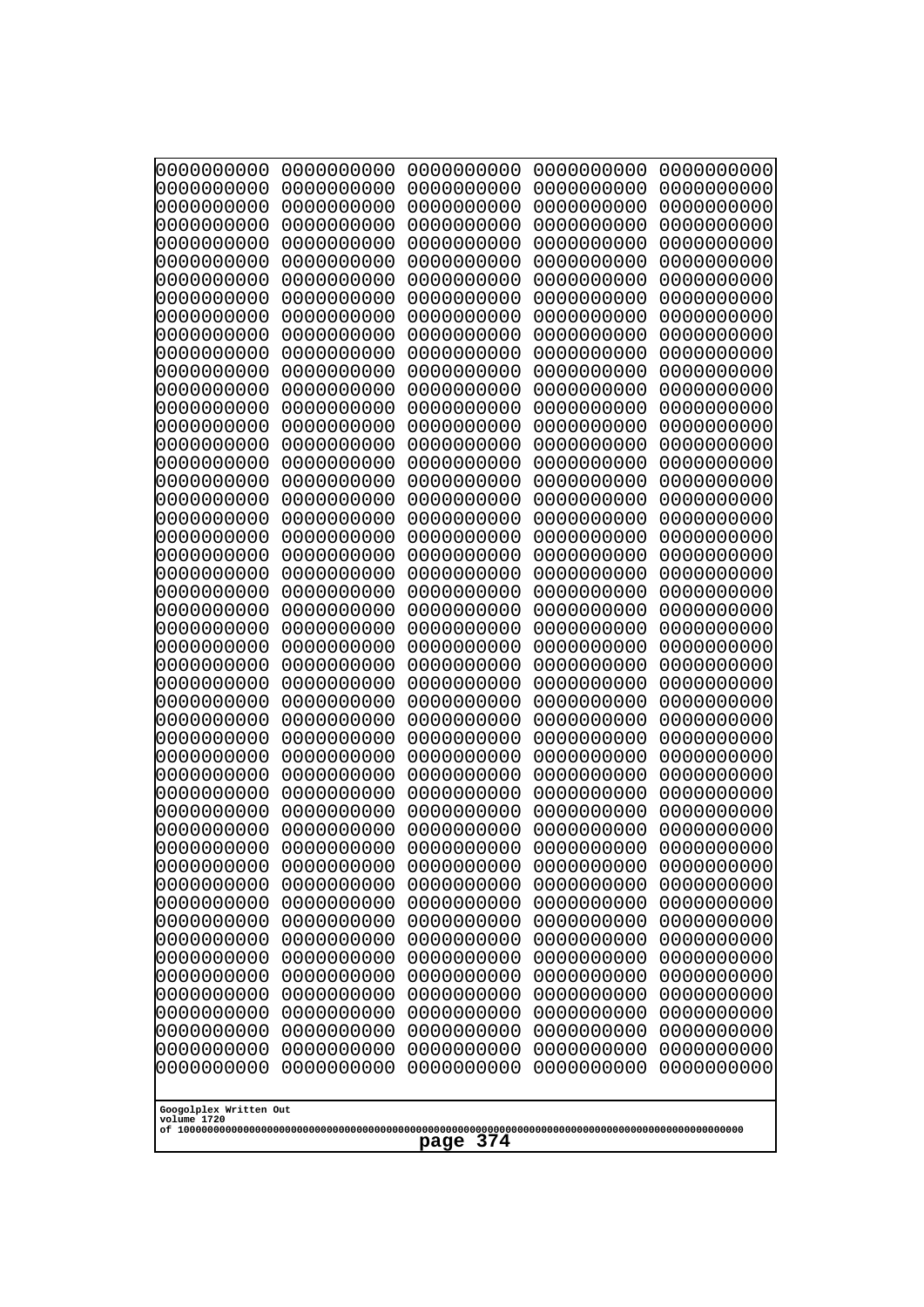| 0000000000<br>0000000000<br>0000000000<br>0000000000<br>0000000000<br>0000000000<br>0000000000<br>0000000000<br>0000000000                                                                                                                                      | 0000000000<br>0000000000<br>0000000000<br>0000000000<br>0000000000<br>0000000000<br>0000000000<br>0000000000                             | 0000000000<br>0000000000<br>0000000000<br>0000000000<br>0000000000<br>0000000000<br>0000000000<br>0000000000                             | 0000000000<br>0000000000<br>0000000000<br>0000000000<br>0000000000<br>0000000000<br>0000000000<br>0000000000                             | 0000000000<br>0000000000<br>0000000000<br>0000000000<br>0000000000<br>0000000000<br>0000000000<br>0000000000                             |
|-----------------------------------------------------------------------------------------------------------------------------------------------------------------------------------------------------------------------------------------------------------------|------------------------------------------------------------------------------------------------------------------------------------------|------------------------------------------------------------------------------------------------------------------------------------------|------------------------------------------------------------------------------------------------------------------------------------------|------------------------------------------------------------------------------------------------------------------------------------------|
| 0000000000<br>0000000000<br>0000000000<br>0000000000<br>0000000000<br>0000000000<br>0000000000<br>0000000000<br>0000000000                                                                                                                                      | 0000000000<br>0000000000<br>0000000000<br>0000000000<br>0000000000<br>0000000000<br>0000000000<br>0000000000<br>0000000000<br>0000000000 | 0000000000<br>0000000000<br>0000000000<br>0000000000<br>0000000000<br>0000000000<br>0000000000<br>0000000000<br>0000000000<br>0000000000 | 0000000000<br>0000000000<br>0000000000<br>0000000000<br>0000000000<br>0000000000<br>0000000000<br>0000000000<br>0000000000<br>0000000000 | 0000000000<br>0000000000<br>0000000000<br>0000000000<br>0000000000<br>0000000000<br>0000000000<br>0000000000<br>0000000000<br>0000000000 |
| 0000000000                                                                                                                                                                                                                                                      | 0000000000                                                                                                                               | 0000000000                                                                                                                               | 0000000000                                                                                                                               | 0000000000                                                                                                                               |
| 0000000000                                                                                                                                                                                                                                                      | 0000000000                                                                                                                               | 0000000000                                                                                                                               | 0000000000                                                                                                                               | 0000000000                                                                                                                               |
| 0000000000                                                                                                                                                                                                                                                      | 0000000000                                                                                                                               | 0000000000                                                                                                                               | 0000000000                                                                                                                               | 0000000000                                                                                                                               |
| 0000000000                                                                                                                                                                                                                                                      | 0000000000                                                                                                                               | 0000000000                                                                                                                               | 0000000000                                                                                                                               | 0000000000                                                                                                                               |
| 0000000000                                                                                                                                                                                                                                                      | 0000000000                                                                                                                               | 0000000000                                                                                                                               | 0000000000                                                                                                                               | 0000000000                                                                                                                               |
| 0000000000                                                                                                                                                                                                                                                      | 0000000000                                                                                                                               | 0000000000                                                                                                                               | 0000000000                                                                                                                               | 0000000000                                                                                                                               |
| 0000000000                                                                                                                                                                                                                                                      | 0000000000                                                                                                                               | 0000000000                                                                                                                               | 0000000000                                                                                                                               | 0000000000                                                                                                                               |
| 0000000000                                                                                                                                                                                                                                                      | 0000000000                                                                                                                               | 0000000000                                                                                                                               | 0000000000                                                                                                                               | 0000000000                                                                                                                               |
| 0000000000                                                                                                                                                                                                                                                      | 0000000000                                                                                                                               | 0000000000                                                                                                                               | 0000000000                                                                                                                               | 0000000000                                                                                                                               |
| 0000000000                                                                                                                                                                                                                                                      | 0000000000                                                                                                                               | 0000000000                                                                                                                               | 0000000000                                                                                                                               | 0000000000                                                                                                                               |
| 0000000000                                                                                                                                                                                                                                                      | 0000000000                                                                                                                               | 0000000000                                                                                                                               | 0000000000                                                                                                                               | 0000000000                                                                                                                               |
| 0000000000                                                                                                                                                                                                                                                      | 0000000000                                                                                                                               | 0000000000                                                                                                                               | 0000000000                                                                                                                               | 0000000000                                                                                                                               |
| 0000000000                                                                                                                                                                                                                                                      | 0000000000                                                                                                                               | 0000000000                                                                                                                               | 0000000000                                                                                                                               | 0000000000                                                                                                                               |
| 0000000000                                                                                                                                                                                                                                                      | 0000000000                                                                                                                               | 0000000000                                                                                                                               | 0000000000                                                                                                                               | 0000000000                                                                                                                               |
| 0000000000                                                                                                                                                                                                                                                      | 0000000000                                                                                                                               | 0000000000                                                                                                                               | 0000000000                                                                                                                               | 0000000000                                                                                                                               |
| 0000000000                                                                                                                                                                                                                                                      | 0000000000                                                                                                                               | 0000000000                                                                                                                               | 0000000000                                                                                                                               | 0000000000                                                                                                                               |
| 0000000000                                                                                                                                                                                                                                                      | 0000000000                                                                                                                               | 0000000000                                                                                                                               | 0000000000                                                                                                                               | 0000000000                                                                                                                               |
| 0000000000                                                                                                                                                                                                                                                      | 0000000000                                                                                                                               | 0000000000                                                                                                                               | 0000000000                                                                                                                               | 0000000000                                                                                                                               |
| 0000000000                                                                                                                                                                                                                                                      | 0000000000                                                                                                                               | 0000000000                                                                                                                               | 0000000000                                                                                                                               | 0000000000                                                                                                                               |
| 0000000000                                                                                                                                                                                                                                                      | 0000000000                                                                                                                               | 0000000000                                                                                                                               | 0000000000                                                                                                                               | 0000000000                                                                                                                               |
| 0000000000                                                                                                                                                                                                                                                      | 0000000000                                                                                                                               | 0000000000                                                                                                                               | 0000000000                                                                                                                               | 0000000000                                                                                                                               |
| 0000000000                                                                                                                                                                                                                                                      | 0000000000                                                                                                                               | 0000000000                                                                                                                               | 0000000000                                                                                                                               | 0000000000                                                                                                                               |
| 0000000000                                                                                                                                                                                                                                                      | 0000000000                                                                                                                               | 0000000000                                                                                                                               | 0000000000                                                                                                                               | 0000000000                                                                                                                               |
| 0000000000                                                                                                                                                                                                                                                      | 0000000000                                                                                                                               | 0000000000                                                                                                                               | 0000000000                                                                                                                               | 0000000000                                                                                                                               |
| 0000000000                                                                                                                                                                                                                                                      | 0000000000                                                                                                                               | 0000000000                                                                                                                               | 0000000000                                                                                                                               | 0000000000                                                                                                                               |
| 0000000000                                                                                                                                                                                                                                                      | 0000000000                                                                                                                               | 0000000000                                                                                                                               | 0000000000                                                                                                                               | 0000000000                                                                                                                               |
| 0000000000                                                                                                                                                                                                                                                      | 0000000000                                                                                                                               | 0000000000                                                                                                                               | 0000000000                                                                                                                               | 0000000000                                                                                                                               |
| 0000000000                                                                                                                                                                                                                                                      | 0000000000                                                                                                                               | 0000000000                                                                                                                               | 0000000000                                                                                                                               | 0000000000                                                                                                                               |
| 0000000000                                                                                                                                                                                                                                                      | 0000000000                                                                                                                               | 0000000000                                                                                                                               | 0000000000                                                                                                                               | 0000000000                                                                                                                               |
| 0000000000<br>0000000000<br>0000000000<br>0000000000<br>0000000000<br>0000000000<br>0000000000<br>0000000000<br>0000000000<br>0000000000<br>0000000000<br>0000000000<br>0000000000<br>0000000000<br>0000000000<br>Googolplex Written Out<br>volume 1720<br>page |                                                                                                                                          |                                                                                                                                          |                                                                                                                                          |                                                                                                                                          |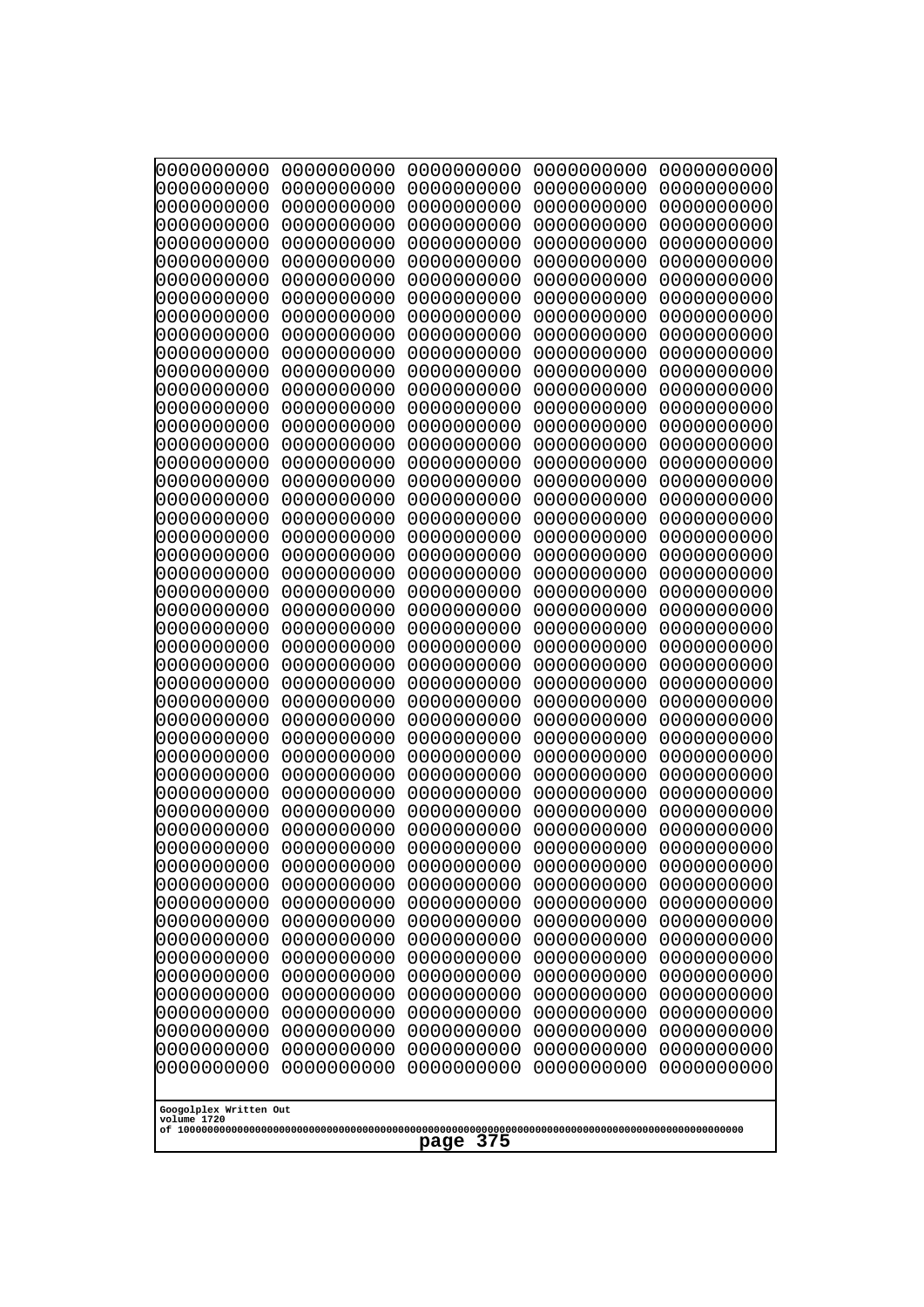| 000000000<br>0000000000               | 0000000000<br>0000000000 | 0000000000<br>0000000000 | 0000000000<br>0000000000 | 0000000000<br>0000000000 |
|---------------------------------------|--------------------------|--------------------------|--------------------------|--------------------------|
| 0000000000<br>0000000000              | 0000000000<br>0000000000 | 0000000000<br>0000000000 | 0000000000<br>0000000000 | 0000000000<br>0000000000 |
| 0000000000                            | 0000000000               | 0000000000               | 0000000000               | 0000000000               |
| 0000000000<br>0000000000              | 0000000000<br>0000000000 | 0000000000<br>0000000000 | 0000000000<br>0000000000 | 0000000000<br>0000000000 |
| 0000000000                            | 0000000000               | 0000000000               | 0000000000               | 0000000000               |
| 0000000000<br>0000000000              | 0000000000<br>0000000000 | 0000000000<br>0000000000 | 0000000000<br>0000000000 | 0000000000<br>0000000000 |
| 0000000000                            | 0000000000               | 0000000000               | 0000000000               | 0000000000               |
| 0000000000<br>0000000000              | 0000000000<br>0000000000 | 0000000000<br>0000000000 | 0000000000<br>0000000000 | 0000000000<br>0000000000 |
| 0000000000                            | 0000000000               | 0000000000               | 0000000000               | 0000000000               |
| 0000000000<br>0000000000              | 0000000000<br>0000000000 | 0000000000<br>0000000000 | 0000000000<br>0000000000 | 0000000000<br>0000000000 |
| 0000000000                            | 0000000000               | 0000000000               | 0000000000               | 0000000000               |
| 0000000000<br>0000000000              | 0000000000<br>0000000000 | 0000000000<br>0000000000 | 0000000000<br>0000000000 | 0000000000<br>0000000000 |
| 0000000000                            | 0000000000               | 0000000000               | 0000000000               | 0000000000               |
| 0000000000<br>0000000000              | 0000000000<br>0000000000 | 0000000000<br>0000000000 | 0000000000<br>0000000000 | 0000000000<br>0000000000 |
| 0000000000                            | 0000000000               | 0000000000               | 0000000000               | 0000000000               |
| 0000000000                            | 0000000000               | 0000000000               | 0000000000               | 0000000000               |
| 0000000000<br>0000000000              | 0000000000<br>0000000000 | 0000000000<br>0000000000 | 0000000000<br>0000000000 | 0000000000<br>0000000000 |
| 0000000000<br>0000000000              | 0000000000<br>0000000000 | 0000000000<br>0000000000 | 0000000000<br>0000000000 | 0000000000<br>0000000000 |
| 0000000000                            | 0000000000               | 0000000000               | 0000000000               | 0000000000               |
| 0000000000<br>0000000000              | 0000000000<br>0000000000 | 0000000000<br>0000000000 | 0000000000<br>0000000000 | 0000000000<br>0000000000 |
| 0000000000                            | 0000000000               | 0000000000               | 0000000000               | 0000000000               |
| 0000000000<br>0000000000              | 0000000000<br>0000000000 | 0000000000<br>0000000000 | 0000000000<br>0000000000 | 0000000000<br>0000000000 |
| 0000000000                            | 0000000000               | 0000000000               | 0000000000               | 0000000000               |
| 0000000000<br>0000000000              | 0000000000<br>0000000000 | 0000000000<br>0000000000 | 0000000000<br>0000000000 | 0000000000<br>0000000000 |
| 0000000000                            | 0000000000               | 0000000000               | 0000000000               | 0000000000               |
| 0000000000<br>0000000000              | 0000000000<br>0000000000 | 0000000000<br>0000000000 | 0000000000<br>0000000000 | 0000000000<br>0000000000 |
| 0000000000                            | 0000000000               | 0000000000               | 0000000000               | 0000000000               |
| 0000000000<br>0000000000              | 0000000000<br>0000000000 | 0000000000<br>0000000000 | 0000000000<br>0000000000 | 0000000000<br>0000000000 |
| 0000000000                            | 0000000000               | 0000000000               | 0000000000               | 0000000000               |
| 0000000000<br>0000000000              | 0000000000<br>0000000000 | 0000000000<br>0000000000 | 0000000000<br>0000000000 | 0000000000<br>0000000000 |
| 0000000000                            | 0000000000               | 0000000000               | 0000000000               | 0000000000               |
| 0000000000<br>0000000000              | 0000000000<br>0000000000 | 0000000000<br>0000000000 | 0000000000<br>0000000000 | 0000000000<br>0000000000 |
| 0000000000                            | 0000000000               | 0000000000               | 0000000000               | 0000000000               |
|                                       |                          |                          |                          |                          |
| Googolplex Written Out<br>volume 1720 |                          |                          |                          |                          |
| 376<br>page                           |                          |                          |                          |                          |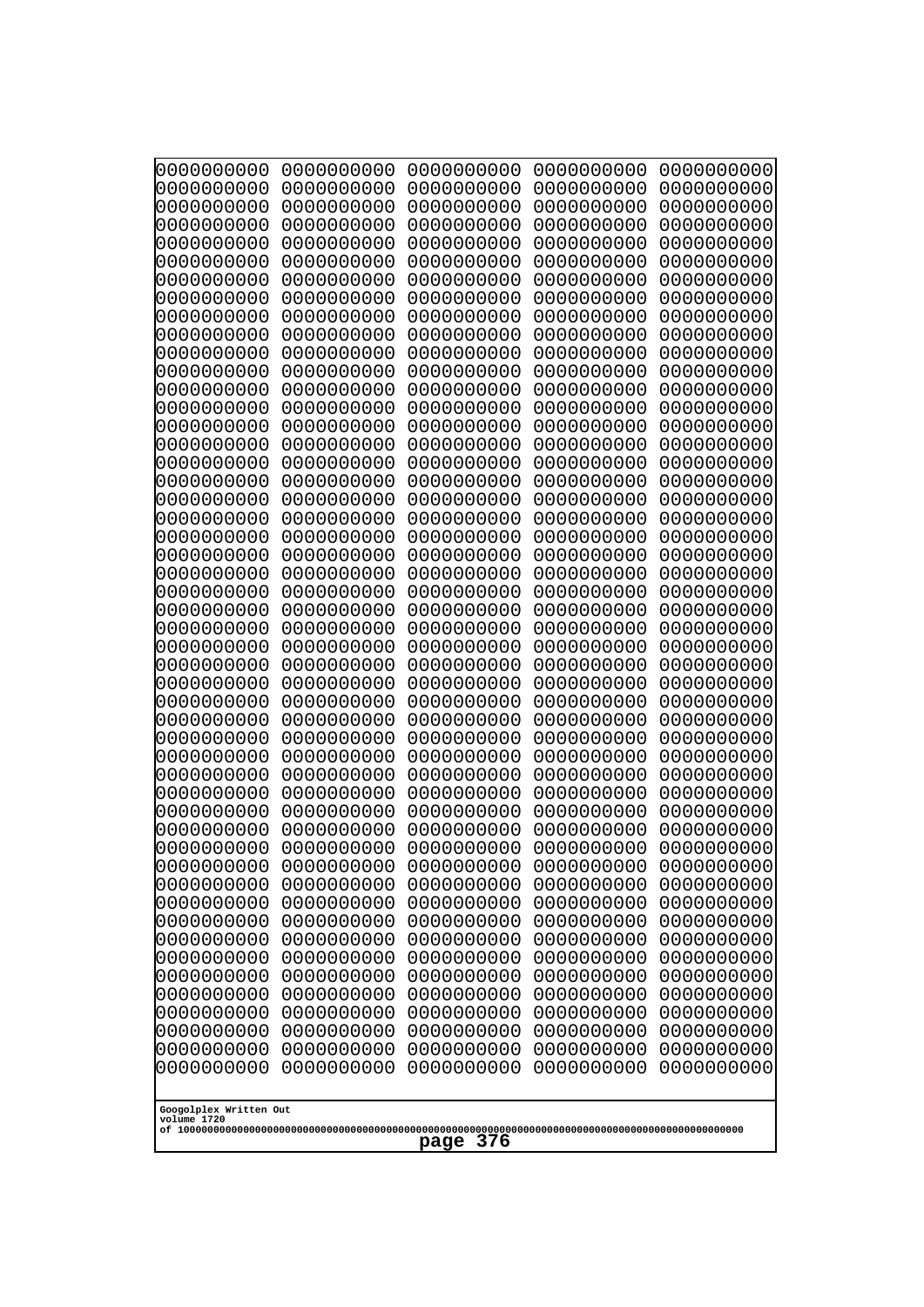| 000000000<br>0000000000               | 0000000000<br>0000000000 | 0000000000<br>0000000000 | 0000000000<br>0000000000 | 0000000000<br>0000000000 |
|---------------------------------------|--------------------------|--------------------------|--------------------------|--------------------------|
| 0000000000<br>0000000000              | 0000000000<br>0000000000 | 0000000000<br>0000000000 | 0000000000<br>0000000000 | 0000000000<br>0000000000 |
| 0000000000                            | 0000000000               | 0000000000               | 0000000000               | 0000000000               |
| 0000000000<br>0000000000              | 0000000000<br>0000000000 | 0000000000<br>0000000000 | 0000000000<br>0000000000 | 0000000000<br>0000000000 |
| 0000000000                            | 0000000000               | 0000000000               | 0000000000               | 0000000000               |
| 0000000000<br>0000000000              | 0000000000<br>0000000000 | 0000000000<br>0000000000 | 0000000000<br>0000000000 | 0000000000<br>0000000000 |
| 0000000000                            | 0000000000               | 0000000000               | 0000000000               | 0000000000               |
| 0000000000<br>0000000000              | 0000000000<br>0000000000 | 0000000000<br>0000000000 | 0000000000<br>0000000000 | 0000000000<br>0000000000 |
| 0000000000                            | 0000000000               | 0000000000               | 0000000000               | 0000000000               |
| 0000000000<br>0000000000              | 0000000000<br>0000000000 | 0000000000<br>0000000000 | 0000000000<br>0000000000 | 0000000000<br>0000000000 |
| 0000000000                            | 0000000000               | 0000000000               | 0000000000               | 0000000000               |
| 0000000000<br>0000000000              | 0000000000<br>0000000000 | 0000000000<br>0000000000 | 0000000000<br>0000000000 | 0000000000<br>0000000000 |
| 0000000000                            | 0000000000               | 0000000000               | 0000000000               | 0000000000               |
| 0000000000<br>0000000000              | 0000000000<br>0000000000 | 0000000000<br>0000000000 | 0000000000<br>0000000000 | 0000000000<br>0000000000 |
| 0000000000                            | 0000000000               | 0000000000               | 0000000000               | 0000000000               |
| 0000000000<br>0000000000              | 0000000000<br>0000000000 | 0000000000<br>0000000000 | 0000000000<br>0000000000 | 0000000000<br>0000000000 |
| 0000000000                            | 0000000000               | 0000000000               | 0000000000               | 0000000000               |
| 0000000000<br>0000000000              | 0000000000<br>0000000000 | 0000000000<br>0000000000 | 0000000000<br>0000000000 | 0000000000<br>0000000000 |
| 0000000000                            | 0000000000               | 0000000000               | 0000000000               | 0000000000               |
| 0000000000<br>0000000000              | 0000000000<br>0000000000 | 0000000000<br>0000000000 | 0000000000<br>0000000000 | 0000000000<br>0000000000 |
| 0000000000                            | 0000000000               | 0000000000               | 0000000000               | 0000000000               |
| 0000000000<br>0000000000              | 0000000000<br>0000000000 | 0000000000<br>0000000000 | 0000000000<br>0000000000 | 0000000000<br>0000000000 |
| 0000000000                            | 0000000000               | 0000000000               | 0000000000               | 0000000000               |
| 0000000000<br>0000000000              | 0000000000<br>0000000000 | 0000000000<br>0000000000 | 0000000000<br>0000000000 | 0000000000<br>0000000000 |
| 0000000000                            | 0000000000               | 0000000000               | 0000000000               | 0000000000               |
| 0000000000<br>0000000000              | 0000000000<br>0000000000 | 0000000000<br>0000000000 | 0000000000<br>0000000000 | 0000000000<br>0000000000 |
| 0000000000                            | 0000000000               | 0000000000               | 0000000000               | 0000000000               |
| 0000000000<br>0000000000              | 0000000000<br>0000000000 | 0000000000<br>0000000000 | 0000000000<br>0000000000 | 0000000000<br>0000000000 |
| 0000000000                            | 0000000000               | 0000000000               | 0000000000               | 0000000000               |
| 0000000000<br>0000000000              | 0000000000<br>0000000000 | 0000000000<br>0000000000 | 0000000000<br>0000000000 | 0000000000<br>0000000000 |
| 0000000000                            | 0000000000               | 0000000000               | 0000000000               | 0000000000               |
| 0000000000<br>0000000000              | 0000000000<br>0000000000 | 0000000000<br>0000000000 | 0000000000<br>0000000000 | 0000000000<br>0000000000 |
| 0000000000                            | 0000000000               | 0000000000               | 0000000000               | 0000000000               |
|                                       |                          |                          |                          |                          |
| Googolplex Written Out<br>volume 1720 |                          |                          |                          |                          |
| 377<br>page                           |                          |                          |                          |                          |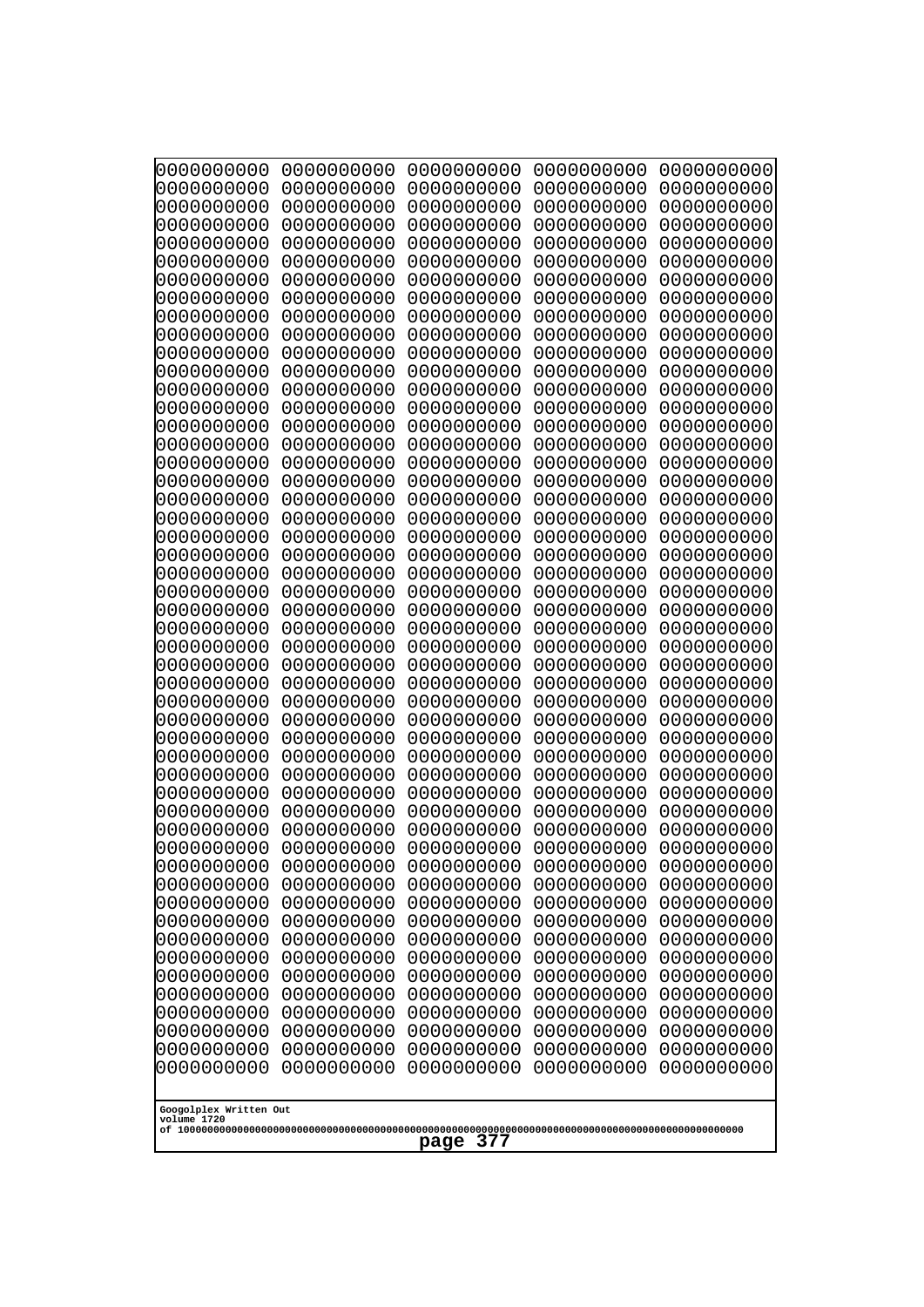| 0000000000                                           | 0000000000 | 0000000000 | 0000000000 | 0000000000 |
|------------------------------------------------------|------------|------------|------------|------------|
| 0000000000                                           | 0000000000 | 0000000000 | 0000000000 | 0000000000 |
| 0000000000                                           | 0000000000 | 0000000000 | 0000000000 | 0000000000 |
| 0000000000                                           | 0000000000 | 0000000000 | 0000000000 | 0000000000 |
| 0000000000                                           | 0000000000 | 0000000000 | 0000000000 | 0000000000 |
| 0000000000                                           | 0000000000 | 0000000000 | 0000000000 | 0000000000 |
| 0000000000                                           | 0000000000 | 0000000000 | 0000000000 | 0000000000 |
| 0000000000                                           | 0000000000 | 0000000000 | 0000000000 | 0000000000 |
| 0000000000                                           | 0000000000 | 0000000000 | 0000000000 | 0000000000 |
| 0000000000                                           | 0000000000 | 0000000000 | 0000000000 | 0000000000 |
| 0000000000                                           | 0000000000 | 0000000000 | 0000000000 | 0000000000 |
| 0000000000                                           | 0000000000 | 0000000000 | 0000000000 | 0000000000 |
| 0000000000                                           | 0000000000 | 0000000000 | 0000000000 | 0000000000 |
| 0000000000                                           | 0000000000 | 0000000000 | 0000000000 | 0000000000 |
| 0000000000                                           | 0000000000 | 0000000000 | 0000000000 | 0000000000 |
| 0000000000                                           | 0000000000 | 0000000000 | 0000000000 | 0000000000 |
| 0000000000                                           | 0000000000 | 0000000000 | 0000000000 | 0000000000 |
| 0000000000                                           | 0000000000 | 0000000000 | 0000000000 | 0000000000 |
| 0000000000                                           | 0000000000 | 0000000000 | 0000000000 | 0000000000 |
| 0000000000                                           | 0000000000 | 0000000000 | 0000000000 | 0000000000 |
| 0000000000                                           | 0000000000 | 0000000000 | 0000000000 | 0000000000 |
| 0000000000                                           | 0000000000 | 0000000000 | 0000000000 | 0000000000 |
| 0000000000                                           | 0000000000 | 0000000000 | 0000000000 | 0000000000 |
| 0000000000                                           | 0000000000 | 0000000000 | 0000000000 | 0000000000 |
| 0000000000                                           | 0000000000 | 0000000000 | 0000000000 | 0000000000 |
| 0000000000                                           | 0000000000 | 0000000000 | 0000000000 | 0000000000 |
| 0000000000                                           | 0000000000 | 0000000000 | 0000000000 | 0000000000 |
| 0000000000                                           | 0000000000 | 0000000000 | 0000000000 | 0000000000 |
| 0000000000                                           | 0000000000 | 0000000000 | 0000000000 | 0000000000 |
| 0000000000                                           | 0000000000 | 0000000000 | 0000000000 | 0000000000 |
| 0000000000                                           | 0000000000 | 0000000000 | 0000000000 | 0000000000 |
| 0000000000                                           | 0000000000 | 0000000000 | 0000000000 | 0000000000 |
| 0000000000                                           | 0000000000 | 0000000000 | 0000000000 | 0000000000 |
| 0000000000                                           | 0000000000 | 0000000000 | 0000000000 | 0000000000 |
| 0000000000                                           | 0000000000 | 0000000000 | 0000000000 | 0000000000 |
| 0000000000                                           | 0000000000 | 0000000000 | 0000000000 | 0000000000 |
| 0000000000                                           | 0000000000 | 0000000000 | 0000000000 | 0000000000 |
| 0000000000                                           | 0000000000 | 0000000000 | 0000000000 | 0000000000 |
| 0000000000                                           | 0000000000 | 0000000000 | 0000000000 | 0000000000 |
| 0000000000                                           | 0000000000 | 0000000000 | 0000000000 | 0000000000 |
| 0000000000                                           | 0000000000 | 0000000000 | 0000000000 | 0000000000 |
| 0000000000                                           | 0000000000 | 0000000000 | 0000000000 | 0000000000 |
| 0000000000                                           | 0000000000 | 0000000000 | 0000000000 | 0000000000 |
| 0000000000                                           | 0000000000 | 0000000000 | 0000000000 | 0000000000 |
| 0000000000                                           | 0000000000 | 0000000000 | 0000000000 | 0000000000 |
| 0000000000                                           | 0000000000 | 0000000000 | 0000000000 | 0000000000 |
| 0000000000                                           | 0000000000 | 0000000000 | 0000000000 | 0000000000 |
| 0000000000                                           | 0000000000 | 0000000000 | 0000000000 | 0000000000 |
| 0000000000                                           | 0000000000 | 0000000000 | 0000000000 | 0000000000 |
| 0000000000                                           | 0000000000 | 0000000000 | 0000000000 | 0000000000 |
| Googolplex Written Out<br>volume 1720<br>378<br>page |            |            |            |            |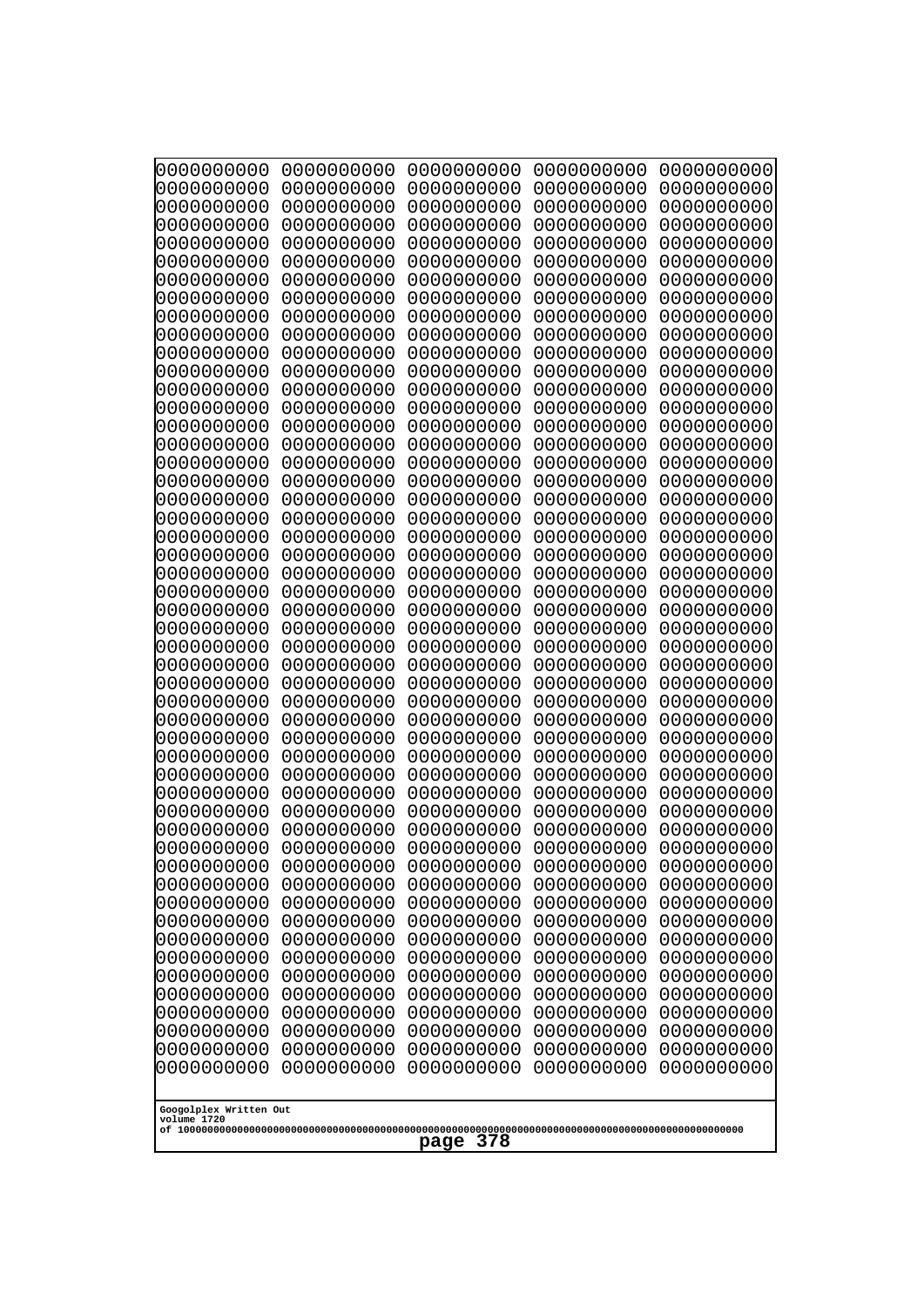| 000000000<br>0000000000  | 0000000000<br>0000000000 | 0000000000<br>0000000000 | 0000000000<br>0000000000 | 0000000000<br>0000000000 |
|--------------------------|--------------------------|--------------------------|--------------------------|--------------------------|
| 0000000000               | 0000000000               | 0000000000               | 0000000000               | 0000000000               |
| 0000000000               | 0000000000               | 0000000000               | 0000000000               | 0000000000               |
| 0000000000<br>0000000000 | 0000000000<br>0000000000 | 0000000000<br>0000000000 | 0000000000<br>0000000000 | 0000000000<br>0000000000 |
| 0000000000               | 0000000000               | 0000000000               | 0000000000               | 0000000000               |
| 0000000000               | 0000000000               | 0000000000               | 0000000000               | 0000000000               |
| 0000000000<br>0000000000 | 0000000000<br>0000000000 | 0000000000<br>0000000000 | 0000000000<br>0000000000 | 0000000000<br>0000000000 |
| 0000000000               | 0000000000               | 0000000000               | 0000000000               | 0000000000               |
| 0000000000               | 0000000000               | 0000000000               | 0000000000               | 0000000000               |
| 0000000000<br>0000000000 | 0000000000<br>0000000000 | 0000000000<br>0000000000 | 0000000000<br>0000000000 | 0000000000<br>0000000000 |
| 0000000000               | 0000000000               | 0000000000               | 0000000000               | 0000000000               |
| 0000000000               | 0000000000               | 0000000000               | 0000000000               | 0000000000               |
| 0000000000<br>0000000000 | 0000000000<br>0000000000 | 0000000000<br>0000000000 | 0000000000<br>0000000000 | 0000000000<br>0000000000 |
| 0000000000               | 0000000000               | 0000000000               | 0000000000               | 0000000000               |
| 0000000000               | 0000000000               | 0000000000               | 0000000000               | 0000000000               |
| 0000000000               | 0000000000               | 0000000000               | 0000000000               | 0000000000               |
| 0000000000<br>0000000000 | 0000000000<br>0000000000 | 0000000000<br>0000000000 | 0000000000<br>0000000000 | 0000000000<br>0000000000 |
| 0000000000               | 0000000000               | 0000000000               | 0000000000               | 0000000000               |
| 0000000000               | 0000000000               | 0000000000               | 0000000000               | 0000000000               |
| 0000000000<br>0000000000 | 0000000000<br>0000000000 | 0000000000<br>0000000000 | 0000000000<br>0000000000 | 0000000000<br>0000000000 |
| 0000000000               | 0000000000               | 0000000000               | 0000000000               | 0000000000               |
| 0000000000               | 0000000000               | 0000000000               | 0000000000               | 0000000000               |
| 0000000000<br>0000000000 | 0000000000<br>0000000000 | 0000000000<br>0000000000 | 0000000000<br>0000000000 | 0000000000<br>0000000000 |
| 0000000000               | 0000000000               | 0000000000               | 0000000000               | 0000000000               |
| 0000000000               | 0000000000               | 0000000000               | 0000000000               | 0000000000               |
| 0000000000<br>0000000000 | 0000000000<br>0000000000 | 0000000000<br>0000000000 | 0000000000<br>0000000000 | 0000000000<br>0000000000 |
| 0000000000               | 0000000000               | 0000000000               | 0000000000               | 0000000000               |
| 0000000000               | 0000000000               | 0000000000               | 0000000000               | 0000000000               |
| 0000000000<br>0000000000 | 0000000000<br>0000000000 | 0000000000<br>0000000000 | 0000000000<br>0000000000 | 0000000000<br>0000000000 |
| 0000000000               | 0000000000               | 0000000000               | 0000000000               | 0000000000               |
| 0000000000               | 0000000000               | 0000000000               | 0000000000               | 0000000000               |
| 0000000000<br>0000000000 | 0000000000<br>0000000000 | 0000000000<br>0000000000 | 0000000000<br>0000000000 | 0000000000<br>0000000000 |
| 0000000000               | 0000000000               | 0000000000               | 0000000000               | 0000000000               |
| 0000000000               | 0000000000               | 0000000000               | 0000000000               | 0000000000               |
| 0000000000               | 0000000000<br>0000000000 | 0000000000               | 0000000000               | 0000000000               |
| 0000000000<br>0000000000 | 0000000000               | 0000000000<br>0000000000 | 0000000000<br>0000000000 | 0000000000<br>0000000000 |
| 0000000000               | 0000000000               | 0000000000               | 0000000000               | 0000000000               |
| 0000000000               | 0000000000               | 0000000000               | 0000000000               | 0000000000               |
| Googolplex Written Out   |                          |                          |                          |                          |
| volume 1720              |                          |                          |                          |                          |
| 379<br>page              |                          |                          |                          |                          |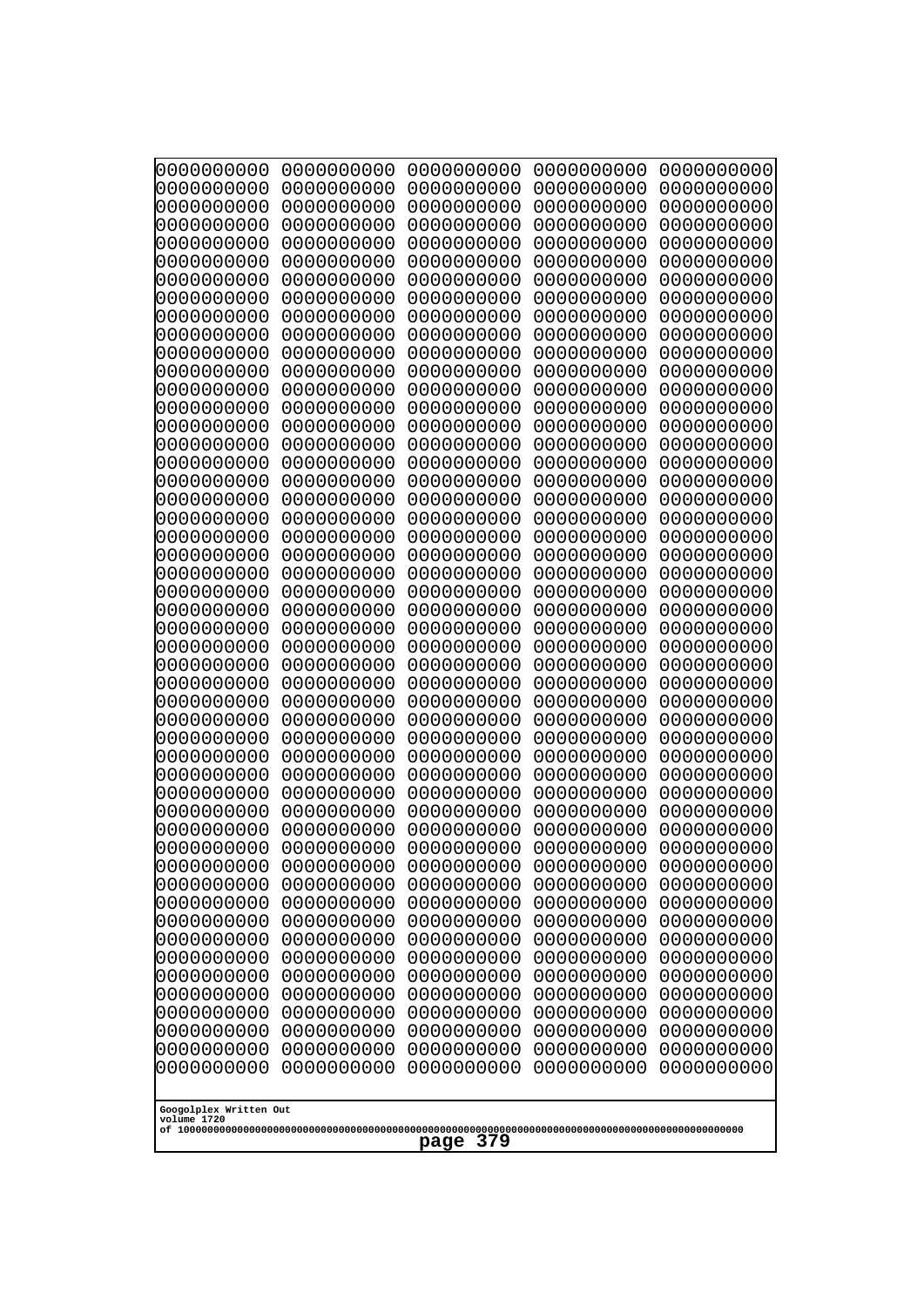| 0000000000                                           | 0000000000 | 0000000000 | 0000000000 | 0000000000 |
|------------------------------------------------------|------------|------------|------------|------------|
| 0000000000                                           | 0000000000 | 0000000000 | 0000000000 | 0000000000 |
| 0000000000                                           | 0000000000 | 0000000000 | 0000000000 | 0000000000 |
| 0000000000                                           | 0000000000 | 0000000000 | 0000000000 | 0000000000 |
| 0000000000                                           | 0000000000 | 0000000000 | 0000000000 | 0000000000 |
| 0000000000                                           | 0000000000 | 0000000000 | 0000000000 | 0000000000 |
| 0000000000                                           | 0000000000 | 0000000000 | 0000000000 | 0000000000 |
| 0000000000                                           | 0000000000 | 0000000000 | 0000000000 | 0000000000 |
| 0000000000                                           | 0000000000 | 0000000000 | 0000000000 | 0000000000 |
| 0000000000                                           | 0000000000 | 0000000000 | 0000000000 | 0000000000 |
| 0000000000                                           | 0000000000 | 0000000000 | 0000000000 | 0000000000 |
| 0000000000                                           | 0000000000 | 0000000000 | 0000000000 | 0000000000 |
| 0000000000                                           | 0000000000 | 0000000000 | 0000000000 | 0000000000 |
| 0000000000                                           | 0000000000 | 0000000000 | 0000000000 | 0000000000 |
| 0000000000                                           | 0000000000 | 0000000000 | 0000000000 | 0000000000 |
| 0000000000                                           | 0000000000 | 0000000000 | 0000000000 | 0000000000 |
| 0000000000                                           | 0000000000 | 0000000000 | 0000000000 | 0000000000 |
| 0000000000                                           | 0000000000 | 0000000000 | 0000000000 | 0000000000 |
| 0000000000                                           | 0000000000 | 0000000000 | 0000000000 | 0000000000 |
| 0000000000                                           | 0000000000 | 0000000000 | 0000000000 | 0000000000 |
| 0000000000                                           | 0000000000 | 0000000000 | 0000000000 | 0000000000 |
| 0000000000                                           | 0000000000 | 0000000000 | 0000000000 | 0000000000 |
| 0000000000                                           | 0000000000 | 0000000000 | 0000000000 | 0000000000 |
| 0000000000                                           | 0000000000 | 0000000000 | 0000000000 | 0000000000 |
| 0000000000                                           | 0000000000 | 0000000000 | 0000000000 | 0000000000 |
| 0000000000                                           | 0000000000 | 0000000000 | 0000000000 | 0000000000 |
| 0000000000                                           | 0000000000 | 0000000000 | 0000000000 | 0000000000 |
| 0000000000                                           | 0000000000 | 0000000000 | 0000000000 | 0000000000 |
| 0000000000                                           | 0000000000 | 0000000000 | 0000000000 | 0000000000 |
| 0000000000                                           | 0000000000 | 0000000000 | 0000000000 | 0000000000 |
| 0000000000                                           | 0000000000 | 0000000000 | 0000000000 | 0000000000 |
| 0000000000                                           | 0000000000 | 0000000000 | 0000000000 | 0000000000 |
| 0000000000                                           | 0000000000 | 0000000000 | 0000000000 | 0000000000 |
| 0000000000                                           | 0000000000 | 0000000000 | 0000000000 | 0000000000 |
| 0000000000                                           | 0000000000 | 0000000000 | 0000000000 | 0000000000 |
| 0000000000                                           | 0000000000 | 0000000000 | 0000000000 | 0000000000 |
| 0000000000                                           | 0000000000 | 0000000000 | 0000000000 | 0000000000 |
| 0000000000                                           | 0000000000 | 0000000000 | 0000000000 | 0000000000 |
| 0000000000                                           | 0000000000 | 0000000000 | 0000000000 | 0000000000 |
| 0000000000                                           | 0000000000 | 0000000000 | 0000000000 | 0000000000 |
| 0000000000                                           | 0000000000 | 0000000000 | 0000000000 | 0000000000 |
| 0000000000                                           | 0000000000 | 0000000000 | 0000000000 | 0000000000 |
| 0000000000                                           | 0000000000 | 0000000000 | 0000000000 | 0000000000 |
| 0000000000                                           | 0000000000 | 0000000000 | 0000000000 | 0000000000 |
| 0000000000                                           | 0000000000 | 0000000000 | 0000000000 | 0000000000 |
| 0000000000                                           | 0000000000 | 0000000000 | 0000000000 | 0000000000 |
| 0000000000                                           | 0000000000 | 0000000000 | 0000000000 | 0000000000 |
| 0000000000                                           | 0000000000 | 0000000000 | 0000000000 | 0000000000 |
| Googolplex Written Out<br>volume 1720<br>380<br>page |            |            |            |            |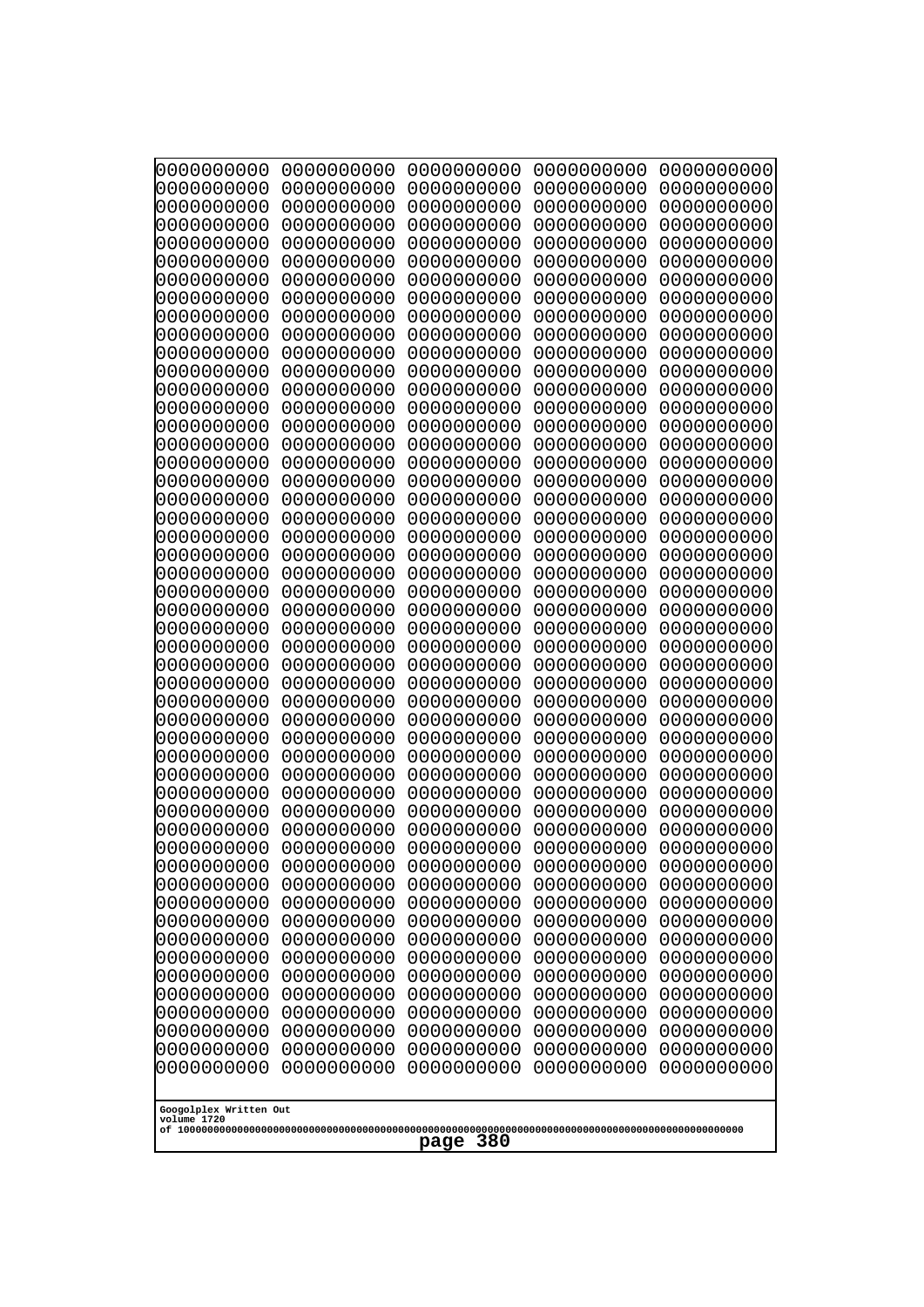| 0000000000                                                                                                               | 0000000000                                                                                     | 0000000000                                                                                     | 0000000000                                                                                     | 0000000000                                                                                     |
|--------------------------------------------------------------------------------------------------------------------------|------------------------------------------------------------------------------------------------|------------------------------------------------------------------------------------------------|------------------------------------------------------------------------------------------------|------------------------------------------------------------------------------------------------|
| 0000000000                                                                                                               | 0000000000                                                                                     | 0000000000                                                                                     | 0000000000                                                                                     | 0000000000                                                                                     |
| 0000000000                                                                                                               | 0000000000                                                                                     | 0000000000                                                                                     | 0000000000                                                                                     | 0000000000                                                                                     |
| 0000000000                                                                                                               | 0000000000                                                                                     | 0000000000                                                                                     | 0000000000                                                                                     | 0000000000                                                                                     |
| 0000000000                                                                                                               | 0000000000                                                                                     | 0000000000                                                                                     | 0000000000                                                                                     | 0000000000                                                                                     |
| 0000000000                                                                                                               | 0000000000                                                                                     | 0000000000                                                                                     | 0000000000                                                                                     | 0000000000                                                                                     |
| 0000000000                                                                                                               | 0000000000                                                                                     | 0000000000                                                                                     | 0000000000                                                                                     | 0000000000                                                                                     |
| 0000000000                                                                                                               | 0000000000                                                                                     | 0000000000                                                                                     | 0000000000                                                                                     | 0000000000                                                                                     |
| 0000000000                                                                                                               | 0000000000                                                                                     | 0000000000                                                                                     | 0000000000                                                                                     | 0000000000                                                                                     |
| 0000000000                                                                                                               | 0000000000                                                                                     | 0000000000                                                                                     | 0000000000                                                                                     | 0000000000                                                                                     |
| 0000000000                                                                                                               | 0000000000                                                                                     | 0000000000                                                                                     | 0000000000                                                                                     | 0000000000                                                                                     |
| 0000000000                                                                                                               | 0000000000                                                                                     | 0000000000                                                                                     | 0000000000                                                                                     | 0000000000                                                                                     |
| 0000000000                                                                                                               | 0000000000                                                                                     | 0000000000                                                                                     | 0000000000                                                                                     | 0000000000                                                                                     |
| 0000000000                                                                                                               | 0000000000                                                                                     | 0000000000                                                                                     | 0000000000                                                                                     | 0000000000                                                                                     |
| 0000000000                                                                                                               | 0000000000                                                                                     | 0000000000                                                                                     | 0000000000                                                                                     | 0000000000                                                                                     |
| 0000000000                                                                                                               | 0000000000                                                                                     | 0000000000                                                                                     | 0000000000                                                                                     | 0000000000                                                                                     |
| 0000000000                                                                                                               | 0000000000                                                                                     | 0000000000                                                                                     | 0000000000                                                                                     | 0000000000                                                                                     |
| 0000000000                                                                                                               | 0000000000                                                                                     | 0000000000                                                                                     | 0000000000                                                                                     | 0000000000                                                                                     |
| 0000000000                                                                                                               | 0000000000                                                                                     | 0000000000                                                                                     | 0000000000                                                                                     | 0000000000                                                                                     |
| 0000000000                                                                                                               | 0000000000                                                                                     | 0000000000                                                                                     | 0000000000                                                                                     | 0000000000                                                                                     |
| 0000000000                                                                                                               | 0000000000                                                                                     | 0000000000                                                                                     | 0000000000                                                                                     | 0000000000                                                                                     |
| 0000000000                                                                                                               | 0000000000                                                                                     | 0000000000                                                                                     | 0000000000                                                                                     | 0000000000                                                                                     |
| 0000000000                                                                                                               | 0000000000                                                                                     | 0000000000                                                                                     | 0000000000                                                                                     | 0000000000                                                                                     |
| 0000000000                                                                                                               | 0000000000                                                                                     | 0000000000                                                                                     | 0000000000                                                                                     | 0000000000                                                                                     |
| 0000000000                                                                                                               | 0000000000                                                                                     | 0000000000                                                                                     | 0000000000                                                                                     | 0000000000                                                                                     |
| 0000000000                                                                                                               | 0000000000                                                                                     | 0000000000                                                                                     | 0000000000                                                                                     | 0000000000                                                                                     |
| 0000000000                                                                                                               | 0000000000                                                                                     | 0000000000                                                                                     | 0000000000                                                                                     | 0000000000                                                                                     |
| 0000000000                                                                                                               | 0000000000                                                                                     | 0000000000                                                                                     | 0000000000                                                                                     | 0000000000                                                                                     |
| 0000000000                                                                                                               | 0000000000                                                                                     | 0000000000                                                                                     | 0000000000                                                                                     | 0000000000                                                                                     |
| 0000000000                                                                                                               | 0000000000                                                                                     | 0000000000                                                                                     | 0000000000                                                                                     | 0000000000                                                                                     |
| 0000000000                                                                                                               | 0000000000                                                                                     | 0000000000                                                                                     | 0000000000                                                                                     | 0000000000                                                                                     |
| 0000000000                                                                                                               | 0000000000                                                                                     | 0000000000                                                                                     | 0000000000                                                                                     | 0000000000                                                                                     |
| 0000000000                                                                                                               | 0000000000                                                                                     | 0000000000                                                                                     | 0000000000                                                                                     | 0000000000                                                                                     |
| 0000000000                                                                                                               | 0000000000                                                                                     | 0000000000                                                                                     | 0000000000                                                                                     | 0000000000                                                                                     |
| 0000000000                                                                                                               | 0000000000                                                                                     | 0000000000                                                                                     | 0000000000                                                                                     | 0000000000                                                                                     |
| 0000000000                                                                                                               | 0000000000                                                                                     | 0000000000                                                                                     | 0000000000                                                                                     | 0000000000                                                                                     |
| 0000000000                                                                                                               | 0000000000                                                                                     | 0000000000                                                                                     | 0000000000                                                                                     | 0000000000                                                                                     |
| 0000000000                                                                                                               | 0000000000                                                                                     | 0000000000                                                                                     | 0000000000                                                                                     | 0000000000                                                                                     |
| 0000000000                                                                                                               | 0000000000                                                                                     | 0000000000                                                                                     | 0000000000                                                                                     | 0000000000                                                                                     |
| 0000000000                                                                                                               | 0000000000                                                                                     | 0000000000                                                                                     | 0000000000                                                                                     | 0000000000                                                                                     |
| 0000000000                                                                                                               | 0000000000                                                                                     | 0000000000                                                                                     | 0000000000                                                                                     | 0000000000                                                                                     |
| 0000000000                                                                                                               | 0000000000                                                                                     | 0000000000                                                                                     | 0000000000                                                                                     | 0000000000                                                                                     |
| 0000000000                                                                                                               | 0000000000                                                                                     | 0000000000                                                                                     | 0000000000                                                                                     | 0000000000                                                                                     |
| 0000000000<br>0000000000<br>0000000000<br>0000000000<br>0000000000<br>0000000000<br>0000000000<br>Googolplex Written Out | 0000000000<br>0000000000<br>0000000000<br>0000000000<br>0000000000<br>0000000000<br>0000000000 | 0000000000<br>0000000000<br>0000000000<br>0000000000<br>0000000000<br>0000000000<br>0000000000 | 0000000000<br>0000000000<br>0000000000<br>0000000000<br>0000000000<br>0000000000<br>0000000000 | 0000000000<br>0000000000<br>0000000000<br>0000000000<br>0000000000<br>0000000000<br>0000000000 |
| volume 1720<br>381<br>page                                                                                               |                                                                                                |                                                                                                |                                                                                                |                                                                                                |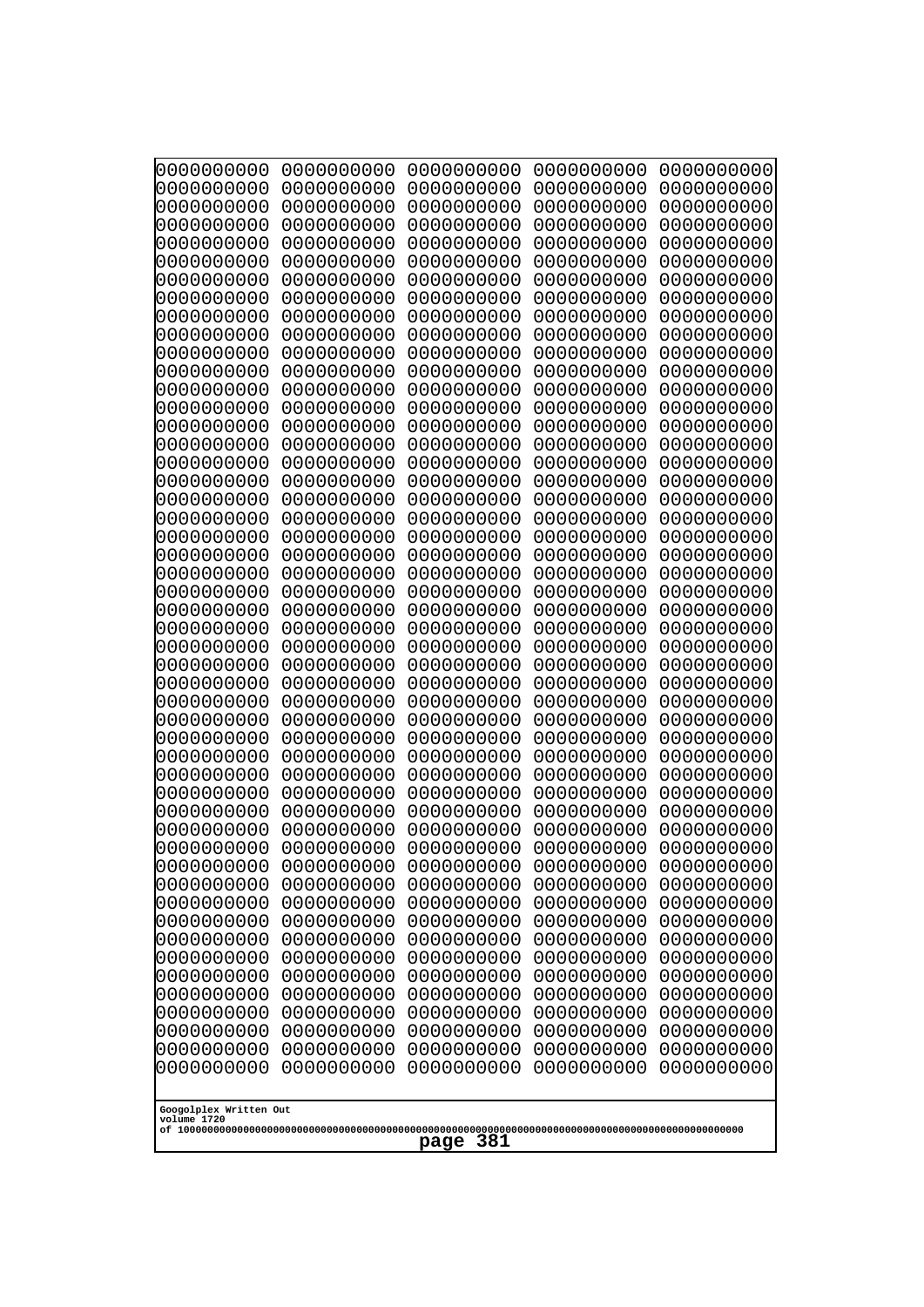| 0000000000                                           | 0000000000 | 0000000000 | 0000000000 | 0000000000 |
|------------------------------------------------------|------------|------------|------------|------------|
| 0000000000                                           | 0000000000 | 0000000000 | 0000000000 | 0000000000 |
| 0000000000                                           | 0000000000 | 0000000000 | 0000000000 | 0000000000 |
| 0000000000                                           | 0000000000 | 0000000000 | 0000000000 | 0000000000 |
| 0000000000                                           | 0000000000 | 0000000000 | 0000000000 | 0000000000 |
| 0000000000                                           | 0000000000 | 0000000000 | 0000000000 | 0000000000 |
| 0000000000                                           | 0000000000 | 0000000000 | 0000000000 | 0000000000 |
| 0000000000                                           | 0000000000 | 0000000000 | 0000000000 | 0000000000 |
| 0000000000                                           | 0000000000 | 0000000000 | 0000000000 | 0000000000 |
| 0000000000                                           | 0000000000 | 0000000000 | 0000000000 | 0000000000 |
| 0000000000                                           | 0000000000 | 0000000000 | 0000000000 | 0000000000 |
| 0000000000                                           | 0000000000 | 0000000000 | 0000000000 | 0000000000 |
| 0000000000                                           | 0000000000 | 0000000000 | 0000000000 | 0000000000 |
| 0000000000                                           | 0000000000 | 0000000000 | 0000000000 | 0000000000 |
| 0000000000                                           | 0000000000 | 0000000000 | 0000000000 | 0000000000 |
| 0000000000                                           | 0000000000 | 0000000000 | 0000000000 | 0000000000 |
| 0000000000                                           | 0000000000 | 0000000000 | 0000000000 | 0000000000 |
| 0000000000                                           | 0000000000 | 0000000000 | 0000000000 | 0000000000 |
| 0000000000                                           | 0000000000 | 0000000000 | 0000000000 | 0000000000 |
| 0000000000                                           | 0000000000 | 0000000000 | 0000000000 | 0000000000 |
| 0000000000                                           | 0000000000 | 0000000000 | 0000000000 | 0000000000 |
| 0000000000                                           | 0000000000 | 0000000000 | 0000000000 | 0000000000 |
| 0000000000                                           | 0000000000 | 0000000000 | 0000000000 | 0000000000 |
| 0000000000                                           | 0000000000 | 0000000000 | 0000000000 | 0000000000 |
| 0000000000                                           | 0000000000 | 0000000000 | 0000000000 | 0000000000 |
| 0000000000                                           | 0000000000 | 0000000000 | 0000000000 | 0000000000 |
| 0000000000                                           | 0000000000 | 0000000000 | 0000000000 | 0000000000 |
| 0000000000                                           | 0000000000 | 0000000000 | 0000000000 | 0000000000 |
| 0000000000                                           | 0000000000 | 0000000000 | 0000000000 | 0000000000 |
| 0000000000                                           | 0000000000 | 0000000000 | 0000000000 | 0000000000 |
| 0000000000                                           | 0000000000 | 0000000000 | 0000000000 | 0000000000 |
| 0000000000                                           | 0000000000 | 0000000000 | 0000000000 | 0000000000 |
| 0000000000                                           | 0000000000 | 0000000000 | 0000000000 | 0000000000 |
| 0000000000                                           | 0000000000 | 0000000000 | 0000000000 | 0000000000 |
| 0000000000                                           | 0000000000 | 0000000000 | 0000000000 | 0000000000 |
| 0000000000                                           | 0000000000 | 0000000000 | 0000000000 | 0000000000 |
| 0000000000                                           | 0000000000 | 0000000000 | 0000000000 | 0000000000 |
| 0000000000                                           | 0000000000 | 0000000000 | 0000000000 | 0000000000 |
| 0000000000                                           | 0000000000 | 0000000000 | 0000000000 | 0000000000 |
| 0000000000                                           | 0000000000 | 0000000000 | 0000000000 | 0000000000 |
| 0000000000                                           | 0000000000 | 0000000000 | 0000000000 | 0000000000 |
| 0000000000                                           | 0000000000 | 0000000000 | 0000000000 | 0000000000 |
| 0000000000                                           | 0000000000 | 0000000000 | 0000000000 | 0000000000 |
| 0000000000                                           | 0000000000 | 0000000000 | 0000000000 | 0000000000 |
| 0000000000                                           | 0000000000 | 0000000000 | 0000000000 | 0000000000 |
| 0000000000                                           | 0000000000 | 0000000000 | 0000000000 | 0000000000 |
| 0000000000                                           | 0000000000 | 0000000000 | 0000000000 | 0000000000 |
| 0000000000                                           | 0000000000 | 0000000000 | 0000000000 | 0000000000 |
| 0000000000                                           | 0000000000 | 0000000000 | 0000000000 | 0000000000 |
| 0000000000                                           | 0000000000 | 0000000000 | 0000000000 | 0000000000 |
| Googolplex Written Out<br>volume 1720<br>382<br>page |            |            |            |            |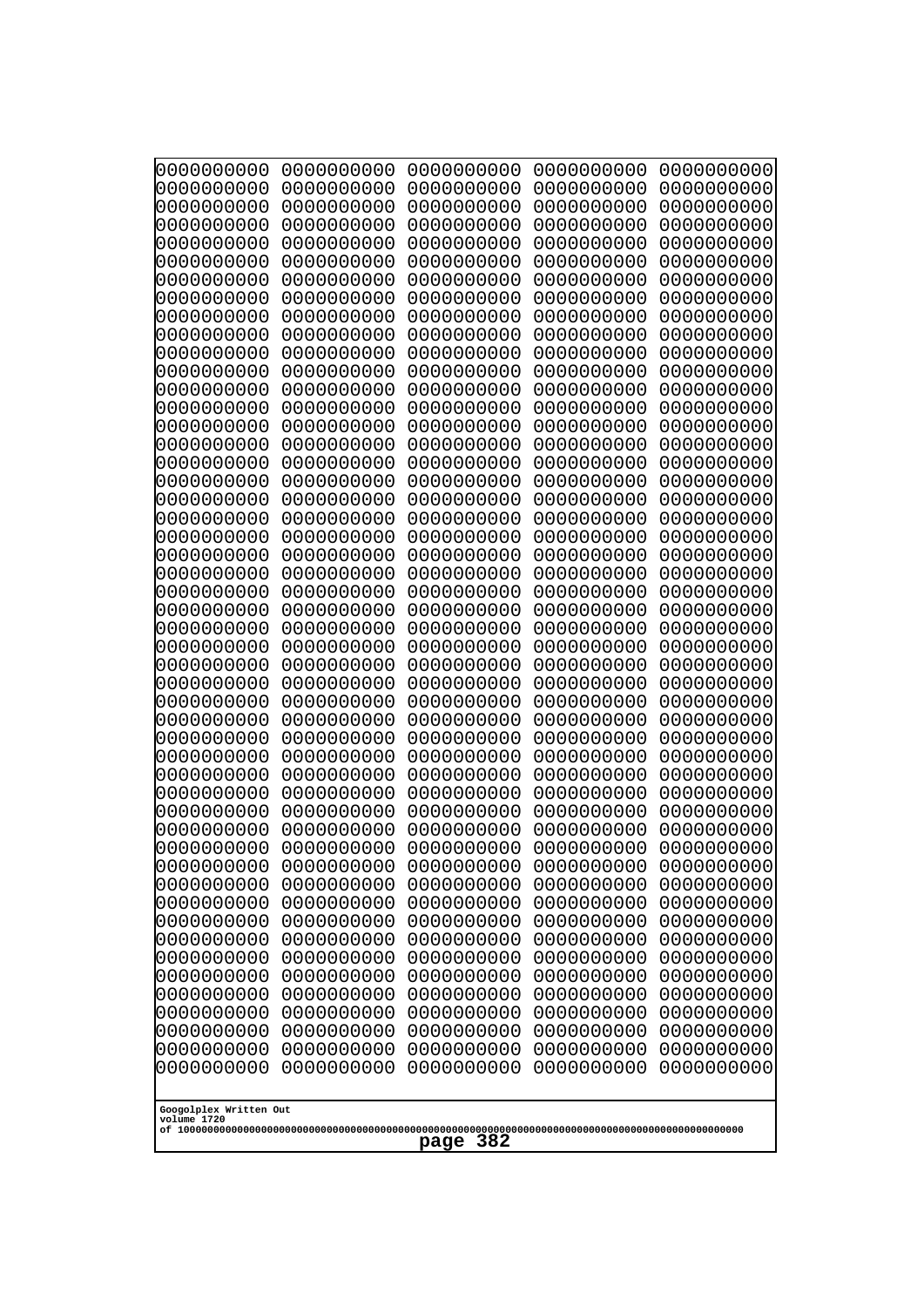| 0000000000<br>0000000000<br>0000000000<br>0000000000<br>0000000000<br>0000000000<br>0000000000<br>0000000000<br>0000000000<br>0000000000<br>0000000000<br>0000000000<br>0000000000<br>0000000000<br>0000000000<br>0000000000<br>0000000000<br>0000000000<br>0000000000<br>0000000000<br>0000000000<br>0000000000<br>0000000000<br>0000000000<br>0000000000 | 0000000000<br>0000000000<br>0000000000<br>0000000000<br>0000000000<br>0000000000<br>0000000000<br>0000000000<br>0000000000<br>0000000000<br>0000000000<br>0000000000<br>0000000000<br>0000000000<br>0000000000<br>0000000000<br>0000000000<br>0000000000<br>0000000000<br>0000000000<br>0000000000<br>0000000000<br>0000000000<br>0000000000<br>0000000000 | 0000000000<br>0000000000<br>0000000000<br>0000000000<br>0000000000<br>0000000000<br>0000000000<br>0000000000<br>0000000000<br>0000000000<br>0000000000<br>0000000000<br>0000000000<br>0000000000<br>0000000000<br>0000000000<br>0000000000<br>0000000000<br>0000000000<br>0000000000<br>0000000000<br>0000000000<br>0000000000<br>0000000000<br>0000000000 | 0000000000<br>0000000000<br>0000000000<br>0000000000<br>0000000000<br>0000000000<br>0000000000<br>0000000000<br>0000000000<br>0000000000<br>0000000000<br>0000000000<br>0000000000<br>0000000000<br>0000000000<br>0000000000<br>0000000000<br>0000000000<br>0000000000<br>0000000000<br>0000000000<br>0000000000<br>0000000000<br>0000000000<br>0000000000 | 0000000000<br>0000000000<br>0000000000<br>0000000000<br>0000000000<br>0000000000<br>0000000000<br>0000000000<br>0000000000<br>0000000000<br>0000000000<br>0000000000<br>0000000000<br>0000000000<br>0000000000<br>0000000000<br>0000000000<br>0000000000<br>0000000000<br>0000000000<br>0000000000<br>0000000000<br>0000000000<br>0000000000<br>0000000000 |
|------------------------------------------------------------------------------------------------------------------------------------------------------------------------------------------------------------------------------------------------------------------------------------------------------------------------------------------------------------|------------------------------------------------------------------------------------------------------------------------------------------------------------------------------------------------------------------------------------------------------------------------------------------------------------------------------------------------------------|------------------------------------------------------------------------------------------------------------------------------------------------------------------------------------------------------------------------------------------------------------------------------------------------------------------------------------------------------------|------------------------------------------------------------------------------------------------------------------------------------------------------------------------------------------------------------------------------------------------------------------------------------------------------------------------------------------------------------|------------------------------------------------------------------------------------------------------------------------------------------------------------------------------------------------------------------------------------------------------------------------------------------------------------------------------------------------------------|
|                                                                                                                                                                                                                                                                                                                                                            |                                                                                                                                                                                                                                                                                                                                                            |                                                                                                                                                                                                                                                                                                                                                            |                                                                                                                                                                                                                                                                                                                                                            |                                                                                                                                                                                                                                                                                                                                                            |
|                                                                                                                                                                                                                                                                                                                                                            |                                                                                                                                                                                                                                                                                                                                                            |                                                                                                                                                                                                                                                                                                                                                            |                                                                                                                                                                                                                                                                                                                                                            |                                                                                                                                                                                                                                                                                                                                                            |
|                                                                                                                                                                                                                                                                                                                                                            |                                                                                                                                                                                                                                                                                                                                                            |                                                                                                                                                                                                                                                                                                                                                            |                                                                                                                                                                                                                                                                                                                                                            |                                                                                                                                                                                                                                                                                                                                                            |
|                                                                                                                                                                                                                                                                                                                                                            |                                                                                                                                                                                                                                                                                                                                                            |                                                                                                                                                                                                                                                                                                                                                            |                                                                                                                                                                                                                                                                                                                                                            |                                                                                                                                                                                                                                                                                                                                                            |
|                                                                                                                                                                                                                                                                                                                                                            |                                                                                                                                                                                                                                                                                                                                                            |                                                                                                                                                                                                                                                                                                                                                            |                                                                                                                                                                                                                                                                                                                                                            |                                                                                                                                                                                                                                                                                                                                                            |
|                                                                                                                                                                                                                                                                                                                                                            |                                                                                                                                                                                                                                                                                                                                                            |                                                                                                                                                                                                                                                                                                                                                            |                                                                                                                                                                                                                                                                                                                                                            |                                                                                                                                                                                                                                                                                                                                                            |
|                                                                                                                                                                                                                                                                                                                                                            |                                                                                                                                                                                                                                                                                                                                                            |                                                                                                                                                                                                                                                                                                                                                            |                                                                                                                                                                                                                                                                                                                                                            |                                                                                                                                                                                                                                                                                                                                                            |
|                                                                                                                                                                                                                                                                                                                                                            |                                                                                                                                                                                                                                                                                                                                                            |                                                                                                                                                                                                                                                                                                                                                            |                                                                                                                                                                                                                                                                                                                                                            |                                                                                                                                                                                                                                                                                                                                                            |
|                                                                                                                                                                                                                                                                                                                                                            |                                                                                                                                                                                                                                                                                                                                                            |                                                                                                                                                                                                                                                                                                                                                            |                                                                                                                                                                                                                                                                                                                                                            |                                                                                                                                                                                                                                                                                                                                                            |
|                                                                                                                                                                                                                                                                                                                                                            |                                                                                                                                                                                                                                                                                                                                                            |                                                                                                                                                                                                                                                                                                                                                            |                                                                                                                                                                                                                                                                                                                                                            |                                                                                                                                                                                                                                                                                                                                                            |
|                                                                                                                                                                                                                                                                                                                                                            |                                                                                                                                                                                                                                                                                                                                                            |                                                                                                                                                                                                                                                                                                                                                            |                                                                                                                                                                                                                                                                                                                                                            |                                                                                                                                                                                                                                                                                                                                                            |
|                                                                                                                                                                                                                                                                                                                                                            |                                                                                                                                                                                                                                                                                                                                                            |                                                                                                                                                                                                                                                                                                                                                            |                                                                                                                                                                                                                                                                                                                                                            |                                                                                                                                                                                                                                                                                                                                                            |
| 0000000000<br>0000000000                                                                                                                                                                                                                                                                                                                                   | 0000000000<br>0000000000                                                                                                                                                                                                                                                                                                                                   | 0000000000<br>0000000000                                                                                                                                                                                                                                                                                                                                   | 0000000000<br>0000000000                                                                                                                                                                                                                                                                                                                                   | 0000000000<br>0000000000                                                                                                                                                                                                                                                                                                                                   |
| 0000000000                                                                                                                                                                                                                                                                                                                                                 | 0000000000                                                                                                                                                                                                                                                                                                                                                 | 0000000000                                                                                                                                                                                                                                                                                                                                                 | 0000000000                                                                                                                                                                                                                                                                                                                                                 | 0000000000                                                                                                                                                                                                                                                                                                                                                 |
| 0000000000<br>0000000000                                                                                                                                                                                                                                                                                                                                   | 0000000000<br>0000000000                                                                                                                                                                                                                                                                                                                                   | 0000000000<br>0000000000                                                                                                                                                                                                                                                                                                                                   | 0000000000<br>0000000000                                                                                                                                                                                                                                                                                                                                   | 0000000000<br>0000000000                                                                                                                                                                                                                                                                                                                                   |
| 0000000000<br>0000000000                                                                                                                                                                                                                                                                                                                                   | 0000000000<br>0000000000                                                                                                                                                                                                                                                                                                                                   | 0000000000<br>0000000000                                                                                                                                                                                                                                                                                                                                   | 0000000000<br>0000000000                                                                                                                                                                                                                                                                                                                                   | 0000000000<br>0000000000                                                                                                                                                                                                                                                                                                                                   |
| 0000000000                                                                                                                                                                                                                                                                                                                                                 | 0000000000                                                                                                                                                                                                                                                                                                                                                 | 0000000000                                                                                                                                                                                                                                                                                                                                                 | 0000000000                                                                                                                                                                                                                                                                                                                                                 | 0000000000                                                                                                                                                                                                                                                                                                                                                 |
| 0000000000<br>0000000000                                                                                                                                                                                                                                                                                                                                   | 0000000000<br>0000000000                                                                                                                                                                                                                                                                                                                                   | 0000000000<br>0000000000                                                                                                                                                                                                                                                                                                                                   | 0000000000<br>0000000000                                                                                                                                                                                                                                                                                                                                   | 0000000000<br>0000000000                                                                                                                                                                                                                                                                                                                                   |
| 0000000000                                                                                                                                                                                                                                                                                                                                                 | 0000000000                                                                                                                                                                                                                                                                                                                                                 | 0000000000                                                                                                                                                                                                                                                                                                                                                 | 0000000000                                                                                                                                                                                                                                                                                                                                                 | 0000000000                                                                                                                                                                                                                                                                                                                                                 |
| 0000000000<br>0000000000                                                                                                                                                                                                                                                                                                                                   | 0000000000<br>0000000000                                                                                                                                                                                                                                                                                                                                   | 0000000000<br>0000000000                                                                                                                                                                                                                                                                                                                                   | 0000000000<br>0000000000                                                                                                                                                                                                                                                                                                                                   | 0000000000<br>0000000000                                                                                                                                                                                                                                                                                                                                   |
| 0000000000<br>0000000000                                                                                                                                                                                                                                                                                                                                   | 0000000000<br>0000000000                                                                                                                                                                                                                                                                                                                                   | 0000000000<br>0000000000                                                                                                                                                                                                                                                                                                                                   | 0000000000<br>0000000000                                                                                                                                                                                                                                                                                                                                   | 0000000000<br>0000000000                                                                                                                                                                                                                                                                                                                                   |
| 0000000000                                                                                                                                                                                                                                                                                                                                                 | 0000000000                                                                                                                                                                                                                                                                                                                                                 | 0000000000                                                                                                                                                                                                                                                                                                                                                 | 0000000000                                                                                                                                                                                                                                                                                                                                                 | 0000000000                                                                                                                                                                                                                                                                                                                                                 |
| 0000000000<br>0000000000                                                                                                                                                                                                                                                                                                                                   | 0000000000<br>0000000000                                                                                                                                                                                                                                                                                                                                   | 0000000000<br>0000000000                                                                                                                                                                                                                                                                                                                                   | 0000000000<br>0000000000                                                                                                                                                                                                                                                                                                                                   | 0000000000<br>0000000000                                                                                                                                                                                                                                                                                                                                   |
| 0000000000<br>0000000000                                                                                                                                                                                                                                                                                                                                   | 0000000000<br>0000000000                                                                                                                                                                                                                                                                                                                                   | 0000000000<br>0000000000                                                                                                                                                                                                                                                                                                                                   | 0000000000<br>0000000000                                                                                                                                                                                                                                                                                                                                   | 0000000000<br>0000000000                                                                                                                                                                                                                                                                                                                                   |
| 0000000000                                                                                                                                                                                                                                                                                                                                                 | 0000000000                                                                                                                                                                                                                                                                                                                                                 | 0000000000                                                                                                                                                                                                                                                                                                                                                 | 0000000000                                                                                                                                                                                                                                                                                                                                                 | 0000000000                                                                                                                                                                                                                                                                                                                                                 |
| 0000000000<br>0000000000                                                                                                                                                                                                                                                                                                                                   | 0000000000<br>0000000000                                                                                                                                                                                                                                                                                                                                   | 0000000000<br>0000000000                                                                                                                                                                                                                                                                                                                                   | 0000000000<br>0000000000                                                                                                                                                                                                                                                                                                                                   | 0000000000<br>0000000000                                                                                                                                                                                                                                                                                                                                   |
| 0000000000<br>0000000000                                                                                                                                                                                                                                                                                                                                   | 0000000000<br>0000000000                                                                                                                                                                                                                                                                                                                                   | 0000000000<br>0000000000                                                                                                                                                                                                                                                                                                                                   | 0000000000<br>0000000000                                                                                                                                                                                                                                                                                                                                   | 0000000000<br>0000000000                                                                                                                                                                                                                                                                                                                                   |
|                                                                                                                                                                                                                                                                                                                                                            |                                                                                                                                                                                                                                                                                                                                                            |                                                                                                                                                                                                                                                                                                                                                            |                                                                                                                                                                                                                                                                                                                                                            |                                                                                                                                                                                                                                                                                                                                                            |
| Googolplex Written Out<br>volume 1720                                                                                                                                                                                                                                                                                                                      |                                                                                                                                                                                                                                                                                                                                                            |                                                                                                                                                                                                                                                                                                                                                            |                                                                                                                                                                                                                                                                                                                                                            |                                                                                                                                                                                                                                                                                                                                                            |
| 383<br>page                                                                                                                                                                                                                                                                                                                                                |                                                                                                                                                                                                                                                                                                                                                            |                                                                                                                                                                                                                                                                                                                                                            |                                                                                                                                                                                                                                                                                                                                                            |                                                                                                                                                                                                                                                                                                                                                            |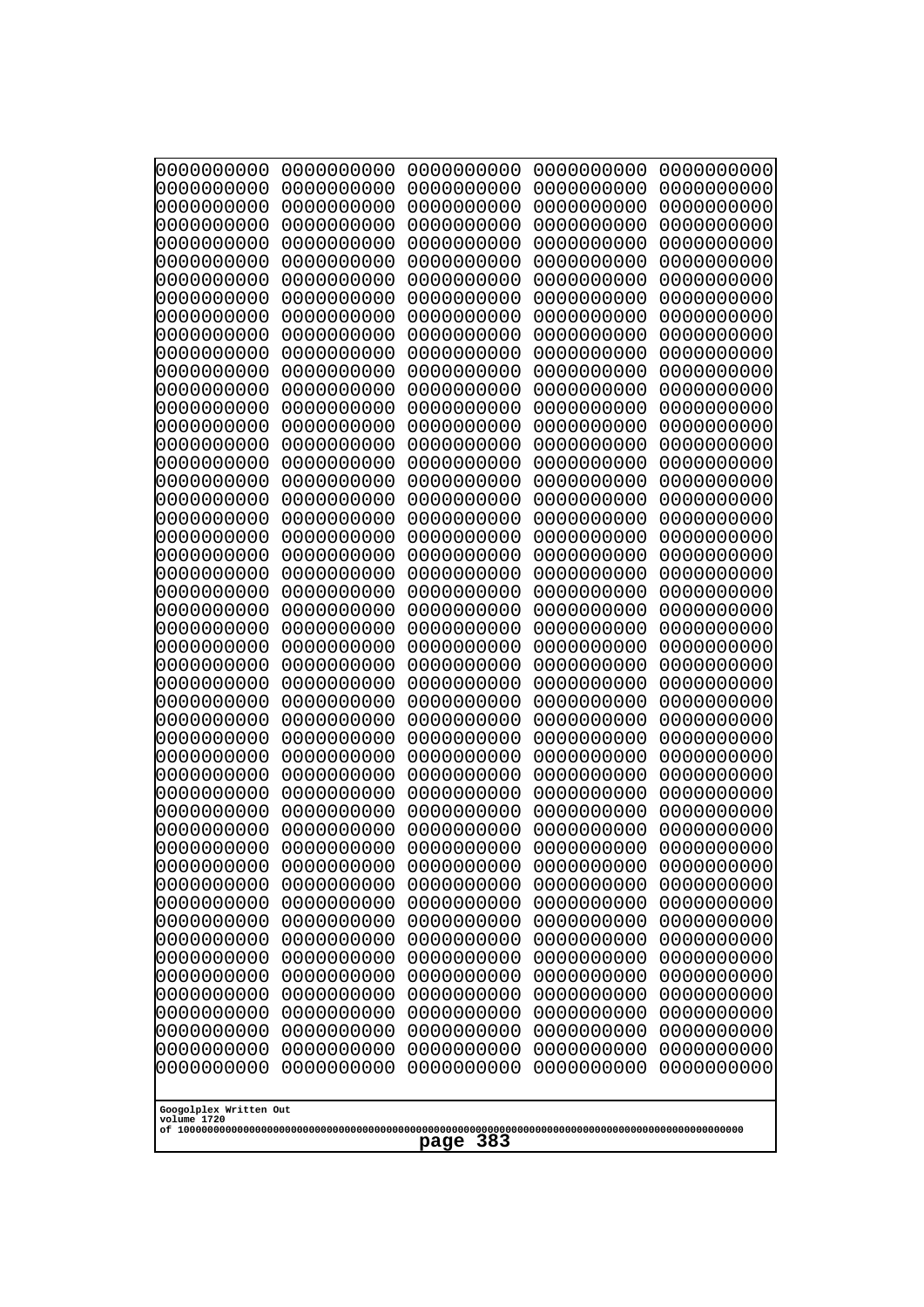| 10000000000              | 0000000000               | 0000000000               | 0000000000               | 0000000000               |
|--------------------------|--------------------------|--------------------------|--------------------------|--------------------------|
| 0000000000<br>0000000000 | 0000000000<br>0000000000 | 0000000000<br>0000000000 | 0000000000<br>0000000000 | 0000000000<br>0000000000 |
| 0000000000               | 0000000000               | 0000000000               | 0000000000               | 0000000000               |
| 0000000000               | 0000000000               | 0000000000               | 0000000000               | 0000000000               |
| 0000000000               | 0000000000               | 0000000000               | 0000000000               | 0000000000               |
| 0000000000<br>0000000000 | 0000000000<br>0000000000 | 0000000000<br>0000000000 | 0000000000<br>0000000000 | 0000000000<br>0000000000 |
| 0000000000               | 0000000000               | 0000000000               | 0000000000               | 0000000000               |
| 0000000000               | 0000000000               | 0000000000               | 0000000000               | 0000000000               |
| 0000000000               | 0000000000               | 0000000000               | 0000000000               | 0000000000               |
| 0000000000<br>0000000000 | 0000000000<br>0000000000 | 0000000000<br>0000000000 | 0000000000<br>0000000000 | 0000000000<br>0000000000 |
| 0000000000               | 0000000000               | 0000000000               | 0000000000               | 0000000000               |
| 0000000000               | 0000000000               | 0000000000               | 0000000000               | 0000000000               |
| 0000000000               | 0000000000               | 0000000000               | 0000000000               | 0000000000               |
| 0000000000<br>0000000000 | 0000000000<br>0000000000 | 0000000000<br>0000000000 | 0000000000<br>0000000000 | 0000000000<br>0000000000 |
| 0000000000               | 0000000000               | 0000000000               | 0000000000               | 0000000000               |
| 0000000000               | 0000000000               | 0000000000               | 0000000000               | 0000000000               |
| 0000000000               | 0000000000               | 0000000000               | 0000000000               | 0000000000               |
| 0000000000<br>0000000000 | 0000000000<br>0000000000 | 0000000000<br>0000000000 | 0000000000<br>0000000000 | 0000000000<br>0000000000 |
| 0000000000               | 0000000000               | 0000000000               | 0000000000               | 0000000000               |
| 0000000000               | 0000000000               | 0000000000               | 0000000000               | 0000000000               |
| 0000000000<br>0000000000 | 0000000000<br>0000000000 | 0000000000<br>0000000000 | 0000000000<br>0000000000 | 0000000000<br>0000000000 |
| 0000000000               | 0000000000               | 0000000000               | 0000000000               | 0000000000               |
| 0000000000               | 0000000000               | 0000000000               | 0000000000               | 0000000000               |
| 0000000000               | 0000000000               | 0000000000               | 0000000000               | 0000000000               |
| 0000000000<br>0000000000 | 0000000000<br>0000000000 | 0000000000<br>0000000000 | 0000000000<br>0000000000 | 0000000000<br>0000000000 |
| 0000000000               | 0000000000               | 0000000000               | 0000000000               | 0000000000               |
| 0000000000               | 0000000000               | 0000000000               | 0000000000               | 0000000000               |
| 0000000000<br>0000000000 | 0000000000<br>0000000000 | 0000000000               | 0000000000               | 0000000000               |
| 0000000000               | 0000000000               | 0000000000<br>0000000000 | 0000000000<br>0000000000 | 0000000000<br>0000000000 |
| 0000000000               | 0000000000               | 0000000000               | 0000000000               | 0000000000               |
| 0000000000               | 0000000000               | 0000000000               | 0000000000               | 0000000000               |
| 0000000000<br>0000000000 | 0000000000<br>0000000000 | 0000000000<br>0000000000 | 0000000000<br>0000000000 | 0000000000<br>0000000000 |
| 0000000000               | 0000000000               | 0000000000               | 0000000000               | 0000000000               |
| 0000000000               | 0000000000               | 0000000000               | 0000000000               | 0000000000               |
| 0000000000               | 0000000000               | 0000000000               | 0000000000               | 0000000000               |
| 0000000000<br>0000000000 | 0000000000<br>0000000000 | 0000000000<br>0000000000 | 0000000000<br>0000000000 | 0000000000<br>0000000000 |
| 0000000000               | 0000000000               | 0000000000               | 0000000000               | 0000000000               |
| 0000000000               | 0000000000               | 0000000000               | 0000000000               | 0000000000               |
| 0000000000               | 0000000000               | 0000000000               | 0000000000               | 0000000000               |
| 0000000000               | 0000000000               | 0000000000               | 0000000000               | 0000000000               |
| Googolplex Written Out   |                          |                          |                          |                          |
| volume 1720              |                          |                          |                          |                          |
| 384<br>page              |                          |                          |                          |                          |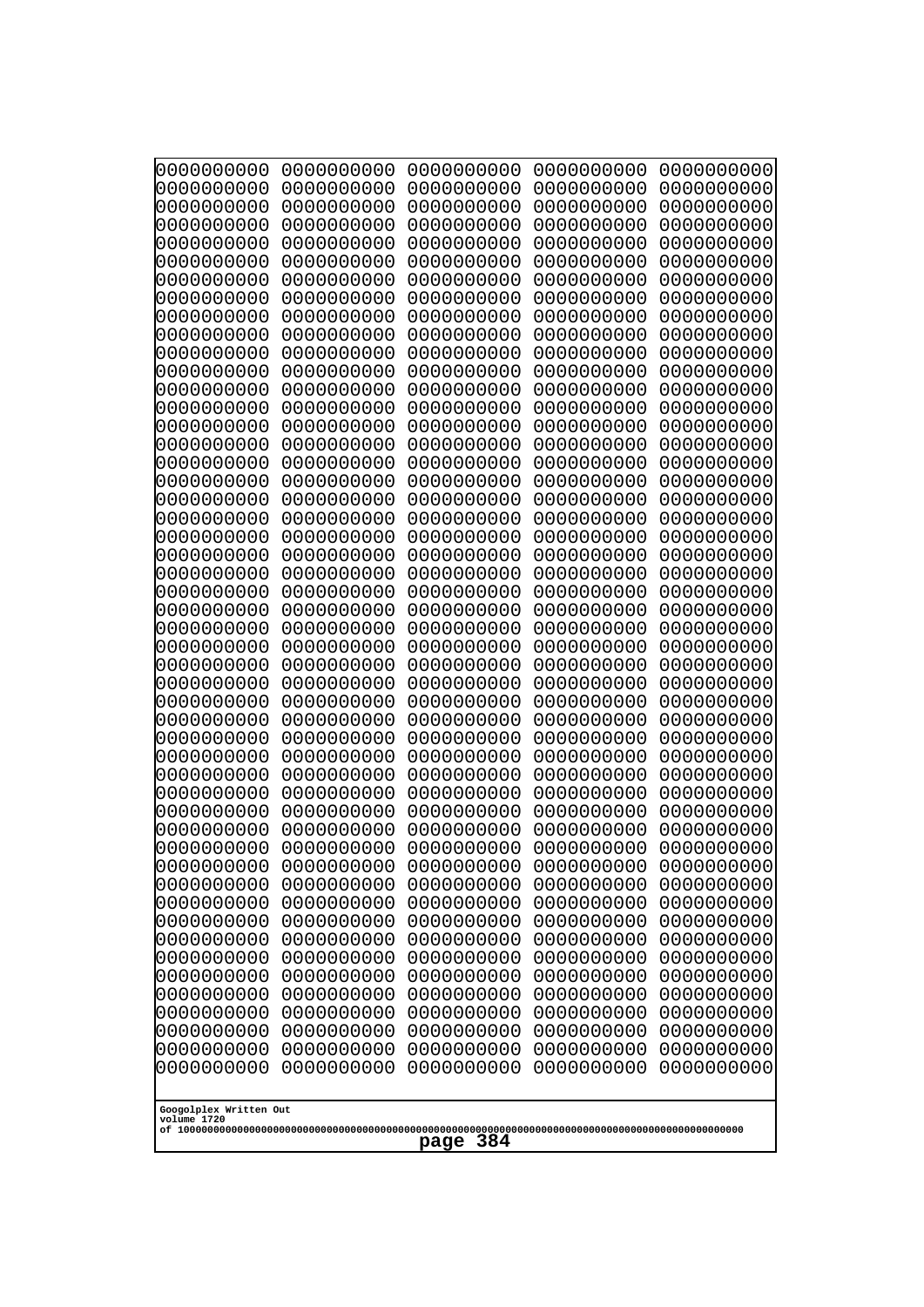| 0000000000<br>0000000000<br>0000000000<br>0000000000<br>0000000000<br>0000000000<br>0000000000<br>0000000000<br>0000000000<br>0000000000<br>0000000000<br>0000000000<br>0000000000<br>0000000000<br>0000000000<br>0000000000<br>0000000000<br>0000000000<br>0000000000<br>0000000000<br>0000000000<br>0000000000<br>0000000000<br>0000000000 | 0000000000<br>0000000000<br>0000000000<br>0000000000<br>0000000000<br>0000000000<br>0000000000<br>0000000000<br>0000000000<br>0000000000<br>0000000000<br>0000000000<br>0000000000<br>0000000000<br>0000000000<br>0000000000<br>0000000000<br>0000000000<br>0000000000<br>0000000000<br>0000000000<br>0000000000<br>0000000000<br>0000000000 | 0000000000<br>0000000000<br>0000000000<br>0000000000<br>0000000000<br>0000000000<br>0000000000<br>0000000000<br>0000000000<br>0000000000<br>0000000000<br>0000000000<br>0000000000<br>0000000000<br>0000000000<br>0000000000<br>0000000000<br>0000000000<br>0000000000<br>0000000000<br>0000000000<br>0000000000<br>0000000000<br>0000000000 | 0000000000<br>0000000000<br>0000000000<br>0000000000<br>0000000000<br>0000000000<br>0000000000<br>0000000000<br>0000000000<br>0000000000<br>0000000000<br>0000000000<br>0000000000<br>0000000000<br>0000000000<br>0000000000<br>0000000000<br>0000000000<br>0000000000<br>0000000000<br>0000000000<br>0000000000<br>0000000000<br>0000000000 | 0000000000<br>0000000000<br>0000000000<br>0000000000<br>0000000000<br>0000000000<br>0000000000<br>0000000000<br>0000000000<br>0000000000<br>0000000000<br>0000000000<br>0000000000<br>0000000000<br>0000000000<br>0000000000<br>0000000000<br>0000000000<br>0000000000<br>0000000000<br>0000000000<br>0000000000<br>0000000000<br>0000000000 |  |  |
|----------------------------------------------------------------------------------------------------------------------------------------------------------------------------------------------------------------------------------------------------------------------------------------------------------------------------------------------|----------------------------------------------------------------------------------------------------------------------------------------------------------------------------------------------------------------------------------------------------------------------------------------------------------------------------------------------|----------------------------------------------------------------------------------------------------------------------------------------------------------------------------------------------------------------------------------------------------------------------------------------------------------------------------------------------|----------------------------------------------------------------------------------------------------------------------------------------------------------------------------------------------------------------------------------------------------------------------------------------------------------------------------------------------|----------------------------------------------------------------------------------------------------------------------------------------------------------------------------------------------------------------------------------------------------------------------------------------------------------------------------------------------|--|--|
|                                                                                                                                                                                                                                                                                                                                              |                                                                                                                                                                                                                                                                                                                                              |                                                                                                                                                                                                                                                                                                                                              |                                                                                                                                                                                                                                                                                                                                              |                                                                                                                                                                                                                                                                                                                                              |  |  |
|                                                                                                                                                                                                                                                                                                                                              |                                                                                                                                                                                                                                                                                                                                              |                                                                                                                                                                                                                                                                                                                                              |                                                                                                                                                                                                                                                                                                                                              |                                                                                                                                                                                                                                                                                                                                              |  |  |
|                                                                                                                                                                                                                                                                                                                                              |                                                                                                                                                                                                                                                                                                                                              |                                                                                                                                                                                                                                                                                                                                              |                                                                                                                                                                                                                                                                                                                                              |                                                                                                                                                                                                                                                                                                                                              |  |  |
|                                                                                                                                                                                                                                                                                                                                              |                                                                                                                                                                                                                                                                                                                                              |                                                                                                                                                                                                                                                                                                                                              |                                                                                                                                                                                                                                                                                                                                              |                                                                                                                                                                                                                                                                                                                                              |  |  |
|                                                                                                                                                                                                                                                                                                                                              |                                                                                                                                                                                                                                                                                                                                              |                                                                                                                                                                                                                                                                                                                                              |                                                                                                                                                                                                                                                                                                                                              |                                                                                                                                                                                                                                                                                                                                              |  |  |
|                                                                                                                                                                                                                                                                                                                                              |                                                                                                                                                                                                                                                                                                                                              |                                                                                                                                                                                                                                                                                                                                              |                                                                                                                                                                                                                                                                                                                                              |                                                                                                                                                                                                                                                                                                                                              |  |  |
|                                                                                                                                                                                                                                                                                                                                              |                                                                                                                                                                                                                                                                                                                                              |                                                                                                                                                                                                                                                                                                                                              |                                                                                                                                                                                                                                                                                                                                              |                                                                                                                                                                                                                                                                                                                                              |  |  |
|                                                                                                                                                                                                                                                                                                                                              |                                                                                                                                                                                                                                                                                                                                              |                                                                                                                                                                                                                                                                                                                                              |                                                                                                                                                                                                                                                                                                                                              |                                                                                                                                                                                                                                                                                                                                              |  |  |
|                                                                                                                                                                                                                                                                                                                                              |                                                                                                                                                                                                                                                                                                                                              |                                                                                                                                                                                                                                                                                                                                              |                                                                                                                                                                                                                                                                                                                                              |                                                                                                                                                                                                                                                                                                                                              |  |  |
|                                                                                                                                                                                                                                                                                                                                              |                                                                                                                                                                                                                                                                                                                                              |                                                                                                                                                                                                                                                                                                                                              |                                                                                                                                                                                                                                                                                                                                              |                                                                                                                                                                                                                                                                                                                                              |  |  |
|                                                                                                                                                                                                                                                                                                                                              |                                                                                                                                                                                                                                                                                                                                              |                                                                                                                                                                                                                                                                                                                                              |                                                                                                                                                                                                                                                                                                                                              |                                                                                                                                                                                                                                                                                                                                              |  |  |
|                                                                                                                                                                                                                                                                                                                                              |                                                                                                                                                                                                                                                                                                                                              |                                                                                                                                                                                                                                                                                                                                              |                                                                                                                                                                                                                                                                                                                                              |                                                                                                                                                                                                                                                                                                                                              |  |  |
| 0000000000                                                                                                                                                                                                                                                                                                                                   | 0000000000                                                                                                                                                                                                                                                                                                                                   | 0000000000                                                                                                                                                                                                                                                                                                                                   | 0000000000                                                                                                                                                                                                                                                                                                                                   | 0000000000                                                                                                                                                                                                                                                                                                                                   |  |  |
| 0000000000<br>0000000000                                                                                                                                                                                                                                                                                                                     | 0000000000<br>0000000000                                                                                                                                                                                                                                                                                                                     | 0000000000<br>0000000000                                                                                                                                                                                                                                                                                                                     | 0000000000<br>0000000000                                                                                                                                                                                                                                                                                                                     | 0000000000<br>0000000000                                                                                                                                                                                                                                                                                                                     |  |  |
| 0000000000                                                                                                                                                                                                                                                                                                                                   | 0000000000                                                                                                                                                                                                                                                                                                                                   | 0000000000                                                                                                                                                                                                                                                                                                                                   | 0000000000                                                                                                                                                                                                                                                                                                                                   | 0000000000                                                                                                                                                                                                                                                                                                                                   |  |  |
| 0000000000                                                                                                                                                                                                                                                                                                                                   | 0000000000                                                                                                                                                                                                                                                                                                                                   | 0000000000                                                                                                                                                                                                                                                                                                                                   | 0000000000                                                                                                                                                                                                                                                                                                                                   | 0000000000                                                                                                                                                                                                                                                                                                                                   |  |  |
| 0000000000<br>0000000000                                                                                                                                                                                                                                                                                                                     | 0000000000<br>0000000000                                                                                                                                                                                                                                                                                                                     | 0000000000<br>0000000000                                                                                                                                                                                                                                                                                                                     | 0000000000<br>0000000000                                                                                                                                                                                                                                                                                                                     | 0000000000<br>0000000000                                                                                                                                                                                                                                                                                                                     |  |  |
| 0000000000                                                                                                                                                                                                                                                                                                                                   | 0000000000                                                                                                                                                                                                                                                                                                                                   | 0000000000                                                                                                                                                                                                                                                                                                                                   | 0000000000                                                                                                                                                                                                                                                                                                                                   | 0000000000                                                                                                                                                                                                                                                                                                                                   |  |  |
| 0000000000<br>0000000000                                                                                                                                                                                                                                                                                                                     | 0000000000<br>0000000000                                                                                                                                                                                                                                                                                                                     | 0000000000<br>0000000000                                                                                                                                                                                                                                                                                                                     | 0000000000<br>0000000000                                                                                                                                                                                                                                                                                                                     | 0000000000<br>0000000000                                                                                                                                                                                                                                                                                                                     |  |  |
| 0000000000                                                                                                                                                                                                                                                                                                                                   | 0000000000                                                                                                                                                                                                                                                                                                                                   | 0000000000                                                                                                                                                                                                                                                                                                                                   | 0000000000                                                                                                                                                                                                                                                                                                                                   | 0000000000                                                                                                                                                                                                                                                                                                                                   |  |  |
| 0000000000<br>0000000000                                                                                                                                                                                                                                                                                                                     | 0000000000<br>0000000000                                                                                                                                                                                                                                                                                                                     | 0000000000<br>0000000000                                                                                                                                                                                                                                                                                                                     | 0000000000<br>0000000000                                                                                                                                                                                                                                                                                                                     | 0000000000<br>0000000000                                                                                                                                                                                                                                                                                                                     |  |  |
| 0000000000                                                                                                                                                                                                                                                                                                                                   | 0000000000                                                                                                                                                                                                                                                                                                                                   | 0000000000                                                                                                                                                                                                                                                                                                                                   | 0000000000                                                                                                                                                                                                                                                                                                                                   | 0000000000                                                                                                                                                                                                                                                                                                                                   |  |  |
| 0000000000<br>0000000000                                                                                                                                                                                                                                                                                                                     | 0000000000<br>0000000000                                                                                                                                                                                                                                                                                                                     | 0000000000<br>0000000000                                                                                                                                                                                                                                                                                                                     | 0000000000<br>0000000000                                                                                                                                                                                                                                                                                                                     | 0000000000<br>0000000000                                                                                                                                                                                                                                                                                                                     |  |  |
| 0000000000                                                                                                                                                                                                                                                                                                                                   | 0000000000                                                                                                                                                                                                                                                                                                                                   | 0000000000                                                                                                                                                                                                                                                                                                                                   | 0000000000                                                                                                                                                                                                                                                                                                                                   | 0000000000                                                                                                                                                                                                                                                                                                                                   |  |  |
| 0000000000<br>0000000000                                                                                                                                                                                                                                                                                                                     | 0000000000<br>0000000000                                                                                                                                                                                                                                                                                                                     | 0000000000<br>0000000000                                                                                                                                                                                                                                                                                                                     | 0000000000<br>0000000000                                                                                                                                                                                                                                                                                                                     | 0000000000<br>0000000000                                                                                                                                                                                                                                                                                                                     |  |  |
| 0000000000                                                                                                                                                                                                                                                                                                                                   | 0000000000                                                                                                                                                                                                                                                                                                                                   | 0000000000                                                                                                                                                                                                                                                                                                                                   | 0000000000                                                                                                                                                                                                                                                                                                                                   | 0000000000                                                                                                                                                                                                                                                                                                                                   |  |  |
| 0000000000<br>0000000000                                                                                                                                                                                                                                                                                                                     | 0000000000<br>0000000000                                                                                                                                                                                                                                                                                                                     | 0000000000<br>0000000000                                                                                                                                                                                                                                                                                                                     | 0000000000<br>0000000000                                                                                                                                                                                                                                                                                                                     | 0000000000<br>0000000000                                                                                                                                                                                                                                                                                                                     |  |  |
| 0000000000                                                                                                                                                                                                                                                                                                                                   | 0000000000                                                                                                                                                                                                                                                                                                                                   | 0000000000                                                                                                                                                                                                                                                                                                                                   | 0000000000                                                                                                                                                                                                                                                                                                                                   | 0000000000                                                                                                                                                                                                                                                                                                                                   |  |  |
| 0000000000                                                                                                                                                                                                                                                                                                                                   | 0000000000                                                                                                                                                                                                                                                                                                                                   | 0000000000<br>0000000000                                                                                                                                                                                                                                                                                                                     | 0000000000<br>0000000000                                                                                                                                                                                                                                                                                                                     | 0000000000                                                                                                                                                                                                                                                                                                                                   |  |  |
| 0000000000<br>0000000000                                                                                                                                                                                                                                                                                                                     | 0000000000<br>0000000000                                                                                                                                                                                                                                                                                                                     | 0000000000                                                                                                                                                                                                                                                                                                                                   | 0000000000                                                                                                                                                                                                                                                                                                                                   | 0000000000<br>0000000000                                                                                                                                                                                                                                                                                                                     |  |  |
|                                                                                                                                                                                                                                                                                                                                              |                                                                                                                                                                                                                                                                                                                                              |                                                                                                                                                                                                                                                                                                                                              |                                                                                                                                                                                                                                                                                                                                              |                                                                                                                                                                                                                                                                                                                                              |  |  |
| Googolplex Written Out<br>volume 1720                                                                                                                                                                                                                                                                                                        |                                                                                                                                                                                                                                                                                                                                              |                                                                                                                                                                                                                                                                                                                                              |                                                                                                                                                                                                                                                                                                                                              |                                                                                                                                                                                                                                                                                                                                              |  |  |
| 385<br>page                                                                                                                                                                                                                                                                                                                                  |                                                                                                                                                                                                                                                                                                                                              |                                                                                                                                                                                                                                                                                                                                              |                                                                                                                                                                                                                                                                                                                                              |                                                                                                                                                                                                                                                                                                                                              |  |  |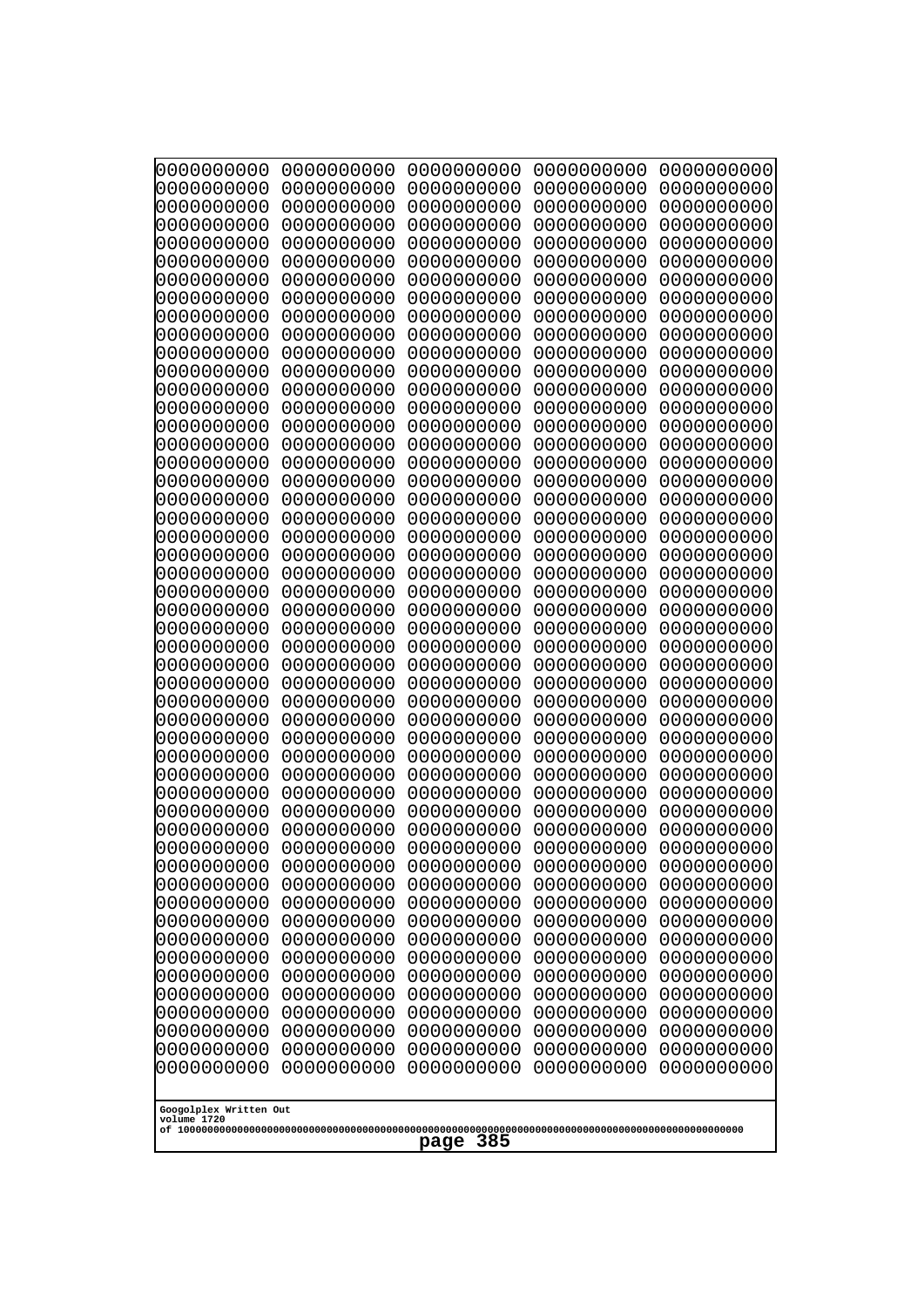| 0000000000                                           | 0000000000 | 0000000000 | 0000000000 | 0000000000 |
|------------------------------------------------------|------------|------------|------------|------------|
| 0000000000                                           | 0000000000 | 0000000000 | 0000000000 | 0000000000 |
| 0000000000                                           | 0000000000 | 0000000000 | 0000000000 | 0000000000 |
| 0000000000                                           | 0000000000 | 0000000000 | 0000000000 | 0000000000 |
| 0000000000                                           | 0000000000 | 0000000000 | 0000000000 | 0000000000 |
| 0000000000                                           | 0000000000 | 0000000000 | 0000000000 | 0000000000 |
| 0000000000                                           | 0000000000 | 0000000000 | 0000000000 | 0000000000 |
| 0000000000                                           | 0000000000 | 0000000000 | 0000000000 | 0000000000 |
| 0000000000                                           | 0000000000 | 0000000000 | 0000000000 | 0000000000 |
| 0000000000                                           | 0000000000 | 0000000000 | 0000000000 | 0000000000 |
| 0000000000                                           | 0000000000 | 0000000000 | 0000000000 | 0000000000 |
| 0000000000                                           | 0000000000 | 0000000000 | 0000000000 | 0000000000 |
| 0000000000                                           | 0000000000 | 0000000000 | 0000000000 | 0000000000 |
| 0000000000                                           | 0000000000 | 0000000000 | 0000000000 | 0000000000 |
| 0000000000                                           | 0000000000 | 0000000000 | 0000000000 | 0000000000 |
| 0000000000                                           | 0000000000 | 0000000000 | 0000000000 | 0000000000 |
| 0000000000                                           | 0000000000 | 0000000000 | 0000000000 | 0000000000 |
| 0000000000                                           | 0000000000 | 0000000000 | 0000000000 | 0000000000 |
| 0000000000                                           | 0000000000 | 0000000000 | 0000000000 | 0000000000 |
| 0000000000                                           | 0000000000 | 0000000000 | 0000000000 | 0000000000 |
| 0000000000                                           | 0000000000 | 0000000000 | 0000000000 | 0000000000 |
| 0000000000                                           | 0000000000 | 0000000000 | 0000000000 | 0000000000 |
| 0000000000                                           | 0000000000 | 0000000000 | 0000000000 | 0000000000 |
| 0000000000                                           | 0000000000 | 0000000000 | 0000000000 | 0000000000 |
| 0000000000                                           | 0000000000 | 0000000000 | 0000000000 | 0000000000 |
| 0000000000                                           | 0000000000 | 0000000000 | 0000000000 | 0000000000 |
| 0000000000                                           | 0000000000 | 0000000000 | 0000000000 | 0000000000 |
| 0000000000                                           | 0000000000 | 0000000000 | 0000000000 | 0000000000 |
| 0000000000                                           | 0000000000 | 0000000000 | 0000000000 | 0000000000 |
| 0000000000                                           | 0000000000 | 0000000000 | 0000000000 | 0000000000 |
| 0000000000                                           | 0000000000 | 0000000000 | 0000000000 | 0000000000 |
| 0000000000                                           | 0000000000 | 0000000000 | 0000000000 | 0000000000 |
| 0000000000                                           | 0000000000 | 0000000000 | 0000000000 | 0000000000 |
| 0000000000                                           | 0000000000 | 0000000000 | 0000000000 | 0000000000 |
| 0000000000                                           | 0000000000 | 0000000000 | 0000000000 | 0000000000 |
| 0000000000                                           | 0000000000 | 0000000000 | 0000000000 | 0000000000 |
| 0000000000                                           | 0000000000 | 0000000000 | 0000000000 | 0000000000 |
| 0000000000                                           | 0000000000 | 0000000000 | 0000000000 | 0000000000 |
| 0000000000                                           | 0000000000 | 0000000000 | 0000000000 | 0000000000 |
| 0000000000                                           | 0000000000 | 0000000000 | 0000000000 | 0000000000 |
| 0000000000                                           | 0000000000 | 0000000000 | 0000000000 | 0000000000 |
| 0000000000                                           | 0000000000 | 0000000000 | 0000000000 | 0000000000 |
| 0000000000                                           | 0000000000 | 0000000000 | 0000000000 | 0000000000 |
| 0000000000                                           | 0000000000 | 0000000000 | 0000000000 | 0000000000 |
| 0000000000                                           | 0000000000 | 0000000000 | 0000000000 | 0000000000 |
| 0000000000                                           | 0000000000 | 0000000000 | 0000000000 | 0000000000 |
| 0000000000                                           | 0000000000 | 0000000000 | 0000000000 | 0000000000 |
| 0000000000                                           | 0000000000 | 0000000000 | 0000000000 | 0000000000 |
| 0000000000                                           | 0000000000 | 0000000000 | 0000000000 | 0000000000 |
| 0000000000                                           | 0000000000 | 0000000000 | 0000000000 | 0000000000 |
| Googolplex Written Out<br>volume 1720<br>386<br>page |            |            |            |            |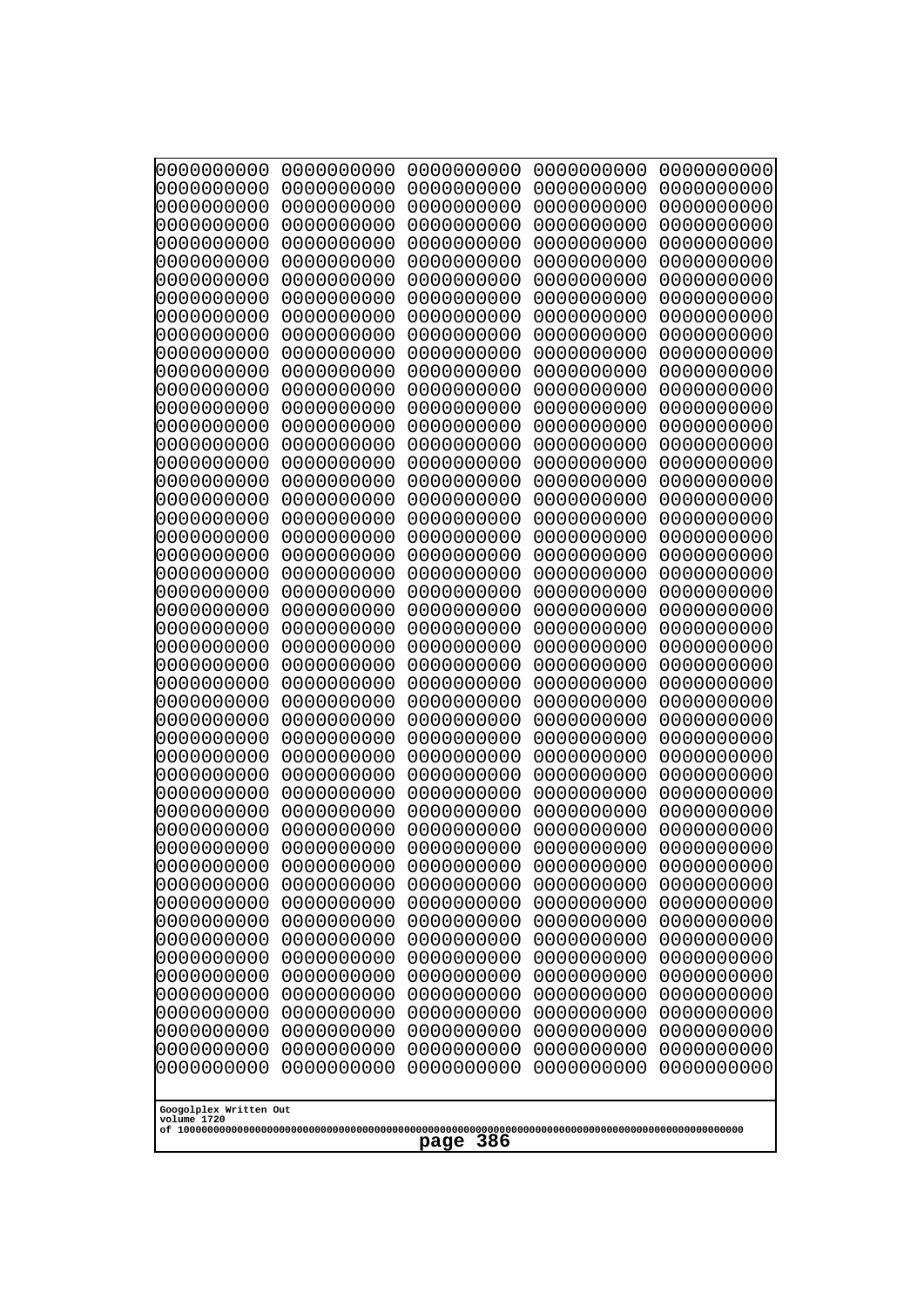| 000000000                | 0000000000               | 0000000000               | 0000000000               | 0000000000               |
|--------------------------|--------------------------|--------------------------|--------------------------|--------------------------|
| 0000000000               | 0000000000               | 0000000000               | 0000000000               | 0000000000               |
| 0000000000               | 0000000000               | 0000000000               | 0000000000               | 0000000000               |
| 0000000000               | 0000000000               | 0000000000               | 0000000000               | 0000000000               |
| 0000000000               | 0000000000               | 0000000000               | 0000000000               | 0000000000               |
| 0000000000               | 0000000000               | 0000000000               | 0000000000               | 0000000000               |
| 0000000000               | 0000000000               | 0000000000               | 0000000000               | 0000000000               |
| 0000000000               | 0000000000               | 0000000000               | 0000000000               | 0000000000               |
| 0000000000               | 0000000000<br>0000000000 | 0000000000<br>0000000000 | 0000000000               | 0000000000               |
| 0000000000<br>0000000000 | 0000000000               | 0000000000               | 0000000000<br>0000000000 | 0000000000<br>0000000000 |
| 0000000000               | 0000000000               | 0000000000               | 0000000000               | 0000000000               |
| 0000000000               | 0000000000               | 0000000000               | 0000000000               | 0000000000               |
| 0000000000               | 0000000000               | 0000000000               | 0000000000               | 0000000000               |
| 0000000000               | 0000000000               | 0000000000               | 0000000000               | 0000000000               |
| 0000000000               | 0000000000               | 0000000000               | 0000000000               | 0000000000               |
| 0000000000               | 0000000000               | 0000000000               | 0000000000               | 0000000000               |
| 0000000000               | 0000000000               | 0000000000               | 0000000000               | 0000000000               |
| 0000000000               | 0000000000               | 0000000000               | 0000000000               | 0000000000               |
| 0000000000               | 0000000000               | 0000000000               | 0000000000               | 0000000000               |
| 0000000000               | 0000000000               | 0000000000               | 0000000000               | 0000000000               |
| 0000000000               | 0000000000               | 0000000000               | 0000000000               | 0000000000               |
| 0000000000<br>0000000000 | 0000000000<br>0000000000 | 0000000000<br>0000000000 | 0000000000<br>0000000000 | 0000000000<br>0000000000 |
| 0000000000               | 0000000000               | 0000000000               | 0000000000               | 0000000000               |
| 0000000000               | 0000000000               | 0000000000               | 0000000000               | 0000000000               |
| 0000000000               | 0000000000               | 0000000000               | 0000000000               | 0000000000               |
| 0000000000               | 0000000000               | 0000000000               | 0000000000               | 0000000000               |
| 0000000000               | 0000000000               | 0000000000               | 0000000000               | 0000000000               |
| 0000000000               | 0000000000               | 0000000000               | 0000000000               | 0000000000               |
| 0000000000               | 0000000000               | 0000000000               | 0000000000               | 0000000000               |
| 0000000000               | 0000000000               | 0000000000               | 0000000000               | 0000000000               |
| 0000000000               | 0000000000               | 0000000000               | 0000000000               | 0000000000               |
| 0000000000<br>0000000000 | 0000000000<br>0000000000 | 0000000000<br>0000000000 | 0000000000<br>0000000000 | 0000000000<br>0000000000 |
| 0000000000               | 0000000000               | 0000000000               | 0000000000               | 0000000000               |
| 0000000000               | 0000000000               | 0000000000               | 0000000000               | 0000000000               |
| 0000000000               | 0000000000               | 0000000000               | 0000000000               | 0000000000               |
| 0000000000               | 0000000000               | 0000000000               | 0000000000               | 0000000000               |
| 0000000000               | 0000000000               | 0000000000               | 0000000000               | 0000000000               |
| 0000000000               | 0000000000               | 0000000000               | 0000000000               | 0000000000               |
| 0000000000               | 0000000000               | 0000000000               | 0000000000               | 0000000000               |
| 0000000000               | 0000000000               | 0000000000               | 0000000000               | 0000000000               |
| 0000000000               | 0000000000               | 0000000000               | 0000000000               | 0000000000               |
| 0000000000               | 0000000000               | 0000000000               | 0000000000               | 0000000000               |
| 0000000000<br>0000000000 | 0000000000<br>0000000000 | 0000000000<br>0000000000 | 0000000000<br>0000000000 | 0000000000<br>0000000000 |
| 0000000000               | 0000000000               | 0000000000               | 0000000000               | 0000000000               |
| 0000000000               | 0000000000               | 0000000000               | 0000000000               | 0000000000               |
| 0000000000               | 0000000000               | 0000000000               | 0000000000               | 0000000000               |
|                          |                          |                          |                          |                          |
| Googolplex Written Out   |                          |                          |                          |                          |
| volume 1720              |                          |                          |                          |                          |
| 387<br>page              |                          |                          |                          |                          |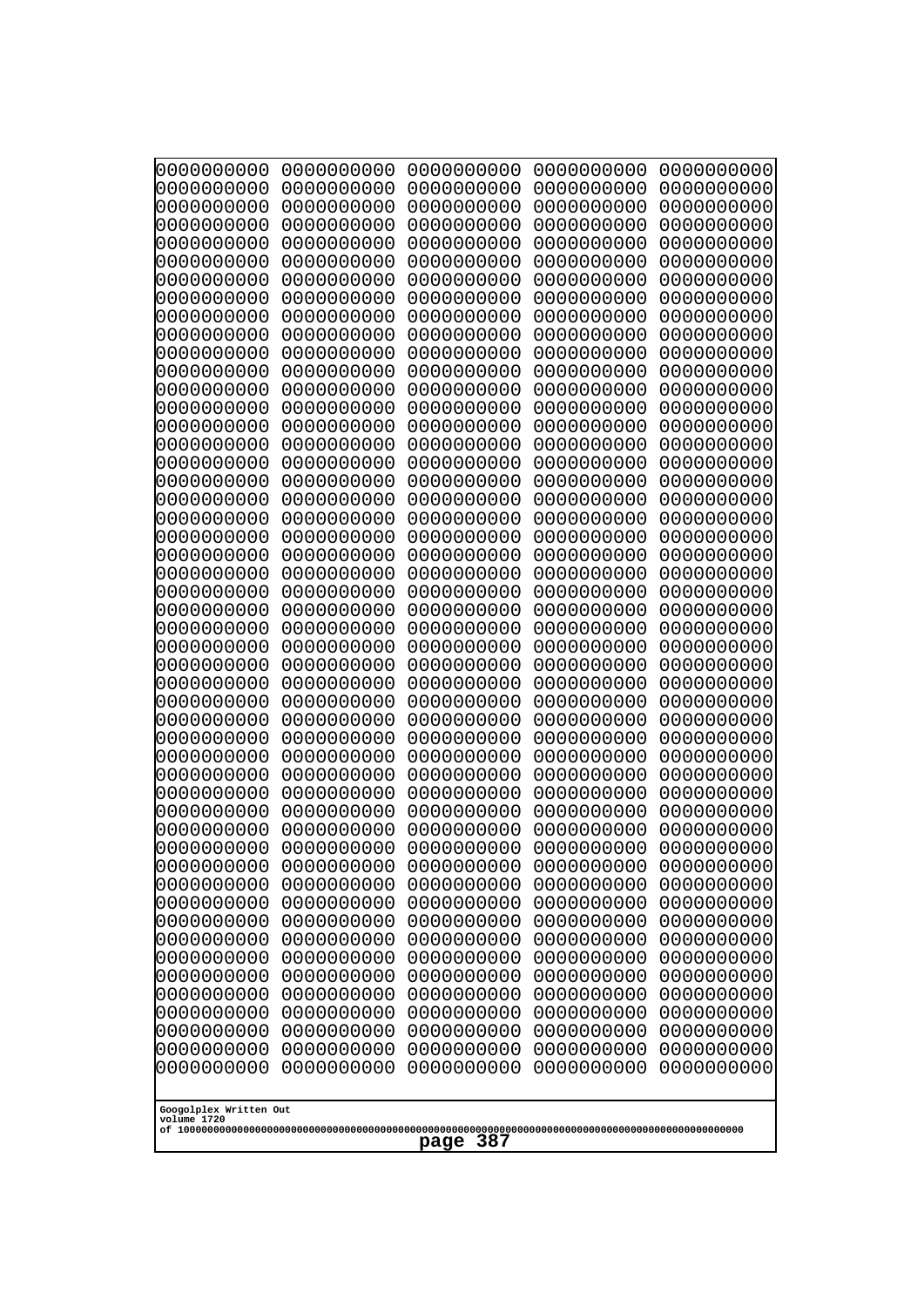| 10000000000              | 0000000000               | 0000000000               | 0000000000               | 0000000000               |  |
|--------------------------|--------------------------|--------------------------|--------------------------|--------------------------|--|
| 0000000000<br>0000000000 | 0000000000<br>0000000000 | 0000000000<br>0000000000 | 0000000000<br>0000000000 | 0000000000<br>0000000000 |  |
| 0000000000               | 0000000000               | 0000000000               | 0000000000               | 0000000000               |  |
| 0000000000               | 0000000000               | 0000000000               | 0000000000               | 0000000000               |  |
| 0000000000               | 0000000000               | 0000000000               | 0000000000               | 0000000000               |  |
| 0000000000<br>0000000000 | 0000000000<br>0000000000 | 0000000000<br>0000000000 | 0000000000<br>0000000000 | 0000000000<br>0000000000 |  |
| 0000000000               | 0000000000               | 0000000000               | 0000000000               | 0000000000               |  |
| 0000000000               | 0000000000               | 0000000000               | 0000000000               | 0000000000               |  |
| 0000000000               | 0000000000               | 0000000000               | 0000000000               | 0000000000               |  |
| 0000000000<br>0000000000 | 0000000000<br>0000000000 | 0000000000<br>0000000000 | 0000000000<br>0000000000 | 0000000000<br>0000000000 |  |
| 0000000000               | 0000000000               | 0000000000               | 0000000000               | 0000000000               |  |
| 0000000000               | 0000000000               | 0000000000               | 0000000000               | 0000000000               |  |
| 0000000000               | 0000000000               | 0000000000               | 0000000000               | 0000000000               |  |
| 0000000000<br>0000000000 | 0000000000<br>0000000000 | 0000000000<br>0000000000 | 0000000000<br>0000000000 | 0000000000<br>0000000000 |  |
| 0000000000               | 0000000000               | 0000000000               | 0000000000               | 0000000000               |  |
| 0000000000               | 0000000000               | 0000000000               | 0000000000               | 0000000000               |  |
| 0000000000<br>0000000000 | 0000000000<br>0000000000 | 0000000000<br>0000000000 | 0000000000<br>0000000000 | 0000000000<br>0000000000 |  |
| 0000000000               | 0000000000               | 0000000000               | 0000000000               | 0000000000               |  |
| 0000000000               | 0000000000               | 0000000000               | 0000000000               | 0000000000               |  |
| 0000000000               | 0000000000               | 0000000000               | 0000000000               | 0000000000               |  |
| 0000000000<br>0000000000 | 0000000000<br>0000000000 | 0000000000<br>0000000000 | 0000000000<br>0000000000 | 0000000000<br>0000000000 |  |
| 0000000000               | 0000000000               | 0000000000               | 0000000000               | 0000000000               |  |
| 0000000000               | 0000000000               | 0000000000               | 0000000000               | 0000000000               |  |
| 0000000000               | 0000000000               | 0000000000               | 0000000000               | 0000000000               |  |
| 0000000000<br>0000000000 | 0000000000<br>0000000000 | 0000000000<br>0000000000 | 0000000000<br>0000000000 | 0000000000<br>0000000000 |  |
| 0000000000               | 0000000000               | 0000000000               | 0000000000               | 0000000000               |  |
| 0000000000               | 0000000000               | 0000000000               | 0000000000               | 0000000000               |  |
| 0000000000<br>0000000000 | 0000000000<br>0000000000 | 0000000000<br>0000000000 | 0000000000<br>0000000000 | 0000000000<br>0000000000 |  |
| 0000000000               | 0000000000               | 0000000000               | 0000000000               | 0000000000               |  |
| 0000000000               | 0000000000               | 0000000000               | 0000000000               | 0000000000               |  |
| 0000000000               | 0000000000               | 0000000000               | 0000000000               | 0000000000               |  |
| 0000000000<br>0000000000 | 0000000000<br>0000000000 | 0000000000<br>0000000000 | 0000000000<br>0000000000 | 0000000000<br>0000000000 |  |
| 0000000000               | 0000000000               | 0000000000               | 0000000000               | 0000000000               |  |
| 0000000000               | 0000000000               | 0000000000               | 0000000000               | 0000000000               |  |
| 0000000000               | 0000000000               | 0000000000               | 0000000000               | 0000000000               |  |
| 0000000000<br>0000000000 | 0000000000<br>0000000000 | 0000000000<br>0000000000 | 0000000000<br>0000000000 | 0000000000<br>0000000000 |  |
| 0000000000               | 0000000000               | 0000000000               | 0000000000               | 0000000000               |  |
| 0000000000               | 0000000000               | 0000000000               | 0000000000               | 0000000000               |  |
| 0000000000               | 0000000000               | 0000000000               | 0000000000               | 0000000000               |  |
| 0000000000               | 0000000000               | 0000000000               | 0000000000               | 0000000000               |  |
| Googolplex Written Out   |                          |                          |                          |                          |  |
| volume 1720              |                          |                          |                          |                          |  |
|                          | 388<br>page              |                          |                          |                          |  |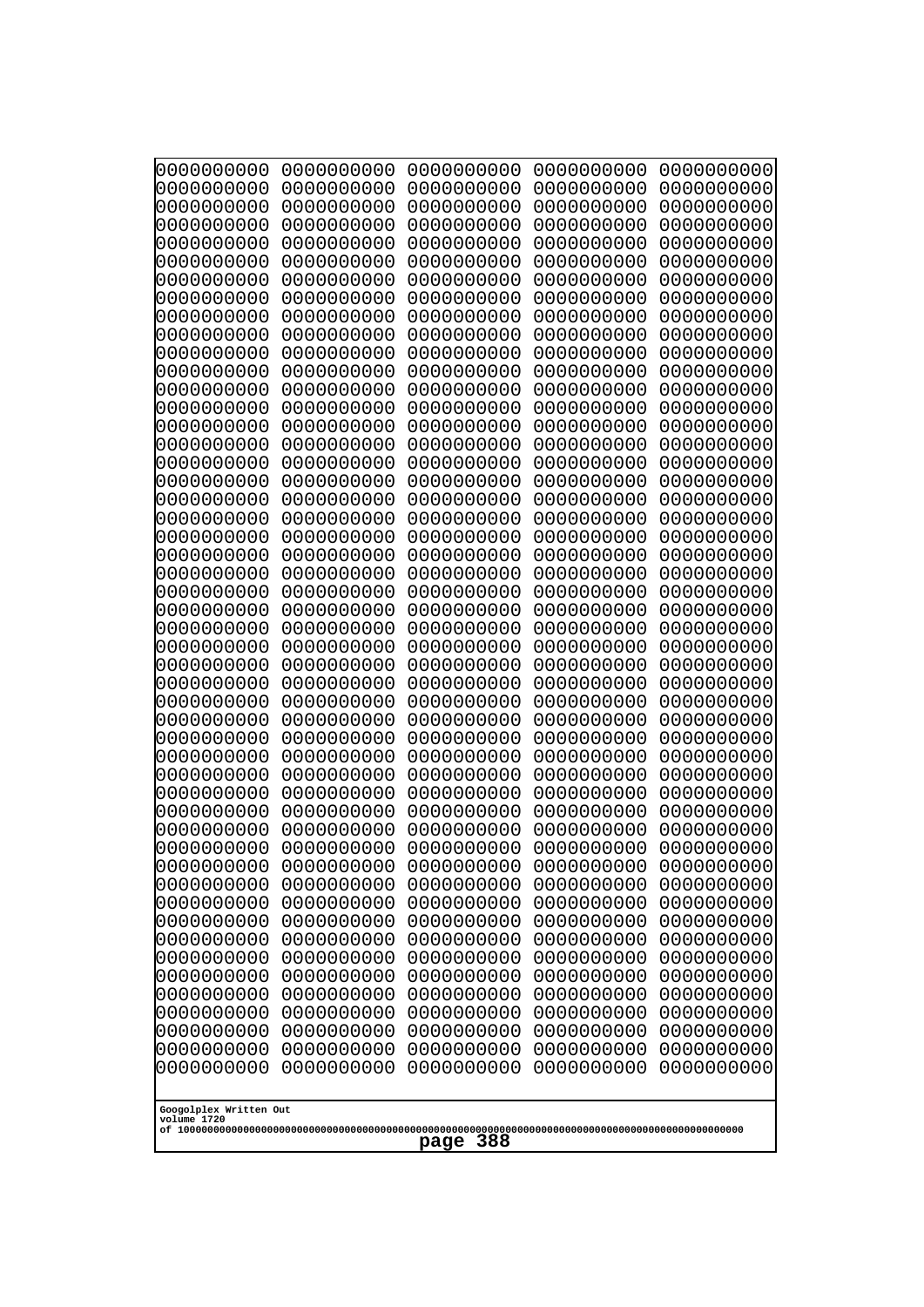| 0000000000                                                                                                                                                                                       | 0000000000 | 0000000000 | 0000000000 | 0000000000 |
|--------------------------------------------------------------------------------------------------------------------------------------------------------------------------------------------------|------------|------------|------------|------------|
| 0000000000                                                                                                                                                                                       | 0000000000 | 0000000000 | 0000000000 | 0000000000 |
| 0000000000                                                                                                                                                                                       | 0000000000 | 0000000000 | 0000000000 | 0000000000 |
| 0000000000                                                                                                                                                                                       | 0000000000 | 0000000000 | 0000000000 | 0000000000 |
| 0000000000                                                                                                                                                                                       | 0000000000 | 0000000000 | 0000000000 | 0000000000 |
| 0000000000                                                                                                                                                                                       | 0000000000 | 0000000000 | 0000000000 | 0000000000 |
| 0000000000                                                                                                                                                                                       | 0000000000 | 0000000000 | 0000000000 | 0000000000 |
| 0000000000                                                                                                                                                                                       | 0000000000 | 0000000000 | 0000000000 | 0000000000 |
| 0000000000                                                                                                                                                                                       | 0000000000 | 0000000000 | 0000000000 | 0000000000 |
| 0000000000                                                                                                                                                                                       | 0000000000 | 0000000000 | 0000000000 | 0000000000 |
| 0000000000                                                                                                                                                                                       | 0000000000 | 0000000000 | 0000000000 | 0000000000 |
| 0000000000                                                                                                                                                                                       | 0000000000 | 0000000000 | 0000000000 | 0000000000 |
| 0000000000                                                                                                                                                                                       | 0000000000 | 0000000000 | 0000000000 | 0000000000 |
| 0000000000                                                                                                                                                                                       | 0000000000 | 0000000000 | 0000000000 | 0000000000 |
| 0000000000                                                                                                                                                                                       | 0000000000 | 0000000000 | 0000000000 | 0000000000 |
| 0000000000                                                                                                                                                                                       | 0000000000 | 0000000000 | 0000000000 | 0000000000 |
| 0000000000                                                                                                                                                                                       | 0000000000 | 0000000000 | 0000000000 | 0000000000 |
| 0000000000                                                                                                                                                                                       | 0000000000 | 0000000000 | 0000000000 | 0000000000 |
| 0000000000                                                                                                                                                                                       | 0000000000 | 0000000000 | 0000000000 | 0000000000 |
| 0000000000                                                                                                                                                                                       | 0000000000 | 0000000000 | 0000000000 | 0000000000 |
| 0000000000                                                                                                                                                                                       | 0000000000 | 0000000000 | 0000000000 | 0000000000 |
|                                                                                                                                                                                                  |            |            |            |            |
| 0000000000                                                                                                                                                                                       | 0000000000 | 0000000000 | 0000000000 | 0000000000 |
| 0000000000                                                                                                                                                                                       | 0000000000 | 0000000000 | 0000000000 | 0000000000 |
| 0000000000                                                                                                                                                                                       | 0000000000 | 0000000000 | 0000000000 | 0000000000 |
| 0000000000                                                                                                                                                                                       | 0000000000 | 0000000000 | 0000000000 | 0000000000 |
| 0000000000                                                                                                                                                                                       | 0000000000 | 0000000000 | 0000000000 | 0000000000 |
| 0000000000                                                                                                                                                                                       | 0000000000 | 0000000000 | 0000000000 | 0000000000 |
| 0000000000                                                                                                                                                                                       | 0000000000 | 0000000000 | 0000000000 | 0000000000 |
| 0000000000                                                                                                                                                                                       | 0000000000 | 0000000000 | 0000000000 | 0000000000 |
| 0000000000                                                                                                                                                                                       | 0000000000 | 0000000000 | 0000000000 | 0000000000 |
| 0000000000                                                                                                                                                                                       | 0000000000 | 0000000000 | 0000000000 | 0000000000 |
| 0000000000                                                                                                                                                                                       | 0000000000 | 0000000000 | 0000000000 | 0000000000 |
| 0000000000                                                                                                                                                                                       | 0000000000 | 0000000000 | 0000000000 | 0000000000 |
| 0000000000                                                                                                                                                                                       | 0000000000 | 0000000000 | 0000000000 | 0000000000 |
| 0000000000                                                                                                                                                                                       | 0000000000 | 0000000000 | 0000000000 | 0000000000 |
| 0000000000                                                                                                                                                                                       | 0000000000 | 0000000000 | 0000000000 | 0000000000 |
| 0000000000                                                                                                                                                                                       | 0000000000 | 0000000000 | 0000000000 | 0000000000 |
| 0000000000                                                                                                                                                                                       | 0000000000 | 0000000000 | 0000000000 | 0000000000 |
| 0000000000                                                                                                                                                                                       | 0000000000 | 0000000000 | 0000000000 | 0000000000 |
| 0000000000                                                                                                                                                                                       | 0000000000 | 0000000000 | 0000000000 | 0000000000 |
| 0000000000                                                                                                                                                                                       | 0000000000 | 0000000000 | 0000000000 | 0000000000 |
| 0000000000                                                                                                                                                                                       | 0000000000 | 0000000000 | 0000000000 | 0000000000 |
| 0000000000                                                                                                                                                                                       | 0000000000 | 0000000000 | 0000000000 | 0000000000 |
| 0000000000                                                                                                                                                                                       | 0000000000 | 0000000000 | 0000000000 | 0000000000 |
| 0000000000                                                                                                                                                                                       | 0000000000 | 0000000000 | 0000000000 | 0000000000 |
| 0000000000                                                                                                                                                                                       | 0000000000 | 0000000000 | 0000000000 | 0000000000 |
| 0000000000                                                                                                                                                                                       | 0000000000 | 0000000000 | 0000000000 | 0000000000 |
| 0000000000                                                                                                                                                                                       | 0000000000 | 0000000000 | 0000000000 | 0000000000 |
| 0000000000<br>0000000000<br>0000000000<br>0000000000<br>0000000000<br>0000000000<br>0000000000<br>0000000000<br>0000000000<br>0000000000<br>Googolplex Written Out<br>volume 1720<br>389<br>page |            |            |            |            |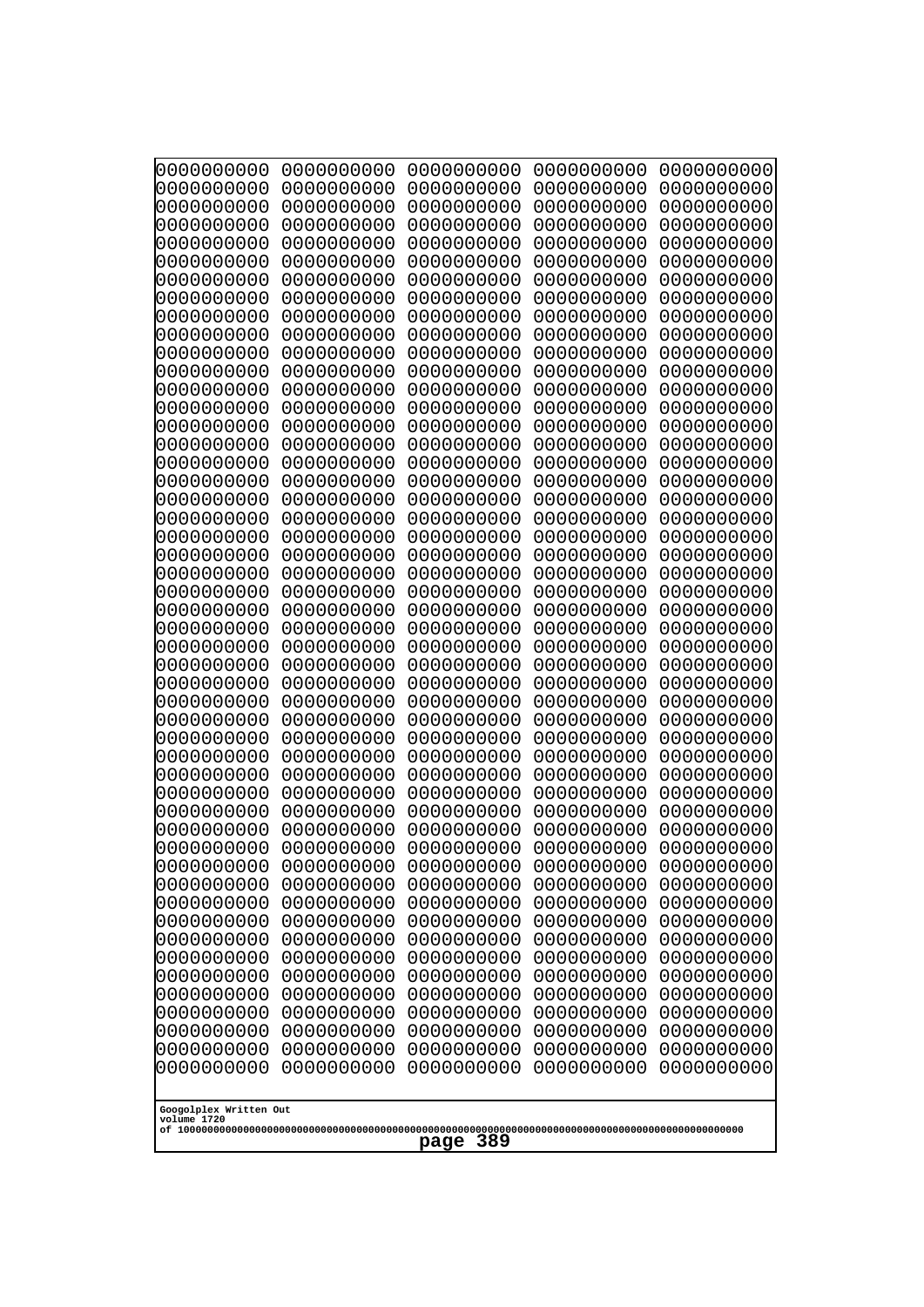| 10000000000              | 0000000000               | 0000000000               | 0000000000               | 0000000000               |
|--------------------------|--------------------------|--------------------------|--------------------------|--------------------------|
| 0000000000<br>0000000000 | 0000000000<br>0000000000 | 0000000000<br>0000000000 | 0000000000<br>0000000000 | 0000000000<br>0000000000 |
| 0000000000               | 0000000000               | 0000000000               | 0000000000               | 0000000000               |
| 0000000000               | 0000000000               | 0000000000               | 0000000000               | 0000000000               |
| 0000000000               | 0000000000               | 0000000000               | 0000000000               | 0000000000               |
| 0000000000<br>0000000000 | 0000000000<br>0000000000 | 0000000000<br>0000000000 | 0000000000<br>0000000000 | 0000000000<br>0000000000 |
| 0000000000               | 0000000000               | 0000000000               | 0000000000               | 0000000000               |
| 0000000000               | 0000000000               | 0000000000               | 0000000000               | 0000000000               |
| 0000000000               | 0000000000               | 0000000000               | 0000000000               | 0000000000               |
| 0000000000<br>0000000000 | 0000000000<br>0000000000 | 0000000000<br>0000000000 | 0000000000<br>0000000000 | 0000000000<br>0000000000 |
| 0000000000               | 0000000000               | 0000000000               | 0000000000               | 0000000000               |
| 0000000000               | 0000000000               | 0000000000               | 0000000000               | 0000000000               |
| 0000000000               | 0000000000               | 0000000000               | 0000000000               | 0000000000               |
| 0000000000<br>0000000000 | 0000000000<br>0000000000 | 0000000000<br>0000000000 | 0000000000<br>0000000000 | 0000000000<br>0000000000 |
| 0000000000               | 0000000000               | 0000000000               | 0000000000               | 0000000000               |
| 0000000000               | 0000000000               | 0000000000               | 0000000000               | 0000000000               |
| 0000000000<br>0000000000 | 0000000000<br>0000000000 | 0000000000<br>0000000000 | 0000000000<br>0000000000 | 0000000000<br>0000000000 |
| 0000000000               | 0000000000               | 0000000000               | 0000000000               | 0000000000               |
| 0000000000               | 0000000000               | 0000000000               | 0000000000               | 0000000000               |
| 0000000000               | 0000000000               | 0000000000               | 0000000000               | 0000000000               |
| 0000000000<br>0000000000 | 0000000000<br>0000000000 | 0000000000<br>0000000000 | 0000000000<br>0000000000 | 0000000000<br>0000000000 |
| 0000000000               | 0000000000               | 0000000000               | 0000000000               | 0000000000               |
| 0000000000               | 0000000000               | 0000000000               | 0000000000               | 0000000000               |
| 0000000000               | 0000000000               | 0000000000               | 0000000000               | 0000000000               |
| 0000000000<br>0000000000 | 0000000000<br>0000000000 | 0000000000<br>0000000000 | 0000000000<br>0000000000 | 0000000000<br>0000000000 |
| 0000000000               | 0000000000               | 0000000000               | 0000000000               | 0000000000               |
| 0000000000               | 0000000000               | 0000000000               | 0000000000               | 0000000000               |
| 0000000000<br>0000000000 | 0000000000<br>0000000000 | 0000000000<br>0000000000 | 0000000000<br>0000000000 | 0000000000<br>0000000000 |
| 0000000000               | 0000000000               | 0000000000               | 0000000000               | 0000000000               |
| 0000000000               | 0000000000               | 0000000000               | 0000000000               | 0000000000               |
| 0000000000               | 0000000000               | 0000000000               | 0000000000               | 0000000000               |
| 0000000000<br>0000000000 | 0000000000<br>0000000000 | 0000000000<br>0000000000 | 0000000000<br>0000000000 | 0000000000<br>0000000000 |
| 0000000000               | 0000000000               | 0000000000               | 0000000000               | 0000000000               |
| 0000000000               | 0000000000               | 0000000000               | 0000000000               | 0000000000               |
| 0000000000               | 0000000000               | 0000000000               | 0000000000               | 0000000000               |
| 0000000000<br>0000000000 | 0000000000<br>0000000000 | 0000000000<br>0000000000 | 0000000000<br>0000000000 | 0000000000<br>0000000000 |
| 0000000000               | 0000000000               | 0000000000               | 0000000000               | 0000000000               |
| 0000000000               | 0000000000               | 0000000000               | 0000000000               | 0000000000               |
| 0000000000               | 0000000000               | 0000000000               | 0000000000               | 0000000000               |
| 0000000000               | 0000000000               | 0000000000               | 0000000000               | 0000000000               |
| Googolplex Written Out   |                          |                          |                          |                          |
| volume 1720              |                          | 390<br>page              |                          |                          |
|                          |                          |                          |                          |                          |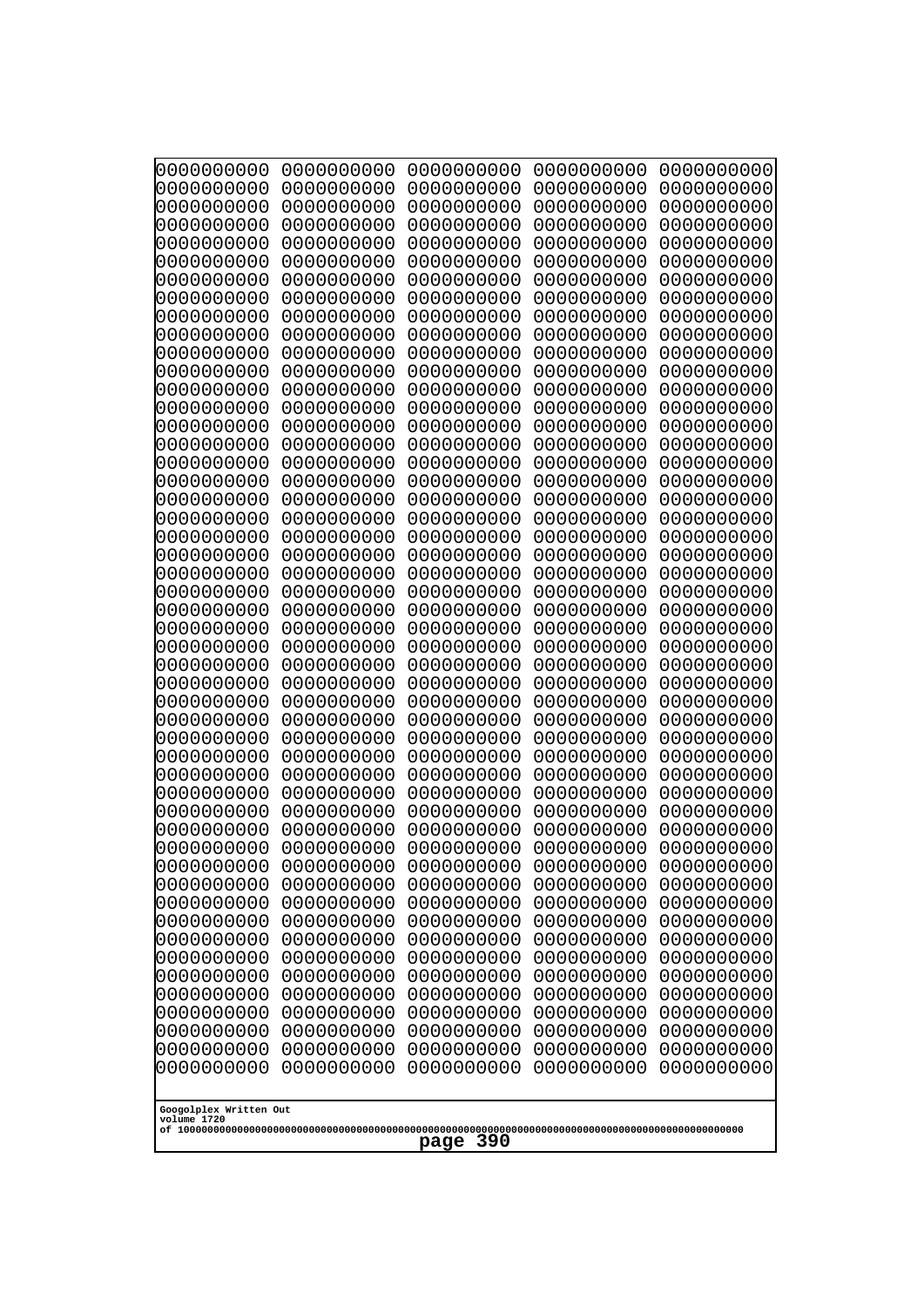| 0000000000                                                                                                                                            | 0000000000                                                                                                   | 0000000000                                                                                                                  | 0000000000                                                                                                   | 0000000000                                                                                                   |
|-------------------------------------------------------------------------------------------------------------------------------------------------------|--------------------------------------------------------------------------------------------------------------|-----------------------------------------------------------------------------------------------------------------------------|--------------------------------------------------------------------------------------------------------------|--------------------------------------------------------------------------------------------------------------|
| 0000000000                                                                                                                                            | 0000000000                                                                                                   | 0000000000                                                                                                                  | 0000000000                                                                                                   | 0000000000                                                                                                   |
| 0000000000                                                                                                                                            | 0000000000                                                                                                   | 0000000000                                                                                                                  | 0000000000                                                                                                   | 0000000000                                                                                                   |
| 0000000000                                                                                                                                            | 0000000000                                                                                                   | 0000000000                                                                                                                  | 0000000000                                                                                                   | 0000000000                                                                                                   |
| 0000000000                                                                                                                                            | 0000000000                                                                                                   | 0000000000                                                                                                                  | 0000000000                                                                                                   | 0000000000                                                                                                   |
| 0000000000                                                                                                                                            | 0000000000                                                                                                   | 0000000000                                                                                                                  | 0000000000                                                                                                   | 0000000000                                                                                                   |
| 0000000000                                                                                                                                            | 0000000000                                                                                                   | 0000000000                                                                                                                  | 0000000000                                                                                                   | 0000000000                                                                                                   |
| 0000000000                                                                                                                                            | 0000000000                                                                                                   | 0000000000                                                                                                                  | 0000000000                                                                                                   | 0000000000                                                                                                   |
| 0000000000                                                                                                                                            | 0000000000                                                                                                   | 0000000000                                                                                                                  | 0000000000                                                                                                   | 0000000000                                                                                                   |
| 0000000000                                                                                                                                            | 0000000000                                                                                                   | 0000000000                                                                                                                  | 0000000000                                                                                                   | 0000000000                                                                                                   |
| 0000000000                                                                                                                                            | 0000000000                                                                                                   | 0000000000                                                                                                                  | 0000000000                                                                                                   | 0000000000                                                                                                   |
| 0000000000                                                                                                                                            | 0000000000                                                                                                   | 0000000000                                                                                                                  | 0000000000                                                                                                   | 0000000000                                                                                                   |
| 0000000000                                                                                                                                            | 0000000000                                                                                                   | 0000000000                                                                                                                  | 0000000000                                                                                                   | 0000000000                                                                                                   |
| 0000000000                                                                                                                                            | 0000000000                                                                                                   | 0000000000                                                                                                                  | 0000000000                                                                                                   | 0000000000                                                                                                   |
| 0000000000                                                                                                                                            | 0000000000                                                                                                   | 0000000000                                                                                                                  | 0000000000                                                                                                   | 0000000000                                                                                                   |
| 0000000000                                                                                                                                            | 0000000000                                                                                                   | 0000000000                                                                                                                  | 0000000000                                                                                                   | 0000000000                                                                                                   |
| 0000000000                                                                                                                                            | 0000000000                                                                                                   | 0000000000                                                                                                                  | 0000000000                                                                                                   | 0000000000                                                                                                   |
| 0000000000                                                                                                                                            | 0000000000                                                                                                   | 0000000000                                                                                                                  | 0000000000                                                                                                   | 0000000000                                                                                                   |
| 0000000000                                                                                                                                            | 0000000000                                                                                                   | 0000000000                                                                                                                  | 0000000000                                                                                                   | 0000000000                                                                                                   |
| 0000000000                                                                                                                                            | 0000000000                                                                                                   | 0000000000                                                                                                                  | 0000000000                                                                                                   | 0000000000                                                                                                   |
| 0000000000                                                                                                                                            | 0000000000                                                                                                   | 0000000000                                                                                                                  | 0000000000                                                                                                   | 0000000000                                                                                                   |
| 0000000000                                                                                                                                            | 0000000000                                                                                                   | 0000000000                                                                                                                  | 0000000000                                                                                                   | 0000000000                                                                                                   |
| 0000000000                                                                                                                                            | 0000000000                                                                                                   | 0000000000                                                                                                                  | 0000000000                                                                                                   | 0000000000                                                                                                   |
| 0000000000                                                                                                                                            | 0000000000                                                                                                   | 0000000000                                                                                                                  | 0000000000                                                                                                   | 0000000000                                                                                                   |
| 0000000000                                                                                                                                            | 0000000000                                                                                                   | 0000000000                                                                                                                  | 0000000000                                                                                                   | 0000000000                                                                                                   |
| 0000000000                                                                                                                                            | 0000000000                                                                                                   | 0000000000                                                                                                                  | 0000000000                                                                                                   | 0000000000                                                                                                   |
| 0000000000                                                                                                                                            | 0000000000                                                                                                   | 0000000000                                                                                                                  | 0000000000                                                                                                   | 0000000000                                                                                                   |
| 0000000000                                                                                                                                            | 0000000000                                                                                                   | 0000000000                                                                                                                  | 0000000000                                                                                                   | 0000000000                                                                                                   |
| 0000000000                                                                                                                                            | 0000000000                                                                                                   | 0000000000                                                                                                                  | 0000000000                                                                                                   | 0000000000                                                                                                   |
| 0000000000                                                                                                                                            | 0000000000                                                                                                   | 0000000000                                                                                                                  | 0000000000                                                                                                   | 0000000000                                                                                                   |
| 0000000000                                                                                                                                            | 0000000000                                                                                                   | 0000000000                                                                                                                  | 0000000000                                                                                                   | 0000000000                                                                                                   |
| 0000000000                                                                                                                                            | 0000000000                                                                                                   | 0000000000                                                                                                                  | 0000000000                                                                                                   | 0000000000                                                                                                   |
| 0000000000                                                                                                                                            | 0000000000                                                                                                   | 0000000000                                                                                                                  | 0000000000                                                                                                   | 0000000000                                                                                                   |
| 0000000000                                                                                                                                            | 0000000000                                                                                                   | 0000000000                                                                                                                  | 0000000000                                                                                                   | 0000000000                                                                                                   |
| 0000000000                                                                                                                                            | 0000000000                                                                                                   | 0000000000                                                                                                                  | 0000000000                                                                                                   | 0000000000                                                                                                   |
| 0000000000                                                                                                                                            | 0000000000                                                                                                   | 0000000000                                                                                                                  | 0000000000                                                                                                   | 0000000000                                                                                                   |
| 0000000000                                                                                                                                            | 0000000000                                                                                                   | 0000000000                                                                                                                  | 0000000000                                                                                                   | 0000000000                                                                                                   |
| 0000000000                                                                                                                                            | 0000000000                                                                                                   | 0000000000                                                                                                                  | 0000000000                                                                                                   | 0000000000                                                                                                   |
| 0000000000                                                                                                                                            | 0000000000                                                                                                   | 0000000000                                                                                                                  | 0000000000                                                                                                   | 0000000000                                                                                                   |
| 0000000000                                                                                                                                            | 0000000000                                                                                                   | 0000000000                                                                                                                  | 0000000000                                                                                                   | 0000000000                                                                                                   |
| 0000000000                                                                                                                                            | 0000000000                                                                                                   | 0000000000                                                                                                                  | 0000000000                                                                                                   | 0000000000                                                                                                   |
| 0000000000                                                                                                                                            | 0000000000                                                                                                   | 0000000000                                                                                                                  | 0000000000                                                                                                   | 0000000000                                                                                                   |
| 0000000000<br>0000000000<br>0000000000<br>0000000000<br>0000000000<br>0000000000<br>0000000000<br>0000000000<br>Googolplex Written Out<br>volume 1720 | 0000000000<br>0000000000<br>0000000000<br>0000000000<br>0000000000<br>0000000000<br>0000000000<br>0000000000 | 0000000000<br>0000000000<br>0000000000<br>0000000000<br>0000000000<br>0000000000<br>0000000000<br>0000000000<br>391<br>page | 0000000000<br>0000000000<br>0000000000<br>0000000000<br>0000000000<br>0000000000<br>0000000000<br>0000000000 | 0000000000<br>0000000000<br>0000000000<br>0000000000<br>0000000000<br>0000000000<br>0000000000<br>0000000000 |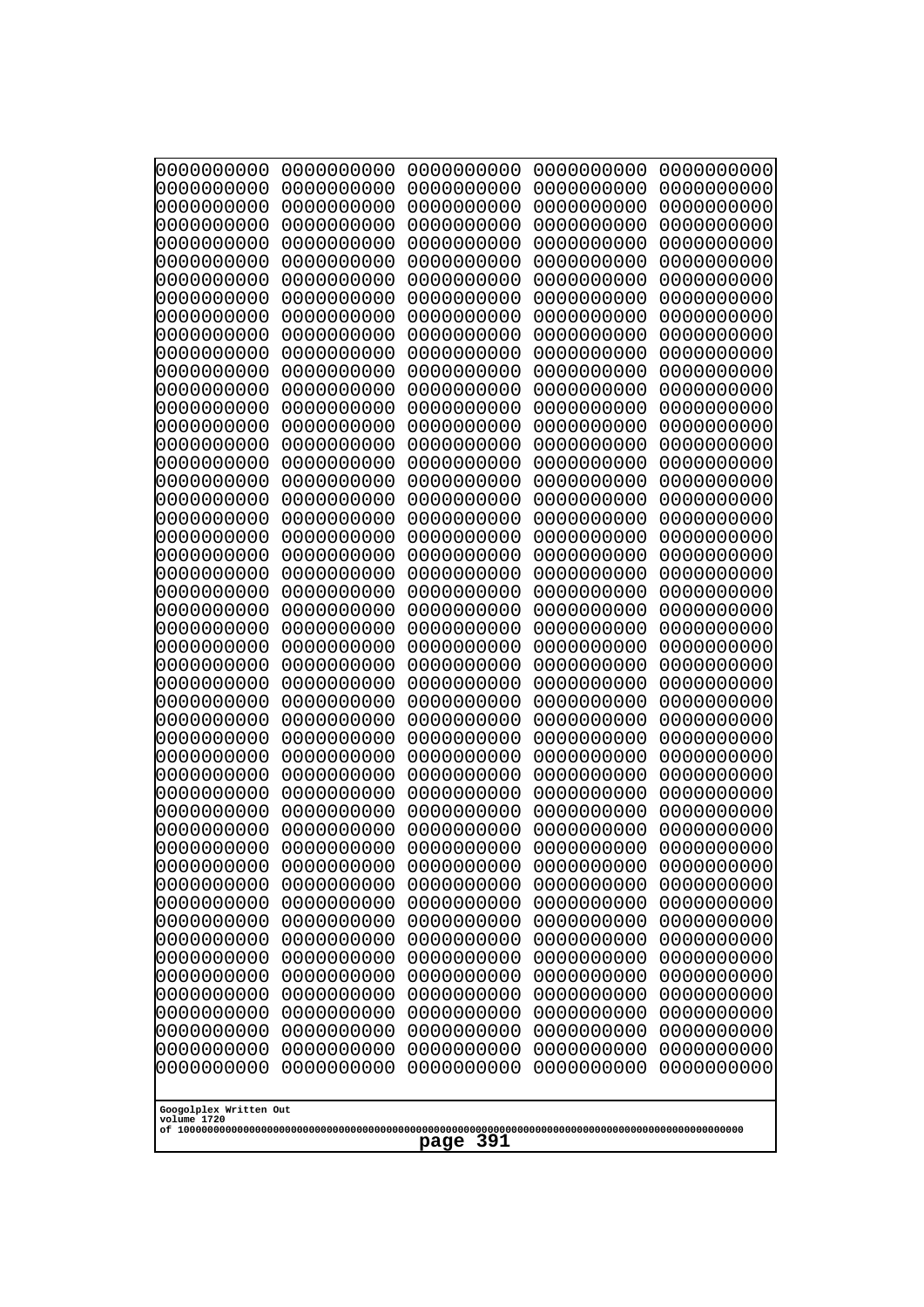| 0000000000                                           | 0000000000 | 0000000000 | 0000000000 | 0000000000 |
|------------------------------------------------------|------------|------------|------------|------------|
| 0000000000                                           | 0000000000 | 0000000000 | 0000000000 | 0000000000 |
| 0000000000                                           | 0000000000 | 0000000000 | 0000000000 | 0000000000 |
| 0000000000                                           | 0000000000 | 0000000000 | 0000000000 | 0000000000 |
| 0000000000                                           | 0000000000 | 0000000000 | 0000000000 | 0000000000 |
| 0000000000                                           | 0000000000 | 0000000000 | 0000000000 | 0000000000 |
| 0000000000                                           | 0000000000 | 0000000000 | 0000000000 | 0000000000 |
| 0000000000                                           | 0000000000 | 0000000000 | 0000000000 | 0000000000 |
| 0000000000                                           | 0000000000 | 0000000000 | 0000000000 | 0000000000 |
| 0000000000                                           | 0000000000 | 0000000000 | 0000000000 | 0000000000 |
| 0000000000                                           | 0000000000 | 0000000000 | 0000000000 | 0000000000 |
| 0000000000                                           | 0000000000 | 0000000000 | 0000000000 | 0000000000 |
| 0000000000                                           | 0000000000 | 0000000000 | 0000000000 | 0000000000 |
| 0000000000                                           | 0000000000 | 0000000000 | 0000000000 | 0000000000 |
| 0000000000                                           | 0000000000 | 0000000000 | 0000000000 | 0000000000 |
| 0000000000                                           | 0000000000 | 0000000000 | 0000000000 | 0000000000 |
| 0000000000                                           | 0000000000 | 0000000000 | 0000000000 | 0000000000 |
| 0000000000                                           | 0000000000 | 0000000000 | 0000000000 | 0000000000 |
| 0000000000                                           | 0000000000 | 0000000000 | 0000000000 | 0000000000 |
| 0000000000                                           | 0000000000 | 0000000000 | 0000000000 | 0000000000 |
| 0000000000                                           | 0000000000 | 0000000000 | 0000000000 | 0000000000 |
| 0000000000                                           | 0000000000 | 0000000000 | 0000000000 | 0000000000 |
| 0000000000                                           | 0000000000 | 0000000000 | 0000000000 | 0000000000 |
| 0000000000                                           | 0000000000 | 0000000000 | 0000000000 | 0000000000 |
| 0000000000                                           | 0000000000 | 0000000000 | 0000000000 | 0000000000 |
| 0000000000                                           | 0000000000 | 0000000000 | 0000000000 | 0000000000 |
| 0000000000                                           | 0000000000 | 0000000000 | 0000000000 | 0000000000 |
| 0000000000                                           | 0000000000 | 0000000000 | 0000000000 | 0000000000 |
| 0000000000                                           | 0000000000 | 0000000000 | 0000000000 | 0000000000 |
| 0000000000                                           | 0000000000 | 0000000000 | 0000000000 | 0000000000 |
| 0000000000                                           | 0000000000 | 0000000000 | 0000000000 | 0000000000 |
| 0000000000                                           | 0000000000 | 0000000000 | 0000000000 | 0000000000 |
| 0000000000                                           | 0000000000 | 0000000000 | 0000000000 | 0000000000 |
| 0000000000                                           | 0000000000 | 0000000000 | 0000000000 | 0000000000 |
| 0000000000                                           | 0000000000 | 0000000000 | 0000000000 | 0000000000 |
| 0000000000                                           | 0000000000 | 0000000000 | 0000000000 | 0000000000 |
| 0000000000                                           | 0000000000 | 0000000000 | 0000000000 | 0000000000 |
| 0000000000                                           | 0000000000 | 0000000000 | 0000000000 | 0000000000 |
| 0000000000                                           | 0000000000 | 0000000000 | 0000000000 | 0000000000 |
| 0000000000                                           | 0000000000 | 0000000000 | 0000000000 | 0000000000 |
| 0000000000                                           | 0000000000 | 0000000000 | 0000000000 | 0000000000 |
| 0000000000                                           | 0000000000 | 0000000000 | 0000000000 | 0000000000 |
| 0000000000                                           | 0000000000 | 0000000000 | 0000000000 | 0000000000 |
| 0000000000                                           | 0000000000 | 0000000000 | 0000000000 | 0000000000 |
| 0000000000                                           | 0000000000 | 0000000000 | 0000000000 | 0000000000 |
| 0000000000                                           | 0000000000 | 0000000000 | 0000000000 | 0000000000 |
| 0000000000                                           | 0000000000 | 0000000000 | 0000000000 | 0000000000 |
| 0000000000                                           | 0000000000 | 0000000000 | 0000000000 | 0000000000 |
| 0000000000                                           | 0000000000 | 0000000000 | 0000000000 | 0000000000 |
| 0000000000                                           | 0000000000 | 0000000000 | 0000000000 | 0000000000 |
| Googolplex Written Out<br>volume 1720<br>392<br>page |            |            |            |            |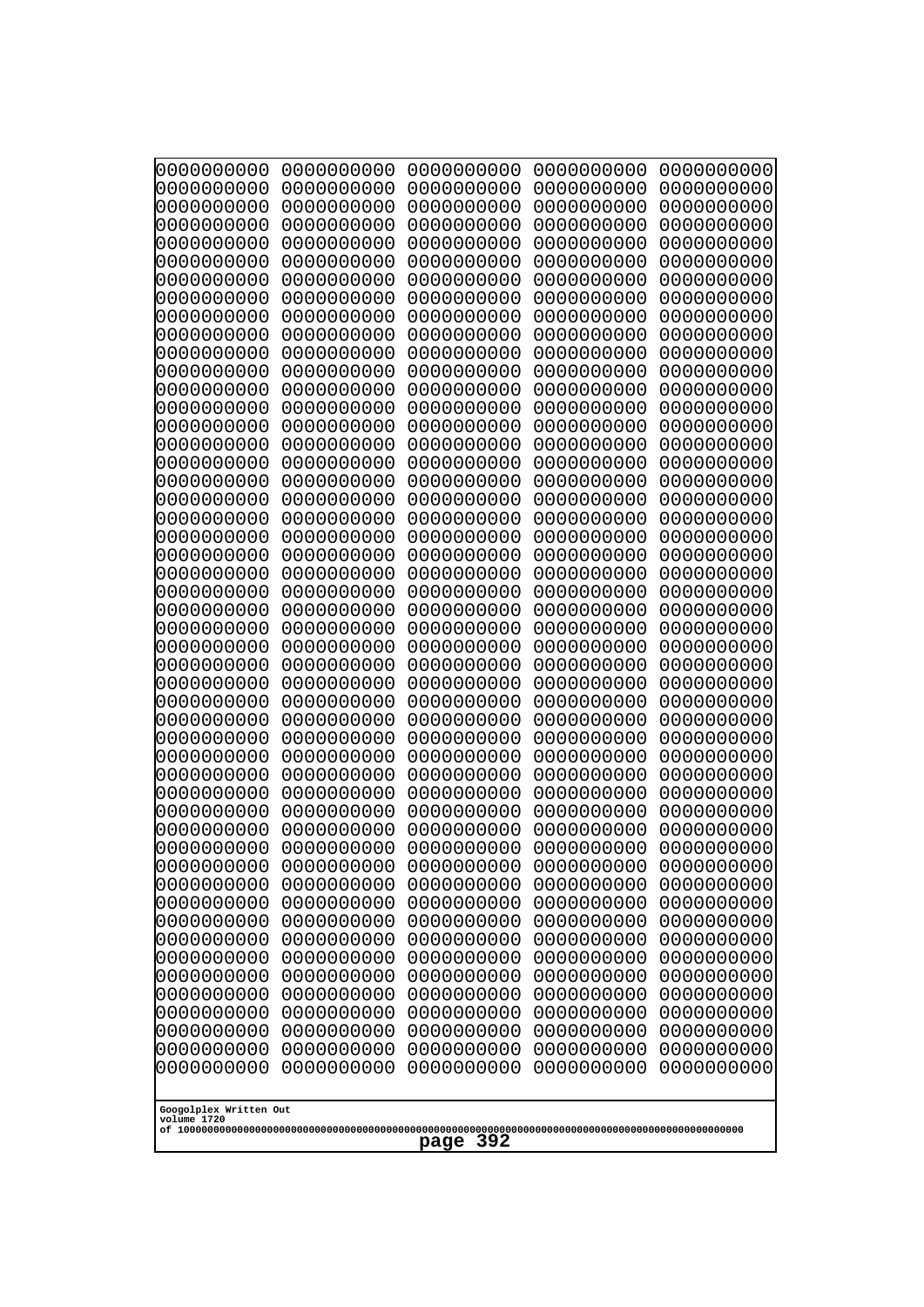| 0000000000<br>0000000000<br>0000000000<br>0000000000<br>0000000000<br>0000000000<br>0000000000<br>0000000000<br>0000000000<br>0000000000<br>0000000000<br>0000000000<br>0000000000<br>0000000000<br>0000000000<br>0000000000<br>0000000000<br>0000000000<br>0000000000<br>0000000000<br>0000000000<br>0000000000<br>0000000000<br>0000000000<br>0000000000 | 0000000000<br>0000000000<br>0000000000<br>0000000000<br>0000000000<br>0000000000<br>0000000000<br>0000000000<br>0000000000<br>0000000000<br>0000000000<br>0000000000<br>0000000000<br>0000000000<br>0000000000<br>0000000000<br>0000000000<br>0000000000<br>0000000000<br>0000000000<br>0000000000<br>0000000000<br>0000000000<br>0000000000<br>0000000000 | 0000000000<br>0000000000<br>0000000000<br>0000000000<br>0000000000<br>0000000000<br>0000000000<br>0000000000<br>0000000000<br>0000000000<br>0000000000<br>0000000000<br>0000000000<br>0000000000<br>0000000000<br>0000000000<br>0000000000<br>0000000000<br>0000000000<br>0000000000<br>0000000000<br>0000000000<br>0000000000<br>0000000000<br>0000000000 | 0000000000<br>0000000000<br>0000000000<br>0000000000<br>0000000000<br>0000000000<br>0000000000<br>0000000000<br>0000000000<br>0000000000<br>0000000000<br>0000000000<br>0000000000<br>0000000000<br>0000000000<br>0000000000<br>0000000000<br>0000000000<br>0000000000<br>0000000000<br>0000000000<br>0000000000<br>0000000000<br>0000000000<br>0000000000 | 0000000000<br>0000000000<br>0000000000<br>0000000000<br>0000000000<br>0000000000<br>0000000000<br>0000000000<br>0000000000<br>0000000000<br>0000000000<br>0000000000<br>0000000000<br>0000000000<br>0000000000<br>0000000000<br>0000000000<br>0000000000<br>0000000000<br>0000000000<br>0000000000<br>0000000000<br>0000000000<br>0000000000<br>0000000000 |
|------------------------------------------------------------------------------------------------------------------------------------------------------------------------------------------------------------------------------------------------------------------------------------------------------------------------------------------------------------|------------------------------------------------------------------------------------------------------------------------------------------------------------------------------------------------------------------------------------------------------------------------------------------------------------------------------------------------------------|------------------------------------------------------------------------------------------------------------------------------------------------------------------------------------------------------------------------------------------------------------------------------------------------------------------------------------------------------------|------------------------------------------------------------------------------------------------------------------------------------------------------------------------------------------------------------------------------------------------------------------------------------------------------------------------------------------------------------|------------------------------------------------------------------------------------------------------------------------------------------------------------------------------------------------------------------------------------------------------------------------------------------------------------------------------------------------------------|
|                                                                                                                                                                                                                                                                                                                                                            |                                                                                                                                                                                                                                                                                                                                                            |                                                                                                                                                                                                                                                                                                                                                            |                                                                                                                                                                                                                                                                                                                                                            |                                                                                                                                                                                                                                                                                                                                                            |
|                                                                                                                                                                                                                                                                                                                                                            |                                                                                                                                                                                                                                                                                                                                                            |                                                                                                                                                                                                                                                                                                                                                            |                                                                                                                                                                                                                                                                                                                                                            |                                                                                                                                                                                                                                                                                                                                                            |
|                                                                                                                                                                                                                                                                                                                                                            |                                                                                                                                                                                                                                                                                                                                                            |                                                                                                                                                                                                                                                                                                                                                            |                                                                                                                                                                                                                                                                                                                                                            |                                                                                                                                                                                                                                                                                                                                                            |
|                                                                                                                                                                                                                                                                                                                                                            |                                                                                                                                                                                                                                                                                                                                                            |                                                                                                                                                                                                                                                                                                                                                            |                                                                                                                                                                                                                                                                                                                                                            |                                                                                                                                                                                                                                                                                                                                                            |
|                                                                                                                                                                                                                                                                                                                                                            |                                                                                                                                                                                                                                                                                                                                                            |                                                                                                                                                                                                                                                                                                                                                            |                                                                                                                                                                                                                                                                                                                                                            |                                                                                                                                                                                                                                                                                                                                                            |
|                                                                                                                                                                                                                                                                                                                                                            |                                                                                                                                                                                                                                                                                                                                                            |                                                                                                                                                                                                                                                                                                                                                            |                                                                                                                                                                                                                                                                                                                                                            |                                                                                                                                                                                                                                                                                                                                                            |
|                                                                                                                                                                                                                                                                                                                                                            |                                                                                                                                                                                                                                                                                                                                                            |                                                                                                                                                                                                                                                                                                                                                            |                                                                                                                                                                                                                                                                                                                                                            |                                                                                                                                                                                                                                                                                                                                                            |
|                                                                                                                                                                                                                                                                                                                                                            |                                                                                                                                                                                                                                                                                                                                                            |                                                                                                                                                                                                                                                                                                                                                            |                                                                                                                                                                                                                                                                                                                                                            |                                                                                                                                                                                                                                                                                                                                                            |
|                                                                                                                                                                                                                                                                                                                                                            |                                                                                                                                                                                                                                                                                                                                                            |                                                                                                                                                                                                                                                                                                                                                            |                                                                                                                                                                                                                                                                                                                                                            |                                                                                                                                                                                                                                                                                                                                                            |
|                                                                                                                                                                                                                                                                                                                                                            |                                                                                                                                                                                                                                                                                                                                                            |                                                                                                                                                                                                                                                                                                                                                            |                                                                                                                                                                                                                                                                                                                                                            |                                                                                                                                                                                                                                                                                                                                                            |
|                                                                                                                                                                                                                                                                                                                                                            |                                                                                                                                                                                                                                                                                                                                                            |                                                                                                                                                                                                                                                                                                                                                            |                                                                                                                                                                                                                                                                                                                                                            |                                                                                                                                                                                                                                                                                                                                                            |
|                                                                                                                                                                                                                                                                                                                                                            |                                                                                                                                                                                                                                                                                                                                                            |                                                                                                                                                                                                                                                                                                                                                            |                                                                                                                                                                                                                                                                                                                                                            |                                                                                                                                                                                                                                                                                                                                                            |
| 0000000000                                                                                                                                                                                                                                                                                                                                                 | 0000000000                                                                                                                                                                                                                                                                                                                                                 | 0000000000                                                                                                                                                                                                                                                                                                                                                 | 0000000000                                                                                                                                                                                                                                                                                                                                                 | 0000000000                                                                                                                                                                                                                                                                                                                                                 |
| 0000000000<br>0000000000                                                                                                                                                                                                                                                                                                                                   | 0000000000<br>0000000000                                                                                                                                                                                                                                                                                                                                   | 0000000000<br>0000000000                                                                                                                                                                                                                                                                                                                                   | 0000000000<br>0000000000                                                                                                                                                                                                                                                                                                                                   | 0000000000<br>0000000000                                                                                                                                                                                                                                                                                                                                   |
| 0000000000<br>0000000000                                                                                                                                                                                                                                                                                                                                   | 0000000000<br>0000000000                                                                                                                                                                                                                                                                                                                                   | 0000000000<br>0000000000                                                                                                                                                                                                                                                                                                                                   | 0000000000<br>0000000000                                                                                                                                                                                                                                                                                                                                   | 0000000000<br>0000000000                                                                                                                                                                                                                                                                                                                                   |
| 0000000000                                                                                                                                                                                                                                                                                                                                                 | 0000000000                                                                                                                                                                                                                                                                                                                                                 | 0000000000                                                                                                                                                                                                                                                                                                                                                 | 0000000000                                                                                                                                                                                                                                                                                                                                                 | 0000000000                                                                                                                                                                                                                                                                                                                                                 |
| 0000000000<br>0000000000                                                                                                                                                                                                                                                                                                                                   | 0000000000<br>0000000000                                                                                                                                                                                                                                                                                                                                   | 0000000000<br>0000000000                                                                                                                                                                                                                                                                                                                                   | 0000000000<br>0000000000                                                                                                                                                                                                                                                                                                                                   | 0000000000<br>0000000000                                                                                                                                                                                                                                                                                                                                   |
| 0000000000<br>0000000000                                                                                                                                                                                                                                                                                                                                   | 0000000000<br>0000000000                                                                                                                                                                                                                                                                                                                                   | 0000000000<br>0000000000                                                                                                                                                                                                                                                                                                                                   | 0000000000<br>0000000000                                                                                                                                                                                                                                                                                                                                   | 0000000000<br>0000000000                                                                                                                                                                                                                                                                                                                                   |
| 0000000000                                                                                                                                                                                                                                                                                                                                                 | 0000000000                                                                                                                                                                                                                                                                                                                                                 | 0000000000                                                                                                                                                                                                                                                                                                                                                 | 0000000000                                                                                                                                                                                                                                                                                                                                                 | 0000000000                                                                                                                                                                                                                                                                                                                                                 |
| 0000000000<br>0000000000                                                                                                                                                                                                                                                                                                                                   | 0000000000<br>0000000000                                                                                                                                                                                                                                                                                                                                   | 0000000000<br>0000000000                                                                                                                                                                                                                                                                                                                                   | 0000000000<br>0000000000                                                                                                                                                                                                                                                                                                                                   | 0000000000<br>0000000000                                                                                                                                                                                                                                                                                                                                   |
| 0000000000                                                                                                                                                                                                                                                                                                                                                 | 0000000000                                                                                                                                                                                                                                                                                                                                                 | 0000000000                                                                                                                                                                                                                                                                                                                                                 | 0000000000                                                                                                                                                                                                                                                                                                                                                 | 0000000000                                                                                                                                                                                                                                                                                                                                                 |
| 0000000000<br>0000000000                                                                                                                                                                                                                                                                                                                                   | 0000000000<br>0000000000                                                                                                                                                                                                                                                                                                                                   | 0000000000<br>0000000000                                                                                                                                                                                                                                                                                                                                   | 0000000000<br>0000000000                                                                                                                                                                                                                                                                                                                                   | 0000000000<br>0000000000                                                                                                                                                                                                                                                                                                                                   |
| 0000000000<br>0000000000                                                                                                                                                                                                                                                                                                                                   | 0000000000<br>0000000000                                                                                                                                                                                                                                                                                                                                   | 0000000000<br>0000000000                                                                                                                                                                                                                                                                                                                                   | 0000000000<br>0000000000                                                                                                                                                                                                                                                                                                                                   | 0000000000<br>0000000000                                                                                                                                                                                                                                                                                                                                   |
| 0000000000                                                                                                                                                                                                                                                                                                                                                 | 0000000000                                                                                                                                                                                                                                                                                                                                                 | 0000000000                                                                                                                                                                                                                                                                                                                                                 | 0000000000                                                                                                                                                                                                                                                                                                                                                 | 0000000000                                                                                                                                                                                                                                                                                                                                                 |
| 0000000000<br>0000000000                                                                                                                                                                                                                                                                                                                                   | 0000000000<br>0000000000                                                                                                                                                                                                                                                                                                                                   | 0000000000<br>0000000000                                                                                                                                                                                                                                                                                                                                   | 0000000000<br>0000000000                                                                                                                                                                                                                                                                                                                                   | 0000000000<br>0000000000                                                                                                                                                                                                                                                                                                                                   |
| 0000000000<br>0000000000                                                                                                                                                                                                                                                                                                                                   | 0000000000<br>0000000000                                                                                                                                                                                                                                                                                                                                   | 0000000000<br>0000000000                                                                                                                                                                                                                                                                                                                                   | 0000000000<br>0000000000                                                                                                                                                                                                                                                                                                                                   | 0000000000<br>0000000000                                                                                                                                                                                                                                                                                                                                   |
| 0000000000                                                                                                                                                                                                                                                                                                                                                 | 0000000000                                                                                                                                                                                                                                                                                                                                                 | 0000000000                                                                                                                                                                                                                                                                                                                                                 | 0000000000                                                                                                                                                                                                                                                                                                                                                 | 0000000000                                                                                                                                                                                                                                                                                                                                                 |
| 0000000000                                                                                                                                                                                                                                                                                                                                                 | 0000000000                                                                                                                                                                                                                                                                                                                                                 | 0000000000                                                                                                                                                                                                                                                                                                                                                 | 0000000000                                                                                                                                                                                                                                                                                                                                                 | 0000000000                                                                                                                                                                                                                                                                                                                                                 |
| Googolplex Written Out<br>volume 1720                                                                                                                                                                                                                                                                                                                      |                                                                                                                                                                                                                                                                                                                                                            |                                                                                                                                                                                                                                                                                                                                                            |                                                                                                                                                                                                                                                                                                                                                            |                                                                                                                                                                                                                                                                                                                                                            |
| 393<br>page                                                                                                                                                                                                                                                                                                                                                |                                                                                                                                                                                                                                                                                                                                                            |                                                                                                                                                                                                                                                                                                                                                            |                                                                                                                                                                                                                                                                                                                                                            |                                                                                                                                                                                                                                                                                                                                                            |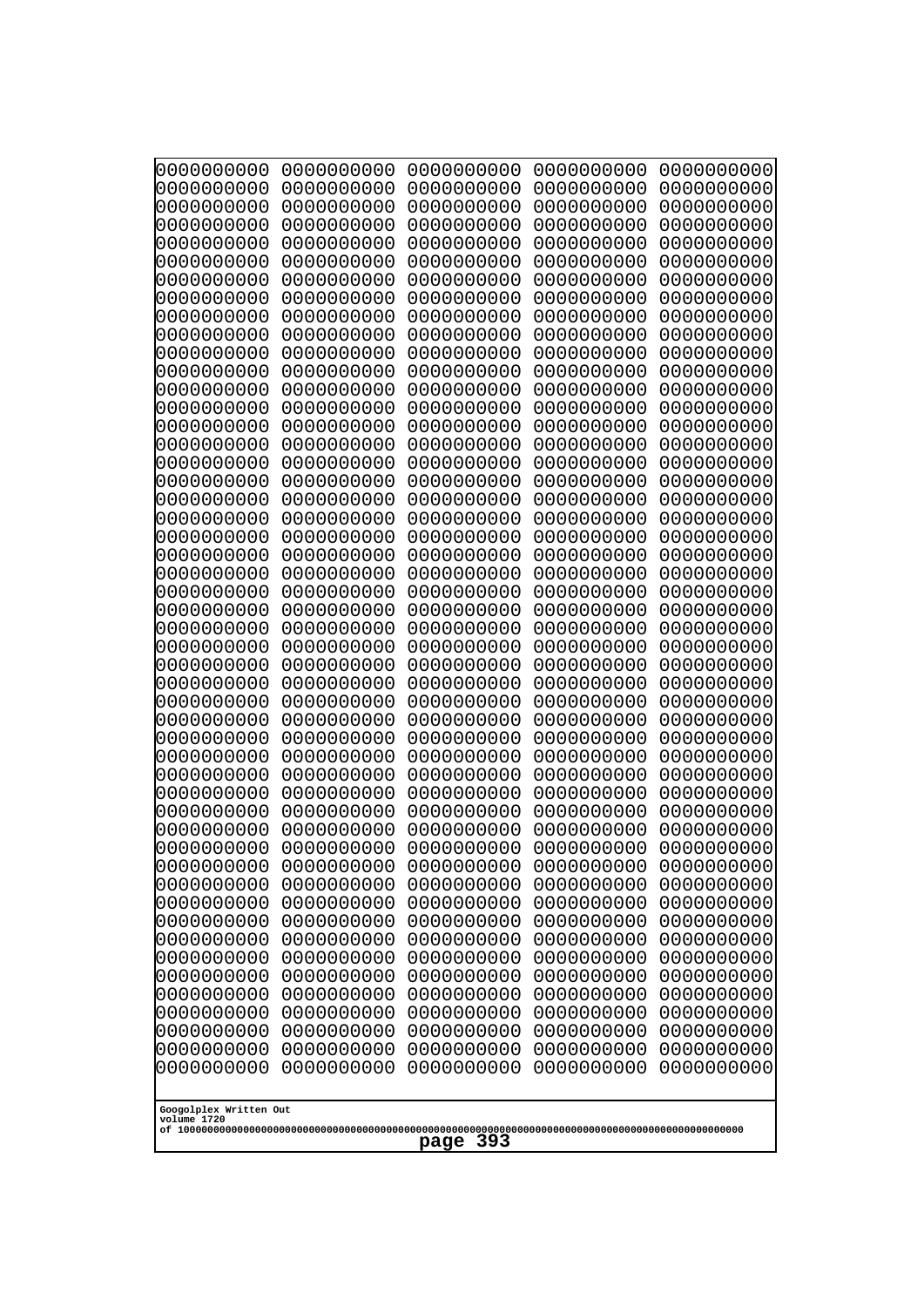| 0000000000                                                                                                                                                                                                                                                             | 0000000000 | 0000000000 | 0000000000 | 0000000000 |
|------------------------------------------------------------------------------------------------------------------------------------------------------------------------------------------------------------------------------------------------------------------------|------------|------------|------------|------------|
| 0000000000                                                                                                                                                                                                                                                             | 0000000000 | 0000000000 | 0000000000 | 0000000000 |
| 0000000000                                                                                                                                                                                                                                                             | 0000000000 | 0000000000 | 0000000000 | 0000000000 |
| 0000000000                                                                                                                                                                                                                                                             | 0000000000 | 0000000000 | 0000000000 | 0000000000 |
| 0000000000                                                                                                                                                                                                                                                             | 0000000000 | 0000000000 | 0000000000 | 0000000000 |
| 0000000000                                                                                                                                                                                                                                                             | 0000000000 | 0000000000 | 0000000000 | 0000000000 |
| 0000000000                                                                                                                                                                                                                                                             | 0000000000 | 0000000000 | 0000000000 | 0000000000 |
| 0000000000                                                                                                                                                                                                                                                             | 0000000000 | 0000000000 | 0000000000 | 0000000000 |
| 0000000000                                                                                                                                                                                                                                                             | 0000000000 | 0000000000 | 0000000000 | 0000000000 |
| 0000000000                                                                                                                                                                                                                                                             | 0000000000 | 0000000000 | 0000000000 | 0000000000 |
| 0000000000                                                                                                                                                                                                                                                             | 0000000000 | 0000000000 | 0000000000 | 0000000000 |
| 0000000000                                                                                                                                                                                                                                                             | 0000000000 | 0000000000 | 0000000000 | 0000000000 |
| 0000000000                                                                                                                                                                                                                                                             | 0000000000 | 0000000000 | 0000000000 | 0000000000 |
| 0000000000                                                                                                                                                                                                                                                             | 0000000000 | 0000000000 | 0000000000 | 0000000000 |
| 0000000000                                                                                                                                                                                                                                                             | 0000000000 | 0000000000 | 0000000000 | 0000000000 |
| 0000000000                                                                                                                                                                                                                                                             | 0000000000 | 0000000000 | 0000000000 | 0000000000 |
| 0000000000                                                                                                                                                                                                                                                             | 0000000000 | 0000000000 | 0000000000 | 0000000000 |
| 0000000000                                                                                                                                                                                                                                                             | 0000000000 | 0000000000 | 0000000000 | 0000000000 |
| 0000000000                                                                                                                                                                                                                                                             | 0000000000 | 0000000000 | 0000000000 | 0000000000 |
| 0000000000                                                                                                                                                                                                                                                             | 0000000000 | 0000000000 | 0000000000 | 0000000000 |
| 0000000000                                                                                                                                                                                                                                                             | 0000000000 | 0000000000 | 0000000000 | 0000000000 |
| 0000000000                                                                                                                                                                                                                                                             | 0000000000 | 0000000000 | 0000000000 | 0000000000 |
| 0000000000                                                                                                                                                                                                                                                             | 0000000000 | 0000000000 | 0000000000 | 0000000000 |
| 0000000000                                                                                                                                                                                                                                                             | 0000000000 | 0000000000 | 0000000000 | 0000000000 |
| 0000000000                                                                                                                                                                                                                                                             | 0000000000 | 0000000000 | 0000000000 | 0000000000 |
| 0000000000                                                                                                                                                                                                                                                             | 0000000000 | 0000000000 | 0000000000 | 0000000000 |
| 0000000000                                                                                                                                                                                                                                                             | 0000000000 | 0000000000 | 0000000000 | 0000000000 |
| 0000000000                                                                                                                                                                                                                                                             | 0000000000 | 0000000000 | 0000000000 | 0000000000 |
| 0000000000                                                                                                                                                                                                                                                             | 0000000000 | 0000000000 | 0000000000 | 0000000000 |
| 0000000000                                                                                                                                                                                                                                                             | 0000000000 | 0000000000 | 0000000000 | 0000000000 |
| 0000000000                                                                                                                                                                                                                                                             | 0000000000 | 0000000000 | 0000000000 | 0000000000 |
| 0000000000                                                                                                                                                                                                                                                             | 0000000000 | 0000000000 | 0000000000 | 0000000000 |
| 0000000000                                                                                                                                                                                                                                                             | 0000000000 | 0000000000 | 0000000000 | 0000000000 |
| 0000000000                                                                                                                                                                                                                                                             | 0000000000 | 0000000000 | 0000000000 | 0000000000 |
| 0000000000                                                                                                                                                                                                                                                             | 0000000000 | 0000000000 | 0000000000 | 0000000000 |
| 0000000000                                                                                                                                                                                                                                                             | 0000000000 | 0000000000 | 0000000000 | 0000000000 |
| 0000000000                                                                                                                                                                                                                                                             | 0000000000 | 0000000000 | 0000000000 | 0000000000 |
| 0000000000                                                                                                                                                                                                                                                             | 0000000000 | 0000000000 | 0000000000 | 0000000000 |
| 0000000000                                                                                                                                                                                                                                                             | 0000000000 | 0000000000 | 0000000000 | 0000000000 |
| 0000000000                                                                                                                                                                                                                                                             | 0000000000 | 0000000000 | 0000000000 | 0000000000 |
| 0000000000                                                                                                                                                                                                                                                             | 0000000000 | 0000000000 | 0000000000 | 0000000000 |
| 0000000000                                                                                                                                                                                                                                                             | 0000000000 | 0000000000 | 0000000000 | 0000000000 |
| 0000000000                                                                                                                                                                                                                                                             | 0000000000 | 0000000000 | 0000000000 | 0000000000 |
| 0000000000                                                                                                                                                                                                                                                             | 0000000000 | 0000000000 | 0000000000 | 0000000000 |
| 0000000000                                                                                                                                                                                                                                                             | 0000000000 | 0000000000 | 0000000000 | 0000000000 |
| 0000000000                                                                                                                                                                                                                                                             | 0000000000 | 0000000000 | 0000000000 | 0000000000 |
| 0000000000                                                                                                                                                                                                                                                             | 0000000000 | 0000000000 | 0000000000 | 0000000000 |
| 0000000000<br>0000000000<br>0000000000<br>0000000000<br>0000000000<br>0000000000<br>0000000000<br>0000000000<br>0000000000<br>0000000000<br>0000000000<br>0000000000<br>0000000000<br>0000000000<br>0000000000<br>Googolplex Written Out<br>volume 1720<br>394<br>page |            |            |            |            |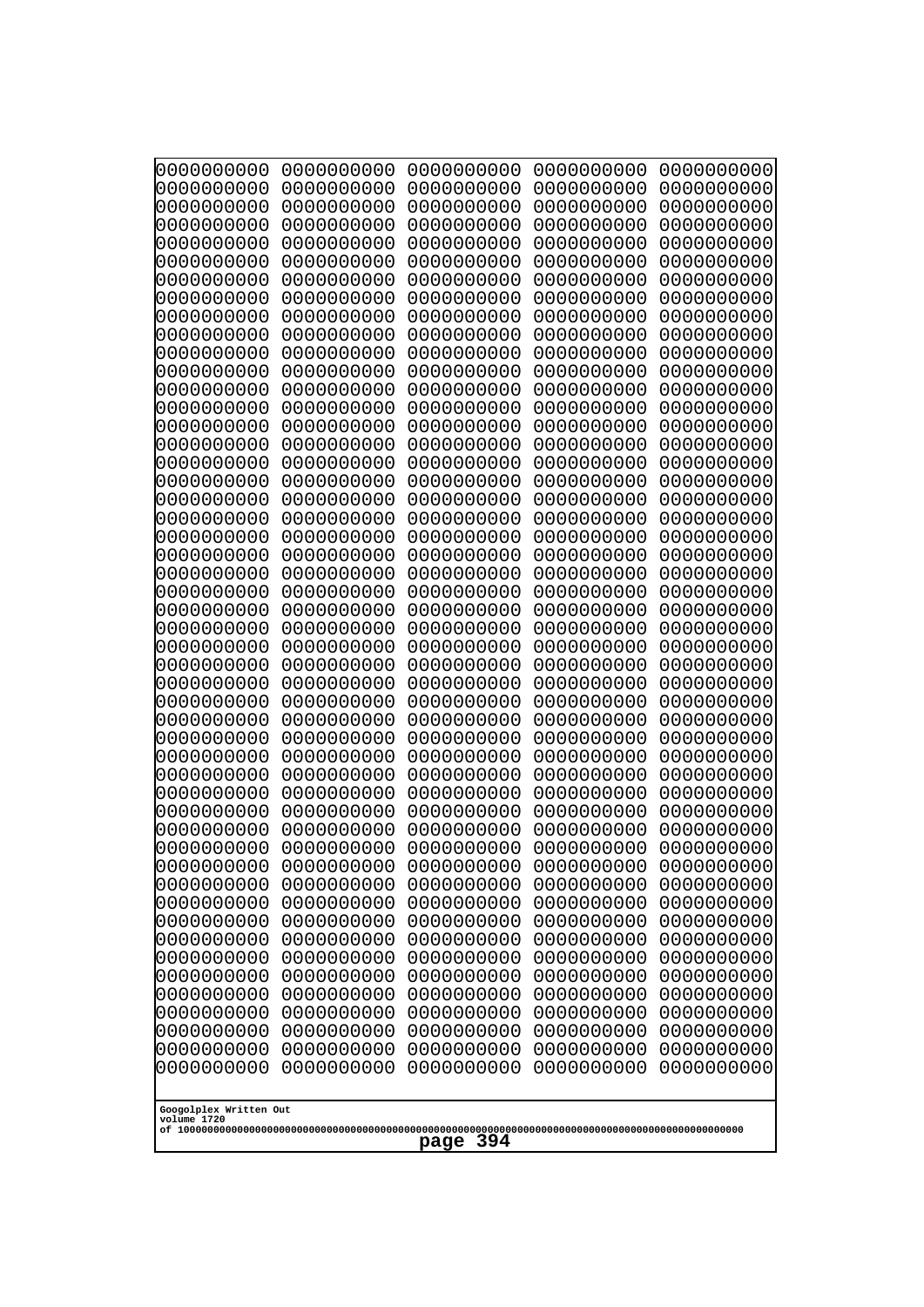| 0000000000                                                                                                                                                                                                                                              | 0000000000 | 0000000000 | 0000000000 | 0000000000 |
|---------------------------------------------------------------------------------------------------------------------------------------------------------------------------------------------------------------------------------------------------------|------------|------------|------------|------------|
| 0000000000                                                                                                                                                                                                                                              | 0000000000 | 0000000000 | 0000000000 | 0000000000 |
| 0000000000                                                                                                                                                                                                                                              | 0000000000 | 0000000000 | 0000000000 | 0000000000 |
| 0000000000                                                                                                                                                                                                                                              | 0000000000 | 0000000000 | 0000000000 | 0000000000 |
| 0000000000                                                                                                                                                                                                                                              | 0000000000 | 0000000000 | 0000000000 | 0000000000 |
| 0000000000                                                                                                                                                                                                                                              | 0000000000 | 0000000000 | 0000000000 | 0000000000 |
| 0000000000                                                                                                                                                                                                                                              | 0000000000 | 0000000000 | 0000000000 | 0000000000 |
| 0000000000                                                                                                                                                                                                                                              | 0000000000 | 0000000000 | 0000000000 | 0000000000 |
| 0000000000                                                                                                                                                                                                                                              | 0000000000 | 0000000000 | 0000000000 | 0000000000 |
| 0000000000                                                                                                                                                                                                                                              | 0000000000 | 0000000000 | 0000000000 | 0000000000 |
| 0000000000                                                                                                                                                                                                                                              | 0000000000 | 0000000000 | 0000000000 | 0000000000 |
| 0000000000                                                                                                                                                                                                                                              | 0000000000 | 0000000000 | 0000000000 | 0000000000 |
| 0000000000                                                                                                                                                                                                                                              | 0000000000 | 0000000000 | 0000000000 | 0000000000 |
| 0000000000                                                                                                                                                                                                                                              | 0000000000 | 0000000000 | 0000000000 | 0000000000 |
| 0000000000                                                                                                                                                                                                                                              | 0000000000 | 0000000000 | 0000000000 | 0000000000 |
| 0000000000                                                                                                                                                                                                                                              | 0000000000 | 0000000000 | 0000000000 | 0000000000 |
| 0000000000                                                                                                                                                                                                                                              | 0000000000 | 0000000000 | 0000000000 | 0000000000 |
| 0000000000                                                                                                                                                                                                                                              | 0000000000 | 0000000000 | 0000000000 | 0000000000 |
| 0000000000                                                                                                                                                                                                                                              | 0000000000 | 0000000000 | 0000000000 | 0000000000 |
| 0000000000                                                                                                                                                                                                                                              | 0000000000 | 0000000000 | 0000000000 | 0000000000 |
| 0000000000                                                                                                                                                                                                                                              | 0000000000 | 0000000000 | 0000000000 | 0000000000 |
| 0000000000                                                                                                                                                                                                                                              | 0000000000 | 0000000000 | 0000000000 | 0000000000 |
| 0000000000                                                                                                                                                                                                                                              | 0000000000 | 0000000000 | 0000000000 | 0000000000 |
| 0000000000                                                                                                                                                                                                                                              | 0000000000 | 0000000000 | 0000000000 | 0000000000 |
| 0000000000                                                                                                                                                                                                                                              | 0000000000 | 0000000000 | 0000000000 | 0000000000 |
| 0000000000                                                                                                                                                                                                                                              | 0000000000 | 0000000000 | 0000000000 | 0000000000 |
| 0000000000                                                                                                                                                                                                                                              | 0000000000 | 0000000000 | 0000000000 | 0000000000 |
| 0000000000                                                                                                                                                                                                                                              | 0000000000 | 0000000000 | 0000000000 | 0000000000 |
| 0000000000                                                                                                                                                                                                                                              | 0000000000 | 0000000000 | 0000000000 | 0000000000 |
| 0000000000                                                                                                                                                                                                                                              | 0000000000 | 0000000000 | 0000000000 | 0000000000 |
| 0000000000                                                                                                                                                                                                                                              | 0000000000 | 0000000000 | 0000000000 | 0000000000 |
| 0000000000                                                                                                                                                                                                                                              | 0000000000 | 0000000000 | 0000000000 | 0000000000 |
| 0000000000                                                                                                                                                                                                                                              | 0000000000 | 0000000000 | 0000000000 | 0000000000 |
| 0000000000                                                                                                                                                                                                                                              | 0000000000 | 0000000000 | 0000000000 | 0000000000 |
| 0000000000                                                                                                                                                                                                                                              | 0000000000 | 0000000000 | 0000000000 | 0000000000 |
| 0000000000                                                                                                                                                                                                                                              | 0000000000 | 0000000000 | 0000000000 | 0000000000 |
| 0000000000                                                                                                                                                                                                                                              | 0000000000 | 0000000000 | 0000000000 | 0000000000 |
| 0000000000                                                                                                                                                                                                                                              | 0000000000 | 0000000000 | 0000000000 | 0000000000 |
| 0000000000                                                                                                                                                                                                                                              | 0000000000 | 0000000000 | 0000000000 | 0000000000 |
| 0000000000                                                                                                                                                                                                                                              | 0000000000 | 0000000000 | 0000000000 | 0000000000 |
| 0000000000                                                                                                                                                                                                                                              | 0000000000 | 0000000000 | 0000000000 | 0000000000 |
| 0000000000                                                                                                                                                                                                                                              | 0000000000 | 0000000000 | 0000000000 | 0000000000 |
| 0000000000                                                                                                                                                                                                                                              | 0000000000 | 0000000000 | 0000000000 | 0000000000 |
| 0000000000                                                                                                                                                                                                                                              | 0000000000 | 0000000000 | 0000000000 | 0000000000 |
| 0000000000                                                                                                                                                                                                                                              | 0000000000 | 0000000000 | 0000000000 | 0000000000 |
| 0000000000                                                                                                                                                                                                                                              | 0000000000 | 0000000000 | 0000000000 | 0000000000 |
| 0000000000                                                                                                                                                                                                                                              | 0000000000 | 0000000000 | 0000000000 | 0000000000 |
| 0000000000<br>0000000000<br>0000000000<br>0000000000<br>0000000000<br>0000000000<br>0000000000<br>0000000000<br>0000000000<br>0000000000<br>0000000000<br>0000000000<br>0000000000<br>0000000000<br>0000000000<br>Googolplex Written Out<br>volume 1720 |            |            |            |            |
| 395<br>page                                                                                                                                                                                                                                             |            |            |            |            |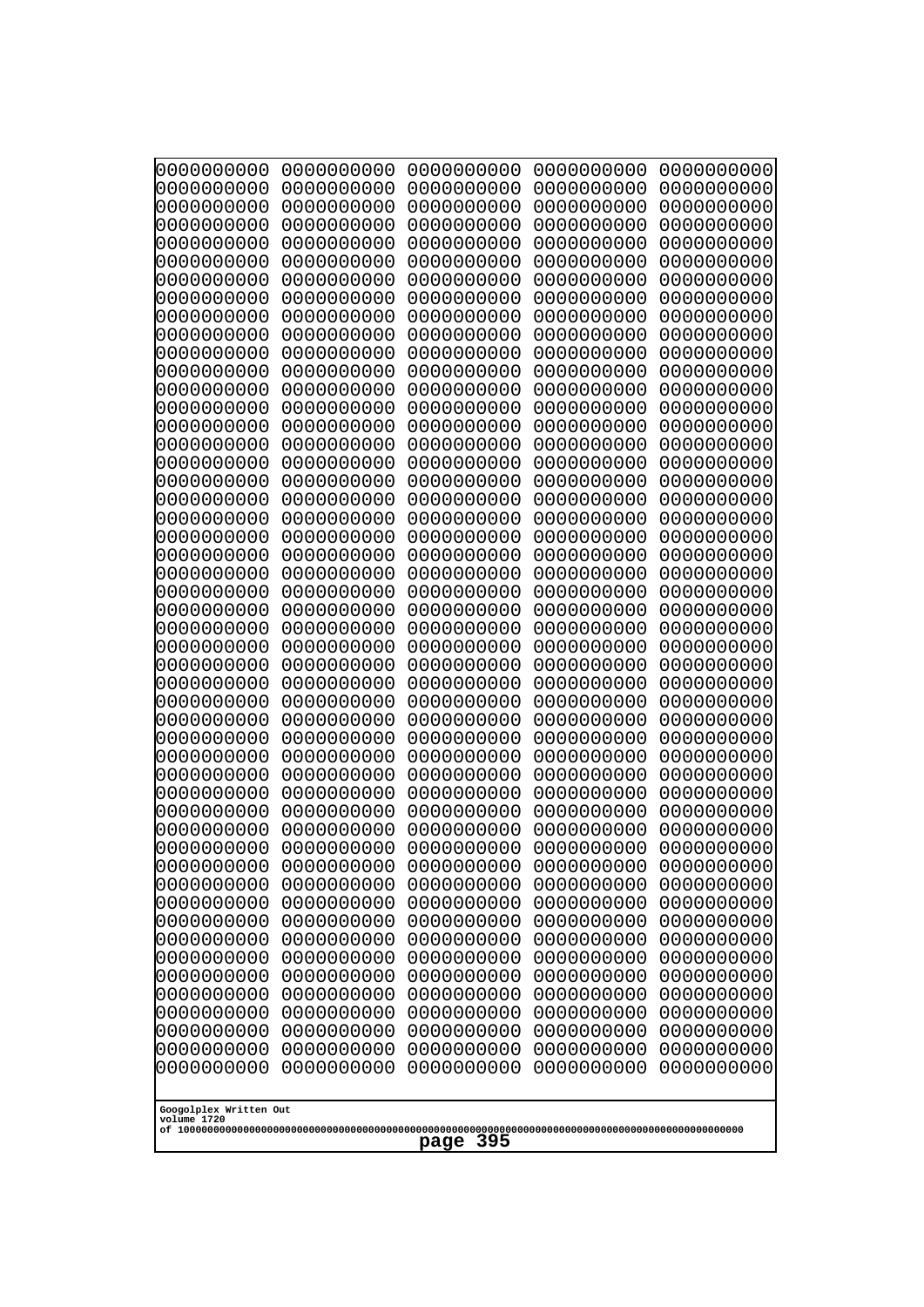| Googolplex Written Out<br>volume 1720 | 0000000000<br>0000000000<br>0000000000<br>0000000000<br>0000000000<br>0000000000<br>0000000000<br>0000000000<br>0000000000<br>0000000000<br>0000000000<br>0000000000<br>0000000000<br>0000000000<br>0000000000<br>0000000000<br>0000000000<br>0000000000<br>0000000000<br>0000000000<br>0000000000<br>0000000000<br>0000000000<br>0000000000<br>0000000000<br>0000000000<br>0000000000<br>0000000000<br>0000000000<br>0000000000<br>0000000000<br>0000000000<br>0000000000<br>0000000000<br>0000000000<br>0000000000<br>0000000000<br>10000000000<br>0000000000<br>0000000000<br>0000000000<br>0000000000<br>0000000000<br>0000000000<br>0000000000<br>0000000000<br>0000000000<br>0000000000<br>0000000000<br>0000000000 | 0000000000<br>0000000000<br>0000000000<br>0000000000<br>0000000000<br>0000000000<br>0000000000<br>0000000000<br>0000000000<br>0000000000<br>0000000000<br>0000000000<br>0000000000<br>0000000000<br>0000000000<br>0000000000<br>0000000000<br>0000000000<br>0000000000<br>0000000000<br>0000000000<br>0000000000<br>0000000000<br>0000000000<br>0000000000<br>0000000000<br>0000000000<br>0000000000<br>0000000000<br>0000000000<br>0000000000<br>0000000000<br>0000000000<br>0000000000<br>0000000000<br>0000000000<br>0000000000<br>0000000000<br>0000000000<br>0000000000<br>0000000000<br>0000000000<br>0000000000<br>0000000000<br>0000000000<br>0000000000<br>0000000000<br>0000000000<br>0000000000<br>0000000000 | 0000000000<br>0000000000<br>0000000000<br>0000000000<br>0000000000<br>0000000000<br>0000000000<br>0000000000<br>0000000000<br>0000000000<br>0000000000<br>0000000000<br>0000000000<br>0000000000<br>0000000000<br>0000000000<br>0000000000<br>0000000000<br>0000000000<br>0000000000<br>0000000000<br>0000000000<br>0000000000<br>0000000000<br>0000000000<br>0000000000<br>0000000000<br>0000000000<br>0000000000<br>0000000000<br>0000000000<br>0000000000<br>0000000000<br>0000000000<br>0000000000<br>0000000000<br>0000000000<br>0000000000<br>0000000000<br>0000000000<br>0000000000<br>0000000000<br>0000000000<br>0000000000<br>0000000000<br>0000000000<br>0000000000<br>0000000000<br>0000000000<br>0000000000 | 0000000000<br>0000000000<br>0000000000<br>0000000000<br>0000000000<br>0000000000<br>0000000000<br>0000000000<br>0000000000<br>0000000000<br>0000000000<br>0000000000<br>0000000000<br>0000000000<br>0000000000<br>0000000000<br>0000000000<br>0000000000<br>0000000000<br>0000000000<br>0000000000<br>0000000000<br>0000000000<br>0000000000<br>0000000000<br>0000000000<br>0000000000<br>0000000000<br>0000000000<br>0000000000<br>0000000000<br>0000000000<br>0000000000<br>0000000000<br>0000000000<br>0000000000<br>0000000000<br>0000000000<br>0000000000<br>0000000000<br>0000000000<br>0000000000<br>0000000000<br>0000000000<br>0000000000<br>0000000000<br>0000000000<br>0000000000<br>0000000000<br>0000000000 | 0000000000<br>0000000000<br>0000000000<br>0000000000<br>0000000000<br>0000000000<br>0000000000<br>0000000000<br>0000000000<br>0000000000<br>0000000000<br>0000000000<br>0000000000<br>0000000000<br>0000000000<br>0000000000<br>0000000000<br>0000000000<br>0000000000<br>0000000000<br>0000000000<br>0000000000<br>0000000000<br>0000000000<br>0000000000<br>0000000000<br>0000000000<br>0000000000<br>0000000000<br>0000000000<br>0000000000<br>0000000000<br>0000000000<br>0000000000<br>0000000000<br>0000000000<br>0000000000<br>0000000000<br>0000000000<br>0000000000<br>0000000000<br>0000000000<br>0000000000<br>0000000000<br>0000000000<br>0000000000<br>0000000000<br>0000000000<br>0000000000<br>0000000000 |  |
|---------------------------------------|---------------------------------------------------------------------------------------------------------------------------------------------------------------------------------------------------------------------------------------------------------------------------------------------------------------------------------------------------------------------------------------------------------------------------------------------------------------------------------------------------------------------------------------------------------------------------------------------------------------------------------------------------------------------------------------------------------------------------|--------------------------------------------------------------------------------------------------------------------------------------------------------------------------------------------------------------------------------------------------------------------------------------------------------------------------------------------------------------------------------------------------------------------------------------------------------------------------------------------------------------------------------------------------------------------------------------------------------------------------------------------------------------------------------------------------------------------------|--------------------------------------------------------------------------------------------------------------------------------------------------------------------------------------------------------------------------------------------------------------------------------------------------------------------------------------------------------------------------------------------------------------------------------------------------------------------------------------------------------------------------------------------------------------------------------------------------------------------------------------------------------------------------------------------------------------------------|--------------------------------------------------------------------------------------------------------------------------------------------------------------------------------------------------------------------------------------------------------------------------------------------------------------------------------------------------------------------------------------------------------------------------------------------------------------------------------------------------------------------------------------------------------------------------------------------------------------------------------------------------------------------------------------------------------------------------|--------------------------------------------------------------------------------------------------------------------------------------------------------------------------------------------------------------------------------------------------------------------------------------------------------------------------------------------------------------------------------------------------------------------------------------------------------------------------------------------------------------------------------------------------------------------------------------------------------------------------------------------------------------------------------------------------------------------------|--|
| 396<br>page                           |                                                                                                                                                                                                                                                                                                                                                                                                                                                                                                                                                                                                                                                                                                                           |                                                                                                                                                                                                                                                                                                                                                                                                                                                                                                                                                                                                                                                                                                                          |                                                                                                                                                                                                                                                                                                                                                                                                                                                                                                                                                                                                                                                                                                                          |                                                                                                                                                                                                                                                                                                                                                                                                                                                                                                                                                                                                                                                                                                                          |                                                                                                                                                                                                                                                                                                                                                                                                                                                                                                                                                                                                                                                                                                                          |  |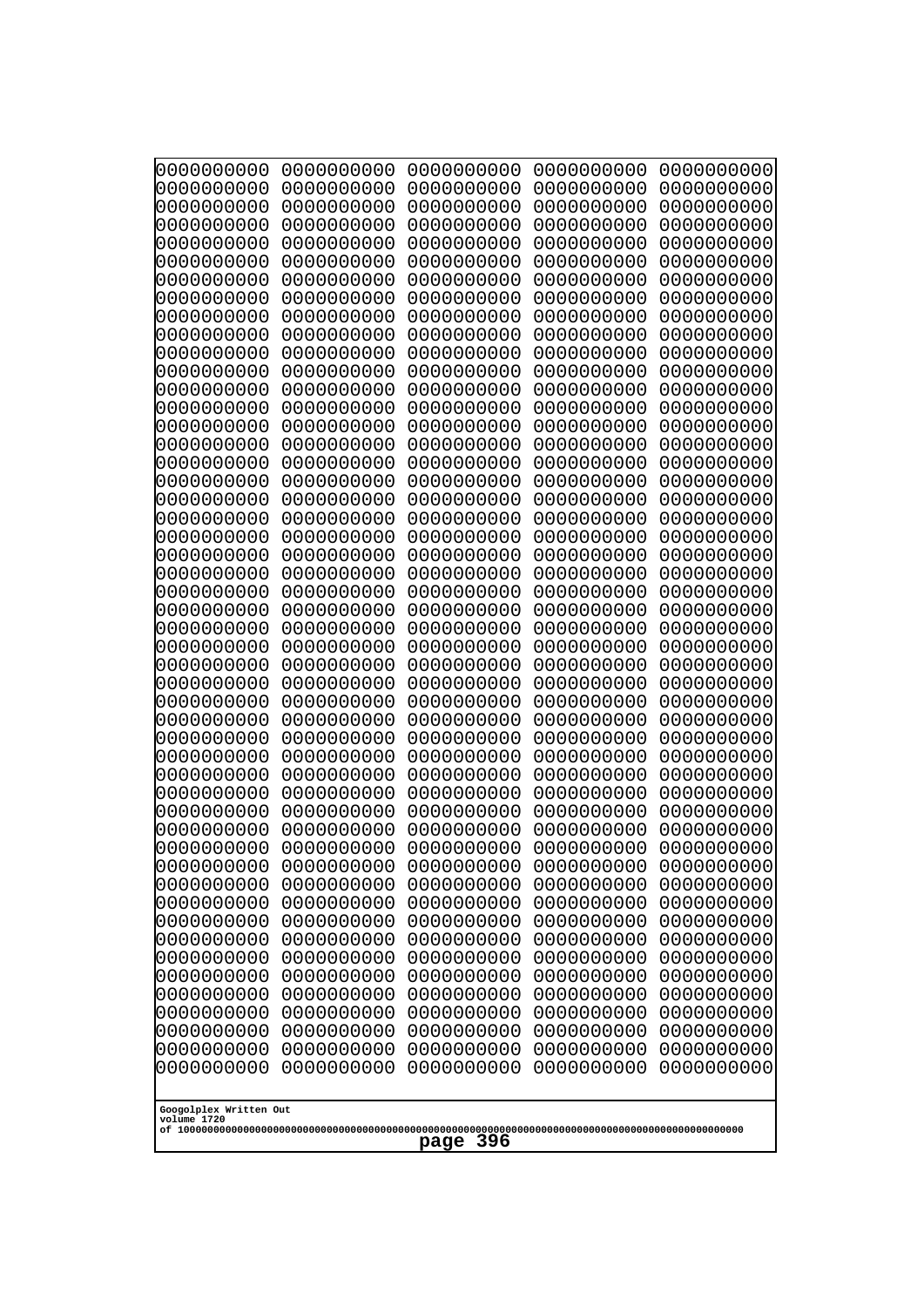| 000000000<br>0000000000  | 0000000000<br>0000000000 | 0000000000<br>0000000000 | 0000000000<br>0000000000 | 0000000000<br>0000000000 |  |
|--------------------------|--------------------------|--------------------------|--------------------------|--------------------------|--|
| 0000000000<br>0000000000 | 0000000000<br>0000000000 | 0000000000<br>0000000000 | 0000000000<br>0000000000 | 0000000000<br>0000000000 |  |
| 0000000000               | 0000000000               | 0000000000               | 0000000000               | 0000000000               |  |
| 0000000000<br>0000000000 | 0000000000<br>0000000000 | 0000000000<br>0000000000 | 0000000000<br>0000000000 | 0000000000<br>0000000000 |  |
| 0000000000               | 0000000000               | 0000000000               | 0000000000               | 0000000000               |  |
| 0000000000<br>0000000000 | 0000000000<br>0000000000 | 0000000000<br>0000000000 | 0000000000<br>0000000000 | 0000000000<br>0000000000 |  |
| 0000000000               | 0000000000               | 0000000000               | 0000000000               | 0000000000               |  |
| 0000000000<br>0000000000 | 0000000000<br>0000000000 | 0000000000<br>0000000000 | 0000000000<br>0000000000 | 0000000000<br>0000000000 |  |
| 0000000000               | 0000000000               | 0000000000               | 0000000000               | 0000000000               |  |
| 0000000000<br>0000000000 | 0000000000<br>0000000000 | 0000000000<br>0000000000 | 0000000000<br>0000000000 | 0000000000<br>0000000000 |  |
| 0000000000               | 0000000000               | 0000000000               | 0000000000               | 0000000000               |  |
| 0000000000<br>0000000000 | 0000000000<br>0000000000 | 0000000000<br>0000000000 | 0000000000<br>0000000000 | 0000000000<br>0000000000 |  |
| 0000000000               | 0000000000               | 0000000000               | 0000000000               | 0000000000               |  |
| 0000000000<br>0000000000 | 0000000000<br>0000000000 | 0000000000<br>0000000000 | 0000000000<br>0000000000 | 0000000000<br>0000000000 |  |
| 0000000000               | 0000000000               | 0000000000               | 0000000000               | 0000000000               |  |
| 0000000000<br>0000000000 | 0000000000<br>0000000000 | 0000000000<br>0000000000 | 0000000000<br>0000000000 | 0000000000<br>0000000000 |  |
| 0000000000               | 0000000000               | 0000000000               | 0000000000               | 0000000000               |  |
| 0000000000<br>0000000000 | 0000000000<br>0000000000 | 0000000000<br>0000000000 | 0000000000<br>0000000000 | 0000000000<br>0000000000 |  |
| 0000000000               | 0000000000               | 0000000000               | 0000000000               | 0000000000               |  |
| 0000000000<br>0000000000 | 0000000000<br>0000000000 | 0000000000<br>0000000000 | 0000000000<br>0000000000 | 0000000000<br>0000000000 |  |
| 0000000000               | 0000000000               | 0000000000               | 0000000000               | 0000000000               |  |
| 0000000000<br>0000000000 | 0000000000<br>0000000000 | 0000000000<br>0000000000 | 0000000000<br>0000000000 | 0000000000<br>0000000000 |  |
| 0000000000               | 0000000000               | 0000000000               | 0000000000               | 0000000000               |  |
| 0000000000<br>0000000000 | 0000000000<br>0000000000 | 0000000000<br>0000000000 | 0000000000<br>0000000000 | 0000000000<br>0000000000 |  |
| 0000000000               | 0000000000               | 0000000000               | 0000000000               | 0000000000               |  |
| 0000000000<br>0000000000 | 0000000000<br>0000000000 | 0000000000<br>0000000000 | 0000000000<br>0000000000 | 0000000000<br>0000000000 |  |
| 0000000000               | 0000000000               | 0000000000               | 0000000000               | 0000000000               |  |
| 0000000000<br>0000000000 | 0000000000<br>0000000000 | 0000000000<br>0000000000 | 0000000000<br>0000000000 | 0000000000<br>0000000000 |  |
| 0000000000               | 0000000000               | 0000000000               | 0000000000               | 0000000000               |  |
| 0000000000<br>0000000000 | 0000000000<br>0000000000 | 0000000000<br>0000000000 | 0000000000<br>0000000000 | 0000000000<br>0000000000 |  |
| 0000000000               | 0000000000               | 0000000000               | 0000000000               | 0000000000               |  |
| 0000000000<br>0000000000 | 0000000000<br>0000000000 | 0000000000<br>0000000000 | 0000000000<br>0000000000 | 0000000000<br>0000000000 |  |
| 0000000000               | 0000000000               | 0000000000               | 0000000000               | 0000000000               |  |
| Googolplex Written Out   |                          |                          |                          |                          |  |
| volume 1720              | 397<br>page              |                          |                          |                          |  |
|                          |                          |                          |                          |                          |  |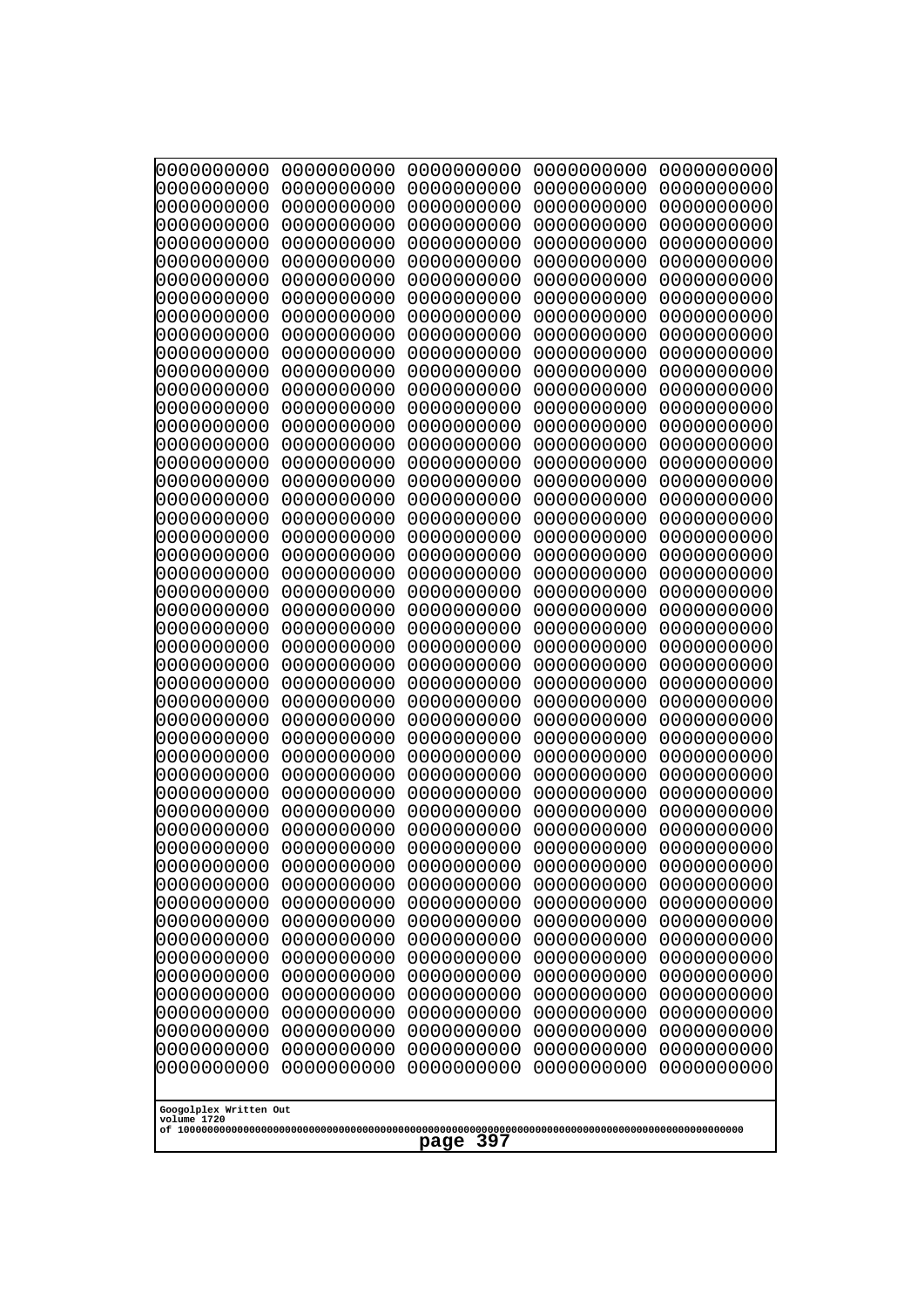| 10000000000              | 0000000000               | 0000000000               | 0000000000               | 0000000000               |
|--------------------------|--------------------------|--------------------------|--------------------------|--------------------------|
| 0000000000<br>0000000000 | 0000000000<br>0000000000 | 0000000000<br>0000000000 | 0000000000<br>0000000000 | 0000000000<br>0000000000 |
| 0000000000               | 0000000000               | 0000000000               | 0000000000               | 0000000000               |
| 0000000000               | 0000000000               | 0000000000               | 0000000000               | 0000000000               |
| 0000000000               | 0000000000               | 0000000000               | 0000000000               | 0000000000               |
| 0000000000<br>0000000000 | 0000000000<br>0000000000 | 0000000000<br>0000000000 | 0000000000<br>0000000000 | 0000000000<br>0000000000 |
| 0000000000               | 0000000000               | 0000000000               | 0000000000               | 0000000000               |
| 0000000000               | 0000000000               | 0000000000               | 0000000000               | 0000000000               |
| 0000000000               | 0000000000               | 0000000000               | 0000000000               | 0000000000               |
| 0000000000<br>0000000000 | 0000000000<br>0000000000 | 0000000000<br>0000000000 | 0000000000<br>0000000000 | 0000000000<br>0000000000 |
| 0000000000               | 0000000000               | 0000000000               | 0000000000               | 0000000000               |
| 0000000000               | 0000000000               | 0000000000               | 0000000000               | 0000000000               |
| 0000000000               | 0000000000               | 0000000000               | 0000000000               | 0000000000               |
| 0000000000<br>0000000000 | 0000000000<br>0000000000 | 0000000000<br>0000000000 | 0000000000<br>0000000000 | 0000000000<br>0000000000 |
| 0000000000               | 0000000000               | 0000000000               | 0000000000               | 0000000000               |
| 0000000000               | 0000000000               | 0000000000               | 0000000000               | 0000000000               |
| 0000000000               | 0000000000<br>0000000000 | 0000000000               | 0000000000               | 0000000000               |
| 0000000000<br>0000000000 | 0000000000               | 0000000000<br>0000000000 | 0000000000<br>0000000000 | 0000000000<br>0000000000 |
| 0000000000               | 0000000000               | 0000000000               | 0000000000               | 0000000000               |
| 0000000000               | 0000000000               | 0000000000               | 0000000000               | 0000000000               |
| 0000000000<br>0000000000 | 0000000000<br>0000000000 | 0000000000<br>0000000000 | 0000000000<br>0000000000 | 0000000000<br>0000000000 |
| 0000000000               | 0000000000               | 0000000000               | 0000000000               | 0000000000               |
| 0000000000               | 0000000000               | 0000000000               | 0000000000               | 0000000000               |
| 0000000000               | 0000000000               | 0000000000               | 0000000000               | 0000000000               |
| 0000000000<br>0000000000 | 0000000000<br>0000000000 | 0000000000<br>0000000000 | 0000000000<br>0000000000 | 0000000000<br>0000000000 |
| 0000000000               | 0000000000               | 0000000000               | 0000000000               | 0000000000               |
| 0000000000               | 0000000000               | 0000000000               | 0000000000               | 0000000000               |
| 0000000000<br>0000000000 | 0000000000<br>0000000000 | 0000000000               | 0000000000               | 0000000000               |
| 0000000000               | 0000000000               | 0000000000<br>0000000000 | 0000000000<br>0000000000 | 0000000000<br>0000000000 |
| 0000000000               | 0000000000               | 0000000000               | 0000000000               | 0000000000               |
| 0000000000               | 0000000000               | 0000000000               | 0000000000               | 0000000000               |
| 0000000000<br>0000000000 | 0000000000<br>0000000000 | 0000000000<br>0000000000 | 0000000000<br>0000000000 | 0000000000<br>0000000000 |
| 0000000000               | 0000000000               | 0000000000               | 0000000000               | 0000000000               |
| 0000000000               | 0000000000               | 0000000000               | 0000000000               | 0000000000               |
| 0000000000               | 0000000000               | 0000000000               | 0000000000               | 0000000000               |
| 0000000000<br>0000000000 | 0000000000<br>0000000000 | 0000000000<br>0000000000 | 0000000000<br>0000000000 | 0000000000<br>0000000000 |
| 0000000000               | 0000000000               | 0000000000               | 0000000000               | 0000000000               |
| 0000000000               | 0000000000               | 0000000000               | 0000000000               | 0000000000               |
| 0000000000               | 0000000000               | 0000000000               | 0000000000               | 0000000000               |
| 0000000000               | 0000000000               | 0000000000               | 0000000000               | 0000000000               |
| Googolplex Written Out   |                          |                          |                          |                          |
| volume 1720              |                          |                          |                          |                          |
| 398<br>page              |                          |                          |                          |                          |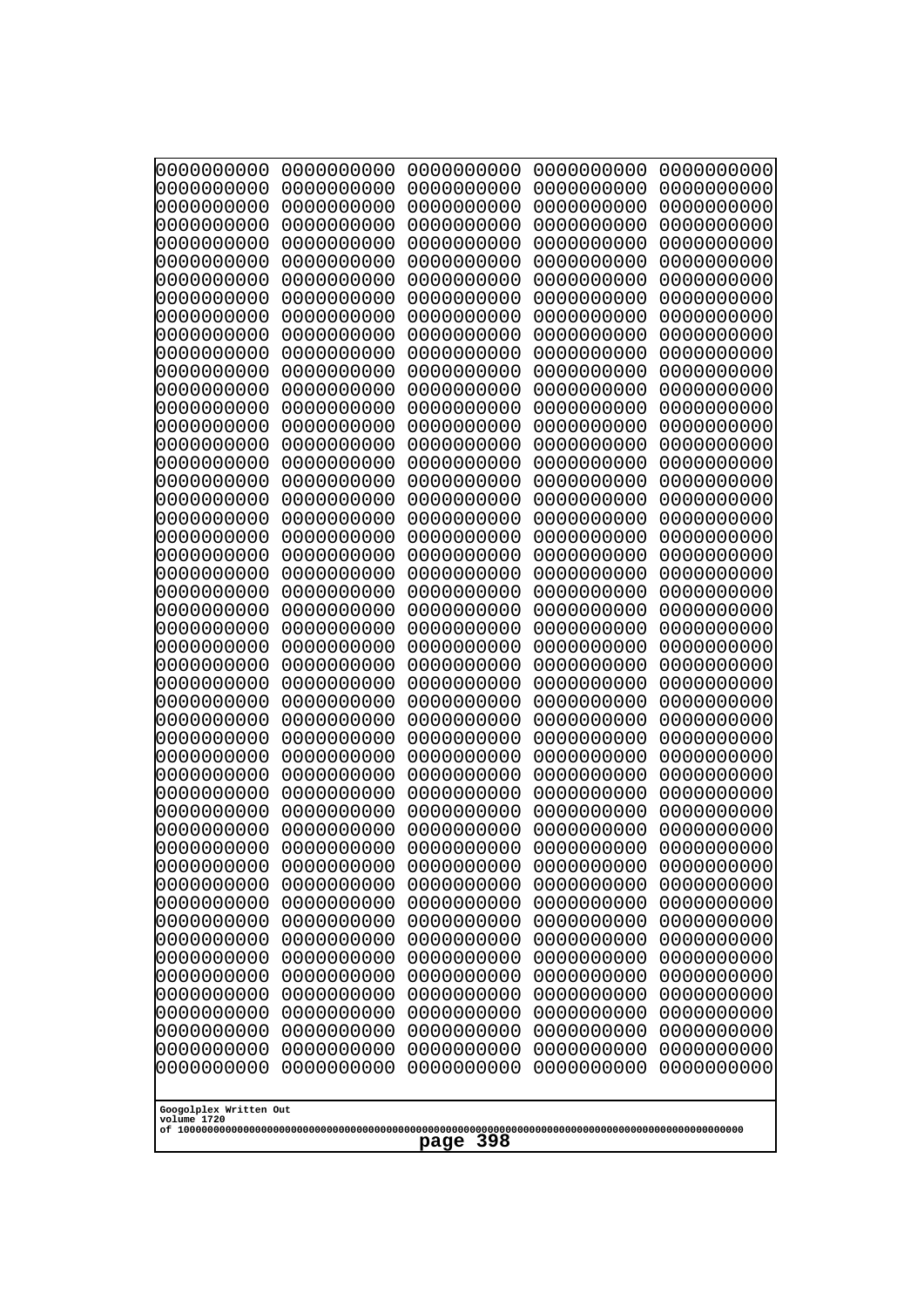| 10000000000              | 0000000000               | 0000000000               | 0000000000               | 0000000000               |  |
|--------------------------|--------------------------|--------------------------|--------------------------|--------------------------|--|
| 0000000000<br>0000000000 | 0000000000<br>0000000000 | 0000000000<br>0000000000 | 0000000000<br>0000000000 | 0000000000<br>0000000000 |  |
| 0000000000               | 0000000000               | 0000000000               | 0000000000               | 0000000000               |  |
| 0000000000               | 0000000000               | 0000000000               | 0000000000               | 0000000000               |  |
| 0000000000               | 0000000000               | 0000000000               | 0000000000               | 0000000000               |  |
| 0000000000<br>0000000000 | 0000000000<br>0000000000 | 0000000000<br>0000000000 | 0000000000<br>0000000000 | 0000000000<br>0000000000 |  |
| 0000000000               | 0000000000               | 0000000000               | 0000000000               | 0000000000               |  |
| 0000000000               | 0000000000               | 0000000000               | 0000000000               | 0000000000               |  |
| 0000000000               | 0000000000               | 0000000000               | 0000000000               | 0000000000               |  |
| 0000000000<br>0000000000 | 0000000000<br>0000000000 | 0000000000<br>0000000000 | 0000000000<br>0000000000 | 0000000000<br>0000000000 |  |
| 0000000000               | 0000000000               | 0000000000               | 0000000000               | 0000000000               |  |
| 0000000000               | 0000000000               | 0000000000               | 0000000000               | 0000000000               |  |
| 0000000000               | 0000000000               | 0000000000               | 0000000000               | 0000000000               |  |
| 0000000000<br>0000000000 | 0000000000<br>0000000000 | 0000000000<br>0000000000 | 0000000000<br>0000000000 | 0000000000<br>0000000000 |  |
| 0000000000               | 0000000000               | 0000000000               | 0000000000               | 0000000000               |  |
| 0000000000               | 0000000000               | 0000000000               | 0000000000               | 0000000000               |  |
| 0000000000               | 0000000000               | 0000000000               | 0000000000               | 0000000000               |  |
| 0000000000<br>0000000000 | 0000000000<br>0000000000 | 0000000000<br>0000000000 | 0000000000<br>0000000000 | 0000000000<br>0000000000 |  |
| 0000000000               | 0000000000               | 0000000000               | 0000000000               | 0000000000               |  |
| 0000000000               | 0000000000               | 0000000000               | 0000000000               | 0000000000               |  |
| 0000000000               | 0000000000               | 0000000000               | 0000000000               | 0000000000               |  |
| 0000000000<br>0000000000 | 0000000000<br>0000000000 | 0000000000<br>0000000000 | 0000000000<br>0000000000 | 0000000000<br>0000000000 |  |
| 0000000000               | 0000000000               | 0000000000               | 0000000000               | 0000000000               |  |
| 0000000000               | 0000000000               | 0000000000               | 0000000000               | 0000000000               |  |
| 0000000000               | 0000000000               | 0000000000               | 0000000000               | 0000000000               |  |
| 0000000000<br>0000000000 | 0000000000<br>0000000000 | 0000000000<br>0000000000 | 0000000000<br>0000000000 | 0000000000<br>0000000000 |  |
| 0000000000               | 0000000000               | 0000000000               | 0000000000               | 0000000000               |  |
| 0000000000               | 0000000000               | 0000000000               | 0000000000               | 0000000000               |  |
| 0000000000<br>0000000000 | 0000000000<br>0000000000 | 0000000000<br>0000000000 | 0000000000<br>0000000000 | 0000000000<br>0000000000 |  |
| 0000000000               | 0000000000               | 0000000000               | 0000000000               | 0000000000               |  |
| 0000000000               | 0000000000               | 0000000000               | 0000000000               | 0000000000               |  |
| 0000000000               | 0000000000               | 0000000000               | 0000000000               | 0000000000               |  |
| 0000000000<br>0000000000 | 0000000000<br>0000000000 | 0000000000<br>0000000000 | 0000000000<br>0000000000 | 0000000000<br>0000000000 |  |
| 0000000000               | 0000000000               | 0000000000               | 0000000000               | 0000000000               |  |
| 0000000000               | 0000000000               | 0000000000               | 0000000000               | 0000000000               |  |
| 0000000000               | 0000000000               | 0000000000               | 0000000000               | 0000000000               |  |
| 0000000000<br>0000000000 | 0000000000<br>0000000000 | 0000000000<br>0000000000 | 0000000000<br>0000000000 | 0000000000<br>0000000000 |  |
| 0000000000               | 0000000000               | 0000000000               | 0000000000               | 0000000000               |  |
| 0000000000               | 0000000000               | 0000000000               | 0000000000               | 0000000000               |  |
| 0000000000               | 0000000000               | 0000000000               | 0000000000               | 0000000000               |  |
|                          | Googolplex Written Out   |                          |                          |                          |  |
| volume 1720              |                          |                          |                          |                          |  |
| 399<br>page              |                          |                          |                          |                          |  |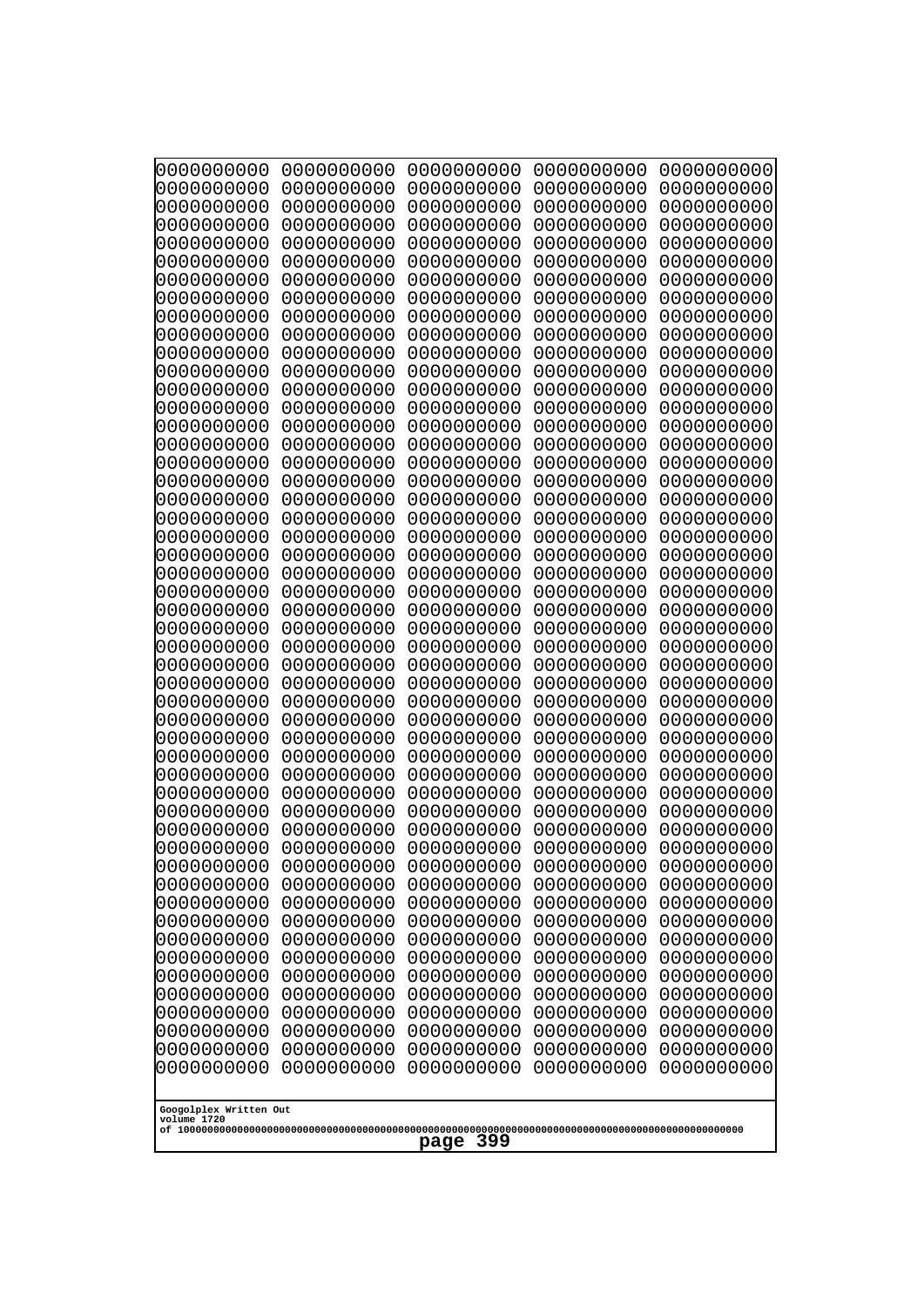| 000000000                | 0000000000               | 0000000000               | 0000000000               | 0000000000               |
|--------------------------|--------------------------|--------------------------|--------------------------|--------------------------|
| 0000000000               | 0000000000               | 0000000000               | 0000000000               | 0000000000               |
| 0000000000               | 0000000000               | 0000000000               | 0000000000               | 0000000000               |
| 0000000000               | 0000000000               | 0000000000               | 0000000000               | 0000000000               |
| 0000000000               | 0000000000               | 0000000000               | 0000000000               | 0000000000               |
| 0000000000               | 0000000000               | 0000000000               | 0000000000               | 0000000000               |
| 0000000000               | 0000000000               | 0000000000               | 0000000000               | 0000000000               |
| 0000000000               | 0000000000               | 0000000000               | 0000000000               | 0000000000               |
| 0000000000               | 0000000000<br>0000000000 | 0000000000<br>0000000000 | 0000000000               | 0000000000               |
| 0000000000<br>0000000000 | 0000000000               | 0000000000               | 0000000000<br>0000000000 | 0000000000<br>0000000000 |
| 0000000000               | 0000000000               | 0000000000               | 0000000000               | 0000000000               |
| 0000000000               | 0000000000               | 0000000000               | 0000000000               | 0000000000               |
| 0000000000               | 0000000000               | 0000000000               | 0000000000               | 0000000000               |
| 0000000000               | 0000000000               | 0000000000               | 0000000000               | 0000000000               |
| 0000000000               | 0000000000               | 0000000000               | 0000000000               | 0000000000               |
| 0000000000               | 0000000000               | 0000000000               | 0000000000               | 0000000000               |
| 0000000000               | 0000000000               | 0000000000               | 0000000000               | 0000000000               |
| 0000000000               | 0000000000               | 0000000000               | 0000000000               | 0000000000               |
| 0000000000               | 0000000000               | 0000000000               | 0000000000               | 0000000000               |
| 0000000000               | 0000000000               | 0000000000               | 0000000000               | 0000000000               |
| 0000000000<br>0000000000 | 0000000000<br>0000000000 | 0000000000<br>0000000000 | 0000000000<br>0000000000 | 0000000000<br>0000000000 |
| 0000000000               | 0000000000               | 0000000000               | 0000000000               | 0000000000               |
| 0000000000               | 0000000000               | 0000000000               | 0000000000               | 0000000000               |
| 0000000000               | 0000000000               | 0000000000               | 0000000000               | 0000000000               |
| 0000000000               | 0000000000               | 0000000000               | 0000000000               | 0000000000               |
| 0000000000               | 0000000000               | 0000000000               | 0000000000               | 0000000000               |
| 0000000000               | 0000000000               | 0000000000               | 0000000000               | 0000000000               |
| 0000000000               | 0000000000               | 0000000000               | 0000000000               | 0000000000               |
| 0000000000               | 0000000000               | 0000000000               | 0000000000               | 0000000000               |
| 0000000000               | 0000000000               | 0000000000               | 0000000000               | 0000000000               |
| 0000000000               | 0000000000               | 0000000000               | 0000000000               | 0000000000               |
| 0000000000<br>0000000000 | 0000000000<br>0000000000 | 0000000000<br>0000000000 | 0000000000<br>0000000000 | 0000000000<br>0000000000 |
| 0000000000               | 0000000000               | 0000000000               | 0000000000               | 0000000000               |
| 0000000000               | 0000000000               | 0000000000               | 0000000000               | 0000000000               |
| 0000000000               | 0000000000               | 0000000000               | 0000000000               | 0000000000               |
| 0000000000               | 0000000000               | 0000000000               | 0000000000               | 0000000000               |
| 0000000000               | 0000000000               | 0000000000               | 0000000000               | 0000000000               |
| 0000000000               | 0000000000               | 0000000000               | 0000000000               | 0000000000               |
| 0000000000               | 0000000000               | 0000000000               | 0000000000               | 0000000000               |
| 0000000000               | 0000000000               | 0000000000               | 0000000000               | 0000000000               |
| 0000000000               | 0000000000               | 0000000000               | 0000000000               | 0000000000               |
| 0000000000               | 0000000000               | 0000000000               | 0000000000               | 0000000000               |
| 0000000000<br>0000000000 | 0000000000<br>0000000000 | 0000000000<br>0000000000 | 0000000000<br>0000000000 | 0000000000<br>0000000000 |
| 0000000000               | 0000000000               | 0000000000               | 0000000000               | 0000000000               |
| 0000000000               | 0000000000               | 0000000000               | 0000000000               | 0000000000               |
| 0000000000               | 0000000000               | 0000000000               | 0000000000               | 0000000000               |
|                          |                          |                          |                          |                          |
| Googolplex Written Out   |                          |                          |                          |                          |
| volume 1720              |                          |                          |                          |                          |
| 400<br>page              |                          |                          |                          |                          |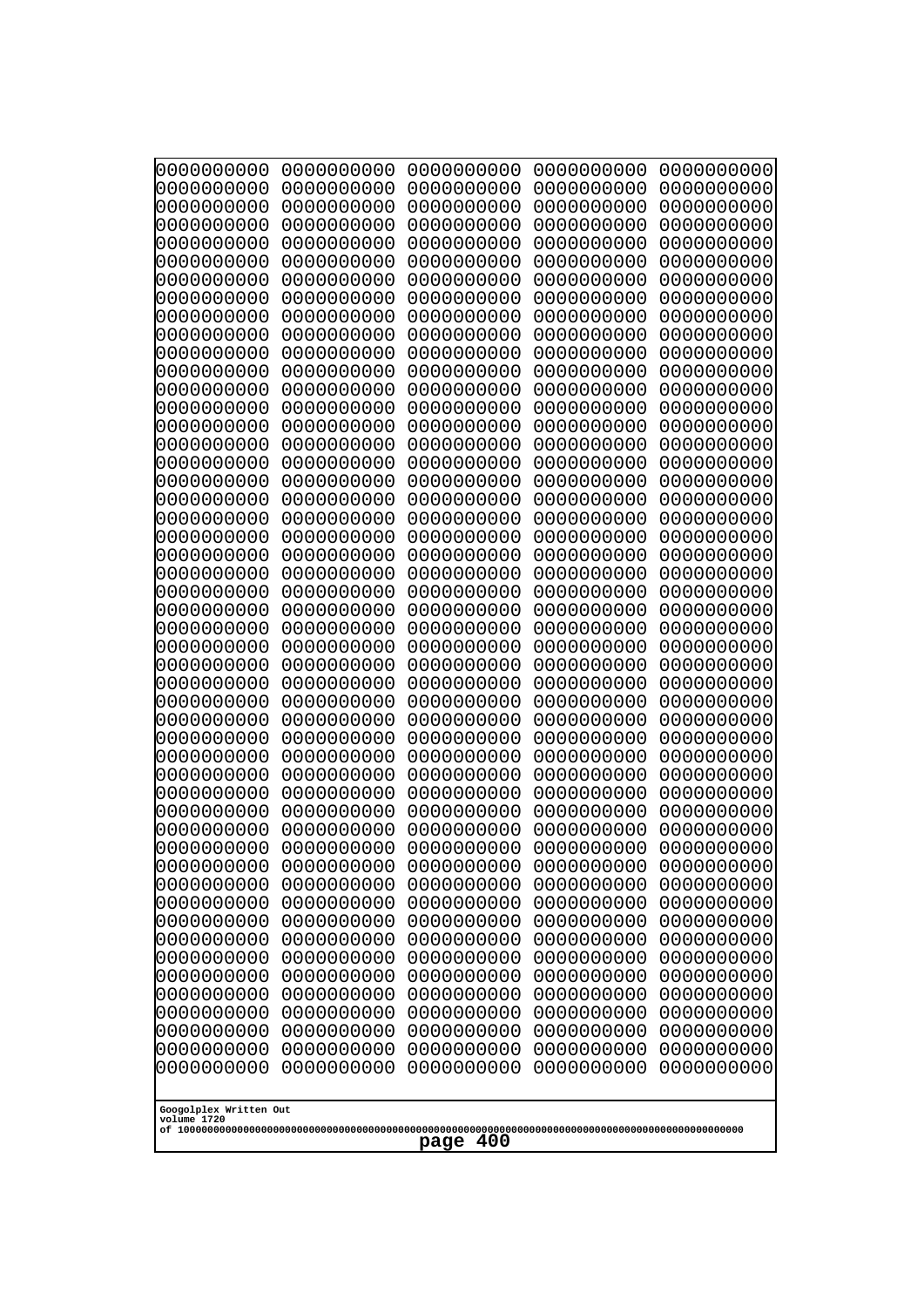| 10000000000                           | 0000000000               | 0000000000               | 0000000000               | 0000000000               |
|---------------------------------------|--------------------------|--------------------------|--------------------------|--------------------------|
| 0000000000<br>0000000000              | 0000000000<br>0000000000 | 0000000000<br>0000000000 | 0000000000<br>0000000000 | 0000000000<br>0000000000 |
| 0000000000                            | 0000000000               | 0000000000               | 0000000000               | 0000000000               |
| 0000000000                            | 0000000000               | 0000000000               | 0000000000               | 0000000000               |
| 0000000000                            | 0000000000               | 0000000000               | 0000000000               | 0000000000               |
| 0000000000<br>0000000000              | 0000000000<br>0000000000 | 0000000000<br>0000000000 | 0000000000<br>0000000000 | 0000000000<br>0000000000 |
| 0000000000                            | 0000000000               | 0000000000               | 0000000000               | 0000000000               |
| 0000000000                            | 0000000000               | 0000000000               | 0000000000               | 0000000000               |
| 0000000000<br>0000000000              | 0000000000<br>0000000000 | 0000000000<br>0000000000 | 0000000000<br>0000000000 | 0000000000<br>0000000000 |
| 0000000000                            | 0000000000               | 0000000000               | 0000000000               | 0000000000               |
| 0000000000                            | 0000000000               | 0000000000               | 0000000000               | 0000000000               |
| 0000000000                            | 0000000000               | 0000000000               | 0000000000               | 0000000000               |
| 0000000000<br>0000000000              | 0000000000<br>0000000000 | 0000000000<br>0000000000 | 0000000000<br>0000000000 | 0000000000<br>0000000000 |
| 0000000000                            | 0000000000               | 0000000000               | 0000000000               | 0000000000               |
| 0000000000                            | 0000000000               | 0000000000               | 0000000000               | 0000000000               |
| 0000000000<br>0000000000              | 0000000000<br>0000000000 | 0000000000<br>0000000000 | 0000000000<br>0000000000 | 0000000000<br>0000000000 |
| 0000000000                            | 0000000000               | 0000000000               | 0000000000               | 0000000000               |
| 0000000000                            | 0000000000               | 0000000000               | 0000000000               | 0000000000               |
| 0000000000                            | 0000000000               | 0000000000               | 0000000000               | 0000000000               |
| 0000000000<br>0000000000              | 0000000000<br>0000000000 | 0000000000<br>0000000000 | 0000000000<br>0000000000 | 0000000000<br>0000000000 |
| 0000000000                            | 0000000000               | 0000000000               | 0000000000               | 0000000000               |
| 0000000000                            | 0000000000               | 0000000000               | 0000000000               | 0000000000               |
| 0000000000<br>0000000000              | 0000000000<br>0000000000 | 0000000000<br>0000000000 | 0000000000<br>0000000000 | 0000000000<br>0000000000 |
| 0000000000                            | 0000000000               | 0000000000               | 0000000000               | 0000000000               |
| 0000000000                            | 0000000000               | 0000000000               | 0000000000               | 0000000000               |
| 0000000000                            | 0000000000               | 0000000000               | 0000000000               | 0000000000               |
| 0000000000<br>0000000000              | 0000000000<br>0000000000 | 0000000000<br>0000000000 | 0000000000<br>0000000000 | 0000000000<br>0000000000 |
| 0000000000                            | 0000000000               | 0000000000               | 0000000000               | 0000000000               |
| 0000000000                            | 0000000000               | 0000000000               | 0000000000               | 0000000000               |
| 0000000000<br>0000000000              | 0000000000<br>0000000000 | 0000000000<br>0000000000 | 0000000000<br>0000000000 | 0000000000<br>0000000000 |
| 0000000000                            | 0000000000               | 0000000000               | 0000000000               | 0000000000               |
| 0000000000                            | 0000000000               | 0000000000               | 0000000000               | 0000000000               |
| 0000000000<br>0000000000              | 0000000000<br>0000000000 | 0000000000<br>0000000000 | 0000000000<br>0000000000 | 0000000000<br>0000000000 |
| 0000000000                            | 0000000000               | 0000000000               | 0000000000               | 0000000000               |
| 0000000000                            | 0000000000               | 0000000000               | 0000000000               | 0000000000               |
| 0000000000                            | 0000000000               | 0000000000               | 0000000000               | 0000000000               |
| 0000000000<br>0000000000              | 0000000000<br>0000000000 | 0000000000<br>0000000000 | 0000000000<br>0000000000 | 0000000000<br>0000000000 |
| 0000000000                            | 0000000000               | 0000000000               | 0000000000               | 0000000000               |
| 0000000000                            | 0000000000               | 0000000000               | 0000000000               | 0000000000               |
|                                       |                          |                          |                          |                          |
| Googolplex Written Out<br>volume 1720 |                          |                          |                          |                          |
| 401<br>page                           |                          |                          |                          |                          |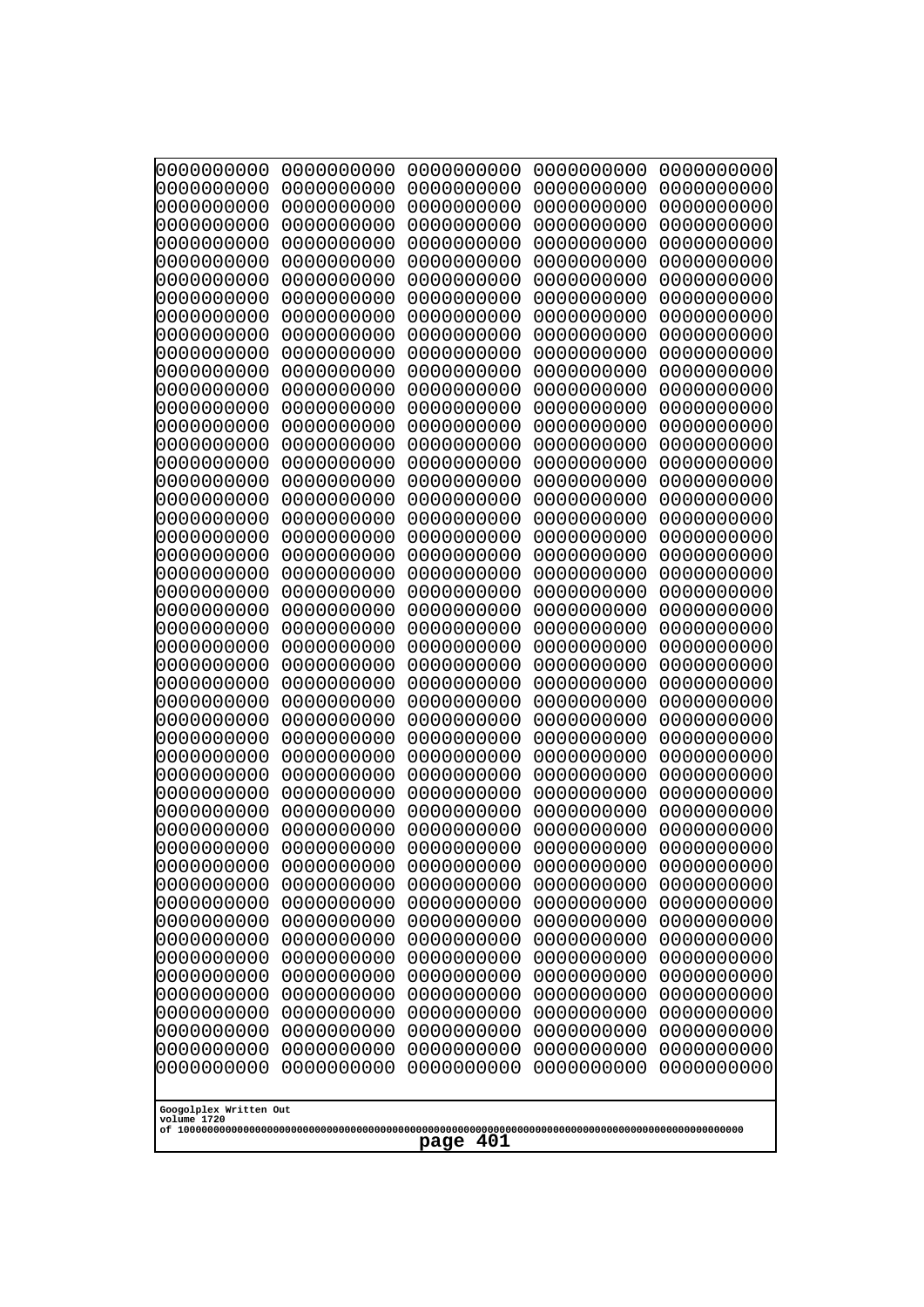| 10000000000              | 0000000000               | 0000000000               | 0000000000               | 0000000000               |
|--------------------------|--------------------------|--------------------------|--------------------------|--------------------------|
| 0000000000<br>0000000000 | 0000000000<br>0000000000 | 0000000000<br>0000000000 | 0000000000<br>0000000000 | 0000000000<br>0000000000 |
| 0000000000               | 0000000000               | 0000000000               | 0000000000               | 0000000000               |
| 0000000000               | 0000000000               | 0000000000               | 0000000000               | 0000000000               |
| 0000000000               | 0000000000               | 0000000000               | 0000000000               | 0000000000               |
| 0000000000<br>0000000000 | 0000000000<br>0000000000 | 0000000000<br>0000000000 | 0000000000<br>0000000000 | 0000000000<br>0000000000 |
| 0000000000               | 0000000000               | 0000000000               | 0000000000               | 0000000000               |
| 0000000000               | 0000000000               | 0000000000               | 0000000000               | 0000000000               |
| 0000000000               | 0000000000               | 0000000000               | 0000000000               | 0000000000               |
| 0000000000<br>0000000000 | 0000000000<br>0000000000 | 0000000000<br>0000000000 | 0000000000<br>0000000000 | 0000000000<br>0000000000 |
| 0000000000               | 0000000000               | 0000000000               | 0000000000               | 0000000000               |
| 0000000000               | 0000000000               | 0000000000               | 0000000000               | 0000000000               |
| 0000000000               | 0000000000               | 0000000000               | 0000000000               | 0000000000               |
| 0000000000<br>0000000000 | 0000000000<br>0000000000 | 0000000000<br>0000000000 | 0000000000<br>0000000000 | 0000000000<br>0000000000 |
| 0000000000               | 0000000000               | 0000000000               | 0000000000               | 0000000000               |
| 0000000000               | 0000000000               | 0000000000               | 0000000000               | 0000000000               |
| 0000000000               | 0000000000               | 0000000000               | 0000000000               | 0000000000               |
| 0000000000<br>0000000000 | 0000000000<br>0000000000 | 0000000000<br>0000000000 | 0000000000<br>0000000000 | 0000000000<br>0000000000 |
| 0000000000               | 0000000000               | 0000000000               | 0000000000               | 0000000000               |
| 0000000000               | 0000000000               | 0000000000               | 0000000000               | 0000000000               |
| 0000000000               | 0000000000<br>0000000000 | 0000000000<br>0000000000 | 0000000000<br>0000000000 | 0000000000               |
| 0000000000<br>0000000000 | 0000000000               | 0000000000               | 0000000000               | 0000000000<br>0000000000 |
| 0000000000               | 0000000000               | 0000000000               | 0000000000               | 0000000000               |
| 0000000000               | 0000000000               | 0000000000               | 0000000000               | 0000000000               |
| 0000000000<br>0000000000 | 0000000000<br>0000000000 | 0000000000<br>0000000000 | 0000000000<br>0000000000 | 0000000000<br>0000000000 |
| 0000000000               | 0000000000               | 0000000000               | 0000000000               | 0000000000               |
| 0000000000               | 0000000000               | 0000000000               | 0000000000               | 0000000000               |
| 0000000000               | 0000000000               | 0000000000               | 0000000000               | 0000000000               |
| 0000000000<br>0000000000 | 0000000000<br>0000000000 | 0000000000<br>0000000000 | 0000000000<br>0000000000 | 0000000000<br>0000000000 |
| 0000000000               | 0000000000               | 0000000000               | 0000000000               | 0000000000               |
| 0000000000               | 0000000000               | 0000000000               | 0000000000               | 0000000000               |
| 0000000000<br>0000000000 | 0000000000<br>0000000000 | 0000000000<br>0000000000 | 0000000000<br>0000000000 | 0000000000<br>0000000000 |
| 0000000000               | 0000000000               | 0000000000               | 0000000000               | 0000000000               |
| 0000000000               | 0000000000               | 0000000000               | 0000000000               | 0000000000               |
| 0000000000               | 0000000000               | 0000000000               | 0000000000               | 0000000000               |
| 0000000000<br>0000000000 | 0000000000<br>0000000000 | 0000000000<br>0000000000 | 0000000000<br>0000000000 | 0000000000<br>0000000000 |
| 0000000000               | 0000000000               | 0000000000               | 0000000000               | 0000000000               |
| 0000000000               | 0000000000               | 0000000000               | 0000000000               | 0000000000               |
| 0000000000               | 0000000000               | 0000000000               | 0000000000               | 0000000000               |
| 0000000000               | 0000000000               | 0000000000               | 0000000000               | 0000000000               |
| Googolplex Written Out   |                          |                          |                          |                          |
| volume 1720              |                          |                          |                          |                          |
| 402<br>page              |                          |                          |                          |                          |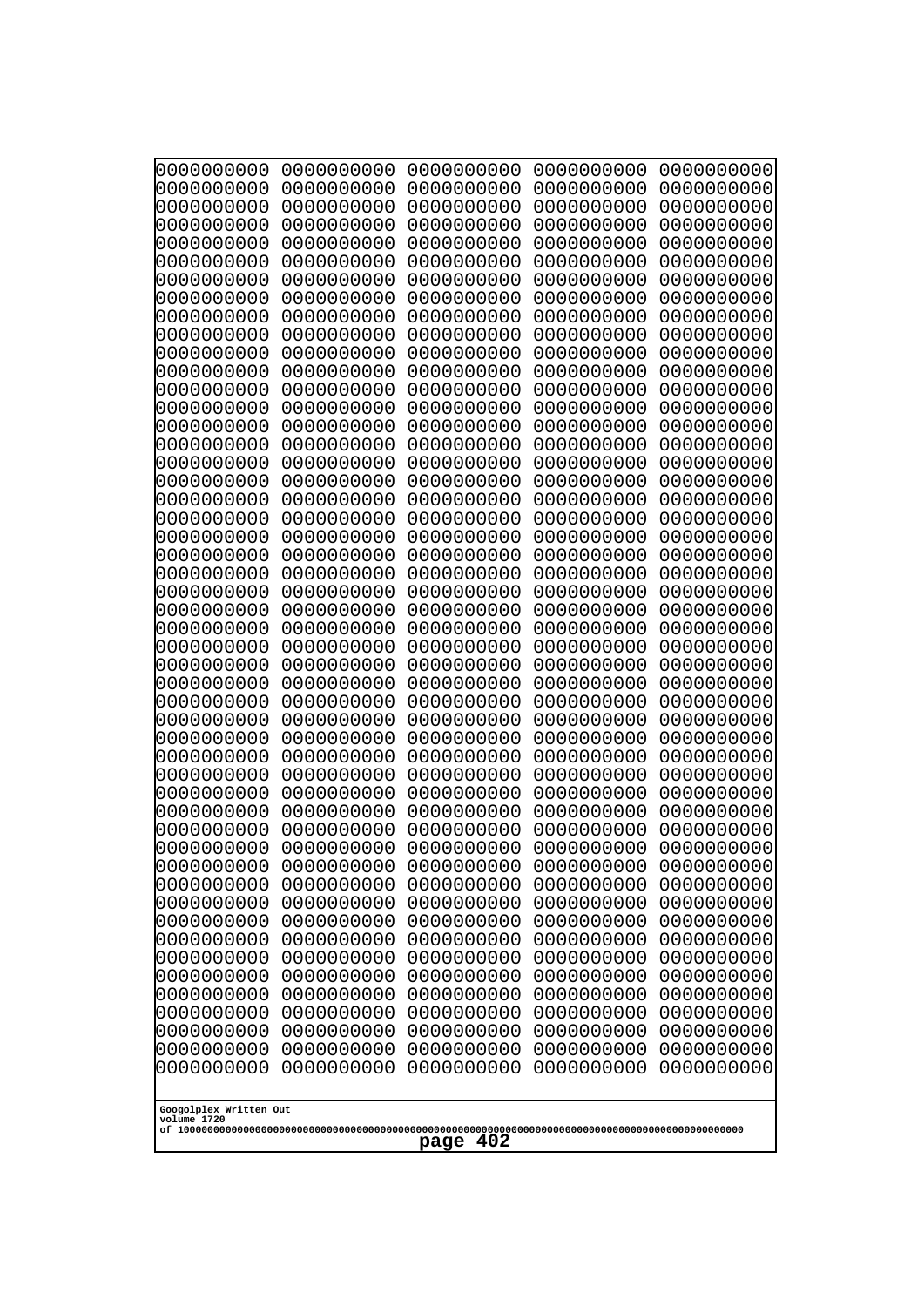| 10000000000<br>0000000000 | 0000000000<br>0000000000              | 0000000000<br>0000000000 | 0000000000<br>0000000000 | 0000000000<br>0000000000 |  |
|---------------------------|---------------------------------------|--------------------------|--------------------------|--------------------------|--|
| 0000000000                | 0000000000                            | 0000000000               | 0000000000               | 0000000000               |  |
| 0000000000                | 0000000000                            | 0000000000               | 0000000000               | 0000000000               |  |
| 0000000000                | 0000000000                            | 0000000000               | 0000000000               | 0000000000               |  |
| 0000000000<br>0000000000  | 0000000000<br>0000000000              | 0000000000<br>0000000000 | 0000000000<br>0000000000 | 0000000000<br>0000000000 |  |
| 0000000000                | 0000000000                            | 0000000000               | 0000000000               | 0000000000               |  |
| 0000000000                | 0000000000                            | 0000000000               | 0000000000               | 0000000000               |  |
| 0000000000                | 0000000000                            | 0000000000               | 0000000000               | 0000000000               |  |
| 0000000000<br>0000000000  | 0000000000<br>0000000000              | 0000000000<br>0000000000 | 0000000000<br>0000000000 | 0000000000<br>0000000000 |  |
| 0000000000                | 0000000000                            | 0000000000               | 0000000000               | 0000000000               |  |
| 0000000000                | 0000000000                            | 0000000000               | 0000000000               | 0000000000               |  |
| 0000000000                | 0000000000                            | 0000000000               | 0000000000               | 0000000000               |  |
| 0000000000<br>0000000000  | 0000000000<br>0000000000              | 0000000000<br>0000000000 | 0000000000<br>0000000000 | 0000000000<br>0000000000 |  |
| 0000000000                | 0000000000                            | 0000000000               | 0000000000               | 0000000000               |  |
| 0000000000                | 0000000000                            | 0000000000               | 0000000000               | 0000000000               |  |
| 0000000000                | 0000000000                            | 0000000000               | 0000000000               | 0000000000               |  |
| 0000000000<br>0000000000  | 0000000000<br>0000000000              | 0000000000<br>0000000000 | 0000000000<br>0000000000 | 0000000000<br>0000000000 |  |
| 0000000000                | 0000000000                            | 0000000000               | 0000000000               | 0000000000               |  |
| 0000000000                | 0000000000                            | 0000000000               | 0000000000               | 0000000000               |  |
| 0000000000                | 0000000000                            | 0000000000               | 0000000000               | 0000000000               |  |
| 0000000000<br>0000000000  | 0000000000<br>0000000000              | 0000000000<br>0000000000 | 0000000000<br>0000000000 | 0000000000<br>0000000000 |  |
| 0000000000                | 0000000000                            | 0000000000               | 0000000000               | 0000000000               |  |
| 0000000000                | 0000000000                            | 0000000000               | 0000000000               | 0000000000               |  |
| 0000000000<br>0000000000  | 0000000000<br>0000000000              | 0000000000<br>0000000000 | 0000000000<br>0000000000 | 0000000000<br>0000000000 |  |
| 0000000000                | 0000000000                            | 0000000000               | 0000000000               | 0000000000               |  |
| 0000000000                | 0000000000                            | 0000000000               | 0000000000               | 0000000000               |  |
| 0000000000<br>0000000000  | 0000000000<br>0000000000              | 0000000000<br>0000000000 | 0000000000<br>0000000000 | 0000000000               |  |
| 0000000000                | 0000000000                            | 0000000000               | 0000000000               | 0000000000<br>0000000000 |  |
| 0000000000                | 0000000000                            | 0000000000               | 0000000000               | 0000000000               |  |
| 0000000000                | 0000000000                            | 0000000000               | 0000000000               | 0000000000               |  |
| 0000000000<br>0000000000  | 0000000000<br>0000000000              | 0000000000<br>0000000000 | 0000000000<br>0000000000 | 0000000000<br>0000000000 |  |
| 0000000000                | 0000000000                            | 0000000000               | 0000000000               | 0000000000               |  |
| 0000000000                | 0000000000                            | 0000000000               | 0000000000               | 0000000000               |  |
| 0000000000                | 0000000000                            | 0000000000               | 0000000000               | 0000000000               |  |
| 0000000000<br>0000000000  | 0000000000<br>0000000000              | 0000000000<br>0000000000 | 0000000000<br>0000000000 | 0000000000<br>0000000000 |  |
| 0000000000                | 0000000000                            | 0000000000               | 0000000000               | 0000000000               |  |
| 0000000000                | 0000000000                            | 0000000000               | 0000000000               | 0000000000               |  |
| 0000000000<br>0000000000  | 0000000000<br>0000000000              | 0000000000<br>0000000000 | 0000000000<br>0000000000 | 0000000000<br>0000000000 |  |
| 0000000000                | 0000000000                            | 0000000000               | 0000000000               | 0000000000               |  |
|                           |                                       |                          |                          |                          |  |
|                           | Googolplex Written Out<br>volume 1720 |                          |                          |                          |  |
|                           | 403<br>page                           |                          |                          |                          |  |
|                           |                                       |                          |                          |                          |  |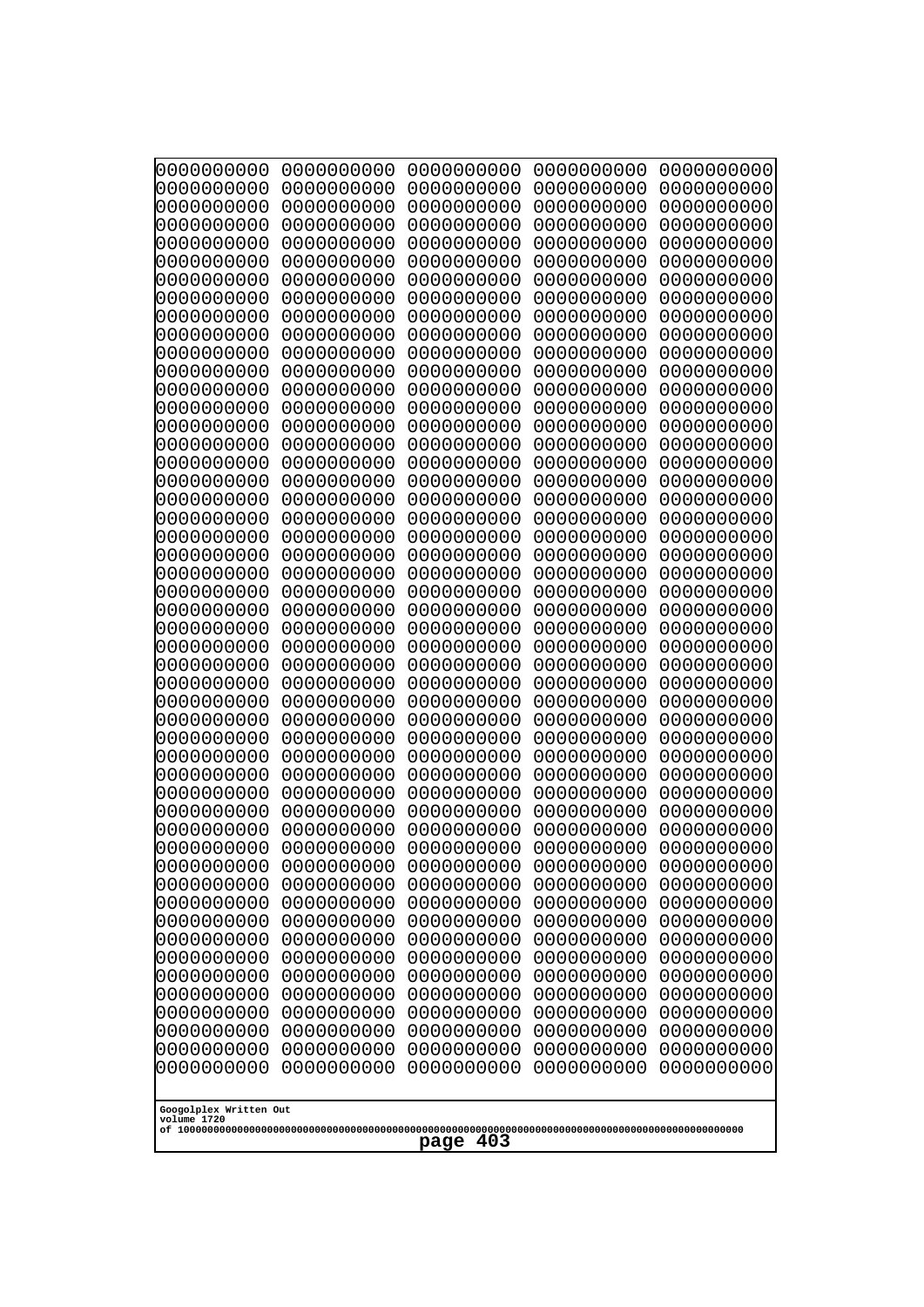| 0000000000<br>0000000000<br>1000000000<br>0000000000<br>0000000000<br>1000000000<br>0000000000<br>0000000000<br>0000000000<br>1000000000<br>0000000000<br>0000000000<br>0000000000<br>0000000000<br>0000000000<br>0000000000<br>0000000000<br>0000000000<br>0000000000<br>0000000000<br>0000000000<br>0000000000<br>0000000000<br>0000000000 | 0000000000<br>0000000000<br>0000000000<br>0000000000<br>0000000000<br>0000000000<br>0000000000<br>0000000000<br>0000000000<br>0000000000<br>0000000000<br>0000000000<br>0000000000<br>0000000000<br>0000000000<br>0000000000<br>0000000000<br>0000000000<br>0000000000<br>0000000000<br>0000000000<br>0000000000<br>0000000000<br>0000000000 | 0000000000<br>0000000000<br>0000000000<br>0000000000<br>0000000000<br>0000000000<br>0000000000<br>0000000000<br>0000000000<br>0000000000<br>0000000000<br>0000000000<br>0000000000<br>0000000000<br>0000000000<br>0000000000<br>0000000000<br>0000000000<br>0000000000<br>0000000000<br>0000000000<br>0000000000<br>0000000000<br>0000000000 | 0000000000<br>0000000000<br>0000000000<br>0000000000<br>0000000000<br>0000000000<br>0000000000<br>0000000000<br>0000000000<br>0000000000<br>0000000000<br>0000000000<br>0000000000<br>0000000000<br>0000000000<br>0000000000<br>0000000000<br>0000000000<br>0000000000<br>0000000000<br>0000000000<br>0000000000<br>0000000000<br>0000000000 | 0000000000<br>0000000000<br>0000000000<br>0000000000<br>0000000000<br>0000000000<br>0000000000<br>0000000000<br>0000000000<br>0000000000<br>0000000000<br>0000000000<br>0000000000<br>0000000000<br>0000000000<br>0000000000<br>0000000000<br>0000000000<br>0000000000<br>0000000000<br>0000000000<br>0000000000<br>0000000000<br>0000000000 |
|----------------------------------------------------------------------------------------------------------------------------------------------------------------------------------------------------------------------------------------------------------------------------------------------------------------------------------------------|----------------------------------------------------------------------------------------------------------------------------------------------------------------------------------------------------------------------------------------------------------------------------------------------------------------------------------------------|----------------------------------------------------------------------------------------------------------------------------------------------------------------------------------------------------------------------------------------------------------------------------------------------------------------------------------------------|----------------------------------------------------------------------------------------------------------------------------------------------------------------------------------------------------------------------------------------------------------------------------------------------------------------------------------------------|----------------------------------------------------------------------------------------------------------------------------------------------------------------------------------------------------------------------------------------------------------------------------------------------------------------------------------------------|
|                                                                                                                                                                                                                                                                                                                                              |                                                                                                                                                                                                                                                                                                                                              |                                                                                                                                                                                                                                                                                                                                              |                                                                                                                                                                                                                                                                                                                                              |                                                                                                                                                                                                                                                                                                                                              |
|                                                                                                                                                                                                                                                                                                                                              |                                                                                                                                                                                                                                                                                                                                              |                                                                                                                                                                                                                                                                                                                                              |                                                                                                                                                                                                                                                                                                                                              |                                                                                                                                                                                                                                                                                                                                              |
|                                                                                                                                                                                                                                                                                                                                              |                                                                                                                                                                                                                                                                                                                                              |                                                                                                                                                                                                                                                                                                                                              |                                                                                                                                                                                                                                                                                                                                              |                                                                                                                                                                                                                                                                                                                                              |
|                                                                                                                                                                                                                                                                                                                                              |                                                                                                                                                                                                                                                                                                                                              |                                                                                                                                                                                                                                                                                                                                              |                                                                                                                                                                                                                                                                                                                                              |                                                                                                                                                                                                                                                                                                                                              |
|                                                                                                                                                                                                                                                                                                                                              |                                                                                                                                                                                                                                                                                                                                              |                                                                                                                                                                                                                                                                                                                                              |                                                                                                                                                                                                                                                                                                                                              |                                                                                                                                                                                                                                                                                                                                              |
|                                                                                                                                                                                                                                                                                                                                              |                                                                                                                                                                                                                                                                                                                                              |                                                                                                                                                                                                                                                                                                                                              |                                                                                                                                                                                                                                                                                                                                              |                                                                                                                                                                                                                                                                                                                                              |
|                                                                                                                                                                                                                                                                                                                                              |                                                                                                                                                                                                                                                                                                                                              |                                                                                                                                                                                                                                                                                                                                              |                                                                                                                                                                                                                                                                                                                                              |                                                                                                                                                                                                                                                                                                                                              |
|                                                                                                                                                                                                                                                                                                                                              |                                                                                                                                                                                                                                                                                                                                              |                                                                                                                                                                                                                                                                                                                                              |                                                                                                                                                                                                                                                                                                                                              |                                                                                                                                                                                                                                                                                                                                              |
|                                                                                                                                                                                                                                                                                                                                              |                                                                                                                                                                                                                                                                                                                                              |                                                                                                                                                                                                                                                                                                                                              |                                                                                                                                                                                                                                                                                                                                              |                                                                                                                                                                                                                                                                                                                                              |
|                                                                                                                                                                                                                                                                                                                                              |                                                                                                                                                                                                                                                                                                                                              |                                                                                                                                                                                                                                                                                                                                              |                                                                                                                                                                                                                                                                                                                                              |                                                                                                                                                                                                                                                                                                                                              |
|                                                                                                                                                                                                                                                                                                                                              |                                                                                                                                                                                                                                                                                                                                              |                                                                                                                                                                                                                                                                                                                                              |                                                                                                                                                                                                                                                                                                                                              |                                                                                                                                                                                                                                                                                                                                              |
|                                                                                                                                                                                                                                                                                                                                              |                                                                                                                                                                                                                                                                                                                                              |                                                                                                                                                                                                                                                                                                                                              |                                                                                                                                                                                                                                                                                                                                              |                                                                                                                                                                                                                                                                                                                                              |
|                                                                                                                                                                                                                                                                                                                                              |                                                                                                                                                                                                                                                                                                                                              |                                                                                                                                                                                                                                                                                                                                              |                                                                                                                                                                                                                                                                                                                                              |                                                                                                                                                                                                                                                                                                                                              |
|                                                                                                                                                                                                                                                                                                                                              |                                                                                                                                                                                                                                                                                                                                              |                                                                                                                                                                                                                                                                                                                                              |                                                                                                                                                                                                                                                                                                                                              |                                                                                                                                                                                                                                                                                                                                              |
| 0000000000<br>0000000000                                                                                                                                                                                                                                                                                                                     | 0000000000<br>0000000000                                                                                                                                                                                                                                                                                                                     | 0000000000<br>0000000000                                                                                                                                                                                                                                                                                                                     | 0000000000<br>0000000000                                                                                                                                                                                                                                                                                                                     | 0000000000<br>0000000000                                                                                                                                                                                                                                                                                                                     |
| 0000000000                                                                                                                                                                                                                                                                                                                                   | 0000000000                                                                                                                                                                                                                                                                                                                                   | 0000000000                                                                                                                                                                                                                                                                                                                                   | 0000000000                                                                                                                                                                                                                                                                                                                                   | 0000000000                                                                                                                                                                                                                                                                                                                                   |
| 0000000000                                                                                                                                                                                                                                                                                                                                   | 0000000000                                                                                                                                                                                                                                                                                                                                   | 0000000000                                                                                                                                                                                                                                                                                                                                   | 0000000000                                                                                                                                                                                                                                                                                                                                   | 0000000000                                                                                                                                                                                                                                                                                                                                   |
| 0000000000<br>0000000000                                                                                                                                                                                                                                                                                                                     | 0000000000<br>0000000000                                                                                                                                                                                                                                                                                                                     | 0000000000<br>0000000000                                                                                                                                                                                                                                                                                                                     | 0000000000<br>0000000000                                                                                                                                                                                                                                                                                                                     | 0000000000<br>0000000000                                                                                                                                                                                                                                                                                                                     |
| 0000000000                                                                                                                                                                                                                                                                                                                                   | 0000000000                                                                                                                                                                                                                                                                                                                                   | 0000000000                                                                                                                                                                                                                                                                                                                                   | 0000000000                                                                                                                                                                                                                                                                                                                                   | 0000000000                                                                                                                                                                                                                                                                                                                                   |
| 0000000000<br>0000000000                                                                                                                                                                                                                                                                                                                     | 0000000000<br>0000000000                                                                                                                                                                                                                                                                                                                     | 0000000000<br>0000000000                                                                                                                                                                                                                                                                                                                     | 0000000000<br>0000000000                                                                                                                                                                                                                                                                                                                     | 0000000000<br>0000000000                                                                                                                                                                                                                                                                                                                     |
| 0000000000                                                                                                                                                                                                                                                                                                                                   | 0000000000                                                                                                                                                                                                                                                                                                                                   | 0000000000                                                                                                                                                                                                                                                                                                                                   | 0000000000                                                                                                                                                                                                                                                                                                                                   | 0000000000                                                                                                                                                                                                                                                                                                                                   |
| 0000000000                                                                                                                                                                                                                                                                                                                                   | 0000000000                                                                                                                                                                                                                                                                                                                                   | 0000000000                                                                                                                                                                                                                                                                                                                                   | 0000000000                                                                                                                                                                                                                                                                                                                                   | 0000000000                                                                                                                                                                                                                                                                                                                                   |
| 0000000000<br>0000000000                                                                                                                                                                                                                                                                                                                     | 0000000000<br>0000000000                                                                                                                                                                                                                                                                                                                     | 0000000000<br>0000000000                                                                                                                                                                                                                                                                                                                     | 0000000000<br>0000000000                                                                                                                                                                                                                                                                                                                     | 0000000000<br>0000000000                                                                                                                                                                                                                                                                                                                     |
| 0000000000                                                                                                                                                                                                                                                                                                                                   | 0000000000                                                                                                                                                                                                                                                                                                                                   | 0000000000                                                                                                                                                                                                                                                                                                                                   | 0000000000                                                                                                                                                                                                                                                                                                                                   | 0000000000                                                                                                                                                                                                                                                                                                                                   |
| 0000000000<br>0000000000                                                                                                                                                                                                                                                                                                                     | 0000000000<br>0000000000                                                                                                                                                                                                                                                                                                                     | 0000000000<br>0000000000                                                                                                                                                                                                                                                                                                                     | 0000000000<br>0000000000                                                                                                                                                                                                                                                                                                                     | 0000000000<br>0000000000                                                                                                                                                                                                                                                                                                                     |
| 0000000000                                                                                                                                                                                                                                                                                                                                   | 0000000000                                                                                                                                                                                                                                                                                                                                   | 0000000000                                                                                                                                                                                                                                                                                                                                   | 0000000000                                                                                                                                                                                                                                                                                                                                   | 0000000000                                                                                                                                                                                                                                                                                                                                   |
| 0000000000<br>0000000000                                                                                                                                                                                                                                                                                                                     | 0000000000                                                                                                                                                                                                                                                                                                                                   | 0000000000                                                                                                                                                                                                                                                                                                                                   | 0000000000                                                                                                                                                                                                                                                                                                                                   | 0000000000                                                                                                                                                                                                                                                                                                                                   |
| 0000000000                                                                                                                                                                                                                                                                                                                                   | 0000000000<br>0000000000                                                                                                                                                                                                                                                                                                                     | 0000000000<br>0000000000                                                                                                                                                                                                                                                                                                                     | 0000000000<br>0000000000                                                                                                                                                                                                                                                                                                                     | 0000000000<br>0000000000                                                                                                                                                                                                                                                                                                                     |
| 0000000000                                                                                                                                                                                                                                                                                                                                   | 0000000000                                                                                                                                                                                                                                                                                                                                   | 0000000000                                                                                                                                                                                                                                                                                                                                   | 0000000000                                                                                                                                                                                                                                                                                                                                   | 0000000000                                                                                                                                                                                                                                                                                                                                   |
| 0000000000<br>0000000000                                                                                                                                                                                                                                                                                                                     | 0000000000<br>0000000000                                                                                                                                                                                                                                                                                                                     | 0000000000<br>0000000000                                                                                                                                                                                                                                                                                                                     | 0000000000<br>0000000000                                                                                                                                                                                                                                                                                                                     | 0000000000<br>0000000000                                                                                                                                                                                                                                                                                                                     |
| 0000000000                                                                                                                                                                                                                                                                                                                                   | 0000000000                                                                                                                                                                                                                                                                                                                                   | 0000000000                                                                                                                                                                                                                                                                                                                                   | 0000000000                                                                                                                                                                                                                                                                                                                                   | 0000000000                                                                                                                                                                                                                                                                                                                                   |
| 0000000000                                                                                                                                                                                                                                                                                                                                   | 0000000000                                                                                                                                                                                                                                                                                                                                   | 0000000000                                                                                                                                                                                                                                                                                                                                   | 0000000000                                                                                                                                                                                                                                                                                                                                   | 0000000000                                                                                                                                                                                                                                                                                                                                   |
| 0000000000<br>0000000000                                                                                                                                                                                                                                                                                                                     | 0000000000<br>0000000000                                                                                                                                                                                                                                                                                                                     | 0000000000<br>continued in next volume                                                                                                                                                                                                                                                                                                       | 0000000000                                                                                                                                                                                                                                                                                                                                   | 0000000000                                                                                                                                                                                                                                                                                                                                   |
| Googolplex Written Out<br>volume 1720<br>404<br>page                                                                                                                                                                                                                                                                                         |                                                                                                                                                                                                                                                                                                                                              |                                                                                                                                                                                                                                                                                                                                              |                                                                                                                                                                                                                                                                                                                                              |                                                                                                                                                                                                                                                                                                                                              |